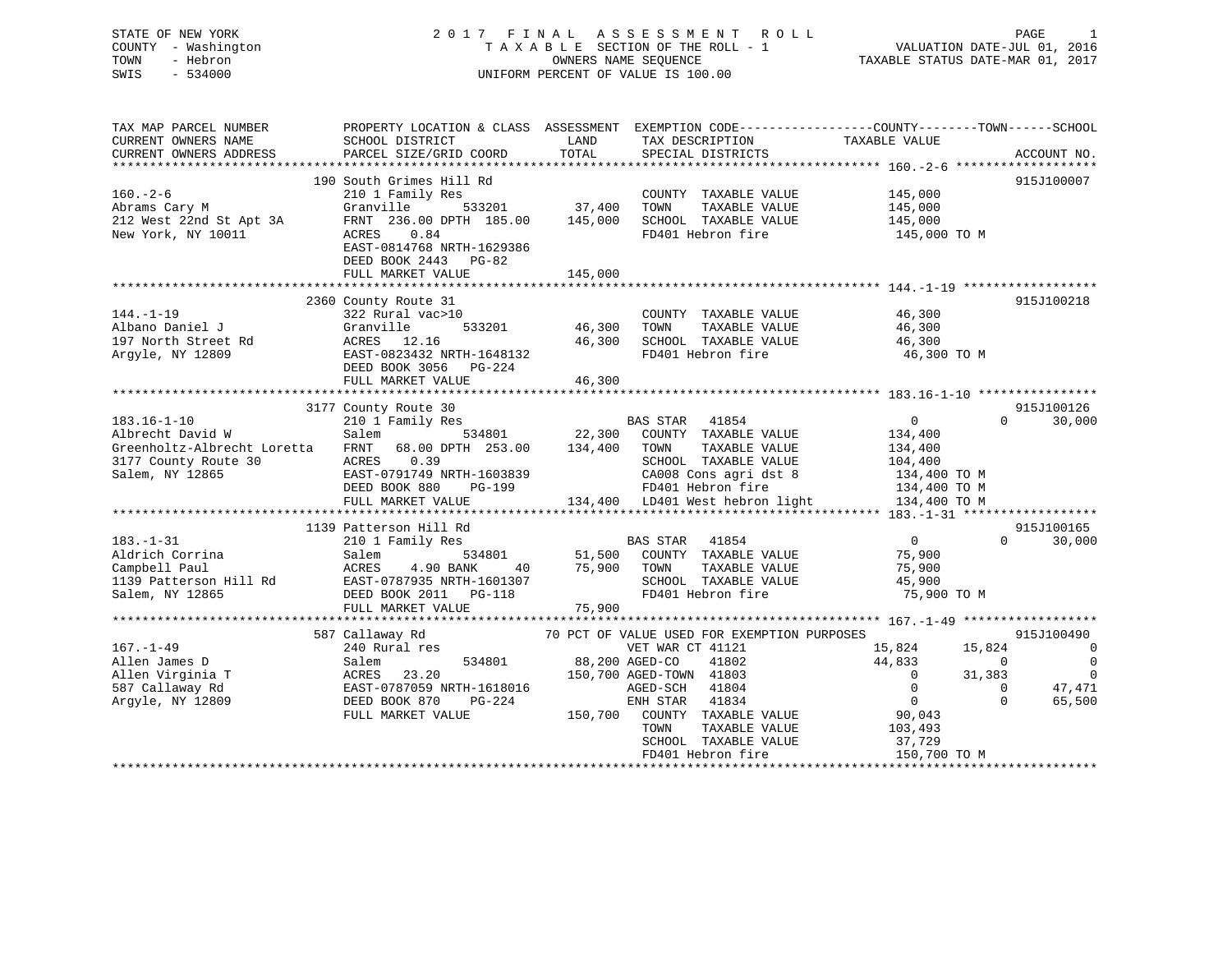## STATE OF NEW YORK 2 0 1 7 F I N A L A S S E S S M E N T R O L L PAGE 2 COUNTY - Washington T A X A B L E SECTION OF THE ROLL - 1 VALUATION DATE-JUL 01, 2016 TOWN - Hebron OWNERS NAME SEQUENCE TAXABLE STATUS DATE-MAR 01, 2017 SWIS - 534000 UNIFORM PERCENT OF VALUE IS 100.00

| TAX MAP PARCEL NUMBER    |                                                                                                                                           | PROPERTY LOCATION & CLASS ASSESSMENT EXEMPTION CODE----------------COUNTY-------TOWN------SCHOOL                                                                                                               |                                      |
|--------------------------|-------------------------------------------------------------------------------------------------------------------------------------------|----------------------------------------------------------------------------------------------------------------------------------------------------------------------------------------------------------------|--------------------------------------|
|                          |                                                                                                                                           |                                                                                                                                                                                                                |                                      |
|                          |                                                                                                                                           | 763 Chamberlin Mills Rd<br>210 1 Family Res BAS STAR 41854 0<br>210 1 Family Res B34801 33,900 COUNTY TAXABLE VALUE 80,800<br>20.000 TOWN TAXABLE VALUE 80 800                                                 | 915J101364                           |
| $177. - 1 - 36.2$        |                                                                                                                                           |                                                                                                                                                                                                                | 30,000<br>$\Omega$ and $\Omega$      |
|                          |                                                                                                                                           |                                                                                                                                                                                                                |                                      |
|                          |                                                                                                                                           |                                                                                                                                                                                                                |                                      |
|                          |                                                                                                                                           |                                                                                                                                                                                                                |                                      |
|                          |                                                                                                                                           |                                                                                                                                                                                                                |                                      |
|                          |                                                                                                                                           |                                                                                                                                                                                                                |                                      |
|                          |                                                                                                                                           |                                                                                                                                                                                                                |                                      |
|                          | 122 Middle Rd                                                                                                                             |                                                                                                                                                                                                                | 915J101245                           |
|                          |                                                                                                                                           |                                                                                                                                                                                                                |                                      |
|                          |                                                                                                                                           |                                                                                                                                                                                                                |                                      |
|                          |                                                                                                                                           |                                                                                                                                                                                                                |                                      |
|                          |                                                                                                                                           |                                                                                                                                                                                                                |                                      |
|                          |                                                                                                                                           |                                                                                                                                                                                                                |                                      |
|                          |                                                                                                                                           |                                                                                                                                                                                                                |                                      |
|                          |                                                                                                                                           |                                                                                                                                                                                                                |                                      |
|                          |                                                                                                                                           |                                                                                                                                                                                                                |                                      |
|                          | 24 Chamberlin Mills Rd                                                                                                                    |                                                                                                                                                                                                                | 915J100580                           |
| $183.20 - 1 - 11$        | 210 1 Family Res                                                                                                                          |                                                                                                                                                                                                                | $\overline{0}$<br>$\Omega$<br>30,000 |
|                          |                                                                                                                                           |                                                                                                                                                                                                                | 68,300                               |
|                          | 183.20-1-11 210 1 Family Res<br>Allen Phillip J Salem 534801<br>24 Chamberlin Mills Rd 959/134<br>Salem, NY 12865 FRNT 133.00 DPTH 155.00 | 68,300 TOWN                                                                                                                                                                                                    | 68,300                               |
|                          |                                                                                                                                           |                                                                                                                                                                                                                |                                      |
|                          |                                                                                                                                           |                                                                                                                                                                                                                |                                      |
|                          |                                                                                                                                           |                                                                                                                                                                                                                |                                      |
|                          |                                                                                                                                           |                                                                                                                                                                                                                |                                      |
|                          |                                                                                                                                           | 959/134<br>FRNT 133.00 DPTH 155.00<br>RCRES 0.47 BANK 999<br>EAST-0793172 NRTH-1602993<br>DEED BOOK 1959 PG-221<br>FULL MARKET VALUE 68,300<br>FD401 West hebron light 68,300 TO M<br>FULL MARKET VALUE 68,300 |                                      |
|                          |                                                                                                                                           |                                                                                                                                                                                                                |                                      |
|                          | Middle Rd/e Off                                                                                                                           |                                                                                                                                                                                                                | 9179900738                           |
| $177. - 1 - 5.2$         | 323 Vacant rural                                                                                                                          | COUNTY TAXABLE VALUE                                                                                                                                                                                           | 7,300                                |
| Allen Susan              | 534801 7,300 TOWN<br>Salem                                                                                                                | TAXABLE VALUE                                                                                                                                                                                                  | 7,300                                |
| 763 Chamberlain Mills Rd |                                                                                                                                           | No Deeded R 0 W 7,300 SCHOOL TAXABLE VALUE<br>ACRES 9.79 CA008 Cons agri dst 8                                                                                                                                 | 7,300                                |
| Salem, NY 12865          |                                                                                                                                           | CA008 Cons agri dst 8<br>FD401 Hebron fire                                                                                                                                                                     | 7,300 TO M<br>7,300 TO M             |
|                          | EAST-0809704 NRTH-1617869                                                                                                                 |                                                                                                                                                                                                                |                                      |
|                          | DEED BOOK 939 PG-151                                                                                                                      |                                                                                                                                                                                                                |                                      |
|                          |                                                                                                                                           |                                                                                                                                                                                                                |                                      |
|                          |                                                                                                                                           |                                                                                                                                                                                                                |                                      |
|                          | Blossom Rd                                                                                                                                |                                                                                                                                                                                                                | 915J101492                           |
| $186. - 1 - 12$          | 314 Rural vac<10                                                                                                                          | COUNTY TAXABLE VALUE $27,500$<br>TOWN TAXABLE VALUE $27,500$                                                                                                                                                   |                                      |
| Alonzo John A C          | Salem                                                                                                                                     | TAXABLE VALUE                                                                                                                                                                                                  | 27,500                               |
| 6553 Hidden Beach Dr     |                                                                                                                                           | ACRES 8.66 27,500 SCHOOL TAXABLE VALUE 27,500<br>EAST-0819298 NRTH-1606751 FD401 Hebron fire 27,500<br>27,500 PD401 Hebron fire 27,500                                                                         |                                      |
| Orlando, FL 32819        |                                                                                                                                           |                                                                                                                                                                                                                | 27,500 TO M                          |
|                          | DEED BOOK 758<br>PG-148                                                                                                                   |                                                                                                                                                                                                                |                                      |
|                          | FULL MARKET VALUE                                                                                                                         | 27,500                                                                                                                                                                                                         |                                      |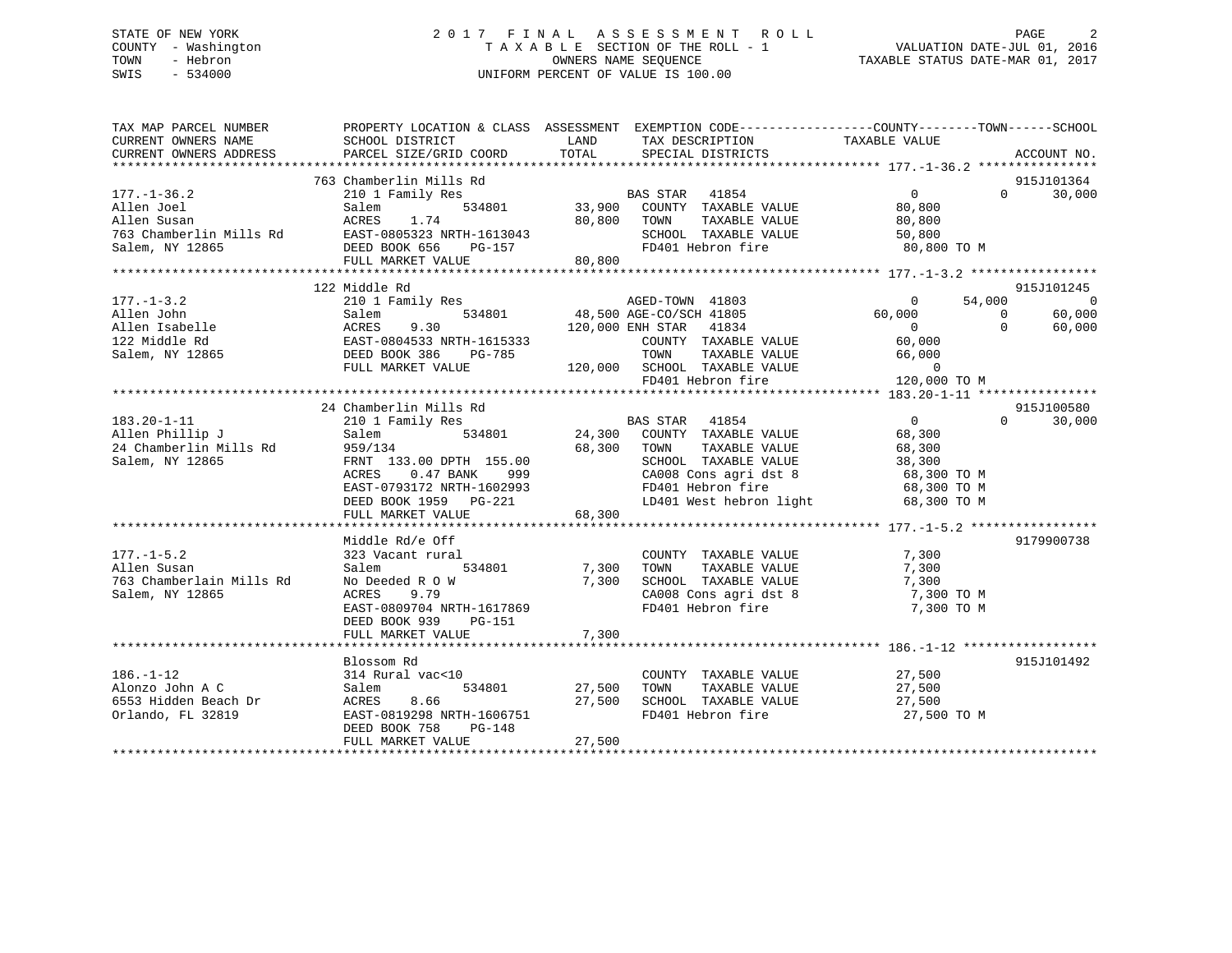## STATE OF NEW YORK 2 0 1 7 F I N A L A S S E S S M E N T R O L L PAGE 3 COUNTY - Washington T A X A B L E SECTION OF THE ROLL - 1 VALUATION DATE-JUL 01, 2016 TOWN - Hebron OWNERS NAME SEQUENCE TAXABLE STATUS DATE-MAR 01, 2017 SWIS - 534000 UNIFORM PERCENT OF VALUE IS 100.00

| TAX MAP PARCEL NUMBER<br>CURRENT OWNERS NAME | PROPERTY LOCATION & CLASS ASSESSMENT<br>SCHOOL DISTRICT | LAND    | EXEMPTION CODE-----------------COUNTY-------TOWN------SCHOOL<br>TAX DESCRIPTION | TAXABLE VALUE    |                    |
|----------------------------------------------|---------------------------------------------------------|---------|---------------------------------------------------------------------------------|------------------|--------------------|
| CURRENT OWNERS ADDRESS                       | PARCEL SIZE/GRID COORD                                  | TOTAL   | SPECIAL DISTRICTS                                                               |                  | ACCOUNT NO.        |
|                                              |                                                         |         |                                                                                 |                  |                    |
|                                              | 273 County Route 31                                     |         |                                                                                 |                  | 915J100006         |
| $176. - 1 - 33$                              | 140 Truck crops                                         |         | AG DIST<br>41720                                                                | 46,810<br>46,810 | 46,810             |
| Andersen Robt R                              | 534801<br>Salem                                         |         | 109,900 ENH STAR 41834                                                          | $\Omega$         | 65,500<br>$\Omega$ |
| Andersen Lucille                             | 48.20<br>ACRES                                          | 217,500 | COUNTY TAXABLE VALUE                                                            | 170,690          |                    |
| 273 County Route 31                          | EAST-0793947 NRTH-1612945                               |         | TOWN<br>TAXABLE VALUE                                                           | 170,690          |                    |
| Salem, NY 12865                              | DEED BOOK 424<br>PG-929                                 |         | SCHOOL TAXABLE VALUE                                                            | 105,190          |                    |
|                                              | FULL MARKET VALUE                                       | 217,500 | CA008 Cons agri dst 8                                                           | 170,690 TO M     |                    |
| MAY BE SUBJECT TO PAYMENT                    |                                                         |         | 46,810 EX                                                                       |                  |                    |
| UNDER AGDIST LAW TIL 2021                    |                                                         |         | FD401 Hebron fire                                                               | 217,500 TO M     |                    |
|                                              |                                                         |         |                                                                                 |                  |                    |
|                                              | 1303 Big Burch Hill Rd                                  |         |                                                                                 |                  |                    |
| $142. - 3 - 8.9$                             | 210 1 Family Res                                        |         | BAS STAR 41854                                                                  | $\overline{0}$   | $\Omega$<br>30,000 |
| Anderson Matthew                             | Granville                                               |         | 533201 40,700 COUNTY TAXABLE VALUE                                              | 73,000           |                    |
| 1303 Big Burch Hill Rd                       | $142. - 1 - 8.9$                                        | 73,000  | TAXABLE VALUE<br>TOWN                                                           | 73,000           |                    |
| Granville, NY 12832                          | ACRES<br>2.99                                           |         | SCHOOL TAXABLE VALUE                                                            | 43,000           |                    |
|                                              | EAST-0802751 NRTH-1641579                               |         | FD401 Hebron fire                                                               | 73,000 TO M      |                    |
|                                              | DEED BOOK 667<br>PG-114                                 |         |                                                                                 |                  |                    |
|                                              | FULL MARKET VALUE                                       | 73,000  |                                                                                 |                  |                    |
|                                              |                                                         |         |                                                                                 |                  |                    |
|                                              | 3954 County Route 30                                    |         |                                                                                 |                  |                    |
| $167. - 1 - 28.1$                            | 210 1 Family Res                                        |         | COUNTY TAXABLE VALUE                                                            | 112,700          |                    |
| Angrisano Frank D                            | 534801<br>Salem                                         | 18,500  | TOWN<br>TAXABLE VALUE                                                           | 112,700          |                    |
| Angrisano Christine A                        | sub lot 2                                               | 112,700 | SCHOOL TAXABLE VALUE                                                            | 112,700          |                    |
| 3954 County Route 30                         | FRNT 114.00 DPTH 92.00                                  |         | FD401 Hebron fire                                                               | 112,700 TO M     |                    |
| Salem, NY 12865                              | EAST-0789078 NRTH-1621226                               |         |                                                                                 |                  |                    |
|                                              | DEED BOOK 3753 PG-248                                   |         |                                                                                 |                  |                    |
|                                              | FULL MARKET VALUE                                       | 112,700 |                                                                                 |                  |                    |
|                                              |                                                         |         |                                                                                 |                  |                    |
|                                              | 171 Benn Rd                                             |         |                                                                                 |                  | 915J100489         |
| $160. - 1 - 10$                              | 314 Rural vac<10                                        |         | COUNTY TAXABLE VALUE                                                            | 1,500            |                    |
| Anoe Hilton J                                | 534801<br>Salem                                         | 1,500   | TOWN<br>TAXABLE VALUE                                                           | 1,500            |                    |
| Anoe Syndonna M                              | ACRES<br>2.00                                           | 1,500   | SCHOOL TAXABLE VALUE                                                            | 1,500            |                    |
| 193 Benn Rd                                  | EAST-0805455 NRTH-1626601                               |         | FD401 Hebron fire                                                               | 1,500 TO M       |                    |
| Granville, NY 12832                          | DEED BOOK 943<br>PG-150                                 |         |                                                                                 |                  |                    |
|                                              | FULL MARKET VALUE                                       | 1,500   |                                                                                 |                  |                    |
|                                              |                                                         |         |                                                                                 |                  |                    |
|                                              | Benn Rd                                                 |         |                                                                                 |                  |                    |
| $169. - 1 - 3.3$                             | 314 Rural vac<10                                        |         | COUNTY TAXABLE VALUE                                                            | 32,400           |                    |
| Anoe Hilton J                                | 534801<br>Salem                                         | 32,400  | TAXABLE VALUE<br>TOWN                                                           | 32,400           |                    |
| Anoe Syndonna M                              | ACRES 11.90                                             | 32,400  | SCHOOL TAXABLE VALUE                                                            | 32,400           |                    |
| 193 Benn Rd                                  | EAST-0805871 NRTH-1626300                               |         | CA008 Cons agri dst 8                                                           | 32,400 TO M      |                    |
| Granville, NY 12832                          | DEED BOOK 950<br>PG-67                                  |         | FD401 Hebron fire                                                               | 32,400 TO M      |                    |
|                                              | FULL MARKET VALUE                                       | 32,400  |                                                                                 |                  |                    |
|                                              |                                                         |         |                                                                                 |                  |                    |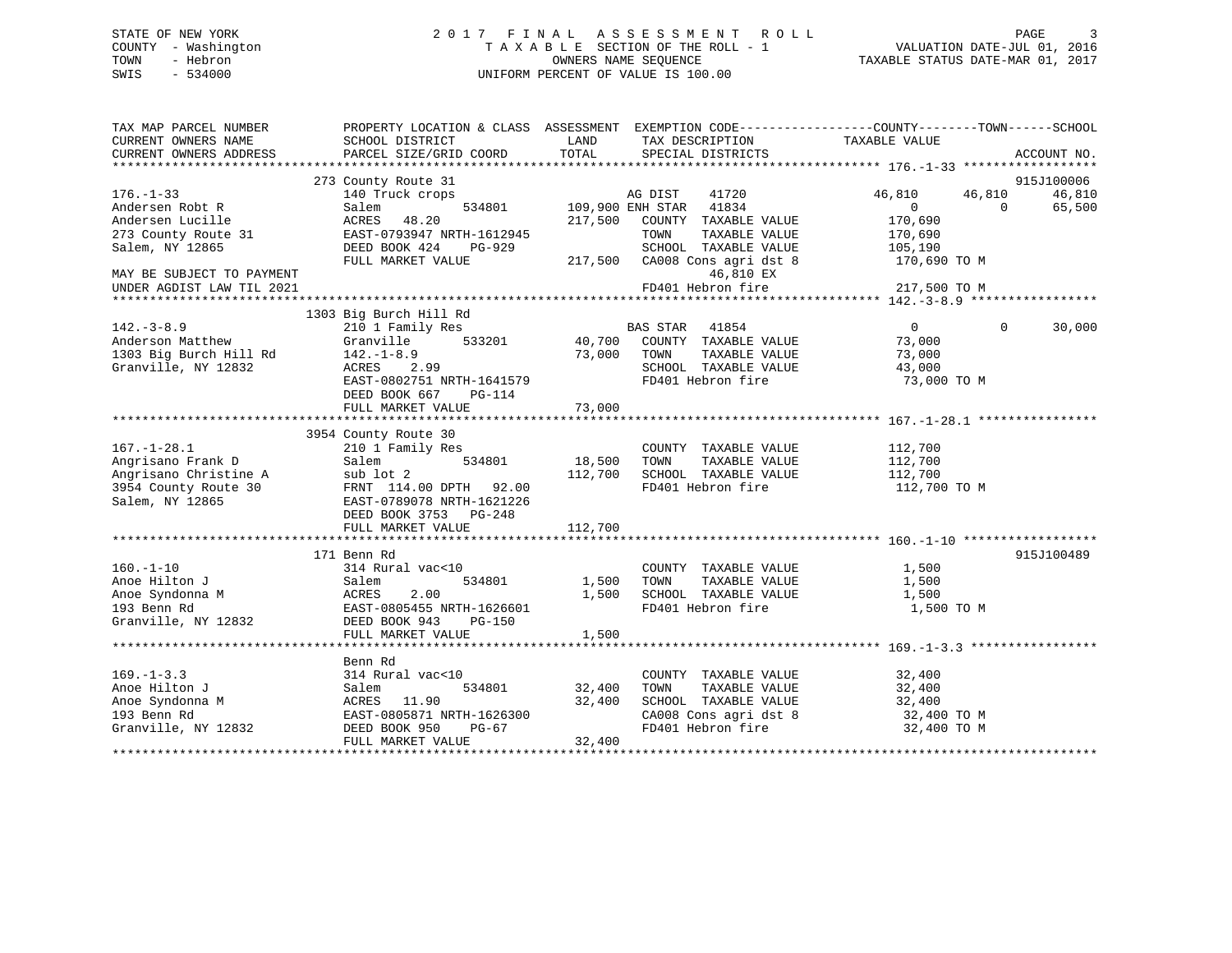## STATE OF NEW YORK 2 0 1 7 F I N A L A S S E S S M E N T R O L L PAGE 4 COUNTY - Washington T A X A B L E SECTION OF THE ROLL - 1 VALUATION DATE-JUL 01, 2016 TOWN - Hebron OWNERS NAME SEQUENCE TAXABLE STATUS DATE-MAR 01, 2017 SWIS - 534000 UNIFORM PERCENT OF VALUE IS 100.00

| TAX MAP PARCEL NUMBER<br>CURRENT OWNERS NAME<br>CURRENT OWNERS ADDRESS                                   | PROPERTY LOCATION & CLASS ASSESSMENT EXEMPTION CODE----------------COUNTY-------TOWN-----SCHOOL<br>SCHOOL DISTRICT<br>PARCEL SIZE/GRID COORD                       | LAND<br>TOTAL                | TAX DESCRIPTION<br>SPECIAL DISTRICTS                                                                                                                                                                                        | TAXABLE VALUE                                                                                                             | ACCOUNT NO.                                              |
|----------------------------------------------------------------------------------------------------------|--------------------------------------------------------------------------------------------------------------------------------------------------------------------|------------------------------|-----------------------------------------------------------------------------------------------------------------------------------------------------------------------------------------------------------------------------|---------------------------------------------------------------------------------------------------------------------------|----------------------------------------------------------|
| ***********************                                                                                  |                                                                                                                                                                    |                              |                                                                                                                                                                                                                             |                                                                                                                           |                                                          |
| $160. -1 - 9.3$<br>Anoe Syndonna M<br>Anoe Hilton J<br>193 Benn Rd<br>Granville, NY 12832                | 193 Benn Rd<br>210 1 Family Res<br>534801<br>Salem<br>ACRES<br>4.70<br>EAST-0806223 NRTH-1625850<br>EAST-0806223 N<br>DEED BOOK 950<br>PG-161<br>FULL MARKET VALUE | 50,600<br>149,800<br>149,800 | ENH STAR<br>41834<br>COUNTY TAXABLE VALUE<br>TAXABLE VALUE<br>TOWN<br>SCHOOL TAXABLE VALUE<br>FD401 Hebron fire                                                                                                             | $\overline{0}$<br>$\Omega$<br>149,800<br>149,800<br>84,300<br>149,800 TO M                                                | 915J101520<br>65,500                                     |
|                                                                                                          |                                                                                                                                                                    |                              |                                                                                                                                                                                                                             |                                                                                                                           |                                                          |
| $184. - 1 - 10$<br>Anolfo Louis<br>9 Hausman St<br>Brooklyn, NY 11222                                    | 1171 Bogtown Rd<br>260 Seasonal res<br>534801<br>Salem<br>ACRES 10.51<br>EAST-0803332 NRTH-1607862<br>DEED BOOK 3103 PG-302                                        | 63,000<br>72,500             | COUNTY TAXABLE VALUE<br>TAXABLE VALUE<br>TOWN<br>SCHOOL TAXABLE VALUE<br>FD401 Hebron fire                                                                                                                                  | 72,500<br>72,500<br>72,500<br>72,500 TO M                                                                                 | 915J100194                                               |
|                                                                                                          | FULL MARKET VALUE                                                                                                                                                  | 72,500                       |                                                                                                                                                                                                                             |                                                                                                                           |                                                          |
| $186. - 1 - 29$<br>Antoniadis Mihail G<br>50-55 194th St<br>Fresh Meadows, NY 11365                      | State Route 22<br>314 Rural vac<10<br>534801<br>Salem<br>6.18<br>ACRES<br>EAST-0816224 NRTH-1607405<br>DEED BOOK 879<br>$PG-200$<br>FULL MARKET VALUE              | 23,800<br>23,800<br>23,800   | COUNTY TAXABLE VALUE<br>TOWN<br>TAXABLE VALUE<br>SCHOOL TAXABLE VALUE<br>FD401 Hebron fire                                                                                                                                  | 23,800<br>23,800<br>23,800<br>23,800 TO M                                                                                 |                                                          |
|                                                                                                          |                                                                                                                                                                    |                              |                                                                                                                                                                                                                             |                                                                                                                           |                                                          |
| $175. - 1 - 4$<br>Arend James<br>Arend Debra Sue<br>3732 County Route 30<br>Salem, NY 12865              | 3732 County Route 30<br>240 Rural res<br>534801<br>Salem<br>ACRES<br>74.40<br>EAST-0790011 NRTH-1616392<br>DEED BOOK 900<br>PG-48<br>FULL MARKET VALUE             |                              | 70 PCT OF VALUE USED FOR EXEMPTION PURPOSES<br>VET COM CT 41131<br>152,300 VET DIS CT 41141<br>270,700 BAS STAR 41854<br>COUNTY TAXABLE VALUE<br>TOWN<br>TAXABLE VALUE<br>270,700 SCHOOL TAXABLE VALUE<br>FD401 Hebron fire | 47,373<br>30,000<br>56,847<br>56,847<br>$\overline{0}$<br>$\overline{0}$<br>166,480<br>183,853<br>240,700<br>270,700 TO M | 915J100142<br>$\overline{0}$<br>$\overline{0}$<br>30,000 |
|                                                                                                          |                                                                                                                                                                    |                              |                                                                                                                                                                                                                             |                                                                                                                           |                                                          |
| $186. - 1 - 3.5$<br>Armitage Drew E<br>Armitage John Lewis<br>19 St. Andrew Dr<br>Clifton Park, NY 12065 | 258 Blossom Rd<br>260 Seasonal res<br>Salem<br>534801<br><b>ACRES</b><br>6.57<br>EAST-0820214 NRTH-1607239<br>DEED BOOK 2930 PG-252                                | 24,400<br>59,600             | COUNTY TAXABLE VALUE<br>TOWN<br>TAXABLE VALUE<br>SCHOOL TAXABLE VALUE<br>FD401 Hebron fire                                                                                                                                  | 59,600<br>59,600<br>59,600<br>59,600 TO M                                                                                 | 915J101621                                               |
|                                                                                                          | FULL MARKET VALUE                                                                                                                                                  | 59,600                       |                                                                                                                                                                                                                             |                                                                                                                           |                                                          |
| $175. - 1 - 5.1$<br>Armstrong Nancy<br>3602 County Route 30                                              | 3602 County Route 30<br>283 Res w/Comuse<br>534801<br>Salem<br>ACRES<br>48.30                                                                                      | 113,300<br>459,000           | COUNTY TAXABLE VALUE<br>TAXABLE VALUE<br>TOWN<br>SCHOOL TAXABLE VALUE                                                                                                                                                       | 459,000<br>459,000<br>459,000                                                                                             | 915J100068                                               |
| Salem, NY 12865                                                                                          | EAST-0791544 NRTH-1614503<br>DEED BOOK 3465<br>PG-336<br>FULL MARKET VALUE                                                                                         | 459,000                      | FD401 Hebron fire                                                                                                                                                                                                           | 459,000 TO M                                                                                                              |                                                          |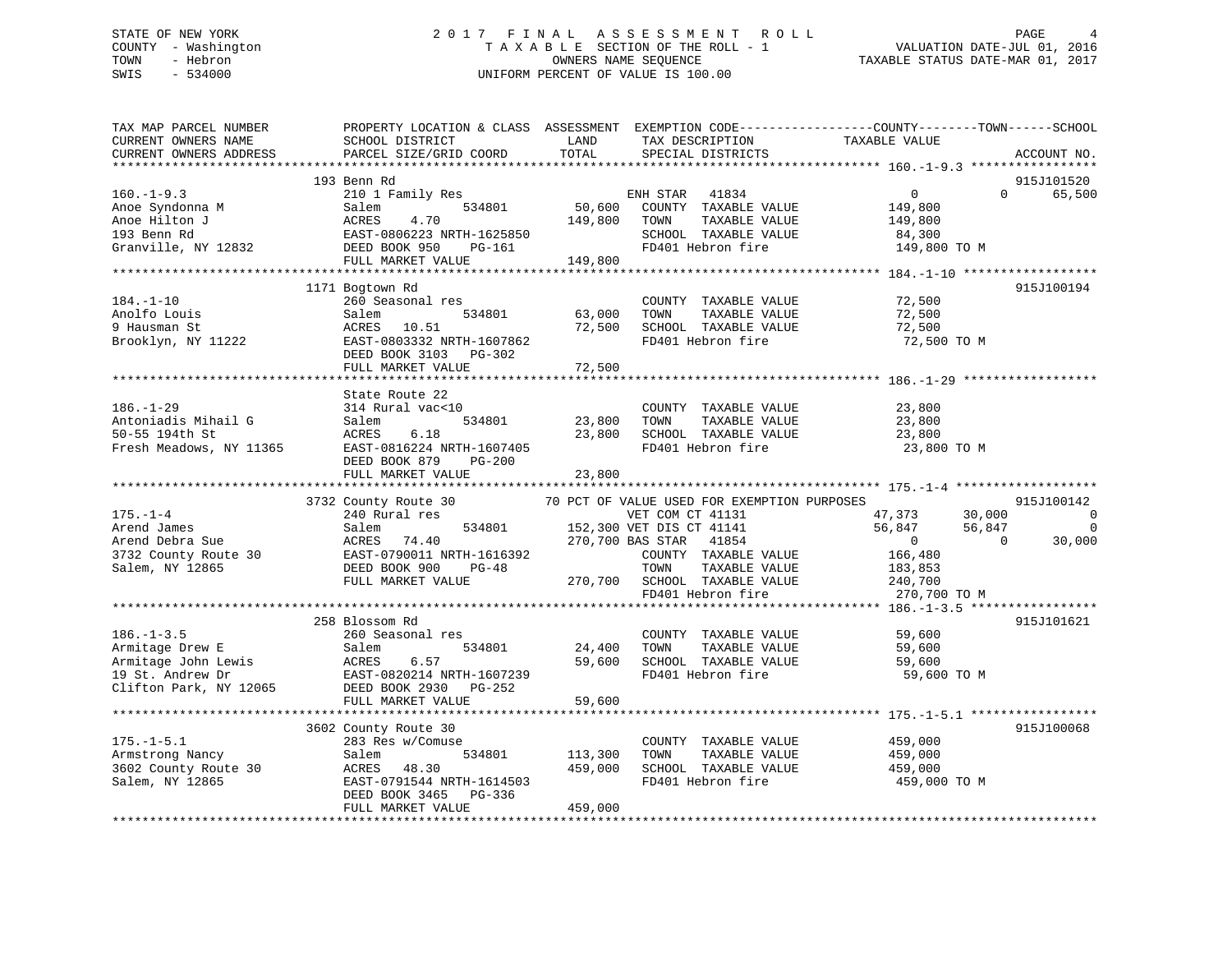## STATE OF NEW YORK 2 0 1 7 F I N A L A S S E S S M E N T R O L L PAGE 5 COUNTY - Washington T A X A B L E SECTION OF THE ROLL - 1 VALUATION DATE-JUL 01, 2016 TOWN - Hebron OWNERS NAME SEQUENCE TAXABLE STATUS DATE-MAR 01, 2017 SWIS - 534000 UNIFORM PERCENT OF VALUE IS 100.00

| TAX MAP PARCEL NUMBER<br>CURRENT OWNERS NAME<br>CURRENT OWNERS ADDRESS              | PROPERTY LOCATION & CLASS ASSESSMENT EXEMPTION CODE----------------COUNTY-------TOWN------SCHOOL<br>SCHOOL DISTRICT<br>PARCEL SIZE/GRID COORD                | LAND<br>TOTAL                         | TAX DESCRIPTION<br>SPECIAL DISTRICTS                                                                                            | TAXABLE VALUE                                                    | ACCOUNT NO.                              |
|-------------------------------------------------------------------------------------|--------------------------------------------------------------------------------------------------------------------------------------------------------------|---------------------------------------|---------------------------------------------------------------------------------------------------------------------------------|------------------------------------------------------------------|------------------------------------------|
| $184. - 1 - 13.3$<br>Armstrong Robert J<br>22 Bogtown Ln<br>Salem, NY 12865         | 22 Bogtown Ln<br>210 1 Family Res<br>Salem<br>534801<br>557/280<br>ACRES<br>5.40<br>EAST-0803651 NRTH-1605858<br>DEED BOOK 911<br>PG-61<br>FULL MARKET VALUE | 52,800<br>167,900<br>167,900          | BAS STAR<br>41854<br>COUNTY TAXABLE VALUE<br>TOWN<br>TAXABLE VALUE<br>SCHOOL TAXABLE VALUE<br>FD401 Hebron fire                 | $\overline{0}$<br>167,900<br>167,900<br>137,900<br>167,900 TO M  | 815J101735<br>$\Omega$<br>30,000         |
|                                                                                     | 44 Bogtown Ln                                                                                                                                                |                                       |                                                                                                                                 |                                                                  | 915J101072                               |
| $184. - 1 - 13.1$                                                                   | 240 Rural res<br>184.-1-13.<br>Armstrong Timothy<br>Armstrong Deborah<br>44 Bogtown Ln<br>19965 - The DEED BOOK 557 PG-280                                   | 178,700<br>178,700                    | BAS STAR 41854<br>63,400 COUNTY TAXABLE VALUE<br>TOWN<br>TAXABLE VALUE<br>SCHOOL TAXABLE VALUE<br>FD401 Hebron fire             | $\overline{0}$<br>178,700<br>178,700<br>148,700<br>178,700 TO M  | $\Omega$<br>30,000                       |
|                                                                                     | 160 Crosier Rd                                                                                                                                               |                                       |                                                                                                                                 |                                                                  |                                          |
| $168. - 1 - 14.6$<br>Arnold Cameron T<br>160 Crosier Rd<br>Salem, NY 12865          | 240 Rural res<br>534801<br>Salem<br>ACRES 18.46<br>EAST-0792598 NRTH-1618830<br>DEED BOOK 3526<br>$PG-233$<br>FULL MARKET VALUE                              | 79,400<br>171,500<br>171,500          | COUNTY TAXABLE VALUE<br>TOWN<br>TAXABLE VALUE<br>SCHOOL TAXABLE VALUE<br>CA008 Cons agri dst 8<br>FD401 Hebron fire             | 171,500<br>171,500<br>171,500<br>171,500 TO M<br>171,500 TO M    |                                          |
|                                                                                     | 291 Pine Hill Rd                                                                                                                                             |                                       | 98 PCT OF VALUE USED FOR EXEMPTION PURPOSES                                                                                     |                                                                  |                                          |
| $169. - 1 - 12.1$<br>Ashton Sherman<br>291 Pine Hill Rd<br>Salem, NY 12865          | 210 1 Family Res<br>Granville<br>2.44 BANK<br>ACRES<br>EAST-0812579 NRTH-1624565<br>DEED BOOK 752<br>PG-309<br>FULL MARKET VALUE                             | 533201 35,500 BAS STAR<br>999 106,500 | VET WAR CT 41121<br>41854<br>COUNTY TAXABLE VALUE<br>TOWN<br>TAXABLE VALUE<br>SCHOOL TAXABLE VALUE<br>106,500 FD401 Hebron fire | 15,656<br>$\Omega$<br>90,844<br>90,844<br>76,500<br>106,500 TO M | 15,656<br>$\Omega$<br>30,000<br>$\Omega$ |
|                                                                                     | 55 James Rd                                                                                                                                                  |                                       |                                                                                                                                 |                                                                  |                                          |
| $159. - 1 - 36.2$<br>Aubin Charles<br>Aubin Carol<br>55 James Rd<br>Salem, NY 12865 | 270 Mfg housing<br>533801<br>Hartford<br>ACRES<br>2.69<br>EAST-0791609 NRTH-1628991<br>DEED BOOK 2331 PG-90<br>FULL MARKET VALUE                             | 36,200<br>53,600<br>53,600            | <b>BAS STAR</b><br>41854<br>COUNTY TAXABLE VALUE<br>TOWN<br>TAXABLE VALUE<br>SCHOOL TAXABLE VALUE<br>FD401 Hebron fire          | $\overline{0}$<br>53,600<br>53,600<br>23,600<br>53,600 TO M      | $\Omega$<br>30,000                       |
|                                                                                     |                                                                                                                                                              |                                       |                                                                                                                                 |                                                                  |                                          |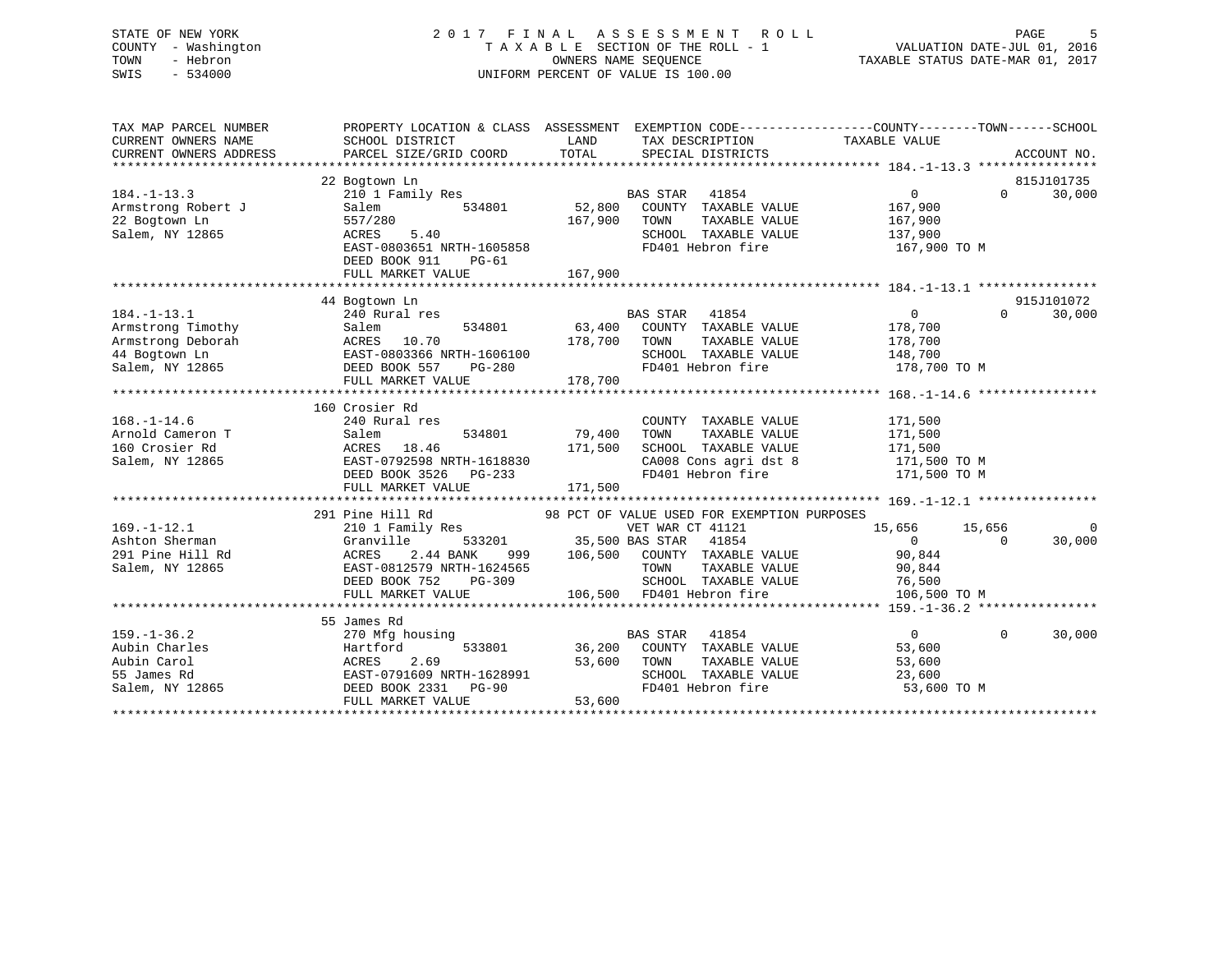## STATE OF NEW YORK 2 0 1 7 F I N A L A S S E S S M E N T R O L L PAGE 6 COUNTY - Washington T A X A B L E SECTION OF THE ROLL - 1 VALUATION DATE-JUL 01, 2016 TOWN - Hebron OWNERS NAME SEQUENCE TAXABLE STATUS DATE-MAR 01, 2017 SWIS - 534000 UNIFORM PERCENT OF VALUE IS 100.00

| TAX MAP PARCEL NUMBER<br>CURRENT OWNERS NAME<br>CURRENT OWNERS ADDRESS                                 | SCHOOL DISTRICT<br>PARCEL SIZE/GRID COORD                                                                                                             | PROPERTY LOCATION & CLASS ASSESSMENT EXEMPTION CODE---------------COUNTY-------TOWN-----SCHOOL<br>LAND<br>TAX DESCRIPTION TAXABLE VALUE<br>TOTAL<br>SPECIAL DISTRICTS |                                                                            | ACCOUNT NO.          |
|--------------------------------------------------------------------------------------------------------|-------------------------------------------------------------------------------------------------------------------------------------------------------|-----------------------------------------------------------------------------------------------------------------------------------------------------------------------|----------------------------------------------------------------------------|----------------------|
| $175. - 1 - 21$<br>Austin Jeremy J<br>Humphrey Carrie G<br>PO Box 386<br>Salem, NY 12865               | 89 Thunder Way<br>260 Seasonal res<br>Salem<br>534801<br>ACRES<br>50.00<br>EAST-0788049 NRTH-1610176<br>DEED BOOK 2210 PG-186<br>FULL MARKET VALUE    | <b>BAS STAR</b><br>41854<br>58,200<br>COUNTY TAXABLE VALUE<br>72,600<br>TOWN<br>TAXABLE VALUE<br>SCHOOL TAXABLE VALUE<br>FD401 Hebron fire<br>72,600                  | $\overline{0}$<br>$\Omega$<br>72,600<br>72,600<br>42,600<br>72,600 TO M    | 915J100070<br>30,000 |
|                                                                                                        | 34 Middle Rd                                                                                                                                          |                                                                                                                                                                       |                                                                            | 915J100103           |
| $177. - 1 - 38$<br>Ayers Bruce<br>34 Middle Rd<br>Salem, NY 12865                                      | 210 1 Family Res<br>Salem<br>1.20 BANK<br>ACRES<br>999<br>EAST-0804678 NRTH-1613187<br>DEED BOOK 958<br>PG-297<br>FULL MARKET VALUE                   | <b>BAS STAR</b><br>41854<br>534801 32,500<br>COUNTY TAXABLE VALUE<br>69,700<br>TOWN<br>TAXABLE VALUE<br>SCHOOL TAXABLE VALUE<br>FD401 Hebron fire<br>69,700           | $\overline{0}$<br>$\Omega$<br>69,700<br>69,700<br>39,700<br>69,700 TO M    | 30,000               |
|                                                                                                        | Sheldon Rd                                                                                                                                            |                                                                                                                                                                       |                                                                            | 915J100643           |
| $177. - 1 - 20$<br>Aylmer Michael J<br>29 Sheldon Rd<br>Salem, NY 12865                                | 322 Rural vac>10<br>Salem<br>534801<br>ACRES<br>10.90<br>EAST-0815824 NRTH-1616140<br>DEED BOOK 3270 PG-292                                           | COUNTY TAXABLE VALUE<br>TAXABLE VALUE<br>30,900<br>TOWN<br>SCHOOL TAXABLE VALUE<br>30,900<br>FD401 Hebron fire                                                        | 30,900<br>30,900<br>30,900<br>30,900 TO M                                  |                      |
|                                                                                                        | FULL MARKET VALUE                                                                                                                                     | 30,900                                                                                                                                                                |                                                                            |                      |
| $177. - 1 - 20.1$<br>Aylmer Michael J<br>29 Sheldon Rd<br>Salem, NY 12865                              | 29 Sheldon Rd<br>210 1 Family Res<br>Salem<br>534801<br>ACRES<br>1.30<br>EAST-0816033 NRTH-1615855<br>DEED BOOK 3270 PG-292<br>FULL MARKET VALUE      | <b>BAS STAR</b><br>41854<br>32,800<br>COUNTY TAXABLE VALUE<br>129,300<br>TOWN<br>TAXABLE VALUE<br>SCHOOL TAXABLE VALUE<br>FD401 Hebron fire<br>129,300                | $\overline{0}$<br>$\Omega$<br>129,300<br>129,300<br>99,300<br>129,300 TO M | 915J101610<br>30,000 |
|                                                                                                        | 163 County Route 28                                                                                                                                   |                                                                                                                                                                       |                                                                            | 915J100288           |
| $152. - 2 - 15$<br>Bailey Bobbie Jo<br>Pollock Clayton W<br>163 County Route 28<br>Granville, NY 12832 | 210 1 Family Res<br>Granville<br>533201<br><b>ACRES</b><br>1.10 BANK<br>26<br>EAST-0810743 NRTH-1642575<br>DEED BOOK 2140 PG-350<br>FULL MARKET VALUE | <b>BAS STAR</b><br>41854<br>38,200<br>COUNTY TAXABLE VALUE<br>121,400<br>TOWN<br>TAXABLE VALUE<br>SCHOOL TAXABLE VALUE<br>FD401 Hebron fire<br>121,400                | $\overline{0}$<br>$\Omega$<br>121,400<br>121,400<br>91,400<br>121,400 TO M | 30,000               |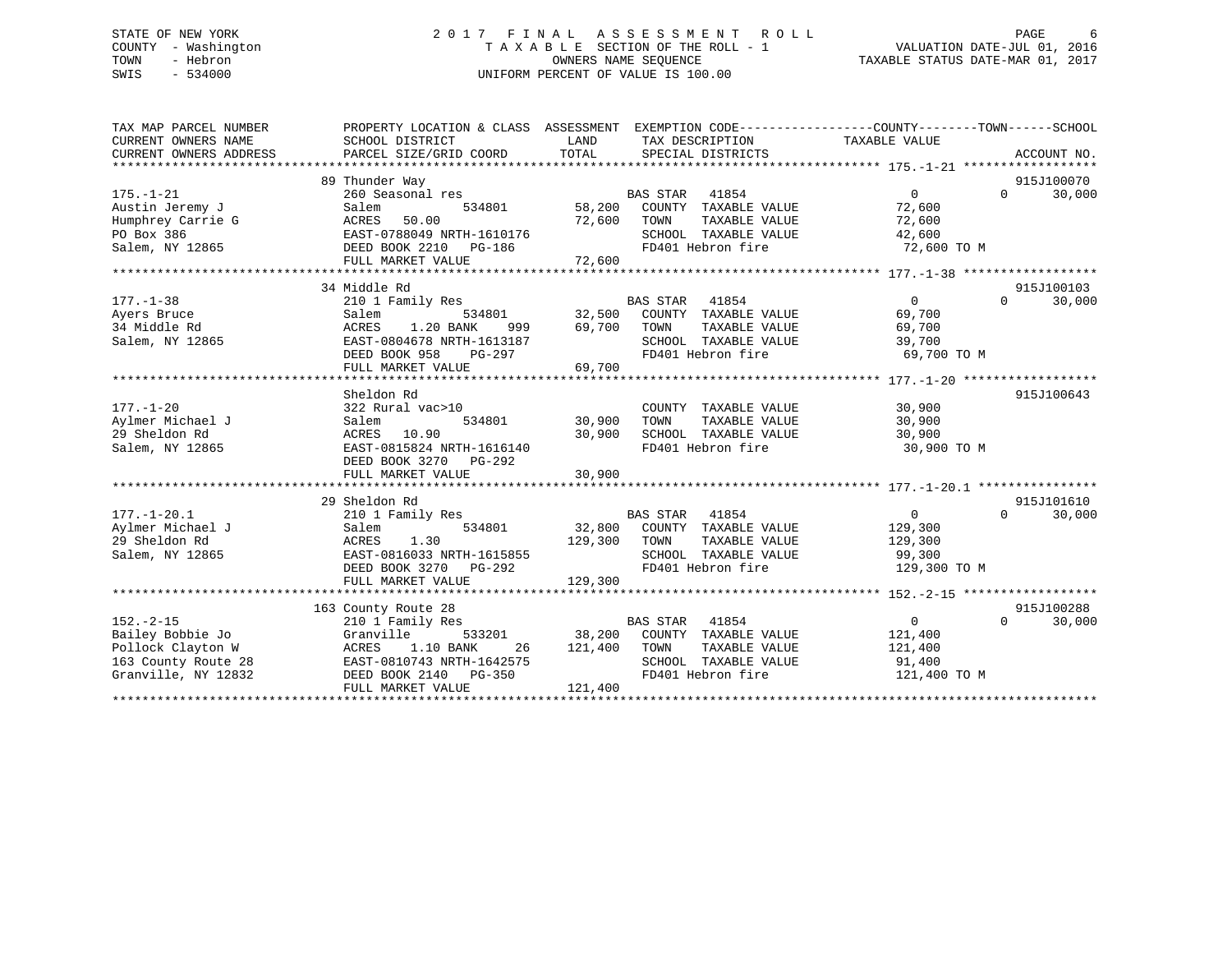# STATE OF NEW YORK 2 0 1 7 F I N A L A S S E S S M E N T R O L L PAGE 7COUNTY - Washington  $T A X A B L E$  SECTION OF THE ROLL - 1<br>TOWN - Hebron DATE-JUL 000NERS NAME SEQUENCE SWIS - 534000 UNIFORM PERCENT OF VALUE IS 100.00

TAXABLE STATUS DATE-MAR 01, 2017

| TAX MAP PARCEL NUMBER                               | PROPERTY LOCATION & CLASS ASSESSMENT EXEMPTION CODE---------------COUNTY-------TOWN-----SCHOOL                                                                 |                    |                                                                                                                             |                                              |                                            |
|-----------------------------------------------------|----------------------------------------------------------------------------------------------------------------------------------------------------------------|--------------------|-----------------------------------------------------------------------------------------------------------------------------|----------------------------------------------|--------------------------------------------|
| CURRENT OWNERS NAME                                 | SCHOOL DISTRICT                                                                                                                                                | LAND               | TAX DESCRIPTION                                                                                                             | TAXABLE VALUE                                |                                            |
| CURRENT OWNERS ADDRESS PARCEL SIZE/GRID COORD TOTAL |                                                                                                                                                                |                    | SPECIAL DISTRICTS                                                                                                           |                                              | ACCOUNT NO.                                |
|                                                     |                                                                                                                                                                |                    |                                                                                                                             |                                              |                                            |
|                                                     | 7 Chamberlin Mills Rd 90 PCT OF VALUE USED FOR EXEMPTION PURPOSES                                                                                              |                    |                                                                                                                             |                                              | 915J100015                                 |
| $183.20 - 1 - 7$                                    | $\begin{tabular}{llllll} \bf 210 & 1 & Family \bf \; Res & & VET \rm \; WAR & CT \\ \bf \it Salem & \tt 534801 & \tt 32,000 \rm \; AGED-CO \\ \end{tabular}$   |                    | VET WAR CT 41121                                                                                                            | 10,665 10,665                                | 0                                          |
| Bain Allan                                          |                                                                                                                                                                |                    | 41802                                                                                                                       | 30,218                                       | $\overline{0}$<br>$\overline{\phantom{0}}$ |
| Bain Kathy                                          | 476/331<br>ACRES 3.00                                                                                                                                          |                    | 79,000 AGED-SCH 41804                                                                                                       | $\overline{\mathbf{0}}$                      | $\overline{0}$<br>14,220                   |
| 7 Chamberlin Mills Rd                               |                                                                                                                                                                |                    | ENH STAR 41834                                                                                                              | $\overline{0}$                               | $\Omega$<br>64,780                         |
| Salem, NY 12865                                     | EAST-0792505 NRTH-1603007<br>EAST-0792505 NRTH-1603007<br>DEED BOOK 434 PG-4 TOWN TAXABLE VALUE 68,335<br>FULL MARKET VALUE 79,000 SCHOOL TAXABLE VALUE 68,335 |                    |                                                                                                                             |                                              |                                            |
|                                                     |                                                                                                                                                                |                    |                                                                                                                             |                                              |                                            |
|                                                     |                                                                                                                                                                |                    |                                                                                                                             |                                              |                                            |
|                                                     |                                                                                                                                                                |                    | CA008 Cons agri dst 8<br>FD401 Hebron fire                                                                                  | 79,000 TO M                                  |                                            |
|                                                     |                                                                                                                                                                |                    |                                                                                                                             | 79,000 TO M                                  |                                            |
|                                                     |                                                                                                                                                                |                    | LD401 West hebron light 79,000 TO M                                                                                         |                                              |                                            |
|                                                     |                                                                                                                                                                |                    |                                                                                                                             |                                              |                                            |
|                                                     | 4294 County Route 30                                                                                                                                           |                    |                                                                                                                             |                                              | 915J100507                                 |
| $158. - 1 - 4$                                      | 240 Rural res                                                                                                                                                  |                    | <b>BAS STAR</b> 41854                                                                                                       | $\overline{0}$                               | $\Omega$<br>30,000                         |
| Bain Ronald                                         | Hartford<br>ACRES     42.80                                                                                                                                    |                    | 533801 123,400 COUNTY TAXABLE VALUE                                                                                         | 340,000                                      |                                            |
|                                                     |                                                                                                                                                                |                    | TAXABLE VALUE                                                                                                               | 340,000                                      |                                            |
|                                                     |                                                                                                                                                                |                    |                                                                                                                             |                                              |                                            |
|                                                     |                                                                                                                                                                |                    | 1628854 SCHOOL TAXABLE VALUE 310,000<br>2G-272 CA008 Cons agri dst 8 340,000 TO M<br>340,000 FD401 Hebron fire 340,000 TO M |                                              |                                            |
|                                                     | FULL MARKET VALUE                                                                                                                                              |                    |                                                                                                                             |                                              |                                            |
|                                                     |                                                                                                                                                                |                    |                                                                                                                             |                                              |                                            |
|                                                     | 6945 State Route 22                                                                                                                                            |                    |                                                                                                                             |                                              | 915J101119                                 |
| $161.-2-10.15$                                      | 270 Mfg housing                                                                                                                                                |                    | COUNTY TAXABLE VALUE 58,500                                                                                                 | TAXABLE VALUE 58,500                         |                                            |
| Baker Antoinette                                    | Granville                                                                                                                                                      | 533201 36,700 TOWN |                                                                                                                             |                                              |                                            |
| 6945 State Route 22                                 | ACRES 2.90 58,500 SCHOOL TAXABLE VALUE 58,500<br>EAST-0816434 NRTH-1625258 FD401 Hebron fire 58,500                                                            |                    |                                                                                                                             |                                              |                                            |
| Granville, NY 12832                                 |                                                                                                                                                                |                    |                                                                                                                             | 58,500 TO M                                  |                                            |
|                                                     | DEED BOOK 2199 PG-250                                                                                                                                          |                    |                                                                                                                             |                                              |                                            |
|                                                     | FULL MARKET VALUE                                                                                                                                              | 58,500             |                                                                                                                             |                                              |                                            |
|                                                     |                                                                                                                                                                |                    |                                                                                                                             |                                              |                                            |
| $177. - 1 - 18$                                     | 6570 State Route 22<br>210 1 Family Res                                                                                                                        |                    | ENH STAR 41834                                                                                                              | $\overline{0}$                               | 915J100019<br>$\Omega$<br>60,100           |
| Baker Fred Jr                                       |                                                                                                                                                                |                    | 534801 35,100 COUNTY TAXABLE VALUE                                                                                          |                                              |                                            |
|                                                     | Salem                                                                                                                                                          | 60,100 TOWN        |                                                                                                                             | 60,100<br>60,100                             |                                            |
| 6570 State Route 22                                 |                                                                                                                                                                |                    | TAXABLE VALUE                                                                                                               |                                              |                                            |
| Salem, NY 12865                                     | ACRES 2.30 60,100<br>EAST-0815408 NRTH-1616246 60,100<br>DEED BOOK 400 PG-407                                                                                  |                    | SCHOOL TAXABLE VALUE 0<br>FD401 Hebron fire 60,100 TO M                                                                     |                                              |                                            |
|                                                     |                                                                                                                                                                | 60, 100            |                                                                                                                             |                                              |                                            |
|                                                     | FULL MARKET VALUE                                                                                                                                              |                    |                                                                                                                             |                                              |                                            |
|                                                     | Mountainside Meadows Way                                                                                                                                       |                    |                                                                                                                             |                                              | 915J101793                                 |
| $170. - 1 - 12.7$                                   | 314 Rural vac<10                                                                                                                                               |                    | COUNTY TAXABLE VALUE 22,900                                                                                                 |                                              |                                            |
| Baker Glen                                          | 534801<br>Salem                                                                                                                                                | 22,900             | TOWN                                                                                                                        |                                              |                                            |
| 9915 State Route 22                                 | Lot 7                                                                                                                                                          | 22,900             | SCHOOL TAXABLE VALUE                                                                                                        | TAXABLE VALUE 22,900<br>TAXABLE VALUE 22,900 |                                            |
| Middle Granville, NY 12849                          | ACRES<br>5.59                                                                                                                                                  |                    | CA008 Cons agri dst 8 22,900 TO M                                                                                           |                                              |                                            |
|                                                     | EAST-0816838 NRTH-1617205                                                                                                                                      |                    | FD401 Hebron fire                                                                                                           | 22,900 TO M                                  |                                            |
|                                                     | DEED BOOK 2421 PG-327                                                                                                                                          |                    |                                                                                                                             |                                              |                                            |
|                                                     | FULL MARKET VALUE                                                                                                                                              | 22,900             |                                                                                                                             |                                              |                                            |
|                                                     |                                                                                                                                                                |                    |                                                                                                                             |                                              |                                            |
|                                                     |                                                                                                                                                                |                    |                                                                                                                             |                                              |                                            |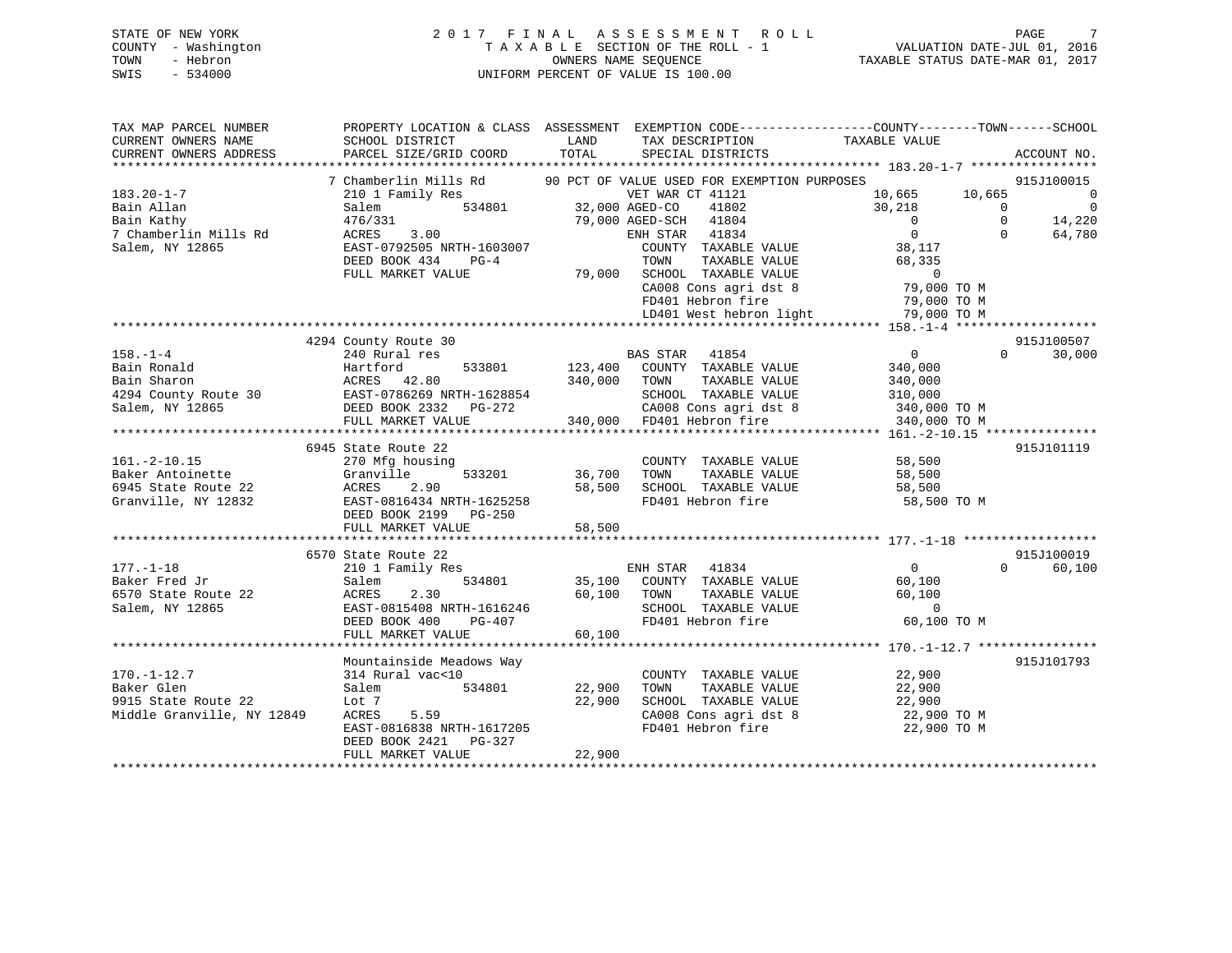## STATE OF NEW YORK 2 0 1 7 F I N A L A S S E S S M E N T R O L L PAGE 8 COUNTY - Washington T A X A B L E SECTION OF THE ROLL - 1 VALUATION DATE-JUL 01, 2016 TOWN - Hebron OWNERS NAME SEQUENCE TAXABLE STATUS DATE-MAR 01, 2017 SWIS - 534000 UNIFORM PERCENT OF VALUE IS 100.00

| TAX MAP PARCEL NUMBER      | PROPERTY LOCATION & CLASS ASSESSMENT EXEMPTION CODE---------------COUNTY-------TOWN-----SCHOOL |              |                                   |                |                    |
|----------------------------|------------------------------------------------------------------------------------------------|--------------|-----------------------------------|----------------|--------------------|
| CURRENT OWNERS NAME        | SCHOOL DISTRICT                                                                                | LAND         | TAX DESCRIPTION                   | TAXABLE VALUE  |                    |
|                            |                                                                                                |              |                                   |                |                    |
|                            |                                                                                                |              |                                   |                |                    |
|                            | Mountainside Meadows Way                                                                       |              |                                   |                | 915J101794         |
| $170. - 1 - 12.8$          | 314 Rural vac<10                                                                               |              | COUNTY TAXABLE VALUE              | 23,000         |                    |
| Baker Glen                 | 534801<br>Salem                                                                                | 23,000       | TAXABLE VALUE<br>TOWN             | 23,000         |                    |
| 9915 State Route 22        | Lot 5                                                                                          | 23,000       | SCHOOL TAXABLE VALUE              | 23,000         |                    |
| Middle Granville, NY 12849 | ACRES<br>5.64                                                                                  |              | CA008 Cons agri dst 8 23,000 TO M |                |                    |
|                            | EAST-0816512 NRTH-1617174                                                                      |              | FD401 Hebron fire                 | 23,000 TO M    |                    |
|                            | DEED BOOK 2421 PG-327                                                                          |              |                                   |                |                    |
|                            | FULL MARKET VALUE                                                                              | 23,000       |                                   |                |                    |
|                            |                                                                                                |              |                                   |                |                    |
|                            | 97 Bromley Ln                                                                                  |              |                                   |                | 915J101339         |
| $178. - 1 - 11.1$          | 210 1 Family Res                                                                               |              | BAS STAR 41854                    | $\overline{0}$ | 30,000<br>$\Omega$ |
| Baker Michael              | 534801<br>Salem                                                                                |              | 43,700 COUNTY TAXABLE VALUE       |                |                    |
|                            |                                                                                                |              |                                   | 165,000        |                    |
| Baker Diana                | lot <sub>2</sub>                                                                               | 165,000 TOWN | TAXABLE VALUE                     | 165,000        |                    |
| 97 Bromley Ln              | 6.10<br>ACRES                                                                                  |              | SCHOOL TAXABLE VALUE              | 135,000        |                    |
| Granville, NY 12832        | EAST-0820211 NRTH-1614406                                                                      |              | FD401 Hebron fire                 | 165,000 TO M   |                    |
|                            | DEED BOOK 503<br>PG-914                                                                        |              |                                   |                |                    |
|                            | FULL MARKET VALUE                                                                              | 165,000      |                                   |                |                    |
|                            |                                                                                                |              |                                   |                |                    |
|                            | Bromley Ln                                                                                     |              |                                   |                |                    |
| $178. - 1 - 11.4$          | 314 Rural vac<10                                                                               |              | COUNTY TAXABLE VALUE              | 13,100         |                    |
| Baker Michael              | 534801<br>Salem                                                                                | 13,100 TOWN  | TAXABLE VALUE                     | 13,100         |                    |
| Baker Diana                | $1$ ot $1$                                                                                     |              | 13,100 SCHOOL TAXABLE VALUE       | 13,100         |                    |
| 97 Bromley Ln              | 1.42<br>ACRES                                                                                  |              | FD401 Hebron fire                 | 13,100 TO M    |                    |
| Granville, NY 12832        | EAST-0819962 NRTH-1614090                                                                      |              |                                   |                |                    |
|                            | DEED BOOK 503<br>PG-914                                                                        |              |                                   |                |                    |
|                            | FULL MARKET VALUE                                                                              | 13,100       |                                   |                |                    |
|                            |                                                                                                |              |                                   |                |                    |
|                            | 26 Wolfe Ln                                                                                    |              |                                   |                | 915J100620         |
| $158. - 1 - 11$            | 260 Seasonal res                                                                               |              | COUNTY TAXABLE VALUE              | 76,000         |                    |
| Baker Richard P            | 533801<br>Hartford                                                                             | 55,000       | TOWN<br>TAXABLE VALUE             | 76,000         |                    |
| 9400 Woodington Dr         | 891/198, 891/193,891/189 76,000                                                                |              | SCHOOL TAXABLE VALUE              | 76,000         |                    |
| Potomac, MD 20854          | 6.50<br>ACRES                                                                                  |              | FD401 Hebron fire                 | 76,000 TO M    |                    |
|                            | EAST-0790285 NRTH-1631282                                                                      |              |                                   |                |                    |
|                            | DEED BOOK 891<br>PG-196                                                                        |              |                                   |                |                    |
|                            | FULL MARKET VALUE                                                                              | 76,000       |                                   |                |                    |
|                            |                                                                                                |              |                                   |                |                    |
|                            | 147 East Green Pond Way                                                                        |              |                                   |                | 915J100021         |
| $143. - 1 - 12$            | 260 Seasonal res - WTRFNT                                                                      |              | COUNTY TAXABLE VALUE              | 102,500        |                    |
| Baker Sally C              | Granville<br>533201                                                                            | 67,800       | TAXABLE VALUE<br>TOWN             | 102,500        |                    |
| Baker Benjamin C           | FRNT 150.00 DPTH 200.00                                                                        | 102,500      | SCHOOL TAXABLE VALUE              | 102,500        |                    |
| 2725 Granville Ave         | EAST-0816343 NRTH-1643718                                                                      |              | FD401 Hebron fire                 | 102,500 TO M   |                    |
| Rotterdam, NY 12306        | DEED BOOK 871<br>PG-252                                                                        |              |                                   |                |                    |
|                            | FULL MARKET VALUE                                                                              | 102,500      |                                   |                |                    |
|                            |                                                                                                |              |                                   |                |                    |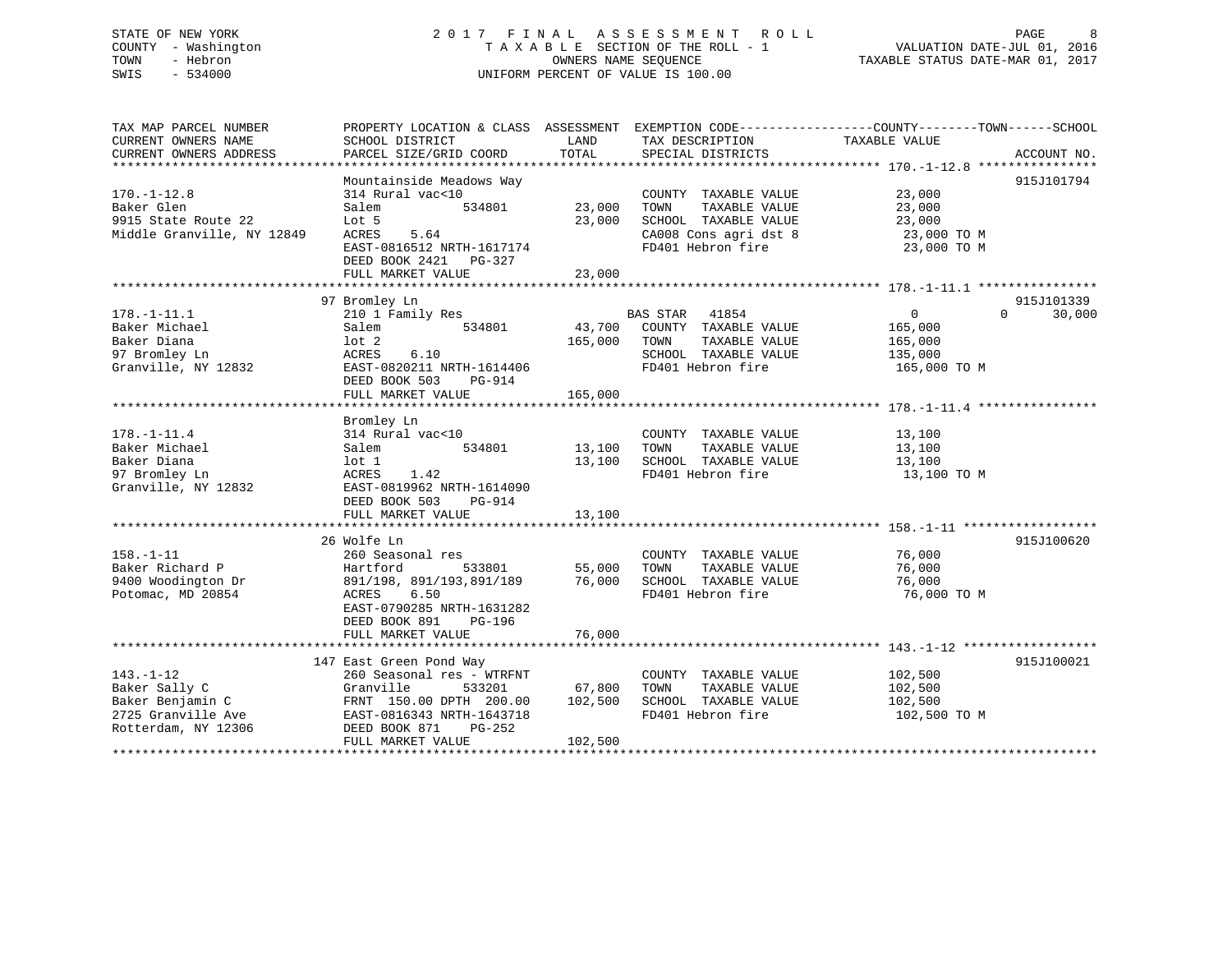## STATE OF NEW YORK 2 0 1 7 F I N A L A S S E S S M E N T R O L L PAGE 9 COUNTY - Washington T A X A B L E SECTION OF THE ROLL - 1 VALUATION DATE-JUL 01, 2016 TOWN - Hebron OWNERS NAME SEQUENCE TAXABLE STATUS DATE-MAR 01, 2017 SWIS - 534000 UNIFORM PERCENT OF VALUE IS 100.00

| PROPERTY LOCATION & CLASS ASSESSMENT EXEMPTION CODE----------------COUNTY-------TOWN------SCHOOL<br>TAX MAP PARCEL NUMBER<br>TAXABLE VALUE<br>CURRENT OWNERS NAME<br>SCHOOL DISTRICT<br><b>LAND</b><br>TAX DESCRIPTION                                                 |                    |
|------------------------------------------------------------------------------------------------------------------------------------------------------------------------------------------------------------------------------------------------------------------------|--------------------|
| CURRENT OWNERS ADDRESS<br>TOTAL<br>PARCEL SIZE/GRID COORD<br>SPECIAL DISTRICTS                                                                                                                                                                                         | ACCOUNT NO.        |
|                                                                                                                                                                                                                                                                        |                    |
| 87 & 88 Thunder Way<br>Thunder Way<br>210 1 Family Res<br>53,600                                                                                                                                                                                                       | 915J101603         |
| COUNTY TAXABLE VALUE 189,500<br>TOWN TAXABLE VALUE 189,500<br>$175. - 1 - 12.7$                                                                                                                                                                                        |                    |
|                                                                                                                                                                                                                                                                        |                    |
| SCHOOL TAXABLE VALUE 189,500                                                                                                                                                                                                                                           |                    |
| FD401 Hebron fire<br>189,500 TO M                                                                                                                                                                                                                                      |                    |
| 1/5.-1-12./<br>Baker Wendell<br>Baker Cindy 53,600<br>Po Box 179 EAST-0789155 NRTH-1610336<br>North River, NY 12856 DEED BOOK 573 PG-188                                                                                                                               |                    |
|                                                                                                                                                                                                                                                                        |                    |
|                                                                                                                                                                                                                                                                        |                    |
| 7008 State Route 22                                                                                                                                                                                                                                                    |                    |
| 270 Mfg housing 633201 673,700 COUNTY TAXABLE VALUE 45,300<br>$161. - 2 - 7.2$                                                                                                                                                                                         | $\Omega$<br>30,000 |
| Ballantine Scott E                                                                                                                                                                                                                                                     |                    |
| 7008 State Route 22<br>lot A<br>45,300 TOWN                                                                                                                                                                                                                            |                    |
| TOWN TAXABLE VALUE 45,300<br>SCHOOL TAXABLE VALUE 15,300<br>Granville, NY 12832<br>1.67<br>ACRES                                                                                                                                                                       |                    |
| EAST-0817630 NRTH-1626535<br>FD401 Hebron fire 45,300 TO M                                                                                                                                                                                                             |                    |
| DEED BOOK 916<br>PG-316                                                                                                                                                                                                                                                |                    |
| 45,300<br>FULL MARKET VALUE                                                                                                                                                                                                                                            |                    |
|                                                                                                                                                                                                                                                                        |                    |
| 516 Chamberlin Mills Rd 66 PCT OF VALUE USED FOR EXEMPTION PURPOSES                                                                                                                                                                                                    | 915J100022         |
| 20,909 18,000<br>240 Rural res                                                                                                                                                                                                                                         | $\sim$ 0           |
| 176.-1-25.1<br>Baltz Albert G<br>l res<br>534801 534801 137,100 ENH STAR 41834<br>240 Rural res<br>Salem 534801 137<br>470/340 211<br>137<br>137<br>137<br>211<br>15 Rd ACRES 47.90<br>EAST-0799266 NRTH-1611606<br>Baltz Albert G<br>$\overline{0}$<br>$\overline{0}$ | 65,500             |
| 211,200 COUNTY TAXABLE VALUE 190,291<br>Baltz Patricia                                                                                                                                                                                                                 |                    |
| 516 Chamberlin Mills Rd<br>TAXABLE VALUE<br>TOWN<br>193,200                                                                                                                                                                                                            |                    |
| SCHOOL TAXABLE VALUE 145,700<br>Salem, NY 12865                                                                                                                                                                                                                        |                    |
| DEED BOOK 393                                                                                                                                                                                                                                                          |                    |
| FULL MARKET VALUE                                                                                                                                                                                                                                                      |                    |
|                                                                                                                                                                                                                                                                        |                    |
| 1286 Big Burch Hill Rd                                                                                                                                                                                                                                                 | 915J101093         |
| 210 1 Family Res BAS STAR 41854<br>$\overline{a}$                                                                                                                                                                                                                      | $\Omega$<br>30,000 |
| Granville 533201                                                                                                                                                                                                                                                       |                    |
| $210$ 1 Family<br>Barbato Lisa (10 1 Family)<br>1286 Big Burch Hill Rd (142.-1-8.3)<br>46,800 COUNTY TAXABLE VALUE<br>112,800 TOWN TAXABLE VALUE<br>112,800<br>112,800                                                                                                 |                    |
| SCHOOL TAXABLE VALUE 82,800<br>Granville, NY 12832<br>ACRES<br>3.90                                                                                                                                                                                                    |                    |
| EAST-0801501 NRTH-1640589<br>FD401 Hebron fire<br>112,800 TO M                                                                                                                                                                                                         |                    |
| DEED BOOK 3254 PG-34                                                                                                                                                                                                                                                   |                    |
|                                                                                                                                                                                                                                                                        |                    |
|                                                                                                                                                                                                                                                                        |                    |
| 66 James Rd                                                                                                                                                                                                                                                            | 915J101271         |
| 210 1 Family Res<br>COUNTY TAXABLE VALUE 146,500<br>$159. - 1 - 33$                                                                                                                                                                                                    |                    |
| TAXABLE VALUE 146,500<br>TOWN                                                                                                                                                                                                                                          |                    |
| Bardin Jeffrey A<br>Bardin Renee L<br>Bardin Renee L<br>ACRES 5.12 146,500<br>66 James Rd<br>Salem, NY 12865<br>EAST-0792533 NRTH-1629314<br>DEED BOOK 3647<br>THE DOOK 3647<br>THE PROTECT PROTECT PROTECT PROTECT PROTECT PROTECT PROTECT PROT                       |                    |
| SCHOOL TAXABLE VALUE 146,500<br>FD401 Hebron fire                                                                                                                                                                                                                      |                    |
| 146,500 TO M                                                                                                                                                                                                                                                           |                    |
| 146,500<br>FULL MARKET VALUE                                                                                                                                                                                                                                           |                    |
|                                                                                                                                                                                                                                                                        |                    |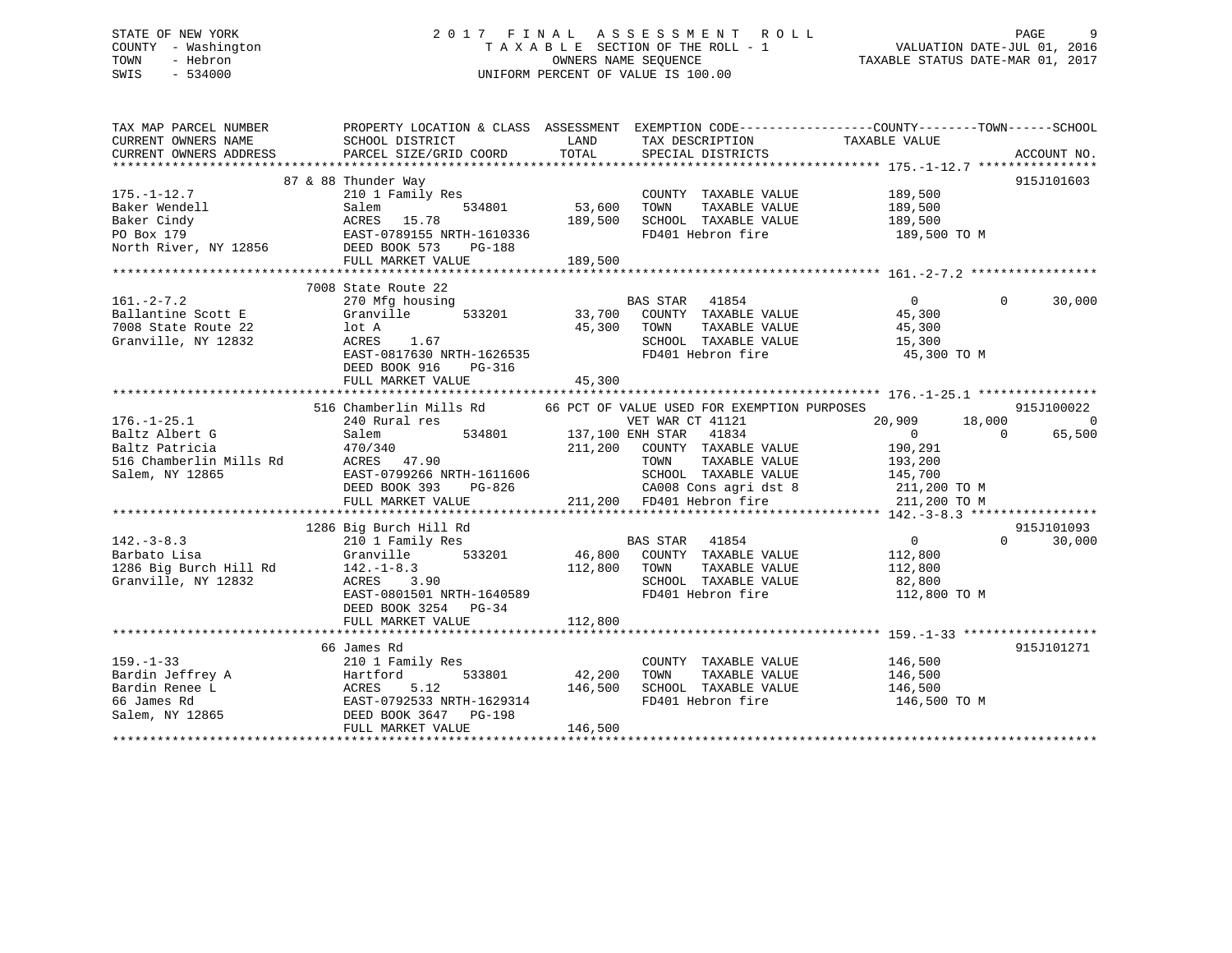## STATE OF NEW YORK 2 0 1 7 F I N A L A S S E S S M E N T R O L L PAGE 10 COUNTY - Washington T A X A B L E SECTION OF THE ROLL - 1 VALUATION DATE-JUL 01, 2016 TOWN - Hebron OWNERS NAME SEQUENCE TAXABLE STATUS DATE-MAR 01, 2017 SWIS - 534000 UNIFORM PERCENT OF VALUE IS 100.00

| TAX MAP PARCEL NUMBER<br>CURRENT OWNERS NAME<br>CURRENT OWNERS ADDRESS                                              | SCHOOL DISTRICT<br>PARCEL SIZE/GRID COORD                                                                                                                                 | PROPERTY LOCATION & CLASS ASSESSMENT EXEMPTION CODE---------------COUNTY-------TOWN-----SCHOOL<br>LAND<br>TAX DESCRIPTION<br>TOTAL<br>SPECIAL DISTRICTS                          | TAXABLE VALUE<br>ACCOUNT NO.                                                                                         |
|---------------------------------------------------------------------------------------------------------------------|---------------------------------------------------------------------------------------------------------------------------------------------------------------------------|----------------------------------------------------------------------------------------------------------------------------------------------------------------------------------|----------------------------------------------------------------------------------------------------------------------|
|                                                                                                                     |                                                                                                                                                                           |                                                                                                                                                                                  |                                                                                                                      |
| $184. - 1 - 1$                                                                                                      | 102 Ferguson Ln<br>322 Rural vac>10                                                                                                                                       | AG DIST<br>41720                                                                                                                                                                 | 915J100399<br>69,475<br>69,475<br>69,475                                                                             |
| Bardin Judith Mceachron<br>175 Ferguson Ln<br>Salem, NY 12865                                                       | Salem<br>534801<br>767/338; Forest 772/280<br>ACRES 102.30                                                                                                                | 210,400 FOR 480A 47460<br>210,400<br>COUNTY TAXABLE VALUE<br>TAXABLE VALUE<br>TOWN                                                                                               | 95,000<br>95,000<br>95,000<br>45,925<br>45,925                                                                       |
| MAY BE SUBJECT TO PAYMENT<br>UNDER RPTL480A UNTIL 2026                                                              | EAST-0795361 NRTH-1605658<br>DEED BOOK 767<br>PG-340<br>FULL MARKET VALUE                                                                                                 | SCHOOL TAXABLE VALUE<br>CA008 Cons agri dst 8<br>210,400<br>69,475 EX                                                                                                            | 45,925<br>140,925 TO M                                                                                               |
|                                                                                                                     |                                                                                                                                                                           | FD401 Hebron fire                                                                                                                                                                | 210,400 TO M                                                                                                         |
|                                                                                                                     |                                                                                                                                                                           |                                                                                                                                                                                  |                                                                                                                      |
| $183.20 - 1 - 24$<br>Bardin Stephen<br>Bardin Judith<br>175 Ferguson Ln<br>Salem, NY 12865                          | 3139 County Route 30<br>210 1 Family Res<br>534801<br>Salem<br>FRNT 100.00 DPTH 162.00<br>ACRES<br>0.37<br>EAST-0792048 NRTH-1602800                                      | COUNTY TAXABLE VALUE<br>21,800<br>TOWN<br>TAXABLE VALUE<br>113,700<br>SCHOOL TAXABLE VALUE<br>CA008 Cons agri dst 8<br>FD401 Hebron fire<br>LD401 West hebron light 113,700 TO M | 915J100632<br>113,700<br>113,700<br>113,700<br>$113,700$ TO M<br>$113,700$ TO M<br>113,700 TO M                      |
|                                                                                                                     | FULL MARKET VALUE                                                                                                                                                         | 113,700                                                                                                                                                                          |                                                                                                                      |
|                                                                                                                     |                                                                                                                                                                           |                                                                                                                                                                                  |                                                                                                                      |
|                                                                                                                     | 175 Ferguson Ln                                                                                                                                                           |                                                                                                                                                                                  | 915J101574                                                                                                           |
| $184. - 1 - 1.1$<br>Bardin Steve                                                                                    | 241 Rural res&ag<br>534801<br>Salem                                                                                                                                       | 41720<br>AG DIST<br>41854<br>291,200 BAS STAR                                                                                                                                    | 146,528<br>146,528<br>146,528<br>$\overline{0}$<br>$\overline{0}$<br>30,000                                          |
| Bardin Judith Ellen<br>175 Ferguson Ln<br>Salem, NY 12865<br>MAY BE SUBJECT TO PAYMENT<br>UNDER RPTL480A UNTIL 2026 | forest772/280<br>ACRES 134.00 BANK<br>999<br>EAST-0794448 NRTH-1607638<br>PG-196<br>DEED BOOK 558<br>FULL MARKET VALUE                                                    | 620,000 FOR 480A<br>47460<br>COUNTY TAXABLE VALUE<br>TOWN<br>TAXABLE VALUE<br>SCHOOL TAXABLE VALUE<br>620,000 CA008 Cons agri dst 8<br>146,528 EX                                | 102,400<br>102,400<br>102,400<br>371,072<br>371,072<br>341,072<br>473,472 TO M                                       |
|                                                                                                                     |                                                                                                                                                                           | FD401 Hebron fire                                                                                                                                                                | 620,000 TO M                                                                                                         |
|                                                                                                                     | 26 Liebig Rd                                                                                                                                                              |                                                                                                                                                                                  | 915J100027                                                                                                           |
| $152. - 1 - 6$<br>Bardin William<br>26 Liebig Rd<br>Granville, NY 12832                                             | 210 1 Family Res<br>533201<br>Granville<br>1898/133<br>FRNT 132.00 DPTH 107.00<br>ACRES<br>0.32<br>EAST-0805516 NRTH-1638085<br>DEED BOOK 3026 PG-48<br>FULL MARKET VALUE | VETWAR CTS 41120<br>20,500 BAS STAR<br>41854<br>95,500<br>COUNTY TAXABLE VALUE<br>TAXABLE VALUE<br>TOWN<br>SCHOOL TAXABLE VALUE<br>FD401 Hebron fire<br>95,500                   | 14,325<br>14,325<br>$\mathbf 0$<br>$\overline{0}$<br>$\Omega$<br>30,000<br>81,175<br>81,175<br>65,500<br>95,500 TO M |
|                                                                                                                     |                                                                                                                                                                           |                                                                                                                                                                                  |                                                                                                                      |
|                                                                                                                     | 361 Little Burch Hill Rd                                                                                                                                                  |                                                                                                                                                                                  | 915J101683                                                                                                           |
| $151. - 1 - 22.24$                                                                                                  | 210 1 Family Res                                                                                                                                                          | AGED-TOWN 41803                                                                                                                                                                  | 40,160<br>$\Omega$<br>$\overline{0}$                                                                                 |
| Barendse Robert A<br>361 Little Burch Hill Rd<br>Granville, NY 12832                                                | 533201<br>Granville<br>Lot 4<br>6.82<br>ACRES<br>EAST-0801457 NRTH-1637435<br>DEED BOOK 597<br>PG-311                                                                     | 55,600 AGE-CO/SCH 41805<br>100,400 ENH STAR<br>41834<br>COUNTY TAXABLE VALUE<br>TOWN<br>TAXABLE VALUE<br>SCHOOL TAXABLE VALUE                                                    | 50,200<br>50,200<br>$\overline{0}$<br>$\Omega$<br>50,200<br>$\overline{0}$<br>50,200<br>60,240<br>$\overline{0}$     |
|                                                                                                                     | FULL MARKET VALUE                                                                                                                                                         | 100,400 FD401 Hebron fire                                                                                                                                                        | 100,400 TO M                                                                                                         |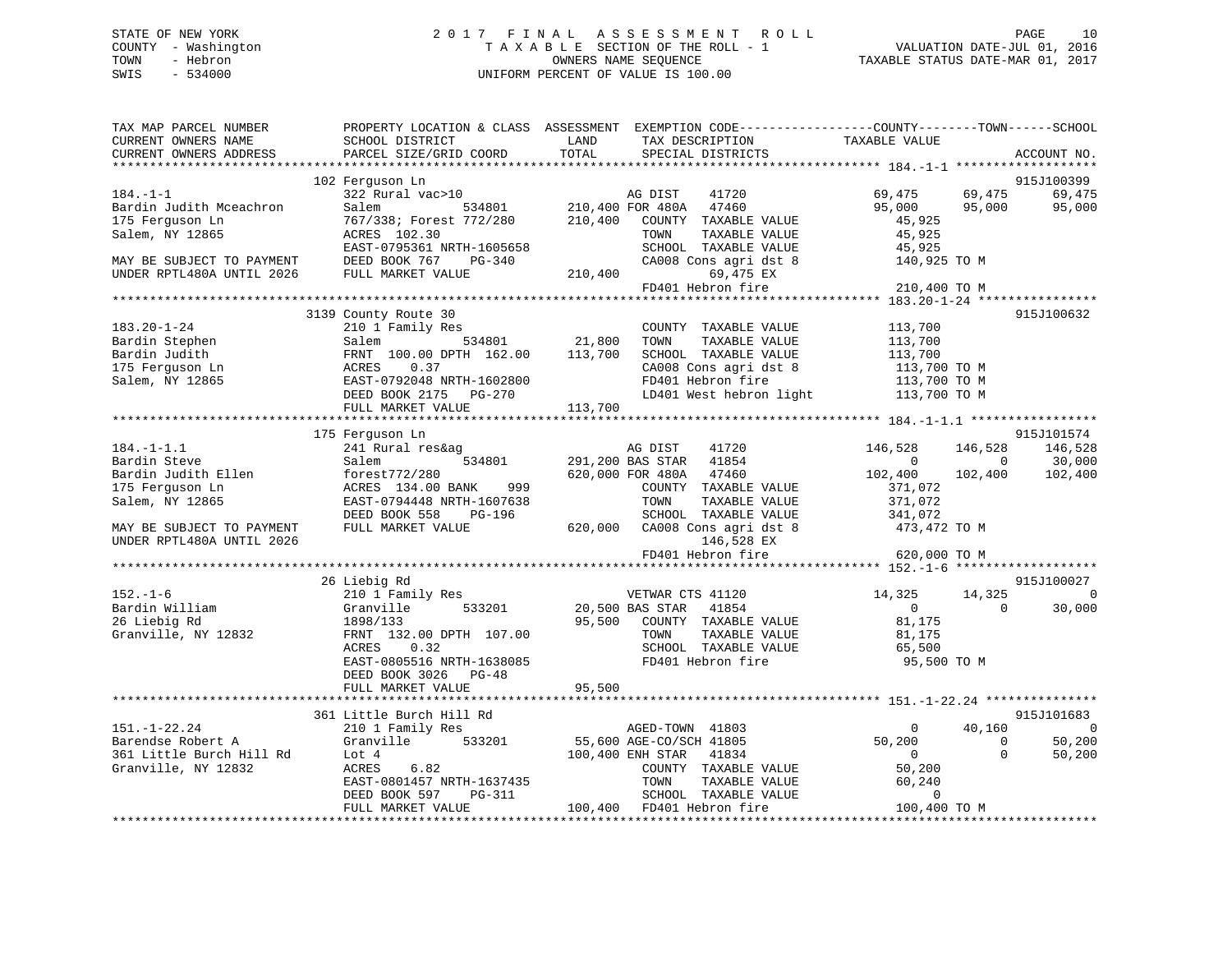## STATE OF NEW YORK 2 0 1 7 F I N A L A S S E S S M E N T R O L L PAGE 11 COUNTY - Washington T A X A B L E SECTION OF THE ROLL - 1 VALUATION DATE-JUL 01, 2016 TOWN - Hebron OWNERS NAME SEQUENCE TAXABLE STATUS DATE-MAR 01, 2017 SWIS - 534000 UNIFORM PERCENT OF VALUE IS 100.00

| TAX MAP PARCEL NUMBER<br>CURRENT OWNERS NAME<br>CURRENT OWNERS ADDRESS                                                               | SCHOOL DISTRICT<br>PARCEL SIZE/GRID COORD                                                                                                                | LAND<br>TOTAL              | TAX DESCRIPTION TAXABLE VALUE<br>SPECIAL DISTRICTS                                                                  | PROPERTY LOCATION & CLASS ASSESSMENT EXEMPTION CODE----------------COUNTY-------TOWN-----SCHOOL | ACCOUNT NO.           |
|--------------------------------------------------------------------------------------------------------------------------------------|----------------------------------------------------------------------------------------------------------------------------------------------------------|----------------------------|---------------------------------------------------------------------------------------------------------------------|-------------------------------------------------------------------------------------------------|-----------------------|
| $177. - 1 - 53$<br>Baric Nicolas<br>322 West 57th St<br>New York, NY 10019                                                           | 333 Tiplady Rd<br>241 Rural res&ag<br>Salem<br>534801<br>ACRES 158.40<br>EAST-0814555 NRTH-1611181<br>DEED BOOK 3512 PG-250                              | 277,500<br>369,700         | AG DIST<br>41720<br>COUNTY TAXABLE VALUE<br>TOWN<br>TAXABLE VALUE<br>SCHOOL TAXABLE VALUE                           | 177,606<br>177,606<br>192,094<br>192,094<br>192,094<br>CA008 Cons agri dst 8 192,094 TO M       | 915J101358<br>177,606 |
| MAY BE SUBJECT TO PAYMENT<br>UNDER AGDIST LAW TIL 2021                                                                               | FULL MARKET VALUE                                                                                                                                        | 369,700                    | 177,606 EX<br>FD401 Hebron fire                                                                                     | 369,700 TO M                                                                                    |                       |
| $178. - 1 - 14$<br>Baric Nicolas<br>322 West 57th St<br>New York, NY 10019<br>MAY BE SUBJECT TO PAYMENT<br>UNDER AGDIST LAW TIL 2021 | State Route 22<br>314 Rural vac<10<br>534801<br>Salem<br>7.40<br>ACRES<br>EAST-0816286 NRTH-1611288<br>FULL MARKET VALUE                                 | 6,750<br>6,750<br>6,750    | AG DIST<br>41720<br>COUNTY TAXABLE VALUE<br>TOWN<br>TAXABLE VALUE<br>SCHOOL TAXABLE VALUE<br>FD401 Hebron fire      | 4,575<br>4,575<br>2,175<br>2,175<br>2,175<br>6,750 TO M                                         | 915J100560<br>4,575   |
| $183.2 - 1 - 18$<br>Barkley Camp LLC<br>3 Mark St<br>Troy, NY 12180                                                                  | 181 Barkley Ln<br>260 Seasonal res - WTRFNT<br>Salem<br>534801<br>Lot 1<br>FRNT 164.00 DPTH 341.00<br>EAST-0788176 NRTH-1607346<br>DEED BOOK 2823 PG-162 | 76,100<br>169,000          | COUNTY TAXABLE VALUE<br>TAXABLE VALUE<br>TOWN<br>SCHOOL TAXABLE VALUE<br>FD401 Hebron fire                          | 169,000<br>169,000<br>169,000<br>169,000 TO M                                                   | 915J101122            |
|                                                                                                                                      | FULL MARKET VALUE                                                                                                                                        | 169,000                    |                                                                                                                     |                                                                                                 |                       |
| $183.2 - 1 - 37$<br>Barkley Estates Inc<br>c/o Fred Tomkins<br>675 Raritan Rd Unit 11<br>Clark, NJ 07066                             | Barkley Lk<br>315 Underwtr 1nd - WTRFNT<br>Salem<br>534801<br>453/954 477/514<br>ACRES 53.00<br>EAST-0787027 NRTH-1607218<br>FULL MARKET VALUE           | 57,000<br>57,000<br>57,000 | COUNTY TAXABLE VALUE<br>TAXABLE VALUE<br>TOWN<br>SCHOOL TAXABLE VALUE<br>FD401 Hebron fire                          | 57,000<br>57,000<br>57,000<br>57,000 TO M                                                       | 915J101159            |
|                                                                                                                                      | Middle Rd/e Off                                                                                                                                          |                            |                                                                                                                     |                                                                                                 | 915J100037            |
| $177. - 1 - 5.1$<br>Barnes Anthony<br>Barnes Roxie Lee<br>206-14 46th Ave<br>Bayside, NY 11361                                       | 323 Vacant rural<br>534801<br>Salem<br>No Deeded R O W<br>ACRES<br>12.00<br>EAST-0809132 NRTH-1617791<br>DEED BOOK 392<br>PG-985<br>FULL MARKET VALUE    | 9,000<br>9.000<br>9,000    | COUNTY TAXABLE VALUE<br>TAXABLE VALUE<br>TOWN<br>SCHOOL TAXABLE VALUE<br>CA008 Cons agri dst 8<br>FD401 Hebron fire | 9,000<br>9,000<br>9,000<br>$9,000$ TO M<br>9,000 TO M                                           |                       |
|                                                                                                                                      |                                                                                                                                                          |                            |                                                                                                                     |                                                                                                 |                       |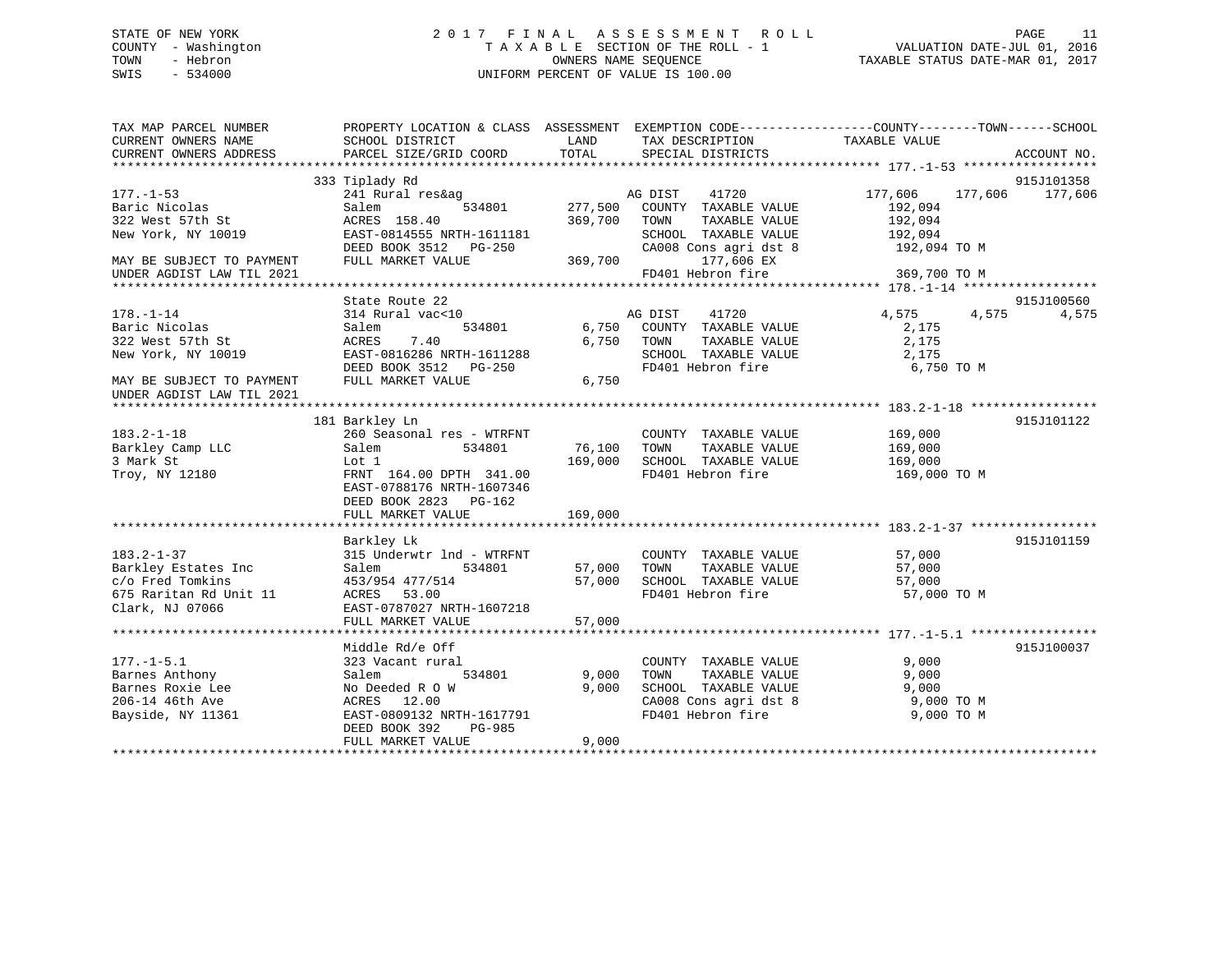## STATE OF NEW YORK 2 0 1 7 F I N A L A S S E S S M E N T R O L L PAGE 12 COUNTY - Washington T A X A B L E SECTION OF THE ROLL - 1 VALUATION DATE-JUL 01, 2016 TOWN - Hebron OWNERS NAME SEQUENCE TAXABLE STATUS DATE-MAR 01, 2017 SWIS - 534000 UNIFORM PERCENT OF VALUE IS 100.00

| TAX MAP PARCEL NUMBER<br>CURRENT OWNERS NAME<br>CURRENT OWNERS ADDRESS | PROPERTY LOCATION & CLASS ASSESSMENT EXEMPTION CODE---------------COUNTY-------TOWN------SCHOOL<br>SCHOOL DISTRICT<br>PARCEL SIZE/GRID COORD | LAND<br>TOTAL                               | TAX DESCRIPTION<br>SPECIAL DISTRICTS      | TAXABLE VALUE                        |          | ACCOUNT NO.    |
|------------------------------------------------------------------------|----------------------------------------------------------------------------------------------------------------------------------------------|---------------------------------------------|-------------------------------------------|--------------------------------------|----------|----------------|
|                                                                        |                                                                                                                                              |                                             |                                           |                                      |          |                |
|                                                                        | 3180 County Route 30                                                                                                                         | 92 PCT OF VALUE USED FOR EXEMPTION PURPOSES |                                           |                                      |          | 915J100038     |
| $183.16 - 1 - 18$                                                      | 210 1 Family Res                                                                                                                             | VET COM CT 41131                            |                                           | 42,757                               | 30,000   | $\overline{0}$ |
| Barnes Frederick                                                       | 534801<br>Salem                                                                                                                              | 46,200 BAS STAR                             | 41854                                     | $\overline{0}$                       | $\Omega$ | 30,000         |
| 3180 County Route 30                                                   | $183.16 - 1 - 18. - 1$                                                                                                                       | 185,900                                     | COUNTY TAXABLE VALUE                      | 143,143                              |          |                |
| Salem, NY 12865                                                        | ACRES<br>7.77                                                                                                                                | TOWN                                        | TAXABLE VALUE                             | 155,900                              |          |                |
|                                                                        | EAST-0792491 NRTH-1604139                                                                                                                    |                                             | SCHOOL TAXABLE VALUE                      | 155,900                              |          |                |
|                                                                        | DEED BOOK 440<br>PG-957                                                                                                                      |                                             | CA008 Cons agri dst 8                     | 185,900 TO M                         |          |                |
|                                                                        | FULL MARKET VALUE                                                                                                                            | 185,900 FD401 Hebron fire                   |                                           | 185,900 TO M                         |          |                |
|                                                                        |                                                                                                                                              |                                             |                                           | LD401 West hebron light 185,900 TO M |          |                |
|                                                                        |                                                                                                                                              |                                             |                                           |                                      |          |                |
|                                                                        | 169 County Route 28                                                                                                                          |                                             |                                           |                                      |          | 915J100039     |
| $152 - 2 - 14$                                                         | 210 1 Family Res                                                                                                                             | AGED-CO 41802                               |                                           | 49,750                               | $\Omega$ | $\overline{0}$ |
| Barnes Lambert                                                         | Granville<br>533201                                                                                                                          | 38,200 AGED-SCH 41804                       |                                           | $\bigcirc$                           | $\Omega$ | 24,875         |
| Barnes Marion                                                          | ACRES<br>1.10                                                                                                                                | 99,500 ENH STAR 41834                       |                                           | $\overline{0}$                       | $\Omega$ | 65,500         |
| 169 County Route 28                                                    | EAST-0810808 NRTH-1642768                                                                                                                    |                                             | COUNTY TAXABLE VALUE                      | 49,750                               |          |                |
| Granville, NY 12832                                                    | DEED BOOK 413<br>PG-656                                                                                                                      | TOWN                                        | TAXABLE VALUE                             | 99,500                               |          |                |
|                                                                        | FULL MARKET VALUE                                                                                                                            | 99,500 SCHOOL TAXABLE VALUE                 |                                           | 9,125                                |          |                |
|                                                                        |                                                                                                                                              |                                             | FD401 Hebron fire                         | 99,500 TO M                          |          |                |
|                                                                        |                                                                                                                                              |                                             |                                           |                                      |          |                |
|                                                                        | Sawmill Rd                                                                                                                                   |                                             |                                           |                                      |          | 915J100564     |
| $153. - 1 - 7$                                                         | 312 Vac w/imprv                                                                                                                              |                                             | COUNTY TAXABLE VALUE                      | 27,800                               |          |                |
| Barnes Lambert E                                                       | Cranville 533201<br>28 EAST-0823379 NRTH-1637775<br>533201                                                                                   | 18,000<br>TOWN                              | TAXABLE VALUE                             | 27,800                               |          |                |
| Barnes Marion                                                          |                                                                                                                                              | 27,800                                      | SCHOOL TAXABLE VALUE                      | 27,800                               |          |                |
| 169 County Route 28                                                    |                                                                                                                                              |                                             | FD401 Hebron fire                         | 27,800 TO M                          |          |                |
| Granville, NY 12832                                                    | DEED BOOK 492<br>PG-1095                                                                                                                     |                                             |                                           |                                      |          |                |
|                                                                        | FULL MARKET VALUE                                                                                                                            | 27,800                                      |                                           |                                      |          |                |
|                                                                        |                                                                                                                                              |                                             |                                           |                                      |          |                |
|                                                                        | 1073 Smith Rd                                                                                                                                |                                             |                                           |                                      |          | 915J101195     |
| $153. - 1 - 12.2$                                                      | 210 1 Family Res                                                                                                                             | 36,900                                      | COUNTY TAXABLE VALUE                      | 60,400                               |          |                |
| Bartholomew James F                                                    | 533201<br>Granville                                                                                                                          | TOWN                                        | TAXABLE VALUE                             | 60,400                               |          |                |
| Bartholomew Vicki L                                                    | FRNT 320.00 DPTH 100.00                                                                                                                      | 60,400                                      | SCHOOL TAXABLE VALUE                      | 60,400                               |          |                |
| 1073 Smith Rd                                                          | ACRES<br>0.73                                                                                                                                |                                             | CA008 Cons agri dst 8                     | 60,400 TO M                          |          |                |
| Granville, NY 12832                                                    | EAST-0816679 NRTH-1635970                                                                                                                    |                                             | FD401 Hebron fire                         | 60,400 TO M                          |          |                |
|                                                                        | DEED BOOK 742<br>$PG-233$                                                                                                                    |                                             |                                           |                                      |          |                |
|                                                                        | FULL MARKET VALUE                                                                                                                            | 60,400                                      |                                           |                                      |          |                |
|                                                                        |                                                                                                                                              |                                             |                                           |                                      |          |                |
|                                                                        | 6154 State Route 22                                                                                                                          |                                             |                                           |                                      |          | 915J101439     |
| $185. - 1 - 18$                                                        | 210 1 Family Res                                                                                                                             | AGED-ALL 41800                              |                                           | 26,650                               | 26,650   | 26,650         |
| Basiroglou Athanasios                                                  | 534801<br>Salem                                                                                                                              | 35,300 ENH STAR 41834                       |                                           | $\overline{0}$                       | $\Omega$ | 26,650         |
| Basiroqlou Kyriaki                                                     | Lot H                                                                                                                                        | 53,300                                      | COUNTY TAXABLE VALUE                      | 26,650                               |          |                |
| 6154 State Route 22                                                    | ACRES<br>2.38                                                                                                                                | TOWN                                        | TAXABLE VALUE                             | 26,650                               |          |                |
| Salem, NY 12865                                                        | EAST-0815249 NRTH-1605735                                                                                                                    |                                             |                                           | $\overline{0}$                       |          |                |
|                                                                        | DEED BOOK 2634<br>PG-105                                                                                                                     |                                             | SCHOOL TAXABLE VALUE<br>FD401 Hebron fire | 53,300 TO M                          |          |                |
|                                                                        | FULL MARKET VALUE                                                                                                                            | 53,300                                      |                                           |                                      |          |                |
|                                                                        |                                                                                                                                              |                                             |                                           |                                      |          |                |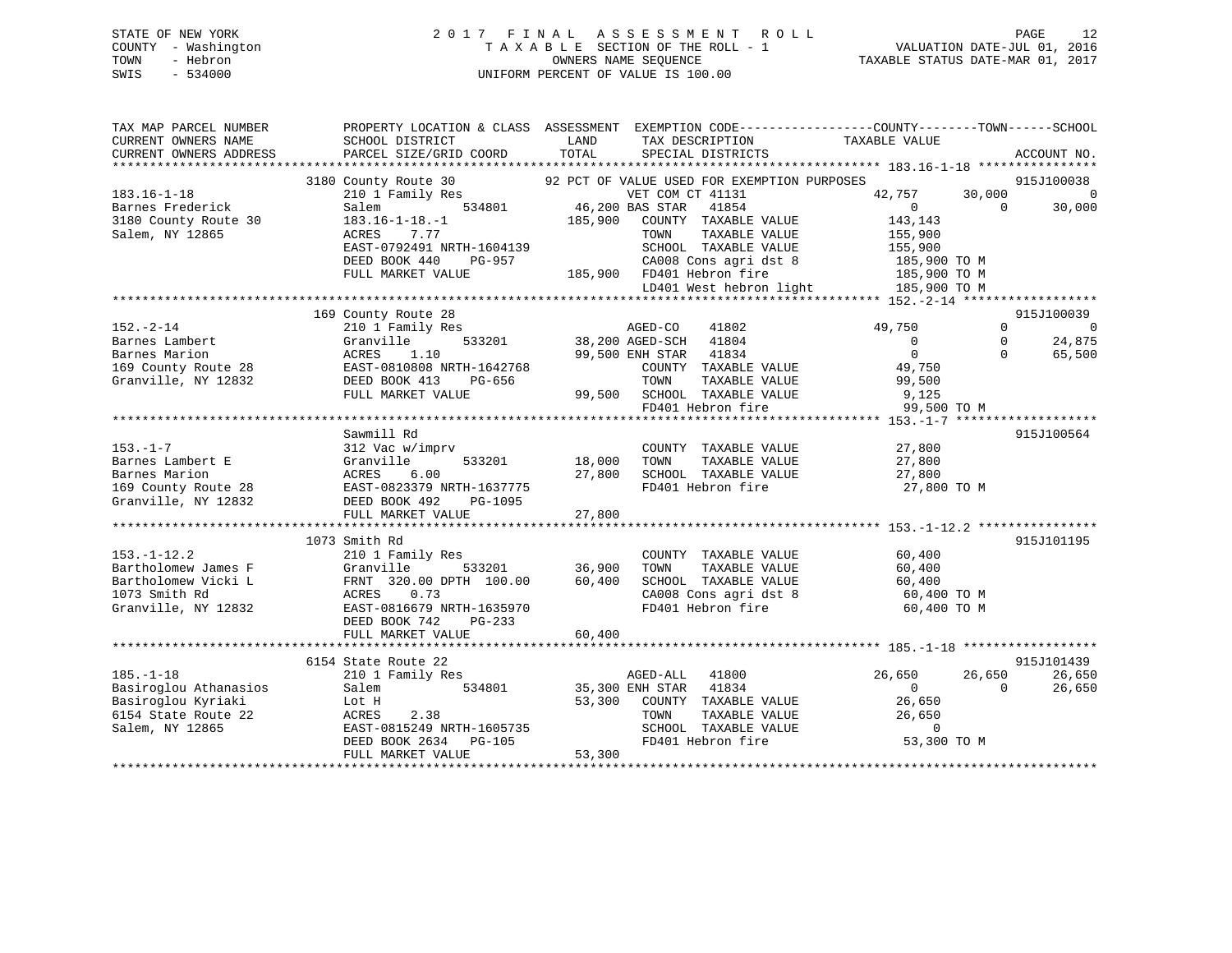## STATE OF NEW YORK 2 0 1 7 F I N A L A S S E S S M E N T R O L L PAGE 13 COUNTY - Washington T A X A B L E SECTION OF THE ROLL - 1 VALUATION DATE-JUL 01, 2016 TOWN - Hebron OWNERS NAME SEQUENCE TAXABLE STATUS DATE-MAR 01, 2017 SWIS - 534000 UNIFORM PERCENT OF VALUE IS 100.00

| TAX MAP PARCEL NUMBER<br>CURRENT OWNERS NAME<br>CURRENT OWNERS ADDRESS                              | PROPERTY LOCATION & CLASS ASSESSMENT EXEMPTION CODE----------------COUNTY-------TOWN-----SCHOOL<br>SCHOOL DISTRICT<br>PARCEL SIZE/GRID COORD                                           | LAND<br>TOTAL              | TAX DESCRIPTION<br>SPECIAL DISTRICTS                                                                                                                      | TAXABLE VALUE                                                                       | ACCOUNT NO.                 |
|-----------------------------------------------------------------------------------------------------|----------------------------------------------------------------------------------------------------------------------------------------------------------------------------------------|----------------------------|-----------------------------------------------------------------------------------------------------------------------------------------------------------|-------------------------------------------------------------------------------------|-----------------------------|
| $185. - 1 - 19$<br>Basiroglou Athanasios<br>6154 State Route 22<br>Salem, NY 12865                  | State Route 22<br>312 Vac w/imprv<br>534801<br>Salem<br>2.06<br>ACRES<br>EAST-0815451 NRTH-1606107<br>DEED BOOK 2569 PG-116<br>FULL MARKET VALUE                                       | 14,600<br>17,500<br>17,500 | COUNTY TAXABLE VALUE<br>TOWN<br>TAXABLE VALUE<br>SCHOOL TAXABLE VALUE<br>FD401 Hebron fire                                                                | 17,500<br>17,500<br>17,500<br>17,500 TO M                                           | 915J101440                  |
| $168. - 1 - 18.12$<br>Bassett Michael A<br>47 Valley View Way<br>Salem, NY 12865                    | 47 Valley View Way<br>270 Mfg housing<br>533801<br>Hartford<br>2.65<br>ACRES<br>EAST-0798510 NRTH-1621880<br>DEED BOOK 3291 PG-303<br>FULL MARKET VALUE                                | 36,100<br>75,000<br>75,000 | COUNTY TAXABLE VALUE 75,000<br>TAXABLE VALUE<br>TOWN<br>SCHOOL TAXABLE VALUE 75,000<br>CA008 Cons agri dst 8 75,000 TO M<br>FD401 Hebron fire 75,000 TO M | 75,000                                                                              |                             |
| $151. - 1 - 26$<br>Bassett Steven J<br>Bassett Kathryn E<br>24 Lewis Hill Ln<br>Greenwich, NY 12834 | County Route 31<br>312 Vac w/imprv<br>533201<br>Granville<br>ACRES 34.00<br>EAST-0803053 NRTH-1634100<br>DEED BOOK 786<br>PG-329<br>FULL MARKET VALUE                                  | 87,600<br>89,000<br>89,000 | COUNTY TAXABLE VALUE<br>TAXABLE VALUE<br>TOWN<br>SCHOOL TAXABLE VALUE<br>FD401 Hebron fire                                                                | 89,000<br>89,000<br>89,000<br>89,000 TO M                                           | 915J100303                  |
| $167. - 1 - 38$<br>Batchelder Ashley V<br>4037 County Route 30<br>Salem, NY 12865                   | 4037 County Route 30<br>210 1 Family Res<br>Hartford<br>FRNT 250.00 DPTH 100.00 109,700 COUNTY TAXABLE VALUE<br>EAST-0787998 NRTH-1622891<br>DEED BOOK 3171 PG-33<br>FULL MARKET VALUE |                            | VETCOM CTS 41130<br>533801 25,300 VETDIS CTS 41140<br>TOWN<br>TAXABLE VALUE<br>SCHOOL TAXABLE VALUE<br>109,700 FD401 Hebron fire                          | 27,425<br>27,425<br>21,940<br>21,940<br>60,335<br>60,335<br>109,700<br>109,700 TO M | 915J100182<br>0<br>$\Omega$ |
| $169. - 1 - 23$<br>Bates Donald J<br>174 Butler Rd<br>Fort Edward, NY 12828                         | 6709 State Route 22<br>210 1 Family Res<br>Granville<br>533201<br>FRNT 170.00 DPTH 145.00<br>ACRES 0.57<br>EAST-0815229 NRTH-1619603<br>DEED BOOK 2592 PG-55<br>FULL MARKET VALUE      | 30,300<br>41,500<br>41,500 | COUNTY TAXABLE VALUE 41,500<br>TOWN<br>TAXABLE VALUE<br>SCHOOL TAXABLE VALUE<br>FD401 Hebron fire                                                         | 41,500<br>41,500<br>41,500 TO M                                                     | 915J100542                  |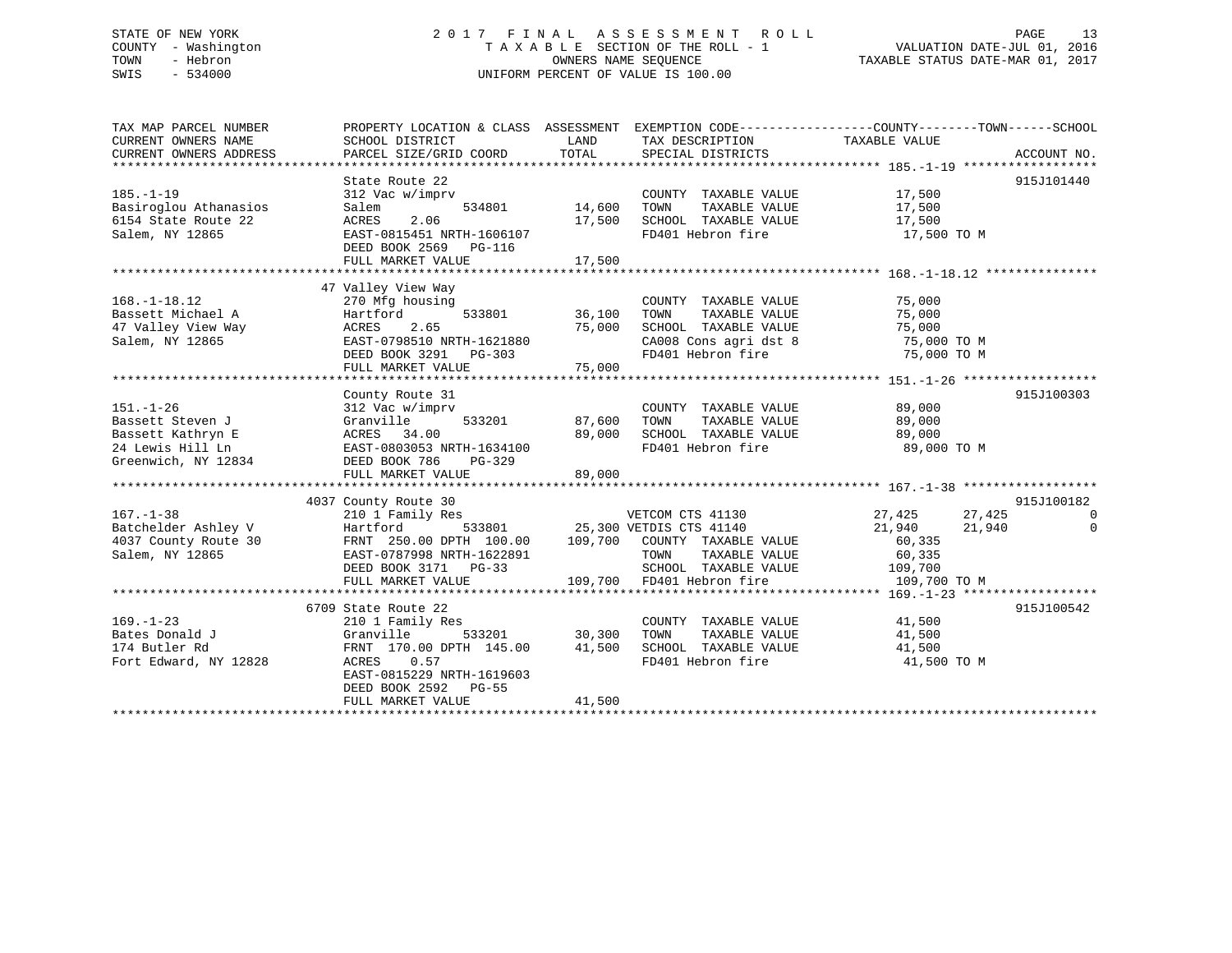## STATE OF NEW YORK 2 0 1 7 F I N A L A S S E S S M E N T R O L L PAGE 14 COUNTY - Washington T A X A B L E SECTION OF THE ROLL - 1 VALUATION DATE-JUL 01, 2016 TOWN - Hebron OWNERS NAME SEQUENCE TAXABLE STATUS DATE-MAR 01, 2017 SWIS - 534000 UNIFORM PERCENT OF VALUE IS 100.00

| SCHOOL DISTRICT                                                                                                           | LAND<br>TOTAL                                                                                                                                                                                         | SPECIAL DISTRICTS                                                                          |                                                                                                                       | ACCOUNT NO.                                                                                                                                                                                                                                                                                                                                       |
|---------------------------------------------------------------------------------------------------------------------------|-------------------------------------------------------------------------------------------------------------------------------------------------------------------------------------------------------|--------------------------------------------------------------------------------------------|-----------------------------------------------------------------------------------------------------------------------|---------------------------------------------------------------------------------------------------------------------------------------------------------------------------------------------------------------------------------------------------------------------------------------------------------------------------------------------------|
| 240 Rural res<br>Salem<br>ACRES 115.90                                                                                    | 378,700                                                                                                                                                                                               | COUNTY TAXABLE VALUE<br>TAXABLE VALUE<br>TOWN<br>SCHOOL TAXABLE VALUE                      | $\overline{0}$<br>378,700<br>378,700<br>348,700                                                                       | 915J100423<br>$\Omega$<br>30,000                                                                                                                                                                                                                                                                                                                  |
| FULL MARKET VALUE                                                                                                         | 378,700                                                                                                                                                                                               |                                                                                            |                                                                                                                       |                                                                                                                                                                                                                                                                                                                                                   |
| 283 Res w/Comuse<br>533801<br>Hartford<br>3201/237<br>3.50<br>ACRES<br>DEED BOOK 2721 PG-236<br>FULL MARKET VALUE         | 39,000<br>142,000                                                                                                                                                                                     | COUNTY TAXABLE VALUE<br>TOWN<br>TAXABLE VALUE<br>FD401 Hebron fire                         | 142,000<br>142,000<br>142,000<br>142,000 TO M                                                                         |                                                                                                                                                                                                                                                                                                                                                   |
|                                                                                                                           |                                                                                                                                                                                                       |                                                                                            |                                                                                                                       |                                                                                                                                                                                                                                                                                                                                                   |
| 210 1 Family Res<br>Granville<br>ACRES<br>4.70<br>EAST-0819651 NRTH-1625581<br>DEED BOOK 917 PG-96<br>FULL MARKET VALUE   |                                                                                                                                                                                                       |                                                                                            | $\mathbf{0}$<br>45,250<br>$\Omega$<br>$\Omega$<br>$\overline{0}$<br>45,250<br>54,300<br>$\overline{0}$<br>90,500 TO M | 915J101035<br>$\overline{0}$<br>45,250<br>45,250                                                                                                                                                                                                                                                                                                  |
|                                                                                                                           |                                                                                                                                                                                                       |                                                                                            |                                                                                                                       |                                                                                                                                                                                                                                                                                                                                                   |
| 314 Rural vac<10<br>Granville<br>ACRES<br>1.50<br>EAST-0806216 NRTH-1637374<br>DEED BOOK 601<br>PG-197                    | 11,400                                                                                                                                                                                                | COUNTY TAXABLE VALUE<br>TOWN<br>TAXABLE VALUE<br>SCHOOL TAXABLE VALUE<br>FD401 Hebron fire | 11,400<br>11,400<br>11,400<br>11,400 TO M                                                                             | 915J101136                                                                                                                                                                                                                                                                                                                                        |
|                                                                                                                           |                                                                                                                                                                                                       |                                                                                            |                                                                                                                       |                                                                                                                                                                                                                                                                                                                                                   |
| 210 1 Family Res<br>Granville<br>ACRES<br>2.50<br>EAST-0806287 NRTH-1637571<br>DEED BOOK 3388 PG-342<br>FULL MARKET VALUE | 92,400<br>92,400                                                                                                                                                                                      | COUNTY TAXABLE VALUE<br>TAXABLE VALUE<br>TOWN<br>FD401 Hebron fire                         | 92,400<br>92,400<br>92,400 TO M                                                                                       | 915J100045                                                                                                                                                                                                                                                                                                                                        |
|                                                                                                                           | 132 Mcknight Hill Rd<br>132 Mcknight Hill Rd EAST-0802435 NRTH-1615749<br>DEED BOOK 545<br>PG-176<br>183 Darfler Rd<br>111 Higgins Rd<br>County Route 31<br>FULL MARKET VALUE<br>1422 County Route 31 | PARCEL SIZE/GRID COORD<br>534801 246,700<br>EAST-0797480 NRTH-1629457<br>142,000<br>11,400 | BAS STAR 41854<br>FD401 Hebron fire<br>s<br>533201 41,300 AGE-CO/SCH 41805<br>90,500 ENH STAR 41834<br>533201 30,700  | PROPERTY LOCATION & CLASS ASSESSMENT EXEMPTION CODE---------------COUNTY-------TOWN-----SCHOOL<br>TAX DESCRIPTION TAXABLE VALUE<br>378,700 TO M<br>SCHOOL TAXABLE VALUE<br>CA008 Cons agri dst 8 142,000 TO M<br>36,200<br>COUNTY TAXABLE VALUE<br>-96<br>-96<br>-90,500 SCHOOL TAXABLE VALUE<br>FD401 Hebron fire<br>SCHOOL TAXABLE VALUE 92,400 |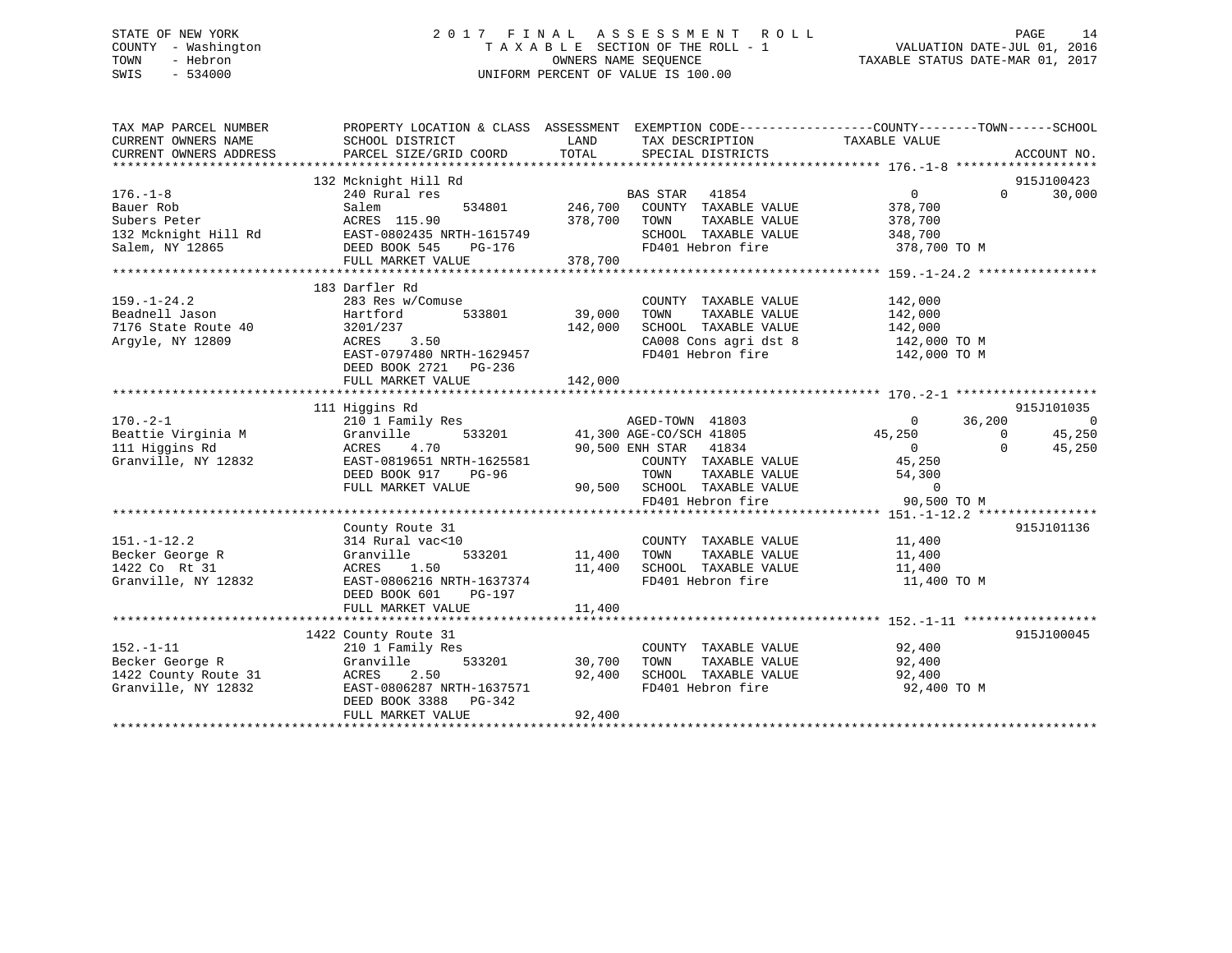## STATE OF NEW YORK 2 0 1 7 F I N A L A S S E S S M E N T R O L L PAGE 15 COUNTY - Washington T A X A B L E SECTION OF THE ROLL - 1 VALUATION DATE-JUL 01, 2016 TOWN - Hebron OWNERS NAME SEQUENCE TAXABLE STATUS DATE-MAR 01, 2017 SWIS - 534000 UNIFORM PERCENT OF VALUE IS 100.00

| TAX MAP PARCEL NUMBER<br>CURRENT OWNERS NAME<br>CURRENT OWNERS ADDRESS | PROPERTY LOCATION & CLASS ASSESSMENT<br>SCHOOL DISTRICT<br>PARCEL SIZE/GRID COORD | LAND<br>TOTAL | TAX DESCRIPTION<br>SPECIAL DISTRICTS | EXEMPTION CODE-----------------COUNTY-------TOWN------SCHOOL<br>TAXABLE VALUE | ACCOUNT NO.        |
|------------------------------------------------------------------------|-----------------------------------------------------------------------------------|---------------|--------------------------------------|-------------------------------------------------------------------------------|--------------------|
|                                                                        |                                                                                   |               |                                      |                                                                               |                    |
|                                                                        | 137 Higgins Rd                                                                    |               |                                      |                                                                               | 915J100047         |
| $170. - 2 - 6$                                                         | 210 1 Family Res                                                                  |               | 41834<br>ENH STAR                    | 0                                                                             | 65,500<br>$\Omega$ |
| Beebe Glen L                                                           | Granville<br>533201                                                               | 46,200        | COUNTY TAXABLE VALUE                 | 116,700                                                                       |                    |
| Beebe Bonnie L                                                         | ACRES<br>7.80                                                                     | 116,700       | TOWN<br>TAXABLE VALUE                | 116,700                                                                       |                    |
| 137 Higgins Rd                                                         | EAST-0820089 NRTH-1625267                                                         |               | SCHOOL TAXABLE VALUE                 | 51,200                                                                        |                    |
| Granville, NY 12832                                                    | DEED BOOK 432<br>PG-1041                                                          |               | FD401 Hebron fire                    | 116,700 TO M                                                                  |                    |
|                                                                        | FULL MARKET VALUE                                                                 | 116,700       |                                      |                                                                               |                    |
|                                                                        |                                                                                   |               |                                      |                                                                               |                    |
|                                                                        | 117 Higgins Rd                                                                    |               |                                      |                                                                               | 915J100049         |
| $170. - 2 - 2$                                                         | 270 Mfg housing                                                                   |               | BAS STAR<br>41854                    | $\Omega$                                                                      | $\Omega$<br>30,000 |
| Beebe Victor                                                           | Granville<br>533201                                                               | 38,800        | COUNTY TAXABLE VALUE                 | 48,800                                                                        |                    |
| Beebe Joyce                                                            | ACRES<br>3.70                                                                     | 48,800        | TAXABLE VALUE<br>TOWN                | 48,800                                                                        |                    |
| 117 Higgins Rd                                                         | EAST-0819636 NRTH-1625273                                                         |               | SCHOOL TAXABLE VALUE                 | 18,800                                                                        |                    |
| Granville, NY 12832                                                    | DEED BOOK 432<br>PG-1043                                                          |               | FD401 Hebron fire                    | 48,800 TO M                                                                   |                    |
|                                                                        | FULL MARKET VALUE                                                                 | 48,800        |                                      |                                                                               |                    |
|                                                                        |                                                                                   |               |                                      |                                                                               |                    |
|                                                                        | Darfler Rd                                                                        |               |                                      |                                                                               | 915J100002         |
| $159. - 1 - 21$                                                        | 312 Vac w/imprv                                                                   |               | AG DIST<br>41720                     | 18,036<br>18,036                                                              | 18,036             |
| Behilo Edward J Jr                                                     | Hartford<br>533801                                                                | 102,300       | COUNTY TAXABLE VALUE                 | 90,364                                                                        |                    |
| Behilo Carol A                                                         | 65.80<br>ACRES                                                                    | 108,400       | TAXABLE VALUE<br>TOWN                | 90,364                                                                        |                    |
| PO Box 153                                                             | EAST-0799286 NRTH-1626270                                                         |               | SCHOOL TAXABLE VALUE                 | 90,364                                                                        |                    |
| Moodus, CT 06469                                                       | DEED BOOK 468<br>PG-679                                                           |               | CA008 Cons agri dst 8                | 90,364 TO M                                                                   |                    |
|                                                                        | FULL MARKET VALUE                                                                 | 108,400       | 18,036 EX                            |                                                                               |                    |
| MAY BE SUBJECT TO PAYMENT                                              |                                                                                   |               | FD401 Hebron fire                    | 108,400 TO M                                                                  |                    |
| UNDER AGDIST LAW TIL 2021                                              |                                                                                   |               |                                      |                                                                               |                    |
|                                                                        |                                                                                   |               |                                      |                                                                               |                    |
|                                                                        | 20 Crystal View Way                                                               |               |                                      |                                                                               | 915J101651         |
| $143. - 1 - 47$                                                        | 210 1 Family Res                                                                  |               | COUNTY TAXABLE VALUE                 | 157,500                                                                       |                    |
| Bell Gary S                                                            | 533201<br>Granville                                                               | 45,100        | TOWN<br>TAXABLE VALUE                | 157,500                                                                       |                    |
| Bell Laura M                                                           | Lot 2-Phase 1                                                                     | 157,500       | SCHOOL TAXABLE VALUE                 | 157,500                                                                       |                    |
| 10 Ringler Dr                                                          | ACRES<br>3.55                                                                     |               | FD401 Hebron fire                    | 157,500 TO M                                                                  |                    |
| East Northport, NY 11731                                               | EAST-0811341 NRTH-1645080                                                         |               |                                      |                                                                               |                    |
|                                                                        | DEED BOOK 3581 PG-129                                                             |               |                                      |                                                                               |                    |
|                                                                        | FULL MARKET VALUE                                                                 | 157,500       |                                      |                                                                               |                    |
|                                                                        |                                                                                   |               |                                      |                                                                               |                    |
|                                                                        | 257 Campbell Ln                                                                   |               |                                      |                                                                               | 915J100395         |
| $168. - 1 - 1$                                                         | 270 Mfg housing                                                                   |               | COUNTY TAXABLE VALUE                 | 59,600                                                                        |                    |
| Benard Stephen P                                                       | Hartford<br>533801                                                                | 50,600        | TAXABLE VALUE<br>TOWN                | 59,600                                                                        |                    |
| PO Box 6495                                                            | 75 Ad                                                                             | 59,600        | SCHOOL TAXABLE VALUE                 | 59,600                                                                        |                    |
| Rutland, VT 05702                                                      | ACRES<br>67.40                                                                    |               | CA008 Cons agri dst 8                | 59,600 TO M                                                                   |                    |
|                                                                        | EAST-0793642 NRTH-1624314                                                         |               | FD401 Hebron fire                    | 59,600 TO M                                                                   |                    |
|                                                                        | DEED BOOK 3542<br>PG-206                                                          |               |                                      |                                                                               |                    |
|                                                                        | FULL MARKET VALUE                                                                 | 59,600        |                                      |                                                                               |                    |
|                                                                        |                                                                                   |               |                                      |                                                                               |                    |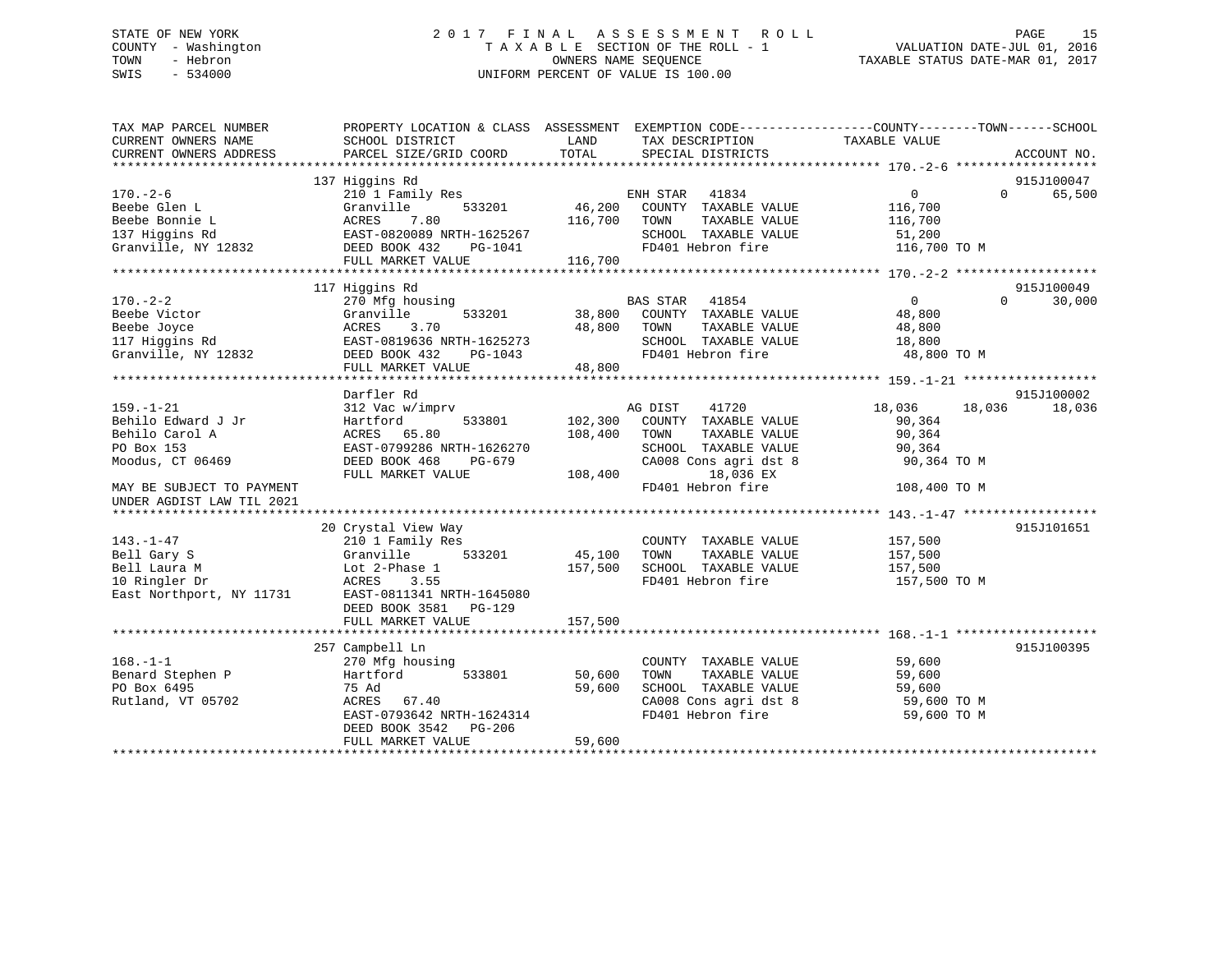## STATE OF NEW YORK 2 0 1 7 F I N A L A S S E S S M E N T R O L L PAGE 16 COUNTY - Washington T A X A B L E SECTION OF THE ROLL - 1 VALUATION DATE-JUL 01, 2016 TOWN - Hebron OWNERS NAME SEQUENCE TAXABLE STATUS DATE-MAR 01, 2017 SWIS - 534000 UNIFORM PERCENT OF VALUE IS 100.00

| TAX MAP PARCEL NUMBER                         | PROPERTY LOCATION & CLASS ASSESSMENT       |               |                                            | EXEMPTION CODE-----------------COUNTY-------TOWN------SCHOOL |                    |
|-----------------------------------------------|--------------------------------------------|---------------|--------------------------------------------|--------------------------------------------------------------|--------------------|
| CURRENT OWNERS NAME<br>CURRENT OWNERS ADDRESS | SCHOOL DISTRICT<br>PARCEL SIZE/GRID COORD  | LAND<br>TOTAL | TAX DESCRIPTION<br>SPECIAL DISTRICTS       | TAXABLE VALUE                                                | ACCOUNT NO.        |
|                                               |                                            |               |                                            |                                                              |                    |
|                                               | 257 Campbell Ln                            |               |                                            |                                                              | 915J101346         |
| $168. - 1 - 2.1$                              | 314 Rural vac<10                           |               | COUNTY TAXABLE VALUE                       | 4,500                                                        |                    |
| Benard Stephen P                              | Hartford<br>533801                         | 4,500         | TAXABLE VALUE<br>TOWN                      | 4,500                                                        |                    |
| PO Box 6495                                   | ACRES<br>6.00                              | 4,500         | SCHOOL TAXABLE VALUE                       | 4,500                                                        |                    |
| Rutland, VT 05702                             | EAST-0793542 NRTH-1623202                  |               | CA008 Cons agri dst 8                      | 4,500 TO M                                                   |                    |
|                                               | DEED BOOK 3542 PG-206                      |               | FD401 Hebron fire                          | 4,500 TO M                                                   |                    |
|                                               | FULL MARKET VALUE                          | 4,500         |                                            |                                                              |                    |
|                                               |                                            |               |                                            |                                                              |                    |
|                                               | Campbell Ln/n Off                          |               |                                            |                                                              |                    |
| $168. - 1 - 2.2$                              | 322 Rural vac>10                           |               | COUNTY TAXABLE VALUE                       | 46,100                                                       |                    |
| Benard Stephen P                              | Hartford<br>533801                         | 46,100        | TAXABLE VALUE<br>TOWN                      | 46,100                                                       |                    |
| PO Box 6495                                   | ACRES 61.49                                | 46,100        | SCHOOL TAXABLE VALUE                       | 46,100                                                       |                    |
| Rutland, VT 05702                             | EAST-0795159 NRTH-1625959                  |               | CA008 Cons agri dst 8                      | 46,100 TO M                                                  |                    |
|                                               | DEED BOOK 3542 PG-206                      |               | FD401 Hebron fire                          | 46,100 TO M                                                  |                    |
|                                               | FULL MARKET VALUE                          | 46,100        |                                            |                                                              |                    |
|                                               |                                            |               |                                            |                                                              |                    |
|                                               | 11 Pfiitze Rd                              |               |                                            |                                                              | 915L100499         |
| $183. - 1 - 24$                               | 210 1 Family Res                           |               | COUNTY TAXABLE VALUE                       | 125,300                                                      |                    |
| Benassi Richard A                             | 534801<br>Salem                            | 39,800        | TAXABLE VALUE<br>TOWN                      | 125,300                                                      |                    |
| Benassi Linda L                               | ACRES 1.88<br>EAST-0791936 NRTH-1599937    | 125,300       | SCHOOL TAXABLE VALUE                       | 125,300                                                      |                    |
| 11 Pfiitze Rd                                 |                                            |               | CA008 Cons agri dst 8<br>FD401 Hebron fire | 125,300 TO M                                                 |                    |
| Salem, NY 12865                               | DEED BOOK 3684 PG-172<br>FULL MARKET VALUE |               |                                            | 125,300 TO M                                                 |                    |
|                                               |                                            | 125,300       |                                            |                                                              |                    |
|                                               | 4019 County Route 30                       |               |                                            |                                                              | 915J101212         |
| $167. - 1 - 33.1$                             | 210 1 Family Res                           |               | BAS STAR 41854                             | $0 \qquad \qquad$                                            | $\Omega$<br>30,000 |
| Bender Robert E                               | Salem<br>534801                            |               | 37,800 COUNTY TAXABLE VALUE                | 104,700                                                      |                    |
| 4019 County Route 30                          | ACRES<br>5.55 BANK<br>999                  | 104,700       | TOWN<br>TAXABLE VALUE                      | 104,700                                                      |                    |
| Salem, NY 12865                               | EAST-0787807 NRTH-1622518                  |               | SCHOOL TAXABLE VALUE                       | 74,700                                                       |                    |
|                                               | DEED BOOK 896<br>$PG-19$                   |               | FD401 Hebron fire                          | 104,700 TO M                                                 |                    |
|                                               | FULL MARKET VALUE                          | 104,700       |                                            |                                                              |                    |
|                                               |                                            |               |                                            |                                                              |                    |
|                                               | State Route 22                             |               |                                            |                                                              | 915J101069         |
| $177. - 1 - 26.2$                             | 314 Rural vac<10                           |               | COUNTY TAXABLE VALUE                       | 24,200                                                       |                    |
| Benicase Alan S                               | Salem<br>534801                            | 24,200        | TOWN<br>TAXABLE VALUE                      | 24,200                                                       |                    |
| Benicase Catherine E                          | ACRES 6.49<br>EAST-0815166 NRTH-1613900    | 24,200        | SCHOOL TAXABLE VALUE                       | 24,200                                                       |                    |
| 66 Main St                                    |                                            |               | FD401 Hebron fire                          | 24,200 TO M                                                  |                    |
| Highland, NY 12528                            | DEED BOOK 1665 PG-236                      |               |                                            |                                                              |                    |
|                                               | FULL MARKET VALUE                          | 24,200        |                                            |                                                              |                    |
|                                               |                                            |               |                                            |                                                              |                    |
|                                               | 158 Halls Pond Rd                          |               |                                            |                                                              | 915J101398         |
| $167. - 1 - 10.1$                             | 210 1 Family Res                           |               | BAS STAR 41854                             | $\overline{0}$                                               | $\Omega$<br>30,000 |
| Benson Craig                                  | Hartford<br>533801                         | 39,000        | COUNTY TAXABLE VALUE                       | 90,300                                                       |                    |
| Bensen Marsha                                 | ACRES<br>1.50 BANK<br>999                  | 90,300        | TOWN<br>TAXABLE VALUE                      | 90,300                                                       |                    |
|                                               |                                            |               | SCHOOL TAXABLE VALUE                       | 60,300                                                       |                    |
| Salem, NY 12865                               |                                            |               | FD401 Hebron fire                          | 90,300 TO M                                                  |                    |
|                                               | FULL MARKET VALUE                          | 90,300        |                                            |                                                              |                    |
|                                               |                                            |               |                                            |                                                              |                    |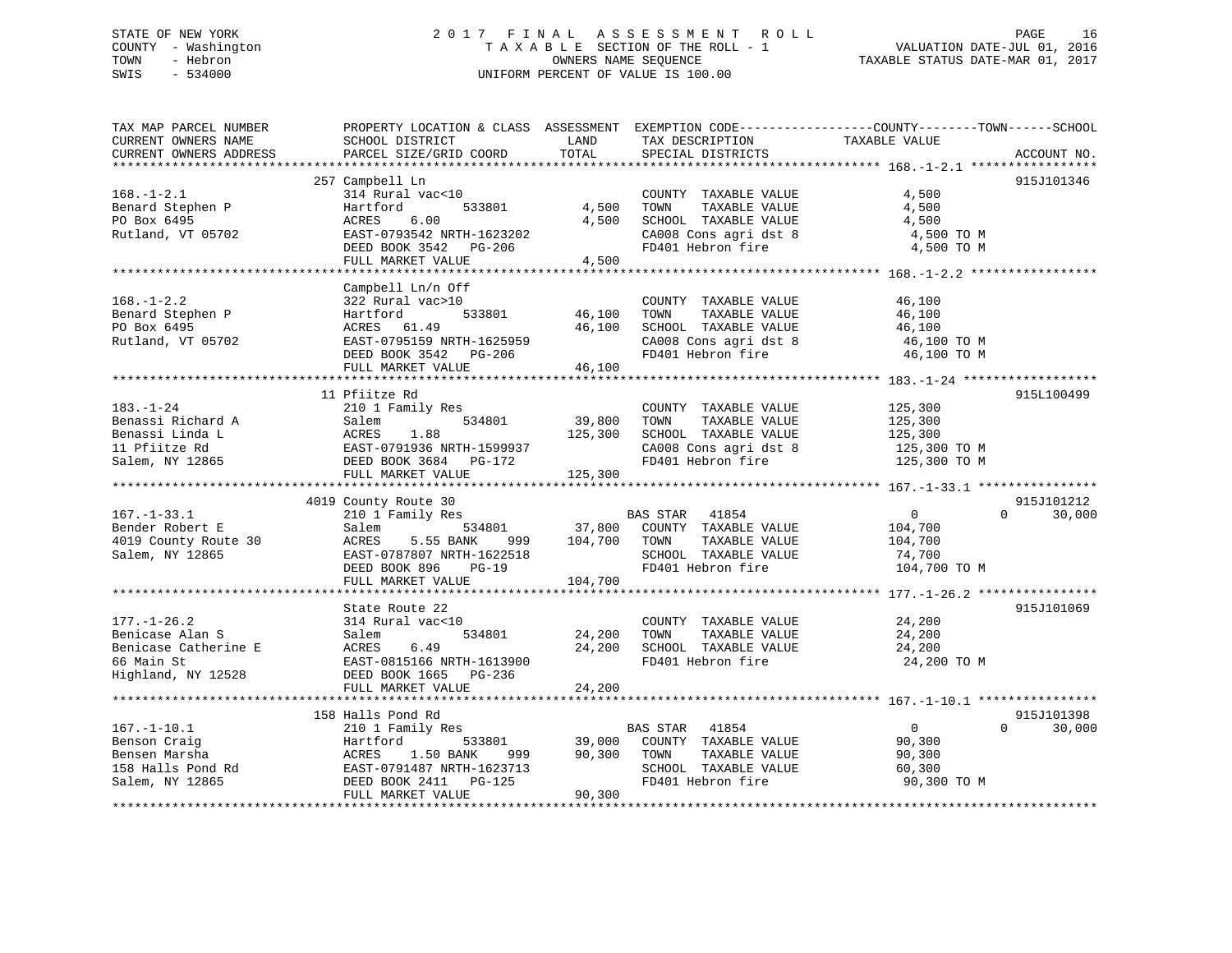## STATE OF NEW YORK 2 0 1 7 F I N A L A S S E S S M E N T R O L L PAGE 17 COUNTY - Washington T A X A B L E SECTION OF THE ROLL - 1 VALUATION DATE-JUL 01, 2016 TOWN - Hebron OWNERS NAME SEQUENCE TAXABLE STATUS DATE-MAR 01, 2017 SWIS - 534000 UNIFORM PERCENT OF VALUE IS 100.00

| TAX MAP PARCEL NUMBER<br>CURRENT OWNERS NAME<br>CURRENT OWNERS ADDRESS                     | PROPERTY LOCATION & CLASS ASSESSMENT<br>SCHOOL DISTRICT<br>PARCEL SIZE/GRID COORD                                                                                                                   | LAND<br>TOTAL                | EXEMPTION CODE-----------------COUNTY-------TOWN------SCHOOL<br>TAX DESCRIPTION<br>SPECIAL DISTRICTS                   | TAXABLE VALUE                                                   | ACCOUNT NO.        |
|--------------------------------------------------------------------------------------------|-----------------------------------------------------------------------------------------------------------------------------------------------------------------------------------------------------|------------------------------|------------------------------------------------------------------------------------------------------------------------|-----------------------------------------------------------------|--------------------|
| $161. - 2 - 4$<br>Bentley John<br>PO Box 42<br>Salem, NY 12865                             | Rykowski Ln<br>322 Rural vac>10<br>Granville<br>533201<br>ACRES 29.90<br>EAST-0820762 NRTH-1626231<br>DEED BOOK 3630 PG-196<br>FULL MARKET VALUE                                                    | 43,000<br>43,000<br>43,000   | COUNTY TAXABLE VALUE<br>TAXABLE VALUE<br>TOWN<br>SCHOOL TAXABLE VALUE<br>FD401 Hebron fire                             | 43,000<br>43,000<br>43,000<br>43,000 TO M                       | 915J100440         |
| $144. - 1 - 37.7$<br>Bergman Robert<br>Bergman Linda<br>15 Oak St<br>Fort Edward, NY 12828 | East Green Pond Way<br>314 Rural vac<10<br>533201<br>Granville<br>Lot C<br>Parcel With Water Righrs<br>5.10<br>ACRES<br>EAST-0817426 NRTH-1642092<br>DEED BOOK 525<br>$PG-178$<br>FULL MARKET VALUE | 32,200<br>32,200<br>32,200   | COUNTY TAXABLE VALUE<br>TAXABLE VALUE<br>TOWN<br>SCHOOL TAXABLE VALUE<br>FD401 Hebron fire                             | 32,200<br>32,200<br>32,200<br>32,200 TO M                       | 915J101451         |
| $144. - 1 - 37.8$<br>Bergman Robert<br>Bergman Linda<br>15 Oak St<br>Fort Edward, NY 12828 | East Green Pond Way<br>314 Rural vac<10<br>Granville<br>533201<br>ACRES<br>5.10<br>EAST-0817784 NRTH-1641889<br>DEED BOOK 525<br>PG-181<br>FULL MARKET VALUE                                        | 32,200<br>32,200<br>32,200   | COUNTY TAXABLE VALUE<br>TAXABLE VALUE<br>TOWN<br>SCHOOL TAXABLE VALUE<br>FD401 Hebron fire                             | 32,200<br>32,200<br>32,200<br>32,200 TO M                       | 915J101452         |
| $175. - 1 - 25.5$<br>Bermes Lisa M<br>252 Gilchrist Rd<br>Arqyle, NY 12809                 | 252 Gilchrist Rd<br>210 1 Family Res<br>534801<br>Salem<br>3.06 Ac Deed<br>2.80<br>ACRES<br>EAST-0785906 NRTH-1613932<br>DEED BOOK 1996<br>PG-112<br>FULL MARKET VALUE                              | 3,500<br>175,000<br>175,000  | <b>BAS STAR</b><br>41854<br>COUNTY TAXABLE VALUE<br>TOWN<br>TAXABLE VALUE<br>SCHOOL TAXABLE VALUE<br>FD401 Hebron fire | $\overline{0}$<br>175,000<br>175,000<br>145,000<br>175,000 TO M | 30,000<br>$\Omega$ |
| $170. - 2 - 33$<br>Bernard Peter J<br>209 Higgins Rd<br>Granville, NY 12832                | 209 Higgins Rd<br>242 Rurl res&rec<br>533201<br>Granville<br>Lot 23<br>ACRES 10.17<br>EAST-0820615 NRTH-1624399<br>DEED BOOK 3527<br>PG-123<br>FULL MARKET VALUE                                    | 49,800<br>185,300<br>185,300 | COUNTY TAXABLE VALUE<br>TAXABLE VALUE<br>TOWN<br>SCHOOL TAXABLE VALUE<br>FD401 Hebron fire                             | 185,300<br>185,300<br>185,300<br>185,300 TO M                   | 915J101819         |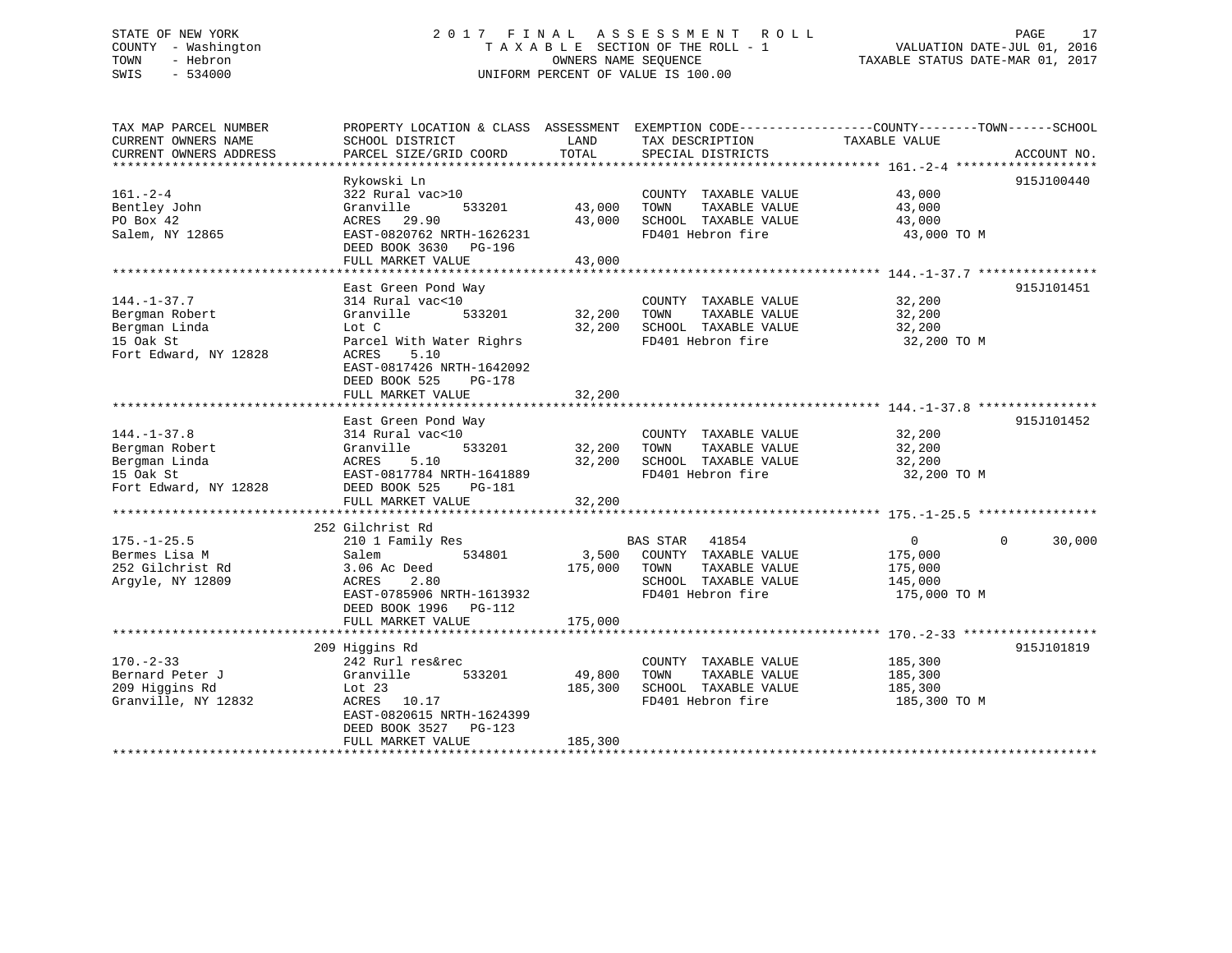## STATE OF NEW YORK 2 0 1 7 F I N A L A S S E S S M E N T R O L L PAGE 18 COUNTY - Washington T A X A B L E SECTION OF THE ROLL - 1 VALUATION DATE-JUL 01, 2016 TOWN - Hebron OWNERS NAME SEQUENCE TAXABLE STATUS DATE-MAR 01, 2017 SWIS - 534000 UNIFORM PERCENT OF VALUE IS 100.00

| TAX MAP PARCEL NUMBER<br>CURRENT OWNERS NAME                                                               | PROPERTY LOCATION & CLASS ASSESSMENT<br>SCHOOL DISTRICT                                                                                         | LAND                       | EXEMPTION CODE-----------------COUNTY-------TOWN------SCHOOL<br>TAX DESCRIPTION                                                                             | TAXABLE VALUE                                                 |             |
|------------------------------------------------------------------------------------------------------------|-------------------------------------------------------------------------------------------------------------------------------------------------|----------------------------|-------------------------------------------------------------------------------------------------------------------------------------------------------------|---------------------------------------------------------------|-------------|
| CURRENT OWNERS ADDRESS                                                                                     | PARCEL SIZE/GRID COORD                                                                                                                          | TOTAL                      | SPECIAL DISTRICTS                                                                                                                                           |                                                               | ACCOUNT NO. |
|                                                                                                            | Little Burch Hill Rd/e Of                                                                                                                       |                            |                                                                                                                                                             |                                                               | 915J101246  |
| $151. - 1 - 16.2$<br>Biancorosso Michael<br>Biancorosso Grace<br>69 North Fifth St<br>Park Ridge, NJ 07656 | 314 Rural vac<10<br>533201<br>Granville<br>3.07<br>ACRES<br>EAST-0800114 NRTH-1633555<br>DEED BOOK 501<br>PG-960<br>FULL MARKET VALUE           | 22,800<br>22,800<br>22,800 | COUNTY TAXABLE VALUE<br>TOWN<br>TAXABLE VALUE<br>SCHOOL TAXABLE VALUE<br>FD401 Hebron fire                                                                  | 22,800<br>22,800<br>22,800<br>22,800 TO M                     |             |
|                                                                                                            | County Route 31                                                                                                                                 |                            |                                                                                                                                                             |                                                               |             |
| $151. - 1 - 12.5$<br>Billow Greq M<br>Billow Jennifer B<br>4913 Charlais Ln<br>Park City, UT 04098         | 322 Rural vac>10<br>533201<br>Granville<br>sub lot 3C<br>ACRES 49.79<br>EAST-0803681 NRTH-1636056<br>DEED BOOK 1817 PG-248<br>FULL MARKET VALUE | 92,900<br>92,900           | AG DIST<br>41720<br>COUNTY TAXABLE VALUE<br>TOWN<br>TAXABLE VALUE<br>SCHOOL TAXABLE VALUE<br>CA008 Cons agri dst 8<br>59,903 EX<br>92,900 FD401 Hebron fire | 59,903<br>59,903<br>32,997<br>32,997<br>32,997<br>32,997 TO M | 59,903      |
| MAY BE SUBJECT TO PAYMENT<br>UNDER AGDIST LAW TIL 2021                                                     |                                                                                                                                                 |                            |                                                                                                                                                             | 92,900 TO M                                                   |             |
|                                                                                                            |                                                                                                                                                 |                            |                                                                                                                                                             |                                                               |             |
| $153. - 1 - 5.3$<br>Birch Hill Farm LLC<br>PO Box 115<br>Granville, NY 12832<br>MAY BE SUBJECT TO PAYMENT  | Warner Rd<br>105 Vac farmland<br>Granville<br>533201<br>$1$ ot $3$<br>ACRES 18.88<br>EAST-0818636 NRTH-1639673<br>DEED BOOK 892<br>PG-129       | 79,800<br>79,800           | AGRI-D IND 41730<br>COUNTY TAXABLE VALUE<br>TOWN<br>TAXABLE VALUE<br>SCHOOL TAXABLE VALUE<br>FD401 Hebron fire                                              | 70,954<br>70,954<br>8,846<br>8,846<br>8,846<br>79,800 TO M    | 70,954      |
| UNDER AGDIST LAW TIL 2024                                                                                  | FULL MARKET VALUE                                                                                                                               | 79,800                     |                                                                                                                                                             |                                                               |             |
|                                                                                                            | State Route 22                                                                                                                                  |                            |                                                                                                                                                             |                                                               |             |
| $153. - 1 - 5.4$<br>Birch Hill Farm LLC<br>PO Box 115<br>Granville, NY 12832<br>MAY BE SUBJECT TO PAYMENT  | 105 Vac farmland<br>Granville<br>533201<br>lot 4<br>ACRES 12.14<br>EAST-0819038 NRTH-1638847<br>DEED BOOK 892<br>PG-129                         | 46,300<br>46,300           | AGRI-D IND 41730<br>COUNTY TAXABLE VALUE<br>TOWN<br>TAXABLE VALUE<br>SCHOOL TAXABLE VALUE<br>FD401 Hebron fire                                              | 41,930<br>41,930<br>4,370<br>4,370<br>4,370<br>46,300 TO M    | 41,930      |
| UNDER AGDIST LAW TIL 2024                                                                                  | FULL MARKET VALUE                                                                                                                               | 46,300                     |                                                                                                                                                             |                                                               |             |
|                                                                                                            | State Route 22                                                                                                                                  |                            |                                                                                                                                                             |                                                               |             |
| $153. - 1 - 5.5$<br>Birch Hill Farm LLC<br>PO Box 115<br>Granville, NY 12832<br>MAY BE SUBJECT TO PAYMENT  | 105 Vac farmland<br>Granville<br>533201<br>$1$ ot 5<br>ACRES<br>10.51<br>EAST-0819140 NRTH-1639492<br>DEED BOOK 892<br>PG-129                   | 43,000<br>43,000           | AG DIST<br>41720<br>COUNTY TAXABLE VALUE<br>TOWN<br>TAXABLE VALUE<br>SCHOOL TAXABLE VALUE<br>FD401 Hebron fire                                              | 38,342<br>38,342<br>4,658<br>4,658<br>4,658<br>43,000 TO M    | 38,342      |
| UNDER AGDIST LAW TIL 2021                                                                                  | FULL MARKET VALUE                                                                                                                               | 43,000                     |                                                                                                                                                             |                                                               |             |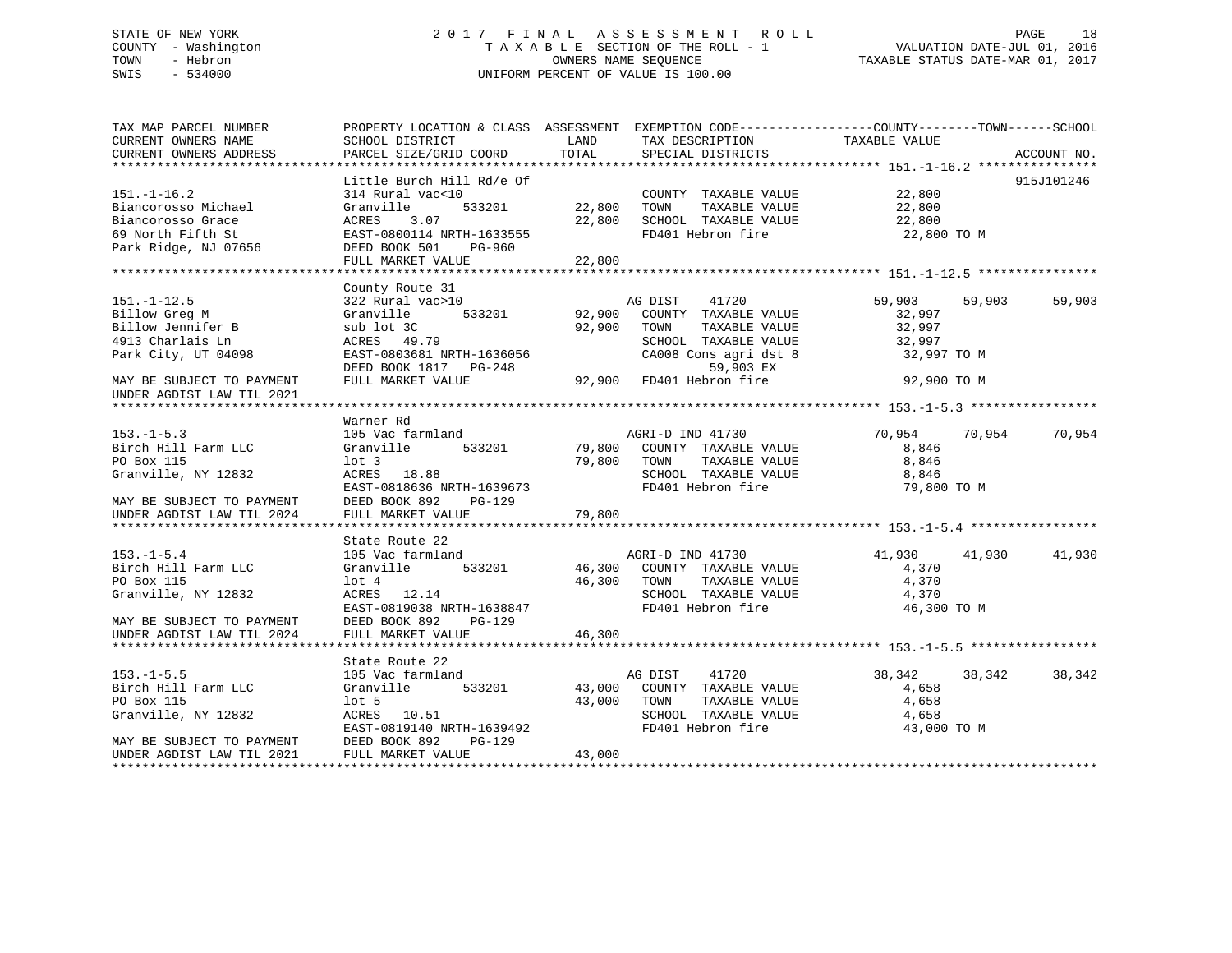## STATE OF NEW YORK 2 0 1 7 F I N A L A S S E S S M E N T R O L L PAGE 19 COUNTY - Washington T A X A B L E SECTION OF THE ROLL - 1 VALUATION DATE-JUL 01, 2016 TOWN - Hebron OWNERS NAME SEQUENCE TAXABLE STATUS DATE-MAR 01, 2017 SWIS - 534000 UNIFORM PERCENT OF VALUE IS 100.00

| TAX MAP PARCEL NUMBER<br>CURRENT OWNERS NAME<br>CURRENT OWNERS ADDRESS                      | PROPERTY LOCATION & CLASS ASSESSMENT EXEMPTION CODE---------------COUNTY-------TOWN------SCHOOL<br>SCHOOL DISTRICT<br>PARCEL SIZE/GRID COORD                  | LAND<br>TOTAL                | TAX DESCRIPTION TAXABLE VALUE<br>SPECIAL DISTRICTS                                                                                                                                            |                                                                              | ACCOUNT NO.                      |
|---------------------------------------------------------------------------------------------|---------------------------------------------------------------------------------------------------------------------------------------------------------------|------------------------------|-----------------------------------------------------------------------------------------------------------------------------------------------------------------------------------------------|------------------------------------------------------------------------------|----------------------------------|
| $153. - 1 - 5.8$<br>Birch Hill Farm LLC<br>PO Box 115<br>Granville, NY 12832                | 7505 State Route 22<br>117 Horse farm<br>Granville<br>533201<br>lot 1<br>ACRES 37.72<br>EAST-0818432 NRTH-1638088                                             | 114,300<br>550,600           | AGRI-D IND 41730<br>COUNTY TAXABLE VALUE<br>TOWN<br>TAXABLE VALUE<br>SCHOOL TAXABLE VALUE 498,256<br>FD401 Hebron fire                                                                        | 52,344 52,344<br>498,256<br>498,256<br>550,600 TO M                          | 52,344                           |
| MAY BE SUBJECT TO PAYMENT DEED BOOK 892<br>UNDER AGDIST LAW TIL 2024                        | <b>PG-129</b><br>FULL MARKET VALUE                                                                                                                            | 550,600                      |                                                                                                                                                                                               |                                                                              |                                  |
|                                                                                             | 12 Waites Way                                                                                                                                                 |                              |                                                                                                                                                                                               |                                                                              | 915J101761                       |
| $168. - 1 - 18.1$<br>Bishop Charles R<br>Bishop Debra J<br>12 Waites Way<br>Salem, NY 12865 | 270 Mfg housing<br>Hartford<br>533801<br>ACRES 3.04 BANK<br>EAST-0796682 NRTH-16202<br>DEED BOOK 1734 PG-49<br>EAST-0796682 NRTH-1620260<br>FULL MARKET VALUE | 93,900<br>999 — 10           | ENH STAR 41834<br>ENH STAR 41834<br>42,700 COUNTY TAXABLE VALUE<br>TOWN<br>TAXABLE VALUE<br>SCHOOL TAXABLE VALUE<br>SCHOOL TAXABLE VALUE<br>CA008 Cons agri dst 8<br>93,900 FD401 Hebron fire | $\overline{0}$<br>93,900<br>93,900<br>28,400<br>$93,900$ TO M<br>93,900 TO M | $\Omega$<br>65,500               |
|                                                                                             | Chamberlin Mills Rd/s Off                                                                                                                                     |                              |                                                                                                                                                                                               |                                                                              | 915J100475                       |
| 177.-1-44<br>Bishop Lori<br>26 Button Rd<br>Granville, NY 12832                             | 323 Vacant rural<br>Salem<br>534801<br>No Deeded R O W<br>8.00<br>ACRES<br>EAST-0807068 NRTH-1608914<br>DEED BOOK 3283 PG-59<br>FULL MARKET VALUE             | 6,000<br>6,000<br>6,000      | COUNTY TAXABLE VALUE<br>TAXABLE VALUE<br>TOWN<br>SCHOOL TAXABLE VALUE<br>FD401 Hebron fire                                                                                                    | 6,000<br>6,000<br>6,000<br>6,000 TO M                                        |                                  |
|                                                                                             |                                                                                                                                                               |                              |                                                                                                                                                                                               |                                                                              |                                  |
| $152. - 2 - 22$<br>Bishop Mary<br>1841 County Route 31<br>Granville, NY 12832               | 1841 County Route 31<br>270 Mfg housing<br>533201<br>Granville<br>ACRES<br>1.61<br>EAST-0814526 NRTH-1641026<br>DEED BOOK 739<br>PG-336<br>FULL MARKET VALUE  | 75,000<br>75,000             | ENH STAR 41834<br>39,200 COUNTY TAXABLE VALUE<br>TAXABLE VALUE<br>TOWN<br>SCHOOL TAXABLE VALUE<br>FD401 Hebron fire                                                                           | $\overline{0}$<br>75,000<br>75,000<br>9,500<br>75,000 TO M                   | 915J100060<br>$\Omega$<br>65,500 |
|                                                                                             |                                                                                                                                                               |                              |                                                                                                                                                                                               |                                                                              |                                  |
| $161. - 1 - 1.1$<br>Bishop William<br>Bishop Lori<br>26 Button Rd<br>Granville, NY 12832    | 7311&7313 State Route 22<br>433 Auto body<br>Granville<br>533201<br>ACRES 16.69<br>EAST-0818961 NRTH-1633556<br>DEED BOOK 839<br>PG-185<br>FULL MARKET VALUE  | 59,500<br>296,100<br>296,100 | COUNTY TAXABLE VALUE<br>TAXABLE VALUE<br>TOWN<br>SCHOOL TAXABLE VALUE<br>FD401 Hebron fire                                                                                                    | 296,100<br>296,100<br>296,100<br>296,100 TO M                                | 915J100358                       |
|                                                                                             |                                                                                                                                                               |                              |                                                                                                                                                                                               |                                                                              |                                  |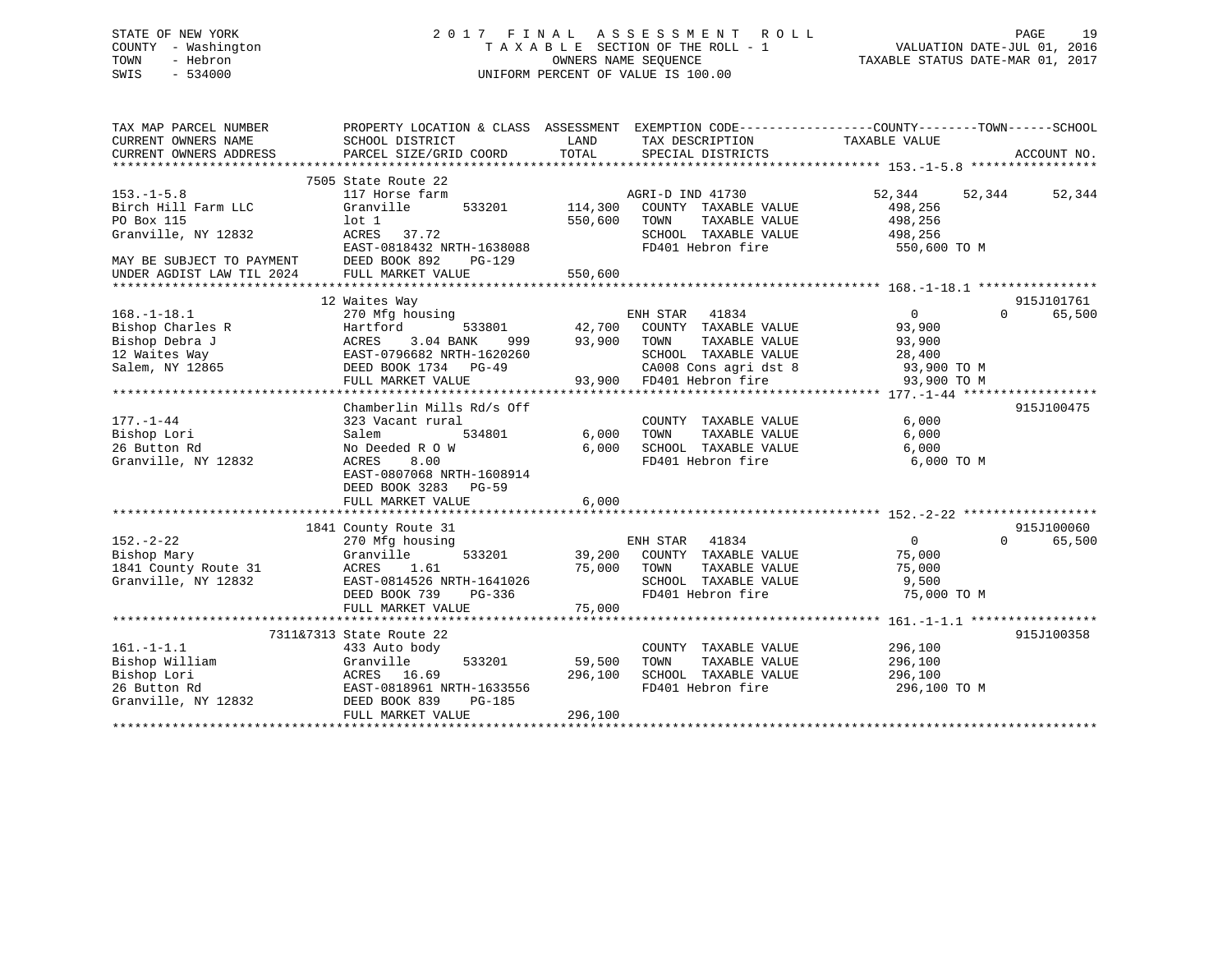#### STATE OF NEW YORK 2 0 1 7 F I N A L A S S E S S M E N T R O L L PAGE 20COUNTY - Washington T A X A B L E SECTION OF THE ROLL - 1 TOWN - Hebron OWNERS NAME SEQUENCE TAXABLE STATUS DATE-MAR 01, 2017 SWIS - 534000 UNIFORM PERCENT OF VALUE IS 100.00

| TAX MAP PARCEL NUMBER                     | PROPERTY LOCATION & CLASS ASSESSMENT EXEMPTION CODE----------------COUNTY-------TOWN------SCHOOL                                                                                                 |         |                                                            |                       |                    |
|-------------------------------------------|--------------------------------------------------------------------------------------------------------------------------------------------------------------------------------------------------|---------|------------------------------------------------------------|-----------------------|--------------------|
| CURRENT OWNERS NAME                       | SCHOOL DISTRICT                                                                                                                                                                                  | LAND    | TAX DESCRIPTION                                            | TAXABLE VALUE         |                    |
| CURRENT OWNERS ADDRESS                    | PARCEL SIZE/GRID COORD                                                                                                                                                                           | TOTAL   | SPECIAL DISTRICTS                                          |                       | ACCOUNT NO.        |
|                                           |                                                                                                                                                                                                  |         |                                                            |                       |                    |
|                                           | 26 Button Rd                                                                                                                                                                                     |         |                                                            |                       |                    |
| $152. - 2 - 22.1$                         | 240 Rural res                                                                                                                                                                                    |         | BAS STAR 41854                                             | 0                     | $\Omega$<br>30,000 |
| Bishop William R                          | 533201<br>Granville                                                                                                                                                                              | 81,800  | COUNTY TAXABLE VALUE                                       | 250,300               |                    |
| Bishop Lori S                             | ACRES 19.90                                                                                                                                                                                      | 250,300 | TAXABLE VALUE<br>TOWN                                      | 250,300               |                    |
| 26 Button Rd                              | EAST-0814806 NRTH-1641357                                                                                                                                                                        |         | SCHOOL TAXABLE VALUE                                       | 220,300               |                    |
| Granville, NY 12832                       |                                                                                                                                                                                                  |         |                                                            |                       |                    |
|                                           | 26 BULLON NO EXAMPLE BOOK 714 PO-29<br>Granville, NY 12832 DEED BOOK 714 PG-29<br>FD401 Hebron fire 250,300 TO M 250,300 TO M 250,300 POM PULL MARKET VALUE 250,300 PO 250,300 POM 250,300 POM   |         |                                                            |                       |                    |
|                                           |                                                                                                                                                                                                  |         |                                                            |                       |                    |
|                                           | 1274 Bogtown Rd                                                                                                                                                                                  |         |                                                            |                       | 915J101322         |
| $176. - 1 - 17.1$                         | 322 Rural vac>10                                                                                                                                                                                 |         | COUNTY TAXABLE VALUE                                       | 91,000                |                    |
|                                           |                                                                                                                                                                                                  | 91,000  | TOWN<br>TAXABLE VALUE                                      | 91,000                |                    |
|                                           |                                                                                                                                                                                                  | 91,000  | SCHOOL TAXABLE VALUE                                       | 91,000                |                    |
|                                           |                                                                                                                                                                                                  |         | FD401 Hebron fire                                          | 91,000 TO M           |                    |
|                                           | 1/0.-1-1/.1<br>Bisson Donald A Jr Salem 534801<br>Bisson Rodney A ACRES 35.90<br>740 Traver Rd EAST-0804338 NRTH-1611052<br>Pleasant Valley, NY 12569 DEED BOOK 3515 PG-51<br>FITTL MADKET VALUE |         |                                                            |                       |                    |
|                                           | FULL MARKET VALUE                                                                                                                                                                                | 91,000  |                                                            |                       |                    |
|                                           | 1327 Patterson Hill Rd                                                                                                                                                                           |         |                                                            |                       | 915J100312         |
| $183.16 - 1 - 5$                          | 210 1 Family Res                                                                                                                                                                                 |         | BAS STAR<br>41854                                          | $\overline{0}$        | $\Omega$<br>30,000 |
|                                           |                                                                                                                                                                                                  |         |                                                            | 95,000                |                    |
| Bisson Monica                             | Salem                                                                                                                                                                                            |         | 534801 20,000 COUNTY TAXABLE VALUE                         |                       |                    |
| 1327 Patterson Hill Rd<br>Salem, NY 12865 | FRNT 99.00 DPTH 132.00<br>0.30<br>ACRES                                                                                                                                                          | 95,000  | TOWN<br>TAXABLE VALUE<br>SCHOOL TAXABLE VALUE              | 95,000                |                    |
|                                           | EAST-0791696 NRTH-1604149                                                                                                                                                                        |         |                                                            | 65,000<br>95,000 TO M |                    |
|                                           | DEED BOOK 2354 PG-301                                                                                                                                                                            |         |                                                            | 95,000 TO M           |                    |
|                                           |                                                                                                                                                                                                  |         | Eliss coms agri dst 8<br>FD401 Hebron fire<br>LD401 Wort ' |                       |                    |
|                                           | FULL MARKET VALUE                                                                                                                                                                                |         | 95,000 LD401 West hebron light                             | 95,000 TO M           |                    |
|                                           | 1187 County Route 31                                                                                                                                                                             |         |                                                            |                       | 915J100061         |
| $159. - 1 - 11$                           | 241 Rural res&ag                                                                                                                                                                                 |         | AG DIST<br>41720                                           | 126,230<br>126,230    | 126,230            |
| Bitterly Fred R                           | Granville<br>533201                                                                                                                                                                              |         | 41834<br>355,000 ENH STAR                                  | $\Omega$              | 65,500<br>$\Omega$ |
| Adams Sandra Alexandria                   | ACRES 208.60                                                                                                                                                                                     | 528,600 | COUNTY TAXABLE VALUE                                       | 402,370               |                    |
| 1187 County Route 31                      | EAST-0802185 NRTH-1632070                                                                                                                                                                        |         | TOWN<br>TAXABLE VALUE                                      | 402,370               |                    |
| Granville, NY 12832                       | DEED BOOK 577<br>$PG-70$                                                                                                                                                                         |         | SCHOOL TAXABLE VALUE                                       | 336,870               |                    |
|                                           | FULL MARKET VALUE                                                                                                                                                                                | 528,600 | CA008 Cons agri dst 8                                      | 402,370 TO M          |                    |
| MAY BE SUBJECT TO PAYMENT                 |                                                                                                                                                                                                  |         | 126,230 EX                                                 |                       |                    |
| UNDER AGDIST LAW TIL 2021                 |                                                                                                                                                                                                  |         | FD401 Hebron fire                                          | 528,600 TO M          |                    |
|                                           |                                                                                                                                                                                                  |         |                                                            |                       |                    |
|                                           | 3638 County Route 30                                                                                                                                                                             |         |                                                            |                       | 915J100538         |
| $175. - 1 - 15.1$                         | 210 1 Family Res                                                                                                                                                                                 |         | BAS STAR 41854                                             | $\overline{0}$        | $\Omega$<br>30,000 |
| Bleier Daniel M                           | 534801<br>Salem                                                                                                                                                                                  | 45,200  | COUNTY TAXABLE VALUE                                       | 186,100               |                    |
| Weinstein Francine                        | ACRES<br>3.57                                                                                                                                                                                    | 186,100 | TAXABLE VALUE<br>TOWN                                      | 186,100               |                    |
| 3638 County Route 30                      | EAST-0790740 NRTH-1614191                                                                                                                                                                        |         | SCHOOL TAXABLE VALUE                                       | 156,100               |                    |
| Salem, NY 12865                           | DEED BOOK 891<br>PG-282                                                                                                                                                                          |         | FD401 Hebron fire                                          | 186,100 TO M          |                    |
|                                           | FULL MARKET VALUE                                                                                                                                                                                | 186,100 |                                                            |                       |                    |
|                                           |                                                                                                                                                                                                  |         |                                                            |                       |                    |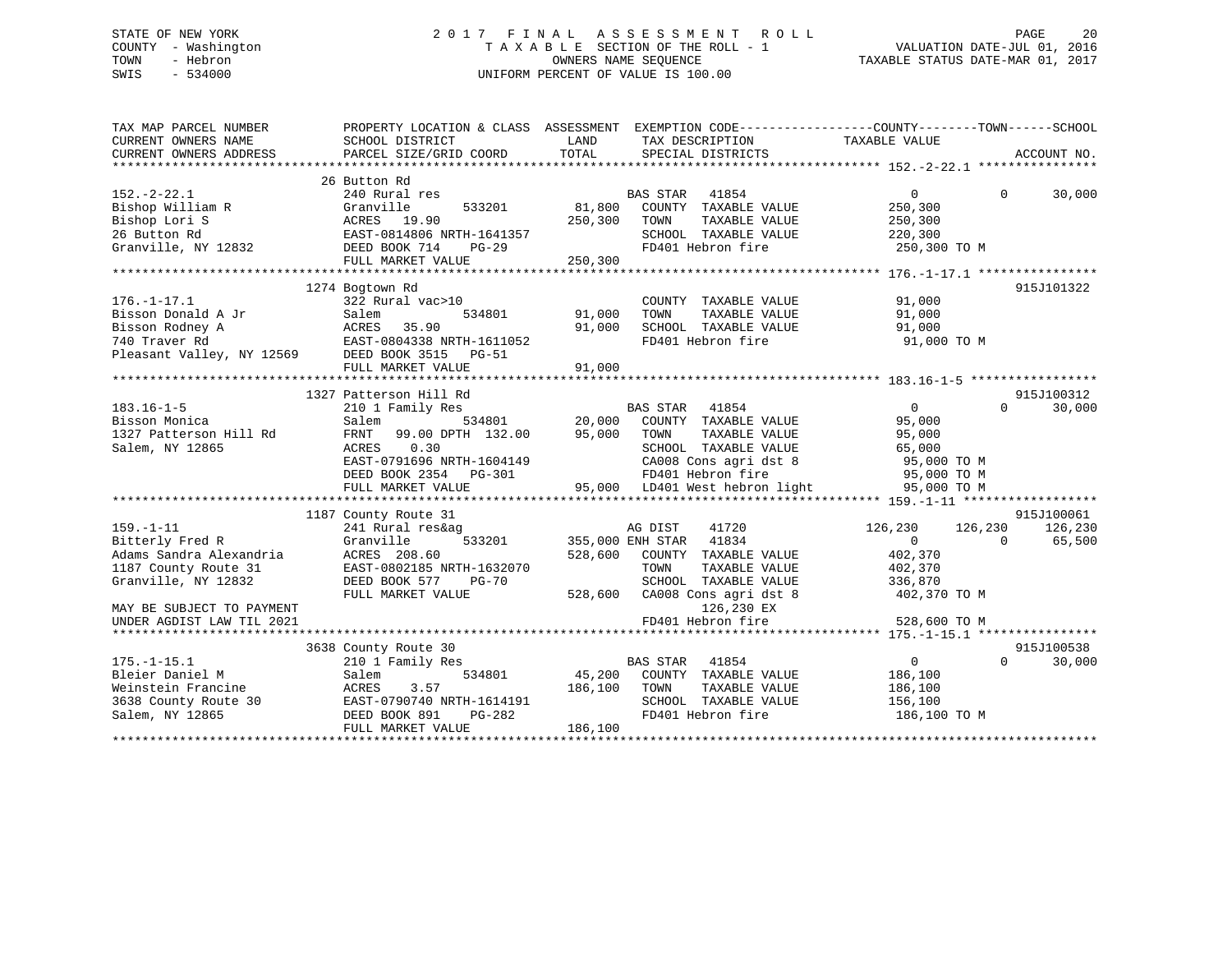## STATE OF NEW YORK 2 0 1 7 F I N A L A S S E S S M E N T R O L L PAGE 21 COUNTY - Washington T A X A B L E SECTION OF THE ROLL - 1 VALUATION DATE-JUL 01, 2016 TOWN - Hebron OWNERS NAME SEQUENCE TAXABLE STATUS DATE-MAR 01, 2017 SWIS - 534000 UNIFORM PERCENT OF VALUE IS 100.00

| TAX MAP PARCEL NUMBER<br>CURRENT OWNERS NAME<br>CURRENT OWNERS ADDRESS                         | SCHOOL DISTRICT<br>PARCEL SIZE/GRID COORD                                                                                      | LAND<br>TOTAL     | TAX DESCRIPTION<br>SPECIAL DISTRICTS                                                       | PROPERTY LOCATION & CLASS ASSESSMENT EXEMPTION CODE----------------COUNTY-------TOWN------SCHOOL<br>TAXABLE VALUE<br>ACCOUNT NO. |        |
|------------------------------------------------------------------------------------------------|--------------------------------------------------------------------------------------------------------------------------------|-------------------|--------------------------------------------------------------------------------------------|----------------------------------------------------------------------------------------------------------------------------------|--------|
|                                                                                                |                                                                                                                                |                   |                                                                                            |                                                                                                                                  |        |
| $158. - 1 - 8$<br>Blinstrubas Robert<br>Blinstrubas Linda<br>21 Maple Dr                       | 51 Wolfe Ln<br>210 1 Family Res<br>533801<br>Hartford<br>3.88<br>ACRES<br>EAST-0789836 NRTH-1629679                            | 46,700<br>155,000 | COUNTY TAXABLE VALUE<br>TOWN<br>TAXABLE VALUE<br>SCHOOL TAXABLE VALUE<br>FD401 Hebron fire | 915J100188<br>155,000<br>155,000<br>155,000<br>155,000 TO M                                                                      |        |
| Prospect, CT 06712                                                                             | DEED BOOK 3164 PG-315                                                                                                          |                   |                                                                                            |                                                                                                                                  |        |
|                                                                                                | FULL MARKET VALUE                                                                                                              | 155,000           |                                                                                            |                                                                                                                                  |        |
|                                                                                                |                                                                                                                                |                   |                                                                                            |                                                                                                                                  |        |
| $158. - 1 - 9$<br>Blinstrubas Robert<br>Blinstrubas Linda<br>21 Maple Dr<br>Prospect, CT 06712 | Halls Pond Rd<br>314 Rural vac<10<br>Hartford<br>533801<br>4.14<br>ACRES<br>EAST-0790135 NRTH-1629667<br>DEED BOOK 3164 PG-315 | 3,100<br>3,100    | COUNTY TAXABLE VALUE<br>TAXABLE VALUE<br>TOWN<br>SCHOOL TAXABLE VALUE<br>FD401 Hebron fire | 915J101075<br>3,100<br>3,100<br>3,100<br>3,100 TO M                                                                              |        |
|                                                                                                | FULL MARKET VALUE                                                                                                              | 3,100             |                                                                                            |                                                                                                                                  |        |
|                                                                                                |                                                                                                                                |                   |                                                                                            |                                                                                                                                  |        |
| $177. - 1 - 14.1$                                                                              | 6555 State Route 22<br>210 1 Family Res                                                                                        |                   | BAS STAR 41854                                                                             | 915J101338<br>$\overline{0}$<br>$\Omega$                                                                                         | 30,000 |
| Blockburger Dennis F<br>6555 State Route 22                                                    | 534801<br>Salem<br>FRNT 86.00 DPTH 200.00                                                                                      | 45,100            | 26,800 COUNTY TAXABLE VALUE<br>TOWN<br>TAXABLE VALUE                                       | 45,100<br>45,100                                                                                                                 |        |
| Salem, NY 12865                                                                                | 0.37<br>ACRES<br>EAST-0815183 NRTH-1615781<br>DEED BOOK 3433 PG-332                                                            |                   | SCHOOL TAXABLE VALUE<br>FD401 Hebron fire                                                  | 15,100<br>45,100 TO M                                                                                                            |        |
|                                                                                                | FULL MARKET VALUE                                                                                                              | 45,100            |                                                                                            |                                                                                                                                  |        |
|                                                                                                |                                                                                                                                |                   |                                                                                            |                                                                                                                                  |        |
|                                                                                                | 52 Indian Head Way                                                                                                             |                   |                                                                                            | 915J101137                                                                                                                       |        |
| $170. - 1 - 13.3$                                                                              | 210 1 Family Res                                                                                                               |                   | COUNTY TAXABLE VALUE                                                                       | 77,500                                                                                                                           |        |
| Bloom Bridget A                                                                                | Granville<br>533201                                                                                                            | 37,300            | TAXABLE VALUE<br>TOWN                                                                      | 77,500                                                                                                                           |        |
| 34 Esopus Ave<br>Ulster Park, NY 12487                                                         | 3.12 BANK<br>ACRES<br>999 — 10<br>EAST-0816460 NRTH-1619205<br>DEED BOOK 850<br>$PG-146$                                       | 77,500            | SCHOOL TAXABLE VALUE<br>FD401 Hebron fire                                                  | 77,500<br>77,500 TO M                                                                                                            |        |
|                                                                                                | FULL MARKET VALUE                                                                                                              | 77,500            |                                                                                            |                                                                                                                                  |        |
|                                                                                                |                                                                                                                                |                   |                                                                                            |                                                                                                                                  |        |
| $175. - 1 - 16$<br>Bloom Roger F                                                               | 3649 County Route 30<br>210 1 Family Res<br>534801<br>Salem                                                                    | 51,600            | COUNTY TAXABLE VALUE<br>TOWN<br>TAXABLE VALUE                                              | 915J100516<br>116,600<br>116,600                                                                                                 |        |
| 54 Riverside Dr Apt 15D<br>New York, NY 10024                                                  | ACRES<br>4.91<br>EAST-0790180 NRTH-1614203                                                                                     | 116,600           | SCHOOL TAXABLE VALUE<br>FD401 Hebron fire                                                  | 116,600<br>116,600 TO M                                                                                                          |        |
|                                                                                                | DEED BOOK 3747 PG-263<br>FULL MARKET VALUE                                                                                     | 116,600           |                                                                                            |                                                                                                                                  |        |
|                                                                                                |                                                                                                                                |                   |                                                                                            |                                                                                                                                  |        |
|                                                                                                | 169 Thunder Way                                                                                                                |                   |                                                                                            | 915J101479                                                                                                                       |        |
| $175. - 1 - 12.5$                                                                              | 242 Rurl res&rec                                                                                                               |                   | COUNTY TAXABLE VALUE                                                                       | 86,100                                                                                                                           |        |
| Blust Linda                                                                                    | Salem<br>534801                                                                                                                | 38,600            | TOWN<br>TAXABLE VALUE                                                                      | 86,100                                                                                                                           |        |
| 1957 Route 17K<br>Montgomery, NY 12549                                                         | ACRES<br>26.00 BANK<br>11A<br>EAST-0788932 NRTH-1611185<br>DEED BOOK 1984 PG-124                                               | 86,100            | SCHOOL TAXABLE VALUE<br>FD401 Hebron fire                                                  | 86,100<br>86,100 TO M                                                                                                            |        |
|                                                                                                | FULL MARKET VALUE                                                                                                              | 86,100            |                                                                                            |                                                                                                                                  |        |
|                                                                                                |                                                                                                                                |                   |                                                                                            |                                                                                                                                  |        |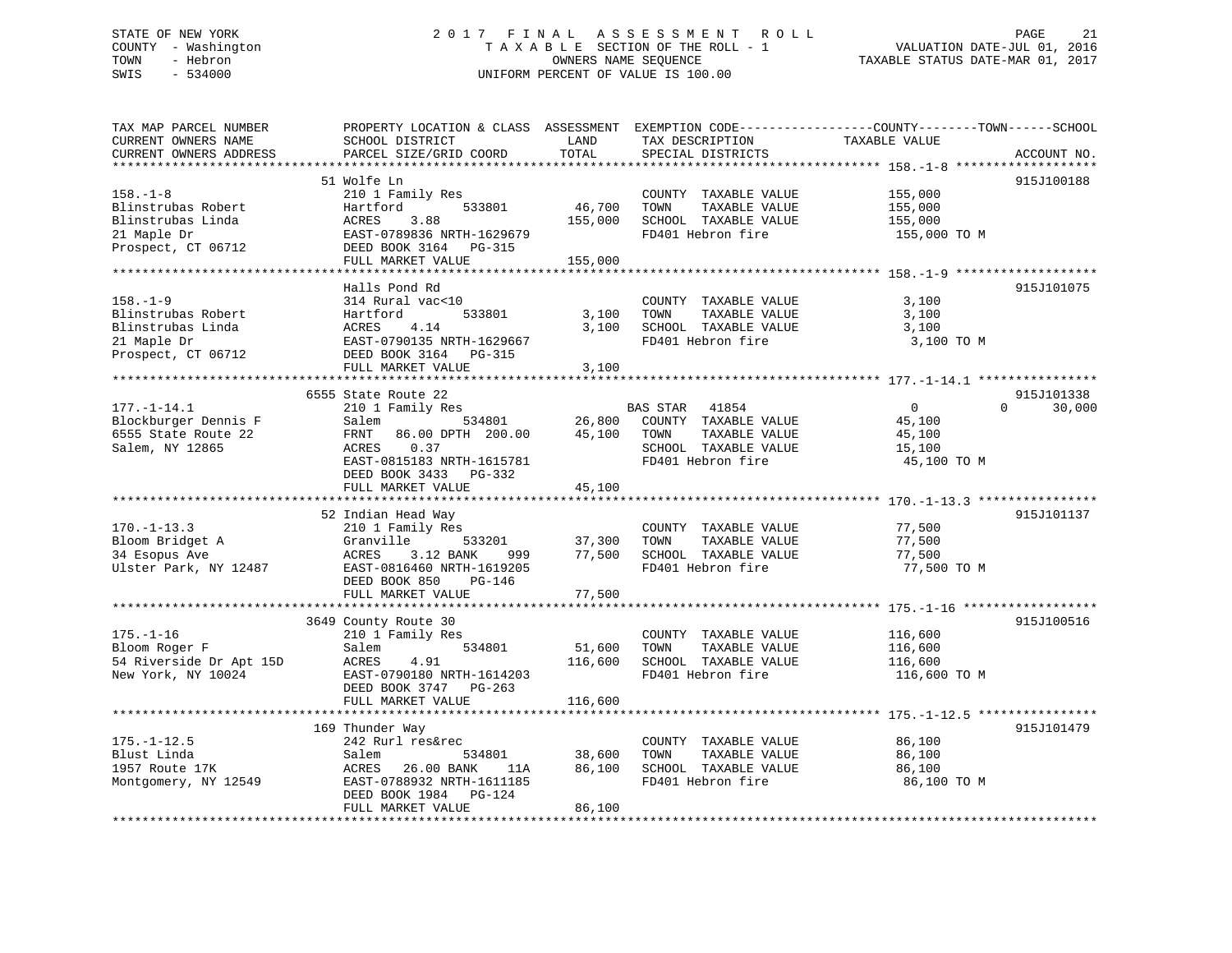# STATE OF NEW YORK 22 1 2 0 1 7 F I N A L A S S E S S M E N T R O L L PAGE 22 COUNTY - Washington  $T A X A B L E$  SECTION OF THE ROLL - 1<br>TOWN - Hebron DATE-JUL 000NERS NAME SEQUENCE SWIS - 534000 UNIFORM PERCENT OF VALUE IS 100.00

TAXABLE STATUS DATE-MAR 01, 2017

| TAX MAP PARCEL NUMBER<br>CURRENT OWNERS NAME<br>CURRENT OWNERS ADDRESS           | PROPERTY LOCATION & CLASS ASSESSMENT EXEMPTION CODE----------------COUNTY-------TOWN------SCHOOL<br>SCHOOL DISTRICT<br>PARCEL SIZE/GRID COORD               | LAND<br>TOTAL              | TAX DESCRIPTION<br>SPECIAL DISTRICTS                                                                                                              | TAXABLE VALUE                                                             | ACCOUNT NO.        |
|----------------------------------------------------------------------------------|-------------------------------------------------------------------------------------------------------------------------------------------------------------|----------------------------|---------------------------------------------------------------------------------------------------------------------------------------------------|---------------------------------------------------------------------------|--------------------|
| $185. - 1 - 14.3$                                                                | 45 Center Way<br>312 Vac w/imprv                                                                                                                            |                            | COUNTY TAXABLE VALUE                                                                                                                              | 25,300                                                                    | 915J101737         |
| Bodkin Gary S<br>Bodkin Terry L<br>261 Kilburn Rd                                | 534801<br>Salem<br>ROW<br>ACRES<br>6.17                                                                                                                     | 23,800<br>25,300           | TOWN<br>TAXABLE VALUE<br>SCHOOL TAXABLE VALUE<br>CA008 Cons agri dst 8                                                                            | 25,300<br>25,300<br>25,300 TO M                                           |                    |
| PO Box 138<br>Cossayuna, NY 12823                                                | EAST-0816058 NRTH-1604001<br>DEED BOOK 3575<br>PG-89<br>FULL MARKET VALUE                                                                                   | 25,300                     | FD401 Hebron fire                                                                                                                                 | 25,300 TO M                                                               |                    |
|                                                                                  |                                                                                                                                                             | **************             |                                                                                                                                                   |                                                                           |                    |
| $161. - 2 - 10.3$<br>Bogues Paul E<br>7 Tudor Ln<br>Naugatuck, CT 06770          | 95 Higgins Rd<br>270 Mfg housing<br>533201<br>Granville<br>881/177<br>Dr $29/Lot$ 3<br>ACRES 10.00                                                          | 49,500<br>58,400           | COUNTY TAXABLE VALUE<br>TOWN<br>TAXABLE VALUE<br>SCHOOL TAXABLE VALUE<br>FD401 Hebron fire                                                        | 58,400<br>58,400<br>58,400<br>58,400 TO M                                 | 915J101113         |
|                                                                                  | EAST-0819035 NRTH-1626333<br>DEED BOOK 2127<br>PG-103<br>FULL MARKET VALUE                                                                                  | 58,400                     |                                                                                                                                                   |                                                                           |                    |
|                                                                                  |                                                                                                                                                             |                            |                                                                                                                                                   |                                                                           | 915J101138         |
| $175. - 1 - 12.2$<br>Bohley William F<br>3495 County Route 30<br>Salem, NY 12832 | 3495 County Route 30<br>240 Rural res<br>Salem<br>534801<br>Trans Exempt Repay 2017<br>ACRES<br>18.46<br>EAST-0791281 NRTH-1611167<br>DEED BOOK 3675 PG-212 | 78,900<br>119,000          | COUNTY TAXABLE VALUE<br>TOWN<br>TAXABLE VALUE<br>SCHOOL TAXABLE VALUE<br>CA008 Cons agri dst 8<br>FD401 Hebron fire<br>TE533 Trans exmt repay-flg | 119,000<br>119,000<br>119,000<br>119,000 TO M<br>119,000 TO M<br>$.00$ MT |                    |
|                                                                                  | FULL MARKET VALUE                                                                                                                                           | 119,000                    |                                                                                                                                                   |                                                                           |                    |
|                                                                                  | 258 Halls Pond Rd                                                                                                                                           |                            |                                                                                                                                                   |                                                                           |                    |
| $159. - 1 - 27.2$<br>Bolduc Mary Beth<br>258 Halls Pond Rd<br>Salem, NY 12865    | 240 Rural res<br>533801<br>Hartford<br>$1$ ot $2$<br>770/303<br>ACRES<br>29.93<br>EAST-0793579 NRTH-1626639                                                 | 77,400<br>205,000          | BAS STAR<br>41854<br>COUNTY TAXABLE VALUE<br>TAXABLE VALUE<br>TOWN<br>SCHOOL TAXABLE VALUE<br>FD401 Hebron fire                                   | $\mathbf{0}$<br>205,000<br>205,000<br>175,000<br>205,000 TO M             | 30,000<br>$\Omega$ |
|                                                                                  | DEED BOOK 3446 PG-227<br>FULL MARKET VALUE                                                                                                                  | 205,000                    |                                                                                                                                                   |                                                                           |                    |
|                                                                                  |                                                                                                                                                             |                            |                                                                                                                                                   |                                                                           |                    |
|                                                                                  | 1017 Callaway Rd                                                                                                                                            |                            |                                                                                                                                                   |                                                                           | 915J100064         |
| $167. - 1 - 59$<br>Bolio Aaron<br>1017 Callaway Rd<br>Arqyle, NY 12809           | 210 1 Family Res<br>532001<br>Argyle<br>3.00<br>ACRES<br>EAST-0783278 NRTH-1623968<br>DEED BOOK 2626<br>PG-152<br>FULL MARKET VALUE                         | 42,500<br>88,100<br>88,100 | 41854<br>BAS STAR<br>COUNTY TAXABLE VALUE<br>TOWN<br>TAXABLE VALUE<br>SCHOOL TAXABLE VALUE<br>FD401 Hebron fire                                   | $\mathbf 0$<br>88,100<br>88,100<br>58,100<br>88,100 TO M                  | 30,000<br>$\Omega$ |
|                                                                                  |                                                                                                                                                             |                            |                                                                                                                                                   |                                                                           |                    |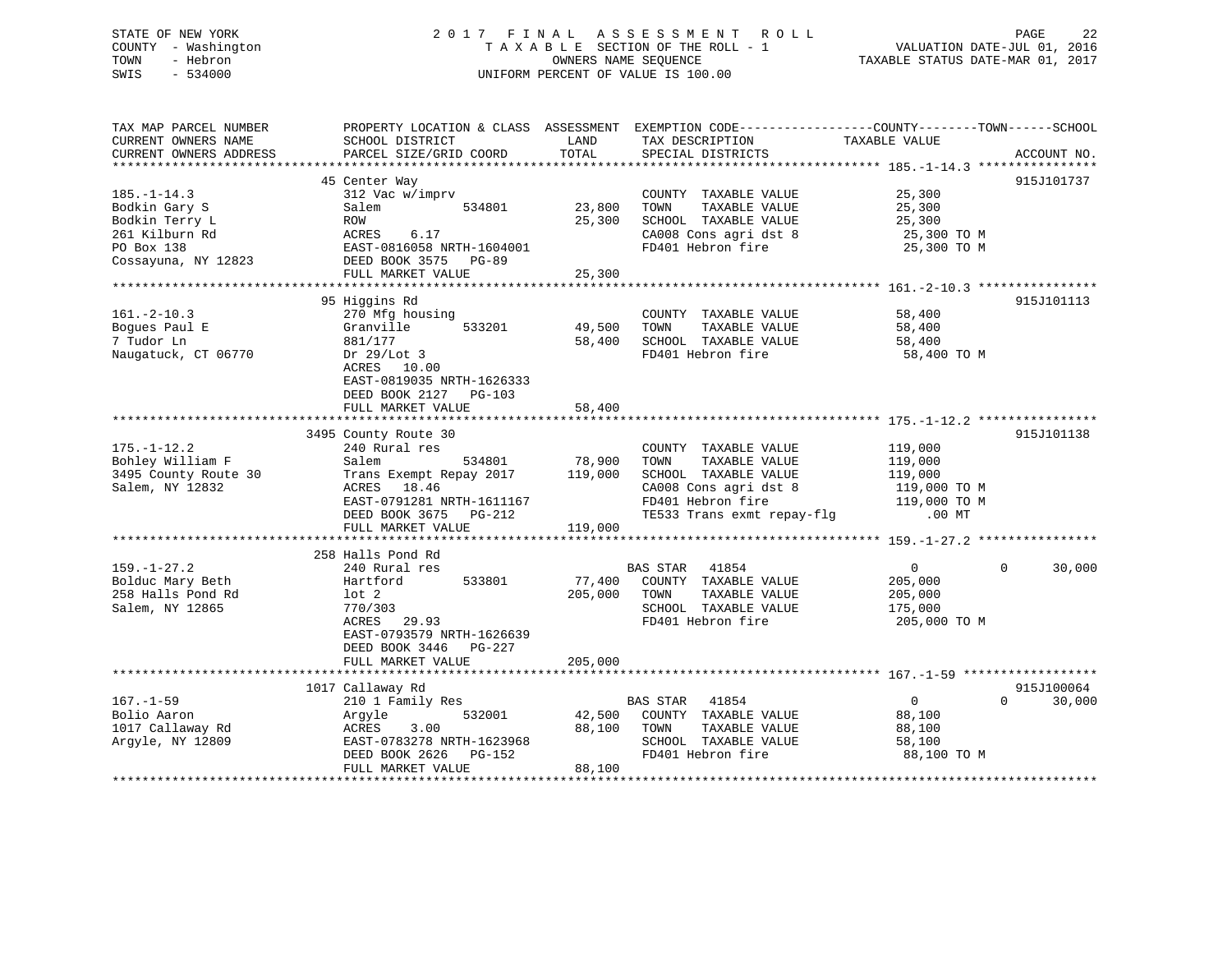## STATE OF NEW YORK 2 0 1 7 F I N A L A S S E S S M E N T R O L L PAGE 23 COUNTY - Washington T A X A B L E SECTION OF THE ROLL - 1 VALUATION DATE-JUL 01, 2016 TOWN - Hebron OWNERS NAME SEQUENCE TAXABLE STATUS DATE-MAR 01, 2017 SWIS - 534000 UNIFORM PERCENT OF VALUE IS 100.00

| TAX MAP PARCEL NUMBER<br>CURRENT OWNERS NAME<br>CURRENT OWNERS ADDRESS                                      | PROPERTY LOCATION & CLASS ASSESSMENT EXEMPTION CODE----------------COUNTY-------TOWN------SCHOOL<br>SCHOOL DISTRICT<br>PARCEL SIZE/GRID COORD                                                          | LAND<br>TOTAL              | TAX DESCRIPTION<br>SPECIAL DISTRICTS                                                                        | TAXABLE VALUE                                               | ACCOUNT NO.                      |
|-------------------------------------------------------------------------------------------------------------|--------------------------------------------------------------------------------------------------------------------------------------------------------------------------------------------------------|----------------------------|-------------------------------------------------------------------------------------------------------------|-------------------------------------------------------------|----------------------------------|
| $183.2 - 1 - 13$<br>Boomhower Eugene T<br>Boomhower Catherine E<br>72 Phillips Rd<br>Valley Falls, NY 12185 | 2236 County Route 47<br>314 Rural vac<10 - WTRFNT<br>Salem<br>534801<br>Lot $24$<br>FRNT 129.00 DPTH 167.00<br>0.59<br>ACRES<br>EAST-0787376 NRTH-1607939<br>DEED BOOK 3299 PG-94<br>FULL MARKET VALUE | 36,400<br>36,400<br>36,400 | COUNTY TAXABLE VALUE<br>TOWN<br>TAXABLE VALUE<br>SCHOOL TAXABLE VALUE<br>FD401 Hebron fire                  | 36,400<br>36,400<br>36,400<br>36,400 TO M                   | 915J101173                       |
| $143. - 1 - 9$<br>Borlang Addie LE<br>Sherlock Jan<br>36 Amethyst Dr<br>Queensbury, NY 12804                | 159 East Green Pond Way<br>260 Seasonal res - WTRFNT<br>Granville<br>533201<br>FRNT 100.00 DPTH 200.00<br>EAST-0816310 NRTH-1644184<br>DEED BOOK 1838 PG-119<br>FULL MARKET VALUE                      | 66,200<br>95,900<br>95,900 | COUNTY TAXABLE VALUE<br>TOWN<br>TAXABLE VALUE<br>SCHOOL TAXABLE VALUE<br>FD401 Hebron fire                  | 95,900<br>95,900<br>95,900<br>95,900 TO M                   | 915J100306                       |
| $144. - 1 - 27$<br>Bouret George H<br>7676 State Route 22<br>Granville, NY 12832                            | State Route 22<br>314 Rural vac<10<br>Granville<br>533201<br>FRNT 130.00 DPTH 208.00<br>0.62<br>ACRES<br>EAST-0820456 NRTH-1642851<br>DEED BOOK 908<br>$PG-323$<br>FULL MARKET VALUE                   | 6,700<br>6,700<br>6,700    | COUNTY TAXABLE VALUE<br>TOWN<br>TAXABLE VALUE<br>SCHOOL TAXABLE VALUE<br>FD401 Hebron fire                  | 6,700<br>6,700<br>6,700<br>6,700 TO M                       | 915J101026                       |
| $144. - 1 - 28$<br>Bouret George H<br>7676 State Route 22<br>Granville, NY 12832                            | 7676 State Route 22<br>210 1 Family Res<br>533201<br>Granville<br>1.80 BANK<br>ACRES<br>11A<br>EAST-0820381 NRTH-1642621<br>DEED BOOK 879<br>PG-167<br>FULL MARKET VALUE                               | 96,000 TOWN<br>96,000      | BAS STAR 41854<br>34,000 COUNTY TAXABLE VALUE<br>TAXABLE VALUE<br>SCHOOL TAXABLE VALUE<br>FD401 Hebron fire | $\overline{0}$<br>96,000<br>96,000<br>66,000<br>96,000 TO M | 915J100612<br>30,000<br>$\Omega$ |
| $144. - 1 - 37.3$<br>Bourn Calvin L<br>21 Raceville Rd<br>Hampton, NY 12837                                 | East Green Pond Way<br>314 Rural vac<10<br>Granville<br>533201<br>Water Rights<br>5.10<br>ACRES<br>EAST-0817217 NRTH-1642849<br>DEED BOOK 763<br><b>PG-106</b><br>FULL MARKET VALUE                    | 32,200<br>32,200<br>32,200 | COUNTY TAXABLE VALUE<br>TAXABLE VALUE<br>TOWN<br>SCHOOL TAXABLE VALUE<br>FD401 Hebron fire                  | 32,200<br>32,200<br>32,200<br>32,200 TO M                   | 915J101447                       |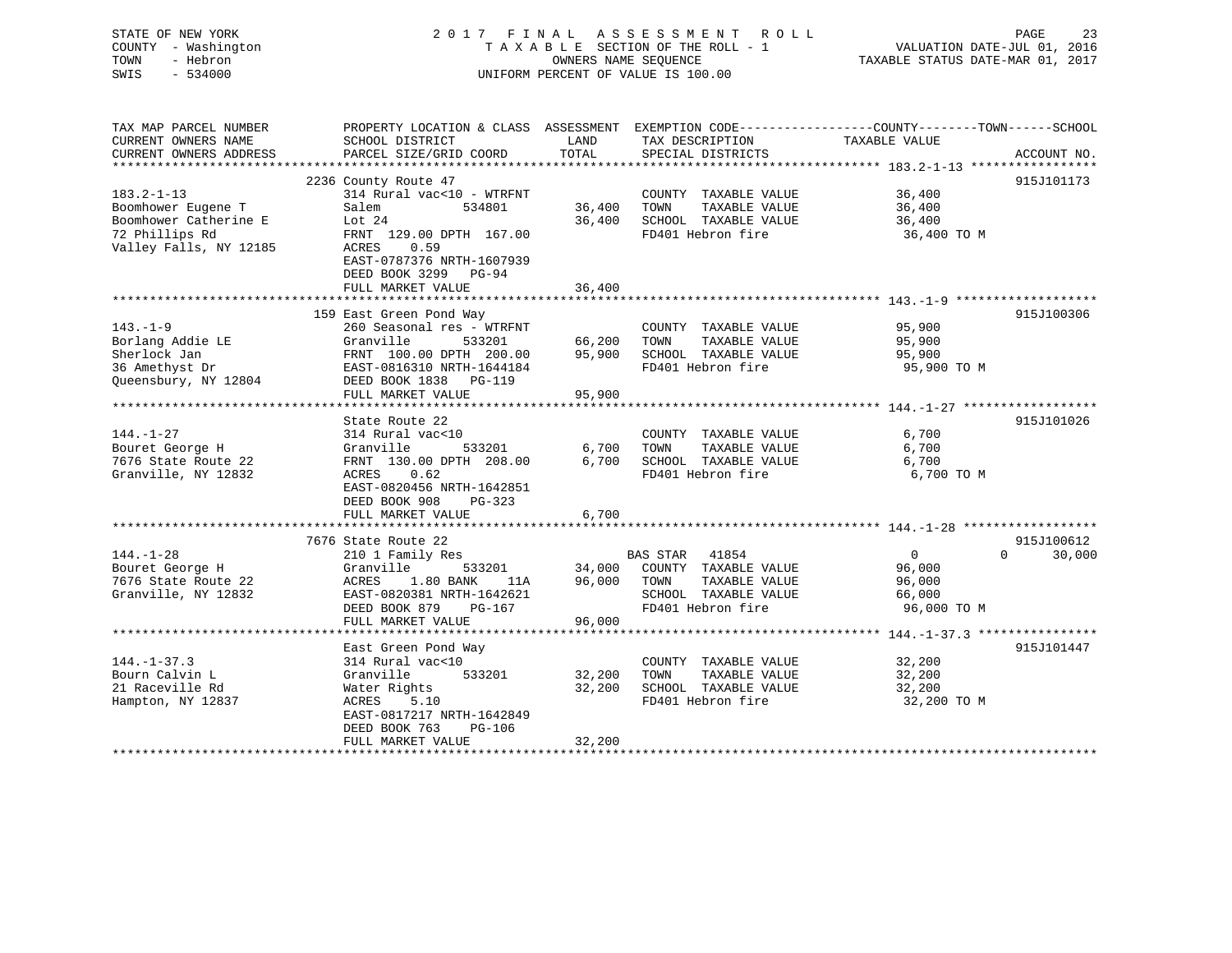## STATE OF NEW YORK 2 0 1 7 F I N A L A S S E S S M E N T R O L L PAGE 24 COUNTY - Washington T A X A B L E SECTION OF THE ROLL - 1 VALUATION DATE-JUL 01, 2016 TOWN - Hebron OWNERS NAME SEQUENCE TAXABLE STATUS DATE-MAR 01, 2017 SWIS - 534000 UNIFORM PERCENT OF VALUE IS 100.00

| TAX MAP PARCEL NUMBER<br>CURRENT OWNERS NAME<br>CURRENT OWNERS ADDRESS                            | PROPERTY LOCATION & CLASS ASSESSMENT<br>SCHOOL DISTRICT<br>PARCEL SIZE/GRID COORD                                                                                | LAND<br>TOTAL              | TAX DESCRIPTION<br>SPECIAL DISTRICTS                                                                                                            | EXEMPTION CODE-----------------COUNTY-------TOWN------SCHOOL<br>TAXABLE VALUE<br>ACCOUNT NO. |  |
|---------------------------------------------------------------------------------------------------|------------------------------------------------------------------------------------------------------------------------------------------------------------------|----------------------------|-------------------------------------------------------------------------------------------------------------------------------------------------|----------------------------------------------------------------------------------------------|--|
|                                                                                                   |                                                                                                                                                                  |                            |                                                                                                                                                 |                                                                                              |  |
| $177. - 1 - 39$<br>Boutsikaris Costa N<br>Boutsikaris Nina                                        | 20 Middle Rd<br>210 1 Family Res<br>Salem<br>534801<br>584/223 748/254                                                                                           | 45,300<br>125,500          | COUNTY TAXABLE VALUE<br>TOWN<br>TAXABLE VALUE<br>SCHOOL TAXABLE VALUE                                                                           | 915J100255<br>125,500<br>125,500<br>125,500                                                  |  |
| 321 Front St<br>Nyack, NY 10960                                                                   | ACRES<br>7.20<br>EAST-0804886 NRTH-1613124<br>DEED BOOK 3216 PG-1<br>FULL MARKET VALUE                                                                           | 125,500                    | FD401 Hebron fire                                                                                                                               | 125,500 TO M                                                                                 |  |
|                                                                                                   |                                                                                                                                                                  |                            |                                                                                                                                                 |                                                                                              |  |
| $151. - 1 - 16.5$<br>Bowcock John P Jr<br>Bowcock Loree<br>26 Halliday Rd<br>Coram, NY 11727      | 226 Little Burch Hill Rd<br>210 1 Family Res<br>Granville<br>533201<br>ACRES<br>5.06<br>EAST-0800470 NRTH-1634324<br>DEED BOOK 517<br>PG-47<br>FULL MARKET VALUE | 52,100<br>95,600<br>95,600 | COUNTY TAXABLE VALUE<br>TOWN<br>TAXABLE VALUE<br>SCHOOL TAXABLE VALUE<br>FD401 Hebron fire                                                      | 915J101284<br>95,600<br>95,600<br>95,600<br>95,600 TO M                                      |  |
|                                                                                                   |                                                                                                                                                                  |                            |                                                                                                                                                 |                                                                                              |  |
|                                                                                                   | 177 Benn Rd                                                                                                                                                      |                            |                                                                                                                                                 | 915J101297                                                                                   |  |
| $169. - 1 - 3.2$<br>Bower Randolph D<br>177 Benn Rd<br>Granville, NY 12832                        | 270 Mfg housing<br>Salem<br>534801<br>ACRES<br>1.63<br>EAST-0805706 NRTH-1625863<br>DEED BOOK 911<br>PG-34<br>FULL MARKET VALUE                                  | 33,600<br>54,600<br>54,600 | BAS STAR 41854<br>COUNTY TAXABLE VALUE<br>TOWN<br>TAXABLE VALUE<br>SCHOOL TAXABLE VALUE<br>CA008 Cons agri dst 8<br>FD401 Hebron fire           | 30,000<br>$\Omega$<br>$\Omega$<br>54,600<br>54,600<br>24,600<br>54,600 TO M<br>54,600 TO M   |  |
|                                                                                                   | Rykowski Ln                                                                                                                                                      |                            |                                                                                                                                                 | 915J101586                                                                                   |  |
| $161. - 2 - 3.12$<br>Brace Aaron S<br>Brace Dorothy L<br>873 South Rd<br>East Arlington, VT 05252 | 314 Rural vac<10<br>Granville<br>533201<br>ACRES<br>6.70<br>EAST-0822441 NRTH-1627235<br>DEED BOOK 772<br>$PG-225$<br>FULL MARKET VALUE                          | 5,000<br>5,000<br>5,000    | COUNTY TAXABLE VALUE<br>TOWN<br>TAXABLE VALUE<br>SCHOOL TAXABLE VALUE<br>FD401 Hebron fire                                                      | 5,000<br>5,000<br>5,000<br>5,000 TO M                                                        |  |
|                                                                                                   |                                                                                                                                                                  |                            |                                                                                                                                                 |                                                                                              |  |
|                                                                                                   | 459 Mountainside Meadows Way                                                                                                                                     |                            |                                                                                                                                                 | 915J101790                                                                                   |  |
| $170. - 1 - 12.4$<br>Brace Michelle Rae<br>459 Mountainside Meadows Way<br>Salem, NY 12865        | 210 1 Family Res<br>Salem<br>534801<br>Lot 1<br>ACRES<br>3.46<br>EAST-0815618 NRTH-1617704<br>DEED BOOK 2104<br>PG-244<br>FULL MARKET VALUE                      | 38,200<br>95,000<br>95,000 | <b>BAS STAR</b><br>41854<br>COUNTY TAXABLE VALUE<br>TOWN<br>TAXABLE VALUE<br>SCHOOL TAXABLE VALUE<br>CA008 Cons agri dst 8<br>FD401 Hebron fire | $\Omega$<br>30,000<br>$\Omega$<br>95,000<br>95,000<br>65,000<br>95,000 TO M<br>95,000 TO M   |  |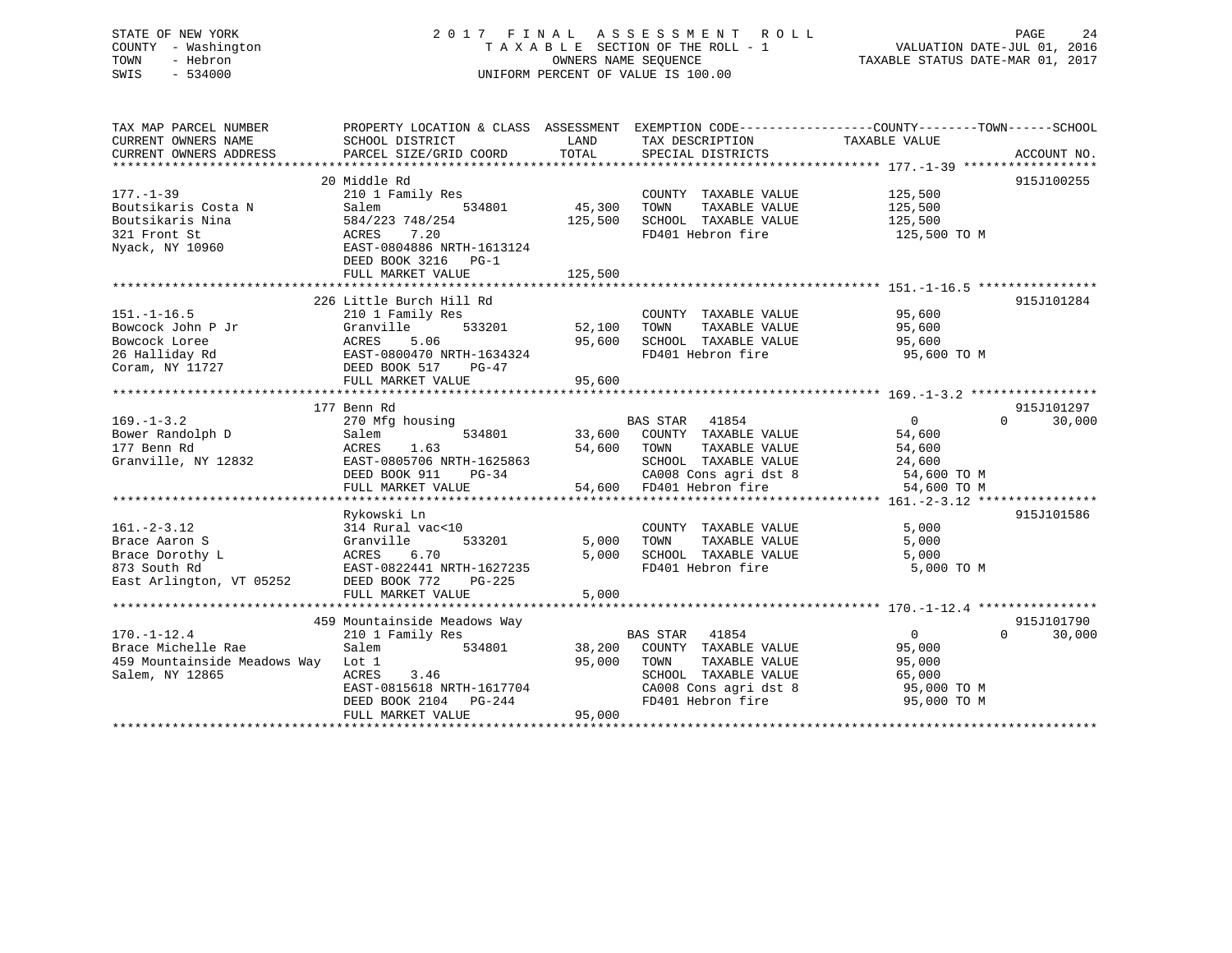## STATE OF NEW YORK 2 0 1 7 F I N A L A S S E S S M E N T R O L L PAGE 25 COUNTY - Washington T A X A B L E SECTION OF THE ROLL - 1 VALUATION DATE-JUL 01, 2016 TOWN - Hebron OWNERS NAME SEQUENCE TAXABLE STATUS DATE-MAR 01, 2017 SWIS - 534000 UNIFORM PERCENT OF VALUE IS 100.00

| TAX MAP PARCEL NUMBER  |                                                                                              |               |                                             | PROPERTY LOCATION & CLASS ASSESSMENT EXEMPTION CODE----------------COUNTY-------TOWN------SCHOOL |                    |
|------------------------|----------------------------------------------------------------------------------------------|---------------|---------------------------------------------|--------------------------------------------------------------------------------------------------|--------------------|
| CURRENT OWNERS NAME    | SCHOOL DISTRICT                                                                              | LAND          | TAX DESCRIPTION                             | TAXABLE VALUE                                                                                    |                    |
| CURRENT OWNERS ADDRESS | PARCEL SIZE/GRID COORD                                                                       | TOTAL         | SPECIAL DISTRICTS                           |                                                                                                  | ACCOUNT NO.        |
|                        |                                                                                              |               |                                             |                                                                                                  |                    |
|                        | 1143 Bogtown Rd                                                                              |               | 89 PCT OF VALUE USED FOR EXEMPTION PURPOSES |                                                                                                  | 915J100023         |
| $184. - 1 - 11$        | 240 Rural res                                                                                |               | VET WAR CT 41121                            | $\begin{array}{cccc} 20,332 & & 18,000 & & & 0 \\ 0 & & 0 & & 65,500 \end{array}$                |                    |
| Brandt Joanne          | 534801 66,000 ENH STAR 41834<br>Salem                                                        |               |                                             |                                                                                                  |                    |
|                        |                                                                                              |               |                                             | 131,968                                                                                          |                    |
|                        |                                                                                              |               | TAXABLE VALUE                               | 134,300                                                                                          |                    |
|                        | DEED BOOK 812<br>$PG-32$                                                                     |               |                                             |                                                                                                  |                    |
|                        | FULL MARKET VALUE                                                                            |               |                                             | 152,300 TO M                                                                                     |                    |
|                        |                                                                                              |               |                                             |                                                                                                  |                    |
|                        | 6293 State Route 22                                                                          |               |                                             |                                                                                                  | 915J101547         |
| $185. - 1 - 24$        | 210 1 Family Res                                                                             |               | COUNTY TAXABLE VALUE 170,000                |                                                                                                  |                    |
| Bratton Debra R        |                                                                                              | 534801 40,700 | TOWN<br>TAXABLE VALUE                       | 170,000                                                                                          |                    |
| Bratton Lanny I        | Salem<br>ACRES<br>4.47                                                                       | 170,000       | SCHOOL TAXABLE VALUE                        | 170,000                                                                                          |                    |
|                        |                                                                                              |               | FD401 Hebron fire                           | 170,000 TO M                                                                                     |                    |
|                        |                                                                                              |               |                                             |                                                                                                  |                    |
|                        | FULL MARKET VALUE                                                                            | 170,000       |                                             |                                                                                                  |                    |
|                        |                                                                                              |               |                                             |                                                                                                  |                    |
|                        | State Route 22                                                                               |               |                                             |                                                                                                  | 915J101901         |
| $185. - 1 - 29$        | 314 Rural vac<10                                                                             |               | COUNTY TAXABLE VALUE 18,200                 |                                                                                                  |                    |
| Bratton Debra R        | 534801                                                                                       |               | 18,200 TOWN TAXABLE VALUE                   |                                                                                                  |                    |
| Bratton Lanny I        | Salem<br>lot 8                                                                               | 18,200        | SCHOOL TAXABLE VALUE                        | 18,200<br>18,200                                                                                 |                    |
|                        |                                                                                              |               | FD401 Hebron fire                           | 18,200 TO M                                                                                      |                    |
|                        |                                                                                              |               |                                             |                                                                                                  |                    |
|                        | Example 22<br>Salem, NY 12865<br>Salem, NY 12865<br>Salem, NY 12865<br>DEED BOOK 3167 PG-284 |               |                                             |                                                                                                  |                    |
|                        | FULL MARKET VALUE                                                                            | 18,200        |                                             |                                                                                                  |                    |
|                        |                                                                                              |               |                                             |                                                                                                  |                    |
|                        | 14 Sheldon Rd                                                                                |               |                                             |                                                                                                  | 915J101357         |
| $177. - 1 - 23$        | 210 1 Family Res                                                                             |               | BAS STAR 41854                              | $\overline{0}$                                                                                   | 30,000<br>$\Omega$ |
| Braymer Eric T         | Salem                                                                                        |               | 534801 30,900 COUNTY TAXABLE VALUE 77,800   |                                                                                                  |                    |
| 14 Sheldon Rd          | 1668/101                                                                                     |               |                                             | 77,800                                                                                           |                    |
| Granville, NY 12832    | roos/101<br>FRNT 185.00 DPTH 173.00 77,800 TOWN TAXABLE VALUE<br>ACRES 0.73                  |               | SCHOOL TAXABLE VALUE                        | 47,800                                                                                           |                    |
|                        | 0.73<br>ACRES                                                                                |               | FD401 Hebron fire                           | 77,800 TO M                                                                                      |                    |
|                        | EAST-0815683 NRTH-1615538                                                                    |               |                                             |                                                                                                  |                    |
|                        | DEED BOOK 2230<br>PG-119                                                                     |               |                                             |                                                                                                  |                    |
|                        | FULL MARKET VALUE                                                                            | 77,800        |                                             |                                                                                                  |                    |
|                        |                                                                                              |               |                                             |                                                                                                  |                    |
|                        | 37 Hebron Hills Rd                                                                           |               |                                             |                                                                                                  | 915J100138         |
| $183. - 1 - 41$        | 210 1 Family Res                                                                             |               | COUNTY TAXABLE VALUE 171,300                |                                                                                                  |                    |
| Braymer Zachary D      | 534801<br>Salem                                                                              | 49,600        | TOWN                                        | TAXABLE VALUE 171,300                                                                            |                    |
|                        |                                                                                              |               | SCHOOL TAXABLE VALUE                        | 171,300                                                                                          |                    |
| Salem, NY 12865        | EAST-0788077 NRTH-1602700                                                                    |               | FD401 Hebron fire                           | 171,300 TO M                                                                                     |                    |
|                        | DEED BOOK 2895 PG-170                                                                        |               |                                             |                                                                                                  |                    |
|                        | FULL MARKET VALUE                                                                            | 171,300       |                                             |                                                                                                  |                    |
|                        |                                                                                              |               |                                             |                                                                                                  |                    |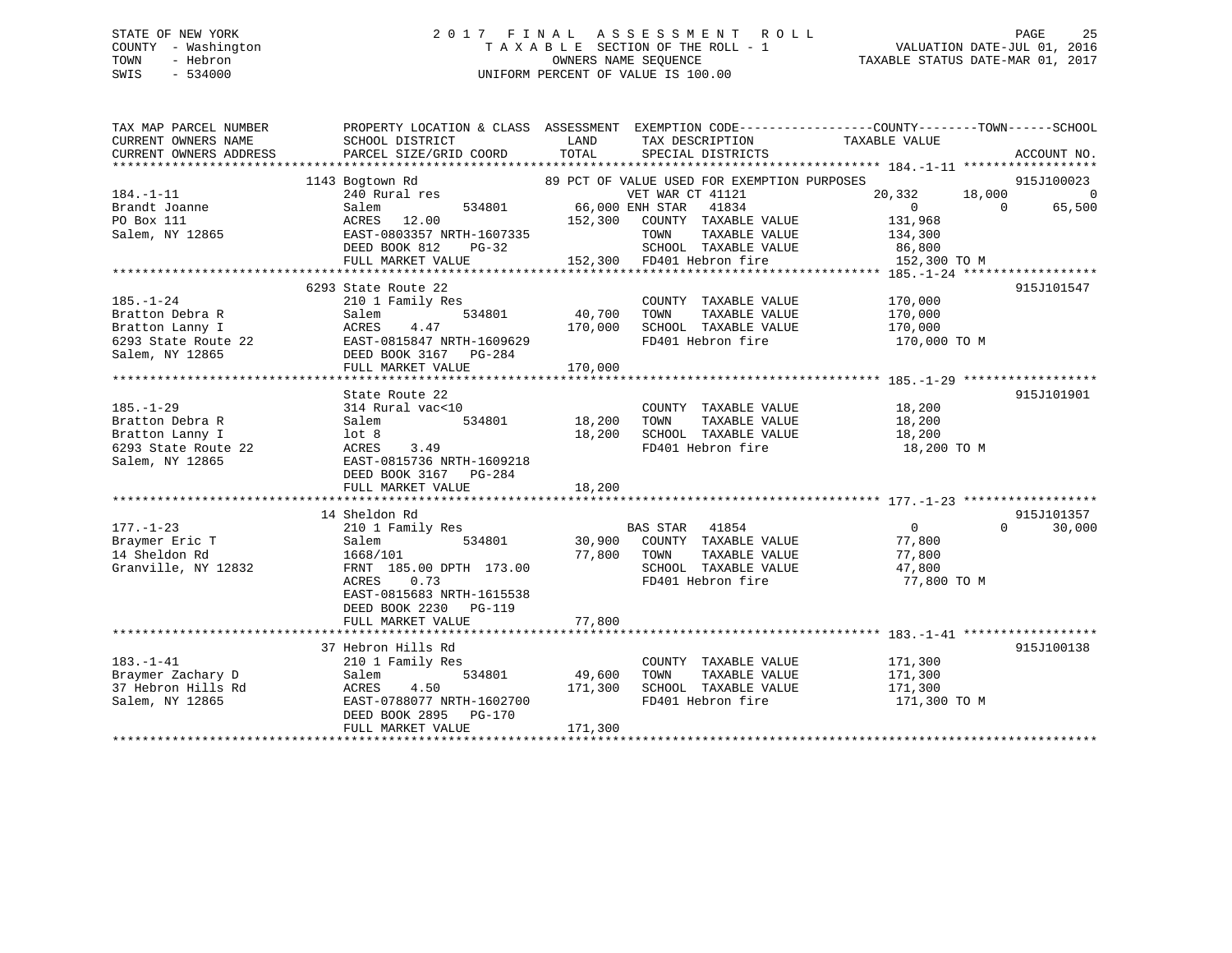## STATE OF NEW YORK 2 0 1 7 F I N A L A S S E S S M E N T R O L L PAGE 26 COUNTY - Washington T A X A B L E SECTION OF THE ROLL - 1 VALUATION DATE-JUL 01, 2016 TOWN - Hebron OWNERS NAME SEQUENCE TAXABLE STATUS DATE-MAR 01, 2017 SWIS - 534000 UNIFORM PERCENT OF VALUE IS 100.00

| TAX MAP PARCEL NUMBER<br>CURRENT OWNERS NAME<br>CURRENT OWNERS ADDRESS | SCHOOL DISTRICT<br>PARCEL SIZE/GRID COORD                                       | LAND<br>TOTAL | TAX DESCRIPTION TAXABLE VALUE<br>SPECIAL DISTRICTS | PROPERTY LOCATION & CLASS ASSESSMENT EXEMPTION CODE---------------COUNTY-------TOWN------SCHOOL<br>ACCOUNT NO. |
|------------------------------------------------------------------------|---------------------------------------------------------------------------------|---------------|----------------------------------------------------|----------------------------------------------------------------------------------------------------------------|
|                                                                        | 9 Sawmill Rd                                                                    |               |                                                    | 915J100102                                                                                                     |
| $153. - 1 - 9.1$                                                       | 210 1 Family Res                                                                |               | COUNTY TAXABLE VALUE                               | 91,100                                                                                                         |
| Brayton Thomas                                                         | Granville<br>533201                                                             | 52,200        | TOWN<br>TAXABLE VALUE                              | 91,100                                                                                                         |
| 2349 Clark Rd                                                          | Byrd Sub/ Dr29\#77                                                              | 91,100        | SCHOOL TAXABLE VALUE                               | 91,100                                                                                                         |
|                                                                        |                                                                                 |               | FD401 Hebron fire                                  |                                                                                                                |
| Canastota, NY 13032                                                    | 2839/331<br>5.11<br>ACRES<br>EAST-0819699 NRTH-1637622<br>DEED BOOK 3239 PG-290 |               |                                                    | 91,100 TO M                                                                                                    |
|                                                                        | FULL MARKET VALUE                                                               | 91,100        |                                                    |                                                                                                                |
|                                                                        |                                                                                 |               |                                                    |                                                                                                                |
|                                                                        | Wood Way                                                                        |               |                                                    |                                                                                                                |
| $186. - 1 - 20$                                                        | 322 Rural vac>10                                                                |               | COUNTY TAXABLE VALUE                               | 38,100                                                                                                         |
| Brennan James                                                          | 534801<br>Salem                                                                 | 38,100        | TOWN<br>TAXABLE VALUE                              | 38,100                                                                                                         |
| 3177 River Rd                                                          | ACRES 15.76                                                                     | 38,100        | SCHOOL TAXABLE VALUE                               | 38,100                                                                                                         |
| Mechanicville, NY 12118                                                | EAST-0817676 NRTH-1609771                                                       |               | FD401 Hebron fire                                  | 38,100 TO M                                                                                                    |
|                                                                        | DEED BOOK 3499 PG-120                                                           |               |                                                    |                                                                                                                |
|                                                                        | FULL MARKET VALUE                                                               | 38,100        |                                                    |                                                                                                                |
|                                                                        |                                                                                 |               |                                                    |                                                                                                                |
|                                                                        | 151 East Green Pond Way                                                         |               |                                                    | 915J100073                                                                                                     |
| $143. - 1 - 11$                                                        | 260 Seasonal res - WTRFNT                                                       |               | COUNTY TAXABLE VALUE                               | 95,900                                                                                                         |
| Brennen Joseph                                                         | Granville<br>533201                                                             | 70,700        | TOWN<br>TAXABLE VALUE                              | 95,900                                                                                                         |
| Brennen Margery LE                                                     | 1.20<br>ACRES                                                                   | 95,900        | SCHOOL TAXABLE VALUE                               | 95,900                                                                                                         |
| 1 Brenda Dr                                                            | EAST-0816390 NRTH-1643921                                                       |               | FD401 Hebron fire                                  | 95,900 TO M                                                                                                    |
| Hudson Falls, NY 12839                                                 | DEED BOOK 591<br>$PG-273$                                                       |               |                                                    |                                                                                                                |
|                                                                        | FULL MARKET VALUE                                                               | 95,900        |                                                    |                                                                                                                |
|                                                                        |                                                                                 |               |                                                    |                                                                                                                |
|                                                                        | State Route 22                                                                  |               |                                                    | 915J101104                                                                                                     |
| $177. - 1 - 26.4$                                                      | 312 Vac w/imprv                                                                 |               | COUNTY TAXABLE VALUE                               | 38,100                                                                                                         |
| Brenner Jon M                                                          | Salem<br>534801                                                                 | 35,000        | TOWN<br>TAXABLE VALUE                              | 38,100                                                                                                         |
| Brenner Annette M                                                      | ACRES 13.65                                                                     | 38,100        | SCHOOL TAXABLE VALUE                               | 38,100                                                                                                         |
| 1600 Sherman Ave                                                       | EAST-0815076 NRTH-1613481                                                       |               | FD401 Hebron fire                                  | 38,100 TO M                                                                                                    |
| Hamden, CT 06514                                                       | DEED BOOK 1803 PG-331                                                           |               |                                                    |                                                                                                                |
|                                                                        | FULL MARKET VALUE                                                               | 38,100        |                                                    |                                                                                                                |
|                                                                        |                                                                                 |               |                                                    |                                                                                                                |
|                                                                        | 1230 Smith Rd                                                                   |               |                                                    | 915J100645                                                                                                     |
| $152. - 2 - 27$                                                        | 240 Rural res                                                                   |               | 41720<br>AG DIST                                   | 21,219<br>21,219<br>21,219                                                                                     |
| Bresson Cindy                                                          | Granville<br>533201                                                             | 77,300        | COUNTY TAXABLE VALUE                               | 104,781                                                                                                        |
| 46 Kielwasser Rd                                                       | ACRES 24.11                                                                     | 126,000       | TOWN<br>TAXABLE VALUE                              | 104,781                                                                                                        |
| Washington, CT 06794                                                   | EAST-0816516 NRTH-1639878                                                       |               | SCHOOL TAXABLE VALUE                               | 104,781                                                                                                        |
|                                                                        | DEED BOOK 3630<br>PG-193                                                        |               | FD401 Hebron fire                                  | 126,000 TO M                                                                                                   |
| MAY BE SUBJECT TO PAYMENT                                              | FULL MARKET VALUE                                                               | 126,000       |                                                    |                                                                                                                |
| UNDER AGDIST LAW TIL 2021<br>**********************                    |                                                                                 |               |                                                    |                                                                                                                |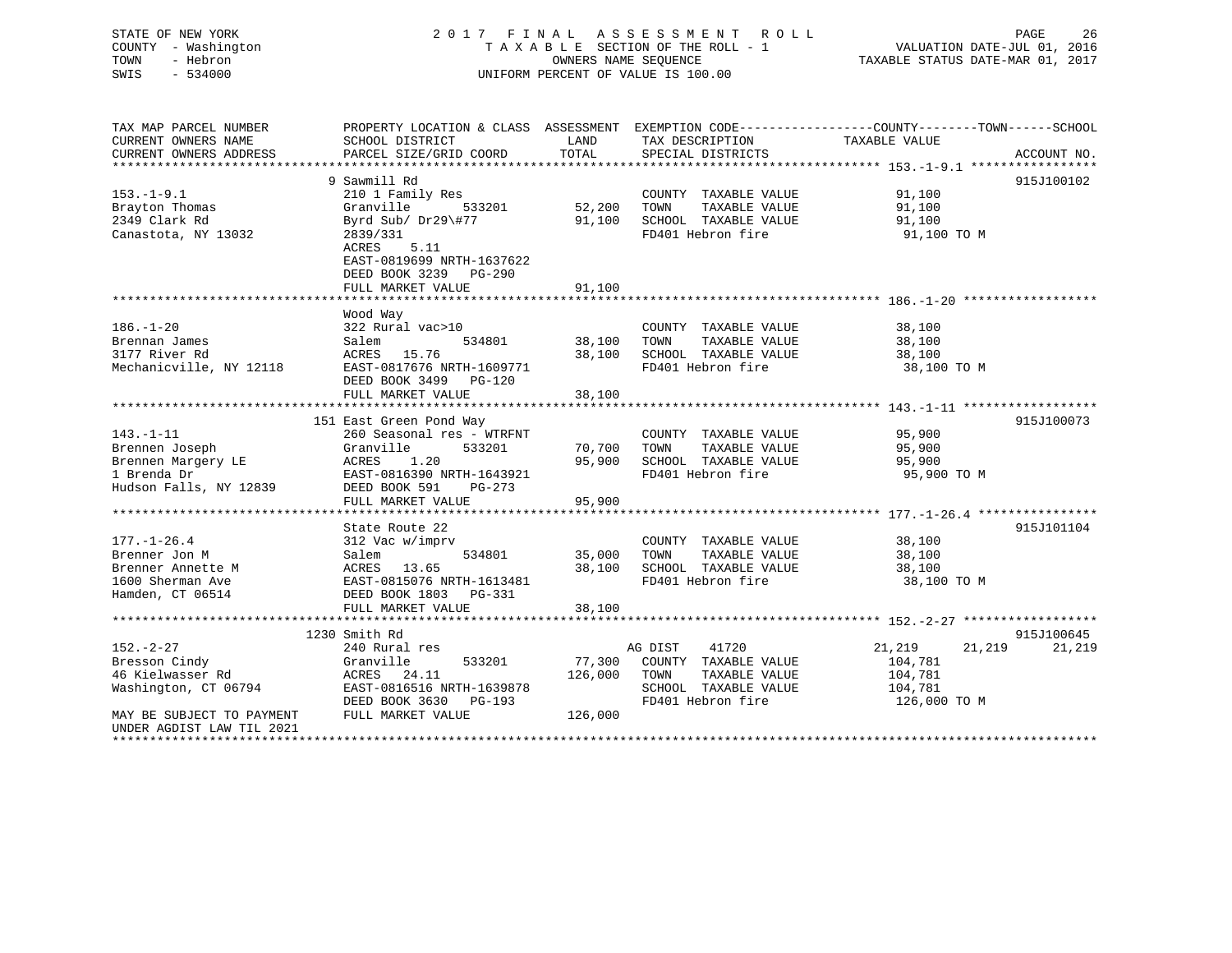## STATE OF NEW YORK 2 0 1 7 F I N A L A S S E S S M E N T R O L L PAGE 27 COUNTY - Washington T A X A B L E SECTION OF THE ROLL - 1 VALUATION DATE-JUL 01, 2016 TOWN - Hebron OWNERS NAME SEQUENCE TAXABLE STATUS DATE-MAR 01, 2017 SWIS - 534000 UNIFORM PERCENT OF VALUE IS 100.00

| TAX MAP PARCEL NUMBER<br>CURRENT OWNERS NAME<br>CURRENT OWNERS ADDRESS | PROPERTY LOCATION & CLASS ASSESSMENT EXEMPTION CODE---------------COUNTY-------TOWN-----SCHOOL<br>SCHOOL DISTRICT<br>PARCEL SIZE/GRID COORD | LAND<br>TOTAL   | TAX DESCRIPTION<br>SPECIAL DISTRICTS          | TAXABLE VALUE                      |                              |
|------------------------------------------------------------------------|---------------------------------------------------------------------------------------------------------------------------------------------|-----------------|-----------------------------------------------|------------------------------------|------------------------------|
|                                                                        |                                                                                                                                             |                 |                                               |                                    | ACCOUNT NO.                  |
|                                                                        | 1117 Chamberlin Mills Rd                                                                                                                    |                 |                                               |                                    | 915J101829                   |
| $177. - 1 - 28.1$<br>Brillon Joseph E                                  | 241 Rural res&ag<br>534801<br>Salem                                                                                                         |                 | AG DIST<br>41720<br>118,200 BAS STAR<br>41854 | 52,414<br>52,414<br>$\overline{0}$ | 52,414<br>30,000<br>$\Omega$ |
| Brillon Sally                                                          | 727/259 727/265                                                                                                                             | 283,000         | COUNTY TAXABLE VALUE                          | 230,586                            |                              |
| 1117 Chamberlin Mills Rd                                               | ACRES<br>39.90                                                                                                                              |                 | TOWN<br>TAXABLE VALUE                         | 230,586                            |                              |
| Salem, NY 12865                                                        | EAST-0812620 NRTH-1614583                                                                                                                   |                 | SCHOOL TAXABLE VALUE                          | 200,586                            |                              |
|                                                                        | DEED BOOK 621<br>$PG-240$                                                                                                                   |                 | CA008 Cons agri dst 8                         | 230,586 TO M                       |                              |
| MAY BE SUBJECT TO PAYMENT                                              | FULL MARKET VALUE                                                                                                                           | 283,000         | 52,414 EX                                     |                                    |                              |
| UNDER AGDIST LAW TIL 2021                                              |                                                                                                                                             |                 | FD401 Hebron fire                             | 283,000 TO M                       |                              |
|                                                                        |                                                                                                                                             |                 |                                               |                                    |                              |
|                                                                        | 132 Bromley Ln                                                                                                                              |                 |                                               |                                    | 915J100054                   |
| $178. - 1 - 5$                                                         | 210 1 Family Res                                                                                                                            |                 | COUNTY TAXABLE VALUE                          | 140,500                            |                              |
| Bromley Casper C LE                                                    | 534801<br>Salem                                                                                                                             | 46,200          | TOWN<br>TAXABLE VALUE                         | 140,500                            |                              |
| Bromley Addie L LE                                                     | 7.80<br>ACRES                                                                                                                               | 140,500         | SCHOOL TAXABLE VALUE                          | 140,500                            |                              |
|                                                                        | Attn: Jameson Ronald S<br>132 Bromley Ln<br>132 Bromley Ln<br>132 Bromley Ln                                                                |                 | FD401 Hebron fire                             | 140,500 TO M                       |                              |
| 132 Bromley Ln<br>Granville, NY 12832                                  | DEED BOOK 786                                                                                                                               |                 |                                               |                                    |                              |
|                                                                        | FULL MARKET VALUE                                                                                                                           | 140,500         |                                               |                                    |                              |
|                                                                        |                                                                                                                                             |                 |                                               |                                    | 915J101169                   |
| $183.2 - 1 - 33$                                                       | 40 Barkley Ln<br>242 Rurl res&rec - WTRFNT                                                                                                  |                 | COUNTY TAXABLE VALUE                          | 623,500                            |                              |
| Brooks Randolph                                                        | 534801<br>Salem                                                                                                                             | 233,700         | TOWN<br>TAXABLE VALUE                         | 623,500                            |                              |
| Brooks Bonnie N                                                        | ACRES 13.35                                                                                                                                 | 623,500         | SCHOOL TAXABLE VALUE                          | 623,500                            |                              |
| 3 Schindler Dr                                                         | EAST-0786028 NRTH-1606290                                                                                                                   |                 | FD401 Hebron fire                             | 623,500 TO M                       |                              |
| Succasunna, NJ 07876                                                   | DEED BOOK 1975 PG-319                                                                                                                       |                 |                                               |                                    |                              |
|                                                                        | FULL MARKET VALUE                                                                                                                           | 623,500         |                                               |                                    |                              |
|                                                                        |                                                                                                                                             |                 |                                               |                                    |                              |
|                                                                        | 325 Darfler Rd                                                                                                                              |                 |                                               |                                    | 915J101209                   |
| $159. - 1 - 4.2$                                                       | 270 Mfg housing                                                                                                                             |                 | AGED-CO<br>41802                              | 25,130                             | $\Omega$<br>$\overline{0}$   |
| Brosseau George                                                        | Hartford<br>533801                                                                                                                          | 32,000 ENH STAR | 41834                                         | $\overline{0}$                     | 65,500<br>$\Omega$           |
| Brosseau Muriel                                                        | Easement 2688/227                                                                                                                           | 71,800          | COUNTY TAXABLE VALUE                          | 46,670                             |                              |
| 325 Darfler Rd                                                         | ACRES<br>1.00                                                                                                                               |                 | TAXABLE VALUE<br>TOWN                         | 71,800                             |                              |
| Granville, NY 12832                                                    | EAST-0797041 NRTH-1632481                                                                                                                   |                 | SCHOOL TAXABLE VALUE                          | 6,300                              |                              |
|                                                                        | PG-284<br>DEED BOOK 840                                                                                                                     |                 | FD401 Hebron fire                             | 71,800 TO M                        |                              |
|                                                                        | FULL MARKET VALUE                                                                                                                           | 71,800          |                                               |                                    |                              |
|                                                                        |                                                                                                                                             |                 |                                               |                                    |                              |
|                                                                        | Dunnigan Rd                                                                                                                                 |                 |                                               |                                    |                              |
| $184. - 1 - 19.9$                                                      | 314 Rural vac<10                                                                                                                            |                 | COUNTY TAXABLE VALUE                          | 33,600                             |                              |
| Brown Bruce E                                                          | 534801<br>Salem                                                                                                                             | 33,600          | TAXABLE VALUE<br>TOWN                         | 33,600                             |                              |
| 27 Excelsior Spring Ave                                                | $1$ ot $9$                                                                                                                                  | 33,600          | SCHOOL TAXABLE VALUE                          | 33,600                             |                              |
| Saratoga Springs, NY 12866                                             | ACRES<br>5.82                                                                                                                               |                 | CA008 Cons agri dst 8                         | 33,600 TO M                        |                              |
|                                                                        | EAST-0797263 NRTH-1603123                                                                                                                   |                 | FD401 Hebron fire                             | 33,600 TO M                        |                              |
|                                                                        | DEED BOOK 2731<br>PG-197                                                                                                                    |                 |                                               |                                    |                              |
|                                                                        | FULL MARKET VALUE                                                                                                                           | 33,600          |                                               |                                    |                              |
|                                                                        |                                                                                                                                             |                 |                                               |                                    |                              |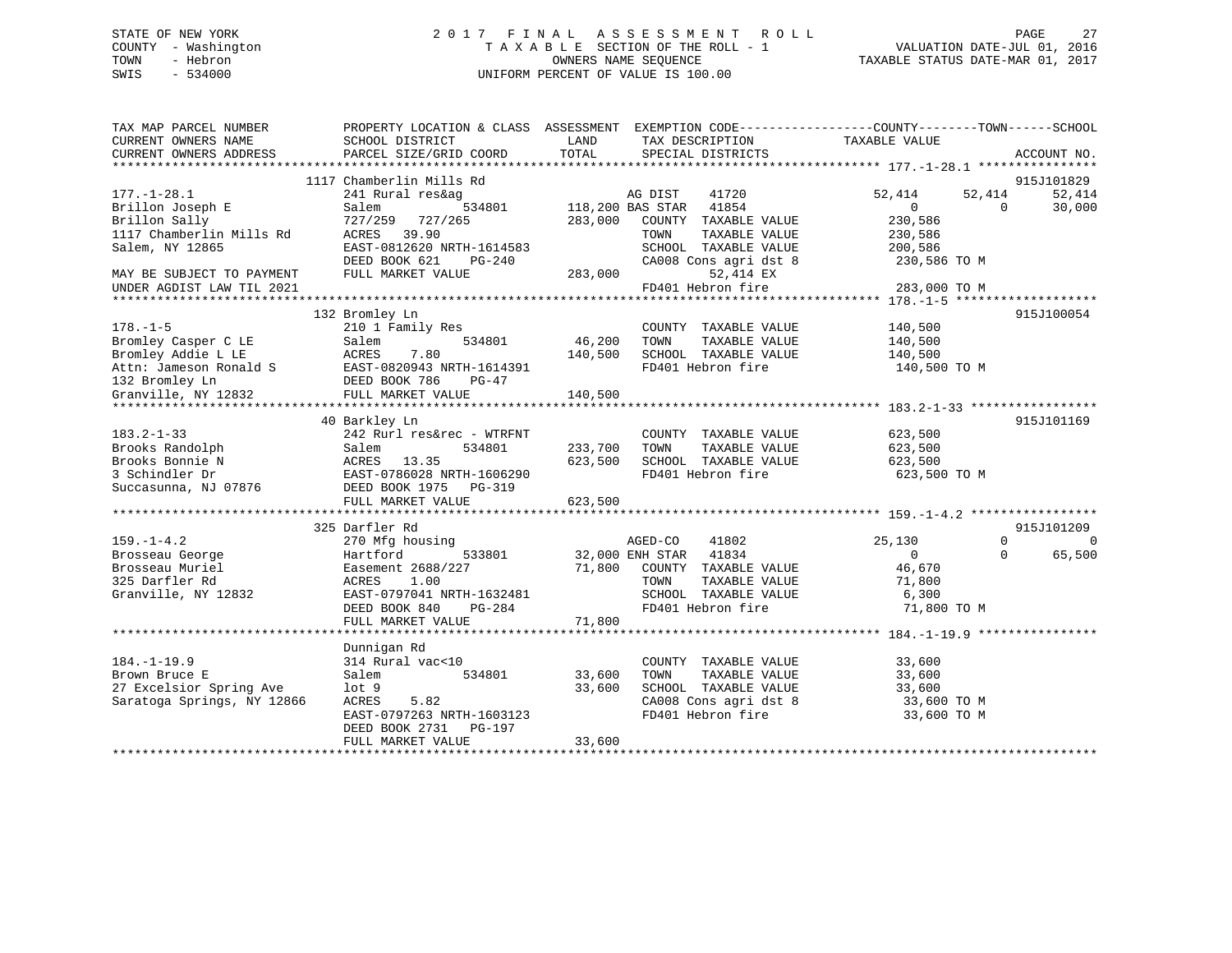## STATE OF NEW YORK 2 0 1 7 F I N A L A S S E S S M E N T R O L L PAGE 28 COUNTY - Washington T A X A B L E SECTION OF THE ROLL - 1 VALUATION DATE-JUL 01, 2016 TOWN - Hebron OWNERS NAME SEQUENCE TAXABLE STATUS DATE-MAR 01, 2017 SWIS - 534000 UNIFORM PERCENT OF VALUE IS 100.00

| TAX MAP PARCEL NUMBER  | PROPERTY LOCATION & CLASS ASSESSMENT EXEMPTION CODE---------------COUNTY-------TOWN-----SCHOOL |         |                             |                   |                    |
|------------------------|------------------------------------------------------------------------------------------------|---------|-----------------------------|-------------------|--------------------|
| CURRENT OWNERS NAME    | SCHOOL DISTRICT                                                                                | LAND    | TAX DESCRIPTION             | TAXABLE VALUE     |                    |
| CURRENT OWNERS ADDRESS | PARCEL SIZE/GRID COORD                                                                         | TOTAL   | SPECIAL DISTRICTS           |                   | ACCOUNT NO.        |
|                        |                                                                                                |         |                             |                   |                    |
|                        | Patterson Hill Rd                                                                              |         |                             |                   | 915J101505         |
| $183. - 1 - 32.3$      | 314 Rural vac<10                                                                               |         | COUNTY TAXABLE VALUE        | 22,400            |                    |
| Brown Mary Beth        | 534801<br>Salem                                                                                | 22,400  | TAXABLE VALUE<br>TOWN       | 22,400            |                    |
| 401 Elm St             | 2.96<br>ACRES                                                                                  | 22,400  | SCHOOL TAXABLE VALUE        | 22,400            |                    |
| Leadville, CO 80461    | EAST-0788427 NRTH-1601525                                                                      |         | FD401 Hebron fire           | 22,400 TO M       |                    |
|                        | DEED BOOK 725<br>PG-150                                                                        |         |                             |                   |                    |
|                        | FULL MARKET VALUE                                                                              | 22,400  |                             |                   |                    |
|                        |                                                                                                |         |                             |                   |                    |
|                        | 1140 Patterson Hill Rd                                                                         |         |                             |                   | 915J101545         |
| $183. - 1 - 32.6$      | 210 1 Family Res                                                                               |         | <b>BAS STAR</b><br>41854    | $0 \qquad \qquad$ | $\Omega$<br>30,000 |
| Brown Marybeth         | Salem<br>534801                                                                                |         | 42,200 COUNTY TAXABLE VALUE | 106,200           |                    |
| 401 Elm St             | ACRES<br>2.88                                                                                  | 106,200 | TOWN<br>TAXABLE VALUE       | 106,200           |                    |
| Leadville, CO 80461    | EAST-0788401 NRTH-1601704                                                                      |         | SCHOOL TAXABLE VALUE        | 76,200            |                    |
|                        | DEED BOOK 716<br>PG-67                                                                         |         | FD401 Hebron fire           | 106,200 TO M      |                    |
|                        | FULL MARKET VALUE                                                                              | 106,200 |                             |                   |                    |
|                        |                                                                                                |         |                             |                   |                    |
|                        | 83 Thunder Way                                                                                 |         |                             |                   | 915J100593         |
| $175. - 1 - 12.1$      | 271 Mfg housings                                                                               |         | COUNTY TAXABLE VALUE        | 33,500            |                    |
| Brown Rose             | Salem<br>534801                                                                                | 17,600  | TAXABLE VALUE<br>TOWN       | 33,500            |                    |
| 68 Thunder Way         | 769/328                                                                                        | 33,500  | SCHOOL TAXABLE VALUE        | 33,500            |                    |
| Salem, NY 12865        | 4.85<br>ACRES                                                                                  |         | FD401 Hebron fire           | 33,500 TO M       |                    |
|                        | EAST-0790196 NRTH-1610392                                                                      |         |                             |                   |                    |
|                        | DEED BOOK 936<br><b>PG-194</b>                                                                 |         |                             |                   |                    |
|                        | FULL MARKET VALUE                                                                              | 33,500  |                             |                   |                    |
|                        |                                                                                                |         |                             |                   |                    |
|                        | 1091 County Route 31                                                                           |         |                             |                   | 915J100080         |
| $159. - 1 - 16$        | 240 Rural res                                                                                  |         | COUNTY TAXABLE VALUE        | 155,000           |                    |
| Brown Sharon L         | Granville<br>533201                                                                            | 118,400 | TOWN<br>TAXABLE VALUE       | 155,000           |                    |
| Syperski Wendy         |                                                                                                | 155,000 | SCHOOL TAXABLE VALUE        | 155,000           |                    |
| 37 Frye Rd             | ACRES 40.00<br>EAST-0802353 NRTH-1628691                                                       |         | CA008 Cons agri dst 8       | 155,000 TO M      |                    |
| Bolton, MA 01740       | DEED BOOK 3427 PG-52                                                                           |         | FD401 Hebron fire           | 155,000 TO M      |                    |
|                        | FULL MARKET VALUE                                                                              | 155,000 |                             |                   |                    |
|                        |                                                                                                |         |                             |                   |                    |
|                        | 4011 County Route 30                                                                           |         |                             |                   | 915J101593         |
| $167. - 1 - 33.7$      | 210 1 Family Res                                                                               |         | COUNTY TAXABLE VALUE        | 104,600           |                    |
| Brown Ton              | Salem<br>534801                                                                                | 29,600  | TOWN<br>TAXABLE VALUE       | 104,600           |                    |
| Brown Miguel           | Lot C                                                                                          | 104,600 | SCHOOL TAXABLE VALUE        | 104,600           |                    |
| 6254 97th Pl           | 2.07<br>ACRES                                                                                  |         | FD401 Hebron fire           | 104,600 TO M      |                    |
| Rego Park, NY 11374    | EAST-0787970 NRTH-1622181                                                                      |         |                             |                   |                    |
|                        | DEED BOOK 2844 PG-1                                                                            |         |                             |                   |                    |
|                        | FULL MARKET VALUE                                                                              | 104,600 |                             |                   |                    |
|                        |                                                                                                |         |                             |                   |                    |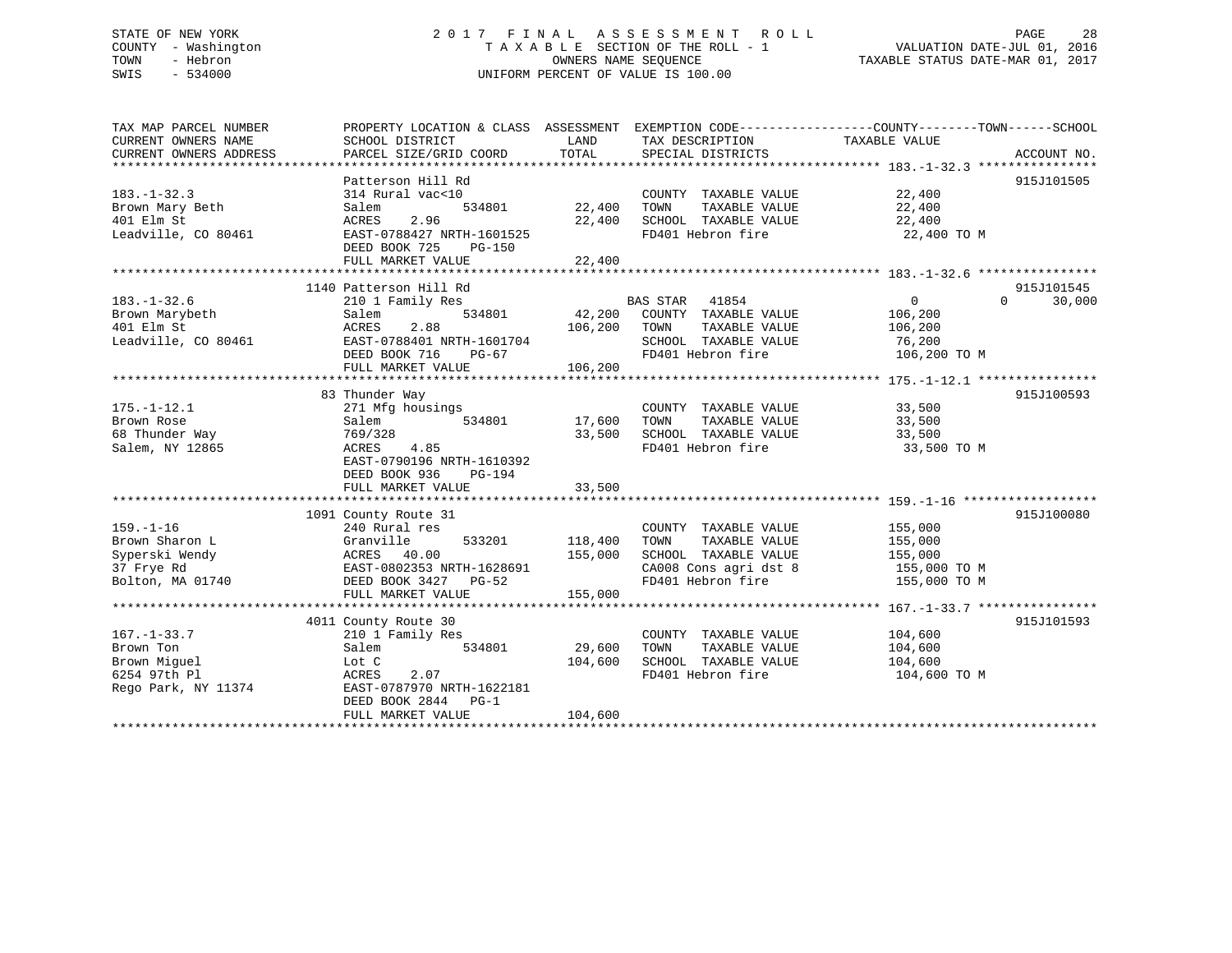## STATE OF NEW YORK 2 0 1 7 F I N A L A S S E S S M E N T R O L L PAGE 29 COUNTY - Washington T A X A B L E SECTION OF THE ROLL - 1 VALUATION DATE-JUL 01, 2016 TOWN - Hebron OWNERS NAME SEQUENCE TAXABLE STATUS DATE-MAR 01, 2017 SWIS - 534000 UNIFORM PERCENT OF VALUE IS 100.00

| TAX MAP PARCEL NUMBER<br>CURRENT OWNERS NAME<br>CURRENT OWNERS ADDRESS | SCHOOL DISTRICT<br>PARCEL SIZE/GRID COORD                                                       | PROPERTY LOCATION & CLASS ASSESSMENT EXEMPTION CODE----------------COUNTY-------TOWN-----SCHOOL<br>LAND<br>TAX DESCRIPTION<br>TOTAL<br>SPECIAL DISTRICTS | TAXABLE VALUE<br>ACCOUNT NO.                   |
|------------------------------------------------------------------------|-------------------------------------------------------------------------------------------------|----------------------------------------------------------------------------------------------------------------------------------------------------------|------------------------------------------------|
|                                                                        |                                                                                                 |                                                                                                                                                          |                                                |
| $167. - 1 - 33.8$<br>Brown Ton<br>Brown Miguel                         | Warnick Rd<br>312 Vac w/imprv<br>534801<br>Salem<br>contract $611/29$                           | COUNTY TAXABLE VALUE<br>15,800<br>TOWN<br>TAXABLE VALUE<br>16,300<br>SCHOOL TAXABLE VALUE                                                                | 915J101675<br>16,300<br>16,300<br>16,300       |
| 6254 97th Pl<br>Rego Park, NY 11374                                    | Lot D<br>ACRES<br>2.54<br>EAST-0787665 NRTH-1622024<br>DEED BOOK 2844 PG-1<br>FULL MARKET VALUE | FD401 Hebron fire<br>16,300                                                                                                                              | 16,300 TO M                                    |
|                                                                        |                                                                                                 |                                                                                                                                                          |                                                |
|                                                                        | 210 Little Burch Hill Rd                                                                        | 75 PCT OF VALUE USED FOR EXEMPTION PURPOSES                                                                                                              | 915J101004                                     |
| $151.-1-18.1$                                                          | 312 Vac w/imprv                                                                                 | AGED-ALL<br>41800                                                                                                                                        | 15,975<br>15,975<br>15,975                     |
| Bruce Richard Craig                                                    | Granville<br>533201<br>ACRES<br>7.80                                                            | 37,600 ENH STAR<br>41834                                                                                                                                 | 15,975<br>$\overline{0}$<br>$\Omega$<br>26,625 |
| 210 Little Burch Hill Rd<br>Granville, NY 12832                        | EAST-0799939 NRTH-1634159                                                                       | 42,600 COUNTY TAXABLE VALUE<br>TAXABLE VALUE<br>TOWN                                                                                                     | 26,625                                         |
|                                                                        | DEED BOOK 2176 PG-202                                                                           | SCHOOL TAXABLE VALUE                                                                                                                                     | 10,650                                         |
|                                                                        | FULL MARKET VALUE                                                                               | 42,600 FD401 Hebron fire                                                                                                                                 | 42,600 TO M                                    |
|                                                                        |                                                                                                 |                                                                                                                                                          |                                                |
|                                                                        | 538 County Route 31                                                                             |                                                                                                                                                          | 915J100067                                     |
| $168. - 1 - 13$<br>Brunn Michael                                       | 241 Rural res&ag<br>Salem<br>534801                                                             | AG DIST<br>41720<br>136,400<br>COUNTY TAXABLE VALUE                                                                                                      | 67,121<br>67,121<br>67,121<br>172,179          |
| Brunn Katherine E Trustee                                              | Family Irrevocable Trust                                                                        | 239,300<br>TOWN<br>TAXABLE VALUE                                                                                                                         | 172,179                                        |
| 538 Co Rt 31                                                           | ACRES<br>50.00                                                                                  | SCHOOL TAXABLE VALUE                                                                                                                                     | 172,179                                        |
| Salem, NY 12831                                                        | EAST-0796039 NRTH-1618850<br>DEED BOOK 3695 PG-158                                              | CA008 Cons agri dst 8<br>67,121 EX                                                                                                                       | 172,179 TO M                                   |
| MAY BE SUBJECT TO PAYMENT<br>UNDER AGDIST LAW TIL 2021                 | FULL MARKET VALUE                                                                               | 239,300 FD401 Hebron fire                                                                                                                                | 239,300 TO M                                   |
|                                                                        |                                                                                                 |                                                                                                                                                          |                                                |
| $168. - 1 - 18.5$                                                      | 19 Waites Way<br>210 1 Family Res                                                               | COUNTY TAXABLE VALUE                                                                                                                                     | 915J100409<br>79,000                           |
| Buckley Greg T                                                         | 533801<br>Hartford                                                                              | 38,900<br>TOWN<br>TAXABLE VALUE                                                                                                                          | 79,000                                         |
| Buckley Patricia A                                                     | ACRES<br>1.45                                                                                   | 79,000<br>SCHOOL TAXABLE VALUE                                                                                                                           | 79,000                                         |
| PO Box 1178                                                            | EAST-0796943 NRTH-1620019                                                                       | CA008 Cons agri dst 8                                                                                                                                    | 79,000 TO M                                    |
| West Brookfield, MA 01585                                              | DEED BOOK 3356 PG-163                                                                           | FD401 Hebron fire                                                                                                                                        | 79,000 TO M                                    |
|                                                                        | FULL MARKET VALUE                                                                               | 79,000                                                                                                                                                   |                                                |
|                                                                        |                                                                                                 |                                                                                                                                                          |                                                |
|                                                                        | 758 Tiplady Rd                                                                                  |                                                                                                                                                          | 915J101253                                     |
| $178. - 1 - 8.3$                                                       | 240 Rural res                                                                                   | FOR 480A 47460                                                                                                                                           | 80,000<br>80,000<br>80,000                     |
| Budzinski Jeffrey M<br>Koritz Sara H                                   | 534801<br>Salem<br>3648/343                                                                     | 136,900<br>COUNTY TAXABLE VALUE<br>244,400<br>TOWN<br>TAXABLE VALUE                                                                                      | 164,400<br>164,400                             |
| 133 St. James Pl                                                       | ACRES 50.30                                                                                     | SCHOOL TAXABLE VALUE                                                                                                                                     | 164,400                                        |
| Buffalo, NY 14222                                                      | EAST-0822555 NRTH-1611106                                                                       | FD401 Hebron fire                                                                                                                                        | 244,400 TO M                                   |
|                                                                        | DEED BOOK 3727 PG-261                                                                           |                                                                                                                                                          |                                                |
| MAY BE SUBJECT TO PAYMENT<br>UNDER RPTL480A UNTIL 2026                 | FULL MARKET VALUE                                                                               | 244,400                                                                                                                                                  |                                                |
| *********************                                                  |                                                                                                 |                                                                                                                                                          |                                                |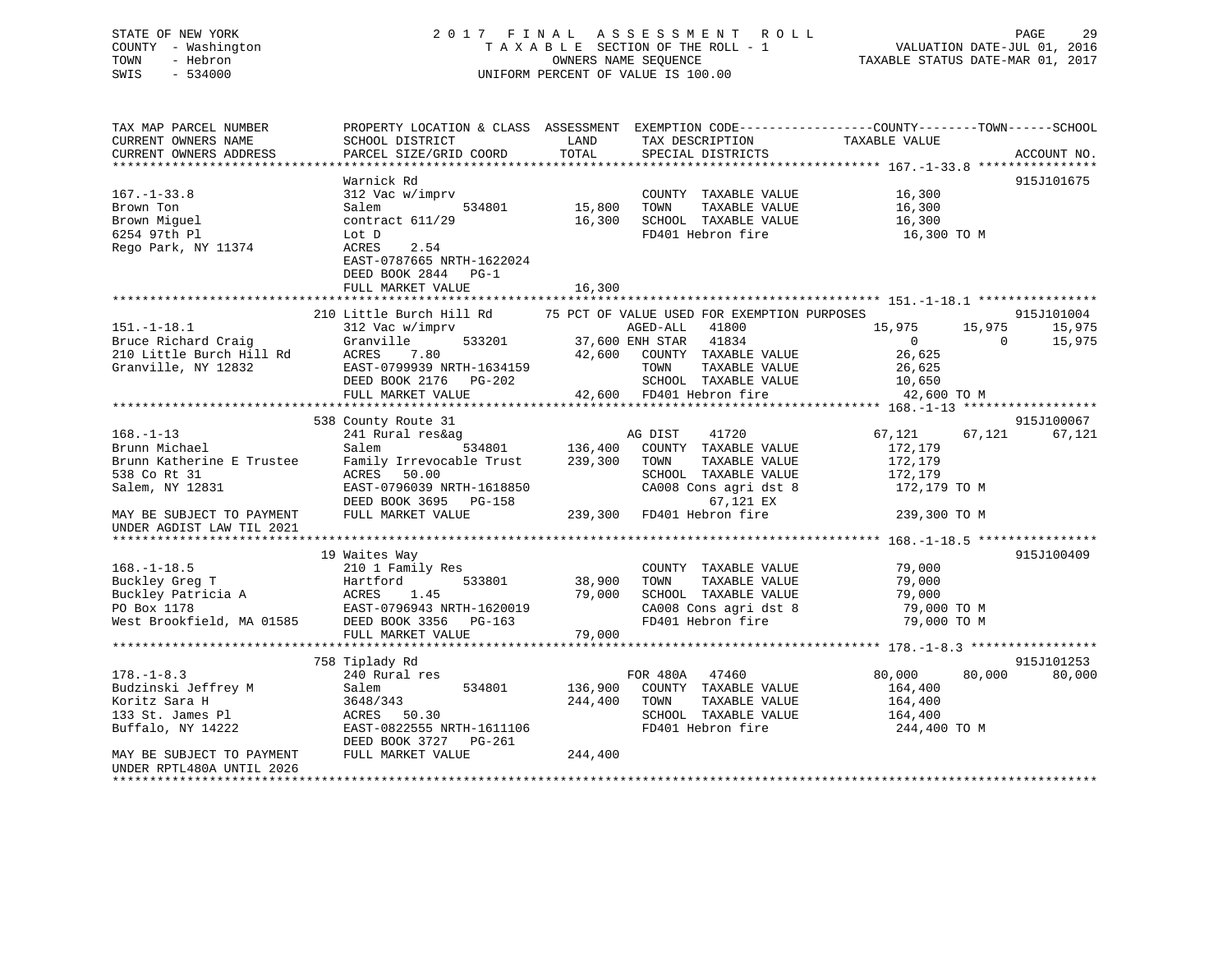## STATE OF NEW YORK 2 0 1 7 F I N A L A S S E S S M E N T R O L L PAGE 30 COUNTY - Washington T A X A B L E SECTION OF THE ROLL - 1 VALUATION DATE-JUL 01, 2016 TOWN - Hebron OWNERS NAME SEQUENCE TAXABLE STATUS DATE-MAR 01, 2017 SWIS - 534000 UNIFORM PERCENT OF VALUE IS 100.00

| TAX MAP PARCEL NUMBER<br>CURRENT OWNERS NAME<br>CURRENT OWNERS ADDRESS       | PROPERTY LOCATION & CLASS ASSESSMENT EXEMPTION CODE----------------COUNTY-------TOWN------SCHOOL<br>SCHOOL DISTRICT<br>PARCEL SIZE/GRID COORD | LAND<br>TOTAL      | TAX DESCRIPTION<br>SPECIAL DISTRICTS                                                                         | TAXABLE VALUE                                               |          | ACCOUNT NO.                  |
|------------------------------------------------------------------------------|-----------------------------------------------------------------------------------------------------------------------------------------------|--------------------|--------------------------------------------------------------------------------------------------------------|-------------------------------------------------------------|----------|------------------------------|
|                                                                              |                                                                                                                                               |                    |                                                                                                              |                                                             |          |                              |
|                                                                              | Tiplady Rd/s Off                                                                                                                              |                    |                                                                                                              |                                                             |          | 915J101254                   |
| $178. - 1 - 8.4$<br>Budzinski Jeffrey M<br>Koritz Sara H<br>133 St. James Pl | 314 Rural vac<10<br>534801<br>Salem<br>3648/343<br>8.90<br>ACRES                                                                              | 6,700<br>6,700     | FOR 480A 47460<br>COUNTY TAXABLE VALUE<br>TOWN<br>TAXABLE VALUE<br>SCHOOL TAXABLE VALUE                      | 5,300<br>1,400<br>1,400<br>1,400                            | 5,300    | 5,300                        |
| Buffalo, NY 14222                                                            | EAST-0822794 NRTH-1610262<br>DEED BOOK 3727 PG-261                                                                                            |                    | FD401 Hebron fire                                                                                            | 6,700 ТО М                                                  |          |                              |
| MAY BE SUBJECT TO PAYMENT<br>UNDER RPTL480A UNTIL 2026                       | FULL MARKET VALUE                                                                                                                             | 6,700              |                                                                                                              |                                                             |          |                              |
|                                                                              | 151 Higgins Rd                                                                                                                                |                    |                                                                                                              |                                                             |          | 915J100592                   |
| $170. - 2 - 5$<br>Burch Andre<br>151 Higgins Rd<br>Granville, NY 12832       | 270 Mfg housing<br>Granville<br>533201<br>ACRES<br>1.00<br>EAST-0819717 NRTH-1624820<br>DEED BOOK 3399<br>PG-159                              | 32,000<br>70,700   | BAS STAR 41854<br>COUNTY TAXABLE VALUE<br>TAXABLE VALUE<br>TOWN<br>SCHOOL TAXABLE VALUE<br>FD401 Hebron fire | $\overline{0}$<br>70,700<br>70,700<br>40,700<br>70,700 TO M | $\Omega$ | 30,000                       |
|                                                                              | FULL MARKET VALUE                                                                                                                             | 70,700             |                                                                                                              |                                                             |          |                              |
|                                                                              |                                                                                                                                               |                    |                                                                                                              |                                                             |          |                              |
| $151. - 1 - 3$                                                               | Big Burch Hill Rd<br>312 Vac w/imprv                                                                                                          |                    | 41720<br>AG DIST                                                                                             | 101,152                                                     | 101,152  | 915J100095<br>101,152        |
| Burch Brian S<br>Burch Linda<br>183 Pope Hill Rd                             | 533801<br>Hartford<br>ACRES 86.70<br>EAST-0799070 NRTH-1639362                                                                                | 182,500<br>196,300 | COUNTY TAXABLE VALUE<br>TOWN<br>TAXABLE VALUE<br>SCHOOL TAXABLE VALUE                                        | 95,148<br>95,148<br>95,148                                  |          |                              |
| Arygle, NY 12809                                                             | DEED BOOK 2653 PG-14<br>FULL MARKET VALUE                                                                                                     | 196,300            | CA008 Cons agri dst 8<br>101,152 EX                                                                          | 95,148 TO M                                                 |          |                              |
| MAY BE SUBJECT TO PAYMENT<br>UNDER AGDIST LAW TIL 2021                       |                                                                                                                                               |                    | FD401 Hebron fire                                                                                            | 196,300 TO M                                                |          |                              |
|                                                                              |                                                                                                                                               |                    |                                                                                                              |                                                             |          |                              |
| $159. - 1 - 17$                                                              | 1045 County Route 31<br>270 Mfg housing                                                                                                       |                    | AGED-CO<br>41802                                                                                             | 18,900                                                      | $\Omega$ | 915J100082<br>$\overline{0}$ |
| Burch Charles<br>Burch Joan A                                                | 533201<br>Granville<br>ACRES<br>2.10                                                                                                          | 54,000             | 34,600 ENH STAR 41834<br>COUNTY TAXABLE VALUE                                                                | $\overline{0}$<br>35,100                                    | $\Omega$ | 54,000                       |
| 1045 County Route 31<br>Granville, NY 12832                                  | EAST-0803009 NRTH-1628566<br>DEED BOOK 427<br>PG-506<br>FULL MARKET VALUE                                                                     |                    | TOWN<br>TAXABLE VALUE<br>SCHOOL TAXABLE VALUE<br>54,000 CA008 Cons agri dst 8                                | 54,000<br>$\overline{0}$<br>54,000 TO M                     |          |                              |
|                                                                              |                                                                                                                                               |                    | FD401 Hebron fire                                                                                            | 54,000 TO M                                                 |          |                              |
|                                                                              |                                                                                                                                               |                    |                                                                                                              |                                                             |          |                              |
|                                                                              | Little Burch Hill Rd                                                                                                                          |                    |                                                                                                              |                                                             |          | 915J100089                   |
| $151. - 1 - 20.2$                                                            | 105 Vac farmland                                                                                                                              |                    | AG DIST<br>41720                                                                                             | 35,272                                                      | 35,272   | 35,272                       |
| Burch Duane L<br>Burch Stephanie M<br>1466 Burch Rd                          | 533801<br>Hartford<br>2875/47<br>Lot 1                                                                                                        | 41,400<br>41,400   | COUNTY TAXABLE VALUE<br>TOWN<br>TAXABLE VALUE<br>SCHOOL TAXABLE VALUE                                        | 6,128<br>6,128<br>6,128                                     |          |                              |
| Granville, NY 12832                                                          | ACRES<br>17.70<br>EAST-0797819 NRTH-1635347                                                                                                   |                    | CA008 Cons agri dst 8<br>35,272 EX                                                                           | 6,128 TO M                                                  |          |                              |
| MAY BE SUBJECT TO PAYMENT<br>UNDER AGDIST LAW TIL 2021                       | DEED BOOK 3618<br>PG-107<br>FULL MARKET VALUE                                                                                                 | 41,400             | FD401 Hebron fire                                                                                            | 41,400 TO M                                                 |          |                              |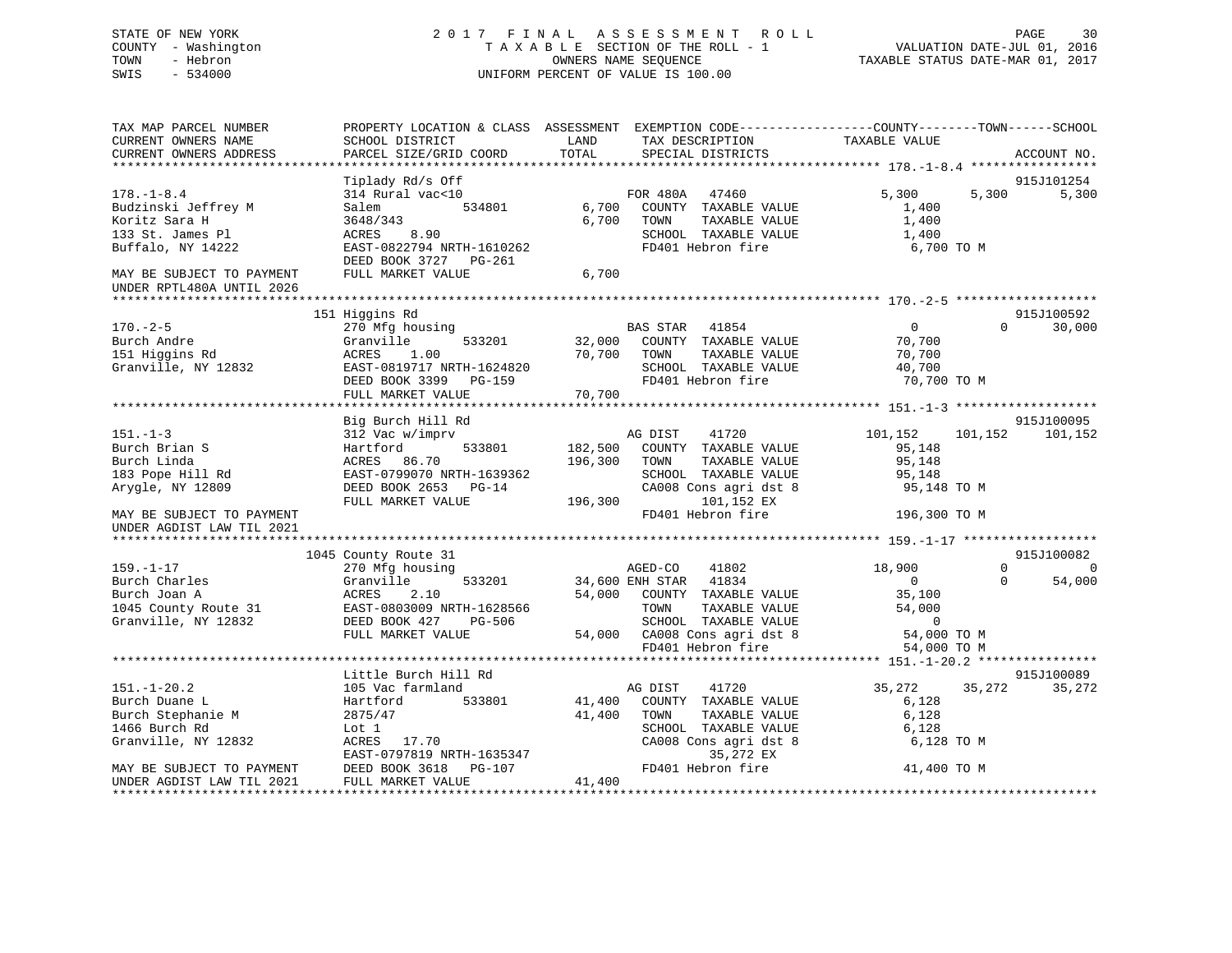## STATE OF NEW YORK 2 0 1 7 F I N A L A S S E S S M E N T R O L L PAGE 31 COUNTY - Washington T A X A B L E SECTION OF THE ROLL - 1 VALUATION DATE-JUL 01, 2016 TOWN - Hebron OWNERS NAME SEQUENCE TAXABLE STATUS DATE-MAR 01, 2017 SWIS - 534000 UNIFORM PERCENT OF VALUE IS 100.00

| TAX MAP PARCEL NUMBER<br>CURRENT OWNERS NAME<br>CURRENT OWNERS ADDRESS<br>*************************                                                                                                                                                                                                 | PROPERTY LOCATION & CLASS ASSESSMENT EXEMPTION CODE---------------COUNTY-------TOWN-----SCHOOL<br>SCHOOL DISTRICT<br>PARCEL SIZE/GRID COORD<br>*************************                                                                                                    | LAND<br>TOTAL         | TAX DESCRIPTION<br>SPECIAL DISTRICTS                                                                                                             | TAXABLE VALUE                                                             | ACCOUNT NO.                 |
|-----------------------------------------------------------------------------------------------------------------------------------------------------------------------------------------------------------------------------------------------------------------------------------------------------|-----------------------------------------------------------------------------------------------------------------------------------------------------------------------------------------------------------------------------------------------------------------------------|-----------------------|--------------------------------------------------------------------------------------------------------------------------------------------------|---------------------------------------------------------------------------|-----------------------------|
| $151. - 1 - 21$<br>Burch Duane L<br>Burch Stephanie M<br>1466 Burch Hill Rd<br>Granville, NY 12832<br>MAY BE SUBJECT TO PAYMENT<br>UNDER AGDIST LAW TIL 2024                                                                                                                                        | Big Burch Hill Rd/s Off<br>322 Rural vac>10<br>Hartford<br>533801<br>USDA#2929<br>ACRES 51.00<br>EAST-0798044 NRTH-1636639<br>DEED BOOK 1747 PG-60<br>FULL MARKET VALUE                                                                                                     | 38,300                | AGRI-D IND 41730<br>38,300 COUNTY TAXABLE VALUE<br>38,300 TOWN<br>TAXABLE VALUE<br>SCHOOL TAXABLE VALUE<br>FD401 Hebron fire                     | 17,587 17,587 17,587<br>20,713<br>20,713<br>20,713<br>38,300 TO M         | 915J100094                  |
| $159. - 1 - 30$<br>159.-1-50<br>Burch Duane L<br>Burch Duane L<br>Burch Stephanie M<br>1466 Burch Rd<br>Granville, NY 12843<br>2000 BAST-0793810 NRTH-1630864<br>2000 BAST-0793810 NRTH-1630864<br>2000 BAST DEED BOOK 3618<br>2000 BAST MAPKET WALLER<br>2000<br>1400 Duren<br>Granville, NY 12843 | James Rd/e Off<br>FULL MARKET VALUE                                                                                                                                                                                                                                         | 800                   | COUNTY TAXABLE VALUE<br>TOWN TAXABLE VALUE<br>800 SCHOOL TAXABLE VALUE<br>FD401 Hebron fire                                                      | 800<br>800<br>800<br>800 TO M                                             | 915J101002                  |
| $142. - 3 - 12$<br>Burch Gary<br>Burch Donna<br>1678 Burch Rd<br>Granville, NY 12832<br>MAY BE SUBJECT TO PAYMENT<br>UNDER RPTL480A UNTIL 2026                                                                                                                                                      | Big Burch Hill Rd/n Off<br>322 Rural vac>10<br>Hartford 533801 16,100 COUNTY TAXABLE VALUE<br>Forest Tax 3494/101 16,100 TOWN<br>142.-1-12<br>ACRES 21.50<br>EAST-0796958 NRTH-1641500<br>DEED BOOK 776<br>PG-65<br>FULL MARKET VALUE                                       | 16,100                | FOR 480A 47460<br>TAXABLE VALUE<br>SCHOOL TAXABLE VALUE<br>CA008 Cons agri dst 8<br>FD401 Hebron fire                                            | 12,880<br>12,880<br>3,220<br>3,220<br>3,220<br>16,100 TO M<br>16,100 TO M | 915J100096<br>12,880        |
| $142. - 3 - 13$<br>Burch Gary E Sr<br>Durch Donna A<br>Burch Donna A<br>1678 Burch Rd<br>Granville, NY 12832<br>MAY BE SUBJECT TO PAYMENT<br>UNDER RPTL480A UNTIL 2026                                                                                                                              | Lily Pond Rd/s Off<br>322 Rural vac>10<br>Hartford 533801 14,000 COUNTY TAXABLE VALUE<br>142.-1-13 14,000 TOWN TAXABLE VALUE<br>142.-1-13<br>ACRES 18.70<br>ACRES 18.70<br>EAST-0796796 NRTH-1642409<br>DEED BOOK 3753 PG-271<br>DEED BOOK 3753 PG-271<br>FULL MARKET VALUE | 14,000                | FOR 480A 47460<br>TAXABLE VALUE<br>SCHOOL TAXABLE VALUE<br>CA008 Cons agri dst 8<br>FD401 Hebron fire                                            | 11,200<br>2,800<br>2,800<br>2,800<br>14,000 TO M<br>14,000 TO M           | 915J101046<br>11,200 11,200 |
| $142. - 3 - 2.3$<br>Burch Gary Jr<br>1395 Burch Rd<br>1395 Burch Rd<br>Granville, NY 12832<br>MAY BE SUBJECT TO PAYMENT<br>UNDER RPTL480A UNTIL 2026                                                                                                                                                | Lily Pond Rd E/off<br>322 Rural vac>10<br>533801<br>Hartford<br>ROW 944/267<br>ROW 958/248<br>142.-1-2.3<br>ACRES 30.05<br>RACRES 30.05<br>EAST-0798611 NRTH-1642606<br>DEED BOOK 2918<br>PG-240<br>FULL MARKET VALUE                                                       | 22,500 TOWN<br>22,500 | FOR 480A 47460<br>22,500 COUNTY TAXABLE VALUE<br>TAXABLE VALUE<br>SCHOOL TAXABLE VALUE<br>CA008 Cons agri dst 8 22,500 TO M<br>FD401 Hebron fire | 18,000<br>18,000<br>4,500<br>4,500<br>4,500<br>22,500 TO M                | 18,000                      |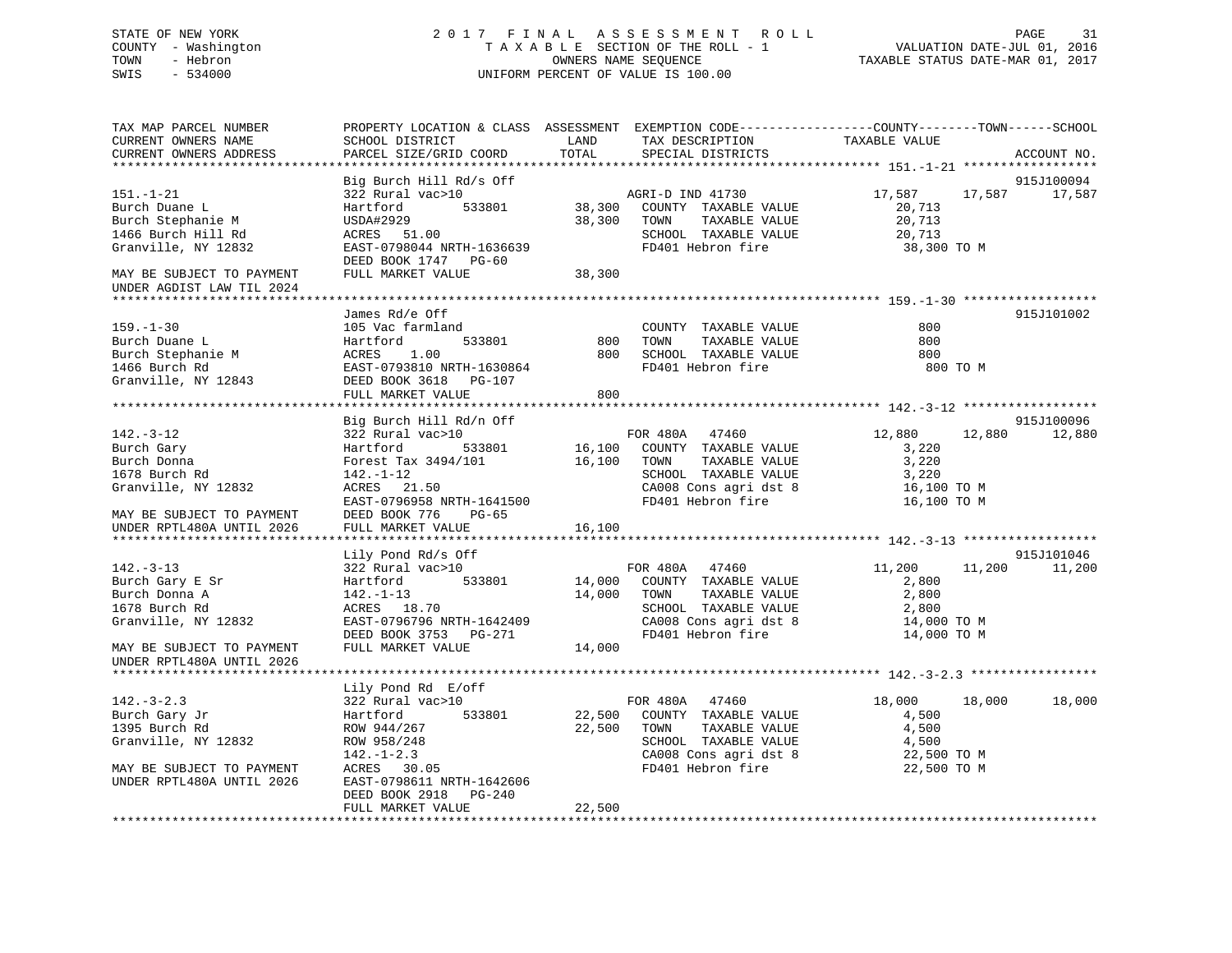## STATE OF NEW YORK 2 0 1 7 F I N A L A S S E S S M E N T R O L L PAGE 32 COUNTY - Washington T A X A B L E SECTION OF THE ROLL - 1 VALUATION DATE-JUL 01, 2016 TOWN - Hebron OWNERS NAME SEQUENCE TAXABLE STATUS DATE-MAR 01, 2017 SWIS - 534000 UNIFORM PERCENT OF VALUE IS 100.00

| TAX MAP PARCEL NUMBER                                  | PROPERTY LOCATION & CLASS ASSESSMENT EXEMPTION CODE----------------COUNTY-------TOWN------SCHOOL |            |                               |                            |             |
|--------------------------------------------------------|--------------------------------------------------------------------------------------------------|------------|-------------------------------|----------------------------|-------------|
| CURRENT OWNERS NAME                                    | SCHOOL DISTRICT                                                                                  | LAND       | TAX DESCRIPTION TAXABLE VALUE |                            |             |
| CURRENT OWNERS ADDRESS                                 | PARCEL SIZE/GRID COORD                                                                           | TOTAL      | SPECIAL DISTRICTS             |                            | ACCOUNT NO. |
|                                                        |                                                                                                  |            |                               |                            |             |
|                                                        | Big Burch Hill Rd n/off                                                                          |            |                               |                            |             |
| $142.-3-12.1$                                          | 322 Rural vac>10                                                                                 |            | FOR 480A<br>47460             | 12,800<br>12,800           | 12,800      |
| Burch Gary Jr                                          | Hartford<br>533801                                                                               |            | 16,100 COUNTY TAXABLE VALUE   | 3,300                      |             |
| 1395 Burch Rd                                          | ACRES 21.50                                                                                      | 16,100     | TOWN<br>TAXABLE VALUE         | 3,300                      |             |
| Granville, NY 12832                                    | EAST-0797557 NRTH-1642762                                                                        |            | SCHOOL TAXABLE VALUE          | 3,300                      |             |
|                                                        | DEED BOOK 2918 PG-240                                                                            |            | CA008 Cons agri dst 8         | 16,100 TO M                |             |
| MAY BE SUBJECT TO PAYMENT<br>UNDER RPTL480A UNTIL 2026 | FULL MARKET VALUE                                                                                |            | 16,100 FD401 Hebron fire      | 16,100 TO M                |             |
|                                                        |                                                                                                  |            |                               |                            |             |
|                                                        | Darfler Rd                                                                                       |            |                               |                            |             |
| $159. - 1 - 24.1$                                      | 312 Vac w/imprv                                                                                  |            | FOR 480A<br>47460             | 107,000<br>107,000         | 107,000     |
| Burch Gary Sr                                          | 533801<br>Hartford                                                                               | 134,400    | COUNTY TAXABLE VALUE          | 28,000                     |             |
| Burch Gary Jr                                          | Forest Tax 3496/292                                                                              | 135,000    | TOWN<br>TAXABLE VALUE         | 28,000                     |             |
| 1678 Burch Rd                                          | ACRES 91.50                                                                                      |            | SCHOOL TAXABLE VALUE          | 28,000                     |             |
| Granville, NY 12832                                    | EAST-0796022 NRTH-1629221                                                                        |            | CA008 Cons agri dst 8         | 135,000 TO M               |             |
|                                                        |                                                                                                  |            |                               |                            |             |
|                                                        | DEED BOOK 3211 PG-41                                                                             |            | FD401 Hebron fire             | 135,000 TO M               |             |
| MAY BE SUBJECT TO PAYMENT                              | FULL MARKET VALUE                                                                                | 135,000    |                               |                            |             |
| UNDER RPTL480A UNTIL 2026                              |                                                                                                  |            |                               |                            |             |
|                                                        |                                                                                                  |            |                               |                            |             |
|                                                        | 3485 County Route 30                                                                             |            |                               |                            | 915L100320  |
| $175. - 1 - 11$                                        | 270 Mfg housing                                                                                  |            | COUNTY TAXABLE VALUE          | 43,100                     |             |
| Burch Gregory A                                        | 534801<br>Salem                                                                                  | 22,800     | TAXABLE VALUE<br>TOWN         | 43,100                     |             |
| Burch Crystal                                          | FRNT 100.00 DPTH 75.00                                                                           | 43,100     | SCHOOL TAXABLE VALUE          | 43,100                     |             |
| PO Box 272                                             | 0.17<br>ACRES                                                                                    |            | FD401 Hebron fire             | 43,100 TO M                |             |
| Salem, NY 12865                                        | EAST-0791140 NRTH-1610747                                                                        |            |                               |                            |             |
|                                                        | DEED BOOK 3737 PG-299                                                                            |            |                               |                            |             |
|                                                        | FULL MARKET VALUE                                                                                | 43,100     |                               |                            |             |
|                                                        |                                                                                                  |            |                               |                            |             |
|                                                        | 14 Woodcutters Way                                                                               |            |                               |                            | 915J100004  |
| $177. - 1 - 3.20$                                      | 271 Mfg housings                                                                                 |            | COUNTY TAXABLE VALUE          | 128,500                    |             |
| Burch Gregory A                                        | 534801<br>Salem                                                                                  | 38,300     | TAXABLE VALUE<br>TOWN         | 128,500                    |             |
| PO Box 272                                             | Lot 8                                                                                            | 128,500    | SCHOOL TAXABLE VALUE          | 128,500                    |             |
| Salem, NY 12865                                        | 5.08<br>ACRES                                                                                    |            | CA008 Cons agri dst 8         | 128,500 TO M               |             |
|                                                        | EAST-0805917 NRTH-1616496                                                                        |            | FD401 Hebron fire             | 128,500 TO M               |             |
|                                                        | DEED BOOK 2503 PG-234                                                                            |            |                               |                            |             |
|                                                        | FULL MARKET VALUE                                                                                | 128,500    |                               |                            |             |
|                                                        |                                                                                                  |            |                               |                            |             |
|                                                        | 48 Woodcutters Way                                                                               |            |                               |                            | 915J100004  |
| $177. - 1 - 3.22$                                      | 270 Mfg housing                                                                                  |            | <b>BAS STAR</b><br>41854      | $\overline{0}$<br>$\Omega$ | 30,000      |
| Burch Michael                                          | Salem                                                                                            | $534801$ B | COUNTY TAXABLE VALUE          | 58,200                     |             |
| Donna Burch                                            | Lot 10 Lentine Sub/ 29#90 58,200                                                                 |            | TOWN<br>TAXABLE VALUE         | 58,200                     |             |
| PO Box 137                                             | ACRES<br>5.10                                                                                    |            | SCHOOL TAXABLE VALUE          | 28,200                     |             |
| Salem, NY 12865                                        | EAST-0806368 NRTH-1617213                                                                        |            | CA008 Cons agri dst 8         | 58,200 TO M                |             |
|                                                        | DEED BOOK 1789 PG-142                                                                            |            | FD401 Hebron fire             | 58,200 TO M                |             |
|                                                        | FULL MARKET VALUE                                                                                | 58,200     |                               |                            |             |
|                                                        |                                                                                                  |            |                               |                            |             |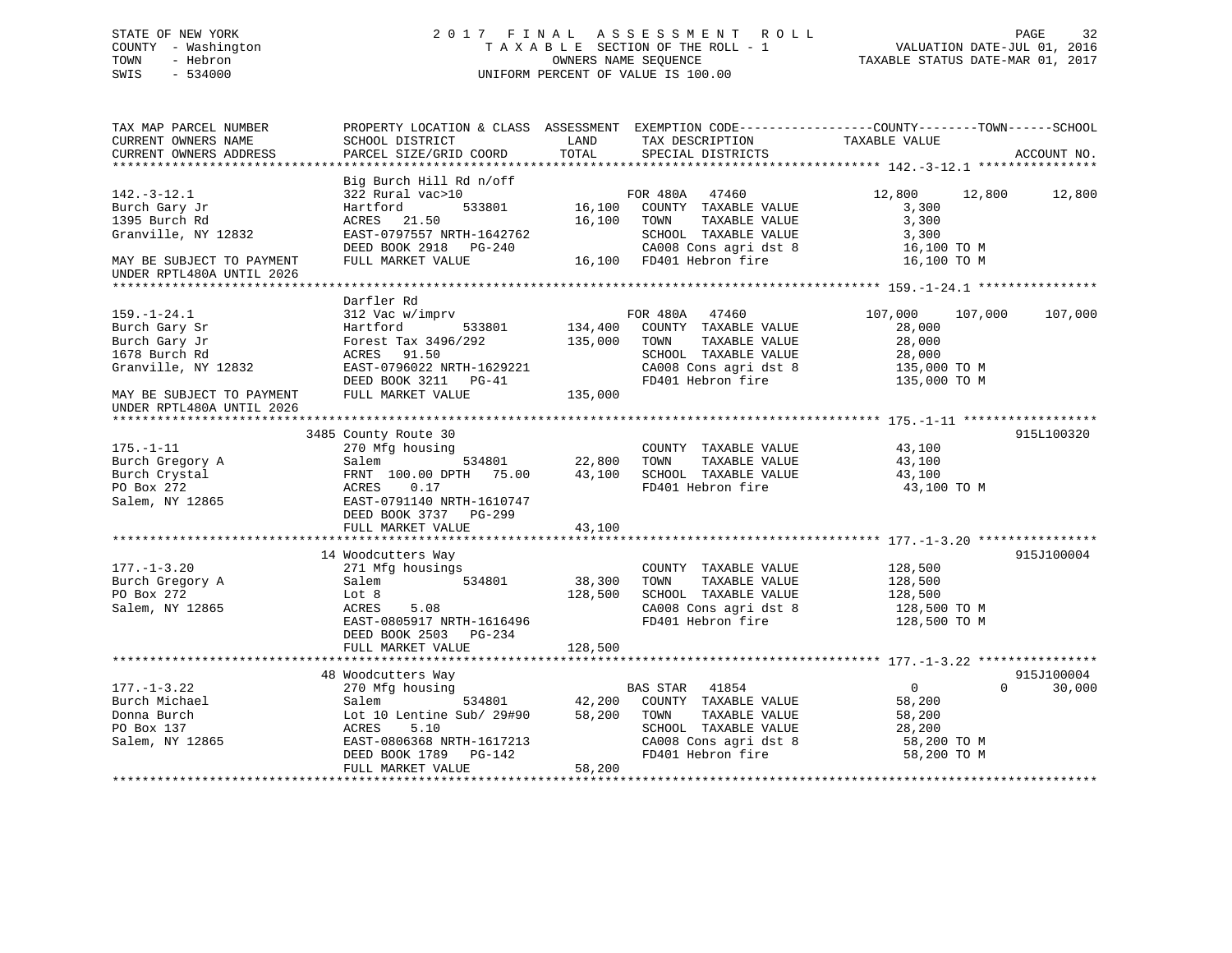## STATE OF NEW YORK 2 0 1 7 F I N A L A S S E S S M E N T R O L L PAGE 33 COUNTY - Washington T A X A B L E SECTION OF THE ROLL - 1 VALUATION DATE-JUL 01, 2016 TOWN - Hebron OWNERS NAME SEQUENCE TAXABLE STATUS DATE-MAR 01, 2017 SWIS - 534000 UNIFORM PERCENT OF VALUE IS 100.00

| TAX MAP PARCEL NUMBER<br>CURRENT OWNERS NAME<br>CURRENT OWNERS ADDRESS                                                                                                               | PROPERTY LOCATION & CLASS ASSESSMENT EXEMPTION CODE---------------COUNTY-------TOWN-----SCHOOL<br>SCHOOL DISTRICT<br>PARCEL SIZE/GRID COORD                | LAND<br>TOTAL                 | TAX DESCRIPTION<br>SPECIAL DISTRICTS                                                                                       | TAXABLE VALUE                                                              | ACCOUNT NO.           |
|--------------------------------------------------------------------------------------------------------------------------------------------------------------------------------------|------------------------------------------------------------------------------------------------------------------------------------------------------------|-------------------------------|----------------------------------------------------------------------------------------------------------------------------|----------------------------------------------------------------------------|-----------------------|
| $184. - 1 - 13.2$<br>Burke Jeremiah P<br>509 State Route 67<br>Malta, NY 12020                                                                                                       | Bogtown Rd<br>314 Rural vac<10<br>534801<br>Salem<br>ACRES<br>5.40<br>EAST-0804020 NRTH-1606195<br>DEED BOOK 482<br>PG-277<br>FULL MARKET VALUE            | 32,800<br>32,800<br>32,800    | COUNTY TAXABLE VALUE<br>TAXABLE VALUE<br>TOWN<br>SCHOOL TAXABLE VALUE<br>FD401 Hebron fire                                 | 32,800<br>32,800<br>32,800<br>32,800 TO M                                  | 915J101280            |
|                                                                                                                                                                                      |                                                                                                                                                            |                               |                                                                                                                            |                                                                            |                       |
| $168. - 1 - 12.2$<br>Burke, Sr. William D<br>Burke John M<br>Attn: David W. Burke<br>15 Orchard Ter<br>Essex Junction, VT 05452                                                      | 400 Mcknight Hill Rd<br>270 Mfg housing<br>Salem<br>534801<br>ACRES 100.60<br>EAST-0799177 NRTH-1618774<br>DEED BOOK 2605 PG-215<br>FULL MARKET VALUE      | 160,000<br>163,900<br>163,900 | FOR 480A<br>47460<br>COUNTY TAXABLE VALUE<br>TOWN<br>TAXABLE VALUE<br>SCHOOL TAXABLE VALUE<br>FD401 Hebron fire            | 120,000<br>120,000<br>43,900<br>43,900<br>43,900<br>163,900 TO M           | 915J101341<br>120,000 |
| MAY BE SUBJECT TO PAYMENT<br>UNDER RPTL480A UNTIL 2026<br>$170. - 2 - 18.1$<br>Burns Sean<br>Pentcheva Maria<br>81 Collingswood Dr EAST-0820768 NRTH-1620681<br>Sag Harbor, NY 11963 | Higgins Rd<br>314 Rural vac<10<br>534801<br>Salem<br>ACRES<br>5.01<br>DEED BOOK 3242 PG-186<br>FULL MARKET VALUE                                           | 22,000<br>22,000<br>22,000    | COUNTY TAXABLE VALUE<br>TAXABLE VALUE<br>TOWN<br>SCHOOL TAXABLE VALUE<br>FD401 Hebron fire                                 | 22,000<br>22,000<br>22,000<br>22,000 TO M                                  |                       |
| $186. - 1 - 18$<br>Burrows Travis<br>Burrows Carly M<br>119 Venus Rd<br>Jackonsville, NC 28546                                                                                       | 331 Blossom Rd<br>210 1 Family Res<br>534801<br>Salem<br>ACRES<br>5.50<br>EAST-0819107 NRTH-1608972<br>DEED BOOK 3586 PG-101<br>FULL MARKET VALUE          | 42,800<br>137,700<br>137,700  | COUNTY TAXABLE VALUE<br>TAXABLE VALUE<br>TOWN<br>SCHOOL TAXABLE VALUE<br>FD401 Hebron fire                                 | 137,700<br>137,700<br>137,700<br>137,700 TO M                              | 815J101740            |
| $170. - 1 - 15.4$<br>Bush Tanner<br>Bush Sierra<br>Bush Sierra<br>208 Indian Head Way<br>Salem, NY 12865<br>Salem, NY 12865                                                          | 208 Indian Head Way<br>210 1 Family Res<br>533201<br>Granville<br>ACRES<br>4.96<br>EAST-0816523 NRTH-1619512<br>DEED BOOK 3024 PG-322<br>FULL MARKET VALUE | 115,900<br>115,900            | <b>BAS STAR</b> 41854<br>41,900 COUNTY TAXABLE VALUE<br>TOWN<br>TAXABLE VALUE<br>SCHOOL TAXABLE VALUE<br>FD401 Hebron fire | $\overline{0}$<br>$\Omega$<br>115,900<br>115,900<br>85,900<br>115,900 TO M | 915J101190<br>30,000  |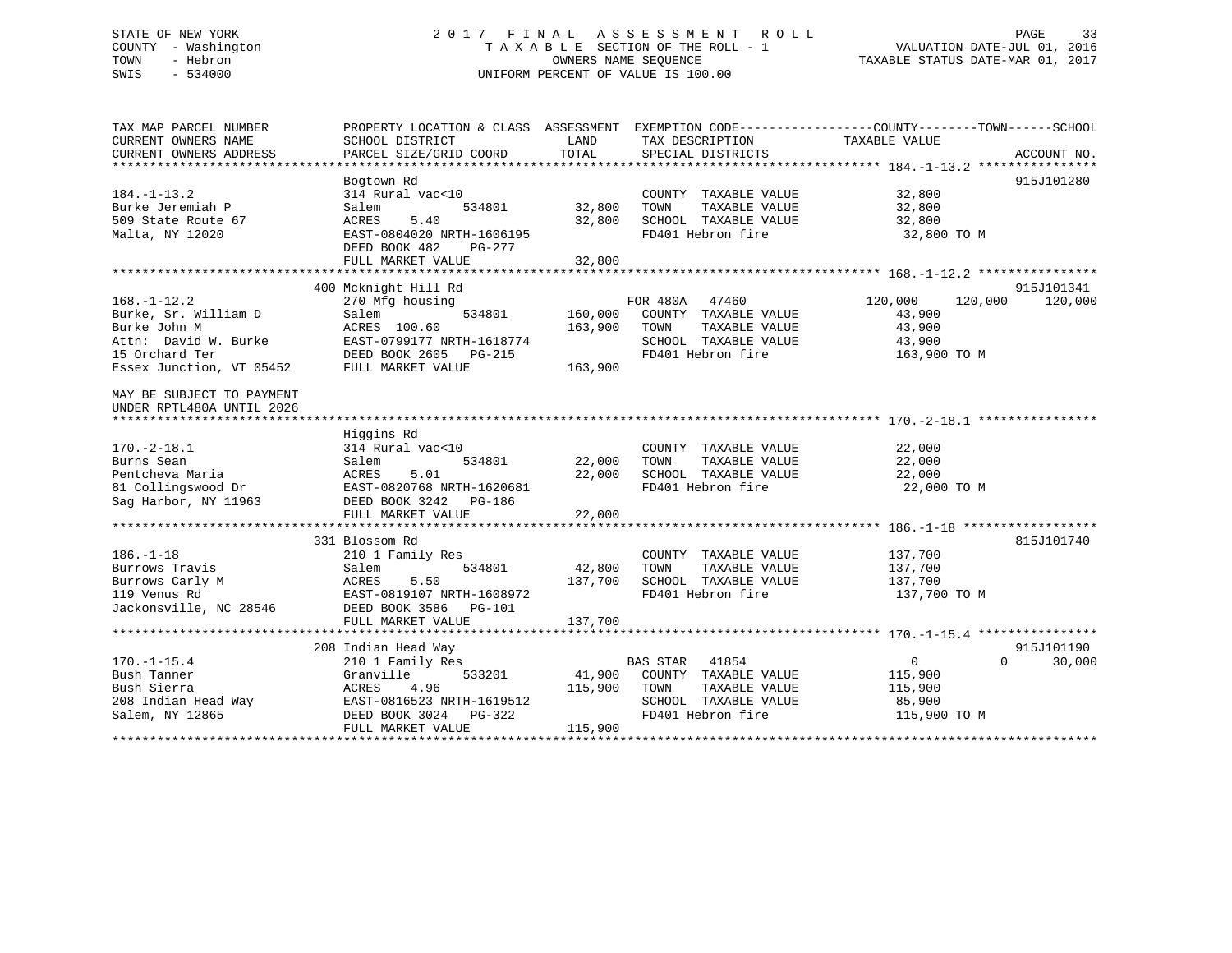## STATE OF NEW YORK 2 0 1 7 F I N A L A S S E S S M E N T R O L L PAGE 34 COUNTY - Washington T A X A B L E SECTION OF THE ROLL - 1 VALUATION DATE-JUL 01, 2016 TOWN - Hebron OWNERS NAME SEQUENCE TAXABLE STATUS DATE-MAR 01, 2017 SWIS - 534000 UNIFORM PERCENT OF VALUE IS 100.00

| TAX MAP PARCEL NUMBER<br>CURRENT OWNERS NAME | PROPERTY LOCATION & CLASS ASSESSMENT EXEMPTION CODE----------------COUNTY-------TOWN-----SCHOOL<br>SCHOOL DISTRICT | LAND    | TAX DESCRIPTION               | TAXABLE VALUE              |             |
|----------------------------------------------|--------------------------------------------------------------------------------------------------------------------|---------|-------------------------------|----------------------------|-------------|
| CURRENT OWNERS ADDRESS                       | PARCEL SIZE/GRID COORD                                                                                             | TOTAL   | SPECIAL DISTRICTS             |                            | ACCOUNT NO. |
|                                              |                                                                                                                    |         |                               |                            |             |
|                                              | State Route 22                                                                                                     |         |                               |                            | 915J101747  |
| $186. - 1 - 25$                              | 314 Rural vac<10                                                                                                   |         | COUNTY TAXABLE VALUE          | 22,000                     |             |
| Buthier Jean Paul                            | 534801<br>Salem                                                                                                    | 22,000  | TOWN<br>TAXABLE VALUE         | 22,000                     |             |
| 170 Avenue B                                 | 5.03<br>ACRES                                                                                                      | 22,000  | SCHOOL TAXABLE VALUE          | 22,000                     |             |
| New York, NY 10009-4648                      | EAST-0816399 NRTH-1608974                                                                                          |         | FD401 Hebron fire             | 22,000 TO M                |             |
|                                              | DEED BOOK 1795 PG-177                                                                                              |         |                               |                            |             |
|                                              | FULL MARKET VALUE                                                                                                  | 22,000  |                               |                            |             |
|                                              |                                                                                                                    |         |                               |                            |             |
|                                              | Wood Way                                                                                                           |         |                               |                            |             |
| $186. - 1 - 23$                              | 314 Rural vac<10                                                                                                   |         | COUNTY TAXABLE VALUE          | 24,600                     |             |
| Buthier Jean-Paul                            | Salem<br>534801                                                                                                    | 24,600  | TAXABLE VALUE<br>TOWN         | 24,600                     |             |
| 170 Avenue B #Gf                             | ACRES<br>6.70                                                                                                      | 24,600  | SCHOOL TAXABLE VALUE          | 24,600                     |             |
| New York, NY 10009                           | EAST-0816717 NRTH-1609581                                                                                          |         | FD401 Hebron fire             | 24,600 TO M                |             |
|                                              | DEED BOOK 836<br>PG-85                                                                                             |         |                               |                            |             |
|                                              | FULL MARKET VALUE                                                                                                  | 24,600  |                               |                            |             |
|                                              |                                                                                                                    |         |                               |                            |             |
|                                              | State Route 22                                                                                                     |         |                               |                            |             |
| $186. - 1 - 23.1$                            | 314 Rural vac<10                                                                                                   |         | COUNTY TAXABLE VALUE 12,800   |                            |             |
| Buthier Jean-Paul                            | Salem<br>534801                                                                                                    | 12,800  | TOWN<br>TAXABLE VALUE         | 12,800                     |             |
| 170 Avenue B #Gf                             | ACRES<br>1.30                                                                                                      | 12,800  | SCHOOL TAXABLE VALUE          | 12,800                     |             |
| New York, NY 10009                           | EAST-0816226 NRTH-1609588                                                                                          |         | FD401 Hebron fire             | 12,800 TO M                |             |
|                                              | DEED BOOK 822<br>PG-259                                                                                            |         |                               |                            |             |
|                                              | FULL MARKET VALUE                                                                                                  | 12,800  |                               |                            |             |
|                                              |                                                                                                                    |         |                               |                            |             |
|                                              | 6288 State Route 22                                                                                                |         |                               |                            |             |
| $186. - 1 - 24$                              | 210 1 Family Res                                                                                                   |         | COUNTY TAXABLE VALUE          | 116,500                    |             |
| Buthier Jean-Paul                            | 534801<br>Salem                                                                                                    | 41,500  | TOWN<br>TAXABLE VALUE         | 116,500                    |             |
| 170 Avenue B #Gf                             | 4.80<br>ACRES                                                                                                      | 116,500 | SCHOOL TAXABLE VALUE          | 116,500                    |             |
| New York, NY 10009                           | EAST-0816429 NRTH-1609253                                                                                          |         | FD401 Hebron fire             | 116,500 TO M               |             |
|                                              | DEED BOOK 747 PG-69                                                                                                |         |                               |                            |             |
|                                              | FULL MARKET VALUE                                                                                                  | 116,500 |                               |                            |             |
|                                              |                                                                                                                    |         |                               |                            |             |
|                                              | 69 Warner Rd                                                                                                       |         |                               |                            | 915J100062  |
| $144. - 1 - 33$                              | 283 Res w/Comuse                                                                                                   |         | BAS STAR 41854                | $\overline{0}$<br>$\Omega$ | 30,000      |
| Butler Richard W                             | Granville<br>533201                                                                                                |         | 61,600 COUNTY TAXABLE VALUE   | 226,500                    |             |
| Butler Pamela                                | <b>ACRES</b><br>9.80                                                                                               |         | 226,500 TOWN<br>TAXABLE VALUE | 226,500                    |             |
| 69 Warner Rd                                 | EAST-0819140 NRTH-1640879                                                                                          |         | SCHOOL TAXABLE VALUE          | 196,500                    |             |
| Granville, NY 12832                          | DEED BOOK 447 PG-564                                                                                               |         | CA001 Cons agri dst 1         | 226,500 TO                 |             |
|                                              | FULL MARKET VALUE                                                                                                  |         | 226,500 FD401 Hebron fire     | 226,500 TO M               |             |
|                                              |                                                                                                                    |         |                               |                            |             |
|                                              | 171 Barkley Ln                                                                                                     |         |                               |                            | 915J101095  |
| $183.2 - 1 - 19$                             | 260 Seasonal res - WTRFNT                                                                                          |         | COUNTY TAXABLE VALUE          | 175,000                    |             |
| Buttgereit Michael G                         | Salem<br>534801                                                                                                    | 98,400  | TOWN<br>TAXABLE VALUE         | 175,000                    |             |
| Buttgereit Marjorie A                        | FRNT 204.00 DPTH 213.00                                                                                            | 175,000 | SCHOOL TAXABLE VALUE          | 175,000                    |             |
| 2 Lace Ln                                    | 0.84<br>ACRES                                                                                                      |         | FD401 Hebron fire             | 175,000 TO M               |             |
| Westbury, NY 11590                           | EAST-0788014 NRTH-1607222                                                                                          |         |                               |                            |             |
|                                              | DEED BOOK 835<br>PG-60                                                                                             |         |                               |                            |             |
|                                              | FULL MARKET VALUE                                                                                                  | 175,000 |                               |                            |             |
|                                              |                                                                                                                    |         |                               |                            |             |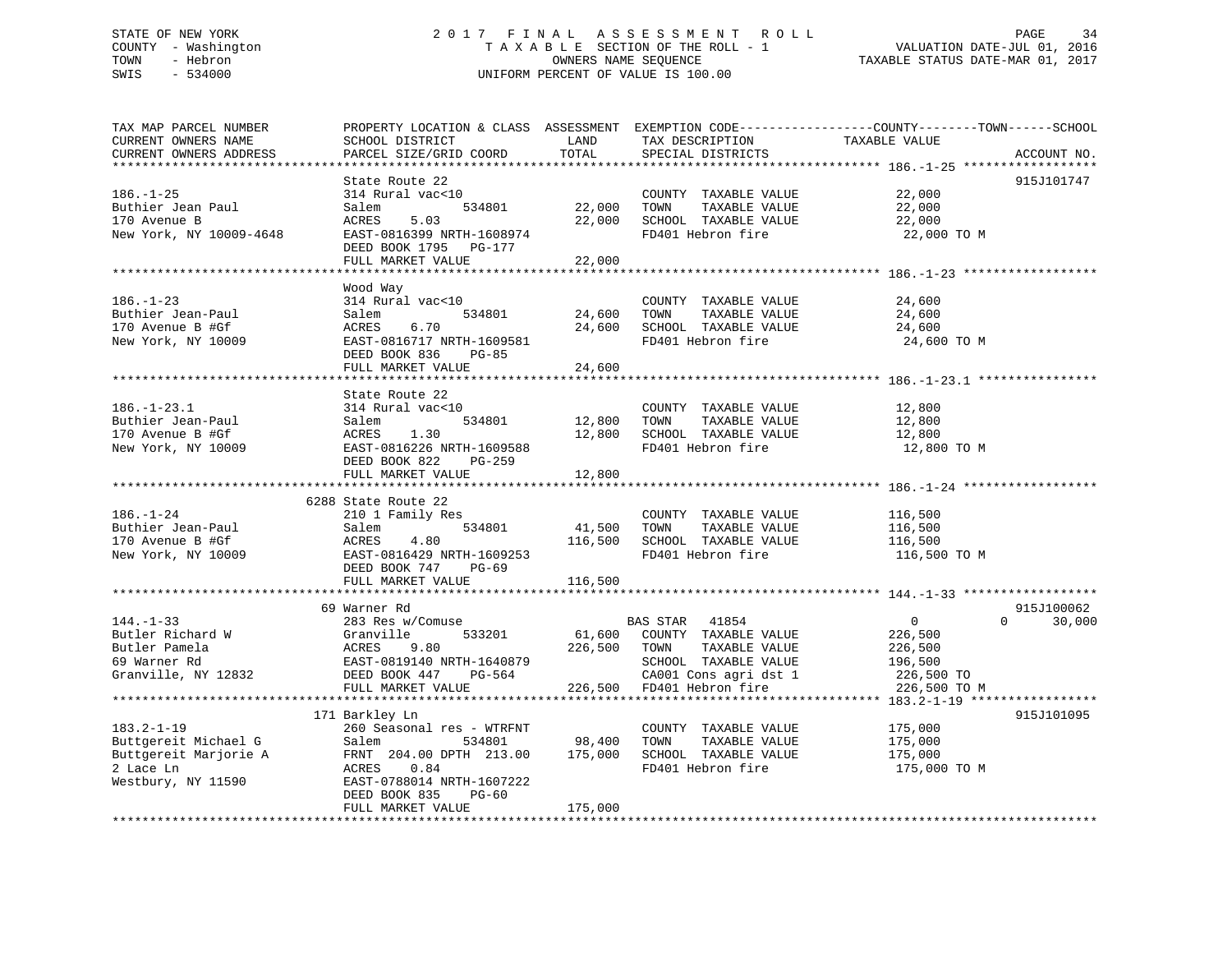## STATE OF NEW YORK 2 0 1 7 F I N A L A S S E S S M E N T R O L L PAGE 35 COUNTY - Washington T A X A B L E SECTION OF THE ROLL - 1 VALUATION DATE-JUL 01, 2016 TOWN - Hebron OWNERS NAME SEQUENCE TAXABLE STATUS DATE-MAR 01, 2017 SWIS - 534000 UNIFORM PERCENT OF VALUE IS 100.00

| TAX MAP PARCEL NUMBER<br>CURRENT OWNERS NAME<br>CURRENT OWNERS ADDRESS                                                                                                                                                             | SCHOOL DISTRICT<br>PARCEL SIZE/GRID COORD                                                                                                                                                                                                               | LAND<br>TOTAL                                     | TAX DESCRIPTION<br>SPECIAL DISTRICTS                                                                                                                                                                                                                                         | PROPERTY LOCATION & CLASS ASSESSMENT EXEMPTION CODE---------------COUNTY-------TOWN-----SCHOOL<br>TAXABLE VALUE                                     | ACCOUNT NO.                         |
|------------------------------------------------------------------------------------------------------------------------------------------------------------------------------------------------------------------------------------|---------------------------------------------------------------------------------------------------------------------------------------------------------------------------------------------------------------------------------------------------------|---------------------------------------------------|------------------------------------------------------------------------------------------------------------------------------------------------------------------------------------------------------------------------------------------------------------------------------|-----------------------------------------------------------------------------------------------------------------------------------------------------|-------------------------------------|
|                                                                                                                                                                                                                                    |                                                                                                                                                                                                                                                         |                                                   |                                                                                                                                                                                                                                                                              |                                                                                                                                                     |                                     |
| $152. - 2 - 21$<br>Button, L.E. Sallie<br>Button Stephen R<br>Sallie Button, L.E.<br>85 Riverwalk Way<br>Cohoes, NY 12047                                                                                                          | 1845 County Route 31<br>210 1 Family Res<br>533201<br>Granville<br>w479/130<br>FRNT 221.00 DPTH 144.00<br>EAST-0814742 NRTH-1640977<br>DEED BOOK 2306 PG-11<br>FULL MARKET VALUE                                                                        | 36,900<br>62,300<br>62,300                        | COUNTY TAXABLE VALUE<br>TOWN<br>TAXABLE VALUE<br>SCHOOL TAXABLE VALUE<br>FD401 Hebron fire                                                                                                                                                                                   | 62,300<br>62,300<br>62,300<br>62,300 TO M                                                                                                           | 915J100101                          |
|                                                                                                                                                                                                                                    |                                                                                                                                                                                                                                                         |                                                   |                                                                                                                                                                                                                                                                              |                                                                                                                                                     |                                     |
| $143. - 1 - 29.4$<br>Byrd Construction Corp<br>76 Crystal Vw<br>Granville, NY 12832<br>MAY BE SUBJECT TO PAYMENT<br>UNDER AGDIST LAW TIL 2021<br>$143. - 1 - 42$<br>Byrd Construction Corp<br>76 Crystal Vw<br>Granville, NY 12832 | 88 Button Rd<br>120 Field crops<br>Granville<br>533201<br>ACRES 126.60<br>EAST-0813758 NRTH-1643665<br>DEED BOOK 570<br>PG-294<br>FULL MARKET VALUE<br>Crystal View Way<br>314 Rural vac<10<br>Granville<br>533201<br>ag commit 705/59<br>Lot 5-Phase 1 | 259,500<br>327,100<br>327,100<br>34,700<br>34,700 | AG DIST<br>41720<br>COUNTY TAXABLE VALUE<br>TOWN<br>TAXABLE VALUE<br>SCHOOL TAXABLE VALUE<br>CA008 Cons agri dst 8<br>185,492 EX<br>FD401 Hebron fire<br>COUNTY TAXABLE VALUE<br>TOWN<br>TAXABLE VALUE<br>SCHOOL TAXABLE VALUE<br>CA008 Cons agri dst 8<br>FD401 Hebron fire | 185,492<br>185,492<br>141,608<br>141,608<br>141,608<br>141,608 TO M<br>327,100 TO M<br>34,700<br>34,700<br>34,700<br>$34,700$ TO M<br>$34,700$ TO M | 915J101578<br>185,492<br>915J101646 |
|                                                                                                                                                                                                                                    | ACRES<br>6.37<br>EAST-0810059 NRTH-1644630<br>DEED BOOK 570<br>PG-294<br>FULL MARKET VALUE                                                                                                                                                              | 34,700                                            |                                                                                                                                                                                                                                                                              | 34,700 TO M                                                                                                                                         |                                     |
| $143. - 1 - 43$<br>Byrd Construction Corp<br>76 Crystal Vw<br>Granville, NY 12832                                                                                                                                                  | Crystal View Way<br>314 Rural vac<10<br>Granville<br>533201<br>ag commit 705/59<br>Lot 6-Phase 1<br>ACRES<br>5.10<br>EAST-0810374 NRTH-1644561<br>DEED BOOK 570<br>PG-294                                                                               | 32,200<br>32,200                                  | COUNTY TAXABLE VALUE<br>TOWN<br>TAXABLE VALUE<br>SCHOOL TAXABLE VALUE<br>CA008 Cons agri dst 8<br>FD401 Hebron fire                                                                                                                                                          | 32,200<br>32,200<br>32,200<br>32,200 TO M<br>32,200 TO M                                                                                            | 915J101647                          |
|                                                                                                                                                                                                                                    | FULL MARKET VALUE                                                                                                                                                                                                                                       | 32,200                                            |                                                                                                                                                                                                                                                                              |                                                                                                                                                     |                                     |
| $143. - 1 - 46$<br>Byrd Construction Corp<br>76 Crystal Vw<br>Granville, NY 12832                                                                                                                                                  | Crystal View Way<br>314 Rural vac<10<br>533201<br>Granville<br>ag commit 705/59<br>Lot 8 Phase 1<br>ACRES<br>5.10<br>EAST-0811123 NRTH-1644676<br>DEED BOOK 570<br>PG-294                                                                               | 32,200<br>32,200                                  | COUNTY TAXABLE VALUE<br>TOWN<br>TAXABLE VALUE<br>SCHOOL TAXABLE VALUE<br>CA008 Cons agri dst 8<br>FD401 Hebron fire                                                                                                                                                          | 32,200<br>32,200<br>32,200<br>32,200 TO M<br>32,200 TO M                                                                                            | 915J101650                          |
|                                                                                                                                                                                                                                    | FULL MARKET VALUE                                                                                                                                                                                                                                       | 32,200                                            | ******************************                                                                                                                                                                                                                                               |                                                                                                                                                     |                                     |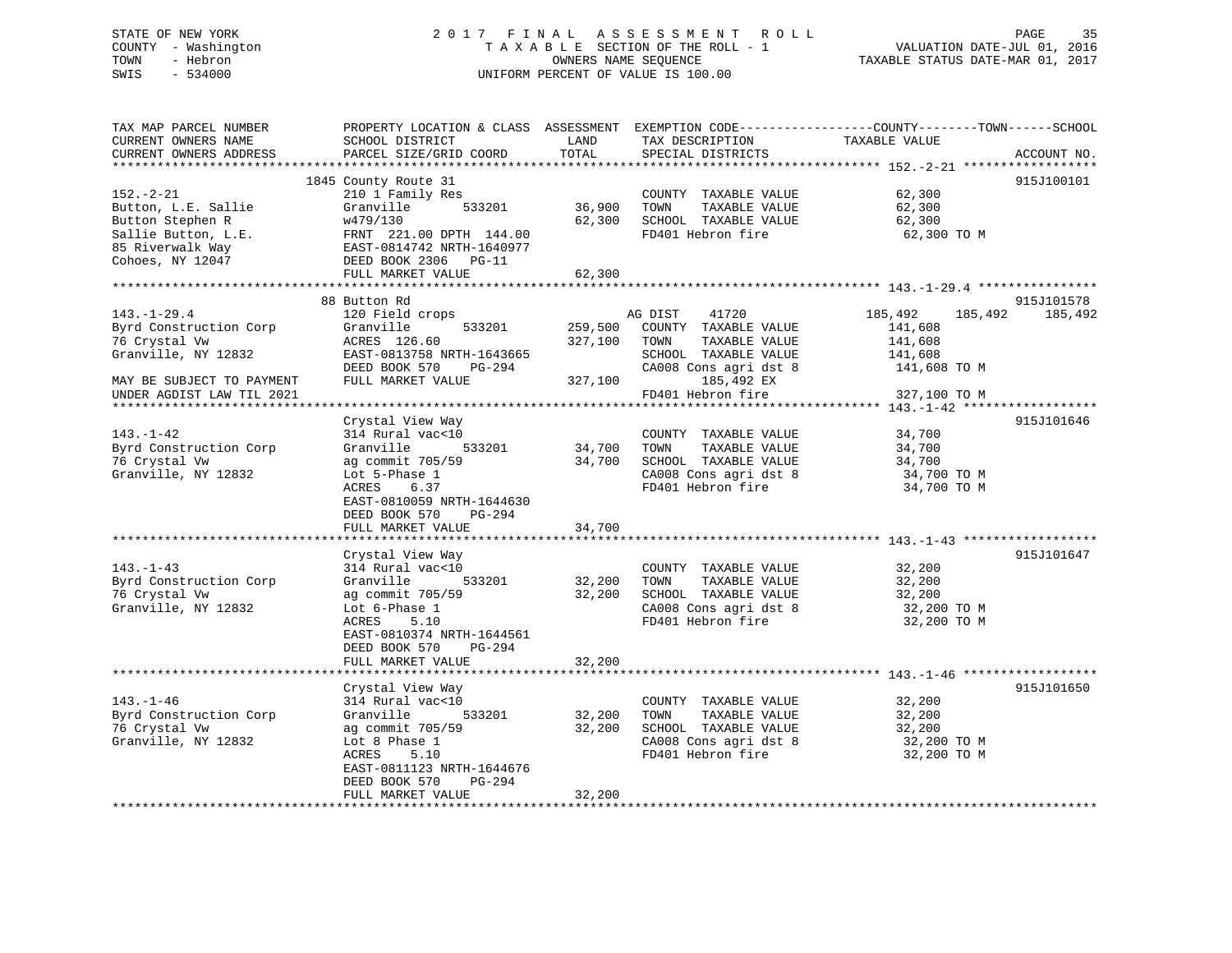## STATE OF NEW YORK 2 0 1 7 F I N A L A S S E S S M E N T R O L L PAGE 36 COUNTY - Washington T A X A B L E SECTION OF THE ROLL - 1 VALUATION DATE-JUL 01, 2016 TOWN - Hebron OWNERS NAME SEQUENCE TAXABLE STATUS DATE-MAR 01, 2017 SWIS - 534000 UNIFORM PERCENT OF VALUE IS 100.00

| TAX MAP PARCEL NUMBER            | PROPERTY LOCATION & CLASS ASSESSMENT EXEMPTION CODE---------------COUNTY-------TOWN-----SCHOOL                                                                                                                                        |         |                                                                                                                                                                                                                                                                                                                 |                     |        |            |
|----------------------------------|---------------------------------------------------------------------------------------------------------------------------------------------------------------------------------------------------------------------------------------|---------|-----------------------------------------------------------------------------------------------------------------------------------------------------------------------------------------------------------------------------------------------------------------------------------------------------------------|---------------------|--------|------------|
| CURRENT OWNERS NAME              | SCHOOL DISTRICT                                                                                                                                                                                                                       | LAND    | TAX DESCRIPTION TAXABLE VALUE                                                                                                                                                                                                                                                                                   |                     |        |            |
| CURRENT OWNERS ADDRESS           |                                                                                                                                                                                                                                       |         |                                                                                                                                                                                                                                                                                                                 |                     |        |            |
|                                  |                                                                                                                                                                                                                                       |         |                                                                                                                                                                                                                                                                                                                 |                     |        |            |
|                                  | County Route 28                                                                                                                                                                                                                       |         |                                                                                                                                                                                                                                                                                                                 |                     |        | 915J101653 |
|                                  |                                                                                                                                                                                                                                       |         |                                                                                                                                                                                                                                                                                                                 |                     |        |            |
|                                  |                                                                                                                                                                                                                                       |         |                                                                                                                                                                                                                                                                                                                 |                     |        |            |
|                                  |                                                                                                                                                                                                                                       |         |                                                                                                                                                                                                                                                                                                                 |                     |        |            |
|                                  |                                                                                                                                                                                                                                       |         | Vac<10<br>Vac<10<br>533201<br>21,200<br>21,200<br>21,200<br>21,200<br>21,200<br>21,200<br>21,200<br>CHOOL TAXABLE VALUE<br>21,200<br>CHOOL TAXABLE VALUE<br>21,200<br>CA008 CONS agrid st 8<br>21,200<br>21,200<br>21,200<br>21,200<br>21,200<br>21,200<br>21,200<br>21,20<br>CA008 Cons agri dst 8 21,200 TO M |                     |        |            |
|                                  | 143.-1-49<br>Byrd Construction Corp Granville 333202<br>76 Crystal Vw 19832 Ag Commit 705/61                                                                                                                                          |         | FD401 Hebron fire 21,200 TO M                                                                                                                                                                                                                                                                                   |                     |        |            |
|                                  | EAST-0811282 NRTH-1644487                                                                                                                                                                                                             |         |                                                                                                                                                                                                                                                                                                                 |                     |        |            |
|                                  | DEED BOOK 570 PG-294                                                                                                                                                                                                                  |         |                                                                                                                                                                                                                                                                                                                 |                     |        |            |
|                                  | FULL MARKET VALUE                                                                                                                                                                                                                     | 21,200  |                                                                                                                                                                                                                                                                                                                 |                     |        |            |
|                                  |                                                                                                                                                                                                                                       |         |                                                                                                                                                                                                                                                                                                                 |                     |        |            |
|                                  | County Route 28                                                                                                                                                                                                                       |         |                                                                                                                                                                                                                                                                                                                 |                     |        | 915J101654 |
| $143. - 1 - 50$                  | 314 Rural vac<10                                                                                                                                                                                                                      |         | vac<10 aG DIST 41720<br>533201 533201 34,500 COUNTY TAXABLE VALUE<br>705/61 34,500 TOWN TAXABLE VALUE                                                                                                                                                                                                           | 31,911 31,911       |        | 31,911     |
| Byrd Construction Corp           | Granville                                                                                                                                                                                                                             |         |                                                                                                                                                                                                                                                                                                                 | 2,589               |        |            |
| 76 Crystal Vw                    | ag commit 705/61                                                                                                                                                                                                                      |         |                                                                                                                                                                                                                                                                                                                 | 2,589               |        |            |
| Granville, NY 12832              |                                                                                                                                                                                                                                       |         | SCHOOL TAXABLE VALUE 2,589                                                                                                                                                                                                                                                                                      |                     |        |            |
|                                  |                                                                                                                                                                                                                                       |         | CA008 Cons agri dst 8 2,589 TO M                                                                                                                                                                                                                                                                                |                     |        |            |
| MAY BE SUBJECT TO PAYMENT        |                                                                                                                                                                                                                                       |         | 31,911 EX                                                                                                                                                                                                                                                                                                       |                     |        |            |
| UNDER AGDIST LAW TIL 2021        |                                                                                                                                                                                                                                       |         |                                                                                                                                                                                                                                                                                                                 | 34,500 TO M         |        |            |
|                                  | EXERES 6.23<br>Lot 16-Phase 2<br>EAST-0811670 NRTH-1644039<br>DEED BOOK 570 PG-294<br>FULL MARKET VALUE<br>FULL MARKET VALUE<br>FULL MARKET VALUE<br>FULL MARKET VALUE<br>FULL MARKET VALUE<br>FULL MARKET VALUE<br>FULL MARKET VALUE |         |                                                                                                                                                                                                                                                                                                                 |                     |        |            |
|                                  |                                                                                                                                                                                                                                       |         |                                                                                                                                                                                                                                                                                                                 |                     |        |            |
|                                  | Button Rd                                                                                                                                                                                                                             |         |                                                                                                                                                                                                                                                                                                                 |                     |        | 915J101655 |
| $143. - 1 - 51$                  | 314 Rural vac<10<br>314 Rural vac<10<br>31,228<br>3201 33,800 COUNTY TAXABLE VALUE 31,228<br>32,572                                                                                                                                   |         |                                                                                                                                                                                                                                                                                                                 | 31,228              | 31,228 | 31,228     |
| Byrd Construction Corp Granville |                                                                                                                                                                                                                                       |         |                                                                                                                                                                                                                                                                                                                 |                     |        |            |
| 76 Crystal Vw                    | ag commit 705/61 33,800 TOWN<br>Lot 15-Phase 2 5CHOO                                                                                                                                                                                  |         |                                                                                                                                                                                                                                                                                                                 | 2,572               |        |            |
| Granville, NY 12832              | Lot 15-Phase 2                                                                                                                                                                                                                        |         |                                                                                                                                                                                                                                                                                                                 |                     |        |            |
|                                  | 5.89<br>ACRES                                                                                                                                                                                                                         |         |                                                                                                                                                                                                                                                                                                                 |                     |        |            |
| MAY BE SUBJECT TO PAYMENT        |                                                                                                                                                                                                                                       |         |                                                                                                                                                                                                                                                                                                                 |                     |        |            |
| UNDER AGDIST LAW TIL 2021        |                                                                                                                                                                                                                                       |         |                                                                                                                                                                                                                                                                                                                 |                     |        |            |
|                                  | EAST-0811926 NRTH-1643801<br>DEED BOOK 570 PG-294 FD401 Hebron fire 33,800 TO M<br>FULL MARKET VALUE 33,800                                                                                                                           |         |                                                                                                                                                                                                                                                                                                                 |                     |        |            |
|                                  |                                                                                                                                                                                                                                       |         |                                                                                                                                                                                                                                                                                                                 |                     |        |            |
|                                  | Button Rd                                                                                                                                                                                                                             |         |                                                                                                                                                                                                                                                                                                                 |                     |        | 915J101656 |
| $143. - 1 - 52$                  | 314 Rural vac<10                                                                                                                                                                                                                      | AG DIST | 41720                                                                                                                                                                                                                                                                                                           | 29,967 29,967       |        | 29,967     |
| Byrd Construction Corp           | Granville                                                                                                                                                                                                                             |         | 533201 32,200 COUNTY TAXABLE VALUE 2,233                                                                                                                                                                                                                                                                        |                     |        |            |
| 76 Crystal Vw                    | ag commit 705/61 32,200 TOWN<br>Lot 14-Phase 2 SCHOOL<br>ACRES 5.10 CA008 C                                                                                                                                                           |         |                                                                                                                                                                                                                                                                                                                 | TAXABLE VALUE 2,233 |        |            |
| Granville, NY 12832              |                                                                                                                                                                                                                                       |         | SCHOOL TAXABLE VALUE 2,233<br>CA008 Cons agri dst 8 2,233                                                                                                                                                                                                                                                       |                     |        |            |
|                                  |                                                                                                                                                                                                                                       |         |                                                                                                                                                                                                                                                                                                                 | 2,233 TO M          |        |            |
| MAY BE SUBJECT TO PAYMENT        |                                                                                                                                                                                                                                       |         | 29,967 EX                                                                                                                                                                                                                                                                                                       |                     |        |            |
| UNDER AGDIST LAW TIL 2021        |                                                                                                                                                                                                                                       |         | FD401 Hebron fire 32,200 TO M                                                                                                                                                                                                                                                                                   |                     |        |            |
|                                  | ACRES<br>EAST-0812194 NRTH-1643557<br>DEED BOOK 570 PG-294 FD401<br>THE MAPKET VALUE 32,200                                                                                                                                           |         |                                                                                                                                                                                                                                                                                                                 |                     |        |            |
|                                  |                                                                                                                                                                                                                                       |         |                                                                                                                                                                                                                                                                                                                 |                     |        |            |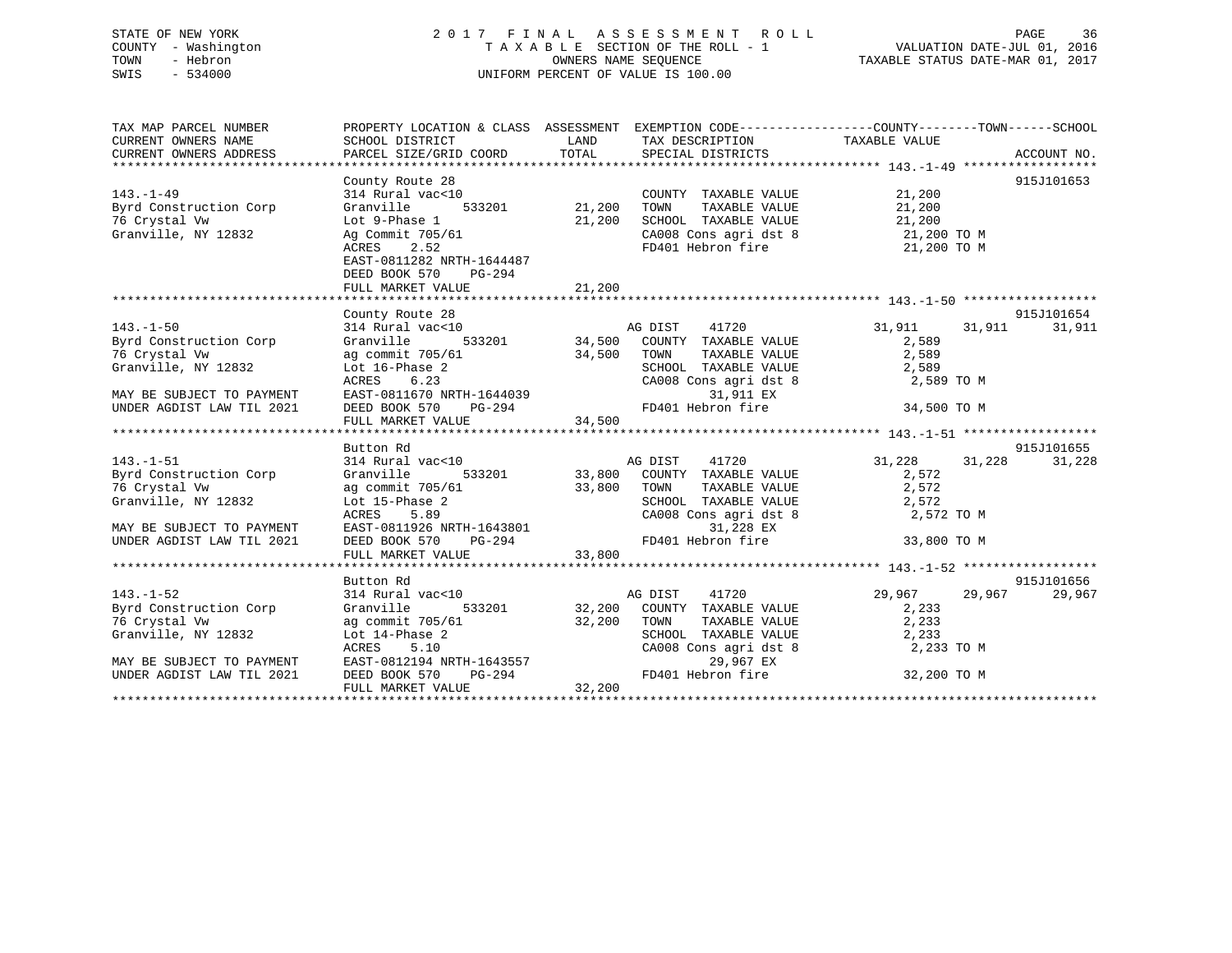## STATE OF NEW YORK 2 0 1 7 F I N A L A S S E S S M E N T R O L L PAGE 37 COUNTY - Washington T A X A B L E SECTION OF THE ROLL - 1 VALUATION DATE-JUL 01, 2016 TOWN - Hebron OWNERS NAME SEQUENCE TAXABLE STATUS DATE-MAR 01, 2017 SWIS - 534000 UNIFORM PERCENT OF VALUE IS 100.00

| TAX MAP PARCEL NUMBER<br>CURRENT OWNERS NAME<br>CURRENT OWNERS ADDRESS                                                                      | SCHOOL DISTRICT<br>PARCEL SIZE/GRID COORD                                                                                                                                           | LAND<br>TAX DESCRIPTION<br>TOTAL<br>SPECIAL DISTRICTS                                                                                                                | PROPERTY LOCATION & CLASS ASSESSMENT EXEMPTION CODE----------------COUNTY-------TOWN------SCHOOL<br>TAXABLE VALUE<br>ACCOUNT NO. |
|---------------------------------------------------------------------------------------------------------------------------------------------|-------------------------------------------------------------------------------------------------------------------------------------------------------------------------------------|----------------------------------------------------------------------------------------------------------------------------------------------------------------------|----------------------------------------------------------------------------------------------------------------------------------|
|                                                                                                                                             |                                                                                                                                                                                     |                                                                                                                                                                      |                                                                                                                                  |
| $143. - 1 - 53$<br>Byrd Construction Corp<br>76 Crystal Vw<br>Granville, NY 12832                                                           | Button Rd<br>314 Rural vac<10<br>Granville<br>ag commit 705/61<br>Lot 13-Phase 2                                                                                                    | AG DIST<br>41720<br>533201 32,200 COUNTY TAXABLE VALUE<br>32,200<br>TOWN<br>TAXABLE VALUE<br>SCHOOL TAXABLE VALUE<br>CA008 Cons agri dst 8                           | 915J101657<br>29,879<br>29,879<br>29,879<br>2,321<br>2,321<br>2,321                                                              |
| MAY BE SUBJECT TO PAYMENT<br>UNDER AGDIST LAW TIL 2021                                                                                      | ACRES 5.10<br>EAST-0812314 NRTH-1643256<br>DEED BOOK 570 PG-294<br>WALKER MALLIF, 32,200                                                                                            | 29,879 EX<br>FD401 Hebron fire                                                                                                                                       | 2,321 TO M<br>32,200 TO M                                                                                                        |
|                                                                                                                                             |                                                                                                                                                                                     |                                                                                                                                                                      |                                                                                                                                  |
|                                                                                                                                             | Button Rd                                                                                                                                                                           |                                                                                                                                                                      | 915J101658                                                                                                                       |
| $143. - 1 - 54$<br>Byrd Construction Corp<br>76 Crystal Vw<br>Granville, NY 12832                                                           | 314 Rural vac<10<br>533201<br>Granville<br>ag commit 705/61<br>Lot 12-Phase 2<br>ACRES                                                                                              | AG DIST 41720<br>32,200 COUNTY TAXABLE VALUE<br>32,200 TOWN TAXABLE VALUE<br>TAXABLE VALUE<br>SCHOOL TAXABLE VALUE<br>CA008 Cons agri dst 8                          | 30,041<br>30,041<br>30,041<br>2,159<br>2,159<br>2,159<br>2,159 TO M                                                              |
| MAY BE SUBJECT TO PAYMENT<br>UNDER AGDIST LAW TIL 2021                                                                                      | 5.10<br>EACRES<br>EAST-0812575 NRTH-1643103<br>DEED BOOK 570 PG-294<br>FULL MARKET VALUE 32,200                                                                                     | 30,041 EX<br>FD401 Hebron fire                                                                                                                                       | 32,200 TO M                                                                                                                      |
|                                                                                                                                             |                                                                                                                                                                                     |                                                                                                                                                                      |                                                                                                                                  |
| $143. - 1 - 55$                                                                                                                             | Button Rd<br>314 Rural vac<10                                                                                                                                                       | AG DIST 41720                                                                                                                                                        | 915J101659<br>18,772<br>18,772 18,772                                                                                            |
| Byrd Construction Corp<br>76 Crystal Vw<br>Granville, NY 12832                                                                              | Granville<br>533201<br>ag commit 705/61<br>Lot 11-Phase 2<br>ACRES<br>2.13                                                                                                          | 20,200 COUNTY TAXABLE VALUE<br>20,200 TOWN TAXABLE VALUE<br>TAXABLE VALUE<br>SCHOOL TAXABLE VALUE<br>CA008 Cons agri dst 8                                           | 1,428<br>1,428<br>1,428<br>1,428 TO M                                                                                            |
| MAY BE SUBJECT TO PAYMENT<br>UNDER AGDIST LAW TIL 2021                                                                                      | EAST-0812888 NRTH-1642951<br>DEED BOOK 570 PG-294<br>FULL MARKET VALUE 20,200                                                                                                       | 18,772 EX<br>FD401 Hebron fire                                                                                                                                       | 20,200 TO M                                                                                                                      |
|                                                                                                                                             |                                                                                                                                                                                     |                                                                                                                                                                      |                                                                                                                                  |
|                                                                                                                                             | Button Rd                                                                                                                                                                           |                                                                                                                                                                      | 915J101660                                                                                                                       |
| $143. - 1 - 56$<br>Byrd Construction Corp<br>76 Crystal Vw<br>Granville, NY 12832<br>MAY BE SUBJECT TO PAYMENT<br>UNDER AGDIST LAW TIL 2021 | 314 Rural vac<10<br>Granville<br>533201<br>ag commit 705/63<br>Lot 10-Phase 2<br>ACRES<br>8.71<br>ACRES 8.71<br>EAST-0813354 NRTH-1642372<br>FILL BOL-294                           | 41720<br>AG DIST<br>39,400 COUNTY TAXABLE VALUE<br>39,400 TOWN<br>TAXABLE VALUE<br>SCHOOL TAXABLE VALUE<br>$CA008$ Cons agri dst 8<br>35,262 EX<br>FD401 Hebron fire | 35,262<br>35,262<br>35,262<br>4,138<br>4,138<br>4,138<br>4,138 TO M<br>39,400 TO M                                               |
|                                                                                                                                             | FULL MARKET VALUE                                                                                                                                                                   | 39,400                                                                                                                                                               |                                                                                                                                  |
| $143. - 1 - 57$<br>Byrd Construction Corp<br>76 Crystal Vw<br>Granville, NY 12832                                                           | Button Rd/w Off<br>314 Rural vac<10<br>533201<br>Granville<br>ag commit 705/63<br>Lot 9-Phase 2<br>ACRES 7.64<br>ACRES 7.64<br>EAST-0813068 NRTH-1641734<br>DEED BOOK 570<br>PG-294 | COUNTY TAXABLE VALUE<br>21,300<br>TAXABLE VALUE<br>TOWN<br>21,300<br>SCHOOL TAXABLE VALUE<br>CA008 Cons agri dst 8<br>FD401 Hebron fire                              | 915J101661<br>21,300<br>21,300<br>21,300<br>21,300<br>21,300 TO M<br>21,300 TO M                                                 |
|                                                                                                                                             | FULL MARKET VALUE                                                                                                                                                                   | 21,300                                                                                                                                                               |                                                                                                                                  |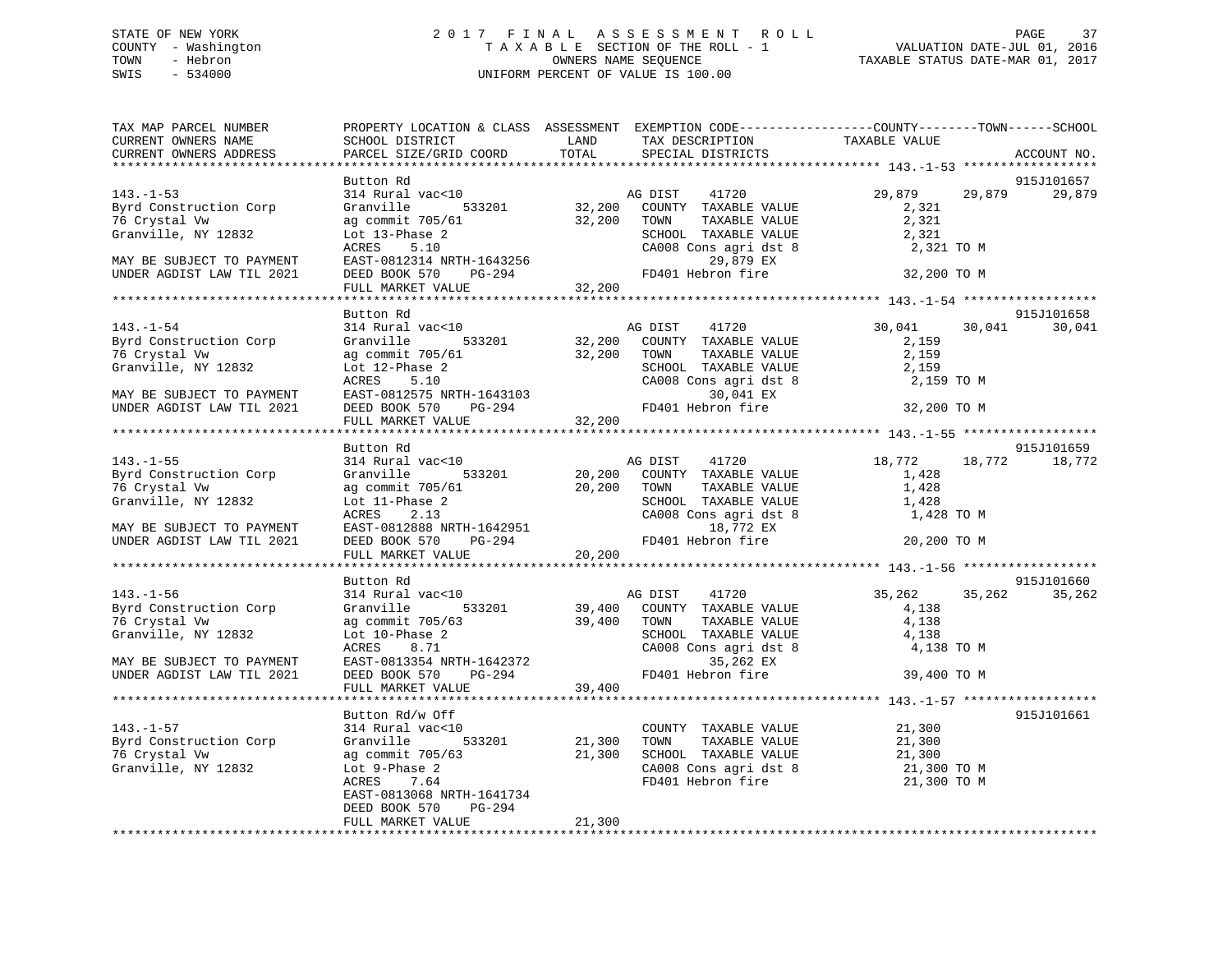## STATE OF NEW YORK 2 0 1 7 F I N A L A S S E S S M E N T R O L L PAGE 38 COUNTY - Washington T A X A B L E SECTION OF THE ROLL - 1 VALUATION DATE-JUL 01, 2016 TOWN - Hebron OWNERS NAME SEQUENCE TAXABLE STATUS DATE-MAR 01, 2017 SWIS - 534000 UNIFORM PERCENT OF VALUE IS 100.00

| TAX MAP PARCEL NUMBER<br>CURRENT OWNERS NAME<br>CURRENT OWNERS ADDRESS                                                                     | SCHOOL DISTRICT<br>PARCEL SIZE/GRID COORD                                                                                                                                                 | TAX DESCRIPTION<br>LAND<br>TOTAL<br>SPECIAL DISTRICTS                                                                                                                                      | PROPERTY LOCATION & CLASS ASSESSMENT EXEMPTION CODE---------------COUNTY-------TOWN-----SCHOOL<br>TAXABLE VALUE<br>ACCOUNT NO. |
|--------------------------------------------------------------------------------------------------------------------------------------------|-------------------------------------------------------------------------------------------------------------------------------------------------------------------------------------------|--------------------------------------------------------------------------------------------------------------------------------------------------------------------------------------------|--------------------------------------------------------------------------------------------------------------------------------|
| $153. - 1 - 9$<br>Byrd Construction Corp<br>76 Crystal Vw<br>Granville, NY 12832<br>MAY BE SUBJECT TO PAYMENT<br>UNDER AGDIST LAW TIL 2021 | 7442 State Route 22<br>120 Field crops<br>Granville<br>Ag Commit 705/59<br>ACRES 347.80<br>EAST-0821301 NRTH-1636556<br>DEED BOOK 427<br>$PG-43$<br>FULL MARKET VALUE                     | 41720<br>AG DIST<br>533201 439,400<br>COUNTY TAXABLE VALUE<br>464,600<br>TOWN<br>TAXABLE VALUE<br>SCHOOL TAXABLE VALUE<br>CA008 Cons agri dst 8<br>262,454 EX<br>464,600 FD401 Hebron fire | 915J100102<br>262,454 262,454<br>262,454<br>202,146<br>202,146<br>202,146<br>202,146 TO M<br>464,600 TO M                      |
| $153. - 1 - 14$<br>Byrd Construction Corp<br>76 Crystal Vw<br>Granville, NY 12832                                                          | Smith Rd/e Off<br>323 Vacant rural<br>533201<br>Granville<br>No Deeded R O W<br>4.00<br>ACRES<br>EAST-0817575 NRTH-1638681<br>DEED BOOK 427<br>PG-43<br>FULL MARKET VALUE                 | COUNTY TAXABLE VALUE<br>3,000<br>TOWN<br>TAXABLE VALUE<br>3,000<br>SCHOOL TAXABLE VALUE<br>FD401 Hebron fire<br>3,000                                                                      | 915J101040<br>3,000<br>3,000<br>3,000<br>3,000 TO M                                                                            |
| $169. - 1 - 32$<br>Cady Timothy<br>Cady Lesa<br>2 South St<br>Cromwell, CT 06416                                                           | 458 Pine Hill Rd<br>312 Vac w/imprv<br>534801<br>Salem<br>ACRES 16.00<br>EAST-0811450 NRTH-1620972<br>DEED BOOK 3067 PG-342<br>FULL MARKET VALUE                                          | COUNTY TAXABLE VALUE<br>25,000<br>TAXABLE VALUE<br>TOWN<br>46,000 SCHOOL TAXABLE VALUE<br>FD401 Hebron fire<br>46,000                                                                      | 915J100465<br>46,000<br>46,000<br>46,000<br>46,000 TO M                                                                        |
| $153. - 1 - 5.7$<br>Cahn Donald J<br>Cahn Candis S<br>78 Warner Rd<br>Granville, NY 12832                                                  | 78 Warner Rd<br>210 1 Family Res<br>Granville<br>533201<br>lot 7<br>5.93<br>ACRES<br>EAST-0819456 NRTH-1640089<br>DEED BOOK 807<br>$PG-38$<br>FULL MARKET VALUE                           | <b>BAS STAR</b><br>41854<br>53,900 COUNTY TAXABLE VALUE<br>115,200<br>TOWN<br>TAXABLE VALUE<br>SCHOOL TAXABLE VALUE<br>FD401 Hebron fire<br>115,200                                        | $\overline{0}$<br>$\Omega$<br>30,000<br>115,200<br>115,200<br>85,200<br>115,200 TO M                                           |
| $185. - 1 - 14.6$<br>Cameron David<br>8 High St<br>Hoosick Falls, NY 12090                                                                 | 12 Shale Mtn Way<br>270 Mfg housing<br>534801<br>Salem<br>Thompson Sub/ 29#87 Lot 3<br>ACRES<br>4.85 BANK<br>6<br>EAST-0815268 NRTH-1603877<br>DEED BOOK 1766 PG-227<br>FULL MARKET VALUE | BAS STAR<br>41854<br>41,600<br>93,000<br>COUNTY TAXABLE VALUE<br>TAXABLE VALUE<br>TOWN<br>SCHOOL TAXABLE VALUE<br>CA008 Cons agri dst 8<br>FD401 Hebron fire<br>93,000                     | 915J100676<br>$\overline{0}$<br>$\Omega$<br>30,000<br>93,000<br>93,000<br>63,000<br>93,000 TO M<br>93,000 TO M                 |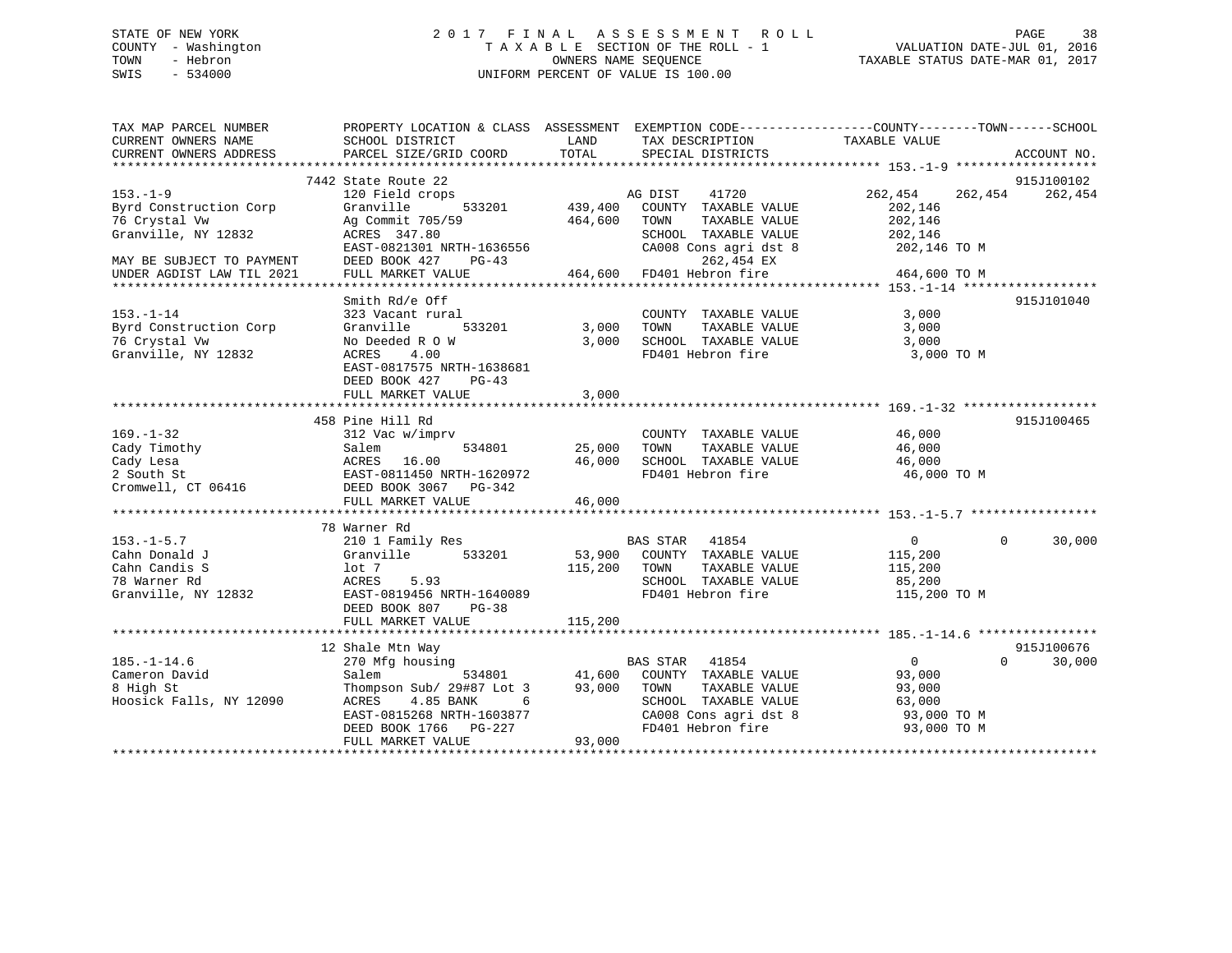## STATE OF NEW YORK 2 0 1 7 F I N A L A S S E S S M E N T R O L L PAGE 39 COUNTY - Washington T A X A B L E SECTION OF THE ROLL - 1 VALUATION DATE-JUL 01, 2016 TOWN - Hebron OWNERS NAME SEQUENCE TAXABLE STATUS DATE-MAR 01, 2017 SWIS - 534000 UNIFORM PERCENT OF VALUE IS 100.00

| TAX MAP PARCEL NUMBER      | PROPERTY LOCATION & CLASS ASSESSMENT |         | EXEMPTION CODE-----------------COUNTY-------TOWN------SCHOOL |                    |                              |
|----------------------------|--------------------------------------|---------|--------------------------------------------------------------|--------------------|------------------------------|
| CURRENT OWNERS NAME        | SCHOOL DISTRICT                      | LAND    | TAX DESCRIPTION                                              | TAXABLE VALUE      |                              |
| CURRENT OWNERS ADDRESS     | PARCEL SIZE/GRID COORD               | TOTAL   | SPECIAL DISTRICTS                                            |                    | ACCOUNT NO.                  |
| **********************     |                                      |         |                                                              |                    |                              |
|                            | 140 Callaway Rd                      |         |                                                              |                    | 915J101534                   |
| $175. - 1 - 32$            | 210 1 Family Res                     |         | COUNTY TAXABLE VALUE                                         | 136,300            |                              |
| Cameron John               | 534801<br>Salem                      | 60,900  | TOWN<br>TAXABLE VALUE                                        | 136,300            |                              |
| 562 Colebrook Rd           | Lot E                                | 136,300 | SCHOOL TAXABLE VALUE                                         | 136,300            |                              |
| Gansevoort, NY 12831       | 9.43<br>ACRES                        |         | FD401 Hebron fire                                            | 136,300 TO M       |                              |
|                            | EAST-0787150 NRTH-1616971            |         |                                                              |                    |                              |
|                            | DEED BOOK 3592<br>PG-83              |         |                                                              |                    |                              |
|                            | FULL MARKET VALUE                    | 136,300 |                                                              |                    |                              |
|                            |                                      |         |                                                              |                    |                              |
|                            | 15 Shale Mtn Way                     |         |                                                              |                    | 915J100676                   |
| $185. - 1 - 14.8$          | 210 1 Family Res                     |         | <b>BAS STAR</b><br>41854                                     | 0                  | 30,000<br>$\Omega$           |
| Cameron Scott B            | 534801<br>Salem                      | 41,800  | COUNTY TAXABLE VALUE                                         | 195,000            |                              |
| PO Box 691                 | $1$ ot $2$                           | 195,000 | TAXABLE VALUE<br>TOWN                                        | 195,000            |                              |
| Salem, NY 12865            | ACRES<br>4.93                        |         | SCHOOL TAXABLE VALUE                                         | 165,000            |                              |
|                            | EAST-0815282 NRTH-1604452            |         |                                                              |                    |                              |
|                            |                                      |         | CA008 Cons agri dst 8                                        | 195,000 TO M       |                              |
|                            | DEED BOOK 946<br>$PG-289$            |         | FD401 Hebron fire                                            | 195,000 TO M       |                              |
|                            | FULL MARKET VALUE                    | 195,000 |                                                              |                    |                              |
|                            |                                      |         |                                                              |                    |                              |
|                            | 1546 Big Burch Hill Rd               |         |                                                              |                    |                              |
| $152. - 2 - 37.2$          | 241 Rural res&ag                     |         | 41720<br>AG DIST                                             | 29,066             | 29,066<br>29,066<br>$\Omega$ |
| Campbell Brian R           | 533201<br>Granville                  |         | 84,000 BAS STAR<br>41854                                     | $\circ$            | 30,000                       |
| Campell Mary Kay           | ACRES<br>21.00                       | 275,000 | COUNTY TAXABLE VALUE                                         | 245,934            |                              |
| 1546 Big Burch Hill Rd     | EAST-0806549 NRTH-1639577            |         | TOWN<br>TAXABLE VALUE                                        | 245,934            |                              |
| Granville, NY 12832        | DEED BOOK 881<br>PG-291              |         | SCHOOL TAXABLE VALUE                                         | 215,934            |                              |
|                            | FULL MARKET VALUE                    | 275,000 | CA008 Cons agri dst 8                                        | 245,934 TO M       |                              |
| MAY BE SUBJECT TO PAYMENT  |                                      |         | 29,066 EX                                                    |                    |                              |
| UNDER AGDIST LAW TIL 2021  |                                      |         | FD401 Hebron fire                                            | 275,000 TO M       |                              |
|                            |                                      |         |                                                              |                    |                              |
|                            | Patterson Hill Rd                    |         |                                                              |                    | 915J100107                   |
| $183. - 1 - 33$            | 105 Vac farmland                     |         | AG DIST<br>41720                                             | 85,704             | 85,704<br>85,704             |
| Campbell David             | Greenwich<br>533401                  | 94,000  | COUNTY TAXABLE VALUE                                         | 8,296              |                              |
| Campbell Terry L           | 27.50<br>ACRES                       | 94,000  | TAXABLE VALUE<br>TOWN                                        | 8,296              |                              |
| 647 Bunker Hill Rd         | EAST-0787754 NRTH-1600026            |         | SCHOOL TAXABLE VALUE                                         | 8,296              |                              |
| Salem, NY 12865            | DEED BOOK 818<br>PG-157              |         | CA004 Cons agri dst 4                                        | 8,296 TO M         |                              |
|                            | FULL MARKET VALUE                    | 94,000  | 85,704 EX                                                    |                    |                              |
| MAY BE SUBJECT TO PAYMENT  |                                      |         | FD401 Hebron fire                                            | 94,000 TO M        |                              |
| UNDER AGDIST LAW TIL 2021  |                                      |         |                                                              |                    |                              |
|                            |                                      |         |                                                              |                    |                              |
|                            | Presbytery Ln                        |         |                                                              |                    |                              |
| $176. - 1 - 6.4$           | 322 Rural vac>10                     |         | AGRI-D IND 41730                                             | 209,219<br>209,219 | 209,219                      |
| Campbell David T           | 534801<br>Salem                      | 299,000 | COUNTY TAXABLE VALUE                                         | 89,781             |                              |
| Campbell Terry L           | ACRES 346.21                         | 299,000 | TAXABLE VALUE<br>TOWN                                        | 89,781             |                              |
| 647 Bunker Hill Rd         | EAST-0799547 NRTH-1615507            |         | SCHOOL TAXABLE VALUE                                         | 89,781             |                              |
| Salem, NY 12865            | DEED BOOK 3592 PG-214                |         | FD401 Hebron fire                                            | 299,000 TO M       |                              |
|                            | FULL MARKET VALUE                    | 299,000 |                                                              |                    |                              |
| MAY BE SUBJECT TO PAYMENT  |                                      |         |                                                              |                    |                              |
| UNDER AGDIST LAW TIL 2024  |                                      |         |                                                              |                    |                              |
| ************************** |                                      |         |                                                              |                    |                              |
|                            |                                      |         |                                                              |                    |                              |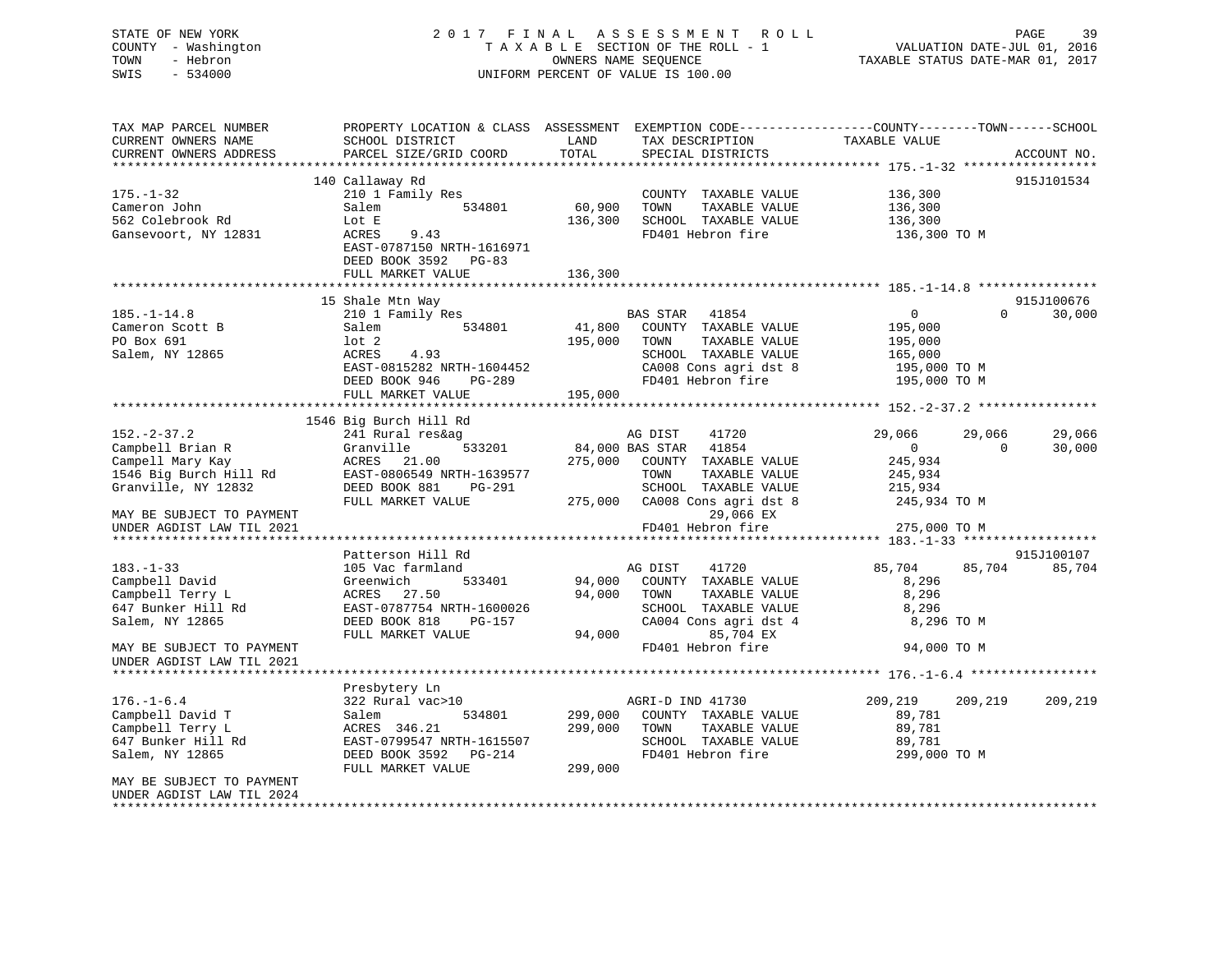## STATE OF NEW YORK 2 0 1 7 F I N A L A S S E S S M E N T R O L L PAGE 40 COUNTY - Washington T A X A B L E SECTION OF THE ROLL - 1 VALUATION DATE-JUL 01, 2016 TOWN - Hebron OWNERS NAME SEQUENCE TAXABLE STATUS DATE-MAR 01, 2017 SWIS - 534000 UNIFORM PERCENT OF VALUE IS 100.00

| TAX MAP PARCEL NUMBER<br>CURRENT OWNERS NAME | SCHOOL DISTRICT           | LAND                    | TAX DESCRIPTION                                    | PROPERTY LOCATION & CLASS ASSESSMENT EXEMPTION CODE----------------COUNTY-------TOWN------SCHOOL<br>TAXABLE VALUE |             |
|----------------------------------------------|---------------------------|-------------------------|----------------------------------------------------|-------------------------------------------------------------------------------------------------------------------|-------------|
| CURRENT OWNERS ADDRESS                       | PARCEL SIZE/GRID COORD    | TOTAL                   | SPECIAL DISTRICTS                                  |                                                                                                                   | ACCOUNT NO. |
|                                              | 535 Chamberlin Mills Rd   |                         |                                                    |                                                                                                                   | 915J100106  |
| $176. - 1 - 24$                              | 241 Rural res&ag          |                         | AG DIST<br>41720                                   | 99,421<br>99,421                                                                                                  | 99,421      |
| Campbell Donald G                            | Salem                     | 534801 237,700 BAS STAR | 41854                                              | $\Omega$<br>$\Omega$                                                                                              | 30,000      |
| Campbell Betty Lou                           | Forest Tax 3378/128       |                         | 344,000 FOR 480A 47460                             | 55,000<br>55,000                                                                                                  | 55,000      |
| 535 Chamberlin Hill Rd                       | 764/153                   |                         | COUNTY TAXABLE VALUE                               | 189,579                                                                                                           |             |
| Salem, NY 12865                              | ACRES 108.40              |                         | TAXABLE VALUE<br>TOWN                              | 189,579                                                                                                           |             |
|                                              | EAST-0800789 NRTH-1609872 |                         | SCHOOL TAXABLE VALUE                               | 159,579                                                                                                           |             |
| MAY BE SUBJECT TO PAYMENT                    | DEED BOOK 3359 PG-53      |                         | CA008 Cons agri dst 8                              | 244,579 TO M                                                                                                      |             |
| UNDER RPTL480A UNTIL 2026                    | FULL MARKET VALUE         | 344,000                 | 99,421 EX                                          |                                                                                                                   |             |
|                                              |                           |                         | FD401 Hebron fire                                  | 344,000 TO M                                                                                                      |             |
|                                              |                           |                         |                                                    |                                                                                                                   |             |
|                                              | 218 Chamberlin Mills Rd   |                         |                                                    |                                                                                                                   | 915J100076  |
| $184. - 1 - 5$                               | 240 Rural res             |                         | BAS STAR 41854                                     | $\overline{0}$<br>$\Omega$                                                                                        | 30,000      |
| Campbell Douglas C                           | 534801<br>Salem           | 212,000                 | COUNTY TAXABLE VALUE                               | 469,000                                                                                                           |             |
| Campbell Nicole M                            | 92.00<br>ACRES            | 469,000                 | TAXABLE VALUE<br>TOWN                              | 469,000                                                                                                           |             |
| 218 Chamberlin Mills Rd                      | EAST-0798169 NRTH-1604688 |                         | SCHOOL TAXABLE VALUE                               | 439,000                                                                                                           |             |
| Salem, NY 12865                              | DEED BOOK 816<br>PG-113   |                         |                                                    | 469,000 TO M                                                                                                      |             |
|                                              | FULL MARKET VALUE         |                         | CA008 Cons agri dst 8<br>469,000 FD401 Hebron fire | 469,000 TO M                                                                                                      |             |
|                                              |                           |                         |                                                    |                                                                                                                   |             |
|                                              | 7212 State Route 22       |                         |                                                    |                                                                                                                   | 915J101203  |
| $161. - 1 - 13$                              | 210 1 Family Res          |                         | COUNTY TAXABLE VALUE                               | 72,500                                                                                                            |             |
| Campbell Kelsey                              | 533201<br>Granville       | 39,900                  | TAXABLE VALUE<br>TOWN                              | 72,500                                                                                                            |             |
| 7212 State Route 22                          | ACRES<br>4.14             | 72,500                  | SCHOOL TAXABLE VALUE                               | 72,500                                                                                                            |             |
| Granville, NY 12832                          | EAST-0819470 NRTH-1631653 |                         | FD401 Hebron fire                                  | 72,500 TO M                                                                                                       |             |
|                                              | DEED BOOK 3680<br>PG-282  |                         |                                                    |                                                                                                                   |             |
|                                              | FULL MARKET VALUE         | 72,500                  |                                                    |                                                                                                                   |             |
|                                              |                           |                         |                                                    |                                                                                                                   |             |
|                                              | 2290 County Route 47      |                         |                                                    |                                                                                                                   | 915J100034  |
| $183.2 - 1 - 16$                             | 240 Rural res<br>- WTRFNT |                         | ENH STAR<br>41834                                  | $\overline{0}$<br>$\Omega$                                                                                        | 65,500      |
| Campbell Mary Emma LE                        | 534801<br>Salem           | 143,200                 | COUNTY TAXABLE VALUE                               | 240,200                                                                                                           |             |
| Edwards Laurie                               | ACRES 18.10               | 240,200                 | TAXABLE VALUE<br>TOWN                              | 240,200                                                                                                           |             |
| 2290 County Route 47                         | EAST-0788276 NRTH-1608615 |                         | SCHOOL TAXABLE VALUE                               | 174,700                                                                                                           |             |
| Salem, NY 12865                              | DEED BOOK 1681<br>$PG-58$ |                         | FD401 Hebron fire                                  | 240,200 TO M                                                                                                      |             |
|                                              | FULL MARKET VALUE         | 240,200                 |                                                    |                                                                                                                   |             |
|                                              |                           |                         |                                                    |                                                                                                                   |             |
|                                              | 708 County Route 31       |                         |                                                    |                                                                                                                   |             |
| $168. - 1 - 2.3$                             | 241 Rural res&ag          |                         | AG DIST<br>41720                                   | 30,004<br>30,004                                                                                                  | 30,004      |
| Campbell Matthew                             | 533801<br>Hartford        | 71,200 BAS STAR         | 41854                                              | $\overline{0}$<br>$\Omega$                                                                                        | 30,000      |
| 708 County Route 31                          | ACRES 14.60               | 176,600                 | COUNTY TAXABLE VALUE                               | 146,596                                                                                                           |             |
| Salem, NY 12865                              | EAST-0798399 NRTH-1622571 |                         | TOWN<br>TAXABLE VALUE                              | 146,596                                                                                                           |             |
|                                              | DEED BOOK 2676<br>PG-201  |                         | SCHOOL TAXABLE VALUE                               | 116,596                                                                                                           |             |
| MAY BE SUBJECT TO PAYMENT                    | FULL MARKET VALUE         | 176,600                 | CA008 Cons agri dst 8                              | 146,596 TO M                                                                                                      |             |
| UNDER AGDIST LAW TIL 2021                    |                           |                         | 30,004 EX                                          |                                                                                                                   |             |
|                                              |                           |                         | FD401 Hebron fire                                  | 176,600 TO M                                                                                                      |             |
|                                              |                           |                         |                                                    |                                                                                                                   |             |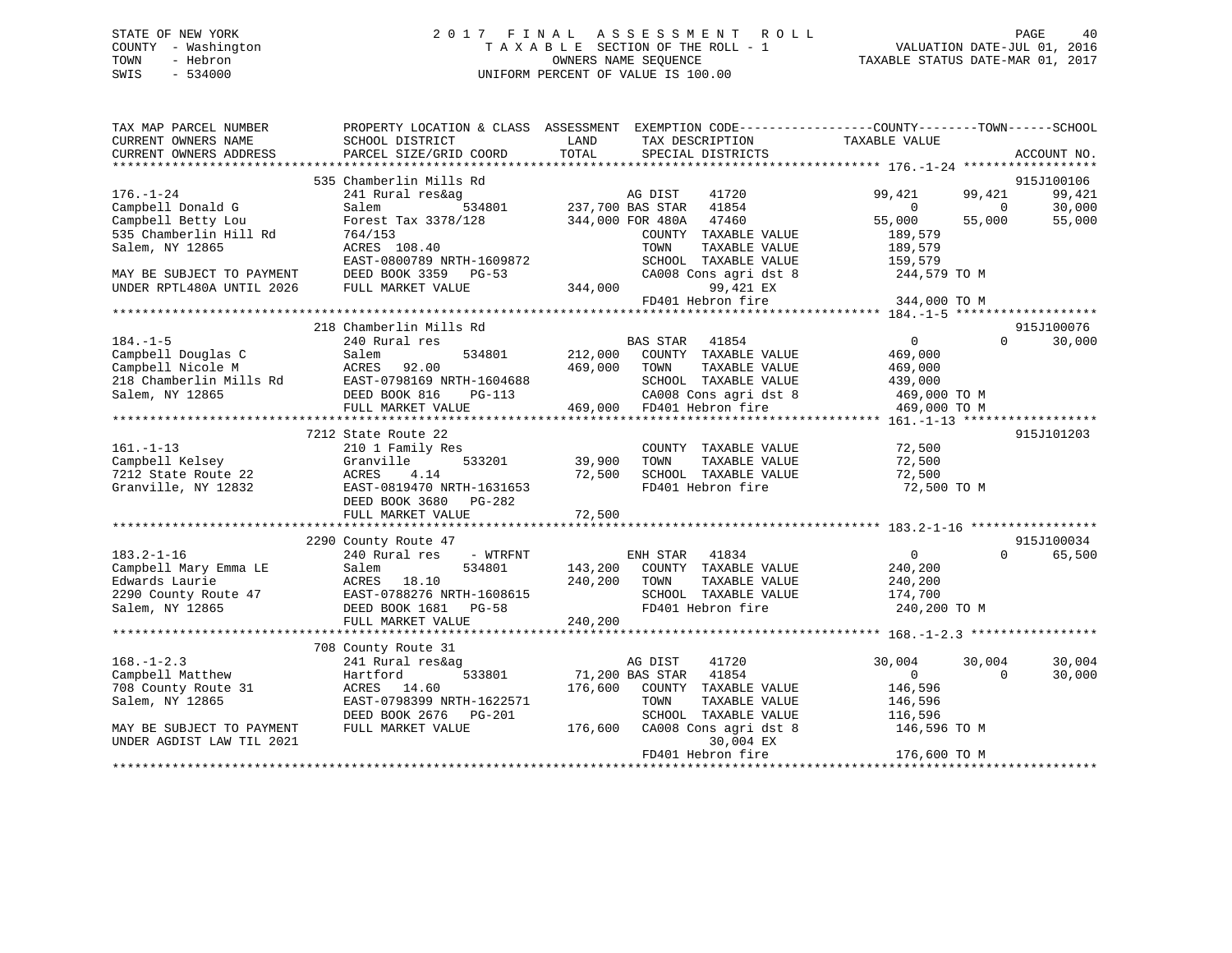## STATE OF NEW YORK 2 0 1 7 F I N A L A S S E S S M E N T R O L L PAGE 41 COUNTY - Washington T A X A B L E SECTION OF THE ROLL - 1 VALUATION DATE-JUL 01, 2016 TOWN - Hebron OWNERS NAME SEQUENCE TAXABLE STATUS DATE-MAR 01, 2017 SWIS - 534000 UNIFORM PERCENT OF VALUE IS 100.00

| TAX MAP PARCEL NUMBER<br>CURRENT OWNERS NAME<br>CURRENT OWNERS ADDRESS                                                                                                                                                                                      | SCHOOL DISTRICT<br>PARCEL SIZE/GRID COORD                                                                                                                                                                                                                                                                                                 | LAND<br>TOTAL                                            | TAX DESCRIPTION<br>SPECIAL DISTRICTS                                                                                                                                                                                                                                                                                                               | PROPERTY LOCATION & CLASS ASSESSMENT EXEMPTION CODE---------------COUNTY-------TOWN-----SCHOOL<br>TAXABLE VALUE                                                                                                       | ACCOUNT NO.                                                                         |
|-------------------------------------------------------------------------------------------------------------------------------------------------------------------------------------------------------------------------------------------------------------|-------------------------------------------------------------------------------------------------------------------------------------------------------------------------------------------------------------------------------------------------------------------------------------------------------------------------------------------|----------------------------------------------------------|----------------------------------------------------------------------------------------------------------------------------------------------------------------------------------------------------------------------------------------------------------------------------------------------------------------------------------------------------|-----------------------------------------------------------------------------------------------------------------------------------------------------------------------------------------------------------------------|-------------------------------------------------------------------------------------|
|                                                                                                                                                                                                                                                             |                                                                                                                                                                                                                                                                                                                                           |                                                          |                                                                                                                                                                                                                                                                                                                                                    |                                                                                                                                                                                                                       |                                                                                     |
| $183. - 1 - 35$<br>Campbell Paul<br>1139 Patterson Hill Rd<br>Salem, NY 12865<br>MAY BE SUBJECT TO PAYMENT                                                                                                                                                  | Patterson Hill Rd<br>105 Vac farmland<br>534801<br>Salem<br>Ag Commit 684/175<br>ACRES 45.50<br>EAST-0787282 NRTH-1601118<br>DEED BOOK 846<br>PG-284                                                                                                                                                                                      | 128,300<br>128,300                                       | AGRI-D IND 41730<br>COUNTY TAXABLE VALUE<br>TOWN<br>TAXABLE VALUE<br>SCHOOL TAXABLE VALUE<br>FD401 Hebron fire                                                                                                                                                                                                                                     | 100,795<br>100,795<br>27,505<br>27,505<br>27,505<br>128,300 TO M                                                                                                                                                      | 915J100001<br>100,795                                                               |
| UNDER AGDIST LAW TIL 2024                                                                                                                                                                                                                                   | FULL MARKET VALUE                                                                                                                                                                                                                                                                                                                         | 128,300                                                  |                                                                                                                                                                                                                                                                                                                                                    |                                                                                                                                                                                                                       |                                                                                     |
|                                                                                                                                                                                                                                                             |                                                                                                                                                                                                                                                                                                                                           |                                                          |                                                                                                                                                                                                                                                                                                                                                    |                                                                                                                                                                                                                       |                                                                                     |
| $152 - 2 - 37.4$<br>Campbell Rea<br>Campbell Carol<br>148 E Campbell Ln<br>Salem, NY 12865                                                                                                                                                                  | County Route 31<br>105 Vac farmland<br>533201<br>Granville<br>FRNT 415.00 DPTH 210.00<br>EAST-0808470 NRTH-1639872<br>DEED BOOK 429<br>PG-1062                                                                                                                                                                                            | 6,500<br>6,500                                           | COUNTY TAXABLE VALUE<br>TAXABLE VALUE<br>TOWN<br>SCHOOL TAXABLE VALUE<br>CA008 Cons agri dst 8<br>FD401 Hebron fire                                                                                                                                                                                                                                | 6,500<br>6,500<br>6,500<br>6,500 ТО М<br>6,500 TO M                                                                                                                                                                   |                                                                                     |
|                                                                                                                                                                                                                                                             | FULL MARKET VALUE                                                                                                                                                                                                                                                                                                                         | 6,500                                                    |                                                                                                                                                                                                                                                                                                                                                    |                                                                                                                                                                                                                       |                                                                                     |
| $152. - 2 - 37$<br>Campbell Rea D LE<br>Campbell Brian R<br>148 E Campbell Ln<br>Salem, NY 12865<br>$168. - 1 - 2$<br>Campbell Rea D LE<br>Campbell Brian R<br>148 Campbell Ln<br>Salem, NY 12865<br>MAY BE SUBJECT TO PAYMENT<br>UNDER AGDIST LAW TIL 2021 | 1517 County Route 31<br>210 1 Family Res<br>533201<br>Granville<br>2922/109<br>2.00<br>ACRES<br>EAST-0807329 NRTH-1639537<br>DEED BOOK 3010 PG-195<br>FULL MARKET VALUE<br>148 Campbell Ln<br>112 Dairy farm<br>533801<br>Hartford<br>2916/286<br>ACRES 311.10<br>EAST-0796781 NRTH-1624651<br>DEED BOOK 3010 PG-202<br>FULL MARKET VALUE | 40,000<br>79,600<br>79,600<br>431,800 AGED-CO<br>641,500 | COUNTY TAXABLE VALUE<br>TAXABLE VALUE<br>TOWN<br>SCHOOL TAXABLE VALUE<br>CA008 Cons agri dst 8<br>FD401 Hebron fire<br>19 PCT OF VALUE USED FOR EXEMPTION PURPOSES<br>41720<br>AG DIST<br>41802<br>641,500 AGE-TN/SCH 41806<br>ENH STAR<br>41834<br>COUNTY TAXABLE VALUE<br>TOWN<br>TAXABLE VALUE<br>SCHOOL TAXABLE VALUE<br>CA008 Cons agri dst 8 | 79,600<br>79,600<br>79,600<br>79,600 TO M<br>79,600 TO M<br>280,555<br>280,555<br>60,943<br>$\overline{0}$<br>$\overline{0}$<br>36,566<br>$\overline{0}$<br>$\Omega$<br>300,002<br>324,379<br>258,879<br>360,945 TO M | 915J100110<br>915J100108<br>280,555<br>$\overline{\phantom{0}}$<br>36,566<br>65,500 |
|                                                                                                                                                                                                                                                             |                                                                                                                                                                                                                                                                                                                                           |                                                          | 280,555 EX<br>FD401 Hebron fire                                                                                                                                                                                                                                                                                                                    | 641,500 TO M                                                                                                                                                                                                          |                                                                                     |
| $183.2 - 1 - 7$<br>Campbell Richard B<br>Campbell Mary Ann C<br>7827 Lutz Ave<br>Massillon, OH 44646                                                                                                                                                        | County Route 47<br>314 Rural vac<10 - WTRFNT<br>Salem<br>534801<br>3549/217<br>1.86<br>ACRES<br>EAST-0786787 NRTH-1607814<br>DEED BOOK 3407<br>PG-96<br>FULL MARKET VALUE                                                                                                                                                                 | 31,300<br>31,300<br>31,300                               | COUNTY TAXABLE VALUE<br>TOWN<br>TAXABLE VALUE<br>SCHOOL TAXABLE VALUE<br>FD401 Hebron fire                                                                                                                                                                                                                                                         | 31,300<br>31,300<br>31,300<br>31,300 TO M                                                                                                                                                                             | 915J101156                                                                          |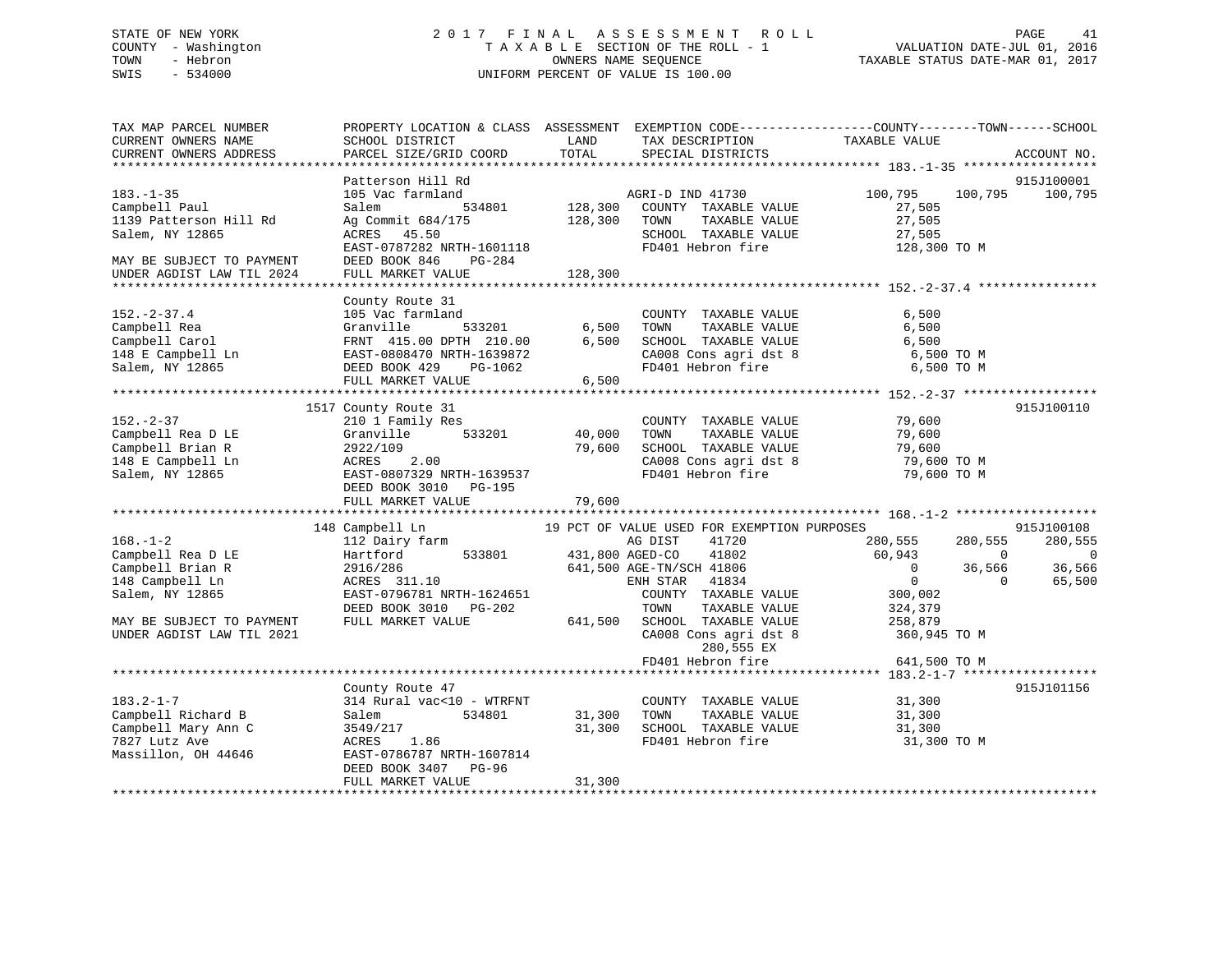## STATE OF NEW YORK 2 0 1 7 F I N A L A S S E S S M E N T R O L L PAGE 42 COUNTY - Washington T A X A B L E SECTION OF THE ROLL - 1 VALUATION DATE-JUL 01, 2016 TOWN - Hebron OWNERS NAME SEQUENCE TAXABLE STATUS DATE-MAR 01, 2017 SWIS - 534000 UNIFORM PERCENT OF VALUE IS 100.00

| TOTAL<br>CURRENT OWNERS ADDRESS<br>PARCEL SIZE/GRID COORD<br>SPECIAL DISTRICTS<br>ACCOUNT NO.<br>**********************<br>915J101003<br>County Route 47<br>$183.2 - 1 - 17$<br>314 Rural vac<10<br>18,400<br>COUNTY TAXABLE VALUE<br>Campbell Richard T LE<br>534801<br>18,400<br>TOWN<br>TAXABLE VALUE<br>Salem<br>18,400<br>1.20<br>Campbell Mary Emma LE<br>ACRES<br>18,400<br>SCHOOL TAXABLE VALUE<br>18,400<br>2290 County Route 47<br>EAST-0788848 NRTH-1608220<br>FD401 Hebron fire<br>18,400 TO M<br>Salem, NY 12865<br>DEED BOOK 1681 PG-58<br>18,400<br>FULL MARKET VALUE<br>696 Chamberlin Mills Rd<br>915J100374<br>$176. - 1 - 16$<br>210 1 Family Res<br>COUNTY TAXABLE VALUE<br>35,900<br>Canalini Mario<br>Salem<br>534801<br>21,100<br>TOWN<br>TAXABLE VALUE<br>35,900<br>76-04 68th Ave<br>FRNT 80.00 DPTH 70.00<br>35,900<br>SCHOOL TAXABLE VALUE<br>35,900<br>Middle Village, NY 11379<br>FD401 Hebron fire<br>EAST-0803738 NRTH-1612238<br>35,900 TO M<br>DEED BOOK 3450 PG-301<br>35,900<br>FULL MARKET VALUE<br>915J101179<br>196 Little Burch Hill Rd<br>$151. - 1 - 22.4$<br>242 Rurl res&rec<br>COUNTY TAXABLE VALUE<br>88,500<br>Canalini Mario Louis<br>533801<br>76,300<br>TOWN<br>TAXABLE VALUE<br>Hartford<br>88,500<br>1171 Bogtown Rd<br>SCHOOL TAXABLE VALUE<br>501/514<br>88,500<br>88,500<br>Salem, NY 12865<br>ACRES 17.16<br>FD401 Hebron fire<br>88,500 TO M<br>EAST-0799642 NRTH-1633474<br>DEED BOOK 3543 PG-229<br>88,500<br>FULL MARKET VALUE<br>33 Lee Brook Ln<br>$177. - 1 - 3.27$<br>210 1 Family Res<br>100,300<br>COUNTY TAXABLE VALUE<br>Capital Communications FCU<br>Salem<br>534801<br>33,200<br>TOWN<br>TAXABLE VALUE<br>100,300<br>4 Winners Cir<br>sub lot 2B<br>100,300<br>SCHOOL TAXABLE VALUE<br>100,300<br>Albany, NY 12205<br>CA008 Cons agri dst 8<br>ACRES<br>1.47<br>100,300 TO M<br>FD401 Hebron fire<br>EAST-0805413 NRTH-1616317<br>100,300 TO M<br>DEED BOOK 3733 PG-259<br>100,300<br>FULL MARKET VALUE<br>915J100113<br>Everetts Heights Way<br>$152. - 2 - 6$<br>314 Rural vac<10<br>COUNTY TAXABLE VALUE<br>22,600<br>Cappiello Vito M<br>Granville<br>533201<br>22,600<br>TOWN<br>TAXABLE VALUE<br>22,600<br>SCHOOL TAXABLE VALUE<br>22,600<br>15 Nicole Ct<br>3.03<br>22,600<br>ACRES<br>FD401 Hebron fire<br>Copiague, NY 11726<br>EAST-0809829 NRTH-1641967<br>22,600 TO M<br>DEED BOOK 908<br>$PG-47$<br>22,600<br>FULL MARKET VALUE | TAX MAP PARCEL NUMBER |                 |      |                 | PROPERTY LOCATION & CLASS ASSESSMENT EXEMPTION CODE---------------COUNTY-------TOWN-----SCHOOL |  |
|--------------------------------------------------------------------------------------------------------------------------------------------------------------------------------------------------------------------------------------------------------------------------------------------------------------------------------------------------------------------------------------------------------------------------------------------------------------------------------------------------------------------------------------------------------------------------------------------------------------------------------------------------------------------------------------------------------------------------------------------------------------------------------------------------------------------------------------------------------------------------------------------------------------------------------------------------------------------------------------------------------------------------------------------------------------------------------------------------------------------------------------------------------------------------------------------------------------------------------------------------------------------------------------------------------------------------------------------------------------------------------------------------------------------------------------------------------------------------------------------------------------------------------------------------------------------------------------------------------------------------------------------------------------------------------------------------------------------------------------------------------------------------------------------------------------------------------------------------------------------------------------------------------------------------------------------------------------------------------------------------------------------------------------------------------------------------------------------------------------------------------------------------------------------------------------------------------------------------------------------------------------------------------------------------------------------------------------------------------------------------------------------------------------------|-----------------------|-----------------|------|-----------------|------------------------------------------------------------------------------------------------|--|
|                                                                                                                                                                                                                                                                                                                                                                                                                                                                                                                                                                                                                                                                                                                                                                                                                                                                                                                                                                                                                                                                                                                                                                                                                                                                                                                                                                                                                                                                                                                                                                                                                                                                                                                                                                                                                                                                                                                                                                                                                                                                                                                                                                                                                                                                                                                                                                                                                    | CURRENT OWNERS NAME   | SCHOOL DISTRICT | LAND | TAX DESCRIPTION | TAXABLE VALUE                                                                                  |  |
|                                                                                                                                                                                                                                                                                                                                                                                                                                                                                                                                                                                                                                                                                                                                                                                                                                                                                                                                                                                                                                                                                                                                                                                                                                                                                                                                                                                                                                                                                                                                                                                                                                                                                                                                                                                                                                                                                                                                                                                                                                                                                                                                                                                                                                                                                                                                                                                                                    |                       |                 |      |                 |                                                                                                |  |
|                                                                                                                                                                                                                                                                                                                                                                                                                                                                                                                                                                                                                                                                                                                                                                                                                                                                                                                                                                                                                                                                                                                                                                                                                                                                                                                                                                                                                                                                                                                                                                                                                                                                                                                                                                                                                                                                                                                                                                                                                                                                                                                                                                                                                                                                                                                                                                                                                    |                       |                 |      |                 |                                                                                                |  |
|                                                                                                                                                                                                                                                                                                                                                                                                                                                                                                                                                                                                                                                                                                                                                                                                                                                                                                                                                                                                                                                                                                                                                                                                                                                                                                                                                                                                                                                                                                                                                                                                                                                                                                                                                                                                                                                                                                                                                                                                                                                                                                                                                                                                                                                                                                                                                                                                                    |                       |                 |      |                 |                                                                                                |  |
|                                                                                                                                                                                                                                                                                                                                                                                                                                                                                                                                                                                                                                                                                                                                                                                                                                                                                                                                                                                                                                                                                                                                                                                                                                                                                                                                                                                                                                                                                                                                                                                                                                                                                                                                                                                                                                                                                                                                                                                                                                                                                                                                                                                                                                                                                                                                                                                                                    |                       |                 |      |                 |                                                                                                |  |
|                                                                                                                                                                                                                                                                                                                                                                                                                                                                                                                                                                                                                                                                                                                                                                                                                                                                                                                                                                                                                                                                                                                                                                                                                                                                                                                                                                                                                                                                                                                                                                                                                                                                                                                                                                                                                                                                                                                                                                                                                                                                                                                                                                                                                                                                                                                                                                                                                    |                       |                 |      |                 |                                                                                                |  |
|                                                                                                                                                                                                                                                                                                                                                                                                                                                                                                                                                                                                                                                                                                                                                                                                                                                                                                                                                                                                                                                                                                                                                                                                                                                                                                                                                                                                                                                                                                                                                                                                                                                                                                                                                                                                                                                                                                                                                                                                                                                                                                                                                                                                                                                                                                                                                                                                                    |                       |                 |      |                 |                                                                                                |  |
|                                                                                                                                                                                                                                                                                                                                                                                                                                                                                                                                                                                                                                                                                                                                                                                                                                                                                                                                                                                                                                                                                                                                                                                                                                                                                                                                                                                                                                                                                                                                                                                                                                                                                                                                                                                                                                                                                                                                                                                                                                                                                                                                                                                                                                                                                                                                                                                                                    |                       |                 |      |                 |                                                                                                |  |
|                                                                                                                                                                                                                                                                                                                                                                                                                                                                                                                                                                                                                                                                                                                                                                                                                                                                                                                                                                                                                                                                                                                                                                                                                                                                                                                                                                                                                                                                                                                                                                                                                                                                                                                                                                                                                                                                                                                                                                                                                                                                                                                                                                                                                                                                                                                                                                                                                    |                       |                 |      |                 |                                                                                                |  |
|                                                                                                                                                                                                                                                                                                                                                                                                                                                                                                                                                                                                                                                                                                                                                                                                                                                                                                                                                                                                                                                                                                                                                                                                                                                                                                                                                                                                                                                                                                                                                                                                                                                                                                                                                                                                                                                                                                                                                                                                                                                                                                                                                                                                                                                                                                                                                                                                                    |                       |                 |      |                 |                                                                                                |  |
|                                                                                                                                                                                                                                                                                                                                                                                                                                                                                                                                                                                                                                                                                                                                                                                                                                                                                                                                                                                                                                                                                                                                                                                                                                                                                                                                                                                                                                                                                                                                                                                                                                                                                                                                                                                                                                                                                                                                                                                                                                                                                                                                                                                                                                                                                                                                                                                                                    |                       |                 |      |                 |                                                                                                |  |
|                                                                                                                                                                                                                                                                                                                                                                                                                                                                                                                                                                                                                                                                                                                                                                                                                                                                                                                                                                                                                                                                                                                                                                                                                                                                                                                                                                                                                                                                                                                                                                                                                                                                                                                                                                                                                                                                                                                                                                                                                                                                                                                                                                                                                                                                                                                                                                                                                    |                       |                 |      |                 |                                                                                                |  |
|                                                                                                                                                                                                                                                                                                                                                                                                                                                                                                                                                                                                                                                                                                                                                                                                                                                                                                                                                                                                                                                                                                                                                                                                                                                                                                                                                                                                                                                                                                                                                                                                                                                                                                                                                                                                                                                                                                                                                                                                                                                                                                                                                                                                                                                                                                                                                                                                                    |                       |                 |      |                 |                                                                                                |  |
|                                                                                                                                                                                                                                                                                                                                                                                                                                                                                                                                                                                                                                                                                                                                                                                                                                                                                                                                                                                                                                                                                                                                                                                                                                                                                                                                                                                                                                                                                                                                                                                                                                                                                                                                                                                                                                                                                                                                                                                                                                                                                                                                                                                                                                                                                                                                                                                                                    |                       |                 |      |                 |                                                                                                |  |
|                                                                                                                                                                                                                                                                                                                                                                                                                                                                                                                                                                                                                                                                                                                                                                                                                                                                                                                                                                                                                                                                                                                                                                                                                                                                                                                                                                                                                                                                                                                                                                                                                                                                                                                                                                                                                                                                                                                                                                                                                                                                                                                                                                                                                                                                                                                                                                                                                    |                       |                 |      |                 |                                                                                                |  |
|                                                                                                                                                                                                                                                                                                                                                                                                                                                                                                                                                                                                                                                                                                                                                                                                                                                                                                                                                                                                                                                                                                                                                                                                                                                                                                                                                                                                                                                                                                                                                                                                                                                                                                                                                                                                                                                                                                                                                                                                                                                                                                                                                                                                                                                                                                                                                                                                                    |                       |                 |      |                 |                                                                                                |  |
|                                                                                                                                                                                                                                                                                                                                                                                                                                                                                                                                                                                                                                                                                                                                                                                                                                                                                                                                                                                                                                                                                                                                                                                                                                                                                                                                                                                                                                                                                                                                                                                                                                                                                                                                                                                                                                                                                                                                                                                                                                                                                                                                                                                                                                                                                                                                                                                                                    |                       |                 |      |                 |                                                                                                |  |
|                                                                                                                                                                                                                                                                                                                                                                                                                                                                                                                                                                                                                                                                                                                                                                                                                                                                                                                                                                                                                                                                                                                                                                                                                                                                                                                                                                                                                                                                                                                                                                                                                                                                                                                                                                                                                                                                                                                                                                                                                                                                                                                                                                                                                                                                                                                                                                                                                    |                       |                 |      |                 |                                                                                                |  |
|                                                                                                                                                                                                                                                                                                                                                                                                                                                                                                                                                                                                                                                                                                                                                                                                                                                                                                                                                                                                                                                                                                                                                                                                                                                                                                                                                                                                                                                                                                                                                                                                                                                                                                                                                                                                                                                                                                                                                                                                                                                                                                                                                                                                                                                                                                                                                                                                                    |                       |                 |      |                 |                                                                                                |  |
|                                                                                                                                                                                                                                                                                                                                                                                                                                                                                                                                                                                                                                                                                                                                                                                                                                                                                                                                                                                                                                                                                                                                                                                                                                                                                                                                                                                                                                                                                                                                                                                                                                                                                                                                                                                                                                                                                                                                                                                                                                                                                                                                                                                                                                                                                                                                                                                                                    |                       |                 |      |                 |                                                                                                |  |
|                                                                                                                                                                                                                                                                                                                                                                                                                                                                                                                                                                                                                                                                                                                                                                                                                                                                                                                                                                                                                                                                                                                                                                                                                                                                                                                                                                                                                                                                                                                                                                                                                                                                                                                                                                                                                                                                                                                                                                                                                                                                                                                                                                                                                                                                                                                                                                                                                    |                       |                 |      |                 |                                                                                                |  |
|                                                                                                                                                                                                                                                                                                                                                                                                                                                                                                                                                                                                                                                                                                                                                                                                                                                                                                                                                                                                                                                                                                                                                                                                                                                                                                                                                                                                                                                                                                                                                                                                                                                                                                                                                                                                                                                                                                                                                                                                                                                                                                                                                                                                                                                                                                                                                                                                                    |                       |                 |      |                 |                                                                                                |  |
|                                                                                                                                                                                                                                                                                                                                                                                                                                                                                                                                                                                                                                                                                                                                                                                                                                                                                                                                                                                                                                                                                                                                                                                                                                                                                                                                                                                                                                                                                                                                                                                                                                                                                                                                                                                                                                                                                                                                                                                                                                                                                                                                                                                                                                                                                                                                                                                                                    |                       |                 |      |                 |                                                                                                |  |
|                                                                                                                                                                                                                                                                                                                                                                                                                                                                                                                                                                                                                                                                                                                                                                                                                                                                                                                                                                                                                                                                                                                                                                                                                                                                                                                                                                                                                                                                                                                                                                                                                                                                                                                                                                                                                                                                                                                                                                                                                                                                                                                                                                                                                                                                                                                                                                                                                    |                       |                 |      |                 |                                                                                                |  |
|                                                                                                                                                                                                                                                                                                                                                                                                                                                                                                                                                                                                                                                                                                                                                                                                                                                                                                                                                                                                                                                                                                                                                                                                                                                                                                                                                                                                                                                                                                                                                                                                                                                                                                                                                                                                                                                                                                                                                                                                                                                                                                                                                                                                                                                                                                                                                                                                                    |                       |                 |      |                 |                                                                                                |  |
|                                                                                                                                                                                                                                                                                                                                                                                                                                                                                                                                                                                                                                                                                                                                                                                                                                                                                                                                                                                                                                                                                                                                                                                                                                                                                                                                                                                                                                                                                                                                                                                                                                                                                                                                                                                                                                                                                                                                                                                                                                                                                                                                                                                                                                                                                                                                                                                                                    |                       |                 |      |                 |                                                                                                |  |
|                                                                                                                                                                                                                                                                                                                                                                                                                                                                                                                                                                                                                                                                                                                                                                                                                                                                                                                                                                                                                                                                                                                                                                                                                                                                                                                                                                                                                                                                                                                                                                                                                                                                                                                                                                                                                                                                                                                                                                                                                                                                                                                                                                                                                                                                                                                                                                                                                    |                       |                 |      |                 |                                                                                                |  |
|                                                                                                                                                                                                                                                                                                                                                                                                                                                                                                                                                                                                                                                                                                                                                                                                                                                                                                                                                                                                                                                                                                                                                                                                                                                                                                                                                                                                                                                                                                                                                                                                                                                                                                                                                                                                                                                                                                                                                                                                                                                                                                                                                                                                                                                                                                                                                                                                                    |                       |                 |      |                 |                                                                                                |  |
|                                                                                                                                                                                                                                                                                                                                                                                                                                                                                                                                                                                                                                                                                                                                                                                                                                                                                                                                                                                                                                                                                                                                                                                                                                                                                                                                                                                                                                                                                                                                                                                                                                                                                                                                                                                                                                                                                                                                                                                                                                                                                                                                                                                                                                                                                                                                                                                                                    |                       |                 |      |                 |                                                                                                |  |
|                                                                                                                                                                                                                                                                                                                                                                                                                                                                                                                                                                                                                                                                                                                                                                                                                                                                                                                                                                                                                                                                                                                                                                                                                                                                                                                                                                                                                                                                                                                                                                                                                                                                                                                                                                                                                                                                                                                                                                                                                                                                                                                                                                                                                                                                                                                                                                                                                    |                       |                 |      |                 |                                                                                                |  |
|                                                                                                                                                                                                                                                                                                                                                                                                                                                                                                                                                                                                                                                                                                                                                                                                                                                                                                                                                                                                                                                                                                                                                                                                                                                                                                                                                                                                                                                                                                                                                                                                                                                                                                                                                                                                                                                                                                                                                                                                                                                                                                                                                                                                                                                                                                                                                                                                                    |                       |                 |      |                 |                                                                                                |  |
|                                                                                                                                                                                                                                                                                                                                                                                                                                                                                                                                                                                                                                                                                                                                                                                                                                                                                                                                                                                                                                                                                                                                                                                                                                                                                                                                                                                                                                                                                                                                                                                                                                                                                                                                                                                                                                                                                                                                                                                                                                                                                                                                                                                                                                                                                                                                                                                                                    |                       |                 |      |                 |                                                                                                |  |
|                                                                                                                                                                                                                                                                                                                                                                                                                                                                                                                                                                                                                                                                                                                                                                                                                                                                                                                                                                                                                                                                                                                                                                                                                                                                                                                                                                                                                                                                                                                                                                                                                                                                                                                                                                                                                                                                                                                                                                                                                                                                                                                                                                                                                                                                                                                                                                                                                    |                       |                 |      |                 |                                                                                                |  |
|                                                                                                                                                                                                                                                                                                                                                                                                                                                                                                                                                                                                                                                                                                                                                                                                                                                                                                                                                                                                                                                                                                                                                                                                                                                                                                                                                                                                                                                                                                                                                                                                                                                                                                                                                                                                                                                                                                                                                                                                                                                                                                                                                                                                                                                                                                                                                                                                                    |                       |                 |      |                 |                                                                                                |  |
|                                                                                                                                                                                                                                                                                                                                                                                                                                                                                                                                                                                                                                                                                                                                                                                                                                                                                                                                                                                                                                                                                                                                                                                                                                                                                                                                                                                                                                                                                                                                                                                                                                                                                                                                                                                                                                                                                                                                                                                                                                                                                                                                                                                                                                                                                                                                                                                                                    |                       |                 |      |                 |                                                                                                |  |
|                                                                                                                                                                                                                                                                                                                                                                                                                                                                                                                                                                                                                                                                                                                                                                                                                                                                                                                                                                                                                                                                                                                                                                                                                                                                                                                                                                                                                                                                                                                                                                                                                                                                                                                                                                                                                                                                                                                                                                                                                                                                                                                                                                                                                                                                                                                                                                                                                    |                       |                 |      |                 |                                                                                                |  |
|                                                                                                                                                                                                                                                                                                                                                                                                                                                                                                                                                                                                                                                                                                                                                                                                                                                                                                                                                                                                                                                                                                                                                                                                                                                                                                                                                                                                                                                                                                                                                                                                                                                                                                                                                                                                                                                                                                                                                                                                                                                                                                                                                                                                                                                                                                                                                                                                                    |                       |                 |      |                 |                                                                                                |  |
|                                                                                                                                                                                                                                                                                                                                                                                                                                                                                                                                                                                                                                                                                                                                                                                                                                                                                                                                                                                                                                                                                                                                                                                                                                                                                                                                                                                                                                                                                                                                                                                                                                                                                                                                                                                                                                                                                                                                                                                                                                                                                                                                                                                                                                                                                                                                                                                                                    |                       |                 |      |                 |                                                                                                |  |
|                                                                                                                                                                                                                                                                                                                                                                                                                                                                                                                                                                                                                                                                                                                                                                                                                                                                                                                                                                                                                                                                                                                                                                                                                                                                                                                                                                                                                                                                                                                                                                                                                                                                                                                                                                                                                                                                                                                                                                                                                                                                                                                                                                                                                                                                                                                                                                                                                    |                       |                 |      |                 |                                                                                                |  |
|                                                                                                                                                                                                                                                                                                                                                                                                                                                                                                                                                                                                                                                                                                                                                                                                                                                                                                                                                                                                                                                                                                                                                                                                                                                                                                                                                                                                                                                                                                                                                                                                                                                                                                                                                                                                                                                                                                                                                                                                                                                                                                                                                                                                                                                                                                                                                                                                                    |                       |                 |      |                 |                                                                                                |  |
|                                                                                                                                                                                                                                                                                                                                                                                                                                                                                                                                                                                                                                                                                                                                                                                                                                                                                                                                                                                                                                                                                                                                                                                                                                                                                                                                                                                                                                                                                                                                                                                                                                                                                                                                                                                                                                                                                                                                                                                                                                                                                                                                                                                                                                                                                                                                                                                                                    |                       |                 |      |                 |                                                                                                |  |
|                                                                                                                                                                                                                                                                                                                                                                                                                                                                                                                                                                                                                                                                                                                                                                                                                                                                                                                                                                                                                                                                                                                                                                                                                                                                                                                                                                                                                                                                                                                                                                                                                                                                                                                                                                                                                                                                                                                                                                                                                                                                                                                                                                                                                                                                                                                                                                                                                    |                       |                 |      |                 |                                                                                                |  |
|                                                                                                                                                                                                                                                                                                                                                                                                                                                                                                                                                                                                                                                                                                                                                                                                                                                                                                                                                                                                                                                                                                                                                                                                                                                                                                                                                                                                                                                                                                                                                                                                                                                                                                                                                                                                                                                                                                                                                                                                                                                                                                                                                                                                                                                                                                                                                                                                                    |                       |                 |      |                 |                                                                                                |  |
|                                                                                                                                                                                                                                                                                                                                                                                                                                                                                                                                                                                                                                                                                                                                                                                                                                                                                                                                                                                                                                                                                                                                                                                                                                                                                                                                                                                                                                                                                                                                                                                                                                                                                                                                                                                                                                                                                                                                                                                                                                                                                                                                                                                                                                                                                                                                                                                                                    |                       |                 |      |                 |                                                                                                |  |
|                                                                                                                                                                                                                                                                                                                                                                                                                                                                                                                                                                                                                                                                                                                                                                                                                                                                                                                                                                                                                                                                                                                                                                                                                                                                                                                                                                                                                                                                                                                                                                                                                                                                                                                                                                                                                                                                                                                                                                                                                                                                                                                                                                                                                                                                                                                                                                                                                    |                       |                 |      |                 |                                                                                                |  |
|                                                                                                                                                                                                                                                                                                                                                                                                                                                                                                                                                                                                                                                                                                                                                                                                                                                                                                                                                                                                                                                                                                                                                                                                                                                                                                                                                                                                                                                                                                                                                                                                                                                                                                                                                                                                                                                                                                                                                                                                                                                                                                                                                                                                                                                                                                                                                                                                                    |                       |                 |      |                 |                                                                                                |  |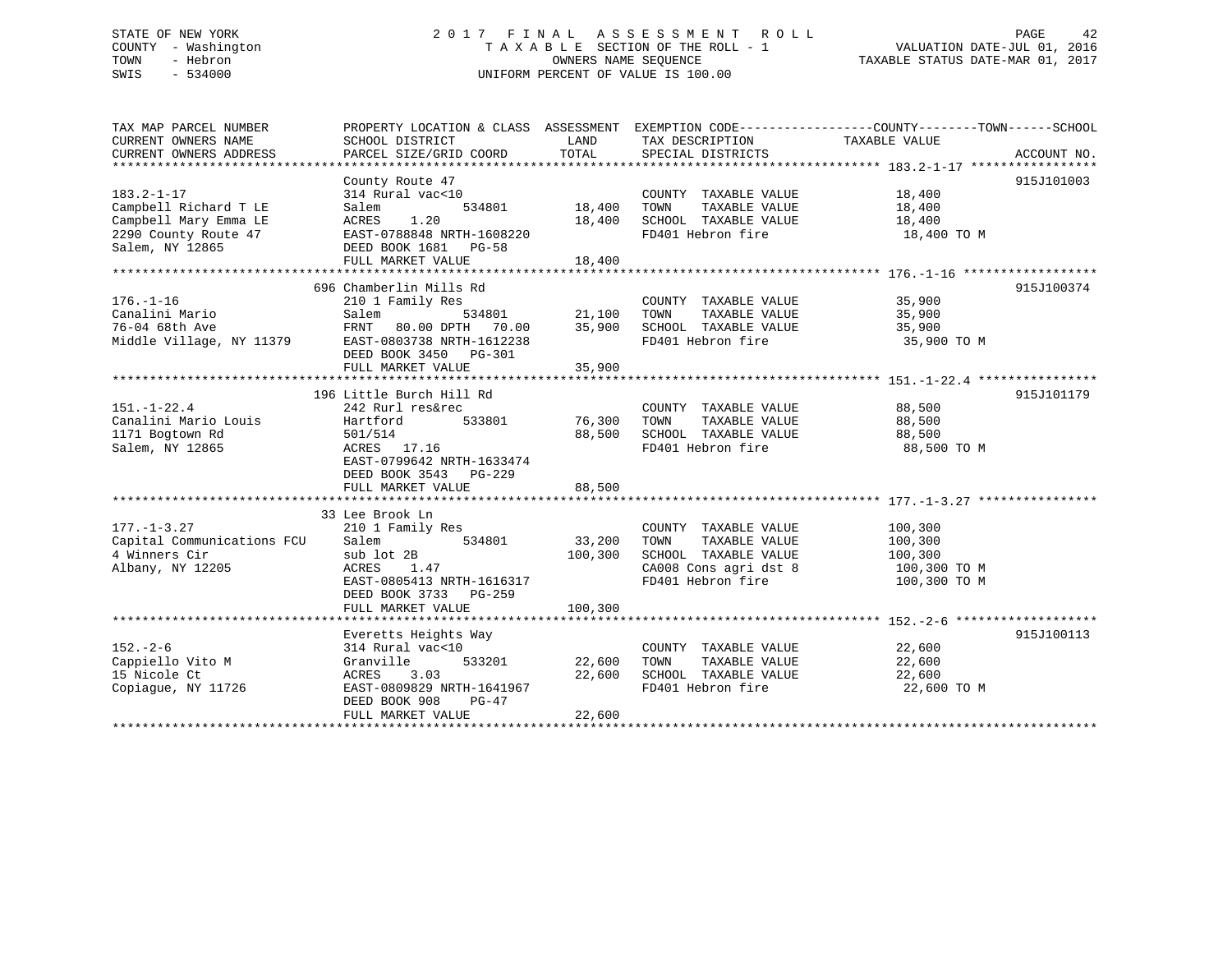# STATE OF NEW YORK 2017 FINAL ASSESSMENT ROLL COUNTY - Washington  $\begin{array}{ccc} 1 & 0 & 0 \\ 0 & 0 & 0 \end{array}$  T A X A B L E SECTION OF THE ROLL - 1 TOWN SWIS - 534000 UNIFORM PERCENT OF VALUE IS 100.00

TAXABLE STATUS DATE-MAR 01, 2017

| TAX MAP PARCEL NUMBER                                                                                                                                                                                                                                                                                                                                                                                                                                                                                       | PROPERTY LOCATION & CLASS ASSESSMENT EXEMPTION CODE---------------COUNTY-------TOWN-----SCHOOL                                                                                   |        |                               |                                              |                          |
|-------------------------------------------------------------------------------------------------------------------------------------------------------------------------------------------------------------------------------------------------------------------------------------------------------------------------------------------------------------------------------------------------------------------------------------------------------------------------------------------------------------|----------------------------------------------------------------------------------------------------------------------------------------------------------------------------------|--------|-------------------------------|----------------------------------------------|--------------------------|
| CURRENT OWNERS NAME                                                                                                                                                                                                                                                                                                                                                                                                                                                                                         | SCHOOL DISTRICT                                                                                                                                                                  | LAND   | TAX DESCRIPTION               | TAXABLE VALUE                                |                          |
| CURRENT OWNERS ADDRESS                                                                                                                                                                                                                                                                                                                                                                                                                                                                                      | PARCEL SIZE/GRID COORD                                                                                                                                                           | TOTAL  | SPECIAL DISTRICTS             |                                              | ACCOUNT NO.              |
|                                                                                                                                                                                                                                                                                                                                                                                                                                                                                                             |                                                                                                                                                                                  |        |                               |                                              |                          |
|                                                                                                                                                                                                                                                                                                                                                                                                                                                                                                             | Everetts Heights Way                                                                                                                                                             |        |                               |                                              | 915J100114               |
| $152 - 2 - 7$                                                                                                                                                                                                                                                                                                                                                                                                                                                                                               | 314 Rural vac<10                                                                                                                                                                 |        | COUNTY TAXABLE VALUE          | 22,500                                       |                          |
|                                                                                                                                                                                                                                                                                                                                                                                                                                                                                                             | 533201 22,500 TOWN                                                                                                                                                               |        |                               |                                              |                          |
| Cappiello Vito M                                                                                                                                                                                                                                                                                                                                                                                                                                                                                            | Granville<br>ACRES 3                                                                                                                                                             |        | TAXABLE VALUE                 | 22,500<br>22,500                             |                          |
| 15 Nicole Ct                                                                                                                                                                                                                                                                                                                                                                                                                                                                                                | 3.01                                                                                                                                                                             |        | 22,500 SCHOOL TAXABLE VALUE   |                                              |                          |
| Copiague, NY 11726                                                                                                                                                                                                                                                                                                                                                                                                                                                                                          | EAST-0809936 NRTH-1642335                                                                                                                                                        |        | FD401 Hebron fire 32,500 TO M |                                              |                          |
|                                                                                                                                                                                                                                                                                                                                                                                                                                                                                                             | DEED BOOK 430 PG-555                                                                                                                                                             |        |                               |                                              |                          |
|                                                                                                                                                                                                                                                                                                                                                                                                                                                                                                             | FULL MARKET VALUE 22,500                                                                                                                                                         |        |                               |                                              |                          |
|                                                                                                                                                                                                                                                                                                                                                                                                                                                                                                             |                                                                                                                                                                                  |        |                               |                                              |                          |
|                                                                                                                                                                                                                                                                                                                                                                                                                                                                                                             | State Route 22                                                                                                                                                                   |        |                               |                                              | 915J101132               |
| $161. - 1 - 1.2$                                                                                                                                                                                                                                                                                                                                                                                                                                                                                            | 314 Rural vac<10                                                                                                                                                                 |        | COUNTY TAXABLE VALUE 5,300    |                                              |                          |
| Carman Lawrence T<br>Carman Lawrence T<br>Carman Linda J<br>Carman Linda J<br>Section 1358 County Route 24<br>ACRES 7.02<br>TOWN TAXABLE VALUE<br>S,300<br>SCHOOL TAXABLE VALUE<br>FD401 Hebron fire<br>FD401 Hebron fire<br>FD401 Hebron fire<br>5,30                                                                                                                                                                                                                                                      |                                                                                                                                                                                  |        |                               |                                              |                          |
|                                                                                                                                                                                                                                                                                                                                                                                                                                                                                                             |                                                                                                                                                                                  |        |                               |                                              |                          |
|                                                                                                                                                                                                                                                                                                                                                                                                                                                                                                             |                                                                                                                                                                                  |        | FD401 Hebron fire             | 5,300 TO M                                   |                          |
|                                                                                                                                                                                                                                                                                                                                                                                                                                                                                                             |                                                                                                                                                                                  |        |                               |                                              |                          |
| Granville, NY 12832 EAST-0822165 NRTH-1632561                                                                                                                                                                                                                                                                                                                                                                                                                                                               |                                                                                                                                                                                  |        |                               |                                              |                          |
|                                                                                                                                                                                                                                                                                                                                                                                                                                                                                                             | DEED BOOK 3419 PG-237                                                                                                                                                            |        |                               |                                              |                          |
|                                                                                                                                                                                                                                                                                                                                                                                                                                                                                                             | FULL MARKET VALUE                                                                                                                                                                | 5,300  |                               |                                              |                          |
|                                                                                                                                                                                                                                                                                                                                                                                                                                                                                                             |                                                                                                                                                                                  |        |                               |                                              |                          |
|                                                                                                                                                                                                                                                                                                                                                                                                                                                                                                             | State Route 22                                                                                                                                                                   |        |                               |                                              | 915J101293               |
|                                                                                                                                                                                                                                                                                                                                                                                                                                                                                                             | 322 Rural vac>10                                                                                                                                                                 |        | COUNTY TAXABLE VALUE 41,000   |                                              |                          |
|                                                                                                                                                                                                                                                                                                                                                                                                                                                                                                             |                                                                                                                                                                                  |        |                               |                                              |                          |
|                                                                                                                                                                                                                                                                                                                                                                                                                                                                                                             |                                                                                                                                                                                  |        |                               |                                              |                          |
| 161.-1-1.5<br>Carman Lawrence T<br>Carman Lawrence T<br>Carman Linda J<br>Carman Linda J<br>Carman Linda J<br>Carman Linda J<br>Carman Linda J<br>Carman Linda J<br>Carman Linda J<br>Carman Linda J<br>Carman Linda J<br>Carman Linda J<br>Carman Linda                                                                                                                                                                                                                                                    |                                                                                                                                                                                  |        |                               | 41,000 TO M                                  |                          |
| Granville, NY 12832                                                                                                                                                                                                                                                                                                                                                                                                                                                                                         | ACRES 17.65                                                                                                                                                                      |        |                               |                                              |                          |
|                                                                                                                                                                                                                                                                                                                                                                                                                                                                                                             | EAST-0820891 NRTH-1633041                                                                                                                                                        |        |                               |                                              |                          |
|                                                                                                                                                                                                                                                                                                                                                                                                                                                                                                             | DEED BOOK 3419 PG-237                                                                                                                                                            |        |                               |                                              |                          |
|                                                                                                                                                                                                                                                                                                                                                                                                                                                                                                             |                                                                                                                                                                                  | 41,000 |                               |                                              |                          |
|                                                                                                                                                                                                                                                                                                                                                                                                                                                                                                             | FULL MARKET VALUE                                                                                                                                                                |        |                               |                                              |                          |
|                                                                                                                                                                                                                                                                                                                                                                                                                                                                                                             |                                                                                                                                                                                  |        |                               |                                              |                          |
|                                                                                                                                                                                                                                                                                                                                                                                                                                                                                                             | state Route 22<br>322 Rural vac>10<br>Cressili                                                                                                                                   |        |                               |                                              | 915J101294               |
| $161. - 1 - 1.6$                                                                                                                                                                                                                                                                                                                                                                                                                                                                                            |                                                                                                                                                                                  |        | COUNTY TAXABLE VALUE          | TAXABLE VALUE 63,300<br>TAXABLE VALUE 63,300 |                          |
|                                                                                                                                                                                                                                                                                                                                                                                                                                                                                                             |                                                                                                                                                                                  |        |                               |                                              |                          |
|                                                                                                                                                                                                                                                                                                                                                                                                                                                                                                             |                                                                                                                                                                                  |        |                               |                                              |                          |
|                                                                                                                                                                                                                                                                                                                                                                                                                                                                                                             |                                                                                                                                                                                  |        |                               | 63,300 TO M                                  |                          |
|                                                                                                                                                                                                                                                                                                                                                                                                                                                                                                             |                                                                                                                                                                                  |        |                               |                                              |                          |
| $\begin{tabular}{lllllllllllllllllllllll} \multicolumn{4}{c }{\begin{tabular}{l} \multicolumn{4}{c}{\begin{tabular}{l} \multicolumn{4}{c}{\begin{tabular}{l} \multicolumn{4}{c}{\begin{tabular}{l} \multicolumn{4}{c}{\begin{tabular}{l} \multicolumn{4}{c}{\begin{tabular}{l} \multicolumn{4}{c}{\begin{tabular}{l} \multicolumn{4}{c}{\begin{tabular}{l} \multicolumn{4}{c}{\begin{tabular}{l} \multicolumn{4}{c}{\begin{tabular}{l} \multicolumn{4}{c}{\begin{tabular}{l} \multicolumn{4}{c}{\begin{tab$ |                                                                                                                                                                                  |        |                               |                                              |                          |
|                                                                                                                                                                                                                                                                                                                                                                                                                                                                                                             | FULL MARKET VALUE                                                                                                                                                                | 63,300 |                               |                                              |                          |
|                                                                                                                                                                                                                                                                                                                                                                                                                                                                                                             |                                                                                                                                                                                  |        |                               |                                              |                          |
|                                                                                                                                                                                                                                                                                                                                                                                                                                                                                                             |                                                                                                                                                                                  |        |                               |                                              | 915J100117               |
| $152 - 2 - 35$                                                                                                                                                                                                                                                                                                                                                                                                                                                                                              | 30 County Route 28 71 PCT OF VALUE USED FOR EXEMPTION PURPOSES<br>241 Rural res&ag and DIST 41720 33,984 3<br>Granville 533201 91,000 AGED-CO 41802 68,657                       |        |                               |                                              | 33,984                   |
|                                                                                                                                                                                                                                                                                                                                                                                                                                                                                                             |                                                                                                                                                                                  |        |                               |                                              |                          |
| Carr Helen LE                                                                                                                                                                                                                                                                                                                                                                                                                                                                                               |                                                                                                                                                                                  |        |                               |                                              | - 0                      |
|                                                                                                                                                                                                                                                                                                                                                                                                                                                                                                             |                                                                                                                                                                                  |        |                               | $\overline{0}$                               | $\overline{0}$<br>27,463 |
|                                                                                                                                                                                                                                                                                                                                                                                                                                                                                                             |                                                                                                                                                                                  |        |                               | $\overline{0}$                               | $\overline{0}$<br>65,500 |
|                                                                                                                                                                                                                                                                                                                                                                                                                                                                                                             |                                                                                                                                                                                  |        |                               |                                              |                          |
| Carr William Bradley<br>Contribution Bradley<br>Contribution Carr (193,400 AGED-SCH 41834<br>Country Route 28 EAST-0809446 NRTH-1639990 ENH STAR 41834<br>Granville, NY 12832 DEED BOOK 3756 PG-255 TOWN TAXABLE VALUE                                                                                                                                                                                                                                                                                      |                                                                                                                                                                                  |        |                               |                                              |                          |
|                                                                                                                                                                                                                                                                                                                                                                                                                                                                                                             |                                                                                                                                                                                  |        |                               |                                              |                          |
| MAY BE SUBJECT TO PAYMENT                                                                                                                                                                                                                                                                                                                                                                                                                                                                                   |                                                                                                                                                                                  |        |                               |                                              |                          |
| UNDER AGDIST LAW TIL 2021                                                                                                                                                                                                                                                                                                                                                                                                                                                                                   | EAST-0809446 NRTH-1639990<br>EEED BOOK 3756 PG-255 TOWN TAXABLE VALUE 159, 410<br>FULL MARKET VALUE 193, 400 SCHOOL TAXABLE VALUE 66, 453<br>CA008 Cons agri dst 8 159, 416 TO M |        |                               |                                              |                          |
|                                                                                                                                                                                                                                                                                                                                                                                                                                                                                                             |                                                                                                                                                                                  |        | FD401 Hebron fire             | 193,400 TO M                                 |                          |
|                                                                                                                                                                                                                                                                                                                                                                                                                                                                                                             |                                                                                                                                                                                  |        |                               |                                              |                          |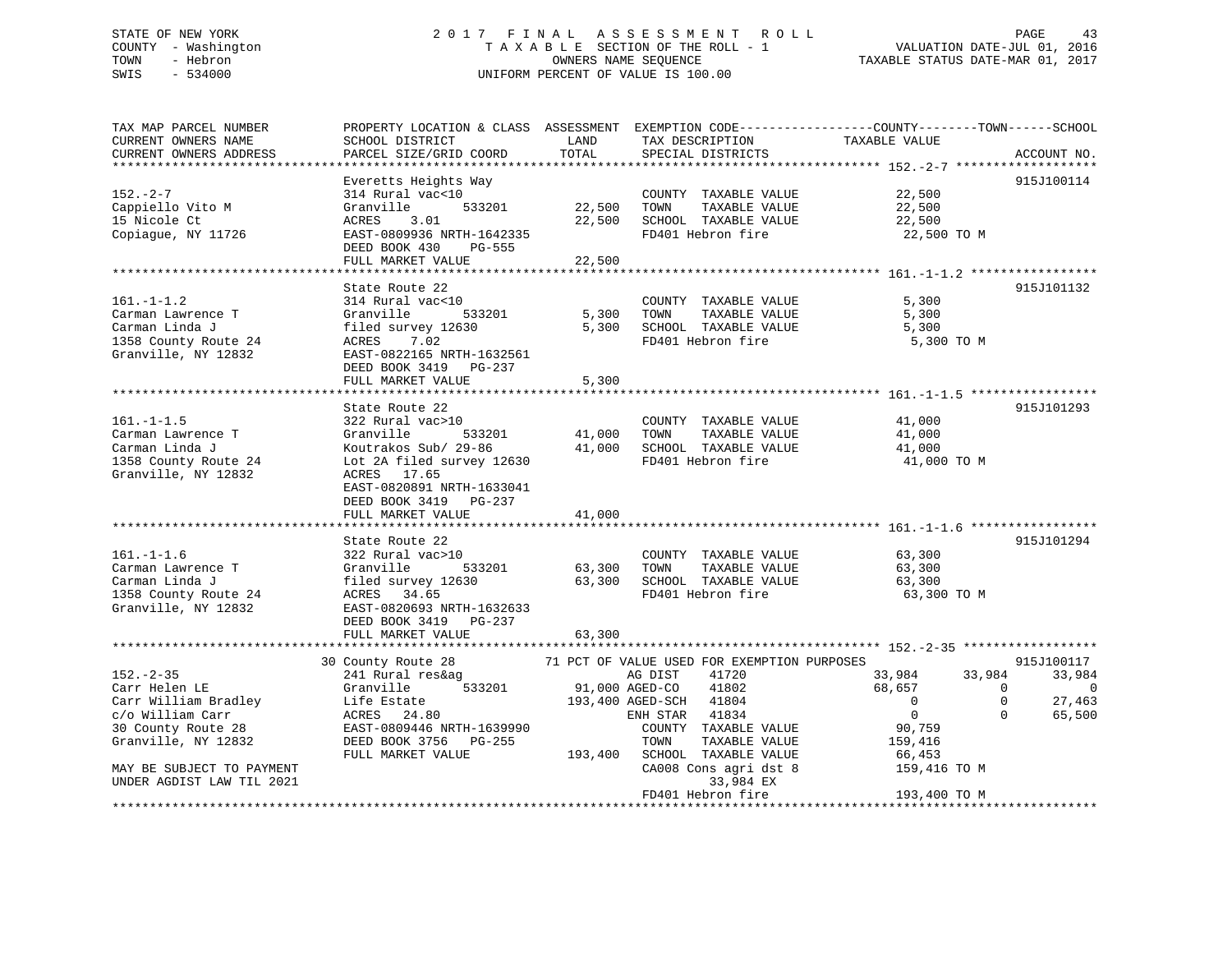## STATE OF NEW YORK 2 0 1 7 F I N A L A S S E S S M E N T R O L L PAGE 44 COUNTY - Washington T A X A B L E SECTION OF THE ROLL - 1 VALUATION DATE-JUL 01, 2016 TOWN - Hebron OWNERS NAME SEQUENCE TAXABLE STATUS DATE-MAR 01, 2017 SWIS - 534000 UNIFORM PERCENT OF VALUE IS 100.00

| TAX MAP PARCEL NUMBER<br>CURRENT OWNERS NAME<br>CURRENT OWNERS ADDRESS                                                                          | SCHOOL DISTRICT<br>PARCEL SIZE/GRID COORD                                                                                                                            | LAND<br>TOTAL                | TAX DESCRIPTION<br>SPECIAL DISTRICTS                                                                                                                   | PROPERTY LOCATION & CLASS ASSESSMENT EXEMPTION CODE---------------COUNTY-------TOWN-----SCHOOL<br>TAXABLE VALUE | ACCOUNT NO. |
|-------------------------------------------------------------------------------------------------------------------------------------------------|----------------------------------------------------------------------------------------------------------------------------------------------------------------------|------------------------------|--------------------------------------------------------------------------------------------------------------------------------------------------------|-----------------------------------------------------------------------------------------------------------------|-------------|
| $151. - 1 - 20.3$<br>Carreira Randall<br>Carreira Nancy<br>19 New Preston Hill Rd<br>New Preston, CT 06777                                      | Little Burch Hill Rd<br>322 Rural vac>10<br>Hartford<br>533801<br>Lot 2<br>50.37<br>ACRES<br>EAST-0798343 NRTH-1633445<br>DEED BOOK 2939 PG-38                       | 117,100<br>117,100           | AG DIST<br>41720<br>COUNTY TAXABLE VALUE<br>TOWN<br>TAXABLE VALUE<br>SCHOOL TAXABLE VALUE<br>CA008 Cons agri dst 8<br>99,272 EX                        | 99,272<br>99,272<br>17,828<br>17,828<br>17,828<br>17,828 TO M                                                   | 99,272      |
| MAY BE SUBJECT TO PAYMENT<br>UNDER AGDIST LAW TIL 2021                                                                                          | FULL MARKET VALUE                                                                                                                                                    |                              | 117,100 FD401 Hebron fire                                                                                                                              | 117,100 TO M                                                                                                    |             |
| $167. - 1 - 47.1$<br>Carson Martin<br>PO Box 63<br>Middle Falls, NY 12848                                                                       | 3935 County Route 30<br>314 Rural vac<10<br>534801<br>Salem<br>Sub lot 2<br>ACRES<br>7.48<br>EAST-0788188 NRTH-1620292<br>DEED BOOK 2594 PG-312<br>FULL MARKET VALUE | 40,700<br>40,700<br>40,700   | COUNTY TAXABLE VALUE<br>TAXABLE VALUE<br>TOWN<br>SCHOOL TAXABLE VALUE<br>FD401 Hebron fire                                                             | 40,700<br>40,700<br>40,700<br>40,700 TO M                                                                       | 915J101765  |
| $177. - 1 - 36.1$<br>Carusone John S<br>Muller Michael J<br>12 E Washington St EAST-0805315 NRTH-1612741<br>PO Box 143<br>Glens Falls, NY 12801 | Chamberlin Mills Rd<br>314 Rural vac<10<br>534801<br>Salem<br>FRNT 132.00 DPTH 170.00<br>DEED BOOK 599<br><b>PG-80</b><br>FULL MARKET VALUE                          | 5,300<br>5,300<br>5,300      | COUNTY TAXABLE VALUE<br>TOWN<br>TAXABLE VALUE<br>SCHOOL TAXABLE VALUE<br>FD401 Hebron fire                                                             | 5,300<br>5,300<br>5,300<br>5,300 TO M                                                                           | 915J101363  |
| $175. - 1 - 25.3$<br>Cary Herbert<br>Cary Rose<br>PO Box 111<br>Granville, NY 12832                                                             | 248 Gilchrist Rd<br>210 1 Family Res<br>534801<br>Salem<br>ACRES<br>5.60<br>EAST-0785689 NRTH-1613619<br>DEED BOOK 3159 PG-21<br>FULL MARKET VALUE                   | 31,900<br>199,500<br>199,500 | COUNTY TAXABLE VALUE<br>TOWN<br>TAXABLE VALUE<br>SCHOOL TAXABLE VALUE<br>FD401 Hebron fire                                                             | 199,500<br>199,500<br>199,500<br>199,500 TO M                                                                   |             |
| $183.20 - 1 - 9$<br>Cary Kathleen M<br>Cary Todd E<br>15 Chamberlin Mills Rd<br>Salem, NY 12865                                                 | 15 Chamberlin Mills Rd<br>210 1 Family Res<br>Salem<br>534801<br>2.80<br>ACRES<br>EAST-0792904 NRTH-1603113<br>DEED BOOK 3121 PG-318<br>FULL MARKET VALUE            | 31,500<br>111,900            | COUNTY TAXABLE VALUE<br>TAXABLE VALUE<br>TOWN<br>SCHOOL TAXABLE VALUE<br>CA008 Cons agri dst 8<br>FD401 Hebron fire<br>111,900 LD401 West hebron light | 111,900<br>111,900<br>111,900<br>111,900 TO M<br>111,900 TO M<br>111,900 TO M                                   | 915J100426  |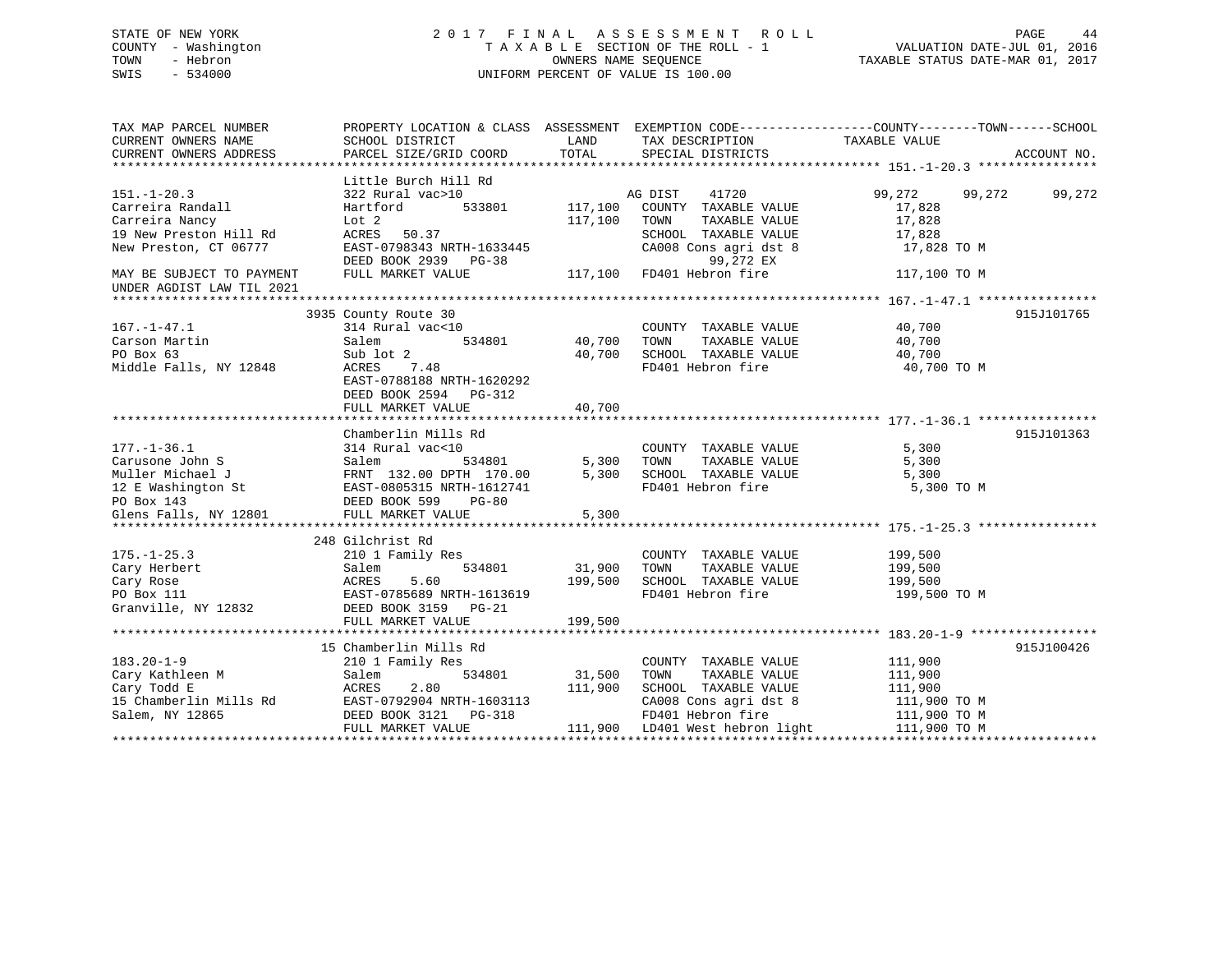## STATE OF NEW YORK 2 0 1 7 F I N A L A S S E S S M E N T R O L L PAGE 45 COUNTY - Washington T A X A B L E SECTION OF THE ROLL - 1 VALUATION DATE-JUL 01, 2016 TOWN - Hebron OWNERS NAME SEQUENCE TAXABLE STATUS DATE-MAR 01, 2017 SWIS - 534000 UNIFORM PERCENT OF VALUE IS 100.00

| TAX MAP PARCEL NUMBER     | PROPERTY LOCATION & CLASS ASSESSMENT EXEMPTION CODE----------------COUNTY-------TOWN------SCHOOL |         |                        |                    |                    |
|---------------------------|--------------------------------------------------------------------------------------------------|---------|------------------------|--------------------|--------------------|
| CURRENT OWNERS NAME       | SCHOOL DISTRICT                                                                                  | LAND    | TAX DESCRIPTION        | TAXABLE VALUE      |                    |
| CURRENT OWNERS ADDRESS    | PARCEL SIZE/GRID COORD                                                                           | TOTAL   | SPECIAL DISTRICTS      |                    | ACCOUNT NO.        |
|                           |                                                                                                  |         |                        |                    |                    |
|                           | 1245&1274 Dunnigan Rd                                                                            |         |                        |                    | 915J100118         |
| $184. - 1 - 17$           | 112 Dairy farm                                                                                   |         | AG DIST<br>41720       | 233,357<br>233,357 | 233,357            |
| Cary Ruth A               | 534801<br>Salem                                                                                  |         | 481,800 BAS STAR 41854 | $\Omega$           | $\Omega$<br>30,000 |
| c/o Chris Cary            | Irrevocable Trust                                                                                | 644,300 | COUNTY TAXABLE VALUE   | 410,943            |                    |
| 1245 Dunnigan Rd          | ACRES 377.70                                                                                     |         | TOWN<br>TAXABLE VALUE  | 410,943            |                    |
| Salem, NY 12865           | EAST-0800899 NRTH-1602807                                                                        |         | SCHOOL TAXABLE VALUE   | 380,943            |                    |
|                           | DEED BOOK 3258<br>PG-295                                                                         |         | CA008 Cons agri dst 8  | 410,943 TO M       |                    |
| MAY BE SUBJECT TO PAYMENT | FULL MARKET VALUE                                                                                | 644,300 | 233,357 EX             |                    |                    |
| UNDER AGDIST LAW TIL 2021 |                                                                                                  |         | FD401 Hebron fire      | 644,300 TO M       |                    |
|                           |                                                                                                  |         |                        |                    |                    |
|                           | 498 Chamberlin Mills Rd                                                                          |         |                        |                    | 915J101506         |
| $184. - 2 - 1$            | 242 Rurl res&rec                                                                                 |         | COUNTY TAXABLE VALUE   | 118,000            |                    |
| Casalino Ronald E         | 534801<br>Salem                                                                                  | 82,200  | TOWN<br>TAXABLE VALUE  | 118,000            |                    |
| 20 Manila St              | 39.78<br>ACRES                                                                                   | 118,000 | SCHOOL TAXABLE VALUE   | 118,000            |                    |
| Oakville, CT 06779        | EAST-0799988 NRTH-1609148                                                                        |         | CA008 Cons agri dst 8  | 118,000 TO M       |                    |
|                           | DEED BOOK 543                                                                                    |         | FD401 Hebron fire      | 118,000 TO M       |                    |
|                           | PG-337<br>FULL MARKET VALUE                                                                      | 118,000 |                        |                    |                    |
|                           |                                                                                                  |         |                        |                    |                    |
|                           |                                                                                                  |         |                        |                    | 915J100122         |
| $176. - 1 - 31$           | 181 County Route 31                                                                              |         |                        | 182,000            |                    |
| Cavender James C          | 240 Rural res<br>534801                                                                          | 112,700 | COUNTY TAXABLE VALUE   |                    |                    |
|                           | Salem                                                                                            |         | TOWN<br>TAXABLE VALUE  | 182,000            |                    |
| Cavender Ted M            | 454/52                                                                                           | 182,000 | SCHOOL TAXABLE VALUE   | 182,000            |                    |
| 167 Grosvenor St          | ACRES<br>97.40                                                                                   |         | CA008 Cons agri dst 8  | 182,000 TO M       |                    |
| Athens, OH 45701          | EAST-0794542 NRTH-1611153                                                                        |         | FD401 Hebron fire      | 182,000 TO M       |                    |
|                           | DEED BOOK 855<br>$PG-33$                                                                         |         |                        |                    |                    |
|                           | FULL MARKET VALUE                                                                                | 182,000 |                        |                    |                    |
|                           |                                                                                                  |         |                        |                    |                    |
|                           | 248 County Route 31                                                                              |         |                        |                    | 915J100293         |
| $176. - 1 - 32$           | 242 Rurl res&rec                                                                                 |         | COUNTY TAXABLE VALUE   | 220,900            |                    |
| Cavender Ted M            | Salem<br>534801                                                                                  | 207,700 | TAXABLE VALUE<br>TOWN  | 220,900            |                    |
| 7684 Dalglen Dr           | 484/896                                                                                          | 220,900 | SCHOOL TAXABLE VALUE   | 220,900            |                    |
| Reynoldsburg, OH 43068    | ACRES 130.00                                                                                     |         | CA008 Cons agri dst 8  | 220,900 TO M       |                    |
|                           | EAST-0795131 NRTH-1611983                                                                        |         | FD401 Hebron fire      | 220,900 TO M       |                    |
|                           | DEED BOOK 1930 PG-136                                                                            |         |                        |                    |                    |
|                           | FULL MARKET VALUE                                                                                | 220,900 |                        |                    |                    |
|                           |                                                                                                  |         |                        |                    |                    |
|                           | 6318 State Route 22                                                                              |         |                        |                    | 915J101494         |
| $186. - 1 - 14$           | 240 Rural res                                                                                    |         | COUNTY TAXABLE VALUE   | 133,500            |                    |
| Cerone Linda              | 534801<br>Salem                                                                                  | 57,400  | TAXABLE VALUE<br>TOWN  | 133,500            |                    |
| PO Box 66                 | 15.28<br>ACRES                                                                                   | 133,500 | SCHOOL TAXABLE VALUE   | 133,500            |                    |
| Salem, NY 12865           | EAST-0816825 NRTH-1610030                                                                        |         | FD401 Hebron fire      | 133,500 TO M       |                    |
|                           | DEED BOOK 2238<br>PG-160                                                                         |         |                        |                    |                    |
|                           | FULL MARKET VALUE                                                                                | 133,500 |                        |                    |                    |
|                           |                                                                                                  |         |                        |                    |                    |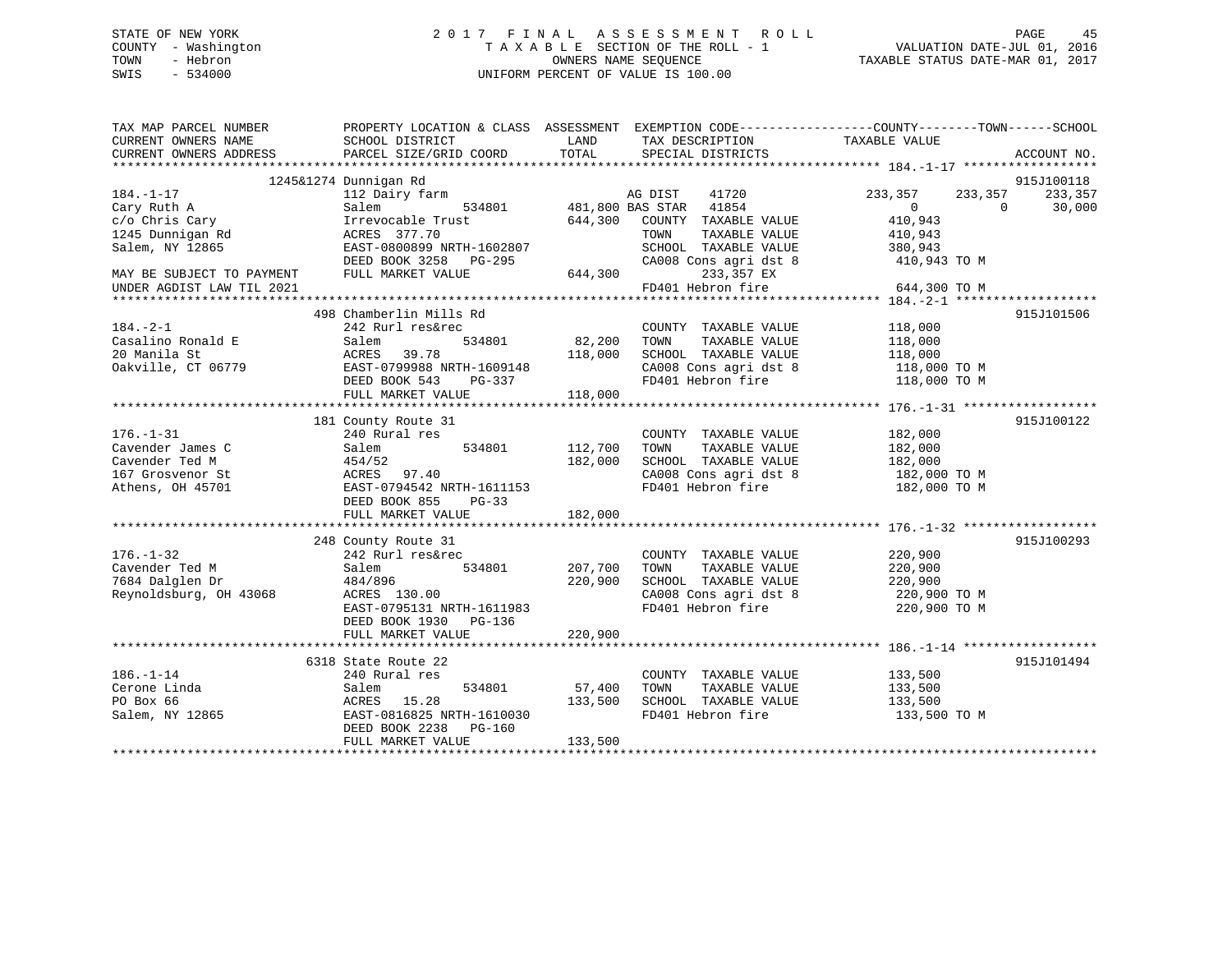STATE OF NEW YORK 2 0 1 7 F I N A L A S S E S S M E N T R O L L PAGE 46 COUNTY - Washington T A X A B L E SECTION OF THE ROLL - 1 VALUATION DATE-JUL 01, 2016 TOWN - Hebron OWNERS NAME SEQUENCE TAXABLE STATUS DATE-MAR 01, 2017 SWIS - 534000 UNIFORM PERCENT OF VALUE IS 100.00TAX MAP PARCEL NUMBER PROPERTY LOCATION & CLASS ASSESSMENT EXEMPTION CODE------------------COUNTY--------TOWN------SCHOOL CURRENT OWNERS NAME SCHOOL DISTRICT THE LAND TAX DESCRIPTION TAXABLE VALUE CURRENT OWNERS ADDRESS PARCEL SIZE/GRID COORD TOTAL SPECIAL DISTRICTS ACCOUNT NO. \*\*\*\*\*\*\*\*\*\*\*\*\*\*\*\*\*\*\*\*\*\*\*\*\*\*\*\*\*\*\*\*\*\*\*\*\*\*\*\*\*\*\*\*\*\*\*\*\*\*\*\*\*\*\*\*\*\*\*\*\*\*\*\*\*\*\*\*\*\*\*\*\*\*\*\*\*\*\*\*\*\*\*\*\*\*\*\*\*\*\*\*\*\*\*\*\*\*\*\*\*\*\* 161.-2-10.25 \*\*\*\*\*\*\*\*\*\*\*\*\*\*\* 132 Higgins Rd 161.-2-10.25 210 1 Family Res COUNTY TAXABLE VALUE 111,300 Chainao Robert Jr Granville 533201 33,800 TOWN TAXABLE VALUE 111,300 132 Higgins Rd 929/58 111,300 SCHOOL TAXABLE VALUE 111,300 Granville, NY 12832 Lot F FRAME REPORTED TO METALLY REPORTED TO MALL TO MALL TO MALL TO MALL TO MALL TO MALL TO M ACRES 1.72 EAST-0819048 NRTH-1624915 DEED BOOK 3447 PG-301FULL MARKET VALUE 111,300 \*\*\*\*\*\*\*\*\*\*\*\*\*\*\*\*\*\*\*\*\*\*\*\*\*\*\*\*\*\*\*\*\*\*\*\*\*\*\*\*\*\*\*\*\*\*\*\*\*\*\*\*\*\*\*\*\*\*\*\*\*\*\*\*\*\*\*\*\*\*\*\*\*\*\*\*\*\*\*\*\*\*\*\*\*\*\*\*\*\*\*\*\*\*\*\*\*\*\*\*\*\*\* 175.-1-19 \*\*\*\*\*\*\*\*\*\*\*\*\*\*\*\*\*\*Gilchrist Rd/s Off 915J100254 175.-1-19 260 Seasonal res COUNTY TAXABLE VALUE 96,000 Chandler Kevin Salem 534801 89,800 TOWN TAXABLE VALUE 96,000 Chandler Jacqulyn new ROW 3008/98 96,000 SCHOOL TAXABLE VALUE 96,000 49 Allen Rd ACRES 95.00 FD401 Hebron fire 96,000 TO M Porters Corners, NY 12859 EAST-0786941 NRTH-1612242 DEED BOOK 3008 PG-106FULL MARKET VALUE 96,000 \*\*\*\*\*\*\*\*\*\*\*\*\*\*\*\*\*\*\*\*\*\*\*\*\*\*\*\*\*\*\*\*\*\*\*\*\*\*\*\*\*\*\*\*\*\*\*\*\*\*\*\*\*\*\*\*\*\*\*\*\*\*\*\*\*\*\*\*\*\*\*\*\*\*\*\*\*\*\*\*\*\*\*\*\*\*\*\*\*\*\*\*\*\*\*\*\*\*\*\*\*\*\* 142.-3-3.3 \*\*\*\*\*\*\*\*\*\*\*\*\*\*\*\*\* Emsig Ln/n Off 915J100212 142.-3-3.3 322 Rural vac>10 AGRI-D IND 41730 11,579 11,579 11,579 Chaplin Gordon Granville 533201 32,000 COUNTY TAXABLE VALUE 20,421 328 E 18th St 142.-1-3.3 32,000 TOWN TAXABLE VALUE 20,421 New York, NY 10003 ACRES 42.70 SCHOOL TAXABLE VALUE 20,421 EAST-0801504 NRTH-1644626 FD401 Hebron fire 32,000 TO M MAY BE SUBJECT TO PAYMENT DEED BOOK 835 PG-239UNDER AGDIST LAW TIL 2024 FULL MARKET VALUE 32,000 \*\*\*\*\*\*\*\*\*\*\*\*\*\*\*\*\*\*\*\*\*\*\*\*\*\*\*\*\*\*\*\*\*\*\*\*\*\*\*\*\*\*\*\*\*\*\*\*\*\*\*\*\*\*\*\*\*\*\*\*\*\*\*\*\*\*\*\*\*\*\*\*\*\*\*\*\*\*\*\*\*\*\*\*\*\*\*\*\*\*\*\*\*\*\*\*\*\*\*\*\*\*\* 142.-3-3.4 \*\*\*\*\*\*\*\*\*\*\*\*\*\*\*\*\* 102 Emsig Ln 915J101495 142.-3-3.4 241 Rural res&ag AG DIST 41720 106,856 106,856 106,856 Chaplin Gordon Hartford 533801 251,600 COUNTY TAXABLE VALUE 440,144 328 E 18th St 142.-1-3.4 547,000 TOWN TAXABLE VALUE 440,144

EAST-0800024 NRTH-1643642 CA008 Cons agri dst 8 440,144 TO M

EAST-0801030 NRTH-1645192 FD401 Hebron fire 5,500 TO M

Emsig Ln/off 915J101496

\*\*\*\*\*\*\*\*\*\*\*\*\*\*\*\*\*\*\*\*\*\*\*\*\*\*\*\*\*\*\*\*\*\*\*\*\*\*\*\*\*\*\*\*\*\*\*\*\*\*\*\*\*\*\*\*\*\*\*\*\*\*\*\*\*\*\*\*\*\*\*\*\*\*\*\*\*\*\*\*\*\*\*\*\*\*\*\*\*\*\*\*\*\*\*\*\*\*\*\*\*\*\* 142.-3-3.5 \*\*\*\*\*\*\*\*\*\*\*\*\*\*\*\*\*

\*\*\*\*\*\*\*\*\*\*\*\*\*\*\*\*\*\*\*\*\*\*\*\*\*\*\*\*\*\*\*\*\*\*\*\*\*\*\*\*\*\*\*\*\*\*\*\*\*\*\*\*\*\*\*\*\*\*\*\*\*\*\*\*\*\*\*\*\*\*\*\*\*\*\*\*\*\*\*\*\*\*\*\*\*\*\*\*\*\*\*\*\*\*\*\*\*\*\*\*\*\*\*\*\*\*\*\*\*\*\*\*\*\*\*\*\*\*\*\*\*\*\*\*\*\*\*\*\*\*\*\*

New York, NY 10003 ACRES 120.00 BANK 999 SCHOOL TAXABLE VALUE 440,144

142.-3-3.5 910 Priv forest COUNTY TAXABLE VALUE 5,500 Chaplin Gordon Granville 533201 5,500 TOWN TAXABLE VALUE 5,500 328 E 18th St 142.-1-3.5 5,500 SCHOOL TAXABLE VALUE 5,500 New York, NY 10003 ACRES 2.30 BANK 999 CA008 Cons agri dst 8 5,500 TO M

UNDER AGDIST LAW TIL 2021 FULL MARKET VALUE 547,000 FD401 Hebron fire 547,000 TO M

MAY BE SUBJECT TO PAYMENT DEED BOOK 539 PG-326 106,856 EX

DEED BOOK 539 PG-326

FULL MARKET VALUE 5,500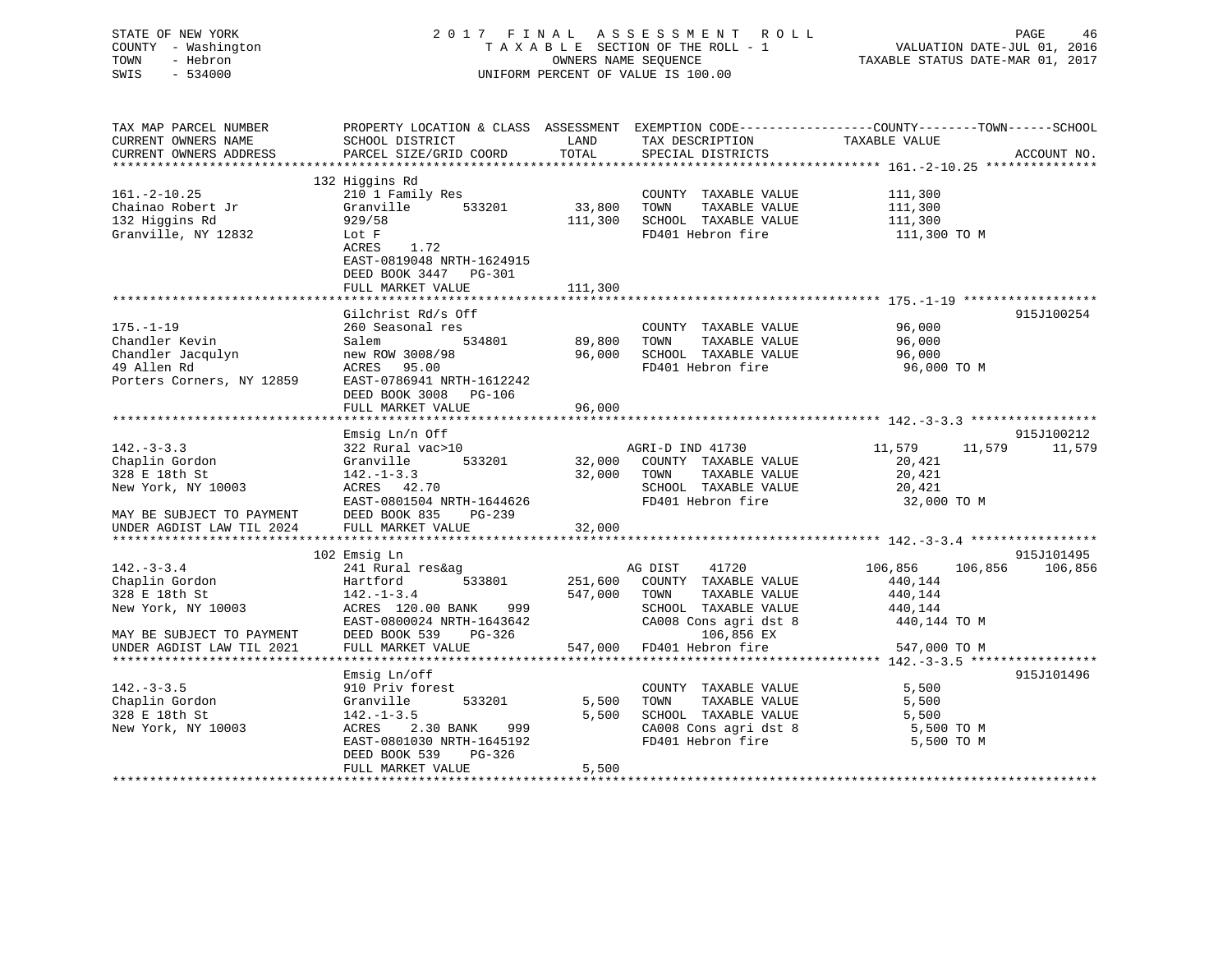## STATE OF NEW YORK 2 0 1 7 F I N A L A S S E S S M E N T R O L L PAGE 47 COUNTY - Washington T A X A B L E SECTION OF THE ROLL - 1 VALUATION DATE-JUL 01, 2016 TOWN - Hebron OWNERS NAME SEQUENCE TAXABLE STATUS DATE-MAR 01, 2017 SWIS - 534000 UNIFORM PERCENT OF VALUE IS 100.00

| SCHOOL DISTRICT<br>PARCEL SIZE/GRID COORD                                                                                                                           | LAND<br>TOTAL                       | SPECIAL DISTRICTS                                                                          | TAXABLE VALUE                                                                                                                                                                              | ACCOUNT NO.                                                                                                                                                                                                   |
|---------------------------------------------------------------------------------------------------------------------------------------------------------------------|-------------------------------------|--------------------------------------------------------------------------------------------|--------------------------------------------------------------------------------------------------------------------------------------------------------------------------------------------|---------------------------------------------------------------------------------------------------------------------------------------------------------------------------------------------------------------|
| Big Burch Hill Rd<br>260 Seasonal res<br>Hartford<br>$142. - 1 - 3.6$<br>ACRES 77.40<br>EAST-0801160 NRTH-1642732<br>DEED BOOK 835<br>$PG-239$<br>FULL MARKET VALUE | 178,200<br>178,200                  | TAXABLE VALUE<br>SCHOOL TAXABLE VALUE<br>FD401 Hebron fire                                 | 86,123<br>92,077<br>92,077<br>92,077<br>178,200 TO M                                                                                                                                       | 86,123                                                                                                                                                                                                        |
| Chamberlin Mills Rd<br>322 Rural vac>10<br>534801<br>Salem<br>Lot 10<br>ACRES 21.72<br>DEED BOOK 1686 PG-1<br>FULL MARKET VALUE                                     | 47,100                              | COUNTY TAXABLE VALUE<br>TAXABLE VALUE<br>FD401 Hebron fire                                 | 47,100<br>47,100<br>47,100<br>47,100 TO M<br>47,100 TO M                                                                                                                                   | 915J101510                                                                                                                                                                                                    |
| 210 1 Family Res<br>Granville<br>FRNT 156.00 DPTH 266.00<br>0.95<br>ACRES<br>EAST-0815565 NRTH-1623146<br>DEED BOOK 3732 PG-233<br>FULL MARKET VALUE                | 67,700<br>67,700                    | COUNTY TAXABLE VALUE<br>TOWN<br>TAXABLE VALUE<br>SCHOOL TAXABLE VALUE<br>FD401 Hebron fire | 67,700<br>67,700<br>67,700<br>67,700 TO M                                                                                                                                                  |                                                                                                                                                                                                               |
|                                                                                                                                                                     |                                     |                                                                                            |                                                                                                                                                                                            |                                                                                                                                                                                                               |
| 241 Rural res&ag<br>Salem<br>534801<br>Ag Com 704/288<br>ACRES 84.30<br>EAST-0816511 NRTH-1614174<br>DEED BOOK 3465 PG-1<br>FULL MARKET VALUE                       | 345,000                             | TAXABLE VALUE<br>FD401 Hebron fire                                                         | 27,980<br>317,020<br>317,020<br>317,020<br>345,000 TO M                                                                                                                                    | 915J100558<br>27,980                                                                                                                                                                                          |
| Little Burch Hill Rd<br>314 Rural vac<10<br>Granville 533201<br>Lot 5<br>ACRES<br>9.47<br>EAST-0801559 NRTH-1638216<br>DEED BOOK 3276 PG-232<br>FULL MARKET VALUE   | 7,100<br>7,100                      | COUNTY TAXABLE VALUE<br>TOWN<br>TAXABLE VALUE<br>SCHOOL TAXABLE VALUE<br>FD401 Hebron fire | 7,100<br>7,100<br>7,100<br>7,100 TO M                                                                                                                                                      | 915J101684                                                                                                                                                                                                    |
|                                                                                                                                                                     | 43 Clark Way<br>6452 State Route 22 | EAST-0798307 NRTH-1605450<br>$533201$ 15,900                                               | AGRI-D IND 41730<br>533801 165,700 COUNTY TAXABLE VALUE<br>TOWN<br>47,100 TOWN<br>47,100 SCHOOL TAXABLE VALUE<br>AGRI-D IND 41730<br>145,400 COUNTY TAXABLE VALUE<br>345,000 TOWN<br>7,100 | PROPERTY LOCATION & CLASS ASSESSMENT EXEMPTION CODE----------------COUNTY-------TOWN------SCHOOL<br>TAX DESCRIPTION<br>SPECIAL DISTRICTS<br>86,123<br>CA008 Cons agri dst 8<br>27,980<br>SCHOOL TAXABLE VALUE |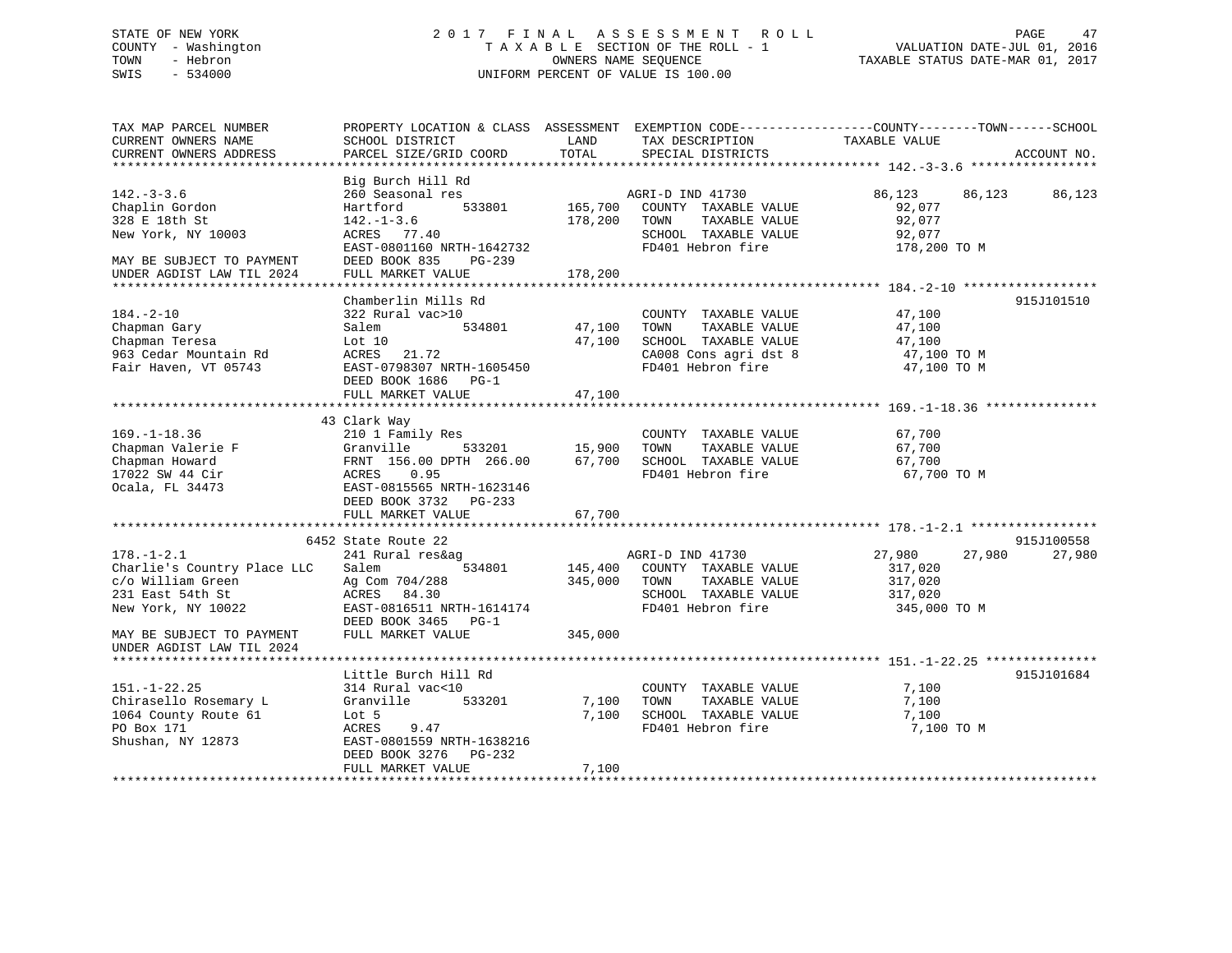## STATE OF NEW YORK 2 0 1 7 F I N A L A S S E S S M E N T R O L L PAGE 48 COUNTY - Washington T A X A B L E SECTION OF THE ROLL - 1 VALUATION DATE-JUL 01, 2016 TOWN - Hebron OWNERS NAME SEQUENCE TAXABLE STATUS DATE-MAR 01, 2017 SWIS - 534000 UNIFORM PERCENT OF VALUE IS 100.00

| TAX MAP PARCEL NUMBER  | PROPERTY LOCATION & CLASS ASSESSMENT EXEMPTION CODE---------------COUNTY-------TOWN------SCHOOL |               |                                                                |                |                             |
|------------------------|-------------------------------------------------------------------------------------------------|---------------|----------------------------------------------------------------|----------------|-----------------------------|
| CURRENT OWNERS NAME    | SCHOOL DISTRICT                                                                                 | LAND          | TAX DESCRIPTION                                                | TAXABLE VALUE  |                             |
| CURRENT OWNERS ADDRESS | PARCEL SIZE/GRID COORD                                                                          | TOTAL         | SPECIAL DISTRICTS                                              |                | ACCOUNT NO.                 |
|                        |                                                                                                 |               |                                                                |                |                             |
|                        | Little Burch Hill Rd                                                                            |               |                                                                |                | 915J101685                  |
| $151. - 1 - 22.26$     | 314 Rural vac<10                                                                                |               | COUNTY TAXABLE VALUE                                           | 7,100          |                             |
| Chirasello Rosemary L  | Granville<br>533201                                                                             | 7,100 TOWN    | TAXABLE VALUE                                                  | 7,100          |                             |
| 1064 County Route 61   | Lot 6                                                                                           |               | 7,100 SCHOOL TAXABLE VALUE                                     | 7,100          |                             |
| PO Box 171             | ACRES<br>9.47                                                                                   |               | FD401 Hebron fire                                              | 7,100 TO M     |                             |
| Shushan, NY 12873      | EAST-0801192 NRTH-1638146                                                                       |               |                                                                |                |                             |
|                        | DEED BOOK 3276 PG-232                                                                           |               |                                                                |                |                             |
|                        | FULL MARKET VALUE                                                                               | 7,100         |                                                                |                |                             |
|                        |                                                                                                 |               |                                                                |                |                             |
|                        | 50 Wood Way                                                                                     |               |                                                                |                |                             |
| $186. - 1 - 39$        | 270 Mfg housing                                                                                 |               | COUNTY TAXABLE VALUE                                           | 82,700         |                             |
| Choudhury Taimur       |                                                                                                 | 534801 42,000 | TOWN                                                           | 82,700         |                             |
|                        |                                                                                                 |               | TAXABLE VALUE                                                  |                |                             |
| Choudhury Tracy D      |                                                                                                 | 82,700        | SCHOOL TAXABLE VALUE<br>FD401 Hebron fire<br>FD401 Hebron fire | 82,700         |                             |
| 50 Wood Way            | Salem<br>ACRES 5.01<br>EAST-0817187 NRTH-1608575<br>CAST-08171091 PG-1                          |               |                                                                | 82,700 TO M    |                             |
| Salem, NY 12865        | DEED BOOK 3021 PG-1                                                                             |               |                                                                |                |                             |
|                        | FULL MARKET VALUE                                                                               | 82,700        |                                                                |                |                             |
|                        |                                                                                                 |               |                                                                |                |                             |
|                        | 60 Clark Way                                                                                    |               |                                                                |                |                             |
| $169. - 1 - 18.33$     | 270 Mfg housing                                                                                 |               | COUNTY TAXABLE VALUE 58,500                                    |                |                             |
| Church Patricia        | Granville                                                                                       | 533201 38,400 | TOWN<br>TAXABLE VALUE                                          | 58,500         |                             |
| 268 Popular Ave        | ACRES 14.12                                                                                     |               | 58,500 SCHOOL TAXABLE VALUE                                    | 58,500         |                             |
| Valley Falls, NY 12185 | EAST-0815110 NRTH-1623421                                                                       |               | FD401 Hebron fire                                              | 58,500 TO M    |                             |
|                        | DEED BOOK 2393 PG-113                                                                           |               |                                                                |                |                             |
|                        | FULL MARKET VALUE                                                                               | 58,500        |                                                                |                |                             |
|                        |                                                                                                 |               |                                                                |                |                             |
|                        | Webber Ln/s Off                                                                                 |               |                                                                |                | 915J100554                  |
| $168. - 1 - 5$         | 314 Rural vac<10                                                                                |               | COUNTY TAXABLE VALUE                                           | 1,000          |                             |
| Ciancetta Gary M       | 533801<br>Hartford                                                                              | 1,000         | TAXABLE VALUE<br>TOWN                                          | 1,000          |                             |
| 44 Webber Ln           | 2.0 Ad                                                                                          | 1,000         | SCHOOL TAXABLE VALUE                                           | 1,000          |                             |
| Salem, NY 12865        | 1.30<br>ACRES                                                                                   |               | CA008 Cons agri dst 8                                          | 1,000 TO M     |                             |
|                        | EAST-0799510 NRTH-1622102                                                                       |               | FD401 Hebron fire                                              | 1,000 TO M     |                             |
|                        | DEED BOOK 3283 PG-233                                                                           |               |                                                                |                |                             |
|                        | FULL MARKET VALUE                                                                               | 1,000         |                                                                |                |                             |
|                        |                                                                                                 |               |                                                                |                |                             |
|                        | 44 Webber Ln                                                                                    |               |                                                                |                |                             |
| $168. - 1 - 5.2$       | 242 Rurl res&rec                                                                                |               | BAS STAR 41854                                                 | $\overline{0}$ | $0 \qquad \qquad$<br>30,000 |
| Ciancetta Gary M       | 533801<br>Hartford                                                                              |               | 72,000 COUNTY TAXABLE VALUE                                    | 120,900        |                             |
| 44 Webber Ln           | ACRES 15.00                                                                                     |               | 120,900 TOWN TAXABLE VALUE                                     | 120,900        |                             |
| Salem, NY 12865        | EAST-0799209 NRTH-1622472                                                                       |               | SCHOOL TAXABLE VALUE                                           | 90,900         |                             |
|                        | DEED BOOK 3283 PG-233                                                                           |               | CA008 Cons agri dst 8                                          | 120,900 TO M   |                             |
|                        | FULL MARKET VALUE                                                                               |               | 120,900 FD401 Hebron fire                                      | 120,900 TO M   |                             |
|                        |                                                                                                 |               |                                                                |                |                             |
|                        |                                                                                                 |               |                                                                |                |                             |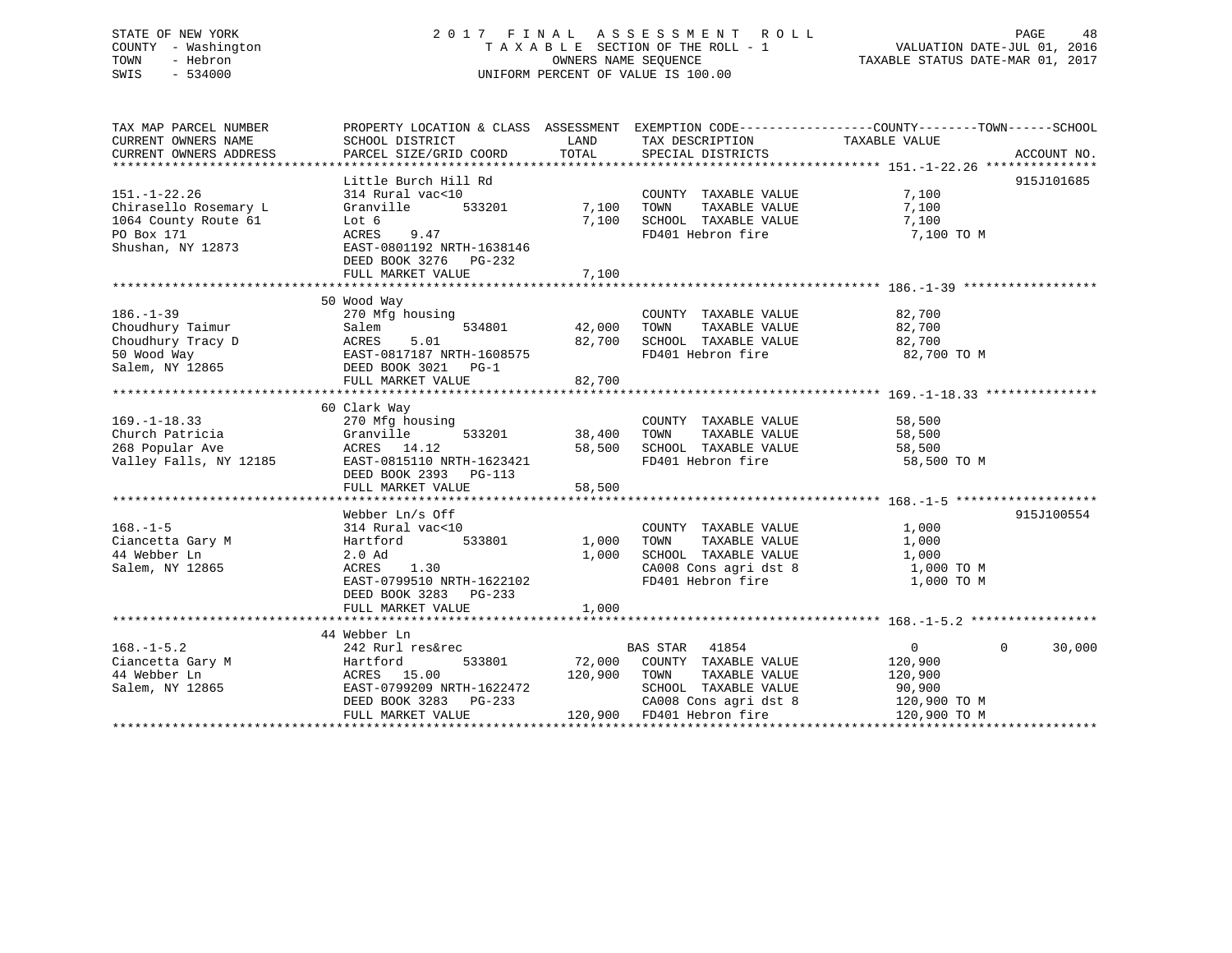## STATE OF NEW YORK 2 0 1 7 F I N A L A S S E S S M E N T R O L L PAGE 49 COUNTY - Washington T A X A B L E SECTION OF THE ROLL - 1 VALUATION DATE-JUL 01, 2016 TOWN - Hebron OWNERS NAME SEQUENCE TAXABLE STATUS DATE-MAR 01, 2017 SWIS - 534000 UNIFORM PERCENT OF VALUE IS 100.00

| TAX MAP PARCEL NUMBER<br>CURRENT OWNERS NAME                                                                                                                                                                                                     | PROPERTY LOCATION & CLASS ASSESSMENT EXEMPTION CODE----------------COUNTY-------TOWN------SCHOOL<br>SCHOOL DISTRICT | LAND          | TAX DESCRIPTION                              | TAXABLE VALUE                 |                             |
|--------------------------------------------------------------------------------------------------------------------------------------------------------------------------------------------------------------------------------------------------|---------------------------------------------------------------------------------------------------------------------|---------------|----------------------------------------------|-------------------------------|-----------------------------|
| CURRENT OWNERS ADDRESS                                                                                                                                                                                                                           | PARCEL SIZE/GRID COORD                                                                                              | TOTAL         | SPECIAL DISTRICTS                            |                               | ACCOUNT NO.                 |
|                                                                                                                                                                                                                                                  |                                                                                                                     |               |                                              |                               |                             |
| $183. - 1 - 44$                                                                                                                                                                                                                                  | 1227 Patterson Hill Rd<br>210 1 Family Res                                                                          |               |                                              |                               | 915J101023                  |
|                                                                                                                                                                                                                                                  | 534801<br>Salem                                                                                                     | 38,100        | COUNTY TAXABLE VALUE 53,000<br>TAXABLE VALUE | 53,000                        |                             |
| Ciccone Dean A<br>PO Box 2645                                                                                                                                                                                                                    | ACRES<br>1.04                                                                                                       | 53,000        |                                              |                               |                             |
| Glens Falls, NY 12801                                                                                                                                                                                                                            | EAST-0789480 NRTH-1603224                                                                                           |               |                                              | FD401 Hebron fire 53,000 TO M |                             |
|                                                                                                                                                                                                                                                  | DEED BOOK 952<br>$PG-20$                                                                                            |               |                                              |                               |                             |
|                                                                                                                                                                                                                                                  | FULL MARKET VALUE                                                                                                   | 53,000        |                                              |                               |                             |
|                                                                                                                                                                                                                                                  |                                                                                                                     |               |                                              |                               |                             |
|                                                                                                                                                                                                                                                  | 20 Smith Ln                                                                                                         |               |                                              |                               | 915J100135                  |
| $159. - 1 - 32$                                                                                                                                                                                                                                  | 240 Rural res                                                                                                       |               | BAS STAR 41854                               | $\overline{0}$<br>$\Omega$    | 30,000                      |
|                                                                                                                                                                                                                                                  |                                                                                                                     |               |                                              |                               |                             |
|                                                                                                                                                                                                                                                  |                                                                                                                     |               | TAXABLE VALUE                                | 159,600<br>159,600            |                             |
|                                                                                                                                                                                                                                                  |                                                                                                                     |               | SCHOOL TAXABLE VALUE 129,600                 |                               |                             |
| Cicotte Warren<br>Cicotte Gwendolyn<br>Cicotte Gwendolyn<br>20 Smith Ln<br>EAST-0792092 NRTH-1627141<br>EAST-0792092 NRTH-1627141<br>EAST-0792092 NRTH-1627141<br>EAST-0792092 NRTH-1627141<br>EAST-0792092 NRTH-1627141<br>EAST-0792092 NRTH-16 |                                                                                                                     |               | FD401 Hebron fire                            | 159,600 TO M                  |                             |
|                                                                                                                                                                                                                                                  | FULL MARKET VALUE                                                                                                   | 159,600       |                                              |                               |                             |
|                                                                                                                                                                                                                                                  |                                                                                                                     |               |                                              |                               |                             |
|                                                                                                                                                                                                                                                  | 38 Smith Ln                                                                                                         |               |                                              |                               | 915J101785                  |
| $159. - 1 - 32.1$                                                                                                                                                                                                                                | 210 1 Family Res                                                                                                    |               | BAS STAR 41854                               | $\overline{0}$                | $0 \qquad \qquad$<br>30,000 |
|                                                                                                                                                                                                                                                  |                                                                                                                     |               | 533801 38,500 COUNTY TAXABLE VALUE           |                               |                             |
|                                                                                                                                                                                                                                                  |                                                                                                                     | 150,500 TOWN  | TAXABLE VALUE                                | 150,500<br>150,500            |                             |
|                                                                                                                                                                                                                                                  |                                                                                                                     |               | SCHOOL TAXABLE VALUE 120,500                 |                               |                             |
| Cicotte Warren A<br>Cicotte Janet<br>38 Smith Ln<br>38 Smith Ln<br>533801<br>533801<br>533801<br>ACRES<br>3.60<br>EAST-0792496 NRTH-1627380<br>Salem, NY 12865<br>DEED BOOK 628<br>PG-141                                                        |                                                                                                                     |               | FD401 Hebron fire                            | 150,500 TO M                  |                             |
|                                                                                                                                                                                                                                                  | FULL MARKET VALUE                                                                                                   | 150,500       |                                              |                               |                             |
|                                                                                                                                                                                                                                                  |                                                                                                                     |               |                                              |                               |                             |
|                                                                                                                                                                                                                                                  | 4221 County Route 30                                                                                                |               |                                              |                               | 915J100158                  |
| $158. - 1 - 19$                                                                                                                                                                                                                                  | 210 1 Family Res                                                                                                    |               | ENH STAR 41834                               | $\overline{0}$                | $\Omega$<br>65,500          |
| Clark A John Jr                                                                                                                                                                                                                                  | Hartford                                                                                                            |               | 533801 38,200 COUNTY TAXABLE VALUE           | 96,700                        |                             |
|                                                                                                                                                                                                                                                  |                                                                                                                     |               |                                              |                               |                             |
|                                                                                                                                                                                                                                                  |                                                                                                                     |               |                                              |                               |                             |
|                                                                                                                                                                                                                                                  |                                                                                                                     |               |                                              |                               |                             |
| CLAIN AND MARKET VALUE<br>2011 ACRES 1.10 96,700 TOWN TAXABLE VALUE<br>202 County Route 30 EAST-0785903 NRTH-1626724 SCHOOL TAXABLE VALUE<br>21,200 Salem, NY 12865 DEED BOOK 3141 PG-251 CA008 Cons agri dst 8 96,700 TO M<br>FULL MA           |                                                                                                                     |               |                                              |                               |                             |
|                                                                                                                                                                                                                                                  |                                                                                                                     |               |                                              |                               |                             |
|                                                                                                                                                                                                                                                  | County Route 30                                                                                                     |               |                                              |                               | 915J100646                  |
| $167. - 1 - 3$                                                                                                                                                                                                                                   | 314 Rural vac<10                                                                                                    | 533801 42,000 | AGRI-D IND 41730<br>COUNTY TAXABLE VALUE     | 4,960 4,960                   | 4,960                       |
| Clark A. John Jr.<br>Clark Ruth M                                                                                                                                                                                                                | Hartford                                                                                                            |               | TAXABLE VALUE                                | 37,040                        |                             |
| 4221 County Route 30                                                                                                                                                                                                                             | ACRES 10.00<br>EAST-0785839 NRTH-1626260                                                                            | 42,000        | TOWN<br>SCHOOL TAXABLE VALUE 37,040          | 37,040                        |                             |
| Salem, NY 12865                                                                                                                                                                                                                                  | DEED BOOK 2909 PG-236                                                                                               |               |                                              | FD401 Hebron fire 42,000 TO M |                             |
|                                                                                                                                                                                                                                                  | FULL MARKET VALUE                                                                                                   | 42,000        |                                              |                               |                             |
| MAY BE SUBJECT TO PAYMENT                                                                                                                                                                                                                        |                                                                                                                     |               |                                              |                               |                             |
| UNDER AGDIST LAW TIL 2024                                                                                                                                                                                                                        |                                                                                                                     |               |                                              |                               |                             |
|                                                                                                                                                                                                                                                  |                                                                                                                     |               |                                              |                               |                             |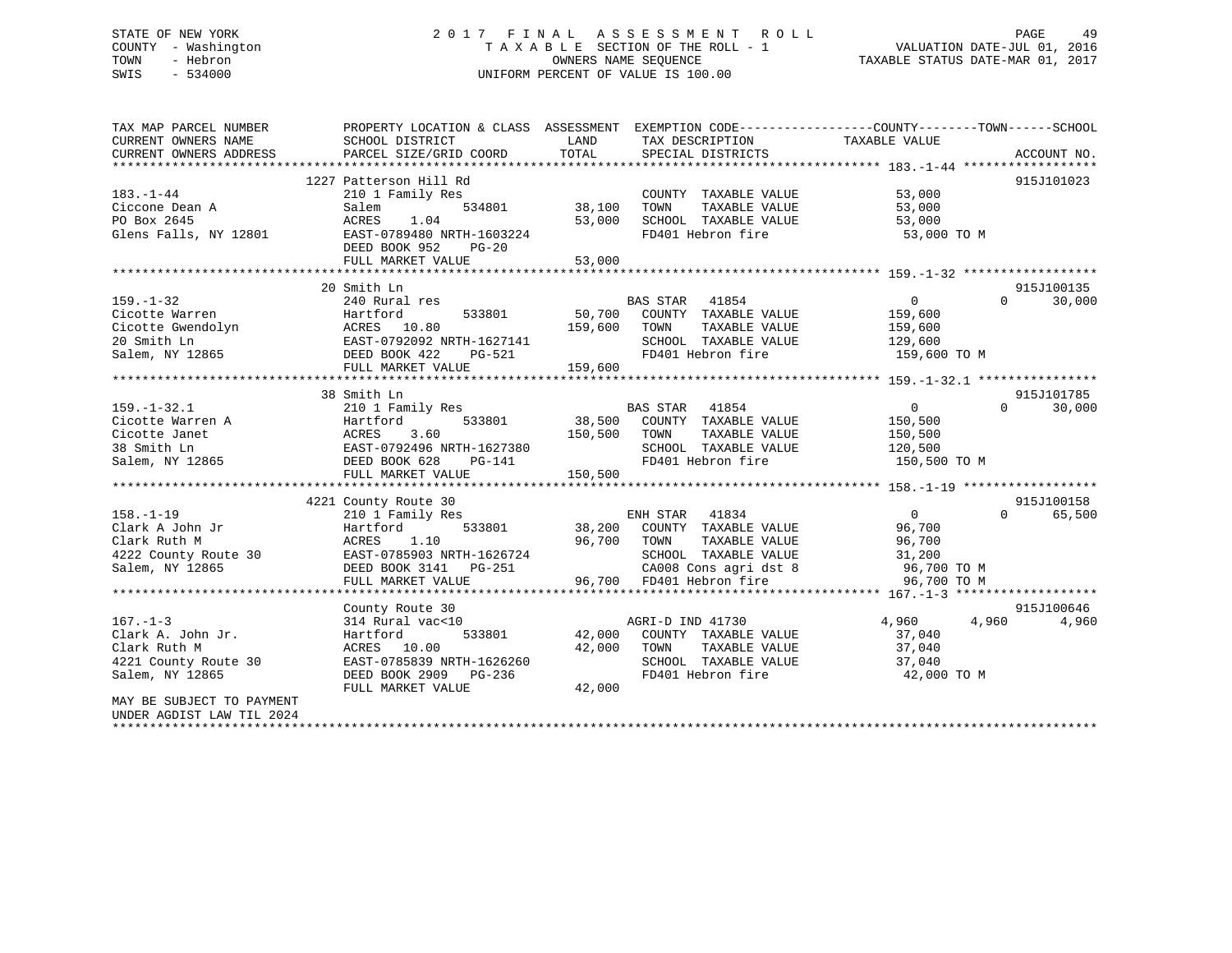## STATE OF NEW YORK 2 0 1 7 F I N A L A S S E S S M E N T R O L L PAGE 50 COUNTY - Washington T A X A B L E SECTION OF THE ROLL - 1 VALUATION DATE-JUL 01, 2016 TOWN - Hebron OWNERS NAME SEQUENCE TAXABLE STATUS DATE-MAR 01, 2017 SWIS - 534000 UNIFORM PERCENT OF VALUE IS 100.00

| TAX MAP PARCEL NUMBER<br>CURRENT OWNERS NAME<br>CURRENT OWNERS ADDRESS                          | SCHOOL DISTRICT<br>PARCEL SIZE/GRID COORD                                                                               | PROPERTY LOCATION & CLASS ASSESSMENT EXEMPTION CODE----------------COUNTY-------TOWN------SCHOOL<br>LAND<br>TAX DESCRIPTION<br>TOTAL<br>SPECIAL DISTRICTS | TAXABLE VALUE<br>ACCOUNT NO.                                                      |
|-------------------------------------------------------------------------------------------------|-------------------------------------------------------------------------------------------------------------------------|-----------------------------------------------------------------------------------------------------------------------------------------------------------|-----------------------------------------------------------------------------------|
|                                                                                                 | County Route 45                                                                                                         |                                                                                                                                                           | 915J100292                                                                        |
| $167. - 1 - 1$<br>Clark David P<br>Clark Christine R<br>1094 Ct Rt 45<br>Argyle, NY 12809       | 314 Rural vac<10<br>532001<br>Argyle<br>ACRES 44.50<br>EAST-0784826 NRTH-1625598<br>DEED BOOK 709<br>PG-218             | 41720<br>AG DIST<br>84,900<br>COUNTY TAXABLE VALUE<br>84,900<br>TAXABLE VALUE<br>TOWN<br>SCHOOL TAXABLE VALUE<br>CA008 Cons agri dst 8                    | 15,971<br>15,971<br>15,971<br>68,929<br>68,929<br>68,929<br>68,929 TO M           |
|                                                                                                 | FULL MARKET VALUE                                                                                                       | 15,971 EX<br>84,900                                                                                                                                       |                                                                                   |
| MAY BE SUBJECT TO PAYMENT<br>UNDER AGDIST LAW TIL 2021                                          |                                                                                                                         | FD401 Hebron fire                                                                                                                                         | 84,900 TO M                                                                       |
|                                                                                                 |                                                                                                                         |                                                                                                                                                           |                                                                                   |
| $167. - 1 - 2$<br>Clark David P                                                                 | 1094 County Route 45<br>210 1 Family Res<br>532001<br>Arqyle                                                            | AG DIST<br>41720<br>41854<br>57,400 BAS STAR                                                                                                              | 915J101054<br>6,820<br>6,820<br>6,820<br>$\overline{0}$<br>$\Omega$<br>30,000     |
| Clark Christine<br>1094 County Route 45<br>Argyle, NY 12809                                     | ACRES<br>7.70<br>EAST-0784576 NRTH-1625967<br>DEED BOOK 709<br>PG-218                                                   | 154,000<br>COUNTY TAXABLE VALUE<br>TOWN<br>TAXABLE VALUE<br>SCHOOL TAXABLE VALUE                                                                          | 147,180<br>147,180<br>117,180                                                     |
| MAY BE SUBJECT TO PAYMENT<br>UNDER AGDIST LAW TIL 2021                                          | FULL MARKET VALUE                                                                                                       | 154,000 CA008 Cons agri dst 8<br>6,820 EX<br>FD401 Hebron fire                                                                                            | 147,180 TO M<br>154,000 TO M                                                      |
|                                                                                                 | 3967 County Route 30                                                                                                    |                                                                                                                                                           | 915J100137                                                                        |
| $167. - 1 - 43$                                                                                 | 210 1 Family Res                                                                                                        | AGED-TOWN 41803                                                                                                                                           | $\overline{0}$<br>$\overline{0}$<br>30,645                                        |
| Clark Delbert J                                                                                 | Salem                                                                                                                   | AGED-TOWN 41803<br>534801 20,300 AGE-CO/SCH 41805                                                                                                         | 34,050<br>$\Omega$<br>34,050                                                      |
| Clark Anne K                                                                                    | FRNT 105.00 DPTH 130.00                                                                                                 | 68,100 ENH STAR 41834                                                                                                                                     | $\overline{0}$<br>$\Omega$<br>34,050                                              |
| 3967 County Route 30                                                                            | EAST-0788722 NRTH-1621243                                                                                               | COUNTY TAXABLE VALUE                                                                                                                                      | 34,050                                                                            |
| Salem, NY 12865                                                                                 | DEED BOOK 788<br>PG-110<br>FULL MARKET VALUE                                                                            | TOWN<br>TAXABLE VALUE<br>68,100 SCHOOL TAXABLE VALUE                                                                                                      | 37,455<br>$\bigcirc$                                                              |
|                                                                                                 |                                                                                                                         | FD401 Hebron fire                                                                                                                                         | 68,100 TO M                                                                       |
|                                                                                                 |                                                                                                                         |                                                                                                                                                           |                                                                                   |
|                                                                                                 | 3924 County Route 30                                                                                                    |                                                                                                                                                           | 915J101115                                                                        |
| $167. - 1 - 25.2$<br>Clark Jody J<br>Clark Heather M<br>3924 County Route 30<br>Salem, NY 12865 | 270 Mfg housing<br>Salem<br>534801<br>ACRES<br>4.50 BANK<br>998<br>EAST-0789726 NRTH-1620563<br>DEED BOOK 931<br>PG-255 | <b>BAS STAR</b><br>41854<br>35,800<br>COUNTY TAXABLE VALUE<br>54,800<br>TAXABLE VALUE<br>TOWN<br>SCHOOL TAXABLE VALUE<br>FD401 Hebron fire                | $\overline{0}$<br>$\Omega$<br>30,000<br>54,800<br>54,800<br>24,800<br>54,800 TO M |
|                                                                                                 | FULL MARKET VALUE                                                                                                       | 54,800                                                                                                                                                    |                                                                                   |
|                                                                                                 |                                                                                                                         |                                                                                                                                                           |                                                                                   |
|                                                                                                 | 40 Crystal View Way                                                                                                     |                                                                                                                                                           | 915J101648                                                                        |
| $143. - 1 - 44$                                                                                 | 210 1 Family Res                                                                                                        | BAS STAR 41854                                                                                                                                            | $\overline{0}$<br>30,000<br>$\Omega$                                              |
| Clark Joseph J                                                                                  | Granville<br>533201                                                                                                     | 52,200<br>COUNTY TAXABLE VALUE                                                                                                                            | 166,000                                                                           |
| Clark Deborah L                                                                                 | ag commit 705/59                                                                                                        | 166,000<br>TOWN<br>TAXABLE VALUE                                                                                                                          | 166,000                                                                           |
| PO Box 121                                                                                      | Lot 3-Phase 1                                                                                                           | SCHOOL TAXABLE VALUE                                                                                                                                      | 136,000                                                                           |
| Pawlet, VT 05761                                                                                | ACRES<br>5.10<br>EAST-0810827 NRTH-1645177<br>DEED BOOK 3488<br>PG-152<br>FULL MARKET VALUE                             | CA008 Cons agri dst 8<br>FD401 Hebron fire<br>166,000                                                                                                     | 166,000 ТО М<br>166,000 ТО М                                                      |
|                                                                                                 |                                                                                                                         |                                                                                                                                                           |                                                                                   |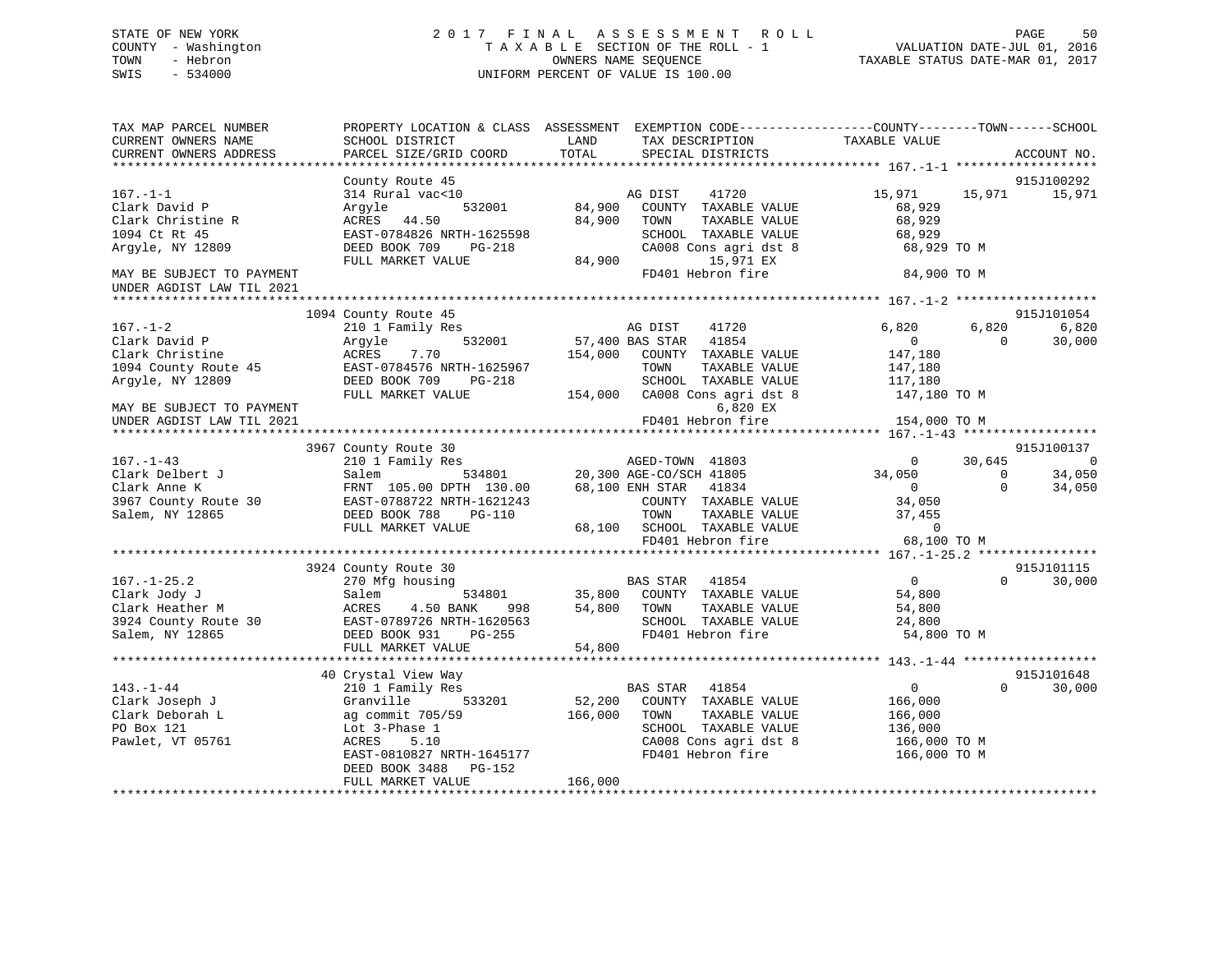## STATE OF NEW YORK 2 0 1 7 F I N A L A S S E S S M E N T R O L L PAGE 51 COUNTY - Washington T A X A B L E SECTION OF THE ROLL - 1 VALUATION DATE-JUL 01, 2016 TOWN - Hebron OWNERS NAME SEQUENCE TAXABLE STATUS DATE-MAR 01, 2017 SWIS - 534000 UNIFORM PERCENT OF VALUE IS 100.00

| TAX MAP PARCEL NUMBER<br>CURRENT OWNERS NAME | PROPERTY LOCATION & CLASS ASSESSMENT EXEMPTION CODE---------------COUNTY-------TOWN-----SCHOOL<br>SCHOOL DISTRICT | LAND    | TAX DESCRIPTION                                                   | TAXABLE VALUE                         |                    |
|----------------------------------------------|-------------------------------------------------------------------------------------------------------------------|---------|-------------------------------------------------------------------|---------------------------------------|--------------------|
| CURRENT OWNERS ADDRESS                       | PARCEL SIZE/GRID COORD                                                                                            | TOTAL   | SPECIAL DISTRICTS                                                 |                                       | ACCOUNT NO.        |
|                                              | 893 Callaway Rd                                                                                                   |         |                                                                   |                                       | 915J100139         |
| $167. - 1 - 53$                              | 210 1 Family Res                                                                                                  |         | BAS STAR 41854                                                    | $\overline{0}$                        | 30,000<br>$\Omega$ |
| Clark Wesley A                               | 532001<br>Argyle                                                                                                  | 47,300  | COUNTY TAXABLE VALUE                                              | 123,000                               |                    |
| Herrlin Phyllis A                            | ACRES<br>4.00                                                                                                     | 123,000 | TAXABLE VALUE<br>TOWN                                             | 123,000                               |                    |
| PO Box 213                                   | EAST-0784661 NRTH-1621766                                                                                         |         | SCHOOL TAXABLE VALUE                                              | 93,000                                |                    |
| Argyle, NY 12809                             | DEED BOOK 2955 PG-280                                                                                             |         | SCHOOL TAXABLE VALUE 93,000<br>CA006 Cons agri dst 6 123,000 TO M |                                       |                    |
|                                              | FULL MARKET VALUE                                                                                                 |         | 123,000 FD401 Hebron fire                                         | 123,000 TO M                          |                    |
|                                              |                                                                                                                   |         |                                                                   |                                       |                    |
|                                              | 6551 State Route 22                                                                                               |         |                                                                   |                                       | 915J100562         |
| $177. - 1 - 14$                              | 210 1 Family Res                                                                                                  |         | AGED-TOWN 41803<br>2002/901 41805                                 | $\overline{0}$<br>33,320              | $\overline{0}$     |
| Clayton Mary Anne                            | Salem                                                                                                             |         | AGED-TOWN 41803<br>534801 21,800 AGE-CO/SCH 41805                 | 41,650<br>$\overline{0}$              | 41,650             |
| 6551 State Route 22                          | 87.00 DPTH 84.00<br>FRNT                                                                                          |         | 83,300 ENH STAR 41834                                             | $\overline{0}$                        | 41,650<br>$\Omega$ |
| Salem, NY 12865                              | 0.17<br>ACRES                                                                                                     |         | COUNTY TAXABLE VALUE                                              | 41,650                                |                    |
|                                              | EAST-0815250 NRTH-1615686                                                                                         |         | TOWN<br>TAXABLE VALUE                                             | 49,980                                |                    |
|                                              | DEED BOOK 614<br>$PG-14$                                                                                          |         | SCHOOL TAXABLE VALUE                                              | $\overline{0}$<br>UE 0<br>83,300 TO M |                    |
|                                              | FULL MARKET VALUE                                                                                                 |         | 83,300 FD401 Hebron fire                                          |                                       |                    |
|                                              |                                                                                                                   |         |                                                                   |                                       |                    |
|                                              | 19 Lentine Way                                                                                                    |         |                                                                   |                                       |                    |
| $177. - 1 - 3.12$                            | 210 1 Family Res                                                                                                  |         | <b>BAS STAR</b><br>41854                                          | $\overline{0}$                        | $\Omega$<br>30,000 |
| Clippinger Jacob S                           | 534801<br>Salem                                                                                                   |         | 37,300 COUNTY TAXABLE VALUE                                       | 150,000                               |                    |
| Clippinger Marisa L                          | Subdivision Lot #4                                                                                                | 150,000 | TAXABLE VALUE<br>TOWN                                             | 150,000                               |                    |
| 19 Lentine Way                               | ACRES<br>3.12                                                                                                     |         | SCHOOL TAXABLE VALUE<br>CA008 Cons agri dst 8                     | 120,000                               |                    |
| Salem, NY 12865                              | EAST-0805402 NRTH-1616648                                                                                         |         |                                                                   | 150,000 TO M                          |                    |
|                                              | DEED BOOK 3477 PG-136                                                                                             |         | FD401 Hebron fire 150,000 TO M                                    |                                       |                    |
|                                              | FULL MARKET VALUE                                                                                                 | 150,000 |                                                                   |                                       |                    |
|                                              | 105 East Green Pond Way                                                                                           |         |                                                                   |                                       | 915J100057         |
| $143. - 1 - 15$                              | 260 Seasonal res - WTRFNT                                                                                         |         | COUNTY TAXABLE VALUE 98,700                                       |                                       |                    |
| Cloutman Janet                               | Granville<br>533201                                                                                               | 68,400  | TOWN<br>TAXABLE VALUE                                             | 98,700                                |                    |
| PO Box 104                                   | FRNT 249.00 DPTH 165.00                                                                                           | 98,700  | SCHOOL TAXABLE VALUE                                              | 98,700                                |                    |
| Londonderry, VT 05148                        | ACRES<br>0.77                                                                                                     |         | FD401 Hebron fire                                                 | 98,700 TO M                           |                    |
|                                              | EAST-0816091 NRTH-1643187                                                                                         |         |                                                                   |                                       |                    |
|                                              | DEED BOOK 500<br>PG-897                                                                                           |         |                                                                   |                                       |                    |
|                                              | FULL MARKET VALUE                                                                                                 | 98,700  |                                                                   |                                       |                    |
|                                              |                                                                                                                   |         |                                                                   |                                       |                    |
|                                              | 141 Indian Head Way                                                                                               |         |                                                                   |                                       | 915J101421         |
| $170. - 1 - 15.18$                           | 210 1 Family Res                                                                                                  |         | COUNTY TAXABLE VALUE                                              | 189,000                               |                    |
| Coffey William J                             | Granville<br>533201                                                                                               | 42,000  | TOWN<br>TAXABLE VALUE                                             | 189,000                               |                    |
| Coffey Judith J                              | 5.00<br>ACRES                                                                                                     | 189,000 | SCHOOL TAXABLE VALUE                                              | 189,000                               |                    |
| 19 Dana Rd                                   | EAST-0816274 NRTH-1621096                                                                                         |         | FD401 Hebron fire                                                 | 189,000 TO M                          |                    |
| Danbury, CT 06810                            | DEED BOOK 873<br>$PG-50$                                                                                          |         |                                                                   |                                       |                    |
|                                              | FULL MARKET VALUE                                                                                                 | 189,000 |                                                                   |                                       |                    |
|                                              |                                                                                                                   |         |                                                                   |                                       |                    |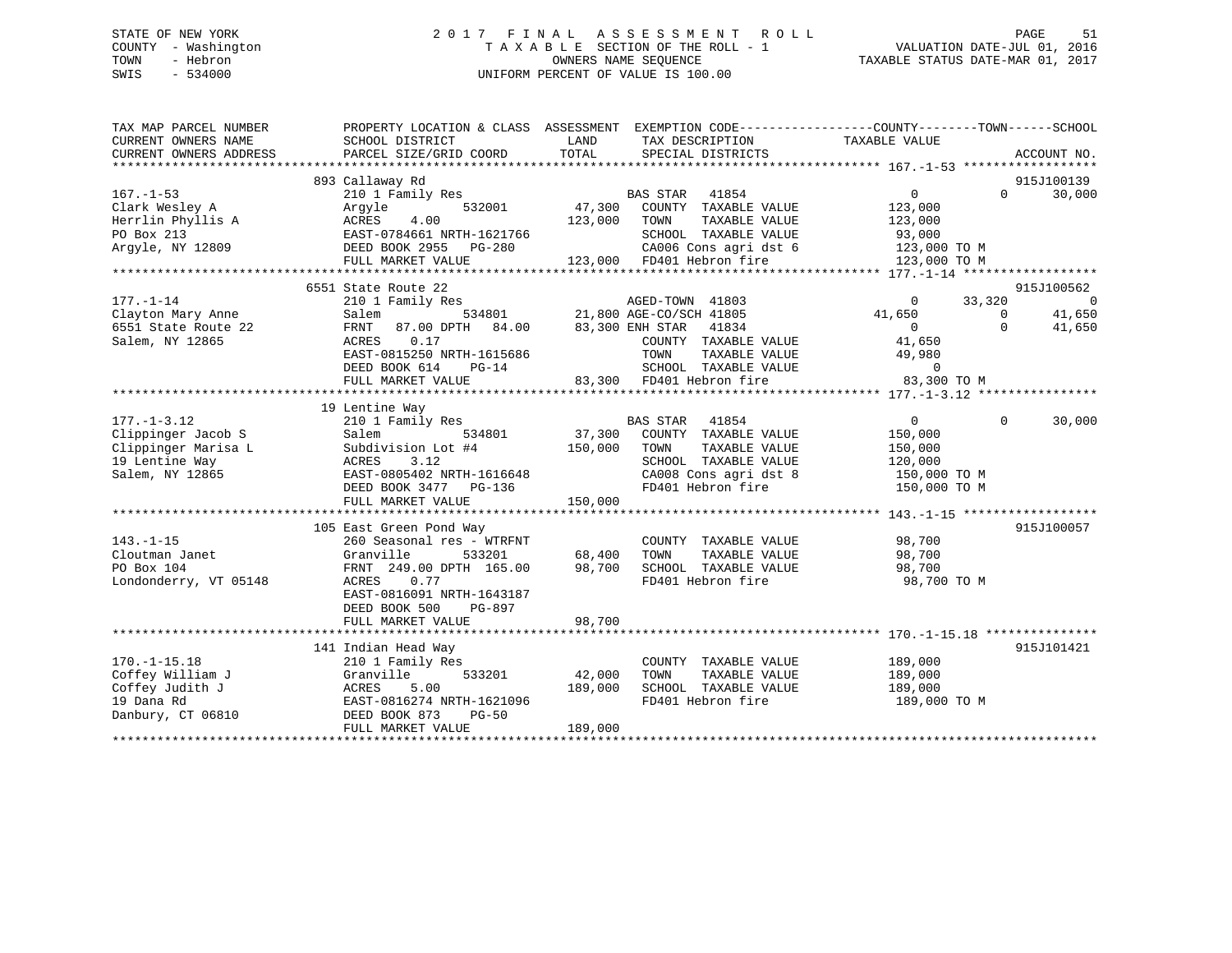## STATE OF NEW YORK 2 0 1 7 F I N A L A S S E S S M E N T R O L L PAGE 52 COUNTY - Washington T A X A B L E SECTION OF THE ROLL - 1 VALUATION DATE-JUL 01, 2016 TOWN - Hebron OWNERS NAME SEQUENCE TAXABLE STATUS DATE-MAR 01, 2017 SWIS - 534000 UNIFORM PERCENT OF VALUE IS 100.00

| 89 PCT OF VALUE USED FOR EXEMPTION PURPOSES<br>3150 County Route 30 89 PCT OF VALUE USED FOR EXEMPTION 210 1 Family Res VET WAR CT 41121<br>Salem 534801 25,000 ENH STAR 41834<br>FRNT 140.00 DPTH 160.00 133,200 COUNTY TAXABLE VALUE<br>915J100148<br>17,782<br>17,782<br>0<br>65,500<br>$\overline{0}$<br>$\overline{0}$<br>Coldwell Alice M LE<br>115,418<br>0.51<br>ACRES<br>TOWN<br>TAXABLE VALUE<br>115,418<br>EAST-0792175 NRTH-1603178<br>SCHOOL TAXABLE VALUE<br>67,700<br>DEED BOOK 2333 PG-49<br>CA008 Cons agri dst 8<br>FD401 Hebron fire<br>133,200 TO M<br>133,200 FD401 Hebron fire<br>FULL MARKET VALUE<br>133,200 TO M<br>LD401 West hebron light<br>133,200 TO M<br>Blossom Rd/w Off<br>915J101756<br>$14,800$<br>$14,800$<br>314 Rural vac<10<br>COUNTY TAXABLE VALUE<br>534801<br>14,800 TOWN<br>TAXABLE VALUE<br>Salem<br>14,800 SCHOOL TAXABLE VALUE<br>deeded ROW<br>14,800<br>COITINS NOTA L<br>126 W Mickey Mantle Path ACRES<br>Hernando, FL 34442 EAST-08<br>5.01<br>FD401 Hebron fire<br>14,800 TO M<br>EAST-0817799 NRTH-1607490<br>DEED BOOK 3716 PG-33<br>FULL MARKET VALUE<br>14,800<br>915J101694<br>119 Mountain Way<br>242 Rurl res&rec<br>COUNTY TAXABLE VALUE 155,800<br>Hartford 533801<br>60,300<br>TAXABLE VALUE<br>TOWN<br>155,800<br>155,800<br>SCHOOL TAXABLE VALUE<br>Lot I<br>155,800<br>FD401 Hebron fire<br>Waterfront<br>155,800 TO M<br>ACRES 17.22<br>EAST-0794772 NRTH-1627446<br>DEED BOOK 1830 PG-347<br>155,800<br>FULL MARKET VALUE<br>915J101428<br>6166 State Route 22<br>210 1 Family Res<br>155,700<br>$185. - 1 - 20$<br>COUNTY TAXABLE VALUE<br>155,700<br>534801<br>35,600 TOWN<br>TAXABLE VALUE<br>Salem<br>155,700 SCHOOL TAXABLE VALUE<br>155,700<br>6166 State Route 22<br>509/1<br>2.49<br>FD401 Hebron fire<br>155,700 TO M<br>ACRES<br>EAST-0815564 NRTH-1606394<br>DEED BOOK 3760 PG-283<br>155,700<br>FULL MARKET VALUE<br>915J101048<br>127 Scott Hill Rd<br>87 PCT OF VALUE USED FOR EXEMPTION PURPOSES<br>$158. - 1 - 1$<br>210 1 Family Res<br>VETWAR CTS 41120<br>25,852<br>18,000<br>6,000<br>532001 49,300 BAS STAR 41854<br>158.-1-1<br>Condell Rand<br>Condell Freya<br>127 Scott Hill Rd<br>127 Scott Hill Rd<br>12809<br>2009<br>2008 DEED BOOK 463<br>2009<br>2008 PG-571<br>2009<br>2008 PG-571<br>2009<br>2008 PG-571<br>2010 RTULL MARKET VALUE<br>30,000<br>$\sim$ 0<br>$\overline{0}$<br>198,100 COUNTY TAXABLE VALUE<br>172,248<br>TAXABLE VALUE<br>TOWN<br>180,100<br>SCHOOL TAXABLE VALUE 162,100<br>198,100 CA008 Cons agri dst 8 198,100 TO M<br>FD401 Hebron fire<br>198,100 TO M | TAX MAP PARCEL NUMBER<br>CURRENT OWNERS NAME<br>CURRENT OWNERS ADDRESS                                  | PROPERTY LOCATION & CLASS ASSESSMENT EXEMPTION CODE----------------COUNTY-------TOWN------SCHOOL<br>SCHOOL DISTRICT<br>PARCEL SIZE/GRID COORD | LAND<br>TOTAL | TAX DESCRIPTION<br>SPECIAL DISTRICTS | TAXABLE VALUE | ACCOUNT NO. |
|-----------------------------------------------------------------------------------------------------------------------------------------------------------------------------------------------------------------------------------------------------------------------------------------------------------------------------------------------------------------------------------------------------------------------------------------------------------------------------------------------------------------------------------------------------------------------------------------------------------------------------------------------------------------------------------------------------------------------------------------------------------------------------------------------------------------------------------------------------------------------------------------------------------------------------------------------------------------------------------------------------------------------------------------------------------------------------------------------------------------------------------------------------------------------------------------------------------------------------------------------------------------------------------------------------------------------------------------------------------------------------------------------------------------------------------------------------------------------------------------------------------------------------------------------------------------------------------------------------------------------------------------------------------------------------------------------------------------------------------------------------------------------------------------------------------------------------------------------------------------------------------------------------------------------------------------------------------------------------------------------------------------------------------------------------------------------------------------------------------------------------------------------------------------------------------------------------------------------------------------------------------------------------------------------------------------------------------------------------------------------------------------------------------------------------------------------------------------------------------------------------------------------------------------------------------------------------------|---------------------------------------------------------------------------------------------------------|-----------------------------------------------------------------------------------------------------------------------------------------------|---------------|--------------------------------------|---------------|-------------|
|                                                                                                                                                                                                                                                                                                                                                                                                                                                                                                                                                                                                                                                                                                                                                                                                                                                                                                                                                                                                                                                                                                                                                                                                                                                                                                                                                                                                                                                                                                                                                                                                                                                                                                                                                                                                                                                                                                                                                                                                                                                                                                                                                                                                                                                                                                                                                                                                                                                                                                                                                                                   | $183.20 - 1 - 2$<br>Coldwell Donald R LE                                                                |                                                                                                                                               |               |                                      |               |             |
|                                                                                                                                                                                                                                                                                                                                                                                                                                                                                                                                                                                                                                                                                                                                                                                                                                                                                                                                                                                                                                                                                                                                                                                                                                                                                                                                                                                                                                                                                                                                                                                                                                                                                                                                                                                                                                                                                                                                                                                                                                                                                                                                                                                                                                                                                                                                                                                                                                                                                                                                                                                   | 3150 County Route 30<br>Salem, NY 12865                                                                 |                                                                                                                                               |               |                                      |               |             |
|                                                                                                                                                                                                                                                                                                                                                                                                                                                                                                                                                                                                                                                                                                                                                                                                                                                                                                                                                                                                                                                                                                                                                                                                                                                                                                                                                                                                                                                                                                                                                                                                                                                                                                                                                                                                                                                                                                                                                                                                                                                                                                                                                                                                                                                                                                                                                                                                                                                                                                                                                                                   |                                                                                                         |                                                                                                                                               |               |                                      |               |             |
|                                                                                                                                                                                                                                                                                                                                                                                                                                                                                                                                                                                                                                                                                                                                                                                                                                                                                                                                                                                                                                                                                                                                                                                                                                                                                                                                                                                                                                                                                                                                                                                                                                                                                                                                                                                                                                                                                                                                                                                                                                                                                                                                                                                                                                                                                                                                                                                                                                                                                                                                                                                   | 186.-1-34<br>Collins Robert E<br>Collins Nora L                                                         |                                                                                                                                               |               |                                      |               |             |
|                                                                                                                                                                                                                                                                                                                                                                                                                                                                                                                                                                                                                                                                                                                                                                                                                                                                                                                                                                                                                                                                                                                                                                                                                                                                                                                                                                                                                                                                                                                                                                                                                                                                                                                                                                                                                                                                                                                                                                                                                                                                                                                                                                                                                                                                                                                                                                                                                                                                                                                                                                                   |                                                                                                         |                                                                                                                                               |               |                                      |               |             |
|                                                                                                                                                                                                                                                                                                                                                                                                                                                                                                                                                                                                                                                                                                                                                                                                                                                                                                                                                                                                                                                                                                                                                                                                                                                                                                                                                                                                                                                                                                                                                                                                                                                                                                                                                                                                                                                                                                                                                                                                                                                                                                                                                                                                                                                                                                                                                                                                                                                                                                                                                                                   |                                                                                                         |                                                                                                                                               |               |                                      |               |             |
|                                                                                                                                                                                                                                                                                                                                                                                                                                                                                                                                                                                                                                                                                                                                                                                                                                                                                                                                                                                                                                                                                                                                                                                                                                                                                                                                                                                                                                                                                                                                                                                                                                                                                                                                                                                                                                                                                                                                                                                                                                                                                                                                                                                                                                                                                                                                                                                                                                                                                                                                                                                   | $159. - 1 - 25.5$<br>Colos Robert<br>Longo Karen<br>102 Florence St<br>East Use<br>East Haven, CT 06513 |                                                                                                                                               |               |                                      |               |             |
|                                                                                                                                                                                                                                                                                                                                                                                                                                                                                                                                                                                                                                                                                                                                                                                                                                                                                                                                                                                                                                                                                                                                                                                                                                                                                                                                                                                                                                                                                                                                                                                                                                                                                                                                                                                                                                                                                                                                                                                                                                                                                                                                                                                                                                                                                                                                                                                                                                                                                                                                                                                   |                                                                                                         |                                                                                                                                               |               |                                      |               |             |
|                                                                                                                                                                                                                                                                                                                                                                                                                                                                                                                                                                                                                                                                                                                                                                                                                                                                                                                                                                                                                                                                                                                                                                                                                                                                                                                                                                                                                                                                                                                                                                                                                                                                                                                                                                                                                                                                                                                                                                                                                                                                                                                                                                                                                                                                                                                                                                                                                                                                                                                                                                                   |                                                                                                         |                                                                                                                                               |               |                                      |               |             |
|                                                                                                                                                                                                                                                                                                                                                                                                                                                                                                                                                                                                                                                                                                                                                                                                                                                                                                                                                                                                                                                                                                                                                                                                                                                                                                                                                                                                                                                                                                                                                                                                                                                                                                                                                                                                                                                                                                                                                                                                                                                                                                                                                                                                                                                                                                                                                                                                                                                                                                                                                                                   | Colvin Donald E<br>Salem, NY 12865                                                                      |                                                                                                                                               |               |                                      |               |             |
|                                                                                                                                                                                                                                                                                                                                                                                                                                                                                                                                                                                                                                                                                                                                                                                                                                                                                                                                                                                                                                                                                                                                                                                                                                                                                                                                                                                                                                                                                                                                                                                                                                                                                                                                                                                                                                                                                                                                                                                                                                                                                                                                                                                                                                                                                                                                                                                                                                                                                                                                                                                   |                                                                                                         |                                                                                                                                               |               |                                      |               |             |
|                                                                                                                                                                                                                                                                                                                                                                                                                                                                                                                                                                                                                                                                                                                                                                                                                                                                                                                                                                                                                                                                                                                                                                                                                                                                                                                                                                                                                                                                                                                                                                                                                                                                                                                                                                                                                                                                                                                                                                                                                                                                                                                                                                                                                                                                                                                                                                                                                                                                                                                                                                                   |                                                                                                         |                                                                                                                                               |               |                                      |               |             |
|                                                                                                                                                                                                                                                                                                                                                                                                                                                                                                                                                                                                                                                                                                                                                                                                                                                                                                                                                                                                                                                                                                                                                                                                                                                                                                                                                                                                                                                                                                                                                                                                                                                                                                                                                                                                                                                                                                                                                                                                                                                                                                                                                                                                                                                                                                                                                                                                                                                                                                                                                                                   |                                                                                                         |                                                                                                                                               |               |                                      |               |             |
|                                                                                                                                                                                                                                                                                                                                                                                                                                                                                                                                                                                                                                                                                                                                                                                                                                                                                                                                                                                                                                                                                                                                                                                                                                                                                                                                                                                                                                                                                                                                                                                                                                                                                                                                                                                                                                                                                                                                                                                                                                                                                                                                                                                                                                                                                                                                                                                                                                                                                                                                                                                   |                                                                                                         |                                                                                                                                               |               |                                      |               |             |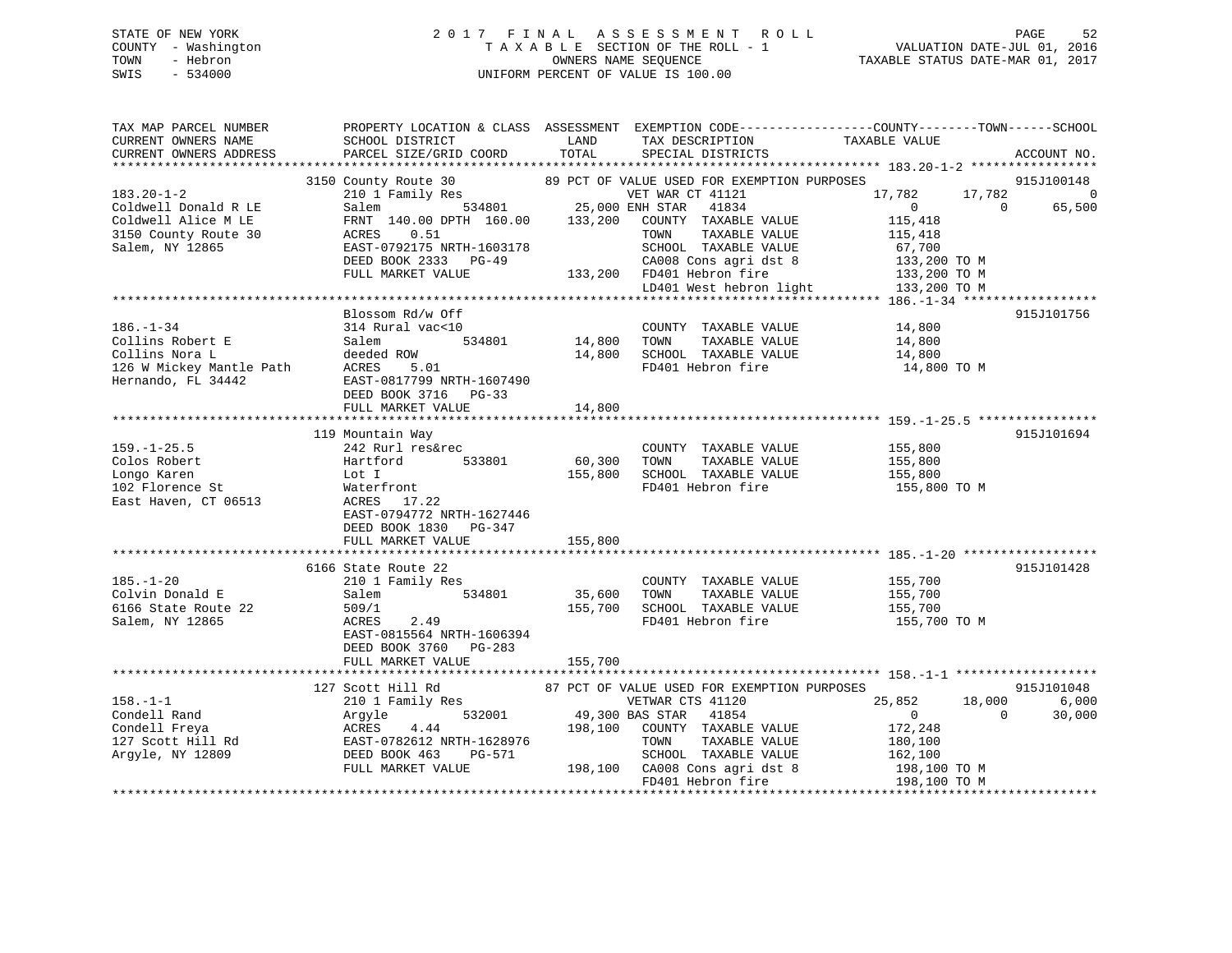## STATE OF NEW YORK 2 0 1 7 F I N A L A S S E S S M E N T R O L L PAGE 53 COUNTY - Washington T A X A B L E SECTION OF THE ROLL - 1 VALUATION DATE-JUL 01, 2016 TOWN - Hebron OWNERS NAME SEQUENCE TAXABLE STATUS DATE-MAR 01, 2017 SWIS - 534000 UNIFORM PERCENT OF VALUE IS 100.00

| TAX MAP PARCEL NUMBER<br>CURRENT OWNERS NAME<br>CURRENT OWNERS ADDRESS       | PROPERTY LOCATION & CLASS ASSESSMENT EXEMPTION CODE---------------COUNTY-------TOWN-----SCHOOL<br>SCHOOL DISTRICT<br>PARCEL SIZE/GRID COORD                                      | LAND<br>TOTAL   | TAX DESCRIPTION TAXABLE VALUE<br>SPECIAL DISTRICTS                                         |                                                                   |              | ACCOUNT NO. |
|------------------------------------------------------------------------------|----------------------------------------------------------------------------------------------------------------------------------------------------------------------------------|-----------------|--------------------------------------------------------------------------------------------|-------------------------------------------------------------------|--------------|-------------|
|                                                                              |                                                                                                                                                                                  |                 |                                                                                            |                                                                   |              |             |
| $152. - 2 - 16$                                                              | County Route 28<br>314 Rural vac<10                                                                                                                                              |                 | COUNTY TAXABLE VALUE                                                                       | 10,600                                                            |              | 915J100552  |
| Conese Connie                                                                | Granville<br>533201                                                                                                                                                              | 10,600          | TOWN<br>TAXABLE VALUE                                                                      | 10,600                                                            |              |             |
| 2011 Hammond Ct                                                              | FRNT 200.00 DPTH 215.00 10,600                                                                                                                                                   |                 | SCHOOL TAXABLE VALUE                                                                       | 10,600                                                            |              |             |
| Hayes, VA 23072                                                              | EAST-0810668 NRTH-1642389                                                                                                                                                        |                 | FD401 Hebron fire                                                                          | 10,600 TO M                                                       |              |             |
|                                                                              | DEED BOOK W 598 PG-141                                                                                                                                                           |                 |                                                                                            |                                                                   |              |             |
|                                                                              | FULL MARKET VALUE                                                                                                                                                                | 10,600          |                                                                                            |                                                                   |              |             |
|                                                                              |                                                                                                                                                                                  |                 |                                                                                            |                                                                   |              |             |
|                                                                              | 85 Rykowski Ln                                                                                                                                                                   |                 |                                                                                            |                                                                   |              | 915J101352  |
| $161 - 2 - 3.7$                                                              | 312 Vac w/imprv                                                                                                                                                                  |                 | COUNTY TAXABLE VALUE                                                                       | 23,300                                                            |              |             |
| Conklin David                                                                | Granville                                                                                                                                                                        | 533201 16,500   | TAXABLE VALUE<br>TOWN                                                                      | 23,300                                                            |              |             |
| Conklin Joanne                                                               |                                                                                                                                                                                  | 23,300          | SCHOOL TAXABLE VALUE                                                                       | 23,300                                                            |              |             |
| 225 Grove St                                                                 | ACRES 4.60<br>EAST-0823107 NRTH-1626758                                                                                                                                          |                 | FD401 Hebron fire                                                                          | 23,300 TO M                                                       |              |             |
| Bennington, VT 05201 DEED BOOK 2875 PG-250                                   |                                                                                                                                                                                  |                 |                                                                                            |                                                                   |              |             |
|                                                                              | FULL MARKET VALUE                                                                                                                                                                | 23,300          |                                                                                            |                                                                   |              |             |
|                                                                              |                                                                                                                                                                                  |                 |                                                                                            |                                                                   |              |             |
|                                                                              | 376 Indian Head Way                                                                                                                                                              |                 |                                                                                            |                                                                   |              | 915J101529  |
|                                                                              |                                                                                                                                                                                  |                 | AGED-ALL 41800                                                                             |                                                                   |              |             |
| $170. - 1 - 13.17$                                                           | 210 1 Family Res                                                                                                                                                                 |                 |                                                                                            | 52,550<br>$\begin{array}{c}\n\sim \\ 0 \\ \hline\n0\n\end{array}$ | 52,550       | 52,550      |
| Conley Eugene M<br>Conley Eugene M<br>376 Indian Head Way<br>Salem, NY 12865 | Granville                                                                                                                                                                        |                 | $37,600$ ENH STAR $41834$<br>ANK 999 105,100 COUNTY TAXABLE VALUE                          |                                                                   | $\Omega$     | 52,550      |
|                                                                              | ACRES 3.25 BANK                                                                                                                                                                  |                 |                                                                                            | 52,550                                                            |              |             |
|                                                                              | EAST-0816805 NRTH-1618080                                                                                                                                                        |                 | TOWN TAXABLE VALUE 52,550<br>SCHOOL TAXABLE VALUE 52,550<br>FD401 Hebron fire 105,100 TO M |                                                                   |              |             |
|                                                                              | DEED BOOK 2576 PG-274                                                                                                                                                            |                 |                                                                                            |                                                                   |              |             |
|                                                                              | FULL MARKET VALUE                                                                                                                                                                |                 | 105,100 FD401 Hebron fire                                                                  |                                                                   |              |             |
|                                                                              |                                                                                                                                                                                  |                 |                                                                                            |                                                                   |              |             |
|                                                                              | 6917 State Route 22                                                                                                                                                              |                 |                                                                                            |                                                                   |              | 915J101242  |
| $161. - 2 - 10.18$                                                           | 210 1 Family Res                                                                                                                                                                 |                 | BAS STAR<br>41854                                                                          | $\overline{0}$                                                    | $\Omega$     | 30,000      |
| Cook Mark A                                                                  | Granville 533201 37,300 COUNTY TAXABLE VALUE<br>ACRES 3.12 66,500 TOWN TAXABLE VALUE<br>EAST-0816327 NRTH-1624532 SCHOOL TAXABLE VALUE<br>DEED BOOK 776 PG-122 FD401 Hebron fire |                 |                                                                                            | 66,500                                                            |              |             |
| Jaworski Neva                                                                |                                                                                                                                                                                  |                 |                                                                                            | 66,500                                                            |              |             |
| 6917 State Route 22                                                          |                                                                                                                                                                                  |                 |                                                                                            |                                                                   |              |             |
| Granville, NY 12832                                                          |                                                                                                                                                                                  |                 |                                                                                            | 66,500 TO M                                                       |              |             |
|                                                                              | FULL MARKET VALUE                                                                                                                                                                | 66,500          |                                                                                            |                                                                   |              |             |
|                                                                              |                                                                                                                                                                                  |                 |                                                                                            |                                                                   |              |             |
|                                                                              | 3141 County Route 30                                                                                                                                                             |                 |                                                                                            |                                                                   |              | 915J100157  |
| $183.20 - 1 - 25$                                                            | 210 1 Family Res                                                                                                                                                                 |                 | 41802                                                                                      | 24,800                                                            | $\Omega$     | $\Omega$    |
| Coon Loretta LE                                                              | Salem                                                                                                                                                                            |                 | 3 AGED-CO 41802<br>534801 15,300 AGED-SCH 41804                                            | $\overline{0}$                                                    | $\mathbf{0}$ | 9,920       |
| Coon James A                                                                 | 50.00 DPTH 100.00<br>FRNT                                                                                                                                                        | 49,600 ENH STAR | 41834                                                                                      | $\bigcirc$                                                        | $\Omega$     | 39,680      |
| 3141 County Route 30                                                         | ACRES<br>0.11                                                                                                                                                                    |                 | COUNTY TAXABLE VALUE                                                                       | 24,800                                                            |              |             |
| Salem, NY 12865                                                              | EAST-0792035 NRTH-1602971                                                                                                                                                        |                 | TOWN<br>TAXABLE VALUE                                                                      | 49,600                                                            |              |             |
|                                                                              |                                                                                                                                                                                  |                 | SCHOOL TAXABLE VALUE                                                                       | $\overline{0}$                                                    |              |             |
|                                                                              | DEED BOOK 3157 PG-117                                                                                                                                                            |                 | $49,600$ $CAO08$ Cons agri dst 8                                                           | 49,600 TO M                                                       |              |             |
|                                                                              | FULL MARKET VALUE                                                                                                                                                                |                 |                                                                                            |                                                                   |              |             |
|                                                                              |                                                                                                                                                                                  |                 | FD401 Hebron fire                                                                          | 49,600 TO M                                                       |              |             |
|                                                                              |                                                                                                                                                                                  |                 | LD401 West hebron light                                                                    | 49,600 TO M                                                       |              |             |
|                                                                              |                                                                                                                                                                                  |                 |                                                                                            |                                                                   |              |             |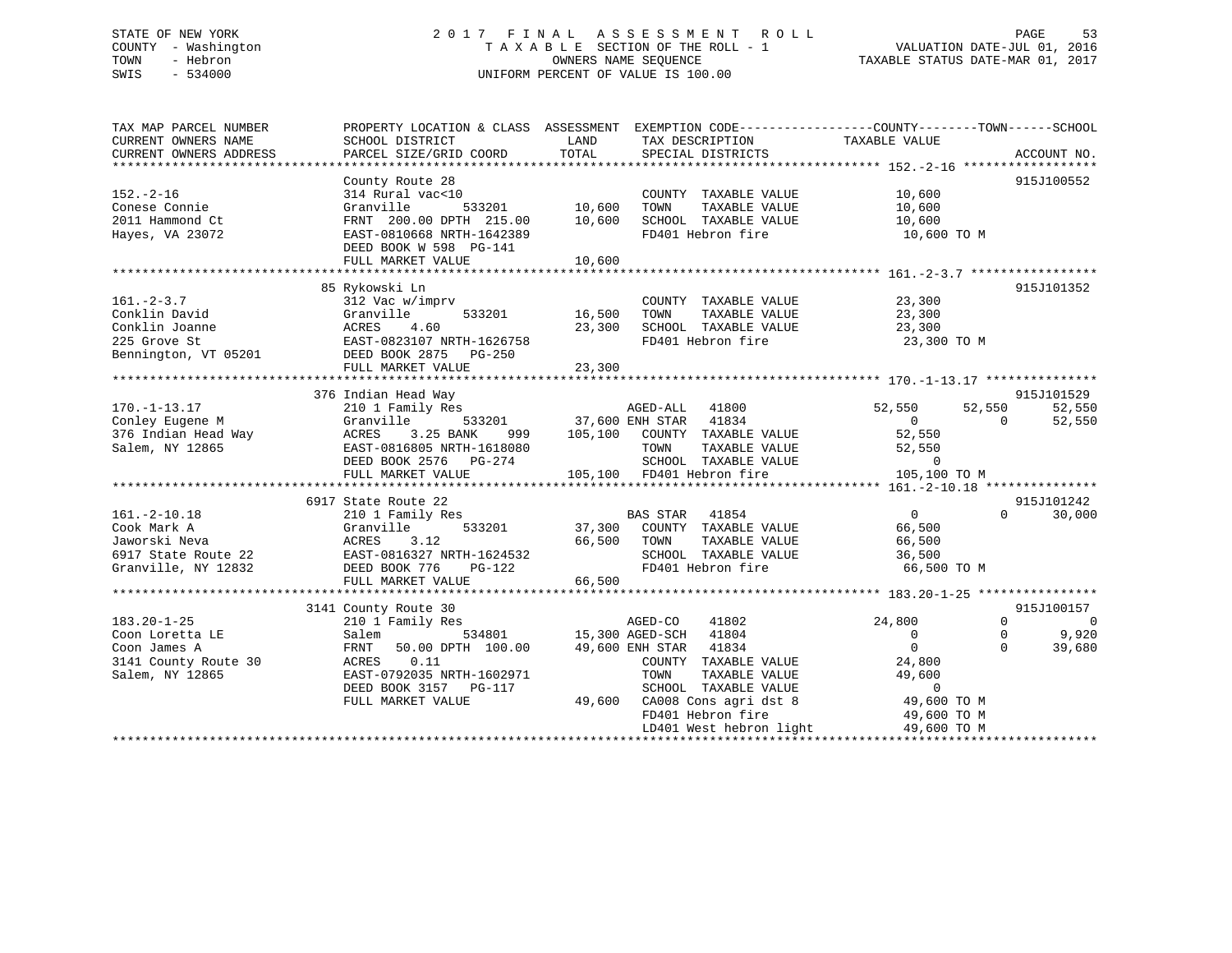## STATE OF NEW YORK 2 0 1 7 F I N A L A S S E S S M E N T R O L L PAGE 54 COUNTY - Washington T A X A B L E SECTION OF THE ROLL - 1 VALUATION DATE-JUL 01, 2016 TOWN - Hebron OWNERS NAME SEQUENCE TAXABLE STATUS DATE-MAR 01, 2017 SWIS - 534000 UNIFORM PERCENT OF VALUE IS 100.00

| TAX MAP PARCEL NUMBER<br>CURRENT OWNERS NAME<br>CURRENT OWNERS ADDRESS | PROPERTY LOCATION & CLASS ASSESSMENT EXEMPTION CODE----------------COUNTY-------TOWN------SCHOOL<br>SCHOOL DISTRICT<br>PARCEL SIZE/GRID COORD | LAND<br>TOTAL          | TAX DESCRIPTION<br>SPECIAL DISTRICTS                         | TAXABLE VALUE                                    | ACCOUNT NO.    |
|------------------------------------------------------------------------|-----------------------------------------------------------------------------------------------------------------------------------------------|------------------------|--------------------------------------------------------------|--------------------------------------------------|----------------|
|                                                                        |                                                                                                                                               |                        |                                                              |                                                  |                |
|                                                                        | 211 Blossom Rd                                                                                                                                |                        |                                                              |                                                  | 915J100159     |
| $186. - 1 - 10$                                                        | 314 Rural vac<10                                                                                                                              |                        | COUNTY TAXABLE VALUE                                         | 20,500                                           |                |
| Coons Tho E                                                            | 534801<br>Salem                                                                                                                               | 20,500                 | TAXABLE VALUE<br>TOWN                                        | 20,500                                           |                |
| Coons Priscilla E                                                      | 4.40<br>ACRES                                                                                                                                 | 20,500                 | SCHOOL TAXABLE VALUE                                         | 20,500                                           |                |
| Box 283                                                                | EAST-0819264 NRTH-1606112                                                                                                                     |                        | FD401 Hebron fire                                            | 20,500 TO M                                      |                |
| Kent, CT 06757                                                         | DEED BOOK 423<br>PG-1096                                                                                                                      |                        |                                                              |                                                  |                |
|                                                                        |                                                                                                                                               |                        |                                                              |                                                  |                |
|                                                                        |                                                                                                                                               |                        |                                                              |                                                  |                |
|                                                                        | Blossom Rd                                                                                                                                    |                        |                                                              |                                                  | 915J100370     |
| $186. - 1 - 9.2$                                                       | 314 Rural vac<10                                                                                                                              |                        | COUNTY TAXABLE VALUE                                         | 2,300                                            |                |
| Coons Thomas E                                                         | Salem                                                                                                                                         | 2,300                  |                                                              |                                                  |                |
| Coons Priscilla                                                        | 534801<br>PTH 165.00<br>FRNT 75.00 DPTH 165.00                                                                                                | 2,300                  | TOWN      TAXABLE VALUE<br>SCHOOL   TAXABLE VALUE            | $\frac{2}{2}$ , 300                              |                |
| PO Box 283                                                             | EAST-0819354 NRTH-1605875                                                                                                                     |                        | FD401 Hebron fire                                            | 2,300 TO M                                       |                |
| Kent, CT 06757                                                         |                                                                                                                                               |                        |                                                              |                                                  |                |
|                                                                        | DEED BOOK 2729 PG-253                                                                                                                         |                        |                                                              |                                                  |                |
|                                                                        | FULL MARKET VALUE                                                                                                                             | 2,300                  |                                                              |                                                  |                |
|                                                                        |                                                                                                                                               |                        |                                                              |                                                  |                |
|                                                                        | 6921 State Route 22                                                                                                                           |                        |                                                              |                                                  | 915J101525     |
| $161. - 2 - 17$                                                        | 270 Mfg housing                                                                                                                               |                        | AGED-CO<br>41802                                             | 27,750<br>$\mathbf{0}$                           | $\overline{0}$ |
| Coppins Herschel                                                       | Granville                                                                                                                                     |                        | $133,400$ AGED-TOWN 41803                                    | 16,650<br>$\overline{0}$                         | $\overline{0}$ |
| Coppins Joan T                                                         | Lot D                                                                                                                                         |                        | 55,500 AGED-SCH<br>41804                                     | $\begin{matrix} 0 \\ 0 \end{matrix}$<br>$\Omega$ | 22,200         |
| PO Box 196                                                             | ACRES<br>1.56                                                                                                                                 |                        | ENH STAR<br>41834                                            | $\Omega$                                         | 33,300         |
| Granville, NY 12832                                                    | EAST-0816394 NRTH-1624723                                                                                                                     |                        | COUNTY TAXABLE VALUE $27,750$<br>TOWN TAXABLE VALUE $38,850$ |                                                  |                |
|                                                                        | DEED BOOK 545<br>PG-326                                                                                                                       |                        |                                                              |                                                  |                |
|                                                                        | FULL MARKET VALUE                                                                                                                             |                        |                                                              | $\overline{0}$                                   |                |
|                                                                        |                                                                                                                                               |                        | 55,500 SCHOOL TAXABLE VALUE<br>FD401 Hebron fire             | 55,500 TO M                                      |                |
|                                                                        |                                                                                                                                               |                        |                                                              |                                                  |                |
|                                                                        | McKnight Hill Rd n/off                                                                                                                        |                        |                                                              |                                                  |                |
| $168. - 1 - 10.3$                                                      | 260 Seasonal res                                                                                                                              |                        | COUNTY TAXABLE VALUE                                         | 140,400                                          |                |
| Coppola Errico J                                                       | 534801<br>Salem                                                                                                                               | 48,500                 | TAXABLE VALUE<br>TOWN                                        |                                                  |                |
| 42 Dannell Dr                                                          | lot 2                                                                                                                                         | 140,400                | SCHOOL TAXABLE VALUE                                         | 140,400<br>140,400                               |                |
| Stamford, CT 06905                                                     | ACRES<br>40.00                                                                                                                                |                        | FD401 Hebron fire                                            |                                                  |                |
|                                                                        |                                                                                                                                               |                        |                                                              | 140,400 TO M                                     |                |
|                                                                        | EAST-0801069 NRTH-1619015                                                                                                                     |                        |                                                              |                                                  |                |
|                                                                        | DEED BOOK 3350 PG-213                                                                                                                         |                        |                                                              |                                                  |                |
|                                                                        | FULL MARKET VALUE                                                                                                                             | 140,400                |                                                              |                                                  |                |
|                                                                        |                                                                                                                                               |                        |                                                              |                                                  |                |
|                                                                        | 389 Tiplady Rd                                                                                                                                |                        | 91 PCT OF VALUE USED FOR EXEMPTION PURPOSES                  |                                                  | 915J100201     |
| $177. - 1 - 52$                                                        | 210 1 Family Res                                                                                                                              |                        | AGED-ALL<br>41800                                            | 45,318<br>45,318                                 | 45,318         |
| Cossolini Josephine                                                    | Salem                                                                                                                                         | 534801 43,500 ENH STAR | 41834                                                        | $\Omega$<br>$\overline{0}$                       | 54,282         |
| 389 Tiplady Rd                                                         | ACRES<br>5.98                                                                                                                                 | 99,600                 | COUNTY TAXABLE VALUE                                         | 54,282                                           |                |
| Salem, NY 12865                                                        | EAST-0815351 NRTH-1611761                                                                                                                     |                        | TOWN<br>TAXABLE VALUE                                        | 54,282                                           |                |
|                                                                        | DEED BOOK 3006 PG-240                                                                                                                         |                        |                                                              |                                                  |                |
|                                                                        | FULL MARKET VALUE                                                                                                                             |                        |                                                              |                                                  |                |
|                                                                        |                                                                                                                                               |                        | FD401 Hebron fire                                            | 99,600 TO M                                      |                |
|                                                                        |                                                                                                                                               |                        |                                                              |                                                  |                |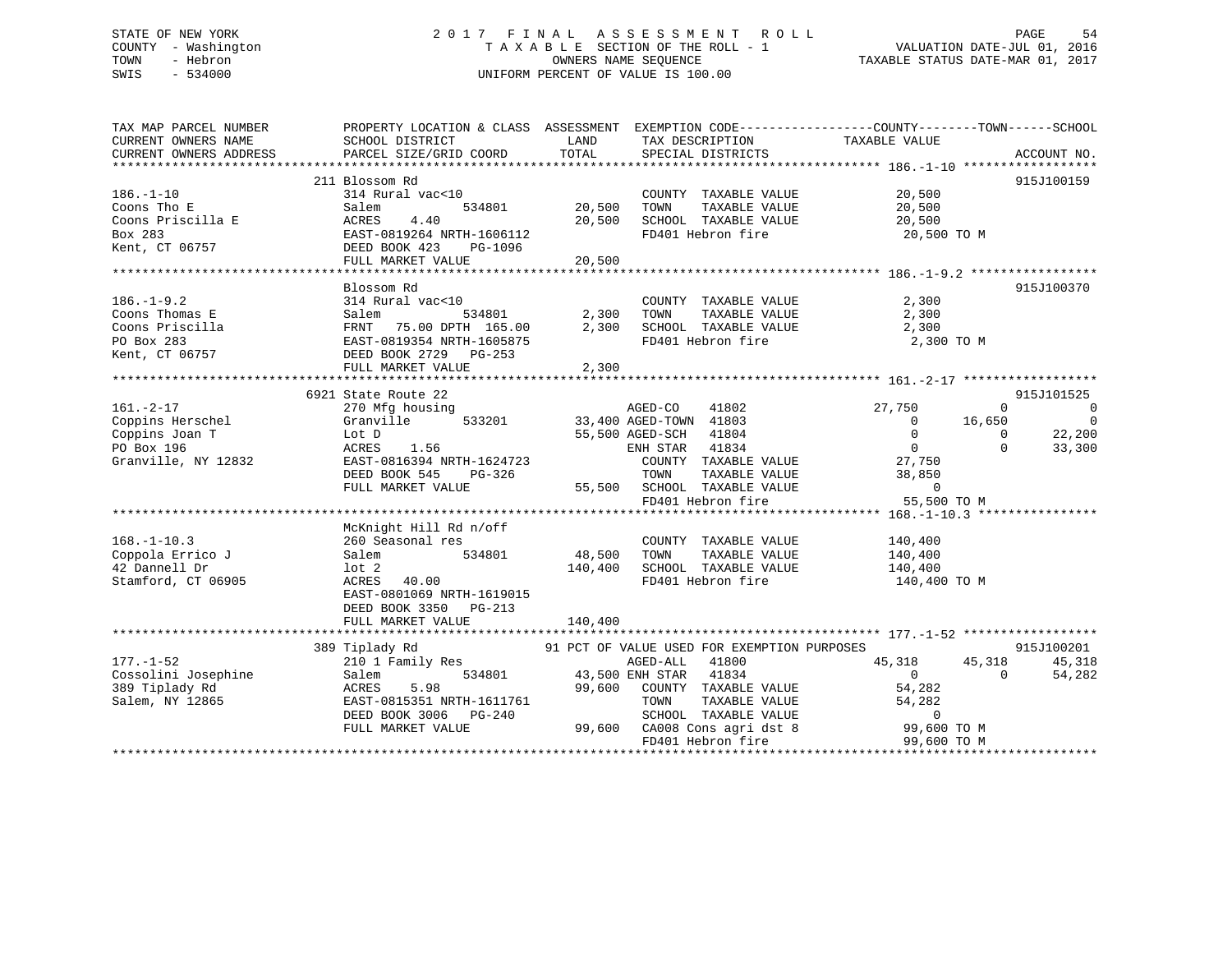# STATE OF NEW YORK STATE OF NEW YORK STATE OF NEW YORK STATE OF NEW YORK STATE OF NEW YORK STATE STATE ASSESSMENT ROLL COUNTY - Washington  $T A X A B L E$  SECTION OF THE ROLL - 1<br>TOWN - Hebron DATE-JUL 000NERS NAME SEQUENCE SWIS - 534000 UNIFORM PERCENT OF VALUE IS 100.00

TAXABLE STATUS DATE-MAR 01, 2017

| TAX MAP PARCEL NUMBER<br>CURRENT OWNERS NAME<br>CURRENT OWNERS ADDRESS<br>*******************          | PROPERTY LOCATION & CLASS ASSESSMENT<br>SCHOOL DISTRICT<br>PARCEL SIZE/GRID COORD                                                                                                                        | LAND<br>TOTAL                | TAX DESCRIPTION<br>SPECIAL DISTRICTS                                                                                                     | EXEMPTION CODE-----------------COUNTY-------TOWN------SCHOOL<br>TAXABLE VALUE | ACCOUNT NO.                      |
|--------------------------------------------------------------------------------------------------------|----------------------------------------------------------------------------------------------------------------------------------------------------------------------------------------------------------|------------------------------|------------------------------------------------------------------------------------------------------------------------------------------|-------------------------------------------------------------------------------|----------------------------------|
| $160. -1 - 19$<br>Costantino Adelbert B<br>1120 County Route 31<br>Granville, NY 12832                 | ***************************<br>1120 County Route 31<br>210 1 Family Res<br>533201<br>Granville<br>7.69 BANK<br>ACRES<br>999<br>EAST-0803928 NRTH-1630286<br>DEED BOOK 2839<br>PG-77<br>FULL MARKET VALUE | 57,400<br>90,100<br>90,100   | ENH STAR<br>41834<br>COUNTY TAXABLE VALUE<br>TOWN<br>TAXABLE VALUE<br>SCHOOL TAXABLE VALUE<br>CA008 Cons agri dst 8<br>FD401 Hebron fire | $\mathbf 0$<br>90,100<br>90,100<br>24,600<br>90,100 TO M<br>90,100 TO M       | 915J101014<br>65,500<br>$\Omega$ |
| $183.2 - 1 - 12$<br>Courtney-Jilek Anna L<br>2259 County Route 47<br>Salem, NY 12865                   | 2259 County Route 47<br>210 1 Family Res - WTRFNT<br>534801<br>Salem<br>7.90<br>ACRES<br>EAST-0787719 NRTH-1608700<br>DEED BOOK 3615 PG-274<br>FULL MARKET VALUE                                         | 57,800<br>146,400<br>146,400 | COUNTY TAXABLE VALUE<br>TOWN<br>TAXABLE VALUE<br>SCHOOL TAXABLE VALUE<br>FD401 Hebron fire                                               | 146,400<br>146,400<br>146,400<br>146,400 TO M                                 | 915J101171                       |
| $159. - 1 - 2.4$<br>Couser Richard<br>5 Main St<br>PO Box 58<br>Valley Falls, NY 12185                 | 115 James Rd<br>270 Mfg housing<br>Hartford<br>533801<br>ACRES<br>1.00<br>EAST-0792443 NRTH-1630468<br>DEED BOOK 3617<br>PG-345<br>FULL MARKET VALUE                                                     | 28,000<br>35,000<br>35,000   | COUNTY TAXABLE VALUE<br>TOWN<br>TAXABLE VALUE<br>SCHOOL TAXABLE VALUE<br>FD401 Hebron fire                                               | 35,000<br>35,000<br>35,000<br>35,000 TO M                                     | 915J101558                       |
| $144. - 1 - 31.1$<br>Covino James T<br>7663 State Route 22<br>Granville, NY 12832                      | State Route 22<br>314 Rural vac<10<br>533201<br>Granville<br>ACRES<br>1.00<br>EAST-0820057 NRTH-1642544<br>DEED BOOK 835<br>$PG-90$<br>FULL MARKET VALUE                                                 | 18,000<br>18,000<br>18,000   | COUNTY TAXABLE VALUE<br>TOWN<br>TAXABLE VALUE<br>SCHOOL TAXABLE VALUE<br>FD401 Hebron fire                                               | 18,000<br>18,000<br>18,000<br>18,000 TO M                                     | 915J101552                       |
| $160. - 1 - 20$<br>Craig Bruce<br>Craig Kelly<br>219 Deer Walk Dr<br>Winder, GA 30680                  | Middle Rd<br>314 Rural vac<10<br>Granville<br>533201<br>ACRES<br>2.02<br>EAST-0805578 NRTH-1630441<br>DEED BOOK 567<br>PG-237<br>FULL MARKET VALUE<br>**********************************                 | 20,000<br>20,000<br>20,000   | COUNTY TAXABLE VALUE<br>TOWN<br>TAXABLE VALUE<br>SCHOOL TAXABLE VALUE<br>FD401 Hebron fire                                               | 20,000<br>20,000<br>20,000<br>20,000 TO M                                     | 915J101566                       |
| $177. - 1 - 31.1$<br>Craig Deborah A<br>Casey Dorothea A<br>834 Chamberlin Mills Rd<br>Salem, NY 12865 | Chamberlin Mills Rd<br>312 Vac w/imprv<br>534801<br>Salem<br>FRNT 153.00 DPTH 241.00<br>EAST-0807507 NRTH-1613025<br>DEED BOOK 2604<br>PG-216<br>FULL MARKET VALUE                                       | 10,400<br>13,700<br>13,700   | COUNTY TAXABLE VALUE<br>TOWN<br>TAXABLE VALUE<br>SCHOOL TAXABLE VALUE<br>FD401 Hebron fire                                               | 13,700<br>13,700<br>13,700<br>13,700 TO M                                     | 915J100170                       |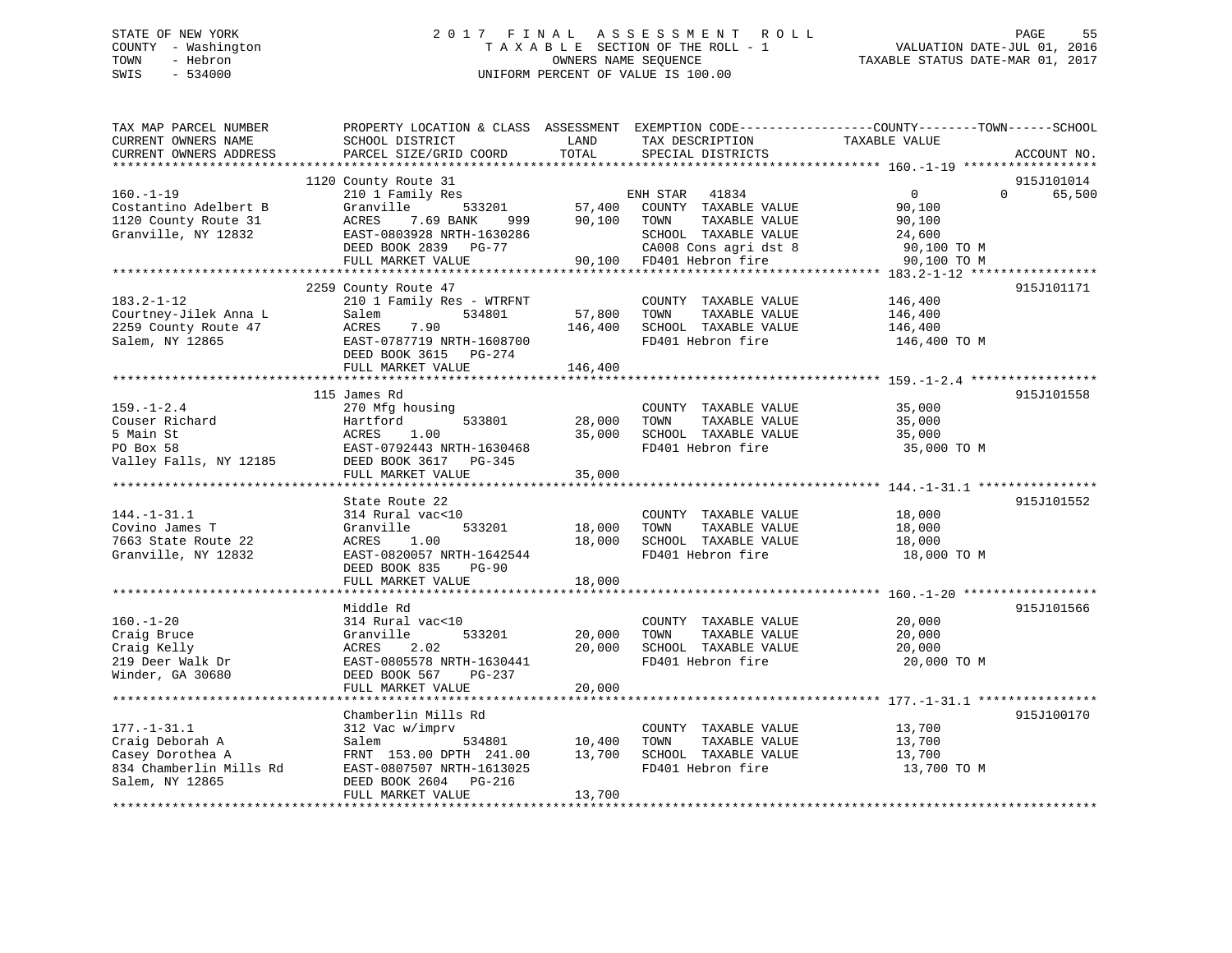## STATE OF NEW YORK 2 0 1 7 F I N A L A S S E S S M E N T R O L L PAGE 56 COUNTY - Washington T A X A B L E SECTION OF THE ROLL - 1 VALUATION DATE-JUL 01, 2016 TOWN - Hebron OWNERS NAME SEQUENCE TAXABLE STATUS DATE-MAR 01, 2017 SWIS - 534000 UNIFORM PERCENT OF VALUE IS 100.00

| TAX MAP PARCEL NUMBER<br>CURRENT OWNERS NAME<br>CURRENT OWNERS ADDRESS                               | PROPERTY LOCATION & CLASS ASSESSMENT<br>SCHOOL DISTRICT<br>PARCEL SIZE/GRID COORD                                                                                              | LAND<br>TOTAL                     | TAX DESCRIPTION<br>SPECIAL DISTRICTS                                                                                | EXEMPTION CODE-----------------COUNTY-------TOWN------SCHOOL<br>TAXABLE VALUE | ACCOUNT NO.                                |
|------------------------------------------------------------------------------------------------------|--------------------------------------------------------------------------------------------------------------------------------------------------------------------------------|-----------------------------------|---------------------------------------------------------------------------------------------------------------------|-------------------------------------------------------------------------------|--------------------------------------------|
| $177. - 1 - 45$<br>Craig Deborah A<br>Casey Dorothea A<br>834 Chamberlin Mills Rd<br>Salem, NY 12865 | 834 Chamberlin Mills Rd<br>240 Rural res<br>534801<br>Salem<br>ACRES 133.80<br>EAST-0807856 NRTH-1611945<br>DEED BOOK 2604 PG-216                                              | 199,300 BAS STAR<br>292,000       | AGRI-D IND 41730<br>41854<br>COUNTY TAXABLE VALUE<br>TOWN<br>TAXABLE VALUE<br>SCHOOL TAXABLE VALUE                  | 57,500<br>57,500<br>$\overline{0}$<br>234,500<br>234,500<br>204,500           | 915J100326<br>57,500<br>30,000<br>$\Omega$ |
| MAY BE SUBJECT TO PAYMENT<br>UNDER AGDIST LAW TIL 2024                                               | FULL MARKET VALUE                                                                                                                                                              |                                   | 292,000 FD401 Hebron fire                                                                                           | 292,000 TO M                                                                  |                                            |
| $152. - 1 - 19$<br>Craig Harold<br>7 Liebig Rd<br>Granville, NY 12832                                | County Route 31/E Off<br>322 Rural vac>10<br>533201<br>Granville<br>ACRES<br>4.30<br>EAST-0806872 NRTH-1637029<br>DEED BOOK 196<br>PG-599<br>FULL MARKET VALUE                 | 3,200<br>3,200<br>3,200           | COUNTY TAXABLE VALUE<br>TOWN<br>TAXABLE VALUE<br>SCHOOL TAXABLE VALUE<br>CA008 Cons agri dst 8<br>FD401 Hebron fire | 3,200<br>3,200<br>3,200<br>3,200 TO M<br>3,200 TO M                           | 915J100405                                 |
|                                                                                                      |                                                                                                                                                                                |                                   |                                                                                                                     |                                                                               |                                            |
| $151. - 1 - 12.3$<br>Craig Harold T<br>7 Liebig Rd<br>Granville, NY 12832                            | 1385 County Route 31<br>210 1 Family Res<br>Granville<br>533201<br>Lot 2<br>ACRES<br>2.13<br>EAST-0805590 NRTH-1636502<br>DEED BOOK 378<br>$PG-80$<br>FULL MARKET VALUE        | 40,200<br>73,200<br>73,200        | COUNTY TAXABLE VALUE<br>TAXABLE VALUE<br>TOWN<br>SCHOOL TAXABLE VALUE<br>CA008 Cons agri dst 8<br>FD401 Hebron fire | 73,200<br>73,200<br>73,200<br>73,200 TO M<br>73,200 TO M                      |                                            |
|                                                                                                      |                                                                                                                                                                                |                                   |                                                                                                                     |                                                                               |                                            |
| $152. - 1 - 7.1$<br>Craig Harold T<br>Craig Drucille C<br>7 Liebig Rd<br>Granville, NY 12832         | 7 Liebig Rd<br>210 1 Family Res<br>533201<br>Granville<br>ACRES<br>5.00<br>EAST-0805713 NRTH-1637759<br>DEED BOOK 714<br>PG-261<br>FULL MARKET VALUE                           | 155,500<br>155,500                | BAS STAR 41854<br>37,000 COUNTY TAXABLE VALUE<br>TOWN<br>TAXABLE VALUE<br>SCHOOL TAXABLE VALUE<br>FD401 Hebron fire | $\Omega$<br>155,500<br>155,500<br>125,500<br>155,500 TO M                     | 915L100093<br>$\Omega$<br>30,000           |
|                                                                                                      |                                                                                                                                                                                |                                   |                                                                                                                     |                                                                               |                                            |
| $152. - 1 - 15$<br>Craig Peter<br>Craig Tonya<br>1448 County Route 31<br>Granville, NY 12832         | 1452 County Route 31<br>210 1 Family Res<br>Granville<br>58.00 DPTH 140.00<br>FRNT<br>ACRES<br>0.19<br>EAST-0806359 NRTH-1638136<br>DEED BOOK 2747 PG-245<br>FULL MARKET VALUE | 533201 17,300<br>48,800<br>48,800 | COUNTY TAXABLE VALUE<br>TAXABLE VALUE<br>TOWN<br>SCHOOL TAXABLE VALUE<br>FD401 Hebron fire                          | 48,800<br>48,800<br>48,800<br>48,800 TO M                                     | 915J100017                                 |
|                                                                                                      |                                                                                                                                                                                |                                   |                                                                                                                     |                                                                               |                                            |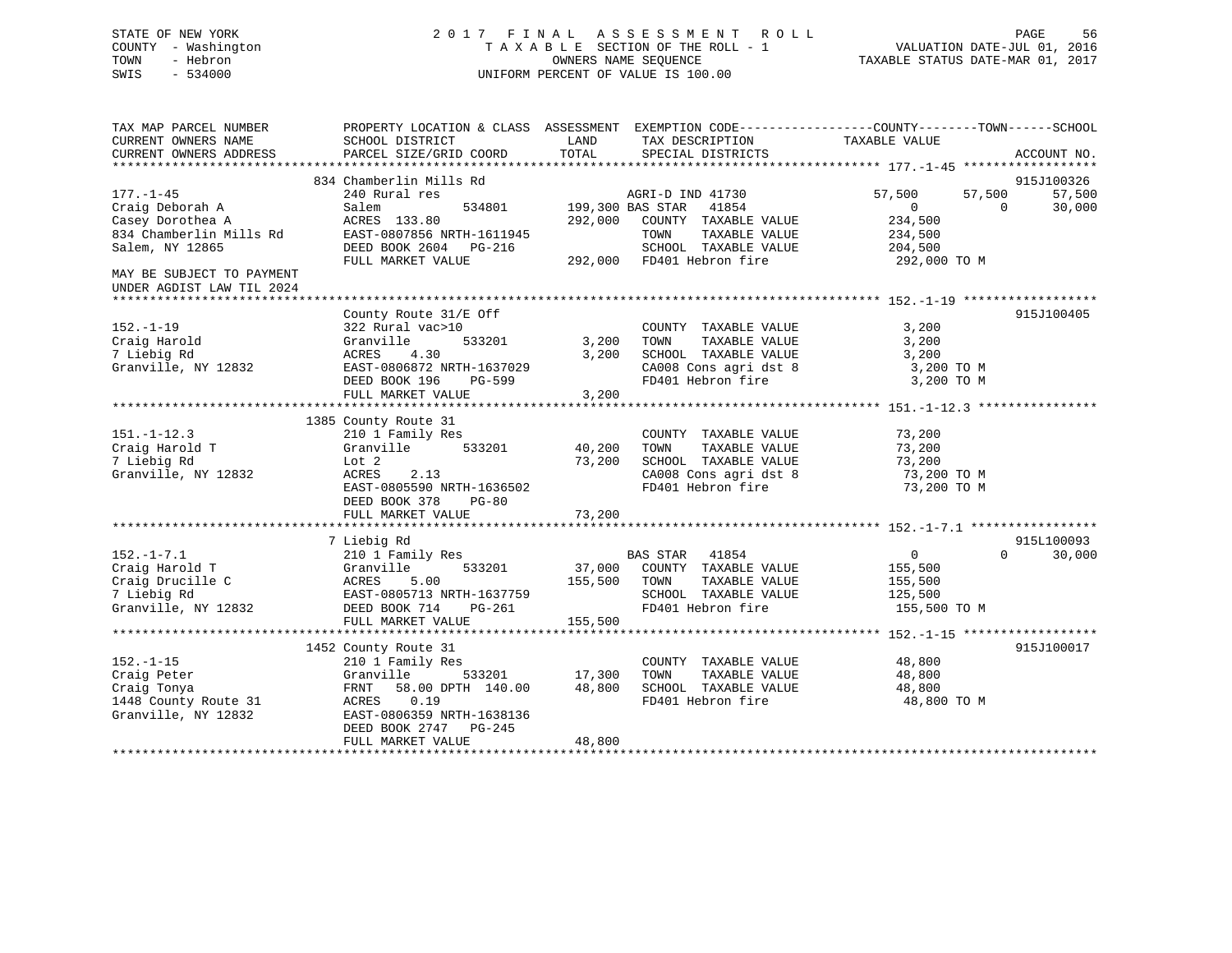## STATE OF NEW YORK 2 0 1 7 F I N A L A S S E S S M E N T R O L L PAGE 57 COUNTY - Washington T A X A B L E SECTION OF THE ROLL - 1 VALUATION DATE-JUL 01, 2016 TOWN - Hebron OWNERS NAME SEQUENCE TAXABLE STATUS DATE-MAR 01, 2017 SWIS - 534000 UNIFORM PERCENT OF VALUE IS 100.00

| TAX MAP PARCEL NUMBER<br>CURRENT OWNERS NAME<br>CURRENT OWNERS ADDRESS                              | SCHOOL DISTRICT<br>PARCEL SIZE/GRID COORD                                                                                                                            | LAND<br>TOTAL                 | TAX DESCRIPTION<br>SPECIAL DISTRICTS                                                                                                                   | PROPERTY LOCATION & CLASS ASSESSMENT EXEMPTION CODE----------------COUNTY-------TOWN------SCHOOL<br>TAXABLE VALUE | ACCOUNT NO.          |
|-----------------------------------------------------------------------------------------------------|----------------------------------------------------------------------------------------------------------------------------------------------------------------------|-------------------------------|--------------------------------------------------------------------------------------------------------------------------------------------------------|-------------------------------------------------------------------------------------------------------------------|----------------------|
|                                                                                                     |                                                                                                                                                                      |                               |                                                                                                                                                        |                                                                                                                   |                      |
| $151. - 1 - 12.7$<br>Craig Peter H<br>1444 County Route 31<br>Granville, NY 12832                   | County Route 31<br>322 Rural vac>10<br>533201<br>Granville<br>sub lot 1<br>ACRES 46.76<br>EAST-0804168 NRTH-1636306<br>DEED BOOK 3433 PG-165<br>FULL MARKET VALUE    | 110,600<br>110,600<br>110,600 | COUNTY TAXABLE VALUE<br>TAXABLE VALUE<br>TOWN<br>SCHOOL TAXABLE VALUE<br>CA008 Cons agri dst 8<br>FD401 Hebron fire                                    | 110,600<br>110,600<br>110,600<br>110,600 TO M<br>110,600 TO M                                                     |                      |
|                                                                                                     |                                                                                                                                                                      |                               |                                                                                                                                                        |                                                                                                                   |                      |
| $152. - 1 - 3$<br>Craig Peter H<br>1448 County Route 31<br>Granville, NY 12832                      | 1447 County Route 31<br>312 Vac w/imprv<br>Granville<br>533201<br>FRNT 94.00 DPTH 198.00<br>ACRES<br>0.43<br>EAST-0806163 NRTH-1638185<br>DEED BOOK 896<br>PG-37     | 4,100<br>6,800                | COUNTY TAXABLE VALUE<br>TAXABLE VALUE<br>TOWN<br>SCHOOL TAXABLE VALUE<br>FD401 Hebron fire                                                             | 6,800<br>6,800<br>6,800<br>6,800 TO M                                                                             | 915J100020           |
|                                                                                                     | FULL MARKET VALUE                                                                                                                                                    | 6,800                         |                                                                                                                                                        |                                                                                                                   |                      |
|                                                                                                     |                                                                                                                                                                      |                               |                                                                                                                                                        |                                                                                                                   |                      |
| $152. - 1 - 14$<br>Craig Peter H<br>1448 County Route 31<br>Granville, NY 12832                     | 1448 County Route 31<br>210 1 Family Res<br>533201<br>Granville<br>FRNT 100.00 DPTH 225.00<br>EAST-0806349 NRTH-1638050<br>DEED BOOK 707<br>PG-313                   | 25,100<br>108,200             | <b>BAS STAR</b><br>41854<br>COUNTY TAXABLE VALUE<br>TOWN<br>TAXABLE VALUE<br>SCHOOL TAXABLE VALUE<br>FD401 Hebron fire                                 | $\mathbf{0}$<br>$\Omega$<br>108,200<br>108,200<br>78,200<br>108,200 TO M                                          | 915J100167<br>30,000 |
|                                                                                                     | FULL MARKET VALUE                                                                                                                                                    | 108,200                       |                                                                                                                                                        |                                                                                                                   |                      |
| $151. - 1 - 12.1$<br>Craig Sanford T<br>Craig Lori A<br>1408 County Route 31<br>Granville, NY 12832 | 1408 County Route 31<br>240 Rural res<br>533201<br>Granville<br>Lot 1<br>ACRES 26.50<br>EAST-0806199 NRTH-1636592<br>DEED BOOK 2652<br>$PG-323$<br>FULL MARKET VALUE | 193,700<br>193,700            | <b>BAS STAR</b><br>41854<br>94,100 COUNTY TAXABLE VALUE<br>TAXABLE VALUE<br>TOWN<br>SCHOOL TAXABLE VALUE<br>CA008 Cons agri dst 8<br>FD401 Hebron fire | $\overline{0}$<br>$\Omega$<br>193,700<br>193,700<br>163,700<br>193,700 TO M<br>193,700 TO M                       | 915J100166<br>30,000 |
|                                                                                                     | Patterson Hill Rd                                                                                                                                                    |                               |                                                                                                                                                        |                                                                                                                   | 915J101613           |
| $183. - 1 - 27.1$<br>Crawford David S<br>PO Box 189<br>Hughsonville, NY 12537                       | 314 Rural vac<10<br>534801<br>Salem<br>ACRES<br>3.43<br>EAST-0789232 NRTH-1603190<br>DEED BOOK 622<br>PG-135<br>FULL MARKET VALUE                                    | 24,500<br>24,500<br>24,500    | COUNTY TAXABLE VALUE<br>TOWN<br>TAXABLE VALUE<br>SCHOOL TAXABLE VALUE<br>FD401 Hebron fire                                                             | 24,500<br>24,500<br>24,500<br>24,500 TO M                                                                         |                      |
|                                                                                                     |                                                                                                                                                                      |                               |                                                                                                                                                        |                                                                                                                   |                      |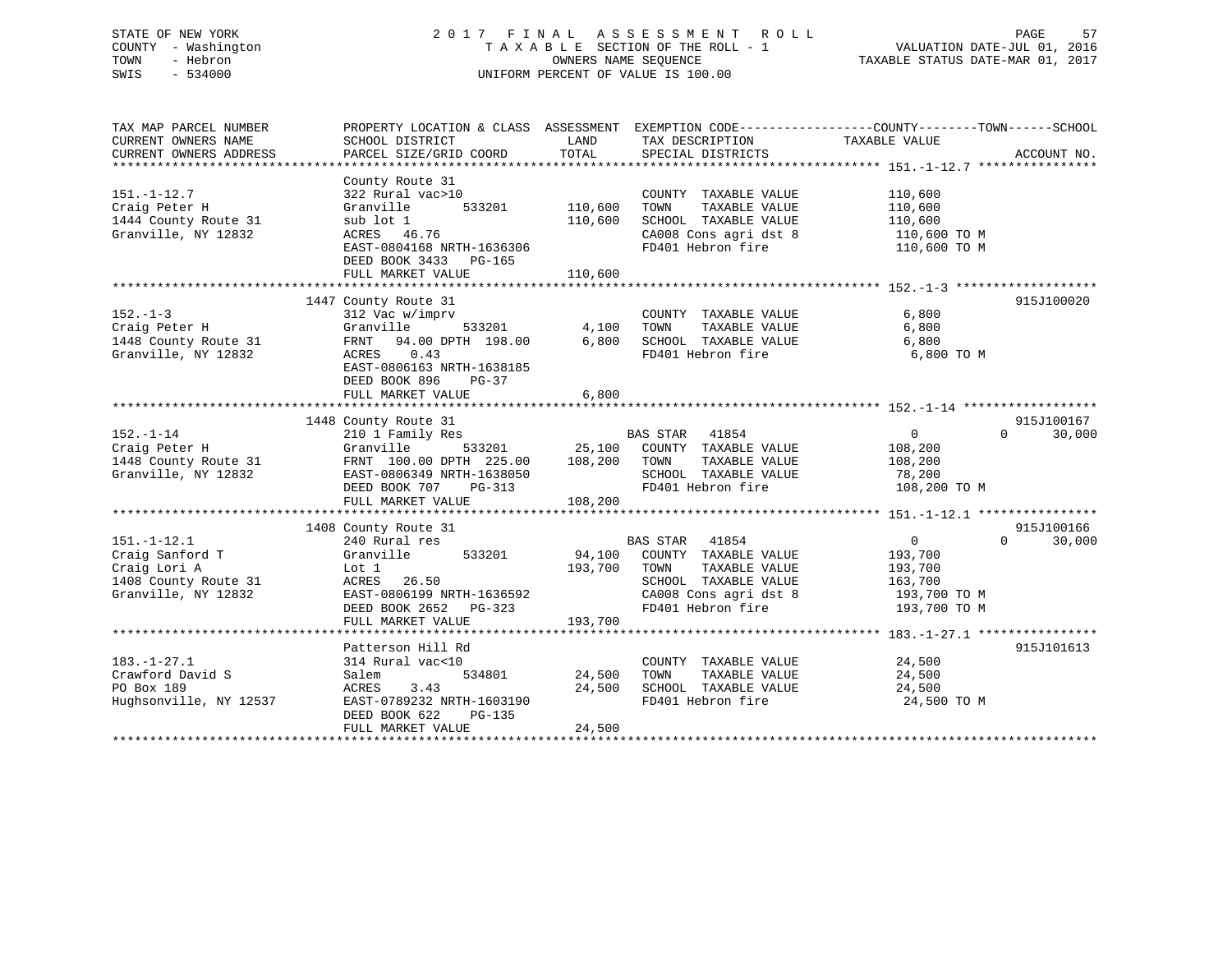## STATE OF NEW YORK 2 0 1 7 F I N A L A S S E S S M E N T R O L L PAGE 58 COUNTY - Washington T A X A B L E SECTION OF THE ROLL - 1 VALUATION DATE-JUL 01, 2016 TOWN - Hebron OWNERS NAME SEQUENCE TAXABLE STATUS DATE-MAR 01, 2017 SWIS - 534000 UNIFORM PERCENT OF VALUE IS 100.00

| TAX MAP PARCEL NUMBER<br>CURRENT OWNERS NAME<br>CURRENT OWNERS ADDRESS                                      | PROPERTY LOCATION & CLASS ASSESSMENT EXEMPTION CODE---------------COUNTY-------TOWN-----SCHOOL<br>SCHOOL DISTRICT<br>PARCEL SIZE/GRID COORD                       | LAND<br>TOTAL                | TAX DESCRIPTION<br>SPECIAL DISTRICTS                                                                                   | TAXABLE VALUE                                                                 | ACCOUNT NO.                            |
|-------------------------------------------------------------------------------------------------------------|-------------------------------------------------------------------------------------------------------------------------------------------------------------------|------------------------------|------------------------------------------------------------------------------------------------------------------------|-------------------------------------------------------------------------------|----------------------------------------|
|                                                                                                             |                                                                                                                                                                   |                              |                                                                                                                        |                                                                               |                                        |
| $186. - 1 - 13$<br>Crawford Herman L<br>Crawford Nancy<br>204 Parsons Rd                                    | 263 Blossom Rd<br>210 1 Family Res<br>534801<br>Salem<br>10.59<br>ACRES<br>EAST-0818905 NRTH-1606903                                                              | 63,200<br>101,300            | COUNTY TAXABLE VALUE<br>TOWN<br>TAXABLE VALUE<br>SCHOOL TAXABLE VALUE<br>FD401 Hebron fire                             | 101,300<br>101,300<br>101,300<br>101,300 TO M                                 | 915J101493                             |
| Brattleboro, VT 05301                                                                                       | DEED BOOK 633<br>PG-137<br>FULL MARKET VALUE                                                                                                                      | 101,300                      |                                                                                                                        |                                                                               |                                        |
|                                                                                                             |                                                                                                                                                                   |                              |                                                                                                                        |                                                                               |                                        |
| $170. - 1 - 15.19$<br>Criscio Pasquale<br>Cappola Christopher<br>124 Montowese Ave<br>North Haven, CT 06473 | 6694 State Route 22<br>314 Rural vac<10<br>533201<br>Granville<br>ACRES<br>9.10<br>EAST-0815703 NRTH-1619533<br>DEED BOOK 509<br>PG-147                           | 28,200<br>28,200             | COUNTY TAXABLE VALUE<br>TOWN<br>TAXABLE VALUE<br>SCHOOL TAXABLE VALUE<br>FD401 Hebron fire                             | 28,200<br>28,200<br>28,200<br>28,200 TO M                                     | 915J101422                             |
|                                                                                                             | FULL MARKET VALUE                                                                                                                                                 | 28,200                       |                                                                                                                        |                                                                               |                                        |
|                                                                                                             |                                                                                                                                                                   |                              |                                                                                                                        |                                                                               |                                        |
| $158. - 1 - 13.2$<br>Cronshaw Paul F<br>Cronshaw Victoria L<br>10820 Shores Rd<br>Chance, MD 21821          | 147 James Rd<br>242 Rurl res&rec<br>Hartford<br>533801<br>ACRES<br>17.10<br>EAST-0792106 NRTH-1631129<br>DEED BOOK 3413 PG-206<br>FULL MARKET VALUE               | 60,200<br>143,300<br>143,300 | COUNTY TAXABLE VALUE<br>TOWN<br>TAXABLE VALUE<br>SCHOOL TAXABLE VALUE<br>FD401 Hebron fire                             | 143,300<br>143,300<br>143,300<br>143,300 TO M                                 |                                        |
|                                                                                                             |                                                                                                                                                                   |                              |                                                                                                                        |                                                                               |                                        |
| $175. - 1 - 35$<br>Crosier Bryan H<br>Crosier Melanie A<br>80 Callaway Rd<br>Argyle, NY 12809               | 80 Callaway Rd<br>210 1 Family Res<br>534801<br>Salem<br>1.81<br>ACRES<br>EAST-0787493 NRTH-1616017<br>DEED BOOK 758<br>PG-108                                    | 39,600 BAS STAR<br>142,400   | CW_10_VET/ 41151<br>41854<br>COUNTY TAXABLE VALUE<br>TOWN<br>TAXABLE VALUE<br>SCHOOL TAXABLE VALUE                     | 8,000<br>8,000<br>$\Omega$<br>$\overline{0}$<br>134,400<br>134,400<br>112,400 | 915J101570<br>$\overline{0}$<br>30,000 |
|                                                                                                             | FULL MARKET VALUE                                                                                                                                                 |                              | 142,400 FD401 Hebron fire                                                                                              | 142,400 TO M                                                                  |                                        |
| $167. - 1 - 20.3$<br>Crosier Glenn<br>104 Crosier Rd<br>Salem, NY 12865                                     | 104 Crosier Rd<br>270 Mfg housing<br>534801<br>Salem<br>ACRES<br>1.00<br>EAST-0792529 NRTH-1617648<br>DEED BOOK 505<br>PG-886<br>FULL MARKET VALUE                | 32,000<br>65,900<br>65,900   | BAS STAR<br>41854<br>COUNTY TAXABLE VALUE<br>TOWN<br>TAXABLE VALUE<br>SCHOOL TAXABLE VALUE<br>FD401 Hebron fire        | $\overline{0}$<br>$\Omega$<br>65,900<br>65,900<br>35,900<br>65,900 TO M       | 915J101265<br>30,000                   |
|                                                                                                             |                                                                                                                                                                   |                              |                                                                                                                        |                                                                               |                                        |
| $167. - 1 - 19.1$<br>Crosier Jeffrey<br>George Tanya<br>159 Crosier Rd<br>Salem, NY 12865                   | 159 Crosier Rd<br>210 1 Family Res<br>534801<br>Salem<br>$1$ ot $2$<br>ACRES<br>2.20<br>EAST-0791814 NRTH-1618873<br>DEED BOOK 931<br>PG-293<br>FULL MARKET VALUE | 40,400<br>117,500<br>117,500 | <b>BAS STAR</b><br>41854<br>COUNTY TAXABLE VALUE<br>TOWN<br>TAXABLE VALUE<br>SCHOOL TAXABLE VALUE<br>FD401 Hebron fire | $\overline{0}$<br>$\Omega$<br>117,500<br>117,500<br>87,500<br>117,500 TO M    | 30,000                                 |
|                                                                                                             |                                                                                                                                                                   |                              |                                                                                                                        |                                                                               |                                        |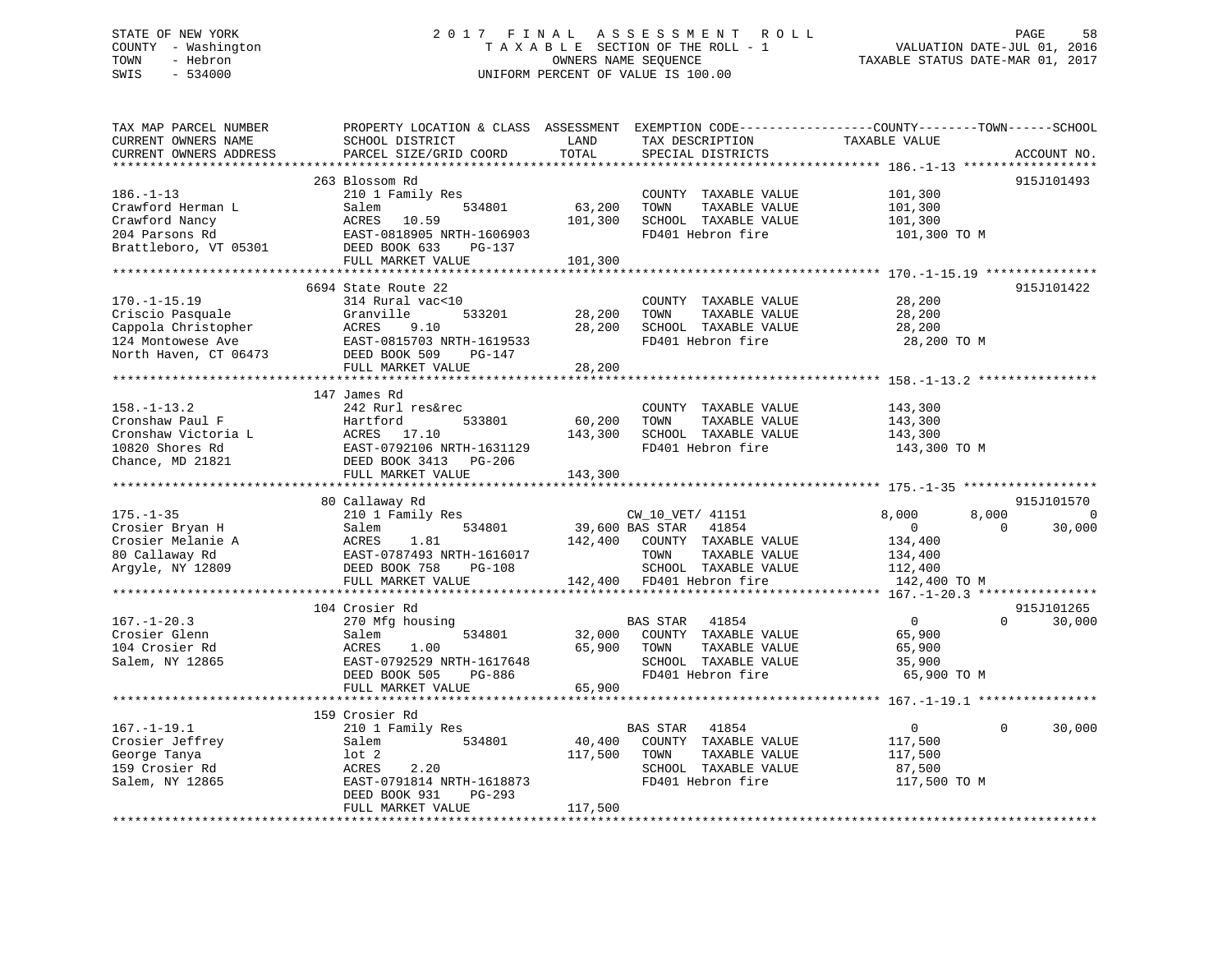## STATE OF NEW YORK 2 0 1 7 F I N A L A S S E S S M E N T R O L L PAGE 59 COUNTY - Washington T A X A B L E SECTION OF THE ROLL - 1 VALUATION DATE-JUL 01, 2016 TOWN - Hebron OWNERS NAME SEQUENCE TAXABLE STATUS DATE-MAR 01, 2017 SWIS - 534000 UNIFORM PERCENT OF VALUE IS 100.00

| TAX MAP PARCEL NUMBER<br>CURRENT OWNERS NAME<br>CURRENT OWNERS ADDRESS | SCHOOL DISTRICT<br>PARCEL SIZE/GRID COORD                                              | LAND<br>TOTAL     | TAX DESCRIPTION<br>SPECIAL DISTRICTS                                  | PROPERTY LOCATION & CLASS ASSESSMENT EXEMPTION CODE----------------COUNTY-------TOWN------SCHOOL<br>TAXABLE VALUE<br>ACCOUNT NO. |
|------------------------------------------------------------------------|----------------------------------------------------------------------------------------|-------------------|-----------------------------------------------------------------------|----------------------------------------------------------------------------------------------------------------------------------|
| $167. - 1 - 20.4$                                                      | Crosier Rd/w Off<br>322 Rural vac>10                                                   |                   | COUNTY TAXABLE VALUE                                                  | 915J101362<br>10,400                                                                                                             |
| Crosier Jeffrey<br>3132 County Route 30<br>Salem, NY 12865             | Salem<br>534801<br>ACRES 13.90<br>EAST-0791193 NRTH-1618693<br>DEED BOOK 504<br>PG-671 | 10,400<br>10,400  | TOWN<br>TAXABLE VALUE<br>SCHOOL TAXABLE VALUE<br>FD401 Hebron fire    | 10,400<br>10,400<br>10,400 TO M                                                                                                  |
|                                                                        | FULL MARKET VALUE                                                                      | 10,400            |                                                                       |                                                                                                                                  |
|                                                                        | 3132 County Route 30                                                                   |                   |                                                                       | 915J100172                                                                                                                       |
| $183.20 - 1 - 5$                                                       | 210 1 Family Res                                                                       |                   | BAS STAR 41854                                                        | $\mathbf 0$<br>$\Omega$<br>30,000                                                                                                |
| Crosier Jeffrey S Sr<br>3132 County Route 30<br>Salem, NY 12865        | Salem<br>534801<br>499/485<br>FRNT 100.00 DPTH 118.00                                  | 19,300<br>111,300 | COUNTY TAXABLE VALUE<br>TAXABLE VALUE<br>TOWN<br>SCHOOL TAXABLE VALUE | 111,300<br>111,300<br>81,300                                                                                                     |
|                                                                        | ACRES<br>0.27<br>EAST-0792288 NRTH-1602936                                             |                   | CA008 Cons agri dst 8<br>FD401 Hebron fire                            | 111,300 TO M<br>111,300 TO M                                                                                                     |
|                                                                        | DEED BOOK 665<br>PG-106<br>FULL MARKET VALUE                                           | 111,300           | LD401 West hebron light                                               | 111,300 TO M                                                                                                                     |
|                                                                        |                                                                                        |                   |                                                                       |                                                                                                                                  |
|                                                                        | 169 Crosier Rd                                                                         |                   |                                                                       | 915J100173                                                                                                                       |
| $167. - 1 - 19$                                                        | 270 Mfg housing                                                                        |                   | ENH STAR 41834                                                        | $\overline{0}$<br>$\Omega$<br>65,500                                                                                             |
| Crosier Lyle H                                                         | 534801<br>Salem                                                                        | 38,700            | COUNTY TAXABLE VALUE                                                  | 93,800                                                                                                                           |
| Crosier Beverly<br>169 Crosier Rd                                      | sub lot 1<br>ACRES<br>1.36                                                             | 93,800            | TOWN<br>TAXABLE VALUE<br>SCHOOL TAXABLE VALUE                         | 93,800<br>28,300                                                                                                                 |
| Salem, NY 12865                                                        | EAST-0791862 NRTH-1619033<br>DEED BOOK 436<br>PG-1022<br>FULL MARKET VALUE             | 93,800            | FD401 Hebron fire                                                     | 93,800 TO M                                                                                                                      |
|                                                                        |                                                                                        |                   |                                                                       |                                                                                                                                  |
| $177. - 1 - 35$                                                        | 771 Chamberlin Mills Rd<br>280 Res Multiple                                            |                   | COUNTY TAXABLE VALUE                                                  | 915L100174<br>131,100                                                                                                            |
| Crosier Randy J<br>Crosier Nancy A                                     | 534801<br>Salem<br>ACRES<br>6.70                                                       | 44,600<br>131,100 | TOWN<br>TAXABLE VALUE<br>SCHOOL TAXABLE VALUE                         | 131,100<br>131,100                                                                                                               |
| 771 Chamberlain Mills Rd<br>Salem, NY 12865                            | EAST-0805635 NRTH-1613184<br>DEED BOOK 752<br>$PG-136$<br>FULL MARKET VALUE            | 131,100           | FD401 Hebron fire                                                     | 131,100 TO M                                                                                                                     |
|                                                                        |                                                                                        |                   |                                                                       |                                                                                                                                  |
|                                                                        | County Route 47                                                                        |                   |                                                                       | 915J101155                                                                                                                       |
| $183.2 - 1 - 10$                                                       | 314 Rural vac<10                                                                       |                   | COUNTY TAXABLE VALUE                                                  | 20,100                                                                                                                           |
| Crosier Richard                                                        | Salem<br>534801<br>2.10                                                                | 20,100<br>20,100  | TOWN<br>TAXABLE VALUE<br>SCHOOL TAXABLE VALUE                         | 20,100                                                                                                                           |
| 2219 County Route 47<br>Salem, NY 12865                                | ACRES<br>EAST-0787149 NRTH-1608220<br>DEED BOOK 3402<br>PG-69<br>FULL MARKET VALUE     | 20,100            | FD401 Hebron fire                                                     | 20,100<br>20,100 TO M                                                                                                            |
|                                                                        |                                                                                        |                   |                                                                       |                                                                                                                                  |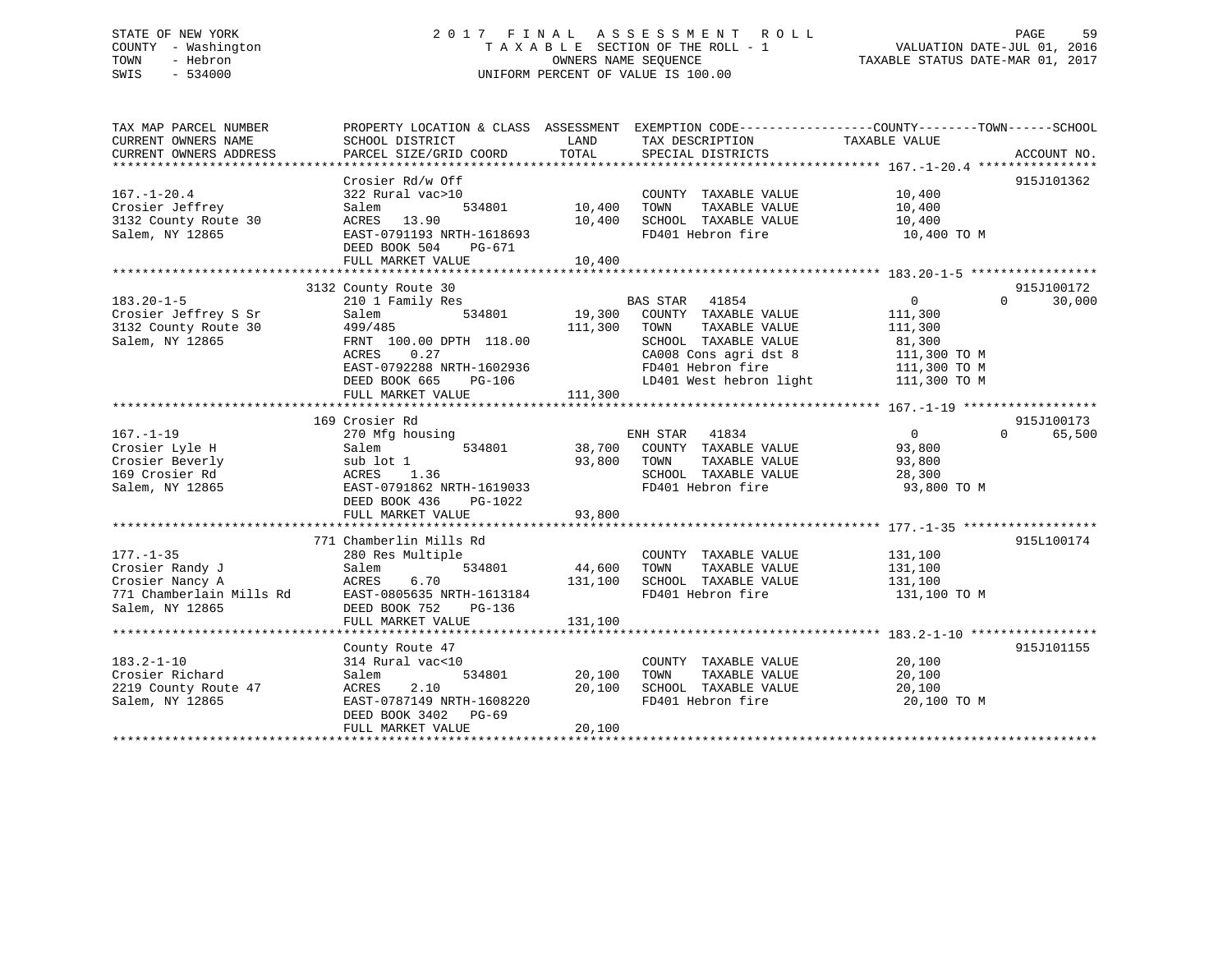## STATE OF NEW YORK 2 0 1 7 F I N A L A S S E S S M E N T R O L L PAGE 60 COUNTY - Washington T A X A B L E SECTION OF THE ROLL - 1 VALUATION DATE-JUL 01, 2016 TOWN - Hebron OWNERS NAME SEQUENCE TAXABLE STATUS DATE-MAR 01, 2017 SWIS - 534000 UNIFORM PERCENT OF VALUE IS 100.00

| TAX MAP PARCEL NUMBER<br>CURRENT OWNERS NAME<br>CURRENT OWNERS ADDRESS                                                                                         | SCHOOL DISTRICT<br>PARCEL SIZE/GRID COORD                                                                                   | LAND<br>TAX DESCRIPTION TAXABLE VALUE<br>TOTAL<br>SPECIAL DISTRICTS                                                                                                                    | PROPERTY LOCATION & CLASS ASSESSMENT EXEMPTION CODE----------------COUNTY-------TOWN------SCHOOL<br>ACCOUNT NO.                                      |
|----------------------------------------------------------------------------------------------------------------------------------------------------------------|-----------------------------------------------------------------------------------------------------------------------------|----------------------------------------------------------------------------------------------------------------------------------------------------------------------------------------|------------------------------------------------------------------------------------------------------------------------------------------------------|
| $183.2 - 1 - 9$<br>Crosier Richard L<br>2219 County Route 47<br>Salem, NY 12865<br>2.10<br>2.10<br>2.164<br>2.164<br>2.164<br>2.164<br>2.164<br>2.164<br>2.164 | 2219 County Route 47<br>210 1 Family Res<br>DEED BOOK 3004 PG-164<br>FULL MARKET VALUE                                      | BAS STAR 41854<br>534801 40,100 VET WAR CT 41121<br>170,200 COUNTY TAXABLE VALUE<br>TOWN<br>SCHOOL TAXABLE VALUE 140,200<br>170,200 FD401 Hebron fire                                  | 915J101154<br>$\overline{0}$<br>30,000<br>$0 \qquad \qquad$<br>$25,530$ 18,000<br>$\overline{0}$<br>144,670<br>TAXABLE VALUE 152,200<br>170,200 TO M |
| $167. - 1 - 15$<br>Crosier Todd L                                                                                                                              | 298 Crosier Rd<br>FULL MARKET VALUE                                                                                         | 270 Mfg housing<br>28.0 Mfg housing<br>29,500 COUNTY TAXABLE VALUE 43,800<br>TOWN TAXABLE VALUE $43,800$<br>SCHOOL TAXABLE VALUE $13,800$<br>FD401 Hebron fire $43,800$ TO M<br>43,800 | 915J100250<br>$\overline{0}$<br>30,000<br>$\Omega$                                                                                                   |
| $167. - 1 - 10$                                                                                                                                                | 168 Halls Pond Rd<br>240 Rural res<br>999<br>EAST-0791957 NRTH-1624122<br>DEED BOOK 629 PG-39<br>FULL MARKET VALUE          | ENH STAR 41834<br>533801 70,500 COUNTY TAXABLE VALUE<br>175,000 TOWN<br>SCHOOL TAXABLE VALUE 109,500<br>FD401 Hebron fire 175,000<br>FD401 Hebron fire<br>175,000                      | 915J101224<br>$\overline{0}$<br>65,500<br>$\Omega$<br>175,000<br>TAXABLE VALUE 175,000<br>175,000 TO M                                               |
| $175. - 1 - 12.13$<br>Crum Debra<br>Salem<br>ACRES<br>1640 Route 9<br>South Glens Falls, NY 12803 EAST-0790546 NRTH-1610466                                    | 61 Thunder Way<br>270 Mfg housing<br>Salem<br>3.85<br>DEED BOOK 774<br>$PG-133$<br>FULL MARKET VALUE                        | BAS STAR 41854<br>1ng<br>534801 14,000 COUNTY TAXABLE VALUE<br>- FOROUT TOWN TAXABLE VALUE<br>TAXABLE VALUE<br>50,300 TOWN<br>SCHOOL TAXABLE VALUE<br>FD401 Hebron fire<br>50,300      | $\overline{0}$<br>$\Omega$<br>30,000<br>50,300<br>50,300<br>20,300<br>50,300 TO M                                                                    |
| $178. - 1 - 23$<br>Salem<br>2 Lot 8<br>2 ACRES<br>Culligan Sean<br>4 Glenmar Dr<br>Glens Falls, NY 12804                                                       | 52 Oak Hill Rd<br>322 Rural vac>10<br>ACRES 17.91<br>EAST-0820592 NRTH-1615055<br>DEED BOOK 2179 PG-40<br>FULL MARKET VALUE | COUNTY TAXABLE VALUE 41,400<br>534801 41,400<br>TOWN<br>SCHOOL TAXABLE VALUE 41,400<br>FD401 Hebron fire 41,400<br>41,400<br>41,400                                                    | 915J101366<br>TAXABLE VALUE 41,400<br>41,400 TO M                                                                                                    |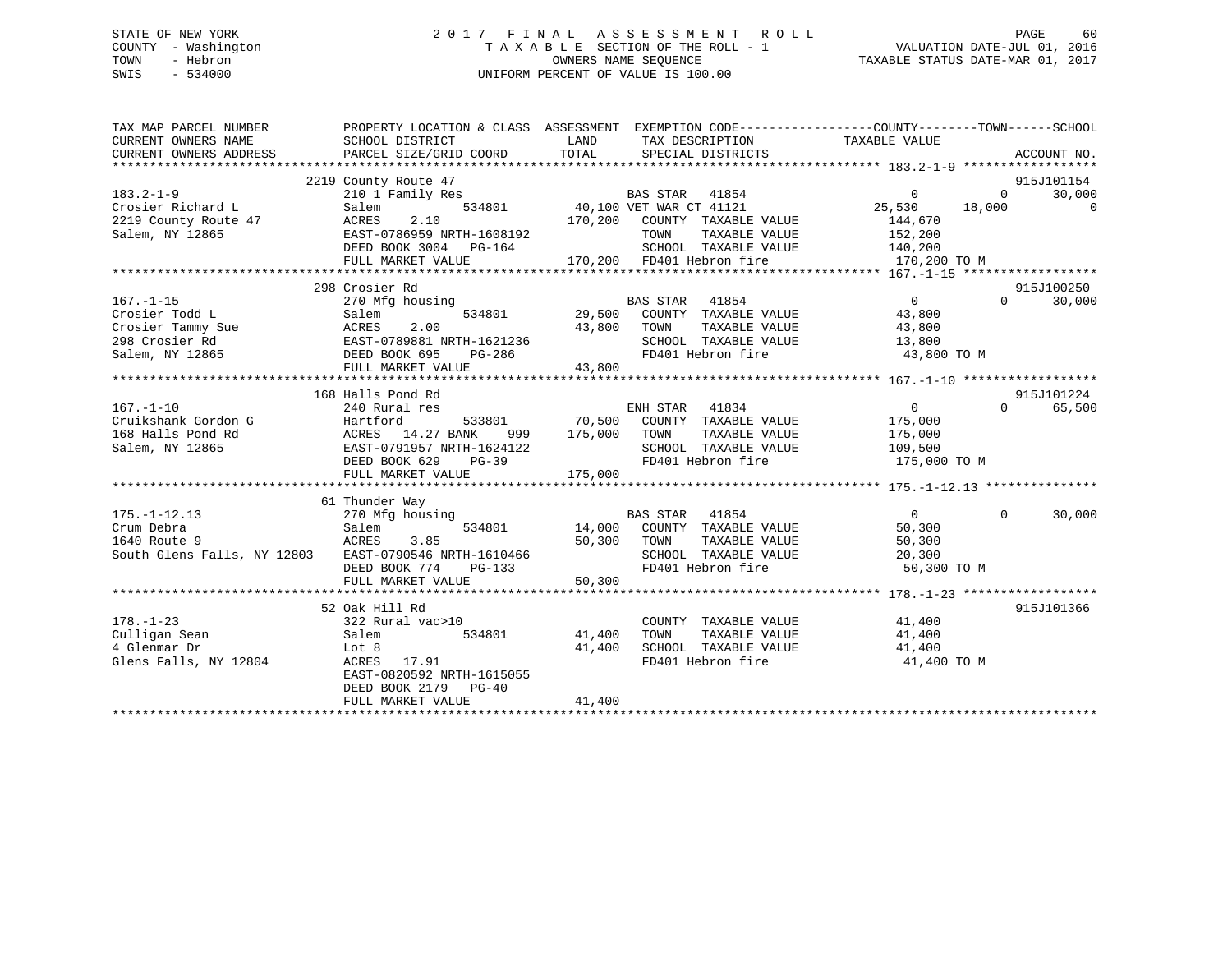## STATE OF NEW YORK 2 0 1 7 F I N A L A S S E S S M E N T R O L L PAGE 61 COUNTY - Washington T A X A B L E SECTION OF THE ROLL - 1 VALUATION DATE-JUL 01, 2016 TOWN - Hebron OWNERS NAME SEQUENCE TAXABLE STATUS DATE-MAR 01, 2017 SWIS - 534000 UNIFORM PERCENT OF VALUE IS 100.00

| TAX MAP PARCEL NUMBER<br>CURRENT OWNERS NAME              | PROPERTY LOCATION & CLASS ASSESSMENT EXEMPTION CODE---------------COUNTY-------TOWN-----SCHOOL<br>SCHOOL DISTRICT | LAND    | TAX DESCRIPTION                                   | TAXABLE VALUE                |                        |
|-----------------------------------------------------------|-------------------------------------------------------------------------------------------------------------------|---------|---------------------------------------------------|------------------------------|------------------------|
| CURRENT OWNERS ADDRESS                                    | PARCEL SIZE/GRID COORD                                                                                            | TOTAL   | SPECIAL DISTRICTS                                 |                              | ACCOUNT NO.            |
|                                                           | County Route 30                                                                                                   |         |                                                   |                              | 915J100278             |
| $183.20 - 1 - 18$                                         | 314 Rural vac<10                                                                                                  |         | COUNTY TAXABLE VALUE                              | 600                          |                        |
| Curran James                                              | Salem<br>534801                                                                                                   | 600     | TOWN<br>TAXABLE VALUE                             | 600                          |                        |
| Curran Virginia                                           | FRNT 100.00 DPTH 116.00                                                                                           | 600     | SCHOOL TAXABLE VALUE                              | 600                          |                        |
| 270 Crosier Rd                                            | 0.27<br>ACRES                                                                                                     |         | CA008 Cons agri dst 8                             | 600 TO M                     |                        |
| Salem, NY 12865                                           | EAST-0792505 NRTH-1602677                                                                                         |         | FD401 Hebron fire                                 | 600 TO M                     |                        |
|                                                           | DEED BOOK 3149<br>PG-153                                                                                          |         | LD401 West hebron light                           | 600 TO M                     |                        |
|                                                           | FULL MARKET VALUE                                                                                                 | 600     |                                                   |                              |                        |
|                                                           |                                                                                                                   |         |                                                   |                              |                        |
|                                                           | 3121 County Route 30                                                                                              |         |                                                   |                              | 915J100621             |
| $183.20 - 1 - 19$                                         | 457 Small Retail                                                                                                  |         | COUNTY TAXABLE VALUE                              | 120,000                      |                        |
| Curran James                                              | Salem<br>534801                                                                                                   | 18,500  | TOWN<br>TAXABLE VALUE                             | 120,000                      |                        |
| Curran Virginia                                           | FRNT 130.00 DPTH 60.00                                                                                            | 120,000 | SCHOOL TAXABLE VALUE                              | 120,000                      |                        |
| 270 Crosier Rd                                            | EAST-0792497 NRTH-1602753                                                                                         |         | CA008 Cons agri dst 8                             | 120,000 ТО М<br>120,000 ТО М |                        |
| Salem, NY 12865                                           | DEED BOOK 3149 PG-153                                                                                             |         | FD401 Hebron fire                                 |                              |                        |
|                                                           | FULL MARKET VALUE                                                                                                 |         | 120,000 LD401 West hebron light                   | 120,000 TO M                 |                        |
|                                                           |                                                                                                                   |         |                                                   |                              |                        |
|                                                           | 270 Crosier Rd                                                                                                    |         |                                                   |                              | 915J100690             |
| $167. - 1 - 16$                                           | 117 Horse farm                                                                                                    |         | 41720<br>AG DIST                                  | 53,988                       | 53,988<br>53,988       |
| Curran James P                                            | Salem<br>534801                                                                                                   |         | 106,500 BAS STAR<br>41854                         | $0 \qquad \qquad$            | $\mathbf{0}$<br>30,000 |
| Curran Virginia A<br>Curran Virginia A<br>200 Creation Rd | ACRES<br>33.37                                                                                                    | 271,200 | COUNTY TAXABLE VALUE                              | 217,212                      |                        |
|                                                           | EAST-0791011 NRTH-1621672                                                                                         |         | TAXABLE VALUE<br>TOWN                             | 217,212                      |                        |
| Salem, NY 12865                                           | DEED BOOK 2241 PG-217                                                                                             |         | SCHOOL TAXABLE VALUE                              | 187,212<br>217,212 TO M      |                        |
|                                                           | FULL MARKET VALUE                                                                                                 |         | 271,200 CA008 Cons agri dst 8                     |                              |                        |
| MAY BE SUBJECT TO PAYMENT<br>UNDER AGDIST LAW TIL 2021    |                                                                                                                   |         | 53,988 EX<br>FD401 Hebron fire                    | 271,200 TO M                 |                        |
|                                                           |                                                                                                                   |         |                                                   |                              |                        |
|                                                           | 16 Koster Way                                                                                                     |         |                                                   |                              | 915J101490             |
| $185. - 1 - 23$                                           | 210 1 Family Res                                                                                                  |         | VETCOM CTS 41130                                  | 19,875                       | 19,875<br>$\mathbf 0$  |
| D'Allaird David J                                         | Salem<br>534801                                                                                                   |         | 45,000 VETDIS CTS 41140                           | 35,775                       | $\mathbf 0$<br>35,775  |
| D'Allaird Ann M                                           | ACRES<br>7.00                                                                                                     | 79,500  | COUNTY TAXABLE VALUE                              | 23,850                       |                        |
| 16 Koster Way                                             | EAST-0815907 NRTH-1610136                                                                                         |         | TOWN<br>TAXABLE VALUE                             | 23,850                       |                        |
| Salem, NY 12865                                           | DEED BOOK 3337 PG-322                                                                                             |         |                                                   | 79,500                       |                        |
|                                                           | FULL MARKET VALUE                                                                                                 | 79,500  | TOWN<br>SCHOOL TAXABLE VALUE<br>FD401 Hebron fire | 79,500 TO M                  |                        |
|                                                           |                                                                                                                   |         |                                                   |                              |                        |
|                                                           | Pine Hill Rd                                                                                                      |         |                                                   |                              | 915J101419             |
| $169. - 1 - 26.12$                                        | 311 Res vac land                                                                                                  |         | COUNTY TAXABLE VALUE                              | 18,200                       |                        |
| D'onofrio Anthony P Jr                                    | 533201<br>Granville                                                                                               | 18,200  | TOWN<br>TAXABLE VALUE                             | 18,200                       |                        |
| Discepolo Karen A                                         | Unrecorded quit claim dee 18,200                                                                                  |         | SCHOOL TAXABLE VALUE                              | 18,200                       |                        |
| 156 Prospect St                                           | D'amico Sub/w Lot 29-81                                                                                           |         | FD401 Hebron fire                                 | 18,200 TO M                  |                        |
| Ansonia, CT 06401                                         | ACRES<br>3.46                                                                                                     |         |                                                   |                              |                        |
|                                                           | EAST-0813298 NRTH-1620546                                                                                         |         |                                                   |                              |                        |
|                                                           | DEED BOOK 759<br>$PG-5$                                                                                           |         |                                                   |                              |                        |
|                                                           | FULL MARKET VALUE                                                                                                 | 18,200  |                                                   |                              |                        |
|                                                           |                                                                                                                   |         |                                                   |                              |                        |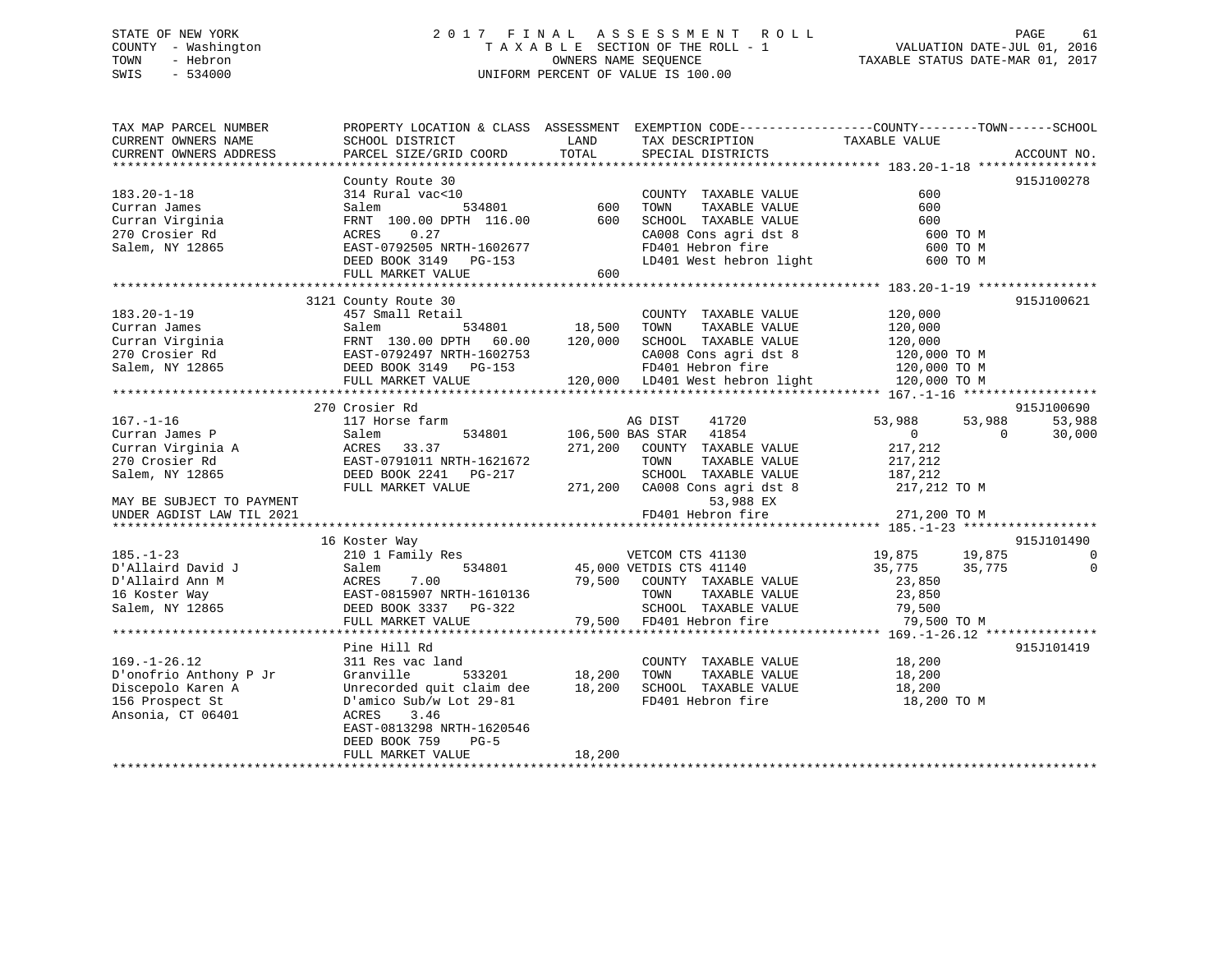## STATE OF NEW YORK 2 0 1 7 F I N A L A S S E S S M E N T R O L L PAGE 62 COUNTY - Washington T A X A B L E SECTION OF THE ROLL - 1 VALUATION DATE-JUL 01, 2016 TOWN - Hebron OWNERS NAME SEQUENCE TAXABLE STATUS DATE-MAR 01, 2017 SWIS - 534000 UNIFORM PERCENT OF VALUE IS 100.00

| TAX MAP PARCEL NUMBER<br>CURRENT OWNERS NAME | PROPERTY LOCATION & CLASS ASSESSMENT<br>SCHOOL DISTRICT | LAND              | EXEMPTION CODE-----------------COUNTY-------TOWN------SCHOOL<br>TAX DESCRIPTION | TAXABLE VALUE                                        |                    |
|----------------------------------------------|---------------------------------------------------------|-------------------|---------------------------------------------------------------------------------|------------------------------------------------------|--------------------|
| CURRENT OWNERS ADDRESS                       | PARCEL SIZE/GRID COORD                                  | TOTAL             | SPECIAL DISTRICTS                                                               |                                                      | ACCOUNT NO.        |
| *************************                    |                                                         |                   |                                                                                 |                                                      |                    |
|                                              | 2320 County Route 31                                    |                   |                                                                                 |                                                      | 915J100192         |
| $144. - 1 - 21.1$                            | 283 Res w/Comuse                                        |                   | <b>BAS STAR</b><br>41854                                                        | $\overline{0}$                                       | 30,000<br>$\Omega$ |
| Dagle William                                | Granville<br>533201                                     | 105,200           | COUNTY TAXABLE VALUE                                                            | 355,100                                              |                    |
| Dagle Linda                                  | ACRES 32.65                                             | 355,100           | TOWN<br>TAXABLE VALUE                                                           | 355,100                                              |                    |
| 2320 County Route 31                         | EAST-0822953 NRTH-1646486                               |                   | SCHOOL TAXABLE VALUE                                                            | 325,100                                              |                    |
| Granville, NY 12832                          | DEED BOOK 1874 PG-66                                    |                   | CA001 Cons agri dst 1                                                           | 355,100 TO                                           |                    |
|                                              | FULL MARKET VALUE                                       |                   | 355,100 FD401 Hebron fire                                                       | 355,100 TO M                                         |                    |
|                                              |                                                         |                   |                                                                                 |                                                      |                    |
|                                              | 91 East Green Pond Way                                  |                   |                                                                                 |                                                      | 915J101348         |
| $143. - 1 - 16.1$                            | 210 1 Family Res - WTRFNT                               |                   | <b>BAS STAR</b><br>41854                                                        | $\overline{0}$                                       | 30,000<br>$\Omega$ |
|                                              |                                                         |                   |                                                                                 |                                                      |                    |
| Daigle Kevin                                 | Granville<br>533201<br>ACRES<br>5.10                    | 85,700<br>262,600 | COUNTY TAXABLE VALUE<br>TAXABLE VALUE                                           | 262,600                                              |                    |
| Daigle Donna                                 |                                                         |                   | TOWN                                                                            | 262,600                                              |                    |
| PO Box 276                                   | EAST-0816086 NRTH-1642807                               |                   | SCHOOL TAXABLE VALUE                                                            | 232,600                                              |                    |
| Granville, NY 12832                          | DEED BOOK 2613 PG-350                                   |                   | FD401 Hebron fire                                                               | 262,600 TO M                                         |                    |
|                                              | FULL MARKET VALUE                                       | 262,600           |                                                                                 |                                                      |                    |
|                                              | *********************************                       | **************    |                                                                                 | ********************** 152.-2-39 ******************* |                    |
|                                              | 13 Cemetery Ln                                          |                   |                                                                                 |                                                      | 915J101248         |
| $152 - 2 - 39$                               | 210 1 Family Res                                        |                   | COUNTY TAXABLE VALUE                                                            | 134,700                                              |                    |
| Daley Fred                                   | 533201<br>Granville                                     | 48,000            | TAXABLE VALUE<br>TOWN                                                           | 134,700                                              |                    |
| Daley Stern                                  | ACRES<br>4.16                                           | 134,700           | SCHOOL TAXABLE VALUE                                                            | 134,700                                              |                    |
| 13 Cemetery Ln                               | EAST-0813859 NRTH-1634776                               |                   | CA008 Cons agri dst 8                                                           | 134,700 TO M                                         |                    |
| Granville, NY 12832                          | DEED BOOK 793<br>PG-133                                 |                   | FD401 Hebron fire                                                               | 134,700 TO M                                         |                    |
|                                              | FULL MARKET VALUE                                       | 134,700           |                                                                                 |                                                      |                    |
|                                              |                                                         |                   |                                                                                 |                                                      |                    |
|                                              | 527 Tiplady Rd                                          |                   |                                                                                 |                                                      | 915J101378         |
| $178. - 1 - 18$                              | 240 Rural res                                           |                   | ENH STAR<br>41834                                                               | $\overline{0}$                                       | $\Omega$<br>65,500 |
| Daly Robert J                                | Salem<br>534801                                         | 95,700            | COUNTY TAXABLE VALUE                                                            | 281,800                                              |                    |
| Daly Ann D                                   | $1$ ot $1$                                              | 281,800           | TAXABLE VALUE<br>TOWN                                                           | 281,800                                              |                    |
| 527 Tiplady Rd                               | 27.40<br>ACRES                                          |                   | SCHOOL TAXABLE VALUE                                                            | 216,300                                              |                    |
| Granville, NY 12832                          | EAST-0817994 NRTH-1612386                               |                   | FD401 Hebron fire                                                               | 281,800 TO M                                         |                    |
|                                              | DEED BOOK 898<br>PG-207                                 |                   |                                                                                 |                                                      |                    |
|                                              | FULL MARKET VALUE                                       | 281,800           |                                                                                 |                                                      |                    |
|                                              |                                                         |                   |                                                                                 |                                                      |                    |
|                                              | Mountain Way                                            |                   |                                                                                 |                                                      | 915J101696         |
| $159. - 1 - 25.7$                            | 314 Rural vac<10                                        |                   | COUNTY TAXABLE VALUE                                                            | 2,300                                                |                    |
| Darfler Pond Association                     | Hartford<br>533801                                      | 2,300             | TOWN<br>TAXABLE VALUE                                                           | 2,300                                                |                    |
| Tybor Joseph&Dunphy, Debor                   | 605/243;614/319;649/170                                 | 2,300             | SCHOOL TAXABLE VALUE                                                            | 2,300                                                |                    |
| Dan Fowler                                   | 1830/347;2430/147;2815/30                               |                   | FD401 Hebron fire                                                               | 2,300 TO M                                           |                    |
| 28 Hill St                                   | ACRES<br>3.00                                           |                   |                                                                                 |                                                      |                    |
| Greenwich, NY 12834                          | EAST-0795529 NRTH-1627513                               |                   |                                                                                 |                                                      |                    |
|                                              | DEED BOOK 2162 PG-341                                   |                   |                                                                                 |                                                      |                    |
|                                              |                                                         | 2,300             |                                                                                 |                                                      |                    |
|                                              | FULL MARKET VALUE                                       |                   |                                                                                 |                                                      |                    |
|                                              |                                                         |                   |                                                                                 |                                                      |                    |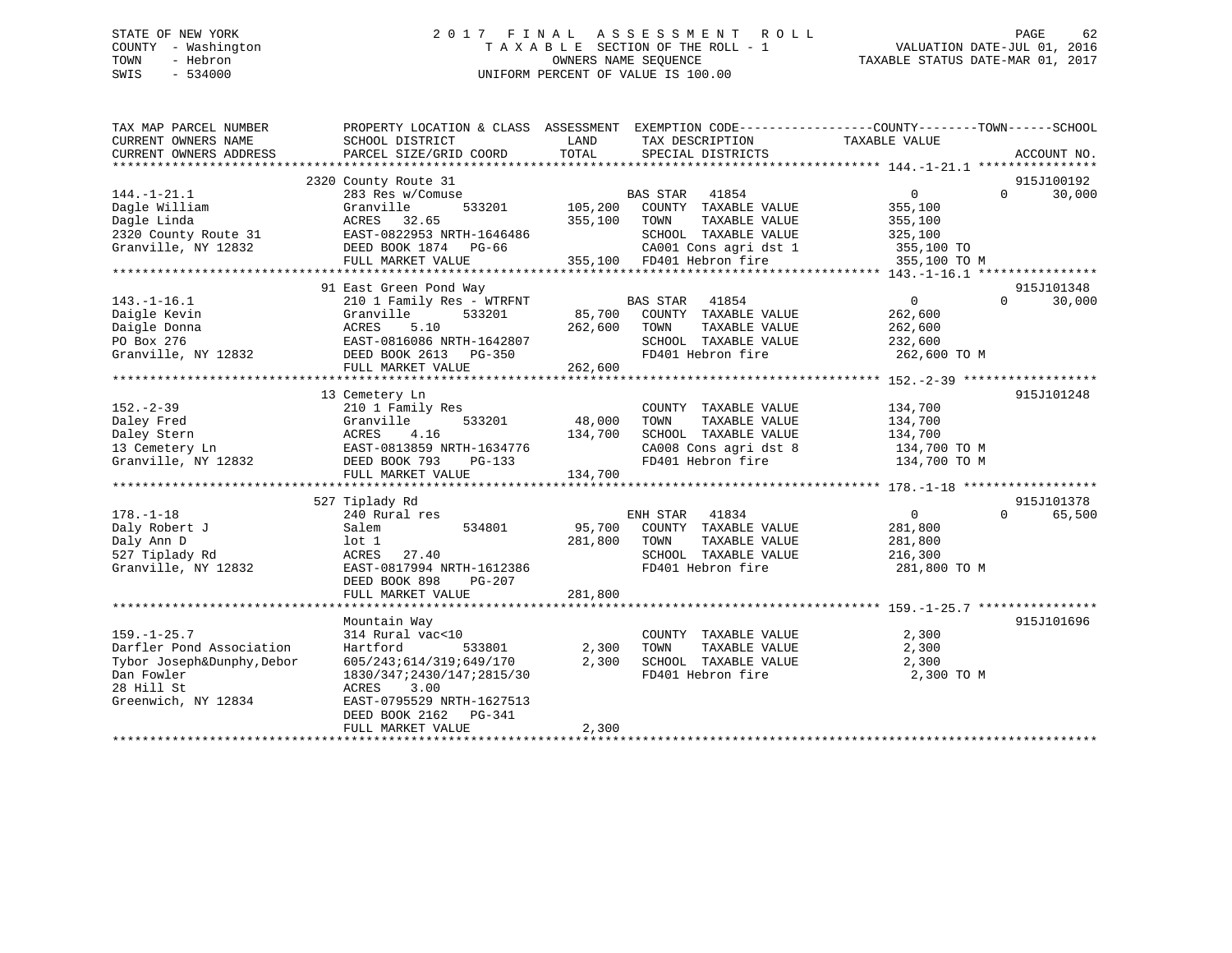## STATE OF NEW YORK 2 0 1 7 F I N A L A S S E S S M E N T R O L L PAGE 63 COUNTY - Washington T A X A B L E SECTION OF THE ROLL - 1 VALUATION DATE-JUL 01, 2016 TOWN - Hebron OWNERS NAME SEQUENCE TAXABLE STATUS DATE-MAR 01, 2017 SWIS - 534000 UNIFORM PERCENT OF VALUE IS 100.00

| TAX MAP PARCEL NUMBER    | PROPERTY LOCATION & CLASS ASSESSMENT EXEMPTION CODE----------------COUNTY-------TOWN------SCHOOL |            |                       |                |                    |
|--------------------------|--------------------------------------------------------------------------------------------------|------------|-----------------------|----------------|--------------------|
| CURRENT OWNERS NAME      | SCHOOL DISTRICT                                                                                  | LAND       | TAX DESCRIPTION       | TAXABLE VALUE  |                    |
| CURRENT OWNERS ADDRESS   | PARCEL SIZE/GRID COORD                                                                           | TOTAL      | SPECIAL DISTRICTS     |                | ACCOUNT NO.        |
|                          |                                                                                                  |            |                       |                |                    |
|                          | Darfler Ln W/s                                                                                   |            |                       |                | 915J101705         |
| $159. - 1 - 25.16$       | 692 Road/str/hwy                                                                                 |            | COUNTY TAXABLE VALUE  | 1,240          |                    |
| Darfler Pond Association | Hartford<br>533801                                                                               | 1,240      | TAXABLE VALUE<br>TOWN | 1,240          |                    |
| Longo Karen              | 605/234;614/319;677/92                                                                           | 1,240      | SCHOOL TAXABLE VALUE  | 1,240          |                    |
| Dan Flower               | 1830/347;2815/304;2430/14                                                                        |            | FD401 Hebron fire     | 1,240 TO M     |                    |
| 28 Hill St               | 2162/341                                                                                         |            |                       |                |                    |
| Greenwich, NY 12834      | 2.10<br>ACRES                                                                                    |            |                       |                |                    |
|                          | EAST-0796197 NRTH-1627599                                                                        |            |                       |                |                    |
|                          | DEED BOOK 3513<br>PG-259                                                                         |            |                       |                |                    |
|                          | FULL MARKET VALUE                                                                                | 1,240      |                       |                |                    |
|                          |                                                                                                  | ********** |                       |                |                    |
|                          | 6870 State Route 22                                                                              |            |                       |                | 915J100557         |
| $170. - 1 - 18$          | 210 1 Family Res                                                                                 |            | BAS STAR<br>41854     | $\mathbf{0}$   | 30,000<br>$\Omega$ |
| Darrah Raymond J         | Granville<br>533201                                                                              | 43,100     | COUNTY TAXABLE VALUE  | 103,700        |                    |
| Darrah Lori A            | ACRES<br>5.70 BANK<br>999                                                                        | 103,700    | TAXABLE VALUE<br>TOWN | 103,700        |                    |
| 6870 State Route 22      | EAST-0816605 NRTH-1623402                                                                        |            | SCHOOL TAXABLE VALUE  | 73,700         |                    |
| Salem, NY 12865          | DEED BOOK 700<br>$PG-242$                                                                        |            | FD401 Hebron fire     | 103,700 TO M   |                    |
|                          | FULL MARKET VALUE<br>*****************************                                               | 103,700    |                       |                |                    |
|                          |                                                                                                  |            |                       |                |                    |
| $144. - 1 - 37.9$        | 2001 County Route 31<br>314 Rural vac<10                                                         |            | COUNTY TAXABLE VALUE  | 21,700         | 915J101453         |
| Daurio Joseph P          | Granville<br>533201                                                                              | 21,700     | TAXABLE VALUE<br>TOWN | 21,700         |                    |
| 4 Dandelion Dr           | 2.69<br>ACRES                                                                                    | 21,700     | SCHOOL TAXABLE VALUE  | 21,700         |                    |
| Wilton, NY 12831         | EAST-0818037 NRTH-1641734                                                                        |            | FD401 Hebron fire     | 21,700 TO M    |                    |
|                          | DEED BOOK 3179 PG-243                                                                            |            |                       |                |                    |
|                          | FULL MARKET VALUE                                                                                | 21,700     |                       |                |                    |
|                          |                                                                                                  |            |                       |                |                    |
|                          | 38 Higgins Rd                                                                                    |            |                       |                |                    |
| $161. - 2 - 9.2$         | 210 1 Family Res                                                                                 |            | BAS STAR 41854        | $\overline{0}$ | $\Omega$<br>30,000 |
| David Dennis             | Granville<br>533201                                                                              | 44,000     | COUNTY TAXABLE VALUE  | 97,000         |                    |
| 38 Higgins Rd            | $1$ ot 5                                                                                         | 97,000     | TOWN<br>TAXABLE VALUE | 97,000         |                    |
| Granville, NY 12832      | 892/95                                                                                           |            | SCHOOL TAXABLE VALUE  | 67,000         |                    |
|                          | 6.32<br>ACRES                                                                                    |            | FD401 Hebron fire     | 97,000 TO M    |                    |
|                          | EAST-0818155 NRTH-1625182                                                                        |            |                       |                |                    |
|                          | DEED BOOK 892<br>$PG-95$                                                                         |            |                       |                |                    |
|                          | FULL MARKET VALUE                                                                                | 97,000     |                       |                |                    |
|                          | ********************************                                                                 |            |                       |                |                    |
|                          | Chamberlin Mills Rd                                                                              |            |                       |                | 915J100601         |
| $177. - 1 - 6.1$         | 312 Vac w/imprv                                                                                  |            | COUNTY TAXABLE VALUE  | 49,200         |                    |
| Davis Donald             | 534801<br>Salem                                                                                  | 36,300     | TOWN<br>TAXABLE VALUE | 49,200         |                    |
| Davis Elaine             | Lot 4                                                                                            | 49,200     | SCHOOL TAXABLE VALUE  | 49,200         |                    |
| 908 Chamberlin Mills Rd  | 783/177                                                                                          |            | FD401 Hebron fire     | 49,200 TO M    |                    |
| Salem, NY 12865          | ACRES<br>39.20                                                                                   |            |                       |                |                    |
|                          | EAST-0810186 NRTH-1613861                                                                        |            |                       |                |                    |
|                          | DEED BOOK 712<br>$PG-223$                                                                        |            |                       |                |                    |
|                          | FULL MARKET VALUE                                                                                | 49,200     |                       |                |                    |
|                          |                                                                                                  |            |                       |                |                    |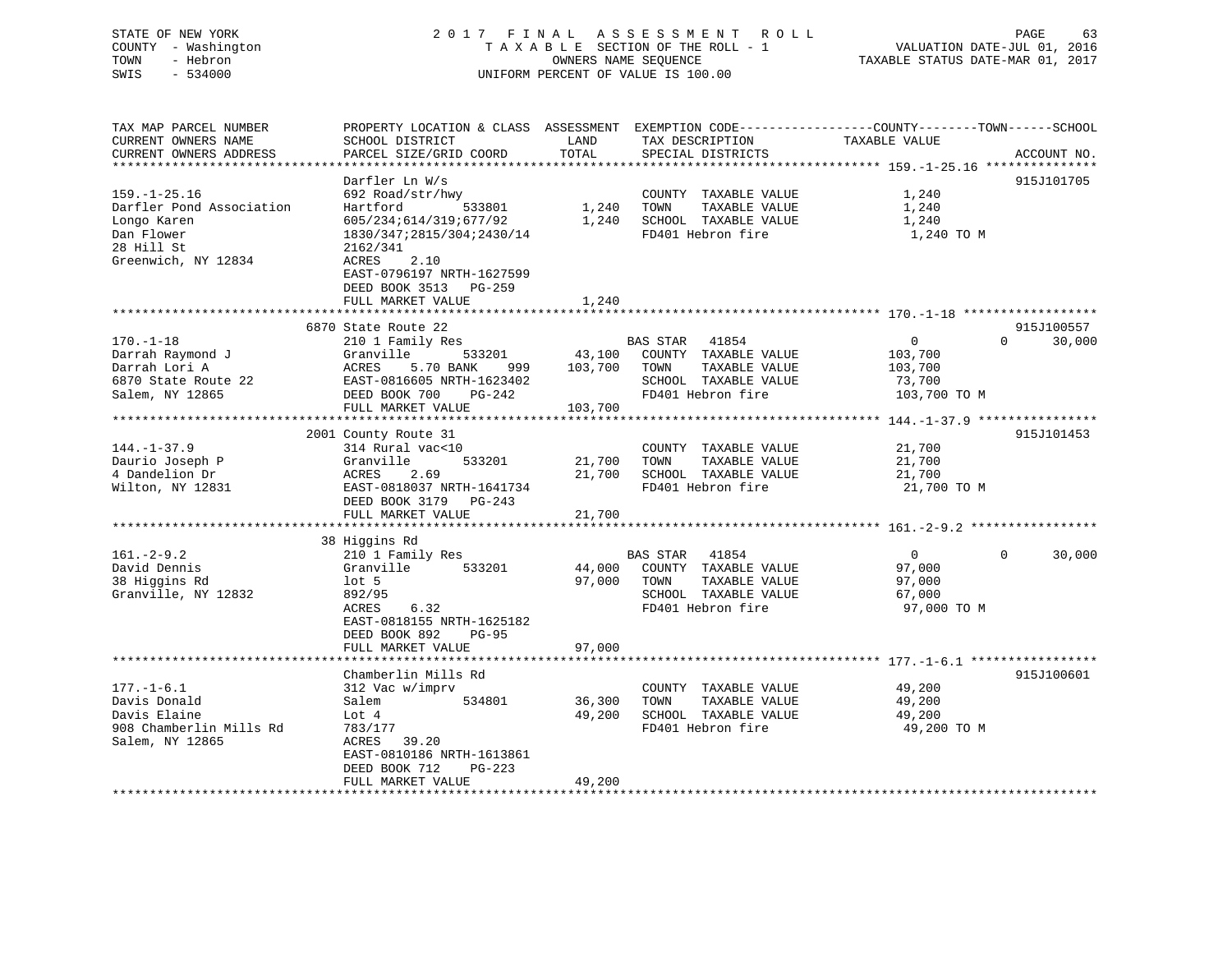## STATE OF NEW YORK 2 0 1 7 F I N A L A S S E S S M E N T R O L L PAGE 64 COUNTY - Washington T A X A B L E SECTION OF THE ROLL - 1 VALUATION DATE-JUL 01, 2016 TOWN - Hebron OWNERS NAME SEQUENCE TAXABLE STATUS DATE-MAR 01, 2017 SWIS - 534000 UNIFORM PERCENT OF VALUE IS 100.00

| TAX MAP PARCEL NUMBER<br>CURRENT OWNERS NAME<br>CURRENT OWNERS ADDRESS                              | PROPERTY LOCATION & CLASS ASSESSMENT EXEMPTION CODE----------------COUNTY-------TOWN------SCHOOL<br>SCHOOL DISTRICT<br>PARCEL SIZE/GRID COORD                                                                                  | LAND<br>TOTAL                      | TAX DESCRIPTION<br>SPECIAL DISTRICTS                                                                            | TAXABLE VALUE                                                  | ACCOUNT NO.                      |
|-----------------------------------------------------------------------------------------------------|--------------------------------------------------------------------------------------------------------------------------------------------------------------------------------------------------------------------------------|------------------------------------|-----------------------------------------------------------------------------------------------------------------|----------------------------------------------------------------|----------------------------------|
|                                                                                                     |                                                                                                                                                                                                                                |                                    |                                                                                                                 |                                                                |                                  |
| $177. - 1 - 6.15$<br>Davis Donald<br>Davis Elaine<br>908 Chamberlain Mills Rd<br>Salem, NY 12865    | 49 Tiplady Rd<br>240 Rural res<br>534801<br>Salem<br>ACRES<br>40.70<br>EAST-0810020 NRTH-1612434<br>DEED BOOK 845<br>$PG-95$                                                                                                   | 90,900<br>169,200                  | COUNTY TAXABLE VALUE<br>TOWN<br>TAXABLE VALUE<br>SCHOOL TAXABLE VALUE<br>FD401 Hebron fire                      | 169,200<br>169,200<br>169,200<br>169,200 TO M                  | 915J101827                       |
|                                                                                                     | FULL MARKET VALUE<br>**********************                                                                                                                                                                                    | 169,200<br>* * * * * * * * * * * * |                                                                                                                 | ********************** 177.-1-6.36 *****************           |                                  |
| $177. - 1 - 6.36$<br>Davis Donald<br>Davis Elaine<br>908 Chamberlin Mills Rd<br>Salem, NY 12865     | 908 Chamberlin Mills Rd<br>210 1 Family Res<br>Salem<br>534801<br>$1$ ot $1$<br>Hebron Valley Sub/ 29#82<br>FRNT 216.00 DPTH 157.00<br>0.78<br>ACRES<br>EAST-0808665 NRTH-1613277<br>DEED BOOK 712<br>$PG-221$                 | 31,100<br>118,500                  | BAS STAR<br>41854<br>COUNTY TAXABLE VALUE<br>TOWN<br>TAXABLE VALUE<br>SCHOOL TAXABLE VALUE<br>FD401 Hebron fire | $\overline{0}$<br>118,500<br>118,500<br>88,500<br>118,500 TO M | 915J100601<br>30,000<br>$\Omega$ |
|                                                                                                     | FULL MARKET VALUE                                                                                                                                                                                                              | 118,500                            |                                                                                                                 |                                                                |                                  |
|                                                                                                     | ***********************                                                                                                                                                                                                        | ***********                        |                                                                                                                 | ******************************** 177. -1-6.37 **************** |                                  |
| $177. - 1 - 6.37$<br>Davis Donald<br>Davis Elaine<br>908 Chamberlin Mills Rd<br>Salem, NY 12865     | 916 Chamberlin Mills Rd<br>210 1 Family Res<br>534801<br>Salem<br>Hebron Valley Sub/ 29#82<br>Lot 2<br>FRNT 180.00 DPTH 117.00<br>0.48<br>ACRES<br>EAST-0808810 NRTH-1613200<br>DEED BOOK 712<br>$PG-223$<br>FULL MARKET VALUE | 29,500<br>76,000<br>76,000         | COUNTY TAXABLE VALUE<br>TOWN<br>TAXABLE VALUE<br>SCHOOL TAXABLE VALUE<br>FD401 Hebron fire                      | 76,000<br>76,000<br>76,000<br>76,000 TO M                      | 915J100601                       |
|                                                                                                     | ********************                                                                                                                                                                                                           | **********                         |                                                                                                                 | ******************************* 177. -1-6.8 **************     |                                  |
| $177. - 1 - 6.8$<br>Davis Donald L<br>Davis Elaine J<br>908 Chamberlain Mills Rd<br>Salem, NY 12865 | Chamberlin Mills Rd/n Off<br>314 Rural vac<10<br>534801<br>Salem<br>Lot 1/Waterfront/row<br>6.04<br>ACRES<br>EAST-0810612 NRTH-1615854<br>DEED BOOK 805<br>PG-229                                                              | 4,500<br>4,500                     | COUNTY TAXABLE VALUE<br>TAXABLE VALUE<br>TOWN<br>SCHOOL TAXABLE VALUE<br>FD401 Hebron fire                      | 4,500<br>4,500<br>4,500<br>4,500 TO M                          | 915J101538                       |
|                                                                                                     | FULL MARKET VALUE                                                                                                                                                                                                              | 4,500                              |                                                                                                                 |                                                                |                                  |
| $143. - 1 - 13$<br>Davis John G<br>41 Cedar Ct<br>Queensbury, NY 12804                              | 129 East Green Pond Way<br>260 Seasonal res - WTRFNT<br>Granville<br>533201<br>FRNT 150.00 DPTH 275.00<br>EAST-0816228 NRTH-1643559<br>DEED BOOK 3594 PG-307                                                                   | 69,600<br>108,700                  | COUNTY TAXABLE VALUE<br>TOWN<br>TAXABLE VALUE<br>SCHOOL TAXABLE VALUE<br>FD401 Hebron fire                      | 108,700<br>108,700<br>108,700<br>108,700 TO M                  | 915J100402                       |
|                                                                                                     | FULL MARKET VALUE                                                                                                                                                                                                              | 108,700                            |                                                                                                                 |                                                                |                                  |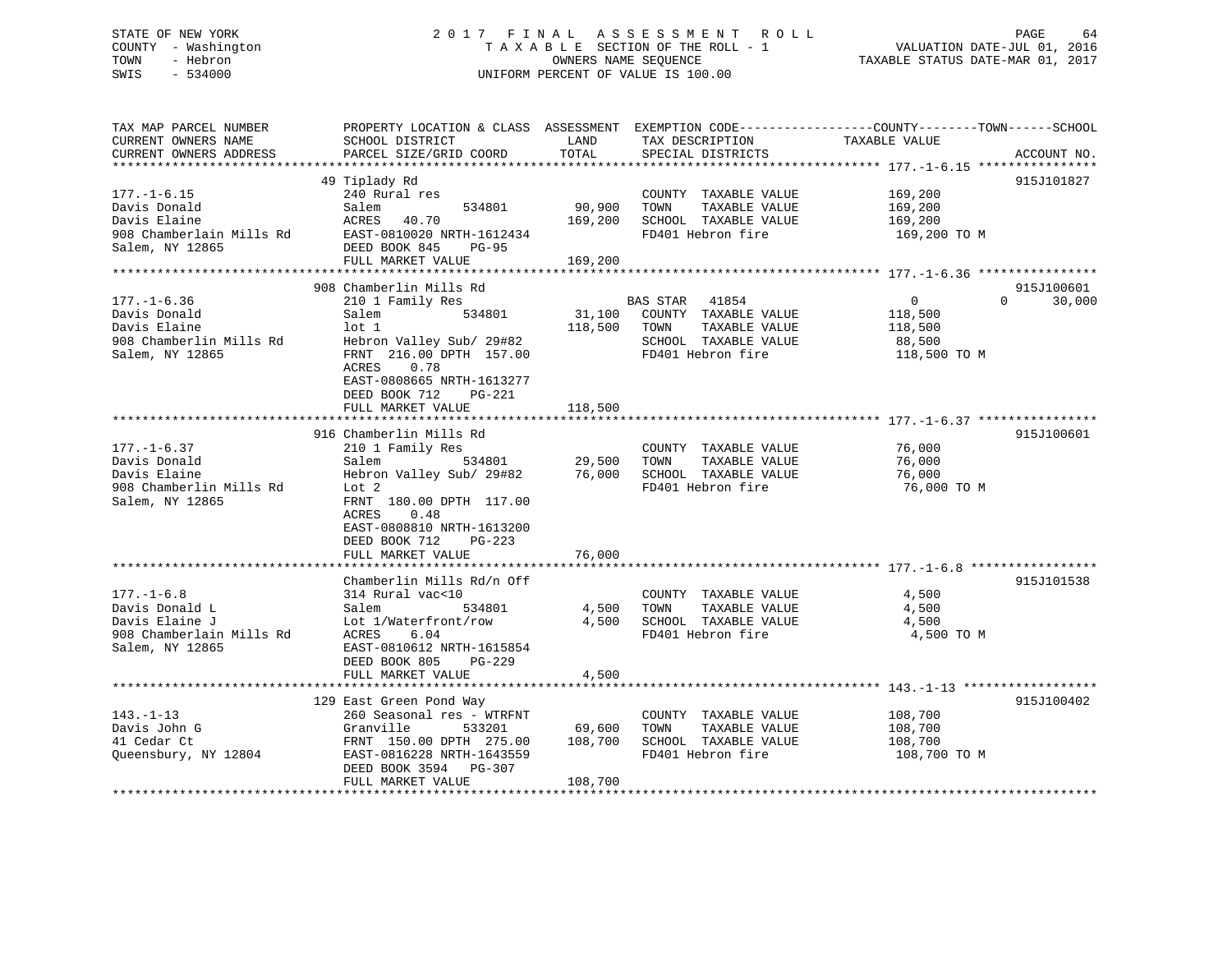## STATE OF NEW YORK 2 0 1 7 F I N A L A S S E S S M E N T R O L L PAGE 65 COUNTY - Washington T A X A B L E SECTION OF THE ROLL - 1 VALUATION DATE-JUL 01, 2016 TOWN - Hebron OWNERS NAME SEQUENCE TAXABLE STATUS DATE-MAR 01, 2017 SWIS - 534000 UNIFORM PERCENT OF VALUE IS 100.00

| TAX MAP PARCEL NUMBER<br>CURRENT OWNERS NAME<br>CURRENT OWNERS ADDRESS                                                   | PROPERTY LOCATION & CLASS ASSESSMENT<br>SCHOOL DISTRICT<br>PARCEL SIZE/GRID COORD                                                                   | LAND<br>TOTAL                 | TAX DESCRIPTION<br>SPECIAL DISTRICTS                                                                                   | EXEMPTION CODE----------------COUNTY-------TOWN------SCHOOL<br>TAXABLE VALUE | ACCOUNT NO.          |
|--------------------------------------------------------------------------------------------------------------------------|-----------------------------------------------------------------------------------------------------------------------------------------------------|-------------------------------|------------------------------------------------------------------------------------------------------------------------|------------------------------------------------------------------------------|----------------------|
| $161. - 2 - 7.1$<br>Davis Mark<br>7 Higgins Rd                                                                           | 7 Higgins Rd<br>312 Vac w/imprv<br>Granville<br>533201<br>2.50 BANK<br>ACRES<br>998                                                                 | 35,700<br>42,800              | COUNTY TAXABLE VALUE<br>TOWN<br>TAXABLE VALUE<br>SCHOOL TAXABLE VALUE                                                  | 42,800<br>42,800<br>42,800                                                   | 915J101710           |
| Granville, NY 12832                                                                                                      | EAST-0817575 NRTH-1626333<br>DEED BOOK 2327<br>PG-241<br>FULL MARKET VALUE                                                                          | 42,800                        | FD401 Hebron fire                                                                                                      | 42,800 TO M                                                                  |                      |
|                                                                                                                          |                                                                                                                                                     |                               |                                                                                                                        |                                                                              |                      |
| $161. - 2 - 7$<br>Davis Mark A<br>7 Higgins Rd                                                                           | 21 Higgins Rd<br>270 Mfg housing<br>Granville<br>533201<br>sub lot C                                                                                | 37,800<br>52,000              | COUNTY TAXABLE VALUE<br>TOWN<br>TAXABLE VALUE<br>SCHOOL TAXABLE VALUE<br>FD401 Hebron fire                             | 52,000<br>52,000<br>52,000                                                   | 915J100511           |
| Granville, NY 12832                                                                                                      | ACRES<br>3.31<br>EAST-0817925 NRTH-1626606<br>DEED BOOK 3447<br>PG-316<br>FULL MARKET VALUE                                                         | 52,000                        |                                                                                                                        | 52,000 TO M                                                                  |                      |
|                                                                                                                          |                                                                                                                                                     |                               |                                                                                                                        |                                                                              |                      |
| $143. - 1 - 39.2$<br>Davis Robert L Jr<br>Kibling Trishia L<br>344 Liebig Rd<br>Granville, NY 12832                      | 344 Liebig Rd<br>210 1 Family Res<br>Granville<br>533201<br>ACRES<br>5.10<br>EAST-0806649 NRTH-1645122<br>DEED BOOK 3203 PG-214                     | 52,200<br>152,500             | <b>BAS STAR</b><br>41854<br>COUNTY TAXABLE VALUE<br>TOWN<br>TAXABLE VALUE<br>SCHOOL TAXABLE VALUE<br>FD401 Hebron fire | $\overline{0}$<br>$\Omega$<br>152,500<br>152,500<br>122,500<br>152,500 TO M  | 935J101624<br>30,000 |
|                                                                                                                          | FULL MARKET VALUE                                                                                                                                   | 152,500                       |                                                                                                                        |                                                                              |                      |
|                                                                                                                          |                                                                                                                                                     |                               |                                                                                                                        |                                                                              |                      |
| $159. - 1 - 3.3$<br>Dawley Michael<br>Dawley Ronald P<br>c/o Ronald Dawley<br>3175 State Route 22<br>Cambridge, NY 12816 | 120 James Rd<br>322 Rural vac>10<br>Hartford<br>533801<br>ACRES 10.20<br>EAST-0793517 NRTH-1631148<br>DEED BOOK 2596<br>$PG-5$<br>FULL MARKET VALUE | 7,700<br>7,700<br>7,700       | COUNTY TAXABLE VALUE<br>TOWN<br>TAXABLE VALUE<br>SCHOOL TAXABLE VALUE<br>FD401 Hebron fire                             | 7,700<br>7,700<br>7,700<br>7,700 TO M                                        | 915J101143           |
|                                                                                                                          |                                                                                                                                                     |                               |                                                                                                                        |                                                                              |                      |
|                                                                                                                          | 4022 County Route 30                                                                                                                                |                               |                                                                                                                        |                                                                              | 915J100181           |
| $167. - 1 - 37$<br>Day W. Marvin<br>Day Albert<br>4022 County Route 30<br>Salem, NY 12865                                | 240 Rural res<br>Hartford<br>533801<br>Lot 4<br>30.74<br>ACRES<br>EAST-0788722 NRTH-1623379<br>DEED BOOK 2181<br><b>PG-51</b><br>FULL MARKET VALUE  | 101,700<br>193,000<br>193,000 | <b>BAS STAR</b><br>41854<br>COUNTY TAXABLE VALUE<br>TOWN<br>TAXABLE VALUE<br>SCHOOL TAXABLE VALUE<br>FD401 Hebron fire | $\mathbf{0}$<br>$\Omega$<br>193,000<br>193,000<br>163,000<br>193,000 TO M    | 30,000               |
|                                                                                                                          |                                                                                                                                                     |                               |                                                                                                                        |                                                                              |                      |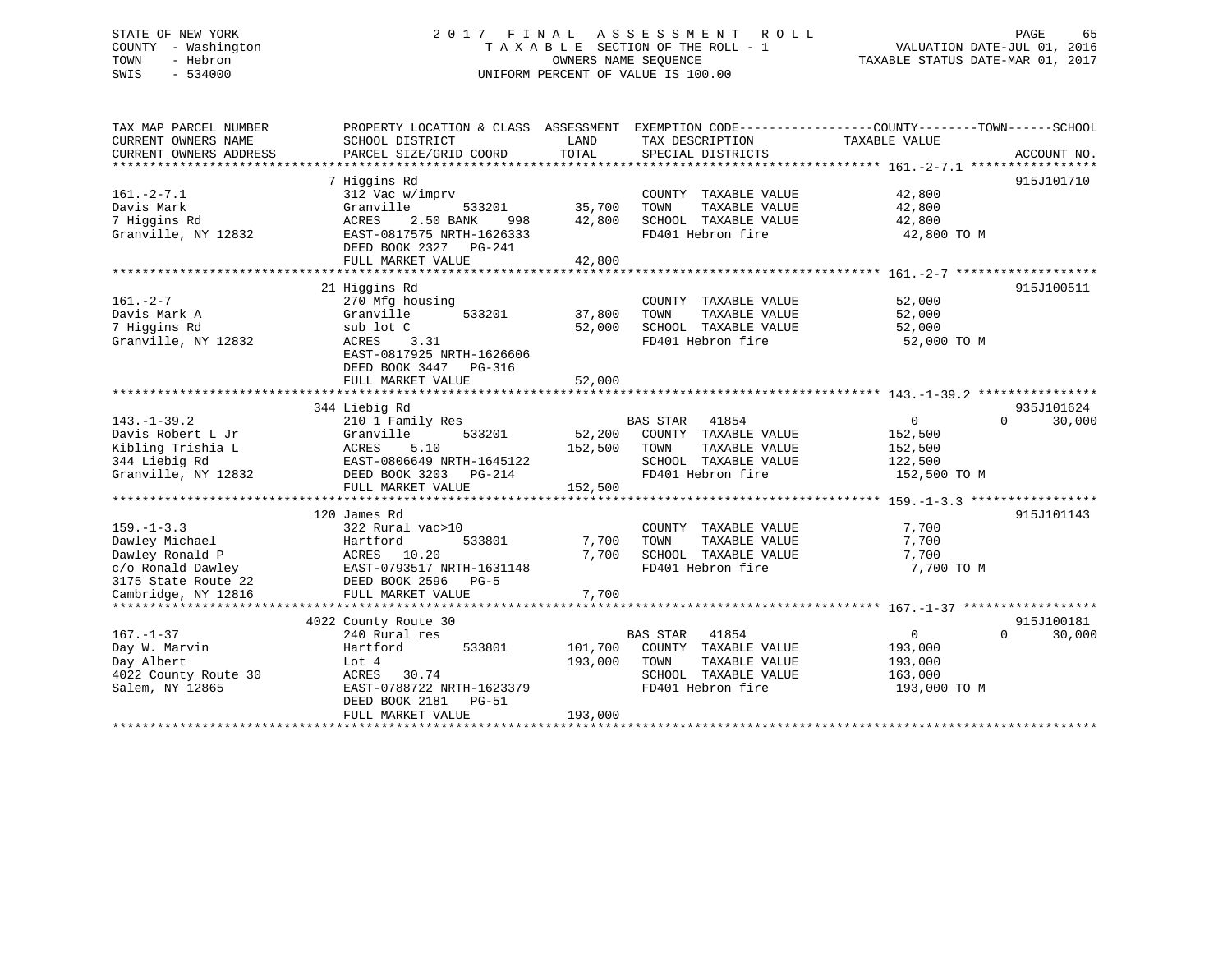## STATE OF NEW YORK 2 0 1 7 F I N A L A S S E S S M E N T R O L L PAGE 66 COUNTY - Washington T A X A B L E SECTION OF THE ROLL - 1 VALUATION DATE-JUL 01, 2016 TOWN - Hebron OWNERS NAME SEQUENCE TAXABLE STATUS DATE-MAR 01, 2017 SWIS - 534000 UNIFORM PERCENT OF VALUE IS 100.00

| TAX MAP PARCEL NUMBER                         | PROPERTY LOCATION & CLASS ASSESSMENT EXEMPTION CODE----------------COUNTY-------TOWN------SCHOOL |               |                                      |               |             |
|-----------------------------------------------|--------------------------------------------------------------------------------------------------|---------------|--------------------------------------|---------------|-------------|
| CURRENT OWNERS NAME<br>CURRENT OWNERS ADDRESS | SCHOOL DISTRICT<br>PARCEL SIZE/GRID COORD                                                        | LAND<br>TOTAL | TAX DESCRIPTION<br>SPECIAL DISTRICTS | TAXABLE VALUE | ACCOUNT NO. |
|                                               |                                                                                                  |               |                                      |               |             |
|                                               | County Route 31/W Off                                                                            |               |                                      |               | 915J100184  |
| $159. - 1 - 12$                               | 314 Rural vac<10                                                                                 |               | COUNTY TAXABLE VALUE                 | 12,000        |             |
| Deane Michael                                 | 533201<br>Granville                                                                              | 12,000        | TOWN<br>TAXABLE VALUE                | 12,000        |             |
| Goldblatt Marty                               | ACRES 16.00                                                                                      | 12,000        | SCHOOL TAXABLE VALUE                 | 12,000        |             |
| 11500 Tennessee Ave 127                       | EAST-0801404 NRTH-1630404                                                                        |               | CA008 Cons agri dst 8                | 12,000 TO M   |             |
| Los Angeles, CA 90064                         | DEED BOOK 614<br>PG-350                                                                          |               | FD401 Hebron fire                    | 12,000 TO M   |             |
|                                               | FULL MARKET VALUE                                                                                | 12,000        |                                      |               |             |
|                                               |                                                                                                  |               |                                      |               |             |
|                                               | Shale Mtn Way                                                                                    |               |                                      |               | 915J100676  |
| $185. - 1 - 14.5$                             | 314 Rural vac<10                                                                                 |               | COUNTY TAXABLE VALUE                 | 29,300        |             |
| Deberg Susan Marie                            | Salem<br>534801                                                                                  | 29,300        | TAXABLE VALUE<br>TOWN                | 29,300        |             |
| Dunham William E                              | Thompson Sub/ 29#87 Lot 5                                                                        | 29,300        | SCHOOL TAXABLE VALUE                 | 29,300        |             |
| PO Box 746                                    | 9.85<br>ACRES                                                                                    |               | CA008 Cons agri dst 8 29,300 TO M    |               |             |
| Salem, NY 12865                               | EAST-0815598 NRTH-1603971                                                                        |               | FD401 Hebron fire                    | 29,300 TO M   |             |
|                                               | DEED BOOK 2222 PG-289                                                                            |               |                                      |               |             |
|                                               | FULL MARKET VALUE                                                                                | 29,300        |                                      |               |             |
|                                               |                                                                                                  |               |                                      |               |             |
|                                               | 2239 County Route 47                                                                             |               |                                      |               | 915J101170  |
| $183.2 - 1 - 11$                              | 314 Rural vac<10                                                                                 |               | COUNTY TAXABLE VALUE 39,200          |               |             |
| DeBonis Maria T                               | 534801<br>Salem                                                                                  | 39,200        | TOWN<br>TAXABLE VALUE                | 39,200        |             |
| 84 Lenox Ave                                  | 8.60<br>ACRES                                                                                    | 39,200        | SCHOOL TAXABLE VALUE                 | 39,200        |             |
| Bronxville, NY 10708                          | EAST-0787372 NRTH-1608573                                                                        |               | FD401 Hebron fire                    | 39,200 TO M   |             |
|                                               | DEED BOOK 3660 PG-172                                                                            |               |                                      |               |             |
|                                               | FULL MARKET VALUE                                                                                | 39,200        |                                      |               |             |
|                                               | 304 Scott Hill Rd                                                                                |               |                                      |               |             |
| $158. - 1 - 2.11$                             | 210 1 Family Res                                                                                 |               | COUNTY TAXABLE VALUE                 | 249,000       |             |
| Defoe Marissa                                 | Hartford                                                                                         | 533801 52,300 | TOWN<br>TAXABLE VALUE                | 249,000       |             |
| 15 Pheasant Way                               | lot 7 sub abandon 3492/1 249,000                                                                 |               | SCHOOL TAXABLE VALUE                 | 249,000       |             |
| South Glens Falls, NY 12803                   | 2506/269                                                                                         |               | CA008 Cons agri dst 8                | 249,000 TO M  |             |
|                                               | ACRES 10.67                                                                                      |               | FD401 Hebron fire                    | 249,000 TO M  |             |
|                                               | EAST-0784009 NRTH-1630116                                                                        |               |                                      |               |             |
|                                               | DEED BOOK 3711 PG-164                                                                            |               |                                      |               |             |
|                                               | FULL MARKET VALUE                                                                                | 249,000       |                                      |               |             |
|                                               |                                                                                                  |               |                                      |               |             |
|                                               | Rykowski Ln/Off                                                                                  |               |                                      |               |             |
| $161. - 2 - 3.15$                             | 314 Rural vac<10                                                                                 |               | COUNTY TAXABLE VALUE                 | 500           |             |
| Delaney John W Jr                             | 533201<br>Granville                                                                              | 500 TOWN      | TAXABLE VALUE                        | 500           |             |
| 715 Higgins Rd                                | Filed survey 12556                                                                               |               | 500 SCHOOL TAXABLE VALUE             | 500           |             |
| Granville, NY 12832                           | FRNT 88.00 DPTH 678.00                                                                           |               | FD401 Hebron fire                    | 500 TO M      |             |
|                                               | 0.68<br>ACRES                                                                                    |               |                                      |               |             |
|                                               | EAST-0821663 NRTH-1625046                                                                        |               |                                      |               |             |
|                                               | DEED BOOK 3396 PG-195                                                                            |               |                                      |               |             |
|                                               | FULL MARKET VALUE                                                                                | 500           |                                      |               |             |
|                                               |                                                                                                  |               |                                      |               |             |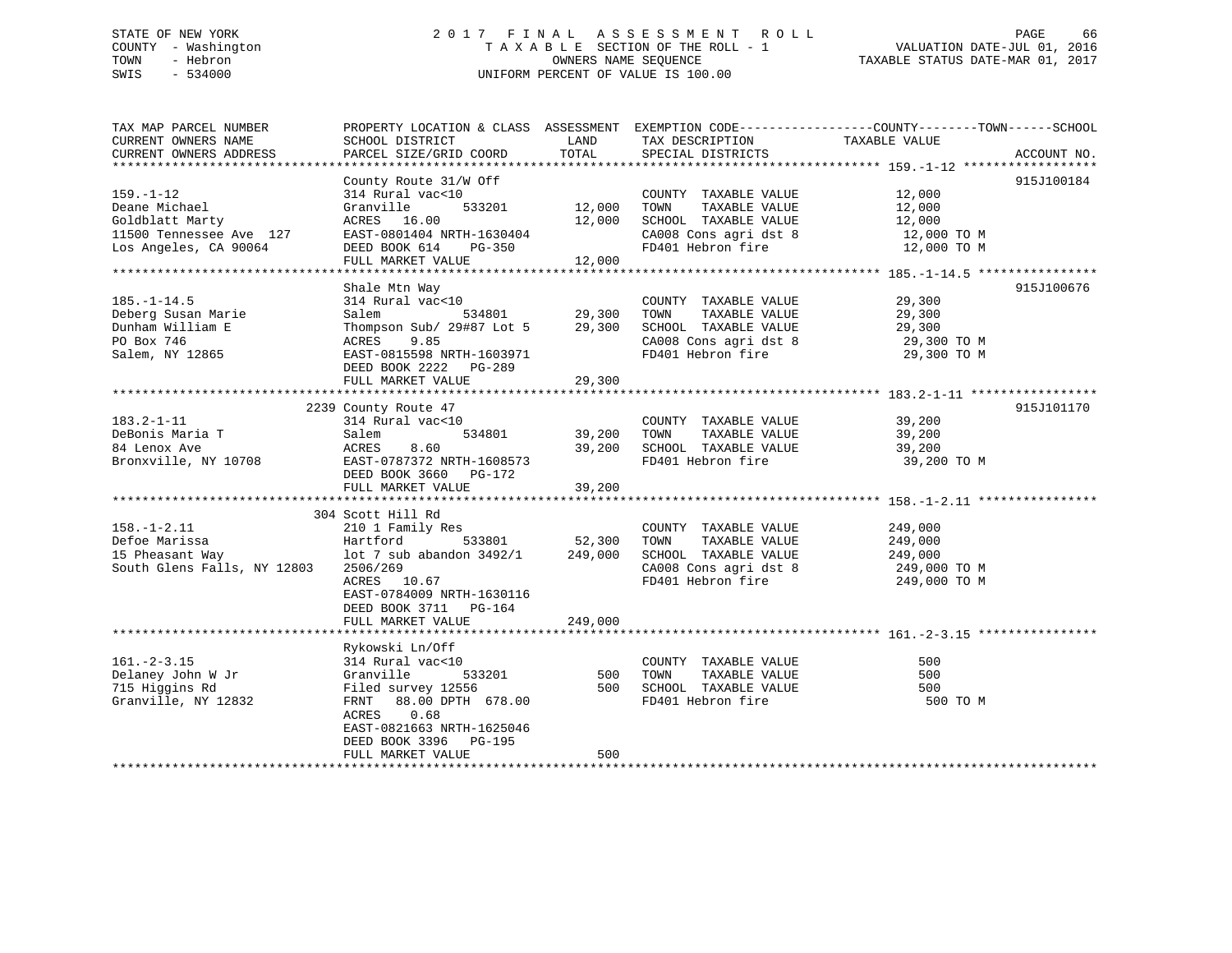## STATE OF NEW YORK 2 0 1 7 F I N A L A S S E S S M E N T R O L L PAGE 67 COUNTY - Washington T A X A B L E SECTION OF THE ROLL - 1 VALUATION DATE-JUL 01, 2016 TOWN - Hebron OWNERS NAME SEQUENCE TAXABLE STATUS DATE-MAR 01, 2017 SWIS - 534000 UNIFORM PERCENT OF VALUE IS 100.00

| TAX MAP PARCEL NUMBER<br>CURRENT OWNERS NAME<br>CURRENT OWNERS ADDRESS | PROPERTY LOCATION & CLASS ASSESSMENT EXEMPTION CODE---------------COUNTY-------TOWN------SCHOOL<br>SCHOOL DISTRICT<br>PARCEL SIZE/GRID COORD | LAND<br>TOTAL | TAX DESCRIPTION<br>SPECIAL DISTRICTS          | TAXABLE VALUE                 | ACCOUNT NO. |
|------------------------------------------------------------------------|----------------------------------------------------------------------------------------------------------------------------------------------|---------------|-----------------------------------------------|-------------------------------|-------------|
|                                                                        |                                                                                                                                              |               |                                               |                               |             |
|                                                                        | 715 Higgins Rd                                                                                                                               |               |                                               |                               | 915J100185  |
| $170. - 2 - 7$                                                         | 242 Rurl res&rec                                                                                                                             |               | <b>BAS STAR</b><br>41854                      | $0 \qquad \qquad$<br>$\Omega$ | 30,000      |
| Delaney John W Jr                                                      | Granville<br>533201                                                                                                                          | 72,500        | COUNTY TAXABLE VALUE                          | 129,000                       |             |
| 715 Higgins Rd                                                         | ACRES 26.00                                                                                                                                  | 129,000       | TOWN<br>TAXABLE VALUE                         | 129,000                       |             |
| Granville, NY 12832                                                    | EAST-0821426 NRTH-1624449                                                                                                                    |               | SCHOOL TAXABLE VALUE                          | 99,000                        |             |
|                                                                        | DEED BOOK 738<br>PG-278                                                                                                                      |               | FD401 Hebron fire                             | 129,000 TO M                  |             |
|                                                                        | FULL MARKET VALUE                                                                                                                            | 129,000       |                                               |                               |             |
|                                                                        |                                                                                                                                              |               |                                               |                               |             |
|                                                                        | 6695 State Route 22                                                                                                                          |               |                                               |                               | 915J101353  |
| $169. - 1 - 25$                                                        | 270 Mfg housing                                                                                                                              |               | COUNTY TAXABLE VALUE                          | 30,300                        |             |
| Delaney Relia W                                                        | Granville<br>533201                                                                                                                          | 25,000        | TOWN<br>TAXABLE VALUE                         | 30,300                        |             |
| 6695 State Route 22                                                    | FRNT 180.00 DPTH 150.00                                                                                                                      | 30,300        | SCHOOL TAXABLE VALUE                          | 30,300                        |             |
| Salem, NY 12865                                                        | 0.62<br>ACRES                                                                                                                                |               | FD401 Hebron fire                             | 30,300 TO M                   |             |
|                                                                        | EAST-0815223 NRTH-1619222                                                                                                                    |               |                                               |                               |             |
|                                                                        | DEED BOOK 883<br>PG-328                                                                                                                      |               |                                               |                               |             |
|                                                                        | FULL MARKET VALUE                                                                                                                            | 30,300        |                                               |                               |             |
|                                                                        |                                                                                                                                              |               |                                               |                               |             |
|                                                                        | 13 Indian Head Way                                                                                                                           |               |                                               |                               | 915J101328  |
| $170. - 1 - 13.12$                                                     | 210 1 Family Res                                                                                                                             |               | COUNTY TAXABLE VALUE                          |                               |             |
| Delehanty James F                                                      | 533201                                                                                                                                       | 44,000        |                                               | 115,500                       |             |
| Delehanty Florence A                                                   | Granville                                                                                                                                    |               | TOWN<br>TAXABLE VALUE<br>SCHOOL TAXABLE VALUE | 115,500                       |             |
|                                                                        | 1963/34                                                                                                                                      | 115,500       | FD401 Hebron fire                             | 115,500                       |             |
| 13 Indian Head Way<br>Salem, NY 12865                                  | ACRES<br>6.30                                                                                                                                |               |                                               | 115,500 TO M                  |             |
|                                                                        | EAST-0815615 NRTH-1618712                                                                                                                    |               |                                               |                               |             |
|                                                                        | DEED BOOK 936<br>PG-305                                                                                                                      |               |                                               |                               |             |
|                                                                        | FULL MARKET VALUE                                                                                                                            | 115,500       |                                               |                               |             |
|                                                                        |                                                                                                                                              |               |                                               |                               |             |
|                                                                        | 170 Benn Rd                                                                                                                                  |               |                                               |                               | 915J100642  |
| $160. - 1 - 12$                                                        | 314 Rural vac<10                                                                                                                             |               | COUNTY TAXABLE VALUE                          | 18,100                        |             |
| Della Mattera Brian J                                                  | Salem<br>534801                                                                                                                              | 18,100        | TAXABLE VALUE<br>TOWN                         | 18,100                        |             |
| 159 Benn Rd                                                            | FRNT 198.00 DPTH 231.00                                                                                                                      | 18,100        | SCHOOL TAXABLE VALUE                          | 18,100                        |             |
| Granville, NY 12832                                                    | EAST-0805512 NRTH-1625678                                                                                                                    |               | FD401 Hebron fire                             | 18,100 TO M                   |             |
|                                                                        | DEED BOOK 3469 PG-130                                                                                                                        |               |                                               |                               |             |
|                                                                        | FULL MARKET VALUE                                                                                                                            | 18,100        |                                               |                               |             |
|                                                                        |                                                                                                                                              |               |                                               |                               |             |
|                                                                        | Benn Rd                                                                                                                                      |               |                                               |                               | 915J100018  |
| $160. - 1 - 14$                                                        | 322 Rural vac>10                                                                                                                             |               | FOR 480A<br>47460                             | 57,200<br>57,200              | 57,200      |
| Della Mattera Brian J                                                  | 534801<br>Salem                                                                                                                              | 71,500        | COUNTY TAXABLE VALUE                          | 14,300                        |             |
| 159 Benn Rd                                                            | 3469/133<br>914/234                                                                                                                          | 71,500        | TOWN<br>TAXABLE VALUE                         | 14,300                        |             |
| Granville, NY 12832                                                    | Forest Tax 3756/232                                                                                                                          |               | SCHOOL TAXABLE VALUE                          | 14,300                        |             |
|                                                                        | 25.03<br>ACRES                                                                                                                               |               | FD401 Hebron fire                             | 71,500 TO M                   |             |
| MAY BE SUBJECT TO PAYMENT                                              | EAST-0805030 NRTH-1625212                                                                                                                    |               |                                               |                               |             |
| UNDER RPTL480A UNTIL 2026                                              | DEED BOOK 3716 PG-90                                                                                                                         |               |                                               |                               |             |
|                                                                        | FULL MARKET VALUE                                                                                                                            | 71,500        |                                               |                               |             |
| ******************                                                     |                                                                                                                                              |               |                                               |                               |             |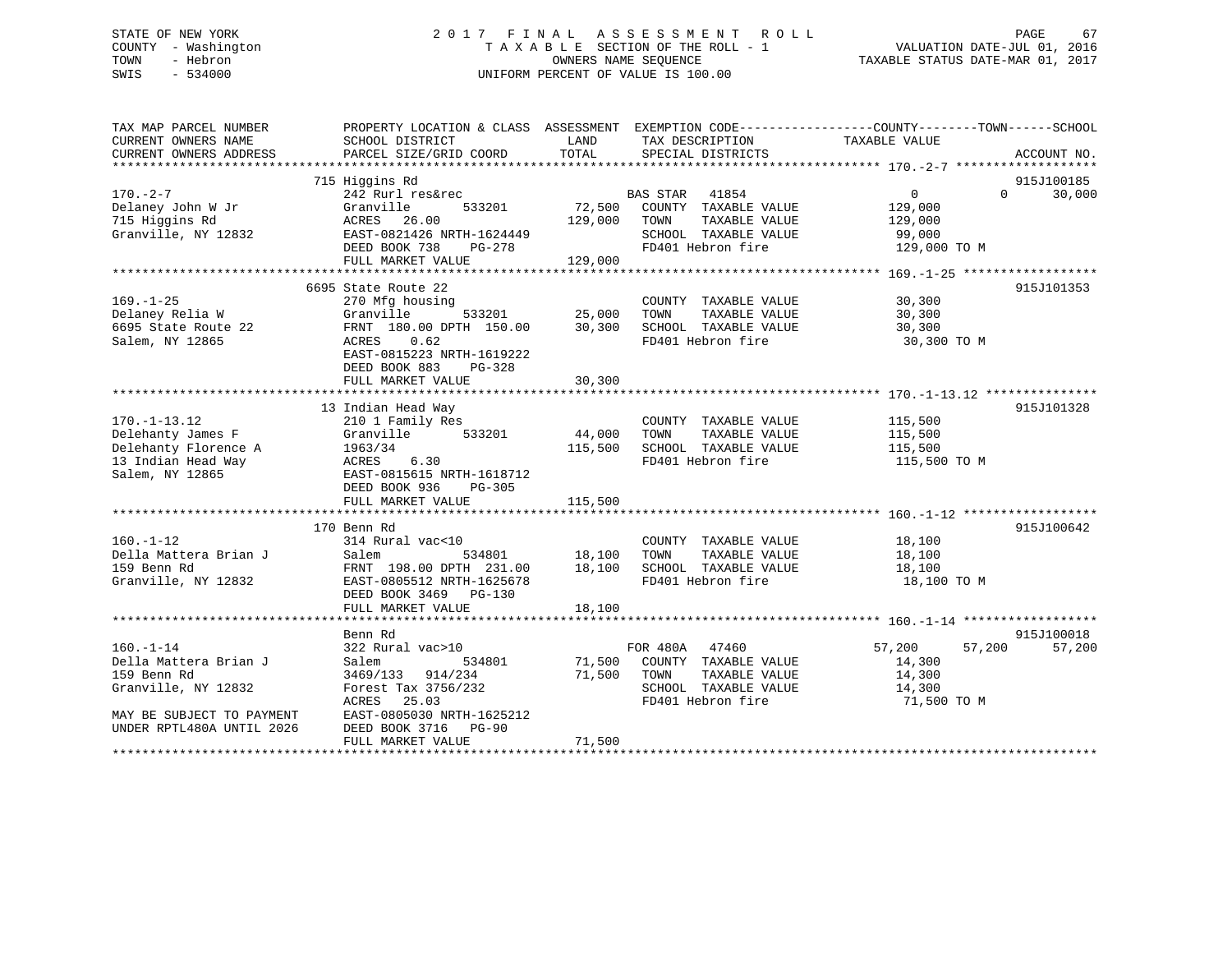## STATE OF NEW YORK 2 0 1 7 F I N A L A S S E S S M E N T R O L L PAGE 68 COUNTY - Washington T A X A B L E SECTION OF THE ROLL - 1 VALUATION DATE-JUL 01, 2016 TOWN - Hebron OWNERS NAME SEQUENCE TAXABLE STATUS DATE-MAR 01, 2017 SWIS - 534000 UNIFORM PERCENT OF VALUE IS 100.00

| TAX MAP PARCEL NUMBER<br>CURRENT OWNERS NAME<br>CURRENT OWNERS ADDRESS | PROPERTY LOCATION & CLASS ASSESSMENT EXEMPTION CODE----------------COUNTY-------TOWN-----SCHOOL<br>SCHOOL DISTRICT<br>PARCEL SIZE/GRID COORD | LAND<br>TOTAL           | TAX DESCRIPTION<br>SPECIAL DISTRICTS | TAXABLE VALUE  | ACCOUNT NO.           |
|------------------------------------------------------------------------|----------------------------------------------------------------------------------------------------------------------------------------------|-------------------------|--------------------------------------|----------------|-----------------------|
|                                                                        |                                                                                                                                              |                         |                                      |                |                       |
|                                                                        | 159 Benn Rd                                                                                                                                  |                         |                                      |                | 915J100146            |
| $160. - 1 - 16.2$                                                      | 242 Rurl res&rec                                                                                                                             |                         | BAS STAR 41854                       | $\mathbf{0}$   | $\Omega$<br>30,000    |
| Della Mattera Brian J                                                  | Salem                                                                                                                                        | 534801 124,700 FOR 480A | 47460                                | 67,800         | 67,800<br>67,800      |
| 159 Benn Rd                                                            | Forest Tax 3756/232                                                                                                                          |                         | 199,700 COUNTY TAXABLE VALUE         | 131,900        |                       |
| Granville, NY 12832                                                    | 43.50<br>ACRES                                                                                                                               |                         | TAXABLE VALUE<br>TOWN                | 131,900        |                       |
|                                                                        | EAST-0804804 NRTH-1626811                                                                                                                    |                         | SCHOOL TAXABLE VALUE                 | 101,900        |                       |
| MAY BE SUBJECT TO PAYMENT                                              | DEED BOOK 3468 PG-260                                                                                                                        |                         | FD401 Hebron fire                    | 199,700 TO M   |                       |
| UNDER RPTL480A UNTIL 2026                                              | FULL MARKET VALUE                                                                                                                            | 199,700                 |                                      |                |                       |
|                                                                        |                                                                                                                                              |                         |                                      |                |                       |
|                                                                        | 172 Benn Rd                                                                                                                                  |                         |                                      |                | 915J100318            |
| $160. - 1 - 13$                                                        | 210 1 Family Res                                                                                                                             |                         | ENH STAR 41834                       | $\overline{0}$ | $\mathbf 0$<br>65,500 |
| Della Mattera Frank                                                    | 534801<br>Salem                                                                                                                              |                         | 38,300 DISAB-CO 41932                | 14,910         | $\Omega$<br>$\Omega$  |
| 172 Benn Rd                                                            | 1.15<br>ACRES                                                                                                                                |                         | 99,400 COUNTY TAXABLE VALUE          | 84,490         |                       |
| Granville, NY 12832                                                    | EAST-0805563 NRTH-1625448                                                                                                                    |                         | TOWN<br>TAXABLE VALUE                | 99,400         |                       |
|                                                                        | DEED BOOK 2386 PG-140                                                                                                                        |                         | SCHOOL TAXABLE VALUE                 | 33,900         |                       |
|                                                                        | FULL MARKET VALUE                                                                                                                            |                         | 99,400 FD401 Hebron fire             | 99,400 TO M    |                       |
|                                                                        |                                                                                                                                              |                         |                                      |                |                       |
|                                                                        | County Route 28                                                                                                                              |                         |                                      |                |                       |
| $143. - 1 - 3.3$                                                       | 322 Rural vac>10                                                                                                                             |                         | AGRI-D IND 41730                     | 28,296         | 28,296<br>28,296      |
| Delor Mark R                                                           | 533201<br>Granville                                                                                                                          | 45,800                  | COUNTY TAXABLE VALUE                 | 17,504         |                       |
| Delor Mary Ellen                                                       | ACRES 21.18                                                                                                                                  | 45,800                  | TOWN<br>TAXABLE VALUE                | 17,504         |                       |
| 6 Wayne Ct                                                             | EAST-0813605 NRTH-1646266                                                                                                                    |                         | SCHOOL TAXABLE VALUE                 | 17,504         |                       |
| Queensbury, NY 12804                                                   | DEED BOOK 3342 PG-159                                                                                                                        |                         | FD401 Hebron fire                    | 45,800 TO M    |                       |
|                                                                        | FULL MARKET VALUE                                                                                                                            | 45,800                  |                                      |                |                       |
|                                                                        |                                                                                                                                              |                         |                                      |                |                       |
| MAY BE SUBJECT TO PAYMENT                                              |                                                                                                                                              |                         |                                      |                |                       |
| UNDER AGDIST LAW TIL 2024                                              |                                                                                                                                              |                         |                                      |                |                       |
|                                                                        |                                                                                                                                              |                         |                                      |                |                       |
|                                                                        | 308 Scott Hill Rd                                                                                                                            |                         |                                      |                |                       |
| $158. - 1 - 2.12$                                                      | 210 1 Family Res                                                                                                                             |                         | BAS STAR 41854                       | 0              | $\Omega$<br>30,000    |
| DeMarsh James R Jr                                                     | Hartford<br>533801                                                                                                                           | 52,100                  | COUNTY TAXABLE VALUE                 | 193,500        |                       |
| DeMarsh Liana E                                                        | lot 8                                                                                                                                        | 193,500                 | TAXABLE VALUE<br>TOWN                | 193,500        |                       |
| 308 Scott Hill Rd                                                      | ACRES<br>5.03                                                                                                                                |                         | SCHOOL TAXABLE VALUE                 | 163,500        |                       |
| Granville, NY 12832                                                    | EAST-0784263 NRTH-1630522                                                                                                                    |                         | CA008 Cons agri dst 8                | 193,500 TO M   |                       |
|                                                                        | DEED BOOK 3406 PG-182                                                                                                                        |                         | FD401 Hebron fire                    | 193,500 TO M   |                       |
|                                                                        | FULL MARKET VALUE                                                                                                                            | 193,500                 |                                      |                |                       |
|                                                                        |                                                                                                                                              |                         |                                      |                |                       |
|                                                                        | 204 Gilchrist Rd                                                                                                                             |                         |                                      |                | 915J100340            |
| $175. - 1 - 25.2$                                                      | 312 Vac w/imprv                                                                                                                              |                         | COUNTY TAXABLE VALUE                 | 44,700         |                       |
| Demu Cara                                                              | 534801<br>Salem                                                                                                                              | 35,200                  | TOWN<br>TAXABLE VALUE                | 44,700         |                       |
| Dearstyne Andrew                                                       | 2865/80                                                                                                                                      | 44,700                  | SCHOOL TAXABLE VALUE                 | 44,700         |                       |
| 194 Gilchrist Rd                                                       | ACRES<br>6.60                                                                                                                                |                         | FD401 Hebron fire                    | 44,700 TO M    |                       |
| Argyle, NY 12809                                                       | EAST-0784965 NRTH-1612779                                                                                                                    |                         |                                      |                |                       |
|                                                                        | DEED BOOK 2865<br>$PG-80$                                                                                                                    |                         |                                      |                |                       |
|                                                                        | FULL MARKET VALUE                                                                                                                            | 44,700                  |                                      |                |                       |
|                                                                        |                                                                                                                                              |                         |                                      |                |                       |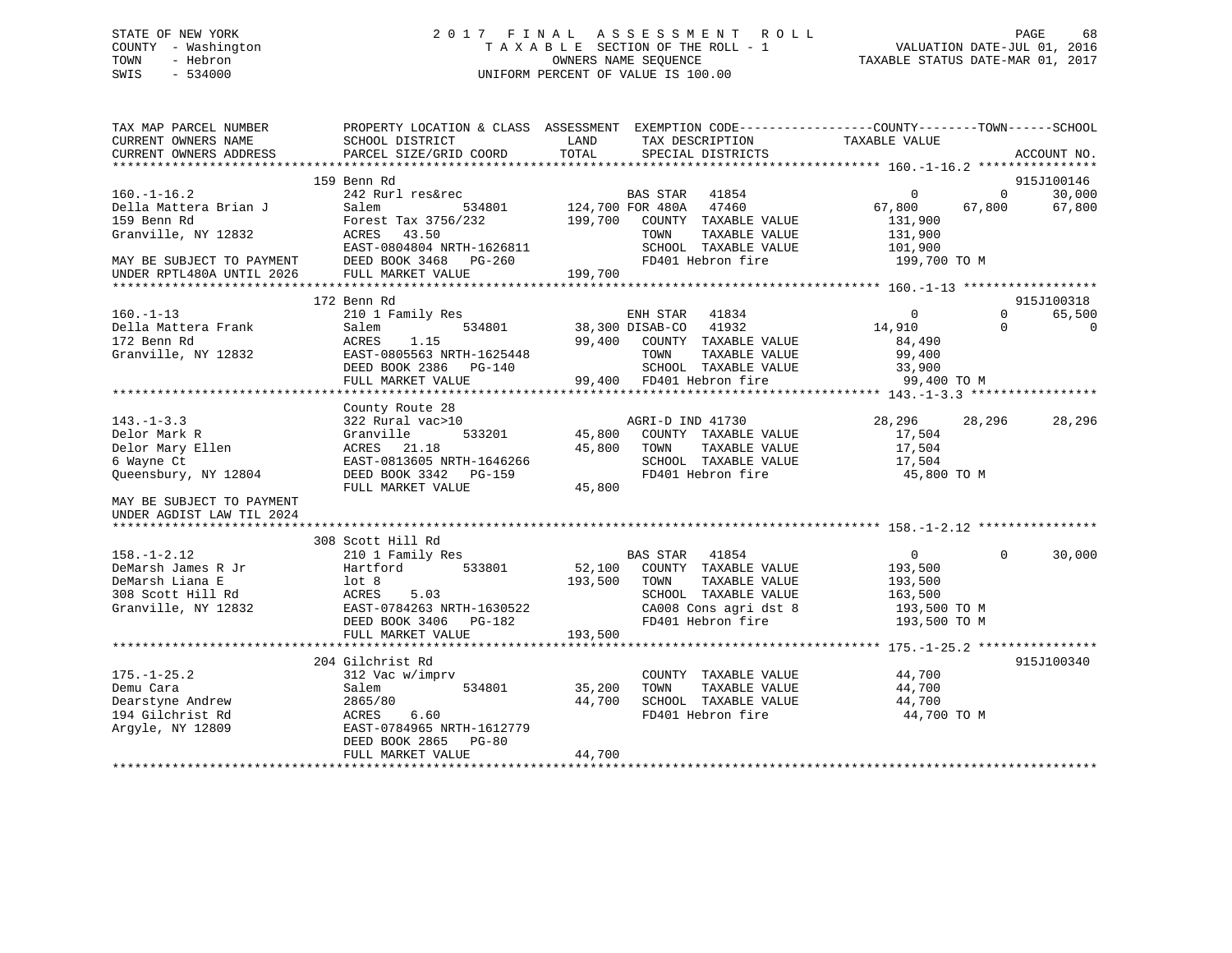# STATE OF NEW YORK GOOD CONTROLLY FINAL ASSESSMENT ROLL CONTROLL PAGE 69 COUNTY - Washington  $T A X A B L E$  SECTION OF THE ROLL - 1<br>TOWN - Hebron DATE-JUL 000NERS NAME SEQUENCE SWIS - 534000 UNIFORM PERCENT OF VALUE IS 100.00

TAXABLE STATUS DATE-MAR 01, 2017

| TAX MAP PARCEL NUMBER<br>CURRENT OWNERS NAME | PROPERTY LOCATION & CLASS ASSESSMENT EXEMPTION CODE----------------COUNTY-------TOWN------SCHOOL<br>SCHOOL DISTRICT | LAND    | TAX DESCRIPTION            | TAXABLE VALUE      |             |
|----------------------------------------------|---------------------------------------------------------------------------------------------------------------------|---------|----------------------------|--------------------|-------------|
| CURRENT OWNERS ADDRESS                       | PARCEL SIZE/GRID COORD                                                                                              | TOTAL   | SPECIAL DISTRICTS          |                    | ACCOUNT NO. |
| ***********************                      |                                                                                                                     |         |                            |                    |             |
|                                              | Barkley Ln                                                                                                          |         |                            |                    | 915J101164  |
| $183.2 - 1 - 31$                             | 314 Rural vac<10 - WTRFNT                                                                                           |         | COUNTY TAXABLE VALUE       | 21,800             |             |
| Demu Cara                                    | Salem<br>534801                                                                                                     | 21,800  | TAXABLE VALUE<br>TOWN      | 21,800             |             |
| Dearstyne Andrew                             | 2.75<br>ACRES                                                                                                       | 21,800  | SCHOOL TAXABLE VALUE       | 21,800             |             |
| 194 Gilchrist Rd                             | EAST-0786502 NRTH-1605662                                                                                           |         | FD401 Hebron fire          | 21,800 TO M        |             |
| Argyle, NY 12809                             | DEED BOOK 2916 PG-153                                                                                               |         |                            |                    |             |
|                                              | FULL MARKET VALUE                                                                                                   | 21,800  |                            |                    |             |
|                                              |                                                                                                                     |         |                            |                    |             |
|                                              | 16 Piccininni Ln                                                                                                    |         |                            |                    | 915J100382  |
| $152 - 2 - 33.4$                             | 312 Vac w/imprv                                                                                                     |         | COUNTY TAXABLE VALUE       | 48,700             |             |
| Denis Wayne E                                | Granville<br>533201                                                                                                 | 41,400  | TAXABLE VALUE<br>TOWN      | 48,700             |             |
| 28 Colonial Dr                               | ACRES 12.00                                                                                                         | 48,700  | SCHOOL TAXABLE VALUE       | 48,700             |             |
| Riverhead, NY 11901                          | EAST-0812297 NRTH-1637063                                                                                           |         | CA008 Cons agri dst 8      | 48,700 TO M        |             |
|                                              | DEED BOOK 2622 PG-347                                                                                               |         | FD401 Hebron fire          | 48,700 TO M        |             |
|                                              | FULL MARKET VALUE                                                                                                   | 48,700  |                            |                    |             |
|                                              |                                                                                                                     |         |                            |                    |             |
|                                              | 1996 County Route 31                                                                                                |         |                            |                    | 915J101517  |
| $153. - 1 - 1.4$                             | 210 1 Family Res                                                                                                    |         | COUNTY TAXABLE VALUE       | 89,000             |             |
| Dennison Myra                                | Granville<br>533201                                                                                                 | 38,100  | TOWN<br>TAXABLE VALUE      | 89,000             |             |
| 1996 County Route 31                         | 899/159                                                                                                             | 89,000  | SCHOOL TAXABLE VALUE       | 89,000             |             |
| Granville, NY 12832                          | Trans Exempt Repay 2017                                                                                             |         | FD401 Hebron fire          | 89,000 TO M        |             |
|                                              | FRNT 265.00 DPTH 400.00                                                                                             |         | TE533 Trans exmt repay-flg | $.00$ MT           |             |
|                                              | ACRES<br>1.05                                                                                                       |         |                            |                    |             |
|                                              | EAST-0818100 NRTH-1641156                                                                                           |         |                            |                    |             |
|                                              | DEED BOOK 552<br>PG-153                                                                                             |         |                            |                    |             |
|                                              | FULL MARKET VALUE                                                                                                   | 89,000  |                            |                    |             |
|                                              | ************************                                                                                            |         |                            |                    |             |
|                                              | Warnick Rd                                                                                                          |         |                            |                    |             |
| $167. - 1 - 50.3$                            | 312 Vac w/imprv                                                                                                     |         | AG DIST<br>41720           | 167,377<br>167,377 | 167,377     |
| Depew David                                  | 533801<br>Hartford                                                                                                  | 253,100 | COUNTY TAXABLE VALUE       | 99,423             |             |
| McKernon Clifford E                          | 460/1099                                                                                                            | 266,800 | TAXABLE VALUE<br>TOWN      | 99,423             |             |
| 10 Wicks Ln                                  | ACRES 137.94                                                                                                        |         | SCHOOL TAXABLE VALUE       | 99,423             |             |
| Arygle, NY 12809                             | EAST-0785410 NRTH-1619460                                                                                           |         | CA006 Cons agri dst 6      | 99,423 TO M        |             |
|                                              | DEED BOOK 2363 PG-286                                                                                               |         | 167,377 EX                 |                    |             |
| MAY BE SUBJECT TO PAYMENT                    | FULL MARKET VALUE                                                                                                   |         | 266,800 FD401 Hebron fire  | 266,800 TO M       |             |
| UNDER AGDIST LAW TIL 2021                    |                                                                                                                     |         |                            |                    |             |
|                                              |                                                                                                                     |         |                            |                    |             |
|                                              | Callaway Rd                                                                                                         |         |                            |                    | 915J100421  |
| $167. - 1 - 50.1$                            | 105 Vac farmland                                                                                                    |         | 41720<br>AG DIST           | 87,490<br>87,490   | 87,490      |
| Depew David J                                | 533801<br>Hartford                                                                                                  | 99,100  | COUNTY TAXABLE VALUE       | 11,610             |             |
| McKernon Clifford E                          | ACRES<br>29.30                                                                                                      | 99,100  | TOWN<br>TAXABLE VALUE      | 11,610             |             |
| c/o Chris McKernon                           | EAST-0787390 NRTH-1619432                                                                                           |         | SCHOOL TAXABLE VALUE       | 11,610             |             |
| 10 Wicks Ln                                  | DEED BOOK 2961 PG-281                                                                                               |         | CA006 Cons agri dst 6      | 11,610 TO M        |             |
| Argyle, NY 12809                             | FULL MARKET VALUE                                                                                                   | 99,100  | 87,490 EX                  |                    |             |
|                                              |                                                                                                                     |         | FD401 Hebron fire          | 99,100 TO M        |             |
| MAY BE SUBJECT TO PAYMENT                    |                                                                                                                     |         |                            |                    |             |
| UNDER AGDIST LAW TIL 2021                    |                                                                                                                     |         |                            |                    |             |
| ********************                         |                                                                                                                     |         |                            |                    |             |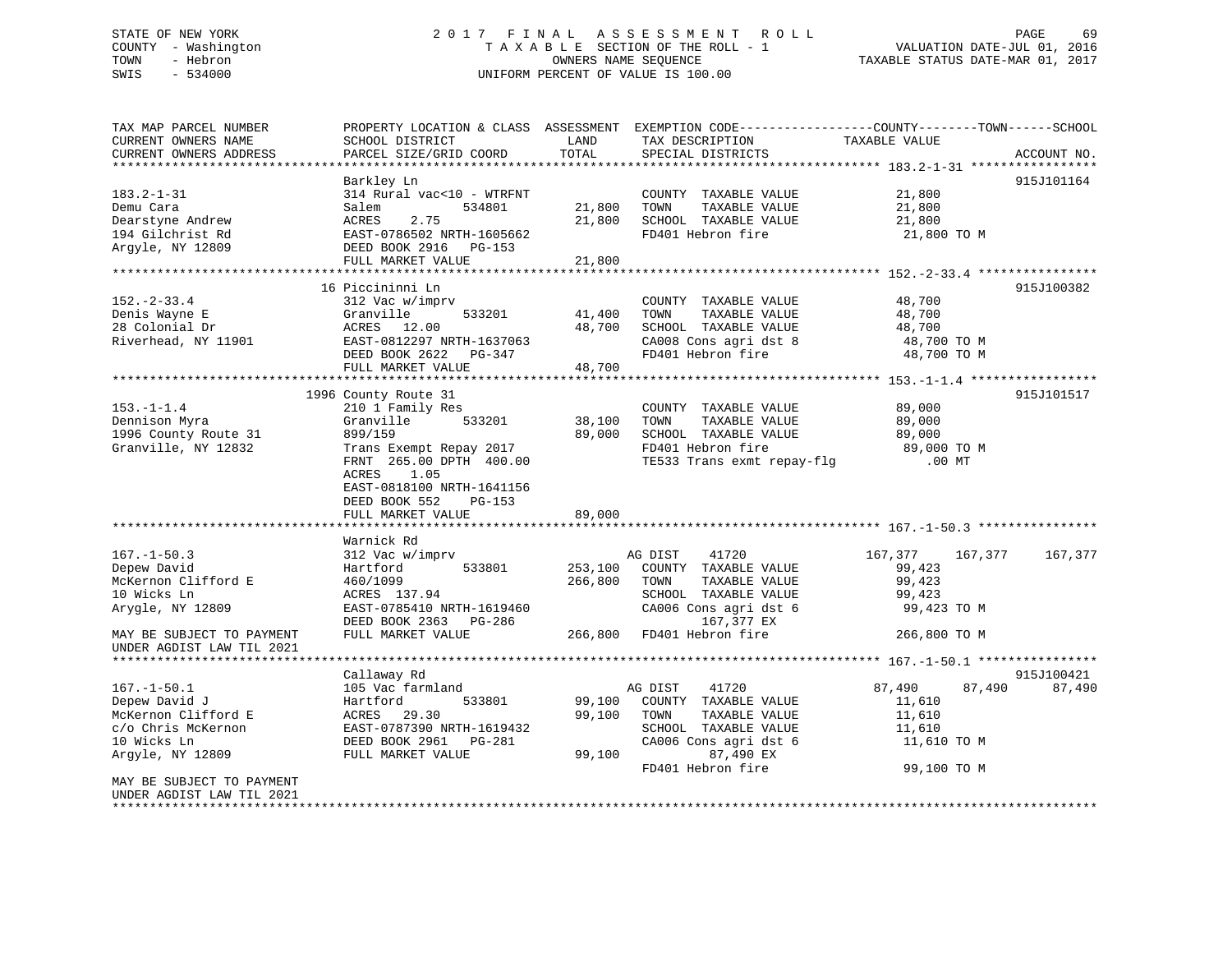## STATE OF NEW YORK 2 0 1 7 F I N A L A S S E S S M E N T R O L L PAGE 70 COUNTY - Washington T A X A B L E SECTION OF THE ROLL - 1 VALUATION DATE-JUL 01, 2016 TOWN - Hebron OWNERS NAME SEQUENCE TAXABLE STATUS DATE-MAR 01, 2017 SWIS - 534000 UNIFORM PERCENT OF VALUE IS 100.00

| TAX MAP PARCEL NUMBER<br>CURRENT OWNERS NAME<br>CURRENT OWNERS ADDRESS                                                  | SCHOOL DISTRICT<br>PARCEL SIZE/GRID COORD                                                                                                                                           | LAND<br>TOTAL                | TAX DESCRIPTION<br>SPECIAL DISTRICTS                                                                                                                 | PROPERTY LOCATION & CLASS ASSESSMENT EXEMPTION CODE----------------COUNTY-------TOWN------SCHOOL<br>TAXABLE VALUE<br>ACCOUNT NO. |
|-------------------------------------------------------------------------------------------------------------------------|-------------------------------------------------------------------------------------------------------------------------------------------------------------------------------------|------------------------------|------------------------------------------------------------------------------------------------------------------------------------------------------|----------------------------------------------------------------------------------------------------------------------------------|
| $167. - 1 - 50.2$<br>Depew David J<br>McKernon Clifford E<br>c/o Chris McKernon<br>10 Wicks Ln<br>Argyle, NY 12809      | Callaway Rd/w Off<br>105 Vac farmland<br>Salem<br>534801<br>80.90<br>ACRES<br>EAST-0785363 NRTH-1617799<br>DEED BOOK 2961<br>PG-281<br>FULL MARKET VALUE                            | 60,700<br>60,700<br>60,700   | AG DIST<br>41720<br>COUNTY TAXABLE VALUE<br>TOWN<br>TAXABLE VALUE<br>SCHOOL TAXABLE VALUE<br>CA006 Cons agri dst 6<br>29,898 EX<br>FD401 Hebron fire | 915J100422<br>29,898<br>29,898<br>29,898<br>30,802<br>30,802<br>30,802<br>30,802 TO M<br>60,700 TO M                             |
| MAY BE SUBJECT TO PAYMENT<br>UNDER AGDIST LAW TIL 2021                                                                  |                                                                                                                                                                                     |                              |                                                                                                                                                      |                                                                                                                                  |
| $144. - 1 - 16$<br>DeRusha Timothy J<br>382 Pleasant Valley Rd<br>Argyle, NY 12809                                      | 2375 County Route 31<br>210 1 Family Res - WTRFNT<br>Granville<br>533201<br>FRNT 116.00 DPTH<br>91.00<br>EAST-0823349 NRTH-1648664<br>DEED BOOK 3508<br>PG-296<br>FULL MARKET VALUE | 25,600<br>71,000<br>71,000   | COUNTY TAXABLE VALUE<br>TAXABLE VALUE<br>TOWN<br>SCHOOL TAXABLE VALUE<br>FD401 Hebron fire                                                           | 915J100485<br>71,000<br>71,000<br>71,000<br>71,000 TO M                                                                          |
|                                                                                                                         |                                                                                                                                                                                     |                              |                                                                                                                                                      |                                                                                                                                  |
| $153. - 1 - 1.5$<br>Derway Christopher M<br>Almy-Derway Rebecca L<br>1164 Smith Rd<br>PO Box 277<br>Granville, NY 12832 | 1164 Smith Rd<br>240 Rural res<br>Granville<br>533201<br>16.57 BANK<br>ACRES<br>999<br>EAST-0816719 NRTH-1638823<br>DEED BOOK 915   PG-15<br>FULL MARKET VALUE                      | 75,100<br>188,600<br>188,600 | <b>BAS STAR</b><br>41854<br>COUNTY TAXABLE VALUE<br>TOWN<br>TAXABLE VALUE<br>SCHOOL TAXABLE VALUE<br>FD401 Hebron fire                               | 915J101582<br>$\mathbf 0$<br>$\Omega$<br>30,000<br>188,600<br>188,600<br>158,600<br>188,600 TO M                                 |
| $153. - 1 - 10.4$<br>Descul John<br>7344 State Route 22<br>Granville, NY 12832                                          | 7344 State Route 22<br>210 1 Family Res<br>533201<br>Granville<br>4.00<br>ACRES<br>EAST-0819650 NRTH-1634650<br>DEED BOOK 3122<br>PG-139<br>FULL MARKET VALUE                       | 47,300<br>168,200<br>168,200 | COUNTY TAXABLE VALUE<br>TOWN<br>TAXABLE VALUE<br>SCHOOL TAXABLE VALUE<br>CA008 Cons agri dst 8<br>FD401 Hebron fire                                  | 168,200<br>168,200<br>168,200<br>168,200 TO M<br>168,200 TO M                                                                    |
|                                                                                                                         |                                                                                                                                                                                     |                              |                                                                                                                                                      | 915J101676                                                                                                                       |
| $170. - 1 - 13.18$<br>Deutsche Bank National Trust<br>1661 Worthington Rd Ste 100<br>West Palm Beach, FL 33409          | 361 Indian Head Way<br>210 1 Family Res<br>Granville<br>533201<br>ACRES<br>4.00<br>EAST-0817164 NRTH-1618882<br>DEED BOOK 3654<br>PG-121<br>FULL MARKET VALUE                       | 39,500<br>171,500<br>171,500 | COUNTY TAXABLE VALUE<br>TAXABLE VALUE<br>TOWN<br>SCHOOL TAXABLE VALUE<br>FD401 Hebron fire                                                           | 171,500<br>171,500<br>171,500<br>171,500 TO M                                                                                    |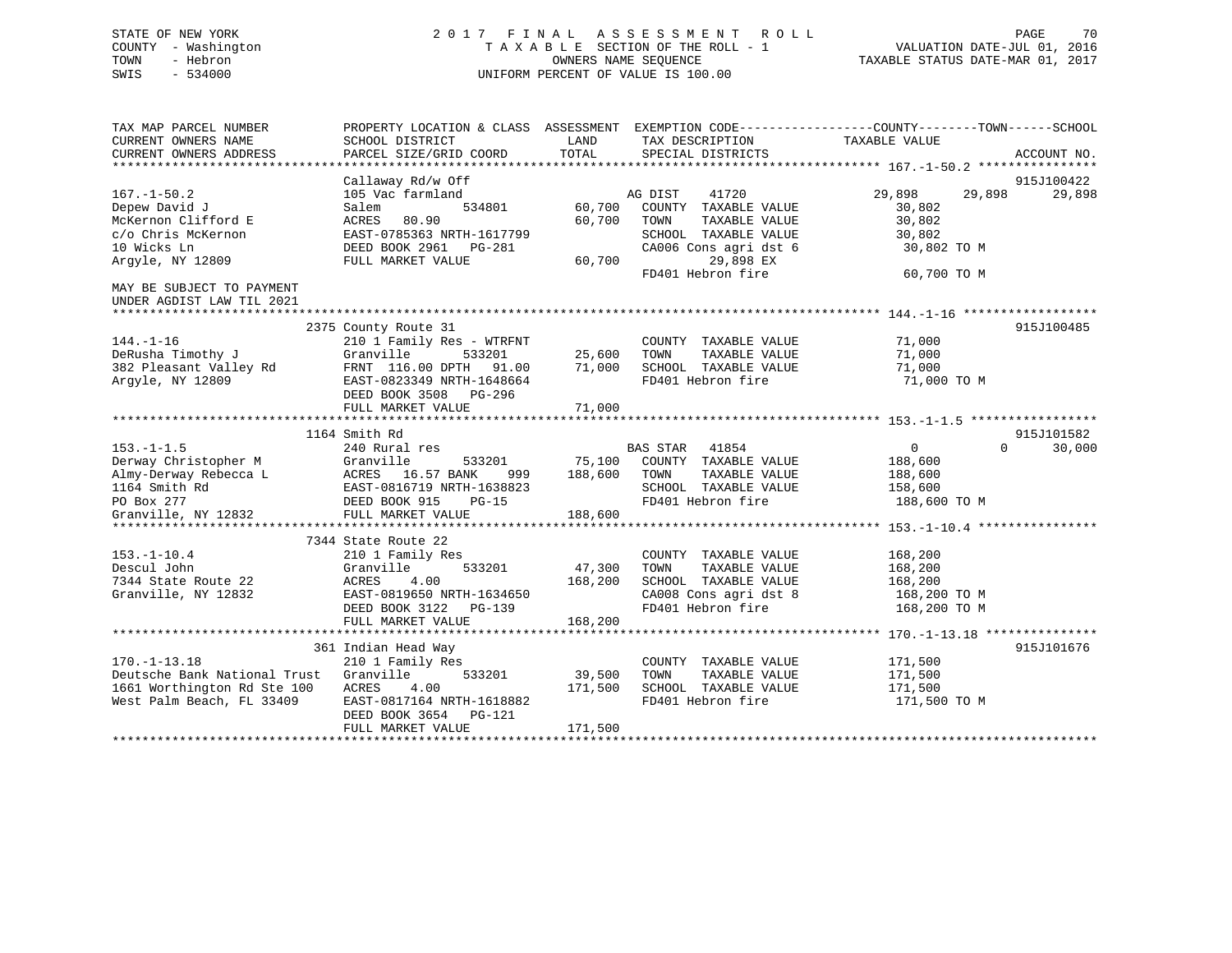## STATE OF NEW YORK 2 0 1 7 F I N A L A S S E S S M E N T R O L L PAGE 71 COUNTY - Washington T A X A B L E SECTION OF THE ROLL - 1 VALUATION DATE-JUL 01, 2016 TOWN - Hebron OWNERS NAME SEQUENCE TAXABLE STATUS DATE-MAR 01, 2017 SWIS - 534000 UNIFORM PERCENT OF VALUE IS 100.00

| TAX MAP PARCEL NUMBER<br>CURRENT OWNERS NAME<br>CURRENT OWNERS ADDRESS | PROPERTY LOCATION & CLASS ASSESSMENT EXEMPTION CODE---------------COUNTY-------TOWN-----SCHOOL<br>SCHOOL DISTRICT<br>PARCEL SIZE/GRID COORD                                                                                                                                                                                                                                 | LAND<br>TOTAL  | TAX DESCRIPTION<br>SPECIAL DISTRICTS                                                    | TAXABLE VALUE              | ACCOUNT NO. |           |           |           |           |              |             |         |                     |               |        |  |                                                               |  |  |
|------------------------------------------------------------------------|-----------------------------------------------------------------------------------------------------------------------------------------------------------------------------------------------------------------------------------------------------------------------------------------------------------------------------------------------------------------------------|----------------|-----------------------------------------------------------------------------------------|----------------------------|-------------|-----------|-----------|-----------|-----------|--------------|-------------|---------|---------------------|---------------|--------|--|---------------------------------------------------------------|--|--|
|                                                                        |                                                                                                                                                                                                                                                                                                                                                                             |                |                                                                                         |                            |             |           |           |           |           |              |             |         |                     |               |        |  |                                                               |  |  |
|                                                                        | 6249 State Route 22                                                                                                                                                                                                                                                                                                                                                         |                |                                                                                         |                            | 915J101549  |           |           |           |           |              |             |         |                     |               |        |  |                                                               |  |  |
| $185. - 1 - 31$                                                        | 314 Rural vac<10                                                                                                                                                                                                                                                                                                                                                            |                | COUNTY TAXABLE VALUE 23,600                                                             |                            |             |           |           |           |           |              |             |         |                     |               |        |  |                                                               |  |  |
| Devaney Living Trust Kevin & S Salem                                   | 534801                                                                                                                                                                                                                                                                                                                                                                      | 23,600         | TOWN       TAXABLE  VALUE<br>SCHOOL    TAXABLE  VALUE                                   | 23,600                     |             |           |           |           |           |              |             |         |                     |               |        |  |                                                               |  |  |
| 7 Woodland Dr<br>ACRES                                                 | 6.04                                                                                                                                                                                                                                                                                                                                                                        | 23,600         |                                                                                         | 23,600                     |             |           |           |           |           |              |             |         |                     |               |        |  |                                                               |  |  |
|                                                                        | Wallingford, CT 06492 EAST-0815462 NRTH-1608480                                                                                                                                                                                                                                                                                                                             |                | FD401 Hebron fire                                                                       | 23,600 TO M                |             |           |           |           |           |              |             |         |                     |               |        |  |                                                               |  |  |
|                                                                        | DEED BOOK 3590 PG-321                                                                                                                                                                                                                                                                                                                                                       |                |                                                                                         |                            |             |           |           |           |           |              |             |         |                     |               |        |  |                                                               |  |  |
|                                                                        | FULL MARKET VALUE                                                                                                                                                                                                                                                                                                                                                           | 23,600         |                                                                                         |                            |             |           |           |           |           |              |             |         |                     |               |        |  |                                                               |  |  |
|                                                                        |                                                                                                                                                                                                                                                                                                                                                                             |                |                                                                                         |                            |             |           |           |           |           |              |             |         |                     |               |        |  |                                                               |  |  |
|                                                                        | 185.-1-32<br>Devaney, Trustee Kevin J<br>Commercy, Trustee Susan M<br>Commercy, Trustee Susan M<br>Commercy, Trustee Susan M<br>ACRES<br>Commercy 18814798<br>NRTH-160840:                                                                                                                                                                                                  |                |                                                                                         |                            | 915J101491  |           |           |           |           |              |             |         |                     |               |        |  |                                                               |  |  |
|                                                                        | 314 Rural vac<10                                                                                                                                                                                                                                                                                                                                                            |                | COUNTY TAXABLE VALUE 3,800                                                              |                            |             |           |           |           |           |              |             |         |                     |               |        |  |                                                               |  |  |
|                                                                        | 534801                                                                                                                                                                                                                                                                                                                                                                      | 3,800 TOWN     |                                                                                         | 3,800                      |             |           |           |           |           |              |             |         |                     |               |        |  |                                                               |  |  |
|                                                                        |                                                                                                                                                                                                                                                                                                                                                                             |                | 3,800 TOWN TAXABLE VALUE<br>3,800 SCHOOL TAXABLE VALUE                                  | 3,800                      |             |           |           |           |           |              |             |         |                     |               |        |  |                                                               |  |  |
|                                                                        |                                                                                                                                                                                                                                                                                                                                                                             |                | FD401 Hebron fire 3,800 TO M                                                            |                            |             |           |           |           |           |              |             |         |                     |               |        |  |                                                               |  |  |
|                                                                        |                                                                                                                                                                                                                                                                                                                                                                             |                |                                                                                         |                            |             |           |           |           |           |              |             |         |                     |               |        |  |                                                               |  |  |
|                                                                        | DEED BOOK 2652 PG-318                                                                                                                                                                                                                                                                                                                                                       |                |                                                                                         |                            |             |           |           |           |           |              |             |         |                     |               |        |  |                                                               |  |  |
|                                                                        | FULL MARKET VALUE                                                                                                                                                                                                                                                                                                                                                           | 3,800          |                                                                                         |                            |             |           |           |           |           |              |             |         |                     |               |        |  |                                                               |  |  |
|                                                                        |                                                                                                                                                                                                                                                                                                                                                                             |                |                                                                                         |                            |             |           |           |           |           |              |             |         |                     |               |        |  |                                                               |  |  |
|                                                                        | 234 Little Burch Hill Rd                                                                                                                                                                                                                                                                                                                                                    |                |                                                                                         |                            | 915J101031  |           |           |           |           |              |             |         |                     |               |        |  |                                                               |  |  |
| $151. - 1 - 17$                                                        | 210 1 Family Res                                                                                                                                                                                                                                                                                                                                                            |                |                                                                                         | $\overline{0}$<br>$\Omega$ | 30,000      |           |           |           |           |              |             |         |                     |               |        |  |                                                               |  |  |
| Devino Charles R                                                       | Granville                                                                                                                                                                                                                                                                                                                                                                   |                | EAS STAR 41004<br>533201 39,600 COUNTY TAXABLE VALUE<br>533201 - 200 TOMM TAXABLE VALUE | 127,500                    |             |           |           |           |           |              |             |         |                     |               |        |  |                                                               |  |  |
|                                                                        |                                                                                                                                                                                                                                                                                                                                                                             | 127,500 TOWN   |                                                                                         | TAXABLE VALUE 127,500      |             |           |           |           |           |              |             |         |                     |               |        |  |                                                               |  |  |
|                                                                        |                                                                                                                                                                                                                                                                                                                                                                             |                |                                                                                         |                            |             |           |           |           |           |              |             |         |                     |               |        |  |                                                               |  |  |
|                                                                        | <table>\n<tbody>\n<tr>\n<th>James</th>\n<th>Cathy J</th>\n<th>2.3000107</th>\n<th>2.3000107</th>\n<th>2.3000107</th>\n<th>2.3000107</th>\n<th>2.3000107</th>\n</tr>\n<tr>\n<td>PO Box 82</td>\n<td>EAST-0800107</td>\n<td>RTH-1634650</td>\n<td>127,500</td>\n</tr>\n<tr>\n<td>Granville, NY 12832</td>\n<td>DEED BOK 2591</td>\n<td>PG-298</td>\n</tr>\n</tbody>\n</table> | James          | Cathy J                                                                                 | 2.3000107                  | 2.3000107   | 2.3000107 | 2.3000107 | 2.3000107 | PO Box 82 | EAST-0800107 | RTH-1634650 | 127,500 | Granville, NY 12832 | DEED BOK 2591 | PG-298 |  | SCHOOL TAXABLE VALUE 97,500<br>FD401 Hebron fire 127,500 TO M |  |  |
| James                                                                  | Cathy J                                                                                                                                                                                                                                                                                                                                                                     | 2.3000107      | 2.3000107                                                                               | 2.3000107                  | 2.3000107   | 2.3000107 |           |           |           |              |             |         |                     |               |        |  |                                                               |  |  |
| PO Box 82                                                              | EAST-0800107                                                                                                                                                                                                                                                                                                                                                                | RTH-1634650    | 127,500                                                                                 |                            |             |           |           |           |           |              |             |         |                     |               |        |  |                                                               |  |  |
| Granville, NY 12832                                                    | DEED BOK 2591                                                                                                                                                                                                                                                                                                                                                               | PG-298         |                                                                                         |                            |             |           |           |           |           |              |             |         |                     |               |        |  |                                                               |  |  |
|                                                                        | FULL MARKET VALUE                                                                                                                                                                                                                                                                                                                                                           | 127,500        |                                                                                         |                            |             |           |           |           |           |              |             |         |                     |               |        |  |                                                               |  |  |
|                                                                        |                                                                                                                                                                                                                                                                                                                                                                             |                |                                                                                         |                            |             |           |           |           |           |              |             |         |                     |               |        |  |                                                               |  |  |
|                                                                        |                                                                                                                                                                                                                                                                                                                                                                             |                |                                                                                         |                            | 915J101175  |           |           |           |           |              |             |         |                     |               |        |  |                                                               |  |  |
|                                                                        | 87 Barkley Ln                                                                                                                                                                                                                                                                                                                                                               |                |                                                                                         |                            |             |           |           |           |           |              |             |         |                     |               |        |  |                                                               |  |  |
| $183.2 - 1 - 32$                                                       | 210 1 Family Res - WTRFNT                                                                                                                                                                                                                                                                                                                                                   |                | VET WAR CT 41121<br>534801 76,600 ENH STAR 41834                                        | 33,000<br>18,000           | $\Omega$    |           |           |           |           |              |             |         |                     |               |        |  |                                                               |  |  |
| DeWeese Clyde                                                          | Salem                                                                                                                                                                                                                                                                                                                                                                       |                |                                                                                         | $\overline{0}$<br>$\Omega$ | 65,500      |           |           |           |           |              |             |         |                     |               |        |  |                                                               |  |  |
| DeWeese Carolyn                                                        | ACRES 1.43<br>EAST-0786344 NRTH-1606136<br>DEED BOOK 660 PG-195                                                                                                                                                                                                                                                                                                             |                | 254,500 COUNTY TAXABLE VALUE 221,500                                                    |                            |             |           |           |           |           |              |             |         |                     |               |        |  |                                                               |  |  |
| 87 Barkley Ln                                                          |                                                                                                                                                                                                                                                                                                                                                                             | $6\frac{1}{2}$ | TAXABLE VALUE<br>TOWN<br>SCHOOL TAXABLE VALUE 189,000                                   | 236,500                    |             |           |           |           |           |              |             |         |                     |               |        |  |                                                               |  |  |
| Salem, NY 12865                                                        |                                                                                                                                                                                                                                                                                                                                                                             |                |                                                                                         |                            |             |           |           |           |           |              |             |         |                     |               |        |  |                                                               |  |  |
|                                                                        | FULL MARKET VALUE                                                                                                                                                                                                                                                                                                                                                           |                | 254,500 FD401 Hebron fire                                                               | 254,500 TO M               |             |           |           |           |           |              |             |         |                     |               |        |  |                                                               |  |  |
|                                                                        |                                                                                                                                                                                                                                                                                                                                                                             |                |                                                                                         |                            |             |           |           |           |           |              |             |         |                     |               |        |  |                                                               |  |  |
|                                                                        | 7126 State Route 22                                                                                                                                                                                                                                                                                                                                                         |                |                                                                                         |                            | 915J100189  |           |           |           |           |              |             |         |                     |               |        |  |                                                               |  |  |
| $161. - 1 - 8$                                                         | 240 Rural res                                                                                                                                                                                                                                                                                                                                                               |                | COUNTY TAXABLE VALUE                                                                    | 126,000                    |             |           |           |           |           |              |             |         |                     |               |        |  |                                                               |  |  |
| Dieffenbach Jane                                                       | Granville<br>533201                                                                                                                                                                                                                                                                                                                                                         | 67,800         | TAXABLE VALUE<br>TOWN                                                                   | 126,000                    |             |           |           |           |           |              |             |         |                     |               |        |  |                                                               |  |  |
| 34 Derby Ct                                                            | Hl&b                                                                                                                                                                                                                                                                                                                                                                        | 126,000        | SCHOOL TAXABLE VALUE                                                                    | 126,000                    |             |           |           |           |           |              |             |         |                     |               |        |  |                                                               |  |  |
| Oyster Bay, NY 11771                                                   | ACRES 22.20                                                                                                                                                                                                                                                                                                                                                                 |                | FD401 Hebron fire                                                                       | 126,000 TO M               |             |           |           |           |           |              |             |         |                     |               |        |  |                                                               |  |  |
|                                                                        | EAST-0818617 NRTH-1629222                                                                                                                                                                                                                                                                                                                                                   |                |                                                                                         |                            |             |           |           |           |           |              |             |         |                     |               |        |  |                                                               |  |  |
|                                                                        | DEED BOOK 435<br>PG-74                                                                                                                                                                                                                                                                                                                                                      |                |                                                                                         |                            |             |           |           |           |           |              |             |         |                     |               |        |  |                                                               |  |  |
|                                                                        | FULL MARKET VALUE                                                                                                                                                                                                                                                                                                                                                           | 126,000        |                                                                                         |                            |             |           |           |           |           |              |             |         |                     |               |        |  |                                                               |  |  |
|                                                                        |                                                                                                                                                                                                                                                                                                                                                                             |                |                                                                                         |                            |             |           |           |           |           |              |             |         |                     |               |        |  |                                                               |  |  |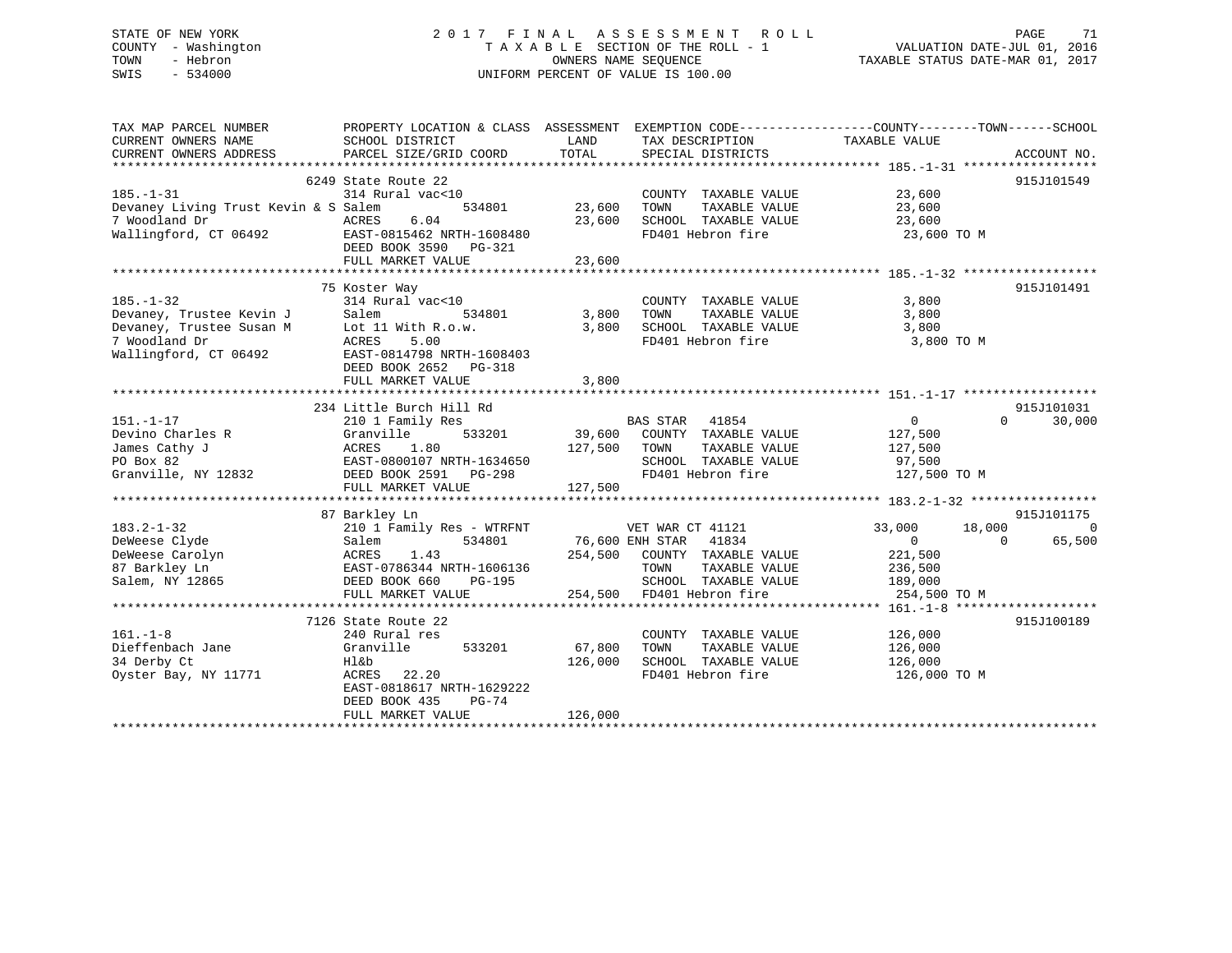## STATE OF NEW YORK 2 0 1 7 F I N A L A S S E S S M E N T R O L L PAGE 72 COUNTY - Washington T A X A B L E SECTION OF THE ROLL - 1 VALUATION DATE-JUL 01, 2016 TOWN - Hebron OWNERS NAME SEQUENCE TAXABLE STATUS DATE-MAR 01, 2017 SWIS - 534000 UNIFORM PERCENT OF VALUE IS 100.00

| TAX MAP PARCEL NUMBER<br>CURRENT OWNERS NAME<br>CURRENT OWNERS ADDRESS                                                                                                                              | PROPERTY LOCATION & CLASS ASSESSMENT EXEMPTION CODE---------------COUNTY-------TOWN-----SCHOOL<br>SCHOOL DISTRICT<br>PARCEL SIZE/GRID COORD                                         | LAND<br>TOTAL             | TAX DESCRIPTION<br>SPECIAL DISTRICTS                                                       | TAXABLE VALUE                                     | ACCOUNT NO.                 |
|-----------------------------------------------------------------------------------------------------------------------------------------------------------------------------------------------------|-------------------------------------------------------------------------------------------------------------------------------------------------------------------------------------|---------------------------|--------------------------------------------------------------------------------------------|---------------------------------------------------|-----------------------------|
|                                                                                                                                                                                                     |                                                                                                                                                                                     |                           |                                                                                            |                                                   |                             |
| $161. - 1 - 3.3$                                                                                                                                                                                    | State Route 22<br>322 Rural vac>10                                                                                                                                                  |                           | COUNTY TAXABLE VALUE 118,000                                                               |                                                   | 915J101585                  |
| Dilworth John G<br>209 Barnomville Rd<br>Manchester, VT 05255                                                                                                                                       | Granville<br>ACRES 78.43<br>EAST-0821102 NRTH-1631665                                                                                                                               | 533201 118,000<br>118,000 | TOWN      TAXABLE  VALUE<br>SCHOOL   TAXABLE  VALUE<br>FD401 Hebron fire                   | 118,000<br>118,000<br>118,000 TO M                |                             |
|                                                                                                                                                                                                     | DEED BOOK 2140 PG-299<br>FULL MARKET VALUE                                                                                                                                          | 118,000                   |                                                                                            |                                                   |                             |
|                                                                                                                                                                                                     |                                                                                                                                                                                     |                           |                                                                                            |                                                   |                             |
| $169. - 1 - 26.7$<br>Discepolo Karen                                                                                                                                                                | Pine Hill Rd<br>322 Rural vac>10                                                                                                                                                    | 533201 32,200 TOWN        | COUNTY TAXABLE VALUE 32,200                                                                |                                                   | 915J101420                  |
| Discepolo Karen (Granville D'Onofrio Anthony Etal (ACRES 11.82)<br>140 Sandpiper Crescent<br>Milfort, CT 06460                                                                                      | EAST-0813690 NRTH-1620316<br>DEED BOOK 787 PG-133                                                                                                                                   |                           | 32,200 TOWN TAXABLE VALUE<br>32,200 SCHOOL TAXABLE VALUE                                   | 32,200<br>32,200<br>FD401 Hebron fire 32,200 TO M |                             |
|                                                                                                                                                                                                     | FULL MARKET VALUE                                                                                                                                                                   | 32,200                    |                                                                                            |                                                   |                             |
|                                                                                                                                                                                                     |                                                                                                                                                                                     |                           |                                                                                            |                                                   |                             |
|                                                                                                                                                                                                     | 47 Indian Head Way                                                                                                                                                                  |                           |                                                                                            |                                                   | 915J101276                  |
| $170. - 1 - 13.10$<br>Dittmeier David J<br>Dittmeier Linda B<br>47 Indian Head Way<br>Salem, NY 12865<br>Salem, NY 12865<br>PHITLE, MAPRET VALUE PG-291<br>FIILL MAPRET VALUE<br>FIILL MAPRET VALUE | 210 1 Family Res                                                                                                                                                                    |                           | BAS STAR 41854<br>SCHOOL TAXABLE VALUE 83,500                                              | 0<br>113,500<br>113,500                           | $0 \qquad \qquad$<br>30,000 |
|                                                                                                                                                                                                     |                                                                                                                                                                                     | 113,500                   | FD401 Hebron fire                                                                          | 113,500 TO M                                      |                             |
|                                                                                                                                                                                                     |                                                                                                                                                                                     |                           |                                                                                            |                                                   |                             |
| $169. - 1 - 18.26$<br>DML Corp<br>951 Nichols Hill Rd<br>Dorset, VT 05251                                                                                                                           | 12 Clark Way<br>210 1 Family Res<br>Granville 533201 15,300 TOWN<br>FRNT 140.00 DPTH 209.00 56,200 SCHOOL<br>ACRES<br>0.67<br>EAST-0815971 NRTH-1623465<br>DEED BOOK 915<br>$PG-24$ |                           | COUNTY TAXABLE VALUE 56,200<br>TOWN       TAXABLE  VALUE<br>SCHOOL    TAXABLE  VALUE       | 56,200<br>56,200<br>FD401 Hebron fire 56,200 TO M |                             |
|                                                                                                                                                                                                     | FULL MARKET VALUE                                                                                                                                                                   | 56,200                    |                                                                                            |                                                   |                             |
|                                                                                                                                                                                                     |                                                                                                                                                                                     |                           |                                                                                            |                                                   |                             |
| $169. - 1 - 18.32$<br>DML Corporation<br>951 Nichols Hill Rd<br>Dorset, VT 05251                                                                                                                    | 55 Clark Way<br>210 1 Family Res<br>Cranville<br>FRNT 163.00 DPTH 147.00 65,100<br>ACRES 0.55<br>EAST-0815428 NRTH-1623071<br>DEED BOOK 904<br>PG-276<br>FULL MARKET VALUE          | 533201 15,100<br>65,100   | COUNTY TAXABLE VALUE<br>TAXABLE VALUE<br>TOWN<br>SCHOOL TAXABLE VALUE<br>FD401 Hebron fire | 65,100<br>65,100<br>65,100<br>65,100 TO M         |                             |
|                                                                                                                                                                                                     |                                                                                                                                                                                     |                           |                                                                                            |                                                   |                             |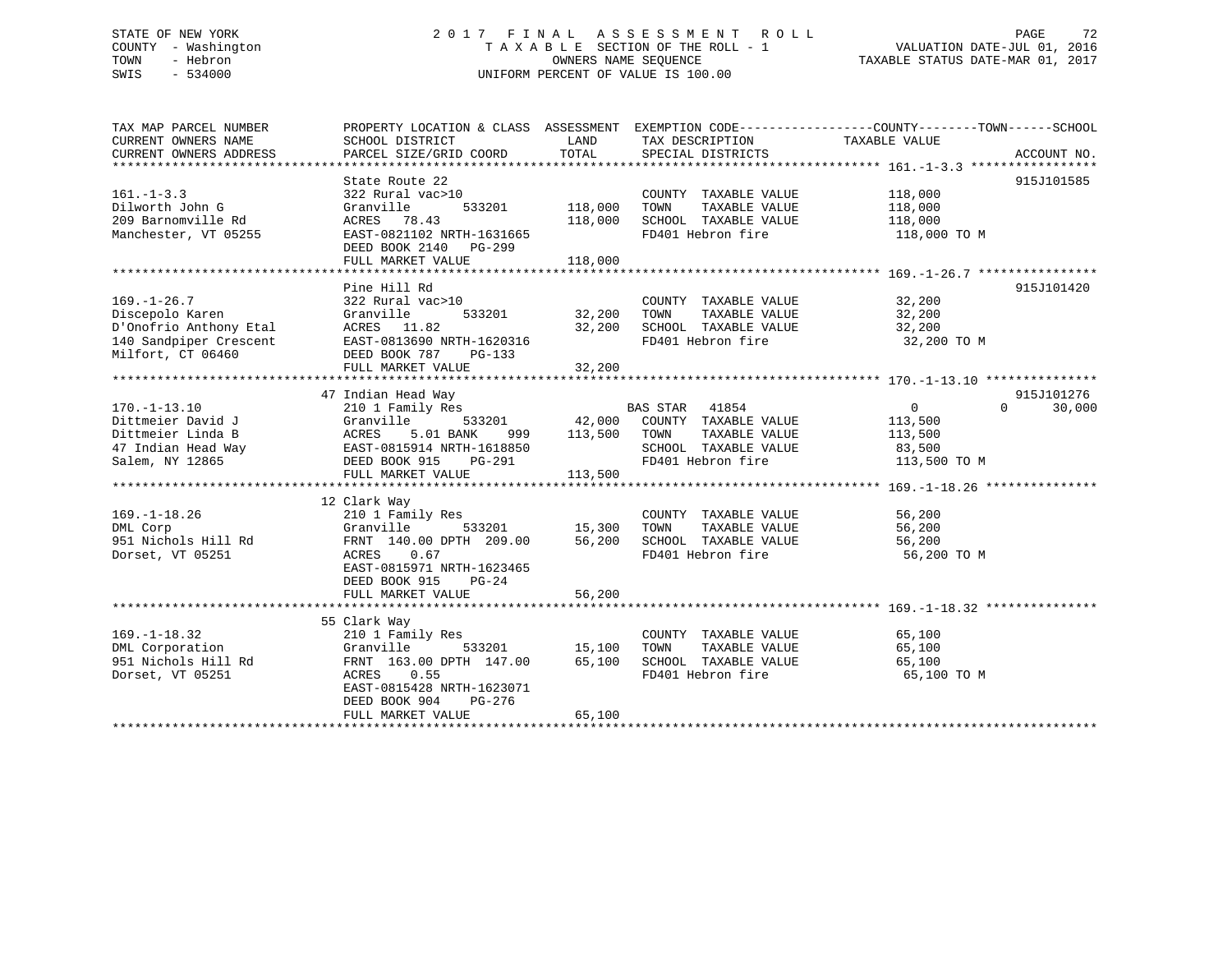## STATE OF NEW YORK 2 0 1 7 F I N A L A S S E S S M E N T R O L L PAGE 73 COUNTY - Washington T A X A B L E SECTION OF THE ROLL - 1 VALUATION DATE-JUL 01, 2016 TOWN - Hebron OWNERS NAME SEQUENCE TAXABLE STATUS DATE-MAR 01, 2017 SWIS - 534000 UNIFORM PERCENT OF VALUE IS 100.00

| TAX MAP PARCEL NUMBER<br>CURRENT OWNERS NAME<br>CURRENT OWNERS ADDRESS                             | PROPERTY LOCATION & CLASS ASSESSMENT EXEMPTION CODE----------------COUNTY-------TOWN------SCHOOL<br>SCHOOL DISTRICT<br>PARCEL SIZE/GRID COORD                                | LAND<br>TOTAL              | TAX DESCRIPTION<br>SPECIAL DISTRICTS                                                                                                                                                                                               | TAXABLE VALUE                                                                                                                          | ACCOUNT NO.                                                            |
|----------------------------------------------------------------------------------------------------|------------------------------------------------------------------------------------------------------------------------------------------------------------------------------|----------------------------|------------------------------------------------------------------------------------------------------------------------------------------------------------------------------------------------------------------------------------|----------------------------------------------------------------------------------------------------------------------------------------|------------------------------------------------------------------------|
| $185. - 1 - 26$<br>Dolloff Ronald<br>PO Box 213<br>Salem, NY 12865                                 | 56 Koster Way<br>210 1 Family Res<br>Salem<br>534801<br>5.39<br>ACRES<br>EAST-0814733 NRTH-1609525<br>DEED BOOK 3069 PG-273<br>FULL MARKET VALUE                             | 22,600<br>65,000<br>65,000 | COUNTY TAXABLE VALUE<br>TAXABLE VALUE<br>TOWN<br>SCHOOL TAXABLE VALUE<br>FD401 Hebron fire                                                                                                                                         | 65,000<br>65,000<br>65,000<br>65,000 TO M                                                                                              | 915J101764                                                             |
| $170. - 1 - 13.13$<br>Donaldson LeRoy E<br>C/O J. Donaldson<br>3 Sharon Dr<br>Fair Haven, VT 05743 | 362 Indian Head Way<br>210 1 Family Res<br>Granville<br>ACRES 5.26<br>EAST-0816735 NRTH-1618417<br>DEED BOOK 2700 PG-48                                                      | 533201 42,400<br>101,800   | COUNTY TAXABLE VALUE<br>TAXABLE VALUE<br>TOWN<br>SCHOOL TAXABLE VALUE<br>FD401 Hebron fire                                                                                                                                         | 101,800<br>101,800<br>101,800<br>101,800 TO M                                                                                          | 915J101476                                                             |
|                                                                                                    | FULL MARKET VALUE                                                                                                                                                            | 101,800                    |                                                                                                                                                                                                                                    |                                                                                                                                        |                                                                        |
| $168. - 1 - 10.1$<br>Dooley David<br>265 Mcknight Hill Rd<br>Salem, NY 12865                       | 265 Mcknight Hill Rd<br>210 1 Family Res<br>Salem<br>ACRES 44.00<br>EAST-0801546 NRTH-1618150<br>DEED BOOK 616<br>PG-110<br>FULL MARKET VALUE                                | 195,200 TOWN<br>195,200    | BAS STAR 41854<br>534801 125,600 COUNTY TAXABLE VALUE<br>TAXABLE VALUE<br>SCHOOL TAXABLE VALUE<br>FD401 Hebron fire                                                                                                                | $\overline{0}$<br>195,200<br>195,200<br>165, 200<br>195,200 TO M                                                                       | 915J101318<br>$\Omega$<br>30,000                                       |
| $168. - 1 - 10.4$<br>Dooley David<br>2211 Mcknight Hill Rd<br>Salem, NY 12865                      | Mcknight Hill Rd N/off<br>314 Rural vac<10<br>534801<br>Salem<br><b>ACRES</b><br>4.10<br>EAST-0802144 NRTH-1618474<br>DEED BOOK 2522 PG-328<br>FULL MARKET VALUE             | 3,100<br>3,100<br>3,100    | COUNTY TAXABLE VALUE<br>TAXABLE VALUE<br>TOWN<br>SCHOOL TAXABLE VALUE<br>FD401 Hebron fire                                                                                                                                         | 3,100<br>3,100<br>3,100<br>3,100 TO M                                                                                                  |                                                                        |
| $183.16 - 1 - 14$<br>Dooley Edwin J<br>Dooley Evelyn A<br>3167 County Route 30<br>Salem, NY 12865  | 3167 County Route 30<br>210 1 Family Res<br>Salem<br>FRNT<br>36.00 DPTH 169.00<br>0.14<br>ACRES<br>EAST-0791914 NRTH-1603588<br>DEED BOOK 451<br>PG-740<br>FULL MARKET VALUE |                            | VET WAR CT 41121<br>534801 16,000 AGED-ALL 41800<br>71,200 ENH STAR 41834<br>COUNTY TAXABLE VALUE<br>TOWN<br>TAXABLE VALUE<br>SCHOOL TAXABLE VALUE<br>71,200 CA008 Cons agri dst 8<br>FD401 Hebron fire<br>LD401 West hebron light | 10,680<br>10,680<br>30,260 30,260<br>$\overline{0}$<br>30,260<br>30,260<br>$\overline{0}$<br>71,200 TO M<br>71,200 TO M<br>71,200 TO M | 915J100051<br>$\overline{\phantom{0}}$<br>35,600<br>35,600<br>$\Omega$ |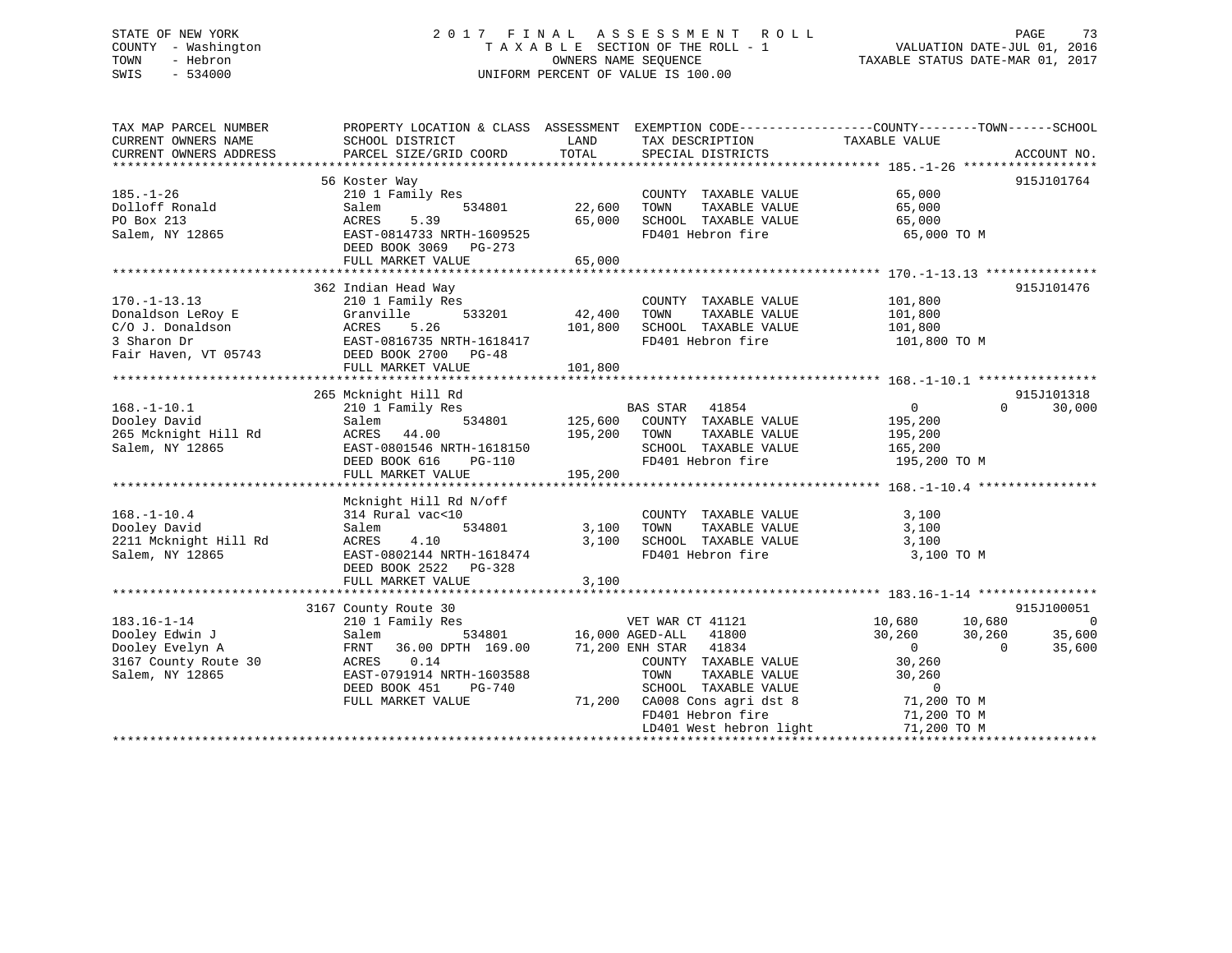## STATE OF NEW YORK 2 0 1 7 F I N A L A S S E S S M E N T R O L L PAGE 74 COUNTY - Washington T A X A B L E SECTION OF THE ROLL - 1 VALUATION DATE-JUL 01, 2016 TOWN - Hebron OWNERS NAME SEQUENCE TAXABLE STATUS DATE-MAR 01, 2017 SWIS - 534000 UNIFORM PERCENT OF VALUE IS 100.00

| TAX MAP PARCEL NUMBER<br>CURRENT OWNERS NAME<br>CURRENT OWNERS ADDRESS | PROPERTY LOCATION & CLASS ASSESSMENT EXEMPTION CODE---------------COUNTY-------TOWN-----SCHOOL<br>SCHOOL DISTRICT<br>PARCEL SIZE/GRID COORD | LAND<br>TOTAL   | IAX DESCRIPTION TAXABLE VALUE TRAVELLE VALUE              |                              | ACCOUNT NO.                                |
|------------------------------------------------------------------------|---------------------------------------------------------------------------------------------------------------------------------------------|-----------------|-----------------------------------------------------------|------------------------------|--------------------------------------------|
|                                                                        |                                                                                                                                             |                 |                                                           |                              |                                            |
|                                                                        | 4097 County Route 30                                                                                                                        |                 |                                                           |                              | 915J101596                                 |
| $167. - 1 - 37.2$                                                      | 240 Rural res                                                                                                                               |                 | BAS STAR 41854                                            | $\overline{0}$               | 30,000<br>$\Omega$                         |
| Dorrer Daniel J                                                        | 533801<br>Hartford                                                                                                                          | 72,500          | COUNTY TAXABLE VALUE                                      | 246,500                      |                                            |
| Dorrer Jane D                                                          | Lot 1                                                                                                                                       | 246,500         | TOWN<br>TAXABLE VALUE                                     | 246,500                      |                                            |
| 4097 County Route 30                                                   | ACRES 15.24                                                                                                                                 |                 | SCHOOL TAXABLE VALUE                                      | 216,500                      |                                            |
| Salem, NY 12865                                                        | EAST-0786862 NRTH-1623507                                                                                                                   |                 | FD401 Hebron fire                                         | 246,500 TO M                 |                                            |
|                                                                        | DEED BOOK 585<br>PG-125                                                                                                                     |                 |                                                           |                              |                                            |
|                                                                        | FULL MARKET VALUE                                                                                                                           | 246,500         |                                                           |                              |                                            |
|                                                                        |                                                                                                                                             |                 |                                                           |                              |                                            |
|                                                                        | Higgins Rd                                                                                                                                  |                 |                                                           |                              |                                            |
| $161. - 2 - 9.3$                                                       | 314 Rural vac<10                                                                                                                            |                 | COUNTY TAXABLE VALUE                                      | 22,800                       |                                            |
| Drago Philip                                                           | Granville                                                                                                                                   | 533201 22,800   | TAXABLE VALUE<br>TOWN                                     | 22,800                       |                                            |
| 6971 State Route 22                                                    | lot 6                                                                                                                                       | 22,800          | SCHOOL TAXABLE VALUE                                      | 22,800                       |                                            |
| Granville, NY 12832                                                    | ACRES<br>5.52                                                                                                                               |                 | FD401 Hebron fire                                         | 22,800 TO M                  |                                            |
|                                                                        | EAST-0818528 NRTH-1625218                                                                                                                   |                 |                                                           |                              |                                            |
|                                                                        | DEED BOOK 684<br>PG-254                                                                                                                     |                 |                                                           |                              |                                            |
|                                                                        | FULL MARKET VALUE                                                                                                                           | 22,800          |                                                           |                              |                                            |
|                                                                        |                                                                                                                                             |                 |                                                           |                              |                                            |
|                                                                        | 6972 State Route 22                                                                                                                         |                 | 74 PCT OF VALUE USED FOR EXEMPTION PURPOSES               |                              | 915J100195                                 |
| $161. - 2 - 9$                                                         | 241 Rural res&ag                                                                                                                            |                 | VET COM CT 41131<br>$\overline{126,000}$ AGRI-D IND 41730 | 38,480                       | 30,000<br>$\bigcirc$                       |
| Drago Philip J LE                                                      | Granville                                                                                                                                   |                 |                                                           | 37,645                       | 37,645<br>37,645                           |
| Wheeler Jacqueline M                                                   | ag commit 705/294                                                                                                                           | 208,000 AGED-CO | 41802                                                     | 57,720                       | $\overline{0}$<br>$\overline{\phantom{0}}$ |
| 6971 State Route 22                                                    | ACRES 68.78                                                                                                                                 |                 | AGED-TOWN 41803                                           | $\overline{0}$               | $\overline{0}$<br>43,372                   |
| Granville, NY 12832                                                    | EAST-0817197 NRTH-1625473                                                                                                                   |                 | AGED-SCH 41804                                            | $\overline{0}$               | $\mathbf 0$<br>69,264                      |
|                                                                        | DEED BOOK 852<br>PG-131                                                                                                                     |                 | ENH STAR 41834                                            | $\sim$ 0                     | $\Omega$<br>65,500                         |
| MAY BE SUBJECT TO PAYMENT                                              | FULL MARKET VALUE                                                                                                                           |                 | 208,000 COUNTY TAXABLE VALUE                              | 74,155                       |                                            |
| UNDER AGDIST LAW TIL 2024                                              |                                                                                                                                             |                 | TOWN<br>TAXABLE VALUE                                     | 96,983                       |                                            |
|                                                                        |                                                                                                                                             |                 | SCHOOL TAXABLE VALUE                                      | 35,591                       |                                            |
|                                                                        |                                                                                                                                             |                 | FD401 Hebron fire                                         | 208,000 TO M                 |                                            |
|                                                                        |                                                                                                                                             |                 |                                                           |                              |                                            |
|                                                                        | 362 Higgins Rd                                                                                                                              |                 | VETWAR CTS 41120                                          |                              |                                            |
| $170. - 1 - 13.77$                                                     | 270 Mfg housing                                                                                                                             |                 |                                                           | 16,065                       | 16,065                                     |
| Drinkwine Kenneth R                                                    | 534801<br>Salem                                                                                                                             |                 | 76,800 COUNTY TAXABLE VALUE                               | 91,035                       |                                            |
| Drinkwine Amanda J                                                     | Lot 5D                                                                                                                                      | 107,100         | TAXABLE VALUE<br>TOWN                                     | 91,035                       |                                            |
| 362 Higgins Rd                                                         | ACRES 29.46                                                                                                                                 |                 | SCHOOL TAXABLE VALUE                                      | 107,100                      |                                            |
| Granville, NY 12832                                                    | EAST-0819751 NRTH-1619447                                                                                                                   |                 | CA008 Cons agri dst 8<br>FD401 Hebron fire                | $107,100$ TO M<br>$-20.70$ M |                                            |
|                                                                        | DEED BOOK 3562 PG-20                                                                                                                        |                 |                                                           | 107,100 TO M                 |                                            |
|                                                                        | FULL MARKET VALUE                                                                                                                           | 107,100         |                                                           |                              |                                            |
|                                                                        |                                                                                                                                             |                 |                                                           |                              | 915J100302                                 |
| $152. - 1 - 20$                                                        | 1352 County Route 31<br>210 1 Family Res                                                                                                    |                 | BAS STAR 41854                                            | $\overline{0}$               | $\Omega$<br>30,000                         |
| Dube Patti A                                                           | Granville                                                                                                                                   | 533201 49,200   | COUNTY TAXABLE VALUE                                      | 83,600                       |                                            |
| 1352 County Route 31                                                   | ACRES<br>4.40 BANK                                                                                                                          | 83,600          | TOWN<br>TAXABLE VALUE                                     |                              |                                            |
| Granville, NY 12832                                                    | 11A<br>EAST-0805824 NRTH-1635785                                                                                                            |                 | SCHOOL TAXABLE VALUE                                      | 83,600<br>53,600             |                                            |
|                                                                        | DEED BOOK 3279 PG-133                                                                                                                       |                 | CA008 Cons agri dst 8                                     | 53,600<br>83,600 TO M        |                                            |
|                                                                        | FULL MARKET VALUE                                                                                                                           |                 | 83,600 FD401 Hebron fire                                  | $83,600$ TO M                |                                            |
|                                                                        |                                                                                                                                             |                 |                                                           |                              |                                            |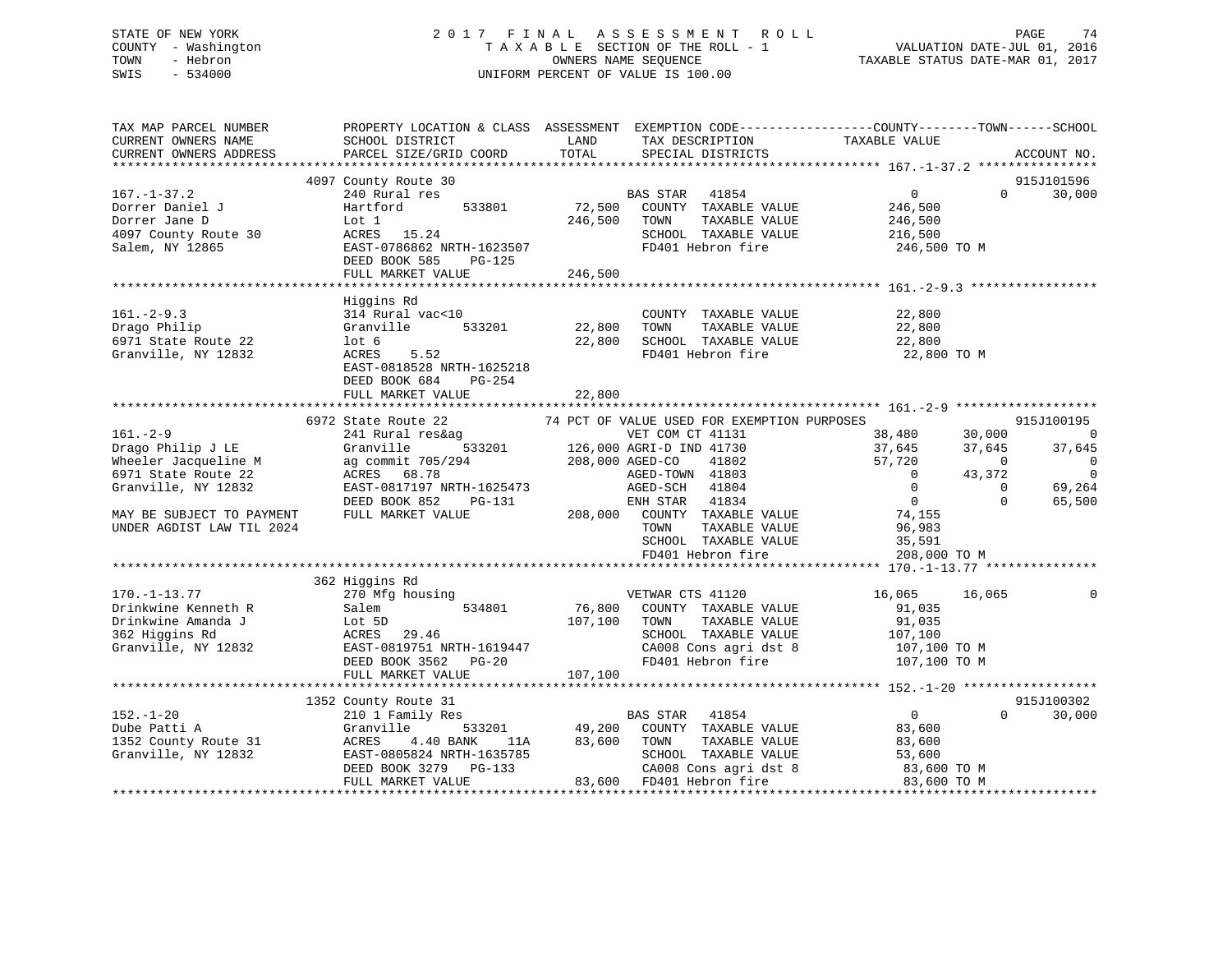## STATE OF NEW YORK 2 0 1 7 F I N A L A S S E S S M E N T R O L L PAGE 75 COUNTY - Washington T A X A B L E SECTION OF THE ROLL - 1 VALUATION DATE-JUL 01, 2016 TOWN - Hebron OWNERS NAME SEQUENCE TAXABLE STATUS DATE-MAR 01, 2017 SWIS - 534000 UNIFORM PERCENT OF VALUE IS 100.00

| TAX MAP PARCEL NUMBER<br>CURRENT OWNERS NAME<br>CURRENT OWNERS ADDRESS                          | PROPERTY LOCATION & CLASS ASSESSMENT<br>SCHOOL DISTRICT<br>PARCEL SIZE/GRID COORD                                                                                                  | LAND<br>TOTAL                | TAX DESCRIPTION<br>SPECIAL DISTRICTS                                                                                                                                        | EXEMPTION CODE-----------------COUNTY-------TOWN------SCHOOL<br>TAXABLE VALUE<br>ACCOUNT NO.                                                                           |
|-------------------------------------------------------------------------------------------------|------------------------------------------------------------------------------------------------------------------------------------------------------------------------------------|------------------------------|-----------------------------------------------------------------------------------------------------------------------------------------------------------------------------|------------------------------------------------------------------------------------------------------------------------------------------------------------------------|
| *********************                                                                           |                                                                                                                                                                                    |                              |                                                                                                                                                                             |                                                                                                                                                                        |
| $152. - 2 - 19$<br>Dudla Susan E<br>1830 County Route 31<br>Granville, NY 12832                 | County Route 31<br>314 Rural vac<10<br>Granville<br>533201<br>FRNT 150.00 DPTH 250.00<br>0.86 BANK<br>ACRES<br>999<br>EAST-0814325 NRTH-1640872<br>DEED BOOK 655<br>PG-86          | 2,100<br>2,100               | COUNTY TAXABLE VALUE<br>TOWN<br>TAXABLE VALUE<br>SCHOOL TAXABLE VALUE<br>FD401 Hebron fire                                                                                  | 915J100336<br>2,100<br>2,100<br>2,100<br>2,100 TO M                                                                                                                    |
|                                                                                                 | FULL MARKET VALUE                                                                                                                                                                  | 2,100                        |                                                                                                                                                                             |                                                                                                                                                                        |
|                                                                                                 |                                                                                                                                                                                    |                              |                                                                                                                                                                             |                                                                                                                                                                        |
| $152. - 2 - 20$<br>Dudla Susan E<br>1830 County Route 31<br>Granville, NY 12832                 | 1830 County Route 31<br>210 1 Family Res<br>Granville<br>533201<br>ACRES<br>1.30 BANK<br>999<br>EAST-0814389 NRTH-1640702<br>DEED BOOK 655<br>$PG-86$<br>FULL MARKET VALUE         | 38,600<br>81,000<br>81,000   | 41854<br>BAS STAR<br>COUNTY TAXABLE VALUE<br>TOWN<br>TAXABLE VALUE<br>SCHOOL TAXABLE VALUE<br>FD401 Hebron fire                                                             | 915J100486<br>$\Omega$<br>$\Omega$<br>30,000<br>81,000<br>81,000<br>51,000<br>81,000 TO M                                                                              |
|                                                                                                 |                                                                                                                                                                                    |                              |                                                                                                                                                                             |                                                                                                                                                                        |
| $158. - 1 - 2.2$<br>Dudley William<br>Dudley Zenova<br>305 Scott Hill Rd<br>Granville, NY 12832 | 305 Scott Hill Rd<br>240 Rural res<br>Hartford<br>533801<br>ACRES 15.00<br>EAST-0782899 NRTH-1630237<br>DEED BOOK 809<br>$PG-314$<br>FULL MARKET VALUE<br>499 North Grimes Hill Rd | 72,000<br>165,000<br>165,000 | BAS STAR<br>41854<br>COUNTY TAXABLE VALUE<br>TAXABLE VALUE<br>TOWN<br>SCHOOL TAXABLE VALUE<br>CA008 Cons agri dst 8<br>FD401 Hebron fire                                    | 915J101180<br>$\mathbf 0$<br>$\Omega$<br>30,000<br>165,000<br>165,000<br>135,000<br>165,000 TO M<br>165,000 TO M<br>********* 152.-2-40 ******************<br>$\Omega$ |
| $152 - 2 - 40$<br>Duffy Erin S<br>499 North Grimes Hill Rd<br>Granville, NY 12832               | 210 1 Family Res<br>Granville<br>533201<br>ACRES<br>5.00<br>EAST-0815428 NRTH-1634987<br>DEED BOOK 3452<br>PG-197<br>FULL MARKET VALUE<br>*********************                    | 52,000<br>161,400<br>161,400 | 41854<br>BAS STAR<br>COUNTY TAXABLE VALUE<br>TOWN<br>TAXABLE VALUE<br>SCHOOL TAXABLE VALUE<br>CA008 Cons agri dst 8<br>FD401 Hebron fire<br>******************************* | 30,000<br>0<br>161,400<br>161,400<br>131,400<br>161,400 TO M<br>161,400 TO M<br>*** $177. - 1 - 6.7$ *****                                                             |
|                                                                                                 | 933 Chamberlin Mills Rd                                                                                                                                                            |                              |                                                                                                                                                                             | 915J101537                                                                                                                                                             |
| $177. - 1 - 6.7$<br>Duffy Helen<br>14 Valleywood Rd<br>Commack, NY 12818                        | 210 1 Family Res<br>Salem<br>534801<br>1.33<br>ACRES<br>EAST-0809307 NRTH-1613127<br>DEED BOOK 2630<br>$PG-104$                                                                    | 32,800<br>158,100            | COUNTY TAXABLE VALUE<br>TOWN<br>TAXABLE VALUE<br>SCHOOL TAXABLE VALUE<br>FD401 Hebron fire                                                                                  | 158,100<br>158,100<br>158,100<br>158,100 TO M                                                                                                                          |
|                                                                                                 | FULL MARKET VALUE                                                                                                                                                                  | 158,100                      |                                                                                                                                                                             |                                                                                                                                                                        |
|                                                                                                 | 409 Mcknight Hill Rd                                                                                                                                                               |                              |                                                                                                                                                                             | ********** 168. -1-12.1 ************<br>915J101340                                                                                                                     |
| $168. - 1 - 12.1$<br>Dufur Robert A<br>Dufur Bonnie L<br>7 Diane Ct<br>Lanesboro, MA 01237      | 240 Rural res<br>534801<br>Salem<br>15.77<br>ACRES<br>EAST-0799903 NRTH-1618325<br>DEED BOOK 866<br>PG-283<br>FULL MARKET VALUE                                                    | 73,500<br>92,300<br>92,300   | COUNTY TAXABLE VALUE<br>TOWN<br>TAXABLE VALUE<br>SCHOOL TAXABLE VALUE<br>FD401 Hebron fire                                                                                  | 92,300<br>92,300<br>92,300<br>92,300 TO M                                                                                                                              |
|                                                                                                 |                                                                                                                                                                                    |                              |                                                                                                                                                                             |                                                                                                                                                                        |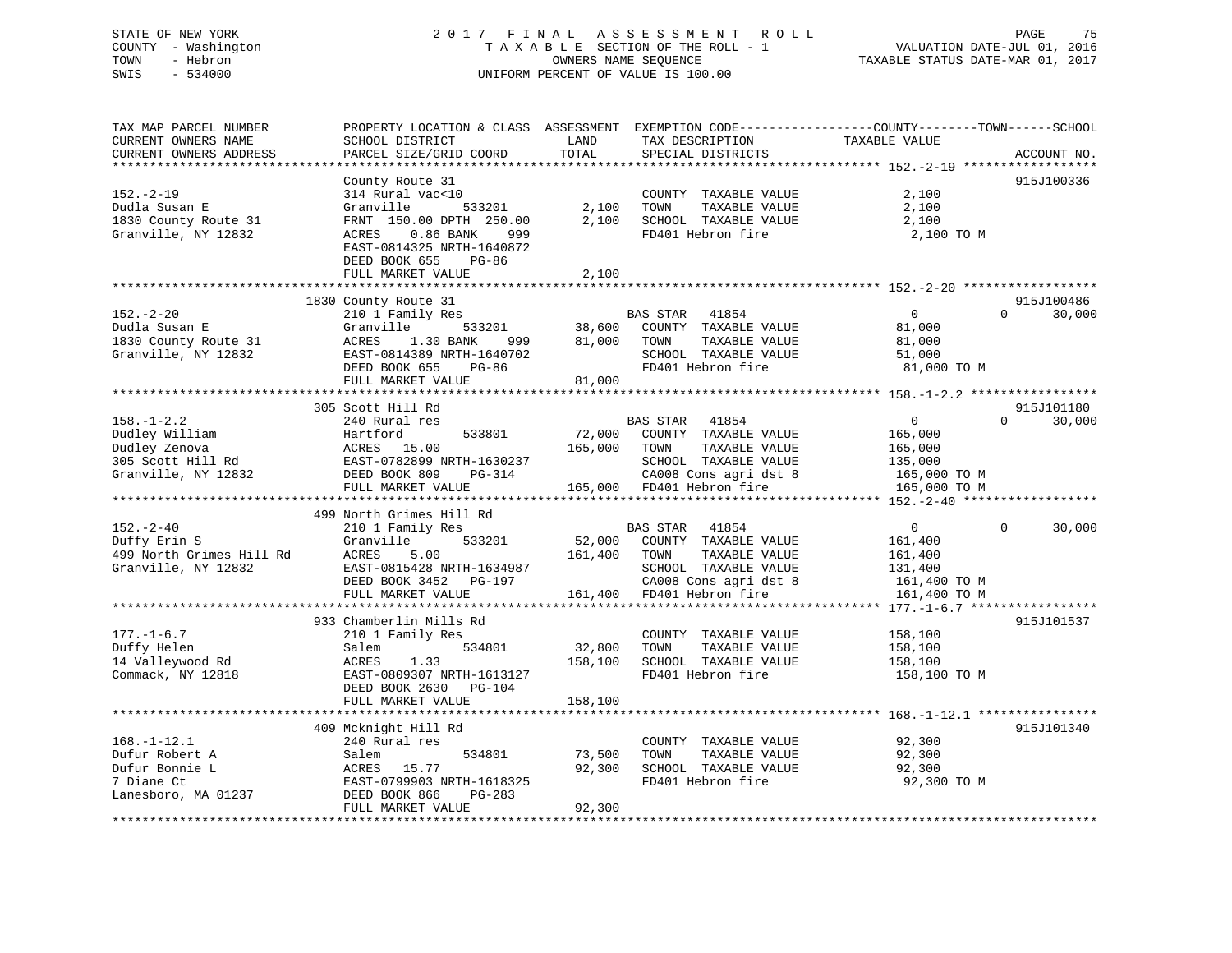## STATE OF NEW YORK 2 0 1 7 F I N A L A S S E S S M E N T R O L L PAGE 76 COUNTY - Washington T A X A B L E SECTION OF THE ROLL - 1 VALUATION DATE-JUL 01, 2016 TOWN - Hebron OWNERS NAME SEQUENCE TAXABLE STATUS DATE-MAR 01, 2017 SWIS - 534000 UNIFORM PERCENT OF VALUE IS 100.00

| TAX MAP PARCEL NUMBER          | PROPERTY LOCATION & CLASS ASSESSMENT |                | EXEMPTION CODE-----------------COUNTY-------TOWN------SCHOOL |                  |                    |
|--------------------------------|--------------------------------------|----------------|--------------------------------------------------------------|------------------|--------------------|
| CURRENT OWNERS NAME            | SCHOOL DISTRICT                      | LAND           | TAX DESCRIPTION                                              | TAXABLE VALUE    |                    |
| CURRENT OWNERS ADDRESS         | PARCEL SIZE/GRID COORD               | TOTAL          | SPECIAL DISTRICTS                                            |                  | ACCOUNT NO.        |
|                                |                                      |                |                                                              |                  |                    |
|                                | 181 Little Burch Hill Rd             |                |                                                              |                  | 915J100088         |
| $151. - 1 - 20.1$              | 322 Rural vac>10                     |                | AG DIST<br>41720                                             | 50,044<br>50,044 | 50,044             |
| Duncan Peter S                 | Hartford<br>533801                   | 94,000         | COUNTY TAXABLE VALUE                                         | 43,956           |                    |
| 15 New Preston Hill Rd         | ACRES 37.54                          | 94,000         | TAXABLE VALUE<br>TOWN                                        | 43,956           |                    |
| New Preston, CT 06777          | EAST-0798652 NRTH-1634995            |                | SCHOOL TAXABLE VALUE                                         | 43,956           |                    |
|                                | DEED BOOK 2814 PG-191                |                | FD401 Hebron fire                                            | 94,000 TO M      |                    |
| MAY BE SUBJECT TO PAYMENT      | FULL MARKET VALUE                    | 94,000         |                                                              |                  |                    |
| UNDER AGDIST LAW TIL 2021      |                                      |                |                                                              |                  |                    |
|                                |                                      |                |                                                              |                  |                    |
|                                | 624 Middle Rd                        |                |                                                              |                  | 915J101458         |
| $160. -1 - 4.1$                | 210 1 Family Res                     |                | COUNTY TAXABLE VALUE                                         | 115,600          |                    |
| Dunham Brandon J               | 534801<br>Salem                      | 42,200         | TOWN<br>TAXABLE VALUE                                        | 115,600          |                    |
| 624 Middle Rd                  | Lot 1                                | 115,600        | SCHOOL TAXABLE VALUE                                         | 115,600          |                    |
| Granville, NY 12832            | ACRES<br>5.12                        |                | FD401 Hebron fire                                            | 115,600 TO M     |                    |
|                                | EAST-0806475 NRTH-1627107            |                |                                                              |                  |                    |
|                                | DEED BOOK 3300<br>$PG-91$            |                |                                                              |                  |                    |
|                                | FULL MARKET VALUE                    | 115,600        |                                                              |                  |                    |
|                                |                                      |                |                                                              |                  |                    |
|                                | 169 Blossom Rd                       |                |                                                              |                  | 915J100198         |
| $186. - 1 - 7$                 | 312 Vac w/imprv                      |                | COUNTY TAXABLE VALUE                                         | 79,200           |                    |
| Dunham Peter                   | 534801<br>Salem                      | 78,000         | TOWN<br>TAXABLE VALUE                                        | 79,200           |                    |
| Shaw Judith C                  | ACRES<br>46.40                       | 79,200         | SCHOOL TAXABLE VALUE                                         | 79,200           |                    |
| 2017 County Route 153          | EAST-0818409 NRTH-1605423            |                | FD401 Hebron fire                                            | 79,200 TO M      |                    |
| Salem, NY 12865                | DEED BOOK 912<br>PG-337              |                |                                                              |                  |                    |
|                                | FULL MARKET VALUE                    | 79,200         |                                                              |                  |                    |
|                                |                                      |                |                                                              |                  |                    |
|                                | Higgins Rd/e Off                     |                |                                                              |                  | 915J101287         |
| $170. - 2 - 8.2$               |                                      |                | COUNTY TAXABLE VALUE                                         | 2,000            |                    |
|                                | 314 Rural vac<10<br>533201           |                |                                                              |                  |                    |
| Dunster Nelson G<br>PO Box 138 | Granville                            | 2,000<br>2,000 | TOWN<br>TAXABLE VALUE<br>SCHOOL TAXABLE VALUE                | 2,000            |                    |
|                                | Quarry                               |                |                                                              | 2,000            |                    |
| Middle Granville, NY 12849     | No Deeded R O W                      |                | FD401 Hebron fire                                            | 2,000 TO M       |                    |
|                                | 2.60<br>ACRES                        |                |                                                              |                  |                    |
|                                | EAST-0822103 NRTH-1624860            |                |                                                              |                  |                    |
|                                | DEED BOOK 833<br>PG-156              |                |                                                              |                  |                    |
|                                | FULL MARKET VALUE                    | 2,000          |                                                              |                  |                    |
|                                |                                      |                |                                                              |                  |                    |
|                                | 6861 State Route 22                  |                |                                                              |                  | 915J101434         |
| $169. - 1 - 18.11$             | 210 1 Family Res                     |                | BAS STAR 41854                                               | $\overline{0}$   | $\Omega$<br>30,000 |
| Dupaw Dody                     | 533201<br>Granville                  | 32,300         | COUNTY TAXABLE VALUE                                         | 51,500           |                    |
| 7210 State Route 22            | 571/23                               | 51,500         | TOWN<br>TAXABLE VALUE                                        | 51,500           |                    |
| Granville, NY 12832            | ACRES<br>1.10                        |                | SCHOOL TAXABLE VALUE                                         | 21,500           |                    |
|                                | EAST-0816003 NRTH-1623204            |                | FD401 Hebron fire                                            | 51,500 TO M      |                    |
|                                | DEED BOOK 3635<br>PG-319             |                |                                                              |                  |                    |
|                                | FULL MARKET VALUE                    | 51,500         |                                                              |                  |                    |
|                                |                                      |                |                                                              |                  |                    |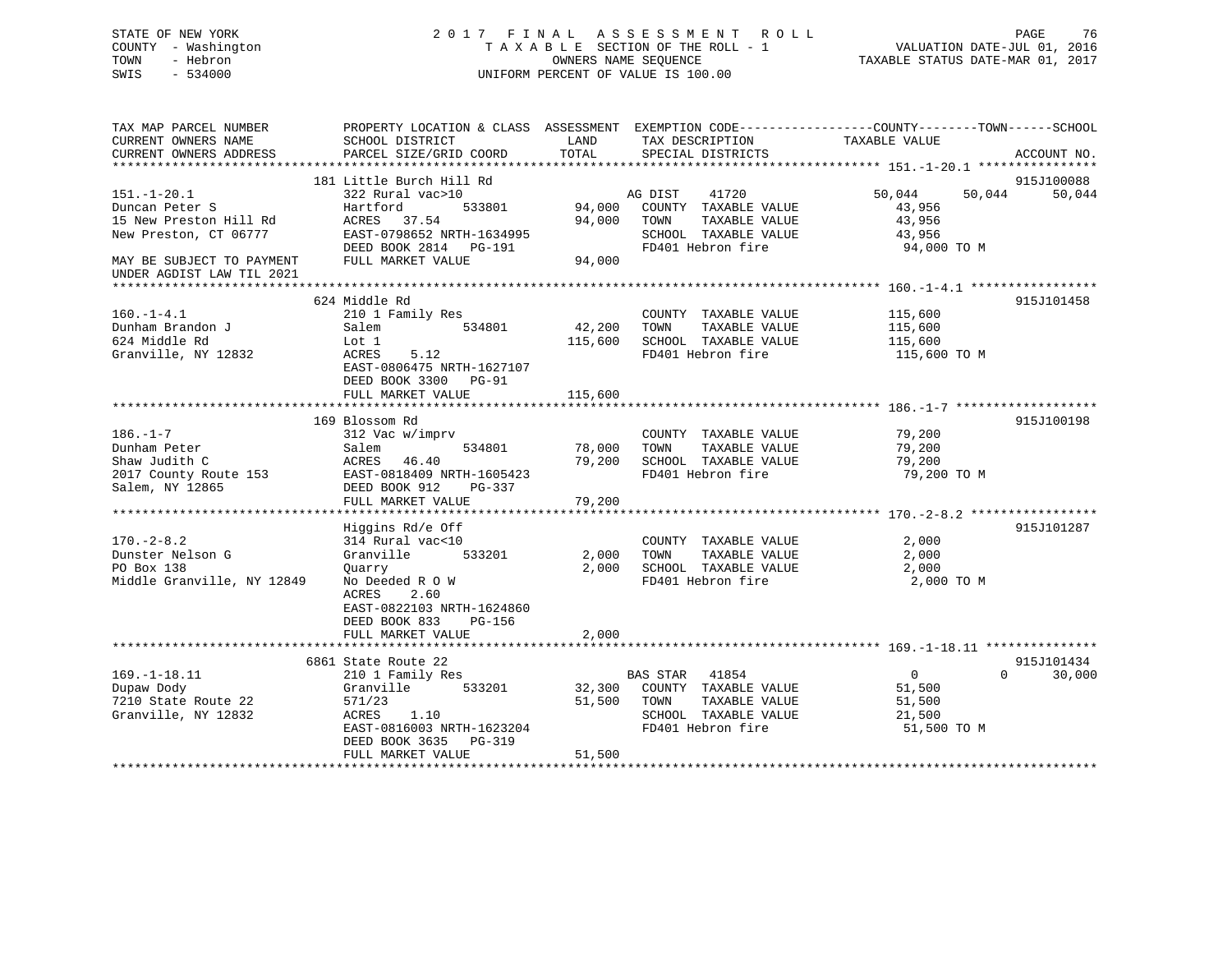## STATE OF NEW YORK 2 0 1 7 F I N A L A S S E S S M E N T R O L L PAGE 77 COUNTY - Washington T A X A B L E SECTION OF THE ROLL - 1 VALUATION DATE-JUL 01, 2016 TOWN - Hebron OWNERS NAME SEQUENCE TAXABLE STATUS DATE-MAR 01, 2017 SWIS - 534000 UNIFORM PERCENT OF VALUE IS 100.00

| TAX MAP PARCEL NUMBER<br>CURRENT OWNERS NAME | PROPERTY LOCATION & CLASS ASSESSMENT<br>SCHOOL DISTRICT | LAND                   | EXEMPTION CODE-----------------COUNTY-------TOWN------SCHOOL<br>TAX DESCRIPTION | TAXABLE VALUE    |                    |
|----------------------------------------------|---------------------------------------------------------|------------------------|---------------------------------------------------------------------------------|------------------|--------------------|
| CURRENT OWNERS ADDRESS                       | PARCEL SIZE/GRID COORD                                  | TOTAL                  | SPECIAL DISTRICTS                                                               |                  | ACCOUNT NO.        |
|                                              |                                                         |                        |                                                                                 |                  |                    |
|                                              | State Route 22                                          |                        |                                                                                 |                  | 915J101599         |
| $169. - 1 - 18.15$                           | 312 Vac w/imprv                                         |                        | COUNTY TAXABLE VALUE                                                            | 10,900           |                    |
| Dupaw Dody                                   | 533201<br>Granville                                     | 4,800                  | TAXABLE VALUE<br>TOWN                                                           | 10,900           |                    |
| Simpson Meagan                               | Land/barn/shed                                          | 10,900                 | SCHOOL TAXABLE VALUE                                                            | 10,900           |                    |
| 7210 State Route 22                          | FRNT 160.00 DPTH 130.00                                 |                        | FD401 Hebron fire                                                               | 10,900 TO M      |                    |
| Granville, NY 12832                          | 0.48<br>ACRES                                           |                        |                                                                                 |                  |                    |
|                                              | EAST-0816102 NRTH-1623304                               |                        |                                                                                 |                  |                    |
|                                              | DEED BOOK 3107<br>PG-336                                |                        |                                                                                 |                  |                    |
|                                              | FULL MARKET VALUE                                       | 10,900                 |                                                                                 |                  |                    |
|                                              |                                                         |                        |                                                                                 |                  |                    |
|                                              | State Route 22                                          |                        |                                                                                 |                  | 915J101787         |
| $169. - 1 - 18.22$                           | 314 Rural vac<10                                        |                        | COUNTY TAXABLE VALUE                                                            | 9,500            |                    |
| Dupaw Dody                                   | 533201<br>Granville                                     | 9,500                  | TOWN<br>TAXABLE VALUE                                                           | 9,500            |                    |
| 22<br>Simpson Meagan                         | FRNT 228.00 DPTH 156.00                                 | 9,500                  | SCHOOL TAXABLE VALUE                                                            | 9,500            |                    |
| 7210 State Route 22                          | ACRES 0.82                                              |                        | FD401 Hebron fire                                                               | 9,500 TO M       |                    |
| Granville, NY 12832                          | EAST-0816122 NRTH-1623460                               |                        |                                                                                 |                  |                    |
|                                              | DEED BOOK 3107 PG-336                                   |                        |                                                                                 |                  |                    |
|                                              | FULL MARKET VALUE                                       | 9,500                  |                                                                                 |                  |                    |
|                                              |                                                         |                        |                                                                                 |                  |                    |
| $161. - 1 - 4$                               | 7210 State Route 22<br>210 1 Family Res                 |                        | COUNTY TAXABLE VALUE                                                            | 82,600           | 915J101006         |
| Dupaw Ricky                                  | Granville<br>533201                                     | 36,100                 | TAXABLE VALUE<br>TOWN                                                           | 82,600           |                    |
| 7210 State Route 22                          | 2.68 BANK<br>ACRES<br>999                               | 82,600                 | SCHOOL TAXABLE VALUE                                                            | 82,600           |                    |
| Granville, NY 12832                          | EAST-0819379 NRTH-1631322                               |                        | FD401 Hebron fire                                                               | 82,600 TO M      |                    |
|                                              | DEED BOOK 2108 PG-302                                   |                        |                                                                                 |                  |                    |
|                                              | FULL MARKET VALUE                                       | 82,600                 |                                                                                 |                  |                    |
|                                              |                                                         |                        |                                                                                 |                  |                    |
|                                              | County Route 31                                         |                        |                                                                                 |                  | 915J100346         |
| $144. - 1 - 15$                              | 314 Rural vac<10                                        |                        | COUNTY TAXABLE VALUE                                                            | 40,000           |                    |
| Duquette Raymond R Jr                        | Granville<br>533201                                     | 40,000                 | TOWN<br>TAXABLE VALUE                                                           | 40,000           |                    |
| 355 E Wells Rd                               | ACRES 17.00 BANK<br>999                                 | 40,000                 | SCHOOL TAXABLE VALUE                                                            | 40,000           |                    |
| Wells, VT 05774                              | EAST-0822996 NRTH-1648375                               |                        | FD401 Hebron fire                                                               | 40,000 TO M      |                    |
|                                              | DEED BOOK 935<br>PG-292                                 |                        |                                                                                 |                  |                    |
|                                              | FULL MARKET VALUE                                       | 40,000                 |                                                                                 |                  |                    |
|                                              |                                                         |                        |                                                                                 |                  |                    |
|                                              | 45 Wood Way                                             |                        | 96 PCT OF VALUE USED FOR EXEMPTION PURPOSES                                     |                  |                    |
| $186. - 1 - 22$                              | 210 1 Family Res                                        |                        | VET COM CT 41131                                                                | 55,000<br>30,000 | $\Omega$           |
| Dutcher Charles                              | Salem                                                   | 534801 43,500 ENH STAR | 41834                                                                           | $\overline{0}$   | 65,500<br>$\Omega$ |
| Dutcher Joanne A                             | 6.01<br>ACRES                                           | 234,700                | COUNTY TAXABLE VALUE                                                            | 179,700          |                    |
| 45 Wood Way                                  | EAST-0817218 NRTH-1609430                               |                        | TOWN<br>TAXABLE VALUE                                                           | 204,700          |                    |
| Salem, NY 12865                              | DEED BOOK 2432    PG-341                                |                        | SCHOOL TAXABLE VALUE                                                            | 169,200          |                    |
|                                              | FULL MARKET VALUE                                       |                        | 234,700 FD401 Hebron fire                                                       | 234,700 TO M     |                    |
|                                              |                                                         |                        |                                                                                 |                  |                    |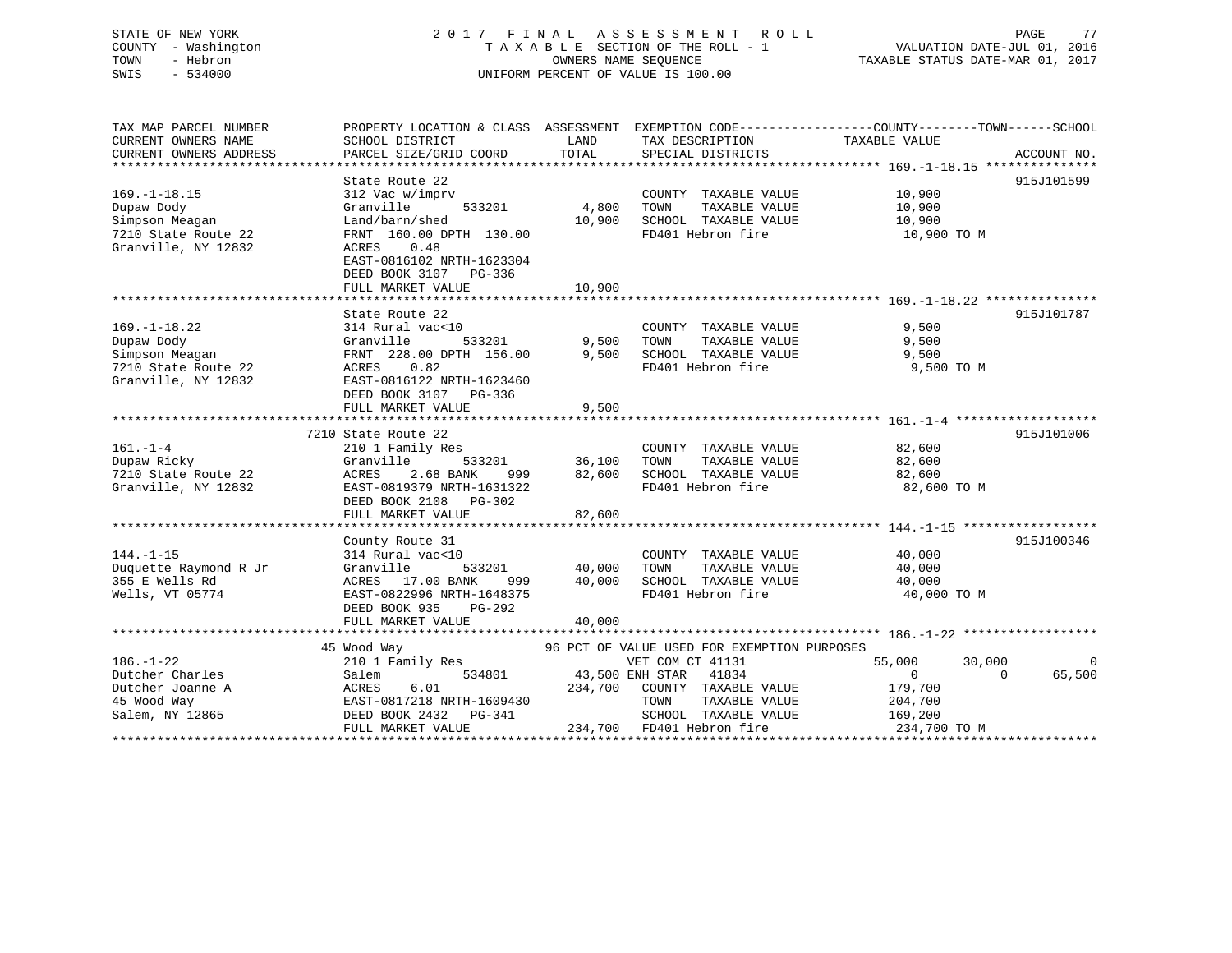## STATE OF NEW YORK 2 0 1 7 F I N A L A S S E S S M E N T R O L L PAGE 78 COUNTY - Washington T A X A B L E SECTION OF THE ROLL - 1 VALUATION DATE-JUL 01, 2016 TOWN - Hebron OWNERS NAME SEQUENCE TAXABLE STATUS DATE-MAR 01, 2017 SWIS - 534000 UNIFORM PERCENT OF VALUE IS 100.00

| TAX MAP PARCEL NUMBER<br>CURRENT OWNERS NAME                                       | SCHOOL DISTRICT<br>CURRENT OWNERS ADDRESS PARCEL SIZE/GRID COORD                         | LAND<br>TAX DESCRIPTION TAXABLE VALUE SPECIAL DISTRICTS                                                                                                                         | PROPERTY LOCATION & CLASS ASSESSMENT EXEMPTION CODE----------------COUNTY-------TOWN------SCHOOL                                                                                                                                                                   |
|------------------------------------------------------------------------------------|------------------------------------------------------------------------------------------|---------------------------------------------------------------------------------------------------------------------------------------------------------------------------------|--------------------------------------------------------------------------------------------------------------------------------------------------------------------------------------------------------------------------------------------------------------------|
|                                                                                    |                                                                                          | TOTAL<br>SPECIAL DISTRICTS                                                                                                                                                      | ACCOUNT NO.                                                                                                                                                                                                                                                        |
|                                                                                    |                                                                                          |                                                                                                                                                                                 |                                                                                                                                                                                                                                                                    |
| $177. - 1 - 8.1$                                                                   | 240 Rural res                                                                            | 6603 State Route 22 75 PCT OF VALUE USED FOR EXEMPTION PURPOSES<br>VET WAR CT 41121<br>534801 56,600 BAS STAR 41854                                                             | 18,000<br>22,489<br>$\Omega$                                                                                                                                                                                                                                       |
| 177.-1-8.1<br>Duveen Charles J<br>Duveen Agnes<br>6603 State Route 22<br>Nuv 12865 | Salem<br>ACRES 14.70 BANK                                                                | 999 199,900 COUNTY TAXABLE VALUE                                                                                                                                                | $\begin{matrix}0&0\end{matrix}$<br>30,000<br>177,411                                                                                                                                                                                                               |
|                                                                                    | EAST-0814910 NRTH-1617197<br>DEED BOOK 936<br>$PG-19$                                    | 1617197 TOWN TAXABLE VALUE 181,900<br>G-19 SCHOOL TAXABLE VALUE 169,900<br>199,900 CA008 Cons agri dst 8 199,900 TO M<br>FD401 Hebron fire 199,900 TO M                         |                                                                                                                                                                                                                                                                    |
|                                                                                    | FULL MARKET VALUE                                                                        |                                                                                                                                                                                 |                                                                                                                                                                                                                                                                    |
|                                                                                    |                                                                                          |                                                                                                                                                                                 |                                                                                                                                                                                                                                                                    |
|                                                                                    | 23 Tiplady Rd                                                                            |                                                                                                                                                                                 | 915J100599                                                                                                                                                                                                                                                         |
| $177. - 1 - 6.3$<br>Duveen Peter<br>23 Tiplady Rd<br>Salem, NY 12865               | Sub Lot 5<br>Sub Lot 5<br>FRNT 410.<br>FRNT 410.00 DPTH 154.00                           | Tiplady kd<br>210 1 Family Res 634801 BAS STAR 41854<br>221am 134801 131,800 COUNTY TAXABLE VALUE<br>127,700 TOWN<br>TAXABLE VALUE<br>SCHOOL TAXABLE VALUE<br>FD401 Hebron fire | $\frac{0}{127,700}$<br>$0 \qquad \qquad$<br>30,000<br>127,700<br>97,700<br>127,700 TO M                                                                                                                                                                            |
|                                                                                    | ACRES<br>0.95<br>EAST-0808829 NRTH-1612905<br>DEED BOOK 2544 PG-328<br>FULL MARKET VALUE | 127,700                                                                                                                                                                         |                                                                                                                                                                                                                                                                    |
|                                                                                    |                                                                                          |                                                                                                                                                                                 |                                                                                                                                                                                                                                                                    |
|                                                                                    | 853 Chamberlin Mills Rd                                                                  |                                                                                                                                                                                 | 915J101304                                                                                                                                                                                                                                                         |
| $177. - 1 - 31.2$<br>Eaton Alice                                                   | 210 1 Family Res<br>Salem                                                                | 3 Rd<br>32,000 COUNTY TAXABLE VALUE 79,400<br>534801 32,000 COUNTY TAXABLE VALUE 79,400                                                                                         | $\Omega$<br>30,000<br>853 Chamberlin Mills Rd<br>853 Chamberlin Mills Rd<br>863 Chamberlin Mills Rd<br>861em, NY 12865 EAST-0807462 NRTH-1613318<br>862 EAST-0807462 NRTH-1613318<br>862 EAST-0807462 NRTH-1613318<br>862 EAST-0807462 NRTH-1613318<br>879,400 EVI |
|                                                                                    |                                                                                          |                                                                                                                                                                                 |                                                                                                                                                                                                                                                                    |
|                                                                                    |                                                                                          |                                                                                                                                                                                 |                                                                                                                                                                                                                                                                    |
| $177. - 1 - 31.3$<br>Eaton Alice M<br>853 Chamberlin Mills Rd                      | Chamberlin Mills Rd<br>314 Rural vac<10<br>Salem<br>2.06<br>ACRES                        | COUNTY TAXABLE VALUE<br>TAXABLE VALUE<br>534801 14,600<br>TOWN<br>SCHOOL TAXABLE VALUE 14,600<br>14,600                                                                         | 14,600<br>14,600                                                                                                                                                                                                                                                   |
| Salem, NY 12865                                                                    | EAST-0807654 NRTH-1613399<br>DEED BOOK 2785 PG-103                                       | FD401 Hebron fire                                                                                                                                                               | 14,600 TO M                                                                                                                                                                                                                                                        |
|                                                                                    |                                                                                          |                                                                                                                                                                                 |                                                                                                                                                                                                                                                                    |
|                                                                                    | 6060 State Route 22                                                                      |                                                                                                                                                                                 |                                                                                                                                                                                                                                                                    |
| $185. - 1 - 14.22$<br>Eaton Lonny J<br>Bessette Paige                              | 270 Mfg housing<br>Salem<br>lot B                                                        | BAS STAR 41854<br>534801 33,800 COUNTY TAXABLE VALUE<br>52,600                                                                                                                  | $\overline{0}$<br>$\mathbf{0}$<br>30,000<br>52,600                                                                                                                                                                                                                 |
| 6060 State Route 22<br>Salem, NY 12865                                             | ACRES<br>1.70<br>EAST-0814409 NRTH-1604040<br>DEED BOOK 2446 PG-14<br>FULL MARKET VALUE  | CONSIDER THE VALUE CONSIDER SCHOOL TAXABLE VALUE 52,600<br>CA008 Cons agri dst 8 52,600<br>FD401 Hebron fire 52,600 TO M<br>FD401 Hebron fire 52,600 TO M<br>52,600             |                                                                                                                                                                                                                                                                    |
|                                                                                    |                                                                                          |                                                                                                                                                                                 |                                                                                                                                                                                                                                                                    |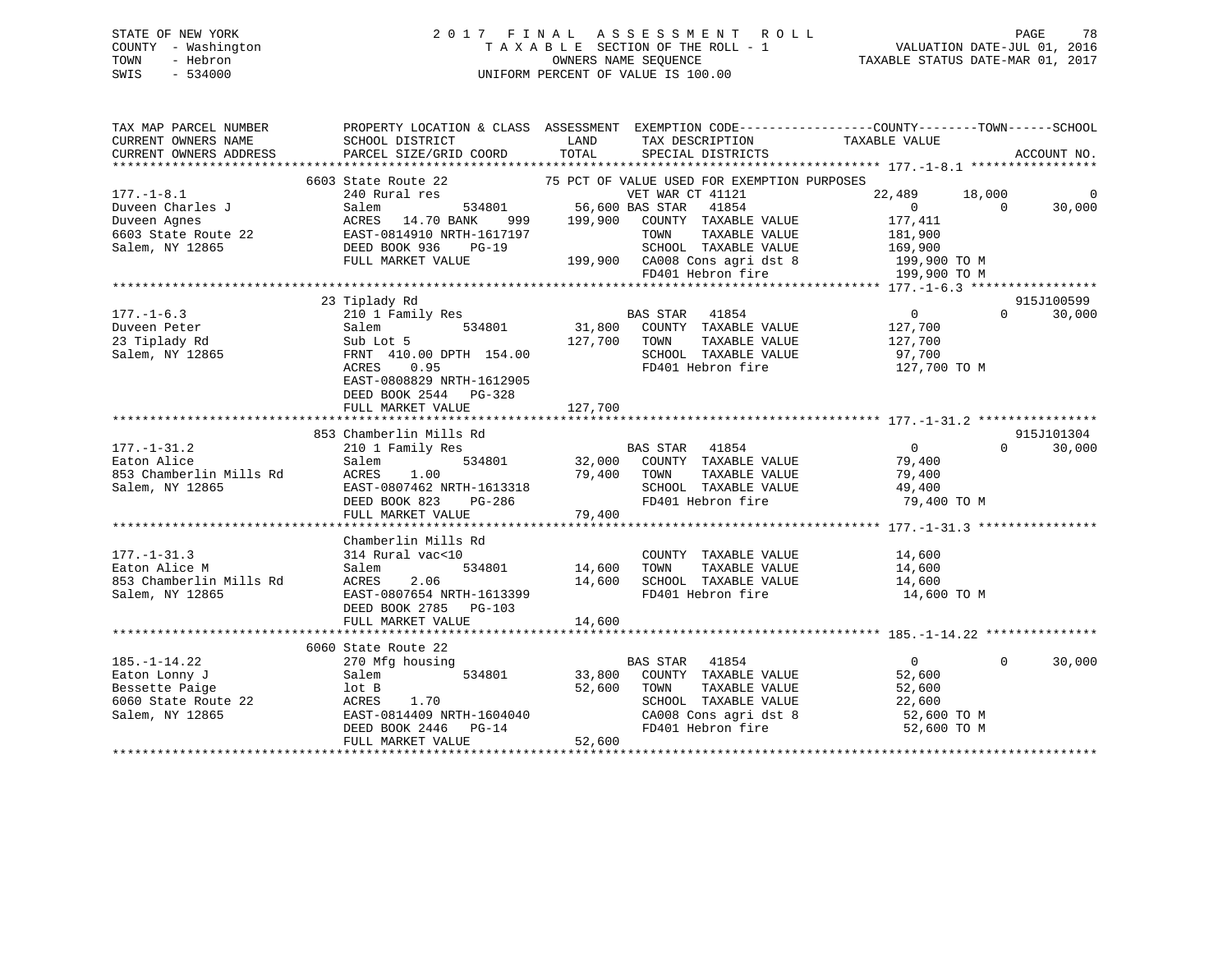## STATE OF NEW YORK 2 0 1 7 F I N A L A S S E S S M E N T R O L L PAGE 79 COUNTY - Washington T A X A B L E SECTION OF THE ROLL - 1 VALUATION DATE-JUL 01, 2016 TOWN - Hebron OWNERS NAME SEQUENCE TAXABLE STATUS DATE-MAR 01, 2017 SWIS - 534000 UNIFORM PERCENT OF VALUE IS 100.00

| TAX MAP PARCEL NUMBER  |                                                                                                                                                                                                                                |               |                                                                                                                                                                                                                     | PROPERTY LOCATION & CLASS ASSESSMENT EXEMPTION CODE----------------COUNTY-------TOWN------SCHOOL |             |
|------------------------|--------------------------------------------------------------------------------------------------------------------------------------------------------------------------------------------------------------------------------|---------------|---------------------------------------------------------------------------------------------------------------------------------------------------------------------------------------------------------------------|--------------------------------------------------------------------------------------------------|-------------|
| CURRENT OWNERS NAME    | SCHOOL DISTRICT                                                                                                                                                                                                                | LAND          | TAX DESCRIPTION                                                                                                                                                                                                     | TAXABLE VALUE                                                                                    |             |
| CURRENT OWNERS ADDRESS | PARCEL SIZE/GRID COORD                                                                                                                                                                                                         | TOTAL         | SPECIAL DISTRICTS                                                                                                                                                                                                   |                                                                                                  | ACCOUNT NO. |
|                        |                                                                                                                                                                                                                                |               |                                                                                                                                                                                                                     |                                                                                                  |             |
|                        | 20 Clark Way                                                                                                                                                                                                                   |               |                                                                                                                                                                                                                     |                                                                                                  | 915J101528  |
| $169. - 1 - 18.14$     | 270 Mfg housing                                                                                                                                                                                                                |               | $\begin{tabular}{lllllll} \multicolumn{2}{c}{\text{COUNTY}} & \text{TAXABLE VALUE} & & & & 35,200 \\ \multicolumn{2}{c}{\text{max}} & \multicolumn{2}{c}{\text{TAXABLE}} & \text{VALUE} & & & 35,200 \end{tabular}$ |                                                                                                  |             |
| Edwards Brent          | 533201<br>Granville                                                                                                                                                                                                            | 19,200        |                                                                                                                                                                                                                     |                                                                                                  |             |
|                        |                                                                                                                                                                                                                                | 35,200        | SCHOOL TAXABLE VALUE 35,200                                                                                                                                                                                         |                                                                                                  |             |
|                        |                                                                                                                                                                                                                                |               | FD401 Hebron fire                                                                                                                                                                                                   | 35,200 TO M                                                                                      |             |
|                        | Edwards Sarah and a creater and a creater and a marked and a matched and a matched and a matched and a matched and a matched and a matched and a matched a matched and a matched and a matched a matched a matched a matched a |               |                                                                                                                                                                                                                     |                                                                                                  |             |
|                        | FULL MARKET VALUE                                                                                                                                                                                                              | 35,200        |                                                                                                                                                                                                                     |                                                                                                  |             |
|                        |                                                                                                                                                                                                                                |               |                                                                                                                                                                                                                     |                                                                                                  |             |
|                        | 274 Little Burch Hill Rd                                                                                                                                                                                                       |               |                                                                                                                                                                                                                     |                                                                                                  |             |
| $151. - 1 - 15.1$      | 312 Vac w/imprv                                                                                                                                                                                                                |               | COUNTY TAXABLE VALUE                                                                                                                                                                                                | 24,800                                                                                           |             |
| Edwards Jean A         | Granville<br>533201                                                                                                                                                                                                            | 18,200        | TOWN<br>TAXABLE VALUE                                                                                                                                                                                               | 24,800                                                                                           |             |
|                        |                                                                                                                                                                                                                                | 24,800        | SCHOOL TAXABLE VALUE 24,800                                                                                                                                                                                         |                                                                                                  |             |
|                        |                                                                                                                                                                                                                                |               | FD401 Hebron fire 24,800 TO M                                                                                                                                                                                       |                                                                                                  |             |
|                        | Edwards Walter M<br>Edwards Walter M<br>59 Locust Ln<br>Levittown, PA 19054<br>Levittown, PA 19054<br>DEED BOOK 2903 PG-275                                                                                                    |               |                                                                                                                                                                                                                     |                                                                                                  |             |
|                        | FULL MARKET VALUE                                                                                                                                                                                                              | 24,800        |                                                                                                                                                                                                                     |                                                                                                  |             |
|                        |                                                                                                                                                                                                                                |               |                                                                                                                                                                                                                     |                                                                                                  |             |
|                        | Middle Rd                                                                                                                                                                                                                      |               |                                                                                                                                                                                                                     |                                                                                                  | 915J101459  |
| $160. -1 - 4.3$        | 314 Rural vac<10                                                                                                                                                                                                               |               | COUNTY TAXABLE VALUE                                                                                                                                                                                                | 22,100                                                                                           |             |
| Ehni Mary              | Salem<br>534801                                                                                                                                                                                                                | 22,100        | TOWN<br>TAXABLE VALUE                                                                                                                                                                                               |                                                                                                  |             |
| Frailey Stephen        | Lot 3                                                                                                                                                                                                                          | 22,100        | SCHOOL TAXABLE VALUE                                                                                                                                                                                                | 22,100<br>22,100                                                                                 |             |
| 11 Charlton St         | 5.09<br>ACRES                                                                                                                                                                                                                  |               | FD401 Hebron fire 22,100 TO M                                                                                                                                                                                       |                                                                                                  |             |
| New York, NY 10014     | EAST-0806442 NRTH-1627893                                                                                                                                                                                                      |               |                                                                                                                                                                                                                     |                                                                                                  |             |
|                        | DEED BOOK 871<br>PG-341                                                                                                                                                                                                        |               |                                                                                                                                                                                                                     |                                                                                                  |             |
|                        | FULL MARKET VALUE                                                                                                                                                                                                              | 22,100        |                                                                                                                                                                                                                     |                                                                                                  |             |
|                        |                                                                                                                                                                                                                                |               |                                                                                                                                                                                                                     |                                                                                                  |             |
|                        | 671 Middle Rd                                                                                                                                                                                                                  |               |                                                                                                                                                                                                                     |                                                                                                  |             |
| $160. - 1 - 16.4$      | 240 Rural res                                                                                                                                                                                                                  |               | BAS STAR 41854                                                                                                                                                                                                      | $0 \qquad \qquad$<br>$\Omega$                                                                    | 30,000      |
|                        |                                                                                                                                                                                                                                |               | 211,800 COUNTY TAXABLE VALUE                                                                                                                                                                                        | 387,000                                                                                          |             |
|                        |                                                                                                                                                                                                                                | 387,000       | TAXABLE VALUE<br>TOWN                                                                                                                                                                                               | 387,000                                                                                          |             |
|                        |                                                                                                                                                                                                                                |               | SCHOOL TAXABLE VALUE                                                                                                                                                                                                |                                                                                                  |             |
| Salem, NY 12865        | Frailey Stephen<br>Enil Mary Stephen<br>Frailey Stephen<br>Po Box 456<br>Po Box 456<br>Salem, NY 12865<br>Salem, NY 12865<br>Po Box 456<br>BAST-0806089 NRTH-1628498<br>EAST-0806089 NRTH-1628498                              |               | SCHOOL TAXABLE VALUE 357,000<br>CA008 Cons agri dst 8 387,000 TO M                                                                                                                                                  |                                                                                                  |             |
|                        | DEED BOOK 859<br>PG-209                                                                                                                                                                                                        |               | FD401 Hebron fire 387,000 TO M                                                                                                                                                                                      |                                                                                                  |             |
|                        |                                                                                                                                                                                                                                | 387,000       |                                                                                                                                                                                                                     |                                                                                                  |             |
|                        | FULL MARKET VALUE                                                                                                                                                                                                              |               |                                                                                                                                                                                                                     |                                                                                                  |             |
|                        |                                                                                                                                                                                                                                |               |                                                                                                                                                                                                                     |                                                                                                  |             |
|                        | 1046 County Route 45                                                                                                                                                                                                           |               |                                                                                                                                                                                                                     |                                                                                                  | 915J100429  |
| $167. - 1 - 57$        | 270 Mfg housing                                                                                                                                                                                                                |               | COUNTY TAXABLE VALUE 63,900                                                                                                                                                                                         |                                                                                                  |             |
| Ehrlich James          | Argyle                                                                                                                                                                                                                         | 532001 42,500 | TOWN                                                                                                                                                                                                                | TAXABLE VALUE 63,900                                                                             |             |
|                        |                                                                                                                                                                                                                                | 63,900        | SCHOOL TAXABLE VALUE 63,900                                                                                                                                                                                         |                                                                                                  |             |
|                        |                                                                                                                                                                                                                                |               | FD401 Hebron fire                                                                                                                                                                                                   | 63,900 TO M                                                                                      |             |
| Arqyle, NY 12809       | PG-247<br>DEED BOOK 589                                                                                                                                                                                                        |               |                                                                                                                                                                                                                     |                                                                                                  |             |
|                        | FULL MARKET VALUE                                                                                                                                                                                                              | 63,900        |                                                                                                                                                                                                                     |                                                                                                  |             |
|                        |                                                                                                                                                                                                                                |               |                                                                                                                                                                                                                     |                                                                                                  |             |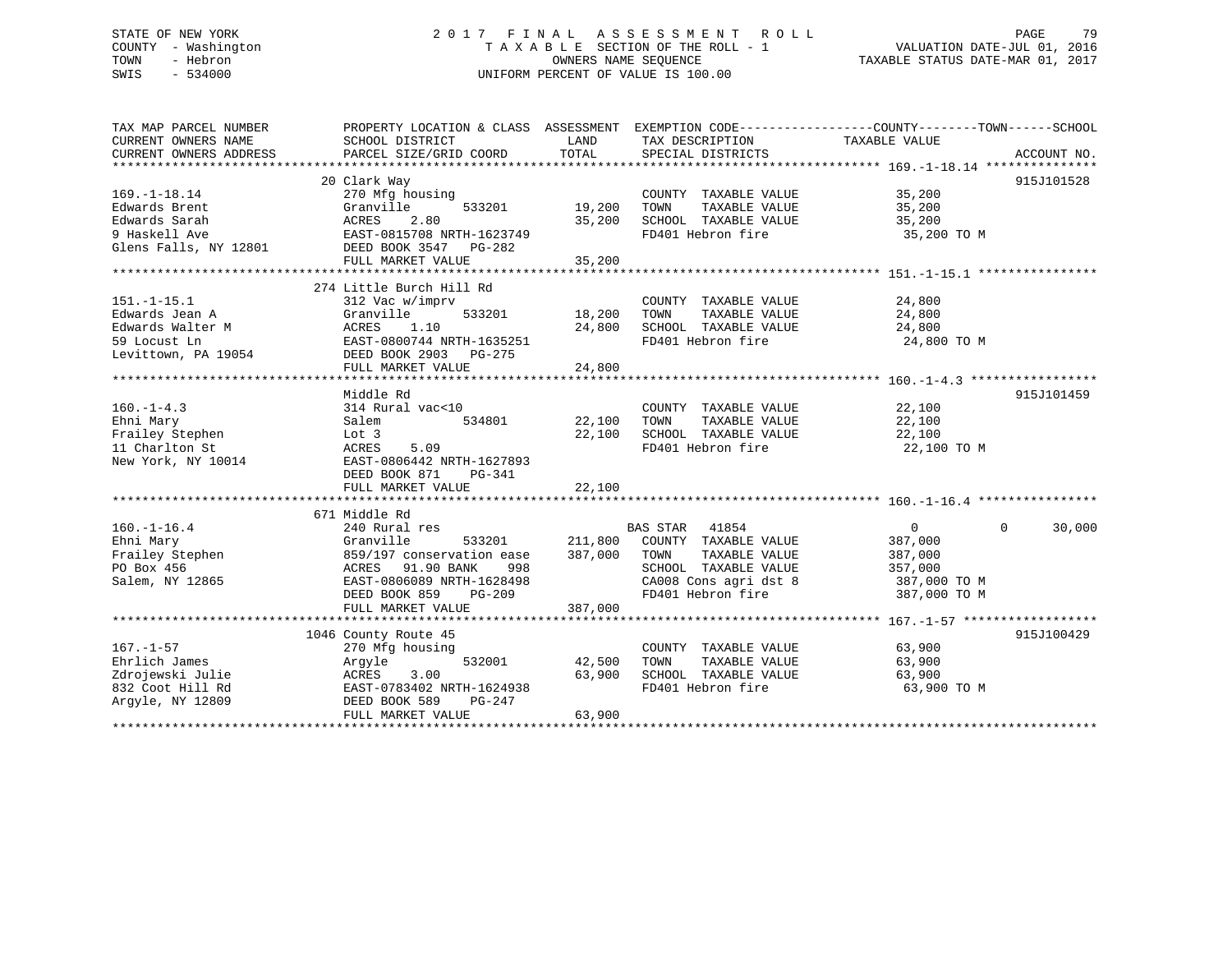## STATE OF NEW YORK 2 0 1 7 F I N A L A S S E S S M E N T R O L L PAGE 80 COUNTY - Washington T A X A B L E SECTION OF THE ROLL - 1 VALUATION DATE-JUL 01, 2016 TOWN - Hebron OWNERS NAME SEQUENCE TAXABLE STATUS DATE-MAR 01, 2017 SWIS - 534000 UNIFORM PERCENT OF VALUE IS 100.00

| TAX MAP PARCEL NUMBER<br>CURRENT OWNERS NAME | PROPERTY LOCATION & CLASS ASSESSMENT EXEMPTION CODE----------------COUNTY-------TOWN------SCHOOL<br>SCHOOL DISTRICT | LAND    | TAX DESCRIPTION          | TAXABLE VALUE              |             |
|----------------------------------------------|---------------------------------------------------------------------------------------------------------------------|---------|--------------------------|----------------------------|-------------|
| CURRENT OWNERS ADDRESS                       | PARCEL SIZE/GRID COORD                                                                                              | TOTAL   | SPECIAL DISTRICTS        |                            | ACCOUNT NO. |
|                                              |                                                                                                                     |         |                          |                            |             |
|                                              | 1043 County Route 45                                                                                                |         |                          |                            | 915J101590  |
| $167. - 1 - 1.1$                             | 241 Rural res&ag                                                                                                    |         | AG DIST<br>41720         | 54,413<br>54,413           | 54,413      |
| Ehrlich James L                              | 532001<br>Argyle                                                                                                    | 127,200 | COUNTY TAXABLE VALUE     | 185,787                    |             |
| Zdrojewski Juliane                           | ACRES<br>44.90                                                                                                      | 240,200 | TOWN<br>TAXABLE VALUE    | 185,787                    |             |
| 832 Coot Hill Rd                             | EAST-0783655 NRTH-1625959                                                                                           |         | SCHOOL TAXABLE VALUE     | 185,787                    |             |
| Argyle, NY 12809                             | DEED BOOK 585<br>PG-196                                                                                             |         | CA008 Cons agri dst 8    | 185,787 TO M               |             |
|                                              | FULL MARKET VALUE                                                                                                   | 240,200 | 54,413 EX                |                            |             |
| MAY BE SUBJECT TO PAYMENT                    |                                                                                                                     |         | FD401 Hebron fire        | 240,200 TO M               |             |
| UNDER AGDIST LAW TIL 2021                    |                                                                                                                     |         |                          |                            |             |
|                                              |                                                                                                                     |         |                          |                            |             |
|                                              | 298 Halls Pond Rd                                                                                                   |         |                          |                            | 915J101432  |
| $159. - 1 - 39$                              | 312 Vac w/imprv                                                                                                     |         | COUNTY TAXABLE VALUE     | 37,400                     |             |
| Eldred Floyd J Jr                            | 533801<br>Hartford                                                                                                  | 34,600  | TAXABLE VALUE<br>TOWN    | 37,400                     |             |
| 6 Spruce St                                  | ACRES 13.38                                                                                                         | 37,400  | SCHOOL TAXABLE VALUE     | 37,400                     |             |
| Fort Edward, NY 12828                        | EAST-0792151 NRTH-1627713                                                                                           |         | FD401 Hebron fire        | 37,400 TO M                |             |
|                                              | DEED BOOK 3323 PG-312                                                                                               |         |                          |                            |             |
|                                              | FULL MARKET VALUE                                                                                                   | 37,400  |                          |                            |             |
|                                              |                                                                                                                     |         |                          |                            |             |
|                                              | 118 Indian Head Way                                                                                                 |         |                          |                            | 915J101227  |
| $170. - 1 - 15.7$                            | 210 1 Family Res                                                                                                    |         | COUNTY TAXABLE VALUE     | 88,700                     |             |
| Ellenwood Warren C                           | Granville<br>533201                                                                                                 | 42,200  | TOWN<br>TAXABLE VALUE    | 88,700                     |             |
| Ellenwood Kathleen C                         | ACRES<br>5.10 BANK<br>999                                                                                           | 88,700  | SCHOOL TAXABLE VALUE     | 88,700                     |             |
| 7 Rolling Rd                                 | EAST-0816714 NRTH-1620931                                                                                           |         | FD401 Hebron fire        | 88,700 TO M                |             |
| Miller Place, NY 11764                       | DEED BOOK 917<br>PG-346                                                                                             |         |                          |                            |             |
|                                              | FULL MARKET VALUE                                                                                                   | 88,700  |                          |                            |             |
|                                              |                                                                                                                     |         |                          |                            |             |
|                                              | 104 Mountain Way                                                                                                    |         |                          |                            | 915J101699  |
| $159. - 1 - 25.10$                           | 210 1 Family Res                                                                                                    |         | <b>BAS STAR</b><br>41854 | $\overline{0}$<br>$\Omega$ | 30,000      |
| Elwell Melissa A                             | 533801<br>Hartford                                                                                                  | 17,200  | COUNTY TAXABLE VALUE     | 137,700                    |             |
| 104 Mountain Way                             | lot E                                                                                                               | 137,700 | TOWN<br>TAXABLE VALUE    | 137,700                    |             |
| Granville, NY 12832                          | ACRES<br>3.08                                                                                                       |         | SCHOOL TAXABLE VALUE     | 107,700                    |             |
|                                              | EAST-0797018 NRTH-1628000                                                                                           |         | FD401 Hebron fire        | 137,700 TO M               |             |
|                                              | DEED BOOK 2815<br>PG-304                                                                                            |         |                          |                            |             |
|                                              | FULL MARKET VALUE                                                                                                   | 137,700 |                          |                            |             |
|                                              |                                                                                                                     |         |                          |                            |             |
|                                              | County Route 31/W Off                                                                                               |         |                          |                            | 915J100210  |
| $159. - 1 - 10$                              | 314 Rural vac<10                                                                                                    |         | COUNTY TAXABLE VALUE     | 5,800                      |             |
| Ely Emma                                     | Granville<br>533201                                                                                                 | 5,800   | TAXABLE VALUE<br>TOWN    | 5,800                      |             |
| 974 County Route 31                          | 7.70<br>ACRES                                                                                                       | 5,800   | SCHOOL TAXABLE VALUE     | 5,800                      |             |
| Granville, NY 12832                          | EAST-0801636 NRTH-1632375                                                                                           |         | CA008 Cons agri dst 8    | 5,800 TO M                 |             |
|                                              | DEED BOOK 439<br><b>PG-310</b>                                                                                      |         | FD401 Hebron fire        | 5,800 TO M                 |             |
|                                              | FULL MARKET VALUE                                                                                                   | 5,800   |                          |                            |             |
|                                              |                                                                                                                     |         |                          |                            |             |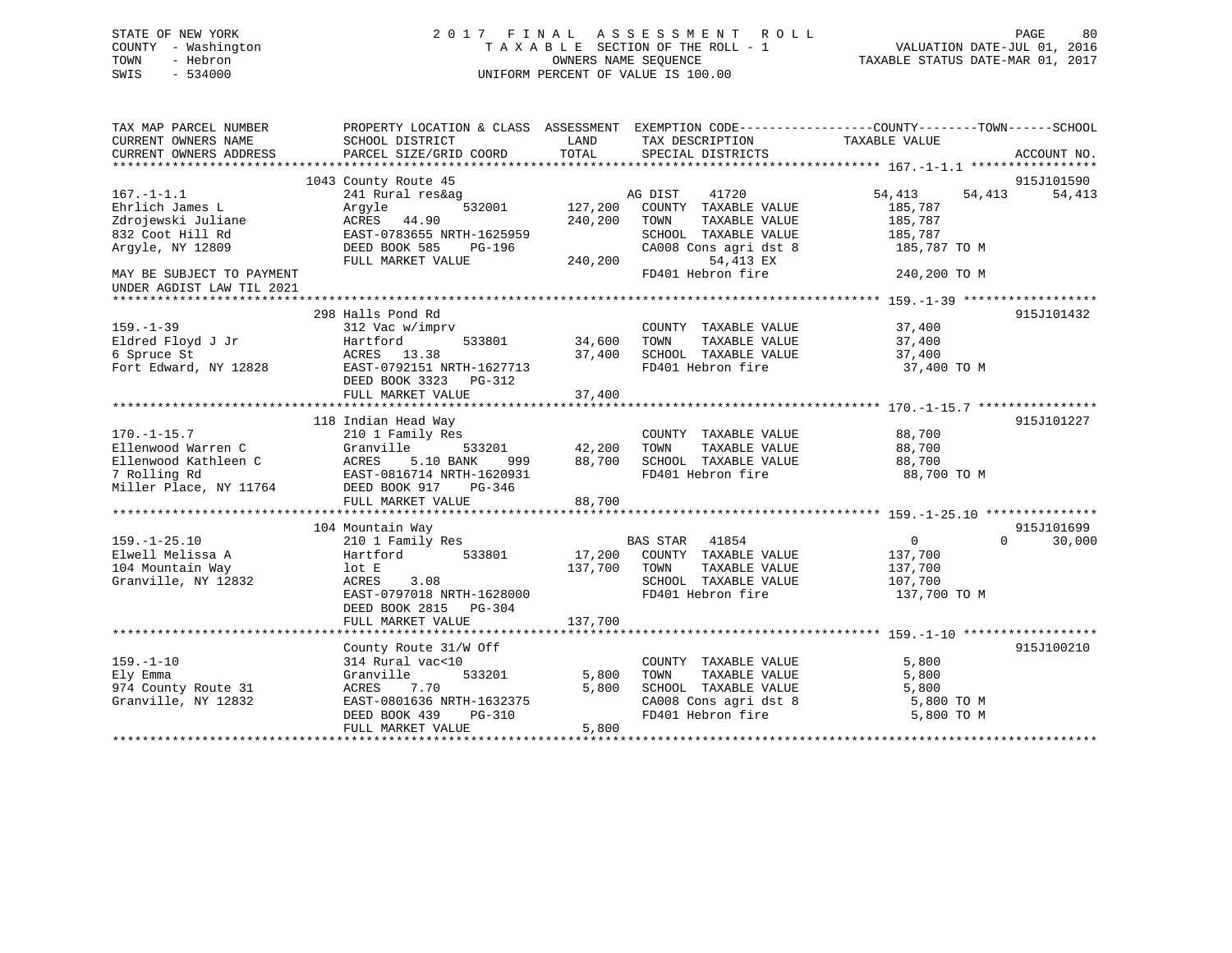## STATE OF NEW YORK 2 0 1 7 F I N A L A S S E S S M E N T R O L L PAGE 81 COUNTY - Washington T A X A B L E SECTION OF THE ROLL - 1 VALUATION DATE-JUL 01, 2016 TOWN - Hebron OWNERS NAME SEQUENCE TAXABLE STATUS DATE-MAR 01, 2017 SWIS - 534000 UNIFORM PERCENT OF VALUE IS 100.00

| TAX MAP PARCEL NUMBER<br>CURRENT OWNERS NAME<br>CURRENT OWNERS ADDRESS                                                                  | SCHOOL DISTRICT<br>PARCEL SIZE/GRID COORD                                                                                                                 | PROPERTY LOCATION & CLASS ASSESSMENT EXEMPTION CODE----------------COUNTY-------TOWN------SCHOOL<br>LAND<br>TAX DESCRIPTION<br>TOTAL<br>SPECIAL DISTRICTS                   | TAXABLE VALUE<br>ACCOUNT NO.                                                                                       |
|-----------------------------------------------------------------------------------------------------------------------------------------|-----------------------------------------------------------------------------------------------------------------------------------------------------------|-----------------------------------------------------------------------------------------------------------------------------------------------------------------------------|--------------------------------------------------------------------------------------------------------------------|
|                                                                                                                                         |                                                                                                                                                           |                                                                                                                                                                             |                                                                                                                    |
|                                                                                                                                         | 974 County Route 31                                                                                                                                       |                                                                                                                                                                             | 915J100209                                                                                                         |
| $159. - 1 - 18.1$<br>Ely Emma S LE<br>Biondi Renee<br>974 County Route 31<br>Granville, NY 12832                                        | 241 Rural res&ag<br>533201<br>Granville<br>446/741<br>ACRES 130.00<br>EAST-0803017 NRTH-1626651                                                           | AG DIST<br>41720<br>263,600 ENH STAR 41834<br>347,700<br>COUNTY TAXABLE VALUE<br>TOWN<br>TAXABLE VALUE<br>SCHOOL TAXABLE VALUE                                              | 101,501<br>101,501<br>101,501<br>$\Omega$<br>$\Omega$<br>65,500<br>246,199<br>246,199<br>180,699                   |
|                                                                                                                                         | DEED BOOK 917<br>PG-226                                                                                                                                   | CA008 Cons agri dst 8                                                                                                                                                       | 246,199 TO M                                                                                                       |
| MAY BE SUBJECT TO PAYMENT<br>UNDER AGDIST LAW TIL 2021                                                                                  | FULL MARKET VALUE                                                                                                                                         | 347,700<br>101,501 EX<br>FD401 Hebron fire                                                                                                                                  | 347,700 TO M                                                                                                       |
|                                                                                                                                         |                                                                                                                                                           |                                                                                                                                                                             |                                                                                                                    |
|                                                                                                                                         | County Route 31                                                                                                                                           |                                                                                                                                                                             | 915J100251                                                                                                         |
| $159. - 1 - 18.2$<br>Ely Emma S LE<br>Biondi Renee<br>974 County Route 31<br>Granville, NY 12832                                        | 322 Rural vac>10<br>Granville<br>533201<br>446/741<br>ACRES 40.00<br>EAST-0800841 NRTH-1626639                                                            | AG DIST<br>41720<br>98,400<br>COUNTY TAXABLE VALUE<br>98,400<br>TOWN<br>TAXABLE VALUE<br>SCHOOL TAXABLE VALUE<br>CA008 Cons agri dst 8                                      | 16,961<br>16,961<br>16,961<br>81,439<br>81,439<br>81,439<br>81,439 TO M                                            |
| MAY BE SUBJECT TO PAYMENT                                                                                                               | DEED BOOK 917<br>PG-229<br>FULL MARKET VALUE                                                                                                              | 16,961 EX<br>98,400 FD401 Hebron fire                                                                                                                                       | 98,400 TO M                                                                                                        |
| UNDER AGDIST LAW TIL 2021                                                                                                               |                                                                                                                                                           |                                                                                                                                                                             |                                                                                                                    |
|                                                                                                                                         |                                                                                                                                                           |                                                                                                                                                                             |                                                                                                                    |
|                                                                                                                                         | 4303 County Route 30                                                                                                                                      |                                                                                                                                                                             | 915J100208                                                                                                         |
| $158. - 1 - 2.3$<br>Ely Florence P LE<br>The Computer A                                                                                 | 210 1 Family Res<br>533801<br>Hartford<br>ACRES<br>3.00                                                                                                   | 41802<br>AGED-CO<br>42,500 ENH STAR 41834<br>145,600 COUNTY TAXABLE VALUE<br>TOWN<br>TAXABLE VALUE                                                                          | 50,960<br>$\Omega$<br>65,500<br>$\overline{0}$<br>$\Omega$<br>94,640<br>145,600                                    |
| 4303 County Route 30<br>Granville, NY 12832                                                                                             | EAST-0784820 NRTH-1628391<br>DEED BOOK 3013 PG-179<br>FULL MARKET VALUE                                                                                   | SCHOOL TAXABLE VALUE<br>145,600 CA008 Cons agri dst 8<br>FD401 Hebron fire                                                                                                  | 80,100<br>145,600 TO M<br>145,600 TO M                                                                             |
|                                                                                                                                         |                                                                                                                                                           |                                                                                                                                                                             |                                                                                                                    |
|                                                                                                                                         | 4304 County Route 30                                                                                                                                      |                                                                                                                                                                             |                                                                                                                    |
| $158. - 1 - 2.4$<br>Ely Joseph<br>4304 County Route 30<br>Granville, NY 12832<br>MAY BE SUBJECT TO PAYMENT<br>UNDER AGDIST LAW TIL 2021 | 241 Rural res&ag<br>Hartford<br>533801<br>774/82<br>999<br>ACRES 12.40 BANK<br>EAST-0785447 NRTH-1628647<br>DEED BOOK 827<br>$PG-92$<br>FULL MARKET VALUE | AG DIST<br>41720<br>66,800 BAS STAR 41854<br>125,400 COUNTY TAXABLE VALUE<br>TAXABLE VALUE<br>TOWN<br>SCHOOL TAXABLE VALUE<br>CA008 Cons agri dst 8<br>125,400<br>17,532 EX | 17,532<br>17,532<br>17,532<br>$\overline{0}$<br>$\Omega$<br>30,000<br>107,868<br>107,868<br>77,868<br>107,868 TO M |
|                                                                                                                                         |                                                                                                                                                           | FD401 Hebron fire                                                                                                                                                           | 125,400 TO M                                                                                                       |
|                                                                                                                                         | 9 Button Rd                                                                                                                                               |                                                                                                                                                                             | 915J100206                                                                                                         |
| $152. - 2 - 18$<br>Emond Frances<br>Emond Michael<br>9 Button Rd<br>Granville, NY 12832                                                 | 210 1 Family Res<br>Granville<br>533201<br>432/1166-415/817<br>FRNT 680.00 DPTH<br>ACRES<br>5.02<br>EAST-0813959 NRTH-1641049<br>DEED BOOK 2906 PG-239    | ENH STAR<br>41834<br>52,000<br>COUNTY TAXABLE VALUE<br>170,000<br>TOWN<br>TAXABLE VALUE<br>SCHOOL TAXABLE VALUE<br>FD401 Hebron fire                                        | $\overline{0}$<br>$\Omega$<br>65,500<br>170,000<br>170,000<br>104,500<br>170,000 TO M                              |
|                                                                                                                                         | FULL MARKET VALUE                                                                                                                                         | 170,000                                                                                                                                                                     |                                                                                                                    |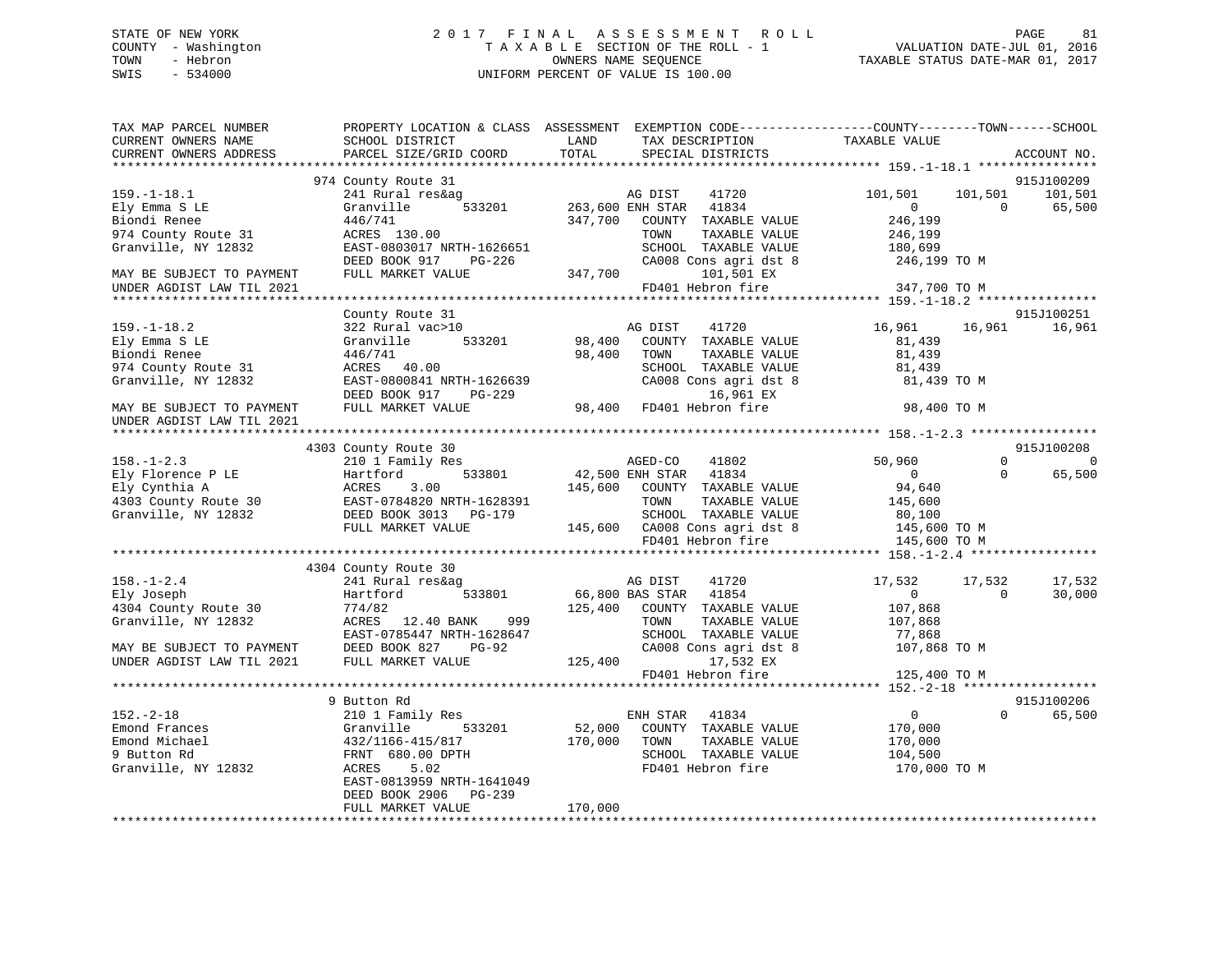## STATE OF NEW YORK 2 0 1 7 F I N A L A S S E S S M E N T R O L L PAGE 82 COUNTY - Washington T A X A B L E SECTION OF THE ROLL - 1 VALUATION DATE-JUL 01, 2016 TOWN - Hebron OWNERS NAME SEQUENCE TAXABLE STATUS DATE-MAR 01, 2017 SWIS - 534000 UNIFORM PERCENT OF VALUE IS 100.00

| TAX MAP PARCEL NUMBER                                                                                                                                                                                                                                  | PROPERTY LOCATION & CLASS ASSESSMENT EXEMPTION CODE---------------COUNTY-------TOWN------SCHOOL                                                                                                                                                                                                                                                                                                                                                                               |                          |                                                                                                               |                     |        |                          |
|--------------------------------------------------------------------------------------------------------------------------------------------------------------------------------------------------------------------------------------------------------|-------------------------------------------------------------------------------------------------------------------------------------------------------------------------------------------------------------------------------------------------------------------------------------------------------------------------------------------------------------------------------------------------------------------------------------------------------------------------------|--------------------------|---------------------------------------------------------------------------------------------------------------|---------------------|--------|--------------------------|
| CURRENT OWNERS NAME                                                                                                                                                                                                                                    | SCHOOL DISTRICT<br>PARCEL SIZE/GRID COORD                                                                                                                                                                                                                                                                                                                                                                                                                                     | LAND<br>TOTAL            | TAX DESCRIPTION<br>SPECIAL DISTRICTS                                                                          | TAXABLE VALUE       |        | ACCOUNT NO.              |
| CURRENT OWNERS ADDRESS                                                                                                                                                                                                                                 |                                                                                                                                                                                                                                                                                                                                                                                                                                                                               |                          |                                                                                                               |                     |        |                          |
|                                                                                                                                                                                                                                                        | Button Rd Off                                                                                                                                                                                                                                                                                                                                                                                                                                                                 |                          |                                                                                                               |                     |        |                          |
| $152.-2-18.1$                                                                                                                                                                                                                                          | $314$ Rural vac< $10$                                                                                                                                                                                                                                                                                                                                                                                                                                                         |                          | COUNTY TAXABLE VALUE                                                                                          | 1,300               |        |                          |
|                                                                                                                                                                                                                                                        |                                                                                                                                                                                                                                                                                                                                                                                                                                                                               | 533201 1,300             | TOWN                                                                                                          | TAXABLE VALUE 1,300 |        |                          |
| Emond Michael J<br>Emond Frances<br>Frances ACRES 1.70<br>9 Button Rd<br>Granville, NY 12832<br>DEED BOOK 2906 PG-239<br>PET MAPKET VALUE<br>FRINGER DEC-239                                                                                           |                                                                                                                                                                                                                                                                                                                                                                                                                                                                               |                          |                                                                                                               |                     |        |                          |
|                                                                                                                                                                                                                                                        |                                                                                                                                                                                                                                                                                                                                                                                                                                                                               |                          | $1,300$ SCHOOL TAXABLE VALUE $1,300$<br>FD401 Hebron fire $1,300$ TO M                                        |                     |        |                          |
|                                                                                                                                                                                                                                                        |                                                                                                                                                                                                                                                                                                                                                                                                                                                                               |                          |                                                                                                               |                     |        |                          |
|                                                                                                                                                                                                                                                        | FULL MARKET VALUE                                                                                                                                                                                                                                                                                                                                                                                                                                                             | 1,300                    |                                                                                                               |                     |        |                          |
|                                                                                                                                                                                                                                                        |                                                                                                                                                                                                                                                                                                                                                                                                                                                                               |                          |                                                                                                               |                     |        |                          |
|                                                                                                                                                                                                                                                        | 132 County Route 28                                                                                                                                                                                                                                                                                                                                                                                                                                                           |                          |                                                                                                               |                     |        |                          |
| $152. - 2 - 17.2$                                                                                                                                                                                                                                      | 240 Rural res                                                                                                                                                                                                                                                                                                                                                                                                                                                                 |                          | COUNTY TAXABLE VALUE                                                                                          | 329,800             |        |                          |
| Enos Revocable Trust Steven E Granville                                                                                                                                                                                                                |                                                                                                                                                                                                                                                                                                                                                                                                                                                                               |                          |                                                                                                               |                     |        |                          |
|                                                                                                                                                                                                                                                        |                                                                                                                                                                                                                                                                                                                                                                                                                                                                               | 533201 67,000<br>329,800 | TOWN TAXABLE VALUE 329,800<br>SCHOOL TAXABLE VALUE 329,800                                                    |                     |        |                          |
|                                                                                                                                                                                                                                                        |                                                                                                                                                                                                                                                                                                                                                                                                                                                                               |                          |                                                                                                               |                     |        |                          |
|                                                                                                                                                                                                                                                        |                                                                                                                                                                                                                                                                                                                                                                                                                                                                               |                          | CA008 Cons agri dst 8 $329,800$ TO M<br>FD401 Hebron fire $329,800$ TO M                                      |                     |        |                          |
| Enos Steven E Trustee (ACRES 12.50 329,800<br>PO Box 696 EAST-0811167 NRTH-1641711<br>South Yarmouth, MA 02664 DEED BOOK 3629 PG-60<br>FULL MARKET VALUE 329,800                                                                                       | FULL MARKET VALUE                                                                                                                                                                                                                                                                                                                                                                                                                                                             | 329,800                  |                                                                                                               |                     |        |                          |
|                                                                                                                                                                                                                                                        |                                                                                                                                                                                                                                                                                                                                                                                                                                                                               |                          |                                                                                                               |                     |        |                          |
|                                                                                                                                                                                                                                                        | County Route 28                                                                                                                                                                                                                                                                                                                                                                                                                                                               |                          |                                                                                                               |                     |        |                          |
|                                                                                                                                                                                                                                                        |                                                                                                                                                                                                                                                                                                                                                                                                                                                                               |                          |                                                                                                               | 31,218              | 31,218 | 31,218                   |
|                                                                                                                                                                                                                                                        |                                                                                                                                                                                                                                                                                                                                                                                                                                                                               |                          |                                                                                                               | 4,082               |        |                          |
|                                                                                                                                                                                                                                                        |                                                                                                                                                                                                                                                                                                                                                                                                                                                                               |                          |                                                                                                               |                     |        |                          |
|                                                                                                                                                                                                                                                        |                                                                                                                                                                                                                                                                                                                                                                                                                                                                               |                          |                                                                                                               |                     |        |                          |
|                                                                                                                                                                                                                                                        |                                                                                                                                                                                                                                                                                                                                                                                                                                                                               |                          | TOWN TAXABLE VALUE<br>SCHOOL TAXABLE VALUE<br>CA008 Cons agri dst 8 4,082<br>CA008 Cons agri dst 8 4,082 TO M |                     |        |                          |
|                                                                                                                                                                                                                                                        |                                                                                                                                                                                                                                                                                                                                                                                                                                                                               |                          |                                                                                                               |                     |        |                          |
| Enos Steven E Trustee<br>PO Box 696<br>South Yarmouth, MA 02664<br>DEED BOOK 3629<br>MAY BE SUBJECT TO PAYMENT<br>MAY BE SUBJECT TO PAYMENT<br>PO BOOK 3629<br>DEED BOOK 3629<br>PG-60<br>MAY BE SUBJECT TO PAYMENT<br>PO BOOK 3629<br>PG-60<br>35,300 |                                                                                                                                                                                                                                                                                                                                                                                                                                                                               |                          |                                                                                                               |                     |        |                          |
| UNDER AGDIST LAW TIL 2021                                                                                                                                                                                                                              |                                                                                                                                                                                                                                                                                                                                                                                                                                                                               |                          |                                                                                                               |                     |        |                          |
|                                                                                                                                                                                                                                                        |                                                                                                                                                                                                                                                                                                                                                                                                                                                                               |                          |                                                                                                               |                     |        |                          |
|                                                                                                                                                                                                                                                        | 117 First Light Rd 31 PCT OF VALUE USED FOR EXEMPTION PURPOSES 915J:<br>240 Rural res vET COM CT 41131 25,963 25,963 25,963<br>31801 300,300 VET DIS CT 41141 46,733 46,733<br>ACRES 160.61 335,000 ENH STAR 41834 0                                                                                                                                                                                                                                                          |                          |                                                                                                               |                     |        | 915J100653               |
| $168. - 1 - 8.2$                                                                                                                                                                                                                                       |                                                                                                                                                                                                                                                                                                                                                                                                                                                                               |                          |                                                                                                               |                     |        | $\overline{\phantom{0}}$ |
|                                                                                                                                                                                                                                                        |                                                                                                                                                                                                                                                                                                                                                                                                                                                                               |                          |                                                                                                               |                     |        | $\overline{0}$           |
|                                                                                                                                                                                                                                                        |                                                                                                                                                                                                                                                                                                                                                                                                                                                                               |                          |                                                                                                               |                     |        | 65,500                   |
|                                                                                                                                                                                                                                                        |                                                                                                                                                                                                                                                                                                                                                                                                                                                                               |                          | COUNTY TAXABLE VALUE 262,304                                                                                  |                     |        |                          |
|                                                                                                                                                                                                                                                        |                                                                                                                                                                                                                                                                                                                                                                                                                                                                               |                          |                                                                                                               |                     |        |                          |
|                                                                                                                                                                                                                                                        | ${\small \begin{tabular}{lcccccc} DEED BOOK & 484 & PG-1001 & & & & & & & \begin{tabular}{l} & & & \multicolumn{2}{c}{} & \multicolumn{2}{c}{} & \multicolumn{2}{c}{} & \multicolumn{2}{c}{} & \multicolumn{2}{c}{} & \multicolumn{2}{c}{} & \multicolumn{2}{c}{} & \multicolumn{2}{c}{} & \multicolumn{2}{c}{} & \multicolumn{2}{c}{} & \multicolumn{2}{c}{} & \multicolumn{2}{c}{} & \multicolumn{2}{c}{} & \multicolumn{2}{c}{} & \multicolumn{2}{c}{} & \multicolumn{2}{$ |                          |                                                                                                               |                     |        |                          |
|                                                                                                                                                                                                                                                        |                                                                                                                                                                                                                                                                                                                                                                                                                                                                               |                          |                                                                                                               |                     |        |                          |
|                                                                                                                                                                                                                                                        |                                                                                                                                                                                                                                                                                                                                                                                                                                                                               |                          | CA008 Cons agri dst 8 335,000 TO M<br>FD401 Hebron fire 335,000 TO M                                          |                     |        |                          |
|                                                                                                                                                                                                                                                        |                                                                                                                                                                                                                                                                                                                                                                                                                                                                               |                          |                                                                                                               |                     |        |                          |
|                                                                                                                                                                                                                                                        | 362 Middle Rd                                                                                                                                                                                                                                                                                                                                                                                                                                                                 |                          |                                                                                                               |                     |        | 915J101223               |
| $169. - 1 - 40$                                                                                                                                                                                                                                        | 312 Vac w/imprv                                                                                                                                                                                                                                                                                                                                                                                                                                                               |                          | COUNTY TAXABLE VALUE 231,100                                                                                  |                     |        |                          |
|                                                                                                                                                                                                                                                        | 534801 222,300                                                                                                                                                                                                                                                                                                                                                                                                                                                                |                          | TAXABLE VALUE<br>TOWN                                                                                         | 231,100             |        |                          |
|                                                                                                                                                                                                                                                        |                                                                                                                                                                                                                                                                                                                                                                                                                                                                               | 231,100                  | SCHOOL TAXABLE VALUE 231,100                                                                                  |                     |        |                          |
|                                                                                                                                                                                                                                                        |                                                                                                                                                                                                                                                                                                                                                                                                                                                                               |                          |                                                                                                               |                     |        |                          |
| 169.-1-40<br>Erickson Tenley Salem 534801<br>Erickson Marleigh Salem 534801 222,30<br>10017 Brookmoor Dr EAST-0805807 NRTH-1620340<br>Silver Spring, MO 20901 DEED BOOK 3008 PG-38                                                                     |                                                                                                                                                                                                                                                                                                                                                                                                                                                                               |                          | CA008 Cons agri dst 8 $231,100$ TO M<br>FD401 Hebron fire $231,100$ TO M                                      |                     |        |                          |
|                                                                                                                                                                                                                                                        | FULL MARKET VALUE                                                                                                                                                                                                                                                                                                                                                                                                                                                             | 231,100                  |                                                                                                               |                     |        |                          |
|                                                                                                                                                                                                                                                        |                                                                                                                                                                                                                                                                                                                                                                                                                                                                               |                          |                                                                                                               |                     |        |                          |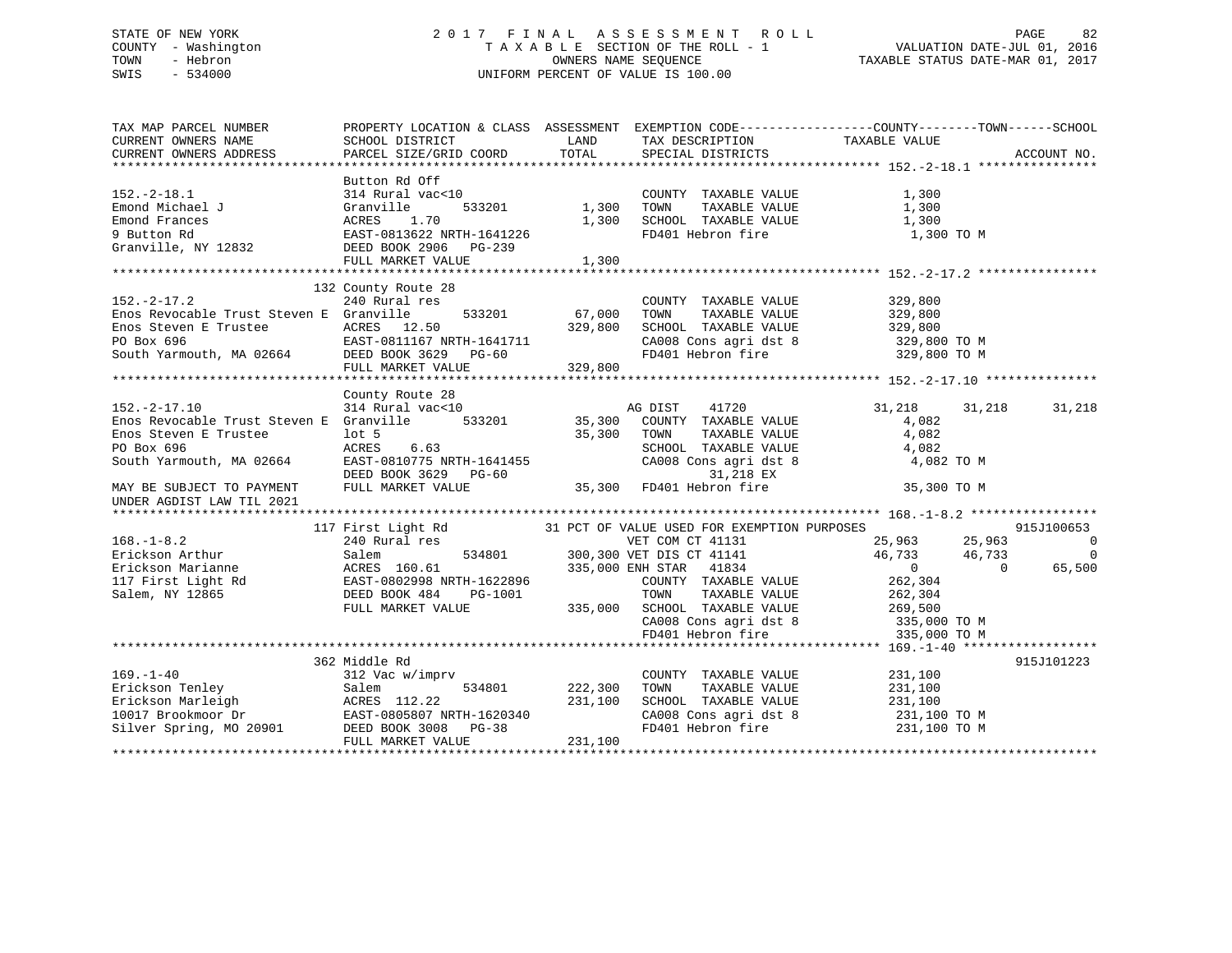## STATE OF NEW YORK 2 0 1 7 F I N A L A S S E S S M E N T R O L L PAGE 83 COUNTY - Washington T A X A B L E SECTION OF THE ROLL - 1 VALUATION DATE-JUL 01, 2016 TOWN - Hebron OWNERS NAME SEQUENCE TAXABLE STATUS DATE-MAR 01, 2017 SWIS - 534000 UNIFORM PERCENT OF VALUE IS 100.00

| TAX MAP PARCEL NUMBER<br>CURRENT OWNERS NAME<br>CURRENT OWNERS ADDRESS                                                               | SCHOOL DISTRICT<br>PARCEL SIZE/GRID COORD                                                                                                                          | LAND<br>TOTAL              | TAX DESCRIPTION TAXABLE VALUE<br>SPECIAL DISTRICTS                                         | PROPERTY LOCATION & CLASS ASSESSMENT EXEMPTION CODE----------------COUNTY-------TOWN-----SCHOOL                                                                                                                                                                         | ACCOUNT NO. |
|--------------------------------------------------------------------------------------------------------------------------------------|--------------------------------------------------------------------------------------------------------------------------------------------------------------------|----------------------------|--------------------------------------------------------------------------------------------|-------------------------------------------------------------------------------------------------------------------------------------------------------------------------------------------------------------------------------------------------------------------------|-------------|
| $169. - 1 - 40.4$<br>Erickson Tenley<br>Erickson Marleigh<br>10017 Brookmoor Dr<br>Silver Spring, MO 20901 EAST-0805732 NRTH-1621296 | 1 First Light Rd<br>314 Rural vac<10<br>Salem<br>534801<br>filed subdivision #12218<br>ACRES<br>5.47<br>DEED BOOK 3008 PG-38<br>FULL MARKET VALUE                  | 52,900<br>52,900<br>52,900 | COUNTY TAXABLE VALUE<br>TAXABLE VALUE<br>TOWN<br>SCHOOL TAXABLE VALUE                      | 52,900<br>52,900<br>52,900<br>$\begin{array}{lll} \texttt{CA008} \texttt{ Cons} & \texttt{aspti} & \texttt{dt8} & \texttt{52,900} \texttt{ TO M} \\ \texttt{FD401} & \texttt{Hebron} & \texttt{fire} & \texttt{52,900} \texttt{ TO M} \end{array}$                      |             |
|                                                                                                                                      | 25 Eden Way                                                                                                                                                        |                            |                                                                                            |                                                                                                                                                                                                                                                                         |             |
| $177. - 1 - 3.6$<br>Erno Jeffrey M<br>Erno-Boel Janet<br>68 Fitch Rd<br>Mechanicville, NY 12118                                      | 270 Mfg housing<br>Salem<br>Lot 3<br>ACRES 10.97<br>EAST-0805270 NRTH-1617794<br>DEED BOOK 806<br>PG-65                                                            | 534801 40,700<br>46,400    | COUNTY TAXABLE VALUE<br>TAXABLE VALUE<br>TOWN<br>SCHOOL TAXABLE VALUE                      | 46,400<br>46,400<br>46,400<br>$\begin{array}{llllll} \texttt{CA008} & \texttt{Cons}\ \texttt{agrid}\ \texttt{st}\ 8 & \texttt{46,400} \texttt{\no} \texttt{N} \\ \texttt{FD401} & \texttt{Hebron}\ \texttt{fire} & \texttt{46,400} \texttt{\no} \texttt{N} \end{array}$ |             |
|                                                                                                                                      | FULL MARKET VALUE                                                                                                                                                  | 46,400                     |                                                                                            |                                                                                                                                                                                                                                                                         |             |
| $170. - 2 - 11$<br>Eureka Realty LLC<br>9700 Main Rd<br>PO Box 735<br>East Marion, NY 11939                                          | Higgins Rd/e Off<br>322 Rural vac>10<br>533201<br>Granville<br>ACRES 19.44<br>EAST-0822626 NRTH-1622282<br>DEED BOOK 1934 PG-51                                    | 14,600<br>14,600           | COUNTY TAXABLE VALUE<br>TAXABLE VALUE<br>TOWN<br>SCHOOL TAXABLE VALUE<br>FD401 Hebron fire | 14,600<br>14,600<br>14,600<br>14,600 TO M                                                                                                                                                                                                                               | 915J101797  |
| $170. - 2 - 12$<br>Eureka Realty LLC<br>9700 Main Rd<br>PO Box 735<br>East Marion, NY 11939                                          | Higgins Rd/e Off<br>322 Rural vac>10<br>533201<br>Granville<br>$P/O$ Lot 10<br>3.00<br>ACRES<br>EAST-0822573 NRTH-1621968                                          | 2,300<br>2,300             | COUNTY TAXABLE VALUE<br>TAXABLE VALUE<br>TOWN<br>SCHOOL TAXABLE VALUE<br>FD401 Hebron fire | 2,300<br>2,300<br>2,300<br>2,300 TO M                                                                                                                                                                                                                                   | 915J101798  |
|                                                                                                                                      | DEED BOOK 1934 PG-43<br>FULL MARKET VALUE                                                                                                                          | 2,300                      |                                                                                            |                                                                                                                                                                                                                                                                         |             |
| $170. - 2 - 13$<br>Eureka Realty LLC<br>9700 Main Rd<br>PO Box 735<br>East Marion, NY 11939                                          | Higgins Rd/e Off<br>322 Rural vac>10<br>Salem<br>534801<br>$P/O$ Lot $10$<br>ACRES 68.30<br>EAST-0822485 NRTH-1621115<br>DEED BOOK 1934 PG-43<br>FULL MARKET VALUE | 51,200<br>51,200<br>51,200 | COUNTY TAXABLE VALUE<br>TAXABLE VALUE<br>TOWN<br>SCHOOL TAXABLE VALUE<br>FD401 Hebron fire | 51,200<br>51,200<br>51,200<br>51,200 TO M                                                                                                                                                                                                                               | 915J101799  |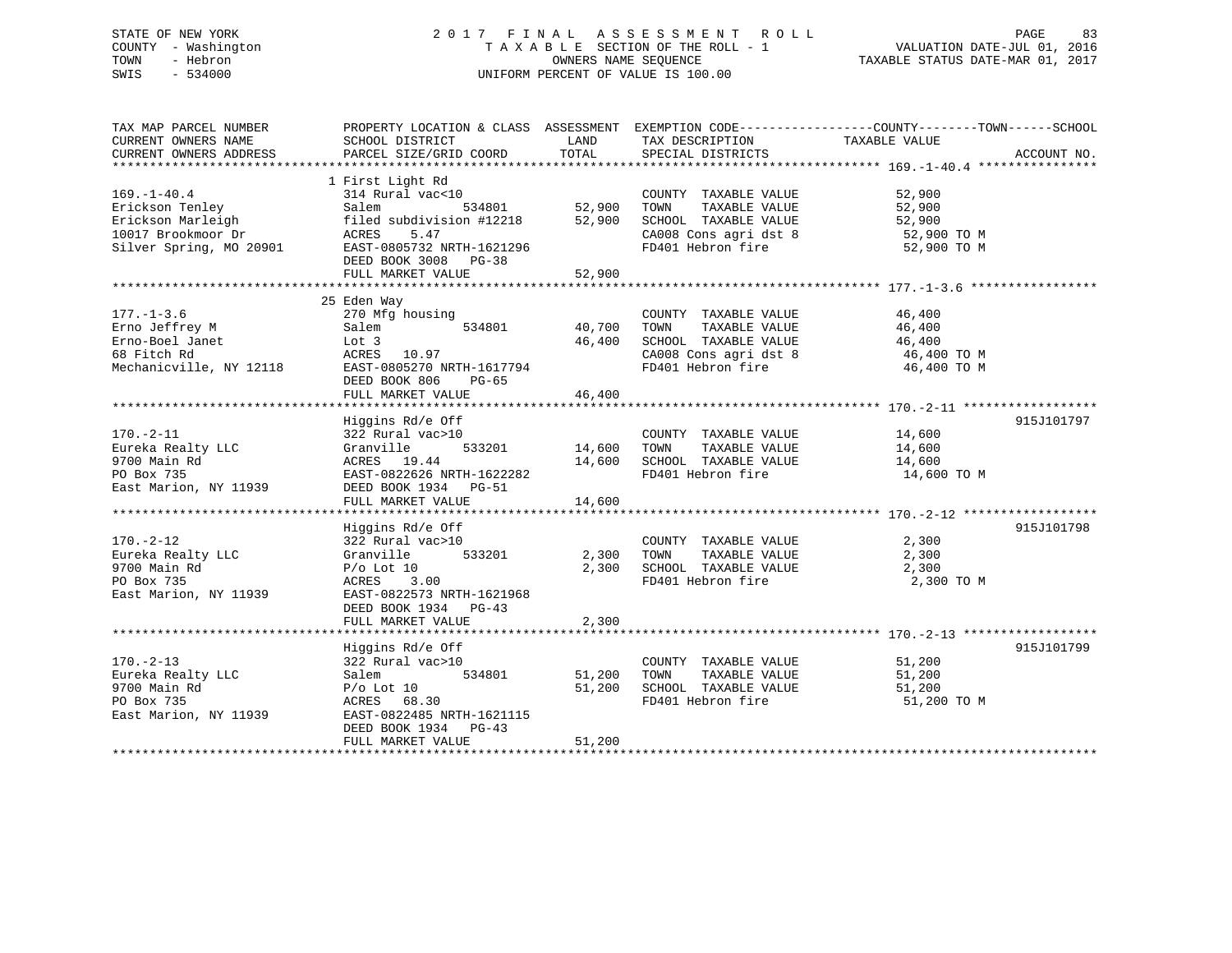# STATE OF NEW YORK 2 0 1 7 F I N A L A S S E S S M E N T R O L L PAGE 84COUNTY - Washington  $T A X A B L E$  SECTION OF THE ROLL - 1<br>TOWN - Hebron DATE-JUL 000NERS NAME SEQUENCE SWIS - 534000 UNIFORM PERCENT OF VALUE IS 100.00

TAXABLE STATUS DATE-MAR 01, 2017

| TAX MAP PARCEL NUMBER<br>CURRENT OWNERS NAME<br>CURRENT OWNERS ADDRESS                                                                                 | PROPERTY LOCATION & CLASS ASSESSMENT<br>SCHOOL DISTRICT<br>PARCEL SIZE/GRID COORD                                                                                | LAND<br>TOTAL              | EXEMPTION CODE-----------------COUNTY-------TOWN------SCHOOL<br>TAX DESCRIPTION<br>SPECIAL DISTRICTS                                                                        | TAXABLE VALUE                                                                                   | ACCOUNT NO.                      |
|--------------------------------------------------------------------------------------------------------------------------------------------------------|------------------------------------------------------------------------------------------------------------------------------------------------------------------|----------------------------|-----------------------------------------------------------------------------------------------------------------------------------------------------------------------------|-------------------------------------------------------------------------------------------------|----------------------------------|
| $170. - 2 - 14$<br>Eureka Realty LLC<br>9700 Main Rd<br>PO Box 735<br>East Marion, NY 11939                                                            | Higgins Rd<br>314 Rural vac<10<br>534801<br>Salem<br>Lot $12$<br>7.38<br>ACRES<br>EAST-0821059 NRTH-1620206<br>DEED BOOK 1934 PG-47<br>FULL MARKET VALUE         | 25,600<br>25,600<br>25,600 | COUNTY TAXABLE VALUE<br>TOWN<br>TAXABLE VALUE<br>SCHOOL TAXABLE VALUE<br>FD401 Hebron fire                                                                                  | 25,600<br>25,600<br>25,600<br>25,600 TO M                                                       | 915J101800                       |
| $170. - 2 - 20$<br>Eureka Realty LLC<br>PO Box 735<br>East Marion, NY 11939                                                                            | Higgins Rd<br>322 Rural vac>10<br>Granville<br>533201<br>$P/O$ Lot 10<br>ACRES<br>3.80<br>EAST-0821053 NRTH-1621969<br>DEED BOOK 1934 PG-43<br>FULL MARKET VALUE | 8,700<br>8,700<br>8,700    | COUNTY TAXABLE VALUE<br>TOWN<br>TAXABLE VALUE<br>SCHOOL TAXABLE VALUE<br>FD401 Hebron fire                                                                                  | 8,700<br>8,700<br>8,700<br>8,700 TO M                                                           | 915J101806                       |
| $183.16 - 1 - 27$<br>Falk Kelly<br>3202 County Route 30<br>Salem, NY 12865                                                                             | 3202 County Route 30<br>210 1 Family Res<br>534801<br>Salem<br>1.75<br>ACRES<br>EAST-0791912 NRTH-1604452<br>DEED BOOK 2570 PG-312<br>FULL MARKET VALUE          | 28,900<br>133,100          | BAS STAR<br>41854<br>COUNTY TAXABLE VALUE<br>TAXABLE VALUE<br>TOWN<br>SCHOOL TAXABLE VALUE<br>CA008 Cons agri dst 8<br>133,100 FD401 Hebron fire<br>LD401 West hebron light | $\overline{0}$<br>133,100<br>133,100<br>103,100<br>133,100 TO M<br>133,100 TO M<br>133,100 TO M | 915J100044<br>$\Omega$<br>30,000 |
| $152. - 2 - 17.5$<br>Farrell Dean R<br>Farrell Carol<br>10 Haviland Rd<br>Fort Ann, NY 12828<br>MAY BE SUBJECT TO PAYMENT<br>UNDER AGDIST LAW TIL 2020 | Shepard Rd<br>322 Rural vac>10<br>Granville<br>533201<br>$1$ ot $11$<br>ACRES 12.33<br>EAST-0810770 NRTH-1639552<br>DEED BOOK 3606 PG-40<br>FULL MARKET VALUE    | 30,700<br>30,700<br>30,700 | COUNTY TAXABLE VALUE<br>TAXABLE VALUE<br>TOWN<br>SCHOOL TAXABLE VALUE<br>CA008 Cons agri dst 8<br>FD401 Hebron fire                                                         | 30,700<br>30,700<br>30,700<br>30,700 TO M<br>30,700 TO M                                        |                                  |
| $185. - 1 - 33$<br>Ferris Alfred Jr.<br>356 Wellsville Ave<br>New Milford, CT 06776                                                                    | 95 Koster Way<br>314 Rural vac<10<br>534801<br>Salem<br>lot 12<br>ACRES<br>5.64<br>EAST-0814778 NRTH-1608809<br>DEED BOOK 1977<br>PG-128<br>FULL MARKET VALUE    | 23,000<br>23,000<br>23,000 | COUNTY TAXABLE VALUE<br>TOWN<br>TAXABLE VALUE<br>SCHOOL TAXABLE VALUE<br>FD401 Hebron fire                                                                                  | 23,000<br>23,000<br>23,000<br>23,000 TO M                                                       | 915J101903                       |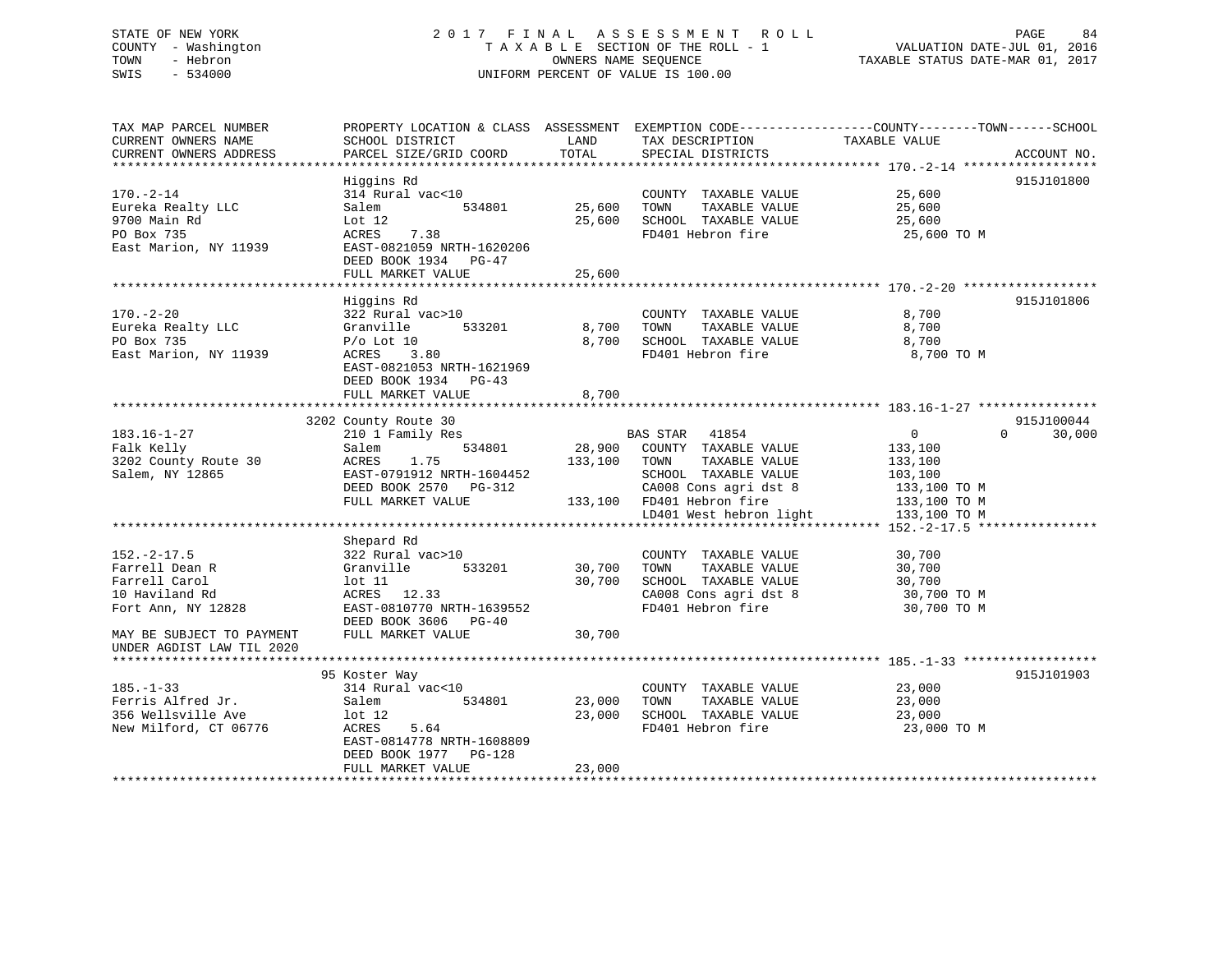## STATE OF NEW YORK 2 0 1 7 F I N A L A S S E S S M E N T R O L L PAGE 85 COUNTY - Washington T A X A B L E SECTION OF THE ROLL - 1 VALUATION DATE-JUL 01, 2016 TOWN - Hebron OWNERS NAME SEQUENCE TAXABLE STATUS DATE-MAR 01, 2017 SWIS - 534000 UNIFORM PERCENT OF VALUE IS 100.00

| TAX MAP PARCEL NUMBER<br>CURRENT OWNERS NAME<br>CURRENT OWNERS ADDRESS                          | SCHOOL DISTRICT<br>PARCEL SIZE/GRID COORD                                                                                                               | LAND<br>TOTAL                | TAX DESCRIPTION<br>SPECIAL DISTRICTS                                                                                                                    | PROPERTY LOCATION & CLASS ASSESSMENT EXEMPTION CODE---------------COUNTY-------TOWN-----SCHOOL<br>TAXABLE VALUE | ACCOUNT NO.          |
|-------------------------------------------------------------------------------------------------|---------------------------------------------------------------------------------------------------------------------------------------------------------|------------------------------|---------------------------------------------------------------------------------------------------------------------------------------------------------|-----------------------------------------------------------------------------------------------------------------|----------------------|
| $169. - 1 - 18.10$<br>Fifield Vernon L<br>Fifield Nancy A<br>40 North St<br>Granville, NY 12832 | 217 Clark Way<br>260 Seasonal res<br>Granville<br>533201<br>Cabin/lot<br>ACRES 17.89<br>EAST-0813045 NRTH-1626194                                       | 33,700<br>42,700             | COUNTY TAXABLE VALUE<br>TOWN<br>TAXABLE VALUE<br>SCHOOL TAXABLE VALUE<br>FD401 Hebron fire                                                              | 42,700<br>42,700<br>42,700<br>42,700 TO M                                                                       | 915J101336           |
|                                                                                                 | DEED BOOK 782<br>PG-349<br>FULL MARKET VALUE                                                                                                            | 42,700                       |                                                                                                                                                         |                                                                                                                 |                      |
|                                                                                                 | 64 Crystal View Way                                                                                                                                     |                              | 98 PCT OF VALUE USED FOR EXEMPTION PURPOSES                                                                                                             |                                                                                                                 | 915J101645           |
| $143. - 1 - 41$<br>Fischer Warren                                                               | 210 1 Family Res<br>Granville<br>533201                                                                                                                 |                              | VET WAR CT 41121<br>52,200 ENH STAR<br>41834                                                                                                            | 31,385<br>18,000<br>$\overline{0}$<br>$\Omega$                                                                  | $\Omega$<br>65,500   |
| Fischer Sharon<br>64 Crystal View Way<br>Granville, NY 12832                                    | ag commit705/59<br>Lot 4-Phase 1 2136/61<br>ACRES<br>5.10<br>EAST-0810292 NRTH-1645254<br>DEED BOOK 2912 PG-342                                         | 213,500                      | COUNTY TAXABLE VALUE<br>TAXABLE VALUE<br>TOWN<br>SCHOOL TAXABLE VALUE<br>CA008 Cons agri dst 8                                                          | 182,115<br>195,500<br>148,000<br>213,500 TO M<br>FD401 Hebron fire 213,500 TO M                                 |                      |
|                                                                                                 | FULL MARKET VALUE                                                                                                                                       | 213,500                      |                                                                                                                                                         |                                                                                                                 |                      |
|                                                                                                 |                                                                                                                                                         |                              |                                                                                                                                                         |                                                                                                                 |                      |
|                                                                                                 | 69 James Rd                                                                                                                                             |                              |                                                                                                                                                         |                                                                                                                 | 915J101557           |
| $159. - 1 - 2.3$                                                                                | 240 Rural res                                                                                                                                           |                              | COUNTY TAXABLE VALUE                                                                                                                                    | 71,000                                                                                                          |                      |
| Fitzgerald Jesse                                                                                | Hartford<br>533801                                                                                                                                      | 51,300                       | TAXABLE VALUE<br>TOWN                                                                                                                                   | 71,000                                                                                                          |                      |
| Hume Ivy                                                                                        | ACRES 11.20                                                                                                                                             | 71,000                       | SCHOOL TAXABLE VALUE                                                                                                                                    | 71,000                                                                                                          |                      |
| 18 McIntyre St EAST-0792043 NRTH-1629953<br>Fort Edward, NY 12828                               | DEED BOOK 3143 PG-163                                                                                                                                   |                              | FD401 Hebron fire                                                                                                                                       | 71,000 TO M                                                                                                     |                      |
|                                                                                                 | FULL MARKET VALUE                                                                                                                                       | 71,000                       |                                                                                                                                                         |                                                                                                                 |                      |
|                                                                                                 |                                                                                                                                                         |                              |                                                                                                                                                         |                                                                                                                 |                      |
|                                                                                                 | 3218 County Route 30                                                                                                                                    |                              |                                                                                                                                                         |                                                                                                                 | 915J100375           |
| $183.16 - 1 - 19$<br>Flanagan Brian B<br>3218 County Route 30<br>Salem, NY 12865                | 240 Rural res<br>534801<br>Salem<br>ACRES<br>38.20<br>EAST-0792269 NRTH-1605039<br>DEED BOOK 476<br>PG-590<br>FULL MARKET VALUE                         | 121,000                      | ENH STAR<br>41834<br>82,800 COUNTY TAXABLE VALUE<br>TOWN<br>TAXABLE VALUE<br>SCHOOL TAXABLE VALUE<br>CA008 Cons agri dst 8<br>121,000 FD401 Hebron fire | $\overline{0}$<br>$\Omega$<br>121,000<br>121,000<br>55,500<br>121,000 TO M<br>121,000 TO M                      | 65,500               |
|                                                                                                 |                                                                                                                                                         |                              |                                                                                                                                                         |                                                                                                                 |                      |
| $143. - 1 - 30$<br>Flanagan Kathleen C<br>132 Button Rd<br>Granville, NY 12832                  | 132 Button Rd<br>210 1 Family Res<br>Granville<br>533201<br>1.00<br>ACRES<br>EAST-0812873 NRTH-1643449<br>DEED BOOK 657<br>$PG-42$<br>FULL MARKET VALUE | 38,000<br>101,900<br>101,900 | ENH STAR 41834<br>COUNTY TAXABLE VALUE<br>TAXABLE VALUE<br>TOWN<br>SCHOOL TAXABLE VALUE<br>FD401 Hebron fire                                            | $0 \qquad \qquad$<br>$\Omega$<br>101,900<br>101,900<br>36,400<br>101,900 TO M                                   | 915J100252<br>65,500 |
|                                                                                                 |                                                                                                                                                         |                              |                                                                                                                                                         |                                                                                                                 |                      |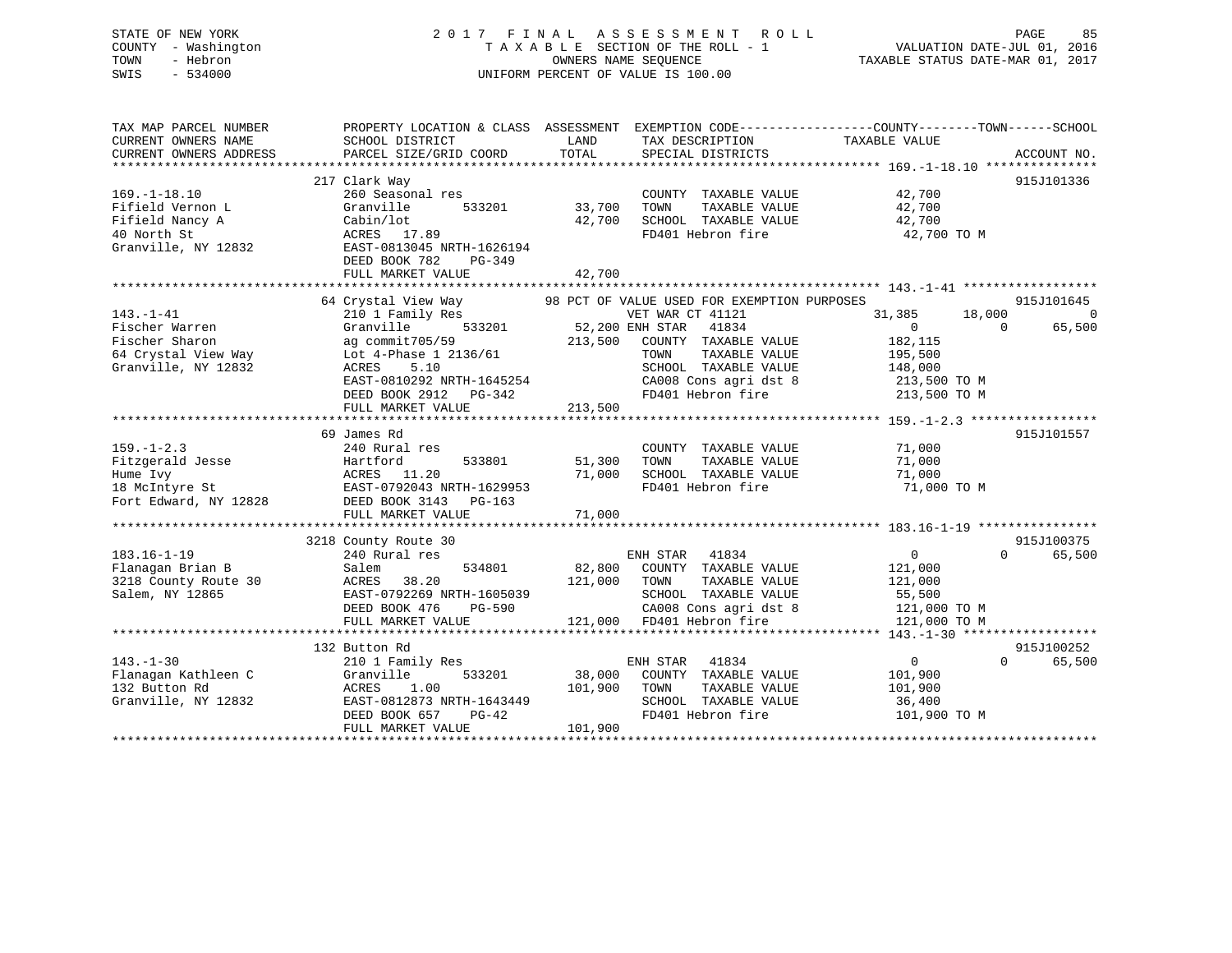## STATE OF NEW YORK 2 0 1 7 F I N A L A S S E S S M E N T R O L L PAGE 86 COUNTY - Washington T A X A B L E SECTION OF THE ROLL - 1 VALUATION DATE-JUL 01, 2016 TOWN - Hebron OWNERS NAME SEQUENCE TAXABLE STATUS DATE-MAR 01, 2017 SWIS - 534000 UNIFORM PERCENT OF VALUE IS 100.00

| TAX MAP PARCEL NUMBER<br>CURRENT OWNERS NAME<br>CURRENT OWNERS ADDRESS | PROPERTY LOCATION & CLASS ASSESSMENT<br>SCHOOL DISTRICT<br>PARCEL SIZE/GRID COORD   | LAND<br><b>TOTAL</b> | EXEMPTION CODE-----------------COUNTY-------TOWN------SCHOOL<br>TAX DESCRIPTION<br>SPECIAL DISTRICTS | TAXABLE VALUE                         | ACCOUNT NO.          |
|------------------------------------------------------------------------|-------------------------------------------------------------------------------------|----------------------|------------------------------------------------------------------------------------------------------|---------------------------------------|----------------------|
| $178. - 1 - 42$<br>Fleming David                                       | 526 Tiplady Rd<br>240 Rural res<br>Salem<br>534801                                  | 50,900               | ENH STAR<br>41834<br>COUNTY TAXABLE VALUE                                                            | $\overline{0}$<br>$\Omega$<br>162,100 | 915J101376<br>65,500 |
| 526 Tiplady Rd<br>Granville, NY 12832                                  | Lot 30<br>ACRES<br>10.90<br>EAST-0818410 NRTH-1611272<br>DEED BOOK 3164<br>$PG-210$ | 162,100              | TAXABLE VALUE<br>TOWN<br>SCHOOL TAXABLE VALUE<br>FD401 Hebron fire                                   | 162,100<br>96,600<br>162,100 TO M     |                      |
|                                                                        | FULL MARKET VALUE                                                                   | 162,100              |                                                                                                      |                                       |                      |
|                                                                        | Middle Rd                                                                           |                      |                                                                                                      |                                       | 915J100501           |
| $160. - 1 - 9.1$                                                       | 314 Rural vac<10                                                                    |                      | COUNTY TAXABLE VALUE                                                                                 | 31,100                                |                      |
| Fletcher Jeffrey P                                                     | 534801<br>Salem                                                                     | 31,100               | TOWN<br>TAXABLE VALUE                                                                                | 31,100                                |                      |
| Fletcher Robert P                                                      | ACRES<br>4.80                                                                       | 31,100               | SCHOOL TAXABLE VALUE                                                                                 | 31,100                                |                      |
| 130 Midway St                                                          | EAST-0806327 NRTH-1626441                                                           |                      | FD401 Hebron fire                                                                                    | 31,100 TO M                           |                      |
| Babylon, NY 11702                                                      | DEED BOOK 1750 PG-315<br>FULL MARKET VALUE                                          | 31,100               |                                                                                                      |                                       |                      |
|                                                                        |                                                                                     |                      |                                                                                                      |                                       |                      |
|                                                                        | 86 Crosier Rd                                                                       |                      |                                                                                                      |                                       | 915J101123           |
| $168. - 1 - 14.2$                                                      | 241 Rural res&ag                                                                    |                      | AG DIST<br>41720                                                                                     | 69,004<br>69,004                      | 69,004               |
| Flint George                                                           | Salem<br>534801                                                                     |                      | 41854<br>137,500 BAS STAR                                                                            | $\overline{0}$<br>$\Omega$            | 30,000               |
| Flint Darlene M                                                        | 637/188; 959/93                                                                     | 250,800              | COUNTY TAXABLE VALUE                                                                                 | 181,796                               |                      |
| 86 Crosier Rd                                                          | ACRES<br>50.62                                                                      |                      | TOWN<br>TAXABLE VALUE                                                                                | 181,796                               |                      |
| Salem, NY 12865                                                        | EAST-0793812 NRTH-1617304                                                           |                      | SCHOOL TAXABLE VALUE                                                                                 | 151,796                               |                      |
|                                                                        | DEED BOOK 1667<br>PG-314                                                            |                      | CA008 Cons agri dst 8                                                                                | 181,796 TO M                          |                      |
| MAY BE SUBJECT TO PAYMENT                                              | FULL MARKET VALUE                                                                   | 250,800              | 69,004 EX                                                                                            |                                       |                      |
| UNDER AGDIST LAW TIL 2021                                              |                                                                                     |                      | FD401 Hebron fire                                                                                    | 250,800 TO M                          |                      |
|                                                                        | Crosier Rd                                                                          |                      |                                                                                                      |                                       | 915J100228           |
| $168. - 1 - 14.1$                                                      | 322 Rural vac>10                                                                    |                      | COUNTY TAXABLE VALUE                                                                                 | 32,500                                |                      |
| Flint George H                                                         | Salem<br>534801                                                                     | 32,500               | TOWN<br>TAXABLE VALUE                                                                                | 32,500                                |                      |
| Flint Darlene M                                                        | ACRES<br>30.50                                                                      | 32,500               | SCHOOL TAXABLE VALUE                                                                                 | 32,500                                |                      |
| 86 Crosier Rd                                                          | EAST-0792020 NRTH-1619469                                                           |                      | CA008 Cons agri dst 8                                                                                | 32,500 TO M                           |                      |
| Salem, NY 12832                                                        | DEED BOOK 1823<br>PG-139                                                            |                      | FD401 Hebron fire                                                                                    | 32,500 TO M                           |                      |
|                                                                        | FULL MARKET VALUE                                                                   | 32,500               |                                                                                                      |                                       |                      |
|                                                                        |                                                                                     |                      |                                                                                                      |                                       |                      |
|                                                                        | 94 Old Castle Green Ln                                                              |                      |                                                                                                      |                                       | 915J100086           |
| $159. - 1 - 3.1$<br>Foran Richard                                      | 322 Rural vac>10                                                                    |                      | FOR 480A<br>47460                                                                                    | 15,400<br>15,400                      | 15,400               |
| 33 Anne St                                                             | Hartford<br>533801<br>Forest Tax 3219/157                                           | 19,300<br>19,300     | COUNTY TAXABLE VALUE<br>TOWN<br>TAXABLE VALUE                                                        | 3,900<br>3,900                        |                      |
| PO Box 456                                                             | 25.70<br>ACRES                                                                      |                      | SCHOOL TAXABLE VALUE                                                                                 | 3,900                                 |                      |
| Fort Ann, NY 12827                                                     | EAST-0794047 NRTH-1631712                                                           |                      | FD401 Hebron fire                                                                                    | 19,300 TO M                           |                      |
|                                                                        | DEED BOOK 675<br>PG-154                                                             |                      |                                                                                                      |                                       |                      |
| MAY BE SUBJECT TO PAYMENT                                              | FULL MARKET VALUE                                                                   | 19,300               |                                                                                                      |                                       |                      |
| UNDER RPTL480A UNTIL 2026                                              |                                                                                     |                      |                                                                                                      |                                       |                      |
|                                                                        |                                                                                     |                      |                                                                                                      |                                       |                      |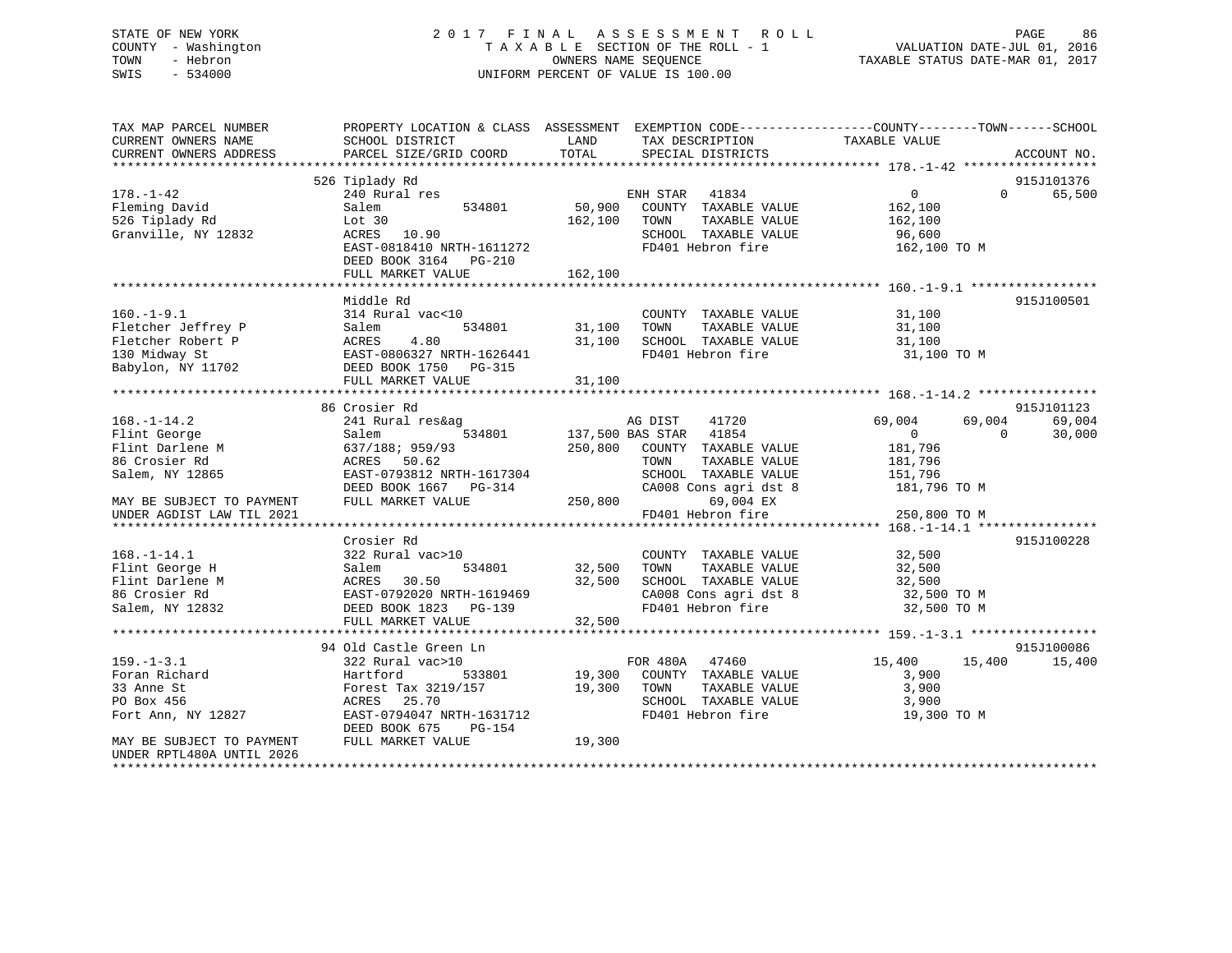## STATE OF NEW YORK 2 0 1 7 F I N A L A S S E S S M E N T R O L L PAGE 87 COUNTY - Washington T A X A B L E SECTION OF THE ROLL - 1 VALUATION DATE-JUL 01, 2016 TOWN - Hebron OWNERS NAME SEQUENCE TAXABLE STATUS DATE-MAR 01, 2017 SWIS - 534000 UNIFORM PERCENT OF VALUE IS 100.00

| TAX MAP PARCEL NUMBER                         | PROPERTY LOCATION & CLASS ASSESSMENT EXEMPTION CODE---------------COUNTY-------TOWN------SCHOOL |               |                                      |                            |             |
|-----------------------------------------------|-------------------------------------------------------------------------------------------------|---------------|--------------------------------------|----------------------------|-------------|
| CURRENT OWNERS NAME<br>CURRENT OWNERS ADDRESS | SCHOOL DISTRICT<br>PARCEL SIZE/GRID COORD                                                       | LAND<br>TOTAL | TAX DESCRIPTION<br>SPECIAL DISTRICTS | TAXABLE VALUE              | ACCOUNT NO. |
|                                               |                                                                                                 |               |                                      |                            |             |
|                                               | 78 Old Castle Green Ln                                                                          |               |                                      |                            | 915J101145  |
| $159. - 1 - 3.2$                              | 314 Rural vac<10                                                                                |               | FOR 480A 47460                       | 2,500<br>2,500             | 2,500       |
| Foran Richard                                 | 533801<br>Hartford                                                                              | 3,200         | COUNTY TAXABLE VALUE                 | 700                        |             |
| PO Box 456                                    | Forest tax 3219/157                                                                             | 3,200         | TOWN<br>TAXABLE VALUE                | 700                        |             |
| Fort Ann, NY 12827                            | 4.20<br>ACRES                                                                                   |               | SCHOOL TAXABLE VALUE                 | 700                        |             |
|                                               | EAST-0795413 NRTH-1632079                                                                       |               | FD401 Hebron fire                    | 3,200 TO M                 |             |
| MAY BE SUBJECT TO PAYMENT                     | DEED BOOK 886<br>PG-126                                                                         |               |                                      |                            |             |
| UNDER RPTL480A UNTIL 2026                     |                                                                                                 | 3,200         |                                      |                            |             |
|                                               | FULL MARKET VALUE                                                                               |               |                                      |                            |             |
|                                               | 86 Old Castle Green Ln                                                                          |               |                                      |                            | 915J101139  |
| $159. - 1 - 3.5$                              |                                                                                                 |               | FOR 480A 47460                       | 3,200<br>3,200             | 3,200       |
|                                               | 314 Rural vac<10<br>533801                                                                      | 4,000         | COUNTY TAXABLE VALUE                 | 800                        |             |
| Foran Richard P                               | Hartford                                                                                        |               |                                      |                            |             |
| PO Box 456                                    | Forest tax 3219/157                                                                             | 4,000         | TOWN<br>TAXABLE VALUE                | 800                        |             |
| Fort Ann, NY 12827                            | 549/142                                                                                         |               | SCHOOL TAXABLE VALUE                 | 800                        |             |
|                                               | ACRES<br>5.30                                                                                   |               | FD401 Hebron fire                    | 4,000 TO M                 |             |
| MAY BE SUBJECT TO PAYMENT                     | EAST-0795012 NRTH-1632058                                                                       |               |                                      |                            |             |
| UNDER RPTL480A UNTIL 2026                     | DEED BOOK 524<br>PG-86                                                                          |               |                                      |                            |             |
|                                               | FULL MARKET VALUE                                                                               | 4,000         |                                      |                            |             |
|                                               |                                                                                                 |               |                                      |                            |             |
|                                               | 704 Tiplady Rd                                                                                  |               |                                      |                            | 915J101612  |
| $178. - 1 - 9.2$                              | 270 Mfg housing                                                                                 |               | COUNTY TAXABLE VALUE                 | 48,500                     |             |
| Forand Constance L                            | 534801<br>Salem                                                                                 | 32,400        | TAXABLE VALUE<br>TOWN                | 48,500                     |             |
| 374 Blindbuck Rd                              | 581/84 Well Rights                                                                              | 48,500        | SCHOOL TAXABLE VALUE                 | 48,500                     |             |
| Salem, NY 12865                               | 1.15<br>ACRES                                                                                   |               | FD401 Hebron fire                    | 48,500 TO M                |             |
|                                               | EAST-0821797 NRTH-1612087                                                                       |               |                                      |                            |             |
|                                               | DEED BOOK 748<br>PG-151                                                                         |               |                                      |                            |             |
|                                               | FULL MARKET VALUE                                                                               | 48,500        |                                      |                            |             |
|                                               |                                                                                                 |               |                                      |                            |             |
|                                               | 696 County Route 31                                                                             |               |                                      |                            | 915J101120  |
| $168. - 1 - 19.2$                             | 210 1 Family Res                                                                                |               | COUNTY TAXABLE VALUE                 | 99,900                     |             |
| Foster Ricky C                                | 533801<br>Hartford                                                                              | 39,500        | TOWN<br>TAXABLE VALUE                | 99,900                     |             |
| Foster Deborah L                              | ACRES<br>1.73                                                                                   | 99,900        | SCHOOL TAXABLE VALUE                 | 99,900                     |             |
| 2070 Kaohu St                                 | EAST-0797963 NRTH-1622336                                                                       |               | CA008 Cons agri dst 8                | 99,900 TO M                |             |
| Wailuku, HI 96793                             | DEED BOOK 3759 PG-40                                                                            |               | FD401 Hebron fire                    | 99,900 TO M                |             |
|                                               | FULL MARKET VALUE                                                                               | 99,900        |                                      |                            |             |
|                                               |                                                                                                 |               |                                      |                            |             |
|                                               | 7664 State Route 22                                                                             |               |                                      |                            | 915J101025  |
| $144. - 1 - 29$                               | 210 1 Family Res                                                                                |               | BAS STAR 41854                       | $\overline{0}$<br>$\Omega$ | 30,000      |
| Foster Walter D                               | Granville<br>533201                                                                             | 32,300        | COUNTY TAXABLE VALUE                 | 135,100                    |             |
| Foster Kristina S                             | 1.10 BANK<br>ACRES<br>998                                                                       | 135,100       | TOWN<br>TAXABLE VALUE                | 135,100                    |             |
| 7664 State Route 22                           | EAST-0820292 NRTH-1642349                                                                       |               | SCHOOL TAXABLE VALUE                 | 105,100                    |             |
| Granville, NY 12832                           | DEED BOOK 751<br>$PG-69$                                                                        |               | FD401 Hebron fire                    | 135,100 TO M               |             |
|                                               | FULL MARKET VALUE                                                                               | 135,100       |                                      |                            |             |
|                                               |                                                                                                 |               |                                      |                            |             |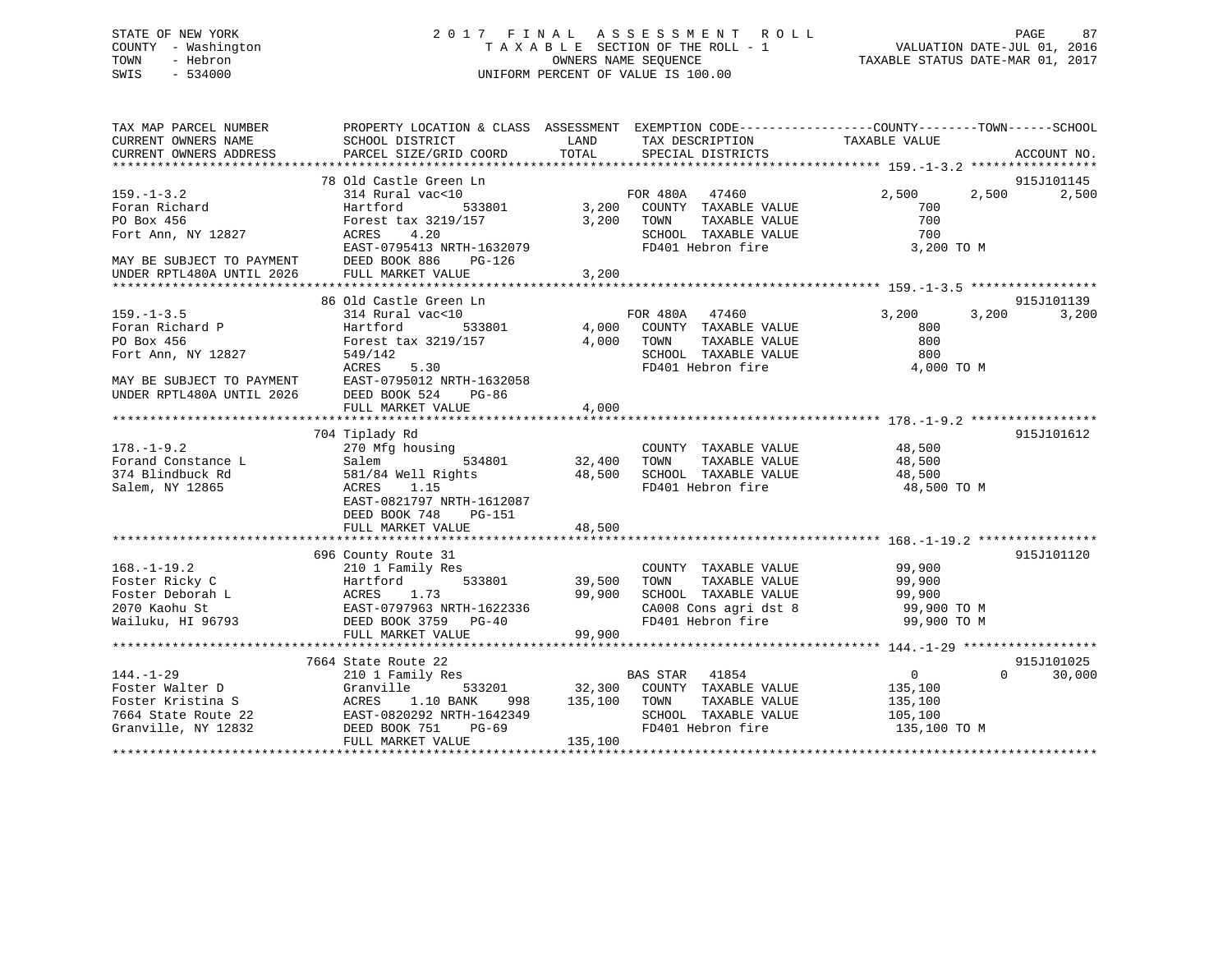## STATE OF NEW YORK 2 0 1 7 F I N A L A S S E S S M E N T R O L L PAGE 88 COUNTY - Washington T A X A B L E SECTION OF THE ROLL - 1 VALUATION DATE-JUL 01, 2016 TOWN - Hebron OWNERS NAME SEQUENCE TAXABLE STATUS DATE-MAR 01, 2017 SWIS - 534000 UNIFORM PERCENT OF VALUE IS 100.00

| TAX MAP PARCEL NUMBER  | PROPERTY LOCATION & CLASS ASSESSMENT EXEMPTION CODE----------------COUNTY-------TOWN------SCHOOL |         |                       |               |             |
|------------------------|--------------------------------------------------------------------------------------------------|---------|-----------------------|---------------|-------------|
| CURRENT OWNERS NAME    | SCHOOL DISTRICT                                                                                  | LAND    | TAX DESCRIPTION       | TAXABLE VALUE |             |
| CURRENT OWNERS ADDRESS | PARCEL SIZE/GRID COORD                                                                           | TOTAL   | SPECIAL DISTRICTS     |               | ACCOUNT NO. |
| *********************  |                                                                                                  |         |                       |               |             |
|                        | 7147 State Route 22                                                                              |         |                       |               |             |
| $161. - 1 - 11.1$      | 240 Rural res                                                                                    |         | COUNTY TAXABLE VALUE  | 150,000       |             |
| Fotre Nancy L          | Granville<br>533201                                                                              | 52,200  | TAXABLE VALUE<br>TOWN | 150,000       |             |
| 7147 State Route 22    | Lot $#1$                                                                                         | 150,000 | SCHOOL TAXABLE VALUE  | 150,000       |             |
| Granville, NY 12832    | ACRES 11.81                                                                                      |         | FD401 Hebron fire     | 150,000 TO M  |             |
|                        | EAST-0818279 NRTH-1629944                                                                        |         |                       |               |             |
|                        |                                                                                                  |         |                       |               |             |
|                        | DEED BOOK 881<br>PG-297                                                                          |         |                       |               |             |
|                        | FULL MARKET VALUE                                                                                | 150,000 |                       |               |             |
|                        |                                                                                                  |         |                       |               |             |
|                        | 114 Mountain Way                                                                                 |         |                       |               | 915J101695  |
| $159. - 1 - 25.6$      | 260 Seasonal res                                                                                 |         | COUNTY TAXABLE VALUE  | 86,700        |             |
| Fowler Daniel T        | 533801<br>Hartford                                                                               | 66,200  | TAXABLE VALUE<br>TOWN | 86,700        |             |
| Fowler Mary Ann        | lot H                                                                                            | 86,700  | SCHOOL TAXABLE VALUE  | 86,700        |             |
| 28 hill St             | ACRES 21.11                                                                                      |         | FD401 Hebron fire     | 86,700 TO M   |             |
| Greenwich, NY 12834    | EAST-0794952 NRTH-1628110                                                                        |         |                       |               |             |
|                        | DEED BOOK 2162    PG-341                                                                         |         |                       |               |             |
|                        | FULL MARKET VALUE                                                                                | 86,700  |                       |               |             |
|                        |                                                                                                  |         |                       |               |             |
|                        | Bogtown Ln                                                                                       |         |                       |               | 915J101615  |
| $184. - 1 - 14.1$      | 314 Rural vac<10                                                                                 |         | COUNTY TAXABLE VALUE  | 2,300         |             |
| Fraser Michael         | 534801<br>Salem                                                                                  | 2,300   | TOWN<br>TAXABLE VALUE | 2,300         |             |
| 12 Briansky Ln         | FRNT 198.00 DPTH 283.00                                                                          | 2,300   | SCHOOL TAXABLE VALUE  | 2,300         |             |
|                        |                                                                                                  |         |                       |               |             |
| Salem, NY 12865        | 0.92<br>ACRES                                                                                    |         | FD401 Hebron fire     | 2,300 TO M    |             |
|                        | EAST-0802358 NRTH-1605457                                                                        |         |                       |               |             |
|                        | DEED BOOK 3706 PG-341                                                                            |         |                       |               |             |
|                        | FULL MARKET VALUE                                                                                | 2,300   |                       |               |             |
|                        |                                                                                                  |         |                       |               |             |
|                        | 12 Briansky Ln                                                                                   |         |                       |               | 915J101330  |
| $184. - 1 - 8.2$       | 210 1 Family Res                                                                                 |         | COUNTY TAXABLE VALUE  | 252,100       |             |
| Fraser Michael A       | Salem<br>534801                                                                                  | 64,500  | TOWN<br>TAXABLE VALUE | 252,100       |             |
| 12 Briansky Ln         | 3007/272                                                                                         | 252,100 | SCHOOL TAXABLE VALUE  | 252,100       |             |
| Salem, NY 12865        | sub aband 3358/87                                                                                |         | FD401 Hebron fire     | 252,100 TO M  |             |
|                        | ACRES 11.27 BANK<br>998                                                                          |         |                       |               |             |
|                        | EAST-0802627 NRTH-1605144                                                                        |         |                       |               |             |
|                        | DEED BOOK 2138 PG-236                                                                            |         |                       |               |             |
|                        | FULL MARKET VALUE                                                                                | 252,100 |                       |               |             |
|                        |                                                                                                  |         |                       |               |             |
|                        | Darfler Rd                                                                                       |         |                       |               | 915J100537  |
| $159. - 1 - 23$        | 312 Vac w/imprv                                                                                  |         | COUNTY TAXABLE VALUE  | 118,900       |             |
|                        | 533801                                                                                           |         |                       |               |             |
| Fraser Robert          | Hartford                                                                                         | 106,300 | TAXABLE VALUE<br>TOWN | 118,900       |             |
| Fraser Linda           | 69.00<br>ACRES                                                                                   | 118,900 | SCHOOL TAXABLE VALUE  | 118,900       |             |
| PO Box 1088            | EAST-0799309 NRTH-1629005                                                                        |         | CA008 Cons agri dst 8 | 118,900 TO M  |             |
| Campton, NH 03223      | DEED BOOK 903<br>PG-335                                                                          |         | FD401 Hebron fire     | 118,900 TO M  |             |
|                        | FULL MARKET VALUE                                                                                | 118,900 |                       |               |             |
|                        |                                                                                                  |         |                       |               |             |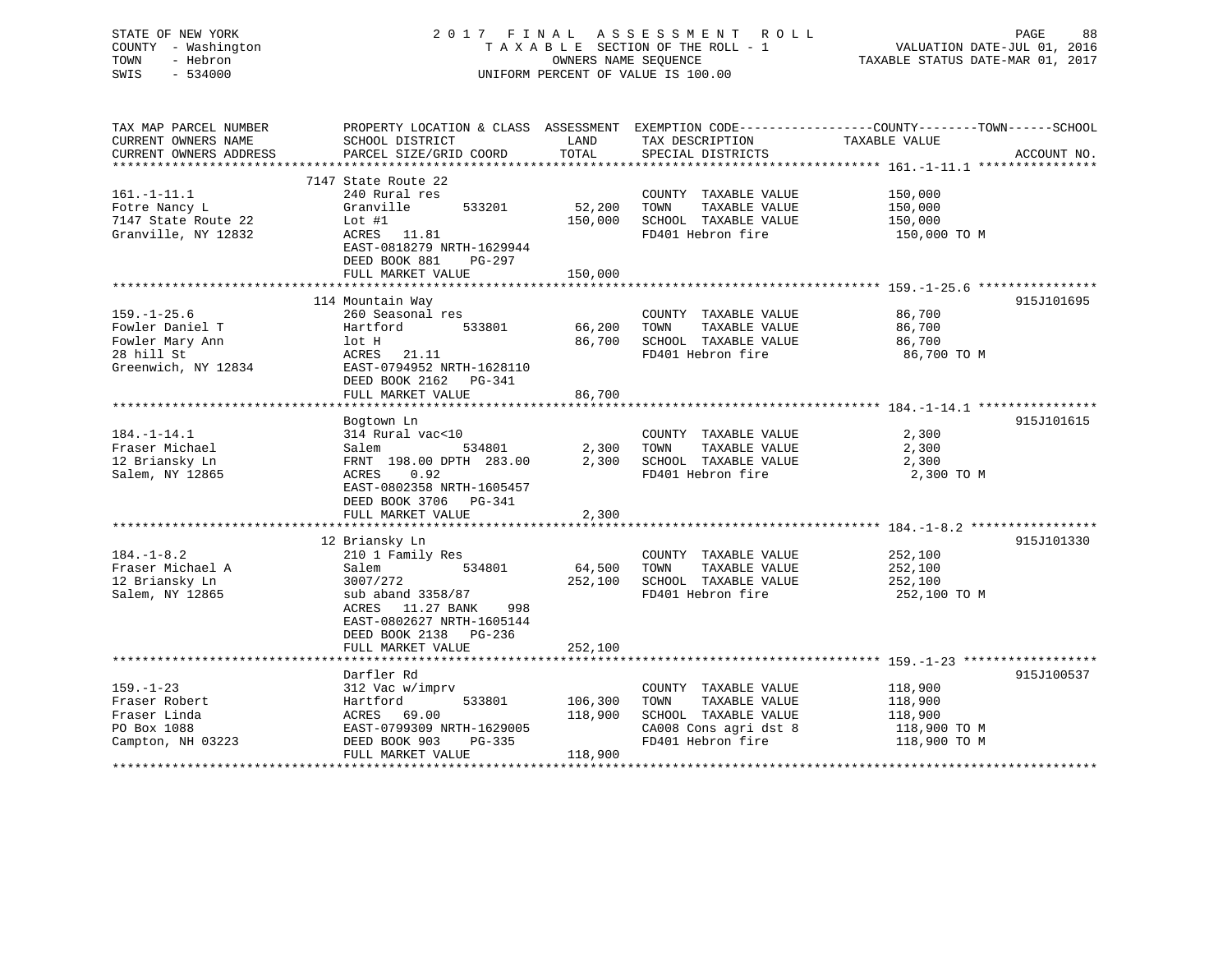# STATE OF NEW YORK 2 0 1 7 F I N A L A S S E S S M E N T R O L L PAGE 89COUNTY - Washington  $T A X A B L E$  SECTION OF THE ROLL - 1<br>TOWN - Hebron DATE-JUL 000NERS NAME SEQUENCE SWIS - 534000 UNIFORM PERCENT OF VALUE IS 100.00

VALUATION DATE-JUL 01, 2016

TAXABLE STATUS DATE-MAR 01, 2017

| TAX MAP PARCEL NUMBER<br>CURRENT OWNERS NAME<br>CURRENT OWNERS ADDRESS | PROPERTY LOCATION & CLASS ASSESSMENT<br>SCHOOL DISTRICT<br>PARCEL SIZE/GRID COORD        | LAND<br>TOTAL          | EXEMPTION CODE----------------COUNTY-------TOWN------SCHOOL<br>TAX DESCRIPTION<br>SPECIAL DISTRICTS | TAXABLE VALUE      | ACCOUNT NO.        |
|------------------------------------------------------------------------|------------------------------------------------------------------------------------------|------------------------|-----------------------------------------------------------------------------------------------------|--------------------|--------------------|
| ***********************                                                | **********************                                                                   |                        |                                                                                                     |                    |                    |
|                                                                        | 359 Little Burch Hill Rd                                                                 |                        |                                                                                                     |                    | 915J100234         |
| $151. - 1 - 11$                                                        | 210 1 Family Res                                                                         |                        | COUNTY TAXABLE VALUE                                                                                | 140,500            |                    |
| Frechette Michele                                                      | Granville<br>533201                                                                      | 52,000                 | TOWN<br>TAXABLE VALUE                                                                               | 140,500            |                    |
| 72 Matsunaye Dr                                                        | 956/257                                                                                  | 140,500                | SCHOOL TAXABLE VALUE                                                                                | 140,500            |                    |
| Medford, NY 11763                                                      | 5.00<br>ACRES<br>EAST-0801797 NRTH-1636809<br>DEED BOOK 1994 PG-285                      |                        | FD401 Hebron fire                                                                                   | 140,500 TO M       |                    |
|                                                                        | FULL MARKET VALUE<br>************************                                            | 140,500<br>*********** |                                                                                                     |                    |                    |
|                                                                        |                                                                                          |                        |                                                                                                     |                    |                    |
| $151. - 1 - 13$                                                        | Little Burch Hill Rd<br>314 Rural vac<10                                                 |                        | COUNTY TAXABLE VALUE                                                                                | 30,100             | 915J101033         |
| Frechette Michele                                                      | 533201<br>Granville                                                                      | 30,100                 | TAXABLE VALUE<br>TOWN                                                                               | 30,100             |                    |
| 72 Matsunaye Dr                                                        | 956/257                                                                                  | 30,100                 | SCHOOL TAXABLE VALUE                                                                                | 30,100             |                    |
| Medford, NY 11763                                                      | 4.00 Ad                                                                                  |                        | FD401 Hebron fire                                                                                   | 30,100 TO M        |                    |
|                                                                        | ACRES<br>4.60<br>EAST-0801715 NRTH-1636354<br>DEED BOOK 1994 PG-285<br>FULL MARKET VALUE | 30,100                 |                                                                                                     |                    |                    |
|                                                                        |                                                                                          |                        |                                                                                                     |                    |                    |
|                                                                        | 3689 County Route 30                                                                     |                        |                                                                                                     |                    | 915J100074         |
| $175. - 1 - 17$                                                        | 210 1 Family Res                                                                         |                        | COUNTY TAXABLE VALUE                                                                                | 198,600            |                    |
| Fredenburg Brian L                                                     | 534801<br>Salem                                                                          | 58,700                 | TAXABLE VALUE<br>TOWN                                                                               | 198,600            |                    |
| Fredenburg Carla M                                                     | 3415/144                                                                                 | 198,600                | SCHOOL TAXABLE VALUE                                                                                | 198,600            |                    |
| 3689 County Route 30                                                   | ACRES<br>8.35                                                                            |                        | FD401 Hebron fire                                                                                   | 198,600 TO M       |                    |
| Salem, NY 12865                                                        | EAST-0789418 NRTH-1614685                                                                |                        |                                                                                                     |                    |                    |
|                                                                        | DEED BOOK 3623 PG-185                                                                    |                        |                                                                                                     |                    |                    |
|                                                                        | FULL MARKET VALUE                                                                        | 198,600                |                                                                                                     |                    |                    |
|                                                                        | 135 Barkley Ln                                                                           |                        |                                                                                                     |                    | 915J101157         |
| $183.2 - 1 - 25$                                                       | 210 1 Family Res - WTRFNT                                                                |                        | BAS STAR 41854                                                                                      | $\overline{0}$     | $\Omega$<br>30,000 |
| Freitag Kristine                                                       | Salem<br>534801                                                                          | 75,300                 | COUNTY TAXABLE VALUE                                                                                | 161,400            |                    |
| 135 Barkley Ln                                                         | 581/228<br>Lot 7                                                                         | 161,400                | TAXABLE VALUE<br>TOWN                                                                               | 161,400            |                    |
| Salem, NY 12865                                                        | 1.09<br>ACRES                                                                            |                        | SCHOOL TAXABLE VALUE                                                                                | 131,400            |                    |
|                                                                        | EAST-0787273 NRTH-1606453<br>DEED BOOK 717<br>PG-187                                     |                        | FD401 Hebron fire                                                                                   | 161,400 TO M       |                    |
|                                                                        | FULL MARKET VALUE                                                                        | 161,400                |                                                                                                     |                    |                    |
|                                                                        |                                                                                          |                        |                                                                                                     |                    |                    |
|                                                                        | 137 Barkley Ln                                                                           |                        |                                                                                                     |                    | 915J101167         |
| $183.2 - 1 - 24$                                                       | 260 Seasonal res - WTRFNT<br>Salem<br>534801                                             |                        | COUNTY TAXABLE VALUE<br>TOWN<br>TAXABLE VALUE                                                       | 138,700            |                    |
| Freitag Mark<br>Freitag Kris                                           | 831/18                                                                                   | 99,100<br>138,700      | SCHOOL TAXABLE VALUE                                                                                | 138,700<br>138,700 |                    |
| 137 Barkley Lake Ln                                                    | FRNT 235.00 DPTH 168.00                                                                  |                        | FD401 Hebron fire                                                                                   | 138,700 TO M       |                    |
| Salem, NY 12865                                                        | EAST-0787412 NRTH-1606650<br>DEED BOOK 3408 PG-296                                       |                        |                                                                                                     |                    |                    |
|                                                                        | FULL MARKET VALUE                                                                        | 138,700                |                                                                                                     |                    |                    |
|                                                                        |                                                                                          |                        |                                                                                                     |                    |                    |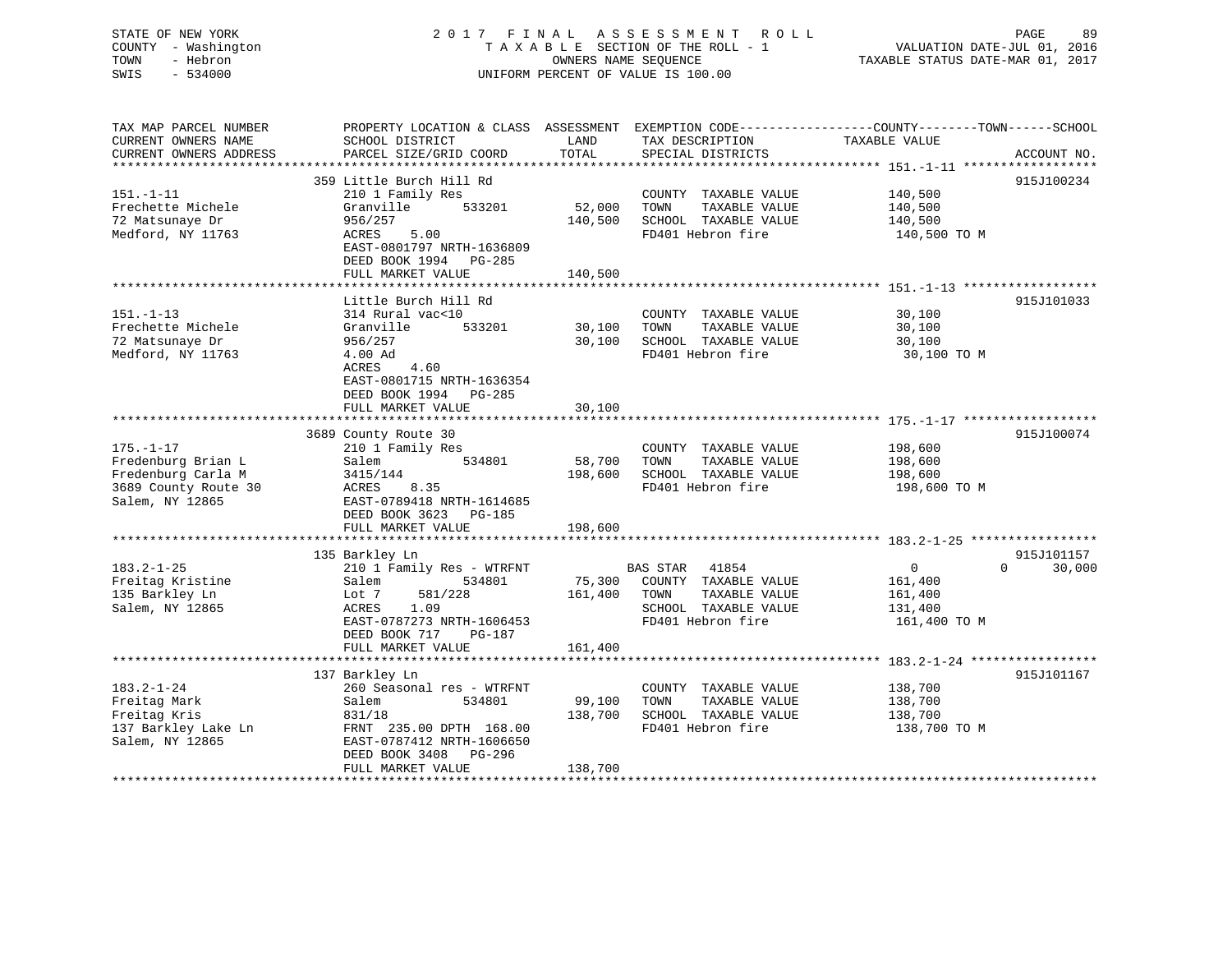## STATE OF NEW YORK 2 0 1 7 F I N A L A S S E S S M E N T R O L L PAGE 90 COUNTY - Washington T A X A B L E SECTION OF THE ROLL - 1 VALUATION DATE-JUL 01, 2016 TOWN - Hebron OWNERS NAME SEQUENCE TAXABLE STATUS DATE-MAR 01, 2017 SWIS - 534000 UNIFORM PERCENT OF VALUE IS 100.00

| TAX MAP PARCEL NUMBER<br>CURRENT OWNERS NAME<br>CURRENT OWNERS ADDRESS                            | PROPERTY LOCATION & CLASS ASSESSMENT<br>SCHOOL DISTRICT<br>PARCEL SIZE/GRID COORD                                                                                                 | LAND<br>TOTAL                | TAX DESCRIPTION TAXABLE VALUE<br>SPECIAL DISTRICTS                                                                                                                       | EXEMPTION CODE-----------------COUNTY-------TOWN------SCHOOL<br>ACCOUNT NO.                                                                                      |
|---------------------------------------------------------------------------------------------------|-----------------------------------------------------------------------------------------------------------------------------------------------------------------------------------|------------------------------|--------------------------------------------------------------------------------------------------------------------------------------------------------------------------|------------------------------------------------------------------------------------------------------------------------------------------------------------------|
| $184. - 1 - 14.2$<br>Fremont Lucy<br>68 Bogtown Ln<br>Salem, NY 12865                             | 68 Bogtown Ln<br>240 Rural res<br>Salem<br>534801<br>Restrictions 586/18<br>ACRES<br>20.40 BANK<br>999<br>EAST-0802649 NRTH-1605967<br>DEED BOOK 2798 PG-176<br>FULL MARKET VALUE | 82,800<br>202,700<br>202,700 | BAS STAR 41854<br>COUNTY TAXABLE VALUE<br>TAXABLE VALUE<br>TOWN<br>SCHOOL TAXABLE VALUE<br>FD401 Hebron fire                                                             | 915J101606<br>$\Omega$<br>30,000<br>$\overline{0}$<br>202,700<br>202,700<br>172,700<br>202,700 TO M                                                              |
|                                                                                                   |                                                                                                                                                                                   |                              |                                                                                                                                                                          |                                                                                                                                                                  |
| $168. - 1 - 14.4$<br>Fricke Russell A<br>Louy Michelle A<br>40 Crosier Rd<br>Salem, NY 12865      | 40 Crosier Rd<br>210 1 Family Res<br>534801<br>Salem<br>ACRES<br>5.00 BANK<br>999<br>EAST-0793217 NRTH-1616677<br>DEED BOOK 2751 PG-336<br>FULL MARKET VALUE                      | 220,400                      | BAS STAR 41854<br>52,000 SOL-CO/TWN 49501<br>COUNTY TAXABLE VALUE<br>TOWN<br>TAXABLE VALUE<br>SCHOOL TAXABLE VALUE<br>220,400 CA008 Cons agri dst 8<br>FD401 Hebron fire | 915J101712<br>30,000<br>$\mathbf 0$<br>$\Omega$<br>27,000<br>27,000<br>$\overline{\phantom{0}}$<br>193,400<br>193,400<br>190,400<br>220,400 TO M<br>220,400 TO M |
|                                                                                                   |                                                                                                                                                                                   |                              |                                                                                                                                                                          |                                                                                                                                                                  |
| $177. - 1 - 21.2$<br>Friday J. Kristen<br>366 Lake Ave<br>Saratoga Springs, NY 12866              | 105 Sheldon Rd<br>312 Vac w/imprv<br>534801<br>Salem<br>19.00<br>ACRES<br>EAST-0816566 NRTH-1616413<br>DEED BOOK 880<br>PG-316<br>FULL MARKET VALUE                               | 43,000<br>48,700<br>48,700   | COUNTY TAXABLE VALUE<br>TOWN<br>TAXABLE VALUE<br>SCHOOL TAXABLE VALUE<br>FD401 Hebron fire                                                                               | 915J101114<br>48,700<br>48,700<br>48,700<br>48,700 TO M                                                                                                          |
|                                                                                                   | Sheldon Rd                                                                                                                                                                        |                              |                                                                                                                                                                          | 915J101762                                                                                                                                                       |
| $177. - 1 - 21.9$<br>Friday Jean Kristen<br>366 Lake Ave<br>Saratoga Springs, NY 12866            | 312 Vac w/imprv<br>534801<br>Salem<br>7.59<br>ACRES<br>EAST-0818067 NRTH-1616144<br>DEED BOOK 614<br><b>PG-115</b><br>FULL MARKET VALUE                                           | 25,900<br>30,100<br>30,100   | COUNTY TAXABLE VALUE<br>TOWN<br>TAXABLE VALUE<br>SCHOOL TAXABLE VALUE<br>FD401 Hebron fire                                                                               | 30,100<br>30,100<br>30,100<br>30,100 TO M                                                                                                                        |
|                                                                                                   |                                                                                                                                                                                   |                              |                                                                                                                                                                          |                                                                                                                                                                  |
| $183.2 - 1 - 14$<br>Fronhofer Frank<br>Fronhofer Janet<br>2250 County Route 47<br>Salem, NY 12865 | County Route 47<br>314 Rural vac<10 - WTRFNT<br>534801<br>Salem<br>1.15<br>ACRES<br>EAST-0787568 NRTH-1607949<br>DEED BOOK 3478<br>PG-206<br>FULL MARKET VALUE                    | 30,200<br>30,200<br>30,200   | COUNTY TAXABLE VALUE<br>TOWN<br>TAXABLE VALUE<br>SCHOOL TAXABLE VALUE<br>FD401 Hebron fire                                                                               | 915J101172<br>30,200<br>30,200<br>30,200<br>30,200 TO M                                                                                                          |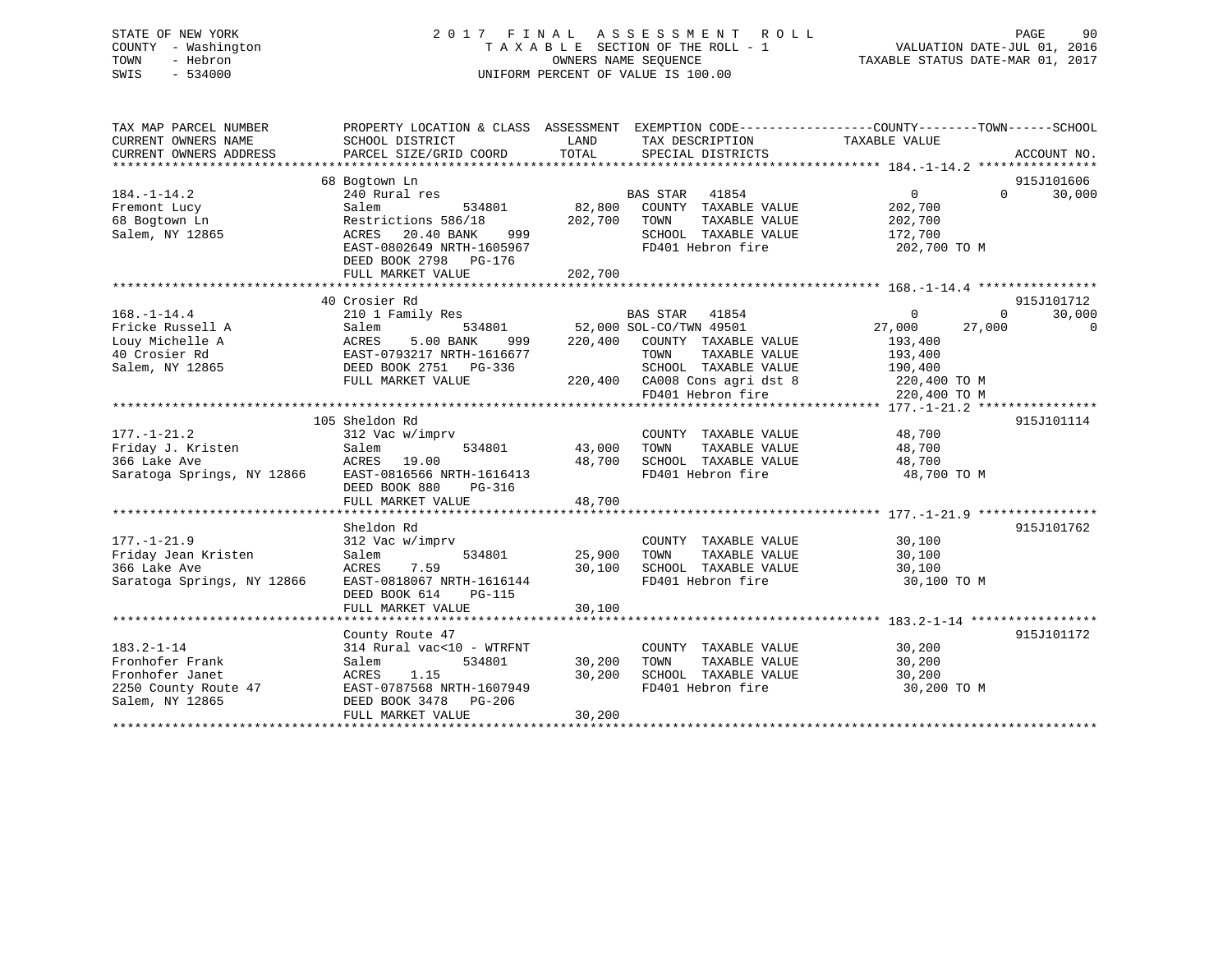## STATE OF NEW YORK 2 0 1 7 F I N A L A S S E S S M E N T R O L L PAGE 91 COUNTY - Washington T A X A B L E SECTION OF THE ROLL - 1 VALUATION DATE-JUL 01, 2016 TOWN - Hebron OWNERS NAME SEQUENCE TAXABLE STATUS DATE-MAR 01, 2017 SWIS - 534000 UNIFORM PERCENT OF VALUE IS 100.00

| TAX MAP PARCEL NUMBER<br>CURRENT OWNERS NAME<br>CURRENT OWNERS ADDRESS                                     | SCHOOL DISTRICT<br>PARCEL SIZE/GRID COORD                                                                                                                              | LAND<br>TOTAL                 | TAX DESCRIPTION<br>SPECIAL DISTRICTS                                                                                                            | PROPERTY LOCATION & CLASS ASSESSMENT EXEMPTION CODE---------------COUNTY-------TOWN-----SCHOOL<br>TAXABLE VALUE | ACCOUNT NO.                      |
|------------------------------------------------------------------------------------------------------------|------------------------------------------------------------------------------------------------------------------------------------------------------------------------|-------------------------------|-------------------------------------------------------------------------------------------------------------------------------------------------|-----------------------------------------------------------------------------------------------------------------|----------------------------------|
|                                                                                                            | **************************                                                                                                                                             |                               |                                                                                                                                                 |                                                                                                                 |                                  |
| $183.2 - 1 - 15$<br>Fronhofer Frank<br>Fronhofer Janet<br>2250 County Route 47<br>Salem, NY 12865          | 2250 County Route 47<br>210 1 Family Res - WTRFNT<br>534801<br>Salem<br>2.92<br>ACRES<br>EAST-0787811 NRTH-1608081<br>DEED BOOK 450<br>PG-698<br>FULL MARKET VALUE     | 96,800<br>239,500<br>239,500  | ENH STAR<br>41834<br>COUNTY TAXABLE VALUE<br>TAXABLE VALUE<br>TOWN<br>SCHOOL TAXABLE VALUE<br>FD401 Hebron fire                                 | $\mathbf{0}$<br>$\Omega$<br>239,500<br>239,500<br>174,000<br>239,500 TO M                                       | 915J101051<br>65,500             |
| ***********************                                                                                    |                                                                                                                                                                        |                               |                                                                                                                                                 |                                                                                                                 |                                  |
| $167. - 1 - 55.3$<br>Fronhofer Laural<br>953 Callaway Rd<br>Argyle, NY 12809                               | 953 Callaway Rd<br>240 Rural res<br>532001<br>Argyle<br>507/635 959/129<br>ACRES 10.66<br>EAST-0783980 NRTH-1623976<br>DEED BOOK 3130 PG-127                           |                               | AGED-CO<br>41802<br>63,300 ENH STAR 41834<br>168,700 COUNTY TAXABLE VALUE<br>TOWN<br>TAXABLE VALUE<br>SCHOOL TAXABLE VALUE<br>FD401 Hebron fire | 42,175<br>$\Omega$<br>$\overline{0}$<br>$\Omega$<br>126,525<br>168,700<br>103,200<br>168,700 TO M               | 915J101110<br>$\Omega$<br>65,500 |
|                                                                                                            | FULL MARKET VALUE                                                                                                                                                      | 168,700                       |                                                                                                                                                 |                                                                                                                 |                                  |
|                                                                                                            |                                                                                                                                                                        |                               |                                                                                                                                                 |                                                                                                                 |                                  |
| $177. - 1 - 32.2$<br>Fronhofer Socrates<br>Fronhofer Karen<br>14 South Main St<br>Salem, NY 12865          | Chamberlin Mills Rd<br>322 Rural vac>10<br>534801<br>Salem<br>ACRES 50.00<br>EAST-0806825 NRTH-1610771<br>DEED BOOK 741<br>PG-272<br>FULL MARKET VALUE                 | 58,300<br>58,300<br>58,300    | COUNTY TAXABLE VALUE<br>TAXABLE VALUE<br>TOWN<br>SCHOOL TAXABLE VALUE<br>FD401 Hebron fire                                                      | 58,300<br>58,300<br>58,300<br>58,300 TO M                                                                       |                                  |
|                                                                                                            |                                                                                                                                                                        |                               |                                                                                                                                                 |                                                                                                                 |                                  |
| $153. - 1 - 12.3$<br>Frost James<br>82 E Potter Ave<br>Granville, NY 12832                                 | 1101 Smith Rd<br>270 Mfg housing<br>533201<br>Granville<br>ACRES<br>8.70<br>EAST-0816304 NRTH-1636811<br>PG-270<br>DEED BOOK 516                                       | 39,800<br>43,800              | COUNTY TAXABLE VALUE<br>TAXABLE VALUE<br>TOWN<br>SCHOOL TAXABLE VALUE<br>CA008 Cons agri dst 8<br>FD401 Hebron fire                             | 43,800<br>43,800<br>43,800<br>43,800 TO M<br>43,800 TO M                                                        | 915J101415                       |
|                                                                                                            | FULL MARKET VALUE                                                                                                                                                      | 43,800                        |                                                                                                                                                 |                                                                                                                 |                                  |
| $153. - 1 - 12.8$<br>Fuchs Isabel<br>PO Box 954<br>Westbrook, CT 06498                                     | 545 North Grimes Hill Rd<br>210 1 Family Res<br>Granville<br>533201<br>ACRES 56.04<br>EAST-0816424 NRTH-1635384<br>DEED BOOK 3238 PG-34<br>FULL MARKET VALUE           | 112,500<br>177,600<br>177,600 | COUNTY TAXABLE VALUE<br>TAXABLE VALUE<br>TOWN<br>SCHOOL TAXABLE VALUE<br>CA008 Cons agri dst 8<br>FD401 Hebron fire                             | 177,600<br>177,600<br>177,600<br>177,600 TO M<br>177,600 TO M                                                   |                                  |
|                                                                                                            |                                                                                                                                                                        |                               |                                                                                                                                                 |                                                                                                                 |                                  |
| $159. - 1 - 28$<br>Gabianelli Frank<br>Gabianelli Katherine<br>4174 County Route 48 Rd<br>Argyle, NY 12809 | Halls Pond Rd<br>314 Rural vac<10<br>533801<br>Hartford<br>407/760 410/133<br>ACRES 37.65<br>EAST-0793098 NRTH-1627067<br>DEED BOOK 2925<br>PG-97<br>FULL MARKET VALUE | 67,100<br>67,100<br>67,100    | COUNTY TAXABLE VALUE<br>TAXABLE VALUE<br>TOWN<br>SCHOOL TAXABLE VALUE<br>FD401 Hebron fire                                                      | 67,100<br>67,100<br>67,100<br>67,100 TO M                                                                       | 915J100605                       |
|                                                                                                            |                                                                                                                                                                        |                               |                                                                                                                                                 |                                                                                                                 |                                  |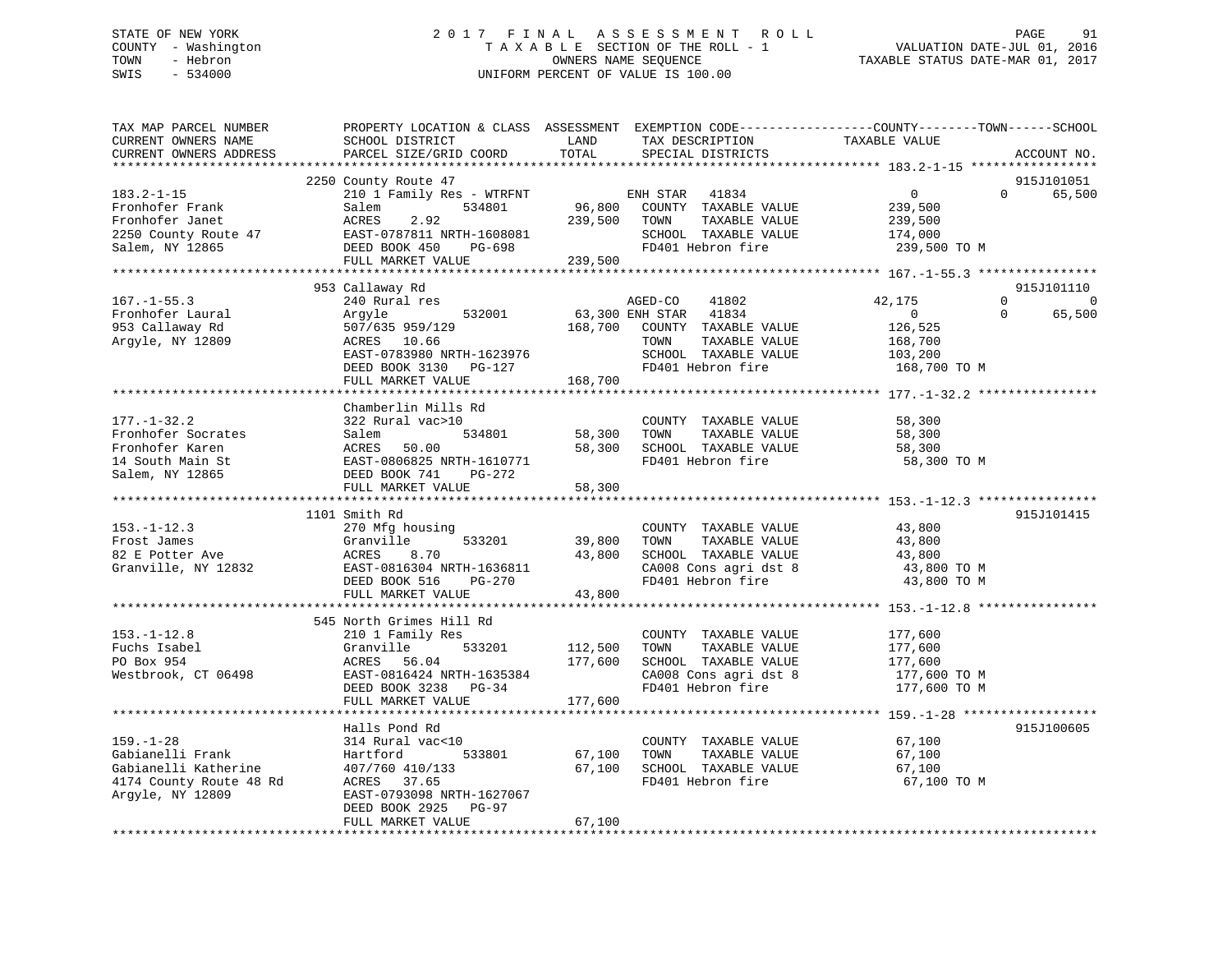## STATE OF NEW YORK 2 0 1 7 F I N A L A S S E S S M E N T R O L L PAGE 92 COUNTY - Washington T A X A B L E SECTION OF THE ROLL - 1 VALUATION DATE-JUL 01, 2016 TOWN - Hebron OWNERS NAME SEQUENCE TAXABLE STATUS DATE-MAR 01, 2017 SWIS - 534000 UNIFORM PERCENT OF VALUE IS 100.00

| TAX MAP PARCEL NUMBER      | PROPERTY LOCATION & CLASS ASSESSMENT EXEMPTION CODE----------------COUNTY-------TOWN-----SCHOOL                 |        |                                                                                                                                               |                |                    |
|----------------------------|-----------------------------------------------------------------------------------------------------------------|--------|-----------------------------------------------------------------------------------------------------------------------------------------------|----------------|--------------------|
| CURRENT OWNERS NAME        | SCHOOL DISTRICT                                                                                                 | LAND   | TAX DESCRIPTION                                                                                                                               | TAXABLE VALUE  |                    |
| CURRENT OWNERS ADDRESS     | PARCEL SIZE/GRID COORD                                                                                          | TOTAL  | SPECIAL DISTRICTS                                                                                                                             |                | ACCOUNT NO.        |
|                            | Wood Way                                                                                                        |        |                                                                                                                                               |                |                    |
| $186. - 1 - 19$            | 322 Rural vac>10                                                                                                |        | COUNTY TAXABLE VALUE                                                                                                                          | 30,600         |                    |
| Gable John M               | Salem<br>534801                                                                                                 | 30,600 | TOWN        TAXABLE  VALUE<br>SCHOOL    TAXABLE  VALUE                                                                                        | 30,600         |                    |
| 582 Truesdale Hill Rd      | ACRES 10.75                                                                                                     | 30,600 |                                                                                                                                               | 30,600         |                    |
| Lake George, NY 12845-7110 | EAST-0818481 NRTH-1608860<br>DEED BOOK 773<br>PG-258<br>FULL MARKET VALUE                                       | 30,600 | FD401 Hebron fire                                                                                                                             | 30,600 TO M    |                    |
|                            |                                                                                                                 |        |                                                                                                                                               |                |                    |
|                            | 3473 County Route 30                                                                                            |        |                                                                                                                                               |                | 915J101766         |
| $175. - 1 - 7.3$           | 210 1 Family Res                                                                                                |        | <b>BAS STAR</b> 41854                                                                                                                         | $\overline{0}$ | $\Omega$<br>30,000 |
| Gadzinski Glenn A          | Salem                                                                                                           |        | 534801 50,800 COUNTY TAXABLE VALUE 94,000                                                                                                     |                |                    |
| 3473 County Route 30       |                                                                                                                 |        | TAXABLE VALUE                                                                                                                                 | 94,000         |                    |
| Salem, NY 12865            |                                                                                                                 |        | SCHOOL TAXABLE VALUE 64,000                                                                                                                   |                |                    |
|                            | ACRES   4.74 BANK   999   94,000 TOWN<br>EAST-0790911 NRTH-1610502   SCHOOI<br>DEED BOOK   3508   PG-57   PD401 |        | FD401 Hebron fire                                                                                                                             | 94,000 TO M    |                    |
|                            |                                                                                                                 |        |                                                                                                                                               |                |                    |
|                            | Mountainside Meadows Way                                                                                        |        |                                                                                                                                               |                | 915J101795         |
| $170. - 1 - 12.9$          | 314 Rural vac<10                                                                                                |        | COUNTY TAXABLE VALUE                                                                                                                          | 27,500         |                    |
| Gaetano Frank              | al vac<10<br>534801 27,500<br>Salem                                                                             |        | TAXABLE VALUE<br>TOWN                                                                                                                         | 27,500         |                    |
| Gaetano Leona              | Lot 4                                                                                                           | 27,500 | SCHOOL TAXABLE VALUE 27,500<br>CA008 Cons agri dst 8 27,500 TO M                                                                              |                |                    |
| PO Box 1284                | 8.68<br>ACRES                                                                                                   |        | CA008 Cons agri dst 8<br>-- 101 Tebron fire                                                                                                   |                |                    |
| Middlebury, CT 06762       | EAST-0816113 NRTH-1617057                                                                                       |        | FD401 Hebron fire                                                                                                                             | 27,500 TO M    |                    |
|                            | DEED BOOK 3278 PG-25                                                                                            |        |                                                                                                                                               |                |                    |
|                            | FULL MARKET VALUE                                                                                               | 27,500 |                                                                                                                                               |                |                    |
|                            |                                                                                                                 |        |                                                                                                                                               |                |                    |
| $169. - 1 - 18.35$         | 102 Clark Way<br>270 Mfg housing                                                                                |        | AGED-ALL 41800                                                                                                                                | 9,900          | 9,900<br>9,900     |
| Galabov Peter              | Granville                                                                                                       |        | 533201 18,400 ENH STAR 41834                                                                                                                  | $\overline{0}$ | 9,900<br>$\Omega$  |
| 1772 Mill Pond Rd          |                                                                                                                 |        |                                                                                                                                               | 9,900          |                    |
| Wells, VT 05774            | ACRES 2.50<br>EAST-0814441 NRTH-1623230                                                                         |        |                                                                                                                                               | 9,900          |                    |
|                            | DEED BOOK 761 PG-242                                                                                            |        |                                                                                                                                               | $\Omega$       |                    |
|                            | FULL MARKET VALUE                                                                                               |        | 19,800 COUNTY TAXABLE VALUE 9,<br>TOWN TAXABLE VALUE 9,<br>SCHOOL TAXABLE VALUE 9,<br>19,800 FD401 Hebron fire 19<br>19,800 FD401 Hebron fire | 19,800 TO M    |                    |
|                            |                                                                                                                 |        |                                                                                                                                               |                |                    |
|                            | 6180 State Route 22                                                                                             |        |                                                                                                                                               |                | 915J100123         |
| $185. - 1 - 8$             | 210 1 Family Res                                                                                                |        |                                                                                                                                               | $\overline{0}$ | $\Omega$<br>30,000 |
| Galipeau Kathryn A         | Salem<br>534801                                                                                                 |        |                                                                                                                                               | 85,900         |                    |
| 6180 State Route 22        | ACRES<br>1.40 BANK<br>999 — 10                                                                                  | 85,900 | BAS STAR 41854<br>33,000 COUNTY TAXABLE VALUE<br>2011E VALUE<br>TOWN<br>TAXABLE VALUE                                                         | 85,900         |                    |
| Salem, NY 12865            | EAST-0815640 NRTH-1606750                                                                                       |        | SCHOOL TAXABLE VALUE                                                                                                                          | 55,900         |                    |
|                            | DEED BOOK 1905 PG-346                                                                                           |        | FD401 Hebron fire                                                                                                                             | 85,900 TO M    |                    |
|                            | FULL MARKET VALUE                                                                                               | 85,900 |                                                                                                                                               |                |                    |
|                            |                                                                                                                 |        |                                                                                                                                               |                |                    |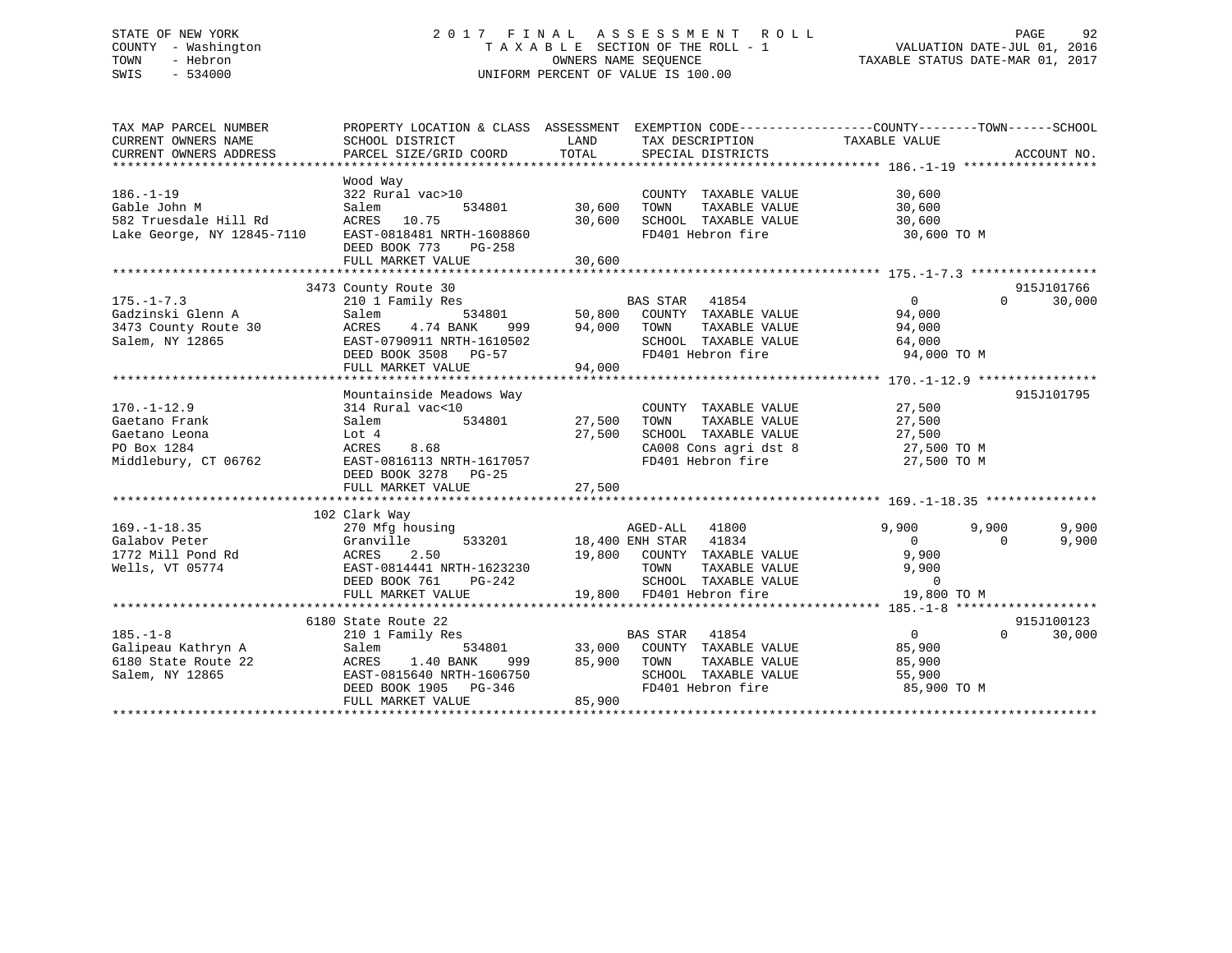## STATE OF NEW YORK 2 0 1 7 F I N A L A S S E S S M E N T R O L L PAGE 93 COUNTY - Washington T A X A B L E SECTION OF THE ROLL - 1 VALUATION DATE-JUL 01, 2016 TOWN - Hebron OWNERS NAME SEQUENCE TAXABLE STATUS DATE-MAR 01, 2017 SWIS - 534000 UNIFORM PERCENT OF VALUE IS 100.00

| TAX MAP PARCEL NUMBER     | PROPERTY LOCATION & CLASS ASSESSMENT EXEMPTION CODE----------------COUNTY-------TOWN------SCHOOL                                                                                                                                                   |       |                                  |                   |                    |
|---------------------------|----------------------------------------------------------------------------------------------------------------------------------------------------------------------------------------------------------------------------------------------------|-------|----------------------------------|-------------------|--------------------|
|                           |                                                                                                                                                                                                                                                    |       |                                  |                   |                    |
|                           | 3208 County Route 30                                                                                                                                                                                                                               |       |                                  |                   | 915J100274         |
|                           | County Route 30<br>210 1 Family Res<br>Salem 534801 28,000                                                                                                                                                                                         |       |                                  |                   |                    |
|                           |                                                                                                                                                                                                                                                    |       |                                  |                   |                    |
|                           |                                                                                                                                                                                                                                                    |       |                                  |                   |                    |
|                           |                                                                                                                                                                                                                                                    |       |                                  |                   |                    |
|                           |                                                                                                                                                                                                                                                    |       |                                  |                   |                    |
|                           |                                                                                                                                                                                                                                                    |       |                                  |                   |                    |
|                           | $\begin{array}{cccccccc} 183.16-1-28 & 3208 \text{ Country Route 30} & 2101 I Family Res & 28,000 & TOMTY TAXABLE VALUE & 79,200 & 915J1002/4 \end{array}$                                                                                         |       |                                  |                   |                    |
|                           | 6395 State Route 22                                                                                                                                                                                                                                |       |                                  |                   | 915J100235         |
|                           | 534801 BAS STAR 41854 0<br>6395 State Route 22<br>Gallagher Michael J Salem 534801 49,800 COUNTY TAXABLE VALUE 137,400<br>6395 State Route 22 EAST-081654 137,400 TOWN TAXABLE VALUE 137,400<br>Salem, NY 12865 DEED BOOK 877 PG-276 C             |       |                                  |                   | $\Omega$<br>30,000 |
|                           |                                                                                                                                                                                                                                                    |       |                                  |                   |                    |
|                           |                                                                                                                                                                                                                                                    |       |                                  |                   |                    |
|                           |                                                                                                                                                                                                                                                    |       |                                  |                   |                    |
|                           |                                                                                                                                                                                                                                                    |       |                                  |                   |                    |
|                           |                                                                                                                                                                                                                                                    |       |                                  |                   |                    |
|                           |                                                                                                                                                                                                                                                    |       |                                  |                   |                    |
|                           |                                                                                                                                                                                                                                                    |       |                                  |                   |                    |
|                           | 352 Higgins Rd                   94 PCT OF VALUE USED FOR EXEMPTION PURPOSES                                                                                                                                                                       |       |                                  |                   | 915J101802         |
|                           |                                                                                                                                                                                                                                                    |       |                                  | $63,544$ $63,544$ | 63,544             |
|                           |                                                                                                                                                                                                                                                    |       |                                  |                   | 65,500             |
|                           |                                                                                                                                                                                                                                                    |       |                                  |                   |                    |
|                           |                                                                                                                                                                                                                                                    |       |                                  |                   |                    |
|                           |                                                                                                                                                                                                                                                    |       |                                  |                   |                    |
|                           |                                                                                                                                                                                                                                                    |       |                                  |                   |                    |
|                           | 170.-2-16<br>332 Higgins Ku<br>210 I Family Res<br>Garboski Lucille Salem 534801<br>352 Higgins Lot 13<br>352 Higgins Lot 13<br>352 Higgins Lot 13<br>352 Higgins Lot 13<br>352 Higgins ACRES 5.12<br>352 Higgins ACRES 5.12<br>352 Higgi          |       |                                  |                   |                    |
|                           |                                                                                                                                                                                                                                                    |       |                                  |                   |                    |
|                           | Big Burch Hill Rd                                                                                                                                                                                                                                  |       |                                  |                   | 915J100214         |
| $142. - 3 - 3.1$          |                                                                                                                                                                                                                                                    |       |                                  |                   | 94,800             |
| Gardiner Eric S           |                                                                                                                                                                                                                                                    |       |                                  |                   |                    |
| 1354 Big Burch Hill Rd    |                                                                                                                                                                                                                                                    |       |                                  |                   |                    |
|                           |                                                                                                                                                                                                                                                    |       |                                  |                   |                    |
| Granville, NY 12832       |                                                                                                                                                                                                                                                    |       |                                  |                   |                    |
|                           | 9153<br>322 Rural vac>10<br>Hartford 533801 118,500 COUNTY TAXABLE VALUE<br>492/946 118,500 TOWN TAXABLE VALUE<br>142.-1-3.1<br>SCHOOL TAXABLE VALUE<br>FRNT 1325.00 DPTH<br>FRNT 1325.00 DPTH<br>FRNT 1325.00 DPTH<br>FRNT 1325.00 DPTH<br>FRNT 1 |       |                                  |                   |                    |
| MAY BE SUBJECT TO PAYMENT | ACRES 51.15                                                                                                                                                                                                                                        |       |                                  |                   |                    |
| UNDER RPTL480A UNTIL 2026 | EAST-0800286 NRTH-1639954                                                                                                                                                                                                                          |       |                                  |                   |                    |
|                           | DEED BOOK 2863 PG-313                                                                                                                                                                                                                              |       |                                  |                   |                    |
|                           |                                                                                                                                                                                                                                                    |       |                                  |                   |                    |
|                           |                                                                                                                                                                                                                                                    |       |                                  |                   |                    |
|                           | Big Burch Hill Rd                                                                                                                                                                                                                                  |       |                                  |                   |                    |
| $142. - 3 - 3.7$          | 322 Rural vac>10                                                                                                                                                                                                                                   |       | COUNTY TAXABLE VALUE             | 8,000             |                    |
| Gardiner Eric S           |                                                                                                                                                                                                                                                    |       |                                  |                   |                    |
| 1354 Big Burch Hill Rd    |                                                                                                                                                                                                                                                    |       |                                  |                   |                    |
| Granville, NY 12832       | Hartford 533801 8,000<br>ACRES 10.67 8,000<br>EAST-0801294 NRTH-1639141 8,000<br>THE 16301294 NRTH-1639141                                                                                                                                         |       | $FD401$ Hebron fire $8,000$ TO M |                   |                    |
|                           | DEED BOOK 2863 PG-313                                                                                                                                                                                                                              |       |                                  |                   |                    |
|                           | FULL MARKET VALUE                                                                                                                                                                                                                                  | 8,000 |                                  |                   |                    |
|                           |                                                                                                                                                                                                                                                    |       |                                  |                   |                    |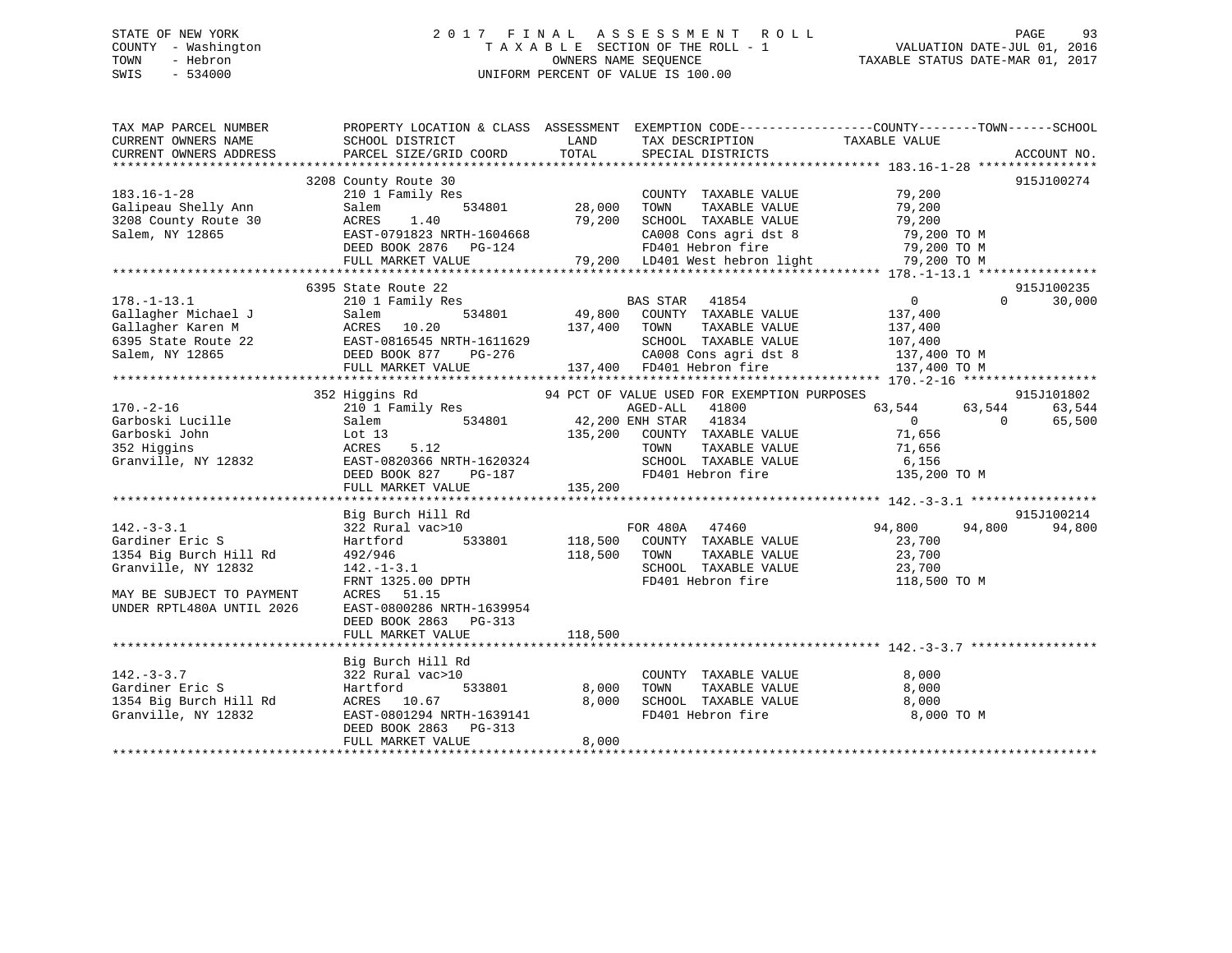## STATE OF NEW YORK 2 0 1 7 F I N A L A S S E S S M E N T R O L L PAGE 94 COUNTY - Washington T A X A B L E SECTION OF THE ROLL - 1 VALUATION DATE-JUL 01, 2016 TOWN - Hebron OWNERS NAME SEQUENCE TAXABLE STATUS DATE-MAR 01, 2017 SWIS - 534000 UNIFORM PERCENT OF VALUE IS 100.00

| TAX MAP PARCEL NUMBER<br>CURRENT OWNERS NAME<br>CURRENT OWNERS ADDRESS                                           | PROPERTY LOCATION & CLASS ASSESSMENT<br>SCHOOL DISTRICT<br>PARCEL SIZE/GRID COORD                                                                                              | LAND<br>TOTAL              | EXEMPTION CODE-----------------COUNTY-------TOWN------SCHOOL<br>TAX DESCRIPTION<br>SPECIAL DISTRICTS                                             | TAXABLE VALUE                                                          | ACCOUNT NO.                  |
|------------------------------------------------------------------------------------------------------------------|--------------------------------------------------------------------------------------------------------------------------------------------------------------------------------|----------------------------|--------------------------------------------------------------------------------------------------------------------------------------------------|------------------------------------------------------------------------|------------------------------|
| $142. - 3 - 3.8$<br>Gardiner Eric S<br>1354 Big Burch Hill Rd<br>Granville, NY 12832                             | Big Burch Hill Rd<br>314 Rural vac<10<br>533801<br>Hartford<br>FRNT 164.00 DPTH<br>1.42<br>ACRES<br>EAST-0800940 NRTH-1640930<br>DEED BOOK 2863<br>PG-313<br>FULL MARKET VALUE | 4,500<br>4,500<br>4,500    | COUNTY TAXABLE VALUE<br>TOWN<br>TAXABLE VALUE<br>SCHOOL TAXABLE VALUE<br>FD401 Hebron fire                                                       | 4,500<br>4,500<br>4,500<br>4,500 TO M                                  |                              |
|                                                                                                                  | Big Burch Hill Rd/w Off                                                                                                                                                        |                            |                                                                                                                                                  |                                                                        | 915J101042                   |
| $151. - 1 - 4$<br>Gardiner Eric S<br>1354 Big Burch Hill Rd<br>Granville, NY 12832<br>MAY BE SUBJECT TO PAYMENT  | 323 Vacant rural<br>Granville<br>533201<br>Agmt 898/64<br>ACRES 21.12<br>EAST-0800931 NRTH-1639967<br>DEED BOOK 2876 PG-139                                                    | 15,700                     | FOR 480A 47460<br>15,700 COUNTY TAXABLE VALUE<br>TOWN<br>TAXABLE VALUE<br>SCHOOL TAXABLE VALUE<br>FD401 Hebron fire                              | 12,560<br>12,560<br>3,140<br>3,140<br>3,140<br>15,700 TO M             | 12,560                       |
| UNDER RPTL480A UNTIL 2026                                                                                        | FULL MARKET VALUE                                                                                                                                                              | 15,700                     |                                                                                                                                                  |                                                                        |                              |
|                                                                                                                  | 1354 Big Burch Hill Rd                                                                                                                                                         |                            |                                                                                                                                                  |                                                                        | 915J100334                   |
| $151. - 1 - 5$<br>Gardiner Eric S<br>Gardiner Malynlee B<br>1354 Big Burch Hill Rd<br>Granville, NY 12865        | 240 Rural res<br>Granville<br>533201<br>ACRES 27.50<br>EAST-0802304 NRTH-1640016<br>DEED BOOK 2184 PG-290<br>FULL MARKET VALUE                                                 | 194,500                    | BAS STAR<br>41854<br>95,900 FOR 480A 47460<br>COUNTY TAXABLE VALUE<br>TOWN<br>TAXABLE VALUE<br>SCHOOL TAXABLE VALUE<br>194,500 FD401 Hebron fire | 0<br>44,700<br>44,700<br>149,800<br>149,800<br>119,800<br>194,500 TO M | $\Omega$<br>30,000<br>44,700 |
| MAY BE SUBJECT TO PAYMENT<br>UNDER RPTL480A UNTIL 2026                                                           |                                                                                                                                                                                |                            |                                                                                                                                                  |                                                                        |                              |
|                                                                                                                  | Little Burch Hill Rd/n Of                                                                                                                                                      |                            |                                                                                                                                                  |                                                                        | 915J100603                   |
| $151. - 1 - 23$<br>Gardiner Eric S<br>1354 Big Burch Hill Rd<br>Granville, NY 12832<br>MAY BE SUBJECT TO PAYMENT | 322 Rural vac>10<br>Granville<br>533201<br>15.0 Ad<br>ACRES 16.00<br>EAST-0800453 NRTH-1638508<br>DEED BOOK 2863 PG-313                                                        | 12,000<br>12,000           | FOR 480A 47460<br>COUNTY TAXABLE VALUE<br>TAXABLE VALUE<br>TOWN<br>SCHOOL TAXABLE VALUE<br>FD401 Hebron fire                                     | 9,600<br>9,600<br>2,400<br>2,400<br>2,400<br>12,000 TO M               | 9,600                        |
| UNDER RPTL480A UNTIL 2026                                                                                        | FULL MARKET VALUE                                                                                                                                                              | 12,000                     |                                                                                                                                                  |                                                                        |                              |
|                                                                                                                  | 1541 Big Burch Hill Rd                                                                                                                                                         |                            |                                                                                                                                                  |                                                                        | 9179900717                   |
| $152 - 2 - 1$<br>Garner Albert<br>1510 Albermarle Rd<br>Brooklyn, NY 11226                                       | 283 Res w/Comuse<br>Granville<br>533201<br>FRNT 224.00 DPTH 149.00<br>EAST-0807157 NRTH-1639548<br>DEED BOOK 2897 PG-275<br>FULL MARKET VALUE                                  | 45,300<br>67,500<br>67,500 | COUNTY TAXABLE VALUE<br>TAXABLE VALUE<br>TOWN<br>SCHOOL TAXABLE VALUE<br>CA008 Cons agri dst 8<br>FD401 Hebron fire                              | 67,500<br>67,500<br>67,500<br>67,500 TO M<br>67,500 TO M               |                              |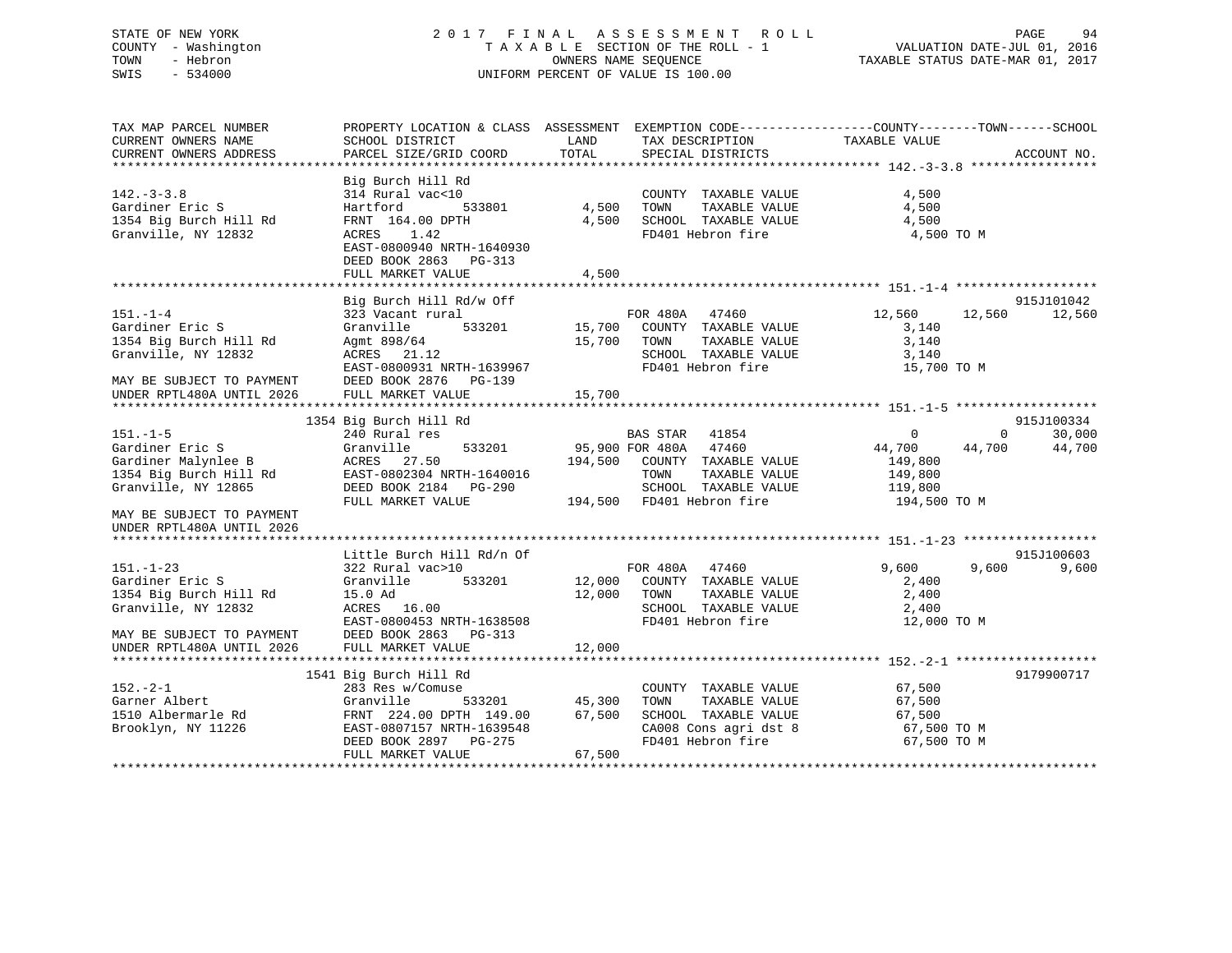## STATE OF NEW YORK 2 0 1 7 F I N A L A S S E S S M E N T R O L L PAGE 95 COUNTY - Washington T A X A B L E SECTION OF THE ROLL - 1 VALUATION DATE-JUL 01, 2016 TOWN - Hebron OWNERS NAME SEQUENCE TAXABLE STATUS DATE-MAR 01, 2017 SWIS - 534000 UNIFORM PERCENT OF VALUE IS 100.00

| LAND<br>TAXABLE VALUE<br>SCHOOL DISTRICT<br>TAX DESCRIPTION<br>TOTAL<br>PARCEL SIZE/GRID COORD<br>SPECIAL DISTRICTS<br>ACCOUNT NO.<br>137 Liebig Rd<br>210 1 Family Res<br>COUNTY TAXABLE VALUE<br>159,000<br>Granville<br>533201<br>41,100<br>TOWN<br>TAXABLE VALUE<br>159,000<br>159,000<br>SCHOOL TAXABLE VALUE<br>ACRES<br>2.48<br>159,000<br>EAST-0804639 NRTH-1640261<br>FD401 Hebron fire<br>159,000 TO M<br>Brooklyn, NY 11226<br>DEED BOOK 2842 PG-342<br>FULL MARKET VALUE<br>159,000<br>103 Lang Hill Rd<br>915J100269<br>214,546<br>$152. - 1 - 22$<br>113 Cattle farm<br>AG DIST<br>41720<br>214,546<br>214,546<br>Garner Albert H<br>Granville<br>533201 397,100<br>537,454<br>COUNTY TAXABLE VALUE<br>1510 Albemarle Rd<br>ACRES 264.76<br>752,000<br>TOWN<br>TAXABLE VALUE<br>537,454<br>Brooklyn, NY 11226<br>EAST-0807559 NRTH-1634589<br>SCHOOL TAXABLE VALUE 537,454<br>CA008 Cons agri dst 8 537,454<br>DEED BOOK 2697 PG-94<br>FIILL MADFER 11-10-10-04<br>537,454 TO M<br>$752,000$ FD4<br>214,546 EX<br>MAY BE SUBJECT TO PAYMENT<br>FULL MARKET VALUE<br>FD401 Hebron fire<br>752,000 TO M<br>UNDER AGDIST LAW TIL 2021<br>County Route 31<br>$152. - 2 - 37.5$<br>129 Land rights<br>41720<br>198,277<br>198,277<br>AG DIST<br>198,277<br>Garner Albert H<br>533201<br>267,300<br>COUNTY TAXABLE VALUE<br>195,723<br>Granville<br>1510 Albemarle Rd<br>2975/146<br>394,000<br>TOWN<br>TAXABLE VALUE<br>195,723<br>Brooklyn, NY 11226<br>SCHOOL TAXABLE VALUE<br>ACRES 149.75<br>195,723<br>EAST-0808422 NRTH-1637604<br>DEED BOOK 2697 PG-99<br>TULL MARKET VALUE 394,000 FD401 Hebron fire<br>CA008 Cons agri dst 8<br>195,723 TO M<br>198,277 EX<br>394,000 TO M<br>Davis Ln<br>322 Rural vac>10<br>41720<br>15,775<br>15,775<br>15,775<br>AG DIST<br>74,500<br>533201<br>Granville<br>COUNTY TAXABLE VALUE<br>58,725<br>74,500<br>58,725<br>ACRES 64.80<br>TOWN<br>TAXABLE VALUE<br>Brooklyn, NY 11226<br>EAST-0807822 NRTH-1632041<br>SCHOOL TAXABLE VALUE<br>58,725<br>CA008 Cons agri dst 8<br>DEED BOOK 3170 PG-75<br>58,725 TO M<br>74,500<br>FULL MARKET VALUE<br>15,775 EX<br>MAY BE SUBJECT TO PAYMENT<br>FD401 Hebron fire<br>74,500 TO M<br>UNDER AGDIST LAW TIL 2021<br>County Route 31<br>$160. - 1 - 1.3$<br>322 Rural vac>10<br>41720<br>131,948<br>131,948<br>131,948<br>AG DIST<br>Garner Albert H<br>Granville<br>533201 167,000<br>COUNTY TAXABLE VALUE<br>35,052<br>1510 Albemarle Rd<br>ACRES 84.77<br>167,000<br>TOWN<br>TAXABLE VALUE<br>35,052<br>EAST-0804985 NRTH-1632407<br>SCHOOL TAXABLE VALUE<br>Brooklyn, NY 11226<br>35,052<br>CA008 Cons agri dst 8<br>DEED BOOK 3560 PG-244<br>35,052 TO M<br>167,000<br>FULL MARKET VALUE<br>131,948 EX<br>MAY BE SUBJECT TO PAYMENT<br>FD401 Hebron fire<br>167,000 TO M<br>UNDER AGDIST LAW TIL 2021 | TAX MAP PARCEL NUMBER     |  | PROPERTY LOCATION & CLASS ASSESSMENT EXEMPTION CODE---------------COUNTY-------TOWN-----SCHOOL |  |  |
|-------------------------------------------------------------------------------------------------------------------------------------------------------------------------------------------------------------------------------------------------------------------------------------------------------------------------------------------------------------------------------------------------------------------------------------------------------------------------------------------------------------------------------------------------------------------------------------------------------------------------------------------------------------------------------------------------------------------------------------------------------------------------------------------------------------------------------------------------------------------------------------------------------------------------------------------------------------------------------------------------------------------------------------------------------------------------------------------------------------------------------------------------------------------------------------------------------------------------------------------------------------------------------------------------------------------------------------------------------------------------------------------------------------------------------------------------------------------------------------------------------------------------------------------------------------------------------------------------------------------------------------------------------------------------------------------------------------------------------------------------------------------------------------------------------------------------------------------------------------------------------------------------------------------------------------------------------------------------------------------------------------------------------------------------------------------------------------------------------------------------------------------------------------------------------------------------------------------------------------------------------------------------------------------------------------------------------------------------------------------------------------------------------------------------------------------------------------------------------------------------------------------------------------------------------------------------------------------------------------------------------------------------------------------------------------------------------------------------------------------------------------------------------------------------------|---------------------------|--|------------------------------------------------------------------------------------------------|--|--|
|                                                                                                                                                                                                                                                                                                                                                                                                                                                                                                                                                                                                                                                                                                                                                                                                                                                                                                                                                                                                                                                                                                                                                                                                                                                                                                                                                                                                                                                                                                                                                                                                                                                                                                                                                                                                                                                                                                                                                                                                                                                                                                                                                                                                                                                                                                                                                                                                                                                                                                                                                                                                                                                                                                                                                                                                       | CURRENT OWNERS NAME       |  |                                                                                                |  |  |
|                                                                                                                                                                                                                                                                                                                                                                                                                                                                                                                                                                                                                                                                                                                                                                                                                                                                                                                                                                                                                                                                                                                                                                                                                                                                                                                                                                                                                                                                                                                                                                                                                                                                                                                                                                                                                                                                                                                                                                                                                                                                                                                                                                                                                                                                                                                                                                                                                                                                                                                                                                                                                                                                                                                                                                                                       | CURRENT OWNERS ADDRESS    |  |                                                                                                |  |  |
|                                                                                                                                                                                                                                                                                                                                                                                                                                                                                                                                                                                                                                                                                                                                                                                                                                                                                                                                                                                                                                                                                                                                                                                                                                                                                                                                                                                                                                                                                                                                                                                                                                                                                                                                                                                                                                                                                                                                                                                                                                                                                                                                                                                                                                                                                                                                                                                                                                                                                                                                                                                                                                                                                                                                                                                                       |                           |  |                                                                                                |  |  |
|                                                                                                                                                                                                                                                                                                                                                                                                                                                                                                                                                                                                                                                                                                                                                                                                                                                                                                                                                                                                                                                                                                                                                                                                                                                                                                                                                                                                                                                                                                                                                                                                                                                                                                                                                                                                                                                                                                                                                                                                                                                                                                                                                                                                                                                                                                                                                                                                                                                                                                                                                                                                                                                                                                                                                                                                       |                           |  |                                                                                                |  |  |
|                                                                                                                                                                                                                                                                                                                                                                                                                                                                                                                                                                                                                                                                                                                                                                                                                                                                                                                                                                                                                                                                                                                                                                                                                                                                                                                                                                                                                                                                                                                                                                                                                                                                                                                                                                                                                                                                                                                                                                                                                                                                                                                                                                                                                                                                                                                                                                                                                                                                                                                                                                                                                                                                                                                                                                                                       | $151. - 1 - 7.8$          |  |                                                                                                |  |  |
|                                                                                                                                                                                                                                                                                                                                                                                                                                                                                                                                                                                                                                                                                                                                                                                                                                                                                                                                                                                                                                                                                                                                                                                                                                                                                                                                                                                                                                                                                                                                                                                                                                                                                                                                                                                                                                                                                                                                                                                                                                                                                                                                                                                                                                                                                                                                                                                                                                                                                                                                                                                                                                                                                                                                                                                                       | Garner Albert H           |  |                                                                                                |  |  |
|                                                                                                                                                                                                                                                                                                                                                                                                                                                                                                                                                                                                                                                                                                                                                                                                                                                                                                                                                                                                                                                                                                                                                                                                                                                                                                                                                                                                                                                                                                                                                                                                                                                                                                                                                                                                                                                                                                                                                                                                                                                                                                                                                                                                                                                                                                                                                                                                                                                                                                                                                                                                                                                                                                                                                                                                       | 1510 Albermarle Rd        |  |                                                                                                |  |  |
|                                                                                                                                                                                                                                                                                                                                                                                                                                                                                                                                                                                                                                                                                                                                                                                                                                                                                                                                                                                                                                                                                                                                                                                                                                                                                                                                                                                                                                                                                                                                                                                                                                                                                                                                                                                                                                                                                                                                                                                                                                                                                                                                                                                                                                                                                                                                                                                                                                                                                                                                                                                                                                                                                                                                                                                                       |                           |  |                                                                                                |  |  |
|                                                                                                                                                                                                                                                                                                                                                                                                                                                                                                                                                                                                                                                                                                                                                                                                                                                                                                                                                                                                                                                                                                                                                                                                                                                                                                                                                                                                                                                                                                                                                                                                                                                                                                                                                                                                                                                                                                                                                                                                                                                                                                                                                                                                                                                                                                                                                                                                                                                                                                                                                                                                                                                                                                                                                                                                       |                           |  |                                                                                                |  |  |
|                                                                                                                                                                                                                                                                                                                                                                                                                                                                                                                                                                                                                                                                                                                                                                                                                                                                                                                                                                                                                                                                                                                                                                                                                                                                                                                                                                                                                                                                                                                                                                                                                                                                                                                                                                                                                                                                                                                                                                                                                                                                                                                                                                                                                                                                                                                                                                                                                                                                                                                                                                                                                                                                                                                                                                                                       |                           |  |                                                                                                |  |  |
|                                                                                                                                                                                                                                                                                                                                                                                                                                                                                                                                                                                                                                                                                                                                                                                                                                                                                                                                                                                                                                                                                                                                                                                                                                                                                                                                                                                                                                                                                                                                                                                                                                                                                                                                                                                                                                                                                                                                                                                                                                                                                                                                                                                                                                                                                                                                                                                                                                                                                                                                                                                                                                                                                                                                                                                                       |                           |  |                                                                                                |  |  |
|                                                                                                                                                                                                                                                                                                                                                                                                                                                                                                                                                                                                                                                                                                                                                                                                                                                                                                                                                                                                                                                                                                                                                                                                                                                                                                                                                                                                                                                                                                                                                                                                                                                                                                                                                                                                                                                                                                                                                                                                                                                                                                                                                                                                                                                                                                                                                                                                                                                                                                                                                                                                                                                                                                                                                                                                       |                           |  |                                                                                                |  |  |
|                                                                                                                                                                                                                                                                                                                                                                                                                                                                                                                                                                                                                                                                                                                                                                                                                                                                                                                                                                                                                                                                                                                                                                                                                                                                                                                                                                                                                                                                                                                                                                                                                                                                                                                                                                                                                                                                                                                                                                                                                                                                                                                                                                                                                                                                                                                                                                                                                                                                                                                                                                                                                                                                                                                                                                                                       |                           |  |                                                                                                |  |  |
|                                                                                                                                                                                                                                                                                                                                                                                                                                                                                                                                                                                                                                                                                                                                                                                                                                                                                                                                                                                                                                                                                                                                                                                                                                                                                                                                                                                                                                                                                                                                                                                                                                                                                                                                                                                                                                                                                                                                                                                                                                                                                                                                                                                                                                                                                                                                                                                                                                                                                                                                                                                                                                                                                                                                                                                                       |                           |  |                                                                                                |  |  |
|                                                                                                                                                                                                                                                                                                                                                                                                                                                                                                                                                                                                                                                                                                                                                                                                                                                                                                                                                                                                                                                                                                                                                                                                                                                                                                                                                                                                                                                                                                                                                                                                                                                                                                                                                                                                                                                                                                                                                                                                                                                                                                                                                                                                                                                                                                                                                                                                                                                                                                                                                                                                                                                                                                                                                                                                       |                           |  |                                                                                                |  |  |
|                                                                                                                                                                                                                                                                                                                                                                                                                                                                                                                                                                                                                                                                                                                                                                                                                                                                                                                                                                                                                                                                                                                                                                                                                                                                                                                                                                                                                                                                                                                                                                                                                                                                                                                                                                                                                                                                                                                                                                                                                                                                                                                                                                                                                                                                                                                                                                                                                                                                                                                                                                                                                                                                                                                                                                                                       |                           |  |                                                                                                |  |  |
|                                                                                                                                                                                                                                                                                                                                                                                                                                                                                                                                                                                                                                                                                                                                                                                                                                                                                                                                                                                                                                                                                                                                                                                                                                                                                                                                                                                                                                                                                                                                                                                                                                                                                                                                                                                                                                                                                                                                                                                                                                                                                                                                                                                                                                                                                                                                                                                                                                                                                                                                                                                                                                                                                                                                                                                                       |                           |  |                                                                                                |  |  |
|                                                                                                                                                                                                                                                                                                                                                                                                                                                                                                                                                                                                                                                                                                                                                                                                                                                                                                                                                                                                                                                                                                                                                                                                                                                                                                                                                                                                                                                                                                                                                                                                                                                                                                                                                                                                                                                                                                                                                                                                                                                                                                                                                                                                                                                                                                                                                                                                                                                                                                                                                                                                                                                                                                                                                                                                       |                           |  |                                                                                                |  |  |
|                                                                                                                                                                                                                                                                                                                                                                                                                                                                                                                                                                                                                                                                                                                                                                                                                                                                                                                                                                                                                                                                                                                                                                                                                                                                                                                                                                                                                                                                                                                                                                                                                                                                                                                                                                                                                                                                                                                                                                                                                                                                                                                                                                                                                                                                                                                                                                                                                                                                                                                                                                                                                                                                                                                                                                                                       |                           |  |                                                                                                |  |  |
|                                                                                                                                                                                                                                                                                                                                                                                                                                                                                                                                                                                                                                                                                                                                                                                                                                                                                                                                                                                                                                                                                                                                                                                                                                                                                                                                                                                                                                                                                                                                                                                                                                                                                                                                                                                                                                                                                                                                                                                                                                                                                                                                                                                                                                                                                                                                                                                                                                                                                                                                                                                                                                                                                                                                                                                                       |                           |  |                                                                                                |  |  |
|                                                                                                                                                                                                                                                                                                                                                                                                                                                                                                                                                                                                                                                                                                                                                                                                                                                                                                                                                                                                                                                                                                                                                                                                                                                                                                                                                                                                                                                                                                                                                                                                                                                                                                                                                                                                                                                                                                                                                                                                                                                                                                                                                                                                                                                                                                                                                                                                                                                                                                                                                                                                                                                                                                                                                                                                       |                           |  |                                                                                                |  |  |
|                                                                                                                                                                                                                                                                                                                                                                                                                                                                                                                                                                                                                                                                                                                                                                                                                                                                                                                                                                                                                                                                                                                                                                                                                                                                                                                                                                                                                                                                                                                                                                                                                                                                                                                                                                                                                                                                                                                                                                                                                                                                                                                                                                                                                                                                                                                                                                                                                                                                                                                                                                                                                                                                                                                                                                                                       |                           |  |                                                                                                |  |  |
|                                                                                                                                                                                                                                                                                                                                                                                                                                                                                                                                                                                                                                                                                                                                                                                                                                                                                                                                                                                                                                                                                                                                                                                                                                                                                                                                                                                                                                                                                                                                                                                                                                                                                                                                                                                                                                                                                                                                                                                                                                                                                                                                                                                                                                                                                                                                                                                                                                                                                                                                                                                                                                                                                                                                                                                                       |                           |  |                                                                                                |  |  |
|                                                                                                                                                                                                                                                                                                                                                                                                                                                                                                                                                                                                                                                                                                                                                                                                                                                                                                                                                                                                                                                                                                                                                                                                                                                                                                                                                                                                                                                                                                                                                                                                                                                                                                                                                                                                                                                                                                                                                                                                                                                                                                                                                                                                                                                                                                                                                                                                                                                                                                                                                                                                                                                                                                                                                                                                       |                           |  |                                                                                                |  |  |
|                                                                                                                                                                                                                                                                                                                                                                                                                                                                                                                                                                                                                                                                                                                                                                                                                                                                                                                                                                                                                                                                                                                                                                                                                                                                                                                                                                                                                                                                                                                                                                                                                                                                                                                                                                                                                                                                                                                                                                                                                                                                                                                                                                                                                                                                                                                                                                                                                                                                                                                                                                                                                                                                                                                                                                                                       |                           |  |                                                                                                |  |  |
|                                                                                                                                                                                                                                                                                                                                                                                                                                                                                                                                                                                                                                                                                                                                                                                                                                                                                                                                                                                                                                                                                                                                                                                                                                                                                                                                                                                                                                                                                                                                                                                                                                                                                                                                                                                                                                                                                                                                                                                                                                                                                                                                                                                                                                                                                                                                                                                                                                                                                                                                                                                                                                                                                                                                                                                                       |                           |  |                                                                                                |  |  |
|                                                                                                                                                                                                                                                                                                                                                                                                                                                                                                                                                                                                                                                                                                                                                                                                                                                                                                                                                                                                                                                                                                                                                                                                                                                                                                                                                                                                                                                                                                                                                                                                                                                                                                                                                                                                                                                                                                                                                                                                                                                                                                                                                                                                                                                                                                                                                                                                                                                                                                                                                                                                                                                                                                                                                                                                       |                           |  |                                                                                                |  |  |
|                                                                                                                                                                                                                                                                                                                                                                                                                                                                                                                                                                                                                                                                                                                                                                                                                                                                                                                                                                                                                                                                                                                                                                                                                                                                                                                                                                                                                                                                                                                                                                                                                                                                                                                                                                                                                                                                                                                                                                                                                                                                                                                                                                                                                                                                                                                                                                                                                                                                                                                                                                                                                                                                                                                                                                                                       | MAY BE SUBJECT TO PAYMENT |  |                                                                                                |  |  |
|                                                                                                                                                                                                                                                                                                                                                                                                                                                                                                                                                                                                                                                                                                                                                                                                                                                                                                                                                                                                                                                                                                                                                                                                                                                                                                                                                                                                                                                                                                                                                                                                                                                                                                                                                                                                                                                                                                                                                                                                                                                                                                                                                                                                                                                                                                                                                                                                                                                                                                                                                                                                                                                                                                                                                                                                       | UNDER AGDIST LAW TIL 2021 |  |                                                                                                |  |  |
|                                                                                                                                                                                                                                                                                                                                                                                                                                                                                                                                                                                                                                                                                                                                                                                                                                                                                                                                                                                                                                                                                                                                                                                                                                                                                                                                                                                                                                                                                                                                                                                                                                                                                                                                                                                                                                                                                                                                                                                                                                                                                                                                                                                                                                                                                                                                                                                                                                                                                                                                                                                                                                                                                                                                                                                                       |                           |  |                                                                                                |  |  |
|                                                                                                                                                                                                                                                                                                                                                                                                                                                                                                                                                                                                                                                                                                                                                                                                                                                                                                                                                                                                                                                                                                                                                                                                                                                                                                                                                                                                                                                                                                                                                                                                                                                                                                                                                                                                                                                                                                                                                                                                                                                                                                                                                                                                                                                                                                                                                                                                                                                                                                                                                                                                                                                                                                                                                                                                       |                           |  |                                                                                                |  |  |
|                                                                                                                                                                                                                                                                                                                                                                                                                                                                                                                                                                                                                                                                                                                                                                                                                                                                                                                                                                                                                                                                                                                                                                                                                                                                                                                                                                                                                                                                                                                                                                                                                                                                                                                                                                                                                                                                                                                                                                                                                                                                                                                                                                                                                                                                                                                                                                                                                                                                                                                                                                                                                                                                                                                                                                                                       | $160. - 1 - 1.2$          |  |                                                                                                |  |  |
|                                                                                                                                                                                                                                                                                                                                                                                                                                                                                                                                                                                                                                                                                                                                                                                                                                                                                                                                                                                                                                                                                                                                                                                                                                                                                                                                                                                                                                                                                                                                                                                                                                                                                                                                                                                                                                                                                                                                                                                                                                                                                                                                                                                                                                                                                                                                                                                                                                                                                                                                                                                                                                                                                                                                                                                                       | Garner Albert H           |  |                                                                                                |  |  |
|                                                                                                                                                                                                                                                                                                                                                                                                                                                                                                                                                                                                                                                                                                                                                                                                                                                                                                                                                                                                                                                                                                                                                                                                                                                                                                                                                                                                                                                                                                                                                                                                                                                                                                                                                                                                                                                                                                                                                                                                                                                                                                                                                                                                                                                                                                                                                                                                                                                                                                                                                                                                                                                                                                                                                                                                       | 1510 Albemarle Rd         |  |                                                                                                |  |  |
|                                                                                                                                                                                                                                                                                                                                                                                                                                                                                                                                                                                                                                                                                                                                                                                                                                                                                                                                                                                                                                                                                                                                                                                                                                                                                                                                                                                                                                                                                                                                                                                                                                                                                                                                                                                                                                                                                                                                                                                                                                                                                                                                                                                                                                                                                                                                                                                                                                                                                                                                                                                                                                                                                                                                                                                                       |                           |  |                                                                                                |  |  |
|                                                                                                                                                                                                                                                                                                                                                                                                                                                                                                                                                                                                                                                                                                                                                                                                                                                                                                                                                                                                                                                                                                                                                                                                                                                                                                                                                                                                                                                                                                                                                                                                                                                                                                                                                                                                                                                                                                                                                                                                                                                                                                                                                                                                                                                                                                                                                                                                                                                                                                                                                                                                                                                                                                                                                                                                       |                           |  |                                                                                                |  |  |
|                                                                                                                                                                                                                                                                                                                                                                                                                                                                                                                                                                                                                                                                                                                                                                                                                                                                                                                                                                                                                                                                                                                                                                                                                                                                                                                                                                                                                                                                                                                                                                                                                                                                                                                                                                                                                                                                                                                                                                                                                                                                                                                                                                                                                                                                                                                                                                                                                                                                                                                                                                                                                                                                                                                                                                                                       |                           |  |                                                                                                |  |  |
|                                                                                                                                                                                                                                                                                                                                                                                                                                                                                                                                                                                                                                                                                                                                                                                                                                                                                                                                                                                                                                                                                                                                                                                                                                                                                                                                                                                                                                                                                                                                                                                                                                                                                                                                                                                                                                                                                                                                                                                                                                                                                                                                                                                                                                                                                                                                                                                                                                                                                                                                                                                                                                                                                                                                                                                                       |                           |  |                                                                                                |  |  |
|                                                                                                                                                                                                                                                                                                                                                                                                                                                                                                                                                                                                                                                                                                                                                                                                                                                                                                                                                                                                                                                                                                                                                                                                                                                                                                                                                                                                                                                                                                                                                                                                                                                                                                                                                                                                                                                                                                                                                                                                                                                                                                                                                                                                                                                                                                                                                                                                                                                                                                                                                                                                                                                                                                                                                                                                       |                           |  |                                                                                                |  |  |
|                                                                                                                                                                                                                                                                                                                                                                                                                                                                                                                                                                                                                                                                                                                                                                                                                                                                                                                                                                                                                                                                                                                                                                                                                                                                                                                                                                                                                                                                                                                                                                                                                                                                                                                                                                                                                                                                                                                                                                                                                                                                                                                                                                                                                                                                                                                                                                                                                                                                                                                                                                                                                                                                                                                                                                                                       |                           |  |                                                                                                |  |  |
|                                                                                                                                                                                                                                                                                                                                                                                                                                                                                                                                                                                                                                                                                                                                                                                                                                                                                                                                                                                                                                                                                                                                                                                                                                                                                                                                                                                                                                                                                                                                                                                                                                                                                                                                                                                                                                                                                                                                                                                                                                                                                                                                                                                                                                                                                                                                                                                                                                                                                                                                                                                                                                                                                                                                                                                                       |                           |  |                                                                                                |  |  |
|                                                                                                                                                                                                                                                                                                                                                                                                                                                                                                                                                                                                                                                                                                                                                                                                                                                                                                                                                                                                                                                                                                                                                                                                                                                                                                                                                                                                                                                                                                                                                                                                                                                                                                                                                                                                                                                                                                                                                                                                                                                                                                                                                                                                                                                                                                                                                                                                                                                                                                                                                                                                                                                                                                                                                                                                       |                           |  |                                                                                                |  |  |
|                                                                                                                                                                                                                                                                                                                                                                                                                                                                                                                                                                                                                                                                                                                                                                                                                                                                                                                                                                                                                                                                                                                                                                                                                                                                                                                                                                                                                                                                                                                                                                                                                                                                                                                                                                                                                                                                                                                                                                                                                                                                                                                                                                                                                                                                                                                                                                                                                                                                                                                                                                                                                                                                                                                                                                                                       |                           |  |                                                                                                |  |  |
|                                                                                                                                                                                                                                                                                                                                                                                                                                                                                                                                                                                                                                                                                                                                                                                                                                                                                                                                                                                                                                                                                                                                                                                                                                                                                                                                                                                                                                                                                                                                                                                                                                                                                                                                                                                                                                                                                                                                                                                                                                                                                                                                                                                                                                                                                                                                                                                                                                                                                                                                                                                                                                                                                                                                                                                                       |                           |  |                                                                                                |  |  |
|                                                                                                                                                                                                                                                                                                                                                                                                                                                                                                                                                                                                                                                                                                                                                                                                                                                                                                                                                                                                                                                                                                                                                                                                                                                                                                                                                                                                                                                                                                                                                                                                                                                                                                                                                                                                                                                                                                                                                                                                                                                                                                                                                                                                                                                                                                                                                                                                                                                                                                                                                                                                                                                                                                                                                                                                       |                           |  |                                                                                                |  |  |
|                                                                                                                                                                                                                                                                                                                                                                                                                                                                                                                                                                                                                                                                                                                                                                                                                                                                                                                                                                                                                                                                                                                                                                                                                                                                                                                                                                                                                                                                                                                                                                                                                                                                                                                                                                                                                                                                                                                                                                                                                                                                                                                                                                                                                                                                                                                                                                                                                                                                                                                                                                                                                                                                                                                                                                                                       |                           |  |                                                                                                |  |  |
|                                                                                                                                                                                                                                                                                                                                                                                                                                                                                                                                                                                                                                                                                                                                                                                                                                                                                                                                                                                                                                                                                                                                                                                                                                                                                                                                                                                                                                                                                                                                                                                                                                                                                                                                                                                                                                                                                                                                                                                                                                                                                                                                                                                                                                                                                                                                                                                                                                                                                                                                                                                                                                                                                                                                                                                                       |                           |  |                                                                                                |  |  |
|                                                                                                                                                                                                                                                                                                                                                                                                                                                                                                                                                                                                                                                                                                                                                                                                                                                                                                                                                                                                                                                                                                                                                                                                                                                                                                                                                                                                                                                                                                                                                                                                                                                                                                                                                                                                                                                                                                                                                                                                                                                                                                                                                                                                                                                                                                                                                                                                                                                                                                                                                                                                                                                                                                                                                                                                       |                           |  |                                                                                                |  |  |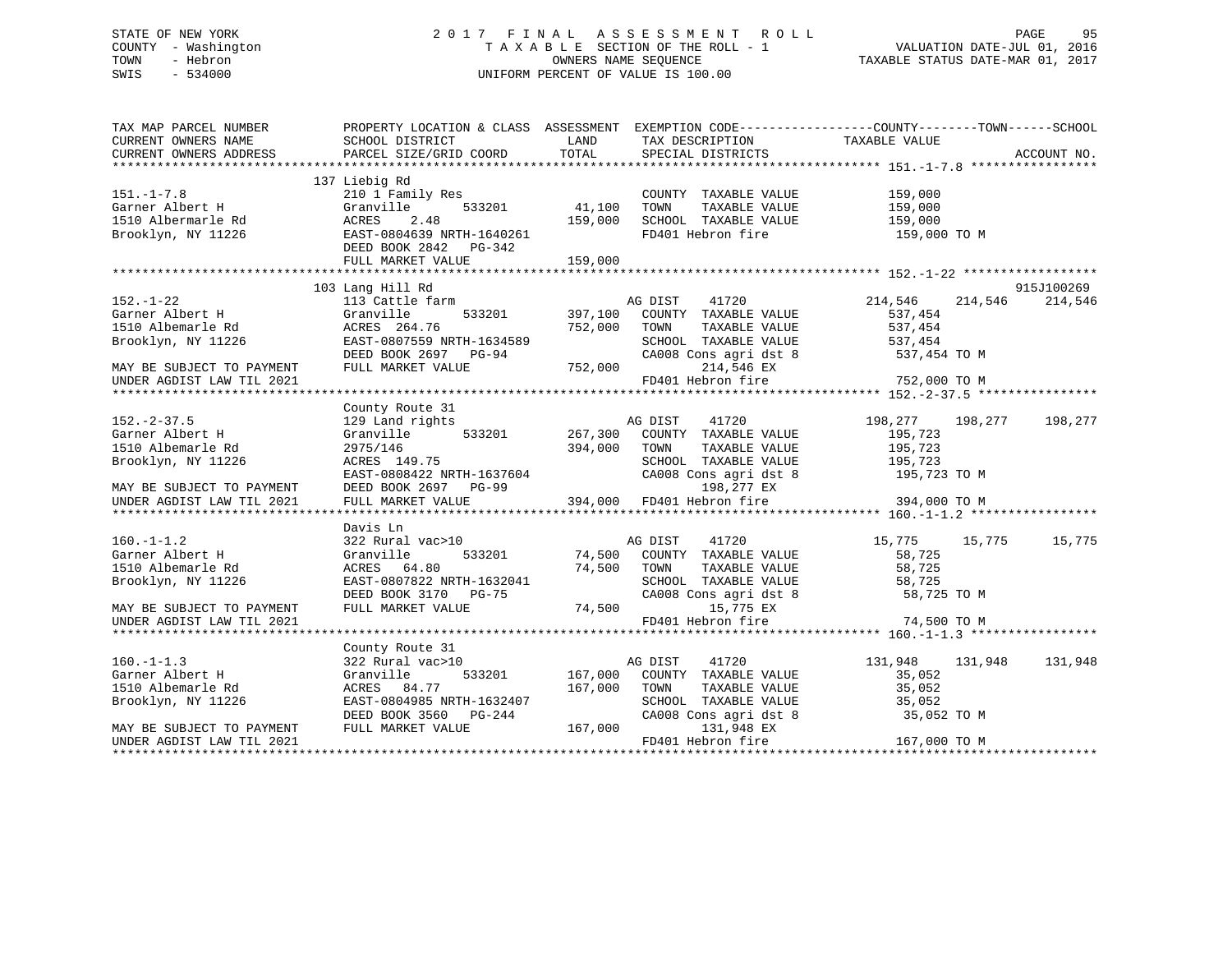## STATE OF NEW YORK 2 0 1 7 F I N A L A S S E S S M E N T R O L L PAGE 96 COUNTY - Washington T A X A B L E SECTION OF THE ROLL - 1 VALUATION DATE-JUL 01, 2016 TOWN - Hebron OWNERS NAME SEQUENCE TAXABLE STATUS DATE-MAR 01, 2017 SWIS - 534000 UNIFORM PERCENT OF VALUE IS 100.00

| TAX MAP PARCEL NUMBER                                                                                                                                                                                                            | PROPERTY LOCATION & CLASS ASSESSMENT EXEMPTION CODE----------------COUNTY-------TOWN------SCHOOL |         |                                                                        |                    |                    |
|----------------------------------------------------------------------------------------------------------------------------------------------------------------------------------------------------------------------------------|--------------------------------------------------------------------------------------------------|---------|------------------------------------------------------------------------|--------------------|--------------------|
| CURRENT OWNERS NAME                                                                                                                                                                                                              | SCHOOL DISTRICT                                                                                  | LAND    | TAX DESCRIPTION                                                        | TAXABLE VALUE      |                    |
| CURRENT OWNERS ADDRESS                                                                                                                                                                                                           | PARCEL SIZE/GRID COORD                                                                           | TOTAL   | SPECIAL DISTRICTS                                                      |                    | ACCOUNT NO.        |
|                                                                                                                                                                                                                                  |                                                                                                  |         |                                                                        |                    |                    |
|                                                                                                                                                                                                                                  | County Route 31                                                                                  |         |                                                                        |                    | 915J100164         |
| $160. - 1 - 18$                                                                                                                                                                                                                  | 105 Vac farmland                                                                                 |         | 41720<br>AG DIST                                                       | 110,073            | 110,073 110,073    |
| Garner Albert H                                                                                                                                                                                                                  | Granville<br>533201                                                                              |         | 175,000 COUNTY TAXABLE VALUE                                           | 64,927             |                    |
| 1510 Albemarle Rd                                                                                                                                                                                                                | ACRES 97.00                                                                                      | 175,000 | TOWN<br>TAXABLE VALUE                                                  | 64,927             |                    |
| Brooklyn, NY 11226                                                                                                                                                                                                               | EAST-0804487 NRTH-1629748                                                                        |         |                                                                        | 64,927             |                    |
|                                                                                                                                                                                                                                  | DEED BOOK 3560 PG-236                                                                            |         | SCHOOL TAXABLE VALUE<br>CA008 Cons agri dst 8<br>CA008 Cons agri dst 8 | 64,927 TO M        |                    |
| MAY BE SUBJECT TO PAYMENT                                                                                                                                                                                                        | FULL MARKET VALUE                                                                                | 175,000 | 110,073 EX                                                             |                    |                    |
| UNDER AGDIST LAW TIL 2021                                                                                                                                                                                                        |                                                                                                  |         | FD401 Hebron fire                                                      | 175,000 TO M       |                    |
|                                                                                                                                                                                                                                  |                                                                                                  |         |                                                                        |                    |                    |
|                                                                                                                                                                                                                                  | West Green Pond Way                                                                              |         |                                                                        |                    | 915J100452         |
| $143. - 1 - 18$                                                                                                                                                                                                                  | 311 Res vac land - WTRFNT                                                                        |         | COUNTY TAXABLE VALUE 37,300                                            |                    |                    |
| Gebo Patricia G                                                                                                                                                                                                                  | Granville                                                                                        |         | TAXABLE VALUE                                                          | 37,300             |                    |
| Moore Barry P                                                                                                                                                                                                                    | FRNT 100.00 DPTH 142.00                                                                          |         | 37,300 SCHOOL TAXABLE VALUE 37,300                                     |                    |                    |
| 26 Oak St                                                                                                                                                                                                                        | EAST-0815771 NRTH-1643127                                                                        |         | FD401 Hebron fire                                                      | 37,300 TO M        |                    |
| Corinth, NY 12822                                                                                                                                                                                                                | DEED BOOK 484<br>PG-296                                                                          |         |                                                                        |                    |                    |
|                                                                                                                                                                                                                                  | FULL MARKET VALUE                                                                                | 37,300  |                                                                        |                    |                    |
|                                                                                                                                                                                                                                  |                                                                                                  |         |                                                                        |                    |                    |
|                                                                                                                                                                                                                                  | 1317 County Route 31                                                                             |         |                                                                        |                    |                    |
| $151. - 1 - 12.4$                                                                                                                                                                                                                | 241 Rural res&ag                                                                                 |         | AGRI-D IND 41730                                                       | 29,776             | 29,776<br>29,776   |
| Gee Geoffrey                                                                                                                                                                                                                     | 533201<br>Granville                                                                              |         | 87,000 BAS STAR 41854                                                  | $\overline{0}$     | 30,000<br>$\Omega$ |
| Lamothe Kimerer                                                                                                                                                                                                                  | lot 3B                                                                                           |         | 244,400 COUNTY TAXABLE VALUE                                           | 214,624            |                    |
| 1317 County Route 31                                                                                                                                                                                                             | ACRES 22.58                                                                                      |         | TAXABLE VALUE<br>TOWN                                                  | 214,624<br>184,624 |                    |
| Granville, NY 12832                                                                                                                                                                                                              | EAST-0805269 NRTH-1634843                                                                        |         |                                                                        |                    |                    |
|                                                                                                                                                                                                                                  | DEED BOOK 1959 PG-258 CA008 Cons agri dst 8<br>FULL MARKET VALUE 244,400 FD401 Hebron fire       |         | SCHOOL TAXABLE VALUE 184,624<br>CA008 Cons agri dst 8 1244,400 TO M    |                    |                    |
| MAY BE SUBJECT TO PAYMENT                                                                                                                                                                                                        |                                                                                                  |         |                                                                        | 244,400 TO M       |                    |
| UNDER AGDIST LAW TIL 2024                                                                                                                                                                                                        |                                                                                                  |         |                                                                        |                    |                    |
|                                                                                                                                                                                                                                  |                                                                                                  |         |                                                                        |                    |                    |
|                                                                                                                                                                                                                                  | County Route 31                                                                                  |         |                                                                        |                    |                    |
| $151. - 1 - 12.6$                                                                                                                                                                                                                | 312 Vac w/imprv                                                                                  |         | 41720<br>AG DIST                                                       | 69,744             | 69,744<br>69,744   |
| Gee Geoffrey K                                                                                                                                                                                                                   | 533201<br>Granville                                                                              | 157,900 | COUNTY TAXABLE VALUE                                                   | 92,356             |                    |
| LaMothe Kimerer L                                                                                                                                                                                                                | sub lot 3A                                                                                       | 162,100 | TAXABLE VALUE<br>TOWN                                                  | 92,356             |                    |
| 1317 County Route 31                                                                                                                                                                                                             | ACRES 73.05                                                                                      |         | SCHOOL TAXABLE VALUE                                                   | 92,356             |                    |
| Granville, NY 12832                                                                                                                                                                                                              | EAST-0803780 NRTH-1634907                                                                        |         | CA008 Cons agri dst 8                                                  | 92,356 TO M        |                    |
|                                                                                                                                                                                                                                  | DEED BOOK 1959 PG-253 69,744 EX<br>FULL MARKET VALUE 162,100 FD401 Hebron fire                   |         |                                                                        |                    |                    |
| MAY BE SUBJECT TO PAYMENT                                                                                                                                                                                                        |                                                                                                  |         |                                                                        | 162,100 TO M       |                    |
| UNDER AGDIST LAW TIL 2021                                                                                                                                                                                                        |                                                                                                  |         |                                                                        |                    |                    |
|                                                                                                                                                                                                                                  |                                                                                                  |         |                                                                        |                    |                    |
|                                                                                                                                                                                                                                  | 27 Center Way                                                                                    |         |                                                                        |                    | 915J101427         |
| $185. - 1 - 17$                                                                                                                                                                                                                  | 260 Seasonal res                                                                                 |         | COUNTY TAXABLE VALUE                                                   | 81,100             |                    |
| George Mark                                                                                                                                                                                                                      | Salem<br>534801                                                                                  | 59,700  | TOWN<br>TAXABLE VALUE                                                  | 81,100             |                    |
|                                                                                                                                                                                                                                  |                                                                                                  | 81,100  | SCHOOL TAXABLE VALUE                                                   | 81,100             |                    |
| Roy Richard<br>14 Chausse Dr<br>14 Chausse Dr<br>14 Chausse Dr<br>14 Chausse Dr<br>14 Chausse Dr<br>16.78<br>16.78<br>16.78<br>16.78<br>16.78<br>16.78<br>16.78<br>16.78<br>16.78<br>16.78<br>16.2015565<br>16.201554<br>178-216 |                                                                                                  |         | FD401 Hebron fire                                                      | 81,100 TO M        |                    |
|                                                                                                                                                                                                                                  |                                                                                                  |         |                                                                        |                    |                    |
|                                                                                                                                                                                                                                  | FULL MARKET VALUE                                                                                | 81,100  |                                                                        |                    |                    |
|                                                                                                                                                                                                                                  |                                                                                                  |         |                                                                        |                    |                    |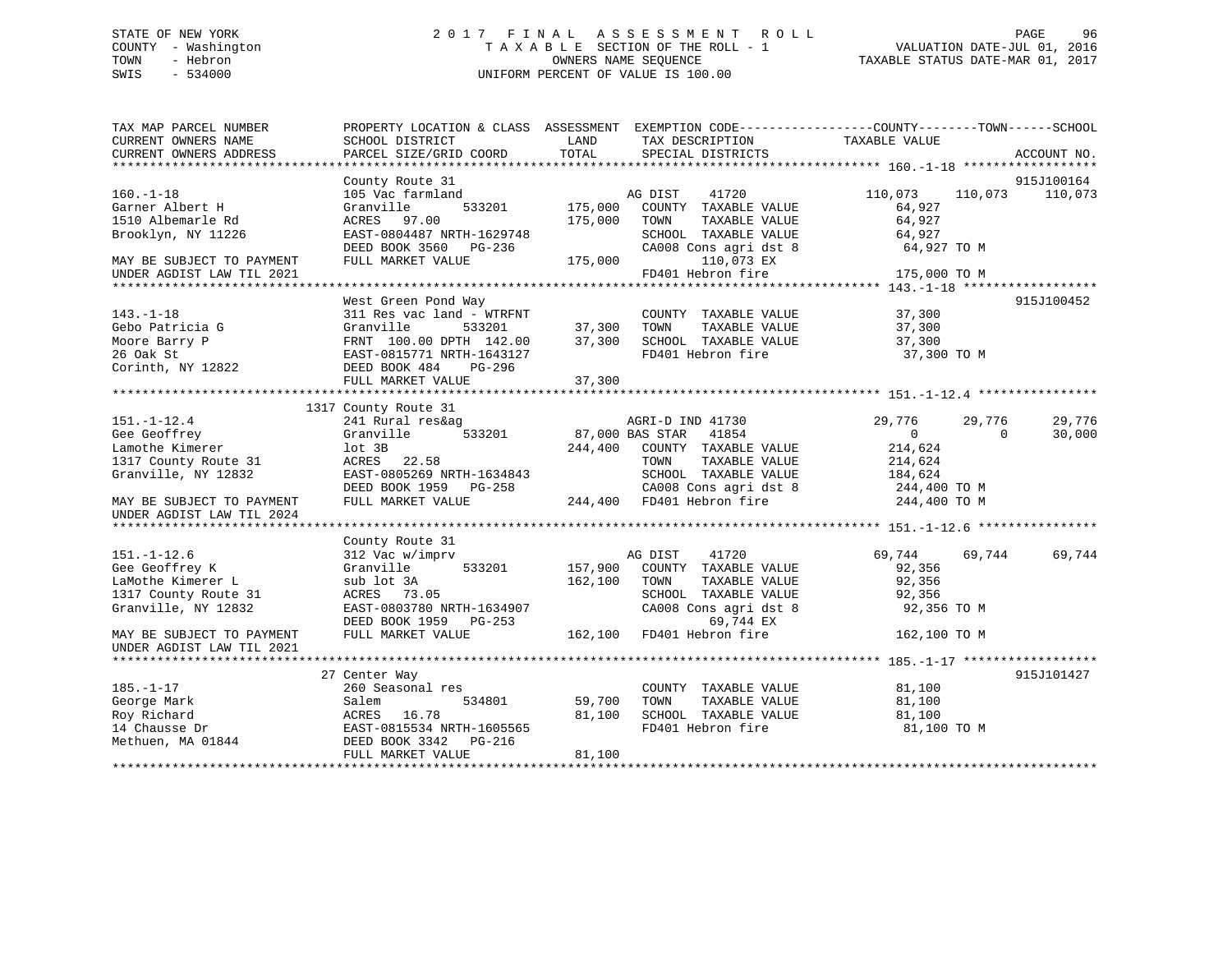## STATE OF NEW YORK 2 0 1 7 F I N A L A S S E S S M E N T R O L L PAGE 97 COUNTY - Washington T A X A B L E SECTION OF THE ROLL - 1 VALUATION DATE-JUL 01, 2016 TOWN - Hebron OWNERS NAME SEQUENCE TAXABLE STATUS DATE-MAR 01, 2017 SWIS - 534000 UNIFORM PERCENT OF VALUE IS 100.00

| TAX MAP PARCEL NUMBER<br>CURRENT OWNERS NAME<br>CURRENT OWNERS ADDRESS<br>*************************   | PROPERTY LOCATION & CLASS ASSESSMENT<br>SCHOOL DISTRICT<br>PARCEL SIZE/GRID COORD                                                             | LAND<br>TOTAL                | EXEMPTION CODE-----------------COUNTY-------TOWN------SCHOOL<br>TAX DESCRIPTION<br>SPECIAL DISTRICTS                                                    | TAXABLE VALUE                                                                |                    | ACCOUNT NO.                    |
|-------------------------------------------------------------------------------------------------------|-----------------------------------------------------------------------------------------------------------------------------------------------|------------------------------|---------------------------------------------------------------------------------------------------------------------------------------------------------|------------------------------------------------------------------------------|--------------------|--------------------------------|
|                                                                                                       | 451 Tiplady Rd                                                                                                                                |                              |                                                                                                                                                         |                                                                              |                    |                                |
| $178. - 1 - 2.6$<br>Geraghty Thomas G<br>Geraghty Kathleen A<br>451 Tiplady Rd<br>Granville, NY 12832 | 210 1 Family Res<br>Salem<br>534801<br>lot 2-1<br>5.25<br>ACRES<br>EAST-0816977 NRTH-1612150<br>DEED BOOK 2358<br>PG-325<br>FULL MARKET VALUE | 42,400<br>148,900<br>148,900 | BAS STAR<br>41854<br>COUNTY TAXABLE VALUE<br>TOWN<br>TAXABLE VALUE<br>SCHOOL TAXABLE VALUE<br>FD401 Hebron fire                                         | $\overline{0}$<br>148,900<br>148,900<br>118,900<br>148,900 TO M              | $\Omega$           | 30,000                         |
|                                                                                                       |                                                                                                                                               |                              |                                                                                                                                                         |                                                                              |                    |                                |
| $178. - 1 - 2.7$<br>Geraghty Thomas G<br>Geraghty Kathleen A<br>451 Tiplady Rd<br>Granville, NY 12832 | Tiplady Rd<br>322 Rural vac>10<br>534801<br>Salem<br>$2 - 2$<br>ACRES 18.23<br>EAST-0817317 NRTH-1612355<br>DEED BOOK 2358 PG-329             | 41,800<br>41,800             | COUNTY TAXABLE VALUE<br>TOWN<br>TAXABLE VALUE<br>SCHOOL TAXABLE VALUE<br>FD401 Hebron fire                                                              | 41,800<br>41,800<br>41,800<br>41,800 TO M                                    |                    |                                |
|                                                                                                       | FULL MARKET VALUE                                                                                                                             | 41,800                       |                                                                                                                                                         |                                                                              |                    |                                |
|                                                                                                       |                                                                                                                                               |                              |                                                                                                                                                         |                                                                              |                    |                                |
| $175. - 1 - 3$<br>Gerber Jeffrey R                                                                    | 45 Callaway Rd<br>241 Rural res&ag<br>Salem<br>534801                                                                                         |                              | AG DIST<br>41720<br>41854<br>129,200 BAS STAR                                                                                                           | 57,784<br>$\mathbf{0}$                                                       | 57,784<br>$\Omega$ | 915J100104<br>57,784<br>30,000 |
| Woods-Gerber Carisa<br>45 Callaway Rd<br>Arqyle, NY 12809                                             | 2169/134 2168/165<br>46.00 BANK<br>ACRES<br>999<br>EAST-0788316 NRTH-1616307<br>DEED BOOK 2169 PG-138                                         | 280,600                      | COUNTY TAXABLE VALUE<br>TOWN<br>TAXABLE VALUE<br>SCHOOL TAXABLE VALUE<br>CA008 Cons agri dst 8                                                          | 222,816<br>222,816<br>192,816<br>222,816 TO M                                |                    |                                |
| MAY BE SUBJECT TO PAYMENT<br>UNDER AGDIST LAW TIL 2021                                                | FULL MARKET VALUE                                                                                                                             | 280,600                      | 57,784 EX<br>FD401 Hebron fire                                                                                                                          | 280,600 TO M                                                                 |                    |                                |
|                                                                                                       |                                                                                                                                               |                              |                                                                                                                                                         |                                                                              |                    |                                |
|                                                                                                       | 54 Sutliff Ln                                                                                                                                 |                              | 38 PCT OF VALUE USED FOR EXEMPTION PURPOSES                                                                                                             |                                                                              |                    | 915J100240                     |
| $176. - 1 - 5$<br>Gerber Robert                                                                       | 240 Rural res<br>534801<br>Salem                                                                                                              | 304,000 BAS STAR             | VET COM CT 41131<br>41854                                                                                                                               | 35,416<br>$\overline{0}$                                                     | 30,000<br>$\Omega$ | $\Omega$<br>30,000             |
| Gerber Barbara<br>54 Sutliff Ln<br>Salem, NY 12865                                                    | ACRES 163.70<br>EAST-0796134 NRTH-1614097<br>DEED BOOK 407<br>PG-942                                                                          | 372,800                      | COUNTY TAXABLE VALUE<br>TAXABLE VALUE<br>TOWN<br>SCHOOL TAXABLE VALUE                                                                                   | 337,384<br>342,800<br>342,800                                                |                    |                                |
|                                                                                                       | FULL MARKET VALUE                                                                                                                             |                              | 372,800 FD401 Hebron fire                                                                                                                               | 372,800 TO M                                                                 |                    |                                |
|                                                                                                       |                                                                                                                                               |                              |                                                                                                                                                         |                                                                              |                    |                                |
|                                                                                                       | 38 Shepard Rd                                                                                                                                 |                              |                                                                                                                                                         |                                                                              |                    |                                |
| $152. - 2 - 17.1$<br>Germond Daniel L<br>Germond Karen<br>38 Shepard Rd<br>Granville, NY 12832        | 280 Res Multiple<br>533201<br>Granville<br>ACRES 15.00<br>EAST-0810312 NRTH-1640241<br>DEED BOOK 875<br>PG-190<br>FULL MARKET VALUE           | 72,000<br>176,500            | 41854<br><b>BAS STAR</b><br>COUNTY TAXABLE VALUE<br>TAXABLE VALUE<br>TOWN<br>SCHOOL TAXABLE VALUE<br>CA008 Cons agri dst 8<br>176,500 FD401 Hebron fire | $\mathbf 0$<br>176,500<br>176,500<br>146,500<br>176,500 TO M<br>176,500 TO M | $\mathbf 0$        | 30,000                         |
| MAY BE SUBJECT TO PAYMENT<br>UNDER AGDIST LAW TIL 2018                                                |                                                                                                                                               |                              |                                                                                                                                                         |                                                                              |                    |                                |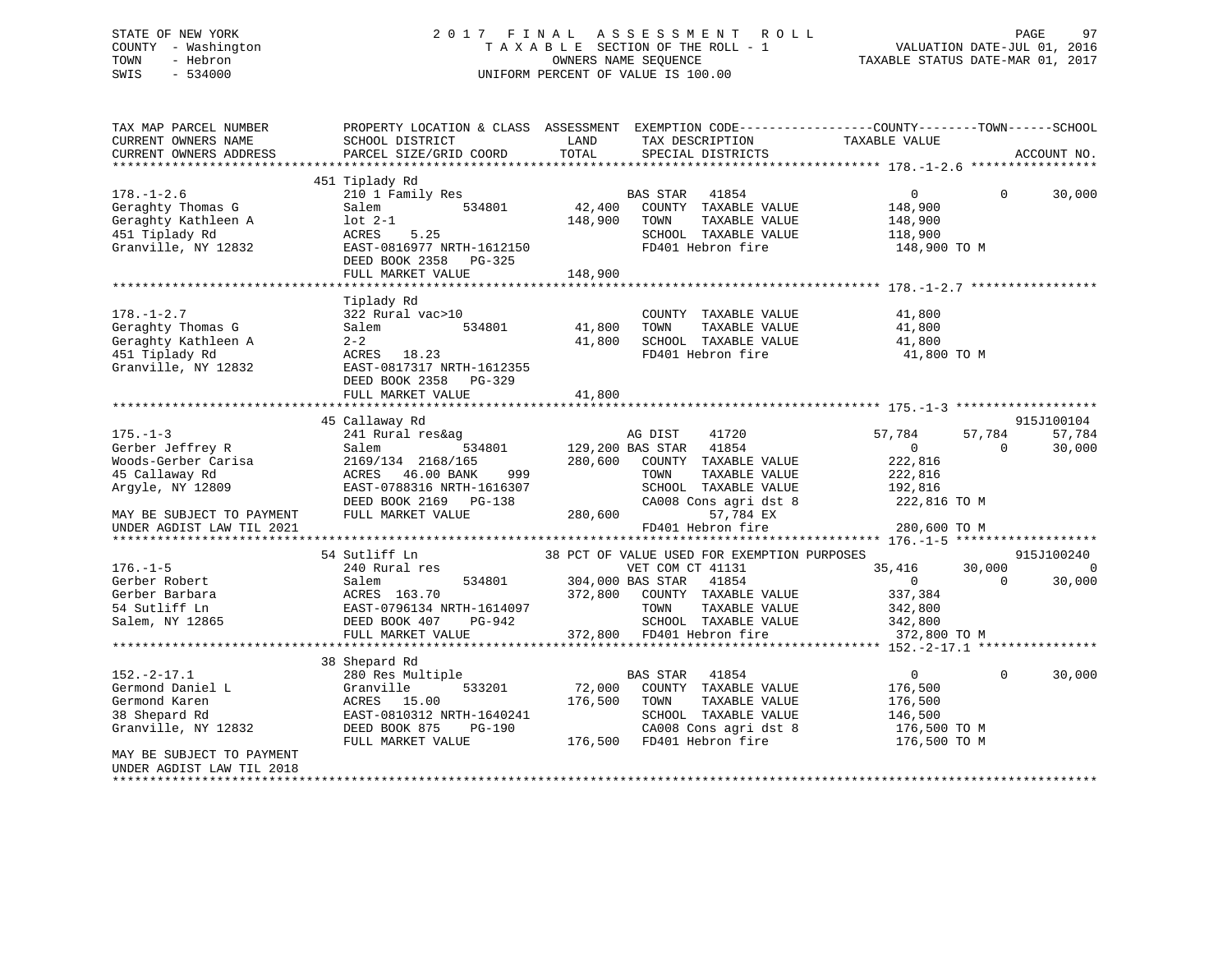## STATE OF NEW YORK 2 0 1 7 F I N A L A S S E S S M E N T R O L L PAGE 98 COUNTY - Washington T A X A B L E SECTION OF THE ROLL - 1 VALUATION DATE-JUL 01, 2016 TOWN - Hebron OWNERS NAME SEQUENCE TAXABLE STATUS DATE-MAR 01, 2017 SWIS - 534000 UNIFORM PERCENT OF VALUE IS 100.00

| TAX MAP PARCEL NUMBER<br>CURRENT OWNERS NAME<br>CURRENT OWNERS ADDRESS | PROPERTY LOCATION & CLASS ASSESSMENT EXEMPTION CODE----------------COUNTY-------TOWN------SCHOOL<br>SCHOOL DISTRICT<br>PARCEL SIZE/GRID COORD | LAND<br>TOTAL | TAX DESCRIPTION<br>SPECIAL DISTRICTS | TAXABLE VALUE    | ACCOUNT NO.        |
|------------------------------------------------------------------------|-----------------------------------------------------------------------------------------------------------------------------------------------|---------------|--------------------------------------|------------------|--------------------|
|                                                                        |                                                                                                                                               |               |                                      |                  |                    |
|                                                                        | 36 Clark Way                                                                                                                                  |               |                                      |                  | 915J101873         |
| $169. - 1 - 18.25$                                                     | 260 Seasonal res                                                                                                                              |               | COUNTY TAXABLE VALUE                 | 62,400           |                    |
| Gero Richard Lee Jr                                                    | Granville<br>533201                                                                                                                           | 32,200        | TAXABLE VALUE<br>TOWN                | 62,400           |                    |
| 36 Clark Way                                                           | 1.07<br>ACRES                                                                                                                                 | 62,400        | SCHOOL TAXABLE VALUE                 | 62,400           |                    |
| Salem, NY 12865                                                        | EAST-0815631 NRTH-1623423                                                                                                                     |               | FD401 Hebron fire                    | 62,400 TO M      |                    |
|                                                                        | DEED BOOK 631<br>PG-334                                                                                                                       |               |                                      |                  |                    |
|                                                                        | FULL MARKET VALUE                                                                                                                             | 62,400        |                                      |                  |                    |
|                                                                        |                                                                                                                                               |               |                                      |                  |                    |
|                                                                        | 508 Middle Rd                                                                                                                                 |               |                                      |                  | 915J100471         |
| $169. - 1 - 3.1$                                                       | 241 Rural res&ag                                                                                                                              |               | AG DIST<br>41720                     | 69,674<br>69,674 | 69,674             |
| Gette Robert Jr                                                        | 534801<br>Salem                                                                                                                               |               | 174,500 BAS STAR 41854               | $\Omega$         | $\Omega$<br>30,000 |
| Gette Theresa                                                          | ACRES 109.00                                                                                                                                  | 295,800       | COUNTY TAXABLE VALUE                 | 226,126          |                    |
| 508 Middle Rd                                                          | EAST-0806653 NRTH-1624126                                                                                                                     |               | TAXABLE VALUE<br>TOWN                | 226,126          |                    |
| Salem, NY 12865                                                        | DEED BOOK 952<br>PG-117                                                                                                                       |               | SCHOOL TAXABLE VALUE                 | 196,126          |                    |
|                                                                        | FULL MARKET VALUE                                                                                                                             | 295,800       | CA008 Cons agri dst 8                | 226,126 TO M     |                    |
| MAY BE SUBJECT TO PAYMENT                                              |                                                                                                                                               |               | 69,674 EX                            |                  |                    |
| UNDER AGDIST LAW TIL 2021                                              |                                                                                                                                               |               | FD401 Hebron fire                    | 295,800 TO M     |                    |
|                                                                        |                                                                                                                                               |               |                                      |                  |                    |
|                                                                        | Middle Rd/e Off                                                                                                                               |               |                                      |                  | 915J100362         |
| $169. - 1 - 5$                                                         | 322 Rural vac>10                                                                                                                              |               | COUNTY TAXABLE VALUE                 | 29,700           |                    |
| Gette Robert Jr                                                        | 534801<br>Salem                                                                                                                               | 29,700        | TOWN<br>TAXABLE VALUE                | 29,700           |                    |
| Gette Theresa A                                                        | 39.60<br>ACRES                                                                                                                                | 29,700        | SCHOOL TAXABLE VALUE                 | 29,700           |                    |
| 508 Middle Rd                                                          | EAST-0808323 NRTH-1624193                                                                                                                     |               | FD401 Hebron fire                    | 29,700 TO M      |                    |
| Salem, NY 12865                                                        | DEED BOOK 2669 PG-159                                                                                                                         |               |                                      |                  |                    |
|                                                                        | FULL MARKET VALUE                                                                                                                             | 29,700        |                                      |                  |                    |
|                                                                        |                                                                                                                                               |               |                                      |                  |                    |
|                                                                        | 870 County Route 31                                                                                                                           |               |                                      |                  |                    |
| $168. - 1 - 4.5$                                                       | 210 1 Family Res                                                                                                                              |               | BAS STAR 41854                       | $\overline{0}$   | $\Omega$<br>30,000 |
| Getty Brian                                                            | Hartford<br>533801                                                                                                                            |               | 38,300 COUNTY TAXABLE VALUE          | 193,700          |                    |
| Getty Winifred M                                                       | 1.17<br>ACRES                                                                                                                                 | 193,700       | TOWN<br>TAXABLE VALUE                | 193,700          |                    |
| 870 County Route 31                                                    | EAST-0800183 NRTH-1625629                                                                                                                     |               | SCHOOL TAXABLE VALUE                 | 163,700          |                    |
| Granville, NY 12832                                                    | DEED BOOK 682<br>PG-325                                                                                                                       |               | CA008 Cons agri dst 8                | 193,700 TO M     |                    |
|                                                                        | FULL MARKET VALUE                                                                                                                             |               | 193,700 FD401 Hebron fire            | 193,700 TO M     |                    |
|                                                                        |                                                                                                                                               |               |                                      |                  |                    |
|                                                                        | 480 County Route 31                                                                                                                           |               |                                      |                  | 915J100533         |
| $176. - 1 - 2$                                                         | 210 1 Family Res                                                                                                                              |               | BAS STAR 41854                       | $\overline{0}$   | 30,000<br>$\Omega$ |
| Getty David                                                            | 534801<br>Salem                                                                                                                               |               | 47,300 COUNTY TAXABLE VALUE          | 133,300          |                    |
| Getty Susan                                                            | ACRES<br>4.00 BANK<br>999                                                                                                                     | 133,300       | TOWN<br>TAXABLE VALUE                | 133,300          |                    |
| 480 County Route 31                                                    | EAST-0795022 NRTH-1617845                                                                                                                     |               | SCHOOL TAXABLE VALUE                 | 103,300          |                    |
| Salem, NY 12865                                                        | DEED BOOK 863<br>$PG-335$                                                                                                                     |               | FD401 Hebron fire                    | 133,300 TO M     |                    |
|                                                                        | FULL MARKET VALUE                                                                                                                             | 133,300       |                                      |                  |                    |
|                                                                        |                                                                                                                                               |               |                                      |                  |                    |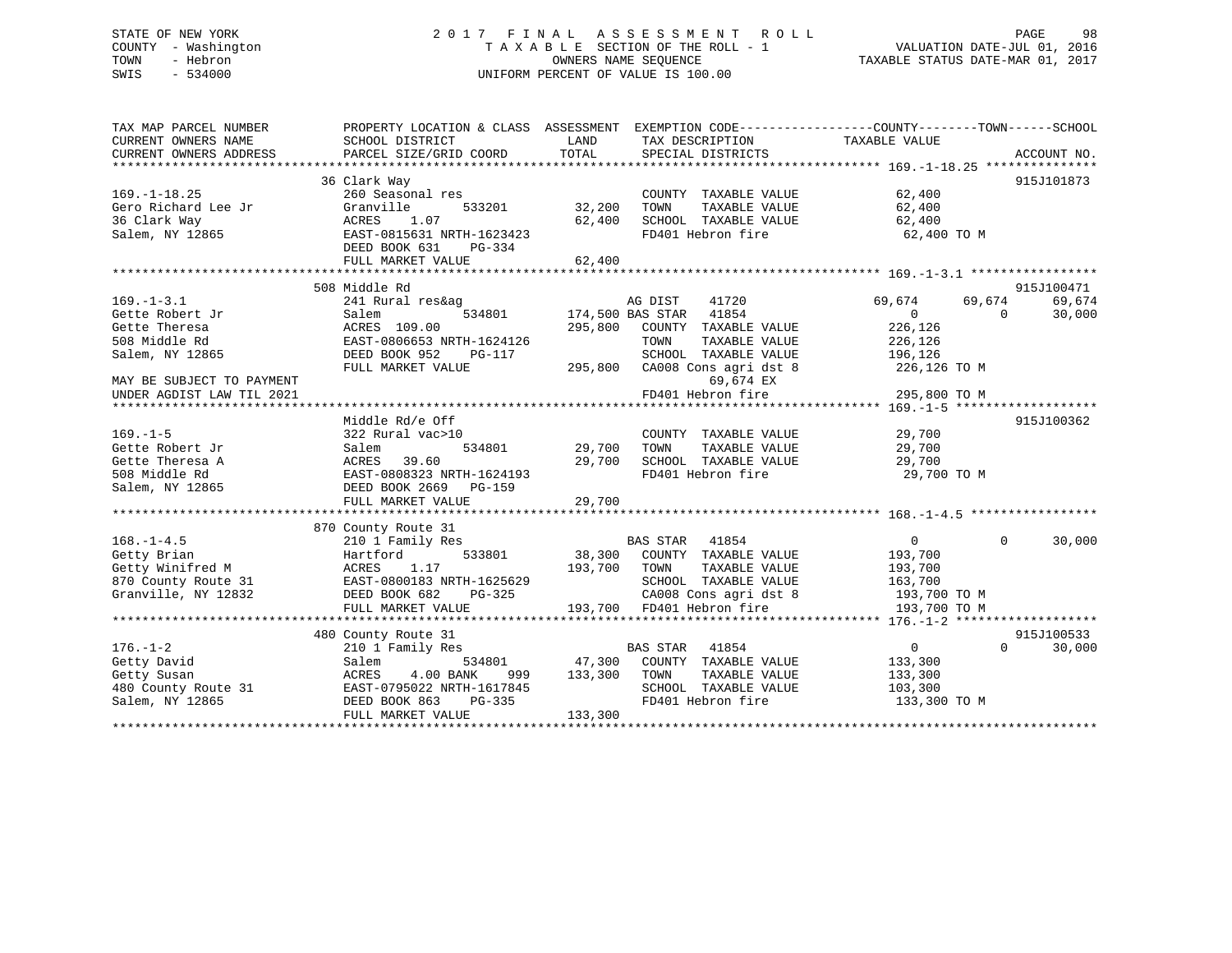## STATE OF NEW YORK 2 0 1 7 F I N A L A S S E S S M E N T R O L L PAGE 99 COUNTY - Washington T A X A B L E SECTION OF THE ROLL - 1 VALUATION DATE-JUL 01, 2016 TOWN - Hebron OWNERS NAME SEQUENCE TAXABLE STATUS DATE-MAR 01, 2017 SWIS - 534000 UNIFORM PERCENT OF VALUE IS 100.00

| TAX MAP PARCEL NUMBER<br>CURRENT OWNERS NAME<br>CURRENT OWNERS ADDRESS                                                     | PROPERTY LOCATION & CLASS ASSESSMENT<br>SCHOOL DISTRICT<br>PARCEL SIZE/GRID COORD                                                                                                                                                                     | LAND<br>TOTAL                     | TAX DESCRIPTION TAXABLE VALUE SPECIAL DISTRICTS                                                                                                                                                                                             | EXEMPTION CODE-----------------COUNTY-------TOWN------SCHOOL                                                       | ACCOUNT NO.              |
|----------------------------------------------------------------------------------------------------------------------------|-------------------------------------------------------------------------------------------------------------------------------------------------------------------------------------------------------------------------------------------------------|-----------------------------------|---------------------------------------------------------------------------------------------------------------------------------------------------------------------------------------------------------------------------------------------|--------------------------------------------------------------------------------------------------------------------|--------------------------|
| $176. - 1 - 2.1$<br>Getty David<br>Getty Susan<br>480 County Route 31<br>Salem, NY 12865                                   | County Route 31<br>314 Rural vac<10<br>Salem<br>8.0 Ad<br>ACRES<br>8.00<br>EAST-0795327 NRTH-1617799<br>DEED BOOK 863<br>PG-338<br>FULL MARKET VALUE                                                                                                  | 534801 38,000<br>38,000<br>38,000 | COUNTY TAXABLE VALUE<br>TOWN<br>TAXABLE VALUE                                                                                                                                                                                               | 38,000<br>38,000<br>SCHOOL TAXABLE VALUE 38,000<br>FD401 Hebron fire 38,000 TO M                                   |                          |
|                                                                                                                            |                                                                                                                                                                                                                                                       |                                   |                                                                                                                                                                                                                                             |                                                                                                                    |                          |
| $168. - 1 - 4.6$<br>$\begin{array}{c} -2 \\ -2 \end{array}$<br>Getty Kevin D<br>818 County Route 31<br>Granville, NY 12832 | 818 County Route 31<br>210 1 Family Res<br>533801<br>Hartford<br>ACRES 2.55 181,100 TOWN TAXABLE VALUE<br>EAST-0799274 NRTH-1624674 SCHOOL TAXABLE VALUE<br>DEED BOOK 758 PG-134 CA008 Cons agri dst 8<br>FULL MARKET VALUE 181,100 FD401 Hebron fire |                                   | BAS STAR 41854<br>41,300 COUNTY TAXABLE VALUE<br>SCHOOL TAXABLE VALUE 151,100                                                                                                                                                               | $\overline{0}$<br>181,100<br>181,100<br>CA008 Cons agri dst 8 181,100 TO M<br>181,100 TO M                         | $\overline{0}$<br>30,000 |
|                                                                                                                            | 609 County Route 31                                                                                                                                                                                                                                   |                                   |                                                                                                                                                                                                                                             |                                                                                                                    |                          |
| $168. - 1 - 18.9$<br>Getty Kyle<br>Salem, NY 12865                                                                         | 210 1 Family Res<br>Hartford<br>DEED BOOK 758<br>FULL MARKET VALUE                                                                                                                                                                                    | 79,000<br>H-1620773<br>PG-249     | BAS STAR 41854<br>533801 38,000 COUNTY TAXABLE VALUE 79,000<br>TAXABLE VALUE<br>TOWN<br>SCHOOL TAXABLE VALUE<br>79,000 FD401 Hebron fire                                                                                                    | $\overline{0}$<br>79,000<br>49,000<br>CA008 Cons agri dst 8 79,000 TO M<br>79,000 TO M                             | $\Omega$<br>30,000       |
|                                                                                                                            | 618 County Route 31                                                                                                                                                                                                                                   |                                   |                                                                                                                                                                                                                                             |                                                                                                                    | 915J101768               |
| $168. - 1 - 18.2$<br>Getty Kyle E<br>Getty Matthew K<br>618 County Route 31<br>Salem, NY 12865                             | 270 Mfg housing<br>533801<br>Hartford<br>ACRES<br>9.33<br>EAST-0797077 NRTH-1620669<br>DEED BOOK 2753 PG-23<br>FUIL WILLET<br>FULL MARKET VALUE                                                                                                       | 83,600<br>83,600                  | BAS STAR 41854<br>54,300 COUNTY TAXABLE VALUE<br>TAXABLE VALUE<br>TOWN<br>FD401 Hebron fire                                                                                                                                                 | $\overline{0}$<br>83,600<br>83,600<br>TOWN TAXABLE VALUE 53,600<br>SCHOOL TAXABLE VALUE 53,600 TO M<br>83,600 TO M | 30,000<br>$\Omega$       |
|                                                                                                                            |                                                                                                                                                                                                                                                       |                                   |                                                                                                                                                                                                                                             |                                                                                                                    |                          |
| $177. - 1 - 28.5$<br>Getty Kyle E<br>609 County Route 31<br>Salem, NY 12865                                                | Tiplady Rd<br>322 Rural vac>10<br>534801<br>Salem<br>23.84<br>ACRES<br>EAST-0811432 NRTH-1611822<br>DEED BOOK 3499 PG-180<br>FULL MARKET VALUE                                                                                                        | 44,700<br>44,700<br>44,700        | COUNTY TAXABLE VALUE 44,700<br>$\begin{tabular}{lllllllll} \textsc{TONN} & \textsc{TAXABLE} & \textsc{VALUE} & \textsc{44,700} \\ \textsc{SCHOOL} & \textsc{TAXABLE} & \textsc{VALUE} & \textsc{44,700} \end{tabular}$<br>FD401 Hebron fire | CA008 Cons agri dst 8 44,700 TO M<br>44,700 TO M                                                                   |                          |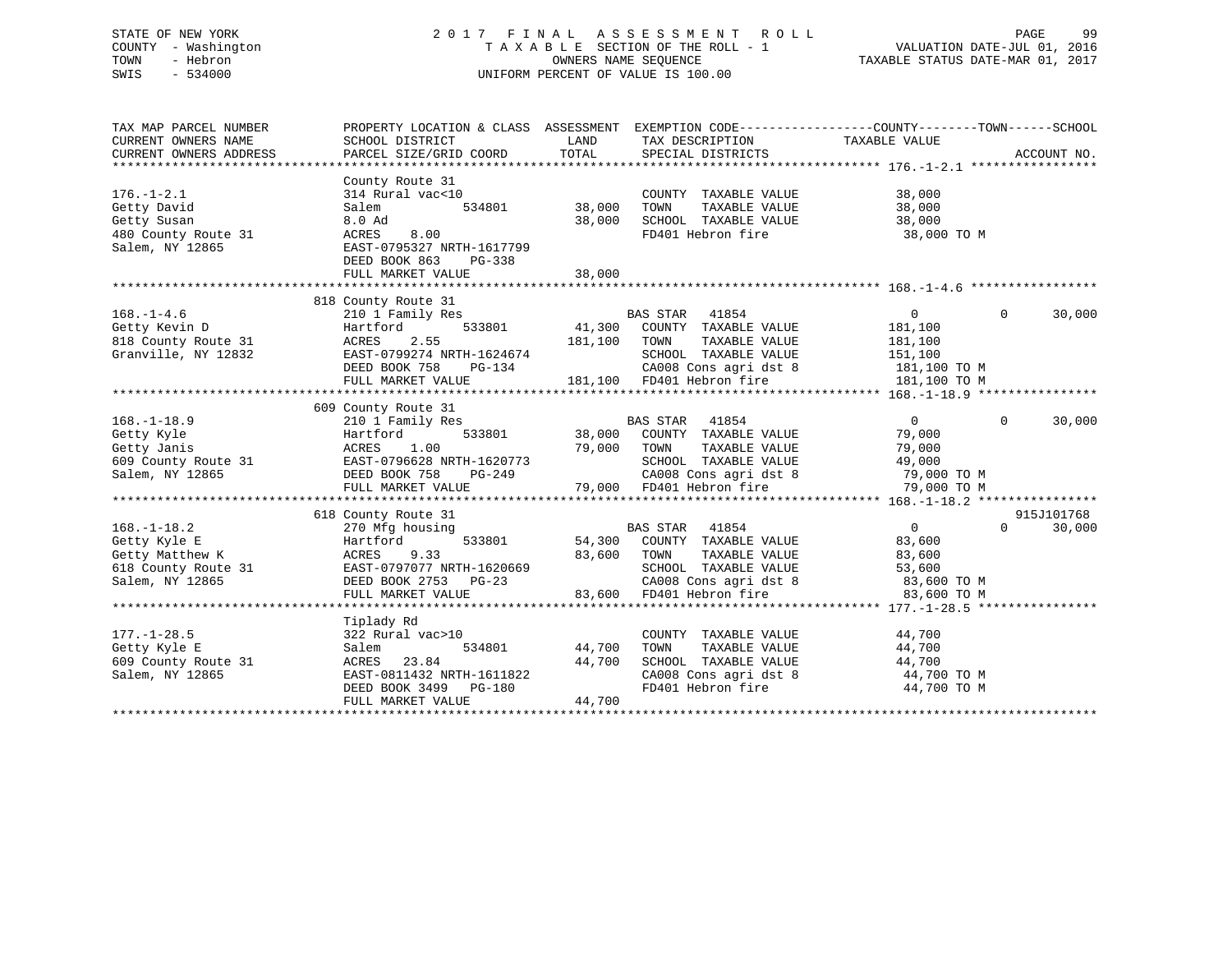## STATE OF NEW YORK 2 0 1 7 F I N A L A S S E S S M E N T R O L L PAGE 100 COUNTY - Washington T A X A B L E SECTION OF THE ROLL - 1 VALUATION DATE-JUL 01, 2016 TOWN - Hebron OWNERS NAME SEQUENCE TAXABLE STATUS DATE-MAR 01, 2017 SWIS - 534000 UNIFORM PERCENT OF VALUE IS 100.00

| TAX MAP PARCEL NUMBER<br>CURRENT OWNERS NAME<br>CURRENT OWNERS ADDRESS | SCHOOL DISTRICT<br>PARCEL SIZE/GRID COORD                                    | LAND<br>TOTAL   | TAX DESCRIPTION<br>SPECIAL DISTRICTS       | PROPERTY LOCATION & CLASS ASSESSMENT EXEMPTION CODE----------------COUNTY-------TOWN------SCHOOL<br>TAXABLE VALUE | ACCOUNT NO. |
|------------------------------------------------------------------------|------------------------------------------------------------------------------|-----------------|--------------------------------------------|-------------------------------------------------------------------------------------------------------------------|-------------|
|                                                                        |                                                                              |                 |                                            |                                                                                                                   |             |
| $168. - 1 - 15.1$                                                      | 523 County Route 31<br>210 1 Family Res                                      |                 | AG DIST<br>41720                           | 5,800<br>5,800                                                                                                    | 5,800       |
| Getty Ralph LE                                                         | 534801<br>Salem                                                              |                 | 52,000 ENH STAR<br>41834                   | $\overline{0}$<br>$\Omega$                                                                                        | 65,500      |
| Getty Jean LE                                                          | ACRES<br>5.00                                                                |                 | 96,800 COUNTY TAXABLE VALUE                | 91,000                                                                                                            |             |
| 523 County Route 31                                                    | EAST-0795097 NRTH-1619027                                                    |                 | TOWN<br>TAXABLE VALUE                      | 91,000                                                                                                            |             |
| Salem, NY 12865                                                        | DEED BOOK 2473 PG-274                                                        |                 | SCHOOL TAXABLE VALUE                       | 25,500                                                                                                            |             |
|                                                                        | FULL MARKET VALUE                                                            |                 | 96,800 CA008 Cons agri dst 8               | 91,000 TO M                                                                                                       |             |
| MAY BE SUBJECT TO PAYMENT                                              |                                                                              |                 | 5,800 EX                                   |                                                                                                                   |             |
| UNDER AGDIST LAW TIL 2021                                              |                                                                              |                 | FD401 Hebron fire                          | 96,800 TO M                                                                                                       |             |
|                                                                        |                                                                              |                 |                                            |                                                                                                                   |             |
|                                                                        | 595 County Route 31                                                          |                 |                                            |                                                                                                                   | 915J100245  |
| $168. - 1 - 15$                                                        | 112 Dairy farm                                                               |                 | AG BUILD<br>41700                          | 61,600<br>61,600                                                                                                  | 61,600      |
| Getty Robert J                                                         | 534801<br>Salem                                                              | 212,400 AG DIST | 41720                                      | 129,796<br>129,796                                                                                                | 129,796     |
| 595 County Route 31                                                    | 1992-6300                                                                    |                 | 41854<br>412,800 BAS STAR                  | $\overline{0}$<br>$\bigcap$                                                                                       | 30,000      |
| Salem, NY 12865-9621                                                   | ACRES 97.80                                                                  |                 | COUNTY TAXABLE VALUE                       | 221,404                                                                                                           |             |
|                                                                        | EAST-0794357 NRTH-1619141                                                    |                 | TOWN<br>TAXABLE VALUE                      | 221,404                                                                                                           |             |
| MAY BE SUBJECT TO PAYMENT                                              | DEED BOOK 2486 PG-46                                                         |                 | SCHOOL TAXABLE VALUE                       | 191,404                                                                                                           |             |
| UNDER AGDIST LAW TIL 2021                                              | FULL MARKET VALUE                                                            |                 | 412,800 CA008 Cons agri dst 8              | 283,004 TO M                                                                                                      |             |
|                                                                        |                                                                              |                 | 129,796 EX                                 |                                                                                                                   |             |
|                                                                        |                                                                              |                 | FD401 Hebron fire                          | 412,800 TO M                                                                                                      |             |
|                                                                        | 45 Webber Ln                                                                 |                 |                                            |                                                                                                                   | 915J101086  |
| $168. - 1 - 4.3$                                                       | 210 1 Family Res                                                             |                 | COUNTY TAXABLE VALUE                       | 70,200                                                                                                            |             |
| Getty Terry                                                            | Hartford<br>533801                                                           | 37,700          | TOWN<br>TAXABLE VALUE                      | 70,200                                                                                                            |             |
| Getty Gail                                                             |                                                                              | 70,200          | SCHOOL TAXABLE VALUE                       | 70,200                                                                                                            |             |
| 908 County Route 31                                                    |                                                                              |                 | CA008 Cons agri dst 8                      | 70,200 TO M                                                                                                       |             |
| Granville, NY 12832                                                    | FRNT 200.00 LL.L.<br>te 31 EAST-0799396 NRTH-1623140<br>FER BOOK 2436 PG-103 |                 | CA008 Cons agri dst 8<br>FD401 Hebron fire | 70,200 TO M                                                                                                       |             |
|                                                                        |                                                                              |                 |                                            |                                                                                                                   |             |
|                                                                        |                                                                              |                 |                                            |                                                                                                                   |             |
|                                                                        | 908 County Route 31                                                          |                 |                                            |                                                                                                                   |             |
| $168. - 1 - 4.4$                                                       | 210 1 Family Res                                                             |                 | BAS STAR<br>41854                          | $\overline{0}$<br>$\Omega$                                                                                        | 30,000      |
| Getty Terry                                                            | Granville<br>533201                                                          |                 | 38,200 COUNTY TAXABLE VALUE                | 132,300                                                                                                           |             |
| 908 County Route 31                                                    | FRNT 198.00 DPTH 239.00                                                      | 132,300         | TOWN<br>TAXABLE VALUE                      | 132,300                                                                                                           |             |
| Granville, NY 12832                                                    | EAST-0801281 NRTH-1626036                                                    |                 | SCHOOL TAXABLE VALUE                       | 102,300                                                                                                           |             |
|                                                                        | DEED BOOK 671 PG-166                                                         |                 | CA008 Cons agri dst 8                      | 132,300 TO M                                                                                                      |             |
|                                                                        | FULL MARKET VALUE                                                            |                 | 132,300 FD401 Hebron fire                  | 132,300 TO M                                                                                                      |             |
|                                                                        |                                                                              |                 |                                            |                                                                                                                   |             |
|                                                                        | 361 Indian Head Way                                                          |                 |                                            |                                                                                                                   | 915J101567  |
| $170. - 1 - 12.1$                                                      | 210 1 Family Res                                                             |                 | COUNTY TAXABLE VALUE                       | 163,500                                                                                                           |             |
| Getty Tonya M                                                          | 534801<br>Salem                                                              | 50,100          | TOWN<br>TAXABLE VALUE                      | 163,500                                                                                                           |             |
| 322 Indian Head Way                                                    | ACRES<br>24.10                                                               | 163,500         | SCHOOL TAXABLE VALUE                       | 163,500                                                                                                           |             |
| Salem, NY 12865                                                        | EAST-0817622 NRTH-1618706                                                    |                 | CA008 Cons agri dst 8                      | 163,500 TO M                                                                                                      |             |
|                                                                        | DEED BOOK 3311 PG-172                                                        |                 | FD401 Hebron fire                          | 163,500 TO M                                                                                                      |             |
|                                                                        | FULL MARKET VALUE                                                            | 163,500         |                                            |                                                                                                                   |             |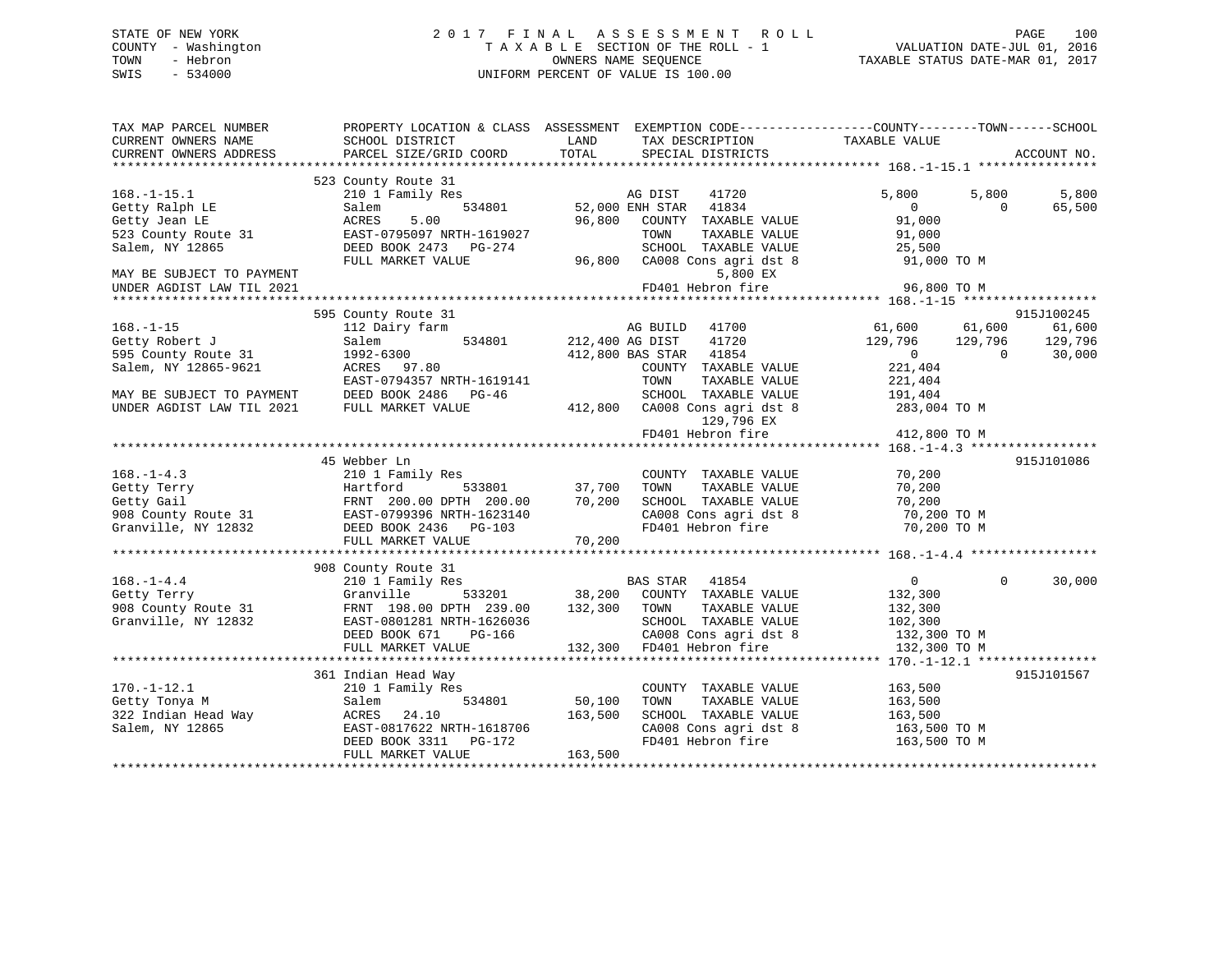## STATE OF NEW YORK 2 0 1 7 F I N A L A S S E S S M E N T R O L L PAGE 101 COUNTY - Washington T A X A B L E SECTION OF THE ROLL - 1 VALUATION DATE-JUL 01, 2016 TOWN - Hebron OWNERS NAME SEQUENCE TAXABLE STATUS DATE-MAR 01, 2017 SWIS - 534000 UNIFORM PERCENT OF VALUE IS 100.00

| TAX MAP PARCEL NUMBER                                                                                                | PROPERTY LOCATION & CLASS ASSESSMENT EXEMPTION CODE----------------COUNTY-------TOWN------SCHOOL                                                            |                                                                                                                        |                                                                                      |                                                                                                  |            |
|----------------------------------------------------------------------------------------------------------------------|-------------------------------------------------------------------------------------------------------------------------------------------------------------|------------------------------------------------------------------------------------------------------------------------|--------------------------------------------------------------------------------------|--------------------------------------------------------------------------------------------------|------------|
| CURRENT OWNERS NAME                                                                                                  | SCHOOL DISTRICT                                                                                                                                             | <b>EXAMPLE SERVICE SERVICE SERVICE SERVICE SERVICE SERVICE SERVICE SERVICE SERVICE SERVICE SERVICE SERVICE SERVICE</b> |                                                                                      | TAX DESCRIPTION TAXABLE VALUE                                                                    |            |
|                                                                                                                      |                                                                                                                                                             |                                                                                                                        |                                                                                      |                                                                                                  |            |
|                                                                                                                      |                                                                                                                                                             |                                                                                                                        |                                                                                      |                                                                                                  |            |
|                                                                                                                      | Darfler Rd                                                                                                                                                  |                                                                                                                        |                                                                                      |                                                                                                  | 915J100178 |
| $159. - 1 - 24$                                                                                                      | 105 Vac farmland                                                                                                                                            |                                                                                                                        | 41720                                                                                | 86,120 86,120                                                                                    | 86,120     |
| ---. - --<br>Gettyvue Farm LLC                                                                                       | Hartford                                                                                                                                                    |                                                                                                                        |                                                                                      | 19,480                                                                                           |            |
| 898 County Route 31 ACRES 68.50                                                                                      |                                                                                                                                                             | 105,600                                                                                                                | TOWN                                                                                 | TAXABLE VALUE 19,480                                                                             |            |
| Granville, NY 12832                                                                                                  | EAST-0798317 NRTH-1628829<br>RTH-1628829 SCHOOL<br>PG-139 CA008 C                                                                                           |                                                                                                                        | SCHOOL TAXABLE VALUE<br>CA008 Cons agri dst 8                                        | 19,480<br>19,480 TO M                                                                            |            |
|                                                                                                                      | DEED BOOK 901                                                                                                                                               |                                                                                                                        |                                                                                      |                                                                                                  |            |
| MAY BE SUBJECT TO PAYMENT                                                                                            | FULL MARKET VALUE                                                                                                                                           |                                                                                                                        | 86,120 EX                                                                            |                                                                                                  |            |
| UNDER AGDIST LAW TIL 2021                                                                                            |                                                                                                                                                             |                                                                                                                        | FD401 Hebron fire                                                                    | 105,600 TO M                                                                                     |            |
|                                                                                                                      |                                                                                                                                                             |                                                                                                                        |                                                                                      |                                                                                                  |            |
|                                                                                                                      | 880 County Route 31                                                                                                                                         |                                                                                                                        |                                                                                      |                                                                                                  | 915J100247 |
| $168. - 1 - 4.1$                                                                                                     | Earm A<br>533801 138,200<br>112 Dairy farm                                                                                                                  |                                                                                                                        | AG DIST<br>41720                                                                     | 79,419 79,419                                                                                    | 79,419     |
| Gettyvue Farm LLC                                                                                                    | Hartford                                                                                                                                                    |                                                                                                                        |                                                                                      | COUNTY TAXABLE VALUE 395,581                                                                     |            |
| 898 County Route 31 1993-250600<br>Granville, NY 12832 2008 2010<br>EAST-0799549 NRTH-1624350                        |                                                                                                                                                             | 475,000                                                                                                                | TOWN<br>TAXABLE VALUE                                                                | 395,581<br>395,581                                                                               |            |
|                                                                                                                      |                                                                                                                                                             |                                                                                                                        |                                                                                      | SCHOOL TAXABLE VALUE 395,581<br>CA008 Cons agri dst 8 395,581 TO M                               |            |
|                                                                                                                      | EAST-0799549 NRTH-1624350                                                                                                                                   |                                                                                                                        |                                                                                      |                                                                                                  |            |
| MAY BE SUBJECT TO PAYMENT DEED BOOK 2029                                                                             |                                                                                                                                                             |                                                                                                                        | 2011 - 1212 - 1212 - 1212<br>T9,419 EX<br>IUE 475,000 FD401 Hebron fire<br>79,419 EX |                                                                                                  |            |
| UNDER AGDIST LAW TIL 2021                                                                                            | FULL MARKET VALUE                                                                                                                                           |                                                                                                                        |                                                                                      | 475,000 TO M                                                                                     |            |
|                                                                                                                      |                                                                                                                                                             |                                                                                                                        |                                                                                      |                                                                                                  |            |
|                                                                                                                      | 898 County Route 31 29 PCT OF VALUE USED FOR EXEMPTION PURPOSES 3,580 315J100248<br>112 Dairy farm               AG BUILD 41700 53,580 53,580 53,580 53,580 |                                                                                                                        |                                                                                      |                                                                                                  |            |
| $168. - 1 - 4.2$                                                                                                     |                                                                                                                                                             |                                                                                                                        |                                                                                      |                                                                                                  |            |
|                                                                                                                      |                                                                                                                                                             |                                                                                                                        | arm ag BUILD 41700<br>533201 206,400 AG DIST 41720                                   |                                                                                                  |            |
| Total Control Cranville 533201<br>Getty Carolyn R LE RE ACRES 88.90<br>898 County Route 31 EAST-0801390 NRTH-1625071 |                                                                                                                                                             |                                                                                                                        | 617,100 AGED-ALL 41800                                                               | $135,912$ $135,912$ $135,912$<br>89,480 89,480 89,480<br>0 0 65,500                              |            |
|                                                                                                                      |                                                                                                                                                             |                                                                                                                        | ENH STAR 41834                                                                       |                                                                                                  |            |
| Granville, NY 12832                                                                                                  | DEED BOOK 2029 PG-250                                                                                                                                       |                                                                                                                        |                                                                                      | COUNTY TAXABLE VALUE 338,128                                                                     |            |
|                                                                                                                      | FULL MARKET VALUE                                                                                                                                           | 617,100 TOWN                                                                                                           |                                                                                      | TOWN TAXABLE VALUE 338,128<br>SCHOOL TAXABLE VALUE 272,628<br>CA008 Cons agri dst 8 481,188 TO M |            |
| MAY BE SUBJECT TO PAYMENT                                                                                            |                                                                                                                                                             |                                                                                                                        |                                                                                      |                                                                                                  |            |
| UNDER AGDIST LAW TIL 2021                                                                                            |                                                                                                                                                             |                                                                                                                        |                                                                                      |                                                                                                  |            |
|                                                                                                                      |                                                                                                                                                             |                                                                                                                        | 135,912 EX<br>FD401 Hebron fire                                                      | 617,100 TO M                                                                                     |            |
|                                                                                                                      |                                                                                                                                                             |                                                                                                                        |                                                                                      |                                                                                                  |            |
|                                                                                                                      | County Route 31/W Off                                                                                                                                       |                                                                                                                        |                                                                                      |                                                                                                  | 915J100249 |
| $168. - 1 - 16$                                                                                                      | 105 Vac farmland                                                                                                                                            |                                                                                                                        | AG DIST<br>41720                                                                     | 42,850 42,850                                                                                    | 42,850     |
|                                                                                                                      | Salem 534801 91,100 COUNTY TAXABLE VALUE                                                                                                                    |                                                                                                                        |                                                                                      | 48,250                                                                                           |            |
|                                                                                                                      |                                                                                                                                                             | 91,100                                                                                                                 | TOWN                                                                                 |                                                                                                  |            |
|                                                                                                                      |                                                                                                                                                             |                                                                                                                        |                                                                                      |                                                                                                  |            |
| 168.-1-10<br>Gettyvue Farm LLC<br>898 County Route 31 (ACRES 121.50<br>200977 (EAST-0794284 NRTH-1620977             | DEED BOOK 2029 PG-250                                                                                                                                       |                                                                                                                        |                                                                                      | TOWN TAXABLE VALUE 48,250<br>SCHOOL TAXABLE VALUE 48,250<br>CA008 Cons agri dst 8 48,250 TO M    |            |
| MAY BE SUBJECT TO PAYMENT                                                                                            | FULL MARKET VALUE                                                                                                                                           | 91,100                                                                                                                 | 42,850 EX                                                                            |                                                                                                  |            |
| UNDER AGDIST LAW TIL 2021                                                                                            |                                                                                                                                                             |                                                                                                                        | FD401 Hebron fire                                                                    | 91,100 TO M                                                                                      |            |
|                                                                                                                      |                                                                                                                                                             |                                                                                                                        |                                                                                      |                                                                                                  |            |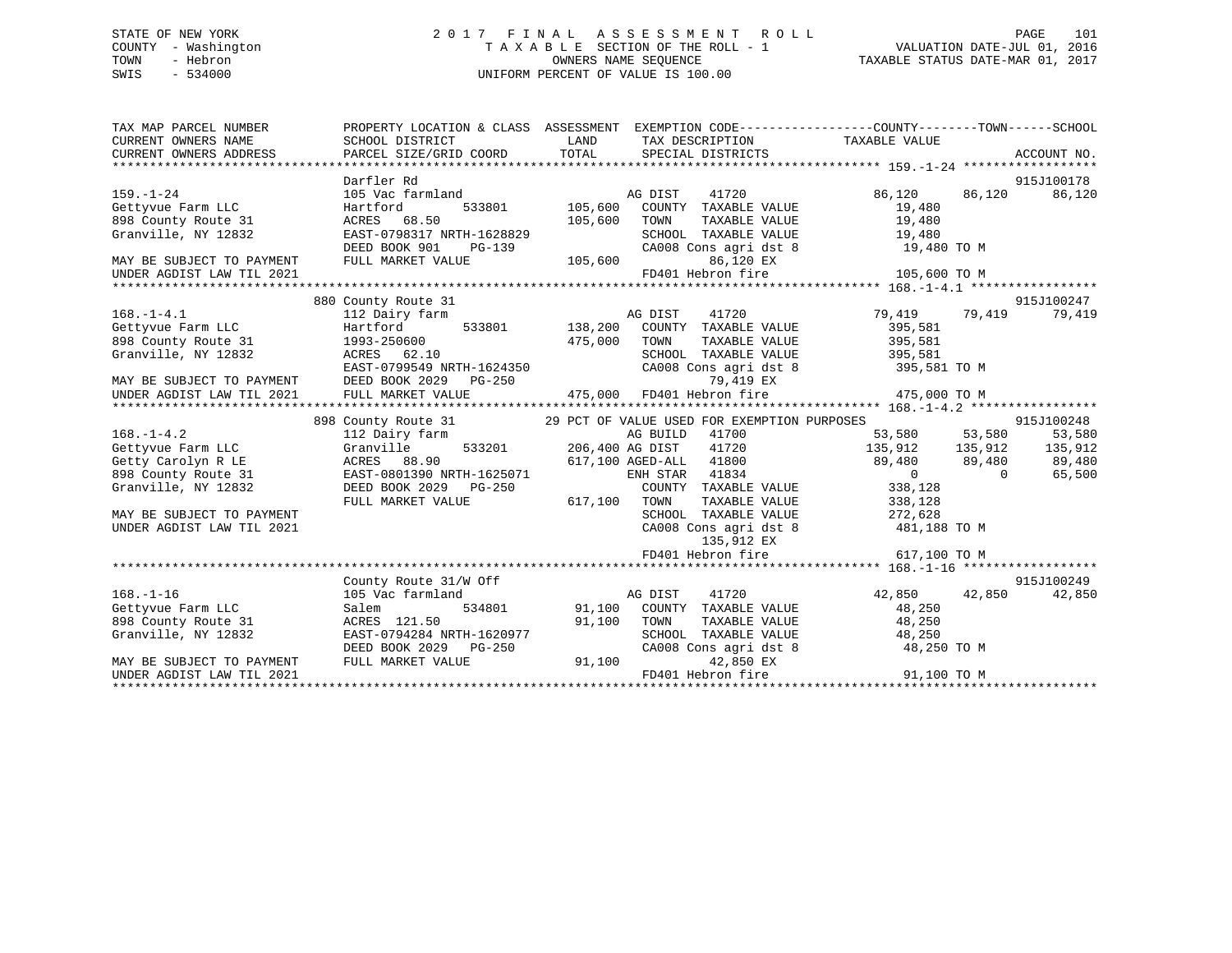## STATE OF NEW YORK 2 0 1 7 F I N A L A S S E S S M E N T R O L L PAGE 102 COUNTY - Washington T A X A B L E SECTION OF THE ROLL - 1 VALUATION DATE-JUL 01, 2016 TOWN - Hebron OWNERS NAME SEQUENCE TAXABLE STATUS DATE-MAR 01, 2017 SWIS - 534000 UNIFORM PERCENT OF VALUE IS 100.00

| TAX MAP PARCEL NUMBER<br>CURRENT OWNERS NAME<br>CURRENT OWNERS ADDRESS | SCHOOL DISTRICT<br>PARCEL SIZE/GRID COORD | LAND<br>TAX DESCRIPTION<br>TOTAL<br>SPECIAL DISTRICTS | PROPERTY LOCATION & CLASS ASSESSMENT EXEMPTION CODE----------------COUNTY-------TOWN------SCHOOL<br>TAXABLE VALUE<br>ACCOUNT NO. |
|------------------------------------------------------------------------|-------------------------------------------|-------------------------------------------------------|----------------------------------------------------------------------------------------------------------------------------------|
|                                                                        |                                           |                                                       |                                                                                                                                  |
|                                                                        | County Route 31                           |                                                       | 915J101327                                                                                                                       |
| $168. - 1 - 16.1$                                                      | 314 Rural vac<10                          | AG DIST<br>41720                                      | 28,396<br>28,396<br>28,396                                                                                                       |
| Gettyvue Farm LLC                                                      | 534801<br>Salem                           | 30,600<br>COUNTY TAXABLE VALUE                        | 2,204                                                                                                                            |
| 898 County Route 31                                                    | 4.70<br>ACRES                             | 30,600<br>TOWN<br>TAXABLE VALUE                       | 2,204                                                                                                                            |
| Granville, NY 12832                                                    | EAST-0796441 NRTH-1619961                 | SCHOOL TAXABLE VALUE                                  | 2,204                                                                                                                            |
|                                                                        | DEED BOOK 2029 PG-250                     | CA008 Cons agri dst 8                                 | 2,204 TO M                                                                                                                       |
| MAY BE SUBJECT TO PAYMENT                                              | FULL MARKET VALUE                         | $30,600$ CAUUO<br>28,396 EX                           |                                                                                                                                  |
| UNDER AGDIST LAW TIL 2021                                              |                                           | FD401 Hebron fire                                     | 30,600 TO M                                                                                                                      |
|                                                                        |                                           |                                                       |                                                                                                                                  |
|                                                                        | County Route 31                           |                                                       |                                                                                                                                  |
| $168. - 1 - 18.13$                                                     | 105 Vac farmland                          | AG DIST<br>41720                                      | 24,232<br>24,232<br>24,232                                                                                                       |
| Gettyvue Farm LLC                                                      | 533801<br>Hartford                        | 30,000<br>COUNTY TAXABLE VALUE                        | 5,768                                                                                                                            |
| 898 County Route 31                                                    | ACRES 10.09                               | 30,000<br>TAXABLE VALUE<br>TOWN                       | 5,768                                                                                                                            |
| Granville, NY 12832                                                    | EAST-0797968 NRTH-1621854                 | SCHOOL TAXABLE VALUE                                  | 5,768                                                                                                                            |
|                                                                        | DEED BOOK 3122 PG-286                     | CA008 Cons agri dst 8                                 | 5,768 TO M                                                                                                                       |
| MAY BE SUBJECT TO PAYMENT                                              | FULL MARKET VALUE                         | 30,000<br>24,232 EX                                   |                                                                                                                                  |
| UNDER AGDIST LAW TIL 2021                                              |                                           | FD401 Hebron fire                                     | 30,000 TO M                                                                                                                      |
|                                                                        |                                           |                                                       |                                                                                                                                  |
|                                                                        | County Route 31                           |                                                       |                                                                                                                                  |
| $168. - 1 - 18.10$                                                     | 105 Vac farmland                          | AG DIST<br>41720                                      | 163,429<br>163,429<br>163,429                                                                                                    |
| Gettyvue Farm, LLC                                                     | 533801<br>Hartford                        | 283,500<br>COUNTY TAXABLE VALUE                       | 120,071                                                                                                                          |
| 898 County Route 31                                                    | ACRES 146.60                              | 283,500<br>TAXABLE VALUE<br>TOWN                      | 120,071                                                                                                                          |
| Granville, NY 12832                                                    | EAST-0795616 NRTH-1622159                 | SCHOOL TAXABLE VALUE                                  | 120,071                                                                                                                          |
|                                                                        | DEED BOOK 2532 PG-224                     |                                                       | CA008 Cons agri dst 8 120,071 TO M                                                                                               |
| MAY BE SUBJECT TO PAYMENT                                              | FULL MARKET VALUE                         | 283,500<br>163,429 EX                                 |                                                                                                                                  |
| UNDER AGDIST LAW TIL 2021                                              |                                           | FD401 Hebron fire                                     | 283,500 TO M                                                                                                                     |
|                                                                        |                                           |                                                       |                                                                                                                                  |
|                                                                        | 31 Liebig Rd                              |                                                       | 915J101247                                                                                                                       |
| $152. - 1 - 7.4$                                                       | 210 1 Family Res                          | BAS STAR 41854                                        | $\Omega$<br>30,000<br>$0 \qquad \qquad$                                                                                          |
| Giambatista Paul                                                       | Granville<br>533201                       | 34,000 COUNTY TAXABLE VALUE                           | 145,000                                                                                                                          |
| Giambatista Sharon                                                     | 697/87                                    | 145,000 TOWN<br>TAXABLE VALUE                         | 145,000                                                                                                                          |
| 31 Liebig Rd                                                           | ACRES<br>3.80 BANK<br>26                  | SCHOOL TAXABLE VALUE                                  | 115,000                                                                                                                          |
| Granville, NY 12832                                                    | EAST-0805260 NRTH-1637774                 | FD401 Hebron fire                                     | 145,000 TO M                                                                                                                     |
|                                                                        | DEED BOOK 2835 PG-287                     |                                                       |                                                                                                                                  |
|                                                                        | FULL MARKET VALUE                         | 145,000                                               |                                                                                                                                  |
|                                                                        |                                           |                                                       |                                                                                                                                  |
|                                                                        | 156 Middle Rd                             |                                                       | 915J100253                                                                                                                       |
| $177. - 1 - 2$                                                         | 210 1 Family Res                          | COUNTY TAXABLE VALUE                                  | 140,000                                                                                                                          |
| Gilbert Sylvia D                                                       | 534801<br>Salem                           | 42,200<br>TOWN<br>TAXABLE VALUE                       | 140,000                                                                                                                          |
| 1449 E 4Th St                                                          | ACRES<br>5.13                             | 140,000<br>SCHOOL TAXABLE VALUE                       | 140,000                                                                                                                          |
| Brooklyn, NY 11230                                                     | EAST-0804531 NRTH-1616394                 | FD401 Hebron fire                                     | 140,000 TO M                                                                                                                     |
|                                                                        | DEED BOOK 433<br>PG-699                   |                                                       |                                                                                                                                  |
|                                                                        | FULL MARKET VALUE                         | 140,000                                               |                                                                                                                                  |
|                                                                        |                                           |                                                       |                                                                                                                                  |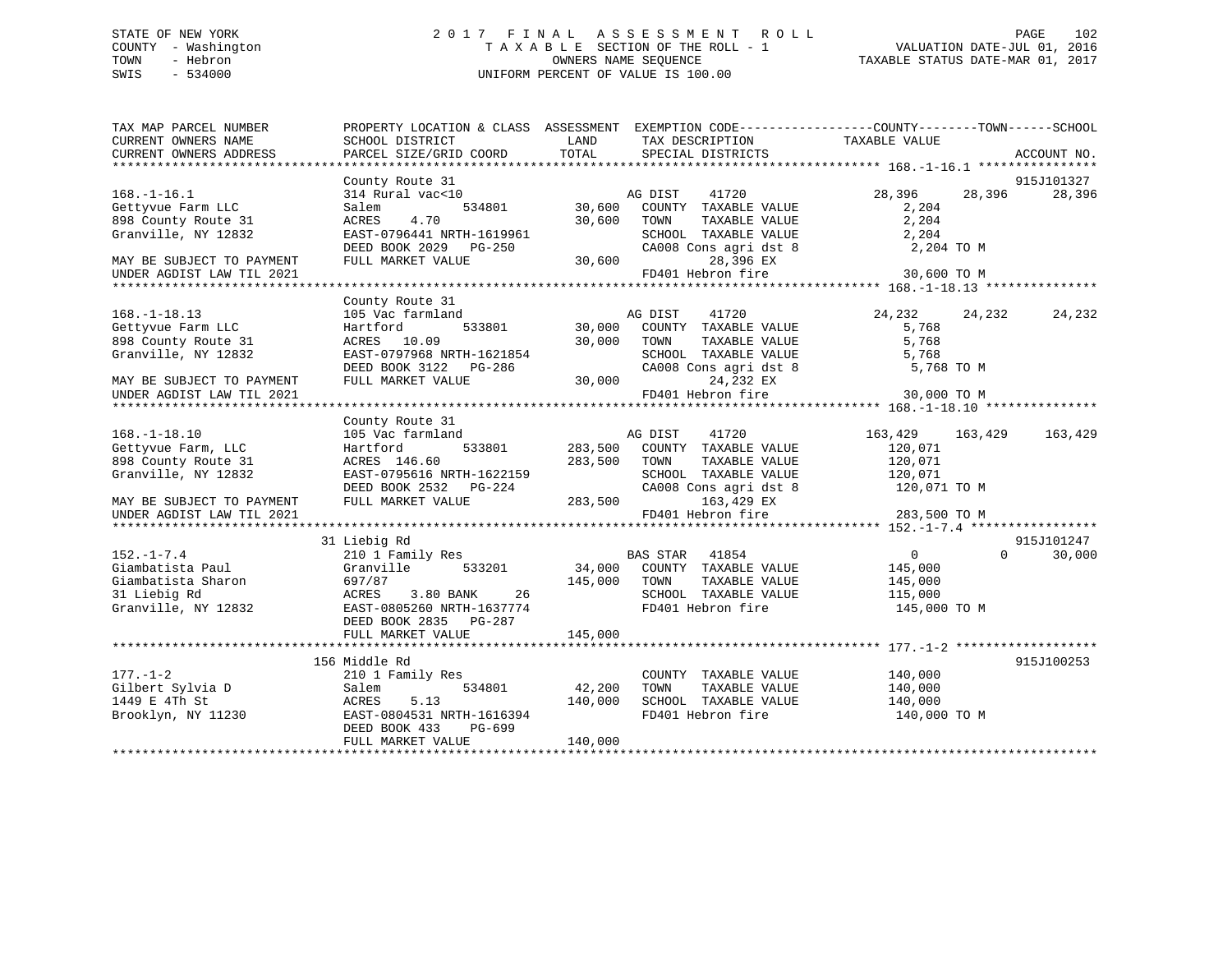## STATE OF NEW YORK 2 0 1 7 F I N A L A S S E S S M E N T R O L L PAGE 103 COUNTY - Washington T A X A B L E SECTION OF THE ROLL - 1 VALUATION DATE-JUL 01, 2016 TOWN - Hebron OWNERS NAME SEQUENCE TAXABLE STATUS DATE-MAR 01, 2017 SWIS - 534000 UNIFORM PERCENT OF VALUE IS 100.00

| TAX MAP PARCEL NUMBER                                                                          | PROPERTY LOCATION & CLASS ASSESSMENT EXEMPTION CODE---------------COUNTY-------TOWN------SCHOOL                           |                   |                                                                                                                        |                                                                   |                    |
|------------------------------------------------------------------------------------------------|---------------------------------------------------------------------------------------------------------------------------|-------------------|------------------------------------------------------------------------------------------------------------------------|-------------------------------------------------------------------|--------------------|
|                                                                                                |                                                                                                                           |                   |                                                                                                                        |                                                                   |                    |
| $161. - 2 - 10.26$<br>Gilbo Gerald<br>Gilbo Catherine<br>140 Higgins Rd<br>Granville, NY 12832 | 140 Higgins Rd<br>270 Mfg housing<br>533201<br>Granville<br>Lot E + B 897/204<br>ACRES 11.41<br>EAST-0818931 NRTH-1624486 | 51,600<br>105,800 | <b>BAS STAR</b><br>41854<br>COUNTY TAXABLE VALUE<br>TOWN<br>TAXABLE VALUE<br>SCHOOL TAXABLE VALUE<br>FD401 Hebron fire | $0 \qquad \qquad$<br>105,800<br>105,800<br>75,800<br>105,800 TO M | $\Omega$<br>30,000 |
|                                                                                                | DEED BOOK 2446 PG-32                                                                                                      |                   |                                                                                                                        |                                                                   |                    |
|                                                                                                |                                                                                                                           |                   |                                                                                                                        |                                                                   |                    |
|                                                                                                |                                                                                                                           |                   |                                                                                                                        |                                                                   |                    |
|                                                                                                | 89 Callaway Rd                                                                                                            |                   |                                                                                                                        |                                                                   | 915J101573         |
| $175. - 1 - 38$                                                                                | 210 1 Family Res                                                                                                          |                   | BAS STAR     41854<br>39,500    COUNTY   TAXABLE  VALUE                                                                | $\overline{0}$                                                    | $\Omega$<br>30,000 |
| Gilchrest Edith                                                                                | 534801<br>Salem                                                                                                           |                   |                                                                                                                        | 112,300                                                           |                    |
| 89 Callaway Rd                                                                                 | ACRES<br>1.75                                                                                                             | 112,300           | TAXABLE VALUE<br>TOWN                                                                                                  | 112,300                                                           |                    |
| Argyle, NY 12809                                                                               | EAST-0787299 NRTH-1615652                                                                                                 | $\overline{a}$    | SCHOOL TAXABLE VALUE                                                                                                   | 82,300                                                            |                    |
|                                                                                                | DEED BOOK 3235<br>PG-107                                                                                                  |                   | FD401 Hebron fire                                                                                                      | 112,300 TO M                                                      |                    |
|                                                                                                | FULL MARKET VALUE                                                                                                         | 112,300           |                                                                                                                        |                                                                   |                    |
|                                                                                                |                                                                                                                           |                   |                                                                                                                        |                                                                   |                    |
|                                                                                                | 68 Thunder Way                                                                                                            |                   |                                                                                                                        |                                                                   |                    |
| $175. - 1 - 12.14$                                                                             | 312 Vac w/imprv                                                                                                           |                   | COUNTY TAXABLE VALUE                                                                                                   | 35,700                                                            |                    |
| Gilley Janice                                                                                  | 534801<br>Salem                                                                                                           | 22,000            | TAXABLE VALUE<br>TOWN                                                                                                  | 35,700                                                            |                    |
| 54 9th St Apt A                                                                                | 5.00<br>ACRES                                                                                                             | 35,700            | SCHOOL TAXABLE VALUE                                                                                                   | 35,700                                                            |                    |
| Hudson Falls, NY 12839                                                                         | EAST-0790429 NRTH-1611083                                                                                                 |                   | FD401 Hebron fire                                                                                                      | 35,700 TO M                                                       |                    |
|                                                                                                | DEED BOOK 3431 PG-94                                                                                                      |                   |                                                                                                                        |                                                                   |                    |
|                                                                                                | FULL MARKET VALUE                                                                                                         | 35,700            |                                                                                                                        |                                                                   |                    |
|                                                                                                |                                                                                                                           |                   |                                                                                                                        |                                                                   |                    |
|                                                                                                | Thunder Way                                                                                                               |                   |                                                                                                                        |                                                                   | 915J101604         |
| $175. - 1 - 12.8$                                                                              | 314 Rural vac<10                                                                                                          |                   | COUNTY TAXABLE VALUE                                                                                                   | 10,200                                                            |                    |
| Gilley Janice A                                                                                | 534801<br>Salem                                                                                                           | 10,200            | TOWN<br>TAXABLE VALUE                                                                                                  | 10,200                                                            |                    |
| Gibson Jeremey J                                                                               | ACRES<br>6.08                                                                                                             | 10,200            | SCHOOL TAXABLE VALUE                                                                                                   | 10,200                                                            |                    |
| 54 9th Ave                                                                                     | EAST-0790439 NRTH-1611584                                                                                                 |                   | FD401 Hebron fire                                                                                                      | 10,200 TO M                                                       |                    |
| Hudson Falls, NY 12839                                                                         | DEED BOOK 3422 PG-212                                                                                                     |                   |                                                                                                                        |                                                                   |                    |
|                                                                                                | FULL MARKET VALUE                                                                                                         | 10,200            |                                                                                                                        |                                                                   |                    |
|                                                                                                |                                                                                                                           |                   |                                                                                                                        |                                                                   |                    |
|                                                                                                | 266 Warnick Rd                                                                                                            |                   |                                                                                                                        |                                                                   | 915J101673         |
| $167. - 1 - 33.5$                                                                              | 312 Vac w/imprv                                                                                                           |                   | COUNTY TAXABLE VALUE                                                                                                   | 14,500                                                            |                    |
| Gillis Nathaniel                                                                               | Salem<br>534801                                                                                                           | 4,500             | TAXABLE VALUE<br>TOWN                                                                                                  | 14,500                                                            |                    |
| 464 Goose Island Rd                                                                            | Lot H                                                                                                                     | 14,500            | SCHOOL TAXABLE VALUE                                                                                                   | 14,500                                                            |                    |
| Argyle, NY 12809                                                                               | FRNT 146.00 DPTH 137.00<br>EAST-0788173 NRTH-1621990<br>DEED BOOK 3257<br>$PG-219$                                        |                   | FD401 Hebron fire                                                                                                      | 14,500 TO M                                                       |                    |
|                                                                                                | FULL MARKET VALUE                                                                                                         | 14,500            |                                                                                                                        |                                                                   |                    |
|                                                                                                |                                                                                                                           |                   |                                                                                                                        |                                                                   |                    |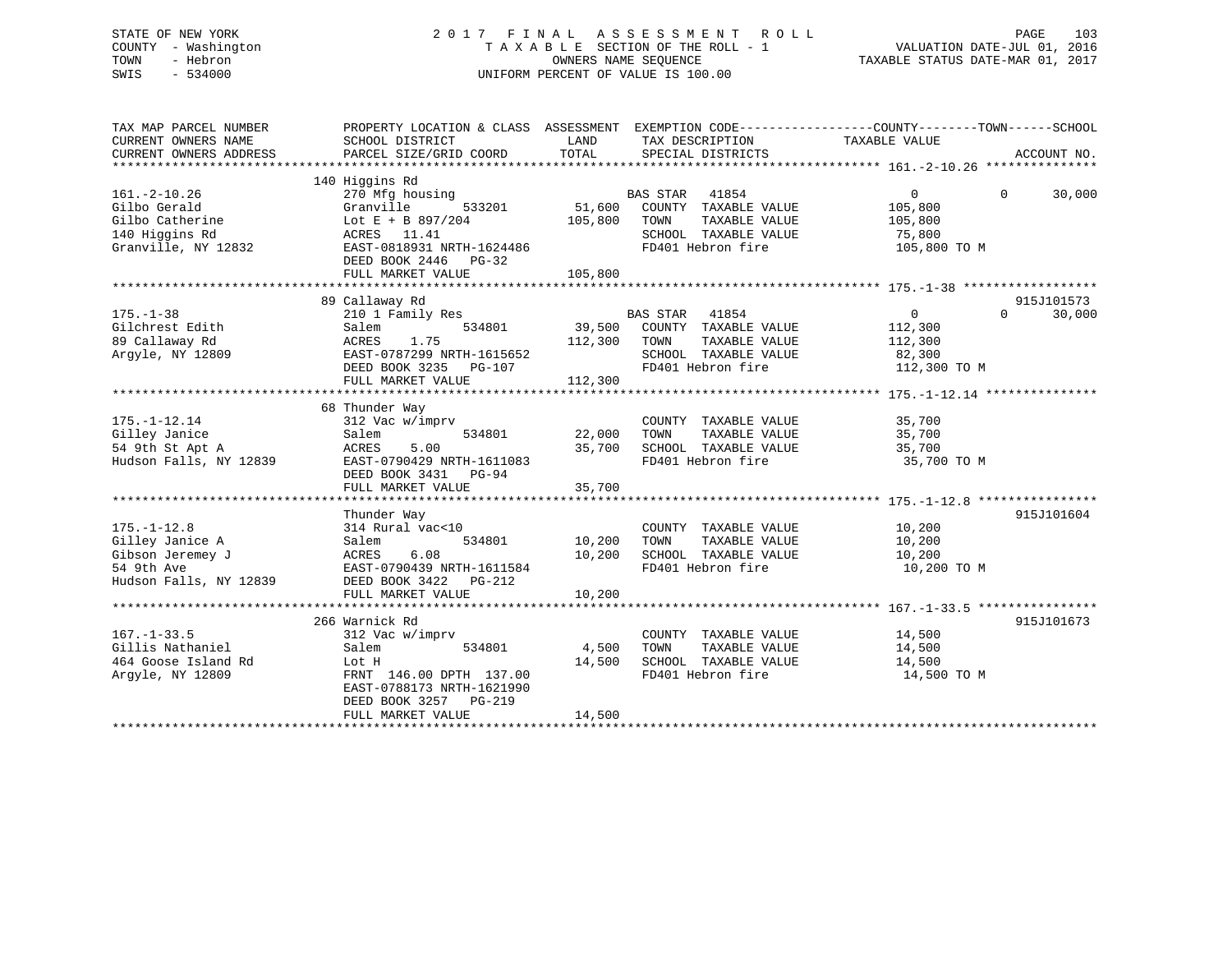## STATE OF NEW YORK 2 0 1 7 F I N A L A S S E S S M E N T R O L L PAGE 104 COUNTY - Washington T A X A B L E SECTION OF THE ROLL - 1 VALUATION DATE-JUL 01, 2016 TOWN - Hebron OWNERS NAME SEQUENCE TAXABLE STATUS DATE-MAR 01, 2017 SWIS - 534000 UNIFORM PERCENT OF VALUE IS 100.00

| TAX MAP PARCEL NUMBER | PROPERTY LOCATION & CLASS ASSESSMENT EXEMPTION CODE----------------COUNTY-------TOWN------SCHOOL                                                                                                                                                             |         |                                                                                 |                                                                                                                                          |            |
|-----------------------|--------------------------------------------------------------------------------------------------------------------------------------------------------------------------------------------------------------------------------------------------------------|---------|---------------------------------------------------------------------------------|------------------------------------------------------------------------------------------------------------------------------------------|------------|
| CURRENT OWNERS NAME   | SCHOOL DISTRICT                                                                                                                                                                                                                                              | LAND    | TAX DESCRIPTION                                                                 | TAXABLE VALUE                                                                                                                            |            |
|                       |                                                                                                                                                                                                                                                              |         |                                                                                 |                                                                                                                                          |            |
|                       |                                                                                                                                                                                                                                                              |         |                                                                                 |                                                                                                                                          |            |
|                       | 1233 Chamberlin Mills Rd                                                                                                                                                                                                                                     |         |                                                                                 |                                                                                                                                          | 915J100134 |
| $177. - 1 - 13$       | 210 1 Family Res                                                                                                                                                                                                                                             |         | COUNTY TAXABLE VALUE 193,700                                                    |                                                                                                                                          |            |
|                       | Salem 534801 43,500                                                                                                                                                                                                                                          |         | TOWN                                                                            |                                                                                                                                          |            |
|                       |                                                                                                                                                                                                                                                              |         | 193,700 SCHOOL TAXABLE VALUE                                                    | TAXABLE VALUE 193,700<br>TAXABLE VALUE 193,700                                                                                           |            |
|                       | 937/152<br>ACRES 5.97                                                                                                                                                                                                                                        |         | FD401 Hebron fire                                                               | 193,700 TO M                                                                                                                             |            |
|                       | EAST-0814640 NRTH-1615469                                                                                                                                                                                                                                    |         |                                                                                 |                                                                                                                                          |            |
|                       | DEED BOOK 3730 PG-30                                                                                                                                                                                                                                         |         |                                                                                 |                                                                                                                                          |            |
|                       | FULL MARKET VALUE                                                                                                                                                                                                                                            | 193,700 |                                                                                 |                                                                                                                                          |            |
|                       |                                                                                                                                                                                                                                                              |         |                                                                                 |                                                                                                                                          |            |
|                       | Wood Way                                                                                                                                                                                                                                                     |         |                                                                                 |                                                                                                                                          | 915J101551 |
|                       | 186.-1-16<br>Girard Glen<br>25 Allentown Rd<br>25 Allentown Rd<br>25 Allentown Rd<br>25 Allentown Rd<br>25 Allentown Rd<br>25 Allentown Rd<br>25 Allentown Rd<br>25 Allentown Rd<br>25 Allentown Rd<br>25 Allentown Rd<br>29,900<br>29,900<br>29,900<br>29,9 |         |                                                                                 |                                                                                                                                          |            |
|                       |                                                                                                                                                                                                                                                              |         |                                                                                 | 49,900<br>49,900                                                                                                                         |            |
|                       |                                                                                                                                                                                                                                                              |         |                                                                                 |                                                                                                                                          |            |
|                       |                                                                                                                                                                                                                                                              |         |                                                                                 |                                                                                                                                          |            |
|                       |                                                                                                                                                                                                                                                              |         |                                                                                 | 49,900 TO M                                                                                                                              |            |
|                       |                                                                                                                                                                                                                                                              |         |                                                                                 |                                                                                                                                          |            |
|                       | FULL MARKET VALUE                                                                                                                                                                                                                                            | 49,900  |                                                                                 |                                                                                                                                          |            |
|                       |                                                                                                                                                                                                                                                              |         |                                                                                 |                                                                                                                                          |            |
|                       | 5 Cross Rd                                                                                                                                                                                                                                                   |         |                                                                                 |                                                                                                                                          | 915J100179 |
|                       |                                                                                                                                                                                                                                                              |         |                                                                                 |                                                                                                                                          |            |
|                       | 175.-1-6<br>Giroux Brian R<br>Giroux Cynthia R<br>Salem Balem 108.00 DPTH 166.00<br>Salem NY 12865<br>Salem NY 12865<br>TOWN TAXABLE VALUE<br>Marked DEED POOK 49,500 ASD-ALL<br>Salem NY 12865<br>TOWN TAXABLE VALUE<br>Marked DEED POOK 490,500            |         |                                                                                 | $\begin{array}{cccc} 12\, ,075 & 12\, ,075 & 0 \\ 34\, ,213 & 34\, ,213 & 40\, ,250 \\ 0 & 0 & 40\, ,250 \\ 34\, ,212 & & & \end{array}$ |            |
|                       |                                                                                                                                                                                                                                                              |         |                                                                                 |                                                                                                                                          |            |
|                       |                                                                                                                                                                                                                                                              |         |                                                                                 |                                                                                                                                          |            |
|                       |                                                                                                                                                                                                                                                              |         |                                                                                 | TAXABLE VALUE 34, 212                                                                                                                    |            |
|                       |                                                                                                                                                                                                                                                              |         |                                                                                 |                                                                                                                                          |            |
|                       | FULL MARKET VALUE<br>FULL MARKET VALUE <b>80,500</b> SCHOOL TAXABLE VALUE <b>10000</b> 0<br>FD401 Hebron fire 80,500 TO M                                                                                                                                    |         |                                                                                 |                                                                                                                                          |            |
|                       |                                                                                                                                                                                                                                                              |         |                                                                                 |                                                                                                                                          |            |
|                       | Dunnigan Rd                                                                                                                                                                                                                                                  |         |                                                                                 |                                                                                                                                          |            |
| $184. - 1 - 19.8$     |                                                                                                                                                                                                                                                              |         | COUNTY TAXABLE VALUE 37,600                                                     |                                                                                                                                          |            |
| Giumarra James A      |                                                                                                                                                                                                                                                              |         |                                                                                 |                                                                                                                                          |            |
| Giumarra Linda A      | 314 Rural vac<10 COUNTY TAXABLE VALUE<br>Salem 534801 37,600 TOWN TAXABLE VALUE<br>1ot 8 37,600 SCHOOL TAXABLE VALUE                                                                                                                                         |         | 10WN TAXABLE VALUE 37,600<br>SCHOOL TAXABLE VALUE 37,600<br>CA009 Contractive 1 |                                                                                                                                          |            |
| 504 Scott Lake Rd     | ACRES 7.80<br>EAST-0798216 NRTH-1602412<br>DEED BOOK 2639 PG-277<br>---------                                                                                                                                                                                |         | CA008 Cons agri dst 8                                                           | 37,600 TO M                                                                                                                              |            |
| Salem, NY 12865       |                                                                                                                                                                                                                                                              |         | FD401 Hebron fire                                                               | 37,600 TO M                                                                                                                              |            |
|                       |                                                                                                                                                                                                                                                              |         |                                                                                 |                                                                                                                                          |            |
|                       | FULL MARKET VALUE                                                                                                                                                                                                                                            | 37,600  |                                                                                 |                                                                                                                                          |            |
|                       |                                                                                                                                                                                                                                                              |         |                                                                                 |                                                                                                                                          |            |
|                       | 7811 State Route 22                                                                                                                                                                                                                                          |         |                                                                                 |                                                                                                                                          |            |
| $144. - 1 - 1.1$      |                                                                                                                                                                                                                                                              |         |                                                                                 | $\overline{0}$<br>$\overline{0}$                                                                                                         | 65,500     |
|                       |                                                                                                                                                                                                                                                              |         |                                                                                 |                                                                                                                                          |            |
|                       |                                                                                                                                                                                                                                                              |         |                                                                                 |                                                                                                                                          |            |
|                       |                                                                                                                                                                                                                                                              |         |                                                                                 |                                                                                                                                          |            |
|                       |                                                                                                                                                                                                                                                              |         |                                                                                 |                                                                                                                                          |            |
|                       |                                                                                                                                                                                                                                                              |         |                                                                                 |                                                                                                                                          |            |
|                       | Chasier Terry W (Channel Strandby Research 22 (Channel Strandby Research 22 (Channel Strandby Research 22 (Channel Strandby Research 210 I Family Research 213, 400 COUNTY TAXABLE VALUE 143, 400<br>TAXABLE VALUE 143, 400 TOWN                             |         |                                                                                 |                                                                                                                                          |            |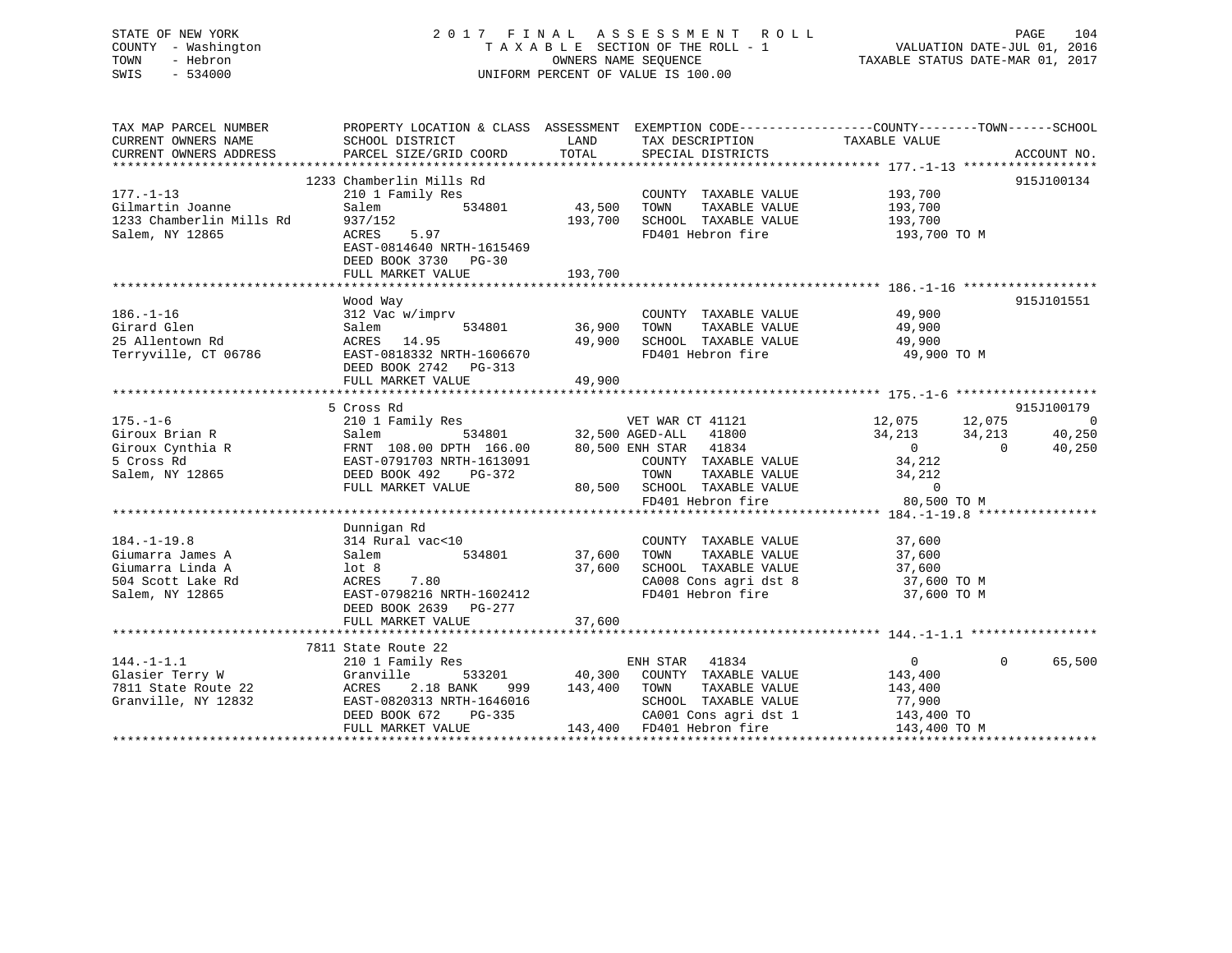## STATE OF NEW YORK 2 0 1 7 F I N A L A S S E S S M E N T R O L L PAGE 105 COUNTY - Washington T A X A B L E SECTION OF THE ROLL - 1 VALUATION DATE-JUL 01, 2016 TOWN - Hebron OWNERS NAME SEQUENCE TAXABLE STATUS DATE-MAR 01, 2017 SWIS - 534000 UNIFORM PERCENT OF VALUE IS 100.00

| TAX MAP PARCEL NUMBER                                                  | PROPERTY LOCATION & CLASS ASSESSMENT EXEMPTION CODE----------------COUNTY-------TOWN------SCHOOL                                                                                              |               |                                                                                                     |                            |                                     |
|------------------------------------------------------------------------|-----------------------------------------------------------------------------------------------------------------------------------------------------------------------------------------------|---------------|-----------------------------------------------------------------------------------------------------|----------------------------|-------------------------------------|
| CURRENT OWNERS NAME                                                    | SCHOOL DISTRICT                                                                                                                                                                               | LAND          | TAX DESCRIPTION TAXABLE VALUE                                                                       |                            |                                     |
| CURRENT OWNERS ADDRESS                                                 | PARCEL SIZE/GRID COORD                                                                                                                                                                        | TOTAL         | SPECIAL DISTRICTS                                                                                   |                            | ACCOUNT NO.                         |
|                                                                        |                                                                                                                                                                                               |               |                                                                                                     |                            |                                     |
|                                                                        | State Route 22/E Off                                                                                                                                                                          |               |                                                                                                     |                            | 915J100470                          |
| $144. - 1 - 24$                                                        | 322 Rural vac>10                                                                                                                                                                              |               | COUNTY TAXABLE VALUE 96,400                                                                         |                            |                                     |
| Glover K. Russell                                                      | Granville                                                                                                                                                                                     | 533201 96,400 | TOWN                                                                                                | TAXABLE VALUE 96,400       |                                     |
| Miller Angela                                                          |                                                                                                                                                                                               | 96,400        | SCHOOL TAXABLE VALUE<br>FD401 Hebron fire                                                           | 96,400                     |                                     |
| 1333 Route 153                                                         | ACRES 128.50<br>EAST-0822858 NRTH-1641629<br>CLA DC-229                                                                                                                                       |               |                                                                                                     | 96,400 TO M                |                                     |
| West Pawlet, VT 05775 DEED BOOK 874                                    | PG-229                                                                                                                                                                                        |               |                                                                                                     |                            |                                     |
|                                                                        | FULL MARKET VALUE                                                                                                                                                                             | 96,400        |                                                                                                     |                            |                                     |
|                                                                        |                                                                                                                                                                                               |               |                                                                                                     |                            |                                     |
|                                                                        | 265 Little Burch Hill Rd                                                                                                                                                                      |               |                                                                                                     |                            | 915J101251                          |
|                                                                        | 242 Rurl res&rec                                                                                                                                                                              |               | COUNTY TAXABLE VALUE 144,100                                                                        |                            |                                     |
|                                                                        | 533801 62,400                                                                                                                                                                                 |               | TAXABLE VALUE<br>TOWN                                                                               | 144,100                    |                                     |
|                                                                        |                                                                                                                                                                                               | 144,100       | SCHOOL TAXABLE VALUE                                                                                | 144,100                    |                                     |
|                                                                        | EAST-0800250 NRTH-1635827                                                                                                                                                                     |               | FD401 Hebron fire 144,100 TO M                                                                      |                            |                                     |
|                                                                        | DEED BOOK 826<br>PG-102                                                                                                                                                                       |               |                                                                                                     |                            |                                     |
|                                                                        | FULL MARKET VALUE                                                                                                                                                                             | 144,100       |                                                                                                     |                            |                                     |
|                                                                        |                                                                                                                                                                                               |               |                                                                                                     |                            |                                     |
|                                                                        | Lily Pond Rd                                                                                                                                                                                  |               |                                                                                                     |                            | 915J101071                          |
| $142. - 3 - 2.2$                                                       | 314 Rural vac<10                                                                                                                                                                              |               | COUNTY TAXABLE VALUE 20,100                                                                         |                            |                                     |
| Goering Robert                                                         | Hartford 533801 20,100<br>Hartford<br>142.-1-2.2                                                                                                                                              |               | TOWN<br>TAXABLE VALUE                                                                               | 20,100<br>20,100           |                                     |
| Goering Camilla                                                        |                                                                                                                                                                                               | 20,100        | SCHOOL TAXABLE VALUE                                                                                |                            |                                     |
| 681 County Route 46 MCRES 2.10<br>Fort Edward, NY 12828 EAST-0796226 N |                                                                                                                                                                                               |               | FD401 Hebron fire 20,100 TO M                                                                       |                            |                                     |
| Fort Edward, NY 12828                                                  | EAST-0796226 NRTH-1644488                                                                                                                                                                     |               |                                                                                                     |                            |                                     |
|                                                                        | DEED BOOK 604<br>PG-279                                                                                                                                                                       |               |                                                                                                     |                            |                                     |
|                                                                        | FULL MARKET VALUE                                                                                                                                                                             | 20,100        |                                                                                                     |                            |                                     |
|                                                                        |                                                                                                                                                                                               |               |                                                                                                     |                            |                                     |
|                                                                        | 3322 County Route 30<br>County Route 30<br>210 1 Family Res                                                                                                                                   |               |                                                                                                     | $\overline{0}$             | 915J100403<br>$\Omega$ and $\Omega$ |
| $183. - 1 - 9$                                                         |                                                                                                                                                                                               |               | BAS STAR 41854                                                                                      |                            | 30,000                              |
| Goldman Jude I                                                         |                                                                                                                                                                                               |               | 534801 52,400 COUNTY TAXABLE VALUE                                                                  | 154,300                    |                                     |
|                                                                        | Salem<br>ACRES<br>Goldman Kelly I<br>3322 County Route 30<br>EAST-0790868 NRTH-1607414                                                                                                        | 154,300 TOWN  | TAXABLE VALUE<br>SCHOOL TAXABLE VALUE                                                               | 154,300<br>124,300         |                                     |
|                                                                        |                                                                                                                                                                                               |               |                                                                                                     |                            |                                     |
| Salem, NY 12865                                                        | DEED BOOK 1716 PG-254                                                                                                                                                                         |               | CA008 Cons agri dst 8 154,300 TO M<br>FD401 Hebron fire 154,300 TO M<br>$154,300$ FD401 Hebron fire |                            |                                     |
|                                                                        | FULL MARKET VALUE                                                                                                                                                                             |               |                                                                                                     |                            |                                     |
|                                                                        |                                                                                                                                                                                               |               | LD401 West hebron light 154,300 TO M                                                                |                            |                                     |
|                                                                        |                                                                                                                                                                                               |               |                                                                                                     |                            | 915J100014                          |
|                                                                        | 3173 County Route 30                                                                                                                                                                          |               |                                                                                                     |                            |                                     |
| $183.16 - 1 - 12$<br>Goldstein Michael                                 | 210 1 Family Res<br>Salem                                                                                                                                                                     | 534801 18,800 | COUNTY TAXABLE VALUE<br>TOWN<br>TAXABLE VALUE                                                       | 67,300<br>67.300<br>67,300 |                                     |
|                                                                        |                                                                                                                                                                                               |               | TOWN TAXABLE VALUE 67,300<br>SCHOOL TAXABLE VALUE 67,300 TO M                                       |                            |                                     |
|                                                                        |                                                                                                                                                                                               |               |                                                                                                     |                            |                                     |
|                                                                        | Goldstein Tanya (Goldstein Tanya (Goldstein Tanya (Goldstein Tanya (Goldstein 167.00 (Goldstein 167.300 (Goldstein 160.25)<br>Salem, NY 12865 (Goldstein 160.25)<br>EAST-0791857 NRTH-1603711 |               | CA008 Cons agri dst 8<br>FD401 Hebron fire                                                          |                            |                                     |
| Salem, NY 12865                                                        |                                                                                                                                                                                               |               |                                                                                                     | 67,300 TO M                |                                     |
|                                                                        | DEED BOOK 2630 PG-184                                                                                                                                                                         | 67,300        | LD401 West hebron light                                                                             | 67,300 TO M                |                                     |
|                                                                        | FULL MARKET VALUE                                                                                                                                                                             |               |                                                                                                     |                            |                                     |
|                                                                        |                                                                                                                                                                                               |               |                                                                                                     |                            |                                     |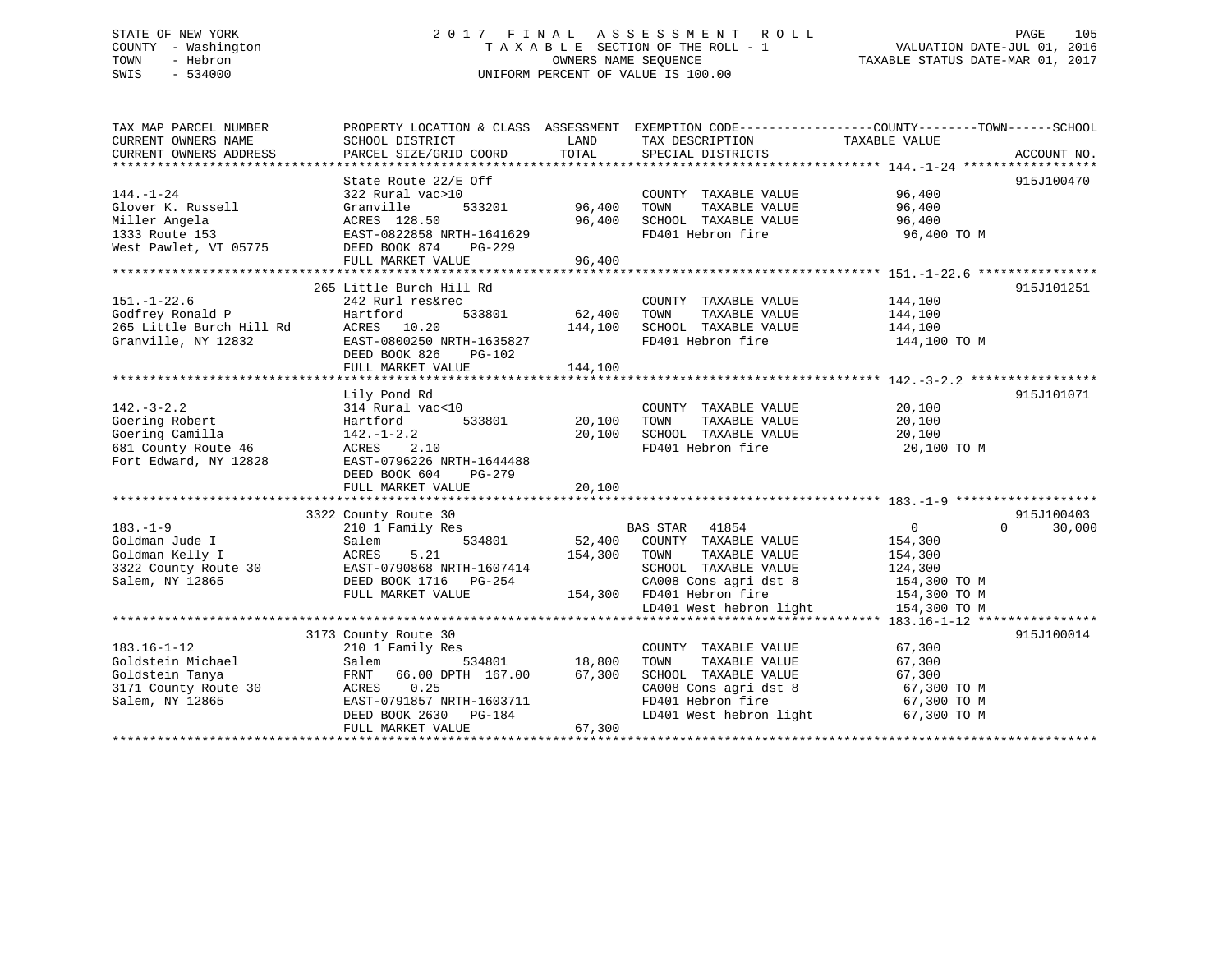## STATE OF NEW YORK 2 0 1 7 F I N A L A S S E S S M E N T R O L L PAGE 106 COUNTY - Washington T A X A B L E SECTION OF THE ROLL - 1 VALUATION DATE-JUL 01, 2016 TOWN - Hebron OWNERS NAME SEQUENCE TAXABLE STATUS DATE-MAR 01, 2017 SWIS - 534000 UNIFORM PERCENT OF VALUE IS 100.00

| TAX MAP PARCEL NUMBER | PROPERTY LOCATION & CLASS ASSESSMENT EXEMPTION CODE---------------COUNTY-------TOWN------SCHOOL                                                                                                                                                                                                                                                                                                                               |        |                                                                                                                                                                                              |                           |                |
|-----------------------|-------------------------------------------------------------------------------------------------------------------------------------------------------------------------------------------------------------------------------------------------------------------------------------------------------------------------------------------------------------------------------------------------------------------------------|--------|----------------------------------------------------------------------------------------------------------------------------------------------------------------------------------------------|---------------------------|----------------|
| CURRENT OWNERS NAME   | SCHOOL DISTRICT                                                                                                                                                                                                                                                                                                                                                                                                               |        | LAND TAX DESCRIPTION                                                                                                                                                                         | TAXABLE VALUE             |                |
|                       |                                                                                                                                                                                                                                                                                                                                                                                                                               |        |                                                                                                                                                                                              |                           |                |
|                       | $\begin{array}{cccccc} 183.16-1-13 & 3171 & \text{Country Route } 30 & & & & & & & & & & & 183.16-1 \\ & & 210 & 1 & \text{Family Res} & & & & 534801 & & & & & & & 13 & 890 \\ \text{Goldstein Michael} & & & & & & & & & & & 534801 & & & & 20,000 \text{ BAS } \text{STAR} & & & & & & & 13,890 \\ \text{Goldstein Tanya} & & & & & & & & & & & & 13,890 & & & & & & 13,890 \\ \text{Goldstein Tanya} & & & & & & & & & &$ |        |                                                                                                                                                                                              |                           | 915J100191     |
|                       |                                                                                                                                                                                                                                                                                                                                                                                                                               |        |                                                                                                                                                                                              |                           | $\overline{0}$ |
|                       |                                                                                                                                                                                                                                                                                                                                                                                                                               |        |                                                                                                                                                                                              | 13,890 13,890<br>$\sim$ 0 | 30,000         |
|                       |                                                                                                                                                                                                                                                                                                                                                                                                                               |        |                                                                                                                                                                                              |                           |                |
|                       |                                                                                                                                                                                                                                                                                                                                                                                                                               |        |                                                                                                                                                                                              |                           |                |
|                       |                                                                                                                                                                                                                                                                                                                                                                                                                               |        |                                                                                                                                                                                              |                           |                |
|                       |                                                                                                                                                                                                                                                                                                                                                                                                                               |        |                                                                                                                                                                                              |                           |                |
|                       |                                                                                                                                                                                                                                                                                                                                                                                                                               |        |                                                                                                                                                                                              |                           |                |
|                       |                                                                                                                                                                                                                                                                                                                                                                                                                               |        |                                                                                                                                                                                              |                           |                |
|                       | 3171 County Route 30 $\footnotesize$ ACRES 0.30 TOWN TAXABLE VALUE (8,000 CALCLE 20<br>Salem, NY 12865 BAST-0791889 NRTH-1603641 SCHOOL TAXABLE VALUE 62,600 TO M<br>DEED BOOK 670 PG-120 92,600 FD401 Hebron fire 92,600 TO M<br>FULL MARKET                                                                                                                                                                                 |        |                                                                                                                                                                                              |                           |                |
|                       |                                                                                                                                                                                                                                                                                                                                                                                                                               |        |                                                                                                                                                                                              |                           |                |
|                       | 3933 County Route 30                                                                                                                                                                                                                                                                                                                                                                                                          |        |                                                                                                                                                                                              |                           |                |
| $167. - 1 - 47.5$     | g housing<br>534801 534801 534801 534801<br>270 Mfg housing                                                                                                                                                                                                                                                                                                                                                                   |        | COUNTY TAXABLE VALUE 102,500<br>TAXABLE VALUE 102,500                                                                                                                                        |                           |                |
|                       |                                                                                                                                                                                                                                                                                                                                                                                                                               |        |                                                                                                                                                                                              |                           |                |
|                       |                                                                                                                                                                                                                                                                                                                                                                                                                               |        | 102,500 SCHOOL TAXABLE VALUE 102,500                                                                                                                                                         |                           |                |
|                       |                                                                                                                                                                                                                                                                                                                                                                                                                               |        | FD401 Hebron fire                                                                                                                                                                            | 102,500 TO M              |                |
|                       | 167.-1-47.5<br>Coman Roy<br>Coman Thelma<br>2831 W Country Club Rd<br>2831 W Country Club Rd<br>2831 W Country Club Rd<br>2831 M Country Club Rd<br>2837-0788927 NRTH-1620649                                                                                                                                                                                                                                                 |        |                                                                                                                                                                                              |                           |                |
|                       | DEED BOOK 874 PG-166                                                                                                                                                                                                                                                                                                                                                                                                          |        |                                                                                                                                                                                              |                           |                |
|                       |                                                                                                                                                                                                                                                                                                                                                                                                                               |        |                                                                                                                                                                                              |                           |                |
|                       |                                                                                                                                                                                                                                                                                                                                                                                                                               |        |                                                                                                                                                                                              |                           |                |
|                       | 269 Pine Hill Rd                                                                                                                                                                                                                                                                                                                                                                                                              |        |                                                                                                                                                                                              |                           | 915J100330     |
|                       |                                                                                                                                                                                                                                                                                                                                                                                                                               |        | COUNTY TAXABLE VALUE $45,000$<br>TOWN TAXABLE VALUE $45,000$<br>SCHOOL TAXABLE VALUE $45,000$                                                                                                |                           |                |
|                       |                                                                                                                                                                                                                                                                                                                                                                                                                               |        |                                                                                                                                                                                              |                           |                |
|                       |                                                                                                                                                                                                                                                                                                                                                                                                                               |        |                                                                                                                                                                                              |                           |                |
|                       |                                                                                                                                                                                                                                                                                                                                                                                                                               |        | FD401 Hebron fire 45,000 TO M                                                                                                                                                                |                           |                |
|                       | $\begin{tabular}{lllllllllllllllllll} \rule{0pt}{0pt} \rule{0pt}{0pt} \rule{0pt}{0pt} \rule{0pt}{0pt} \rule{0pt}{0pt} \rule{0pt}{0pt} \rule{0pt}{0pt} \rule{0pt}{0pt} \rule{0pt}{0pt} \rule{0pt}{0pt} \rule{0pt}{0pt} \rule{0pt}{0pt} \rule{0pt}{0pt} \rule{0pt}{0pt} \rule{0pt}{0pt} \rule{0pt}{0pt} \rule{0pt}{0pt} \rule{0pt}{0pt} \rule{0pt}{0pt} \rule{0pt}{0pt} \rule{0pt}{0pt} \rule{0pt}{0pt} \rule{0pt$              |        |                                                                                                                                                                                              |                           |                |
|                       | FULL MARKET VALUE                                                                                                                                                                                                                                                                                                                                                                                                             | 45,000 |                                                                                                                                                                                              |                           |                |
|                       |                                                                                                                                                                                                                                                                                                                                                                                                                               |        |                                                                                                                                                                                              |                           |                |
|                       | 537 Pine Hill Rd                                                                                                                                                                                                                                                                                                                                                                                                              |        |                                                                                                                                                                                              |                           | 915J100008     |
|                       |                                                                                                                                                                                                                                                                                                                                                                                                                               |        |                                                                                                                                                                                              |                           |                |
|                       |                                                                                                                                                                                                                                                                                                                                                                                                                               |        | $\begin{tabular}{lllllllll} \multicolumn{2}{c}{\text{COUNTY}} & \text{TAXABLE VALUE} & & & & 57,800 \\ \multicolumn{2}{c}{\text{TOWN}} & \text{TAXABLE VALUE} & & & 57,800 \\ \end{tabular}$ |                           |                |
|                       |                                                                                                                                                                                                                                                                                                                                                                                                                               |        | 57,800 SCHOOL TAXABLE VALUE 57,800                                                                                                                                                           |                           |                |
|                       | 169.-1-27.1<br>Coodspeed Stacey<br>Goodspeed Kelly<br>PO Box 292<br>Middle Granville, NY 12849<br>DEED BOOK 2602<br>PO BOX 292<br>Middle Granville, NY 12849<br>DEED BOOK 2602<br>PO BOX 292<br>PO BOX 292                                                                                                                                                                                                                    |        | FD401 Hebron fire                                                                                                                                                                            | 57,800 TO M               |                |
|                       |                                                                                                                                                                                                                                                                                                                                                                                                                               |        |                                                                                                                                                                                              |                           |                |
|                       |                                                                                                                                                                                                                                                                                                                                                                                                                               |        |                                                                                                                                                                                              |                           |                |
|                       |                                                                                                                                                                                                                                                                                                                                                                                                                               |        |                                                                                                                                                                                              |                           |                |
|                       | Halls Pond Rd/w Off                                                                                                                                                                                                                                                                                                                                                                                                           |        |                                                                                                                                                                                              |                           | 915J101556     |
| $158. - 1 - 24$       | 322 Rural vac>10                                                                                                                                                                                                                                                                                                                                                                                                              |        | COUNTY TAXABLE VALUE 41,100                                                                                                                                                                  |                           |                |
|                       |                                                                                                                                                                                                                                                                                                                                                                                                                               |        | TOWN                                                                                                                                                                                         | TAXABLE VALUE 41,100      |                |
|                       |                                                                                                                                                                                                                                                                                                                                                                                                                               |        |                                                                                                                                                                                              |                           |                |
|                       |                                                                                                                                                                                                                                                                                                                                                                                                                               |        |                                                                                                                                                                                              |                           |                |
|                       | 158.-1-24 322 Rural vac>10<br>Gould Philip L Hartford 533801 41,100<br>Gould Brian H ACRES 54.80 41,100<br>98 Rexleigh Rd EAST-0789373 NRTH-1628110<br>Cambridge, NY 12816 DEED BOOK 1932 PG-254<br>THE MONGER PROTON PROTON PROTON COMP                                                                                                                                                                                      |        | SCHOOL TAXABLE VALUE $41,100$<br>CA008 Cons agri dst 8 $41,100$ TO M<br>FD401 Hebron fire $41,100$ TO M                                                                                      |                           |                |
|                       | FULL MARKET VALUE                                                                                                                                                                                                                                                                                                                                                                                                             | 41,100 |                                                                                                                                                                                              |                           |                |
|                       |                                                                                                                                                                                                                                                                                                                                                                                                                               |        |                                                                                                                                                                                              |                           |                |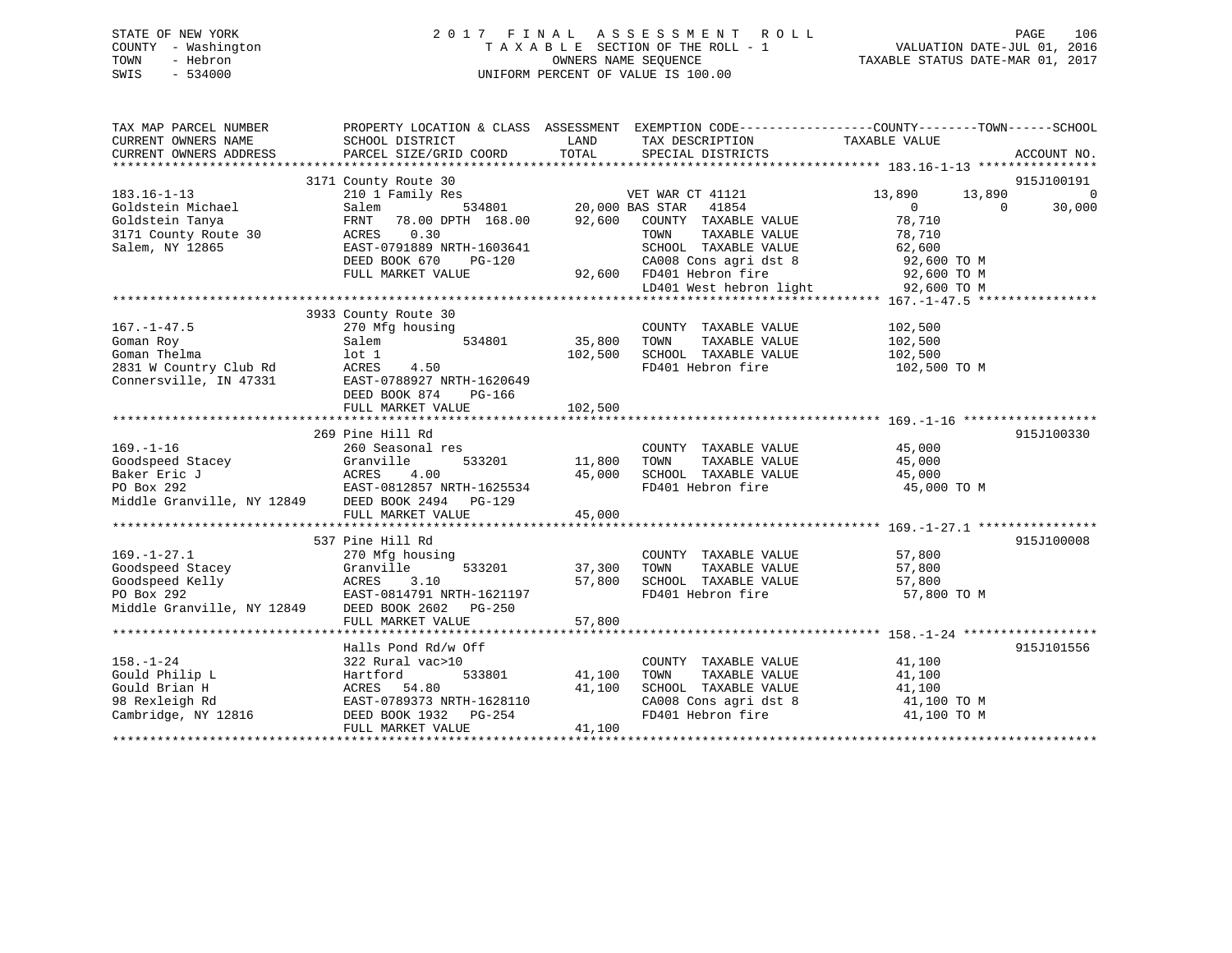## STATE OF NEW YORK 2 0 1 7 F I N A L A S S E S S M E N T R O L L PAGE 107 COUNTY - Washington T A X A B L E SECTION OF THE ROLL - 1 VALUATION DATE-JUL 01, 2016 TOWN - Hebron OWNERS NAME SEQUENCE TAXABLE STATUS DATE-MAR 01, 2017 SWIS - 534000 UNIFORM PERCENT OF VALUE IS 100.00

| TAX MAP PARCEL NUMBER<br>CURRENT OWNERS NAME<br>CURRENT OWNERS ADDRESS                                                                                                                                                                                                                                                                                                                                                                              | PROPERTY LOCATION & CLASS ASSESSMENT EXEMPTION CODE---------------COUNTY-------TOWN------SCHOOL<br>SCHOOL DISTRICT<br>PARCEL SIZE/GRID COORD | TOTAL                           | LAND TAX DESCRIPTION<br>SPECIAL DISTRICTS                                                                                                                                                                                                               | TAXABLE VALUE                                                                                        | ACCOUNT NO.                   |
|-----------------------------------------------------------------------------------------------------------------------------------------------------------------------------------------------------------------------------------------------------------------------------------------------------------------------------------------------------------------------------------------------------------------------------------------------------|----------------------------------------------------------------------------------------------------------------------------------------------|---------------------------------|---------------------------------------------------------------------------------------------------------------------------------------------------------------------------------------------------------------------------------------------------------|------------------------------------------------------------------------------------------------------|-------------------------------|
|                                                                                                                                                                                                                                                                                                                                                                                                                                                     |                                                                                                                                              |                                 |                                                                                                                                                                                                                                                         |                                                                                                      |                               |
|                                                                                                                                                                                                                                                                                                                                                                                                                                                     | 50 Potter Ln                                                                                                                                 |                                 |                                                                                                                                                                                                                                                         |                                                                                                      | 915J100265                    |
| $160. -2 - 2$<br>Gould Roger<br>377 N Grimes Hill Rd<br>Granville, NY 12832                                                                                                                                                                                                                                                                                                                                                                         | 280 Res Multiple<br>380 Res Multiple<br>333201 702,700 BAS STAR 41854<br>ACRES 664.90<br>EAST-0811531 NRTH-1631894                           |                                 | 41720<br>985,000 COUNTY TAXABLE VALUE<br>TOWN<br>TAXABLE VALUE                                                                                                                                                                                          | 395,636 395,636<br>$\begin{array}{c}\n 0 \\  589 \text{ } \text{?} \text{?}\n\end{array}$<br>589,364 | 395,636<br>30,000<br>$\Omega$ |
| MAY BE SUBJECT TO PAYMENT<br>UNDER AGDIST LAW TIL 2021                                                                                                                                                                                                                                                                                                                                                                                              |                                                                                                                                              |                                 | 395,636 EX                                                                                                                                                                                                                                              |                                                                                                      |                               |
|                                                                                                                                                                                                                                                                                                                                                                                                                                                     |                                                                                                                                              |                                 | FD401 Hebron fire                                                                                                                                                                                                                                       | 985,000 TO M                                                                                         |                               |
| $170 - 2 - 9$<br>Graham Ronald L Etal Granville 533201<br>Chase Leon P Jr-Etal Bdy Agmt 627/308<br>21 Frank St 595/18 595/20<br>Fort Edward, NY 12828 ACRES 1.20                                                                                                                                                                                                                                                                                    | 251 Higgins Rd<br>312 Vac w/imprv<br>533201<br>EAST-0823182 NRTH-1623821<br>DEED BOOK 417 PG-204                                             |                                 | COUNTY TAXABLE VALUE 12,500<br>1,400 TOWN TAXABLE VALUE<br>12,500 SCHOOL TAXABLE VALUE<br>FD401 Hebron fire 12,500 TO M                                                                                                                                 | 12,500<br>12,500                                                                                     | 915J100480                    |
|                                                                                                                                                                                                                                                                                                                                                                                                                                                     | FULL MARKET VALUE                                                                                                                            | 12,500                          |                                                                                                                                                                                                                                                         |                                                                                                      |                               |
|                                                                                                                                                                                                                                                                                                                                                                                                                                                     |                                                                                                                                              |                                 |                                                                                                                                                                                                                                                         |                                                                                                      |                               |
| $\begin{array}{cccc} \texttt{175.-1-13.3} & \texttt{311 Res vac land} & \texttt{COUNTY TAXABLE VALUE} \\ \texttt{Graves John} & \texttt{Salem} & \texttt{534801} & \texttt{200 TOWN} & \texttt{TAXABLE VALUE} \\ \texttt{31 Cardinal Way} & \texttt{FRNT} & \texttt{60.00 DPTH} & \texttt{100.00} & \texttt{200 SCHOOL TAXABLE VALUE} \\ \texttt{Fort Ann, NY 12827} & \texttt{EAST-0791738 NRTH-1612953} & \texttt{FP401 Hebron fire} \end{array}$ | County Route 30<br>DEED BOOK 2868 PG-187<br>FULL MARKET VALUE                                                                                | 200                             | FD401 Hebron fire                                                                                                                                                                                                                                       | 200<br>200<br>200<br>200 TO M                                                                        |                               |
|                                                                                                                                                                                                                                                                                                                                                                                                                                                     |                                                                                                                                              |                                 |                                                                                                                                                                                                                                                         |                                                                                                      |                               |
| $161. - 2 - 10.20$<br>50 Cambridge Battenville Rd EAST-0816506 NRTH-1625382<br>Greenwich, NY 12834                                                                                                                                                                                                                                                                                                                                                  | 6947 State Route 22<br>270 Mfg housing<br>533201<br>DEED BOOK 1683 PG-79<br>FULL MARKET VALUE                                                | 52,100                          | COUNTY TAXABLE VALUE 52,100<br>34,600 TOWN TAXABLE VALUE 52,100<br>52,100 SCHOOL TAXABLE VALUE 52,100<br>52,100 SCHOOL TAXABLE VALUE<br>FD401 Hebron fire 52,100 TO M                                                                                   |                                                                                                      | 915J101467                    |
|                                                                                                                                                                                                                                                                                                                                                                                                                                                     |                                                                                                                                              |                                 |                                                                                                                                                                                                                                                         |                                                                                                      |                               |
|                                                                                                                                                                                                                                                                                                                                                                                                                                                     | 311 Allen Rd<br>FULL MARKET VALUE                                                                                                            | 14,000 TOWN<br>42,200<br>42,200 | $\begin{tabular}{lllllllll} \multicolumn{2}{c}{\textbf{COUNTY}} & \textbf{TXABLE VALUE} & & & & 42\,,200 \\ \multicolumn{2}{c}{\textbf{TOWN}} & \textbf{TXABLE VALUE} & & & 42\,,200 \end{tabular}$<br>SCHOOL TAXABLE VALUE 42,200<br>FD401 Hebron fire | 42,200 TO M                                                                                          | 915J101017                    |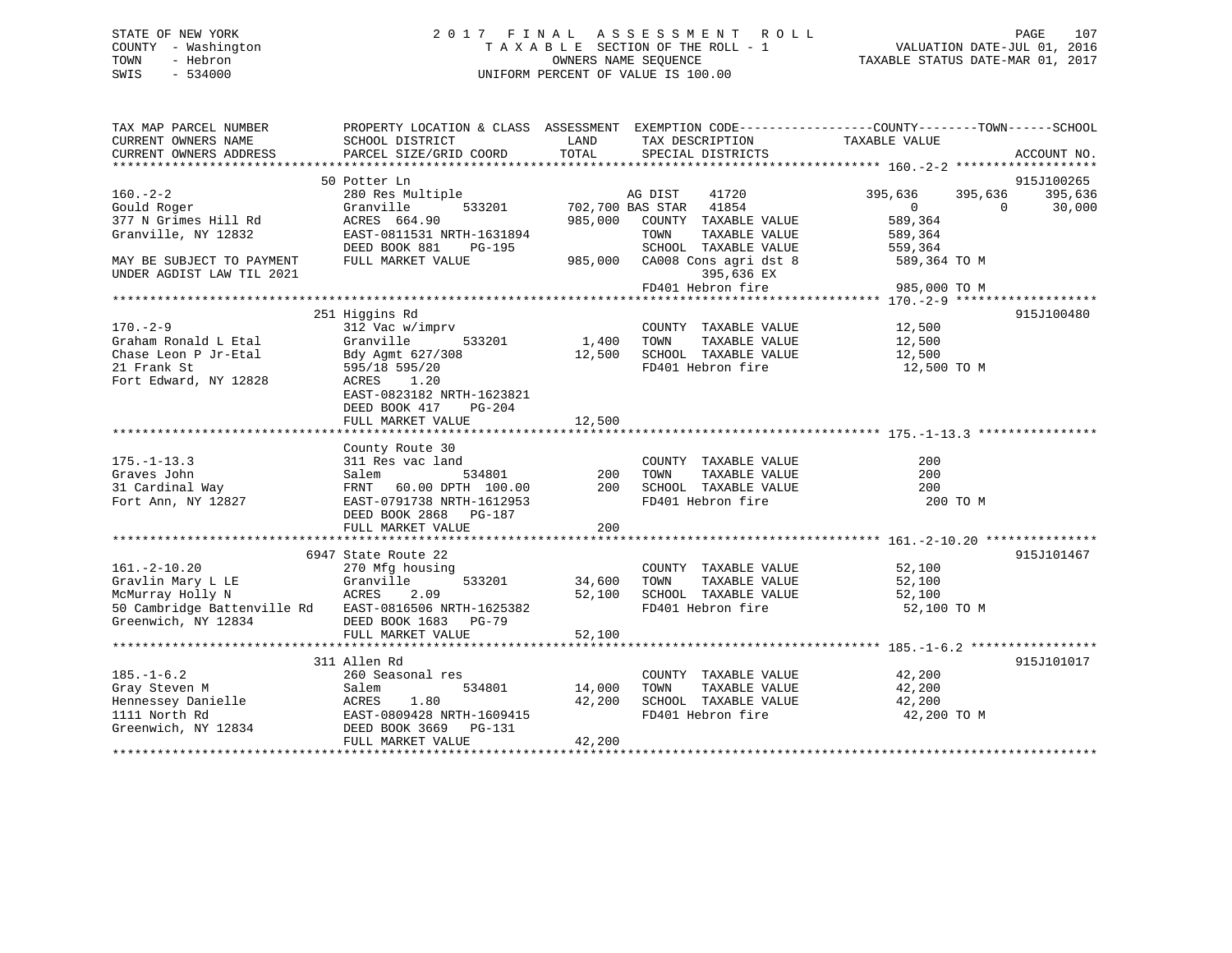## STATE OF NEW YORK 2 0 1 7 F I N A L A S S E S S M E N T R O L L PAGE 108 COUNTY - Washington T A X A B L E SECTION OF THE ROLL - 1 VALUATION DATE-JUL 01, 2016 TOWN - Hebron OWNERS NAME SEQUENCE TAXABLE STATUS DATE-MAR 01, 2017 SWIS - 534000 UNIFORM PERCENT OF VALUE IS 100.00

| TAX MAP PARCEL NUMBER                             | PROPERTY LOCATION & CLASS  ASSESSMENT  EXEMPTION CODE-----------------COUNTY-------TOWN------SCHOOL          |                             |                                                                                            |               |                    |
|---------------------------------------------------|--------------------------------------------------------------------------------------------------------------|-----------------------------|--------------------------------------------------------------------------------------------|---------------|--------------------|
| CURRENT OWNERS NAME                               | SCHOOL DISTRICT                                                                                              | LAND                        | TAX DESCRIPTION                                                                            |               |                    |
|                                                   | CURRENT OWNERS ADDRESS PARCEL SIZE/GRID COORD                                                                | TOTAL                       | SPECIAL DISTRICTS                                                                          | TAXABLE VALUE | ACCOUNT NO.        |
|                                                   |                                                                                                              |                             |                                                                                            |               |                    |
|                                                   | 336 Chamberlin Mills Rd                                                                                      |                             |                                                                                            |               | 915J101508         |
| $184. - 2 - 6$                                    | 242 Rurl res&rec                                                                                             |                             |                                                                                            |               |                    |
|                                                   |                                                                                                              | COUNT<br>534801 58,800 TOWN | COUNTY TAXABLE VALUE $86,500$<br>TOWN TAXABLE VALUE $86,500$                               |               |                    |
|                                                   |                                                                                                              |                             |                                                                                            |               |                    |
| 336 Chamberlain Mills Rd<br>Salem, NY 12865 ACRES |                                                                                                              | 86,500                      |                                                                                            |               |                    |
|                                                   | Lot 6<br>ACRES 16.19                                                                                         |                             |                                                                                            |               |                    |
|                                                   | EAST-0798102 NRTH-1606878                                                                                    |                             | SCHOOL TAXABLE VALUE<br>CA008 Cons agri dst 8 06,500 TO M<br>FD401 Hebron fire 86,500 TO M |               |                    |
|                                                   | DEED BOOK 3284 PG-114                                                                                        |                             |                                                                                            |               |                    |
|                                                   | FULL MARKET VALUE                                                                                            | 86,500                      |                                                                                            |               |                    |
|                                                   |                                                                                                              |                             |                                                                                            |               |                    |
|                                                   | Chamberlin Mills Rd                                                                                          |                             |                                                                                            |               | 915J101509         |
|                                                   |                                                                                                              |                             |                                                                                            |               |                    |
|                                                   |                                                                                                              |                             |                                                                                            |               |                    |
|                                                   |                                                                                                              |                             |                                                                                            |               |                    |
|                                                   |                                                                                                              |                             |                                                                                            |               |                    |
|                                                   |                                                                                                              |                             |                                                                                            |               |                    |
|                                                   |                                                                                                              |                             |                                                                                            |               |                    |
|                                                   |                                                                                                              |                             |                                                                                            |               |                    |
|                                                   |                                                                                                              |                             |                                                                                            |               |                    |
|                                                   |                                                                                                              |                             |                                                                                            |               |                    |
|                                                   | County Route 30                                                                                              |                             |                                                                                            |               |                    |
|                                                   |                                                                                                              |                             |                                                                                            |               |                    |
|                                                   |                                                                                                              |                             |                                                                                            |               |                    |
|                                                   |                                                                                                              |                             |                                                                                            |               |                    |
|                                                   |                                                                                                              |                             |                                                                                            |               |                    |
|                                                   |                                                                                                              |                             |                                                                                            |               |                    |
|                                                   |                                                                                                              |                             |                                                                                            |               |                    |
|                                                   |                                                                                                              |                             |                                                                                            |               |                    |
|                                                   |                                                                                                              |                             |                                                                                            |               |                    |
|                                                   |                                                                                                              |                             |                                                                                            |               |                    |
|                                                   | 3289 County Route 30                                                                                         |                             |                                                                                            |               | 915J100424         |
|                                                   |                                                                                                              |                             |                                                                                            |               | 30,000<br>$\Omega$ |
|                                                   |                                                                                                              |                             |                                                                                            |               |                    |
|                                                   |                                                                                                              |                             |                                                                                            |               |                    |
|                                                   |                                                                                                              |                             |                                                                                            |               |                    |
|                                                   |                                                                                                              |                             |                                                                                            |               |                    |
|                                                   |                                                                                                              |                             |                                                                                            |               |                    |
|                                                   |                                                                                                              |                             |                                                                                            |               |                    |
|                                                   |                                                                                                              |                             |                                                                                            |               |                    |
|                                                   |                                                                                                              |                             |                                                                                            |               |                    |
|                                                   | 6430 State Route 22                                                                                          |                             |                                                                                            |               | 915J101182         |
| $178. - 1 - 2.3$                                  | 311 Res vac land                                                                                             |                             | COUNTY TAXABLE VALUE 39,600                                                                |               |                    |
|                                                   |                                                                                                              | $534801$ 39,600             | TAXABLE VALUE 39,600<br>TOWN                                                               |               |                    |
|                                                   | 170. -172.5<br>Green William Salem 534801<br>231 E 54th St Apt 4D 3421/323<br>New York, NY 10022 ACRES 16.74 | 39,600                      |                                                                                            |               |                    |
|                                                   |                                                                                                              |                             |                                                                                            |               |                    |
|                                                   | EAST-0816191 NRTH-1612876                                                                                    |                             |                                                                                            |               |                    |
|                                                   | DEED BOOK 3370 PG-182                                                                                        |                             |                                                                                            |               |                    |
|                                                   | FULL MARKET VALUE                                                                                            | 39,600                      |                                                                                            |               |                    |
|                                                   |                                                                                                              |                             |                                                                                            |               |                    |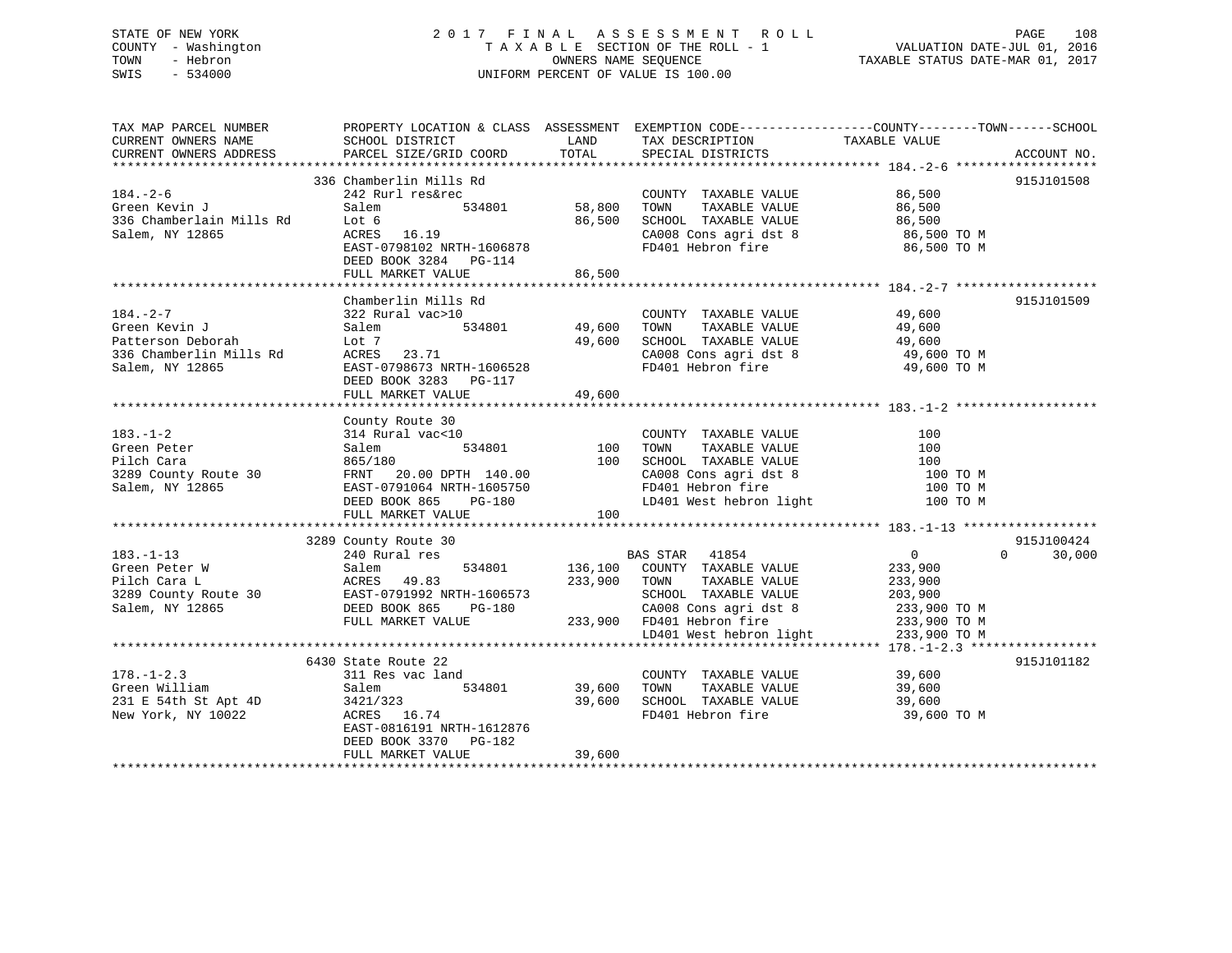# STATE OF NEW YORK 2 0 1 7 F I N A L A S S E S S M E N T R O L L PAGE 109 COUNTY - Washington T A X A B L E SECTION OF THE ROLL - 1 VALUATION DATE-JUL 01, 2016 TOWN - Hebron OWNERS NAME SEQUENCE TAXABLE STATUS DATE-MAR 01, 2017 SWIS - 534000 UNIFORM PERCENT OF VALUE IS 100.00

| TAX MAP PARCEL NUMBER     | PROPERTY LOCATION & CLASS ASSESSMENT EXEMPTION CODE----------------COUNTY-------TOWN-----SCHOOL |         |                                             |                                     |                    |
|---------------------------|-------------------------------------------------------------------------------------------------|---------|---------------------------------------------|-------------------------------------|--------------------|
| CURRENT OWNERS NAME       | SCHOOL DISTRICT                                                                                 | LAND    | TAX DESCRIPTION                             | TAXABLE VALUE                       |                    |
| CURRENT OWNERS ADDRESS    | PARCEL SIZE/GRID COORD                                                                          | TOTAL   | SPECIAL DISTRICTS                           |                                     | ACCOUNT NO.        |
| ***********************   |                                                                                                 |         |                                             |                                     |                    |
|                           | 748 Tiplady Rd                                                                                  |         |                                             |                                     | 915J100003         |
| $178. - 1 - 6$            | 240 Rural res                                                                                   |         | COUNTY TAXABLE VALUE                        | 382,500                             |                    |
| Green William             | 534801<br>Salem                                                                                 | 248,600 | TOWN<br>TAXABLE VALUE                       | 382,500                             |                    |
| 231 East 54th St Apt 4d   | 850/116,872/290,874/111                                                                         | 382,500 | SCHOOL TAXABLE VALUE                        | 382,500                             |                    |
| New York, NY 10022        | ACRES 117.52                                                                                    |         | FD401 Hebron fire                           | 382,500 TO M                        |                    |
|                           | EAST-0822274 NRTH-1613374                                                                       |         |                                             |                                     |                    |
|                           | DEED BOOK 814<br>PG-221                                                                         |         |                                             |                                     |                    |
|                           | FULL MARKET VALUE                                                                               | 382,500 |                                             |                                     |                    |
|                           |                                                                                                 |         |                                             |                                     |                    |
|                           | 96 Higgins Rd                                                                                   |         |                                             |                                     | 915J101465         |
| $161. - 2 - 10.7$         | 270 Mfg housing                                                                                 |         | BAS STAR<br>41854                           | $\overline{0}$                      | 30,000<br>$\Omega$ |
| Greene Jeffrey            | Granville<br>533201                                                                             | 32,600  | COUNTY TAXABLE VALUE                        | 52,100                              |                    |
| 96 Higgins Rd             | Lot 7                                                                                           | 52,100  | TAXABLE VALUE<br>TOWN                       | 52,100                              |                    |
| Granville, NY 12832       | ACRES<br>1.22                                                                                   |         | SCHOOL TAXABLE VALUE                        | 22,100                              |                    |
|                           | EAST-0819137 NRTH-1625686                                                                       |         | FD401 Hebron fire                           | 52,100 TO M                         |                    |
|                           | DEED BOOK 901<br>PG-326                                                                         |         |                                             |                                     |                    |
|                           | FULL MARKET VALUE                                                                               | 52,100  |                                             |                                     |                    |
|                           |                                                                                                 |         |                                             |                                     |                    |
|                           | 311+443 Higgins Rd                                                                              |         | 40 PCT OF VALUE USED FOR EXEMPTION PURPOSES |                                     | 915J100275         |
| $170. - 1 - 11$           | 120 Field crops                                                                                 |         | AG DIST<br>41720                            | 119,897<br>119,897                  | 119,897            |
| Greene Nelson             | 534801<br>Salem                                                                                 |         | 244,600 AGED-CO<br>41802                    | 103,800<br>$\overline{\phantom{0}}$ | $\overline{0}$     |
| 311 Sheldon Rd            | 3397/229                                                                                        |         | 519,000 AGED-TOWN 41803                     | $\overline{0}$<br>51,900            | $\overline{0}$     |
| Granville, NY 12832       | ACRES 211.50                                                                                    |         | AGED-SCH 41804                              | $\Omega$<br>$\mathbf{0}$            | 72,660             |
|                           | EAST-0822047 NRTH-1618311                                                                       |         | 41834<br>ENH STAR                           | $\overline{0}$<br>$\Omega$          | 65,500             |
| MAY BE SUBJECT TO PAYMENT | DEED BOOK 390<br>PG-1178                                                                        |         | COUNTY TAXABLE VALUE                        | 295,303                             |                    |
|                           | FULL MARKET VALUE                                                                               | 519,000 | TAXABLE VALUE<br>TOWN                       | 347,203                             |                    |
|                           |                                                                                                 |         | SCHOOL TAXABLE VALUE                        | 260,943                             |                    |
|                           |                                                                                                 |         | CA008 Cons agri dst 8                       | 399,103 TO M                        |                    |
|                           |                                                                                                 |         | 119,897 EX                                  |                                     |                    |
|                           |                                                                                                 |         | FD401 Hebron fire                           | 519,000 TO M                        |                    |
|                           |                                                                                                 |         |                                             |                                     |                    |
|                           | 353 Higgins Rd                                                                                  |         |                                             |                                     | 915J101801         |
| $170. - 2 - 15$           | 270 Mfg housing                                                                                 |         | COUNTY TAXABLE VALUE                        | 39,600                              |                    |
| Greene Nelson I           | Salem<br>534801                                                                                 | 32,100  | TOWN<br>TAXABLE VALUE                       | 39,600                              |                    |
| 311 Sheldon Rd            | ACRES<br>1.03                                                                                   | 39,600  | SCHOOL TAXABLE VALUE                        | 39,600                              |                    |
| Granville, NY 12832       | EAST-0820656 NRTH-1620452                                                                       |         | FD401 Hebron fire                           | 39,600 TO M                         |                    |
|                           | DEED BOOK 617<br>PG-102                                                                         |         |                                             |                                     |                    |
|                           | FULL MARKET VALUE                                                                               | 39,600  |                                             |                                     |                    |
|                           |                                                                                                 |         |                                             |                                     |                    |
|                           | Sheldon Rd                                                                                      |         |                                             |                                     | 915J100460         |
| $177. - 1 - 21.1$         | 105 Vac farmland                                                                                |         | AGRI-D IND 41730                            | 29,823<br>29,823                    | 29,823             |
| Greene Nelson J           | Salem<br>534801                                                                                 | 36,300  | COUNTY TAXABLE VALUE                        | 6,477                               |                    |
| 311 Sheldon Rd            | 18Ad                                                                                            | 36,300  | TOWN<br>TAXABLE VALUE                       | 6,477                               |                    |
| Granville, NY 12832       | Ag Commit 705/348                                                                               |         | SCHOOL TAXABLE VALUE                        | 6,477                               |                    |
|                           | ACRES<br>15.20                                                                                  |         | FD401 Hebron fire                           | 36,300 TO M                         |                    |
| MAY BE SUBJECT TO PAYMENT | EAST-0816103 NRTH-1615467                                                                       |         |                                             |                                     |                    |
| UNDER AGDIST LAW TIL 2024 | DEED BOOK 484<br>PG-1036                                                                        |         |                                             |                                     |                    |
|                           | FULL MARKET VALUE                                                                               | 36,300  |                                             |                                     |                    |
| *********************     |                                                                                                 |         |                                             |                                     |                    |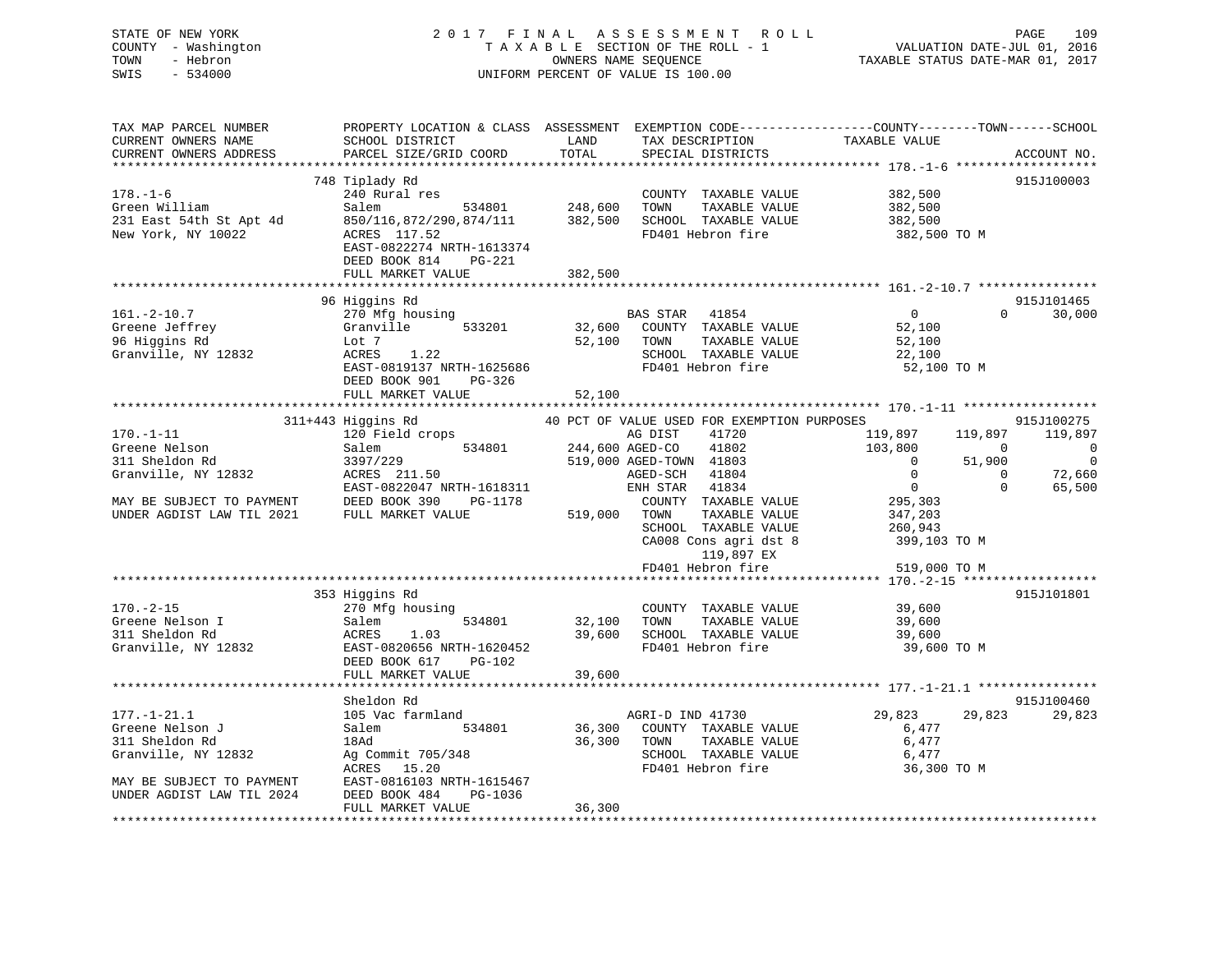# STATE OF NEW YORK 2 0 1 7 F I N A L A S S E S S M E N T R O L L PAGE 110 COUNTY - Washington T A X A B L E SECTION OF THE ROLL - 1 VALUATION DATE-JUL 01, 2016 TOWN - Hebron OWNERS NAME SEQUENCE TAXABLE STATUS DATE-MAR 01, 2017 SWIS - 534000 UNIFORM PERCENT OF VALUE IS 100.00

| TAX MAP PARCEL NUMBER<br>CURRENT OWNERS NAME<br>CURRENT OWNERS ADDRESS | PROPERTY LOCATION & CLASS ASSESSMENT<br>SCHOOL DISTRICT<br>PARCEL SIZE/GRID COORD | LAND<br>TOTAL | TAX DESCRIPTION<br>SPECIAL DISTRICTS | EXEMPTION CODE-----------------COUNTY-------TOWN------SCHOOL<br>TAXABLE VALUE | ACCOUNT NO.        |
|------------------------------------------------------------------------|-----------------------------------------------------------------------------------|---------------|--------------------------------------|-------------------------------------------------------------------------------|--------------------|
|                                                                        |                                                                                   |               |                                      |                                                                               |                    |
|                                                                        | 52 Liebig Rd                                                                      |               |                                      |                                                                               | 915J101512         |
| $151. - 1 - 10.1$                                                      | 210 1 Family Res                                                                  |               | COUNTY TAXABLE VALUE                 | 97,100                                                                        |                    |
| Greene Samuel P                                                        | Granville<br>533201                                                               | 38,000        | TOWN<br>TAXABLE VALUE                | 97,100                                                                        |                    |
| Greene Tammy L                                                         | ACRES<br>1.00                                                                     | 97,100        | SCHOOL TAXABLE VALUE                 | 97,100                                                                        |                    |
| 52 Liebig Rd                                                           | EAST-0804928 NRTH-1638422                                                         |               | FD401 Hebron fire                    | 97,100 TO M                                                                   |                    |
| Granville, NY 12832                                                    | DEED BOOK 3704 PG-99                                                              |               |                                      |                                                                               |                    |
|                                                                        | FULL MARKET VALUE                                                                 | 97,100        |                                      |                                                                               |                    |
|                                                                        |                                                                                   |               |                                      |                                                                               |                    |
|                                                                        | 93 Rykowski Ln                                                                    |               |                                      |                                                                               | 915J101587         |
| $161 - 2 - 3.13$                                                       | 312 Vac w/imprv                                                                   |               | COUNTY TAXABLE VALUE                 | 4,400                                                                         |                    |
| Greene Vincent N                                                       | Granville<br>533201                                                               | 2,900         | TAXABLE VALUE<br>TOWN                | 4,400                                                                         |                    |
| 149 Higgins Rd                                                         | ACRES<br>3.80                                                                     | 4,400         | SCHOOL TAXABLE VALUE                 | 4,400                                                                         |                    |
| Granville, NY 12832                                                    | EAST-0823062 NRTH-1627364                                                         |               | FD401 Hebron fire                    | 4,400 TO M                                                                    |                    |
|                                                                        | DEED BOOK 1867 PG-32                                                              |               |                                      |                                                                               |                    |
|                                                                        | FULL MARKET VALUE                                                                 | 4,400         |                                      |                                                                               |                    |
|                                                                        |                                                                                   |               |                                      |                                                                               |                    |
|                                                                        | 129 & 149 Higgins Rd                                                              |               |                                      |                                                                               | 915J100050         |
| $170. - 2 - 3$                                                         | 210 1 Family Res                                                                  |               | BAS STAR 41854                       | $\overline{0}$                                                                | $\Omega$<br>30,000 |
| Greene Vincent N                                                       | 533201<br>Granville                                                               |               | 39,500 COUNTY TAXABLE VALUE          | 124,500                                                                       |                    |
| Greene Nancy                                                           | 648/171, 589/115                                                                  | 124,500 TOWN  | TAXABLE VALUE                        | 124,500                                                                       |                    |
| 149 Higgins Rd                                                         | 4.00<br>ACRES                                                                     |               | SCHOOL TAXABLE VALUE                 | 94,500                                                                        |                    |
| Granville, NY 12832                                                    | EAST-0819634 NRTH-1624896                                                         |               | FD401 Hebron fire                    | 124,500 TO M                                                                  |                    |
|                                                                        | DEED BOOK 849<br>PG-127                                                           |               |                                      |                                                                               |                    |
|                                                                        | FULL MARKET VALUE                                                                 | 124,500       |                                      |                                                                               |                    |
|                                                                        |                                                                                   |               |                                      |                                                                               |                    |
|                                                                        | Higgins Rd                                                                        |               |                                      |                                                                               |                    |
| $170. - 2 - 38.1$                                                      | 314 Rural vac<10                                                                  |               | COUNTY TAXABLE VALUE                 | 100                                                                           |                    |
| Greene Vincent N                                                       | 533201<br>Granville                                                               | 100           | TAXABLE VALUE<br>TOWN                | 100                                                                           |                    |
| 149 Higgins Rd                                                         | FRNT 90.00 DPTH 45.00 100                                                         |               | SCHOOL TAXABLE VALUE                 | 100                                                                           |                    |
| Granville, NY 12832                                                    | ACRES 0.09                                                                        |               | FD401 Hebron fire                    | 100 TO M                                                                      |                    |
|                                                                        | EAST-0819526 NRTH-1624619                                                         |               |                                      |                                                                               |                    |
|                                                                        | DEED BOOK 782<br>PG-166                                                           |               |                                      |                                                                               |                    |
|                                                                        | FULL MARKET VALUE                                                                 | 100           |                                      |                                                                               |                    |
|                                                                        |                                                                                   |               |                                      |                                                                               |                    |
|                                                                        | 6403 State Route 22                                                               |               |                                      |                                                                               | 915J100257         |
| $178. - 1 - 15$                                                        | 210 1 Family Res                                                                  |               | COUNTY TAXABLE VALUE                 | 45,100                                                                        |                    |
| Greene Vincent N                                                       | 534801<br>Salem                                                                   | 14,100        | TAXABLE VALUE<br>TOWN                | 45,100                                                                        |                    |
| Greene Nancy J                                                         | FRNT 125.00 DPTH 127.00                                                           | 45,100        | SCHOOL TAXABLE VALUE                 | 45,100                                                                        |                    |
| 149 Higgins Rd                                                         | ACRES<br>0.43                                                                     |               | FD401 Hebron fire                    | 45,100 TO M                                                                   |                    |
| Granville, NY 12832                                                    | EAST-0816112 NRTH-1612187                                                         |               |                                      |                                                                               |                    |
|                                                                        | DEED BOOK 3325<br>PG-191                                                          |               |                                      |                                                                               |                    |
|                                                                        | FULL MARKET VALUE                                                                 | 45,100        |                                      |                                                                               |                    |
|                                                                        |                                                                                   |               |                                      |                                                                               |                    |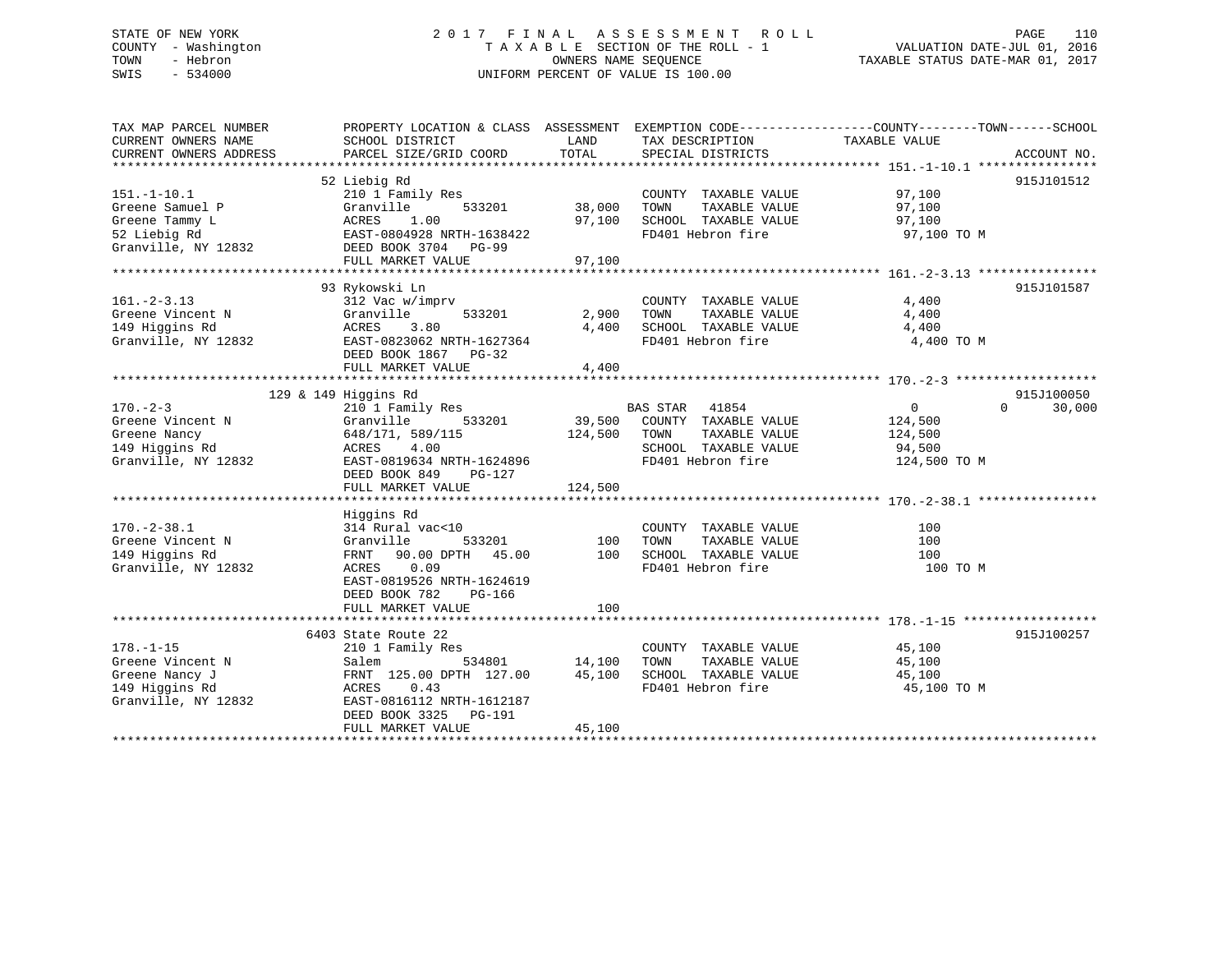# STATE OF NEW YORK 2 0 1 7 F I N A L A S S E S S M E N T R O L L PAGE 111 COUNTY - Washington T A X A B L E SECTION OF THE ROLL - 1 VALUATION DATE-JUL 01, 2016 TOWN - Hebron OWNERS NAME SEQUENCE TAXABLE STATUS DATE-MAR 01, 2017 SWIS - 534000 UNIFORM PERCENT OF VALUE IS 100.00

| TAX MAP PARCEL NUMBER<br>CURRENT OWNERS NAME<br>CURRENT OWNERS ADDRESS                                      | PROPERTY LOCATION & CLASS ASSESSMENT EXEMPTION CODE---------------COUNTY-------TOWN-----SCHOOL<br>SCHOOL DISTRICT<br>PARCEL SIZE/GRID COORD                                                 | LAND<br>TOTAL                | TAX DESCRIPTION<br>SPECIAL DISTRICTS                                                                                   | TAXABLE VALUE                                                   | ACCOUNT NO.                      |
|-------------------------------------------------------------------------------------------------------------|---------------------------------------------------------------------------------------------------------------------------------------------------------------------------------------------|------------------------------|------------------------------------------------------------------------------------------------------------------------|-----------------------------------------------------------------|----------------------------------|
|                                                                                                             |                                                                                                                                                                                             |                              |                                                                                                                        |                                                                 |                                  |
| $183.16 - 1 - 4$<br>Greenholtz Millicent<br>3197 County Route 30<br>Salem, NY 12865                         | 3197 County Route 30<br>210 1 Family Res<br>534801<br>Salem<br>1.70<br>ACRES<br>EAST-0791601 NRTH-1604291<br>DEED BOOK 3381 PG-307                                                          | 28,800<br>144,000            | COUNTY TAXABLE VALUE<br>TAXABLE VALUE<br>TOWN<br>SCHOOL TAXABLE VALUE<br>CA008 Cons agri dst 8<br>FD401 Hebron fire    | 144,000<br>144,000<br>144,000<br>144,000 TO M<br>144,000 TO M   | 915J100231                       |
|                                                                                                             | FULL MARKET VALUE                                                                                                                                                                           | 144,000                      | LD401 West hebron light                                                                                                | 144,000 TO M                                                    |                                  |
|                                                                                                             |                                                                                                                                                                                             |                              |                                                                                                                        |                                                                 |                                  |
| $186. - 1 - 3.6$<br>Gregg Peter<br>1 Washington Sq<br>Greenwich, NY 12843                                   | Blossom Rd Lot 6 Hartz<br>314 Rural vac<10<br>534801<br>Salem<br>7.69<br>ACRES<br>EAST-0820138 NRTH-1606959<br>DEED BOOK 2849 PG-102<br>FULL MARKET VALUE                                   | 26,000<br>26,000<br>26,000   | COUNTY TAXABLE VALUE<br>TOWN<br>TAXABLE VALUE<br>SCHOOL TAXABLE VALUE<br>FD401 Hebron fire                             | 26,000<br>26,000<br>26,000<br>26,000 TO M                       | 915J101622                       |
|                                                                                                             |                                                                                                                                                                                             |                              |                                                                                                                        |                                                                 |                                  |
| $151. - 1 - 26.1$<br>Groesbeck William W<br>Groesbeck Judy A<br>1270 County Route 31<br>Granville, NY 12832 | 1270 County Route 31<br>210 1 Family Res<br>Granville<br>533201<br>3.10<br>ACRES<br>EAST-0804932 NRTH-1633945<br>DEED BOOK 743<br>PG-116<br>FULL MARKET VALUE                               | 123,500<br>123,500           | ENH STAR<br>41834<br>43,000 COUNTY TAXABLE VALUE<br>TAXABLE VALUE<br>TOWN<br>SCHOOL TAXABLE VALUE<br>FD401 Hebron fire | $\overline{0}$<br>123,500<br>123,500<br>58,000<br>123,500 TO M  | 65,500<br>$\Omega$               |
|                                                                                                             |                                                                                                                                                                                             |                              |                                                                                                                        |                                                                 |                                  |
| $151. - 1 - 28$<br>Groesbeck William W<br>Groesbeck Judy A<br>1270 County Route 31<br>Granville, NY 12832   | County Route 31<br>312 Vac w/imprv<br>Granville<br>533201<br>1.10<br>ACRES<br>EAST-0804884 NRTH-1634124<br>DEED BOOK 743<br>PG-114                                                          | 18,200<br>26,500             | COUNTY TAXABLE VALUE<br>TOWN<br>TAXABLE VALUE<br>SCHOOL TAXABLE VALUE<br>FD401 Hebron fire                             | 26,500<br>26,500<br>26,500<br>26,500 TO M                       | 915J101057                       |
|                                                                                                             | FULL MARKET VALUE                                                                                                                                                                           | 26,500                       |                                                                                                                        |                                                                 |                                  |
|                                                                                                             |                                                                                                                                                                                             |                              |                                                                                                                        |                                                                 |                                  |
| $142 - 3 - 9$<br>Grunert Frank F<br>1252 Big Burch Hill Rd<br>Granville, NY 12832                           | 1252 Big Burch Hill Rd<br>210 1 Family Res<br>Granville<br>533201<br>665/303<br>$142. - 1 - 9$<br>ACRES<br>7.00<br>EAST-0801311 NRTH-1641017<br>DEED BOOK 752<br>PG-65<br>FULL MARKET VALUE | 56,000<br>185,000<br>185,000 | ENH STAR<br>41834<br>COUNTY TAXABLE VALUE<br>TAXABLE VALUE<br>TOWN<br>SCHOOL TAXABLE VALUE<br>FD401 Hebron fire        | $\overline{0}$<br>185,000<br>185,000<br>119,500<br>185,000 TO M | 915J100701<br>$\Omega$<br>65,500 |
|                                                                                                             |                                                                                                                                                                                             |                              |                                                                                                                        |                                                                 |                                  |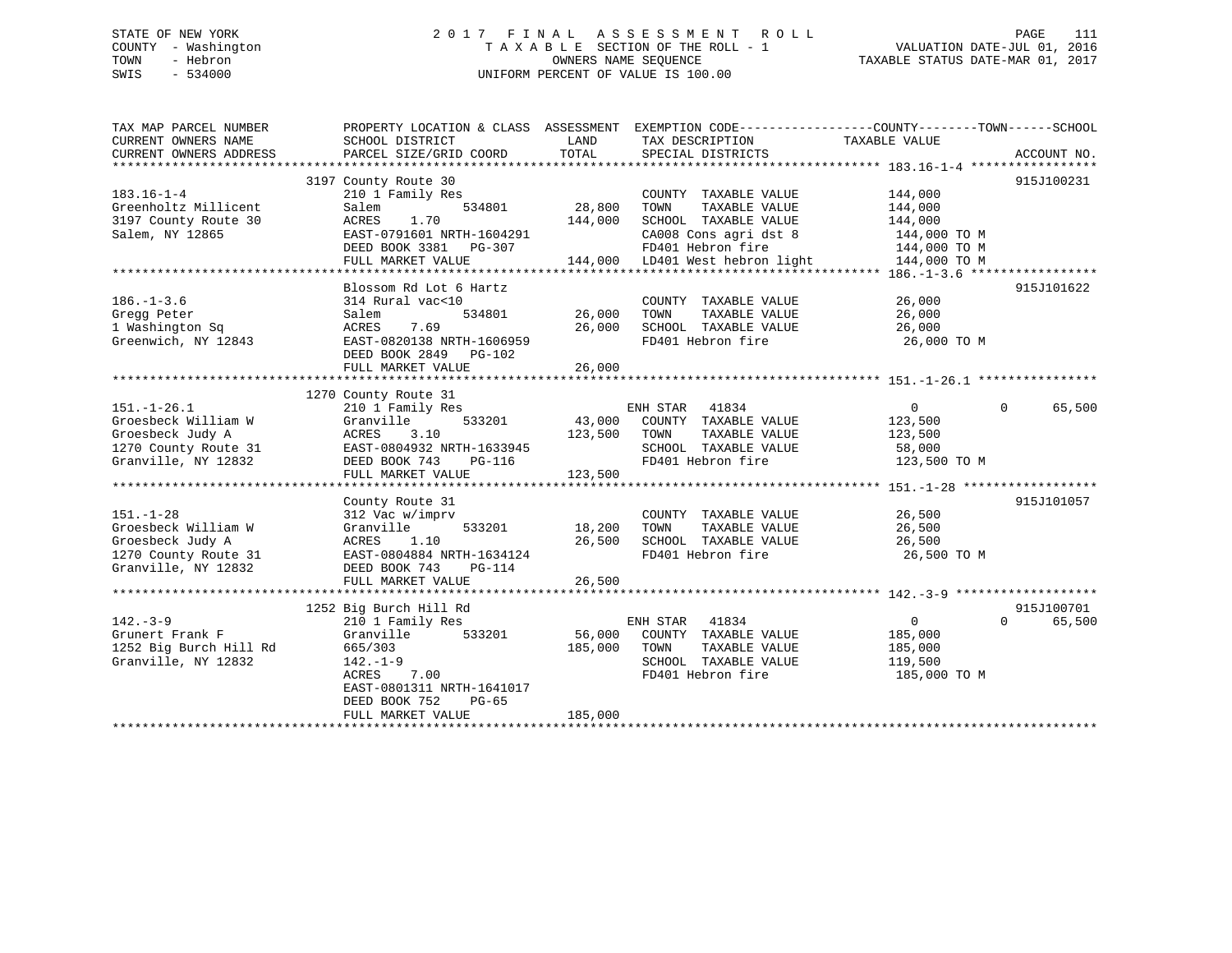# STATE OF NEW YORK 2 0 1 7 F I N A L A S S E S S M E N T R O L L PAGE 112 COUNTY - Washington T A X A B L E SECTION OF THE ROLL - 1 VALUATION DATE-JUL 01, 2016 TOWN - Hebron OWNERS NAME SEQUENCE TAXABLE STATUS DATE-MAR 01, 2017 SWIS - 534000 UNIFORM PERCENT OF VALUE IS 100.00

| TAX MAP PARCEL NUMBER<br>CURRENT OWNERS NAME<br>CURRENT OWNERS ADDRESS                           | PROPERTY LOCATION & CLASS ASSESSMENT EXEMPTION CODE---------------COUNTY-------TOWN-----SCHOOL<br>SCHOOL DISTRICT<br>PARCEL SIZE/GRID COORD TOTAL                                    | LAND                              | TAX DESCRIPTION TAXABLE VALUE<br>SPECIAL DISTRICTS                                                                                                                                                                                        |                                                                 | ACCOUNT NO.                      |
|--------------------------------------------------------------------------------------------------|--------------------------------------------------------------------------------------------------------------------------------------------------------------------------------------|-----------------------------------|-------------------------------------------------------------------------------------------------------------------------------------------------------------------------------------------------------------------------------------------|-----------------------------------------------------------------|----------------------------------|
| $185. - 1 - 14.4$<br>Guilherme Frias<br>Picaro Mario<br>1076 Chaffer St<br>New Bedford, MA 02745 | Center Way<br>312 Vac w/imprv<br>Salem<br>5.01<br>ACRES<br>EAST-0815885 NRTH-1604271<br>DEED BOOK 721<br>PG-61<br>FULL MARKET VALUE                                                  | 534801 22,000<br>22,800<br>22,800 | COUNTY TAXABLE VALUE<br>TAXABLE VALUE<br>TOWN<br>SCHOOL TAXABLE VALUE<br>SCHOOL TAXABLE VALUE 22,800<br>CA008 Cons agri dst 8 22,800 TO M<br>FD401 Hebron fire                                                                            | 22,800<br>22,800<br>22,800<br>22,800 TO M                       | 915J101830                       |
| $186. - 1 - 11$<br>Gunnnefelt Carl<br>Gunnnefelt Luningning<br>99 Gail Ct<br>Northford, CT 06472 | Blossom Rd<br>314 Rural vac<10<br>534801<br>Salem<br>ACRES 12.24<br>EAST-0819182 NRTH-1607865<br>DEED BOOK 646 PG-78<br>FULL MARKET VALUE                                            | 32,900<br>32,900<br>32,900        | COUNTY TAXABLE VALUE 32,900<br>TOWN<br>TAXABLE VALUE<br>SCHOOL TAXABLE VALUE 32,900<br>FD401 Hebron fire                                                                                                                                  | 32,900<br>32,900 TO M                                           | 915J101306                       |
| $152. - 1 - 18$<br>Hahn Robert L Jr<br>Hahn Lisa F<br>PO Box 68<br>Granville, NY 12832           | 1442 County Route 31<br>240 Rural res<br>240 Rural res<br>Granville 533201<br>ACRES 15.60<br>EAST-0806866 NRTH-1637580<br>BEED BOOK 817 PG-88<br>FULL MARKET VALUE                   | 144,400 TOWN                      | BAS STAR 41054<br>73,200 COUNTY TAXABLE VALUE<br>COUNTY TAXABLE VALUE<br>TAXABLE VALUE<br>SCHOOL TAXABLE VALUE<br>637580 SCHOOL TAXABLE VALUE 114,400<br>-88 CA008 Cons agri dst 8 144,400 TO M<br>144,400 FD401 Hebron fire 144,400 TO M | $\overline{0}$<br>144,400<br>144,400<br>114,400<br>144,400 TO M | 915J100066<br>$\Omega$<br>30,000 |
| $151. - 1 - 22.22$<br>Haines Jared D<br>PO Box 2621<br>Malta, NY 12020                           | Little Burch Hill Rd<br>314 Rural vac<10<br>533201 22,400<br>Granville<br>$\overline{3}$<br>ACRES<br>5.18<br>EAST-0801334 NRTH-1637017<br>DEED BOOK 3258 PG-231<br>FULL MARKET VALUE | 22,400<br>22,400                  | COUNTY TAXABLE VALUE<br>TOWN<br>TAXABLE VALUE<br>SCHOOL TAXABLE VALUE<br>FD401 Hebron fire                                                                                                                                                | 22,400<br>22,400<br>22,400<br>22,400 TO M                       | 915J101682                       |
| $169. - 1 - 2$<br>Hale Cortney Anne<br>17 Dean Rd<br>Hudson Falls, NY 12839                      | 465 Middle Rd<br>270 Mfg housing<br>534801<br>Salem<br>1.20<br>ACRES<br>EAST-0806408 NRTH-1623504<br>DEED BOOK 3580 PG-209<br>FULL MARKET VALUE                                      | 32,500<br>56,600<br>56,600        | COUNTY TAXABLE VALUE 56,600<br>TOWN TAXABLE VALUE 56,600<br>SCHOOL TAXABLE VALUE 56,600<br>CA008 Cons agri dst 8 56,600 TO M<br>FD401 Hebron fire                                                                                         | 56,600 TO M                                                     | 915J100233                       |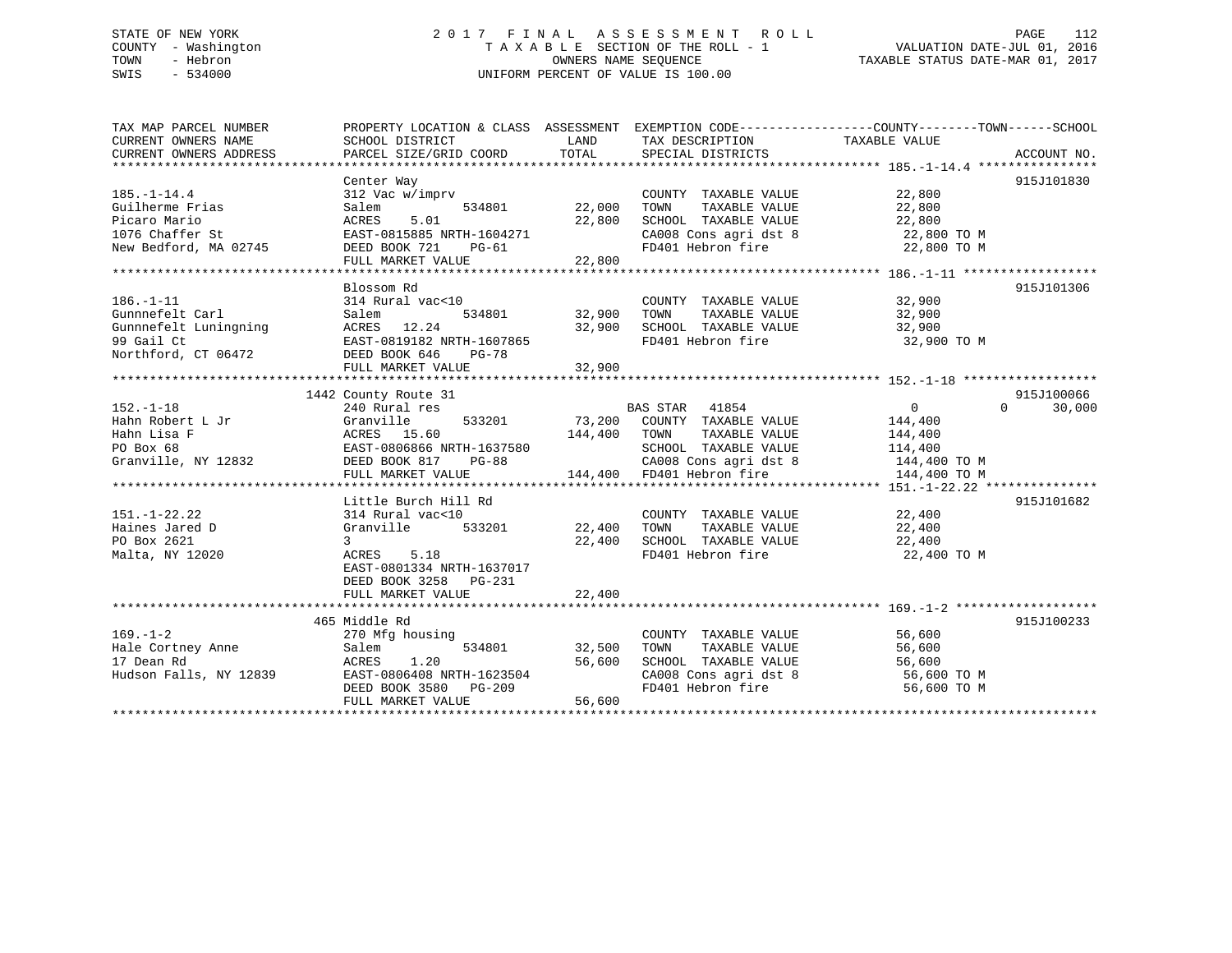# STATE OF NEW YORK 2 0 1 7 F I N A L A S S E S S M E N T R O L L PAGE 113 COUNTY - Washington T A X A B L E SECTION OF THE ROLL - 1 VALUATION DATE-JUL 01, 2016 TOWN - Hebron OWNERS NAME SEQUENCE TAXABLE STATUS DATE-MAR 01, 2017 SWIS - 534000 UNIFORM PERCENT OF VALUE IS 100.00

| TAX MAP PARCEL NUMBER<br>CURRENT OWNERS NAME<br>CURRENT OWNERS ADDRESS                          | PROPERTY LOCATION & CLASS ASSESSMENT EXEMPTION CODE---------------COUNTY-------TOWN-----SCHOOL<br>SCHOOL DISTRICT<br>PARCEL SIZE/GRID COORD                                            | LAND<br>TOTAL                | TAX DESCRIPTION TAXABLE VALUE<br>SPECIAL DISTRICTS                                                                                                                    |                                                                                 | ACCOUNT NO.        |
|-------------------------------------------------------------------------------------------------|----------------------------------------------------------------------------------------------------------------------------------------------------------------------------------------|------------------------------|-----------------------------------------------------------------------------------------------------------------------------------------------------------------------|---------------------------------------------------------------------------------|--------------------|
| $168. - 1 - 18.7$<br>Hall Gail<br>Hall Regner<br>644 Country Route 31<br>Salem, NY 12865        | 644 County Route 31<br>210 1 Family Res<br>Hartford<br>2.86 BANK<br>ACRES<br>999<br>EAST-0797300 NRTH-1621142<br>DEED BOOK 764<br>PG-36<br>FULL MARKET VALUE                           | 533801 42,100<br>225,000     | ENH STAR<br>41834<br>COUNTY TAXABLE VALUE<br>TAXABLE VALUE<br>TOWN<br>SCHOOL TAXABLE VALUE<br>CA008 Cons agri dst 8<br>FD401 Hebron fire<br>225,000 FD401 Hebron fire | $\overline{0}$<br>225,000<br>225,000<br>159,500<br>225,000 TO M<br>225,000 TO M | $\Omega$<br>65,500 |
| $168. - 1 - 18.8$<br>Hall Gail<br>644 County Route 31<br>Salem, NY 12865                        | 646 County Route 31<br>270 Mfg housing<br>533801<br>Hartford<br>2.20<br>ACRES<br>EAST-0797579 NRTH-1621095                                                                             | 40,400<br>57,600             | COUNTY TAXABLE VALUE<br>TOWN<br>TAXABLE VALUE<br>SCHOOL TAXABLE VALUE 57,600<br>CA008 Cons agri dst 8 57,600 TO M                                                     | 57,600<br>57,600                                                                |                    |
| $144. - 1 - 37$<br>Hall Roland E<br>Mason David M<br>1204 County Route 61<br>Shushan, NY 12873  | 108 East Green Pond Way<br>314 Rural vac<10<br>533201<br>Granville<br>816/155<br>ACRES 19.32<br>EAST-0816744 NRTH-1643783<br>DEED BOOK 2082    PG-192<br>FULL MARKET VALUE             | 25,000<br>25,000<br>25,000   | COUNTY TAXABLE VALUE<br>TOWN<br>TAXABLE VALUE<br>SCHOOL TAXABLE VALUE<br>FD401 Hebron fire                                                                            | 25,000<br>25,000<br>25,000<br>25,000 TO M                                       | 915J101443         |
| $175. - 1 - 12.12$<br>Hall Terry L<br>326 Reynolds Rd<br>Fort Edward, NY 12828                  | 85 Thunder Way<br>312 Vac w/imprv<br>534801<br>Salem<br>5.04<br>ACRES<br>EAST-0789744 NRTH-1610255<br>DEED BOOK 3317 PG-37<br>FULL MARKET VALUE                                        | 16,000<br>20,000<br>20,000   | COUNTY TAXABLE VALUE<br>TAXABLE VALUE<br>TOWN<br>TOWN       TAXABLE  VALUE<br>SCHOOL    TAXABLE  VALUE<br>FD401 Hebron fire                                           | 20,000<br>20,000<br>20,000<br>20,000 TO M                                       |                    |
| $183.20 - 1 - 22$<br>Hall Victor S<br>Hall Sabrina S<br>3135 County Route 30<br>Salem, NY 12865 | 3135 County Route 30<br>210 1 Family Res<br>534801<br>Salem<br>70.00 DPTH 80.00<br>FRNT<br>0.13<br>ACRES<br>EAST-0792140 NRTH-1602735<br>DEED BOOK 2146    PG-101<br>FULL MARKET VALUE | 15,800<br>111,500<br>111,500 | COUNTY TAXABLE VALUE<br>TAXABLE VALUE<br>TOWN<br>SCHOOL TAXABLE VALUE<br>CA008 Cons agri dst 8<br>FD401 Hebron fire<br>LD401 West hebron light 111,500 TO M           | 111,500<br>111,500<br>111,500<br>111,500 TO M<br>111,500 TO M                   | 915J100502         |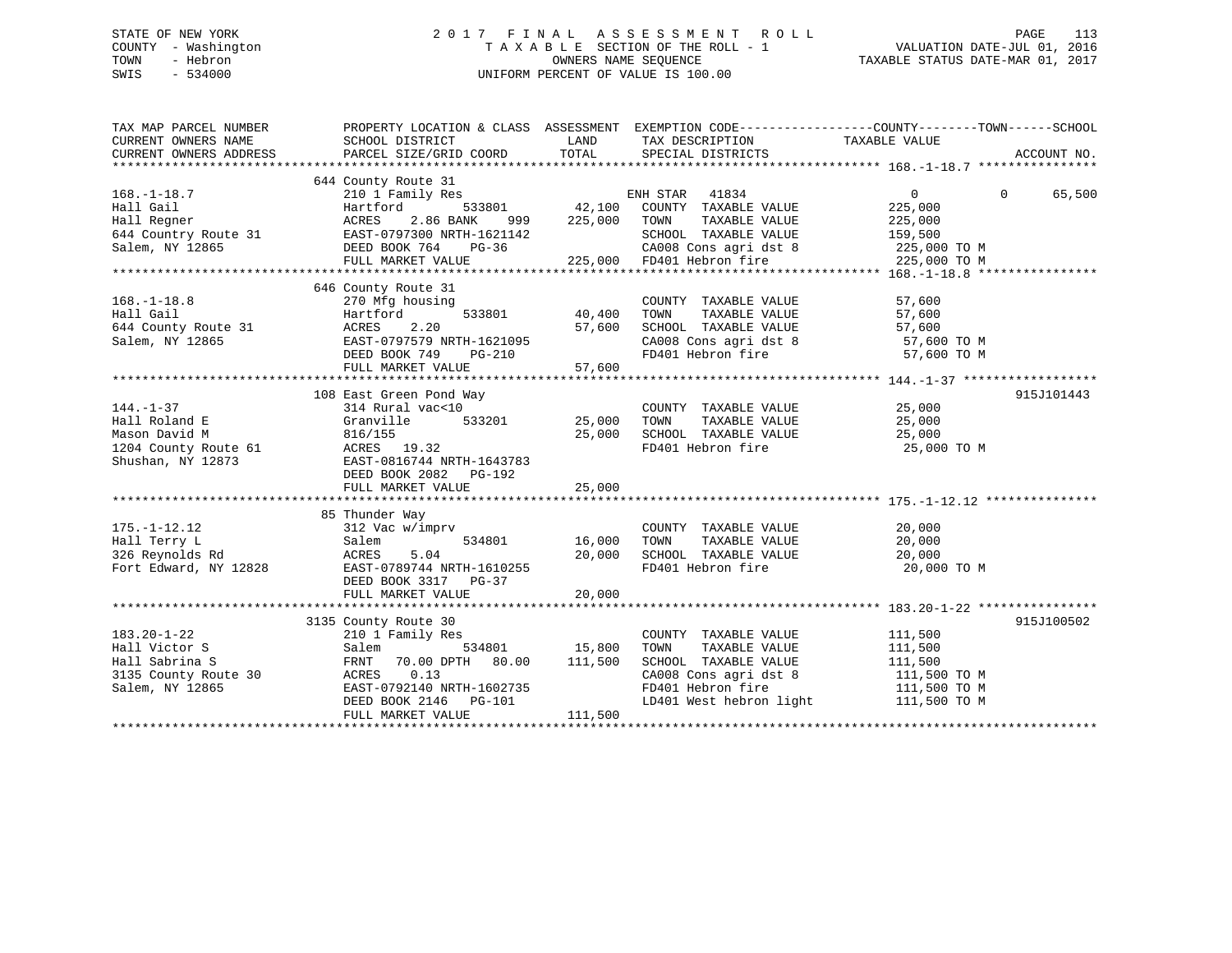# STATE OF NEW YORK 2 0 1 7 F I N A L A S S E S S M E N T R O L L PAGE 114 COUNTY - Washington T A X A B L E SECTION OF THE ROLL - 1 VALUATION DATE-JUL 01, 2016 TOWN - Hebron OWNERS NAME SEQUENCE TAXABLE STATUS DATE-MAR 01, 2017 SWIS - 534000 UNIFORM PERCENT OF VALUE IS 100.00

| TAX MAP PARCEL NUMBER<br>CURRENT OWNERS NAME      | SCHOOL DISTRICT                | LAND<br>TAX DESCRIPTION          | PROPERTY LOCATION & CLASS ASSESSMENT EXEMPTION CODE---------------COUNTY-------TOWN-----SCHOOL<br>TAXABLE VALUE |
|---------------------------------------------------|--------------------------------|----------------------------------|-----------------------------------------------------------------------------------------------------------------|
| CURRENT OWNERS ADDRESS                            | PARCEL SIZE/GRID COORD         | TOTAL<br>SPECIAL DISTRICTS       | ACCOUNT NO.                                                                                                     |
|                                                   | Halterman Rd/s Off             |                                  | 915J100283                                                                                                      |
| $142. - 3 - 5$                                    | 322 Rural vac>10               | AG DIST<br>41720                 | 12,531<br>12,531 12,531                                                                                         |
| Haltermann Daniel                                 | 533201<br>Granville            | 72,200 COUNTY TAXABLE VALUE      | 59,669                                                                                                          |
| 178 Townsend Rd                                   | 626/330                        | 72,200<br>TOWN<br>TAXABLE VALUE  | 59,669                                                                                                          |
| Hartford, NY 12838                                | $142. - 1 - 5$                 | SCHOOL TAXABLE VALUE             | 59,669                                                                                                          |
|                                                   | ACRES 96.30                    | CA008 Cons agri dst 8            | 59,669 TO M                                                                                                     |
| MAY BE SUBJECT TO PAYMENT                         | EAST-0803575 NRTH-1645017      | 12,531 EX                        |                                                                                                                 |
| UNDER AGDIST LAW TIL 2021                         | DEED BOOK 299<br>PG-535        | FD401 Hebron fire                | 72,200 TO M                                                                                                     |
|                                                   | FULL MARKET VALUE              | 72,200                           |                                                                                                                 |
|                                                   |                                |                                  |                                                                                                                 |
|                                                   | Blossom Rd<br>322 Rural vac>10 |                                  | 915J101373                                                                                                      |
| $178. - 1 - 37$                                   |                                | COUNTY TAXABLE VALUE             | 31,600                                                                                                          |
| Hamdi Mark                                        | 534801<br>Salem                | 31,600<br>TOWN<br>TAXABLE VALUE  | $31,600$<br>$31,600$                                                                                            |
| Hamdi Judith                                      | Lot $23$                       | 31,600                           |                                                                                                                 |
| 2769 County Route 12                              | ACRES 11.39                    |                                  |                                                                                                                 |
| Whitehall, NY 12887                               | EAST-0819780 NRTH-1610244      |                                  |                                                                                                                 |
|                                                   | DEED BOOK 2006 PG-242          |                                  |                                                                                                                 |
|                                                   | FULL MARKET VALUE              | 31,600                           |                                                                                                                 |
|                                                   |                                |                                  |                                                                                                                 |
|                                                   | 30 Everetts Heights Way        |                                  | 915J101073                                                                                                      |
| $152 - 2 - 12$                                    | 210 1 Family Res               | BAS STAR 41854                   | $\overline{0}$<br>$\overline{0}$<br>30,000                                                                      |
| Hammond Albert                                    | 533201<br>Granville            | 54,000 COUNTY TAXABLE VALUE      | 231,700                                                                                                         |
| Hammond Rebecca                                   | 5.99<br>ACRES                  | 231,700 TOWN<br>TAXABLE VALUE    | 231,700                                                                                                         |
| 30 Everetts Heights Way EAST-0810030 NRTH-1642748 |                                |                                  | SCHOOL TAXABLE VALUE 201,700                                                                                    |
| Granville, NY 12832                               | DEED BOOK 523<br>PG-246        | FD401 Hebron fire                | 231,700 TO M                                                                                                    |
|                                                   | FULL MARKET VALUE              | 231,700                          |                                                                                                                 |
|                                                   |                                |                                  |                                                                                                                 |
|                                                   | 3960 County Route 30           |                                  | 915J100285                                                                                                      |
| $167. - 1 - 28$                                   | 270 Mfg housing                | COUNTY TAXABLE VALUE             | $31,400$<br>$31,400$                                                                                            |
| Hammond Gary                                      | 534801<br>Salem                | TAXABLE VALUE<br>18,800<br>TOWN  | 31,400                                                                                                          |
| 3960 County Route 30                              | sub lot 1                      | 31,400<br>SCHOOL TAXABLE VALUE   | 31,400                                                                                                          |
| Salem, NY 12865                                   | FRNT 95.00 DPTH 115.00         | FD401 Hebron fire                | 31,400 TO M                                                                                                     |
|                                                   | EAST-0788997 NRTH-1621292      |                                  |                                                                                                                 |
|                                                   | DEED BOOK 722<br>PG-313        |                                  |                                                                                                                 |
|                                                   | FULL MARKET VALUE              | 31,400                           |                                                                                                                 |
|                                                   |                                |                                  |                                                                                                                 |
|                                                   | 160 Liebig Rd                  |                                  |                                                                                                                 |
| $151. - 1 - 7.9$                                  | 210 1 Family Res               | ENH STAR 41834                   | 65,500<br>$\overline{0}$<br>$\Omega$                                                                            |
| Handy Joan                                        | Granville<br>533201            | 40,800 COUNTY TAXABLE VALUE      | 182,000                                                                                                         |
| 160 Liebig Rd                                     | 2.35<br>ACRES                  | TOWN<br>TAXABLE VALUE<br>182,000 | 182,000                                                                                                         |
| Granville, NY 12832                               | EAST-0804844 NRTH-1640887      | SCHOOL TAXABLE VALUE             | 116,500                                                                                                         |
|                                                   | DEED BOOK 827<br>PG-68         | FD401 Hebron fire                | 182,000 TO M                                                                                                    |
|                                                   | FULL MARKET VALUE              | 182,000                          |                                                                                                                 |
|                                                   |                                |                                  |                                                                                                                 |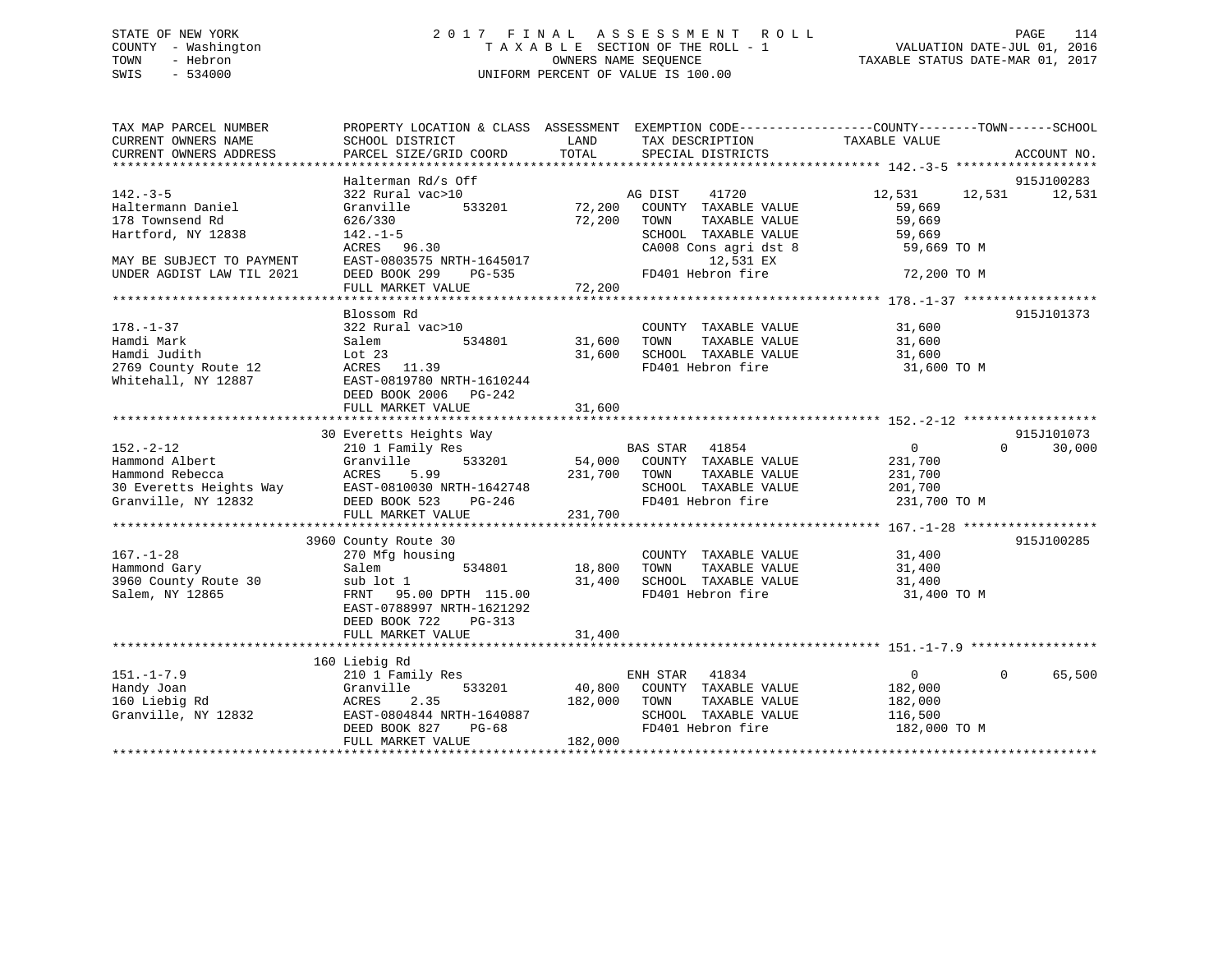# STATE OF NEW YORK 2 0 1 7 F I N A L A S S E S S M E N T R O L L PAGE 115 COUNTY - Washington T A X A B L E SECTION OF THE ROLL - 1 VALUATION DATE-JUL 01, 2016 TOWN - Hebron OWNERS NAME SEQUENCE TAXABLE STATUS DATE-MAR 01, 2017 SWIS - 534000 UNIFORM PERCENT OF VALUE IS 100.00

| TAX MAP PARCEL NUMBER<br>CURRENT OWNERS NAME<br>CURRENT OWNERS ADDRESS                  | PROPERTY LOCATION & CLASS ASSESSMENT EXEMPTION CODE----------------COUNTY-------TOWN-----SCHOOL<br>SCHOOL DISTRICT<br>PARCEL SIZE/GRID COORD | LAND<br>TOTAL    | TAX DESCRIPTION<br>SPECIAL DISTRICTS                                                                                | TAXABLE VALUE                                            | ACCOUNT NO.          |
|-----------------------------------------------------------------------------------------|----------------------------------------------------------------------------------------------------------------------------------------------|------------------|---------------------------------------------------------------------------------------------------------------------|----------------------------------------------------------|----------------------|
|                                                                                         |                                                                                                                                              |                  |                                                                                                                     |                                                          |                      |
| $151. - 1 - 7.2$<br>Handy Joan C<br>160 Liebig Rd                                       | Liebig Rd<br>322 Rural vac>10<br>Granville<br>533201<br>W706/62                                                                              | 48,600<br>48,600 | AGRI-D IND 41730<br>COUNTY TAXABLE VALUE<br>TOWN<br>TAXABLE VALUE                                                   | 41,753<br>41,753<br>6,847<br>6,847                       | 915J100300<br>41,753 |
| Granville, NY 12832                                                                     | ACRES 13.30<br>EAST-0805206 NRTH-1640530                                                                                                     |                  | SCHOOL TAXABLE VALUE<br>FD401 Hebron fire                                                                           | 6,847<br>48,600 TO M                                     |                      |
| MAY BE SUBJECT TO PAYMENT<br>UNDER AGDIST LAW TIL 2024                                  | DEED BOOK 3413 PG-108<br>FULL MARKET VALUE                                                                                                   | 48,600           |                                                                                                                     |                                                          |                      |
|                                                                                         | Liebig Rd                                                                                                                                    |                  |                                                                                                                     |                                                          |                      |
| $151. - 1 - 7.10$<br>Handy Joan C<br>160 Liebig Rd<br>Granville, NY 12832               | 322 Rural vac>10<br>Granville<br>533201<br>W706/62<br>ACRES 12.20<br>EAST-0804994 NRTH-1641592                                               | 46,400<br>46,400 | COUNTY TAXABLE VALUE<br>TOWN<br>TAXABLE VALUE<br>SCHOOL TAXABLE VALUE<br>FD401 Hebron fire                          | 46,400<br>46,400<br>46,400<br>46,400 TO M                |                      |
|                                                                                         | DEED BOOK 3413 PG-108                                                                                                                        |                  |                                                                                                                     |                                                          |                      |
|                                                                                         | FULL MARKET VALUE                                                                                                                            | 46,400           |                                                                                                                     |                                                          |                      |
|                                                                                         | 25 Button Rd                                                                                                                                 |                  |                                                                                                                     |                                                          | 915J101668           |
| $143. - 1 - 64$<br>Hannon Daniel<br>Hannon Karita<br>283 Lee Ave                        | 210 1 Family Res<br>533201<br>Granville<br>subdivision abandon 2759/ 180,000<br>$3074/245$ , Lots $1-3,5-8$ &                                | 85,000           | COUNTY TAXABLE VALUE<br>TAXABLE VALUE<br>TOWN<br>SCHOOL TAXABLE VALUE<br>CA008 Cons agri dst 8                      | 180,000<br>180,000<br>180,000<br>180,000 TO M            |                      |
| Yonkers, NY 10705                                                                       | FRNT 2360.00 DPTH<br>ACRES 32.80<br>EAST-0813519 NRTH-1641097<br>DEED BOOK 3070 PG-234<br>FULL MARKET VALUE                                  | 180,000          | FD401 Hebron fire                                                                                                   | 180,000 TO M                                             |                      |
|                                                                                         |                                                                                                                                              |                  |                                                                                                                     |                                                          |                      |
|                                                                                         | County Route 31                                                                                                                              |                  |                                                                                                                     |                                                          |                      |
| $143. - 1 - 64.1$<br>Hannon Daniel<br>Hannon Karita<br>283 Lee Ave<br>Yonkers, NY 10705 | 314 Rural vac<10<br>533201<br>Granville<br>FRNT 89.00 DPTH<br>1.70<br>ACRES<br>EAST-0813857 NRTH-1640773                                     | 19,400<br>19,400 | COUNTY TAXABLE VALUE<br>TAXABLE VALUE<br>TOWN<br>SCHOOL TAXABLE VALUE<br>CA008 Cons agri dst 8<br>FD401 Hebron fire | 19,400<br>19,400<br>19,400<br>19,400 TO M<br>19,400 TO M |                      |
|                                                                                         | DEED BOOK 3070 PG-234<br>FULL MARKET VALUE                                                                                                   | 19,400           |                                                                                                                     |                                                          |                      |
|                                                                                         |                                                                                                                                              |                  |                                                                                                                     |                                                          |                      |
|                                                                                         | 7014 State Route 22                                                                                                                          |                  |                                                                                                                     |                                                          |                      |
| $161. - 2 - 7.3$                                                                        | 270 Mfg housing                                                                                                                              |                  | BAS STAR<br>41854                                                                                                   | $0 \qquad \qquad$                                        | $\Omega$<br>30,000   |
| Hansen Lillian                                                                          | Granville<br>533201                                                                                                                          | 33,500           | COUNTY TAXABLE VALUE                                                                                                | 47,400                                                   |                      |
| 7014 State Route 22                                                                     | sub lot B                                                                                                                                    | 47,400           | TAXABLE VALUE<br>TOWN                                                                                               | 47,400                                                   |                      |
| Granville, NY 12832                                                                     | 1.61<br>ACRES<br>EAST-0817657 NRTH-1626712<br>DEED BOOK 916<br>PG-198                                                                        |                  | SCHOOL TAXABLE VALUE<br>FD401 Hebron fire                                                                           | 17,400<br>47,400 TO M                                    |                      |
|                                                                                         | FULL MARKET VALUE                                                                                                                            | 47,400           |                                                                                                                     |                                                          |                      |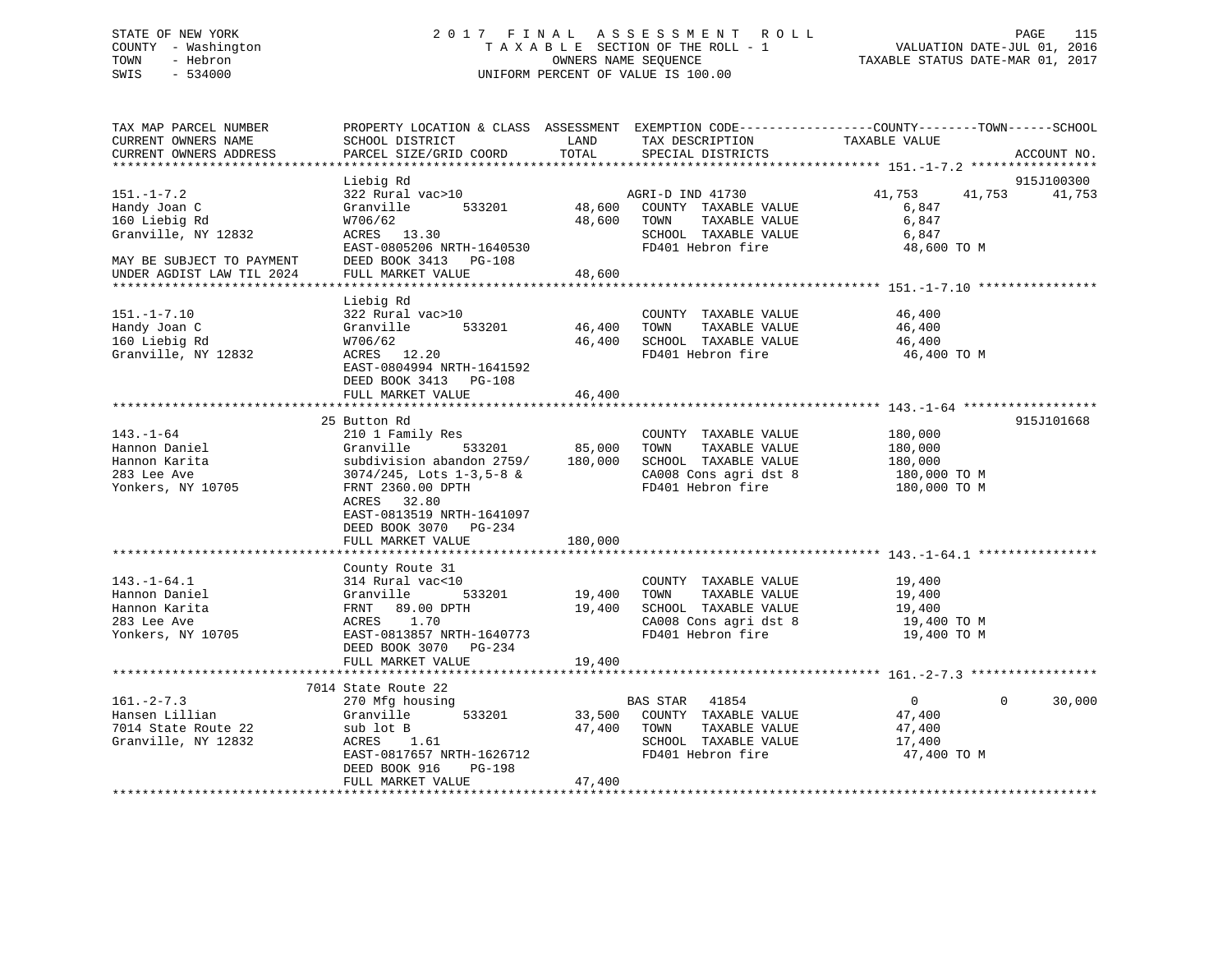# STATE OF NEW YORK 2 0 1 7 F I N A L A S S E S S M E N T R O L L PAGE 116 COUNTY - Washington T A X A B L E SECTION OF THE ROLL - 1 VALUATION DATE-JUL 01, 2016 TOWN - Hebron OWNERS NAME SEQUENCE TAXABLE STATUS DATE-MAR 01, 2017 SWIS - 534000 UNIFORM PERCENT OF VALUE IS 100.00

| TAX MAP PARCEL NUMBER<br>CURRENT OWNERS NAME<br>CURRENT OWNERS ADDRESS | PROPERTY LOCATION & CLASS ASSESSMENT<br>SCHOOL DISTRICT<br>PARCEL SIZE/GRID COORD | LAND<br>TAX DESCRIPTION<br>TOTAL<br>SPECIAL DISTRICTS | EXEMPTION CODE-----------------COUNTY-------TOWN------SCHOOL<br>TAXABLE VALUE<br>ACCOUNT NO. |
|------------------------------------------------------------------------|-----------------------------------------------------------------------------------|-------------------------------------------------------|----------------------------------------------------------------------------------------------|
|                                                                        | 6092 State Route 22                                                               |                                                       | 915J100676                                                                                   |
|                                                                        |                                                                                   |                                                       | $\Omega$                                                                                     |
| $185. - 1 - 14$                                                        | 210 1 Family Res                                                                  | AGED-CO<br>41802                                      | 4,245<br>$\Omega$<br>$\Omega$<br>$\Omega$                                                    |
| Harrington Christine                                                   | 534801<br>Salem                                                                   | 35,500 ENH STAR<br>41834                              | 65,500                                                                                       |
| 6092 State Route 22                                                    | Thompson Sub/ 29#87                                                               | 84,900 COUNTY TAXABLE VALUE                           | 80,655                                                                                       |
| Salem, NY 12865                                                        | ACRES<br>2.43 BANK<br>999                                                         | TOWN<br>TAXABLE VALUE                                 | 84,900                                                                                       |
|                                                                        | EAST-0814791 NRTH-1604741                                                         | SCHOOL TAXABLE VALUE                                  | 19,400                                                                                       |
|                                                                        | DEED BOOK 1856 PG-153                                                             | CA008 Cons agri dst 8<br>FD401 Hebron fire            | 84,900 TO M                                                                                  |
|                                                                        | FULL MARKET VALUE                                                                 | 84,900 FD401 Hebron fire                              | 84,900 TO M                                                                                  |
|                                                                        |                                                                                   |                                                       |                                                                                              |
|                                                                        | 225 Bromley Ln                                                                    |                                                       | 915J101407                                                                                   |
| $178. - 1 - 27$                                                        | 260 Seasonal res                                                                  | COUNTY TAXABLE VALUE                                  | 80,000                                                                                       |
| Harrington Donna M                                                     | 534801<br>Salem                                                                   | 43,600<br>TAXABLE VALUE<br>TOWN                       | 80,000                                                                                       |
| Harrington Rickey L                                                    | $p/o$ lot 12                                                                      | 80,000<br>SCHOOL TAXABLE VALUE                        | 80,000                                                                                       |
| 1185 Glastenbury Rd                                                    | ACRES<br>6.07                                                                     | FD401 Hebron fire                                     | 80,000 TO M                                                                                  |
| Shaftsbury, VT 05262                                                   | EAST-0822897 NRTH-1615486                                                         |                                                       |                                                                                              |
|                                                                        | DEED BOOK 620<br>PG-251                                                           |                                                       |                                                                                              |
|                                                                        | FULL MARKET VALUE                                                                 | 80,000                                                |                                                                                              |
|                                                                        |                                                                                   |                                                       |                                                                                              |
|                                                                        | 3273 County Route 30                                                              |                                                       | 915J100509                                                                                   |
| $183. - 1 - 4$                                                         | 210 1 Family Res                                                                  | ENH STAR<br>41834                                     | 65,500<br>$0 \qquad \qquad$<br>$\Omega$                                                      |
| Harrington Edward                                                      | Salem<br>534801                                                                   | 39,000<br>COUNTY TAXABLE VALUE                        | 147,400                                                                                      |
| Harrington Roseann                                                     | ACRES<br>1.50                                                                     | 147,400<br>TAXABLE VALUE<br>TOWN                      | 147,400                                                                                      |
| 3273 County Route 30                                                   | EAST-0791068 NRTH-1605997                                                         | SCHOOL TAXABLE VALUE                                  | 81,900                                                                                       |
| Salem, NY 12865                                                        | DEED BOOK 460<br>PG-184                                                           | CA008 Cons agri dst 8                                 | 147,400 TO M                                                                                 |
|                                                                        | FULL MARKET VALUE                                                                 | 147,400 FD401 Hebron fire                             | 147,400 TO M                                                                                 |
|                                                                        |                                                                                   |                                                       |                                                                                              |
|                                                                        | Dunnigan Rd                                                                       |                                                       |                                                                                              |
| $184. - 1 - 19.7$                                                      | 314 Rural vac<10                                                                  | COUNTY TAXABLE VALUE                                  | 35,900                                                                                       |
| Harrington Edward Lynn                                                 | 534801<br>Salem                                                                   | 35,900<br>TOWN<br>TAXABLE VALUE                       | 35,900                                                                                       |
| Harrington Roseann                                                     | lot 7                                                                             | 35,900<br>SCHOOL TAXABLE VALUE                        | 35,900                                                                                       |
| 3273 County Route 30                                                   | ACRES<br>6.95                                                                     | CA008 Cons agri dst 8                                 | 35,900 TO M                                                                                  |
| Salem, NY 12865                                                        | EAST-0797898 NRTH-1602839                                                         | FD401 Hebron fire                                     | 35,900 TO M                                                                                  |
|                                                                        |                                                                                   |                                                       |                                                                                              |
|                                                                        | DEED BOOK 2430 PG-8                                                               |                                                       |                                                                                              |
|                                                                        | FULL MARKET VALUE                                                                 | 35,900                                                |                                                                                              |
|                                                                        |                                                                                   |                                                       |                                                                                              |
|                                                                        | 3278 County Route 30                                                              |                                                       | 915J100504                                                                                   |
| $183. - 1 - 14$                                                        | 312 Vac w/imprv                                                                   | COUNTY TAXABLE VALUE                                  | 19,900                                                                                       |
| Harrington Jeremy                                                      | 534801<br>Salem                                                                   | 19,200<br>TOWN<br>TAXABLE VALUE                       | 19,900                                                                                       |
| Harrington Jason                                                       | 470/1038<br>404/484                                                               | 19,900<br>SCHOOL TAXABLE VALUE                        | 19,900                                                                                       |
| 3273 County Route 30                                                   | 1.60<br>ACRES                                                                     | CA008 Cons agri dst 8                                 | 19,900 TO M                                                                                  |
| Salem, NY 12865                                                        | EAST-0791491 NRTH-1606190                                                         | FD401 Hebron fire                                     | 19,900 TO M                                                                                  |
|                                                                        | DEED BOOK 3684<br>PG-118                                                          | LD401 West hebron light                               | 19,900 TO M                                                                                  |
|                                                                        | FULL MARKET VALUE                                                                 | 19,900                                                |                                                                                              |
|                                                                        |                                                                                   |                                                       |                                                                                              |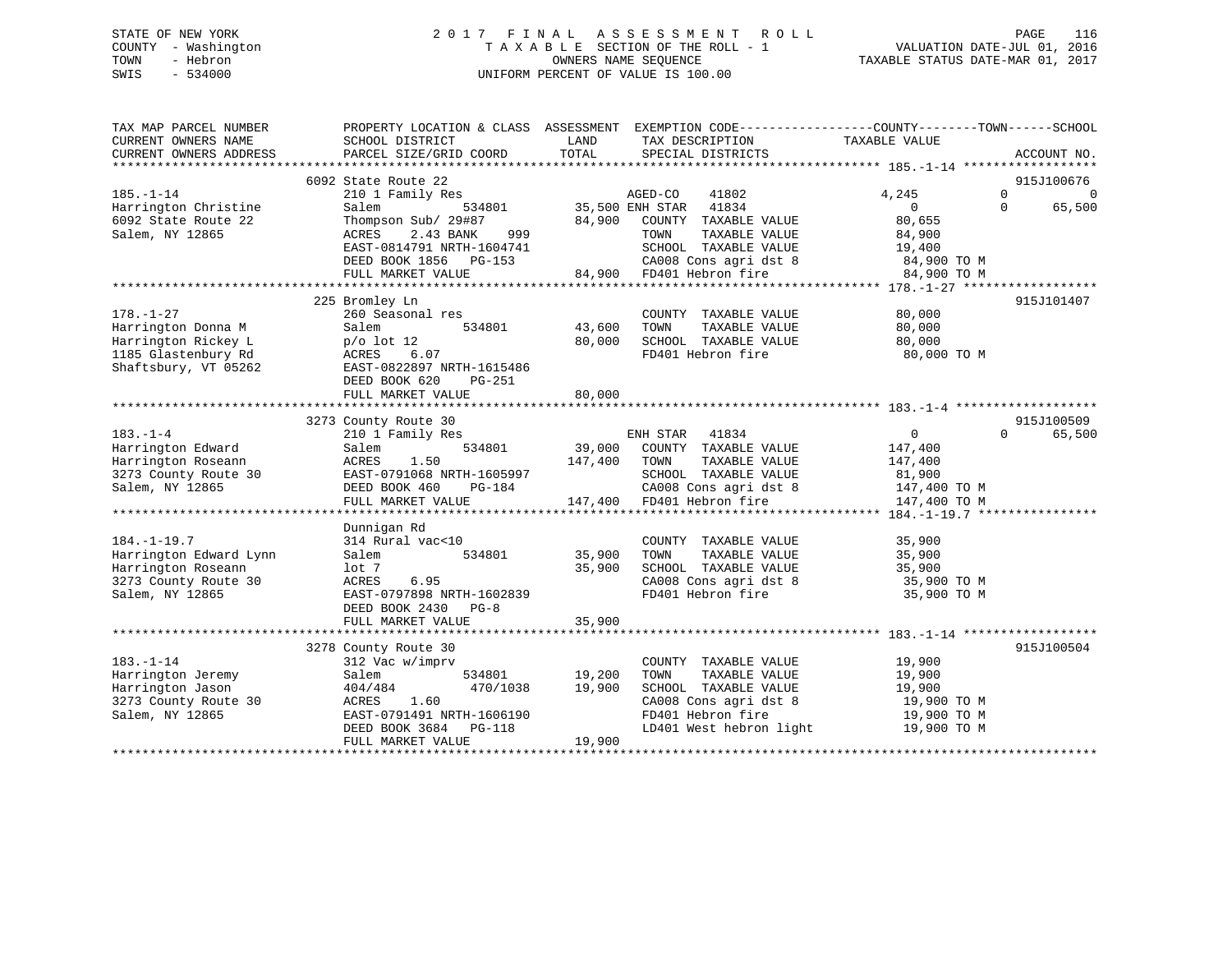# STATE OF NEW YORK 2 0 1 7 F I N A L A S S E S S M E N T R O L L PAGE 117 COUNTY - Washington T A X A B L E SECTION OF THE ROLL - 1 VALUATION DATE-JUL 01, 2016 TOWN - Hebron OWNERS NAME SEQUENCE TAXABLE STATUS DATE-MAR 01, 2017 SWIS - 534000 UNIFORM PERCENT OF VALUE IS 100.00

| ACCOUNT NO.<br>915J100349<br>1302 Patterson Hill Rd<br>210 1 Family Res<br>$\mathbf{0}$<br>$\Omega$<br>30,000<br>$183. - 1 - 21$<br>BAS STAR 41854<br>47,700<br>Harrington Jeremy E<br>534801<br>COUNTY TAXABLE VALUE<br>Salem<br>139,800<br>Lemery Andrea<br>ACRES<br>4.10 BANK<br>139,800<br>TOWN<br>TAXABLE VALUE<br>139,800<br>999<br>1302 Patterson Hill Rd<br>EAST-0791214 NRTH-1603577<br>SCHOOL TAXABLE VALUE<br>109,800<br>CA008 Cons agri dst 8<br>Salem, NY 12865<br>DEED BOOK 830<br>$PG-91$<br>139,800 TO M<br>139,800 FD401 Hebron fire<br>FULL MARKET VALUE<br>139,800 TO M<br>Pine Hill Rd/w Off<br>915J100161<br>41,000<br>322 Rural vac>10<br>COUNTY TAXABLE VALUE<br>Granville<br>533201<br>41,000<br>TOWN<br>TAXABLE VALUE<br>41,000<br>41,000<br>ACRES 54.63<br>SCHOOL TAXABLE VALUE<br>41,000<br>EAST-0811486 NRTH-1623265<br>FD401 Hebron fire<br>41,000 TO M<br>DEED BOOK 2554 PG-1<br>FULL MARKET VALUE<br>41,000<br>***************************<br>Pine Hill Rd<br>915J100012<br>COUNTY TAXABLE VALUE<br>23,900<br>312 Vac w/imprv<br>Granville<br>533201<br>20,400<br>TOWN<br>TAXABLE VALUE<br>23,900<br>23,900<br>SCHOOL TAXABLE VALUE<br>ACRES<br>4.36<br>23,900<br>58 Highview Ave<br>EAST-0812110 NRTH-1622184<br>FD401 Hebron fire<br>23,900 TO M<br>DEED BOOK 1712 PG-309<br>23,900<br>FULL MARKET VALUE<br>380 Pine Hill Rd<br>915J101562<br>$169. - 1 - 28.1$<br>210 1 Family Res<br>66,500<br>COUNTY TAXABLE VALUE<br>Harris Bruce C<br>Granville<br>533201<br>40,400<br>TOWN<br>TAXABLE VALUE<br>66,500<br>Harris Lisa N<br>ACRES<br>4.36<br>66,500<br>SCHOOL TAXABLE VALUE<br>66,500<br>FD401 Hebron fire<br>58 Highview Ave<br>EAST-0812082 NRTH-1622448<br>66,500 TO M<br>Selden, NY 11784<br>DEED BOOK 1712 PG-309<br>FULL MARKET VALUE<br>66,500<br>Pine Hill Rd<br>915J101563<br>$169. - 1 - 28.2$<br>314 Rural vac<10<br>COUNTY TAXABLE VALUE<br>3,000<br>Harris Bruce C<br>Granville<br>533201<br>3,000<br>TAXABLE VALUE<br>TOWN<br>3,000<br>SCHOOL TAXABLE VALUE<br>Harris Lisa N<br>ACRES<br>1.21<br>3,000<br>3,000<br>EAST-0812385 NRTH-1622952<br>FD401 Hebron fire<br>3,000 TO M<br>58 Highview Ave<br>Selden, NY 11784<br>DEED BOOK 2554 PG-1<br>FULL MARKET VALUE<br>3,000<br>47 County Route 28<br>915J101010<br>$152 - 2 - 2.1$<br>41854<br>$\Omega$<br>30,000<br>210 1 Family Res<br>BAS STAR<br>$\overline{0}$<br>533201<br>38,000<br>COUNTY TAXABLE VALUE<br>Hartmann Lothar<br>Granville<br>340,600<br>Hartmann Helga<br>340,600<br>TOWN<br>TAXABLE VALUE<br>704/290<br>340,600<br>47 County Route 28<br>SCHOOL TAXABLE VALUE<br>ACRES<br>1.00<br>310,600<br>FD401 Hebron fire<br>Granville, NY 12832<br>EAST-0809034 NRTH-1640503<br>340,600 TO M<br>DEED BOOK 2550<br>PG-170<br>FULL MARKET VALUE<br>340,600 | TAX MAP PARCEL NUMBER<br>CURRENT OWNERS NAME | SCHOOL DISTRICT        | LAND<br>TOTAL | TAX DESCRIPTION   | PROPERTY LOCATION & CLASS ASSESSMENT EXEMPTION CODE----------------COUNTY-------TOWN------SCHOOL<br>TAXABLE VALUE |  |
|--------------------------------------------------------------------------------------------------------------------------------------------------------------------------------------------------------------------------------------------------------------------------------------------------------------------------------------------------------------------------------------------------------------------------------------------------------------------------------------------------------------------------------------------------------------------------------------------------------------------------------------------------------------------------------------------------------------------------------------------------------------------------------------------------------------------------------------------------------------------------------------------------------------------------------------------------------------------------------------------------------------------------------------------------------------------------------------------------------------------------------------------------------------------------------------------------------------------------------------------------------------------------------------------------------------------------------------------------------------------------------------------------------------------------------------------------------------------------------------------------------------------------------------------------------------------------------------------------------------------------------------------------------------------------------------------------------------------------------------------------------------------------------------------------------------------------------------------------------------------------------------------------------------------------------------------------------------------------------------------------------------------------------------------------------------------------------------------------------------------------------------------------------------------------------------------------------------------------------------------------------------------------------------------------------------------------------------------------------------------------------------------------------------------------------------------------------------------------------------------------------------------------------------------------------------------------------------------------------------------------------------------------------------------------------------------------------------------------------------------------------------------------|----------------------------------------------|------------------------|---------------|-------------------|-------------------------------------------------------------------------------------------------------------------|--|
|                                                                                                                                                                                                                                                                                                                                                                                                                                                                                                                                                                                                                                                                                                                                                                                                                                                                                                                                                                                                                                                                                                                                                                                                                                                                                                                                                                                                                                                                                                                                                                                                                                                                                                                                                                                                                                                                                                                                                                                                                                                                                                                                                                                                                                                                                                                                                                                                                                                                                                                                                                                                                                                                                                                                                                          | CURRENT OWNERS ADDRESS                       | PARCEL SIZE/GRID COORD |               | SPECIAL DISTRICTS |                                                                                                                   |  |
|                                                                                                                                                                                                                                                                                                                                                                                                                                                                                                                                                                                                                                                                                                                                                                                                                                                                                                                                                                                                                                                                                                                                                                                                                                                                                                                                                                                                                                                                                                                                                                                                                                                                                                                                                                                                                                                                                                                                                                                                                                                                                                                                                                                                                                                                                                                                                                                                                                                                                                                                                                                                                                                                                                                                                                          |                                              |                        |               |                   |                                                                                                                   |  |
|                                                                                                                                                                                                                                                                                                                                                                                                                                                                                                                                                                                                                                                                                                                                                                                                                                                                                                                                                                                                                                                                                                                                                                                                                                                                                                                                                                                                                                                                                                                                                                                                                                                                                                                                                                                                                                                                                                                                                                                                                                                                                                                                                                                                                                                                                                                                                                                                                                                                                                                                                                                                                                                                                                                                                                          |                                              |                        |               |                   |                                                                                                                   |  |
|                                                                                                                                                                                                                                                                                                                                                                                                                                                                                                                                                                                                                                                                                                                                                                                                                                                                                                                                                                                                                                                                                                                                                                                                                                                                                                                                                                                                                                                                                                                                                                                                                                                                                                                                                                                                                                                                                                                                                                                                                                                                                                                                                                                                                                                                                                                                                                                                                                                                                                                                                                                                                                                                                                                                                                          |                                              |                        |               |                   |                                                                                                                   |  |
|                                                                                                                                                                                                                                                                                                                                                                                                                                                                                                                                                                                                                                                                                                                                                                                                                                                                                                                                                                                                                                                                                                                                                                                                                                                                                                                                                                                                                                                                                                                                                                                                                                                                                                                                                                                                                                                                                                                                                                                                                                                                                                                                                                                                                                                                                                                                                                                                                                                                                                                                                                                                                                                                                                                                                                          |                                              |                        |               |                   |                                                                                                                   |  |
|                                                                                                                                                                                                                                                                                                                                                                                                                                                                                                                                                                                                                                                                                                                                                                                                                                                                                                                                                                                                                                                                                                                                                                                                                                                                                                                                                                                                                                                                                                                                                                                                                                                                                                                                                                                                                                                                                                                                                                                                                                                                                                                                                                                                                                                                                                                                                                                                                                                                                                                                                                                                                                                                                                                                                                          |                                              |                        |               |                   |                                                                                                                   |  |
|                                                                                                                                                                                                                                                                                                                                                                                                                                                                                                                                                                                                                                                                                                                                                                                                                                                                                                                                                                                                                                                                                                                                                                                                                                                                                                                                                                                                                                                                                                                                                                                                                                                                                                                                                                                                                                                                                                                                                                                                                                                                                                                                                                                                                                                                                                                                                                                                                                                                                                                                                                                                                                                                                                                                                                          |                                              |                        |               |                   |                                                                                                                   |  |
|                                                                                                                                                                                                                                                                                                                                                                                                                                                                                                                                                                                                                                                                                                                                                                                                                                                                                                                                                                                                                                                                                                                                                                                                                                                                                                                                                                                                                                                                                                                                                                                                                                                                                                                                                                                                                                                                                                                                                                                                                                                                                                                                                                                                                                                                                                                                                                                                                                                                                                                                                                                                                                                                                                                                                                          |                                              |                        |               |                   |                                                                                                                   |  |
|                                                                                                                                                                                                                                                                                                                                                                                                                                                                                                                                                                                                                                                                                                                                                                                                                                                                                                                                                                                                                                                                                                                                                                                                                                                                                                                                                                                                                                                                                                                                                                                                                                                                                                                                                                                                                                                                                                                                                                                                                                                                                                                                                                                                                                                                                                                                                                                                                                                                                                                                                                                                                                                                                                                                                                          |                                              |                        |               |                   |                                                                                                                   |  |
|                                                                                                                                                                                                                                                                                                                                                                                                                                                                                                                                                                                                                                                                                                                                                                                                                                                                                                                                                                                                                                                                                                                                                                                                                                                                                                                                                                                                                                                                                                                                                                                                                                                                                                                                                                                                                                                                                                                                                                                                                                                                                                                                                                                                                                                                                                                                                                                                                                                                                                                                                                                                                                                                                                                                                                          |                                              |                        |               |                   |                                                                                                                   |  |
|                                                                                                                                                                                                                                                                                                                                                                                                                                                                                                                                                                                                                                                                                                                                                                                                                                                                                                                                                                                                                                                                                                                                                                                                                                                                                                                                                                                                                                                                                                                                                                                                                                                                                                                                                                                                                                                                                                                                                                                                                                                                                                                                                                                                                                                                                                                                                                                                                                                                                                                                                                                                                                                                                                                                                                          | $169. - 1 - 8$                               |                        |               |                   |                                                                                                                   |  |
|                                                                                                                                                                                                                                                                                                                                                                                                                                                                                                                                                                                                                                                                                                                                                                                                                                                                                                                                                                                                                                                                                                                                                                                                                                                                                                                                                                                                                                                                                                                                                                                                                                                                                                                                                                                                                                                                                                                                                                                                                                                                                                                                                                                                                                                                                                                                                                                                                                                                                                                                                                                                                                                                                                                                                                          | Harris Bruce C                               |                        |               |                   |                                                                                                                   |  |
|                                                                                                                                                                                                                                                                                                                                                                                                                                                                                                                                                                                                                                                                                                                                                                                                                                                                                                                                                                                                                                                                                                                                                                                                                                                                                                                                                                                                                                                                                                                                                                                                                                                                                                                                                                                                                                                                                                                                                                                                                                                                                                                                                                                                                                                                                                                                                                                                                                                                                                                                                                                                                                                                                                                                                                          | Harris Lisa N                                |                        |               |                   |                                                                                                                   |  |
|                                                                                                                                                                                                                                                                                                                                                                                                                                                                                                                                                                                                                                                                                                                                                                                                                                                                                                                                                                                                                                                                                                                                                                                                                                                                                                                                                                                                                                                                                                                                                                                                                                                                                                                                                                                                                                                                                                                                                                                                                                                                                                                                                                                                                                                                                                                                                                                                                                                                                                                                                                                                                                                                                                                                                                          | 58 Highview Ave                              |                        |               |                   |                                                                                                                   |  |
|                                                                                                                                                                                                                                                                                                                                                                                                                                                                                                                                                                                                                                                                                                                                                                                                                                                                                                                                                                                                                                                                                                                                                                                                                                                                                                                                                                                                                                                                                                                                                                                                                                                                                                                                                                                                                                                                                                                                                                                                                                                                                                                                                                                                                                                                                                                                                                                                                                                                                                                                                                                                                                                                                                                                                                          | Selden, NY 11784                             |                        |               |                   |                                                                                                                   |  |
|                                                                                                                                                                                                                                                                                                                                                                                                                                                                                                                                                                                                                                                                                                                                                                                                                                                                                                                                                                                                                                                                                                                                                                                                                                                                                                                                                                                                                                                                                                                                                                                                                                                                                                                                                                                                                                                                                                                                                                                                                                                                                                                                                                                                                                                                                                                                                                                                                                                                                                                                                                                                                                                                                                                                                                          |                                              |                        |               |                   |                                                                                                                   |  |
|                                                                                                                                                                                                                                                                                                                                                                                                                                                                                                                                                                                                                                                                                                                                                                                                                                                                                                                                                                                                                                                                                                                                                                                                                                                                                                                                                                                                                                                                                                                                                                                                                                                                                                                                                                                                                                                                                                                                                                                                                                                                                                                                                                                                                                                                                                                                                                                                                                                                                                                                                                                                                                                                                                                                                                          |                                              |                        |               |                   |                                                                                                                   |  |
|                                                                                                                                                                                                                                                                                                                                                                                                                                                                                                                                                                                                                                                                                                                                                                                                                                                                                                                                                                                                                                                                                                                                                                                                                                                                                                                                                                                                                                                                                                                                                                                                                                                                                                                                                                                                                                                                                                                                                                                                                                                                                                                                                                                                                                                                                                                                                                                                                                                                                                                                                                                                                                                                                                                                                                          |                                              |                        |               |                   |                                                                                                                   |  |
|                                                                                                                                                                                                                                                                                                                                                                                                                                                                                                                                                                                                                                                                                                                                                                                                                                                                                                                                                                                                                                                                                                                                                                                                                                                                                                                                                                                                                                                                                                                                                                                                                                                                                                                                                                                                                                                                                                                                                                                                                                                                                                                                                                                                                                                                                                                                                                                                                                                                                                                                                                                                                                                                                                                                                                          | $169. - 1 - 28$                              |                        |               |                   |                                                                                                                   |  |
|                                                                                                                                                                                                                                                                                                                                                                                                                                                                                                                                                                                                                                                                                                                                                                                                                                                                                                                                                                                                                                                                                                                                                                                                                                                                                                                                                                                                                                                                                                                                                                                                                                                                                                                                                                                                                                                                                                                                                                                                                                                                                                                                                                                                                                                                                                                                                                                                                                                                                                                                                                                                                                                                                                                                                                          | Harris Bruce C                               |                        |               |                   |                                                                                                                   |  |
|                                                                                                                                                                                                                                                                                                                                                                                                                                                                                                                                                                                                                                                                                                                                                                                                                                                                                                                                                                                                                                                                                                                                                                                                                                                                                                                                                                                                                                                                                                                                                                                                                                                                                                                                                                                                                                                                                                                                                                                                                                                                                                                                                                                                                                                                                                                                                                                                                                                                                                                                                                                                                                                                                                                                                                          | Harris Lisa N                                |                        |               |                   |                                                                                                                   |  |
|                                                                                                                                                                                                                                                                                                                                                                                                                                                                                                                                                                                                                                                                                                                                                                                                                                                                                                                                                                                                                                                                                                                                                                                                                                                                                                                                                                                                                                                                                                                                                                                                                                                                                                                                                                                                                                                                                                                                                                                                                                                                                                                                                                                                                                                                                                                                                                                                                                                                                                                                                                                                                                                                                                                                                                          |                                              |                        |               |                   |                                                                                                                   |  |
|                                                                                                                                                                                                                                                                                                                                                                                                                                                                                                                                                                                                                                                                                                                                                                                                                                                                                                                                                                                                                                                                                                                                                                                                                                                                                                                                                                                                                                                                                                                                                                                                                                                                                                                                                                                                                                                                                                                                                                                                                                                                                                                                                                                                                                                                                                                                                                                                                                                                                                                                                                                                                                                                                                                                                                          | Selden, NY 11784                             |                        |               |                   |                                                                                                                   |  |
|                                                                                                                                                                                                                                                                                                                                                                                                                                                                                                                                                                                                                                                                                                                                                                                                                                                                                                                                                                                                                                                                                                                                                                                                                                                                                                                                                                                                                                                                                                                                                                                                                                                                                                                                                                                                                                                                                                                                                                                                                                                                                                                                                                                                                                                                                                                                                                                                                                                                                                                                                                                                                                                                                                                                                                          |                                              |                        |               |                   |                                                                                                                   |  |
|                                                                                                                                                                                                                                                                                                                                                                                                                                                                                                                                                                                                                                                                                                                                                                                                                                                                                                                                                                                                                                                                                                                                                                                                                                                                                                                                                                                                                                                                                                                                                                                                                                                                                                                                                                                                                                                                                                                                                                                                                                                                                                                                                                                                                                                                                                                                                                                                                                                                                                                                                                                                                                                                                                                                                                          |                                              |                        |               |                   |                                                                                                                   |  |
|                                                                                                                                                                                                                                                                                                                                                                                                                                                                                                                                                                                                                                                                                                                                                                                                                                                                                                                                                                                                                                                                                                                                                                                                                                                                                                                                                                                                                                                                                                                                                                                                                                                                                                                                                                                                                                                                                                                                                                                                                                                                                                                                                                                                                                                                                                                                                                                                                                                                                                                                                                                                                                                                                                                                                                          |                                              |                        |               |                   |                                                                                                                   |  |
|                                                                                                                                                                                                                                                                                                                                                                                                                                                                                                                                                                                                                                                                                                                                                                                                                                                                                                                                                                                                                                                                                                                                                                                                                                                                                                                                                                                                                                                                                                                                                                                                                                                                                                                                                                                                                                                                                                                                                                                                                                                                                                                                                                                                                                                                                                                                                                                                                                                                                                                                                                                                                                                                                                                                                                          |                                              |                        |               |                   |                                                                                                                   |  |
|                                                                                                                                                                                                                                                                                                                                                                                                                                                                                                                                                                                                                                                                                                                                                                                                                                                                                                                                                                                                                                                                                                                                                                                                                                                                                                                                                                                                                                                                                                                                                                                                                                                                                                                                                                                                                                                                                                                                                                                                                                                                                                                                                                                                                                                                                                                                                                                                                                                                                                                                                                                                                                                                                                                                                                          |                                              |                        |               |                   |                                                                                                                   |  |
|                                                                                                                                                                                                                                                                                                                                                                                                                                                                                                                                                                                                                                                                                                                                                                                                                                                                                                                                                                                                                                                                                                                                                                                                                                                                                                                                                                                                                                                                                                                                                                                                                                                                                                                                                                                                                                                                                                                                                                                                                                                                                                                                                                                                                                                                                                                                                                                                                                                                                                                                                                                                                                                                                                                                                                          |                                              |                        |               |                   |                                                                                                                   |  |
|                                                                                                                                                                                                                                                                                                                                                                                                                                                                                                                                                                                                                                                                                                                                                                                                                                                                                                                                                                                                                                                                                                                                                                                                                                                                                                                                                                                                                                                                                                                                                                                                                                                                                                                                                                                                                                                                                                                                                                                                                                                                                                                                                                                                                                                                                                                                                                                                                                                                                                                                                                                                                                                                                                                                                                          |                                              |                        |               |                   |                                                                                                                   |  |
|                                                                                                                                                                                                                                                                                                                                                                                                                                                                                                                                                                                                                                                                                                                                                                                                                                                                                                                                                                                                                                                                                                                                                                                                                                                                                                                                                                                                                                                                                                                                                                                                                                                                                                                                                                                                                                                                                                                                                                                                                                                                                                                                                                                                                                                                                                                                                                                                                                                                                                                                                                                                                                                                                                                                                                          |                                              |                        |               |                   |                                                                                                                   |  |
|                                                                                                                                                                                                                                                                                                                                                                                                                                                                                                                                                                                                                                                                                                                                                                                                                                                                                                                                                                                                                                                                                                                                                                                                                                                                                                                                                                                                                                                                                                                                                                                                                                                                                                                                                                                                                                                                                                                                                                                                                                                                                                                                                                                                                                                                                                                                                                                                                                                                                                                                                                                                                                                                                                                                                                          |                                              |                        |               |                   |                                                                                                                   |  |
|                                                                                                                                                                                                                                                                                                                                                                                                                                                                                                                                                                                                                                                                                                                                                                                                                                                                                                                                                                                                                                                                                                                                                                                                                                                                                                                                                                                                                                                                                                                                                                                                                                                                                                                                                                                                                                                                                                                                                                                                                                                                                                                                                                                                                                                                                                                                                                                                                                                                                                                                                                                                                                                                                                                                                                          |                                              |                        |               |                   |                                                                                                                   |  |
|                                                                                                                                                                                                                                                                                                                                                                                                                                                                                                                                                                                                                                                                                                                                                                                                                                                                                                                                                                                                                                                                                                                                                                                                                                                                                                                                                                                                                                                                                                                                                                                                                                                                                                                                                                                                                                                                                                                                                                                                                                                                                                                                                                                                                                                                                                                                                                                                                                                                                                                                                                                                                                                                                                                                                                          |                                              |                        |               |                   |                                                                                                                   |  |
|                                                                                                                                                                                                                                                                                                                                                                                                                                                                                                                                                                                                                                                                                                                                                                                                                                                                                                                                                                                                                                                                                                                                                                                                                                                                                                                                                                                                                                                                                                                                                                                                                                                                                                                                                                                                                                                                                                                                                                                                                                                                                                                                                                                                                                                                                                                                                                                                                                                                                                                                                                                                                                                                                                                                                                          |                                              |                        |               |                   |                                                                                                                   |  |
|                                                                                                                                                                                                                                                                                                                                                                                                                                                                                                                                                                                                                                                                                                                                                                                                                                                                                                                                                                                                                                                                                                                                                                                                                                                                                                                                                                                                                                                                                                                                                                                                                                                                                                                                                                                                                                                                                                                                                                                                                                                                                                                                                                                                                                                                                                                                                                                                                                                                                                                                                                                                                                                                                                                                                                          |                                              |                        |               |                   |                                                                                                                   |  |
|                                                                                                                                                                                                                                                                                                                                                                                                                                                                                                                                                                                                                                                                                                                                                                                                                                                                                                                                                                                                                                                                                                                                                                                                                                                                                                                                                                                                                                                                                                                                                                                                                                                                                                                                                                                                                                                                                                                                                                                                                                                                                                                                                                                                                                                                                                                                                                                                                                                                                                                                                                                                                                                                                                                                                                          |                                              |                        |               |                   |                                                                                                                   |  |
|                                                                                                                                                                                                                                                                                                                                                                                                                                                                                                                                                                                                                                                                                                                                                                                                                                                                                                                                                                                                                                                                                                                                                                                                                                                                                                                                                                                                                                                                                                                                                                                                                                                                                                                                                                                                                                                                                                                                                                                                                                                                                                                                                                                                                                                                                                                                                                                                                                                                                                                                                                                                                                                                                                                                                                          |                                              |                        |               |                   |                                                                                                                   |  |
|                                                                                                                                                                                                                                                                                                                                                                                                                                                                                                                                                                                                                                                                                                                                                                                                                                                                                                                                                                                                                                                                                                                                                                                                                                                                                                                                                                                                                                                                                                                                                                                                                                                                                                                                                                                                                                                                                                                                                                                                                                                                                                                                                                                                                                                                                                                                                                                                                                                                                                                                                                                                                                                                                                                                                                          |                                              |                        |               |                   |                                                                                                                   |  |
|                                                                                                                                                                                                                                                                                                                                                                                                                                                                                                                                                                                                                                                                                                                                                                                                                                                                                                                                                                                                                                                                                                                                                                                                                                                                                                                                                                                                                                                                                                                                                                                                                                                                                                                                                                                                                                                                                                                                                                                                                                                                                                                                                                                                                                                                                                                                                                                                                                                                                                                                                                                                                                                                                                                                                                          |                                              |                        |               |                   |                                                                                                                   |  |
|                                                                                                                                                                                                                                                                                                                                                                                                                                                                                                                                                                                                                                                                                                                                                                                                                                                                                                                                                                                                                                                                                                                                                                                                                                                                                                                                                                                                                                                                                                                                                                                                                                                                                                                                                                                                                                                                                                                                                                                                                                                                                                                                                                                                                                                                                                                                                                                                                                                                                                                                                                                                                                                                                                                                                                          |                                              |                        |               |                   |                                                                                                                   |  |
|                                                                                                                                                                                                                                                                                                                                                                                                                                                                                                                                                                                                                                                                                                                                                                                                                                                                                                                                                                                                                                                                                                                                                                                                                                                                                                                                                                                                                                                                                                                                                                                                                                                                                                                                                                                                                                                                                                                                                                                                                                                                                                                                                                                                                                                                                                                                                                                                                                                                                                                                                                                                                                                                                                                                                                          |                                              |                        |               |                   |                                                                                                                   |  |
|                                                                                                                                                                                                                                                                                                                                                                                                                                                                                                                                                                                                                                                                                                                                                                                                                                                                                                                                                                                                                                                                                                                                                                                                                                                                                                                                                                                                                                                                                                                                                                                                                                                                                                                                                                                                                                                                                                                                                                                                                                                                                                                                                                                                                                                                                                                                                                                                                                                                                                                                                                                                                                                                                                                                                                          |                                              |                        |               |                   |                                                                                                                   |  |
|                                                                                                                                                                                                                                                                                                                                                                                                                                                                                                                                                                                                                                                                                                                                                                                                                                                                                                                                                                                                                                                                                                                                                                                                                                                                                                                                                                                                                                                                                                                                                                                                                                                                                                                                                                                                                                                                                                                                                                                                                                                                                                                                                                                                                                                                                                                                                                                                                                                                                                                                                                                                                                                                                                                                                                          |                                              |                        |               |                   |                                                                                                                   |  |
|                                                                                                                                                                                                                                                                                                                                                                                                                                                                                                                                                                                                                                                                                                                                                                                                                                                                                                                                                                                                                                                                                                                                                                                                                                                                                                                                                                                                                                                                                                                                                                                                                                                                                                                                                                                                                                                                                                                                                                                                                                                                                                                                                                                                                                                                                                                                                                                                                                                                                                                                                                                                                                                                                                                                                                          |                                              |                        |               |                   |                                                                                                                   |  |
|                                                                                                                                                                                                                                                                                                                                                                                                                                                                                                                                                                                                                                                                                                                                                                                                                                                                                                                                                                                                                                                                                                                                                                                                                                                                                                                                                                                                                                                                                                                                                                                                                                                                                                                                                                                                                                                                                                                                                                                                                                                                                                                                                                                                                                                                                                                                                                                                                                                                                                                                                                                                                                                                                                                                                                          |                                              |                        |               |                   |                                                                                                                   |  |
|                                                                                                                                                                                                                                                                                                                                                                                                                                                                                                                                                                                                                                                                                                                                                                                                                                                                                                                                                                                                                                                                                                                                                                                                                                                                                                                                                                                                                                                                                                                                                                                                                                                                                                                                                                                                                                                                                                                                                                                                                                                                                                                                                                                                                                                                                                                                                                                                                                                                                                                                                                                                                                                                                                                                                                          |                                              |                        |               |                   |                                                                                                                   |  |
|                                                                                                                                                                                                                                                                                                                                                                                                                                                                                                                                                                                                                                                                                                                                                                                                                                                                                                                                                                                                                                                                                                                                                                                                                                                                                                                                                                                                                                                                                                                                                                                                                                                                                                                                                                                                                                                                                                                                                                                                                                                                                                                                                                                                                                                                                                                                                                                                                                                                                                                                                                                                                                                                                                                                                                          |                                              |                        |               |                   |                                                                                                                   |  |
|                                                                                                                                                                                                                                                                                                                                                                                                                                                                                                                                                                                                                                                                                                                                                                                                                                                                                                                                                                                                                                                                                                                                                                                                                                                                                                                                                                                                                                                                                                                                                                                                                                                                                                                                                                                                                                                                                                                                                                                                                                                                                                                                                                                                                                                                                                                                                                                                                                                                                                                                                                                                                                                                                                                                                                          |                                              |                        |               |                   |                                                                                                                   |  |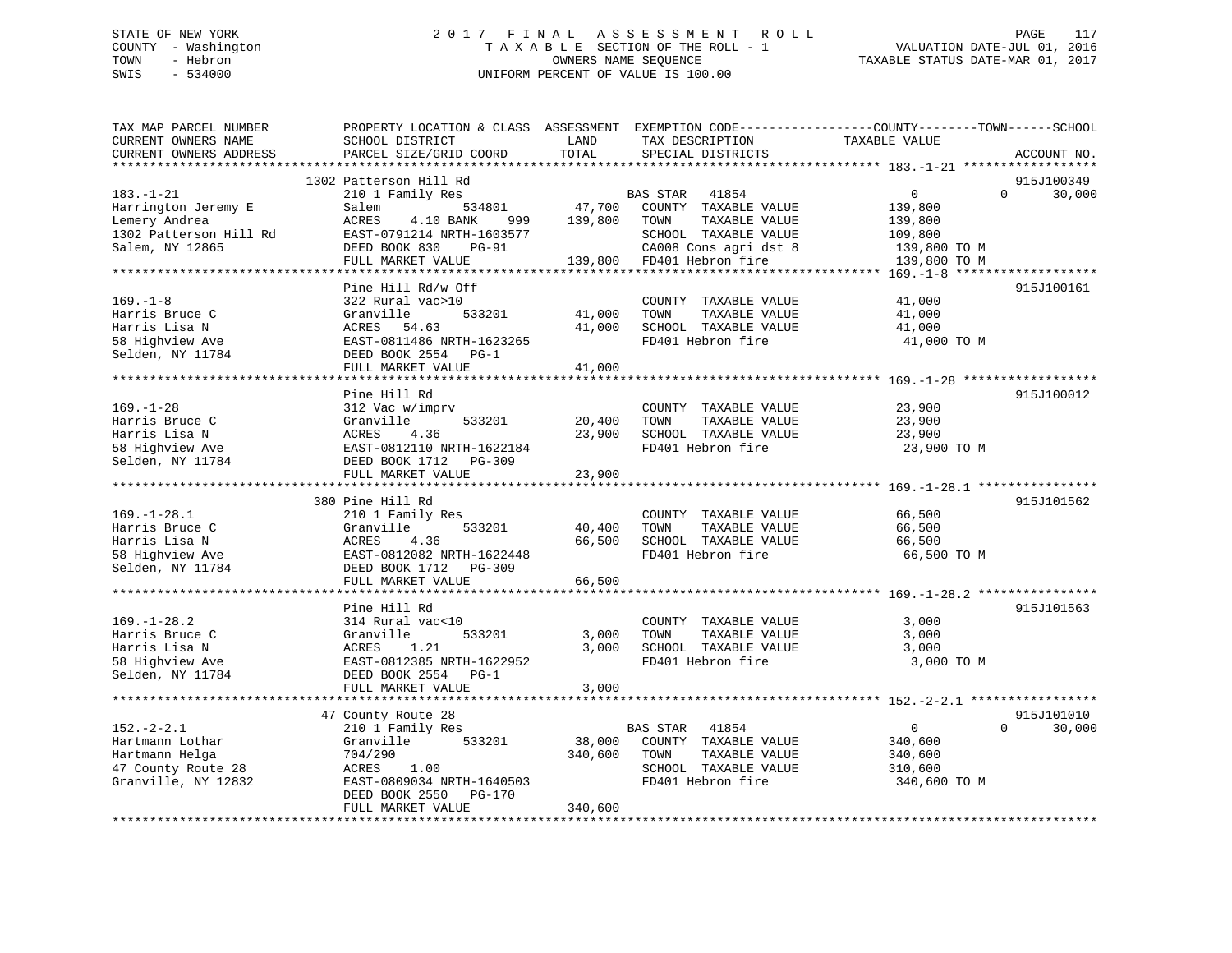# STATE OF NEW YORK 2 0 1 7 F I N A L A S S E S S M E N T R O L L PAGE 118 COUNTY - Washington T A X A B L E SECTION OF THE ROLL - 1 VALUATION DATE-JUL 01, 2016 TOWN - Hebron OWNERS NAME SEQUENCE TAXABLE STATUS DATE-MAR 01, 2017 SWIS - 534000 UNIFORM PERCENT OF VALUE IS 100.00

| TAX MAP PARCEL NUMBER<br>CURRENT OWNERS NAME<br>CURRENT OWNERS ADDRESS                                                                                                       | PROPERTY LOCATION & CLASS ASSESSMENT<br>SCHOOL DISTRICT<br>PARCEL SIZE/GRID COORD                                                                                                                                                                                                                                                      | LAND<br>TAX DESCRIPTION<br>TOTAL<br>SPECIAL DISTRICTS                                                                                                                                                                                                                                                | EXEMPTION CODE-----------------COUNTY-------TOWN------SCHOOL<br>TAXABLE VALUE<br>ACCOUNT NO.                                                                    |
|------------------------------------------------------------------------------------------------------------------------------------------------------------------------------|----------------------------------------------------------------------------------------------------------------------------------------------------------------------------------------------------------------------------------------------------------------------------------------------------------------------------------------|------------------------------------------------------------------------------------------------------------------------------------------------------------------------------------------------------------------------------------------------------------------------------------------------------|-----------------------------------------------------------------------------------------------------------------------------------------------------------------|
|                                                                                                                                                                              |                                                                                                                                                                                                                                                                                                                                        |                                                                                                                                                                                                                                                                                                      |                                                                                                                                                                 |
| $152. - 2 - 2.2$<br>Hartmann Lothar<br>Hartmann Helga E                                                                                                                      | County Route 28<br>314 Rural vac<10<br>533201<br>Granville<br>4.07<br>ACRES                                                                                                                                                                                                                                                            | COUNTY TAXABLE VALUE<br>27,600<br>TOWN<br>TAXABLE VALUE<br>27,600<br>SCHOOL TAXABLE VALUE                                                                                                                                                                                                            | 915J101268<br>27,600<br>27,600<br>27,600                                                                                                                        |
| 47 County Route 28<br>Granville, NY 12832                                                                                                                                    | EAST-0808967 NRTH-1640696<br>DEED BOOK 2550 PG-174<br>FULL MARKET VALUE                                                                                                                                                                                                                                                                | FD401 Hebron fire<br>27,600                                                                                                                                                                                                                                                                          | 27,600 TO M                                                                                                                                                     |
|                                                                                                                                                                              |                                                                                                                                                                                                                                                                                                                                        |                                                                                                                                                                                                                                                                                                      |                                                                                                                                                                 |
|                                                                                                                                                                              | 26 Thunder Way                                                                                                                                                                                                                                                                                                                         |                                                                                                                                                                                                                                                                                                      | 915J101605                                                                                                                                                      |
| $175. - 1 - 12.9$<br>Harwood Darryl<br>26 Thunder Way<br>Salem, NY 12865                                                                                                     | 270 Mfg housing<br>534801<br>Salem<br>5.68<br>ACRES<br>EAST-0790790 NRTH-1611732<br>DEED BOOK 1960 PG-152<br>FULL MARKET VALUE                                                                                                                                                                                                         | BAS STAR 41854<br>18,700<br>COUNTY TAXABLE VALUE<br>27,500<br>TAXABLE VALUE<br>TOWN<br>SCHOOL TAXABLE VALUE<br>FD401 Hebron fire<br>27,500                                                                                                                                                           | 27,500<br>$\Omega$<br>$\cap$<br>27,500<br>27,500<br>$\sim$ 0<br>27,500 TO M                                                                                     |
|                                                                                                                                                                              |                                                                                                                                                                                                                                                                                                                                        |                                                                                                                                                                                                                                                                                                      |                                                                                                                                                                 |
|                                                                                                                                                                              |                                                                                                                                                                                                                                                                                                                                        |                                                                                                                                                                                                                                                                                                      |                                                                                                                                                                 |
| $184. - 1 - 19.6$<br>Harwood Lucinda A<br>1401 Dunnigan Rd<br>Salem, NY 12865<br>$184. - 1 - 15.3$<br>Haskins Steven D<br>Haskins Nina A<br>25 Bogtown Ln<br>Salem, NY 12865 | 1401 Dunnigan Rd<br>270 Mfg housing<br>534801<br>Salem<br>lot <sub>6</sub><br>ACRES<br>4.14<br>EAST-0797513 NRTH-1602884<br>DEED BOOK 2692 PG-23<br>FULL MARKET VALUE<br>25 Bogtown Ln<br>210 1 Family Res<br>534801<br>Salem<br>sub lot 3<br>ACRES<br>6.50<br>EAST-0803881 NRTH-1605298<br>DEED BOOK 3512 PG-229<br>FULL MARKET VALUE | BAS STAR<br>41854<br>27,900<br>COUNTY TAXABLE VALUE<br>70,400<br>TAXABLE VALUE<br>TOWN<br>SCHOOL TAXABLE VALUE<br>CA008 Cons agri dst 8<br>FD401 Hebron fire<br>70,400<br>COUNTY TAXABLE VALUE<br>55,000<br>TOWN<br>TAXABLE VALUE<br>190,200<br>SCHOOL TAXABLE VALUE<br>FD401 Hebron fire<br>190,200 | $\overline{0}$<br>$\Omega$<br>30,000<br>70,400<br>70,400<br>40,400<br>70,400 TO M<br>70,400 TO M<br>915J101084<br>190,200<br>190,200<br>190,200<br>190,200 TO M |
|                                                                                                                                                                              |                                                                                                                                                                                                                                                                                                                                        |                                                                                                                                                                                                                                                                                                      |                                                                                                                                                                 |
| $142. - 3 - 8.5$<br>Hastings Patrick T<br>Hastings Ellen J<br>1284 Big Burch Hill Rd<br>Granville, NY 12832                                                                  | 1284 Big Burch Hill Rd<br>210 1 Family Res<br>Granville<br>533201<br>R.o.w. To And Thru<br>$142. - 1 - 8.5$<br>ACRES<br>3.80<br>EAST-0801820 NRTH-1640900<br>DEED BOOK 730<br>$PG-6$                                                                                                                                                   | <b>BAS STAR</b><br>41854<br>41,400 COUNTY TAXABLE VALUE<br>107,400<br>TOWN<br>TAXABLE VALUE<br>SCHOOL TAXABLE VALUE<br>FD401 Hebron fire                                                                                                                                                             | 30,000<br>$\overline{0}$<br>$\Omega$<br>107,400<br>107,400<br>77,400<br>107,400 TO M                                                                            |
|                                                                                                                                                                              | FULL MARKET VALUE                                                                                                                                                                                                                                                                                                                      | 107,400                                                                                                                                                                                                                                                                                              |                                                                                                                                                                 |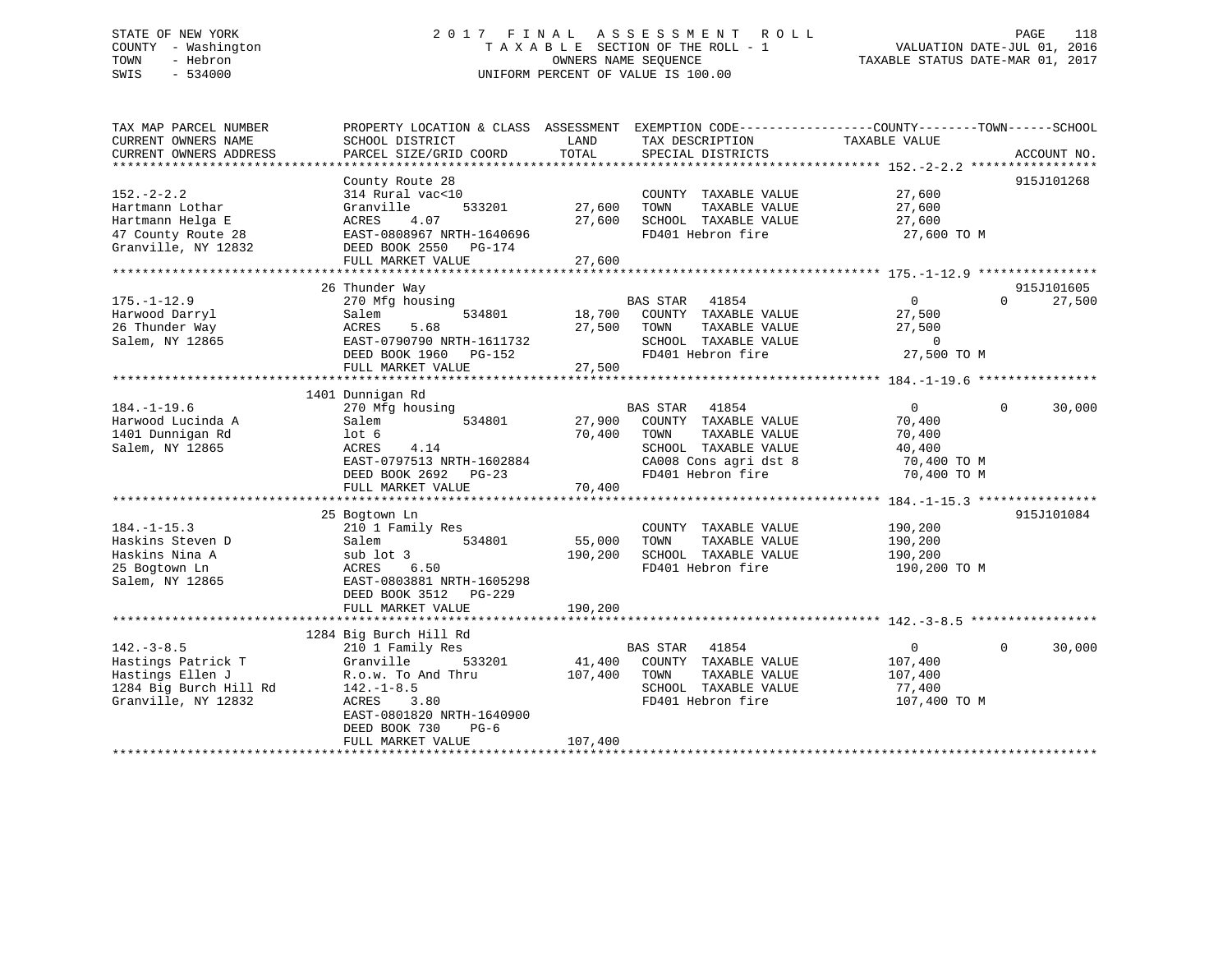# STATE OF NEW YORK 2 0 1 7 F I N A L A S S E S S M E N T R O L L PAGE 119 COUNTY - Washington T A X A B L E SECTION OF THE ROLL - 1 VALUATION DATE-JUL 01, 2016 TOWN - Hebron OWNERS NAME SEQUENCE TAXABLE STATUS DATE-MAR 01, 2017 SWIS - 534000 UNIFORM PERCENT OF VALUE IS 100.00

| TAX MAP PARCEL NUMBER                                    | PROPERTY LOCATION & CLASS ASSESSMENT EXEMPTION CODE----------------COUNTY-------TOWN-----SCHOOL |                    |                                                          |                       |             |
|----------------------------------------------------------|-------------------------------------------------------------------------------------------------|--------------------|----------------------------------------------------------|-----------------------|-------------|
| CURRENT OWNERS NAME                                      | SCHOOL DISTRICT                                                                                 | LAND               | TAX DESCRIPTION                                          | TAXABLE VALUE         |             |
| CURRENT OWNERS ADDRESS                                   | PARCEL SIZE/GRID COORD                                                                          | TOTAL              | SPECIAL DISTRICTS                                        |                       | ACCOUNT NO. |
|                                                          |                                                                                                 |                    |                                                          |                       |             |
|                                                          | 98 Barkley Ln                                                                                   |                    |                                                          | 55,000                | 915J101163  |
| $183.2 - 1 - 29$                                         | 210 1 Family Res - WTRFNT                                                                       |                    | COUNTY TAXABLE VALUE                                     |                       |             |
| Hatch Kenneth J                                          | 534801<br>Salem                                                                                 | 35,000 TOWN        | TAXABLE VALUE                                            | 55,000                |             |
| Hatch Patricia                                           | 2.40<br>ACRES                                                                                   | 55,000             | SCHOOL TAXABLE VALUE                                     | 55,000                |             |
| 675 Bogtown Rd                                           | EAST-0786765 NRTH-1605709                                                                       |                    | FD401 Hebron fire                                        | 55,000 TO M           |             |
| Salem, NY 12865                                          | DEED BOOK 3624 PG-194                                                                           |                    |                                                          |                       |             |
|                                                          | FULL MARKET VALUE                                                                               | 55,000             |                                                          |                       |             |
|                                                          |                                                                                                 |                    |                                                          |                       |             |
|                                                          | Scott Lake Rd                                                                                   |                    |                                                          |                       |             |
| $184. - 1 - 19.5$                                        | 314 Rural vac<10                                                                                |                    | COUNTY TAXABLE VALUE                                     | 35,100                |             |
| Hatlee Tinamarie                                         | Salem                                                                                           |                    | TOWN TAXABLE VALUE 35,100<br>SCHOOL TAXABLE VALUE 35,100 |                       |             |
| bardan<br>10t 5<br>Hatlee Thomas R                       |                                                                                                 | 35,100             |                                                          |                       |             |
| 31 Magnolia Cir                                          |                                                                                                 |                    | CA008 Cons agri dst 8 $35,100$ TO M                      |                       |             |
| Ravena, NY 12143                                         |                                                                                                 |                    | FD401 Hebron fire                                        | 35,100 TO M           |             |
|                                                          | DEED BOOK 2706 PG-280                                                                           |                    |                                                          |                       |             |
|                                                          | FULL MARKET VALUE                                                                               | 35,100             |                                                          |                       |             |
|                                                          |                                                                                                 |                    |                                                          |                       |             |
|                                                          | 3957 County Route 30                                                                            |                    |                                                          |                       | 915J100151  |
| $167. - 1 - 45$                                          | 210 1 Family Res                                                                                |                    | COUNTY TAXABLE VALUE 56,200<br>TAXABLE VALUE             |                       |             |
| Havener Shane                                            | Salem                                                                                           | 534801 25,300      | TOWN                                                     | 56,200                |             |
| 20 Riverpoint Dr                                         | FRNT 140.00 DPTH 175.00 56,200                                                                  |                    | SCHOOL TAXABLE VALUE 56,200                              |                       |             |
| Pembroke, MA 02359                                       | EAST-0788941 NRTH-1621116                                                                       |                    | FD401 Hebron fire                                        | 56,200 TO M           |             |
|                                                          | DEED BOOK 2992 PG-82                                                                            |                    |                                                          |                       |             |
|                                                          |                                                                                                 |                    |                                                          |                       |             |
|                                                          |                                                                                                 |                    |                                                          |                       |             |
|                                                          | Chamberlin Mills Rd                                                                             |                    |                                                          |                       | 915J100578  |
| $176. - 1 - 17$                                          | 312 Vac w/imprv                                                                                 | 534801 38,000 TOWN | COUNTY TAXABLE VALUE<br>TAXABLE VALUE                    | 38,500                |             |
| Havens Jason A                                           | Salem<br>ACRES 27.50                                                                            | 38,500             |                                                          | 38,500                |             |
| 343 Dike Rd                                              | EAST-0804392 NRTH-1612016                                                                       |                    | SCHOOL TAXABLE VALUE 38,500<br>FD401 Hebron fire         |                       |             |
| Fort Edward, NY 12828                                    | DEED BOOK 3206 PG-1                                                                             |                    |                                                          | 38,500 TO M           |             |
|                                                          |                                                                                                 |                    |                                                          |                       |             |
|                                                          | FULL MARKET VALUE                                                                               | 38,500             |                                                          |                       |             |
|                                                          |                                                                                                 |                    |                                                          |                       | 915J101092  |
|                                                          | 1280 Big Burch Hill Rd                                                                          |                    |                                                          | $\overline{0}$        | $\Omega$    |
| $142.-3-8.4$                                             | 210 1 Family Res                                                                                |                    | BAS STAR 41854                                           |                       | 30,000      |
| Havens Mark                                              | Granville                                                                                       |                    | 533201 43,500 COUNTY TAXABLE VALUE                       | 80,900                |             |
| 1280 Big Burch Hill Rd 142.-1-8.4<br>Granville, NY 12832 | ACRES 3.20                                                                                      | 80,900 TOWN        | TAXABLE VALUE<br>SCHOOL TAXABLE VALUE                    | 80,900                |             |
|                                                          | EAST-0801674 NRTH-1641272                                                                       |                    | FD401 Hebron fire                                        | 50,900<br>80,900 TO M |             |
|                                                          |                                                                                                 |                    |                                                          |                       |             |
|                                                          | DEED BOOK 3062 PG-61                                                                            | 80,900             |                                                          |                       |             |
|                                                          | FULL MARKET VALUE                                                                               |                    |                                                          |                       |             |
|                                                          |                                                                                                 |                    |                                                          |                       |             |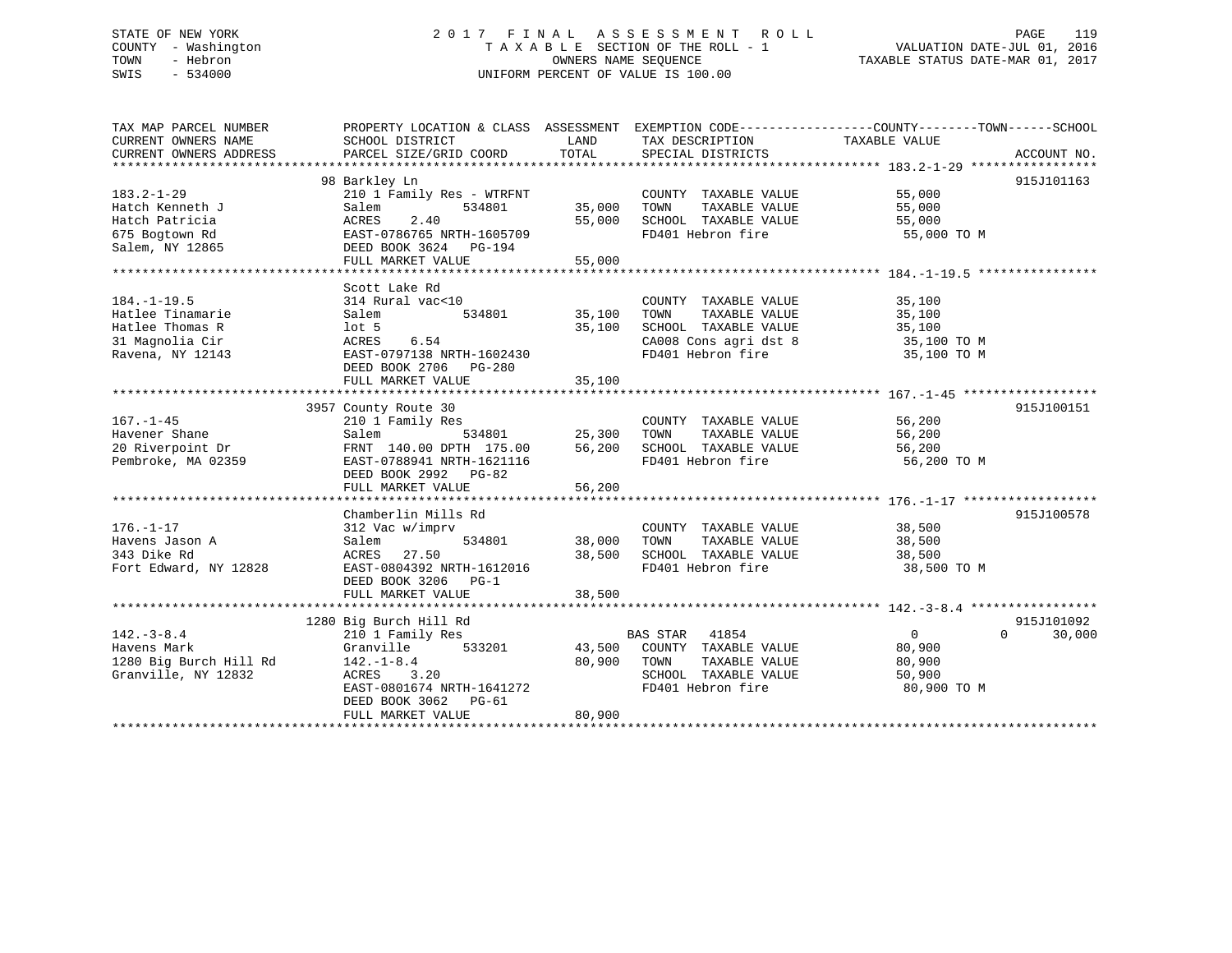# STATE OF NEW YORK 2 0 1 7 F I N A L A S S E S S M E N T R O L L PAGE 120 COUNTY - Washington T A X A B L E SECTION OF THE ROLL - 1 VALUATION DATE-JUL 01, 2016 TOWN - Hebron OWNERS NAME SEQUENCE TAXABLE STATUS DATE-MAR 01, 2017 SWIS - 534000 UNIFORM PERCENT OF VALUE IS 100.00

| TAX MAP PARCEL NUMBER<br>CURRENT OWNERS NAME<br>CURRENT OWNERS ADDRESS                                 | PROPERTY LOCATION & CLASS ASSESSMENT EXEMPTION CODE----------------COUNTY-------TOWN-----SCHOOL<br>SCHOOL DISTRICT<br>PARCEL SIZE/GRID COORD                         | LAND<br>TOTAL                                                                                | SPECIAL DISTRICTS                                                                                                      | TAX DESCRIPTION TAXABLE VALUE SPECIAL DISTRICTS                                           |                    | ACCOUNT NO.                            |
|--------------------------------------------------------------------------------------------------------|----------------------------------------------------------------------------------------------------------------------------------------------------------------------|----------------------------------------------------------------------------------------------|------------------------------------------------------------------------------------------------------------------------|-------------------------------------------------------------------------------------------|--------------------|----------------------------------------|
| $161. - 1 - 12$<br>Havens Michael Joseph Sr<br>7209 State Route 22<br>Granville, NY 12832              | 7209 State Route 22<br>210 1 Family Res<br>533201<br>Granville<br>8 Ad<br>ACRES<br>5.60<br>EAST-0818830 NRTH-1631471<br>DEED BOOK 649<br>PG-268<br>FULL MARKET VALUE | 94 PCT OF VALUE USED FOR EXEMPTION PURPOSES<br>42,900 ENH STAR<br>104,600<br>TOWN<br>104,600 | VET COM CT 41131<br>41834<br>COUNTY TAXABLE VALUE<br>TAXABLE VALUE<br>SCHOOL TAXABLE VALUE<br>FD401 Hebron fire        | 24,581<br>$\overline{0}$<br>80,019<br>80,019<br>39,100<br>104,600 TO M                    | 24,581<br>$\Omega$ | 915J100496<br>$\overline{0}$<br>65,500 |
|                                                                                                        | 1168 Patterson Hill Rd                                                                                                                                               |                                                                                              |                                                                                                                        |                                                                                           |                    | 915J101483                             |
| $183. - 1 - 32.5$<br>Haycock Dean A<br>Culver Marie<br>PO Box 388<br>Salem, NY 12865                   | 210 1 Family Res<br>534801<br>Salem<br>Lot F<br>ACRES<br>2.64<br>EAST-0788558 NRTH-1602309<br>DEED BOOK 588<br>$PG-31$<br>FULL MARKET VALUE                          | ENH STAR 41834<br>124,100<br>TOWN<br>124,100                                                 | 41,500 COUNTY TAXABLE VALUE<br>TAXABLE VALUE<br>SCHOOL TAXABLE VALUE<br>FD401 Hebron fire                              | $\overline{0}$<br>124,100<br>124,100<br>58,600<br>124,100 TO M                            | $\Omega$           | 65,500                                 |
|                                                                                                        | 3172 County Route 30                                                                                                                                                 |                                                                                              |                                                                                                                        |                                                                                           |                    | 915J100604                             |
| $183.16 - 1 - 22$<br>Hayes Anthony M<br>Hayes Tracy L<br>3172 County Route 30<br>Salem, NY 12865       | 210 1 Family Res<br>534801<br>Salem<br>FRNT 71.00 DPTH 183.00<br>0.30<br>ACRES<br>EAST-0792084 NRTH-1603745<br>DEED BOOK 646<br>$PG-30$<br>FULL MARKET VALUE         | 20,000 COUNTY TAXABLE VALUE<br>98,000 TOWN TAXABLE VALUE                                     | BAS STAR 41854<br>SCHOOL TAXABLE VALUE<br>CA008 Cons agri dst 8<br>FD401 Hebron fire<br>98,000 LD401 West hebron light | $\overline{0}$<br>98,000<br>98,000<br>68,000<br>98,000 TO M<br>98,000 TO M<br>98,000 TO M | $\Omega$           | 30,000                                 |
|                                                                                                        |                                                                                                                                                                      |                                                                                              |                                                                                                                        |                                                                                           |                    |                                        |
| $160. -1 - 4.5$<br>Hayes Asa Ira<br>Hayes Laurie<br>29 Pine Hill Rd<br>Granville, NY 12832             | 29 Pine Hill Rd<br>242 Rurl res&rec<br>534801<br>Salem<br>$1$ ot 5<br>ACRES 10.47<br>EAST-0807157 NRTH-1627358<br>DEED BOOK 666<br>PG-340                            | <b>BAS STAR</b><br>197,100<br>TOWN                                                           | 41854<br>50,200 COUNTY TAXABLE VALUE<br>TAXABLE VALUE<br>SCHOOL TAXABLE VALUE<br>FD401 Hebron fire                     | $\overline{0}$<br>197,100<br>197,100<br>167,100<br>197,100 TO M                           | $\Omega$           | 915J101460<br>30,000                   |
|                                                                                                        | FULL MARKET VALUE                                                                                                                                                    | 197,100                                                                                      |                                                                                                                        |                                                                                           |                    |                                        |
|                                                                                                        | 7907 State Route 22                                                                                                                                                  |                                                                                              |                                                                                                                        |                                                                                           |                    | 915J100295                             |
| $144. - 1 - 2$<br>Hayes Charles S L.E.<br>Hayes Joan Ann<br>7907 State Route 22<br>Granville, NY 12832 | 210 1 Family Res<br>533201<br>Granville<br>FRNT 285.00 DPTH 100.00<br>ACRES<br>0.65<br>EAST-0820339 NRTH-1648427<br>DEED BOOK 1810 PG-295<br>FULL MARKET VALUE       | 27,500<br>93,500<br>TOWN<br>93,500                                                           | ENH STAR 41834<br>COUNTY TAXABLE VALUE<br>TAXABLE VALUE<br>SCHOOL TAXABLE VALUE<br>FD401 Hebron fire                   | $\overline{0}$<br>93,500<br>93,500<br>28,000<br>93,500 TO M                               | $\Omega$           | 65,500                                 |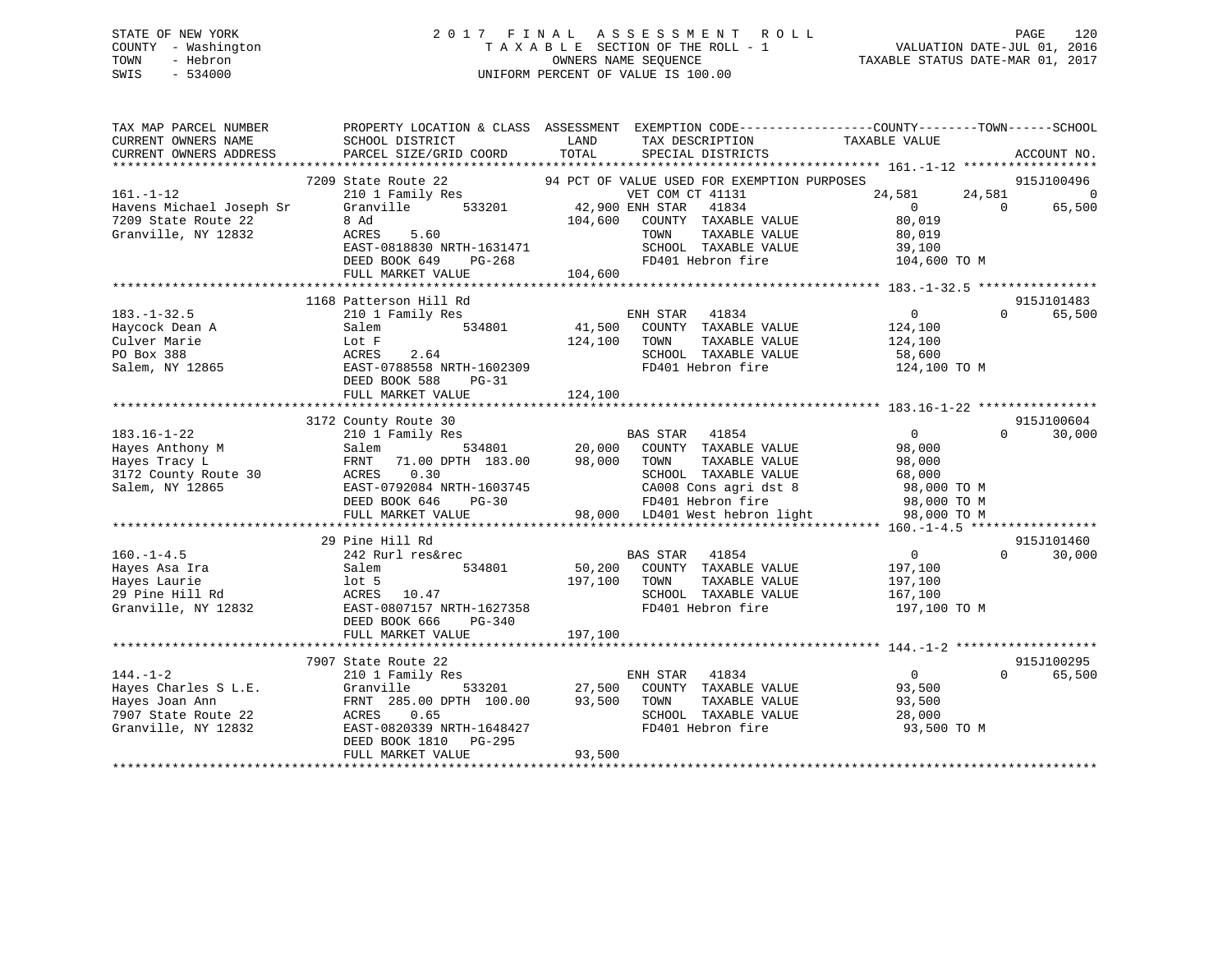# STATE OF NEW YORK 2 0 1 7 F I N A L A S S E S S M E N T R O L L PAGE 121 COUNTY - Washington T A X A B L E SECTION OF THE ROLL - 1 VALUATION DATE-JUL 01, 2016 TOWN - Hebron OWNERS NAME SEQUENCE TAXABLE STATUS DATE-MAR 01, 2017 SWIS - 534000 UNIFORM PERCENT OF VALUE IS 100.00

| TAX MAP PARCEL NUMBER<br>CURRENT OWNERS NAME<br>CURRENT OWNERS ADDRESS                                                                               | SCHOOL DISTRICT<br>PARCEL SIZE/GRID COORD                                                                                                                                                                                                 | LAND<br>TOTAL                        | TAX DESCRIPTION<br>SPECIAL DISTRICTS                                                                           | PROPERTY LOCATION & CLASS ASSESSMENT EXEMPTION CODE----------------COUNTY-------TOWN------SCHOOL<br>TAXABLE VALUE | ACCOUNT NO.          |
|------------------------------------------------------------------------------------------------------------------------------------------------------|-------------------------------------------------------------------------------------------------------------------------------------------------------------------------------------------------------------------------------------------|--------------------------------------|----------------------------------------------------------------------------------------------------------------|-------------------------------------------------------------------------------------------------------------------|----------------------|
| $144. - 1 - 9$<br>Hayes Joshua T<br>7910 State Route 22<br>Granville, NY 12832                                                                       | 7910 State Route 22<br>270 Mfg housing<br>533201<br>Granville<br>FRNT 165.00 DPTH 180.00<br>0.68<br>ACRES<br>EAST-0820560 NRTH-1648515<br>DEED BOOK 902<br>PG-269                                                                         | 29,400<br>39,400                     | BAS STAR 41854<br>COUNTY TAXABLE VALUE<br>TOWN<br>TAXABLE VALUE<br>SCHOOL TAXABLE VALUE<br>FD401 Hebron fire   | $\overline{0}$<br>$\Omega$<br>39,400<br>39,400<br>9,400<br>39,400 TO M                                            | 915J100294<br>30,000 |
| $160. - 1 - 4.6$<br>Hayes Philip J<br>29 Pine Hill Rd<br>Granville, NY 12832                                                                         | FULL MARKET VALUE<br>53 Pine Hill Rd<br>322 Rural vac>10<br>534801<br>Salem<br>Lot 6<br>ACRES 12.27<br>EAST-0807437 NRTH-1627529<br>DEED BOOK 3547 PG-4<br>FULL MARKET VALUE                                                              | 39,400<br>28,300<br>28,300<br>28,300 | COUNTY TAXABLE VALUE<br>TAXABLE VALUE<br>TOWN<br>SCHOOL TAXABLE VALUE<br>FD401 Hebron fire                     | 28,300<br>28,300<br>28,300<br>28,300 TO M                                                                         | 915J101501           |
| $160. - 1 - 4.7$<br>Hayes Philip J<br>29 Pine Hill Rd<br>Granville, NY 12832                                                                         | Pine Hill Rd<br>314 Rural vac<10<br>534801<br>Salem<br>Lot 7<br>ACRES 11.92<br>EAST-0807773 NRTH-1627631<br>DEED BOOK 3547 PG-4<br>FULL MARKET VALUE                                                                                      | 15,700<br>15,700<br>15,700           | COUNTY TAXABLE VALUE<br>TAXABLE VALUE<br>TOWN<br>SCHOOL TAXABLE VALUE<br>FD401 Hebron fire                     | 15,700<br>15,700<br>15,700<br>15,700 TO M                                                                         | 915J101461           |
| $175. - 1 - 29$<br>Haynes Wesley H Jr.<br>Vaningen Anne H<br>PO Box 60<br>Argyle, NY 12809<br>MAY BE SUBJECT TO PAYMENT<br>UNDER AGDIST LAW TIL 2024 | 349 Gilchrist Rd<br>240 Rural res<br>Salem<br>534801<br>ACRES 18.17 BANK<br>999<br>EAST-0786142 NRTH-1616116<br>DEED BOOK 1869 PG-128<br>FULL MARKET VALUE                                                                                | 78,300<br>166,400<br>166,400         | AGRI-D IND 41730<br>COUNTY TAXABLE VALUE<br>TAXABLE VALUE<br>TOWN<br>SCHOOL TAXABLE VALUE<br>FD401 Hebron fire | 32,484<br>32,484<br>133,916<br>133,916<br>133,916<br>166,400 TO M                                                 | 915J101531<br>32,484 |
| $144. - 1 - 37.10$<br>Hayward Cynthia Etal<br>134 Aldous Rd<br>Granville, NY 12832                                                                   | East Green Pond Way<br>312 Vac w/imprv - WTRFNT<br>Granville<br>533201<br>525/178+181+241 763/106 8<br>155 524/150 957/316 750/3<br>FRNT 100.00 DPTH 350.00<br>EAST-0816205 NRTH-1643438<br>DEED BOOK 2552<br>PG-311<br>FULL MARKET VALUE | 58,800<br>60,400<br>60,400           | COUNTY TAXABLE VALUE<br>TOWN<br>TAXABLE VALUE<br>SCHOOL TAXABLE VALUE<br>FD401 Hebron fire                     | 60,400<br>60,400<br>60,400<br>60,400 TO M                                                                         | 915J101454           |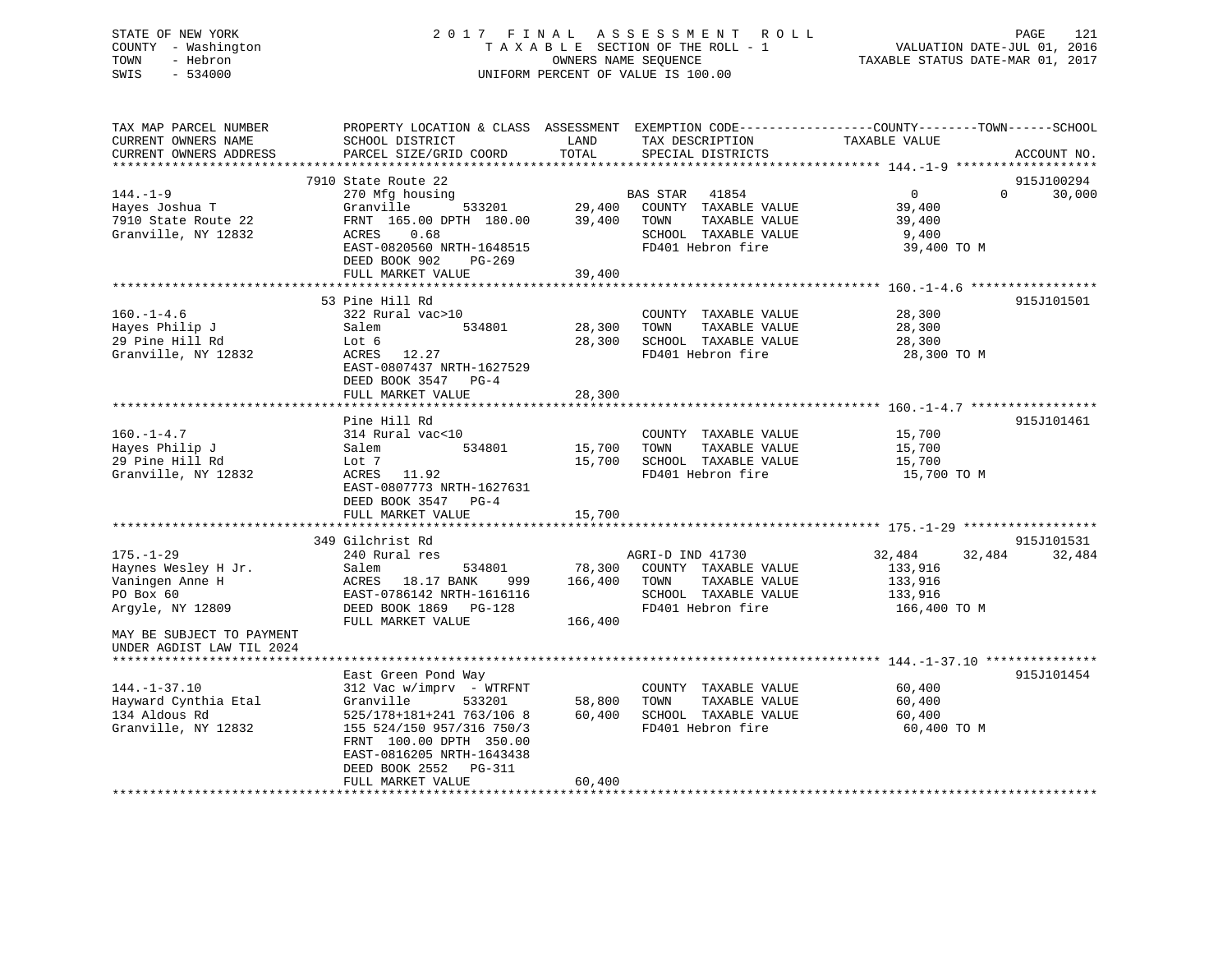# STATE OF NEW YORK 2 0 1 7 F I N A L A S S E S S M E N T R O L L PAGE 122 COUNTY - Washington T A X A B L E SECTION OF THE ROLL - 1 VALUATION DATE-JUL 01, 2016 TOWN - Hebron OWNERS NAME SEQUENCE TAXABLE STATUS DATE-MAR 01, 2017 SWIS - 534000 UNIFORM PERCENT OF VALUE IS 100.00

| TAX MAP PARCEL NUMBER<br>CURRENT OWNERS NAME<br>CURRENT OWNERS ADDRESS | PROPERTY LOCATION & CLASS ASSESSMENT EXEMPTION CODE---------------COUNTY-------TOWN-----SCHOOL<br>SCHOOL DISTRICT<br>PARCEL SIZE/GRID COORD | LAND<br>TOTAL    | TAX DESCRIPTION<br>SPECIAL DISTRICTS | TAXABLE VALUE    | ACCOUNT NO.            |
|------------------------------------------------------------------------|---------------------------------------------------------------------------------------------------------------------------------------------|------------------|--------------------------------------|------------------|------------------------|
|                                                                        |                                                                                                                                             |                  |                                      |                  |                        |
|                                                                        | 106 East Green Pond Way                                                                                                                     |                  |                                      |                  | 915J101446             |
| $144. - 1 - 37.1$                                                      | 210 1 Family Res                                                                                                                            |                  | COUNTY TAXABLE VALUE                 | 145,000          |                        |
| Hayward Cynthia L                                                      | 533201<br>Granville                                                                                                                         | 32,600           | TOWN<br>TAXABLE VALUE                | 145,000          |                        |
| 134 Aldous Rd                                                          | ACRES<br>5.30                                                                                                                               | 145,000          | SCHOOL TAXABLE VALUE                 | 145,000          |                        |
| Granville, NY 12832                                                    | EAST-0816614 NRTH-1643033<br>DEED BOOK 1925 PG-76                                                                                           |                  | FD401 Hebron fire                    | 145,000 TO M     |                        |
|                                                                        | FULL MARKET VALUE                                                                                                                           | 145,000          |                                      |                  |                        |
|                                                                        |                                                                                                                                             |                  |                                      |                  |                        |
|                                                                        | 234 South Grimes Hill Rd                                                                                                                    |                  |                                      |                  | 915J100196             |
| $160. - 2 - 5$                                                         | 280 Res Multiple                                                                                                                            |                  | AG DIST<br>41720                     | 83,247<br>83,247 | 83,247                 |
| Healey William V                                                       | 533201<br>Granville                                                                                                                         | 583,600          | COUNTY TAXABLE VALUE                 | 644,253          |                        |
| Healey Cynthia L                                                       | ACRES 506.77                                                                                                                                | 727,500          | TOWN<br>TAXABLE VALUE                | 644,253          |                        |
| 53 Clinton Ave                                                         | EAST-0814456 NRTH-1631950                                                                                                                   |                  | SCHOOL TAXABLE VALUE                 | 644,253          |                        |
| Ossining, NY 10562                                                     | DEED BOOK 1725 PG-274                                                                                                                       |                  | CA008 Cons agri dst 8                | 644,253 TO M     |                        |
|                                                                        | FULL MARKET VALUE                                                                                                                           | 727,500          | 83,247 EX                            |                  |                        |
| MAY BE SUBJECT TO PAYMENT<br>UNDER AGDIST LAW TIL 2021                 |                                                                                                                                             |                  | FD401 Hebron fire                    | 727,500 TO M     |                        |
|                                                                        |                                                                                                                                             |                  |                                      |                  |                        |
|                                                                        | 64 Chamberlin Mills Rd                                                                                                                      |                  |                                      |                  | 915J100225             |
| $184. - 1 - 26.1$                                                      | 240 Rural res                                                                                                                               |                  | ENH STAR<br>41834                    | $\circ$          | 65,500<br>$\mathbf{0}$ |
| Healy James LE                                                         | 534801<br>Salem                                                                                                                             | 110,800 FOR 480A | 47460                                | 48,700<br>48,700 | 48,700                 |
| Shapiro Ann LE                                                         | 463/304 476/171 721/156                                                                                                                     | 131,300          | COUNTY TAXABLE VALUE                 | 82,600           |                        |
| 64 Chamberlin Mills Rd                                                 | ACRES 56.60                                                                                                                                 |                  | TAXABLE VALUE<br>TOWN                | 82,600           |                        |
| Salem, NY 12865                                                        | EAST-0794689 NRTH-1602092                                                                                                                   |                  | SCHOOL TAXABLE VALUE                 | 17,100           |                        |
|                                                                        | DEED BOOK 2867 PG-9                                                                                                                         |                  | CA008 Cons agri dst 8                | 131,300 TO M     |                        |
| MAY BE SUBJECT TO PAYMENT<br>UNDER RPTL480A UNTIL 2026                 | FULL MARKET VALUE                                                                                                                           |                  | 131,300 FD401 Hebron fire            | 131,300 TO M     |                        |
|                                                                        |                                                                                                                                             |                  |                                      |                  |                        |
|                                                                        | 76 Heaphy Ln                                                                                                                                |                  |                                      |                  | 915J100296             |
| $176. - 1 - 29$                                                        | 280 Res Multiple                                                                                                                            |                  | COUNTY TAXABLE VALUE                 | 380,700          |                        |
| Heaphy John P                                                          | Salem<br>534801                                                                                                                             | 255,200          | TAXABLE VALUE<br>TOWN                | 380,700          |                        |
| Attn: Ann Conway<br>76 Heaphy Ln                                       | 385/702 Will 471/203                                                                                                                        | 380,700          | SCHOOL TAXABLE VALUE                 | 380,700          |                        |
| 76 Heaphy Ln                                                           | ACRES 123.00                                                                                                                                |                  | CA008 Cons agri dst 8                | 380,700 TO M     |                        |
| Salem, NY 12865                                                        | EAST-0796159 NRTH-1609358<br>FULL MARKET VALUE                                                                                              | 380,700          | FD401 Hebron fire                    | 380,700 TO M     |                        |
|                                                                        |                                                                                                                                             |                  |                                      |                  |                        |
|                                                                        | 198 Allen Rd                                                                                                                                |                  |                                      |                  |                        |
| $185. - 1 - 5.1$                                                       | 240 Rural res                                                                                                                               |                  | AG DIST<br>41720                     | 78,203<br>78,203 | 78,203                 |
| Hebron Partners LLC                                                    | 534801<br>Salem                                                                                                                             | 176,900          | COUNTY TAXABLE VALUE                 | 214,697          |                        |
| 198 Allen Rd                                                           | lot 2                                                                                                                                       | 292,900          | TAXABLE VALUE<br>TOWN                | 214,697          |                        |
| Salem, NY 12865                                                        | 72.50<br>ACRES                                                                                                                              |                  | SCHOOL TAXABLE VALUE                 | 214,697          |                        |
|                                                                        | EAST-0810281 NRTH-1606778                                                                                                                   |                  | CA008 Cons agri dst 8                | 214,697 TO M     |                        |
| MAY BE SUBJECT TO PAYMENT                                              | DEED BOOK 3094<br>PG-270                                                                                                                    |                  | 78,203 EX                            |                  |                        |
| UNDER AGDIST LAW TIL 2021                                              | FULL MARKET VALUE                                                                                                                           | 292,900          | FD401 Hebron fire                    | 292,900 TO M     |                        |
|                                                                        |                                                                                                                                             |                  |                                      |                  |                        |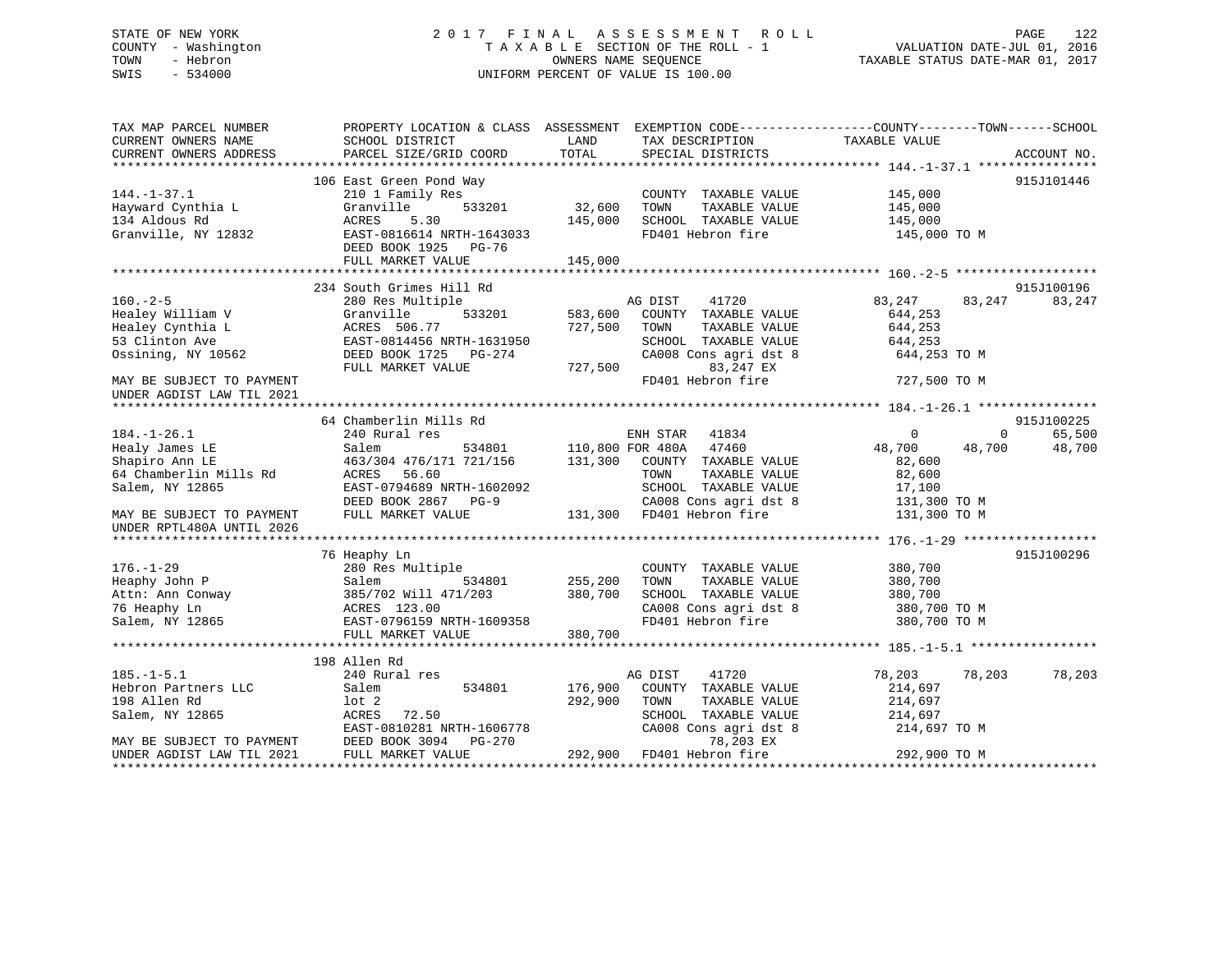# STATE OF NEW YORK 2 0 1 7 F I N A L A S S E S S M E N T R O L L PAGE 123 COUNTY - Washington T A X A B L E SECTION OF THE ROLL - 1 VALUATION DATE-JUL 01, 2016 TOWN - Hebron OWNERS NAME SEQUENCE TAXABLE STATUS DATE-MAR 01, 2017 SWIS - 534000 UNIFORM PERCENT OF VALUE IS 100.00

| TAX MAP PARCEL NUMBER<br>CURRENT OWNERS NAME<br>CURRENT OWNERS ADDRESS                                                                             | PROPERTY LOCATION & CLASS ASSESSMENT EXEMPTION CODE----------------COUNTY-------TOWN------SCHOOL<br>SCHOOL DISTRICT<br>PARCEL SIZE/GRID COORD                                                                                                 | <b>LAND</b><br>TOTAL                                   | TAX DESCRIPTION TAXABLE VALUE<br>SPECIAL DISTRICTS                                                                                                                         |                                 | ACCOUNT NO. |
|----------------------------------------------------------------------------------------------------------------------------------------------------|-----------------------------------------------------------------------------------------------------------------------------------------------------------------------------------------------------------------------------------------------|--------------------------------------------------------|----------------------------------------------------------------------------------------------------------------------------------------------------------------------------|---------------------------------|-------------|
|                                                                                                                                                    |                                                                                                                                                                                                                                               |                                                        |                                                                                                                                                                            |                                 |             |
|                                                                                                                                                    | 6209 State Route 22                                                                                                                                                                                                                           |                                                        |                                                                                                                                                                            |                                 | 915J100469  |
| $185. -1 - 7$<br>185.-1-7<br>Hebron Partners LLC                                                                                                   | State Route 22<br>322 Rural vac>10<br>Salem 534801 268,900 COUNTY TAXABLE VALUE<br>222 Rural 534801 268,900 COUNTY TAXABLE VALUE                                                                                                              |                                                        |                                                                                                                                                                            | 72,599 72,599 72,599<br>196,301 |             |
|                                                                                                                                                    |                                                                                                                                                                                                                                               |                                                        | TAXABLE VALUE                                                                                                                                                              | 196,301                         |             |
| 198 Allen Rd<br>Salem, NY 12865                                                                                                                    |                                                                                                                                                                                                                                               |                                                        | SCHOOL TAXABLE VALUE 196,301                                                                                                                                               |                                 |             |
|                                                                                                                                                    |                                                                                                                                                                                                                                               |                                                        | CA008 Cons agri dst 8 196,301 TO M                                                                                                                                         |                                 |             |
| MAY BE SUBJECT TO PAYMENT FULL MARKET VALUE                                                                                                        | ACRES 230.50<br>EAST-0813551 NRTH-1607141<br>DEED BOOK 3069 PG-85<br>FULL MARKET VALUE 268,900<br>268,900<br>268,900<br>268,900<br>268,900<br>268,900<br>268,900<br>268,900<br>268,900<br>268,900<br>268,900<br>268,900<br>268,900<br>268,900 |                                                        |                                                                                                                                                                            |                                 |             |
|                                                                                                                                                    |                                                                                                                                                                                                                                               |                                                        |                                                                                                                                                                            |                                 |             |
|                                                                                                                                                    |                                                                                                                                                                                                                                               |                                                        |                                                                                                                                                                            |                                 |             |
| $185. -1 - 7.1$                                                                                                                                    | 6173 State Route 22                                                                                                                                                                                                                           |                                                        |                                                                                                                                                                            |                                 | 915J101489  |
| 185.-1-7.1<br>Hebron Partners LLC<br>-- 2001192                                                                                                    | 210 1 Family Res<br>Salem                                                                                                                                                                                                                     | s<br>534801                          43,500<br>110,300 | COUNTY TAXABLE VALUE 110,300<br>TOWN TAXABLE VALUE 110,300<br>SCHOOL TAXABLE VALUE 110,300                                                                                 |                                 |             |
|                                                                                                                                                    | ACRES<br>6.00                                                                                                                                                                                                                                 |                                                        |                                                                                                                                                                            |                                 |             |
| Salem, NY 12865                                                                                                                                    | EAST-0815182 NRTH-1606638                                                                                                                                                                                                                     |                                                        | FD401 Hebron fire 110,300 TO M                                                                                                                                             |                                 |             |
|                                                                                                                                                    | DEED BOOK 3069 PG-85                                                                                                                                                                                                                          |                                                        |                                                                                                                                                                            |                                 |             |
|                                                                                                                                                    | FULL MARKET VALUE                                                                                                                                                                                                                             | 110,300                                                |                                                                                                                                                                            |                                 |             |
|                                                                                                                                                    |                                                                                                                                                                                                                                               |                                                        |                                                                                                                                                                            |                                 |             |
|                                                                                                                                                    | State Route 22/W Off<br>322 Rural vac>10<br>534801 54,900 COUNTY TAXABLE VALUE<br>534801 54,900 COUNTY TAXABLE VALUE                                                                                                                          |                                                        |                                                                                                                                                                            |                                 |             |
| $185. - 1 - 60$                                                                                                                                    |                                                                                                                                                                                                                                               |                                                        |                                                                                                                                                                            | 13,988 13,988 13,988            |             |
| Hebron Partners LLC                                                                                                                                |                                                                                                                                                                                                                                               |                                                        |                                                                                                                                                                            | 40,912                          |             |
| 198 Allen Rd<br>Salem, NY 12865                                                                                                                    |                                                                                                                                                                                                                                               |                                                        | TAXABLE VALUE                                                                                                                                                              | 40,912                          |             |
|                                                                                                                                                    |                                                                                                                                                                                                                                               |                                                        |                                                                                                                                                                            |                                 |             |
|                                                                                                                                                    | ACRES 73.20 54,900 TOWN<br>EAST-0812382 NRTH-1605830 54,900 TOWN<br>DEED BOOK 3069 PG-85 CA008 CC<br>FULL MARKET VALUE 54,900                                                                                                                 |                                                        | SCHOOL TAXABLE VALUE 40,912<br>CA008 Cons agri dst 8 40,912 TO M                                                                                                           |                                 |             |
| MAY BE SUBJECT TO PAYMENT                                                                                                                          |                                                                                                                                                                                                                                               |                                                        | 13,988 EX<br>FD401 Hebron fire                                                                                                                                             |                                 |             |
| UNDER AGDIST LAW TIL 2021                                                                                                                          |                                                                                                                                                                                                                                               |                                                        |                                                                                                                                                                            | 54,900 TO M                     |             |
|                                                                                                                                                    |                                                                                                                                                                                                                                               |                                                        |                                                                                                                                                                            |                                 |             |
|                                                                                                                                                    |                                                                                                                                                                                                                                               |                                                        |                                                                                                                                                                            |                                 | 30,000      |
|                                                                                                                                                    |                                                                                                                                                                                                                                               |                                                        |                                                                                                                                                                            |                                 |             |
|                                                                                                                                                    |                                                                                                                                                                                                                                               |                                                        |                                                                                                                                                                            |                                 |             |
|                                                                                                                                                    |                                                                                                                                                                                                                                               |                                                        |                                                                                                                                                                            |                                 |             |
|                                                                                                                                                    |                                                                                                                                                                                                                                               |                                                        |                                                                                                                                                                            |                                 |             |
|                                                                                                                                                    |                                                                                                                                                                                                                                               |                                                        |                                                                                                                                                                            |                                 |             |
|                                                                                                                                                    | FULL MARKET VALUE                                                                                                                                                                                                                             | 84,000                                                 |                                                                                                                                                                            |                                 |             |
|                                                                                                                                                    |                                                                                                                                                                                                                                               |                                                        |                                                                                                                                                                            |                                 |             |
|                                                                                                                                                    | 3185 County Route 30                                                                                                                                                                                                                          |                                                        |                                                                                                                                                                            |                                 | 9179900270  |
|                                                                                                                                                    | 312 Vac w/imprv                                                                                                                                                                                                                               |                                                        | COUNTY TAXABLE VALUE 34,800                                                                                                                                                |                                 |             |
|                                                                                                                                                    | 534801<br>Salem                                                                                                                                                                                                                               | 19,800                                                 | TOWN                                                                                                                                                                       |                                 |             |
| 183.16-1-8<br>Heinrich William<br>1233 Chamberlin Mills Rd<br>$\begin{array}{r} 312 \text{ Vac w} \\ 512174/191 \\ 2174/191 \\ \hline \end{array}$ |                                                                                                                                                                                                                                               | 34,800                                                 |                                                                                                                                                                            |                                 |             |
| Salem, NY 12865                                                                                                                                    | FRNT 92.00 DPTH 138.00                                                                                                                                                                                                                        |                                                        | TOWN TAXABLE VALUE<br>TOWN TAXABLE VALUE<br>SCHOOL TAXABLE VALUE<br>CA008 Cons agri dst 8<br>TD401 Hebron fire<br>34,800 TO M<br>34,800 TO M<br>34,800 TO M<br>34,800 TO M |                                 |             |
|                                                                                                                                                    | 0.29<br>ACRES                                                                                                                                                                                                                                 |                                                        |                                                                                                                                                                            |                                 |             |
|                                                                                                                                                    | EAST-0791752 NRTH-1604007<br>DEED BOOK 2951 PG-45                                                                                                                                                                                             |                                                        | LD401 West hebron light 34,800 TO M                                                                                                                                        |                                 |             |
|                                                                                                                                                    | FULL MARKET VALUE                                                                                                                                                                                                                             | 34,800                                                 |                                                                                                                                                                            |                                 |             |
|                                                                                                                                                    |                                                                                                                                                                                                                                               |                                                        |                                                                                                                                                                            |                                 |             |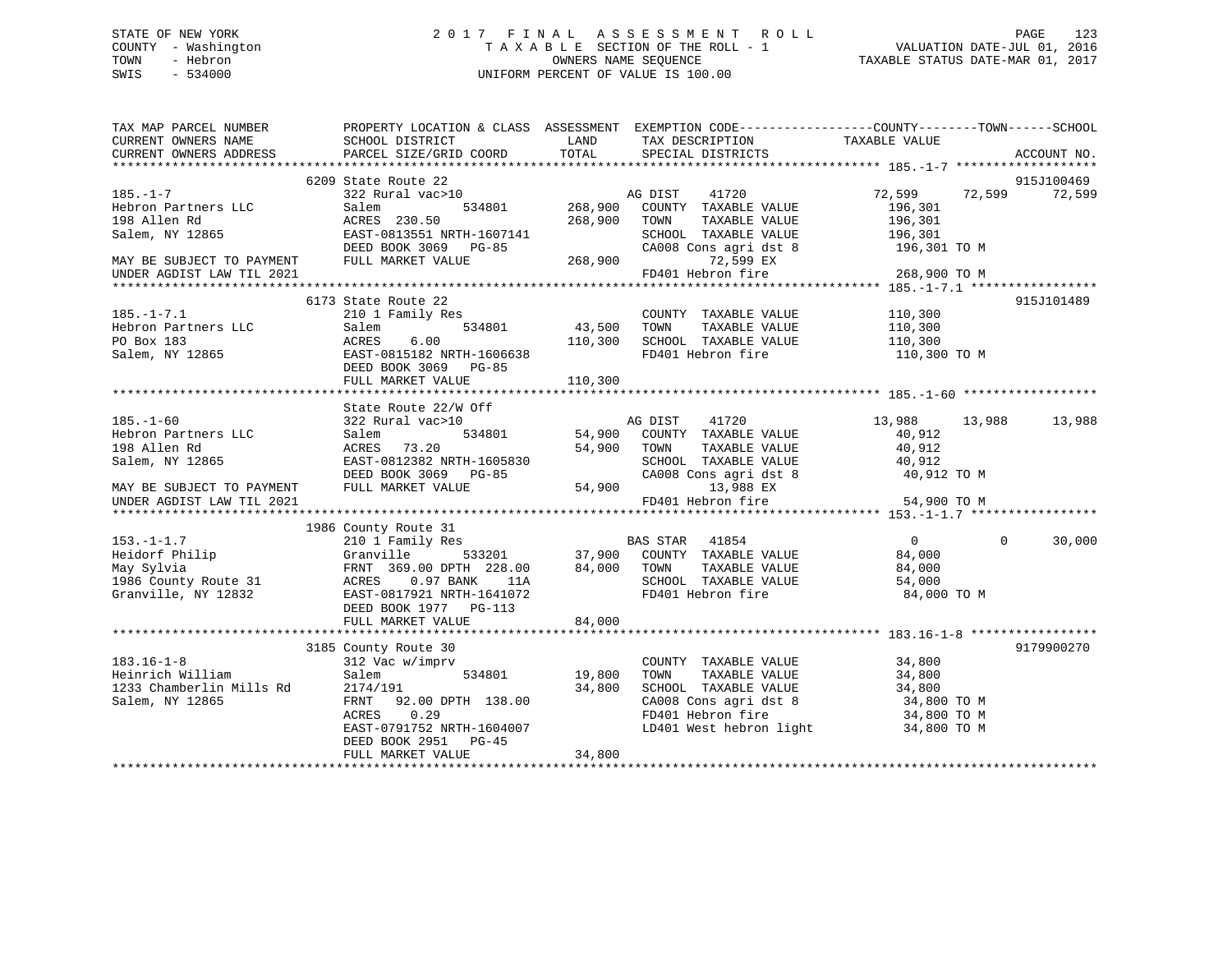# STATE OF NEW YORK 2017 FINAL ASSESSMENT ROLL PAGE 124 COUNTY - Washington  $T A X A B L E$  SECTION OF THE ROLL - 1<br>TOWN - Hebron DATE-JUL 000NERS NAME SEQUENCE SWIS - 534000 UNIFORM PERCENT OF VALUE IS 100.00

VALUATION DATE-JUL 01, 2016

TAXABLE STATUS DATE-MAR 01, 2017

| TAX MAP PARCEL NUMBER<br>CURRENT OWNERS NAME | PROPERTY LOCATION & CLASS ASSESSMENT EXEMPTION CODE---------------COUNTY-------TOWN------SCHOOL<br>SCHOOL DISTRICT | LAND        | TAX DESCRIPTION                                | TAXABLE VALUE    |                        |
|----------------------------------------------|--------------------------------------------------------------------------------------------------------------------|-------------|------------------------------------------------|------------------|------------------------|
| CURRENT OWNERS ADDRESS                       | PARCEL SIZE/GRID COORD                                                                                             | TOTAL       | SPECIAL DISTRICTS                              |                  | ACCOUNT NO.            |
|                                              | 776 Chamberlin Mills Rd                                                                                            |             |                                                |                  | 915J100572             |
| $177. - 1 - 41$                              | 241 Rural res&ag                                                                                                   |             | COUNTY TAXABLE VALUE                           | 155,400          |                        |
| Hennessey Denise                             | 534801<br>Salem                                                                                                    | 86,800      | TAXABLE VALUE<br>TOWN                          | 155,400          |                        |
| 776 Chamberlin Mills Rd                      | 735/214                                                                                                            | 155,400     | SCHOOL TAXABLE VALUE                           | 155,400          |                        |
| Salem, NY 12865                              | C.O. 215/209                                                                                                       |             | FD401 Hebron fire                              | 155,400 TO M     |                        |
|                                              | ACRES 37.40                                                                                                        |             |                                                |                  |                        |
| MAY BE SUBJECT TO PAYMENT                    | EAST-0805505 NRTH-1611707                                                                                          |             |                                                |                  |                        |
| UNDER AGDIST LAW TIL 2021                    | DEED BOOK 2946 PG-299                                                                                              |             |                                                |                  |                        |
|                                              | FULL MARKET VALUE                                                                                                  | 155,400     |                                                |                  |                        |
|                                              |                                                                                                                    |             |                                                |                  |                        |
|                                              | Scott Hill Rd                                                                                                      |             |                                                |                  | 915J100299             |
| $158. - 1 - 23$                              | 322 Rural vac>10                                                                                                   |             | AG DIST 41720                                  | 33,574<br>33,574 | 33,574                 |
| Henry Vernon Trustee                         | 532001<br>Argyle                                                                                                   |             | 99,300 COUNTY TAXABLE VALUE                    | 65,726           |                        |
| Henry Reba May Trustee                       | ACRES 40.50                                                                                                        | 99,300 TOWN | TAXABLE VALUE                                  | 65,726           |                        |
| 24 Second St                                 | EAST-0782889 NRTH-1629033                                                                                          |             | SCHOOL TAXABLE VALUE                           | 65,726           |                        |
| Glens Falls, NY 12801                        | DEED BOOK 653<br>PG-294                                                                                            |             | CA008 Cons agri dst 8                          | 65,726 TO M      |                        |
|                                              | FULL MARKET VALUE                                                                                                  | 99,300      | 33,574 EX                                      |                  |                        |
| MAY BE SUBJECT TO PAYMENT                    |                                                                                                                    |             | FD401 Hebron fire                              | 99,300 TO M      |                        |
| UNDER AGDIST LAW TIL 2021                    |                                                                                                                    |             |                                                |                  |                        |
|                                              |                                                                                                                    |             |                                                |                  |                        |
|                                              | 1069 Big Burch Hill Rd                                                                                             |             |                                                |                  | 915J100030             |
| $151. - 1 - 24$                              | 241 Rural res&ag                                                                                                   |             | COUNTY TAXABLE VALUE                           | 380,800          |                        |
| Hensel Jeffrey J                             | 533801<br>Hartford                                                                                                 | 311,600     | TAXABLE VALUE<br>TOWN                          | 380,800          |                        |
| 10 Duncan Dr                                 | ACRES 170.00                                                                                                       | 380,800     | SCHOOL TAXABLE VALUE                           | 380,800          |                        |
| Troy, NY 12182                               | EAST-0797934 NRTH-1639083                                                                                          |             | CA008 Cons agri dst 8<br>CA008 Cons agri dst 8 | 380,800 TO M     |                        |
|                                              | DEED BOOK 3400 PG-114                                                                                              |             | FD401 Hebron fire                              | 380,800 TO M     |                        |
| MAY BE SUBJECT TO PAYMENT                    | FULL MARKET VALUE                                                                                                  | 380,800     |                                                |                  |                        |
| UNDER AGDIST LAW TIL 2021                    |                                                                                                                    |             |                                                |                  |                        |
|                                              |                                                                                                                    |             |                                                |                  |                        |
| $177. - 1 - 3.10$                            | Lentine Way<br>314 Rural vac<10                                                                                    |             |                                                |                  |                        |
| Hernandez Silvia                             | 534801                                                                                                             |             | COUNTY TAXABLE VALUE<br>TAXABLE VALUE          | 17,100           |                        |
| 79 Lentine Way                               | Salem<br>Lot 6                                                                                                     |             | 17,100 TOWN<br>17,100 SCHOOL TAXABLE VALUE     | 17,100<br>17,100 |                        |
| Salem, NY 12865                              | ACRES<br>3.04                                                                                                      |             | CA008 Cons agri dst 8                          | 17,100 TO M      |                        |
|                                              | EAST-0805726 NRTH-1617271                                                                                          |             | FD401 Hebron fire                              | 17,100 TO M      |                        |
|                                              | DEED BOOK 3146 PG-103                                                                                              |             |                                                |                  |                        |
|                                              | FULL MARKET VALUE                                                                                                  | 17,100      |                                                |                  |                        |
|                                              |                                                                                                                    |             |                                                |                  |                        |
|                                              | 79 Lentine Way                                                                                                     |             |                                                |                  |                        |
| $177. - 1 - 3.11$                            | 270 Mfg housing                                                                                                    |             | B STAR MH 41864                                | $\overline{0}$   | $\mathbf{0}$<br>22,250 |
| Hernandez Silvia                             | 534801<br>Salem                                                                                                    |             | 42,500 COUNTY TAXABLE VALUE                    | 66,200           |                        |
| 79 Lentine Way                               | Lot 5                                                                                                              | 66,200 TOWN | TAXABLE VALUE                                  | 66,200           |                        |
| Salem, NY 12865                              | ACRES<br>5.30                                                                                                      |             | SCHOOL TAXABLE VALUE                           | 43,950           |                        |
|                                              | EAST-0805623 NRTH-1616963                                                                                          |             | CA008 Cons agri dst 8                          | 66,200 TO M      |                        |
|                                              | DEED BOOK 3146 PG-103                                                                                              |             | FD401 Hebron fire                              | 66,200 TO M      |                        |
|                                              | FULL MARKET VALUE                                                                                                  | 66,200      |                                                |                  |                        |
|                                              |                                                                                                                    |             |                                                |                  |                        |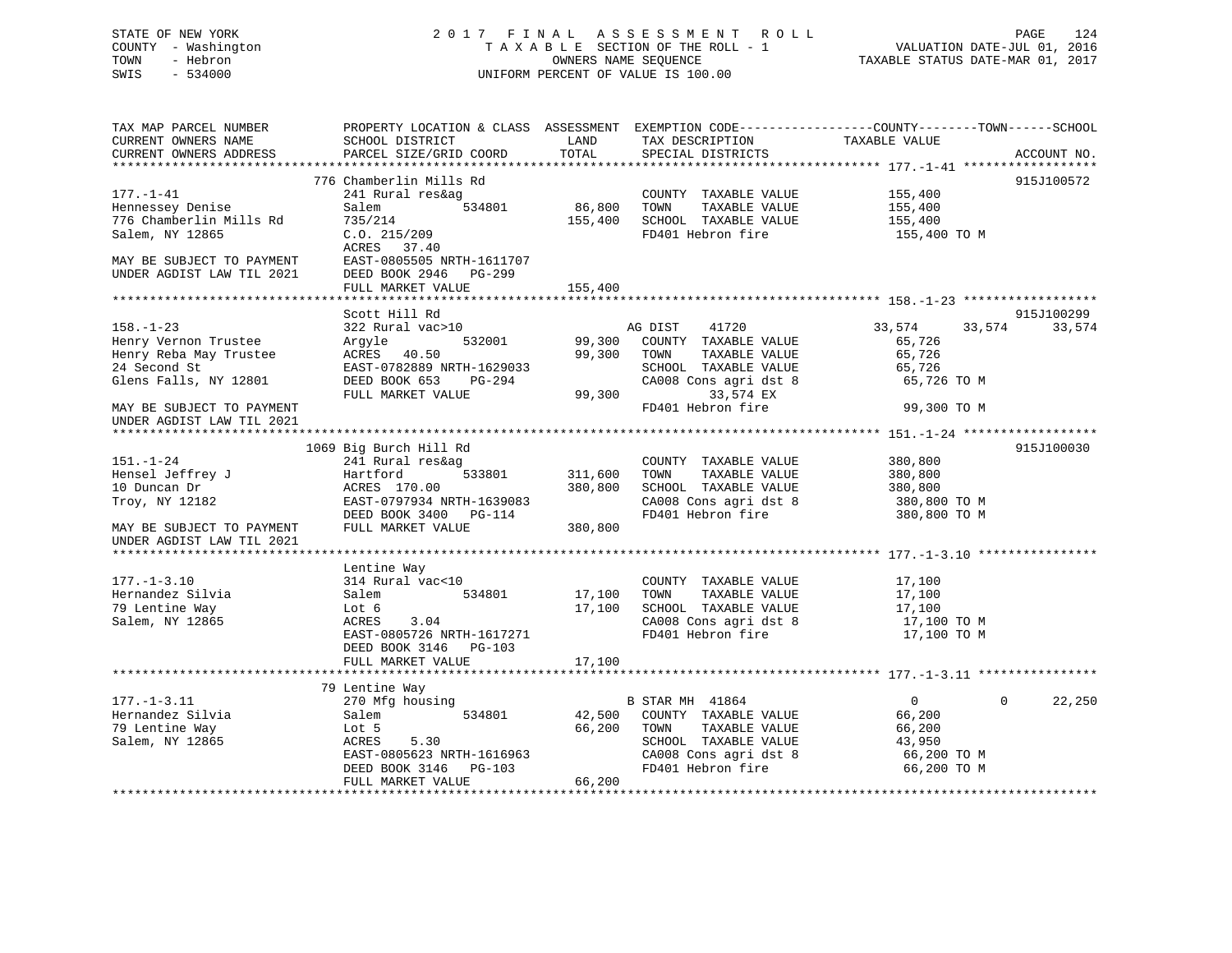# STATE OF NEW YORK 2 0 1 7 F I N A L A S S E S S M E N T R O L L PAGE 125 COUNTY - Washington T A X A B L E SECTION OF THE ROLL - 1 VALUATION DATE-JUL 01, 2016 TOWN - Hebron OWNERS NAME SEQUENCE TAXABLE STATUS DATE-MAR 01, 2017 SWIS - 534000 UNIFORM PERCENT OF VALUE IS 100.00

| TAX MAP PARCEL NUMBER<br>CURRENT OWNERS NAME<br>CURRENT OWNERS ADDRESS                                                                                 | PROPERTY LOCATION & CLASS ASSESSMENT EXEMPTION CODE---------------COUNTY-------TOWN-----SCHOOL<br>SCHOOL DISTRICT<br>PARCEL SIZE/GRID COORD                            | LAND<br>TOTAL                | TAX DESCRIPTION<br>SPECIAL DISTRICTS                                                                                            | TAXABLE VALUE                                                                                   | ACCOUNT NO.                      |
|--------------------------------------------------------------------------------------------------------------------------------------------------------|------------------------------------------------------------------------------------------------------------------------------------------------------------------------|------------------------------|---------------------------------------------------------------------------------------------------------------------------------|-------------------------------------------------------------------------------------------------|----------------------------------|
| $158. - 1 - 2.5$<br>Herrick Richard E<br>Herrick Sharon A<br>4330 County Route 30<br>Granville, NY 12832                                               | 4330 County Route 30<br>210 1 Family Res<br>533801<br>Hartford<br>$1$ ot $2$<br>ACRES<br>9.91<br>EAST-0785411 NRTH-1629231<br>DEED BOOK 3425<br>PG-171                 | 41,800<br>178,000            | COUNTY TAXABLE VALUE<br>TAXABLE VALUE<br>TOWN<br>SCHOOL TAXABLE VALUE<br>CA008 Cons agri dst 8<br>FD401 Hebron fire             | 178,000<br>178,000<br>178,000<br>178,000 TO M<br>178,000 TO M                                   |                                  |
|                                                                                                                                                        | FULL MARKET VALUE                                                                                                                                                      | 178,000                      |                                                                                                                                 |                                                                                                 |                                  |
| $185. - 1 - 10$<br>Hickland Richard<br>6110 State Route 22<br>Salem, NY 12865                                                                          | 6110 State Route 22<br>210 1 Family Res<br>534801<br>Salem<br>ACRES<br>1.40<br>EAST-0815022 NRTH-1605047<br>DEED BOOK 700<br>PG-173<br>FULL MARKET VALUE               | 33,000<br>79,700<br>79,700   | COUNTY TAXABLE VALUE<br>TOWN<br>TAXABLE VALUE<br>SCHOOL TAXABLE VALUE<br>CA008 Cons agri dst 8<br>FD401 Hebron fire             | 79,700<br>79,700<br>79,700<br>79,700 TO M<br>79,700 TO M                                        | 915L100276                       |
|                                                                                                                                                        |                                                                                                                                                                        |                              |                                                                                                                                 |                                                                                                 | 915J100614                       |
| $167. - 1 - 42$<br>Higgs Kevin<br>Massey Jeanne P<br>3991 County Route 30<br>Salem, NY 12865<br>MAY BE SUBJECT TO PAYMENT<br>UNDER AGDIST LAW TIL 2024 | 3991 County Route 30<br>241 Rural res&ag<br>534801<br>Salem<br>ACRES<br>34.20 BANK<br>999<br>EAST-0788156 NRTH-1621115<br>DEED BOOK 891<br>$PG-1$<br>FULL MARKET VALUE | 108,000 BAS STAR<br>217,300  | AGRI-D IND 41730<br>41854<br>COUNTY TAXABLE VALUE<br>TOWN<br>TAXABLE VALUE<br>SCHOOL TAXABLE VALUE<br>217,300 FD401 Hebron fire | 34,666<br>34,666<br>$\overline{0}$<br>$\Omega$<br>182,634<br>182,634<br>152,634<br>217,300 TO M | 34,666<br>30,000                 |
| $177. - 1 - 42$<br>Hill Roger Jr<br>473 Maple Ave<br>Saratoga Springs, NY 12866                                                                        | 798 Chamberlin Mills Rd<br>210 1 Family Res<br>Salem<br>534801<br>ACRES<br>4.00<br>EAST-0806155 NRTH-1612352<br>DEED BOOK 3701 PG-90<br>FULL MARKET VALUE              | 39,500<br>87,500<br>87,500   | COUNTY TAXABLE VALUE<br>TOWN<br>TAXABLE VALUE<br>SCHOOL TAXABLE VALUE<br>FD401 Hebron fire                                      | 87,500<br>87,500<br>87,500<br>87,500 TO M                                                       | 915J100492                       |
|                                                                                                                                                        |                                                                                                                                                                        |                              |                                                                                                                                 |                                                                                                 |                                  |
| $175. - 1 - 12.3$<br>Hitchcock Randy<br>Hitchcock Charlotte L<br>3537 County Route 30<br>Salem, NY 12865                                               | 3537 County Route 30<br>210 1 Family Res<br>534801<br>Salem<br>5.06<br>ACRES<br>EAST-0791198 NRTH-1611929<br>DEED BOOK 812<br>PG-137<br>FULL MARKET VALUE              | 52,100<br>181,000<br>181,000 | BAS STAR 41854<br>COUNTY TAXABLE VALUE<br>TOWN<br>TAXABLE VALUE<br>SCHOOL TAXABLE VALUE<br>FD401 Hebron fire                    | $\overline{0}$<br>181,000<br>181,000<br>151,000<br>181,000 TO M                                 | 915J101299<br>30,000<br>$\Omega$ |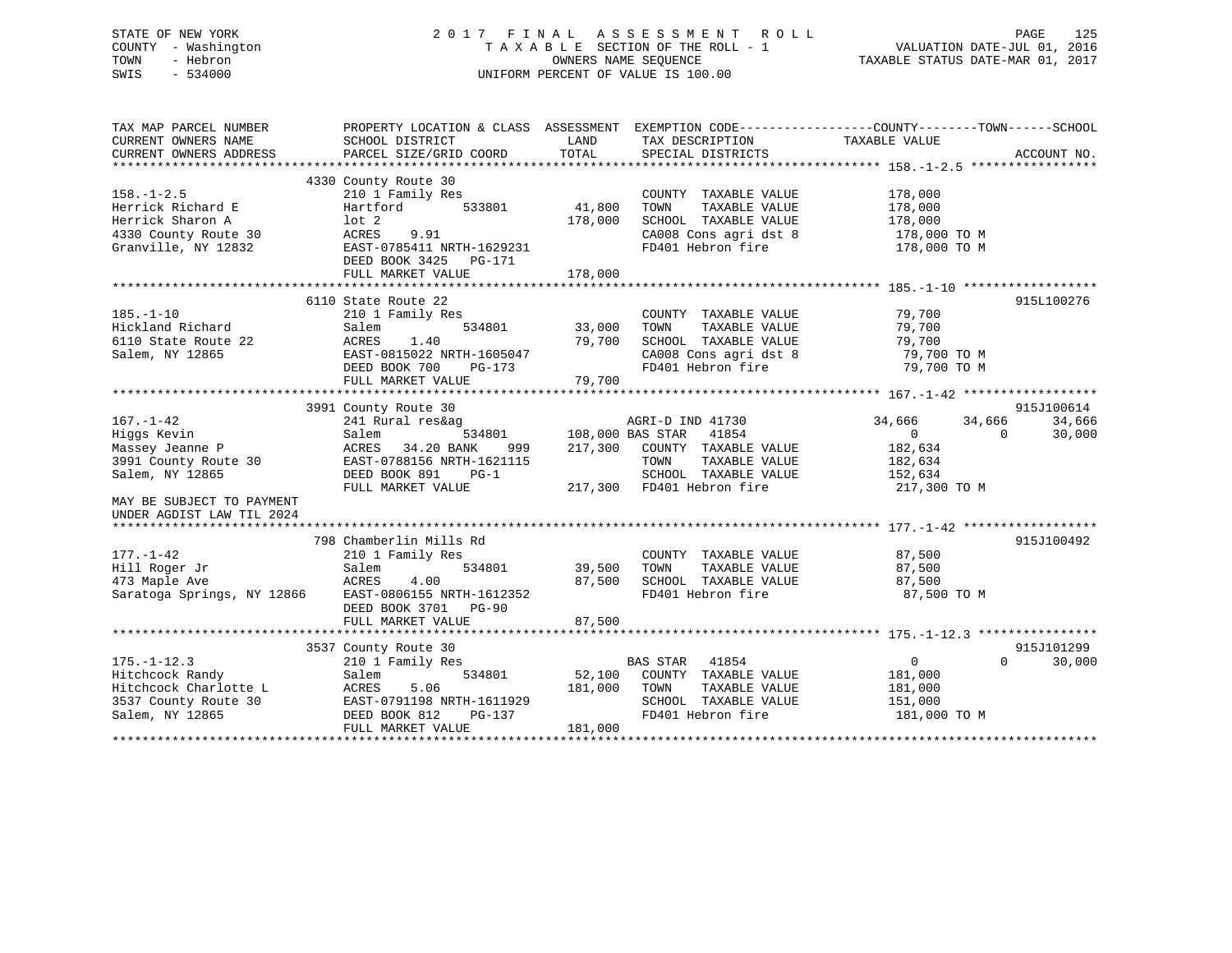# STATE OF NEW YORK 2 0 1 7 F I N A L A S S E S S M E N T R O L L PAGE 126 COUNTY - Washington T A X A B L E SECTION OF THE ROLL - 1 VALUATION DATE-JUL 01, 2016 TOWN - Hebron OWNERS NAME SEQUENCE TAXABLE STATUS DATE-MAR 01, 2017 SWIS - 534000 UNIFORM PERCENT OF VALUE IS 100.00

| TAX MAP PARCEL NUMBER  | PROPERTY LOCATION & CLASS ASSESSMENT EXEMPTION CODE---------------COUNTY-------TOWN-----SCHOOL |               |                             |                |                    |
|------------------------|------------------------------------------------------------------------------------------------|---------------|-----------------------------|----------------|--------------------|
| CURRENT OWNERS NAME    | SCHOOL DISTRICT                                                                                | LAND          | TAX DESCRIPTION             | TAXABLE VALUE  |                    |
| CURRENT OWNERS ADDRESS | PARCEL SIZE/GRID COORD                                                                         | TOTAL         | SPECIAL DISTRICTS           |                | ACCOUNT NO.        |
|                        |                                                                                                |               |                             |                |                    |
|                        | 1325 Big Burch Hill Rd                                                                         |               |                             |                | 915J100625         |
| $151. - 1 - 6$         | 210 1 Family Res                                                                               |               | BAS STAR 41854              | 0              | 30,000<br>$\Omega$ |
| Hlubina Frank          | 533201<br>Granville                                                                            | 57,600        | COUNTY TAXABLE VALUE        | 185,000        |                    |
| Hlubina Ellen          | ACRES<br>7.80                                                                                  | 185,000       | TAXABLE VALUE<br>TOWN       | 185,000        |                    |
| PO Box 341             | EAST-0802867 NRTH-1640946                                                                      |               | SCHOOL TAXABLE VALUE        | 155,000        |                    |
| Granville, NY 12832    | DEED BOOK 610<br>PG-142                                                                        |               | FD401 Hebron fire           | 185,000 TO M   |                    |
|                        | FULL MARKET VALUE                                                                              | 185,000       |                             |                |                    |
|                        |                                                                                                |               |                             |                |                    |
|                        | 642 Tiplady Rd                                                                                 |               |                             |                | 915J101372         |
| $178. - 1 - 36$        | 240 Rural res                                                                                  |               | COUNTY TAXABLE VALUE        | 220,000        |                    |
| Hoag James R           | 534801<br>Salem                                                                                | 73,900        | TOWN<br>TAXABLE VALUE       | 220,000        |                    |
| 642 Tiplady Rd         | Lot 19                                                                                         | 220,000       | SCHOOL TAXABLE VALUE        | 220,000        |                    |
| Salem, NY 12865        | ACRES 27.11                                                                                    |               | FD401 Hebron fire           | 220,000 TO M   |                    |
|                        | EAST-0821309 NRTH-1609673                                                                      |               |                             |                |                    |
|                        | DEED BOOK 3735 PG-230                                                                          |               |                             |                |                    |
|                        | FULL MARKET VALUE                                                                              | 220,000       |                             |                |                    |
|                        |                                                                                                |               |                             |                |                    |
|                        | State Route 22                                                                                 |               |                             |                | 915J100238         |
| $161. - 1 - 3$         | 323 Vacant rural                                                                               |               | COUNTY TAXABLE VALUE 15,000 |                |                    |
| Hoard Robert H         | Granville                                                                                      | 533201 15,000 | TAXABLE VALUE<br>TOWN       | 15,000         |                    |
| 55 Main St             | ACRES 20.00 BANK                                                                               | $999$ 15,000  | SCHOOL TAXABLE VALUE        | 15,000         |                    |
| Granville, NY 12832    | EAST-0818848 NRTH-1632209                                                                      |               | FD401 Hebron fire           | 15,000 TO M    |                    |
|                        | DEED BOOK 2722 PG-311                                                                          |               |                             |                |                    |
|                        | FULL MARKET VALUE                                                                              | 15,000        |                             |                |                    |
|                        |                                                                                                |               |                             |                |                    |
|                        | 7157 State Route 22                                                                            |               |                             |                | 915J100363         |
| $161. - 1 - 11$        | 240 Rural res                                                                                  |               | BAS STAR 41854              | $\overline{0}$ | $\Omega$<br>30,000 |
| Hoard Robert H         | Granville<br>533201                                                                            | 137,800       | COUNTY TAXABLE VALUE        | 360,600        |                    |
| 55 Main St             | ACRES 85.00                                                                                    | 360,600       | TOWN<br>TAXABLE VALUE       | 360,600        |                    |
| Granville, NY 12832    | EAST-0817665 NRTH-1631244                                                                      |               | SCHOOL TAXABLE VALUE        | 330,600        |                    |
|                        |                                                                                                |               | FD401 Hebron fire           |                |                    |
|                        | DEED BOOK 881<br>PG-299                                                                        |               |                             | 360,600 TO M   |                    |
|                        | FULL MARKET VALUE                                                                              | 360,600       |                             |                |                    |
|                        |                                                                                                |               |                             |                |                    |
|                        | County Route 47 n/off                                                                          |               |                             |                |                    |
| $175. - 1 - 23.1$      | 314 Rural vac<10                                                                               |               | COUNTY TAXABLE VALUE        | 100            |                    |
| Hoge Christopher W     | 534801<br>Salem                                                                                | 100           | TOWN<br>TAXABLE VALUE       | 100            |                    |
| Hoge Amy M             | FRNT 40.00 DPTH 87.00                                                                          | 100           | SCHOOL TAXABLE VALUE        | 100            |                    |
| 2079 County Route 67   | ACRES 0.08                                                                                     |               | CA008 Cons agri dst 8       | 100 TO M       |                    |
| Salem, NY 12865        | EAST-0786065 NRTH-1608168                                                                      |               | FD401 Hebron fire           | 100 TO M       |                    |
|                        | DEED BOOK 3662 PG-303                                                                          |               |                             |                |                    |
|                        | FULL MARKET VALUE                                                                              | 100           |                             |                |                    |
|                        |                                                                                                |               |                             |                |                    |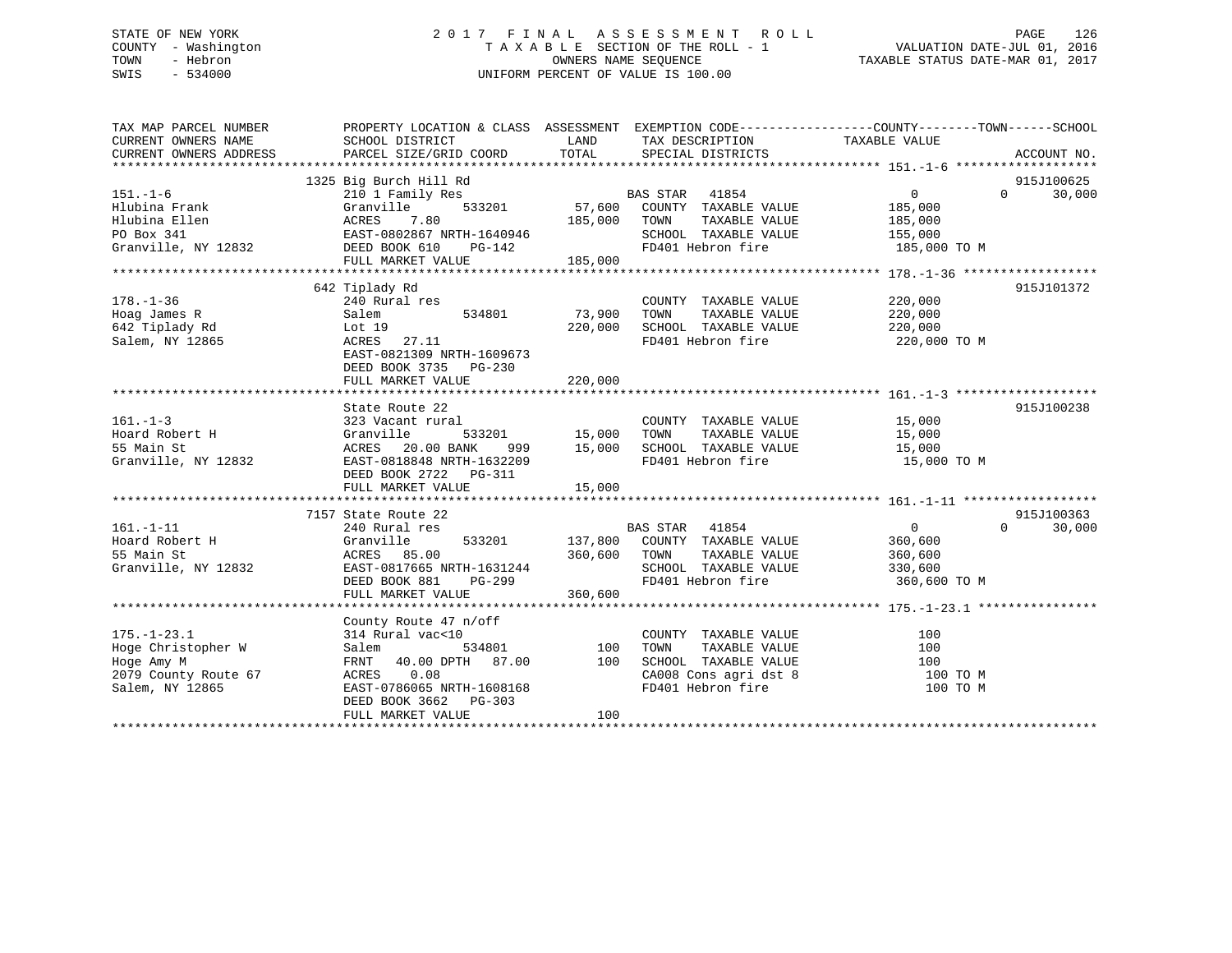# STATE OF NEW YORK 2 0 1 7 F I N A L A S S E S S M E N T R O L L PAGE 127 COUNTY - Washington T A X A B L E SECTION OF THE ROLL - 1 VALUATION DATE-JUL 01, 2016 TOWN - Hebron OWNERS NAME SEQUENCE TAXABLE STATUS DATE-MAR 01, 2017 SWIS - 534000 UNIFORM PERCENT OF VALUE IS 100.00

| TAX MAP PARCEL NUMBER<br>CURRENT OWNERS NAME<br>CURRENT OWNERS ADDRESS                                                                                                                                                                                                                                                 | SCHOOL DISTRICT<br>PARCEL SIZE/GRID COORD                                                                                                                                                                                                                                                                                                                                                                                                                                                                          | LAND<br>TOTAL                     | TAX DESCRIPTION<br>SPECIAL DISTRICTS                                                                                                                                                                                                                    | PROPERTY LOCATION & CLASS ASSESSMENT EXEMPTION CODE---------------COUNTY-------TOWN------SCHOOL<br>TAXABLE VALUE            | ACCOUNT NO.                                |
|------------------------------------------------------------------------------------------------------------------------------------------------------------------------------------------------------------------------------------------------------------------------------------------------------------------------|--------------------------------------------------------------------------------------------------------------------------------------------------------------------------------------------------------------------------------------------------------------------------------------------------------------------------------------------------------------------------------------------------------------------------------------------------------------------------------------------------------------------|-----------------------------------|---------------------------------------------------------------------------------------------------------------------------------------------------------------------------------------------------------------------------------------------------------|-----------------------------------------------------------------------------------------------------------------------------|--------------------------------------------|
| $183.2 - 1 - 2$<br>Hoge Christopher W<br>Hoge Amy M<br>2079 County Route 67<br>Salem, NY 12865                                                                                                                                                                                                                         | 2079 County Route 47<br>240 Rural res<br>Salem<br>466/350-445/541 & 713 231,100<br>ACRES 11.59<br>EAST-0785793 NRTH-1608315<br>DEED BOOK 3662 PG-303<br>FULL MARKET VALUE                                                                                                                                                                                                                                                                                                                                          | 534801 65,200<br>231,100          | COUNTY TAXABLE VALUE<br>TOWN<br>TAXABLE VALUE<br>SCHOOL TAXABLE VALUE<br>FD401 Hebron fire                                                                                                                                                              | 231,100<br>231,100<br>231,100<br>231,100 TO M                                                                               | 915J101174                                 |
| $144. - 1 - 13$<br>Hollander Anthony C<br>163 Sterling Pl<br>Amityville, NY 11701<br>2001 Cons agridst 1 277,600 TO<br>2001 EAST-0822229 NRTH-1648288 CA001 Cons agridst 1 27,600 TO<br>2003 EVILL MARKET VALUE 77,600 TO 77,600 TO FULL MARKET VALUE 77,600 TO 77,600 TO 77,600 TO 77,600 TO 77,600 FULL MARKET VALUE | County Route 31/N Off<br>322 Rural vac>10<br>Granville<br>ACRES 28.47                                                                                                                                                                                                                                                                                                                                                                                                                                              | 533201 77,600<br>77,600           | COUNTY TAXABLE VALUE<br>TOWN<br>TAXABLE VALUE                                                                                                                                                                                                           | 77,600<br>77,600<br>SCHOOL TAXABLE VALUE<br>CA001 Cons agri dst 1 77,600 TO<br>FD401 Hebron fire 77,600 TO M<br>77,600 TO M | 915J100220                                 |
| $153. - 1 - 12.6$<br>Holman Robert C<br>Murray Elizabeth ACRES 40.00 325,700<br>310 Bowery Apt 3-A<br>New York, NY 10012 DEED BOOK 577 PG-136<br>Mew York, NY 10012 DEED BOOK 577 PG-136                                                                                                                               | 594 North Grimes Hill Rd<br>242 Rurl res&rec<br>FULL MARKET VALUE                                                                                                                                                                                                                                                                                                                                                                                                                                                  | $533201$ $118,400$<br>325,700     | COUNTY TAXABLE VALUE<br>TAXABLE VALUE<br>TOWN<br>SCHOOL TAXABLE VALUE 325,700                                                                                                                                                                           | 325,700<br>325,700<br>CA008 Cons agri dst 8 325,700 TO M<br>FD401 Hebron fire 325,700 TO M                                  | 915J101583                                 |
| $153. - 1 - 12.7$<br>Folman Robert C<br>Murray Elizabeth ACRES 38.35 95,400<br>310 Bowery Apt 3-A<br>310 Bowery Apt 3-A<br>22 EAST-0817596 NRTH-1633058<br>New York, NY 10012 DEED BOOK 953                                                                                                                            | North Grimes Hill Rd<br>322 Rural vac>10<br>PG-292<br>FULL MARKET VALUE                                                                                                                                                                                                                                                                                                                                                                                                                                            | 533201 95,400<br>95,400<br>95,400 | COUNTY TAXABLE VALUE<br>TOWN<br>FD401 Hebron fire                                                                                                                                                                                                       | 95,400<br>TAXABLE VALUE 95,400<br>SCHOOL TAXABLE VALUE 95,400<br>CA008 Cons agri dst 8 95,400 TO M<br>95,400 TO M           |                                            |
| $183.20 - 1 - 4$<br>Holmes Flora E LE<br>Holmes Eugene R<br>1288 County Route 24<br>Granville, NY 12832                                                                                                                                                                                                                | 3136 County Route 30<br>210 1 Family Res<br>Salem 534801 25,00<br>$\begin{tabular}{lcccc} 210 & 1 & Family &\texttt{new} &\texttt{534801} &\texttt{25,000 AGED-ALL} & \texttt{534801} \\ \texttt{Salem} & & & 534801 & & 25,000 AGED-ALL & \texttt{534801} \\ \texttt{FRNT} & 120.00 DPTH & 180.00 & 65,000 ENH STR & 41834 \\ \texttt{ACRES} & & 0.50 & & \texttt{COUNTY} & \texttt{TAXABLE} \\ \texttt{C/CUNTY} & & & & \texttt{TAXABLE} & \texttt{C/TU} \\ \text$<br>DEED BOOK 2964 PG-325<br>FULL MARKET VALUE |                                   | 97 PCT OF VALUE USED FOR EXEMPTION PURPOSES<br>VET COM CT 41131<br>25,000 AGED-ALL 41800<br>COUNTY TAXABLE VALUE<br>TAXABLE VALUE<br>SCHOOL TAXABLE VALUE 0<br>65,000 CA008 Cons agri dst 8 65,000 TO M<br>FD401 Hebron fire<br>LD401 West hebron light | $15,763$<br>$23,644$<br>$23,644$<br>$0$<br>$25,593$<br>25,593<br>25,593<br>65,000 TO M                                      | 915J100056<br>$\sim$ 0<br>31,525<br>33,475 |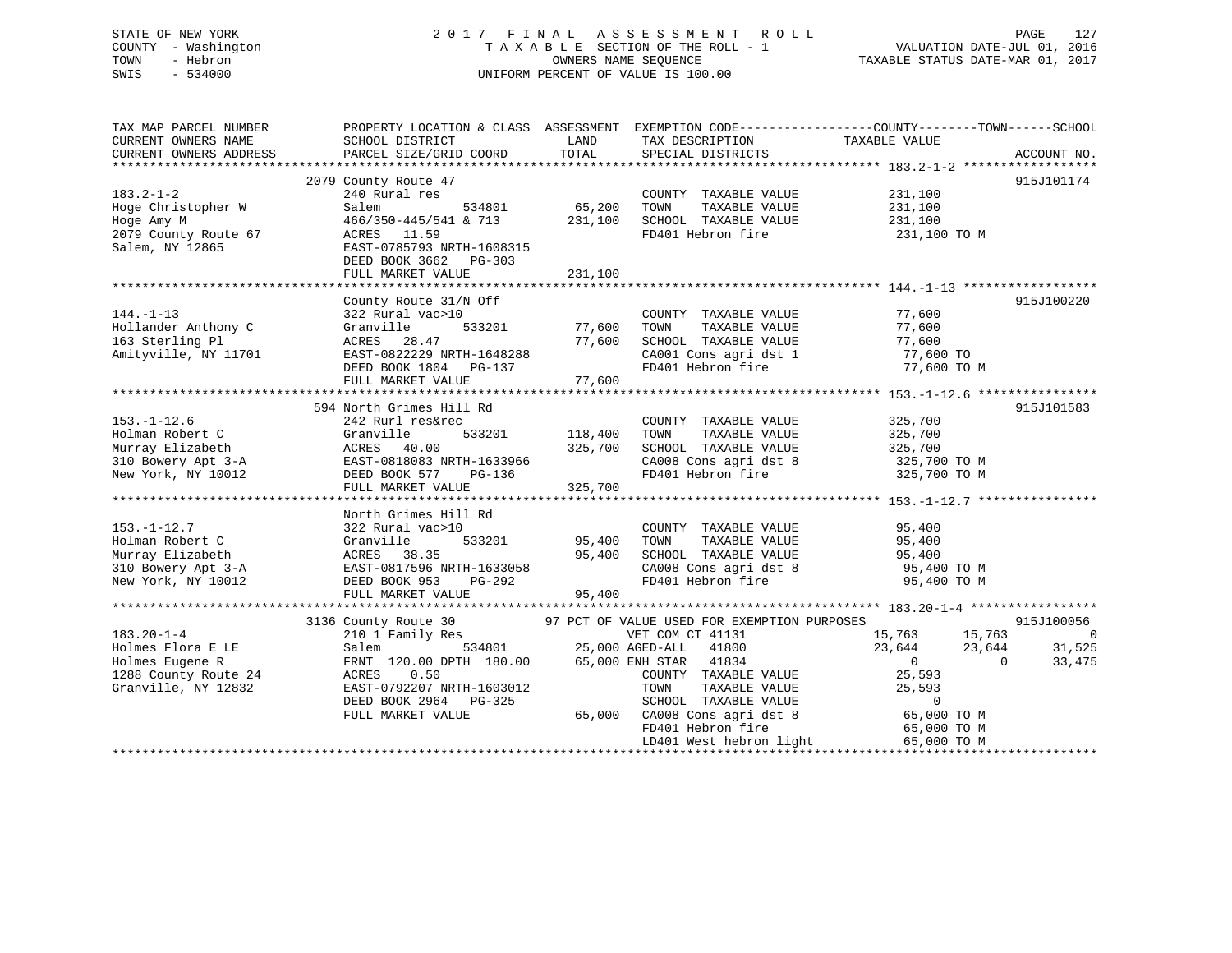# STATE OF NEW YORK 2 0 1 7 F I N A L A S S E S S M E N T R O L L PAGE 128 COUNTY - Washington T A X A B L E SECTION OF THE ROLL - 1 VALUATION DATE-JUL 01, 2016 TOWN - Hebron OWNERS NAME SEQUENCE TAXABLE STATUS DATE-MAR 01, 2017 SWIS - 534000 UNIFORM PERCENT OF VALUE IS 100.00

| TAX MAP PARCEL NUMBER         | PROPERTY LOCATION & CLASS ASSESSMENT EXEMPTION CODE---------------COUNTY-------TOWN-----SCHOOL |                            |                                               |                     |             |
|-------------------------------|------------------------------------------------------------------------------------------------|----------------------------|-----------------------------------------------|---------------------|-------------|
| CURRENT OWNERS NAME           | SCHOOL DISTRICT                                                                                | LAND                       | TAX DESCRIPTION                               | TAXABLE VALUE       |             |
| CURRENT OWNERS ADDRESS        | PARCEL SIZE/GRID COORD                                                                         | TOTAL                      | SPECIAL DISTRICTS                             |                     | ACCOUNT NO. |
|                               |                                                                                                |                            |                                               |                     |             |
| $186. - 1 - 30$               | 48 Wood Way                                                                                    |                            |                                               | $\frac{40,500}{40}$ | 915J101752  |
|                               | 322 Rural vac>10                                                                               |                            | COUNTY TAXABLE VALUE                          |                     |             |
| Holt John A<br>45 Boice Rd    | Salem<br>534801                                                                                | 40,500                     | TOWN<br>TAXABLE VALUE<br>SCHOOL TAXABLE VALUE |                     |             |
|                               | ACRES 17.35                                                                                    | 40,500                     |                                               | 40,500              |             |
| Rhinebeck, NY 12572           | EAST-0817018 NRTH-1608074<br>DEED BOOK 3222 PG-16                                              |                            | FD401 Hebron fire                             | 40,500 TO M         |             |
|                               | FULL MARKET VALUE                                                                              | 40,500                     |                                               |                     |             |
|                               |                                                                                                |                            |                                               |                     |             |
|                               | County Route 28                                                                                |                            |                                               |                     |             |
| $152. - 2 - 17.3$             | 322 Rural vac>10                                                                               |                            | COUNTY TAXABLE VALUE                          |                     |             |
|                               | 533201<br>Granville                                                                            | COUNTY<br>43,900      TOWN | TAXABLE VALUE                                 | 43,900<br>43,900    |             |
| Hontz Mark<br>Hontz Stephanie | lot 3                                                                                          | 43,900                     | SCHOOL TAXABLE VALUE                          | 43,900              |             |
|                               |                                                                                                |                            |                                               |                     |             |
| 8 Betony Ct                   |                                                                                                |                            | CA008 Cons agri dst 8<br>FD401 Hebron fire    | 43,900 TO M         |             |
| Newton, NJ 07860              | ACRES 10.54<br>EAST-0811350 NRTH-1642117                                                       |                            |                                               | 43,900 TO M         |             |
|                               | DEED BOOK 948<br>$PG-221$                                                                      |                            |                                               |                     |             |
|                               | FULL MARKET VALUE                                                                              | 43,900                     |                                               |                     |             |
|                               |                                                                                                |                            |                                               |                     |             |
|                               | 2392 County Route 31                                                                           |                            |                                               |                     | 915J100700  |
| $144. - 1 - 18.1$             | 311 Res vac land                                                                               | 533201 200 TOWN            | COUNTY TAXABLE VALUE                          | 200                 |             |
| Horne Leroy                   | Granville                                                                                      |                            | TAXABLE VALUE                                 | 200                 |             |
| West Pawlet, VT 05775         | FRNT 60.00 DPTH 150.00 200 SCHOOL TAXABLE VALUE                                                |                            |                                               | 200                 |             |
|                               | ACRES 0.21                                                                                     |                            | FD401 Hebron fire                             | 200 TO M            |             |
|                               | EAST-0823636 NRTH-1649038                                                                      |                            |                                               |                     |             |
|                               | DEED BOOK 556<br>PG-279                                                                        |                            |                                               |                     |             |
|                               | FULL MARKET VALUE                                                                              | 200                        |                                               |                     |             |
|                               |                                                                                                |                            |                                               |                     |             |
|                               | 254 Pine Hill Rd                                                                               |                            |                                               |                     | 915J101725  |
| $169. - 1 - 7.6$              | 210 1 Family Res                                                                               |                            | COUNTY TAXABLE VALUE                          | 204,100             |             |
| Horner John E                 |                                                                                                | 534801 43,100              | TOWN<br>TAXABLE VALUE                         | 204,100             |             |
| Horner Noreen M               |                                                                                                | 204,100                    | SCHOOL TAXABLE VALUE                          | 204,100             |             |
| 3 Emerson Ct                  | Salem 534801<br>ACRES 5.72<br>EAST-0811682 NRTH-1625322                                        |                            | FD401 Hebron fire                             | 204,100 TO M        |             |
| Hampton Bays, NY 11946        | DEED BOOK 605<br>$PG-74$                                                                       |                            |                                               |                     |             |
|                               | FULL MARKET VALUE                                                                              | 204,100                    |                                               |                     |             |
|                               |                                                                                                |                            |                                               |                     |             |
|                               | Pine Hill Rd                                                                                   |                            |                                               |                     | 915J100565  |
| $169. - 1 - 12$               | 314 Rural vac<10                                                                               |                            | COUNTY TAXABLE VALUE 15,400                   |                     |             |
| Horner John E                 | Granville                                                                                      | 533201 15,400              | TOWN<br>TAXABLE VALUE                         | 15,400              |             |
| Horner Noreen Malone          | ACRES 2.40                                                                                     |                            | 15,400 SCHOOL TAXABLE VALUE                   | 15,400              |             |
| 3 Emerson Ct                  | EAST-0812521 NRTH-1624770                                                                      |                            | FD401 Hebron fire                             | 15,400 TO M         |             |
| Hampton Bays, NY 11946        | DEED BOOK 914<br>PG-139                                                                        |                            |                                               |                     |             |
|                               | FULL MARKET VALUE                                                                              | 15,400                     |                                               |                     |             |
|                               |                                                                                                |                            |                                               |                     |             |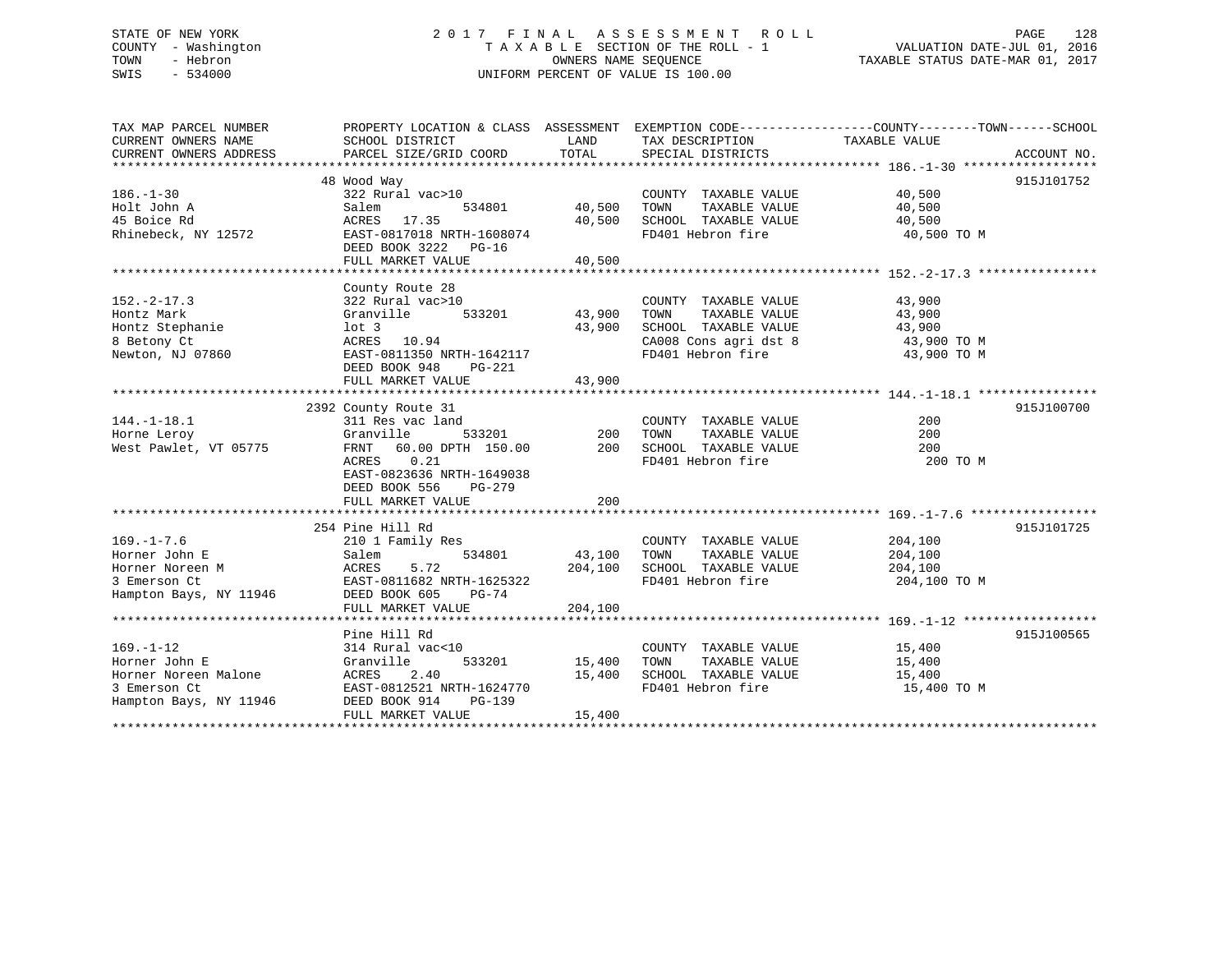# STATE OF NEW YORK 2 0 1 7 F I N A L A S S E S S M E N T R O L L PAGE 129 COUNTY - Washington T A X A B L E SECTION OF THE ROLL - 1 VALUATION DATE-JUL 01, 2016 TOWN - Hebron OWNERS NAME SEQUENCE TAXABLE STATUS DATE-MAR 01, 2017 SWIS - 534000 UNIFORM PERCENT OF VALUE IS 100.00

| TAX MAP PARCEL NUMBER<br>CURRENT OWNERS NAME                                                             | PROPERTY LOCATION & CLASS ASSESSMENT<br>SCHOOL DISTRICT                                                                                                                                          | LAND                         | TAX DESCRIPTION                                                                                                                                                                                                                              | EXEMPTION CODE-----------------COUNTY-------TOWN------SCHOOL<br>TAXABLE VALUE                                            |                                                                                                  |
|----------------------------------------------------------------------------------------------------------|--------------------------------------------------------------------------------------------------------------------------------------------------------------------------------------------------|------------------------------|----------------------------------------------------------------------------------------------------------------------------------------------------------------------------------------------------------------------------------------------|--------------------------------------------------------------------------------------------------------------------------|--------------------------------------------------------------------------------------------------|
| CURRENT OWNERS ADDRESS                                                                                   | PARCEL SIZE/GRID COORD                                                                                                                                                                           | TOTAL                        | SPECIAL DISTRICTS                                                                                                                                                                                                                            |                                                                                                                          | ACCOUNT NO.                                                                                      |
| $169. - 1 - 13$<br>Horner John E<br>Horner Noreen<br>3 Emerson Ct<br>Hampton Bays, NY 11946              | 265 Pine Hill Rd<br>322 Rural vac>10<br>Granville<br>533201<br>ACRES 13.70<br>EAST-0812342 NRTH-1625291<br>DEED BOOK 797<br>PG-336<br>FULL MARKET VALUE                                          | 35,100<br>35,100<br>35,100   | COUNTY TAXABLE VALUE<br>TAXABLE VALUE<br>TOWN<br>SCHOOL TAXABLE VALUE<br>FD401 Hebron fire                                                                                                                                                   | 35,100<br>35,100<br>35,100<br>35,100 TO M                                                                                | 915J100100                                                                                       |
| $167. - 1 - 24$<br>Houstoun Juliana<br>25 Featherbed Ln<br>Ballston Spa, NY 12020                        | 3904 County Route 30<br>260 Seasonal res<br>534801<br>Salem<br>bndy agmt 925/79<br>ACRES 12.00<br>EAST-0789717 NRTH-1620115<br>DEED BOOK 896<br>PG-113<br>FULL MARKET VALUE                      | 66,000<br>107,900<br>107,900 | COUNTY TAXABLE VALUE<br>TOWN<br>TAXABLE VALUE<br>SCHOOL TAXABLE VALUE<br>FD401 Hebron fire                                                                                                                                                   | 107,900<br>107,900<br>107,900<br>107,900 TO M                                                                            | 915J101013                                                                                       |
| $170. - 1 - 13.9$<br>Howser Susan S<br>28 Indian Head Way<br>Salem, NY 12865                             | 28 Indian Head Way<br>210 1 Family Res<br>533201<br>Granville<br>4.96<br>ACRES<br>EAST-0816253 NRTH-1618043<br>DEED BOOK 922<br>PG-271<br>FULL MARKET VALUE                                      |                              | 96 PCT OF VALUE USED FOR EXEMPTION PURPOSES<br>41802<br>AGED-CO<br>41,900 AGED-TOWN 41803<br>88,800 AGED-SCH 41804<br>41834<br>ENH STAR<br>COUNTY TAXABLE VALUE<br>88,800 TOWN<br>TAXABLE VALUE<br>SCHOOL TAXABLE VALUE<br>FD401 Hebron fire | 42,624<br>29,837<br>$\overline{0}$<br>$\overline{0}$<br>$\overline{0}$<br>46,176<br>58,963<br>$\mathbf 0$<br>88,800 TO M | 915J101275<br>$\sim$ 0<br>$\Omega$<br>$\overline{0}$<br>38,362<br>$\Omega$<br>$\Omega$<br>50,438 |
|                                                                                                          |                                                                                                                                                                                                  |                              |                                                                                                                                                                                                                                              |                                                                                                                          |                                                                                                  |
| $144. - 1 - 21.2$<br>Hudy Bruce J<br>2323 County Route 31<br>Granville, NY 12832                         | 2323 County Route 31<br>210 1 Family Res<br>533201<br>Granville<br>ACRES<br>3.08<br>EAST-0823076 NRTH-1647293<br>DEED BOOK 461<br>PG-651<br>FULL MARKET VALUE                                    |                              | AGED-TOWN 41803<br>42,900 AGE-CO/SCH 41805<br>116,000 ENH STAR 41834<br>COUNTY TAXABLE VALUE<br>TAXABLE VALUE<br>TOWN<br>116,000 SCHOOL TAXABLE VALUE<br>FD401 Hebron fire                                                                   | $\bigcirc$<br>52,200<br>58,000<br>$\overline{0}$<br>58,000<br>63,800<br>$\overline{0}$<br>116,000 TO M                   | 915J101149<br>$\overline{0}$<br>58,000<br>$\Omega$<br>$\Omega$<br>58,000                         |
|                                                                                                          |                                                                                                                                                                                                  |                              |                                                                                                                                                                                                                                              |                                                                                                                          |                                                                                                  |
| $143. - 1 - 20$<br>Hughes, Trustee Ronald Marc<br>Hart Carol<br>46 Jean Ridge Rd<br>Middletown, NY 10940 | 554 West Green Pond Way<br>260 Seasonal res - WTRFNT<br>533201<br>Granville<br>1858/222<br>FRNT 110.00 DPTH 242.00<br>EAST-0815606 NRTH-1643345<br>DEED BOOK 2911<br>PG-106<br>FULL MARKET VALUE | 67,300<br>185,700<br>185,700 | COUNTY TAXABLE VALUE<br>TAXABLE VALUE<br>TOWN<br>SCHOOL TAXABLE VALUE<br>FD401 Hebron fire                                                                                                                                                   | 185,700<br>185,700<br>185,700<br>185,700 TO M                                                                            | 915J100311                                                                                       |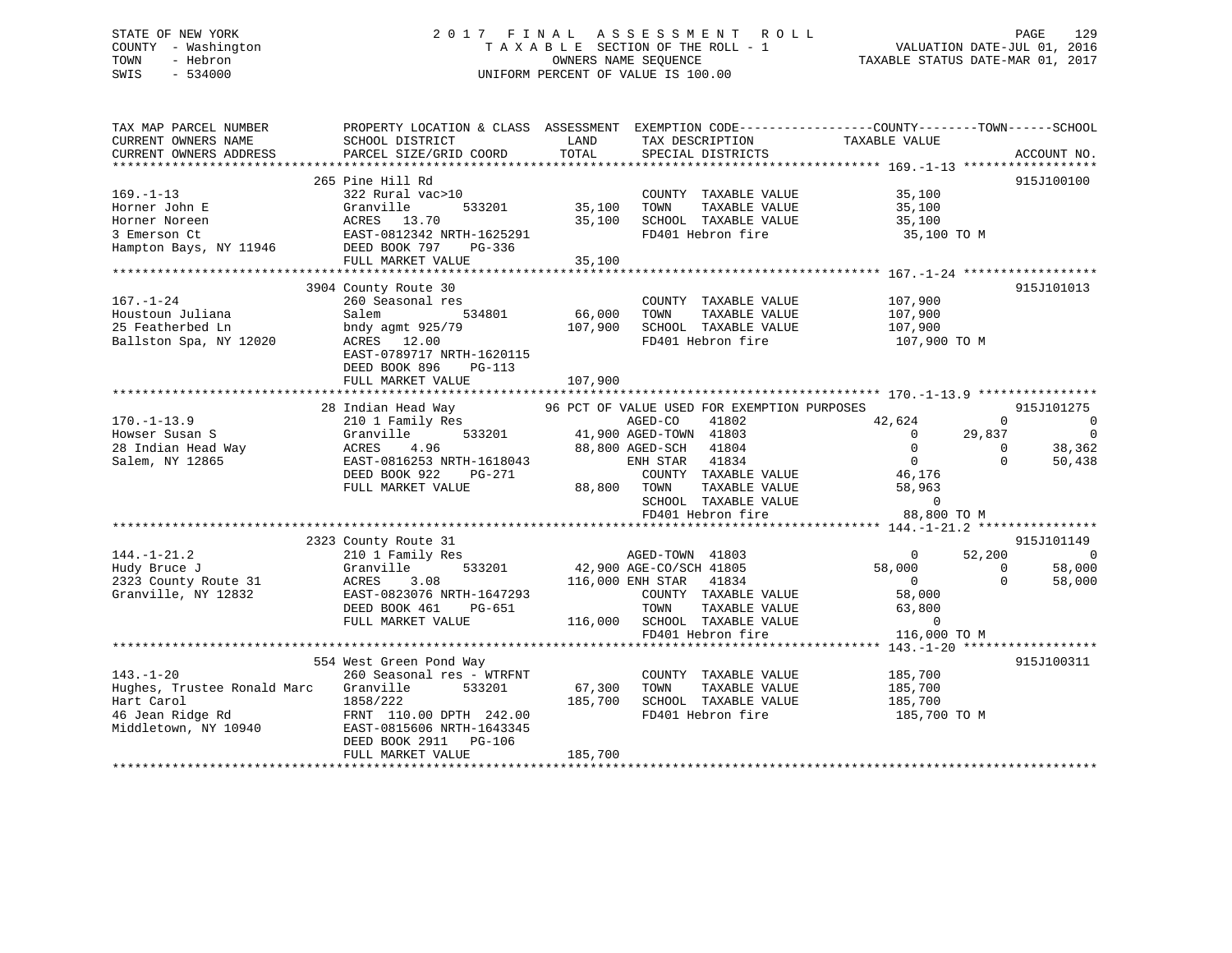# STATE OF NEW YORK 2 0 1 7 F I N A L A S S E S S M E N T R O L L PAGE 130 COUNTY - Washington T A X A B L E SECTION OF THE ROLL - 1 VALUATION DATE-JUL 01, 2016 TOWN - Hebron OWNERS NAME SEQUENCE TAXABLE STATUS DATE-MAR 01, 2017 SWIS - 534000 UNIFORM PERCENT OF VALUE IS 100.00

| TAX MAP PARCEL NUMBER              | PROPERTY LOCATION & CLASS ASSESSMENT EXEMPTION CODE----------------COUNTY-------TOWN------SCHOOL |         |                                           |               |                    |
|------------------------------------|--------------------------------------------------------------------------------------------------|---------|-------------------------------------------|---------------|--------------------|
| CURRENT OWNERS NAME                | SCHOOL DISTRICT                                                                                  | LAND    | TAX DESCRIPTION                           | TAXABLE VALUE |                    |
| CURRENT OWNERS ADDRESS             | PARCEL SIZE/GRID COORD                                                                           | TOTAL   | SPECIAL DISTRICTS                         |               | ACCOUNT NO.        |
|                                    |                                                                                                  |         |                                           |               |                    |
|                                    | 144 Pine Hill Rd                                                                                 |         |                                           |               | 915J101504         |
| $169. - 1 - 6.1$                   | 314 Rural vac<10                                                                                 |         | COUNTY TAXABLE VALUE                      | 14,400        |                    |
| Hunt John A                        | Salem<br>534801                                                                                  | 14,400  | TOWN<br>TAXABLE VALUE                     | 14,400        |                    |
| Hunt John A Jr<br>109 Coveville Rd | 7.62<br>ACRES                                                                                    | 14,400  | SCHOOL TAXABLE VALUE<br>FD401 Hebron fire | 14,400        |                    |
|                                    | EAST-0809860 NRTH-1626209<br>DEED BOOK 3356 PG-254                                               |         |                                           | 14,400 TO M   |                    |
| Schuylerville, NY 12871            | FULL MARKET VALUE                                                                                | 14,400  |                                           |               |                    |
|                                    |                                                                                                  |         |                                           |               |                    |
|                                    | Pine Hill Rd                                                                                     |         |                                           |               | 915J101470         |
| $169. - 1 - 6.2$                   | 314 Rural vac<10                                                                                 |         | COUNTY TAXABLE VALUE 27,000               |               |                    |
| Hunt John A                        | 534801<br>Salem                                                                                  | 27,000  | TOWN<br>TAXABLE VALUE                     | 27,000        |                    |
| Hunt John A Jr                     | 8.34<br>ACRES                                                                                    | 27,000  | SCHOOL TAXABLE VALUE                      | 27,000        |                    |
|                                    |                                                                                                  |         | FD401 Hebron fire                         | 27,000 TO M   |                    |
|                                    |                                                                                                  |         |                                           |               |                    |
|                                    | FULL MARKET VALUE                                                                                | 27,000  |                                           |               |                    |
|                                    |                                                                                                  |         |                                           |               |                    |
|                                    | 496 Pine Hill Rd                                                                                 |         |                                           |               | 915J101419         |
| $169. - 1 - 26.6$                  | 210 1 Family Res                                                                                 |         | BAS STAR 41854                            | 0             | $\Omega$<br>30,000 |
| Huntley Lerone C                   | Granville<br>533201                                                                              |         | 32,600 COUNTY TAXABLE VALUE               | 140,400       |                    |
| 496 Pine Hill Rd                   | 1.22 BANK<br>ACRES<br>11A                                                                        | 140,400 | TOWN<br>TAXABLE VALUE                     | 140,400       |                    |
| Salem, NY 12865                    | EAST-0813684 NRTH-1620626                                                                        |         | SCHOOL TAXABLE VALUE                      | 110,400       |                    |
|                                    | DEED BOOK 2417 PG-231                                                                            |         | FD401 Hebron fire                         | 140,400 TO M  |                    |
|                                    | FULL MARKET VALUE                                                                                | 140,400 |                                           |               |                    |
|                                    |                                                                                                  |         |                                           |               |                    |
|                                    | County Route 30/W Off                                                                            |         |                                           |               | 915J101290         |
| $158. - 1 - 21.2$                  | 314 Rural vac<10                                                                                 |         | COUNTY TAXABLE VALUE                      | 3,000         |                    |
| Hurd Elaine                        | 533801<br>Hartford                                                                               | 3,000   | TOWN<br>TAXABLE VALUE                     | 3,000         |                    |
| 40 Oatfield Ct                     | 4.03<br>ACRES                                                                                    | 3,000   | SCHOOL TAXABLE VALUE                      | 3,000         |                    |
| Shepherdstown, WV 25443            | EAST-0783826 NRTH-1626802                                                                        |         | FD401 Hebron fire                         | 3,000 TO M    |                    |
|                                    | DEED BOOK W 481 PG-231                                                                           |         |                                           |               |                    |
|                                    | FULL MARKET VALUE                                                                                | 3,000   |                                           |               |                    |
|                                    |                                                                                                  |         |                                           |               |                    |
|                                    | 30 Tiplady Rd                                                                                    |         |                                           |               | 915J100609         |
| $177. - 1 - 29$                    | 242 Rurl res&rec                                                                                 |         | COUNTY TAXABLE VALUE                      | 227,200       |                    |
| Hurlburt Norma                     | Salem<br>534801                                                                                  | 159,800 | TOWN<br>TAXABLE VALUE                     | 227,200       |                    |
| Thomas Baylis                      | Converted Barn Residence                                                                         | 227,200 | SCHOOL TAXABLE VALUE                      | 227,200       |                    |
| 239 Piermont Ave                   | ACRES 63.00<br>EAST-0810210 NRTH-1611218                                                         |         | FD401 Hebron fire                         | 227,200 TO M  |                    |
| Piermont, NY 10968                 | DEED BOOK 2741 PG-265                                                                            |         |                                           |               |                    |
|                                    | FULL MARKET VALUE                                                                                | 227,200 |                                           |               |                    |
|                                    |                                                                                                  |         |                                           |               |                    |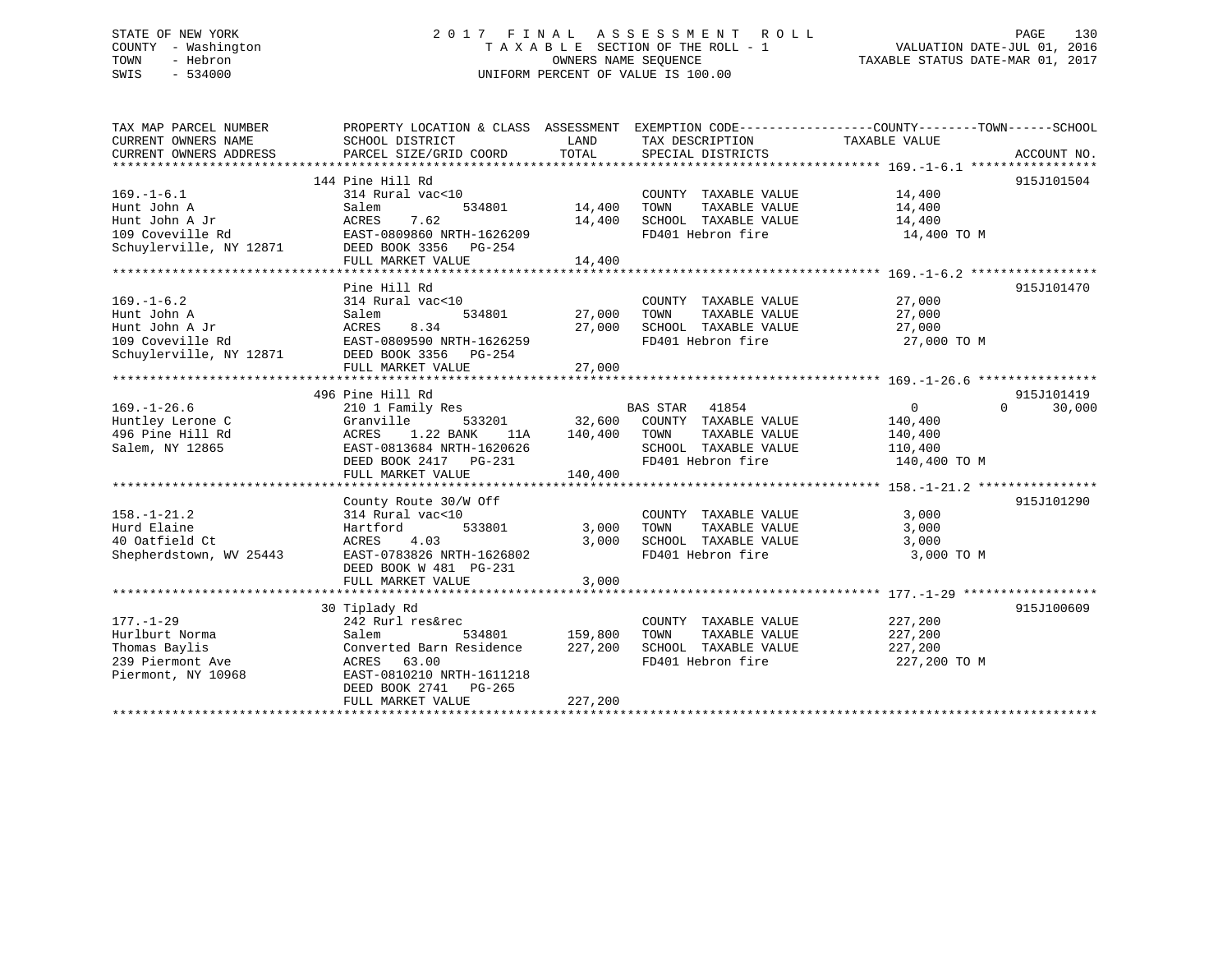# STATE OF NEW YORK 2 0 1 7 F I N A L A S S E S S M E N T R O L L PAGE 131 COUNTY - Washington T A X A B L E SECTION OF THE ROLL - 1 VALUATION DATE-JUL 01, 2016 TOWN - Hebron OWNERS NAME SEQUENCE TAXABLE STATUS DATE-MAR 01, 2017 SWIS - 534000 UNIFORM PERCENT OF VALUE IS 100.00

| TAX MAP PARCEL NUMBER<br>CURRENT OWNERS NAME<br>CURRENT OWNERS ADDRESS                                                              | PROPERTY LOCATION & CLASS ASSESSMENT<br>SCHOOL DISTRICT<br>PARCEL SIZE/GRID COORD                                                                                                   | LAND<br>TOTAL                | EXEMPTION CODE----------------COUNTY-------TOWN-----SCHOOL<br>TAX DESCRIPTION<br>SPECIAL DISTRICTS                                                                          | TAXABLE VALUE                                                                     | ACCOUNT NO.                      |
|-------------------------------------------------------------------------------------------------------------------------------------|-------------------------------------------------------------------------------------------------------------------------------------------------------------------------------------|------------------------------|-----------------------------------------------------------------------------------------------------------------------------------------------------------------------------|-----------------------------------------------------------------------------------|----------------------------------|
| $183.16 - 1 - 25$<br>Hussong Christopher G<br>Hussong Mary V<br>3188 County Route 30<br>Salem, NY 12865                             | 3188 County Route 30<br>210 1 Family Res<br>534801<br>Salem<br>87.00 DPTH 190.00<br>FRNT<br>0.38<br>ACRES<br>EAST-0791929 NRTH-1604105<br>DEED BOOK 2810 PG-56<br>FULL MARKET VALUE | 22,000<br>120,100            | ENH STAR<br>41834<br>COUNTY TAXABLE VALUE<br>TOWN<br>TAXABLE VALUE<br>SCHOOL TAXABLE VALUE<br>CA008 Cons agri dst 8<br>FD401 Hebron fire<br>120,100 LD401 West hebron light | 0<br>120,100<br>120,100<br>54,600<br>120,100 TO M<br>120,100 TO M<br>120,100 TO M | 915J100121<br>$\Omega$<br>65,500 |
| $167. - 1 - 55.21$<br>Hutchinson James D<br>952 Callaway Rd<br>Argyle, NY 12809                                                     | Callaway Rd / E off<br>314 Rural vac<10<br>532001<br>Argyle<br>ACRES<br>4.80<br>EAST-0785348 NRTH-1624739<br>DEED BOOK 2278<br>$PG-13$<br>FULL MARKET VALUE                         | 3,600<br>3,600<br>3,600      | COUNTY TAXABLE VALUE<br>TAXABLE VALUE<br>TOWN<br>SCHOOL TAXABLE VALUE<br>FD401 Hebron fire                                                                                  | 3,600<br>3,600<br>3,600<br>3,600 TO M                                             |                                  |
| $167. - 1 - 55.6$<br>Hutchison James D<br>Hutchison Cheryl A<br>952 Callaway Rd<br>Arqyle, NY 12809                                 | 952 Callaway Rd<br>210 1 Family Res<br>532001<br>Arqyle<br>$6.0$ Ad<br>ACRES<br>7.10<br>EAST-0785411 NRTH-1624211<br>DEED BOOK 489<br>PG-584<br>FULL MARKET VALUE                   | 56,200<br>239,900<br>239,900 | 41854<br><b>BAS STAR</b><br>COUNTY TAXABLE VALUE<br>TOWN<br>TAXABLE VALUE<br>SCHOOL TAXABLE VALUE<br>FD401 Hebron fire                                                      | $\overline{0}$<br>239,900<br>239,900<br>209,900<br>239,900 TO M                   | 915J101317<br>$\Omega$<br>30,000 |
| $170. - 1 - 12.6$<br>Ibbotson Jeffrey James Trustee Salem<br>Leighton-Ibbotson Felicia Elis Lot 6<br>20 Main St<br>Exeter, NH 03833 | 410 Mountainside Meadows Way<br>210 1 Family Res<br>534801<br>ACRES<br>5.10<br>EAST-0816644 NRTH-1617722<br>DEED BOOK 3710 PG-20<br>FULL MARKET VALUE                               | 42,200<br>125,800<br>125,800 | COUNTY TAXABLE VALUE<br>TAXABLE VALUE<br>TOWN<br>SCHOOL TAXABLE VALUE<br>CA008 Cons agri dst 8<br>FD401 Hebron fire                                                         | 125,800<br>125,800<br>125,800<br>125,800 TO M<br>125,800 TO M                     | 915J101792                       |
| $170. - 1 - 13.15$<br>Indian Head Village Assn<br>c/o Kimberly Taylor<br>42 Indian Head Way<br>Salem, NY 12865                      | Indian Head Way<br>311 Res vac land<br>Granville<br>533201<br>FRNT 164.00 DPTH 274.00<br>EAST-0816010 NRTH-1619190<br>DEED BOOK 539<br>$PG-62$<br>FULL MARKET VALUE                 | 12,100<br>12,100<br>12,100   | COUNTY TAXABLE VALUE<br>TAXABLE VALUE<br>TOWN<br>SCHOOL TAXABLE VALUE<br>FD401 Hebron fire                                                                                  | 12,100<br>12,100<br>12,100<br>12,100 TO M                                         | 915J101908                       |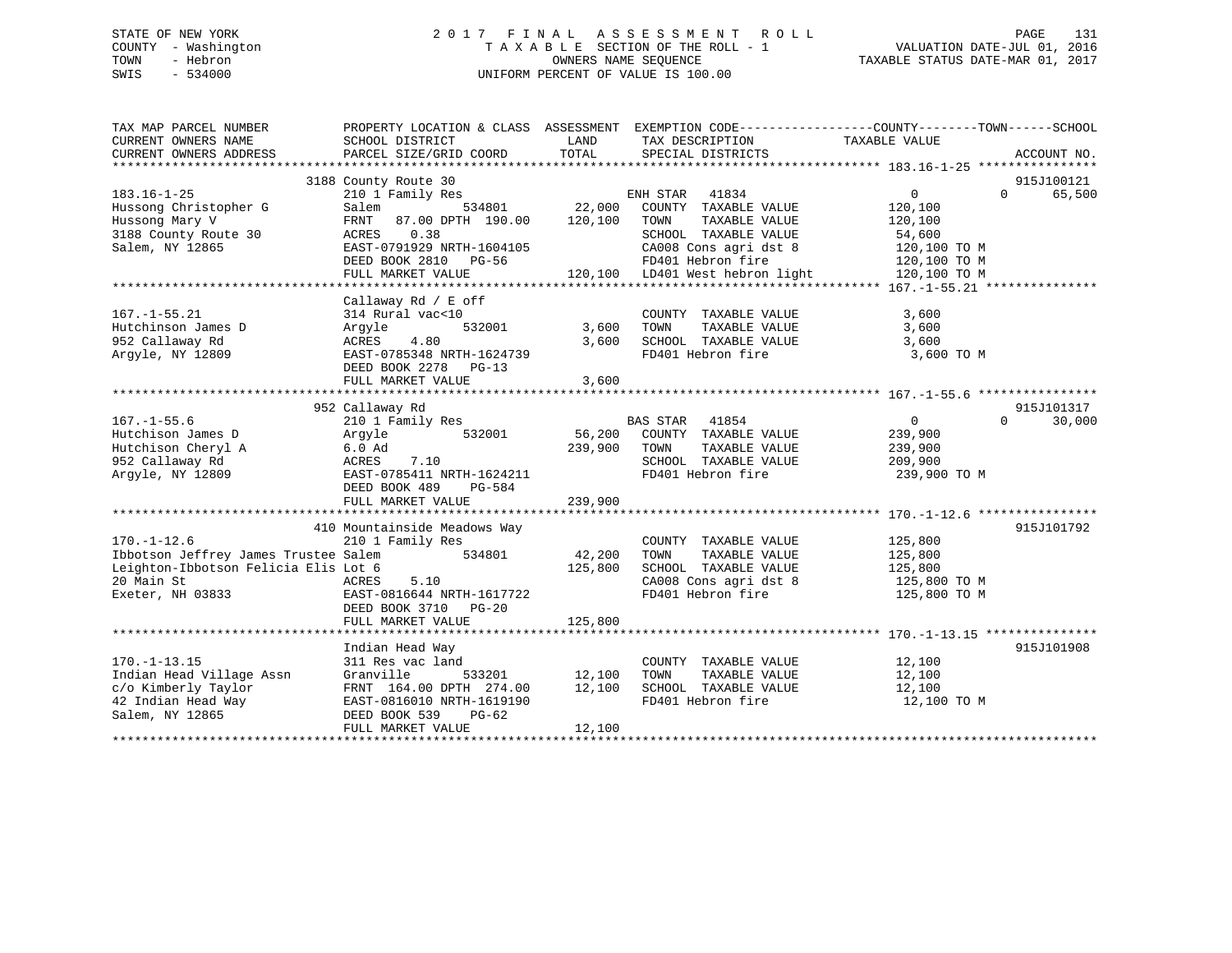# STATE OF NEW YORK 2 0 1 7 F I N A L A S S E S S M E N T R O L L PAGE 132 COUNTY - Washington T A X A B L E SECTION OF THE ROLL - 1 VALUATION DATE-JUL 01, 2016 TOWN - Hebron OWNERS NAME SEQUENCE TAXABLE STATUS DATE-MAR 01, 2017 SWIS - 534000 UNIFORM PERCENT OF VALUE IS 100.00

| TAX MAP PARCEL NUMBER<br>CURRENT OWNERS NAME<br>CURRENT OWNERS ADDRESS                             | PROPERTY LOCATION & CLASS ASSESSMENT EXEMPTION CODE---------------COUNTY-------TOWN-----SCHOOL<br>SCHOOL DISTRICT<br>PARCEL SIZE/GRID COORD                    | LAND<br>TOTAL              | TAX DESCRIPTION<br>SPECIAL DISTRICTS                                                              | TAXABLE VALUE                             | ACCOUNT NO. |
|----------------------------------------------------------------------------------------------------|----------------------------------------------------------------------------------------------------------------------------------------------------------------|----------------------------|---------------------------------------------------------------------------------------------------|-------------------------------------------|-------------|
|                                                                                                    |                                                                                                                                                                |                            |                                                                                                   |                                           |             |
| $170. - 1 - 15.20$                                                                                 | 61 Indian Head Way<br>331 Com vac w/im                                                                                                                         |                            | COUNTY TAXABLE VALUE                                                                              | 58,000                                    | 915J101423  |
| Indian Head Village Assn Inc Granville<br>Kimberly Taylor<br>42 Indian Head Way<br>Salem, NY 12865 | 533201<br>897/236 ease<br>ACRES<br>7.90<br>EAST-0816501 NRTH-1619818<br>DEED BOOK 622<br>$PG-107$                                                              | 44,000<br>58,000           | TOWN<br>TAXABLE VALUE<br>SCHOOL TAXABLE VALUE<br>FD401 Hebron fire                                | 58,000<br>58,000<br>58,000 TO M           |             |
|                                                                                                    | FULL MARKET VALUE                                                                                                                                              | 58,000                     |                                                                                                   |                                           |             |
|                                                                                                    |                                                                                                                                                                |                            |                                                                                                   |                                           |             |
| $169. - 1 - 26$<br>Iron Castle Group LLC The<br>13 Glenola Ave<br>Sea Cliff, NY 11579              | Pine Hill Rd<br>314 Rural vac<10<br>Granville<br>533201<br>Lot 5<br>506/1045<br>5.37<br>ACRES<br>EAST-0814232 NRTH-1620495<br>PG-269                           | 22,600                     | COUNTY TAXABLE VALUE<br>TAXABLE VALUE<br>TOWN<br>22,600 SCHOOL TAXABLE VALUE<br>FD401 Hebron fire | 22,600<br>22,600<br>22,600<br>22,600 TO M | 915J100075  |
|                                                                                                    | DEED BOOK 931<br>FULL MARKET VALUE                                                                                                                             | 22,600                     |                                                                                                   |                                           |             |
|                                                                                                    |                                                                                                                                                                |                            |                                                                                                   |                                           |             |
| $169. - 1 - 26.1$<br>Iron Castle Group LLC The<br>13 Glenola Ave<br>Sea Cliff, NY 11579            | State Route 22/W Off<br>314 Rural vac<10<br>Granville<br>533201<br>Lot 4<br>9.87<br>ACRES<br>EAST-0814201 NRTH-1619842<br>DEED BOOK 931<br>PG-269              | 7,400<br>7,400             | COUNTY TAXABLE VALUE<br>TOWN<br>TAXABLE VALUE<br>SCHOOL TAXABLE VALUE<br>FD401 Hebron fire        | 7,400<br>7,400<br>7,400<br>7,400 TO M     | 915J101435  |
|                                                                                                    | FULL MARKET VALUE                                                                                                                                              | 7,400                      |                                                                                                   |                                           |             |
|                                                                                                    |                                                                                                                                                                |                            |                                                                                                   |                                           |             |
| $169. - 1 - 26.3$<br>Iron Castle Group LLC The<br>13 Glenola Ave<br>Sea Cliff, NY 11579            | State Route 22/W Off<br>322 Rural vac>10<br>Granville<br>533201<br>ACRES 10.95<br>EAST-0814035 NRTH-1619236<br>DEED BOOK 931<br>$PG-269$                       | 19,400<br>19,400           | COUNTY TAXABLE VALUE<br>TAXABLE VALUE<br>TOWN<br>SCHOOL TAXABLE VALUE<br>FD401 Hebron fire        | 19,400<br>19,400<br>19,400<br>19,400 TO M | 915J101436  |
|                                                                                                    | FULL MARKET VALUE                                                                                                                                              | 19,400                     |                                                                                                   |                                           |             |
| $169. - 1 - 26.8$<br>Iron Castle Group LLC The<br>13 Glenola Ave<br>Sea Cliff, NY 11579            | Pine Hill Rd<br>314 Rural vac<10<br>Granville<br>533201<br>Lot 9<br>ACRES<br>2.82<br>EAST-0814647 NRTH-1620862<br>DEED BOOK 931<br>PG-269<br>FULL MARKET VALUE | 16,500<br>16,500<br>16,500 | COUNTY TAXABLE VALUE<br>TOWN<br>TAXABLE VALUE<br>SCHOOL TAXABLE VALUE<br>FD401 Hebron fire        | 16,500<br>16,500<br>16,500<br>16,500 TO M | 915J101472  |
|                                                                                                    |                                                                                                                                                                |                            |                                                                                                   |                                           |             |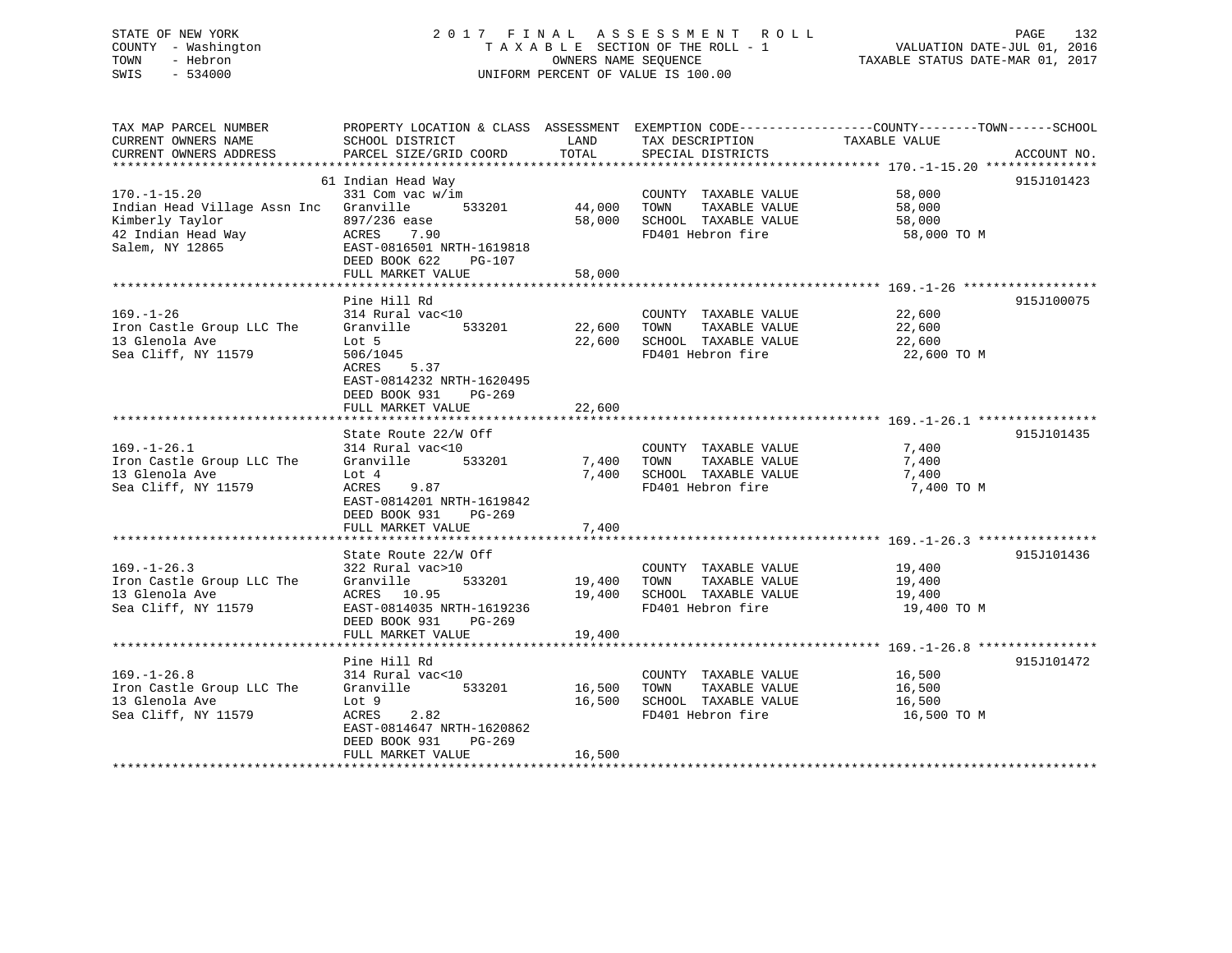# STATE OF NEW YORK 2 0 1 7 F I N A L A S S E S S M E N T R O L L PAGE 133 COUNTY - Washington T A X A B L E SECTION OF THE ROLL - 1 VALUATION DATE-JUL 01, 2016 TOWN - Hebron OWNERS NAME SEQUENCE TAXABLE STATUS DATE-MAR 01, 2017 SWIS - 534000 UNIFORM PERCENT OF VALUE IS 100.00

| TAX MAP PARCEL NUMBER<br>CURRENT OWNERS NAME<br>CURRENT OWNERS ADDRESS                      | SCHOOL DISTRICT<br>PARCEL SIZE/GRID COORD                                                                                                                              | LAND<br><b>TOTAL</b>         | TAX DESCRIPTION<br>SPECIAL DISTRICTS                                                                                | PROPERTY LOCATION & CLASS ASSESSMENT EXEMPTION CODE----------------COUNTY-------TOWN------SCHOOL<br>TAXABLE VALUE<br>ACCOUNT NO. |
|---------------------------------------------------------------------------------------------|------------------------------------------------------------------------------------------------------------------------------------------------------------------------|------------------------------|---------------------------------------------------------------------------------------------------------------------|----------------------------------------------------------------------------------------------------------------------------------|
| $169. - 1 - 26.9$<br>Iron Castle Group LLC The<br>13 Glenola Ave<br>Sea Cliff, NY 11579     | Pine Hill Rd<br>314 Rural vac<10<br>Granville<br>533201<br>Lot 10<br>ACRES<br>2.76<br>EAST-0814662 NRTH-1620652<br>DEED BOOK 931<br>$PG-269$<br>FULL MARKET VALUE      | 16,400<br>16,400<br>16,400   | COUNTY TAXABLE VALUE<br>TAXABLE VALUE<br>TOWN<br>SCHOOL TAXABLE VALUE<br>FD401 Hebron fire                          | 915J101473<br>16,400<br>16,400<br>16,400<br>16,400 TO M                                                                          |
| $169. - 1 - 26.10$<br>Iron Castle Group LLC The<br>13 Glenola Ave<br>Sea Cliff, NY 11579    | Pine Hill Rd<br>314 Rural vac<10<br>533201<br>Granville<br>Lot 11<br>ACRES<br>3.64<br>EAST-0814694 NRTH-1620381<br>DEED BOOK 931<br>PG-269<br>FULL MARKET VALUE        | 18,600<br>18,600<br>18,600   | COUNTY TAXABLE VALUE<br>TOWN<br>TAXABLE VALUE<br>SCHOOL TAXABLE VALUE<br>FD401 Hebron fire                          | 915J101474<br>18,600<br>18,600<br>18,600<br>18,600 TO M                                                                          |
| $175. - 1 - 1$<br>Jackson Benjamin I<br>331 Gilchrist Rd<br>Argyle, NY 12809                | 331 Gilchrist Rd<br>240 Rural res<br>Salem<br>534801<br>11.77 BANK<br>ACRES<br>11A<br>EAST-0786047 NRTH-1615556<br>DEED BOOK 907<br>PG-225<br>FULL MARKET VALUE        | 65,500<br>191,200<br>191,200 | <b>BAS STAR</b> 41854<br>COUNTY TAXABLE VALUE<br>TOWN<br>TAXABLE VALUE<br>SCHOOL TAXABLE VALUE<br>FD401 Hebron fire | 915J100071<br>$\Omega$<br>$\Omega$<br>30,000<br>191,200<br>191,200<br>161,200<br>191,200 TO M                                    |
| $159. - 1 - 25.3$<br>Jacobsen William<br>21943 New York Route 22<br>Hoosick Falls, NY 12090 | Darfler Ln/end<br>260 Seasonal res<br>Hartford<br>533801<br>lot k<br>ACRES<br>11.65<br>EAST-0796114 NRTH-1627157<br>DEED BOOK 677<br><b>PG-92</b><br>FULL MARKET VALUE | 52,000<br>61,500<br>61,500   | COUNTY TAXABLE VALUE<br>TOWN<br>TAXABLE VALUE<br>SCHOOL TAXABLE VALUE<br>FD401 Hebron fire                          | 915J101692<br>61,500<br>61,500<br>61,500<br>61,500 TO M                                                                          |
| $159. - 1 - 26$<br>Jacobsen William<br>21943 State Route 22<br>Hoosick Falls, NY 12090      | Darfler Ln/w Off<br>314 Rural vac<10<br>533801<br>Hartford<br>4.0 Ad<br>ACRES<br>5.70<br>EAST-0795154 NRTH-1626846<br>DEED BOOK 3719 PG-130<br>FULL MARKET VALUE       | 4,300<br>4,300<br>4,300      | COUNTY TAXABLE VALUE<br>TOWN<br>TAXABLE VALUE<br>SCHOOL TAXABLE VALUE<br>FD401 Hebron fire                          | 915J100400<br>4,300<br>4,300<br>4,300<br>4,300 TO M                                                                              |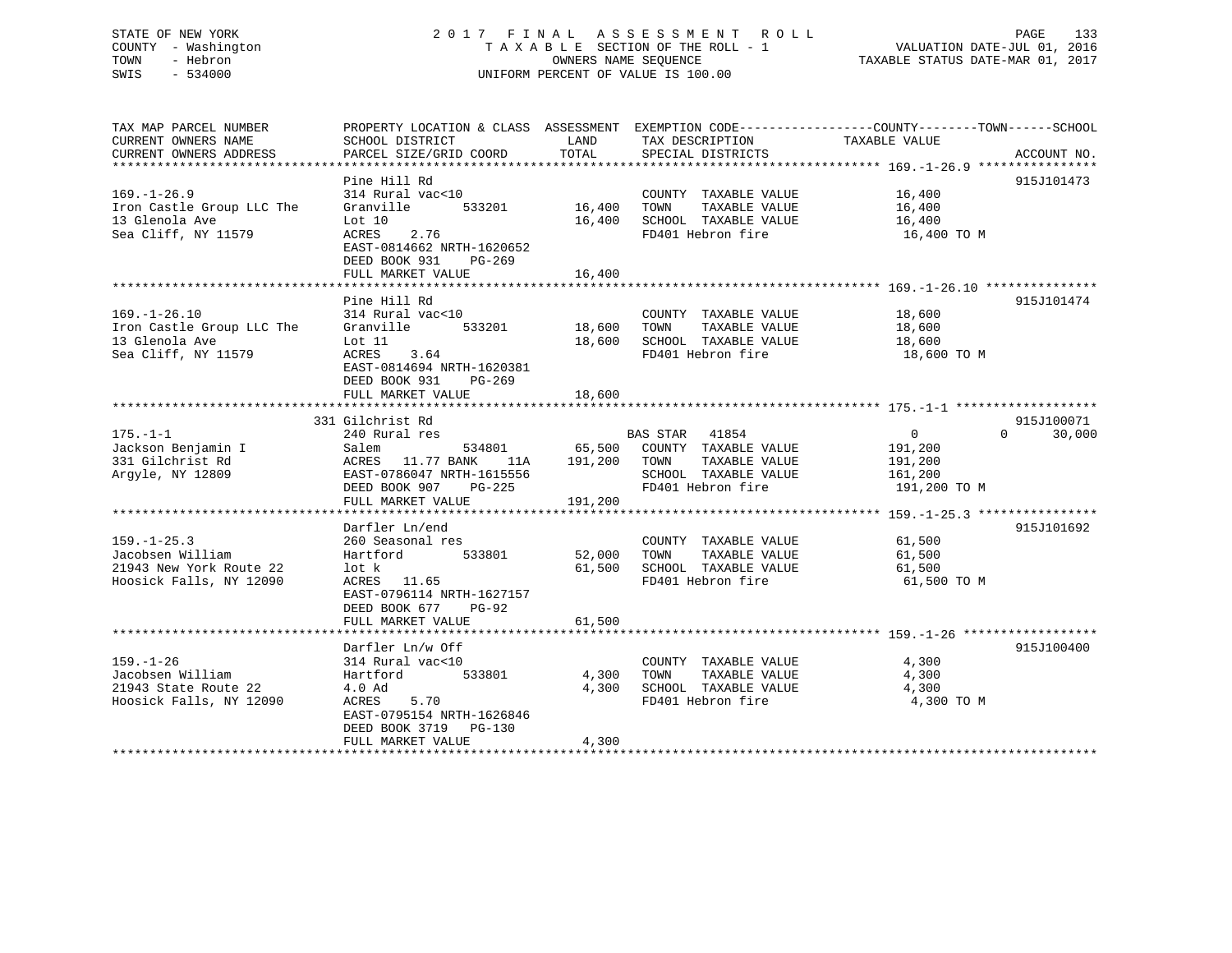# STATE OF NEW YORK 2 0 1 7 F I N A L A S S E S S M E N T R O L L PAGE 134 COUNTY - Washington T A X A B L E SECTION OF THE ROLL - 1 VALUATION DATE-JUL 01, 2016 TOWN - Hebron OWNERS NAME SEQUENCE TAXABLE STATUS DATE-MAR 01, 2017 SWIS - 534000 UNIFORM PERCENT OF VALUE IS 100.00

| TAX MAP PARCEL NUMBER<br>CURRENT OWNERS NAME<br>CURRENT OWNERS ADDRESS                            | SCHOOL DISTRICT<br>PARCEL SIZE/GRID COORD                                                                                                                        | LAND<br>TOTAL                | TAX DESCRIPTION<br>SPECIAL DISTRICTS                                                                                                          | PROPERTY LOCATION & CLASS ASSESSMENT EXEMPTION CODE----------------COUNTY-------TOWN------SCHOOL<br>TAXABLE VALUE | ACCOUNT NO.                      |
|---------------------------------------------------------------------------------------------------|------------------------------------------------------------------------------------------------------------------------------------------------------------------|------------------------------|-----------------------------------------------------------------------------------------------------------------------------------------------|-------------------------------------------------------------------------------------------------------------------|----------------------------------|
| $178. - 1 - 30$<br>Jameson Ronald S<br>Jameson Ruth E<br>120 Bromley Ln<br>Granville, NY 12832    | 120 Bromley Ln<br>240 Rural res<br>Salem<br>534801<br>Lot $15/$<br>ACRES 18.90<br>EAST-0820477 NRTH-1613747<br>DEED BOOK 745<br>PG-261<br>FULL MARKET VALUE      | 62,900<br>232,900<br>232,900 | BAS STAR<br>41854<br>COUNTY TAXABLE VALUE<br>TAXABLE VALUE<br>TOWN<br>SCHOOL TAXABLE VALUE<br>FD401 Hebron fire                               | $\overline{0}$<br>232,900<br>232,900<br>202,900<br>232,900 TO M                                                   | 915J101369<br>$\Omega$<br>30,000 |
| $178. - 1 - 11.21$<br>Jameson Wm<br>Jameson Barbara<br>339 Chamberlin Mills Rd<br>Salem, NY 12865 | Oak Hill Rd<br>314 Rural vac<10<br>534801<br>Salem<br>6.60<br>ACRES<br>EAST-0819097 NRTH-1614172<br>DEED BOOK 661<br>PG-330                                      | 24,400<br>24,400             | COUNTY TAXABLE VALUE<br>TOWN<br>TAXABLE VALUE<br>SCHOOL TAXABLE VALUE<br>FD401 Hebron fire                                                    | 24,400<br>24,400<br>24,400<br>24,400 TO M                                                                         |                                  |
| $184. - 1 - 6$<br>Jameson Wm A<br>Jameson Barbara C<br>339 Chamberlin Mills Rd<br>Salem, NY 12865 | 339 Chamberlin Mills Rd<br>240 Rural res<br>Salem<br>534801<br>ACRES<br>46.63<br>EAST-0796846 NRTH-1607540<br>DEED BOOK 432<br>PG-826<br>FULL MARKET VALUE       | 85,200<br>208,600            | BAS STAR 41854<br>COUNTY TAXABLE VALUE<br>TAXABLE VALUE<br>TOWN<br>SCHOOL TAXABLE VALUE<br>CA008 Cons agri dst 8<br>208,600 FD401 Hebron fire | $\overline{0}$<br>$\Omega$<br>208,600<br>208,600<br>178,600<br>208,600 TO M<br>208,600 TO M                       | 915J100316<br>30,000             |
| $169. - 1 - 41$<br>Jamieson John<br>Jamieson Mary Lou<br>PO Box 465<br>Arlington, VT 05250        | First Light Rd<br>322 Rural vac>10<br>Salem<br>534801<br>ACRES 11.00<br>EAST-0803418 NRTH-1620952<br>DEED BOOK 681<br>PG-348<br>FULL MARKET VALUE                | 8,300<br>8,300<br>8,300      | COUNTY TAXABLE VALUE<br>TAXABLE VALUE<br>TOWN<br>SCHOOL TAXABLE VALUE<br>FD401 Hebron fire                                                    | 8,300<br>8,300<br>8,300<br>8,300 TO M                                                                             | 915J101213                       |
| $178. - 1 - 1$<br>Jamieson John<br>PO Box 465<br>Arlington, VT 05250                              | 6420 State Route 22<br>210 1 Family Res<br>Salem<br>534801<br>FRNT 180.00 DPTH 160.00<br>EAST-0816167 NRTH-1612611<br>DEED BOOK 2867 PG-326<br>FULL MARKET VALUE | 30,600<br>88,300<br>88,300   | COUNTY TAXABLE VALUE<br>TOWN<br>TAXABLE VALUE<br>SCHOOL TAXABLE VALUE<br>FD401 Hebron fire                                                    | 88,300<br>88,300<br>88,300<br>88,300 TO M                                                                         | 915J100069                       |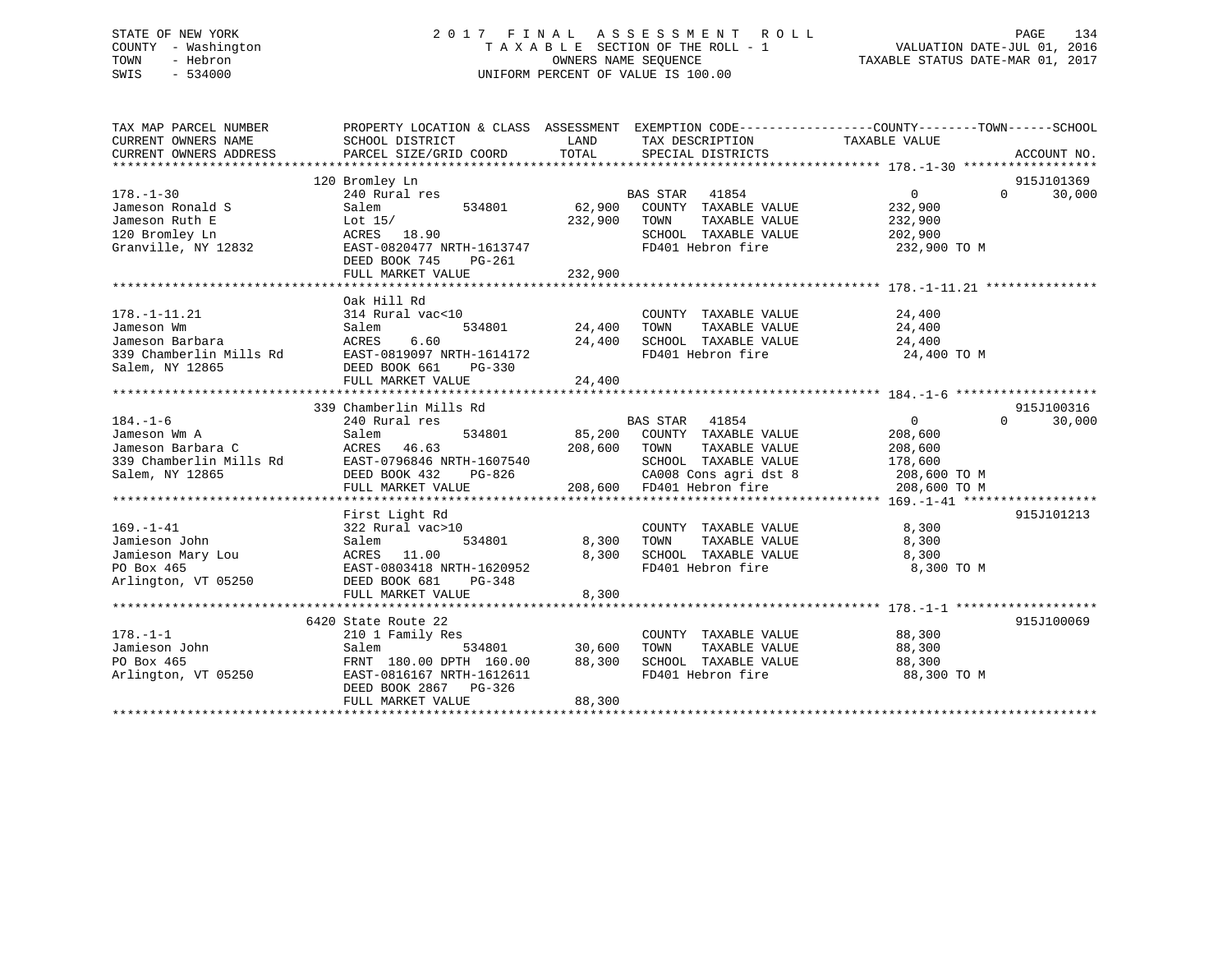# STATE OF NEW YORK 2 0 1 7 F I N A L A S S E S S M E N T R O L L PAGE 135 COUNTY - Washington T A X A B L E SECTION OF THE ROLL - 1 VALUATION DATE-JUL 01, 2016 TOWN - Hebron OWNERS NAME SEQUENCE TAXABLE STATUS DATE-MAR 01, 2017 SWIS - 534000 UNIFORM PERCENT OF VALUE IS 100.00

| TAX MAP PARCEL NUMBER<br>CURRENT OWNERS NAME<br>CURRENT OWNERS ADDRESS                    | SCHOOL DISTRICT<br>PARCEL SIZE/GRID COORD       | TAX DESCRIPTION TAXABLE VALUE SPECIAL DISTRICTS<br><b>LAND</b><br>TOTAL                                                                                                                          | PROPERTY LOCATION & CLASS ASSESSMENT EXEMPTION CODE----------------COUNTY-------TOWN-----SCHOOL<br>ACCOUNT NO.                                   |
|-------------------------------------------------------------------------------------------|-------------------------------------------------|--------------------------------------------------------------------------------------------------------------------------------------------------------------------------------------------------|--------------------------------------------------------------------------------------------------------------------------------------------------|
|                                                                                           | 185 Clark Way                                   |                                                                                                                                                                                                  | 915J101125                                                                                                                                       |
| $169. - 1 - 18.5$                                                                         |                                                 |                                                                                                                                                                                                  | $\overline{0}$<br>$0 \t 30,000$                                                                                                                  |
|                                                                                           |                                                 | 210 1 Family Res<br>Granville 533201 31,700 COUNTY TAXABLE VALUE                                                                                                                                 | 60,600                                                                                                                                           |
|                                                                                           |                                                 | TAXABLE VALUE                                                                                                                                                                                    | 60,600                                                                                                                                           |
|                                                                                           |                                                 | SCHOOL TAXABLE VALUE 30,600                                                                                                                                                                      |                                                                                                                                                  |
|                                                                                           |                                                 |                                                                                                                                                                                                  | FD401 Hebron fire 60,600 TO M                                                                                                                    |
|                                                                                           |                                                 |                                                                                                                                                                                                  |                                                                                                                                                  |
|                                                                                           |                                                 |                                                                                                                                                                                                  |                                                                                                                                                  |
|                                                                                           | 276 Liebig Rd                                   | 68 PCT OF VALUE USED FOR EXEMPTION PURPOSES                                                                                                                                                      | 915J100379                                                                                                                                       |
| $143. - 1 - 34$                                                                           | Liebig Rd<br>117 Horse farm                     | AGED-TOWN 41803                                                                                                                                                                                  | $76,653$<br>0<br>$\overline{0}$                                                                                                                  |
|                                                                                           |                                                 |                                                                                                                                                                                                  | $85,170$ 76,653<br>0 0 0<br>85,170                                                                                                               |
|                                                                                           |                                                 |                                                                                                                                                                                                  | 65,500                                                                                                                                           |
|                                                                                           |                                                 |                                                                                                                                                                                                  |                                                                                                                                                  |
|                                                                                           |                                                 |                                                                                                                                                                                                  |                                                                                                                                                  |
|                                                                                           |                                                 |                                                                                                                                                                                                  |                                                                                                                                                  |
|                                                                                           |                                                 |                                                                                                                                                                                                  |                                                                                                                                                  |
|                                                                                           |                                                 |                                                                                                                                                                                                  |                                                                                                                                                  |
|                                                                                           |                                                 |                                                                                                                                                                                                  |                                                                                                                                                  |
|                                                                                           |                                                 |                                                                                                                                                                                                  |                                                                                                                                                  |
|                                                                                           | 7022 State Route 22                             |                                                                                                                                                                                                  | 915J100328                                                                                                                                       |
|                                                                                           | 312 Vac w/imprv<br>Granville 533201 13,300 TOWN | COUNTY TAXABLE VALUE 16,300                                                                                                                                                                      |                                                                                                                                                  |
|                                                                                           |                                                 | 13,300 TOWN TAXABLE VALUE 16,300<br>16,300 SCHOOL TAXABLE VALUE 16,300                                                                                                                           |                                                                                                                                                  |
|                                                                                           | 1.50                                            |                                                                                                                                                                                                  |                                                                                                                                                  |
|                                                                                           | EAST-0817714 NRTH-1626895                       |                                                                                                                                                                                                  | FD401 Hebron fire 16,300 TO M                                                                                                                    |
| 161.-2-5<br>Jenkins John H Granvil<br>581 Pine Hill Rd ACRES<br>Salem, NY 12865<br>DEED B | DEED BOOK W 492 PG-902                          |                                                                                                                                                                                                  |                                                                                                                                                  |
|                                                                                           |                                                 |                                                                                                                                                                                                  |                                                                                                                                                  |
|                                                                                           |                                                 |                                                                                                                                                                                                  |                                                                                                                                                  |
|                                                                                           | 6584 State Route 22                             |                                                                                                                                                                                                  | 915J100322                                                                                                                                       |
| $177. - 1 - 19$                                                                           |                                                 |                                                                                                                                                                                                  |                                                                                                                                                  |
|                                                                                           |                                                 |                                                                                                                                                                                                  |                                                                                                                                                  |
|                                                                                           |                                                 |                                                                                                                                                                                                  |                                                                                                                                                  |
| Jenkins John Jr<br>6584 State Route 22<br>Salem, NY 12865                                 | 0.36<br>ACRES                                   | $\begin{tabular}{lllllllllll} \multicolumn{2}{c}{\textbf{COUNTY}} & \textbf{TXABLE} & \textbf{VALUE} & & 31,650 \\ \textbf{TOWN} & \textbf{TXABLE} & \textbf{VALUE} & & 41,145 \\ \end{tabular}$ |                                                                                                                                                  |
|                                                                                           | EAST-0815336 NRTH-1616425                       | TAXABLE VALUE                                                                                                                                                                                    |                                                                                                                                                  |
|                                                                                           |                                                 |                                                                                                                                                                                                  |                                                                                                                                                  |
|                                                                                           |                                                 |                                                                                                                                                                                                  |                                                                                                                                                  |
|                                                                                           |                                                 |                                                                                                                                                                                                  |                                                                                                                                                  |
|                                                                                           | 198 Middle Rd                                   | 81 PCT OF VALUE USED FOR EXEMPTION PURPOSES                                                                                                                                                      | 915J100325                                                                                                                                       |
|                                                                                           |                                                 |                                                                                                                                                                                                  |                                                                                                                                                  |
|                                                                                           |                                                 |                                                                                                                                                                                                  | VETCOM CTS 41130<br>AGRI-D IND 41730<br>ENH STAR 41834<br>COUNTY TAXABLE VALUE<br>$98,037$<br>COUNTY TAXABLE VALUE<br>25,575<br>25,575<br>26,500 |
|                                                                                           |                                                 |                                                                                                                                                                                                  |                                                                                                                                                  |
|                                                                                           |                                                 |                                                                                                                                                                                                  |                                                                                                                                                  |
|                                                                                           |                                                 |                                                                                                                                                                                                  | TAXABLE VALUE 99,425                                                                                                                             |
|                                                                                           |                                                 |                                                                                                                                                                                                  |                                                                                                                                                  |
|                                                                                           |                                                 |                                                                                                                                                                                                  | SCHOOL TAXABLE VALUE 63,925<br>FD401 Hebron fire 155,000 TO M                                                                                    |
| UNDER AGDIST LAW TIL 2024                                                                 | FULL MARKET VALUE                               | 155,000                                                                                                                                                                                          |                                                                                                                                                  |
|                                                                                           |                                                 |                                                                                                                                                                                                  |                                                                                                                                                  |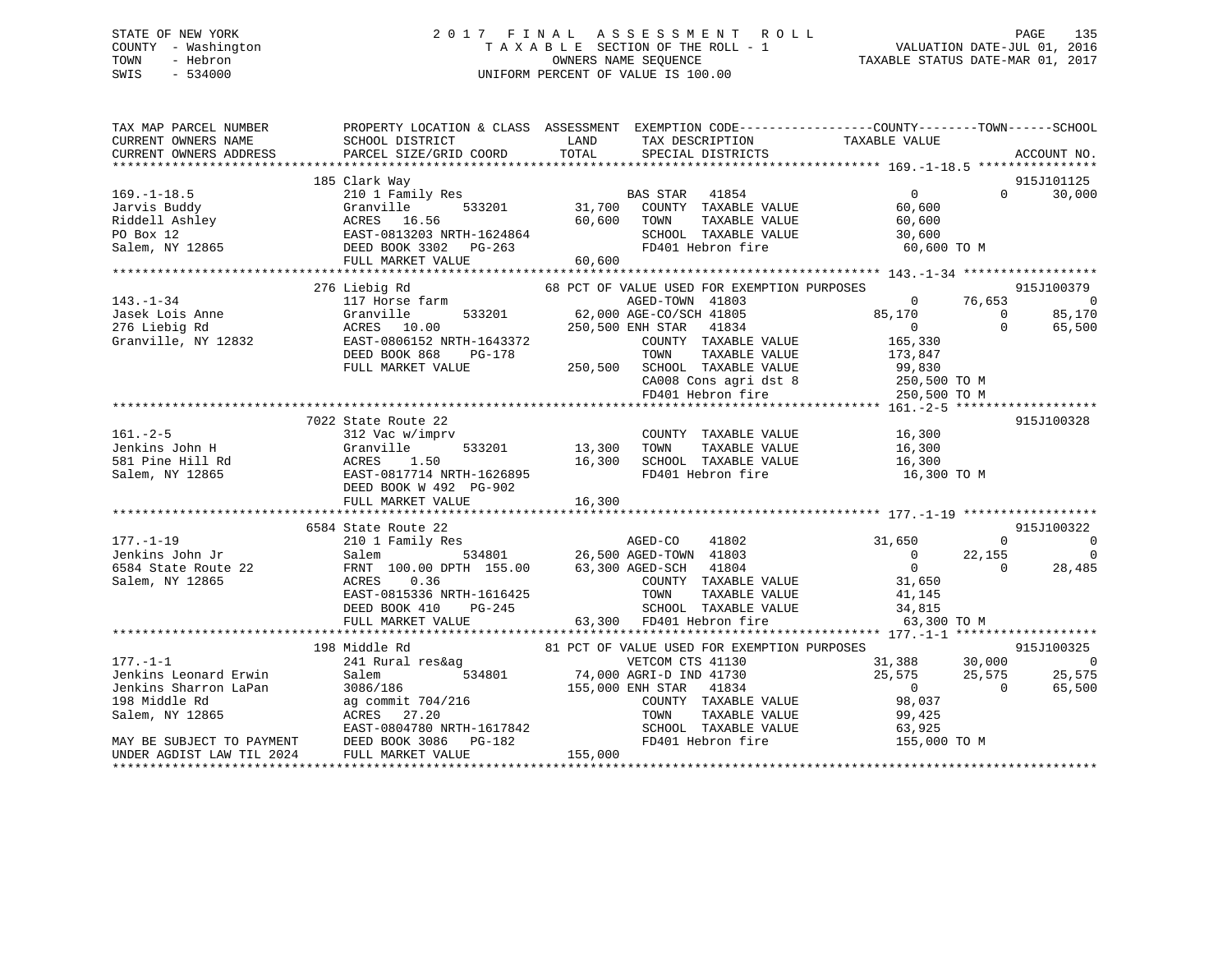# STATE OF NEW YORK 2 0 1 7 F I N A L A S S E S S M E N T R O L L PAGE 136 COUNTY - Washington T A X A B L E SECTION OF THE ROLL - 1 VALUATION DATE-JUL 01, 2016 TOWN - Hebron OWNERS NAME SEQUENCE TAXABLE STATUS DATE-MAR 01, 2017 SWIS - 534000 UNIFORM PERCENT OF VALUE IS 100.00

| TAX MAP PARCEL NUMBER                                                 | PROPERTY LOCATION & CLASS ASSESSMENT EXEMPTION CODE----------------COUNTY-------TOWN------SCHOOL                    |               |                                                                     |                       |                                 |
|-----------------------------------------------------------------------|---------------------------------------------------------------------------------------------------------------------|---------------|---------------------------------------------------------------------|-----------------------|---------------------------------|
| CURRENT OWNERS NAME<br>CURRENT OWNERS ADDRESS                         | SCHOOL DISTRICT<br>PARCEL SIZE/GRID COORD                                                                           | LAND<br>TOTAL | TAX DESCRIPTION<br>SPECIAL DISTRICTS                                | TAXABLE VALUE         | ACCOUNT NO.                     |
|                                                                       |                                                                                                                     |               |                                                                     |                       |                                 |
|                                                                       | 15 South Grimes Hill Rd                                                                                             |               |                                                                     |                       | 915J100329                      |
| $161.-2-14.1$                                                         | 210 1 Family Res                                                                                                    |               | <b>BAS STAR</b> 41854                                               | $\overline{0}$        | $\Omega$ and $\Omega$<br>30,000 |
| Jonkins Pamela Rose<br>15 South Grimes Hill Rd<br>Cranville. NY 12832 | Granville                                                                                                           |               | 533201 30,500 COUNTY TAXABLE VALUE                                  | 141,800               |                                 |
|                                                                       | Jenkins Sub/ Dr29 #78 141,800 TOWN                                                                                  |               | TAXABLE VALUE                                                       | 141,800               |                                 |
| Granville, NY 12832                                                   | FRNT 235.00 DPTH 198.00                                                                                             |               | SCHOOL TAXABLE VALUE                                                | 111,800               |                                 |
|                                                                       | 0.62<br>ACRES                                                                                                       |               | FD401 Hebron fire                                                   | 141,800 TO M          |                                 |
|                                                                       | EAST-0817237 NRTH-1627256                                                                                           |               |                                                                     |                       |                                 |
|                                                                       | DEED BOOK 2126 PG-107                                                                                               |               |                                                                     |                       |                                 |
|                                                                       | FULL MARKET VALUE                                                                                                   | 141,800       |                                                                     |                       |                                 |
|                                                                       |                                                                                                                     |               |                                                                     |                       |                                 |
|                                                                       | 7021 State Route 22/W Off                                                                                           |               |                                                                     |                       |                                 |
| $161. - 2 - 2.2$                                                      | 312 Vac w/imprv                                                                                                     |               | COUNTY TAXABLE VALUE                                                | 6,100                 |                                 |
|                                                                       | 533201                                                                                                              | 1,400 TOWN    | TAXABLE VALUE                                                       | 6,100                 |                                 |
|                                                                       |                                                                                                                     |               | 1,400    TOWN      TAXABLE VALUE<br>6,100    SCHOOL   TAXABLE VALUE | 6,⊥∪∪<br>6,100        |                                 |
|                                                                       | 7027 State Route 22<br>The Fact Counter of EAST-0817115 NRTH-1626924<br>Granville, NY 12832<br>DEED BOOK 803 PG-277 |               | FD401 Hebron fire                                                   | 6,100 TO M            |                                 |
|                                                                       |                                                                                                                     |               |                                                                     |                       |                                 |
|                                                                       | FULL MARKET VALUE                                                                                                   | 6,100         |                                                                     |                       |                                 |
|                                                                       |                                                                                                                     |               |                                                                     |                       |                                 |
|                                                                       | State Route 22                                                                                                      |               |                                                                     |                       | 915J100321                      |
| $161 - 2 - 2$                                                         | 312 Vac w/imprv                                                                                                     |               | COUNTY TAXABLE VALUE                                                | 74,000<br>74.000      |                                 |
| Jenkins Vernon E                                                      | 533201<br>Granville                                                                                                 | 64,700 TOWN   | TAXABLE VALUE                                                       | 74,000                |                                 |
| Jenkins Joann                                                         | ACRES 27.80<br>22 EAST-0818360 NRTH-1627265<br>332 DEED BOOK W492 PG-902                                            | 74,000        | SCHOOL TAXABLE VALUE 74,000                                         |                       |                                 |
| 7027 State Route 22                                                   |                                                                                                                     |               | FD401 Hebron fire                                                   | 74,000 TO M           |                                 |
| Granville, NY 12832                                                   |                                                                                                                     |               |                                                                     |                       |                                 |
|                                                                       | FULL MARKET VALUE                                                                                                   | 74,000        |                                                                     |                       |                                 |
|                                                                       |                                                                                                                     |               |                                                                     |                       |                                 |
| $161. - 2 - 2.1$                                                      | 7027 State Route 22                                                                                                 |               |                                                                     | 74,000                | 915J101325                      |
| Jenkins Vernon etal                                                   | 210 1 Family Res                                                                                                    | 533201 32,000 | COUNTY TAXABLE VALUE<br>TOWN                                        | 74,000                |                                 |
|                                                                       | Granville                                                                                                           |               | TAXABLE VALUE                                                       |                       |                                 |
| 7027 State Route 22<br>Granville, NY 12832                            | 1.00<br>ACRES<br>EAST-0817290 NRTH-1627109                                                                          | 74,000        | SCHOOL TAXABLE VALUE<br>FD401 Hebron fire                           | 74,000<br>74,000 TO M |                                 |
|                                                                       |                                                                                                                     |               |                                                                     |                       |                                 |
|                                                                       | DEED BOOK W 492 PG-902<br>FULL MARKET VALUE                                                                         | 74,000        |                                                                     |                       |                                 |
|                                                                       |                                                                                                                     |               |                                                                     |                       |                                 |
|                                                                       | 97 Ferquson Ln                                                                                                      |               |                                                                     |                       | 915J101312                      |
| $184. - 1 - 3$                                                        | 241 Rural res&aq                                                                                                    |               | 41720                                                               | 97,630 97,630         | 97,630                          |
| Jensen Marie                                                          | 534801<br>Salem                                                                                                     |               | AG DIST 41720<br>217,400 FOR 480A 47460                             | 113,600<br>113,600    | 113,600                         |
|                                                                       | Altobelle Robert 097/606 699/159 161                                                                                |               | 318,700 COUNTY TAXABLE VALUE                                        | 107,470               |                                 |
| 97 Ferguson Ln                                                        | Forest tax 3227/131                                                                                                 |               | TOWN<br>TAXABLE VALUE                                               | 107,470               |                                 |
| Salem, NY 12865                                                       | ACRES 95.00                                                                                                         |               | SCHOOL TAXABLE VALUE                                                | 107,470               |                                 |
|                                                                       | EAST-0793744 NRTH-1605295                                                                                           |               | CA008 Cons agri dst 8                                               | 221,070 TO M          |                                 |
| MAY BE SUBJECT TO PAYMENT                                             | DEED BOOK 487<br>PG-1061                                                                                            |               | 97,630 EX                                                           |                       |                                 |
| UNDER RPTL480A UNTIL 2026                                             | FULL MARKET VALUE                                                                                                   |               | 318,700 FD401 Hebron fire                                           | 318,700 TO M          |                                 |
|                                                                       |                                                                                                                     |               |                                                                     |                       |                                 |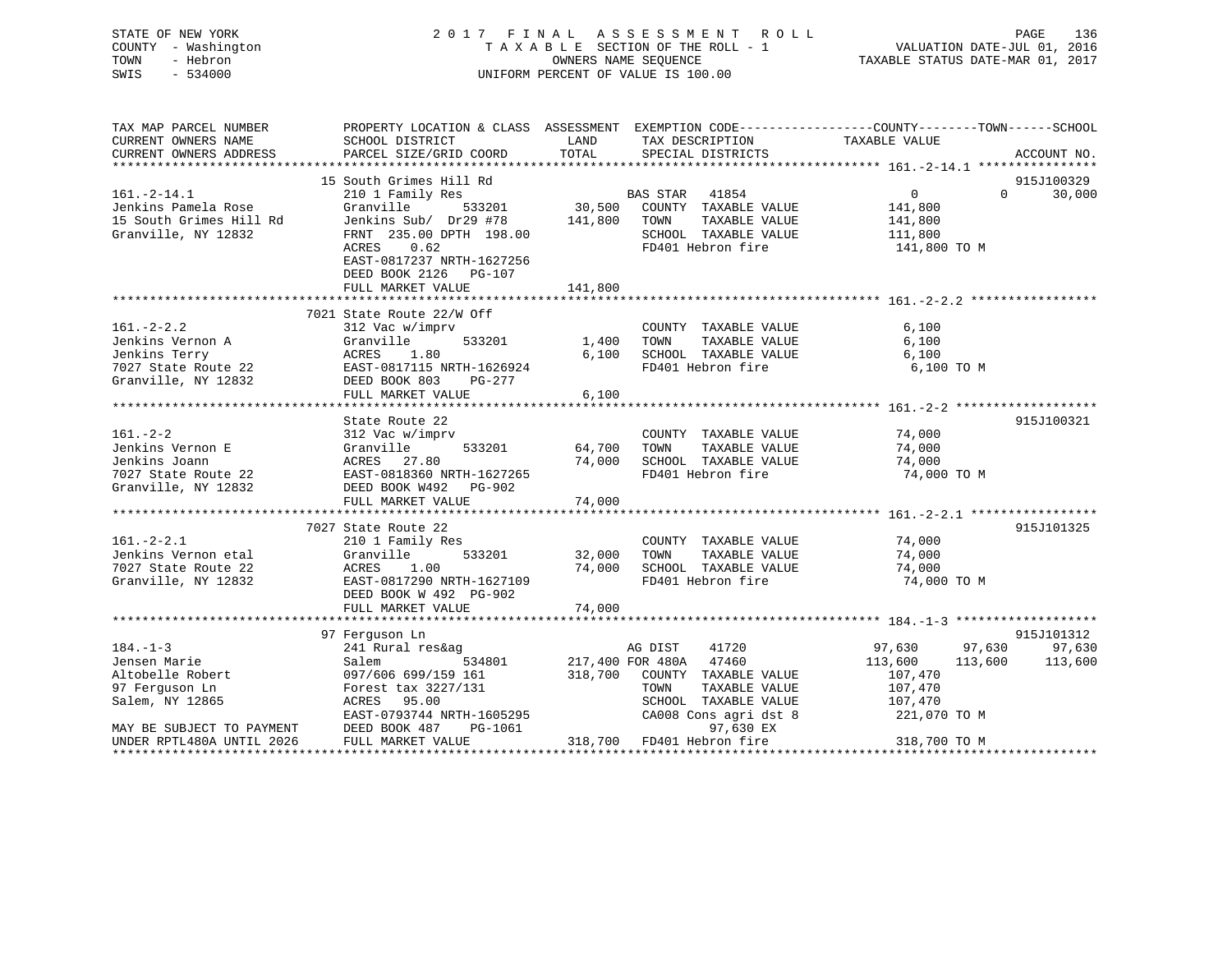# STATE OF NEW YORK 2 0 1 7 F I N A L A S S E S S M E N T R O L L PAGE 137 COUNTY - Washington T A X A B L E SECTION OF THE ROLL - 1 VALUATION DATE-JUL 01, 2016 TOWN - Hebron OWNERS NAME SEQUENCE TAXABLE STATUS DATE-MAR 01, 2017 SWIS - 534000 UNIFORM PERCENT OF VALUE IS 100.00

| TAX MAP PARCEL NUMBER<br>CURRENT OWNERS NAME<br>CURRENT OWNERS ADDRESS                                                                                                                                                                                                                                                 | PROPERTY LOCATION & CLASS ASSESSMENT EXEMPTION CODE----------------COUNTY-------TOWN------SCHOOL                                                                                                                                                                                                                                                                                           |                                                                                                                                                                                                                                                                                                                                              | ACCOUNT NO.                 |
|------------------------------------------------------------------------------------------------------------------------------------------------------------------------------------------------------------------------------------------------------------------------------------------------------------------------|--------------------------------------------------------------------------------------------------------------------------------------------------------------------------------------------------------------------------------------------------------------------------------------------------------------------------------------------------------------------------------------------|----------------------------------------------------------------------------------------------------------------------------------------------------------------------------------------------------------------------------------------------------------------------------------------------------------------------------------------------|-----------------------------|
| $158. - 1 - 21.1$<br>198.-1-21.1<br>30 Jockimo Vincent M<br>30 Jockimo Vincent M<br>30 Hartford 533801 41,200 COUNTY TAXABLE VALUE 171,400<br>41,400 TOWN TAXABLE VALUE 171,400<br>4280 County Route 30 EAST-0785382 NRTH-1627972 SCHOOL TAXABLE VALUE 141,40                                                          | 4280 County Route 30                                                                                                                                                                                                                                                                                                                                                                       |                                                                                                                                                                                                                                                                                                                                              | 915J101308<br>$0 \t 30,000$ |
|                                                                                                                                                                                                                                                                                                                        | Oak Hill Rd<br>DEED BOOK 711<br>PG-263                                                                                                                                                                                                                                                                                                                                                     | COUNTY TAXABLE VALUE 12,200<br>al vac<10 $\begin{array}{cccccc} \text{COUNTY} & \text{TABLE VALUE} & \text{12,200} \\ \text{534801} & \text{12,200} & \text{TOWN} & \text{TAXABLE VALUE} & \text{12,200} \\ \text{sion Lot C} & \text{12,200} & \text{SCHOOL TAXABLE VALUE} & \text{12,200} \\ \end{array}$<br>FD401 Hebron fire 12,200 TO M |                             |
| 178.-1-47<br>18.-1-47<br>18.-1-47<br>18.-1-47<br>534801<br>534801<br>534801<br>534801<br>534801<br>534801<br>534801<br>536,800<br>200 COUNTY TAXABLE VALUE<br>TAXABLE VALUE<br>TAXABLE VALUE<br>2.56<br>SCHOOL TAXABLE VALUE<br>SCHOOL TAXABLE VALUE<br>130,200<br>5                                                   | 13 Oak Hill Rd                                                                                                                                                                                                                                                                                                                                                                             |                                                                                                                                                                                                                                                                                                                                              | 65,500<br>$\Omega$          |
| $\begin{tabular}{lllllllllllll} 185.-1-14.10 & 36 \mbox{Center way} & 15,510 & 15,510 & 15,510 & 15,510 & 15,510 & 15,510 & 15,510 & 15,510 & 15,510 & 15,510 & 15,510 & 15,510 & 15,510 & 15,510 & 15,510 & 15,510 & 15,510 & 15,510 & 15,510 & 15,510 & 15,510 & 15,510 & 15,51$<br>Johnson Andrew<br>Johnson Andrew | 36 Center Way                                                                                                                                                                                                                                                                                                                                                                              |                                                                                                                                                                                                                                                                                                                                              | 915J100676                  |
| $178. - 1 - 38$<br>Johnson Gloria J<br>PO Box 164<br>Arlington, VT 05250                                                                                                                                                                                                                                               | Blossom Rd<br>$\begin{tabular}{lcccccc}322 Rural vac >10 & & & \textbf{COUNTY TAXABLE VALUE} & & & 30,500 \\ \texttt{Salem} & & 534801 & & 30,500 & \texttt{TOWN} & \texttt{TAXABLE VALUE} & & 30,500 \\ \texttt{Bromley Sub/ Lot 24 29\#30} & & 30,500 & \texttt{SCHOOL TAXABLE VALUE} & & 30,500 \\ \end{tabular}$<br>ACRES 10.66<br>EAST-0819702 NRTH-1609760<br>DEED BOOK 700<br>PG-74 | FD401 Hebron fire 30,500 TO M                                                                                                                                                                                                                                                                                                                | 915J101386                  |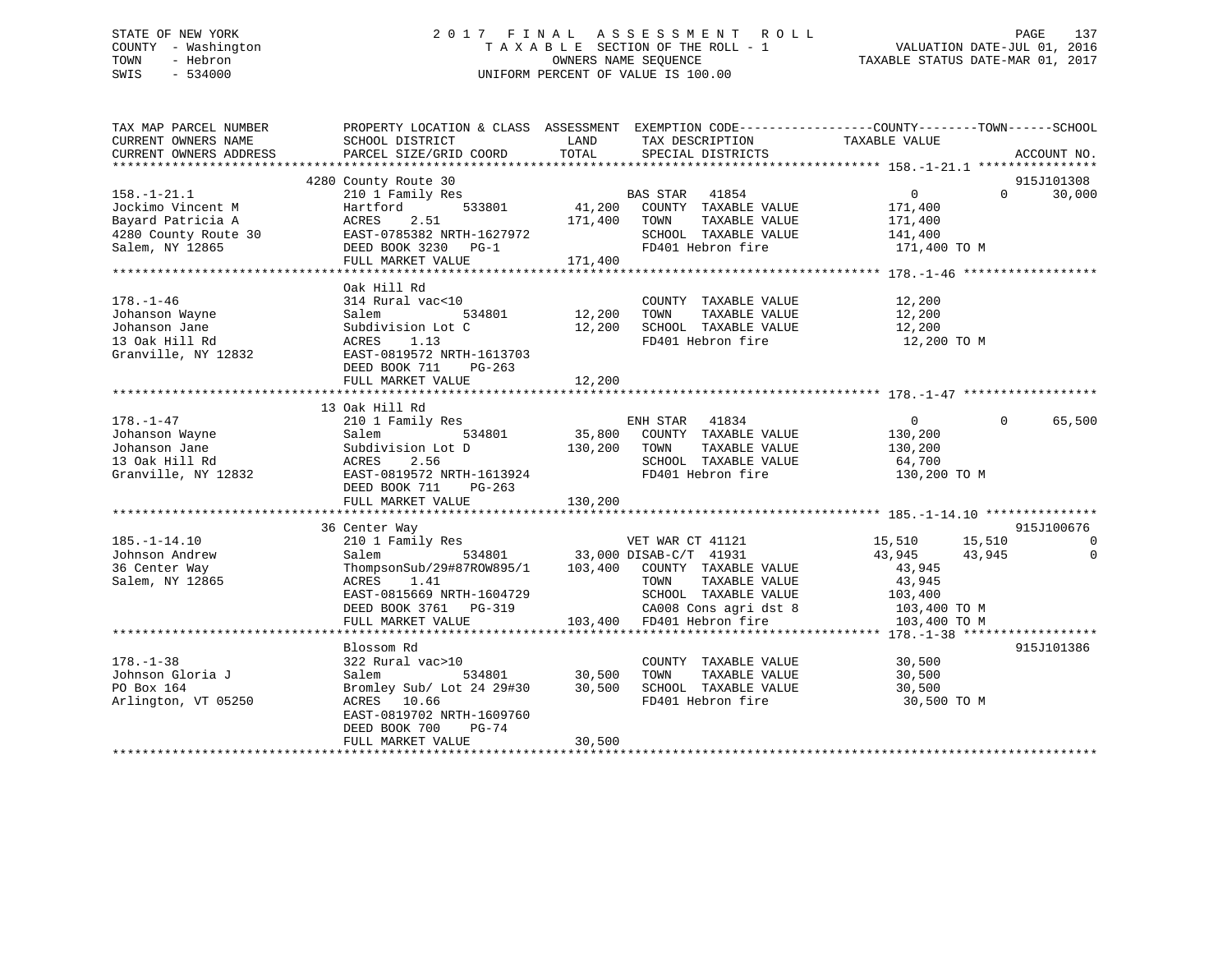# STATE OF NEW YORK 2 0 1 7 F I N A L A S S E S S M E N T R O L L PAGE 138 COUNTY - Washington T A X A B L E SECTION OF THE ROLL - 1 VALUATION DATE-JUL 01, 2016 TOWN - Hebron OWNERS NAME SEQUENCE TAXABLE STATUS DATE-MAR 01, 2017 SWIS - 534000 UNIFORM PERCENT OF VALUE IS 100.00

| TAX MAP PARCEL NUMBER                   | PROPERTY LOCATION & CLASS ASSESSMENT EXEMPTION CODE----------------COUNTY-------TOWN------SCHOOL |              |                                                     |                     |                    |
|-----------------------------------------|--------------------------------------------------------------------------------------------------|--------------|-----------------------------------------------------|---------------------|--------------------|
| CURRENT OWNERS NAME                     | SCHOOL DISTRICT                                                                                  | LAND         | TAX DESCRIPTION                                     | TAXABLE VALUE       |                    |
| CURRENT OWNERS ADDRESS                  | PARCEL SIZE/GRID COORD                                                                           | TOTAL        | SPECIAL DISTRICTS                                   |                     | ACCOUNT NO.        |
|                                         | 915 Chamberlin Mills Rd                                                                          |              |                                                     |                     | 915J101219         |
| $177. - 1 - 6.4$                        | 210 1 Family Res                                                                                 |              | BAS STAR 41854                                      | $\overline{0}$      | $\Omega$<br>30,000 |
| Johnson Leif                            | 534801<br>Salem                                                                                  |              | 32,700 COUNTY TAXABLE VALUE                         | 57,900              |                    |
| Fitzgerald Eva M                        | ACRES<br>1.29                                                                                    | 57,900       | TAXABLE VALUE<br>TOWN                               | 57,900              |                    |
| 920 Chamberlin Mills Rd                 | EAST-0808925 NRTH-1613385                                                                        |              | SCHOOL TAXABLE VALUE                                | 27,900              |                    |
| Salem, NY 12865                         | DEED BOOK 3300 PG-3                                                                              |              | FD401 Hebron fire                                   | 57,900 TO M         |                    |
|                                         | FULL MARKET VALUE                                                                                | 57,900       |                                                     |                     |                    |
|                                         |                                                                                                  |              |                                                     |                     |                    |
|                                         | Chamberlin Mills Rd/off                                                                          |              |                                                     |                     | 915J101425         |
| $177. - 1 - 6.5$                        | 314 Rural vac<10                                                                                 |              | COUNTY TAXABLE VALUE                                | 4,400               |                    |
| Johnson Leif                            | 534801<br>Salem                                                                                  | 4,400        | TOWN<br>TAXABLE VALUE                               | 4,400               |                    |
| 920 Chamberlin Mills Rd                 | ACRES<br>5.80                                                                                    | 4,400        | SCHOOL TAXABLE VALUE                                | 4,400               |                    |
| Salem, NY 12865                         | EAST-0809084 NRTH-1614057                                                                        |              | FD401 Hebron fire                                   | 4,400 TO M          |                    |
|                                         | DEED BOOK 908<br>PG-220                                                                          |              |                                                     |                     |                    |
|                                         | FULL MARKET VALUE                                                                                | 4,400        |                                                     |                     |                    |
|                                         |                                                                                                  |              |                                                     |                     |                    |
|                                         | Chamberlin Mills Rd/n Off                                                                        |              |                                                     |                     | 915J101892         |
| $177. - 1 - 6.29$                       | 314 Rural vac<10                                                                                 |              | COUNTY TAXABLE VALUE                                | 3,300               |                    |
| Johnson Leif<br>920 Chamberlin Mills Rd | 534801<br>Salem                                                                                  | 3,300        | TAXABLE VALUE<br>TOWN<br>3,300 SCHOOL TAXABLE VALUE | 3,300               |                    |
| Salem, NY 12865                         | lot 27<br>4.37<br>ACRES                                                                          |              | FD401 Hebron fire                                   | 3,300<br>3,300 TO M |                    |
|                                         | EAST-0808914 NRTH-1614120                                                                        |              |                                                     |                     |                    |
|                                         | DEED BOOK 908<br>$PG-220$                                                                        |              |                                                     |                     |                    |
|                                         | FULL MARKET VALUE                                                                                | 3,300        |                                                     |                     |                    |
|                                         |                                                                                                  |              |                                                     |                     |                    |
|                                         | 920 Chamberlin Mills Rd                                                                          |              |                                                     |                     | 915J100601         |
| $177. - 1 - 6.38$                       | 312 Vac w/imprv                                                                                  |              | COUNTY TAXABLE VALUE                                | 20,000              |                    |
| Johnson Leif                            | Salem                                                                                            | 534801 2,200 | TOWN<br>TAXABLE VALUE                               | 20,000              |                    |
| 920 Chamberlin Mills Rd                 | Hebron Valley Sub/ 29#82 20,000                                                                  |              | SCHOOL TAXABLE VALUE                                | 20,000              |                    |
| Salem, NY 12865                         | lot3                                                                                             |              | FD401 Hebron fire                                   | 20,000 TO M         |                    |
|                                         | FRNT 238.00 DPTH 49.00                                                                           |              |                                                     |                     |                    |
|                                         | 0.27<br>ACRES                                                                                    |              |                                                     |                     |                    |
|                                         | EAST-0808983 NRTH-1613116                                                                        |              |                                                     |                     |                    |
|                                         | DEED BOOK 944<br>PG-217                                                                          |              |                                                     |                     |                    |
|                                         | FULL MARKET VALUE                                                                                | 20,000       |                                                     |                     |                    |
|                                         |                                                                                                  |              |                                                     |                     |                    |
| $184. - 2 - 5$                          | 344 Chamberlin Mills Rd<br>240 Rural res                                                         |              |                                                     | 119,000             | 915J101486         |
| Johnson Marshall                        | 534801<br>Salem                                                                                  | 62,900       | COUNTY TAXABLE VALUE<br>TOWN<br>TAXABLE VALUE       | 119,000             |                    |
| 120 Clark St                            | Lot 5                                                                                            | 119,000      | SCHOOL TAXABLE VALUE                                | 119,000             |                    |
| Merrick, NY 11566                       | ACRES 18.90                                                                                      |              | CA008 Cons agri dst 8                               | 119,000 TO M        |                    |
|                                         | EAST-0798571 NRTH-1607156                                                                        |              | FD401 Hebron fire                                   | 119,000 TO M        |                    |
|                                         | DEED BOOK 1835 PG-174                                                                            |              |                                                     |                     |                    |
|                                         | FULL MARKET VALUE                                                                                | 119,000      |                                                     |                     |                    |
|                                         |                                                                                                  |              |                                                     |                     |                    |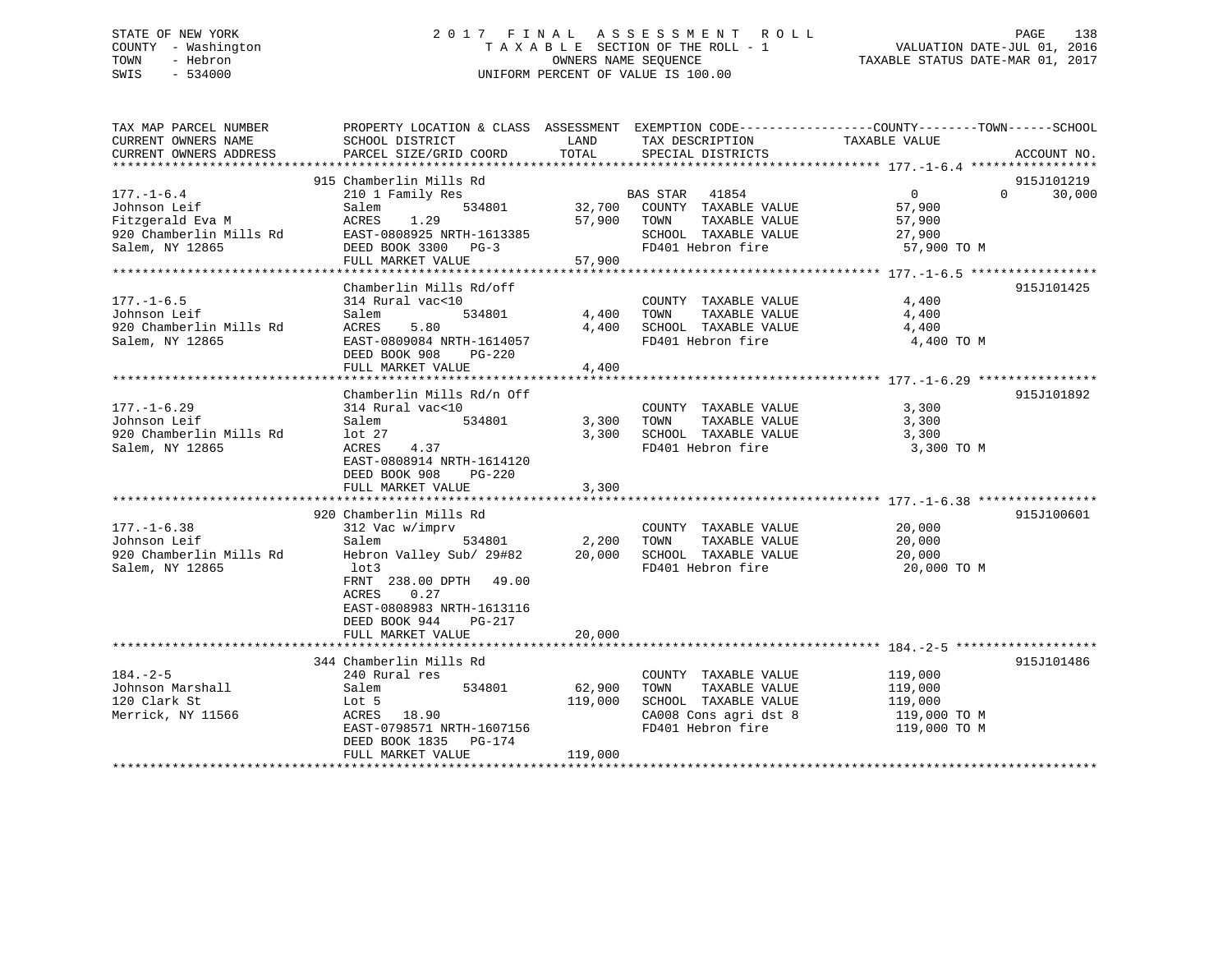# STATE OF NEW YORK 2 0 1 7 F I N A L A S S E S S M E N T R O L L PAGE 139 COUNTY - Washington T A X A B L E SECTION OF THE ROLL - 1 VALUATION DATE-JUL 01, 2016 TOWN - Hebron OWNERS NAME SEQUENCE TAXABLE STATUS DATE-MAR 01, 2017 SWIS - 534000 UNIFORM PERCENT OF VALUE IS 100.00

| TAX MAP PARCEL NUMBER<br>CURRENT OWNERS NAME<br>CURRENT OWNERS ADDRESS | PROPERTY LOCATION & CLASS ASSESSMENT EXEMPTION CODE----------------COUNTY-------TOWN------SCHOOL<br>SCHOOL DISTRICT<br>PARCEL SIZE/GRID COORD | LAND<br>TOTAL | TAX DESCRIPTION<br>SPECIAL DISTRICTS          | TAXABLE VALUE    | ACCOUNT NO.        |
|------------------------------------------------------------------------|-----------------------------------------------------------------------------------------------------------------------------------------------|---------------|-----------------------------------------------|------------------|--------------------|
|                                                                        | 6565 State Route 22                                                                                                                           |               |                                               |                  | 915J100077         |
| $177. - 1 - 11$                                                        | 210 1 Family Res                                                                                                                              |               | ENH STAR<br>41834                             | $\overline{0}$   | 65,500<br>$\Omega$ |
| Johnson Wallace H                                                      |                                                                                                                                               | 31,000        |                                               |                  |                    |
| Johnson Catherine                                                      | Salem<br>534801<br>FRNT 250.00 DPTH 132.00                                                                                                    | 74,100        | COUNTY TAXABLE VALUE<br>TOWN<br>TAXABLE VALUE | 74,100<br>74,100 |                    |
|                                                                        | 0.76                                                                                                                                          |               |                                               |                  |                    |
| 6565 State Route 22                                                    | ACRES                                                                                                                                         |               | SCHOOL TAXABLE VALUE                          | 8,600            |                    |
| Salem, NY 12865                                                        | EAST-0815169 NRTH-1616092<br>DEED BOOK 3327 PG-250                                                                                            |               | FD401 Hebron fire                             | 74,100 TO M      |                    |
|                                                                        | FULL MARKET VALUE                                                                                                                             | 74,100        |                                               |                  |                    |
|                                                                        |                                                                                                                                               |               |                                               |                  |                    |
|                                                                        | 133 Crosier Rd                                                                                                                                |               |                                               |                  |                    |
| $167. - 1 - 20.5$                                                      | 210 1 Family Res                                                                                                                              |               | COUNTY TAXABLE VALUE                          | 76,000           |                    |
| Jones Douglas H                                                        | 534801<br>Salem                                                                                                                               | 38,400        | TAXABLE VALUE<br>TOWN                         | 76,000           |                    |
| 133 Crosier Rd                                                         | 756/257                                                                                                                                       | 76,000        | SCHOOL TAXABLE VALUE                          | 76,000           |                    |
| Salem, NY 12865                                                        | ACRES<br>1.18 BANK<br>11A<br>EAST-0792143 NRTH-1618124<br>DEED BOOK 3385 PG-38                                                                |               | FD401 Hebron fire                             | 76,000 TO M      |                    |
|                                                                        | FULL MARKET VALUE                                                                                                                             | 76,000        |                                               |                  |                    |
|                                                                        |                                                                                                                                               |               |                                               |                  |                    |
|                                                                        | 1089 Bogtown Rd                                                                                                                               |               |                                               |                  | 915J100685         |
| $184. - 1 - 15.1$                                                      | 312 Vac w/imprv                                                                                                                               |               | COUNTY TAXABLE VALUE                          | 35,900           |                    |
| Jordon Byron                                                           | 534801<br>Salem                                                                                                                               | 20,000        | TOWN<br>TAXABLE VALUE                         | 35,900           |                    |
| Murrelle Lisa                                                          | $2.0$ Ad                                                                                                                                      | 35,900        | SCHOOL TAXABLE VALUE                          | 35,900           |                    |
| 1089 Bogtown Rd                                                        | 2.00<br>ACRES                                                                                                                                 |               | FD401 Hebron fire                             | 35,900 TO M      |                    |
| Salem, NY 12865                                                        | EAST-0804264 NRTH-1605710<br>DEED BOOK 3050 PG-50                                                                                             |               |                                               |                  |                    |
|                                                                        | FULL MARKET VALUE                                                                                                                             | 35,900        |                                               |                  |                    |
|                                                                        |                                                                                                                                               |               |                                               |                  |                    |
|                                                                        | 317 Allen Rd                                                                                                                                  |               |                                               |                  | 915J101133         |
| $185. - 1 - 6.3$                                                       | 210 1 Family Res                                                                                                                              |               | COUNTY TAXABLE VALUE                          | 64,200           |                    |
| Joy Arthur A Jr                                                        | 534801<br>Salem                                                                                                                               | 32,500        | TAXABLE VALUE<br>TOWN                         | 64,200           |                    |
| RD 1 Box 18                                                            | ACRES<br>1.20                                                                                                                                 | 64,200        | SCHOOL TAXABLE VALUE                          | 64,200           |                    |
| Woodsville, NH 03785                                                   | EAST-0809977 NRTH-1609350<br>DEED BOOK 553<br>PG-151                                                                                          |               | FD401 Hebron fire                             | 64,200 TO M      |                    |
|                                                                        | FULL MARKET VALUE                                                                                                                             | 64,200        |                                               |                  |                    |
|                                                                        |                                                                                                                                               |               |                                               |                  |                    |
|                                                                        | 76 Higgins Rd                                                                                                                                 |               |                                               |                  | 915J101468         |
| $161. -2 - 10.21$                                                      | 210 1 Family Res                                                                                                                              |               | COUNTY TAXABLE VALUE                          | 142,400          |                    |
| Jurnack David F                                                        | Granville<br>533201                                                                                                                           | 32,600        | TOWN<br>TAXABLE VALUE                         | 142,400          |                    |
| Armstrong Ashley K                                                     | 1.22<br>ACRES                                                                                                                                 | 142,400       | SCHOOL TAXABLE VALUE                          | 142,400          |                    |
| 76 Higgins Rd                                                          | EAST-0818724 NRTH-1625537                                                                                                                     |               | FD401 Hebron fire                             | 142,400 TO M     |                    |
| Granville, NY 12832                                                    | DEED BOOK 1819<br>PG-68                                                                                                                       |               |                                               |                  |                    |
|                                                                        | FULL MARKET VALUE                                                                                                                             | 142,400       |                                               |                  |                    |
|                                                                        |                                                                                                                                               |               |                                               |                  |                    |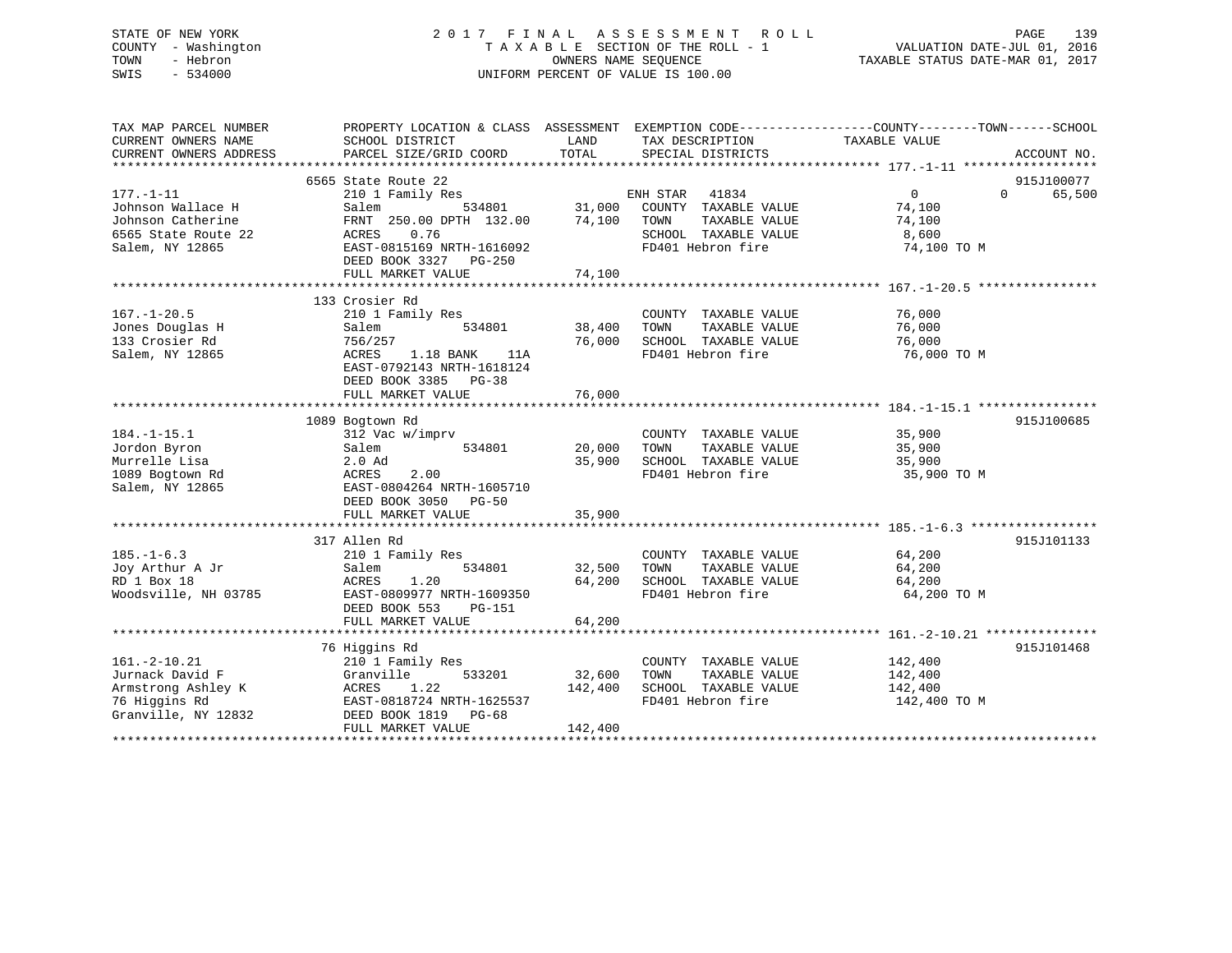# STATE OF NEW YORK 2 0 1 7 F I N A L A S S E S S M E N T R O L L PAGE 140 COUNTY - Washington T A X A B L E SECTION OF THE ROLL - 1 VALUATION DATE-JUL 01, 2016 TOWN - Hebron OWNERS NAME SEQUENCE TAXABLE STATUS DATE-MAR 01, 2017 SWIS - 534000 UNIFORM PERCENT OF VALUE IS 100.00

| TAX MAP PARCEL NUMBER | PROPERTY LOCATION & CLASS ASSESSMENT EXEMPTION CODE----------------COUNTY-------TOWN-----SCHOOL               |              |                                                                                                               |                              |                |                    |
|-----------------------|---------------------------------------------------------------------------------------------------------------|--------------|---------------------------------------------------------------------------------------------------------------|------------------------------|----------------|--------------------|
| CURRENT OWNERS NAME   | SCHOOL DISTRICT                                                                                               | LAND         | TAX DESCRIPTION                                                                                               | TAXABLE VALUE                |                |                    |
|                       |                                                                                                               |              |                                                                                                               |                              |                |                    |
|                       |                                                                                                               |              |                                                                                                               |                              |                |                    |
|                       | 3183 County Route 30                                                                                          |              |                                                                                                               |                              |                | 915J100244         |
| $183.16 - 1 - 9$      |                                                                                                               |              |                                                                                                               | 18,300                       | 18,000         | $\Omega$           |
| Kamburelis Kristofer  |                                                                                                               |              |                                                                                                               | $\overline{0}$               | $\overline{0}$ | 30,000             |
| Kamburelis KaSandra   | 210 1 Family Res<br>Salem 534801 21,300 BAS STAR 41854<br>FRNT 65.00 DPTH 234.00 122,000 COUNTY TAXABLE VALUE |              |                                                                                                               | 103,700                      |                |                    |
| 3183 County Route 30  | ACRES 0.35 BANK 11A                                                                                           |              | TAXABLE VALUE<br>TOWN                                                                                         | 104,000                      |                |                    |
| Salem, NY 12865       | EAST-0791728 NRTH-1603918                                                                                     |              | SCHOOL TAXABLE VALUE                                                                                          | 92,000                       |                |                    |
|                       | DEED BOOK 2201 PG-24                                                                                          |              | CA008 Cons agri dst 8<br>122,000 FD401 Hebron fire                                                            | 122,000 TO M<br>122,000 TO M |                |                    |
|                       | FULL MARKET VALUE                                                                                             |              |                                                                                                               |                              |                |                    |
|                       |                                                                                                               |              | LD401 West hebron light 122,000 TO M                                                                          |                              |                |                    |
|                       |                                                                                                               |              |                                                                                                               |                              |                |                    |
|                       | State Route 22/E Off                                                                                          |              |                                                                                                               |                              |                | 915J101194         |
| $161. - 2 - 3.3$      | 322 Rural vac>10                                                                                              |              | COUNTY TAXABLE VALUE 25,600                                                                                   |                              |                |                    |
| Kane Cheryl A         | 533201 25,600 TOWN<br>Granville                                                                               |              | TAXABLE VALUE 25,600                                                                                          |                              |                |                    |
| 34 Hospital Rd        |                                                                                                               |              | 25,600 SCHOOL TAXABLE VALUE                                                                                   | 25,600                       |                |                    |
| Monson, MA 01057      | Row 673/75<br>ACRES 15.07                                                                                     |              | FD401 Hebron fire                                                                                             | 25,600 TO M                  |                |                    |
|                       | EAST-0819703 NRTH-1627481                                                                                     |              |                                                                                                               |                              |                |                    |
|                       | DEED BOOK 2102 PG-85                                                                                          |              |                                                                                                               |                              |                |                    |
|                       |                                                                                                               |              |                                                                                                               |                              |                |                    |
|                       |                                                                                                               |              |                                                                                                               |                              |                |                    |
|                       | 122 Little Burch Hill Rd                                                                                      |              |                                                                                                               |                              |                | 915J100032         |
| $151. - 1 - 19$       | 210 1 Family Res                                                                                              |              | COUNTY TAXABLE VALUE 105,500                                                                                  |                              |                |                    |
|                       |                                                                                                               |              |                                                                                                               |                              |                |                    |
|                       |                                                                                                               |              | $\frac{105,33801}{105,500}$ 65,100 TOWN TAXABLE VALUE 105,500<br>ANK 999 105,500 SCHOOL TAXABLE VALUE 105,500 |                              |                |                    |
|                       |                                                                                                               |              | FD401 Hebron fire                                                                                             | 105,500 TO M                 |                |                    |
|                       |                                                                                                               |              |                                                                                                               |                              |                |                    |
|                       |                                                                                                               |              |                                                                                                               |                              |                |                    |
|                       |                                                                                                               |              |                                                                                                               |                              |                |                    |
|                       | 7047 State Route 22                                                                                           |              |                                                                                                               |                              |                | 915J100588         |
| $161. - 1 - 9$        | 240 Rural res                                                                                                 |              | <b>BAS STAR 41854</b>                                                                                         | $\overline{0}$               |                | $\Omega$<br>30,000 |
| Kaprelian Nadine      | Granville                                                                                                     |              | 533201 134,900 COUNTY TAXABLE VALUE 216,500                                                                   |                              |                |                    |
| 7047 State Route 22   | 954/61                                                                                                        | 216,500 TOWN | TAXABLE VALUE                                                                                                 | 216,500                      |                |                    |
| Granville, NY 12832   | ACRES 75.90 BANK 998                                                                                          |              | SCHOOL TAXABLE VALUE 186,500                                                                                  |                              |                |                    |
|                       | EAST-0817402 NRTH-1628830                                                                                     |              | FD401 Hebron fire                                                                                             | 216,500 TO M                 |                |                    |
|                       | DEED BOOK 3130 PG-150                                                                                         |              |                                                                                                               |                              |                |                    |
|                       | FULL MARKET VALUE                                                                                             | 216,500      |                                                                                                               |                              |                |                    |
|                       |                                                                                                               |              |                                                                                                               |                              |                |                    |
|                       | Pine Hill Rd/e Off                                                                                            |              |                                                                                                               |                              |                | 915J101068         |
| $169. - 1 - 14$       | 314 Rural vac<10                                                                                              |              | COUNTY TAXABLE VALUE                                                                                          | 7,000                        |                |                    |
| Kaprelian Nadine      | 533201<br>Granville                                                                                           | 7,000        | TAXABLE VALUE<br>TOWN                                                                                         | 7,000                        |                |                    |
| 7047 State Route 22   | No Row                                                                                                        | 7,000        | SCHOOL TAXABLE VALUE                                                                                          | 7,000                        |                |                    |
| Granville, NY 12832   | 9.38<br>ACRES                                                                                                 |              | FD401 Hebron fire                                                                                             | 7,000 TO M                   |                |                    |
|                       | EAST-0812355 NRTH-1625868                                                                                     |              |                                                                                                               |                              |                |                    |
|                       | DEED BOOK 3130 PG-150                                                                                         |              |                                                                                                               |                              |                |                    |
|                       | FULL MARKET VALUE                                                                                             | 7,000        |                                                                                                               |                              |                |                    |
|                       |                                                                                                               |              |                                                                                                               |                              |                |                    |
|                       |                                                                                                               |              |                                                                                                               |                              |                |                    |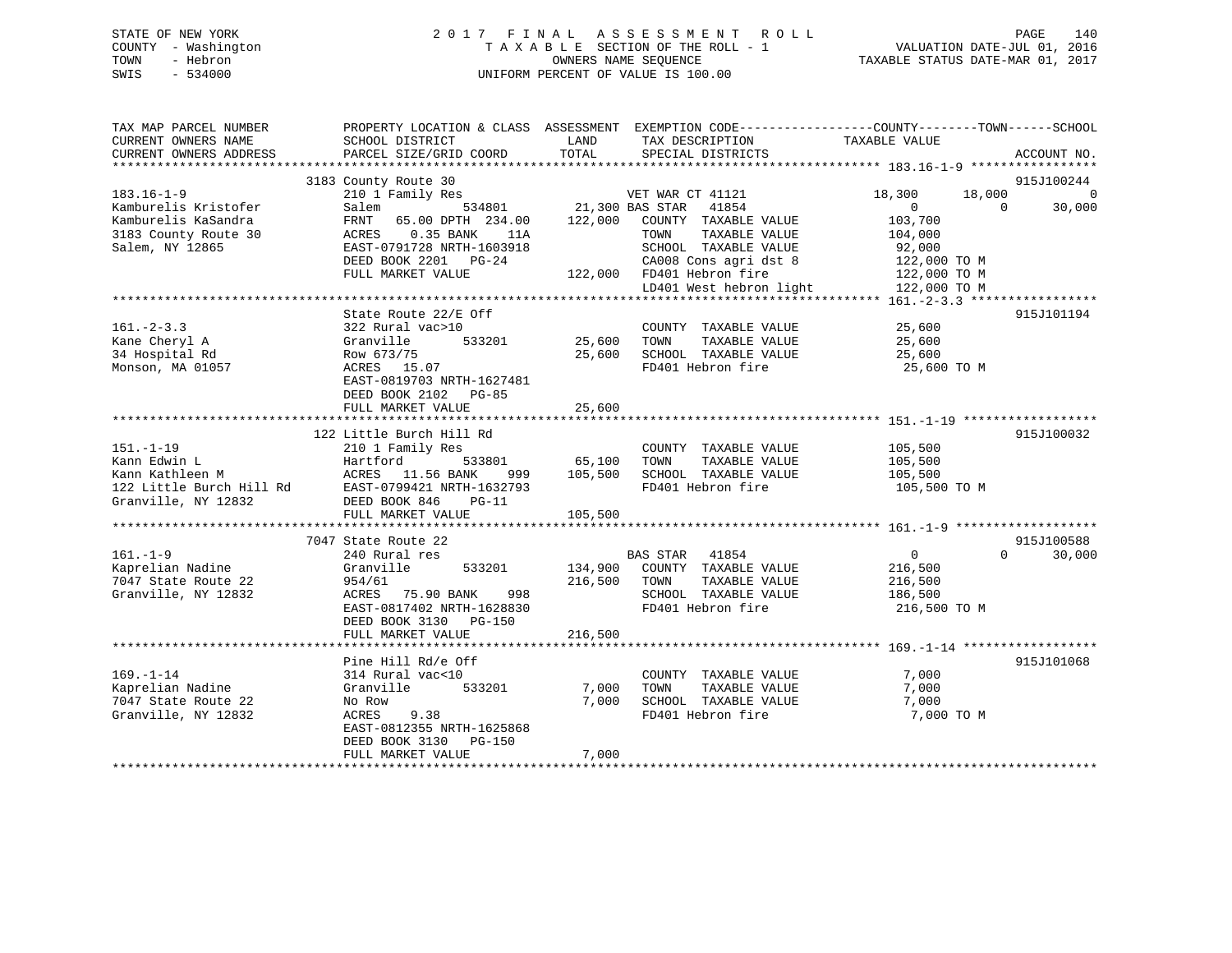# STATE OF NEW YORK 2 0 1 7 F I N A L A S S E S S M E N T R O L L PAGE 141 COUNTY - Washington T A X A B L E SECTION OF THE ROLL - 1 VALUATION DATE-JUL 01, 2016 TOWN - Hebron OWNERS NAME SEQUENCE TAXABLE STATUS DATE-MAR 01, 2017 SWIS - 534000 UNIFORM PERCENT OF VALUE IS 100.00

| TAX MAP PARCEL NUMBER<br>CURRENT OWNERS NAME | PROPERTY LOCATION & CLASS ASSESSMENT EXEMPTION CODE----------------COUNTY-------TOWN------SCHOOL<br>SCHOOL DISTRICT | LAND    | TAX DESCRIPTION       | TAXABLE VALUE      |             |
|----------------------------------------------|---------------------------------------------------------------------------------------------------------------------|---------|-----------------------|--------------------|-------------|
| CURRENT OWNERS ADDRESS                       | PARCEL SIZE/GRID COORD                                                                                              | TOTAL   | SPECIAL DISTRICTS     |                    | ACCOUNT NO. |
|                                              |                                                                                                                     |         |                       |                    |             |
|                                              | State Route 22                                                                                                      |         |                       |                    | 915J100152  |
| $185. - 1 - 9$                               | 322 Rural vac>10                                                                                                    |         | FOR 480A<br>47460     | 47,500<br>47,500   | 47,500      |
| Karabela Stravos                             | Salem<br>534801                                                                                                     | 59,400  | COUNTY TAXABLE VALUE  | 11,900             |             |
| Karabela Helen                               | Lot C                                                                                                               | 59,400  | TOWN<br>TAXABLE VALUE | 11,900             |             |
| 6188 State Route 22                          | Forest tax 3226/15                                                                                                  |         | SCHOOL TAXABLE VALUE  | 11,900             |             |
| Salem, NY 12865                              | ACRES 31.49                                                                                                         |         | FD401 Hebron fire     | 59,400 TO M        |             |
|                                              | EAST-0816390 NRTH-1606033                                                                                           |         |                       |                    |             |
| MAY BE SUBJECT TO PAYMENT                    | DEED BOOK 900<br>PG-325                                                                                             |         |                       |                    |             |
| UNDER RPTL480A UNTIL 2026                    | FULL MARKET VALUE                                                                                                   | 59,400  |                       |                    |             |
|                                              |                                                                                                                     |         |                       |                    |             |
|                                              | Blossom Rd                                                                                                          |         |                       |                    | 915J100081  |
| $186. - 1 - 6$                               | 912 Forest s480a                                                                                                    |         | FOR 480A 47460        | 55,643<br>55,643   | 55,643      |
| Karabelas Andreas                            | 534801<br>Salem                                                                                                     | 82,100  | COUNTY TAXABLE VALUE  | 26,457             |             |
| 6188 State Route 22                          | Forest Commit 706/109                                                                                               | 82,100  | TAXABLE VALUE<br>TOWN | 26,457             |             |
| Salem, NY 12865                              | ACRES<br>53.10                                                                                                      |         | SCHOOL TAXABLE VALUE  | 26,457             |             |
|                                              | EAST-0819877 NRTH-1605272                                                                                           |         | CA008 Cons agri dst 8 | 82,100 TO M        |             |
| MAY BE SUBJECT TO PAYMENT                    | DEED BOOK 3638 PG-14                                                                                                |         | FD401 Hebron fire     | 82,100 TO M        |             |
| UNDER RPTL480A UNTIL 2026                    | FULL MARKET VALUE                                                                                                   | 82,100  |                       |                    |             |
|                                              |                                                                                                                     |         |                       |                    |             |
|                                              | Center Way                                                                                                          |         |                       |                    | 915J101437  |
| $185. - 1 - 15$                              | 322 Rural vac>10                                                                                                    |         | FOR 480A<br>47460     | 41,600<br>41,600   | 41,600      |
| Karabelas Stavros                            | Salem<br>534801                                                                                                     | 52,000  | COUNTY TAXABLE VALUE  | 10,400             |             |
| Karabelas Helen                              | Lot A                                                                                                               | 52,000  | TAXABLE VALUE<br>TOWN | 10,400             |             |
| 6188 State Route 22                          | 25.60<br>ACRES                                                                                                      |         | SCHOOL TAXABLE VALUE  | 10,400             |             |
| Salem, NY 12865                              | EAST-0816781 NRTH-1604039                                                                                           |         | FD401 Hebron fire     | 52,000 TO M        |             |
|                                              | DEED BOOK 2655<br>PG-136                                                                                            |         |                       |                    |             |
| MAY BE SUBJECT TO PAYMENT                    | FULL MARKET VALUE                                                                                                   | 52,000  |                       |                    |             |
| UNDER RPTL480A UNTIL 2026                    |                                                                                                                     |         |                       |                    |             |
| *********************                        |                                                                                                                     |         |                       |                    |             |
|                                              | 6188 State Route 22                                                                                                 |         |                       |                    | 915J101438  |
| $185. - 1 - 16$                              | 270 Mfg housing                                                                                                     |         | FOR 480A 47460        | 149,900<br>149,900 | 149,900     |
| Karabelas Stravos                            | Salem<br>534801                                                                                                     | 223,700 | COUNTY TAXABLE VALUE  | 128,000            |             |
| Karabelas Helen                              | Forest Tax 3226/15                                                                                                  | 277,900 | TOWN<br>TAXABLE VALUE | 128,000            |             |
| 6188 State Route 22                          | 731/19                                                                                                              |         | SCHOOL TAXABLE VALUE  | 128,000            |             |
| Salem, NY 12865                              | ACRES<br>98.52                                                                                                      |         | FD401 Hebron fire     | 277,900 TO M       |             |
|                                              | EAST-0816949 NRTH-1606081                                                                                           |         |                       |                    |             |
| MAY BE SUBJECT TO PAYMENT                    | DEED BOOK 667<br>$PG-9$                                                                                             |         |                       |                    |             |
| UNDER RPTL480A UNTIL 2026                    | FULL MARKET VALUE                                                                                                   | 277,900 |                       |                    |             |
|                                              |                                                                                                                     |         |                       |                    |             |
|                                              |                                                                                                                     |         |                       |                    | 915J101116  |
| $142.-3-8.6$                                 | 1288 Big Burch Hill Rd                                                                                              |         |                       | 66,400             |             |
|                                              | 210 1 Family Res                                                                                                    |         | COUNTY TAXABLE VALUE  |                    |             |
| Karmazin Todd R                              | Granville<br>533201                                                                                                 | 40,800  | TAXABLE VALUE<br>TOWN | 66,400             |             |
| Karmazin Catherine A                         | $142. - 1 - 8.6$                                                                                                    | 66,400  | SCHOOL TAXABLE VALUE  | 66,400             |             |
| 700 Broadway Blvd                            | ACRES<br>3.11                                                                                                       |         | FD401 Hebron fire     | 66,400 TO M        |             |
| Toms River, NJ 08757                         | EAST-0801637 NRTH-1640350                                                                                           |         |                       |                    |             |
|                                              | DEED BOOK 3703 PG-83                                                                                                |         |                       |                    |             |
|                                              | FULL MARKET VALUE                                                                                                   | 66,400  |                       |                    |             |
|                                              |                                                                                                                     |         |                       |                    |             |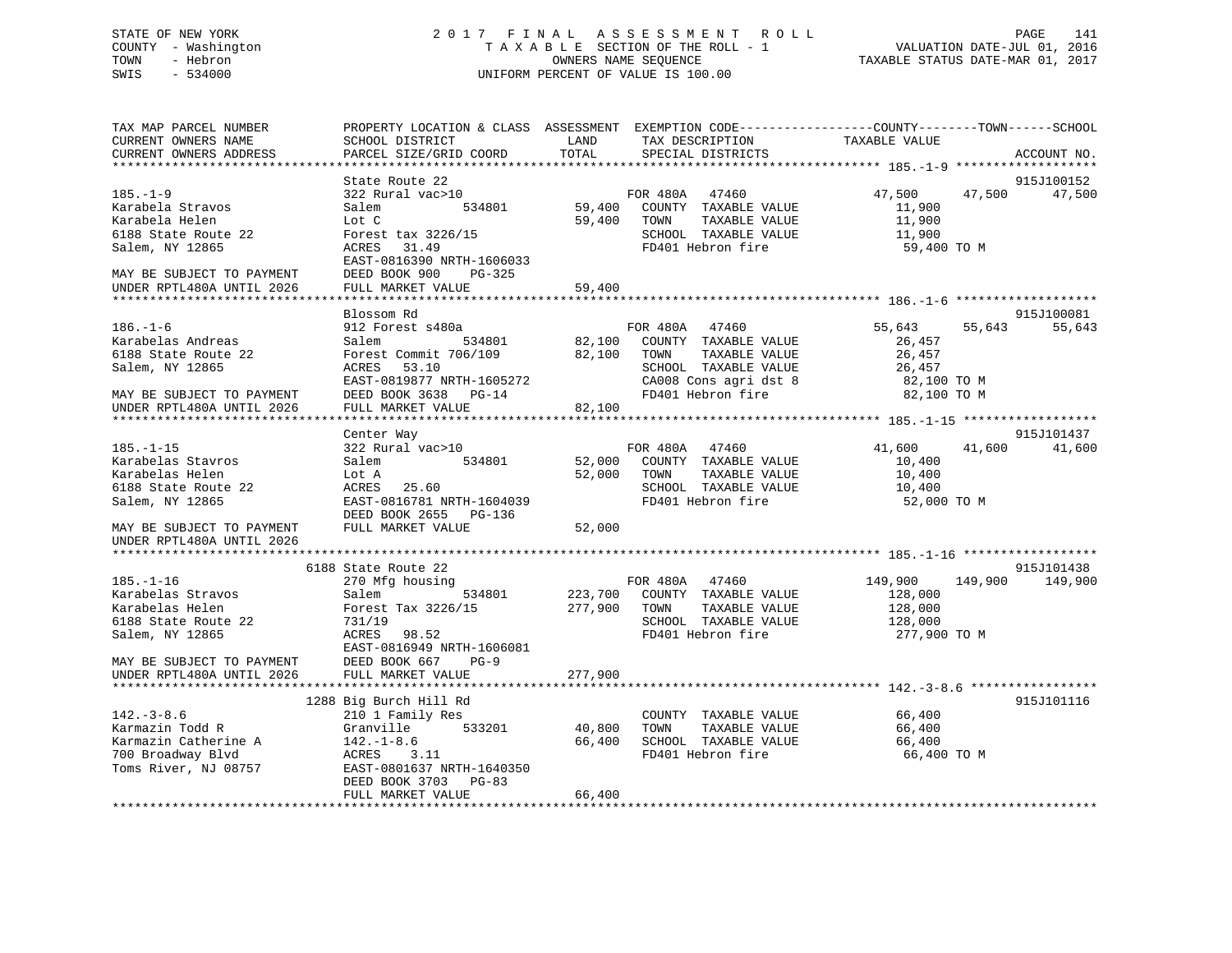# STATE OF NEW YORK 2 0 1 7 F I N A L A S S E S S M E N T R O L L PAGE 142 COUNTY - Washington T A X A B L E SECTION OF THE ROLL - 1 VALUATION DATE-JUL 01, 2016 TOWN - Hebron OWNERS NAME SEQUENCE TAXABLE STATUS DATE-MAR 01, 2017 SWIS - 534000 UNIFORM PERCENT OF VALUE IS 100.00

| CURRENT OWNERS NAME<br>SCHOOL DISTRICT<br>TAXABLE VALUE<br>LAND<br>TAX DESCRIPTION<br>TOTAL<br>CURRENT OWNERS ADDRESS<br>PARCEL SIZE/GRID COORD<br>SPECIAL DISTRICTS<br>***********************<br>3164 County Route 30 | ACCOUNT NO. |
|-------------------------------------------------------------------------------------------------------------------------------------------------------------------------------------------------------------------------|-------------|
|                                                                                                                                                                                                                         |             |
|                                                                                                                                                                                                                         |             |
|                                                                                                                                                                                                                         | 915J100616  |
| $183.20 - 1 - 1.2$<br>88,800<br>210 1 Family Res<br>COUNTY TAXABLE VALUE                                                                                                                                                |             |
| 534801<br>23,000<br>Karp Michael<br>TOWN<br>TAXABLE VALUE<br>88,800<br>Salem                                                                                                                                            |             |
| Mattas Seana R<br>FRNT 116.00 DPTH 157.00<br>88,800<br>SCHOOL TAXABLE VALUE<br>88,800                                                                                                                                   |             |
| 3164 County Route 30<br>CA008 Cons agri dst 8<br>ACRES<br>0.42<br>88,800 TO M                                                                                                                                           |             |
| FD401 Hebron fire<br>EAST-0792169 NRTH-1603528<br>Salem, NY 12865<br>88,800 TO M                                                                                                                                        |             |
| LD401 West hebron light<br>DEED BOOK 3443 PG-44<br>88,800 TO M                                                                                                                                                          |             |
| 88,800<br>FULL MARKET VALUE                                                                                                                                                                                             |             |
|                                                                                                                                                                                                                         |             |
| 253 Middle Rd                                                                                                                                                                                                           | 915J100472  |
| $168. - 1 - 9$<br>312 Vac w/imprv<br>218,000<br>COUNTY TAXABLE VALUE                                                                                                                                                    |             |
| Katahdin LLC<br>534801<br>198,000<br>TAXABLE VALUE<br>Salem<br>TOWN<br>218,000                                                                                                                                          |             |
| SCHOOL TAXABLE VALUE<br>18 Bentgrass Rd<br>$1$ ot $2$<br>218,000<br>218,000                                                                                                                                             |             |
| FD401 Hebron fire<br>Newton, CT 06470<br>ACRES 195.36<br>218,000 TO M                                                                                                                                                   |             |
| EAST-0802806 NRTH-1619871                                                                                                                                                                                               |             |
| DEED BOOK 2964 PG-179                                                                                                                                                                                                   |             |
| FULL MARKET VALUE<br>218,000                                                                                                                                                                                            |             |
|                                                                                                                                                                                                                         |             |
| Mcknight Hill Rd/n Off                                                                                                                                                                                                  | 915J100280  |
| $168. - 1 - 10$<br>322 Rural vac>10<br>26,300<br>COUNTY TAXABLE VALUE                                                                                                                                                   |             |
| 534801<br>26,300<br>Katahdin LLC<br>TOWN<br>TAXABLE VALUE<br>26,300<br>Salem                                                                                                                                            |             |
| 18 Bentgrass Ln<br>sub lot 3<br>26,300<br>SCHOOL TAXABLE VALUE<br>26,300                                                                                                                                                |             |
| Newtown, CT 06470<br>FD401 Hebron fire<br>26,300 TO M<br>ACRES 35.00                                                                                                                                                    |             |
| EAST-0802581 NRTH-1619097                                                                                                                                                                                               |             |
| DEED BOOK 3298 PG-121                                                                                                                                                                                                   |             |
| FULL MARKET VALUE<br>26,300                                                                                                                                                                                             |             |
|                                                                                                                                                                                                                         |             |
| Lang Hill Rd                                                                                                                                                                                                            |             |
| $152. - 2 - 33.7$<br>105 Vac farmland<br>AG DIST<br>41720<br>56,392<br>56,392                                                                                                                                           | 56,392      |
| Katz Michael<br>533201<br>30,708<br>Granville<br>87,100<br>COUNTY TAXABLE VALUE                                                                                                                                         |             |
| Katz Philippa<br>ACRES 22.60<br>87,100<br>TOWN<br>TAXABLE VALUE<br>30,708                                                                                                                                               |             |
| 236 Lang Hill Rd<br>EAST-0810219 NRTH-1637117<br>SCHOOL TAXABLE VALUE<br>30,708                                                                                                                                         |             |
| CA008 Cons agri dst 8<br>Granville, NY 12832<br>DEED BOOK 930<br>PG-111<br>30,708 TO M                                                                                                                                  |             |
| 56,392 EX<br>87,100<br>FULL MARKET VALUE                                                                                                                                                                                |             |
| FD401 Hebron fire<br>87,100 TO M<br>MAY BE SUBJECT TO PAYMENT                                                                                                                                                           |             |
|                                                                                                                                                                                                                         |             |
| UNDER AGDIST LAW TIL 2021                                                                                                                                                                                               |             |
| 236 Lang Hill Rd                                                                                                                                                                                                        | 915J101690  |
| $152 - 2 - 33.3$<br>241 Rural res&ag<br>AG BUILD<br>41700<br>42,500<br>42,500                                                                                                                                           | 42,500      |
|                                                                                                                                                                                                                         |             |
| 533201<br>Katz Michael J<br>253,000 AG DIST<br>41720<br>111,748<br>111,748<br>Granville                                                                                                                                 | 111,748     |
| Katz Philippa<br>592,300 BAS STAR<br>41854<br>$\overline{0}$<br>$\Omega$<br>930/103;930/106                                                                                                                             | 30,000      |
| 236 Lang Hill Rd<br>ACRES 121.20<br>COUNTY TAXABLE VALUE<br>438,052                                                                                                                                                     |             |
| Granville, NY 12832<br>EAST-0810084 NRTH-1635188<br>TOWN<br>TAXABLE VALUE<br>438,052                                                                                                                                    |             |
| DEED BOOK 855<br>PG-194<br>SCHOOL TAXABLE VALUE<br>408,052                                                                                                                                                              |             |
| FULL MARKET VALUE<br>592,300 CA008 Cons agri dst 8<br>480,552 TO M<br>MAY BE SUBJECT TO PAYMENT                                                                                                                         |             |
| UNDER AGDIST LAW TIL 2021<br>111,748 EX                                                                                                                                                                                 |             |
| 592,300 TO M<br>FD401 Hebron fire                                                                                                                                                                                       |             |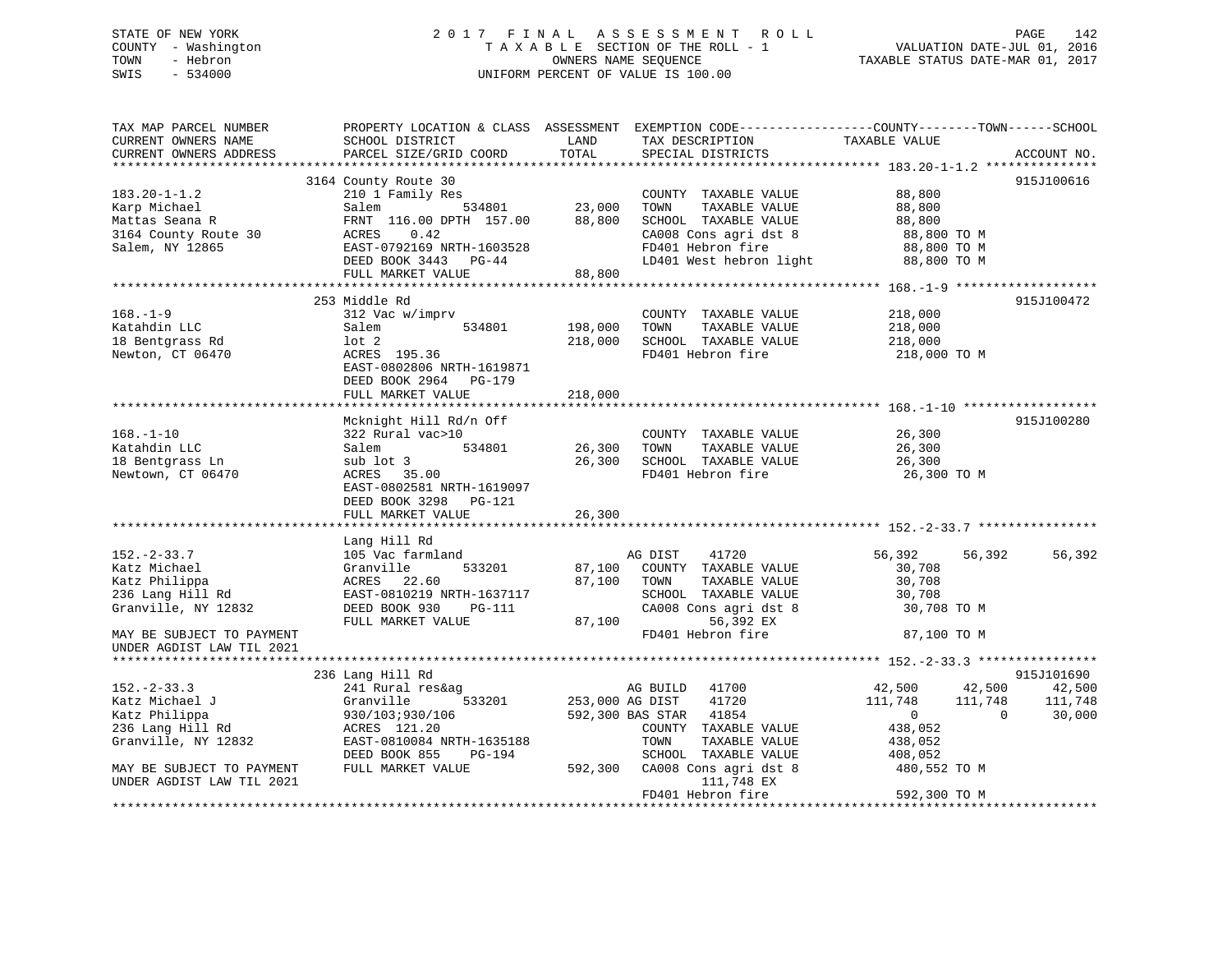# STATE OF NEW YORK 2017 FINAL ASSESSMENT ROLL PAGE 143 COUNTY - Washington  $\begin{array}{ccc} 1 & 0 & 0 \\ 0 & 0 & 0 \end{array}$  T A X A B L E SECTION OF THE ROLL - 1 TOWN SWIS - 534000 UNIFORM PERCENT OF VALUE IS 100.00

| TAX MAP PARCEL NUMBER     | PROPERTY LOCATION & CLASS ASSESSMENT EXEMPTION CODE---------------COUNTY-------TOWN------SCHOOL       |                |                                                       |                  |                |                          |
|---------------------------|-------------------------------------------------------------------------------------------------------|----------------|-------------------------------------------------------|------------------|----------------|--------------------------|
| CURRENT OWNERS NAME       | SCHOOL DISTRICT                                                                                       | LAND           | TAX DESCRIPTION                                       | TAXABLE VALUE    |                |                          |
| CURRENT OWNERS ADDRESS    | PARCEL SIZE/GRID COORD                                                                                | TOTAL          | SPECIAL DISTRICTS                                     |                  |                | ACCOUNT NO.              |
|                           |                                                                                                       |                |                                                       |                  |                |                          |
|                           | 256 Halls Pond Rd                                                                                     |                |                                                       |                  |                | 915J100149               |
| $159. - 1 - 27$           | 240 Rural res                                                                                         |                | $\frac{CW_1U_2V_{11}}{1854}$<br>76,900 BAS STAR 41854 | 8,000            | 8,000          | $\overline{0}$           |
| Kearns James P            | 533801<br>Hartford                                                                                    |                |                                                       | $\overline{0}$   | $\bigcap$      | 30,000                   |
| Kearns Mindy L            |                                                                                                       |                | 175,000 COUNTY TAXABLE VALUE                          | 167,000          |                |                          |
| 256 Halls Pond Rd         | lot 1<br>ACRES   29.55 BANK<br>998                                                                    |                | TAXABLE VALUE<br>TOWN                                 | 167,000          |                |                          |
| Salem, NY 12865           | EAST-0793023 NRTH-1626068                                                                             |                | SCHOOL TAXABLE VALUE                                  | 145,000          |                |                          |
|                           | DEED BOOK 772<br>PG-16                                                                                |                | FD401 Hebron fire                                     | 175,000 TO M     |                |                          |
|                           | FULL MARKET VALUE                                                                                     | 175,000        |                                                       |                  |                |                          |
|                           |                                                                                                       |                |                                                       |                  |                |                          |
|                           | 78 Pine Hill Rd                                                                                       |                |                                                       |                  |                | 915J100661               |
| $160. - 1 - 6$            | 280 Res Multiple                                                                                      |                | COUNTY TAXABLE VALUE                                  | 375,500          |                |                          |
| Keers Pamula D            | Salem                                                                                                 | 534801 192,100 | TOWN<br>TAXABLE VALUE                                 | 375,500          |                |                          |
| Keers Leslie M            | 488/342 552/271                                                                                       | 375,500        | SCHOOL TAXABLE VALUE                                  | 375,500          |                |                          |
| 78 Pine Hill Rd           | ACRES 121.60<br>EAST-0808271 I                                                                        |                | FD401 Hebron fire                                     | 375,500 TO M     |                |                          |
| Granville, NY 12832       | EAST-0808271 NRTH-1626069                                                                             |                |                                                       |                  |                |                          |
|                           | DEED BOOK 481<br>PG-684                                                                               |                |                                                       |                  |                |                          |
|                           | FULL MARKET VALUE                                                                                     | 375,500        |                                                       |                  |                |                          |
|                           |                                                                                                       |                |                                                       |                  |                |                          |
|                           | 1156 Patterson Hill Rd                                                                                |                |                                                       |                  |                | 915J101482               |
| $183. - 1 - 32.4$         | 210 1 Family Res                                                                                      |                | COUNTY TAXABLE VALUE                                  | 119,100          |                |                          |
| Kelley Peter J            | 534801<br>Salem                                                                                       | 46,900 TOWN    | TAXABLE VALUE                                         | 119,100          |                |                          |
| Kelley Penelope M         | Lot E                                                                                                 | 119,100        | SCHOOL TAXABLE VALUE                                  | 119,100          |                |                          |
| 2410 Wells Ave            | ACRES<br>3.92                                                                                         |                | FD401 Hebron fire                                     | 119,100 TO M     |                |                          |
| Southold, NY 11971        | EAST-0788533 NRTH-1601942                                                                             |                |                                                       |                  |                |                          |
|                           | DEED BOOK 2352 PG-160                                                                                 |                |                                                       |                  |                |                          |
|                           | FULL MARKET VALUE                                                                                     | 119,100        |                                                       |                  |                |                          |
|                           |                                                                                                       |                |                                                       |                  |                |                          |
|                           | 177 South Grimes Hill Rd 34 PCT OF VALUE USED FOR EXEMPTION PURPOSES                                  |                |                                                       |                  |                | 915J100455               |
| $160. - 2 - 9$            | 240 Rural res                                                                                         |                | VET COM CT 41131                                      | 28,250           | 28,250         | $\overline{\phantom{0}}$ |
| Kellogg Mary J LE         | 533201<br>Granville                                                                                   |                | 98,100 AGED-TOWN 41803                                | $\sim$ 0         | 33,899         | $\overline{0}$           |
| Wiltse Nancy K            | ACRES 28.70<br>EAST-0814619 NRTH-1628100                                                              |                | 152,700 AGE-CO/SCH 41805                              | 42,374           | $\overline{0}$ | 56,499                   |
| 177 S Grimes Hill Rd      |                                                                                                       |                | ENH STAR 41834                                        | $\overline{0}$   | $\Omega$       | 65,500                   |
| Granville, NY 12832       | DEED BOOK 876<br>PG-111                                                                               |                | COUNTY TAXABLE VALUE                                  | 82,076<br>90.551 |                |                          |
|                           | FULL MARKET VALUE                                                                                     | 152,700 TOWN   | TAXABLE VALUE                                         | 90,551           |                |                          |
|                           |                                                                                                       |                | SCHOOL TAXABLE VALUE                                  | 30,701           |                |                          |
|                           |                                                                                                       |                | FD401 Hebron fire                                     | 152,700 TO M     |                |                          |
|                           |                                                                                                       |                |                                                       |                  |                |                          |
|                           | 21 Old Castle Green Ln                                                                                |                |                                                       |                  |                | 915J100553               |
| $159. - 1 - 4.1$          | 283 Res w/Comuse                                                                                      |                | FOR 480A<br>47460                                     | 65,000           | 65,000         | 65,000                   |
| Kelly Roy                 | Hartford<br>533801                                                                                    |                | 139,700 COUNTY TAXABLE VALUE                          | 234,800          |                |                          |
| 309 Darfler Rd            |                                                                                                       | 299,800        | TOWN<br>TAXABLE VALUE                                 | 234,800          |                |                          |
|                           |                                                                                                       |                | SCHOOL TAXABLE VALUE                                  | 234,800          |                |                          |
|                           |                                                                                                       |                | FD401 Hebron fire                                     | 299,800 TO M     |                |                          |
|                           | 309 Darfler Rd<br>Granville, NY 12832 (ACRES 100.78<br>MAY BE SUBJECT TO PAYMENT (DEED BOOK 921 PG-56 |                |                                                       |                  |                |                          |
| UNDER RPTL480A UNTIL 2026 | FULL MARKET VALUE                                                                                     | 299,800        |                                                       |                  |                |                          |
|                           |                                                                                                       |                |                                                       |                  |                |                          |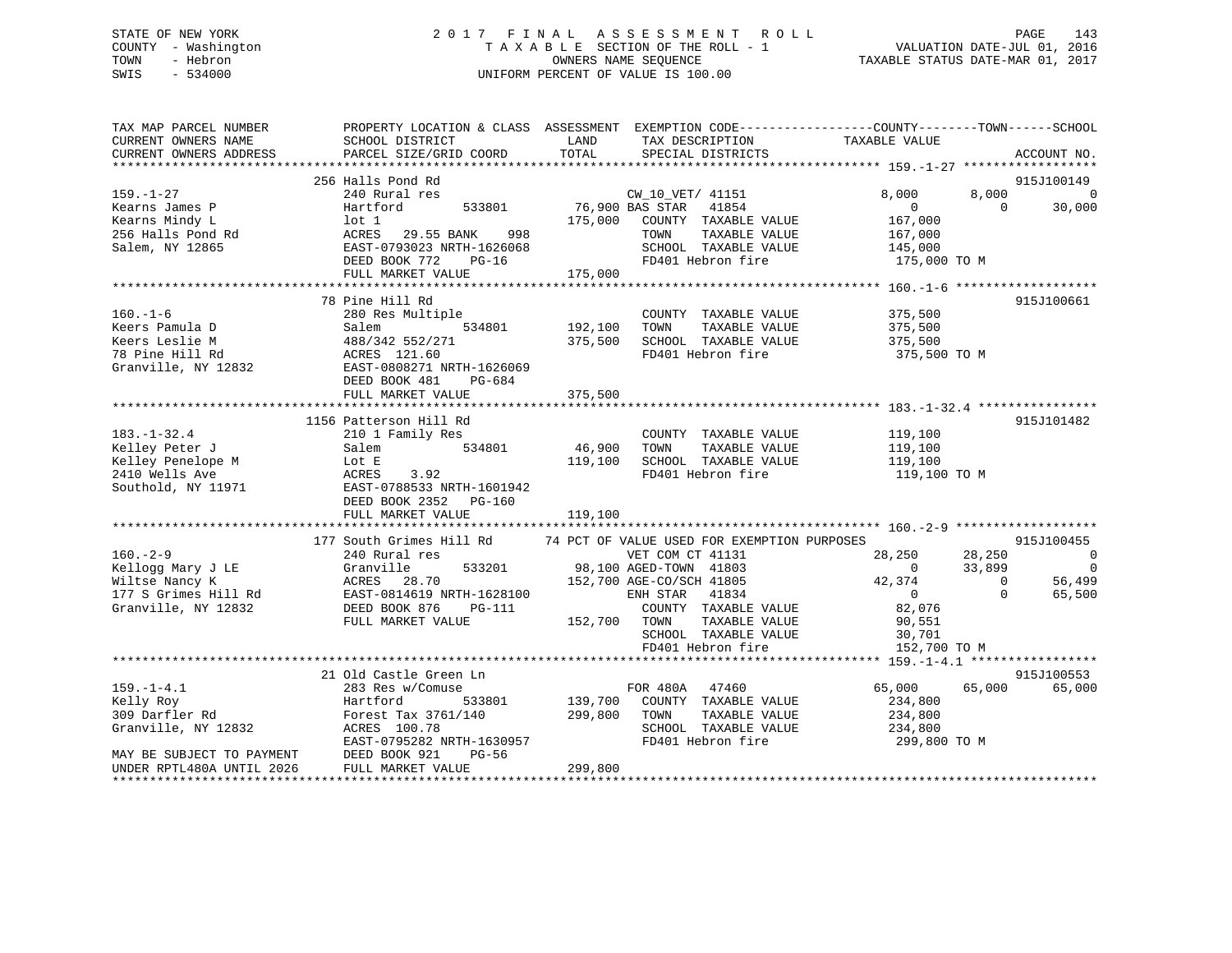# STATE OF NEW YORK 2 0 1 7 F I N A L A S S E S S M E N T R O L L PAGE 144 COUNTY - Washington T A X A B L E SECTION OF THE ROLL - 1 VALUATION DATE-JUL 01, 2016 TOWN - Hebron OWNERS NAME SEQUENCE TAXABLE STATUS DATE-MAR 01, 2017 SWIS - 534000 UNIFORM PERCENT OF VALUE IS 100.00

| TAX MAP PARCEL NUMBER<br>CURRENT OWNERS NAME                                | SCHOOL DISTRICT                                   | LAND    | TAX DESCRIPTION                            | PROPERTY LOCATION & CLASS ASSESSMENT EXEMPTION CODE---------------COUNTY-------TOWN------SCHOOL<br>TAXABLE VALUE |                |
|-----------------------------------------------------------------------------|---------------------------------------------------|---------|--------------------------------------------|------------------------------------------------------------------------------------------------------------------|----------------|
| CURRENT OWNERS ADDRESS                                                      | PARCEL SIZE/GRID COORD                            | TOTAL   | SPECIAL DISTRICTS                          |                                                                                                                  | ACCOUNT NO.    |
|                                                                             |                                                   |         |                                            |                                                                                                                  |                |
| $159. - 1 - 4.3$                                                            | 24 Old Castle Green Ln<br>240 Rural res           |         | COUNTY TAXABLE VALUE                       | 307,800                                                                                                          |                |
| Kelly Roy                                                                   | 533801<br>Hartford                                | 49,800  | TOWN<br>TAXABLE VALUE                      | 307,800                                                                                                          |                |
| Kelly Roxanne                                                               | ACRES 10.22                                       | 307,800 | SCHOOL TAXABLE VALUE                       | 307,800                                                                                                          |                |
| 309 Darfler Rd                                                              | EAST-0796444 NRTH-1631762                         |         | FD401 Hebron fire                          | 307,800 TO M                                                                                                     |                |
| Granville, NY 12832 DEED BOOK 2244 PG-276                                   |                                                   |         |                                            |                                                                                                                  |                |
|                                                                             | FULL MARKET VALUE                                 | 307,800 |                                            |                                                                                                                  |                |
|                                                                             |                                                   |         |                                            |                                                                                                                  |                |
|                                                                             | Darfler Ln                                        |         |                                            |                                                                                                                  | 915J101701     |
| $159. - 1 - 25.12$                                                          | 312 Vac w/imprv                                   |         | COUNTY TAXABLE VALUE                       | 16,300                                                                                                           |                |
| Kelly Roy                                                                   | 533801<br>Hartford                                | 13,600  | TOWN<br>TAXABLE VALUE                      | 16,300                                                                                                           |                |
| 24 Old Castle Green Rd                                                      | lot C                                             | 16,300  | SCHOOL TAXABLE VALUE                       | 16,300                                                                                                           |                |
| Granville, NY 12832                                                         | ACRES<br>1.64                                     |         | FD401 Hebron fire                          | 16,300 TO M                                                                                                      |                |
|                                                                             | EAST-0797315 NRTH-1628642                         |         |                                            |                                                                                                                  |                |
|                                                                             | DEED BOOK 2503 PG-179                             |         |                                            |                                                                                                                  |                |
|                                                                             | FULL MARKET VALUE                                 | 16,300  |                                            |                                                                                                                  |                |
|                                                                             |                                                   |         |                                            |                                                                                                                  |                |
|                                                                             | 6323 State Route 22                               |         |                                            |                                                                                                                  | 915J101899     |
| $185. - 1 - 22$                                                             | 260 Seasonal res                                  |         | COUNTY TAXABLE VALUE                       | 45,000                                                                                                           |                |
| Kennedy Natalie                                                             | 534801<br>Salem                                   | 27,200  | TOWN<br>TAXABLE VALUE                      | 45,000                                                                                                           |                |
| PO Box 138                                                                  | lot 1                                             | 45,000  | SCHOOL TAXABLE VALUE                       | 45,000                                                                                                           |                |
| Salem, NY 12865                                                             | ACRES<br>8.47                                     |         | FD401 Hebron fire                          | 45,000 TO M                                                                                                      |                |
|                                                                             | EAST-0816025 NRTH-1610624                         |         |                                            |                                                                                                                  |                |
|                                                                             | DEED BOOK 3291 PG-58                              |         |                                            |                                                                                                                  |                |
|                                                                             | FULL MARKET VALUE                                 | 45,000  |                                            |                                                                                                                  |                |
|                                                                             |                                                   |         |                                            |                                                                                                                  |                |
|                                                                             | 254 Darfler Rd                                    |         |                                            |                                                                                                                  | 915J100271     |
| $159. - 1 - 6$                                                              | 210 1 Family Res<br>533801                        | 43,800  | COUNTY TAXABLE VALUE<br>TOWN               | 110,700                                                                                                          |                |
| Kennedy Raymond L Jr<br>Kennedy Joni R                                      | Hartford<br>6.20                                  | 110,700 | TAXABLE VALUE                              | 110,700                                                                                                          |                |
|                                                                             | ACRES                                             |         | SCHOOL TAXABLE VALUE                       | 110,700                                                                                                          |                |
| 115 Upper Extension Rd<br>Bridqwater Corners, VT 05035 DEED BOOK 3078 PG-21 | EAST-0797165 NRTH-1631125                         |         | CA008 Cons agri dst 8<br>FD401 Hebron fire | 110,700 TO M<br>110,700 TO M                                                                                     |                |
|                                                                             | FULL MARKET VALUE                                 | 110,700 |                                            |                                                                                                                  |                |
|                                                                             |                                                   |         |                                            |                                                                                                                  |                |
|                                                                             | 779 County Route 31                               |         |                                            |                                                                                                                  | 915J100367     |
| $168. - 1 - 3.1$                                                            | 210 1 Family Res                                  |         | VET COM CT 41131                           | 51,950<br>30,000                                                                                                 | $\overline{0}$ |
| Kerr Jay                                                                    | 533801<br>Hartford                                |         | 56,300 ENH STAR 41834                      | $\Omega$<br>$\Omega$                                                                                             | 65,500         |
| Kerr Lynne                                                                  | 7.13<br>ACRES                                     | 207,800 | COUNTY TAXABLE VALUE                       | 155,850                                                                                                          |                |
| 779 County Route 31                                                         |                                                   |         | TOWN<br>TAXABLE VALUE                      | 177,800                                                                                                          |                |
| Granville, NY 12832                                                         | EAST-0798692 NRTH-1624368<br>DEED BOOK 892 PG-168 |         | SCHOOL TAXABLE VALUE                       | 142,300                                                                                                          |                |
|                                                                             | FULL MARKET VALUE                                 | 207,800 | CA008 Cons agri dst 8                      | 207,800 TO M                                                                                                     |                |
|                                                                             |                                                   |         | FD401 Hebron fire                          | 207,800 TO M                                                                                                     |                |
|                                                                             |                                                   |         |                                            |                                                                                                                  |                |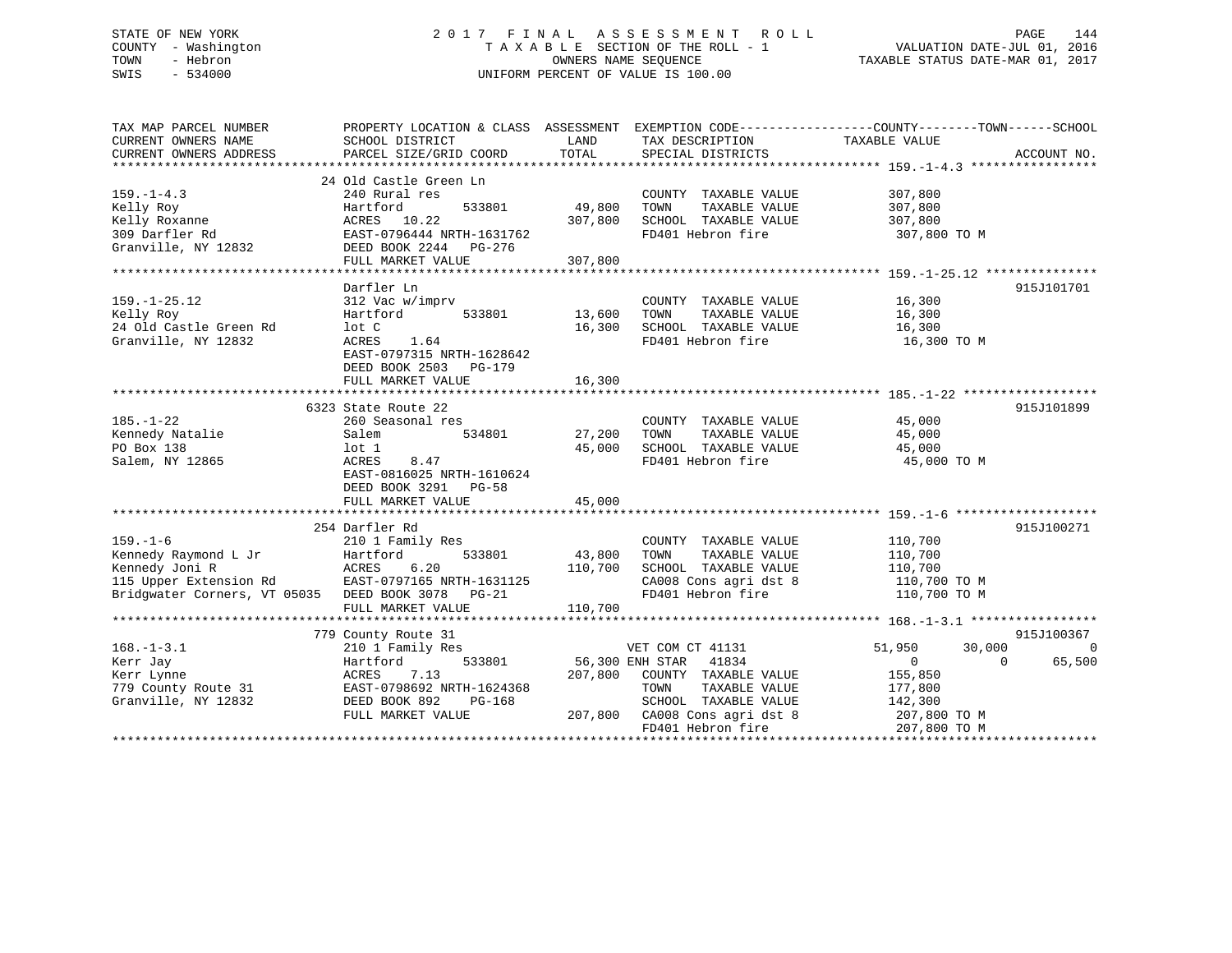| STATE OF NEW YORK<br>COUNTY - Washington<br>TOWN<br>- Hebron<br>SWIS<br>$-534000$                | 2017 FINAL                                                                                                                                                      |                            | A S S E S S M E N T<br>R O L L<br>TAXABLE SECTION OF THE ROLL - 1<br>OWNERS NAME SEOUENCE<br>UNIFORM PERCENT OF VALUE IS 100.00            | VALUATION DATE-JUL 01, 2016<br>TAXABLE STATUS DATE-MAR 01, 2017 | PAGE<br>145                                        |
|--------------------------------------------------------------------------------------------------|-----------------------------------------------------------------------------------------------------------------------------------------------------------------|----------------------------|--------------------------------------------------------------------------------------------------------------------------------------------|-----------------------------------------------------------------|----------------------------------------------------|
| TAX MAP PARCEL NUMBER<br>CURRENT OWNERS NAME<br>CURRENT OWNERS ADDRESS                           | PROPERTY LOCATION & CLASS ASSESSMENT EXEMPTION CODE---------------COUNTY-------TOWN-----SCHOOL<br>SCHOOL DISTRICT<br>PARCEL SIZE/GRID COORD                     | LAND<br>TOTAL              | TAX DESCRIPTION<br>SPECIAL DISTRICTS                                                                                                       | TAXABLE VALUE                                                   | ACCOUNT NO.                                        |
|                                                                                                  |                                                                                                                                                                 |                            |                                                                                                                                            |                                                                 |                                                    |
| $167. - 1 - 37.4$<br>Keyes Gail L<br>1286 Sand Hill Rd<br>Castleton, VT 05735                    | 4077 County Route 30<br>240 Rural res<br>Hartford<br>533801<br>$1$ ot $2$<br>ACRES<br>26.21 BANK<br>999<br>EAST-0787327 NRTH-1623117<br>DEED BOOK 928<br>PG-348 | 93,600<br>257,000          | COUNTY TAXABLE VALUE<br>TAXABLE VALUE<br>TOWN<br>SCHOOL TAXABLE VALUE<br>FD401 Hebron fire                                                 | 257,000<br>257,000<br>257,000<br>257,000 TO M                   | 915J101711                                         |
|                                                                                                  | FULL MARKET VALUE                                                                                                                                               | 257,000                    |                                                                                                                                            |                                                                 |                                                    |
|                                                                                                  | 105 James Rd                                                                                                                                                    |                            |                                                                                                                                            |                                                                 |                                                    |
| $159. - 1 - 2.6$<br>Kilburn Winston S<br>Kilburn Marie<br>105 James Rd<br>Salem, NY 12865        | 210 1 Family Res<br>Hartford<br>533801<br>ACRES<br>1.00<br>EAST-0792342 NRTH-1630158<br>DEED BOOK 855<br>PG-226<br>FULL MARKET VALUE                            | 32,000<br>92,200<br>92,200 | ENH STAR<br>41834<br>COUNTY TAXABLE VALUE<br>TOWN<br>TAXABLE VALUE<br>SCHOOL TAXABLE VALUE<br>FD401 Hebron fire                            | $\overline{0}$<br>92,200<br>92,200<br>26,700<br>92,200 TO M     | 65,500<br>$\Omega$                                 |
|                                                                                                  |                                                                                                                                                                 |                            |                                                                                                                                            |                                                                 |                                                    |
| $151. - 1 - 10$<br>Kilmartin Karen A<br>Kilmartin David J<br>472 Little Burch Hill Rd            | 472 Little Burch Hill Rd<br>240 Rural res<br>Granville<br>533201<br>ACRES<br>52.90<br>EAST-0804178 NRTH-1637476                                                 | 235,300                    | 44 PCT OF VALUE USED FOR EXEMPTION PURPOSES<br>VET COM CT 41131<br>141,600 BAS STAR 41854<br>COUNTY TAXABLE VALUE<br>TAXABLE VALUE<br>TOWN | 25,883<br>25,883<br>$\overline{0}$<br>209,417<br>209,417        | 915J100703<br>$\overline{0}$<br>$\Omega$<br>30,000 |
| Granville, NY 12832                                                                              | DEED BOOK 2602 PG-18<br>FULL MARKET VALUE                                                                                                                       | 235,300                    | SCHOOL TAXABLE VALUE<br>CA008 Cons agri dst 8<br>FD401 Hebron fire                                                                         | 205,300<br>235,300 TO M<br>235,300 TO M                         |                                                    |
|                                                                                                  | ************************                                                                                                                                        |                            |                                                                                                                                            |                                                                 |                                                    |
| $151. - 1 - 10.8$<br>Kilmartin Karen A<br>472 Little Burch Hill Rd<br>Granville, NY 12832        | Liebig Rd<br>312 Vac w/imprv<br>Granville<br>533201<br>ACRES<br>8.25<br>EAST-0804856 NRTH-1637972<br>DEED BOOK 816<br>PG-273                                    | 38,500<br>58,000           | COUNTY TAXABLE VALUE<br>TOWN<br>TAXABLE VALUE<br>SCHOOL TAXABLE VALUE<br>CA008 Cons agri dst 8<br>FD401 Hebron fire                        | 58,000<br>58,000<br>58,000<br>58,000 TO M<br>58,000 TO M        |                                                    |
|                                                                                                  | FULL MARKET VALUE                                                                                                                                               | 58,000                     |                                                                                                                                            |                                                                 |                                                    |
| ************************                                                                         | *************************                                                                                                                                       |                            |                                                                                                                                            |                                                                 |                                                    |
| $185. - 1 - 34$<br>Kilmartin Paul D<br>Devine Tara<br>247 Queensbury Ave<br>Queensbury, NY 12804 | Koster Way<br>314 Rural vac<10<br>534801<br>Salem<br>$1$ ot $13$<br>ACRES<br>5.00<br>EAST-0814320 NRTH-1608454<br>DEED BOOK 2456 PG-342                         | 22,000<br>22,000           | COUNTY TAXABLE VALUE<br>TOWN<br>TAXABLE VALUE<br>SCHOOL TAXABLE VALUE<br>FD401 Hebron fire                                                 | 22,000<br>22,000<br>22,000<br>22,000 TO M                       | 915J101904                                         |
|                                                                                                  | FULL MARKET VALUE                                                                                                                                               | 22,000                     |                                                                                                                                            |                                                                 |                                                    |

\*\*\*\*\*\*\*\*\*\*\*\*\*\*\*\*\*\*\*\*\*\*\*\*\*\*\*\*\*\*\*\*\*\*\*\*\*\*\*\*\*\*\*\*\*\*\*\*\*\*\*\*\*\*\*\*\*\*\*\*\*\*\*\*\*\*\*\*\*\*\*\*\*\*\*\*\*\*\*\*\*\*\*\*\*\*\*\*\*\*\*\*\*\*\*\*\*\*\*\*\*\*\*\*\*\*\*\*\*\*\*\*\*\*\*\*\*\*\*\*\*\*\*\*\*\*\*\*\*\*\*\*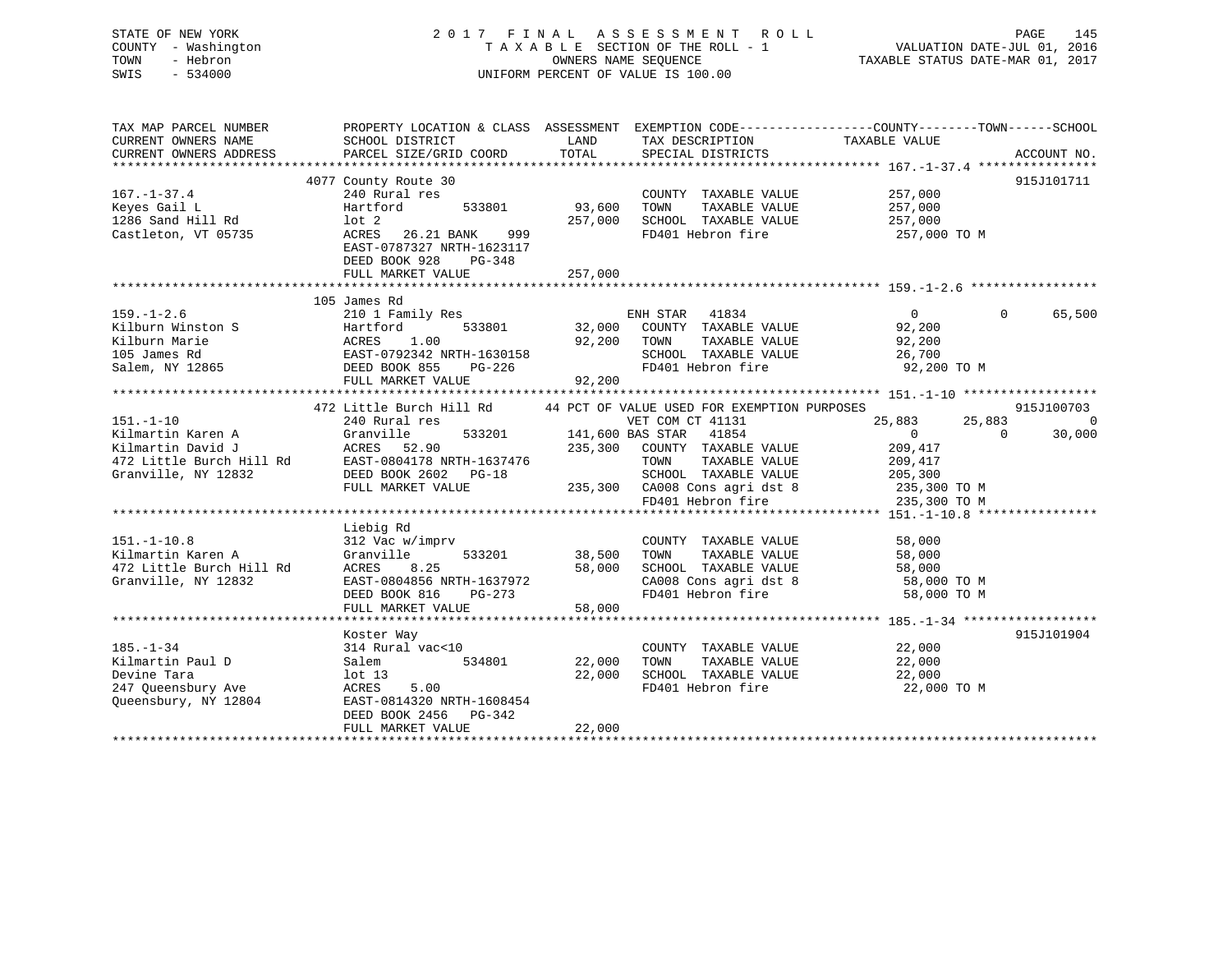# STATE OF NEW YORK 2 0 1 7 F I N A L A S S E S S M E N T R O L L PAGE 146 COUNTY - Washington T A X A B L E SECTION OF THE ROLL - 1 VALUATION DATE-JUL 01, 2016 TOWN - Hebron OWNERS NAME SEQUENCE TAXABLE STATUS DATE-MAR 01, 2017 SWIS - 534000 UNIFORM PERCENT OF VALUE IS 100.00

| TAX MAP PARCEL NUMBER<br>CURRENT OWNERS NAME<br>CURRENT OWNERS ADDRESS                                                                  | PROPERTY LOCATION & CLASS ASSESSMENT EXEMPTION CODE---------------COUNTY-------TOWN-----SCHOOL<br>SCHOOL DISTRICT<br>PARCEL SIZE/GRID COORD                                    | LAND<br>TOTAL                    | TAX DESCRIPTION<br>SPECIAL DISTRICTS                                                                                                                             | TAXABLE VALUE                                                                                                                                        | ACCOUNT NO.                                                         |
|-----------------------------------------------------------------------------------------------------------------------------------------|--------------------------------------------------------------------------------------------------------------------------------------------------------------------------------|----------------------------------|------------------------------------------------------------------------------------------------------------------------------------------------------------------|------------------------------------------------------------------------------------------------------------------------------------------------------|---------------------------------------------------------------------|
| $170. - 1 - 17.4$<br>Kimpel-Phibbs James<br>9 Pacific St<br>Pittsfield, MA 01201                                                        | 114 Chester Dawn Way<br>270 Mfg housing<br>Granville<br>ACRES 24.35 27,50<br>EAST-0819250 NRTH-1622860 27,50<br>DEED BOOK 931<br>PG-234                                        | 533201 18,300                    | COUNTY TAXABLE VALUE 27,500<br>TOWN<br>$27,500$ SCHOOL TAXABLE VALUE $27,500$<br>FD401 Hebron fire 27,500 TO M                                                   | TAXABLE VALUE 27,500                                                                                                                                 |                                                                     |
| $169. - 1 - 6$<br>King Charles J<br>To Der 161<br>PO Box 161<br>Granville, NY 12832                                                     | Pine Hill Rd /s off<br>322 Rural vac>10<br>Salem<br>Lot 4<br>ACRES 48.41<br>EAST-0809514 NRTH-1623513<br>DEED BOOK 2842 PG-200                                                 |                                  | COUNTY TAXABLE VALUE<br>534801 36,300 TOWN TAXABLE VALUE 36,300<br>36,300 SCHOOL TAXABLE VALUE 36,300<br>FD401 Hebron fire                                       | 36,300<br>36,300 TO M                                                                                                                                | 915J100217                                                          |
| $151. - 1 - 2$<br>King David J<br>218 Hartford Main St<br>Granville, NY 12832<br>MAY BE SUBJECT TO PAYMENT<br>UNDER AGDIST LAW TIL 2021 | 1132 Big Burch Hill Rd<br>322 Rural vac>10<br>Hartford<br>ACRES 48.40<br>LASI-078768 NRTH-1641405<br>DEED BOOK 2402 PG-170<br>FULL MARKET VALUE                                | 113,500 TOWN<br>$113,500$ $FD40$ | AG DIST<br>41720<br>533801 113,500 COUNTY TAXABLE VALUE<br>TAXABLE VALUE                                                                                         | 27, 144<br>86,356<br>86,356<br>SCHOOL TAXABLE VALUE 86,356<br>CA008 Cons agri dst 8 86,356 TO M<br>$27,144$ EX<br>$FD401$ Hebron fire $113,500$ TO M | 915J100087<br>27,144<br>27,144                                      |
|                                                                                                                                         | 694 Tiplady Rd                                                                                                                                                                 |                                  |                                                                                                                                                                  |                                                                                                                                                      | 915J100442                                                          |
| $178. - 1 - 9$<br>King Gilbert H<br>King Bernice<br>King Bernice<br>694 Tiplady Rd<br>Granville, NY 12832                               | 270 Mfg housing<br>534801<br>Salem<br>Ease 771/183 ROW768/89 66,500 ENH STAR 41834<br>ACRES 5.05<br>EAST-0821771 NRTH-1611838<br>DEED BOOK 491<br>PG-1008<br>FULL MARKET VALUE |                                  | AGED-CO 41802<br>42,100 AGED-SCH 41804<br>COUNTY TAXABLE VALUE<br>TAXABLE VALUE<br>TOWN<br>SCHOOL TAXABLE VALUE<br>FD401 Hebron fire<br>66,500 FD401 Hebron fire | 33,250<br>$\overline{0}$<br>$\overline{0}$<br>33,250<br>66,500<br>0<br>66,500 TO M                                                                   | $\Omega$<br>$\Omega$<br>16,625<br>$\mathbf 0$<br>49,875<br>$\Omega$ |
| $178. - 1 - 26$<br>King John<br>King Betty<br>26 Hemlock Dr<br>Greenfield Center, NY 12833                                              | 211 Bromley Ln<br>260 Seasonal res<br>Salem<br>534801<br>Lot $11$<br>ACRES 11.45<br>EAST-0822507 NRTH-1615388<br>DEED BOOK 3388 PG-48<br>FULL MARKET VALUE                     | 31,700<br>78,700<br>78,700       | COUNTY TAXABLE VALUE<br>TOWN<br>TAXABLE VALUE<br>SCHOOL TAXABLE VALUE<br>FD401 Hebron fire                                                                       | 78,700<br>78,700<br>78,700<br>78,700 TO M                                                                                                            | 915J101382                                                          |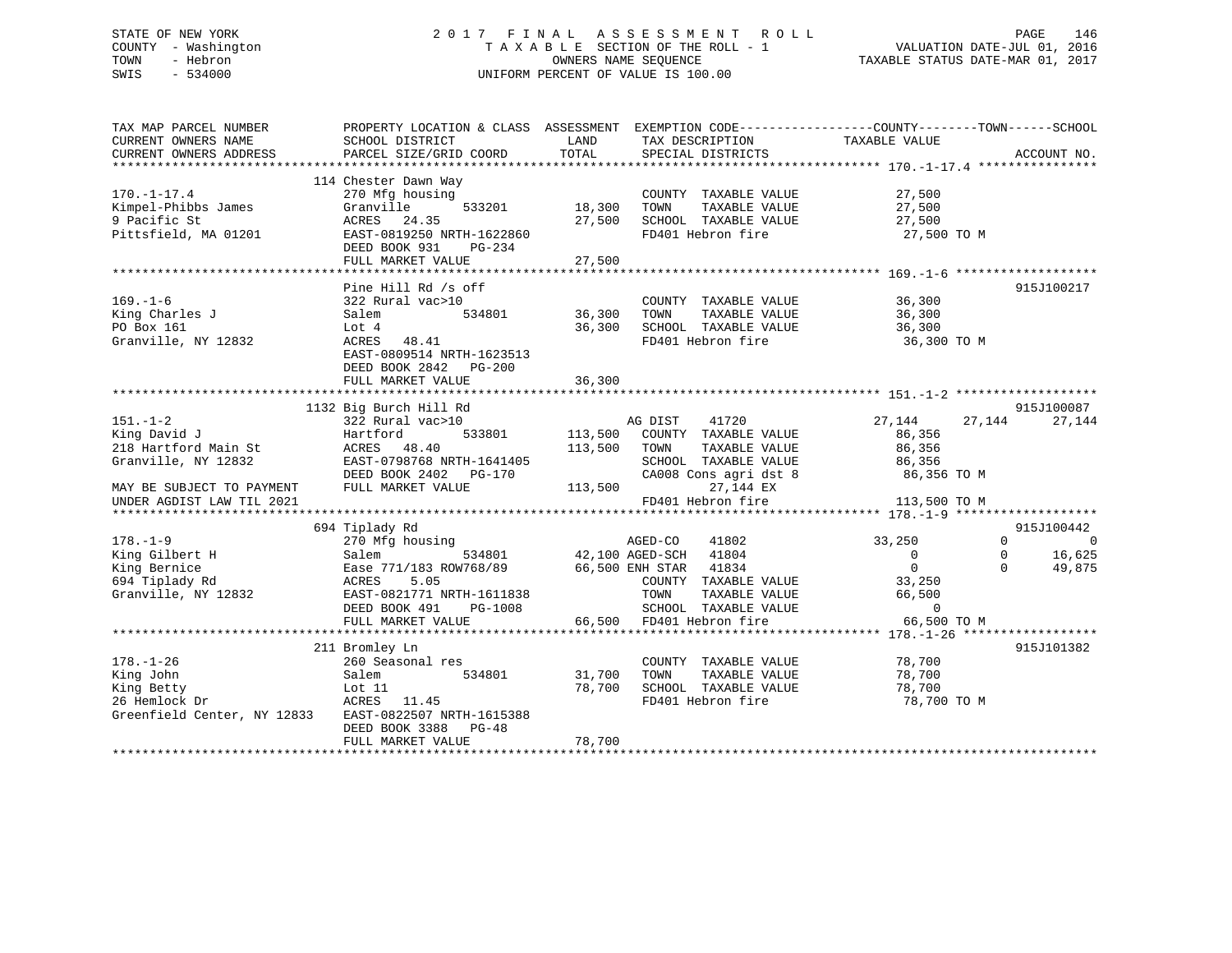# STATE OF NEW YORK 2 0 1 7 F I N A L A S S E S S M E N T R O L L PAGE 147 COUNTY - Washington T A X A B L E SECTION OF THE ROLL - 1 VALUATION DATE-JUL 01, 2016 TOWN - Hebron OWNERS NAME SEQUENCE TAXABLE STATUS DATE-MAR 01, 2017 SWIS - 534000 UNIFORM PERCENT OF VALUE IS 100.00

| TAX MAP PARCEL NUMBER<br>CURRENT OWNERS NAME<br>CURRENT OWNERS ADDRESS | PROPERTY LOCATION & CLASS ASSESSMENT EXEMPTION CODE----------------COUNTY-------TOWN-----SCHOOL<br>SCHOOL DISTRICT<br>PARCEL SIZE/GRID COORD | LAND<br>TOTAL | TAX DESCRIPTION<br>SPECIAL DISTRICTS | TAXABLE VALUE  | ACCOUNT NO.              |
|------------------------------------------------------------------------|----------------------------------------------------------------------------------------------------------------------------------------------|---------------|--------------------------------------|----------------|--------------------------|
|                                                                        |                                                                                                                                              |               |                                      |                |                          |
| $170. - 1 - 13.5$                                                      | 32 Indian Head Way<br>210 1 Family Res                                                                                                       |               | COUNTY TAXABLE VALUE                 | 84,500         | 915J101177               |
| Kinser Kevin P                                                         | 533201<br>Granville                                                                                                                          |               | TAXABLE VALUE                        | 84,500         |                          |
| 1084 Wendell Ave Apt 3                                                 | 999 7<br>3.02 BANK<br>ACRES                                                                                                                  | 84,500        | SCHOOL TAXABLE VALUE                 | 84,500         |                          |
| Schenectady, NY 12308                                                  | EAST-0816168 NRTH-1618325<br>DEED BOOK 911<br>$PG-47$<br>FULL MARKET VALUE                                                                   | 84,500        | FD401 Hebron fire                    | 84,500 TO M    |                          |
|                                                                        |                                                                                                                                              |               |                                      |                |                          |
|                                                                        | Indian Head Way                                                                                                                              |               |                                      |                | 915J101477               |
| $170. - 1 - 13.14$                                                     | 314 Rural vac<10                                                                                                                             |               | COUNTY TAXABLE VALUE 14,700          |                |                          |
| Kinser Kevin P                                                         | Granville<br>533201                                                                                                                          | 14,700 TOWN   | TAXABLE VALUE                        | 14,700         |                          |
| 1084 Wendell Ave Apt 3                                                 | 2.15 BANK<br>ACRES<br>999                                                                                                                    | 14,700        | SCHOOL TAXABLE VALUE 14,700          |                |                          |
| Schenectady, NY 12308                                                  | EAST-0816267 NRTH-1618588                                                                                                                    |               | FD401 Hebron fire                    | 14,700 TO M    |                          |
|                                                                        | DEED BOOK 911<br>$PG-47$                                                                                                                     |               |                                      |                |                          |
|                                                                        | FULL MARKET VALUE                                                                                                                            | 14,700        |                                      |                |                          |
|                                                                        |                                                                                                                                              |               |                                      |                | 915J100608               |
|                                                                        | West Green Pond Way                                                                                                                          |               |                                      |                |                          |
| $143. - 1 - 21$                                                        | 311 Res vac land - WTRFNT                                                                                                                    |               | COUNTY TAXABLE VALUE                 | 102,500        |                          |
| Kinville Ralph                                                         | Granville<br>533201                                                                                                                          | 102,500 TOWN  | TAXABLE VALUE                        | 102,500        |                          |
| Kinville Caroline                                                      | 1.49<br>ACRES                                                                                                                                | 102,500       | SCHOOL TAXABLE VALUE                 | 102,500        |                          |
| 2660 Lovell Lake Rd                                                    | EAST-0815466 NRTH-1643433<br>72 DEED BOOK 3010 PG-135                                                                                        |               | FD401 Hebron fire                    | 102,500 TO M   |                          |
| Sanbornville, NH 03872                                                 |                                                                                                                                              |               |                                      |                |                          |
|                                                                        | FULL MARKET VALUE                                                                                                                            | 102,500       |                                      |                |                          |
|                                                                        | 792 Chamberlin Mills Rd                                                                                                                      |               |                                      |                |                          |
| $177. - 1 - 43.1$                                                      | 210 1 Family Res                                                                                                                             |               | BAS STAR 41854                       | $\overline{0}$ | 30,000<br>$\Omega$       |
|                                                                        | 534801                                                                                                                                       |               |                                      |                |                          |
| Kirk Crystal                                                           | Salem                                                                                                                                        |               | 36,000 COUNTY TAXABLE VALUE          | 146,900        |                          |
| Kirk Joshua                                                            | C.0.215/209                                                                                                                                  | 146,900       | TOWN<br>TAXABLE VALUE                | 146,900        |                          |
| 792 Chamberlin Mills Rd                                                | ACRES<br>2.63                                                                                                                                |               | SCHOOL TAXABLE VALUE                 | 116,900        |                          |
| Salem, NY 12865                                                        | EAST-0805921 NRTH-1612335                                                                                                                    |               | FD401 Hebron fire                    | 146,900 TO M   |                          |
|                                                                        | DEED BOOK 2927 PG-265                                                                                                                        |               |                                      |                |                          |
|                                                                        | FULL MARKET VALUE                                                                                                                            | 146,900       |                                      |                |                          |
|                                                                        |                                                                                                                                              |               |                                      |                |                          |
|                                                                        | 1169 Patterson Hill Rd                                                                                                                       |               |                                      |                | 915J101087               |
| $183. - 1 - 29$                                                        | 210 1 Family Res                                                                                                                             |               | ENH STAR 41834                       | $\overline{0}$ | $\overline{0}$<br>65,500 |
| Kitz William R                                                         | Salem<br>534801                                                                                                                              |               | 53,500 COUNTY TAXABLE VALUE          | 153,600        |                          |
| Kitz Patricia M                                                        | 3602/124                                                                                                                                     | 153,600 TOWN  | TAXABLE VALUE                        | 153,600        |                          |
| 1169 Patterson Hill Rd                                                 | ACRES 6.53                                                                                                                                   |               | SCHOOL TAXABLE VALUE                 | 88,100         |                          |
| Salem, NY 12865                                                        | EAST-0788087 NRTH-1602322                                                                                                                    |               | FD401 Hebron fire                    | 153,600 TO M   |                          |
|                                                                        | DEED BOOK 527<br>PG-150                                                                                                                      |               |                                      |                |                          |
|                                                                        | FULL MARKET VALUE                                                                                                                            | 153,600       |                                      |                |                          |
|                                                                        |                                                                                                                                              |               |                                      |                |                          |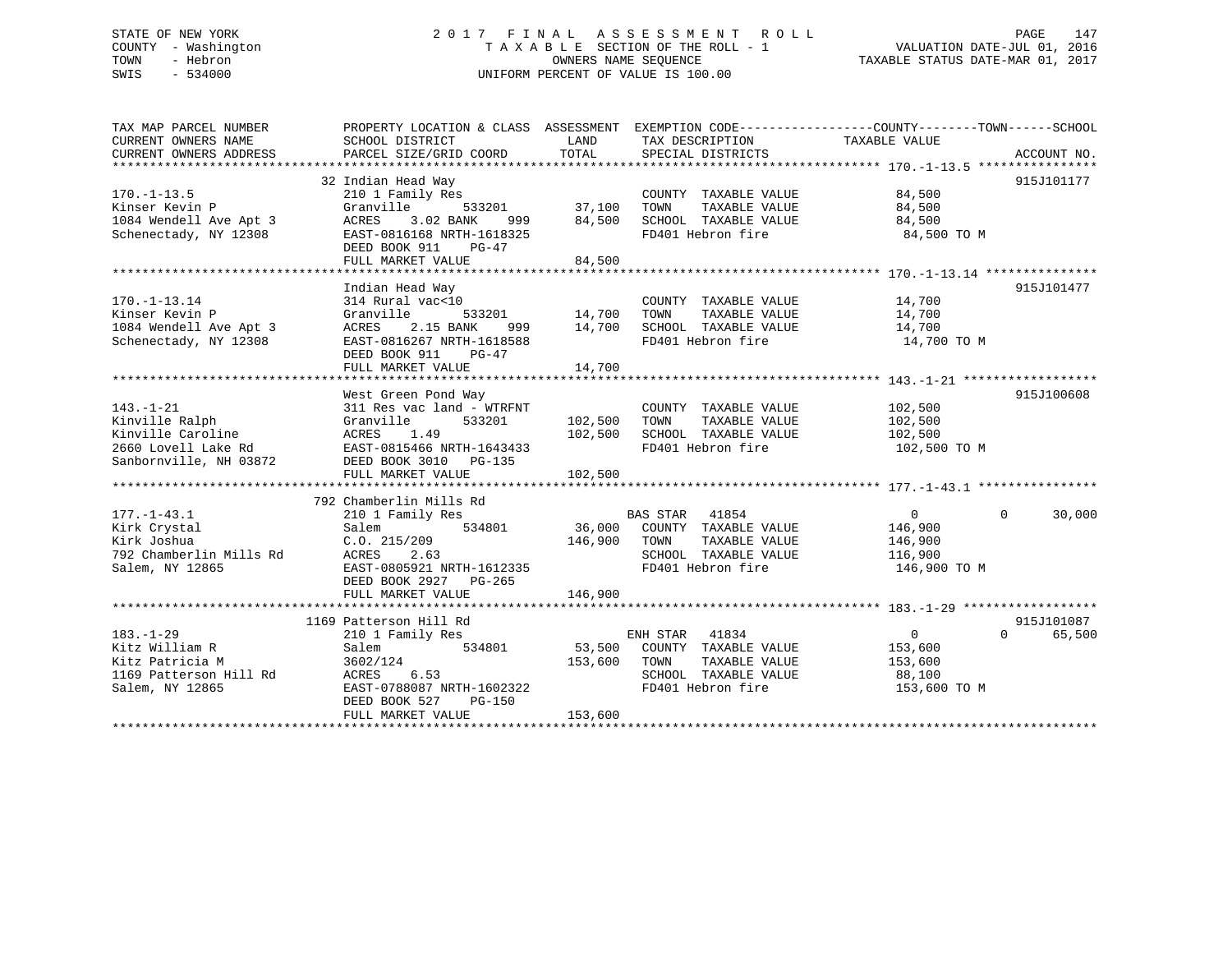# STATE OF NEW YORK 2 0 1 7 F I N A L A S S E S S M E N T R O L L PAGE 148 COUNTY - Washington T A X A B L E SECTION OF THE ROLL - 1 VALUATION DATE-JUL 01, 2016 TOWN - Hebron OWNERS NAME SEQUENCE TAXABLE STATUS DATE-MAR 01, 2017 SWIS - 534000 UNIFORM PERCENT OF VALUE IS 100.00

| TAX MAP PARCEL NUMBER<br>CURRENT OWNERS NAME<br>CURRENT OWNERS ADDRESS                                                                       | PROPERTY LOCATION & CLASS ASSESSMENT EXEMPTION CODE----------------COUNTY-------TOWN------SCHOOL<br>SCHOOL DISTRICT<br>PARCEL SIZE/GRID COORD                                           | LAND<br>TOTAL                 | TAX DESCRIPTION<br>SPECIAL DISTRICTS                                                                                                           | TAXABLE VALUE                                                                 | ACCOUNT NO.          |
|----------------------------------------------------------------------------------------------------------------------------------------------|-----------------------------------------------------------------------------------------------------------------------------------------------------------------------------------------|-------------------------------|------------------------------------------------------------------------------------------------------------------------------------------------|-------------------------------------------------------------------------------|----------------------|
| $161.-2-4.1$<br>Klag Lawrence<br>200 Beacon Hill Rd Apt 15B<br>Dobbs Ferry, NY 10522                                                         | 76 Rykowski Ln<br>260 Seasonal res<br>Granville<br>533201<br>$10.2$ ad<br>ACRES<br>8.20<br>EAST-0821815 NRTH-1626404<br>DEED BOOK 494<br>PG-1068<br>FULL MARKET VALUE                   | 19,200<br>43,700<br>43,700    | COUNTY TAXABLE VALUE<br>TOWN<br>TAXABLE VALUE<br>SCHOOL TAXABLE VALUE<br>FD401 Hebron fire                                                     | 43,700<br>43,700<br>43,700<br>43,700 TO M                                     | 915J101345           |
|                                                                                                                                              |                                                                                                                                                                                         |                               |                                                                                                                                                |                                                                               |                      |
| $161. - 2 - 10.23$<br>Knapp Andrew D<br>92 Higgins Rd<br>Granville, NY 12832                                                                 | 92 Higgins Rd<br>270 Mfg housing<br>Granville<br>533201<br>787/346<br>2.00<br>ACRES<br>EAST-0818917 NRTH-1625635<br>DEED BOOK 3348<br>$PG-248$                                          | 34,500<br>45,300              | BAS STAR 41854<br>COUNTY TAXABLE VALUE<br>TOWN<br>TAXABLE VALUE<br>SCHOOL TAXABLE VALUE<br>FD401 Hebron fire                                   | $\mathbf 0$<br>$\Omega$<br>45,300<br>45,300<br>15,300<br>45,300 TO M          | 915J101589<br>30,000 |
|                                                                                                                                              | FULL MARKET VALUE                                                                                                                                                                       | 45,300                        |                                                                                                                                                |                                                                               |                      |
| $160. - 2 - 3$                                                                                                                               | 303 South Grimes Hill Rd<br>210 1 Family Res                                                                                                                                            |                               | BAS STAR<br>41854                                                                                                                              | $\Omega$<br>$\mathbf{0}$                                                      | 915J100531<br>30,000 |
| Knapp Jody<br>303 South Grimes Hill Rd<br>Granville, NY 12832                                                                                | 533201<br>Granville<br>Cot & L<br>2764/76<br>7.30<br>ACRES<br>EAST-0813704 NRTH-1631508<br>DEED BOOK 3426<br>PG-128<br>FULL MARKET VALUE                                                | 56,600<br>158,200<br>158,200  | COUNTY TAXABLE VALUE<br>TOWN<br>TAXABLE VALUE<br>SCHOOL TAXABLE VALUE<br>CA008 Cons agri dst 8<br>FD401 Hebron fire                            | 158,200<br>158,200<br>128,200<br>158,200 TO M<br>158,200 TO M                 |                      |
|                                                                                                                                              |                                                                                                                                                                                         |                               |                                                                                                                                                |                                                                               |                      |
| $183.20 - 1 - 1.4$<br>Knettel Edward J Estate<br>Knettel Billie<br>Attn: Anthony J Knettel<br>1762 Corcoran St Nw #4<br>Washington, DC 20009 | 3158 County Route 30<br>210 1 Family Res<br>Salem<br>534801<br>75.00 DPTH 150.00<br>FRNT<br>0.26<br>ACRES<br>EAST-0792201 NRTH-1603355<br>DEED BOOK 494<br>$PG-35$<br>FULL MARKET VALUE | 19,000<br>107,000<br>107,000  | COUNTY TAXABLE VALUE<br>TOWN<br>TAXABLE VALUE<br>SCHOOL TAXABLE VALUE<br>CA008 Cons agri dst 8<br>FD401 Hebron fire<br>LD401 West hebron light | 107,000<br>107,000<br>107,000<br>107,000 TO M<br>107,000 TO M<br>107,000 TO M | 915J100487           |
|                                                                                                                                              | 3559 County Route 30                                                                                                                                                                    |                               |                                                                                                                                                |                                                                               | 915J100657           |
| $175. - 1 - 13$<br>Knipe Robert H<br>Buyer Trisha<br>18 Route 37E<br>Sherman, CT 06784                                                       | 270 Mfg housing<br>534801<br>Salem<br>sub aband 3493/95<br>lot 1<br>71.26<br>ACRES<br>EAST-0790372 NRTH-1612399<br>DEED BOOK 3445<br><b>PG-321</b><br>FULL MARKET VALUE                 | 122,700<br>143,900<br>143,900 | COUNTY TAXABLE VALUE<br>TOWN<br>TAXABLE VALUE<br>SCHOOL TAXABLE VALUE<br>FD401 Hebron fire                                                     | 143,900<br>143,900<br>143,900<br>143,900 TO M                                 |                      |
|                                                                                                                                              |                                                                                                                                                                                         |                               |                                                                                                                                                |                                                                               |                      |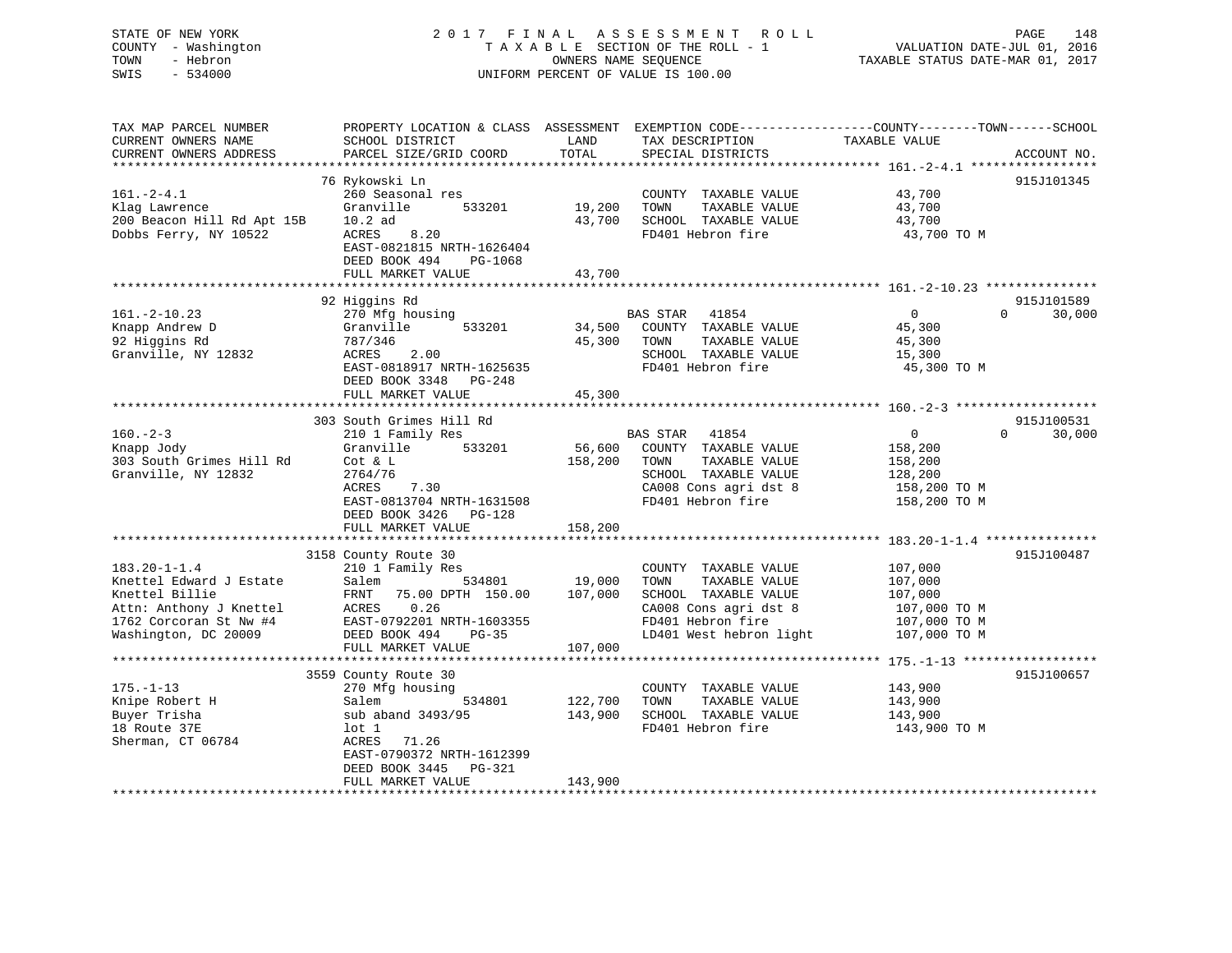# STATE OF NEW YORK 2 0 1 7 F I N A L A S S E S S M E N T R O L L PAGE 149 COUNTY - Washington T A X A B L E SECTION OF THE ROLL - 1 VALUATION DATE-JUL 01, 2016 TOWN - Hebron OWNERS NAME SEQUENCE TAXABLE STATUS DATE-MAR 01, 2017 SWIS - 534000 UNIFORM PERCENT OF VALUE IS 100.00

| TAX MAP PARCEL NUMBER                                                                                                                                                                                                              | PROPERTY LOCATION & CLASS ASSESSMENT EXEMPTION CODE----------------COUNTY-------TOWN------SCHOOL |                              |                                                                            |                         |                                                                                                                                                                                                                                                                                                                                              |
|------------------------------------------------------------------------------------------------------------------------------------------------------------------------------------------------------------------------------------|--------------------------------------------------------------------------------------------------|------------------------------|----------------------------------------------------------------------------|-------------------------|----------------------------------------------------------------------------------------------------------------------------------------------------------------------------------------------------------------------------------------------------------------------------------------------------------------------------------------------|
| CURRENT OWNERS NAME<br>CURRENT OWNERS ADDRESS                                                                                                                                                                                      | SCHOOL DISTRICT<br>PARCEL SIZE/GRID COORD                                                        | LAND<br>TOTAL                | TAX DESCRIPTION<br>SPECIAL DISTRICTS                                       | TAXABLE VALUE           | ACCOUNT NO.                                                                                                                                                                                                                                                                                                                                  |
|                                                                                                                                                                                                                                    |                                                                                                  |                              |                                                                            |                         |                                                                                                                                                                                                                                                                                                                                              |
|                                                                                                                                                                                                                                    | 1105 County Route 31                                                                             |                              |                                                                            |                         | 915J100494                                                                                                                                                                                                                                                                                                                                   |
| $159. - 1 - 14$                                                                                                                                                                                                                    | 210 1 Family Res                                                                                 |                              | VETWAR CTS 41120                                                           | 17,850                  | 17,850<br>$\overline{a}$ and $\overline{a}$ and $\overline{a}$ and $\overline{a}$ and $\overline{a}$ and $\overline{a}$ and $\overline{a}$ and $\overline{a}$ and $\overline{a}$ and $\overline{a}$ and $\overline{a}$ and $\overline{a}$ and $\overline{a}$ and $\overline{a}$ and $\overline{a}$ and $\overline{a}$ and $\overline{a}$ and |
| Koch Edward L III                                                                                                                                                                                                                  | 533201<br>Granville                                                                              | 42,000 AGED-CO               | 41802                                                                      | 5,058                   | $\Omega$<br>$\Omega$                                                                                                                                                                                                                                                                                                                         |
| Bocchi Bonnie J                                                                                                                                                                                                                    | <b>ACRES</b><br>5.90                                                                             |                              | 119,000 COUNTY TAXABLE VALUE                                               | 96,092                  |                                                                                                                                                                                                                                                                                                                                              |
| 1105 County Route 31 EAST-0803295 NRTH-1630002                                                                                                                                                                                     |                                                                                                  |                              | TOWN<br>TAXABLE VALUE                                                      | 101,150                 |                                                                                                                                                                                                                                                                                                                                              |
| Granville, NY 12832                                                                                                                                                                                                                | DEED BOOK 3633 PG-334                                                                            |                              | SCHOOL TAXABLE VALUE 119,000<br>119,000 CA008 Cons agri dst 8 119,000 TO M |                         |                                                                                                                                                                                                                                                                                                                                              |
|                                                                                                                                                                                                                                    | FULL MARKET VALUE                                                                                |                              |                                                                            |                         |                                                                                                                                                                                                                                                                                                                                              |
|                                                                                                                                                                                                                                    |                                                                                                  |                              | FD401 Hebron fire                                                          | 119,000 TO M            |                                                                                                                                                                                                                                                                                                                                              |
|                                                                                                                                                                                                                                    |                                                                                                  |                              |                                                                            |                         |                                                                                                                                                                                                                                                                                                                                              |
|                                                                                                                                                                                                                                    | 29 Halls Pond Rd                                                                                 |                              | <b>BAS STAR</b> 41854                                                      | $\overline{a}$          | 915J100141<br>$\Omega$                                                                                                                                                                                                                                                                                                                       |
| $167. - 1 - 14$<br>Koch Todd C                                                                                                                                                                                                     | 283 Res w/Comuse<br>534801<br>Salem                                                              | 32,000                       | COUNTY TAXABLE VALUE                                                       | 79,700                  | 30,000                                                                                                                                                                                                                                                                                                                                       |
|                                                                                                                                                                                                                                    |                                                                                                  |                              |                                                                            |                         |                                                                                                                                                                                                                                                                                                                                              |
|                                                                                                                                                                                                                                    |                                                                                                  |                              |                                                                            |                         |                                                                                                                                                                                                                                                                                                                                              |
|                                                                                                                                                                                                                                    |                                                                                                  |                              |                                                                            |                         |                                                                                                                                                                                                                                                                                                                                              |
|                                                                                                                                                                                                                                    |                                                                                                  |                              |                                                                            |                         |                                                                                                                                                                                                                                                                                                                                              |
| Meyer Elisa J<br>Meyer Elisa J<br>29 Halls Pond Rd 29 Halls Pond Rd 29 Halls Pond Rd 29 Halls Pond Rd 29 Halls Pond Rd 29 Halls Pond Rd 29 Halls Pond Rd 29 Halls Pond Rd 29 Halls Pond Rd 29 Halls Pond Rd 29 Halls Pond Rd 29 Ha |                                                                                                  |                              |                                                                            |                         |                                                                                                                                                                                                                                                                                                                                              |
|                                                                                                                                                                                                                                    | 129 Koster Way                                                                                   |                              |                                                                            |                         | 915J101905                                                                                                                                                                                                                                                                                                                                   |
| $185. - 1 - 35$                                                                                                                                                                                                                    | 312 Vac w/imprv                                                                                  |                              | COUNTY TAXABLE VALUE 32,600                                                |                         |                                                                                                                                                                                                                                                                                                                                              |
| Koster Klaas                                                                                                                                                                                                                       | Salem<br>534801                                                                                  | 22,000                       | TOWN<br>TAXABLE VALUE                                                      | 32,600<br>32,600        |                                                                                                                                                                                                                                                                                                                                              |
| Attn: Robison, Jesse & Karen lot 14                                                                                                                                                                                                |                                                                                                  | 32,600                       | SCHOOL TAXABLE VALUE                                                       |                         |                                                                                                                                                                                                                                                                                                                                              |
| 6305 State Route 22 Apt B                                                                                                                                                                                                          | 444/836                                                                                          |                              | FD401 Hebron fire                                                          | 32,600 TO M             |                                                                                                                                                                                                                                                                                                                                              |
| Salem, NY 12865                                                                                                                                                                                                                    | 5.00<br>ACRES                                                                                    |                              |                                                                            |                         |                                                                                                                                                                                                                                                                                                                                              |
|                                                                                                                                                                                                                                    | EAST-0813945 NRTH-1608396                                                                        |                              |                                                                            |                         |                                                                                                                                                                                                                                                                                                                                              |
|                                                                                                                                                                                                                                    | DEED BOOK C 198 PG-23<br>FULL MARKET VALUE                                                       | 32,600                       |                                                                            |                         |                                                                                                                                                                                                                                                                                                                                              |
|                                                                                                                                                                                                                                    |                                                                                                  |                              |                                                                            |                         |                                                                                                                                                                                                                                                                                                                                              |
|                                                                                                                                                                                                                                    | Wood Way                                                                                         |                              |                                                                            |                         |                                                                                                                                                                                                                                                                                                                                              |
| $186. - 1 - 1$                                                                                                                                                                                                                     | 692 Road/str/hwy                                                                                 |                              | RPTL1138 29700                                                             | 3,200                   | 3,200<br>3,200                                                                                                                                                                                                                                                                                                                               |
| Koster Klaas                                                                                                                                                                                                                       | Salem<br>534801                                                                                  |                              | 3,200 COUNTY TAXABLE VALUE                                                 | $\mathbf{0}$            |                                                                                                                                                                                                                                                                                                                                              |
| 34 Briansky Ln                                                                                                                                                                                                                     | 6.40<br>ACRES                                                                                    |                              | 3,200 TOWN<br>TAXABLE VALUE                                                | $\Omega$                |                                                                                                                                                                                                                                                                                                                                              |
| Salem, NY 12865                                                                                                                                                                                                                    | EAST-0817779 NRTH-1608650                                                                        | 3,200<br>H-1608650<br>PG-836 | SCHOOL TAXABLE VALUE (FD401 Hebron fire                                    | $\Omega$                |                                                                                                                                                                                                                                                                                                                                              |
|                                                                                                                                                                                                                                    | DEED BOOK 444                                                                                    |                              |                                                                            | 0 TO M                  |                                                                                                                                                                                                                                                                                                                                              |
|                                                                                                                                                                                                                                    | FULL MARKET VALUE                                                                                |                              | 3,200<br>3,200 EX                                                          |                         |                                                                                                                                                                                                                                                                                                                                              |
|                                                                                                                                                                                                                                    |                                                                                                  |                              |                                                                            |                         |                                                                                                                                                                                                                                                                                                                                              |
|                                                                                                                                                                                                                                    | 34 Briansky Ln                                                                                   |                              |                                                                            |                         | 915J101331                                                                                                                                                                                                                                                                                                                                   |
| $184. - 1 - 8.3$                                                                                                                                                                                                                   | 210 1 Family Res                                                                                 |                              | COUNTY TAXABLE VALUE                                                       | 292,500                 |                                                                                                                                                                                                                                                                                                                                              |
| Koster Klass                                                                                                                                                                                                                       | Salem<br>534801                                                                                  | 52,800                       | TOWN<br>TAXABLE VALUE                                                      | 292,500                 |                                                                                                                                                                                                                                                                                                                                              |
| 930 N Observation Trl<br>Green Valley, AZ 85614                                                                                                                                                                                    | 849/239 will 1838/19<br>5.42<br>ACRES                                                            | 292,500                      | SCHOOL TAXABLE VALUE<br>FD401 Hebron fire                                  | 292,500<br>292,500 TO M |                                                                                                                                                                                                                                                                                                                                              |
|                                                                                                                                                                                                                                    | EAST-0802295 NRTH-1604930                                                                        |                              |                                                                            |                         |                                                                                                                                                                                                                                                                                                                                              |
|                                                                                                                                                                                                                                    | DEED BOOK W1838 PG-19                                                                            |                              |                                                                            |                         |                                                                                                                                                                                                                                                                                                                                              |
|                                                                                                                                                                                                                                    | FULL MARKET VALUE                                                                                | 292,500                      |                                                                            |                         |                                                                                                                                                                                                                                                                                                                                              |
|                                                                                                                                                                                                                                    |                                                                                                  |                              |                                                                            |                         |                                                                                                                                                                                                                                                                                                                                              |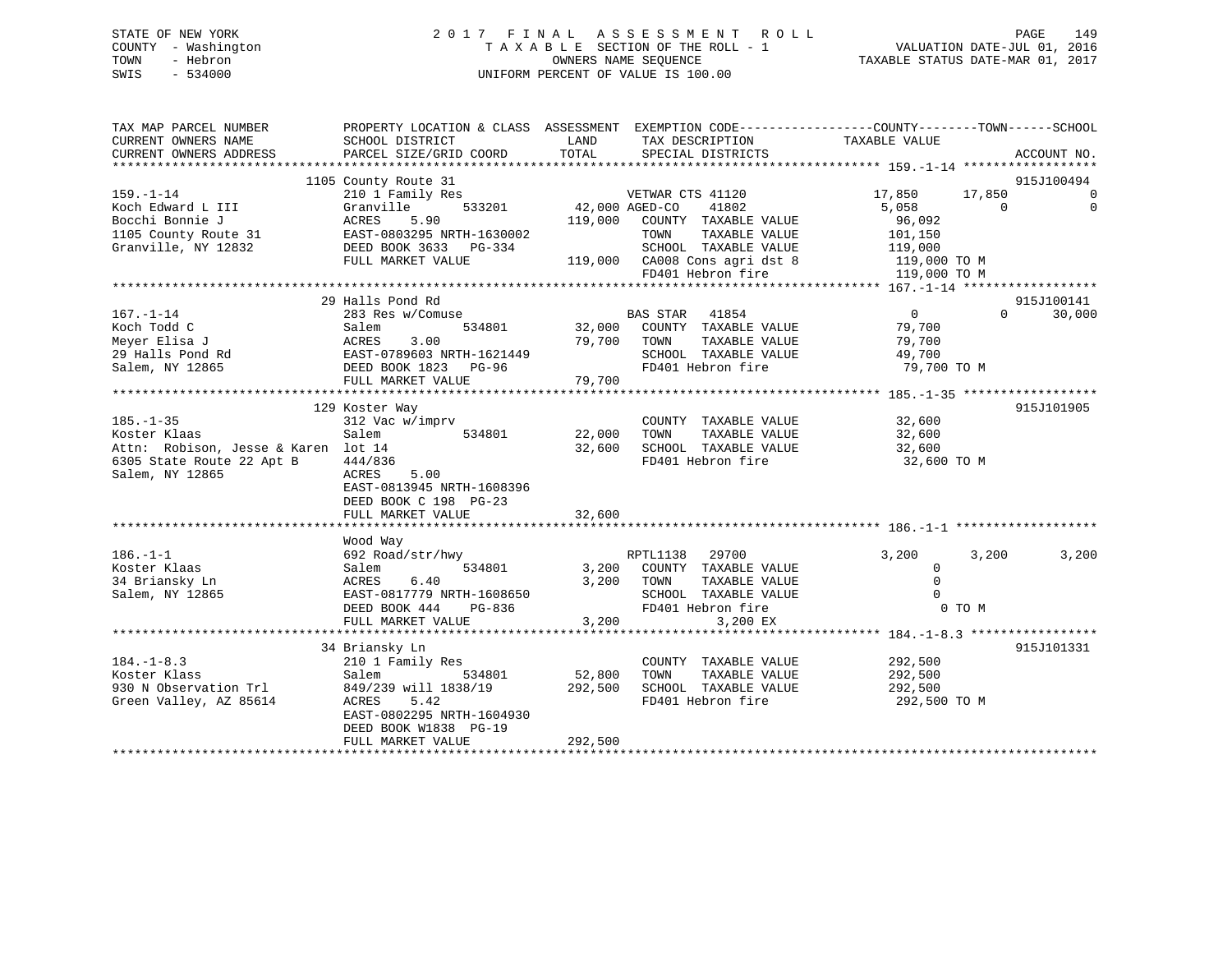| STATE OF NEW YORK<br>COUNTY - Washington<br>TOWN<br>- Hebron<br>SWIS<br>$-534000$ |                                                                                                                                               | OWNERS NAME SEQUENCE | 2017 FINAL ASSESSMENT ROLL<br>TAXABLE SECTION OF THE ROLL - 1<br>UNIFORM PERCENT OF VALUE IS 100.00 | VALUATION DATE-JUL 01, 2016<br>TAXABLE STATUS DATE-MAR 01, 2017 | PAGE<br>150            |
|-----------------------------------------------------------------------------------|-----------------------------------------------------------------------------------------------------------------------------------------------|----------------------|-----------------------------------------------------------------------------------------------------|-----------------------------------------------------------------|------------------------|
| TAX MAP PARCEL NUMBER<br>CURRENT OWNERS NAME<br>CURRENT OWNERS ADDRESS            | PROPERTY LOCATION & CLASS ASSESSMENT EXEMPTION CODE----------------COUNTY-------TOWN------SCHOOL<br>SCHOOL DISTRICT<br>PARCEL SIZE/GRID COORD | LAND<br>TOTAL        | TAX DESCRIPTION<br>SPECIAL DISTRICTS                                                                | TAXABLE VALUE                                                   | ACCOUNT NO.            |
| *********************                                                             |                                                                                                                                               |                      |                                                                                                     |                                                                 |                        |
|                                                                                   | 142 Koster Way                                                                                                                                |                      |                                                                                                     |                                                                 | 915J101906             |
| $185. - 1 - 36.1$<br>Koster Klass                                                 | 311 Res vac land<br>534801<br>Salem                                                                                                           | 22,000               | COUNTY TAXABLE VALUE<br>TOWN<br>TAXABLE VALUE                                                       | 22,000<br>22,000                                                |                        |
| James Martin                                                                      | lot 15                                                                                                                                        | 22,000               | SCHOOL TAXABLE VALUE                                                                                | 22,000                                                          |                        |
| 125 Bacon St                                                                      | contract 2341/41                                                                                                                              |                      | FD401 Hebron fire                                                                                   | 22,000 TO M                                                     |                        |
| Roxbury, CT 06783                                                                 | <b>ACRES</b><br>5.00                                                                                                                          |                      |                                                                                                     |                                                                 |                        |
|                                                                                   | EAST-0814071 NRTH-1608853                                                                                                                     |                      |                                                                                                     |                                                                 |                        |
|                                                                                   | DEED BOOK 444<br>PG-836<br>FULL MARKET VALUE                                                                                                  | 22,000               |                                                                                                     |                                                                 |                        |
|                                                                                   |                                                                                                                                               |                      |                                                                                                     |                                                                 |                        |
|                                                                                   | 7312 State Route 22                                                                                                                           |                      |                                                                                                     |                                                                 | 915J101292             |
| $161. - 1 - 1.4$                                                                  | 270 Mfg housing                                                                                                                               |                      | COUNTY TAXABLE VALUE                                                                                | 118,700                                                         |                        |
| Koutrakos Charles P                                                               | Granville<br>533201                                                                                                                           | 83,800               | TOWN<br>TAXABLE VALUE                                                                               | 118,700                                                         |                        |
| 88 Quaker St Apt 11                                                               | ACRES 35.02                                                                                                                                   | 118,700              | SCHOOL TAXABLE VALUE                                                                                | 118,700                                                         |                        |
| Granville, NY 12832                                                               | EAST-0820931 NRTH-1633654                                                                                                                     |                      | FD401 Hebron fire                                                                                   | 118,700 TO M                                                    |                        |
|                                                                                   | DEED BOOK 486<br>PG-1104                                                                                                                      |                      |                                                                                                     |                                                                 |                        |
|                                                                                   | FULL MARKET VALUE                                                                                                                             | 118,700              |                                                                                                     |                                                                 |                        |
|                                                                                   | State Route 22                                                                                                                                |                      |                                                                                                     |                                                                 | 915J101293             |
| $161. - 1 - 1.7$                                                                  | 322 Rural vac>10                                                                                                                              |                      | COUNTY TAXABLE VALUE                                                                                | 40,500                                                          |                        |
| Koutrakos Charles P                                                               | Granville<br>533201                                                                                                                           | 40,500               | TAXABLE VALUE<br>TOWN                                                                               | 40,500                                                          |                        |
| Koutrakos Marilyn N                                                               | Koutrakos Sub/ 29-86                                                                                                                          | 40,500               | SCHOOL TAXABLE VALUE                                                                                | 40,500                                                          |                        |
| 88 Quaker St Apt 11                                                               | Lot 2B                                                                                                                                        |                      | FD401 Hebron fire                                                                                   | 40,500 TO M                                                     |                        |
| Granville, NY 12832                                                               | ACRES 17.32                                                                                                                                   |                      |                                                                                                     |                                                                 |                        |
|                                                                                   | EAST-0820876 NRTH-1633283                                                                                                                     |                      |                                                                                                     |                                                                 |                        |
|                                                                                   | DEED BOOK 699<br><b>PG-101</b>                                                                                                                |                      |                                                                                                     |                                                                 |                        |
|                                                                                   | FULL MARKET VALUE<br>*********************                                                                                                    | 40,500               |                                                                                                     |                                                                 |                        |
|                                                                                   |                                                                                                                                               |                      |                                                                                                     |                                                                 |                        |
| $153. - 1 - 15$                                                                   | 7326 State Route 22<br>270 Mfg housing                                                                                                        |                      | COUNTY TAXABLE VALUE                                                                                | 97,600                                                          | 915J101291             |
| Koutrakos Nicholas C                                                              | 533201<br>Granville                                                                                                                           | 85,000               | TOWN<br>TAXABLE VALUE                                                                               | 97,600                                                          |                        |
| 7326 State Route 22                                                               | $161. - 1 - 1.3$                                                                                                                              | 97,600               | SCHOOL TAXABLE VALUE                                                                                | 97,600                                                          |                        |
| Granville, CT 12832                                                               | ACRES 35.18                                                                                                                                   |                      | FD401 Hebron fire                                                                                   | 97,600 TO M                                                     |                        |
|                                                                                   | EAST-0820888 NRTH-1634187                                                                                                                     |                      |                                                                                                     |                                                                 |                        |
|                                                                                   | DEED BOOK 486<br>PG-1106                                                                                                                      |                      |                                                                                                     |                                                                 |                        |
|                                                                                   | FULL MARKET VALUE                                                                                                                             | 97,600               |                                                                                                     |                                                                 |                        |
|                                                                                   |                                                                                                                                               |                      |                                                                                                     |                                                                 |                        |
|                                                                                   | 6859 State Route 22                                                                                                                           |                      |                                                                                                     | $\overline{0}$                                                  | 915J100372<br>$\Omega$ |
| $169. - 1 - 19$<br>Koutrakos Steven                                               | 210 1 Family Res<br>533201<br>Granville                                                                                                       | 44,600               | ENH STAR 41834<br>COUNTY TAXABLE VALUE                                                              | 68,600                                                          | 65,500                 |
| 6859 State Route 22                                                               | ACRES<br>6.70                                                                                                                                 | 68,600               | TOWN<br>TAXABLE VALUE                                                                               | 68,600                                                          |                        |
| Salem, NY 12865                                                                   | EAST-0815628 NRTH-1622844                                                                                                                     |                      | SCHOOL TAXABLE VALUE                                                                                | 3,100                                                           |                        |
|                                                                                   | DEED BOOK 500<br>PG-588                                                                                                                       |                      | FD401 Hebron fire                                                                                   | 68,600 TO M                                                     |                        |
|                                                                                   | FULL MARKET VALUE                                                                                                                             | 68,600               |                                                                                                     |                                                                 |                        |
|                                                                                   |                                                                                                                                               | ******               |                                                                                                     |                                                                 |                        |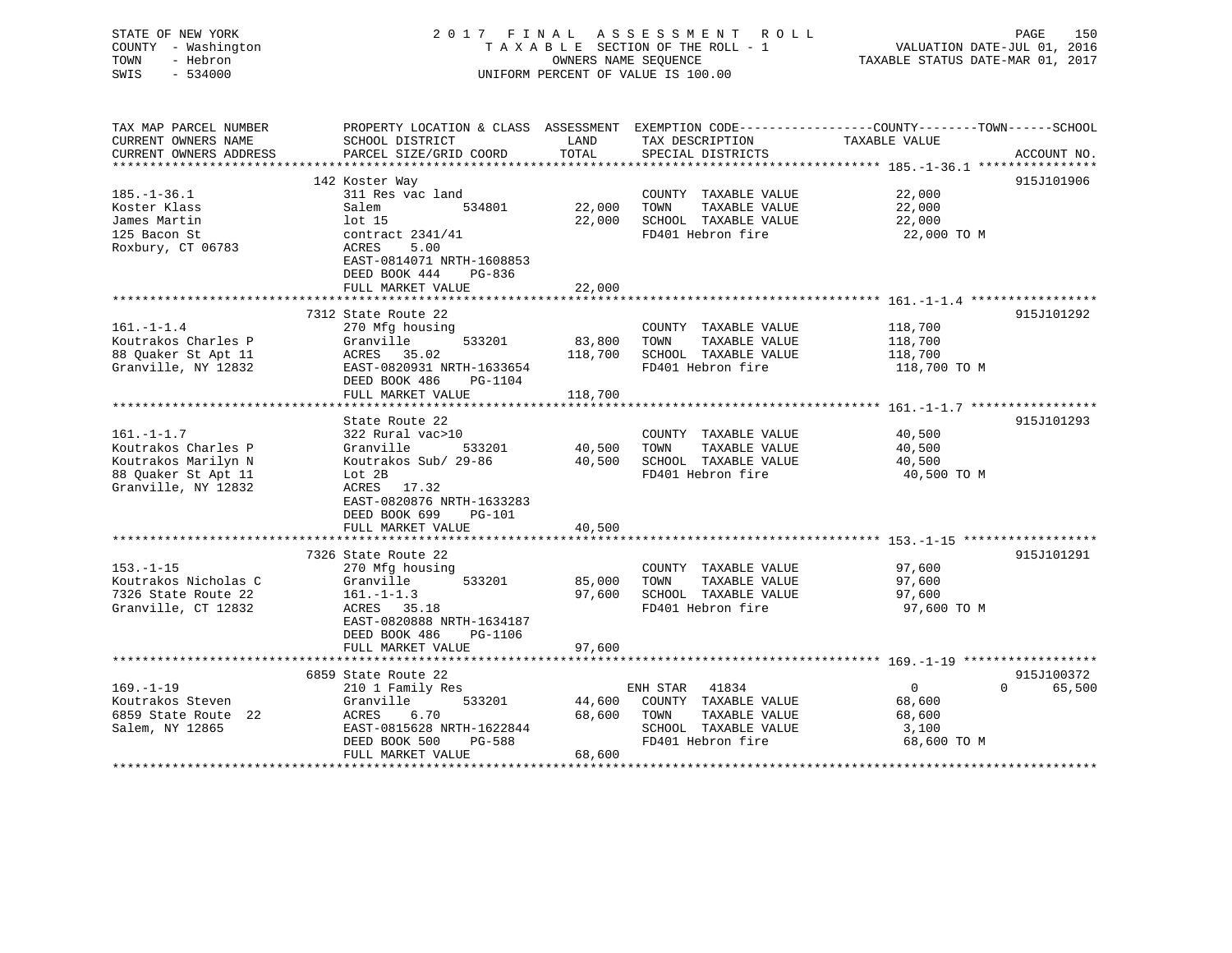# STATE OF NEW YORK 2 0 1 7 F I N A L A S S E S S M E N T R O L L PAGE 151 COUNTY - Washington T A X A B L E SECTION OF THE ROLL - 1 VALUATION DATE-JUL 01, 2016 TOWN - Hebron OWNERS NAME SEQUENCE TAXABLE STATUS DATE-MAR 01, 2017 SWIS - 534000 UNIFORM PERCENT OF VALUE IS 100.00

| TAX MAP PARCEL NUMBER<br>CURRENT OWNERS NAME                                               | PROPERTY LOCATION & CLASS ASSESSMENT EXEMPTION CODE---------------COUNTY-------TOWN------SCHOOL<br>SCHOOL DISTRICT                               | LAND                            | TAX DESCRIPTION                                                                                                                         | TAXABLE VALUE                                                             |                                  |
|--------------------------------------------------------------------------------------------|--------------------------------------------------------------------------------------------------------------------------------------------------|---------------------------------|-----------------------------------------------------------------------------------------------------------------------------------------|---------------------------------------------------------------------------|----------------------------------|
| CURRENT OWNERS ADDRESS                                                                     | PARCEL SIZE/GRID COORD                                                                                                                           | TOTAL                           | SPECIAL DISTRICTS                                                                                                                       |                                                                           | ACCOUNT NO.                      |
|                                                                                            |                                                                                                                                                  |                                 |                                                                                                                                         |                                                                           |                                  |
| $169. - 1 - 20$<br>Koutrakos Steven<br>6859 State Route 22<br>Salem, NY 12865              | State Route 22<br>314 Rural vac<10<br>Granville<br>FRNT 116.00 DPTH 240.00 7,000 SCHOOL TAXABLE VALUE<br>ACRES 0.64<br>EAST-0815865 NRTH-1622724 | 533201 7,000 TOWN               | COUNTY TAXABLE VALUE<br>TAXABLE VALUE<br>FD401 Hebron fire                                                                              | 7,000<br>7,000<br>7,000<br>7,000 TO M                                     | 915J100528                       |
|                                                                                            | DEED BOOK 507 PG-383<br>FULL MARKET VALUE                                                                                                        | 7,000                           |                                                                                                                                         |                                                                           |                                  |
|                                                                                            |                                                                                                                                                  |                                 |                                                                                                                                         |                                                                           |                                  |
|                                                                                            | 10 Pine Hill Rd                                                                                                                                  |                                 |                                                                                                                                         |                                                                           | 915J100493                       |
| $169. - 1 - 7.1$<br>Kovalsky Ram<br>2830 Ocean Pkwy 21B<br>Brooklyn, NY 11235              | 260 Seasonal res<br>Salem<br>ACRES 100.76<br>EAST-0810664 NRTH-1624273<br>------ volvoot NKTH-1624273<br>DEED BOOK 627 PG-117<br>FUIT ::----     |                                 | FOR 480A 47460<br>534801 135,000 COUNTY TAXABLE VALUE<br>147,000 TOWN<br>TAXABLE VALUE<br>SCHOOL TAXABLE VALUE<br>FD401 Hebron fire     | 92,000<br>92,000<br>55,000<br>55,000<br>55,000<br>147.000<br>147,000 TO M | 92,000                           |
| MAY BE SUBJECT TO PAYMENT<br>UNDER RPTL480A UNTIL 2026                                     | FULL MARKET VALUE                                                                                                                                | 147,000                         |                                                                                                                                         |                                                                           |                                  |
|                                                                                            |                                                                                                                                                  |                                 |                                                                                                                                         |                                                                           |                                  |
|                                                                                            | Pine Hill Rd/w Off                                                                                                                               |                                 |                                                                                                                                         |                                                                           | 915J101724                       |
| $169. - 1 - 7.5$<br>Kovalsky Ram                                                           | 314 Rural vac<10<br>Salem                                                                                                                        | 534801 800                      | COUNTY TAXABLE VALUE<br>TOWN<br>TAXABLE VALUE                                                                                           | 800<br>800                                                                |                                  |
| 2830 Ocean Pkwy 21B                                                                        | Lot 4                                                                                                                                            | 800                             | SCHOOL TAXABLE VALUE                                                                                                                    | 800                                                                       |                                  |
| Brooklyn, NY 11235                                                                         | ACRES<br>1.01<br>EAST-0812023 NRTH-1624836<br>DEED BOOK 788<br>PG-183<br>FULL MARKET VALUE                                                       | 800                             | FD401 Hebron fire                                                                                                                       | 800 TO M                                                                  |                                  |
|                                                                                            |                                                                                                                                                  |                                 |                                                                                                                                         |                                                                           |                                  |
|                                                                                            | Pine Hill Rd                                                                                                                                     |                                 |                                                                                                                                         |                                                                           |                                  |
| $169. - 1 - 13.1$<br>Kovalsky Ram<br>2830 Ocean Pkwy 21B<br>Brooklyn, NY 11235             | 314 Rural vac<10<br>533201<br>Granville<br>1.82<br>ACRES<br>EAST-0812168 NRTH-1624640<br>DEED BOOK 788<br>$PG-183$<br>FULL MARKET VALUE          | COUNTY<br>14,100 TOWN<br>14,100 | COUNTY TAXABLE VALUE<br>TAXABLE VALUE<br>14,100 SCHOOL TAXABLE VALUE 14,100<br>FD401 Hebron fire                                        | $14,100$<br>$14,100$<br>14,100<br>14,100 TO M                             |                                  |
|                                                                                            |                                                                                                                                                  |                                 |                                                                                                                                         |                                                                           |                                  |
| $185. - 1 - 7.2$<br>Krieg William<br>Krieg Paula<br>6087 State Route 22<br>Salem, NY 12865 | 6087 State Route 22<br>240 Rural res<br>Salem<br>ACRES 10.00<br>EAST-0814050 NRTH-1604982<br>DEED BOOK 1876 PG-253                               |                                 | BAS STAR 41854<br>534801 49,500 COUNTY TAXABLE VALUE 108,700<br>108,700 TOWN TAXABLE VALUE<br>SCHOOL TAXABLE VALUE<br>FD401 Hebron fire | $\overline{0}$<br>108,700<br>78,700<br>108,700 TO M                       | 915J101736<br>$\Omega$<br>30,000 |
|                                                                                            | FULL MARKET VALUE                                                                                                                                | 108,700                         |                                                                                                                                         |                                                                           |                                  |
|                                                                                            |                                                                                                                                                  |                                 |                                                                                                                                         |                                                                           |                                  |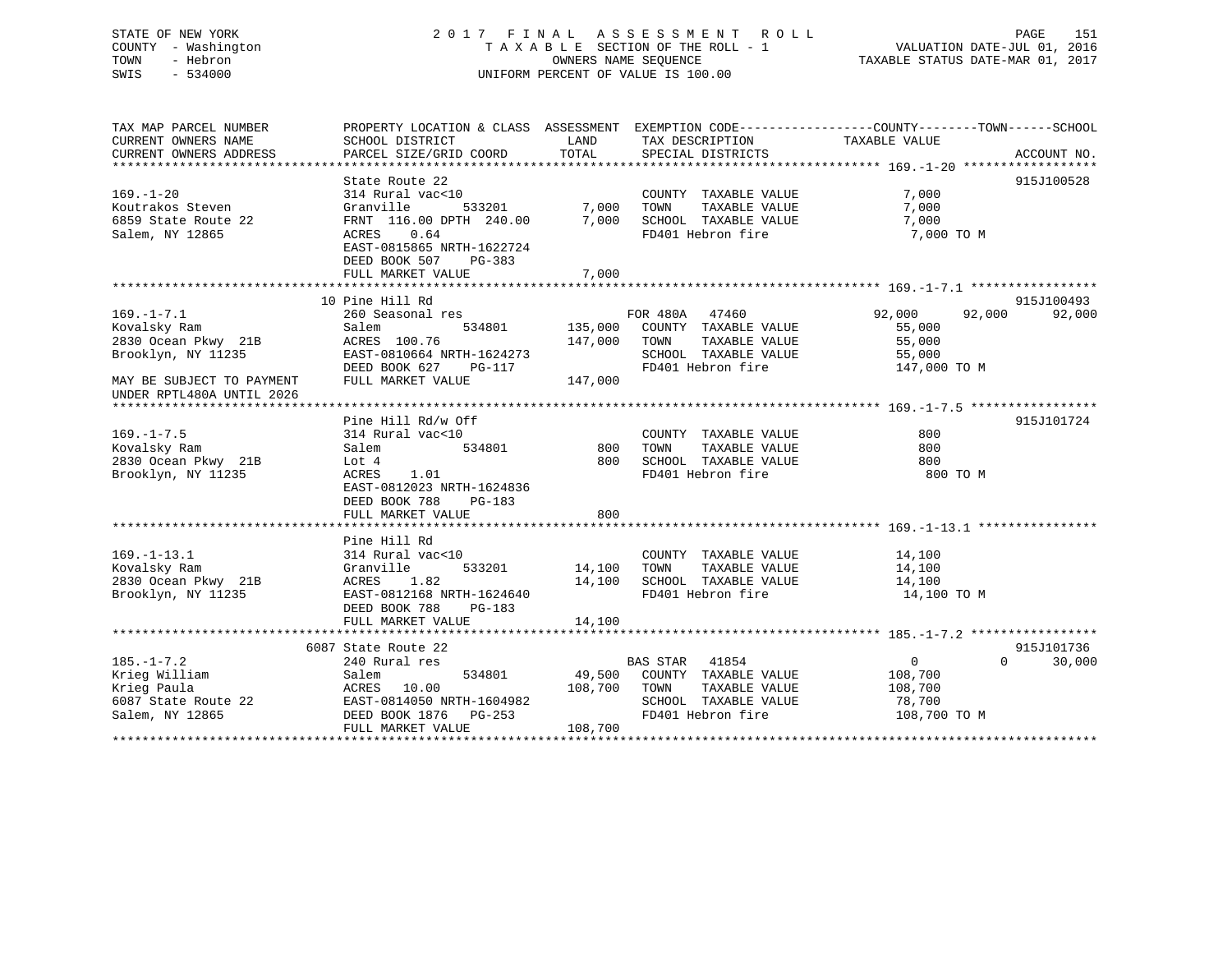# STATE OF NEW YORK 2 0 1 7 F I N A L A S S E S S M E N T R O L L PAGE 152 COUNTY - Washington T A X A B L E SECTION OF THE ROLL - 1 VALUATION DATE-JUL 01, 2016 TOWN - Hebron OWNERS NAME SEQUENCE TAXABLE STATUS DATE-MAR 01, 2017 SWIS - 534000 UNIFORM PERCENT OF VALUE IS 100.00

| TAX MAP PARCEL NUMBER<br>CURRENT OWNERS NAME<br>CURRENT OWNERS ADDRESS | SCHOOL DISTRICT<br>PARCEL SIZE/GRID COORD                      | LAND<br>TOTAL | TAX DESCRIPTION TAXABLE VALUE<br>SPECIAL DISTRICTS | PROPERTY LOCATION & CLASS ASSESSMENT EXEMPTION CODE----------------COUNTY-------TOWN------SCHOOL | ACCOUNT NO.    |
|------------------------------------------------------------------------|----------------------------------------------------------------|---------------|----------------------------------------------------|--------------------------------------------------------------------------------------------------|----------------|
|                                                                        |                                                                |               |                                                    |                                                                                                  |                |
| $153. - 1 - 5$<br>Kristensen Claire                                    | 7586 State Route 22<br>242 Rurl res&rec<br>Granville<br>533201 | 151,500       | COUNTY TAXABLE VALUE<br>TOWN<br>TAXABLE VALUE      | 174,000<br>174,000                                                                               | 915J100226     |
| PO Box 119<br>Lanesboro, MA 01237                                      | ag commit 705/350<br>ACRES 58.40<br>EAST-0820192 NRTH-1639521  | 174,000       | SCHOOL TAXABLE VALUE<br>FD401 Hebron fire          | 174,000<br>174,000 TO M                                                                          |                |
|                                                                        | DEED BOOK 2806 PG-82<br>FULL MARKET VALUE                      | 174,000       |                                                    |                                                                                                  |                |
|                                                                        |                                                                |               |                                                    |                                                                                                  |                |
|                                                                        | 82 Tiplady Rd                                                  |               |                                                    |                                                                                                  | 915J100591     |
| $177. - 1 - 46$<br>Krotz Susan Marie                                   | 280 Res Multiple<br>Salem<br>534801                            | 71,300        | COUNTY TAXABLE VALUE<br>TOWN<br>TAXABLE VALUE      | 275,000<br>275,000                                                                               |                |
| 2800 Windmill Dr<br>Sumter, SC 29150                                   | <b>ACRES</b><br>25.00<br>EAST-0808408 NRTH-1610927             | 275,000       | SCHOOL TAXABLE VALUE<br>FD401 Hebron fire          | 275,000<br>275,000 TO M                                                                          |                |
|                                                                        | DEED BOOK 3589 PG-159<br>FULL MARKET VALUE                     | 275,000       |                                                    |                                                                                                  |                |
|                                                                        |                                                                |               |                                                    |                                                                                                  |                |
|                                                                        | 558 North Grimes Hill Rd                                       |               | 70 PCT OF VALUE USED FOR EXEMPTION PURPOSES        |                                                                                                  | 915J101455     |
| $153. - 1 - 12.5$                                                      | 240 Rural res                                                  |               | VET COM CT 41131                                   | 44,888<br>30,000                                                                                 | $\overline{0}$ |
| Krueger Daniel C                                                       | Granville<br>533201                                            |               | 112,500 BAS STAR 41854                             | $\overline{0}$<br>$\Omega$                                                                       | 30,000         |
| Krueger Leanne                                                         | 953/287                                                        | 256,500       | COUNTY TAXABLE VALUE                               | 211,612                                                                                          |                |
| 558 North Grimes Hill Rd                                               | ACRES 36.70                                                    |               | TAXABLE VALUE<br>TOWN                              | 226,500                                                                                          |                |
|                                                                        |                                                                |               |                                                    |                                                                                                  |                |
| Granville, NY 12832                                                    | EAST-0816664 NRTH-1633109                                      |               | SCHOOL TAXABLE VALUE                               | 226,500                                                                                          |                |
|                                                                        | DEED BOOK 3405 PG-39                                           |               | CA008 Cons agri dst 8                              | 256,500 TO M                                                                                     |                |
|                                                                        | FULL MARKET VALUE                                              |               | 256,500 FD401 Hebron fire                          | 256,500 TO M                                                                                     |                |
|                                                                        |                                                                |               |                                                    |                                                                                                  |                |
|                                                                        | 672 North Grimes Hill Rd                                       |               |                                                    |                                                                                                  | 915J101334     |
| $153. - 1 - 10.1$                                                      | 210 1 Family Res                                               |               | ENH STAR 41834                                     | $\overline{0}$<br>$\Omega$                                                                       | 65,500         |
| Krueger Ralph                                                          | Granville<br>533201                                            | 37,200        | COUNTY TAXABLE VALUE                               | 110,000                                                                                          |                |
| 672 North Grimes Hill Rd                                               | Ag Commit 705/57                                               | 110,000       | TOWN<br>TAXABLE VALUE                              | 110,000                                                                                          |                |
| Granville, NY 12832                                                    | 7.60<br>ACRES                                                  |               | SCHOOL TAXABLE VALUE                               | 44,500                                                                                           |                |
|                                                                        | EAST-0819084 NRTH-1634445                                      |               | CA008 Cons agri dst 8                              | 110,000 TO M                                                                                     |                |
|                                                                        | DEED BOOK 3028 PG-47                                           |               | FD401 Hebron fire                                  | 110,000 TO M                                                                                     |                |
|                                                                        | FULL MARKET VALUE                                              | 110,000       |                                                    |                                                                                                  |                |
|                                                                        |                                                                |               |                                                    |                                                                                                  |                |
|                                                                        | 49 Wolfe Ln                                                    |               |                                                    |                                                                                                  | 915J101021     |
| $158. - 1 - 7$                                                         | 240 Rural res                                                  |               | AGRI-D IND 41730                                   | 6,384<br>6,384                                                                                   | 6,384          |
| Kubiak Jodie                                                           | Hartford<br>533801                                             | 53,900        | COUNTY TAXABLE VALUE                               | 168,616                                                                                          |                |
| 49 Wolfe Ln                                                            | ACRES 20.54                                                    | 175,000       | TOWN<br>TAXABLE VALUE                              | 168,616                                                                                          |                |
| Salem, NY 12865                                                        | EAST-0789575 NRTH-1629471                                      |               | SCHOOL TAXABLE VALUE                               | 168,616                                                                                          |                |
|                                                                        | DEED BOOK 3559<br>PG-196                                       |               | FD401 Hebron fire                                  | 175,000 TO M                                                                                     |                |
| MAY BE SUBJECT TO PAYMENT<br>UNDER AGDIST LAW TIL 2024                 | FULL MARKET VALUE                                              | 175,000       |                                                    |                                                                                                  |                |
|                                                                        |                                                                |               |                                                    |                                                                                                  |                |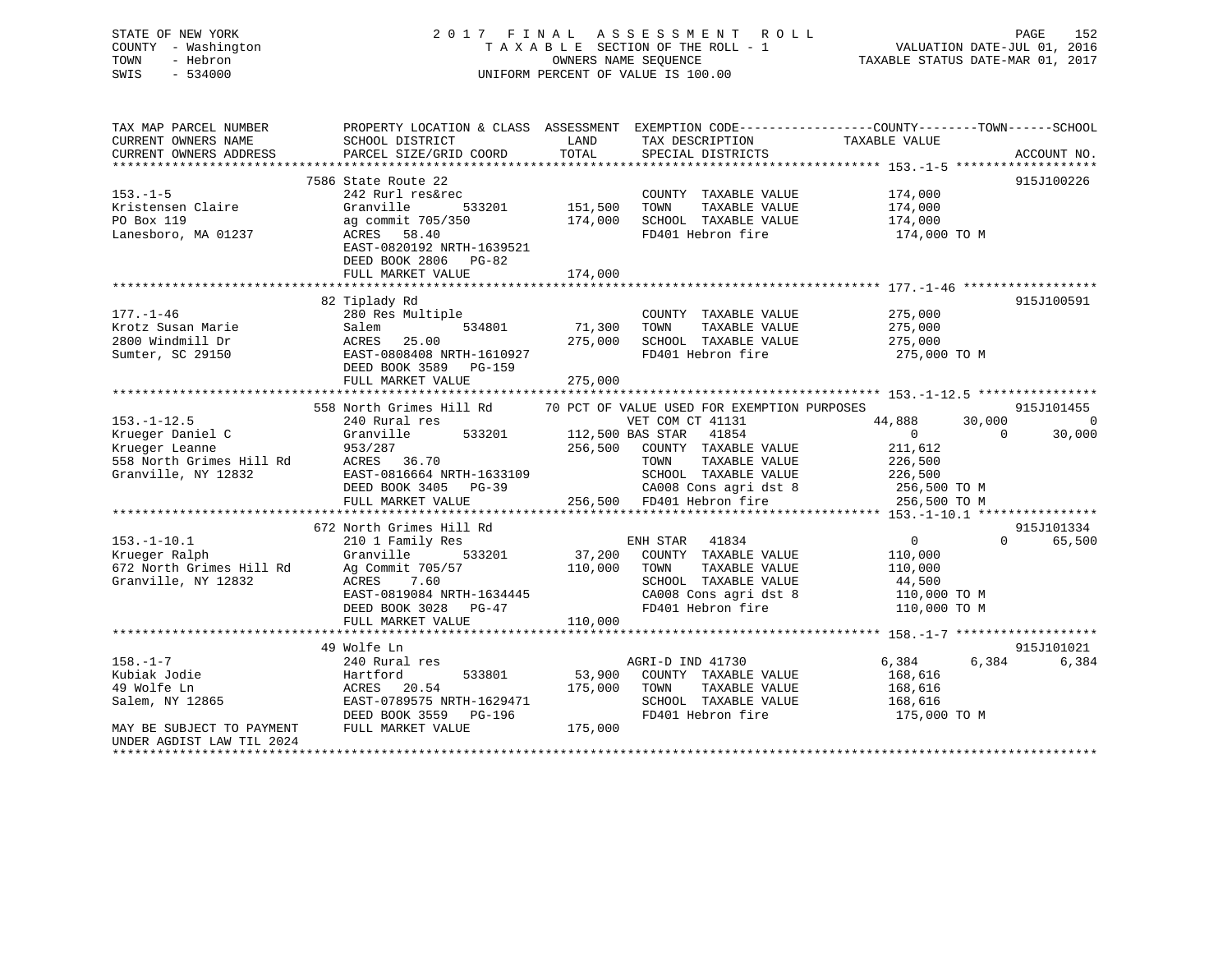# STATE OF NEW YORK 2 0 1 7 F I N A L A S S E S S M E N T R O L L PAGE 153 COUNTY - Washington T A X A B L E SECTION OF THE ROLL - 1 VALUATION DATE-JUL 01, 2016 TOWN - Hebron OWNERS NAME SEQUENCE TAXABLE STATUS DATE-MAR 01, 2017 SWIS - 534000 UNIFORM PERCENT OF VALUE IS 100.00

| TAX MAP PARCEL NUMBER<br>CURRENT OWNERS NAME<br>CURRENT OWNERS ADDRESS                                                     | SCHOOL DISTRICT<br>PARCEL SIZE/GRID COORD                                                                                                                                  | LAND<br>TOTAL                 | TAX DESCRIPTION<br>SPECIAL DISTRICTS                                                                                                          | PROPERTY LOCATION & CLASS ASSESSMENT EXEMPTION CODE----------------COUNTY-------TOWN------SCHOOL<br>TAXABLE VALUE<br>ACCOUNT NO. |
|----------------------------------------------------------------------------------------------------------------------------|----------------------------------------------------------------------------------------------------------------------------------------------------------------------------|-------------------------------|-----------------------------------------------------------------------------------------------------------------------------------------------|----------------------------------------------------------------------------------------------------------------------------------|
| $186. - 1 - 26$<br>Kucharik James<br>Kucharik Diana<br>557 Sica Ln<br>Toms River, NJ 08753 DEED BOOK 2439 PG-232           | 6268 State Route 22<br>260 Seasonal res<br>534801<br>Salem<br>ACRES<br>5.03<br>EAST-0816375 NRTH-1608709<br>FULL MARKET VALUE                                              | 42,000<br>75,600<br>75,600    | COUNTY TAXABLE VALUE<br>TOWN<br>TAXABLE VALUE<br>SCHOOL TAXABLE VALUE<br>FD401 Hebron fire                                                    | 915J101748<br>75,600<br>75,600<br>75,600<br>75,600 TO M                                                                          |
| $177. - 1 - 48$<br>Kurz Kevin P Trustee<br>Kurz Christopher E Trustee ACRES 52.00<br>1339 Lakeside Dr<br>Wantagh, NY 11793 | 192 Tiplady Rd<br>242 Rurl res&rec<br>Salem<br>534801<br>EAST-0811152 NRTH-1609791<br>DEED BOOK 3541 PG-136<br>FULL MARKET VALUE                                           | 140,000<br>239,700<br>239,700 | COUNTY TAXABLE VALUE<br>TOWN<br>TAXABLE VALUE<br>SCHOOL TAXABLE VALUE<br>FD401 Hebron fire                                                    | 915J100366<br>239,700<br>239,700<br>239,700<br>239,700 TO M                                                                      |
| $186. - 1 - 3.4$<br>Lacasse Richard W Sr<br>Lacasse Betty Jane<br>20 Valley View Rd<br>Norfolk, CT 06058                   | 268 Blossom Rd<br>210 1 Family Res<br>534801<br>Salem<br><b>ACRES</b><br>7.52<br>EAST-0820262 NRTH-1607474<br>DEED BOOK 658<br>$PG-3$<br>FULL MARKET VALUE                 | 45,800<br>95,700<br>95,700    | COUNTY TAXABLE VALUE<br>TOWN<br>TAXABLE VALUE<br>SCHOOL TAXABLE VALUE<br>FD401 Hebron fire                                                    | 915J101680<br>95,700<br>95,700<br>95,700<br>95,700 TO M                                                                          |
| $167. - 1 - 17.1$<br>Lack Stephen<br>Lack Lilly<br>232 Crosier Rd<br>Salem, NY 12865                                       | 232 Crosier Rd<br>240 Rural res<br>534801<br>Salem<br>13.10<br>ACRES<br>EAST-0791287 NRTH-1620623<br>DEED BOOK 945<br>PG-61<br>FULL MARKET VALUE                           | 68,200<br>156,500             | BAS STAR 41854<br>COUNTY TAXABLE VALUE<br>TOWN<br>TAXABLE VALUE<br>SCHOOL TAXABLE VALUE<br>CA008 Cons agri dst 8<br>156,500 FD401 Hebron fire | A15J100445<br>$0 \qquad \qquad$<br>$\overline{0}$<br>30,000<br>156,500<br>156,500<br>126,500<br>156,500 TO M<br>156,500 TO M     |
| $169. - 1 - 37.2$<br>Lacoste Ronald W<br>Lacoste Roberta M<br>66 Railroad Ave<br>West Pawlet, VT 05775                     | Pine Hill Rd/w Off<br>322 Rural vac>10<br>Granville<br>533201<br>Easement 614/38<br>ACRES 18.70<br>EAST-0810915 NRTH-1621824<br>DEED BOOK 1758 PG-114<br>FULL MARKET VALUE | 14,000<br>14,000<br>14,000    | COUNTY TAXABLE VALUE<br>TOWN<br>TAXABLE VALUE<br>SCHOOL TAXABLE VALUE<br>FD401 Hebron fire                                                    | 915J101045<br>14,000<br>14,000<br>14,000<br>14,000 TO M                                                                          |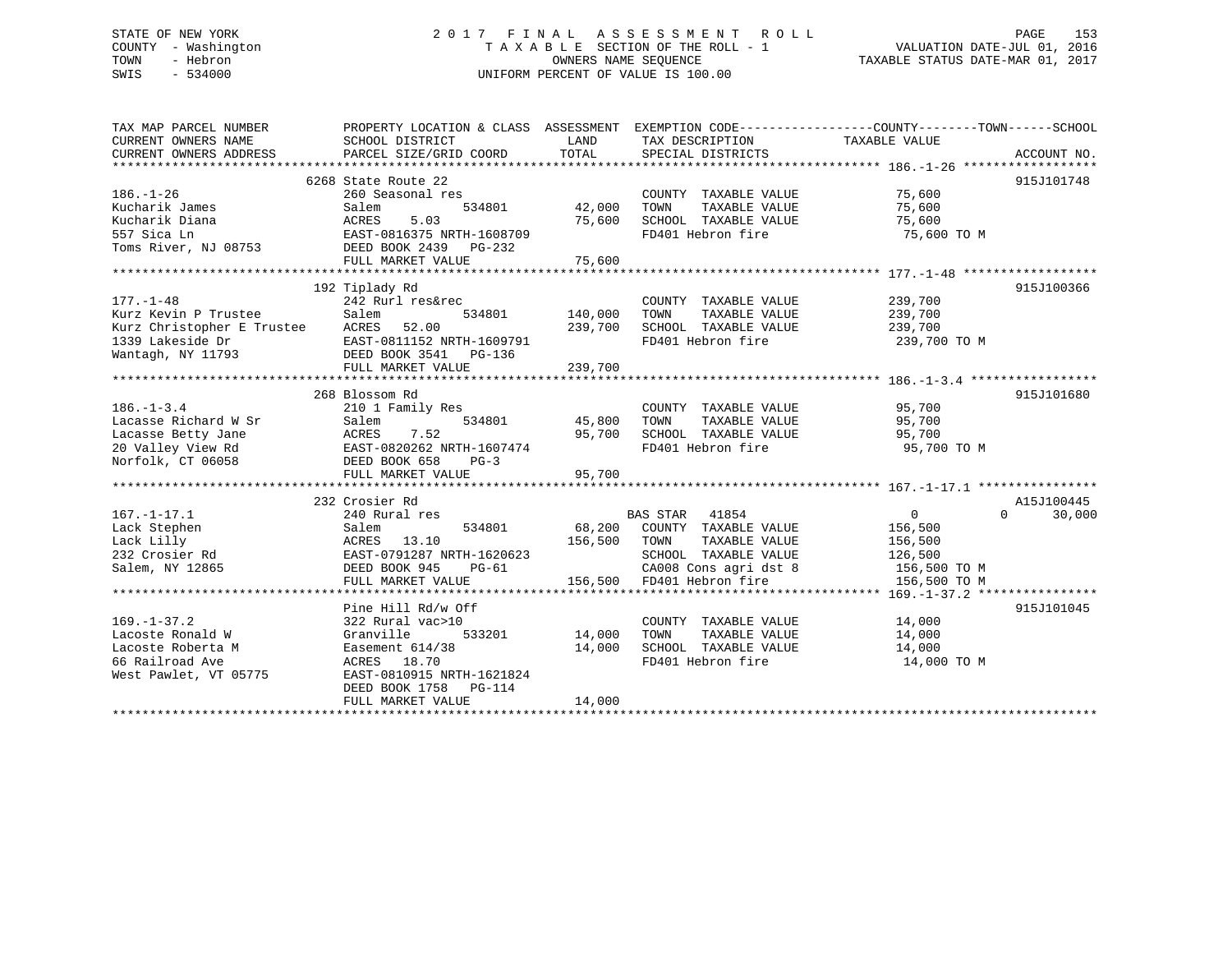# STATE OF NEW YORK 2 0 1 7 F I N A L A S S E S S M E N T R O L L PAGE 154 COUNTY - Washington T A X A B L E SECTION OF THE ROLL - 1 VALUATION DATE-JUL 01, 2016 TOWN - Hebron OWNERS NAME SEQUENCE TAXABLE STATUS DATE-MAR 01, 2017 SWIS - 534000 UNIFORM PERCENT OF VALUE IS 100.00

| TAX MAP PARCEL NUMBER<br>CURRENT OWNERS NAME<br>CURRENT OWNERS ADDRESS                                                                                                                | PROPERTY LOCATION & CLASS ASSESSMENT EXEMPTION CODE----------------COUNTY-------TOWN------SCHOOL<br>SCHOOL DISTRICT<br>PARCEL SIZE/GRID COORD                  | LAND<br>TOTAL              | TAX DESCRIPTION TAXABLE VALUE<br>SPECIAL DISTRICTS                                                                                  |                                                               | ACCOUNT NO.                      |
|---------------------------------------------------------------------------------------------------------------------------------------------------------------------------------------|----------------------------------------------------------------------------------------------------------------------------------------------------------------|----------------------------|-------------------------------------------------------------------------------------------------------------------------------------|---------------------------------------------------------------|----------------------------------|
| $153. - 1 - 8$                                                                                                                                                                        | 90 Sawmill Rd<br>210 1 Family Res                                                                                                                              |                            | AGED-CO/TN 41801                                                                                                                    | 15,500<br>15,500                                              | 915J100186<br>$\overline{0}$     |
| Laflamme Virginia<br>90 Sawmill Rd<br>Granville, NY 12832                                                                                                                             | 533201 28,100 ENH STAR<br>Granville<br>FRNT 225.00 DPTH 165.00<br>0.85<br>ACRES<br>EAST-0821103 NRTH-1637779<br>DEED BOOK 460<br>PG-747                        | 31,000                     | 41834<br>COUNTY TAXABLE VALUE<br>TAXABLE VALUE<br>TOWN<br>SCHOOL TAXABLE VALUE<br>CA008 Cons agri dst 8<br>31,000 FD401 Hebron fire | $\Omega$<br>15,500<br>15,500<br>$\overline{0}$<br>31,000 TO M | $\Omega$<br>31,000               |
|                                                                                                                                                                                       | FULL MARKET VALUE                                                                                                                                              |                            |                                                                                                                                     | 31,000 TO M                                                   |                                  |
| $144. - 1 - 21.5$<br>14.1.1 2.1.2<br>Laidlaw Jeffrey P (3.1.18 111,500<br>2304 County Route 31 EAST-0822382 NRTH-1647233<br>111,500<br>2304 County Route 31 EAST-0822382 NRTH-1647233 | 2304 County Route 31<br>210 1 Family Res<br>FULL MARKET VALUE                                                                                                  | 111,500                    | ENH STAR 41834<br>38,400 COUNTY TAXABLE VALUE<br>TOWN<br>TAXABLE VALUE<br>SCHOOL TAXABLE VALUE 46,000<br>FD401 Hebron fire          | $\overline{0}$<br>111,500<br>111,500<br>111,500 TO M          | $\Omega$<br>65,500               |
|                                                                                                                                                                                       |                                                                                                                                                                |                            |                                                                                                                                     |                                                               |                                  |
| $143. - 1 - 31$<br>Landman Calvin C<br>Landman Tasha J<br>PO Box 628<br>Townshend, VT 05353                                                                                           | Button Rd<br>314 Rural vac<10<br>533201<br>Granville<br>ACRES 15.00<br>EAST-0814586<br>EAST-0814586 NRTH-1642071<br>DEED BOOK 3711 PG-201<br>FULL MARKET VALUE | 52,000<br>52,000<br>52,000 | COUNTY TAXABLE VALUE<br>TOWN<br>TAXABLE VALUE<br>SCHOOL TAXABLE VALUE<br>FD401 Hebron fire                                          | 52,000<br>52,000<br>52,000<br>52,000 TO M                     | 915J100628                       |
|                                                                                                                                                                                       | 7011 State Route 22                                                                                                                                            |                            |                                                                                                                                     |                                                               | 915J100009                       |
| $161. - 2 - 13$<br>Lane Donald J<br>5263 Vermont Route 31<br>Poultney, VT 05764                                                                                                       | 210 1 Family Res<br>Granville<br>FRNT 85.00 DPTH 135.00<br>EAST-0817328 NRTH-1626745<br>DEED BOOK 3714 PG-297                                                  | 533201 24,100<br>65,000    | COUNTY TAXABLE VALUE<br>TAXABLE VALUE<br>TOWN<br>SCHOOL TAXABLE VALUE 65,000<br>FD401 Hebron fire                                   | 65,000<br>65,000<br>65,000 TO M                               |                                  |
|                                                                                                                                                                                       | FULL MARKET VALUE                                                                                                                                              | 65,000                     |                                                                                                                                     |                                                               |                                  |
| $151. - 1 - 14$<br>Langley Richard T<br>Langley Tammy C<br>306 Little Burch Hill Rd EAST-0801519 NRTH-1634365<br>Granville, NY 12832                                                  | 306 Little Burch Hill Rd<br>270 Mfg housing<br>533201<br>Granville<br>ACRES 104.30<br>DEED BOOK 866<br>$PG-23$<br>FULL MARKET VALUE                            | 263,900<br>263,900         | <b>BAS STAR</b><br>41854<br>232,800 COUNTY TAXABLE VALUE<br>TOWN<br>TAXABLE VALUE<br>SCHOOL TAXABLE VALUE<br>FD401 Hebron fire      | 0<br>263,900<br>263,900<br>233,900<br>263,900 TO M            | 915J100706<br>$\Omega$<br>30,000 |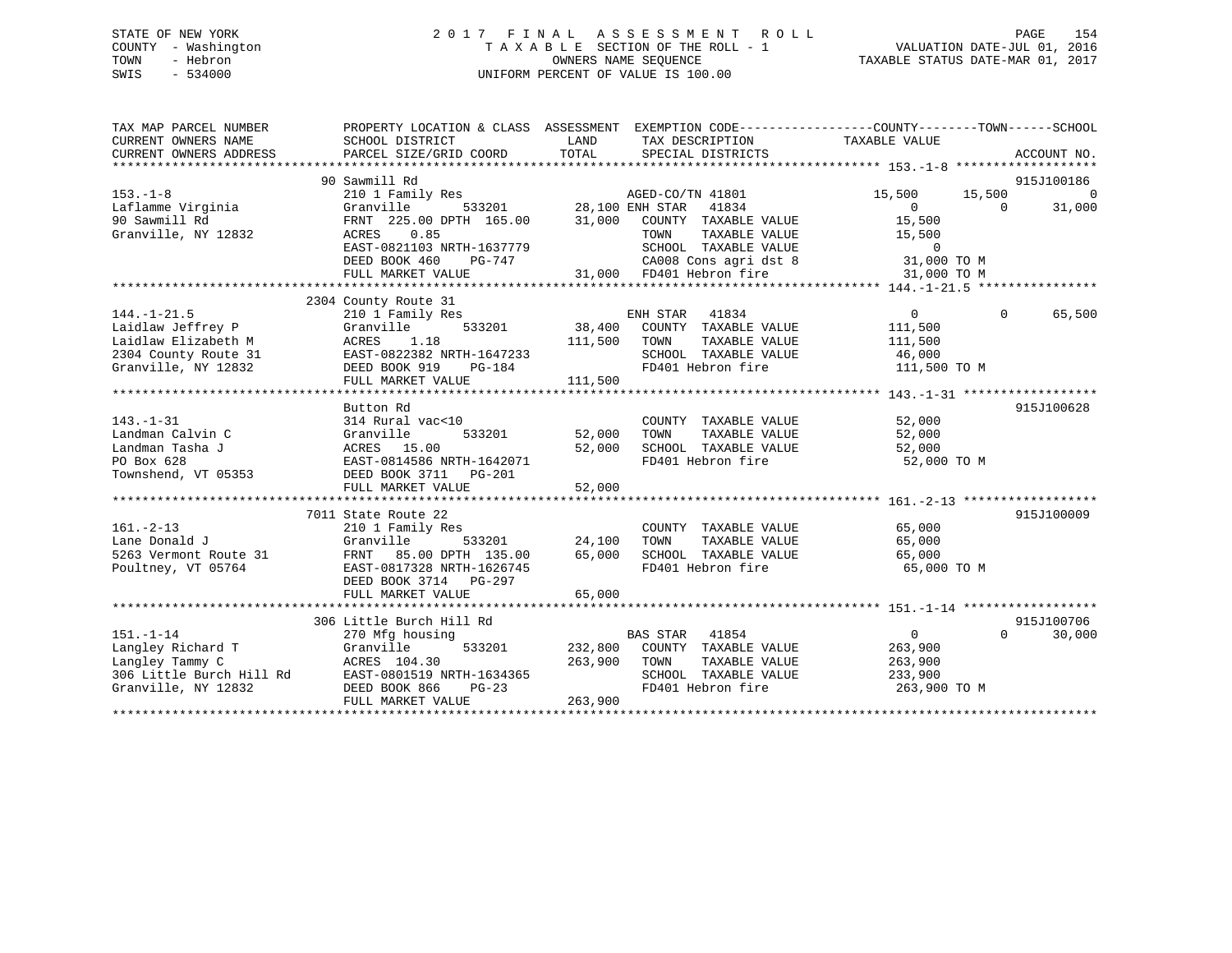# STATE OF NEW YORK 2 0 1 7 F I N A L A S S E S S M E N T R O L L PAGE 155 COUNTY - Washington T A X A B L E SECTION OF THE ROLL - 1 VALUATION DATE-JUL 01, 2016 TOWN - Hebron OWNERS NAME SEQUENCE TAXABLE STATUS DATE-MAR 01, 2017 SWIS - 534000 UNIFORM PERCENT OF VALUE IS 100.00

| TAX MAP PARCEL NUMBER<br>CURRENT OWNERS NAME<br>CURRENT OWNERS ADDRESS | SCHOOL DISTRICT<br>PARCEL SIZE/GRID COORD | LAND<br>TOTAL   | TAX DESCRIPTION<br>SPECIAL DISTRICTS                                        | PROPERTY LOCATION & CLASS ASSESSMENT EXEMPTION CODE---------------COUNTY-------TOWN------SCHOOL<br>TAXABLE VALUE | ACCOUNT NO.    |
|------------------------------------------------------------------------|-------------------------------------------|-----------------|-----------------------------------------------------------------------------|------------------------------------------------------------------------------------------------------------------|----------------|
|                                                                        |                                           |                 |                                                                             |                                                                                                                  |                |
|                                                                        | 4018 County Route 30                      |                 |                                                                             |                                                                                                                  | 915J101671     |
| $167. - 1 - 33.3$                                                      | 240 Rural res                             |                 | BAS STAR<br>41854                                                           | $0 \qquad \qquad$<br>$\Omega$                                                                                    | 30,000         |
| Langworthy Scott                                                       | Salem<br>534801                           | 51,800          | COUNTY TAXABLE VALUE                                                        | 119,400                                                                                                          |                |
| Langworthy Amy                                                         | Lot F                                     | 119,400         | TAXABLE VALUE<br>TOWN                                                       | 119,400                                                                                                          |                |
| 4018 County Route 30                                                   | 999<br>ACRES 14.84 BANK                   |                 | SCHOOL TAXABLE VALUE                                                        | 89,400                                                                                                           |                |
| Salem, NY 12865                                                        | EAST-0788753 NRTH-1622673                 |                 | FD401 Hebron fire                                                           | 119,400 TO M                                                                                                     |                |
|                                                                        | DEED BOOK 840<br>$PG-305$                 |                 |                                                                             |                                                                                                                  |                |
|                                                                        | FULL MARKET VALUE                         | 119,400         |                                                                             |                                                                                                                  |                |
|                                                                        |                                           |                 |                                                                             |                                                                                                                  |                |
|                                                                        | 6604 State Route 22                       |                 | 95 PCT OF VALUE USED FOR EXEMPTION PURPOSES                                 |                                                                                                                  | 915J100497     |
| $170. - 1 - 12$                                                        | 242 Rurl res&rec                          |                 | VET WAR CT 41121                                                            | 17,285<br>17,285                                                                                                 | $\Omega$       |
| Lapham Stephen G                                                       | 534801<br>Salem                           | 52,500 ENH STAR | 41834                                                                       | $\overline{0}$<br>$\Omega$                                                                                       | 65,500         |
| Lapham Bonnie                                                          | ACRES 12.00                               | 121,300         | COUNTY TAXABLE VALUE                                                        | 104,015                                                                                                          |                |
| 6604 State Route 22                                                    | EAST-0815584 NRTH-1616869                 |                 | TAXABLE VALUE<br>TOWN                                                       | 104,015                                                                                                          |                |
| Salem, NY 12865                                                        | DEED BOOK 1684 PG-226                     |                 | SCHOOL TAXABLE VALUE                                                        | 55,800                                                                                                           |                |
|                                                                        | FULL MARKET VALUE                         |                 | 121,300 CA008 Cons agri dst 8<br>CA008 Cons agri dst 8<br>FD401 Hebron fire | 121,300 TO M                                                                                                     |                |
|                                                                        |                                           |                 |                                                                             | 121,300 TO M                                                                                                     |                |
|                                                                        |                                           |                 |                                                                             |                                                                                                                  |                |
|                                                                        | 2381 County Route 31                      |                 |                                                                             |                                                                                                                  | 915J100613     |
| $144. - 1 - 17$                                                        | 312 Vac w/imprv                           |                 | COUNTY TAXABLE VALUE                                                        | 8,900                                                                                                            |                |
| LaPlante Edward Jr                                                     | 533201<br>Granville                       | 7,900           | TAXABLE VALUE<br>TOWN                                                       | 8,900                                                                                                            |                |
| LaPlante James                                                         | FRNT 175.00 DPTH 153.00                   | 8,900           | SCHOOL TAXABLE VALUE                                                        | 8,900                                                                                                            |                |
| 2002 River View Rd                                                     | ACRES 0.61                                |                 | FD401 Hebron fire                                                           | 8,900 TO M                                                                                                       |                |
| Green Island, NY 12183                                                 | EAST-0823580 NRTH-1648951                 |                 |                                                                             |                                                                                                                  |                |
|                                                                        | DEED BOOK 3360 PG-37                      |                 |                                                                             |                                                                                                                  |                |
|                                                                        | FULL MARKET VALUE                         | 8,900           |                                                                             |                                                                                                                  |                |
|                                                                        |                                           |                 |                                                                             |                                                                                                                  |                |
|                                                                        | County Route 31                           |                 |                                                                             |                                                                                                                  |                |
| $144. - 1 - 19.1$                                                      | 314 Rural vac<10                          |                 | COUNTY TAXABLE VALUE                                                        | 200                                                                                                              |                |
| LaPlante Edward Jr                                                     | Granville<br>533201                       | 200             | TOWN<br>TAXABLE VALUE                                                       | 200                                                                                                              |                |
| LaPlante James                                                         | FRNT 88.00 DPTH 60.00                     | 200             | SCHOOL TAXABLE VALUE                                                        | 200                                                                                                              |                |
| 2002 River View Rd                                                     | EAST-0823676 NRTH-1648872                 |                 | FD401 Hebron fire                                                           | 200 TO M                                                                                                         |                |
| Green Island, NY 12183                                                 | DEED BOOK 3360 PG-37                      |                 |                                                                             |                                                                                                                  |                |
|                                                                        | FULL MARKET VALUE                         | 200             |                                                                             |                                                                                                                  |                |
|                                                                        |                                           |                 |                                                                             |                                                                                                                  |                |
|                                                                        | 14 Liebig Rd                              |                 | 89 PCT OF VALUE USED FOR EXEMPTION PURPOSES                                 |                                                                                                                  | 915J100360     |
| $152. - 1 - 5$                                                         | 210 1 Family Res                          |                 | VET COM CT 41131                                                            | 53,623<br>30,000                                                                                                 | $\overline{0}$ |
| Laplante Glenn R                                                       | 533201<br>Granville                       |                 | 59,500 VET DIS CT 41141                                                     | 53,623<br>53,623                                                                                                 | $\mathbf 0$    |
| Laplante Andrea J                                                      | ACRES<br>8.76                             |                 | 241,000 ENH STAR 41834                                                      | $\overline{0}$<br>$\Omega$                                                                                       | 65,500         |
| 14 Liebig Rd                                                           | EAST-0805503 NRTH-1638274                 |                 | COUNTY TAXABLE VALUE                                                        | 133,754                                                                                                          |                |
| Granville, NY 12832                                                    | DEED BOOK 474<br>PG-581                   |                 | TOWN<br>TAXABLE VALUE                                                       | 157,377                                                                                                          |                |
|                                                                        | FULL MARKET VALUE                         |                 | 241,000 SCHOOL TAXABLE VALUE                                                | 175,500                                                                                                          |                |
|                                                                        |                                           |                 | FD401 Hebron fire                                                           | 241,000 TO M                                                                                                     |                |
|                                                                        |                                           |                 |                                                                             |                                                                                                                  |                |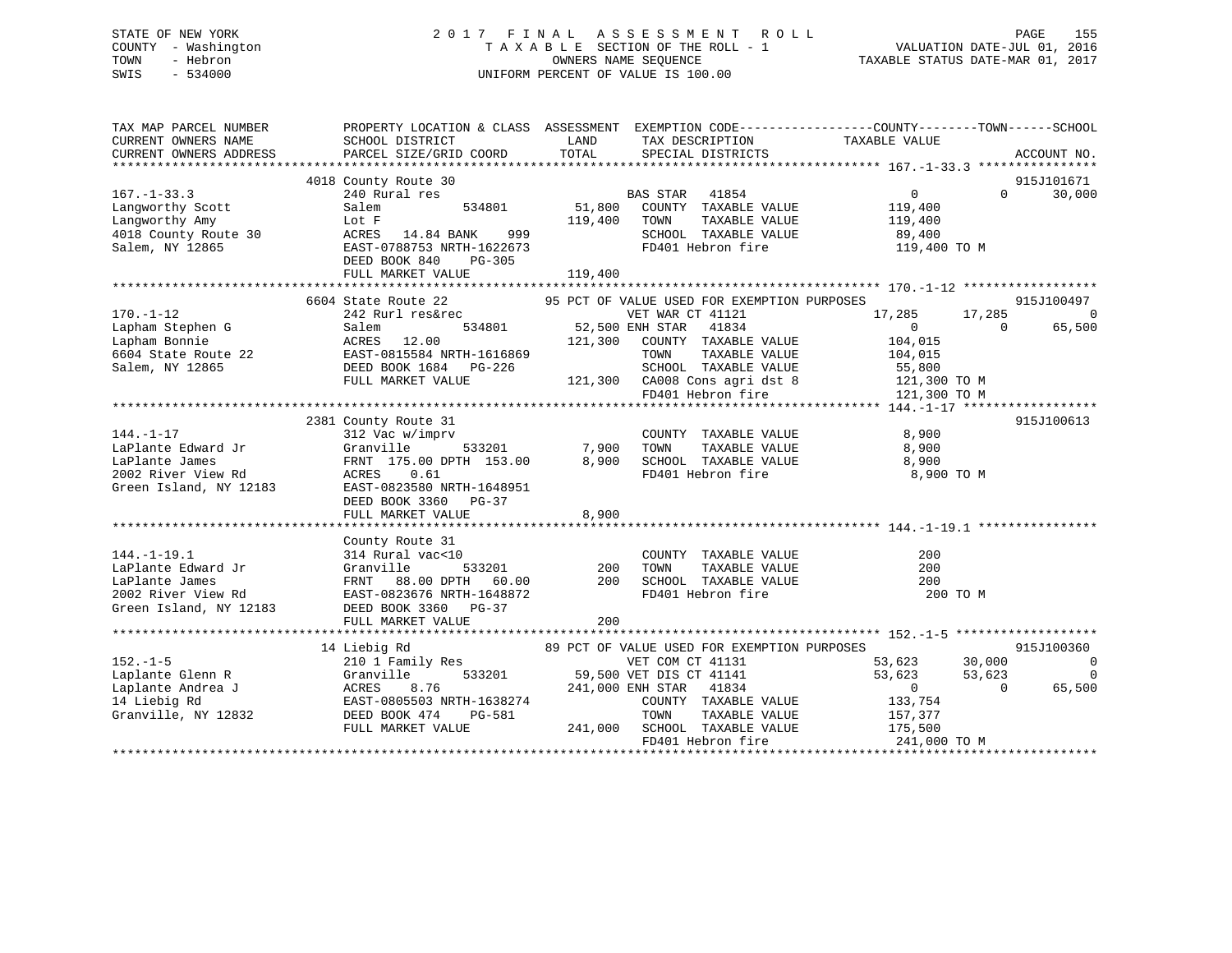# STATE OF NEW YORK 2 0 1 7 F I N A L A S S E S S M E N T R O L L PAGE 156 COUNTY - Washington T A X A B L E SECTION OF THE ROLL - 1 VALUATION DATE-JUL 01, 2016 TOWN - Hebron OWNERS NAME SEQUENCE TAXABLE STATUS DATE-MAR 01, 2017 SWIS - 534000 UNIFORM PERCENT OF VALUE IS 100.00

| TAX MAP PARCEL NUMBER<br>CURRENT OWNERS NAME | PROPERTY LOCATION & CLASS ASSESSMENT EXEMPTION CODE---------------COUNTY-------TOWN-----SCHOOL<br>SCHOOL DISTRICT | LAND    | TAX DESCRIPTION       | TAXABLE VALUE |             |
|----------------------------------------------|-------------------------------------------------------------------------------------------------------------------|---------|-----------------------|---------------|-------------|
| CURRENT OWNERS ADDRESS                       | PARCEL SIZE/GRID COORD                                                                                            | TOTAL   | SPECIAL DISTRICTS     |               | ACCOUNT NO. |
|                                              |                                                                                                                   |         |                       |               |             |
|                                              | 188 Halls Pond Rd                                                                                                 |         |                       |               | 915J101377  |
| $167. - 1 - 8$                               | 240 Rural res                                                                                                     |         | COUNTY TAXABLE VALUE  | 245,700       |             |
| LaPoint Luke                                 | Hartford<br>533801                                                                                                | 112,300 | TOWN<br>TAXABLE VALUE | 245,700       |             |
| 188 Halls Pond Rd                            | ACRES 44.20                                                                                                       | 245,700 | SCHOOL TAXABLE VALUE  | 245,700       |             |
| Salem, NY 12865                              | EAST-0792648 NRTH-1625012                                                                                         |         | FD401 Hebron fire     | 245,700 TO M  |             |
|                                              | DEED BOOK 3308 PG-233                                                                                             |         |                       |               |             |
|                                              | FULL MARKET VALUE                                                                                                 | 245,700 |                       |               |             |
|                                              |                                                                                                                   |         |                       |               |             |
|                                              | 4341 County Route 30                                                                                              |         |                       |               |             |
| $158. - 1 - 2.6$                             | 240 Rural res                                                                                                     |         | COUNTY TAXABLE VALUE  | 193,100       |             |
| LaPolla Douglas                              | 533801<br>Hartford                                                                                                | 91,400  | TAXABLE VALUE<br>TOWN | 193,100       |             |
| Surre Denise                                 | lot 1                                                                                                             | 193,100 | SCHOOL TAXABLE VALUE  | 193,100       |             |
| 148 Sunset Hill Rd                           | ACRES<br>25.00                                                                                                    |         | CA008 Cons agri dst 8 | 193,100 TO M  |             |
| Putnam Valley, NY 10579                      | EAST-0784024 NRTH-1628991                                                                                         |         | FD401 Hebron fire     | 193,100 TO M  |             |
|                                              | DEED BOOK 2213<br>PG-135                                                                                          |         |                       |               |             |
|                                              | FULL MARKET VALUE                                                                                                 | 193,100 |                       |               |             |
|                                              |                                                                                                                   |         |                       |               |             |
|                                              | 32 Rykowski Ln                                                                                                    |         |                       |               | 915J101103  |
| $161. - 2 - 3.2$                             | 242 Rurl res&rec                                                                                                  |         | COUNTY TAXABLE VALUE  | 220,000       |             |
| Larico Benje                                 | Granville<br>533201                                                                                               | 99,500  | TAXABLE VALUE<br>TOWN | 220,000       |             |
| 358 Broadway                                 | 455/594                                                                                                           | 220,000 | SCHOOL TAXABLE VALUE  | 220,000       |             |
| New York, NY 10013                           | ACRES 47.60                                                                                                       |         | FD401 Hebron fire     | 220,000 TO M  |             |
|                                              | EAST-0820377 NRTH-1626734                                                                                         |         |                       |               |             |
|                                              | DEED BOOK 497<br>PG-397                                                                                           |         |                       |               |             |
|                                              | FULL MARKET VALUE                                                                                                 | 220,000 |                       |               |             |
|                                              |                                                                                                                   |         |                       |               |             |
|                                              | 185 Middle Rd                                                                                                     |         |                       |               | 915J100371  |
| $176. - 1 - 11$                              | 242 Rurl res&rec                                                                                                  |         | COUNTY TAXABLE VALUE  | 181,900       |             |
| Larregui William LE                          | 534801<br>Salem                                                                                                   | 88,300  | TOWN<br>TAXABLE VALUE | 181,900       |             |
| Harvin Vanessa                               | ACRES 23.30                                                                                                       | 181,900 | SCHOOL TAXABLE VALUE  | 181,900       |             |
| 5 Dunbar St                                  | EAST-0804014 NRTH-1615741                                                                                         |         | FD401 Hebron fire     | 181,900 TO M  |             |
| Amityville, NY 11701                         | DEED BOOK 857<br>$PG-61$                                                                                          |         |                       |               |             |
|                                              | FULL MARKET VALUE                                                                                                 | 181,900 |                       |               |             |
|                                              |                                                                                                                   |         |                       |               |             |
|                                              | East Green Pond Way                                                                                               |         |                       |               | 915J101449  |
| $144. - 1 - 37.5$                            | 314 Rural vac<10                                                                                                  |         | COUNTY TAXABLE VALUE  | 32,100        |             |
| Larson Frederick A                           | Granville<br>533201                                                                                               | 32,100  | TAXABLE VALUE<br>TOWN | 32,100        |             |
| Larson Loretta M                             | ACRES<br>5.07                                                                                                     | 32,100  | SCHOOL TAXABLE VALUE  | 32,100        |             |
| Box 32                                       | EAST-0817563 NRTH-1642534                                                                                         |         | FD401 Hebron fire     | 32,100 TO M   |             |
| Wells, VT 05774                              | DEED BOOK 524<br>PG-150                                                                                           |         |                       |               |             |
|                                              | FULL MARKET VALUE                                                                                                 | 32,100  |                       |               |             |
|                                              |                                                                                                                   |         |                       |               |             |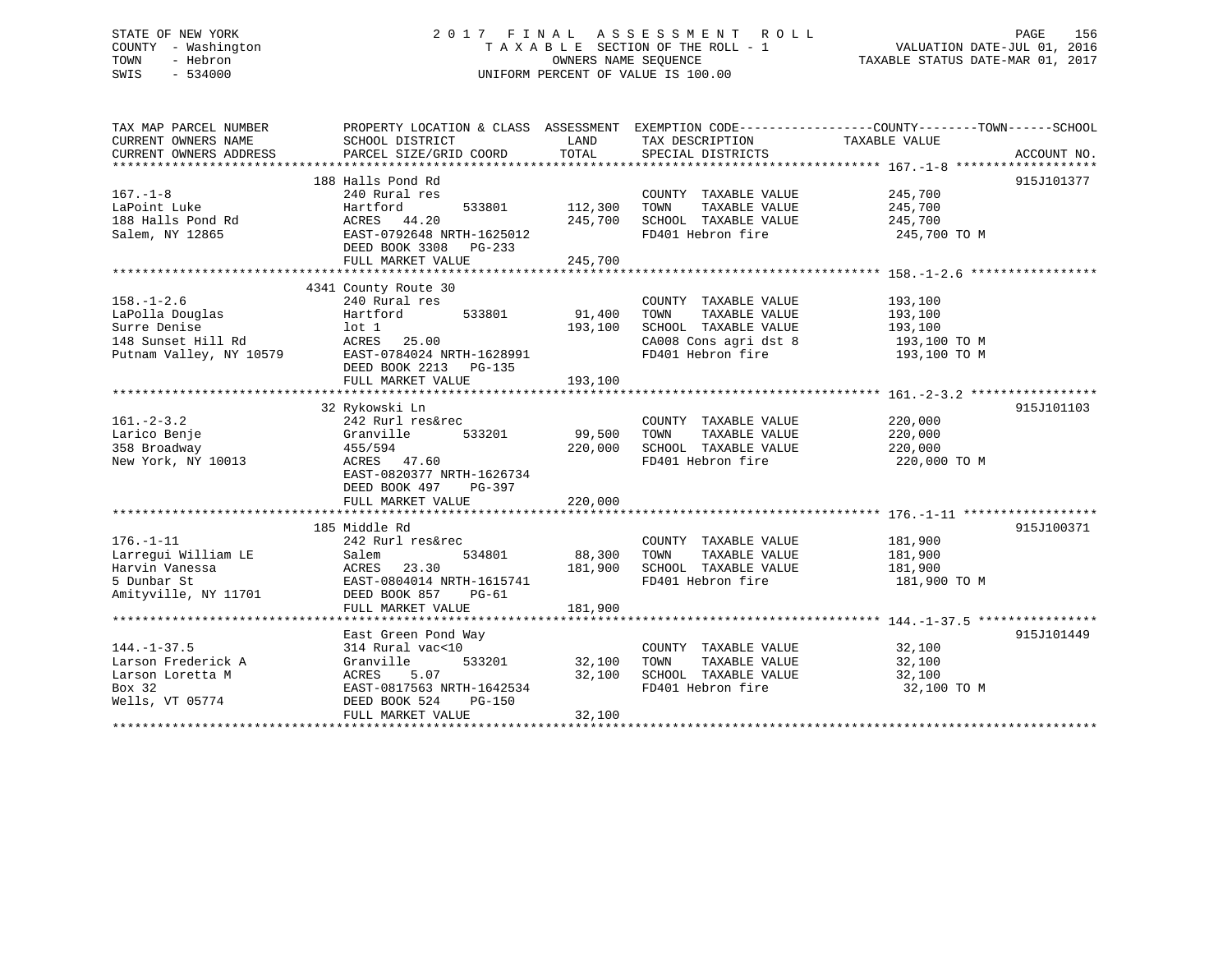# STATE OF NEW YORK 2 0 1 7 F I N A L A S S E S S M E N T R O L L PAGE 157 COUNTY - Washington T A X A B L E SECTION OF THE ROLL - 1 VALUATION DATE-JUL 01, 2016 TOWN - Hebron OWNERS NAME SEQUENCE TAXABLE STATUS DATE-MAR 01, 2017 SWIS - 534000 UNIFORM PERCENT OF VALUE IS 100.00

| TAX MAP PARCEL NUMBER<br>CURRENT OWNERS NAME<br>CURRENT OWNERS ADDRESS                  | PROPERTY LOCATION & CLASS ASSESSMENT EXEMPTION CODE---------------COUNTY-------TOWN-----SCHOOL<br>SCHOOL DISTRICT<br>PARCEL SIZE/GRID COORD                          | LAND<br>TOTAL              | TAX DESCRIPTION TAXABLE VALUE<br>SPECIAL DISTRICTS                                                           |                                                                    | ACCOUNT NO.        |
|-----------------------------------------------------------------------------------------|----------------------------------------------------------------------------------------------------------------------------------------------------------------------|----------------------------|--------------------------------------------------------------------------------------------------------------|--------------------------------------------------------------------|--------------------|
| $151. - 1 - 22.8$<br>Lathrop Polly A<br>78 Farm Way<br>Fort Edward, NY 12828            | 253 Little Burch Hill Rd<br>314 Rural vac<10<br>Hartford<br>533801<br>8.80<br>ACRES<br>EAST-0799949 NRTH-1635221<br>DEED BOOK 3200 PG-26<br>FULL MARKET VALUE        | 59,600<br>59,600<br>59,600 | COUNTY TAXABLE VALUE<br>TAXABLE VALUE<br>TOWN<br>SCHOOL TAXABLE VALUE<br>FD401 Hebron fire                   | 59,600<br>59,600<br>59,600<br>59,600 TO M                          |                    |
|                                                                                         |                                                                                                                                                                      |                            |                                                                                                              |                                                                    |                    |
|                                                                                         | 106 Middle Rd                                                                                                                                                        |                            |                                                                                                              |                                                                    | 915J101607         |
| $177. - 1 - 3.3$<br>Lathrop Raymond Jr<br>106 Middle Rd<br>Salem, NY 12865              | 210 1 Family Res<br>Salem<br>534801<br>1.40<br>ACRES<br>EAST-0804941 NRTH-1615210<br>DEED BOOK 655<br>PG-186                                                         | 33,000<br>148,200          | BAS STAR 41854<br>COUNTY TAXABLE VALUE<br>TAXABLE VALUE<br>TOWN<br>SCHOOL TAXABLE VALUE<br>FD401 Hebron fire | $0 \qquad \qquad$<br>148,200<br>148,200<br>118,200<br>148,200 TO M | 30,000<br>$\Omega$ |
|                                                                                         | FULL MARKET VALUE                                                                                                                                                    | 148,200                    |                                                                                                              |                                                                    |                    |
|                                                                                         |                                                                                                                                                                      |                            |                                                                                                              |                                                                    |                    |
|                                                                                         | 795 Chamberlin Mills Rd                                                                                                                                              |                            |                                                                                                              |                                                                    | 915J101542         |
| $177. - 1 - 33.1$<br>Leaman Steven E<br>795 Chamberlin Mills Rd<br>Salem, NY 12865-9618 | 210 1 Family Res<br>Salem<br>3.00<br>ACRES<br>EAST-0806014 NRTH-1613287<br>DEED BOOK 811<br><b>PG-90</b>                                                             | 534801 37,000<br>167,000   | BAS STAR 41854<br>COUNTY TAXABLE VALUE<br>TOWN<br>TAXABLE VALUE<br>SCHOOL TAXABLE VALUE<br>FD401 Hebron fire | $\overline{0}$<br>167,000<br>167,000<br>137,000<br>167,000 TO M    | $\Omega$<br>30,000 |
|                                                                                         | FULL MARKET VALUE                                                                                                                                                    | 167,000                    |                                                                                                              |                                                                    |                    |
| $177. - 1 - 42.2$<br>Leaman Steven E<br>795 Chamberlin Mills Rd<br>Salem, NY 12865      | Chamberlin Mills Rd<br>314 Rural vac<10<br>Salem<br>534801<br>FRNT 230.00 DPTH 120.00<br>0.63<br>ACRES<br>EAST-0806150 NRTH-1612749<br>DEED BOOK 811<br><b>PG-90</b> | 6,800<br>6,800             | COUNTY TAXABLE VALUE<br>TAXABLE VALUE<br>TOWN<br>SCHOOL TAXABLE VALUE<br>FD401 Hebron fire                   | 6,800<br>6,800<br>6,800<br>6,800 TO M                              | 915J101611         |
|                                                                                         | FULL MARKET VALUE                                                                                                                                                    | 6,800                      |                                                                                                              |                                                                    |                    |
|                                                                                         |                                                                                                                                                                      |                            |                                                                                                              |                                                                    |                    |
|                                                                                         | Halls Pond Rd                                                                                                                                                        |                            |                                                                                                              |                                                                    | 915J101559         |
| $158. - 1 - 25$<br>Leather Geoffrey T<br>7 Avenue D<br>Saratoga Springs, NY             | 322 Rural vac>10<br>Hartford<br>533801<br>Forest Tax 3272/41<br>$167. - 1 - 7.3$<br>12866-8548 ACRES 119.50<br>EAST-0789859 NRTH-1625775                             | 213,400<br>213,400         | FOR 480A 47460<br>COUNTY TAXABLE VALUE<br>TOWN<br>TAXABLE VALUE<br>SCHOOL TAXABLE VALUE<br>FD401 Hebron fire | 170,700<br>42,700<br>42,700<br>42,700<br>213,400 TO M              | 170,700 170,700    |
| MAY BE SUBJECT TO PAYMENT<br>UNDER RPTL480A UNTIL 2026                                  | DEED BOOK 821<br>PG-325<br>FULL MARKET VALUE                                                                                                                         | 213,400                    |                                                                                                              |                                                                    |                    |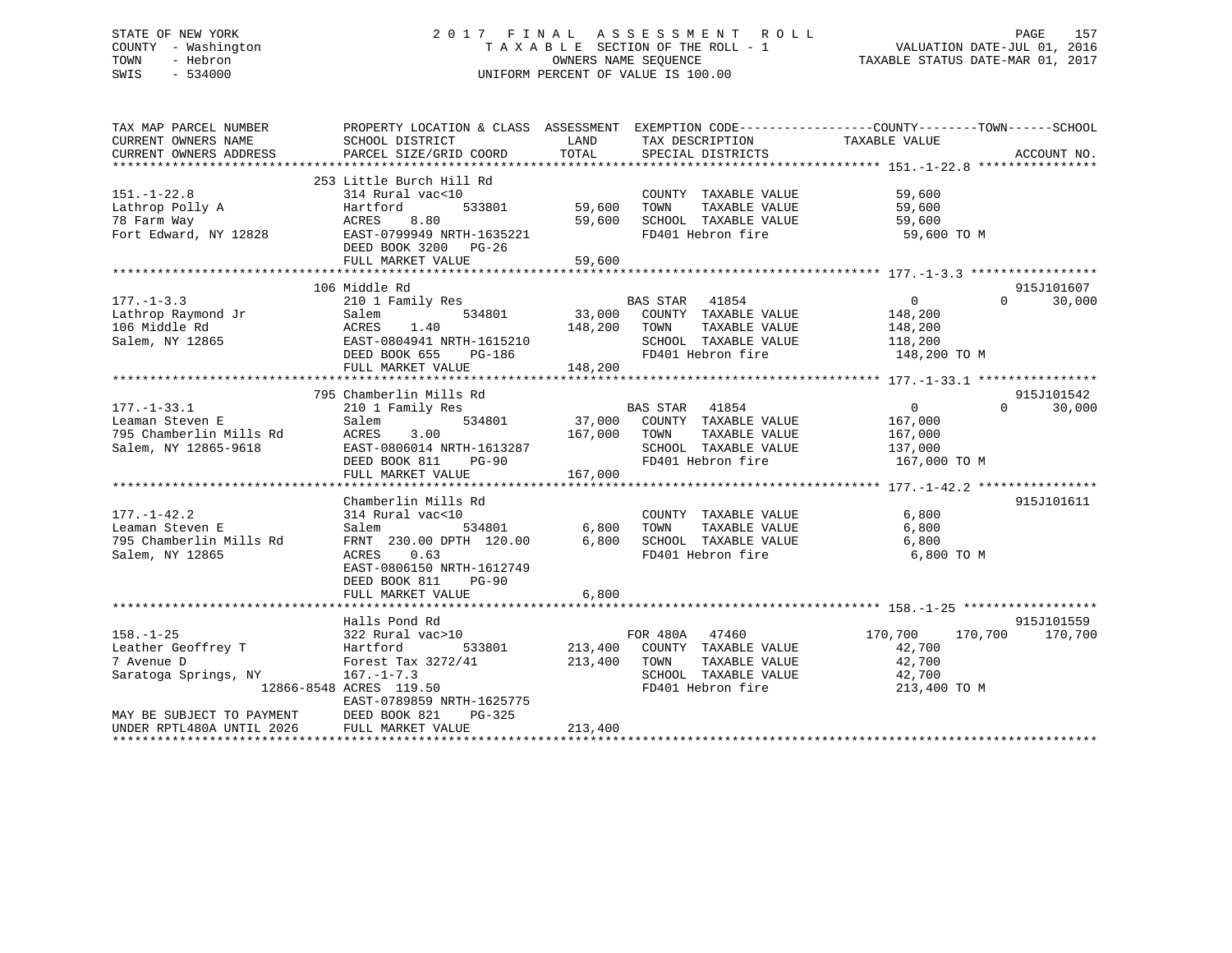# STATE OF NEW YORK 2 0 1 7 F I N A L A S S E S S M E N T R O L L PAGE 158 COUNTY - Washington T A X A B L E SECTION OF THE ROLL - 1 VALUATION DATE-JUL 01, 2016 TOWN - Hebron OWNERS NAME SEQUENCE TAXABLE STATUS DATE-MAR 01, 2017 SWIS - 534000 UNIFORM PERCENT OF VALUE IS 100.00

| TAX MAP PARCEL NUMBER<br>CURRENT OWNERS NAME | PROPERTY LOCATION & CLASS ASSESSMENT EXEMPTION CODE---------------COUNTY-------TOWN-----SCHOOL<br>SCHOOL DISTRICT | <b>LAND</b>  | TAX DESCRIPTION                                                    | TAXABLE VALUE              |                                  |
|----------------------------------------------|-------------------------------------------------------------------------------------------------------------------|--------------|--------------------------------------------------------------------|----------------------------|----------------------------------|
| CURRENT OWNERS ADDRESS                       | PARCEL SIZE/GRID COORD                                                                                            | TOTAL        | SPECIAL DISTRICTS                                                  |                            | ACCOUNT NO.                      |
|                                              |                                                                                                                   |              |                                                                    |                            |                                  |
| $151. - 1 - 9$                               | 379 Little Burch Hill Rd<br>240 Rural res                                                                         |              | BAS STAR 41854                                                     | $\overline{0}$             | 915J100446<br>30,000<br>$\Omega$ |
| Leavey Brendan K                             | Granville                                                                                                         |              | 533201 124,900 COUNTY TAXABLE VALUE                                | 293,800                    |                                  |
| Leavey Maria A                               | ACRES 43.60<br>293,800 TOWN                                                                                       |              | TAXABLE VALUE                                                      |                            |                                  |
| 379 Little Burch Hill Rd                     | EAST-0802177 NRTH-1638747                                                                                         |              | SCHOOL TAXABLE VALUE                                               | 293,800                    |                                  |
| Granville, NY 12832                          | NKTH-1638747<br>PG-136<br>DEED BOOK 725                                                                           |              | FD401 Hebron fire                                                  | 263,800<br>293,800 TO M    |                                  |
|                                              |                                                                                                                   |              |                                                                    |                            |                                  |
|                                              | FULL MARKET VALUE                                                                                                 | 293,800      |                                                                    |                            |                                  |
|                                              | Patterson Hill Rd                                                                                                 |              |                                                                    |                            |                                  |
|                                              |                                                                                                                   |              |                                                                    |                            |                                  |
| $183. - 1 - 52.1$                            | 314 Rural vac<10                                                                                                  |              | COUNTY TAXABLE VALUE<br>TAXABLE VALUE                              | 2,300                      |                                  |
| LeBlanc Roland J                             | Salem                                                                                                             | 534801 2,300 | TOWN                                                               | 2,300                      |                                  |
| LeBlanc Wendy B                              | 2960/190                                                                                                          | 2,300        | SCHOOL TAXABLE VALUE                                               | 2,300                      |                                  |
| 1193 Patterson Hill Rd                       | FRNT 132.00 DPTH 91.00                                                                                            |              | FD401 Hebron fire                                                  | 2,300 TO M                 |                                  |
| Salem, NY 12865                              | EAST-0788466 NRTH-1602630                                                                                         |              |                                                                    |                            |                                  |
|                                              | DEED BOOK 2960 PG-190                                                                                             |              |                                                                    |                            |                                  |
|                                              | FULL MARKET VALUE                                                                                                 | 2,300        |                                                                    |                            |                                  |
|                                              |                                                                                                                   |              |                                                                    |                            |                                  |
|                                              | 1193 Patterson Hill Rd                                                                                            |              |                                                                    |                            | 915J100606                       |
| $183. - 1 - 42.1$                            | 210 1 Family Res                                                                                                  |              | BAS STAR 41854<br>44,400 COUNTY TAXABLE VALUE                      | $\overline{0}$<br>$\Omega$ | 30,000                           |
| LeBlanc Rolland J                            | 534801<br>Salem                                                                                                   |              |                                                                    | 149,900                    |                                  |
| LeBlanc Wendy L                              | ACRES<br>3.40 BANK<br>999                                                                                         | 149,900 TOWN | TAXABLE VALUE                                                      | 149,900                    |                                  |
| 1193 Patterson Hill Rd<br>Salem, NY 12865    | EAST-0788648 NRTH-1602928                                                                                         |              | SCHOOL TAXABLE VALUE<br>SCHOOL TAXABLE VA<br>FD401 Hebron fire     | 119,900                    |                                  |
|                                              | DEED BOOK 2960 PG-190                                                                                             |              |                                                                    | 149,900 TO M               |                                  |
|                                              | FULL MARKET VALUE                                                                                                 | 149,900      |                                                                    |                            |                                  |
|                                              |                                                                                                                   |              |                                                                    |                            |                                  |
|                                              | 1097 Smith Rd                                                                                                     |              |                                                                    |                            | 915J101430                       |
| $153. - 1 - 12.4$                            | 270 Mfg housing                                                                                                   |              | COUNTY TAXABLE VALUE                                               | 42,000<br>42,000           |                                  |
| Lechevet Burr                                | 533201<br>Granville                                                                                               | 35,000       | TAXABLE VALUE<br>TOWN                                              | 42,000                     |                                  |
| 11637 Vista Royal Dr                         |                                                                                                                   |              | SCHOOL TAXABLE VALUE                                               | 42,000                     |                                  |
| Hudson, FL 34667                             |                                                                                                                   |              | CA008 Cons agri dst 8 42,000 TO M<br>FD401 Hebron fire 42,000 TO M |                            |                                  |
|                                              | ACRES 1.90 42,000<br>EAST-0816480 NRTH-1636615 42,000<br>DEED BOOK 3544 PG-272                                    |              |                                                                    |                            |                                  |
|                                              | FULL MARKET VALUE                                                                                                 | 42,000       |                                                                    |                            |                                  |
|                                              |                                                                                                                   |              |                                                                    |                            |                                  |
|                                              | 629 North Grimes Hill Rd                                                                                          |              |                                                                    |                            | 915J100581                       |
| $153.-1-12.1$                                | 312 Vac w/imprv                                                                                                   |              | AG BUILD 41700                                                     | 12,400 12,400              | 12,400                           |
| Lechevet Burr H                              | Granville<br>533201                                                                                               |              | 79,600 AG DIST 41720                                               | 21,479 21,479              | 21,479                           |
| Lechevet Mark H                              | ACRES 87.20                                                                                                       |              | 92,000 COUNTY TAXABLE VALUE                                        | 58,121                     |                                  |
| 28 Dorlon Rd                                 | EAST-0817591 NRTH-1635875                                                                                         |              | TOWN<br>TAXABLE VALUE                                              | 58,121                     |                                  |
| Queensbury, NY 12804                         | DEED BOOK 3432 PG-167                                                                                             |              |                                                                    | 58,121                     |                                  |
|                                              | FULL MARKET VALUE                                                                                                 |              | SCHOOL TAXABLE VALUE<br>92,000 CA008 Cons agri dst 8<br>21.479 FY  | 70,521 TO M                |                                  |
| MAY BE SUBJECT TO PAYMENT                    |                                                                                                                   |              | 21,479 EX                                                          |                            |                                  |
| UNDER AGDIST LAW TIL 2025                    |                                                                                                                   |              | FD401 Hebron fire                                                  | 92,000 TO M                |                                  |
|                                              |                                                                                                                   |              |                                                                    |                            |                                  |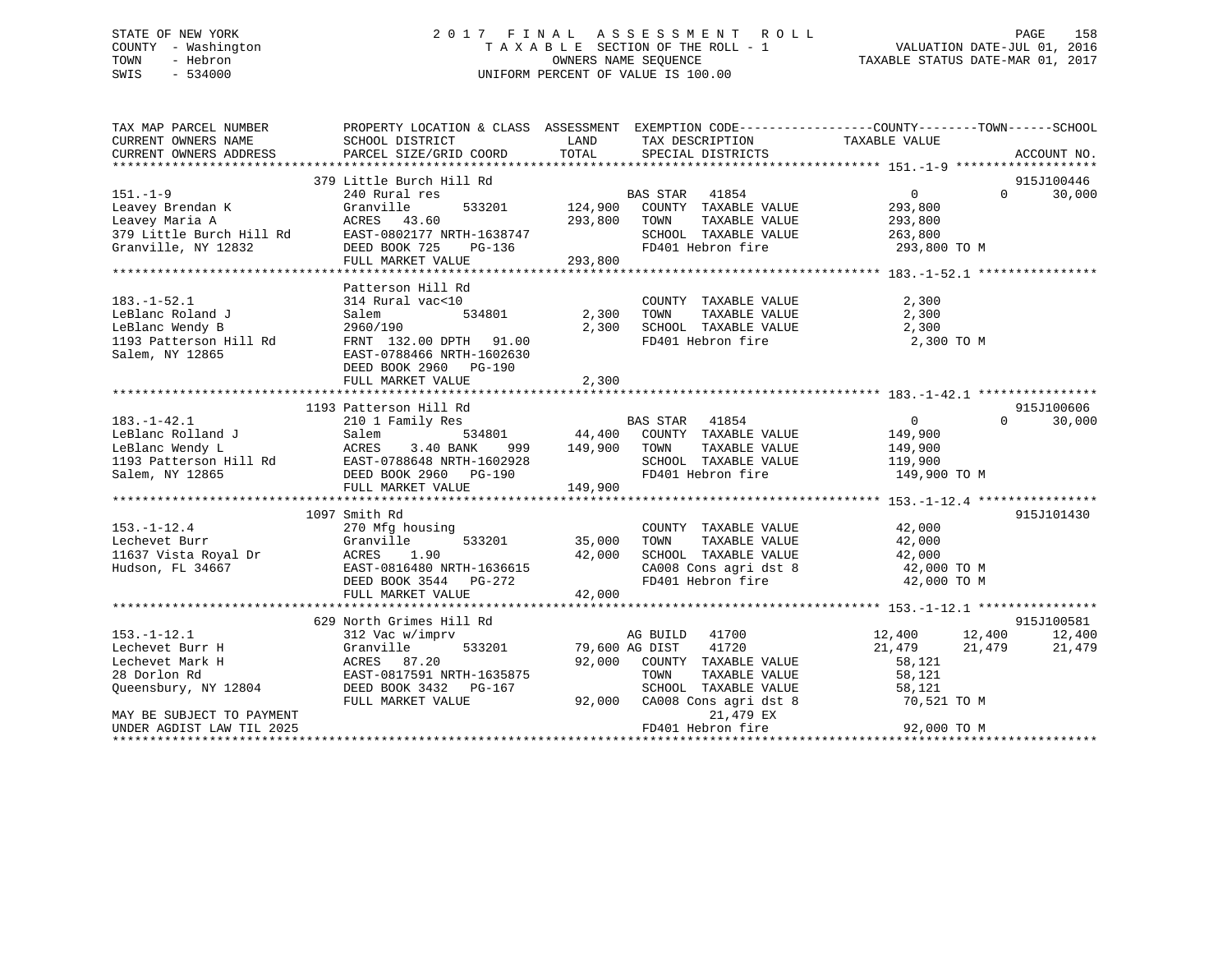# STATE OF NEW YORK 2 0 1 7 F I N A L A S S E S S M E N T R O L L PAGE 159 COUNTY - Washington T A X A B L E SECTION OF THE ROLL - 1 VALUATION DATE-JUL 01, 2016 TOWN - Hebron OWNERS NAME SEQUENCE TAXABLE STATUS DATE-MAR 01, 2017 SWIS - 534000 UNIFORM PERCENT OF VALUE IS 100.00

| TAX MAP PARCEL NUMBER<br>CURRENT OWNERS NAME<br>CURRENT OWNERS ADDRESS | PROPERTY LOCATION & CLASS ASSESSMENT<br>SCHOOL DISTRICT<br>PARCEL SIZE/GRID COORD | LAND<br>TOTAL   | TAX DESCRIPTION<br>SPECIAL DISTRICTS          | EXEMPTION CODE-----------------COUNTY-------TOWN------SCHOOL<br>TAXABLE VALUE | ACCOUNT NO. |
|------------------------------------------------------------------------|-----------------------------------------------------------------------------------|-----------------|-----------------------------------------------|-------------------------------------------------------------------------------|-------------|
|                                                                        |                                                                                   |                 |                                               |                                                                               |             |
| $161. - 2 - 3.9$                                                       | 91 Rykowski Ln<br>260 Seasonal res                                                |                 | COUNTY TAXABLE VALUE                          | 25,000                                                                        | 915J101503  |
| Leclair Gregg F<br>15 Briarhurst Dr                                    | Granville<br>533201<br>ACRES<br>7.10                                              | 5,300<br>25,000 | TAXABLE VALUE<br>TOWN<br>SCHOOL TAXABLE VALUE | 25,000<br>25,000                                                              |             |
| Gansevoort, NY 12831                                                   | EAST-0823038 NRTH-1627068<br>DEED BOOK 3293 PG-158<br>FULL MARKET VALUE           | 25,000          | FD401 Hebron fire                             | 25,000 TO M                                                                   |             |
|                                                                        |                                                                                   |                 |                                               |                                                                               |             |
|                                                                        | 3544 County Route 30                                                              |                 |                                               |                                                                               | 915J101354  |
| $175. - 1 - 12.4$                                                      | 271 Mfg housings                                                                  |                 | COUNTY TAXABLE VALUE                          | 104,300                                                                       |             |
| Lee Lena F                                                             | 534801<br>Salem                                                                   | 45,800          | TOWN<br>TAXABLE VALUE                         | 104,300                                                                       |             |
| 41 Park Ave Apt 7                                                      | 13.50<br>ACRES                                                                    | 104,300         | SCHOOL TAXABLE VALUE                          | 104,300                                                                       |             |
| Granville, NY 12832                                                    | EAST-0791775 NRTH-1611632<br>DEED BOOK 3554 PG-340                                |                 | FD401 Hebron fire                             | 104,300 TO M                                                                  |             |
|                                                                        | FULL MARKET VALUE                                                                 | 104,300         |                                               |                                                                               |             |
|                                                                        |                                                                                   |                 |                                               |                                                                               |             |
|                                                                        | 1231 Dunnigan Rd                                                                  |                 |                                               |                                                                               | 915J100495  |
| $184. - 1 - 18$                                                        | 312 Vac w/imprv                                                                   |                 | COUNTY TAXABLE VALUE                          | 22,400                                                                        |             |
| Lee Ralph                                                              | 534801<br>Salem                                                                   | 13,200          | TOWN<br>TAXABLE VALUE                         | 22,400                                                                        |             |
| Compton Elizabeth                                                      | ACRES<br>3.60                                                                     | 22,400          | SCHOOL TAXABLE VALUE                          | 22,400                                                                        |             |
| 463 West St D405                                                       | EAST-0800635 NRTH-1601281                                                         |                 | CA008 Cons agri dst 8                         | 22,400 TO M                                                                   |             |
| New York, NY 10014                                                     | DEED BOOK 3492 PG-66                                                              |                 | FD401 Hebron fire                             | 22,400 TO M                                                                   |             |
|                                                                        | FULL MARKET VALUE                                                                 | 22,400          |                                               |                                                                               |             |
|                                                                        |                                                                                   |                 |                                               |                                                                               |             |
|                                                                        | 4176 County Route 30                                                              |                 |                                               |                                                                               | 915J101090  |
| $158. - 1 - 29$                                                        | 230 3 Family Res                                                                  |                 | COUNTY TAXABLE VALUE                          | 139,600                                                                       |             |
| Lehman Norma                                                           | 533801<br>Hartford                                                                | 50,900          | TAXABLE VALUE<br>TOWN                         | 139,600                                                                       |             |
| Lehman Lawrence                                                        | $167. - 1 - 5.2$                                                                  | 139,600         | SCHOOL TAXABLE VALUE                          | 139,600                                                                       |             |
| 2218 Spring Garden St                                                  | 4.76<br>ACRES                                                                     |                 | FD401 Hebron fire                             | 139,600 TO M                                                                  |             |
| Williamsport, PA 17701-1231                                            | EAST-0786748 NRTH-1626128<br>PG-304<br>DEED BOOK 715                              |                 |                                               |                                                                               |             |
|                                                                        | FULL MARKET VALUE                                                                 | 139,600         |                                               |                                                                               |             |
|                                                                        |                                                                                   |                 |                                               |                                                                               |             |
|                                                                        | 4168 County Route 30                                                              |                 |                                               |                                                                               | 915J100518  |
| $158. - 1 - 28$                                                        | 241 Rural res&ag                                                                  |                 | AG DIST<br>41720                              | 85,391<br>85,391                                                              | 85,391      |
| Lehman Norma R                                                         | 533801<br>Hartford                                                                | 200,700         | COUNTY TAXABLE VALUE                          | 199,509                                                                       |             |
| Lehman Lawrence L                                                      | $167. - 1 - 5.1$                                                                  | 284,900         | TOWN<br>TAXABLE VALUE                         | 199,509                                                                       |             |
| 2218 Spring Garden St                                                  | ACRES 85.70                                                                       |                 | SCHOOL TAXABLE VALUE                          | 199,509                                                                       |             |
| Williamsport, PA 17701-1231                                            | EAST-0787285 NRTH-1626071                                                         |                 | CA008 Cons agri dst 8                         | 199,509 TO M                                                                  |             |
|                                                                        | DEED BOOK 568<br>$PG-343$                                                         |                 | 85,391 EX                                     |                                                                               |             |
| MAY BE SUBJECT TO PAYMENT<br>UNDER AGDIST LAW TIL 2021                 | FULL MARKET VALUE                                                                 | 284,900         | FD401 Hebron fire                             | 284,900 TO M                                                                  |             |
|                                                                        |                                                                                   |                 |                                               |                                                                               |             |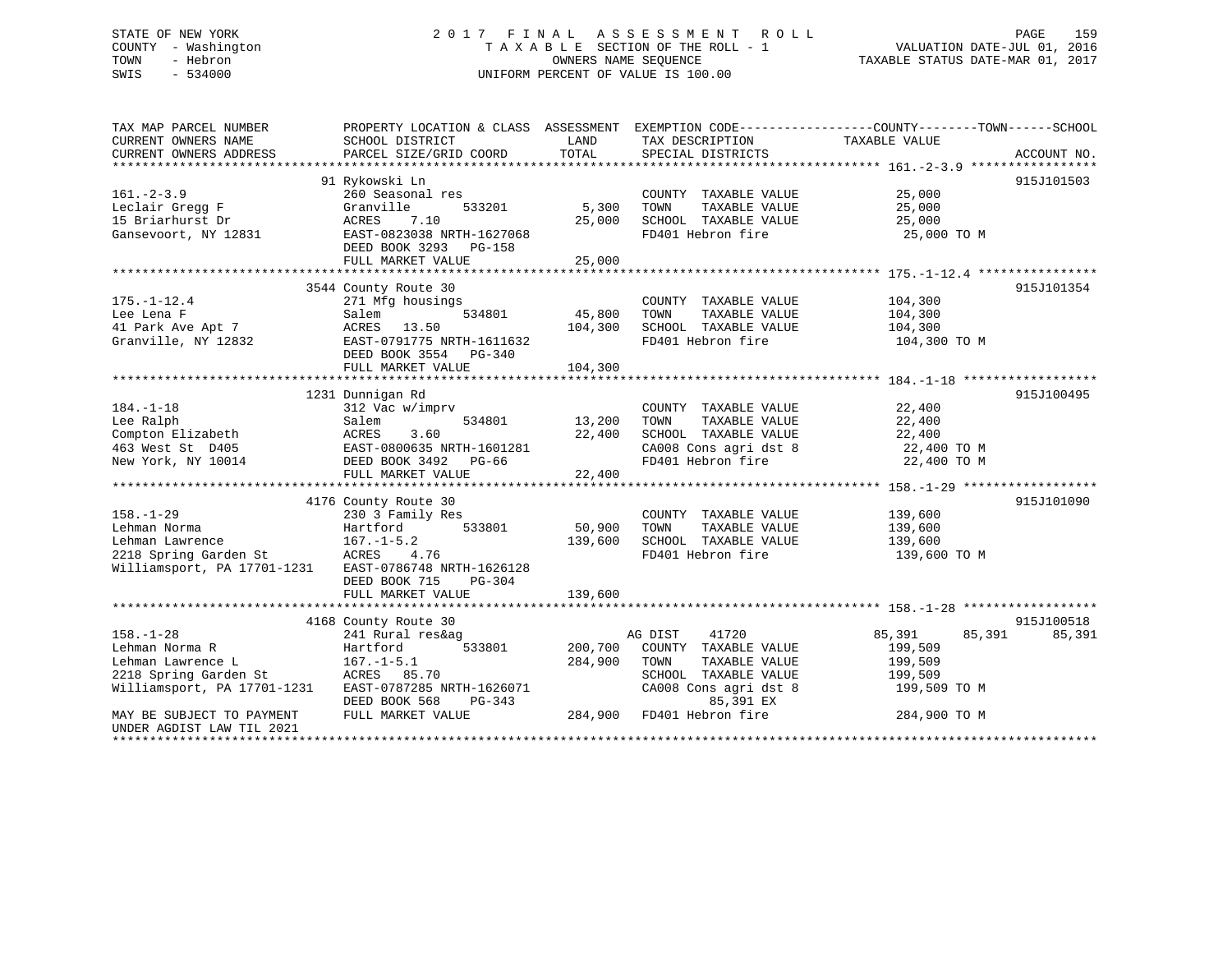# STATE OF NEW YORK 2 0 1 7 F I N A L A S S E S S M E N T R O L L PAGE 160 COUNTY - Washington T A X A B L E SECTION OF THE ROLL - 1 VALUATION DATE-JUL 01, 2016 TOWN - Hebron OWNERS NAME SEQUENCE TAXABLE STATUS DATE-MAR 01, 2017 SWIS - 534000 UNIFORM PERCENT OF VALUE IS 100.00

| TAX MAP PARCEL NUMBER<br>CURRENT OWNERS NAME                                                                                                                                                                                                                                                                                                                                 | PROPERTY LOCATION & CLASS ASSESSMENT EXEMPTION CODE---------------COUNTY-------TOWN------SCHOOL                        |        |                                                                                               |                                                |                    |
|------------------------------------------------------------------------------------------------------------------------------------------------------------------------------------------------------------------------------------------------------------------------------------------------------------------------------------------------------------------------------|------------------------------------------------------------------------------------------------------------------------|--------|-----------------------------------------------------------------------------------------------|------------------------------------------------|--------------------|
| CURRENT OWNERS ADDRESS                                                                                                                                                                                                                                                                                                                                                       |                                                                                                                        |        |                                                                                               |                                                | ACCOUNT NO.        |
|                                                                                                                                                                                                                                                                                                                                                                              |                                                                                                                        |        |                                                                                               |                                                |                    |
|                                                                                                                                                                                                                                                                                                                                                                              | 169 Benn Rd                                                                                                            |        |                                                                                               |                                                | 915J100481         |
| $160. - 1 - 11$                                                                                                                                                                                                                                                                                                                                                              |                                                                                                                        |        |                                                                                               | $\overline{0}$                                 | 30,000<br>$\Omega$ |
| Leight Ronald W                                                                                                                                                                                                                                                                                                                                                              |                                                                                                                        |        |                                                                                               | 156,500                                        |                    |
| 169 Benn Rd<br>Granville, NY 12832                                                                                                                                                                                                                                                                                                                                           |                                                                                                                        |        |                                                                                               | TAXABLE VALUE 156,500<br>TAXABLE VALUE 126,500 |                    |
|                                                                                                                                                                                                                                                                                                                                                                              |                                                                                                                        |        | SCHOOL TAXABLE VALUE                                                                          |                                                |                    |
|                                                                                                                                                                                                                                                                                                                                                                              | ACRES 3.35 15,500 TOWN<br>EAST-0805464 NRTH-1626198 5CHOOI<br>DEED BOOK 1923 PG-344 FD401<br>FULL MARKET VALUE 156,500 |        | FD401 Hebron fire                                                                             | 156,500 TO M                                   |                    |
|                                                                                                                                                                                                                                                                                                                                                                              |                                                                                                                        |        |                                                                                               |                                                |                    |
|                                                                                                                                                                                                                                                                                                                                                                              |                                                                                                                        |        |                                                                                               |                                                |                    |
|                                                                                                                                                                                                                                                                                                                                                                              | Lee Brook Ln                                                                                                           |        |                                                                                               |                                                |                    |
| $177. - 1 - 3.28$                                                                                                                                                                                                                                                                                                                                                            | 312 Vac w/imprv                                                                                                        |        | COUNTY TAXABLE VALUE                                                                          | 15,100                                         |                    |
|                                                                                                                                                                                                                                                                                                                                                                              | $534801$ 13,000<br>$2 \text{ C}$ 15,100                                                                                |        | TOWN<br>TAXABLE VALUE                                                                         | 15,100<br>15,100                               |                    |
|                                                                                                                                                                                                                                                                                                                                                                              |                                                                                                                        |        | SCHOOL TAXABLE VALUE                                                                          |                                                |                    |
|                                                                                                                                                                                                                                                                                                                                                                              |                                                                                                                        |        | CA008 Cons agri dst 8 15,100 TO M                                                             |                                                |                    |
| Extra 1.41<br>Dentine Frank Salem Salem 534801<br>Boone Pollyann sub lot 2C<br>8 Pine Circle Dr ACRES 1.41<br>Ocala, FL 34772 EAST-0805237 NRTH-1616117<br>DEED BOOK 929 PG-191                                                                                                                                                                                              | ACKES 1.41<br>EAST-0805237 NRTH-1616117                                                                                |        | FD401 Hebron fire                                                                             | 15,100 TO M                                    |                    |
|                                                                                                                                                                                                                                                                                                                                                                              | DEED BOOK 929 PG-191                                                                                                   |        |                                                                                               |                                                |                    |
|                                                                                                                                                                                                                                                                                                                                                                              |                                                                                                                        |        |                                                                                               |                                                |                    |
|                                                                                                                                                                                                                                                                                                                                                                              |                                                                                                                        |        |                                                                                               |                                                |                    |
|                                                                                                                                                                                                                                                                                                                                                                              | Lee Brook Ln                                                                                                           |        |                                                                                               |                                                | 915J100004         |
| $177. - 1 - 3.1$                                                                                                                                                                                                                                                                                                                                                             | 314 Rural vac<10                                                                                                       |        | COUNTY TAXABLE VALUE 16,900                                                                   |                                                |                    |
|                                                                                                                                                                                                                                                                                                                                                                              | $rac{10}{534801}$ 16,900<br>2A 534801                                                                                  |        | TOWN                                                                                          | TAXABLE VALUE 16,900<br>TAXABLE VALUE 16,900   |                    |
|                                                                                                                                                                                                                                                                                                                                                                              |                                                                                                                        |        | SCHOOL TAXABLE VALUE                                                                          |                                                |                    |
|                                                                                                                                                                                                                                                                                                                                                                              |                                                                                                                        |        | CA008 Cons agri dst 8 16,900 TO M                                                             |                                                |                    |
|                                                                                                                                                                                                                                                                                                                                                                              |                                                                                                                        |        | FD401 Hebron fire                                                                             | 16,900 TO M                                    |                    |
| Fig. 16,900<br>Lentine John H<br>Lentine Ruth M<br>c/o Linda Parker<br>11 Lee Brook Ln<br>Salem M<br>RAST-0805049 NRTH-1616483<br>Salem, NY 12865<br>DEED BOOK 493<br>PG-353                                                                                                                                                                                                 |                                                                                                                        |        |                                                                                               |                                                |                    |
|                                                                                                                                                                                                                                                                                                                                                                              | FULL MARKET VALUE 16,900                                                                                               |        |                                                                                               |                                                |                    |
|                                                                                                                                                                                                                                                                                                                                                                              |                                                                                                                        |        |                                                                                               |                                                |                    |
|                                                                                                                                                                                                                                                                                                                                                                              | Lee Brook Ln                                                                                                           |        |                                                                                               |                                                |                    |
| $177. - 1 - 3.8$                                                                                                                                                                                                                                                                                                                                                             |                                                                                                                        |        | COUNTY TAXABLE VALUE                                                                          | 22,800                                         |                    |
| Lentine John H                                                                                                                                                                                                                                                                                                                                                               | al vac<10<br>534801 22,800                                                                                             |        |                                                                                               |                                                |                    |
|                                                                                                                                                                                                                                                                                                                                                                              | 314 Rural vac<10<br>Salem 5:<br>Lot 8                                                                                  | 22,800 | TOWN TAXABLE VALUE 22,800<br>SCHOOL TAXABLE VALUE 22,800<br>CA008 Cons agri dst 8 22,800 TO M |                                                |                    |
|                                                                                                                                                                                                                                                                                                                                                                              |                                                                                                                        |        |                                                                                               |                                                |                    |
| Lentine Ruth M $\begin{array}{lll} \text{Lentine Ruth} & \text{Lot 8} & \text{22,} \\ \text{Attn: Amada R. O'Connor} & \text{ACRES} & \text{5.56} \\ \text{1359 Ocean Ave} & \text{EAST-0805860 NRTH-1617926} \\ \text{Bohemia, NY 11716} & \text{DEED BCON-493} & \text{PG-353} \\ \text{EAST-0805860 NRTH-1617926} & \text{EAST-0805860 NRTH-1617926} \\ \text{DSED BON-1$ |                                                                                                                        |        | FD401 Hebron fire                                                                             | 22,800 TO M                                    |                    |
|                                                                                                                                                                                                                                                                                                                                                                              |                                                                                                                        |        |                                                                                               |                                                |                    |
|                                                                                                                                                                                                                                                                                                                                                                              | FULL MARKET VALUE                                                                                                      | 22,800 |                                                                                               |                                                |                    |
|                                                                                                                                                                                                                                                                                                                                                                              |                                                                                                                        |        |                                                                                               |                                                |                    |
|                                                                                                                                                                                                                                                                                                                                                                              | Lee Brook Ln                                                                                                           |        |                                                                                               |                                                |                    |
| $177. - 1 - 3.9$                                                                                                                                                                                                                                                                                                                                                             | 314 Rural vac<10                                                                                                       |        | COUNTY TAXABLE VALUE                                                                          | 22,800                                         |                    |
| Lentine John H                                                                                                                                                                                                                                                                                                                                                               | 534801 22,800<br>Salem                                                                                                 |        | TAXABLE VALUE<br>TOWN                                                                         | 22,800                                         |                    |
|                                                                                                                                                                                                                                                                                                                                                                              |                                                                                                                        |        |                                                                                               |                                                |                    |
|                                                                                                                                                                                                                                                                                                                                                                              |                                                                                                                        |        | SCHOOL TAXABLE VALUE 22,800<br>CA008 Cons agri dst 8 22,800 TO M                              |                                                |                    |
|                                                                                                                                                                                                                                                                                                                                                                              |                                                                                                                        |        |                                                                                               |                                                |                    |
|                                                                                                                                                                                                                                                                                                                                                                              |                                                                                                                        |        | FD401 Hebron fire 22,800 TO M                                                                 |                                                |                    |
| Lentine Ruth M<br>Attn: Rodriquez Amada ACRES 5.56<br>1359 Ocean Ave EAST-0805779 NRTH-1617561<br>Bohemia, NY 11716 DEED BOOK 493 PG-353                                                                                                                                                                                                                                     |                                                                                                                        |        |                                                                                               |                                                |                    |
|                                                                                                                                                                                                                                                                                                                                                                              | FULL MARKET VALUE                                                                                                      | 22,800 |                                                                                               |                                                |                    |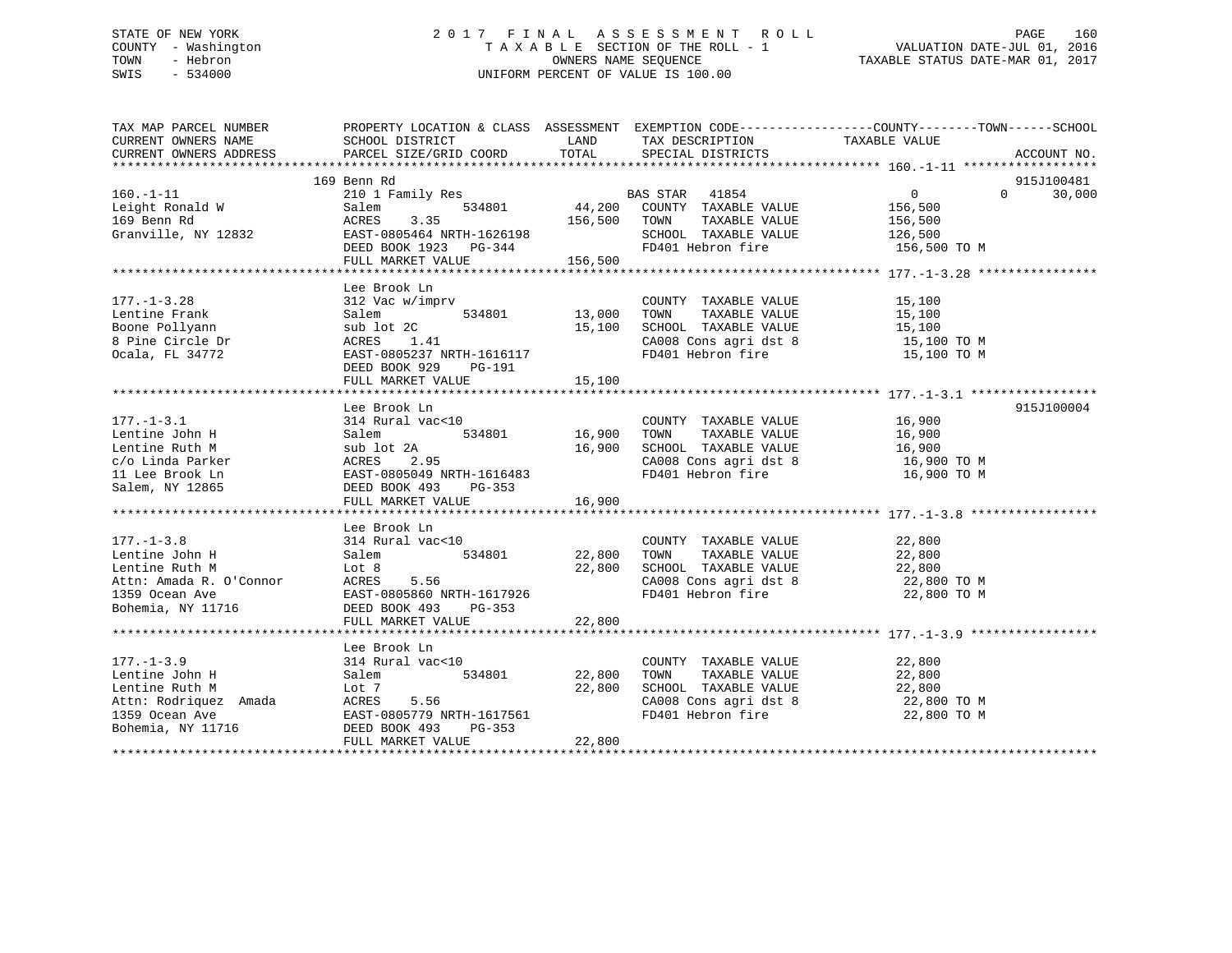# STATE OF NEW YORK 2 0 1 7 F I N A L A S S E S S M E N T R O L L PAGE 161 COUNTY - Washington T A X A B L E SECTION OF THE ROLL - 1 VALUATION DATE-JUL 01, 2016 TOWN - Hebron OWNERS NAME SEQUENCE TAXABLE STATUS DATE-MAR 01, 2017 SWIS - 534000 UNIFORM PERCENT OF VALUE IS 100.00

| TAX MAP PARCEL NUMBER<br>CURRENT OWNERS NAME          | PROPERTY LOCATION & CLASS ASSESSMENT EXEMPTION CODE----------------COUNTY-------TOWN-----SCHOOL<br>SCHOOL DISTRICT | LAND               | TAX DESCRIPTION              | TAXABLE VALUE              |             |
|-------------------------------------------------------|--------------------------------------------------------------------------------------------------------------------|--------------------|------------------------------|----------------------------|-------------|
| CURRENT OWNERS ADDRESS                                | PARCEL SIZE/GRID COORD                                                                                             | TOTAL              | SPECIAL DISTRICTS            |                            | ACCOUNT NO. |
|                                                       |                                                                                                                    |                    |                              |                            |             |
| $177. - 1 - 3.15$                                     | 8 Lee Brook Ln<br>270 Mfg housing                                                                                  |                    | COUNTY TAXABLE VALUE         | 26,900                     | 915J100004  |
| Lentine John H                                        | 534801                                                                                                             | 22,100             | TAXABLE VALUE                | 26,900                     |             |
| Lentine Ruth M                                        | Salem                                                                                                              | 26,900             | TOWN<br>SCHOOL TAXABLE VALUE | 26,900                     |             |
|                                                       | Lot 4<br>ACRES<br>5.09                                                                                             |                    | CA008 Cons agri dst 8        | 26,900 TO M                |             |
| c/o Jose Torres Perez                                 |                                                                                                                    |                    | FD401 Hebron fire            |                            |             |
| 636 Evenville Rd                                      | EAST-0805231 NRTH-1615737                                                                                          |                    |                              | 26,900 TO M                |             |
| West Rupert, VT 05776                                 | DEED BOOK 493<br>PG-353                                                                                            |                    |                              |                            |             |
|                                                       |                                                                                                                    |                    |                              |                            |             |
|                                                       | 46 Lee Brook Ln                                                                                                    |                    |                              |                            | 915J100004  |
| $177. - 1 - 3.16$                                     | 314 Rural vac<10                                                                                                   |                    | COUNTY TAXABLE VALUE         | 22,100                     |             |
| Lentine John H                                        | Salem<br>534801                                                                                                    | 22,100             | TAXABLE VALUE<br>TOWN        | 22,100                     |             |
| Lentine Ruth M                                        | Lot 5                                                                                                              | 22,100             | SCHOOL TAXABLE VALUE         | 22,100                     |             |
| c/o Silvia Hernandez                                  | 5.08<br>ACRES                                                                                                      |                    | CA008 Cons agri dst 8        |                            |             |
| 79 Lentine Way                                        | EAST-0805521 NRTH-1615754                                                                                          |                    | FD401 Hebron fire            | 22,100 TO M<br>22,100 TO M |             |
| Salem, NY 12865                                       | DEED BOOK 493                                                                                                      |                    |                              |                            |             |
|                                                       | PG-353                                                                                                             | 22,100             |                              |                            |             |
|                                                       | FULL MARKET VALUE                                                                                                  |                    |                              |                            |             |
|                                                       | Lee Brook Ln/off                                                                                                   |                    |                              |                            | 915J100004  |
| $177. - 1 - 3.19$                                     | 322 Rural vac>10                                                                                                   |                    | COUNTY TAXABLE VALUE         | 17,800                     |             |
| Lentine John H                                        | Salem                                                                                                              | 0<br>534801 17,800 | TAXABLE VALUE<br>TOWN        | 17,800                     |             |
| Lentine Ruth M                                        | Lot 11 Lentine Sub/ 29#90                                                                                          | 17,800             | SCHOOL TAXABLE VALUE         | 17,800                     |             |
| c/o Curtis J Smith                                    | ACRES 23.75                                                                                                        |                    |                              |                            |             |
| 73 Martindale Way                                     | EAST-0806498 NRTH-1616188                                                                                          |                    | FD401 Hebron fire            | 17,800 TO M                |             |
| Salem, NY 12865                                       | DEED BOOK 493<br>PG-353                                                                                            |                    |                              |                            |             |
|                                                       | FULL MARKET VALUE                                                                                                  | 17,800             |                              |                            |             |
|                                                       |                                                                                                                    |                    |                              |                            |             |
|                                                       | Clark Way                                                                                                          |                    |                              |                            | 915J100464  |
| $169. - 1 - 18.1$                                     | 322 Rural vac>10                                                                                                   |                    | COUNTY TAXABLE VALUE         | 46,000                     |             |
| Leonard Michael                                       | Granville<br>533201                                                                                                | 46,000             | TOWN<br>TAXABLE VALUE        | 46,000                     |             |
| 161 Crystal Brook Hollow Rd                           | ACRES 21.00                                                                                                        | 46,000             | SCHOOL TAXABLE VALUE 46,000  |                            |             |
| Mount Sinai, NY 11766                                 | EAST-0814056 NRTH-1624612                                                                                          |                    | FD401 Hebron fire            | 46,000 TO M                |             |
|                                                       | DEED BOOK 2444 PG-59                                                                                               |                    |                              |                            |             |
|                                                       | FULL MARKET VALUE                                                                                                  | 46,000             |                              |                            |             |
|                                                       |                                                                                                                    |                    |                              |                            |             |
|                                                       | 131 Clark Way                                                                                                      |                    |                              |                            | 915J101600  |
| $169. - 1 - 18.16$                                    | 260 Seasonal res                                                                                                   |                    | COUNTY TAXABLE VALUE         | 29,900                     |             |
| Leonard Michael S                                     | Granville<br>533201                                                                                                | 9,600              | TAXABLE VALUE<br>TOWN        | 29,900                     |             |
| Leonard Staci A                                       | ACRES<br>3.07                                                                                                      | 29,900             | SCHOOL TAXABLE VALUE         | 29,900                     |             |
| 161 Crystal Brook Hollow Rd EAST-0813770 NRTH-1623421 |                                                                                                                    |                    | FD401 Hebron fire            | 29,900 TO M                |             |
| Mt. Sinai, NY 11766                                   | DEED BOOK 2166 PG-70                                                                                               |                    |                              |                            |             |
|                                                       | FULL MARKET VALUE                                                                                                  | 29,900             |                              |                            |             |
|                                                       |                                                                                                                    |                    |                              |                            |             |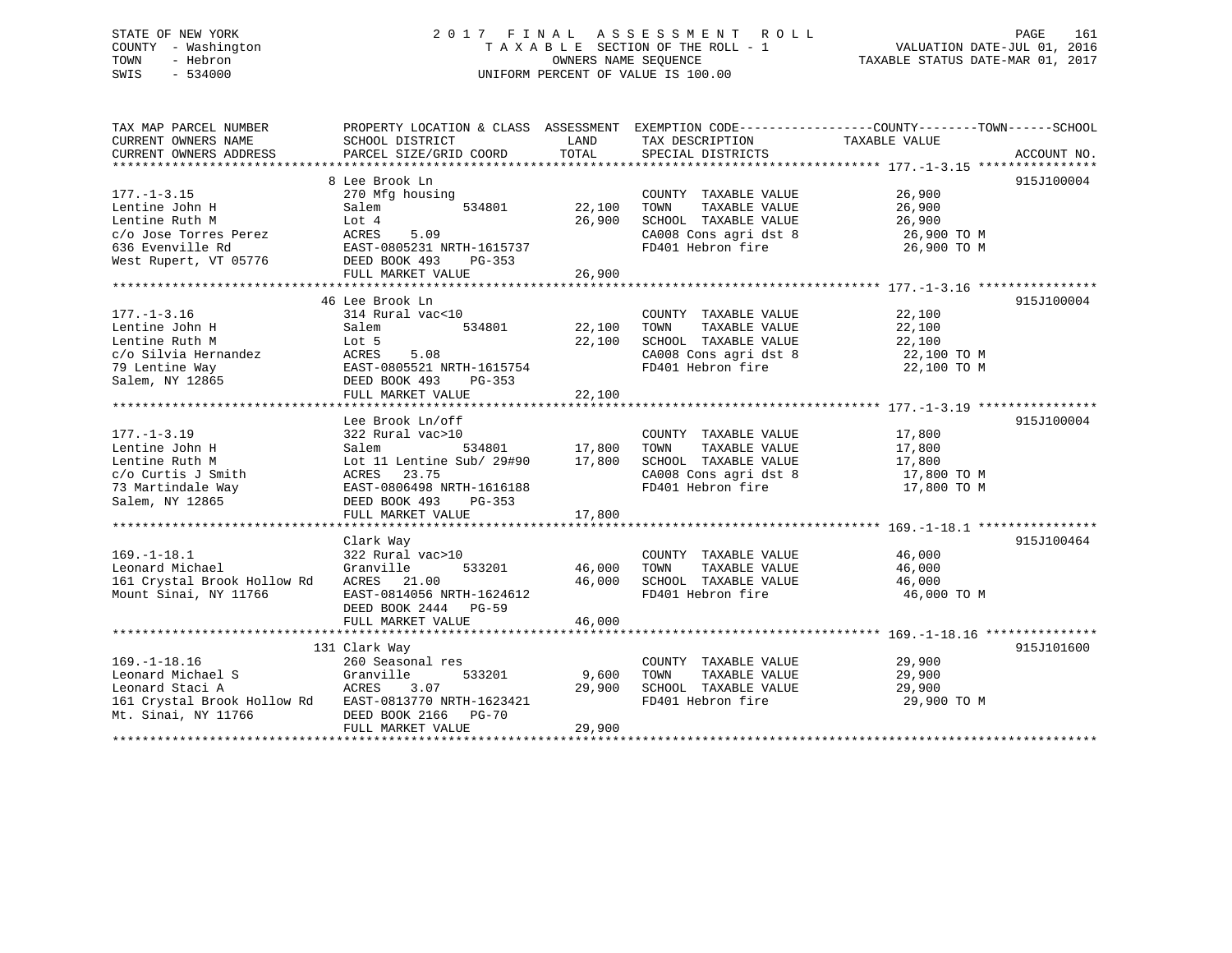# STATE OF NEW YORK 2 0 1 7 F I N A L A S S E S S M E N T R O L L PAGE 162 COUNTY - Washington T A X A B L E SECTION OF THE ROLL - 1 VALUATION DATE-JUL 01, 2016 TOWN - Hebron OWNERS NAME SEQUENCE TAXABLE STATUS DATE-MAR 01, 2017 SWIS - 534000 UNIFORM PERCENT OF VALUE IS 100.00

| TAX MAP PARCEL NUMBER<br>CURRENT OWNERS NAME<br>CURRENT OWNERS ADDRESS                                                          | SCHOOL DISTRICT<br>PARCEL SIZE/GRID COORD                                                                                                                                     | LAND<br>TOTAL              | TAX DESCRIPTION TAXABLE VALUE<br>SPECIAL DISTRICTS                                                                                                                                                                              | PROPERTY LOCATION & CLASS ASSESSMENT EXEMPTION CODE---------------COUNTY-------TOWN-----SCHOOL                        | ACCOUNT NO.        |
|---------------------------------------------------------------------------------------------------------------------------------|-------------------------------------------------------------------------------------------------------------------------------------------------------------------------------|----------------------------|---------------------------------------------------------------------------------------------------------------------------------------------------------------------------------------------------------------------------------|-----------------------------------------------------------------------------------------------------------------------|--------------------|
| $158. - 1 - 26$<br>Leonard Timothy M<br>131 Kohr Rd<br>Kings Park, NY 11754                                                     | Halls Pond Rd/w Off<br>314 Rural vac<10<br>Hartford<br>533801<br>$167. - 1 - 7.4$<br>ACRES<br>2.75<br>EAST-0788847 NRTH-1626335<br>DEED BOOK 3657 PG-216<br>FULL MARKET VALUE | 2,100<br>2,100<br>2,100    | COUNTY TAXABLE VALUE<br>TAXABLE VALUE<br>TOWN<br>SCHOOL TAXABLE VALUE<br>FD401 Hebron fire                                                                                                                                      | 2,100<br>2,100<br>2,100<br>2,100 TO M                                                                                 | 915J101560         |
|                                                                                                                                 |                                                                                                                                                                               |                            |                                                                                                                                                                                                                                 |                                                                                                                       |                    |
| $158. - 1 - 27$<br>Leonard Timothy M<br>131 Kohr Rd<br>Kings Park, NY 11754                                                     | 4156 County Route 30<br>210 1 Family Res<br>Hartford<br>$167. - 1 - 7$<br>ACRES 7.33<br>EAST-0788897 NRTH-1625944<br>DEED BOOK 3657 PG-216                                    | 533801 44,000<br>70,700    | COUNTY TAXABLE VALUE<br>TAXABLE VALUE<br>TOWN<br>SCHOOL TAXABLE VALUE<br>FD401 Hebron fire                                                                                                                                      | 70,700<br>70,700<br>70,700<br>70,700 TO M                                                                             | 915J100691         |
|                                                                                                                                 | FULL MARKET VALUE                                                                                                                                                             | 70,700                     |                                                                                                                                                                                                                                 |                                                                                                                       |                    |
| $161.-2-10.22$<br>Leonbruno Peter<br>35 John St<br>Hudson Falls, NY 12839                                                       | 108 Higgins Rd<br>270 Mfg housing<br>533201<br>Granville<br>1.22<br>ACRES<br>EAST-0819032 NRTH-1625459<br>DEED BOOK 3665<br>PG-334<br>FULL MARKET VALUE                       | 32,600<br>40,000<br>40,000 | COUNTY TAXABLE VALUE<br>TOWN<br>TAXABLE VALUE<br>SCHOOL TAXABLE VALUE<br>FD401 Hebron fire                                                                                                                                      | 40,000<br>40,000<br>40,000<br>40,000 TO M                                                                             | 915J101523         |
|                                                                                                                                 | County Route 31                                                                                                                                                               |                            |                                                                                                                                                                                                                                 |                                                                                                                       | 915J101012         |
| $159. - 1 - 13$<br>Leveling Carl<br>Leveling Mary Beth<br>Leveling Mary Beth<br>1093 County Route 31<br>Granville, NY 12832     | 312 Vac w/imprv<br>533201<br>Granville<br>ACRES 39.60<br>EAST-0802847 NRTH-1630406<br>DEED BOOK 3155 PG-128                                                                   | 73,300<br>75,100<br>75,100 | COUNTY TAXABLE VALUE 75,100<br>TOWN<br>TAXABLE VALUE<br>SCHOOL TAXABLE VALUE<br>CA008 Cons agri dst 8<br>FD401 Hebron fire                                                                                                      | 75,100<br>75,100<br>75,100 TO M<br>75,100 TO M                                                                        |                    |
|                                                                                                                                 |                                                                                                                                                                               |                            |                                                                                                                                                                                                                                 |                                                                                                                       | 915J100369         |
| $159. - 1 - 15$<br>Leveling Carl<br>Leveling Mary Beth<br>1093 County Route 31 EAST-0802105 NRTH-1629550<br>Granville, NY 12832 | 1093 County Route 31<br>242 Rurl res&rec<br>Granville<br>ACRES 40.00<br>DEED BOOK 564<br>PG-92<br>FULL MARKET VALUE                                                           | 294,000                    | 85 PCT OF VALUE USED FOR EXEMPTION PURPOSES<br>VET WAR CT 41121<br>533201 118,400 ENH STAR 41834<br>COUNTY TAXABLE VALUE<br>TAXABLE VALUE<br>TOWN<br>SCHOOL TAXABLE VALUE<br>294,000 CA008 Cons agri dst 8<br>FD401 Hebron fire | 33,000<br>18,000<br>$\overline{0}$<br>$\overline{0}$<br>261,000<br>276,000<br>228,500<br>294,000 TO M<br>294,000 TO M | $\Omega$<br>65,500 |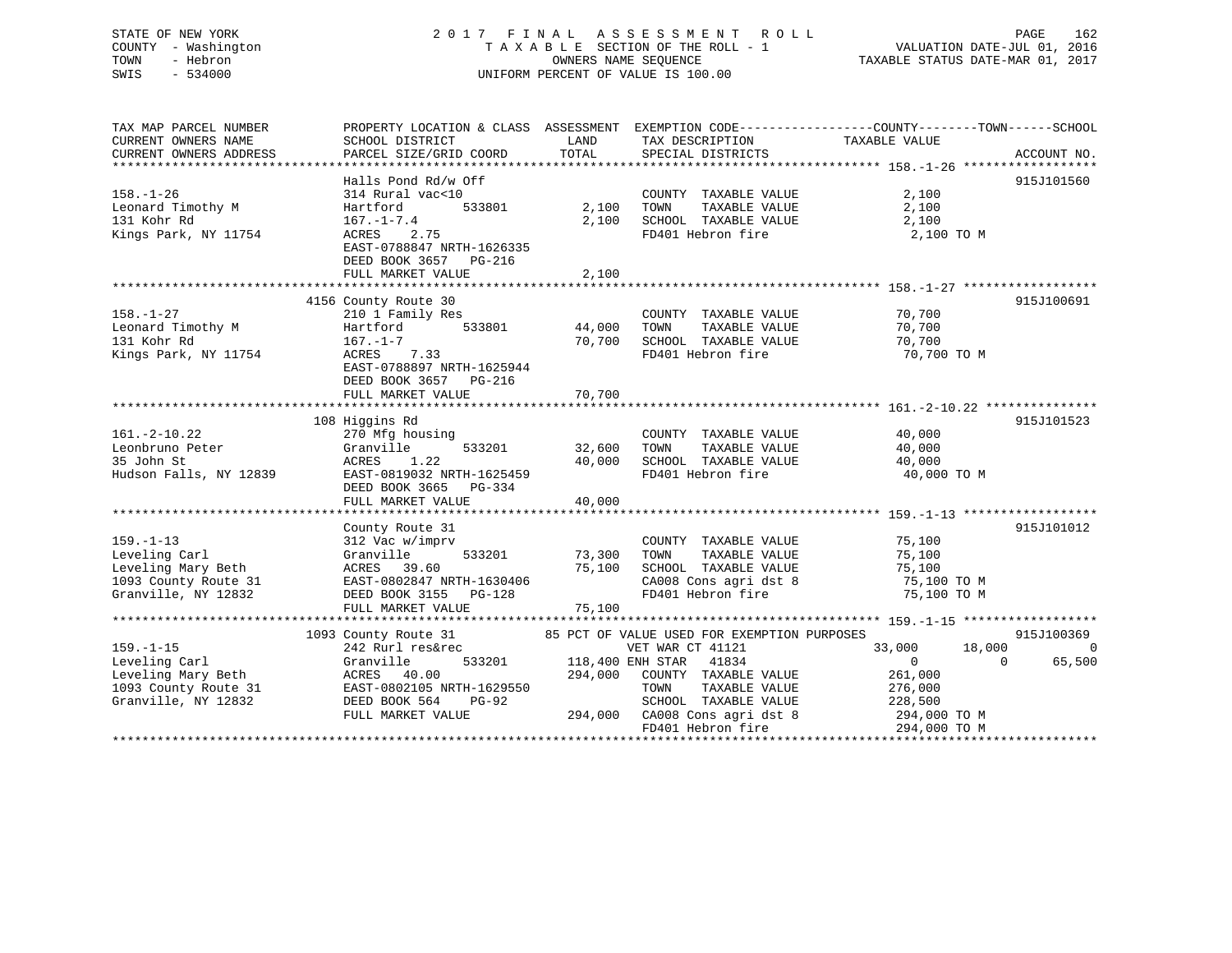# STATE OF NEW YORK 2 0 1 7 F I N A L A S S E S S M E N T R O L L PAGE 163 COUNTY - Washington T A X A B L E SECTION OF THE ROLL - 1 VALUATION DATE-JUL 01, 2016 TOWN - Hebron OWNERS NAME SEQUENCE TAXABLE STATUS DATE-MAR 01, 2017 SWIS - 534000 UNIFORM PERCENT OF VALUE IS 100.00

| TAX MAP PARCEL NUMBER<br>CURRENT OWNERS NAME                                                                            | PROPERTY LOCATION & CLASS ASSESSMENT EXEMPTION CODE---------------COUNTY-------TOWN------SCHOOL<br>SCHOOL DISTRICT                                                     | LAND                       | TAX DESCRIPTION TAXABLE VALUE                                                                                      |                                                               |                      |
|-------------------------------------------------------------------------------------------------------------------------|------------------------------------------------------------------------------------------------------------------------------------------------------------------------|----------------------------|--------------------------------------------------------------------------------------------------------------------|---------------------------------------------------------------|----------------------|
| CURRENT OWNERS ADDRESS                                                                                                  | PARCEL SIZE/GRID COORD                                                                                                                                                 | TOTAL                      | SPECIAL DISTRICTS                                                                                                  |                                                               | ACCOUNT NO.          |
|                                                                                                                         |                                                                                                                                                                        |                            |                                                                                                                    |                                                               |                      |
| $175. - 1 - 15.2$<br>Levulis Michael J<br>3619 County Route 30<br>Salem, NY 12865                                       | 3619 County Route 30<br>210 1 Family Res<br>534801<br>Salem<br>ACRES<br>3.00<br>EAST-0790996 NRTH-1614078<br>DEED BOOK 922<br>PG-180                                   | 42,500<br>128,900          | COUNTY TAXABLE VALUE<br>TOWN<br>TAXABLE VALUE<br>SCHOOL TAXABLE VALUE<br>FD401 Hebron fire                         | 128,900<br>128,900<br>128,900<br>128,900 TO M                 | 915J101146           |
|                                                                                                                         | FULL MARKET VALUE                                                                                                                                                      | 128,900                    |                                                                                                                    |                                                               |                      |
|                                                                                                                         |                                                                                                                                                                        |                            |                                                                                                                    |                                                               |                      |
| $183. - 1 - 34$<br>Levy Joshua R<br>PO Box 216<br>Salem, NY 12865                                                       | Patterson Hill Rd<br>322 Rural vac>10<br>533401<br>Greenwich<br>ACRES 21.40<br>EAST-0787843 NRTH-1599467<br>DEED BOOK 492<br>PG-203                                    | 64,800<br>64,800           | AG DIST<br>41720<br>COUNTY TAXABLE VALUE<br>TOWN<br>TAXABLE VALUE<br>SCHOOL TAXABLE VALUE<br>CA004 Cons agri dst 4 | 20,790<br>20,790<br>44,010<br>44,010<br>44,010<br>44,010 TO M | 915J100618<br>20,790 |
| MAY BE SUBJECT TO PAYMENT                                                                                               | FULL MARKET VALUE                                                                                                                                                      | 64,800                     | 20,790 EX                                                                                                          |                                                               |                      |
| UNDER AGDIST LAW TIL 2021                                                                                               |                                                                                                                                                                        |                            | FD401 Hebron fire                                                                                                  | 64,800 TO M                                                   |                      |
| $169. - 1 - 10$<br>Lewin Robert M<br>Bodle Ronald<br>102 Lanes Pond Rd<br>Northford, CT 06472                           | Pine Hill Rd/e Off<br>314 Rural vac<10<br>Granville<br>533201<br>506/187<br>7.90<br>ACRES<br>EAST-0813193 NRTH-1623307<br>DEED BOOK 526<br>PG-272<br>FULL MARKET VALUE | 5,900<br>5,900<br>5,900    | COUNTY TAXABLE VALUE<br>TAXABLE VALUE<br>TOWN<br>SCHOOL TAXABLE VALUE<br>FD401 Hebron fire                         | 5,900<br>5,900<br>5,900<br>5,900 TO M                         | 915J101007           |
|                                                                                                                         | Clark Way                                                                                                                                                              |                            |                                                                                                                    |                                                               | 915J101083           |
| $169. - 1 - 18.2$<br>Lewin William J Jr<br>Lewin Robert M<br>Bodle Ronald P<br>102 Lanes Pond Rd<br>Northford, CT 06472 | 322 Rural vac>10<br>533201<br>Granville<br>591/176<br>ACRES 10.40<br>EAST-0813309 NRTH-1623963<br>DEED BOOK 591<br>$PG-173$<br>FULL MARKET VALUE                       | 30,100<br>30,100<br>30,100 | COUNTY TAXABLE VALUE<br>TOWN<br>TAXABLE VALUE<br>SCHOOL TAXABLE VALUE<br>FD401 Hebron fire                         | 30,100<br>30,100<br>30,100<br>30,100 TO M                     |                      |
|                                                                                                                         |                                                                                                                                                                        |                            |                                                                                                                    |                                                               |                      |
| $175. - 1 - 14$<br>Lewis Lance T<br>Buckley Debra Lynn<br>3573 County Route 30<br>Salem, NY 12865                       | 3573 County Route 30<br>210 1 Family Res<br>534801<br>Salem<br>1.00<br>ACRES<br>EAST-0791525 NRTH-1612880<br>DEED BOOK 3669 PG-139<br>FULL MARKET VALUE                | 38,000<br>75,000<br>75,000 | COUNTY TAXABLE VALUE<br>TAXABLE VALUE<br>TOWN<br>SCHOOL TAXABLE VALUE<br>FD401 Hebron fire                         | 75,000<br>75,000<br>75,000<br>75,000 TO M                     | 915J100418           |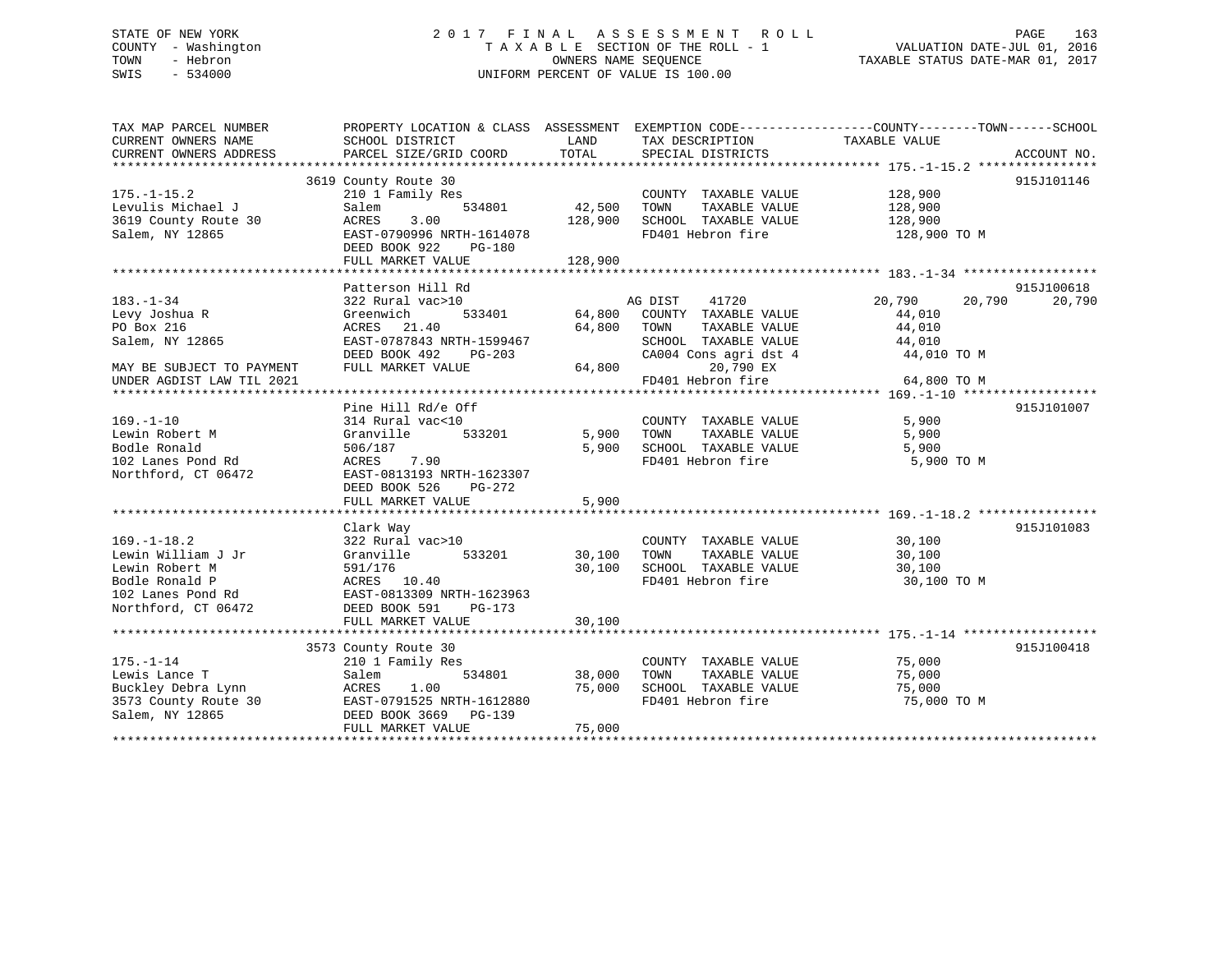# STATE OF NEW YORK 2 0 1 7 F I N A L A S S E S S M E N T R O L L PAGE 164 COUNTY - Washington T A X A B L E SECTION OF THE ROLL - 1 VALUATION DATE-JUL 01, 2016 TOWN - Hebron OWNERS NAME SEQUENCE TAXABLE STATUS DATE-MAR 01, 2017 SWIS - 534000 UNIFORM PERCENT OF VALUE IS 100.00

| TAX MAP PARCEL NUMBER                                                                     |                                                                                                                                                                                                                                 |                    |                                                                                                                                                                            | PROPERTY LOCATION & CLASS ASSESSMENT EXEMPTION CODE---------------COUNTY-------TOWN-----SCHOOL |            |
|-------------------------------------------------------------------------------------------|---------------------------------------------------------------------------------------------------------------------------------------------------------------------------------------------------------------------------------|--------------------|----------------------------------------------------------------------------------------------------------------------------------------------------------------------------|------------------------------------------------------------------------------------------------|------------|
| CURRENT OWNERS NAME                                                                       | SCHOOL DISTRICT                                                                                                                                                                                                                 | LAND               | TAX DESCRIPTION TAXABLE VALUE                                                                                                                                              |                                                                                                |            |
|                                                                                           |                                                                                                                                                                                                                                 |                    |                                                                                                                                                                            |                                                                                                |            |
|                                                                                           | County Route 29 S/off                                                                                                                                                                                                           |                    |                                                                                                                                                                            |                                                                                                |            |
| $144. - 1 - 38$                                                                           | 314 Rural vac<10                                                                                                                                                                                                                |                    | COUNTY TAXABLE VALUE                                                                                                                                                       | 200                                                                                            |            |
| Lewis Marilyn A                                                                           |                                                                                                                                                                                                                                 |                    | TAXABLE VALUE                                                                                                                                                              | 200                                                                                            |            |
|                                                                                           |                                                                                                                                                                                                                                 |                    |                                                                                                                                                                            | 200                                                                                            |            |
|                                                                                           | Example of the control of the control of the control of the control of the control of the control of the control of the control of the control of the control of the control of the control of the control of the control of t  |                    |                                                                                                                                                                            | 200 TO M                                                                                       |            |
|                                                                                           |                                                                                                                                                                                                                                 |                    |                                                                                                                                                                            |                                                                                                |            |
|                                                                                           | FULL MARKET VALUE                                                                                                                                                                                                               | 200                |                                                                                                                                                                            |                                                                                                |            |
|                                                                                           |                                                                                                                                                                                                                                 |                    |                                                                                                                                                                            |                                                                                                |            |
|                                                                                           | 66 First Light Rd                                                                                                                                                                                                               |                    |                                                                                                                                                                            |                                                                                                | 915J100130 |
| $169. - 1 - 1$                                                                            | 210 1 Family Res                                                                                                                                                                                                                |                    | COUNTY TAXABLE VALUE 131,000                                                                                                                                               |                                                                                                |            |
| Leyden Barbara                                                                            | Salem                                                                                                                                                                                                                           | 534801 43,500 TOWN |                                                                                                                                                                            | TAXABLE VALUE 131,000                                                                          |            |
| 29 Pinehollow Dr                                                                          | 5.98<br>ACRES<br>131,000                                                                                                                                                                                                        |                    | SCHOOL TAXABLE VALUE 131,000                                                                                                                                               |                                                                                                |            |
| 12020<br>Ballston Spa, NY 12020                                                           | EAST-0804678 NRTH-1622469                                                                                                                                                                                                       |                    | FD401 Hebron fire                                                                                                                                                          | 131,000 TO M                                                                                   |            |
|                                                                                           | DEED BOOK 750 PG-327                                                                                                                                                                                                            |                    |                                                                                                                                                                            |                                                                                                |            |
|                                                                                           | FULL MARKET VALUE                                                                                                                                                                                                               | 131,000            |                                                                                                                                                                            |                                                                                                |            |
|                                                                                           |                                                                                                                                                                                                                                 |                    |                                                                                                                                                                            |                                                                                                |            |
|                                                                                           | 460 Little Burch Hill Rd                                                                                                                                                                                                        |                    |                                                                                                                                                                            |                                                                                                |            |
| $151. - 1 - 10.2$                                                                         | 210 1 Family Res                                                                                                                                                                                                                |                    | BAS STAR 41854                                                                                                                                                             | $\Omega$<br>$\sim$ 0                                                                           | 30,000     |
|                                                                                           | 191.-1-12<br>Liebig Claudia D (191.-1-1.0.2)<br>Call-Liebig Claudia D (1928) ACRES 3.00 124,100 TOWN<br>460 Little Burch Rd EAST-0803426 NRTH-1638015 SCHOOL<br>Granville, NY 12832 DEED BOOK 3349 PG-152 FD401 He              |                    | 533201 42,500 COUNTY TAXABLE VALUE 124,100                                                                                                                                 |                                                                                                |            |
|                                                                                           |                                                                                                                                                                                                                                 |                    | TOWN TAXABLE VALUE $124,100$<br>SCHOOL TAXABLE VALUE 94,100<br>FD401 Hebron fire 124,100 TO M                                                                              |                                                                                                |            |
|                                                                                           |                                                                                                                                                                                                                                 |                    |                                                                                                                                                                            |                                                                                                |            |
|                                                                                           |                                                                                                                                                                                                                                 |                    |                                                                                                                                                                            |                                                                                                |            |
|                                                                                           |                                                                                                                                                                                                                                 |                    |                                                                                                                                                                            |                                                                                                |            |
|                                                                                           |                                                                                                                                                                                                                                 |                    |                                                                                                                                                                            |                                                                                                |            |
|                                                                                           |                                                                                                                                                                                                                                 |                    |                                                                                                                                                                            |                                                                                                |            |
|                                                                                           |                                                                                                                                                                                                                                 |                    |                                                                                                                                                                            |                                                                                                |            |
|                                                                                           |                                                                                                                                                                                                                                 |                    |                                                                                                                                                                            |                                                                                                |            |
|                                                                                           | 151.-1-10.7<br>Liebig Derek R (Granville 533201)<br>Call-Liebig Claudia D FRNT 100.00 DPTH 163.00 800<br>460 Little Burch Hill Rd EAST-0803686 NRTH-1638212<br>-  NY 12832 DEED BOOK 3349 PG-152<br>--------------------------- |                    |                                                                                                                                                                            |                                                                                                |            |
|                                                                                           |                                                                                                                                                                                                                                 |                    |                                                                                                                                                                            |                                                                                                |            |
|                                                                                           |                                                                                                                                                                                                                                 |                    |                                                                                                                                                                            |                                                                                                |            |
|                                                                                           |                                                                                                                                                                                                                                 |                    |                                                                                                                                                                            |                                                                                                |            |
|                                                                                           |                                                                                                                                                                                                                                 |                    |                                                                                                                                                                            |                                                                                                |            |
|                                                                                           | 370 Lang Hill Rd                                                                                                                                                                                                                |                    |                                                                                                                                                                            |                                                                                                |            |
| 152.-2-33.6 210 1 Family R<br>Liebig Jacquelyn P Granville<br>370 Lang Hill Rd ACRES 1.00 | 210 1 Family Res                                                                                                                                                                                                                |                    | $\begin{tabular}{llllllll} \multicolumn{2}{c}{\textbf{COUNTY}} & \textbf{TAXABLE VALUE} & & & 144,400 \\ \textbf{TOWN} & \textbf{TAXABLE VALUE} & & 144,400 \end{tabular}$ |                                                                                                |            |
|                                                                                           |                                                                                                                                                                                                                                 | 533201 38,000      | TOWN                                                                                                                                                                       | 144,400                                                                                        |            |
|                                                                                           |                                                                                                                                                                                                                                 | 144,400            | SCHOOL TAXABLE VALUE 144,400                                                                                                                                               |                                                                                                |            |
| Granville, NY 12832                                                                       | EAST-0812378 NRTH-1638804<br>EASI-0812378 NRTH-1638804<br>DEED BOOK 3574 PG-328                                                                                                                                                 |                    | $CA008$ Cons agri dst 8 $144,400$ TO M<br>FD401 Hebron fire $144,400$ TO M                                                                                                 |                                                                                                |            |
|                                                                                           |                                                                                                                                                                                                                                 |                    | FD401 Hebron fire                                                                                                                                                          |                                                                                                |            |
|                                                                                           | FULL MARKET VALUE                                                                                                                                                                                                               | 144,400            |                                                                                                                                                                            |                                                                                                |            |
|                                                                                           |                                                                                                                                                                                                                                 |                    |                                                                                                                                                                            |                                                                                                |            |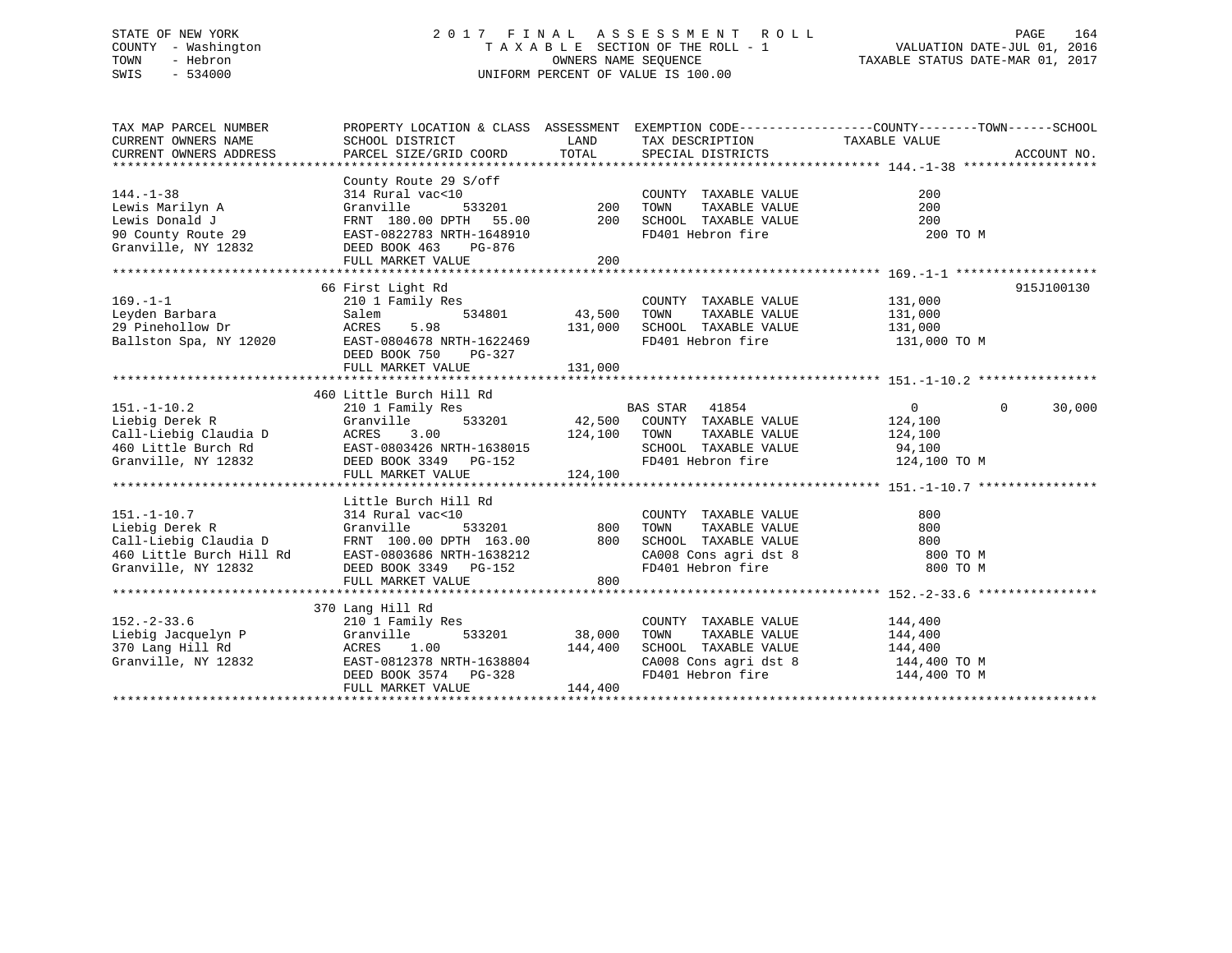# STATE OF NEW YORK 2 0 1 7 F I N A L A S S E S S M E N T R O L L PAGE 165 COUNTY - Washington T A X A B L E SECTION OF THE ROLL - 1 VALUATION DATE-JUL 01, 2016 TOWN - Hebron OWNERS NAME SEQUENCE TAXABLE STATUS DATE-MAR 01, 2017 SWIS - 534000 UNIFORM PERCENT OF VALUE IS 100.00

| TAX MAP PARCEL NUMBER<br>CURRENT OWNERS NAME | SCHOOL DISTRICT                                | PROPERTY LOCATION & CLASS ASSESSMENT EXEMPTION CODE---------------COUNTY-------TOWN-----SCHOOL<br>LAND<br>TAX DESCRIPTION | TAXABLE VALUE                        |
|----------------------------------------------|------------------------------------------------|---------------------------------------------------------------------------------------------------------------------------|--------------------------------------|
| CURRENT OWNERS ADDRESS                       | PARCEL SIZE/GRID COORD                         | TOTAL<br>SPECIAL DISTRICTS                                                                                                | ACCOUNT NO.                          |
|                                              | 1731 County Route 31                           |                                                                                                                           | 915J100381                           |
| $152.-2-33.1$                                | 112 Dairy farm                                 | AG DIST<br>41720                                                                                                          | 178,348<br>178,348<br>178,348        |
| Liebig Kenneth L                             | Granville<br>533201                            | 279,200<br>COUNTY TAXABLE VALUE                                                                                           | 212,852                              |
| Liebig Renee G                               | ACRES 143.00                                   | 391,200<br>TAXABLE VALUE<br>TOWN                                                                                          | 212,852                              |
| 1731 Co Rt 31                                | EAST-0812656 NRTH-1639017                      | SCHOOL TAXABLE VALUE                                                                                                      | 212,852                              |
| Granville, NY 12832                          | DEED BOOK 1874 PG-1                            | CA008 Cons agri dst 8                                                                                                     | 212,852 TO M                         |
|                                              | FULL MARKET VALUE                              | 391,200<br>178,348 EX                                                                                                     |                                      |
| MAY BE SUBJECT TO PAYMENT                    |                                                | FD401 Hebron fire                                                                                                         | 391,200 TO M                         |
| UNDER AGDIST LAW TIL 2021                    |                                                |                                                                                                                           |                                      |
|                                              |                                                |                                                                                                                           |                                      |
|                                              | 1426 County Route 31                           |                                                                                                                           | 915J100380                           |
| $152. - 1 - 10$                              | 210 1 Family Res                               | VET WAR CT 41121                                                                                                          | 26,760<br>18,000<br>$\overline{0}$   |
| Liebig Truman T Jr                           | Granville                                      |                                                                                                                           | 30,000<br>$\overline{0}$<br>$\Omega$ |
| Liebig Diane J                               | FRNT 268.00 DPTH 254.00                        | 533201 28,400 BAS STAR 41854<br>TH 254.00 178,400 COUNTY TAXABLE VALUE                                                    | 151,640                              |
|                                              | 1439 County Route 31 EAST-0806049 NRTH-1637603 | TAXABLE VALUE<br>TOWN                                                                                                     | 160,400                              |
| Granville, NY 12832                          | DEED BOOK 475<br>PG-812                        | SCHOOL TAXABLE VALUE                                                                                                      | 148,400                              |
|                                              | FULL MARKET VALUE                              | 178,400 FD401 Hebron fire                                                                                                 | 178,400 TO M                         |
|                                              |                                                |                                                                                                                           |                                      |
|                                              | 115 Middle Rd                                  |                                                                                                                           | 915J100357                           |
| $176. - 1 - 12$                              | 322 Rural vac>10                               | COUNTY TAXABLE VALUE                                                                                                      | 97,800                               |
| Lind James J                                 | Salem<br>534801                                | 97,800<br>TAXABLE VALUE<br>TOWN                                                                                           | 97,800                               |
|                                              | ACRES<br>50.00                                 | 97,800<br>SCHOOL TAXABLE VALUE                                                                                            | 97,800                               |
| Lind Pamela R<br>45 School House Rd          | EAST-0804021 NRTH-1614270                      | FD401 Hebron fire                                                                                                         | 97,800 TO M                          |
| Northfield, CT 06778                         | DEED BOOK 3533 PG-219                          |                                                                                                                           |                                      |
|                                              | FULL MARKET VALUE                              | 97,800                                                                                                                    |                                      |
|                                              |                                                |                                                                                                                           |                                      |
|                                              | 1420 Big Burch Hill Rd                         |                                                                                                                           | 915J101281                           |
| $151. - 1 - 7.3$                             | 312 Vac w/imprv                                | AG DIST<br>41720                                                                                                          | 97,852<br>97,852<br>97,852           |
| Lindgren Virginia M                          | Granville<br>533201                            | 188,600<br>COUNTY TAXABLE VALUE                                                                                           | 91,848                               |
| 1420 Big Burch Hill Rd                       | 98.06 Ad                                       | 189,700<br>TOWN<br>TAXABLE VALUE                                                                                          | 91,848                               |
| Granville, NY 12832                          | ACRES 90.10                                    | SCHOOL TAXABLE VALUE                                                                                                      | 91,848                               |
|                                              |                                                | CA008 Cons agri dst 8                                                                                                     |                                      |
|                                              | EAST-0803898 NRTH-1641579                      | 97,852 EX                                                                                                                 | 91,848 TO M                          |
| MAY BE SUBJECT TO PAYMENT                    | DEED BOOK 483<br>PG-127                        |                                                                                                                           |                                      |
| UNDER AGDIST LAW TIL 2021                    | FULL MARKET VALUE                              | 189,700 FD401 Hebron fire                                                                                                 | 189,700 TO M                         |
|                                              |                                                |                                                                                                                           |                                      |
| $151. - 1 - 7.4$                             | Liebig Rd                                      |                                                                                                                           | 915J101282<br>92,220<br>92,220       |
|                                              | 105 Vac farmland                               | AG DIST<br>41720                                                                                                          | 92,220                               |
| Lindgren Virginia M                          | Granville<br>533201                            | 106,700<br>COUNTY TAXABLE VALUE                                                                                           | 14,480                               |
| 1420 Big Burch Hill Rd                       | ACRES 33.50                                    | 106,700<br>TOWN<br>TAXABLE VALUE                                                                                          | 14,480                               |
| Granville, NY 12832                          | EAST-0804979 NRTH-1642652                      | SCHOOL TAXABLE VALUE                                                                                                      | 14,480                               |
|                                              | DEED BOOK 483<br>PG-127                        | CA008 Cons agri dst 8                                                                                                     | 14,480 TO M                          |
| MAY BE SUBJECT TO PAYMENT                    | FULL MARKET VALUE                              | 106,700<br>92,220 EX                                                                                                      |                                      |
| UNDER AGDIST LAW TIL 2021                    |                                                | FD401 Hebron fire                                                                                                         | 106,700 TO M                         |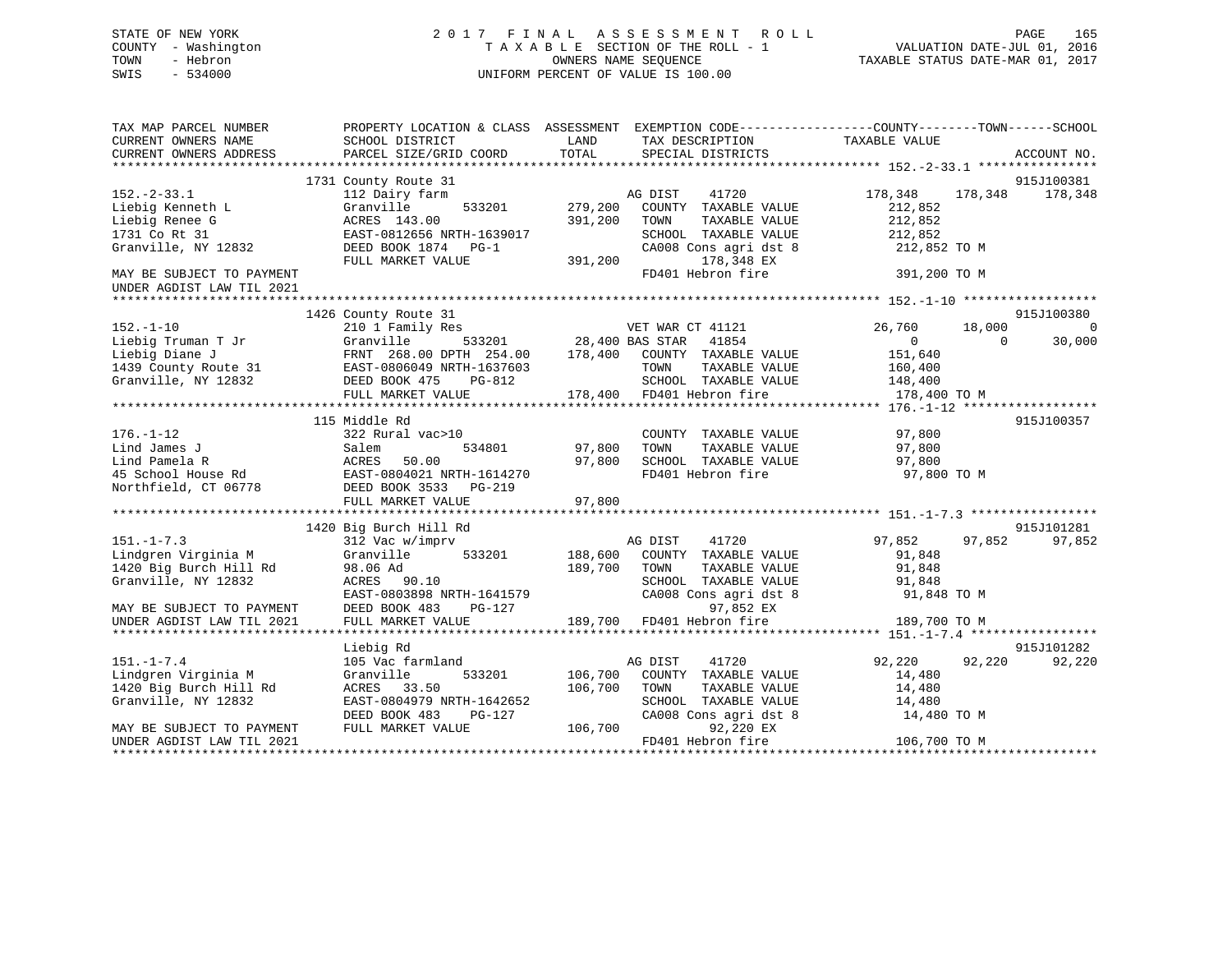# STATE OF NEW YORK 2 0 1 7 F I N A L A S S E S S M E N T R O L L PAGE 166 COUNTY - Washington T A X A B L E SECTION OF THE ROLL - 1 VALUATION DATE-JUL 01, 2016 TOWN - Hebron OWNERS NAME SEQUENCE TAXABLE STATUS DATE-MAR 01, 2017 SWIS - 534000 UNIFORM PERCENT OF VALUE IS 100.00

| TAX MAP PARCEL NUMBER<br>CURRENT OWNERS NAME<br>CURRENT OWNERS ADDRESS                            | PROPERTY LOCATION & CLASS ASSESSMENT<br>SCHOOL DISTRICT<br>PARCEL SIZE/GRID COORD                                                                                              | LAND<br>TOTAL              | TAX DESCRIPTION<br>SPECIAL DISTRICTS                                                                                                                  | EXEMPTION CODE-----------------COUNTY-------TOWN------SCHOOL<br>TAXABLE VALUE | ACCOUNT NO.                      |
|---------------------------------------------------------------------------------------------------|--------------------------------------------------------------------------------------------------------------------------------------------------------------------------------|----------------------------|-------------------------------------------------------------------------------------------------------------------------------------------------------|-------------------------------------------------------------------------------|----------------------------------|
| ***********************                                                                           |                                                                                                                                                                                |                            |                                                                                                                                                       |                                                                               |                                  |
| $152. - 1 - 1$<br>Lindgren Virginia M                                                             | 1420 Big Burch Hill Rd<br>120 Field crops<br>Granville<br>533201                                                                                                               | 129,400 AGED-CO            | 60 PCT OF VALUE USED FOR EXEMPTION PURPOSES<br>AG DIST<br>41720<br>41802                                                                              | 67,760<br>67,760<br>73,260<br>$\Omega$                                        | 915J100099<br>67,760<br>$\Omega$ |
| 1420 Big Burch Hill Rd<br>Granville, NY 12832                                                     | ACRES<br>46.10<br>EAST-0805053 NRTH-1639540                                                                                                                                    |                            | 244,200 AGED-TOWN 41803<br>AGED-SCH<br>41804                                                                                                          | 43,956<br>$\mathbf 0$<br>$\Omega$<br>$\Omega$<br>$\mathbf 0$<br>$\Omega$      | $\mathbf 0$<br>58,608            |
| MAY BE SUBJECT TO PAYMENT<br>UNDER AGDIST LAW TIL 2021                                            | DEED BOOK 483<br>PG-124<br>FULL MARKET VALUE                                                                                                                                   | 244,200                    | ENH STAR<br>41834<br>COUNTY TAXABLE VALUE<br>TOWN<br>TAXABLE VALUE<br>SCHOOL TAXABLE VALUE<br>CA008 Cons agri dst 8<br>67,760 EX<br>FD401 Hebron fire | 103,180<br>132,484<br>52,332<br>176,440 TO M<br>244,200 TO M                  | 65,500                           |
|                                                                                                   | *************************                                                                                                                                                      |                            |                                                                                                                                                       | *********** 169.-1-18.20 ***                                                  |                                  |
| $169. - 1 - 18.20$<br>Lindsay John M<br>15 Jones Ave<br>Hudson Falls, NY 12839                    | State Route 22<br>314 Rural vac<10<br>Granville<br>533201<br>FRNT 150.00 DPTH 174.00<br>ACRES<br>0.60<br>EAST-0816232 NRTH-1623783<br>DEED BOOK 2297 PG-326                    | 6,400<br>6,400             | COUNTY TAXABLE VALUE<br>TAXABLE VALUE<br>TOWN<br>SCHOOL TAXABLE VALUE<br>FD401 Hebron fire                                                            | 6,400<br>6,400<br>6,400<br>6,400 TO M                                         | 915J101728                       |
|                                                                                                   | FULL MARKET VALUE                                                                                                                                                              | $6\,,400$                  |                                                                                                                                                       |                                                                               |                                  |
|                                                                                                   |                                                                                                                                                                                |                            |                                                                                                                                                       |                                                                               |                                  |
| $169. - 1 - 18.23$<br>Lindsay John M<br>15 Jones Ave<br>Hudson Falls, NY 12839                    | 6879 State Route 22<br>314 Rural vac<10<br>Granville<br>533201<br>FRNT 156.00 DPTH 156.00<br>0.56<br>ACRES<br>EAST-0816185 NRTH-1623630<br>DEED BOOK 2297<br>PG-330            | 5,800<br>5,800             | COUNTY TAXABLE VALUE<br>TAXABLE VALUE<br>TOWN<br>SCHOOL TAXABLE VALUE<br>FD401 Hebron fire                                                            | 5,800<br>5,800<br>5,800<br>5,800 TO M                                         | 915J101788                       |
|                                                                                                   | FULL MARKET VALUE                                                                                                                                                              | 5,800                      |                                                                                                                                                       |                                                                               |                                  |
| $152. - 1 - 16$<br>Liner Mitchell<br>Liner Laurie<br>215 Washington St Apt 16<br>Tappan, NY 10983 | ********************************<br>1468 County Route 31<br>242 Rurl res&rec<br>533201<br>Granville<br>ACRES<br>10.20<br>EAST-0806914 NRTH-1638834<br>DEED BOOK 1946<br>PG-109 | 62,400<br>177,100          | COUNTY TAXABLE VALUE<br>TAXABLE VALUE<br>TOWN<br>SCHOOL TAXABLE VALUE<br>CA008 Cons agri dst 8<br>FD401 Hebron fire                                   | 177,100<br>177,100<br>177,100<br>177,100 TO M<br>177,100 TO M                 | 915J100337                       |
|                                                                                                   | FULL MARKET VALUE                                                                                                                                                              | 177,100                    |                                                                                                                                                       |                                                                               |                                  |
|                                                                                                   |                                                                                                                                                                                |                            |                                                                                                                                                       |                                                                               |                                  |
| $185. - 1 - 6.1$<br>Little Robert K<br>PO Box 316<br>Argyle, NY 12809                             | 315 Allen Rd<br>314 Rural vac<10 - WTRFNT<br>534801<br>Salem<br>ACRES<br>2.60<br>EAST-0809741 NRTH-1609337<br>DEED BOOK 492<br>PG-694<br>FULL MARKET VALUE                     | 15,900<br>15,900<br>15,900 | COUNTY TAXABLE VALUE<br>TAXABLE VALUE<br>TOWN<br>SCHOOL TAXABLE VALUE<br>FD401 Hebron fire                                                            | 15,900<br>15,900<br>15,900<br>15,900 TO M                                     | 915J100384                       |
|                                                                                                   |                                                                                                                                                                                |                            |                                                                                                                                                       |                                                                               |                                  |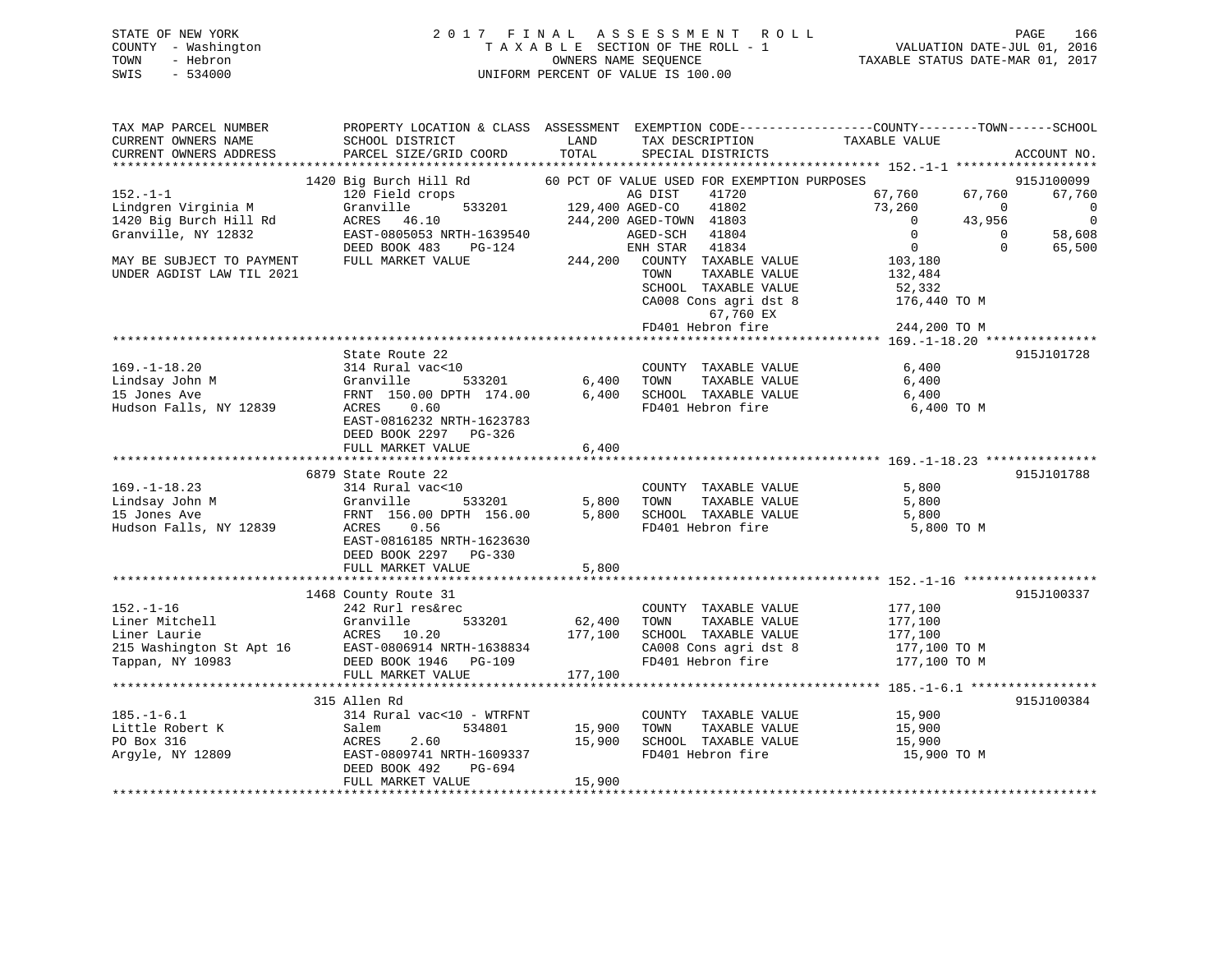# STATE OF NEW YORK 2 0 1 7 F I N A L A S S E S S M E N T R O L L PAGE 167 COUNTY - Washington T A X A B L E SECTION OF THE ROLL - 1 VALUATION DATE-JUL 01, 2016 TOWN - Hebron OWNERS NAME SEQUENCE TAXABLE STATUS DATE-MAR 01, 2017 SWIS - 534000 UNIFORM PERCENT OF VALUE IS 100.00

| TAX MAP PARCEL NUMBER<br>CURRENT OWNERS NAME | PROPERTY LOCATION & CLASS ASSESSMENT EXEMPTION CODE----------------COUNTY-------TOWN------SCHOOL<br>SCHOOL DISTRICT | LAND<br>TAX DESCRIPTION     |                       | TAXABLE VALUE  |          |             |
|----------------------------------------------|---------------------------------------------------------------------------------------------------------------------|-----------------------------|-----------------------|----------------|----------|-------------|
| CURRENT OWNERS ADDRESS                       | PARCEL SIZE/GRID COORD                                                                                              | TOTAL                       | SPECIAL DISTRICTS     |                |          | ACCOUNT NO. |
|                                              | 78 South Grimes Hill Rd                                                                                             |                             |                       |                |          | 915J100361  |
| $160. - 2 - 7$                               | 242 Rurl res&rec                                                                                                    | FOR 480A 47460              |                       | 108,250        | 108,250  | 108,250     |
| LLMS Manage.Comp.Inc.                        | Granville<br>533201                                                                                                 | 316,600                     | COUNTY TAXABLE VALUE  | 426,750        |          |             |
| 205 W 89th St Apt 11S                        | ACRES 174.17                                                                                                        | 535,000<br>TOWN             | TAXABLE VALUE         | 426,750        |          |             |
| New York, NY 10024                           | EAST-0816002 NRTH-1629151                                                                                           |                             | SCHOOL TAXABLE VALUE  | 426,750        |          |             |
|                                              | DEED BOOK 2632 PG-108                                                                                               |                             | CA008 Cons agri dst 8 | 535,000 TO M   |          |             |
| MAY BE SUBJECT TO PAYMENT                    | FULL MARKET VALUE                                                                                                   | 535,000 FD401 Hebron fire   |                       | 535,000 TO M   |          |             |
| UNDER RPTL480A UNTIL 2026                    |                                                                                                                     |                             |                       |                |          |             |
|                                              |                                                                                                                     |                             |                       |                |          |             |
|                                              | Little Burch Hill Rd                                                                                                |                             |                       |                |          | 915J100386  |
| $159. - 1 - 7$                               | 105 Vac farmland                                                                                                    | AG DIST                     | 41720                 | 90,834         | 90,834   | 90,834      |
| Lloyd Alan                                   | Hartford<br>533801                                                                                                  | 121,500                     | COUNTY TAXABLE VALUE  | 30,666         |          |             |
| LLoyd Timothy                                | 86.40<br>ACRES                                                                                                      | 121,500<br>TOWN             | TAXABLE VALUE         | 30,666         |          |             |
| 80 Little Burch Hill Rd                      | EAST-0797386 NRTH-1630834                                                                                           |                             | SCHOOL TAXABLE VALUE  | 30,666         |          |             |
| Granville, NY 12832                          | DEED BOOK 2078<br>PG-49                                                                                             |                             | CA008 Cons agri dst 8 | 30,666 TO M    |          |             |
|                                              | FULL MARKET VALUE                                                                                                   | 121,500                     | 90,834 EX             |                |          |             |
| MAY BE SUBJECT TO PAYMENT                    |                                                                                                                     |                             | FD401 Hebron fire     | 121,500 TO M   |          |             |
| UNDER AGDIST LAW TIL 2021                    |                                                                                                                     |                             |                       |                |          |             |
|                                              |                                                                                                                     |                             |                       |                |          |             |
|                                              | 80 Little Burch Hill Rd                                                                                             |                             |                       |                |          | 915J100385  |
| $159. - 1 - 8$                               | 210 1 Family Res                                                                                                    | BAS STAR                    | 41854                 | $\overline{0}$ | $\Omega$ | 30,000      |
| Lloyd Eric                                   | Hartford<br>533801                                                                                                  | 32,300 COUNTY TAXABLE VALUE |                       | 75,500         |          |             |
| Lloyd Jean                                   | 1.10<br>ACRES                                                                                                       | 75,500<br>TOWN              | TAXABLE VALUE         | 75,500         |          |             |
| 80 Little Burch Hill Rd                      | EAST-0798939 NRTH-1631443                                                                                           |                             | SCHOOL TAXABLE VALUE  | 45,500         |          |             |
| Granville, NY 12832                          | DEED BOOK 2069 PG-296<br>FULL MARKET VALUE                                                                          | 75,500 FD401 Hebron fire    | CA008 Cons agri dst 8 | 75,500 TO M    |          |             |
|                                              |                                                                                                                     |                             |                       | 75,500 TO M    |          |             |
|                                              | 67 Little Burch Hill Rd                                                                                             |                             |                       |                |          | 915J100387  |
| $159. - 1 - 9$                               | 120 Field crops                                                                                                     | AG DIST                     | 41720                 | 85,543         | 85,543   | 85,543      |
| Lloyd Timothy                                | Hartford<br>533801                                                                                                  | 160,000 BAS STAR 41854      |                       | $\mathbf{0}$   | $\Omega$ | 30,000      |
| LLoyd Alan                                   | ACRES 96.00                                                                                                         | 289,000                     | COUNTY TAXABLE VALUE  | 203,457        |          |             |
| 80 Little Burch Hill Rd                      | EAST-0799181 NRTH-1631572                                                                                           | TOWN                        | TAXABLE VALUE         | 203,457        |          |             |
| Granville, NY 12832                          | DEED BOOK 2069 PG-291                                                                                               |                             | SCHOOL TAXABLE VALUE  | 173,457        |          |             |
|                                              | FULL MARKET VALUE                                                                                                   | 289,000                     | CA008 Cons agri dst 8 | 203,457 TO M   |          |             |
| MAY BE SUBJECT TO PAYMENT                    |                                                                                                                     |                             | 85,543 EX             |                |          |             |
| UNDER AGDIST LAW TIL 2021                    |                                                                                                                     |                             | FD401 Hebron fire     | 289,000 TO M   |          |             |
|                                              |                                                                                                                     |                             |                       |                |          |             |
|                                              | County Route 31                                                                                                     |                             |                       |                |          | 915J101208  |
| $176. - 1 - 1.3$                             | 105 Vac farmland                                                                                                    | AG DIST                     | 41720                 | 76,274         | 76,274   | 76,274      |
| Lloyd Timothy                                | 534801<br>Salem                                                                                                     | 83,400                      | COUNTY TAXABLE VALUE  | 7,126          |          |             |
| Lloyd Jean                                   | 20.70<br>ACRES                                                                                                      | 83,400<br>TOWN              | TAXABLE VALUE         | 7,126          |          |             |
| 80 Little Burch Hill Rd                      | EAST-0793879 NRTH-1613761                                                                                           |                             | SCHOOL TAXABLE VALUE  | 7,126          |          |             |
| Granville, NY 12832                          | DEED BOOK 2069<br>$PG-291$                                                                                          |                             | CA008 Cons agri dst 8 | 7,126 TO M     |          |             |
|                                              | FULL MARKET VALUE                                                                                                   | 83,400                      | 76,274 EX             |                |          |             |
| MAY BE SUBJECT TO PAYMENT                    |                                                                                                                     |                             | FD401 Hebron fire     | 83,400 TO M    |          |             |
| UNDER AGDIST LAW TIL 2021                    |                                                                                                                     |                             |                       |                |          |             |
|                                              |                                                                                                                     |                             |                       |                |          |             |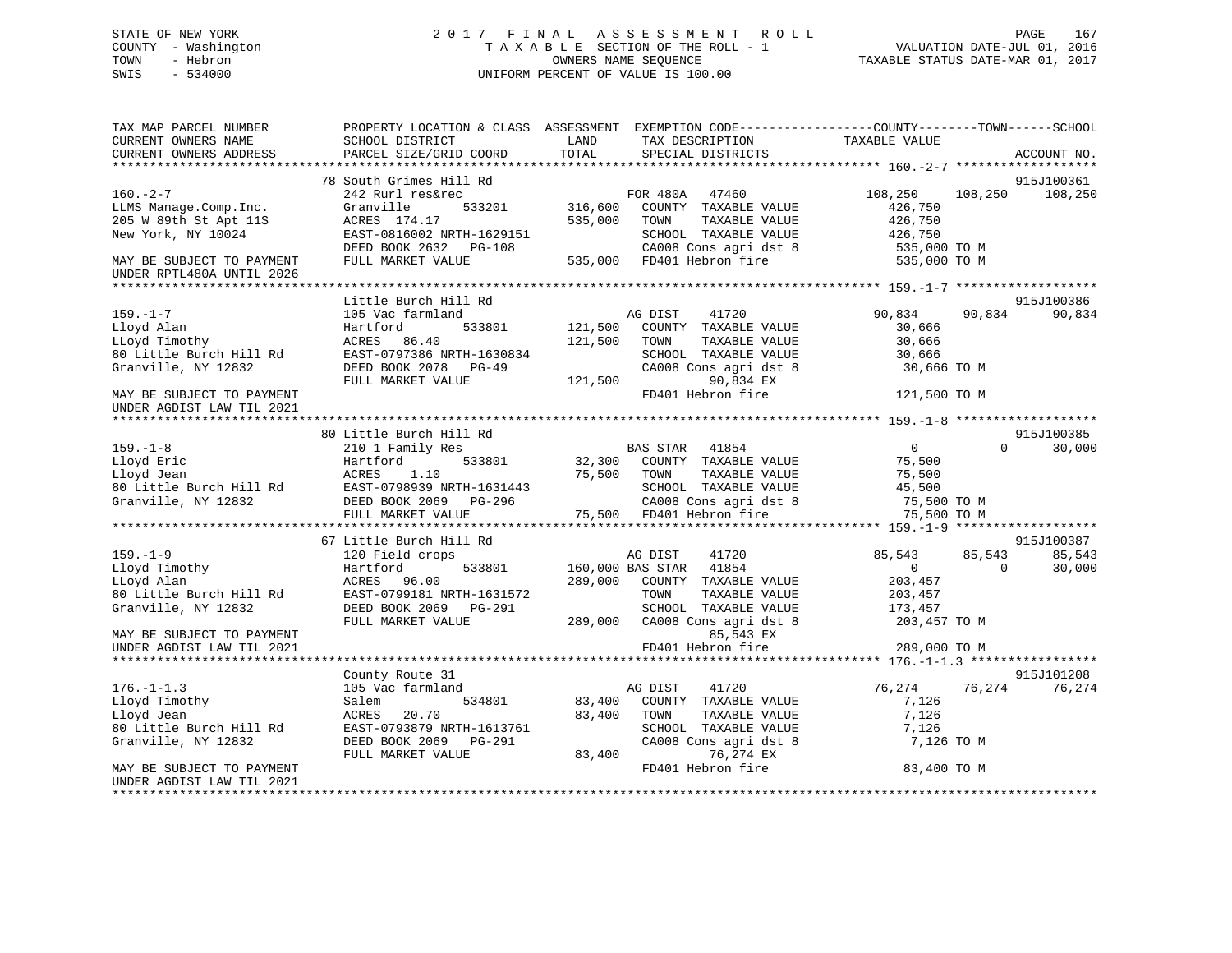| STATE OF NEW YORK<br>COUNTY - Washington<br>TOWN<br>- Hebron<br>SWIS<br>$-534000$            | 2017 FINAL ASSESSMENT ROLL<br>TAXABLE SECTION OF THE ROLL - 1<br>UNIFORM PERCENT OF VALUE IS 100.00      | VALUATION DATE-JUL 01, 2016<br>TAXABLE STATUS DATE-MAR 01, 2017 | PAGE<br>168                                        |                                                                                                  |                          |
|----------------------------------------------------------------------------------------------|----------------------------------------------------------------------------------------------------------|-----------------------------------------------------------------|----------------------------------------------------|--------------------------------------------------------------------------------------------------|--------------------------|
| TAX MAP PARCEL NUMBER                                                                        |                                                                                                          |                                                                 |                                                    | PROPERTY LOCATION & CLASS ASSESSMENT EXEMPTION CODE----------------COUNTY-------TOWN------SCHOOL |                          |
| CURRENT OWNERS NAME<br>CURRENT OWNERS ADDRESS                                                | SCHOOL DISTRICT<br>PARCEL SIZE/GRID COORD                                                                | LAND<br>TOTAL                                                   | TAX DESCRIPTION TAXABLE VALUE<br>SPECIAL DISTRICTS |                                                                                                  | ACCOUNT NO.              |
|                                                                                              |                                                                                                          |                                                                 |                                                    |                                                                                                  |                          |
|                                                                                              | 135 Clark Way                                                                                            |                                                                 |                                                    |                                                                                                  | 915J101527               |
| $169. - 1 - 18.13$                                                                           | 270 Mfg housing                                                                                          |                                                                 | COUNTY TAXABLE VALUE                               | 10,700                                                                                           |                          |
| Lobner Shane                                                                                 | Granville<br>533201                                                                                      | 7,500                                                           | TOWN<br>TAXABLE VALUE                              | 10,700                                                                                           |                          |
| 18 Van Buren St                                                                              | Mobile Home                                                                                              |                                                                 | 10,700 SCHOOL TAXABLE VALUE                        | 10,700                                                                                           |                          |
| South Glens Falls, NY 12803                                                                  | ACRES<br>2.30<br>EAST-0813440 NRTH-1623012<br>DEED BOOK 3373 PG-296<br>FULL MARKET VALUE                 | 10,700                                                          | FD401 Hebron fire                                  | 10,700 TO M                                                                                      |                          |
|                                                                                              |                                                                                                          |                                                                 |                                                    |                                                                                                  |                          |
|                                                                                              | 83 & 85 Clark Way                                                                                        |                                                                 |                                                    |                                                                                                  | 915J101727               |
| $169. - 1 - 18.19$                                                                           | 270 Mfg housing                                                                                          |                                                                 | COUNTY TAXABLE VALUE                               | 61,000                                                                                           |                          |
| Lobner Shane                                                                                 | 533201<br>Granville                                                                                      | 13,900                                                          | TAXABLE VALUE<br>TOWN                              | 61,000                                                                                           |                          |
|                                                                                              |                                                                                                          | 61,000                                                          | SCHOOL TAXABLE VALUE                               | 61,000                                                                                           |                          |
| 18 Van Buren St<br>18 Van Buren St<br>S. Glens Falls, NY 12803<br>EXECT-0813655 NRTH-1622943 |                                                                                                          |                                                                 | FD401 Hebron fire                                  | 61,000 TO M                                                                                      |                          |
|                                                                                              | DEED BOOK 2555 PG-3                                                                                      | 61,000                                                          |                                                    |                                                                                                  |                          |
|                                                                                              | FULL MARKET VALUE                                                                                        |                                                                 |                                                    |                                                                                                  |                          |
|                                                                                              | 2218 County Route 47                                                                                     |                                                                 |                                                    |                                                                                                  | 915J101165               |
| $183.2 - 1 - 8$                                                                              | 210 1 Family Res - WTRFNT                                                                                |                                                                 | COUNTY TAXABLE VALUE                               | 215,300                                                                                          |                          |
| Lombard Daniel                                                                               | Salem<br>534801                                                                                          | 76,200                                                          | TAXABLE VALUE<br>TOWN                              | 215,300                                                                                          |                          |
| Lombard Renee                                                                                |                                                                                                          |                                                                 | 215,300 SCHOOL TAXABLE VALUE                       | 215,300                                                                                          |                          |
| 7 Stone Pine Ln                                                                              |                                                                                                          |                                                                 | FD401 Hebron fire                                  | 215,300 TO M                                                                                     |                          |
| Queensbury, NY 12804                                                                         | Salem 534801<br>ACRES 1.32<br>EAST-0787066 NRTH-1607847<br>DEED BOOK 1855 PG-213<br>EED BOOK 1855 PG-213 |                                                                 |                                                    |                                                                                                  |                          |
|                                                                                              | FULL MARKET VALUE                                                                                        | 215,300                                                         |                                                    |                                                                                                  |                          |
|                                                                                              |                                                                                                          |                                                                 |                                                    |                                                                                                  | 915J101672               |
| $167. - 1 - 33.4$                                                                            | 4004 County Route 30<br>210 1 Family Res                                                                 |                                                                 | 41802<br>AGED-CO                                   | 94,000<br>$\mathbf 0$                                                                            | $\overline{\phantom{0}}$ |
| Long Glenn A                                                                                 | 534801<br>Salem                                                                                          |                                                                 | 37,800 AGED-TOWN 41803                             | 47,000<br>$\overline{0}$                                                                         | $\overline{0}$           |
| 4004 County Route 30                                                                         | Lot G                                                                                                    |                                                                 | 188,000 AGED-SCH 41804                             | $\overline{0}$                                                                                   | $\overline{0}$<br>65,800 |
| Salem, NY 12865                                                                              | ACRES<br>5.50                                                                                            |                                                                 | ENH STAR 41834                                     | $\overline{0}$<br>$\Omega$                                                                       | 65,500                   |
|                                                                                              | EAST-0788777 NRTH-1622328                                                                                |                                                                 | COUNTY TAXABLE VALUE                               | 94,000                                                                                           |                          |
|                                                                                              | DEED BOOK 2689 PG-321                                                                                    |                                                                 | TOWN<br>TAXABLE VALUE                              | 141,000                                                                                          |                          |
|                                                                                              | FULL MARKET VALUE                                                                                        |                                                                 | 188,000 SCHOOL TAXABLE VALUE                       | 56,700                                                                                           |                          |
|                                                                                              |                                                                                                          |                                                                 | FD401 Hebron fire                                  | 188,000 TO M                                                                                     |                          |
|                                                                                              |                                                                                                          |                                                                 |                                                    |                                                                                                  |                          |
|                                                                                              | 408 Little Burch Hill Rd                                                                                 |                                                                 |                                                    |                                                                                                  |                          |
| $151. - 1 - 10.4$                                                                            | 240 Rural res<br>Granville<br>533201                                                                     | 103,800                                                         | COUNTY TAXABLE VALUE<br>TAXABLE VALUE<br>TOWN      | 244,100                                                                                          |                          |
| Long John D                                                                                  | 764/19                                                                                                   | 244,100                                                         | SCHOOL TAXABLE VALUE                               | 244,100<br>244,100                                                                               |                          |
| 408 Little Burch Hill Rd<br>Granville, NY 12832<br>Granville, NY 12832                       | ACRES 31.90                                                                                              |                                                                 | CA008 Cons agri dst 8                              | 244,100 TO M                                                                                     |                          |
|                                                                                              | EAST-0802745 NRTH-1637215                                                                                |                                                                 | FD401 Hebron fire                                  | 244,100 TO M                                                                                     |                          |
|                                                                                              | DEED BOOK 3724 PG-178                                                                                    |                                                                 |                                                    |                                                                                                  |                          |
|                                                                                              | FULL MARKET VALUE                                                                                        | 244,100                                                         |                                                    |                                                                                                  |                          |
|                                                                                              |                                                                                                          |                                                                 |                                                    |                                                                                                  |                          |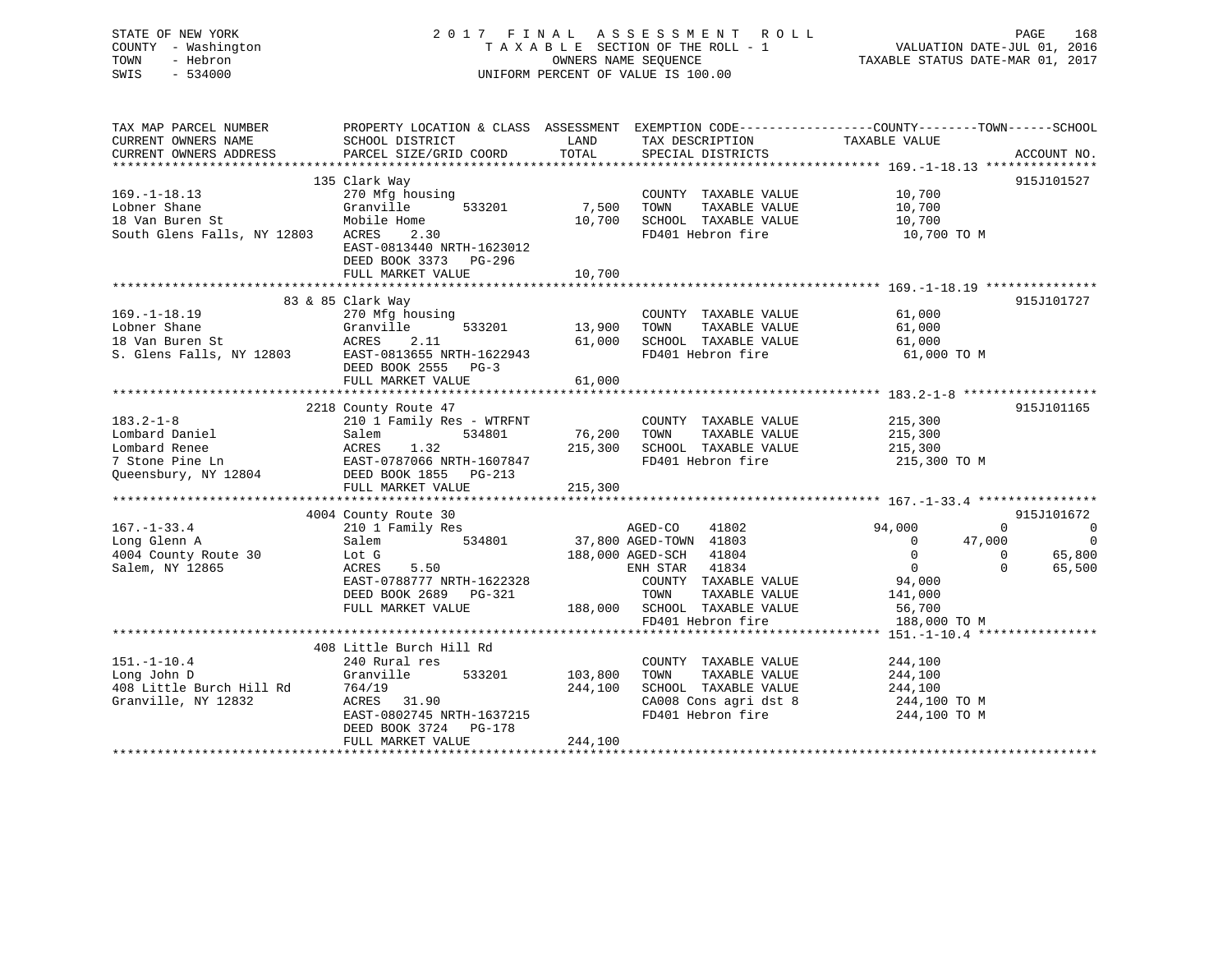# STATE OF NEW YORK 2 0 1 7 F I N A L A S S E S S M E N T R O L L PAGE 169 COUNTY - Washington T A X A B L E SECTION OF THE ROLL - 1 VALUATION DATE-JUL 01, 2016 TOWN - Hebron OWNERS NAME SEQUENCE TAXABLE STATUS DATE-MAR 01, 2017 SWIS - 534000 UNIFORM PERCENT OF VALUE IS 100.00

| TAX MAP PARCEL NUMBER<br>CURRENT OWNERS NAME           | PROPERTY LOCATION & CLASS ASSESSMENT<br>SCHOOL DISTRICT | LAND<br>TAX DESCRIPTION<br>TOTAL | EXEMPTION CODE-----------------COUNTY-------TOWN------SCHOOL<br>TAXABLE VALUE |
|--------------------------------------------------------|---------------------------------------------------------|----------------------------------|-------------------------------------------------------------------------------|
| CURRENT OWNERS ADDRESS                                 | PARCEL SIZE/GRID COORD                                  | SPECIAL DISTRICTS                | ACCOUNT NO.                                                                   |
|                                                        | 339 County Route 31                                     |                                  | 915J101301                                                                    |
| $176. - 1 - 1.4$                                       | 241 Rural res&ag                                        | AGRI-D IND 41730                 | 90,764<br>90,764<br>90,764                                                    |
| Longo John                                             | 534801<br>Salem                                         | 245,400 BAS STAR<br>41854        | $\overline{0}$<br>30,000<br>$\Omega$                                          |
| Longo Carol                                            | ACRES 114.80 BANK<br>999                                | 365,500<br>COUNTY TAXABLE VALUE  | 274,736                                                                       |
| 5231 Hawford Cir                                       | EAST-0792633 NRTH-1615262                               | TAXABLE VALUE<br>TOWN            | 274,736                                                                       |
| Orlando, FL 32812                                      | DEED BOOK 958<br>PG-309                                 | SCHOOL TAXABLE VALUE             | 244,736                                                                       |
|                                                        | FULL MARKET VALUE                                       | 365,500 FD401 Hebron fire        | 365,500 TO M                                                                  |
| MAY BE SUBJECT TO PAYMENT<br>UNDER AGDIST LAW TIL 2024 |                                                         |                                  |                                                                               |
|                                                        |                                                         |                                  |                                                                               |
|                                                        | 111 Everetts Heights Way                                |                                  | 915J101269                                                                    |
| $152 - 2 - 8.7$                                        | 210 1 Family Res                                        | BAS STAR<br>41854                | $\overline{0}$<br>30,000<br>$\Omega$                                          |
| Loomis Raymond                                         | Granville<br>533201                                     | 47,700<br>COUNTY TAXABLE VALUE   | 315,600                                                                       |
| Loomis Christina a                                     | ACRES<br>4.10                                           | 315,600<br>TOWN<br>TAXABLE VALUE | 315,600                                                                       |
| 111 Everetts Heights Way                               | EAST-0809954 NRTH-1641728                               | SCHOOL TAXABLE VALUE             | 285,600                                                                       |
| Granville, NY 12832                                    | DEED BOOK 3693 PG-104                                   | FD401 Hebron fire                | 315,600 TO M                                                                  |
|                                                        | FULL MARKET VALUE                                       | 315,600                          |                                                                               |
|                                                        |                                                         |                                  |                                                                               |
|                                                        | 7260 State Route 22                                     |                                  |                                                                               |
| $161. - 1 - 3.4$                                       | 210 1 Family Res                                        | <b>BAS STAR</b><br>41854         | $\mathbf{0}$<br>$\Omega$<br>30,000                                            |
| Losee Jeanette                                         | Granville<br>533201                                     | 41,500<br>COUNTY TAXABLE VALUE   | 126,200                                                                       |
| 7260 State Route 22                                    | ACRES<br>4.80                                           | 126,200<br>TOWN<br>TAXABLE VALUE | 126,200                                                                       |
| Granville, NY 12832                                    | EAST-0819535 NRTH-1632331                               | SCHOOL TAXABLE VALUE             | 96,200                                                                        |
|                                                        | DEED BOOK 2113 PG-174                                   | FD401 Hebron fire                | 126,200 TO M                                                                  |
|                                                        | FULL MARKET VALUE                                       | 126,200                          |                                                                               |
|                                                        |                                                         |                                  |                                                                               |
|                                                        | 113 Mcknight Hill Rd                                    |                                  | 915J100566                                                                    |
| $176. - 1 - 7$                                         | 240 Rural res                                           | COUNTY TAXABLE VALUE             | 145,000                                                                       |
| Lothian Alrick A                                       | Salem<br>534801                                         | 93,900<br>TOWN<br>TAXABLE VALUE  | 145,000                                                                       |
| Lothian Lisa E                                         | 36.40<br>ACRES                                          | 145,000<br>SCHOOL TAXABLE VALUE  | 145,000                                                                       |
| 113 McKnight Hill Rd                                   | EAST-0802032 NRTH-1614153                               | FD401 Hebron fire                | 145,000 TO M                                                                  |
| Salem, NY 12865                                        | DEED BOOK 3578<br>$PG-95$                               |                                  |                                                                               |
|                                                        | FULL MARKET VALUE                                       | 145,000                          |                                                                               |
|                                                        |                                                         |                                  |                                                                               |
|                                                        | Liebig Rd/e Off                                         |                                  | 915J101623                                                                    |
| $143. - 1 - 39.1$                                      | 314 Rural vac<10                                        | AG DIST<br>41720                 | 2,491<br>2,491<br>2,491                                                       |
| Love William F                                         | 533201<br>Granville                                     | 4,000<br>COUNTY TAXABLE VALUE    | 1,509                                                                         |
| Love Marcia A                                          | Lot 1                                                   | 4,000<br>TAXABLE VALUE<br>TOWN   | 1,509                                                                         |
| 8 Barberry Mews                                        | ACRES<br>5.37                                           | SCHOOL TAXABLE VALUE             | 1,509                                                                         |
| Medford, NJ 08055                                      | EAST-0807487 NRTH-1645477                               | FD401 Hebron fire                | 4,000 TO M                                                                    |
|                                                        | DEED BOOK 1743<br>PG-348                                |                                  |                                                                               |
| MAY BE SUBJECT TO PAYMENT                              | FULL MARKET VALUE                                       | 4,000                            |                                                                               |
| UNDER AGDIST LAW TIL 2021                              |                                                         |                                  |                                                                               |
|                                                        |                                                         |                                  |                                                                               |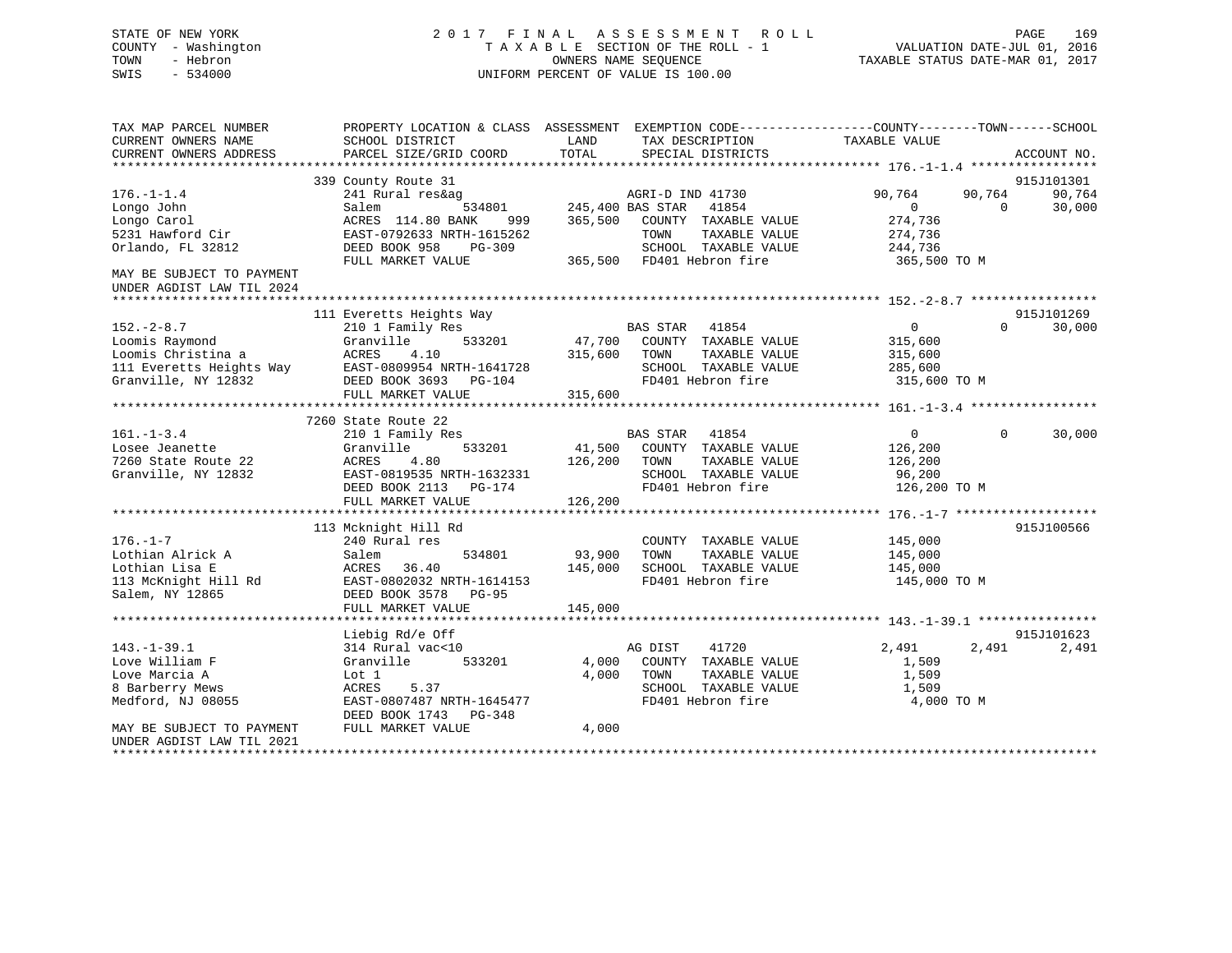# STATE OF NEW YORK 2 0 1 7 F I N A L A S S E S S M E N T R O L L PAGE 170 COUNTY - Washington T A X A B L E SECTION OF THE ROLL - 1 VALUATION DATE-JUL 01, 2016 TOWN - Hebron OWNERS NAME SEQUENCE TAXABLE STATUS DATE-MAR 01, 2017 SWIS - 534000 UNIFORM PERCENT OF VALUE IS 100.00

| CURRENT OWNERS NAME                                                                                                                                                                  |                           |         | PROPERTY LOCATION & CLASS ASSESSMENT EXEMPTION CODE----------------COUNTY-------TOWN------SCHOOL |                          |                                                |
|--------------------------------------------------------------------------------------------------------------------------------------------------------------------------------------|---------------------------|---------|--------------------------------------------------------------------------------------------------|--------------------------|------------------------------------------------|
|                                                                                                                                                                                      | SCHOOL DISTRICT           | LAND    | TAX DESCRIPTION                                                                                  | TAXABLE VALUE            |                                                |
| CURRENT OWNERS ADDRESS                                                                                                                                                               | PARCEL SIZE/GRID COORD    | TOTAL   | SPECIAL DISTRICTS                                                                                |                          | ACCOUNT NO.                                    |
|                                                                                                                                                                                      |                           |         |                                                                                                  |                          |                                                |
|                                                                                                                                                                                      | 75 Hebron Moors Way       |         |                                                                                                  |                          | 915J101635                                     |
| $143. - 1 - 39.13$                                                                                                                                                                   | 210 1 Family Res          |         | COUNTY TAXABLE VALUE                                                                             | 155,800                  |                                                |
| Love William F                                                                                                                                                                       | 533201<br>Granville       | 59,200  | TAXABLE VALUE<br>TOWN                                                                            | 155,800                  |                                                |
| Love Marcia                                                                                                                                                                          | Subdiv Lot No 13          |         | SCHOOL TAXABLE VALUE                                                                             | 155,800                  |                                                |
|                                                                                                                                                                                      |                           | 155,800 |                                                                                                  |                          |                                                |
| 8 Barberry Mews                                                                                                                                                                      | ACRES<br>8.59             |         | FD401 Hebron fire                                                                                | 155,800 TO M             |                                                |
| Medford, NJ 08055                                                                                                                                                                    | EAST-0807275 NRTH-1644937 |         |                                                                                                  |                          |                                                |
|                                                                                                                                                                                      | DEED BOOK 2208 PG-117     |         |                                                                                                  |                          |                                                |
|                                                                                                                                                                                      | FULL MARKET VALUE         | 155,800 |                                                                                                  |                          |                                                |
|                                                                                                                                                                                      |                           |         |                                                                                                  |                          |                                                |
|                                                                                                                                                                                      | Hebron Moors Way          |         |                                                                                                  |                          |                                                |
| $143. - 1 - 39.16$                                                                                                                                                                   | 322 Rural vac>10          |         | AGRI-D IND 41730                                                                                 | 21,222<br>21,222         | 21,222                                         |
| Love William F                                                                                                                                                                       | 533201<br>Granville       | 55,100  | COUNTY TAXABLE VALUE                                                                             | 33,878                   |                                                |
| Love Marcia                                                                                                                                                                          | lots 14-17                | 55,100  | TOWN<br>TAXABLE VALUE                                                                            | 33,878                   |                                                |
| 8 Barberry Mews                                                                                                                                                                      | ACRES 37.57               |         | SCHOOL TAXABLE VALUE                                                                             | 33,878                   |                                                |
| Medford, NJ 08055                                                                                                                                                                    | EAST-0807954 NRTH-1644429 |         | FD401 Hebron fire                                                                                | 55,100 TO M              |                                                |
|                                                                                                                                                                                      | DEED BOOK 2208 PG-117     |         |                                                                                                  |                          |                                                |
| MAY BE SUBJECT TO PAYMENT                                                                                                                                                            | FULL MARKET VALUE         | 55,100  |                                                                                                  |                          |                                                |
|                                                                                                                                                                                      |                           |         |                                                                                                  |                          |                                                |
| UNDER AGDIST LAW TIL 2024                                                                                                                                                            |                           |         |                                                                                                  |                          |                                                |
|                                                                                                                                                                                      |                           |         |                                                                                                  |                          |                                                |
|                                                                                                                                                                                      | 8 James Rd                |         |                                                                                                  |                          | 915J101456                                     |
| $159. - 1 - 39.1$                                                                                                                                                                    | 210 1 Family Res          |         | BAS STAR 41854                                                                                   | $\mathbf{0}$<br>$\Omega$ | 30,000                                         |
| Loveland Melissa                                                                                                                                                                     | 533801<br>Hartford        | 43,900  | COUNTY TAXABLE VALUE                                                                             | 66,000                   |                                                |
| 8 James Rd                                                                                                                                                                           | ACRES<br>6.25             | 66,000  | TOWN<br>TAXABLE VALUE                                                                            | 66,000                   |                                                |
| Salem, NY 12865                                                                                                                                                                      | EAST-0792132 NRTH-1628010 |         | SCHOOL TAXABLE VALUE                                                                             | 36,000                   |                                                |
|                                                                                                                                                                                      | DEED BOOK 1815 PG-303     |         | FD401 Hebron fire                                                                                | 66,000 TO M              |                                                |
|                                                                                                                                                                                      |                           |         |                                                                                                  |                          |                                                |
|                                                                                                                                                                                      | FULL MARKET VALUE         | 66,000  |                                                                                                  |                          |                                                |
|                                                                                                                                                                                      |                           |         |                                                                                                  |                          |                                                |
|                                                                                                                                                                                      | Pine Hill Rd/e Off        |         |                                                                                                  |                          |                                                |
|                                                                                                                                                                                      | 314 Rural vac<10          |         | COUNTY TAXABLE VALUE                                                                             | 3,800                    |                                                |
|                                                                                                                                                                                      |                           |         |                                                                                                  |                          |                                                |
|                                                                                                                                                                                      | Granville<br>533201       | 3,800   | TOWN<br>TAXABLE VALUE                                                                            | 3,800                    |                                                |
|                                                                                                                                                                                      | ACRES<br>5.00             | 3,800   | SCHOOL TAXABLE VALUE                                                                             | 3,800                    |                                                |
|                                                                                                                                                                                      | EAST-0812033 NRTH-1626233 |         | FD401 Hebron fire                                                                                | 3,800 TO M               |                                                |
|                                                                                                                                                                                      | DEED BOOK 851<br>PG-194   |         |                                                                                                  |                          |                                                |
|                                                                                                                                                                                      | FULL MARKET VALUE         | 3,800   |                                                                                                  |                          |                                                |
|                                                                                                                                                                                      |                           |         |                                                                                                  |                          |                                                |
|                                                                                                                                                                                      | 4372 County Route 30      |         |                                                                                                  |                          |                                                |
|                                                                                                                                                                                      | 210 1 Family Res          |         | AGED-CO<br>41802                                                                                 | 69,400<br>$\Omega$       |                                                |
|                                                                                                                                                                                      | Hartford<br>533801        |         | 41834<br>36,300 ENH STAR                                                                         | $\mathbf 0$<br>$\Omega$  |                                                |
|                                                                                                                                                                                      | 719/21                    | 138,800 | COUNTY TAXABLE VALUE                                                                             | 69,400                   |                                                |
|                                                                                                                                                                                      | FRNT 165.00 DPTH 150.00   |         | TOWN<br>TAXABLE VALUE                                                                            | 138,800                  |                                                |
|                                                                                                                                                                                      | EAST-0784924 NRTH-1630169 |         | SCHOOL TAXABLE VALUE                                                                             | 73,300                   |                                                |
| $169. - 1 - 15$<br>Lundkvist Resa L<br>14 Aspen Way<br>Manchester, NH 03104<br>$158. - 1 - 5.1$<br>Lundy Marion LE<br>Lundy William R<br>4372 County Route 30<br>Granville, NY 12832 | DEED BOOK 549<br>$PG-45$  |         | CA008 Cons agri dst 8                                                                            | 138,800 TO M             | 915J100630<br>915J101518<br>$\Omega$<br>65,500 |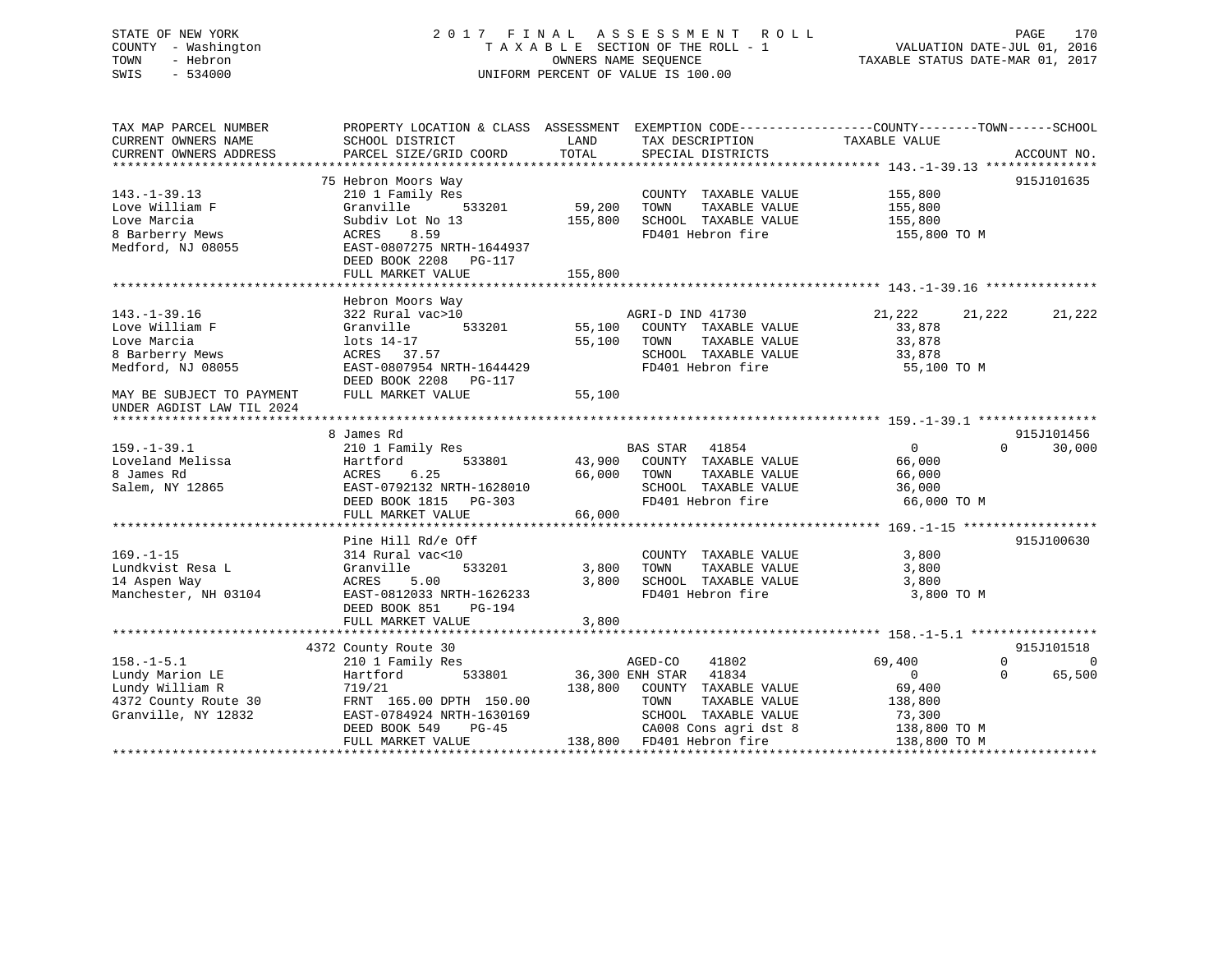# STATE OF NEW YORK 2 0 1 7 F I N A L A S S E S S M E N T R O L L PAGE 171 COUNTY - Washington T A X A B L E SECTION OF THE ROLL - 1 VALUATION DATE-JUL 01, 2016 TOWN - Hebron OWNERS NAME SEQUENCE TAXABLE STATUS DATE-MAR 01, 2017 SWIS - 534000 UNIFORM PERCENT OF VALUE IS 100.00

| TAX MAP PARCEL NUMBER<br>CURRENT OWNERS NAME                                                  | PROPERTY LOCATION & CLASS ASSESSMENT EXEMPTION CODE----------------COUNTY-------TOWN------SCHOOL<br>SCHOOL DISTRICT                                                                                                                              | LAND               | TAX DESCRIPTION                                                                                                                                                | TAXABLE VALUE                                          |                      |
|-----------------------------------------------------------------------------------------------|--------------------------------------------------------------------------------------------------------------------------------------------------------------------------------------------------------------------------------------------------|--------------------|----------------------------------------------------------------------------------------------------------------------------------------------------------------|--------------------------------------------------------|----------------------|
| CURRENT OWNERS ADDRESS                                                                        | PARCEL SIZE/GRID COORD                                                                                                                                                                                                                           | TOTAL              | SPECIAL DISTRICTS                                                                                                                                              |                                                        | ACCOUNT NO.          |
|                                                                                               |                                                                                                                                                                                                                                                  |                    |                                                                                                                                                                |                                                        |                      |
| $167. - 1 - 36$<br>Lundy William<br>Lundy Regina                                              | Reid Rd<br>105 Vac farmland<br>533801<br>Hartford<br>W583/174                                                                                                                                                                                    | 111,000<br>111,000 | AG DIST 41720<br>COUNTY TAXABLE VALUE<br>TOWN<br>TAXABLE VALUE                                                                                                 | 78,507 78,507<br>32,493<br>32,493                      | 915J100519<br>78,507 |
| 1040 Lundy Rd<br>Granville, NY 12832                                                          | ACRES 35.90<br>EAST-0786241 NRTH-1624593<br>DEED BOOK 3004 PG-277                                                                                                                                                                                |                    | SCHOOL TAXABLE VALUE<br>CA008 Cons agri dst 8<br>78,507 EX                                                                                                     | 32,493<br>32,493 TO M                                  |                      |
| MAY BE SUBJECT TO PAYMENT<br>UNDER AGDIST LAW TIL 2021                                        | FULL MARKET VALUE                                                                                                                                                                                                                                |                    | 111,000 FD401 Hebron fire                                                                                                                                      | 111,000 TO M                                           |                      |
|                                                                                               | 23 Reid Rd                                                                                                                                                                                                                                       |                    |                                                                                                                                                                |                                                        | 915J100143           |
| $167. - 1 - 54$<br>Lundy William<br>Lundy Reginia<br>1040 Lundy Rd                            | 241 Rural res&ag<br>Argyle 532001<br>ACRES 148.00<br>EAST-0784804 NRTH-1622743<br>DEED BOOK 3089 PG-144                                                                                                                                          | 427,900            | AG DIST 41720<br>532001 285,200 COUNTY TAXABLE VALUE<br>TOWN<br>TAXABLE VALUE<br>SCHOOL TAXABLE VALUE<br>SCHOOL TAXABLE VALUE<br>CA006 Cons agri dst 6         | 157,306 157,306<br>270,594<br>270,594<br>270,594       | 157,306              |
| Granville, NY 12832<br>MAY BE SUBJECT TO PAYMENT                                              | FULL MARKET VALUE                                                                                                                                                                                                                                | 427,900            | 157,306 EX<br>FD401 Hebron fire                                                                                                                                | 270,594 TO M<br>427,900 TO M                           |                      |
| UNDER AGDIST LAW TIL 2021<br>*************************                                        |                                                                                                                                                                                                                                                  |                    |                                                                                                                                                                |                                                        |                      |
|                                                                                               | 1131 Big Burch Hill Rd                                                                                                                                                                                                                           |                    |                                                                                                                                                                |                                                        | 915J100659           |
| $151.-1-1$                                                                                    | 210 1 Family Res                                                                                                                                                                                                                                 |                    | <b>BAS STAR</b> 41854                                                                                                                                          | $\overline{0}$                                         | $\Omega$<br>30,000   |
|                                                                                               | 151.-1-1<br>Lundy William J<br>Lundy Heather J<br>Lundy Heather J<br>210 1 Family Res<br>533801 39,400 COUNTY TAXABLE VALUE<br>131 Big Burch Hill Rd<br>EAST-0798439 NRTH-1640307 57,200 TOWN TAXABLE VALUE<br>CAD08 Cons agri dst 8<br>Granvill |                    |                                                                                                                                                                | 57,200                                                 |                      |
|                                                                                               |                                                                                                                                                                                                                                                  |                    |                                                                                                                                                                | 57,200                                                 |                      |
|                                                                                               |                                                                                                                                                                                                                                                  |                    | SCHOOL TAXABLE VALUE                                                                                                                                           | 27,200                                                 |                      |
|                                                                                               |                                                                                                                                                                                                                                                  |                    |                                                                                                                                                                | 57,200 TO M                                            |                      |
|                                                                                               | FULL MARKET VALUE                                                                                                                                                                                                                                |                    | CA008 Cons agri dst 8<br>57,200 FD401 Hebron fire                                                                                                              | 57,200 TO M                                            |                      |
|                                                                                               |                                                                                                                                                                                                                                                  |                    |                                                                                                                                                                |                                                        |                      |
|                                                                                               | County Route 30                                                                                                                                                                                                                                  |                    |                                                                                                                                                                |                                                        |                      |
| $158. - 1 - 2.8$<br>Lundy William R<br>Lundy Regina C<br>1040 Lundy Rd<br>Granville, NY 12832 | 105 Vac farmland<br>533801<br>Hartford<br>lot 4<br>ACRES 15.00<br>EAST-0784100 NRTH-1628506<br>DEED BOOK 2206 PG-158 64,931 EX<br>FULL MARKET VALUE 72,000 FD401 Hebron fire                                                                     | 72,000             | 41720<br>AG DIST<br>72,000 COUNTY TAXABLE VALUE<br>TOWN<br>TAXABLE VALUE<br>SCHOOL TAXABLE VALUE<br>SCHOOL TAXABLE VALUE<br>CA008 Cons agri dst 8<br>64,931 EX | 64,931 64,931<br>7,069<br>7,069<br>7,069<br>7,069 TO M | 64,931               |
| MAY BE SUBJECT TO PAYMENT<br>UNDER AGDIST LAW TIL 2021                                        |                                                                                                                                                                                                                                                  |                    |                                                                                                                                                                | 72,000 TO M                                            |                      |
|                                                                                               |                                                                                                                                                                                                                                                  |                    |                                                                                                                                                                |                                                        |                      |
|                                                                                               | County Route 30                                                                                                                                                                                                                                  |                    |                                                                                                                                                                |                                                        | 915J101309           |
| $158. - 1 - 21.3$                                                                             | 105 Vac farmland                                                                                                                                                                                                                                 |                    | AG DIST 41720                                                                                                                                                  | 141,035<br>141,035                                     | 141,035              |
| Lundy William R                                                                               | Hartford                                                                                                                                                                                                                                         |                    | 533801 168,600 COUNTY TAXABLE VALUE                                                                                                                            | 27,565                                                 |                      |
| Lundy Regina                                                                                  | ACRES 67.90                                                                                                                                                                                                                                      | 168,600            | TOWN<br>TAXABLE VALUE                                                                                                                                          | 27,565                                                 |                      |
| 1040 Lundy Rd                                                                                 | EAST-0784286 NRTH-1627382                                                                                                                                                                                                                        |                    | SCHOOL TAXABLE VALUE                                                                                                                                           | 27,565                                                 |                      |
| Granville, NY 12832                                                                           | DEED BOOK 529<br>PG-71<br>FULL MARKET VALUE                                                                                                                                                                                                      | 168,600            | CA008 Cons agri dst 8<br>141,035 EX                                                                                                                            | 27,565 TO M                                            |                      |
| MAY BE SUBJECT TO PAYMENT<br>UNDER AGDIST LAW TIL 2021                                        |                                                                                                                                                                                                                                                  |                    | FD401 Hebron fire                                                                                                                                              | 168,600 TO M                                           |                      |
|                                                                                               |                                                                                                                                                                                                                                                  |                    |                                                                                                                                                                |                                                        |                      |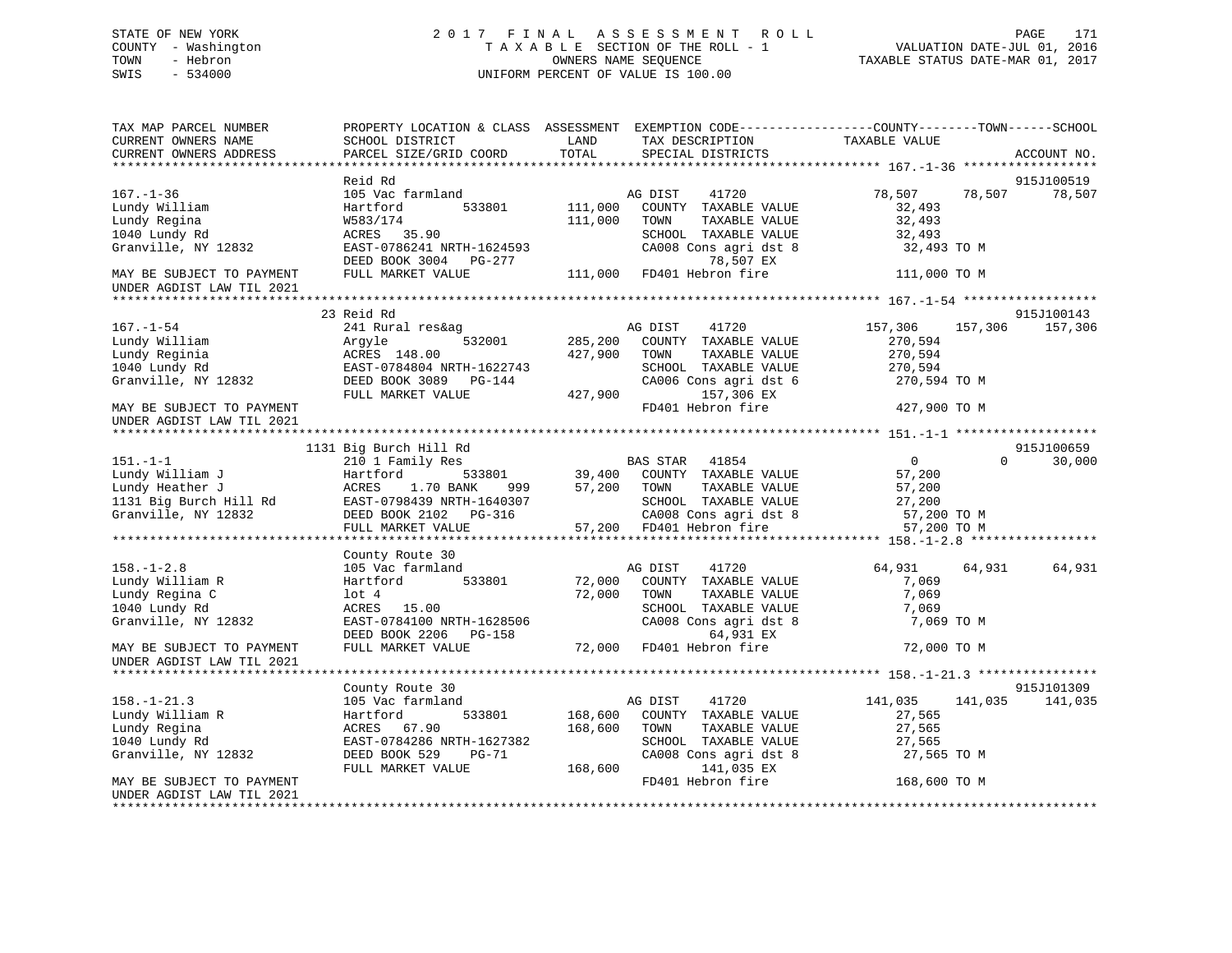# STATE OF NEW YORK 2 0 1 7 F I N A L A S S E S S M E N T R O L L PAGE 172 COUNTY - Washington T A X A B L E SECTION OF THE ROLL - 1 VALUATION DATE-JUL 01, 2016 TOWN - Hebron OWNERS NAME SEQUENCE TAXABLE STATUS DATE-MAR 01, 2017 SWIS - 534000 UNIFORM PERCENT OF VALUE IS 100.00

| TAX MAP PARCEL NUMBER<br>CURRENT OWNERS NAME<br>CURRENT OWNERS ADDRESS                           | PROPERTY LOCATION & CLASS ASSESSMENT EXEMPTION CODE----------------COUNTY-------TOWN------SCHOOL<br>SCHOOL DISTRICT<br>PARCEL SIZE/GRID COORD          | LAND<br><b>TOTAL</b>          | TAX DESCRIPTION<br>SPECIAL DISTRICTS                                                                                | TAXABLE VALUE                                                   | ACCOUNT NO. |
|--------------------------------------------------------------------------------------------------|--------------------------------------------------------------------------------------------------------------------------------------------------------|-------------------------------|---------------------------------------------------------------------------------------------------------------------|-----------------------------------------------------------------|-------------|
|                                                                                                  |                                                                                                                                                        |                               |                                                                                                                     |                                                                 |             |
|                                                                                                  | County Route 30                                                                                                                                        |                               |                                                                                                                     |                                                                 | 915J100391  |
| $158. - 1 - 5$<br>Lundy William Reid<br>Lundy Regina C<br>1040 Lundy Rd<br>Granville, NY 12832   | 105 Vac farmland<br>533801<br>Hartford<br>ACRES 166.70<br>EAST-0786818 NRTH-1630033<br>DEED BOOK 719<br>$PG-23$                                        | 307,600<br>307,600            | 41720<br>AG DIST<br>COUNTY TAXABLE VALUE<br>TAXABLE VALUE<br>TOWN<br>SCHOOL TAXABLE VALUE<br>CA008 Cons agri dst 8  | 240,943<br>240,943<br>66,657<br>66,657<br>66,657<br>66,657 TO M | 240,943     |
| MAY BE SUBJECT TO PAYMENT<br>UNDER AGDIST LAW TIL 2021                                           | FULL MARKET VALUE                                                                                                                                      | 307,600                       | 240,943 EX<br>FD401 Hebron fire                                                                                     | 307,600 TO M                                                    |             |
|                                                                                                  |                                                                                                                                                        |                               |                                                                                                                     |                                                                 |             |
| $183.2 - 1 - 26$<br>Lusk Louise<br>Lusk Mark<br>6 Perry St<br>Holley, NY 14470-1039              | Barkley Ln<br>314 Rural vac<10<br>Salem<br>534801<br>lake access<br>ACRES<br>5.14<br>EAST-0787334 NRTH-1605821<br>DEED BOOK 2303<br>$PG-92$            | 32,300<br>32,300              | COUNTY TAXABLE VALUE<br>TAXABLE VALUE<br>TOWN<br>SCHOOL TAXABLE VALUE<br>FD401 Hebron fire                          | 32,300<br>32,300<br>32,300<br>32,300 TO M                       | 915J101162  |
|                                                                                                  | FULL MARKET VALUE                                                                                                                                      | 32,300                        |                                                                                                                     |                                                                 |             |
|                                                                                                  |                                                                                                                                                        |                               |                                                                                                                     |                                                                 | 915J100339  |
| $142 - 3 - 1$<br>Lynch Mark<br>Lynch Peggy<br>104 Blood St<br>Granville, NY 12832                | Lily Pond Rd<br>322 Rural vac>10<br>Hartford<br>533801<br>10.0 Ad<br>$142. - 1 - 1$<br>ACRES 10.80<br>EAST-0796704 NRTH-1643186                        | 43,600<br>43,600              | COUNTY TAXABLE VALUE<br>TAXABLE VALUE<br>TOWN<br>SCHOOL TAXABLE VALUE<br>CA008 Cons agri dst 8<br>FD401 Hebron fire | 43,600<br>43,600<br>43,600<br>43,600 TO M<br>43,600 TO M        |             |
|                                                                                                  | DEED BOOK 3377<br>PG-202<br>FULL MARKET VALUE                                                                                                          | 43,600                        |                                                                                                                     |                                                                 |             |
|                                                                                                  |                                                                                                                                                        |                               |                                                                                                                     |                                                                 |             |
|                                                                                                  | 246 Lily Pond Rd                                                                                                                                       |                               |                                                                                                                     |                                                                 | 915J100587  |
| $142. - 3 - 2.1$<br>Lynch Mark<br>Lynch Peggy<br>104 Blood St<br>Granville, NY 12832             | 312 Vac w/imprv<br>Hartford<br>533801<br>$142. - 1 - 2.1$<br>ACRES 105.40<br>EAST-0797899 NRTH-1644019<br>DEED BOOK 2311 PG-45<br>FULL MARKET VALUE    | 214,100<br>228,300<br>228,300 | COUNTY TAXABLE VALUE<br>TAXABLE VALUE<br>TOWN<br>SCHOOL TAXABLE VALUE<br>CA008 Cons agri dst 8<br>FD401 Hebron fire | 228,300<br>228,300<br>228,300<br>228,300 TO M<br>228,300 TO M   |             |
|                                                                                                  |                                                                                                                                                        |                               |                                                                                                                     |                                                                 |             |
| $159. - 1 - 40$<br>Lyon Deborah F<br>Kramer Jeanie Lou C<br>269 Halls Pond Rd<br>Salem, NY 12865 | Halls Pond Rd<br>314 Rural vac<10<br>Hartford<br>533801<br>5.60<br>ACRES<br>EAST-0791223 NRTH-1626202<br>DEED BOOK 2242<br>PG-243<br>FULL MARKET VALUE | 8,600<br>8,600<br>8,600       | COUNTY TAXABLE VALUE<br>TAXABLE VALUE<br>TOWN<br>SCHOOL TAXABLE VALUE<br>FD401 Hebron fire                          | 8,600<br>8,600<br>8,600<br>8,600 TO M                           | 915J101457  |
|                                                                                                  |                                                                                                                                                        |                               |                                                                                                                     |                                                                 |             |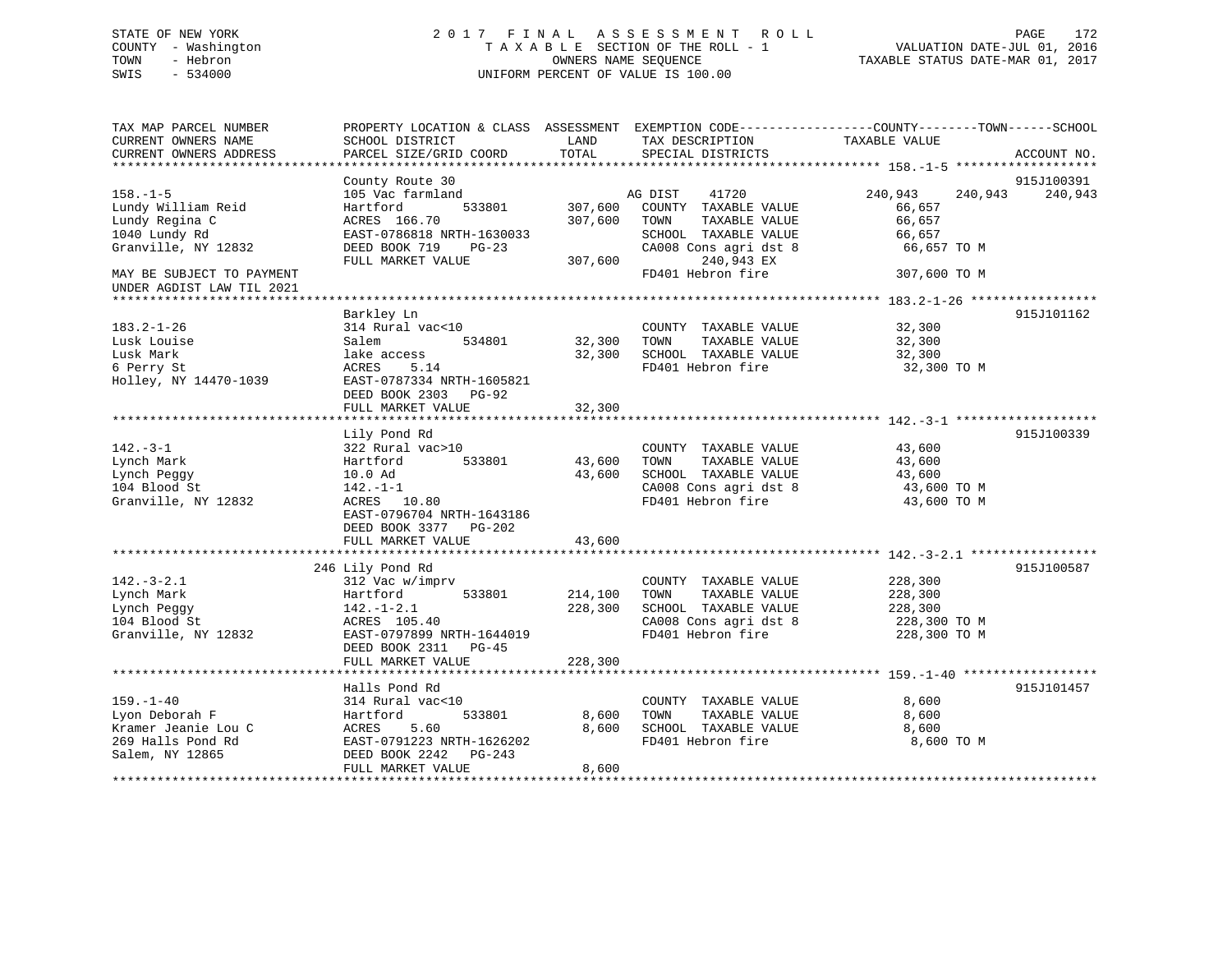# STATE OF NEW YORK 2 0 1 7 F I N A L A S S E S S M E N T R O L L PAGE 173 COUNTY - Washington T A X A B L E SECTION OF THE ROLL - 1 VALUATION DATE-JUL 01, 2016 TOWN - Hebron OWNERS NAME SEQUENCE TAXABLE STATUS DATE-MAR 01, 2017 SWIS - 534000 UNIFORM PERCENT OF VALUE IS 100.00

| TAX MAP PARCEL NUMBER<br>CURRENT OWNERS NAME<br>CURRENT OWNERS ADDRESS                                                                                                                                                                      | PROPERTY LOCATION & CLASS ASSESSMENT EXEMPTION CODE----------------COUNTY-------TOWN------SCHOOL<br>SCHOOL DISTRICT<br>PARCEL SIZE/GRID COORD TOTAL SPECIAL DISTRICTS                             | <b>LAND</b> | TAX DESCRIPTION TAXABLE VALUE                                                                                       |                                                     | ACCOUNT NO.                      |
|---------------------------------------------------------------------------------------------------------------------------------------------------------------------------------------------------------------------------------------------|---------------------------------------------------------------------------------------------------------------------------------------------------------------------------------------------------|-------------|---------------------------------------------------------------------------------------------------------------------|-----------------------------------------------------|----------------------------------|
| $158. - 1 - 15$                                                                                                                                                                                                                             | 269 Halls Pond Rd<br>210 1 Family Res                                                                                                                                                             |             |                                                                                                                     | 39,500                                              | 915L100397<br>30,000<br>$\Omega$ |
|                                                                                                                                                                                                                                             |                                                                                                                                                                                                   |             |                                                                                                                     | $\begin{smallmatrix}&&0\118\,,500\end{smallmatrix}$ | $\overline{0}$<br>65,500         |
| Salem, NY 12865                                                                                                                                                                                                                             | EAST-0791355 NRTH-1626604<br>FULL MARKET VALUE                                                                                                                                                    |             | TAXABLE VALUE 128,000<br>SCHOOL TAXABLE VALUE 92,500<br>FD401 Hebron fire 158,000 TO M<br>158,000 FD401 Hebron fire |                                                     |                                  |
|                                                                                                                                                                                                                                             |                                                                                                                                                                                                   |             |                                                                                                                     |                                                     |                                  |
| 152.-1-4<br>Mach Christine 210 1 Family Res<br>Mach Christine 210 1 Family Res<br>27,000 TOWN TAXABLE VALUE 79,000<br>27,000 TOWN TAXABLE VALUE 79,000<br>SCHOOL TAXABLE VALUE 79,000<br>SCHOOL TAXABLE VALUE 79,000<br>27,000 TOWN TAXABLE | 1441 County Route 31                                                                                                                                                                              |             |                                                                                                                     |                                                     | 915J100708                       |
|                                                                                                                                                                                                                                             | DEED BOOK 3671 PG-153                                                                                                                                                                             |             |                                                                                                                     |                                                     |                                  |
|                                                                                                                                                                                                                                             |                                                                                                                                                                                                   |             |                                                                                                                     |                                                     |                                  |
|                                                                                                                                                                                                                                             | 446 Pine Hill Rd                                                                                                                                                                                  |             |                                                                                                                     |                                                     | 915J100315                       |
| $169. - 1 - 30$<br>Macmillan William<br>Macmillan F. Joan<br>446 Pine Hill Rd<br>Salem, NY 12865                                                                                                                                            | 240 Rural res<br>Granville 533201 211,000 COOLLET TAXABLE VALUE<br>860/198 518/306 264,100 TOWN TAXABLE VALUE<br>ACRES 145.50 SCHOOL TAXABLE VALUE<br>EAST-0811883 NRTH-1619676 FD401 Hebron fire |             | ENH STAR 41834<br>533201 211,000 COUNTY TAXABLE VALUE 264,100<br>SCHOOL TAXABLE VALUE 198,600                       | $\overline{0}$<br>264,100<br>264,100 TO M           | $\Omega$<br>65,500               |
|                                                                                                                                                                                                                                             | FULL MARKET VALUE                                                                                                                                                                                 | 264,100     |                                                                                                                     |                                                     |                                  |
|                                                                                                                                                                                                                                             |                                                                                                                                                                                                   |             |                                                                                                                     |                                                     |                                  |
|                                                                                                                                                                                                                                             | Pine Hill Rd/w Off<br>FULL MARKET VALUE                                                                                                                                                           | 8,300       | COUNTY TAXABLE VALUE 8,300<br>FD401 Hebron fire 8,300 TO M                                                          |                                                     | 915J100638                       |
|                                                                                                                                                                                                                                             |                                                                                                                                                                                                   |             |                                                                                                                     |                                                     |                                  |
| $143. - 1 - 7.1$<br>MacNeil Dale<br>MacNeil Donna<br>244 Rexleigh Rd<br>Salem, NY 12865                                                                                                                                                     | East Green Pond Way<br>311 Res vac land - WTRFNT<br>Granville 533201 92,900 TOWN<br>2785/167 92,900 SCHOO<br>FRNT 102.00 DPTH 123.00 PD401<br>EAST-0816012 NRTH-1644412<br>DEED BOOK 3043 PG-232  |             | COUNTY TAXABLE VALUE 92,900<br>FD401 Hebron fire 92,900 TO M                                                        |                                                     | 915J101067                       |
|                                                                                                                                                                                                                                             | FULL MARKET VALUE                                                                                                                                                                                 | 92,900      |                                                                                                                     |                                                     |                                  |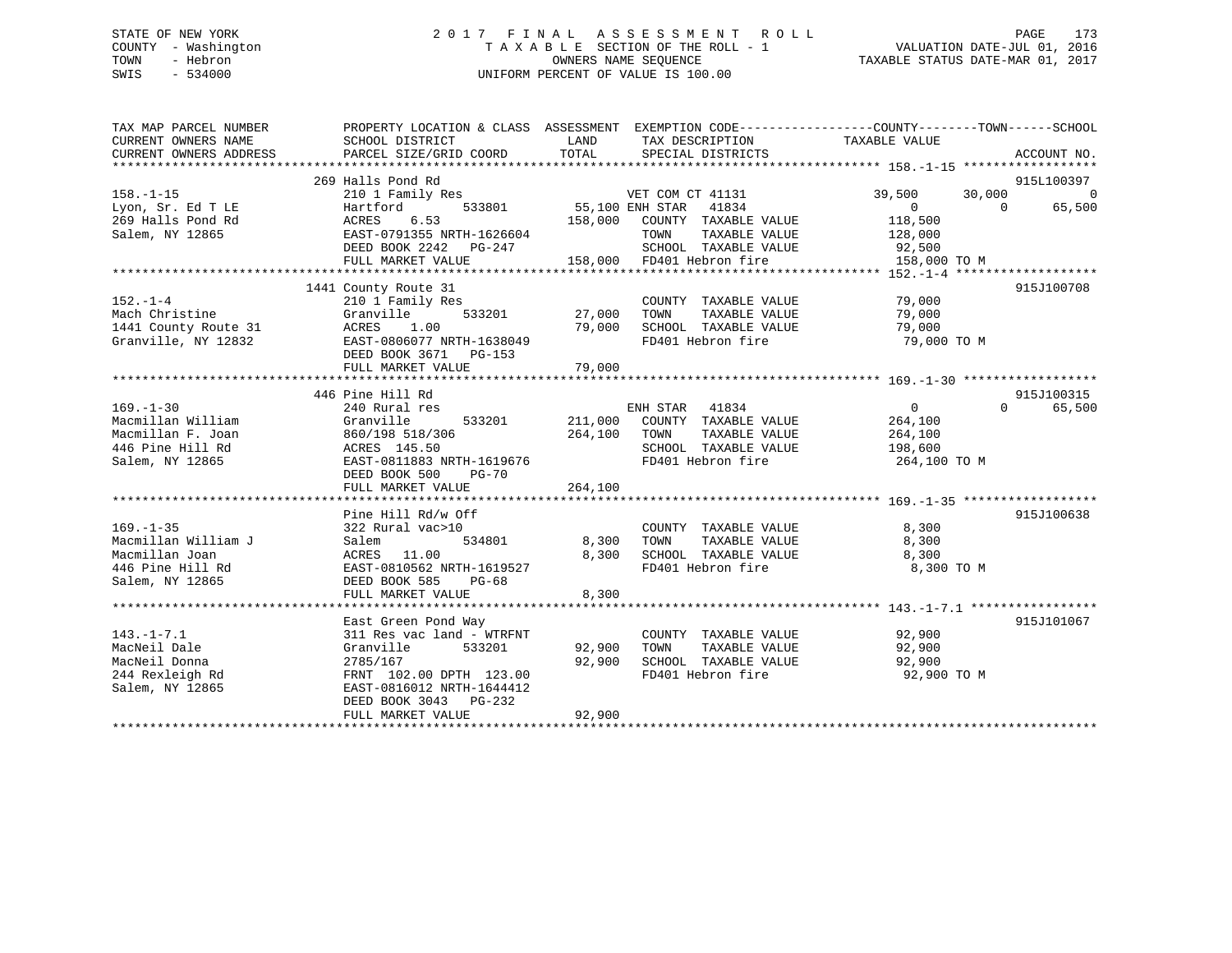# STATE OF NEW YORK 2 0 1 7 F I N A L A S S E S S M E N T R O L L PAGE 174 COUNTY - Washington T A X A B L E SECTION OF THE ROLL - 1 VALUATION DATE-JUL 01, 2016 TOWN - Hebron OWNERS NAME SEQUENCE TAXABLE STATUS DATE-MAR 01, 2017 SWIS - 534000 UNIFORM PERCENT OF VALUE IS 100.00

| TAX MAP PARCEL NUMBER<br>CURRENT OWNERS NAME<br>CURRENT OWNERS ADDRESS                         | PROPERTY LOCATION & CLASS ASSESSMENT<br>SCHOOL DISTRICT<br>PARCEL SIZE/GRID COORD                                                                                                                          | LAND<br>TOTAL                | EXEMPTION CODE-----------------COUNTY-------TOWN------SCHOOL<br>TAX DESCRIPTION<br>SPECIAL DISTRICTS         | TAXABLE VALUE                                                   | ACCOUNT NO.                      |
|------------------------------------------------------------------------------------------------|------------------------------------------------------------------------------------------------------------------------------------------------------------------------------------------------------------|------------------------------|--------------------------------------------------------------------------------------------------------------|-----------------------------------------------------------------|----------------------------------|
| $143. - 1 - 8$<br>MacNeil Green Pond Trust<br>2596 State Route 40<br>Greenwich, NY 12834       | 161 East Green Pond Way<br>260 Seasonal res - WTRFNT<br>Granville<br>533201<br>FRNT 100.00 DPTH 200.00<br>EAST-0816232 NRTH-1644245<br>DEED BOOK 2966 PG-230<br>FULL MARKET VALUE                          | 66,200<br>104,600<br>104,600 | COUNTY TAXABLE VALUE<br>TOWN<br>TAXABLE VALUE<br>SCHOOL TAXABLE VALUE<br>FD401 Hebron fire                   | 104,600<br>104,600<br>104,600<br>104,600 TO M                   | 915J100437                       |
| $143. - 1 - 8.1$<br>MacNeil Green Pond Trust<br>2596 State Route 40<br>Greenwich, NY 12834     | 169 East Green Pond Way<br>$312$ Vac w/imprv - WTRFNT<br>Granville<br>533201<br>FRNT 125.00 DPTH 200.00<br>EAST-0816130 NRTH-1644295<br>DEED BOOK 2966<br>PG-225<br>FULL MARKET VALUE                      | 71,800<br>74,300<br>74,300   | COUNTY TAXABLE VALUE<br>TOWN<br>TAXABLE VALUE<br>SCHOOL TAXABLE VALUE<br>FD401 Hebron fire                   | 74,300<br>74,300<br>74,300<br>74,300 TO M                       | 915J101782                       |
| $170. - 2 - 29$<br>Macura Mary<br>247 Higgins Rd<br>Granville, NY 12832                        | 247 Higgins Rd<br>240 Rural res<br>Granville<br>533201<br>lots $3 \& 4 \& 7$<br>644/130, 3550/15, 3575/43<br>22.17<br>ACRES<br>EAST-0821169 NRTH-1622954<br>DEED BOOK 923<br>$PG-123$<br>FULL MARKET VALUE | 67,700<br>215,500<br>215,500 | ENH STAR 41834<br>COUNTY TAXABLE VALUE<br>TAXABLE VALUE<br>TOWN<br>SCHOOL TAXABLE VALUE<br>FD401 Hebron fire | $\overline{0}$<br>215,500<br>215,500<br>150,000<br>215,500 TO M | 915J101815<br>65,500<br>$\Omega$ |
| $170. - 2 - 24$<br>Macura Michael<br>Macura Mary Ann<br>29 East Main St<br>Granville, NY 12832 | Higgins Rd/off<br>314 Rural vac<10<br>Granville<br>533201<br>Lot 8<br>5.33<br>ACRES<br>EAST-0821529 NRTH-1622378<br>DEED BOOK 3550<br>$PG-19$<br>FULL MARKET VALUE                                         | 4,000<br>4,000<br>4,000      | COUNTY TAXABLE VALUE<br>TAXABLE VALUE<br>TOWN<br>SCHOOL TAXABLE VALUE<br>FD401 Hebron fire                   | 4,000<br>4,000<br>4,000<br>4,000 TO M                           | 915J101810                       |
| $167. - 1 - 37.3$<br>Magee Kristine D<br>PO Box 2313<br>Glens Falls, NY 12803                  | County Route 30<br>322 Rural vac>10<br>533801<br>Hartford<br>Lot 3<br>13.26<br>ACRES<br>EAST-0788122 NRTH-1624044<br>DEED BOOK 585<br>PG-122<br>FULL MARKET VALUE                                          | 48,500<br>48,500<br>48,500   | COUNTY TAXABLE VALUE<br>TAXABLE VALUE<br>TOWN<br>SCHOOL TAXABLE VALUE<br>FD401 Hebron fire                   | 48,500<br>48,500<br>48,500<br>48,500 TO M                       | 915J101597                       |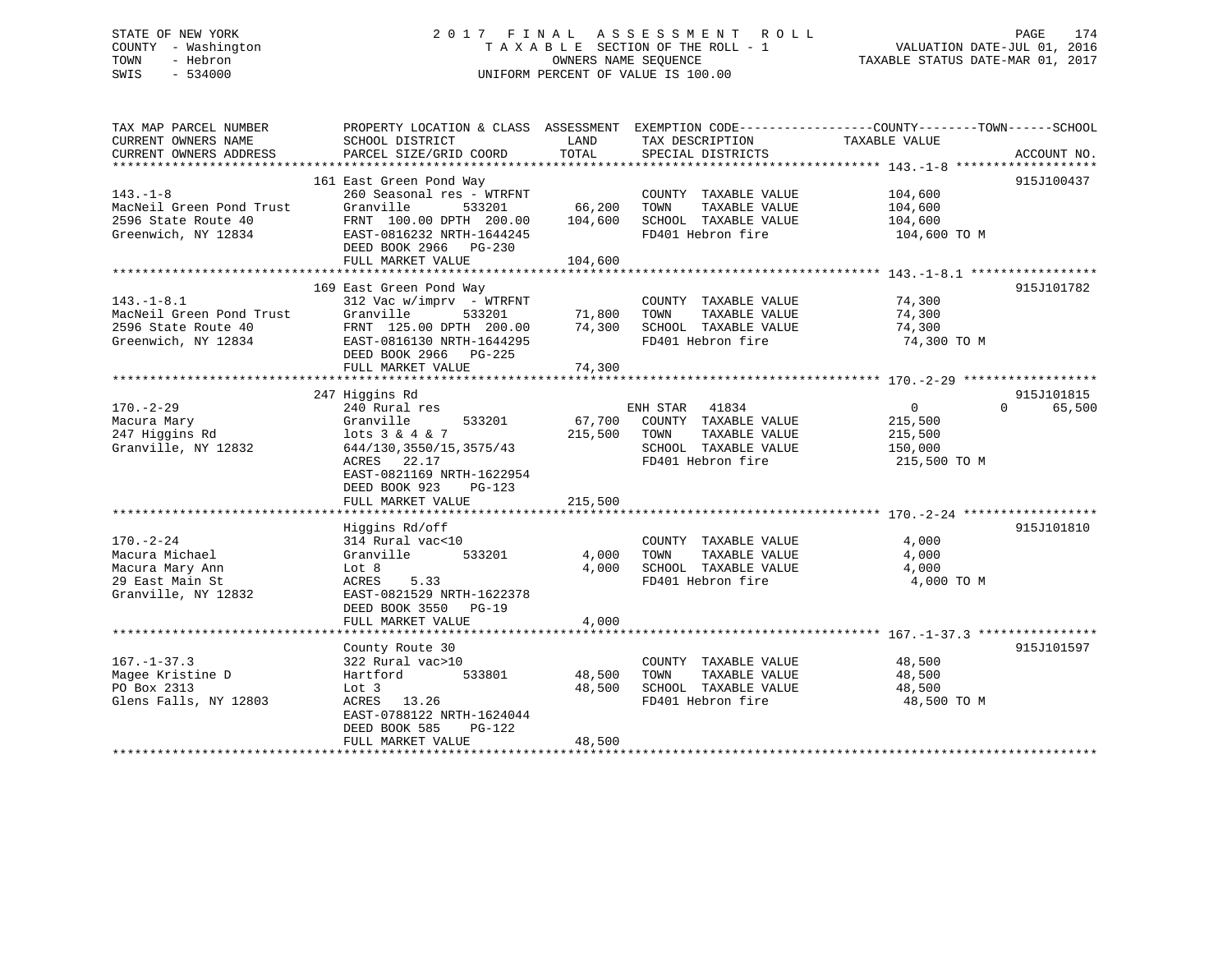# STATE OF NEW YORK 2 0 1 7 F I N A L A S S E S S M E N T R O L L PAGE 175 COUNTY - Washington T A X A B L E SECTION OF THE ROLL - 1 VALUATION DATE-JUL 01, 2016 TOWN - Hebron OWNERS NAME SEQUENCE TAXABLE STATUS DATE-MAR 01, 2017 SWIS - 534000 UNIFORM PERCENT OF VALUE IS 100.00

| TAX MAP PARCEL NUMBER<br>CURRENT OWNERS NAME<br>CURRENT OWNERS ADDRESS | PROPERTY LOCATION & CLASS ASSESSMENT EXEMPTION CODE---------------COUNTY-------TOWN-----SCHOOL<br>SCHOOL DISTRICT<br>PARCEL SIZE/GRID COORD | LAND<br>TOTAL | TAX DESCRIPTION<br>SPECIAL DISTRICTS        | TAXABLE VALUE  |          | ACCOUNT NO. |
|------------------------------------------------------------------------|---------------------------------------------------------------------------------------------------------------------------------------------|---------------|---------------------------------------------|----------------|----------|-------------|
|                                                                        |                                                                                                                                             |               |                                             |                |          |             |
|                                                                        | 675 Chamberlin Mills Rd                                                                                                                     |               |                                             |                |          | 915J101263  |
| $176. - 1 - 15.2$                                                      | 210 1 Family Res                                                                                                                            |               | COUNTY TAXABLE VALUE                        | 99,200         |          |             |
| Mahoney Gayle                                                          | 534801<br>Salem                                                                                                                             | 54,100        | TAXABLE VALUE<br>TOWN                       | 99,200         |          |             |
| PO Box 1025                                                            | ACRES<br>6.05                                                                                                                               | 99,200        | SCHOOL TAXABLE VALUE                        | 99,200         |          |             |
| Oakland, FL 34760                                                      | EAST-0803367 NRTH-1612435                                                                                                                   |               | FD401 Hebron fire                           | 99,200 TO M    |          |             |
|                                                                        | DEED BOOK 2812 PG-1                                                                                                                         |               |                                             |                |          |             |
|                                                                        | FULL MARKET VALUE                                                                                                                           | 99,200        |                                             |                |          |             |
|                                                                        |                                                                                                                                             |               |                                             |                |          |             |
|                                                                        | 37 Clark Way                                                                                                                                |               |                                             |                |          | 915J101726  |
| $169. - 1 - 18.18$                                                     | 270 Mfg housing                                                                                                                             |               | <b>BAS STAR</b><br>41854                    | $\overline{0}$ | $\Omega$ | 30,000      |
| Mallory Theodore                                                       | 533201<br>Granville                                                                                                                         |               | 6,400 COUNTY TAXABLE VALUE                  | 51,500         |          |             |
| Mallory Doreen                                                         | 1.01<br>ACRES                                                                                                                               | 51,500        | TOWN<br>TAXABLE VALUE                       | 51,500         |          |             |
| 37 Clark Way                                                           | EAST-0815702 NRTH-1623204                                                                                                                   |               | SCHOOL TAXABLE VALUE                        | 21,500         |          |             |
| Salem, NY 12865                                                        | DEED BOOK 631<br>$PG-213$                                                                                                                   |               | FD401 Hebron fire                           | 51,500 TO M    |          |             |
|                                                                        | FULL MARKET VALUE                                                                                                                           | 51,500        |                                             |                |          |             |
|                                                                        |                                                                                                                                             |               |                                             |                |          |             |
|                                                                        | 21 Ferguson Ln                                                                                                                              |               |                                             |                |          | 915J100221  |
| $184. - 1 - 21$                                                        | 240 Rural res                                                                                                                               |               | 41720<br>AG DIST                            | 13,731         | 13,731   | 13,731      |
| Maloney Timothy J II                                                   | 534801<br>Salem                                                                                                                             | 92,800        | COUNTY TAXABLE VALUE                        | 106,669        |          |             |
| Maloney Colleen                                                        | ACRES<br>55.00                                                                                                                              | 120,400       | TAXABLE VALUE<br>TOWN                       | 106,669        |          |             |
| PO Box 394                                                             | EAST-0794721 NRTH-1603864                                                                                                                   |               | SCHOOL TAXABLE VALUE                        | 106,669        |          |             |
| Berlin, NY 12022                                                       | DEED BOOK 3627 PG-262                                                                                                                       |               | CA008 Cons agri dst 8                       | 106,669 TO M   |          |             |
|                                                                        | FULL MARKET VALUE                                                                                                                           | 120,400       | 13,731 EX                                   |                |          |             |
| MAY BE SUBJECT TO PAYMENT                                              |                                                                                                                                             |               | FD401 Hebron fire                           | 120,400 TO M   |          |             |
| UNDER AGDIST LAW TIL 2021                                              |                                                                                                                                             |               | LD401 West hebron light                     | 120,400 TO M   |          |             |
|                                                                        |                                                                                                                                             |               |                                             |                |          |             |
|                                                                        | 106 Sheldon Rd                                                                                                                              |               | 55 PCT OF VALUE USED FOR EXEMPTION PURPOSES |                |          | 915J101187  |
| $177. - 1 - 21.3$                                                      | 240 Rural res                                                                                                                               |               | VET WAR CT 41121                            | 10,395         | 10,395   | $\Omega$    |
| Maloy Timothy I                                                        | Salem                                                                                                                                       |               | 534801 53,100 ENH STAR 41834                | $\overline{0}$ | $\Omega$ | 65,500      |
| Maloy Carol A                                                          | 25.40<br>ACRES                                                                                                                              | 126,000       | COUNTY TAXABLE VALUE                        | 115,605        |          |             |
| 106 Sheldon Rd                                                         | EAST-0817620 NRTH-1615613                                                                                                                   |               | TAXABLE VALUE<br>TOWN                       | 115,605        |          |             |
| Granville, NY 12832                                                    | DEED BOOK 1836<br>PG-103                                                                                                                    |               | SCHOOL TAXABLE VALUE                        | 60,500         |          |             |
|                                                                        | FULL MARKET VALUE                                                                                                                           |               | 126,000 FD401 Hebron fire                   | 126,000 TO M   |          |             |
|                                                                        |                                                                                                                                             |               |                                             |                |          |             |
|                                                                        | 3801 County Route 30                                                                                                                        |               |                                             |                |          | 915J100388  |
| $175. - 1 - 2$                                                         | 240 Rural res                                                                                                                               |               | BAS STAR 41854                              | $\overline{0}$ | $\Omega$ | 30,000      |
| Mancini Nicholas M LE                                                  | 534801<br>Salem                                                                                                                             | 77,800        | COUNTY TAXABLE VALUE                        | 121,600        |          |             |
| Mancini Michael A                                                      | ACRES<br>37.68                                                                                                                              | 121,600       | TOWN<br>TAXABLE VALUE                       | 121,600        |          |             |
| 3801 County Route 30                                                   | EAST-0788065 NRTH-1617523                                                                                                                   |               | SCHOOL TAXABLE VALUE                        | 91,600         |          |             |
| Salem, NY 12865                                                        | DEED BOOK 2777 PG-123                                                                                                                       |               | CA008 Cons agri dst 8                       | 121,600 TO M   |          |             |
|                                                                        |                                                                                                                                             |               | 121,600 FD401 Hebron fire                   |                |          |             |
|                                                                        | FULL MARKET VALUE                                                                                                                           |               |                                             | 121,600 TO M   |          |             |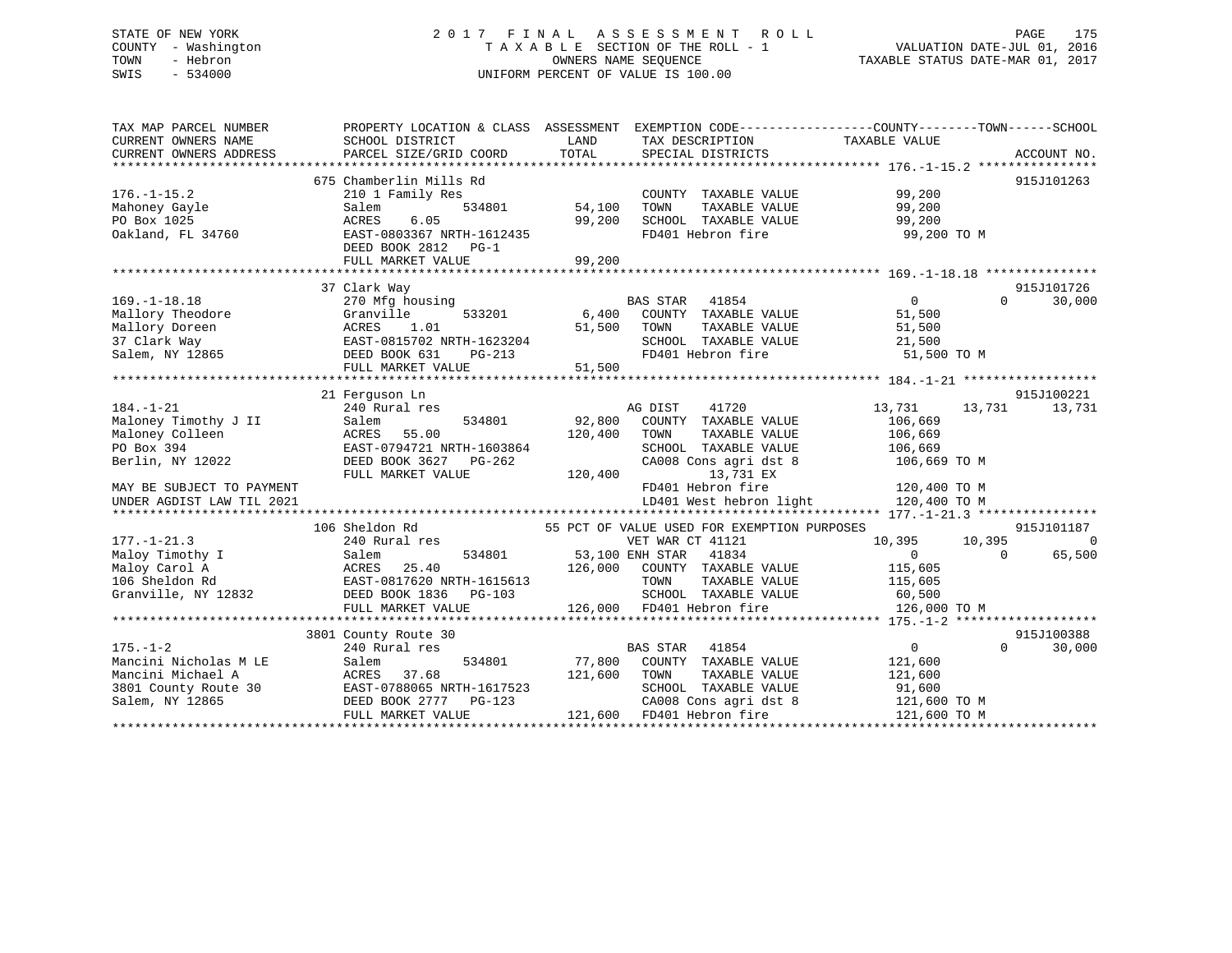# STATE OF NEW YORK 2 0 1 7 F I N A L A S S E S S M E N T R O L L PAGE 176 COUNTY - Washington T A X A B L E SECTION OF THE ROLL - 1 VALUATION DATE-JUL 01, 2016 TOWN - Hebron OWNERS NAME SEQUENCE TAXABLE STATUS DATE-MAR 01, 2017 SWIS - 534000 UNIFORM PERCENT OF VALUE IS 100.00

| TAX MAP PARCEL NUMBER<br>CURRENT OWNERS NAME<br>CURRENT OWNERS ADDRESS                                           | PROPERTY LOCATION & CLASS ASSESSMENT<br>SCHOOL DISTRICT<br>PARCEL SIZE/GRID COORD                                                                                                     | LAND<br>TOTAL                            | TAX DESCRIPTION TAXABLE VALUE<br>SPECIAL DISTRICTS                                                                  | EXEMPTION CODE-----------------COUNTY-------TOWN------SCHOOL               | ACCOUNT NO.          |
|------------------------------------------------------------------------------------------------------------------|---------------------------------------------------------------------------------------------------------------------------------------------------------------------------------------|------------------------------------------|---------------------------------------------------------------------------------------------------------------------|----------------------------------------------------------------------------|----------------------|
| $170. - 2 - 34$<br>Mannatta Maria<br>Seubert Linda<br>765 Cedar Dr<br>Mattituck, NY 11952                        | Higgins Rd<br>312 Vac w/imprv<br>Granville<br>533201<br>Lot 20<br>3.94<br>ACRES<br>EAST-0820605 NRTH-1623700<br>DEED BOOK 656<br>PG-180<br>FULL MARKET VALUE                          | 19,400<br>20,800<br>20,800               | COUNTY TAXABLE VALUE<br>TOWN<br>TAXABLE VALUE<br>SCHOOL TAXABLE VALUE<br>FD401 Hebron fire                          | 20,800<br>20,800<br>20,800<br>20,800 TO M                                  | 915J101820           |
| $170. - 2 - 39$<br>Mannetta Maria<br>Seubert Linda<br>765 Cedar Dr<br>Mattituck, NY 11952                        | Higgins Rd<br>314 Rural vac<10<br>533201<br>Granville<br>lot 20A<br>ACRES<br>1.31<br>EAST-0820480 NRTH-1623891<br>DEED BOOK 656<br>$PG-175$<br>FULL MARKET VALUE                      | 3,300<br>3,300<br>3,300                  | COUNTY TAXABLE VALUE<br>TAXABLE VALUE<br>TOWN<br>SCHOOL TAXABLE VALUE<br>FD401 Hebron fire                          | 3,300<br>3,300<br>3,300<br>3,300 TO M                                      | 915J101825           |
| $144. - 1 - 36$<br>Manson David<br>426 Pembrook Ln<br>Windsor, CT 06095                                          | County Route 31<br>323 Vacant rural<br>533201<br>Granville<br>4.25<br>ACRES<br>EAST-0816705 NRTH-1644595<br>DEED BOOK 3293 PG-154<br>FULL MARKET VALUE<br>**********************      | 3,200<br>3,200<br>3,200<br>************* | COUNTY TAXABLE VALUE<br>TAXABLE VALUE<br>TOWN<br>SCHOOL TAXABLE VALUE<br>FD401 Hebron fire                          | 3,200<br>3,200<br>3,200<br>3,200 TO M                                      | 915J101554           |
| $176. - 1 - 6.2$<br>Mansson Nancy<br>Blais Sheila<br>588 Chamberlin Mills Rd<br>Salem, NY 12865                  | 588 Chamberlin Mills Rd<br>210 1 Family Res<br>534801<br>Salem<br>ACRES<br>7.60<br>EAST-0801464 NRTH-1610762<br>DEED BOOK 1862 PG-44<br>FULL MARKET VALUE                             | 124,800<br>124,800                       | BAS STAR 41854<br>57,200 COUNTY TAXABLE VALUE<br>TOWN<br>TAXABLE VALUE<br>SCHOOL TAXABLE VALUE<br>FD401 Hebron fire | $\overline{0}$<br>$\Omega$<br>124,800<br>124,800<br>94,800<br>124,800 TO M | 915J101356<br>30,000 |
| $161. - 2 - 10.30$<br>ManWarren Devan P<br>ManWarren Rebecca Starr<br>6888 State Route 22<br>Granville, NY 12832 | 6888 State Route 22<br>210 1 Family Res<br>Granville<br>533201<br>FRNT 210.00 DPTH 410.00<br>ACRES 0.98<br>EAST-0816519 NRTH-1623658<br>DEED BOOK 2380<br>PG-275<br>FULL MARKET VALUE | 31,900<br>182,800<br>182,800             | BAS STAR<br>41854<br>COUNTY TAXABLE VALUE<br>TOWN<br>TAXABLE VALUE<br>SCHOOL TAXABLE VALUE<br>FD401 Hebron fire     | $\Omega$<br>$\Omega$<br>182,800<br>182,800<br>152,800<br>182,800 TO M      | 30,000               |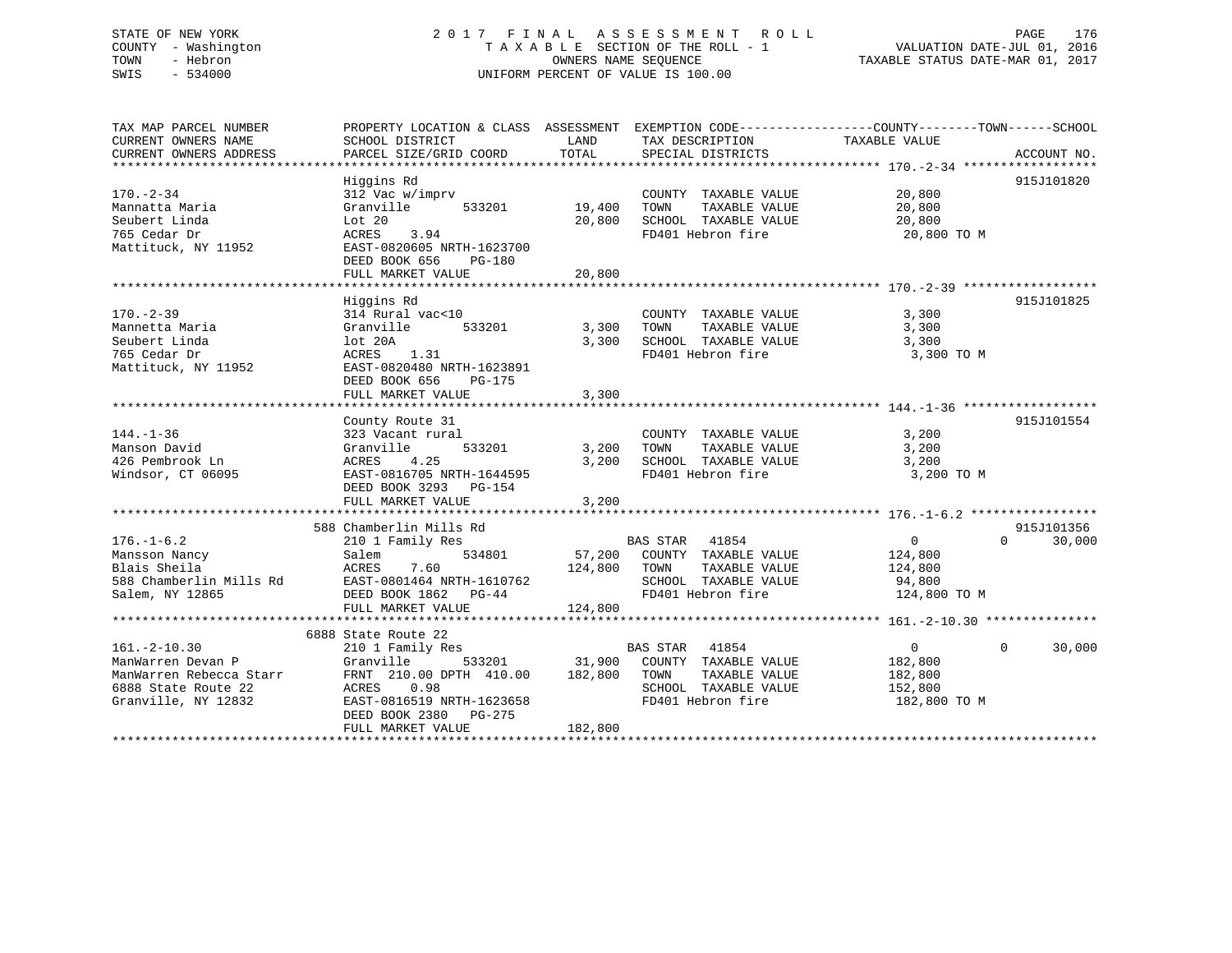# STATE OF NEW YORK 2 0 1 7 F I N A L A S S E S S M E N T R O L L PAGE 177 COUNTY - Washington T A X A B L E SECTION OF THE ROLL - 1 VALUATION DATE-JUL 01, 2016 TOWN - Hebron OWNERS NAME SEQUENCE TAXABLE STATUS DATE-MAR 01, 2017 SWIS - 534000 UNIFORM PERCENT OF VALUE IS 100.00UNIFORM PERCENT OF VALUE IS 100.00

| TAX MAP PARCEL NUMBER<br>CURRENT OWNERS NAME<br>CURRENT OWNERS ADDRESS                                                            | SCHOOL DISTRICT<br>PARCEL SIZE/GRID COORD                                                                                                                        | LAND<br>TOTAL                | TAX DESCRIPTION<br>SPECIAL DISTRICTS                                                                                                            | PROPERTY LOCATION & CLASS ASSESSMENT EXEMPTION CODE---------------COUNTY-------TOWN------SCHOOL<br>TAXABLE VALUE | ACCOUNT NO.                      |
|-----------------------------------------------------------------------------------------------------------------------------------|------------------------------------------------------------------------------------------------------------------------------------------------------------------|------------------------------|-------------------------------------------------------------------------------------------------------------------------------------------------|------------------------------------------------------------------------------------------------------------------|----------------------------------|
|                                                                                                                                   |                                                                                                                                                                  |                              |                                                                                                                                                 |                                                                                                                  |                                  |
| $170. - 1 - 13.4$<br>Marchegiani Bruce<br>Marchegiani Judith<br>416 Beech St<br>Manchester Center, VT 05255 DEED BOOK 1900 PG-228 | 6686 State Route 22<br>314 Rural vac<10<br>533201<br>Granville<br>ACRES<br>1.10<br>EAST-0815445 NRTH-1619022                                                     | 12,300<br>12,300             | COUNTY TAXABLE VALUE<br>TOWN<br>TAXABLE VALUE<br>SCHOOL TAXABLE VALUE<br>FD401 Hebron fire                                                      | 12,300<br>12,300<br>12,300<br>12,300 TO M                                                                        | 915J101151                       |
|                                                                                                                                   | FULL MARKET VALUE                                                                                                                                                | 12,300                       |                                                                                                                                                 |                                                                                                                  |                                  |
|                                                                                                                                   |                                                                                                                                                                  |                              |                                                                                                                                                 |                                                                                                                  |                                  |
| $170. - 1 - 13.16$<br>Marks Amber C<br>Eaton Lenny E Jr<br>375 Indian Head Way<br>Salem, NY 12865                                 | 375 Indian Head Way<br>210 1 Family Res<br>533201<br>Granville<br>ACRES<br>3.90<br>EAST-0817231 NRTH-1618127<br>DEED BOOK 3435 PG-185<br>FULL MARKET VALUE       | 39,300<br>115,200<br>115,200 | <b>BAS STAR</b><br>41854<br>COUNTY TAXABLE VALUE<br>TOWN<br>TAXABLE VALUE<br>SCHOOL TAXABLE VALUE<br>FD401 Hebron fire                          | $\overline{0}$<br>115,200<br>115,200<br>85,200<br>115,200 TO M                                                   | 915J101504<br>$\Omega$<br>30,000 |
|                                                                                                                                   |                                                                                                                                                                  |                              |                                                                                                                                                 |                                                                                                                  |                                  |
| $152 - 2 - 4$                                                                                                                     | 95 County Route 28<br>210 1 Family Res                                                                                                                           |                              | 90 PCT OF VALUE USED FOR EXEMPTION PURPOSES                                                                                                     | 30,000<br>35,145                                                                                                 | 915J100404<br>$\Omega$           |
| Marold Alice Trustee<br>95 County Route 28<br>Granville, NY 12832                                                                 | 533201<br>Granville<br>ACRES<br>9.08<br>EAST-0809711 NRTH-1641123<br>DEED BOOK 2209 PG-109<br>FULL MARKET VALUE                                                  | 156,200                      | VET COM CT 41131<br>60,200 ENH STAR 41834<br>COUNTY TAXABLE VALUE<br>TAXABLE VALUE<br>TOWN<br>SCHOOL TAXABLE VALUE<br>156,200 FD401 Hebron fire | $\overline{0}$<br>121,055<br>126,200<br>90,700<br>156,200 TO M                                                   | $\Omega$<br>65,500               |
|                                                                                                                                   |                                                                                                                                                                  |                              |                                                                                                                                                 |                                                                                                                  |                                  |
| $177. - 1 - 3.26$<br>Martelle Jeffrey M II<br>4704 Rt 133 Rd<br>Pawlet, VT 05761                                                  | 121 Middle Rd<br>210 1 Family Res<br>534801<br>Salem<br>ACRES<br>1.10<br>EAST-0804662 NRTH-1615280<br>DEED BOOK 1922 PG-223                                      | 32,300<br>76,500             | COUNTY TAXABLE VALUE<br>TOWN<br>TAXABLE VALUE<br>SCHOOL TAXABLE VALUE<br>FD401 Hebron fire                                                      | 76,500<br>76,500<br>76,500<br>76,500 TO M                                                                        |                                  |
|                                                                                                                                   | FULL MARKET VALUE                                                                                                                                                | 76,500                       |                                                                                                                                                 |                                                                                                                  |                                  |
|                                                                                                                                   | Higgins Rd                                                                                                                                                       |                              |                                                                                                                                                 |                                                                                                                  | 915J101813                       |
| $170. - 2 - 27$<br>Martin Francisco<br>Martin Pamela<br>635 Palisade Ave<br>Yonkers, NY 10703                                     | 314 Rural vac<10<br>Granville<br>533201<br>Jennings Subd. Lot 17<br>ACRES<br>5.81<br>EAST-0820168 NRTH-1622484<br>$PG-244$<br>DEED BOOK 717<br>FULL MARKET VALUE | 23,200<br>23,200<br>23,200   | COUNTY TAXABLE VALUE<br>TOWN<br>TAXABLE VALUE<br>SCHOOL TAXABLE VALUE<br>FD401 Hebron fire                                                      | 23,200<br>23,200<br>23,200<br>23,200 TO M                                                                        |                                  |
|                                                                                                                                   |                                                                                                                                                                  |                              |                                                                                                                                                 |                                                                                                                  |                                  |
|                                                                                                                                   | Higgins Rd                                                                                                                                                       |                              |                                                                                                                                                 |                                                                                                                  | 915J101814                       |
| $170. - 2 - 28$<br>Martin Francisco<br>Martin Pamela<br>635 Palisade Ave<br>Yonkers, NY 10703                                     | 322 Rural vac>10<br>Granville<br>533201<br>Lot 18<br>ACRES 13.01<br>EAST-0820169 NRTH-1623037<br>DEED BOOK 652<br>PG-115                                         | 34,000<br>34,000             | COUNTY TAXABLE VALUE<br>TOWN<br>TAXABLE VALUE<br>SCHOOL TAXABLE VALUE<br>FD401 Hebron fire                                                      | 34,000<br>34,000<br>34,000<br>34,000 TO M                                                                        |                                  |
|                                                                                                                                   | FULL MARKET VALUE                                                                                                                                                | 34,000                       |                                                                                                                                                 |                                                                                                                  |                                  |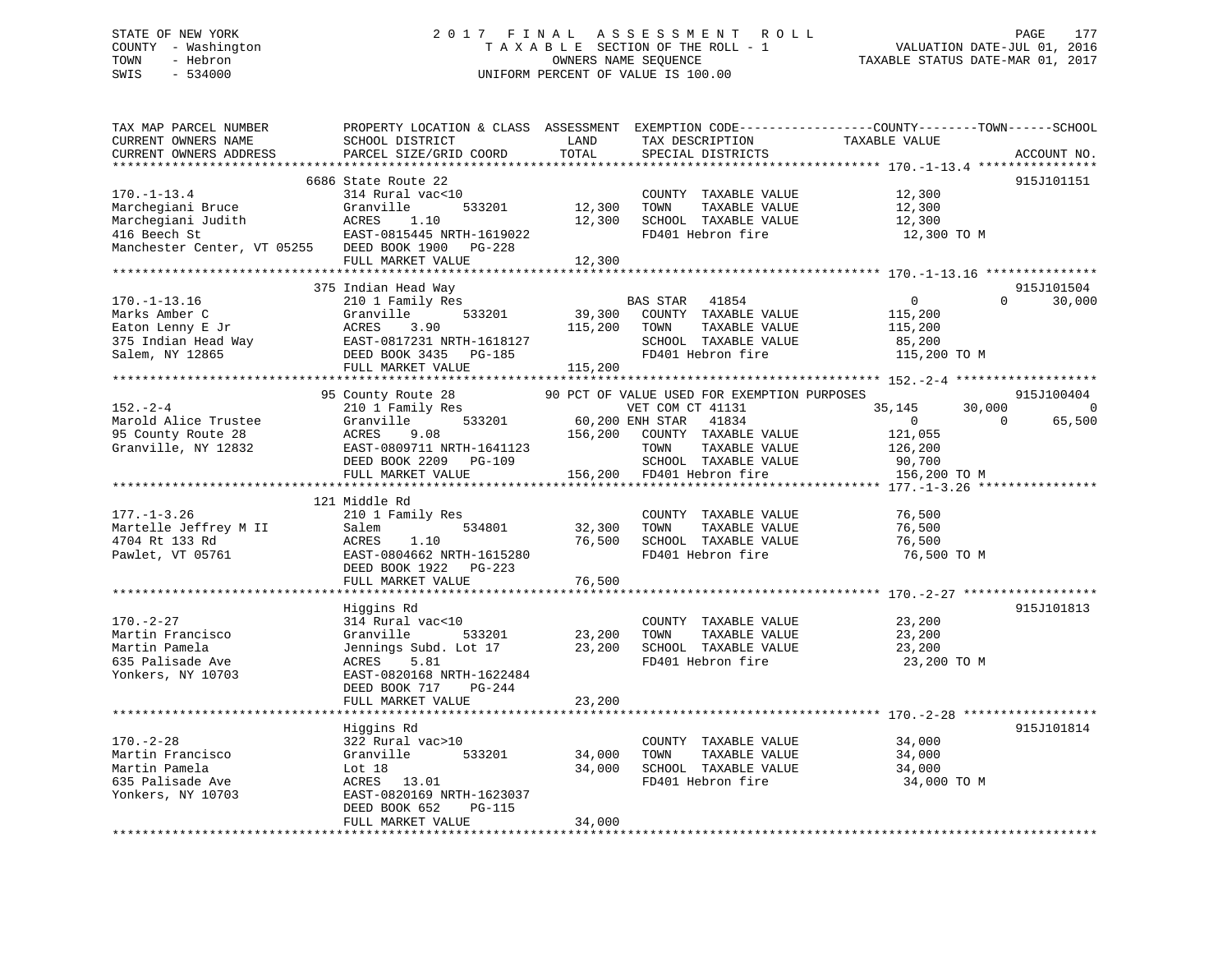# STATE OF NEW YORK 2 0 1 7 F I N A L A S S E S S M E N T R O L L PAGE 178 COUNTY - Washington T A X A B L E SECTION OF THE ROLL - 1 VALUATION DATE-JUL 01, 2016 TOWN - Hebron OWNERS NAME SEQUENCE TAXABLE STATUS DATE-MAR 01, 2017 SWIS - 534000 UNIFORM PERCENT OF VALUE IS 100.00

| TAX MAP PARCEL NUMBER<br>CURRENT OWNERS NAME<br>CURRENT OWNERS ADDRESS | SCHOOL DISTRICT<br>PARCEL SIZE/GRID COORD | PROPERTY LOCATION & CLASS ASSESSMENT EXEMPTION CODE----------------COUNTY-------TOWN-----SCHOOL<br>LAND<br>TAX DESCRIPTION<br>TOTAL<br>SPECIAL DISTRICTS | TAXABLE VALUE     | ACCOUNT NO.        |
|------------------------------------------------------------------------|-------------------------------------------|----------------------------------------------------------------------------------------------------------------------------------------------------------|-------------------|--------------------|
|                                                                        |                                           |                                                                                                                                                          |                   |                    |
|                                                                        | County Route 30                           |                                                                                                                                                          |                   | 915J100393         |
| $167. - 1 - 34$                                                        | 322 Rural vac>10                          | AG DIST<br>41720                                                                                                                                         | 33,024            | 33,024<br>33,024   |
| Martin Robert B                                                        | 533801<br>Hartford                        | 110,400<br>COUNTY TAXABLE VALUE                                                                                                                          | 77,376            |                    |
| Martin Anita W                                                         | ACRES 46.66                               | 110,400<br>TOWN<br>TAXABLE VALUE                                                                                                                         | 77,376            |                    |
| 4154 County Route 30                                                   | EAST-0788154 NRTH-1624781                 | SCHOOL TAXABLE VALUE                                                                                                                                     | 77,376            |                    |
| Salem, NY 12865                                                        | DEED BOOK 2327 PG-96                      | CA008 Cons agri dst 8                                                                                                                                    | 77,376 TO M       |                    |
|                                                                        | FULL MARKET VALUE                         | 33,024 EX<br>110,400                                                                                                                                     |                   |                    |
| MAY BE SUBJECT TO PAYMENT                                              |                                           | FD401 Hebron fire                                                                                                                                        | 110,400 TO M      |                    |
| UNDER AGDIST LAW TIL 2021                                              |                                           |                                                                                                                                                          |                   |                    |
|                                                                        |                                           |                                                                                                                                                          |                   |                    |
|                                                                        | 4154 County Route 30                      |                                                                                                                                                          |                   | 915J100042         |
| $167. - 1 - 35$                                                        | 210 1 Family Res                          | <b>BAS STAR</b> 41854                                                                                                                                    | $0 \qquad \qquad$ | 30,000<br>$\Omega$ |
| Martin Robert B                                                        | 533801<br>Hartford                        | 52,500 COUNTY TAXABLE VALUE                                                                                                                              | 117,900           |                    |
| Martin Anita W                                                         | 5.27<br>ACRES                             | 117,900 TOWN<br>TAXABLE VALUE                                                                                                                            | 117,900           |                    |
| 4154 County Route 30                                                   | EAST-0787205 NRTH-1625089                 | SCHOOL TAXABLE VALUE                                                                                                                                     | 87,900            |                    |
| Salem, NY 12865                                                        | DEED BOOK 2327 PG-96                      | FD401 Hebron fire                                                                                                                                        | 117,900 TO M      |                    |
|                                                                        | FULL MARKET VALUE                         | 117,900                                                                                                                                                  |                   |                    |
|                                                                        |                                           |                                                                                                                                                          |                   |                    |
|                                                                        | 7626 State Route 22                       |                                                                                                                                                          |                   | 915J101135         |
| $144. - 1 - 26.2$                                                      | 270 Mfg housing                           | AGED-ALL 41800                                                                                                                                           | 27,750            | 27,750<br>27,750   |
| Martindale Gerald D                                                    | Granville                                 | 533201 36,700<br>COUNTY TAXABLE VALUE                                                                                                                    | 27,750            |                    |
| 7626 State Route 22                                                    | ACRES<br>2.90                             | 55,500<br>TOWN<br>TAXABLE VALUE                                                                                                                          | 27,750            |                    |
| Granville, NY 12832                                                    | EAST-0820157 NRTH-1641635                 | SCHOOL TAXABLE VALUE                                                                                                                                     | 27,750            |                    |
|                                                                        | DEED BOOK 570<br>PG-322                   | FD401 Hebron fire                                                                                                                                        | 55,500 TO M       |                    |
|                                                                        | FULL MARKET VALUE                         | 55,500                                                                                                                                                   |                   |                    |
|                                                                        |                                           |                                                                                                                                                          |                   |                    |
|                                                                        | 7626 State Route 22                       |                                                                                                                                                          |                   | 915J101201         |
| $144. - 1 - 26.3$                                                      | 270 Mfg housing                           | BAS STAR 41854                                                                                                                                           | $\overline{0}$    | $\Omega$<br>30,000 |
| Martindale Gerald D Sr                                                 | 533201<br>Granville                       | 40,500 COUNTY TAXABLE VALUE                                                                                                                              | 63,500            |                    |
| 7628 State Route 22                                                    | 785/342                                   | 63,500 TOWN<br>TAXABLE VALUE                                                                                                                             | 63,500            |                    |
| Granville, NY 12832                                                    | 2.60<br>ACRES                             | SCHOOL TAXABLE VALUE                                                                                                                                     | 33,500            |                    |
|                                                                        | EAST-0820408 NRTH-1641525                 | FD401 Hebron fire                                                                                                                                        | 63,500 TO M       |                    |
|                                                                        | DEED BOOK 2146 PG-71                      |                                                                                                                                                          |                   |                    |
|                                                                        | FULL MARKET VALUE                         | 63,500                                                                                                                                                   |                   |                    |
|                                                                        |                                           |                                                                                                                                                          |                   |                    |
|                                                                        | 7646 State Route 22                       | 79 PCT OF VALUE USED FOR EXEMPTION PURPOSES                                                                                                              |                   | 915J100406         |
| $144. - 1 - 30$                                                        | 283 Res w/Comuse                          | AGED-ALL<br>41800                                                                                                                                        | 46,334            | 46,334<br>46,334   |
| Martindale Harold W                                                    | Granville                                 | 533201 35,400 ENH STAR<br>41834                                                                                                                          | $\Omega$          | 65,500<br>$\Omega$ |
| Martindale Ruth I                                                      | 2.40<br>ACRES                             | 117,300 COUNTY TAXABLE VALUE                                                                                                                             | 70,966            |                    |
| 7646 State Route 22                                                    | EAST-0820217 NRTH-1642039                 | TOWN<br>TAXABLE VALUE                                                                                                                                    | 70,966            |                    |
| Granville, NY 12832                                                    | DEED BOOK 626<br>$PG-59$                  | SCHOOL TAXABLE VALUE                                                                                                                                     | 5,466             |                    |
|                                                                        | FULL MARKET VALUE                         | 117,300 FD401 Hebron fire                                                                                                                                | 117,300 TO M      |                    |
|                                                                        |                                           |                                                                                                                                                          |                   |                    |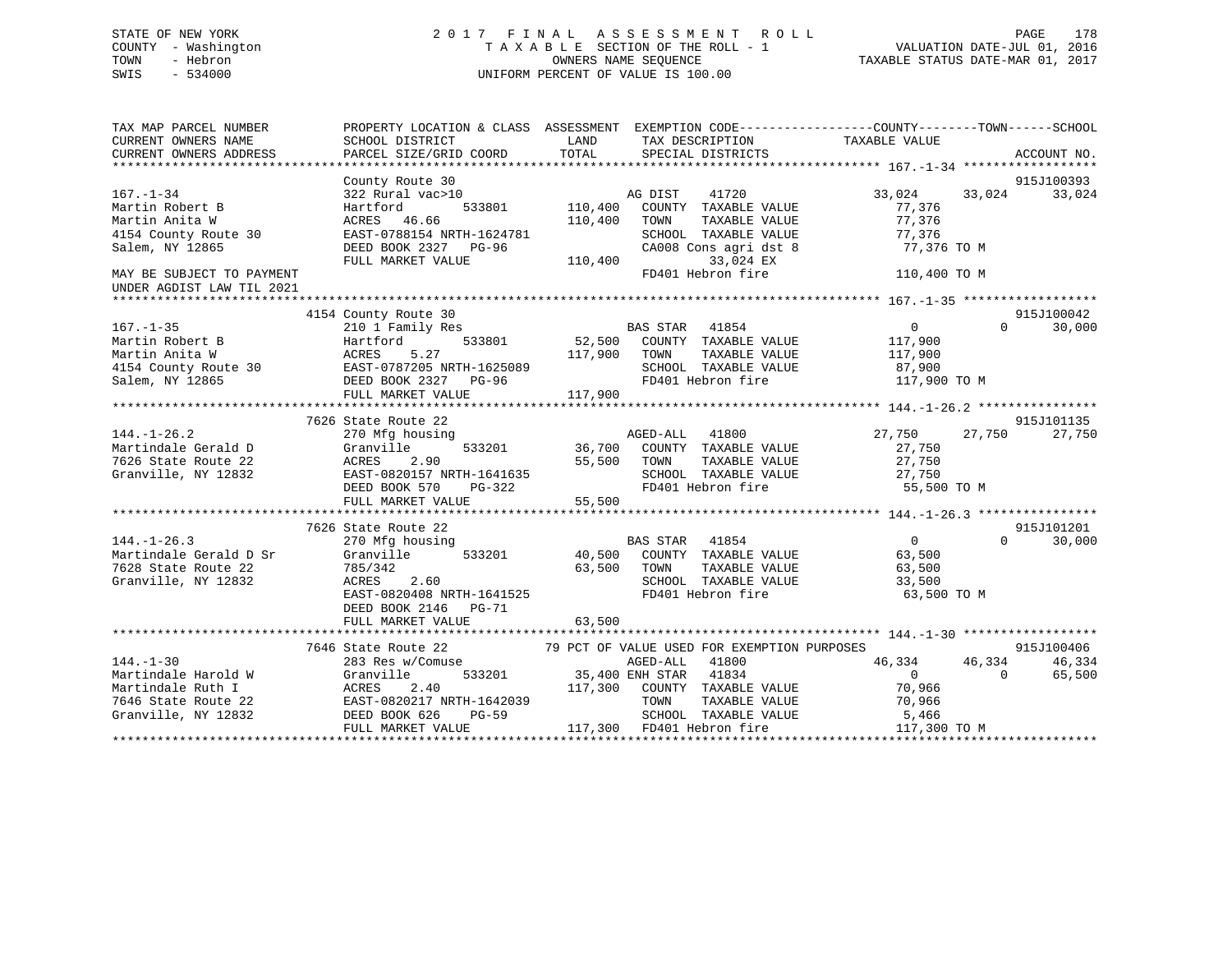# STATE OF NEW YORK 2 0 1 7 F I N A L A S S E S S M E N T R O L L PAGE 179 COUNTY - Washington T A X A B L E SECTION OF THE ROLL - 1 VALUATION DATE-JUL 01, 2016 TOWN - Hebron OWNERS NAME SEQUENCE TAXABLE STATUS DATE-MAR 01, 2017 SWIS - 534000 UNIFORM PERCENT OF VALUE IS 100.00

| TAX MAP PARCEL NUMBER<br>CURRENT OWNERS NAME<br>CURRENT OWNERS ADDRESS                                        | SCHOOL DISTRICT<br>PARCEL SIZE/GRID COORD                                                                                                                                           | LAND<br>TOTAL                | TAX DESCRIPTION<br>SPECIAL DISTRICTS                                                                                                                                                            | PROPERTY LOCATION & CLASS ASSESSMENT EXEMPTION CODE---------------COUNTY-------TOWN-----SCHOOL<br>TAXABLE VALUE                          | ACCOUNT NO.                                        |
|---------------------------------------------------------------------------------------------------------------|-------------------------------------------------------------------------------------------------------------------------------------------------------------------------------------|------------------------------|-------------------------------------------------------------------------------------------------------------------------------------------------------------------------------------------------|------------------------------------------------------------------------------------------------------------------------------------------|----------------------------------------------------|
| $161.-2-20.1$<br>Martindale James<br>Martindale Deborah<br>4432 State Route 22<br>PO Box 190                  | 6901 State Route 22<br>270 Mfg housing<br>Granville<br>533201<br>ACRES<br>2.00<br>EAST-0816159 NRTH-1624081<br>DEED BOOK 3058 PG-24                                                 | 34,500<br>47,000             | COUNTY TAXABLE VALUE<br>TOWN<br>TAXABLE VALUE<br>SCHOOL TAXABLE VALUE<br>FD401 Hebron fire                                                                                                      | 47,000<br>47,000<br>47,000<br>47,000 TO M                                                                                                |                                                    |
| Salem, NY 12865                                                                                               | FULL MARKET VALUE                                                                                                                                                                   | 47,000                       |                                                                                                                                                                                                 |                                                                                                                                          |                                                    |
| $177. - 1 - 3.23$<br>Martindale Judith L<br>92 Martindale Way<br>Salem, NY 12865                              | 92 Martindale Way<br>240 Rural res<br>534801<br>Salem<br>Lot 13 Lentine Sub/ 29#90<br>ACRES<br>37.65<br>EAST-0806982 NRTH-1618008<br>DEED BOOK 2738 PG-156<br>FULL MARKET VALUE     | 87,100<br>186,300<br>186,300 | COUNTY TAXABLE VALUE<br>TAXABLE VALUE<br>TOWN<br>SCHOOL TAXABLE VALUE<br>CA008 Cons agri dst 8<br>FD401 Hebron fire                                                                             | 186,300<br>186,300<br>186,300<br>186,300 TO M<br>186,300 TO M                                                                            | 915J100004                                         |
| $169. - 1 - 42$<br>Martindale Raymond L<br>Martindale Judith L<br>92 Martindale Way<br>Salem, NY 12865        | Woodcutters Way<br>322 Rural vac>10<br>Salem<br>534801<br>Lot 14 Lentine Sub/ 29#90<br>28.45<br>ACRES<br>EAST-0807640 NRTH-1619178<br>DEED BOOK 2002<br>PG-280<br>FULL MARKET VALUE | 21,300<br>21,300<br>21,300   | COUNTY TAXABLE VALUE<br>TAXABLE VALUE<br>TOWN<br>SCHOOL TAXABLE VALUE<br>CA008 Cons agri dst 8<br>FD401 Hebron fire                                                                             | 21,300<br>21,300<br>21,300<br>21,300 TO M<br>21,300 TO M                                                                                 | 915J100004                                         |
| $177. - 1 - 3.24$<br>Martindale Raymond L<br>Martindale Judith<br>92 Martindale Way<br>Salem, NY 12865        | Lee Brook Ln/off<br>322 Rural vac>10<br>534801<br>Salem<br>Lot 12 Lentine Sub/ 29#90<br>ACRES<br>50.00<br>EAST-0808209 NRTH-1617772<br>DEED BOOK 703<br>PG-280<br>FULL MARKET VALUE | 70,500<br>70,500<br>70,500   | COUNTY TAXABLE VALUE<br>TOWN<br>TAXABLE VALUE<br>SCHOOL TAXABLE VALUE<br>CA008 Cons agri dst 8<br>FD401 Hebron fire                                                                             | 70,500<br>70,500<br>70,500<br>70,500 TO M<br>70,500 TO M                                                                                 | 915J100004                                         |
|                                                                                                               |                                                                                                                                                                                     |                              |                                                                                                                                                                                                 |                                                                                                                                          |                                                    |
| $159. - 1 - 17.1$<br>Martindale Thomas R<br>Martindale Susanne<br>1027 County Route 31<br>Granville, NY 12832 | 1027 County Route 31<br>210 1 Family Res<br>Granville<br>533201<br>FRNT 210.00 DPTH 190.00<br>EAST-0802852 NRTH-1628250<br>DEED BOOK 918<br>PG-251<br>FULL MARKET VALUE             | 80,200                       | DISAB-CO<br>41932<br>31,700 DISAB-TOWN 41933<br>80,200 BAS STAR<br>41854<br>COUNTY TAXABLE VALUE<br>TOWN<br>TAXABLE VALUE<br>SCHOOL TAXABLE VALUE<br>CA008 Cons agri dst 8<br>FD401 Hebron fire | 40,100<br>$\Omega$<br>$\overline{0}$<br>20,050<br>$\overline{0}$<br>$\Omega$<br>40,100<br>60,150<br>50,200<br>80,200 TO M<br>80,200 TO M | 915J101784<br>$\mathbf 0$<br>$\mathbf 0$<br>30,000 |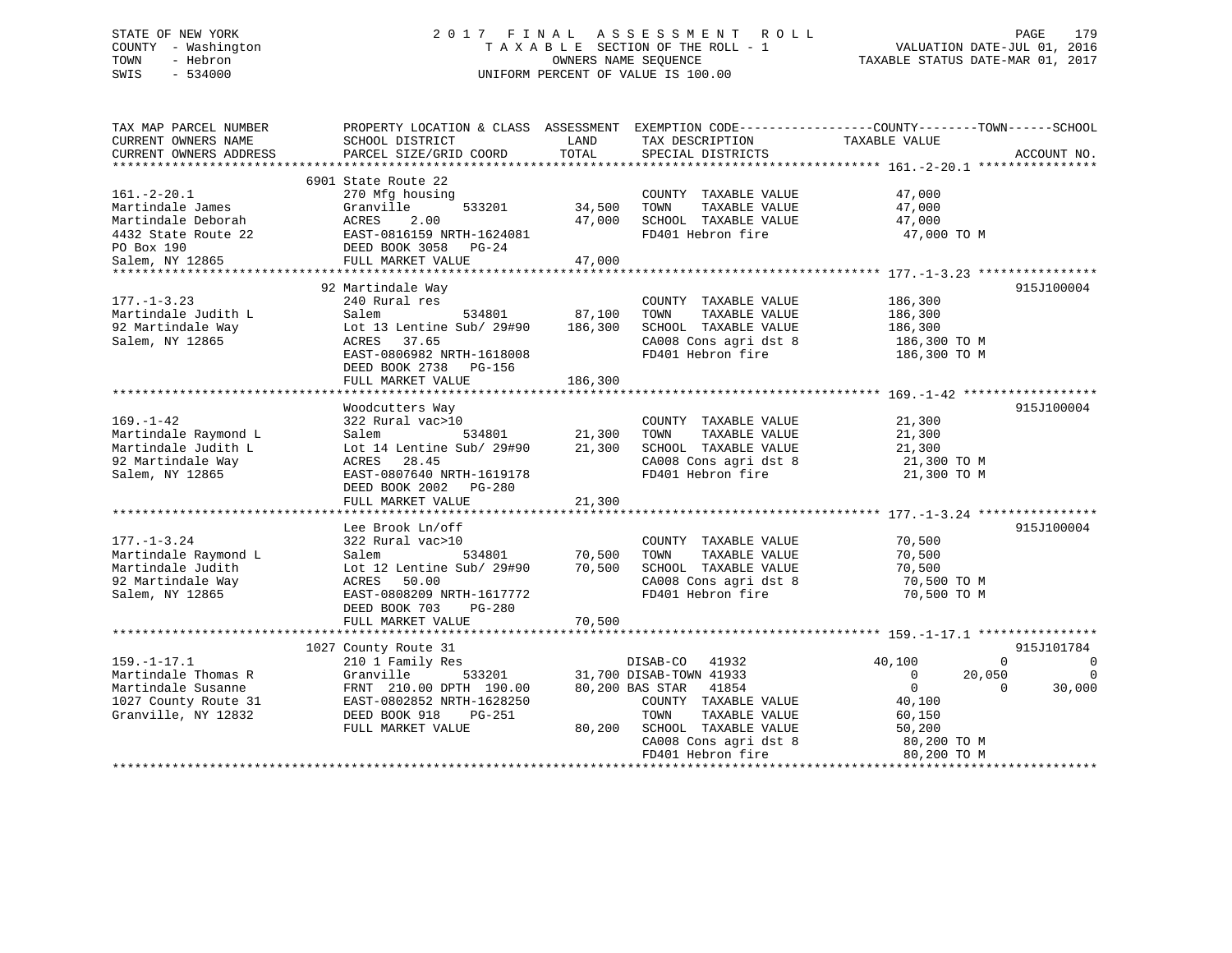# STATE OF NEW YORK 2 0 1 7 F I N A L A S S E S S M E N T R O L L PAGE 180 COUNTY - Washington T A X A B L E SECTION OF THE ROLL - 1 VALUATION DATE-JUL 01, 2016 TOWN - Hebron OWNERS NAME SEQUENCE TAXABLE STATUS DATE-MAR 01, 2017 SWIS - 534000 UNIFORM PERCENT OF VALUE IS 100.00

| TAX MAP PARCEL NUMBER<br>CURRENT OWNERS NAME<br>CURRENT OWNERS ADDRESS                            | PROPERTY LOCATION & CLASS ASSESSMENT EXEMPTION CODE---------------COUNTY-------TOWN------SCHOOL<br>SCHOOL DISTRICT<br>PARCEL SIZE/GRID COORD                          | LAND<br>TOTAL                | TAX DESCRIPTION<br>SPECIAL DISTRICTS                                                                                                               | TAXABLE VALUE                                                                                                                                        | ACCOUNT NO.                                                                      |
|---------------------------------------------------------------------------------------------------|-----------------------------------------------------------------------------------------------------------------------------------------------------------------------|------------------------------|----------------------------------------------------------------------------------------------------------------------------------------------------|------------------------------------------------------------------------------------------------------------------------------------------------------|----------------------------------------------------------------------------------|
|                                                                                                   |                                                                                                                                                                       |                              |                                                                                                                                                    |                                                                                                                                                      |                                                                                  |
| $178. - 1 - 29$<br>Maskley Donald<br>Maskley Lois<br>192 Conklintown Rd<br>Wanaque, NJ 07465      | 174 Bromley Ln<br>312 Vac w/imprv<br>Salem<br>534801<br>ACRES<br>22.05<br>EAST-0821729 NRTH-1614287<br>DEED BOOK 505<br>PG-317                                        | 47,600<br>58,000             | COUNTY TAXABLE VALUE<br>TOWN<br>TAXABLE VALUE<br>SCHOOL TAXABLE VALUE<br>FD401 Hebron fire                                                         | 58,000<br>58,000<br>58,000<br>58,000 TO M                                                                                                            | 915J101383                                                                       |
|                                                                                                   | FULL MARKET VALUE                                                                                                                                                     | 58,000                       |                                                                                                                                                    |                                                                                                                                                      |                                                                                  |
|                                                                                                   | 18 Chamberlin Mills Rd                                                                                                                                                |                              | 94 PCT OF VALUE USED FOR EXEMPTION PURPOSES                                                                                                        |                                                                                                                                                      | 915L100407                                                                       |
| $183.20 - 1 - 12$<br>Mason Betty LE<br>Zotti Debra L<br>18 Chamberlin Mills Rd<br>Salem, NY 12865 | 210 1 Family Res<br>534801<br>Salem<br>Life Estate<br>FRNT 160.00 DPTH 166.00<br>ACRES<br>0.61<br>EAST-0793076 NRTH-1602898<br>DEED BOOK 3697 PG-346                  | VET COM<br>25,400 AGED-CO    | VET COM CT 41131<br>25,400 AGED-CO<br>140,600 AGED-TOWN 41803<br>AGED-SCH 41804<br>ENH STAR 41834<br>COUNTY TAXABLE VALUE<br>TAXABLE VALUE<br>TOWN | 33,041<br>30,000<br>49,562<br>$\overline{0}$<br>$\overline{0}$<br>25,541<br>$\Omega$<br>$\bigcirc$<br>$\overline{0}$<br>$\Omega$<br>57,997<br>85,059 | $\overline{0}$<br>$\overline{\phantom{0}}$<br>$\overline{0}$<br>46,257<br>65,500 |
|                                                                                                   | FULL MARKET VALUE                                                                                                                                                     |                              | 140,600 SCHOOL TAXABLE VALUE<br>CA008 Cons agri dst 8<br>FD401 Hebron fire                                                                         | 28,843<br>140,600 TO M<br>140,600 TO M<br>LD401 West hebron light 140,600 TO M                                                                       |                                                                                  |
|                                                                                                   |                                                                                                                                                                       |                              |                                                                                                                                                    |                                                                                                                                                      |                                                                                  |
| $184. - 1 - 12$<br>Matos Charles A<br>1119 Bogtown Rd<br>Salem, NY 12865                          | 1119 Bogtown Rd<br>240 Rural res<br>Salem<br>534801<br>ACRES 15.32<br>RAST-0803530 NRTH-1606784<br>EAST-0803530 NRTH-1606784<br>DEED ROOK 3120 PG-41                  | 191,400 TOWN                 | BAS STAR 41854<br>72,600 COUNTY TAXABLE VALUE<br>TAXABLE VALUE<br>SCHOOL TAXABLE VALUE<br>FD401 Hebron fire                                        | $\overline{0}$<br>$\Omega$<br>191,400<br>191,400<br>161,400<br>191,400 TO M                                                                          | 915J100520<br>30,000                                                             |
|                                                                                                   | FULL MARKET VALUE                                                                                                                                                     | 191,400                      |                                                                                                                                                    |                                                                                                                                                      |                                                                                  |
|                                                                                                   | Matteson Way                                                                                                                                                          |                              |                                                                                                                                                    |                                                                                                                                                      | 915J100004                                                                       |
| $177. - 1 - 3.17$<br>Matteson Ray<br>Lentine Ruth M<br>12 Matteson Way<br>Salem, NY 12865         | 314 Rural vac<10<br>Salem<br>Lot 6 Lentine Sub/ 29#90 22,500<br>5.30<br>ACRES<br>EAST-0805824 NRTH-1615511<br>DEED BOOK 493<br>PG-353<br>FULL MARKET VALUE            | 534801 22,500<br>22,500      | COUNTY TAXABLE VALUE<br>TAXABLE VALUE<br>TOWN<br>SCHOOL TAXABLE VALUE<br>CA008 Cons agri dst 8<br>FD401 Hebron fire                                | 22,500<br>22,500<br>22,500<br>22,500 TO M<br>22,500 TO M                                                                                             |                                                                                  |
|                                                                                                   |                                                                                                                                                                       |                              |                                                                                                                                                    |                                                                                                                                                      |                                                                                  |
| $183. - 1 - 47.1$<br>Matthews Adam<br>Route 153<br>PO Box 120<br>West Rupert, VT 05776            | 1267 Patterson Hill Rd<br>242 Rurl res&rec<br>Salem<br>534801<br>2840/115<br>ACRES 29.04<br>EAST-0790735 NRTH-1604729<br>DEED BOOK 866<br>$PG-9$<br>FULL MARKET VALUE | 98,700<br>235,100<br>235,100 | COUNTY TAXABLE VALUE<br>TAXABLE VALUE<br>TOWN<br>SCHOOL TAXABLE VALUE<br>CA008 Cons agri dst 8<br>FD401 Hebron fire                                | 235,100<br>235,100<br>235,100<br>235,100 TO M<br>235,100 TO M                                                                                        |                                                                                  |
|                                                                                                   |                                                                                                                                                                       |                              |                                                                                                                                                    |                                                                                                                                                      |                                                                                  |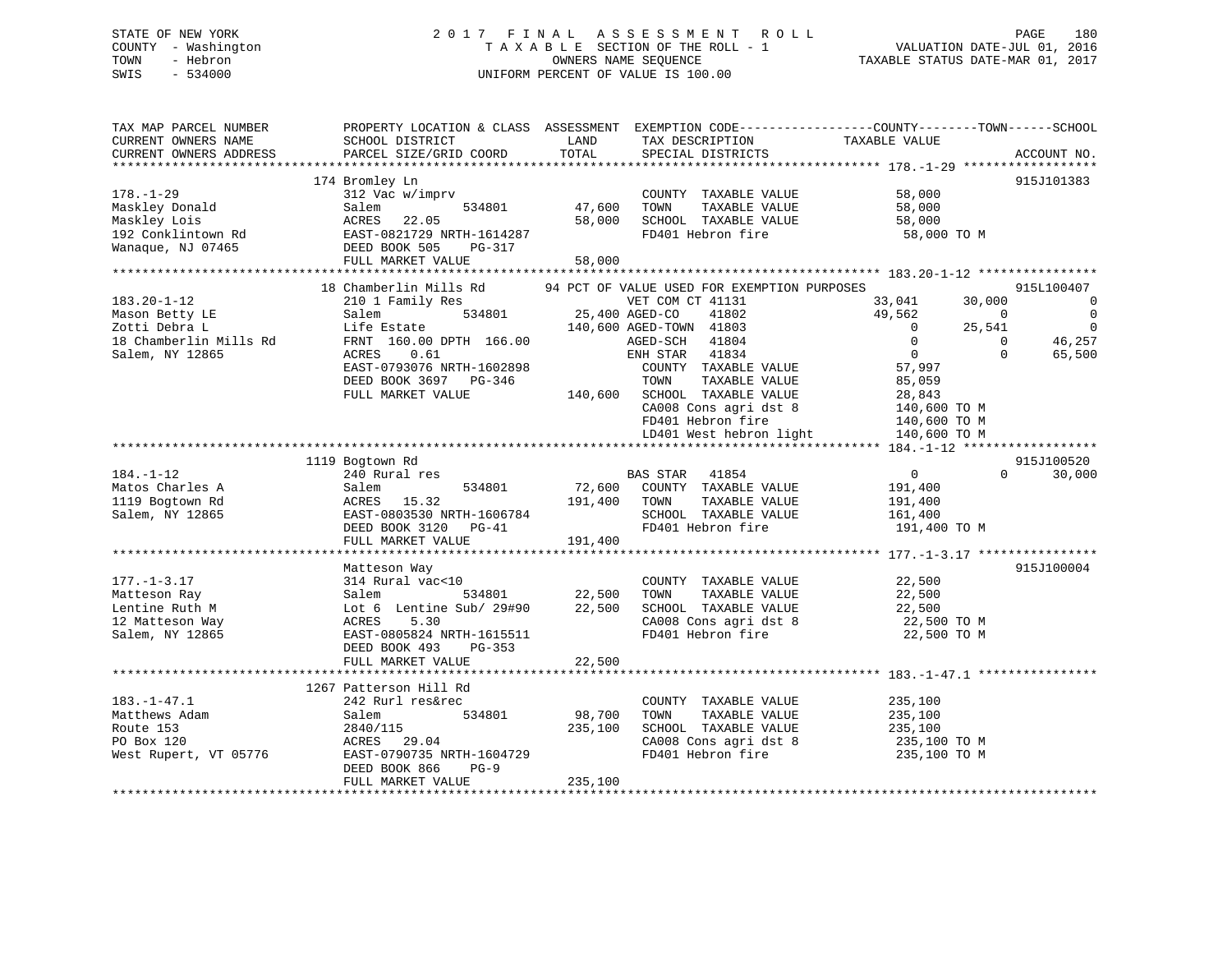# STATE OF NEW YORK 2 0 1 7 F I N A L A S S E S S M E N T R O L L PAGE 181COUNTY - Washington  $T A X A B L E$  SECTION OF THE ROLL - 1<br>TOWN - Hebron DATE-JUL 000NERS NAME SEQUENCE SWIS - 534000 UNIFORM PERCENT OF VALUE IS 100.00

VALUATION DATE-JUL 01, 2016

TAXABLE STATUS DATE-MAR 01, 2017

| CURRENT OWNERS NAME<br>LAND<br>TAXABLE VALUE<br>SCHOOL DISTRICT<br>TAX DESCRIPTION<br>71 Halls Pond Rd<br>915J100449<br>$167. - 1 - 11$<br>210 1 Family Res<br>COUNTY TAXABLE VALUE 109,500<br>533801<br>56,600<br>TOWN<br>TAXABLE VALUE<br>109,500<br>109,500<br>Mattison Annette<br>Hartford<br>71 Halls Pond Rd<br>Will 694/334<br>109,500<br>SCHOOL TAXABLE VALUE<br>FD401 Hebron fire 109,500 TO M<br>Salem, NY 12865<br>ACRES<br>7.30<br>EAST-0789625 NRTH-1622573<br>DEED BOOK 2491 PG-323<br>FULL MARKET VALUE<br>109,500<br>915J100451<br>Halls Pond Rd<br>314 Rural vac<10<br>26,300<br>$167. - 1 - 12$<br>COUNTY TAXABLE VALUE<br>26,300<br>533801 26,300 TOWN<br>Mattison Annette<br>TAXABLE VALUE<br>Hartford<br>3.80<br>26,300 SCHOOL TAXABLE VALUE 26,300<br>26,300 FD401 Hebron fire 300 26,300<br>71 Halls Pond Rd<br>ACRES<br>EAST-0790196 NRTH-1622600<br>Salem, NY 12865<br>26,300 TO M<br>DEED BOOK 2491 PG-323<br>26, 300<br>FULL MARKET VALUE<br>3472 County Route 30<br>915J100401<br>g housing<br>534801 60,900 COUNTY TAXABLE VALUE 75,000<br>$175. - 1 - 7.1$<br>30,000<br>270 Mfg housing<br>$\Omega$<br>Mattison Bennett L<br>Salem<br>Mattison Laurie J<br>Mallory Sub/ 29#85 Lot 3 75,000 TOWN<br>TAXABLE VALUE<br>75,000<br>9.47<br>SCHOOL TAXABLE VALUE<br>3472 County Route 30<br>ACRES<br>45,000<br>EAST-0791762 NRTH-1610577<br>FD401 Hebron fire<br>Salem, NY 12865<br>75,000 TO M<br>DEED BOOK 783<br>PG-115<br>75,000<br>FULL MARKET VALUE<br>6358 State Route 22 97 PCT OF VALUE USED FOR EXEMPTION PURPOSES<br>58,540<br>$\Omega$<br>$178. - 1 - 12$<br>$\overline{0}$<br>$0 \qquad \qquad$<br>Mattison Bruce A<br>120,700 ENH STAR 41834<br>$\overline{0}$<br>6358 State Route 22<br>$\Omega$<br>ACRES<br>4.00<br>EAST-0816815 NRTH-1610963<br>COUNTY TAXABLE VALUE<br>62,160<br>Salem, NY 12865<br>120,700<br>DEED BOOK 444<br>PG-322<br>TOWN<br>TAXABLE VALUE<br>FULL MARKET VALUE<br>120,700 SCHOOL TAXABLE VALUE 25,930<br>FD401 Hebron fire<br>120,700 TO M<br>75 Valley View Way<br>915J101770<br>BAS STAR 41854<br>$\overline{0}$<br>$168. - 1 - 18.4$<br>$0 \qquad \qquad$<br>30,000<br>210 1 Family Res<br>Mattison David A Martford 533801<br>Mattison Edith ACRES 8.51 BANK 999<br>89 Valley View Way EAST-0798988 NRTH-1621764<br>533801 59,000 COUNTY TAXABLE VALUE<br>131,200<br>999 131,200 TOWN TAXABLE VALUE<br>131,200<br>131,200<br>101,200<br>SCHOOL TAXABLE VALUE<br>$\begin{tabular}{lllllllll} \textbf{89 Valley View Way} & \textbf{EAST-0798988 NRFH-1621764} & \textbf{SCHOOL TAXABLE VALUE} & \textbf{101,200} \\ \textbf{Salem, NY 12865} & \textbf{DEED BOOK 617} & \textbf{PG-347} & \textbf{CAO08 Cons agri dst 8} & \textbf{131,200 TO M} \\ & & \textbf{FULL MARKET VALUE} & \textbf{131,200} & \textbf{FD401 Hebron fire} & \textbf{131,200 TO M} \\ & & \textbf{0.141} & \textbf{$<br>Salem, NY 12865 | TAX MAP PARCEL NUMBER | PROPERTY LOCATION & CLASS ASSESSMENT EXEMPTION CODE---------------COUNTY-------TOWN------SCHOOL |  |            |
|------------------------------------------------------------------------------------------------------------------------------------------------------------------------------------------------------------------------------------------------------------------------------------------------------------------------------------------------------------------------------------------------------------------------------------------------------------------------------------------------------------------------------------------------------------------------------------------------------------------------------------------------------------------------------------------------------------------------------------------------------------------------------------------------------------------------------------------------------------------------------------------------------------------------------------------------------------------------------------------------------------------------------------------------------------------------------------------------------------------------------------------------------------------------------------------------------------------------------------------------------------------------------------------------------------------------------------------------------------------------------------------------------------------------------------------------------------------------------------------------------------------------------------------------------------------------------------------------------------------------------------------------------------------------------------------------------------------------------------------------------------------------------------------------------------------------------------------------------------------------------------------------------------------------------------------------------------------------------------------------------------------------------------------------------------------------------------------------------------------------------------------------------------------------------------------------------------------------------------------------------------------------------------------------------------------------------------------------------------------------------------------------------------------------------------------------------------------------------------------------------------------------------------------------------------------------------------------------------------------------------------------------------------------------------------------------------------------------------------------------------------------------------------------------------------------------------------------------------------------------------------|-----------------------|-------------------------------------------------------------------------------------------------|--|------------|
|                                                                                                                                                                                                                                                                                                                                                                                                                                                                                                                                                                                                                                                                                                                                                                                                                                                                                                                                                                                                                                                                                                                                                                                                                                                                                                                                                                                                                                                                                                                                                                                                                                                                                                                                                                                                                                                                                                                                                                                                                                                                                                                                                                                                                                                                                                                                                                                                                                                                                                                                                                                                                                                                                                                                                                                                                                                                                    |                       |                                                                                                 |  |            |
|                                                                                                                                                                                                                                                                                                                                                                                                                                                                                                                                                                                                                                                                                                                                                                                                                                                                                                                                                                                                                                                                                                                                                                                                                                                                                                                                                                                                                                                                                                                                                                                                                                                                                                                                                                                                                                                                                                                                                                                                                                                                                                                                                                                                                                                                                                                                                                                                                                                                                                                                                                                                                                                                                                                                                                                                                                                                                    |                       |                                                                                                 |  |            |
|                                                                                                                                                                                                                                                                                                                                                                                                                                                                                                                                                                                                                                                                                                                                                                                                                                                                                                                                                                                                                                                                                                                                                                                                                                                                                                                                                                                                                                                                                                                                                                                                                                                                                                                                                                                                                                                                                                                                                                                                                                                                                                                                                                                                                                                                                                                                                                                                                                                                                                                                                                                                                                                                                                                                                                                                                                                                                    |                       |                                                                                                 |  |            |
|                                                                                                                                                                                                                                                                                                                                                                                                                                                                                                                                                                                                                                                                                                                                                                                                                                                                                                                                                                                                                                                                                                                                                                                                                                                                                                                                                                                                                                                                                                                                                                                                                                                                                                                                                                                                                                                                                                                                                                                                                                                                                                                                                                                                                                                                                                                                                                                                                                                                                                                                                                                                                                                                                                                                                                                                                                                                                    |                       |                                                                                                 |  |            |
|                                                                                                                                                                                                                                                                                                                                                                                                                                                                                                                                                                                                                                                                                                                                                                                                                                                                                                                                                                                                                                                                                                                                                                                                                                                                                                                                                                                                                                                                                                                                                                                                                                                                                                                                                                                                                                                                                                                                                                                                                                                                                                                                                                                                                                                                                                                                                                                                                                                                                                                                                                                                                                                                                                                                                                                                                                                                                    |                       |                                                                                                 |  |            |
|                                                                                                                                                                                                                                                                                                                                                                                                                                                                                                                                                                                                                                                                                                                                                                                                                                                                                                                                                                                                                                                                                                                                                                                                                                                                                                                                                                                                                                                                                                                                                                                                                                                                                                                                                                                                                                                                                                                                                                                                                                                                                                                                                                                                                                                                                                                                                                                                                                                                                                                                                                                                                                                                                                                                                                                                                                                                                    |                       |                                                                                                 |  |            |
|                                                                                                                                                                                                                                                                                                                                                                                                                                                                                                                                                                                                                                                                                                                                                                                                                                                                                                                                                                                                                                                                                                                                                                                                                                                                                                                                                                                                                                                                                                                                                                                                                                                                                                                                                                                                                                                                                                                                                                                                                                                                                                                                                                                                                                                                                                                                                                                                                                                                                                                                                                                                                                                                                                                                                                                                                                                                                    |                       |                                                                                                 |  |            |
|                                                                                                                                                                                                                                                                                                                                                                                                                                                                                                                                                                                                                                                                                                                                                                                                                                                                                                                                                                                                                                                                                                                                                                                                                                                                                                                                                                                                                                                                                                                                                                                                                                                                                                                                                                                                                                                                                                                                                                                                                                                                                                                                                                                                                                                                                                                                                                                                                                                                                                                                                                                                                                                                                                                                                                                                                                                                                    |                       |                                                                                                 |  |            |
|                                                                                                                                                                                                                                                                                                                                                                                                                                                                                                                                                                                                                                                                                                                                                                                                                                                                                                                                                                                                                                                                                                                                                                                                                                                                                                                                                                                                                                                                                                                                                                                                                                                                                                                                                                                                                                                                                                                                                                                                                                                                                                                                                                                                                                                                                                                                                                                                                                                                                                                                                                                                                                                                                                                                                                                                                                                                                    |                       |                                                                                                 |  |            |
|                                                                                                                                                                                                                                                                                                                                                                                                                                                                                                                                                                                                                                                                                                                                                                                                                                                                                                                                                                                                                                                                                                                                                                                                                                                                                                                                                                                                                                                                                                                                                                                                                                                                                                                                                                                                                                                                                                                                                                                                                                                                                                                                                                                                                                                                                                                                                                                                                                                                                                                                                                                                                                                                                                                                                                                                                                                                                    |                       |                                                                                                 |  |            |
|                                                                                                                                                                                                                                                                                                                                                                                                                                                                                                                                                                                                                                                                                                                                                                                                                                                                                                                                                                                                                                                                                                                                                                                                                                                                                                                                                                                                                                                                                                                                                                                                                                                                                                                                                                                                                                                                                                                                                                                                                                                                                                                                                                                                                                                                                                                                                                                                                                                                                                                                                                                                                                                                                                                                                                                                                                                                                    |                       |                                                                                                 |  |            |
|                                                                                                                                                                                                                                                                                                                                                                                                                                                                                                                                                                                                                                                                                                                                                                                                                                                                                                                                                                                                                                                                                                                                                                                                                                                                                                                                                                                                                                                                                                                                                                                                                                                                                                                                                                                                                                                                                                                                                                                                                                                                                                                                                                                                                                                                                                                                                                                                                                                                                                                                                                                                                                                                                                                                                                                                                                                                                    |                       |                                                                                                 |  |            |
|                                                                                                                                                                                                                                                                                                                                                                                                                                                                                                                                                                                                                                                                                                                                                                                                                                                                                                                                                                                                                                                                                                                                                                                                                                                                                                                                                                                                                                                                                                                                                                                                                                                                                                                                                                                                                                                                                                                                                                                                                                                                                                                                                                                                                                                                                                                                                                                                                                                                                                                                                                                                                                                                                                                                                                                                                                                                                    |                       |                                                                                                 |  |            |
|                                                                                                                                                                                                                                                                                                                                                                                                                                                                                                                                                                                                                                                                                                                                                                                                                                                                                                                                                                                                                                                                                                                                                                                                                                                                                                                                                                                                                                                                                                                                                                                                                                                                                                                                                                                                                                                                                                                                                                                                                                                                                                                                                                                                                                                                                                                                                                                                                                                                                                                                                                                                                                                                                                                                                                                                                                                                                    |                       |                                                                                                 |  |            |
|                                                                                                                                                                                                                                                                                                                                                                                                                                                                                                                                                                                                                                                                                                                                                                                                                                                                                                                                                                                                                                                                                                                                                                                                                                                                                                                                                                                                                                                                                                                                                                                                                                                                                                                                                                                                                                                                                                                                                                                                                                                                                                                                                                                                                                                                                                                                                                                                                                                                                                                                                                                                                                                                                                                                                                                                                                                                                    |                       |                                                                                                 |  |            |
|                                                                                                                                                                                                                                                                                                                                                                                                                                                                                                                                                                                                                                                                                                                                                                                                                                                                                                                                                                                                                                                                                                                                                                                                                                                                                                                                                                                                                                                                                                                                                                                                                                                                                                                                                                                                                                                                                                                                                                                                                                                                                                                                                                                                                                                                                                                                                                                                                                                                                                                                                                                                                                                                                                                                                                                                                                                                                    |                       |                                                                                                 |  |            |
|                                                                                                                                                                                                                                                                                                                                                                                                                                                                                                                                                                                                                                                                                                                                                                                                                                                                                                                                                                                                                                                                                                                                                                                                                                                                                                                                                                                                                                                                                                                                                                                                                                                                                                                                                                                                                                                                                                                                                                                                                                                                                                                                                                                                                                                                                                                                                                                                                                                                                                                                                                                                                                                                                                                                                                                                                                                                                    |                       |                                                                                                 |  |            |
|                                                                                                                                                                                                                                                                                                                                                                                                                                                                                                                                                                                                                                                                                                                                                                                                                                                                                                                                                                                                                                                                                                                                                                                                                                                                                                                                                                                                                                                                                                                                                                                                                                                                                                                                                                                                                                                                                                                                                                                                                                                                                                                                                                                                                                                                                                                                                                                                                                                                                                                                                                                                                                                                                                                                                                                                                                                                                    |                       |                                                                                                 |  |            |
|                                                                                                                                                                                                                                                                                                                                                                                                                                                                                                                                                                                                                                                                                                                                                                                                                                                                                                                                                                                                                                                                                                                                                                                                                                                                                                                                                                                                                                                                                                                                                                                                                                                                                                                                                                                                                                                                                                                                                                                                                                                                                                                                                                                                                                                                                                                                                                                                                                                                                                                                                                                                                                                                                                                                                                                                                                                                                    |                       |                                                                                                 |  |            |
|                                                                                                                                                                                                                                                                                                                                                                                                                                                                                                                                                                                                                                                                                                                                                                                                                                                                                                                                                                                                                                                                                                                                                                                                                                                                                                                                                                                                                                                                                                                                                                                                                                                                                                                                                                                                                                                                                                                                                                                                                                                                                                                                                                                                                                                                                                                                                                                                                                                                                                                                                                                                                                                                                                                                                                                                                                                                                    |                       |                                                                                                 |  |            |
|                                                                                                                                                                                                                                                                                                                                                                                                                                                                                                                                                                                                                                                                                                                                                                                                                                                                                                                                                                                                                                                                                                                                                                                                                                                                                                                                                                                                                                                                                                                                                                                                                                                                                                                                                                                                                                                                                                                                                                                                                                                                                                                                                                                                                                                                                                                                                                                                                                                                                                                                                                                                                                                                                                                                                                                                                                                                                    |                       |                                                                                                 |  |            |
|                                                                                                                                                                                                                                                                                                                                                                                                                                                                                                                                                                                                                                                                                                                                                                                                                                                                                                                                                                                                                                                                                                                                                                                                                                                                                                                                                                                                                                                                                                                                                                                                                                                                                                                                                                                                                                                                                                                                                                                                                                                                                                                                                                                                                                                                                                                                                                                                                                                                                                                                                                                                                                                                                                                                                                                                                                                                                    |                       |                                                                                                 |  |            |
|                                                                                                                                                                                                                                                                                                                                                                                                                                                                                                                                                                                                                                                                                                                                                                                                                                                                                                                                                                                                                                                                                                                                                                                                                                                                                                                                                                                                                                                                                                                                                                                                                                                                                                                                                                                                                                                                                                                                                                                                                                                                                                                                                                                                                                                                                                                                                                                                                                                                                                                                                                                                                                                                                                                                                                                                                                                                                    |                       |                                                                                                 |  |            |
|                                                                                                                                                                                                                                                                                                                                                                                                                                                                                                                                                                                                                                                                                                                                                                                                                                                                                                                                                                                                                                                                                                                                                                                                                                                                                                                                                                                                                                                                                                                                                                                                                                                                                                                                                                                                                                                                                                                                                                                                                                                                                                                                                                                                                                                                                                                                                                                                                                                                                                                                                                                                                                                                                                                                                                                                                                                                                    |                       |                                                                                                 |  |            |
|                                                                                                                                                                                                                                                                                                                                                                                                                                                                                                                                                                                                                                                                                                                                                                                                                                                                                                                                                                                                                                                                                                                                                                                                                                                                                                                                                                                                                                                                                                                                                                                                                                                                                                                                                                                                                                                                                                                                                                                                                                                                                                                                                                                                                                                                                                                                                                                                                                                                                                                                                                                                                                                                                                                                                                                                                                                                                    |                       |                                                                                                 |  |            |
|                                                                                                                                                                                                                                                                                                                                                                                                                                                                                                                                                                                                                                                                                                                                                                                                                                                                                                                                                                                                                                                                                                                                                                                                                                                                                                                                                                                                                                                                                                                                                                                                                                                                                                                                                                                                                                                                                                                                                                                                                                                                                                                                                                                                                                                                                                                                                                                                                                                                                                                                                                                                                                                                                                                                                                                                                                                                                    |                       |                                                                                                 |  |            |
|                                                                                                                                                                                                                                                                                                                                                                                                                                                                                                                                                                                                                                                                                                                                                                                                                                                                                                                                                                                                                                                                                                                                                                                                                                                                                                                                                                                                                                                                                                                                                                                                                                                                                                                                                                                                                                                                                                                                                                                                                                                                                                                                                                                                                                                                                                                                                                                                                                                                                                                                                                                                                                                                                                                                                                                                                                                                                    |                       |                                                                                                 |  |            |
|                                                                                                                                                                                                                                                                                                                                                                                                                                                                                                                                                                                                                                                                                                                                                                                                                                                                                                                                                                                                                                                                                                                                                                                                                                                                                                                                                                                                                                                                                                                                                                                                                                                                                                                                                                                                                                                                                                                                                                                                                                                                                                                                                                                                                                                                                                                                                                                                                                                                                                                                                                                                                                                                                                                                                                                                                                                                                    |                       |                                                                                                 |  | 915J101018 |
|                                                                                                                                                                                                                                                                                                                                                                                                                                                                                                                                                                                                                                                                                                                                                                                                                                                                                                                                                                                                                                                                                                                                                                                                                                                                                                                                                                                                                                                                                                                                                                                                                                                                                                                                                                                                                                                                                                                                                                                                                                                                                                                                                                                                                                                                                                                                                                                                                                                                                                                                                                                                                                                                                                                                                                                                                                                                                    |                       |                                                                                                 |  | 0          |
|                                                                                                                                                                                                                                                                                                                                                                                                                                                                                                                                                                                                                                                                                                                                                                                                                                                                                                                                                                                                                                                                                                                                                                                                                                                                                                                                                                                                                                                                                                                                                                                                                                                                                                                                                                                                                                                                                                                                                                                                                                                                                                                                                                                                                                                                                                                                                                                                                                                                                                                                                                                                                                                                                                                                                                                                                                                                                    |                       |                                                                                                 |  | 29,270     |
|                                                                                                                                                                                                                                                                                                                                                                                                                                                                                                                                                                                                                                                                                                                                                                                                                                                                                                                                                                                                                                                                                                                                                                                                                                                                                                                                                                                                                                                                                                                                                                                                                                                                                                                                                                                                                                                                                                                                                                                                                                                                                                                                                                                                                                                                                                                                                                                                                                                                                                                                                                                                                                                                                                                                                                                                                                                                                    |                       |                                                                                                 |  | 65,500     |
|                                                                                                                                                                                                                                                                                                                                                                                                                                                                                                                                                                                                                                                                                                                                                                                                                                                                                                                                                                                                                                                                                                                                                                                                                                                                                                                                                                                                                                                                                                                                                                                                                                                                                                                                                                                                                                                                                                                                                                                                                                                                                                                                                                                                                                                                                                                                                                                                                                                                                                                                                                                                                                                                                                                                                                                                                                                                                    |                       |                                                                                                 |  |            |
|                                                                                                                                                                                                                                                                                                                                                                                                                                                                                                                                                                                                                                                                                                                                                                                                                                                                                                                                                                                                                                                                                                                                                                                                                                                                                                                                                                                                                                                                                                                                                                                                                                                                                                                                                                                                                                                                                                                                                                                                                                                                                                                                                                                                                                                                                                                                                                                                                                                                                                                                                                                                                                                                                                                                                                                                                                                                                    |                       |                                                                                                 |  |            |
|                                                                                                                                                                                                                                                                                                                                                                                                                                                                                                                                                                                                                                                                                                                                                                                                                                                                                                                                                                                                                                                                                                                                                                                                                                                                                                                                                                                                                                                                                                                                                                                                                                                                                                                                                                                                                                                                                                                                                                                                                                                                                                                                                                                                                                                                                                                                                                                                                                                                                                                                                                                                                                                                                                                                                                                                                                                                                    |                       |                                                                                                 |  |            |
|                                                                                                                                                                                                                                                                                                                                                                                                                                                                                                                                                                                                                                                                                                                                                                                                                                                                                                                                                                                                                                                                                                                                                                                                                                                                                                                                                                                                                                                                                                                                                                                                                                                                                                                                                                                                                                                                                                                                                                                                                                                                                                                                                                                                                                                                                                                                                                                                                                                                                                                                                                                                                                                                                                                                                                                                                                                                                    |                       |                                                                                                 |  |            |
|                                                                                                                                                                                                                                                                                                                                                                                                                                                                                                                                                                                                                                                                                                                                                                                                                                                                                                                                                                                                                                                                                                                                                                                                                                                                                                                                                                                                                                                                                                                                                                                                                                                                                                                                                                                                                                                                                                                                                                                                                                                                                                                                                                                                                                                                                                                                                                                                                                                                                                                                                                                                                                                                                                                                                                                                                                                                                    |                       |                                                                                                 |  |            |
|                                                                                                                                                                                                                                                                                                                                                                                                                                                                                                                                                                                                                                                                                                                                                                                                                                                                                                                                                                                                                                                                                                                                                                                                                                                                                                                                                                                                                                                                                                                                                                                                                                                                                                                                                                                                                                                                                                                                                                                                                                                                                                                                                                                                                                                                                                                                                                                                                                                                                                                                                                                                                                                                                                                                                                                                                                                                                    |                       |                                                                                                 |  |            |
|                                                                                                                                                                                                                                                                                                                                                                                                                                                                                                                                                                                                                                                                                                                                                                                                                                                                                                                                                                                                                                                                                                                                                                                                                                                                                                                                                                                                                                                                                                                                                                                                                                                                                                                                                                                                                                                                                                                                                                                                                                                                                                                                                                                                                                                                                                                                                                                                                                                                                                                                                                                                                                                                                                                                                                                                                                                                                    |                       |                                                                                                 |  |            |
|                                                                                                                                                                                                                                                                                                                                                                                                                                                                                                                                                                                                                                                                                                                                                                                                                                                                                                                                                                                                                                                                                                                                                                                                                                                                                                                                                                                                                                                                                                                                                                                                                                                                                                                                                                                                                                                                                                                                                                                                                                                                                                                                                                                                                                                                                                                                                                                                                                                                                                                                                                                                                                                                                                                                                                                                                                                                                    |                       |                                                                                                 |  |            |
|                                                                                                                                                                                                                                                                                                                                                                                                                                                                                                                                                                                                                                                                                                                                                                                                                                                                                                                                                                                                                                                                                                                                                                                                                                                                                                                                                                                                                                                                                                                                                                                                                                                                                                                                                                                                                                                                                                                                                                                                                                                                                                                                                                                                                                                                                                                                                                                                                                                                                                                                                                                                                                                                                                                                                                                                                                                                                    |                       |                                                                                                 |  |            |
|                                                                                                                                                                                                                                                                                                                                                                                                                                                                                                                                                                                                                                                                                                                                                                                                                                                                                                                                                                                                                                                                                                                                                                                                                                                                                                                                                                                                                                                                                                                                                                                                                                                                                                                                                                                                                                                                                                                                                                                                                                                                                                                                                                                                                                                                                                                                                                                                                                                                                                                                                                                                                                                                                                                                                                                                                                                                                    |                       |                                                                                                 |  |            |
|                                                                                                                                                                                                                                                                                                                                                                                                                                                                                                                                                                                                                                                                                                                                                                                                                                                                                                                                                                                                                                                                                                                                                                                                                                                                                                                                                                                                                                                                                                                                                                                                                                                                                                                                                                                                                                                                                                                                                                                                                                                                                                                                                                                                                                                                                                                                                                                                                                                                                                                                                                                                                                                                                                                                                                                                                                                                                    |                       |                                                                                                 |  |            |
|                                                                                                                                                                                                                                                                                                                                                                                                                                                                                                                                                                                                                                                                                                                                                                                                                                                                                                                                                                                                                                                                                                                                                                                                                                                                                                                                                                                                                                                                                                                                                                                                                                                                                                                                                                                                                                                                                                                                                                                                                                                                                                                                                                                                                                                                                                                                                                                                                                                                                                                                                                                                                                                                                                                                                                                                                                                                                    |                       |                                                                                                 |  |            |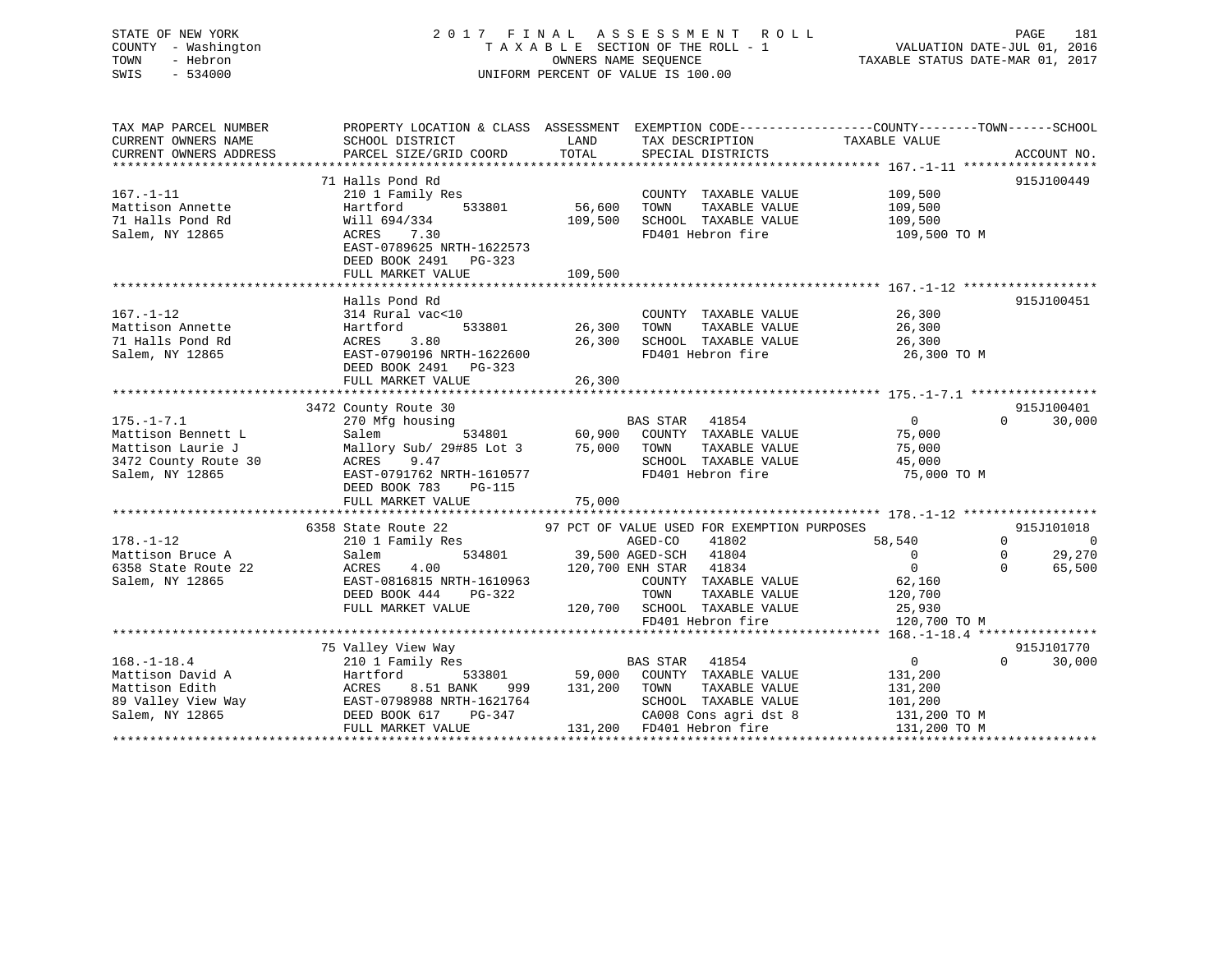## STATE OF NEW YORK 2 0 1 7 F I N A L A S S E S S M E N T R O L L PAGE 182 COUNTY - Washington T A X A B L E SECTION OF THE ROLL - 1 VALUATION DATE-JUL 01, 2016 TOWN - Hebron OWNERS NAME SEQUENCE TAXABLE STATUS DATE-MAR 01, 2017 SWIS - 534000 UNIFORM PERCENT OF VALUE IS 100.00

| TAX MAP PARCEL NUMBER<br>CURRENT OWNERS NAME<br>CURRENT OWNERS ADDRESS | PROPERTY LOCATION & CLASS ASSESSMENT<br>SCHOOL DISTRICT<br>PARCEL SIZE/GRID COORD | LAND<br>TOTAL | EXEMPTION CODE-----------------COUNTY-------TOWN------SCHOOL<br>TAX DESCRIPTION<br>SPECIAL DISTRICTS | TAXABLE VALUE  | ACCOUNT NO.        |
|------------------------------------------------------------------------|-----------------------------------------------------------------------------------|---------------|------------------------------------------------------------------------------------------------------|----------------|--------------------|
|                                                                        |                                                                                   |               |                                                                                                      |                |                    |
|                                                                        | 55 A & B County Route 31                                                          |               |                                                                                                      |                | 915J100544         |
| $183. - 1 - 11$                                                        | 242 Rurl res&rec                                                                  |               | COUNTY TAXABLE VALUE                                                                                 | 92,200         |                    |
| Mattison Jerry                                                         | 534801<br>Salem                                                                   | 62,000        | TOWN<br>TAXABLE VALUE                                                                                | 92,200         |                    |
| 14 Chamberlin Mills Rd                                                 | ACRES 10.00                                                                       | 92,200        | SCHOOL TAXABLE VALUE                                                                                 | 92,200         |                    |
| Salem, NY 12865                                                        | EAST-0791180 NRTH-1608009                                                         |               | CA008 Cons agri dst 8                                                                                | 92,200 TO M    |                    |
|                                                                        | DEED BOOK 894<br>PG-294                                                           |               | FD401 Hebron fire                                                                                    | 92,200 TO M    |                    |
|                                                                        | FULL MARKET VALUE                                                                 | 92,200        |                                                                                                      |                |                    |
|                                                                        |                                                                                   |               |                                                                                                      |                |                    |
|                                                                        | 16 Chamberlin Mills Rd                                                            |               |                                                                                                      |                | 915L100584         |
| $183.20 - 1 - 13$                                                      | 270 Mfg housing                                                                   |               | COUNTY TAXABLE VALUE                                                                                 | 69,500         |                    |
| Mattison Jerry                                                         | Salem<br>534801                                                                   | 37,300        | TOWN<br>TAXABLE VALUE                                                                                | 69,500         |                    |
| 14 Chamberlin Mills Rd                                                 | 500/445                                                                           | 69,500        | SCHOOL TAXABLE VALUE                                                                                 | 69,500         |                    |
| Salem, NY 12865                                                        | ACRES<br>3.10                                                                     |               | CA008 Cons agri dst 8                                                                                | 69,500 TO M    |                    |
|                                                                        | EAST-0793036 NRTH-1602658                                                         |               | FD401 Hebron fire                                                                                    | 69,500 TO M    |                    |
|                                                                        | DEED BOOK 501<br>PG-1075                                                          |               | LD401 West hebron light                                                                              | 69,500 TO M    |                    |
|                                                                        | FULL MARKET VALUE                                                                 | 69,500        |                                                                                                      |                |                    |
|                                                                        |                                                                                   |               |                                                                                                      |                |                    |
|                                                                        | 14 Chamberlin Mills Rd                                                            |               |                                                                                                      |                | 915J101361         |
| $183.20 - 1 - 14.1$                                                    | 210 1 Family Res                                                                  |               | COUNTY TAXABLE VALUE                                                                                 | 82,800         |                    |
| Mattison Jerry                                                         | Salem<br>534801                                                                   | 26,000        | TAXABLE VALUE<br>TOWN                                                                                | 82,800         |                    |
| 14 Chamberlin Mills Rd                                                 | FRNT 114.00 DPTH 281.00                                                           | 82,800        | SCHOOL TAXABLE VALUE                                                                                 | 82,800         |                    |
| Salem, NY 12865                                                        | ACRES<br>0.74                                                                     |               | CA008 Cons agri dst 8                                                                                | 82,800 TO M    |                    |
|                                                                        | EAST-0792838 NRTH-1602700                                                         |               | FD401 Hebron fire                                                                                    | 82,800 TO M    |                    |
|                                                                        | DEED BOOK 548<br>$PG-5$                                                           |               | LD401 West hebron light                                                                              | 82,800 TO M    |                    |
|                                                                        | FULL MARKET VALUE                                                                 | 82,800        |                                                                                                      |                |                    |
|                                                                        |                                                                                   |               |                                                                                                      |                |                    |
|                                                                        | Chamberlin Mills Rd                                                               |               |                                                                                                      |                | 915J100036         |
| $183.20 - 1 - 17$                                                      | 311 Res vac land                                                                  |               | COUNTY TAXABLE VALUE                                                                                 | 7,400          |                    |
| Mattison Jerry                                                         | 534801<br>Salem                                                                   | 7,400         | TOWN<br>TAXABLE VALUE                                                                                | 7,400          |                    |
| 14 Chamberlin Mills Rd                                                 | FRNT 149.00 DPTH 195.00                                                           | 7,400         | SCHOOL TAXABLE VALUE                                                                                 | 7,400          |                    |
| Salem, NY 12865                                                        | <b>ACRES</b><br>0.67                                                              |               | CA008 Cons agri dst 8                                                                                | 7,400 TO M     |                    |
|                                                                        | EAST-0792707 NRTH-1602725                                                         |               | FD401 Hebron fire                                                                                    | 7,400 TO M     |                    |
|                                                                        | DEED BOOK 698<br>PG-196                                                           |               | LD401 West hebron light 7,400 TO M                                                                   |                |                    |
|                                                                        | FULL MARKET VALUE                                                                 | 7,400         |                                                                                                      |                |                    |
|                                                                        |                                                                                   |               |                                                                                                      |                |                    |
|                                                                        | 1305 Big Burch Hill Rd                                                            |               |                                                                                                      |                | 915J100085         |
| $142. - 3 - 8.1$                                                       | 270 Mfg housing                                                                   |               | BAS STAR 41854                                                                                       | $\overline{0}$ | 30,000<br>$\Omega$ |
| Mattison Jessica Alisha                                                | 533201<br>Granville                                                               | 50,600        | COUNTY TAXABLE VALUE                                                                                 | 63,600         |                    |
| 1305 Big Burch Hill Rd                                                 | $142. - 1 - 8.1$                                                                  | 63,600        | TAXABLE VALUE<br>TOWN                                                                                | 63,600         |                    |
| Granville, NY 12832                                                    | ACRES<br>4.70                                                                     |               | SCHOOL TAXABLE VALUE                                                                                 | 33,600         |                    |
|                                                                        | EAST-0802743 NRTH-1641330                                                         |               | FD401 Hebron fire                                                                                    | 63,600 TO M    |                    |
|                                                                        | DEED BOOK 3062<br>PG-152                                                          |               |                                                                                                      |                |                    |
|                                                                        | FULL MARKET VALUE                                                                 | 63,600        |                                                                                                      |                |                    |
|                                                                        |                                                                                   |               |                                                                                                      |                |                    |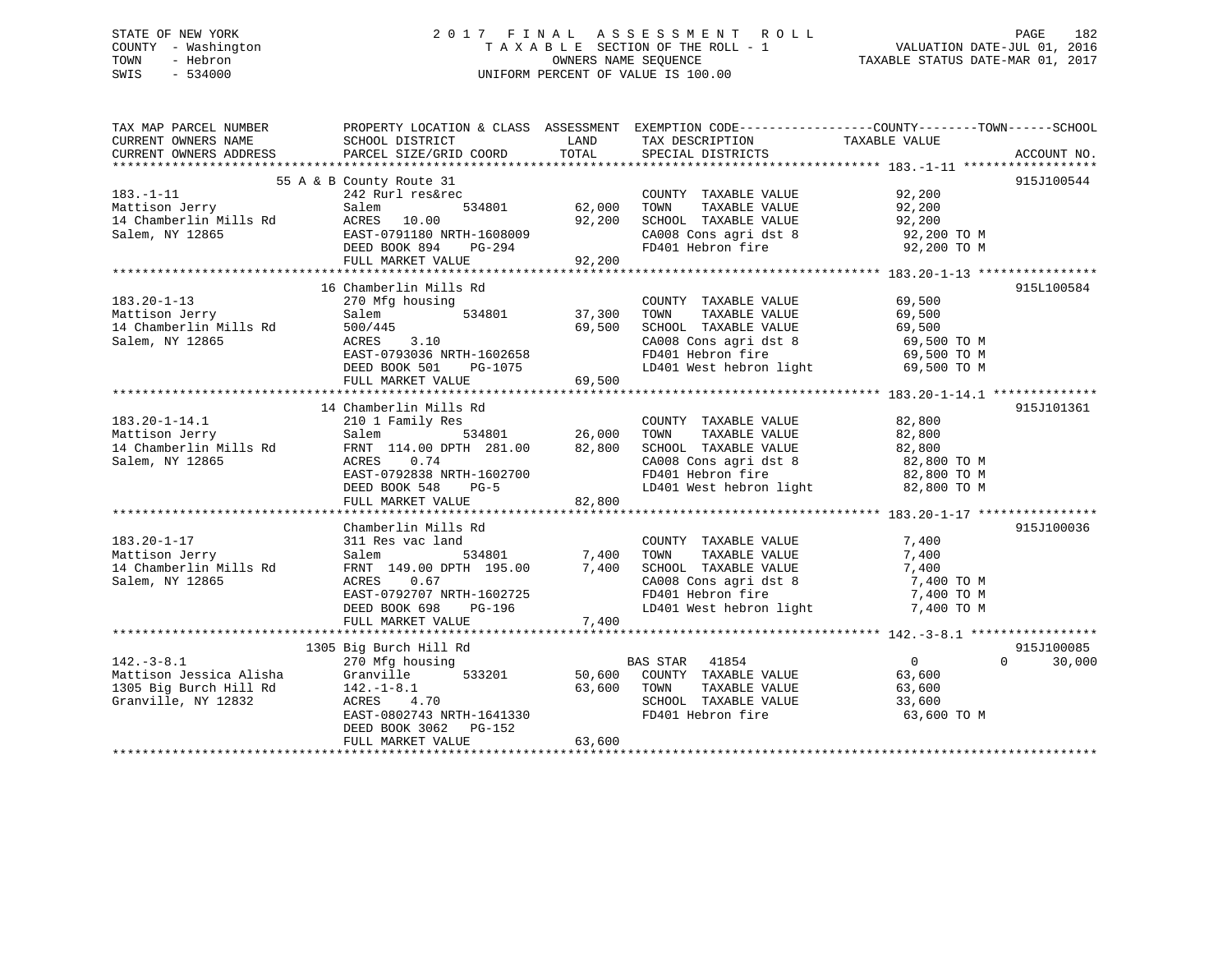## STATE OF NEW YORK 2 0 1 7 F I N A L A S S E S S M E N T R O L L PAGE 183 COUNTY - Washington T A X A B L E SECTION OF THE ROLL - 1 VALUATION DATE-JUL 01, 2016 TOWN - Hebron OWNERS NAME SEQUENCE TAXABLE STATUS DATE-MAR 01, 2017 SWIS - 534000 UNIFORM PERCENT OF VALUE IS 100.00

| TAX MAP PARCEL NUMBER                         | PROPERTY LOCATION & CLASS ASSESSMENT EXEMPTION CODE----------------COUNTY-------TOWN-----SCHOOL |               |                                                  |                  |             |             |
|-----------------------------------------------|-------------------------------------------------------------------------------------------------|---------------|--------------------------------------------------|------------------|-------------|-------------|
| CURRENT OWNERS NAME<br>CURRENT OWNERS ADDRESS | SCHOOL DISTRICT<br>PARCEL SIZE/GRID COORD                                                       | LAND<br>TOTAL | TAX DESCRIPTION<br>SPECIAL DISTRICTS             | TAXABLE VALUE    |             | ACCOUNT NO. |
| ************************                      |                                                                                                 |               |                                                  |                  |             |             |
|                                               | 1285 Big Burch Hill Rd                                                                          |               |                                                  |                  |             | 915J101411  |
| $142. - 3 - 8.7$                              | 210 1 Family Res                                                                                |               | BAS STAR<br>41854                                | $\mathbf 0$      | $\mathbf 0$ | 30,000      |
| Mattison Randy                                | 533201<br>Granville                                                                             |               | 39,800 DISAB-C/T 41931                           | 40,350           | 40,350      | $\mathbf 0$ |
| 1285 Big Burch Hill Rd                        | 879/68                                                                                          | 80,700        | COUNTY TAXABLE VALUE                             | 40,350           |             |             |
| Granville, NY 12832                           | $142. - 1 - 8.7$                                                                                |               | TOWN<br>TAXABLE VALUE                            | 40,350           |             |             |
|                                               | ACRES<br>1.90 BANK<br>999                                                                       |               | SCHOOL TAXABLE VALUE                             | 50,700           |             |             |
|                                               | EAST-0802091 NRTH-1641593                                                                       |               | FD401 Hebron fire                                | 80,700 TO M      |             |             |
|                                               | DEED BOOK 509<br>PG-187                                                                         |               |                                                  |                  |             |             |
|                                               | FULL MARKET VALUE                                                                               | 80,700        |                                                  |                  |             |             |
|                                               |                                                                                                 |               |                                                  |                  |             |             |
|                                               | 653 County Route 31                                                                             |               |                                                  |                  |             | 915J100409  |
| $168. - 1 - 18$                               | 240 Rural res                                                                                   |               | ENH STAR<br>41834                                | 0                | $\Omega$    | 65,500      |
| Mattison Richard                              | Hartford<br>533801                                                                              | 239,800       | COUNTY TAXABLE VALUE                             | 310,000          |             |             |
| Mattison Dorothy                              | 387/180                                                                                         | 310,000       | TOWN<br>TAXABLE VALUE                            | 310,000          |             |             |
| 653 County Route 31                           | ACRES 110.20                                                                                    |               | SCHOOL TAXABLE VALUE                             | 244,500          |             |             |
| Salem, NY 12865                               | EAST-0798218 NRTH-1620413                                                                       |               | CA008 Cons agri dst 8                            | 310,000 TO M     |             |             |
|                                               | DEED BOOK 2691<br>$PG-1$                                                                        |               | FD401 Hebron fire                                | 310,000 TO M     |             |             |
| MAY BE SUBJECT TO PAYMENT                     | FULL MARKET VALUE                                                                               | 310,000       |                                                  |                  |             |             |
| UNDER AGDIST LAW TIL 2019                     |                                                                                                 |               |                                                  |                  |             |             |
|                                               |                                                                                                 |               |                                                  |                  |             |             |
|                                               | 39 Valley View Way                                                                              |               |                                                  |                  |             |             |
| $168. - 1 - 18.11$                            | 271 Mfg housings                                                                                |               | COUNTY TAXABLE VALUE                             | 37,700           |             |             |
| Mattison Richard H                            | Hartford<br>533801                                                                              | 30,500        | TOWN<br>TAXABLE VALUE                            | 37,700           |             |             |
| Mattison Dorothy M                            | 387/176, 387/180                                                                                | 37,700        | SCHOOL TAXABLE VALUE                             | 37,700           |             |             |
| 653 County Route 31                           | Easement 3426/317                                                                               |               | CA008 Cons agri dst 8                            | 37,700 TO M      |             |             |
| Salem, NY 12865                               | 1.07<br>ACRES                                                                                   |               | FD401 Hebron fire                                | 37,700 TO M      |             |             |
|                                               | EAST-0798354 NRTH-1621629                                                                       |               |                                                  |                  |             |             |
|                                               | DEED BOOK 2603<br><b>PG-50</b>                                                                  |               |                                                  |                  |             |             |
|                                               | FULL MARKET VALUE                                                                               | 37,700        |                                                  |                  |             |             |
|                                               |                                                                                                 |               |                                                  |                  |             |             |
|                                               | 3923 County Route 30                                                                            |               |                                                  | $\mathbf{0}$     | $\Omega$    | 30,000      |
| $167. - 1 - 47.2$                             | 270 Mfg housing<br>534801                                                                       | 45,000        | <b>BAS STAR</b><br>41854<br>COUNTY TAXABLE VALUE |                  |             |             |
| Mattison Timmy                                | Salem<br>10.30                                                                                  | 77,200        | TOWN<br>TAXABLE VALUE                            | 77,200           |             |             |
| 3983 County Route 30<br>Salem, NY 12865       | ACRES<br>EAST-0788502 NRTH-1620116                                                              |               | SCHOOL TAXABLE VALUE                             | 77,200<br>47,200 |             |             |
|                                               | DEED BOOK 742<br>PG-71                                                                          |               | FD401 Hebron fire                                | 77,200 TO M      |             |             |
|                                               | FULL MARKET VALUE                                                                               | 77,200        |                                                  |                  |             |             |
|                                               |                                                                                                 |               |                                                  |                  |             |             |
|                                               | 38 County Route 31                                                                              |               |                                                  |                  |             | 915J101065  |
| $183. - 1 - 12$                               | 270 Mfg housing                                                                                 |               | COUNTY TAXABLE VALUE                             | 50,100           |             |             |
| Mattison Timmy A Jr                           | 534801<br>Salem                                                                                 | 38,800        | TAXABLE VALUE<br>TOWN                            | 50,100           |             |             |
| 38 County Route 31                            | 1.40<br>ACRES                                                                                   | 50,100        | SCHOOL TAXABLE VALUE                             | 50,100           |             |             |
| Salem, NY 12865                               | EAST-0791726 NRTH-1607468                                                                       |               | CA008 Cons agri dst 8                            | 50,100 TO M      |             |             |
|                                               | DEED BOOK 3397<br>$PG-203$                                                                      |               | FD401 Hebron fire                                | 50,100 TO M      |             |             |
|                                               | FULL MARKET VALUE                                                                               | 50,100        |                                                  |                  |             |             |
|                                               |                                                                                                 |               |                                                  |                  |             |             |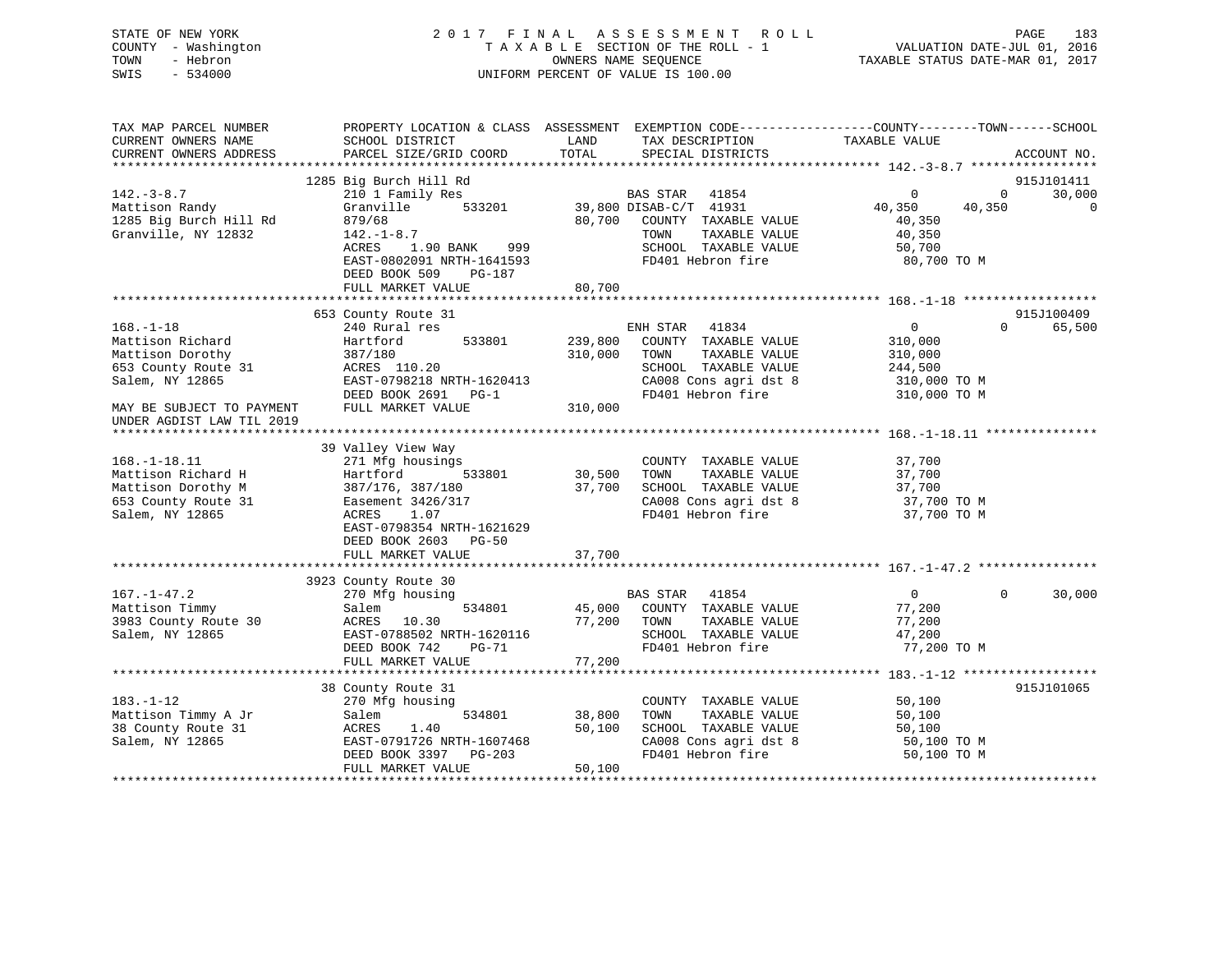## STATE OF NEW YORK 2 0 1 7 F I N A L A S S E S S M E N T R O L L PAGE 184 COUNTY - Washington T A X A B L E SECTION OF THE ROLL - 1 VALUATION DATE-JUL 01, 2016 TOWN - Hebron OWNERS NAME SEQUENCE TAXABLE STATUS DATE-MAR 01, 2017 SWIS - 534000 UNIFORM PERCENT OF VALUE IS 100.00

| TAX MAP PARCEL NUMBER                         | PROPERTY LOCATION & CLASS ASSESSMENT EXEMPTION CODE---------------COUNTY-------TOWN------SCHOOL |               |                                      |                |                    |
|-----------------------------------------------|-------------------------------------------------------------------------------------------------|---------------|--------------------------------------|----------------|--------------------|
| CURRENT OWNERS NAME<br>CURRENT OWNERS ADDRESS | SCHOOL DISTRICT<br>PARCEL SIZE/GRID COORD                                                       | LAND<br>TOTAL | TAX DESCRIPTION<br>SPECIAL DISTRICTS | TAXABLE VALUE  | ACCOUNT NO.        |
|                                               |                                                                                                 |               |                                      |                |                    |
|                                               | 3938 County Route 30                                                                            |               |                                      |                | 915J100434         |
| $167. - 1 - 25.3$                             | 210 1 Family Res                                                                                |               | COUNTY TAXABLE VALUE                 | 70,000         |                    |
| Mattison Timothy A Sr.                        | Salem<br>534801                                                                                 | 26,300        | TAXABLE VALUE<br>TOWN                | 70,000         |                    |
| 3823 County Route 30                          | FRNT 240.00 DPTH 150.00                                                                         | 70,000        | SCHOOL TAXABLE VALUE                 | 70,000         |                    |
| Salem, NY 12865                               | EAST-0789360 NRTH-1620758                                                                       |               | FD401 Hebron fire                    | 70,000 TO M    |                    |
|                                               | DEED BOOK 2815 PG-213                                                                           |               |                                      |                |                    |
|                                               | FULL MARKET VALUE                                                                               | 70,000        |                                      |                |                    |
|                                               |                                                                                                 |               |                                      |                |                    |
|                                               | State Route 22                                                                                  |               |                                      |                | 915J101739         |
| $186. - 1 - 17$                               | 322 Rural vac>10                                                                                |               | COUNTY TAXABLE VALUE                 | 33,900         |                    |
| Mattison William J                            | 534801<br>Salem                                                                                 | 33,900        | TAXABLE VALUE<br>TOWN                | 33,900         |                    |
| 6358 State Route 22                           | 2996/271                                                                                        | 33,900        | SCHOOL TAXABLE VALUE 33,900          |                |                    |
| Salem, NY 12865                               | ACRES 12.91                                                                                     |               | FD401 Hebron fire                    | 33,900 TO M    |                    |
|                                               | EAST-0817138 NRTH-1610595                                                                       |               |                                      |                |                    |
|                                               | DEED BOOK 2993 PG-233                                                                           |               |                                      |                |                    |
|                                               | FULL MARKET VALUE                                                                               | 33,900        |                                      |                |                    |
|                                               |                                                                                                 |               |                                      |                |                    |
|                                               | 170 Clark Way                                                                                   |               |                                      |                | 915J101601         |
| $169. - 1 - 18.17$                            | 312 Vac w/imprv                                                                                 |               | COUNTY TAXABLE VALUE 18,800          |                |                    |
| Maynard Thomas                                | 533201<br>Granville                                                                             | 18,300        | TAXABLE VALUE<br>TOWN                | 18,800         |                    |
| 396 Essex Rd                                  | ACRES 10.10                                                                                     | 18,800        | SCHOOL TAXABLE VALUE                 | 18,800         |                    |
| Westbrook, CT 06498                           | EAST-0813977 NRTH-1626085                                                                       |               | FD401 Hebron fire                    | 18,800 TO M    |                    |
|                                               | DEED BOOK 1868 PG-213                                                                           |               |                                      |                |                    |
|                                               | FULL MARKET VALUE                                                                               | 18,800        |                                      |                |                    |
|                                               | 6577 State Route 22                                                                             |               |                                      |                | 915J100570         |
| $177. - 1 - 10$                               | 210 1 Family Res                                                                                |               | BAS STAR 41854                       | $\overline{0}$ | $\Omega$<br>30,000 |
| Maynard Wayne                                 | Salem<br>534801                                                                                 |               | 24,000 COUNTY TAXABLE VALUE          | 133,200        |                    |
| Maynard Terri Lea                             | FRNT 90.00 DPTH 124.00                                                                          | 133,200 TOWN  | TAXABLE VALUE                        | 133,200        |                    |
| 6577 State Route 22                           | ACRES 0.26 BANK<br>26                                                                           |               | SCHOOL TAXABLE VALUE                 | 103,200        |                    |
| Salem, NY 12865                               | EAST-0815152 NRTH-1616316                                                                       |               | FD401 Hebron fire                    | 133,200 TO M   |                    |
|                                               | DEED BOOK 734<br>PG-149                                                                         |               |                                      |                |                    |
|                                               | FULL MARKET VALUE                                                                               | 133,200       |                                      |                |                    |
|                                               |                                                                                                 |               |                                      |                |                    |
|                                               | Indian Head Way                                                                                 |               |                                      |                | 915J101475         |
| $170. - 1 - 13$                               | 314 Rural vac<10                                                                                |               | COUNTY TAXABLE VALUE                 | 3,500          |                    |
| Mazzone Gary                                  | 533201<br>Granville                                                                             | 3,500         | TOWN<br>TAXABLE VALUE                | 3,500          |                    |
| Mazzone Joan                                  | 2.87<br>ACRES                                                                                   | 3,500         | SCHOOL TAXABLE VALUE                 | 3,500          |                    |
| 5 Petticoat Ln                                | EAST-0816939 NRTH-1619174                                                                       |               | FD401 Hebron fire                    | 3,500 TO M     |                    |
| Broad Brook, CT 06016                         | DEED BOOK 3432 PG-260                                                                           |               |                                      |                |                    |
|                                               | FULL MARKET VALUE                                                                               | 3,500         |                                      |                |                    |
|                                               |                                                                                                 |               |                                      |                |                    |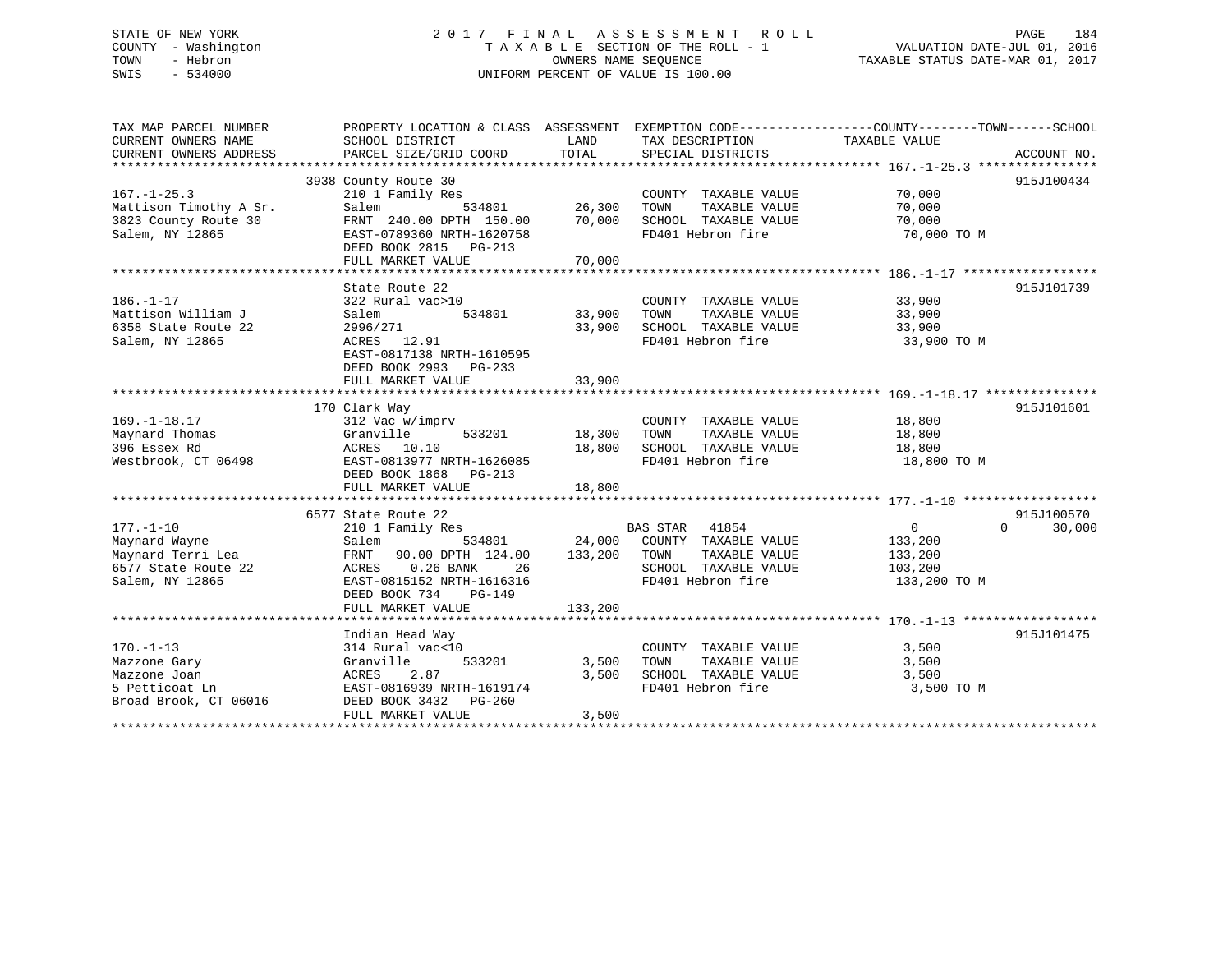## STATE OF NEW YORK 2 0 1 7 F I N A L A S S E S S M E N T R O L L PAGE 185 COUNTY - Washington T A X A B L E SECTION OF THE ROLL - 1 VALUATION DATE-JUL 01, 2016 TOWN - Hebron OWNERS NAME SEQUENCE TAXABLE STATUS DATE-MAR 01, 2017 SWIS - 534000 UNIFORM PERCENT OF VALUE IS 100.00

| TAX MAP PARCEL NUMBER<br>CURRENT OWNERS NAME<br>CURRENT OWNERS ADDRESS                                                                                                                                                                         | PROPERTY LOCATION & CLASS ASSESSMENT EXEMPTION CODE----------------COUNTY-------TOWN------SCHOOL<br>SCHOOL DISTRICT                                                                                                                                               |                  | LAND TAX DESCRIPTION TAXABLE VALUE COORD TOTAL SPECIAL DISTRICTS                                                                                    |                       |                    |
|------------------------------------------------------------------------------------------------------------------------------------------------------------------------------------------------------------------------------------------------|-------------------------------------------------------------------------------------------------------------------------------------------------------------------------------------------------------------------------------------------------------------------|------------------|-----------------------------------------------------------------------------------------------------------------------------------------------------|-----------------------|--------------------|
| $170. - 1 - 13.8$<br>Mazzone Gary L<br>Mazzone Joan D<br>Mazzone Joan D<br>BACRES 5.02<br>120,200<br>S Petticoat Ln<br>EAST-0816811 NRTH-1618797<br>Broad Brook, CT 06016<br>DEED BOOK 828<br>PG-32                                            | 334 Indian Head Way<br>(1)<br>11y Res 533201 42,000 TOWN<br>210 1 Family Res<br>Granville                                                                                                                                                                         |                  | COUNTY TAXABLE VALUE 120,200<br>TOWN TAXABLE VALUE 120,200<br>FD401 Hebron fire                                                                     | 120,200 TO M          | 915J101274         |
|                                                                                                                                                                                                                                                | 269 Little Burch Hill Rd                                                                                                                                                                                                                                          |                  |                                                                                                                                                     |                       | 915J101255         |
| 151.-1-16.3<br>Mccasland Donald F (Granville 533201 52,800<br>Mccasland Mavis K (ACRES 5.41 BANK 999 139,800<br>269 Little Burch Hill Rd EAST-0800526 NRTH-1635014<br>139,800<br>139,800<br>269 Little Nur 12832<br>269 Little Nur 12832<br>26 | ACRES 5.41 BANK 999 139,800 TOWN TAXABLE VALUE 139,800 EAST-0800526 NRTH-1635014 SCHOOL TAXABLE VALUE 109,800<br>FULL MARKET VALUE                                                                                                                                | 139,800          | 533201 62,800 COUNTY TAXABLE VALUE 139,800<br>FD401 Hebron fire 139,800 TO M                                                                        | $\overline{0}$        | $\Omega$<br>30,000 |
|                                                                                                                                                                                                                                                |                                                                                                                                                                                                                                                                   |                  |                                                                                                                                                     |                       |                    |
| $151. - 1 - 22.5$<br>Nocasland Donald F<br>Mccasland Mavis K<br>269 Little Burch Hill Rd<br>Granville, NY 12832                                                                                                                                | Little Burch Hill Rd<br>214 Rural vac<10<br>Granville 533201 40,600 TOWN TAXABLE VALUE 40,600<br>7.00 Ad 40,600 SCHOOL TAXABLE VALUE 40,600<br>ACRES 9.30 FD401 Hebron fire 40,600 TO M<br>EAST-0800802 NRTH-1635861<br>DEED BOOK 487 PG-148<br>FULL MARKET VALUE | 40,600           | COUNTY TAXABLE VALUE 40,600                                                                                                                         |                       | 915J101197         |
| $151. - 1 - 15$<br>151.-1-15 المساب الساب المسابرة التي يوم المسابرة المسابرة المسابرة التي يوم المسابرة التي المسابرة التي التي<br>McCasland Jesse 1988 (1988) Granville 533201<br>269 Little Burch Hill Rd 6.9 Ac<br>Granville, NY 12832     | 292 Little Burch Hill Rd<br>ACRES 8.60<br>EAST-0801023 NRTH-1635064<br>DEED BOOK 2308 PG-87                                                                                                                                                                       |                  | al vac<10<br>19,200 COUNTY TAXABLE VALUE 39,200<br>19,200 TOWN TAXABLE VALUE 39,200<br>39,200 SCHOOL TAXABLE VALUE 39,200<br>8.60 FD401 Hebron fire | 39,200 TO M           | 915J100098         |
| 184.-1-19.1<br>McCauliffe James<br>McCauliffe Janice<br>Salem, NY 12832                                                                                                                                                                        | Scott Lake Rd<br>314 Rural vac<10<br>534801 14,000<br>Salem<br>p/o lot 1<br>ACRES 4.01<br>EAST-0796982 NRTH-1601797<br>DEED BOOK 2229 PG-131<br>FULL MARKET VALUE                                                                                                 | 14,000<br>14,000 | COUNTY TAXABLE VALUE<br>CA008 Cons agri dst 8 14,000 TO M<br>FD401 Hebron fire                                                                      | 14,000<br>14,000 TO M |                    |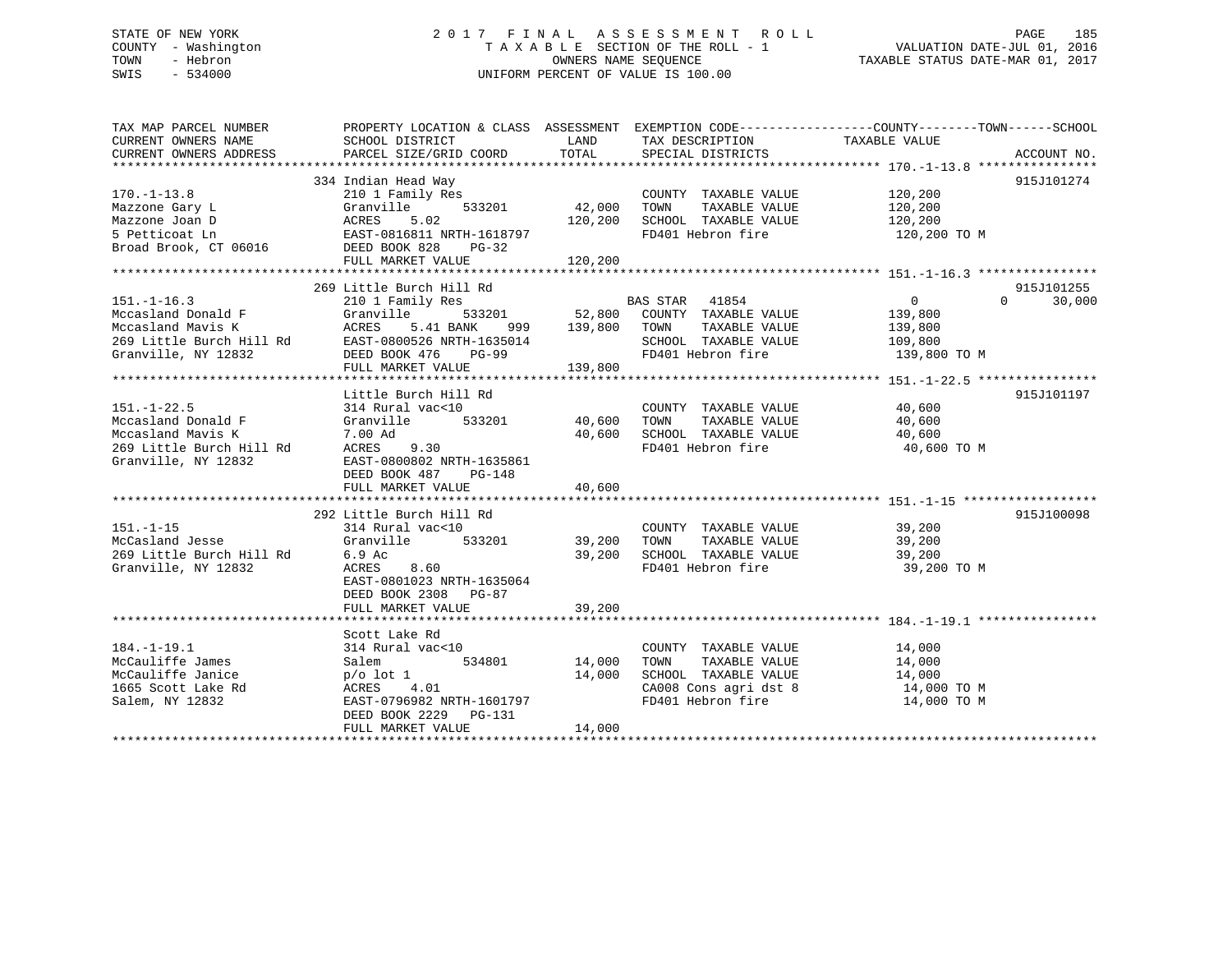## STATE OF NEW YORK 2 0 1 7 F I N A L A S S E S S M E N T R O L L PAGE 186 COUNTY - Washington T A X A B L E SECTION OF THE ROLL - 1 VALUATION DATE-JUL 01, 2016 TOWN - Hebron OWNERS NAME SEQUENCE TAXABLE STATUS DATE-MAR 01, 2017 SWIS - 534000 UNIFORM PERCENT OF VALUE IS 100.00

| TAX MAP PARCEL NUMBER                                                                                                                                                                                                                                                                                    |                                                                                                                  |                          |                                                                        | PROPERTY LOCATION & CLASS ASSESSMENT EXEMPTION CODE---------------COUNTY-------TOWN-----SCHOOL          |            |
|----------------------------------------------------------------------------------------------------------------------------------------------------------------------------------------------------------------------------------------------------------------------------------------------------------|------------------------------------------------------------------------------------------------------------------|--------------------------|------------------------------------------------------------------------|---------------------------------------------------------------------------------------------------------|------------|
| CURRENT OWNERS NAME                                                                                                                                                                                                                                                                                      | SCHOOL DISTRICT                                                                                                  | <b>EXAMPLE TO A LAND</b> | TAX DESCRIPTION TAXABLE VALUE                                          |                                                                                                         |            |
|                                                                                                                                                                                                                                                                                                          |                                                                                                                  |                          |                                                                        |                                                                                                         |            |
|                                                                                                                                                                                                                                                                                                          |                                                                                                                  |                          |                                                                        |                                                                                                         |            |
|                                                                                                                                                                                                                                                                                                          | 1665 Scott Lake Rd 73 PCT OF VALUE USED FOR EXEMPTION PURPOSES<br>240 Rural res 634801 143,800 BAS STAR 41854 51 |                          |                                                                        |                                                                                                         | 915J100224 |
| $184. - 1 - 29$                                                                                                                                                                                                                                                                                          |                                                                                                                  |                          |                                                                        | $51,994$ $30,000$ 0<br>0 0 30,000                                                                       |            |
|                                                                                                                                                                                                                                                                                                          |                                                                                                                  |                          |                                                                        |                                                                                                         |            |
|                                                                                                                                                                                                                                                                                                          |                                                                                                                  |                          |                                                                        |                                                                                                         |            |
|                                                                                                                                                                                                                                                                                                          |                                                                                                                  |                          |                                                                        |                                                                                                         |            |
|                                                                                                                                                                                                                                                                                                          |                                                                                                                  |                          |                                                                        |                                                                                                         |            |
|                                                                                                                                                                                                                                                                                                          |                                                                                                                  |                          |                                                                        |                                                                                                         |            |
|                                                                                                                                                                                                                                                                                                          |                                                                                                                  |                          |                                                                        |                                                                                                         |            |
| $\begin{array}{cccccccc} 184.-1-29 & 240~\text{Rural res} & 534801 & 143,800~\text{Bolm} & 534801 & 143,800~\text{Bolm} & 534801 & 143,800~\text{Bolm} & 534801 & 143,800~\text{Bolm} & 534801 & 143,800~\text{Bolm} & 534801 & 143,800~\text{Bolm} & 534801 & 143,800~\text{COUNTY} & 53484 & 0 & 0 & $ |                                                                                                                  |                          |                                                                        |                                                                                                         |            |
|                                                                                                                                                                                                                                                                                                          | 378 County Route 28                                                                                              |                          |                                                                        |                                                                                                         |            |
| $143. - 1 - 3.5$                                                                                                                                                                                                                                                                                         | 242 Rurl res&rec                                                                                                 |                          | COUNTY TAXABLE VALUE 123,000                                           |                                                                                                         |            |
|                                                                                                                                                                                                                                                                                                          | 533201 62,000 TOWN                                                                                               |                          |                                                                        | TAXABLE VALUE 123,000                                                                                   |            |
|                                                                                                                                                                                                                                                                                                          |                                                                                                                  |                          |                                                                        |                                                                                                         |            |
|                                                                                                                                                                                                                                                                                                          |                                                                                                                  |                          | 123,000 SCHOOL TAXABLE VALUE 123,000<br>FD401 Hebron fire 123,000 TO M |                                                                                                         |            |
|                                                                                                                                                                                                                                                                                                          |                                                                                                                  |                          |                                                                        |                                                                                                         |            |
| 143.-1-3.5<br>McCauliffe James H (1932)<br>McCauliffe Janice H (1933201 62,000<br>123,000<br>123,000<br>123,000<br>Salem, NY 12865<br>23,000<br>23,000<br>23,000<br>23,000<br>23,000<br>23,000<br>23,000<br>23,000<br>23,000<br>23,000<br>23,000<br>23,000<br>23,000                                     |                                                                                                                  | 123,000                  |                                                                        |                                                                                                         |            |
|                                                                                                                                                                                                                                                                                                          |                                                                                                                  |                          |                                                                        |                                                                                                         |            |
|                                                                                                                                                                                                                                                                                                          |                                                                                                                  |                          |                                                                        |                                                                                                         |            |
|                                                                                                                                                                                                                                                                                                          |                                                                                                                  |                          |                                                                        |                                                                                                         |            |
|                                                                                                                                                                                                                                                                                                          |                                                                                                                  |                          |                                                                        |                                                                                                         |            |
|                                                                                                                                                                                                                                                                                                          |                                                                                                                  |                          |                                                                        |                                                                                                         |            |
|                                                                                                                                                                                                                                                                                                          |                                                                                                                  |                          |                                                                        |                                                                                                         |            |
|                                                                                                                                                                                                                                                                                                          |                                                                                                                  |                          |                                                                        |                                                                                                         |            |
|                                                                                                                                                                                                                                                                                                          |                                                                                                                  |                          |                                                                        |                                                                                                         |            |
|                                                                                                                                                                                                                                                                                                          |                                                                                                                  |                          |                                                                        |                                                                                                         |            |
|                                                                                                                                                                                                                                                                                                          | 1723 Scott Lake Rd                                                                                               |                          |                                                                        |                                                                                                         |            |
| $184. - 1 - 29.1$                                                                                                                                                                                                                                                                                        | 314 Rural vac<10                                                                                                 |                          |                                                                        |                                                                                                         |            |
|                                                                                                                                                                                                                                                                                                          |                                                                                                                  |                          |                                                                        |                                                                                                         |            |
|                                                                                                                                                                                                                                                                                                          |                                                                                                                  |                          |                                                                        |                                                                                                         |            |
| $[34. -1-29.1$ McCauliffe Jason 534801 534801 31,100<br>McCauliffe Heidi ACRES 4.80 31,100<br>15 Williams St EAST-0796417 NRTH-1602200<br>29 DEED BOX 21965 EULL MARKET VALUE 31,100<br>29 DEED BOX 21965 EULL MARKET VALUE 31,100                                                                       |                                                                                                                  |                          |                                                                        | SCHOOL TAXABLE VALUE $31,100$<br>CA008 Cons agri dst 8 $31,100$ TO M<br>FD401 Hebron fire $31,100$ TO M |            |
|                                                                                                                                                                                                                                                                                                          |                                                                                                                  |                          |                                                                        |                                                                                                         |            |
| Salem, NY 12865                                                                                                                                                                                                                                                                                          | FULL MARKET VALUE                                                                                                | 31,100                   |                                                                        |                                                                                                         |            |
|                                                                                                                                                                                                                                                                                                          |                                                                                                                  |                          |                                                                        |                                                                                                         |            |
|                                                                                                                                                                                                                                                                                                          | County Route 28                                                                                                  |                          |                                                                        |                                                                                                         |            |
| $143. - 1 - 3.2$                                                                                                                                                                                                                                                                                         | 314 Rural vac<10                                                                                                 |                          | COUNTY TAXABLE VALUE 2,000                                             |                                                                                                         |            |
|                                                                                                                                                                                                                                                                                                          |                                                                                                                  | 533201 2,000 TOWN        |                                                                        | TAXABLE VALUE 2,000                                                                                     |            |
| Mccauliffe MaryJane $\begin{array}{l}$ FRNT 150.00 DPTH 240.00 $\end{array}$ 2,000 SCHOOL TAXABLE VALUE $\begin{array}{l} 2,000 \\ 2,000 \end{array}$ 2,000 1001 County Route 28 $\begin{array}{l} 2,000 \\ 2,000 \end{array}$                                                                           |                                                                                                                  |                          |                                                                        |                                                                                                         |            |
|                                                                                                                                                                                                                                                                                                          |                                                                                                                  |                          |                                                                        | 2,000 TO M                                                                                              |            |
| Granville, NY 12832                                                                                                                                                                                                                                                                                      | EAST-0813209 NRTH-1647257                                                                                        |                          |                                                                        |                                                                                                         |            |
|                                                                                                                                                                                                                                                                                                          | DEED BOOK 772<br>PG-168                                                                                          |                          |                                                                        |                                                                                                         |            |
|                                                                                                                                                                                                                                                                                                          | FULL MARKET VALUE                                                                                                | 2,000                    |                                                                        |                                                                                                         |            |
|                                                                                                                                                                                                                                                                                                          |                                                                                                                  |                          |                                                                        |                                                                                                         |            |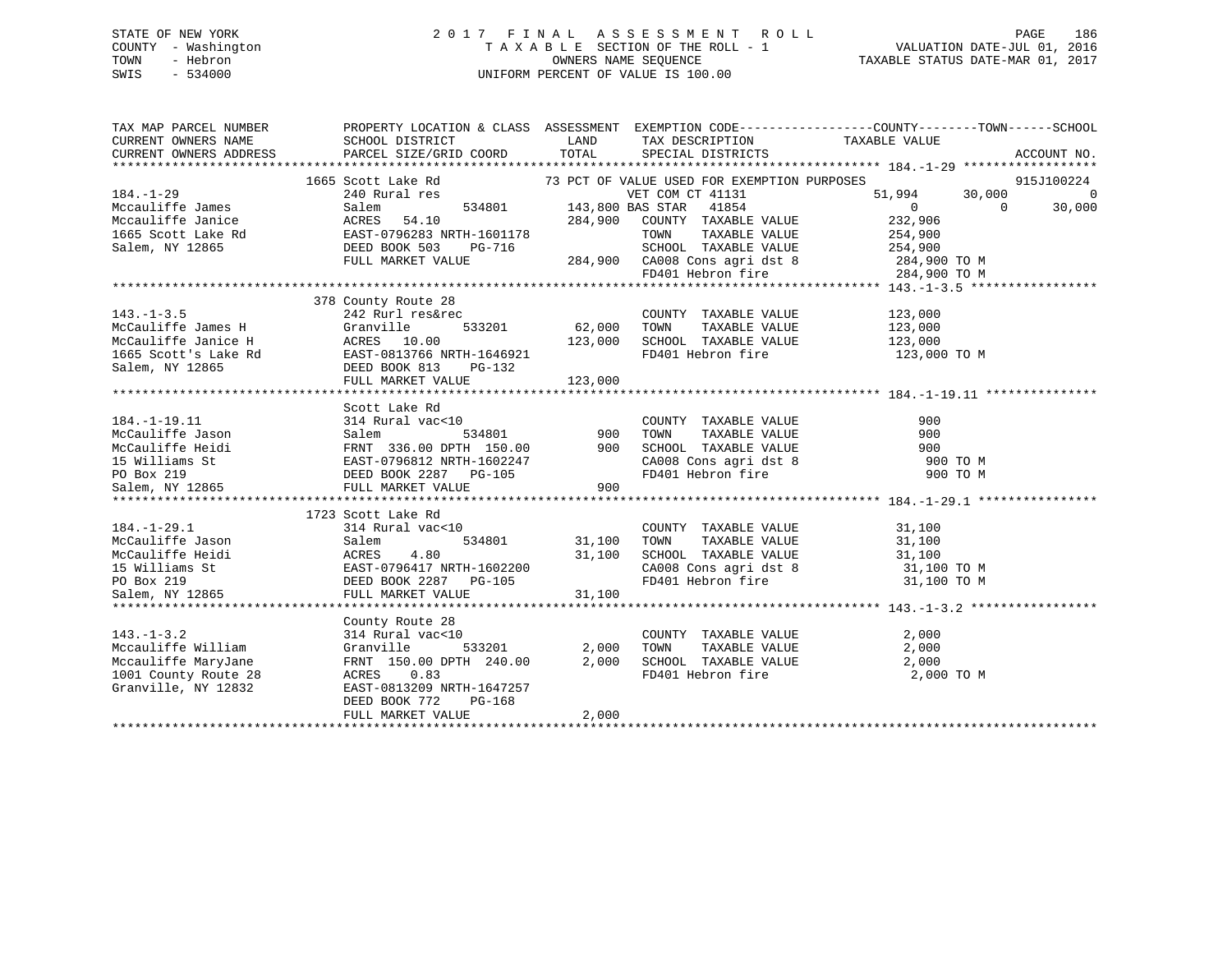## STATE OF NEW YORK 2 0 1 7 F I N A L A S S E S S M E N T R O L L PAGE 187 COUNTY - Washington T A X A B L E SECTION OF THE ROLL - 1 VALUATION DATE-JUL 01, 2016 TOWN - Hebron OWNERS NAME SEQUENCE TAXABLE STATUS DATE-MAR 01, 2017 SWIS - 534000 UNIFORM PERCENT OF VALUE IS 100.00

| TAX MAP PARCEL NUMBER<br>CURRENT OWNERS NAME<br>CURRENT OWNERS ADDRESS                                                         | PROPERTY LOCATION & CLASS ASSESSMENT EXEMPTION CODE----------------COUNTY-------TOWN------SCHOOL<br>SCHOOL DISTRICT<br>PARCEL SIZE/GRID COORD                                   | LAND<br>TOTAL                | TAX DESCRIPTION<br>SPECIAL DISTRICTS                                                                         | TAXABLE VALUE                                               | ACCOUNT NO.        |
|--------------------------------------------------------------------------------------------------------------------------------|---------------------------------------------------------------------------------------------------------------------------------------------------------------------------------|------------------------------|--------------------------------------------------------------------------------------------------------------|-------------------------------------------------------------|--------------------|
| $143. - 1 - 24.1$<br>McChesney Mark P<br>McChesney Margaret M<br>1363 Danby Rd<br>Pawlet, VT 05761<br>************************ | 580 West Green Pond Way<br>260 Seasonal res - WTRFNT<br>Granville<br>533201<br>ACRES<br>1.00<br>EAST-0815332 NRTH-1644180<br>DEED BOOK 2324 PG-326<br>FULL MARKET VALUE         | 70,000<br>103,200<br>103,200 | COUNTY TAXABLE VALUE<br>TAXABLE VALUE<br>TOWN<br>SCHOOL TAXABLE VALUE<br>FD401 Hebron fire                   | 103,200<br>103,200<br>103,200<br>103,200 TO M               | 915J101412         |
| $143. - 1 - 14$<br>McChesney Scott L<br>McChesney Phoebe Pierson<br>1119 Kelley Hill Rd<br>Pawlet, VT 05761                    | 127 East Green Pond Way<br>260 Seasonal res - WTRFNT<br>Granville<br>533201<br>ACRES<br>1.20<br>EAST-0816187 NRTH-1643309<br>DEED BOOK 1676 PG-288<br>FULL MARKET VALUE         | 70,700<br>112,500<br>112,500 | COUNTY TAXABLE VALUE<br>TOWN<br>TAXABLE VALUE<br>SCHOOL TAXABLE VALUE<br>FD401 Hebron fire                   | 112,500<br>112,500<br>112,500<br>112,500 TO M               | 915J100597         |
|                                                                                                                                | East Green Pond Way                                                                                                                                                             |                              |                                                                                                              |                                                             |                    |
| $143. - 1 - 5.1$<br>McClellan Jon S<br>McClellan Sandra G<br>67 East High St<br>Salem, NY 12865                                | 311 Res vac land - WTRFNT<br>Granville<br>533201<br>ACRES<br>1.76<br>EAST-0815377 NRTH-1644608<br>DEED BOOK 3593 PG-96                                                          | 67,500<br>67,500             | COUNTY TAXABLE VALUE<br>TAXABLE VALUE<br>TOWN<br>SCHOOL TAXABLE VALUE<br>FD401 Hebron fire                   | 67,500<br>67,500<br>67,500<br>67,500 TO M                   |                    |
|                                                                                                                                | FULL MARKET VALUE                                                                                                                                                               | 67,500                       |                                                                                                              |                                                             |                    |
| $143. - 1 - 6$<br>McClellan Jon S<br>McClellen Sandra G<br>PO Box 603<br>Salem, NY 12865                                       | 211 East Green Pond Way<br>260 Seasonal res - WTRFNT<br>Granville<br>533201<br>737/95<br>ACRES 25.50<br>EAST-0815973 NRTH-1645390<br>DEED BOOK 2959 PG-238<br>FULL MARKET VALUE | 65,600<br>192,500<br>192,500 | COUNTY TAXABLE VALUE<br>TAXABLE VALUE<br>TOWN<br>SCHOOL TAXABLE VALUE<br>FD401 Hebron fire                   | 192,500<br>192,500<br>192,500<br>192,500 TO M               | 915J100416         |
|                                                                                                                                |                                                                                                                                                                                 |                              |                                                                                                              |                                                             |                    |
| $169. - 1 - 18.41$<br>McCloud Douglas W Jr.<br>59 Clark Way<br>Salem, NY 12865                                                 | 59 Clark Way<br>270 Mfg housing<br>Granville<br>533201<br>3.50<br>ACRES<br>EAST-0815127 NRTH-1622784<br>DEED BOOK 2852 PG-330                                                   | 27,900<br>74,600             | BAS STAR 41854<br>COUNTY TAXABLE VALUE<br>TAXABLE VALUE<br>TOWN<br>SCHOOL TAXABLE VALUE<br>FD401 Hebron fire | $\overline{0}$<br>74,600<br>74,600<br>44,600<br>74,600 TO M | $\Omega$<br>30,000 |
|                                                                                                                                | FULL MARKET VALUE                                                                                                                                                               | 74,600                       |                                                                                                              |                                                             |                    |
| $169. - 1 - 26.2$<br>McClure Dora<br>6719 State Route 22<br>Salem, NY 12865<br>*************************                       | 6719 State Route 22<br>314 Rural vac<10<br>Granville<br>533201<br>Lot $6/V1$<br>9.62<br>ACRES<br>EAST-0814838 NRTH-1619362<br>DEED BOOK 2735 PG-48<br>FULL MARKET VALUE         | 28,900<br>28,900<br>28,900   | COUNTY TAXABLE VALUE<br>TAXABLE VALUE<br>TOWN<br>SCHOOL TAXABLE VALUE<br>FD401 Hebron fire                   | 28,900<br>28,900<br>28,900<br>28,900 TO M                   | 915J101416         |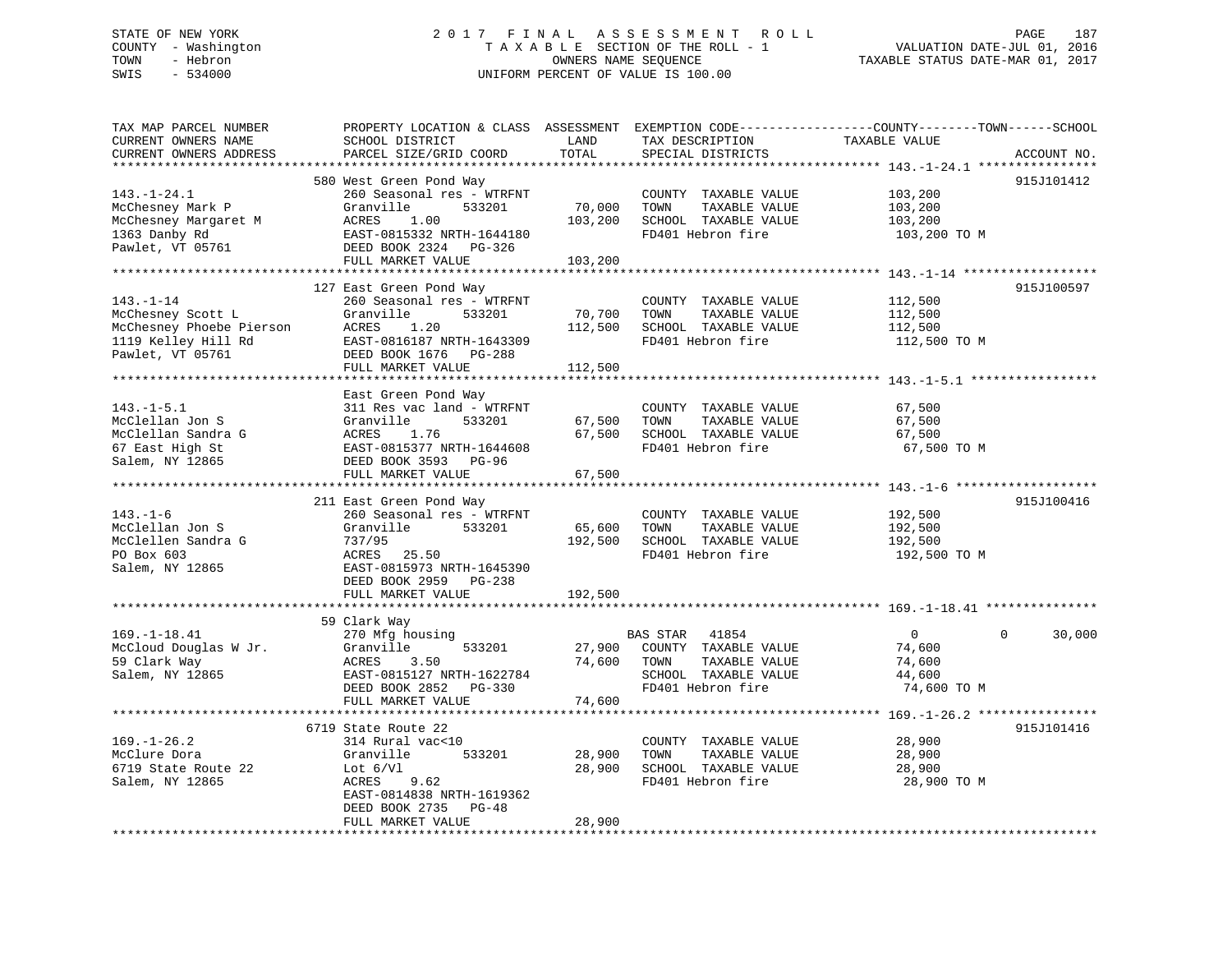## STATE OF NEW YORK 2 0 1 7 F I N A L A S S E S S M E N T R O L L PAGE 188 COUNTY - Washington T A X A B L E SECTION OF THE ROLL - 1 VALUATION DATE-JUL 01, 2016 TOWN - Hebron OWNERS NAME SEQUENCE TAXABLE STATUS DATE-MAR 01, 2017 SWIS - 534000 UNIFORM PERCENT OF VALUE IS 100.00

| TAX MAP PARCEL NUMBER<br>CURRENT OWNERS NAME<br>CURRENT OWNERS ADDRESS                                                         | PROPERTY LOCATION & CLASS ASSESSMENT<br>SCHOOL DISTRICT<br>PARCEL SIZE/GRID COORD                                                                                              | LAND<br>TOTAL                 | EXEMPTION CODE-----------------COUNTY-------TOWN------SCHOOL<br>TAX DESCRIPTION<br>SPECIAL DISTRICTS                                                      | TAXABLE VALUE                                                                  | ACCOUNT NO.                                          |
|--------------------------------------------------------------------------------------------------------------------------------|--------------------------------------------------------------------------------------------------------------------------------------------------------------------------------|-------------------------------|-----------------------------------------------------------------------------------------------------------------------------------------------------------|--------------------------------------------------------------------------------|------------------------------------------------------|
| $144. - 1 - 26.1$<br>Mccoy Laura<br>7708 State Route 22<br>Granville, NY 12832                                                 | 7708 State Route 22<br>240 Rural res<br>Granville<br>533201<br>ACRES 92.90<br>EAST-0821309 NRTH-1642274                                                                        | 156,100<br>194,700            | COUNTY TAXABLE VALUE<br>TOWN<br>TAXABLE VALUE<br>SCHOOL TAXABLE VALUE<br>CA001 Cons agri dst 1                                                            | 194,700<br>194,700<br>194,700<br>194,700 TO                                    | 915J100417                                           |
|                                                                                                                                | DEED BOOK 230<br>PG-149<br>FULL MARKET VALUE                                                                                                                                   | 194,700                       | FD401 Hebron fire                                                                                                                                         | 194,700 TO M                                                                   |                                                      |
|                                                                                                                                |                                                                                                                                                                                |                               |                                                                                                                                                           |                                                                                |                                                      |
| $142. - 3 - 8.2$<br>Mccrary-Blay Diane<br>1318 Big Burch Hill Rd<br>Granville, NY 12832                                        | 1318 Big Burch Hill Rd<br>240 Rural res<br>533201<br>Granville<br>$142. - 1 - 8.2$<br>ACRES 13.10<br>EAST-0802176 NRTH-1640801<br>DEED BOOK 554<br>PG-297<br>FULL MARKET VALUE | 63,000<br>282,700<br>282,700  | ENH STAR 41834<br>COUNTY TAXABLE VALUE<br>TOWN<br>TAXABLE VALUE<br>SCHOOL TAXABLE VALUE<br>FD401 Hebron fire                                              | $\Omega$<br>282,700<br>282,700<br>217,200<br>282,700 TO M                      | 915J101082<br>$\Omega$<br>65,500                     |
|                                                                                                                                |                                                                                                                                                                                |                               |                                                                                                                                                           |                                                                                |                                                      |
|                                                                                                                                | 6614 State Route 22                                                                                                                                                            |                               |                                                                                                                                                           |                                                                                | 915J101729                                           |
| $170. - 1 - 12.3$<br>Mccray Shenette L<br>PO Box 194<br>Salem, NY 12865                                                        | 210 1 Family Res<br>Salem<br>534801<br>ACRES<br>2.93 BANK<br>999<br>EAST-0815555 NRTH-1617382<br>DEED BOOK 825<br>$PG-30$<br>FULL MARKET VALUE                                 | 123,400                       | 41854<br>BAS STAR<br>36,800 COUNTY TAXABLE VALUE<br>TOWN<br>TAXABLE VALUE<br>SCHOOL TAXABLE VALUE<br>CA008 Cons agri dst 8<br>123,400 FD401 Hebron fire   | $\overline{0}$<br>123,400<br>123,400<br>93,400<br>123,400 TO M<br>123,400 TO M | $\Omega$<br>30,000                                   |
|                                                                                                                                |                                                                                                                                                                                |                               |                                                                                                                                                           |                                                                                |                                                      |
| $153. - 1 - 10$<br>McCullough Patrick<br>562 E Shore Dr<br>Adirondack, NY 12808                                                | State Route 22<br>322 Rural vac>10<br>Granville<br>533201<br>ACRES 48.80<br>EAST-0820617 NRTH-1634972<br>DEED BOOK 1846 PG-59<br>FULL MARKET VALUE                             | 114,200<br>114,200<br>114,200 | COUNTY TAXABLE VALUE<br>TOWN<br>TAXABLE VALUE<br>SCHOOL TAXABLE VALUE<br>CA008 Cons agri dst 8<br>FD401 Hebron fire                                       | 114,200<br>114,200<br>114,200<br>114,200 TO M<br>114,200 TO M                  | 915J100127                                           |
|                                                                                                                                |                                                                                                                                                                                |                               |                                                                                                                                                           |                                                                                |                                                      |
| $152. - 2 - 33.5$<br>McDermott John<br>McDermott Laura<br>281 Lang Hill Rd<br>Granville, NY 12832<br>MAY BE SUBJECT TO PAYMENT | 281 Lang Hill Rd<br>117 Horse farm<br>Granville<br>533201<br>ACRES 42.70<br>EAST-0811400 NRTH-1637050<br>DEED BOOK 690<br><b>PG-155</b><br>FULL MARKET VALUE                   | 361,400<br>361,400            | 41720<br>AG DIST<br>123,300 BAS STAR 41854<br>COUNTY TAXABLE VALUE<br>TOWN<br>TAXABLE VALUE<br>SCHOOL TAXABLE VALUE<br>CA008 Cons agri dst 8<br>60,400 EX | 60,400<br>$\overline{0}$<br>301,000<br>301,000<br>271,000<br>301,000 TO M      | 915J100382<br>60,400<br>60,400<br>$\Omega$<br>30,000 |
| UNDER AGDIST LAW TIL 2021                                                                                                      |                                                                                                                                                                                |                               | FD401 Hebron fire                                                                                                                                         | 361,400 TO M                                                                   |                                                      |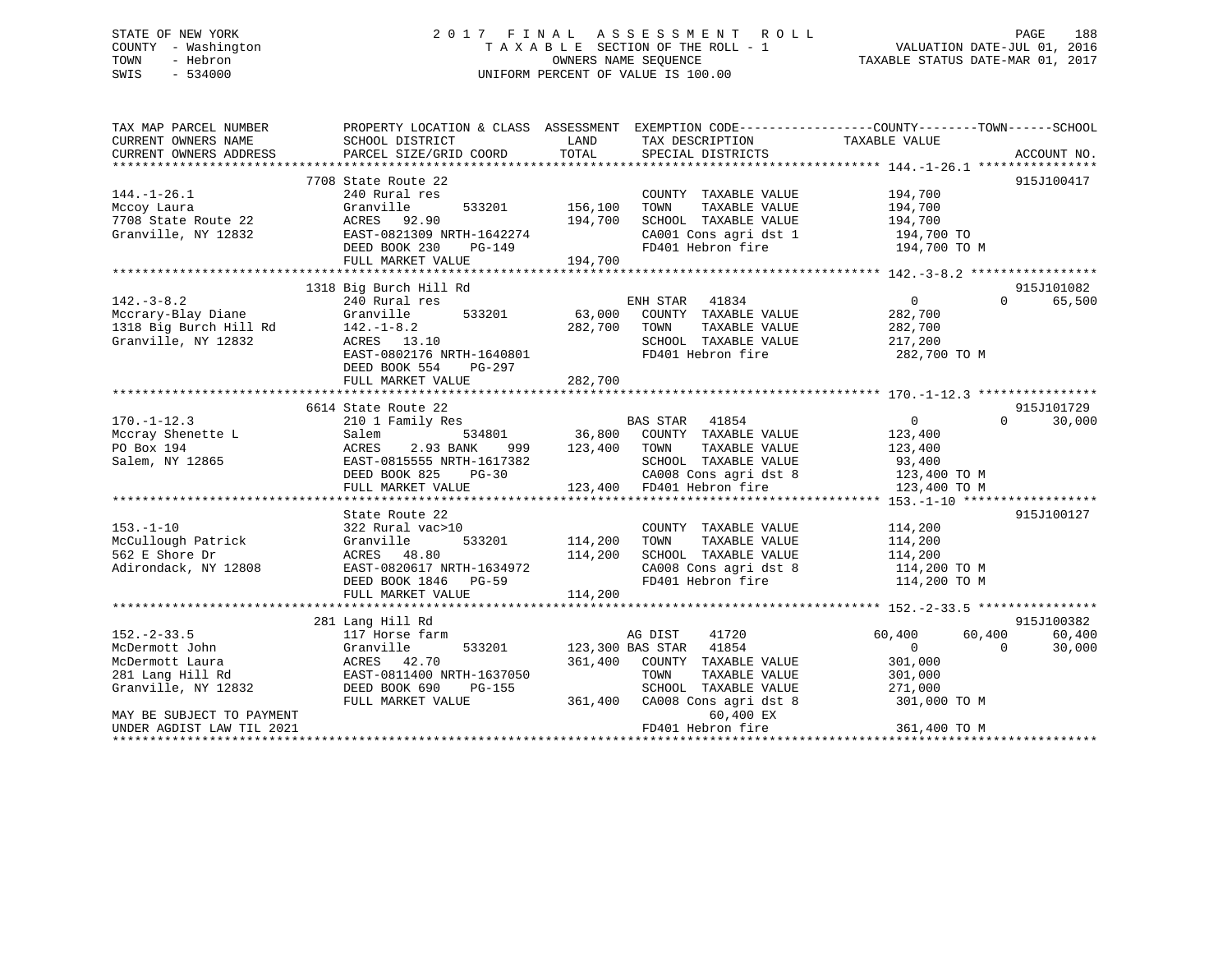| TOWN<br>SWIS | STATE OF NEW YORK<br>COUNTY - Washington<br>- Hebron<br>$-534000$ |                                                         |      | 2017 FINAL ASSESSMENT ROLL<br>TAXABLE SECTION OF THE ROLL - 1<br>OWNERS NAME SEOUENCE<br>UNIFORM PERCENT OF VALUE IS 100.00 | VALUATION DATE-JUL 01, 2016<br>TAXABLE STATUS DATE-MAR 01, 2017 | PAGE | 189 |
|--------------|-------------------------------------------------------------------|---------------------------------------------------------|------|-----------------------------------------------------------------------------------------------------------------------------|-----------------------------------------------------------------|------|-----|
|              | TAX MAP PARCEL NUMBER<br>CURRENT OWNERS NAME                      | PROPERTY LOCATION & CLASS ASSESSMENT<br>SCHOOL DISTRICT | LAND | EXEMPTION CODE-----------------COUNTY-------TOWN------SCHOOL<br>TAX DESCRIPTION                                             | TAXABLE VALUE                                                   |      |     |

| condumni omnuno immid                |                           |              |                              |                      |             |
|--------------------------------------|---------------------------|--------------|------------------------------|----------------------|-------------|
| CURRENT OWNERS ADDRESS               | PARCEL SIZE/GRID COORD    | TOTAL        | SPECIAL DISTRICTS            |                      | ACCOUNT NO. |
|                                      |                           |              |                              |                      |             |
|                                      | County Route 30           |              |                              |                      | 915J100204  |
| $167. - 1 - 31$                      | 314 Rural vac<10          |              | COUNTY TAXABLE VALUE         | 27,100               |             |
| McDowell Douglas Duncan Truste Salem | 534801                    | 27,100       | TOWN<br>TAXABLE VALUE        | 27,100               |             |
| McDowell Judith Ann Trustee          | Family Trust              |              | 27,100 SCHOOL TAXABLE VALUE  | 27,100               |             |
| 4501 Austin Dr                       | 466/43                    |              | FD401 Hebron fire            | 27,100 TO M          |             |
| North Little Rock, AR 72116          | ACRES<br>8.40             |              |                              |                      |             |
|                                      | EAST-0788741 NRTH-1621935 |              |                              |                      |             |
|                                      | DEED BOOK 3686 PG-320     |              |                              |                      |             |
|                                      | FULL MARKET VALUE         | 27,100       |                              |                      |             |
|                                      |                           |              |                              |                      |             |
|                                      | 21 Clark Way              |              |                              |                      | 915J101789  |
| $169. - 1 - 18.24$                   | 210 1 Family Res          |              | BAS STAR 41854               | 0<br>$\Omega$        | 30,000      |
| McFarren Ashley                      | Granville<br>533201       |              | 32,200 COUNTY TAXABLE VALUE  | 67,100               |             |
| 21 Clark Way                         | Lot                       |              | 67,100 TOWN<br>TAXABLE VALUE | 67,100               |             |
| Salem, NY 12865                      | ACRES 1.08                |              | SCHOOL TAXABLE VALUE         | 37,100               |             |
|                                      | EAST-0815852 NRTH-1623230 |              | FD401 Hebron fire            | 67,100 TO M          |             |
|                                      | DEED BOOK 2813 PG-290     |              |                              |                      |             |
|                                      | FULL MARKET VALUE         | 67,100       |                              |                      |             |
|                                      |                           |              |                              |                      |             |
|                                      | 460 Pine Hill Rd          |              |                              |                      | 915J101418  |
| $169. - 1 - 26.5$                    | 242 Rurl res&rec          |              | ENH STAR 41834               | $\Omega$<br>$\Omega$ | 65,500      |
| Mcgivern Kenneth                     | Granville<br>533201       |              | 56,200 COUNTY TAXABLE VALUE  | 94,400               |             |
| Mcgivern Carol                       | ACRES 14.47               |              | 94,400 TOWN<br>TAXABLE VALUE | 94,400               |             |
| 460 Pine Hill Rd                     | EAST-0813063 NRTH-1619769 |              | SCHOOL TAXABLE VALUE         | 28,900               |             |
| Salem, NY 12865                      | DEED BOOK 512<br>PG-274   |              | FD401 Hebron fire            | 94,400 TO M          |             |
|                                      | FULL MARKET VALUE         | 94,400       |                              |                      |             |
|                                      |                           |              |                              |                      |             |
|                                      | Pine Hill Rd/s Off        |              |                              |                      | 915J101417  |
| $169. - 1 - 26.4$                    | 322 Rural vac>10          |              | COUNTY TAXABLE VALUE         | 8,200                |             |
| McGivern Kennneth J                  | Granville<br>533201       | 8,200        | TOWN<br>TAXABLE VALUE        | 8,200                |             |
| 460 Pine Hill Rd                     | ACRES 10.99               | 8,200        | SCHOOL TAXABLE VALUE         | 8,200                |             |
| Salem, NY 12865                      | EAST-0813512 NRTH-1619504 |              | FD401 Hebron fire            | 8,200 TO M           |             |
|                                      | DEED BOOK 925<br>$PG-12$  |              |                              |                      |             |
|                                      | FULL MARKET VALUE         | 8,200        |                              |                      |             |
|                                      |                           |              |                              |                      |             |
|                                      | 100 Barkley Ln            |              |                              |                      | 915J101148  |
| $183.2 - 1 - 27$                     | 210 1 Family Res          |              | <b>BAS STAR</b> 41854        | 0<br>$\Omega$        | 30,000      |
| McGowan David S                      | Salem<br>534801           |              | 41,500 COUNTY TAXABLE VALUE  | 162,700              |             |
| McGowan Jessica A                    | lake access               | 162,700 TOWN | TAXABLE VALUE                | 162,700              |             |
| 84 West St Apt 1                     | ACRES<br>2.62             |              | SCHOOL TAXABLE VALUE         | 132,700              |             |
| Cambridge, NY 12816                  | EAST-0787000 NRTH-1605779 |              | FD401 Hebron fire            | 162,700 TO M         |             |
|                                      | DEED BOOK 2160<br>PG-231  |              |                              |                      |             |
|                                      | FULL MARKET VALUE         | 162,700      |                              |                      |             |
|                                      |                           |              |                              |                      |             |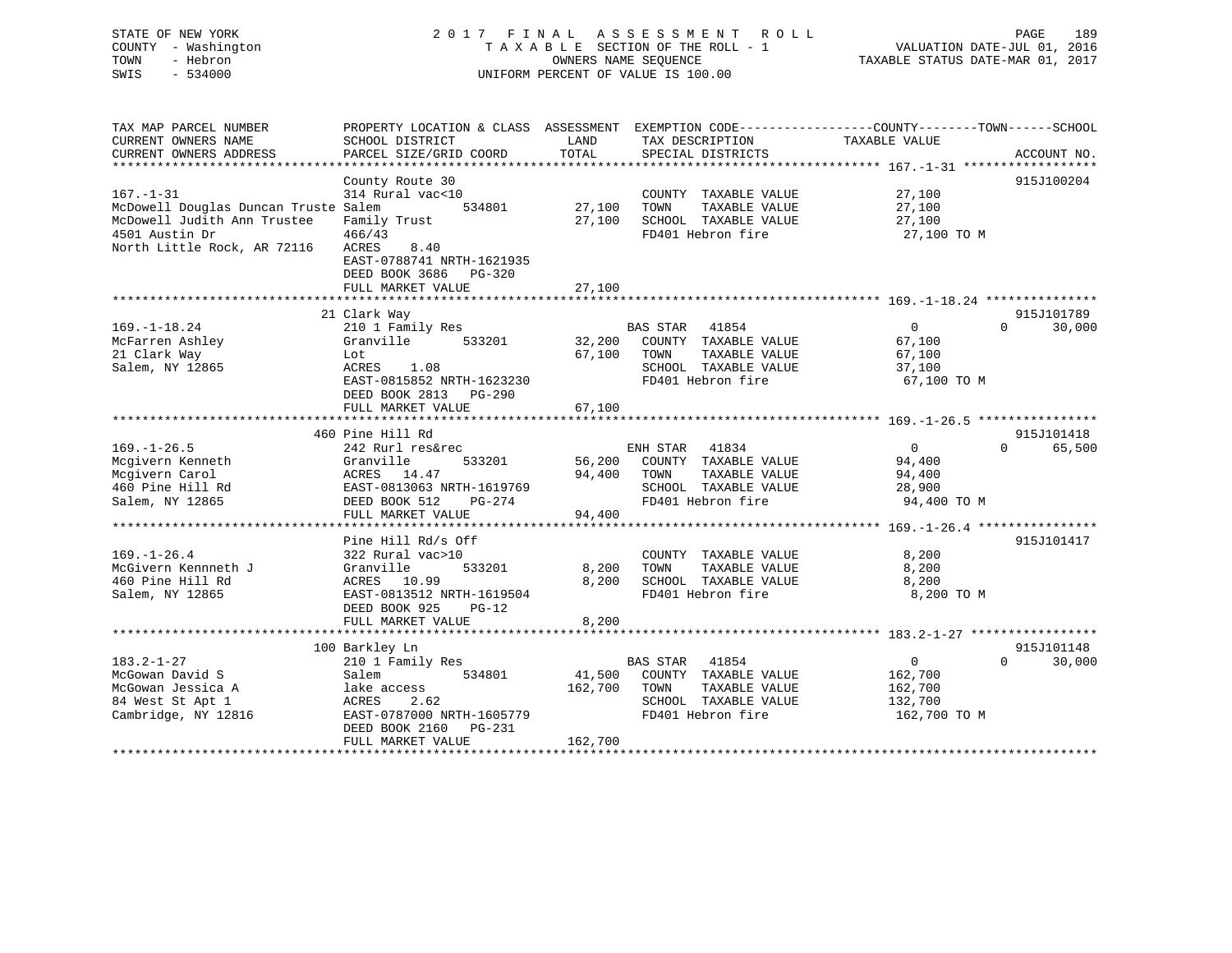## STATE OF NEW YORK 2 0 1 7 F I N A L A S S E S S M E N T R O L L PAGE 190 COUNTY - Washington T A X A B L E SECTION OF THE ROLL - 1 VALUATION DATE-JUL 01, 2016 TOWN - Hebron OWNERS NAME SEQUENCE TAXABLE STATUS DATE-MAR 01, 2017 SWIS - 534000 UNIFORM PERCENT OF VALUE IS 100.00

| TAX MAP PARCEL NUMBER<br>CURRENT OWNERS NAME<br>CURRENT OWNERS ADDRESS                                                                                                             | SCHOOL DISTRICT<br>PARCEL SIZE/GRID COORD | LAND<br>TOTAL           | TAX DESCRIPTION<br>SPECIAL DISTRICTS          | PROPERTY LOCATION & CLASS ASSESSMENT EXEMPTION CODE----------------COUNTY-------TOWN------SCHOOL<br>TAXABLE VALUE | ACCOUNT NO.    |
|------------------------------------------------------------------------------------------------------------------------------------------------------------------------------------|-------------------------------------------|-------------------------|-----------------------------------------------|-------------------------------------------------------------------------------------------------------------------|----------------|
|                                                                                                                                                                                    |                                           |                         |                                               |                                                                                                                   |                |
|                                                                                                                                                                                    | 165 Halls Pond Rd                         |                         |                                               |                                                                                                                   | 915J101591     |
|                                                                                                                                                                                    |                                           |                         | COUNTY TAXABLE VALUE 133,900                  |                                                                                                                   |                |
|                                                                                                                                                                                    |                                           | 533801 75,300           | TOWN<br>TAXABLE VALUE                         | 133,900<br>133,900                                                                                                |                |
|                                                                                                                                                                                    |                                           | 133,900                 | SCHOOL TAXABLE VALUE                          |                                                                                                                   |                |
| 167.-1-7.5<br>McGuire Margaret M<br>165 Halls Pond Rd<br>Salem, NY 12865<br>2008 EAST-0791066 NRTH-1624381<br>2008 EAST-0791066 NRTH-1624381<br>2008 DEED BOOK 2710<br>2009 PG-103 |                                           | 133,900                 |                                               | FD401 Hebron fire 133,900 TO M                                                                                    |                |
|                                                                                                                                                                                    |                                           |                         |                                               |                                                                                                                   |                |
|                                                                                                                                                                                    | 3049 County Route 30                      |                         |                                               |                                                                                                                   | 915J100663     |
| $183. - 1 - 23.1$                                                                                                                                                                  | 280 Res Multiple                          |                         | 41720<br>AG DIST                              | 104,402<br>104,402                                                                                                | 104,402        |
| McKeighan Kelly                                                                                                                                                                    | Salem                                     | 534801 240,000 BAS STAR | 41854                                         | $\Omega$<br>$\Omega$                                                                                              | 30,000         |
| 3049 County Route 30                                                                                                                                                               | 2757/307                                  | 469,000                 | COUNTY TAXABLE VALUE                          | 364,598                                                                                                           |                |
| Salem, NY 12865                                                                                                                                                                    | ACRES 106.30                              |                         | TOWN<br>TAXABLE VALUE                         | 364,598                                                                                                           |                |
|                                                                                                                                                                                    | EAST-0791656 NRTH-1601598                 |                         | SCHOOL TAXABLE VALUE                          | 334,598                                                                                                           |                |
| MAY BE SUBJECT TO PAYMENT<br>AND THE TAM TIL 2021                                                                                                                                  | DEED BOOK 2757 PG-307                     | $469,000$ CAO           | CA008 Cons agri dst 8                         | 364,598 TO M                                                                                                      |                |
| UNDER AGDIST LAW TIL 2021                                                                                                                                                          | FULL MARKET VALUE                         |                         | 104,402 EX                                    |                                                                                                                   |                |
|                                                                                                                                                                                    |                                           |                         | FD401 Hebron fire                             | 469,000 TO M                                                                                                      |                |
|                                                                                                                                                                                    |                                           |                         |                                               |                                                                                                                   |                |
|                                                                                                                                                                                    | County Route 30                           |                         |                                               |                                                                                                                   | 915J100664     |
| $183. - 1 - 23.2$                                                                                                                                                                  | 322 Rural vac>10                          |                         | AG DIST<br>41720                              | 29,328<br>29,328                                                                                                  | 29,328         |
| McKeighan Kim A                                                                                                                                                                    | 534801<br>Salem                           | 104,900                 | COUNTY TAXABLE VALUE                          | 75,572                                                                                                            |                |
| 147 County Route 49<br>East Greenwich, NY 12865                                                                                                                                    | ACRES 43.60<br>EAST-0790985 NRTH-1602533  | 104,900                 | TOWN<br>TAXABLE VALUE<br>SCHOOL TAXABLE VALUE | 75,572<br>75,572                                                                                                  |                |
|                                                                                                                                                                                    | DEED BOOK 2695 PG-277                     |                         | CA008 Cons agri dst 8                         | 75,572 TO M                                                                                                       |                |
| MAY BE SUBJECT TO PAYMENT                                                                                                                                                          | FULL MARKET VALUE                         | 104,900                 | 29,328 EX                                     |                                                                                                                   |                |
| UNDER AGDIST LAW TIL 2021                                                                                                                                                          |                                           |                         | FD401 Hebron fire                             | 104,900 TO M                                                                                                      |                |
|                                                                                                                                                                                    |                                           |                         | LD401 West hebron light                       | 104,900 TO M                                                                                                      |                |
|                                                                                                                                                                                    |                                           |                         |                                               |                                                                                                                   |                |
|                                                                                                                                                                                    | 6042 State Route 22                       |                         |                                               |                                                                                                                   | 915J100078     |
| $185. - 1 - 11$                                                                                                                                                                    | 270 Mfg housing                           |                         | VET COM CT 41131 16,100                       | 16,100                                                                                                            | $\overline{0}$ |
| McKenna William                                                                                                                                                                    | Salem<br>534801                           |                         | 49,000 VET DIS CT 41141                       | 9,660<br>9,660                                                                                                    | $\overline{0}$ |
| 6042 State Route 22                                                                                                                                                                | ACRES 12.90                               |                         | 41834<br>64,400 ENH STAR                      | $\overline{0}$<br>$\Omega$                                                                                        | 64,400         |
| Salem, NY 12865                                                                                                                                                                    | EAST-0814255 NRTH-1603538                 |                         | COUNTY TAXABLE VALUE                          | 38,640<br>38,640                                                                                                  |                |
|                                                                                                                                                                                    | DEED BOOK 874<br>$PG-58$                  |                         |                                               | TOWN TAXABLE VALUE<br>SCHOOL TAXABLE VALUE<br>CA008 Cons agri dst 8 64,400 TO M                                   |                |
|                                                                                                                                                                                    | FULL MARKET VALUE                         | 64,400                  |                                               |                                                                                                                   |                |
|                                                                                                                                                                                    |                                           |                         |                                               |                                                                                                                   |                |
|                                                                                                                                                                                    |                                           |                         | FD401 Hebron fire                             | 64,400 TO M                                                                                                       |                |
|                                                                                                                                                                                    |                                           |                         |                                               |                                                                                                                   |                |
| $185. - 1 - 12.1$                                                                                                                                                                  | State Route 22                            |                         |                                               |                                                                                                                   |                |
| McKenna William                                                                                                                                                                    | 312 Vac w/imprv<br>534801<br>Salem        | 15,700                  | COUNTY TAXABLE VALUE<br>TOWN<br>TAXABLE VALUE | 24,100<br>24,100                                                                                                  |                |
| 6042 State Route 22                                                                                                                                                                | 2.50<br>ACRES                             | 24,100                  | SCHOOL TAXABLE VALUE                          | 24,100                                                                                                            |                |
| Salem, NY 12865                                                                                                                                                                    | EAST-0813738 NRTH-1603445                 |                         |                                               | 24,100 TO M                                                                                                       |                |
|                                                                                                                                                                                    | DEED BOOK 874<br>PG-58                    |                         | CA008 Cons agri dst 8<br>FD401 Hebron fire    | $24,100$ TO M                                                                                                     |                |
|                                                                                                                                                                                    | FULL MARKET VALUE                         | 24,100                  |                                               |                                                                                                                   |                |
|                                                                                                                                                                                    |                                           |                         |                                               |                                                                                                                   |                |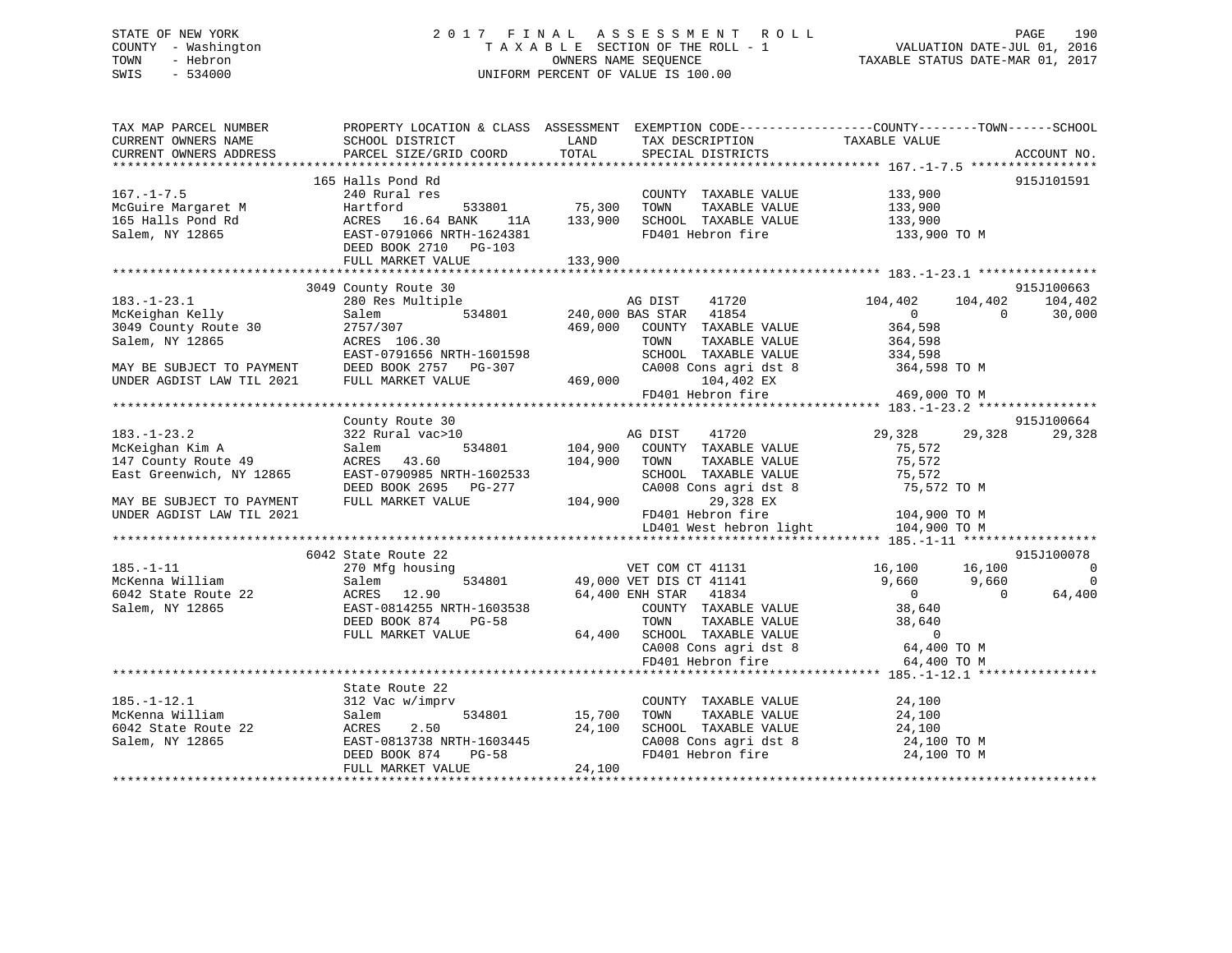## STATE OF NEW YORK 2 0 1 7 F I N A L A S S E S S M E N T R O L L PAGE 191 COUNTY - Washington T A X A B L E SECTION OF THE ROLL - 1 VALUATION DATE-JUL 01, 2016 TOWN - Hebron OWNERS NAME SEQUENCE TAXABLE STATUS DATE-MAR 01, 2017 SWIS - 534000 UNIFORM PERCENT OF VALUE IS 100.00

| TAX MAP PARCEL NUMBER                                                                                                                                  | PROPERTY LOCATION & CLASS ASSESSMENT EXEMPTION CODE---------------COUNTY-------TOWN------SCHOOL |                |                                               | TAXABLE VALUE           |                    |
|--------------------------------------------------------------------------------------------------------------------------------------------------------|-------------------------------------------------------------------------------------------------|----------------|-----------------------------------------------|-------------------------|--------------------|
| CURRENT OWNERS NAME<br>CURRENT OWNERS ADDRESS                                                                                                          | SCHOOL DISTRICT<br>PARCEL SIZE/GRID COORD                                                       | LAND<br>TOTAL  | TAX DESCRIPTION<br>SPECIAL DISTRICTS          |                         | ACCOUNT NO.        |
|                                                                                                                                                        |                                                                                                 |                |                                               |                         |                    |
|                                                                                                                                                        | 7068 State Route 22                                                                             |                |                                               |                         | 915J100005         |
| $161. - 1 - 7$                                                                                                                                         | 240 Rural res                                                                                   |                | COUNTY TAXABLE VALUE                          | 275,000                 |                    |
| McKenzie Caroline                                                                                                                                      | Granville                                                                                       | 533201 161,400 | TAXABLE VALUE<br>TOWN                         | 275,000                 |                    |
| 214 Murphy Rd                                                                                                                                          | ACRES 97.11                                                                                     | 275,000        | SCHOOL TAXABLE VALUE                          | 275,000                 |                    |
| North Bennington, VT 05257 EAST-0820253 NRTH-1628446                                                                                                   |                                                                                                 |                | FD401 Hebron fire                             | 275,000 TO M            |                    |
|                                                                                                                                                        | DEED BOOK 2637 PG-211                                                                           |                |                                               |                         |                    |
|                                                                                                                                                        | FULL MARKET VALUE                                                                               | 275,000        |                                               |                         |                    |
|                                                                                                                                                        |                                                                                                 |                |                                               |                         |                    |
|                                                                                                                                                        | Rykowski Ln/n Off                                                                               |                |                                               |                         | 915J101335         |
| $161. - 2 - 3.6$                                                                                                                                       | 314 Rural vac<10                                                                                |                | COUNTY TAXABLE VALUE                          | 7,200                   |                    |
|                                                                                                                                                        | 533201                                                                                          | 7,200          | TOWN<br>TAXABLE VALUE                         | 7,200                   |                    |
| Mckenzie Caroline<br>214 Murphy Rd<br>North Bennington, VT 05257<br>214 Murphy Rd<br>214 Murphy Rd<br>214 Murphy Rd<br>215 McRES<br>21685 NRTH-1627633 |                                                                                                 | 7,200          | SCHOOL TAXABLE VALUE<br>FD401 Hebron fire     | 7,200                   |                    |
|                                                                                                                                                        | DEED BOOK 2637 PG-217                                                                           |                |                                               | 7,200 TO M              |                    |
|                                                                                                                                                        | FULL MARKET VALUE                                                                               | 7,200          |                                               |                         |                    |
|                                                                                                                                                        |                                                                                                 |                |                                               |                         |                    |
|                                                                                                                                                        | 6736 State Route 22                                                                             |                |                                               |                         | 915J100577         |
| $170. - 1 - 14$                                                                                                                                        | 210 1 Family Res                                                                                |                |                                               | 0                       | $\Omega$<br>30,000 |
| McKenzie Holly M                                                                                                                                       | 533201<br>Granville                                                                             |                | BAS STAR 41854<br>37,500 COUNTY TAXABLE VALUE | 122,500                 |                    |
|                                                                                                                                                        | 3.20<br>ACRES                                                                                   | 122,500 TOWN   |                                               | TAXABLE VALUE 122,500   |                    |
| 6736 State Route 22<br>Salem, NY 12865                                                                                                                 | EAST-0815496 NRTH-1620184                                                                       |                |                                               | 92,500                  |                    |
|                                                                                                                                                        | DEED BOOK 2805 PG-118                                                                           |                | SCHOOL TAXABLE VALUE<br>FD401 Hebron fire     | 122,500 TO M            |                    |
|                                                                                                                                                        | FULL MARKET VALUE                                                                               | 122,500        |                                               |                         |                    |
|                                                                                                                                                        |                                                                                                 |                |                                               |                         |                    |
|                                                                                                                                                        | 61 Warnick Rd                                                                                   |                |                                               |                         |                    |
| $167. - 1 - 50.4$                                                                                                                                      | 210 1 Family Res                                                                                |                | BAS STAR 41854                                | $\overline{0}$          | 30,000<br>$\Omega$ |
| McKernon Matthew R                                                                                                                                     |                                                                                                 |                | 40,800 COUNTY TAXABLE VALUE                   | 165,000                 |                    |
| McKernon Kristen                                                                                                                                       |                                                                                                 | 165,000        | TAXABLE VALUE<br>TOWN                         | 165,000                 |                    |
| 61 Warnick Rd<br>Argyle, NY 12809                                                                                                                      | DEED BOOK 3252 PG-82                                                                            |                | SCHOOL TAXABLE VALUE                          | 135,000<br>165,000 TO M |                    |
|                                                                                                                                                        | FULL MARKET VALUE                                                                               | 165,000        | CA006 Cons agri dst 6<br>FD401 Hebron fire    | 165,000 TO M            |                    |
|                                                                                                                                                        |                                                                                                 |                |                                               |                         |                    |
|                                                                                                                                                        | 1690 Scott Lake Rd                                                                              |                |                                               |                         |                    |
| $184. - 1 - 19.2$                                                                                                                                      | 210 1 Family Res                                                                                |                | COUNTY TAXABLE VALUE                          | 92,500                  |                    |
| McKinney Pamela                                                                                                                                        | Salem                                                                                           | 534801 72,500  | TOWN<br>TAXABLE VALUE                         | 92,500                  |                    |
| Brown Mario                                                                                                                                            | $1$ ot $2$                                                                                      | 92,500         |                                               |                         |                    |
| 604 Michigan Ave                                                                                                                                       | ACRES 25.62                                                                                     |                | SCHOOL TAXABLE VALUE<br>CA008 Cons agri dst 8 | 92,500<br>92,500 TO M   |                    |
| Schenectady, NY 12303                                                                                                                                  | EAST-0797808 NRTH-1601211                                                                       |                | FD401 Hebron fire                             | 92,500 TO M             |                    |
|                                                                                                                                                        | DEED BOOK 2720 PG-95                                                                            |                |                                               |                         |                    |
|                                                                                                                                                        | FULL MARKET VALUE                                                                               | 92,500         |                                               |                         |                    |
|                                                                                                                                                        |                                                                                                 |                |                                               |                         |                    |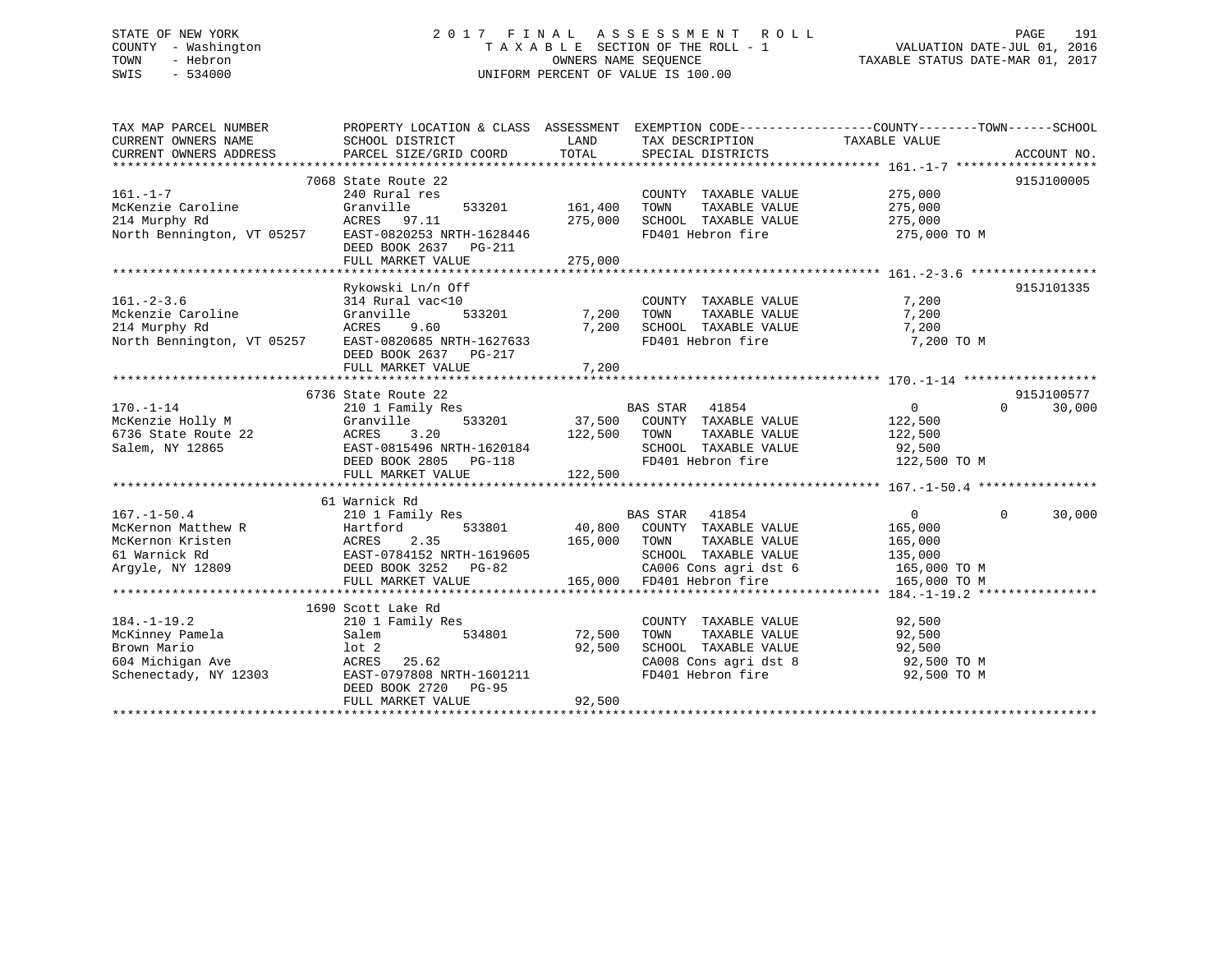## STATE OF NEW YORK 2 0 1 7 F I N A L A S S E S S M E N T R O L L PAGE 192 COUNTY - Washington T A X A B L E SECTION OF THE ROLL - 1 VALUATION DATE-JUL 01, 2016 TOWN - Hebron OWNERS NAME SEQUENCE TAXABLE STATUS DATE-MAR 01, 2017 SWIS - 534000 UNIFORM PERCENT OF VALUE IS 100.00

| TAX MAP PARCEL NUMBER<br>CURRENT OWNERS NAME<br>CURRENT OWNERS ADDRESS                                     | SCHOOL DISTRICT<br>PARCEL SIZE/GRID COORD                                                                                                                   | LAND<br>TOTAL<br>SPECIAL DISTRICTS                                                                                                                                                                                                                                                                                                                                                                        | PROPERTY LOCATION & CLASS ASSESSMENT EXEMPTION CODE---------------COUNTY-------TOWN-----SCHOOL<br>TAX DESCRIPTION TAXABLE VALUE<br>SERCIAL DISTRICTS<br>ACCOUNT NO.                                                                                                                     |
|------------------------------------------------------------------------------------------------------------|-------------------------------------------------------------------------------------------------------------------------------------------------------------|-----------------------------------------------------------------------------------------------------------------------------------------------------------------------------------------------------------------------------------------------------------------------------------------------------------------------------------------------------------------------------------------------------------|-----------------------------------------------------------------------------------------------------------------------------------------------------------------------------------------------------------------------------------------------------------------------------------------|
| $184. - 1 - 19.3$<br>McKinney Pamela<br>Brown Mario<br>604 Michigan Ave<br>Schenectady, NY 12303           | Scott Lake Rd<br>314 Rural vac<10<br>534801<br>Salem<br>lot 3<br>ACRES<br>9.03<br>EAST-0797814 NRTH-1601946<br>DEED BOOK 2720 PG-95<br>FULL MARKET VALUE    | COUNTY TAXABLE VALUE<br>40,100<br>TOWN<br>TAXABLE VALUE<br>40,100<br>SCHOOL TAXABLE VALUE<br>40,100                                                                                                                                                                                                                                                                                                       | 40,100<br>40,100<br>40,100<br>$\begin{array}{llllll} \texttt{CA008} & \texttt{cons} & \texttt{agri} & \texttt{dst} & 8 & \texttt{40,100} & \texttt{TO} & \texttt{M} \\ \texttt{FD401} & \texttt{Hebron} & \texttt{fire} & & & & \texttt{40,100} & \texttt{TO} & \texttt{M} \end{array}$ |
|                                                                                                            | 6 Darfler Rd                                                                                                                                                |                                                                                                                                                                                                                                                                                                                                                                                                           | 915J100131                                                                                                                                                                                                                                                                              |
| $159. - 1 - 20$<br>McKittrick Brian S<br>McKittrick Lisa<br>6 Darfler Rd<br>Granville, NY 12832            | 270 Mfg housing<br>FULL MARKET VALUE                                                                                                                        | DISAB-C/T 41931<br>533801 31,500 BAS STAR 41854<br>DISAB-C/T 41931<br>S<br>EXECUTE 170.00 31,500 BAS STAR 41854<br>FRNT 225.00 DPTH 170.00 50,000 COUNTY TAXABLE VALUE<br>EAST-0799425 NRTH-1625422 TOWN TAXABLE VALUE<br>DEED BOOK 946 PG-196 SCHOOL TAXABLE VALUE<br>FULL MARKET VALUE<br>TAXABLE VALUE<br>SCHOOL TAXABLE VALUE 20,000<br>50,000 CA008 Cons agri dst 8 50,000 TO M<br>FD401 Hebron fire | 25,000<br>25,000<br>$\Omega$<br>30,000<br>$\overline{0}$<br>$\Omega$<br>25,000<br>25,000<br>50,000 TO M                                                                                                                                                                                 |
|                                                                                                            |                                                                                                                                                             |                                                                                                                                                                                                                                                                                                                                                                                                           |                                                                                                                                                                                                                                                                                         |
| $183. - 1 - 1$<br>McKittrick Harold III<br>3255 County Route 30<br>3255 County Route 30<br>Salem, NY 12865 | 3255 County Route 30<br>ACRES<br>0.78<br>EAST-0791132 NRTH-1605614<br>DEED BOOK 3116 PG-332<br>FULL MARKET VALUE                                            | County Route 30<br>270 Mfg housing<br>Salem 534801 27,800 BAS STAR 41854<br>FRNT 292.00 DPTH 140.00 36,500 COUNTY TAXABLE VALUE<br>TOWN TAXABLE VALUE<br>TAXABLE VALUE<br>TOWN<br>CA008 Cons agri dst 8<br>36,500 FD401 Hebron fire                                                                                                                                                                       | 915J100681<br>18,250<br>18,250<br>$\Omega$<br>30,000<br>$\overline{0}$<br>$\Omega$<br>18,250<br>18,250<br>$\frac{1}{6}$ , 500<br>SCHOOL TAXABLE VALUE 6,500<br>CA008 Cons agridst 8 36,500 TO M<br>26 500 TO M<br>36,500 TO M<br>LD401 West hebron light 36,500 TO M                    |
|                                                                                                            |                                                                                                                                                             |                                                                                                                                                                                                                                                                                                                                                                                                           |                                                                                                                                                                                                                                                                                         |
| $160. - 1 - 4$<br>McKittrick Harold Sr.<br>59 Pine Hill Rd                                                 | 59 Pine Hill Rd<br>270 Mfg housing<br>Salem<br>ACRES<br>1.14<br>Granville, NY 12832 EAST-0807823 NRTH-1626841<br>DEED BOOK 2390 PG-138<br>FULL MARKET VALUE | AGED-ALL 41800<br>534801 32,400 COUNTY TAXABLE VALUE<br>45,600 TOWN<br>TAXABLE VALUE<br>SCHOOL TAXABLE VALUE<br>FD401 Hebron fire<br>45,600                                                                                                                                                                                                                                                               | 915J100129<br>22,800<br>22,800<br>22,800<br>22,800<br>22,800<br>22,800<br>45,600 TO M                                                                                                                                                                                                   |
|                                                                                                            |                                                                                                                                                             |                                                                                                                                                                                                                                                                                                                                                                                                           |                                                                                                                                                                                                                                                                                         |
| $183.16 - 1 - 3$<br>McKittrick Helen<br>3223 County Route 30<br>Salem, NY 12865                            | 3223 County Route 30<br>271 Mfg housings<br>534801<br>Salem<br>ACRES<br>4.10<br>EAST-0791372 NRTH-1604991<br>DEED BOOK 2490 PG-115<br>FULL MARKET VALUE     | 34,800<br>ENH STAR 41834<br>COUNTY TAXABLE VALUE<br>67,900<br>TAXABLE VALUE<br>TOWN<br>SCHOOL TAXABLE VALUE<br>CAOO8 Cons agri ds<br>CAOO8 Cons agri ds<br>67,900 FD401 Hebron fire<br>LD401 West hebron light                                                                                                                                                                                            | 915J100279<br>$\overline{0}$<br>65,500<br>$\Omega$<br>67,900<br>67,900<br>2,400<br>CA008 Cons agri dst 8 67,900 TO M<br>67,900 TO M<br>67,900 TO M                                                                                                                                      |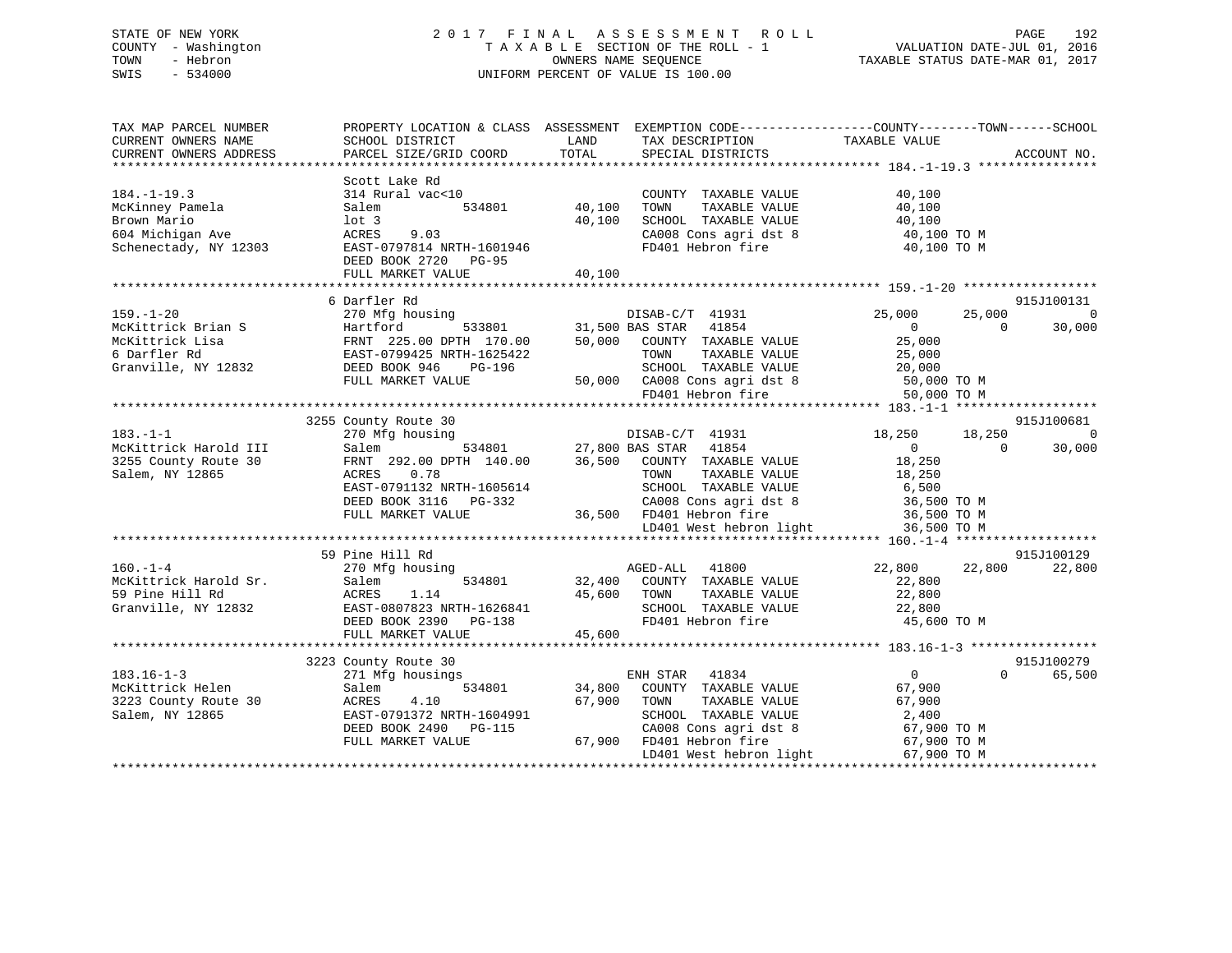## STATE OF NEW YORK 2 0 1 7 F I N A L A S S E S S M E N T R O L L PAGE 193 COUNTY - Washington T A X A B L E SECTION OF THE ROLL - 1 VALUATION DATE-JUL 01, 2016 TOWN - Hebron OWNERS NAME SEQUENCE TAXABLE STATUS DATE-MAR 01, 2017 SWIS - 534000 UNIFORM PERCENT OF VALUE IS 100.00

| TAX MAP PARCEL NUMBER<br>CURRENT OWNERS NAME<br>CURRENT OWNERS ADDRESS | PROPERTY LOCATION & CLASS ASSESSMENT EXEMPTION CODE---------------COUNTY-------TOWN-----SCHOOL<br>SCHOOL DISTRICT<br>PARCEL SIZE/GRID COORD | LAND<br>TOTAL     | TAX DESCRIPTION<br>SPECIAL PISTRICTS<br>SPECIAL DISTRICTS | TAXABLE VALUE      |          | ACCOUNT NO.              |
|------------------------------------------------------------------------|---------------------------------------------------------------------------------------------------------------------------------------------|-------------------|-----------------------------------------------------------|--------------------|----------|--------------------------|
|                                                                        |                                                                                                                                             |                   |                                                           |                    |          |                          |
|                                                                        | 126 Pine Hill Rd                                                                                                                            |                   | 92 PCT OF VALUE USED FOR EXEMPTION PURPOSES               |                    |          | 915J101505               |
| $169. - 1 - 6.3$                                                       | 270 Mfg housing                                                                                                                             |                   | AGED-CO<br>41802                                          | 50,094             | $\Omega$ | $\overline{0}$           |
| McKittrick Marjorie                                                    | 534801<br>Salem                                                                                                                             |                   | 46,600 AGED-TOWN 41803                                    | $\overline{0}$     | 45,085   | $\mathbf 0$              |
| 126 Pine Hill Rd                                                       | Lot 3                                                                                                                                       |                   | 108,900 ENH STAR<br>41834                                 | $\overline{0}$     | $\Omega$ | 65,500                   |
| Granville, NY 12832                                                    | ACRES<br>8.06                                                                                                                               |                   | COUNTY TAXABLE VALUE                                      | 58,806             |          |                          |
|                                                                        | EAST-0809309 NRTH-1626270                                                                                                                   |                   | TOWN<br>TAXABLE VALUE                                     | 63,815             |          |                          |
|                                                                        | DEED BOOK 2857 PG-141                                                                                                                       |                   | SCHOOL TAXABLE VALUE                                      | 43,400             |          |                          |
|                                                                        | FULL MARKET VALUE                                                                                                                           |                   | 108,900 FD401 Hebron fire                                 | 108,900 TO M       |          |                          |
|                                                                        |                                                                                                                                             |                   |                                                           |                    |          |                          |
|                                                                        | 992 Callaway Rd                                                                                                                             |                   |                                                           |                    |          | 915J100428               |
| $167. - 1 - 55.1$<br>Mcneil Donna                                      | 210 1 Family Res<br>532001                                                                                                                  |                   | <b>BAS STAR</b><br>41854<br>COUNTY TAXABLE VALUE          | $\overline{0}$     | $\Omega$ | 30,000                   |
| 992 Callaway Rd                                                        | Argyle<br>ACRES<br>6.91 BANK<br>999                                                                                                         | 55,800<br>171,000 | TOWN<br>TAXABLE VALUE                                     | 171,000<br>171,000 |          |                          |
| Argyle, NY 12809                                                       | EAST-0784087 NRTH-1624629                                                                                                                   |                   | SCHOOL TAXABLE VALUE                                      | 141,000            |          |                          |
|                                                                        | DEED BOOK 593<br>PG-257                                                                                                                     |                   | FD401 Hebron fire                                         | 171,000 TO M       |          |                          |
|                                                                        | FULL MARKET VALUE                                                                                                                           | 171,000           |                                                           |                    |          |                          |
|                                                                        |                                                                                                                                             |                   |                                                           |                    |          |                          |
|                                                                        | 3285 County Route 30                                                                                                                        |                   | 99 PCT OF VALUE USED FOR EXEMPTION PURPOSES               |                    |          | 915J100427               |
| $183. - 1 - 5$                                                         | 210 1 Family Res                                                                                                                            |                   | 41802<br>AGED-CO                                          | 34,403             | $\Omega$ | $\overline{\phantom{0}}$ |
| Mcneil Douglas                                                         | 534801<br>Salem                                                                                                                             |                   | 39,000 AGED-SCH 41804                                     | $\overline{0}$     | $\Omega$ | 6,881                    |
| 3285 County Route 30                                                   | ACRES<br>1.50                                                                                                                               |                   | 69,500 ENH STAR<br>41834                                  | $\overline{0}$     | $\Omega$ | 62,619                   |
| Salem, NY 12865                                                        | EAST-0791064 NRTH-1606310                                                                                                                   |                   | COUNTY TAXABLE VALUE                                      | 35,097             |          |                          |
|                                                                        | DEED BOOK 350<br>PG-128                                                                                                                     |                   | TOWN<br>TAXABLE VALUE                                     | 69,500             |          |                          |
|                                                                        | FULL MARKET VALUE                                                                                                                           |                   | 69,500 SCHOOL TAXABLE VALUE                               | $\mathbf 0$        |          |                          |
|                                                                        |                                                                                                                                             |                   | CA008 Cons agri dst 8                                     | 69,500 TO M        |          |                          |
|                                                                        |                                                                                                                                             |                   | FD401 Hebron fire                                         | 69,500 TO M        |          |                          |
|                                                                        |                                                                                                                                             |                   | LD401 West hebron light                                   | 69,500 TO M        |          |                          |
|                                                                        |                                                                                                                                             |                   |                                                           |                    |          |                          |
| $175. - 1 - 18$                                                        | 3702 County Route 30<br>112 Dairy farm                                                                                                      |                   | 41720<br>AG DIST                                          | 141,480            | 141,480  | 915J100432<br>141,480    |
| Mcneil Douglas C                                                       | 534801<br>Salem                                                                                                                             |                   | 277,200 COUNTY TAXABLE VALUE                              | 164,220            |          |                          |
| 3285 County Route 30                                                   | ACRES 158.00                                                                                                                                | 305,700           | TOWN<br>TAXABLE VALUE                                     | 164,220            |          |                          |
| Salem, NY 12865                                                        | EAST-0788233 NRTH-1614652                                                                                                                   |                   | SCHOOL TAXABLE VALUE                                      | 164,220            |          |                          |
|                                                                        | $PG-90$<br>DEED BOOK 646                                                                                                                    |                   | CA008 Cons agri dst 8                                     | 164,220 TO M       |          |                          |
| MAY BE SUBJECT TO PAYMENT                                              | FULL MARKET VALUE                                                                                                                           | 305,700           | 141,480 EX                                                |                    |          |                          |
| UNDER AGDIST LAW TIL 2021                                              |                                                                                                                                             |                   | FD401 Hebron fire                                         | 305,700 TO M       |          |                          |
|                                                                        |                                                                                                                                             |                   |                                                           |                    |          |                          |
|                                                                        | LOT 20 Deforest Pat                                                                                                                         |                   |                                                           |                    |          | 915J101117               |
| $175. - 1 - 20$                                                        | 105 Vac farmland                                                                                                                            |                   | AGRI-D IND 41730                                          | 18,576             | 18,576   | 18,576                   |
| Mcneil Douglas C                                                       | 534801<br>Salem                                                                                                                             | 28,100            | COUNTY TAXABLE VALUE                                      | 9,524              |          |                          |
| 3285 County Route 30                                                   | ROW 3008/102                                                                                                                                | 28,100            | TAXABLE VALUE<br>TOWN                                     | 9,524              |          |                          |
| Salem, NY 12865                                                        | ACRES<br>25.00                                                                                                                              |                   | SCHOOL TAXABLE VALUE                                      | 9,524              |          |                          |
|                                                                        | EAST-0787907 NRTH-1611670                                                                                                                   |                   | FD401 Hebron fire                                         | 28,100 TO M        |          |                          |
| MAY BE SUBJECT TO PAYMENT                                              | DEED BOOK 646<br>$PG-90$                                                                                                                    |                   |                                                           |                    |          |                          |
| UNDER AGDIST LAW TIL 2024                                              | FULL MARKET VALUE                                                                                                                           | 28,100            |                                                           |                    |          |                          |
|                                                                        |                                                                                                                                             |                   |                                                           |                    |          |                          |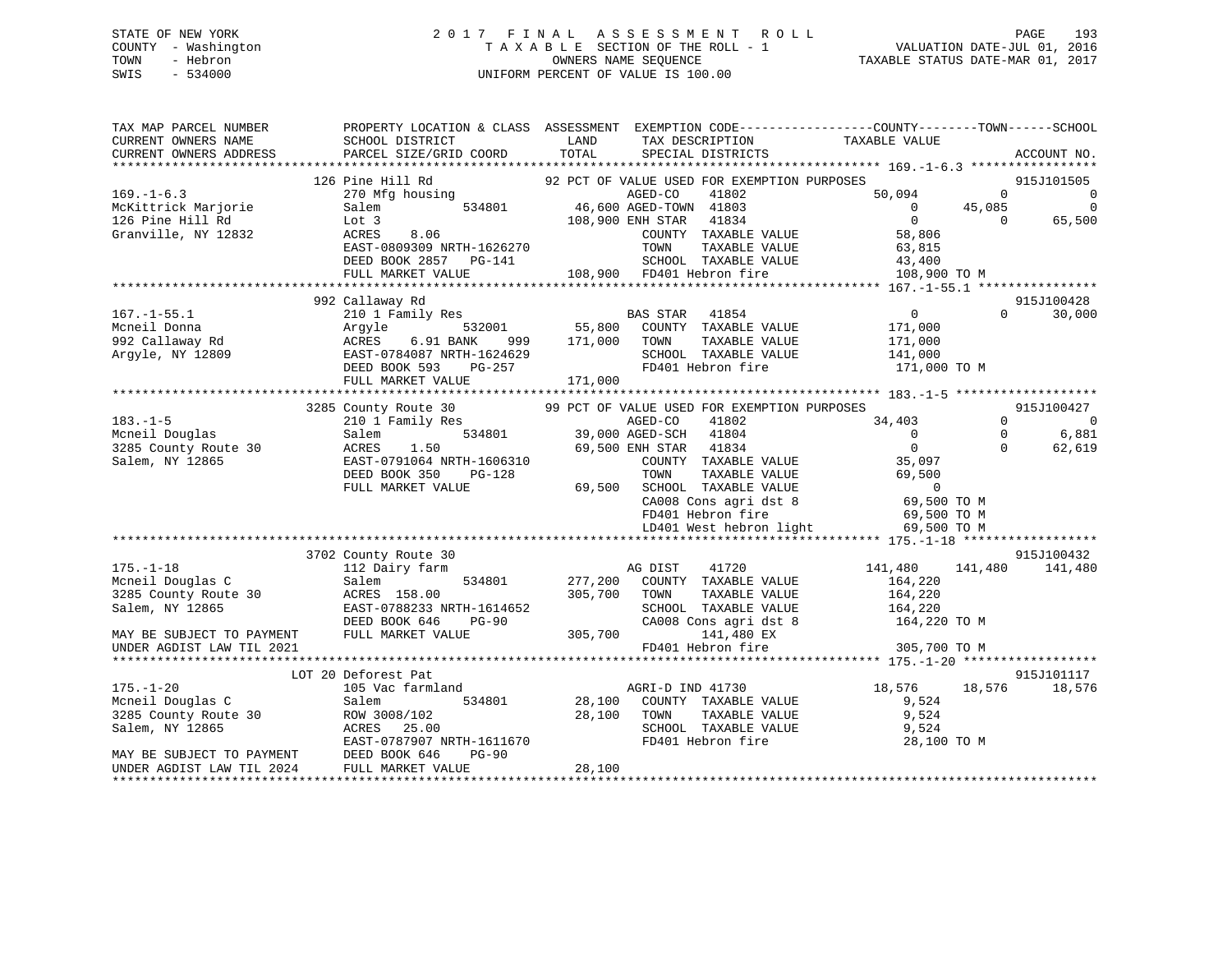## STATE OF NEW YORK 2 0 1 7 F I N A L A S S E S S M E N T R O L L PAGE 194 COUNTY - Washington T A X A B L E SECTION OF THE ROLL - 1 VALUATION DATE-JUL 01, 2016 TOWN - Hebron OWNERS NAME SEQUENCE TAXABLE STATUS DATE-MAR 01, 2017 SWIS - 534000 UNIFORM PERCENT OF VALUE IS 100.00

| TAX MAP PARCEL NUMBER<br>CURRENT OWNERS NAME<br>CURRENT OWNERS ADDRESS                                                                                | PROPERTY LOCATION & CLASS ASSESSMENT EXEMPTION CODE----------------COUNTY-------TOWN-----SCHOOL<br>SCHOOL DISTRICT<br>PARCEL SIZE/GRID COORD                                                                                                                                       | LAND<br>TOTAL                | TAX DESCRIPTION<br>SPECIAL DISTRICTS                                                                                                                                                    | TAXABLE VALUE                                                                              |                     | ACCOUNT NO.                     |
|-------------------------------------------------------------------------------------------------------------------------------------------------------|------------------------------------------------------------------------------------------------------------------------------------------------------------------------------------------------------------------------------------------------------------------------------------|------------------------------|-----------------------------------------------------------------------------------------------------------------------------------------------------------------------------------------|--------------------------------------------------------------------------------------------|---------------------|---------------------------------|
|                                                                                                                                                       | Warnick Rd/n Off                                                                                                                                                                                                                                                                   |                              |                                                                                                                                                                                         |                                                                                            |                     | 915J101594                      |
| $167. - 1 - 33.9$<br>Mcneil Loren J Jr<br>Mcneil Roberta J<br>4 Halls Pond Rd<br>Salem, NY 12865<br>MAY BE SUBJECT TO PAYMENT                         | 322 Rural vac>10<br>534801<br>Salem<br>2508/235 ROW<br>Lot E<br>ACRES 18.30<br>EAST-0787016 NRTH-1622311<br>DEED BOOK 577<br>$PG-9$                                                                                                                                                | 13,700<br>13,700             | AGRI-D IND 41730<br>COUNTY TAXABLE VALUE<br>TOWN<br>TAXABLE VALUE<br>SCHOOL TAXABLE VALUE<br>FD401 Hebron fire                                                                          | 3,309<br>10,391<br>10,391<br>10,391<br>13,700 TO M                                         | 3,309               | 3,309                           |
| UNDER AGDIST LAW TIL 2024                                                                                                                             | FULL MARKET VALUE                                                                                                                                                                                                                                                                  | 13,700                       |                                                                                                                                                                                         |                                                                                            |                     |                                 |
|                                                                                                                                                       |                                                                                                                                                                                                                                                                                    |                              |                                                                                                                                                                                         |                                                                                            |                     | 915J100436                      |
| $167. - 1 - 26$<br>Mcneil Loren Jr<br>Mcneil Roberta<br>4 Halls Pond Rd<br>Salem, NY 12865                                                            | 4 Halls Pond Rd<br>210 1 Family Res<br>Salem<br>$\begin{tabular}{lllllll} \texttt{FRNT} & 268.00 & \texttt{DPTH} & 126.00 & \texttt{70,600} & \texttt{COUNTY} & \texttt{TAXABLE VALUE} \end{tabular}$<br>EAST-0789369 NRTH-1621001<br>DEED BOOK 433<br>PG-383<br>FULL MARKET VALUE |                              | CW 10 VET/ 41151<br><sup>3</sup> CW_10_VET/ 41151<br>534801 26,100 ENH STAR 41834<br>TOWN<br>TAXABLE VALUE<br>SCHOOL TAXABLE VALUE<br>70,600 FD401 Hebron fire                          | 6,707<br>$\overline{0}$<br>63,893<br>63,893<br>5,100<br>70,600 TO M                        | 6,707<br>$\Omega$   | $\overline{0}$<br>65,500        |
|                                                                                                                                                       |                                                                                                                                                                                                                                                                                    |                              |                                                                                                                                                                                         |                                                                                            |                     |                                 |
| $167. - 1 - 51$<br>McNeil Richard D<br>McNeil Julie I<br>163 Warnick Rd<br>Argyle, NY 12809<br>MAY BE SUBJECT TO PAYMENT<br>UNDER AGDIST LAW TIL 2021 | 163 Warnick Rd<br>112 Dairy farm<br>Hartford<br>533801<br>ACRES 114.00<br>EAST-0785775 NRTH-1621080<br>DEED BOOK 943<br>$PG-311$<br>FULL MARKET VALUE                                                                                                                              | 328,700                      | AG DIST<br>41720<br>244,400 BAS STAR 41854<br>COUNTY TAXABLE VALUE<br>TAXABLE VALUE<br>TOWN<br>SCHOOL TAXABLE VALUE<br>328,700 CA006 Cons agri dst 6<br>156,433 EX<br>FD401 Hebron fire | 156,433<br>$\overline{0}$<br>172,267<br>172,267<br>142,267<br>172,267 TO M<br>328,700 TO M | 156,433<br>$\Omega$ | 915J100433<br>156,433<br>30,000 |
|                                                                                                                                                       |                                                                                                                                                                                                                                                                                    |                              |                                                                                                                                                                                         | **************** 175.-1-28 *****************                                               |                     |                                 |
| $175. - 1 - 28$<br>McNeil Richard D<br>McNeil Douglas<br>163 Warnick Rd<br>Arygle, NY 12809                                                           | Gilchrist Rd<br>322 Rural vac>10<br>534801<br>Salem<br>ACRES<br>90.00<br>EAST-0784993 NRTH-1615376<br>DEED BOOK 2475 PG-67                                                                                                                                                         | 188,400<br>188,400           | COUNTY TAXABLE VALUE<br>TOWN<br>TAXABLE VALUE<br>SCHOOL TAXABLE VALUE<br>CA008 Cons agri dst 8<br>FD401 Hebron fire                                                                     | 188,400<br>188,400<br>188,400<br>188,400 TO M<br>188,400 TO M                              |                     | 915J100431                      |
|                                                                                                                                                       | FULL MARKET VALUE                                                                                                                                                                                                                                                                  | 188,400                      |                                                                                                                                                                                         |                                                                                            |                     |                                 |
| $167. - 1 - 47$<br>Mcnitt Estate Harry E<br>3891 County Route 30<br>Salem, NY 12865                                                                   | 3891 County Route 30<br>240 Rural res<br>Salem<br>534801<br>$1$ ot $3$<br>ACRES 12.81<br>EAST-0788498 NRTH-1619220<br>DEED BOOK 770<br>PG-277<br>FULL MARKET VALUE                                                                                                                 | 67,600<br>124,300<br>124,300 | COUNTY TAXABLE VALUE<br>TAXABLE VALUE<br>TOWN<br>SCHOOL TAXABLE VALUE<br>FD401 Hebron fire                                                                                              | 124,300<br>124,300<br>124,300<br>124,300 TO M                                              |                     | 915J100667                      |
|                                                                                                                                                       |                                                                                                                                                                                                                                                                                    |                              |                                                                                                                                                                                         |                                                                                            |                     |                                 |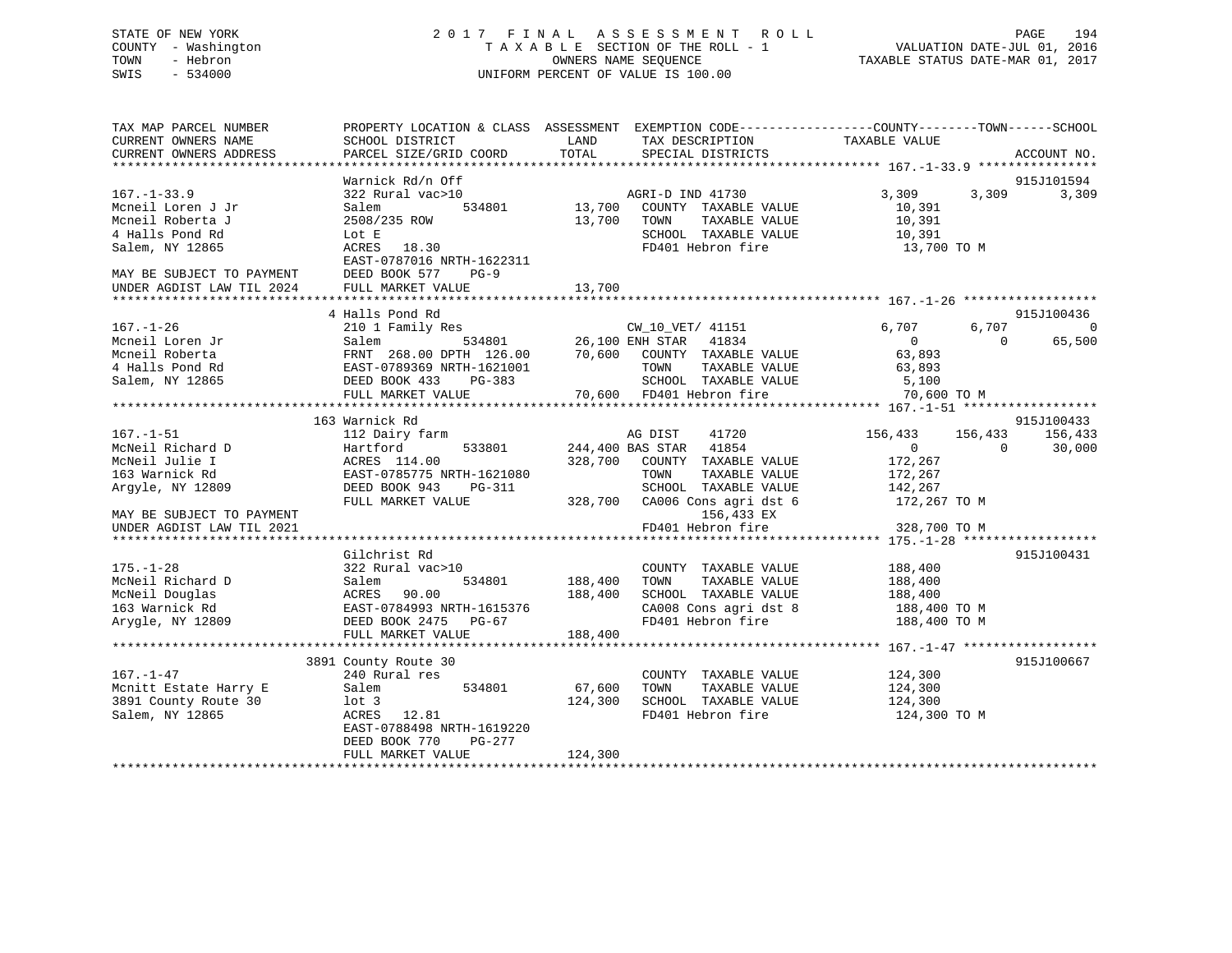## STATE OF NEW YORK 2 0 1 7 F I N A L A S S E S S M E N T R O L L PAGE 195 COUNTY - Washington T A X A B L E SECTION OF THE ROLL - 1 VALUATION DATE-JUL 01, 2016 TOWN - Hebron OWNERS NAME SEQUENCE TAXABLE STATUS DATE-MAR 01, 2017 SWIS - 534000 UNIFORM PERCENT OF VALUE IS 100.00

| TAX MAP PARCEL NUMBER<br>CURRENT OWNERS NAME<br>CURRENT OWNERS ADDRESS                                                                                                             | SCHOOL DISTRICT<br>PARCEL SIZE/GRID COORD                                                                                                                                         | LAND<br>TOTAL                 | TAX DESCRIPTION<br>SPECIAL DISTRICTS                                                                                                                  | PROPERTY LOCATION & CLASS ASSESSMENT EXEMPTION CODE---------------COUNTY-------TOWN------SCHOOL<br>TAXABLE VALUE<br>ACCOUNT NO. |
|------------------------------------------------------------------------------------------------------------------------------------------------------------------------------------|-----------------------------------------------------------------------------------------------------------------------------------------------------------------------------------|-------------------------------|-------------------------------------------------------------------------------------------------------------------------------------------------------|---------------------------------------------------------------------------------------------------------------------------------|
| $167. - 1 - 47.4$<br>Mcnitt Harry E<br>3891 County Route 30<br>Salem, NY 12865                                                                                                     | County Route 30<br>322 Rural vac>10<br>534801<br>Salem<br>Lot 2<br>ACRES<br>14.07<br>EAST-0788581 NRTH-1619659<br>DEED BOOK 770<br>$PG-277$<br>FULL MARKET VALUE                  | 50,100<br>50,100<br>50,100    | COUNTY TAXABLE VALUE<br>TOWN<br>TAXABLE VALUE<br>SCHOOL TAXABLE VALUE<br>FD401 Hebron fire                                                            | 50,100<br>50,100<br>50,100<br>50,100 TO M                                                                                       |
|                                                                                                                                                                                    |                                                                                                                                                                                   |                               |                                                                                                                                                       |                                                                                                                                 |
| $143. - 1 - 7.2$<br>McPhee Donald P<br>McPhee Carol A<br>PO Box 577<br>Salem, NY 12865                                                                                             | 179 East Green Pond Way<br>260 Seasonal res - WTRFNT<br>Granville<br>533201<br>2727/132 2737/314<br>FRNT 113.00 DPTH 136.00<br>EAST-0815896 NRTH-1644485<br>DEED BOOK 2727 PG-132 | 65,500<br>150,800             | COUNTY TAXABLE VALUE<br>TOWN<br>TAXABLE VALUE<br>SCHOOL TAXABLE VALUE<br>FD401 Hebron fire                                                            | 915J101199<br>150,800<br>150,800<br>150,800<br>150,800 TO M                                                                     |
|                                                                                                                                                                                    | FULL MARKET VALUE                                                                                                                                                                 | 150,800                       |                                                                                                                                                       |                                                                                                                                 |
|                                                                                                                                                                                    |                                                                                                                                                                                   |                               |                                                                                                                                                       |                                                                                                                                 |
| $167. - 1 - 58.1$<br>Mead Linda L<br>1004 Callaway Rd                                                                                                                              | 1004 Callaway Rd<br>210 1 Family Res<br>532001<br>Argyle<br>4.40<br>ACRES                                                                                                         | 49,200<br>100,000             | ENH STAR 41834<br>COUNTY TAXABLE VALUE<br>TOWN<br>TAXABLE VALUE                                                                                       | 915J100430<br>$\Omega$<br>$\mathbf{0}$<br>65,500<br>100,000<br>100,000                                                          |
| Argyle, NY 12809                                                                                                                                                                   | EAST-0783649 NRTH-1624485<br>DEED BOOK 2291 PG-291<br>FULL MARKET VALUE                                                                                                           | 100,000                       | SCHOOL TAXABLE VALUE<br>FD401 Hebron fire                                                                                                             | 34,500<br>100,000 TO M                                                                                                          |
|                                                                                                                                                                                    |                                                                                                                                                                                   |                               |                                                                                                                                                       |                                                                                                                                 |
| $177. - 1 - 50$<br>Meagher John F<br>Meagher Sandra K<br>Attn: New England Forestry Con EAST-0812544 NRTH-1610452<br>PO Box 1192<br>Middletown Springs, VT 05757 FULL MARKET VALUE | 269 Tiplady Rd<br>241 Rural res&ag<br>Salem<br>534801<br>ACRES 144.00<br>DEED BOOK 411<br><b>PG-401</b>                                                                           | 280,400<br>511,700<br>511,700 | AG DIST<br>41720<br>COUNTY TAXABLE VALUE<br>TOWN<br>TAXABLE VALUE<br>SCHOOL TAXABLE VALUE<br>CA008 Cons agri dst 8<br>159,045 EX<br>FD401 Hebron fire | 915J100439<br>159,045<br>159,045<br>159,045<br>352,655<br>352,655<br>352,655<br>352,655 TO M<br>511,700 TO M                    |
| MAY BE SUBJECT TO PAYMENT<br>UNDER AGDIST LAW TIL 2021                                                                                                                             |                                                                                                                                                                                   |                               |                                                                                                                                                       |                                                                                                                                 |
|                                                                                                                                                                                    | 1702 Scott Lake Rd                                                                                                                                                                |                               |                                                                                                                                                       |                                                                                                                                 |
| $184. - 1 - 19.4$<br>Meier Michael<br>Meier Donna<br>242 Prince Rd<br>Rocky Point, NY 11778                                                                                        | 314 Rural vac<10<br>534801<br>Salem<br>$1$ ot $4$<br>6.28<br>ACRES<br>EAST-0797533 NRTH-1602275<br>DEED BOOK 2741<br>$PG-253$                                                     | 34,600<br>34,600              | COUNTY TAXABLE VALUE<br>TOWN<br>TAXABLE VALUE<br>SCHOOL TAXABLE VALUE<br>CA008 Cons agri dst 8<br>FD401 Hebron fire                                   | 34,600<br>34,600<br>34,600<br>34,600 TO M<br>34,600 TO M                                                                        |
|                                                                                                                                                                                    | FULL MARKET VALUE                                                                                                                                                                 | 34,600                        |                                                                                                                                                       |                                                                                                                                 |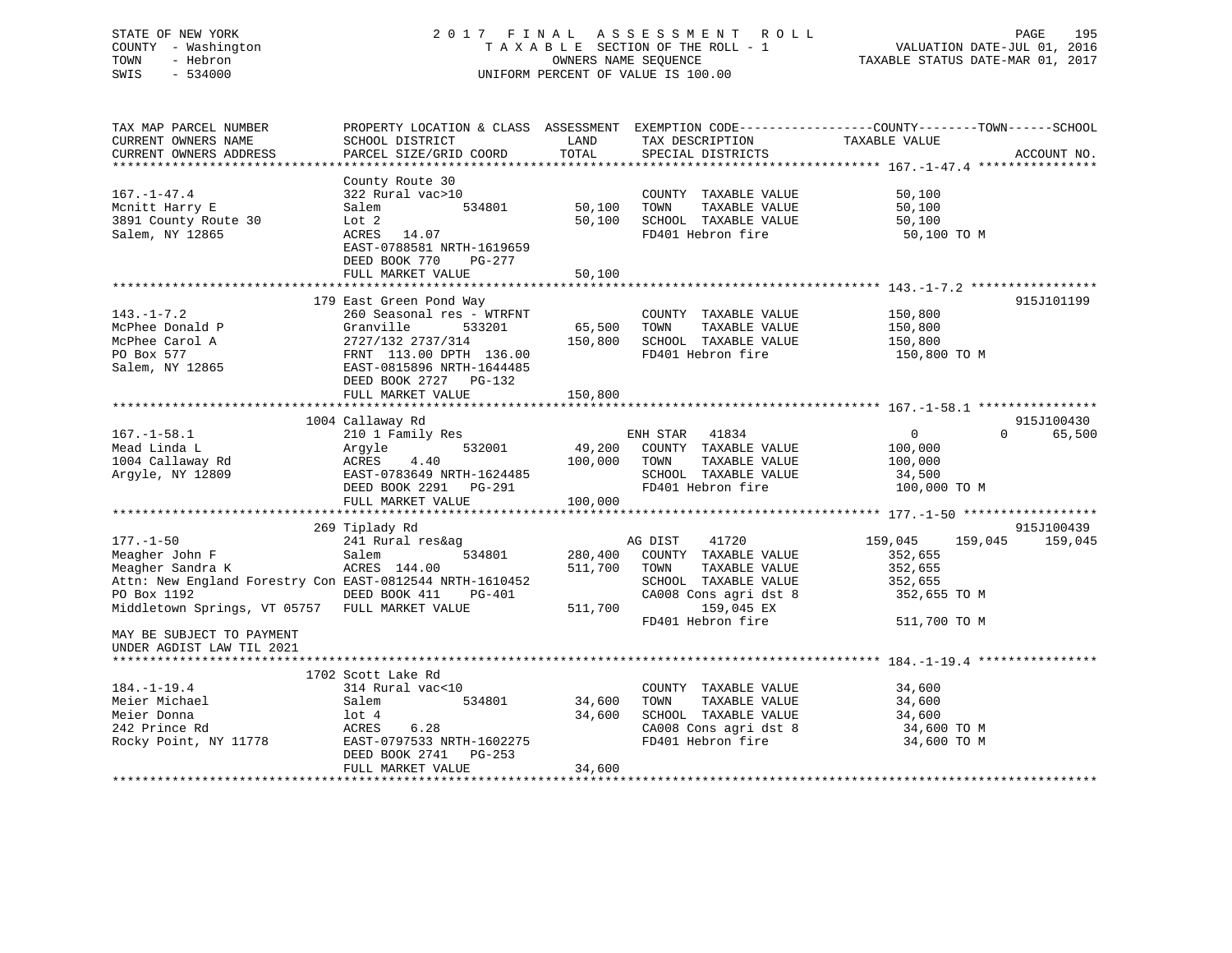## STATE OF NEW YORK 2 0 1 7 F I N A L A S S E S S M E N T R O L L PAGE 196 COUNTY - Washington T A X A B L E SECTION OF THE ROLL - 1 VALUATION DATE-JUL 01, 2016 TOWN - Hebron OWNERS NAME SEQUENCE TAXABLE STATUS DATE-MAR 01, 2017 SWIS - 534000 UNIFORM PERCENT OF VALUE IS 100.00

| TAX MAP PARCEL NUMBER<br>CURRENT OWNERS NAME<br>CURRENT OWNERS ADDRESS                             | PROPERTY LOCATION & CLASS ASSESSMENT EXEMPTION CODE----------------COUNTY-------TOWN------SCHOOL<br>SCHOOL DISTRICT<br>PARCEL SIZE/GRID COORD                              | LAND<br>TOTAL              | TAX DESCRIPTION<br>SPECIAL DISTRICTS                                                                                                           | TAXABLE VALUE                                                           | ACCOUNT NO. |
|----------------------------------------------------------------------------------------------------|----------------------------------------------------------------------------------------------------------------------------------------------------------------------------|----------------------------|------------------------------------------------------------------------------------------------------------------------------------------------|-------------------------------------------------------------------------|-------------|
|                                                                                                    | 548 Middle Rd                                                                                                                                                              |                            |                                                                                                                                                |                                                                         | 915J101707  |
| $160. - 1 - 7.2$<br>Meihoefer William O<br>Meihoefer Marie M<br>25 Overlook Dr<br>Mastic, NY 11950 | 314 Rural vac<10<br>534801<br>Salem<br>Lot 2<br>ACRES<br>2.53<br>EAST-0806891 NRTH-1625538<br>DEED BOOK 782<br>$PG-322$<br>FULL MARKET VALUE                               | 21,200<br>21,200<br>21,200 | COUNTY TAXABLE VALUE<br>TOWN<br>TAXABLE VALUE<br>SCHOOL TAXABLE VALUE<br>FD401 Hebron fire                                                     | 21,200<br>21,200<br>21,200<br>21,200 TO M                               |             |
|                                                                                                    |                                                                                                                                                                            |                            |                                                                                                                                                |                                                                         |             |
| $169. - 1 - 18.21$<br>Melendy William<br>4422 Sawmill Hill Rd<br>Wells, VT 05774                   | Clark Way<br>314 Rural vac<10<br>533201<br>Granville<br>FRNT 600.00 DPTH 50.00<br>0.69<br>ACRES<br>EAST-0815861 NRTH-1623646<br>DEED BOOK 3194 PG-270<br>FULL MARKET VALUE | 1,700<br>1,700<br>1,700    | COUNTY TAXABLE VALUE<br>TOWN<br>TAXABLE VALUE<br>SCHOOL TAXABLE VALUE<br>FD401 Hebron fire                                                     | 1,700<br>1,700<br>1,700<br>1,700 TO M                                   | 915J101786  |
|                                                                                                    | Scott Hill Rd/s Off                                                                                                                                                        |                            |                                                                                                                                                |                                                                         | 915J100450  |
| $158. - 1 - 22$<br>Mercure Ronald A<br>59 Hartford Main St<br>Hartford, NY 12838                   | 105 Vac farmland<br>532001<br>Argyle<br>20.00<br>ACRES<br>EAST-0782949 NRTH-1627168<br>DEED BOOK 604<br>$PG-16$                                                            | 15,000<br>15,000           | AG DIST<br>41720<br>COUNTY TAXABLE VALUE<br>TOWN<br>TAXABLE VALUE<br>SCHOOL TAXABLE VALUE<br>CA008 Cons agri dst 8                             | 4,547<br>4,547<br>10,453<br>10,453<br>10,453<br>10,453 TO M             | 4,547       |
| MAY BE SUBJECT TO PAYMENT<br>UNDER AGDIST LAW TIL 2021                                             | FULL MARKET VALUE                                                                                                                                                          | 15,000                     | 4,547 EX<br>FD401 Hebron fire                                                                                                                  | 15,000 TO M                                                             |             |
|                                                                                                    |                                                                                                                                                                            |                            |                                                                                                                                                |                                                                         |             |
| $144. - 1 - 37.2$<br>Messenger Evelyn<br>PO Box 101<br>Galway, NY 12074                            | 74 East Green Pond Way<br>312 Vac w/imprv<br>533201<br>Granville<br>ACRES<br>5.30<br>EAST-0816785 NRTH-1642774<br>DEED BOOK 909<br>PG-190<br>FULL MARKET VALUE             | 32,600<br>37,300<br>37,300 | COUNTY TAXABLE VALUE<br>TOWN<br>TAXABLE VALUE<br>SCHOOL TAXABLE VALUE<br>FD401 Hebron fire                                                     | 37,300<br>37,300<br>37,300<br>37,300 TO M                               | 915J101498  |
|                                                                                                    | 3137 County Route 30                                                                                                                                                       |                            |                                                                                                                                                |                                                                         | 915J100595  |
| $183.20 - 1 - 23$<br>Michael Christine<br>White Martin<br>78 Fleming Ln<br>Salem, NY 12865         | 210 1 Family Res<br>534801<br>Salem<br>FRNT<br>48.00 DPTH<br>0.32<br>ACRES<br>EAST-0792137 NRTH-1602801<br>DEED BOOK 3678 PG-6<br>FULL MARKET VALUE                        | 17,000<br>75,000<br>75,000 | COUNTY TAXABLE VALUE<br>TOWN<br>TAXABLE VALUE<br>SCHOOL TAXABLE VALUE<br>CA008 Cons agri dst 8<br>FD401 Hebron fire<br>LD401 West hebron light | 75,000<br>75,000<br>75,000<br>75,000 TO M<br>75,000 TO M<br>75,000 TO M |             |
|                                                                                                    |                                                                                                                                                                            |                            |                                                                                                                                                |                                                                         |             |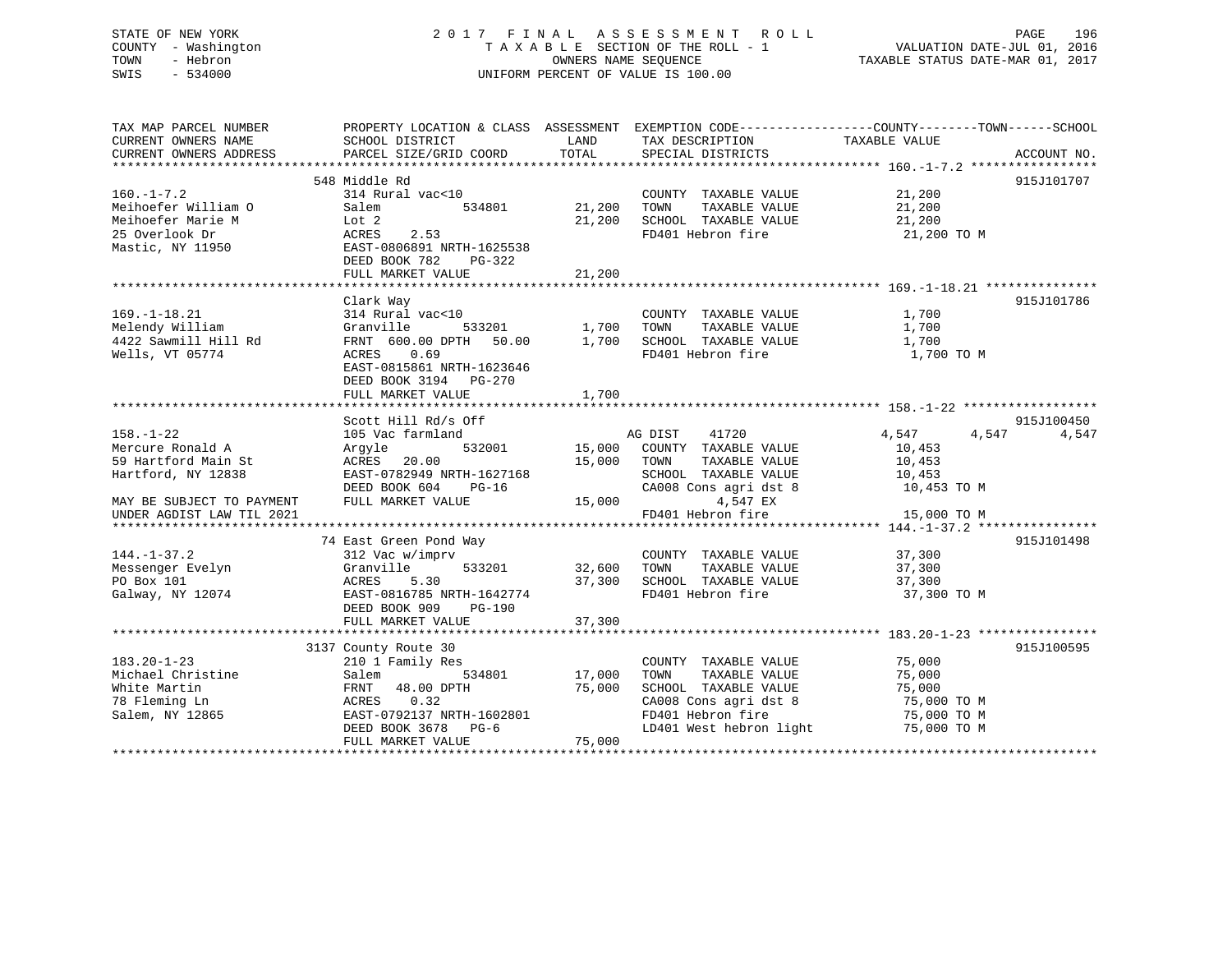## STATE OF NEW YORK 2 0 1 7 F I N A L A S S E S S M E N T R O L L PAGE 197 COUNTY - Washington T A X A B L E SECTION OF THE ROLL - 1 VALUATION DATE-JUL 01, 2016 TOWN - Hebron OWNERS NAME SEQUENCE TAXABLE STATUS DATE-MAR 01, 2017 SWIS - 534000 UNIFORM PERCENT OF VALUE IS 100.00

| TAX MAP PARCEL NUMBER<br>CURRENT OWNERS NAME<br>CURRENT OWNERS ADDRESS | PROPERTY LOCATION & CLASS ASSESSMENT EXEMPTION CODE---------------COUNTY-------TOWN-----SCHOOL<br>SCHOOL DISTRICT<br>PARCEL SIZE/GRID COORD | LAND<br>TOTAL | TAX DESCRIPTION TAXABLE VALUE<br>SPECIAL DISTRICTS              |                                                                            | ACCOUNT NO.                               |
|------------------------------------------------------------------------|---------------------------------------------------------------------------------------------------------------------------------------------|---------------|-----------------------------------------------------------------|----------------------------------------------------------------------------|-------------------------------------------|
|                                                                        | 3442 County Route 30                                                                                                                        |               |                                                                 |                                                                            | 915J100517                                |
| $175. - 1 - 8$                                                         | 210 1 Family Res                                                                                                                            |               | ENH STAR<br>41834                                               | $\Omega$                                                                   | 65,500<br>$0 \qquad \qquad$               |
| Michel Christine F                                                     | 534801<br>Salem                                                                                                                             | 43,000        | COUNTY TAXABLE VALUE                                            | 160,900                                                                    |                                           |
| 3442 County Route 30                                                   | ACRES<br>3.10                                                                                                                               | 160,900       | TOWN<br>TAXABLE VALUE                                           | 160,900                                                                    |                                           |
| Salem, NY 12865                                                        | EAST-0790972 NRTH-1609370                                                                                                                   |               | SCHOOL TAXABLE VALUE                                            | 95,400                                                                     |                                           |
|                                                                        | DEED BOOK 3164 PG-217                                                                                                                       |               | CA008 Cons agri dst 8                                           | 160,900 TO M                                                               |                                           |
|                                                                        | FULL MARKET VALUE                                                                                                                           |               | 160,900 FD401 Hebron fire                                       | 160,900 TO M                                                               |                                           |
|                                                                        |                                                                                                                                             |               |                                                                 |                                                                            |                                           |
|                                                                        | 160 Allen Rd                                                                                                                                |               |                                                                 |                                                                            | 915J100277                                |
| $185. - 1 - 4$                                                         | 210 1 Family Res                                                                                                                            |               | COUNTY TAXABLE VALUE                                            | 60,200                                                                     |                                           |
| Mickiewicz Natina                                                      | 534801<br>Salem                                                                                                                             | 33,800        | TOWN<br>TAXABLE VALUE                                           | 60,200                                                                     |                                           |
| 160 Allen Rd                                                           | ACRES<br>1.70                                                                                                                               | 60,200        | SCHOOL TAXABLE VALUE                                            | 60,200<br>SCHOOL TAXABLE VALUE 60,200<br>CA008 Cons agri dst 8 60,200 TO M |                                           |
| Salem, NY 12865                                                        | EAST-0808825 NRTH-1605760                                                                                                                   |               |                                                                 |                                                                            |                                           |
|                                                                        | DEED BOOK 872<br>PG-293                                                                                                                     | 60,200        | FD401 Hebron fire                                               | 60,200 TO M                                                                |                                           |
|                                                                        | FULL MARKET VALUE                                                                                                                           |               |                                                                 |                                                                            |                                           |
|                                                                        |                                                                                                                                             |               |                                                                 |                                                                            |                                           |
| $184. - 1 - 9$                                                         | 1225 Bogtown Rd<br>240 Rural res                                                                                                            |               | ENH STAR 41834                                                  | $\overline{0}$                                                             | 915J100444<br>65,500<br>$0 \qquad \qquad$ |
| Migliore Inez N                                                        | 534801 189,700<br>Salem                                                                                                                     |               | COUNTY TAXABLE VALUE                                            | 268,100                                                                    |                                           |
| 1225 Bogtown Rd                                                        | 3214/184                                                                                                                                    | 268,100       | TAXABLE VALUE<br>TOWN                                           | 268,100                                                                    |                                           |
| Salem, NY 12865                                                        | ACRES 112.70                                                                                                                                |               | SCHOOL TAXABLE VALUE                                            | 202,600                                                                    |                                           |
|                                                                        | EAST-0803886 NRTH-1609140                                                                                                                   |               | CA008 Cons agri dst 8                                           | 268,100 TO M                                                               |                                           |
|                                                                        | DEED BOOK 581<br>PG-181                                                                                                                     |               | FD401 Hebron fire                                               | 268,100 TO M                                                               |                                           |
|                                                                        | FULL MARKET VALUE                                                                                                                           | 268,100       |                                                                 |                                                                            |                                           |
|                                                                        |                                                                                                                                             |               |                                                                 |                                                                            |                                           |
|                                                                        | 39 Sutliff Ln                                                                                                                               |               |                                                                 |                                                                            |                                           |
| $176. - 1 - 5.1$                                                       | 210 1 Family Res                                                                                                                            |               | ممر<br>38,000 COUNTY TAXABLE VALUE<br>96,000 TOWN TAXABLE PALUE | $\overline{0}$                                                             | $\Omega$<br>30,000                        |
| Miles David J                                                          | 534801<br>Salem                                                                                                                             |               |                                                                 | 96,000                                                                     |                                           |
| 39 Sutliff Ln                                                          | sub lot 1                                                                                                                                   |               |                                                                 | 96,000                                                                     |                                           |
| Salem, NY 12865                                                        | 1.00 BANK<br>999<br>ACRES                                                                                                                   |               | SCHOOL TAXABLE VALUE                                            | 66,000                                                                     |                                           |
|                                                                        | EAST-0794581 NRTH-1614751                                                                                                                   |               | FD401 Hebron fire                                               | 96,000 TO M                                                                |                                           |
|                                                                        | DEED BOOK 2204 PG-4                                                                                                                         |               |                                                                 |                                                                            |                                           |
|                                                                        | FULL MARKET VALUE                                                                                                                           | 96,000        |                                                                 |                                                                            |                                           |
|                                                                        |                                                                                                                                             |               |                                                                 |                                                                            |                                           |
|                                                                        | 209 Indian Head Way                                                                                                                         |               |                                                                 |                                                                            | 915J101220                                |
| $170. - 1 - 15.6$                                                      | 210 1 Family Res                                                                                                                            |               | COUNTY TAXABLE VALUE                                            | 115,400<br>115,400                                                         |                                           |
| Millard David H                                                        | 533201<br>Granville                                                                                                                         | 42,100        | TOWN<br>TAXABLE VALUE                                           |                                                                            |                                           |
| Schmitt Lorraine                                                       | ACRES<br>5.04                                                                                                                               | 115,400       | SCHOOL TAXABLE VALUE                                            | 115,400                                                                    |                                           |
| 209 Indian Head Way<br>Salem, NY 12865                                 | EAST-0816147 NRTH-1619906                                                                                                                   |               | FD401 Hebron fire                                               | 115,400 TO M                                                               |                                           |
| Salem, NY 12865                                                        | DEED BOOK 3295 PG-51                                                                                                                        |               |                                                                 |                                                                            |                                           |
|                                                                        | FULL MARKET VALUE                                                                                                                           | 115,400       |                                                                 |                                                                            |                                           |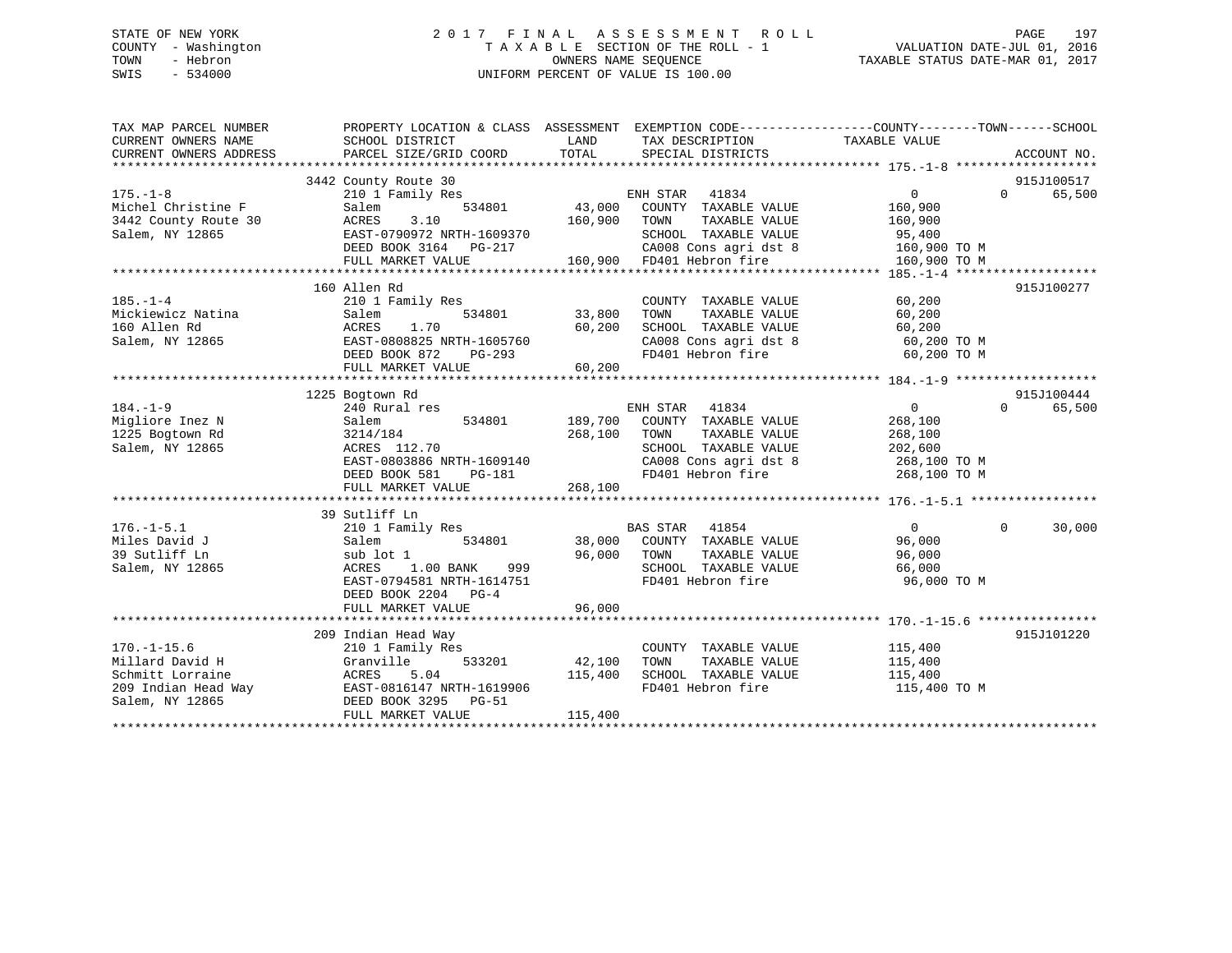## STATE OF NEW YORK 2 0 1 7 F I N A L A S S E S S M E N T R O L L PAGE 198 COUNTY - Washington T A X A B L E SECTION OF THE ROLL - 1 VALUATION DATE-JUL 01, 2016 TOWN - Hebron OWNERS NAME SEQUENCE TAXABLE STATUS DATE-MAR 01, 2017 SWIS - 534000 UNIFORM PERCENT OF VALUE IS 100.00

| TAX MAP PARCEL NUMBER<br>CURRENT OWNERS NAME                                                                                                                | SCHOOL DISTRICT                                                                                                                                        | LAND<br>TAX DESCRIPTION                                                                                                                                                         | PROPERTY LOCATION & CLASS ASSESSMENT EXEMPTION CODE----------------COUNTY-------TOWN------SCHOOL<br>TAXABLE VALUE |
|-------------------------------------------------------------------------------------------------------------------------------------------------------------|--------------------------------------------------------------------------------------------------------------------------------------------------------|---------------------------------------------------------------------------------------------------------------------------------------------------------------------------------|-------------------------------------------------------------------------------------------------------------------|
| CURRENT OWNERS ADDRESS                                                                                                                                      | PARCEL SIZE/GRID COORD                                                                                                                                 | TOTAL<br>SPECIAL DISTRICTS                                                                                                                                                      | ACCOUNT NO.                                                                                                       |
|                                                                                                                                                             | 111 County Route 31                                                                                                                                    |                                                                                                                                                                                 | 915J100344                                                                                                        |
| $176. - 1 - 30$<br>Miller Barry G<br>Miller Nancy J<br>111 County Route 31<br>Salem, NY 12865                                                               | 240 Rural res<br>Salem<br>534801<br>ACRES 193.80<br>EAST-0793054 NRTH-1609288<br>DEED BOOK 2141 PG-233                                                 | 41720<br>AG DIST<br>265,100<br>COUNTY TAXABLE VALUE<br>849,500<br>TOWN<br>TAXABLE VALUE<br>SCHOOL TAXABLE VALUE<br>CA008 Cons agri dst 8                                        | 84,006<br>84,006<br>84,006<br>765,494<br>765,494<br>765,494<br>765,494 TO M                                       |
|                                                                                                                                                             | FULL MARKET VALUE                                                                                                                                      | 849,500<br>84,006 EX                                                                                                                                                            |                                                                                                                   |
| MAY BE SUBJECT TO PAYMENT<br>UNDER AGDIST LAW TIL 2021                                                                                                      |                                                                                                                                                        | FD401 Hebron fire                                                                                                                                                               | 849,500 TO M                                                                                                      |
|                                                                                                                                                             | 19 Bardin Ln                                                                                                                                           |                                                                                                                                                                                 | 915J100025                                                                                                        |
| $151. - 1 - 8$<br>Miller Mark W<br>Smith-Miller Alaire J<br>19 Bardin Ln<br>Granville, NY 12832                                                             | 240 Rural res<br>Granville<br>533201<br>ACRES 15.70<br>EAST-0802888 NRTH-1638994<br>DEED BOOK 3555 PG-333                                              | AG DIST<br>41720<br>73,400<br>COUNTY TAXABLE VALUE<br>265,000<br>TOWN<br>TAXABLE VALUE<br>SCHOOL TAXABLE VALUE<br>CA008 Cons agri dst 8                                         | 28,400<br>28,400<br>28,400<br>236,600<br>236,600<br>236,600<br>236,600 TO M                                       |
| MAY BE SUBJECT TO PAYMENT<br>UNDER AGDIST LAW TIL 2021                                                                                                      | FULL MARKET VALUE                                                                                                                                      | 265,000<br>28,400 EX<br>FD401 Hebron fire                                                                                                                                       | 265,000 TO M                                                                                                      |
|                                                                                                                                                             |                                                                                                                                                        |                                                                                                                                                                                 |                                                                                                                   |
|                                                                                                                                                             | Little Burch Hill Rd                                                                                                                                   |                                                                                                                                                                                 | 915J101515                                                                                                        |
| $152. - 1 - 1.1$<br>Miller Mark W<br>Smith-Miller Alaire J<br>19 Bardin Ln<br>Granville, NY 12832<br>MAY BE SUBJECT TO PAYMENT<br>UNDER AGDIST LAW TIL 2021 | 322 Rural vac>10<br>Granville<br>533201<br>37.873 Ac by deed<br>ACRES 34.90<br>EAST-0803647 NRTH-1639046<br>DEED BOOK 3555 PG-333<br>FULL MARKET VALUE | AG DIST<br>41720<br>89,000<br>COUNTY TAXABLE VALUE<br>89,000<br>TOWN<br>TAXABLE VALUE<br>SCHOOL TAXABLE VALUE<br>CA008 Cons agri dst 8<br>27,433 EX<br>89,000 FD401 Hebron fire | 27,433<br>27,433<br>27,433<br>61,567<br>61,567<br>61,567<br>61,567 TO M<br>89,000 TO M                            |
|                                                                                                                                                             |                                                                                                                                                        |                                                                                                                                                                                 |                                                                                                                   |
| $178. - 1 - 39$<br>Miner Joseph<br>Miner Stephinie<br>400 Dillion Ln<br>Swanee, MA 02777                                                                    | 381 Blossom Rd<br>322 Rural vac>10<br>534801<br>Salem<br>Lots 25 & 26<br>ACRES 28.75<br>EAST-0818564 NRTH-1609631<br>DEED BOOK 3601 PG-293             | COUNTY TAXABLE VALUE<br>55,900<br>TOWN<br>TAXABLE VALUE<br>55,900<br>SCHOOL TAXABLE VALUE<br>FD401 Hebron fire                                                                  | 915J101374<br>55,900<br>55,900<br>55,900<br>55,900 TO M                                                           |
|                                                                                                                                                             | FULL MARKET VALUE                                                                                                                                      | 55,900                                                                                                                                                                          |                                                                                                                   |
|                                                                                                                                                             | 20 James Rd                                                                                                                                            |                                                                                                                                                                                 | 915J101344                                                                                                        |
| $159. - 1 - 37$                                                                                                                                             | 210 1 Family Res                                                                                                                                       | CW_10_VET/ 41151                                                                                                                                                                | 7,661<br>7,661<br>$\Omega$                                                                                        |
| Moltrup Renee<br>Moltrup Ronald<br>20 James Rd<br>Salem, NY 12865                                                                                           | 533801<br>Hartford<br><b>ACRES</b><br>5.39<br>EAST-0792320 NRTH-1628387<br>DEED BOOK 2658 PG-327<br>FULL MARKET VALUE                                  | 42,600 BAS STAR 41854<br>81,500 COUNTY TAXABLE VALUE<br>TOWN<br>TAXABLE VALUE<br>SCHOOL TAXABLE VALUE<br>81,500 FD401 Hebron fire                                               | $\overline{0}$<br>$\Omega$<br>30,000<br>73,839<br>73,839<br>51,500<br>81,500 TO M                                 |
|                                                                                                                                                             |                                                                                                                                                        |                                                                                                                                                                                 |                                                                                                                   |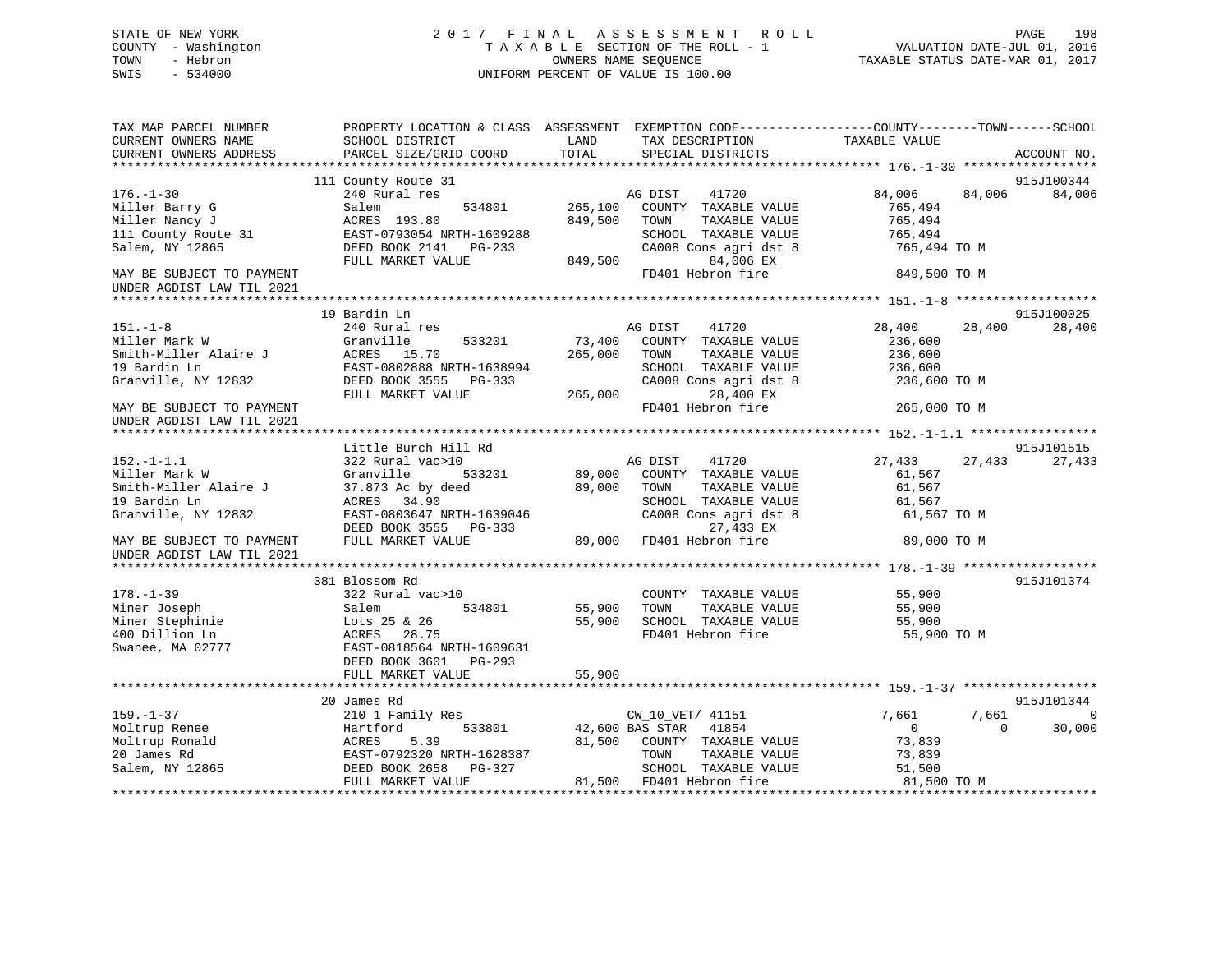## STATE OF NEW YORK 2 0 1 7 F I N A L A S S E S S M E N T R O L L PAGE 199 COUNTY - Washington T A X A B L E SECTION OF THE ROLL - 1 VALUATION DATE-JUL 01, 2016 TOWN - Hebron OWNERS NAME SEQUENCE TAXABLE STATUS DATE-MAR 01, 2017 SWIS - 534000 UNIFORM PERCENT OF VALUE IS 100.00

| TAX MAP PARCEL NUMBER<br>CURRENT OWNERS NAME<br>CURRENT OWNERS ADDRESS                                                          | PROPERTY LOCATION & CLASS ASSESSMENT<br>SCHOOL DISTRICT<br>PARCEL SIZE/GRID COORD                                                                        | LAND<br>TOTAL                | TAX DESCRIPTION<br>SPECIAL DISTRICTS                                                                                                             | EXEMPTION CODE-----------------COUNTY-------TOWN------SCHOOL<br>TAXABLE VALUE   | ACCOUNT NO.                      |
|---------------------------------------------------------------------------------------------------------------------------------|----------------------------------------------------------------------------------------------------------------------------------------------------------|------------------------------|--------------------------------------------------------------------------------------------------------------------------------------------------|---------------------------------------------------------------------------------|----------------------------------|
| *******************                                                                                                             | **********************                                                                                                                                   | *********                    |                                                                                                                                                  |                                                                                 |                                  |
| $183. - 1 - 46$<br>Monahan Kevin D<br>Monahan P Jinx<br>1263 Patterson Hill Rd<br>Salem, NY 12865                               | 1263 Patterson Hill Rd<br>240 Rural res<br>534801<br>Salem<br>40.00<br>ACRES<br>EAST-0789903 NRTH-1604295<br>DEED BOOK 556<br>PG-11<br>FULL MARKET VALUE | 118,400<br>224,400           | BAS STAR<br>41854<br>COUNTY TAXABLE VALUE<br>TAXABLE VALUE<br>TOWN<br>SCHOOL TAXABLE VALUE<br>CA008 Cons agri dst 8<br>224,400 FD401 Hebron fire | $\overline{0}$<br>224,400<br>224,400<br>194,400<br>224,400 TO M<br>224,400 TO M | 915J100350<br>$\Omega$<br>30,000 |
|                                                                                                                                 |                                                                                                                                                          |                              |                                                                                                                                                  |                                                                                 |                                  |
| $176. - 1 - 9$<br>Monder Alan<br>Monder Shelley<br>231 Mcknight Hill Rd<br>Salem, NY 12832                                      | 231 Mcknight Hill Rd<br>240 Rural res<br>534801<br>Salem<br>ACRES<br>45.50 BANK<br>11A<br>EAST-0802383 NRTH-1617213<br>DEED BOOK 920<br>PG-329           | 128,300<br>174,600           | BAS STAR<br>41854<br>COUNTY TAXABLE VALUE<br>TOWN<br>TAXABLE VALUE<br>SCHOOL TAXABLE VALUE<br>FD401 Hebron fire                                  | $\overline{0}$<br>174,600<br>174,600<br>144,600<br>174,600 TO M                 | 915J100352<br>$\Omega$<br>30,000 |
|                                                                                                                                 | FULL MARKET VALUE                                                                                                                                        | 174,600                      |                                                                                                                                                  |                                                                                 |                                  |
|                                                                                                                                 | 1606 County Route 31                                                                                                                                     |                              |                                                                                                                                                  |                                                                                 | 915J100355                       |
| $152 - 2 - 34$<br>Monroe Raymond A<br>Monroe Mikenzie<br>1606 County Route 31<br>Granville, NY 12832                            | 242 Rurl res&rec<br>Granville<br>533201<br>32.50<br>ACRES<br>EAST-0809823 NRTH-1638533<br>DEED BOOK 3538 PG-7<br>FULL MARKET VALUE                       | 84,400<br>285,500<br>285,500 | COUNTY TAXABLE VALUE<br>TOWN<br>TAXABLE VALUE<br>SCHOOL TAXABLE VALUE<br>CA008 Cons agri dst 8<br>FD401 Hebron fire                              | 285,500<br>285,500<br>285,500<br>285,500 TO M<br>285,500 TO M                   |                                  |
|                                                                                                                                 |                                                                                                                                                          |                              |                                                                                                                                                  | ***************** 143.-1-39.4 **************                                    |                                  |
| $143. - 1 - 39.4$<br>Montenegro Thomas<br>Montenegro Maria<br>1651 Sand Key Estates Ct Unit ACRES<br>Clearwater Beach, FL 33767 | Liebig Rd<br>314 Rural vac<10<br>Granville<br>533201<br>Lot 4<br>5.41<br>EAST-0806612 NRTH-1644074<br>DEED BOOK 2046 PG-37<br>FULL MARKET VALUE          | 32,800<br>32,800<br>32,800   | COUNTY TAXABLE VALUE<br>TOWN<br>TAXABLE VALUE<br>SCHOOL TAXABLE VALUE<br>FD401 Hebron fire                                                       | 32,800<br>32,800<br>32,800<br>32,800 TO M                                       | 935J101626                       |
|                                                                                                                                 | **********************************                                                                                                                       |                              |                                                                                                                                                  |                                                                                 |                                  |
| $161.-2-10.12$<br>Moors Jamie L<br>32 Barnes St<br>West Rutland, VT 05777                                                       | State Route 22<br>322 Rural vac>10<br>Granville<br>533201<br>ACRES<br>10.57<br>EAST-0817365 NRTH-1624198<br>DEED BOOK 3692<br>$PG-217$                   | 30,400<br>30,400             | COUNTY TAXABLE VALUE<br>TOWN<br>TAXABLE VALUE<br>SCHOOL TAXABLE VALUE<br>FD401 Hebron fire                                                       | 30,400<br>30,400<br>30,400<br>30,400 TO M                                       | 915J101097                       |
|                                                                                                                                 | FULL MARKET VALUE                                                                                                                                        | 30,400                       |                                                                                                                                                  |                                                                                 |                                  |
|                                                                                                                                 | State Route 22                                                                                                                                           | * * * * * * * * * * * * *    |                                                                                                                                                  |                                                                                 | 915J101193                       |
| $161. -2 - 10.13$<br>Moors Jamie L<br>32 Barnes St<br>West Rutland, VT 05777                                                    | 322 Rural vac>10<br>533201<br>Granville<br>11.68<br>ACRES<br>EAST-0817345 NRTH-1623895<br>DEED BOOK 3692<br>PG-217<br>FULL MARKET VALUE                  | 32,000<br>32,000<br>32,000   | COUNTY TAXABLE VALUE<br>TOWN<br>TAXABLE VALUE<br>SCHOOL TAXABLE VALUE<br>FD401 Hebron fire                                                       | 32,000<br>32,000<br>32,000<br>32,000 TO M                                       |                                  |
|                                                                                                                                 |                                                                                                                                                          |                              |                                                                                                                                                  |                                                                                 |                                  |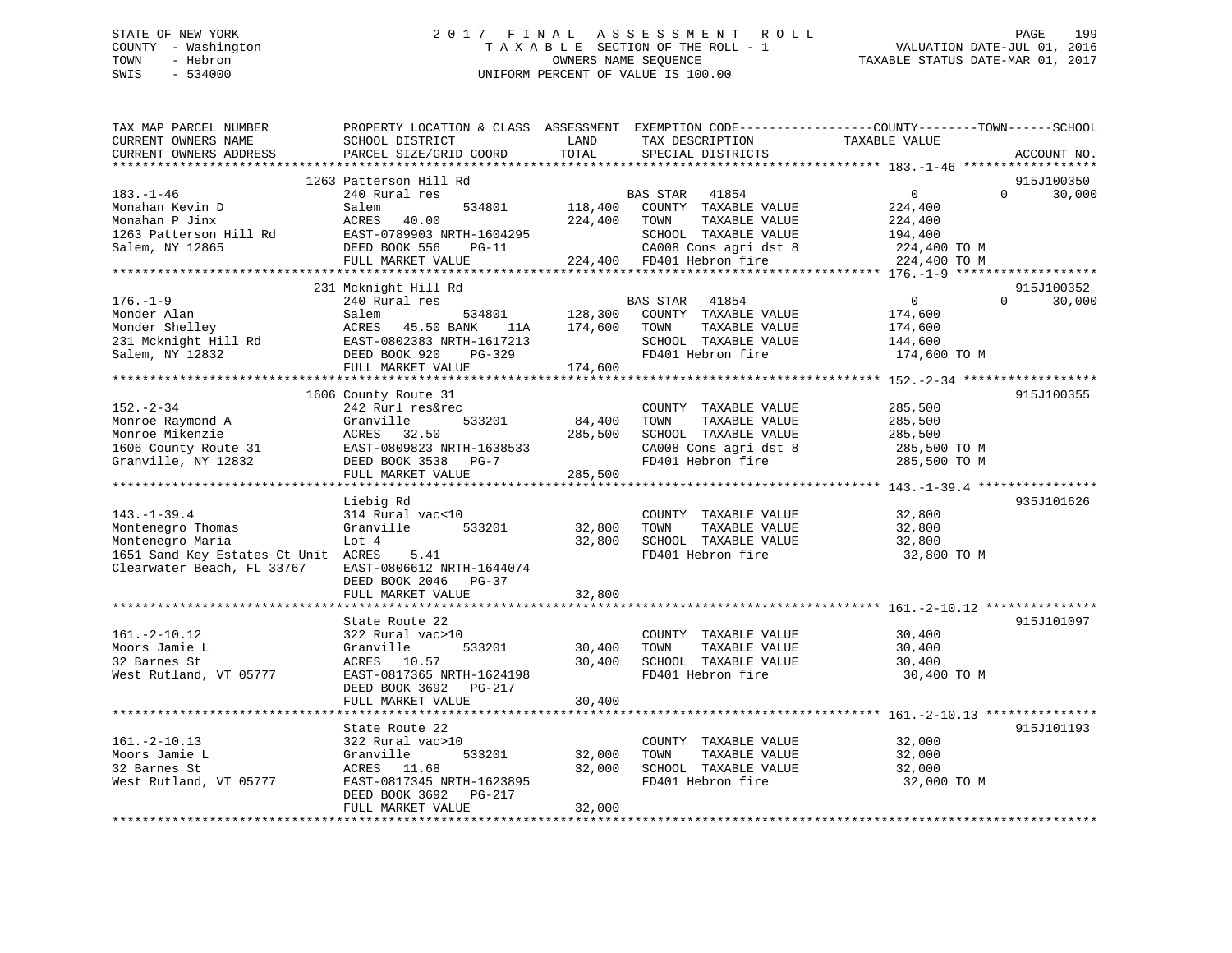## STATE OF NEW YORK 2 0 1 7 F I N A L A S S E S S M E N T R O L L PAGE 200 COUNTY - Washington T A X A B L E SECTION OF THE ROLL - 1 VALUATION DATE-JUL 01, 2016 TOWN - Hebron OWNERS NAME SEQUENCE TAXABLE STATUS DATE-MAR 01, 2017 SWIS - 534000 UNIFORM PERCENT OF VALUE IS 100.00

| SCHOOL DISTRICT                                                                                                                                      | LAND                                                            | TAX DESCRIPTION                                                    | TAXABLE VALUE                                                                                                                                                                                      |                                                                                                                                |
|------------------------------------------------------------------------------------------------------------------------------------------------------|-----------------------------------------------------------------|--------------------------------------------------------------------|----------------------------------------------------------------------------------------------------------------------------------------------------------------------------------------------------|--------------------------------------------------------------------------------------------------------------------------------|
| PARCEL SIZE/GRID COORD                                                                                                                               | TOTAL                                                           | SPECIAL DISTRICTS                                                  |                                                                                                                                                                                                    | ACCOUNT NO.                                                                                                                    |
| 965 Chamberlin Mills Rd                                                                                                                              |                                                                 |                                                                    |                                                                                                                                                                                                    | 915J101896                                                                                                                     |
| 210 1 Family Res<br>534801<br>Salem<br>Lot 23<br>9.55 BANK<br>998<br>ACRES<br>EAST-0809583 NRTH-1613546<br>DEED BOOK 3022 PG-219                     | 165,400                                                         | TOWN<br>TAXABLE VALUE<br>FD401 Hebron fire                         | 165,400<br>165,400<br>165,400 TO M                                                                                                                                                                 |                                                                                                                                |
| FULL MARKET VALUE                                                                                                                                    | 165,400                                                         |                                                                    |                                                                                                                                                                                                    |                                                                                                                                |
|                                                                                                                                                      |                                                                 |                                                                    |                                                                                                                                                                                                    | 915J101241                                                                                                                     |
| 210 1 Family Res<br>534801<br>Salem<br>680/297 680/299<br>6.00<br>ACRES<br>EAST-0806531 NRTH-1625839<br>DEED BOOK 633<br>PG-237<br>FULL MARKET VALUE | 152,600                                                         | TAXABLE VALUE<br>SCHOOL TAXABLE VALUE<br>FD401 Hebron fire         | $\overline{0}$<br>152,600<br>152,600<br>122,600<br>152,600 TO M                                                                                                                                    | $\Omega$<br>30,000                                                                                                             |
|                                                                                                                                                      |                                                                 |                                                                    |                                                                                                                                                                                                    |                                                                                                                                |
| 314 Rural vac<10<br>Salem<br>Lot 3<br>2.54<br>ACRES<br>EAST-0806904 NRTH-1625295<br>DEED BOOK 610<br>PG-180<br>FULL MARKET VALUE                     | 21,300                                                          | COUNTY TAXABLE VALUE<br>TAXABLE VALUE<br>FD401 Hebron fire         | 21,300<br>21,300<br>21,300<br>21,300 TO M                                                                                                                                                          | 915J101708                                                                                                                     |
|                                                                                                                                                      |                                                                 |                                                                    |                                                                                                                                                                                                    | 915J101706                                                                                                                     |
| 314 Rural vac<10<br>534801<br>Salem<br>Lot 1<br>ACRES<br>2.56<br>EAST-0806970 NRTH-1625829<br>DEED BOOK 1845 PG-267                                  | 21,300                                                          | COUNTY TAXABLE VALUE<br>TAXABLE VALUE<br>FD401 Hebron fire         | $\frac{21}{21}$ , 300<br>21,300<br>21,300<br>21,300 TO M                                                                                                                                           |                                                                                                                                |
|                                                                                                                                                      |                                                                 |                                                                    |                                                                                                                                                                                                    |                                                                                                                                |
| 793 Chamberlin Mills Rd<br>270 Mfg housing<br>Salem<br>534801<br>ACRES<br>3.80<br>EAST-0805971 NRTH-1612886<br>DEED BOOK 2294 PG-332                 | 39,000<br>60,900                                                | COUNTY TAXABLE VALUE<br>TOWN<br>TAXABLE VALUE<br>FD401 Hebron fire | 60,900<br>60,900<br>60,900<br>60,900 TO M                                                                                                                                                          | 915J100163                                                                                                                     |
|                                                                                                                                                      | 549 Middle Rd<br>Middle Rd<br>Pine Hill Rd<br>FULL MARKET VALUE | 48,800<br>534801<br>21,300<br>60,900<br>FULL MARKET VALUE          | SCHOOL TAXABLE VALUE<br>BAS STAR 41854<br>54,000 COUNTY TAXABLE VALUE<br>152,600 TOWN<br>21,300 TOWN<br>21,300 SCHOOL TAXABLE VALUE<br>21,300 TOWN<br>SCHOOL TAXABLE VALUE<br>SCHOOL TAXABLE VALUE | PROPERTY LOCATION & CLASS ASSESSMENT EXEMPTION CODE---------------COUNTY-------TOWN-----SCHOOL<br>COUNTY TAXABLE VALUE 165,400 |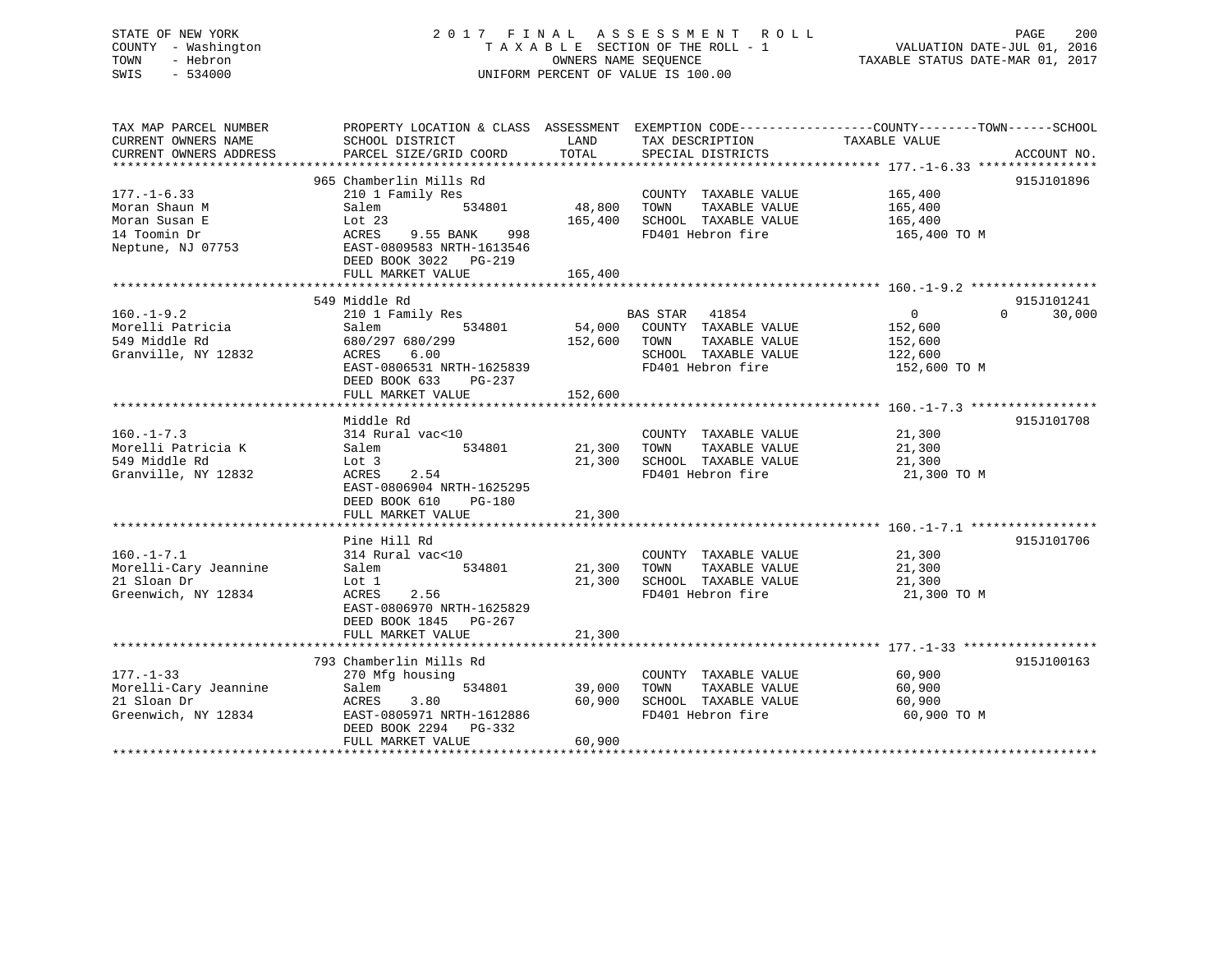## STATE OF NEW YORK 2 0 1 7 F I N A L A S S E S S M E N T R O L L PAGE 201 COUNTY - Washington T A X A B L E SECTION OF THE ROLL - 1 VALUATION DATE-JUL 01, 2016 TOWN - Hebron OWNERS NAME SEQUENCE TAXABLE STATUS DATE-MAR 01, 2017 SWIS - 534000 UNIFORM PERCENT OF VALUE IS 100.00

| TAX MAP PARCEL NUMBER          | PROPERTY LOCATION & CLASS ASSESSMENT EXEMPTION CODE----------------COUNTY-------TOWN------SCHOOL                                                                                                                            |                    |                              |                       |             |
|--------------------------------|-----------------------------------------------------------------------------------------------------------------------------------------------------------------------------------------------------------------------------|--------------------|------------------------------|-----------------------|-------------|
| CURRENT OWNERS NAME            | SCHOOL DISTRICT                                                                                                                                                                                                             | LAND               | TAX DESCRIPTION              | TAXABLE VALUE         |             |
| CURRENT OWNERS ADDRESS         | PARCEL SIZE/GRID COORD                                                                                                                                                                                                      | TOTAL              | SPECIAL DISTRICTS            |                       | ACCOUNT NO. |
|                                |                                                                                                                                                                                                                             |                    |                              |                       |             |
|                                | 524 West Green Pond Way                                                                                                                                                                                                     |                    |                              |                       | 915J100052  |
| $143. - 1 - 16$                | 260 Seasonal res - WTRFNT                                                                                                                                                                                                   |                    | COUNTY TAXABLE VALUE         | 117,600               |             |
|                                | Granville                                                                                                                                                                                                                   | 533201 95,500 TOWN | TAXABLE VALUE                | 117,600               |             |
| Morgan William J               |                                                                                                                                                                                                                             |                    |                              |                       |             |
| Jackson Melissa C              | 800/62                                                                                                                                                                                                                      |                    | 117,600 SCHOOL TAXABLE VALUE | 117,600               |             |
|                                |                                                                                                                                                                                                                             |                    | FD401 Hebron fire            | $117,600$ TO M        |             |
| New York, NY 10025             | EAST-0815596 NRTH-1641848                                                                                                                                                                                                   |                    |                              |                       |             |
|                                | DEED BOOK 3235 PG-101                                                                                                                                                                                                       |                    |                              |                       |             |
|                                | FULL MARKET VALUE                                                                                                                                                                                                           | 117,600            |                              |                       |             |
|                                |                                                                                                                                                                                                                             |                    |                              |                       |             |
|                                | West Green Pond Way                                                                                                                                                                                                         |                    |                              |                       | 915J101039  |
| $143. - 1 - 17$                | 314 Rural vac<10                                                                                                                                                                                                            |                    | COUNTY TAXABLE VALUE         | 16,600                |             |
| Morgan William J Granville     |                                                                                                                                                                                                                             |                    |                              |                       |             |
|                                |                                                                                                                                                                                                                             |                    |                              | TAXABLE VALUE 16,600  |             |
| Jackson Melissa C              | Vacant<10 Ac                                                                                                                                                                                                                |                    | 16,600 SCHOOL TAXABLE VALUE  | 16,600<br>16,600 TO M |             |
| 425 Riverside Dr Apt 2G 800/62 |                                                                                                                                                                                                                             |                    | FD401 Hebron fire            |                       |             |
| New York, NY 10025             | ACRES 5.30                                                                                                                                                                                                                  |                    |                              |                       |             |
|                                | EAST-0815375 NRTH-1642719                                                                                                                                                                                                   |                    |                              |                       |             |
|                                | DEED BOOK 3235 PG-101                                                                                                                                                                                                       |                    |                              |                       |             |
|                                |                                                                                                                                                                                                                             |                    |                              |                       |             |
|                                |                                                                                                                                                                                                                             |                    |                              |                       |             |
|                                | 528 West Green Pond Way                                                                                                                                                                                                     |                    |                              |                       | 915J100011  |
| $143. - 1 - 19$                |                                                                                                                                                                                                                             |                    | COUNTY TAXABLE VALUE         | 142,400               |             |
| Morgan William J               | According to the Seasonal res - WTRFNT<br>Granville 533201 65,300 TOWN<br>Granville                                                                                                                                         |                    | TAXABLE VALUE                | 142,400               |             |
|                                |                                                                                                                                                                                                                             |                    |                              |                       |             |
|                                |                                                                                                                                                                                                                             |                    |                              |                       |             |
|                                |                                                                                                                                                                                                                             |                    |                              | 142,400 TO M          |             |
|                                | MONGER NUTRIN UP OF THE 142,400<br>425 Riverside Dr. 2G FRNT 100.00 DPTH 142.00 142,400 SCHOOL TAXABLE VALUE 142,400<br>New York, NY 10025-7725 EAST-0815778 NRTH-1643224 FD401 Hebron fire 142,400<br>DEED BOOK 930 PG-203 |                    |                              |                       |             |
|                                |                                                                                                                                                                                                                             |                    |                              |                       |             |
|                                |                                                                                                                                                                                                                             |                    |                              |                       |             |
|                                | West Green Pond Way                                                                                                                                                                                                         |                    |                              |                       | 915J101313  |
| $143. - 1 - 29.2$              | 311 Res vac land - WTRFNT                                                                                                                                                                                                   |                    | COUNTY TAXABLE VALUE         | 30,200                |             |
| Morgan William J               | Granville 533201 30,200 TOWN                                                                                                                                                                                                |                    | TAXABLE VALUE                | 30,200                |             |
| Jackson Melissa C              | 800/62                                                                                                                                                                                                                      |                    | 30,200 SCHOOL TAXABLE VALUE  | 30,200                |             |
|                                | 800/62<br>ACRES 1.13<br>Jackson Melissa - (1.15)<br>425 Riverside Dr Apt 2G (1.15) RAST-0815055 NRTH-1644488<br>EAST-0815055 NRTH-1644488                                                                                   |                    | FD401 Hebron fire            | 30,200 TO M           |             |
|                                |                                                                                                                                                                                                                             |                    |                              |                       |             |
|                                |                                                                                                                                                                                                                             |                    |                              |                       |             |
|                                | DEED BOOK 3235 PG-101                                                                                                                                                                                                       |                    |                              |                       |             |
|                                |                                                                                                                                                                                                                             |                    |                              |                       |             |
|                                |                                                                                                                                                                                                                             |                    |                              |                       |             |
|                                | 544 West Green Pond Way                                                                                                                                                                                                     |                    |                              |                       | 915J101314  |
| $143. - 1 - 29.3$              | 323 Vacant rural                                                                                                                                                                                                            |                    | COUNTY TAXABLE VALUE 8,600   |                       |             |
| Morgan William J               | Granville 533201 8,600 TOWN TAXABLE VALUE<br>FRNT 58.00 DPTH 483.00 8,600 SCHOOL TAXABLE VALUE                                                                                                                              |                    |                              | 8,600                 |             |
| Jackson Melissa C              |                                                                                                                                                                                                                             |                    |                              | 8,600                 |             |
|                                |                                                                                                                                                                                                                             |                    | FD401 Hebron fire            | 8,600 TO M            |             |
|                                | 425 Riverside Dr Apt 2G ACRES 0.64<br>New York, NY 10025 EAST-0815371 NRTH-1643345                                                                                                                                          |                    |                              |                       |             |
|                                | DEED BOOK 3235 PG-101                                                                                                                                                                                                       |                    |                              |                       |             |
|                                |                                                                                                                                                                                                                             |                    |                              |                       |             |
|                                | FULL MARKET VALUE                                                                                                                                                                                                           | 8,600              |                              |                       |             |
|                                |                                                                                                                                                                                                                             |                    |                              |                       |             |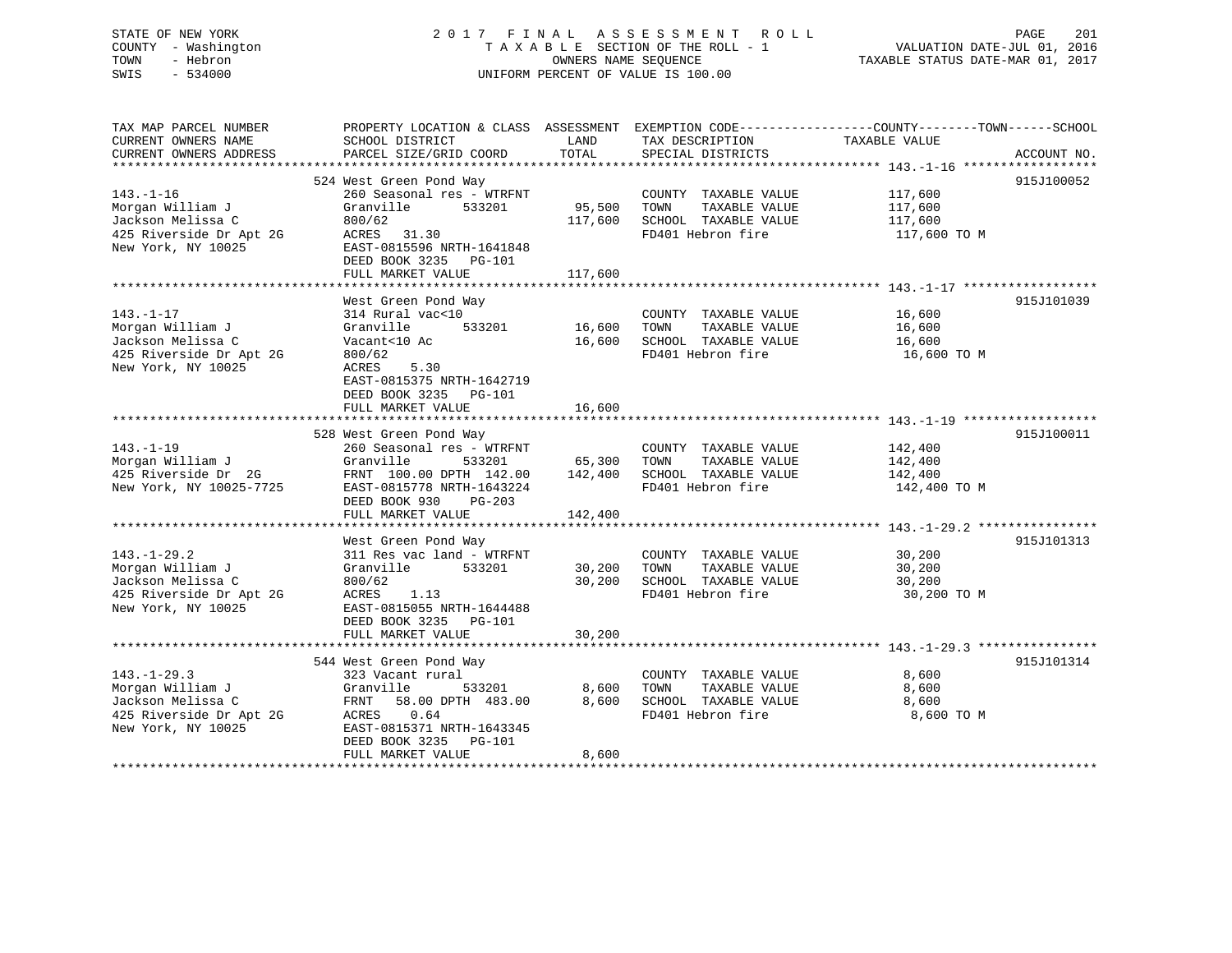## STATE OF NEW YORK 2 0 1 7 F I N A L A S S E S S M E N T R O L L PAGE 202 COUNTY - Washington T A X A B L E SECTION OF THE ROLL - 1 VALUATION DATE-JUL 01, 2016 TOWN - Hebron OWNERS NAME SEQUENCE TAXABLE STATUS DATE-MAR 01, 2017 SWIS - 534000 UNIFORM PERCENT OF VALUE IS 100.00

| TAX MAP PARCEL NUMBER<br>CURRENT OWNERS NAME           | PROPERTY LOCATION & CLASS ASSESSMENT<br>SCHOOL DISTRICT | LAND    | EXEMPTION CODE-----------------COUNTY-------TOWN------SCHOOL<br>TAX DESCRIPTION | TAXABLE VALUE    |             |
|--------------------------------------------------------|---------------------------------------------------------|---------|---------------------------------------------------------------------------------|------------------|-------------|
| CURRENT OWNERS ADDRESS                                 | PARCEL SIZE/GRID COORD                                  | TOTAL   | SPECIAL DISTRICTS                                                               |                  | ACCOUNT NO. |
|                                                        | State Route 22                                          |         |                                                                                 |                  | 915J100376  |
| $169. - 1 - 22.1$                                      | 314 Rural vac<10                                        |         | COUNTY TAXABLE VALUE                                                            | 30,400           |             |
| Morin Roosevelt Estate                                 | Granville<br>533201                                     | 30,400  | TOWN<br>TAXABLE VALUE                                                           | 30,400           |             |
| c/o Liliana Morin                                      | ACRES 10.60                                             | 30,400  | SCHOOL TAXABLE VALUE                                                            | 30,400           |             |
| 467 Castille Dr                                        | EAST-0814891 NRTH-1619970                               |         | FD401 Hebron fire                                                               | 30,400 TO M      |             |
| Spring Hill, FL 34608                                  | DEED BOOK 2176 PG-228                                   | 30,400  |                                                                                 |                  |             |
|                                                        | FULL MARKET VALUE                                       |         |                                                                                 |                  |             |
|                                                        | 6564 State Route 22                                     |         |                                                                                 |                  | 915L100458  |
| $177. - 1 - 17$                                        | 681 Culture bldg                                        |         | COUNTY TAXABLE VALUE                                                            | 27,500           |             |
| Morris Andrea S                                        | Salem<br>534801                                         | 18,500  | TOWN<br>TAXABLE VALUE                                                           | 27,500           |             |
| 194 1st St                                             | Trans Exempt Repay 2017                                 | 27,500  | SCHOOL TAXABLE VALUE                                                            | 27,500           |             |
| Troy, NY 12180                                         | 76.00 DPTH 197.00<br>FRNT                               |         | FD401 Hebron fire                                                               | 27,500 TO M      |             |
|                                                        | EAST-0815402 NRTH-1616029                               |         | TE533 Trans exmt repay-flg                                                      | .00 MT           |             |
|                                                        | DEED BOOK 3656 PG-237                                   |         |                                                                                 |                  |             |
|                                                        | FULL MARKET VALUE                                       | 27,500  |                                                                                 |                  |             |
|                                                        | 298 Blossom Rd                                          |         |                                                                                 |                  | 915J101618  |
| $186. - 1 - 3.1$                                       | 260 Seasonal res                                        |         | COUNTY TAXABLE VALUE                                                            | 65,000           |             |
| Mort Russell                                           | 534801<br>Salem                                         | 18,800  | TAXABLE VALUE<br>TOWN                                                           | 65,000           |             |
| 1139 Cty 32                                            | 3.72<br>ACRES                                           | 65,000  | SCHOOL TAXABLE VALUE                                                            | 65,000           |             |
| Brushton, NY 12916                                     | EAST-0819808 NRTH-1608068                               |         | FD401 Hebron fire                                                               | 65,000 TO M      |             |
|                                                        | DEED BOOK 3498 PG-205                                   |         |                                                                                 |                  |             |
|                                                        | FULL MARKET VALUE                                       | 65,000  |                                                                                 |                  |             |
|                                                        |                                                         |         |                                                                                 |                  |             |
|                                                        | 39 & 41 Benn Rd                                         |         |                                                                                 |                  | 915J100453  |
| $160. - 1 - 15$                                        | 280 Res Multiple                                        |         | AG DIST<br>41720                                                                | 52,907<br>52,907 | 52,907      |
| Moskowitz Martin                                       | 533201<br>Granville                                     | 191,500 | COUNTY TAXABLE VALUE                                                            | 413,693          |             |
| Moskowitz Anita                                        | ACRES 77.70                                             | 466,600 | TOWN<br>TAXABLE VALUE                                                           | 413,693          |             |
| 420 Riverside Dr Apt 8g                                | EAST-0803875 NRTH-1626061                               |         | SCHOOL TAXABLE VALUE                                                            | 413,693          |             |
| New York, NY 10025                                     | DEED BOOK 913<br>PG-136                                 |         | CA008 Cons agri dst 8                                                           | 413,693 TO M     |             |
|                                                        | FULL MARKET VALUE                                       | 466,600 | 52,907 EX<br>FD401 Hebron fire                                                  |                  |             |
| MAY BE SUBJECT TO PAYMENT<br>UNDER AGDIST LAW TIL 2021 |                                                         |         |                                                                                 | 466,600 TO M     |             |
|                                                        |                                                         |         |                                                                                 |                  |             |
|                                                        | 145 Everetts Heights Way                                |         |                                                                                 |                  | 915J101196  |
| $152 - 2 - 8.5$                                        | 241 Rural res&ag                                        |         | AGRI-D IND 41730                                                                | 41,498<br>41,498 | 41,498      |
| Moss Richard E                                         | 533201<br>Granville                                     |         | 82,500 COUNTY TAXABLE VALUE                                                     | 174,202          |             |
| Moss Kris G                                            | ACRES<br>20.24                                          | 215,700 | TOWN<br>TAXABLE VALUE                                                           | 174,202          |             |
| 145 Everetts Heights Way                               | EAST-0809190 NRTH-1641505                               |         | SCHOOL TAXABLE VALUE                                                            | 174,202          |             |
| Granville, NY 12832                                    | DEED BOOK 3678 PG-324                                   |         | FD401 Hebron fire                                                               | 215,700 TO M     |             |
|                                                        | FULL MARKET VALUE                                       | 215,700 |                                                                                 |                  |             |
| MAY BE SUBJECT TO PAYMENT                              |                                                         |         |                                                                                 |                  |             |
| UNDER AGDIST LAW TIL 2024                              |                                                         |         |                                                                                 |                  |             |
|                                                        |                                                         |         |                                                                                 |                  |             |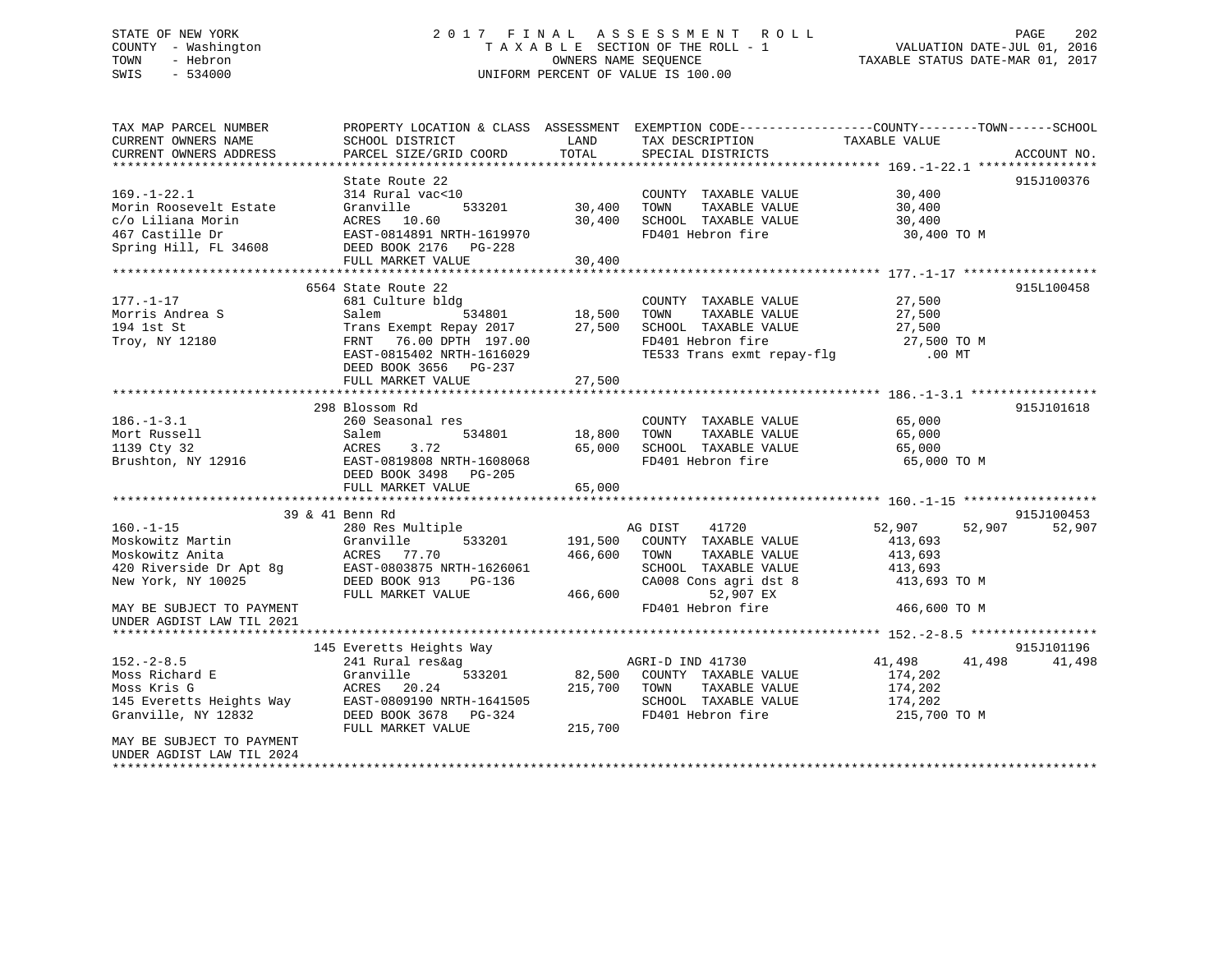## STATE OF NEW YORK 2 0 1 7 F I N A L A S S E S S M E N T R O L L PAGE 203 COUNTY - Washington T A X A B L E SECTION OF THE ROLL - 1 VALUATION DATE-JUL 01, 2016 TOWN - Hebron OWNERS NAME SEQUENCE TAXABLE STATUS DATE-MAR 01, 2017 SWIS - 534000 UNIFORM PERCENT OF VALUE IS 100.00

| TAX MAP PARCEL NUMBER<br>CURRENT OWNERS NAME<br>CURRENT OWNERS ADDRESS                              | PROPERTY LOCATION & CLASS ASSESSMENT EXEMPTION CODE---------------COUNTY-------TOWN------SCHOOL<br>SCHOOL DISTRICT<br>PARCEL SIZE/GRID COORD               | LAND<br>TOTAL                 | TAX DESCRIPTION<br>SPECIAL DISTRICTS                                                                                                                                    | TAXABLE VALUE                                                                             | ACCOUNT NO.                      |
|-----------------------------------------------------------------------------------------------------|------------------------------------------------------------------------------------------------------------------------------------------------------------|-------------------------------|-------------------------------------------------------------------------------------------------------------------------------------------------------------------------|-------------------------------------------------------------------------------------------|----------------------------------|
| $184. - 1 - 16$<br>MTGLO Investors, LP<br>6011 Connection Dr<br>Irving, TX 75039                    | 1007 Bogtown Rd<br>241 Rural res&ag<br>Salem<br>534801<br>ACRES 98.00<br>EAST-0804555 NRTH-1603025<br>DEED BOOK 3710<br>PG-230<br>FULL MARKET VALUE        | 162,500<br>229,300<br>229,300 | COUNTY TAXABLE VALUE<br>TOWN<br>TAXABLE VALUE<br>SCHOOL TAXABLE VALUE<br>FD401 Hebron fire                                                                              | 229,300<br>229,300<br>229,300<br>229,300 TO M                                             | 915J100043                       |
| $183.16 - 1 - 2$<br>Mulhall Walter G<br>PO Box 171<br>Salem, NY 12865                               | 3233 County Route 30<br>210 1 Family Res<br>534801<br>Salem<br>1.50<br>ACRES<br>EAST-0791335 NRTH-1605225<br>DEED BOOK 880<br>PG-206<br>FULL MARKET VALUE  | 28,300<br>66,500              | BAS STAR 41854<br>COUNTY TAXABLE VALUE<br>TOWN<br>TAXABLE VALUE<br>SCHOOL TAXABLE VALUE<br>CA008 Cons agri dst 8<br>66,500 FD401 Hebron fire<br>LD401 West hebron light | $\overline{0}$<br>66,500<br>66,500<br>36,500<br>66,500 TO M<br>66,500 TO M<br>66,500 TO M | 915J100457<br>30,000<br>$\Omega$ |
| $183. - 1 - 48$<br>Mullany Matthew<br>8 Vandenburg Ln<br>Latham, NY 12110                           | 44 Hebron Hills Rd<br>210 1 Family Res<br>534801<br>Salem<br>4.03<br>ACRES<br>EAST-0788775 NRTH-1603569<br>DEED BOOK 3538<br>PG-57<br>FULL MARKET VALUE    | 47,400<br>123,000<br>123,000  | COUNTY TAXABLE VALUE<br>TOWN<br>TAXABLE VALUE<br>SCHOOL TAXABLE VALUE<br>FD401 Hebron fire                                                                              | 123,000<br>123,000<br>123,000<br>123,000 TO M                                             | 915J101108                       |
| $184. - 1 - 27$<br>Mullany Peter<br>Mullany Lana<br>8 Vandenburg Rd<br>Lathem, NY 12832             | 148 Chamberlin Mills Rd<br>210 1 Family Res<br>534801<br>Salem<br>ACRES<br>2.20<br>EAST-0796115 NRTH-1602563<br>DEED BOOK 2098 PG-242<br>FULL MARKET VALUE | 40,400<br>179,700<br>179,700  | COUNTY TAXABLE VALUE<br>TAXABLE VALUE<br>TOWN<br>SCHOOL TAXABLE VALUE<br>CA008 Cons agri dst 8<br>FD401 Hebron fire                                                     | 179,700<br>179,700<br>179,700<br>179,700 TO M<br>179,700 TO M                             | 915J100647                       |
| $177. - 1 - 26.3$<br>Murauskos Victor<br>Murauskos Aileen<br>6489 State Route 22<br>Salem, NY 12865 | 6489 State Route 22<br>210 1 Family Res<br>534801<br>Salem<br>ACRES<br>5.70<br>EAST-0815213 NRTH-1614249<br>DEED BOOK 889<br>PG-246<br>FULL MARKET VALUE   | 43,100<br>131,900<br>131,900  | ENH STAR<br>41834<br>COUNTY TAXABLE VALUE<br>TOWN<br>TAXABLE VALUE<br>SCHOOL TAXABLE VALUE<br>FD401 Hebron fire                                                         | $\overline{0}$<br>131,900<br>131,900<br>66,400<br>131,900 TO M                            | 915J101091<br>$\Omega$<br>65,500 |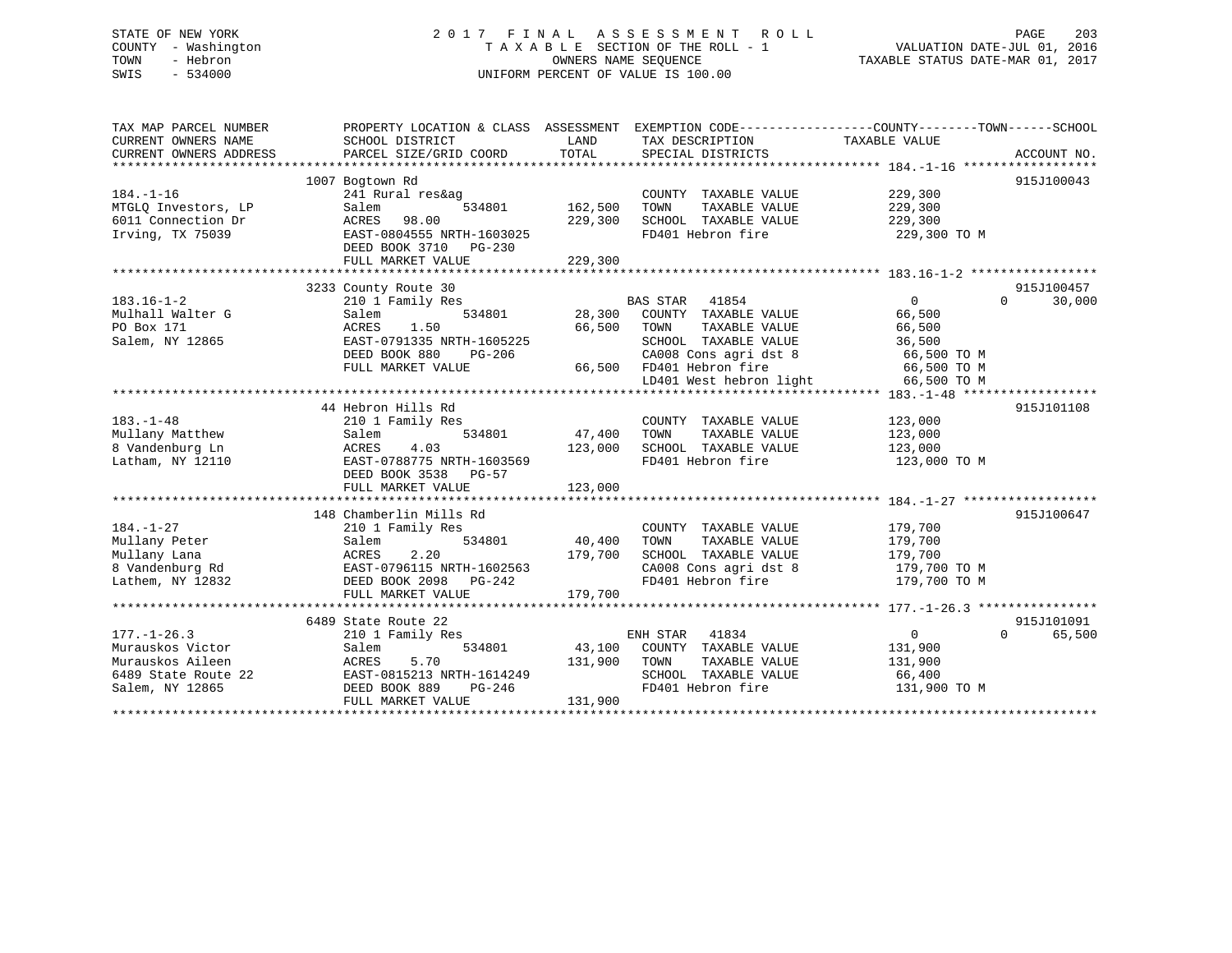## STATE OF NEW YORK 2 0 1 7 F I N A L A S S E S S M E N T R O L L PAGE 204 COUNTY - Washington T A X A B L E SECTION OF THE ROLL - 1 VALUATION DATE-JUL 01, 2016 TOWN - Hebron OWNERS NAME SEQUENCE TAXABLE STATUS DATE-MAR 01, 2017 SWIS - 534000 UNIFORM PERCENT OF VALUE IS 100.00

| TAX MAP PARCEL NUMBER<br>CURRENT OWNERS NAME | PROPERTY LOCATION & CLASS ASSESSMENT EXEMPTION CODE---------------COUNTY-------TOWN-----SCHOOL<br>SCHOOL DISTRICT | LAND                   | TAX DESCRIPTION         | TAXABLE VALUE                                      |                    |
|----------------------------------------------|-------------------------------------------------------------------------------------------------------------------|------------------------|-------------------------|----------------------------------------------------|--------------------|
| CURRENT OWNERS ADDRESS                       | PARCEL SIZE/GRID COORD                                                                                            | TOTAL                  | SPECIAL DISTRICTS       |                                                    | ACCOUNT NO.        |
|                                              |                                                                                                                   |                        |                         |                                                    |                    |
|                                              | 635 Pine Hill Rd                                                                                                  |                        |                         |                                                    | 915J101099         |
| $169. - 1 - 22.2$                            | 210 1 Family Res                                                                                                  | $44,300$ <sup>BZ</sup> | BAS STAR 41854          | $0 \qquad \qquad$                                  | 30,000<br>$\Omega$ |
| Murchison John                               | 533201<br>Granville                                                                                               |                        | COUNTY TAXABLE VALUE    | 148,500                                            |                    |
| Murchison Lori                               | 6.55 BANK<br>ACRES<br>999                                                                                         | 148,500                | TOWN<br>TAXABLE VALUE   | 148,500                                            |                    |
| 635 Pine Hill Rd                             | EAST-0815196 NRTH-1620761                                                                                         |                        | SCHOOL TAXABLE VALUE    | 118,500                                            |                    |
| Salem, NY 12865                              | DEED BOOK 500<br>PG-654                                                                                           |                        | FD401 Hebron fire       | 148,500 TO M                                       |                    |
|                                              | FULL MARKET VALUE                                                                                                 | 148,500                |                         |                                                    |                    |
|                                              |                                                                                                                   |                        |                         |                                                    |                    |
|                                              | Callaway Rd/w Off                                                                                                 |                        |                         |                                                    | 915J100256         |
| $167. - 1 - 52$                              | 314 Rural vac<10                                                                                                  |                        | COUNTY TAXABLE VALUE    | 3,800                                              |                    |
| Murphy Darlene                               | 532001<br>Argyle                                                                                                  | 3,800                  | TOWN<br>TAXABLE VALUE   | 3,800                                              |                    |
| 428 Goose Island Rd                          | ACRES<br>5.00                                                                                                     | 3,800                  | SCHOOL TAXABLE VALUE    | 3,800                                              |                    |
| Arqyle, NY 12809                             | EAST-0783724 NRTH-1620791                                                                                         |                        | CA006 Cons agri dst 6   | 3,800 TO M                                         |                    |
|                                              | DEED BOOK 2572 PG-30                                                                                              |                        | FD401 Hebron fire       | 3,800 TO M                                         |                    |
|                                              | FULL MARKET VALUE                                                                                                 | 3,800                  |                         |                                                    |                    |
|                                              |                                                                                                                   |                        |                         |                                                    |                    |
|                                              | 24 Sheldon Rd                                                                                                     |                        |                         |                                                    | 915J100689         |
| $177. - 1 - 22$                              | 210 1 Family Res                                                                                                  |                        | COUNTY TAXABLE VALUE    | 112,100                                            |                    |
| Murphy Michael J                             |                                                                                                                   |                        | TOWN<br>TAXABLE VALUE   | 112,100                                            |                    |
| 228 Edgecomb Ave                             | Salem 534801 30,300<br>FRNT 225.00 DPTH 211.00 112,100                                                            |                        | SCHOOL TAXABLE VALUE    | 112,100                                            |                    |
| Harlem, NY 10030                             | 0.57<br>ACRES                                                                                                     |                        | FD401 Hebron fire       | 112,100 TO M                                       |                    |
|                                              | EAST-0815884 NRTH-1615551                                                                                         |                        |                         |                                                    |                    |
|                                              | DEED BOOK 930<br>PG-311                                                                                           |                        |                         |                                                    |                    |
|                                              | FULL MARKET VALUE                                                                                                 | 112,100                |                         |                                                    |                    |
|                                              |                                                                                                                   |                        |                         |                                                    |                    |
|                                              | 3168 County Route 30                                                                                              |                        |                         |                                                    | 915J100635         |
| $183.16 - 1 - 21$                            | 230 3 Family Res                                                                                                  |                        | COUNTY TAXABLE VALUE    | 90,800                                             |                    |
| MW Property Solutions LLC                    | Salem<br>534801                                                                                                   | 21,000                 | TAXABLE VALUE<br>TOWN   | 90,800                                             |                    |
| 292 Reynolds Rd                              | 3 units                                                                                                           | 90,800                 | SCHOOL TAXABLE VALUE    |                                                    |                    |
| Fort Edward, NY 12828                        | FRNT 72.00 DPTH 203.00                                                                                            |                        | CA008 Cons agri dst 8   |                                                    |                    |
|                                              | ACRES<br>0.32                                                                                                     |                        | FD401 Hebron fire       | ט, סטט<br>90,800 TO M<br>רי הרה מית<br>90,800 TO M |                    |
|                                              | EAST-0792124 NRTH-1603684                                                                                         |                        | LD401 West hebron light | 90,800 TO M                                        |                    |
|                                              | DEED BOOK 3570 PG-234                                                                                             |                        |                         |                                                    |                    |
|                                              | FULL MARKET VALUE                                                                                                 | 90,800                 |                         |                                                    |                    |
|                                              |                                                                                                                   |                        |                         |                                                    |                    |
|                                              | 690 Chamberlin Mills Rd                                                                                           |                        |                         |                                                    | 915J101279         |
| $176. - 1 - 15.3$                            | 210 1 Family Res                                                                                                  |                        | COUNTY TAXABLE VALUE    | 67,800                                             |                    |
| Nacua Cynthia                                | 534801<br>Salem                                                                                                   | 43,500                 | TAXABLE VALUE<br>TOWN   | 67,800                                             |                    |
| 690 Chamberlin Mills Rd                      | ACRES<br>3.20                                                                                                     | 67,800                 | SCHOOL TAXABLE VALUE    | 67,800                                             |                    |
| Salem, NY 12865                              | EAST-0803627 NRTH-1612022                                                                                         |                        | FD401 Hebron fire       | 67,800 TO M                                        |                    |
|                                              | DEED BOOK 2675<br>PG-279                                                                                          |                        |                         |                                                    |                    |
|                                              | FULL MARKET VALUE                                                                                                 | 67,800                 |                         |                                                    |                    |
|                                              |                                                                                                                   |                        |                         |                                                    |                    |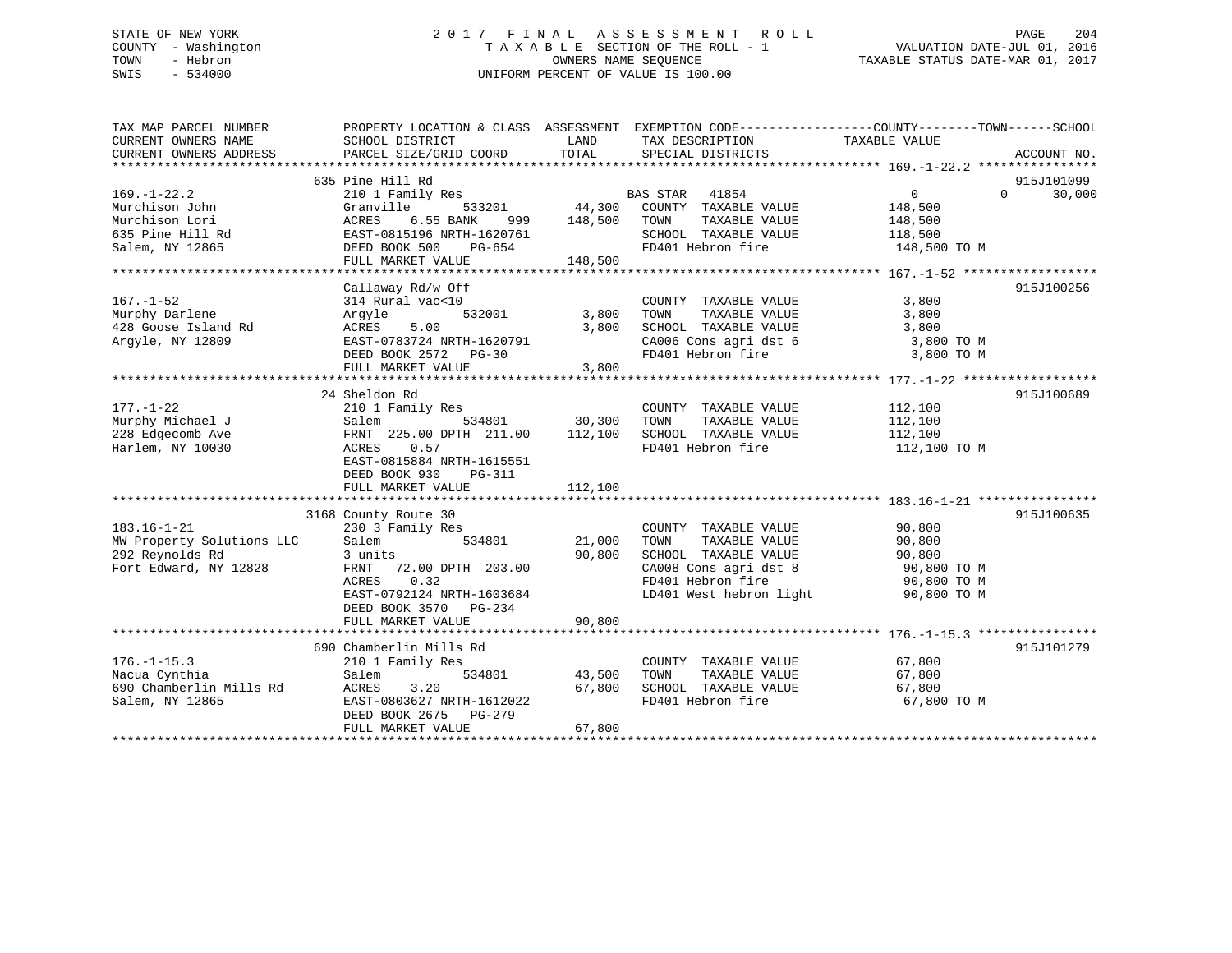## STATE OF NEW YORK 2 0 1 7 F I N A L A S S E S S M E N T R O L L PAGE 205 COUNTY - Washington T A X A B L E SECTION OF THE ROLL - 1 VALUATION DATE-JUL 01, 2016 TOWN - Hebron OWNERS NAME SEQUENCE TAXABLE STATUS DATE-MAR 01, 2017 SWIS - 534000 UNIFORM PERCENT OF VALUE IS 100.00

| TAX MAP PARCEL NUMBER<br>CURRENT OWNERS NAME | PROPERTY LOCATION & CLASS ASSESSMENT EXEMPTION CODE---------------COUNTY-------TOWN------SCHOOL<br>SCHOOL DISTRICT | LAND          | TAX DESCRIPTION                              | TAXABLE VALUE  |                    |
|----------------------------------------------|--------------------------------------------------------------------------------------------------------------------|---------------|----------------------------------------------|----------------|--------------------|
| CURRENT OWNERS ADDRESS                       | PARCEL SIZE/GRID COORD                                                                                             | TOTAL         | SPECIAL DISTRICTS                            |                | ACCOUNT NO.        |
|                                              |                                                                                                                    |               |                                              |                |                    |
|                                              | 1328 Patterson Hill Rd                                                                                             |               |                                              |                | 915J100354         |
| $183.16 - 1 - 7$                             | 210 1 Family Res                                                                                                   |               | COUNTY TAXABLE VALUE                         | 141,600        |                    |
| Nadolski Jill A                              | Salem<br>534801                                                                                                    | 29,300        | TAXABLE VALUE<br>TOWN                        | 141,600        |                    |
| 1328 Patterson Hill Rd                       | ACRES<br>1.90                                                                                                      | 141,600       | SCHOOL TAXABLE VALUE                         | 141,600        |                    |
| Salem, NY 12865                              | EAST-0791528 NRTH-1603880                                                                                          |               |                                              | 141,600 TO M   |                    |
|                                              | DEED BOOK 3447 PG-218                                                                                              |               | CA008 Cons agri dst 8<br>FD401 Hebron fire   | 141,600 TO M   |                    |
|                                              | FULL MARKET VALUE                                                                                                  |               | 141,600 LD401 West hebron light 141,600 TO M |                |                    |
|                                              |                                                                                                                    |               |                                              |                |                    |
|                                              | 3175 County Route 30                                                                                               |               |                                              |                | 915J100383         |
| $183.16 - 1 - 11$                            | 210 1 Family Res                                                                                                   |               | COUNTY TAXABLE VALUE                         | 130,900        |                    |
| Nailor Robert A                              | Salem                                                                                                              | 534801 23,000 | TAXABLE VALUE<br>TOWN                        | 130,900        |                    |
| Nailor Jacqueline                            | FRNT 91.00 DPTH 203.00 130,900                                                                                     |               | SCHOOL TAXABLE VALUE                         | 130,900        |                    |
| 3175 County Route 30                         | ACRES 0.42                                                                                                         |               |                                              | $130,900$ TO M |                    |
| Salem, NY 12865                              | EAST-0791822 NRTH-1603780                                                                                          |               | CA008 Cons agri dst 8<br>FD401 Hebron fire   | 130,900 TO M   |                    |
|                                              | DEED BOOK 721<br>PG-248                                                                                            |               | LD401 West hebron light                      | 130,900 TO M   |                    |
|                                              | FULL MARKET VALUE                                                                                                  | 130,900       |                                              |                |                    |
|                                              |                                                                                                                    |               |                                              |                |                    |
|                                              | Koster Way                                                                                                         |               |                                              |                | 915J101511         |
| $185. - 1 - 36$                              | 314 Rural vac<10                                                                                                   |               | COUNTY TAXABLE VALUE 22,000                  |                |                    |
| Nall Nicole M                                |                                                                                                                    | 22,000        | TOWN<br>TAXABLE VALUE                        | 22,000         |                    |
|                                              | Salem<br>534801                                                                                                    |               | SCHOOL TAXABLE VALUE                         | 22,000         |                    |
| 4633 County Route 74                         | ACRES<br>5.00                                                                                                      | 22,000        | FD401 Hebron fire                            |                |                    |
| Greenwich, NY 12834                          | EAST-0814049 NRTH-1609144                                                                                          |               |                                              | 22,000 TO M    |                    |
|                                              | DEED BOOK 3277 PG-57                                                                                               |               |                                              |                |                    |
|                                              | FULL MARKET VALUE                                                                                                  | 22,000        |                                              |                |                    |
|                                              |                                                                                                                    |               |                                              |                | 915J101907         |
|                                              | 154 Koster Way                                                                                                     |               |                                              |                |                    |
| $185. - 1 - 36.2$                            | 311 Res vac land                                                                                                   |               | COUNTY TAXABLE VALUE                         | 22,000         |                    |
| Nall Nicole M                                | Salem<br>534801                                                                                                    | 22,000        | TAXABLE VALUE<br>TOWN                        | 22,000         |                    |
| 4633 County Route 74                         | lot 17                                                                                                             | 22,000        | SCHOOL TAXABLE VALUE                         | 22,000         |                    |
| Greenwich, NY 12834                          | ACRES<br>5.00                                                                                                      |               | FD401 Hebron fire                            | 22,000 TO M    |                    |
|                                              | EAST-0813947 NRTH-1609420                                                                                          |               |                                              |                |                    |
|                                              | DEED BOOK 3277 PG-57                                                                                               |               |                                              |                |                    |
|                                              |                                                                                                                    |               |                                              |                |                    |
|                                              |                                                                                                                    |               |                                              |                |                    |
|                                              | 329 Higgins Rd                                                                                                     |               |                                              |                | 915J101804         |
| $170. - 2 - 18$                              | 241 Rural res&ag                                                                                                   |               | BAS STAR<br>41854                            | $\overline{0}$ | $\Omega$<br>30,000 |
| Nappi Christopher<br>329 Hiddins Rd          | 534801<br>Salem                                                                                                    | 82,100        | COUNTY TAXABLE VALUE                         | 235,000        |                    |
| 329 Higgins Rd                               | ACRES 33.66                                                                                                        | 235,000       | TOWN<br>TAXABLE VALUE                        | 235,000        |                    |
| Granville, NY 12832                          | EAST-0821163 NRTH-1621224                                                                                          |               | SCHOOL TAXABLE VALUE                         | 205,000        |                    |
|                                              | DEED BOOK 630<br>PG-339                                                                                            |               | FD401 Hebron fire                            | 235,000 TO M   |                    |
| MAY BE SUBJECT TO PAYMENT                    | FULL MARKET VALUE                                                                                                  | 235,000       |                                              |                |                    |
| UNDER AGDIST LAW TIL 2021                    |                                                                                                                    |               |                                              |                |                    |
|                                              |                                                                                                                    |               |                                              |                |                    |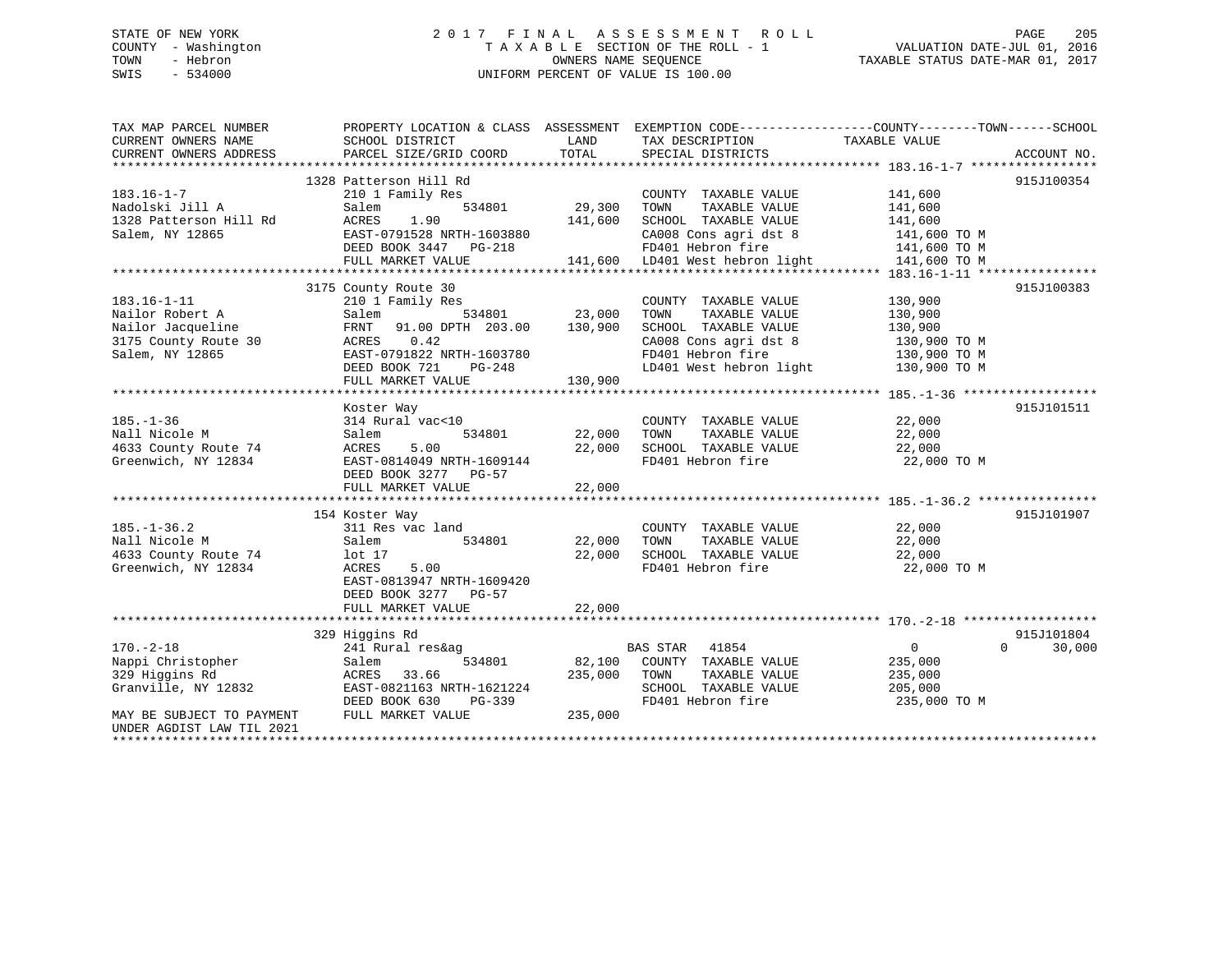## STATE OF NEW YORK 2 0 1 7 F I N A L A S S E S S M E N T R O L L PAGE 206 COUNTY - Washington T A X A B L E SECTION OF THE ROLL - 1 VALUATION DATE-JUL 01, 2016 TOWN - Hebron OWNERS NAME SEQUENCE TAXABLE STATUS DATE-MAR 01, 2017 SWIS - 534000 UNIFORM PERCENT OF VALUE IS 100.00

| TAX MAP PARCEL NUMBER<br>CURRENT OWNERS NAME<br>CURRENT OWNERS ADDRESS                                   | PROPERTY LOCATION & CLASS ASSESSMENT EXEMPTION CODE---------------COUNTY-------TOWN-----SCHOOL<br>SCHOOL DISTRICT<br>PARCEL SIZE/GRID COORD                                             | LAND<br>TOTAL                                                                                                                                           | TAX DESCRIPTION<br>SPECIAL DISTRICTS                                                                        | TAXABLE VALUE                                                                              | ACCOUNT NO.                                                                             |
|----------------------------------------------------------------------------------------------------------|-----------------------------------------------------------------------------------------------------------------------------------------------------------------------------------------|---------------------------------------------------------------------------------------------------------------------------------------------------------|-------------------------------------------------------------------------------------------------------------|--------------------------------------------------------------------------------------------|-----------------------------------------------------------------------------------------|
| $178. - 1 - 32$<br>Nardiello Philip<br>Nardiello Babette<br>649 Tiplady Rd<br>Granville, NY 12832        | 649 Tiplady Rd<br>242 Rurl res&rec<br>534801<br>Salem<br>LOT 18<br>ACRES 11.63<br>EAST-0820557 NRTH-1611487<br>DEED BOOK 589<br>PG-158<br>FULL MARKET VALUE                             | BAS STAR 41854<br>51,900<br>197,600 TOWN<br>197,600                                                                                                     | COUNTY TAXABLE VALUE<br>TAXABLE VALUE<br>SCHOOL TAXABLE VALUE<br>FD401 Hebron fire                          | $\overline{0}$<br>197,600<br>197,600<br>167,600<br>197,600 TO M                            | 915J101370<br>$\Omega$<br>30,000                                                        |
| $170. - 2 - 21$<br>Nason James L<br>Nason Dorothy R<br>292 Higgins Rd<br>Granville, NY 12832             | 292 Higgins Rd<br>210 1 Family Res<br>Granville<br>Lot 16 29#70<br>ACRES 5.61<br>ACRES 5.61<br>EAST-0820166 NRTH-1622025<br>DEED BOOK 1907 PG-70<br>FULL MARKET VALUE                   | 90 PCT OF VALUE USED FOR EXEMPTION PURPOSES<br>AGED-CO<br>533201 42,900 AGED-SCH 41804<br>$205,800$ ENH STAR 41804<br>TOWN<br>205,800 FD401 Hebron fire | 41802<br>COUNTY TAXABLE VALUE<br>TAXABLE VALUE<br>SCHOOL TAXABLE VALUE                                      | 92,610<br>$\overline{0}$<br>$\overline{0}$<br>113,190<br>205,800<br>93,995<br>205,800 TO M | 915J101807<br>$\overline{0}$<br>$\Omega$<br>$\mathbf 0$<br>46,305<br>$\Omega$<br>65,500 |
| $143. - 1 - 2$<br>Natale Frederick G<br>Natale Dorothy A<br>341 County Route 28<br>Granville, NY 12832   | 341 County Route 28<br>210 1 Family Res<br>Granville<br>FRNT 189.00 DPTH 161.00 161,100 TOWN<br>ACRES 0.70<br>EAST-0812080 NRTH-1646299<br>DEED BOOK 944<br>PG-303<br>FULL MARKET VALUE | $\begin{array}{cccc}\n 3 & 3 & 3 \\  533201 & 36,800 & 300 \\  \end{array}$<br>161,100                                                                  | TAXABLE VALUE<br>SCHOOL TAXABLE VALUE<br>FD401 Hebron fire                                                  | $\overline{0}$<br>161,100<br>161,100<br>131,100<br>161,100 TO M                            | 915J101200<br>30,000<br>$\Omega$                                                        |
| $143. - 1 - 3.4$<br>Natale Frederick G<br>Natale Dorothy A<br>341 County Route 28<br>Granville, NY 12832 | County Route 28<br>322 Rural vac>10<br>Granville<br>ACRES 34.31<br>EAST-0812386 NRTH-1646664<br>DEED BOOK 944<br>$PG-303$<br>FULL MARKET VALUE                                          | 533201 88,200<br>TOWN<br>88,200<br>88,200                                                                                                               | COUNTY TAXABLE VALUE<br>TAXABLE VALUE<br>SCHOOL TAXABLE VALUE 88,200<br>FD401 Hebron fire                   | 88,200<br>88,200<br>88,200 TO M                                                            |                                                                                         |
| $177. - 1 - 3.4$<br>Neeson June M<br>21 Eden Way<br>Salem, NY 12865                                      | 17 Eden Way<br>210 1 Family Res<br>534801<br>Salem<br>Lot 1<br>ACRES<br>3.05<br>EAST-0804890 NRTH-1616789<br>DEED BOOK 3184 PG-100<br>FULL MARKET VALUE                                 | 37,100<br>TOWN<br>162,700<br>162,700                                                                                                                    | COUNTY TAXABLE VALUE<br>TAXABLE VALUE<br>SCHOOL TAXABLE VALUE<br>CA008 Cons agri dst 8<br>FD401 Hebron fire | 162,700<br>162,700<br>162,700<br>162,700 TO M<br>162,700 TO M                              |                                                                                         |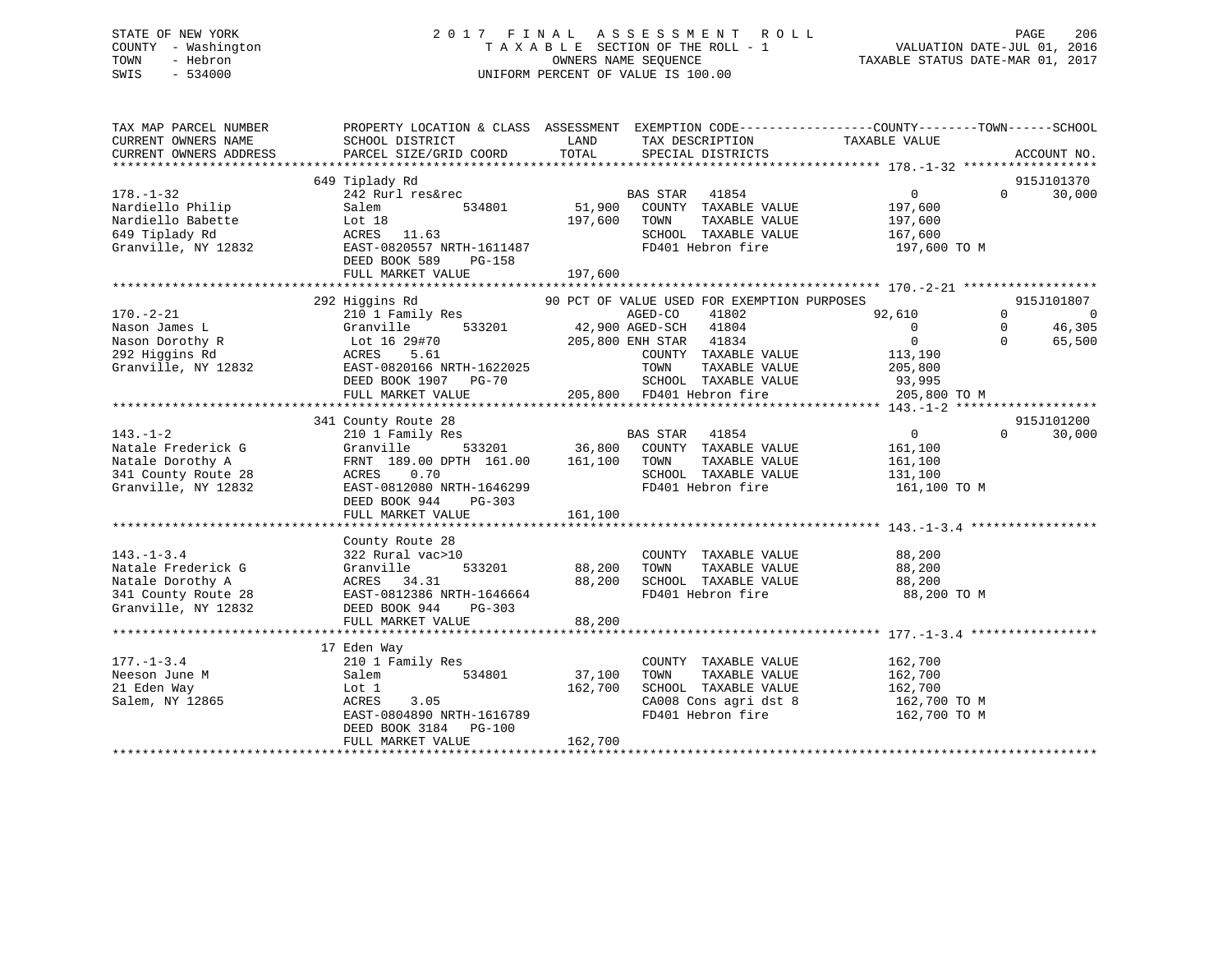## STATE OF NEW YORK 2 0 1 7 F I N A L A S S E S S M E N T R O L L PAGE 207 COUNTY - Washington T A X A B L E SECTION OF THE ROLL - 1 VALUATION DATE-JUL 01, 2016 TOWN - Hebron OWNERS NAME SEQUENCE TAXABLE STATUS DATE-MAR 01, 2017 SWIS - 534000 UNIFORM PERCENT OF VALUE IS 100.00

| TAX MAP PARCEL NUMBER                                  | PROPERTY LOCATION & CLASS ASSESSMENT EXEMPTION CODE----------------COUNTY-------TOWN------SCHOOL                                                                                                                                      |                    |                                                                                                                                                                                                                                         |                                                                |                                                |
|--------------------------------------------------------|---------------------------------------------------------------------------------------------------------------------------------------------------------------------------------------------------------------------------------------|--------------------|-----------------------------------------------------------------------------------------------------------------------------------------------------------------------------------------------------------------------------------------|----------------------------------------------------------------|------------------------------------------------|
|                                                        |                                                                                                                                                                                                                                       |                    |                                                                                                                                                                                                                                         |                                                                |                                                |
| $177. - 1 - 3.5$<br>Neeson June M                      | 21 Eden Way<br>210 1 Family Res<br>Salem                                                                                                                                                                                              |                    |                                                                                                                                                                                                                                         |                                                                | 30,000<br>$\Omega$<br>$\overline{0}$<br>30,000 |
| 21 Eden Way<br>Salem, NY 12865                         | Lot 2                                                                                                                                                                                                                                 |                    |                                                                                                                                                                                                                                         |                                                                |                                                |
|                                                        | $\begin{array}{cccccccccc} \texttt{ACRES} & 2.28 & & & & & & \texttt{TOWN} & & \texttt{TAXABLE VALUE} & & & & 143,800 \\ \texttt{EAST-0805024 NRTH-1617054} & & & & & & \texttt{SCHOOL TAXABLE VALUE} & & & & 143,800 \\ \end{array}$ |                    |                                                                                                                                                                                                                                         |                                                                |                                                |
|                                                        |                                                                                                                                                                                                                                       |                    |                                                                                                                                                                                                                                         |                                                                |                                                |
|                                                        |                                                                                                                                                                                                                                       |                    |                                                                                                                                                                                                                                         |                                                                |                                                |
|                                                        | Lee Brook Ln/n Off                                                                                                                                                                                                                    |                    |                                                                                                                                                                                                                                         |                                                                |                                                |
| $177. - 1 - 3.25$                                      | 314 Rural vac<10                                                                                                                                                                                                                      |                    | COUNTY TAXABLE VALUE                                                                                                                                                                                                                    | 14,500                                                         |                                                |
| Neeson June M                                          | Salem                                                                                                                                                                                                                                 | u<br>534801 14,500 | TOWN<br>TAXABLE VALUE                                                                                                                                                                                                                   | 14,500                                                         |                                                |
| 21 Eden Way                                            | ACRES<br>2.03                                                                                                                                                                                                                         | 14,500             |                                                                                                                                                                                                                                         |                                                                |                                                |
|                                                        |                                                                                                                                                                                                                                       |                    | SCHOOL TAXABLE VALUE 14,500<br>CA008 Cons agri dst 8 14,500 TO M                                                                                                                                                                        |                                                                |                                                |
|                                                        | DEED BOOK 3184 PG-104                                                                                                                                                                                                                 |                    |                                                                                                                                                                                                                                         | FD401 Hebron fire 14,500 TO M                                  |                                                |
|                                                        | FULL MARKET VALUE                                                                                                                                                                                                                     | 14,500             |                                                                                                                                                                                                                                         |                                                                |                                                |
|                                                        |                                                                                                                                                                                                                                       |                    |                                                                                                                                                                                                                                         |                                                                |                                                |
|                                                        | 7583 State Route 22                                                                                                                                                                                                                   |                    |                                                                                                                                                                                                                                         |                                                                | 915J100190                                     |
|                                                        |                                                                                                                                                                                                                                       |                    | COUNTY TAXABLE VALUE 76,200                                                                                                                                                                                                             |                                                                |                                                |
|                                                        |                                                                                                                                                                                                                                       |                    |                                                                                                                                                                                                                                         |                                                                |                                                |
|                                                        |                                                                                                                                                                                                                                       |                    |                                                                                                                                                                                                                                         | 76,200<br>76,200                                               |                                                |
|                                                        | DEED BOOK 803 PG-268                                                                                                                                                                                                                  |                    |                                                                                                                                                                                                                                         | 76,200 TO M                                                    |                                                |
|                                                        | FULL MARKET VALUE                                                                                                                                                                                                                     | 76,200             |                                                                                                                                                                                                                                         |                                                                |                                                |
|                                                        |                                                                                                                                                                                                                                       |                    |                                                                                                                                                                                                                                         |                                                                |                                                |
|                                                        | 53 County Route 28                                                                                                                                                                                                                    |                    |                                                                                                                                                                                                                                         |                                                                | 915J101016                                     |
| $152 - 2 - 3$                                          |                                                                                                                                                                                                                                       |                    |                                                                                                                                                                                                                                         | $\overline{0}$                                                 | $\Omega$<br>30,000                             |
| Nelson Daniel G                                        |                                                                                                                                                                                                                                       |                    |                                                                                                                                                                                                                                         | 157,700                                                        |                                                |
| 53 County Route 28                                     | County Route 28<br>210 1 Family Res<br>Granville 533201 43,100 COUNTY TAXABLE VALUE<br>ACRES 3.12 157,700 TOWN TAXABLE VALUE<br>EAST-0809361 NRTH-1640618 SCHOOL TAXABLE VALUE<br>DEED BOOK 662 PG-278 FD401 Hebron fire              |                    |                                                                                                                                                                                                                                         | TAXABLE VALUE 157,700                                          |                                                |
| Granville, NY 12832                                    |                                                                                                                                                                                                                                       |                    |                                                                                                                                                                                                                                         | SCHOOL TAXABLE VALUE 127,700<br>FD401 Hebron fire 157,700 TO M |                                                |
|                                                        |                                                                                                                                                                                                                                       |                    |                                                                                                                                                                                                                                         |                                                                |                                                |
|                                                        |                                                                                                                                                                                                                                       |                    |                                                                                                                                                                                                                                         |                                                                |                                                |
|                                                        |                                                                                                                                                                                                                                       |                    |                                                                                                                                                                                                                                         |                                                                |                                                |
|                                                        | State Route 22                                                                                                                                                                                                                        |                    |                                                                                                                                                                                                                                         |                                                                | 915J100468                                     |
| $144. - 1 - 25$                                        | 105 Vac farmland                                                                                                                                                                                                                      |                    | AG DIST<br>41720                                                                                                                                                                                                                        | 96,102                                                         | 96,102<br>96,102                               |
| Nelson James                                           | Granville 533201                                                                                                                                                                                                                      | 127,600            | COUNTY TAXABLE VALUE                                                                                                                                                                                                                    | 31,498                                                         |                                                |
| Nelson Kathleen                                        | 644/51                                                                                                                                                                                                                                | 127,600            | TOWN<br>TAXABLE VALUE                                                                                                                                                                                                                   | $31,498$<br>$31.498$                                           |                                                |
| 2171 State Route 22                                    | ACRES 61.40                                                                                                                                                                                                                           |                    |                                                                                                                                                                                                                                         |                                                                |                                                |
| Granville, NY 12832                                    | EAST-0822036 NRTH-1643829                                                                                                                                                                                                             |                    | $\begin{tabular}{lllllllll} \multicolumn{2}{c}{\textbf{SCHODL}} & \textbf{TAXABLE} & \textbf{VALUE} & & \textbf{31,498} \\ \textbf{CA001} & \textbf{Cons}\text{ agri}\text{ dist }1 & & \textbf{31,498} & \textbf{TO} \\ \end{tabular}$ |                                                                |                                                |
|                                                        | DEED BOOK 492                                                                                                                                                                                                                         |                    | $PG-685$<br>$127,600$ FD401 Hebron fire $127,600$ TO M                                                                                                                                                                                  |                                                                |                                                |
| MAY BE SUBJECT TO PAYMENT<br>UNDER AGDIST LAW TIL 2021 | FULL MARKET VALUE                                                                                                                                                                                                                     |                    |                                                                                                                                                                                                                                         |                                                                |                                                |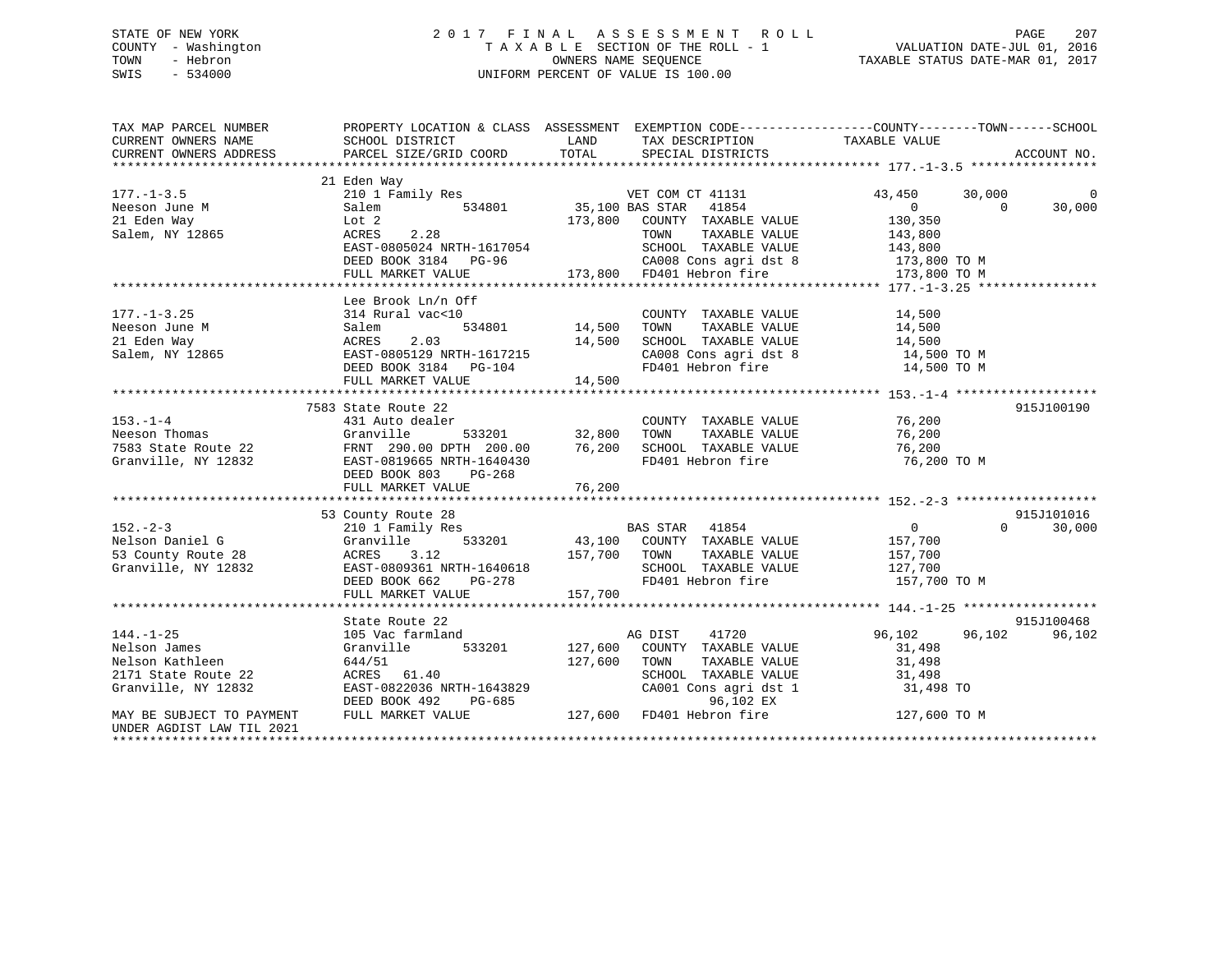## STATE OF NEW YORK 2 0 1 7 F I N A L A S S E S S M E N T R O L L PAGE 208 COUNTY - Washington T A X A B L E SECTION OF THE ROLL - 1 VALUATION DATE-JUL 01, 2016 TOWN - Hebron OWNERS NAME SEQUENCE TAXABLE STATUS DATE-MAR 01, 2017 SWIS - 534000 UNIFORM PERCENT OF VALUE IS 100.00

| TAX MAP PARCEL NUMBER<br>CURRENT OWNERS NAME<br>CURRENT OWNERS ADDRESS | SCHOOL DISTRICT<br>PARCEL SIZE/GRID COORD                               | LAND<br>TAX DESCRIPTION TAXABLE VALUE<br>TOTAL<br>SPECIAL DISTRICTS                            | PROPERTY LOCATION & CLASS ASSESSMENT EXEMPTION CODE----------------COUNTY-------TOWN------SCHOOL<br>ACCOUNT NO. |
|------------------------------------------------------------------------|-------------------------------------------------------------------------|------------------------------------------------------------------------------------------------|-----------------------------------------------------------------------------------------------------------------|
| $144. - 1 - 35$<br>Nelson James                                        | 2171 County Route 31<br>112 Dairy farm<br>Granville                     | AG BUILD<br>41700<br>533201 376,400 AG DIST<br>41720                                           | 915J101326<br>239,000<br>239,000<br>239,000                                                                     |
| Nelson Kathleen<br>2171 County Route 31                                | 646/160<br>ACRES 237.20                                                 | 945,000 ENH STAR 41834<br>COUNTY TAXABLE VALUE                                                 | 220,417<br>220,417<br>220,417<br>$\overline{0}$<br>$\overline{0}$<br>65,500<br>485,583                          |
| Granville, NY 12832                                                    | EAST-0818477 NRTH-1644623<br>DEED BOOK 492<br>PG-779                    | TOWN<br>TAXABLE VALUE<br>SCHOOL TAXABLE VALUE                                                  | 485,583<br>420,083                                                                                              |
| MAY BE SUBJECT TO PAYMENT<br>UNDER AGDIST LAW TIL 2023                 | FULL MARKET VALUE                                                       | 945,000 CA001 Cons agri dst 1 724,583 TO<br>220,417 EX                                         |                                                                                                                 |
|                                                                        |                                                                         |                                                                                                |                                                                                                                 |
|                                                                        | 7873 State Route 22                                                     |                                                                                                | 915J100259                                                                                                      |
| $144. - 1 - 1$<br>Nelson Kathleen<br>Nelson James                      | 241 Rural res&ag<br>Granville<br>ACRES 164.80                           | 41720<br>AG DIST<br>533201 305,400<br>COUNTY TAXABLE VALUE<br>422,700<br>TOWN<br>TAXABLE VALUE | 204,412<br>204,412<br>204,412<br>218,288<br>218,288                                                             |
| 2171 County Route 31<br>Granville, NY 12832                            | EAST-0819210 NRTH-1647237<br>DEED BOOK 3483 PG-278<br>FULL MARKET VALUE | SCHOOL TAXABLE VALUE<br>CA001 Cons agri dst 1<br>422,700<br>204,412 EX                         | 218,288<br>218,288 TO                                                                                           |
| MAY BE SUBJECT TO PAYMENT<br>UNDER AGDIST LAW TIL 2021                 |                                                                         | FD401 Hebron fire                                                                              | 422,700 TO M                                                                                                    |
|                                                                        | 7651 County Route 22                                                    | 53 PCT OF VALUE USED FOR EXEMPTION PURPOSES                                                    | 915J100463                                                                                                      |
| $144. - 1 - 31$                                                        | 241 Rural res&ag                                                        | AG DIST<br>41720                                                                               | 39,405<br>39,405<br>39,405                                                                                      |
| Nelson Lois E LE                                                       | Granville                                                               | $\frac{178,400 \text{ AGED-TOWN}}{178,400 \text{ AGED-TOWN}}$ 41803                            | 68,760<br>$\overline{0}$<br>$\overline{0}$                                                                      |
| Nelson James L etal<br>7651 State Route 22                             | ACRES 112.90<br>EAST-0820107 NRTH-1641410                               | 288,300 AGE-CO/SCH 41805<br>41834<br>ENH STAR                                                  | 76,400<br>76,400<br>$\overline{0}$<br>$\Omega$<br>$\overline{0}$<br>65,500                                      |
| Granville, NY 12832                                                    | DEED BOOK 746<br>PG-188<br>FULL MARKET VALUE                            | COUNTY TAXABLE VALUE<br>288,300 TOWN<br>TAXABLE VALUE                                          | 172,495<br>180,135                                                                                              |
| MAY BE SUBJECT TO PAYMENT<br>UNDER AGDIST LAW TIL 2021                 |                                                                         | SCHOOL TAXABLE VALUE<br>CA001 Cons agri dst 1<br>39,405 EX                                     | 106,995<br>248,895 TO                                                                                           |
|                                                                        |                                                                         | FD401 Hebron fire                                                                              | 288,300 TO M                                                                                                    |
|                                                                        |                                                                         |                                                                                                |                                                                                                                 |
|                                                                        | 2065 County Route 31                                                    |                                                                                                | 915J100474                                                                                                      |
| $144. - 1 - 32$<br>Nelson Mark<br>2065 County Route 31                 | 240 Rural res<br>Granville<br>533201<br>ACRES 27.60                     | <b>BAS STAR</b><br>41854<br>96,100 COUNTY TAXABLE VALUE<br>265,100 TOWN<br>TAXABLE VALUE       | $\overline{0}$<br>$\Omega$<br>30,000<br>265,100<br>265,100                                                      |
| Granville, NY 12832                                                    | EAST-0818545 NRTH-1642534<br>DEED BOOK 2747 PG-23                       | SCHOOL TAXABLE VALUE<br>FD401 Hebron fire                                                      | 235,100<br>265,100 TO M                                                                                         |
|                                                                        | FULL MARKET VALUE                                                       | 265,100                                                                                        |                                                                                                                 |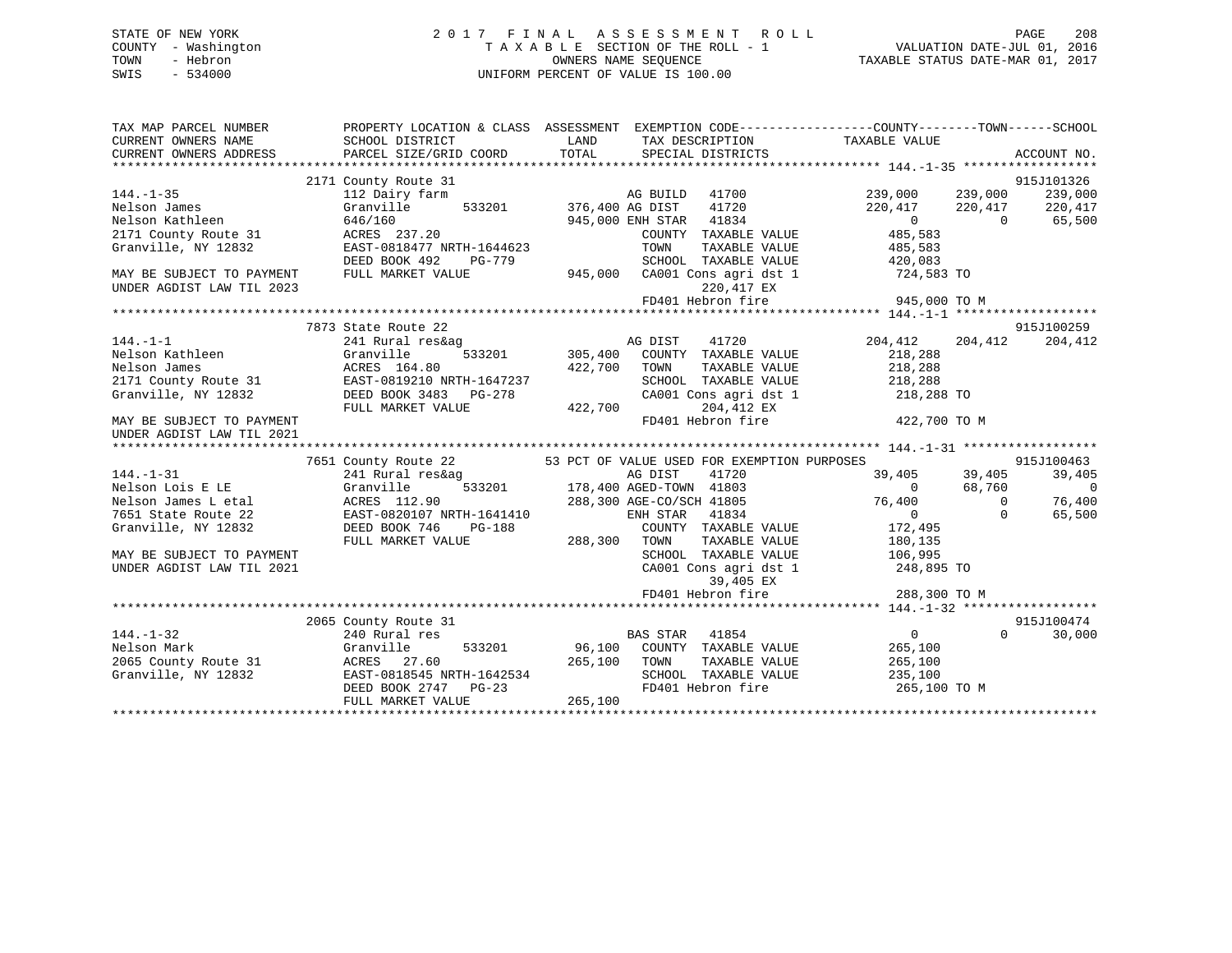## STATE OF NEW YORK 2 0 1 7 F I N A L A S S E S S M E N T R O L L PAGE 209 COUNTY - Washington T A X A B L E SECTION OF THE ROLL - 1 VALUATION DATE-JUL 01, 2016 TOWN - Hebron OWNERS NAME SEQUENCE TAXABLE STATUS DATE-MAR 01, 2017 SWIS - 534000 UNIFORM PERCENT OF VALUE IS 100.00

| TAX MAP PARCEL NUMBER<br>CURRENT OWNERS NAME<br>CURRENT OWNERS ADDRESS                                                                        | PROPERTY LOCATION & CLASS ASSESSMENT EXEMPTION CODE---------------COUNTY-------TOWN-----SCHOOL                                                                                                                                                                                                  |         |                            |                                                                            | ACCOUNT NO.        |
|-----------------------------------------------------------------------------------------------------------------------------------------------|-------------------------------------------------------------------------------------------------------------------------------------------------------------------------------------------------------------------------------------------------------------------------------------------------|---------|----------------------------|----------------------------------------------------------------------------|--------------------|
|                                                                                                                                               |                                                                                                                                                                                                                                                                                                 |         |                            |                                                                            |                    |
|                                                                                                                                               | 2006 County Route 31<br>2006 County Route 31<br>210 1 Family Res<br>Nelson Peter Granville 533201<br>2006 County Route 31<br>2006 County Route 31<br>2006 County Route 31<br>2006 County Route 31<br>2006 County Route 31<br>2006 County Route 3                                                |         |                            | $\overline{0}$                                                             | $\Omega$<br>30,000 |
|                                                                                                                                               |                                                                                                                                                                                                                                                                                                 |         |                            |                                                                            |                    |
| 170.-1-17.6 311 Res vac land<br>Nelson Sherri Ann Granville 5<br>2776 Desert Rose Ln Nelson Sub/ 29#88<br>Santa Rosa, CA 95407 Easement 727/1 | State Route 22/Off<br>Granville 533201 3,600 TOWN TAXABLE VALUE<br>Nelson Sub/ 29#88 3,600 SCHOOL TAXABLE VALUE<br>ACRES 4.80<br>EAST-0819215 NRTH-1623457<br>DEED BOOK 793 PG-297<br>FULL MARKET VALUE                                                                                         | 3,600   | COUNTY TAXABLE VALUE 3,600 | TAXABLE VALUE 3,600<br>TAXABLE VALUE 3,600<br>FD401 Hebron fire 3,600 TO M | 915J100466         |
|                                                                                                                                               |                                                                                                                                                                                                                                                                                                 |         |                            |                                                                            | 915J100462         |
| $170. - 1 - 19$<br>Nelson Sherri Ann<br>2776 Desert Rose Ln<br>Santa Rosa, CA 95407                                                           | 6864 State Route 22<br>210 1 Family Res<br>Granville 533201 29,000 TOWN TAXABLE VALUE 73,400<br>FRNT 106.00 DPTH 191.00 73,400 SCHOOL TAXABLE VALUE 73,400<br>ACRES 0.46 BANK 999 FD401 Hebron fire<br>TAXABLE VALUE 73,400<br>FRNT 106.00<br>EAST-0816277 NRTH-1623176<br>DEED BOOK 956 PG-231 |         |                            | 73,400 TO M                                                                |                    |
|                                                                                                                                               | FULL MARKET VALUE                                                                                                                                                                                                                                                                               | 73,400  |                            |                                                                            |                    |
| $170. - 1 - 17.1$                                                                                                                             |                                                                                                                                                                                                                                                                                                 |         |                            |                                                                            | 915J100466         |
|                                                                                                                                               | 170.-1-17.1<br>Nelson-LE Helma 240 Rural res and the state of the state of the state of the state of the state of the state of the state of the state of the state of the state of the state of the state of the state of the                                                                   |         |                            | 53,001                                                                     |                    |
|                                                                                                                                               |                                                                                                                                                                                                                                                                                                 |         |                            |                                                                            |                    |
|                                                                                                                                               | 66 Reid Rd<br>167.-1-36.2 210 1 Family Res<br>Nester David Mester David Hartford 533801 57,300 TOWN TAXABLE VALUE 232,100<br>Nester Lisa ACRES 7.63 232,100 SCHOOL TAXABLE VALUE 232,100<br>66 Reid Rd EAST-0786466 NRTH-1623614 FD401 Hebron fire<br>FULL MARKET VALUE                         | 232,100 |                            | FD401 Hebron fire 232,100 TO M                                             |                    |
|                                                                                                                                               |                                                                                                                                                                                                                                                                                                 |         |                            |                                                                            |                    |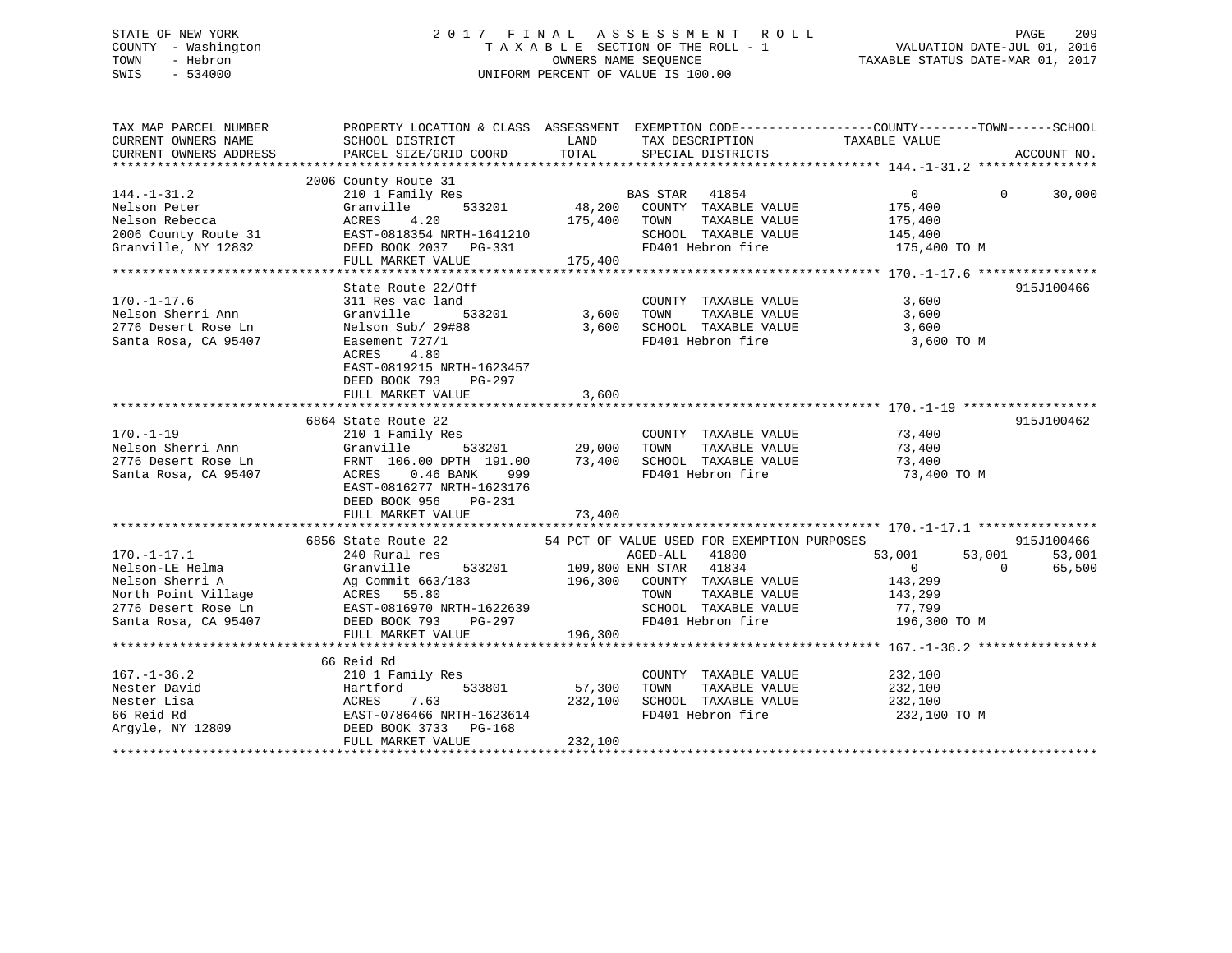## STATE OF NEW YORK 2 0 1 7 F I N A L A S S E S S M E N T R O L L PAGE 210 COUNTY - Washington T A X A B L E SECTION OF THE ROLL - 1 VALUATION DATE-JUL 01, 2016 TOWN - Hebron OWNERS NAME SEQUENCE TAXABLE STATUS DATE-MAR 01, 2017 SWIS - 534000 UNIFORM PERCENT OF VALUE IS 100.00

| TAX MAP PARCEL NUMBER<br>CURRENT OWNERS NAME<br>CURRENT OWNERS ADDRESS | PROPERTY LOCATION & CLASS ASSESSMENT<br>SCHOOL DISTRICT<br>PARCEL SIZE/GRID COORD                    | LAND<br>TOTAL    | EXEMPTION CODE----------------COUNTY-------TOWN------SCHOOL<br>TAX DESCRIPTION<br>SPECIAL DISTRICTS | TAXABLE VALUE                             | ACCOUNT NO.        |
|------------------------------------------------------------------------|------------------------------------------------------------------------------------------------------|------------------|-----------------------------------------------------------------------------------------------------|-------------------------------------------|--------------------|
|                                                                        |                                                                                                      |                  |                                                                                                     |                                           |                    |
| $152. - 2 - 30.2$<br>Nims Gary<br>Nims MaryAnn<br>36 Piccininni Ln     | Piccininni Ln<br>314 Rural vac<10<br>Granville<br>533201<br>ACRES 10.01<br>EAST-0812941 NRTH-1637517 | 42,000<br>42,000 | COUNTY TAXABLE VALUE<br>TOWN<br>TAXABLE VALUE<br>SCHOOL TAXABLE VALUE<br>FD401 Hebron fire          | 42,000<br>42,000<br>42,000<br>42,000 TO M | 915J101270         |
| Granville, NY 12832                                                    | DEED BOOK 3668 PG-17                                                                                 |                  |                                                                                                     |                                           |                    |
|                                                                        | FULL MARKET VALUE                                                                                    | 42,000           |                                                                                                     |                                           |                    |
|                                                                        |                                                                                                      |                  |                                                                                                     |                                           |                    |
|                                                                        | 36 Piccininni Ln                                                                                     |                  |                                                                                                     |                                           | 915J100396         |
| $152 - 2 - 31$                                                         | 210 1 Family Res                                                                                     |                  | BAS STAR<br>41854                                                                                   | $\overline{0}$                            | $\Omega$<br>30,000 |
| Nims Mary Ann                                                          | 533201<br>Granville                                                                                  | 40,400           | COUNTY TAXABLE VALUE                                                                                | 105,500                                   |                    |
| Nillis mar.<br>Nims Gary E<br>36 Piccininni Ln<br>Nillis March 19832   | ACRES<br>2.20                                                                                        | 105,500          | TOWN<br>TAXABLE VALUE                                                                               | 105,500                                   |                    |
|                                                                        | EAST-0812582 NRTH-1637687                                                                            |                  | SCHOOL TAXABLE VALUE<br>FD401 Hebron fire                                                           | 75,500                                    |                    |
|                                                                        | DEED BOOK 3438 PG-268<br>FULL MARKET VALUE                                                           | 105,500          |                                                                                                     | 105,500 TO M                              |                    |
|                                                                        |                                                                                                      |                  |                                                                                                     |                                           |                    |
|                                                                        | 99 Indian Head Way                                                                                   |                  |                                                                                                     |                                           | 915J101234         |
| $170. - 1 - 15.9$                                                      | 210 1 Family Res                                                                                     |                  | COUNTY TAXABLE VALUE                                                                                | 125,500                                   |                    |
| Noone David G                                                          | 533201<br>Granville                                                                                  | 42,000           | TOWN<br>TAXABLE VALUE                                                                               | 125,500                                   |                    |
| Noone Elisabeth                                                        | ACRES<br>5.02                                                                                        | 125,500          | SCHOOL TAXABLE VALUE                                                                                | 125,500                                   |                    |
| 34 Sunset Hill Rd                                                      | EAST-0815852 NRTH-1620243                                                                            |                  | FD401 Hebron fire                                                                                   | 125,500 TO M                              |                    |
| Redding, CT 06896-1710                                                 | DEED BOOK 761<br>$PG-4$                                                                              |                  |                                                                                                     |                                           |                    |
|                                                                        | FULL MARKET VALUE                                                                                    | 125,500          |                                                                                                     |                                           |                    |
|                                                                        |                                                                                                      |                  |                                                                                                     |                                           |                    |
|                                                                        | 10 Shale Mtn Way                                                                                     |                  | 93 PCT OF VALUE USED FOR EXEMPTION PURPOSES                                                         |                                           | 915J100676         |
| $185. - 1 - 14.7$                                                      | 210 1 Family Res                                                                                     |                  | VET WAR CT 41121                                                                                    | 24,705<br>18,000                          | $\mathbf 0$        |
| Nopper Robert J                                                        | Salem                                                                                                |                  | 534801 48,300 BAS STAR 41854                                                                        | $\overline{0}$                            | $\Omega$<br>30,000 |
| Hutchinson Alan K                                                      | Thompson Sub/ 29#87 Lot 4 177,100 COUNTY TAXABLE VALUE<br>9.20                                       |                  | TAXABLE VALUE<br>TOWN                                                                               | 152,395                                   |                    |
| PO Box 637<br>Salem, NY 12865                                          | ACRES<br>EAST-0814923 NRTH-1603808                                                                   |                  | SCHOOL TAXABLE VALUE                                                                                | 159,100<br>147,100                        |                    |
|                                                                        | DEED BOOK 942<br>PG-250                                                                              |                  | CA008 Cons agri dst 8                                                                               | 177,100 TO M                              |                    |
|                                                                        | FULL MARKET VALUE                                                                                    |                  | 177,100 FD401 Hebron fire                                                                           | 177,100 TO M                              |                    |
|                                                                        |                                                                                                      |                  |                                                                                                     |                                           |                    |
|                                                                        | 72 Clark Way                                                                                         |                  |                                                                                                     |                                           | 915J100464         |
| $169. - 1 - 18.28$                                                     | 210 1 Family Res                                                                                     |                  | BAS STAR 41854                                                                                      | $\overline{0}$                            | $\Omega$<br>30,000 |
| Nordquist Susan                                                        | 533201<br>Granville                                                                                  | 16,600           | COUNTY TAXABLE VALUE                                                                                | 65,000                                    |                    |
| Taylor Michael                                                         | ACRES<br>1.46                                                                                        | 65,000           | TAXABLE VALUE<br>TOWN                                                                               | 65,000                                    |                    |
| 72 Clark Way                                                           | EAST-0814640 NRTH-1623039                                                                            |                  | SCHOOL TAXABLE VALUE                                                                                | 35,000                                    |                    |
| Salem, NY 12865                                                        | DEED BOOK 2311 PG-222                                                                                |                  | FD401 Hebron fire                                                                                   | 65,000 TO M                               |                    |
|                                                                        | FULL MARKET VALUE                                                                                    | 65,000           |                                                                                                     |                                           |                    |
|                                                                        |                                                                                                      |                  |                                                                                                     |                                           |                    |
|                                                                        | 4002 County Route 30                                                                                 |                  |                                                                                                     |                                           | 915J100140         |
| $167. - 1 - 32$                                                        | 210 1 Family Res<br>534801                                                                           |                  | COUNTY TAXABLE VALUE<br>TOWN                                                                        | 41,900                                    |                    |
| Norman Philip<br>25 Grant Ave 1E                                       | Salem<br>942/307                                                                                     | 22,800<br>41,900 | TAXABLE VALUE<br>SCHOOL TAXABLE VALUE                                                               | 41,900<br>41,900                          |                    |
| White Plains, NY 10603                                                 | FRNT 90.00 DPTH 200.00<br>EAST-0788426 NRTH-1622014<br>DEED BOOK 2368<br>PG-183                      |                  | FD401 Hebron fire                                                                                   | 41,900 TO M                               |                    |
|                                                                        | FULL MARKET VALUE                                                                                    | 41,900           |                                                                                                     |                                           |                    |
|                                                                        | ************************                                                                             |                  |                                                                                                     |                                           |                    |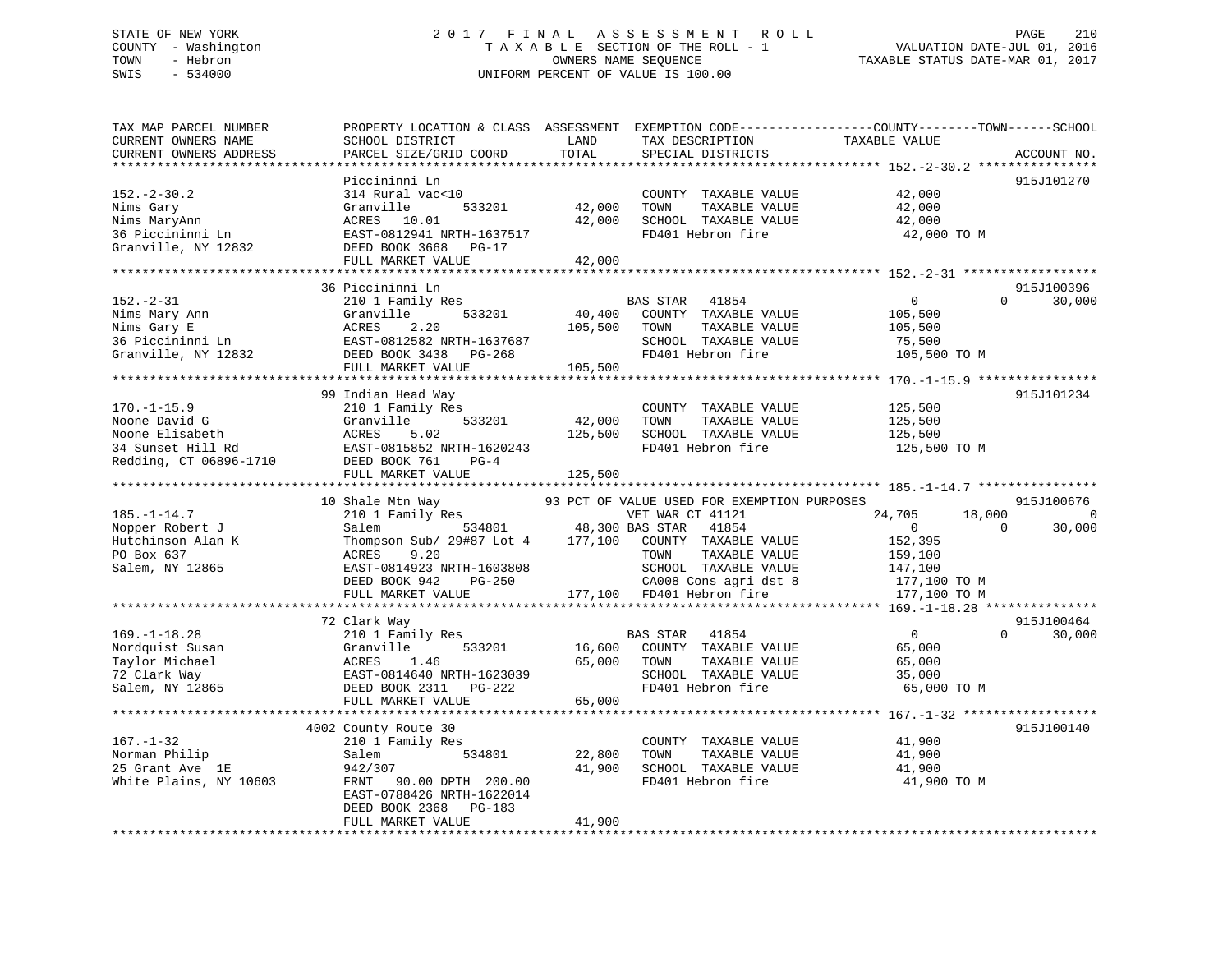| PROPERTY LOCATION & CLASS ASSESSMENT EXEMPTION CODE---------------COUNTY-------TOWN------SCHOOL<br>TAX MAP PARCEL NUMBER<br>CURRENT OWNERS NAME<br>SCHOOL DISTRICT<br>LAND<br>TAX DESCRIPTION<br>TAXABLE VALUE<br>TOTAL<br>CURRENT OWNERS ADDRESS<br>PARCEL SIZE/GRID COORD<br>SPECIAL DISTRICTS<br>ACCOUNT NO.<br>70 Warner Rd<br>$153. - 1 - 5.6$<br>210 1 Family Res<br>190,500<br>COUNTY TAXABLE VALUE<br>Norris Randolph P Trustee<br>TAXABLE VALUE<br>Granville<br>533201<br>47,600<br>TOWN<br>190,500<br>10645 SE 165th Terrace Rd<br>190,500<br>$1$ ot 6<br>SCHOOL TAXABLE VALUE<br>190,500<br>FD401 Hebron fire<br>Ocklawaha, FL 32179<br><b>ACRES</b><br>4.08<br>190,500 TO M<br>EAST-0819131 NRTH-1640158<br>DEED BOOK 3413 PG-267<br>FULL MARKET VALUE<br>190,500<br>382 County Route 28<br>915J100160<br>$143. - 1 - 4$<br>210 1 Family Res<br>COUNTY TAXABLE VALUE<br>257,100<br>TAXABLE VALUE<br>Norton Jason<br>Granville<br>533201<br>39,000<br>TOWN<br>257,100<br>382 County Route 28<br>ACRES<br>1.50<br>257,100<br>SCHOOL TAXABLE VALUE<br>257,100<br>FD401 Hebron fire<br>Granville, NY 12832<br>EAST-0813498 NRTH-1647249<br>257,100 TO M<br>DEED BOOK 3323 PG-288<br>FULL MARKET VALUE<br>257,100<br>6409 State Route 22<br>$178. - 1 - 16.2$<br>400 Commercial<br>COUNTY TAXABLE VALUE<br>47,000<br>Norton Jeff<br>33,900<br>TOWN<br>TAXABLE VALUE<br>47,000<br>Salem<br>534801<br>6409 State Route 22<br>47,000<br>SCHOOL TAXABLE VALUE<br>$1$ ot $2$<br>47,000<br>FD401 Hebron fire<br>Salem, NY 12865<br>ACRES<br>1.76<br>47,000 TO M<br>EAST-0815963 NRTH-1612176<br>DEED BOOK 2727 PG-306<br>FULL MARKET VALUE<br>47,000<br>6411 State Route 22<br>915J100241<br>$178. - 1 - 16$<br>240 Rural res<br><b>BAS STAR</b><br>41854<br>30,000<br>$\overline{0}$<br>$\Omega$<br>Norton Jeffrey L<br>COUNTY TAXABLE VALUE<br>Salem<br>534801<br>51,100<br>153,500<br>153,500<br>6411 State Route 22<br>ACRES<br>11.08<br>TOWN<br>TAXABLE VALUE<br>153,500<br>SCHOOL TAXABLE VALUE<br>Salem, NY 12865<br>EAST-0815711 NRTH-1612645<br>123,500<br>FD401 Hebron fire<br>DEED BOOK 2773 PG-53<br>153,500 TO M<br>FULL MARKET VALUE<br>153,500<br>MAY BE SUBJECT TO PAYMENT<br>UNDER AGDIST LAW TIL 2022<br>100 Indian Head Way<br>915J101210<br>$170. - 1 - 15.2$<br>210 1 Family Res<br>107,000<br>COUNTY TAXABLE VALUE<br>Novella John M<br>533201<br>TAXABLE VALUE<br>Granville<br>42,000<br>TOWN<br>107,000<br>Novella Carol F<br>ACRES<br>5.02<br>107,000<br>SCHOOL TAXABLE VALUE<br>107,000<br>4 Waterbury Ln<br>FD401 Hebron fire<br>EAST-0816711 NRTH-1620351<br>107,000 TO M<br>Danbury, CT 06811<br>DEED BOOK 489<br>PG-149 | STATE OF NEW YORK<br>COUNTY - Washington<br>- Hebron<br>TOWN<br>$-534000$<br>SWIS |                   |         | 2017 FINAL ASSESSMENT ROLL<br>TAXABLE SECTION OF THE ROLL - 1<br>OWNERS NAME SEOUENCE<br>UNIFORM PERCENT OF VALUE IS 100.00 | PAGE<br>211<br>VALUATION DATE-JUL 01, 2016<br>TAXABLE STATUS DATE-MAR 01, 2017 |
|--------------------------------------------------------------------------------------------------------------------------------------------------------------------------------------------------------------------------------------------------------------------------------------------------------------------------------------------------------------------------------------------------------------------------------------------------------------------------------------------------------------------------------------------------------------------------------------------------------------------------------------------------------------------------------------------------------------------------------------------------------------------------------------------------------------------------------------------------------------------------------------------------------------------------------------------------------------------------------------------------------------------------------------------------------------------------------------------------------------------------------------------------------------------------------------------------------------------------------------------------------------------------------------------------------------------------------------------------------------------------------------------------------------------------------------------------------------------------------------------------------------------------------------------------------------------------------------------------------------------------------------------------------------------------------------------------------------------------------------------------------------------------------------------------------------------------------------------------------------------------------------------------------------------------------------------------------------------------------------------------------------------------------------------------------------------------------------------------------------------------------------------------------------------------------------------------------------------------------------------------------------------------------------------------------------------------------------------------------------------------------------------------------------------------------------------------------------------------------------------------------------------------------------------------------------------------------------------------------------------------------------------------------|-----------------------------------------------------------------------------------|-------------------|---------|-----------------------------------------------------------------------------------------------------------------------------|--------------------------------------------------------------------------------|
|                                                                                                                                                                                                                                                                                                                                                                                                                                                                                                                                                                                                                                                                                                                                                                                                                                                                                                                                                                                                                                                                                                                                                                                                                                                                                                                                                                                                                                                                                                                                                                                                                                                                                                                                                                                                                                                                                                                                                                                                                                                                                                                                                                                                                                                                                                                                                                                                                                                                                                                                                                                                                                                        |                                                                                   |                   |         |                                                                                                                             |                                                                                |
|                                                                                                                                                                                                                                                                                                                                                                                                                                                                                                                                                                                                                                                                                                                                                                                                                                                                                                                                                                                                                                                                                                                                                                                                                                                                                                                                                                                                                                                                                                                                                                                                                                                                                                                                                                                                                                                                                                                                                                                                                                                                                                                                                                                                                                                                                                                                                                                                                                                                                                                                                                                                                                                        |                                                                                   |                   |         |                                                                                                                             |                                                                                |
|                                                                                                                                                                                                                                                                                                                                                                                                                                                                                                                                                                                                                                                                                                                                                                                                                                                                                                                                                                                                                                                                                                                                                                                                                                                                                                                                                                                                                                                                                                                                                                                                                                                                                                                                                                                                                                                                                                                                                                                                                                                                                                                                                                                                                                                                                                                                                                                                                                                                                                                                                                                                                                                        |                                                                                   |                   |         |                                                                                                                             |                                                                                |
|                                                                                                                                                                                                                                                                                                                                                                                                                                                                                                                                                                                                                                                                                                                                                                                                                                                                                                                                                                                                                                                                                                                                                                                                                                                                                                                                                                                                                                                                                                                                                                                                                                                                                                                                                                                                                                                                                                                                                                                                                                                                                                                                                                                                                                                                                                                                                                                                                                                                                                                                                                                                                                                        |                                                                                   |                   |         |                                                                                                                             |                                                                                |
|                                                                                                                                                                                                                                                                                                                                                                                                                                                                                                                                                                                                                                                                                                                                                                                                                                                                                                                                                                                                                                                                                                                                                                                                                                                                                                                                                                                                                                                                                                                                                                                                                                                                                                                                                                                                                                                                                                                                                                                                                                                                                                                                                                                                                                                                                                                                                                                                                                                                                                                                                                                                                                                        |                                                                                   |                   |         |                                                                                                                             |                                                                                |
|                                                                                                                                                                                                                                                                                                                                                                                                                                                                                                                                                                                                                                                                                                                                                                                                                                                                                                                                                                                                                                                                                                                                                                                                                                                                                                                                                                                                                                                                                                                                                                                                                                                                                                                                                                                                                                                                                                                                                                                                                                                                                                                                                                                                                                                                                                                                                                                                                                                                                                                                                                                                                                                        |                                                                                   |                   |         |                                                                                                                             |                                                                                |
|                                                                                                                                                                                                                                                                                                                                                                                                                                                                                                                                                                                                                                                                                                                                                                                                                                                                                                                                                                                                                                                                                                                                                                                                                                                                                                                                                                                                                                                                                                                                                                                                                                                                                                                                                                                                                                                                                                                                                                                                                                                                                                                                                                                                                                                                                                                                                                                                                                                                                                                                                                                                                                                        |                                                                                   |                   |         |                                                                                                                             |                                                                                |
|                                                                                                                                                                                                                                                                                                                                                                                                                                                                                                                                                                                                                                                                                                                                                                                                                                                                                                                                                                                                                                                                                                                                                                                                                                                                                                                                                                                                                                                                                                                                                                                                                                                                                                                                                                                                                                                                                                                                                                                                                                                                                                                                                                                                                                                                                                                                                                                                                                                                                                                                                                                                                                                        |                                                                                   |                   |         |                                                                                                                             |                                                                                |
|                                                                                                                                                                                                                                                                                                                                                                                                                                                                                                                                                                                                                                                                                                                                                                                                                                                                                                                                                                                                                                                                                                                                                                                                                                                                                                                                                                                                                                                                                                                                                                                                                                                                                                                                                                                                                                                                                                                                                                                                                                                                                                                                                                                                                                                                                                                                                                                                                                                                                                                                                                                                                                                        |                                                                                   |                   |         |                                                                                                                             |                                                                                |
|                                                                                                                                                                                                                                                                                                                                                                                                                                                                                                                                                                                                                                                                                                                                                                                                                                                                                                                                                                                                                                                                                                                                                                                                                                                                                                                                                                                                                                                                                                                                                                                                                                                                                                                                                                                                                                                                                                                                                                                                                                                                                                                                                                                                                                                                                                                                                                                                                                                                                                                                                                                                                                                        |                                                                                   |                   |         |                                                                                                                             |                                                                                |
|                                                                                                                                                                                                                                                                                                                                                                                                                                                                                                                                                                                                                                                                                                                                                                                                                                                                                                                                                                                                                                                                                                                                                                                                                                                                                                                                                                                                                                                                                                                                                                                                                                                                                                                                                                                                                                                                                                                                                                                                                                                                                                                                                                                                                                                                                                                                                                                                                                                                                                                                                                                                                                                        |                                                                                   |                   |         |                                                                                                                             |                                                                                |
|                                                                                                                                                                                                                                                                                                                                                                                                                                                                                                                                                                                                                                                                                                                                                                                                                                                                                                                                                                                                                                                                                                                                                                                                                                                                                                                                                                                                                                                                                                                                                                                                                                                                                                                                                                                                                                                                                                                                                                                                                                                                                                                                                                                                                                                                                                                                                                                                                                                                                                                                                                                                                                                        |                                                                                   |                   |         |                                                                                                                             |                                                                                |
|                                                                                                                                                                                                                                                                                                                                                                                                                                                                                                                                                                                                                                                                                                                                                                                                                                                                                                                                                                                                                                                                                                                                                                                                                                                                                                                                                                                                                                                                                                                                                                                                                                                                                                                                                                                                                                                                                                                                                                                                                                                                                                                                                                                                                                                                                                                                                                                                                                                                                                                                                                                                                                                        |                                                                                   |                   |         |                                                                                                                             |                                                                                |
|                                                                                                                                                                                                                                                                                                                                                                                                                                                                                                                                                                                                                                                                                                                                                                                                                                                                                                                                                                                                                                                                                                                                                                                                                                                                                                                                                                                                                                                                                                                                                                                                                                                                                                                                                                                                                                                                                                                                                                                                                                                                                                                                                                                                                                                                                                                                                                                                                                                                                                                                                                                                                                                        |                                                                                   |                   |         |                                                                                                                             |                                                                                |
|                                                                                                                                                                                                                                                                                                                                                                                                                                                                                                                                                                                                                                                                                                                                                                                                                                                                                                                                                                                                                                                                                                                                                                                                                                                                                                                                                                                                                                                                                                                                                                                                                                                                                                                                                                                                                                                                                                                                                                                                                                                                                                                                                                                                                                                                                                                                                                                                                                                                                                                                                                                                                                                        |                                                                                   |                   |         |                                                                                                                             |                                                                                |
|                                                                                                                                                                                                                                                                                                                                                                                                                                                                                                                                                                                                                                                                                                                                                                                                                                                                                                                                                                                                                                                                                                                                                                                                                                                                                                                                                                                                                                                                                                                                                                                                                                                                                                                                                                                                                                                                                                                                                                                                                                                                                                                                                                                                                                                                                                                                                                                                                                                                                                                                                                                                                                                        |                                                                                   |                   |         |                                                                                                                             |                                                                                |
|                                                                                                                                                                                                                                                                                                                                                                                                                                                                                                                                                                                                                                                                                                                                                                                                                                                                                                                                                                                                                                                                                                                                                                                                                                                                                                                                                                                                                                                                                                                                                                                                                                                                                                                                                                                                                                                                                                                                                                                                                                                                                                                                                                                                                                                                                                                                                                                                                                                                                                                                                                                                                                                        |                                                                                   |                   |         |                                                                                                                             |                                                                                |
|                                                                                                                                                                                                                                                                                                                                                                                                                                                                                                                                                                                                                                                                                                                                                                                                                                                                                                                                                                                                                                                                                                                                                                                                                                                                                                                                                                                                                                                                                                                                                                                                                                                                                                                                                                                                                                                                                                                                                                                                                                                                                                                                                                                                                                                                                                                                                                                                                                                                                                                                                                                                                                                        |                                                                                   |                   |         |                                                                                                                             |                                                                                |
|                                                                                                                                                                                                                                                                                                                                                                                                                                                                                                                                                                                                                                                                                                                                                                                                                                                                                                                                                                                                                                                                                                                                                                                                                                                                                                                                                                                                                                                                                                                                                                                                                                                                                                                                                                                                                                                                                                                                                                                                                                                                                                                                                                                                                                                                                                                                                                                                                                                                                                                                                                                                                                                        |                                                                                   |                   |         |                                                                                                                             |                                                                                |
|                                                                                                                                                                                                                                                                                                                                                                                                                                                                                                                                                                                                                                                                                                                                                                                                                                                                                                                                                                                                                                                                                                                                                                                                                                                                                                                                                                                                                                                                                                                                                                                                                                                                                                                                                                                                                                                                                                                                                                                                                                                                                                                                                                                                                                                                                                                                                                                                                                                                                                                                                                                                                                                        |                                                                                   |                   |         |                                                                                                                             |                                                                                |
|                                                                                                                                                                                                                                                                                                                                                                                                                                                                                                                                                                                                                                                                                                                                                                                                                                                                                                                                                                                                                                                                                                                                                                                                                                                                                                                                                                                                                                                                                                                                                                                                                                                                                                                                                                                                                                                                                                                                                                                                                                                                                                                                                                                                                                                                                                                                                                                                                                                                                                                                                                                                                                                        |                                                                                   |                   |         |                                                                                                                             |                                                                                |
|                                                                                                                                                                                                                                                                                                                                                                                                                                                                                                                                                                                                                                                                                                                                                                                                                                                                                                                                                                                                                                                                                                                                                                                                                                                                                                                                                                                                                                                                                                                                                                                                                                                                                                                                                                                                                                                                                                                                                                                                                                                                                                                                                                                                                                                                                                                                                                                                                                                                                                                                                                                                                                                        |                                                                                   |                   |         |                                                                                                                             |                                                                                |
|                                                                                                                                                                                                                                                                                                                                                                                                                                                                                                                                                                                                                                                                                                                                                                                                                                                                                                                                                                                                                                                                                                                                                                                                                                                                                                                                                                                                                                                                                                                                                                                                                                                                                                                                                                                                                                                                                                                                                                                                                                                                                                                                                                                                                                                                                                                                                                                                                                                                                                                                                                                                                                                        |                                                                                   |                   |         |                                                                                                                             |                                                                                |
|                                                                                                                                                                                                                                                                                                                                                                                                                                                                                                                                                                                                                                                                                                                                                                                                                                                                                                                                                                                                                                                                                                                                                                                                                                                                                                                                                                                                                                                                                                                                                                                                                                                                                                                                                                                                                                                                                                                                                                                                                                                                                                                                                                                                                                                                                                                                                                                                                                                                                                                                                                                                                                                        |                                                                                   |                   |         |                                                                                                                             |                                                                                |
|                                                                                                                                                                                                                                                                                                                                                                                                                                                                                                                                                                                                                                                                                                                                                                                                                                                                                                                                                                                                                                                                                                                                                                                                                                                                                                                                                                                                                                                                                                                                                                                                                                                                                                                                                                                                                                                                                                                                                                                                                                                                                                                                                                                                                                                                                                                                                                                                                                                                                                                                                                                                                                                        |                                                                                   |                   |         |                                                                                                                             |                                                                                |
|                                                                                                                                                                                                                                                                                                                                                                                                                                                                                                                                                                                                                                                                                                                                                                                                                                                                                                                                                                                                                                                                                                                                                                                                                                                                                                                                                                                                                                                                                                                                                                                                                                                                                                                                                                                                                                                                                                                                                                                                                                                                                                                                                                                                                                                                                                                                                                                                                                                                                                                                                                                                                                                        |                                                                                   |                   |         |                                                                                                                             |                                                                                |
|                                                                                                                                                                                                                                                                                                                                                                                                                                                                                                                                                                                                                                                                                                                                                                                                                                                                                                                                                                                                                                                                                                                                                                                                                                                                                                                                                                                                                                                                                                                                                                                                                                                                                                                                                                                                                                                                                                                                                                                                                                                                                                                                                                                                                                                                                                                                                                                                                                                                                                                                                                                                                                                        |                                                                                   |                   |         |                                                                                                                             |                                                                                |
|                                                                                                                                                                                                                                                                                                                                                                                                                                                                                                                                                                                                                                                                                                                                                                                                                                                                                                                                                                                                                                                                                                                                                                                                                                                                                                                                                                                                                                                                                                                                                                                                                                                                                                                                                                                                                                                                                                                                                                                                                                                                                                                                                                                                                                                                                                                                                                                                                                                                                                                                                                                                                                                        |                                                                                   |                   |         |                                                                                                                             |                                                                                |
|                                                                                                                                                                                                                                                                                                                                                                                                                                                                                                                                                                                                                                                                                                                                                                                                                                                                                                                                                                                                                                                                                                                                                                                                                                                                                                                                                                                                                                                                                                                                                                                                                                                                                                                                                                                                                                                                                                                                                                                                                                                                                                                                                                                                                                                                                                                                                                                                                                                                                                                                                                                                                                                        |                                                                                   |                   |         |                                                                                                                             |                                                                                |
|                                                                                                                                                                                                                                                                                                                                                                                                                                                                                                                                                                                                                                                                                                                                                                                                                                                                                                                                                                                                                                                                                                                                                                                                                                                                                                                                                                                                                                                                                                                                                                                                                                                                                                                                                                                                                                                                                                                                                                                                                                                                                                                                                                                                                                                                                                                                                                                                                                                                                                                                                                                                                                                        |                                                                                   |                   |         |                                                                                                                             |                                                                                |
|                                                                                                                                                                                                                                                                                                                                                                                                                                                                                                                                                                                                                                                                                                                                                                                                                                                                                                                                                                                                                                                                                                                                                                                                                                                                                                                                                                                                                                                                                                                                                                                                                                                                                                                                                                                                                                                                                                                                                                                                                                                                                                                                                                                                                                                                                                                                                                                                                                                                                                                                                                                                                                                        |                                                                                   |                   |         |                                                                                                                             |                                                                                |
|                                                                                                                                                                                                                                                                                                                                                                                                                                                                                                                                                                                                                                                                                                                                                                                                                                                                                                                                                                                                                                                                                                                                                                                                                                                                                                                                                                                                                                                                                                                                                                                                                                                                                                                                                                                                                                                                                                                                                                                                                                                                                                                                                                                                                                                                                                                                                                                                                                                                                                                                                                                                                                                        |                                                                                   |                   |         |                                                                                                                             |                                                                                |
|                                                                                                                                                                                                                                                                                                                                                                                                                                                                                                                                                                                                                                                                                                                                                                                                                                                                                                                                                                                                                                                                                                                                                                                                                                                                                                                                                                                                                                                                                                                                                                                                                                                                                                                                                                                                                                                                                                                                                                                                                                                                                                                                                                                                                                                                                                                                                                                                                                                                                                                                                                                                                                                        |                                                                                   |                   |         |                                                                                                                             |                                                                                |
|                                                                                                                                                                                                                                                                                                                                                                                                                                                                                                                                                                                                                                                                                                                                                                                                                                                                                                                                                                                                                                                                                                                                                                                                                                                                                                                                                                                                                                                                                                                                                                                                                                                                                                                                                                                                                                                                                                                                                                                                                                                                                                                                                                                                                                                                                                                                                                                                                                                                                                                                                                                                                                                        |                                                                                   |                   |         |                                                                                                                             |                                                                                |
|                                                                                                                                                                                                                                                                                                                                                                                                                                                                                                                                                                                                                                                                                                                                                                                                                                                                                                                                                                                                                                                                                                                                                                                                                                                                                                                                                                                                                                                                                                                                                                                                                                                                                                                                                                                                                                                                                                                                                                                                                                                                                                                                                                                                                                                                                                                                                                                                                                                                                                                                                                                                                                                        |                                                                                   |                   |         |                                                                                                                             |                                                                                |
|                                                                                                                                                                                                                                                                                                                                                                                                                                                                                                                                                                                                                                                                                                                                                                                                                                                                                                                                                                                                                                                                                                                                                                                                                                                                                                                                                                                                                                                                                                                                                                                                                                                                                                                                                                                                                                                                                                                                                                                                                                                                                                                                                                                                                                                                                                                                                                                                                                                                                                                                                                                                                                                        |                                                                                   |                   |         |                                                                                                                             |                                                                                |
|                                                                                                                                                                                                                                                                                                                                                                                                                                                                                                                                                                                                                                                                                                                                                                                                                                                                                                                                                                                                                                                                                                                                                                                                                                                                                                                                                                                                                                                                                                                                                                                                                                                                                                                                                                                                                                                                                                                                                                                                                                                                                                                                                                                                                                                                                                                                                                                                                                                                                                                                                                                                                                                        |                                                                                   |                   |         |                                                                                                                             |                                                                                |
|                                                                                                                                                                                                                                                                                                                                                                                                                                                                                                                                                                                                                                                                                                                                                                                                                                                                                                                                                                                                                                                                                                                                                                                                                                                                                                                                                                                                                                                                                                                                                                                                                                                                                                                                                                                                                                                                                                                                                                                                                                                                                                                                                                                                                                                                                                                                                                                                                                                                                                                                                                                                                                                        |                                                                                   |                   |         |                                                                                                                             |                                                                                |
|                                                                                                                                                                                                                                                                                                                                                                                                                                                                                                                                                                                                                                                                                                                                                                                                                                                                                                                                                                                                                                                                                                                                                                                                                                                                                                                                                                                                                                                                                                                                                                                                                                                                                                                                                                                                                                                                                                                                                                                                                                                                                                                                                                                                                                                                                                                                                                                                                                                                                                                                                                                                                                                        |                                                                                   |                   |         |                                                                                                                             |                                                                                |
|                                                                                                                                                                                                                                                                                                                                                                                                                                                                                                                                                                                                                                                                                                                                                                                                                                                                                                                                                                                                                                                                                                                                                                                                                                                                                                                                                                                                                                                                                                                                                                                                                                                                                                                                                                                                                                                                                                                                                                                                                                                                                                                                                                                                                                                                                                                                                                                                                                                                                                                                                                                                                                                        |                                                                                   | FULL MARKET VALUE | 107,000 |                                                                                                                             |                                                                                |

\*\*\*\*\*\*\*\*\*\*\*\*\*\*\*\*\*\*\*\*\*\*\*\*\*\*\*\*\*\*\*\*\*\*\*\*\*\*\*\*\*\*\*\*\*\*\*\*\*\*\*\*\*\*\*\*\*\*\*\*\*\*\*\*\*\*\*\*\*\*\*\*\*\*\*\*\*\*\*\*\*\*\*\*\*\*\*\*\*\*\*\*\*\*\*\*\*\*\*\*\*\*\*\*\*\*\*\*\*\*\*\*\*\*\*\*\*\*\*\*\*\*\*\*\*\*\*\*\*\*\*\*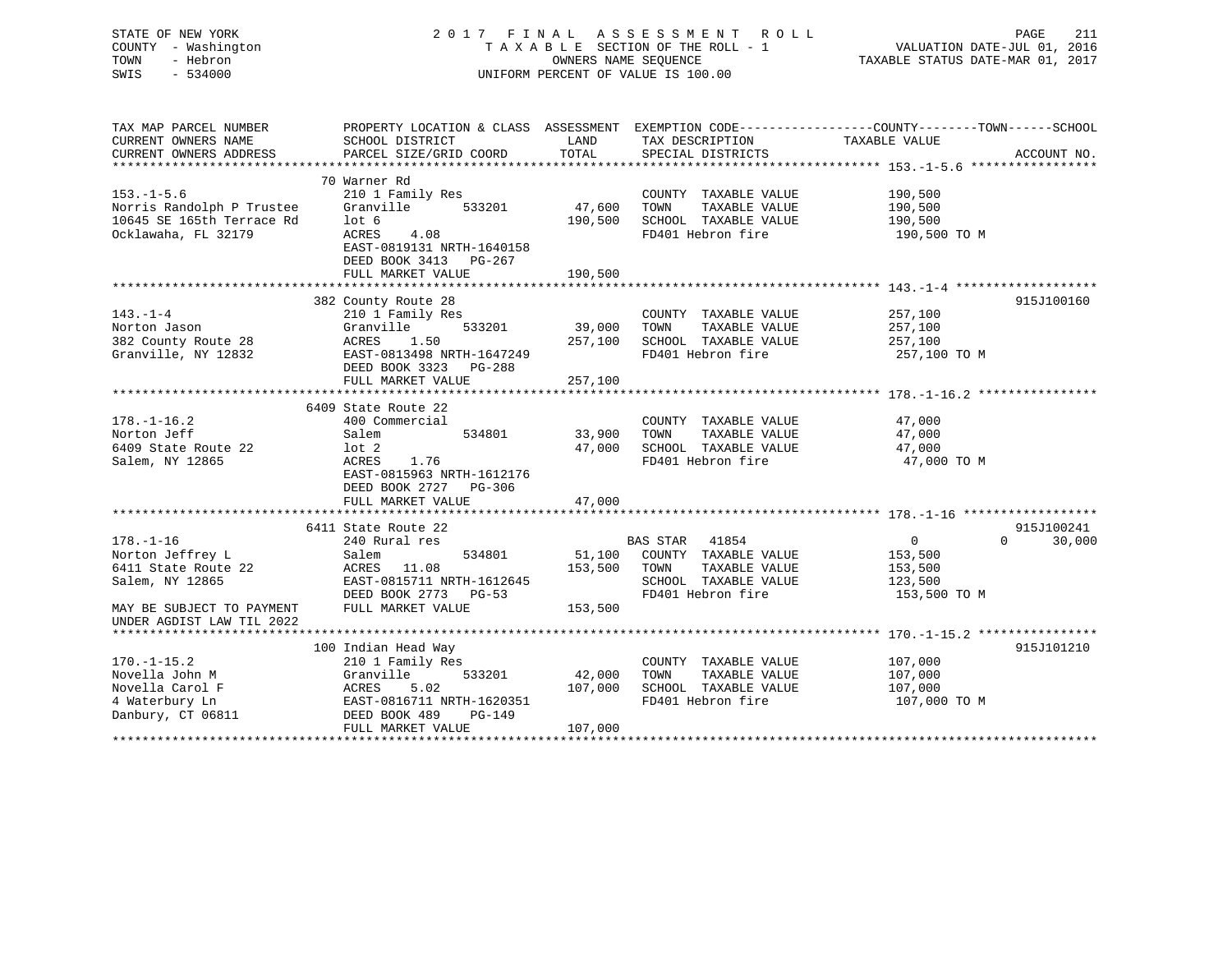## STATE OF NEW YORK 2 0 1 7 F I N A L A S S E S S M E N T R O L L PAGE 212 COUNTY - Washington T A X A B L E SECTION OF THE ROLL - 1 VALUATION DATE-JUL 01, 2016 TOWN - Hebron OWNERS NAME SEQUENCE TAXABLE STATUS DATE-MAR 01, 2017 SWIS - 534000 UNIFORM PERCENT OF VALUE IS 100.00

| TAX MAP PARCEL NUMBER<br>CURRENT OWNERS NAME<br>CURRENT OWNERS ADDRESS | SCHOOL DISTRICT<br>PARCEL SIZE/GRID COORD | LAND<br>TOTAL | TAX DESCRIPTION<br>SPECIAL DISTRICTS              | PROPERTY LOCATION & CLASS ASSESSMENT EXEMPTION CODE---------------COUNTY-------TOWN-----SCHOOL<br>TAXABLE VALUE | ACCOUNT NO.    |
|------------------------------------------------------------------------|-------------------------------------------|---------------|---------------------------------------------------|-----------------------------------------------------------------------------------------------------------------|----------------|
|                                                                        |                                           |               |                                                   |                                                                                                                 |                |
|                                                                        | 114 Higgins Rd                            |               |                                                   |                                                                                                                 | 915J101466     |
| $161. - 2 - 10.8$                                                      | 270 Mfg housing                           |               | COUNTY TAXABLE VALUE                              | 84,600                                                                                                          |                |
| Nulty Warren IV                                                        | Granville<br>533201                       | 37,000        | TAXABLE VALUE<br>TOWN                             | 84,600                                                                                                          |                |
| 70 Cheese Factory Rd                                                   | lot <sub>8</sub>                          | 84,600        | SCHOOL TAXABLE VALUE                              | 84,600                                                                                                          |                |
| Greenwich, NY 12834                                                    | 764/187                                   |               | FD401 Hebron fire                                 | 84,600 TO M                                                                                                     |                |
|                                                                        | ACRES<br>3.00                             |               |                                                   |                                                                                                                 |                |
|                                                                        | EAST-0819000 NRTH-1625288                 |               |                                                   |                                                                                                                 |                |
|                                                                        | DEED BOOK 3684 PG-198                     |               |                                                   |                                                                                                                 |                |
|                                                                        | FULL MARKET VALUE                         | 84,600        |                                                   |                                                                                                                 |                |
|                                                                        |                                           |               |                                                   |                                                                                                                 |                |
|                                                                        | Higgins Rd                                |               |                                                   |                                                                                                                 |                |
| $161. - 2 - 10.24$                                                     | 314 Rural vac<10                          |               | COUNTY TAXABLE VALUE                              | 17,000                                                                                                          |                |
| Nulty Warren J IV                                                      | Granville<br>533201                       | 17,000        | TOWN<br>TAXABLE VALUE                             | 17,000                                                                                                          |                |
| 114 Higgins Rd                                                         | ACRES<br>3.00                             | 17,000        | SCHOOL TAXABLE VALUE                              | 17,000                                                                                                          |                |
| Granville, NY 12832                                                    | EAST-0819025 NRTH-1625078                 |               | FD401 Hebron fire                                 | 17,000 TO M                                                                                                     |                |
|                                                                        | DEED BOOK 3664 PG-26                      |               |                                                   |                                                                                                                 |                |
|                                                                        |                                           |               |                                                   |                                                                                                                 |                |
|                                                                        |                                           |               |                                                   |                                                                                                                 |                |
|                                                                        | 21 Everetts Heights Way                   |               |                                                   |                                                                                                                 | 915J101321     |
| $152. - 2 - 5.1$                                                       | 210 1 Family Res                          |               | VET WAR CT 41121                                  | 33,000<br>18,000                                                                                                | $\overline{0}$ |
| O'Brien John                                                           | 533201<br>Granville                       |               | 45,900 BAS STAR 41854                             | $\overline{0}$<br>$\Omega$                                                                                      | 30,000         |
| O'Brien Margaret J                                                     | 591/325                                   | 236,600       | COUNTY TAXABLE VALUE                              | 203,600                                                                                                         |                |
| 21 Everetts Heights Way                                                | ACRES<br>3.71                             |               | TOWN<br>TAXABLE VALUE                             | 218,600                                                                                                         |                |
| Granville, NY 12832                                                    | EAST-0810377 NRTH-1642258                 |               | SCHOOL TAXABLE VALUE 206,600                      |                                                                                                                 |                |
|                                                                        | DEED BOOK 758<br>PG-215                   |               | FD401 Hebron fire                                 | 236,600 TO M                                                                                                    |                |
|                                                                        | FULL MARKET VALUE                         | 236,600       |                                                   |                                                                                                                 |                |
|                                                                        |                                           |               |                                                   |                                                                                                                 |                |
|                                                                        | County Route 28                           |               |                                                   |                                                                                                                 | 915J100343     |
| $152 - 2 - 5$                                                          | 314 Rural vac<10                          |               | COUNTY TAXABLE VALUE 23,400                       |                                                                                                                 |                |
| O'Brien Margaret J                                                     | 533201<br>Granville                       | 23,400        |                                                   | 23,400                                                                                                          |                |
| Young Josephine L                                                      | 3.19<br>ACRES                             | 23,400        | TOWN      TAXABLE VALUE<br>SCHOOL   TAXABLE VALUE | 23,400<br>23,400                                                                                                |                |
| 21 Everetts Hts                                                        | EAST-0810275 NRTH-1642003                 |               | FD401 Hebron fire                                 | 23,400 TO M                                                                                                     |                |
| Granville, NY 12832                                                    | DEED BOOK 898<br>PG-252                   |               |                                                   |                                                                                                                 |                |
|                                                                        | FULL MARKET VALUE                         | 23,400        |                                                   |                                                                                                                 |                |
|                                                                        |                                           |               |                                                   |                                                                                                                 |                |
|                                                                        | Little Burch Hill Rd                      |               |                                                   |                                                                                                                 |                |
| $151. - 1 - 20.4$                                                      | 314 Rural vac<10                          |               | COUNTY TAXABLE VALUE                              | 24,800                                                                                                          |                |
| O'Hara Brian                                                           | Hartford<br>533801                        | 24,800        | TOWN<br>TAXABLE VALUE                             | 24,800                                                                                                          |                |
| O'Hara Rachel                                                          | ACRES<br>5.92                             | 24,800        | SCHOOL TAXABLE VALUE                              | 24,800                                                                                                          |                |
| 3456 State Route 196                                                   | EAST-0797806 NRTH-1634333                 |               | CA008 Cons agri dst 8                             | 24,800 TO M                                                                                                     |                |
| Fort Ann, NY 12827                                                     | DEED BOOK 3675<br>PG-35                   |               | FD401 Hebron fire                                 | 24,800 TO M                                                                                                     |                |
|                                                                        | FULL MARKET VALUE                         | 24,800        |                                                   |                                                                                                                 |                |
|                                                                        |                                           |               |                                                   |                                                                                                                 |                |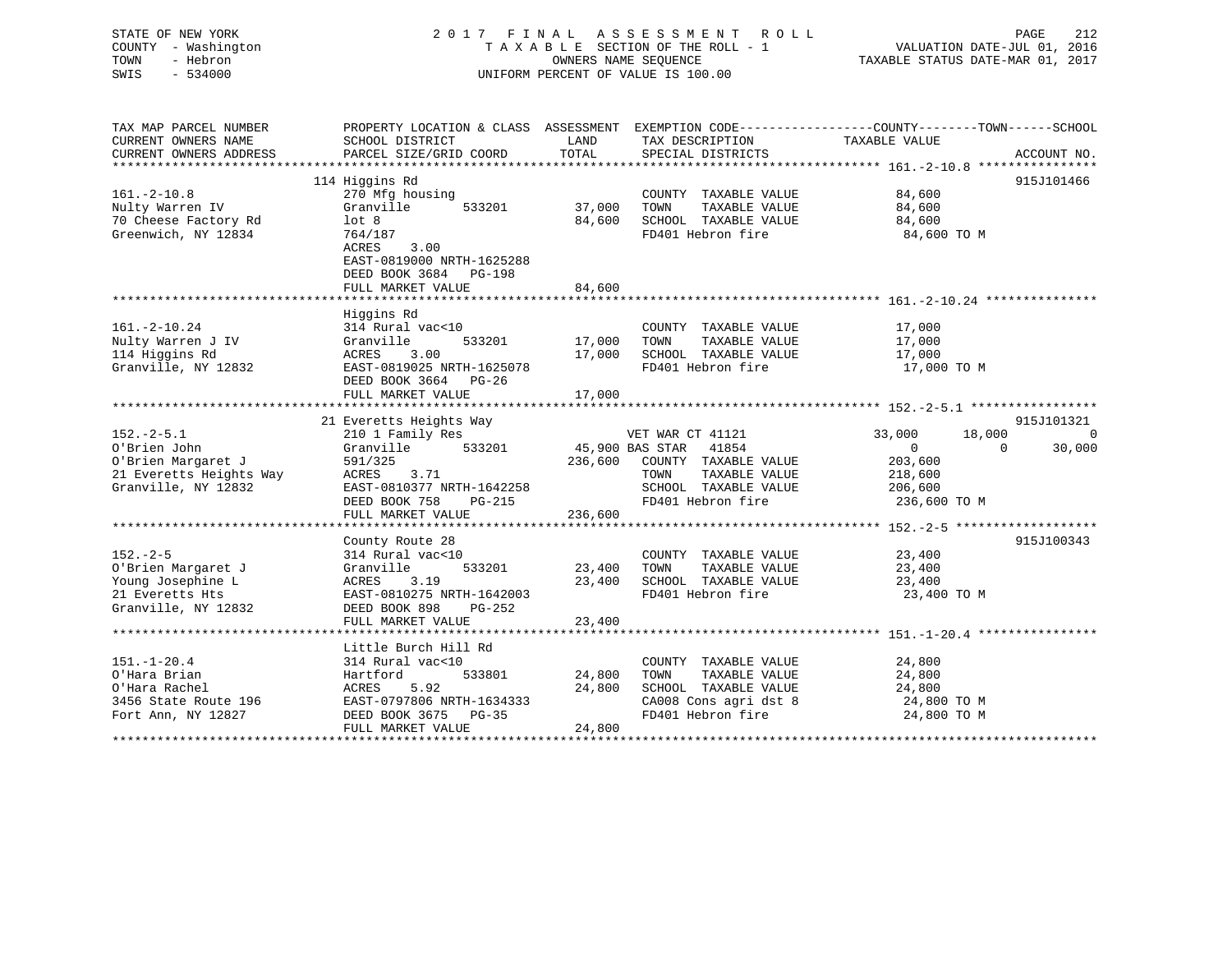## STATE OF NEW YORK 2 0 1 7 F I N A L A S S E S S M E N T R O L L PAGE 213 COUNTY - Washington T A X A B L E SECTION OF THE ROLL - 1 VALUATION DATE-JUL 01, 2016 TOWN - Hebron OWNERS NAME SEQUENCE TAXABLE STATUS DATE-MAR 01, 2017 SWIS - 534000 UNIFORM PERCENT OF VALUE IS 100.00

| TAX MAP PARCEL NUMBER<br>CURRENT OWNERS NAME<br>CURRENT OWNERS ADDRESS                           | PROPERTY LOCATION & CLASS ASSESSMENT<br>SCHOOL DISTRICT<br>PARCEL SIZE/GRID COORD                                                                                             | LAND<br>TOTAL                | TAX DESCRIPTION<br>SPECIAL DISTRICTS                                                                                | EXEMPTION CODE-----------------COUNTY-------TOWN------SCHOOL<br>TAXABLE VALUE<br>ACCOUNT NO. |
|--------------------------------------------------------------------------------------------------|-------------------------------------------------------------------------------------------------------------------------------------------------------------------------------|------------------------------|---------------------------------------------------------------------------------------------------------------------|----------------------------------------------------------------------------------------------|
|                                                                                                  |                                                                                                                                                                               |                              |                                                                                                                     |                                                                                              |
| $183. - 1 - 40$<br>O'Leary Norma<br>118 Circle Dr<br>Patchoque, NY 11772                         | 35 Hebron Hills Rd<br>260 Seasonal res<br>Salem<br>534801<br>ACRES<br>1.55<br>EAST-0788275 NRTH-1602999<br>DEED BOOK 2842 PG-177<br>FULL MARKET VALUE                         | 39,100<br>57,800             | COUNTY TAXABLE VALUE<br>TOWN<br>TAXABLE VALUE<br>SCHOOL TAXABLE VALUE<br>FD401 Hebron fire                          | 915J100347<br>57,800<br>57,800<br>57,800<br>57,800 TO M                                      |
|                                                                                                  |                                                                                                                                                                               | 57,800                       |                                                                                                                     |                                                                                              |
| $169. - 1 - 18.30$<br>O'Neil Elizabeth<br>2991 South Deerfield Ave<br>Yorktown Heights, NY 10598 | 18 Clark Way<br>270 Mfg housing<br>Granville<br>533201<br>ACRES<br>2.79<br>EAST-0816028 NRTH-1623740<br>DEED BOOK 3483 PG-299                                                 | 18,200<br>25,200             | COUNTY TAXABLE VALUE<br>TAXABLE VALUE<br>TOWN<br>SCHOOL TAXABLE VALUE<br>FD401 Hebron fire                          | 25,200<br>25,200<br>25,200<br>25,200 TO M                                                    |
|                                                                                                  | FULL MARKET VALUE                                                                                                                                                             | 25,200                       |                                                                                                                     |                                                                                              |
|                                                                                                  | 7148 State Route 22                                                                                                                                                           |                              |                                                                                                                     | 915J100351                                                                                   |
| $161. - 1 - 5$<br>Obering Mary<br>7148 State Route 22<br>Granville, NY 12832                     | 240 Rural res<br>Granville<br>533201<br>ag commit 706/98<br>ACRES 160.00<br>EAST-0820317 NRTH-1630090<br>DEED BOOK 504<br>PG-838                                              | 225,500<br>325,000           | COUNTY TAXABLE VALUE<br>TOWN<br>TAXABLE VALUE<br>SCHOOL TAXABLE VALUE<br>CA008 Cons agri dst 8<br>FD401 Hebron fire | 325,000<br>325,000<br>325,000<br>325,000 TO M<br>325,000 TO M                                |
|                                                                                                  | FULL MARKET VALUE                                                                                                                                                             | 325,000                      |                                                                                                                     |                                                                                              |
|                                                                                                  |                                                                                                                                                                               |                              |                                                                                                                     |                                                                                              |
| $151. - 1 - 16.6$<br>Ogden Melvin<br>64 Feeder Dam Rd<br>So. Glens Falls, NY 12803               | 240 Little Burch Hill Rd<br>210 1 Family Res<br>Granville<br>533201<br>ACRES<br>1.24 BANK<br>40<br>EAST-0800257 NRTH-1634945<br>DEED BOOK 780<br>$PG-19$<br>FULL MARKET VALUE | 38,500<br>113,900<br>113,900 | COUNTY TAXABLE VALUE<br>TOWN<br>TAXABLE VALUE<br>SCHOOL TAXABLE VALUE<br>FD401 Hebron fire                          | 915J101266<br>113,900<br>113,900<br>113,900<br>113,900 TO M                                  |
|                                                                                                  |                                                                                                                                                                               |                              |                                                                                                                     |                                                                                              |
|                                                                                                  | 3970 County Route 30                                                                                                                                                          |                              |                                                                                                                     | 915J100456                                                                                   |
| $167. - 1 - 29$<br>Okeefe Lauryn<br>3970 County Route 30<br>Salem, NY 12865                      | 210 1 Family Res<br>534801<br>Salem<br>ACRES<br>1.60<br>EAST-0789052 NRTH-1621458<br>DEED BOOK 808<br>PG-166                                                                  | 28,500<br>65,800             | BAS STAR 41854<br>COUNTY TAXABLE VALUE<br>TOWN<br>TAXABLE VALUE<br>SCHOOL TAXABLE VALUE<br>FD401 Hebron fire        | $\Omega$<br>$\Omega$<br>30,000<br>65,800<br>65,800<br>35,800<br>65,800 TO M                  |
|                                                                                                  | FULL MARKET VALUE                                                                                                                                                             | 65,800                       |                                                                                                                     |                                                                                              |
|                                                                                                  |                                                                                                                                                                               |                              |                                                                                                                     |                                                                                              |
| $167. - 1 - 30$<br>Okeefe Lauryn<br>3970 County Route 30<br>Salem, NY 12865                      | County Route 30<br>314 Rural vac<10<br>534801<br>Salem<br><b>ACRES</b><br>2.60<br>EAST-0788883 NRTH-1621565<br>DEED BOOK 808<br>PG-166                                        | 15,900<br>15,900             | COUNTY TAXABLE VALUE<br>TOWN<br>TAXABLE VALUE<br>SCHOOL TAXABLE VALUE<br>FD401 Hebron fire                          | 915J100567<br>15,900<br>15,900<br>15,900<br>15,900 TO M                                      |
|                                                                                                  | FULL MARKET VALUE                                                                                                                                                             | 15,900                       |                                                                                                                     |                                                                                              |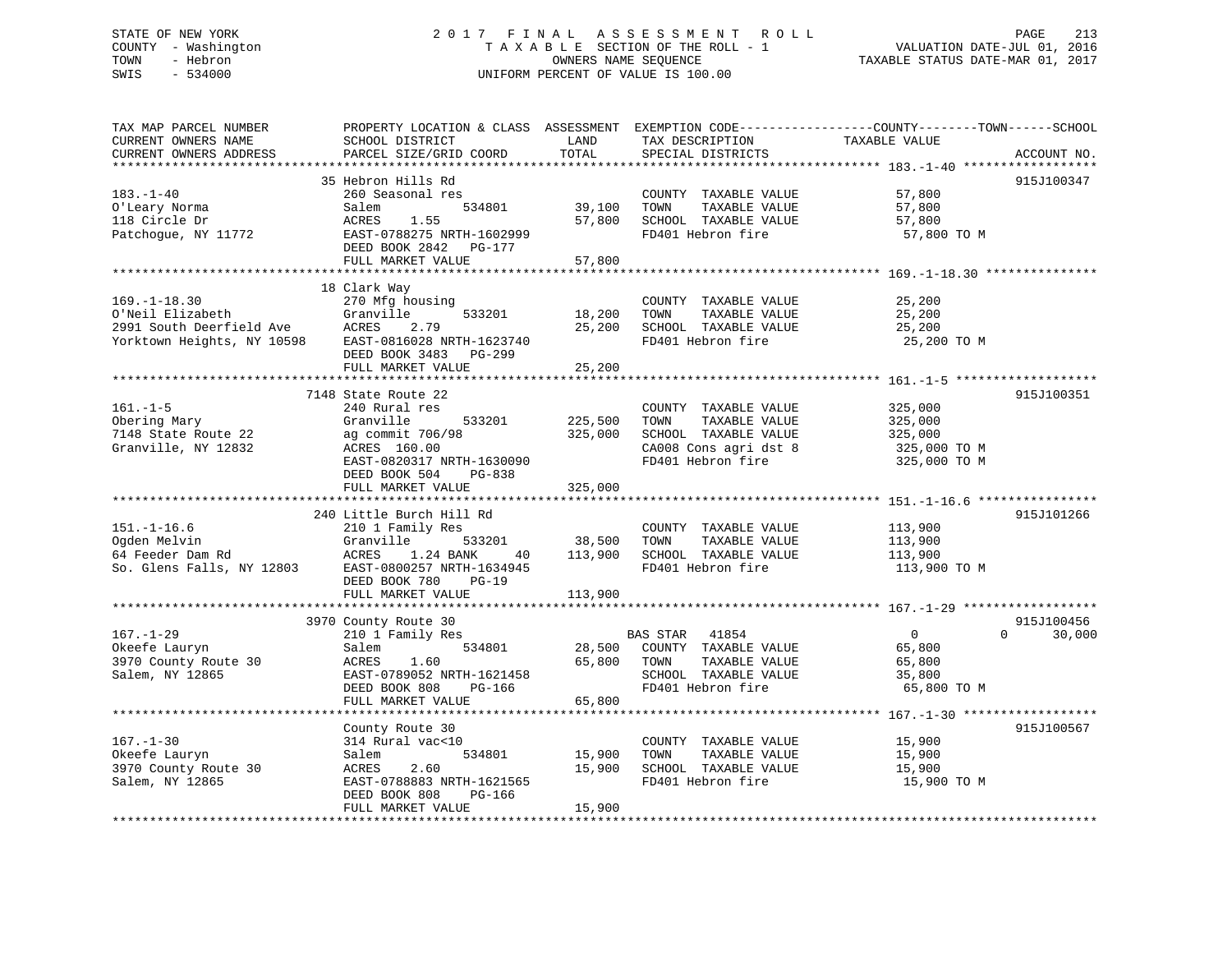## STATE OF NEW YORK 2 0 1 7 F I N A L A S S E S S M E N T R O L L PAGE 214 COUNTY - Washington T A X A B L E SECTION OF THE ROLL - 1 VALUATION DATE-JUL 01, 2016 TOWN - Hebron OWNERS NAME SEQUENCE TAXABLE STATUS DATE-MAR 01, 2017 SWIS - 534000 UNIFORM PERCENT OF VALUE IS 100.00

| Wood Way<br>314 Rural vac<10<br>22,900<br>COUNTY TAXABLE VALUE<br>Oldham Gary<br>22,900<br>TAXABLE VALUE<br>22,900<br>Salem<br>534801<br>TOWN<br>5.59<br>620 Silk Rd<br>ACRES<br>22,900<br>SCHOOL TAXABLE VALUE<br>22,900<br>FD401 Hebron fire<br>Bennington, VT 05201<br>EAST-0818609 NRTH-1608022<br>22,900 TO M<br>DEED BOOK 3124 PG-178<br>22,900<br>FULL MARKET VALUE<br>************<br>915J101760<br>126+128 Wood Way<br>$186. - 1 - 38$<br>32,400<br>312 Vac w/imprv<br>COUNTY TAXABLE VALUE<br>22,000<br>Oldham Gary<br>534801<br>TOWN<br>TAXABLE VALUE<br>32,400<br>Salem<br>PO Box 648<br>ACRES<br>5.01<br>32,400<br>SCHOOL TAXABLE VALUE<br>32,400<br>Shaftsbury, VT 05262<br>EAST-0818842 NRTH-1608051<br>FD401 Hebron fire<br>32,400 TO M<br>DEED BOOK 2010 PG-186<br>FULL MARKET VALUE<br>32,400<br>1513 Big Burch Hill Rd<br>915J101327<br>$152. - 2 - 37.1$<br>210 1 Family Res<br><b>BAS STAR</b><br>30,000<br>41854<br>$\overline{0}$<br>$\Omega$<br>Olsen Bruce E<br>Granville<br>533201<br>38,500<br>COUNTY TAXABLE VALUE<br>195,700<br>ACRES<br>1.26 BANK<br>195,700<br>TOWN<br>TAXABLE VALUE<br>195,700<br>999<br>SCHOOL TAXABLE VALUE<br>EAST-0806690 NRTH-1640287<br>165,700<br>Granville, NY 12832<br>PG-602<br>CA008 Cons agri dst 8<br>DEED BOOK 496<br>195,700 TO M<br>195,700 FD401 Hebron fire<br>FULL MARKET VALUE<br>195,700 TO M<br>915J100626<br>Bogtown Ln<br>322 Rural vac>10<br>212,000<br>COUNTY TAXABLE VALUE<br>212,000<br>TAXABLE VALUE<br>534801<br>TOWN<br>212,000<br>Salem<br>212,000<br>SCHOOL TAXABLE VALUE<br>212,000<br>ACRES 212.40<br>FD401 Hebron fire<br>EAST-0801425 NRTH-1606665<br>212,000 TO M<br>DEED BOOK 3489<br>PG-297<br>FULL MARKET VALUE<br>212,000<br>915J101329<br>Bogtown Ln<br>$184. - 1 - 8.1$<br>2,000<br>314 Rural vac<10<br>COUNTY TAXABLE VALUE<br>Olsen Erik<br>2,000<br>TAXABLE VALUE<br>2,000<br>534801<br>TOWN<br>Salem<br>Eisenstein Beth<br>ACRES<br>2.63<br>2,000<br>SCHOOL TAXABLE VALUE<br>2,000<br>FD401 Hebron fire<br>6231 Maryland Dr<br>EAST-0801833 NRTH-1605643<br>2,000 TO M<br>Los Angeles, CA 90048<br>DEED BOOK 3489<br>$PG-293$<br>FULL MARKET VALUE<br>2,000 | TAX MAP PARCEL NUMBER<br>CURRENT OWNERS NAME<br>CURRENT OWNERS ADDRESS | PROPERTY LOCATION & CLASS ASSESSMENT<br>SCHOOL DISTRICT<br>PARCEL SIZE/GRID COORD | LAND<br><b>TOTAL</b> | TAX DESCRIPTION<br>SPECIAL DISTRICTS | EXEMPTION CODE-----------------COUNTY-------TOWN------SCHOOL<br>TAXABLE VALUE | ACCOUNT NO. |
|-------------------------------------------------------------------------------------------------------------------------------------------------------------------------------------------------------------------------------------------------------------------------------------------------------------------------------------------------------------------------------------------------------------------------------------------------------------------------------------------------------------------------------------------------------------------------------------------------------------------------------------------------------------------------------------------------------------------------------------------------------------------------------------------------------------------------------------------------------------------------------------------------------------------------------------------------------------------------------------------------------------------------------------------------------------------------------------------------------------------------------------------------------------------------------------------------------------------------------------------------------------------------------------------------------------------------------------------------------------------------------------------------------------------------------------------------------------------------------------------------------------------------------------------------------------------------------------------------------------------------------------------------------------------------------------------------------------------------------------------------------------------------------------------------------------------------------------------------------------------------------------------------------------------------------------------------------------------------------------------------------------------------------------------------------------------------------------------------------------------------------------------------------------|------------------------------------------------------------------------|-----------------------------------------------------------------------------------|----------------------|--------------------------------------|-------------------------------------------------------------------------------|-------------|
|                                                                                                                                                                                                                                                                                                                                                                                                                                                                                                                                                                                                                                                                                                                                                                                                                                                                                                                                                                                                                                                                                                                                                                                                                                                                                                                                                                                                                                                                                                                                                                                                                                                                                                                                                                                                                                                                                                                                                                                                                                                                                                                                                             |                                                                        |                                                                                   |                      |                                      |                                                                               |             |
|                                                                                                                                                                                                                                                                                                                                                                                                                                                                                                                                                                                                                                                                                                                                                                                                                                                                                                                                                                                                                                                                                                                                                                                                                                                                                                                                                                                                                                                                                                                                                                                                                                                                                                                                                                                                                                                                                                                                                                                                                                                                                                                                                             | $186. - 1 - 37$                                                        |                                                                                   |                      |                                      |                                                                               |             |
|                                                                                                                                                                                                                                                                                                                                                                                                                                                                                                                                                                                                                                                                                                                                                                                                                                                                                                                                                                                                                                                                                                                                                                                                                                                                                                                                                                                                                                                                                                                                                                                                                                                                                                                                                                                                                                                                                                                                                                                                                                                                                                                                                             |                                                                        |                                                                                   |                      |                                      |                                                                               |             |
|                                                                                                                                                                                                                                                                                                                                                                                                                                                                                                                                                                                                                                                                                                                                                                                                                                                                                                                                                                                                                                                                                                                                                                                                                                                                                                                                                                                                                                                                                                                                                                                                                                                                                                                                                                                                                                                                                                                                                                                                                                                                                                                                                             |                                                                        |                                                                                   |                      |                                      |                                                                               |             |
|                                                                                                                                                                                                                                                                                                                                                                                                                                                                                                                                                                                                                                                                                                                                                                                                                                                                                                                                                                                                                                                                                                                                                                                                                                                                                                                                                                                                                                                                                                                                                                                                                                                                                                                                                                                                                                                                                                                                                                                                                                                                                                                                                             |                                                                        |                                                                                   |                      |                                      |                                                                               |             |
|                                                                                                                                                                                                                                                                                                                                                                                                                                                                                                                                                                                                                                                                                                                                                                                                                                                                                                                                                                                                                                                                                                                                                                                                                                                                                                                                                                                                                                                                                                                                                                                                                                                                                                                                                                                                                                                                                                                                                                                                                                                                                                                                                             |                                                                        |                                                                                   |                      |                                      |                                                                               |             |
|                                                                                                                                                                                                                                                                                                                                                                                                                                                                                                                                                                                                                                                                                                                                                                                                                                                                                                                                                                                                                                                                                                                                                                                                                                                                                                                                                                                                                                                                                                                                                                                                                                                                                                                                                                                                                                                                                                                                                                                                                                                                                                                                                             |                                                                        |                                                                                   |                      |                                      |                                                                               |             |
|                                                                                                                                                                                                                                                                                                                                                                                                                                                                                                                                                                                                                                                                                                                                                                                                                                                                                                                                                                                                                                                                                                                                                                                                                                                                                                                                                                                                                                                                                                                                                                                                                                                                                                                                                                                                                                                                                                                                                                                                                                                                                                                                                             |                                                                        |                                                                                   |                      |                                      |                                                                               |             |
|                                                                                                                                                                                                                                                                                                                                                                                                                                                                                                                                                                                                                                                                                                                                                                                                                                                                                                                                                                                                                                                                                                                                                                                                                                                                                                                                                                                                                                                                                                                                                                                                                                                                                                                                                                                                                                                                                                                                                                                                                                                                                                                                                             |                                                                        |                                                                                   |                      |                                      |                                                                               |             |
|                                                                                                                                                                                                                                                                                                                                                                                                                                                                                                                                                                                                                                                                                                                                                                                                                                                                                                                                                                                                                                                                                                                                                                                                                                                                                                                                                                                                                                                                                                                                                                                                                                                                                                                                                                                                                                                                                                                                                                                                                                                                                                                                                             |                                                                        |                                                                                   |                      |                                      |                                                                               |             |
|                                                                                                                                                                                                                                                                                                                                                                                                                                                                                                                                                                                                                                                                                                                                                                                                                                                                                                                                                                                                                                                                                                                                                                                                                                                                                                                                                                                                                                                                                                                                                                                                                                                                                                                                                                                                                                                                                                                                                                                                                                                                                                                                                             |                                                                        |                                                                                   |                      |                                      |                                                                               |             |
|                                                                                                                                                                                                                                                                                                                                                                                                                                                                                                                                                                                                                                                                                                                                                                                                                                                                                                                                                                                                                                                                                                                                                                                                                                                                                                                                                                                                                                                                                                                                                                                                                                                                                                                                                                                                                                                                                                                                                                                                                                                                                                                                                             |                                                                        |                                                                                   |                      |                                      |                                                                               |             |
|                                                                                                                                                                                                                                                                                                                                                                                                                                                                                                                                                                                                                                                                                                                                                                                                                                                                                                                                                                                                                                                                                                                                                                                                                                                                                                                                                                                                                                                                                                                                                                                                                                                                                                                                                                                                                                                                                                                                                                                                                                                                                                                                                             |                                                                        |                                                                                   |                      |                                      |                                                                               |             |
|                                                                                                                                                                                                                                                                                                                                                                                                                                                                                                                                                                                                                                                                                                                                                                                                                                                                                                                                                                                                                                                                                                                                                                                                                                                                                                                                                                                                                                                                                                                                                                                                                                                                                                                                                                                                                                                                                                                                                                                                                                                                                                                                                             |                                                                        |                                                                                   |                      |                                      |                                                                               |             |
|                                                                                                                                                                                                                                                                                                                                                                                                                                                                                                                                                                                                                                                                                                                                                                                                                                                                                                                                                                                                                                                                                                                                                                                                                                                                                                                                                                                                                                                                                                                                                                                                                                                                                                                                                                                                                                                                                                                                                                                                                                                                                                                                                             |                                                                        |                                                                                   |                      |                                      |                                                                               |             |
|                                                                                                                                                                                                                                                                                                                                                                                                                                                                                                                                                                                                                                                                                                                                                                                                                                                                                                                                                                                                                                                                                                                                                                                                                                                                                                                                                                                                                                                                                                                                                                                                                                                                                                                                                                                                                                                                                                                                                                                                                                                                                                                                                             |                                                                        |                                                                                   |                      |                                      |                                                                               |             |
|                                                                                                                                                                                                                                                                                                                                                                                                                                                                                                                                                                                                                                                                                                                                                                                                                                                                                                                                                                                                                                                                                                                                                                                                                                                                                                                                                                                                                                                                                                                                                                                                                                                                                                                                                                                                                                                                                                                                                                                                                                                                                                                                                             |                                                                        |                                                                                   |                      |                                      |                                                                               |             |
|                                                                                                                                                                                                                                                                                                                                                                                                                                                                                                                                                                                                                                                                                                                                                                                                                                                                                                                                                                                                                                                                                                                                                                                                                                                                                                                                                                                                                                                                                                                                                                                                                                                                                                                                                                                                                                                                                                                                                                                                                                                                                                                                                             | Olsen Dale J                                                           |                                                                                   |                      |                                      |                                                                               |             |
|                                                                                                                                                                                                                                                                                                                                                                                                                                                                                                                                                                                                                                                                                                                                                                                                                                                                                                                                                                                                                                                                                                                                                                                                                                                                                                                                                                                                                                                                                                                                                                                                                                                                                                                                                                                                                                                                                                                                                                                                                                                                                                                                                             | 1513 Big Burch Hill Rd                                                 |                                                                                   |                      |                                      |                                                                               |             |
|                                                                                                                                                                                                                                                                                                                                                                                                                                                                                                                                                                                                                                                                                                                                                                                                                                                                                                                                                                                                                                                                                                                                                                                                                                                                                                                                                                                                                                                                                                                                                                                                                                                                                                                                                                                                                                                                                                                                                                                                                                                                                                                                                             |                                                                        |                                                                                   |                      |                                      |                                                                               |             |
|                                                                                                                                                                                                                                                                                                                                                                                                                                                                                                                                                                                                                                                                                                                                                                                                                                                                                                                                                                                                                                                                                                                                                                                                                                                                                                                                                                                                                                                                                                                                                                                                                                                                                                                                                                                                                                                                                                                                                                                                                                                                                                                                                             |                                                                        |                                                                                   |                      |                                      |                                                                               |             |
|                                                                                                                                                                                                                                                                                                                                                                                                                                                                                                                                                                                                                                                                                                                                                                                                                                                                                                                                                                                                                                                                                                                                                                                                                                                                                                                                                                                                                                                                                                                                                                                                                                                                                                                                                                                                                                                                                                                                                                                                                                                                                                                                                             |                                                                        |                                                                                   |                      |                                      |                                                                               |             |
|                                                                                                                                                                                                                                                                                                                                                                                                                                                                                                                                                                                                                                                                                                                                                                                                                                                                                                                                                                                                                                                                                                                                                                                                                                                                                                                                                                                                                                                                                                                                                                                                                                                                                                                                                                                                                                                                                                                                                                                                                                                                                                                                                             |                                                                        |                                                                                   |                      |                                      |                                                                               |             |
|                                                                                                                                                                                                                                                                                                                                                                                                                                                                                                                                                                                                                                                                                                                                                                                                                                                                                                                                                                                                                                                                                                                                                                                                                                                                                                                                                                                                                                                                                                                                                                                                                                                                                                                                                                                                                                                                                                                                                                                                                                                                                                                                                             | $184. - 1 - 8$                                                         |                                                                                   |                      |                                      |                                                                               |             |
|                                                                                                                                                                                                                                                                                                                                                                                                                                                                                                                                                                                                                                                                                                                                                                                                                                                                                                                                                                                                                                                                                                                                                                                                                                                                                                                                                                                                                                                                                                                                                                                                                                                                                                                                                                                                                                                                                                                                                                                                                                                                                                                                                             | Olsen Erik                                                             |                                                                                   |                      |                                      |                                                                               |             |
|                                                                                                                                                                                                                                                                                                                                                                                                                                                                                                                                                                                                                                                                                                                                                                                                                                                                                                                                                                                                                                                                                                                                                                                                                                                                                                                                                                                                                                                                                                                                                                                                                                                                                                                                                                                                                                                                                                                                                                                                                                                                                                                                                             | Eisenstein Beth                                                        |                                                                                   |                      |                                      |                                                                               |             |
|                                                                                                                                                                                                                                                                                                                                                                                                                                                                                                                                                                                                                                                                                                                                                                                                                                                                                                                                                                                                                                                                                                                                                                                                                                                                                                                                                                                                                                                                                                                                                                                                                                                                                                                                                                                                                                                                                                                                                                                                                                                                                                                                                             | 6231 Maryland Dr                                                       |                                                                                   |                      |                                      |                                                                               |             |
|                                                                                                                                                                                                                                                                                                                                                                                                                                                                                                                                                                                                                                                                                                                                                                                                                                                                                                                                                                                                                                                                                                                                                                                                                                                                                                                                                                                                                                                                                                                                                                                                                                                                                                                                                                                                                                                                                                                                                                                                                                                                                                                                                             | Los Angeles, CA 90048                                                  |                                                                                   |                      |                                      |                                                                               |             |
|                                                                                                                                                                                                                                                                                                                                                                                                                                                                                                                                                                                                                                                                                                                                                                                                                                                                                                                                                                                                                                                                                                                                                                                                                                                                                                                                                                                                                                                                                                                                                                                                                                                                                                                                                                                                                                                                                                                                                                                                                                                                                                                                                             |                                                                        |                                                                                   |                      |                                      |                                                                               |             |
|                                                                                                                                                                                                                                                                                                                                                                                                                                                                                                                                                                                                                                                                                                                                                                                                                                                                                                                                                                                                                                                                                                                                                                                                                                                                                                                                                                                                                                                                                                                                                                                                                                                                                                                                                                                                                                                                                                                                                                                                                                                                                                                                                             | MAY BE SUBJECT TO PAYMENT                                              |                                                                                   |                      |                                      |                                                                               |             |
|                                                                                                                                                                                                                                                                                                                                                                                                                                                                                                                                                                                                                                                                                                                                                                                                                                                                                                                                                                                                                                                                                                                                                                                                                                                                                                                                                                                                                                                                                                                                                                                                                                                                                                                                                                                                                                                                                                                                                                                                                                                                                                                                                             | UNDER AGDIST LAW TIL 2023                                              |                                                                                   |                      |                                      |                                                                               |             |
|                                                                                                                                                                                                                                                                                                                                                                                                                                                                                                                                                                                                                                                                                                                                                                                                                                                                                                                                                                                                                                                                                                                                                                                                                                                                                                                                                                                                                                                                                                                                                                                                                                                                                                                                                                                                                                                                                                                                                                                                                                                                                                                                                             |                                                                        |                                                                                   |                      |                                      |                                                                               |             |
|                                                                                                                                                                                                                                                                                                                                                                                                                                                                                                                                                                                                                                                                                                                                                                                                                                                                                                                                                                                                                                                                                                                                                                                                                                                                                                                                                                                                                                                                                                                                                                                                                                                                                                                                                                                                                                                                                                                                                                                                                                                                                                                                                             |                                                                        |                                                                                   |                      |                                      |                                                                               |             |
|                                                                                                                                                                                                                                                                                                                                                                                                                                                                                                                                                                                                                                                                                                                                                                                                                                                                                                                                                                                                                                                                                                                                                                                                                                                                                                                                                                                                                                                                                                                                                                                                                                                                                                                                                                                                                                                                                                                                                                                                                                                                                                                                                             |                                                                        |                                                                                   |                      |                                      |                                                                               |             |
|                                                                                                                                                                                                                                                                                                                                                                                                                                                                                                                                                                                                                                                                                                                                                                                                                                                                                                                                                                                                                                                                                                                                                                                                                                                                                                                                                                                                                                                                                                                                                                                                                                                                                                                                                                                                                                                                                                                                                                                                                                                                                                                                                             |                                                                        |                                                                                   |                      |                                      |                                                                               |             |
|                                                                                                                                                                                                                                                                                                                                                                                                                                                                                                                                                                                                                                                                                                                                                                                                                                                                                                                                                                                                                                                                                                                                                                                                                                                                                                                                                                                                                                                                                                                                                                                                                                                                                                                                                                                                                                                                                                                                                                                                                                                                                                                                                             |                                                                        |                                                                                   |                      |                                      |                                                                               |             |
|                                                                                                                                                                                                                                                                                                                                                                                                                                                                                                                                                                                                                                                                                                                                                                                                                                                                                                                                                                                                                                                                                                                                                                                                                                                                                                                                                                                                                                                                                                                                                                                                                                                                                                                                                                                                                                                                                                                                                                                                                                                                                                                                                             |                                                                        |                                                                                   |                      |                                      |                                                                               |             |
|                                                                                                                                                                                                                                                                                                                                                                                                                                                                                                                                                                                                                                                                                                                                                                                                                                                                                                                                                                                                                                                                                                                                                                                                                                                                                                                                                                                                                                                                                                                                                                                                                                                                                                                                                                                                                                                                                                                                                                                                                                                                                                                                                             |                                                                        |                                                                                   |                      |                                      |                                                                               |             |
|                                                                                                                                                                                                                                                                                                                                                                                                                                                                                                                                                                                                                                                                                                                                                                                                                                                                                                                                                                                                                                                                                                                                                                                                                                                                                                                                                                                                                                                                                                                                                                                                                                                                                                                                                                                                                                                                                                                                                                                                                                                                                                                                                             |                                                                        |                                                                                   |                      |                                      |                                                                               |             |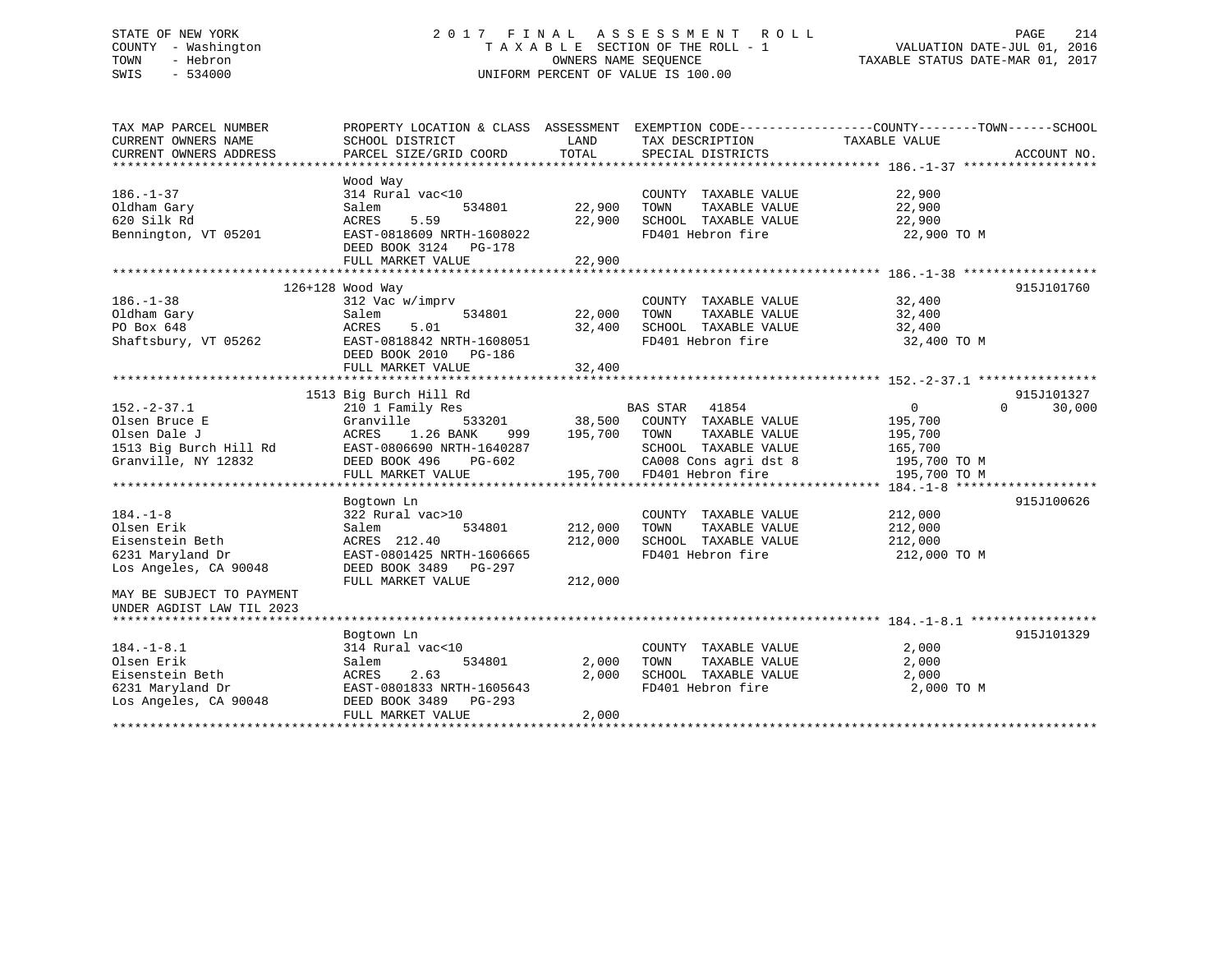## STATE OF NEW YORK 2 0 1 7 F I N A L A S S E S S M E N T R O L L PAGE 215 COUNTY - Washington T A X A B L E SECTION OF THE ROLL - 1 VALUATION DATE-JUL 01, 2016 TOWN - Hebron OWNERS NAME SEQUENCE TAXABLE STATUS DATE-MAR 01, 2017 SWIS - 534000 UNIFORM PERCENT OF VALUE IS 100.00

| TAX MAP PARCEL NUMBER<br>CURRENT OWNERS NAME<br>CURRENT OWNERS ADDRESS | SCHOOL DISTRICT<br>PARCEL SIZE/GRID COORD                                                                                                                                                                                                                        | LAND<br>TOTAL                                | TAX DESCRIPTION TAXABLE VALUE SPECIAL DISTRICTS                                                                                                                                                                                         | PROPERTY LOCATION & CLASS ASSESSMENT EXEMPTION CODE---------------COUNTY-------TOWN-----SCHOOL | ACCOUNT NO.              |
|------------------------------------------------------------------------|------------------------------------------------------------------------------------------------------------------------------------------------------------------------------------------------------------------------------------------------------------------|----------------------------------------------|-----------------------------------------------------------------------------------------------------------------------------------------------------------------------------------------------------------------------------------------|------------------------------------------------------------------------------------------------|--------------------------|
|                                                                        |                                                                                                                                                                                                                                                                  |                                              |                                                                                                                                                                                                                                         |                                                                                                |                          |
|                                                                        | 112 Mountain Way                                                                                                                                                                                                                                                 |                                              |                                                                                                                                                                                                                                         |                                                                                                | 915J101697               |
| $159. - 1 - 25.8$                                                      | 311 Res vac land - WTRFNT                                                                                                                                                                                                                                        |                                              | COUNTY TAXABLE VALUE 36,100                                                                                                                                                                                                             |                                                                                                |                          |
| Olsen Erling R Jr.                                                     | 533801<br>Hartford                                                                                                                                                                                                                                               |                                              |                                                                                                                                                                                                                                         |                                                                                                |                          |
| 112 Mountain Way                                                       | lot G                                                                                                                                                                                                                                                            | 36,100     TOWN<br>36,100    SCHOC<br>36,100 |                                                                                                                                                                                                                                         |                                                                                                |                          |
| Granville, NY 12832                                                    | ACRES 14.42                                                                                                                                                                                                                                                      |                                              | FD401 Hebron fire                                                                                                                                                                                                                       | 36,100 TO M                                                                                    |                          |
|                                                                        | EAST-0795905 NRTH-1628092<br>DEED BOOK 2430 PG-147                                                                                                                                                                                                               |                                              |                                                                                                                                                                                                                                         |                                                                                                |                          |
|                                                                        |                                                                                                                                                                                                                                                                  |                                              |                                                                                                                                                                                                                                         |                                                                                                |                          |
|                                                                        |                                                                                                                                                                                                                                                                  |                                              |                                                                                                                                                                                                                                         |                                                                                                |                          |
|                                                                        | 58 Mcknight Hill Rd 63 PCT OF VALUE USED FOR EXEMPTION PURPOSES                                                                                                                                                                                                  |                                              |                                                                                                                                                                                                                                         |                                                                                                | 915J100602               |
| $176. - 1 - 13.1$                                                      | 240 Rural res                                                                                                                                                                                                                                                    |                                              | VET COM CT 41131<br>1834 - - - - - - - - 534801<br>534801 - 76,400 ENH STAR 41834<br>COUNTY TAXABLE                                                                                                                                     | 36,587<br>30,000<br>$\bigcirc$                                                                 | $\overline{0}$<br>65,500 |
|                                                                        | 1.01 232,300<br>16.400 1<br>16.400 1<br>16.400 1<br>16.400 1<br>16.400 1<br>16.400 1<br>16.400 1<br>16.400 1<br>16.400 1<br>232,300<br>58 Mcknight Hill Rd<br>58 Mcknight Hill Rd<br>58 Mcknight Hill Rd<br>58 DEED BOOK 540<br>PG-218<br>FULL MARKET VALUE<br>2 |                                              |                                                                                                                                                                                                                                         | $\overline{0}$<br>195,713                                                                      |                          |
|                                                                        |                                                                                                                                                                                                                                                                  |                                              | 232,300 COUNTY TAXABLE VALUE<br>TOWN                                                                                                                                                                                                    | TAXABLE VALUE 202,300                                                                          |                          |
|                                                                        |                                                                                                                                                                                                                                                                  |                                              |                                                                                                                                                                                                                                         |                                                                                                |                          |
|                                                                        |                                                                                                                                                                                                                                                                  |                                              | SCHOOL TAXABLE VALUE 166,800<br>FD401 Hebron fire 232,300 TO M<br>232,300 FD401 Hebron fire                                                                                                                                             |                                                                                                |                          |
|                                                                        |                                                                                                                                                                                                                                                                  |                                              |                                                                                                                                                                                                                                         |                                                                                                |                          |
|                                                                        | 221 Crosier Rd                                                                                                                                                                                                                                                   |                                              |                                                                                                                                                                                                                                         |                                                                                                | 915J101206               |
| $167. - 1 - 17.2$                                                      | 312 Vac w/imprv                                                                                                                                                                                                                                                  |                                              |                                                                                                                                                                                                                                         |                                                                                                |                          |
|                                                                        | Salem                                                                                                                                                                                                                                                            | COUNTY<br>534801 28,200 TOWN                 |                                                                                                                                                                                                                                         |                                                                                                |                          |
| 176 Richardson St<br>Brooklyn, NY 11222                                | 77<br>ACRES<br>9.10 BANK                                                                                                                                                                                                                                         | 30,200                                       | COUNTY TAXABLE VALUE 30,200<br>TOWN TAXABLE VALUE 30,200<br>SCHOOL TAXABLE VALUE 30,200                                                                                                                                                 |                                                                                                |                          |
| Brooklyn, NY 11222                                                     |                                                                                                                                                                                                                                                                  |                                              |                                                                                                                                                                                                                                         |                                                                                                |                          |
|                                                                        | EAST-0790718 NRTH-1619739<br>DEED BOOK 2791 PG-339                                                                                                                                                                                                               |                                              | CA008 Cons agri dst 8 $30,200$ TO M<br>FD401 Hebron fire $30,200$ TO M                                                                                                                                                                  |                                                                                                |                          |
|                                                                        | FULL MARKET VALUE                                                                                                                                                                                                                                                | 30,200                                       |                                                                                                                                                                                                                                         |                                                                                                |                          |
|                                                                        |                                                                                                                                                                                                                                                                  |                                              |                                                                                                                                                                                                                                         |                                                                                                |                          |
|                                                                        | Crosier Rd                                                                                                                                                                                                                                                       |                                              |                                                                                                                                                                                                                                         |                                                                                                |                          |
| $167. - 1 - 17.5$                                                      | 322 Rural vac>10                                                                                                                                                                                                                                                 |                                              | COUNTY TAXABLE VALUE                                                                                                                                                                                                                    | 31,400                                                                                         |                          |
| Opperman Paul                                                          | Salem                                                                                                                                                                                                                                                            | 534801 31,400                                |                                                                                                                                                                                                                                         |                                                                                                |                          |
| 400 E 58th St Apt 2D                                                   | lot 1                                                                                                                                                                                                                                                            | 31,400                                       |                                                                                                                                                                                                                                         |                                                                                                |                          |
| New York, NY 10022                                                     | ACRES 11.26                                                                                                                                                                                                                                                      |                                              |                                                                                                                                                                                                                                         |                                                                                                |                          |
|                                                                        | EAST-0790406 NRTH-1620566                                                                                                                                                                                                                                        |                                              | COUNTY TAXABLE VALUE<br>TOWN TAXABLE VALUE<br>SCHOOL TAXABLE VALUE<br>CA008 CONS agri dst 8 31,400<br>FD401 Hebron fire 31,400 TO M<br>FD401 Hebron fire 31,400 TO M                                                                    |                                                                                                |                          |
|                                                                        | DEED BOOK 3589 PG-98                                                                                                                                                                                                                                             |                                              |                                                                                                                                                                                                                                         |                                                                                                |                          |
|                                                                        | FULL MARKET VALUE                                                                                                                                                                                                                                                | 31,400                                       |                                                                                                                                                                                                                                         |                                                                                                |                          |
|                                                                        |                                                                                                                                                                                                                                                                  |                                              |                                                                                                                                                                                                                                         |                                                                                                |                          |
|                                                                        | Crosier Rd                                                                                                                                                                                                                                                       |                                              |                                                                                                                                                                                                                                         |                                                                                                |                          |
| $167. - 1 - 17.6$                                                      | 314 Rural vac<10                                                                                                                                                                                                                                                 |                                              | COUNTY TAXABLE VALUE                                                                                                                                                                                                                    | 25,300                                                                                         |                          |
| Opperman Paul                                                          | 534801<br>Salem                                                                                                                                                                                                                                                  | 25,300                                       | TAXABLE VALUE<br>TOWN                                                                                                                                                                                                                   | 25,300                                                                                         |                          |
| 176 Richardson St                                                      | $1$ ot $2$                                                                                                                                                                                                                                                       | 25,300                                       | SCHOOL TAXABLE VALUE                                                                                                                                                                                                                    | 25,300                                                                                         |                          |
| Brooklyn, NY 11222                                                     | ACRES<br>7.23                                                                                                                                                                                                                                                    |                                              | $\begin{array}{lllllll} \texttt{CA008} & \texttt{Cons}\ \texttt{agri}\ \texttt{dst}\ 8 & & & \texttt{25,300}\ \texttt{T0 M} & \texttt{FD401} & \texttt{Hebron}\ \texttt{fire} & & & \texttt{25,300}\ \texttt{T0 M} & & & & \end{array}$ |                                                                                                |                          |
|                                                                        | EAST-0790647 NRTH-1620092                                                                                                                                                                                                                                        |                                              |                                                                                                                                                                                                                                         |                                                                                                |                          |
|                                                                        | DEED BOOK 2791 PG-343                                                                                                                                                                                                                                            |                                              |                                                                                                                                                                                                                                         |                                                                                                |                          |
|                                                                        | FULL MARKET VALUE                                                                                                                                                                                                                                                | 25,300                                       |                                                                                                                                                                                                                                         |                                                                                                |                          |
|                                                                        |                                                                                                                                                                                                                                                                  |                                              |                                                                                                                                                                                                                                         |                                                                                                |                          |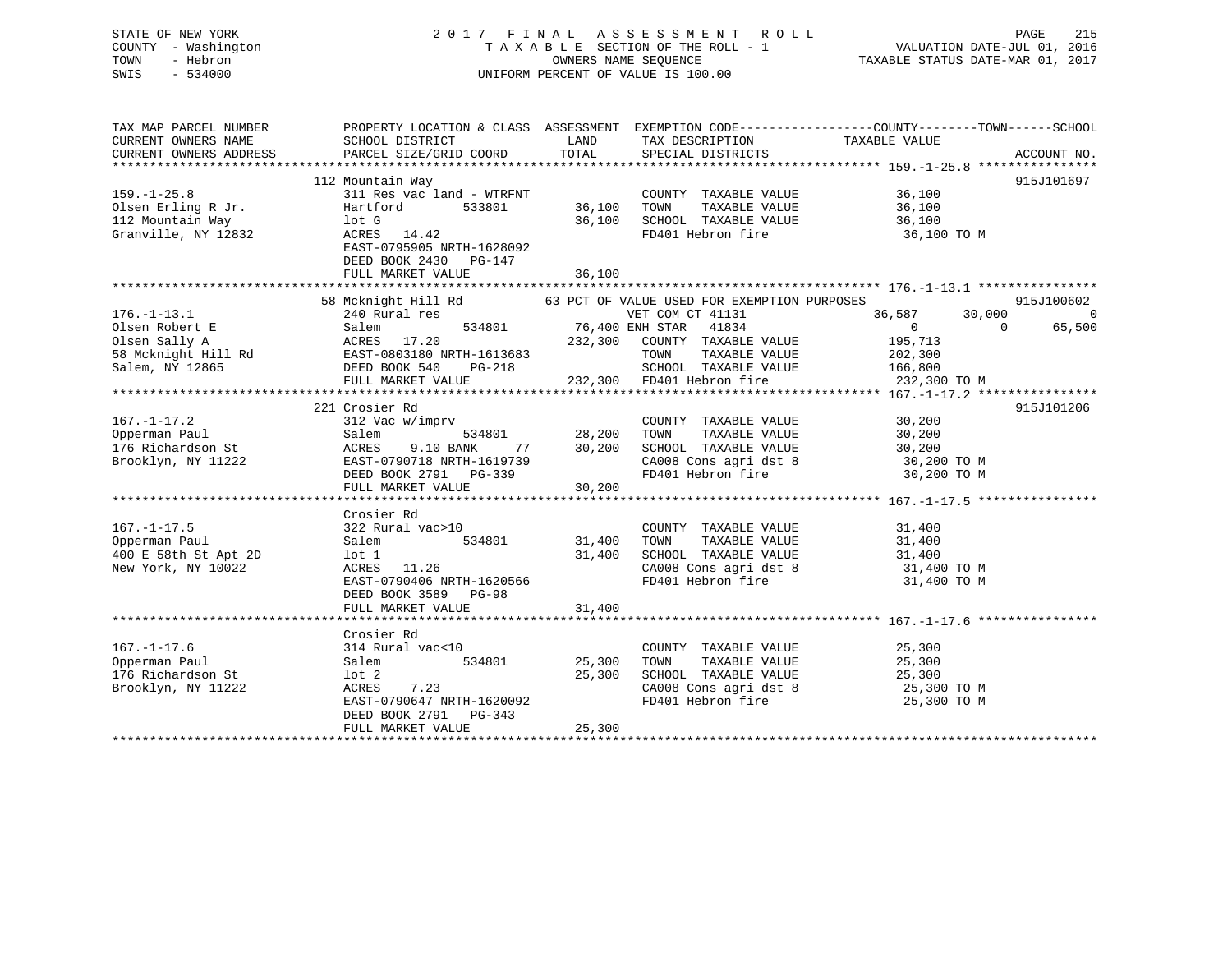## STATE OF NEW YORK 2 0 1 7 F I N A L A S S E S S M E N T R O L L PAGE 216 COUNTY - Washington T A X A B L E SECTION OF THE ROLL - 1 VALUATION DATE-JUL 01, 2016 TOWN - Hebron OWNERS NAME SEQUENCE TAXABLE STATUS DATE-MAR 01, 2017 SWIS - 534000 UNIFORM PERCENT OF VALUE IS 100.00

| TAX MAP PARCEL NUMBER<br>CURRENT OWNERS NAME | PROPERTY LOCATION & CLASS ASSESSMENT<br>SCHOOL DISTRICT              | LAND    | TAX DESCRIPTION                               | EXEMPTION CODE-----------------COUNTY-------TOWN------SCHOOL<br>TAXABLE VALUE |             |
|----------------------------------------------|----------------------------------------------------------------------|---------|-----------------------------------------------|-------------------------------------------------------------------------------|-------------|
| CURRENT OWNERS ADDRESS                       | PARCEL SIZE/GRID COORD                                               | TOTAL   | SPECIAL DISTRICTS                             |                                                                               | ACCOUNT NO. |
|                                              |                                                                      |         |                                               |                                                                               |             |
| $167. - 1 - 17.7$<br>Opperman Paul           | Crosier Rd<br>314 Rural vac<10<br>534801<br>Salem                    | 27,000  | COUNTY TAXABLE VALUE<br>TOWN<br>TAXABLE VALUE | 27,000<br>27,000                                                              |             |
| 176 Richardson St                            | $1$ ot $4$                                                           | 27,000  | SCHOOL TAXABLE VALUE                          | 27,000                                                                        |             |
| Brooklyn, NY 11222                           | ACRES<br>8.31                                                        |         | CA008 Cons agri dst 8                         | 27,000 TO M                                                                   |             |
|                                              | EAST-0791122 NRTH-1619564<br>DEED BOOK 2868 PG-323                   |         | FD401 Hebron fire                             | 27,000 TO M                                                                   |             |
|                                              | FULL MARKET VALUE                                                    | 27,000  |                                               |                                                                               |             |
|                                              | 3880 County Route 30                                                 |         |                                               |                                                                               | 915J100356  |
| $167. - 1 - 23$                              | 240 Rural res                                                        |         | COUNTY TAXABLE VALUE                          | 312,000                                                                       |             |
| Opperman Paul                                | 534801<br>Salem                                                      | 72,000  | TOWN<br>TAXABLE VALUE                         | 312,000                                                                       |             |
| 176 Richardson St                            | bndy agmt 925/79                                                     | 312,000 | SCHOOL TAXABLE VALUE                          | 312,000                                                                       |             |
| Brooklyn, NY 11222                           | ACRES<br>14.98<br>EAST-0789768 NRTH-1619497<br>DEED BOOK 1988 PG-203 |         | FD401 Hebron fire                             | 312,000 TO M                                                                  |             |
|                                              | FULL MARKET VALUE                                                    | 312,000 |                                               |                                                                               |             |
|                                              |                                                                      |         |                                               |                                                                               |             |
|                                              | 6025&6027 State Route 22                                             |         | 34 PCT OF VALUE USED FOR EXEMPTION PURPOSES   |                                                                               | 915J100488  |
| $185. - 1 - 13$                              | 280 Res Multiple                                                     |         | VET COM CT 41131                              | 42,670<br>30,000                                                              | $\Omega$    |
| Opulski Richard V                            | 534801<br>Salem                                                      |         | 295,500 BAS STAR<br>41854                     | $\Omega$<br>$\Omega$                                                          | 30,000      |
| Opulski Carole M                             | ACRES 234.60                                                         | 502,000 | COUNTY TAXABLE VALUE                          | 459,330                                                                       |             |
| PO Box 542                                   | EAST-0811233 NRTH-1603990                                            |         | TAXABLE VALUE<br>TOWN                         | 472,000                                                                       |             |
| Salem, NY 12865                              | DEED BOOK 473<br>PG-789                                              |         | SCHOOL TAXABLE VALUE                          | 472,000                                                                       |             |
|                                              | FULL MARKET VALUE                                                    | 502,000 | CA008 Cons agri dst 8                         | 502,000 TO M                                                                  |             |
|                                              |                                                                      |         | FD401 Hebron fire                             | 502,000 TO M                                                                  |             |
|                                              |                                                                      |         |                                               |                                                                               |             |
|                                              | 36 Cemetery Ln                                                       |         |                                               |                                                                               | 915J100227  |
| $152 - 2 - 38$                               | 314 Rural vac<10                                                     |         | COUNTY TAXABLE VALUE                          | 17,500                                                                        |             |
| Osakowicz John J                             | Granville<br>533201                                                  | 17,500  | TOWN<br>TAXABLE VALUE                         | 17,500                                                                        |             |
| Osakowicz Martha                             | FRNT 400.00 DPTH 125.00                                              | 17,500  | SCHOOL TAXABLE VALUE                          | 17,500                                                                        |             |
| 14 Pine Valley Dr                            | ACRES<br>0.98                                                        |         | CA008 Cons agri dst 8                         | 17,500 TO M                                                                   |             |
| South Glens Falls, NY 12803                  | EAST-0813944 NRTH-1635431<br>DEED BOOK 779<br>$PG-34$                |         | FD401 Hebron fire                             | 17,500 TO M                                                                   |             |
|                                              | FULL MARKET VALUE                                                    | 17,500  |                                               |                                                                               |             |
|                                              | **************************                                           |         |                                               |                                                                               |             |
|                                              | 381 Halls Pond Rd                                                    |         |                                               |                                                                               | 915J100237  |
| $158. - 1 - 13$                              | 280 Res Multiple                                                     |         | 41854<br><b>BAS STAR</b>                      | $\overline{0}$<br>$\Omega$                                                    | 30,000      |
| Osborne Elizabeth G                          | Hartford<br>533801                                                   | 208,500 | COUNTY TAXABLE VALUE                          | 408,500                                                                       |             |
| Osborne E. Scott                             | ACRES<br>87.50                                                       | 408,500 | TAXABLE VALUE<br>TOWN                         | 408,500                                                                       |             |
| 403 Halls Pond Rd                            | EAST-0790936 NRTH-1629637                                            |         | SCHOOL TAXABLE VALUE                          | 378,500                                                                       |             |
| Salem, NY 12865                              | DEED BOOK 2606<br>PG-328                                             |         | FD401 Hebron fire                             | 408,500 TO M                                                                  |             |
|                                              | FULL MARKET VALUE                                                    | 408,500 |                                               |                                                                               |             |
|                                              |                                                                      |         |                                               |                                                                               |             |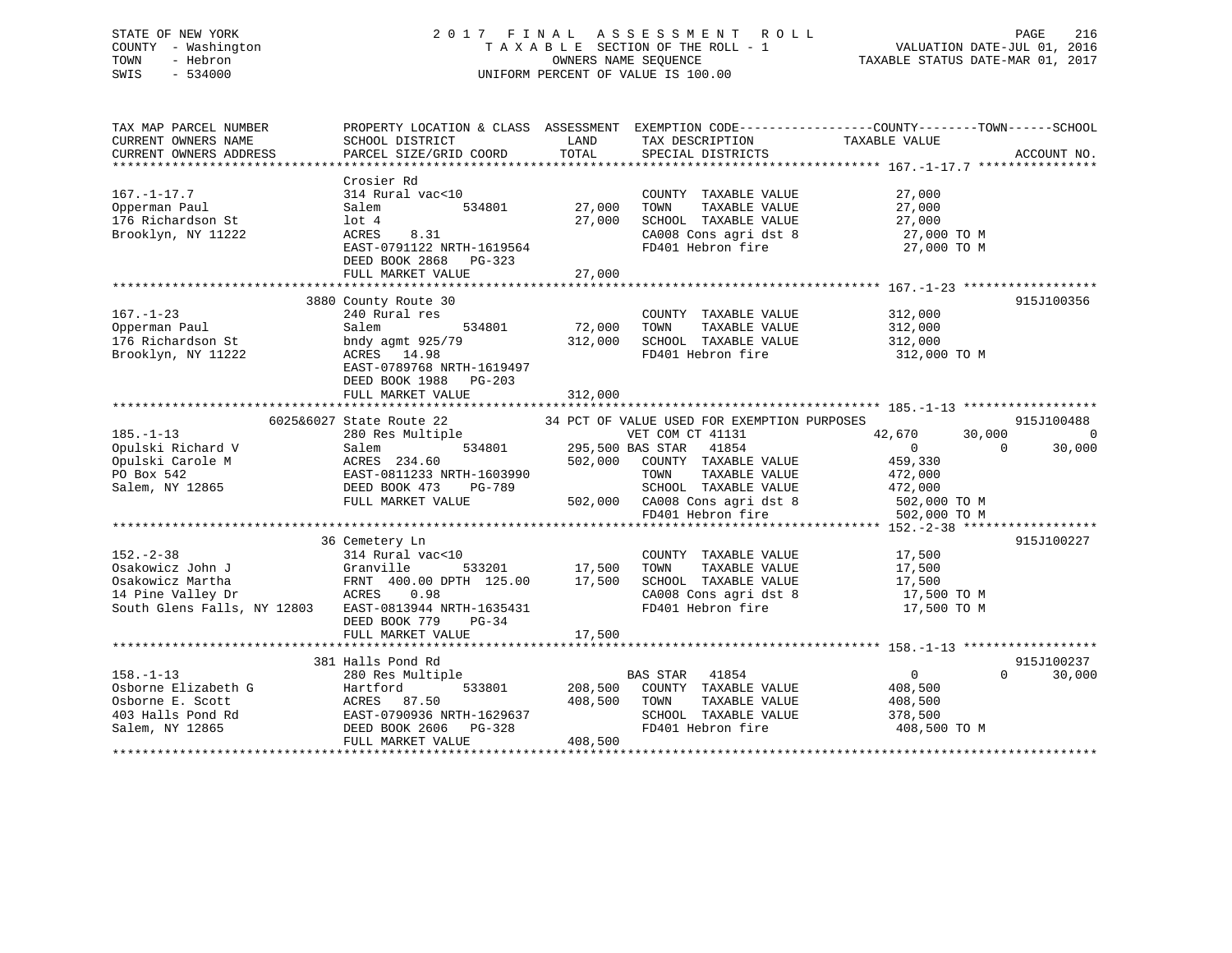## STATE OF NEW YORK 2 0 1 7 F I N A L A S S E S S M E N T R O L L PAGE 217 COUNTY - Washington T A X A B L E SECTION OF THE ROLL - 1 VALUATION DATE-JUL 01, 2016 TOWN - Hebron OWNERS NAME SEQUENCE TAXABLE STATUS DATE-MAR 01, 2017 SWIS - 534000 UNIFORM PERCENT OF VALUE IS 100.00

| TAX MAP PARCEL NUMBER<br>CURRENT OWNERS NAME<br>CURRENT OWNERS ADDRESS | SCHOOL DISTRICT<br>PARCEL SIZE/GRID COORD   | PROPERTY LOCATION & CLASS ASSESSMENT EXEMPTION CODE---------------COUNTY-------TOWN------SCHOOL<br>LAND<br>TAX DESCRIPTION TAXABLE VALUE<br>TOTAL<br>SPECIAL DISTRICTS | ACCOUNT NO.                                 |
|------------------------------------------------------------------------|---------------------------------------------|------------------------------------------------------------------------------------------------------------------------------------------------------------------------|---------------------------------------------|
| $177. - 1 - 7.1$                                                       | 1106 Chamberlin Mills Rd<br>113 Cattle farm |                                                                                                                                                                        | 915J100680<br>179,360<br>179,360<br>179,360 |
| Padgett Anthony D                                                      | Salem                                       | AG DIST 41720<br>534801 358,700 BAS STAR 41854                                                                                                                         | $\Omega$<br>$\Omega$<br>30,000              |
| Padgett Lisa W                                                         | ACRES 265.60                                | 720,000<br>COUNTY TAXABLE VALUE                                                                                                                                        | 540,640                                     |
| 1106 Chamberlin Mills Rd EAST-0811534 NRTH-1615902                     |                                             | TOWN<br>TAXABLE VALUE                                                                                                                                                  | 540,640                                     |
| Salem, NY 12865                                                        | DEED BOOK 917<br>PG-115                     | SCHOOL TAXABLE VALUE                                                                                                                                                   | 510,640                                     |
|                                                                        | FULL MARKET VALUE                           | 720,000 CA008 Cons agri dst 8                                                                                                                                          | 540,640 TO M                                |
| MAY BE SUBJECT TO PAYMENT                                              |                                             | 179,360 EX                                                                                                                                                             |                                             |
| UNDER AGDIST LAW TIL 2021                                              |                                             | FD401 Hebron fire                                                                                                                                                      | 720,000 TO M                                |
|                                                                        |                                             |                                                                                                                                                                        |                                             |
|                                                                        | Chamberlin Mills Rd/n Off                   |                                                                                                                                                                        | 915J101118                                  |
| $177. - 1 - 7.2$                                                       | 314 Rural vac<10 - WTRFNT                   | COUNTY TAXABLE VALUE                                                                                                                                                   | 6,100                                       |
| Padgett Anthony D                                                      | Salem<br>534801                             | 6,100<br>TOWN<br>TAXABLE VALUE                                                                                                                                         | 6,100                                       |
| Padgett Lisa W                                                         | 747/249 Deeded Row                          | 6,100                                                                                                                                                                  | 6,100                                       |
| 1106 Chamberlin Mills Rd                                               | ACRES<br>8.08                               |                                                                                                                                                                        | 6,100 TO M                                  |
| Salem, NY 12865                                                        | EAST-0810670 NRTH-1616228                   | CAOOB CONSTANABLE VALUE<br>CAOO8 Cons agri dst 8<br>FD401 Hebron fire                                                                                                  | 6,100 TO M                                  |
|                                                                        | DEED BOOK 917<br>PG-115                     |                                                                                                                                                                        |                                             |
|                                                                        | FULL MARKET VALUE                           | 6,100                                                                                                                                                                  |                                             |
|                                                                        |                                             |                                                                                                                                                                        |                                             |
|                                                                        | State Route 22                              |                                                                                                                                                                        | 915J100216                                  |
| $177. - 1 - 8$                                                         | 105 Vac farmland                            | AG DIST<br>41720                                                                                                                                                       | 217,370<br>217,370<br>217,370               |
| Padgett Anthony D                                                      | Salem<br>534801 253,400                     | COUNTY TAXABLE VALUE                                                                                                                                                   | 36,030                                      |
| Padgett Lisa W                                                         | ease 800/312                                | 253,400<br>TOWN<br>TAXABLE VALUE                                                                                                                                       | 36,030                                      |
| 1106 Chamberlain Mills Rd                                              | ACRES 121.50                                | SCHOOL TAXABLE VALUE                                                                                                                                                   | 36,030                                      |
| Salem, NY 12865                                                        | EAST-0814252 NRTH-1617565                   | CA008 Cons agri dst 8                                                                                                                                                  | 36,030 TO M                                 |
|                                                                        | DEED BOOK 938                               |                                                                                                                                                                        |                                             |
| MAY BE SUBJECT TO PAYMENT<br>UNDER AGDIST LAW TIL 2021                 | FULL MARKET VALUE                           | PG-309 253,400 FD401 Hebron fire<br>LUE 253,400 FD401 Hebron fire                                                                                                      | 253,400 TO M                                |
|                                                                        |                                             |                                                                                                                                                                        |                                             |
|                                                                        | State Route 22                              |                                                                                                                                                                        | 915J101015                                  |
| $177. - 1 - 24$                                                        | 113 Cattle farm                             | AG BUILD<br>41700                                                                                                                                                      | 19,100 19,100<br>19,100                     |
| Padgett Anthony D                                                      | 534801<br>Salem                             | 28,000 AG DIST<br>41720                                                                                                                                                | 23,560<br>23,560<br>23,560                  |
| Padgett Lisa W                                                         | ACRES 10.90                                 | 47,300 COUNTY TAXABLE VALUE                                                                                                                                            | 4,640                                       |
| 1106 Chamberlin Mills Rd                                               | EAST-0815177 NRTH-1614927                   | TOWN<br>TAXABLE VALUE                                                                                                                                                  | 4,640                                       |
| Salem, NY 12865                                                        | DEED BOOK 932<br>PG-209                     | SCHOOL TAXABLE VALUE                                                                                                                                                   | 4,640                                       |
|                                                                        | FULL MARKET VALUE                           | 47,300<br>CA008 Cons agri dst 8                                                                                                                                        | 23,740 TO M                                 |
| MAY BE SUBJECT TO PAYMENT                                              |                                             | 23,560 EX                                                                                                                                                              |                                             |
| UNDER AGDIST LAW TIL 2021                                              |                                             | FD401 Hebron fire                                                                                                                                                      | 47,300 TO M                                 |
|                                                                        |                                             |                                                                                                                                                                        |                                             |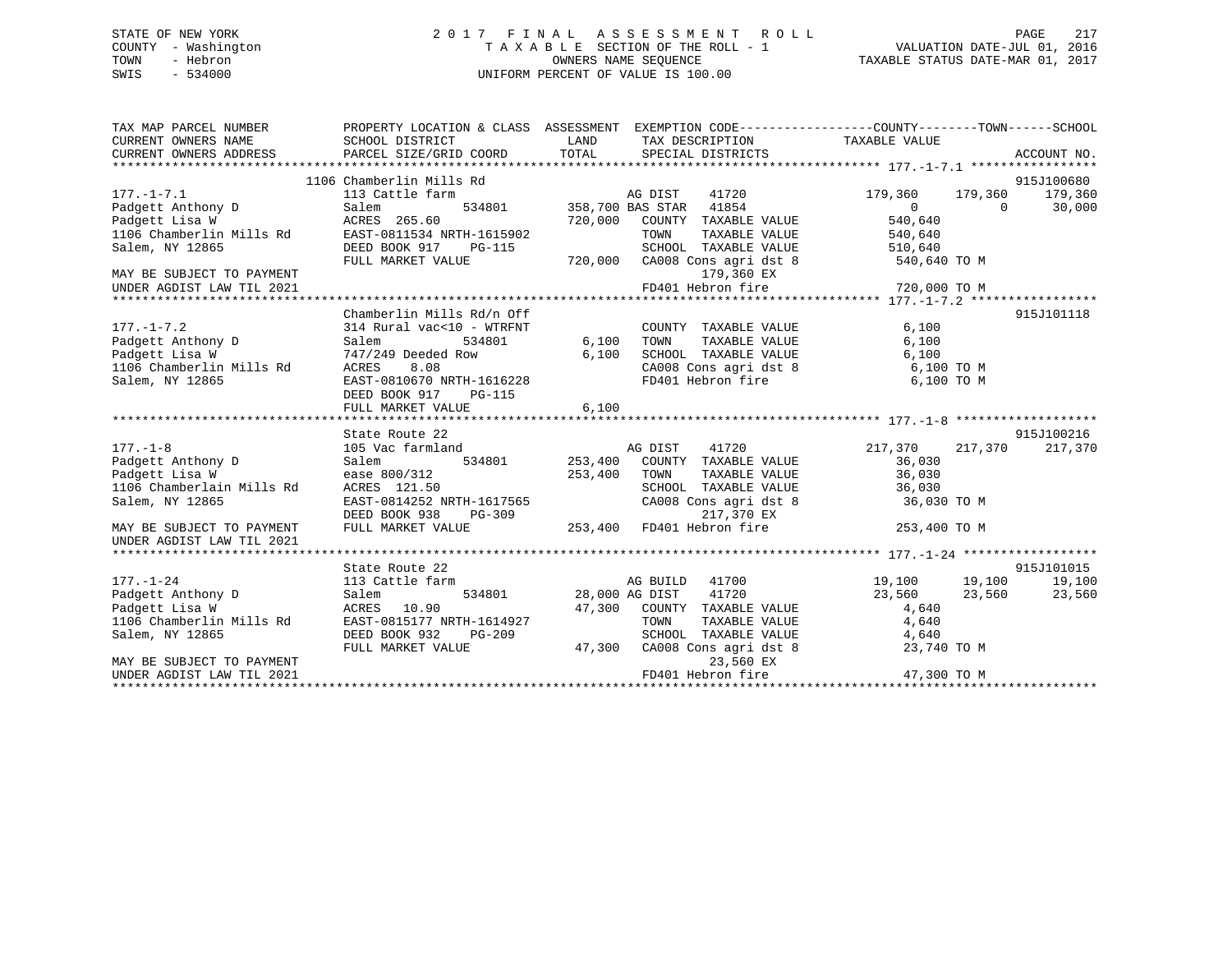## STATE OF NEW YORK 2 0 1 7 F I N A L A S S E S S M E N T R O L L PAGE 218 COUNTY - Washington T A X A B L E SECTION OF THE ROLL - 1 VALUATION DATE-JUL 01, 2016 TOWN - Hebron OWNERS NAME SEQUENCE TAXABLE STATUS DATE-MAR 01, 2017 SWIS - 534000 UNIFORM PERCENT OF VALUE IS 100.00

| TAX MAP PARCEL NUMBER<br>CURRENT OWNERS NAME<br>CURRENT OWNERS ADDRESS | PROPERTY LOCATION & CLASS ASSESSMENT EXEMPTION CODE---------------COUNTY-------TOWN-----SCHOOL<br>SCHOOL DISTRICT<br>PARCEL SIZE/GRID COORD | LAND<br>TOTAL  | TAX DESCRIPTION<br>SPECIAL DISTRICTS | TAXABLE VALUE              | ACCOUNT NO. |        |
|------------------------------------------------------------------------|---------------------------------------------------------------------------------------------------------------------------------------------|----------------|--------------------------------------|----------------------------|-------------|--------|
|                                                                        |                                                                                                                                             |                |                                      |                            |             |        |
|                                                                        | 3041 County Route 30                                                                                                                        |                |                                      |                            | 915J100556  |        |
| $183. - 1 - 25$                                                        | 105 Vac farmland                                                                                                                            |                | AG DIST<br>41720                     | 88,475                     | 88,475      | 88,475 |
| Padgett, IRA Anthony D                                                 | Salem<br>534801                                                                                                                             | 165,600        | COUNTY TAXABLE VALUE                 | 77,125                     |             |        |
| 1106 Chamberlin Mills Rd                                               | ACRES 89.51                                                                                                                                 | 165,600        | TOWN<br>TAXABLE VALUE                | 77,125                     |             |        |
| Salem, NY 12865                                                        | EAST-0790487 NRTH-1600212                                                                                                                   |                | SCHOOL TAXABLE VALUE                 | 77,125                     |             |        |
|                                                                        | DEED BOOK 2683 PG-154                                                                                                                       |                | CA008 Cons agri dst 8                | 77,125 TO M                |             |        |
| MAY BE SUBJECT TO PAYMENT                                              | FULL MARKET VALUE                                                                                                                           | 165,600        | 88,475 EX                            |                            |             |        |
| UNDER AGDIST LAW TIL 2021                                              |                                                                                                                                             |                | FD401 Hebron fire                    | 165,600 TO M               |             |        |
|                                                                        | 52 Allen Rd                                                                                                                                 |                |                                      |                            | 915J100482  |        |
| $185. - 1 - 5$                                                         | 322 Rural vac>10                                                                                                                            |                | COUNTY TAXABLE VALUE                 | 315,000                    |             |        |
| Palma Terrace                                                          | Salem                                                                                                                                       | 534801 315,000 | TAXABLE VALUE<br>TOWN                | 315,000                    |             |        |
| PO Box 157                                                             | ACRES 292.00                                                                                                                                | 315,000        | SCHOOL TAXABLE VALUE                 | 315,000                    |             |        |
| Dorset, VT 05251                                                       | EAST-0809197 NRTH-1606794                                                                                                                   |                | CA008 Cons agri dst 8                | 315,000 TO M               |             |        |
|                                                                        | DEED BOOK 3088 PG-204                                                                                                                       |                | FD401 Hebron fire                    | 315,000 TO M               |             |        |
|                                                                        | FULL MARKET VALUE                                                                                                                           | 315,000        |                                      |                            |             |        |
|                                                                        |                                                                                                                                             |                |                                      |                            |             |        |
|                                                                        | Pine Hill Rd                                                                                                                                |                |                                      |                            | 915J100176  |        |
| $160.-1-5$                                                             | 322 Rural vac>10                                                                                                                            |                | COUNTY TAXABLE VALUE                 | 285,700                    |             |        |
| Palma Terrace LLC                                                      | 534801<br>Salem                                                                                                                             | 285,700        | TAXABLE VALUE<br>TOWN                | 285,700                    |             |        |
| PO Box 157                                                             | ACRES 165.06                                                                                                                                | 285,700        | SCHOOL TAXABLE VALUE                 | 285,700                    |             |        |
| Dorset, VT 05251                                                       | EAST-0810660 NRTH-1627301                                                                                                                   |                | FD401 Hebron fire                    | 285,700 TO M               |             |        |
|                                                                        | DEED BOOK 2849 PG-43                                                                                                                        |                |                                      |                            |             |        |
|                                                                        | FULL MARKET VALUE                                                                                                                           | 285,700        |                                      |                            |             |        |
|                                                                        |                                                                                                                                             |                |                                      |                            |             |        |
|                                                                        | 179 Pine Hill Rd                                                                                                                            |                |                                      |                            | 915J101519  |        |
| $160. - 1 - 5.1$                                                       | 242 Rurl res&rec                                                                                                                            |                | COUNTY TAXABLE VALUE                 | 236,100                    |             |        |
| Palma Terrace LLC                                                      | 534801<br>Salem                                                                                                                             | 109,300        | TOWN<br>TAXABLE VALUE                | 236,100                    |             |        |
| PO Box 157                                                             | ACRES<br>34.94                                                                                                                              | 236,100        | SCHOOL TAXABLE VALUE 236,100         |                            |             |        |
| Dorset, VT 05251                                                       | EAST-0810370 NRTH-1626533                                                                                                                   |                | FD401 Hebron fire                    | 236,100 TO M               |             |        |
|                                                                        | DEED BOOK 2849 PG-43<br>FULL MARKET VALUE                                                                                                   | 236,100        |                                      |                            |             |        |
|                                                                        |                                                                                                                                             |                |                                      |                            |             |        |
|                                                                        | 5 South Grimes Hill Rd                                                                                                                      |                |                                      |                            | 915J100324  |        |
| $161. - 2 - 15$                                                        | 270 Mfg housing                                                                                                                             |                | COUNTY TAXABLE VALUE                 |                            |             |        |
| Palmer Winfred E Jr                                                    | 533201<br>Granville                                                                                                                         | 11,000         | TAXABLE VALUE<br>TOWN                | 21,000<br>21.000<br>21,000 |             |        |
| PO Box 308                                                             | FRNT 145.00 DPTH                                                                                                                            | 21,000         | SCHOOL TAXABLE VALUE                 | 21,000                     |             |        |
| Middle Granville, NY 12849                                             | ACRES 0.63                                                                                                                                  |                | FD401 Hebron fire                    | 21,000 TO M                |             |        |
|                                                                        | EAST-0817509 NRTH-1627329                                                                                                                   |                |                                      |                            |             |        |
|                                                                        | DEED BOOK 3719 PG-252                                                                                                                       |                |                                      |                            |             |        |
|                                                                        | FULL MARKET VALUE                                                                                                                           | 21,000         |                                      |                            |             |        |
|                                                                        |                                                                                                                                             |                |                                      |                            |             |        |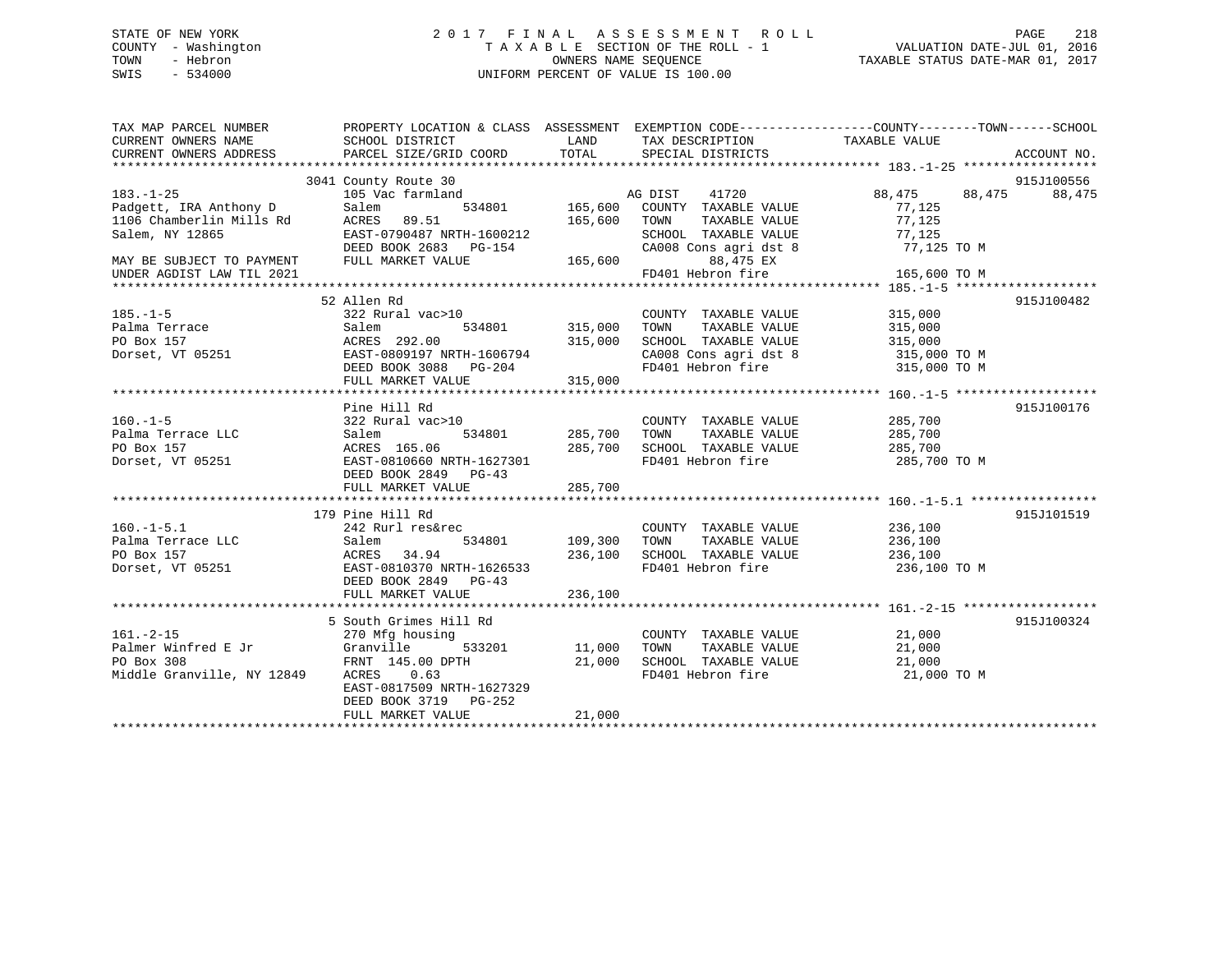## STATE OF NEW YORK 2 0 1 7 F I N A L A S S E S S M E N T R O L L PAGE 219 COUNTY - Washington T A X A B L E SECTION OF THE ROLL - 1 VALUATION DATE-JUL 01, 2016 TOWN - Hebron OWNERS NAME SEQUENCE TAXABLE STATUS DATE-MAR 01, 2017 SWIS - 534000 UNIFORM PERCENT OF VALUE IS 100.00

| TAX MAP PARCEL NUMBER<br>CURRENT OWNERS NAME<br>CURRENT OWNERS ADDRESS | SCHOOL DISTRICT<br>PARCEL SIZE/GRID COORD | LAND<br>TOTAL | TAX DESCRIPTION<br>SPECIAL DISTRICTS          | PROPERTY LOCATION & CLASS ASSESSMENT EXEMPTION CODE---------------COUNTY-------TOWN------SCHOOL<br>TAXABLE VALUE | ACCOUNT NO. |
|------------------------------------------------------------------------|-------------------------------------------|---------------|-----------------------------------------------|------------------------------------------------------------------------------------------------------------------|-------------|
|                                                                        |                                           |               |                                               |                                                                                                                  |             |
|                                                                        | Crosier Rd/w Off                          |               |                                               |                                                                                                                  | 915J101142  |
| $167. - 1 - 20.2$                                                      | 314 Rural vac<10                          |               | 41720<br>AG DIST                              | 3,157<br>3,157                                                                                                   | 3,157       |
| Palmieri Lino                                                          | 534801<br>Salem                           | 6,000         | COUNTY TAXABLE VALUE                          | 2,843                                                                                                            |             |
| Palmieri Genoveffa                                                     | ACRES<br>8.00                             | 6,000         | TAXABLE VALUE<br>TOWN                         | 2,843                                                                                                            |             |
| 24 Candlewood Dr                                                       | EAST-0790746 NRTH-1617910                 |               | SCHOOL TAXABLE VALUE                          | 2,843                                                                                                            |             |
| Yonkers, NY 10710                                                      | DEED BOOK 1985 PG-253                     |               | CA008 Cons agri dst 8                         | 2,843 TO M                                                                                                       |             |
|                                                                        | FULL MARKET VALUE                         | 6,000         | 3,157 EX                                      |                                                                                                                  |             |
| MAY BE SUBJECT TO PAYMENT                                              |                                           |               | FD401 Hebron fire                             | 6,000 TO M                                                                                                       |             |
| UNDER AGDIST LAW TIL 2021                                              |                                           |               |                                               |                                                                                                                  |             |
|                                                                        |                                           |               |                                               |                                                                                                                  |             |
|                                                                        | 3810 County Route 30                      |               |                                               |                                                                                                                  | 915J100024  |
| $167. - 1 - 22$                                                        | 241 Rural res&ag                          |               | AG DIST<br>41720                              | 88,328<br>88,328                                                                                                 | 88,328      |
| Palmieri Lino                                                          | 534801<br>Salem                           | 172,700       | COUNTY TAXABLE VALUE                          | 253,172                                                                                                          |             |
| Palmieri Genoveffa                                                     | ACRES 70.16                               | 341,500       | TOWN<br>TAXABLE VALUE                         | 253,172                                                                                                          |             |
| 24 Candlewood Dr                                                       | EAST-0789811 NRTH-1618221                 |               | SCHOOL TAXABLE VALUE                          | 253,172                                                                                                          |             |
| Yonkers, NY 10710                                                      | DEED BOOK 1985 PG-253                     |               | CA008 Cons agri dst 8                         | 253,172 TO M                                                                                                     |             |
|                                                                        | FULL MARKET VALUE                         | 341,500       | 88,328 EX                                     |                                                                                                                  |             |
| MAY BE SUBJECT TO PAYMENT                                              |                                           |               | FD401 Hebron fire                             | 341,500 TO M                                                                                                     |             |
| UNDER AGDIST LAW TIL 2021                                              |                                           |               |                                               |                                                                                                                  |             |
|                                                                        |                                           |               |                                               |                                                                                                                  |             |
|                                                                        | Hebron Hills Rd                           |               |                                               |                                                                                                                  | 915J101101  |
| $183. - 1 - 49$                                                        | 314 Rural vac<10                          |               | COUNTY TAXABLE VALUE                          | 27,200                                                                                                           |             |
| Palyo Denise                                                           | 534801<br>Salem                           | 27,200        | TOWN<br>TAXABLE VALUE                         | 27,200                                                                                                           |             |
| 3579 County Route 30                                                   | ACRES<br>3.99                             | 27,200        | SCHOOL TAXABLE VALUE                          | 27,200                                                                                                           |             |
| Salem, NY 12865                                                        | EAST-0788475 NRTH-1603322                 |               | FD401 Hebron fire                             | 27,200 TO M                                                                                                      |             |
|                                                                        | DEED BOOK 3704 PG-95                      |               |                                               |                                                                                                                  |             |
|                                                                        | FULL MARKET VALUE                         | 27,200        |                                               |                                                                                                                  |             |
|                                                                        |                                           |               |                                               |                                                                                                                  |             |
|                                                                        | Hebron Hills Rd                           |               |                                               |                                                                                                                  | 915J101129  |
| $183. - 1 - 50$                                                        | 314 Rural vac<10<br>534801                |               | COUNTY TAXABLE VALUE                          | 30,300                                                                                                           |             |
| Palyo Denise                                                           | Salem<br>ACRES                            | 30,300        | TOWN<br>TAXABLE VALUE<br>SCHOOL TAXABLE VALUE | 30,300                                                                                                           |             |
| 3579 County Route 30<br>Salem, NY 12865                                | 4.64                                      | 30,300        | FD401 Hebron fire                             | 30,300                                                                                                           |             |
|                                                                        | EAST-0787995 NRTH-1603542<br>$PG-33$      |               |                                               | 30,300 TO M                                                                                                      |             |
|                                                                        | DEED BOOK 780<br>FULL MARKET VALUE        | 30,300        |                                               |                                                                                                                  |             |
|                                                                        |                                           |               |                                               |                                                                                                                  |             |
|                                                                        | Hebron Hills Rd/w Off                     |               |                                               |                                                                                                                  | 915J100313  |
| $183. - 1 - 39$                                                        | 314 Rural vac<10                          |               | COUNTY TAXABLE VALUE                          | 1,500                                                                                                            |             |
| Palyo Denise S                                                         | 534801<br>Salem                           | 1,500         | TAXABLE VALUE<br>TOWN                         | 1,500                                                                                                            |             |
| 3579 County Route 30                                                   | ACRES<br>2.01                             | 1,500         | SCHOOL TAXABLE VALUE                          | 1,500                                                                                                            |             |
| Salem, NY 12865                                                        | EAST-0787990 NRTH-1603080                 |               | FD401 Hebron fire                             | 1,500 TO M                                                                                                       |             |
|                                                                        | DEED BOOK 3371 PG-13                      |               |                                               |                                                                                                                  |             |
|                                                                        | FULL MARKET VALUE                         | 1,500         |                                               |                                                                                                                  |             |
|                                                                        |                                           |               |                                               |                                                                                                                  |             |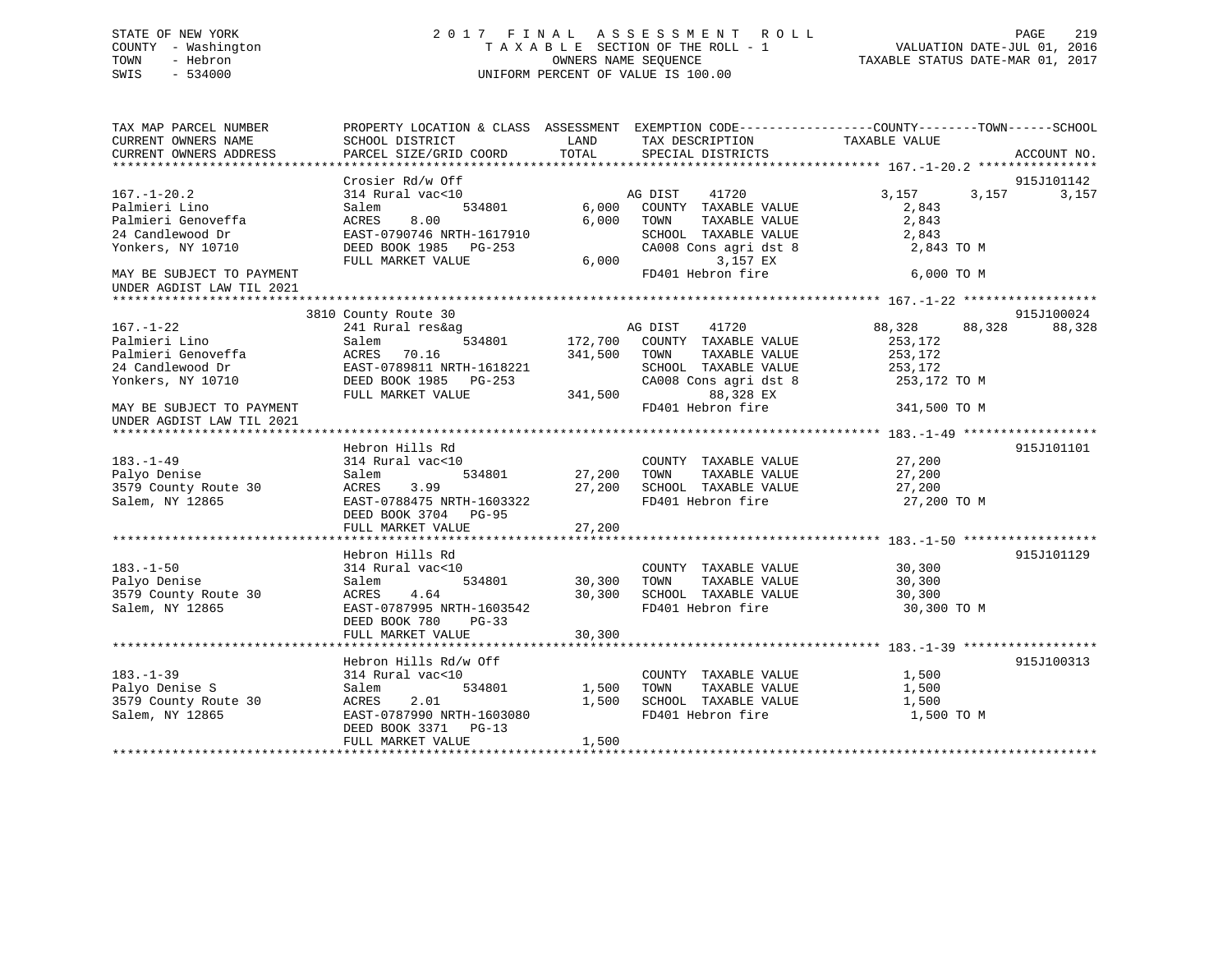## STATE OF NEW YORK 2 0 1 7 F I N A L A S S E S S M E N T R O L L PAGE 220 COUNTY - Washington T A X A B L E SECTION OF THE ROLL - 1 VALUATION DATE-JUL 01, 2016 TOWN - Hebron OWNERS NAME SEQUENCE TAXABLE STATUS DATE-MAR 01, 2017 SWIS - 534000 UNIFORM PERCENT OF VALUE IS 100.00

| TAX MAP PARCEL NUMBER<br>CURRENT OWNERS NAME                                                    | PROPERTY LOCATION & CLASS ASSESSMENT EXEMPTION CODE---------------COUNTY-------TOWN------SCHOOL<br>SCHOOL DISTRICT                                     | LAND                          | TAX DESCRIPTION                                                                                                        | TAXABLE VALUE                                             |                    |
|-------------------------------------------------------------------------------------------------|--------------------------------------------------------------------------------------------------------------------------------------------------------|-------------------------------|------------------------------------------------------------------------------------------------------------------------|-----------------------------------------------------------|--------------------|
| CURRENT OWNERS ADDRESS                                                                          | PARCEL SIZE/GRID COORD                                                                                                                                 | TOTAL                         | SPECIAL DISTRICTS                                                                                                      |                                                           | ACCOUNT NO.        |
|                                                                                                 |                                                                                                                                                        |                               |                                                                                                                        |                                                           |                    |
| $183.2 - 1 - 22$<br>Palyo Robert<br>3579 County Route 30<br>Salem, NY 12865                     | Barkley Ln<br>322 Rural vac>10<br>534801<br>Salem<br>41.65<br>ACRES<br>EAST-0788248 NRTH-1606284                                                       | 101,400<br>101,400            | COUNTY TAXABLE VALUE<br>TAXABLE VALUE<br>TOWN<br>SCHOOL TAXABLE VALUE<br>FD401 Hebron fire                             | 101,400<br>101,400<br>101,400<br>101,400 TO M             | 915J101176         |
| MAY BE SUBJECT TO PAYMENT<br>UNDER RPTL480A UNTIL 2024                                          | DEED BOOK 896<br>PG-312<br>FULL MARKET VALUE                                                                                                           | 101,400                       |                                                                                                                        |                                                           |                    |
|                                                                                                 | Patterson Hill Rd W/off                                                                                                                                |                               |                                                                                                                        |                                                           | 915J100219         |
| $183. - 1 - 36$<br>Palyo Robert A Jr<br>Palyo Denise<br>3579 County Route 30<br>Salem, NY 12865 | 322 Rural vac>10<br>532001<br>Arqyle<br>ACRES 14.00<br>EAST-0786866 NRTH-1601912<br>DEED BOOK 551<br>PG-203<br>FULL MARKET VALUE                       | 10,500<br>10,500<br>10,500    | COUNTY TAXABLE VALUE<br>TOWN<br>TAXABLE VALUE<br>SCHOOL TAXABLE VALUE<br>FD401 Hebron fire                             | 10,500<br>10,500<br>10,500<br>10,500 TO M                 |                    |
|                                                                                                 | Hebron Hills Rd/w Off                                                                                                                                  |                               |                                                                                                                        |                                                           | 915J100634         |
| $183. - 1 - 38$<br>Palyo Robert J Jr<br>Palyo Denise<br>3579 County Route 30<br>Salem, NY 12865 | 322 Rural vac>10<br>534801<br>Salem<br>No Deeded R O W<br>ACRES 11.00<br>EAST-0787654 NRTH-1602989<br>DEED BOOK 875<br>PG-218                          | 8,300<br>8,300                | COUNTY TAXABLE VALUE<br>TAXABLE VALUE<br>TOWN<br>SCHOOL TAXABLE VALUE<br>FD401 Hebron fire                             | 8,300<br>8,300<br>8,300<br>8,300 TO M                     |                    |
|                                                                                                 | FULL MARKET VALUE                                                                                                                                      | 8,300                         |                                                                                                                        |                                                           |                    |
|                                                                                                 | 3579 County Route 30                                                                                                                                   |                               |                                                                                                                        |                                                           | 915J101060         |
| $175. - 1 - 5.2$<br>Palyo Robert Jr<br>Palyo Denise<br>3579 County Route 30<br>Salem, NY 12865  | 210 1 Family Res<br>534801<br>Salem<br>ACRES<br>9.48<br>EAST-0791593 NRTH-1613333<br>DEED BOOK 894<br>$PG-232$<br>FULL MARKET VALUE                    | 132,100<br>132,100            | BAS STAR<br>41854<br>50,500 COUNTY TAXABLE VALUE<br>TOWN<br>TAXABLE VALUE<br>SCHOOL TAXABLE VALUE<br>FD401 Hebron fire | $\Omega$<br>132,100<br>132,100<br>102,100<br>132,100 TO M | 30,000<br>$\Omega$ |
|                                                                                                 |                                                                                                                                                        |                               |                                                                                                                        |                                                           |                    |
| $183. - 1 - 37.1$<br>Palyo Robert Jr<br>3579 County Route 30<br>Salem, NY 12865                 | 46 Hebron Hills Rd<br>322 Rural vac>10<br>534801<br>Salem<br>ACRES 144.40<br>EAST-0787190 NRTH-1604097<br>DEED BOOK 534<br>PG-339<br>FULL MARKET VALUE | 154,500<br>154,500<br>154,500 | COUNTY TAXABLE VALUE<br>TAXABLE VALUE<br>TOWN<br>SCHOOL TAXABLE VALUE<br>FD401 Hebron fire                             | 154,500<br>154,500<br>154,500<br>154,500 TO M             | 9179900028         |
|                                                                                                 |                                                                                                                                                        |                               |                                                                                                                        |                                                           |                    |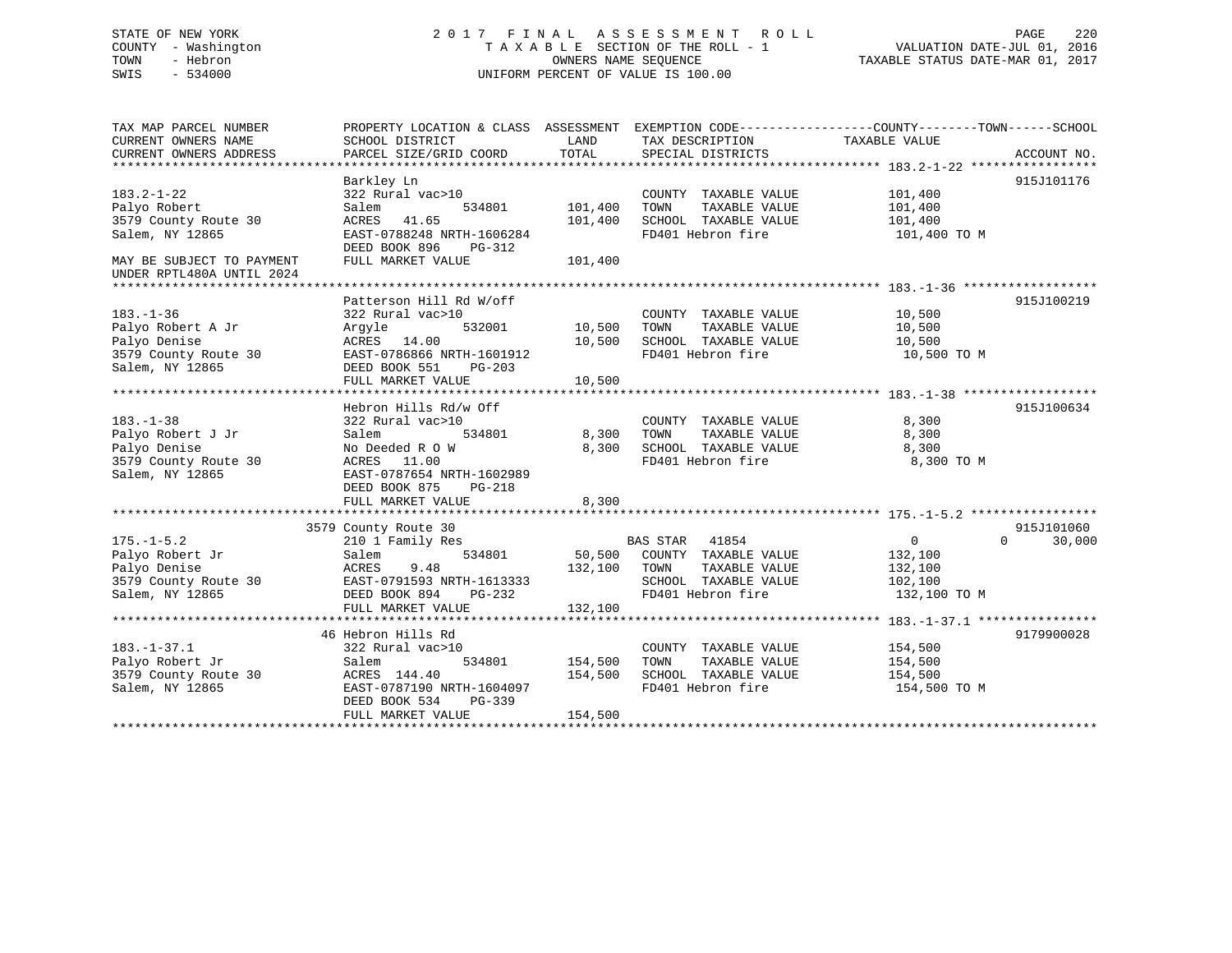## STATE OF NEW YORK 2 0 1 7 F I N A L A S S E S S M E N T R O L L PAGE 221 COUNTY - Washington T A X A B L E SECTION OF THE ROLL - 1 VALUATION DATE-JUL 01, 2016 TOWN - Hebron OWNERS NAME SEQUENCE TAXABLE STATUS DATE-MAR 01, 2017 SWIS - 534000 UNIFORM PERCENT OF VALUE IS 100.00

| TAX MAP PARCEL NUMBER<br>CURRENT OWNERS NAME                                                          | PROPERTY LOCATION & CLASS ASSESSMENT EXEMPTION CODE---------------COUNTY-------TOWN-----SCHOOL<br>SCHOOL DISTRICT | LAND             | TAX DESCRIPTION                                                                            | TAXABLE VALUE                             |             |
|-------------------------------------------------------------------------------------------------------|-------------------------------------------------------------------------------------------------------------------|------------------|--------------------------------------------------------------------------------------------|-------------------------------------------|-------------|
| CURRENT OWNERS ADDRESS                                                                                | PARCEL SIZE/GRID COORD                                                                                            | TOTAL            | SPECIAL DISTRICTS                                                                          |                                           | ACCOUNT NO. |
|                                                                                                       |                                                                                                                   |                  |                                                                                            |                                           |             |
| $183. - 1 - 37.3$<br>Palyo Robert Jr.                                                                 | Hebron Hills Rd<br>314 Rural vac<10<br>534801<br>Salem                                                            |                  | COUNTY TAXABLE VALUE<br>700 TOWN TAXABLE VALUE<br>700 SCHOOL TAXABLE VALUE                 | 700<br>700                                |             |
| 3579 County Route 30<br>Salem, NY 12865                                                               | FRNT 69.00 DPTH 549.00<br>ACRES 0.34<br>EAST-0788434 NRTH-1603611<br>DEED BOOK 898<br>PG-129                      | 700              | FD401 Hebron fire                                                                          | 700<br>700 TO M                           |             |
|                                                                                                       | FULL MARKET VALUE                                                                                                 |                  |                                                                                            |                                           |             |
|                                                                                                       | Higgins Rd/off                                                                                                    |                  |                                                                                            |                                           | 915J101568  |
| $170. - 1 - 12.2$<br>Papa Nicholas Estate<br>Attn: Dennis Papa<br>PO Box 753<br>North Haven, CT 06473 | 322 Rural vac>10<br>534801<br>Salem<br>60' Wide ROW<br>ACRES 54.50<br>EAST-0818970 NRTH-1620205                   | 40,900 TOWN      | COUNTY TAXABLE VALUE<br>TAXABLE VALUE<br>40,900 SCHOOL TAXABLE VALUE<br>FD401 Hebron fire  | 40,900<br>40,900<br>40,900<br>40,900 TO M |             |
|                                                                                                       | DEED BOOK 718<br>PG-237<br>FULL MARKET VALUE                                                                      | 40,900           |                                                                                            |                                           |             |
|                                                                                                       |                                                                                                                   |                  |                                                                                            |                                           |             |
|                                                                                                       | 291 Indian Head Way                                                                                               |                  |                                                                                            |                                           | 915J100116  |
| $170. - 1 - 15.1$                                                                                     | 242 Rurl res&rec                                                                                                  | 160,300 TOWN     | COUNTY TAXABLE VALUE                                                                       | 246,700                                   |             |
| Papa Nicholas Estate<br>Attn: Dennis Pappa                                                            | Granville<br>533201<br>472/1060                                                                                   |                  | TAXABLE VALUE<br>246,700 SCHOOL TAXABLE VALUE 246,700                                      | 246,700                                   |             |
| PO Box 753                                                                                            | 472/1062 486/425 472/674                                                                                          |                  | FD401 Hebron fire                                                                          | 246,700 TO M                              |             |
| North Haven, CT 06473                                                                                 | ACRES 96.20<br>EAST-0818783 NRTH-1621609<br>DEED BOOK 509 PG-144                                                  |                  |                                                                                            |                                           |             |
|                                                                                                       | FULL MARKET VALUE                                                                                                 | 246,700          |                                                                                            |                                           |             |
|                                                                                                       | Higgins Rd                                                                                                        |                  |                                                                                            |                                           | 915J101805  |
| $170. - 2 - 19$<br>Papa Nicholas Estate<br>Attn: Dennis Papa<br>PO Box 753                            | 314 Rural vac<10<br>534801<br>Salem<br>Lot 15<br>ACRES<br>5.13                                                    | 22,200<br>22,200 | COUNTY TAXABLE VALUE<br>TOWN<br>TAXABLE VALUE<br>SCHOOL TAXABLE VALUE<br>FD401 Hebron fire | 22,200<br>22,200<br>22,200<br>22,200 TO M |             |
| North Haven, CT 06473                                                                                 | EAST-0820251 NRTH-1621550<br>DEED BOOK 663 PG-132<br>FULL MARKET VALUE                                            | 22,200           |                                                                                            |                                           |             |
|                                                                                                       |                                                                                                                   |                  |                                                                                            |                                           |             |
| $170. - 1 - 17.7$                                                                                     | 95 Chester Dawn Way<br>210 1 Family Res                                                                           |                  | COUNTY TAXABLE VALUE                                                                       | 132,100                                   | 915J100466  |
| Park Donna A                                                                                          | 533201<br>Granville                                                                                               | 42,200           | TAXABLE VALUE<br>TOWN                                                                      | 132,100                                   |             |
| Park Kirk E                                                                                           | ACRES<br>5.16 BANK<br>26                                                                                          | 132,100          | SCHOOL TAXABLE VALUE                                                                       | 132,100                                   |             |
| 95 Chester Dawn Way<br>Salem, NY 12865                                                                | EAST-0818014 NRTH-1622940<br>DEED BOOK 3037 PG-340                                                                |                  | FD401 Hebron fire                                                                          | 132,100 TO M                              |             |
|                                                                                                       | FULL MARKET VALUE                                                                                                 | 132,100          |                                                                                            |                                           |             |
|                                                                                                       |                                                                                                                   |                  |                                                                                            |                                           |             |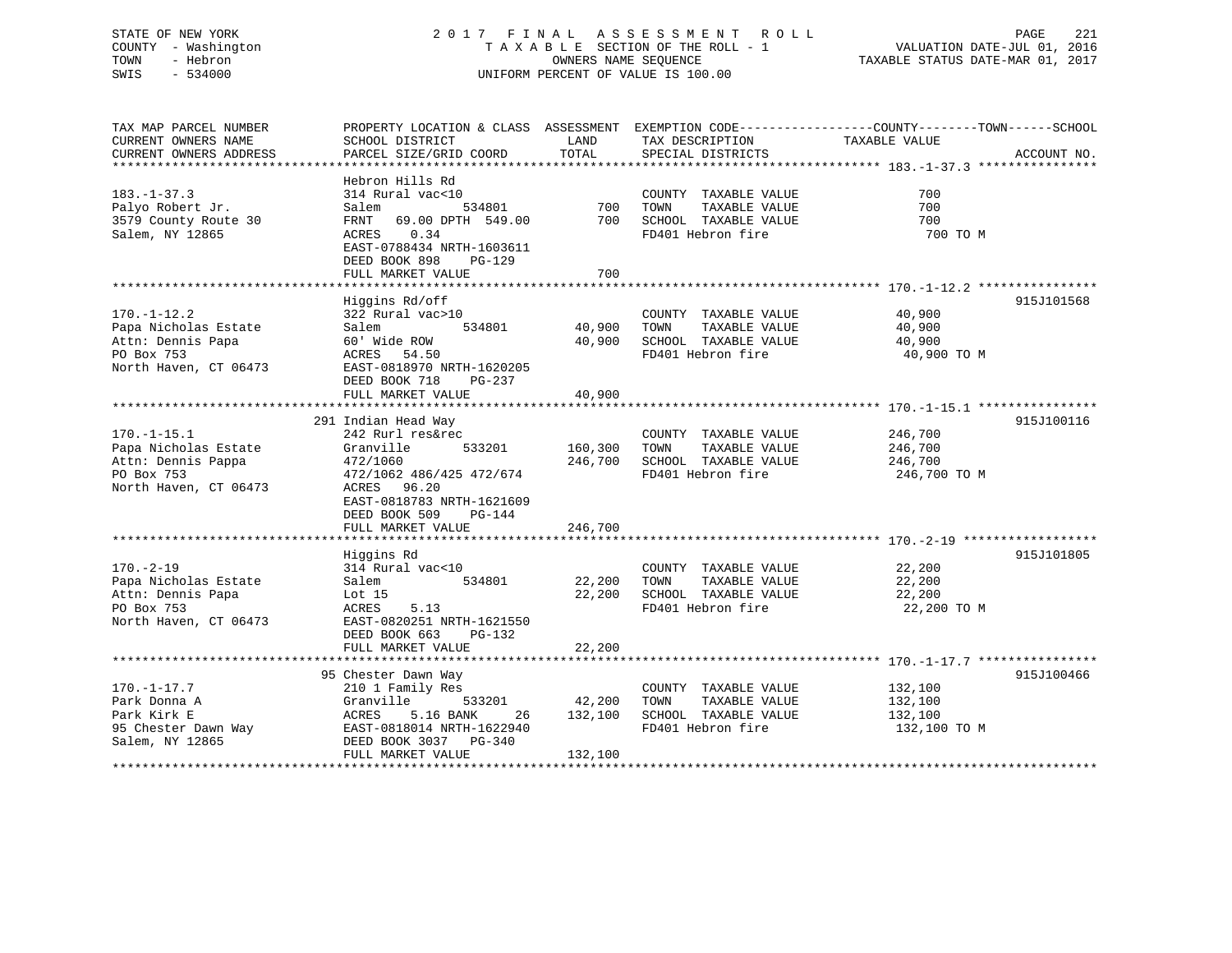## STATE OF NEW YORK 2 0 1 7 F I N A L A S S E S S M E N T R O L L PAGE 222 COUNTY - Washington T A X A B L E SECTION OF THE ROLL - 1 VALUATION DATE-JUL 01, 2016 TOWN - Hebron OWNERS NAME SEQUENCE TAXABLE STATUS DATE-MAR 01, 2017 SWIS - 534000 UNIFORM PERCENT OF VALUE IS 100.00

| TAX MAP PARCEL NUMBER<br>CURRENT OWNERS NAME<br>CURRENT OWNERS ADDRESS | PROPERTY LOCATION & CLASS ASSESSMENT EXEMPTION CODE----------------COUNTY-------TOWN------SCHOOL<br>SCHOOL DISTRICT<br>PARCEL SIZE/GRID COORD | LAND<br>TOTAL | TAX DESCRIPTION<br>SPECIAL DISTRICTS | TAXABLE VALUE              | ACCOUNT NO. |
|------------------------------------------------------------------------|-----------------------------------------------------------------------------------------------------------------------------------------------|---------------|--------------------------------------|----------------------------|-------------|
|                                                                        |                                                                                                                                               |               |                                      |                            |             |
|                                                                        | 11 Lee Brook Ln                                                                                                                               |               |                                      |                            | 915J100004  |
| $177. - 1 - 3.13$                                                      | 210 1 Family Res                                                                                                                              |               | <b>BAS STAR</b><br>41854             | $\Omega$<br>$\Omega$       | 30,000      |
| Parker Linda L                                                         | Salem                                                                                                                                         | 534801 39,000 | COUNTY TAXABLE VALUE                 | 141,000                    |             |
| 11 Lee Brook Ln                                                        | Lot 1 Lentine Sub/ 29#90                                                                                                                      | 141,000       | TOWN<br>TAXABLE VALUE                | 141,000                    |             |
| Salem, NY 12865                                                        | 3.78<br>ACRES                                                                                                                                 |               | SCHOOL TAXABLE VALUE                 | 111,000                    |             |
|                                                                        | EAST-0804782 NRTH-1616231                                                                                                                     |               | CA008 Cons agri dst 8                | 141,000 TO M               |             |
|                                                                        | DEED BOOK 888<br>$PG-45$                                                                                                                      |               | FD401 Hebron fire                    | 141,000 TO M               |             |
|                                                                        | FULL MARKET VALUE                                                                                                                             | 141,000       |                                      |                            |             |
|                                                                        |                                                                                                                                               |               |                                      |                            |             |
|                                                                        | 103 First Light Rd                                                                                                                            |               |                                      |                            | 915J100390  |
| $168. - 1 - 8.1$                                                       | 240 Rural res                                                                                                                                 |               | COUNTY TAXABLE VALUE                 | 272,100                    |             |
| Parker Paul H Trustee                                                  | 534801<br>Salem                                                                                                                               | 87,600        | TAXABLE VALUE<br>TOWN                | 272,100                    |             |
| 3183 Dorset West Rd                                                    | Paul H Parker Trust                                                                                                                           | 272,100       | SCHOOL TAXABLE VALUE                 | 272,100                    |             |
| Dorset, VT 05251                                                       | 3575/1                                                                                                                                        |               | FD401 Hebron fire                    | 272,100 TO M               |             |
|                                                                        | ACRES 22.90                                                                                                                                   |               |                                      |                            |             |
|                                                                        | EAST-0804119 NRTH-1621886                                                                                                                     |               |                                      |                            |             |
|                                                                        | DEED BOOK 3489 PG-317                                                                                                                         |               |                                      |                            |             |
|                                                                        | FULL MARKET VALUE                                                                                                                             | 272,100       |                                      |                            |             |
|                                                                        |                                                                                                                                               |               |                                      |                            |             |
|                                                                        | 982 Callaway Rd                                                                                                                               |               |                                      |                            | 915J100345  |
| $167. - 1 - 56$                                                        | 314 Rural vac<10                                                                                                                              |               | COUNTY TAXABLE VALUE                 | 20,600                     |             |
| Parry Zane C                                                           | Argyle<br>532001                                                                                                                              | 20,600        | TOWN<br>TAXABLE VALUE                | 20,600                     |             |
| Parry Cora H                                                           | 2.30<br>ACRES                                                                                                                                 | 20,600        | SCHOOL TAXABLE VALUE                 | 20,600                     |             |
| 964 Callaway Rd                                                        | EAST-0784279 NRTH-1624468                                                                                                                     |               | FD401 Hebron fire                    | 20,600 TO M                |             |
| Argyle, NY 12809                                                       | DEED BOOK 919<br>PG-199                                                                                                                       |               |                                      |                            |             |
|                                                                        | FULL MARKET VALUE                                                                                                                             | 20,600        |                                      |                            |             |
|                                                                        |                                                                                                                                               |               |                                      |                            |             |
|                                                                        | 964 Callaway Rd                                                                                                                               |               |                                      |                            | 915J101141  |
| $167. - 1 - 55.5$                                                      | 242 Rurl res&rec                                                                                                                              |               | ENH STAR<br>41834                    | $\overline{0}$<br>$\Omega$ | 65,500      |
| Parry Zane C LE                                                        | 532001<br>Argyle                                                                                                                              |               | 69,800 COUNTY TAXABLE VALUE          | 164,400                    |             |
| Parry Brett C etal                                                     | 2278/7                                                                                                                                        | 164,400       | TOWN<br>TAXABLE VALUE                | 164,400                    |             |
| 964 Callaway Rd                                                        | ACRES 13.90                                                                                                                                   |               | SCHOOL TAXABLE VALUE                 | 98,900                     |             |
| Argyle, NY 12809                                                       | EAST-0784814 NRTH-1624482                                                                                                                     |               | FD401 Hebron fire                    | 164,400 TO M               |             |
|                                                                        | DEED BOOK 813<br>PG-268                                                                                                                       |               |                                      |                            |             |
|                                                                        | FULL MARKET VALUE                                                                                                                             | 164,400       |                                      |                            |             |
|                                                                        |                                                                                                                                               |               |                                      |                            |             |
|                                                                        | Pine Hill Rd                                                                                                                                  |               |                                      |                            | 915J100008  |
| $169. - 1 - 27$                                                        | 720 Mine/quarry                                                                                                                               |               | AGRI-D IND 41730                     | 81,467<br>81,467           | 81,467      |
| Parzych Sandra R                                                       | 533201<br>Granville                                                                                                                           | 161,100       | COUNTY TAXABLE VALUE                 | 79,633                     |             |
| PO Box 196                                                             | AgComm 705/346                                                                                                                                | 161,100       | TOWN<br>TAXABLE VALUE                | 79,633                     |             |
| West Rupert, VT 05776                                                  | ACRES 99.90                                                                                                                                   |               | SCHOOL TAXABLE VALUE                 | 79,633                     |             |
|                                                                        | EAST-0813743 NRTH-1621863                                                                                                                     |               | FD401 Hebron fire                    | 161,100 TO M               |             |
| MAY BE SUBJECT TO PAYMENT                                              | DEED BOOK 688<br>$PG-138$                                                                                                                     |               |                                      |                            |             |
| UNDER AGDIST LAW TIL 2024                                              | FULL MARKET VALUE                                                                                                                             | 161,100       |                                      |                            |             |
|                                                                        |                                                                                                                                               |               |                                      |                            |             |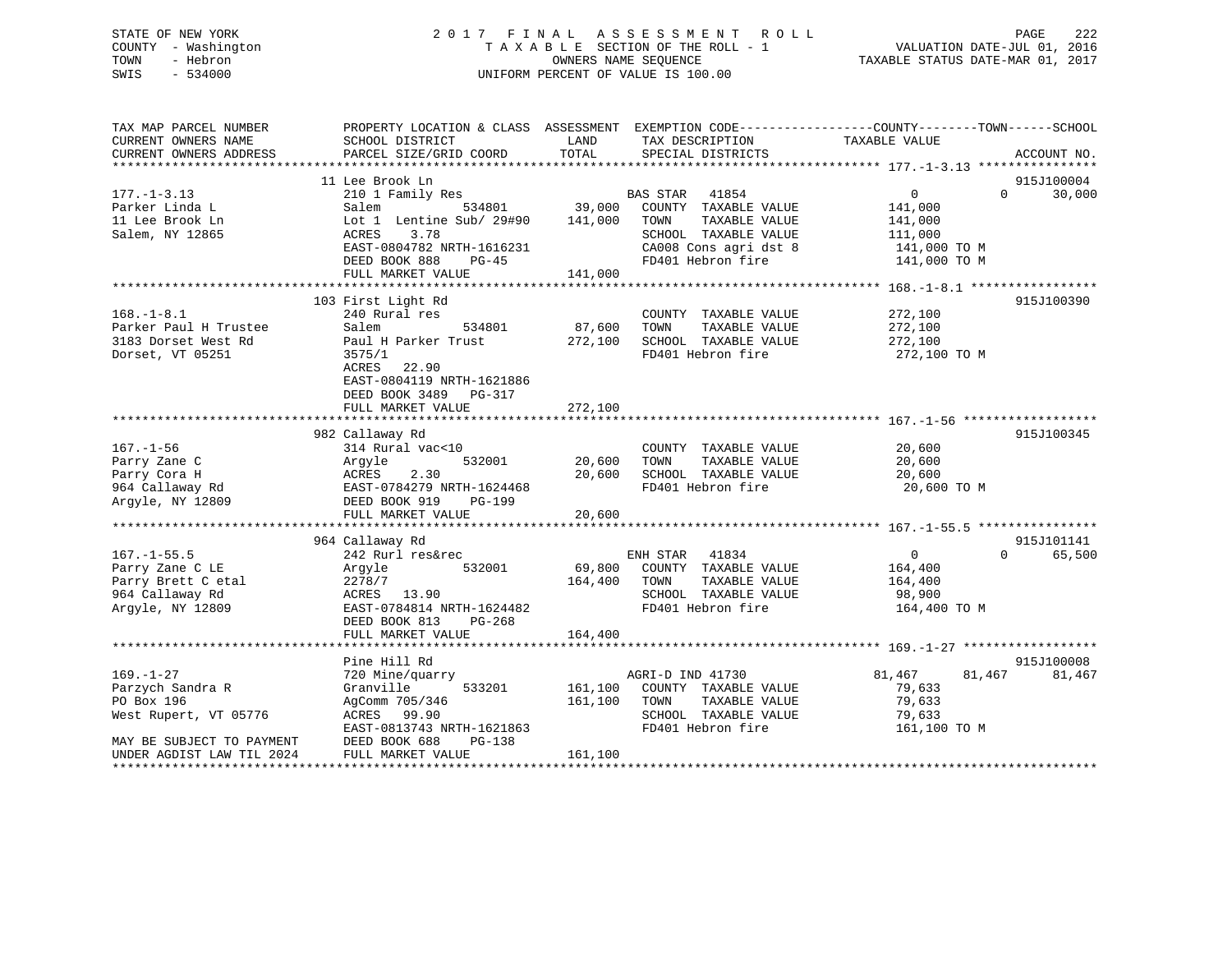## STATE OF NEW YORK 2 0 1 7 F I N A L A S S E S S M E N T R O L L PAGE 223 COUNTY - Washington T A X A B L E SECTION OF THE ROLL - 1 VALUATION DATE-JUL 01, 2016 TOWN - Hebron OWNERS NAME SEQUENCE TAXABLE STATUS DATE-MAR 01, 2017 SWIS - 534000 UNIFORM PERCENT OF VALUE IS 100.00

| TAX MAP PARCEL NUMBER<br>CURRENT OWNERS NAME<br>CURRENT OWNERS ADDRESS                                 | SCHOOL DISTRICT<br>PARCEL SIZE/GRID COORD                                                                                                                                                  | LAND<br>TOTAL                | TAX DESCRIPTION<br>SPECIAL DISTRICTS                                                       | PROPERTY LOCATION & CLASS ASSESSMENT EXEMPTION CODE---------------COUNTY-------TOWN------SCHOOL<br>TAXABLE VALUE<br>ACCOUNT NO. |
|--------------------------------------------------------------------------------------------------------|--------------------------------------------------------------------------------------------------------------------------------------------------------------------------------------------|------------------------------|--------------------------------------------------------------------------------------------|---------------------------------------------------------------------------------------------------------------------------------|
| $143. - 1 - 24$<br>Paskucka Sylwia<br>2032 Grove St<br>Ridgewood, NY 11385                             | 598 West Green Pond Way<br>210 1 Family Res - WTRFNT<br>533201<br>Granville<br>ACRES<br>3.50<br>EAST-0815023 NRTH-1644235<br>DEED BOOK 3635 PG-98<br>FULL MARKET VALUE                     | 78,400<br>199,000<br>199,000 | COUNTY TAXABLE VALUE<br>TOWN<br>TAXABLE VALUE<br>SCHOOL TAXABLE VALUE<br>FD401 Hebron fire | 915J100281<br>199,000<br>199,000<br>199,000<br>199,000 TO M                                                                     |
| $186. - 1 - 31$<br>Paterno Maira Custodio<br>1421 Jefferson Ave<br>Ft Meyers, FL 33901                 | Wood Way<br>314 Rural vac<10<br>534801<br>Salem<br>5.25<br>ACRES<br>EAST-0817432 NRTH-1608715<br>DEED BOOK 669<br>PG-88<br>FULL MARKET VALUE                                               | 22,400<br>22,400<br>22,400   | COUNTY TAXABLE VALUE<br>TAXABLE VALUE<br>TOWN<br>SCHOOL TAXABLE VALUE<br>FD401 Hebron fire | 915J101753<br>22,400<br>22,400<br>22,400<br>22,400 TO M                                                                         |
| $178. - 1 - 9.1$<br>Patrick Gerald LE<br>Patrick Katherine LE<br>196 Shadyside Ln<br>Milford, CT 06460 | 696 Tiplady Rd<br>210 1 Family Res<br>534801<br>Salem<br>Life Estate<br>Ease 771/183 ROW768/89<br>ACRES<br>7.40<br>EAST-0821723 NRTH-1611131<br>DEED BOOK 3524 PG-269<br>FULL MARKET VALUE | 56,800<br>144,300<br>144,300 | COUNTY TAXABLE VALUE<br>TOWN<br>TAXABLE VALUE<br>SCHOOL TAXABLE VALUE<br>FD401 Hebron fire | 915J101544<br>144,300<br>144,300<br>144,300<br>144,300 TO M                                                                     |
| $167. - 1 - 33.6$<br>Pauquette Michael T<br>25 Lower Turnpike Rd<br>Granville, NY 12832                | 254 Warnick Rd<br>314 Rural vac<10<br>534801<br>Salem<br>Lot I<br>FRNT 536.00 DPTH 137.00<br>EAST-0787944 NRTH-1621912<br>DEED BOOK 2480 PG-270<br>FULL MARKET VALUE                       | 13,700<br>13,700<br>13,700   | COUNTY TAXABLE VALUE<br>TAXABLE VALUE<br>TOWN<br>SCHOOL TAXABLE VALUE<br>FD401 Hebron fire | 915J101674<br>13,700<br>13,700<br>13,700<br>13,700 TO M                                                                         |
| $144. - 1 - 18.2$<br>Pawlet Town Of<br>Pawlet, VT 05761                                                | County Route 31<br>314 Rural vac<10<br>Granville<br>533201<br>20.00 DPTH 47.00<br>FRNT<br>0.02<br>ACRES<br>EAST-0823677 NRTH-1649015<br>DEED BOOK 488<br>$PG-93$<br>FULL MARKET VALUE      | 200<br>200<br>200            | COUNTY TAXABLE VALUE<br>TOWN<br>TAXABLE VALUE<br>SCHOOL TAXABLE VALUE<br>FD401 Hebron fire | 915J101307<br>200<br>200<br>200<br>200 TO M                                                                                     |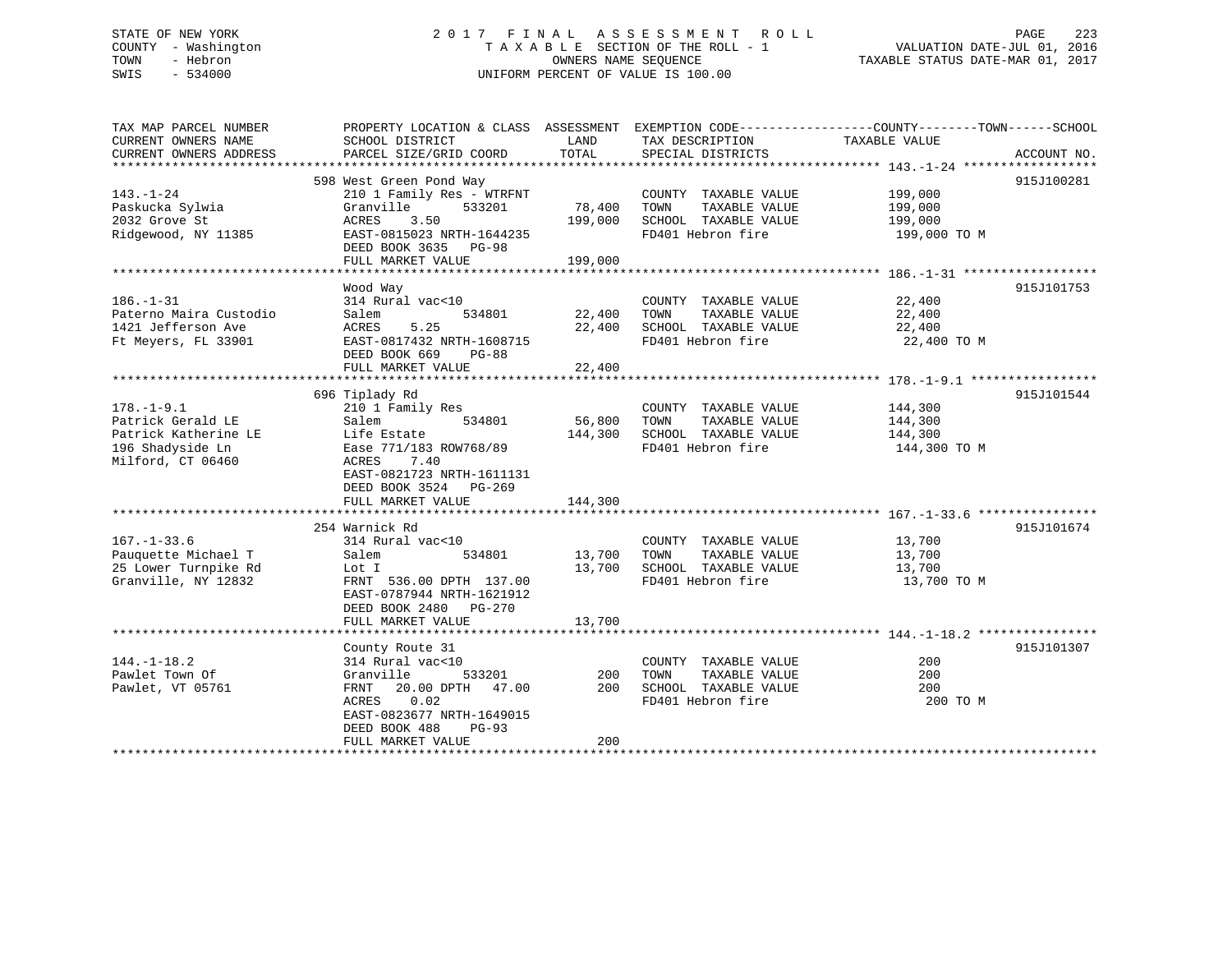## STATE OF NEW YORK 2 0 1 7 F I N A L A S S E S S M E N T R O L L PAGE 224 COUNTY - Washington T A X A B L E SECTION OF THE ROLL - 1 VALUATION DATE-JUL 01, 2016 TOWN - Hebron OWNERS NAME SEQUENCE TAXABLE STATUS DATE-MAR 01, 2017 SWIS - 534000 UNIFORM PERCENT OF VALUE IS 100.00

| TAX MAP PARCEL NUMBER<br>CURRENT OWNERS NAME<br>CURRENT OWNERS ADDRESS                    | SCHOOL DISTRICT<br>PARCEL SIZE/GRID COORD                                                                                                                                           | LAND<br>TAX DESCRIPTION<br>TOTAL<br>SPECIAL DISTRICTS                                                                                                  | PROPERTY LOCATION & CLASS ASSESSMENT EXEMPTION CODE---------------COUNTY-------TOWN-----SCHOOL<br>TAXABLE VALUE<br>ACCOUNT NO. |
|-------------------------------------------------------------------------------------------|-------------------------------------------------------------------------------------------------------------------------------------------------------------------------------------|--------------------------------------------------------------------------------------------------------------------------------------------------------|--------------------------------------------------------------------------------------------------------------------------------|
| $151. - 1 - 7.7$<br>Peck Hollis D<br>Peck Roxanne<br>Granville, NY 12832                  | 1439 Big Burch Hill Rd<br>210 1 Family Res<br>533201<br>Granville<br>ACRES 7.78<br>1439 Big Burch Hill Rd EAST-0805787 NRTH-1640593<br>DEED BOOK 893<br>PG-307<br>FULL MARKET VALUE | BAS STAR 41854<br>57,600 COUNTY TAXABLE VALUE 157,000<br>157,000 TOWN<br>TAXABLE VALUE<br>SCHOOL TAXABLE VALUE 127,000<br>FD401 Hebron fire<br>157,000 | 915J101579<br>$\overline{0}$<br>$\Omega$<br>30,000<br>157,000<br>157,000 TO M                                                  |
| $161. - 2 - 3.8$<br>Pecor Randy<br>33 Coleman Ave<br>Hudson Falls, NY 12839               | Rykowski Ln/n Off<br>314 Rural vac<10<br>533201<br>Granville<br>deeded ROW<br>4.00<br>ACRES<br>EAST-0820542 NRTH-1627261<br>DEED BOOK 2468 PG-100<br>FULL MARKET VALUE              | COUNTY TAXABLE VALUE<br>TAXABLE VALUE<br>3,000<br>TOWN<br>3,000<br>SCHOOL TAXABLE VALUE<br>FD401 Hebron fire<br>3,000                                  | 915J101462<br>3,000<br>3,000<br>3,000<br>3,000 TO M                                                                            |
| $151. - 1 - 16.1$<br>Pender Harry R Jr<br>270 Little Burch Hill Rd<br>Granville, NY 12832 | 270 Little Burch Hill Rd<br>210 1 Family Res<br>Granville<br>5.40<br>ACRES<br>EAST-0800482 NRTH-1633972<br>DEED BOOK 842 PG-139<br>FULL MARKET VALUE                                | BAS STAR 41854<br>$533201$ $52,800$ COUNTY TAXABLE VALUE<br>40 $154,300$ TOWN TAXABLE VALUE<br>SCHOOL TAXABLE VALUE<br>FD401 Hebron fire<br>154,300    | 915J100097<br>$\overline{0}$<br>$\Omega$<br>30,000<br>154,300<br>TAXABLE VALUE 154,300<br>124,300<br>154,300 TO M              |
| $178. - 1 - 25$<br>Perez Isabelita<br>94 I Winthrop Rd<br>Monroe Township, NJ 08831       | Bromley Ln<br>314 Rural vac<10<br>534801<br>Salem<br>Lot 10<br>9.67<br>ACRES<br>EAST-0821957 NRTH-1615223<br>DEED BOOK 680 PG-206<br>FULL MARKET VALUE                              | COUNTY TAXABLE VALUE<br>29,000<br>TOWN<br>29,000<br>SCHOOL TAXABLE VALUE<br>FD401 Hebron fire<br>29,000                                                | 915J101381<br>29,000<br>TAXABLE VALUE 29,000<br>29,000<br>29,000 TO M                                                          |
| $152. - 2 - 28$<br>Perkins David<br>487 River Rd<br>Manchester, VT 05255                  | Smith Rd<br>322 Rural vac>10<br>Granville<br>979/70<br>3532/288, 3043/337, 806/4<br>ACRES 203.39<br>EAST-0815256 NRTH-1638065<br>DEED BOOK 3043 PG-341<br>FULL MARKET VALUE         | COUNTY TAXABLE VALUE<br>533201 225,000<br>TOWN<br>TAXABLE VALUE<br>225,000<br>SCHOOL TAXABLE VALUE<br>FD401 Hebron fire<br>225,000                     | 915J100297<br>225,000<br>225,000<br>225,000<br>225,000 TO M                                                                    |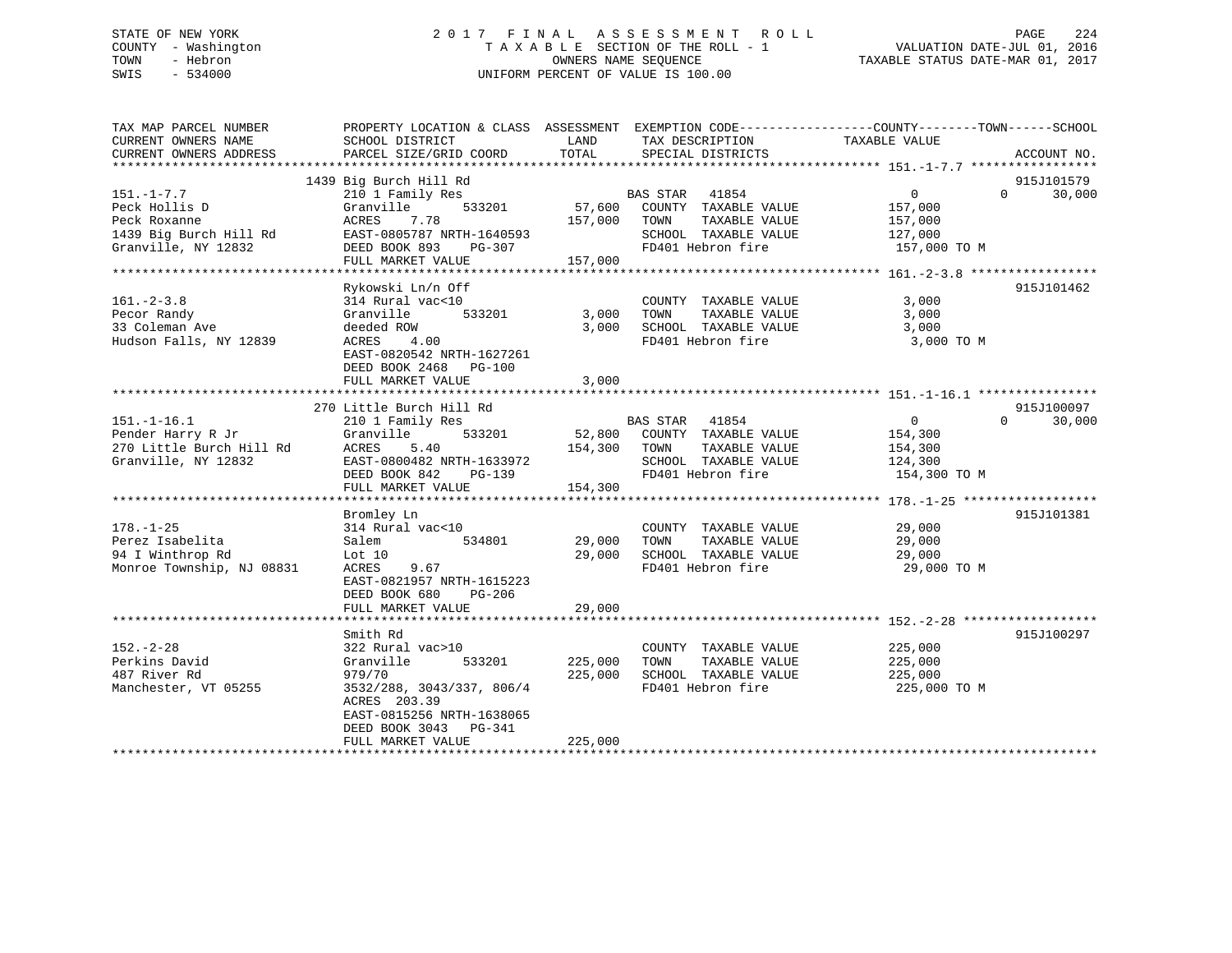## STATE OF NEW YORK 2 0 1 7 F I N A L A S S E S S M E N T R O L L PAGE 225 COUNTY - Washington T A X A B L E SECTION OF THE ROLL - 1 VALUATION DATE-JUL 01, 2016 TOWN - Hebron OWNERS NAME SEQUENCE TAXABLE STATUS DATE-MAR 01, 2017 SWIS - 534000 UNIFORM PERCENT OF VALUE IS 100.00

| TAX MAP PARCEL NUMBER                               | PROPERTY LOCATION & CLASS ASSESSMENT EXEMPTION CODE----------------COUNTY-------TOWN------SCHOOL |                 |                                                      |                      |          |             |
|-----------------------------------------------------|--------------------------------------------------------------------------------------------------|-----------------|------------------------------------------------------|----------------------|----------|-------------|
| CURRENT OWNERS NAME                                 | SCHOOL DISTRICT                                                                                  | LAND            | TAX DESCRIPTION                                      | TAXABLE VALUE        |          |             |
| CURRENT OWNERS ADDRESS                              | PARCEL SIZE/GRID COORD                                                                           | TOTAL           | SPECIAL DISTRICTS                                    |                      |          | ACCOUNT NO. |
|                                                     |                                                                                                  |                 |                                                      |                      |          |             |
|                                                     | Middle Rd/e Off                                                                                  |                 |                                                      |                      |          | 915J100545  |
| $169. - 1 - 38$                                     | 910 Priv forest                                                                                  |                 | FOR 480A 47460<br>534801 59,700 COUNTY TAXABLE VALUE | 47,700 47,700        |          | 47,700      |
| Perkins Edward M                                    | Salem                                                                                            |                 |                                                      | 12,000               |          |             |
| Perkins Melissa G                                   | ACRES<br>83.70 BANK                                                                              | 999 59,700 TOWN | TAXABLE VALUE                                        | 12,000               |          |             |
| 4741 Vermont Rt 7A                                  | EAST-0809867 NRTH-1619875                                                                        |                 | SCHOOL TAXABLE VALUE                                 | 12,000               |          |             |
| Shaftsbury, VT 05262                                | PG-238<br>LUE 59,700<br>DEED BOOK 906                                                            |                 | FD401 Hebron fire                                    | 59,700 TO M          |          |             |
|                                                     | FULL MARKET VALUE                                                                                |                 |                                                      |                      |          |             |
| MAY BE SUBJECT TO PAYMENT                           |                                                                                                  |                 |                                                      |                      |          |             |
| UNDER RPTL480A UNTIL 2026                           |                                                                                                  |                 |                                                      |                      |          |             |
|                                                     |                                                                                                  |                 |                                                      |                      |          |             |
|                                                     | Middle Rd/e Off                                                                                  |                 |                                                      |                      |          | 915J100524  |
| $169. - 1 - 39$                                     | 240 Rural res                                                                                    |                 | FOR 480A 47460                                       | 72,000               | 72,000   | 72,000      |
| Perkins Edward M                                    | Salem                                                                                            |                 | 534801 111,200 COUNTY TAXABLE VALUE                  | 148,100              |          |             |
| Perkins Melissa G                                   | ACRES 143.60 BANK<br>999                                                                         |                 | 220,100 TOWN<br>TAXABLE VALUE                        | 148,100              |          |             |
| 4741 Vermont Rt 7A                                  | EAST-0808197 NRTH-1620681                                                                        |                 | SCHOOL TAXABLE VALUE<br>FD401 Hebron fire            | 148,100              |          |             |
| Shaftsbury, VT 05262                                | DEED BOOK 906<br>PG-238                                                                          |                 |                                                      | 220,100 TO M         |          |             |
|                                                     | FULL MARKET VALUE                                                                                | 220,100         |                                                      |                      |          |             |
| MAY BE SUBJECT TO PAYMENT                           |                                                                                                  |                 |                                                      |                      |          |             |
| UNDER RPTL480A UNTIL 2026                           |                                                                                                  |                 |                                                      |                      |          |             |
|                                                     |                                                                                                  |                 |                                                      |                      |          |             |
|                                                     | Middle Rd                                                                                        |                 |                                                      |                      | 304      | 304         |
| $169. - 1 - 40.1$                                   | 910 Priv forest                                                                                  |                 | FOR 480A 47460<br>34801 380 COUNTY TAXABLE VALUE     | 304<br>76            |          |             |
| Perkins Edward M                                    | Salem 534801<br>50.00 DPTH 130.00 380 TOWN                                                       |                 |                                                      |                      |          |             |
| Perkins Melissa G                                   | FRNT                                                                                             |                 | TAXABLE VALUE                                        | 76                   |          |             |
| 4741 Vermont Rt 7A                                  | BANK<br>999<br>EAST-0806113 NRTH-1621621                                                         |                 | SCHOOL TAXABLE VALUE                                 | 76                   |          |             |
| Shaftsbury, VT 05262                                |                                                                                                  |                 | CA008 Cons agri dst 8<br>FD401 Hebron fire           | 380 TO M<br>380 TO M |          |             |
| MAY BE SUBJECT TO PAYMENT                           | DEED BOOK 906 PG-238<br>FULL MARKET VALUE                                                        | 380             |                                                      |                      |          |             |
| UNDER RPTL480A UNTIL 2026                           |                                                                                                  |                 |                                                      |                      |          |             |
|                                                     |                                                                                                  |                 |                                                      |                      |          |             |
|                                                     | 494 Tiplady Rd                                                                                   |                 |                                                      |                      |          | 915J101185  |
| $178. - 1 - 2.2$                                    | 210 1 Family Res                                                                                 |                 | BAS STAR 41854                                       | $\overline{0}$       | $\Omega$ | 30,000      |
|                                                     | Salem                                                                                            |                 | 534801 46,700 COUNTY TAXABLE VALUE                   | 214,500              |          |             |
| 178.-1-2.2<br>Perkins Gregory T<br>Perkins Jo Ann   | 999<br>ACRES<br>8.11 BANK                                                                        |                 | 214,500 TOWN<br>TAXABLE VALUE                        | 214,500              |          |             |
| PO Box 632                                          | EAST-0817727 NRTH-1611260                                                                        |                 |                                                      | 184,500              |          |             |
| Salem, NY 12865                                     | DEED BOOK 491<br>PG-1010                                                                         |                 | SCHOOL TAXABLE VALUE<br>FD401 Hebron fire            | 214,500 TO M         |          |             |
|                                                     | FULL MARKET VALUE                                                                                | 214,500         |                                                      |                      |          |             |
|                                                     |                                                                                                  |                 |                                                      |                      |          |             |
|                                                     | Tiplady Rd                                                                                       |                 |                                                      |                      |          |             |
| $178. - 1 - 2.4$                                    | 314 Rural vac<10                                                                                 |                 | COUNTY TAXABLE VALUE                                 | 27,400               |          |             |
|                                                     | 534801<br>Salem                                                                                  | 27,400          | TOWN<br>TAXABLE VALUE                                | 27,400               |          |             |
| Perkins Gregory T<br>Perkins JoAnn<br>Perkins JoAnn | ACRES<br>8.60                                                                                    | 27,400          | SCHOOL TAXABLE VALUE                                 | 27,400               |          |             |
| PO Box 632                                          | EAST-0817203 NRTH-1611265                                                                        |                 | FD401 Hebron fire                                    | 27,400 TO M          |          |             |
| Salem, NY 12865                                     | DEED BOOK 899<br>PG-46                                                                           |                 |                                                      |                      |          |             |
|                                                     | FULL MARKET VALUE                                                                                | 27,400          |                                                      |                      |          |             |
|                                                     |                                                                                                  |                 |                                                      |                      |          |             |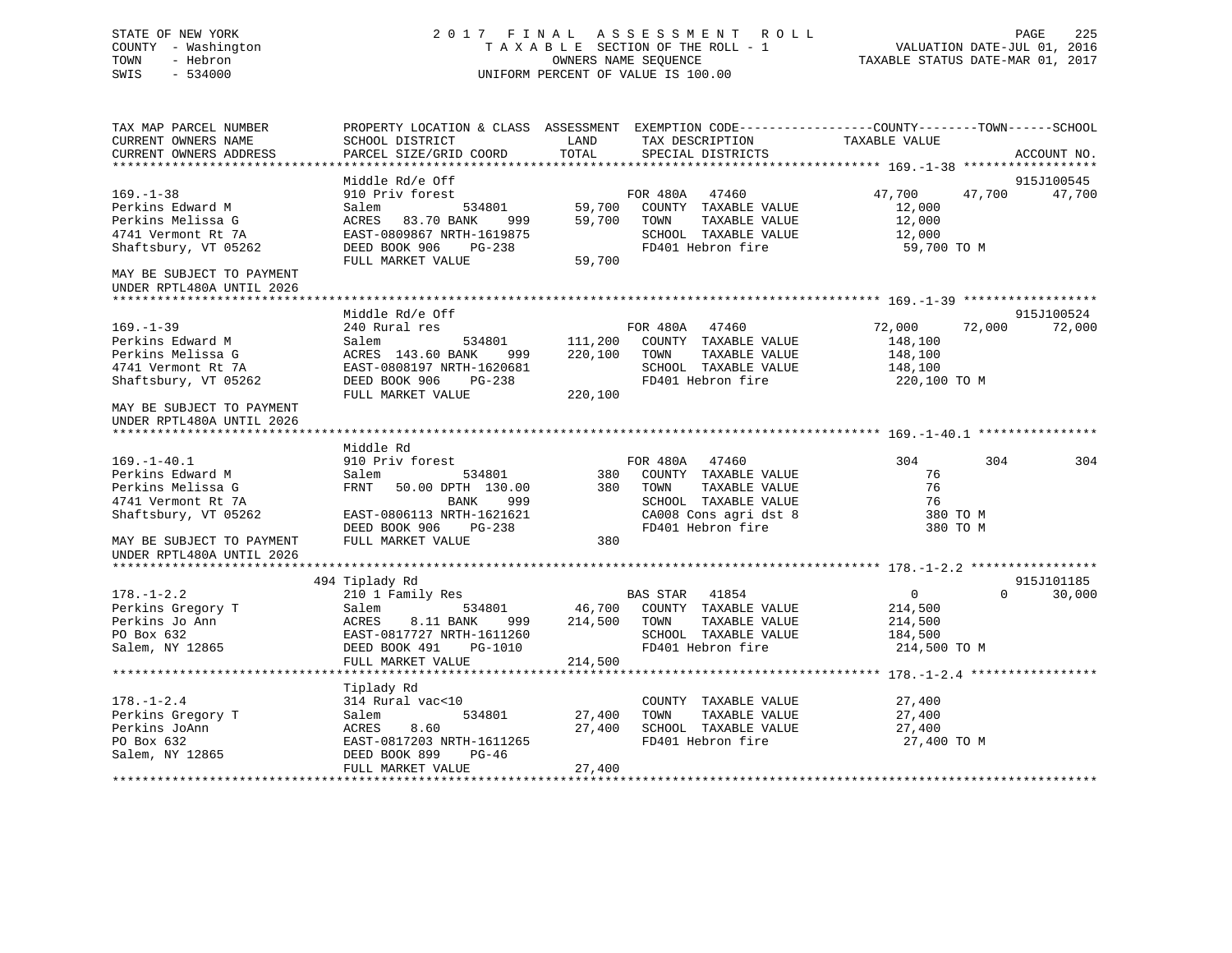### STATE OF NEW YORK 2 0 1 7 F I N A L A S S E S S M E N T R O L L PAGE 226 COUNTY - Washington T A X A B L E SECTION OF THE ROLL - 1 VALUATION DATE-JUL 01, 2016 TOWN - Hebron OWNERS NAME SEQUENCE TAXABLE STATUS DATE-MAR 01, 2017 SWIS - 534000 UNIFORM PERCENT OF VALUE IS 100.00

TAX MAP PARCEL NUMBER PROPERTY LOCATION & CLASS ASSESSMENT EXEMPTION CODE------------------COUNTY--------TOWN------SCHOOL

CURRENT OWNERS NAME SCHOOL DISTRICT LAND TAX DESCRIPTION TAXABLE VALUE

CURRENT OWNERS ADDRESS PARCEL SIZE/GRID COORD TOTAL SPECIAL DISTRICTS ACCOUNT NO. \*\*\*\*\*\*\*\*\*\*\*\*\*\*\*\*\*\*\*\*\*\*\*\*\*\*\*\*\*\*\*\*\*\*\*\*\*\*\*\*\*\*\*\*\*\*\*\*\*\*\*\*\*\*\*\*\*\*\*\*\*\*\*\*\*\*\*\*\*\*\*\*\*\*\*\*\*\*\*\*\*\*\*\*\*\*\*\*\*\*\*\*\*\*\*\*\*\*\*\*\*\*\* 169.-1-36 \*\*\*\*\*\*\*\*\*\*\*\*\*\*\*\*\*\* Pine Hill Rd/w Off 915J100443 169.-1-36 912 Forest s480a FOR 480A 47460 19,380 19,380 19,380 Perkins Melissa Salem 534801 24,200 COUNTY TAXABLE VALUE 4,820 Perkins Edward forest 2109/35 24,200 TOWN TAXABLE VALUE 4,820 4741 Vermont Route 7A ACRES 34.00 SCHOOL TAXABLE VALUE 4,820 Shaftsbury, VT 05262 EAST-0809970 NRTH-1621665 FD401 Hebron fire 24,200 TO M DEED BOOK 955 PG-8 MAY BE SUBJECT TO PAYMENT FULL MARKET VALUE  $24,200$ UNDER RPTL480A UNTIL 2026 \*\*\*\*\*\*\*\*\*\*\*\*\*\*\*\*\*\*\*\*\*\*\*\*\*\*\*\*\*\*\*\*\*\*\*\*\*\*\*\*\*\*\*\*\*\*\*\*\*\*\*\*\*\*\*\*\*\*\*\*\*\*\*\*\*\*\*\*\*\*\*\*\*\*\*\*\*\*\*\*\*\*\*\*\*\*\*\*\*\*\*\*\*\*\*\*\*\*\*\*\*\*\* 178.-1-42.1 \*\*\*\*\*\*\*\*\*\*\*\*\*\*\*\* 508 Tiplady Rd 178.-1-42.1 210 1 Family Res AGED-CO 41802 9,250 0 0 Perkins Richard G LE Salem 534801 34,500 ENH STAR 41834 0 0 65,500 Perkins Patricia A LE 881/218 185,000 COUNTY TAXABLE VALUE 175,750 508 Tiplady Rd ACRES 2.00 TOWN TAXABLE VALUE 185,000 Granville, NY 12832 EAST-0818101 NRTH-1611483 SCHOOL TAXABLE VALUE 119,500 DEED BOOK 881 PG-218 FD401 Hebron fire 185,000 TO M FULL MARKET VALUE 185,000 \*\*\*\*\*\*\*\*\*\*\*\*\*\*\*\*\*\*\*\*\*\*\*\*\*\*\*\*\*\*\*\*\*\*\*\*\*\*\*\*\*\*\*\*\*\*\*\*\*\*\*\*\*\*\*\*\*\*\*\*\*\*\*\*\*\*\*\*\*\*\*\*\*\*\*\*\*\*\*\*\*\*\*\*\*\*\*\*\*\*\*\*\*\*\*\*\*\*\*\*\*\*\* 169.-1-40.2 \*\*\*\*\*\*\*\*\*\*\*\*\*\*\*\* 334 Middle Rd 169.-1-40.2 210 1 Family Res ENH STAR 41834 0 0 65,500 Persbacker Gregory H Salem 534801 57,100 COUNTY TAXABLE VALUE 160,000 Persbacker Susan ACRES 7.57 160,000 TOWN TAXABLE VALUE 160,000 334 Middle Rd EAST-0806110 NRTH-1620316 SCHOOL TAXABLE VALUE 94,500 Salem, NY 12865 DEED BOOK 3107 PG-332 CA008 Cons agri dst 8 160,000 TO M FULL MARKET VALUE 160,000 FD401 Hebron fire 160,000 TO M \*\*\*\*\*\*\*\*\*\*\*\*\*\*\*\*\*\*\*\*\*\*\*\*\*\*\*\*\*\*\*\*\*\*\*\*\*\*\*\*\*\*\*\*\*\*\*\*\*\*\*\*\*\*\*\*\*\*\*\*\*\*\*\*\*\*\*\*\*\*\*\*\*\*\*\*\*\*\*\*\*\*\*\*\*\*\*\*\*\*\*\*\*\*\*\*\*\*\*\*\*\*\* 159.-1-36 \*\*\*\*\*\*\*\*\*\*\*\*\*\*\*\*\*\* James Rd 915J101315159.-1-36 312 Vac w/imprv COUNTY TAXABLE VALUE 23,600 Pesha Noah T Hartford 533801 15,700 TOWN TAXABLE VALUE 23,600 Pesha Noah Taxabu Samud Hartford 1533801 15,700 TOWN TAXABLE VALUE 23,600<br>161 Blood St 1 1 23,600 SCHOOL TAXABLE VALUE 23,600 Granville, NY 12832 ACRES 2.52 FD401 Hebron fire 23,600 TO M EAST-0791667 NRTH-1629202 DEED BOOK 3156 PG-208FULL MARKET VALUE 23,600 \*\*\*\*\*\*\*\*\*\*\*\*\*\*\*\*\*\*\*\*\*\*\*\*\*\*\*\*\*\*\*\*\*\*\*\*\*\*\*\*\*\*\*\*\*\*\*\*\*\*\*\*\*\*\*\*\*\*\*\*\*\*\*\*\*\*\*\*\*\*\*\*\*\*\*\*\*\*\*\*\*\*\*\*\*\*\*\*\*\*\*\*\*\*\*\*\*\*\*\*\*\*\* 143.-1-45 \*\*\*\*\*\*\*\*\*\*\*\*\*\*\*\*\*\* 41 Crystal View Way 915J101649 143.-1-45 210 1 Family Res ENH STAR 41834 0 0 65,500 Petrillo Edward A Granville 533201 52,200 COUNTY TAXABLE VALUE 194,500 41 Crystal View Way Lot 7-Phase 1 194,500 TOWN TAXABLE VALUE 194,500 Granville, NY 12832 ACRES 5.10 BANK 998 SCHOOL TAXABLE VALUE 129,000 EAST-0810701 NRTH-1644585 CA008 Cons agri dst 8 194,500 TO M DEED BOOK 3106 PG-204 FD401 Hebron fire 194,500 TO M DEED BOOK 3106 PG-204<br>FULL MARKET VALUE 194,500

# \*\*\*\*\*\*\*\*\*\*\*\*\*\*\*\*\*\*\*\*\*\*\*\*\*\*\*\*\*\*\*\*\*\*\*\*\*\*\*\*\*\*\*\*\*\*\*\*\*\*\*\*\*\*\*\*\*\*\*\*\*\*\*\*\*\*\*\*\*\*\*\*\*\*\*\*\*\*\*\*\*\*\*\*\*\*\*\*\*\*\*\*\*\*\*\*\*\*\*\*\*\*\*\*\*\*\*\*\*\*\*\*\*\*\*\*\*\*\*\*\*\*\*\*\*\*\*\*\*\*\*\*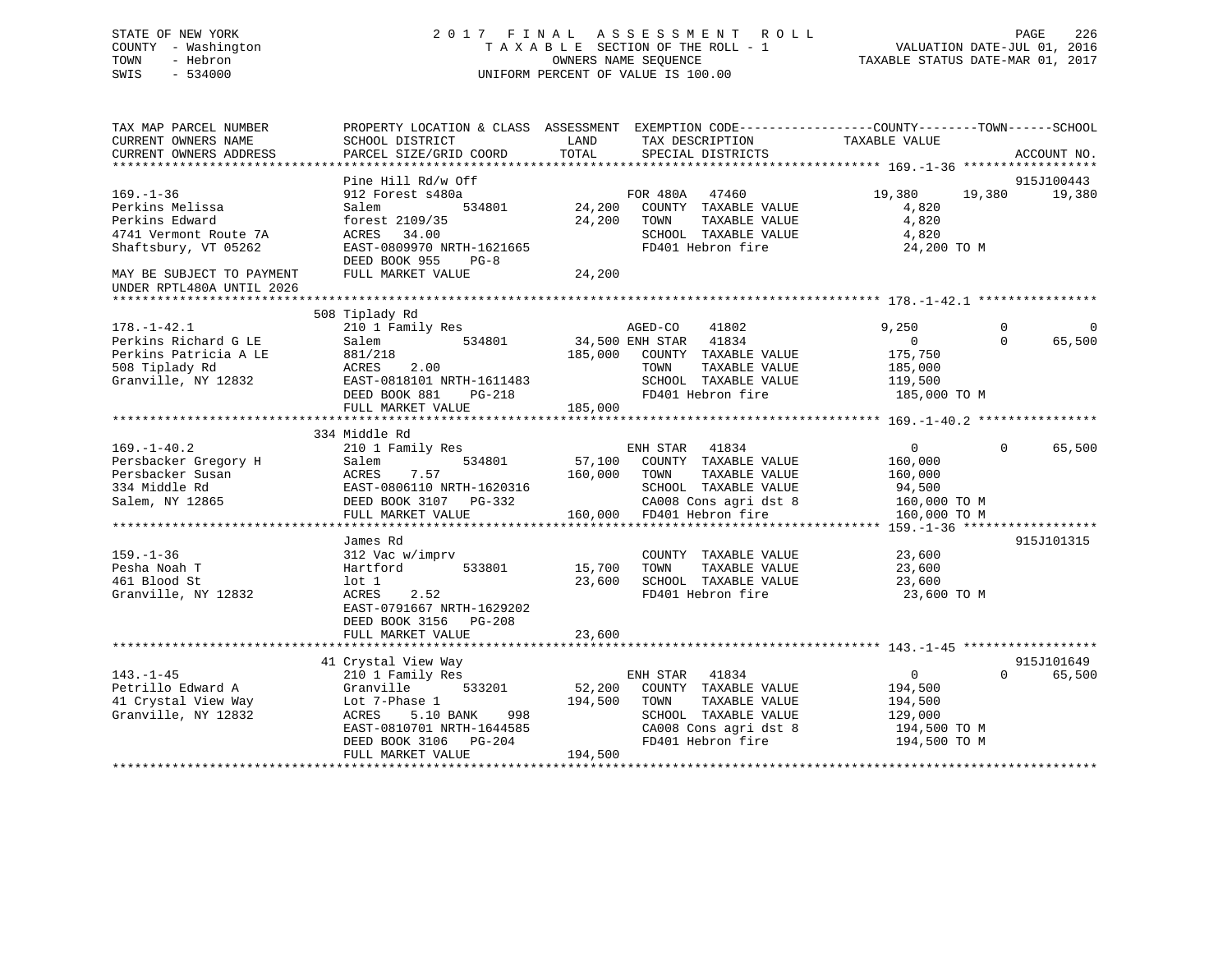## STATE OF NEW YORK 2 0 1 7 F I N A L A S S E S S M E N T R O L L PAGE 227 COUNTY - Washington T A X A B L E SECTION OF THE ROLL - 1 VALUATION DATE-JUL 01, 2016 TOWN - Hebron OWNERS NAME SEQUENCE TAXABLE STATUS DATE-MAR 01, 2017 SWIS - 534000 UNIFORM PERCENT OF VALUE IS 100.00

| TAX MAP PARCEL NUMBER<br>CURRENT OWNERS NAME<br>CURRENT OWNERS ADDRESS                                                                       | PROPERTY LOCATION & CLASS ASSESSMENT<br>SCHOOL DISTRICT<br>PARCEL SIZE/GRID COORD                                                                                                                             | LAND<br>TOTAL              | TAX DESCRIPTION<br>SPECIAL DISTRICTS                                                                                                                 | EXEMPTION CODE-----------------COUNTY-------TOWN------SCHOOL<br>TAXABLE VALUE | ACCOUNT NO. |
|----------------------------------------------------------------------------------------------------------------------------------------------|---------------------------------------------------------------------------------------------------------------------------------------------------------------------------------------------------------------|----------------------------|------------------------------------------------------------------------------------------------------------------------------------------------------|-------------------------------------------------------------------------------|-------------|
| $170. - 1 - 13.74$<br>Petty Ronald G<br>Stivaletti Linda A<br>615 East E St<br>Brunswick, MD 21716                                           | Sheldon Rd<br>322 Rural vac>10<br>534801<br>Salem<br>Lot 4<br>67.82<br>ACRES<br>EAST-0821376 NRTH-1616274<br>DEED BOOK 3464<br>$PG-24$<br>FULL MARKET VALUE                                                   | 97,000<br>97,000<br>97,000 | COUNTY TAXABLE VALUE<br>TOWN<br>TAXABLE VALUE<br>SCHOOL TAXABLE VALUE<br>CA008 Cons agri dst 8<br>FD401 Hebron fire                                  | 97,000<br>97,000<br>97,000<br>97,000 TO M<br>97,000 TO M                      |             |
| $183.20 - 1 - 15$<br>Phelan Kathleen<br>250 Sherman Ave<br>Hawthorne, NY 10532                                                               | 3104 County Route 30<br>210 1 Family Res<br>534801<br>Salem<br>FRNT 170.00 DPTH 130.00<br>0.69<br>ACRES<br>EAST-0792707 NRTH-1602363<br>DEED BOOK 560<br>PG-309<br>FULL MARKET VALUE                          | 25,800<br>77,300<br>77,300 | COUNTY TAXABLE VALUE<br>TOWN<br>TAXABLE VALUE<br>SCHOOL TAXABLE VALUE<br>CA008 Cons agri dst 8<br>FD401 Hebron fire<br>LD401 West hebron light       | 77,300<br>77,300<br>77,300<br>77,300 TO M<br>77,300 TO M<br>77,300 TO M       | 915J100348  |
| $152. -2 - 17.11$<br>Phillips John J<br>6 Cherry Tree Ln<br>Hudson Falls, NY 12839<br>MAY BE SUBJECT TO PAYMENT<br>UNDER AGDIST LAW TIL 2021 | County Route 28<br>322 Rural vac>10<br>Granville<br>533201<br>lot <sub>8</sub><br>ACRES 42.61<br>EAST-0812110 NRTH-1641345<br>DEED BOOK 3753 PG-134<br>FULL MARKET VALUE                                      | 52,000<br>52,000<br>52,000 | AG DIST<br>41720<br>COUNTY TAXABLE VALUE<br>TAXABLE VALUE<br>TOWN<br>SCHOOL TAXABLE VALUE<br>CA008 Cons agri dst 8<br>21,778 EX<br>FD401 Hebron fire | 21,778<br>21,778<br>30,222<br>30,222<br>30,222<br>30,222 TO M<br>52,000 TO M  | 21,778      |
| $177. - 1 - 6.11$<br>Phillips Kirk<br>Sinclair Desmond<br>Attn: Sinclair Coral<br>5 Long Shadow Ln<br>Traveler's Rest, SC 29690              | Chamberlin Mills Rd/n Off<br>314 Rural vac<10 - WTRFNT<br>Salem<br>534801<br>$1$ ot $2$<br><b>ACRES</b><br>5.83<br>EAST-0810493 NRTH-1615499<br>DEED BOOK 563<br>$PG-50$<br>FULL MARKET VALUE                 | 4,400<br>4,400<br>4,400    | COUNTY TAXABLE VALUE<br>TAXABLE VALUE<br>TOWN<br>SCHOOL TAXABLE VALUE<br>FD401 Hebron fire                                                           | 4,400<br>4,400<br>4,400<br>4,400 TO M                                         | 915J101541  |
| $177. - 1 - 3.21$<br>Phillips Robert<br>32 Woodcutters Way<br>Salem, NY 12865<br>***********************                                     | 32 Woodcutters Way<br>270 Mfg housing<br>534801<br>Salem<br>Lot 9 Lentine Sub/ 29#90<br>ACRES<br>5.24<br>EAST-0806216 NRTH-1616852<br>DEED BOOK 3651<br>PG-331<br>FULL MARKET VALUE<br>********************** | 21,200<br>30,200<br>30,200 | COUNTY TAXABLE VALUE<br>TOWN<br>TAXABLE VALUE<br>SCHOOL TAXABLE VALUE<br>CA008 Cons agri dst 8<br>FD401 Hebron fire                                  | 30,200<br>30,200<br>30,200<br>30,200 TO M<br>30,200 TO M                      | 915J100004  |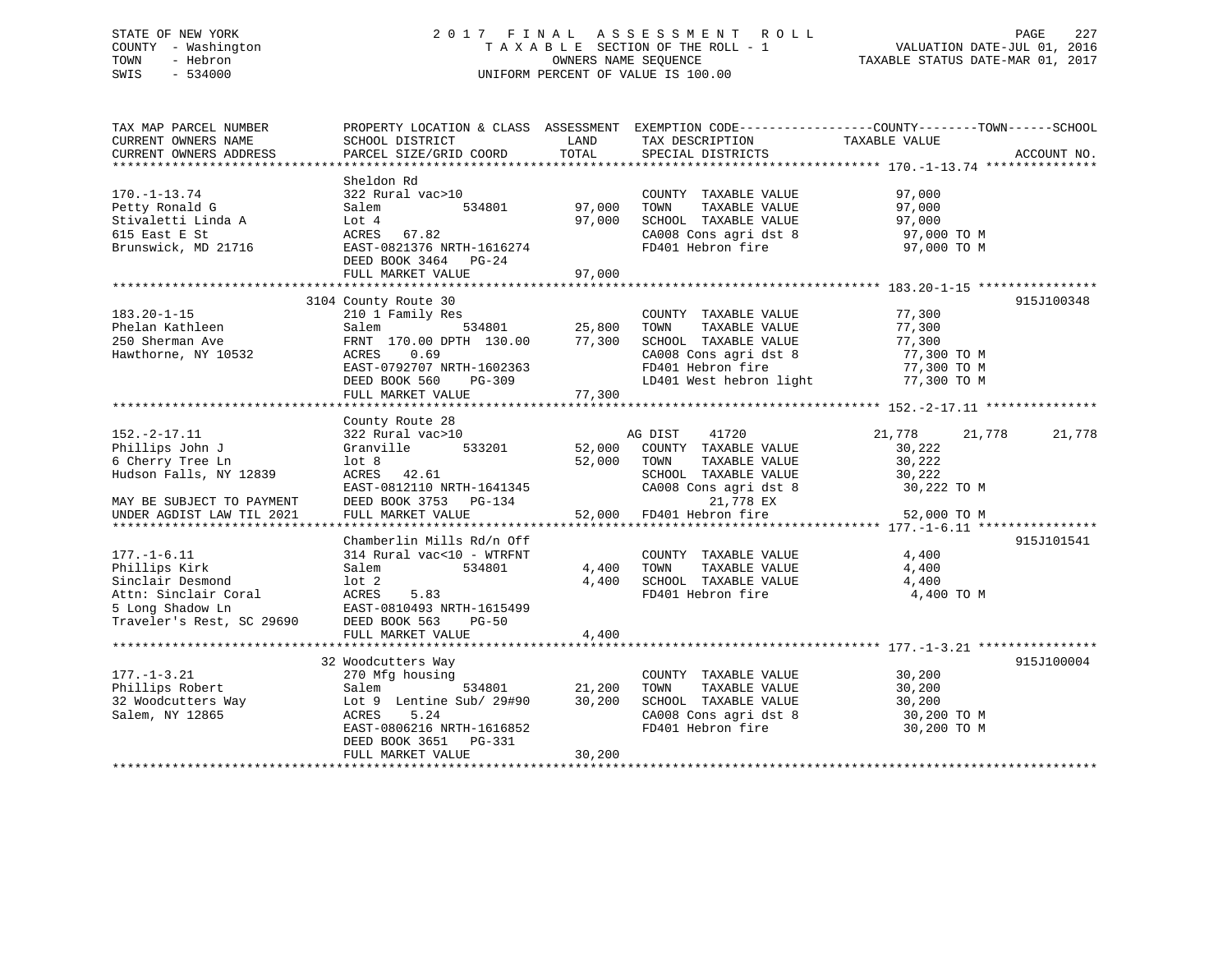## STATE OF NEW YORK 2 0 1 7 F I N A L A S S E S S M E N T R O L L PAGE 228 COUNTY - Washington T A X A B L E SECTION OF THE ROLL - 1 VALUATION DATE-JUL 01, 2016 TOWN - Hebron OWNERS NAME SEQUENCE TAXABLE STATUS DATE-MAR 01, 2017 SWIS - 534000 UNIFORM PERCENT OF VALUE IS 100.00

| TAX MAP PARCEL NUMBER                         |                                                                      |                    | PROPERTY LOCATION & CLASS ASSESSMENT EXEMPTION CODE----------------COUNTY-------TOWN------SCHOOL                                                                                                                                                                                                                                                                                             |                    |                            |
|-----------------------------------------------|----------------------------------------------------------------------|--------------------|----------------------------------------------------------------------------------------------------------------------------------------------------------------------------------------------------------------------------------------------------------------------------------------------------------------------------------------------------------------------------------------------|--------------------|----------------------------|
| CURRENT OWNERS NAME<br>CURRENT OWNERS ADDRESS | SCHOOL DISTRICT<br>PARCEL SIZE/GRID COORD                            | LAND<br>TOTAL      | TAX DESCRIPTION<br>SPECIAL DISTRICTS                                                                                                                                                                                                                                                                                                                                                         | TAXABLE VALUE      | ACCOUNT NO.                |
|                                               |                                                                      |                    |                                                                                                                                                                                                                                                                                                                                                                                              |                    |                            |
|                                               | State Route 22                                                       |                    |                                                                                                                                                                                                                                                                                                                                                                                              |                    | 915J101550                 |
| $186. - 1 - 15$                               | 314 Rural vac<10                                                     |                    | COUNTY TAXABLE VALUE 16,100                                                                                                                                                                                                                                                                                                                                                                  |                    |                            |
| Phillips Robert J                             | Salem                                                                | 534801 16,100 TOWN |                                                                                                                                                                                                                                                                                                                                                                                              | 16,100             |                            |
| 32 Woodcutters Way                            | 5.14<br>ACRES                                                        |                    | 16,100 TOWN TAXABLE VALUE<br>16,100 SCHOOL TAXABLE VALUE                                                                                                                                                                                                                                                                                                                                     | $10,100$<br>16,100 |                            |
| Salem, NY 12865                               | EAST-0816257 NRTH-1607856                                            |                    | FD401 Hebron fire                                                                                                                                                                                                                                                                                                                                                                            | 16,100 TO M        |                            |
|                                               | DEED BOOK 2383 PG-128                                                |                    |                                                                                                                                                                                                                                                                                                                                                                                              |                    |                            |
|                                               | FULL MARKET VALUE                                                    | 16,100             |                                                                                                                                                                                                                                                                                                                                                                                              |                    |                            |
|                                               |                                                                      |                    |                                                                                                                                                                                                                                                                                                                                                                                              |                    |                            |
|                                               | 111 Chester Dawn Way                                                 |                    |                                                                                                                                                                                                                                                                                                                                                                                              |                    |                            |
| $170. - 1 - 17.3$                             | 210 1 Family Res                                                     |                    | AGED-CO<br>41802                                                                                                                                                                                                                                                                                                                                                                             | 82,350             | $\Omega$<br>$\overline{0}$ |
| Phillips Rutheda E                            | Granville                                                            |                    | 533201 47,300 AGED-SCH 41804                                                                                                                                                                                                                                                                                                                                                                 | $\overline{0}$     | $\Omega$<br>9,150          |
| 111 Chester Dawn Way<br>salem NY 12865        | 897/166                                                              |                    | 183,000 ENH STAR 41834                                                                                                                                                                                                                                                                                                                                                                       | $\overline{0}$     | $\Omega$<br>65,500         |
| Salem, NY 12865                               | ACRES<br>8.52 BANK                                                   | 999                | COUNTY TAXABLE VALUE                                                                                                                                                                                                                                                                                                                                                                         | 100,650            |                            |
|                                               | EAST-0818391 NRTH-1623094                                            |                    | TOWN<br>TAXABLE VALUE                                                                                                                                                                                                                                                                                                                                                                        | 183,000            |                            |
|                                               | DEED BOOK 3715 PG-142                                                |                    | SCHOOL TAXABLE VALUE                                                                                                                                                                                                                                                                                                                                                                         | 108,350            |                            |
|                                               | FULL MARKET VALUE                                                    |                    | 183,000 FD401 Hebron fire                                                                                                                                                                                                                                                                                                                                                                    | 183,000 TO M       |                            |
|                                               |                                                                      |                    |                                                                                                                                                                                                                                                                                                                                                                                              |                    |                            |
|                                               | 4 Shepard Rd                                                         |                    |                                                                                                                                                                                                                                                                                                                                                                                              |                    |                            |
| $152. - 2 - 17.8$                             | 314 Rural vac<10                                                     |                    | COUNTY TAXABLE VALUE                                                                                                                                                                                                                                                                                                                                                                         | 33,600             |                            |
|                                               | Granville 533201                                                     | 33,600             | TOWN TAXABLE VALUE 33,600<br>SCHOOL TAXABLE VALUE 33,600                                                                                                                                                                                                                                                                                                                                     |                    |                            |
|                                               |                                                                      | 33,600             |                                                                                                                                                                                                                                                                                                                                                                                              |                    |                            |
| PO Box 4155                                   | 5.78<br>ACRES                                                        |                    | $\begin{array}{llll}\n\text{CA008} & \text{Cons}\n\text{ agri}\n\text{dst}\n\end{array}\n\quad\n\begin{array}{llll}\n\text{SA00 T0 M} \\ \text{FD401} & \text{Hebron}\n\end{array}\n\quad\n\begin{array}{llll}\n\text{C100} & \text{S100 T0 M} \\ \text{ST210} & \text{S2100 T0 M} \\ \text{S3100 T0 M} \\ \text{S11100} & \text{S2100 M} \\ \text{S21100} & \text{S3100 T0 M} \\ \text{S11$ |                    |                            |
| Queensbury, NY 12804                          | EAST-0810204 NRTH-1640884                                            |                    |                                                                                                                                                                                                                                                                                                                                                                                              |                    |                            |
| MAY BE SUBJECT TO PAYMENT                     | DEED BOOK 3592 PG-332                                                |                    |                                                                                                                                                                                                                                                                                                                                                                                              |                    |                            |
|                                               | FULL MARKET VALUE                                                    | 33,600             |                                                                                                                                                                                                                                                                                                                                                                                              |                    |                            |
| UNDER AGDIST LAW TIL 2020                     |                                                                      |                    |                                                                                                                                                                                                                                                                                                                                                                                              |                    |                            |
|                                               | 6067 State Route 22                                                  |                    |                                                                                                                                                                                                                                                                                                                                                                                              |                    | 915J101617                 |
| $185. - 1 - 14.2$                             | 240 Rural res                                                        |                    | COUNTY TAXABLE VALUE                                                                                                                                                                                                                                                                                                                                                                         | 199,500            |                            |
| Pirlot Wade E                                 | 534801 65,200<br>Salem                                               |                    | TAXABLE VALUE<br>TOWN                                                                                                                                                                                                                                                                                                                                                                        | 199,500            |                            |
| Pirlot Heidi K                                |                                                                      |                    | SCHOOL TAXABLE VALUE                                                                                                                                                                                                                                                                                                                                                                         | 199,500            |                            |
| 6067 State Route 22                           | Trans Exempt Repay 2017 199,500<br>ACRES<br>20.46                    |                    | SCHOOL TAXABLE VALUE 199,500<br>CA008 Cons agri dst 8 199,500 TO M                                                                                                                                                                                                                                                                                                                           |                    |                            |
| Salem, NY 12865-9804                          |                                                                      |                    |                                                                                                                                                                                                                                                                                                                                                                                              |                    |                            |
|                                               | EAST-0813604 NRTH-1604653<br>DEED BOOK 3605<br>DEED BOOK 3627 PG-114 |                    | FD401 Hebron fire 199,500 TO M<br>TE533 Trans exmt repay-flg 00 MT                                                                                                                                                                                                                                                                                                                           |                    |                            |
|                                               | FULL MARKET VALUE                                                    | 199,500            |                                                                                                                                                                                                                                                                                                                                                                                              |                    |                            |
|                                               |                                                                      |                    |                                                                                                                                                                                                                                                                                                                                                                                              |                    |                            |
|                                               | 269 County Route 28                                                  |                    |                                                                                                                                                                                                                                                                                                                                                                                              |                    |                            |
| $143. - 1 - 48.1$                             | 210 1 Family Res                                                     |                    | BAS STAR 41854                                                                                                                                                                                                                                                                                                                                                                               | $\overline{0}$     | $\Omega$<br>30,000         |
| Ploof Richard                                 | 533201<br>Granville                                                  |                    | 40,900 COUNTY TAXABLE VALUE                                                                                                                                                                                                                                                                                                                                                                  | 127,000            |                            |
| Ploof Sheila                                  | Lot 1B                                                               | 127,000 TOWN       | TAXABLE VALUE                                                                                                                                                                                                                                                                                                                                                                                | 127,000            |                            |
| 269 County Route 28                           | 2.40 BANK<br>ACRES                                                   | 999                | SCHOOL TAXABLE VALUE                                                                                                                                                                                                                                                                                                                                                                         | 97,000             |                            |
| Granville, NY 12832                           | EAST-0811648 NRTH-1644958                                            |                    | FD401 Hebron fire                                                                                                                                                                                                                                                                                                                                                                            | 127,000 TO M       |                            |
|                                               | DEED BOOK 797 PG-50                                                  |                    |                                                                                                                                                                                                                                                                                                                                                                                              |                    |                            |
|                                               | FULL MARKET VALUE                                                    | 127,000            |                                                                                                                                                                                                                                                                                                                                                                                              |                    |                            |
|                                               |                                                                      |                    |                                                                                                                                                                                                                                                                                                                                                                                              |                    |                            |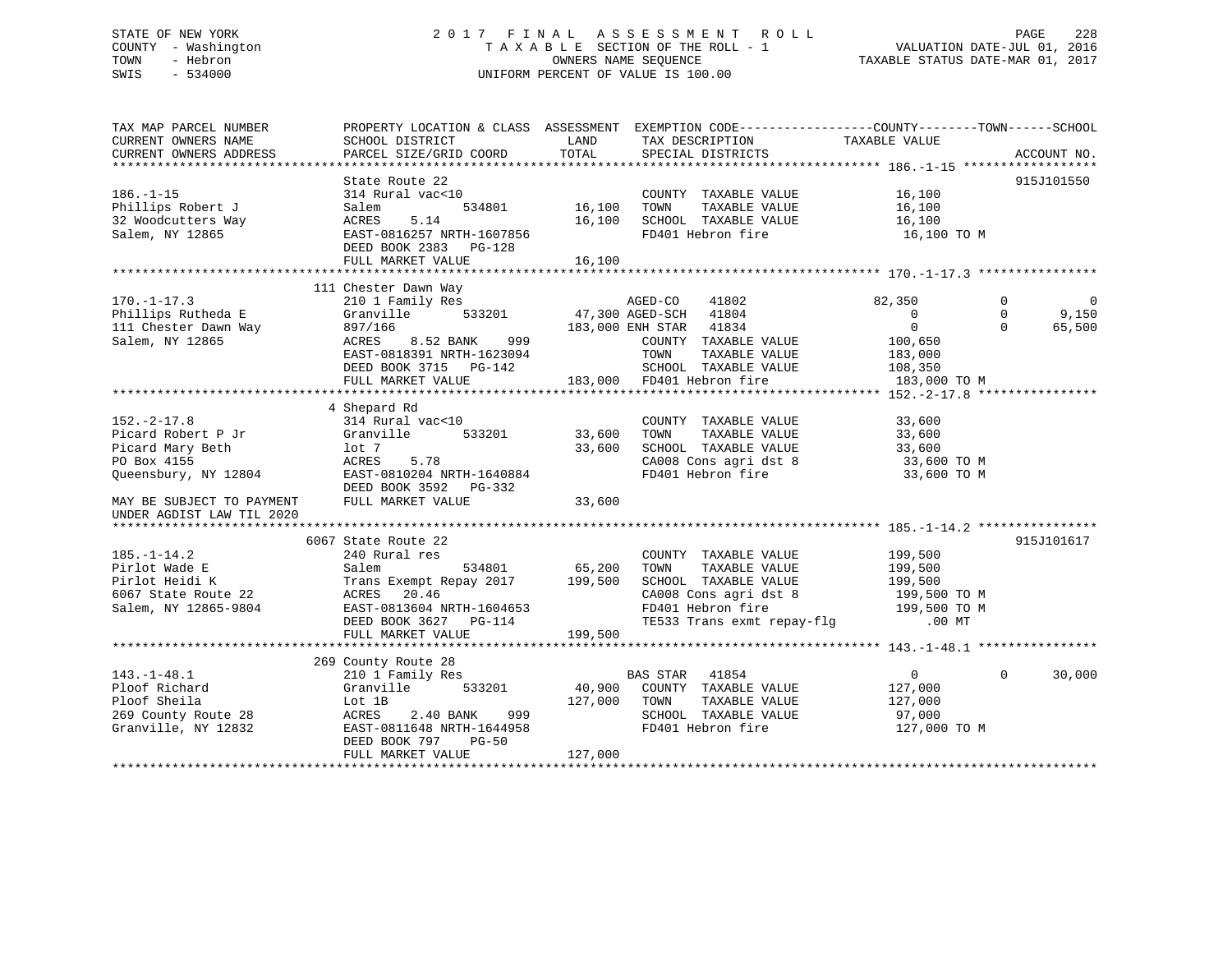## STATE OF NEW YORK 2 0 1 7 F I N A L A S S E S S M E N T R O L L PAGE 229 COUNTY - Washington T A X A B L E SECTION OF THE ROLL - 1 VALUATION DATE-JUL 01, 2016 TOWN - Hebron OWNERS NAME SEQUENCE TAXABLE STATUS DATE-MAR 01, 2017 SWIS - 534000 UNIFORM PERCENT OF VALUE IS 100.00

| TAX MAP PARCEL NUMBER<br>CURRENT OWNERS NAME | PROPERTY LOCATION & CLASS ASSESSMENT EXEMPTION CODE---------------COUNTY-------TOWN-----SCHOOL<br>SCHOOL DISTRICT | LAND    | TAX DESCRIPTION       | TAXABLE VALUE              |             |
|----------------------------------------------|-------------------------------------------------------------------------------------------------------------------|---------|-----------------------|----------------------------|-------------|
| CURRENT OWNERS ADDRESS                       | PARCEL SIZE/GRID COORD                                                                                            | TOTAL   | SPECIAL DISTRICTS     |                            | ACCOUNT NO. |
|                                              |                                                                                                                   |         |                       |                            |             |
|                                              | 53 James Rd                                                                                                       |         |                       |                            |             |
| $159. - 1 - 36.1$                            | 314 Rural vac<10                                                                                                  |         | COUNTY TAXABLE VALUE  | 17,400                     |             |
| Plunkett Patrick                             | Hartford<br>533801                                                                                                | 17,400  | TAXABLE VALUE<br>TOWN | 17,400                     |             |
| 295 Bergen St Apt 2B                         | $1$ ot $3$                                                                                                        | 17,400  | SCHOOL TAXABLE VALUE  | 17,400                     |             |
| Brooklyn, NY 11217                           | 3.16<br>ACRES                                                                                                     |         | FD401 Hebron fire     | 17,400 TO M                |             |
|                                              | EAST-0791527 NRTH-1628692                                                                                         |         |                       |                            |             |
|                                              | DEED BOOK 2401 PG-257                                                                                             |         |                       |                            |             |
|                                              | FULL MARKET VALUE                                                                                                 | 17,400  |                       |                            |             |
|                                              |                                                                                                                   |         |                       |                            |             |
|                                              | 60 East Green Pond Way                                                                                            |         |                       |                            | 915J101448  |
| $144. - 1 - 37.4$                            | 312 Vac w/imprv                                                                                                   |         | COUNTY TAXABLE VALUE  | 92,600                     |             |
| Plyotes John J                               | Granville<br>533201                                                                                               | 42,600  | TOWN<br>TAXABLE VALUE | 92,600                     |             |
| Douglass Mark                                | Rights Lot E                                                                                                      | 92,600  | SCHOOL TAXABLE VALUE  | 92,600                     |             |
| 29 Hoosick St                                | ACRES 10.31                                                                                                       |         | FD401 Hebron fire     | 92,600 TO M                |             |
| Hoosick Falls, NY 12090                      | EAST-0817813 NRTH-1643108                                                                                         |         |                       |                            |             |
|                                              | DEED BOOK 957<br>PG-316                                                                                           |         |                       |                            |             |
|                                              | FULL MARKET VALUE                                                                                                 | 92,600  |                       |                            |             |
|                                              |                                                                                                                   |         |                       |                            |             |
|                                              |                                                                                                                   |         |                       |                            |             |
|                                              | 7491 State Route 22                                                                                               |         |                       |                            | 915J101555  |
| $153. - 1 - 5.1$                             | 210 1 Family Res                                                                                                  |         | COUNTY TAXABLE VALUE  | 75,000                     |             |
| Poczobut Travis                              | 533201<br>Granville                                                                                               | 52,000  | TOWN<br>TAXABLE VALUE | 75,000                     |             |
| Poczobut Katherine                           | ACRES<br>5.00                                                                                                     | 75,000  | SCHOOL TAXABLE VALUE  | 75,000                     |             |
| 536 York St                                  | EAST-0819302 NRTH-1638078                                                                                         |         | FD401 Hebron fire     | 0 TO M                     |             |
| Poultney, VT 05764                           | DEED BOOK 3441 PG-160                                                                                             |         |                       |                            |             |
|                                              | FULL MARKET VALUE                                                                                                 | 75,000  |                       |                            |             |
|                                              |                                                                                                                   |         |                       |                            |             |
|                                              | Gilchrist RD S/off                                                                                                |         |                       |                            |             |
| $175. - 1 - 25.4$                            | 312 Vac w/imprv                                                                                                   |         | COUNTY TAXABLE VALUE  | 29,500                     |             |
| Pollock Jerome                               | 534801<br>Salem                                                                                                   | 1,500   | TOWN<br>TAXABLE VALUE | 29,500                     |             |
| Pollock Velma                                | 2.00<br>ACRES                                                                                                     | 29,500  | SCHOOL TAXABLE VALUE  | 29,500                     |             |
| 218 Gilchrist Rd                             | EAST-0785108 NRTH-1613033                                                                                         |         | FD401 Hebron fire     | 29,500 TO M                |             |
| Arqyle, NY 12809                             | DEED BOOK 850<br>PG-311                                                                                           |         |                       |                            |             |
|                                              | FULL MARKET VALUE                                                                                                 | 29,500  |                       |                            |             |
|                                              |                                                                                                                   |         |                       |                            |             |
|                                              | 220 Gilchrist Rd                                                                                                  |         |                       |                            | 915J101731  |
| $175. - 1 - 25.1$                            | 210 1 Family Res                                                                                                  |         | BAS STAR 41854        | $\overline{0}$<br>$\Omega$ | 30,000      |
| Pollock Jerome G                             | 534801<br>Salem                                                                                                   | 38,500  | COUNTY TAXABLE VALUE  | 225,900                    |             |
| Pollock Velma                                | 1.27<br>ACRES                                                                                                     | 225,900 | TOWN<br>TAXABLE VALUE | 225,900                    |             |
| 218 Gilchrist Rd                             | EAST-0785060 NRTH-1613327                                                                                         |         | SCHOOL TAXABLE VALUE  | 195,900                    |             |
| Argyle, NY 12809                             | DEED BOOK 605<br>PG-62                                                                                            |         | FD401 Hebron fire     | 225,900 TO M               |             |
|                                              | FULL MARKET VALUE                                                                                                 | 225,900 |                       |                            |             |
|                                              |                                                                                                                   |         |                       |                            |             |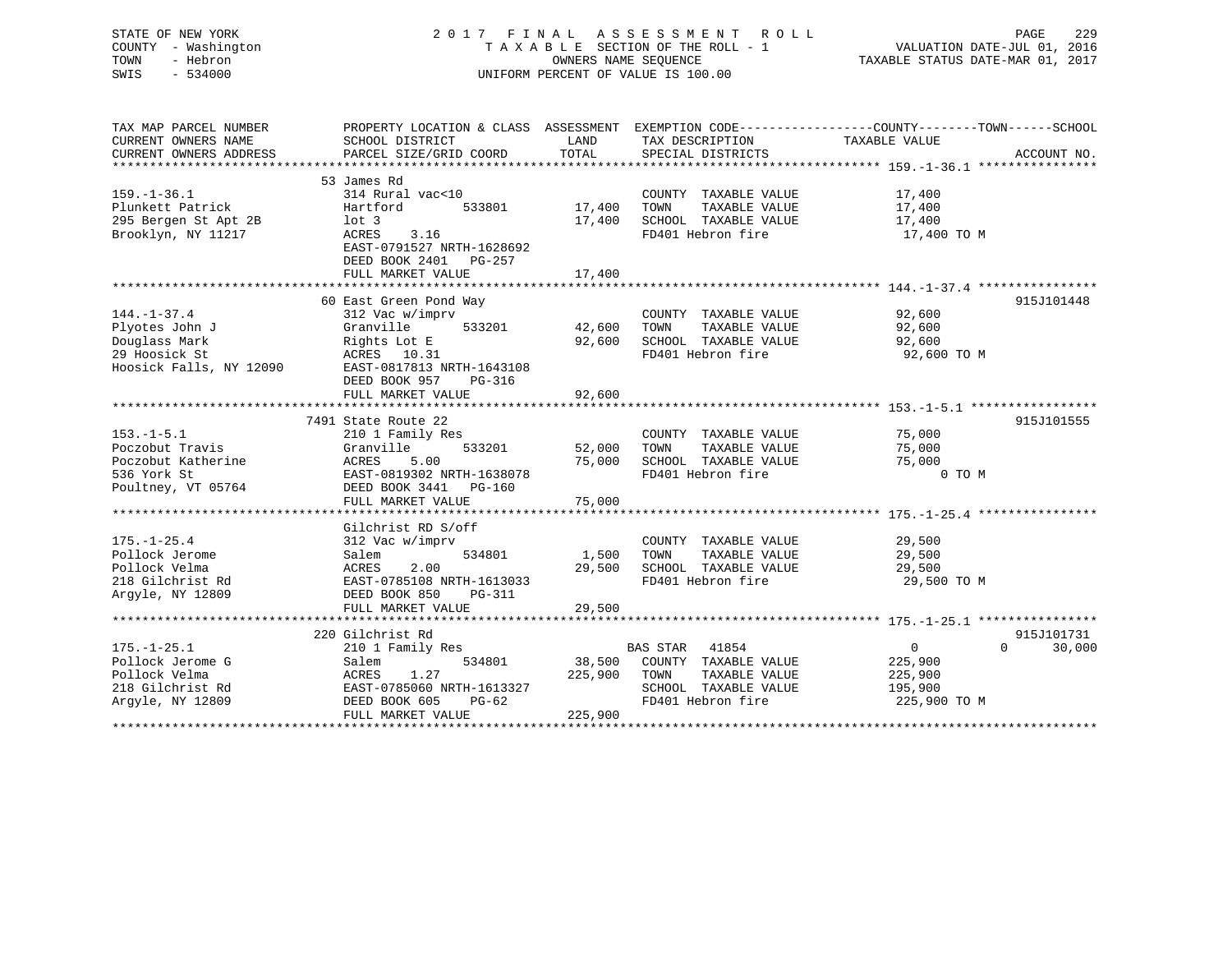## STATE OF NEW YORK 2 0 1 7 F I N A L A S S E S S M E N T R O L L PAGE 230 COUNTY - Washington T A X A B L E SECTION OF THE ROLL - 1 VALUATION DATE-JUL 01, 2016 TOWN - Hebron OWNERS NAME SEQUENCE TAXABLE STATUS DATE-MAR 01, 2017 SWIS - 534000 UNIFORM PERCENT OF VALUE IS 100.00

| TAX MAP PARCEL NUMBER<br>CURRENT OWNERS NAME<br>CURRENT OWNERS ADDRESS                                                                                           | PROPERTY LOCATION & CLASS ASSESSMENT EXEMPTION CODE----------------COUNTY-------TOWN------SCHOOL<br>SCHOOL DISTRICT<br>PARCEL SIZE/GRID COORD                                                                             | LAND<br>TOTAL                       | TAX DESCRIPTION<br>SPECIAL DISTRICTS                                                                                                                                                                                                                                                                                                            | TAXABLE VALUE                                          | ACCOUNT NO.                      |
|------------------------------------------------------------------------------------------------------------------------------------------------------------------|---------------------------------------------------------------------------------------------------------------------------------------------------------------------------------------------------------------------------|-------------------------------------|-------------------------------------------------------------------------------------------------------------------------------------------------------------------------------------------------------------------------------------------------------------------------------------------------------------------------------------------------|--------------------------------------------------------|----------------------------------|
| $175. - 1 - 25.6$<br>Pollock Jerome G<br>Pollock Velma<br>218 Gilchrist Rd<br>Arqyle, NY 12809                                                                   | 244 Gilchrist Rd<br>322 Rural vac>10<br>Salem<br>534801<br>ACRES 48.00<br>EAST-0785498 NRTH-1611889<br>DEED BOOK 2155 PG-293<br>FULL MARKET VALUE                                                                         | 70,300<br>70,300<br>70,300          | COUNTY TAXABLE VALUE<br>TOWN<br>TAXABLE VALUE<br>SCHOOL TAXABLE VALUE<br>FD401 Hebron fire                                                                                                                                                                                                                                                      | 70,300<br>70,300<br>70,300<br>70,300 TO M              |                                  |
| $160. - 1 - 1.1$<br>Granville, NY 12832<br>MAY BE SUBJECT TO PAYMENT FULL MARKET VALUE<br>UNDER AGDIST LAW TIL 2021                                              | 842 Middle Rd<br>113 Cattle farm<br>533201<br>EAST-0806408 NRTH-1633084<br>$25 - 3000 \times 100 \times 10^{-10} = 1033084$<br>DEED BOOK 2878 PG-82                                                                       | 116,100<br>287,900<br>287,900       | AG DIST<br>41720<br>COUNTY TAXABLE VALUE<br>TOWN<br>TAXABLE VALUE<br>$\begin{tabular}{lllllllll} \texttt{SCHOOL} & \texttt{TAXABLE} & \texttt{VALUE} & & \texttt{227,023} \\ \texttt{CA008} & \texttt{Cons}\ & \texttt{agri}\ & \texttt{dst}\ & 8 & & \texttt{227,023} & \texttt{TO} \text{ M} \end{tabular}$<br>60,877 EX<br>FD401 Hebron fire | 60,877<br>60,877<br>227,023<br>227,023<br>287,900 TO M | 60,877                           |
| $160.-1-1$<br>Porrier Geraldine A<br>818 Middle Rd<br>Granville, NY 12832<br>MAY BE SUBJECT TO PAYMENT DEED BOOK 436 INDER AGDIST LAW TIL 2020 FULL MARKET VALUE | 818 Middle Rd<br>240 Rural res<br>Granville<br>533201<br>5 Granville<br>489/875 507/1103<br>ACRES 17.15<br><br>EAST-0806221 NRTH-1632053<br>הר^ שרמם תקקת<br>PG-304                                                       | 76,300<br>267,200                   | COUNTY TAXABLE VALUE<br>TAXABLE VALUE<br>TOWN<br>SCHOOL TAXABLE VALUE<br>CA008 Cons agri dst 8 267, 200 TO M<br>FD401 Hebron fire                                                                                                                                                                                                               | 267,200<br>267,200<br>267, 200<br>267,200 TO M         | 915J100505                       |
| $177. - 1 - 30$<br>Porter Charles E<br>Porter Mary D<br>63 Sammis St<br>Huntington, NY 11743                                                                     | 909 Chamberlin Mills Rd<br>210 1 Family Res<br>Salem 534801<br>ACRES 6.39<br>EAST-0808743 NRTH-1613987<br>DEED BOOK 2816 PG-279<br>COOK 2816 PG-279<br>FULL MARKET VALUE                                                  | 534801 44,100<br>106,100<br>106,100 | COUNTY TAXABLE VALUE 106,100<br>TAXABLE VALUE<br>TOWN<br>SCHOOL TAXABLE VALUE<br>FD401 Hebron fire                                                                                                                                                                                                                                              | 106,100<br>106, 100<br>106,100 TO M                    | 915J100125                       |
| $143. - 1 - 3.1$<br>Porter Joseph H<br>Porter Dianne<br>322 County Route 28<br>Granville, NY 12832                                                               | 322 County Route 28<br>210 1 Family Res<br>533201<br>Granville<br>Easement 708/286<br>FRNT 157.00 DPTH 279.00<br>$0.92$ BANK<br>999<br>ACRES<br>EAST-0813016 NRTH-1646001<br>DEED BOOK 552<br>PG-214<br>FULL MARKET VALUE | 157,200 TOWN<br>157,200             | BAS STAR 41854<br>37,700 COUNTY TAXABLE VALUE 157,200<br>TAXABLE VALUE<br>SCHOOL TAXABLE VALUE<br>FD401 Hebron fire                                                                                                                                                                                                                             | $\overline{0}$<br>157,200<br>127,200<br>157,200 TO M   | 915J101513<br>$\Omega$<br>30,000 |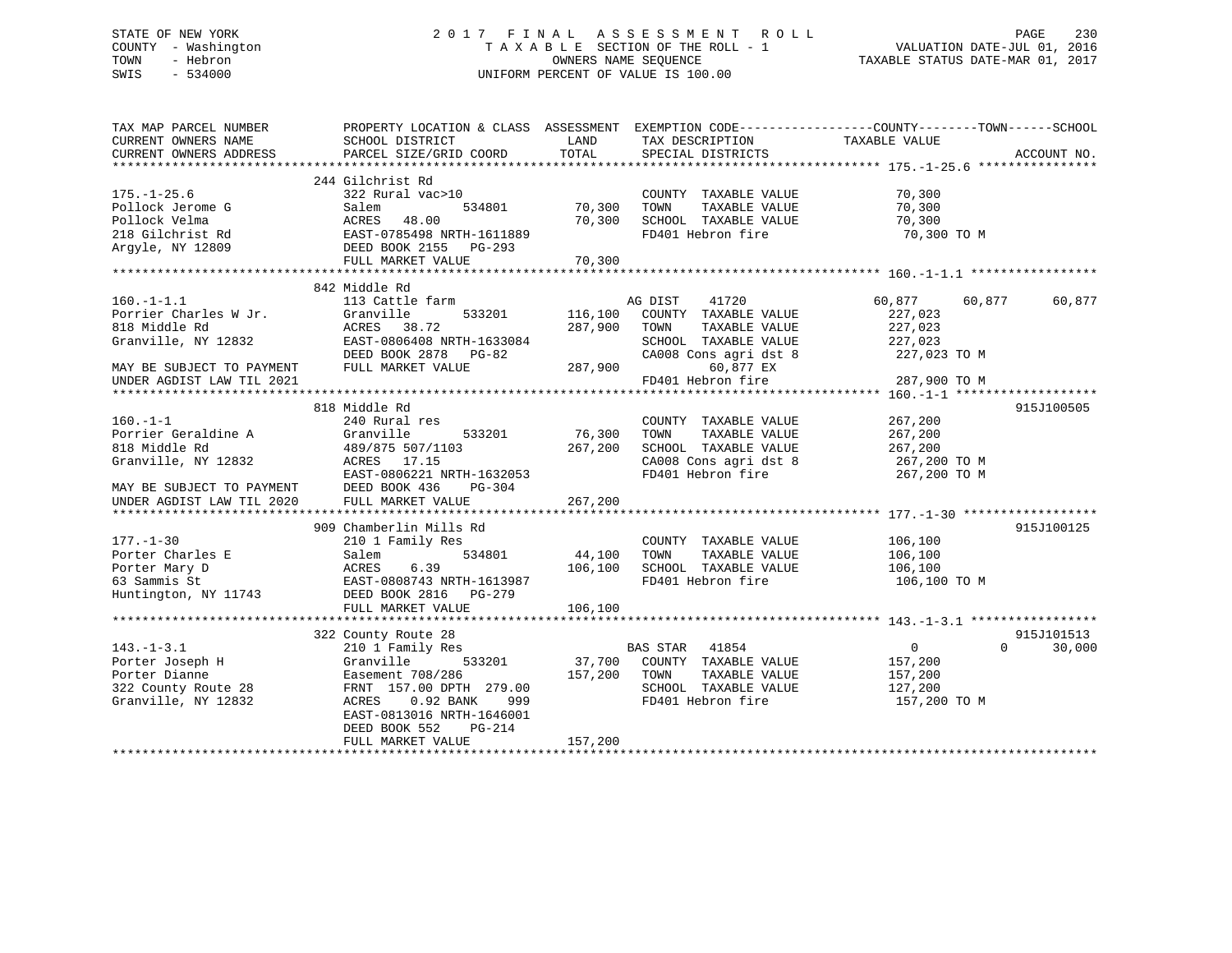## STATE OF NEW YORK 2 0 1 7 F I N A L A S S E S S M E N T R O L L PAGE 231 COUNTY - Washington T A X A B L E SECTION OF THE ROLL - 1 VALUATION DATE-JUL 01, 2016 TOWN - Hebron OWNERS NAME SEQUENCE TAXABLE STATUS DATE-MAR 01, 2017 SWIS - 534000 UNIFORM PERCENT OF VALUE IS 100.00

| TAX MAP PARCEL NUMBER<br>CURRENT OWNERS NAME<br>CURRENT OWNERS ADDRESS                                   | SCHOOL DISTRICT<br>PARCEL SIZE/GRID COORD                                                                                                                                      | PROPERTY LOCATION & CLASS ASSESSMENT EXEMPTION CODE---------------COUNTY-------TOWN-----SCHOOL<br>LAND<br>TAX DESCRIPTION<br>TOTAL<br>SPECIAL DISTRICTS                                                              | TAXABLE VALUE<br>ACCOUNT NO.                                                                                                            |
|----------------------------------------------------------------------------------------------------------|--------------------------------------------------------------------------------------------------------------------------------------------------------------------------------|----------------------------------------------------------------------------------------------------------------------------------------------------------------------------------------------------------------------|-----------------------------------------------------------------------------------------------------------------------------------------|
| $185. - 1 - 14.9$<br>Potter Raymond<br>PO Box 669<br>Salem, NY 12865                                     | State Route 22<br>314 Rural vac<10<br>534801<br>Salem<br>Thompson Sub/ 29#87 Lot 1<br>6.14<br>ACRES<br>EAST-0814767 NRTH-1604440<br>DEED BOOK 3460 PG-165<br>FULL MARKET VALUE | COUNTY TAXABLE VALUE<br>9,300<br>TAXABLE VALUE<br>TOWN<br>9,300<br>SCHOOL TAXABLE VALUE<br>CA008 Cons agri dst 8<br>FD401 Hebron fire<br>9,300                                                                       | 915J100676<br>9,300<br>9,300<br>9,300<br>9,300 TO M<br>9,300 TO M                                                                       |
| $170. - 1 - 15.13$<br>Potter Vincent<br>Potter Helen<br>257 Indian Head Way<br>Salem, NY 12865           | 257 Indian Head Way<br>210 1 Family Res<br>Granville<br>7.19 BANK<br>ACRES<br>EAST-0817139 NRTH-1620786<br>DEED BOOK 2761 PG-59<br>FULL MARKET VALUE                           | 92 PCT OF VALUE USED FOR EXEMPTION PURPOSES<br>VET WAR CT 41121<br>533201 45,300 ENH STAR<br>41834<br>999 110,000 COUNTY TAXABLE VALUE<br>TOWN<br>TAXABLE VALUE<br>SCHOOL TAXABLE VALUE<br>110,000 FD401 Hebron fire | 915J101259<br>15,180<br>15,180<br>$\overline{0}$<br>$\overline{0}$<br>$\Omega$<br>65,500<br>94,820<br>94,820<br>44,500<br>110,000 TO M  |
| $159. - 1 - 2.2$<br>Potts Aaron J<br>140 James Rd<br>Salem, NY 12865                                     | 140 James Rd<br>242 Rurl res&rec<br>533801<br>Hartford<br>926/166<br>ACRES 19.90<br>EAST-0792820 NRTH-1631387<br>DEED BOOK 926<br>PG-164<br>FULL MARKET VALUE                  | CW_10_VET/ 41151<br>64,400 BAS STAR 41854<br>135,700<br>COUNTY TAXABLE VALUE<br>TOWN<br>TAXABLE VALUE<br>SCHOOL TAXABLE VALUE<br>FD401 Hebron fire<br>135,700                                                        | 915J101285<br>8,000<br>8,000<br>$\overline{0}$<br>$\overline{0}$<br>$\Omega$<br>30,000<br>127,700<br>127,700<br>105,700<br>135,700 TO M |
| $170. - 2 - 10$<br>Powell Gilbert P J<br>Charlton Jacqueline S<br>249 Higgins Rd<br>Granville, NY 12832  | 249 Higgins Rd<br>242 Rurl res&rec<br>Granville<br>533201<br>Lot 2<br>ACRES<br>50.68<br>EAST-0822541 NRTH-1623150<br>DEED BOOK 2048 PG-58<br>FULL MARKET VALUE                 | <b>BAS STAR</b><br>41854<br>103,400<br>COUNTY TAXABLE VALUE<br>275,000<br>TOWN<br>TAXABLE VALUE<br>SCHOOL TAXABLE VALUE<br>FD401 Hebron fire<br>275,000                                                              | 915J101796<br>$\overline{0}$<br>$\Omega$<br>30,000<br>275,000<br>275,000<br>245,000<br>275,000 TO M                                     |
| $170. - 2 - 37$<br>Powell Gilbert P Jr<br>Charlton Jacqueline S<br>249 Higgins Rd<br>Granville, NY 12832 | Higgins Rd<br>322 Rural vac>10<br>533201<br>Granville<br>Lot 1<br>ACRES 24.11<br>EAST-0821997 NRTH-1623939<br>DEED BOOK 3571 PG-34<br>FULL MARKET VALUE                        | COUNTY TAXABLE VALUE<br>TAXABLE VALUE<br>50,100<br>TOWN<br>50,100<br>SCHOOL TAXABLE VALUE<br>FD401 Hebron fire<br>50,100                                                                                             | 915J101823<br>50,100<br>50,100<br>50,100<br>50,100 TO M                                                                                 |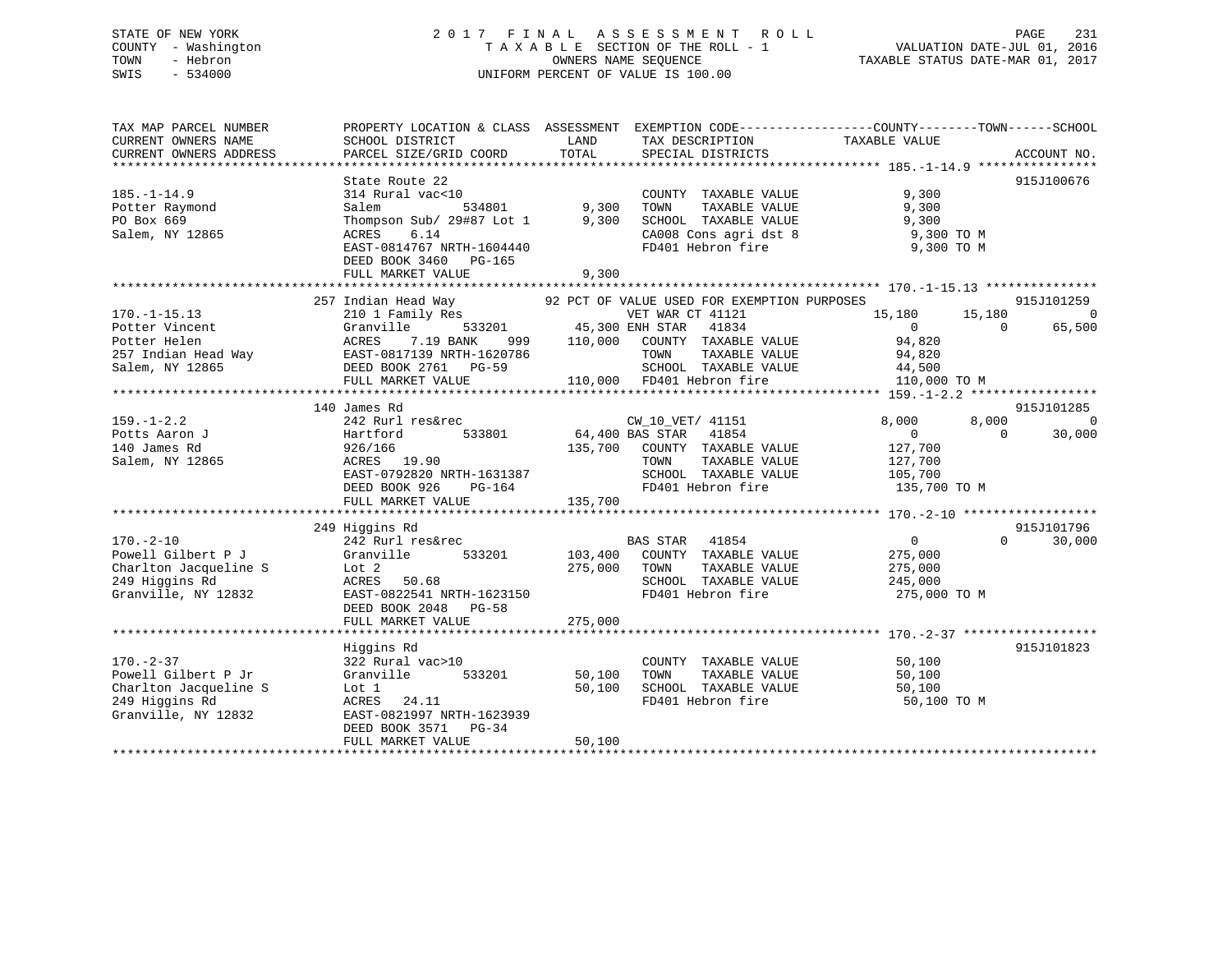## STATE OF NEW YORK 2 0 1 7 F I N A L A S S E S S M E N T R O L L PAGE 232 COUNTY - Washington T A X A B L E SECTION OF THE ROLL - 1 VALUATION DATE-JUL 01, 2016 TOWN - Hebron OWNERS NAME SEQUENCE TAXABLE STATUS DATE-MAR 01, 2017 SWIS - 534000 UNIFORM PERCENT OF VALUE IS 100.00

| TAX MAP PARCEL NUMBER<br>CURRENT OWNERS NAME<br>CURRENT OWNERS ADDRESS                                                   | SCHOOL DISTRICT<br>PARCEL SIZE/GRID COORD                                                                                                                                | LAND<br>TAX DESCRIPTION<br>TOTAL<br>SPECIAL DISTRICTS                                                                                                                          | PROPERTY LOCATION & CLASS ASSESSMENT EXEMPTION CODE---------------COUNTY-------TOWN------SCHOOL<br>TAXABLE VALUE<br>ACCOUNT NO.           |
|--------------------------------------------------------------------------------------------------------------------------|--------------------------------------------------------------------------------------------------------------------------------------------------------------------------|--------------------------------------------------------------------------------------------------------------------------------------------------------------------------------|-------------------------------------------------------------------------------------------------------------------------------------------|
| $152 - 2 - 24$<br>Powley Melisa<br>Powley Tim<br>11 Homer Ave<br>Queensbury, NY 12804                                    | 1870 County Route 31<br>240 Rural res<br>Granville<br>533201<br>ACRES 18.50<br>EAST-0814630 NRTH-1640449<br>DEED BOOK 3358 PG-295<br>FULL MARKET VALUE                   | BA<br>79,000<br><b>BAS STAR</b><br>41854<br>COUNTY TAXABLE VALUE<br>194,000<br>TAXABLE VALUE<br>TOWN<br>SCHOOL TAXABLE VALUE<br>$\frac{19}{2}$<br>FD401 Hebron fire<br>194,000 | 915J100521<br>30,000<br>$\overline{0}$<br>$\Omega$<br>194,000<br>194,000<br>164,000<br>194,000 TO M                                       |
|                                                                                                                          |                                                                                                                                                                          |                                                                                                                                                                                |                                                                                                                                           |
| $143. - 1 - 28$<br>Pratt Floyd<br>Pratt Patricia<br>170 Button Rd<br>Granville, NY 12832                                 | 170 & 184 Button Rd<br>210 1 Family Res<br>Granville<br>533201<br>488/573, 577/109<br>ACRES 5.10<br>EAST-0812037 NRTH-1644527<br>DEED BOOK 457<br>PG-400                 | VET COM CT 41131<br>52,200 BAS STAR 41854<br>143,900<br>COUNTY TAXABLE VALUE<br>TOWN<br>TAXABLE VALUE<br>SCHOOL TAXABLE VALUE<br>FD401 Hebron fire                             | 915J100549<br>$\overline{0}$<br>35,975<br>30,000<br>$\overline{0}$<br>$\Omega$<br>30,000<br>107,925<br>113,900<br>113,900<br>143,900 TO M |
|                                                                                                                          | FULL MARKET VALUE                                                                                                                                                        | 143,900                                                                                                                                                                        |                                                                                                                                           |
| $144. - 1 - 37.6$<br>Preble Christine P<br>Preble Robert J<br>163 Perry Hill Rd<br>Shushan, NY 12873<br>$153. - 1 - 1.2$ | East Green Pond Way<br>314 Rural vac<10<br>533201<br>Granville<br>4.32<br>ACRES<br>EAST-0817049 NRTH-1642403<br>DEED BOOK 2552 PG-311<br>12 Warner Rd<br>270 Mfg housing | COUNTY TAXABLE VALUE<br>28,800<br>TAXABLE VALUE<br>TOWN<br>SCHOOL TAXABLE VALUE 28,800<br>28,800<br>FD401 Hebron fire<br>VET COM CT 41131                                      | 915J101450<br>28,800<br>28,800<br>28,800 TO M<br>915J101134<br>15,050<br>15,050<br>$\overline{0}$                                         |
| Priest Charles LE<br>Priest Charles C<br>c/o Charles Christoper Priest 1.00ad<br>12 Warner Rd<br>Granville, NY 12832     | 533201<br>Granville<br>Life estate<br>ACRES<br>1.30<br>EAST-0818032 NRTH-1640828<br>DEED BOOK 3668 PG-146<br>FULL MARKET VALUE                                           | 38,600 BAS STAR 41854<br>60,200 COUNTY TAXABLE VALUE<br>TOWN<br>TAXABLE VALUE<br>SCHOOL TAXABLE VALUE<br>FD401 Hebron fire<br>60,200                                           | $\Omega$<br>$\Omega$<br>30,000<br>45,150<br>45,150<br>30,200<br>60,200 TO M                                                               |
| $161. - 1 - 3.2$<br>Prime Jeffrey<br>140 Vaughn Rd<br>Kingsbury, NY 12839                                                | State Route 22<br>314 Rural vac<10<br>Granville<br>533201<br>6.40<br>ACRES<br>EAST-0818703 NRTH-1632838<br>DEED BOOK 2076<br>$PG-52$<br>FULL MARKET VALUE                | COUNTY TAXABLE VALUE<br>24,100<br>TAXABLE VALUE<br>TOWN<br>24,100<br>SCHOOL TAXABLE VALUE<br>FD401 Hebron fire<br>24,100                                                       | 915J101444<br>24,100<br>24,100<br>24,100<br>24,100 TO M                                                                                   |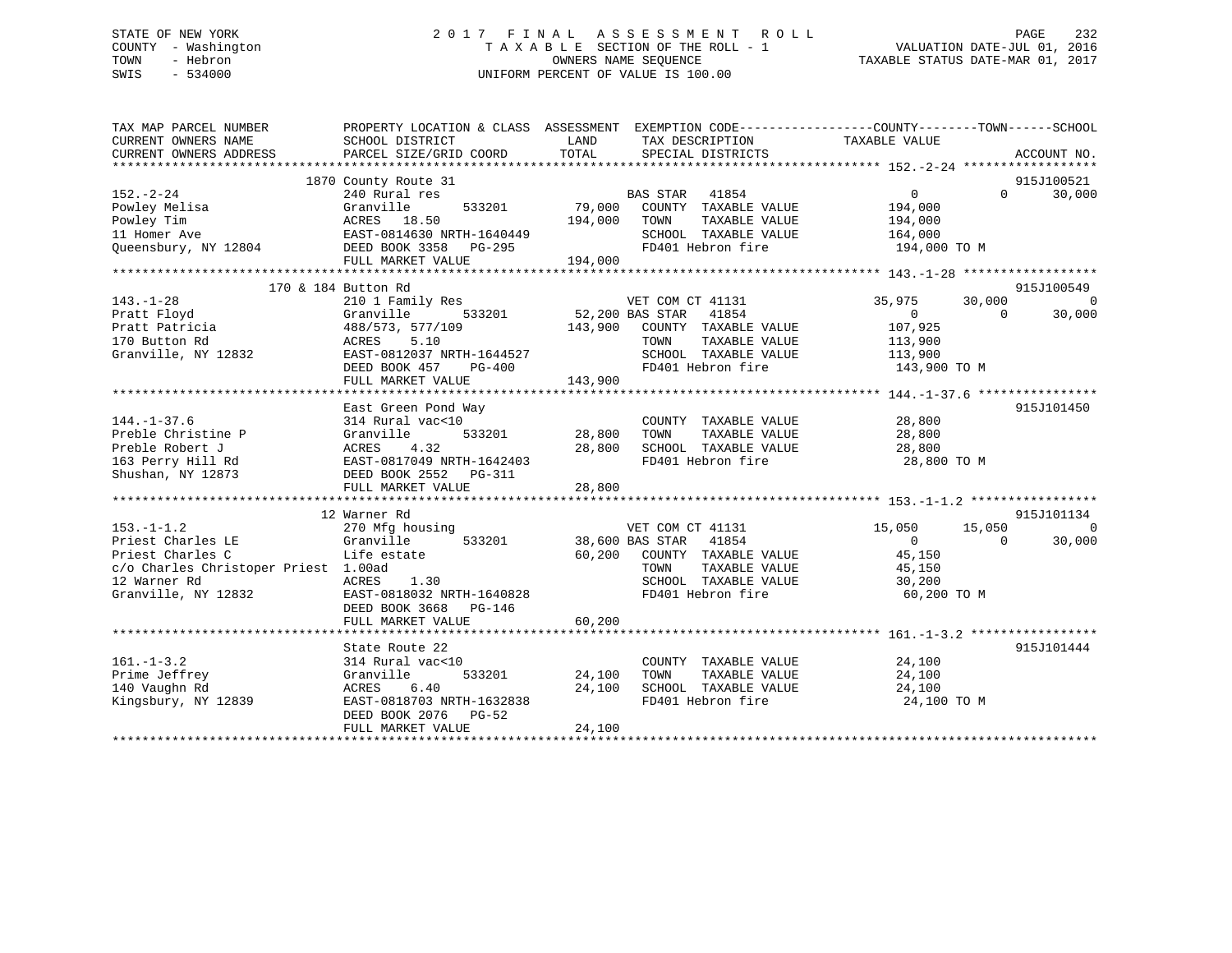## STATE OF NEW YORK 2 0 1 7 F I N A L A S S E S S M E N T R O L L PAGE 233 COUNTY - Washington T A X A B L E SECTION OF THE ROLL - 1 VALUATION DATE-JUL 01, 2016 TOWN - Hebron OWNERS NAME SEQUENCE TAXABLE STATUS DATE-MAR 01, 2017 SWIS - 534000 UNIFORM PERCENT OF VALUE IS 100.00

| TAX MAP PARCEL NUMBER<br>CURRENT OWNERS NAME<br>CURRENT OWNERS ADDRESS                                                                                  | SCHOOL DISTRICT<br>PARCEL SIZE/GRID COORD                                                                                                                    | PROPERTY LOCATION & CLASS ASSESSMENT EXEMPTION CODE---------------COUNTY-------TOWN-----SCHOOL<br>LAND<br>TAX DESCRIPTION<br>TOTAL<br>SPECIAL DISTRICTS                                                                                                                                       | TAXABLE VALUE<br>ACCOUNT NO.                                                                                                                                                                                       |
|---------------------------------------------------------------------------------------------------------------------------------------------------------|--------------------------------------------------------------------------------------------------------------------------------------------------------------|-----------------------------------------------------------------------------------------------------------------------------------------------------------------------------------------------------------------------------------------------------------------------------------------------|--------------------------------------------------------------------------------------------------------------------------------------------------------------------------------------------------------------------|
|                                                                                                                                                         |                                                                                                                                                              |                                                                                                                                                                                                                                                                                               |                                                                                                                                                                                                                    |
| $152. - 2 - 8.1$<br>Proctor Trust Co<br>48 Main St<br>Proctor, VT 05765                                                                                 | Everetts Heights Way<br>692 Road/str/hwy<br>533201<br>Granville<br>4.60<br>ACRES<br>EAST-0809587 NRTH-1641969<br>DEED BOOK 487<br>PG-761                     | RPTL1138<br>29700<br>4,800<br>COUNTY TAXABLE VALUE<br>4,800<br>TOWN<br>TAXABLE VALUE<br>SCHOOL TAXABLE VALUE<br>FD401 Hebron fire                                                                                                                                                             | 915J100627<br>4,800<br>4,800<br>4,800<br>$\mathbf 0$<br>$\Omega$<br>$\Omega$<br>0 TO M                                                                                                                             |
|                                                                                                                                                         | FULL MARKET VALUE                                                                                                                                            | $4\,, 800$<br>4,800 EX                                                                                                                                                                                                                                                                        |                                                                                                                                                                                                                    |
|                                                                                                                                                         |                                                                                                                                                              |                                                                                                                                                                                                                                                                                               |                                                                                                                                                                                                                    |
| $175. - 1 - 23$<br>Proulx Lisa M<br>Proulx David A<br>2215 County Route 47<br>Salem, NY 12865<br>MAY BE SUBJECT TO PAYMENT<br>UNDER AGDIST LAW TIL 2021 | 2215 County Route 47<br>116 Other stock<br>534801<br>Salem<br>91.69<br>ACRES<br>EAST-0786683 NRTH-1609505<br>DEED BOOK 935<br>$PG-32$<br>FULL MARKET VALUE   | 69 PCT OF VALUE USED FOR EXEMPTION PURPOSES<br>VET WAR CT 41121<br>211,400 AG BUILD<br>41700<br>561,000 AG DIST<br>41720<br>41854<br>BAS STAR<br>COUNTY TAXABLE VALUE<br>561,000<br>TOWN<br>TAXABLE VALUE<br>SCHOOL TAXABLE VALUE<br>CA008 Cons agri dst 8<br>118,543 EX<br>FD401 Hebron fire | 915J100033<br>33,000<br>18,000<br>$\overline{0}$<br>40,660<br>40,660<br>40,660<br>118,543<br>118,543<br>118,543<br>30,000<br>$\Omega$<br>$\Omega$<br>368,797<br>383,797<br>371,797<br>442,457 TO M<br>561,000 TO M |
|                                                                                                                                                         |                                                                                                                                                              |                                                                                                                                                                                                                                                                                               |                                                                                                                                                                                                                    |
| $161. - 1 - 2$<br>Ptacek Estate John C<br>c/o John Ptacek Jr<br>76 Crystal Vw<br>Granville, NY 12832                                                    | State Route 22/E Off<br>322 Rural vac>10<br>533201<br>Granville<br>ACRES 83.90<br>EAST-0823006 NRTH-1632457<br>DEED BOOK 522<br>PG-197                       | COUNTY TAXABLE VALUE<br>62,900<br>TOWN<br>TAXABLE VALUE<br>62,900<br>SCHOOL TAXABLE VALUE<br>FD401 Hebron fire                                                                                                                                                                                | 915J101043<br>62,900<br>62,900<br>62,900<br>62,900 TO M                                                                                                                                                            |
|                                                                                                                                                         | FULL MARKET VALUE                                                                                                                                            | 62,900                                                                                                                                                                                                                                                                                        |                                                                                                                                                                                                                    |
|                                                                                                                                                         | 76 Crystal View Way                                                                                                                                          |                                                                                                                                                                                                                                                                                               | 915J101644                                                                                                                                                                                                         |
| $143. - 1 - 40$<br>Ptacek John C III<br>76 Crystal View Way<br>Granville, NY 12832<br>MAY BE SUBJECT TO PAYMENT<br>UNDER AGDIST LAW TIL 2021            | 241 Rural res&ag<br>533201<br>Granville<br>Lot 10-Phase 1<br>ACRES 18.34<br>EAST-0809491 NRTH-1645137<br>DEED BOOK 906<br><b>PG-115</b><br>FULL MARKET VALUE | AG DIST<br>41720<br>78,700 BAS STAR<br>41854<br>258,900 COUNTY TAXABLE VALUE<br>TOWN<br>TAXABLE VALUE<br>SCHOOL TAXABLE VALUE<br>CA008 Cons agri dst 8<br>258,900<br>27,814 EX<br>FD401 Hebron fire                                                                                           | 27,814<br>27,814<br>27,814<br>30,000<br>$\mathbf{0}$<br>$\Omega$<br>231,086<br>231,086<br>201,086<br>231,086 TO M<br>258,900 TO M                                                                                  |
|                                                                                                                                                         |                                                                                                                                                              |                                                                                                                                                                                                                                                                                               |                                                                                                                                                                                                                    |
| $158. - 1 - 20.1$<br>Putman Charles E<br>4262 County Route 30<br>Salem, NY 12865                                                                        | 4262 County Route 30<br>210 1 Family Res<br>533801<br>Hartford<br>ACRES<br>2.70<br>EAST-0785536 NRTH-1627444<br>DEED BOOK 3280<br>PG-296                     | 41854<br><b>BAS STAR</b><br>41,700<br>COUNTY TAXABLE VALUE<br>157,800<br>TAXABLE VALUE<br>TOWN<br>SCHOOL TAXABLE VALUE<br>FD401 Hebron fire                                                                                                                                                   | 915J101029<br>$\mathbf{0}$<br>$\Omega$<br>30,000<br>157,800<br>157,800<br>127,800<br>157,800 TO M                                                                                                                  |
|                                                                                                                                                         | FULL MARKET VALUE                                                                                                                                            | 157,800                                                                                                                                                                                                                                                                                       |                                                                                                                                                                                                                    |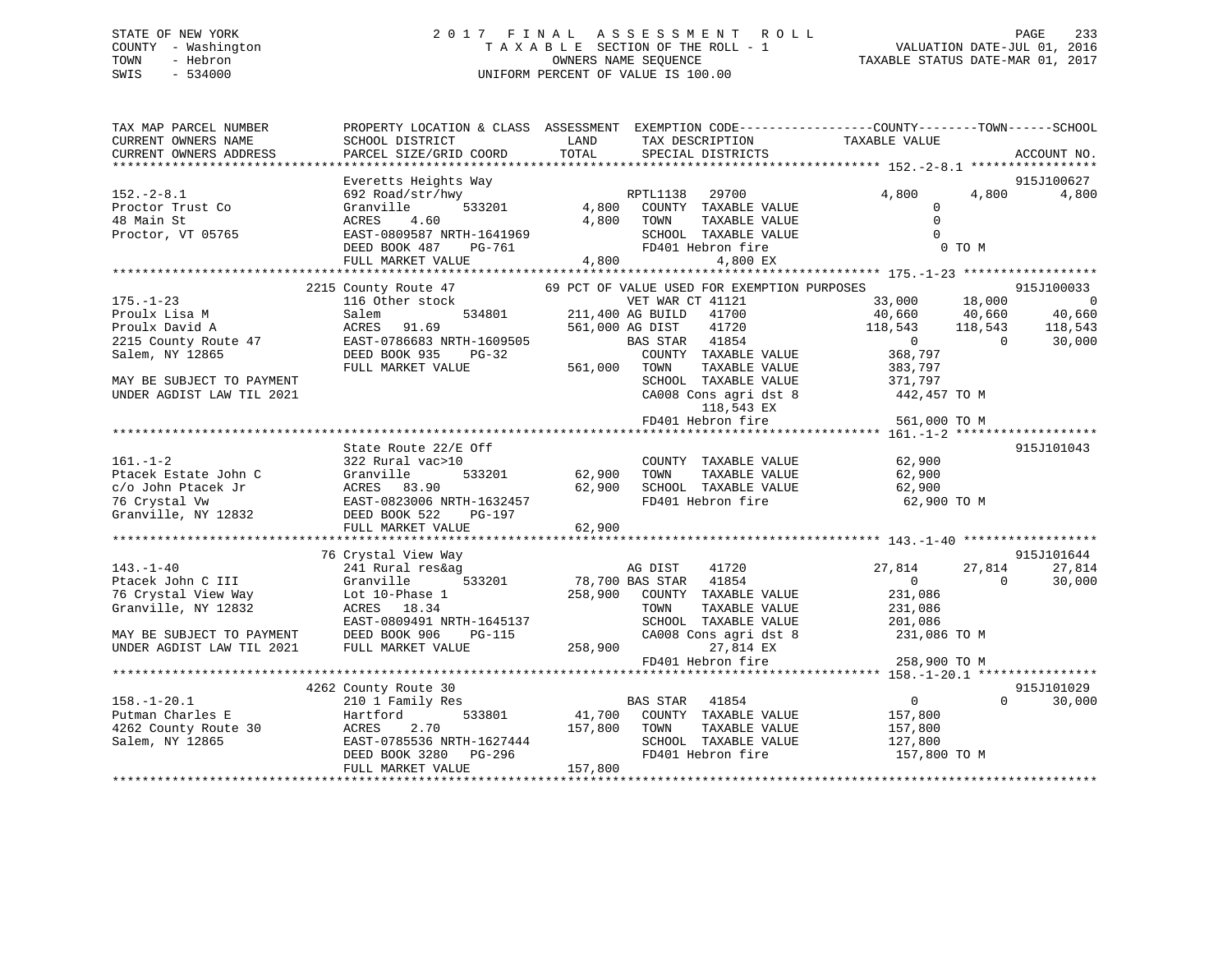## STATE OF NEW YORK 2 0 1 7 F I N A L A S S E S S M E N T R O L L PAGE 234 COUNTY - Washington T A X A B L E SECTION OF THE ROLL - 1 VALUATION DATE-JUL 01, 2016 TOWN - Hebron OWNERS NAME SEQUENCE TAXABLE STATUS DATE-MAR 01, 2017 SWIS - 534000 UNIFORM PERCENT OF VALUE IS 100.00

| TAX MAP PARCEL NUMBER<br>CURRENT OWNERS NAME<br>CURRENT OWNERS ADDRESS                                   | SCHOOL DISTRICT<br>PARCEL SIZE/GRID COORD                                                                                                                                | LAND<br>TOTAL                 | TAX DESCRIPTION<br>SPECIAL DISTRICTS                                                                                                                                                                     | PROPERTY LOCATION & CLASS ASSESSMENT EXEMPTION CODE----------------COUNTY-------TOWN------SCHOOL<br>TAXABLE VALUE | ACCOUNT NO.                        |
|----------------------------------------------------------------------------------------------------------|--------------------------------------------------------------------------------------------------------------------------------------------------------------------------|-------------------------------|----------------------------------------------------------------------------------------------------------------------------------------------------------------------------------------------------------|-------------------------------------------------------------------------------------------------------------------|------------------------------------|
| $158. - 1 - 20.2$<br>Putman Charles E<br>4262 County Route 30<br>Salem, NY 12865                         | County Route 30<br>314 Rural vac<10<br>Hartford<br>533801<br>ACRES<br>2.90<br>EAST-0785549 NRTH-1627844<br>DEED BOOK 3280 PG-296<br>FULL MARKET VALUE                    | 11,500<br>11,500<br>11,500    | COUNTY TAXABLE VALUE<br>TOWN<br>TAXABLE VALUE<br>SCHOOL TAXABLE VALUE<br>FD401 Hebron fire                                                                                                               | 11,500<br>11,500<br>11,500<br>11,500 TO M                                                                         | 915J101102                         |
| $177. - 1 - 15$<br>Putnam David L<br>1 Sheldon Rd<br>Salem, NY 12865                                     | 1 Sheldon Rd<br>210 1 Family Res<br>534801<br>Salem<br>ACRES<br>1.02 BANK<br>40<br>EAST-0815403 NRTH-1615770<br>DEED BOOK 935<br>$PG-300$<br>FULL MARKET VALUE           | 32,100<br>66,200<br>66,200    | BAS STAR 41854<br>COUNTY TAXABLE VALUE<br>TOWN<br>TAXABLE VALUE<br>SCHOOL TAXABLE VALUE<br>FD401 Hebron fire                                                                                             | $\Omega$<br>$\Omega$<br>66,200<br>66,200<br>36,200<br>66,200 TO M                                                 | 915J100683<br>30,000               |
| $167. - 1 - 36.1$<br>Ouinlan Richard<br>Ouinlan Constance<br>4115 County Route 30<br>Salem, NY 12865     | 4115 County Route 30<br>210 1 Family Res<br>533801<br>Hartford<br>ACRES<br>5.70<br>EAST-0786957 NRTH-1624281<br>DEED BOOK 2231 PG-13<br>FULL MARKET VALUE                |                               | 90 PCT OF VALUE USED FOR EXEMPTION PURPOSES<br>VET COM CT 41131<br>53,400 VET DIS CT 41141<br>178,700 COUNTY TAXABLE VALUE<br>TOWN<br>TAXABLE VALUE<br>SCHOOL TAXABLE VALUE<br>178,700 FD401 Hebron fire | 30,000<br>40,208<br>80,415<br>60,000<br>58,077<br>88,700<br>178,700<br>178,700 TO M                               | 915J101595<br>$\Omega$<br>$\Omega$ |
| $186. - 1 - 28$<br>Ramirez Jose A<br>Sierra-Ramirez Christine N<br>305 lake Shore Dr<br>Monroe, NY 10950 | State Route 22<br>314 Rural vac<10<br>Salem<br>534801<br>ACRES<br>5.18<br>EAST-0816241 NRTH-1607634<br>DEED BOOK 916<br>PG-143<br>FULL MARKET VALUE                      | 10,800<br>10,800<br>10,800    | COUNTY TAXABLE VALUE<br>TOWN<br>TAXABLE VALUE<br>SCHOOL TAXABLE VALUE<br>FD401 Hebron fire                                                                                                               | 10,800<br>10,800<br>10,800<br>10,800 TO M                                                                         | 915J101750                         |
| $186. - 1 - 27$<br>Rando Cheryl A<br>PO Box 30<br>Schuylerville, NY 12871                                | State Route 22<br>312 Vac w/imprv<br>Salem<br>534801<br>ACRES 12.84<br>EAST-0816298 NRTH-1608273<br>DEED BOOK 3369 PG-31<br>FULL MARKET VALUE                            | 34,400<br>36,400<br>36,400    | COUNTY TAXABLE VALUE<br>TAXABLE VALUE<br>TOWN<br>SCHOOL TAXABLE VALUE<br>FD401 Hebron fire                                                                                                               | 36,400<br>36,400<br>36,400<br>36,400 TO M                                                                         | 915J101749                         |
| $151. - 1 - 22.1$<br>Raoufi Elizabeth<br>71 Oneida Ave<br>North Plainfield, NJ 07060                     | 205 Little Burch Hill Rd<br>240 Rural res<br>Hartford<br>533801<br>ACRES 68.10 BANK<br>11A<br>EAST-0799518 NRTH-1635927<br>DEED BOOK 797<br>$PG-15$<br>FULL MARKET VALUE | 169,000<br>243,500<br>243,500 | COUNTY TAXABLE VALUE<br>TAXABLE VALUE<br>TOWN<br>SCHOOL TAXABLE VALUE<br>FD401 Hebron fire                                                                                                               | 243,500<br>243,500<br>243,500<br>243,500 TO M                                                                     | 915J100083                         |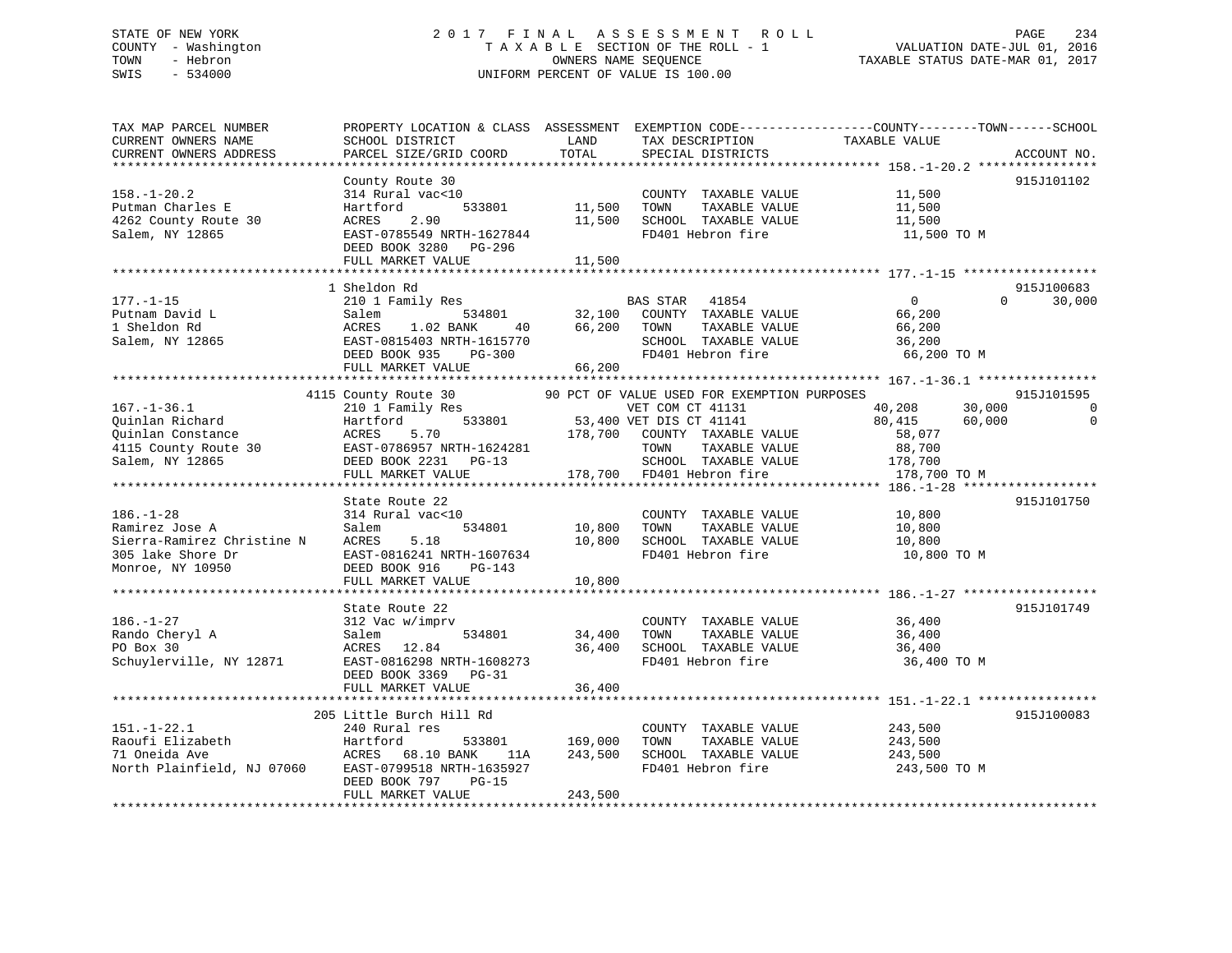## STATE OF NEW YORK 2 0 1 7 F I N A L A S S E S S M E N T R O L L PAGE 235 COUNTY - Washington T A X A B L E SECTION OF THE ROLL - 1 VALUATION DATE-JUL 01, 2016 TOWN - Hebron OWNERS NAME SEQUENCE TAXABLE STATUS DATE-MAR 01, 2017 SWIS - 534000 UNIFORM PERCENT OF VALUE IS 100.00

| TAX MAP PARCEL NUMBER<br>CURRENT OWNERS NAME | PROPERTY LOCATION & CLASS ASSESSMENT<br>SCHOOL DISTRICT | LAND<br>TOTAL | TAX DESCRIPTION<br>SPECIAL DISTRICTS          | EXEMPTION CODE-----------------COUNTY-------TOWN------SCHOOL<br>TAXABLE VALUE | ACCOUNT NO. |
|----------------------------------------------|---------------------------------------------------------|---------------|-----------------------------------------------|-------------------------------------------------------------------------------|-------------|
| CURRENT OWNERS ADDRESS                       | PARCEL SIZE/GRID COORD                                  |               |                                               |                                                                               |             |
|                                              | Warner Rd                                               |               |                                               |                                                                               |             |
| $153. - 1 - 5.2$<br>Rapp George              | 322 Rural vac>10<br>Granville<br>533201                 | 90,000        | COUNTY TAXABLE VALUE<br>TOWN<br>TAXABLE VALUE | 90,000<br>90,000                                                              |             |
| Rapp Katherine                               | $1$ ot $2$                                              | 90,000        | SCHOOL TAXABLE VALUE                          | 90,000                                                                        |             |
| 15 Church St                                 | 35.33<br>ACRES                                          |               | FD401 Hebron fire                             | 90,000 TO M                                                                   |             |
| Greenwich, NY 12834                          | EAST-0818075 NRTH-1639866                               |               |                                               |                                                                               |             |
|                                              | DEED BOOK 1976 PG-75                                    |               |                                               |                                                                               |             |
|                                              | FULL MARKET VALUE                                       | 90,000        |                                               |                                                                               |             |
|                                              |                                                         |               |                                               |                                                                               |             |
|                                              | 320 Blossom Rd                                          |               |                                               |                                                                               | 915J100561  |
| $186. - 1 - 2$                               | 240 Rural res                                           |               | COUNTY TAXABLE VALUE                          | 344,100                                                                       |             |
| Ratigan Charles                              | 534801<br>Salem                                         | 90,500        | TOWN<br>TAXABLE VALUE                         | 344,100                                                                       |             |
| Ratigan Donna M                              | 40.40<br>ACRES                                          | 344,100       | SCHOOL TAXABLE VALUE                          | 344,100                                                                       |             |
| 612 Vasey Oak Dr                             | EAST-0820010 NRTH-1608829                               |               | FD401 Hebron fire                             | 344,100 TO M                                                                  |             |
| Keller, TX 76248                             | DEED BOOK 1813 PG-102                                   |               |                                               |                                                                               |             |
|                                              | FULL MARKET VALUE                                       | 344,100       |                                               |                                                                               |             |
|                                              |                                                         |               |                                               |                                                                               |             |
|                                              | 302 Blossom Rd                                          |               |                                               |                                                                               | 915J100459  |
| $186. - 1 - 3$                               | 322 Rural vac>10                                        |               | COUNTY TAXABLE VALUE                          | 34,000                                                                        |             |
| Ratigan Charles A                            | Salem<br>534801                                         | 34,000        | TOWN<br>TAXABLE VALUE                         | 34,000                                                                        |             |
| Ratigan Donna M                              | lot 8 Hartz                                             | 34,000        | SCHOOL TAXABLE VALUE                          | 34,000                                                                        |             |
| 612 Vasey Oak Dr                             | ACRES 12.98                                             |               | FD401 Hebron fire                             | 34,000 TO M                                                                   |             |
| Keller, TX 76248                             | EAST-0820640 NRTH-1608140                               |               |                                               |                                                                               |             |
|                                              | DEED BOOK 2009 PG-168                                   |               |                                               |                                                                               |             |
|                                              | FULL MARKET VALUE                                       | 34,000        |                                               |                                                                               |             |
|                                              |                                                         |               |                                               |                                                                               | 915J101239  |
| $144. - 1 - 21.3$                            | County Route 31/E Off<br>322 Rural vac>10               |               | COUNTY TAXABLE VALUE                          | 7,600                                                                         |             |
| Redding Carol S Lipman                       | 533201<br>Granville                                     | 7,600         | TOWN<br>TAXABLE VALUE                         | 7,600                                                                         |             |
| JAR & CSLR Living Trust                      | ACRES 10.10                                             | 7,600         | SCHOOL TAXABLE VALUE                          | 7,600                                                                         |             |
| 2329 County Route 31                         | EAST-0823375 NRTH-1647090                               |               | CA001 Cons agri dst 1                         | 7,600 TO                                                                      |             |
| Granville, NY 12832                          | DEED BOOK 3037 PG-101                                   |               | FD401 Hebron fire                             | 7,600 TO M                                                                    |             |
|                                              | FULL MARKET VALUE                                       | 7,600         |                                               |                                                                               |             |
|                                              |                                                         |               |                                               |                                                                               |             |
|                                              | 2329 County Route 31                                    |               |                                               |                                                                               | 915J100236  |
| $144. - 1 - 20$                              | 210 1 Family Res                                        |               | VET WAR CT 41121                              | 14,580<br>14,580                                                              | 0           |
| Redding, Trustee Carol Lipman Granville      | 533201                                                  |               | 41,400 VET DIS CT 41141                       | 24,300<br>24,300                                                              | 0           |
| The JAR & CSLR Living Trust                  | 2939/259                                                |               | 97,200 ENH STAR 41834                         | $\overline{0}$<br>$\Omega$                                                    | 65,500      |
| 2329 County Route 31                         | ACRES<br>2.60                                           |               | COUNTY TAXABLE VALUE                          | 58,320                                                                        |             |
| Granville, NY 12832                          | EAST-0823245 NRTH-1647596                               |               | TOWN<br>TAXABLE VALUE                         | 58,320                                                                        |             |
|                                              | DEED BOOK 3037<br>PG-97                                 |               | SCHOOL TAXABLE VALUE                          | 31,700                                                                        |             |
|                                              | FULL MARKET VALUE                                       |               | 97,200 FD401 Hebron fire                      | 97,200 TO M                                                                   |             |
|                                              |                                                         |               |                                               |                                                                               |             |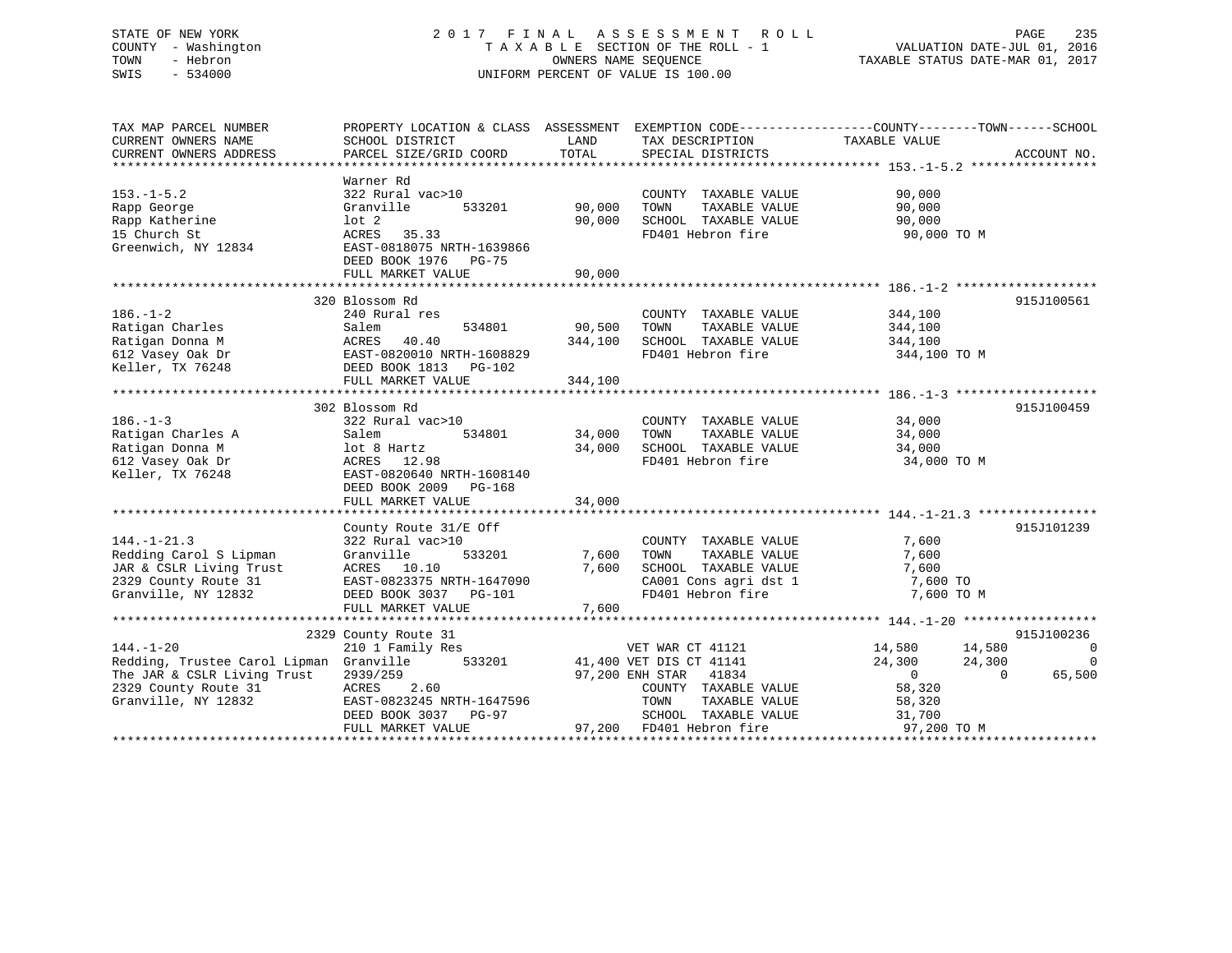## STATE OF NEW YORK 2 0 1 7 F I N A L A S S E S S M E N T R O L L PAGE 236 COUNTY - Washington T A X A B L E SECTION OF THE ROLL - 1 VALUATION DATE-JUL 01, 2016 TOWN - Hebron OWNERS NAME SEQUENCE TAXABLE STATUS DATE-MAR 01, 2017 SWIS - 534000 UNIFORM PERCENT OF VALUE IS 100.00

| TAX MAP PARCEL NUMBER<br>CURRENT OWNERS NAME                                                               | SCHOOL DISTRICT                                                                                                                                                               | LAND                          | TAX DESCRIPTION                                                                                                                  | PROPERTY LOCATION & CLASS ASSESSMENT EXEMPTION CODE----------------COUNTY-------TOWN------SCHOOL<br>TAXABLE VALUE |                                  |
|------------------------------------------------------------------------------------------------------------|-------------------------------------------------------------------------------------------------------------------------------------------------------------------------------|-------------------------------|----------------------------------------------------------------------------------------------------------------------------------|-------------------------------------------------------------------------------------------------------------------|----------------------------------|
| CURRENT OWNERS ADDRESS                                                                                     | PARCEL SIZE/GRID COORD                                                                                                                                                        | TOTAL                         | SPECIAL DISTRICTS                                                                                                                |                                                                                                                   | ACCOUNT NO.                      |
|                                                                                                            |                                                                                                                                                                               |                               |                                                                                                                                  |                                                                                                                   |                                  |
| $177. - 1 - 21.4$<br>Reichert Edward                                                                       | 124 Sheldon Rd<br>242 Rurl res&rec<br>Salem<br>534801<br>FULL MARKET VALUE                                                                                                    | 51,200<br>173,500<br>173,500  | COUNTY TAXABLE VALUE 173,500<br>TOWN<br>TAXABLE VALUE<br>SCHOOL TAXABLE VALUE<br>FD401 Hebron fire                               | 173,500<br>173,500<br>173,500 TO M                                                                                | 915J101186                       |
|                                                                                                            | State Route 22/E Off                                                                                                                                                          |                               |                                                                                                                                  |                                                                                                                   | 915J100365                       |
| $161. - 1 - 6$<br>Reid Luther<br>Reid Dorothy<br>457 Lily Pond Rd<br>Granville, NY 12832                   | 322 Rural vac>10<br>Granville<br>Ref 420/991<br>ACRES 89.20<br>EAST-0822713 NRTH-1629432<br>DEED BOOK 461<br>PG-136                                                           | 533201 66,900<br>66,900       | COUNTY TAXABLE VALUE<br>TAXABLE VALUE<br>TOWN<br>SCHOOL TAXABLE VALUE<br>FD401 Hebron fire                                       | 66,900<br>66,900<br>66,900<br>66,900 TO M                                                                         |                                  |
|                                                                                                            |                                                                                                                                                                               |                               |                                                                                                                                  |                                                                                                                   |                                  |
| $161. - 2 - 10.4$<br>Reid Michael E<br>73 Higgins Rd<br>Granville, NY 12832                                | 73 Higgins Rd<br>210 1 Family Res<br>533201<br>Granville<br>Lot 4<br>Lot 4 104,800<br>ACRES 8.02 EAST-0818525 NRTH-1625962<br>DEED BOOK 2603 PG-102<br>FULL MARKET VALUE      | 46,500<br>104,800<br>104,800  | BAS STAR 41854<br>COUNTY TAXABLE VALUE<br>TOWN<br>TAXABLE VALUE<br>SCHOOL TAXABLE VALUE<br>FD401 Hebron fire                     | $\overline{0}$<br>104,800<br>104,800<br>74,800<br>104,800 TO M                                                    | 915J101464<br>$\Omega$<br>30,000 |
| $183. - 1 - 25.1$<br>Reid Michele<br>2469 State Route 29<br>Greenwich, NY 12834                            | County Route 30<br>314 Rural vac<10<br>534801<br>Salem<br>FRNT 95.00 DPTH 80.00<br>ACRES<br>0.19<br>EAST-0792494 NRTH-1600903<br>DEED BOOK 913<br>PG-279<br>FULL MARKET VALUE | 300<br>300<br>300             | COUNTY TAXABLE VALUE<br>TAXABLE VALUE<br>TOWN<br>SCHOOL TAXABLE VALUE<br>CA008 Cons agri dst 8<br>FD401 Hebron fire              | 300<br>300<br>300<br>300 TO M<br>300 TO M                                                                         |                                  |
|                                                                                                            |                                                                                                                                                                               |                               |                                                                                                                                  |                                                                                                                   |                                  |
| $184. - 1 - 25$<br>Reid Michele<br>2469 State Route 29<br>Greenwich, NY 12834<br>MAY BE SUBJECT TO PAYMENT | County Route 30<br>105 Vac farmland<br>534801<br>Salem<br>71.20<br>ACRES<br>EAST-0793557 NRTH-1600761<br>DEED BOOK 913<br>PG-279<br>FULL MARKET VALUE                         | 174,600<br>174,600<br>174,600 | 41720<br>AG DIST<br>COUNTY TAXABLE VALUE<br>TAXABLE VALUE<br>TOWN<br>SCHOOL TAXABLE VALUE<br>CA008 Cons agri dst 8<br>152,134 EX | 152,134<br>22,466<br>22,466<br>22,466<br>22,466 TO M                                                              | 915J100145<br>152, 134 152, 134  |
| UNDER AGDIST LAW TIL 2021                                                                                  |                                                                                                                                                                               |                               | FD401 Hebron fire                                                                                                                | 174,600 TO M                                                                                                      |                                  |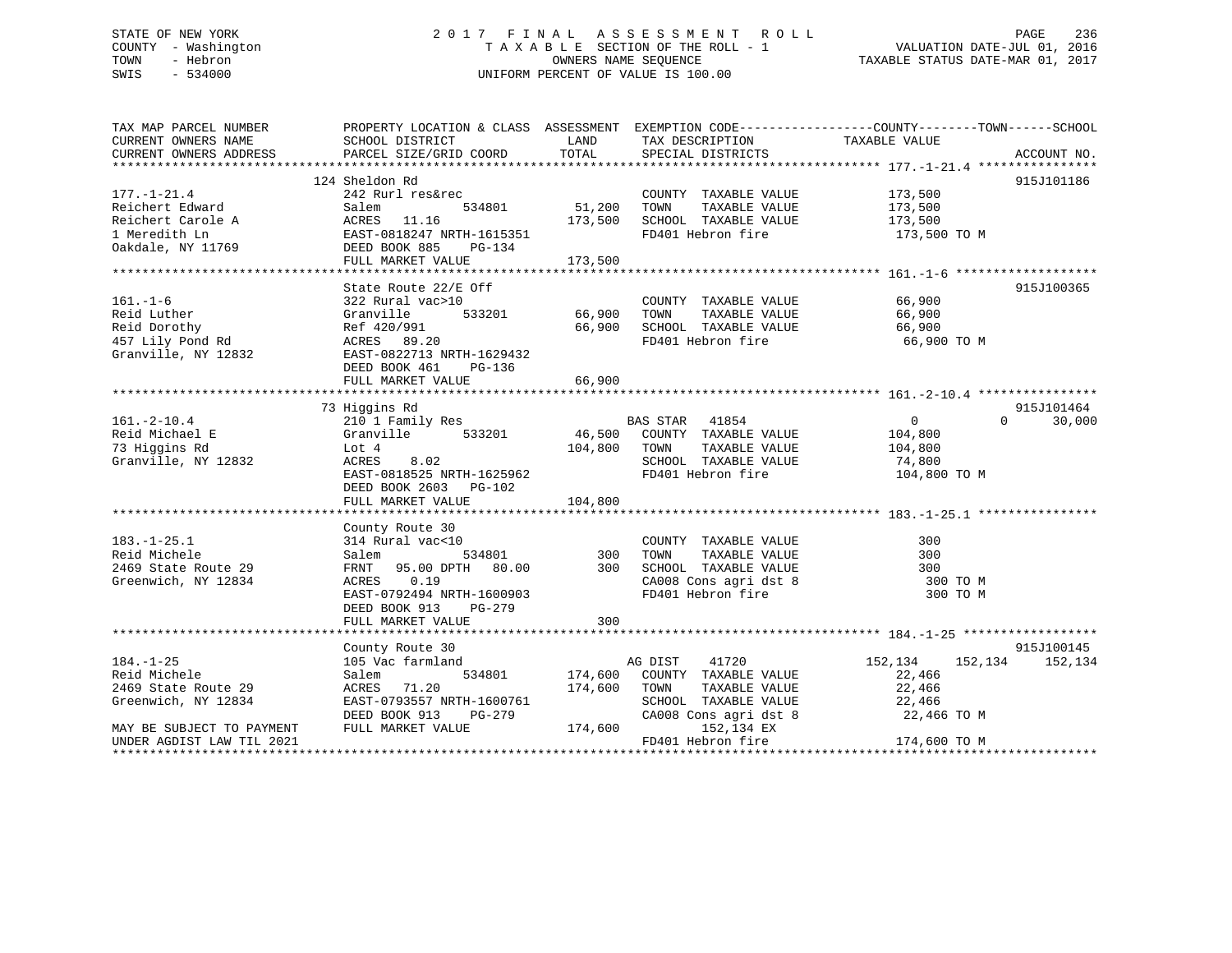## STATE OF NEW YORK 2 0 1 7 F I N A L A S S E S S M E N T R O L L PAGE 237 COUNTY - Washington T A X A B L E SECTION OF THE ROLL - 1 VALUATION DATE-JUL 01, 2016 TOWN - Hebron OWNERS NAME SEQUENCE TAXABLE STATUS DATE-MAR 01, 2017 SWIS - 534000 UNIFORM PERCENT OF VALUE IS 100.00

TAX MAP PARCEL NUMBER PROPERTY LOCATION & CLASS ASSESSMENT EXEMPTION CODE------------------COUNTY--------TOWN------SCHOOL CURRENT OWNERS NAME SCHOOL DISTRICT LAND TAX DESCRIPTION TAXABLE VALUE CURRENT OWNERS ADDRESS PARCEL SIZE/GRID COORD TOTAL SPECIAL DISTRICTS ACCOUNT NO. \*\*\*\*\*\*\*\*\*\*\*\*\*\*\*\*\*\*\*\*\*\*\*\*\*\*\*\*\*\*\*\*\*\*\*\*\*\*\*\*\*\*\*\*\*\*\*\*\*\*\*\*\*\*\*\*\*\*\*\*\*\*\*\*\*\*\*\*\*\*\*\*\*\*\*\*\*\*\*\*\*\*\*\*\*\*\*\*\*\*\*\*\*\*\*\*\*\*\*\*\*\*\* 143.-1-39.5 \*\*\*\*\*\*\*\*\*\*\*\*\*\*\*\* Liebig Rd/e Off 915J101627 143.-1-39.5 314 Rural vac<10 COUNTY TAXABLE VALUE 4,800 Reiman Uwe Granville 533201 4,800 TOWN TAXABLE VALUE 4,800 PO Box 1148 Lot 5 4,800 SCHOOL TAXABLE VALUE 4,800 Baytown, TX 77522 ACRES 6.39 FD401 Hebron fire 4,800 TO M EAST-0807273 NRTH-1643900 DEED BOOK 1813 PG-326 FULL MARKET VALUE 4,800 \*\*\*\*\*\*\*\*\*\*\*\*\*\*\*\*\*\*\*\*\*\*\*\*\*\*\*\*\*\*\*\*\*\*\*\*\*\*\*\*\*\*\*\*\*\*\*\*\*\*\*\*\*\*\*\*\*\*\*\*\*\*\*\*\*\*\*\*\*\*\*\*\*\*\*\*\*\*\*\*\*\*\*\*\*\*\*\*\*\*\*\*\*\*\*\*\*\*\*\*\*\*\* 143.-1-39.6 \*\*\*\*\*\*\*\*\*\*\*\*\*\*\*\*Liebig Rd/e Off 915J101628 143.-1-39.6 314 Rural vac<10 COUNTY TAXABLE VALUE 5,300 Reiman Uwe Granville 533201 5,300 TOWN TAXABLE VALUE 5,300 PO Box 1148 Lot 6 5,300 SCHOOL TAXABLE VALUE 5,300 Baytown, TX 77522 ACRES 7.07 FD401 Hebron fire 5,300 TO M EAST-0807568 NRTH-1643713 DEED BOOK 1813 PG-326 FULL MARKET VALUE 5,300 \*\*\*\*\*\*\*\*\*\*\*\*\*\*\*\*\*\*\*\*\*\*\*\*\*\*\*\*\*\*\*\*\*\*\*\*\*\*\*\*\*\*\*\*\*\*\*\*\*\*\*\*\*\*\*\*\*\*\*\*\*\*\*\*\*\*\*\*\*\*\*\*\*\*\*\*\*\*\*\*\*\*\*\*\*\*\*\*\*\*\*\*\*\*\*\*\*\*\*\*\*\*\* 169.-1-18.7 \*\*\*\*\*\*\*\*\*\*\*\*\*\*\*\* 133 Clark Way 915J101232 169.-1-18.7 260 Seasonal res COUNTY TAXABLE VALUE 40,000 Reith Brian Granville 533201 8,900 TOWN TAXABLE VALUE 40,000 8 Clover Dr Tax Sale 12056 40,000 SCHOOL TAXABLE VALUE 40,000 Smithtown, NY 11787 ACRES 2.82 FD401 Hebron fire 40,000 TO M EAST-0813547 NRTH-1623470 DEED BOOK 3457 PG-225 FULL MARKET VALUE 40,000 \*\*\*\*\*\*\*\*\*\*\*\*\*\*\*\*\*\*\*\*\*\*\*\*\*\*\*\*\*\*\*\*\*\*\*\*\*\*\*\*\*\*\*\*\*\*\*\*\*\*\*\*\*\*\*\*\*\*\*\*\*\*\*\*\*\*\*\*\*\*\*\*\*\*\*\*\*\*\*\*\*\*\*\*\*\*\*\*\*\*\*\*\*\*\*\*\*\*\*\*\*\*\* 167.-1-25.1 \*\*\*\*\*\*\*\*\*\*\*\*\*\*\*\* 291 Crosier Rd 915J100331167.-1-25.1 314 Rural vac<10 COUNTY TAXABLE VALUE 23,500 Renaud Michael L Salem 534801 23,500 TOWN TAXABLE VALUE 23,500 10 Irving Ave ACRES 6.00 23,500 SCHOOL TAXABLE VALUE 23,500 Granville, NY 12832 EAST-0789735 NRTH-1620877 FD401 Hebron fire 23,500 TO M DEED BOOK 3143 PG-1FULL MARKET VALUE 23,500 \*\*\*\*\*\*\*\*\*\*\*\*\*\*\*\*\*\*\*\*\*\*\*\*\*\*\*\*\*\*\*\*\*\*\*\*\*\*\*\*\*\*\*\*\*\*\*\*\*\*\*\*\*\*\*\*\*\*\*\*\*\*\*\*\*\*\*\*\*\*\*\*\*\*\*\*\*\*\*\*\*\*\*\*\*\*\*\*\*\*\*\*\*\*\*\*\*\*\*\*\*\*\* 152.-2-36 \*\*\*\*\*\*\*\*\*\*\*\*\*\*\*\*\*\* 1586 County Route 31 915J100693 152.-2-36 210 1 Family Res COUNTY TAXABLE VALUE 225,000 Reniche 2015 Revoc Trust Kent Granville 533201 87,000 TOWN TAXABLE VALUE 225,000 Reniche Kent Allan Revocable Trust 225,000 SCHOOL TAXABLE VALUE 225,000 1586 Co Rt 31 ACRES 33.00 CA008 Cons agri dst 8 225,000 TO M Granville, NY 12832 EAST-0809115 NRTH-1638566 FD401 Hebron fire 225,000 TO M DEED BOOK 3642 PG-99FULL MARKET VALUE 225,000 \*\*\*\*\*\*\*\*\*\*\*\*\*\*\*\*\*\*\*\*\*\*\*\*\*\*\*\*\*\*\*\*\*\*\*\*\*\*\*\*\*\*\*\*\*\*\*\*\*\*\*\*\*\*\*\*\*\*\*\*\*\*\*\*\*\*\*\*\*\*\*\*\*\*\*\*\*\*\*\*\*\*\*\*\*\*\*\*\*\*\*\*\*\*\*\*\*\*\*\*\*\*\*\*\*\*\*\*\*\*\*\*\*\*\*\*\*\*\*\*\*\*\*\*\*\*\*\*\*\*\*\*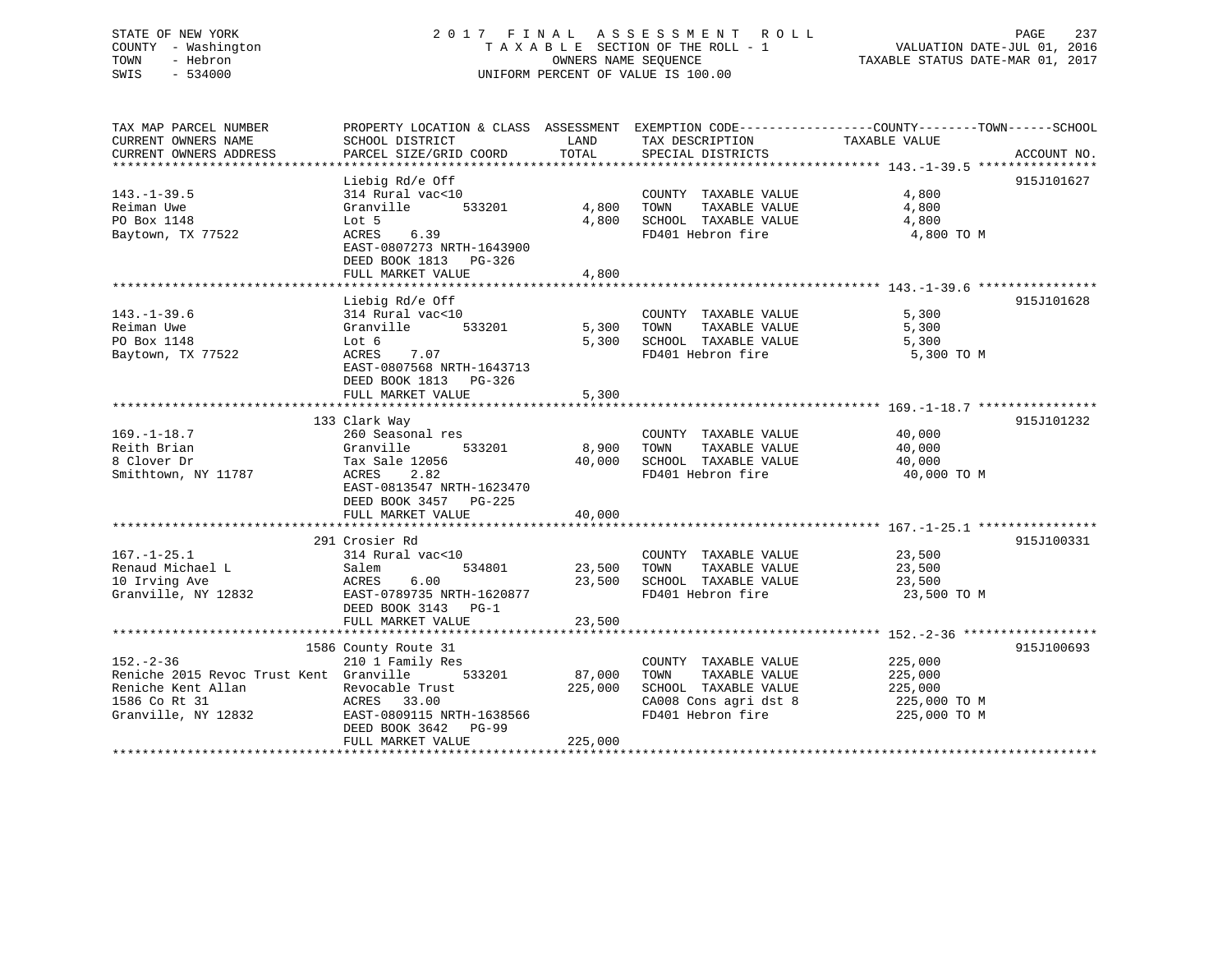## STATE OF NEW YORK 2 0 1 7 F I N A L A S S E S S M E N T R O L L PAGE 238 COUNTY - Washington T A X A B L E SECTION OF THE ROLL - 1 VALUATION DATE-JUL 01, 2016 TOWN - Hebron OWNERS NAME SEQUENCE TAXABLE STATUS DATE-MAR 01, 2017 SWIS - 534000 UNIFORM PERCENT OF VALUE IS 100.00

| TAX MAP PARCEL NUMBER     | PROPERTY LOCATION & CLASS ASSESSMENT EXEMPTION CODE---------------COUNTY-------TOWN-----SCHOOL |         |                             |                |                    |
|---------------------------|------------------------------------------------------------------------------------------------|---------|-----------------------------|----------------|--------------------|
| CURRENT OWNERS NAME       | SCHOOL DISTRICT                                                                                | LAND    | TAX DESCRIPTION             | TAXABLE VALUE  |                    |
| CURRENT OWNERS ADDRESS    | PARCEL SIZE/GRID COORD                                                                         | TOTAL   | SPECIAL DISTRICTS           |                | ACCOUNT NO.        |
|                           |                                                                                                |         |                             |                |                    |
|                           | Koster Way                                                                                     |         |                             |                | 915J101548         |
| $185. - 1 - 28$           | 314 Rural vac<10                                                                               |         | COUNTY TAXABLE VALUE        | 22,100         |                    |
| Rescigno Kristine         | 534801<br>Salem                                                                                | 22,100  | TAXABLE VALUE<br>TOWN       | 22,100         |                    |
| Rescigno Michael          | 5.07<br>ACRES                                                                                  | 22,100  | SCHOOL TAXABLE VALUE        | 22,100         |                    |
| 8018 Crestview Ln         | EAST-0815279 NRTH-1609179                                                                      |         | FD401 Hebron fire           | 22,100 TO M    |                    |
| Rome, NY 13440            | DEED BOOK 901<br>PG-318                                                                        |         |                             |                |                    |
|                           | FULL MARKET VALUE                                                                              | 22,100  |                             |                |                    |
|                           |                                                                                                |         |                             |                |                    |
|                           | Indian Head Way                                                                                |         |                             |                | 915J101277         |
| $170. - 1 - 13.11$        | 692 Road/str/hwy                                                                               |         | 29700<br>RPTL1138           | 2,300<br>2,300 | 2,300              |
| Reynolds Kenneth          | 533201<br>Granville                                                                            | 2,300   | COUNTY TAXABLE VALUE        | $\Omega$       |                    |
| PO Box 1111               | Road                                                                                           | 2,300   | TOWN<br>TAXABLE VALUE       | $\Omega$       |                    |
| South Fallsburg, NY 12779 | FRNT 50.00 DPTH 800.00                                                                         |         | SCHOOL TAXABLE VALUE        | $\Omega$       |                    |
|                           | EAST-0817054 NRTH-1618272                                                                      |         | FD401 Hebron fire           | 0 TO M         |                    |
|                           | DEED BOOK 521<br>PG-155                                                                        |         | 2,300 EX                    |                |                    |
|                           | FULL MARKET VALUE                                                                              | 2,300   |                             |                |                    |
|                           |                                                                                                |         |                             |                |                    |
|                           | 212 Indian Head Way                                                                            |         |                             |                | 915J101260         |
| $170. - 1 - 15.14$        | 210 1 Family Res                                                                               |         | <b>BAS STAR</b><br>41854    | $\overline{0}$ | $\Omega$<br>30,000 |
| Richmond Scott E          | Granville<br>533201                                                                            |         | 41,900 COUNTY TAXABLE VALUE | 115,200        |                    |
| Richmond Carol E          | ACRES<br>4.96                                                                                  | 115,200 | TOWN<br>TAXABLE VALUE       | 115,200        |                    |
| 212 Indian Head Way       | EAST-0816721 NRTH-1619938                                                                      |         | SCHOOL TAXABLE VALUE        | 85,200         |                    |
| Salem, NY 12865           | DEED BOOK 2040 PG-340                                                                          |         | FD401 Hebron fire           | 115,200 TO M   |                    |
|                           | FULL MARKET VALUE                                                                              | 115,200 |                             |                |                    |
|                           |                                                                                                |         |                             |                |                    |
|                           | Indian Head Way                                                                                |         |                             |                | 915J101424         |
| $170. - 1 - 15.21$        | 314 Rural vac<10                                                                               |         | COUNTY TAXABLE VALUE        | 37,300         |                    |
| Richmond Scott E          | Granville<br>533201                                                                            | 37,300  | TOWN<br>TAXABLE VALUE       | 37,300         |                    |
| Richmond Carol E          | R.o.w. 710/349                                                                                 | 37,300  | SCHOOL TAXABLE VALUE        | 37,300         |                    |
| 212 Indian Head Way       | ACRES 15.21                                                                                    |         | FD401 Hebron fire           | 37,300 TO M    |                    |
| Salem, NY 12865           | EAST-0817352 NRTH-1619853                                                                      |         |                             |                |                    |
|                           | DEED BOOK 2040 PG-340                                                                          |         |                             |                |                    |
|                           | FULL MARKET VALUE                                                                              | 37,300  |                             |                |                    |
|                           |                                                                                                |         |                             |                |                    |
|                           | 53 Piccininni Ln                                                                               |         |                             |                | 915J100500         |
| $152. - 2 - 30.1$         | 242 Rurl res&rec                                                                               |         | <b>BAS STAR</b><br>41854    | $\overline{0}$ | 30,000<br>$\Omega$ |
| Rickard Mary              | Granville<br>533201                                                                            | 142,200 | COUNTY TAXABLE VALUE        | 197,600        |                    |
| PO Box 70259              | 53.20<br>ACRES                                                                                 | 197,600 | TOWN<br>TAXABLE VALUE       | 197,600        |                    |
| Brooklyn, NY 11207        | EAST-0813363 NRTH-1637206                                                                      |         | SCHOOL TAXABLE VALUE        | 167,600        |                    |
|                           | DEED BOOK 3124 PG-136                                                                          |         | FD401 Hebron fire           | 197,600 TO M   |                    |
| MAY BE SUBJECT TO PAYMENT | FULL MARKET VALUE                                                                              | 197,600 |                             |                |                    |
| UNDER AGDIST LAW TIL 2024 |                                                                                                |         |                             |                |                    |
| *********************     |                                                                                                |         |                             |                |                    |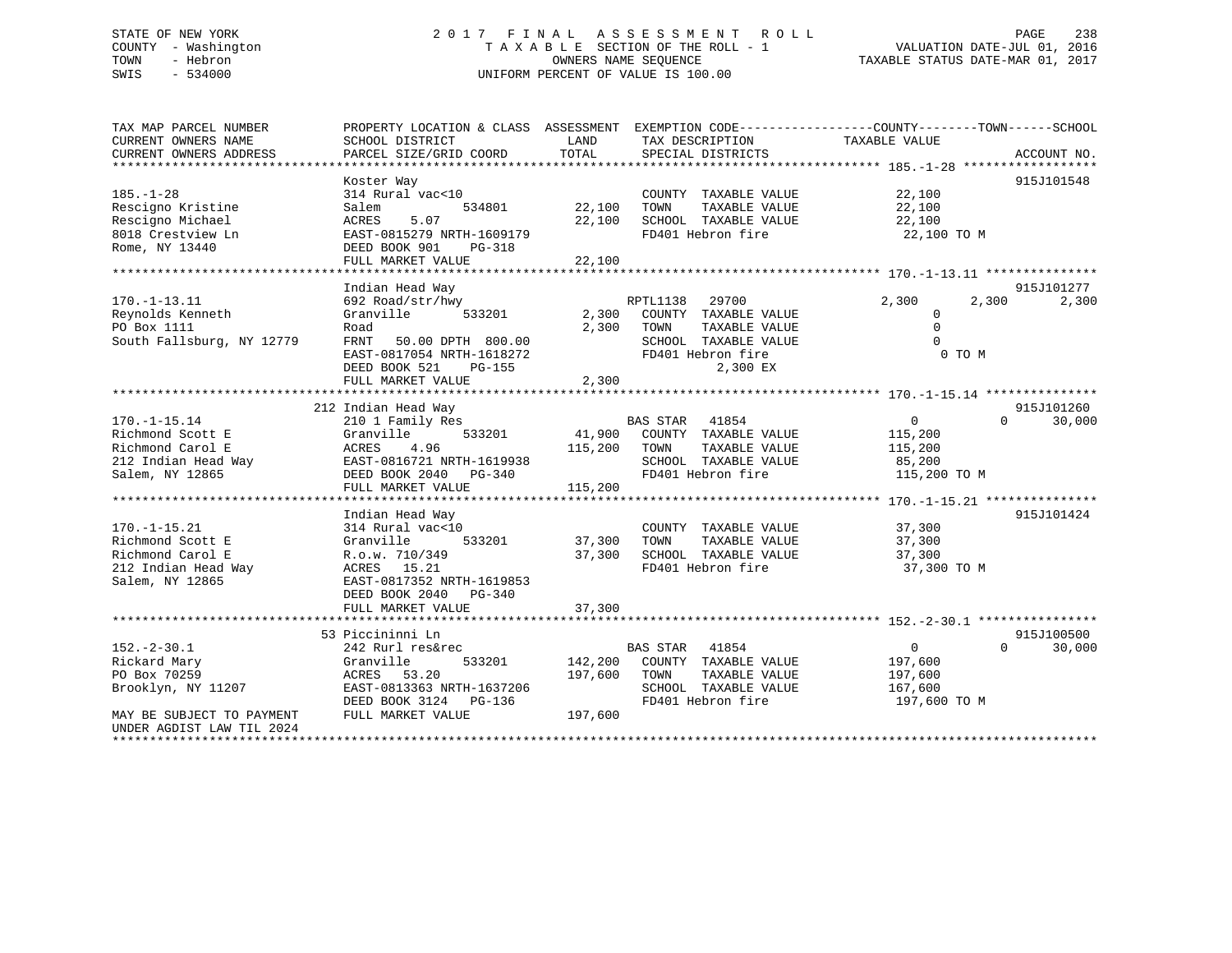## STATE OF NEW YORK 2 0 1 7 F I N A L A S S E S S M E N T R O L L PAGE 239 COUNTY - Washington T A X A B L E SECTION OF THE ROLL - 1 VALUATION DATE-JUL 01, 2016 TOWN - Hebron OWNERS NAME SEQUENCE TAXABLE STATUS DATE-MAR 01, 2017 SWIS - 534000 UNIFORM PERCENT OF VALUE IS 100.00

| TAX MAP PARCEL NUMBER<br>CURRENT OWNERS NAME<br>CURRENT OWNERS ADDRESS                    | SCHOOL DISTRICT<br>PARCEL SIZE/GRID COORD                                                                                                                                             | LAND<br>TOTAL              | TAX DESCRIPTION TAXABLE VALUE<br>SPECIAL DISTRICTS                                                                                                                                         | PROPERTY LOCATION & CLASS ASSESSMENT EXEMPTION CODE---------------COUNTY-------TOWN-----SCHOOL | ACCOUNT NO.                    |
|-------------------------------------------------------------------------------------------|---------------------------------------------------------------------------------------------------------------------------------------------------------------------------------------|----------------------------|--------------------------------------------------------------------------------------------------------------------------------------------------------------------------------------------|------------------------------------------------------------------------------------------------|--------------------------------|
| $152. - 1 - 2.1$<br>Ricketts Harrison<br>1461 County Route 31<br>Granville, NY 12834      | 1461 County Route 31<br>270 Mfg housing<br>533201<br>Granville<br>FRNT 132.00 DPTH 189.00<br>ACRES<br>0.57<br>EAST-0806238 NRTH-1638417<br>DEED BOOK 1671 PG-159<br>FULL MARKET VALUE | 39,500<br>39,500           | 99 PCT OF VALUE USED FOR EXEMPTION PURPOSES<br>AGED-ALL<br>41800<br>25,300 ENH STAR<br>41834<br>COUNTY TAXABLE VALUE<br>TAXABLE VALUE<br>TOWN<br>SCHOOL TAXABLE VALUE<br>FD401 Hebron fire | 19,553<br>19,553<br>$\overline{0}$<br>$\Omega$<br>19,947<br>19,947<br>$\circ$<br>39,500 TO M   | 915J101324<br>19,553<br>19,947 |
| $177. - 1 - 52.2$<br>Ridulfo Kristen F<br>1467 Midland Ave Apt 2G<br>Bronxville, NY 10708 | 401 Tiplady Rd<br>210 1 Family Res<br>s<br>534801<br>Salem<br>FRNT 210.00 DPTH<br>0.95<br>ACRES<br>EAST-0815720 NRTH-1611912<br>DEED BOOK 3539<br>$PG-324$<br>FULL MARKET VALUE       | 27,500<br>40,000<br>40,000 | COUNTY TAXABLE VALUE<br>TOWN<br>TAXABLE VALUE<br>SCHOOL TAXABLE VALUE<br>CA008 Cons agri dst 8<br>FD401 Hebron fire                                                                        | 40,000<br>40,000<br>40,000<br>40,000 TO M<br>40,000 TO M                                       |                                |
| $167. - 1 - 48$<br>Rieckel Randy H                                                        | 3833 County Route 30<br>240 Rural res<br>534801<br>Salem<br>$PG-270$<br>FULL MARKET VALUE                                                                                             | 149,600 TOWN<br>149,600    | BAS STAR 41854<br>91,400 COUNTY TAXABLE VALUE<br>TAXABLE VALUE<br>SCHOOL TAXABLE VALUE                                                                                                     | $\Omega$<br>$\Omega$<br>149,600<br>149,600<br>119,600<br>FD401 Hebron fire 149,600 TO M        | 915J100479<br>30,000           |
| $183. - 1 - 15$<br>Riley Leanne M<br>3264 County Route 30<br>Salem, NY 12865              | 3264 County Route 30<br>210 1 Family Res<br>Salem<br>534801<br>ACRES<br>3.00<br>EAST-0791459 NRTH-1605998<br>DEED BOOK 3559 PG-184<br>FULL MARKET VALUE                               | 42,500<br>140,400          | COUNTY TAXABLE VALUE<br>TOWN<br>TAXABLE VALUE<br>SCHOOL TAXABLE VALUE<br>CA008 Cons agri dst 8<br>FD401 Hebron fire<br>140,400 LD401 West hebron light                                     | 140,400<br>140,400<br>140,400<br>140,400 TO M<br>140,400 TO M<br>140,400 TO M                  | 915J101204                     |
| $183. - 1 - 16.1$<br>Riley Leanne M<br>3264 County Route 30<br>Salem, NY 12865            | 3262 County Route 30<br>314 Rural vac<10<br>534801<br>Salem<br>4.00<br>ACRES<br>EAST-0791505 NRTH-1605724<br>DEED BOOK 3559 PG-184<br>FULL MARKET VALUE                               | 27,300<br>27,300           | COUNTY TAXABLE VALUE<br>TOWN<br>TAXABLE VALUE<br>SCHOOL TAXABLE VALUE<br>CA008 Cons agri dst 8<br>FD401 Hebron fire<br>27,300 LD401 West hebron light                                      | 27,300<br>27,300<br>27,300<br>27,300 TO M<br>27,300 TO M<br>27,300 TO M                        | 915J100633                     |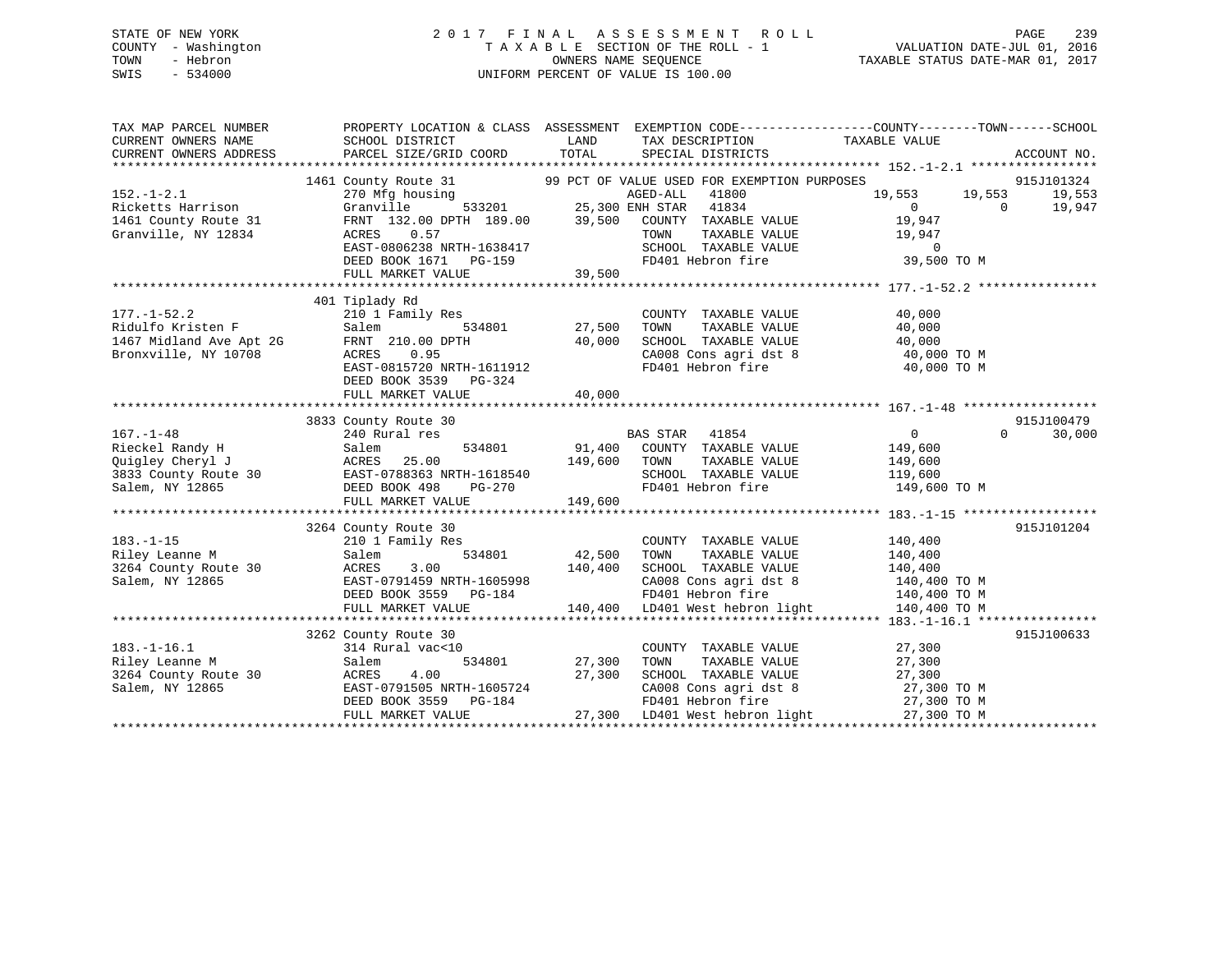## STATE OF NEW YORK 2 0 1 7 F I N A L A S S E S S M E N T R O L L PAGE 240 COUNTY - Washington T A X A B L E SECTION OF THE ROLL - 1 VALUATION DATE-JUL 01, 2016 TOWN - Hebron OWNERS NAME SEQUENCE TAXABLE STATUS DATE-MAR 01, 2017 SWIS - 534000 UNIFORM PERCENT OF VALUE IS 100.00

| TAX MAP PARCEL NUMBER<br>CURRENT OWNERS NAME<br>CURRENT OWNERS ADDRESS                                               | PROPERTY LOCATION & CLASS ASSESSMENT EXEMPTION CODE---------------COUNTY-------TOWN-----SCHOOL<br>SCHOOL DISTRICT<br>PARCEL SIZE/GRID COORD                              | LAND<br>TOTAL                        | TAX DESCRIPTION<br>SPECIAL DISTRICTS                                                                                                                      | TAXABLE VALUE                                                                      |                                | ACCOUNT NO.                                      |
|----------------------------------------------------------------------------------------------------------------------|--------------------------------------------------------------------------------------------------------------------------------------------------------------------------|--------------------------------------|-----------------------------------------------------------------------------------------------------------------------------------------------------------|------------------------------------------------------------------------------------|--------------------------------|--------------------------------------------------|
| $143. - 1 - 27$<br>Ritchie Edward C<br>251 County Route 28<br>Granville, NY 12832                                    | 251 County Route 28<br>210 1 Family Res<br>533201<br>Granville<br>1.20<br>ACRES<br>EAST-0811550 NRTH-1644497<br>DEED BOOK 477<br>PG-1089<br>FULL MARKET VALUE            | 160,200 ENH STAR                     | AGED-TOWN 41803<br>38,400 AGE-CO/SCH 41805<br>41834<br>COUNTY TAXABLE VALUE<br>TAXABLE VALUE<br>TOWN<br>160,200 SCHOOL TAXABLE VALUE<br>FD401 Hebron fire | $\Omega$<br>80,100<br>$\overline{0}$<br>80,100<br>88,110<br>14,600<br>160,200 TO M | 72,090<br>$\Omega$<br>$\Omega$ | 915J100156<br>$\overline{0}$<br>80,100<br>65,500 |
|                                                                                                                      |                                                                                                                                                                          |                                      |                                                                                                                                                           |                                                                                    |                                |                                                  |
| $159. - 1 - 5$<br>Rivers Gary<br>Rivers Gary<br>Williams Billie Jo<br>Williams Billie Jo<br>Granville, NY 12832-3740 | 328 Darfler Rd<br>271 Mfg housings<br>533801<br>Hartford<br>10.0 Ad<br>ACRES<br>8.30 BANK 999<br>EAST-0797474 NRTH-1632365<br>DEED BOOK 2364 PG-196<br>FULL MARKET VALUE | 80,400 TOWN<br>80,400                | BAS STAR 41854<br>47,000 COUNTY TAXABLE VALUE<br>TAXABLE VALUE<br>SCHOOL TAXABLE VALUE<br>CA008 Cons agri dst 8<br>FD401 Hebron fire                      | $\overline{0}$<br>80,400<br>80,400<br>50,400<br>80,400 TO M<br>80,400 TO M         | $\Omega$                       | 915J100513<br>30,000                             |
| $175. - 1 - 12.15$<br>Rivers-Rozell Amy<br>Rozell Bruce<br>59 Thunder Way<br>Salem, NY 12865                         | 59 Thunder Way<br>210 1 Family Res<br>534801<br>Salem<br>ACRES 1.00<br>EAST-0790630 NRTH-1610792<br>DEED BOOK 2973 PG-59<br>FULL MARKET VALUE                            | 55,600 TOWN<br>55,600<br>-<br>55,600 | <b>BAS STAR</b> 41854<br>9,000 COUNTY TAXABLE VALUE<br>TAXABLE VALUE<br>SCHOOL TAXABLE VALUE<br>FD401 Hebron fire                                         | $\overline{0}$<br>55,600<br>55,600<br>25,600<br>55,600 TO M                        | $\Omega$                       | 30,000                                           |
|                                                                                                                      | 232 Halls Pond Rd                                                                                                                                                        |                                      |                                                                                                                                                           |                                                                                    |                                |                                                  |
| $159. - 1 - 27.1$<br>Rizzo Wayne R<br>Rizzo Leslie A                                                                 | 210 1 Family Res<br>533801<br>Hartford<br>ACRES<br>5.13<br>EAST-0791928 NRTH-1625341<br>DEED BOOK 661<br>PG-181<br>FULL MARKET VALUE                                     | 79,800<br>79,800                     | ENH STAR 41834<br>42,200 COUNTY TAXABLE VALUE<br>TOWN<br>TAXABLE VALUE<br>SCHOOL TAXABLE VALUE<br>FD401 Hebron fire                                       | $0 \qquad \qquad$<br>79,800<br>79,800<br>14,300<br>79,800 TO M                     | $\mathbf{0}$                   | 65,500                                           |
|                                                                                                                      |                                                                                                                                                                          |                                      |                                                                                                                                                           |                                                                                    |                                |                                                  |
| $178. - 1 - 11.2$<br>Robbins Harry<br>Robbins Esther<br>260 Hillside Rd<br>PO Box 431<br>Wallingford, VT 05773       | 24 Oak Hill Rd<br>280 Res Multiple<br>534801<br>Salem<br>ACRES<br>1.50<br>EAST-0819663 NRTH-1614185<br>DEED BOOK 3123 PG-221<br>FULL MARKET VALUE                        | 33,300<br>115,500<br>115,500         | COUNTY TAXABLE VALUE<br>TAXABLE VALUE<br>TOWN<br>SCHOOL TAXABLE VALUE<br>FD401 Hebron fire                                                                | 115,500<br>115,500<br>115,500<br>115,500 TO M                                      |                                | 915J101359                                       |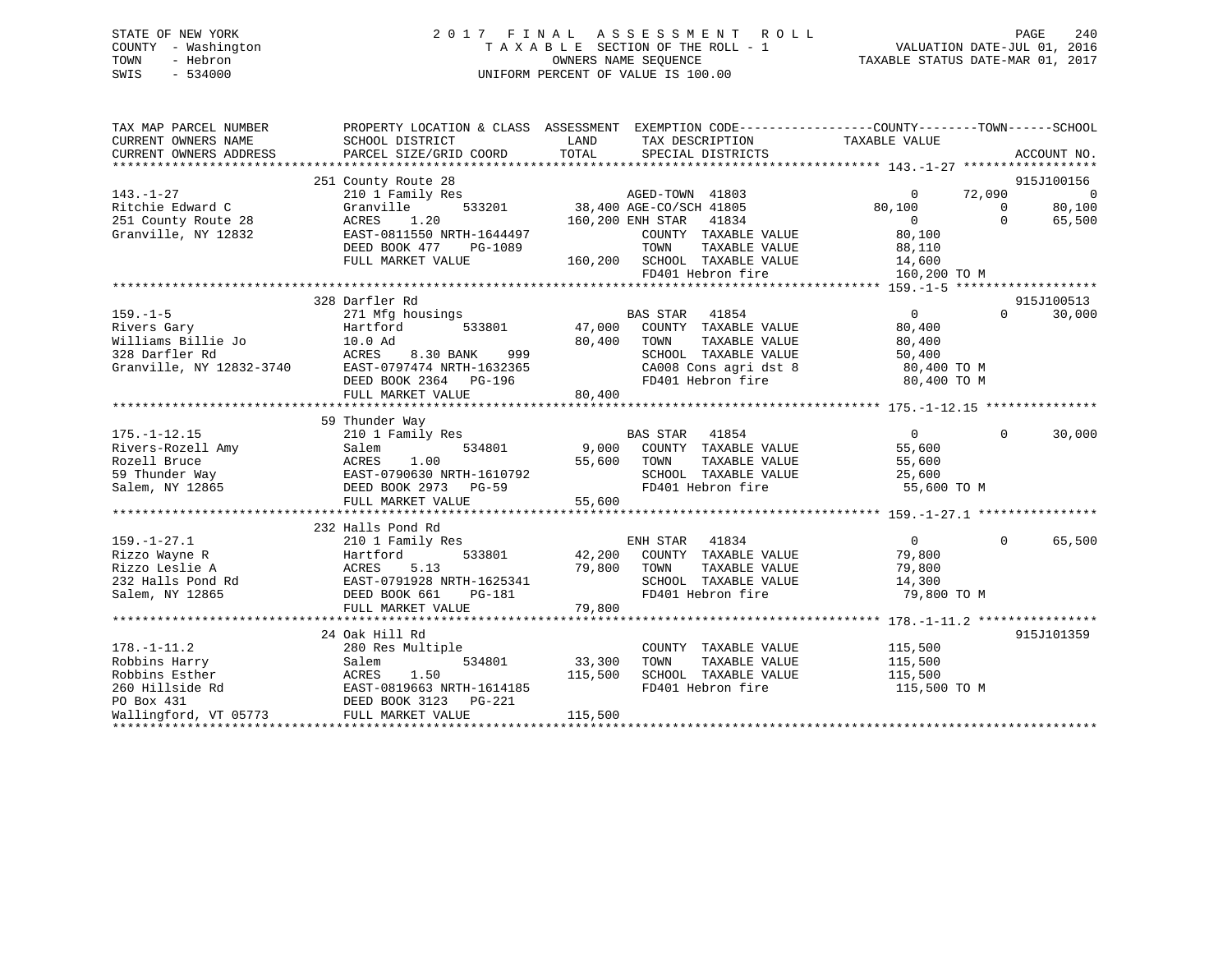## STATE OF NEW YORK 2 0 1 7 F I N A L A S S E S S M E N T R O L L PAGE 241 COUNTY - Washington T A X A B L E SECTION OF THE ROLL - 1 VALUATION DATE-JUL 01, 2016 TOWN - Hebron OWNERS NAME SEQUENCE TAXABLE STATUS DATE-MAR 01, 2017 SWIS - 534000 UNIFORM PERCENT OF VALUE IS 100.00

| TAX MAP PARCEL NUMBER<br>CURRENT OWNERS NAME<br>CURRENT OWNERS ADDRESS | PROPERTY LOCATION & CLASS ASSESSMENT EXEMPTION CODE---------------COUNTY-------TOWN-----SCHOOL<br>SCHOOL DISTRICT<br>PARCEL SIZE/GRID COORD | LAND<br>TOTAL | TAX DESCRIPTION<br>SPECIAL DISTRICTS          | TAXABLE VALUE    | ACCOUNT NO.        |
|------------------------------------------------------------------------|---------------------------------------------------------------------------------------------------------------------------------------------|---------------|-----------------------------------------------|------------------|--------------------|
|                                                                        |                                                                                                                                             |               |                                               |                  |                    |
|                                                                        | 3321 County Route 30                                                                                                                        |               |                                               |                  | 915J100508         |
| $183. - 1 - 7$                                                         | 210 1 Family Res                                                                                                                            |               | BAS STAR 41854                                | $\overline{0}$   | 30,000<br>$\Omega$ |
| Roberts Doreen                                                         | Salem<br>534801                                                                                                                             | 38,700        | COUNTY TAXABLE VALUE                          | 111,500          |                    |
| 3321 County Route 30                                                   | 1.34<br>ACRES                                                                                                                               | 111,500       | TAXABLE VALUE<br>TOWN                         | 111,500          |                    |
| Salem, NY 12865                                                        | EAST-0790817 NRTH-1606895                                                                                                                   |               | SCHOOL TAXABLE VALUE                          | 81,500           |                    |
|                                                                        | DEED BOOK 1973 PG-30                                                                                                                        |               | CA008 Cons agri dst 8                         | 111,500 TO M     |                    |
|                                                                        | FULL MARKET VALUE                                                                                                                           |               | 111,500 FD401 Hebron fire                     | 111,500 TO M     |                    |
|                                                                        |                                                                                                                                             |               | LD401 West hebron light                       | 111,500 TO M     |                    |
|                                                                        |                                                                                                                                             |               |                                               |                  |                    |
|                                                                        | Middle Rd                                                                                                                                   |               |                                               |                  | 915J101709         |
| $160. - 1 - 7.4$                                                       | 314 Rural vac<10                                                                                                                            |               | COUNTY TAXABLE VALUE                          | 21,200           |                    |
| Robertson Dorothy                                                      | Salem<br>534801                                                                                                                             | 21,200        | TOWN<br>TAXABLE VALUE                         | 21,200           |                    |
| 714 Sprout Brook Rd                                                    | Lot 4                                                                                                                                       | 21,200        | SCHOOL TAXABLE VALUE                          | 21,200           |                    |
| Putnam Valley, NY 10579                                                | ACRES<br>2.53                                                                                                                               |               | FD401 Hebron fire                             | 21,200 TO M      |                    |
|                                                                        | EAST-0806918 NRTH-1625094                                                                                                                   |               |                                               |                  |                    |
|                                                                        | DEED BOOK 610 PG-178                                                                                                                        |               |                                               |                  |                    |
|                                                                        | FULL MARKET VALUE                                                                                                                           | 21,200        |                                               |                  |                    |
|                                                                        |                                                                                                                                             |               |                                               |                  |                    |
|                                                                        |                                                                                                                                             |               |                                               |                  |                    |
| $178. - 1 - 7.1$                                                       | Tiplady Rd<br>314 Rural vac<10                                                                                                              |               |                                               |                  |                    |
| Roesel Barbara                                                         | 534801<br>Salem                                                                                                                             | 12,000        | COUNTY TAXABLE VALUE<br>TAXABLE VALUE<br>TOWN | 12,000<br>12,000 |                    |
|                                                                        |                                                                                                                                             |               |                                               |                  |                    |
| 728 Tiplady Rd                                                         | lot A                                                                                                                                       | 12,000        | SCHOOL TAXABLE VALUE                          | 12,000           |                    |
| Granville, NY 12832                                                    | ACRES<br>1.00 BANK<br>26                                                                                                                    |               | FD401 Hebron fire                             | 12,000 TO M      |                    |
|                                                                        | EAST-0822351 NRTH-1612096                                                                                                                   |               |                                               |                  |                    |
|                                                                        | DEED BOOK 874<br>PG-107                                                                                                                     |               |                                               |                  |                    |
|                                                                        | FULL MARKET VALUE                                                                                                                           | 12,000        |                                               |                  |                    |
|                                                                        |                                                                                                                                             |               |                                               |                  |                    |
|                                                                        | 728 Tiplady Rd                                                                                                                              |               |                                               |                  | 915J100441         |
| $178. - 1 - 8.1$                                                       | 210 1 Family Res                                                                                                                            |               | ENH STAR<br>41834                             | $\overline{0}$   | $\Omega$<br>65,500 |
| Roesel Barbara                                                         | Salem<br>534801                                                                                                                             |               | 42,400 COUNTY TAXABLE VALUE                   | 129,900          |                    |
| 728 Tiplady Rd                                                         | ACRES<br>5.24 BANK<br>26                                                                                                                    | 129,900 TOWN  | TAXABLE VALUE                                 | 129,900          |                    |
| Granville, NY 12832                                                    | EAST-0822141 NRTH-1611915                                                                                                                   |               | SCHOOL TAXABLE VALUE                          | 64,400           |                    |
|                                                                        | DEED BOOK 789 PG-62                                                                                                                         |               | FD401 Hebron fire                             | 129,900 TO M     |                    |
|                                                                        | FULL MARKET VALUE                                                                                                                           | 129,900       |                                               |                  |                    |
|                                                                        |                                                                                                                                             |               |                                               |                  |                    |
|                                                                        | Chamberlin Mills Rd/off                                                                                                                     |               |                                               |                  |                    |
| $177. - 1 - 32.1$                                                      | 322 Rural vac>10                                                                                                                            |               | COUNTY TAXABLE VALUE                          | 10,900           |                    |
| Rogers Bruce                                                           | 534801<br>Salem                                                                                                                             | 10,900        | TAXABLE VALUE<br>TOWN                         | 10,900           |                    |
| Rogers Gloria Brewer                                                   | ACRES 14.50                                                                                                                                 | 10,900        | SCHOOL TAXABLE VALUE                          | 10,900           |                    |
| 41 Seamans Rd                                                          | EAST-0806174 NRTH-1614598                                                                                                                   |               | CA008 Cons agri dst 8                         | 10,900 TO M      |                    |
| Castleton, NY 12033                                                    | DEED BOOK 1761 PG-101                                                                                                                       |               | FD401 Hebron fire                             | 10,900 TO M      |                    |
|                                                                        | FULL MARKET VALUE                                                                                                                           | 10,900        |                                               |                  |                    |
|                                                                        |                                                                                                                                             |               |                                               |                  |                    |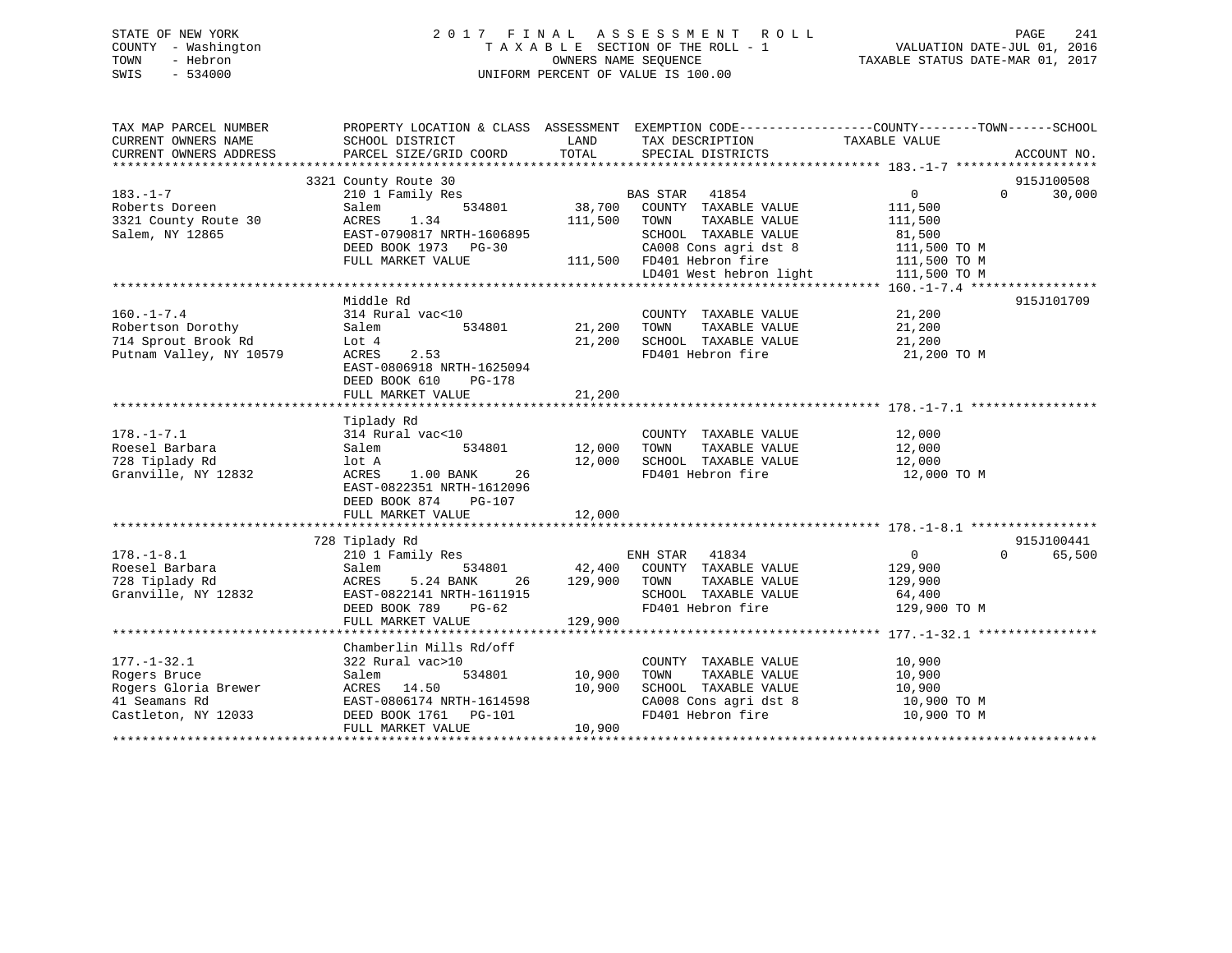## STATE OF NEW YORK 2 0 1 7 F I N A L A S S E S S M E N T R O L L PAGE 242 COUNTY - Washington T A X A B L E SECTION OF THE ROLL - 1 VALUATION DATE-JUL 01, 2016 TOWN - Hebron OWNERS NAME SEQUENCE TAXABLE STATUS DATE-MAR 01, 2017 SWIS - 534000 UNIFORM PERCENT OF VALUE IS 100.00

| TAX MAP PARCEL NUMBER<br>CURRENT OWNERS NAME                                                                                               | SCHOOL DISTRICT                                                                                                                                                                                           | TAX DESCRIPTION<br>LAND                                                                                                                                        | PROPERTY LOCATION & CLASS ASSESSMENT EXEMPTION CODE---------------COUNTY-------TOWN------SCHOOL<br>TAXABLE VALUE                     |
|--------------------------------------------------------------------------------------------------------------------------------------------|-----------------------------------------------------------------------------------------------------------------------------------------------------------------------------------------------------------|----------------------------------------------------------------------------------------------------------------------------------------------------------------|--------------------------------------------------------------------------------------------------------------------------------------|
| CURRENT OWNERS ADDRESS                                                                                                                     | PARCEL SIZE/GRID COORD                                                                                                                                                                                    | TOTAL<br>SPECIAL DISTRICTS                                                                                                                                     | ACCOUNT NO.                                                                                                                          |
| 177.-1-34<br>Rogers Bruce<br>Rogers Gloria Brewer<br>41 Seamans Ave<br>Castleton, NY 12033                                                 | 797 Chamberlin Mills Rd<br>260 Seasonal res<br>534801<br>Salem<br>ACRES<br>17.40<br>EAST-0805787 NRTH-1614212<br>DEED BOOK 1761 PG-97<br>FULL MARKET VALUE                                                | COUNTY TAXABLE VALUE<br>40,600<br>TOWN<br>TAXABLE VALUE<br>73,600<br>SCHOOL TAXABLE VALUE<br>CA008 Cons agri dst 8<br>FD401 Hebron fire<br>73,600              | 915J100532<br>73,600<br>73,600<br>73,600<br>73,600 TO M<br>73,600 TO M                                                               |
| $177. - 1 - 37$<br>Rogers Bruce<br>Rogers Gloria Brewer<br>41 Seaman Ave<br>Castleton, NY 12033                                            | Middle Rd<br>312 Vac w/imprv<br>534801<br>Salem<br>ACRES 30.50<br>EAST-0805177 NRTH-1614329<br>DEED BOOK 1761 PG-104<br>FULL MARKET VALUE                                                                 | COUNTY TAXABLE VALUE<br>58,100<br>TAXABLE VALUE<br>TOWN<br>66,900<br>SCHOOL TAXABLE VALUE<br>CA008 Cons agri dst 8<br>FD401 Hebron fire<br>66,900              | 915J100530<br>66,900<br>66,900<br>66,900<br>66,900 TO M<br>66,900 TO M                                                               |
| $161. - 2 - 10.1$<br>Rogers Francis M<br>35 River St<br>Hoosick Falls, NY 12090                                                            | Higgins Rd<br>322 Rural vac>10<br>Granville<br>533201<br>Lot A<br>ACRES 18.05<br>EAST-0818365 NRTH-1624236<br>DEED BOOK 2488 PG-282<br>FULL MARKET VALUE                                                  | COUNTY TAXABLE VALUE<br>22,600<br>TOWN<br>TAXABLE VALUE<br>SCHOOL TAXABLE VALUE<br>22,600<br>FD401 Hebron fire<br>22,600                                       | 915J100258<br>22,600<br>22,600<br>22,600<br>22,600 TO M                                                                              |
| $178. - 1 - 27.1$<br>Rogers John R<br>Rogers Pamela R<br>129 Beech St<br>Bennington, VT 05201                                              | 237 Bromley Ln<br>312 Vac w/imprv<br>534801<br>Salem<br>$p/\text{o}$ lot 12<br>5.22<br>ACRES<br>EAST-0823172 NRTH-1615619<br>DEED BOOK 616<br>PG-132<br>FULL MARKET VALUE                                 | COUNTY TAXABLE VALUE<br>16,900<br>TOWN<br>TAXABLE VALUE<br>31,900<br>SCHOOL TAXABLE VALUE<br>FD401 Hebron fire<br>31,900                                       | 915J101767<br>31,900<br>31,900<br>31,900<br>31,900 TO M                                                                              |
| $177. - 1 - 32$<br>Rogers Thomas C<br>821 Chamberlin Mills Rd<br>Salem, NY 12865<br>MAY BE SUBJECT TO PAYMENT<br>UNDER AGDIST LAW TIL 2024 | 821 Chamberlin Mills Rd<br>241 Rural res&ag<br>Salem<br>534801<br>2273/67<br>FRNT 1301.00 DPTH<br>92.52 BANK<br>ACRES<br>999<br>EAST-0807184 NRTH-1614351<br>DEED BOOK 947<br>PG-197<br>FULL MARKET VALUE | AGRI-D IND 41730<br>212,000 BAS STAR 41854<br>333,000<br>COUNTY TAXABLE VALUE<br>TAXABLE VALUE<br>TOWN<br>SCHOOL TAXABLE VALUE<br>FD401 Hebron fire<br>333,000 | 915J100529<br>113,683<br>113,683<br>113,683<br>30,000<br>$\overline{0}$<br>$\Omega$<br>219,317<br>219,317<br>189,317<br>333,000 TO M |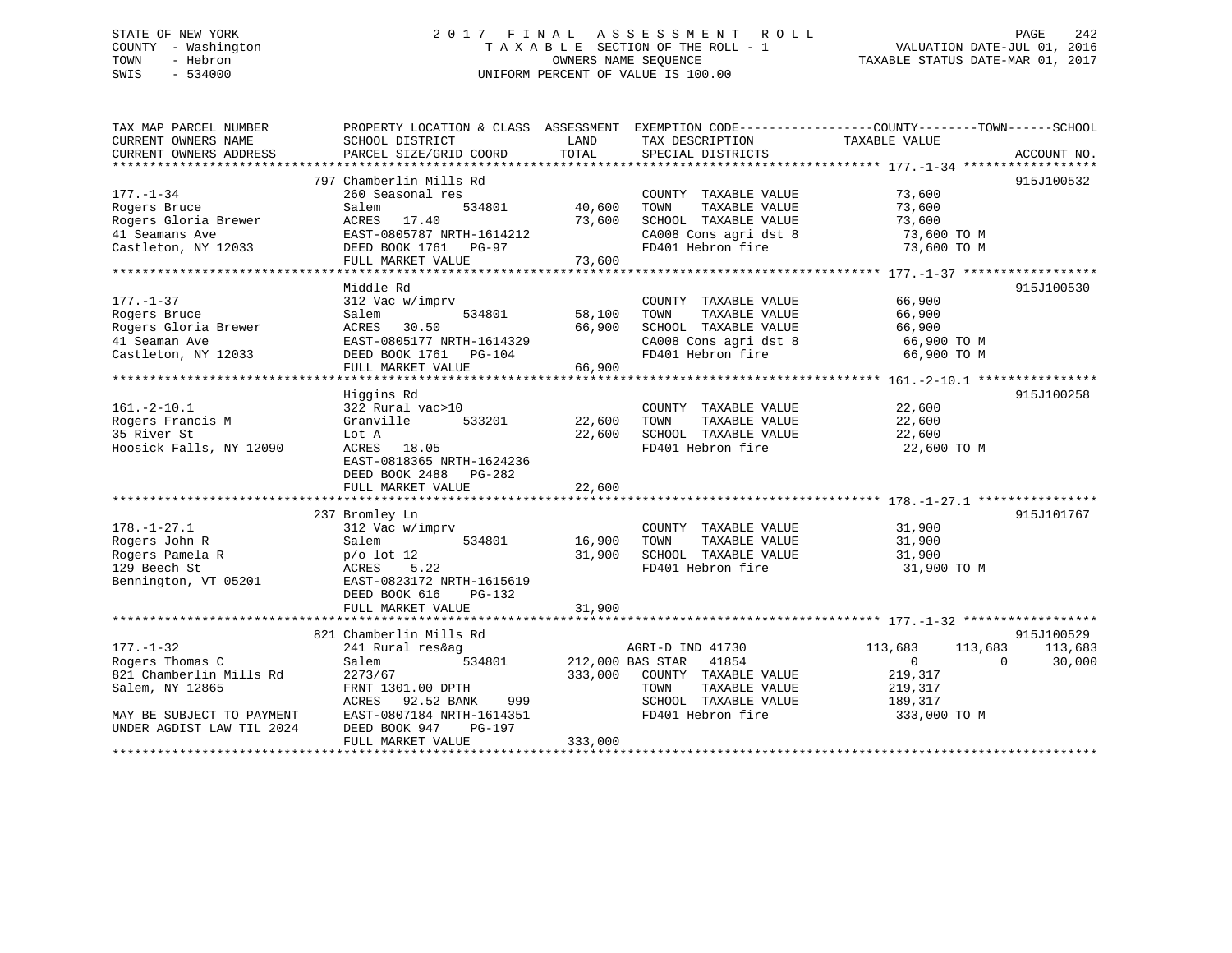## STATE OF NEW YORK 2 0 1 7 F I N A L A S S E S S M E N T R O L L PAGE 243 COUNTY - Washington T A X A B L E SECTION OF THE ROLL - 1 VALUATION DATE-JUL 01, 2016 TOWN - Hebron OWNERS NAME SEQUENCE TAXABLE STATUS DATE-MAR 01, 2017 SWIS - 534000 UNIFORM PERCENT OF VALUE IS 100.00

| TAX MAP PARCEL NUMBER<br>CURRENT OWNERS NAME<br>CURRENT OWNERS ADDRESS | PROPERTY LOCATION & CLASS ASSESSMENT<br>SCHOOL DISTRICT<br>PARCEL SIZE/GRID COORD | LAND<br>TOTAL                               | TAX DESCRIPTION<br>SPECIAL DISTRICTS               | EXEMPTION CODE-----------------COUNTY-------TOWN------SCHOOL<br>TAXABLE VALUE |             |
|------------------------------------------------------------------------|-----------------------------------------------------------------------------------|---------------------------------------------|----------------------------------------------------|-------------------------------------------------------------------------------|-------------|
|                                                                        |                                                                                   |                                             |                                                    |                                                                               | ACCOUNT NO. |
|                                                                        | 2086 County Route 47                                                              |                                             |                                                    |                                                                               | 915J101161  |
| $183.2 - 1 - 3$                                                        | 260 Seasonal res - WTRFNT                                                         |                                             | COUNTY TAXABLE VALUE                               |                                                                               |             |
| Roosevelt Peter T                                                      | 534801<br>Salem                                                                   | 106,800                                     | TAXABLE VALUE<br>TOWN                              | 146,700<br>146,700                                                            |             |
|                                                                        |                                                                                   | 146,700                                     | SCHOOL TAXABLE VALUE                               | 146,700                                                                       |             |
|                                                                        |                                                                                   |                                             | FD401 Hebron fire                                  | 146,700 TO M                                                                  |             |
|                                                                        |                                                                                   |                                             |                                                    |                                                                               |             |
|                                                                        | FULL MARKET VALUE                                                                 | 146,700                                     |                                                    |                                                                               |             |
|                                                                        |                                                                                   |                                             |                                                    |                                                                               |             |
|                                                                        | 144 Chamberlin Mills Rd                                                           |                                             |                                                    |                                                                               | 915J100222  |
| $184. - 1 - 28$                                                        | 242 Rurl res&rec                                                                  |                                             | BAS STAR 41854                                     | $\overline{0}$<br>$\Omega$                                                    | 30,000      |
| Rose Craig B                                                           | Salem                                                                             |                                             | COUNTY TAXABLE VALUE                               | 154,900                                                                       |             |
| Rose Ruth H                                                            | ACRES 38.80 BANK<br>999                                                           | 534801 88,500<br>NNK 999 154,900<br>154,900 | TAXABLE VALUE<br>TOWN                              | 154,900                                                                       |             |
| 144 Chamberlin Mills Rd                                                | EAST-0795524 NRTH-1601956                                                         |                                             | SCHOOL TAXABLE VALUE                               | 124,900                                                                       |             |
| Salem, NY 12865                                                        | DEED BOOK 2237 PG-208                                                             |                                             |                                                    | 154,900 TO M                                                                  |             |
|                                                                        | FULL MARKET VALUE                                                                 |                                             | CA008 Cons agri dst 8<br>154,900 FD401 Hebron fire | 154,900 TO M                                                                  |             |
|                                                                        |                                                                                   |                                             |                                                    |                                                                               |             |
|                                                                        | County Route 31                                                                   |                                             |                                                    |                                                                               |             |
| $176. - 1 - 3.1$                                                       | 322 Rural vac>10                                                                  |                                             | COUNTY TAXABLE VALUE                               | 165,800                                                                       |             |
| Rosier Spencer                                                         | Salem<br>534801                                                                   | 165,800                                     | TAXABLE VALUE<br>TOWN                              | 165,800                                                                       |             |
| Rosier Heather                                                         | FRNT 666.00 DPTH                                                                  | 165,800                                     |                                                    |                                                                               |             |
| 414 County Route 31                                                    | ACRES 224.20                                                                      |                                             | SCHOOL TAXABLE VALUE 165,800<br>FD401 Hebron fire  | 165,800 TO M                                                                  |             |
| Salem, NY 12865                                                        | EAST-0796526 NRTH-1617039                                                         |                                             |                                                    |                                                                               |             |
|                                                                        |                                                                                   |                                             |                                                    |                                                                               |             |
|                                                                        | DEED BOOK 3595 PG-34                                                              |                                             |                                                    |                                                                               |             |
|                                                                        | FULL MARKET VALUE                                                                 | 165,800                                     |                                                    |                                                                               |             |
|                                                                        |                                                                                   |                                             |                                                    |                                                                               | 915J100063  |
|                                                                        | 414 County Route 31                                                               |                                             |                                                    |                                                                               |             |
| $176. - 1 - 3$                                                         | 241 Rural res&ag                                                                  |                                             | CW_10_VET/ 41151                                   | 8,000<br>8,000                                                                | $\Omega$    |
| Rosier Spencer W                                                       | 534801<br>Salem                                                                   | 64,000                                      | COUNTY TAXABLE VALUE                               | 132,000                                                                       |             |
| Rosier Heather N                                                       | FRNT 927.00 DPTH                                                                  | 140,000                                     | TOWN<br>TAXABLE VALUE                              | 132,000                                                                       |             |
| 414 County Route 31                                                    | ACRES 23.09                                                                       |                                             | SCHOOL TAXABLE VALUE                               | 140,000                                                                       |             |
| Salem, NY 12865                                                        | EAST-0794583 NRTH-1616172                                                         |                                             | FD401 Hebron fire                                  | 140,000 TO M                                                                  |             |
|                                                                        | DEED BOOK 3595 PG-34                                                              |                                             |                                                    |                                                                               |             |
| MAY BE SUBJECT TO PAYMENT                                              | FULL MARKET VALUE                                                                 | 140,000                                     |                                                    |                                                                               |             |
| UNDER AGDIST LAW TIL 2023                                              |                                                                                   |                                             |                                                    |                                                                               |             |
|                                                                        |                                                                                   |                                             |                                                    |                                                                               |             |
|                                                                        | Shepard Rd                                                                        |                                             |                                                    |                                                                               | 915J100679  |
| $152. - 2 - 17$                                                        | 322 Rural vac>10                                                                  |                                             | AG DIST<br>41720                                   | 26,807<br>26,807                                                              | 26,807      |
| Rothstein Edward G                                                     | Granville<br>533201                                                               | 48,800                                      | COUNTY TAXABLE VALUE                               | 21,993                                                                        |             |
| 155 W 78th St                                                          | $1$ ot $12$                                                                       | 48,800                                      | TAXABLE VALUE<br>TOWN                              | 21,993                                                                        |             |
| New York, NY 10024                                                     | ACRES 39.60                                                                       |                                             | SCHOOL TAXABLE VALUE                               | 21,993                                                                        |             |
|                                                                        | EAST-0812135 NRTH-1640276                                                         |                                             | CA008 Cons agri dst 8                              | 21,993 TO M                                                                   |             |
| MAY BE SUBJECT TO PAYMENT                                              | DEED BOOK 738<br>PG-178                                                           |                                             | 26,807 EX                                          |                                                                               |             |
| UNDER AGDIST LAW TIL 2021                                              | FULL MARKET VALUE                                                                 |                                             | 48,800 FD401 Hebron fire                           | 48,800 TO M                                                                   |             |
|                                                                        |                                                                                   |                                             |                                                    |                                                                               |             |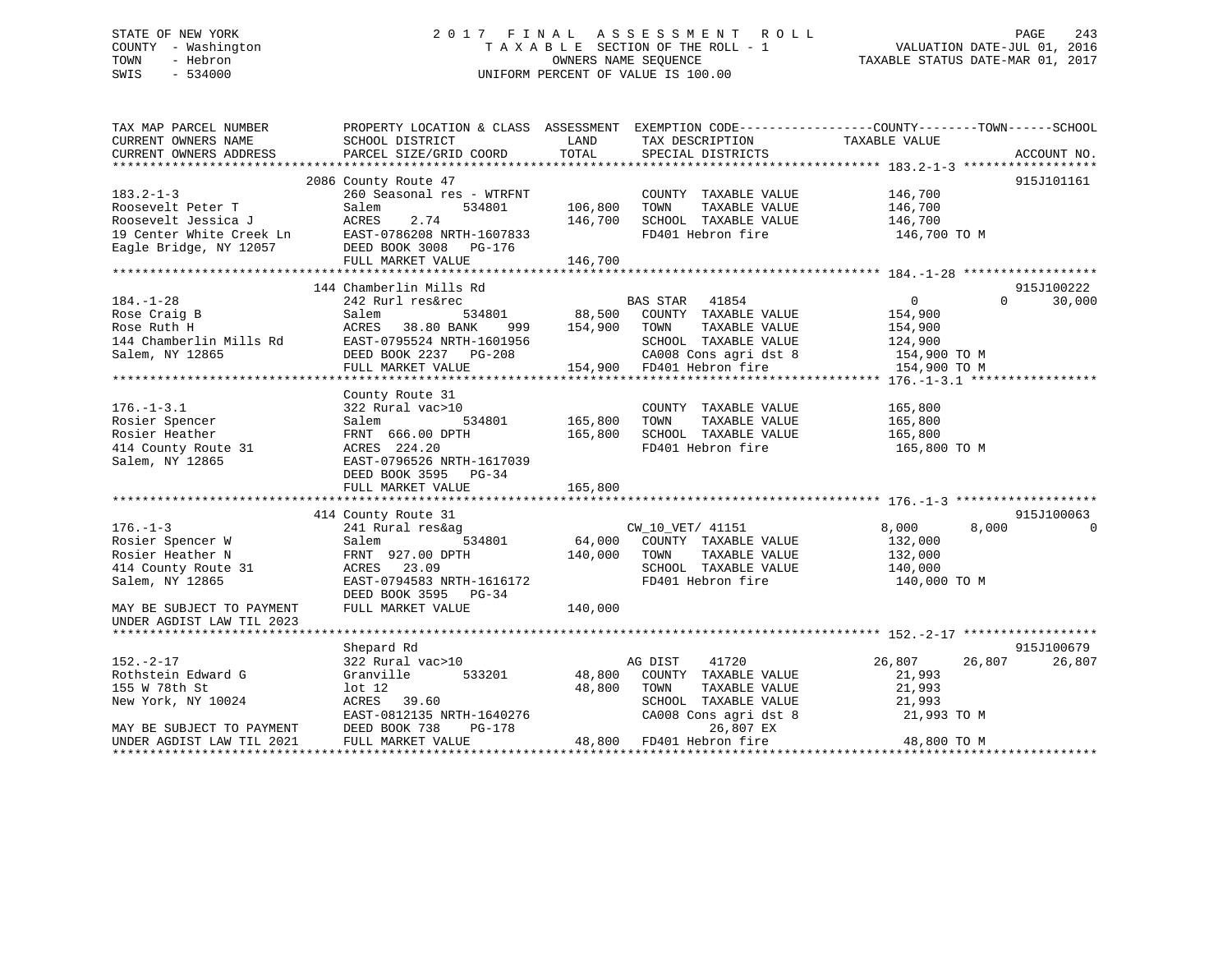## STATE OF NEW YORK 2 0 1 7 F I N A L A S S E S S M E N T R O L L PAGE 244 COUNTY - Washington T A X A B L E SECTION OF THE ROLL - 1 VALUATION DATE-JUL 01, 2016 TOWN - Hebron OWNERS NAME SEQUENCE TAXABLE STATUS DATE-MAR 01, 2017 SWIS - 534000 UNIFORM PERCENT OF VALUE IS 100.00

| TAX MAP PARCEL NUMBER<br>CURRENT OWNERS NAME            | PROPERTY LOCATION & CLASS ASSESSMENT EXEMPTION CODE----------------COUNTY-------TOWN------SCHOOL<br>SCHOOL DISTRICT | LAND    | TAX DESCRIPTION                                                                 | TAXABLE VALUE                    |             |
|---------------------------------------------------------|---------------------------------------------------------------------------------------------------------------------|---------|---------------------------------------------------------------------------------|----------------------------------|-------------|
| CURRENT OWNERS ADDRESS                                  | PARCEL SIZE/GRID COORD                                                                                              | TOTAL   | SPECIAL DISTRICTS                                                               |                                  | ACCOUNT NO. |
|                                                         | Shepard Rd                                                                                                          |         |                                                                                 |                                  |             |
| $152 - 2 - 17.6$<br>Rothstein Edward G<br>155 W 78th St | 314 Rural vac<10<br>533201<br>Granville<br>lot 10                                                                   |         | 41720<br>AG DIST<br>13,500 COUNTY TAXABLE VALUE<br>13,500 TOWN<br>TAXABLE VALUE | 9,021<br>9,021<br>4,479<br>4,479 | 9,021       |
| New York, NY 12024                                      | 8.22<br>ACRES<br>EAST-0810797 NRTH-1640179                                                                          |         | SCHOOL TAXABLE VALUE<br>CA008 Cons agri dst 8                                   | 4,479<br>4,479 TO M              |             |
| MAY BE SUBJECT TO PAYMENT                               | DEED BOOK 738<br>PG-178                                                                                             |         | 9,021 EX                                                                        |                                  |             |
| UNDER AGDIST LAW TIL 2021                               | FULL MARKET VALUE                                                                                                   |         | 13,500 FD401 Hebron fire                                                        | 13,500 TO M                      |             |
|                                                         |                                                                                                                     |         |                                                                                 |                                  |             |
| $152 - 2 - 17.7$                                        | County Route 28<br>322 Rural vac>10                                                                                 |         | AG DIST<br>41720                                                                | 10,849<br>10,849                 | 10,849      |
| Rothstein Edward G                                      | 533201<br>Granville                                                                                                 | 17,700  | COUNTY TAXABLE VALUE                                                            | 6,851                            |             |
| 155 W 78th St                                           | lot <sub>9</sub>                                                                                                    | 17,700  | TOWN<br>TAXABLE VALUE                                                           | 6,851                            |             |
| New York, NY 10024                                      | ACRES 11.74                                                                                                         |         | SCHOOL TAXABLE VALUE                                                            | 6,851                            |             |
|                                                         | EAST-0811175 NRTH-1640670                                                                                           |         | CA008 Cons agri dst 8                                                           | 6,851 TO M                       |             |
| MAY BE SUBJECT TO PAYMENT                               | DEED BOOK 738<br>PG-178                                                                                             |         | 10,849 EX                                                                       |                                  |             |
| UNDER AGDIST LAW TIL 2021                               | FULL MARKET VALUE                                                                                                   |         | 17,700 FD401 Hebron fire                                                        | 17,700 TO M                      |             |
|                                                         |                                                                                                                     |         |                                                                                 |                                  |             |
|                                                         | 44 Koster Way                                                                                                       |         |                                                                                 |                                  | 915J101900  |
| $185. - 1 - 25$                                         | 314 Rural vac<10                                                                                                    |         | COUNTY TAXABLE VALUE                                                            | 22,100                           |             |
| Roy Robin D                                             | 534801<br>Salem                                                                                                     | 22,100  | TOWN<br>TAXABLE VALUE                                                           | 22,100                           |             |
| Roy Christine                                           | $1$ ot $4$                                                                                                          | 22,100  | SCHOOL TAXABLE VALUE<br>FD401 Hebron fire                                       | 22,100                           |             |
| 41 White Birch Trl                                      | ACRES<br>5.08                                                                                                       |         |                                                                                 | 22,100 TO M                      |             |
| Higganum, CT 06441                                      | EAST-0815358 NRTH-1609613<br>DEED BOOK 2002 PG-287                                                                  |         |                                                                                 |                                  |             |
|                                                         | FULL MARKET VALUE                                                                                                   | 22,100  |                                                                                 |                                  |             |
|                                                         |                                                                                                                     |         |                                                                                 |                                  |             |
|                                                         | Blossom Rd/e Off                                                                                                    |         |                                                                                 |                                  | 915J100013  |
| $186. - 1 - 4$                                          | 105 Vac farmland                                                                                                    |         | AG DIST<br>41720                                                                | 187,511<br>187,511               | 187,511     |
| Royce M Atwater Living Trust                            | 534801<br>Salem                                                                                                     | 284,500 | COUNTY TAXABLE VALUE                                                            | 96,989                           |             |
| Atwater Royce M                                         | 378/1060                                                                                                            | 284,500 | TAXABLE VALUE<br>TOWN                                                           | 96,989                           |             |
| 2129 County Route 153                                   | ACRES 271.60                                                                                                        |         | SCHOOL TAXABLE VALUE                                                            | 96,989                           |             |
| Salem, NY 12865                                         | EAST-0821940 NRTH-1606953<br>DEED BOOK 2913 PG-54                                                                   |         | CA008 Cons agri dst 8<br>187,511 EX                                             | 96,989 TO M                      |             |
| MAY BE SUBJECT TO PAYMENT                               | FULL MARKET VALUE                                                                                                   |         | 284,500 FD401 Hebron fire                                                       | 284,500 TO M                     |             |
| UNDER AGDIST LAW TIL 2021                               |                                                                                                                     |         |                                                                                 |                                  |             |
|                                                         |                                                                                                                     |         |                                                                                 |                                  |             |
| $152 - 2 - 8.2$                                         | Everetts Heights Way<br>314 Rural vac<10                                                                            |         | COUNTY TAXABLE VALUE                                                            | 22,800                           | 915J101019  |
| Rozell Andrew D                                         | Granville<br>533201                                                                                                 | 22,800  | TOWN<br>TAXABLE VALUE                                                           | 22,800                           |             |
| Rozell Karin W                                          | ACRES<br>3.06                                                                                                       | 22,800  | SCHOOL TAXABLE VALUE                                                            | 22,800                           |             |
| 31 County Route 28                                      | EAST-0809027 NRTH-1641950                                                                                           |         | FD401 Hebron fire                                                               | 22,800 TO M                      |             |
| Granville, NY 12832                                     | DEED BOOK 3715 PG-114                                                                                               |         |                                                                                 |                                  |             |
|                                                         | FULL MARKET VALUE                                                                                                   | 22,800  |                                                                                 |                                  |             |
| MAY BE SUBJECT TO PAYMENT                               |                                                                                                                     |         |                                                                                 |                                  |             |
| UNDER AGDIST LAW TIL 2022                               |                                                                                                                     |         |                                                                                 |                                  |             |
| ******************                                      |                                                                                                                     |         |                                                                                 |                                  |             |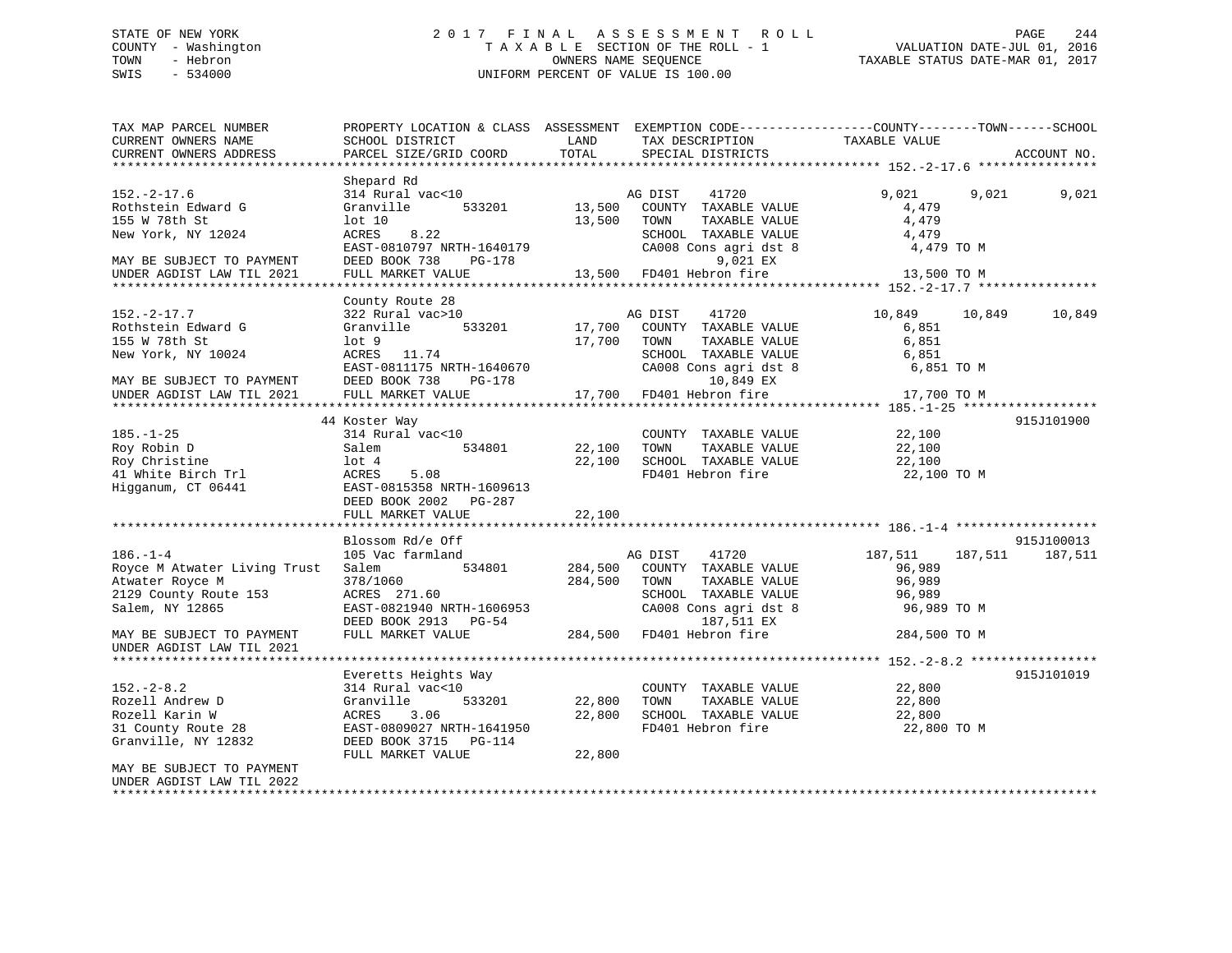## STATE OF NEW YORK 2 0 1 7 F I N A L A S S E S S M E N T R O L L PAGE 245 COUNTY - Washington T A X A B L E SECTION OF THE ROLL - 1 VALUATION DATE-JUL 01, 2016 TOWN - Hebron OWNERS NAME SEQUENCE TAXABLE STATUS DATE-MAR 01, 2017 SWIS - 534000 UNIFORM PERCENT OF VALUE IS 100.00

| TAX MAP PARCEL NUMBER<br>CURRENT OWNERS NAME<br>CURRENT OWNERS ADDRESS                           | PROPERTY LOCATION & CLASS ASSESSMENT EXEMPTION CODE----------------COUNTY-------TOWN-----SCHOOL<br>SCHOOL DISTRICT<br>PARCEL SIZE/GRID COORD                         | LAND<br>TOTAL              | TAX DESCRIPTION<br>SPECIAL DISTRICTS                                                                                                            | TAXABLE VALUE                                                                  | ACCOUNT NO.                                                           |
|--------------------------------------------------------------------------------------------------|----------------------------------------------------------------------------------------------------------------------------------------------------------------------|----------------------------|-------------------------------------------------------------------------------------------------------------------------------------------------|--------------------------------------------------------------------------------|-----------------------------------------------------------------------|
|                                                                                                  |                                                                                                                                                                      |                            |                                                                                                                                                 |                                                                                |                                                                       |
| $152 - 2 - 8.3$<br>Rozell Andrew D<br>31 County Route 28<br>Granville, NY 12832                  | 31 County Route 28<br>210 1 Family Res<br>Granville<br>533201<br>ACRES<br>8.64 BANK<br>11A<br>EAST-0808670 NRTH-1640742<br>DEED BOOK 1802 PG-57<br>FULL MARKET VALUE | 59,300<br>188,900          | BAS STAR<br>41854<br>COUNTY TAXABLE VALUE<br>TAXABLE VALUE<br>TOWN<br>SCHOOL TAXABLE VALUE<br>FD401 Hebron fire                                 | $\overline{0}$<br>188,900<br>188,900<br>158,900<br>188,900 TO M                | 915J101085<br>$\Omega$<br>30,000                                      |
|                                                                                                  |                                                                                                                                                                      | 188,900                    |                                                                                                                                                 |                                                                                |                                                                       |
| $168. - 1 - 18.3$<br>Rucker Zaquan M<br>20 Valley View Way<br>Salem, NY 12865                    | 20 Valley View Way<br>312 Vac w/imprv<br>Hartford<br>533801<br>7.43<br>ACRES<br>EAST-0797887 NRTH-1621173<br>DEED BOOK 3704 PG-168                                   | 36,900<br>38,200           | COUNTY TAXABLE VALUE<br>TAXABLE VALUE<br>TOWN<br>SCHOOL TAXABLE VALUE<br>CA008 Cons agri dst 8<br>FD401 Hebron fire                             | 38,200<br>38,200<br>38,200<br>38,200 TO M<br>38,200 TO M                       | 915J101769                                                            |
|                                                                                                  | FULL MARKET VALUE                                                                                                                                                    | 38,200                     |                                                                                                                                                 |                                                                                |                                                                       |
|                                                                                                  |                                                                                                                                                                      |                            |                                                                                                                                                 |                                                                                |                                                                       |
| $184. - 1 - 4.1$<br>Rudman Tracy L<br>305 Chamberlin Mills Rd<br>Salem, NY 12865                 | 305 Chamberlin Mills Rd<br>210 1 Family Res<br>534801<br>Salem<br>ACRES<br>2.50<br>EAST-0797134 NRTH-1606538<br>DEED BOOK 901<br>PG-256<br>FULL MARKET VALUE         | 41,200<br>91,000<br>91,000 | <b>BAS STAR</b><br>41854<br>COUNTY TAXABLE VALUE<br>TOWN<br>TAXABLE VALUE<br>SCHOOL TAXABLE VALUE<br>CA008 Cons agri dst 8<br>FD401 Hebron fire | $\overline{0}$<br>91,000<br>91,000<br>61,000<br>91,000 TO M<br>91,000 TO M     | 915J101614<br>$\Omega$<br>30,000                                      |
|                                                                                                  |                                                                                                                                                                      |                            |                                                                                                                                                 |                                                                                |                                                                       |
| $144. - 1 - 23$<br>Rue Eric W<br>32 Rykowski Ln<br>Granville, NY 12832                           | State Route 22/E Off<br>314 Rural vac<10<br>Granville<br>533201<br>ACRES<br>5.70<br>EAST-0823510 NRTH-1644114<br>DEED BOOK 3311 PG-127                               | 4,300<br>4,300             | COUNTY TAXABLE VALUE<br>TOWN<br>TAXABLE VALUE<br>SCHOOL TAXABLE VALUE<br>FD401 Hebron fire                                                      | 4,300<br>4,300<br>4,300<br>4,300 TO M                                          | 915J100169                                                            |
|                                                                                                  | FULL MARKET VALUE                                                                                                                                                    | 4,300                      |                                                                                                                                                 |                                                                                |                                                                       |
| $170. - 1 - 13.1$<br>Ruger Karl Eric<br>Ruger Joan M<br>50 Atkins Rd<br>Malta, NY 12020-3812     | 6646 State Route 22<br>314 Rural vac<10<br>Granville<br>533201<br>ACRES<br>5.00<br>EAST-0815657 NRTH-1618100<br>DEED BOOK 2055 PG-277                                | 16,000<br>16,000           | COUNTY TAXABLE VALUE<br>TAXABLE VALUE<br>TOWN<br>SCHOOL TAXABLE VALUE<br>FD401 Hebron fire                                                      | 16,000<br>16,000<br>16,000<br>16,000 TO M                                      | 915J100353                                                            |
|                                                                                                  | FULL MARKET VALUE                                                                                                                                                    | 16,000                     |                                                                                                                                                 |                                                                                |                                                                       |
|                                                                                                  |                                                                                                                                                                      |                            |                                                                                                                                                 |                                                                                |                                                                       |
| $161. - 2 - 11$<br>Ruggles Samuel<br>Ruggles Joyce<br>6961 State Route 22<br>Granville, NY 12832 | 6961 State Route 22<br>270 Mfg housing<br>Granville<br>533201<br>ACRES<br>1.49<br>EAST-0816813 NRTH-1625466<br>DEED BOOK 441<br>PG-287<br>FULL MARKET VALUE          | 44,500                     | AGED-TOWN 41803<br>33,200 AGE-CO/SCH 41805<br>44,500 ENH STAR<br>41834<br>COUNTY TAXABLE VALUE<br>TOWN<br>TAXABLE VALUE<br>SCHOOL TAXABLE VALUE | 17,800<br>$\Omega$<br>22,250<br>$\overline{0}$<br>22,250<br>26,700<br>$\Omega$ | 915J100541<br>$\mathbf 0$<br>$\Omega$<br>22,250<br>$\Omega$<br>22,250 |
|                                                                                                  |                                                                                                                                                                      |                            | FD401 Hebron fire                                                                                                                               | 44,500 TO M                                                                    |                                                                       |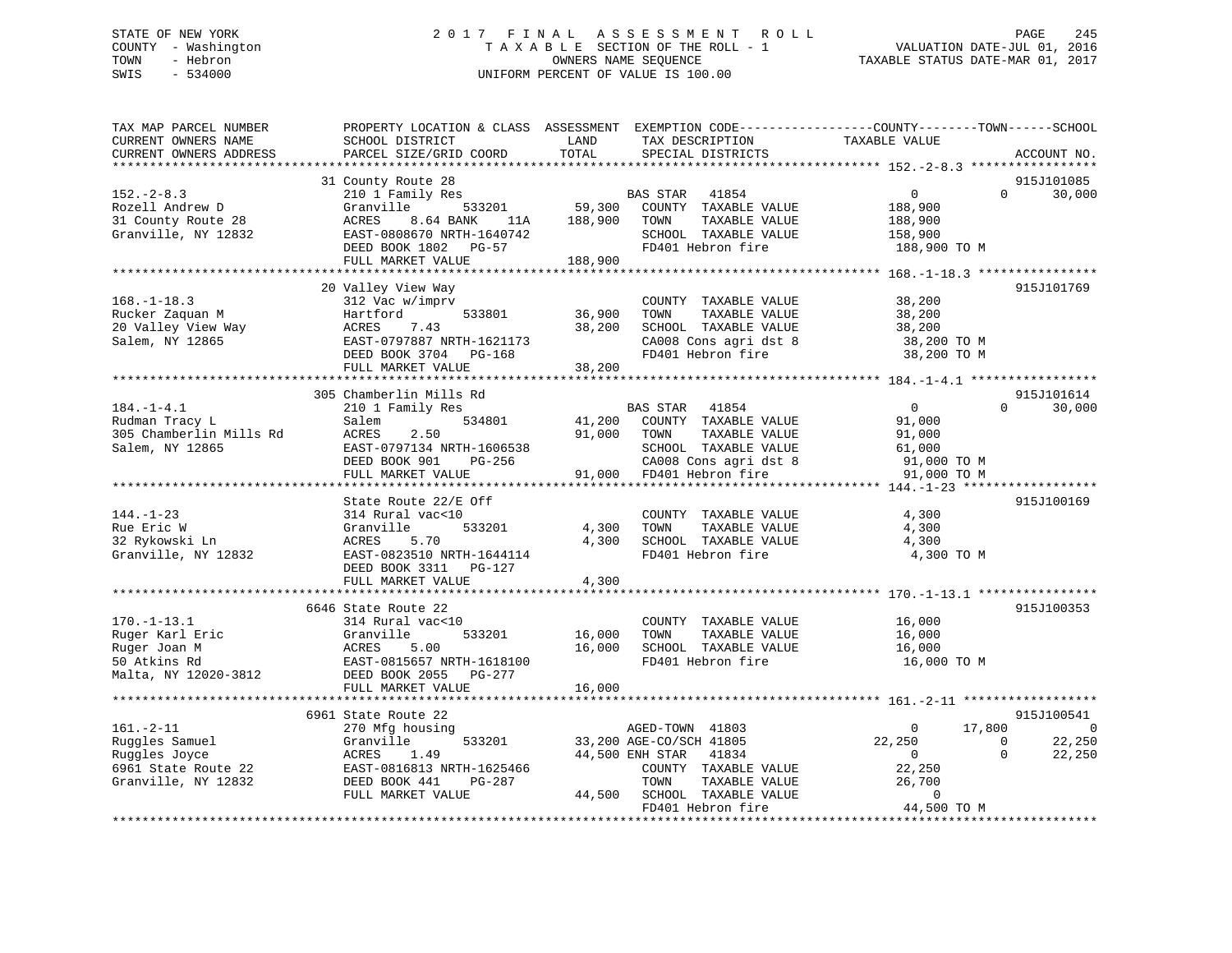## STATE OF NEW YORK 2 0 1 7 F I N A L A S S E S S M E N T R O L L PAGE 246 COUNTY - Washington T A X A B L E SECTION OF THE ROLL - 1 VALUATION DATE-JUL 01, 2016 TOWN - Hebron OWNERS NAME SEQUENCE TAXABLE STATUS DATE-MAR 01, 2017 SWIS - 534000 UNIFORM PERCENT OF VALUE IS 100.00

| TAX MAP PARCEL NUMBER<br>CURRENT OWNERS NAME<br>CURRENT OWNERS ADDRESS | SCHOOL DISTRICT<br>PARCEL SIZE/GRID COORD | PROPERTY LOCATION & CLASS ASSESSMENT EXEMPTION CODE----------------COUNTY-------TOWN-----SCHOOL<br>LAND<br>TAX DESCRIPTION<br>TOTAL<br>SPECIAL DISTRICTS | TAXABLE VALUE<br>ACCOUNT NO.            |
|------------------------------------------------------------------------|-------------------------------------------|----------------------------------------------------------------------------------------------------------------------------------------------------------|-----------------------------------------|
|                                                                        |                                           |                                                                                                                                                          |                                         |
|                                                                        | 490 Pine Hill Rd                          |                                                                                                                                                          | 915J101419                              |
| $169. - 1 - 26.11$                                                     | 270 Mfg housing                           | BAS STAR 41854                                                                                                                                           | $0 \qquad \qquad$<br>30,000<br>$\Omega$ |
| Russell Jeremy                                                         | 533201<br>Granville                       | 32,700<br>COUNTY TAXABLE VALUE                                                                                                                           | 44,600                                  |
| Barber Danielle                                                        | $P/O$ Lot 2                               | 44,600<br>TAXABLE VALUE<br>TOWN                                                                                                                          | 44,600                                  |
| PO Box 38                                                              | ACRES 1.27                                | SCHOOL TAXABLE VALUE                                                                                                                                     | 14,600                                  |
| Salem, NY 12865                                                        | EAST-0813537 NRTH-1620597                 | FD401 Hebron fire                                                                                                                                        | 44,600 TO M                             |
|                                                                        | DEED BOOK 2062 PG-213                     |                                                                                                                                                          |                                         |
|                                                                        | FULL MARKET VALUE                         | 44,600                                                                                                                                                   |                                         |
|                                                                        |                                           |                                                                                                                                                          |                                         |
|                                                                        | 1668 County Route 31                      |                                                                                                                                                          |                                         |
| $152. - 2 - 17.4$                                                      | 240 Rural res                             | ENH STAR 41834                                                                                                                                           | 0<br>65,500<br>$\Omega$                 |
| Russell M. Patricia                                                    | 533201<br>Granville                       | 92,300<br>COUNTY TAXABLE VALUE                                                                                                                           | 305,700                                 |
| 1668 County Route 31                                                   | sub lot 4                                 | 305,700<br>TOWN<br>TAXABLE VALUE                                                                                                                         | 305,700                                 |
| Granville, NY 12832                                                    | ACRES 25.48                               | SCHOOL TAXABLE VALUE                                                                                                                                     | 240,200                                 |
|                                                                        |                                           |                                                                                                                                                          |                                         |
|                                                                        | EAST-0810599 NRTH-1638466                 | CA008 Cons agri dst 8                                                                                                                                    | 305,700 TO M                            |
|                                                                        | DEED BOOK 924<br>$PG-25$                  | FD401 Hebron fire                                                                                                                                        | 305,700 TO M                            |
|                                                                        | FULL MARKET VALUE                         | 305,700                                                                                                                                                  |                                         |
|                                                                        |                                           |                                                                                                                                                          |                                         |
|                                                                        | 278 Chamberlin Mills Rd                   |                                                                                                                                                          | 915J101488                              |
| $184. - 2 - 9$                                                         | 240 Rural res                             | ENH STAR 41834                                                                                                                                           | $0 \qquad \qquad$<br>$\Omega$<br>65,500 |
| Russell Robert B Trustee                                               | Salem<br>534801                           | 66,100<br>COUNTY TAXABLE VALUE                                                                                                                           | 169,500                                 |
| Russell Kay B Trustee                                                  | 2835/45                                   | 169,500<br>TAXABLE VALUE<br>TOWN                                                                                                                         | 169,500                                 |
| 278 Chamberlain Mills Rd                                               | Trust                                     | SCHOOL TAXABLE VALUE                                                                                                                                     | 104,000                                 |
| Salem, NY 12865                                                        | ACRES<br>21.04                            | CA008 Cons agri dst 8                                                                                                                                    | 169,500 TO M                            |
|                                                                        | EAST-0798389 NRTH-1605816                 | FD401 Hebron fire                                                                                                                                        | 169,500 TO M                            |
|                                                                        | DEED BOOK 3407 PG-182                     |                                                                                                                                                          |                                         |
|                                                                        | FULL MARKET VALUE                         | 169,500                                                                                                                                                  |                                         |
|                                                                        |                                           |                                                                                                                                                          |                                         |
|                                                                        | 89 Barkley Ln                             |                                                                                                                                                          | 915J101158                              |
| $183.2 - 1 - 30$                                                       | 260 Seasonal res - WTRFNT                 | COUNTY TAXABLE VALUE                                                                                                                                     | 116,900                                 |
| Russo Elizabeth                                                        | 534801<br>Salem                           | 76,200<br>TAXABLE VALUE<br>TOWN                                                                                                                          | 116,900                                 |
| 1715 Pottter Rd                                                        | 1.33<br>ACRES                             | 116,900<br>SCHOOL TAXABLE VALUE                                                                                                                          | 116,900                                 |
| Amsterdam, NY 12010                                                    | EAST-0786583 NRTH-1606042                 | FD401 Hebron fire                                                                                                                                        | 116,900 TO M                            |
|                                                                        | DEED BOOK 1940 PG-161                     |                                                                                                                                                          |                                         |
|                                                                        | FULL MARKET VALUE                         | 116,900                                                                                                                                                  |                                         |
|                                                                        |                                           |                                                                                                                                                          |                                         |
|                                                                        | 568 West Green Pond Way                   |                                                                                                                                                          | 915J100419                              |
| $143. - 1 - 22$                                                        | 260 Seasonal res - WTRFNT                 | COUNTY TAXABLE VALUE                                                                                                                                     | 206,100                                 |
| Ryan Robin R                                                           | Granville<br>533201                       | 76,800<br>TAXABLE VALUE<br>TOWN                                                                                                                          | 206,100                                 |
| 2088 Vermont Route 30                                                  | 3.16<br>ACRES                             | 206,100<br>SCHOOL TAXABLE VALUE                                                                                                                          | 206,100                                 |
| Pawlet, VT 05761                                                       | EAST-0815397 NRTH-1643800                 | FD401 Hebron fire                                                                                                                                        | 206,100 ТО М                            |
|                                                                        | DEED BOOK 810<br>PG-94                    |                                                                                                                                                          |                                         |
|                                                                        |                                           |                                                                                                                                                          |                                         |
|                                                                        | FULL MARKET VALUE                         | 206,100                                                                                                                                                  |                                         |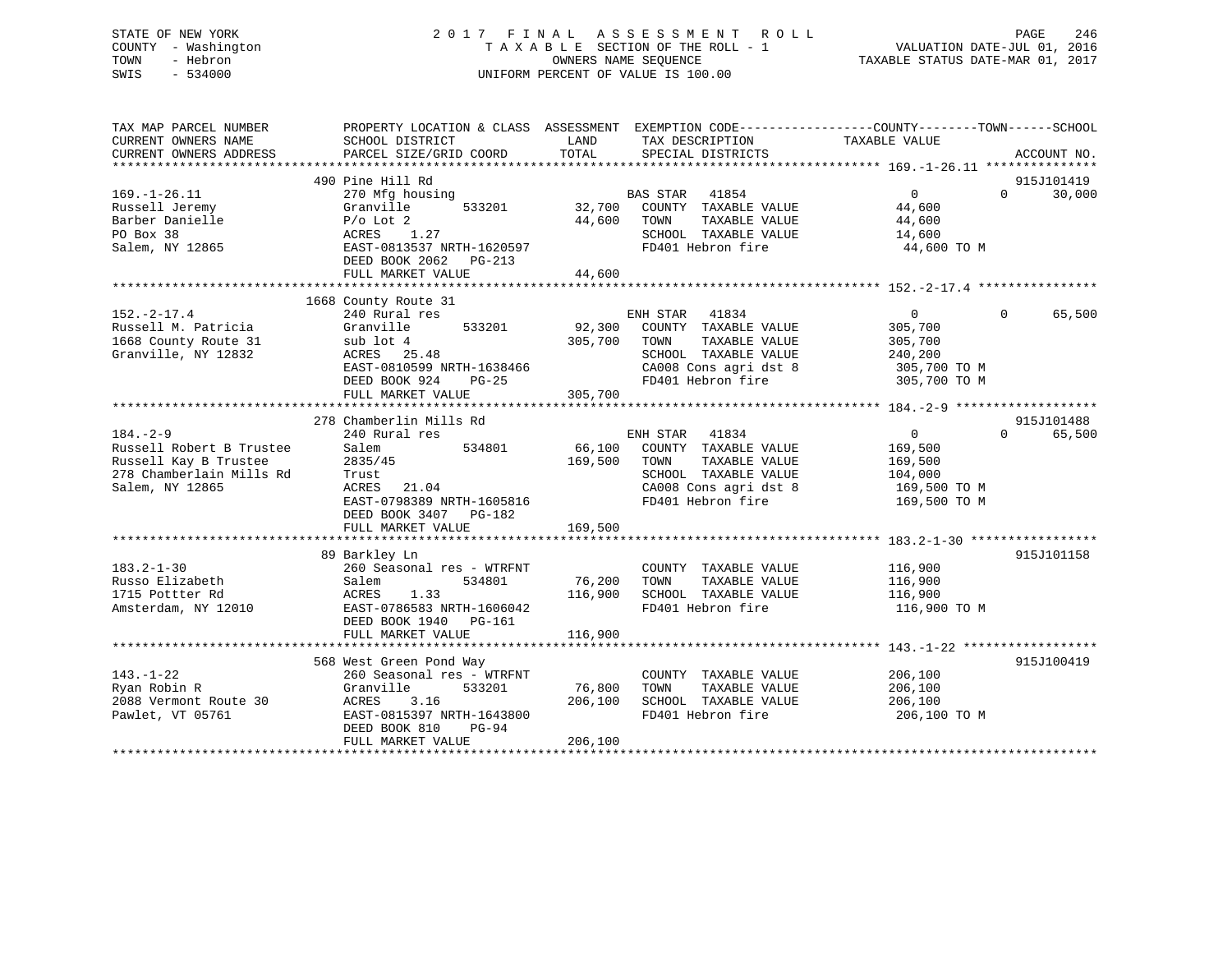## STATE OF NEW YORK 2 0 1 7 F I N A L A S S E S S M E N T R O L L PAGE 247 COUNTY - Washington T A X A B L E SECTION OF THE ROLL - 1 VALUATION DATE-JUL 01, 2016 TOWN - Hebron OWNERS NAME SEQUENCE TAXABLE STATUS DATE-MAR 01, 2017 SWIS - 534000 UNIFORM PERCENT OF VALUE IS 100.00

| TAX MAP PARCEL NUMBER<br>CURRENT OWNERS NAME                                                         | PROPERTY LOCATION & CLASS ASSESSMENT<br>SCHOOL DISTRICT                                                                                                              | LAND                         | TAX DESCRIPTION                                                                            | EXEMPTION CODE-----------------COUNTY-------TOWN------SCHOOL<br>TAXABLE VALUE |             |
|------------------------------------------------------------------------------------------------------|----------------------------------------------------------------------------------------------------------------------------------------------------------------------|------------------------------|--------------------------------------------------------------------------------------------|-------------------------------------------------------------------------------|-------------|
| CURRENT OWNERS ADDRESS                                                                               | PARCEL SIZE/GRID COORD                                                                                                                                               | TOTAL                        | SPECIAL DISTRICTS                                                                          |                                                                               | ACCOUNT NO. |
|                                                                                                      | 6701 State Route 22                                                                                                                                                  |                              |                                                                                            |                                                                               | 915J100539  |
| $169. - 1 - 24$<br>Sabo Jacob J                                                                      | 314 Rural vac<10<br>Granville<br>533201                                                                                                                              | 8,100                        | COUNTY TAXABLE VALUE<br>TOWN<br>TAXABLE VALUE                                              | 8,100<br>8,100                                                                |             |
| Sabo Merrill<br>92 So Williams St<br>Whitehall, NY 12887                                             | FRNT 210.00 DPTH 150.00<br>ACRES<br>0.72<br>EAST-0815226 NRTH-1619416<br>DEED BOOK 789<br>$PG-146$                                                                   | 8,100                        | SCHOOL TAXABLE VALUE<br>FD401 Hebron fire                                                  | 8,100<br>8,100 TO M                                                           |             |
|                                                                                                      | FULL MARKET VALUE                                                                                                                                                    | 8,100                        |                                                                                            |                                                                               |             |
|                                                                                                      | Tiplady Rd                                                                                                                                                           |                              |                                                                                            |                                                                               | 915J100333  |
| $178. - 1 - 10$<br>Sacrider Gary<br>Sacrider Jeanne<br>76 Ball Pond Rd<br>New Fairfield, CT 06812    | 314 Rural vac<10<br>534801<br>Salem<br>ACRES<br>9.80<br>EAST-0821344 NRTH-1611470<br>DEED BOOK 454<br>$PG-579$<br>FULL MARKET VALUE                                  | 29,200<br>29,200<br>29,200   | COUNTY TAXABLE VALUE<br>TOWN<br>TAXABLE VALUE<br>SCHOOL TAXABLE VALUE<br>FD401 Hebron fire | 29,200<br>29,200<br>29,200<br>29,200 TO M                                     |             |
|                                                                                                      |                                                                                                                                                                      |                              |                                                                                            |                                                                               |             |
| $178. - 1 - 34$<br>Sadler Harold G<br>Sadler Linda P<br>1241 Route 115<br>Saylorsburg, PA 18253      | 618 Tiplady Rd<br>260 Seasonal res<br>Salem<br>534801<br>Lot 21<br>11.82<br>ACRES<br>EAST-0820190 NRTH-1610832<br>DEED BOOK 3644 PG-264<br>FULL MARKET VALUE         | 52,200<br>95,000<br>95,000   | COUNTY TAXABLE VALUE<br>TOWN<br>TAXABLE VALUE<br>SCHOOL TAXABLE VALUE<br>FD401 Hebron fire | 95,000<br>95,000<br>95,000<br>95,000 TO M                                     | 915J101408  |
|                                                                                                      |                                                                                                                                                                      |                              |                                                                                            |                                                                               |             |
| $183.2 - 1 - 34$<br>Salisbury John<br>Salisbury Barbara<br>15 Chippewa Trl<br>Browns Mills, NJ 08015 | 29 Barkley Ln<br>260 Seasonal res - WTRFNT<br>534801<br>Salem<br>ACRES<br>1.64 BANK<br>999<br>EAST-0786014 NRTH-1607188<br>DEED BOOK 2065 PG-96<br>FULL MARKET VALUE | 80,000<br>220,000<br>220,000 | COUNTY TAXABLE VALUE<br>TOWN<br>TAXABLE VALUE<br>SCHOOL TAXABLE VALUE<br>FD401 Hebron fire | 220,000<br>220,000<br>220,000<br>220,000 TO M                                 | 915J101166  |
|                                                                                                      |                                                                                                                                                                      |                              |                                                                                            |                                                                               |             |
| $159. - 1 - 25.1$<br>Salo-Pedross Arts, LLC<br>86 Darfler Ln<br>Granville, NY 12832                  | 86 Darfler Ln<br>280 Res Multiple<br>533801<br>Hartford<br>ACRES 17.70<br>EAST-0797464 NRTH-1627290<br>DEED BOOK 3513<br>PG-265<br>FULL MARKET VALUE                 | 61,100<br>250,400<br>250,400 | COUNTY TAXABLE VALUE<br>TOWN<br>TAXABLE VALUE<br>SCHOOL TAXABLE VALUE<br>FD401 Hebron fire | 250,400<br>250,400<br>250,400<br>250,400 TO M                                 | 915J101395  |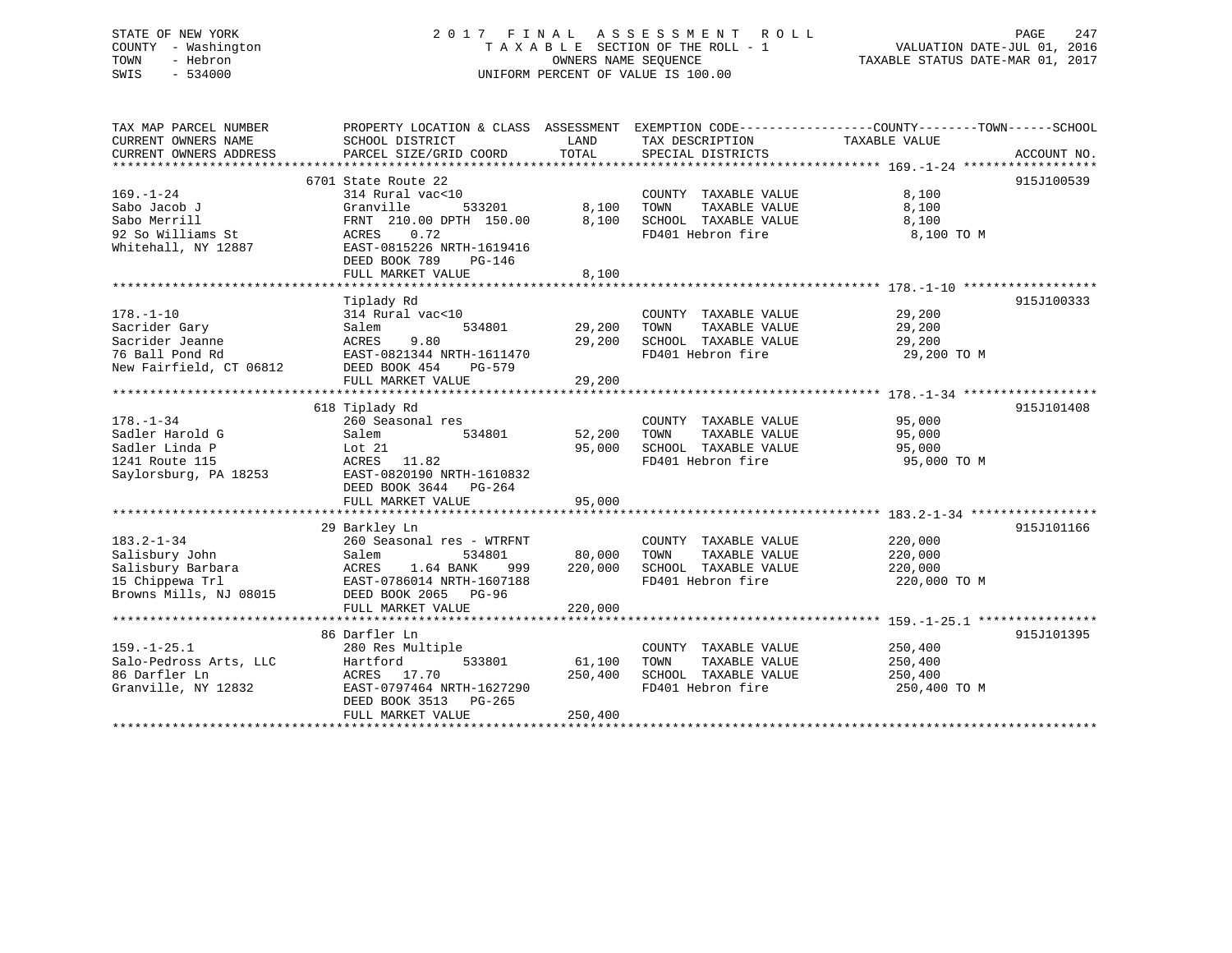## STATE OF NEW YORK 2 0 1 7 F I N A L A S S E S S M E N T R O L L PAGE 248 COUNTY - Washington T A X A B L E SECTION OF THE ROLL - 1 VALUATION DATE-JUL 01, 2016 TOWN - Hebron OWNERS NAME SEQUENCE TAXABLE STATUS DATE-MAR 01, 2017 SWIS - 534000 UNIFORM PERCENT OF VALUE IS 100.00

| TAX MAP PARCEL NUMBER       | PROPERTY LOCATION & CLASS ASSESSMENT EXEMPTION CODE---------------COUNTY-------TOWN-----SCHOOL |         |                           |                |                    |
|-----------------------------|------------------------------------------------------------------------------------------------|---------|---------------------------|----------------|--------------------|
| CURRENT OWNERS NAME         | SCHOOL DISTRICT                                                                                | LAND    | TAX DESCRIPTION           | TAXABLE VALUE  |                    |
| CURRENT OWNERS ADDRESS      | PARCEL SIZE/GRID COORD                                                                         | TOTAL   | SPECIAL DISTRICTS         |                | ACCOUNT NO.        |
|                             |                                                                                                |         |                           |                |                    |
|                             | Darfler Ln                                                                                     |         |                           |                | 915J101691         |
| $159. - 1 - 25.2$           | 322 Rural vac>10                                                                               |         | COUNTY TAXABLE VALUE      | 29,500         |                    |
| Salo-Pedross Arts, LLC      | 533801<br>Hartford                                                                             | 29,500  | TOWN<br>TAXABLE VALUE     | 29,500         |                    |
| 86 Darfler Ln               | Lot L                                                                                          | 29,500  | SCHOOL TAXABLE VALUE      | 29,500         |                    |
| Granville, NY 12832         | ACRES 10.01                                                                                    |         | FD401 Hebron fire         | 29,500 TO M    |                    |
|                             | EAST-0796661 NRTH-1627264                                                                      |         |                           |                |                    |
|                             | DEED BOOK 3513 PG-259                                                                          |         |                           |                |                    |
|                             | FULL MARKET VALUE                                                                              | 29,500  |                           |                |                    |
|                             |                                                                                                |         |                           |                |                    |
|                             | Darfler Ln                                                                                     |         |                           |                | 915J101704         |
| $159. - 1 - 25.15$          | 314 Rural vac<10                                                                               |         | COUNTY TAXABLE VALUE      | 22,900         |                    |
| Salo-Pedross Arts, LLC      | 533801<br>Hartford                                                                             | 22,900  | TOWN<br>TAXABLE VALUE     | 22,900         |                    |
| 86 Darfler Ln               | lot M                                                                                          | 22,900  | SCHOOL TAXABLE VALUE      | 22,900         |                    |
| Granville, NY 12832         | 5.63<br>ACRES                                                                                  |         | FD401 Hebron fire         | 22,900 TO M    |                    |
|                             | EAST-0797619 NRTH-1627741                                                                      |         |                           |                |                    |
|                             | DEED BOOK 3513 PG-265                                                                          |         |                           |                |                    |
|                             | FULL MARKET VALUE                                                                              | 22,900  |                           |                |                    |
|                             |                                                                                                |         |                           |                |                    |
|                             | 12 Matteson Way                                                                                |         |                           |                | 915J100004         |
| $177. - 1 - 3.18$           | 271 Mfg housings                                                                               |         | COUNTY TAXABLE VALUE      | 109,200        |                    |
| Samuelson Shari             | 534801<br>Salem                                                                                | 42,700  | TAXABLE VALUE<br>TOWN     | 109,200        |                    |
| Samuelson Jeffrey           | lot 7                                                                                          | 109,200 | SCHOOL TAXABLE VALUE      | 109,200        |                    |
| 24 Matteson Way             | 2595/284                                                                                       |         | CA008 Cons agri dst 8     | 109,200 TO M   |                    |
| Salem, NY 12865             | ACRES<br>5.44                                                                                  |         | FD401 Hebron fire         | 109,200 TO M   |                    |
|                             | EAST-0805909 NRTH-1616029                                                                      |         |                           |                |                    |
|                             | DEED BOOK 3535 PG-237                                                                          |         |                           |                |                    |
|                             | FULL MARKET VALUE                                                                              | 109,200 |                           |                |                    |
|                             |                                                                                                |         |                           |                |                    |
|                             | 254 Scott Hill Rd                                                                              |         |                           |                | 915J101150         |
| $158. - 1 - 2.1$            | 210 1 Family Res                                                                               |         | BAS STAR<br>41854         | $\overline{0}$ | $\Omega$<br>30,000 |
| Sanford Susan A             | 533801<br>Hartford                                                                             | 42,200  | COUNTY TAXABLE VALUE      | 131,000        |                    |
| Knight Terri L              | 2.88 BANK<br>ACRES<br>26                                                                       | 131,000 | TAXABLE VALUE<br>TOWN     | 131,000        |                    |
| 254 Scott Hill Rd           | EAST-0783419 NRTH-1629423                                                                      |         | SCHOOL TAXABLE VALUE      | 101,000        |                    |
| Arqyle, NY 12809            | DEED BOOK 2682 PG-318                                                                          |         | CA008 Cons agri dst 8     | 131,000 TO M   |                    |
|                             | FULL MARKET VALUE                                                                              |         | 131,000 FD401 Hebron fire | 131,000 TO M   |                    |
|                             |                                                                                                |         |                           |                |                    |
|                             | County Route 47                                                                                |         |                           |                | 915J101121         |
| $183.2 - 1 - 5$             | 314 Rural vac<10 - WTRFNT                                                                      |         | COUNTY TAXABLE VALUE      | 29,400         |                    |
| Sansone Michael J           | 534801<br>Salem                                                                                | 29,400  | TAXABLE VALUE<br>TOWN     | 29,400         |                    |
| Sansone Frances M           | Lot 20                                                                                         | 29,400  | SCHOOL TAXABLE VALUE      | 29,400         |                    |
| PO Box 471                  | FRNT 155.00 DPTH 232.00                                                                        |         | FD401 Hebron fire         | 29,400 TO M    |                    |
| Clifton Park, NY 12065-0471 | ACRES<br>0.80                                                                                  |         |                           |                |                    |
|                             | EAST-0786548 NRTH-1607802                                                                      |         |                           |                |                    |
|                             | DEED BOOK 872<br>PG-299                                                                        |         |                           |                |                    |
|                             | FULL MARKET VALUE                                                                              | 29,400  |                           |                |                    |
|                             |                                                                                                |         |                           |                |                    |
|                             |                                                                                                |         |                           |                |                    |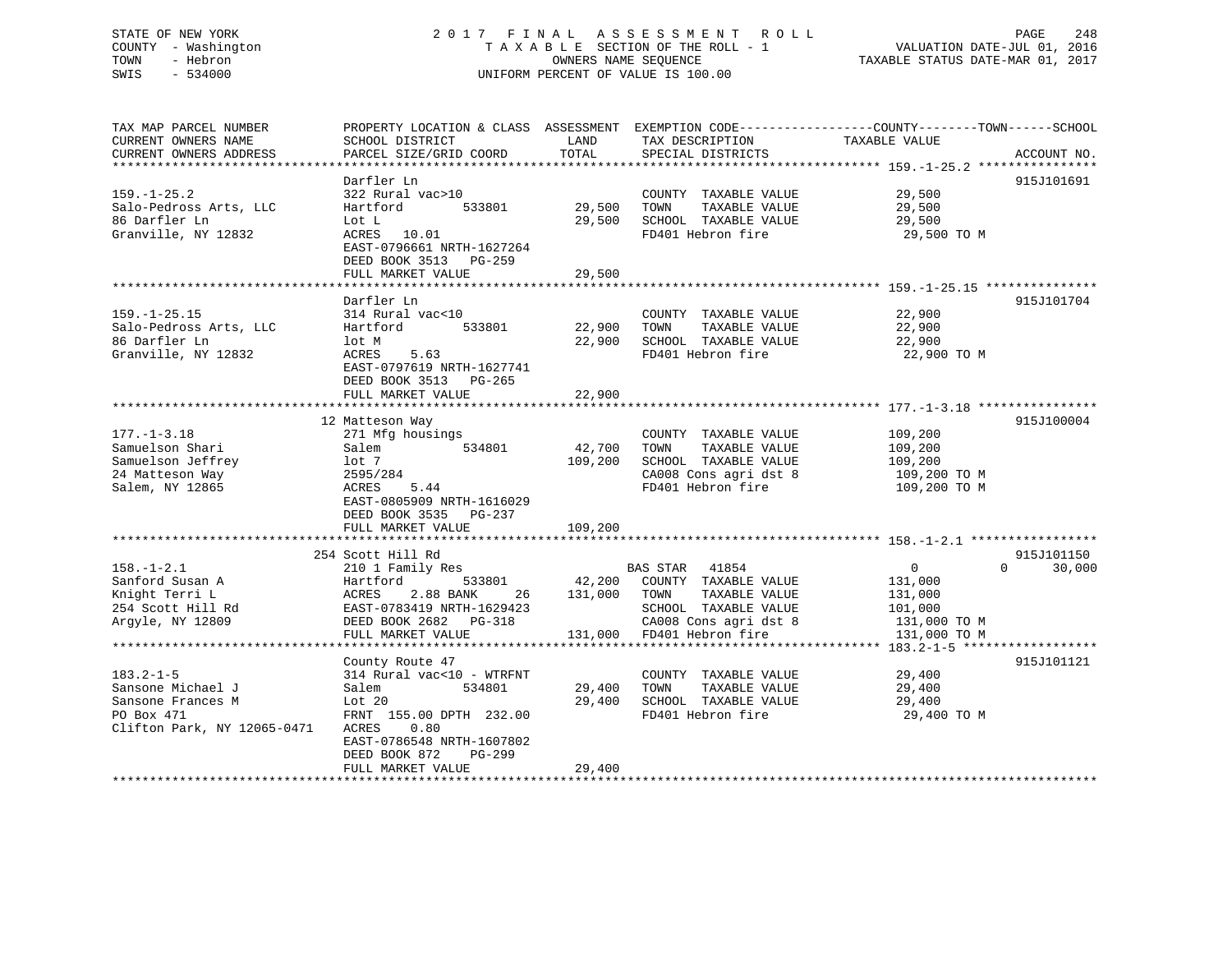## STATE OF NEW YORK 2 0 1 7 F I N A L A S S E S S M E N T R O L L PAGE 249 COUNTY - Washington T A X A B L E SECTION OF THE ROLL - 1 VALUATION DATE-JUL 01, 2016 TOWN - Hebron OWNERS NAME SEQUENCE TAXABLE STATUS DATE-MAR 01, 2017 SWIS - 534000 UNIFORM PERCENT OF VALUE IS 100.00

| TAX MAP PARCEL NUMBER<br>CURRENT OWNERS NAME                                                                                                                                                                                                               | PROPERTY LOCATION & CLASS ASSESSMENT EXEMPTION CODE----------------COUNTY-------TOWN------SCHOOL<br>SCHOOL DISTRICT                                                                                                                    | LAND               | TAX DESCRIPTION                | TAXABLE VALUE                                                                                                                                                                                                                         |               |
|------------------------------------------------------------------------------------------------------------------------------------------------------------------------------------------------------------------------------------------------------------|----------------------------------------------------------------------------------------------------------------------------------------------------------------------------------------------------------------------------------------|--------------------|--------------------------------|---------------------------------------------------------------------------------------------------------------------------------------------------------------------------------------------------------------------------------------|---------------|
| CURRENT OWNERS ADDRESS                                                                                                                                                                                                                                     | PARCEL SIZE/GRID COORD                                                                                                                                                                                                                 | TOTAL              | SPECIAL DISTRICTS              |                                                                                                                                                                                                                                       | ACCOUNT NO.   |
|                                                                                                                                                                                                                                                            |                                                                                                                                                                                                                                        |                    |                                |                                                                                                                                                                                                                                       |               |
|                                                                                                                                                                                                                                                            | Patterson Hill Rd                                                                                                                                                                                                                      |                    |                                |                                                                                                                                                                                                                                       | 915J101001    |
| $183. - 1 - 32$                                                                                                                                                                                                                                            | 314 Rural vac<10                                                                                                                                                                                                                       |                    | COUNTY TAXABLE VALUE           | 59,900                                                                                                                                                                                                                                |               |
| Santacroce Francis Arthur Jr                                                                                                                                                                                                                               | Salem                                                                                                                                                                                                                                  | 534801 59,900 TOWN |                                |                                                                                                                                                                                                                                       |               |
| Santacroce Sarah Elizabeth                                                                                                                                                                                                                                 | Lot A                                                                                                                                                                                                                                  |                    | 59,900 SCHOOL TAXABLE VALUE    | TAXABLE VALUE<br>TAXABLE VALUE 59,900<br>TAXABLE VALUE 59,900                                                                                                                                                                         |               |
| 8 Rogers Ln                                                                                                                                                                                                                                                | sub abandonment 3038/1                                                                                                                                                                                                                 |                    | FD401 Hebron fire              | 59,900 TO M                                                                                                                                                                                                                           |               |
| Cambridge, NY 12816                                                                                                                                                                                                                                        | ACRES<br>18.95                                                                                                                                                                                                                         |                    |                                |                                                                                                                                                                                                                                       |               |
|                                                                                                                                                                                                                                                            | EAST-0788446 NRTH-1600918                                                                                                                                                                                                              |                    |                                |                                                                                                                                                                                                                                       |               |
|                                                                                                                                                                                                                                                            | DEED BOOK 3453 PG-95                                                                                                                                                                                                                   |                    |                                |                                                                                                                                                                                                                                       |               |
|                                                                                                                                                                                                                                                            | FULL MARKET VALUE                                                                                                                                                                                                                      | 59,900             |                                |                                                                                                                                                                                                                                       |               |
|                                                                                                                                                                                                                                                            |                                                                                                                                                                                                                                        |                    |                                |                                                                                                                                                                                                                                       |               |
|                                                                                                                                                                                                                                                            | 1189 Chamberlin Mills Rd                                                                                                                                                                                                               |                    |                                |                                                                                                                                                                                                                                       |               |
| $177. - 1 - 28.3$                                                                                                                                                                                                                                          |                                                                                                                                                                                                                                        |                    |                                | AG BUILD 41700<br>AG DIST 41720<br>AG DIST 41720<br>History Taylor Time (16,789 16,789 018)<br>COUNTY TAYLE MALLE CONDITE CONTRACT CONDITION OF THE CONDITION OF THE CONDITION OF THE CONDITION OF THE CONDITION OF THE CONDITION O   |               |
| Saran Seema                                                                                                                                                                                                                                                |                                                                                                                                                                                                                                        |                    |                                |                                                                                                                                                                                                                                       |               |
| 1189 Chamberlin Mills Rd                                                                                                                                                                                                                                   | ACRES 64.20 417,000 Hist Barns 42111                                                                                                                                                                                                   |                    |                                |                                                                                                                                                                                                                                       |               |
| Salem, NY 12865                                                                                                                                                                                                                                            | EAST-0813318 NRTH-1615743<br>DEED BOOK 2248 PG-280 TOWN TAXABLE VALUE<br>FULL MARKET VALUE 417,000 SCHOOL TAXABLE VALUE                                                                                                                |                    |                                | 348,218                                                                                                                                                                                                                               |               |
|                                                                                                                                                                                                                                                            |                                                                                                                                                                                                                                        |                    |                                | 348,218<br>365,007                                                                                                                                                                                                                    |               |
| MAY BE SUBJECT TO PAYMENT                                                                                                                                                                                                                                  |                                                                                                                                                                                                                                        |                    |                                |                                                                                                                                                                                                                                       |               |
| UNDER AGDIST LAW TIL 2021                                                                                                                                                                                                                                  |                                                                                                                                                                                                                                        |                    |                                | CA008 Cons agri dst 8 369,642 TO M                                                                                                                                                                                                    |               |
|                                                                                                                                                                                                                                                            |                                                                                                                                                                                                                                        |                    | 47,358 EX<br>FD401 Hebron fire |                                                                                                                                                                                                                                       |               |
|                                                                                                                                                                                                                                                            |                                                                                                                                                                                                                                        |                    |                                | 417,000 TO M                                                                                                                                                                                                                          |               |
|                                                                                                                                                                                                                                                            | 6517 State Route 22                                                                                                                                                                                                                    |                    |                                |                                                                                                                                                                                                                                       | 915J100684    |
| $177. - 1 - 25$                                                                                                                                                                                                                                            |                                                                                                                                                                                                                                        |                    |                                |                                                                                                                                                                                                                                       |               |
|                                                                                                                                                                                                                                                            |                                                                                                                                                                                                                                        |                    |                                |                                                                                                                                                                                                                                       |               |
| 177.-1-25<br>Saunders Brad N<br>Salem 534801<br>Salem 534801<br>Salem 534801<br>Salem 534801<br>Salem 32,300<br>TOWN TAXABLE VALUE<br>VALUE VALUE<br>Salem, NY 12865<br>Salem, NY 12865<br>Salem, NY 12865<br>Salem, NY 12865<br>Salem, NY 12865<br>Salem, |                                                                                                                                                                                                                                        |                    |                                |                                                                                                                                                                                                                                       |               |
|                                                                                                                                                                                                                                                            |                                                                                                                                                                                                                                        |                    |                                | 80,100<br>80,100 TO M                                                                                                                                                                                                                 |               |
|                                                                                                                                                                                                                                                            | DEED BOOK 1747 PG-224                                                                                                                                                                                                                  |                    |                                |                                                                                                                                                                                                                                       |               |
|                                                                                                                                                                                                                                                            | FULL MARKET VALUE                                                                                                                                                                                                                      | 80,100             |                                |                                                                                                                                                                                                                                       |               |
|                                                                                                                                                                                                                                                            |                                                                                                                                                                                                                                        |                    |                                |                                                                                                                                                                                                                                       |               |
|                                                                                                                                                                                                                                                            | 925 Chamberlin Mills Rd                                                                                                                                                                                                                |                    |                                |                                                                                                                                                                                                                                       | 915J101897    |
| $177. - 1 - 6.34$                                                                                                                                                                                                                                          |                                                                                                                                                                                                                                        |                    |                                |                                                                                                                                                                                                                                       | $0 \t 30,000$ |
| Saunders Carol Jean                                                                                                                                                                                                                                        | Salem 534801<br>d ACRES 1.12                                                                                                                                                                                                           |                    |                                |                                                                                                                                                                                                                                       |               |
| 925 Chamberlin Mills Rd                                                                                                                                                                                                                                    |                                                                                                                                                                                                                                        |                    |                                |                                                                                                                                                                                                                                       |               |
| Salem, NY 12865                                                                                                                                                                                                                                            | CHAINGLETTED MITTED ASSESS AND TAXABLE VALUE<br>210 1 Family Res 534801 32,300 COUNTY TAXABLE VALUE 99,500<br>ACRES 1.12 99,500 TOWN TAXABLE VALUE 99,500<br>EAST-0809109 NRTH-1613238 SCHOOL TAXABLE VALUE 99,500<br>DEED BOOK 674 PG |                    |                                |                                                                                                                                                                                                                                       |               |
|                                                                                                                                                                                                                                                            |                                                                                                                                                                                                                                        |                    |                                |                                                                                                                                                                                                                                       |               |
|                                                                                                                                                                                                                                                            |                                                                                                                                                                                                                                        |                    |                                |                                                                                                                                                                                                                                       |               |
|                                                                                                                                                                                                                                                            |                                                                                                                                                                                                                                        |                    |                                |                                                                                                                                                                                                                                       |               |
|                                                                                                                                                                                                                                                            |                                                                                                                                                                                                                                        |                    |                                |                                                                                                                                                                                                                                       | 915J100105    |
| $183.20 - 1 - 20$                                                                                                                                                                                                                                          |                                                                                                                                                                                                                                        |                    |                                |                                                                                                                                                                                                                                       |               |
| Saunders Michael                                                                                                                                                                                                                                           |                                                                                                                                                                                                                                        |                    |                                |                                                                                                                                                                                                                                       |               |
| Saunders Barbara                                                                                                                                                                                                                                           | 3125 County Route 30<br>210 1 Family Res<br>Salem 534801 19,800 VET DIS CT 41141<br>FRNT 78.00 DPTH 160.00 79,200 BAS STAR 41854<br>ACRES 0.29 BANK 26 COUNTY TAXABLE VALUE                                                            |                    |                                | VET WAR CT 41121 $\begin{array}{cccc} 11,880 & 11,880 & 0 \\ 0 \text{VET DIS CT 41141} & 11,880 & 11,880 & 0 \\ 0 & \text{BAS STAR} & 41854 & 0 & 0 \\ 0 & \text{COUNTY} & \text{TAXABLE VALUE} & 55,440 & 0 & 30,000 \\ \end{array}$ |               |
| 3125 County Route 30                                                                                                                                                                                                                                       |                                                                                                                                                                                                                                        |                    |                                |                                                                                                                                                                                                                                       |               |
| Salem, NY 12865                                                                                                                                                                                                                                            | EAST-0792411 NRTH-1602720<br>DEED BOOK 1954 PG-133                                                                                                                                                                                     |                    |                                |                                                                                                                                                                                                                                       |               |
|                                                                                                                                                                                                                                                            | FULL MARKET VALUE                                                                                                                                                                                                                      |                    |                                |                                                                                                                                                                                                                                       |               |
|                                                                                                                                                                                                                                                            |                                                                                                                                                                                                                                        |                    |                                |                                                                                                                                                                                                                                       |               |
|                                                                                                                                                                                                                                                            |                                                                                                                                                                                                                                        |                    |                                |                                                                                                                                                                                                                                       |               |
|                                                                                                                                                                                                                                                            |                                                                                                                                                                                                                                        |                    |                                |                                                                                                                                                                                                                                       |               |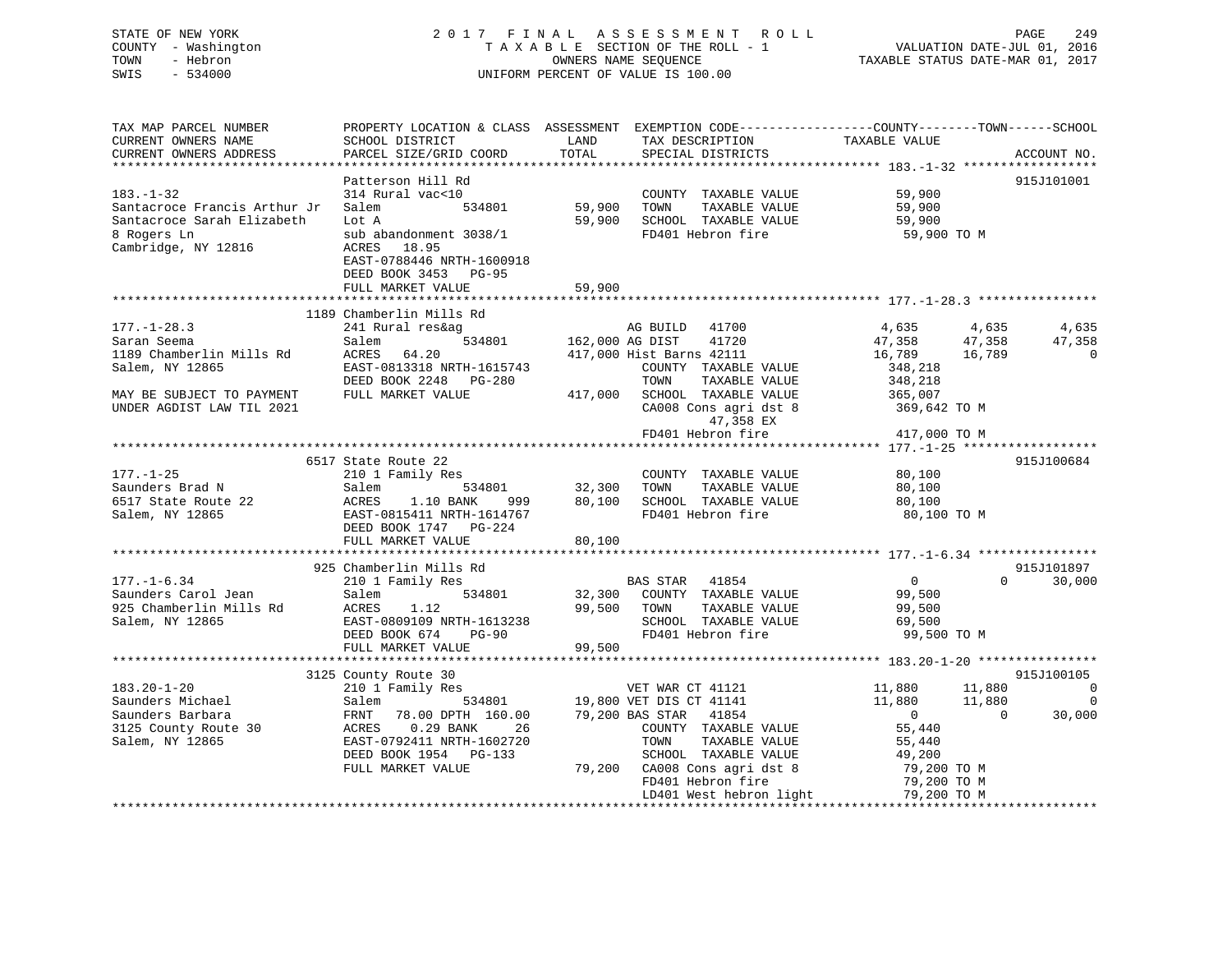## STATE OF NEW YORK 2 0 1 7 F I N A L A S S E S S M E N T R O L L PAGE 250 COUNTY - Washington T A X A B L E SECTION OF THE ROLL - 1 VALUATION DATE-JUL 01, 2016 TOWN - Hebron OWNERS NAME SEQUENCE TAXABLE STATUS DATE-MAR 01, 2017 SWIS - 534000 UNIFORM PERCENT OF VALUE IS 100.00

TAX MAP PARCEL NUMBER PROPERTY LOCATION & CLASS ASSESSMENT EXEMPTION CODE------------------COUNTY--------TOWN------SCHOOL CURRENT OWNERS NAME SCHOOL DISTRICT THE LAND TAX DESCRIPTION TAXABLE VALUE CURRENT OWNERS ADDRESS PARCEL SIZE/GRID COORD TOTAL SPECIAL DISTRICTS ACCOUNT NO. \*\*\*\*\*\*\*\*\*\*\*\*\*\*\*\*\*\*\*\*\*\*\*\*\*\*\*\*\*\*\*\*\*\*\*\*\*\*\*\*\*\*\*\*\*\*\*\*\*\*\*\*\*\*\*\*\*\*\*\*\*\*\*\*\*\*\*\*\*\*\*\*\*\*\*\*\*\*\*\*\*\*\*\*\*\*\*\*\*\*\*\*\*\*\*\*\*\*\*\*\*\*\* 143.-1-39.7 \*\*\*\*\*\*\*\*\*\*\*\*\*\*\*\* Liebig Rd/e Off 915J101629 143.-1-39.7 314 Rural vac<10 COUNTY TAXABLE VALUE 3,800 Savett Noah Granville 533201 3,800 TOWN TAXABLE VALUE 3,800 PO Box 310 Lot 7 Lot 7 3,800 SCHOOL TAXABLE VALUE 3,800 3 Gansevoort, NY 12831 ACRES 5.08 FD401 Hebron fire 3,800 TO M EAST-0807358 NRTH-1643352DEED BOOK 784 PG-31 MAY BE SUBJECT TO PAYMENT UNDER AGDIST LAW TIL 2022 FULL MARKET VALUE 3,800 \*\*\*\*\*\*\*\*\*\*\*\*\*\*\*\*\*\*\*\*\*\*\*\*\*\*\*\*\*\*\*\*\*\*\*\*\*\*\*\*\*\*\*\*\*\*\*\*\*\*\*\*\*\*\*\*\*\*\*\*\*\*\*\*\*\*\*\*\*\*\*\*\*\*\*\*\*\*\*\*\*\*\*\*\*\*\*\*\*\*\*\*\*\*\*\*\*\*\*\*\*\*\* 143.-1-39.8 \*\*\*\*\*\*\*\*\*\*\*\*\*\*\*\*Liebig Rd/e Off 915J101630 143.-1-39.8 314 Rural vac<10 COUNTY TAXABLE VALUE 4,200 Savett Noah Granville 533201 4,200 TOWN TAXABLE VALUE 4,200 PO Box 310 Lot 8 Lot 8 4,200 SCHOOL TAXABLE VALUE 4,200 Gansvoort, NY 12831 ACRES 5.61 FD401 Hebron fire 4,200 TO M EAST-0807488 NRTH-1643038MAY BE SUBJECT TO PAYMENT DEED BOOK 843 PG-241FULL MARKET VALUE UNDER AGDIST LAW TIL 2022 FULL MARKET VALUE 4,200 \*\*\*\*\*\*\*\*\*\*\*\*\*\*\*\*\*\*\*\*\*\*\*\*\*\*\*\*\*\*\*\*\*\*\*\*\*\*\*\*\*\*\*\*\*\*\*\*\*\*\*\*\*\*\*\*\*\*\*\*\*\*\*\*\*\*\*\*\*\*\*\*\*\*\*\*\*\*\*\*\*\*\*\*\*\*\*\*\*\*\*\*\*\*\*\*\*\*\*\*\*\*\* 143.-1-39.9 \*\*\*\*\*\*\*\*\*\*\*\*\*\*\*\* Liebig Rd/e Off 915J101631 143.-1-39.9 314 Rural vac<10 COUNTY TAXABLE VALUE 4,200 Savett Noah Granville 533201 4,200 TOWN TAXABLE VALUE 4,200 PO Box 310 Lot 9 4,200 SCHOOL TAXABLE VALUE 4,200 Gansevoort, NY 12831 ACRES 5.60 FD401 Hebron fire 4,200 TO M EAST-0807533 NRTH-1642755MAY BE SUBJECT TO PAYMENT DEED BOOK 864 PG-89UNDER AGDIST LAW TIL 2022 FULL MARKET VALUE 4,200 \*\*\*\*\*\*\*\*\*\*\*\*\*\*\*\*\*\*\*\*\*\*\*\*\*\*\*\*\*\*\*\*\*\*\*\*\*\*\*\*\*\*\*\*\*\*\*\*\*\*\*\*\*\*\*\*\*\*\*\*\*\*\*\*\*\*\*\*\*\*\*\*\*\*\*\*\*\*\*\*\*\*\*\*\*\*\*\*\*\*\*\*\*\*\*\*\*\*\*\*\*\*\* 143.-1-39.12 \*\*\*\*\*\*\*\*\*\*\*\*\*\*\*Liebig Rd/e Off 915J101634 143.-1-39.12 314 Rural vac<10 COUNTY TAXABLE VALUE 5,700 Savett Noah Granville 533201 5,700 TOWN TAXABLE VALUE 5,700 PO Box 310 Lot 12 5,700 SCHOOL TAXABLE VALUE 5,700 ---<br>Gansevoort, NY 12831 ACRES 7.57 57<br>EACRES 7.57 FD401 Hebron fire 5,700 TO M EAST-0808228 NRTH-1643272MAY BE SUBJECT TO PAYMENT DEED BOOK 784 PG-31UNDER AGDIST LAW TIL 2022 FULL MARKET VALUE 5,700 \*\*\*\*\*\*\*\*\*\*\*\*\*\*\*\*\*\*\*\*\*\*\*\*\*\*\*\*\*\*\*\*\*\*\*\*\*\*\*\*\*\*\*\*\*\*\*\*\*\*\*\*\*\*\*\*\*\*\*\*\*\*\*\*\*\*\*\*\*\*\*\*\*\*\*\*\*\*\*\*\*\*\*\*\*\*\*\*\*\*\*\*\*\*\*\*\*\*\*\*\*\*\* 168.-1-11.-8801 \*\*\*\*\*\*\*\*\*\*\*\* 433 McKnight Hill Rd 168.-1-11.-8801 837 Cell Tower COUNTY TAXABLE VALUE 330,000<br>
SBA Towers LLC Salem 534801 600 TOWN TAXABLE VALUE<br>
ATTN: Tax Dept NV19229P SBA Towers LLC Salem 534801 0 TOWN TAXABLE VALUE 330,000 ATTN: Tax Dept-NY12332B 190' high 330,000 SCHOOL TAXABLE VALUE 330,000 8051 Congress Ave agmnt 2933/56 FD401 Hebron fire 330,000 TO M Boca Raton, FL 33487 FULL MARKET VALUE 330,000 \*\*\*\*\*\*\*\*\*\*\*\*\*\*\*\*\*\*\*\*\*\*\*\*\*\*\*\*\*\*\*\*\*\*\*\*\*\*\*\*\*\*\*\*\*\*\*\*\*\*\*\*\*\*\*\*\*\*\*\*\*\*\*\*\*\*\*\*\*\*\*\*\*\*\*\*\*\*\*\*\*\*\*\*\*\*\*\*\*\*\*\*\*\*\*\*\*\*\*\*\*\*\*\*\*\*\*\*\*\*\*\*\*\*\*\*\*\*\*\*\*\*\*\*\*\*\*\*\*\*\*\*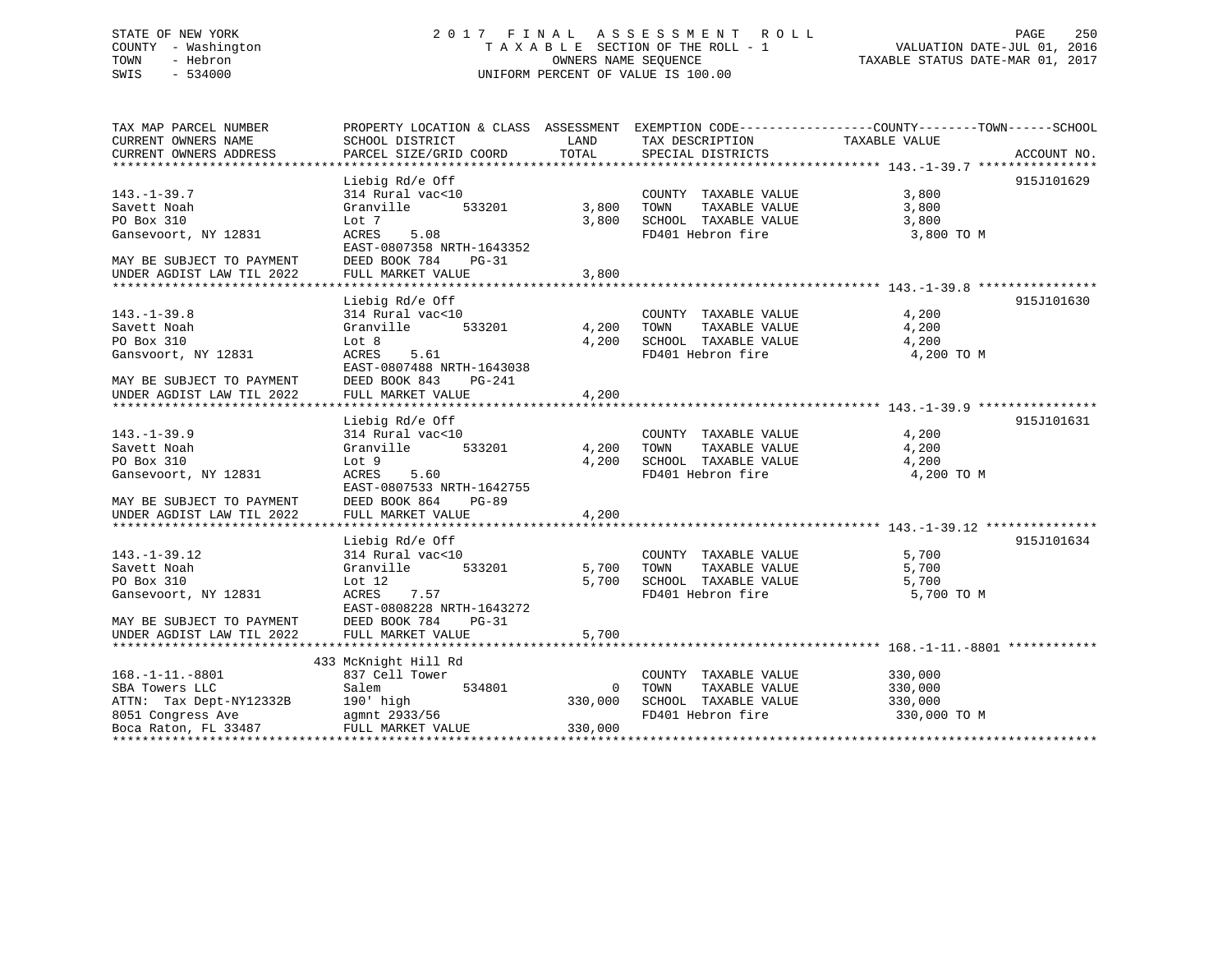## STATE OF NEW YORK 2 0 1 7 F I N A L A S S E S S M E N T R O L L PAGE 251 COUNTY - Washington T A X A B L E SECTION OF THE ROLL - 1 VALUATION DATE-JUL 01, 2016 TOWN - Hebron OWNERS NAME SEQUENCE TAXABLE STATUS DATE-MAR 01, 2017 SWIS - 534000 UNIFORM PERCENT OF VALUE IS 100.00

| 1270 Bogtown Rd<br>915J101215<br>$\Omega$<br>$176. - 1 - 18.2$<br>242 Rurl res&rec<br>AGED-CO 41802<br>76,600 ENH STAR 41834<br>17,890<br>$\Omega$<br>Scacchetti Ralph M<br>$\overline{0}$<br>65,500<br>Salem<br>534801<br>$\Omega$<br>Scacchetti Connie<br>ACRES<br>17.30 BANK<br>178,900 COUNTY TAXABLE VALUE<br>161,010<br>999<br>1270 Bogtown Rd<br>EAST-0804781 NRTH-1610117<br>TOWN<br>TAXABLE VALUE<br>178,900<br>113,400<br>Salem, NY 12865<br>SCHOOL TAXABLE VALUE<br>DEED BOOK 468<br>PG-977<br>178,900 FD401 Hebron fire<br>FULL MARKET VALUE<br>178,900 TO M<br>915J100550<br>140 Tiplady Rd<br>240 Rural res<br>30,000<br>$177. - 1 - 47$<br>BAS STAR<br>41854<br>$\overline{0}$<br>$\Omega$<br>105,100<br>Schaffernoth Irrevocable Trust Salem<br>534801<br>COUNTY TAXABLE VALUE<br>183,800<br>617/121<br>183,800<br>TOWN<br>TAXABLE VALUE<br>183,800<br>c/o Wanda Schaffernoth<br>ACRES 52.10<br>SCHOOL TAXABLE VALUE<br>153,800<br>EAST-0809279 NRTH-1610129<br>FD401 Hebron fire<br>183,800 TO M<br>DEED BOOK 2958 PG-193<br>FULL MARKET VALUE<br>183,800<br>230 Blossom Rd<br>915J101679<br>$186. - 1 - 3.7$<br>51,500<br>260 Seasonal res<br>COUNTY TAXABLE VALUE<br>Schnaderbeck Michael<br>534801<br>24,200<br>TAXABLE VALUE<br>51,500<br>Salem<br>TOWN<br>SCHOOL TAXABLE VALUE<br>2140 County Route 153<br>ACRES<br>6.48<br>51,500<br>51,500<br>FD401 Hebron fire<br>Salem, NY 12865<br>EAST-0820019 NRTH-1606638<br>51,500 TO M<br>DEED BOOK 3305 PG-196<br>51,500<br>FULL MARKET VALUE<br>Liebig Rd/e Off<br>915J101640<br>4,757<br>4,757<br>$143. - 1 - 39.18$<br>314 Rural vac<10<br>AGRI-D IND 41730<br>4,757<br>Schroeder Family Living Trust Granville<br>533201<br>10,200<br>COUNTY TAXABLE VALUE<br>5,443<br>46 Hickory Rd<br>Sub Div Lots $# 18-21$<br>10,200 TOWN<br>TAXABLE VALUE<br>5,443<br>Torrington, CT 06790<br>SCHOOL TAXABLE VALUE<br>5,443<br>ACRES 13.66<br>FD401 Hebron fire<br>EAST-0808340 NRTH-1642609<br>10,200 TO M<br>MAY BE SUBJECT TO PAYMENT<br>DEED BOOK 2012 PG-286<br>58 Everetts Heights Way<br>915J100640<br>$152 - 2 - 11$<br>240 Rural res<br>7,941<br>7,941<br>AGRI-D IND 41730<br>7,941<br>Schroeder Family Living Trust Granville<br>533201<br>62,200<br>COUNTY TAXABLE VALUE<br>191,559<br>46 Hickory Rd<br>10.10<br>199,500<br>191,559<br>ACRES<br>TOWN<br>TAXABLE VALUE<br>EAST-0809193 NRTH-1642833<br>SCHOOL TAXABLE VALUE<br>Torrington, CT 06790<br>191,559<br>FD401 Hebron fire<br>DEED BOOK 2012 PG-286<br>199,500 TO M<br>FULL MARKET VALUE<br>199,500<br>MAY BE SUBJECT TO PAYMENT<br>UNDER AGDIST LAW TIL 2024 | TAX MAP PARCEL NUMBER<br>CURRENT OWNERS NAME<br>CURRENT OWNERS ADDRESS | PROPERTY LOCATION & CLASS ASSESSMENT EXEMPTION CODE----------------COUNTY-------TOWN------SCHOOL<br>SCHOOL DISTRICT<br>PARCEL SIZE/GRID COORD | LAND<br>TOTAL | TAX DESCRIPTION<br>SPECIAL DISTRICTS | TAXABLE VALUE | ACCOUNT NO. |
|--------------------------------------------------------------------------------------------------------------------------------------------------------------------------------------------------------------------------------------------------------------------------------------------------------------------------------------------------------------------------------------------------------------------------------------------------------------------------------------------------------------------------------------------------------------------------------------------------------------------------------------------------------------------------------------------------------------------------------------------------------------------------------------------------------------------------------------------------------------------------------------------------------------------------------------------------------------------------------------------------------------------------------------------------------------------------------------------------------------------------------------------------------------------------------------------------------------------------------------------------------------------------------------------------------------------------------------------------------------------------------------------------------------------------------------------------------------------------------------------------------------------------------------------------------------------------------------------------------------------------------------------------------------------------------------------------------------------------------------------------------------------------------------------------------------------------------------------------------------------------------------------------------------------------------------------------------------------------------------------------------------------------------------------------------------------------------------------------------------------------------------------------------------------------------------------------------------------------------------------------------------------------------------------------------------------------------------------------------------------------------------------------------------------------------------------------------------------------------------------------------------------------------------------------------------------------------------------|------------------------------------------------------------------------|-----------------------------------------------------------------------------------------------------------------------------------------------|---------------|--------------------------------------|---------------|-------------|
|                                                                                                                                                                                                                                                                                                                                                                                                                                                                                                                                                                                                                                                                                                                                                                                                                                                                                                                                                                                                                                                                                                                                                                                                                                                                                                                                                                                                                                                                                                                                                                                                                                                                                                                                                                                                                                                                                                                                                                                                                                                                                                                                                                                                                                                                                                                                                                                                                                                                                                                                                                                            |                                                                        |                                                                                                                                               |               |                                      |               |             |
|                                                                                                                                                                                                                                                                                                                                                                                                                                                                                                                                                                                                                                                                                                                                                                                                                                                                                                                                                                                                                                                                                                                                                                                                                                                                                                                                                                                                                                                                                                                                                                                                                                                                                                                                                                                                                                                                                                                                                                                                                                                                                                                                                                                                                                                                                                                                                                                                                                                                                                                                                                                            |                                                                        |                                                                                                                                               |               |                                      |               |             |
|                                                                                                                                                                                                                                                                                                                                                                                                                                                                                                                                                                                                                                                                                                                                                                                                                                                                                                                                                                                                                                                                                                                                                                                                                                                                                                                                                                                                                                                                                                                                                                                                                                                                                                                                                                                                                                                                                                                                                                                                                                                                                                                                                                                                                                                                                                                                                                                                                                                                                                                                                                                            |                                                                        |                                                                                                                                               |               |                                      |               |             |
|                                                                                                                                                                                                                                                                                                                                                                                                                                                                                                                                                                                                                                                                                                                                                                                                                                                                                                                                                                                                                                                                                                                                                                                                                                                                                                                                                                                                                                                                                                                                                                                                                                                                                                                                                                                                                                                                                                                                                                                                                                                                                                                                                                                                                                                                                                                                                                                                                                                                                                                                                                                            |                                                                        |                                                                                                                                               |               |                                      |               |             |
|                                                                                                                                                                                                                                                                                                                                                                                                                                                                                                                                                                                                                                                                                                                                                                                                                                                                                                                                                                                                                                                                                                                                                                                                                                                                                                                                                                                                                                                                                                                                                                                                                                                                                                                                                                                                                                                                                                                                                                                                                                                                                                                                                                                                                                                                                                                                                                                                                                                                                                                                                                                            |                                                                        |                                                                                                                                               |               |                                      |               |             |
|                                                                                                                                                                                                                                                                                                                                                                                                                                                                                                                                                                                                                                                                                                                                                                                                                                                                                                                                                                                                                                                                                                                                                                                                                                                                                                                                                                                                                                                                                                                                                                                                                                                                                                                                                                                                                                                                                                                                                                                                                                                                                                                                                                                                                                                                                                                                                                                                                                                                                                                                                                                            |                                                                        |                                                                                                                                               |               |                                      |               |             |
|                                                                                                                                                                                                                                                                                                                                                                                                                                                                                                                                                                                                                                                                                                                                                                                                                                                                                                                                                                                                                                                                                                                                                                                                                                                                                                                                                                                                                                                                                                                                                                                                                                                                                                                                                                                                                                                                                                                                                                                                                                                                                                                                                                                                                                                                                                                                                                                                                                                                                                                                                                                            |                                                                        |                                                                                                                                               |               |                                      |               |             |
|                                                                                                                                                                                                                                                                                                                                                                                                                                                                                                                                                                                                                                                                                                                                                                                                                                                                                                                                                                                                                                                                                                                                                                                                                                                                                                                                                                                                                                                                                                                                                                                                                                                                                                                                                                                                                                                                                                                                                                                                                                                                                                                                                                                                                                                                                                                                                                                                                                                                                                                                                                                            |                                                                        |                                                                                                                                               |               |                                      |               |             |
|                                                                                                                                                                                                                                                                                                                                                                                                                                                                                                                                                                                                                                                                                                                                                                                                                                                                                                                                                                                                                                                                                                                                                                                                                                                                                                                                                                                                                                                                                                                                                                                                                                                                                                                                                                                                                                                                                                                                                                                                                                                                                                                                                                                                                                                                                                                                                                                                                                                                                                                                                                                            |                                                                        |                                                                                                                                               |               |                                      |               |             |
|                                                                                                                                                                                                                                                                                                                                                                                                                                                                                                                                                                                                                                                                                                                                                                                                                                                                                                                                                                                                                                                                                                                                                                                                                                                                                                                                                                                                                                                                                                                                                                                                                                                                                                                                                                                                                                                                                                                                                                                                                                                                                                                                                                                                                                                                                                                                                                                                                                                                                                                                                                                            |                                                                        |                                                                                                                                               |               |                                      |               |             |
|                                                                                                                                                                                                                                                                                                                                                                                                                                                                                                                                                                                                                                                                                                                                                                                                                                                                                                                                                                                                                                                                                                                                                                                                                                                                                                                                                                                                                                                                                                                                                                                                                                                                                                                                                                                                                                                                                                                                                                                                                                                                                                                                                                                                                                                                                                                                                                                                                                                                                                                                                                                            |                                                                        |                                                                                                                                               |               |                                      |               |             |
|                                                                                                                                                                                                                                                                                                                                                                                                                                                                                                                                                                                                                                                                                                                                                                                                                                                                                                                                                                                                                                                                                                                                                                                                                                                                                                                                                                                                                                                                                                                                                                                                                                                                                                                                                                                                                                                                                                                                                                                                                                                                                                                                                                                                                                                                                                                                                                                                                                                                                                                                                                                            |                                                                        |                                                                                                                                               |               |                                      |               |             |
|                                                                                                                                                                                                                                                                                                                                                                                                                                                                                                                                                                                                                                                                                                                                                                                                                                                                                                                                                                                                                                                                                                                                                                                                                                                                                                                                                                                                                                                                                                                                                                                                                                                                                                                                                                                                                                                                                                                                                                                                                                                                                                                                                                                                                                                                                                                                                                                                                                                                                                                                                                                            | LaFountain Jessica L Trustee                                           |                                                                                                                                               |               |                                      |               |             |
|                                                                                                                                                                                                                                                                                                                                                                                                                                                                                                                                                                                                                                                                                                                                                                                                                                                                                                                                                                                                                                                                                                                                                                                                                                                                                                                                                                                                                                                                                                                                                                                                                                                                                                                                                                                                                                                                                                                                                                                                                                                                                                                                                                                                                                                                                                                                                                                                                                                                                                                                                                                            |                                                                        |                                                                                                                                               |               |                                      |               |             |
|                                                                                                                                                                                                                                                                                                                                                                                                                                                                                                                                                                                                                                                                                                                                                                                                                                                                                                                                                                                                                                                                                                                                                                                                                                                                                                                                                                                                                                                                                                                                                                                                                                                                                                                                                                                                                                                                                                                                                                                                                                                                                                                                                                                                                                                                                                                                                                                                                                                                                                                                                                                            | 140 Tiplady Rd                                                         |                                                                                                                                               |               |                                      |               |             |
|                                                                                                                                                                                                                                                                                                                                                                                                                                                                                                                                                                                                                                                                                                                                                                                                                                                                                                                                                                                                                                                                                                                                                                                                                                                                                                                                                                                                                                                                                                                                                                                                                                                                                                                                                                                                                                                                                                                                                                                                                                                                                                                                                                                                                                                                                                                                                                                                                                                                                                                                                                                            | Salem, NY 12865                                                        |                                                                                                                                               |               |                                      |               |             |
|                                                                                                                                                                                                                                                                                                                                                                                                                                                                                                                                                                                                                                                                                                                                                                                                                                                                                                                                                                                                                                                                                                                                                                                                                                                                                                                                                                                                                                                                                                                                                                                                                                                                                                                                                                                                                                                                                                                                                                                                                                                                                                                                                                                                                                                                                                                                                                                                                                                                                                                                                                                            |                                                                        |                                                                                                                                               |               |                                      |               |             |
|                                                                                                                                                                                                                                                                                                                                                                                                                                                                                                                                                                                                                                                                                                                                                                                                                                                                                                                                                                                                                                                                                                                                                                                                                                                                                                                                                                                                                                                                                                                                                                                                                                                                                                                                                                                                                                                                                                                                                                                                                                                                                                                                                                                                                                                                                                                                                                                                                                                                                                                                                                                            |                                                                        |                                                                                                                                               |               |                                      |               |             |
|                                                                                                                                                                                                                                                                                                                                                                                                                                                                                                                                                                                                                                                                                                                                                                                                                                                                                                                                                                                                                                                                                                                                                                                                                                                                                                                                                                                                                                                                                                                                                                                                                                                                                                                                                                                                                                                                                                                                                                                                                                                                                                                                                                                                                                                                                                                                                                                                                                                                                                                                                                                            |                                                                        |                                                                                                                                               |               |                                      |               |             |
|                                                                                                                                                                                                                                                                                                                                                                                                                                                                                                                                                                                                                                                                                                                                                                                                                                                                                                                                                                                                                                                                                                                                                                                                                                                                                                                                                                                                                                                                                                                                                                                                                                                                                                                                                                                                                                                                                                                                                                                                                                                                                                                                                                                                                                                                                                                                                                                                                                                                                                                                                                                            |                                                                        |                                                                                                                                               |               |                                      |               |             |
|                                                                                                                                                                                                                                                                                                                                                                                                                                                                                                                                                                                                                                                                                                                                                                                                                                                                                                                                                                                                                                                                                                                                                                                                                                                                                                                                                                                                                                                                                                                                                                                                                                                                                                                                                                                                                                                                                                                                                                                                                                                                                                                                                                                                                                                                                                                                                                                                                                                                                                                                                                                            |                                                                        |                                                                                                                                               |               |                                      |               |             |
|                                                                                                                                                                                                                                                                                                                                                                                                                                                                                                                                                                                                                                                                                                                                                                                                                                                                                                                                                                                                                                                                                                                                                                                                                                                                                                                                                                                                                                                                                                                                                                                                                                                                                                                                                                                                                                                                                                                                                                                                                                                                                                                                                                                                                                                                                                                                                                                                                                                                                                                                                                                            |                                                                        |                                                                                                                                               |               |                                      |               |             |
|                                                                                                                                                                                                                                                                                                                                                                                                                                                                                                                                                                                                                                                                                                                                                                                                                                                                                                                                                                                                                                                                                                                                                                                                                                                                                                                                                                                                                                                                                                                                                                                                                                                                                                                                                                                                                                                                                                                                                                                                                                                                                                                                                                                                                                                                                                                                                                                                                                                                                                                                                                                            |                                                                        |                                                                                                                                               |               |                                      |               |             |
|                                                                                                                                                                                                                                                                                                                                                                                                                                                                                                                                                                                                                                                                                                                                                                                                                                                                                                                                                                                                                                                                                                                                                                                                                                                                                                                                                                                                                                                                                                                                                                                                                                                                                                                                                                                                                                                                                                                                                                                                                                                                                                                                                                                                                                                                                                                                                                                                                                                                                                                                                                                            |                                                                        |                                                                                                                                               |               |                                      |               |             |
|                                                                                                                                                                                                                                                                                                                                                                                                                                                                                                                                                                                                                                                                                                                                                                                                                                                                                                                                                                                                                                                                                                                                                                                                                                                                                                                                                                                                                                                                                                                                                                                                                                                                                                                                                                                                                                                                                                                                                                                                                                                                                                                                                                                                                                                                                                                                                                                                                                                                                                                                                                                            |                                                                        |                                                                                                                                               |               |                                      |               |             |
|                                                                                                                                                                                                                                                                                                                                                                                                                                                                                                                                                                                                                                                                                                                                                                                                                                                                                                                                                                                                                                                                                                                                                                                                                                                                                                                                                                                                                                                                                                                                                                                                                                                                                                                                                                                                                                                                                                                                                                                                                                                                                                                                                                                                                                                                                                                                                                                                                                                                                                                                                                                            |                                                                        |                                                                                                                                               |               |                                      |               |             |
|                                                                                                                                                                                                                                                                                                                                                                                                                                                                                                                                                                                                                                                                                                                                                                                                                                                                                                                                                                                                                                                                                                                                                                                                                                                                                                                                                                                                                                                                                                                                                                                                                                                                                                                                                                                                                                                                                                                                                                                                                                                                                                                                                                                                                                                                                                                                                                                                                                                                                                                                                                                            |                                                                        |                                                                                                                                               |               |                                      |               |             |
|                                                                                                                                                                                                                                                                                                                                                                                                                                                                                                                                                                                                                                                                                                                                                                                                                                                                                                                                                                                                                                                                                                                                                                                                                                                                                                                                                                                                                                                                                                                                                                                                                                                                                                                                                                                                                                                                                                                                                                                                                                                                                                                                                                                                                                                                                                                                                                                                                                                                                                                                                                                            |                                                                        |                                                                                                                                               |               |                                      |               |             |
|                                                                                                                                                                                                                                                                                                                                                                                                                                                                                                                                                                                                                                                                                                                                                                                                                                                                                                                                                                                                                                                                                                                                                                                                                                                                                                                                                                                                                                                                                                                                                                                                                                                                                                                                                                                                                                                                                                                                                                                                                                                                                                                                                                                                                                                                                                                                                                                                                                                                                                                                                                                            |                                                                        |                                                                                                                                               |               |                                      |               |             |
|                                                                                                                                                                                                                                                                                                                                                                                                                                                                                                                                                                                                                                                                                                                                                                                                                                                                                                                                                                                                                                                                                                                                                                                                                                                                                                                                                                                                                                                                                                                                                                                                                                                                                                                                                                                                                                                                                                                                                                                                                                                                                                                                                                                                                                                                                                                                                                                                                                                                                                                                                                                            |                                                                        |                                                                                                                                               |               |                                      |               |             |
|                                                                                                                                                                                                                                                                                                                                                                                                                                                                                                                                                                                                                                                                                                                                                                                                                                                                                                                                                                                                                                                                                                                                                                                                                                                                                                                                                                                                                                                                                                                                                                                                                                                                                                                                                                                                                                                                                                                                                                                                                                                                                                                                                                                                                                                                                                                                                                                                                                                                                                                                                                                            |                                                                        |                                                                                                                                               |               |                                      |               |             |
|                                                                                                                                                                                                                                                                                                                                                                                                                                                                                                                                                                                                                                                                                                                                                                                                                                                                                                                                                                                                                                                                                                                                                                                                                                                                                                                                                                                                                                                                                                                                                                                                                                                                                                                                                                                                                                                                                                                                                                                                                                                                                                                                                                                                                                                                                                                                                                                                                                                                                                                                                                                            |                                                                        |                                                                                                                                               |               |                                      |               |             |
|                                                                                                                                                                                                                                                                                                                                                                                                                                                                                                                                                                                                                                                                                                                                                                                                                                                                                                                                                                                                                                                                                                                                                                                                                                                                                                                                                                                                                                                                                                                                                                                                                                                                                                                                                                                                                                                                                                                                                                                                                                                                                                                                                                                                                                                                                                                                                                                                                                                                                                                                                                                            |                                                                        |                                                                                                                                               |               |                                      |               |             |
|                                                                                                                                                                                                                                                                                                                                                                                                                                                                                                                                                                                                                                                                                                                                                                                                                                                                                                                                                                                                                                                                                                                                                                                                                                                                                                                                                                                                                                                                                                                                                                                                                                                                                                                                                                                                                                                                                                                                                                                                                                                                                                                                                                                                                                                                                                                                                                                                                                                                                                                                                                                            |                                                                        |                                                                                                                                               |               |                                      |               |             |
|                                                                                                                                                                                                                                                                                                                                                                                                                                                                                                                                                                                                                                                                                                                                                                                                                                                                                                                                                                                                                                                                                                                                                                                                                                                                                                                                                                                                                                                                                                                                                                                                                                                                                                                                                                                                                                                                                                                                                                                                                                                                                                                                                                                                                                                                                                                                                                                                                                                                                                                                                                                            |                                                                        |                                                                                                                                               |               |                                      |               |             |
|                                                                                                                                                                                                                                                                                                                                                                                                                                                                                                                                                                                                                                                                                                                                                                                                                                                                                                                                                                                                                                                                                                                                                                                                                                                                                                                                                                                                                                                                                                                                                                                                                                                                                                                                                                                                                                                                                                                                                                                                                                                                                                                                                                                                                                                                                                                                                                                                                                                                                                                                                                                            |                                                                        |                                                                                                                                               |               |                                      |               |             |
|                                                                                                                                                                                                                                                                                                                                                                                                                                                                                                                                                                                                                                                                                                                                                                                                                                                                                                                                                                                                                                                                                                                                                                                                                                                                                                                                                                                                                                                                                                                                                                                                                                                                                                                                                                                                                                                                                                                                                                                                                                                                                                                                                                                                                                                                                                                                                                                                                                                                                                                                                                                            |                                                                        |                                                                                                                                               |               |                                      |               |             |
|                                                                                                                                                                                                                                                                                                                                                                                                                                                                                                                                                                                                                                                                                                                                                                                                                                                                                                                                                                                                                                                                                                                                                                                                                                                                                                                                                                                                                                                                                                                                                                                                                                                                                                                                                                                                                                                                                                                                                                                                                                                                                                                                                                                                                                                                                                                                                                                                                                                                                                                                                                                            |                                                                        |                                                                                                                                               |               |                                      |               |             |
|                                                                                                                                                                                                                                                                                                                                                                                                                                                                                                                                                                                                                                                                                                                                                                                                                                                                                                                                                                                                                                                                                                                                                                                                                                                                                                                                                                                                                                                                                                                                                                                                                                                                                                                                                                                                                                                                                                                                                                                                                                                                                                                                                                                                                                                                                                                                                                                                                                                                                                                                                                                            |                                                                        |                                                                                                                                               |               |                                      |               |             |
|                                                                                                                                                                                                                                                                                                                                                                                                                                                                                                                                                                                                                                                                                                                                                                                                                                                                                                                                                                                                                                                                                                                                                                                                                                                                                                                                                                                                                                                                                                                                                                                                                                                                                                                                                                                                                                                                                                                                                                                                                                                                                                                                                                                                                                                                                                                                                                                                                                                                                                                                                                                            |                                                                        |                                                                                                                                               |               |                                      |               |             |
|                                                                                                                                                                                                                                                                                                                                                                                                                                                                                                                                                                                                                                                                                                                                                                                                                                                                                                                                                                                                                                                                                                                                                                                                                                                                                                                                                                                                                                                                                                                                                                                                                                                                                                                                                                                                                                                                                                                                                                                                                                                                                                                                                                                                                                                                                                                                                                                                                                                                                                                                                                                            |                                                                        |                                                                                                                                               |               |                                      |               |             |
|                                                                                                                                                                                                                                                                                                                                                                                                                                                                                                                                                                                                                                                                                                                                                                                                                                                                                                                                                                                                                                                                                                                                                                                                                                                                                                                                                                                                                                                                                                                                                                                                                                                                                                                                                                                                                                                                                                                                                                                                                                                                                                                                                                                                                                                                                                                                                                                                                                                                                                                                                                                            |                                                                        |                                                                                                                                               |               |                                      |               |             |
|                                                                                                                                                                                                                                                                                                                                                                                                                                                                                                                                                                                                                                                                                                                                                                                                                                                                                                                                                                                                                                                                                                                                                                                                                                                                                                                                                                                                                                                                                                                                                                                                                                                                                                                                                                                                                                                                                                                                                                                                                                                                                                                                                                                                                                                                                                                                                                                                                                                                                                                                                                                            |                                                                        |                                                                                                                                               |               |                                      |               |             |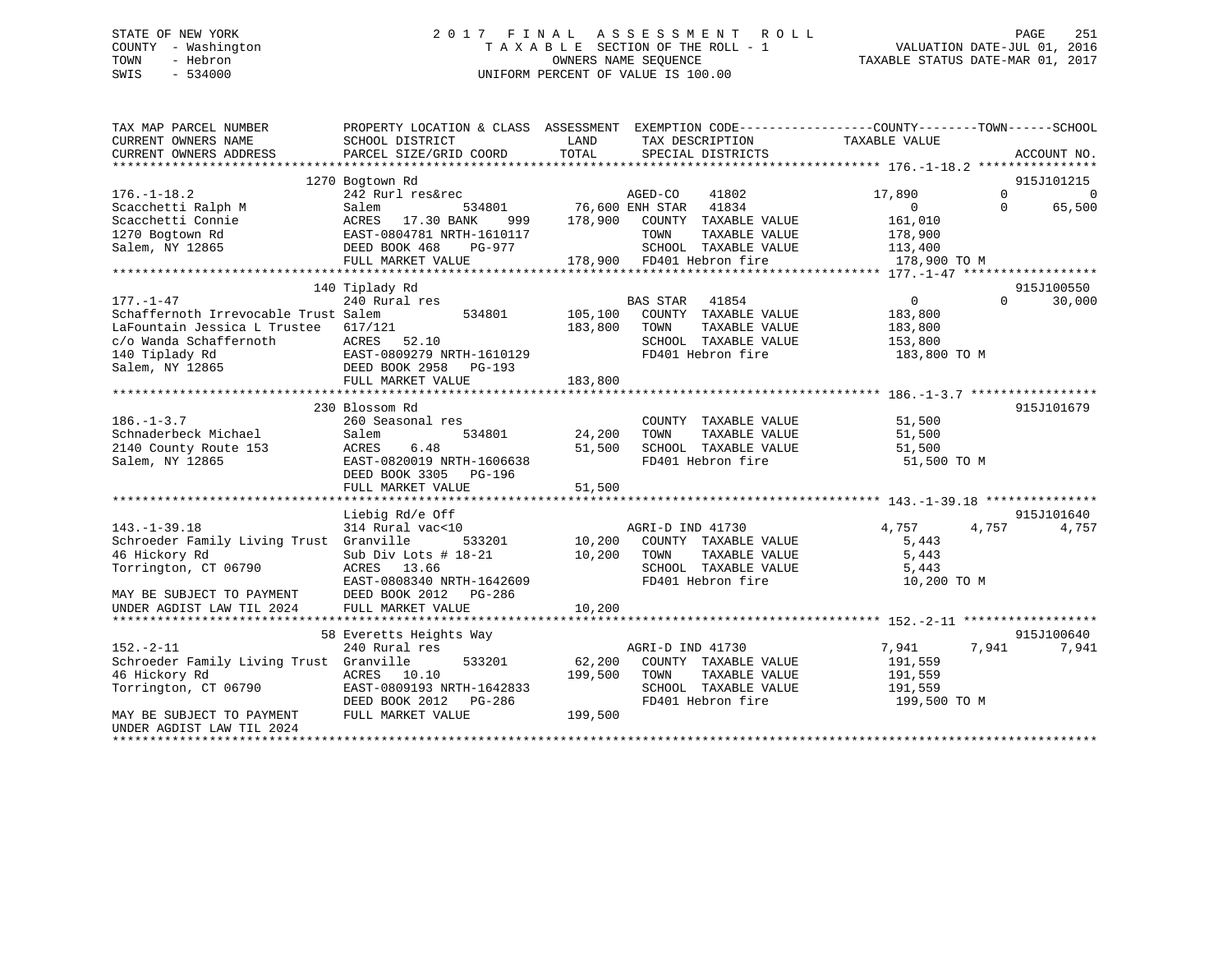## STATE OF NEW YORK 2 0 1 7 F I N A L A S S E S S M E N T R O L L PAGE 252 COUNTY - Washington T A X A B L E SECTION OF THE ROLL - 1 VALUATION DATE-JUL 01, 2016 TOWN - Hebron OWNERS NAME SEQUENCE TAXABLE STATUS DATE-MAR 01, 2017 SWIS - 534000 UNIFORM PERCENT OF VALUE IS 100.00

| TAX MAP PARCEL NUMBER<br>CURRENT OWNERS NAME<br>CURRENT OWNERS ADDRESS | SCHOOL DISTRICT<br>PARCEL SIZE/GRID COORD          | LAND<br>TOTAL | PROPERTY LOCATION & CLASS ASSESSMENT EXEMPTION CODE----------------COUNTY-------TOWN-----SCHOOL<br>TAX DESCRIPTION<br>SPECIAL DISTRICTS | TAXABLE VALUE          | ACCOUNT NO.        |
|------------------------------------------------------------------------|----------------------------------------------------|---------------|-----------------------------------------------------------------------------------------------------------------------------------------|------------------------|--------------------|
|                                                                        |                                                    |               |                                                                                                                                         |                        |                    |
|                                                                        | Liebig Rd/e Off                                    |               |                                                                                                                                         |                        | 915J101633         |
| $143. - 1 - 39.11$                                                     | 314 Rural vac<10                                   |               | COUNTY TAXABLE VALUE                                                                                                                    | 4,000                  |                    |
| Schroeder Keith D                                                      | 533201<br>Granville                                | 4,000         | TAXABLE VALUE<br>TOWN                                                                                                                   | 4,000                  |                    |
| Schroeder Eileen M                                                     | Lot 11                                             | 4,000         | SCHOOL TAXABLE VALUE                                                                                                                    | 4,000                  |                    |
| 45 Tall Tree Ln                                                        | 5.27<br>ACRES                                      |               | FD401 Hebron fire                                                                                                                       | 4,000 TO M             |                    |
| Torrington, CT 06790                                                   | EAST-0807607 NRTH-1642215                          |               |                                                                                                                                         |                        |                    |
|                                                                        | DEED BOOK 3590 PG-253                              |               |                                                                                                                                         |                        |                    |
|                                                                        | FULL MARKET VALUE                                  | 4,000         |                                                                                                                                         |                        |                    |
|                                                                        | Bogtown Rd/e Off                                   |               |                                                                                                                                         |                        | 915J100636         |
| $185. - 1 - 3$                                                         | 323 Vacant rural                                   |               | COUNTY TAXABLE VALUE                                                                                                                    | 26,800                 |                    |
| Schroeder William J                                                    | 534801<br>Salem                                    | 26,800        | TOWN<br>TAXABLE VALUE                                                                                                                   | 26,800                 |                    |
| 329 Joe Bean Rd                                                        | No Deeded R O W                                    |               | 26,800 SCHOOL TAXABLE VALUE                                                                                                             | 26,800                 |                    |
| Salem, NY 12865                                                        | ACRES 47.62                                        |               | FD401 Hebron fire                                                                                                                       | 26,800 TO M            |                    |
|                                                                        | EAST-0808080 NRTH-1602891                          |               |                                                                                                                                         |                        |                    |
|                                                                        | DEED BOOK 894 PG-290                               |               |                                                                                                                                         |                        |                    |
|                                                                        | FULL MARKET VALUE                                  | 26,800        |                                                                                                                                         |                        |                    |
|                                                                        |                                                    |               |                                                                                                                                         |                        |                    |
|                                                                        | 1277 Big Burch Hill Rd                             |               |                                                                                                                                         |                        | 915J100272         |
| $142. - 3 - 6$                                                         | 241 Rural res&ag<br>533201                         |               | AGRI-D IND 41730<br>222,400 FOR 480A 47460                                                                                              | 59,315                 | 59,315<br>59,315   |
| Schult Arthur W<br>Schult Susan E                                      | Granville                                          |               |                                                                                                                                         | 114,000<br>332,785     | 114,000<br>114,000 |
| 1277 Big Burch Hill Rd                                                 | 439/896 446/180<br>$142. - 1 - 6$                  |               | 506,100 COUNTY TAXABLE VALUE<br>TAXABLE VALUE<br>TOWN                                                                                   | 332,785                |                    |
| Granville, NY 12832                                                    | $ACRES$ 97.76                                      |               | SCHOOL TAXABLE VALUE                                                                                                                    | 332,785                |                    |
|                                                                        | EAST-0802553 NRTH-1642797                          |               | FD401 Hebron fire                                                                                                                       | 506,100 TO M           |                    |
| MAY BE SUBJECT TO PAYMENT                                              | DEED BOOK 3219 PG-227                              |               |                                                                                                                                         |                        |                    |
| UNDER RPTL480A UNTIL 2026                                              | FULL MARKET VALUE                                  | 506,100       |                                                                                                                                         |                        |                    |
|                                                                        |                                                    |               |                                                                                                                                         |                        |                    |
|                                                                        | 200 Crosier Rd                                     |               |                                                                                                                                         |                        |                    |
| $167. - 1 - 17.4$                                                      | 242 Rurl res&rec                                   |               | AG DIST<br>41720                                                                                                                        | 33,804                 | 33,804<br>33,804   |
| Schupp Robert C                                                        | Salem<br>534801                                    |               | 143,900 FOR 480A 47460                                                                                                                  | 67,000                 | 67,000<br>67,000   |
| Schupp Helen G                                                         | Forest tax 3621/137                                |               | 190,900 COUNTY TAXABLE VALUE                                                                                                            | 90,096                 |                    |
| 52 Jacobi Pt Rd                                                        | ACRES 114.80                                       |               | TOWN<br>TAXABLE VALUE                                                                                                                   | 90,096                 |                    |
| Bolton Landing, NY 12814                                               | EAST-0792326 NRTH-1621265<br>DEED BOOK 3291 PG-153 |               | SCHOOL TAXABLE VALUE<br>CA008 Cons agri dst 8                                                                                           | 90,096<br>157,096 TO M |                    |
| MAY BE SUBJECT TO PAYMENT                                              | FULL MARKET VALUE                                  |               | 190,900<br>33,804 EX                                                                                                                    |                        |                    |
| UNDER RPTL480A UNTIL 2026                                              |                                                    |               | FD401 Hebron fire                                                                                                                       | 190,900 TO M           |                    |
|                                                                        |                                                    |               |                                                                                                                                         |                        |                    |
|                                                                        | 191 Presbytery Ln                                  |               |                                                                                                                                         |                        |                    |
| $176. - 1 - 6.3$                                                       | 322 Rural vac>10                                   |               | COUNTY TAXABLE VALUE                                                                                                                    | 65,300                 |                    |
| Schwab Werner J                                                        | Salem<br>534801                                    | 65,300        | TOWN<br>TAXABLE VALUE                                                                                                                   | 65,300                 |                    |
| Schwab Dorothy M                                                       | 381/816 Filed survey 1276 65,300                   |               | SCHOOL TAXABLE VALUE<br>FD401 Hebron fire                                                                                               | 65,300                 |                    |
| 39 McKnight Hill Rd                                                    | Lot 3                                              |               |                                                                                                                                         | 0 TO M                 |                    |
| Salem, NY 12865                                                        | Trans Exempt Repay 2017                            |               | TE533 Trans exmt repay-flg .00 MT                                                                                                       |                        |                    |
|                                                                        | ACRES<br>59.26                                     |               |                                                                                                                                         |                        |                    |
|                                                                        | EAST-0801015 NRTH-1612397                          |               |                                                                                                                                         |                        |                    |
|                                                                        | DEED BOOK 3652 PG-176<br>FULL MARKET VALUE         | 65,300        |                                                                                                                                         |                        |                    |
|                                                                        |                                                    |               |                                                                                                                                         |                        |                    |
|                                                                        |                                                    |               |                                                                                                                                         |                        |                    |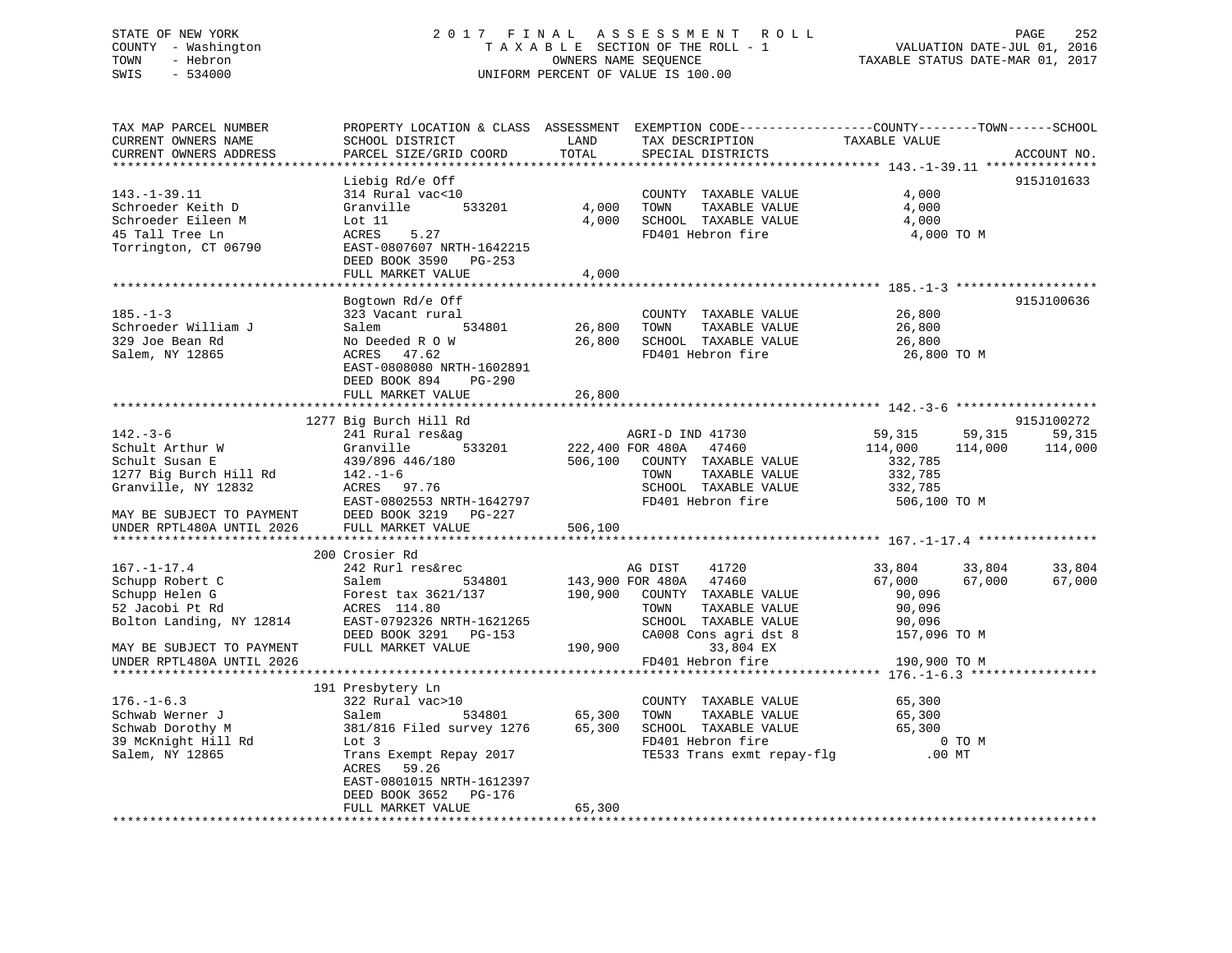# STATE OF NEW YORK 2 0 1 7 F I N A L A S S E S S M E N T R O L L PAGE 253 COUNTY - Washington T A X A B L E SECTION OF THE ROLL - 1 VALUATION DATE-JUL 01, 2016 TOWN - Hebron OWNERS NAME SEQUENCE TAXABLE STATUS DATE-MAR 01, 2017 SWIS - 534000 UNIFORM PERCENT OF VALUE IS 100.00

| TAX MAP PARCEL NUMBER<br>CURRENT OWNERS NAME<br>CURRENT OWNERS ADDRESS | SCHOOL DISTRICT<br>PARCEL SIZE/GRID COORD     | PROPERTY LOCATION & CLASS ASSESSMENT EXEMPTION CODE---------------COUNTY-------TOWN-----SCHOOL<br>LAND<br>TAX DESCRIPTION<br>TOTAL<br>SPECIAL DISTRICTS | TAXABLE VALUE<br>ACCOUNT NO.         |
|------------------------------------------------------------------------|-----------------------------------------------|---------------------------------------------------------------------------------------------------------------------------------------------------------|--------------------------------------|
|                                                                        |                                               |                                                                                                                                                         |                                      |
|                                                                        | 39 Mcknight Hill Rd                           |                                                                                                                                                         | 915J101111                           |
| $176. - 1 - 23.2$                                                      | 210 1 Family Res                              | BAS STAR 41854                                                                                                                                          | $\overline{0}$<br>30,000<br>$\Omega$ |
| Schwab Werner J                                                        | Salem<br>534801                               | 38,400<br>COUNTY TAXABLE VALUE                                                                                                                          | 105,200                              |
| Schwab Dorothy H                                                       | FRNT 350.00 DPTH 150.00                       | 105,200<br>TOWN<br>TAXABLE VALUE                                                                                                                        | 105,200                              |
| 39 Mcknight Hill Rd                                                    | EAST-0802900 NRTH-1613014                     | SCHOOL TAXABLE VALUE<br>FD401 Hebron fire                                                                                                               | 75,200                               |
| Salem, NY 12865                                                        | DEED BOOK 573<br>$PG-83$<br>FULL MARKET VALUE | 105,200                                                                                                                                                 | 105,200 TO M                         |
|                                                                        |                                               |                                                                                                                                                         |                                      |
|                                                                        | 42 Bromley Ln                                 | 92 PCT OF VALUE USED FOR EXEMPTION PURPOSES                                                                                                             | 915J101384                           |
| $178. - 1 - 31$                                                        | 241 Rural res&ag                              | VET COM CT 41131                                                                                                                                        | 55,000<br>30,000<br>$\overline{0}$   |
| Scott Robert W Jr                                                      | 534801<br>Salem                               | 87,300 AGRI-D IND 41730                                                                                                                                 | 12,619<br>12,619<br>12,619           |
| Pilato-Scott Renata M                                                  | Lot $16/H$ & B                                | 299,500 BAS STAR<br>41854                                                                                                                               | 30,000<br>$\overline{0}$<br>$\Omega$ |
| 42 Bromley Rd                                                          | ACRES<br>46.95                                | COUNTY TAXABLE VALUE                                                                                                                                    | 231,881                              |
| Granville, NY 12832                                                    | EAST-0820083 NRTH-1612679                     | TOWN<br>TAXABLE VALUE                                                                                                                                   | 256,881                              |
|                                                                        | DEED BOOK 910<br>PG-323                       | SCHOOL TAXABLE VALUE                                                                                                                                    | 256,881                              |
| MAY BE SUBJECT TO PAYMENT<br>UNDER AGDIST LAW TIL 2024                 | FULL MARKET VALUE                             | 299,500 FD401 Hebron fire                                                                                                                               | 299,500 TO M                         |
|                                                                        | Tiplady Rd                                    |                                                                                                                                                         | 915J101388                           |
| $178. - 1 - 43$                                                        | 322 Rural vac>10                              | AGRI-D IND 41730                                                                                                                                        | 17,484<br>17,484<br>17,484           |
| Scott Robert W Jr                                                      | 534801<br>Salem                               | 48,200 COUNTY TAXABLE VALUE                                                                                                                             | 30,716                               |
| Pilato-Scott Renata M                                                  | Lot 29                                        | 48,200<br>TOWN<br>TAXABLE VALUE                                                                                                                         | 30,716                               |
| 42 Bromley Rd                                                          | ACRES 22.57                                   | SCHOOL TAXABLE VALUE                                                                                                                                    | 30,716                               |
| Granville, NY 12832                                                    | EAST-0819182 NRTH-1611499                     | FD401 Hebron fire                                                                                                                                       | 48,200 TO M                          |
|                                                                        | DEED BOOK 910<br>PG-326                       |                                                                                                                                                         |                                      |
| MAY BE SUBJECT TO PAYMENT                                              | FULL MARKET VALUE                             | 48,200                                                                                                                                                  |                                      |
| UNDER AGDIST LAW TIL 2024                                              |                                               |                                                                                                                                                         |                                      |
|                                                                        | Bromley Ln                                    |                                                                                                                                                         | 915J101365                           |
| $178. - 1 - 20$                                                        | 312 Vac w/imprv                               | COUNTY TAXABLE VALUE                                                                                                                                    | 24,500                               |
| Scott Robert W JR.                                                     | Salem<br>534801                               | 14,100<br>TOWN<br>TAXABLE VALUE                                                                                                                         | 24,500                               |
| Pilato-Scott Renata M                                                  | $1$ ot $4$                                    | SCHOOL TAXABLE VALUE<br>24,500                                                                                                                          | 24,500                               |
| 42 Bromley Rd                                                          | ACRES<br>1.85                                 | FD401 Hebron fire                                                                                                                                       | 24,500 TO M                          |
| Granville, NY 12832                                                    | EAST-0819269 NRTH-1612879                     |                                                                                                                                                         |                                      |
|                                                                        | DEED BOOK 910<br>$PG-326$                     |                                                                                                                                                         |                                      |
|                                                                        | FULL MARKET VALUE                             | 24,500                                                                                                                                                  |                                      |
|                                                                        |                                               |                                                                                                                                                         |                                      |
|                                                                        | 291 Indian Head Way                           |                                                                                                                                                         | 915J101233                           |
| $170. - 1 - 15.8$                                                      | 210 1 Family Res                              | <b>BAS STAR</b><br>41854                                                                                                                                | 30,000<br>$\mathbf{0}$<br>$\Omega$   |
| Seaman-Otero Stacy                                                     | 533201<br>Granville                           | 42,000<br>COUNTY TAXABLE VALUE                                                                                                                          | 117,800                              |
| Otero William                                                          | 5.03 BANK<br>ACRES<br>11A                     | 117,800<br>TOWN<br>TAXABLE VALUE                                                                                                                        | 117,800                              |
| 291 Indian Head Way                                                    | EAST-0817163 NRTH-1621273                     | SCHOOL TAXABLE VALUE                                                                                                                                    | 87,800                               |
| Salem, NY 12865                                                        | DEED BOOK 2527<br>PG-215<br>FULL MARKET VALUE | FD401 Hebron fire                                                                                                                                       | 117,800 TO M                         |
|                                                                        |                                               | 117,800                                                                                                                                                 |                                      |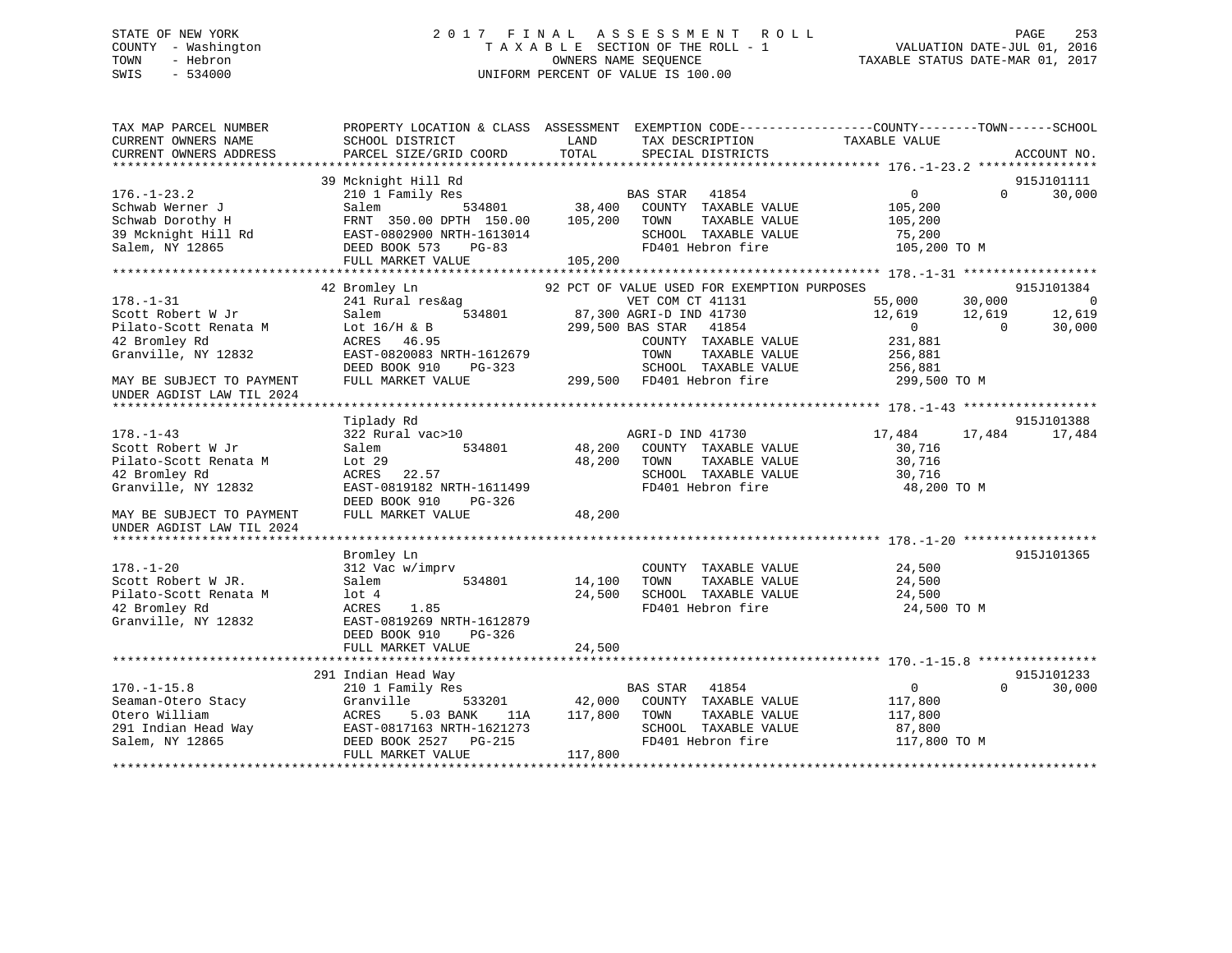# STATE OF NEW YORK 2 0 1 7 F I N A L A S S E S S M E N T R O L L PAGE 254 COUNTY - Washington T A X A B L E SECTION OF THE ROLL - 1 VALUATION DATE-JUL 01, 2016 TOWN - Hebron OWNERS NAME SEQUENCE TAXABLE STATUS DATE-MAR 01, 2017 SWIS - 534000 UNIFORM PERCENT OF VALUE IS 100.00

| TAX MAP PARCEL NUMBER<br>CURRENT OWNERS NAME<br>CURRENT OWNERS ADDRESS                                                                 | PROPERTY LOCATION & CLASS ASSESSMENT<br>SCHOOL DISTRICT<br>PARCEL SIZE/GRID COORD                                                                         | LAND<br>TOTAL                 | TAX DESCRIPTION TAXABLE VALUE<br>SPECIAL DISTRICTS                                                                           | EXEMPTION CODE-----------------COUNTY-------TOWN------SCHOOL                                          | ACCOUNT NO.                      |
|----------------------------------------------------------------------------------------------------------------------------------------|-----------------------------------------------------------------------------------------------------------------------------------------------------------|-------------------------------|------------------------------------------------------------------------------------------------------------------------------|-------------------------------------------------------------------------------------------------------|----------------------------------|
| $161. - 2 - 14$<br>Sec of Housing & Urban Dvlp Granville<br>4400 Hill Rogers Pkwy Unit 300 Lewis Sub/ 29/79<br>Oklahoma City, OK 73108 | 7033 State Route 22<br>210 1 Family Res<br>533201<br>FRNT 155.00 DPTH 254.00<br>EAST-0817452 NRTH-1627206<br>DEED BOOK 3596 PG-316<br>FULL MARKET VALUE   | 31,600<br>90,500<br>90,500    | COUNTY TAXABLE VALUE<br>TAXABLE VALUE<br>TOWN<br>SCHOOL TAXABLE VALUE<br>FD401 Hebron fire                                   | 90,500<br>90,500<br>90,500<br>90,500 TO M                                                             | 915J100329                       |
|                                                                                                                                        |                                                                                                                                                           |                               |                                                                                                                              |                                                                                                       |                                  |
| $176. - 1 - 4$<br>Sec of Veterans Affairs<br>3401 West End Ave Ste 760W 580/116<br>Nashville, TN 37203                                 | 9 Sutliff Ln<br>210 1 Family Res<br>Salem<br>534801<br>FRNT 350.00 DPTH 135.00<br>EAST-0793853 NRTH-1615108<br>DEED BOOK 3754 PG-255<br>FULL MARKET VALUE | 38,200<br>69,100<br>69,100    | COUNTY TAXABLE VALUE<br>TOWN<br>TAXABLE VALUE<br>SCHOOL TAXABLE VALUE 69,100                                                 | 69,100<br>69,100<br>FD401 Hebron fire 69,100 TO M                                                     | 915J100058                       |
|                                                                                                                                        | 278 Crosier Rd                                                                                                                                            |                               |                                                                                                                              |                                                                                                       | 915J100202                       |
| $167. - 1 - 13$<br>Segarra Amalia<br>2310 Palmer Ave<br>Bronx, NY 10475                                                                | 260 Seasonal res<br>Salem<br>534801<br>ACRES 31.00<br>EAST-0789980 NRTH-1621918<br>Compared Press, PG-246<br>DEED BOOK 450<br>FULL MARKET VALUE           | 102,200<br>116,900<br>116,900 | COUNTY TAXABLE VALUE<br>TAXABLE VALUE<br>TOWN<br>SCHOOL TAXABLE VALUE 116,900<br>FD401 Hebron fire                           | 116,900<br>116,900<br>116,900 TO M                                                                    |                                  |
|                                                                                                                                        |                                                                                                                                                           |                               |                                                                                                                              |                                                                                                       |                                  |
|                                                                                                                                        | 202 Chamberlin Mills Rd                                                                                                                                   |                               |                                                                                                                              |                                                                                                       | 915J100230                       |
| $184. - 1 - 20$<br>Selinger Robin D<br>202 Chamberlin Mills Rd<br>Salem, NY 12865                                                      | 240 Rural res<br>534801<br>Salem<br>ACRES<br>35.00<br>EAST-0797294 NRTH-1603601<br>DEED BOOK 2281 PG-300<br>FULL MARKET VALUE                             | 254,200<br>$\mathbf{1}$       | BAS STAR 41854<br>109,400 COUNTY TAXABLE VALUE<br>TAXABLE VALUE<br>TOWN<br>SCHOOL TAXABLE VALUE<br>254,200 FD401 Hebron fire | $\overline{0}$<br>254,200<br>254,200<br>224,200<br>CA008 Cons agri dst 8 254,200 TO M<br>254,200 TO M | $\Omega$<br>30,000               |
|                                                                                                                                        |                                                                                                                                                           |                               |                                                                                                                              |                                                                                                       |                                  |
| $169. - 1 - 11$<br>Sells Denice<br>347 Pine Hill Rd<br>Salem, NY 12865                                                                 | 347 Pine Hill Rd<br>240 Rural res<br>Granville<br>533201<br>ACRES<br>20.00<br>EAST-0812568 NRTH-1623852<br>DEED BOOK 2435 PG-341<br>FULL MARKET VALUE     | 101,500<br>101,500            | BAS STAR 41854<br>64,500 COUNTY TAXABLE VALUE<br>TOWN<br>TAXABLE VALUE<br>SCHOOL TAXABLE VALUE<br>FD401 Hebron fire          | $\overline{0}$<br>101,500<br>101,500<br>71,500<br>101,500 TO M                                        | 915J100491<br>30,000<br>$\Omega$ |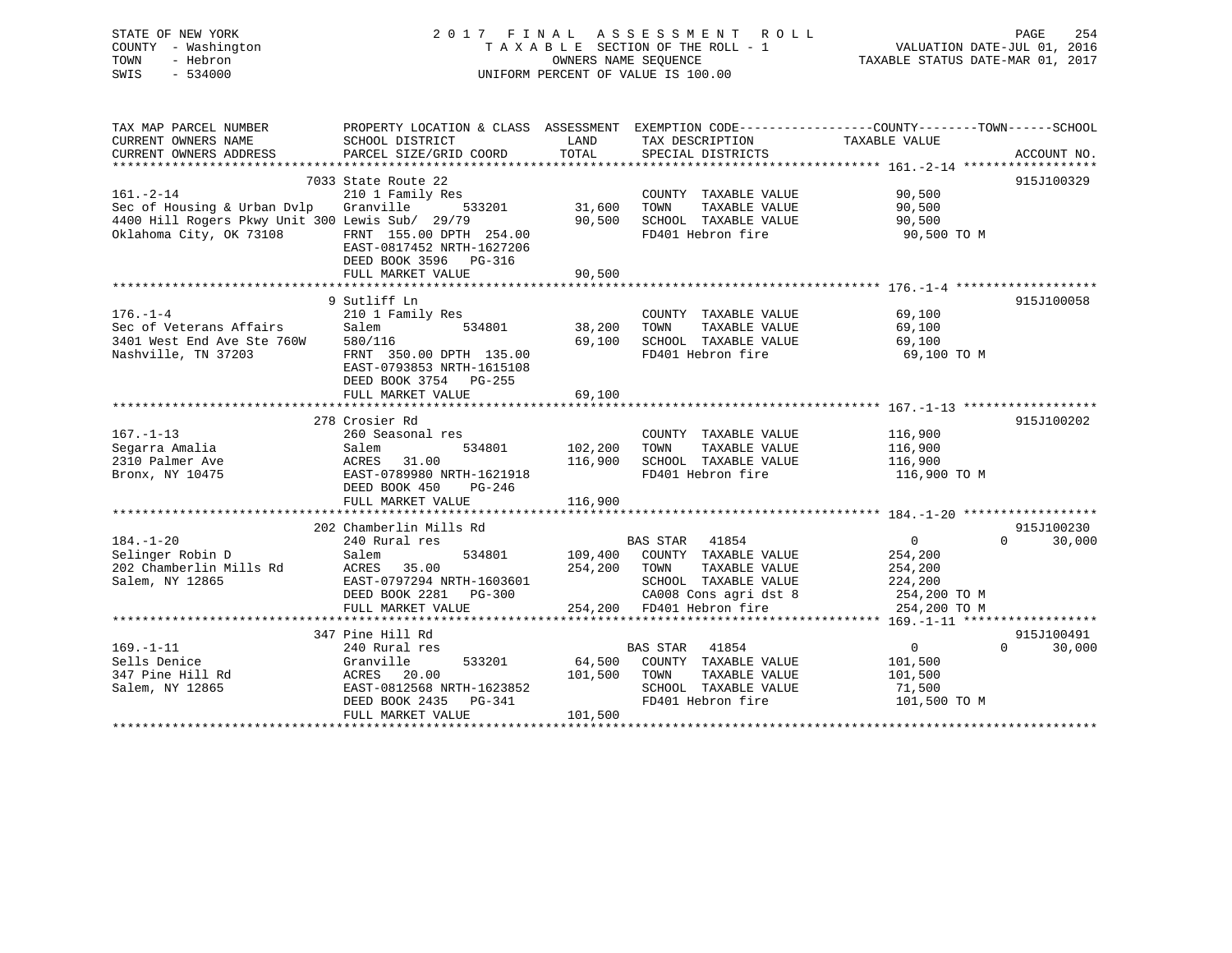# STATE OF NEW YORK 2 0 1 7 F I N A L A S S E S S M E N T R O L L PAGE 255 COUNTY - Washington T A X A B L E SECTION OF THE ROLL - 1 VALUATION DATE-JUL 01, 2016 TOWN - Hebron OWNERS NAME SEQUENCE TAXABLE STATUS DATE-MAR 01, 2017 SWIS - 534000 UNIFORM PERCENT OF VALUE IS 100.00

| TAX MAP PARCEL NUMBER<br>CURRENT OWNERS NAME<br>CURRENT OWNERS ADDRESS | SCHOOL DISTRICT<br>PARCEL SIZE/GRID COORD | TAX DESCRIPTION<br>SPECIAL DISTRICTS<br>LAND<br>TOTAL<br>SPECIAL DISTRICTS | PROPERTY LOCATION & CLASS ASSESSMENT EXEMPTION CODE---------------COUNTY-------TOWN-----SCHOOL<br>ACCOUNT NO. |
|------------------------------------------------------------------------|-------------------------------------------|----------------------------------------------------------------------------|---------------------------------------------------------------------------------------------------------------|
|                                                                        |                                           |                                                                            |                                                                                                               |
|                                                                        | 35 Darfler Ln                             |                                                                            | 915J101702                                                                                                    |
| $159. - 1 - 25.13$                                                     | 210 1 Family Res                          | BAS STAR 41854                                                             | $\overline{0}$<br>30,000<br>$\Omega$                                                                          |
| Serridimigni Charles M                                                 | Hartford<br>533801                        | 42,300<br>COUNTY TAXABLE VALUE                                             | 221,600                                                                                                       |
| 35 Darfler Ln                                                          | Lot A                                     | 221,600<br>TOWN<br>TAXABLE VALUE                                           | 221,600                                                                                                       |
| Granville, NY 12832                                                    | 5.19<br>ACRES                             | SCHOOL TAXABLE VALUE                                                       | 191,600                                                                                                       |
|                                                                        | EAST-0797674 NRTH-1628385                 | FD401 Hebron fire                                                          | 221,600 TO M                                                                                                  |
|                                                                        | DEED BOOK 796<br>PG-64                    |                                                                            |                                                                                                               |
|                                                                        | FULL MARKET VALUE                         | 221,600                                                                    |                                                                                                               |
|                                                                        |                                           |                                                                            |                                                                                                               |
|                                                                        | 263 Chamberlin Mills Rd                   |                                                                            | 915J100540                                                                                                    |
| $184. - 1 - 4$                                                         | 240 Rural res                             | COUNTY TAXABLE VALUE                                                       | 180,400                                                                                                       |
| Shaner Peter                                                           | 534801<br>Salem                           | 105,400<br>TAXABLE VALUE<br>TOWN                                           | 180,400                                                                                                       |
| Shaner Christine                                                       | 891/307                                   | 180,400<br>SCHOOL TAXABLE VALUE                                            | 180,400                                                                                                       |
| 11 Briggs Ct                                                           | ACRES 32.80                               |                                                                            | CA008 Cons agri dst 8 180,400 TO M                                                                            |
| Queensbury, NY 12804                                                   | EAST-0796690 NRTH-1605923                 | FD401 Hebron fire                                                          | 180,400 TO M                                                                                                  |
|                                                                        | DEED BOOK 3158 PG-9                       |                                                                            |                                                                                                               |
|                                                                        | FULL MARKET VALUE                         | 180,400                                                                    |                                                                                                               |
|                                                                        |                                           |                                                                            |                                                                                                               |
|                                                                        |                                           |                                                                            | 915J100090                                                                                                    |
| $183.20 - 1 - 26$                                                      |                                           |                                                                            | 17,209<br>$\overline{0}$<br>$\overline{\phantom{0}}$                                                          |
| Shaw Egbert LE                                                         | Salem                                     | 534801 16,800 AGE-CO/SCH 41805                                             | 21,511<br>$\Omega$<br>21,511                                                                                  |
| Balogh Luella A                                                        | FRNT                                      | 70.00 DPTH 108.00 43,900 ENH STAR<br>41834                                 | $\mathbf 0$<br>22,389<br>$\overline{0}$                                                                       |
| 3143 County Route 30                                                   | 0.17<br>ACRES                             | COUNTY TAXABLE VALUE                                                       | 22,389                                                                                                        |
| Salem, NY 12865                                                        | EAST-0791994 NRTH-1603034                 | TAXABLE VALUE<br>TOWN                                                      | 26,691                                                                                                        |
|                                                                        | DEED BOOK 2201 PG-5                       | SCHOOL TAXABLE VALUE                                                       | $\overline{0}$                                                                                                |
|                                                                        | FULL MARKET VALUE                         |                                                                            | 43,900 TO M                                                                                                   |
|                                                                        |                                           | 43,900 CA008 Cons agri dst 8<br>FD401 Hebron fire                          | 43,900 TO M                                                                                                   |
|                                                                        |                                           |                                                                            |                                                                                                               |
|                                                                        |                                           |                                                                            | LD401 West hebron light 43,900 TO M                                                                           |
|                                                                        |                                           |                                                                            |                                                                                                               |
| $184. - 1 - 19$                                                        | 1746 Scott Lake Rd                        |                                                                            | 915J100666<br>$\overline{0}$<br>$\Omega$                                                                      |
|                                                                        | 210 1 Family Res                          | <b>BAS STAR</b><br>41854                                                   | 30,000                                                                                                        |
| Shaw Franklin J Jr                                                     | Salem<br>534801                           | 57,100 COUNTY TAXABLE VALUE                                                | 174,500                                                                                                       |
| Shaw Patricia                                                          | sub lot 11                                | 174,500 TOWN<br>TAXABLE VALUE                                              | 174,500                                                                                                       |
| 1746 Scott Lake Rd                                                     | ACRES 7.55 BANK<br>999                    | SCHOOL TAXABLE VALUE                                                       | 144,500                                                                                                       |
| Salem, NY 12865                                                        | EAST-0796427 NRTH-1602699                 | CA008 Cons agri dst 8                                                      | 174,500 TO M                                                                                                  |
|                                                                        | DEED BOOK 2321 PG-136                     | FD401 Hebron fire                                                          | 174,500 TO M                                                                                                  |
|                                                                        | FULL MARKET VALUE                         | 174,500                                                                    |                                                                                                               |
|                                                                        |                                           |                                                                            |                                                                                                               |
|                                                                        | 4 Lee Brook Ln                            |                                                                            | 915J100004                                                                                                    |
| $177. - 1 - 3.14$                                                      | 271 Mfg housings                          | BAS STAR 41854                                                             | $\overline{0}$<br>$\Omega$<br>30,000                                                                          |
| Shaw Robert L                                                          | 534801<br>Salem                           | 42,200 COUNTY TAXABLE VALUE                                                | 67,600                                                                                                        |
| Shaw Willodene C.R.                                                    | Lot 3 Lentine Sub/ 29#90 67,600 TOWN      | TAXABLE VALUE                                                              | 67,600                                                                                                        |
| 4 Lee Brook Ln                                                         | 5.13<br>ACRES                             | SCHOOL TAXABLE VALUE                                                       | 37,600                                                                                                        |
| Salem, NY 12865                                                        | EAST-0805067 NRTH-1615578                 | CA008 Cons agri dst 8                                                      | 67,600 TO M                                                                                                   |
|                                                                        | DEED BOOK 1800 PG-239                     | FD401 Hebron fire                                                          | 67,600 TO M                                                                                                   |
|                                                                        | FULL MARKET VALUE                         | 67,600                                                                     |                                                                                                               |
|                                                                        |                                           |                                                                            |                                                                                                               |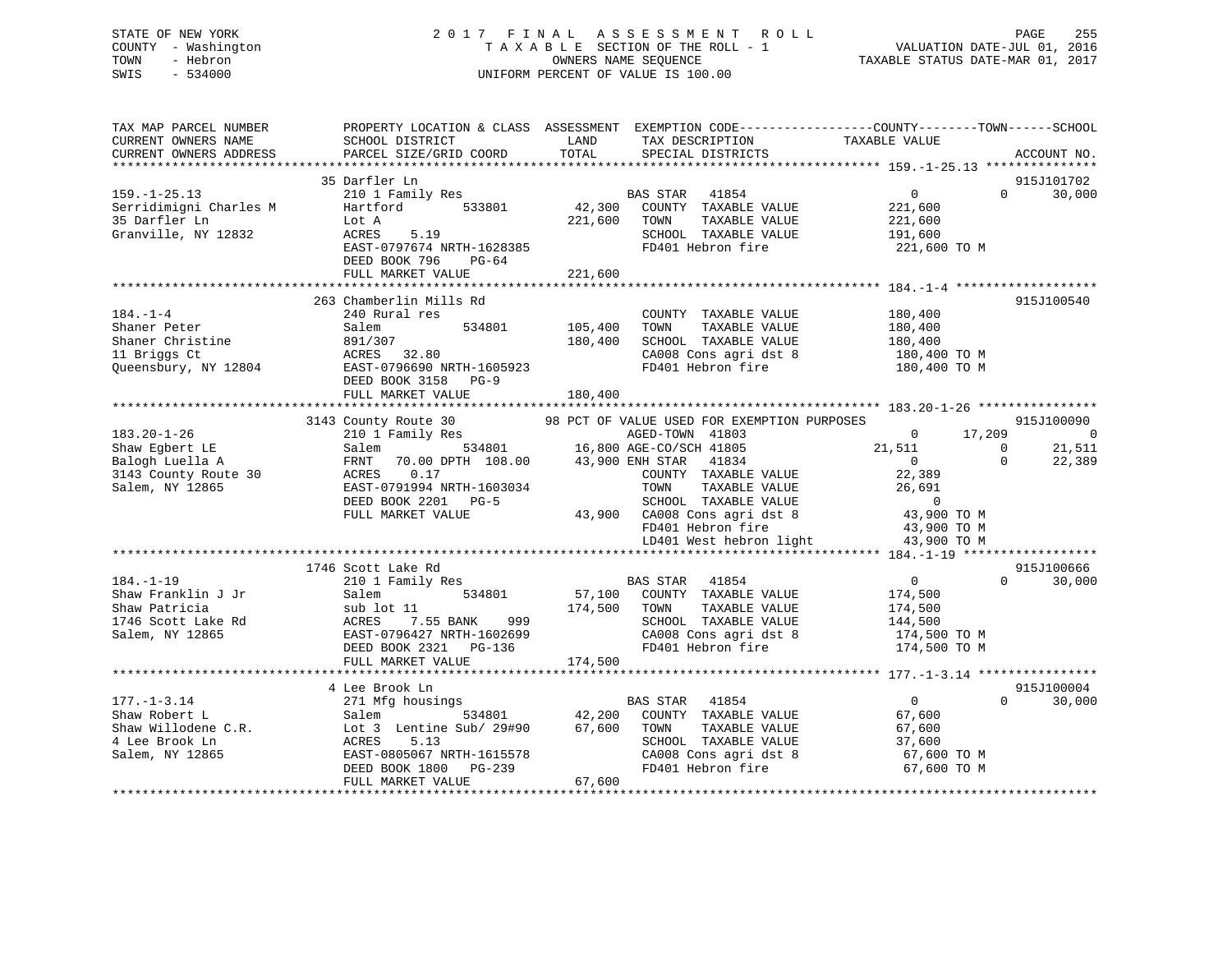# STATE OF NEW YORK 2 0 1 7 F I N A L A S S E S S M E N T R O L L PAGE 256 COUNTY - Washington T A X A B L E SECTION OF THE ROLL - 1 VALUATION DATE-JUL 01, 2016 TOWN - Hebron OWNERS NAME SEQUENCE TAXABLE STATUS DATE-MAR 01, 2017 SWIS - 534000 UNIFORM PERCENT OF VALUE IS 100.00

| TAX MAP PARCEL NUMBER<br>CURRENT OWNERS NAME<br>CURRENT OWNERS ADDRESS                                                                  | PROPERTY LOCATION & CLASS ASSESSMENT EXEMPTION CODE----------------COUNTY-------TOWN------SCHOOL<br>SCHOOL DISTRICT<br>PARCEL SIZE/GRID COORD               | LAND<br>TOTAL              | TAX DESCRIPTION TAXABLE VALUE<br>SPECIAL DISTRICTS                                                                                                                         |                                                                                                               | ACCOUNT NO.                                |
|-----------------------------------------------------------------------------------------------------------------------------------------|-------------------------------------------------------------------------------------------------------------------------------------------------------------|----------------------------|----------------------------------------------------------------------------------------------------------------------------------------------------------------------------|---------------------------------------------------------------------------------------------------------------|--------------------------------------------|
| $177. - 1 - 3.7$<br>Shay Kathryn<br>PO Box 17<br>West Pawlet, VT 05775                                                                  | Lee Brook Ln/off<br>312 Vac w/imprv<br>534801<br>Salem<br>Lot 9<br>5.30<br>ACRES<br>EAST-0805925 NRTH-1618287<br>DEED BOOK 2047 PG-272<br>FULL MARKET VALUE | 13,200<br>21,200<br>21,200 | COUNTY TAXABLE VALUE<br>TAXABLE VALUE<br>TOWN<br>SCHOOL TAXABLE VALUE<br>CA008 Cons agri dst 8<br>FD401 Hebron fire                                                        | 21,200<br>21,200<br>21,200<br>21,200 TO M<br>21,200 TO M                                                      |                                            |
|                                                                                                                                         |                                                                                                                                                             |                            |                                                                                                                                                                            |                                                                                                               |                                            |
| $158. - 1 - 18$<br>Sheets William Jr<br>Sheets Cindy<br>PO Box 200<br>Hartford, NY 12838                                                | 4232 County Route 30<br>240 Rural res<br>Hartford<br>ACRES 75.60<br>EAST-0786733 NRTH-1627442<br>DEED BOOK 753<br>PG-320                                    |                            | AG DIST 41720<br>533801 182,500 BAS STAR 41854<br>350,400 COUNTY TAXABLE VALUE<br>TOWN<br>TAXABLE VALUE<br>SCHOOL TAXABLE VALUE                                            | 82,825<br>82,825<br>$\Omega$<br>267,575<br>267,575<br>237,575                                                 | 915J100568<br>82,825<br>30,000<br>$\Omega$ |
| MAY BE SUBJECT TO PAYMENT<br>UNDER AGDIST LAW TIL 2021                                                                                  | FULL MARKET VALUE                                                                                                                                           |                            | 350,400 CA008 Cons agri dst 8<br>82,825 EX<br>FD401 Hebron fire                                                                                                            | 267,575 TO M<br>350,400 TO M                                                                                  |                                            |
|                                                                                                                                         | 223 Sheldon Rd                                                                                                                                              |                            | 68 PCT OF VALUE USED FOR EXEMPTION PURPOSES                                                                                                                                |                                                                                                               | 915J100569                                 |
| $170. - 1 - 13.7$<br>Sheldon Paulette<br>223 Sheldon Rd<br>Granville, NY 12832<br>MAY BE SUBJECT TO PAYMENT<br>UNDER RPTL483 UNTIL 2021 | 240 Rural res<br>534801<br>Salem<br>ACRES<br>49.78<br>EAST-0820147 NRTH-1617345<br>DEED BOOK 3151 PG-228<br>FULL MARKET VALUE                               | 306,600                    | AGED-ALL<br>41800<br>102,200 ENH STAR 41834<br>COUNTY TAXABLE VALUE<br>TAXABLE VALUE<br>TOWN<br>SCHOOL TAXABLE VALUE<br>306,600 CA008 Cons agri dst 8<br>FD401 Hebron fire | 104,244<br>104,244<br>$\overline{0}$<br>202,356<br>202,356<br>136,856<br>306,600 TO M<br>306,600 TO M         | 104,244<br>$\Omega$<br>65,500              |
|                                                                                                                                         |                                                                                                                                                             |                            |                                                                                                                                                                            |                                                                                                               |                                            |
| $184. - 2 - 8$<br>Sheldon Susan M<br>86 Middleton Ave<br>Newport, RI 07840                                                              | Chamberlin Mills Rd<br>322 Rural vac>10<br>Salem<br>534801<br>Lot 8<br>ACRES 22.54<br>EAST-0798717 NRTH-1606202<br>DEED BOOK 2323 PG-8                      | 48,200<br>48,200           | COUNTY TAXABLE VALUE<br>TAXABLE VALUE<br>TOWN<br>SCHOOL TAXABLE VALUE<br>FD401 Hebron fire                                                                                 | 48,200<br>48,200<br>48,200<br>SCHOOL TAXABLE VALUE 48,200<br>CA008 Cons agri dst 8 48,200 TO M<br>48,200 TO M | 915J101487                                 |
|                                                                                                                                         | FULL MARKET VALUE                                                                                                                                           | 48,200                     |                                                                                                                                                                            |                                                                                                               |                                            |
|                                                                                                                                         |                                                                                                                                                             |                            |                                                                                                                                                                            |                                                                                                               |                                            |
| $177. - 1 - 4$<br>Sherman Eugene<br>South Main St<br>PO Box 282<br>Salem, NY 12865                                                      | Middle Rd/e Off<br>322 Rural vac>10<br>Salem<br>ACRES<br>60.00<br>EAST-0807572 NRTH-1616224<br>DEED BOOK 368<br>PG-117                                      | 534801 45,000<br>45,000    | COUNTY TAXABLE VALUE<br>TOWN<br>TAXABLE VALUE<br>SCHOOL TAXABLE VALUE<br>FD401 Hebron fire                                                                                 | 45,000<br>45,000<br>45,000<br>45,000 TO M                                                                     | 915J100571                                 |
|                                                                                                                                         | FULL MARKET VALUE                                                                                                                                           | 45,000                     |                                                                                                                                                                            |                                                                                                               |                                            |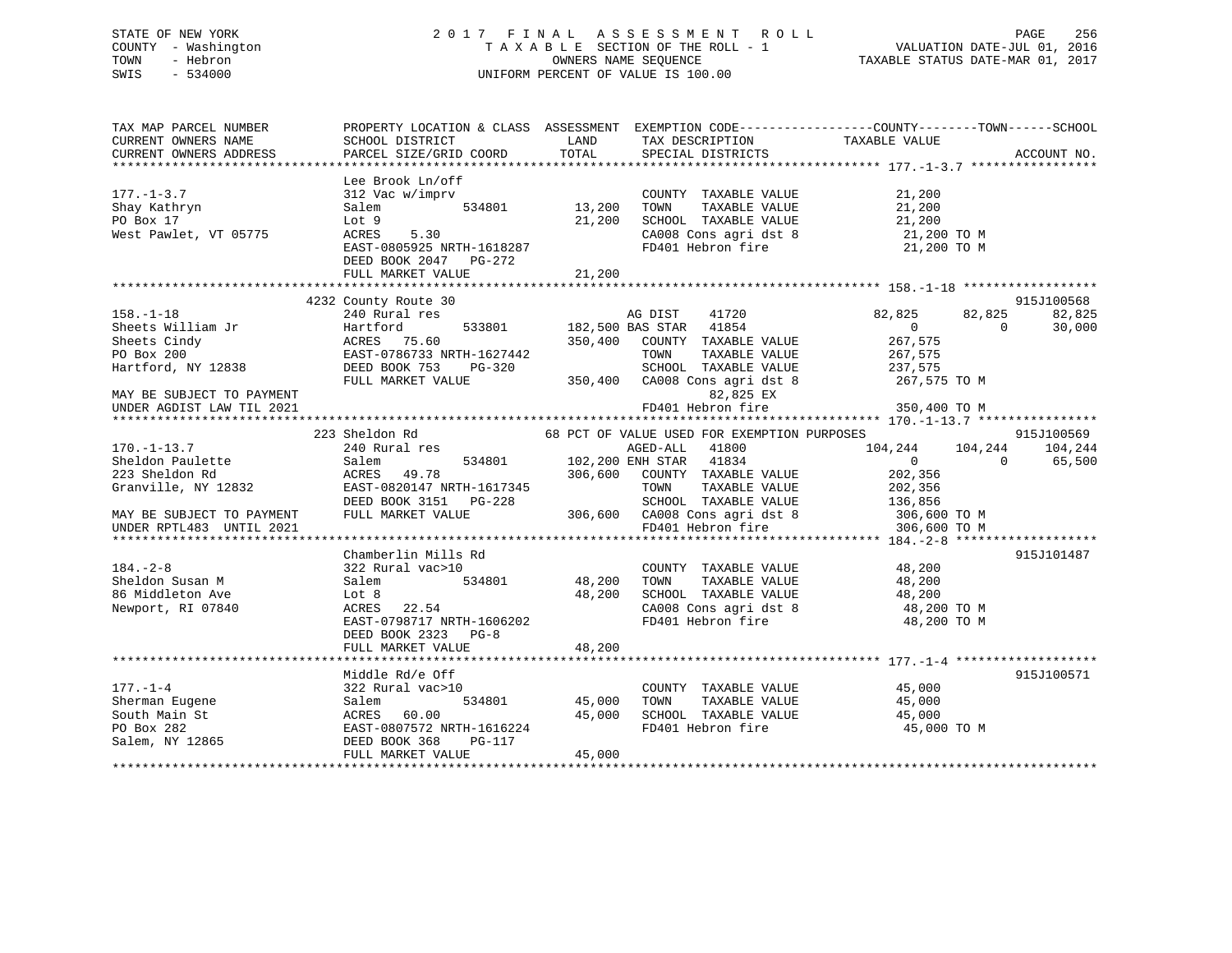# STATE OF NEW YORK 2 0 1 7 F I N A L A S S E S S M E N T R O L L PAGE 257 COUNTY - Washington T A X A B L E SECTION OF THE ROLL - 1 VALUATION DATE-JUL 01, 2016 TOWN - Hebron OWNERS NAME SEQUENCE TAXABLE STATUS DATE-MAR 01, 2017 SWIS - 534000 UNIFORM PERCENT OF VALUE IS 100.00

| TAX MAP PARCEL NUMBER<br>CURRENT OWNERS NAME<br>CURRENT OWNERS ADDRESS | PROPERTY LOCATION & CLASS ASSESSMENT EXEMPTION CODE----------------COUNTY-------TOWN------SCHOOL<br>SCHOOL DISTRICT<br>PARCEL SIZE/GRID COORD | LAND<br>TOTAL  | TAX DESCRIPTION<br>SPECIAL DISTRICTS           | TAXABLE VALUE             |              | ACCOUNT NO.          |
|------------------------------------------------------------------------|-----------------------------------------------------------------------------------------------------------------------------------------------|----------------|------------------------------------------------|---------------------------|--------------|----------------------|
|                                                                        |                                                                                                                                               |                |                                                |                           |              |                      |
| $176. - 1 - 1.5$                                                       | 318 County Route 31<br>241 Rural res&ag                                                                                                       |                | 41720<br>AG DIST                               | 44,251                    | 44,251       | 915J101337<br>44,251 |
| Shevy Scott M<br>Shevy Sheri B                                         | Salem<br>534801<br>26 Ad                                                                                                                      | 233,200        | 100,800 BAS STAR 41854<br>COUNTY TAXABLE VALUE | $\overline{0}$<br>188,949 | $\Omega$     | 30,000               |
| 318 County Route 31                                                    | 30.20 BANK<br>999<br>ACRES                                                                                                                    |                | TOWN<br>TAXABLE VALUE                          | 188,949                   |              |                      |
| Salem, NY 12865                                                        | EAST-0793523 NRTH-1614261                                                                                                                     |                | SCHOOL TAXABLE VALUE                           | 158,949                   |              |                      |
|                                                                        | DEED BOOK 858<br>PG-142                                                                                                                       |                | CA008 Cons agri dst 8                          | 188,949 TO M              |              |                      |
| MAY BE SUBJECT TO PAYMENT                                              | FULL MARKET VALUE                                                                                                                             | 233,200        | 44,251 EX                                      |                           |              |                      |
| UNDER AGDIST LAW TIL 2021                                              |                                                                                                                                               |                | FD401 Hebron fire                              | 233,200 TO M              |              |                      |
|                                                                        |                                                                                                                                               |                |                                                |                           |              |                      |
|                                                                        | 3287 County Route 30                                                                                                                          |                |                                                |                           |              | 915J100144           |
| $183. - 1 - 6$                                                         | 312 Vac w/imprv                                                                                                                               |                | COUNTY TAXABLE VALUE                           | 8,300                     |              |                      |
| Shostak Adam                                                           | 534801<br>Salem                                                                                                                               | 3,000          | TOWN<br>TAXABLE VALUE                          | 8,300                     |              |                      |
| Kuba Edward J                                                          | FRNT<br>90.00 DPTH 175.00                                                                                                                     | 8,300          | SCHOOL TAXABLE VALUE                           | 8,300                     |              |                      |
| 7 County Route 31                                                      | ACRES<br>0.27                                                                                                                                 |                | CA008 Cons agri dst 8<br>FD401 Hebron fire     | 8,300 TO M                |              |                      |
| Salem, NY 12865                                                        | EAST-0791196 NRTH-1606441                                                                                                                     |                |                                                | 8,300 TO M                |              |                      |
|                                                                        | DEED BOOK 607<br>PG-236                                                                                                                       |                | LD401 West hebron light                        | 8,300 TO M                |              |                      |
|                                                                        | FULL MARKET VALUE                                                                                                                             | 8,300          |                                                |                           |              |                      |
|                                                                        |                                                                                                                                               |                |                                                |                           |              |                      |
|                                                                        | 7 County Route 31                                                                                                                             |                |                                                |                           |              | 915J100514           |
| $183. - 1 - 10$                                                        | 210 1 Family Res                                                                                                                              |                | AGED-CO<br>41802                               | 96,750                    | $\mathbf{0}$ | $\overline{0}$       |
| Shostak, Trustee Adam                                                  | 534801<br>Salem                                                                                                                               |                | 58,800 AGED-TOWN 41803                         | $\Omega$                  | 38,700       | $\Omega$             |
| Shostak, Trustee Margaret                                              | ACRES<br>8.40                                                                                                                                 |                | 193,500 AGED-SCH<br>41804                      | $\bigcirc$                | $\Omega$     | 58,050               |
| 7 County Route 31                                                      | EAST-0791231 NRTH-1607349                                                                                                                     |                | 41834<br>ENH STAR                              | $\overline{0}$            | $\Omega$     | 65,500               |
| Salem, NY 12865                                                        | DEED BOOK 2253 PG-225                                                                                                                         |                | COUNTY TAXABLE VALUE                           | 96,750                    |              |                      |
|                                                                        | FULL MARKET VALUE                                                                                                                             | 193,500        | TOWN<br>TAXABLE VALUE                          | 154,800                   |              |                      |
|                                                                        |                                                                                                                                               |                | SCHOOL TAXABLE VALUE                           | 69,950                    |              |                      |
|                                                                        |                                                                                                                                               |                | CA008 Cons agri dst 8                          | 193,500 TO M              |              |                      |
|                                                                        |                                                                                                                                               |                | FD401 Hebron fire                              | 193,500 TO M              |              |                      |
|                                                                        |                                                                                                                                               |                | LD401 West hebron light                        | 193,500 TO M              |              |                      |
|                                                                        |                                                                                                                                               |                |                                                |                           |              |                      |
|                                                                        | Lang Hill Rd/s Off                                                                                                                            |                |                                                |                           |              | 915J100573           |
| $152 - 2 - 29$                                                         | 323 Vacant rural                                                                                                                              |                | COUNTY TAXABLE VALUE                           | 7,500                     |              |                      |
| Sidusky James A                                                        | 533201<br>Granville                                                                                                                           | 7,500<br>7,500 | TOWN<br>TAXABLE VALUE<br>SCHOOL TAXABLE VALUE  | 7,500<br>7,500            |              |                      |
| 138 Hartman Loop<br>Queensbury, NY 12804                               | No Deeded R O W<br>ACRES 10.00                                                                                                                |                | CA008 Cons agri dst 8                          | 7,500 TO M                |              |                      |
|                                                                        | EAST-0809835 NRTH-1633186                                                                                                                     |                | FD401 Hebron fire                              | 7,500 TO M                |              |                      |
|                                                                        | DEED BOOK 799<br>PG-72                                                                                                                        |                |                                                |                           |              |                      |
|                                                                        | FULL MARKET VALUE                                                                                                                             | 7,500          |                                                |                           |              |                      |
|                                                                        |                                                                                                                                               |                |                                                |                           |              |                      |
|                                                                        | Wolfe Ln/w Off                                                                                                                                |                |                                                |                           |              | 915J100575           |
| $158. - 1 - 17$                                                        | 314 Rural vac<10                                                                                                                              |                | COUNTY TAXABLE VALUE                           | 52,400                    |              |                      |
| Siegel Pendleton L                                                     | 533801<br>Hartford                                                                                                                            | 52,400         | TOWN<br>TAXABLE VALUE                          | 52,400                    |              |                      |
| 9686 N Easy St                                                         | ACRES<br>69.90                                                                                                                                | 52,400         | SCHOOL TAXABLE VALUE                           | 52,400                    |              |                      |
| Hayden Lake, ID 83835                                                  | EAST-0788502 NRTH-1628729                                                                                                                     |                | CA008 Cons agri dst 8                          | 52,400 TO M               |              |                      |
|                                                                        | DEED BOOK 435<br>PG-91                                                                                                                        |                | FD401 Hebron fire                              | 52,400 TO M               |              |                      |
|                                                                        | FULL MARKET VALUE                                                                                                                             | 52,400         |                                                |                           |              |                      |
|                                                                        |                                                                                                                                               |                |                                                |                           |              |                      |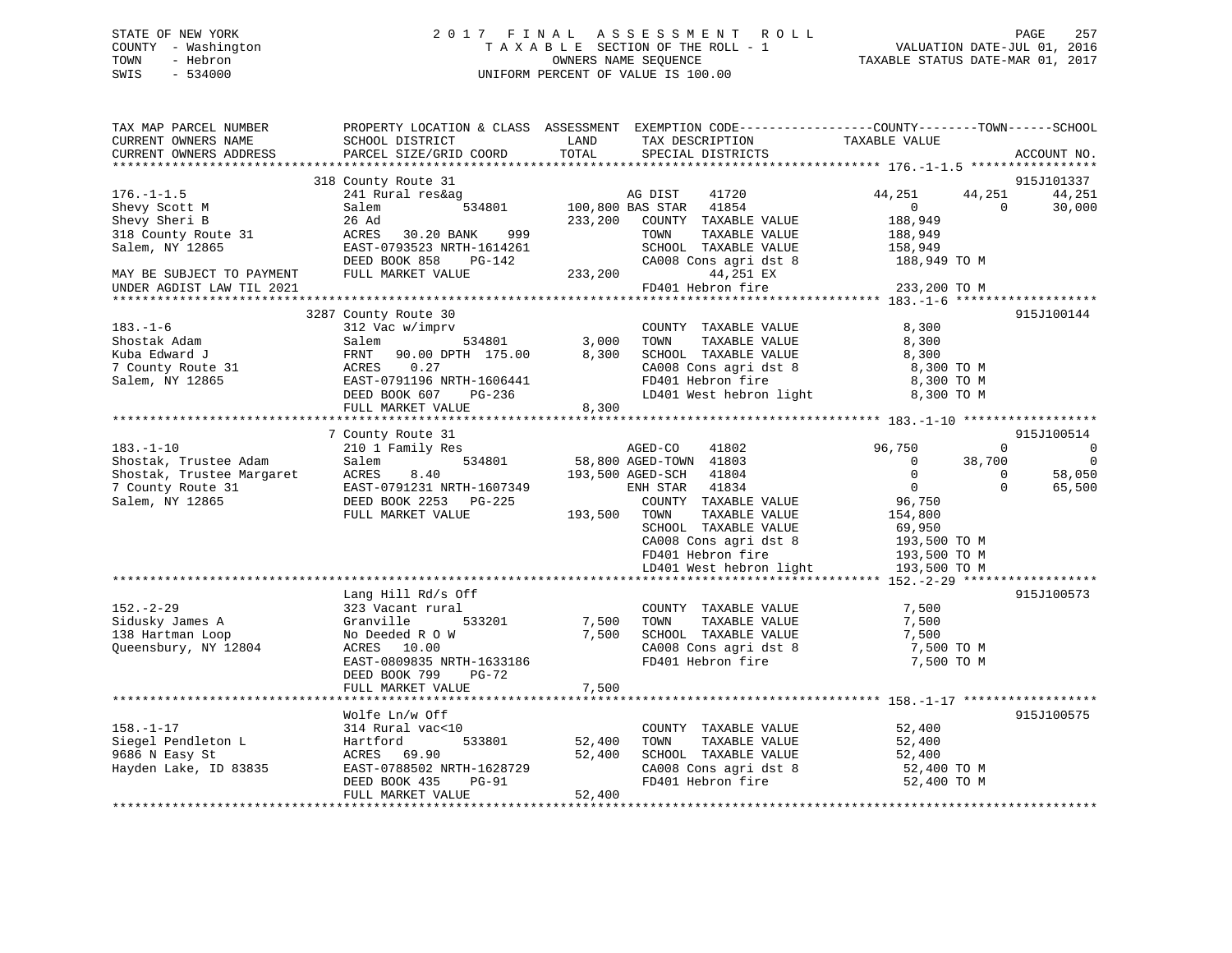# STATE OF NEW YORK 2 0 1 7 F I N A L A S S E S S M E N T R O L L PAGE 258 COUNTY - Washington T A X A B L E SECTION OF THE ROLL - 1 VALUATION DATE-JUL 01, 2016 TOWN - Hebron OWNERS NAME SEQUENCE TAXABLE STATUS DATE-MAR 01, 2017 SWIS - 534000 UNIFORM PERCENT OF VALUE IS 100.00

| 31 Sutliff Ln<br>8,000<br>8,000<br>210 1 Family Res<br>CW_10_VET/ 41151<br>0<br>60,000 ENH STAR<br>$\Omega$<br>65,500<br>Salem<br>534801<br>41834<br>$\overline{0}$<br>221,900<br>COUNTY TAXABLE VALUE<br>213,900<br>sub lot 2<br>31 Sutliff Ln<br>2874/49<br>TOWN<br>TAXABLE VALUE<br>213,900<br>Salem, NY 12865<br>9.00 BANK<br>SCHOOL TAXABLE VALUE<br>ACRES<br>11A<br>156,400<br>FD401 Hebron fire<br>EAST-0794159 NRTH-1615235<br>221,900 TO M<br>DEED BOOK 2638 PG-115<br>221,900<br>FULL MARKET VALUE<br>3176 County Route 30<br>915J100576<br>41834<br>$\overline{0}$<br>$\Omega$<br>65,500<br>210 1 Family Res<br>ENH STAR<br>25,000<br>COUNTY TAXABLE VALUE<br>Simpson Howard<br>Salem<br>534801<br>141,100<br>Simpson Kathleen<br>630/22<br>141,100<br>TOWN<br>TAXABLE VALUE<br>141,100<br>3176 County Route 30<br>SCHOOL TAXABLE VALUE<br>FRNT<br>95.00 DPTH 228.00<br>75,600<br>0.50<br>CA008 Cons agri dst 8<br>ACRES<br>141,100 TO M<br>EAST-0792085 NRTH-1603826<br>FD401 Hebron fire<br>141,100 TO M<br>$141,100$ TO M<br>LD401 West hebron light<br>DEED BOOK 438<br>PG-1048<br>FULL MARKET VALUE<br>141,100<br>635 Chamberlin Mills Rd<br>915J101225<br>$176. - 1 - 23.1$<br>242 Rurl res&rec<br>AGRI-D IND 41730<br>19,113<br>19,113<br>19,113<br>Simring James Jordan<br>Salem<br>534801<br>245,200<br>301,887<br>COUNTY TAXABLE VALUE<br>Friedman-Simring Ruth<br>321,000<br>ag commit 705/332<br>TOWN<br>TAXABLE VALUE<br>301,887<br>200 E 24th St<br>ACRES 115.30<br>SCHOOL TAXABLE VALUE<br>301,887<br>New York, NY 10010<br>EAST-0802203 NRTH-1611810<br>CA008 Cons agri dst 8<br>321,000 TO M<br>FD401 Hebron fire<br>321,000 TO M<br>DEED BOOK 2690 PG-174<br>FULL MARKET VALUE<br>321,000<br>UNDER AGDIST LAW TIL 2024<br>315 Halls Pond Rd<br>60 PCT OF VALUE USED FOR EXEMPTION PURPOSES<br>915J100155<br>$158. - 1 - 16$<br>240 Rural res<br>AGED-CO<br>41802<br>46,440<br>$\Omega$<br>$\Omega$<br>Skelly Lucinda LE<br>533801<br>116,600 AGE-TN/SCH 41806<br>23,220<br>23,220<br>Hartford<br>$\overline{0}$<br>Skelly Michael<br>57.20<br>154,800 ENH STAR<br>41834<br>$\overline{0}$<br>$\Omega$<br>65,500<br>ACRES<br>c/o Michael Skelly<br>EAST-0790684 NRTH-1627052<br>COUNTY TAXABLE VALUE<br>108,360<br>315 Halls Pond Rd<br>DEED BOOK 3533 PG-126<br>TOWN<br>TAXABLE VALUE<br>131,580<br>Salem, NY 12865<br>FULL MARKET VALUE<br>154,800<br>SCHOOL TAXABLE VALUE<br>66,080<br>FD401 Hebron fire<br>154,800 TO M<br>337 Halls Pond Rd<br>30,000<br>$158. - 1 - 16.1$<br>41854<br>$\overline{0}$<br>$\Omega$<br>210 1 Family Res<br>BAS STAR<br>533801<br>65,900<br>Hartford<br>COUNTY TAXABLE VALUE<br>161,200<br>161,200<br>TAXABLE VALUE<br>797/183<br>TOWN<br>161,200<br>SCHOOL TAXABLE VALUE<br>337 Halls Pond Rd<br>ACRES 11.95<br>131,200<br>EAST-0790986 NRTH-1628137<br>FD401 Hebron fire<br>161,200 TO M<br>Salem, NY 12865<br>DEED BOOK 726<br>PG-295<br>161,200<br>FULL MARKET VALUE | TAX MAP PARCEL NUMBER<br>CURRENT OWNERS NAME<br>CURRENT OWNERS ADDRESS | PROPERTY LOCATION & CLASS ASSESSMENT<br>SCHOOL DISTRICT<br>PARCEL SIZE/GRID COORD | LAND<br>TAX DESCRIPTION<br>TOTAL<br>SPECIAL DISTRICTS | EXEMPTION CODE-----------------COUNTY-------TOWN------SCHOOL<br>TAXABLE VALUE<br>ACCOUNT NO. |
|----------------------------------------------------------------------------------------------------------------------------------------------------------------------------------------------------------------------------------------------------------------------------------------------------------------------------------------------------------------------------------------------------------------------------------------------------------------------------------------------------------------------------------------------------------------------------------------------------------------------------------------------------------------------------------------------------------------------------------------------------------------------------------------------------------------------------------------------------------------------------------------------------------------------------------------------------------------------------------------------------------------------------------------------------------------------------------------------------------------------------------------------------------------------------------------------------------------------------------------------------------------------------------------------------------------------------------------------------------------------------------------------------------------------------------------------------------------------------------------------------------------------------------------------------------------------------------------------------------------------------------------------------------------------------------------------------------------------------------------------------------------------------------------------------------------------------------------------------------------------------------------------------------------------------------------------------------------------------------------------------------------------------------------------------------------------------------------------------------------------------------------------------------------------------------------------------------------------------------------------------------------------------------------------------------------------------------------------------------------------------------------------------------------------------------------------------------------------------------------------------------------------------------------------------------------------------------------------------------------------------------------------------------------------------------------------------------------------------------------------------------------------------------------------------------------------------------------------------------------------------------------------------------------------------------------|------------------------------------------------------------------------|-----------------------------------------------------------------------------------|-------------------------------------------------------|----------------------------------------------------------------------------------------------|
|                                                                                                                                                                                                                                                                                                                                                                                                                                                                                                                                                                                                                                                                                                                                                                                                                                                                                                                                                                                                                                                                                                                                                                                                                                                                                                                                                                                                                                                                                                                                                                                                                                                                                                                                                                                                                                                                                                                                                                                                                                                                                                                                                                                                                                                                                                                                                                                                                                                                                                                                                                                                                                                                                                                                                                                                                                                                                                                                        |                                                                        |                                                                                   |                                                       |                                                                                              |
|                                                                                                                                                                                                                                                                                                                                                                                                                                                                                                                                                                                                                                                                                                                                                                                                                                                                                                                                                                                                                                                                                                                                                                                                                                                                                                                                                                                                                                                                                                                                                                                                                                                                                                                                                                                                                                                                                                                                                                                                                                                                                                                                                                                                                                                                                                                                                                                                                                                                                                                                                                                                                                                                                                                                                                                                                                                                                                                                        | $176. - 1 - 5.2$<br>Silverberg Howard M<br>Silverberg Paula E          |                                                                                   |                                                       |                                                                                              |
|                                                                                                                                                                                                                                                                                                                                                                                                                                                                                                                                                                                                                                                                                                                                                                                                                                                                                                                                                                                                                                                                                                                                                                                                                                                                                                                                                                                                                                                                                                                                                                                                                                                                                                                                                                                                                                                                                                                                                                                                                                                                                                                                                                                                                                                                                                                                                                                                                                                                                                                                                                                                                                                                                                                                                                                                                                                                                                                                        |                                                                        |                                                                                   |                                                       |                                                                                              |
|                                                                                                                                                                                                                                                                                                                                                                                                                                                                                                                                                                                                                                                                                                                                                                                                                                                                                                                                                                                                                                                                                                                                                                                                                                                                                                                                                                                                                                                                                                                                                                                                                                                                                                                                                                                                                                                                                                                                                                                                                                                                                                                                                                                                                                                                                                                                                                                                                                                                                                                                                                                                                                                                                                                                                                                                                                                                                                                                        |                                                                        |                                                                                   |                                                       |                                                                                              |
|                                                                                                                                                                                                                                                                                                                                                                                                                                                                                                                                                                                                                                                                                                                                                                                                                                                                                                                                                                                                                                                                                                                                                                                                                                                                                                                                                                                                                                                                                                                                                                                                                                                                                                                                                                                                                                                                                                                                                                                                                                                                                                                                                                                                                                                                                                                                                                                                                                                                                                                                                                                                                                                                                                                                                                                                                                                                                                                                        |                                                                        |                                                                                   |                                                       |                                                                                              |
|                                                                                                                                                                                                                                                                                                                                                                                                                                                                                                                                                                                                                                                                                                                                                                                                                                                                                                                                                                                                                                                                                                                                                                                                                                                                                                                                                                                                                                                                                                                                                                                                                                                                                                                                                                                                                                                                                                                                                                                                                                                                                                                                                                                                                                                                                                                                                                                                                                                                                                                                                                                                                                                                                                                                                                                                                                                                                                                                        | $183.16 - 1 - 23$                                                      |                                                                                   |                                                       |                                                                                              |
|                                                                                                                                                                                                                                                                                                                                                                                                                                                                                                                                                                                                                                                                                                                                                                                                                                                                                                                                                                                                                                                                                                                                                                                                                                                                                                                                                                                                                                                                                                                                                                                                                                                                                                                                                                                                                                                                                                                                                                                                                                                                                                                                                                                                                                                                                                                                                                                                                                                                                                                                                                                                                                                                                                                                                                                                                                                                                                                                        |                                                                        |                                                                                   |                                                       |                                                                                              |
|                                                                                                                                                                                                                                                                                                                                                                                                                                                                                                                                                                                                                                                                                                                                                                                                                                                                                                                                                                                                                                                                                                                                                                                                                                                                                                                                                                                                                                                                                                                                                                                                                                                                                                                                                                                                                                                                                                                                                                                                                                                                                                                                                                                                                                                                                                                                                                                                                                                                                                                                                                                                                                                                                                                                                                                                                                                                                                                                        | Salem, NY 12865                                                        |                                                                                   |                                                       |                                                                                              |
|                                                                                                                                                                                                                                                                                                                                                                                                                                                                                                                                                                                                                                                                                                                                                                                                                                                                                                                                                                                                                                                                                                                                                                                                                                                                                                                                                                                                                                                                                                                                                                                                                                                                                                                                                                                                                                                                                                                                                                                                                                                                                                                                                                                                                                                                                                                                                                                                                                                                                                                                                                                                                                                                                                                                                                                                                                                                                                                                        |                                                                        |                                                                                   |                                                       |                                                                                              |
|                                                                                                                                                                                                                                                                                                                                                                                                                                                                                                                                                                                                                                                                                                                                                                                                                                                                                                                                                                                                                                                                                                                                                                                                                                                                                                                                                                                                                                                                                                                                                                                                                                                                                                                                                                                                                                                                                                                                                                                                                                                                                                                                                                                                                                                                                                                                                                                                                                                                                                                                                                                                                                                                                                                                                                                                                                                                                                                                        |                                                                        |                                                                                   |                                                       |                                                                                              |
|                                                                                                                                                                                                                                                                                                                                                                                                                                                                                                                                                                                                                                                                                                                                                                                                                                                                                                                                                                                                                                                                                                                                                                                                                                                                                                                                                                                                                                                                                                                                                                                                                                                                                                                                                                                                                                                                                                                                                                                                                                                                                                                                                                                                                                                                                                                                                                                                                                                                                                                                                                                                                                                                                                                                                                                                                                                                                                                                        |                                                                        |                                                                                   |                                                       |                                                                                              |
|                                                                                                                                                                                                                                                                                                                                                                                                                                                                                                                                                                                                                                                                                                                                                                                                                                                                                                                                                                                                                                                                                                                                                                                                                                                                                                                                                                                                                                                                                                                                                                                                                                                                                                                                                                                                                                                                                                                                                                                                                                                                                                                                                                                                                                                                                                                                                                                                                                                                                                                                                                                                                                                                                                                                                                                                                                                                                                                                        |                                                                        |                                                                                   |                                                       |                                                                                              |
|                                                                                                                                                                                                                                                                                                                                                                                                                                                                                                                                                                                                                                                                                                                                                                                                                                                                                                                                                                                                                                                                                                                                                                                                                                                                                                                                                                                                                                                                                                                                                                                                                                                                                                                                                                                                                                                                                                                                                                                                                                                                                                                                                                                                                                                                                                                                                                                                                                                                                                                                                                                                                                                                                                                                                                                                                                                                                                                                        |                                                                        |                                                                                   |                                                       |                                                                                              |
|                                                                                                                                                                                                                                                                                                                                                                                                                                                                                                                                                                                                                                                                                                                                                                                                                                                                                                                                                                                                                                                                                                                                                                                                                                                                                                                                                                                                                                                                                                                                                                                                                                                                                                                                                                                                                                                                                                                                                                                                                                                                                                                                                                                                                                                                                                                                                                                                                                                                                                                                                                                                                                                                                                                                                                                                                                                                                                                                        |                                                                        |                                                                                   |                                                       |                                                                                              |
|                                                                                                                                                                                                                                                                                                                                                                                                                                                                                                                                                                                                                                                                                                                                                                                                                                                                                                                                                                                                                                                                                                                                                                                                                                                                                                                                                                                                                                                                                                                                                                                                                                                                                                                                                                                                                                                                                                                                                                                                                                                                                                                                                                                                                                                                                                                                                                                                                                                                                                                                                                                                                                                                                                                                                                                                                                                                                                                                        |                                                                        |                                                                                   |                                                       |                                                                                              |
|                                                                                                                                                                                                                                                                                                                                                                                                                                                                                                                                                                                                                                                                                                                                                                                                                                                                                                                                                                                                                                                                                                                                                                                                                                                                                                                                                                                                                                                                                                                                                                                                                                                                                                                                                                                                                                                                                                                                                                                                                                                                                                                                                                                                                                                                                                                                                                                                                                                                                                                                                                                                                                                                                                                                                                                                                                                                                                                                        |                                                                        |                                                                                   |                                                       |                                                                                              |
|                                                                                                                                                                                                                                                                                                                                                                                                                                                                                                                                                                                                                                                                                                                                                                                                                                                                                                                                                                                                                                                                                                                                                                                                                                                                                                                                                                                                                                                                                                                                                                                                                                                                                                                                                                                                                                                                                                                                                                                                                                                                                                                                                                                                                                                                                                                                                                                                                                                                                                                                                                                                                                                                                                                                                                                                                                                                                                                                        |                                                                        |                                                                                   |                                                       |                                                                                              |
|                                                                                                                                                                                                                                                                                                                                                                                                                                                                                                                                                                                                                                                                                                                                                                                                                                                                                                                                                                                                                                                                                                                                                                                                                                                                                                                                                                                                                                                                                                                                                                                                                                                                                                                                                                                                                                                                                                                                                                                                                                                                                                                                                                                                                                                                                                                                                                                                                                                                                                                                                                                                                                                                                                                                                                                                                                                                                                                                        | MAY BE SUBJECT TO PAYMENT                                              |                                                                                   |                                                       |                                                                                              |
|                                                                                                                                                                                                                                                                                                                                                                                                                                                                                                                                                                                                                                                                                                                                                                                                                                                                                                                                                                                                                                                                                                                                                                                                                                                                                                                                                                                                                                                                                                                                                                                                                                                                                                                                                                                                                                                                                                                                                                                                                                                                                                                                                                                                                                                                                                                                                                                                                                                                                                                                                                                                                                                                                                                                                                                                                                                                                                                                        |                                                                        |                                                                                   |                                                       |                                                                                              |
|                                                                                                                                                                                                                                                                                                                                                                                                                                                                                                                                                                                                                                                                                                                                                                                                                                                                                                                                                                                                                                                                                                                                                                                                                                                                                                                                                                                                                                                                                                                                                                                                                                                                                                                                                                                                                                                                                                                                                                                                                                                                                                                                                                                                                                                                                                                                                                                                                                                                                                                                                                                                                                                                                                                                                                                                                                                                                                                                        |                                                                        |                                                                                   |                                                       |                                                                                              |
|                                                                                                                                                                                                                                                                                                                                                                                                                                                                                                                                                                                                                                                                                                                                                                                                                                                                                                                                                                                                                                                                                                                                                                                                                                                                                                                                                                                                                                                                                                                                                                                                                                                                                                                                                                                                                                                                                                                                                                                                                                                                                                                                                                                                                                                                                                                                                                                                                                                                                                                                                                                                                                                                                                                                                                                                                                                                                                                                        |                                                                        |                                                                                   |                                                       |                                                                                              |
|                                                                                                                                                                                                                                                                                                                                                                                                                                                                                                                                                                                                                                                                                                                                                                                                                                                                                                                                                                                                                                                                                                                                                                                                                                                                                                                                                                                                                                                                                                                                                                                                                                                                                                                                                                                                                                                                                                                                                                                                                                                                                                                                                                                                                                                                                                                                                                                                                                                                                                                                                                                                                                                                                                                                                                                                                                                                                                                                        |                                                                        |                                                                                   |                                                       |                                                                                              |
|                                                                                                                                                                                                                                                                                                                                                                                                                                                                                                                                                                                                                                                                                                                                                                                                                                                                                                                                                                                                                                                                                                                                                                                                                                                                                                                                                                                                                                                                                                                                                                                                                                                                                                                                                                                                                                                                                                                                                                                                                                                                                                                                                                                                                                                                                                                                                                                                                                                                                                                                                                                                                                                                                                                                                                                                                                                                                                                                        |                                                                        |                                                                                   |                                                       |                                                                                              |
|                                                                                                                                                                                                                                                                                                                                                                                                                                                                                                                                                                                                                                                                                                                                                                                                                                                                                                                                                                                                                                                                                                                                                                                                                                                                                                                                                                                                                                                                                                                                                                                                                                                                                                                                                                                                                                                                                                                                                                                                                                                                                                                                                                                                                                                                                                                                                                                                                                                                                                                                                                                                                                                                                                                                                                                                                                                                                                                                        |                                                                        |                                                                                   |                                                       |                                                                                              |
|                                                                                                                                                                                                                                                                                                                                                                                                                                                                                                                                                                                                                                                                                                                                                                                                                                                                                                                                                                                                                                                                                                                                                                                                                                                                                                                                                                                                                                                                                                                                                                                                                                                                                                                                                                                                                                                                                                                                                                                                                                                                                                                                                                                                                                                                                                                                                                                                                                                                                                                                                                                                                                                                                                                                                                                                                                                                                                                                        |                                                                        |                                                                                   |                                                       |                                                                                              |
|                                                                                                                                                                                                                                                                                                                                                                                                                                                                                                                                                                                                                                                                                                                                                                                                                                                                                                                                                                                                                                                                                                                                                                                                                                                                                                                                                                                                                                                                                                                                                                                                                                                                                                                                                                                                                                                                                                                                                                                                                                                                                                                                                                                                                                                                                                                                                                                                                                                                                                                                                                                                                                                                                                                                                                                                                                                                                                                                        |                                                                        |                                                                                   |                                                       |                                                                                              |
|                                                                                                                                                                                                                                                                                                                                                                                                                                                                                                                                                                                                                                                                                                                                                                                                                                                                                                                                                                                                                                                                                                                                                                                                                                                                                                                                                                                                                                                                                                                                                                                                                                                                                                                                                                                                                                                                                                                                                                                                                                                                                                                                                                                                                                                                                                                                                                                                                                                                                                                                                                                                                                                                                                                                                                                                                                                                                                                                        |                                                                        |                                                                                   |                                                       |                                                                                              |
|                                                                                                                                                                                                                                                                                                                                                                                                                                                                                                                                                                                                                                                                                                                                                                                                                                                                                                                                                                                                                                                                                                                                                                                                                                                                                                                                                                                                                                                                                                                                                                                                                                                                                                                                                                                                                                                                                                                                                                                                                                                                                                                                                                                                                                                                                                                                                                                                                                                                                                                                                                                                                                                                                                                                                                                                                                                                                                                                        |                                                                        |                                                                                   |                                                       |                                                                                              |
|                                                                                                                                                                                                                                                                                                                                                                                                                                                                                                                                                                                                                                                                                                                                                                                                                                                                                                                                                                                                                                                                                                                                                                                                                                                                                                                                                                                                                                                                                                                                                                                                                                                                                                                                                                                                                                                                                                                                                                                                                                                                                                                                                                                                                                                                                                                                                                                                                                                                                                                                                                                                                                                                                                                                                                                                                                                                                                                                        |                                                                        |                                                                                   |                                                       |                                                                                              |
|                                                                                                                                                                                                                                                                                                                                                                                                                                                                                                                                                                                                                                                                                                                                                                                                                                                                                                                                                                                                                                                                                                                                                                                                                                                                                                                                                                                                                                                                                                                                                                                                                                                                                                                                                                                                                                                                                                                                                                                                                                                                                                                                                                                                                                                                                                                                                                                                                                                                                                                                                                                                                                                                                                                                                                                                                                                                                                                                        | Skelly Michael                                                         |                                                                                   |                                                       |                                                                                              |
|                                                                                                                                                                                                                                                                                                                                                                                                                                                                                                                                                                                                                                                                                                                                                                                                                                                                                                                                                                                                                                                                                                                                                                                                                                                                                                                                                                                                                                                                                                                                                                                                                                                                                                                                                                                                                                                                                                                                                                                                                                                                                                                                                                                                                                                                                                                                                                                                                                                                                                                                                                                                                                                                                                                                                                                                                                                                                                                                        | Skelly Mary                                                            |                                                                                   |                                                       |                                                                                              |
|                                                                                                                                                                                                                                                                                                                                                                                                                                                                                                                                                                                                                                                                                                                                                                                                                                                                                                                                                                                                                                                                                                                                                                                                                                                                                                                                                                                                                                                                                                                                                                                                                                                                                                                                                                                                                                                                                                                                                                                                                                                                                                                                                                                                                                                                                                                                                                                                                                                                                                                                                                                                                                                                                                                                                                                                                                                                                                                                        |                                                                        |                                                                                   |                                                       |                                                                                              |
|                                                                                                                                                                                                                                                                                                                                                                                                                                                                                                                                                                                                                                                                                                                                                                                                                                                                                                                                                                                                                                                                                                                                                                                                                                                                                                                                                                                                                                                                                                                                                                                                                                                                                                                                                                                                                                                                                                                                                                                                                                                                                                                                                                                                                                                                                                                                                                                                                                                                                                                                                                                                                                                                                                                                                                                                                                                                                                                                        |                                                                        |                                                                                   |                                                       |                                                                                              |
|                                                                                                                                                                                                                                                                                                                                                                                                                                                                                                                                                                                                                                                                                                                                                                                                                                                                                                                                                                                                                                                                                                                                                                                                                                                                                                                                                                                                                                                                                                                                                                                                                                                                                                                                                                                                                                                                                                                                                                                                                                                                                                                                                                                                                                                                                                                                                                                                                                                                                                                                                                                                                                                                                                                                                                                                                                                                                                                                        |                                                                        |                                                                                   |                                                       |                                                                                              |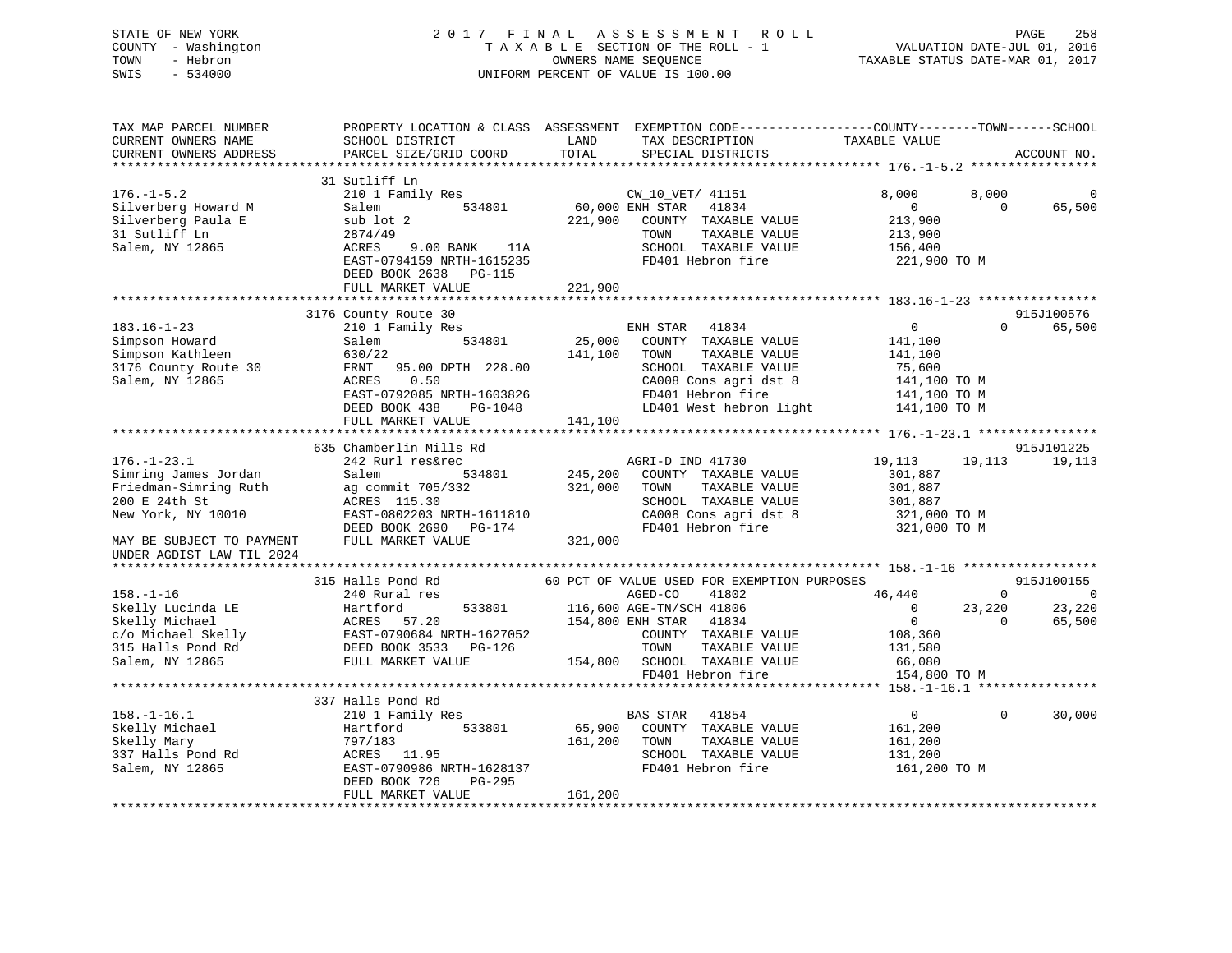# STATE OF NEW YORK 2 0 1 7 F I N A L A S S E S S M E N T R O L L PAGE 259 COUNTY - Washington T A X A B L E SECTION OF THE ROLL - 1 VALUATION DATE-JUL 01, 2016 TOWN - Hebron OWNERS NAME SEQUENCE TAXABLE STATUS DATE-MAR 01, 2017 SWIS - 534000 UNIFORM PERCENT OF VALUE IS 100.00

| TAX MAP PARCEL NUMBER<br>CURRENT OWNERS NAME | PROPERTY LOCATION & CLASS ASSESSMENT<br>SCHOOL DISTRICT | LAND    | EXEMPTION CODE-----------------COUNTY-------TOWN------SCHOOL<br>TAX DESCRIPTION | TAXABLE VALUE                |                       |
|----------------------------------------------|---------------------------------------------------------|---------|---------------------------------------------------------------------------------|------------------------------|-----------------------|
| CURRENT OWNERS ADDRESS                       | PARCEL SIZE/GRID COORD                                  | TOTAL   | SPECIAL DISTRICTS                                                               |                              | ACCOUNT NO.           |
|                                              |                                                         |         |                                                                                 |                              |                       |
|                                              | 2338 County Route 47                                    |         |                                                                                 |                              | 915J101323            |
| $183. - 1 - 3.4$                             | 312 Vac w/imprv                                         |         | COUNTY TAXABLE VALUE                                                            | 34,500                       |                       |
| Skelly Raymond E                             | 534801<br>Salem<br>4.75                                 | 30,800  | TOWN<br>TAXABLE VALUE                                                           | 34,500                       |                       |
| Skelly Janice M                              | ACRES                                                   | 34,500  | SCHOOL TAXABLE VALUE                                                            | 34,500                       |                       |
| 3375 County Route 30                         | EAST-0789407 NRTH-1608336                               |         | CA008 Cons agri dst 8                                                           | 34,500 TO M                  |                       |
| Salem, NY 12865                              | DEED BOOK 3524 PG-196                                   |         | FD401 Hebron fire                                                               | 34,500 TO M                  |                       |
|                                              | FULL MARKET VALUE                                       | 34,500  |                                                                                 |                              |                       |
|                                              | 3375 County Route 30                                    |         |                                                                                 |                              |                       |
| $183. - 1 - 3.6$                             | 242 Rurl res&rec                                        |         | BAS STAR 41854                                                                  | $\mathbf{0}$                 | $\mathbf 0$<br>30,000 |
| Skelly Raymond E                             | 534801<br>Salem                                         | 89,200  | COUNTY TAXABLE VALUE                                                            | 220,800                      |                       |
| Skelly Janice M                              | ACRES<br>23.76                                          | 220,800 | TOWN<br>TAXABLE VALUE                                                           | 220,800                      |                       |
| 3375 County Route 30                         | EAST-0789801 NRTH-1607905                               |         | SCHOOL TAXABLE VALUE                                                            | 190,800                      |                       |
| Salem, NY 12865                              | DEED BOOK 877                                           |         | CA008 Cons agri dst 8                                                           |                              |                       |
|                                              | PG-115<br>FULL MARKET VALUE                             |         | 220,800 FD401 Hebron fire                                                       | 220,800 TO M<br>220,800 TO M |                       |
|                                              |                                                         |         |                                                                                 |                              |                       |
|                                              | Higgins Rd                                              |         |                                                                                 |                              |                       |
| $161. - 2 - 10.28$                           | 314 Rural vac<10                                        |         | COUNTY TAXABLE VALUE                                                            | 12,500                       |                       |
| Skidmore Harry A III                         | 533201<br>Granville                                     | 12,500  | TOWN<br>TAXABLE VALUE                                                           | 12,500                       |                       |
| 144 Higgins Rd                               | Lot C                                                   | 12,500  | SCHOOL TAXABLE VALUE                                                            | 12,500                       |                       |
| Granville, NY 12832                          | <b>ACRES</b><br>9.38                                    |         | FD401 Hebron fire                                                               | 12,500 TO M                  |                       |
|                                              | EAST-0818972 NRTH-1623890                               |         |                                                                                 |                              |                       |
|                                              | DEED BOOK 838<br>$PG-313$                               |         |                                                                                 |                              |                       |
|                                              | FULL MARKET VALUE                                       | 12,500  |                                                                                 |                              |                       |
|                                              |                                                         |         |                                                                                 |                              |                       |
|                                              | 144 Higgins Rd                                          |         |                                                                                 |                              |                       |
| $161. -2 - 10.29$                            | 270 Mfg housing                                         |         | BAS STAR 41854                                                                  | $\overline{0}$               | $\Omega$<br>30,000    |
| Skidmore Harry A III                         | Granville<br>533201                                     | 45,900  | COUNTY TAXABLE VALUE                                                            | 115,800                      |                       |
| 144 Higgins Rd                               | Lot D                                                   | 115,800 | TOWN<br>TAXABLE VALUE                                                           | 115,800                      |                       |
| Granville, NY 12832                          | ACRES<br>7.58                                           |         | SCHOOL TAXABLE VALUE                                                            | 85,800                       |                       |
|                                              | EAST-0819441 NRTH-1624064                               |         | FD401 Hebron fire                                                               | 115,800 TO M                 |                       |
|                                              | DEED BOOK 835<br>$PG-220$                               |         |                                                                                 |                              |                       |
|                                              | FULL MARKET VALUE                                       | 115,800 |                                                                                 |                              |                       |
|                                              |                                                         |         |                                                                                 |                              |                       |
|                                              | County Route 30/E Off                                   |         |                                                                                 |                              | 915J100289            |
| $183.16 - 1 - 17$                            | 311 Res vac land                                        |         | COUNTY TAXABLE VALUE                                                            | 2,300                        |                       |
| Skinner Robert                               | Salem<br>534801                                         | 2,300   | TAXABLE VALUE<br>TOWN                                                           | 2,300                        |                       |
| Skinner Elizabeth D                          | Ease 835/255 464/889                                    | 2,300   | SCHOOL TAXABLE VALUE                                                            | 2,300                        |                       |
| 5 Second St                                  | ACRES<br>3.00                                           |         | CA008 Cons agri dst 8                                                           | 2,300 TO M                   |                       |
| Saratoga Springs, NY 12866                   | EAST-0792728 NRTH-1603932                               |         | FD401 Hebron fire                                                               | 2,300 TO M                   |                       |
|                                              | DEED BOOK 2323<br>PG-339                                |         |                                                                                 |                              |                       |
|                                              | FULL MARKET VALUE                                       | 2,300   |                                                                                 |                              |                       |
|                                              |                                                         |         |                                                                                 |                              |                       |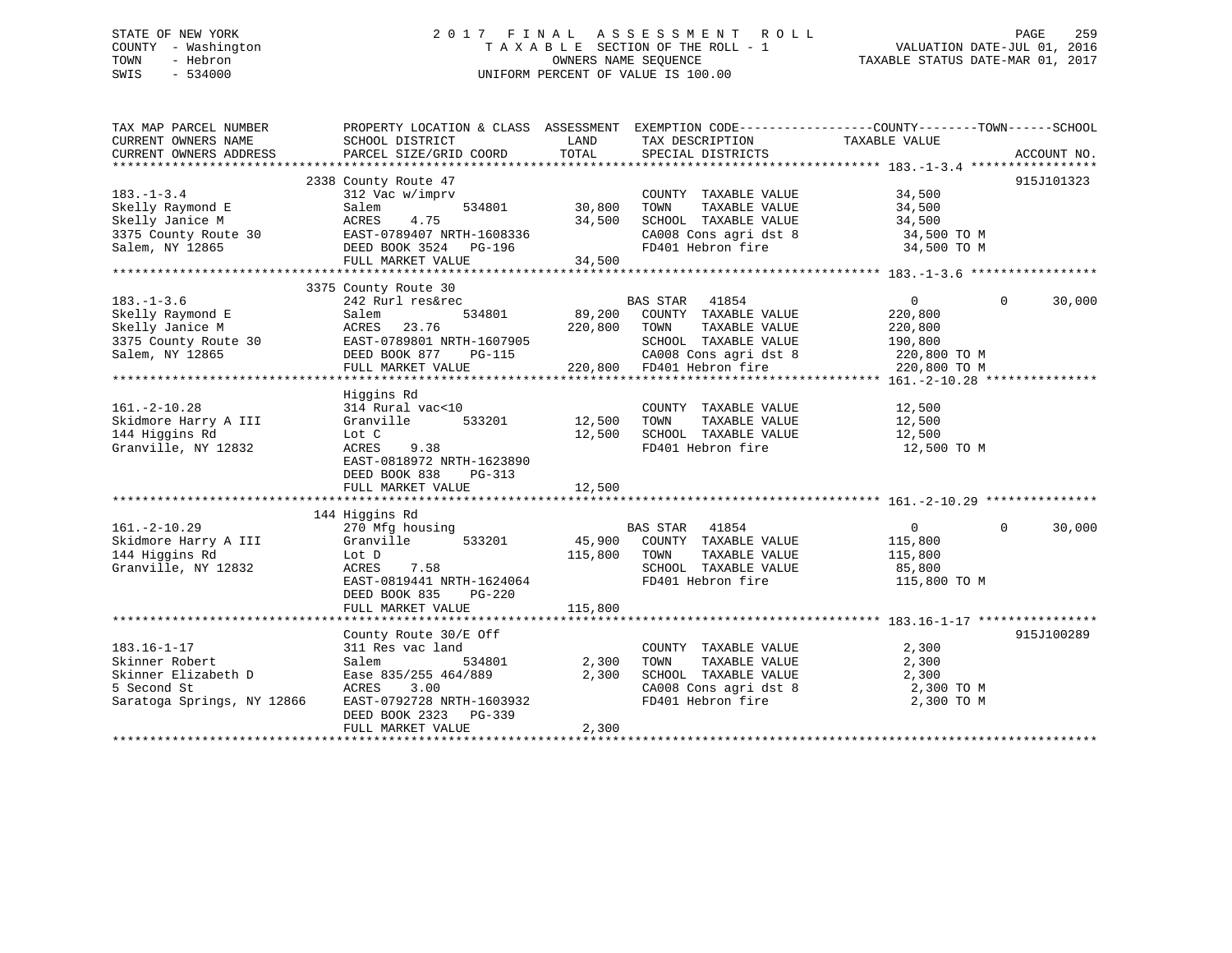# STATE OF NEW YORK 2 0 1 7 F I N A L A S S E S S M E N T R O L L PAGE 260 COUNTY - Washington T A X A B L E SECTION OF THE ROLL - 1 VALUATION DATE-JUL 01, 2016 TOWN - Hebron OWNERS NAME SEQUENCE TAXABLE STATUS DATE-MAR 01, 2017 SWIS - 534000 UNIFORM PERCENT OF VALUE IS 100.00

| TAX MAP PARCEL NUMBER      | PROPERTY LOCATION & CLASS ASSESSMENT |         | EXEMPTION CODE-----------------COUNTY-------TOWN------SCHOOL |                   |          |                |
|----------------------------|--------------------------------------|---------|--------------------------------------------------------------|-------------------|----------|----------------|
| CURRENT OWNERS NAME        | SCHOOL DISTRICT                      | LAND    | TAX DESCRIPTION                                              | TAXABLE VALUE     |          |                |
| CURRENT OWNERS ADDRESS     | PARCEL SIZE/GRID COORD               | TOTAL   | SPECIAL DISTRICTS                                            |                   |          | ACCOUNT NO.    |
|                            |                                      |         |                                                              |                   |          |                |
|                            | 3154 County Route 30                 |         |                                                              |                   |          | 915J100291     |
| $183.20 - 1 - 1.5$         | 240 Rural res                        |         | COUNTY TAXABLE VALUE                                         | 213,800           |          |                |
| Skinner Robert             | 534801<br>Salem                      | 46,600  | TAXABLE VALUE<br>TOWN                                        | 213,800           |          |                |
| Skinner Elizabeth D        | ACRES 11.40                          | 213,800 | SCHOOL TAXABLE VALUE                                         | 213,800           |          |                |
| 5 Second St                | EAST-0792692 NRTH-1603498            |         | CA008 Cons agri dst 8                                        | 213,800 TO M      |          |                |
| Saratoga Springs, NY 12866 | DEED BOOK 3613 PG-220                |         | FD401 Hebron fire                                            | 213,800 TO M      |          |                |
|                            | FULL MARKET VALUE                    |         | 213,800 LD401 West hebron light                              | 213,800 TO M      |          |                |
|                            |                                      |         |                                                              |                   |          |                |
|                            | 79 Callaway Rd                       |         |                                                              |                   |          | 915J101536     |
| $175. - 1 - 39$            | 314 Rural vac<10                     |         | COUNTY TAXABLE VALUE                                         | 6,600             |          |                |
| Slaymaker Glenn A          | 534801<br>Salem                      | 6,600   | TOWN<br>TAXABLE VALUE                                        | 6,600             |          |                |
| Slaymaker Edith A          | Lot L                                | 6,600   | SCHOOL TAXABLE VALUE                                         | 6,600             |          |                |
| 89 Callaway Rd             | 1.39<br>ACRES                        |         | FD401 Hebron fire                                            | 6,600 TO M        |          |                |
| Argyle, NY 12809           | EAST-0787531 NRTH-1615638            |         |                                                              |                   |          |                |
|                            | DEED BOOK 3450 PG-291                |         |                                                              |                   |          |                |
|                            |                                      |         |                                                              |                   |          |                |
|                            | FULL MARKET VALUE                    | 6,600   |                                                              |                   |          |                |
|                            |                                      |         |                                                              |                   |          | 915J100579     |
|                            | 30 Chamberlin Mills Rd               |         |                                                              |                   |          |                |
| $183.20 - 1 - 10$          | 210 1 Family Res                     |         | BAS STAR 41854                                               | $0 \qquad \qquad$ | $\Omega$ | 30,000         |
| Sloan-Girard Jeanne E      | 534801<br>Salem                      | 22,800  | COUNTY TAXABLE VALUE                                         | 88,300            |          |                |
| Sloan Edward J             | FRNT 90.00 DPTH 200.00               | 88,300  | TOWN<br>TAXABLE VALUE                                        | 88,300            |          |                |
| 30 Chamberlin Mills Rd     | 0.41<br>ACRES                        |         | SCHOOL TAXABLE VALUE                                         | 58,300            |          |                |
| Salem, NY 12865            | EAST-0793244 NRTH-1602983            |         | CA008 Cons agri dst 8                                        | 88,300 TO M       |          |                |
|                            | DEED BOOK 743<br>PG-177              |         | FD401 Hebron fire                                            | 88,300 TO M       |          |                |
|                            | FULL MARKET VALUE                    |         | 88,300 LD401 West hebron light                               | 88,300 TO M       |          |                |
|                            |                                      |         |                                                              |                   |          |                |
|                            | 284 Blossom Rd                       |         |                                                              |                   |          | 915J101619     |
| $186. - 1 - 3.2$           | 210 1 Family Res                     |         | VET COM CT 41131                                             | 17,875            | 17,875   | 0              |
| Small Edwin B              | 534801<br>Salem                      |         | 39,200 VET DIS CT 41141                                      | 12,513            | 12,513   | $\overline{0}$ |
| PO Box 273                 | Lot 2 Hartz                          |         | 71,500 BAS STAR 41854                                        | $\overline{0}$    | $\Omega$ | 30,000         |
| Salem, NY 12865            | ACRES<br>3.88                        |         | COUNTY TAXABLE VALUE                                         | 41,112            |          |                |
|                            | EAST-0819815 NRTH-1607850            |         | TAXABLE VALUE<br>TOWN                                        | 41,112            |          |                |
|                            | DEED BOOK 2859<br>PG-267             |         | SCHOOL TAXABLE VALUE                                         | 41,500            |          |                |
|                            | FULL MARKET VALUE                    |         | 71,500 FD401 Hebron fire                                     | 71,500 TO M       |          |                |
|                            |                                      |         |                                                              |                   |          |                |
|                            |                                      |         |                                                              |                   |          |                |
|                            | Blossom Rd                           |         |                                                              |                   |          | 915J101371     |
| $178. - 1 - 33$            | 322 Rural vac>10                     |         | COUNTY TAXABLE VALUE                                         | 33,300            |          |                |
| Smarook Stephen            | Salem<br>534801                      | 33,300  | TOWN<br>TAXABLE VALUE                                        | 33,300            |          |                |
| 43-10 48TH Ave 6U          | 13.20<br>ACRES                       | 33,300  | SCHOOL TAXABLE VALUE                                         | 33,300            |          |                |
| Woodside, NY 11377         | EAST-0819767 NRTH-1611076            |         | FD401 Hebron fire                                            | 33,300 TO M       |          |                |
|                            | DEED BOOK 503<br>PG-975              |         |                                                              |                   |          |                |
|                            | FULL MARKET VALUE                    | 33,300  |                                                              |                   |          |                |
|                            |                                      |         |                                                              |                   |          |                |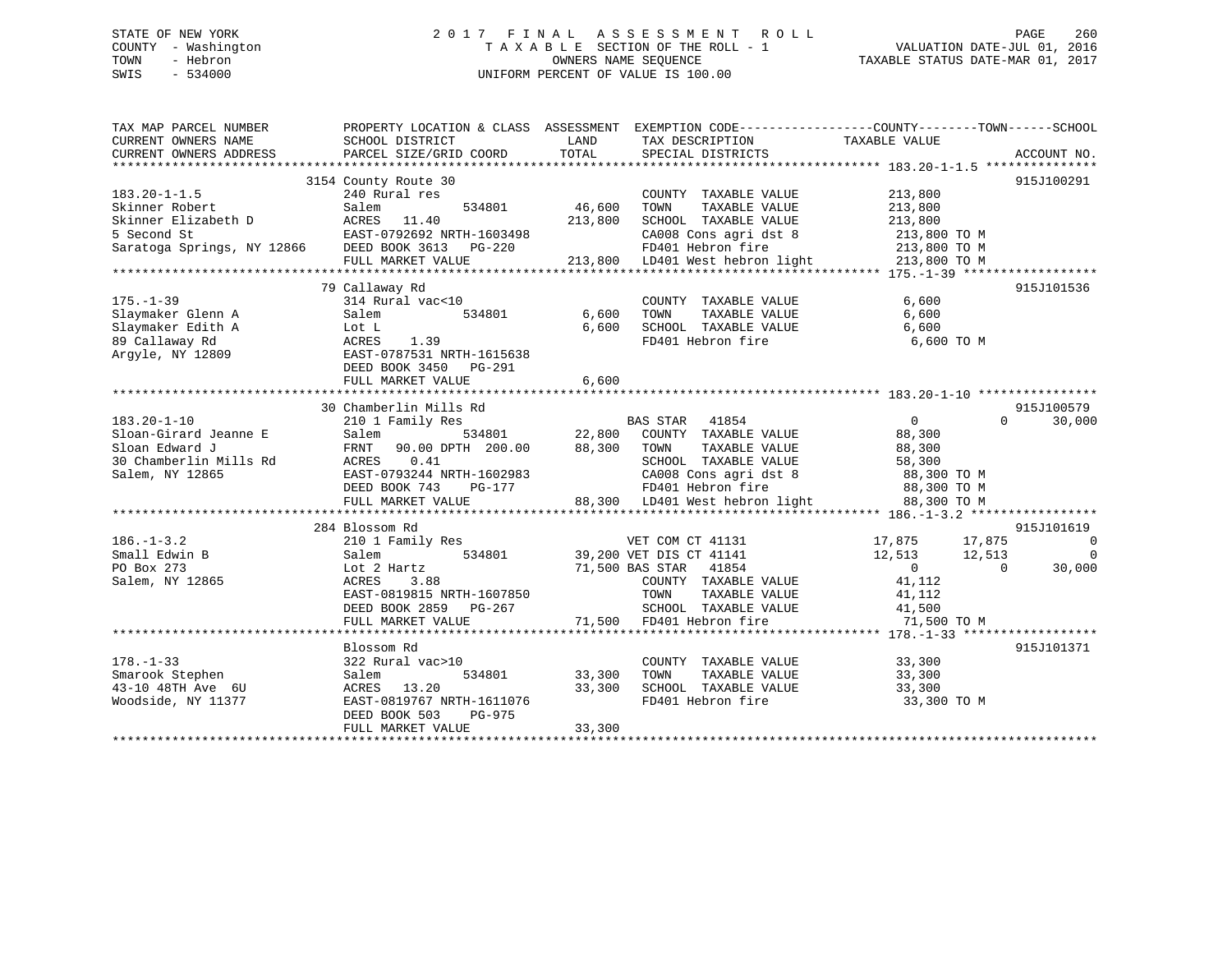| STATE OF NEW YORK<br>COUNTY - Washington<br>- Hebron<br>TOWN<br>$-534000$<br>SWIS |                                                                                                                    |                   | 2017 FINAL ASSESSMENT ROLL<br>TAXABLE SECTION OF THE ROLL - 1<br>OWNERS NAME SEOUENCE<br>UNIFORM PERCENT OF VALUE IS 100.00 |                    | PAGE<br>261<br>VALUATION DATE-JUL 01, 2016<br>TAXABLE STATUS DATE-MAR 01, 2017 |
|-----------------------------------------------------------------------------------|--------------------------------------------------------------------------------------------------------------------|-------------------|-----------------------------------------------------------------------------------------------------------------------------|--------------------|--------------------------------------------------------------------------------|
| TAX MAP PARCEL NUMBER<br>CURRENT OWNERS NAME                                      | PROPERTY LOCATION & CLASS ASSESSMENT EXEMPTION CODE---------------COUNTY-------TOWN------SCHOOL<br>SCHOOL DISTRICT | LAND              | TAX DESCRIPTION                                                                                                             | TAXABLE VALUE      |                                                                                |
| CURRENT OWNERS ADDRESS                                                            | PARCEL SIZE/GRID COORD                                                                                             | TOTAL             | SPECIAL DISTRICTS                                                                                                           |                    | ACCOUNT NO.                                                                    |
|                                                                                   |                                                                                                                    |                   |                                                                                                                             |                    |                                                                                |
|                                                                                   | 423 Blossom Rd                                                                                                     |                   |                                                                                                                             |                    | 915J101375                                                                     |
| $178. - 1 - 41$                                                                   | 240 Rural res<br>Salem                                                                                             |                   | COUNTY TAXABLE VALUE<br>TOWN                                                                                                | 165,000            |                                                                                |
| Smarook Stephen R<br>43-10 48th Ave Apt 6U                                        | 534801<br>Lot 28                                                                                                   | 56,800<br>165,000 | TAXABLE VALUE<br>SCHOOL TAXABLE VALUE                                                                                       | 165,000<br>165,000 |                                                                                |
| Woodside, NY 11377                                                                | ACRES 14.88                                                                                                        |                   | FD401 Hebron fire                                                                                                           | 165,000 TO M       |                                                                                |
|                                                                                   | EAST-0818579 NRTH-1610764                                                                                          |                   |                                                                                                                             |                    |                                                                                |
|                                                                                   | DEED BOOK 3315 PG-16                                                                                               |                   |                                                                                                                             |                    |                                                                                |
|                                                                                   | FULL MARKET VALUE                                                                                                  | 165,000           |                                                                                                                             |                    |                                                                                |
|                                                                                   |                                                                                                                    |                   |                                                                                                                             |                    |                                                                                |
|                                                                                   | 7034 State Route 22                                                                                                |                   | 99 PCT OF VALUE USED FOR EXEMPTION PURPOSES                                                                                 |                    | 915J100583                                                                     |
| $161. - 2 - 1$                                                                    | 270 Mfg housing                                                                                                    |                   | AGED-ALL 41800                                                                                                              | 20,889             | 20,889<br>20,889                                                               |
| Smith Alice May                                                                   | Granville<br>533201                                                                                                |                   | 22,000 ENH STAR 41834                                                                                                       | $\overline{0}$     | 21,311<br>$\Omega$                                                             |
| 7034 State Route 22                                                               | FRNT 175.00 DPTH 45.00                                                                                             | 42,200            | COUNTY TAXABLE VALUE                                                                                                        | 21,311             |                                                                                |
| Granville, NY 12832                                                               | EAST-0817664 NRTH-1627171                                                                                          |                   | TAXABLE VALUE<br>TOWN                                                                                                       | 21,311             |                                                                                |
|                                                                                   | DEED BOOK 408<br>PG-154                                                                                            |                   | SCHOOL TAXABLE VALUE                                                                                                        | $\Omega$           |                                                                                |
|                                                                                   | FULL MARKET VALUE                                                                                                  |                   | 42,200 FD401 Hebron fire                                                                                                    | 42,200 TO M        |                                                                                |
|                                                                                   |                                                                                                                    |                   |                                                                                                                             |                    |                                                                                |
| $170. - 2 - 31$                                                                   | Higgins Rd<br>314 Rural vac<10                                                                                     |                   | COUNTY TAXABLE VALUE                                                                                                        | 24,700             | 915J101817                                                                     |
| Smith Bradley H                                                                   | Granville<br>533201                                                                                                | 24,700            | TAXABLE VALUE<br>TOWN                                                                                                       | 24,700             |                                                                                |
| Smith Deena C                                                                     | Lot $21$                                                                                                           | 24,700            | SCHOOL TAXABLE VALUE                                                                                                        | 24,700             |                                                                                |
| 5952 Snyder Rd                                                                    | ACRES<br>6.77                                                                                                      |                   | FD401 Hebron fire                                                                                                           | 24,700 TO M        |                                                                                |
| Sodus, NY 14551                                                                   | EAST-0819869 NRTH-1624002                                                                                          |                   |                                                                                                                             |                    |                                                                                |
|                                                                                   | DEED BOOK 3114 PG-212                                                                                              |                   |                                                                                                                             |                    |                                                                                |
|                                                                                   | FULL MARKET VALUE                                                                                                  | 24,700            |                                                                                                                             |                    |                                                                                |
|                                                                                   |                                                                                                                    |                   |                                                                                                                             |                    |                                                                                |
|                                                                                   | 236 Tiplady Rd                                                                                                     |                   | 89 PCT OF VALUE USED FOR EXEMPTION PURPOSES                                                                                 |                    | 915J100582                                                                     |
| $177. - 1 - 49$                                                                   | 210 1 Family Res                                                                                                   |                   | VET WAR CT 41121                                                                                                            | 19,611             | 18,000<br>$\overline{0}$                                                       |
| Smith Charles                                                                     | 534801<br>Salem                                                                                                    |                   | 59,200 BAS STAR 41854                                                                                                       | $\Omega$           | $\Omega$<br>30,000                                                             |
| 236 Tiplady Rd                                                                    | ACRES<br>8.62                                                                                                      | 146,900           | COUNTY TAXABLE VALUE                                                                                                        | 127,289            |                                                                                |
| PO Box 102                                                                        | EAST-0811675 NRTH-1610692                                                                                          |                   | TOWN<br>TAXABLE VALUE                                                                                                       | 128,900            |                                                                                |
| Salem, NY 12865                                                                   | DEED BOOK 1732 PG-59                                                                                               |                   | SCHOOL TAXABLE VALUE                                                                                                        | 116,900            |                                                                                |
|                                                                                   | FULL MARKET VALUE                                                                                                  |                   | 146,900 CA008 Cons agri dst 8                                                                                               | 146,900 TO M       |                                                                                |
|                                                                                   |                                                                                                                    |                   | FD401 Hebron fire                                                                                                           | 146,900 TO M       |                                                                                |
|                                                                                   |                                                                                                                    |                   |                                                                                                                             |                    | 915J100464                                                                     |
| $169. - 1 - 18.31$                                                                | 118 Clark Way<br>314 Rural vac<10                                                                                  |                   | COUNTY TAXABLE VALUE                                                                                                        | 11,800             |                                                                                |
| Smith Christine L                                                                 | Granville<br>533201                                                                                                | 11,800            | TAXABLE VALUE<br>TOWN                                                                                                       | 11,800             |                                                                                |
| PO Box 163                                                                        | <b>ACRES</b><br>2.58                                                                                               | 11,800            | SCHOOL TAXABLE VALUE                                                                                                        | 11,800             |                                                                                |
| Salem, NY 12865                                                                   | EAST-0814671 NRTH-1623664                                                                                          |                   | FD401 Hebron fire                                                                                                           | 11,800 TO M        |                                                                                |
|                                                                                   | DEED BOOK 3613 PG-252                                                                                              |                   |                                                                                                                             |                    |                                                                                |
|                                                                                   | FULL MARKET VALUE                                                                                                  | 11,800            |                                                                                                                             |                    |                                                                                |

\*\*\*\*\*\*\*\*\*\*\*\*\*\*\*\*\*\*\*\*\*\*\*\*\*\*\*\*\*\*\*\*\*\*\*\*\*\*\*\*\*\*\*\*\*\*\*\*\*\*\*\*\*\*\*\*\*\*\*\*\*\*\*\*\*\*\*\*\*\*\*\*\*\*\*\*\*\*\*\*\*\*\*\*\*\*\*\*\*\*\*\*\*\*\*\*\*\*\*\*\*\*\*\*\*\*\*\*\*\*\*\*\*\*\*\*\*\*\*\*\*\*\*\*\*\*\*\*\*\*\*\*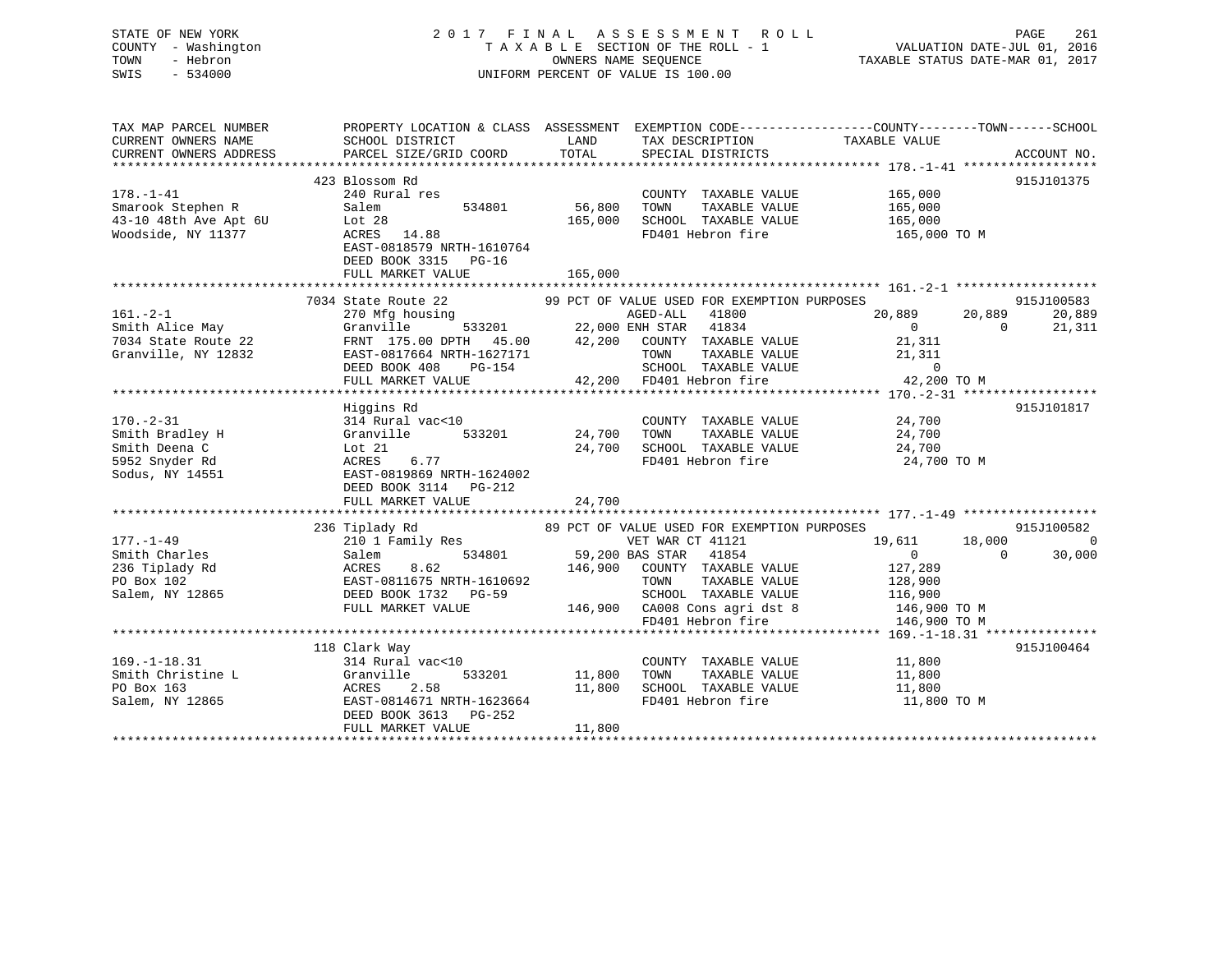# STATE OF NEW YORK 2 0 1 7 F I N A L A S S E S S M E N T R O L L PAGE 262 COUNTY - Washington T A X A B L E SECTION OF THE ROLL - 1 VALUATION DATE-JUL 01, 2016 TOWN - Hebron OWNERS NAME SEQUENCE TAXABLE STATUS DATE-MAR 01, 2017 SWIS - 534000 UNIFORM PERCENT OF VALUE IS 100.00

| TAX MAP PARCEL NUMBER                                                                                    |                                                                                                                                                                                                       |                           |                                                                                                                                                                                                                                                                                                                                                                                                                                                                                    | PROPERTY LOCATION & CLASS ASSESSMENT EXEMPTION CODE----------------COUNTY-------TOWN------SCHOOL |            |
|----------------------------------------------------------------------------------------------------------|-------------------------------------------------------------------------------------------------------------------------------------------------------------------------------------------------------|---------------------------|------------------------------------------------------------------------------------------------------------------------------------------------------------------------------------------------------------------------------------------------------------------------------------------------------------------------------------------------------------------------------------------------------------------------------------------------------------------------------------|--------------------------------------------------------------------------------------------------|------------|
| $177. - 1 - 3.29$<br>Smith Curtis J<br>73 Martindale Way<br>Salem, NY 12865                              | 73 Martindale Way N/off<br>312 Vac w/imprv<br>Salem<br>534801<br>ACRES<br>4.61<br>EAST-0806490 NRTH-1617511<br>DEED BOOK 3468 PG-86<br>FULL MARKET VALUE                                              | 9,900<br>15,000<br>15,000 | COUNTY TAXABLE VALUE<br>TOWN<br>TAXABLE VALUE<br>SCHOOL TAXABLE VALUE<br>CA008 Cons agri dst 8 15,000 TO M<br>FD401 Hebron fire                                                                                                                                                                                                                                                                                                                                                    | 15,000<br>15,000<br>15,000<br>15,000 TO M                                                        |            |
| $183. - 1 - 11.1$<br>Smith Dorothy A<br>53 New Boston Rd<br>Granville, NY 12832                          | County Route 31<br>314 Rural vac<10<br>Salem 534801 16,700<br>FRNT 161.00 DPTH 256.00 16,700<br>0.95<br>ACRES<br>EAST-0791524 NRTH-1607819<br>DEED BOOK 894<br>PG-297<br>FULL MARKET VALUE            | 16,700                    | COUNTY TAXABLE VALUE<br>TAXABLE VALUE<br>TOWN<br>SCHOOL TAXABLE VALUE 16,700<br>CA008 Cons agri dst 8 16,700 TO M<br>FD401 Hebron fire                                                                                                                                                                                                                                                                                                                                             | 16,700<br>$\frac{16}{16}$ , 700<br>16,700 TO M                                                   |            |
|                                                                                                          | 623 Middle Rd                                                                                                                                                                                         |                           |                                                                                                                                                                                                                                                                                                                                                                                                                                                                                    |                                                                                                  | 915J101147 |
| $160. - 1 - 16.3$<br>Smith James C<br>623 Middle Rd<br>Granville, NY 12832                               | 210 1 Family Res<br>Granville<br>8.00<br>ACRES<br>EAST-0805725 NRTH-1626958<br>DEED BOOK 461 PG-20                                                                                                    |                           | $\begin{tabular}{lcccc} $Y$ Res & & & & & & & & & \\ $X$ Res & & & & & & & & \\ $533201 & & & & & & & & \\ $533201 & & & & & & & & \\ $00$ & & & & & & & & & \\ $00$ & & & & & & & & \\ $00$ & & & & & & & & \\ $00$ & & & & & & & & \\ $00$ & & & & & & & & \\ $00$ & & & & & & & & \\ $00$ & & & & & & & & \\ $00$ & & & & & & & & \\ $00$ & & & & & & & & \\ $00$ & & & & & & & & \\ $00$ & & & & & & & & \\ $00$ & & & &$<br>SCHOOL TAXABLE VALUE 106,600<br>FD401 Hebron fire | $\overline{0}$<br>$\Omega$<br>136,600<br>136,600<br>136,600 TO M                                 | 30,000     |
|                                                                                                          | FULL MARKET VALUE                                                                                                                                                                                     | 136,600                   |                                                                                                                                                                                                                                                                                                                                                                                                                                                                                    |                                                                                                  |            |
| $143. - 1 - 10$<br>Smith Natale L<br>Sweet Sandra<br>2812 Vermont Route 30<br>Pawlet, VT 05761           | 155 East Green Pond Way<br>260 Seasonal res - WTRFNT<br>Granville<br>533201<br>643/307, 1926/37<br>FRNT 100.00 DPTH 200.00<br>EAST-0816361 NRTH-1644098<br>DEED BOOK 3313 PG-156<br>FULL MARKET VALUE | 98,400                    | COUNTY TAXABLE VALUE 98,400<br>$\begin{tabular}{lllllllll} 66,200 & TOWN & TAXABLE VALUE & & & 98,400 \\ 98,400 & SCHOOL & TAXABLE VALUE & & & 98,400 \\ \end{tabular}$<br>FD401 Hebron fire 98,400 TO M                                                                                                                                                                                                                                                                           |                                                                                                  | 915J100598 |
|                                                                                                          |                                                                                                                                                                                                       |                           |                                                                                                                                                                                                                                                                                                                                                                                                                                                                                    |                                                                                                  |            |
| $169. - 1 - 18.42$<br>Smith Oliver W<br>Smith Christine L<br>PO Box 163<br>PO Box 163<br>Salem, NY 12865 | 104 Clark Way<br>210 1 Family Res<br>533201<br>Granville<br>7.18<br>ACRES<br>EAST-0814166 NRTH-1623425<br>DEED BOOK 883<br>$PG-81$<br>FULL MARKET VALUE                                               | 62,200<br>62,200          | BAS STAR 41854<br>28,000 COUNTY TAXABLE VALUE<br>TOWN<br>TAXABLE VALUE<br>FD401 Hebron fire                                                                                                                                                                                                                                                                                                                                                                                        | $\Omega$<br>$\Omega$<br>62,200<br>62,200<br>32,200<br>62,200 TO M                                | 30,000     |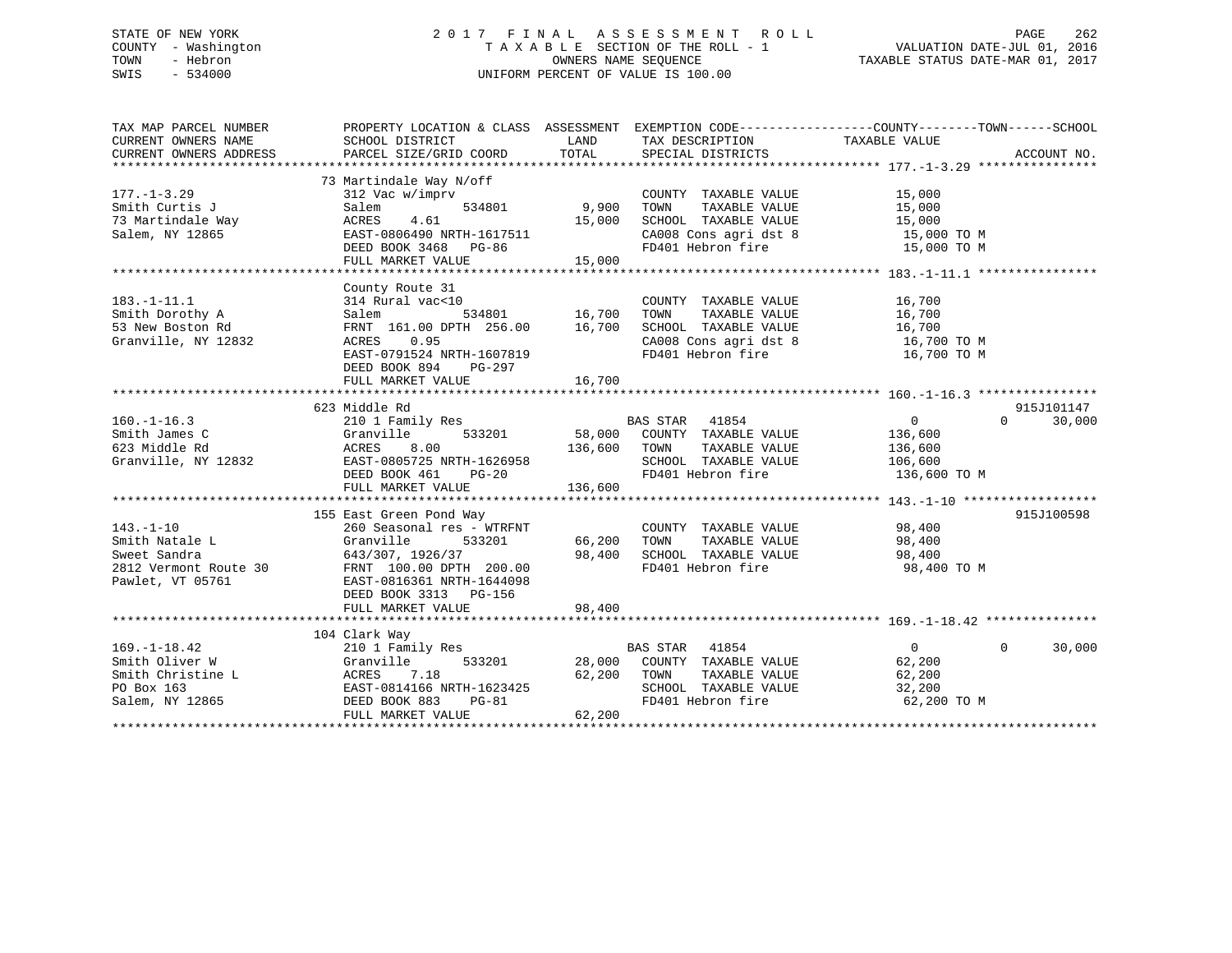# STATE OF NEW YORK 2 0 1 7 F I N A L A S S E S S M E N T R O L L PAGE 263 COUNTY - Washington T A X A B L E SECTION OF THE ROLL - 1 VALUATION DATE-JUL 01, 2016 TOWN - Hebron OWNERS NAME SEQUENCE TAXABLE STATUS DATE-MAR 01, 2017 SWIS - 534000 UNIFORM PERCENT OF VALUE IS 100.00

| TAX MAP PARCEL NUMBER                          |                                                   | PROPERTY LOCATION & CLASS ASSESSMENT EXEMPTION CODE---------------COUNTY-------TOWN-----SCHOOL                    |                                      |
|------------------------------------------------|---------------------------------------------------|-------------------------------------------------------------------------------------------------------------------|--------------------------------------|
| CURRENT OWNERS NAME                            | SCHOOL DISTRICT                                   | LAND<br>TAX DESCRIPTION                                                                                           | TAXABLE VALUE                        |
| CURRENT OWNERS ADDRESS                         | PARCEL SIZE/GRID COORD                            | TOTAL<br>SPECIAL DISTRICTS                                                                                        | ACCOUNT NO.                          |
|                                                |                                                   |                                                                                                                   |                                      |
|                                                | 1279 Patterson Hill Rd                            |                                                                                                                   | 915J100046                           |
| 183.-1-47                                      | 210 1 Family Res                                  | COUNTY TAXABLE VALUE                                                                                              | 231,900                              |
| Smith Scott R                                  | Salem<br>534801                                   | 75,600<br>TOWN<br>TAXABLE VALUE                                                                                   | 231,900                              |
| Smith Tara                                     | ACRES 16.80                                       | 231,900<br>SCHOOL TAXABLE VALUE                                                                                   | 231,900                              |
| 237 N Monroe St                                | EAST-0790906 NRTH-1603879                         |                                                                                                                   |                                      |
| Ridgewood, NJ 07450<br>DEED BOOK 3542<br>PG-65 |                                                   | CA008 Cons agri dst 8 231,900 TO M<br>FD401 Hebron fire 231,900 TO M                                              |                                      |
|                                                | FULL MARKET VALUE                                 | 231,900                                                                                                           |                                      |
|                                                |                                                   |                                                                                                                   |                                      |
|                                                | 324 Gilchrist Rd                                  |                                                                                                                   | 915J101572                           |
| $175. - 1 - 37$                                | 210 1 Family Res                                  | BAS STAR 41854                                                                                                    | $\overline{0}$<br>30,000<br>$\Omega$ |
| Snowball Daniel B                              | Salem                                             |                                                                                                                   | 185,100                              |
| Snowball Helene P                              | ACRES<br>2.77 BANK                                | 534801               41,900    COUNTY   TAXABLE VALUE<br>ANK        998        185,100    TOWN      TAXABLE VALUE | 185,100                              |
| 324 Gilchrist Rd                               |                                                   | SCHOOL TAXABLE VALUE                                                                                              | 155,100                              |
| Argyle, NY 12809                               | EAST-0786883 NRTH-1615531<br>DEED BOOK 570 PG-325 | FD401 Hebron fire                                                                                                 | 185,100 TO M                         |
|                                                | FULL MARKET VALUE                                 | 185,100                                                                                                           |                                      |
|                                                |                                                   |                                                                                                                   |                                      |
|                                                | 115 Mountain Way                                  |                                                                                                                   | 915J101693                           |
| $159. - 1 - 25.4$                              | 260 Seasonal res                                  | COUNTY TAXABLE VALUE                                                                                              | 112,500                              |
| Sobon Michael D                                | Hartford 533801                                   | 43,400<br>TOWN<br>TAXABLE VALUE                                                                                   | 112,500                              |
|                                                |                                                   |                                                                                                                   |                                      |
| sopon Marie E<br>115 Mountain Way<br>Crew 11   | lot J                                             | 112,500<br>SCHOOL TAXABLE VALUE                                                                                   | 112,500                              |
|                                                | 5.95<br>ACRES                                     | FD401 Hebron fire                                                                                                 | 112,500 TO M                         |
| Granville, NY 12832                            | EAST-0795615 NRTH-1627000                         |                                                                                                                   |                                      |
|                                                | DEED BOOK 3755 PG-275                             |                                                                                                                   |                                      |
|                                                | FULL MARKET VALUE                                 | 112,500                                                                                                           |                                      |
|                                                |                                                   |                                                                                                                   |                                      |
|                                                | 80 Webber Ln                                      |                                                                                                                   | 915J100658                           |
| $168. - 1 - 6$                                 | 241 Rural res&ag                                  | 41720<br>AG DIST                                                                                                  | 115,348<br>115,348<br>115,348        |
| Sokol Paul                                     | 533801<br>Hartford                                | 321,800 BAS STAR 41854                                                                                            | $\overline{0}$<br>30,000<br>$\Omega$ |
| Sokol Debbie                                   | ACRES 178.50                                      | 367,400 COUNTY TAXABLE VALUE                                                                                      | 252,052                              |
| 80 Webber Ln                                   | EAST-0800777 NRTH-1622396                         | TAXABLE VALUE<br>TOWN                                                                                             | 252,052                              |
| Salem, NY 12865                                | DEED BOOK 2768 PG-241                             | SCHOOL TAXABLE VALUE                                                                                              | 222,052                              |
|                                                | FULL MARKET VALUE                                 | 367,400 CA008 Cons agri dst 8 252,052 TO M                                                                        |                                      |
| MAY BE SUBJECT TO PAYMENT                      |                                                   | 115,348 EX                                                                                                        |                                      |
| UNDER AGDIST LAW TIL 2021                      |                                                   | FD401 Hebron fire                                                                                                 | 367,400 TO M                         |
|                                                |                                                   |                                                                                                                   |                                      |
|                                                | 367 Chamberlin Mills Rd                           |                                                                                                                   | 915J101564                           |
| $184. - 1 - 6.1$                               | 210 1 Family Res                                  | BAS STAR 41854                                                                                                    | $\overline{0}$<br>$\Omega$<br>30,000 |
| Sollenberger Paula                             | Salem                                             | 534801 38,200 COUNTY TAXABLE VALUE                                                                                | 155,300                              |
| 367 Chamberlain Mills Rd                       | Single Family Log Home                            | 155,300<br>TOWN<br>TAXABLE VALUE                                                                                  | 155,300                              |
| Salem, NY 12865                                | 1.10<br>ACRES                                     | SCHOOL TAXABLE VALUE                                                                                              | 125,300                              |
|                                                | EAST-0797597 NRTH-1607867                         | CA008 Cons agri dst 8                                                                                             | 155,300 TO M                         |
|                                                | DEED BOOK 3193 PG-273                             | FD401 Hebron fire                                                                                                 | 155,300 TO M                         |
|                                                | FULL MARKET VALUE                                 | 155,300                                                                                                           |                                      |
|                                                |                                                   |                                                                                                                   |                                      |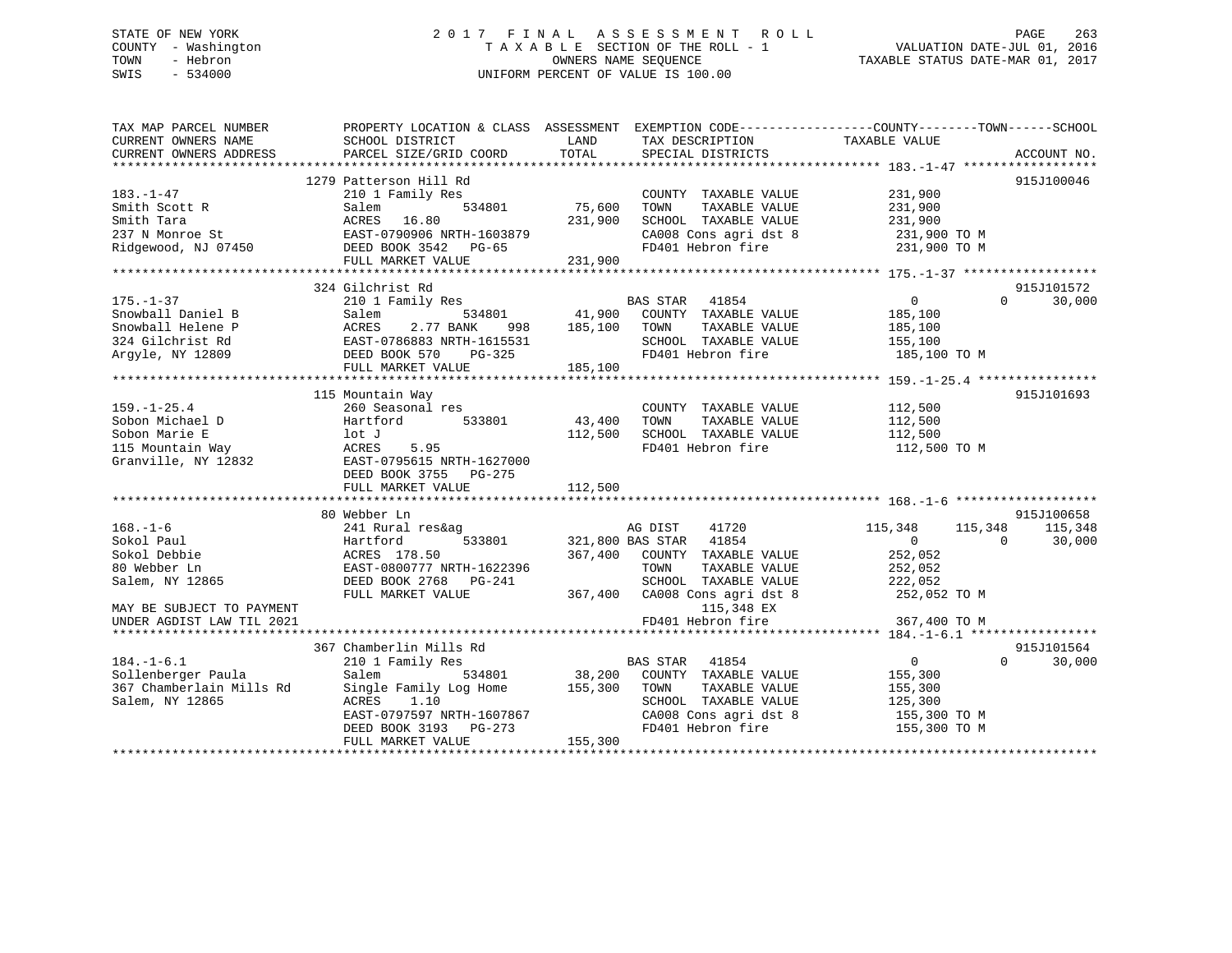# STATE OF NEW YORK 2 0 1 7 F I N A L A S S E S S M E N T R O L L PAGE 264 COUNTY - Washington T A X A B L E SECTION OF THE ROLL - 1 VALUATION DATE-JUL 01, 2016 TOWN - Hebron OWNERS NAME SEQUENCE TAXABLE STATUS DATE-MAR 01, 2017 SWIS - 534000 UNIFORM PERCENT OF VALUE IS 100.00

| TAX MAP PARCEL NUMBER              | PROPERTY LOCATION & CLASS ASSESSMENT EXEMPTION CODE---------------COUNTY-------TOWN-----SCHOOL |                        |                                                                                                                  |                                  |             |
|------------------------------------|------------------------------------------------------------------------------------------------|------------------------|------------------------------------------------------------------------------------------------------------------|----------------------------------|-------------|
| CURRENT OWNERS NAME                | SCHOOL DISTRICT                                                                                | LAND                   | TAX DESCRIPTION                                                                                                  | TAXABLE VALUE                    |             |
| CURRENT OWNERS ADDRESS             | PARCEL SIZE/GRID COORD                                                                         |                        | TOTAL SPECIAL DISTRICTS                                                                                          |                                  | ACCOUNT NO. |
|                                    |                                                                                                |                        |                                                                                                                  |                                  |             |
|                                    | 1128 Bogtown Rd                                                                                |                        |                                                                                                                  |                                  | 915J100586  |
| $185. - 1 - 1$                     | 242 Rurl res&rec                                                                               |                        | COUNTY TAXABLE VALUE                                                                                             | 214,500                          |             |
| Sommerschield Rose                 | 534801 147,100<br>Salem                                                                        |                        | TAXABLE VALUE<br>TOWN                                                                                            | 214,500                          |             |
| 333 East 30Th St                   | ACRES 85.66                                                                                    | 214,500                | SCHOOL TAXABLE VALUE<br>FD401 Hebron fire                                                                        | 214,500                          |             |
| New York, NY 10016                 | EAST-0805003 NRTH-1607409                                                                      |                        |                                                                                                                  | 214,500 TO M                     |             |
|                                    | DEED BOOK 717<br>PG-130                                                                        |                        |                                                                                                                  |                                  |             |
|                                    | FULL MARKET VALUE                                                                              | 214,500                |                                                                                                                  |                                  |             |
|                                    |                                                                                                |                        |                                                                                                                  |                                  |             |
|                                    | Blossom Rd/n Off                                                                               |                        |                                                                                                                  |                                  | 915J101757  |
| $186. - 1 - 35$                    | 314 Rural vac<10                                                                               |                        | COUNTY TAXABLE VALUE                                                                                             | 27,100<br>27,100                 |             |
| Soranno Melanie                    | Salem                                                                                          | 534801 27,100          | TAXABLE VALUE<br>TOWN                                                                                            | 27,100                           |             |
| 84 Wood Way                        | ACRES<br>8.38                                                                                  | 27,100                 | SCHOOL TAXABLE VALUE                                                                                             | 27,100                           |             |
| Salem, NY 12865                    | EAST-0818421 NRTH-1607398                                                                      |                        | FD401 Hebron fire 27,100 TO M                                                                                    |                                  |             |
|                                    | DEED BOOK 2112    PG-221                                                                       |                        |                                                                                                                  |                                  |             |
|                                    | FULL MARKET VALUE                                                                              | 27,100                 |                                                                                                                  |                                  |             |
|                                    |                                                                                                |                        |                                                                                                                  |                                  |             |
|                                    | Wood Way<br>314 Rural vac<10                                                                   |                        | COUNTY TAXABLE VALUE 25,800                                                                                      |                                  | 915J101758  |
| $186. - 1 - 36$<br>Soranno Melanie |                                                                                                | 534801 25,800          | TOWN                                                                                                             | TAXABLE VALUE 25,800             |             |
|                                    | Salem                                                                                          |                        |                                                                                                                  |                                  |             |
| 84 Wood Way                        | 7.54<br>25,800<br>RTH-1608151<br>ACRES                                                         |                        | SCHOOL TAXABLE VALUE 25,800<br>FD401 Hebron fire                                                                 | 25,800 TO M                      |             |
| Salem, NY 12865                    | EAST-0818262 NRTH-1608151<br>DEED BOOK 2112    PG-221                                          |                        |                                                                                                                  |                                  |             |
|                                    |                                                                                                |                        |                                                                                                                  |                                  |             |
|                                    |                                                                                                |                        |                                                                                                                  |                                  |             |
|                                    | 84 Wood Way                                                                                    |                        |                                                                                                                  |                                  |             |
| $186. - 1 - 32$                    | 210 1 Family Res                                                                               |                        | COUNTY TAXABLE VALUE                                                                                             | 250,100                          |             |
| Soranno Melanie A                  | Salem                                                                                          |                        |                                                                                                                  |                                  |             |
| 84 Wood Way                        | ACRES                                                                                          |                        |                                                                                                                  | TAXABLE VALUE 250,100<br>250,100 |             |
| Salem, NY 12832                    | EAST-0817743 NRTH-1608676                                                                      |                        |                                                                                                                  | 250,100 TO M                     |             |
|                                    | DEED BOOK 2059 PG-320                                                                          |                        | Family Res<br>534801 12,100 TOWN TAXABLE VALUE<br>5.05 BANK 59 250,100 SCHOOL TAXABLE VALUE<br>FD401 Hebron fire |                                  |             |
|                                    | FULL MARKET VALUE                                                                              | 250,100                |                                                                                                                  |                                  |             |
|                                    |                                                                                                |                        |                                                                                                                  |                                  |             |
|                                    | Wood Way                                                                                       |                        |                                                                                                                  |                                  |             |
| $186. - 1 - 33$                    | 322 Rural vac>10                                                                               |                        |                                                                                                                  | 29,800                           |             |
| Soranno Melanie A                  | Salem                                                                                          | )<br>534801     29,800 | COUNTY TAXABLE VALUE<br>TOWN      TAXABLE VALUE                                                                  | 29,800                           |             |
| 84 Wood Way                        | ACRES 10.23                                                                                    | 29,800                 | SCHOOL TAXABLE VALUE 29,800                                                                                      |                                  |             |
| Salem, NY 12865                    | EAST-0817710 NRTH-1608024                                                                      |                        | FD401 Hebron fire                                                                                                | 29,800 TO M                      |             |
|                                    | DEED BOOK 2059 PG-315                                                                          |                        |                                                                                                                  |                                  |             |
|                                    | FULL MARKET VALUE                                                                              | 29,800                 |                                                                                                                  |                                  |             |
|                                    |                                                                                                |                        |                                                                                                                  |                                  |             |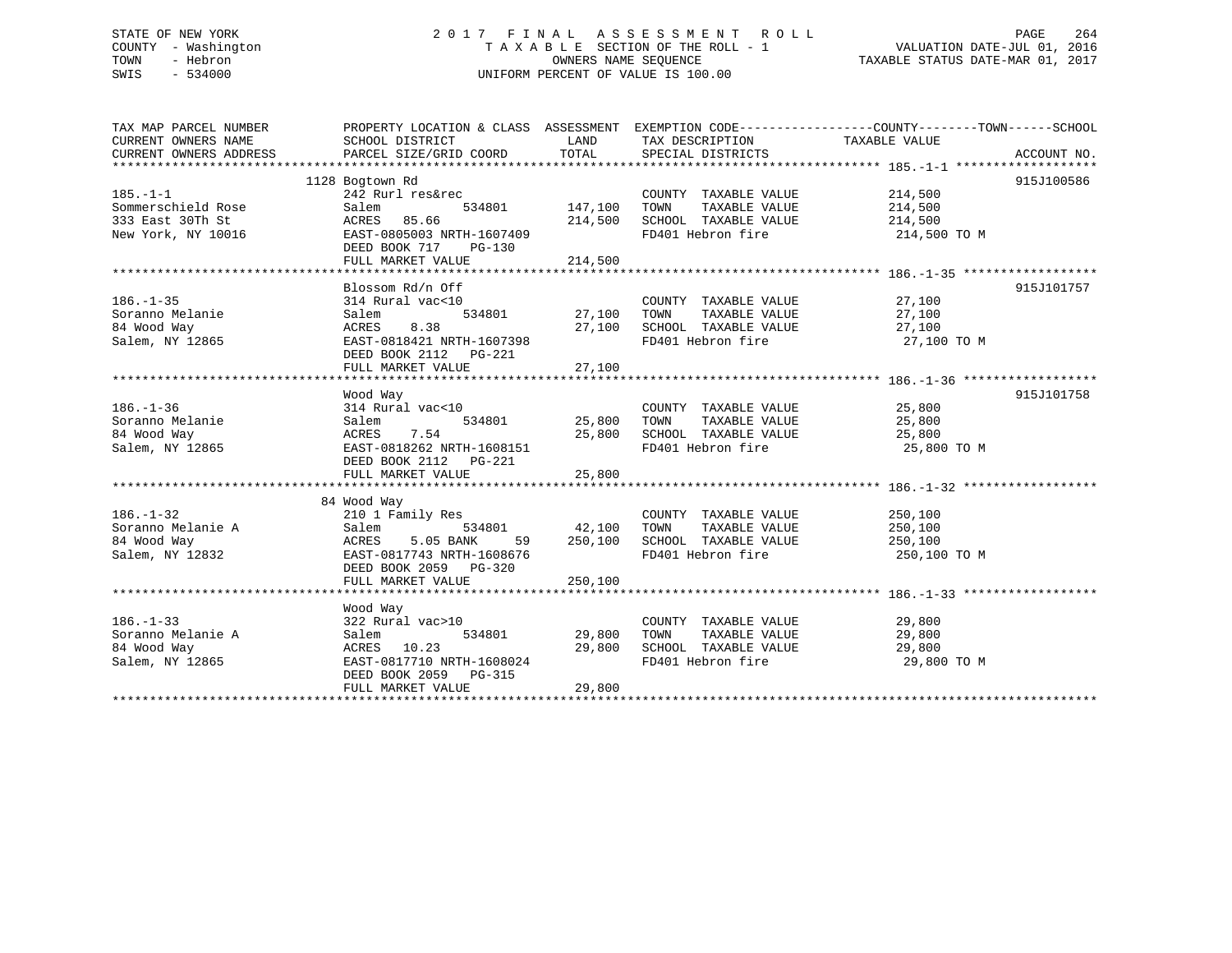# STATE OF NEW YORK 2 0 1 7 F I N A L A S S E S S M E N T R O L L PAGE 265 COUNTY - Washington T A X A B L E SECTION OF THE ROLL - 1 VALUATION DATE-JUL 01, 2016 TOWN - Hebron OWNERS NAME SEQUENCE TAXABLE STATUS DATE-MAR 01, 2017 SWIS - 534000 UNIFORM PERCENT OF VALUE IS 100.00

| TAX MAP PARCEL NUMBER<br>CURRENT OWNERS NAME<br>CURRENT OWNERS ADDRESS | PROPERTY LOCATION & CLASS ASSESSMENT EXEMPTION CODE---------------COUNTY-------TOWN-----SCHOOL<br>SCHOOL DISTRICT<br>PARCEL SIZE/GRID COORD | LAND<br>TOTAL | TAX DESCRIPTION<br>SPECIAL DISTRICTS              | TAXABLE VALUE    | ACCOUNT NO.        |
|------------------------------------------------------------------------|---------------------------------------------------------------------------------------------------------------------------------------------|---------------|---------------------------------------------------|------------------|--------------------|
|                                                                        |                                                                                                                                             |               |                                                   |                  |                    |
|                                                                        | 198 Crosier Rd                                                                                                                              |               |                                                   |                  | 915J100199         |
| $167. - 1 - 18$                                                        | 210 1 Family Res                                                                                                                            |               | <b>BAS STAR</b><br>41854                          | $\overline{0}$   | 30,000<br>$\Omega$ |
| Spiezio Dominick A                                                     | 534801<br>Salem                                                                                                                             | 30,600        | COUNTY TAXABLE VALUE                              | 91,100           |                    |
| 178 Crosier Rd                                                         | 2.47 BANK<br>77<br>ACRES                                                                                                                    | 91,100        | TOWN<br>TAXABLE VALUE                             | 91,100           |                    |
| Salem, NY 12865                                                        | EAST-0791932 NRTH-1619649                                                                                                                   |               | SCHOOL TAXABLE VALUE                              | 61,100           |                    |
|                                                                        | DEED BOOK 2691 PG-1                                                                                                                         |               | CA008 Cons agri dst 8                             | 91,100 TO M      |                    |
|                                                                        | FULL MARKET VALUE                                                                                                                           |               | 91,100 FD401 Hebron fire                          | 91,100 TO M      |                    |
|                                                                        |                                                                                                                                             |               |                                                   |                  |                    |
|                                                                        | Clark Way                                                                                                                                   |               |                                                   |                  |                    |
| $169. - 1 - 18.37$                                                     | 312 Vac w/imprv                                                                                                                             |               | COUNTY TAXABLE VALUE                              | 12,700           |                    |
| Spina Michael J                                                        | Granville<br>533201                                                                                                                         | 6,500         | TAXABLE VALUE<br>TOWN                             | 12,700           |                    |
| 1840 Glens Falls Mountain Rd ACRES                                     | 1.10                                                                                                                                        | 12,700        | TOWN      TAXABLE VALUE<br>SCHOOL   TAXABLE VALUE | 12,700           |                    |
| Lake Luzerne, NY 12846                                                 | EAST-0813982 NRTH-1622984                                                                                                                   |               | FD401 Hebron fire                                 | 12,700 TO M      |                    |
|                                                                        | DEED BOOK 786<br>PG-251                                                                                                                     |               |                                                   |                  |                    |
|                                                                        | FULL MARKET VALUE                                                                                                                           | 12,700        |                                                   |                  |                    |
|                                                                        |                                                                                                                                             |               |                                                   |                  |                    |
|                                                                        | 87 Halls Pond Rd                                                                                                                            |               | 60 PCT OF VALUE USED FOR EXEMPTION PURPOSES       |                  | 915J101433         |
| $167. - 1 - 7.1$                                                       | 241 Rural res&ag                                                                                                                            |               | VET COM CT 41131                                  | 47,235<br>30,000 | 0                  |
| Spivak Noah J                                                          | Hartford                                                                                                                                    |               | 533801 126,100 VET COM CT 41131                   | 47,235<br>30,000 | $\overline{0}$     |
| Richardson Linda L                                                     | ACRES 44.28                                                                                                                                 |               | 314,900 VET DIS CT 41141                          | 66,129<br>60,000 | $\mathbf 0$        |
| 87 Halls Pond Rd                                                       | EAST-0790002 NRTH-1623751                                                                                                                   |               | BAS STAR<br>41854                                 | $\overline{0}$   | $\Omega$<br>30,000 |
| Salem, NY 12865                                                        | DEED BOOK 3400 PG-293                                                                                                                       |               | COUNTY TAXABLE VALUE                              | 154,301          |                    |
|                                                                        | FULL MARKET VALUE                                                                                                                           | 314,900 TOWN  | TAXABLE VALUE                                     | 194,900          |                    |
| MAY BE SUBJECT TO PAYMENT                                              |                                                                                                                                             |               | SCHOOL TAXABLE VALUE                              | 284,900          |                    |
| UNDER AGDIST LAW TIL 2019                                              |                                                                                                                                             |               | FD401 Hebron fire                                 | 314,900 TO M     |                    |
|                                                                        |                                                                                                                                             |               |                                                   |                  |                    |
|                                                                        | 3 Halls Pond Rd                                                                                                                             |               |                                                   |                  | 915J100136         |
| $167. - 1 - 27$                                                        | 312 Vac w/imprv                                                                                                                             |               | COUNTY TAXABLE VALUE                              | 38,000           |                    |
| Squires Randall C                                                      | 534801<br>Salem                                                                                                                             | 32,800        | TOWN<br>TAXABLE VALUE                             | 38,000           |                    |
| Urbaetis Mark                                                          | 3.30<br>ACRES                                                                                                                               | 38,000        | SCHOOL TAXABLE VALUE                              | 38,000           |                    |
| 3 Halls Pond Rd                                                        | EAST-0789273 NRTH-1621308                                                                                                                   |               | FD401 Hebron fire                                 | 38,000 TO M      |                    |
| Salem, NY 12865                                                        | DEED BOOK 653<br>PG-107                                                                                                                     |               |                                                   |                  |                    |
|                                                                        | FULL MARKET VALUE                                                                                                                           | 38,000        |                                                   |                  |                    |
|                                                                        |                                                                                                                                             |               |                                                   |                  |                    |
|                                                                        | 3943 County Route 30                                                                                                                        |               |                                                   |                  | 915J100041         |
| $167. - 1 - 46$                                                        | 210 1 Family Res                                                                                                                            |               | COUNTY TAXABLE VALUE                              | 40,300           |                    |
| Squires Randy                                                          | Salem<br>534801                                                                                                                             | 16,400        | TAXABLE VALUE<br>TOWN                             | 40,300           |                    |
| Urbaetis Mark                                                          | FRNT 135.00 DPTH 50.00                                                                                                                      | 40,300        | SCHOOL TAXABLE VALUE                              | 40,300           |                    |
| 137 Halls Pond Rd                                                      | EAST-0789163 NRTH-1620909                                                                                                                   |               | FD401 Hebron fire                                 | 40,300 TO M      |                    |
| Salem, NY 12865                                                        | DEED BOOK 3006<br>PG-230                                                                                                                    |               |                                                   |                  |                    |
|                                                                        | FULL MARKET VALUE                                                                                                                           | 40,300        |                                                   |                  |                    |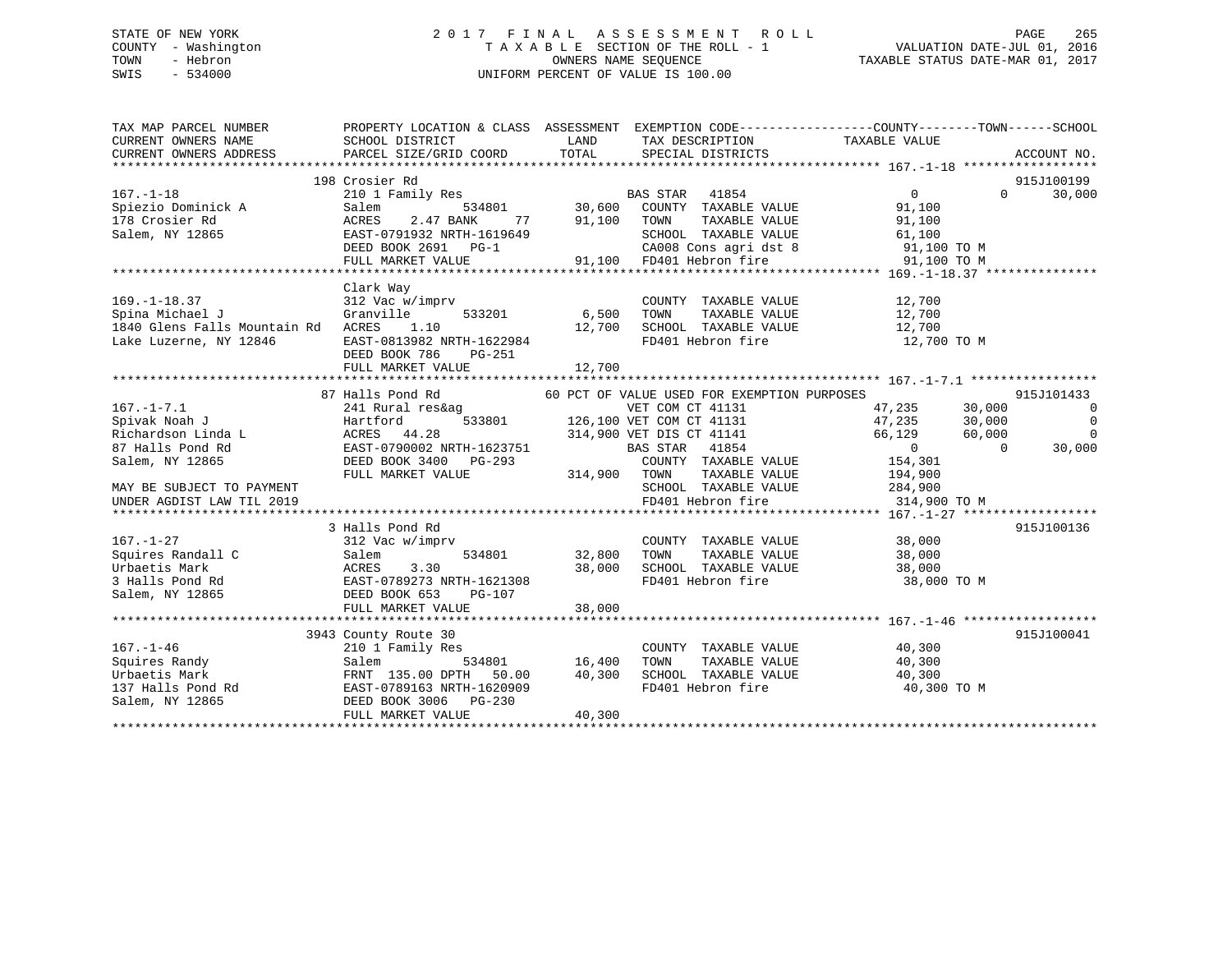# STATE OF NEW YORK 2 0 1 7 F I N A L A S S E S S M E N T R O L L PAGE 266 COUNTY - Washington T A X A B L E SECTION OF THE ROLL - 1 VALUATION DATE-JUL 01, 2016 TOWN - Hebron OWNERS NAME SEQUENCE TAXABLE STATUS DATE-MAR 01, 2017 SWIS - 534000 UNIFORM PERCENT OF VALUE IS 100.00

| TAX MAP PARCEL NUMBER<br>CURRENT OWNERS NAME | PROPERTY LOCATION & CLASS ASSESSMENT EXEMPTION CODE---------------COUNTY-------TOWN------SCHOOL<br>SCHOOL DISTRICT | LAND         | TAX DESCRIPTION                                                                                   | TAXABLE VALUE     |                    |
|----------------------------------------------|--------------------------------------------------------------------------------------------------------------------|--------------|---------------------------------------------------------------------------------------------------|-------------------|--------------------|
| CURRENT OWNERS ADDRESS                       | PARCEL SIZE/GRID COORD                                                                                             | TOTAL        | SPECIAL DISTRICTS                                                                                 |                   | ACCOUNT NO.        |
|                                              | 3449 County Route 30                                                                                               |              |                                                                                                   |                   | 915J100319         |
| 175.-1-10                                    | 210 1 Family Res                                                                                                   |              |                                                                                                   | $0 \qquad \qquad$ | 30,000<br>$\Omega$ |
| Stamm Jared B                                | 534801<br>Salem                                                                                                    |              | BAS STAR 41854<br>55,000 COUNTY TAXABLE VALUE                                                     | 164,200           |                    |
| Nave William R Jr                            | 6.50<br>ACRES                                                                                                      | 164,200 TOWN | TAXABLE VALUE                                                                                     | 164,200           |                    |
| PO Box 47                                    | EAST-0790788 NRTH-1609901                                                                                          |              | SCHOOL TAXABLE VALUE                                                                              | 134,200           |                    |
| Salem, NY 12865                              | DEED BOOK 1738 PG-1                                                                                                |              | CA008 Cons agri dst 8 164,200 TO M                                                                |                   |                    |
|                                              | FULL MARKET VALUE                                                                                                  |              | 164,200 FD401 Hebron fire                                                                         | 164,200 TO M      |                    |
|                                              |                                                                                                                    |              |                                                                                                   |                   |                    |
|                                              | Mountainside Meadows Way                                                                                           |              |                                                                                                   |                   | 915J101791         |
| $170. - 1 - 12.5$                            | 314 Rural vac<10                                                                                                   |              | COUNTY TAXABLE VALUE                                                                              | 22,200            |                    |
| Stanhope Guy C                               | Salem<br>534801                                                                                                    | 22,200       | TAXABLE VALUE<br>TOWN                                                                             | 22,200            |                    |
| Stanhope Karen Brandon                       | Lot 3                                                                                                              | 22,200       | SCHOOL TAXABLE VALUE                                                                              | 22,200            |                    |
| 4 Kearns Cir                                 | ACRES 5.10                                                                                                         |              | SCHOOL TAXABLE VALUE 22,200<br>CA008 Cons agri dst 8 22,200 TO M<br>FD401 Hebron fire 22,200 TO M |                   |                    |
| Granby, CT 06035                             | EAST-0816074 NRTH-1617673                                                                                          |              |                                                                                                   |                   |                    |
|                                              | DEED BOOK 902<br>PG-98                                                                                             |              |                                                                                                   |                   |                    |
|                                              | FULL MARKET VALUE                                                                                                  | 22,200       |                                                                                                   |                   |                    |
|                                              |                                                                                                                    |              |                                                                                                   |                   |                    |
|                                              | 6889 State Route 22                                                                                                |              |                                                                                                   |                   | 915J101471         |
| $169. - 1 - 18.12$                           | 210 1 Family Res                                                                                                   |              | BAS STAR 41854<br>31,800 COUNTY TAXABLE VALUE                                                     | $\overline{0}$    | $\Omega$<br>30,000 |
| Stannard William                             | Granville 533201                                                                                                   |              |                                                                                                   | 76,200            |                    |
| 6889 State Route 22                          | FRNT 200.00 DPTH 205.00                                                                                            | 76,200 TOWN  | TAXABLE VALUE                                                                                     | 76,200            |                    |
| Granville, NY 12832                          | $0.94$ BANK<br>ACRES<br>999                                                                                        |              | SCHOOL TAXABLE VALUE                                                                              | 46,200            |                    |
|                                              | EAST-0816296 NRTH-1623946                                                                                          |              | FD401 Hebron fire                                                                                 | 76,200 TO M       |                    |
|                                              | DEED BOOK 602<br>PG-137                                                                                            |              |                                                                                                   |                   |                    |
|                                              | FULL MARKET VALUE                                                                                                  | 76,200       |                                                                                                   |                   |                    |
|                                              |                                                                                                                    |              | 88 PCT OF VALUE USED FOR EXEMPTION PURPOSES                                                       |                   | 915J101144         |
| $161. - 2 - 10.14$                           | 6890 State Route 22<br>240 Rural res                                                                               |              | VET WAR CT 41121                                                                                  | 19,470<br>18,000  | $\overline{0}$     |
| Starr Stephen J                              | Granville<br>533201 52,700 ENH STAR                                                                                |              | 41834                                                                                             | $\overline{0}$    | 65,500<br>$\Omega$ |
| Starr Elaine                                 | 884/272                                                                                                            |              | 147,500 COUNTY TAXABLE VALUE                                                                      | 128,030           |                    |
| 6889 State Route 22                          | ACRES 12.10                                                                                                        |              | TOWN<br>TAXABLE VALUE                                                                             | 129,500           |                    |
| Granville, NY 12832                          | EAST-0817170 NRTH-1623614                                                                                          |              | SCHOOL TAXABLE VALUE                                                                              | 82,000            |                    |
|                                              | DEED BOOK 465<br>PG-685                                                                                            |              | FD401 Hebron fire                                                                                 | 147,500 TO M      |                    |
|                                              | FULL MARKET VALUE                                                                                                  | 147,500      |                                                                                                   |                   |                    |
|                                              |                                                                                                                    |              |                                                                                                   |                   |                    |
|                                              | 211 Halls Pond Rd                                                                                                  |              |                                                                                                   |                   | 915J101469         |
| $167. - 1 - 7.2$                             | 240 Rural res                                                                                                      |              | BAS STAR 41854                                                                                    | 0                 | 30,000<br>$\Omega$ |
| Steele John E                                | Hartford<br>533801                                                                                                 |              | 69,000 COUNTY TAXABLE VALUE                                                                       | 110,900           |                    |
| 211 Halls Pond Rd                            | ACRES 13.50                                                                                                        | 110,900 TOWN | TAXABLE VALUE                                                                                     | 110,900           |                    |
| Salem, NY 12865                              | EAST-0791360 NRTH-1625096                                                                                          |              | SCHOOL TAXABLE VALUE                                                                              | 80,900            |                    |
|                                              | DEED BOOK 2202 PG-207                                                                                              |              | FD401 Hebron fire                                                                                 | 110,900 TO M      |                    |
|                                              | FULL MARKET VALUE                                                                                                  | 110,900      |                                                                                                   |                   |                    |
|                                              |                                                                                                                    |              |                                                                                                   |                   |                    |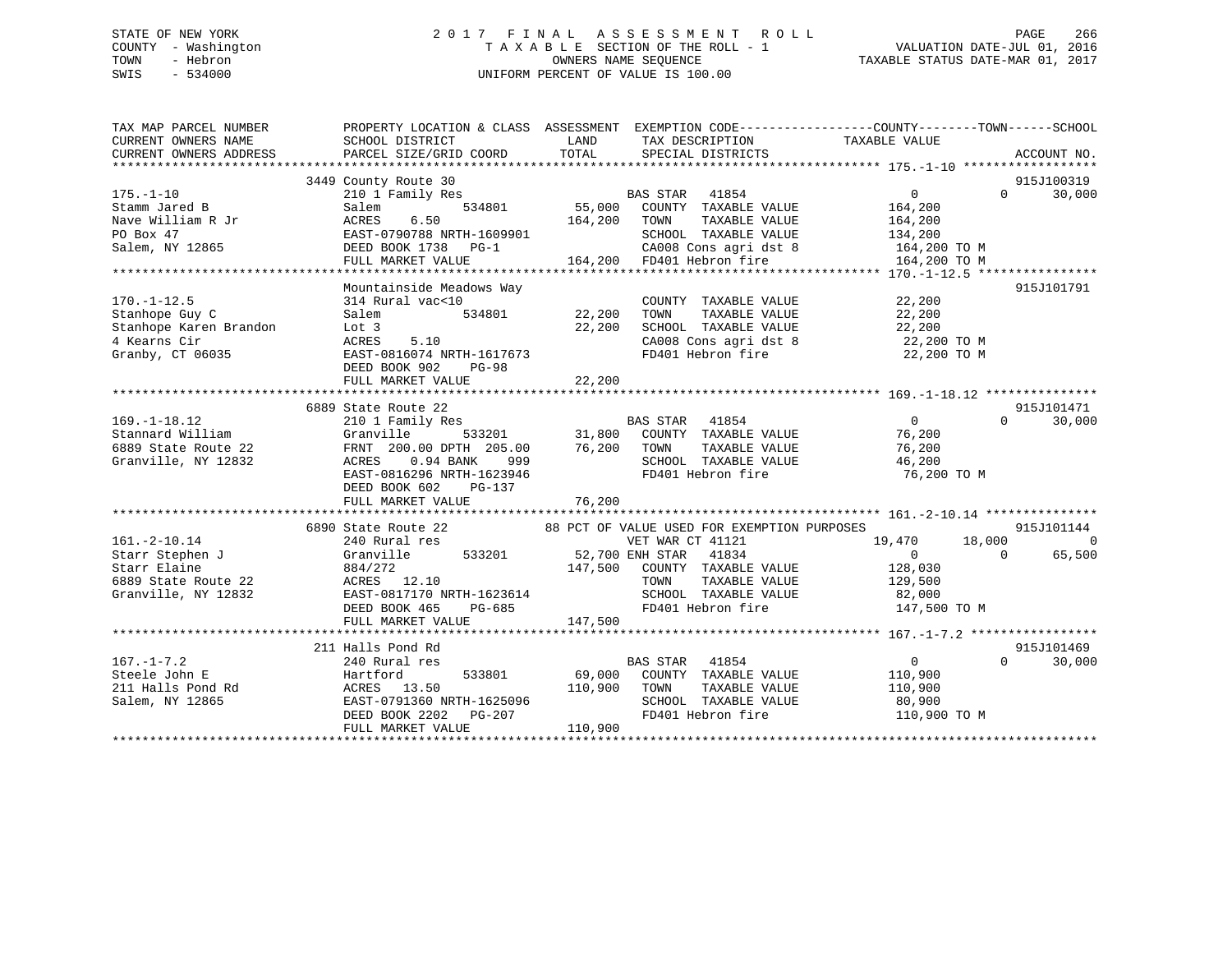# STATE OF NEW YORK 2 0 1 7 F I N A L A S S E S S M E N T R O L L PAGE 267 COUNTY - Washington T A X A B L E SECTION OF THE ROLL - 1 VALUATION DATE-JUL 01, 2016 TOWN - Hebron OWNERS NAME SEQUENCE TAXABLE STATUS DATE-MAR 01, 2017 SWIS - 534000 UNIFORM PERCENT OF VALUE IS 100.00

| TAX MAP PARCEL NUMBER<br>CURRENT OWNERS NAME<br>CURRENT OWNERS ADDRESS                              | PROPERTY LOCATION & CLASS ASSESSMENT<br>SCHOOL DISTRICT<br>PARCEL SIZE/GRID COORD                                                                              | LAND<br>TAX DESCRIPTION<br>TOTAL<br>SPECIAL DISTRICTS                                                                                                              | EXEMPTION CODE-----------------COUNTY-------TOWN------SCHOOL<br>TAXABLE VALUE<br>ACCOUNT NO.          |
|-----------------------------------------------------------------------------------------------------|----------------------------------------------------------------------------------------------------------------------------------------------------------------|--------------------------------------------------------------------------------------------------------------------------------------------------------------------|-------------------------------------------------------------------------------------------------------|
| $175. - 1 - 7.4$<br>Steigerwald Virginia<br>PO Box 356<br>Salem, NY 12865                           | 3478 County Route 30<br>270 Mfg housing<br>Salem<br>534801<br>Mallory Sub/29#85 Lot 2<br>ACRES<br>1.68<br>EAST-0791460 NRTH-1610647<br>DEED BOOK 2264 PG-184   | <b>BAS STAR</b><br>41854<br>39,400<br>COUNTY TAXABLE VALUE<br>67,700<br>TOWN<br>TAXABLE VALUE<br>SCHOOL TAXABLE VALUE<br>FD401 Hebron fire                         | 915J100401<br>$\overline{0}$<br>30,000<br>$\Omega$<br>67,700<br>67,700<br>37,700<br>67,700 TO M       |
|                                                                                                     | FULL MARKET VALUE                                                                                                                                              | 67,700                                                                                                                                                             |                                                                                                       |
| $183. - 1 - 30$<br>Steller John<br>1145 Patterson Hill Rd<br>Salem, NY 12865                        | 1145 Patterson Hill Rd<br>210 1 Family Res<br>Salem<br>534801<br>ACRES<br>2.99<br>EAST-0787984 NRTH-1601932<br>DEED BOOK 653<br>$PG-58$<br>FULL MARKET VALUE   | BAS STAR<br>41854<br>42,500<br>COUNTY TAXABLE VALUE<br>83,200<br>TOWN<br>TAXABLE VALUE<br>SCHOOL TAXABLE VALUE<br>FD401 Hebron fire<br>83,200                      | 915J101053<br>$\Omega$<br>$\Omega$<br>30,000<br>83,200<br>83,200<br>53,200<br>83,200 TO M             |
| $169. - 1 - 18.4$<br>Stephens Jeffrey R<br>Stephens Alice<br>20 Portside Dr<br>Holbrook, NY 11741   | 164 Clark Way<br>260 Seasonal res<br>533201<br>Granville<br>ACRES<br>2.00<br>EAST-0813268 NRTH-1624417<br>DEED BOOK 2606<br>PG-202<br>FULL MARKET VALUE        | COUNTY TAXABLE VALUE<br>6,900<br>TOWN<br>TAXABLE VALUE<br>35,900<br>SCHOOL TAXABLE VALUE<br>FD401 Hebron fire<br>35,900                                            | 915J101088<br>35,900<br>35,900<br>35,900<br>35,900 TO M                                               |
| $169. - 1 - 18.6$<br>Stephens Jeffrey R<br>Stephens Alice C<br>20 Portside Dr<br>Holbrook, NY 11741 | 163 Clark Way<br>270 Mfg housing<br>Granville<br>533201<br>Camp<br>2.88<br>ACRES<br>EAST-0813282 NRTH-1624290<br>DEED BOOK 2606<br>PG-188<br>FULL MARKET VALUE | COUNTY TAXABLE VALUE<br>19,400<br>TOWN<br>TAXABLE VALUE<br>22,500<br>SCHOOL TAXABLE VALUE<br>FD401 Hebron fire<br>22,500                                           | 915J101152<br>22,500<br>22,500<br>22,500<br>22,500 TO M                                               |
| $168. - 1 - 5.1$<br>Stevens Clifford N<br>Stevens Nancy<br>22 Webber Ln<br>Salem, NY 12865          | 22 Webber Ln<br>210 1 Family Res<br>Hartford<br>533801<br>3.80<br>ACRES<br>EAST-0798810 NRTH-1622734<br>DEED BOOK 495<br>PG-852<br>FULL MARKET VALUE           | ENH STAR 41834<br>46,300<br>COUNTY TAXABLE VALUE<br>110,700<br>TAXABLE VALUE<br>TOWN<br>SCHOOL TAXABLE VALUE<br>CA008 Cons agri dst 8<br>110,700 FD401 Hebron fire | 915J101333<br>0<br>$\Omega$<br>65,500<br>110,700<br>110,700<br>45,200<br>110,700 TO M<br>110,700 TO M |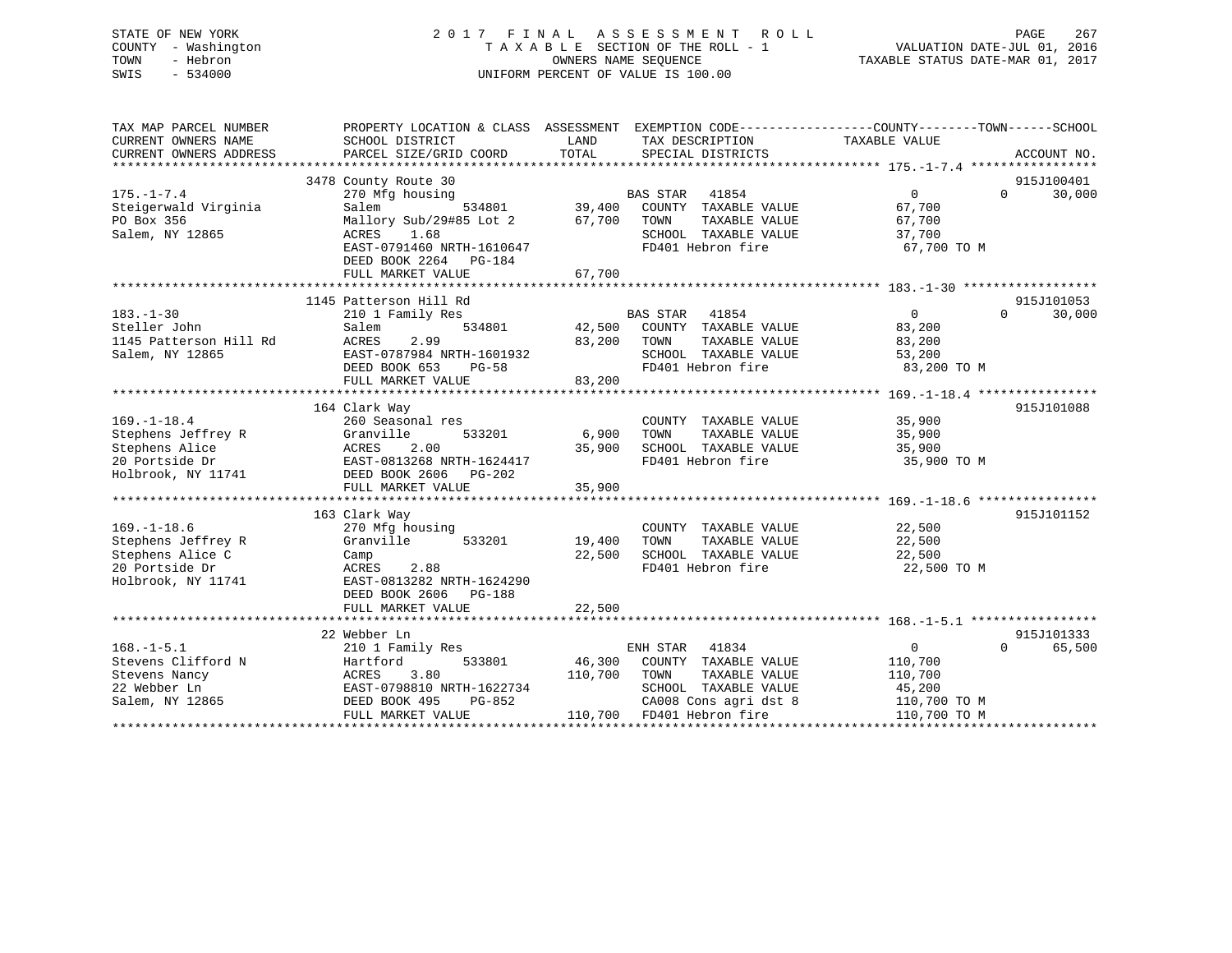# STATE OF NEW YORK 2 0 1 7 F I N A L A S S E S S M E N T R O L L PAGE 268 COUNTY - Washington T A X A B L E SECTION OF THE ROLL - 1 VALUATION DATE-JUL 01, 2016 TOWN - Hebron OWNERS NAME SEQUENCE TAXABLE STATUS DATE-MAR 01, 2017 SWIS - 534000 UNIFORM PERCENT OF VALUE IS 100.00

| TAX MAP PARCEL NUMBER<br>CURRENT OWNERS NAME<br>CURRENT OWNERS ADDRESS | SCHOOL DISTRICT<br>PARCEL SIZE/GRID COORD    | LAND<br>TOTAL   | TAX DESCRIPTION<br>SPECIAL DISTRICTS        | PROPERTY LOCATION & CLASS ASSESSMENT EXEMPTION CODE---------------COUNTY-------TOWN------SCHOOL<br>TAXABLE VALUE | ACCOUNT NO. |
|------------------------------------------------------------------------|----------------------------------------------|-----------------|---------------------------------------------|------------------------------------------------------------------------------------------------------------------|-------------|
|                                                                        |                                              |                 |                                             |                                                                                                                  |             |
|                                                                        | 1194 Patterson Hill Rd                       |                 |                                             |                                                                                                                  | 915J100607  |
| $183. - 1 - 42.2$                                                      | 210 1 Family Res                             |                 | <b>BAS STAR</b><br>41854                    | $\overline{0}$<br>$\Omega$                                                                                       | 30,000      |
| Stevens Sherry                                                         | Salem<br>534801                              | 41,900          | COUNTY TAXABLE VALUE                        | 113,900                                                                                                          |             |
| 1194 Patterson Hill Rd                                                 | 686/109                                      | 113,900         | TAXABLE VALUE<br>TOWN                       | 113,900                                                                                                          |             |
| Salem, NY 12865                                                        | 2.78<br>ACRES                                |                 | SCHOOL TAXABLE VALUE                        | 83,900                                                                                                           |             |
|                                                                        | EAST-0788859 NRTH-1602683                    |                 | CA008 Cons agri dst 8                       | 113,900 TO M                                                                                                     |             |
|                                                                        | DEED BOOK 831<br>PG-300<br>FULL MARKET VALUE | 113,900         | FD401 Hebron fire                           | 113,900 TO M                                                                                                     |             |
|                                                                        |                                              |                 |                                             |                                                                                                                  |             |
|                                                                        | County Route 31                              |                 |                                             |                                                                                                                  | 915J101202  |
| $151. - 1 - 27$                                                        | 312 Vac w/imprv                              |                 | COUNTY TAXABLE VALUE                        | 50,900                                                                                                           |             |
| Steves Henry J                                                         | Granville<br>533201                          | 44,800          | TAXABLE VALUE<br>TOWN                       | 50,900                                                                                                           |             |
| Steves Patricia A                                                      | ACRES 11.42                                  | 50,900          | SCHOOL TAXABLE VALUE                        | 50,900                                                                                                           |             |
| 56 Warren Ln                                                           | EAST-0804044 NRTH-1633452                    |                 | CA008 Cons agri dst 8                       | 50,900 TO M                                                                                                      |             |
| Queensbury, NY 12804                                                   | DEED BOOK 948<br>PG-254                      |                 | FD401 Hebron fire                           | 50,900 TO M                                                                                                      |             |
|                                                                        | FULL MARKET VALUE                            | 50,900          |                                             |                                                                                                                  |             |
|                                                                        |                                              |                 |                                             |                                                                                                                  |             |
|                                                                        | 653 Tiplady Rd                               |                 | 89 PCT OF VALUE USED FOR EXEMPTION PURPOSES |                                                                                                                  | 915J101360  |
| $178. - 1 - 11.3$                                                      | 242 Rurl res&rec                             |                 | VET COM CT 41131                            | 35,756<br>30,000                                                                                                 | $\Omega$    |
| Stewart Bruce                                                          | 534801<br>Salem                              | 54,800 ENH STAR | 41834                                       | $\Omega$<br>$\Omega$                                                                                             | 65,500      |
| Stewart Barbara                                                        | ACRES 13.51                                  |                 | 160,700 COUNTY TAXABLE VALUE                | 124,944                                                                                                          |             |
| 653 Tiplady Rd                                                         | EAST-0820829 NRTH-1612180                    |                 | TOWN<br>TAXABLE VALUE                       | 130,700                                                                                                          |             |
| Granville, NY 12832                                                    | DEED BOOK 630<br>$PG-1$                      |                 | SCHOOL TAXABLE VALUE                        | 95,200                                                                                                           |             |
|                                                                        | FULL MARKET VALUE                            |                 | 160,700 FD401 Hebron fire                   | 160,700 TO M                                                                                                     |             |
|                                                                        |                                              |                 |                                             |                                                                                                                  |             |
|                                                                        | 632 Tiplady Rd                               |                 |                                             |                                                                                                                  | 915J101385  |
| $178. - 1 - 35$                                                        | 260 Seasonal res                             |                 | COUNTY TAXABLE VALUE                        | 129,400                                                                                                          |             |
| Stewart Bruce E                                                        | Salem<br>534801                              | 86,600          | TAXABLE VALUE<br>TOWN                       | 129,400                                                                                                          |             |
| Stewart Barbara J<br>632 Tiplady Rd                                    | 37.24<br>ACRES<br>EAST-0820747 NRTH-1610140  | 129,400         | SCHOOL TAXABLE VALUE<br>FD401 Hebron fire   | 129,400<br>129,400 TO M                                                                                          |             |
| Granville, NY 12832                                                    | DEED BOOK 2811<br>PG-243                     |                 |                                             |                                                                                                                  |             |
|                                                                        | FULL MARKET VALUE                            | 129,400         |                                             |                                                                                                                  |             |
|                                                                        |                                              |                 |                                             |                                                                                                                  |             |
|                                                                        | Bromley Ln                                   |                 |                                             |                                                                                                                  | 915J101367  |
| $178. - 1 - 24$                                                        | 322 Rural vac>10                             |                 | COUNTY TAXABLE VALUE                        | 31,500                                                                                                           |             |
| Stewart Jason L                                                        | Salem<br>534801                              | 31,500          | TAXABLE VALUE<br>TOWN                       | 31,500                                                                                                           |             |
| Vongsanohsuk Montira                                                   | Lot 9                                        | 31,500          | SCHOOL TAXABLE VALUE                        | 31,500                                                                                                           |             |
| 68 Funny Farm Rd                                                       | ACRES 11.31                                  |                 | FD401 Hebron fire                           | 31,500 TO M                                                                                                      |             |
| Bennington, VT 05201                                                   | EAST-0821402 NRTH-1615076                    |                 |                                             |                                                                                                                  |             |
|                                                                        | DEED BOOK 3671<br>PG-315                     |                 |                                             |                                                                                                                  |             |
|                                                                        | FULL MARKET VALUE                            | 31,500          |                                             |                                                                                                                  |             |
|                                                                        |                                              |                 |                                             |                                                                                                                  |             |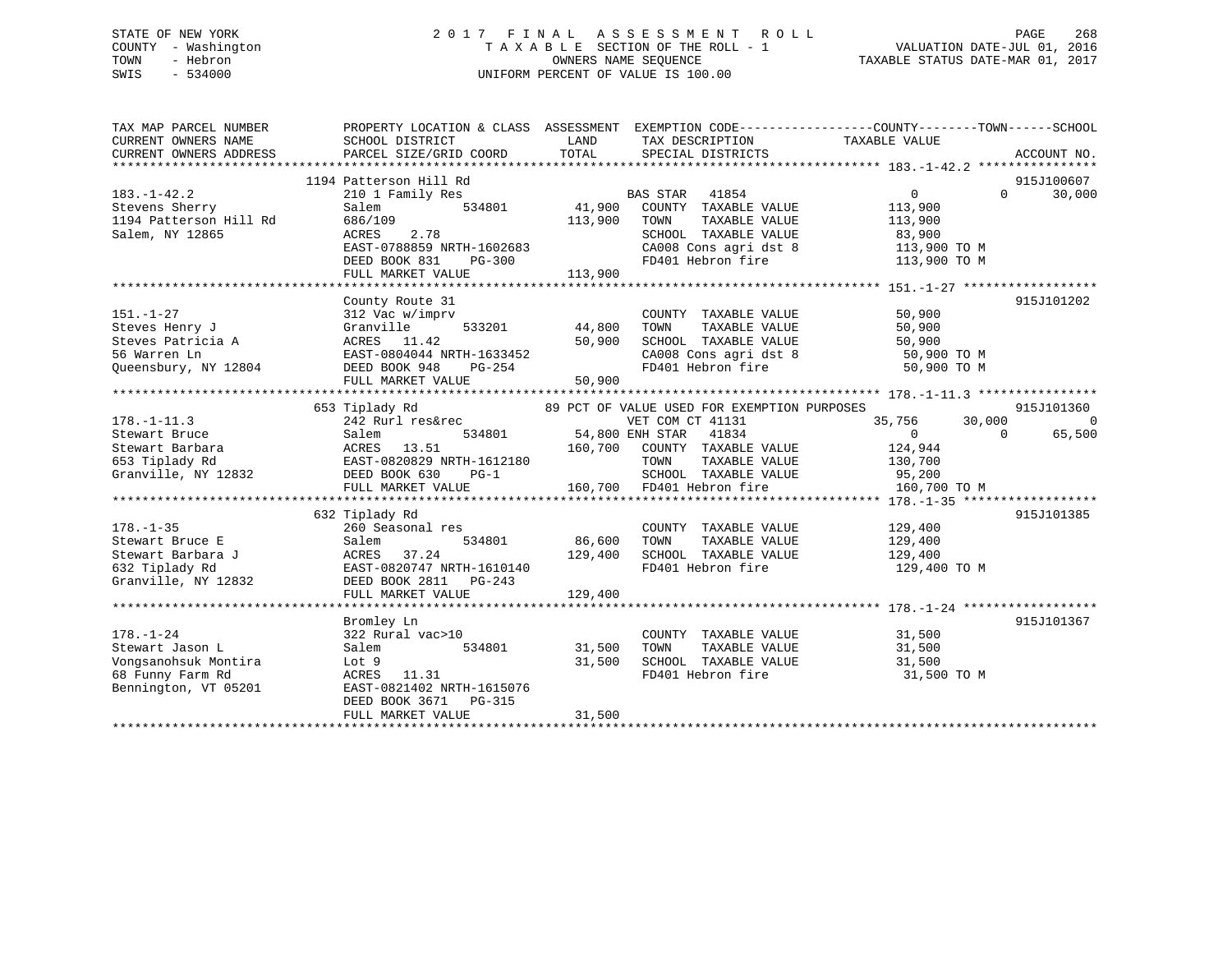# STATE OF NEW YORK 2 0 1 7 F I N A L A S S E S S M E N T R O L L PAGE 269 COUNTY - Washington T A X A B L E SECTION OF THE ROLL - 1 VALUATION DATE-JUL 01, 2016 TOWN - Hebron OWNERS NAME SEQUENCE TAXABLE STATUS DATE-MAR 01, 2017 SWIS - 534000 UNIFORM PERCENT OF VALUE IS 100.00

| TAX MAP PARCEL NUMBER<br>CURRENT OWNERS NAME<br>CURRENT OWNERS ADDRESS                                 | SCHOOL DISTRICT<br>PARCEL SIZE/GRID COORD                                                                                                                                       | LAND<br>TAX DESCRIPTION<br>TOTAL<br>SPECIAL DISTRICTS                                                                                                                                   | PROPERTY LOCATION & CLASS ASSESSMENT EXEMPTION CODE----------------COUNTY-------TOWN------SCHOOL<br>TAXABLE VALUE<br>ACCOUNT NO.                                   |
|--------------------------------------------------------------------------------------------------------|---------------------------------------------------------------------------------------------------------------------------------------------------------------------------------|-----------------------------------------------------------------------------------------------------------------------------------------------------------------------------------------|--------------------------------------------------------------------------------------------------------------------------------------------------------------------|
| $151. - 1 - 25$<br>Stotler Joelle Alayne<br>1092 Big Burch Hill Rd<br>Granville, NY 12832              | 1092 Big Burch Hill Rd<br>210 1 Family Res<br>Hartford<br>432/631<br>468/729<br>1.20<br>ACRES<br>EAST-0797776 NRTH-1639529<br>DEED BOOK 2611 PG-212<br>FULL MARKET VALUE        | BAS STAR<br>41854<br>533801 19,200 DISAB-C/T 41931<br>78,700 COUNTY TAXABLE VALUE<br>TOWN<br>TAXABLE VALUE<br>SCHOOL TAXABLE VALUE<br>CA008 Cons agri dst 8<br>78,700 FD401 Hebron fire | 915J100031<br>$\Omega$<br>30,000<br>$\overline{0}$<br>39,350<br>39,350<br>$\mathbf 0$<br>39,350<br>39,350<br>48,700<br>$18,700$ TO M<br>78,700 TO M<br>78,700 TO M |
| $159. - 1 - 25.14$<br>Strakos Andrew J<br>45 Darfler Ln<br>Granville, NY 12832                         | 45 Darfler Ln<br>210 1 Family Res<br>Hartford<br>533801<br>lot B<br>3.30<br>ACRES<br>EAST-0797545 NRTH-1628019<br>DEED BOOK 3653<br><b>PG-95</b><br>FULL MARKET VALUE           | COUNTY TAXABLE VALUE<br>37,800<br>TOWN<br>TAXABLE VALUE<br>SCHOOL TAXABLE VALUE<br>67,100<br>FD401 Hebron fire<br>67,100                                                                | 915J101703<br>67,100<br>67,100<br>67,100<br>67,100 TO M                                                                                                            |
| $185. - 1 - 27$<br>Strid Bonnie<br>Smyth Stuart<br>71 Gaylord Rd<br>Gaylordsville, CT 06755            | 96 Koster Way<br>314 Rural vac<10<br>534801<br>Salem<br>5.39<br>ACRES<br>EAST-0814680 NRTH-1609183<br>DEED BOOK 1744 PG-41<br>FULL MARKET VALUE                                 | COUNTY TAXABLE VALUE<br>22,600<br>TAXABLE VALUE<br>TOWN<br>22,600<br>SCHOOL TAXABLE VALUE<br>FD401 Hebron fire<br>22,600                                                                | 915J101678<br>22,600<br>22,600<br>22,600<br>22,600 TO M                                                                                                            |
| $177. - 1 - 9$<br>Stunger Walter<br>MacDonald-Stunger Laurie G<br>90 Kinney Rd<br>Argyle, NY 12809     | State Route 22<br>312 Vac w/imprv<br>534801<br>Salem<br>FRNT 92.00 DPTH<br>60.00<br>0.13<br>ACRES<br>EAST-0815167 NRTH-1616418<br>DEED BOOK 2038<br>PG-346<br>FULL MARKET VALUE | COUNTY TAXABLE VALUE<br>500<br>TAXABLE VALUE<br>TOWN<br>13,400<br>SCHOOL TAXABLE VALUE<br>FD401 Hebron fire<br>13,400                                                                   | 915J100631<br>13,400<br>13,400<br>13,400<br>13,400 TO M                                                                                                            |
| $185. - 1 - 14.21$<br>Sullivan Deanna L<br>c/o John Sullivan<br>6054 State Route 22<br>Salem, NY 12865 | 6054 State Route 22<br>270 Mfg housing<br>Salem<br>534801<br>Lot A<br>ACRES<br>1.70<br>EAST-0814315 NRTH-1603934<br>DEED BOOK 823<br>PG-133<br>FULL MARKET VALUE                | BAS STAR<br>41854<br>COUNTY TAXABLE VALUE<br>33,800<br>57,800<br>TOWN<br>TAXABLE VALUE<br>SCHOOL TAXABLE VALUE<br>CA008 Cons agri dst 8<br>FD401 Hebron fire<br>57,800                  | 915J101738<br>$\overline{0}$<br>$\Omega$<br>30,000<br>57,800<br>57,800<br>27,800<br>57,800 TO M<br>57,800 TO M                                                     |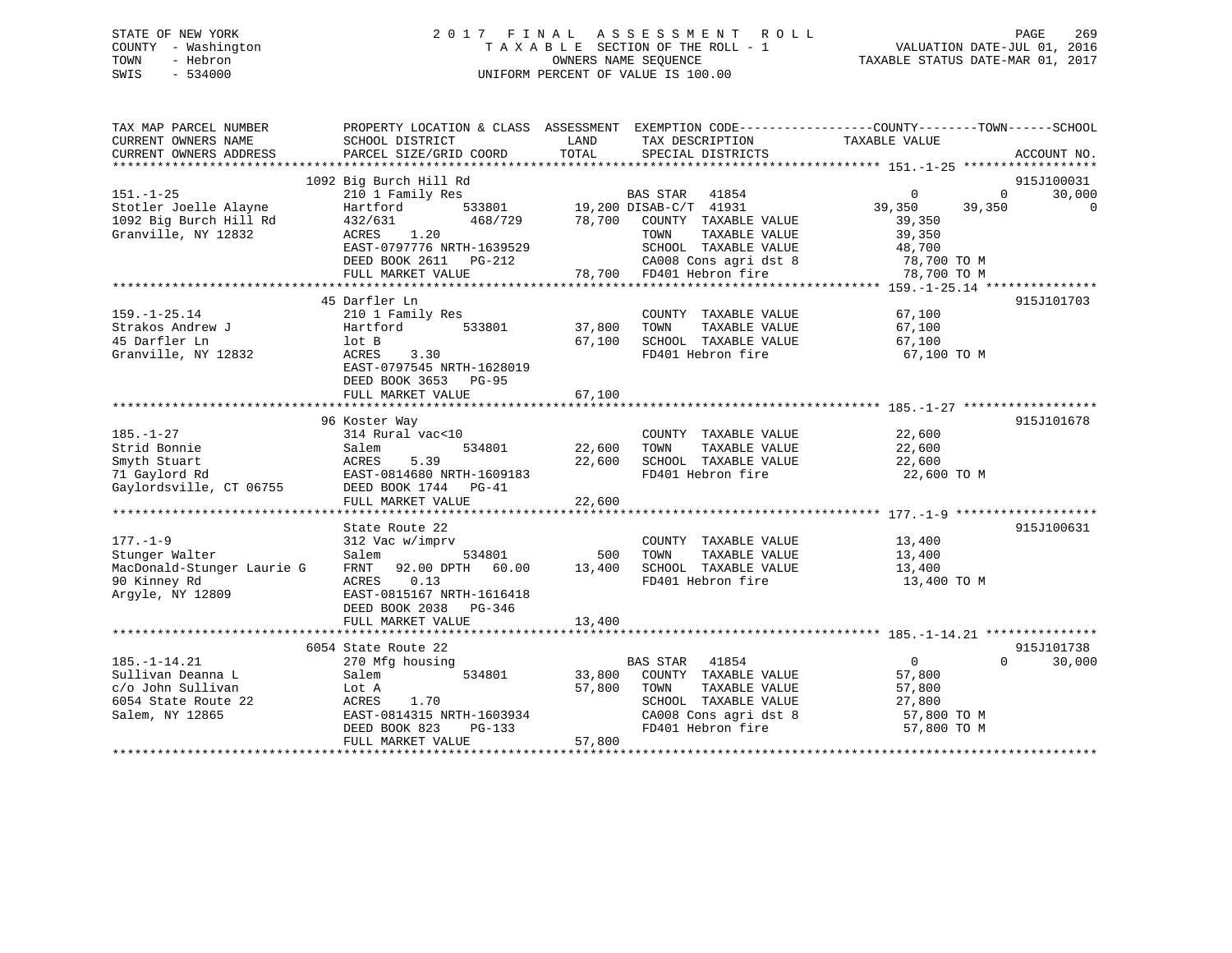# STATE OF NEW YORK 2 0 1 7 F I N A L A S S E S S M E N T R O L L PAGE 270 COUNTY - Washington T A X A B L E SECTION OF THE ROLL - 1 VALUATION DATE-JUL 01, 2016 TOWN - Hebron OWNERS NAME SEQUENCE TAXABLE STATUS DATE-MAR 01, 2017 SWIS - 534000 UNIFORM PERCENT OF VALUE IS 100.00

| TAX MAP PARCEL NUMBER         |                           |        |                          | PROPERTY LOCATION & CLASS ASSESSMENT EXEMPTION CODE----------------COUNTY-------TOWN------SCHOOL |             |
|-------------------------------|---------------------------|--------|--------------------------|--------------------------------------------------------------------------------------------------|-------------|
| CURRENT OWNERS NAME           | SCHOOL DISTRICT           | LAND   | TAX DESCRIPTION          | TAXABLE VALUE                                                                                    |             |
| CURRENT OWNERS ADDRESS        | PARCEL SIZE/GRID COORD    | TOTAL  | SPECIAL DISTRICTS        |                                                                                                  | ACCOUNT NO. |
|                               |                           |        |                          |                                                                                                  |             |
|                               | James Rd                  |        |                          |                                                                                                  | 915J101272  |
| $159. - 1 - 34$               | 314 Rural vac<10          |        | COUNTY TAXABLE VALUE     | 15,000                                                                                           |             |
| Sullivan Joseph               | Hartford<br>533801        | 15,000 | TOWN<br>TAXABLE VALUE    | 15,000                                                                                           |             |
| LaBruzzo Patrick              | ACRES<br>7.03             | 15,000 | SCHOOL TAXABLE VALUE     | 15,000                                                                                           |             |
| c/o Patrick LaBruzzo          | EAST-0792232 NRTH-1628590 |        | FD401 Hebron fire        | 15,000 TO M                                                                                      |             |
| 121 Mohican                   | DEED BOOK 2804 PG-112     |        |                          |                                                                                                  |             |
|                               |                           |        |                          |                                                                                                  |             |
| Lake George, NY 12845         | FULL MARKET VALUE         | 15,000 |                          |                                                                                                  |             |
|                               |                           |        |                          |                                                                                                  |             |
|                               | James Rd                  |        |                          |                                                                                                  | 915J101431  |
| $159. - 1 - 38$               | 322 Rural vac>10          |        | COUNTY TAXABLE VALUE     | 55,000                                                                                           |             |
| Sullivan Joseph H             | Hartford<br>533801        | 55,000 | TAXABLE VALUE<br>TOWN    | 55,000                                                                                           |             |
| LaBruzzo Patrick              | ACRES 46.01               | 55,000 | SCHOOL TAXABLE VALUE     | 55,000                                                                                           |             |
| c/o Patrick LaBruzzo          | EAST-0793441 NRTH-1628315 |        | FD401 Hebron fire        | 55,000 TO M                                                                                      |             |
| 121 Mohican St                | DEED BOOK 1706 PG-3       |        |                          |                                                                                                  |             |
| Lake George, NY 12845         | FULL MARKET VALUE         | 55,000 |                          |                                                                                                  |             |
|                               |                           |        |                          |                                                                                                  |             |
|                               | James Rd/e Off            |        |                          |                                                                                                  | 915J101205  |
| $159. - 1 - 31$               | 314 Rural vac<10          |        | COUNTY TAXABLE VALUE     | 4,500                                                                                            |             |
| Sullivan Joseph M             | 533801<br>Hartford        | 4,500  | TOWN<br>TAXABLE VALUE    | 4,500                                                                                            |             |
| LaBruzzo Patrick              | 6.00<br>ACRES             | 4,500  | SCHOOL TAXABLE VALUE     | 4,500                                                                                            |             |
| 3906 State Route 4            | EAST-0794067 NRTH-1628863 |        | FD401 Hebron fire        | 4,500 TO M                                                                                       |             |
| Hudson Falls, NY 12936        | DEED BOOK 2449 PG-1       |        |                          |                                                                                                  |             |
|                               | FULL MARKET VALUE         | 4,500  |                          |                                                                                                  |             |
|                               |                           |        |                          |                                                                                                  |             |
|                               | Oak Hill Rd               |        |                          |                                                                                                  |             |
| $170. - 1 - 13.73$            | 314 Rural vac<10          |        | COUNTY TAXABLE VALUE     | 26,600                                                                                           |             |
| Sultaire Michael              | 534801<br>Salem           | 26,600 | TAXABLE VALUE<br>TOWN    | 26,600                                                                                           |             |
|                               |                           |        |                          |                                                                                                  |             |
| Sultaire Wendy<br>24 Hicks St | Lot 3<br>8.75             | 26,600 | SCHOOL TAXABLE VALUE     | 26,600                                                                                           |             |
|                               | ACRES                     |        | CA008 Cons agri dst 8    | 26,600 TO M                                                                                      |             |
| Winstead, CT 06098            | EAST-0819795 NRTH-1615518 |        | FD401 Hebron fire        | 26,600 TO M                                                                                      |             |
|                               | DEED BOOK 3151 PG-233     |        |                          |                                                                                                  |             |
|                               | FULL MARKET VALUE         | 26,600 |                          |                                                                                                  |             |
|                               |                           |        |                          |                                                                                                  |             |
|                               | Sheldon Rd                |        |                          |                                                                                                  |             |
| $170. - 1 - 13.79$            | 322 Rural vac>10          |        | 41720<br>AG DIST         | 64,145<br>64,145                                                                                 | 64,145      |
| Sultaire Michael              | 534801<br>Salem           | 78,700 | COUNTY TAXABLE VALUE     | 14,555                                                                                           |             |
| Sultaire Wendy                | Lot 5B                    | 78,700 | TOWN<br>TAXABLE VALUE    | 14,555                                                                                           |             |
| 24 Hicks St                   | ACRES 30.93               |        | SCHOOL TAXABLE VALUE     | 14,555                                                                                           |             |
| Winstead, CT 06098            | EAST-0819340 NRTH-1615831 |        | CA008 Cons agri dst 8    | 14,555 TO M                                                                                      |             |
|                               | DEED BOOK 3151 PG-228     |        | 64,145 EX                |                                                                                                  |             |
| MAY BE SUBJECT TO PAYMENT     | FULL MARKET VALUE         |        | 78,700 FD401 Hebron fire | 78,700 TO M                                                                                      |             |
| UNDER AGDIST LAW TIL 2021     |                           |        |                          |                                                                                                  |             |
|                               |                           |        |                          |                                                                                                  |             |
|                               |                           |        |                          |                                                                                                  |             |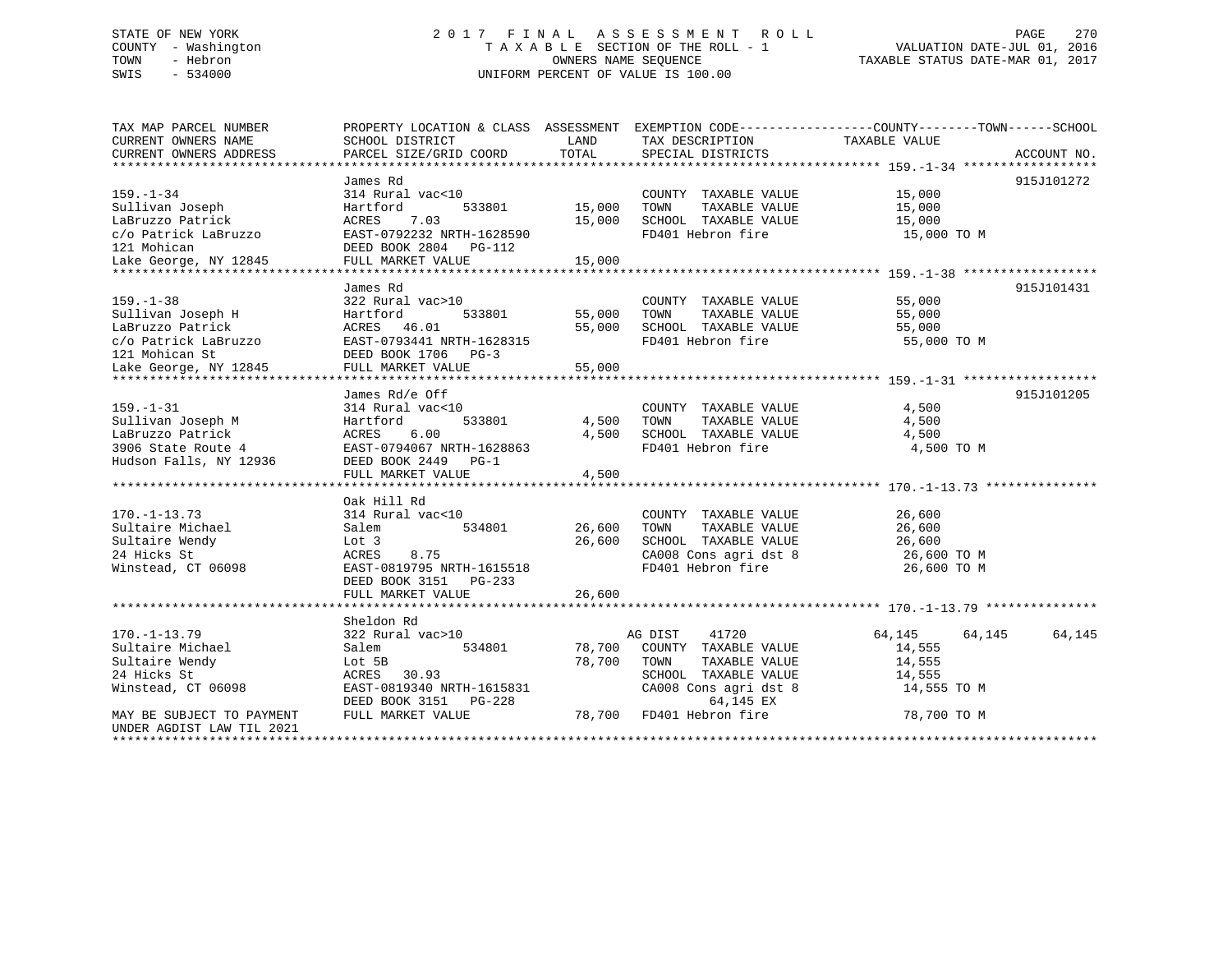# STATE OF NEW YORK 2 0 1 7 F I N A L A S S E S S M E N T R O L L PAGE 271 COUNTY - Washington T A X A B L E SECTION OF THE ROLL - 1 VALUATION DATE-JUL 01, 2016 TOWN - Hebron OWNERS NAME SEQUENCE TAXABLE STATUS DATE-MAR 01, 2017 SWIS - 534000 UNIFORM PERCENT OF VALUE IS 100.00

| TAX MAP PARCEL NUMBER<br>CURRENT OWNERS NAME<br>CURRENT OWNERS ADDRESS                                                                              | PROPERTY LOCATION & CLASS ASSESSMENT EXEMPTION CODE----------------COUNTY-------TOWN-----SCHOOL<br>SCHOOL DISTRICT<br>PARCEL SIZE/GRID COORD      | LAND<br>TOTAL     | TAX DESCRIPTION<br>SPECIAL DISTRICTS                                                                                         | TAXABLE VALUE                                               |          | ACCOUNT NO. |
|-----------------------------------------------------------------------------------------------------------------------------------------------------|---------------------------------------------------------------------------------------------------------------------------------------------------|-------------------|------------------------------------------------------------------------------------------------------------------------------|-------------------------------------------------------------|----------|-------------|
|                                                                                                                                                     |                                                                                                                                                   |                   |                                                                                                                              |                                                             |          |             |
| $178. - 1 - 2.8$<br>Sultaire Michael<br>Sultaire Wendy<br>24 Hicks St<br>Winstead, CT 06098                                                         | Bromley w/off Ln<br>322 Rural vac>10<br>Salem<br>534801<br>ACRES 22.95<br>EAST-0818350 NRTH-1614016<br>DEED BOOK 2644 PG-301<br>FULL MARKET VALUE | 17,200<br>17,200  | AGRI-D IND 41730<br>17,200 COUNTY TAXABLE VALUE<br>TOWN<br>TAXABLE VALUE<br>SCHOOL TAXABLE VALUE<br>FD401 Hebron fire        | $\overline{0}$<br>17,200<br>17,200<br>17,200<br>17,200 TO M | $\Omega$ |             |
| MAY BE SUBJECT TO PAYMENT<br>UNDER AGDIST LAW TIL 2024                                                                                              |                                                                                                                                                   |                   |                                                                                                                              |                                                             |          |             |
|                                                                                                                                                     | Bromley Ln W/off                                                                                                                                  |                   |                                                                                                                              |                                                             |          |             |
| $178. - 1 - 2.9$<br>Sultaire Michael<br>Sultaire Wendy<br>24 Hicks St<br>Winsted, CT 06098<br>MAY BE SUBJECT TO PAYMENT                             | 322 Rural vac>10<br>534801<br>Salem<br>ACRES 21.75<br>EAST-0817693 NRTH-1614039<br>DEED BOOK 2695 PG-317<br>FULL MARKET VALUE                     | 16,300            | AGRI-D IND 41730<br>16,300 COUNTY TAXABLE VALUE<br>16,300 TOWN<br>TAXABLE VALUE<br>SCHOOL TAXABLE VALUE<br>FD401 Hebron fire | 290<br>16,010<br>16,010<br>16,010<br>16,300 TO M            | 290      | 290         |
| UNDER AGDIST LAW TIL 2024                                                                                                                           |                                                                                                                                                   |                   |                                                                                                                              |                                                             |          |             |
|                                                                                                                                                     | 47 Bromley Ln                                                                                                                                     |                   |                                                                                                                              |                                                             |          | 915J101379  |
| $178. - 1 - 19$<br>Sultaire Michael<br>Sultaire Wendy<br>24 Hicks St<br>Winsted, CT 06098<br>MAY BE SUBJECT TO PAYMENT<br>UNDER AGDIST LAW TIL 2024 | 240 Rural res<br>534801<br>Salem<br>ACRES 23.99<br>EAST-0818649 NRTH-1613120<br>DEED BOOK 2208 PG-322<br>FULL MARKET VALUE                        | 70,000<br>197,000 | AGRI-D IND 41730<br>COUNTY TAXABLE VALUE<br>197,000 TOWN<br>TAXABLE VALUE<br>SCHOOL TAXABLE VALUE<br>FD401 Hebron fire       | 18,428<br>178,572<br>178,572<br>178,572<br>197,000 TO M     | 18,428   | 18,428      |
|                                                                                                                                                     | Oak Hill Rd                                                                                                                                       |                   |                                                                                                                              |                                                             |          | 915J101380  |
| $178. - 1 - 22$<br>Sultaire Michael<br>Sultaire Wendy<br>24 Hicks Rd<br>Winsted, CT 06098                                                           | 322 Rural vac>10<br>534801<br>Salem<br>Lot 7<br>ACRES 28.84<br>EAST-0819317 NRTH-1614778<br>DEED BOOK 2985 PG-227                                 | 56,100            | COUNTY TAXABLE VALUE<br>TOWN<br>TAXABLE VALUE<br>56,100 SCHOOL TAXABLE VALUE<br>FD401 Hebron fire                            | 56,100<br>56,100<br>56,100<br>56,100 TO M                   |          |             |
|                                                                                                                                                     | FULL MARKET VALUE                                                                                                                                 | 56,100            |                                                                                                                              |                                                             |          |             |
|                                                                                                                                                     | Oak Hill Rd                                                                                                                                       |                   |                                                                                                                              |                                                             |          |             |
| $178. - 1 - 45$<br>Sultaire Michael J<br>Sultaire Wendy A<br>24 Hick St<br>Winsted, CT 06098                                                        | 314 Rural vac<10<br>534801<br>Salem<br>Subdivision Lot B<br>ACRES<br>5.00<br>EAST-0819063 NRTH-1613811<br>DEED BOOK 3124 PG-186                   | 22,000<br>22,000  | COUNTY TAXABLE VALUE<br>TOWN<br>TAXABLE VALUE<br>SCHOOL TAXABLE VALUE<br>FD401 Hebron fire                                   | 22,000<br>22,000<br>22,000<br>22,000 TO M                   |          |             |
|                                                                                                                                                     | FULL MARKET VALUE                                                                                                                                 | 22,000            |                                                                                                                              |                                                             |          |             |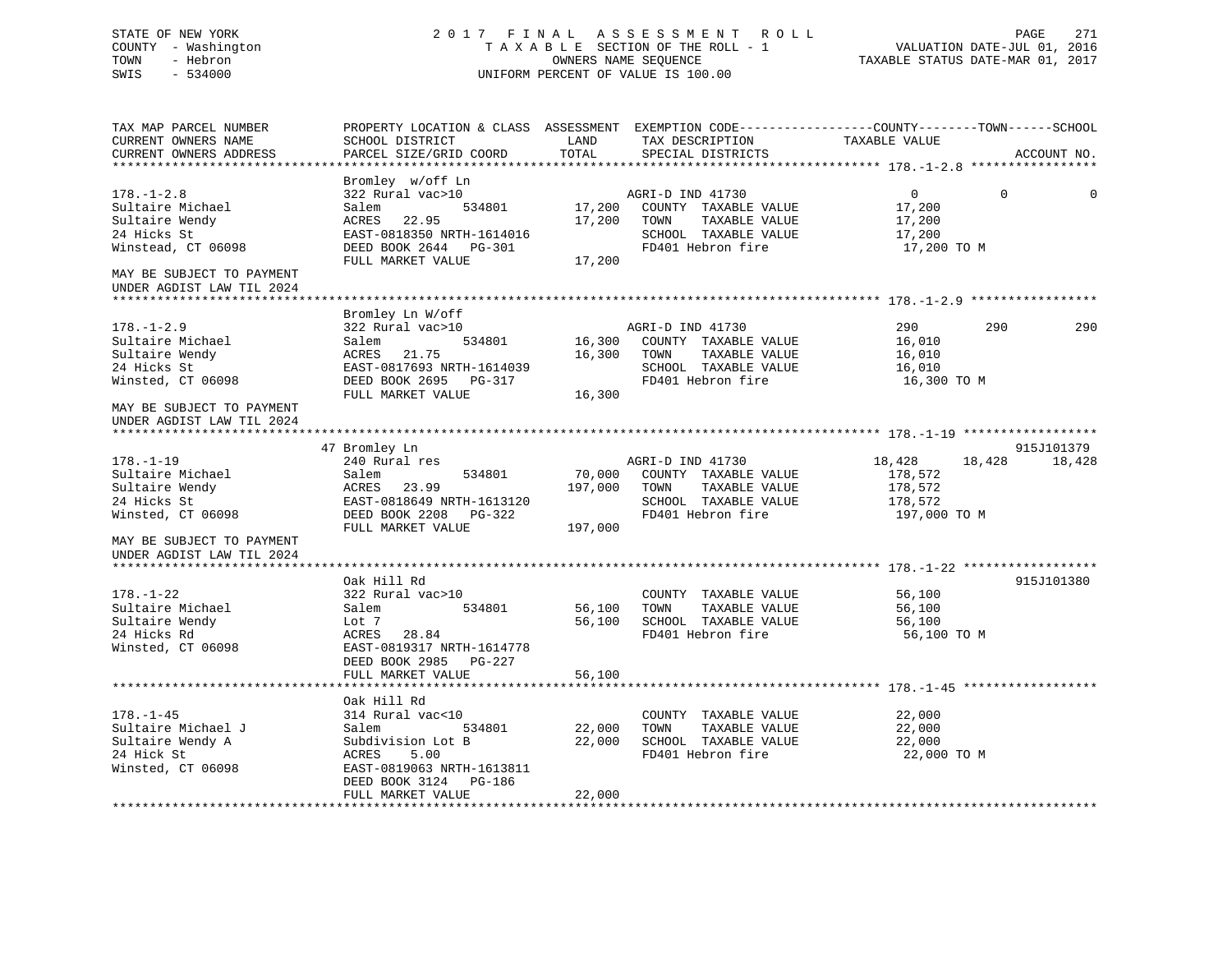# STATE OF NEW YORK 2 0 1 7 F I N A L A S S E S S M E N T R O L L PAGE 272 COUNTY - Washington T A X A B L E SECTION OF THE ROLL - 1 VALUATION DATE-JUL 01, 2016 TOWN - Hebron OWNERS NAME SEQUENCE TAXABLE STATUS DATE-MAR 01, 2017 SWIS - 534000 UNIFORM PERCENT OF VALUE IS 100.00

| TAX MAP PARCEL NUMBER     |                           | PROPERTY LOCATION & CLASS ASSESSMENT EXEMPTION CODE---------------COUNTY-------TOWN-----SCHOOL |                                      |
|---------------------------|---------------------------|------------------------------------------------------------------------------------------------|--------------------------------------|
| CURRENT OWNERS NAME       | SCHOOL DISTRICT           | LAND<br>TAX DESCRIPTION                                                                        | TAXABLE VALUE                        |
| CURRENT OWNERS ADDRESS    | PARCEL SIZE/GRID COORD    | TOTAL<br>SPECIAL DISTRICTS                                                                     | ACCOUNT NO.                          |
|                           |                           |                                                                                                |                                      |
|                           | 336 County Route 28       |                                                                                                | 915J100506                           |
| $143. - 1 - 25$           | 210 1 Family Res          | BAS STAR<br>41854                                                                              | 30,000<br>$\overline{0}$<br>$\Omega$ |
| Sumner John W             | 533201<br>Granville       | 40,500<br>COUNTY TAXABLE VALUE                                                                 | 150,000                              |
| Young Tonya E             | 2.25 BANK<br>ACRES<br>999 | 150,000<br>TOWN<br>TAXABLE VALUE                                                               | 150,000                              |
| 336 County Route 28       | EAST-0812886 NRTH-1646186 | SCHOOL TAXABLE VALUE                                                                           | 120,000                              |
| Granville, NY 12832       | DEED BOOK 694<br>PG-332   | FD401 Hebron fire                                                                              | 150,000 TO M                         |
|                           | FULL MARKET VALUE         | 150,000                                                                                        |                                      |
|                           | 65 Everetts Heights Way   |                                                                                                | 915J100284                           |
| $152 - 2 - 9$             | 210 1 Family Res          | <b>BAS STAR</b><br>41854                                                                       | $\overline{0}$<br>$\Omega$<br>30,000 |
| Surdukowski Catherine LE  | 533201<br>Granville       | 52,300 COUNTY TAXABLE VALUE                                                                    | 155,000                              |
| Surdukowski Stephen       | ACRES<br>5.14             | 155,000<br>TOWN<br>TAXABLE VALUE                                                               | 155,000                              |
| Attn: Surdukowski Stephen | EAST-0809383 NRTH-1642285 | SCHOOL TAXABLE VALUE                                                                           | 125,000                              |
| 73 North St               | DEED BOOK 825<br>PG-87    | FD401 Hebron fire                                                                              | 155,000 TO M                         |
| Granville, NY 12832       | FULL MARKET VALUE         | 155,000                                                                                        |                                      |
|                           |                           |                                                                                                |                                      |
|                           | 80 Everetts Heights Way   |                                                                                                | 915J100286                           |
| $152. - 2 - 10$           | 312 Vac w/imprv           | COUNTY TAXABLE VALUE                                                                           | 42,000                               |
| Surdukowski Stephen F     | Granville<br>533201       | TAXABLE VALUE<br>32,000<br>TOWN                                                                | 42,000                               |
| 73 North St               | ACRES<br>5.00             | 42,000<br>SCHOOL TAXABLE VALUE                                                                 | 42,000                               |
| Granville, NY 12832       | EAST-0808968 NRTH-1642487 | FD401 Hebron fire                                                                              | 42,000 TO M                          |
|                           | DEED BOOK 668<br>PG-43    |                                                                                                |                                      |
|                           | FULL MARKET VALUE         | 42,000                                                                                         |                                      |
|                           |                           |                                                                                                |                                      |
|                           | 11 Crosier Rd             |                                                                                                | 915J100596                           |
| $176. - 1 - 1.1$          | 270 Mfg housing           | <b>BAS STAR</b><br>41854                                                                       | $\overline{0}$<br>$\Omega$<br>30,000 |
| Sutliff Terry C           | 534801<br>Salem           | 38,400 COUNTY TAXABLE VALUE                                                                    | 76,900                               |
| 11 Crosier Rd             | 1.20<br>ACRES             | 76,900<br>TOWN<br>TAXABLE VALUE                                                                | 76,900                               |
| Salem, NY 12865           | EAST-0794015 NRTH-1616379 | SCHOOL TAXABLE VALUE                                                                           | 46,900                               |
|                           | DEED BOOK 884<br>PG-227   | FD401 Hebron fire                                                                              | 76,900 TO M                          |
|                           | FULL MARKET VALUE         | 76,900                                                                                         |                                      |
|                           |                           |                                                                                                |                                      |
|                           | 3637 County Route 30      |                                                                                                | 915J101300                           |
| $175. - 1 - 15.3$         | 240 Rural res             | AG DIST<br>41720                                                                               | 31,004<br>31,004<br>31,004           |
| Swano Peter L             | 534801<br>Salem           | 231,900 BAS STAR<br>41854                                                                      | 30,000<br>$\overline{0}$<br>$\Omega$ |
| Swano Frances M           | ACRES 103.60              | 359,400<br>COUNTY TAXABLE VALUE                                                                | 328,396                              |
| 3637 County Route 30      | EAST-0789439 NRTH-1613362 | TOWN<br>TAXABLE VALUE                                                                          | 328,396                              |
| Salem, NY 12865           | DEED BOOK 485<br>PG-1037  | SCHOOL TAXABLE VALUE                                                                           | 298,396                              |
|                           | FULL MARKET VALUE         | 359,400<br>FD401 Hebron fire                                                                   | 359,400 TO M                         |
| MAY BE SUBJECT TO PAYMENT |                           |                                                                                                |                                      |
| UNDER AGDIST LAW TIL 2021 |                           |                                                                                                |                                      |
|                           |                           |                                                                                                |                                      |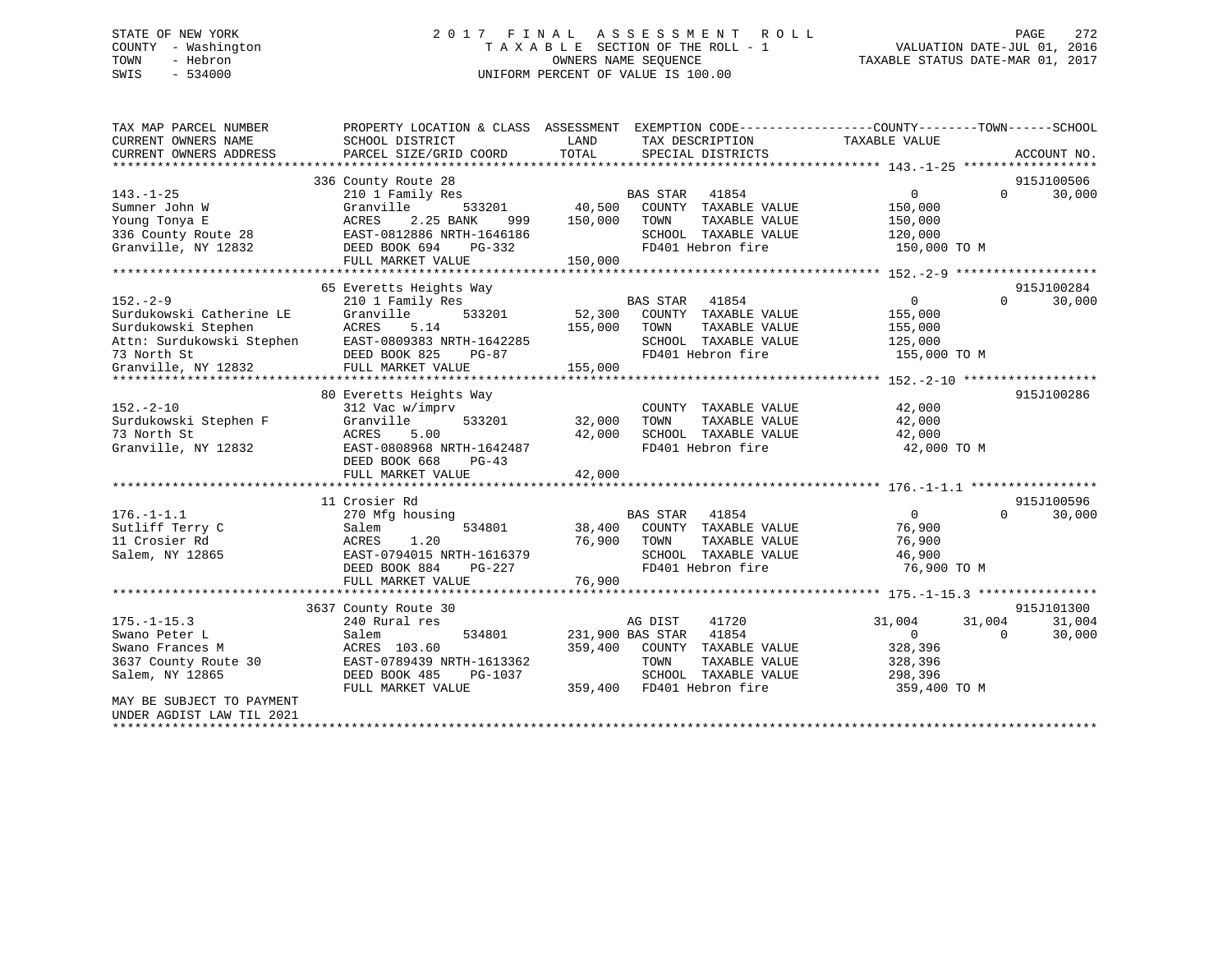# STATE OF NEW YORK 2 0 1 7 F I N A L A S S E S S M E N T R O L L PAGE 273 COUNTY - Washington T A X A B L E SECTION OF THE ROLL - 1 VALUATION DATE-JUL 01, 2016 TOWN - Hebron OWNERS NAME SEQUENCE TAXABLE STATUS DATE-MAR 01, 2017 SWIS - 534000 UNIFORM PERCENT OF VALUE IS 100.00

| TAX MAP PARCEL NUMBER<br>CURRENT OWNERS NAME<br>CURRENT OWNERS ADDRESS | PROPERTY LOCATION & CLASS ASSESSMENT EXEMPTION CODE---------------COUNTY-------TOWN-----SCHOOL<br>SCHOOL DISTRICT<br>PARCEL SIZE/GRID COORD | LAND<br>TOTAL      | TAX DESCRIPTION<br>SPECIAL DISTRICTS          | TAXABLE VALUE         |          | ACCOUNT NO. |
|------------------------------------------------------------------------|---------------------------------------------------------------------------------------------------------------------------------------------|--------------------|-----------------------------------------------|-----------------------|----------|-------------|
|                                                                        |                                                                                                                                             |                    |                                               |                       |          |             |
|                                                                        | 114 Indian Head Way                                                                                                                         |                    |                                               |                       |          | 915J101191  |
| $170. - 1 - 15.3$                                                      | 210 1 Family Res                                                                                                                            |                    | BAS STAR 41854                                | $\overline{0}$        | $\Omega$ | 30,000      |
| Swanson Eric G                                                         | Granville<br>533201                                                                                                                         | 42,000             | COUNTY TAXABLE VALUE                          | 86,200                |          |             |
| Kuban William<br>114 Indian Head Way                                   | ACRES<br>5.00 BANK<br>999                                                                                                                   | 86,200             | TOWN<br>TAXABLE VALUE                         | 86,200                |          |             |
| Salem, NY 12865                                                        | EAST-0816381 NRTH-1620573<br>DEED BOOK 2412 PG-138                                                                                          |                    | SCHOOL TAXABLE VALUE<br>FD401 Hebron fire     | 56,200<br>86,200 TO M |          |             |
|                                                                        | FULL MARKET VALUE                                                                                                                           | 86,200             |                                               |                       |          |             |
|                                                                        |                                                                                                                                             |                    |                                               |                       |          |             |
|                                                                        | East Green Pond Way                                                                                                                         |                    |                                               |                       |          | 915J100585  |
| $143. - 1 - 5$                                                         | 322 Rural vac>10                                                                                                                            |                    | COUNTY TAXABLE VALUE                          | 127,100               |          |             |
| Swanson Paul M II                                                      | Granville<br>533201                                                                                                                         | 127,100            | TAXABLE VALUE<br>TOWN                         | 127,100               |          |             |
| 39 Davenport Rd                                                        | No Timber/pasture Rights                                                                                                                    | 127,100            | SCHOOL TAXABLE VALUE                          | 127,100               |          |             |
| Roxbury, CT 06783                                                      | ACRES 169.42                                                                                                                                |                    | FD401 Hebron fire                             | 127,100 TO M          |          |             |
|                                                                        | EAST-0815910 NRTH-1646565                                                                                                                   |                    |                                               |                       |          |             |
|                                                                        | DEED BOOK 3649 PG-308                                                                                                                       |                    |                                               |                       |          |             |
|                                                                        | FULL MARKET VALUE                                                                                                                           | 127,100            |                                               |                       |          |             |
|                                                                        |                                                                                                                                             |                    |                                               |                       |          |             |
|                                                                        | 304 County Route 28                                                                                                                         |                    |                                               |                       |          | 915J100461  |
| $143. - 1 - 26$                                                        | 241 Rural res&ag                                                                                                                            |                    | AG DIST 41720                                 | 163,229               | 163,229  | 163,229     |
| Swanson Paul M II<br>39 Davenport Rd                                   | 533201<br>Granville<br>929/244                                                                                                              | 287,200<br>416,600 | COUNTY TAXABLE VALUE<br>TAXABLE VALUE<br>TOWN | 253,371<br>253,371    |          |             |
| Roxbury, CT 06783                                                      | ACRES 149.66                                                                                                                                |                    | SCHOOL TAXABLE VALUE                          | 253,371               |          |             |
|                                                                        | EAST-0812196 NRTH-1645630                                                                                                                   |                    | CA008 Cons agri dst 8                         | 253,371 TO M          |          |             |
| MAY BE SUBJECT TO PAYMENT                                              | DEED BOOK 1914 PG-125                                                                                                                       |                    | 163,229 EX                                    |                       |          |             |
| UNDER AGDIST LAW TIL 2021                                              | FULL MARKET VALUE                                                                                                                           |                    | 416,600 FD401 Hebron fire                     | 416,600 TO M          |          |             |
|                                                                        |                                                                                                                                             |                    |                                               |                       |          |             |
|                                                                        | 53 Bogtown Ln                                                                                                                               |                    |                                               |                       |          | 915J101084  |
| $184. - 1 - 15.5$                                                      | 210 1 Family Res                                                                                                                            |                    | COUNTY TAXABLE VALUE                          | 74,700                |          |             |
| Sweeney Richard M Jr                                                   | 534801<br>Salem                                                                                                                             | 58,100             | TAXABLE VALUE<br>TOWN                         | 74,700                |          |             |
| Sweeney Paula M                                                        | lot 1                                                                                                                                       | 74,700             | SCHOOL TAXABLE VALUE                          | 74,700                |          |             |
| 53 Bogtown Ln                                                          | <b>ACRES</b><br>8.06 BANK<br>999                                                                                                            |                    | FD401 Hebron fire                             | 74,700 TO M           |          |             |
| Salem, NY 12865                                                        | EAST-0803401 NRTH-1605221                                                                                                                   |                    |                                               |                       |          |             |
|                                                                        | DEED BOOK 886<br>$PG-67$                                                                                                                    |                    |                                               |                       |          |             |
|                                                                        | FULL MARKET VALUE                                                                                                                           | 74,700             |                                               |                       |          |             |
|                                                                        |                                                                                                                                             |                    |                                               |                       |          |             |
|                                                                        | Chamberlin Mills Rd                                                                                                                         |                    |                                               |                       |          |             |
| $184. - 1 - 19.10$                                                     | 312 Vac w/imprv                                                                                                                             |                    | AG DIST<br>41720                              | 33,069                | 33,069   | 33,069      |
| Sweenor Jonathan L<br>Sweenor Jennifer A                               | 534801<br>Salem<br>lot 10                                                                                                                   | 36,200<br>38,600   | COUNTY TAXABLE VALUE<br>TOWN<br>TAXABLE VALUE | 5,531<br>5,531        |          |             |
| 939 Chamberlin Mills Rd                                                | ACRES<br>7.09                                                                                                                               |                    | SCHOOL TAXABLE VALUE                          | 5,531                 |          |             |
| Salem, NY 12865                                                        | EAST-0796734 NRTH-1603095                                                                                                                   |                    | CA008 Cons agri dst 8                         | 5,531 TO M            |          |             |
|                                                                        | DEED BOOK 2743 PG-88                                                                                                                        |                    | 33,069 EX                                     |                       |          |             |
| MAY BE SUBJECT TO PAYMENT                                              | FULL MARKET VALUE                                                                                                                           |                    | 38,600 FD401 Hebron fire                      | 38,600 TO M           |          |             |
| UNDER AGDIST LAW TIL 2021                                              |                                                                                                                                             |                    |                                               |                       |          |             |
|                                                                        |                                                                                                                                             |                    |                                               |                       |          |             |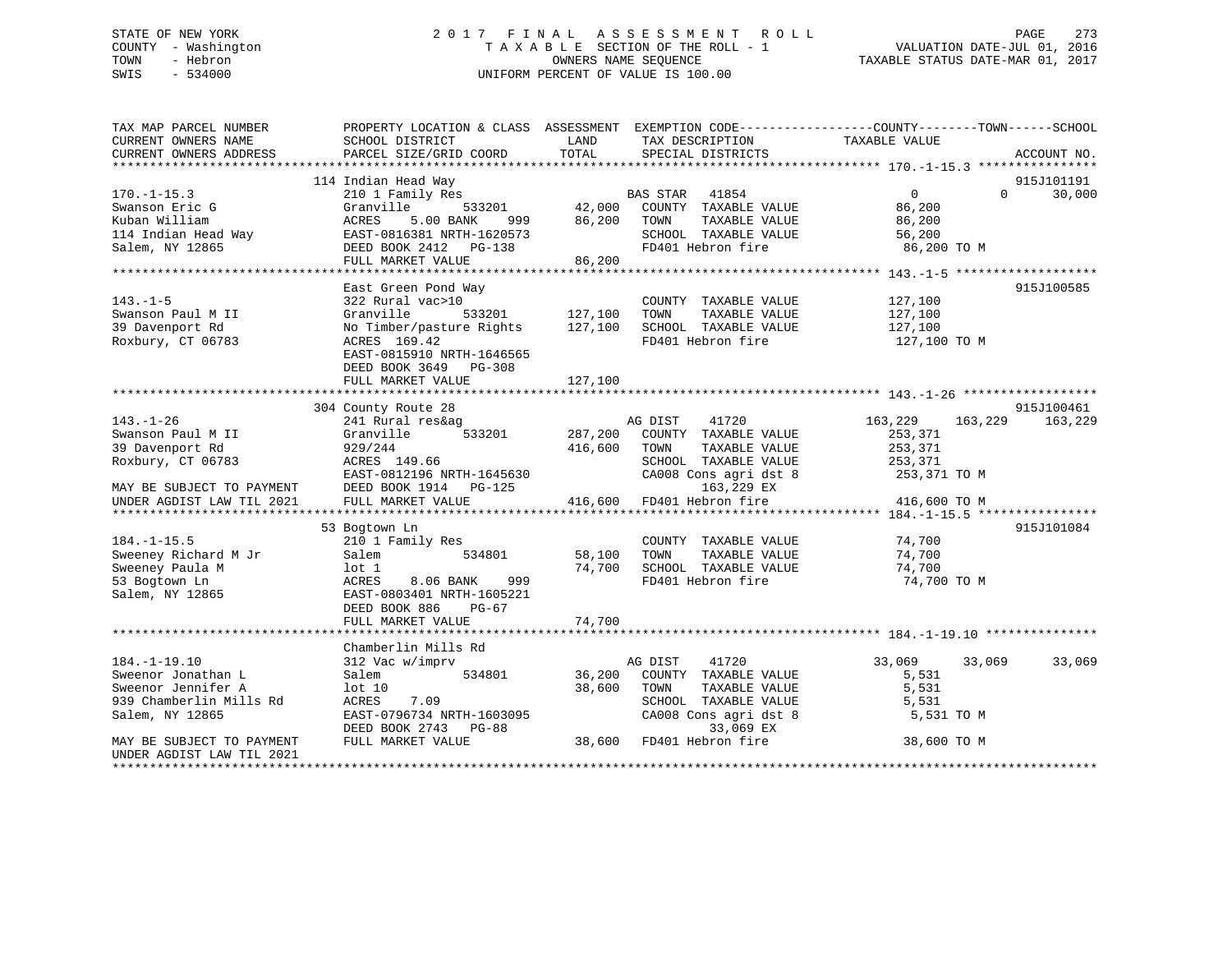# STATE OF NEW YORK 2 0 1 7 F I N A L A S S E S S M E N T R O L L PAGE 274 COUNTY - Washington T A X A B L E SECTION OF THE ROLL - 1 VALUATION DATE-JUL 01, 2016 TOWN - Hebron OWNERS NAME SEQUENCE TAXABLE STATUS DATE-MAR 01, 2017 SWIS - 534000 UNIFORM PERCENT OF VALUE IS 100.00

| TAX MAP PARCEL NUMBER<br>CURRENT OWNERS NAME<br>CURRENT OWNERS ADDRESS                                                                 | SCHOOL DISTRICT<br>PARCEL SIZE/GRID COORD                                                                                                                                                                                 | LAND<br>TOTAL                 | TAX DESCRIPTION<br>SPECIAL DISTRICTS                                                                                                                          | PROPERTY LOCATION & CLASS ASSESSMENT EXEMPTION CODE---------------COUNTY-------TOWN-----SCHOOL<br>TAXABLE VALUE                    | ACCOUNT NO.          |
|----------------------------------------------------------------------------------------------------------------------------------------|---------------------------------------------------------------------------------------------------------------------------------------------------------------------------------------------------------------------------|-------------------------------|---------------------------------------------------------------------------------------------------------------------------------------------------------------|------------------------------------------------------------------------------------------------------------------------------------|----------------------|
| *************************<br>$177. - 1 - 6.6$<br>Sweenor Jonathon L<br>Watkins Jennifer<br>939 Chamberlain Mills Rd<br>Salem, NY 12865 | 939 Chamberlin Mills Rd<br>210 1 Family Res<br>534801<br>Salem<br>ACRES<br>1.69<br>EAST-0809536 NRTH-1613084<br>DEED BOOK 818<br>PG-238<br>FULL MARKET VALUE                                                              | 33,700<br>183,500<br>183,500  | BAS STAR<br>41854<br>COUNTY TAXABLE VALUE<br>TOWN<br>TAXABLE VALUE<br>SCHOOL TAXABLE VALUE<br>FD401 Hebron fire                                               | $\overline{0}$<br>$\Omega$<br>183,500<br>183,500<br>153,500<br>183,500 TO M                                                        | 915J101497<br>30,000 |
| $183.2 - 1 - 21$<br>Sweet Donald R<br>Sweet Ollie M<br>163 Barkley Ln<br>Salem, NY 12865                                               | 163 Barkley Ln<br>210 1 Family Res - WTRFNT<br>Salem<br>534801<br>FRNT 200.00 DPTH 167.00<br>0.63<br>ACRES<br>EAST-0787693 NRTH-1607015<br>DEED BOOK 816<br>$PG-14$<br>FULL MARKET VALUE<br>***************************** | 96,300<br>232,600<br>232,600  | BAS STAR<br>41854<br>COUNTY TAXABLE VALUE<br>TAXABLE VALUE<br>TOWN<br>SCHOOL TAXABLE VALUE<br>FD401 Hebron fire                                               | $\overline{0}$<br>$\Omega$<br>232,600<br>232,600<br>202,600<br>232,600 TO M<br>********************* 175.-1-26 ******************* | 915J101096<br>30,000 |
| $175. - 1 - 26$<br>Sweeton Richard<br>Sweeton Carole<br>288 Gilchrist Rd<br>Argyle, NY 12809                                           | 288 Gilchrist Rd<br>240 Rural res<br>534801<br>Salem<br>39.09<br>ACRES<br>EAST-0785984 NRTH-1614012<br>DEED BOOK 3608 PG-21<br>FULL MARKET VALUE                                                                          | 116,800<br>280,000<br>280,000 | 50 PCT OF VALUE USED FOR EXEMPTION PURPOSES<br>VETWAR CTS 41120<br>COUNTY TAXABLE VALUE<br>TAXABLE VALUE<br>TOWN<br>SCHOOL TAXABLE VALUE<br>FD401 Hebron fire | 21,000<br>18,000<br>259,000<br>262,000<br>280,000<br>280,000 TO M                                                                  | 915J100341           |
| $152. - 2 - 32$<br>Sword Koren L<br>330 Lang Hill Rd<br>Granville, NY 12832                                                            | 330 Lang Hill Rd<br>210 1 Family Res<br>Granville<br>533201<br>1.89 BANK<br>ACRES<br>11A<br>EAST-0812175 NRTH-1637827<br>DEED BOOK 2050 PG-14<br>FULL MARKET VALUE                                                        | 39,800<br>140,400<br>140,400  | COUNTY TAXABLE VALUE<br>TOWN<br>TAXABLE VALUE<br>SCHOOL TAXABLE VALUE<br>CA008 Cons agri dst 8<br>FD401 Hebron fire                                           | 140,400<br>140,400<br>140,400<br>140,400 TO M<br>140,400 TO M                                                                      | 915J100132           |
| $167. - 1 - 44$<br>Szabatura Yolanda<br>3961 County Route 30<br>Salem, NY 12865                                                        | 3961 County Route 30<br>210 1 Family Res<br>Salem<br>534801<br>FRNT 140.00 DPTH 130.00<br>EAST-0788828 NRTH-1621178<br>DEED BOOK 2982 PG-159<br>FULL MARKET VALUE                                                         | 22,900<br>101,200<br>101,200  | BAS STAR 41854<br>COUNTY TAXABLE VALUE<br>TAXABLE VALUE<br>TOWN<br>SCHOOL TAXABLE VALUE<br>FD401 Hebron fire                                                  | $\Omega$<br>$\overline{0}$<br>101,200<br>101,200<br>71,200<br>101,200 TO M                                                         | 915L100655<br>30,000 |
| $184. - 1 - 15.4$<br>Sztorc Family LLC<br>PO Box 157<br>Dorset, VT 05251                                                               | Bogtown Rd<br>322 Rural vac>10<br>534801<br>Salem<br>ACRES 28.30<br>EAST-0804516 NRTH-1604788<br>DEED BOOK 3100 PG-87<br>FULL MARKET VALUE                                                                                | 77,300<br>77,300<br>77,300    | COUNTY TAXABLE VALUE<br>TAXABLE VALUE<br>TOWN<br>SCHOOL TAXABLE VALUE<br>FD401 Hebron fire                                                                    | 77,300<br>77,300<br>77,300<br>77,300 TO M                                                                                          | 915J101565           |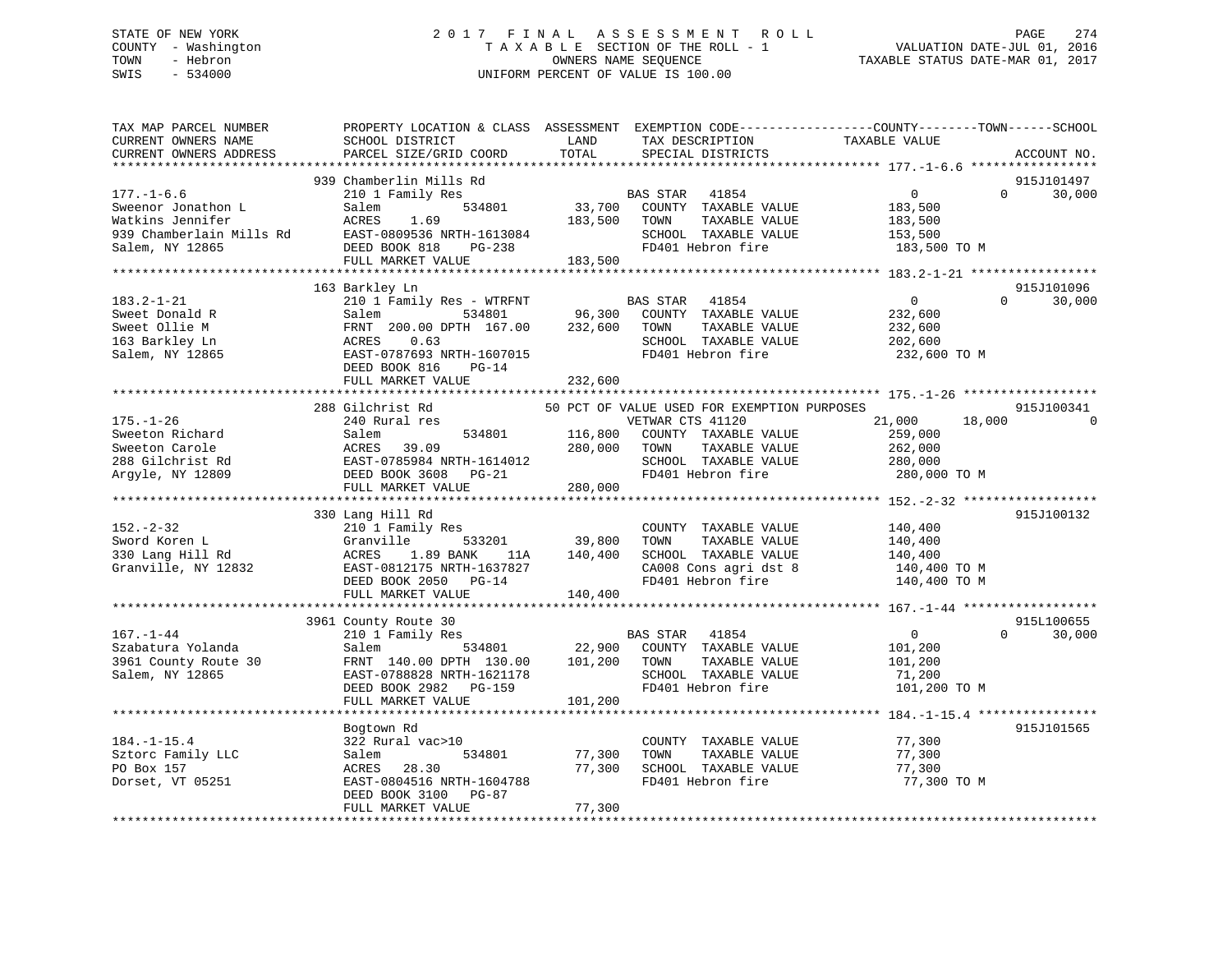| STATE OF NEW YORK<br>COUNTY - Washington<br>- Hebron<br>TOWN<br>$-534000$<br>SWIS                   | 2017 FINAL ASSESSMENT ROLL<br>TAXABLE SECTION OF THE ROLL - 1<br>OWNERS NAME SEOUENCE<br>UNIFORM PERCENT OF VALUE IS 100.00                                                                 |                              |                                                                                                                                                         | PAGE<br>275<br>VALUATION DATE-JUL 01, 2016<br>TAXABLE STATUS DATE-MAR 01, 2017 |             |  |
|-----------------------------------------------------------------------------------------------------|---------------------------------------------------------------------------------------------------------------------------------------------------------------------------------------------|------------------------------|---------------------------------------------------------------------------------------------------------------------------------------------------------|--------------------------------------------------------------------------------|-------------|--|
| TAX MAP PARCEL NUMBER<br>CURRENT OWNERS NAME<br>CURRENT OWNERS ADDRESS                              | SCHOOL DISTRICT<br>PARCEL SIZE/GRID COORD                                                                                                                                                   | LAND<br>TOTAL                | PROPERTY LOCATION & CLASS ASSESSMENT EXEMPTION CODE-----------------COUNTY-------TOWN------SCHOOL<br>TAX DESCRIPTION TAXABLE VALUE<br>SPECIAL DISTRICTS |                                                                                | ACCOUNT NO. |  |
| $185. - 1 - 2$<br>Sztorc Family LLC<br>PO Box 157<br>Dorset, VT 05251                               | 1032 Bogtown Rd<br>240 Rural res<br>Salem<br>534801<br>Fisher-356.9 A<br>376/1196 411/719<br>ACRES 356.90<br>EAST-0806580 NRTH-1605350<br>DEED BOOK 3100 PG-73<br>FULL MARKET VALUE         | 215,300 TOWN<br>319,800      | COUNTY TAXABLE VALUE<br>TAXABLE VALUE<br>319,800 SCHOOL TAXABLE VALUE<br>FD401 Hebron fire                                                              | 319,800<br>319,800<br>319,800<br>319,800 TO M                                  | 915J100686  |  |
| $177. - 1 - 43$<br>Sztorc Family, LLC<br>PO Box 157<br>Dorset, VT 05251                             | Chamberlin Mills Rd<br>322 Rural vac>10<br>Salem<br>ACRES 82.10<br>EAST-0805975 NRTH-1609905<br>DEED BOOK 3312 PG-119<br>FULL MARKET VALUE                                                  | 534801 110,600<br>110,600    | COUNTY TAXABLE VALUE<br>TOWN<br>TAXABLE VALUE<br>110,600 SCHOOL TAXABLE VALUE<br>FD401 Hebron fire                                                      | 110,600<br>110,600<br>110,600<br>110,600 TO M                                  | 915J100200  |  |
| $186. - 1 - 3.3$<br>Szuba Marion<br>Szuba Barbara<br>195 Linwood St<br>New Briton, CT 06052         | Blossom Rd Lot 3 Hartz<br>314 Rural vac<10<br>Salem<br>534801<br>ACRES<br>8.45<br>EAST-0820306 NRTH-1607708<br>DEED BOOK 575<br>PG-205<br>FULL MARKET VALUE                                 | 27,200<br>27,200<br>27,200   | COUNTY TAXABLE VALUE<br>TAXABLE VALUE<br>TOWN<br>SCHOOL TAXABLE VALUE<br>FD401 Hebron fire                                                              | 27,200<br>27,200<br>27,200<br>27,200 TO M                                      | 915J101620  |  |
| $158. - 1 - 12$<br>Talmadge Brian R<br>Talmadge Christina N<br>461 Halls Pond Rd<br>Salem, NY 12865 | 461 Halls Pond Rd<br>240 Rural res<br>Hartford<br>533801<br>409/556<br>Trans Exempt Repay 2017<br>ACRES<br>23.30<br>EAST-0791167 NRTH-1631282<br>DEED BOOK 3631 PG-148<br>FULL MARKET VALUE | 94,600<br>132,200<br>132,200 | COUNTY TAXABLE VALUE<br>TOWN<br>TAXABLE VALUE<br>SCHOOL TAXABLE VALUE<br>FD401 Hebron fire<br>TE533 Trans exmt repay-flg                                | $\frac{132}{132}$ , 200<br>132,200<br>132,200 TO M<br>$.00$ MT                 | 915J100709  |  |
|                                                                                                     | 307 Little Burch Hill Rd                                                                                                                                                                    |                              |                                                                                                                                                         |                                                                                | 915J101681  |  |

151.-1-22.21 210 1 Family Res COUNTY TAXABLE VALUE 150,000

59 Upper Sheep Pasture Rd Lot 1 Birch Highlands 150,000 SCHOOL TAXABLE VALUE 150,000 10 M<br>East Setauket, NY 11733 ACRES 5.70 FOAOL FD401 Hebron fire 150,000 TO M

\*\*\*\*\*\*\*\*\*\*\*\*\*\*\*\*\*\*\*\*\*\*\*\*\*\*\*\*\*\*\*\*\*\*\*\*\*\*\*\*\*\*\*\*\*\*\*\*\*\*\*\*\*\*\*\*\*\*\*\*\*\*\*\*\*\*\*\*\*\*\*\*\*\*\*\*\*\*\*\*\*\*\*\*\*\*\*\*\*\*\*\*\*\*\*\*\*\*\*\*\*\*\*\*\*\*\*\*\*\*\*\*\*\*\*\*\*\*\*\*\*\*\*\*\*\*\*\*\*\*\*\*

Tannen Family Irrev Trust Mart Granville 533201 53,400 TOWN TAXABLE VALUE

FULL MARKET VALUE 150,000

 EAST-0801154 NRTH-1636035 DEED BOOK 3181 PG-299

East Setauket, NY 11733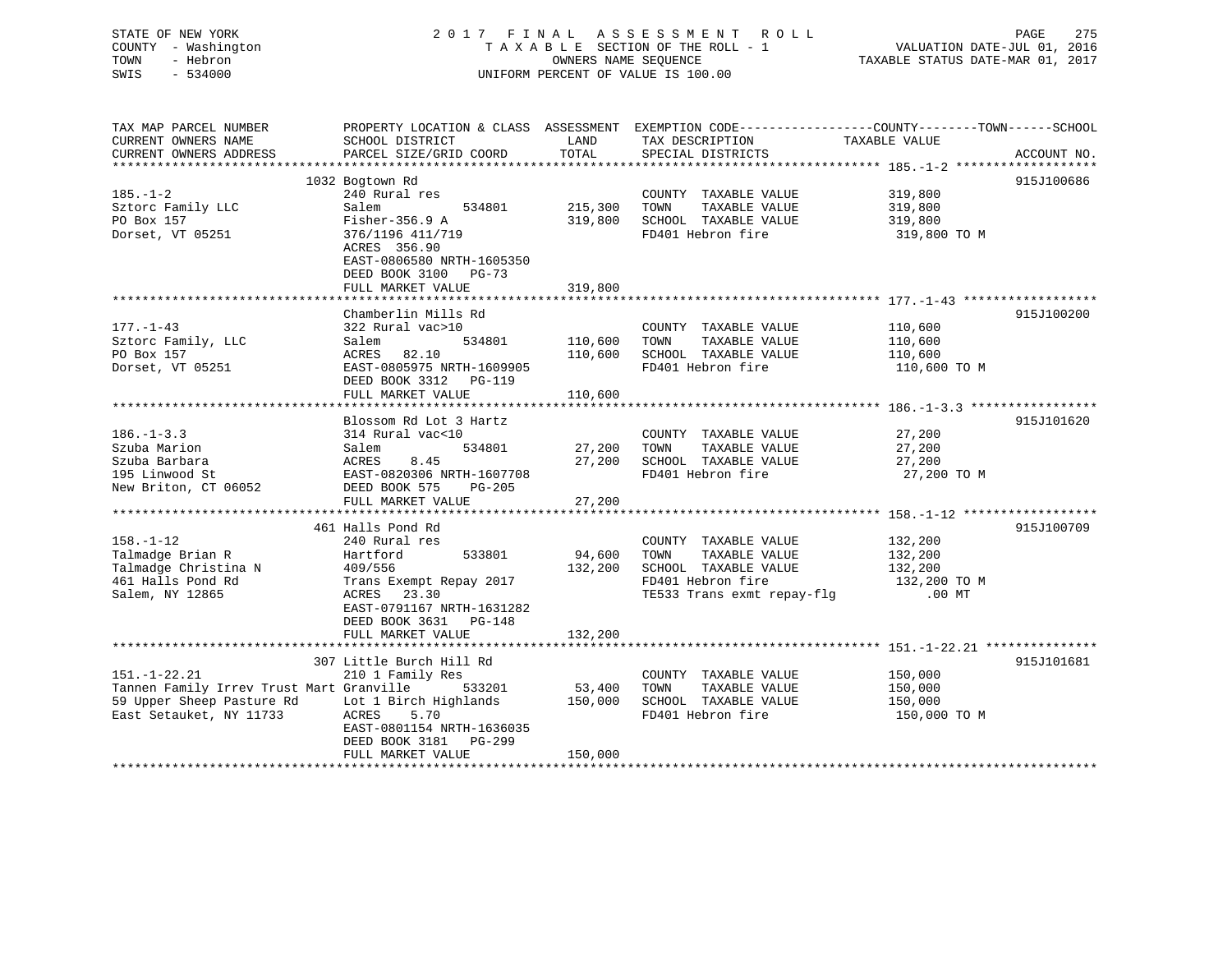# STATE OF NEW YORK 2 0 1 7 F I N A L A S S E S S M E N T R O L L PAGE 276 COUNTY - Washington T A X A B L E SECTION OF THE ROLL - 1 VALUATION DATE-JUL 01, 2016 TOWN - Hebron OWNERS NAME SEQUENCE TAXABLE STATUS DATE-MAR 01, 2017 SWIS - 534000 UNIFORM PERCENT OF VALUE IS 100.00

| TAX MAP PARCEL NUMBER  | PROPERTY LOCATION & CLASS ASSESSMENT |         |                                           | EXEMPTION CODE-----------------COUNTY-------TOWN------SCHOOL |
|------------------------|--------------------------------------|---------|-------------------------------------------|--------------------------------------------------------------|
| CURRENT OWNERS NAME    | SCHOOL DISTRICT                      | LAND    | TAX DESCRIPTION                           | TAXABLE VALUE                                                |
| CURRENT OWNERS ADDRESS | PARCEL SIZE/GRID COORD               | TOTAL   | SPECIAL DISTRICTS                         | ACCOUNT NO.                                                  |
|                        |                                      |         |                                           |                                                              |
|                        | 121 Indian Head Way                  |         |                                           | 915J101216                                                   |
| $170. - 1 - 15.5$      | 210 1 Family Res                     |         | COUNTY TAXABLE VALUE                      | 92,700                                                       |
| Taylor Brian           | Granville<br>533201                  | 42,100  | TOWN<br>TAXABLE VALUE                     | 92,700                                                       |
| Taylor Diane           | ROW 2656/203                         | 92,700  | SCHOOL TAXABLE VALUE                      | 92,700                                                       |
| 58 Squash Hollow Rd    | ACRES<br>5.08                        |         | FD401 Hebron fire                         | 92,700 TO M                                                  |
| New Milford, CT 06776  | EAST-0815969 NRTH-1620681            |         |                                           |                                                              |
|                        | DEED BOOK 2979<br><b>PG-28</b>       |         |                                           |                                                              |
|                        | FULL MARKET VALUE                    | 92,700  |                                           |                                                              |
|                        |                                      |         |                                           |                                                              |
|                        | State Route 22                       |         |                                           | 915J101278                                                   |
| $170. - 1 - 15.17$     | 312 Vac w/imprv                      |         | COUNTY TAXABLE VALUE                      | 32,100                                                       |
| Taylor Brian           | Granville<br>533201                  | 23,300  | TOWN<br>TAXABLE VALUE                     | 32,100                                                       |
| Taylor Diane           | ACRES<br>5.87                        | 32,100  | SCHOOL TAXABLE VALUE                      | 32,100                                                       |
| 58 Squash Hollow Rd    | EAST-0815660 NRTH-1620883            |         | FD401 Hebron fire                         | 32,100 TO M                                                  |
| New Milford, CT 06776  | DEED BOOK 2979<br>$PG-28$            |         |                                           |                                                              |
|                        | FULL MARKET VALUE                    | 32,100  |                                           |                                                              |
|                        |                                      |         |                                           |                                                              |
|                        | 165 Barkley Ln                       |         |                                           | 915J101094                                                   |
| $183.2 - 1 - 20$       | 210 1 Family Res - WTRFNT            |         | COUNTY TAXABLE VALUE                      | 126,700                                                      |
| Taylor Curtis          | 534801<br>Salem                      | 96,900  | TOWN<br>TAXABLE VALUE                     | 126,700                                                      |
| Taylor Margot          | FRNT 180.00 DPTH 213.00              | 126,700 | SCHOOL TAXABLE VALUE                      | 126,700                                                      |
| 920 Beadle Hill Rd     | ACRES<br>0.69                        |         | FD401 Hebron fire                         | 126,700 TO M                                                 |
| Valley Falls, NY 12185 | EAST-0787849 NRTH-1607137            |         |                                           |                                                              |
|                        | DEED BOOK 936<br>PG-227              |         |                                           |                                                              |
|                        | FULL MARKET VALUE                    | 126,700 |                                           |                                                              |
|                        |                                      |         |                                           |                                                              |
|                        | 1020 Callaway Rd                     |         |                                           | 915J100128                                                   |
| $167. - 1 - 58.2$      | 270 Mfg housing                      |         | <b>BAS STAR</b><br>41854                  | $\Omega$<br>$\mathbf{0}$<br>30,000                           |
| Taylor Cynthia R       | 532001<br>Argyle                     | 49,200  | COUNTY TAXABLE VALUE                      | 76,000                                                       |
| 1020 Callaway Rd       | 4.40<br>ACRES                        | 76,000  | TOWN<br>TAXABLE VALUE                     | 76,000                                                       |
| Argyle, NY 12809       | EAST-0783284 NRTH-1624540            |         | SCHOOL TAXABLE VALUE                      | 46,000                                                       |
|                        | DEED BOOK 1732<br>PG-64              |         | FD401 Hebron fire                         | 76,000 TO M                                                  |
|                        | FULL MARKET VALUE                    | 76,000  |                                           |                                                              |
|                        |                                      |         |                                           |                                                              |
|                        | 42 Indian Head Way                   |         |                                           | 915J101184                                                   |
| $170. - 1 - 13.6$      | 210 1 Family Res                     |         | <b>BAS STAR</b><br>41854                  | $\mathbf{0}$<br>$\Omega$<br>30,000                           |
| Taylor Derek           | Granville<br>533201                  | 42,100  | COUNTY TAXABLE VALUE                      | 127,700                                                      |
| Taylor Kimberly        | ACRES<br>5.06 BANK                   | 127,700 | TOWN<br>TAXABLE VALUE                     | 127,700                                                      |
|                        | 999                                  |         |                                           |                                                              |
| 42 Indian Head Way     | EAST-0816408 NRTH-1618899            |         | SCHOOL TAXABLE VALUE<br>FD401 Hebron fire | 97,700                                                       |
| Salem, NY 12865        | DEED BOOK 925<br>PG-151              |         |                                           | 127,700 TO M                                                 |
|                        | FULL MARKET VALUE                    | 127,700 |                                           |                                                              |
|                        |                                      |         |                                           |                                                              |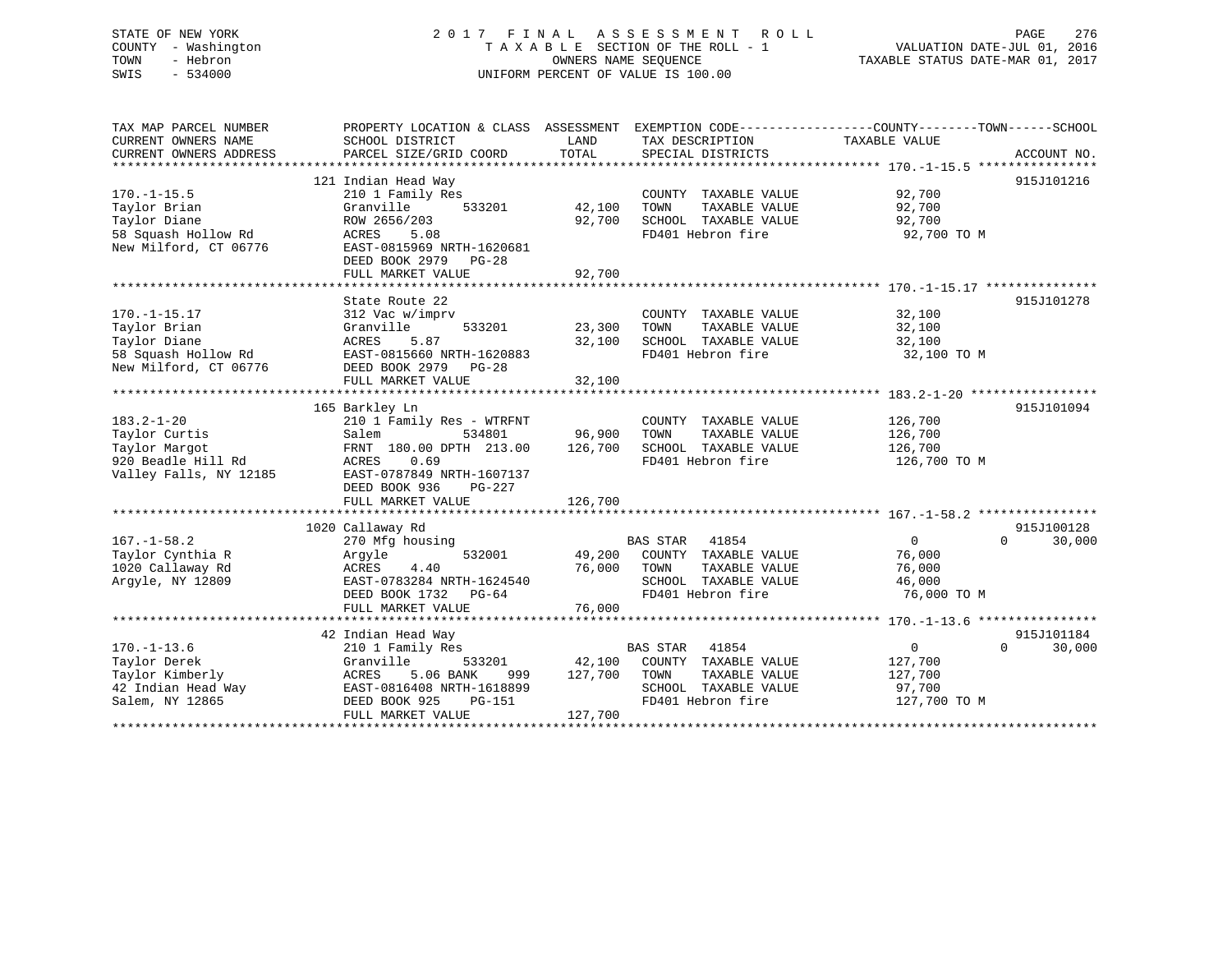# STATE OF NEW YORK 2 0 1 7 F I N A L A S S E S S M E N T R O L L PAGE 277 COUNTY - Washington T A X A B L E SECTION OF THE ROLL - 1 VALUATION DATE-JUL 01, 2016 TOWN - Hebron OWNERS NAME SEQUENCE TAXABLE STATUS DATE-MAR 01, 2017 SWIS - 534000 UNIFORM PERCENT OF VALUE IS 100.00

| TAX MAP PARCEL NUMBER<br>CURRENT OWNERS NAME<br>CURRENT OWNERS ADDRESS | PROPERTY LOCATION & CLASS ASSESSMENT EXEMPTION CODE---------------COUNTY-------TOWN-----SCHOOL<br>SCHOOL DISTRICT<br>PARCEL SIZE/GRID COORD | LAND<br>TOTAL  | TAX DESCRIPTION<br>SPECIAL DISTRICTS | TAXABLE VALUE              | ACCOUNT NO.        |
|------------------------------------------------------------------------|---------------------------------------------------------------------------------------------------------------------------------------------|----------------|--------------------------------------|----------------------------|--------------------|
|                                                                        |                                                                                                                                             |                |                                      |                            |                    |
|                                                                        | Wolfe Ln/n Off                                                                                                                              |                |                                      |                            | 915J100682         |
| $158. - 1 - 6.1$                                                       | 320 Rural vacant                                                                                                                            |                | COUNTY TAXABLE VALUE                 | 30,100                     |                    |
| Taylor John                                                            | 533801<br>Hartford                                                                                                                          | 30,100         | TAXABLE VALUE<br>TOWN                | 30,100                     |                    |
| Taylor Margerie                                                        | ACRES<br>4.60                                                                                                                               | 30,100         | SCHOOL TAXABLE VALUE                 | 30,100                     |                    |
| 301 Shine Hill Rd                                                      | EAST-0789704 NRTH-1631321                                                                                                                   |                | FD401 Hebron fire                    | 30,100 TO M                |                    |
| Fort Ann, NY 12827                                                     | DEED BOOK 2331    PG-284                                                                                                                    |                |                                      |                            |                    |
|                                                                        | FULL MARKET VALUE                                                                                                                           | 30,100         |                                      |                            |                    |
|                                                                        |                                                                                                                                             |                |                                      |                            |                    |
|                                                                        | 330 Higgins Rd                                                                                                                              |                |                                      |                            | 915J101803         |
| $170. - 2 - 17$                                                        | 210 1 Family Res                                                                                                                            |                | VET WAR CT 41121                     | 26,460<br>18,000           | $\overline{0}$     |
| Terenzi Joseph                                                         | 534801<br>Salem                                                                                                                             | 24,500 AGED-CO | 41802                                | 74,970<br>$\overline{0}$   | $\overline{0}$     |
| PO Box 661                                                             | Lot $14$                                                                                                                                    |                | 176,400 AGED-TOWN 41803              | $\overline{0}$<br>47,520   | $\overline{0}$     |
| Salem, NY 12865                                                        | 6.69<br>ACRES                                                                                                                               |                | AGED-SCH<br>41804                    | $\Omega$<br>$\Omega$       | 70,560             |
|                                                                        | EAST-0820302 NRTH-1621003                                                                                                                   |                | ENH STAR<br>41834                    | $\overline{0}$<br>$\Omega$ | 65,500             |
|                                                                        | DEED BOOK 3153 PG-77                                                                                                                        |                | COUNTY TAXABLE VALUE                 | 74,970                     |                    |
|                                                                        | FULL MARKET VALUE                                                                                                                           | 176,400 TOWN   | TAXABLE VALUE                        | 110,880                    |                    |
|                                                                        |                                                                                                                                             |                | SCHOOL TAXABLE VALUE                 | 40,340                     |                    |
|                                                                        |                                                                                                                                             |                | FD401 Hebron fire                    | 176,400 TO M               |                    |
|                                                                        |                                                                                                                                             |                |                                      |                            |                    |
|                                                                        | 739 Middle Rd                                                                                                                               |                |                                      |                            | 915J100264         |
| $160. - 1 - 17$                                                        | 210 1 Family Res                                                                                                                            |                | COUNTY TAXABLE VALUE                 | 175,000                    |                    |
| Therrien Raymond                                                       | 533201<br>Granville                                                                                                                         | 69,900         | TOWN<br>TAXABLE VALUE                | 175,000                    |                    |
| Therrien Nettie                                                        | ACRES 13.96                                                                                                                                 | 175,000        | SCHOOL TAXABLE VALUE                 | 175,000                    |                    |
| 739 Middle Rd                                                          | EAST-0805500 NRTH-1629595                                                                                                                   |                | FD401 Hebron fire                    | 175,000 TO M               |                    |
| Granville, NY 12832                                                    | DEED BOOK 3729 PG-229<br>FULL MARKET VALUE                                                                                                  | 175,000        |                                      |                            |                    |
|                                                                        |                                                                                                                                             |                |                                      |                            |                    |
|                                                                        | 361 Pine Hill Rd                                                                                                                            |                |                                      |                            | 915J101131         |
| $169. - 1 - 9$                                                         | 210 1 Family Res                                                                                                                            |                | <b>BAS STAR</b><br>41854             | $\overline{0}$<br>$\Omega$ | 30,000             |
| Thomson Jefferson W                                                    | 533201<br>Granville                                                                                                                         |                | 46,800 COUNTY TAXABLE VALUE          | 99,000                     |                    |
| 361 Pine Hill Rd                                                       | ACRES<br>8.20                                                                                                                               | 99,000         | TAXABLE VALUE<br>TOWN                | 99,000                     |                    |
| Salem, NY 12865                                                        | EAST-0812769 NRTH-1622969                                                                                                                   |                | SCHOOL TAXABLE VALUE                 | 69,000                     |                    |
|                                                                        | DEED BOOK 2571 PG-344                                                                                                                       |                | FD401 Hebron fire                    | 99,000 TO M                |                    |
|                                                                        | FULL MARKET VALUE                                                                                                                           | 99,000         |                                      |                            |                    |
|                                                                        |                                                                                                                                             |                |                                      |                            |                    |
|                                                                        | 63 Clark Way                                                                                                                                |                |                                      |                            |                    |
| $169. - 1 - 18.40$                                                     | 270 Mfg housing                                                                                                                             |                | <b>BAS STAR</b><br>41854             | $\overline{0}$             | $\Omega$<br>30,000 |
| Thorne David G                                                         | Granville<br>533201                                                                                                                         | 17,400         | COUNTY TAXABLE VALUE                 | 49,400                     |                    |
| Thorne Ruth E                                                          | ACRES<br>2.10                                                                                                                               | 49,400         | TOWN<br>TAXABLE VALUE                | 49,400                     |                    |
| PO Box 93                                                              | EAST-0814889 NRTH-1622732                                                                                                                   |                | SCHOOL TAXABLE VALUE                 | 19,400                     |                    |
| Rupert, VT 05768                                                       | DEED BOOK 868<br>$PG-202$                                                                                                                   |                | FD401 Hebron fire                    | 49,400 TO M                |                    |
|                                                                        | FULL MARKET VALUE                                                                                                                           | 49,400         |                                      |                            |                    |
|                                                                        |                                                                                                                                             |                |                                      |                            |                    |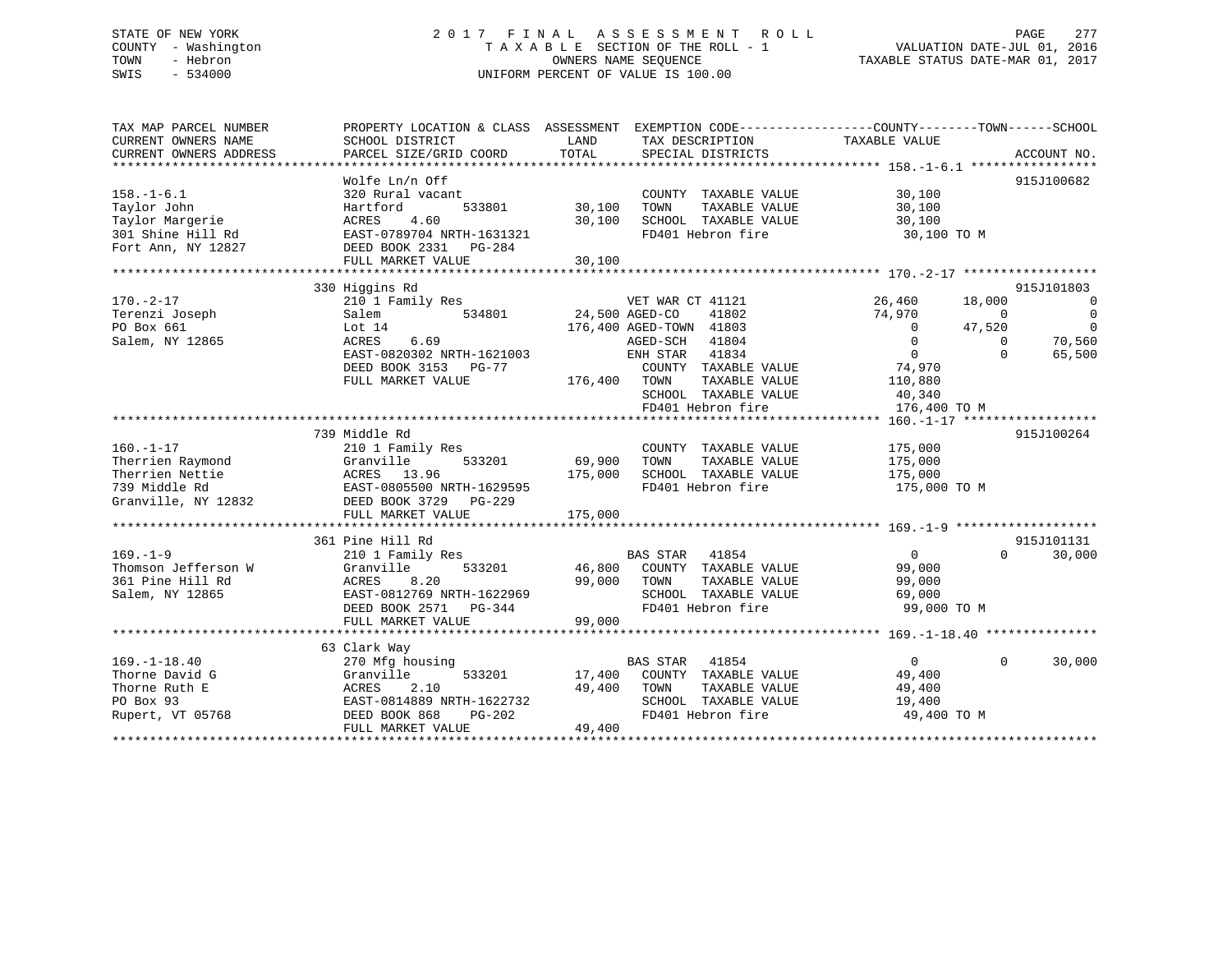# STATE OF NEW YORK 2 0 1 7 F I N A L A S S E S S M E N T R O L L PAGE 278 COUNTY - Washington T A X A B L E SECTION OF THE ROLL - 1 VALUATION DATE-JUL 01, 2016 TOWN - Hebron OWNERS NAME SEQUENCE TAXABLE STATUS DATE-MAR 01, 2017 SWIS - 534000 UNIFORM PERCENT OF VALUE IS 100.00

| TAX MAP PARCEL NUMBER<br>CURRENT OWNERS NAME<br>CURRENT OWNERS ADDRESS | PROPERTY LOCATION & CLASS ASSESSMENT EXEMPTION CODE----------------COUNTY-------TOWN------SCHOOL<br>SCHOOL DISTRICT<br>PARCEL SIZE/GRID COORD | LAND<br>TOTAL  | TAX DESCRIPTION TAXABLE VALUE<br>SPECIAL DISTRICTS                                                    |                  |          | ACCOUNT NO. |
|------------------------------------------------------------------------|-----------------------------------------------------------------------------------------------------------------------------------------------|----------------|-------------------------------------------------------------------------------------------------------|------------------|----------|-------------|
|                                                                        | 54 Davis Ln                                                                                                                                   |                |                                                                                                       |                  |          | 915J100610  |
| $160. -1 - 3$                                                          | 241 Rural res&ag                                                                                                                              |                | 41720<br>AG DIST                                                                                      | 74,408           | 74,408   | 74,408      |
| Throop 2007 Trust Ann M                                                | Granville                                                                                                                                     | 533201 316,200 | COUNTY TAXABLE VALUE                                                                                  | 319,392          |          |             |
| 744 Middle Rd                                                          | 3141/237                                                                                                                                      | 393,800        | TOWN<br>TAXABLE VALUE                                                                                 | 319,392          |          |             |
| Granville, NY 12832                                                    | ACRES 173.80                                                                                                                                  |                | SCHOOL TAXABLE VALUE                                                                                  | 319,392          |          |             |
|                                                                        | EAST-0807632 NRTH-1630208                                                                                                                     |                | CA008 Cons agri dst 8 319,392 TO M                                                                    |                  |          |             |
| MAY BE SUBJECT TO PAYMENT                                              | DEED BOOK 2502 PG-136                                                                                                                         |                | 74,408 EX                                                                                             |                  |          |             |
| UNDER AGDIST LAW TIL 2021                                              | FULL MARKET VALUE                                                                                                                             | 393,800        | FD401 Hebron fire                                                                                     | 393,800 TO M     |          |             |
|                                                                        |                                                                                                                                               |                |                                                                                                       |                  |          |             |
|                                                                        | 744 Middle Rd                                                                                                                                 |                |                                                                                                       |                  |          |             |
| $160. - 1 - 3.1$                                                       | 210 1 Family Res                                                                                                                              |                | COUNTY TAXABLE VALUE                                                                                  | 106,700          |          |             |
| Throop William M III                                                   | 533201<br>Granville                                                                                                                           | 57,000         | TOWN<br>TAXABLE VALUE                                                                                 | 106,700          |          |             |
| 744 Middle Rd                                                          | ACRES<br>7.50                                                                                                                                 | 106,700        | SCHOOL TAXABLE VALUE 106,700<br>CA008 Cons agri dst 8 106,700 TO M                                    |                  |          |             |
| Granville, NY 12832                                                    | EAST-0806047 NRTH-1629795                                                                                                                     |                |                                                                                                       |                  |          |             |
|                                                                        | DEED BOOK 1877    PG-110                                                                                                                      |                | FD401 Hebron fire 106,700 TO M                                                                        |                  |          |             |
|                                                                        | FULL MARKET VALUE                                                                                                                             |                |                                                                                                       |                  |          |             |
|                                                                        |                                                                                                                                               |                |                                                                                                       |                  |          |             |
|                                                                        | 52 Davis Ln                                                                                                                                   |                |                                                                                                       |                  |          | 915J100133  |
| $160. - 1 - 2$                                                         | 210 1 Family Res                                                                                                                              |                | COUNTY TAXABLE VALUE                                                                                  | 102,600          |          |             |
| Throop William M Jr eta<br>Attn: Peter T Thro                          | Granville                                                                                                                                     | 533201 42,400  | TAXABLE VALUE<br>TOWN                                                                                 | 102,600          |          |             |
|                                                                        |                                                                                                                                               | 102,600        | SCHOOL TAXABLE VALUE                                                                                  | 102,600          |          |             |
|                                                                        | Attn: Peter T Throop<br>744 Middle Rd<br>Granville, NY 12832<br>DEED BOOK 488 PG-968                                                          |                | FD401 Hebron fire                                                                                     | 102,600 TO M     |          |             |
|                                                                        |                                                                                                                                               |                |                                                                                                       |                  |          |             |
|                                                                        |                                                                                                                                               |                |                                                                                                       |                  |          |             |
|                                                                        |                                                                                                                                               |                |                                                                                                       |                  |          |             |
|                                                                        | 236 Little Burch Hill Rd                                                                                                                      |                |                                                                                                       |                  |          | 915J101267  |
| $151. - 1 - 16.4$                                                      | 260 Seasonal res                                                                                                                              |                | COUNTY TAXABLE VALUE                                                                                  | 66,000<br>66.000 |          |             |
| Thum Kurt                                                              | Granville                                                                                                                                     | 533201 40,100  | TAXABLE VALUE<br>TOWN                                                                                 | 66,000           |          |             |
| Thum Donna                                                             | 2.07<br>ACRES                                                                                                                                 | 66,000         | SCHOOL TAXABLE VALUE                                                                                  | 66,000           |          |             |
| 23 Thomas Ave                                                          |                                                                                                                                               |                | FD401 Hebron fire                                                                                     | 66,000 TO M      |          |             |
| Shrewsbury, NJ 07702                                                   |                                                                                                                                               |                |                                                                                                       |                  |          |             |
|                                                                        | FULL MARKET VALUE                                                                                                                             | 66,000         |                                                                                                       |                  |          |             |
|                                                                        |                                                                                                                                               |                |                                                                                                       |                  |          |             |
|                                                                        | 1229 Patterson Hill Rd                                                                                                                        |                |                                                                                                       |                  |          | 915J100503  |
| $183. - 1 - 45$                                                        | 210 1 Family Res                                                                                                                              |                | BAS STAR 41854                                                                                        | $\overline{0}$   | $\Omega$ | 30,000      |
| Tingley Fred L                                                         | Salem<br>534801                                                                                                                               |                |                                                                                                       | 81,900           |          |             |
| 1229 Patterson Hill Rd                                                 | ACRES<br>1.20 BANK<br>999 —                                                                                                                   |                | TAXABLE VALUE                                                                                         | 81,900           |          |             |
| Salem, NY 12865                                                        | EAST-0789598 NRTH-1603243                                                                                                                     |                | 38,400 COUNTY TAXABLE VALUE<br>81,900 TOWN TAXABLE VALUE<br>SCHOOL TAXABLE VALUE<br>FD401 Hebron fire | 51,900           |          |             |
|                                                                        | DEED BOOK 729<br>$PG-144$                                                                                                                     |                |                                                                                                       | 81,900 TO M      |          |             |
|                                                                        | FULL MARKET VALUE                                                                                                                             | 81,900         |                                                                                                       |                  |          |             |
|                                                                        |                                                                                                                                               |                |                                                                                                       |                  |          |             |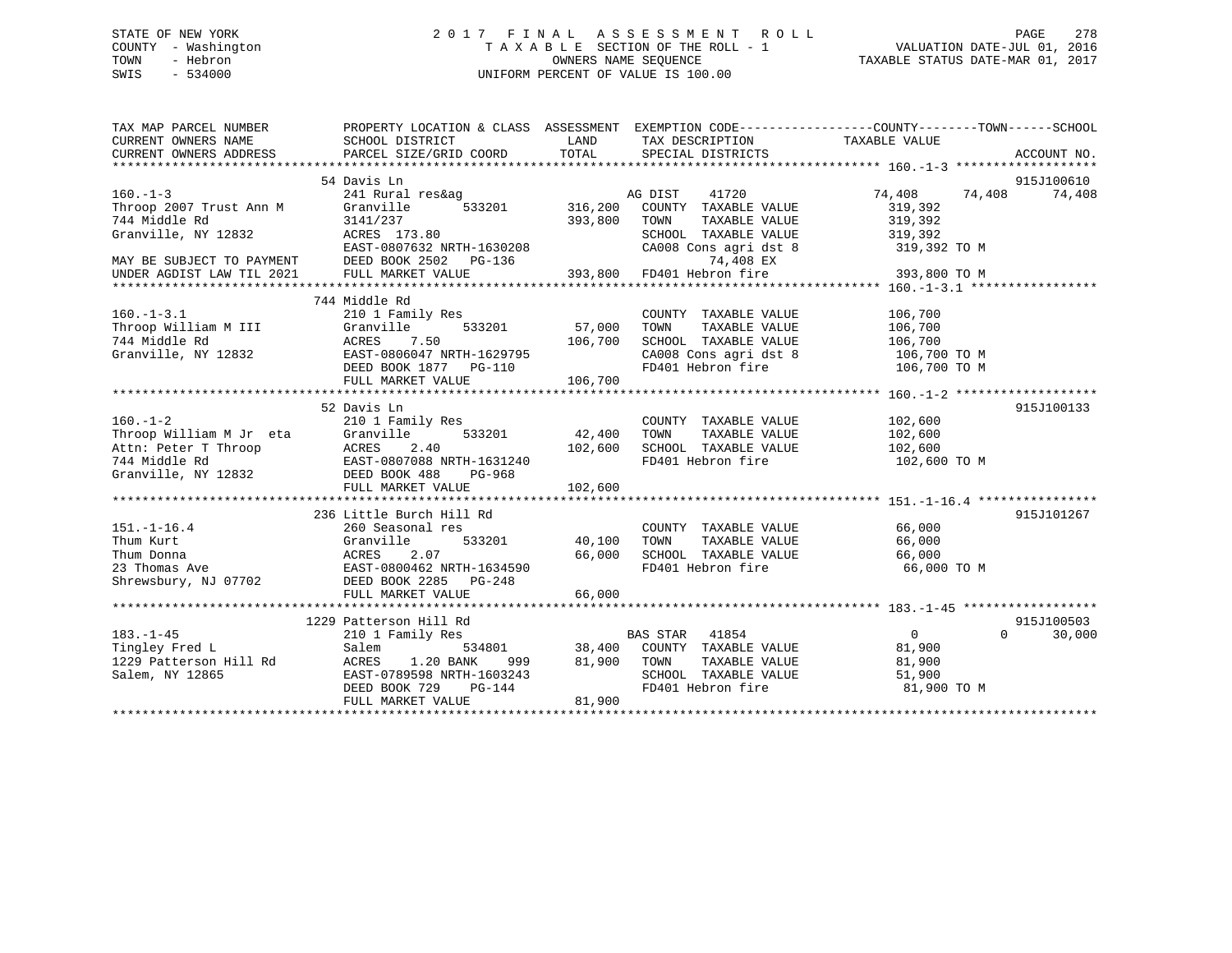# STATE OF NEW YORK 2 0 1 7 F I N A L A S S E S S M E N T R O L L PAGE 279 COUNTY - Washington T A X A B L E SECTION OF THE ROLL - 1 VALUATION DATE-JUL 01, 2016 TOWN - Hebron OWNERS NAME SEQUENCE TAXABLE STATUS DATE-MAR 01, 2017 SWIS - 534000 UNIFORM PERCENT OF VALUE IS 100.00

| TAX MAP PARCEL NUMBER<br>CURRENT OWNERS NAME<br>CURRENT OWNERS ADDRESS                      | SCHOOL DISTRICT<br>PARCEL SIZE/GRID COORD                                                                                                                           | LAND<br>TOTAL              | TAX DESCRIPTION TAXABLE VALUE SPECIAL DISTRICTS                                                                                                                                        | PROPERTY LOCATION & CLASS ASSESSMENT EXEMPTION CODE---------------COUNTY-------TOWN------SCHOOL<br>ACCOUNT NO. |  |
|---------------------------------------------------------------------------------------------|---------------------------------------------------------------------------------------------------------------------------------------------------------------------|----------------------------|----------------------------------------------------------------------------------------------------------------------------------------------------------------------------------------|----------------------------------------------------------------------------------------------------------------|--|
| $152 - 2 - 17.9$<br>Titus David M<br>Titus Linda P<br>11 Cross Ridge Rd<br>Tuxedo, NY 10987 | County Route 28<br>312 Vac w/imprv<br>Granville<br>533201<br>lot <sub>6</sub><br>5.78<br>ACRES<br>EAST-0810500 NRTH-1641139<br>DEED BOOK 1997 PG-263                | 33,600<br>36,100           | COUNTY TAXABLE VALUE<br>TAXABLE VALUE<br>TOWN<br>SCHOOL TAXABLE VALUE<br>CA008 Cons agri dst 8 $36,100$ TO M<br>FD401 Hebron fire                                                      | 36,100<br>36,100<br>36,100<br>36,100 TO M                                                                      |  |
|                                                                                             |                                                                                                                                                                     |                            |                                                                                                                                                                                        |                                                                                                                |  |
|                                                                                             |                                                                                                                                                                     |                            |                                                                                                                                                                                        |                                                                                                                |  |
| $177. - 1 - 6.10$<br>Todd Sarah<br>PO Box 692<br>Salem, NY 12865                            | Chamberlin Mills Rd<br>312 Vac w/imprv<br>Salem<br>ACRES 13.12<br>EAST-0810351 NRTH-1614989<br>DEED BOOK 2150 PG-257<br>FULL MARKET VALUE                           | 44,600 TOWN                | AG BUILD 41700<br>534801 34,200 COUNTY TAXABLE VALUE<br>TAXABLE VALUE<br>4989 SCHOOL TAXABLE VALUE 32,900<br>CA008 Cons agri dst 8 44,600 TO M<br>44,600 FD401 Hebron fire 44,600 TO M | 915J101540<br>11,700<br>11,700<br>11,700<br>32,900<br>32,900                                                   |  |
|                                                                                             |                                                                                                                                                                     |                            |                                                                                                                                                                                        |                                                                                                                |  |
|                                                                                             | 993 Chamberlin Mills Rd                                                                                                                                             |                            |                                                                                                                                                                                        | 915J101609                                                                                                     |  |
| $177. - 1 - 6.13$<br>Todd Sarah D<br>PO Box 692<br>Salem, NY 12865                          | 210 1 Family Res<br>534801<br>Salem<br>Lot $22$<br>ACRES 10.01<br>EAST-0809795 NRTH-1614185<br>DEED BOOK 773<br>PG-203                                              | 110,100 TOWN               | BAS STAR 41854<br>49,500 COUNTY TAXABLE VALUE<br>TAXABLE VALUE<br>SCHOOL TAXABLE VALUE<br>CA008 Cons agri dst 8<br>FD401 Hebron fire                                                   | $\overline{0}$<br>$\Omega$<br>30,000<br>110,100<br>110,100<br>80,100<br>110,100 TO M<br>110,100 TO M           |  |
|                                                                                             | FULL MARKET VALUE                                                                                                                                                   | 110,100                    |                                                                                                                                                                                        |                                                                                                                |  |
|                                                                                             |                                                                                                                                                                     |                            |                                                                                                                                                                                        |                                                                                                                |  |
| $177. - 1 - 6.24$<br>Todd Sarah D<br>PO Box 692<br>Salem, NY 12865                          | Chamberlin Mills Rd/off<br>322 Rural vac>10<br>534801<br>Salem<br>ACRES 100.37<br>EAST-0809306 NRTH-1616110<br>DEED BOOK 1664 PG-310<br>FULL MARKET VALUE           | 56,500<br>56,500<br>56,500 | COUNTY TAXABLE VALUE<br>TOWN<br>TAXABLE VALUE<br>SCHOOL TAXABLE VALUE<br>CA008 Cons agri dst 8 56,500 TO M<br>FD401 Hebron fire                                                        | 915J101887<br>56,500<br>56,500<br>56,500<br>56,500 TO M                                                        |  |
|                                                                                             |                                                                                                                                                                     |                            |                                                                                                                                                                                        |                                                                                                                |  |
| $177. - 1 - 6.31$<br>Todd Sarah D<br>PO Box 692<br>Salem, NY 12865                          | Chamberlin Mills Rd/n Off<br>314 Rural vac<10<br>534801<br>Salem<br>lot 20<br>ACRES 8.91<br>EAST-0809466 NRTH-1614347<br>DEED BOOK 1664 PG-306<br>FULL MARKET VALUE | 6,700<br>6,700<br>6,700    | COUNTY TAXABLE VALUE<br>TAXABLE VALUE<br>TOWN<br>SCHOOL TAXABLE VALUE<br>CA008 Cons agri dst 8<br>FD401 Hebron fire                                                                    | 915J101894<br>6,700<br>6,700<br>6,700<br>6,700 TO M<br>6,700 TO M                                              |  |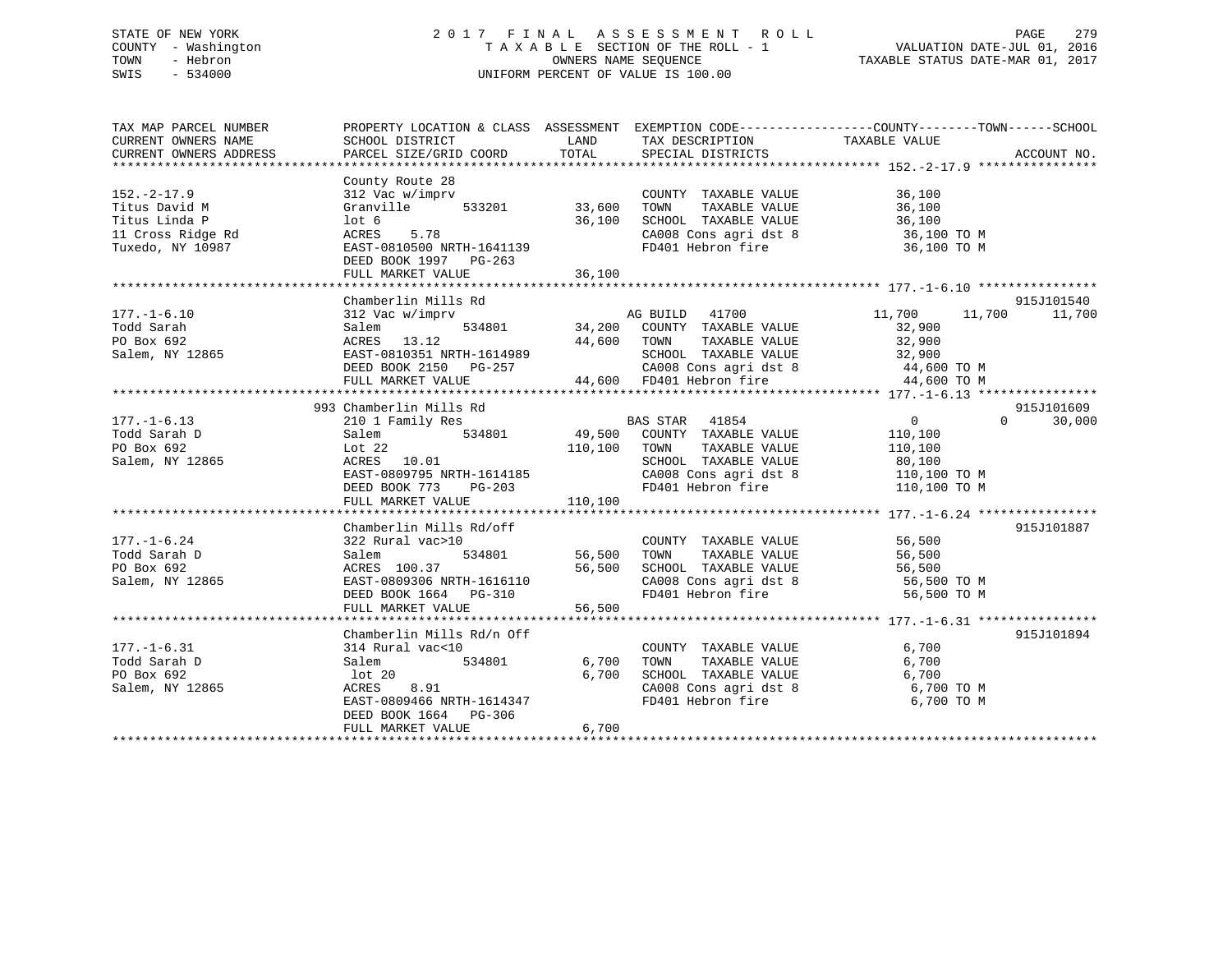# STATE OF NEW YORK 2 0 1 7 F I N A L A S S E S S M E N T R O L L PAGE 280 COUNTY - Washington T A X A B L E SECTION OF THE ROLL - 1 VALUATION DATE-JUL 01, 2016 TOWN - Hebron OWNERS NAME SEQUENCE TAXABLE STATUS DATE-MAR 01, 2017 SWIS - 534000 UNIFORM PERCENT OF VALUE IS 100.00

| TAX MAP PARCEL NUMBER<br>CURRENT OWNERS NAME<br>CURRENT OWNERS ADDRESS                                    | PROPERTY LOCATION & CLASS ASSESSMENT<br>SCHOOL DISTRICT<br>PARCEL SIZE/GRID COORD                                                                             | LAND<br>TOTAL                                                                      | TAX DESCRIPTION<br>SPECIAL DISTRICTS                                                                          | EXEMPTION CODE-----------------COUNTY-------TOWN------SCHOOL<br>TAXABLE VALUE                                     | ACCOUNT NO.                                                                                 |
|-----------------------------------------------------------------------------------------------------------|---------------------------------------------------------------------------------------------------------------------------------------------------------------|------------------------------------------------------------------------------------|---------------------------------------------------------------------------------------------------------------|-------------------------------------------------------------------------------------------------------------------|---------------------------------------------------------------------------------------------|
|                                                                                                           |                                                                                                                                                               |                                                                                    |                                                                                                               |                                                                                                                   |                                                                                             |
|                                                                                                           | 151 Barkley Ln                                                                                                                                                |                                                                                    |                                                                                                               |                                                                                                                   | 915J101168                                                                                  |
| $183.2 - 1 - 23$<br>Tomkins Frederick<br>675 Raritan Rd Unit 11                                           | 260 Seasonal res - WTRFNT<br>Salem<br>534801<br>FRNT 200.00 DPTH 159.00                                                                                       | 97,300<br>TOWN<br>185,300                                                          | COUNTY TAXABLE VALUE<br>TAXABLE VALUE<br>SCHOOL TAXABLE VALUE                                                 | 185,300<br>185,300<br>185,300                                                                                     |                                                                                             |
| Clark, NJ 07066                                                                                           | EAST-0787535 NRTH-1606857<br>DEED BOOK 2223 PG-1<br>FULL MARKET VALUE                                                                                         | 185,300                                                                            | FD401 Hebron fire                                                                                             | 185,300 TO M                                                                                                      |                                                                                             |
|                                                                                                           |                                                                                                                                                               |                                                                                    |                                                                                                               |                                                                                                                   |                                                                                             |
|                                                                                                           | 1456 County Route 31                                                                                                                                          |                                                                                    |                                                                                                               |                                                                                                                   | 915J100262                                                                                  |
| $152. - 1 - 17$<br>Tompkins Arthur R<br>Tompkins Kathalene<br>1456 County Route 31<br>Granville, NY 12832 | 242 Rurl res&rec<br>533201<br>Granville<br>lot <sub>12</sub><br>ACRES 11.40<br>EAST-0806819 NRTH-1638231<br>DEED BOOK 466<br>$PG-11$<br>FULL MARKET VALUE     | AGED-CO<br>64,800 ENH STAR<br>74,900<br>TOWN<br>74,900 FD401 Hebron fire           | 41802<br>41834<br>COUNTY TAXABLE VALUE<br>TAXABLE VALUE<br>SCHOOL TAXABLE VALUE<br>CA008 Cons agri dst 8      | 26,215<br>$\Omega$<br>48,685<br>74,900<br>9,400<br>74,900 TO M<br>74,900 TO M                                     | $\Omega$<br>$\Omega$<br>65,500<br>$\Omega$                                                  |
|                                                                                                           |                                                                                                                                                               |                                                                                    |                                                                                                               |                                                                                                                   |                                                                                             |
|                                                                                                           | 1453 County Route 31                                                                                                                                          |                                                                                    |                                                                                                               |                                                                                                                   | 915J100040                                                                                  |
| $152. - 1 - 2$<br>Tompkins David<br>1453 County Route 31<br>Granville, NY 12832                           | 270 Mfg housing<br>533201<br>Granville<br>FRNT 150.00 DPTH 196.00<br>EAST-0806202 NRTH-1638290<br>DEED BOOK 493<br>$PG-253$<br>FULL MARKET VALUE              | AGED-CO<br>25,700 AGED-TOWN 41803<br>30,700 AGED-SCH<br>ENH STAR<br>30,700<br>TOWN | 41802<br>41804<br>41834<br>COUNTY TAXABLE VALUE<br>TAXABLE VALUE<br>SCHOOL TAXABLE VALUE<br>FD401 Hebron fire | 15,350<br>$\overline{0}$<br>$\overline{0}$<br>$\overline{0}$<br>15,350<br>23,025<br>$\overline{0}$<br>30,700 TO M | $\overline{0}$<br>$\Omega$<br>7,675<br>$\Omega$<br>$\Omega$<br>10,745<br>$\Omega$<br>19,955 |
|                                                                                                           |                                                                                                                                                               |                                                                                    |                                                                                                               |                                                                                                                   |                                                                                             |
| $178. - 1 - 44$<br>Toussaint Jay F<br>Hassinger Mimi<br>51 Franklin St<br>East Orange, NJ 07017           | Tiplady Rd<br>322 Rural vac>10<br>534801<br>Salem<br>Lot 2<br>ACRES<br>12.74<br>EAST-0818873 NRTH-1612348<br>DEED BOOK 505<br>PG-323<br>FULL MARKET VALUE     | COUNTY<br>33,600<br>TOWN<br>33,600<br>33,600                                       | TAXABLE VALUE<br>TAXABLE VALUE<br>SCHOOL TAXABLE VALUE<br>FD401 Hebron fire                                   | 33,600<br>33,600<br>33,600<br>33,600 TO M                                                                         | 915J101389                                                                                  |
|                                                                                                           |                                                                                                                                                               |                                                                                    |                                                                                                               |                                                                                                                   |                                                                                             |
| $161. - 2 - 3.1$<br>Towers Bruce R<br>23 Chapman St<br>Corinth, NY 12822                                  | Rykowski Ln/e Off<br>322 Rural vac>10<br>Granville<br>533201<br>ACRES<br>21.50<br>EAST-0822882 NRTH-1627887<br>DEED BOOK 3692<br>$PG-85$<br>FULL MARKET VALUE | 16,100<br>TOWN<br>16,100<br>16,100                                                 | COUNTY TAXABLE VALUE<br>TAXABLE VALUE<br>SCHOOL TAXABLE VALUE<br>FD401 Hebron fire                            | 16,100<br>16,100<br>16,100<br>16,100 TO M                                                                         | 915J100307                                                                                  |
|                                                                                                           |                                                                                                                                                               |                                                                                    |                                                                                                               |                                                                                                                   |                                                                                             |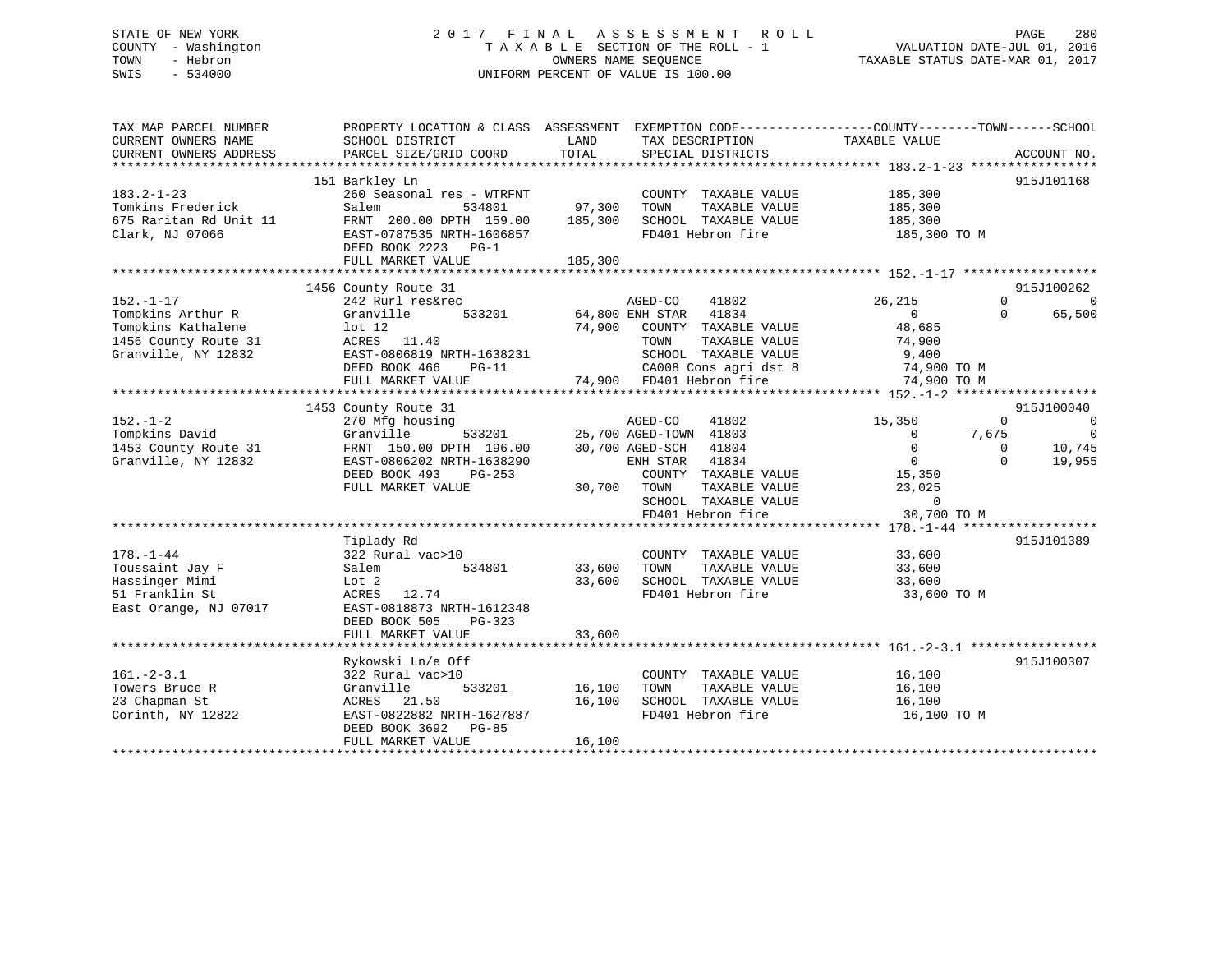# STATE OF NEW YORK 2 0 1 7 F I N A L A S S E S S M E N T R O L L PAGE 281 COUNTY - Washington T A X A B L E SECTION OF THE ROLL - 1 VALUATION DATE-JUL 01, 2016 TOWN - Hebron OWNERS NAME SEQUENCE TAXABLE STATUS DATE-MAR 01, 2017 SWIS - 534000 UNIFORM PERCENT OF VALUE IS 100.00

| TAX MAP PARCEL NUMBER  | PROPERTY LOCATION & CLASS ASSESSMENT EXEMPTION CODE----------------COUNTY-------TOWN------SCHOOL |         |                             |                |                    |
|------------------------|--------------------------------------------------------------------------------------------------|---------|-----------------------------|----------------|--------------------|
| CURRENT OWNERS NAME    | SCHOOL DISTRICT                                                                                  | LAND    | TAX DESCRIPTION             | TAXABLE VALUE  |                    |
| CURRENT OWNERS ADDRESS | PARCEL SIZE/GRID COORD                                                                           | TOTAL   | SPECIAL DISTRICTS           |                | ACCOUNT NO.        |
|                        |                                                                                                  |         |                             |                |                    |
|                        | Rykowski Ln/e Off                                                                                |         |                             |                | 915J101286         |
| $161. - 2 - 3.4$       | 314 Rural vac<10                                                                                 |         | COUNTY TAXABLE VALUE        | 3,400          |                    |
| Towers Bruce R         | Granville<br>533201                                                                              | 3,400   | TAXABLE VALUE<br>TOWN       | 3,400          |                    |
| 23 Chapman St          | 4.50<br>ACRES                                                                                    | 3,400   | SCHOOL TAXABLE VALUE        | 3,400          |                    |
| Corinth, NY 12822      | EAST-0821135 NRTH-1627535<br>DEED BOOK 3692 PG-85                                                |         | FD401 Hebron fire           | 3,400 TO M     |                    |
|                        | FULL MARKET VALUE                                                                                | 3,400   |                             |                |                    |
|                        |                                                                                                  |         |                             |                |                    |
|                        | Rykowski Ln/e Off                                                                                |         |                             |                | 915J101521         |
| $161. - 2 - 3.10$      | 314 Rural vac<10                                                                                 |         | COUNTY TAXABLE VALUE        | 3,800          |                    |
| Towers Bruce R         | 533201<br>Granville                                                                              | 3,800   | TAXABLE VALUE<br>TOWN       | 3,800          |                    |
| 23 Chapman St          | 5.10<br>ACRES                                                                                    | 3,800   | SCHOOL TAXABLE VALUE        | 3,800          |                    |
| Corinth, NY 12822      | EAST-0821366 NRTH-1627485                                                                        |         | FD401 Hebron fire           | 3,800 TO M     |                    |
|                        | DEED BOOK 3692 PG-85                                                                             |         |                             |                |                    |
|                        | FULL MARKET VALUE                                                                                | 3,800   |                             |                |                    |
|                        |                                                                                                  |         |                             |                |                    |
|                        | 77 Rykowski Ln                                                                                   |         |                             |                | 915J101522         |
| $161. - 2 - 3.11$      | 312 Vac w/imprv                                                                                  |         | COUNTY TAXABLE VALUE        | 32,800         |                    |
| Towers Bruce R         | Granville<br>533201                                                                              | 26,200  | TOWN<br>TAXABLE VALUE       | 32,800         |                    |
| 23 Chapman St          | ACRES<br>7.80                                                                                    | 32,800  | SCHOOL TAXABLE VALUE        | 32,800         |                    |
| Corinth, NY 12822      | EAST-0821689 NRTH-1627638                                                                        |         | FD401 Hebron fire           | 32,800 TO M    |                    |
|                        | DEED BOOK 3692 PG-85                                                                             |         |                             |                |                    |
|                        | FULL MARKET VALUE                                                                                | 32,800  |                             |                |                    |
|                        |                                                                                                  |         |                             |                |                    |
|                        | Rykowski Ln/e Off                                                                                |         |                             |                |                    |
| $161. - 2 - 3.14$      | 314 Rural vac<10                                                                                 |         | COUNTY TAXABLE VALUE        | 4,900          |                    |
| Towers Bruce R         | 533201<br>Granville                                                                              | 4,900   | TOWN<br>TAXABLE VALUE       | 4,900          |                    |
| 23 Chapman St          | 6.50<br>ACRES                                                                                    | 4,900   | SCHOOL TAXABLE VALUE        | 4,900          |                    |
| Corinth, NY 12822      | EAST-0822046 NRTH-1627675                                                                        |         | FD401 Hebron fire           | 4,900 TO M     |                    |
|                        | DEED BOOK 3692 PG-85                                                                             |         |                             |                |                    |
|                        | FULL MARKET VALUE                                                                                | 4,900   |                             |                |                    |
|                        |                                                                                                  |         |                             |                |                    |
|                        | 18 Everetts Heights Way                                                                          |         |                             |                | 915J100287         |
| $152 - 2 - 13$         | 210 1 Family Res                                                                                 |         | ENH STAR<br>41834           | $\overline{0}$ | $\Omega$<br>65,500 |
| Traver Marcia          | 533201<br>Granville                                                                              |         | 42,400 COUNTY TAXABLE VALUE | 198,500        |                    |
| 18 Everett Hts         | 496/834                                                                                          | 198,500 | TAXABLE VALUE<br>TOWN       | 198,500        |                    |
| Granville, NY 12832    | 2.96<br>ACRES                                                                                    |         | SCHOOL TAXABLE VALUE        | 133,000        |                    |
|                        | EAST-0810526 NRTH-1642678                                                                        |         | FD401 Hebron fire           | 198,500 TO M   |                    |
|                        | DEED BOOK 440<br><b>PG-88</b>                                                                    |         |                             |                |                    |
|                        | FULL MARKET VALUE                                                                                | 198,500 |                             |                |                    |
|                        |                                                                                                  |         |                             |                |                    |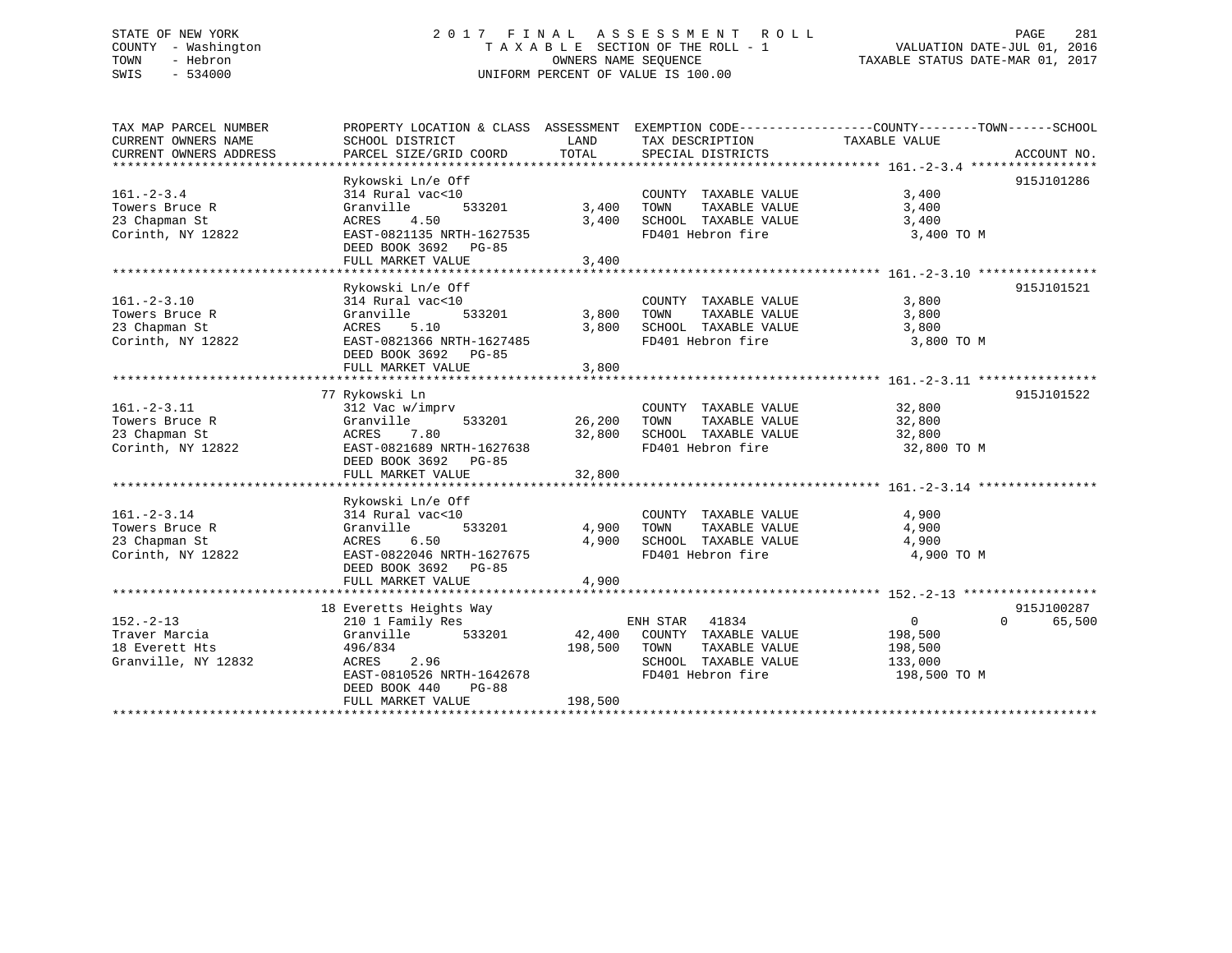# STATE OF NEW YORK 2 0 1 7 F I N A L A S S E S S M E N T R O L L PAGE 282 COUNTY - Washington T A X A B L E SECTION OF THE ROLL - 1 VALUATION DATE-JUL 01, 2016 TOWN - Hebron OWNERS NAME SEQUENCE TAXABLE STATUS DATE-MAR 01, 2017 SWIS - 534000 UNIFORM PERCENT OF VALUE IS 100.00

| SCHOOL DISTRICT<br>PARCEL SIZE/GRID COORD                                                                                                                                                                                                                                                                  | LAND<br>TOTAL                                         |                                                                      | TAXABLE VALUE                                                                                                                                                                                                                                                                                                                                                                                                                                                                                                                                                    | ACCOUNT NO.                                                                                                                                                                                                                             |
|------------------------------------------------------------------------------------------------------------------------------------------------------------------------------------------------------------------------------------------------------------------------------------------------------------|-------------------------------------------------------|----------------------------------------------------------------------|------------------------------------------------------------------------------------------------------------------------------------------------------------------------------------------------------------------------------------------------------------------------------------------------------------------------------------------------------------------------------------------------------------------------------------------------------------------------------------------------------------------------------------------------------------------|-----------------------------------------------------------------------------------------------------------------------------------------------------------------------------------------------------------------------------------------|
|                                                                                                                                                                                                                                                                                                            |                                                       |                                                                      |                                                                                                                                                                                                                                                                                                                                                                                                                                                                                                                                                                  |                                                                                                                                                                                                                                         |
| Patterson Hill Rd<br>260 Seasonal res<br>Salem<br>534801<br>ACRES<br>57.03<br>EAST-0789393 NRTH-1601724<br>DEED BOOK 3529 PG-158<br>FULL MARKET VALUE                                                                                                                                                      | 112,700<br>115,000<br>115,000                         | TAXABLE VALUE                                                        | 115,000<br>115,000<br>115,000<br>115,000 TO M                                                                                                                                                                                                                                                                                                                                                                                                                                                                                                                    | 915J100368                                                                                                                                                                                                                              |
|                                                                                                                                                                                                                                                                                                            |                                                       |                                                                      |                                                                                                                                                                                                                                                                                                                                                                                                                                                                                                                                                                  |                                                                                                                                                                                                                                         |
| 242 Rurl res&rec<br>Salem<br>ACRES<br>20.75 BANK<br>11A<br>EAST-0814620 NRTH-1614583<br>DEED BOOK 1760 PG-130<br>FULL MARKET VALUE                                                                                                                                                                         | 153,200                                               | 41854<br>TAXABLE VALUE                                               | $\overline{0}$<br>153,200<br>153,200<br>123,200<br>153,200 TO M                                                                                                                                                                                                                                                                                                                                                                                                                                                                                                  | 915J100124<br>30,000<br>$\Omega$                                                                                                                                                                                                        |
|                                                                                                                                                                                                                                                                                                            |                                                       |                                                                      |                                                                                                                                                                                                                                                                                                                                                                                                                                                                                                                                                                  |                                                                                                                                                                                                                                         |
| 221 County Route 28<br>241 Rural res&ag<br>Granville<br>533201<br>ACRES 153.03<br>EAST-0810385 NRTH-1643544<br>DEED BOOK 1727 PG-185<br>FULL MARKET VALUE<br>55 Sheldon Rd<br>242 Rurl res&rec<br>534801<br>Salem<br>ACRES 14.10<br>EAST-0817599 NRTH-1616748<br>DEED BOOK 3174 PG-51<br>FULL MARKET VALUE | 411,200<br>127,000<br>127,000                         | TAXABLE VALUE<br>142,846 EX<br>TAXABLE VALUE                         | 142,846<br>$\Omega$<br>268,354<br>268,354<br>238,354<br>268,354 TO M<br>411,200 TO M<br>$\overline{0}$<br>127,000<br>127,000<br>97,000<br>127,000 TO M                                                                                                                                                                                                                                                                                                                                                                                                           | 915J100527<br>142,846<br>$\Omega$<br>30,000<br>915J101541<br>30,000<br>$\Omega$                                                                                                                                                         |
|                                                                                                                                                                                                                                                                                                            |                                                       |                                                                      |                                                                                                                                                                                                                                                                                                                                                                                                                                                                                                                                                                  | 915J100398                                                                                                                                                                                                                              |
| 322 Rural vac>10<br>534801<br>Salem<br>forest commit 796/261<br>ACRES 134.90<br>EAST-0789801 NRTH-1608725<br>DEED BOOK 767<br>PG-334<br>FULL MARKET VALUE                                                                                                                                                  | 249,500                                               | 41720<br>TAXABLE VALUE<br>88,733 EX                                  | 84,374<br>76,393<br>76,393<br>76,393<br>160,767 TO M                                                                                                                                                                                                                                                                                                                                                                                                                                                                                                             | 88,733<br>84,374                                                                                                                                                                                                                        |
|                                                                                                                                                                                                                                                                                                            | 1218 Chamberlin Mills Rd<br>534801<br>County Route 30 | PROPERTY LOCATION & CLASS ASSESSMENT<br>83,500<br>153,200<br>249,500 | TAX DESCRIPTION<br>SPECIAL DISTRICTS<br>COUNTY TAXABLE VALUE<br>TOWN<br>SCHOOL TAXABLE VALUE<br>FD401 Hebron fire<br>BAS STAR<br>COUNTY TAXABLE VALUE<br>TOWN<br>SCHOOL TAXABLE VALUE<br>FD401 Hebron fire<br>AG DIST 41720<br>291,200 BAS STAR 41854<br>COUNTY TAXABLE VALUE<br>TOWN<br>SCHOOL TAXABLE VALUE<br>411,200 CA008 Cons agri dst 8<br>FD401 Hebron fire<br>BAS STAR 41854<br>TOWN<br>SCHOOL TAXABLE VALUE<br>FD401 Hebron fire<br>AG DIST<br>249,500 FOR 480A 47460<br>COUNTY TAXABLE VALUE<br>TOWN<br>SCHOOL TAXABLE VALUE<br>CA008 Cons agri dst 8 | EXEMPTION CODE-----------------COUNTY-------TOWN------SCHOOL<br>SCHOOL TAXABLE VALUE<br>CA008 Cons agri dst 8<br>115,000 TO M<br>142,846<br>55,700 COUNTY TAXABLE VALUE<br>88,733 88,733<br>84,374<br>FD401 Hebron fire<br>249,500 TO M |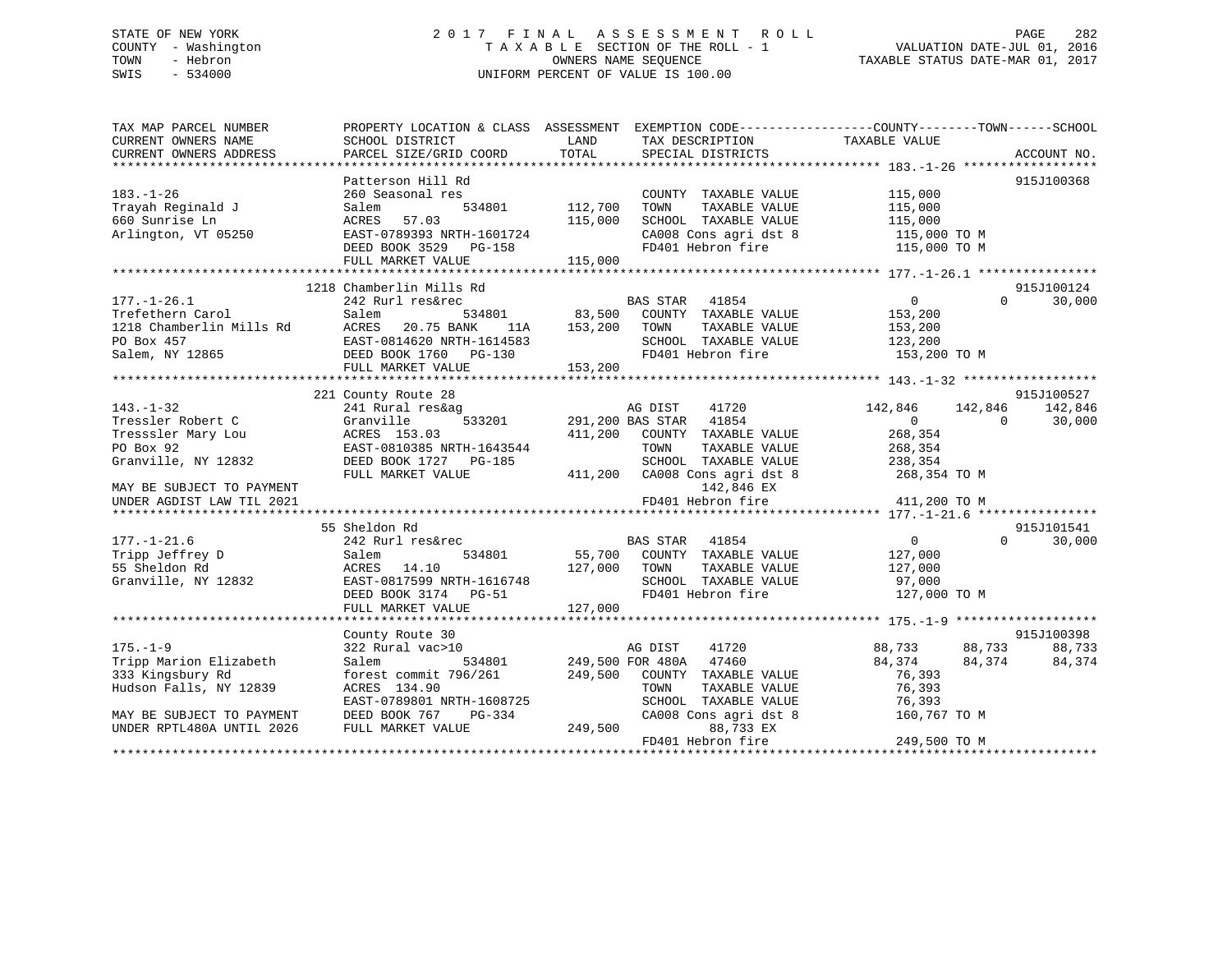# STATE OF NEW YORK 2 0 1 7 F I N A L A S S E S S M E N T R O L L PAGE 283 COUNTY - Washington T A X A B L E SECTION OF THE ROLL - 1 VALUATION DATE-JUL 01, 2016 TOWN - Hebron OWNERS NAME SEQUENCE TAXABLE STATUS DATE-MAR 01, 2017 SWIS - 534000 UNIFORM PERCENT OF VALUE IS 100.00

| TAX MAP PARCEL NUMBER<br>CURRENT OWNERS NAME<br>CURRENT OWNERS ADDRESS<br>*************************      | PROPERTY LOCATION & CLASS ASSESSMENT<br>SCHOOL DISTRICT<br>PARCEL SIZE/GRID COORD                                                                          | LAND<br>TOTAL              | TAX DESCRIPTION<br>SPECIAL DISTRICTS                                                                                                          | EXEMPTION CODE-----------------COUNTY-------TOWN------SCHOOL<br>TAXABLE VALUE         | ACCOUNT NO.          |
|----------------------------------------------------------------------------------------------------------|------------------------------------------------------------------------------------------------------------------------------------------------------------|----------------------------|-----------------------------------------------------------------------------------------------------------------------------------------------|---------------------------------------------------------------------------------------|----------------------|
| $186. - 1 - 8$<br>Truehart Eli F III<br>Truehart Karie<br>2017 County Route 153<br>Salem, NY 12865       | 185 Blossom Rd<br>312 Vac w/imprv<br>Salem<br>534801<br><b>ACRES</b><br>1.70<br>EAST-0819294 NRTH-1605260<br>DEED BOOK 3193<br>PG-158<br>FULL MARKET VALUE | 13,800<br>22,200<br>22,200 | COUNTY TAXABLE VALUE<br>TOWN<br>TAXABLE VALUE<br>SCHOOL TAXABLE VALUE<br>FD401 Hebron fire                                                    | 22,200<br>22,200<br>22,200<br>22,200 TO M                                             | 915J100660           |
|                                                                                                          | 6929 State Route 22                                                                                                                                        |                            |                                                                                                                                               |                                                                                       | 915J101524           |
| $161. - 2 - 16$<br>Truehart Timothy J<br>Coppins Joan C<br>6929 State Route 22<br>Granville, NY 12832    | 270 Mfg housing<br>Granville<br>533201<br>ACRES<br>1.56<br>EAST-0816439 NRTH-1624851<br>DEED BOOK 2457<br>PG-96<br>FULL MARKET VALUE                       | 33,400<br>51,800<br>51,800 | BAS STAR<br>41854<br>COUNTY TAXABLE VALUE<br>TOWN<br>TAXABLE VALUE<br>SCHOOL TAXABLE VALUE<br>FD401 Hebron fire                               | $\mathbf 0$<br>$\Omega$<br>51,800<br>51,800<br>21,800<br>51,800 TO M                  | 30,000               |
|                                                                                                          | 166 Little Burch Hill Rd                                                                                                                                   |                            |                                                                                                                                               |                                                                                       | 915J101349           |
| $151.-1-22.7$<br>Truelove Jamie A<br>1857 Boulderview Dr SE<br>Atlanta, GA 30316                         | 312 Vac w/imprv<br>Hartford<br>533801<br><b>ACRES</b><br>4.30<br>EAST-0799172 NRTH-1633297<br>DEED BOOK 3023 PG-48<br>FULL MARKET VALUE                    | 28,700<br>33,000<br>33,000 | COUNTY TAXABLE VALUE<br>TAXABLE VALUE<br>TOWN<br>SCHOOL TAXABLE VALUE<br>FD401 Hebron fire                                                    | 33,000<br>33,000<br>33,000<br>33,000 TO M                                             |                      |
|                                                                                                          |                                                                                                                                                            |                            |                                                                                                                                               |                                                                                       |                      |
| $184. - 1 - 22$<br>Trybendis Aaron C<br>Trybendis Vanessa L<br>79 Chamberlin Mills Rd<br>Salem, NY 12865 | 79 Chamberlin Mills Rd<br>210 1 Family Res<br>534801<br>Salem<br>5.20<br>ACRES<br>EAST-0794405 NRTH-1603314<br>DEED BOOK 3124 PG-345<br>FULL MARKET VALUE  | 52,400<br>191,200          | BAS STAR 41854<br>COUNTY TAXABLE VALUE<br>TOWN<br>TAXABLE VALUE<br>SCHOOL TAXABLE VALUE<br>CA008 Cons agri dst 8<br>191,200 FD401 Hebron fire | $\Omega$<br>$\Omega$<br>191,200<br>191,200<br>161,200<br>191,200 TO M<br>191,200 TO M | 915J100477<br>30,000 |
|                                                                                                          | Blossom Rd                                                                                                                                                 |                            |                                                                                                                                               |                                                                                       | 915J101429           |
| $186. - 1 - 6.1$<br>Tully John<br>Tully Diana<br>4811 Lamancha Way<br>Cambridge, NY 12816                | 322 Rural vac>10<br>534801<br>Salem<br>ACRES<br>44.34<br>EAST-0818262 NRTH-1604359<br>DEED BOOK 509<br>PG-1095                                             | 47,600<br>47,600           | COUNTY TAXABLE VALUE<br>TOWN<br>TAXABLE VALUE<br>SCHOOL TAXABLE VALUE<br>CA008 Cons agri dst 8<br>FD401 Hebron fire                           | 47,600<br>47,600<br>47,600<br>47,600 TO M<br>47,600 TO M                              |                      |
|                                                                                                          | FULL MARKET VALUE                                                                                                                                          | 47,600                     |                                                                                                                                               |                                                                                       |                      |
| $168. - 1 - 14.3$<br>Turcie Jerry L                                                                      | 96 Crosier Rd<br>240 Rural res<br>Salem<br>534801                                                                                                          | 83,600                     | COUNTY TAXABLE VALUE<br>TAXABLE VALUE<br>TOWN                                                                                                 | 236,000<br>236,000                                                                    | 915J101598           |
| Turcie Tina M<br>96 Crosier Rd<br>Salem, NY 12865                                                        | ACRES<br>20.80<br>EAST-0792872 NRTH-1617912<br>DEED BOOK 3544<br>PG-124                                                                                    | 236,000                    | SCHOOL TAXABLE VALUE<br>CA008 Cons agri dst 8<br>FD401 Hebron fire                                                                            | 236,000<br>236,000 TO M<br>236,000 TO M                                               |                      |
|                                                                                                          | FULL MARKET VALUE                                                                                                                                          | 236,000                    |                                                                                                                                               |                                                                                       |                      |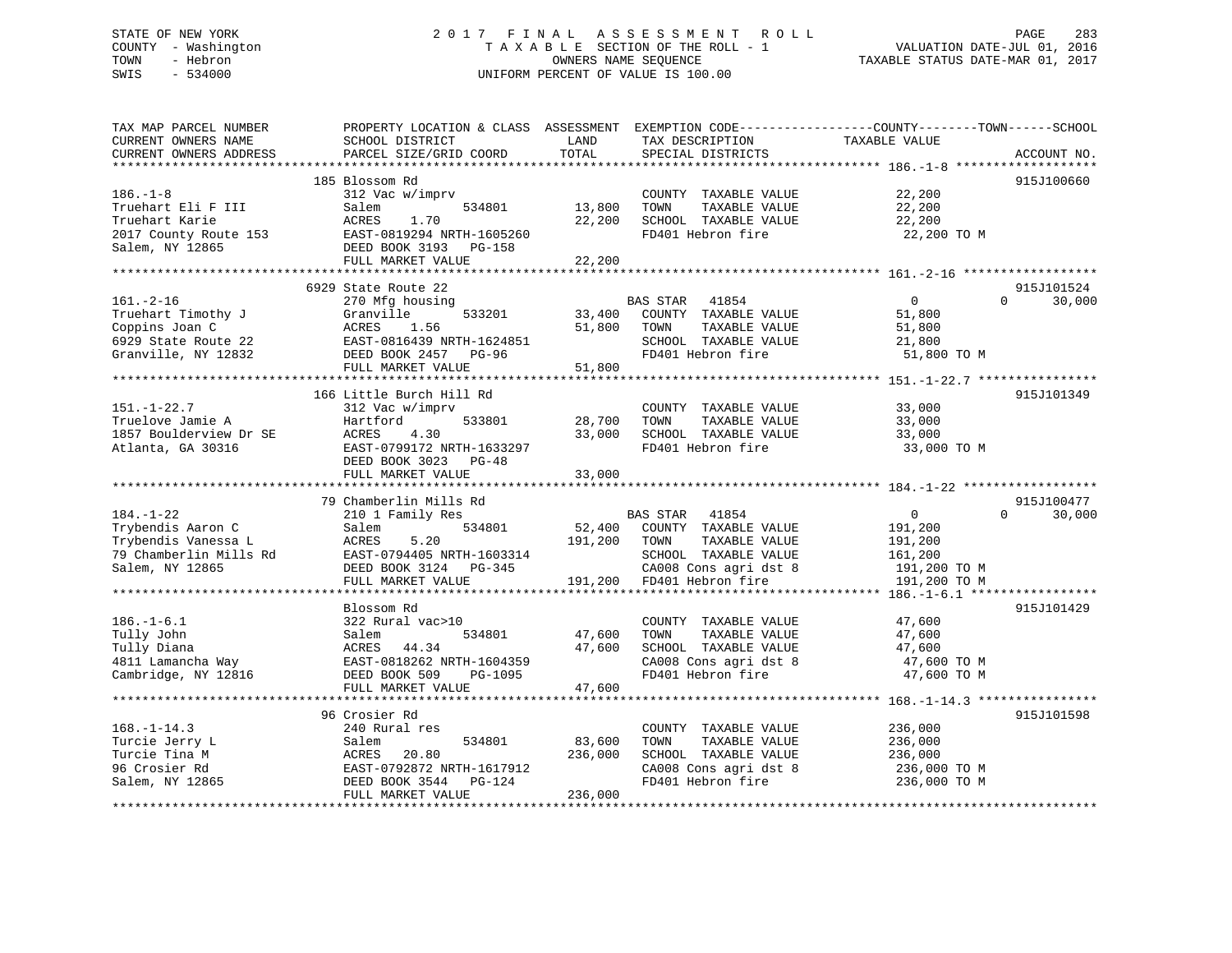# STATE OF NEW YORK 2 0 1 7 F I N A L A S S E S S M E N T R O L L PAGE 284 COUNTY - Washington T A X A B L E SECTION OF THE ROLL - 1 VALUATION DATE-JUL 01, 2016 TOWN - Hebron OWNERS NAME SEQUENCE TAXABLE STATUS DATE-MAR 01, 2017 SWIS - 534000 UNIFORM PERCENT OF VALUE IS 100.00

| TAX MAP PARCEL NUMBER<br>CURRENT OWNERS NAME<br>CURRENT OWNERS ADDRESS                       | PROPERTY LOCATION & CLASS ASSESSMENT<br>SCHOOL DISTRICT<br>PARCEL SIZE/GRID COORD                                                                                                               | LAND<br>TOTAL                | EXEMPTION CODE-----------------COUNTY-------TOWN------SCHOOL<br>TAX DESCRIPTION<br>SPECIAL DISTRICTS                  | TAXABLE VALUE                                                   |                   | ACCOUNT NO.                   |
|----------------------------------------------------------------------------------------------|-------------------------------------------------------------------------------------------------------------------------------------------------------------------------------------------------|------------------------------|-----------------------------------------------------------------------------------------------------------------------|-----------------------------------------------------------------|-------------------|-------------------------------|
| ***********************                                                                      |                                                                                                                                                                                                 |                              |                                                                                                                       |                                                                 |                   |                               |
|                                                                                              | 109 Barkley Ln                                                                                                                                                                                  |                              |                                                                                                                       |                                                                 |                   | 915J101105                    |
| $183.2 - 1 - 28$<br>Twaddell Revocable Trust<br>109 Barkley Ln<br>Salem, NY 12865            | 210 1 Family Res - WTRFNT<br>Salem<br>534801<br>ACRES<br>1.63<br>EAST-0786819 NRTH-1606128<br>DEED BOOK 932<br>$PG-238$<br>FULL MARKET VALUE                                                    | 77,400<br>283,700<br>283,700 | 41834<br>ENH STAR<br>COUNTY TAXABLE VALUE<br>TOWN<br>TAXABLE VALUE<br>SCHOOL TAXABLE VALUE<br>FD401 Hebron fire       | $\mathbf 0$<br>283,700<br>283,700<br>218,200<br>283,700 TO M    | $\Omega$          | 65,500                        |
|                                                                                              |                                                                                                                                                                                                 |                              |                                                                                                                       |                                                                 |                   |                               |
| $143. - 1 - 3$<br>Twardy John<br>Twardy Sarah<br>380 County Route 28<br>Granville, NY 12832  | 380 County Route 28<br>210 1 Family Res<br>533201<br>Granville<br>5.50<br>ACRES<br>EAST-0814179 NRTH-1647319<br>DEED BOOK 2570<br>PG-316                                                        | 258,100                      | AGRI-D IND 41730<br>42,600 BAS STAR<br>41854<br>COUNTY TAXABLE VALUE<br>TAXABLE VALUE<br>TOWN<br>SCHOOL TAXABLE VALUE | 6,616<br>$\mathbf{0}$<br>251,484<br>251,484<br>221,484          | 6,616<br>$\Omega$ | 915J100414<br>6,616<br>30,000 |
|                                                                                              | FULL MARKET VALUE                                                                                                                                                                               | 258,100                      | FD401 Hebron fire                                                                                                     | 258,100 TO M                                                    |                   |                               |
| MAY BE SUBJECT TO PAYMENT<br>UNDER AGDIST LAW TIL 2024                                       |                                                                                                                                                                                                 |                              |                                                                                                                       |                                                                 |                   |                               |
|                                                                                              | 106 Mountain Way                                                                                                                                                                                |                              |                                                                                                                       |                                                                 |                   | 915J101698                    |
| $159. - 1 - 25.9$<br>Tybor Joseph<br>Tybor Deborah B<br>PO Box 185<br>Hudson Falls, NY 12839 | 240 Rural res<br>Hartford<br>533801<br>lot F<br>ACRES<br>14.77<br>EAST-0796585 NRTH-1628216<br>DEED BOOK 605<br>PG-234<br>FULL MARKET VALUE                                                     | 56,700<br>187,900<br>187,900 | 41854<br>BAS STAR<br>COUNTY TAXABLE VALUE<br>TOWN<br>TAXABLE VALUE<br>SCHOOL TAXABLE VALUE<br>FD401 Hebron fire       | $\overline{0}$<br>187,900<br>187,900<br>157,900<br>187,900 TO M | $\Omega$          | 30,000                        |
|                                                                                              |                                                                                                                                                                                                 |                              |                                                                                                                       |                                                                 |                   |                               |
| $151. - 1 - 22.27$<br>Underwood Brian<br>PO Box 251<br>Salem, NY 12865                       | Little Burch Hill Rd<br>322 Rural vac>10<br>Granville<br>533201<br>Lot 7<br>ACRES<br>16.75<br>EAST-0800442 NRTH-1637805<br>DEED BOOK 3262<br>PG-144                                             | 12,600<br>12,600             | COUNTY TAXABLE VALUE<br>TAXABLE VALUE<br>TOWN<br>SCHOOL TAXABLE VALUE<br>FD401 Hebron fire                            | 12,600<br>12,600<br>12,600<br>12,600 TO M                       |                   | 915J101686                    |
|                                                                                              | FULL MARKET VALUE                                                                                                                                                                               | 12,600                       |                                                                                                                       |                                                                 |                   |                               |
|                                                                                              |                                                                                                                                                                                                 |                              |                                                                                                                       |                                                                 |                   |                               |
| $151. - 1 - 22.30$<br>Underwood Brian<br>PO Box 251<br>Salem, NY 12865                       | Little Burch Hill Rd w/of<br>312 Vac w/imprv<br>Granville<br>533201<br>$lots 7, 8 \& 9$<br>768/158, sub aband 3230/1<br>24.30<br>ACRES<br>EAST-0800668 NRTH-1636929<br>DEED BOOK 2364<br>PG-172 | 35,100<br>46,200             | COUNTY TAXABLE VALUE<br>TOWN<br>TAXABLE VALUE<br>SCHOOL TAXABLE VALUE<br>FD401 Hebron fire                            | 46,200<br>46,200<br>46,200<br>46,200 TO M                       |                   |                               |
|                                                                                              | FULL MARKET VALUE                                                                                                                                                                               | 46,200                       |                                                                                                                       |                                                                 |                   |                               |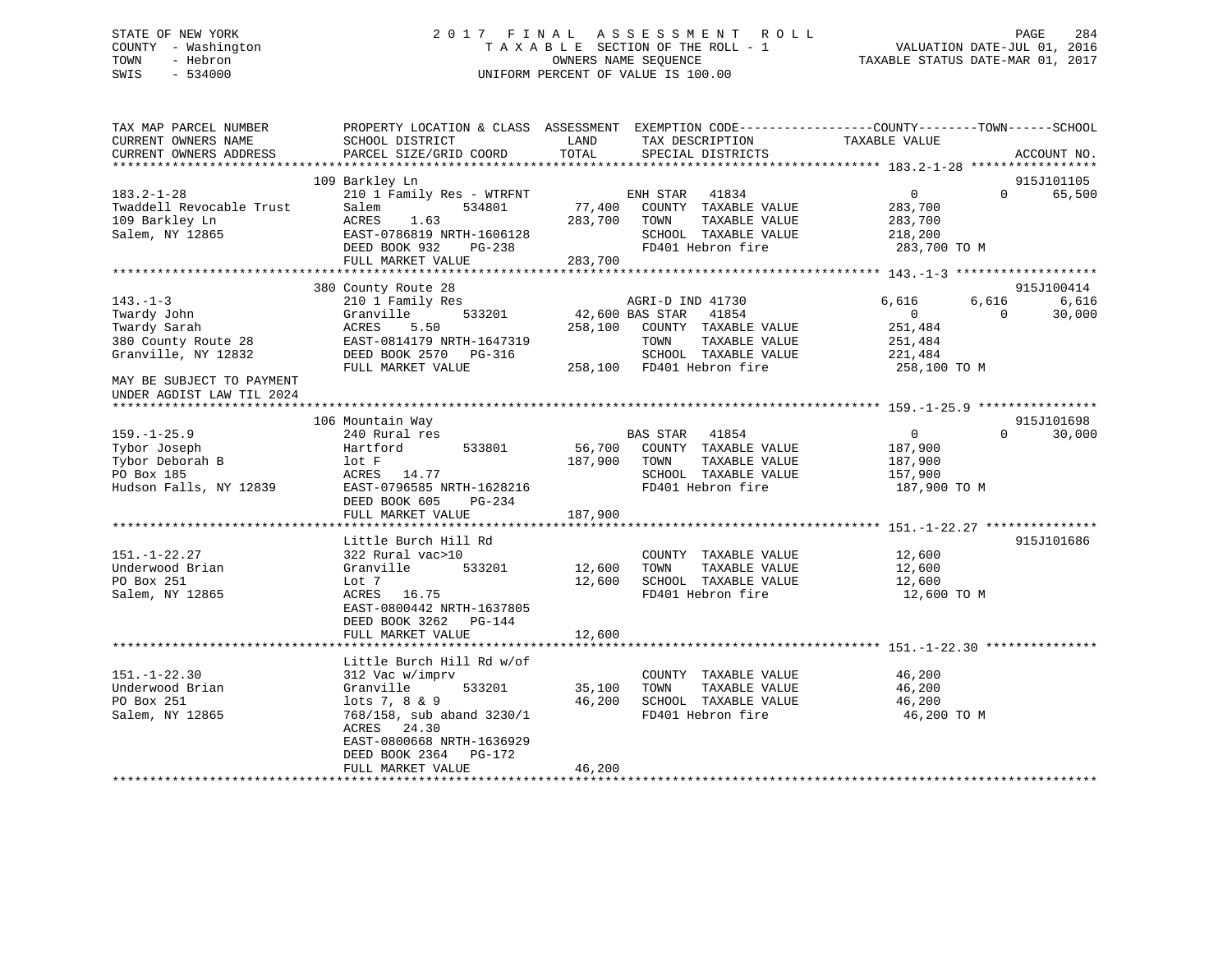# STATE OF NEW YORK 2 0 1 7 F I N A L A S S E S S M E N T R O L L PAGE 285 COUNTY - Washington T A X A B L E SECTION OF THE ROLL - 1 VALUATION DATE-JUL 01, 2016 TOWN - Hebron OWNERS NAME SEQUENCE TAXABLE STATUS DATE-MAR 01, 2017 SWIS - 534000 UNIFORM PERCENT OF VALUE IS 100.00

| TAX MAP PARCEL NUMBER<br>CURRENT OWNERS NAME<br>CURRENT OWNERS ADDRESS | PROPERTY LOCATION & CLASS ASSESSMENT EXEMPTION CODE---------------COUNTY-------TOWN------SCHOOL<br>SCHOOL DISTRICT<br>PARCEL SIZE/GRID COORD | LAND<br>TOTAL | TAX DESCRIPTION<br>SPECIAL DISTRICTS | TAXABLE VALUE           | ACCOUNT NO.                          |
|------------------------------------------------------------------------|----------------------------------------------------------------------------------------------------------------------------------------------|---------------|--------------------------------------|-------------------------|--------------------------------------|
|                                                                        |                                                                                                                                              |               |                                      |                         |                                      |
|                                                                        | 193 Middle Rd                                                                                                                                |               | AG DIST                              |                         | 915J100548                           |
| $176. - 1 - 10.1$<br>Underwood John H                                  | 240 Rural res<br>534801<br>Salem                                                                                                             |               | 41720<br>75,300 BAS STAR 41854       | 8,200<br>$\overline{0}$ | 8,200<br>8,200<br>30,000<br>$\Omega$ |
| Underwood Margaret L                                                   | 492/671 477/169                                                                                                                              | 184,800       | COUNTY TAXABLE VALUE                 | 176,600                 |                                      |
| 193 Middle Rd                                                          | ACRES<br>35.70                                                                                                                               |               | TAXABLE VALUE<br>TOWN                | 176,600                 |                                      |
| Salem, NY 12865                                                        | EAST-0803911 NRTH-1617309                                                                                                                    |               | SCHOOL TAXABLE VALUE                 | 146,600                 |                                      |
|                                                                        | DEED BOOK 718<br>PG-315                                                                                                                      |               | FD401 Hebron fire                    | 184,800 TO M            |                                      |
| MAY BE SUBJECT TO PAYMENT<br>UNDER AGDIST LAW TIL 2022                 | FULL MARKET VALUE                                                                                                                            | 184,800       |                                      |                         |                                      |
|                                                                        |                                                                                                                                              |               |                                      |                         |                                      |
|                                                                        | 137 Halls Pond Rd                                                                                                                            |               |                                      |                         | 915J101874                           |
| $167. - 1 - 7.7$                                                       | 242 Rurl res&rec                                                                                                                             |               | ENH STAR 41834                       | $\overline{0}$          | $\Omega$<br>65,500                   |
| Urbaetis Mark M                                                        | Hartford<br>533801                                                                                                                           | 78,800        | COUNTY TAXABLE VALUE                 | 217,000                 |                                      |
| Squires Randall C                                                      | 793/232                                                                                                                                      | 217,000       | TOWN<br>TAXABLE VALUE                | 217,000                 |                                      |
| 3 Halls Pond Rd                                                        | ACRES 18.40                                                                                                                                  |               | SCHOOL TAXABLE VALUE                 | 151,500                 |                                      |
| Salem, NY 12865                                                        | EAST-0790854 NRTH-1623192                                                                                                                    |               | FD401 Hebron fire                    | 217,000 TO M            |                                      |
|                                                                        | DEED BOOK 636<br>PG-167                                                                                                                      | 217,000       |                                      |                         |                                      |
|                                                                        | FULL MARKET VALUE                                                                                                                            |               |                                      |                         |                                      |
|                                                                        | 175 Callaway Rd                                                                                                                              |               |                                      |                         | 915J101533                           |
| $175. - 1 - 31$                                                        | 210 1 Family Res                                                                                                                             |               | COUNTY TAXABLE VALUE                 | 129,000                 |                                      |
| Urbahn John                                                            | 534801<br>Salem                                                                                                                              | 68,000        | TOWN<br>TAXABLE VALUE                | 129,000                 |                                      |
| Urbahn Deyanne                                                         | Lots C & D                                                                                                                                   | 129,000       | SCHOOL TAXABLE VALUE                 | 129,000                 |                                      |
| 7 Timberlane                                                           | ACRES 23.11                                                                                                                                  |               | FD401 Hebron fire                    | 129,000 TO M            |                                      |
| Saratoga Springs, NY 12866                                             | EAST-0786197 NRTH-1616841                                                                                                                    |               |                                      |                         |                                      |
|                                                                        | DEED BOOK 958<br>PG-160                                                                                                                      |               |                                      |                         |                                      |
|                                                                        | FULL MARKET VALUE                                                                                                                            | 129,000       |                                      |                         |                                      |
|                                                                        |                                                                                                                                              |               |                                      |                         |                                      |
|                                                                        | 19 Pine Hill Rd                                                                                                                              |               |                                      |                         | 915J101500                           |
| $160. - 1 - 4.4$                                                       | 242 Rurl res&rec                                                                                                                             |               | COUNTY TAXABLE VALUE                 | 130,600                 |                                      |
| US Bank Nation Association                                             | 534801<br>Salem                                                                                                                              | 52,300        | TAXABLE VALUE<br>TOWN                | 130,600                 |                                      |
| 8742 Lucent Blvd                                                       | Lot 4                                                                                                                                        | 130,600       | SCHOOL TAXABLE VALUE                 | 130,600                 |                                      |
| Highlands Ranch, CO 80129                                              | ACRES<br>11.85                                                                                                                               |               | FD401 Hebron fire                    | 130,600 TO M            |                                      |
|                                                                        | EAST-0806891 NRTH-1627202                                                                                                                    |               |                                      |                         |                                      |
|                                                                        | DEED BOOK 3744<br>PG-346                                                                                                                     |               |                                      |                         |                                      |
|                                                                        | FULL MARKET VALUE                                                                                                                            | 130,600       |                                      |                         |                                      |
|                                                                        | 4305 County Route 30                                                                                                                         |               |                                      |                         |                                      |
| $158. - 1 - 2.7$                                                       | 210 1 Family Res                                                                                                                             |               | COUNTY TAXABLE VALUE                 | 177,600                 |                                      |
| Vadnais Joshua G                                                       | Hartford 533801                                                                                                                              | 56,300        | TAXABLE VALUE<br>TOWN                | 177,600                 |                                      |
| 1806 State Route 32                                                    | $1$ ot 3                                                                                                                                     | 177,600       | SCHOOL TAXABLE VALUE                 | 177,600                 |                                      |
| Gansevoort, NY 12831                                                   | ACRES<br>7.15                                                                                                                                |               | CA008 Cons agri dst 8                | 177,600 TO M            |                                      |
|                                                                        | EAST-0784673 NRTH-1628702                                                                                                                    |               | FD401 Hebron fire                    | 177,600 TO M            |                                      |
|                                                                        | DEED BOOK 3717 PG-74                                                                                                                         |               |                                      |                         |                                      |
|                                                                        | FULL MARKET VALUE                                                                                                                            | 177,600       |                                      |                         |                                      |
|                                                                        |                                                                                                                                              |               |                                      |                         |                                      |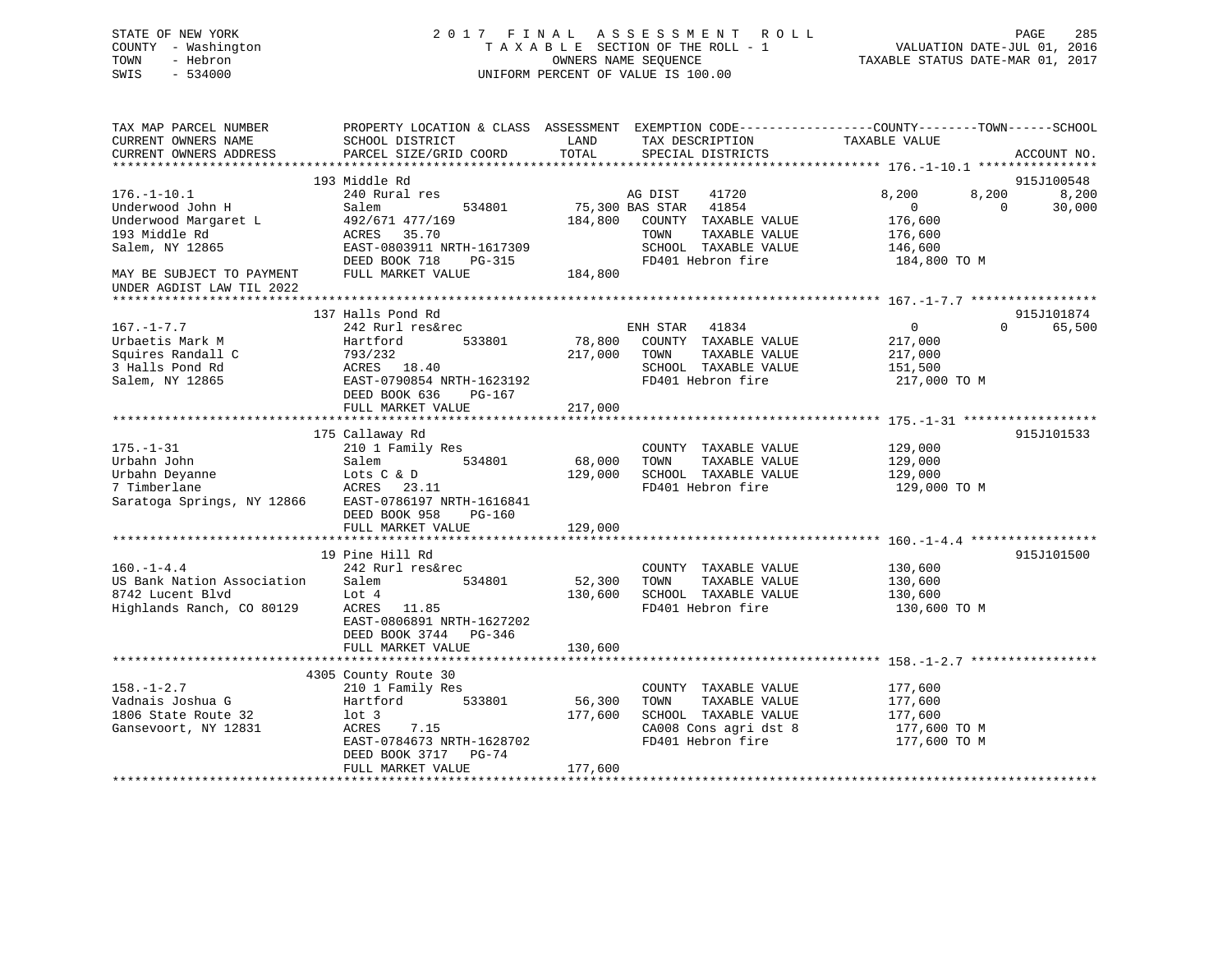# STATE OF NEW YORK 2 0 1 7 F I N A L A S S E S S M E N T R O L L PAGE 286 COUNTY - Washington T A X A B L E SECTION OF THE ROLL - 1 VALUATION DATE-JUL 01, 2016 TOWN - Hebron OWNERS NAME SEQUENCE TAXABLE STATUS DATE-MAR 01, 2017 SWIS - 534000 UNIFORM PERCENT OF VALUE IS 100.00

| TAX MAP PARCEL NUMBER     |                                                                                                                                                   |               |                                                                                                   | PROPERTY LOCATION & CLASS ASSESSMENT EXEMPTION CODE----------------COUNTY-------TOWN------SCHOOL |             |
|---------------------------|---------------------------------------------------------------------------------------------------------------------------------------------------|---------------|---------------------------------------------------------------------------------------------------|--------------------------------------------------------------------------------------------------|-------------|
| CURRENT OWNERS NAME       | SCHOOL DISTRICT                                                                                                                                   | LAND          | TAX DESCRIPTION                                                                                   | TAXABLE VALUE                                                                                    |             |
| CURRENT OWNERS ADDRESS    | PARCEL SIZE/GRID COORD                                                                                                                            | TOTAL         | SPECIAL DISTRICTS                                                                                 |                                                                                                  | ACCOUNT NO. |
|                           |                                                                                                                                                   |               |                                                                                                   |                                                                                                  |             |
|                           | County Route 47/N Off                                                                                                                             |               |                                                                                                   |                                                                                                  | 915J100187  |
| $175. - 1 - 24$           | 322 Rural vac>10                                                                                                                                  |               | COUNTY TAXABLE VALUE                                                                              | 24,000                                                                                           |             |
| Valastro Randy            | Arqyle                                                                                                                                            | 532001 24,000 | TOWN<br>TAXABLE VALUE                                                                             | 24,000                                                                                           |             |
| Valastro Sheila           | ACRES 32.00                                                                                                                                       | 24,000        | SCHOOL TAXABLE VALUE                                                                              | 24,000                                                                                           |             |
| 1303 County Route $47$    | ACRES 32.00<br>EAST-0785680 NRTH-1610079                                                                                                          |               | FD401 Hebron fire                                                                                 | 24,000 TO M                                                                                      |             |
| Argyle, NY 12809          | DEED BOOK 2572 PG-1                                                                                                                               |               |                                                                                                   |                                                                                                  |             |
|                           |                                                                                                                                                   |               |                                                                                                   |                                                                                                  |             |
|                           |                                                                                                                                                   |               |                                                                                                   |                                                                                                  |             |
|                           | 105 Bromley Ln                                                                                                                                    |               |                                                                                                   |                                                                                                  |             |
| $178. - 1 - 5.1$          | 210 1 Family Res                                                                                                                                  |               | COUNTY TAXABLE VALUE                                                                              | 129,900                                                                                          |             |
|                           | 534801                                                                                                                                            | 37,800        | TOWN<br>TAXABLE VALUE                                                                             | 129,900                                                                                          |             |
|                           |                                                                                                                                                   | 129,900       | SCHOOL TAXABLE VALUE                                                                              | 129,900                                                                                          |             |
|                           | EAST-0820583 NRTH-1614438                                                                                                                         |               | FD401 Hebron fire                                                                                 | 129,900 TO M                                                                                     |             |
|                           | 176.-1-5.1<br>Valler Joseph M<br>Valler Nancy L<br>Valler Nancy L<br>3334 North Key Dr Unit H2<br>Fort Myers, FL 33903<br>DEED BOOK 3685<br>PG-63 |               |                                                                                                   |                                                                                                  |             |
|                           | FULL MARKET VALUE                                                                                                                                 | 129,900       |                                                                                                   |                                                                                                  |             |
|                           |                                                                                                                                                   |               |                                                                                                   |                                                                                                  |             |
|                           | Chamberlin Mills Rd                                                                                                                               |               |                                                                                                   |                                                                                                  | 915J101485  |
| $184. - 2 - 3$            | 312 Vac w/imprv                                                                                                                                   |               | AG BUILD 41700                                                                                    | 23,000 23,000                                                                                    | 23,000      |
| Van Alstyne Kathleen      | Salem                                                                                                                                             |               | 534801 25,300 COUNTY TAXABLE VALUE                                                                | 24,000                                                                                           |             |
| 383 Chamberlain Mills Rd  | lot <sub>3</sub>                                                                                                                                  | 47,000        | TOWN<br>TAXABLE VALUE                                                                             | 24,000                                                                                           |             |
| Salem, NY 12865           | ACRES 15.04                                                                                                                                       |               |                                                                                                   |                                                                                                  |             |
|                           | EAST-0798699 NRTH-1607935                                                                                                                         |               |                                                                                                   |                                                                                                  |             |
| MAY BE SUBJECT TO PAYMENT | DEED BOOK 2033 PG-272                                                                                                                             |               | SCHOOL TAXABLE VALUE 24,000<br>CA008 Cons agri dst 8 47,000 TO M<br>FD401 Hebron fire 47,000 TO M |                                                                                                  |             |
| UNDER RPTL483 UNTIL 2018  | FULL MARKET VALUE                                                                                                                                 | 47,000        |                                                                                                   |                                                                                                  |             |
|                           |                                                                                                                                                   |               |                                                                                                   |                                                                                                  |             |
|                           | Chamberlin Mills Rd                                                                                                                               |               |                                                                                                   |                                                                                                  | 915J101507  |
| $184. - 2 - 4$            | 322 Rural vac>10                                                                                                                                  |               | COUNTY TAXABLE VALUE                                                                              | 27,200                                                                                           |             |
| Van Alstyne Michael J     | 534801 27,200<br>Salem                                                                                                                            |               | TAXABLE VALUE<br>TOWN                                                                             | 27,200                                                                                           |             |
| 383 Chamberlain Mills Rd  | Lot 4                                                                                                                                             | 27,200        |                                                                                                   |                                                                                                  |             |
| Salem, NY 12865           | ACRES 16.93                                                                                                                                       |               | SCHOOL TAXABLE VALUE $27,200$<br>CA008 Cons agri dst 8 $27,200$ TO M                              |                                                                                                  |             |
|                           | EAST-0798586 NRTH-1607539                                                                                                                         |               | CA008 Cons agri dst 8<br>-- 101 Webson fire<br>FD401 Hebron fire                                  | 27,200 TO M                                                                                      |             |
|                           | DEED BOOK 2461 PG-227                                                                                                                             |               |                                                                                                   |                                                                                                  |             |
|                           | FULL MARKET VALUE                                                                                                                                 | 27,200        |                                                                                                   |                                                                                                  |             |
|                           |                                                                                                                                                   |               |                                                                                                   |                                                                                                  |             |
|                           |                                                                                                                                                   |               |                                                                                                   |                                                                                                  | 915J101571  |
|                           | 101 Callaway Rd<br>$314$ Rural vac< $10$                                                                                                          |               |                                                                                                   |                                                                                                  |             |
| $175. - 1 - 36$           |                                                                                                                                                   |               | COUNTY TAXABLE VALUE                                                                              | 22,700                                                                                           |             |
| Van Ingen Anne            | Salem                                                                                                                                             | 534801 22,700 | TOWN<br>TAXABLE VALUE                                                                             | 22,700                                                                                           |             |
| 22 Brightside Dr          | ACRES 3.05<br>EAST-0787009 NRTH-1615807                                                                                                           | 22,700        | SCHOOL TAXABLE VALUE                                                                              | 22,700                                                                                           |             |
| Stamford, CT 06902        |                                                                                                                                                   |               | FD401 Hebron fire                                                                                 | 22,700 TO M                                                                                      |             |
|                           | DEED BOOK 2635 PG-311                                                                                                                             |               |                                                                                                   |                                                                                                  |             |
|                           | FULL MARKET VALUE                                                                                                                                 | 22,700        |                                                                                                   |                                                                                                  |             |
|                           |                                                                                                                                                   |               |                                                                                                   |                                                                                                  |             |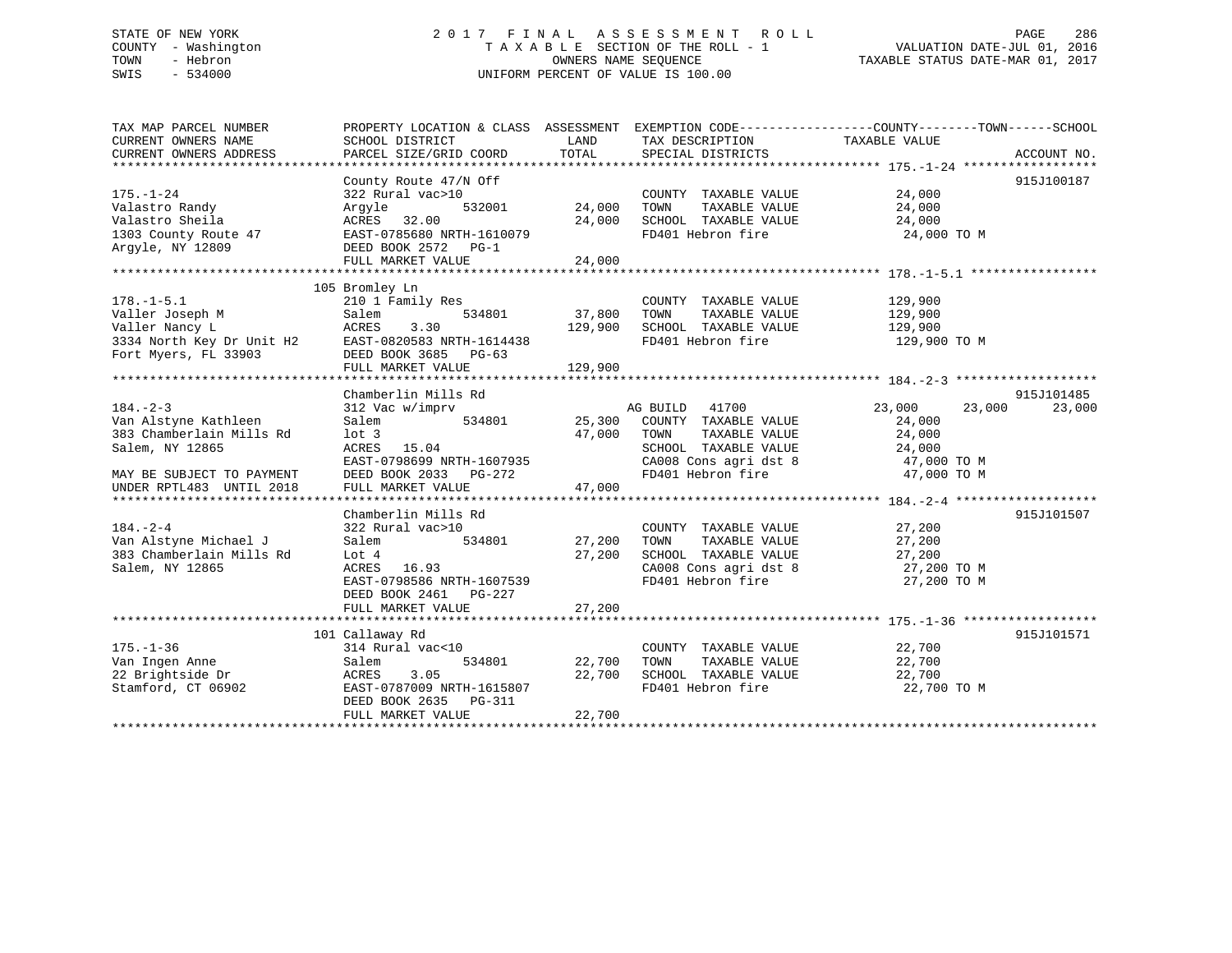# STATE OF NEW YORK 2 0 1 7 F I N A L A S S E S S M E N T R O L L PAGE 287 COUNTY - Washington T A X A B L E SECTION OF THE ROLL - 1 VALUATION DATE-JUL 01, 2016 TOWN - Hebron OWNERS NAME SEQUENCE TAXABLE STATUS DATE-MAR 01, 2017 SWIS - 534000 UNIFORM PERCENT OF VALUE IS 100.00

| TAX MAP PARCEL NUMBER<br>CURRENT OWNERS NAME | PROPERTY LOCATION & CLASS ASSESSMENT EXEMPTION CODE----------------COUNTY-------TOWN------SCHOOL<br>SCHOOL DISTRICT | LAND    | TAX DESCRIPTION                               | TAXABLE VALUE        |                      |
|----------------------------------------------|---------------------------------------------------------------------------------------------------------------------|---------|-----------------------------------------------|----------------------|----------------------|
| CURRENT OWNERS ADDRESS                       | PARCEL SIZE/GRID COORD                                                                                              | TOTAL   | SPECIAL DISTRICTS                             |                      | ACCOUNT NO.          |
|                                              |                                                                                                                     |         |                                               |                      |                      |
|                                              | Callaway Rd                                                                                                         |         |                                               |                      | 915J101535           |
| $175. - 1 - 33$                              | 314 Rural vac<10                                                                                                    | 36,200  | AGRI-D IND 41730                              | 29,146<br>29,146     | 29,146               |
| Van Ingen Anne H<br>22 Brightside Dr         | 534801<br>Salem<br>ACRES<br>7.08                                                                                    | 36,200  | COUNTY TAXABLE VALUE<br>TOWN<br>TAXABLE VALUE | 7,054<br>7,054       |                      |
| Stamford, CT 06902                           | EAST-0787010 NRTH-1616398                                                                                           |         | SCHOOL TAXABLE VALUE                          | 7,054                |                      |
|                                              | DEED BOOK 586<br><b>PG-201</b>                                                                                      |         | FD401 Hebron fire                             | 36,200 TO M          |                      |
| MAY BE SUBJECT TO PAYMENT                    | FULL MARKET VALUE                                                                                                   | 36,200  |                                               |                      |                      |
| UNDER AGDIST LAW TIL 2024                    |                                                                                                                     |         |                                               |                      |                      |
|                                              |                                                                                                                     |         |                                               |                      |                      |
|                                              | Callaway Rd                                                                                                         |         |                                               |                      | 915J101569           |
| $175. - 1 - 34$                              | 314 Rural vac<10                                                                                                    |         | AGRI-D IND 41730                              | 23,525<br>23,525     | 23,525               |
| Van Ingen Anne H                             | 534801<br>Salem                                                                                                     | 24,500  | COUNTY TAXABLE VALUE                          | 975                  |                      |
| 22 Brightside Dr                             | ACRES<br>3.43                                                                                                       | 24,500  | TAXABLE VALUE<br>TOWN                         | 975                  |                      |
| Stamford, CT 06902                           | EAST-0787348 NRTH-1616225                                                                                           |         | SCHOOL TAXABLE VALUE                          | 975                  |                      |
|                                              | DEED BOOK 2886<br>PG-189                                                                                            |         | FD401 Hebron fire                             | 24,500 TO M          |                      |
| MAY BE SUBJECT TO PAYMENT                    | FULL MARKET VALUE                                                                                                   | 24,500  |                                               |                      |                      |
| UNDER AGDIST LAW TIL 2024                    |                                                                                                                     |         |                                               |                      |                      |
|                                              |                                                                                                                     |         |                                               |                      |                      |
|                                              | 277 Higgins Rd                                                                                                      |         |                                               |                      | 915J101811           |
| $170. - 2 - 25$                              | 241 Rural res&ag                                                                                                    |         | COUNTY TAXABLE VALUE                          | 235,000              |                      |
| Van Reed Katharine                           | 533201<br>Granville                                                                                                 | 49,800  | TOWN<br>TAXABLE VALUE                         | 235,000              |                      |
| 277 Higgins Rd                               | sub lots 5&6                                                                                                        | 235,000 | SCHOOL TAXABLE VALUE                          | 235,000              |                      |
| Granville, NY 12832                          | ACRES<br>10.17                                                                                                      |         | FD401 Hebron fire                             | 235,000 TO M         |                      |
|                                              | EAST-0820764 NRTH-1622373                                                                                           |         |                                               |                      |                      |
| MAY BE SUBJECT TO PAYMENT                    | DEED BOOK 3433<br>PG-221                                                                                            |         |                                               |                      |                      |
| UNDER AGDIST LAW TIL 2022                    | FULL MARKET VALUE                                                                                                   | 235,000 |                                               |                      |                      |
|                                              |                                                                                                                     |         |                                               |                      |                      |
| $176. - 1 - 28$                              | 383 Chamberlin Mills Rd                                                                                             |         |                                               | $\Omega$<br>$\Omega$ | 915L100223<br>30,000 |
| VanAlstyne Kathleen                          | 210 1 Family Res<br>534801<br>Salem                                                                                 | 39,400  | BAS STAR 41854<br>COUNTY TAXABLE VALUE        | 94,800               |                      |
| VanAlstyne Michael                           | 1.70<br>ACRES                                                                                                       | 94,800  | TAXABLE VALUE<br>TOWN                         | 94,800               |                      |
| 383 Chamberlin Mills Rd                      | EAST-0797710 NRTH-1608150                                                                                           |         | SCHOOL TAXABLE VALUE                          | 64,800               |                      |
| Salem, NY 12865                              | DEED BOOK 2961<br><b>PG-90</b>                                                                                      |         | CA008 Cons agri dst 8                         | 94,800 TO M          |                      |
|                                              | FULL MARKET VALUE                                                                                                   | 94,800  | FD401 Hebron fire                             | 94,800 TO M          |                      |
|                                              |                                                                                                                     |         |                                               |                      |                      |
|                                              | 109 Crosier Rd                                                                                                      |         |                                               |                      | 915J100171           |
| $167. - 1 - 20.1$                            | 240 Rural res                                                                                                       |         | COUNTY TAXABLE VALUE                          | 207,300              |                      |
| Vanderminden Trustee Robert D Salem          | 534801                                                                                                              | 147,800 | TAXABLE VALUE<br>TOWN                         | 207,300              |                      |
| 5 Court St                                   | 86.20<br>ACRES                                                                                                      | 207,300 | SCHOOL TAXABLE VALUE                          | 207,300              |                      |
| Granville, NY 12832                          | EAST-0791699 NRTH-1617247                                                                                           |         | FD401 Hebron fire                             | 207,300 TO M         |                      |
|                                              | DEED BOOK 715<br>$PG-88$                                                                                            |         |                                               |                      |                      |
|                                              | FULL MARKET VALUE                                                                                                   | 207,300 |                                               |                      |                      |
|                                              |                                                                                                                     |         |                                               |                      |                      |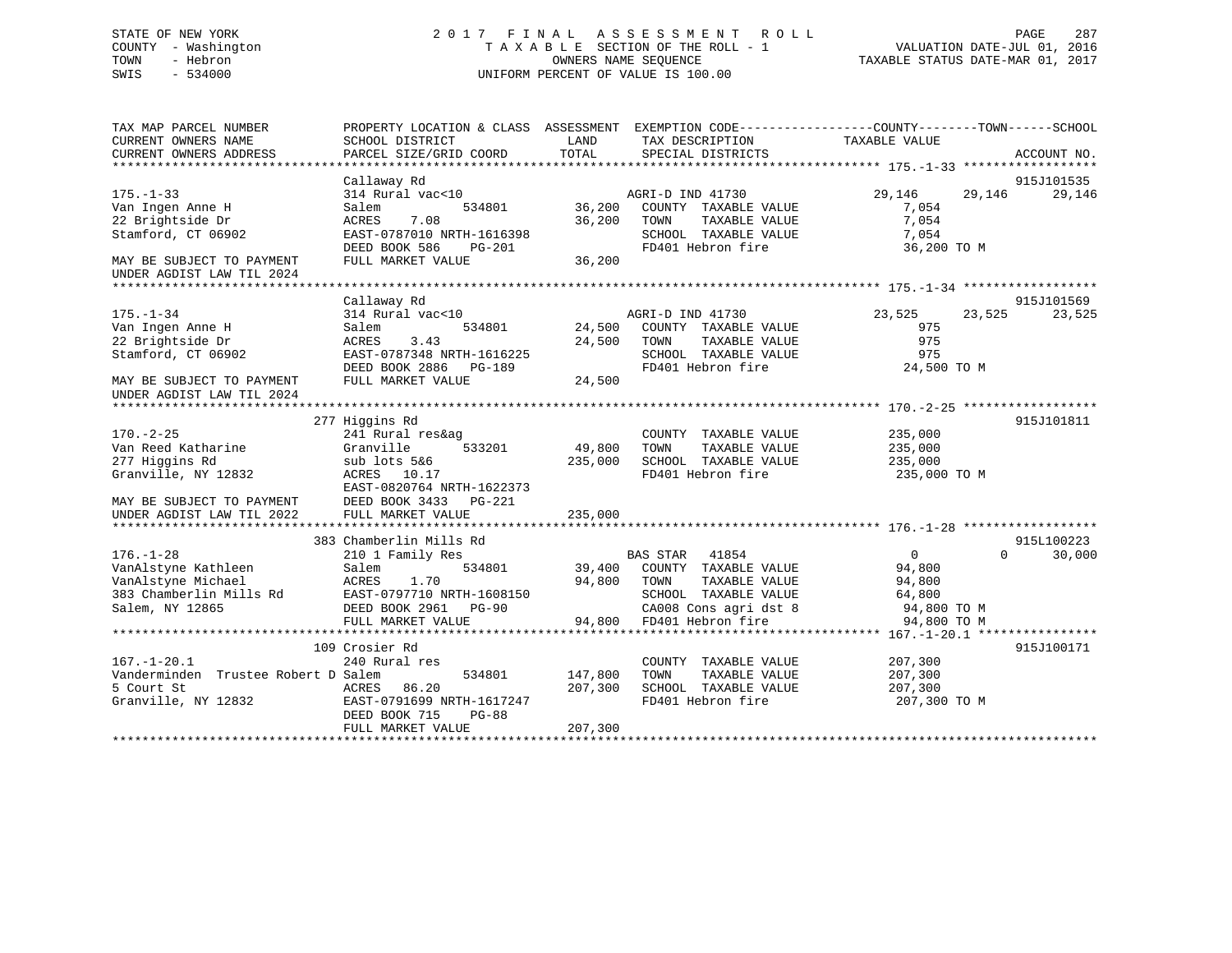# STATE OF NEW YORK 2 0 1 7 F I N A L A S S E S S M E N T R O L L PAGE 288 COUNTY - Washington T A X A B L E SECTION OF THE ROLL - 1 VALUATION DATE-JUL 01, 2016 TOWN - Hebron OWNERS NAME SEQUENCE TAXABLE STATUS DATE-MAR 01, 2017 SWIS - 534000 UNIFORM PERCENT OF VALUE IS 100.00

| TAX MAP PARCEL NUMBER               | PROPERTY LOCATION & CLASS ASSESSMENT EXEMPTION CODE----------------COUNTY-------TOWN------SCHOOL |                         |                                                                   |                               |             |
|-------------------------------------|--------------------------------------------------------------------------------------------------|-------------------------|-------------------------------------------------------------------|-------------------------------|-------------|
| CURRENT OWNERS NAME                 | SCHOOL DISTRICT                                                                                  | LAND                    | TAX DESCRIPTION                                                   | TAXABLE VALUE                 |             |
| CURRENT OWNERS ADDRESS              | PARCEL SIZE/GRID COORD                                                                           | TOTAL                   | SPECIAL DISTRICTS                                                 |                               | ACCOUNT NO. |
|                                     |                                                                                                  |                         |                                                                   |                               |             |
|                                     | 179 Higgins Rd                                                                                   |                         |                                                                   |                               | 915J101818  |
| $170. - 2 - 32$                     | 312 Vac w/imprv                                                                                  |                         | COUNTY TAXABLE VALUE                                              | 30,700                        |             |
| Vanderzyden Kevin J                 | 533201<br>Granville                                                                              | 29,300                  | TOWN<br>TAXABLE VALUE                                             | 30,700                        |             |
| Vanderzyden Karen M                 | Lot $22$                                                                                         | 30,700                  | SCHOOL TAXABLE VALUE                                              | 30,700                        |             |
| PO Box 514                          | ACRES<br>9.89                                                                                    |                         | FD401 Hebron fire                                                 | 30,700 TO M                   |             |
| Hudson Falls, NY 12839              | EAST-0820068 NRTH-1624440                                                                        |                         |                                                                   |                               |             |
|                                     | DEED BOOK 2696 PG-235                                                                            |                         |                                                                   |                               |             |
|                                     | FULL MARKET VALUE                                                                                | 30,700                  |                                                                   |                               |             |
|                                     | Chamberlin Mills Rd/e Off                                                                        |                         |                                                                   |                               | 915J100624  |
| $184. - 1 - 7$                      | 323 Vacant rural                                                                                 |                         | COUNTY TAXABLE VALUE                                              | 17,500                        |             |
| VanDyk, Trustee William R LE        | 534801<br>Salem                                                                                  | 17,500                  | TOWN<br>TAXABLE VALUE                                             | 17,500                        |             |
| VanDyk Trust W R                    | ACRES 23.35                                                                                      | 17,500                  | SCHOOL TAXABLE VALUE                                              | 17,500                        |             |
| 53 Heaphy Ln                        | EAST-0800050 NRTH-1607231                                                                        |                         | FD401 Hebron fire                                                 | 17,500 TO M                   |             |
| Salem, NY 12832                     | DEED BOOK 2617 PG-333                                                                            |                         |                                                                   |                               |             |
|                                     | FULL MARKET VALUE                                                                                | 17,500                  |                                                                   |                               |             |
|                                     |                                                                                                  |                         |                                                                   |                               |             |
|                                     | Chamberlin Mills Rd                                                                              |                         |                                                                   |                               | 915J101484  |
| $184. - 2 - 2$                      | 322 Rural vac>10                                                                                 |                         | AG DIST<br>41720                                                  | 22,400<br>22,400              | 22,400      |
| VanDyk, Trustee William R LE        | Salem<br>534801                                                                                  | 63,400                  | COUNTY TAXABLE VALUE                                              | 41,000                        |             |
| VanDyk Trust W R                    | Lot 2                                                                                            | 63,400                  | TOWN<br>TAXABLE VALUE                                             | 41,000                        |             |
| 53 Heaphy Ln                        | ACRES 34.70                                                                                      |                         | SCHOOL TAXABLE VALUE                                              | 41,000                        |             |
| Salem, NY 12865                     | EAST-0799475 NRTH-1608895                                                                        |                         | CA008 Cons agri dst 8                                             | 41,000 TO M                   |             |
|                                     | DEED BOOK 2617 PG-329                                                                            |                         | 22,400 EX                                                         |                               |             |
| MAY BE SUBJECT TO PAYMENT           | FULL MARKET VALUE                                                                                |                         | 22,400 EX<br>63,400 FD401 Hebron fire<br>63,400 FD401 Hebron fire | 63,400 TO M                   |             |
| UNDER AGDIST LAW TIL 2021           |                                                                                                  |                         |                                                                   |                               |             |
|                                     |                                                                                                  |                         |                                                                   |                               |             |
|                                     | 447 Chamberlin Mills Rd                                                                          |                         |                                                                   |                               | 915J100623  |
| $176. - 1 - 27.1$                   | 240 Rural res                                                                                    |                         | AG DIST<br>41720                                                  | 150,522<br>150,522            | 150,522     |
| VanDyk, Trustee, L.E. William Salem |                                                                                                  | 534801 219,600 BAS STAR | 41854                                                             | $0 \qquad \qquad$<br>$\Omega$ | 30,000      |
| 53 Heaphy Ln                        | ACRES 96.20                                                                                      |                         | 367,400 COUNTY TAXABLE VALUE                                      | 216,878                       |             |
| Salem, NY 12865                     | EAST-0798241 NRTH-1609432                                                                        |                         | TOWN<br>TAXABLE VALUE                                             | 216,878                       |             |
|                                     | DEED BOOK 2617 PG-325                                                                            |                         | SCHOOL TAXABLE VALUE                                              | 186,878                       |             |
| MAY BE SUBJECT TO PAYMENT           | FULL MARKET VALUE                                                                                |                         | 367,400 CA008 Cons agri dst 8                                     | 216,878 TO M                  |             |
| UNDER AGDIST LAW TIL 2021           |                                                                                                  |                         | 150,522 EX                                                        |                               |             |
|                                     |                                                                                                  |                         | FD401 Hebron fire                                                 | 367,400 TO M                  |             |
|                                     |                                                                                                  |                         |                                                                   |                               |             |
|                                     | 18 Center Way                                                                                    |                         |                                                                   |                               | 915J101546  |
| $185. - 1 - 14.1$                   | 260 Seasonal res                                                                                 |                         | COUNTY TAXABLE VALUE                                              | 48,000                        |             |
| Vanguilder Jenny                    | 534801<br>Salem                                                                                  | 37,600                  | TAXABLE VALUE<br>TOWN                                             | 48,000                        |             |
| McGuiggan Dennis R<br>67 Ouaker St  | 626/148                                                                                          | 48,000                  | SCHOOL TAXABLE VALUE                                              | 48,000                        |             |
| 67 Quaker St                        | ACRES<br>3.22                                                                                    |                         | CA008 Cons agri dst 8                                             | 48,000 TO M                   |             |
| Granville, NY 12832                 | EAST-0815315 NRTH-1604870                                                                        |                         | FD401 Hebron fire                                                 | 48,000 TO M                   |             |
|                                     | DEED BOOK 3559 PG-72                                                                             |                         |                                                                   |                               |             |
|                                     | FULL MARKET VALUE                                                                                | 48,000                  |                                                                   |                               |             |
|                                     |                                                                                                  |                         |                                                                   |                               |             |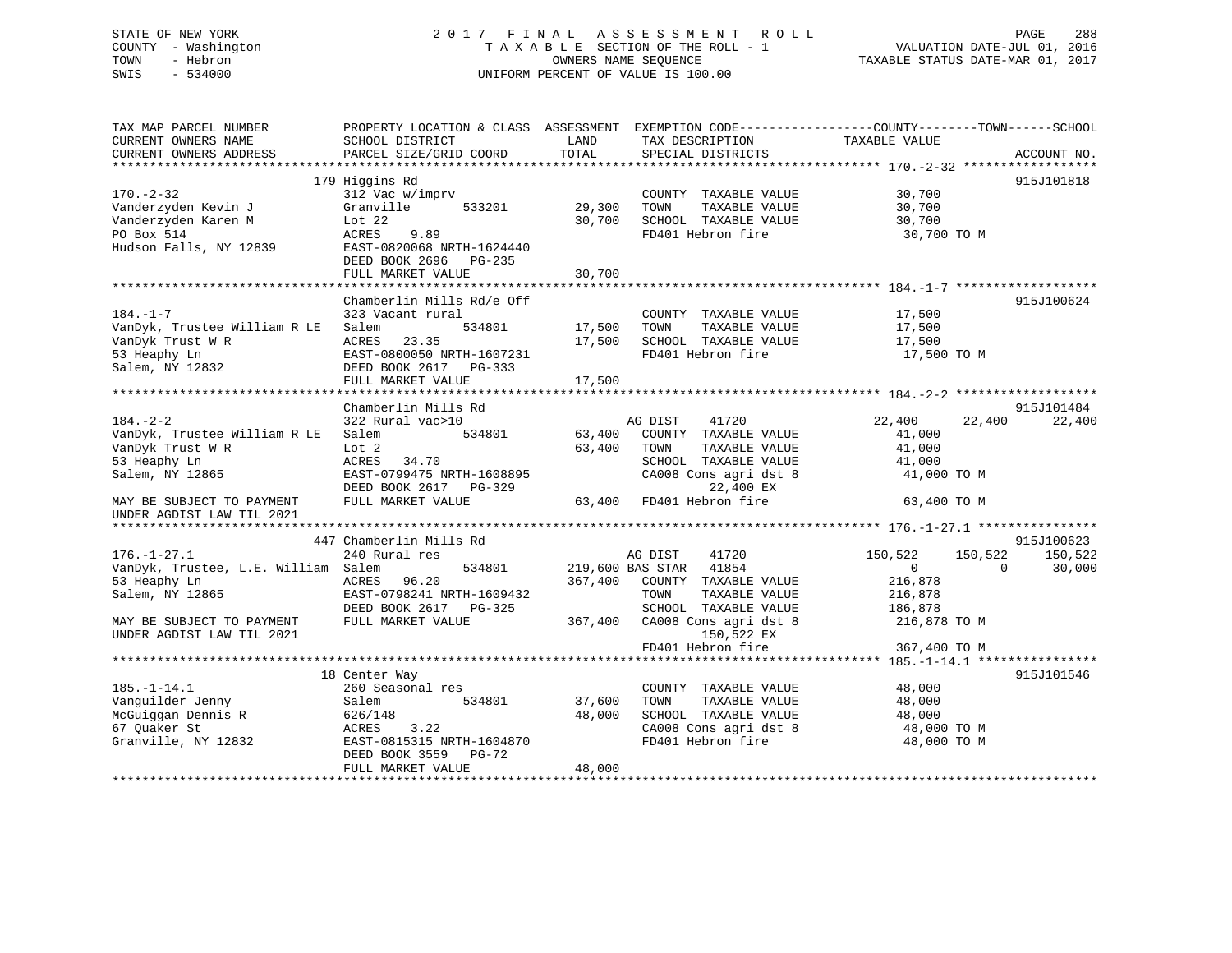# STATE OF NEW YORK 2 0 1 7 F I N A L A S S E S S M E N T R O L L PAGE 289 COUNTY - Washington T A X A B L E SECTION OF THE ROLL - 1 VALUATION DATE-JUL 01, 2016 TOWN - Hebron OWNERS NAME SEQUENCE TAXABLE STATUS DATE-MAR 01, 2017 SWIS - 534000 UNIFORM PERCENT OF VALUE IS 100.00

| TAX MAP PARCEL NUMBER<br>CURRENT OWNERS NAME<br>CURRENT OWNERS ADDRESS | PROPERTY LOCATION & CLASS ASSESSMENT EXEMPTION CODE----------------COUNTY-------TOWN------SCHOOL<br>SCHOOL DISTRICT<br>PARCEL SIZE/GRID COORD | LAND<br>TOTAL  | TAX DESCRIPTION<br>SPECIAL DISTRICTS | TAXABLE VALUE                                       | ACCOUNT NO.        |
|------------------------------------------------------------------------|-----------------------------------------------------------------------------------------------------------------------------------------------|----------------|--------------------------------------|-----------------------------------------------------|--------------------|
|                                                                        |                                                                                                                                               |                |                                      |                                                     |                    |
|                                                                        | 3116 County Route 30                                                                                                                          |                |                                      |                                                     | 915J100668         |
| $183.20 - 1 - 16$                                                      | 210 1 Family Res                                                                                                                              |                | ENH STAR<br>41834                    | $\overline{0}$                                      | 65,500<br>$\Omega$ |
| Vanwijngaarden Roland H                                                | Salem<br>534801                                                                                                                               | 24,000         | COUNTY TAXABLE VALUE                 | 147,800                                             |                    |
| 3116 County Route 30                                                   | FRNT 177.00 DPTH 114.00                                                                                                                       | 147,800        | TOWN<br>TAXABLE VALUE                | 147,800                                             |                    |
| PO Box 548                                                             | ACRES<br>0.46                                                                                                                                 |                | SCHOOL TAXABLE VALUE                 | 82,300                                              |                    |
| Salem, NY 12865                                                        | EAST-0792686 NRTH-1602584                                                                                                                     |                | CA008 Cons agri dst 8                | 147,800 TO M                                        |                    |
|                                                                        | DEED BOOK 720<br>$PG-234$                                                                                                                     |                | FD401 Hebron fire                    | 147,800 TO M                                        |                    |
|                                                                        | FULL MARKET VALUE                                                                                                                             |                | 147,800 LD401 West hebron light      | 147,800 TO M                                        |                    |
|                                                                        |                                                                                                                                               |                |                                      |                                                     |                    |
|                                                                        | 1467 County Route 31                                                                                                                          |                |                                      |                                                     |                    |
| $152. - 1 - 1.4$                                                       | 322 Rural vac>10                                                                                                                              |                | COUNTY TAXABLE VALUE                 | 46,100                                              |                    |
| Varney Floyd R                                                         | Granville<br>533201                                                                                                                           | 46,100         | TAXABLE VALUE<br>TOWN                | 46,100                                              |                    |
| Varney Cynthia J                                                       | ACRES 12.05                                                                                                                                   | 46,100         | SCHOOL TAXABLE VALUE                 | 46,100                                              |                    |
| 81 Hadlock Pond Rd                                                     | EAST-0805947 NRTH-1638715                                                                                                                     |                | FD401 Hebron fire                    | 46,100 TO M                                         |                    |
| Fort Ann, NY 12827                                                     | DEED BOOK 3423<br>PG-315                                                                                                                      |                |                                      |                                                     |                    |
|                                                                        | FULL MARKET VALUE                                                                                                                             | 46,100         |                                      |                                                     |                    |
|                                                                        |                                                                                                                                               |                |                                      |                                                     |                    |
|                                                                        | 369 Higgins Rd                                                                                                                                |                |                                      |                                                     |                    |
| $170. - 1 - 13.76$                                                     | 210 1 Family Res                                                                                                                              |                | CW_10_VET/ 41151                     | 8,000<br>8,000                                      |                    |
| Vaughan David                                                          | 534801<br>Salem                                                                                                                               | 51,400         | COUNTY TAXABLE VALUE                 | 177,000                                             |                    |
| Zinsmeister Mary S                                                     | Lot 5E                                                                                                                                        | 185,000        | TAXABLE VALUE<br>TOWN                | 177,000                                             |                    |
| 369 Higgins Rd                                                         | ACRES<br>26.47                                                                                                                                |                | SCHOOL TAXABLE VALUE                 | 185,000                                             |                    |
| Granville, NY 12832                                                    | EAST-0821178 NRTH-1619585                                                                                                                     |                | CA008 Cons agri dst 8                | 185,000 TO M                                        |                    |
|                                                                        | DEED BOOK 3388 PG-338                                                                                                                         |                | FD401 Hebron fire                    | 185,000 TO M                                        |                    |
|                                                                        | FULL MARKET VALUE                                                                                                                             | 185,000        |                                      |                                                     |                    |
|                                                                        | **************************                                                                                                                    | ************** |                                      | ********************* 185.-1-30 ******************* |                    |
|                                                                        | 73 Koster Way                                                                                                                                 |                |                                      |                                                     | 915J101902         |
| $185. - 1 - 30$                                                        | 314 Rural vac<10                                                                                                                              |                | COUNTY TAXABLE VALUE                 | 24,000                                              |                    |
| Velez Jaime                                                            | 534801<br>Salem                                                                                                                               | 24,000         | TOWN<br>TAXABLE VALUE                | 24,000                                              |                    |
| Porto-Velez Deborah                                                    | lot <sub>9</sub>                                                                                                                              | 24,000         | SCHOOL TAXABLE VALUE                 | 24,000                                              |                    |
| 123 Midwood Ave                                                        | 6.35<br>ACRES                                                                                                                                 |                | FD401 Hebron fire                    | 24,000 TO M                                         |                    |
| Waterbury, CT 06708                                                    | EAST-0815478 NRTH-1608826                                                                                                                     |                |                                      |                                                     |                    |
|                                                                        | DEED BOOK 2398 PG-100                                                                                                                         |                |                                      |                                                     |                    |
|                                                                        | FULL MARKET VALUE                                                                                                                             | 24,000         |                                      |                                                     |                    |
|                                                                        |                                                                                                                                               |                |                                      |                                                     |                    |
|                                                                        | First Light Rd                                                                                                                                |                |                                      |                                                     | 915J101713         |
| $169. - 1 - 1.1$                                                       | 314 Rural vac<10                                                                                                                              |                | COUNTY TAXABLE VALUE                 | 80,200                                              |                    |
| Veltri Daniel                                                          | Salem<br>534801                                                                                                                               | 80,200         | TOWN<br>TAXABLE VALUE                | 80,200                                              |                    |
| Futia-Veltri Margaret                                                  | sub aband 3498/137                                                                                                                            | 80,200         | SCHOOL TAXABLE VALUE                 | 80,200                                              |                    |
| 127 Garth Rd #6C                                                       | Lots $1-9$                                                                                                                                    |                | FD401 Hebron fire                    | 80,200 TO M                                         |                    |
| Scarsdale, NY 10583                                                    | ACRES 48.12                                                                                                                                   |                |                                      |                                                     |                    |
|                                                                        | EAST-0804839 NRTH-1623848                                                                                                                     |                |                                      |                                                     |                    |
|                                                                        | DEED BOOK 3732<br>PG-239                                                                                                                      |                |                                      |                                                     |                    |
|                                                                        | FULL MARKET VALUE                                                                                                                             | 80,200         |                                      |                                                     |                    |
|                                                                        |                                                                                                                                               |                |                                      |                                                     |                    |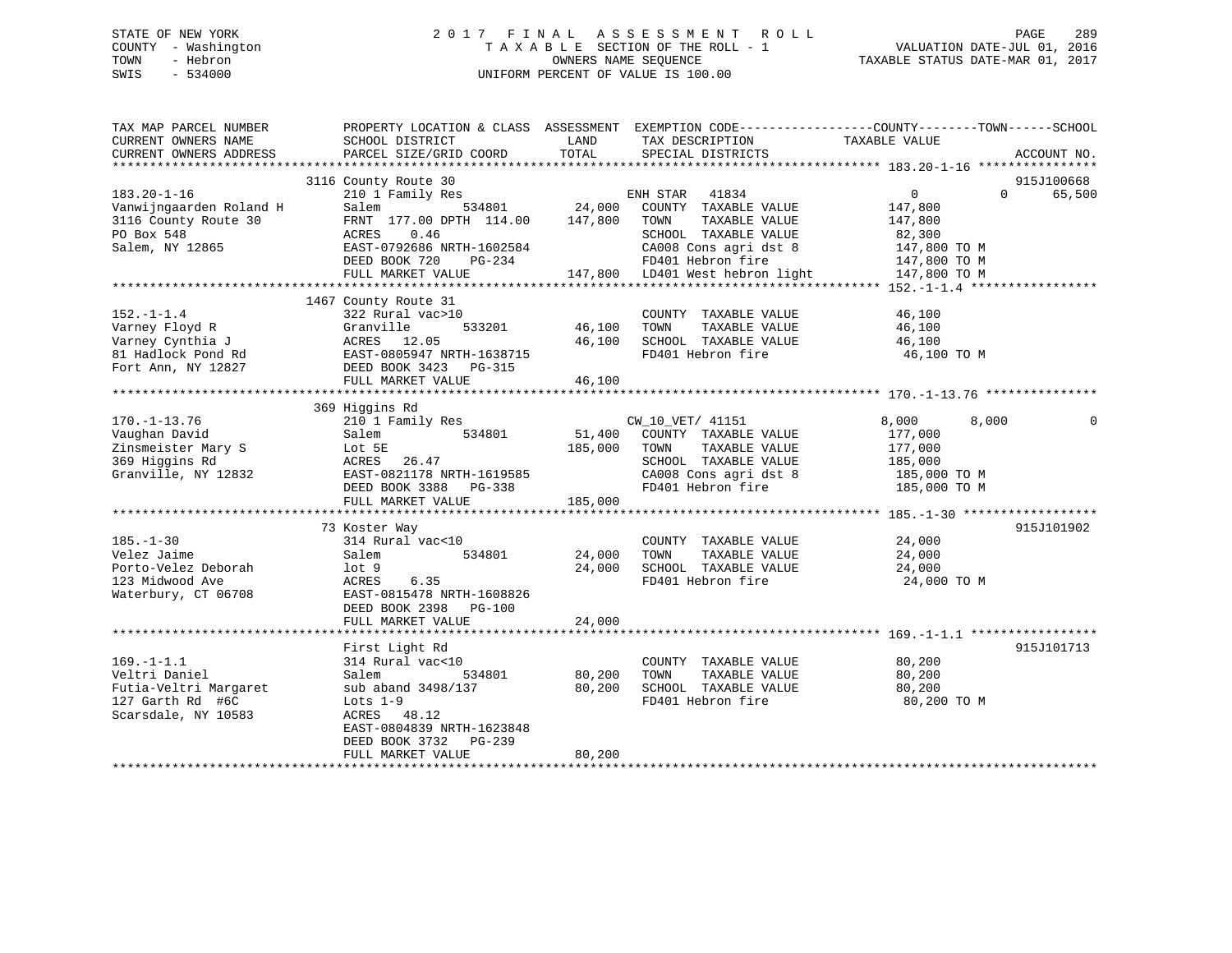# STATE OF NEW YORK 2 0 1 7 F I N A L A S S E S S M E N T R O L L PAGE 290 COUNTY - Washington T A X A B L E SECTION OF THE ROLL - 1 VALUATION DATE-JUL 01, 2016 TOWN - Hebron OWNERS NAME SEQUENCE TAXABLE STATUS DATE-MAR 01, 2017 SWIS - 534000 UNIFORM PERCENT OF VALUE IS 100.00

| TAX MAP PARCEL NUMBER<br>CURRENT OWNERS NAME<br>CURRENT OWNERS ADDRESS                                       | SCHOOL DISTRICT<br>PARCEL SIZE/GRID COORD                                                                                                                        | LAND<br>TAX DESCRIPTION<br>TOTAL<br>SPECIAL DISTRICTS                                                                                                                                                             | PROPERTY LOCATION & CLASS ASSESSMENT EXEMPTION CODE---------------COUNTY-------TOWN-----SCHOOL<br>TAXABLE VALUE<br>ACCOUNT NO.                                            |
|--------------------------------------------------------------------------------------------------------------|------------------------------------------------------------------------------------------------------------------------------------------------------------------|-------------------------------------------------------------------------------------------------------------------------------------------------------------------------------------------------------------------|---------------------------------------------------------------------------------------------------------------------------------------------------------------------------|
| $175. - 1 - 12.6$<br>Veltri Daniel J<br>Veltri Margaret Futia<br>127 Garth Rd Apt 6C<br>Scarsdale, NY 10583  | Thunder Way<br>322 Rural vac>10<br>534801<br>Salem<br>ACRES 10.76<br>EAST-0789858 NRTH-1611498<br>DEED BOOK 1862    PG-117<br>FULL MARKET VALUE                  | COUNTY TAXABLE VALUE<br>8,100<br>TAXABLE VALUE<br>TOWN<br>8,100<br>SCHOOL TAXABLE VALUE<br>FD401 Hebron fire<br>8,100                                                                                             | 915J101530<br>8,100<br>8,100<br>8,100<br>8,100 TO M                                                                                                                       |
| $175. - 1 - 12.10$<br>Veltri Daniel J<br>Veltri Margaret Futia<br>127 Garth Rd Apt 66<br>Scarsdale, NY 10583 | 148 Thunder Way<br>210 1 Family Res<br>Salem<br>534801<br>ACRES<br>5.05<br>EAST-0789601 NRTH-1610938<br>DEED BOOK 1813 PG-42<br>FULL MARKET VALUE                | COUNTY TAXABLE VALUE<br>TAXABLE VALUE<br>18,100<br>TOWN<br>73,600<br>SCHOOL TAXABLE VALUE<br>FD401 Hebron fire<br>73,600                                                                                          | 915J101730<br>73,600<br>73,600<br>73,600<br>73,600 TO M                                                                                                                   |
| $183.16 - 1 - 26$<br>Veysey Barry C<br>Veysey Ann A<br>3196 County Route 30<br>Salem, NY 12865               | 3196 County Route 30<br>210 1 Family Res<br>534801<br>Salem<br>1.10<br>ACRES<br>EAST-0791921 NRTH-1604244<br>DEED BOOK 2677 PG-328<br>FULL MARKET VALUE          | VET WAR CT 41121<br>41854<br>27,300 BAS STAR<br>139,700<br>COUNTY TAXABLE VALUE<br>TAXABLE VALUE<br>TOWN<br>SCHOOL TAXABLE VALUE<br>139,700 CA008 Cons agri dst 8<br>FD401 Hebron fire<br>LD401 West hebron light | 915J100389<br>20,955<br>18,000<br>$\overline{0}$<br>$\overline{0}$<br>$\Omega$<br>30,000<br>118,745<br>121,700<br>109,700<br>139,700 TO M<br>139,700 TO M<br>139,700 TO M |
| $160. - 1 - 4.2$<br>Vichioli Robert<br>Knipe Robert<br>44 Stanley Ave<br>Oakville, CT 06779                  | Middle Rd<br>314 Rural vac<10<br>534801<br>Salem<br>Lot 2<br>5.01<br>ACRES<br>EAST-0806440 NRTH-1627505<br>DEED BOOK 2746 PG-20<br>FULL MARKET VALUE             | COUNTY TAXABLE VALUE<br>11,000<br>TAXABLE VALUE<br>TOWN<br>11,000<br>SCHOOL TAXABLE VALUE<br>FD401 Hebron fire<br>11,000                                                                                          | 915J101499<br>11,000<br>11,000<br>11,000<br>11,000 TO M                                                                                                                   |
| $175. - 1 - 13.1$<br>Vichioli Robert M<br>Vichioli Jeanne M<br>44 Stanley Ave<br>Oakville, CT 06779          | 3547 County Route 30<br>270 Mfg housing<br>534801<br>Salem<br>lot 2<br>ACRES 10.00<br>EAST-0790765 NRTH-1612143<br>DEED BOOK 2390<br>PG-145<br>FULL MARKET VALUE | COUNTY TAXABLE VALUE<br>42,000<br>TAXABLE VALUE<br>TOWN<br>48,600<br>SCHOOL TAXABLE VALUE<br>FD401 Hebron fire<br>48,600                                                                                          | 48,600<br>48,600<br>48,600<br>48,600 TO M                                                                                                                                 |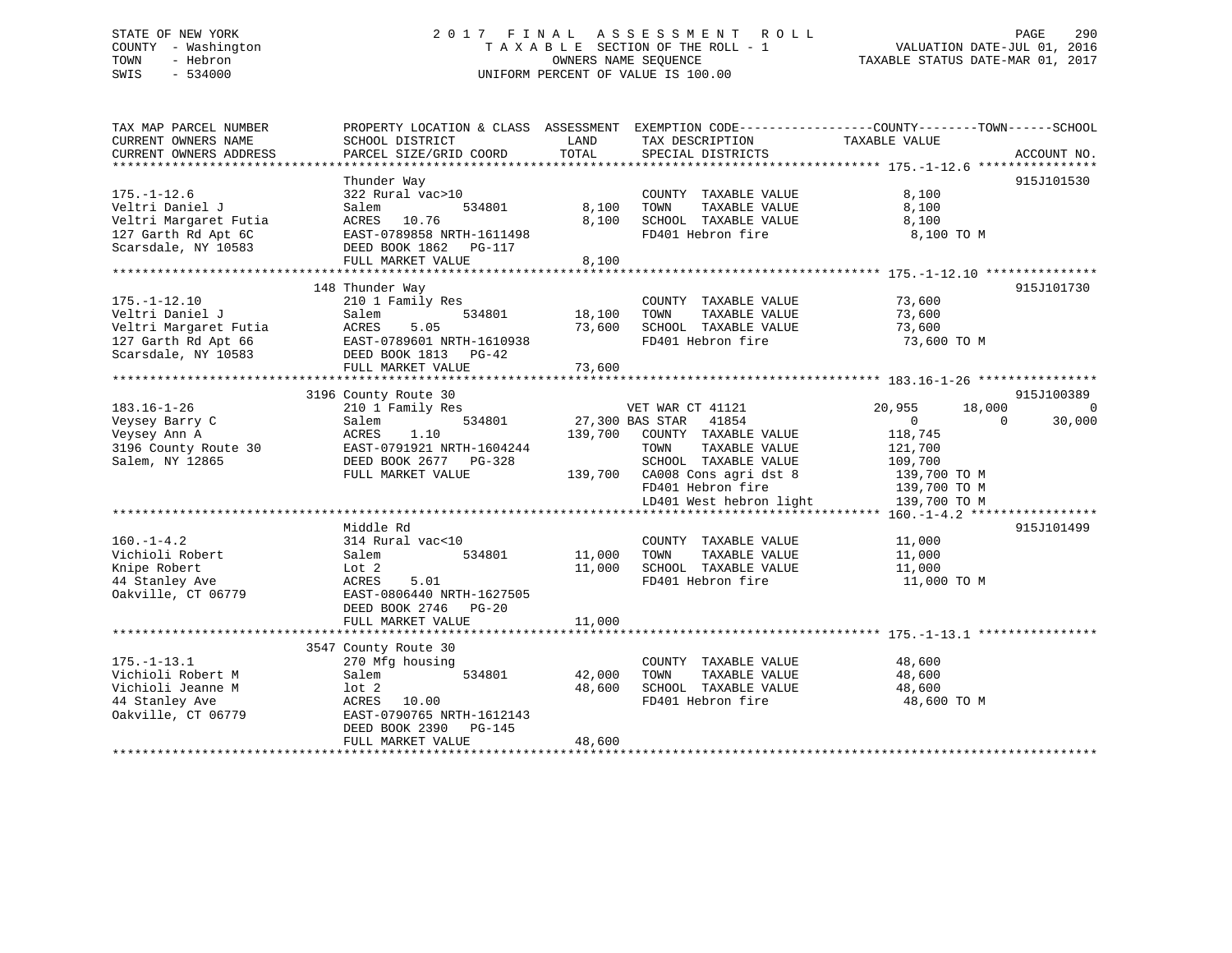# STATE OF NEW YORK 2 0 1 7 F I N A L A S S E S S M E N T R O L L PAGE 291 COUNTY - Washington T A X A B L E SECTION OF THE ROLL - 1 VALUATION DATE-JUL 01, 2016 TOWN - Hebron OWNERS NAME SEQUENCE TAXABLE STATUS DATE-MAR 01, 2017 SWIS - 534000 UNIFORM PERCENT OF VALUE IS 100.00

| TAX MAP PARCEL NUMBER<br>CURRENT OWNERS NAME<br>CURRENT OWNERS ADDRESS | PROPERTY LOCATION & CLASS ASSESSMENT<br>SCHOOL DISTRICT<br>PARCEL SIZE/GRID COORD | LAND<br>TOTAL | TAX DESCRIPTION<br>SPECIAL DISTRICTS | EXEMPTION CODE-----------------COUNTY-------TOWN------SCHOOL<br>TAXABLE VALUE | ACCOUNT NO. |
|------------------------------------------------------------------------|-----------------------------------------------------------------------------------|---------------|--------------------------------------|-------------------------------------------------------------------------------|-------------|
|                                                                        |                                                                                   |               |                                      |                                                                               |             |
|                                                                        | Darfler Ln                                                                        |               |                                      |                                                                               | 915J101700  |
| $159. - 1 - 25.11$                                                     | 260 Seasonal res                                                                  |               | COUNTY TAXABLE VALUE                 | 60,000                                                                        |             |
| Vodola Michael                                                         | 533801<br>Hartford                                                                | 37,800        | TOWN<br>TAXABLE VALUE                | 60,000                                                                        |             |
| 3 Garden St                                                            | lot D                                                                             | 60,000        | SCHOOL TAXABLE VALUE                 | 60,000                                                                        |             |
| Branford, CT 06405                                                     | 3.33<br>ACRES                                                                     |               | FD401 Hebron fire                    | 60,000 TO M                                                                   |             |
|                                                                        | EAST-0797199 NRTH-1628383                                                         |               |                                      |                                                                               |             |
|                                                                        | DEED BOOK 1899 PG-299                                                             |               |                                      |                                                                               |             |
|                                                                        | FULL MARKET VALUE                                                                 | 60,000        |                                      |                                                                               |             |
|                                                                        |                                                                                   |               |                                      |                                                                               |             |
|                                                                        | 7849 State Route 22                                                               |               |                                      |                                                                               | 915J100484  |
| $144. - 1 - 22$                                                        | 241 Rural res&ag                                                                  |               | AG DIST<br>41720                     | 151,693<br>151,693                                                            | 151,693     |
| Vona Maria                                                             | Granville<br>533201                                                               | 318,300       | COUNTY TAXABLE VALUE                 | 298,107                                                                       |             |
| 2959 Congress St                                                       | 861/146                                                                           | 449,800       | TOWN<br>TAXABLE VALUE                | 298,107                                                                       |             |
| Fairfield, CT 06824-2048                                               | ACRES 175.61                                                                      |               | SCHOOL TAXABLE VALUE                 | 298,107                                                                       |             |
|                                                                        | EAST-0821798 NRTH-1645784                                                         |               | CA001 Cons agri dst 1                | 298,107 TO                                                                    |             |
| MAY BE SUBJECT TO PAYMENT                                              | DEED BOOK 2015 PG-75                                                              |               | 151,693 EX                           |                                                                               |             |
| UNDER AGDIST LAW TIL 2021                                              | FULL MARKET VALUE                                                                 |               | 449,800 FD401 Hebron fire            | 449,800 TO M                                                                  |             |
|                                                                        |                                                                                   |               |                                      |                                                                               |             |
|                                                                        | 279 & 350 Liebig Rd                                                               |               |                                      |                                                                               | 915J100377  |
| $143. - 1 - 1$                                                         | 241 Rural res&ag                                                                  |               | AG DIST<br>41720                     | 132,172<br>132,172                                                            | 132,172     |
| Vona Nicola                                                            | 533201<br>Granville                                                               | 367,500       | COUNTY TAXABLE VALUE                 | 856,828                                                                       |             |
| Vona Antonietta                                                        | 1690/350 1691/1 1863/273                                                          | 989,000       | TOWN<br>TAXABLE VALUE                | 856,828                                                                       |             |
| 232 Dudley Rd                                                          | ACRES 225.30                                                                      |               | SCHOOL TAXABLE VALUE                 | 856,828                                                                       |             |
| Wilton, CT 06897                                                       | EAST-0806427 NRTH-1644590                                                         |               | CA008 Cons agri dst 8                | 856,828 TO M                                                                  |             |
|                                                                        | DEED BOOK 1690 PG-350                                                             |               | 132,172 EX                           |                                                                               |             |
| MAY BE SUBJECT TO PAYMENT                                              | FULL MARKET VALUE                                                                 | 989,000       | FD401 Hebron fire                    | 989,000 TO M                                                                  |             |
| UNDER AGDIST LAW TIL 2021                                              |                                                                                   |               |                                      |                                                                               |             |
|                                                                        |                                                                                   |               |                                      |                                                                               |             |
|                                                                        | Liebig Rd                                                                         |               |                                      |                                                                               |             |
| $143. - 1 - 33.1$                                                      | 314 Rural vac<10                                                                  |               | AG DIST<br>41720                     | 15,616<br>15,616                                                              | 15,616      |
| Vona Sofia                                                             | Granville<br>533201                                                               | 39,100        | COUNTY TAXABLE VALUE                 | 23,484                                                                        |             |
| Vona Sandra                                                            | 8.55<br>ACRES                                                                     | 39,100        | TOWN<br>TAXABLE VALUE                | 23,484                                                                        |             |
| 232 Dudley Rd                                                          | EAST-0806724 NRTH-1644464                                                         |               | SCHOOL TAXABLE VALUE                 | 23,484                                                                        |             |
| Wilton, CT 06897                                                       | DEED BOOK 2539 PG-162                                                             |               | CA008 Cons agri dst 8                | 23,484 TO M                                                                   |             |
|                                                                        | FULL MARKET VALUE                                                                 | 39,100        | 15,616 EX                            |                                                                               |             |
| MAY BE SUBJECT TO PAYMENT                                              |                                                                                   |               | FD401 Hebron fire                    | 39,100 TO M                                                                   |             |
| UNDER AGDIST LAW TIL 2021                                              |                                                                                   |               |                                      |                                                                               |             |
| ******************************                                         |                                                                                   |               |                                      |                                                                               |             |
|                                                                        | Liebig Rd                                                                         |               |                                      |                                                                               | 915J101625  |
| $143. - 1 - 39.3$                                                      | 314 Rural vac<10                                                                  |               | AGRI-D IND 41730                     | 29,995<br>29,995                                                              | 29,995      |
| Vona Sofia                                                             | Granville<br>533201                                                               | 32,200        | COUNTY TAXABLE VALUE                 | 2,205                                                                         |             |
| Savo Sonia                                                             | Lot 3                                                                             | 32,200        | TOWN<br>TAXABLE VALUE                | 2,205                                                                         |             |
| 232 Dudley Rd                                                          | 5.10<br>ACRES                                                                     |               | SCHOOL TAXABLE VALUE                 | 2,205                                                                         |             |
| Wilton, CT 06897                                                       | EAST-0806647 NRTH-1644820                                                         |               | FD401 Hebron fire                    | 32,200 TO M                                                                   |             |
|                                                                        | DEED BOOK 2548<br>PG-21                                                           |               |                                      |                                                                               |             |
| MAY BE SUBJECT TO PAYMENT                                              | FULL MARKET VALUE                                                                 | 32,200        |                                      |                                                                               |             |
| UNDER AGDIST LAW TIL 2024                                              |                                                                                   |               |                                      |                                                                               |             |
|                                                                        |                                                                                   |               |                                      |                                                                               |             |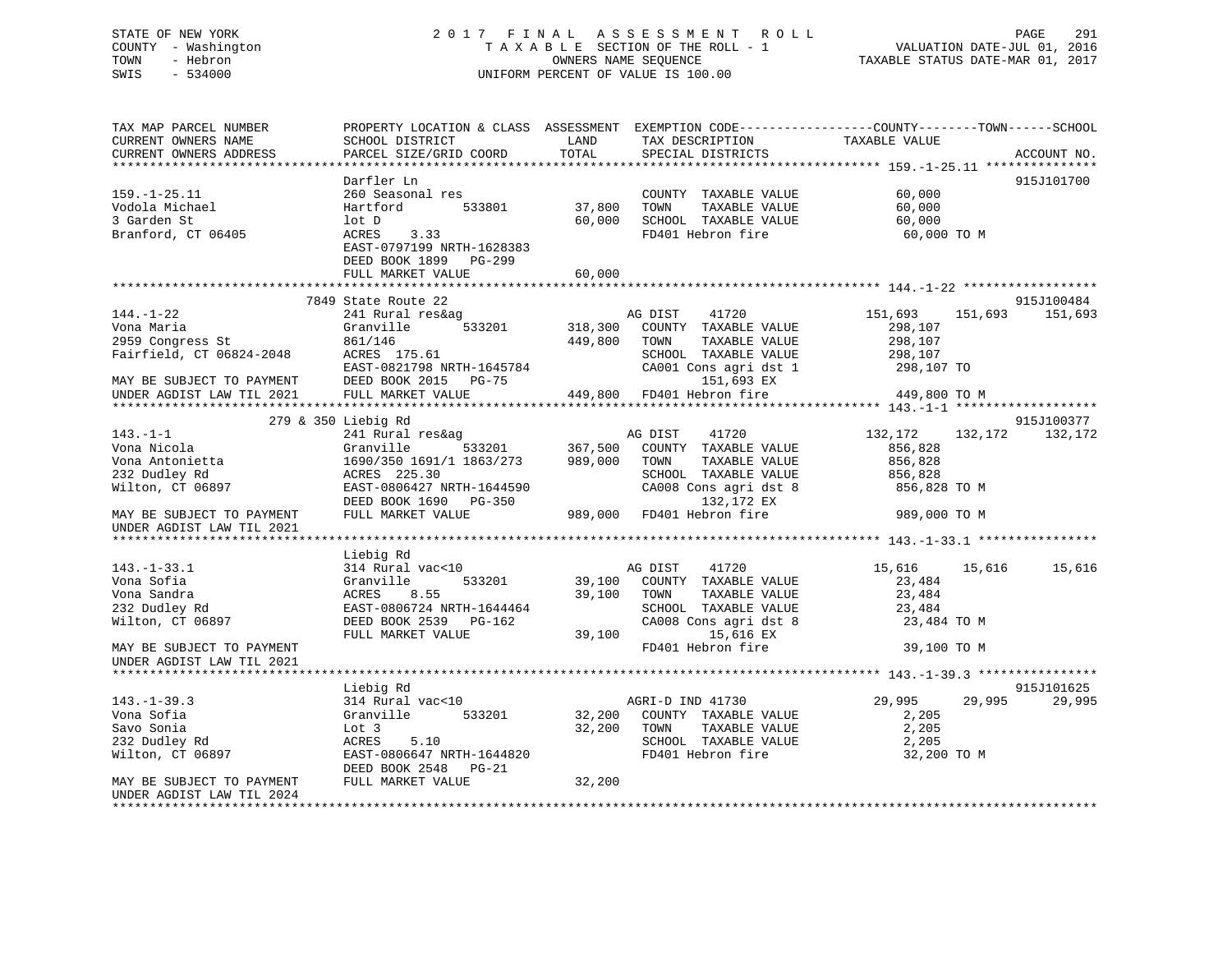# STATE OF NEW YORK 2 0 1 7 F I N A L A S S E S S M E N T R O L L PAGE 292 COUNTY - Washington T A X A B L E SECTION OF THE ROLL - 1 VALUATION DATE-JUL 01, 2016 TOWN - Hebron OWNERS NAME SEQUENCE TAXABLE STATUS DATE-MAR 01, 2017 SWIS - 534000 UNIFORM PERCENT OF VALUE IS 100.00

| TAX MAP PARCEL NUMBER<br>CURRENT OWNERS NAME<br>CURRENT OWNERS ADDRESS                | SCHOOL DISTRICT<br>PARCEL SIZE/GRID COORD                                                                                                                                                           | PROPERTY LOCATION & CLASS ASSESSMENT EXEMPTION CODE----------------COUNTY-------TOWN-----SCHOOL<br>LAND<br>TAX DESCRIPTION<br>TOTAL<br>SPECIAL DISTRICTS | TAXABLE VALUE<br>ACCOUNT NO.                                                                    |
|---------------------------------------------------------------------------------------|-----------------------------------------------------------------------------------------------------------------------------------------------------------------------------------------------------|----------------------------------------------------------------------------------------------------------------------------------------------------------|-------------------------------------------------------------------------------------------------|
| $152 - 2 - 37.3$<br>Vona Sofia<br>Savo Sonia<br>232 Dudley Rd<br>Wilton, CT 06897     | County Route 31<br>322 Rural vac>10<br>Granville<br>1951/118; 2757/210<br>ACRES 137.40<br>EAST-0807144 NRTH-1641082                                                                                 | AG DIST<br>41720<br>533201 252,500<br>COUNTY TAXABLE VALUE<br>252,500<br>TOWN<br>TAXABLE VALUE<br>SCHOOL TAXABLE VALUE<br>CA008 Cons agri dst 8          | 70,602 70,602 70,602<br>181,898<br>181,898<br>181,898<br>181,898 TO M                           |
| MAY BE SUBJECT TO PAYMENT<br>UNDER AGDIST LAW TIL 2021                                |                                                                                                                                                                                                     | DEED BOOK 1951 PG-118 $70,602$ EX<br>FULL MARKET VALUE 252,500 FD401 Hebron fire<br>70,602 EX                                                            | 252,500 TO M                                                                                    |
|                                                                                       |                                                                                                                                                                                                     |                                                                                                                                                          |                                                                                                 |
| $176. - 1 - 27.2$<br>W R Van Dyk Trust<br>53 Heaphy Ln<br>Salem, NY 12865             | 43 Henderson Ln<br>241 Rural res&ag<br>Salem<br>534801<br>412/116<br>ACRES 103.92<br>EAST-0797934 NRTH-1612133                                                                                      | AG DIST<br>41720<br>232,300<br>COUNTY TAXABLE VALUE<br>306,000<br>TOWN<br>TAXABLE VALUE<br>SCHOOL TAXABLE VALUE<br>CA008 Cons agri dst 8                 | 915J101188<br>161,973<br>161,973<br>161,973<br>144,027<br>144,027<br>144,027<br>144,027 TO M    |
| MAY BE SUBJECT TO PAYMENT                                                             | DEED BOOK 2617 PG-322                                                                                                                                                                               | 161,973 EX                                                                                                                                               |                                                                                                 |
| UNDER AGDIST LAW TIL 2021                                                             | FULL MARKET VALUE                                                                                                                                                                                   | 306,000 FD401 Hebron fire                                                                                                                                | 306,000 TO M                                                                                    |
|                                                                                       | 406 County Route 31                                                                                                                                                                                 |                                                                                                                                                          | 915J101677                                                                                      |
| $176. - 1 - 1.6$<br>Wade Brian K                                                      | 314 Rural vac<10<br>Salem<br>534801                                                                                                                                                                 | COUNTY TAXABLE VALUE<br>TAXABLE VALUE<br>20,000<br>TOWN<br>20,000<br>SCHOOL TAXABLE VALUE<br>FD401 Hebron fire                                           | 20,000<br>20,000<br>20,000<br>20,000 TO M                                                       |
|                                                                                       |                                                                                                                                                                                                     |                                                                                                                                                          |                                                                                                 |
| $158. - 1 - 30$<br>Wade Rocky<br>Wade Mary<br>4182 County Route 30<br>Salem, NY 12865 | 4182 County Route 30<br>210 1 Family Res<br>Hartford<br>533801<br>714/171<br>$167. - 1 - 4$<br>FRNT 228.00 DPTH 89.00<br>EAST-0786498 NRTH-1626042<br>DEED BOOK 498<br>PG-1111<br>FULL MARKET VALUE | <b>BAS STAR</b><br>41854<br>34,600 COUNTY TAXABLE VALUE<br>81,200 TOWN<br>TAXABLE VALUE<br>SCHOOL TAXABLE VALUE<br>FD401 Hebron fire<br>81,200           | 915J100673<br>$\overline{0}$<br>$\Omega$<br>30,000<br>81,200<br>81,200<br>51,200<br>81,200 TO M |
|                                                                                       |                                                                                                                                                                                                     | *************                                                                                                                                            |                                                                                                 |
|                                                                                       | 104 James Rd                                                                                                                                                                                        |                                                                                                                                                          |                                                                                                 |
| $159. - 1 - 2.7$<br>Wade Steven<br>104 James Rd<br>Salem, NY 12865                    | 270 Mfg housing<br>533801<br>Hartford<br>lot 1<br>ACRES<br>3.25<br>EAST-0792729 NRTH-1630175<br>DEED BOOK 2447 PG-114<br>FULL MARKET VALUE                                                          | BAS STAR<br>41854<br>37,600<br>COUNTY TAXABLE VALUE<br>70,200<br>TOWN<br>TAXABLE VALUE<br>SCHOOL TAXABLE VALUE<br>FD401 Hebron fire<br>70,200            | 30,000<br>$\overline{0}$<br>$\Omega$<br>70,200<br>70,200<br>40,200<br>70,200 TO M               |
|                                                                                       |                                                                                                                                                                                                     |                                                                                                                                                          |                                                                                                 |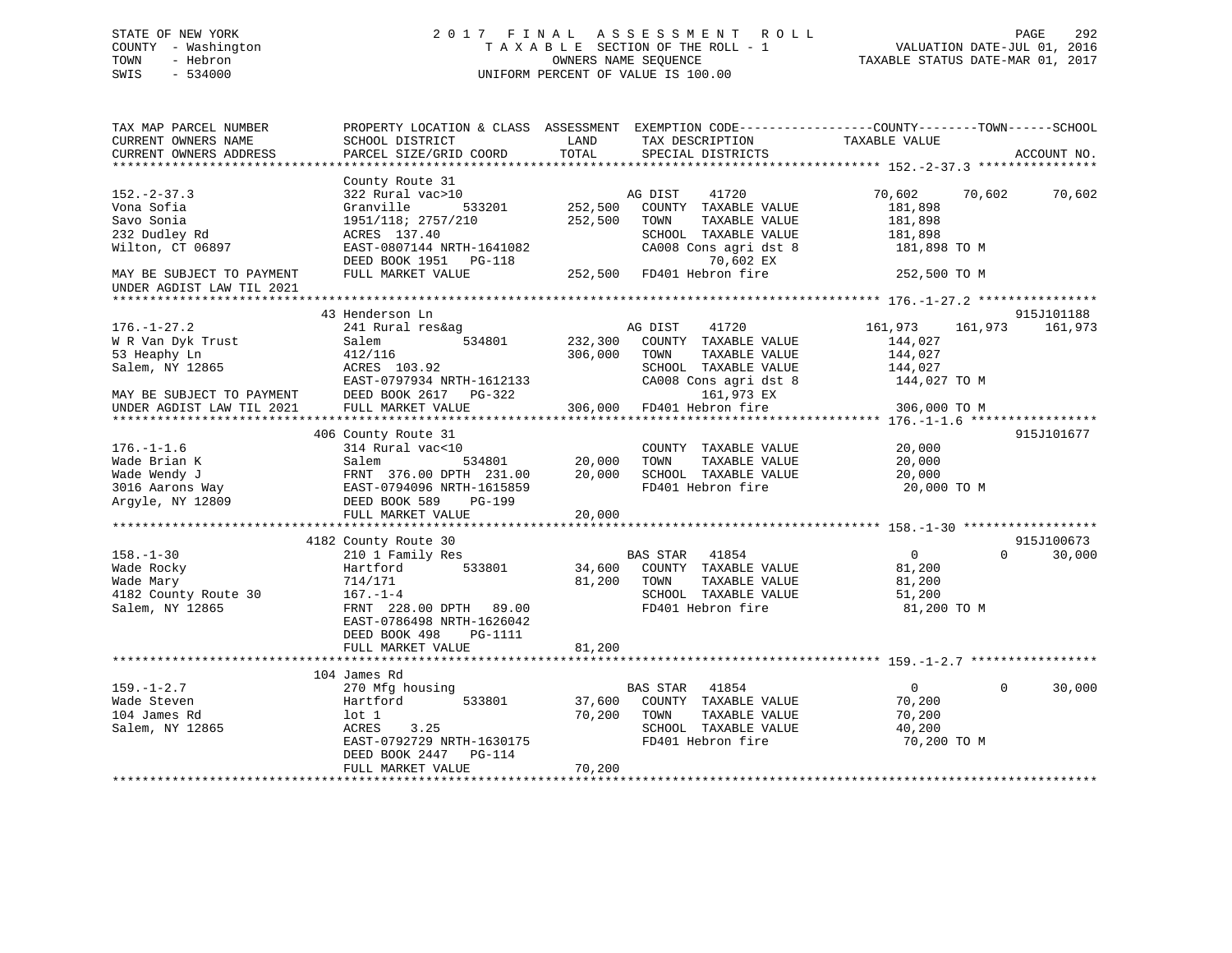# STATE OF NEW YORK 2 0 1 7 F I N A L A S S E S S M E N T R O L L PAGE 293 COUNTY - Washington T A X A B L E SECTION OF THE ROLL - 1 VALUATION DATE-JUL 01, 2016 TOWN - Hebron OWNERS NAME SEQUENCE TAXABLE STATUS DATE-MAR 01, 2017 SWIS - 534000 UNIFORM PERCENT OF VALUE IS 100.00

| TAX MAP PARCEL NUMBER<br>CURRENT OWNERS NAME | PROPERTY LOCATION & CLASS ASSESSMENT<br>SCHOOL DISTRICT | LAND<br>TAX DESCRIPTION          | EXEMPTION CODE-----------------COUNTY-------TOWN------SCHOOL<br>TAXABLE VALUE |
|----------------------------------------------|---------------------------------------------------------|----------------------------------|-------------------------------------------------------------------------------|
| CURRENT OWNERS ADDRESS                       | PARCEL SIZE/GRID COORD                                  | TOTAL<br>SPECIAL DISTRICTS       | ACCOUNT NO.                                                                   |
|                                              |                                                         |                                  |                                                                               |
|                                              | 6066 State Route 22                                     |                                  |                                                                               |
| $185. - 1 - 14.23$                           | 270 Mfg housing                                         | BAS STAR<br>41854                | $\overline{0}$<br>$\Omega$<br>30,000                                          |
| Wadsworth Cathy                              | 534801<br>Salem                                         | 33,700<br>COUNTY TAXABLE VALUE   | 50,400                                                                        |
| PO Box 764                                   | lot C                                                   | 50,400<br>TOWN<br>TAXABLE VALUE  | 50,400                                                                        |
| Salem, NY 12865                              | ACRES<br>1.69                                           | SCHOOL TAXABLE VALUE             | 20,400                                                                        |
|                                              | EAST-0814505 NRTH-1604142                               | CA008 Cons agri dst 8            | 50,400 TO M                                                                   |
|                                              | DEED BOOK 3226 PG-338                                   | FD401 Hebron fire                | 50,400 TO M                                                                   |
|                                              | FULL MARKET VALUE                                       | 50,400                           |                                                                               |
|                                              |                                                         |                                  |                                                                               |
|                                              | 27 Getty Ln                                             |                                  | 915J100115                                                                    |
| $159. - 1 - 19$                              | 241 Rural res&ag                                        | AG DIST<br>41720                 | 81,931<br>81,931<br>81,931                                                    |
| Wadsworth Roberta Helen                      | 533201<br>Granville                                     | 255,200<br>COUNTY TAXABLE VALUE  | 248,569                                                                       |
| 27 Getty Ln                                  |                                                         | TOWN                             |                                                                               |
|                                              | ACRES 123.00                                            | 330,500<br>TAXABLE VALUE         | 248,569                                                                       |
| Granville, NY 12832                          | EAST-0800670 NRTH-1628499                               | SCHOOL TAXABLE VALUE             | 248,569                                                                       |
|                                              | DEED BOOK 3501 PG-54                                    | CA008 Cons agri dst 8            | 248,569 TO M                                                                  |
| MAY BE SUBJECT TO PAYMENT                    | FULL MARKET VALUE                                       | 330,500<br>81,931 EX             |                                                                               |
| UNDER AGDIST LAW TIL 2021                    |                                                         | FD401 Hebron fire                | 330,500 TO M                                                                  |
|                                              |                                                         |                                  |                                                                               |
|                                              | Darfler Rd                                              |                                  | 915J100364                                                                    |
| $159. - 1 - 22$                              | 322 Rural vac>10                                        | AG DIST<br>41720                 | 23,333<br>23,333<br>23,333                                                    |
| Wadsworth Roberta Helen                      | Hartford<br>533801                                      | 27,300<br>COUNTY TAXABLE VALUE   | 3,967                                                                         |
| 27 Getty Ln                                  | ACRES<br>8.50                                           | 27,300<br>TOWN<br>TAXABLE VALUE  | 3,967                                                                         |
| Granville, NY 12832                          | EAST-0799274 NRTH-1627384                               | SCHOOL TAXABLE VALUE             | 3,967                                                                         |
|                                              | DEED BOOK 3501 PG-50                                    | CA008 Cons agri dst 8            | 3,967 TO M                                                                    |
| MAY BE SUBJECT TO PAYMENT                    | FULL MARKET VALUE                                       | 27,300<br>23,333 EX              |                                                                               |
| UNDER AGDIST LAW TIL 2021                    |                                                         | FD401 Hebron fire                | 27,300 TO M                                                                   |
|                                              |                                                         |                                  |                                                                               |
|                                              | 407 Middle Rd                                           |                                  | 915J100547                                                                    |
| $169. - 1 - 4$                               | 242 Rurl res&rec                                        | COUNTY TAXABLE VALUE             | 324,400                                                                       |
| Wagoner David A                              | Salem<br>534801                                         | 212,500<br>TAXABLE VALUE<br>TOWN | 324,400                                                                       |
| Wagoner Sarah F                              | ACRES 147.00 BANK<br>999                                | 324,400<br>SCHOOL TAXABLE VALUE  | 324,400                                                                       |
| 30 Latham Ridge Rd                           | EAST-0806865 NRTH-1622534                               | CA008 Cons agri dst 8            | 324,400 TO M                                                                  |
| Latham, NY 12110                             | DEED BOOK 829<br>PG-193                                 | FD401 Hebron fire                | 324,400 TO M                                                                  |
|                                              | FULL MARKET VALUE                                       | 324,400                          |                                                                               |
|                                              |                                                         |                                  |                                                                               |
|                                              | 3160 County Route 30                                    |                                  | 915J100644                                                                    |
| $183.20 - 1 - 1.3$                           | 210 1 Family Res                                        | ENH STAR<br>41834                | $\overline{0}$<br>$\Omega$<br>65,500                                          |
| Waite Margaret LE                            | 534801<br>Salem                                         | 19,000<br>COUNTY TAXABLE VALUE   | 117,500                                                                       |
| Waite Stephen R                              | 65.00 DPTH 175.00<br>FRNT                               | 117,500<br>TOWN<br>TAXABLE VALUE | 117,500                                                                       |
| 3160 County Route 30                         | 0.26<br>ACRES                                           | SCHOOL TAXABLE VALUE             | 52,000                                                                        |
| Salem, NY 12865                              | EAST-0792208 NRTH-1603442                               | CA008 Cons agri dst 8            | 117,500 TO M                                                                  |
|                                              | DEED BOOK 3158 PG-91                                    | FD401 Hebron fire                |                                                                               |
|                                              | FULL MARKET VALUE                                       | 117,500 LD401 West hebron light  | 117,500 TO M<br>117,500 TO M                                                  |
|                                              |                                                         |                                  |                                                                               |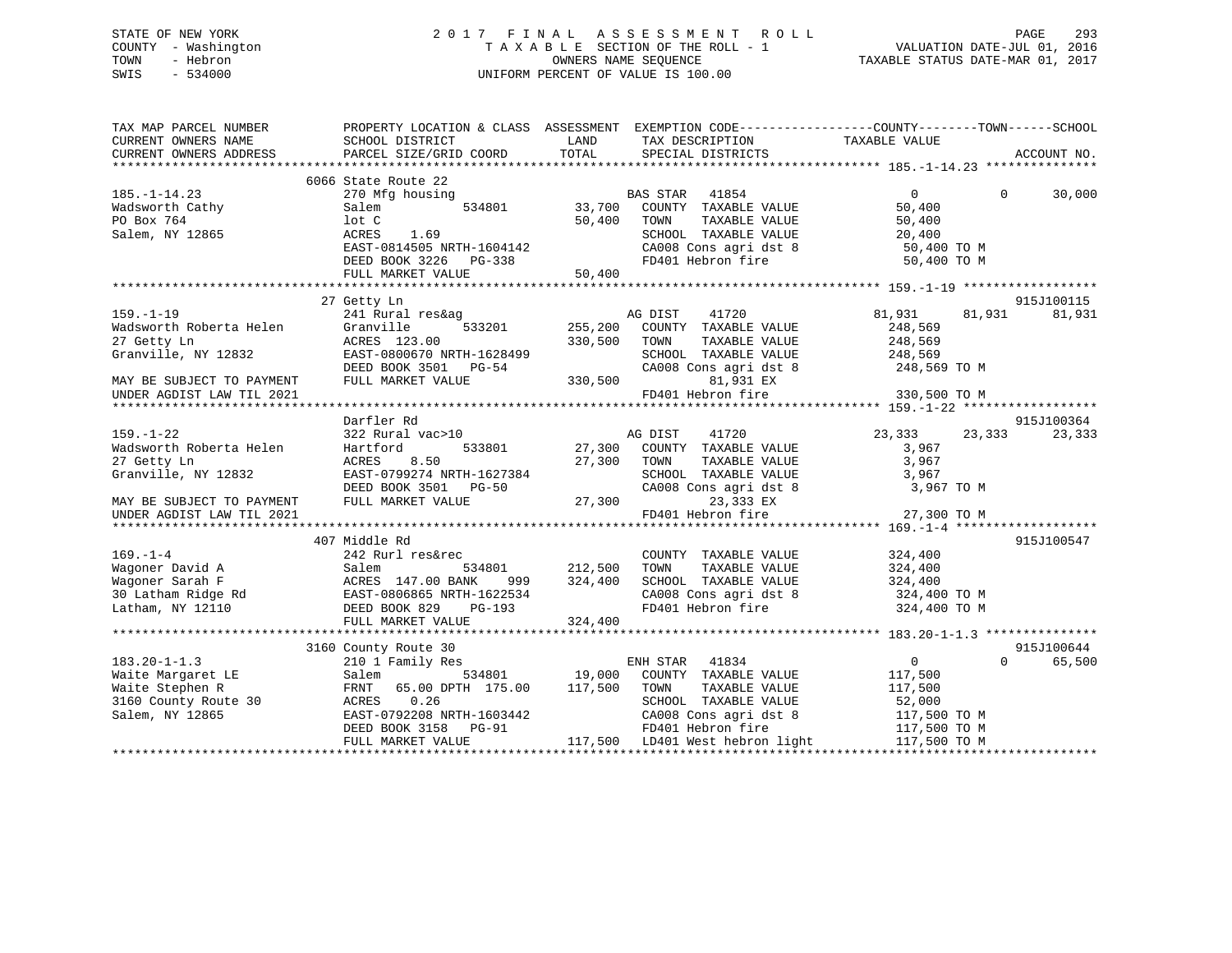# STATE OF NEW YORK 2 0 1 7 F I N A L A S S E S S M E N T R O L L PAGE 294 COUNTY - Washington T A X A B L E SECTION OF THE ROLL - 1 VALUATION DATE-JUL 01, 2016 TOWN - Hebron OWNERS NAME SEQUENCE TAXABLE STATUS DATE-MAR 01, 2017 SWIS - 534000 UNIFORM PERCENT OF VALUE IS 100.00

| TAX MAP PARCEL NUMBER<br>CURRENT OWNERS NAME<br>CURRENT OWNERS ADDRESS                                              | PROPERTY LOCATION & CLASS ASSESSMENT<br>SCHOOL DISTRICT<br>PARCEL SIZE/GRID COORD                                                                                              | LAND<br>TOTAL                | TAX DESCRIPTION<br>SPECIAL DISTRICTS                                                                         | EXEMPTION CODE-----------------COUNTY-------TOWN------SCHOOL<br>TAXABLE VALUE | ACCOUNT NO.          |
|---------------------------------------------------------------------------------------------------------------------|--------------------------------------------------------------------------------------------------------------------------------------------------------------------------------|------------------------------|--------------------------------------------------------------------------------------------------------------|-------------------------------------------------------------------------------|----------------------|
| ********************<br>$178. - 1 - 13.2$<br>Waite Michael J<br>Waite Sharon A<br>448 Tiplady Rd<br>Salem, NY 12865 | 448 Tiplady Rd<br>210 1 Family Res<br>534801<br>Salem<br>FRNT 160.00 DPTH 200.00<br>ACRES<br>0.73<br>EAST-0816641 NRTH-1611828<br>DEED BOOK 471<br>PG-667<br>FULL MARKET VALUE | 30,900<br>116,000<br>116,000 | COUNTY TAXABLE VALUE<br>TOWN<br>TAXABLE VALUE<br>SCHOOL TAXABLE VALUE<br>FD401 Hebron fire                   | 116,000<br>116,000<br>116,000<br>116,000 TO M                                 | 915J101238           |
| $152. - 1 - 8.2$<br>Waldron Clark<br>Waldron Chantelle<br>1409 County Route 31<br>Granville, NY 12832               | County Route 31 w/off<br>314 Rural vac<10<br>Granville<br>533201<br>ACRES<br>1.10<br>EAST-0805305 NRTH-1637329<br>DEED BOOK 876<br>PG-232                                      | 800<br>800                   | COUNTY TAXABLE VALUE<br>TAXABLE VALUE<br>TOWN<br>SCHOOL TAXABLE VALUE<br>FD401 Hebron fire                   | 800<br>800<br>800<br>800 TO M                                                 |                      |
|                                                                                                                     | FULL MARKET VALUE                                                                                                                                                              | 800                          |                                                                                                              |                                                                               |                      |
| $152. - 1 - 8$<br>Waldron Clark A<br>Waldron Chantelle A<br>1409 County Route 31<br>Granville, NY 12832             | 1409 County Route 31<br>210 1 Family Res<br>Granville<br>533201<br>ACRES<br>1.00<br>EAST-0805639 NRTH-1637349<br>DEED BOOK 869<br>PG-257<br>FULL MARKET VALUE                  | 27,000<br>63,500<br>63,500   | BAS STAR 41854<br>COUNTY TAXABLE VALUE<br>TOWN<br>TAXABLE VALUE<br>SCHOOL TAXABLE VALUE<br>FD401 Hebron fire | $\overline{0}$<br>$\Omega$<br>63,500<br>63,500<br>33,500<br>63,500 TO M       | 915J100373<br>30,000 |
|                                                                                                                     |                                                                                                                                                                                |                              |                                                                                                              |                                                                               |                      |
| $152.-1-8.1$<br>Waldron Clark A<br>Waldron Chantelle A<br>1409 County Route 31<br>Granville, NY 12832               | County Route 31<br>312 Vac w/imprv<br>533201<br>Granville<br>ACRES<br>2.30<br>EAST-0805632 NRTH-1637502<br>DEED BOOK 3205 PG-190                                               | 15,100<br>24,800             | COUNTY TAXABLE VALUE<br>TAXABLE VALUE<br>TOWN<br>SCHOOL TAXABLE VALUE<br>FD401 Hebron fire                   | 24,800<br>24,800<br>24,800<br>24,800 TO M                                     | 915J101783           |
|                                                                                                                     | FULL MARKET VALUE                                                                                                                                                              | 24,800                       |                                                                                                              |                                                                               |                      |
| $158. - 1 - 10$<br>Wallace Landos<br>15510 Livingston Rd<br>Accokeek, MD 20607                                      | Wolfe Ln<br>314 Rural vac<10<br>Hartford<br>533801<br>ACRES<br>5.80<br>EAST-0790004 NRTH-1630280<br>DEED BOOK 912<br>PG-283<br>FULL MARKET VALUE                               | 33,600<br>33,600             | COUNTY TAXABLE VALUE<br>TAXABLE VALUE<br>TOWN<br>SCHOOL TAXABLE VALUE<br>FD401 Hebron fire                   | 33,600<br>33,600<br>33,600<br>33,600 TO M                                     | 915J100498           |
|                                                                                                                     |                                                                                                                                                                                | 33,600                       |                                                                                                              |                                                                               |                      |
| $151. - 1 - 22.23$<br>Walts Andrew P<br>109 Peacock Cir<br>Safety Harbor, FL 34695-4729                             | Little Burch Hill Rd<br>314 Rural vac<10<br>Granville<br>533201<br>lot 2<br>ACRES<br>5.10<br>EAST-0801246 NRTH-1636549<br>DEED BOOK 3225<br>PG-285                             | 22,200<br>22,200             | COUNTY TAXABLE VALUE<br>TAXABLE VALUE<br>TOWN<br>SCHOOL TAXABLE VALUE<br>FD401 Hebron fire                   | 22,200<br>22,200<br>22,200<br>22,200 TO M                                     |                      |
|                                                                                                                     | FULL MARKET VALUE                                                                                                                                                              | 22,200                       |                                                                                                              |                                                                               |                      |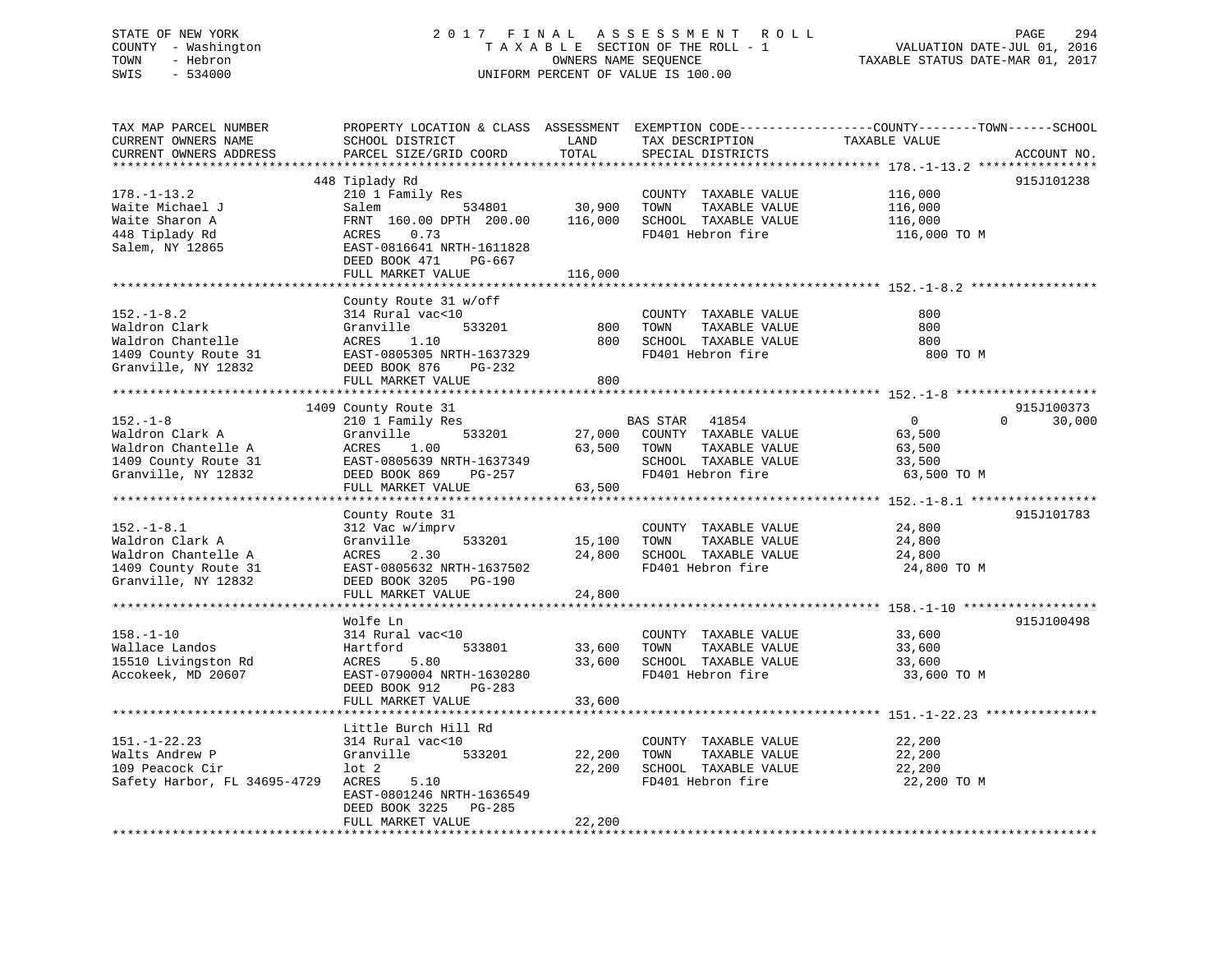# STATE OF NEW YORK 2 0 1 7 F I N A L A S S E S S M E N T R O L L PAGE 295 COUNTY - Washington T A X A B L E SECTION OF THE ROLL - 1 VALUATION DATE-JUL 01, 2016 TOWN - Hebron OWNERS NAME SEQUENCE TAXABLE STATUS DATE-MAR 01, 2017 SWIS - 534000 UNIFORM PERCENT OF VALUE IS 100.00

| TAX MAP PARCEL NUMBER<br>CURRENT OWNERS NAME<br>CURRENT OWNERS ADDRESS                                                                                                                                                                                                                                | SCHOOL DISTRICT<br>PARCEL SIZE/GRID COORD                                                                                                                                                                                                                                                             | LAND<br>TOTAL                     | TAX DESCRIPTION<br>SPECIAL DISTRICTS                                                                                                              | PROPERTY LOCATION & CLASS ASSESSMENT EXEMPTION CODE----------------COUNTY-------TOWN-----SCHOOL<br>TAXABLE VALUE<br>ACCOUNT NO. |        |
|-------------------------------------------------------------------------------------------------------------------------------------------------------------------------------------------------------------------------------------------------------------------------------------------------------|-------------------------------------------------------------------------------------------------------------------------------------------------------------------------------------------------------------------------------------------------------------------------------------------------------|-----------------------------------|---------------------------------------------------------------------------------------------------------------------------------------------------|---------------------------------------------------------------------------------------------------------------------------------|--------|
| $152. -2 - 1.1$<br>roor<br>Wappett Geoffrey<br>1527 Big Burch Hill Rd<br>Granville, NY 12832<br>Granville, NY 12832                                                                                                                                                                                   | 1527 Big Burch Hill Rd<br>Big Burch Hill Ru<br>210 1 Family Res<br>Granville 533201 37,700<br>Granville 333261<br>FRNT 281.00 DPTH 142.00 68,700 SCHOOL TAXABLE VALUE 68,700<br>ACRES 0.92 CA008 Consagridst 8 68,700 TO M<br>EAST-0807114 NRTH-1639791<br>DEED BOOK 2826 PG-115<br>FULL MARKET VALUE | 68,700                            | COUNTY TAXABLE VALUE 68,700<br>TOWN<br>TAXABLE VALUE<br>TAXABLE VALUE<br>FD401 Hebron fire 68,700 TO M                                            | 68,700                                                                                                                          |        |
| 143.-1-12.1<br>Warner Dorothy P (311 Res vac land - WTRFNT (25,000 TOWN TAXABLE VALUE<br>C/O Martin Warner FRNT 60.00 DPTH 275.00 25,000 SCHOOL TAXABLE VALUE<br>1883 Co Rt 31 EAST-0816294 NRTH-1643624 FD401 Hebron fire<br>Granvill                                                                | East Green Pond Way<br>FULL MARKET VALUE                                                                                                                                                                                                                                                              | 25,000                            | COUNTY TAXABLE VALUE 25,000<br>FD401 Hebron fire 25,000 TO M                                                                                      | 915J101442<br>25,000<br>25,000                                                                                                  |        |
| $153. - 1 - 1.1$<br>Warner Dorothy P<br>Attn: B.Martin Warner, Executo ACRES 85.20<br>1883 County Route 31 EAST-0817003 NRTH-1640955<br>Granville, NY 12832 DEED BOOK 636 PG-215 CA008 Cons agri dst<br>FULL MARKET VALUE 240,000 96,588 EX<br>MAY BE SUBJECT TO PAYMENT<br>UNDER AGDIST LAW TIL 2021 | 1961 County Route 31<br>241 Rural res&ag<br>Granville                                                                                                                                                                                                                                                 | 240,000 TOWN                      | g<br>533201 199,800 COUNTY TAXABLE VALUE<br>TAXABLE VALUE<br>SCHOOL TAXABLE VALUE 143,412<br>CA008 Cons agri dst 8<br>FD401 Hebron fire           | 915J100648<br>96,588 96,588<br>143,412<br>143,412<br>143,412 TO M<br>240,000 TO M                                               | 96,588 |
| $170. - 1 - 13.71$<br>Warner Jeffrey<br>Granville, NY 12832 EAST-0818465 NRTH-1618302                                                                                                                                                                                                                 | Sheldon Rd<br>-- 1.<br> -<br>  7000 001 034801 05,200 000 05,200 000 0534801<br>322 Rural vac>10<br>Salem<br>DEED BOOK 3068 PG-10<br>FULL MARKET VALUE                                                                                                                                                | 95,200<br>95,200                  | COUNTY TAXABLE VALUE 95,200<br>TOWN TAXABLE VALUE 95,200<br>SCHOOL TAXABLE VALUE 95,200<br>CA008 Cons agri dst 8 95,200 TO M<br>FD401 Hebron fire | 95,200 TO M                                                                                                                     |        |
| $170. - 1 - 13.72$<br>Warner Jeffrey<br>Warner Judy<br>warner Juay<br>34 Abi Acres Way<br>Granville, NY 12832                                                                                                                                                                                         | Sheldon Rd<br>322 Rural vac>10<br>Salem<br>$1$ ot $2$<br>ACRES 23.26<br>EAST-0818900 NRTH-1616335<br>DEED BOOK 3068 PG-10<br>FULL MARKET VALUE                                                                                                                                                        | 534801 49,100<br>49,100<br>49,100 | COUNTY TAXABLE VALUE<br>TAXABLE VALUE<br>TOWN<br>SCHOOL TAXABLE VALUE<br>CA008 Cons agri dst 8 49,100 TO M<br>FD401 Hebron fire                   | 49,100<br>49,100<br>49,100<br>49,100 TO M                                                                                       |        |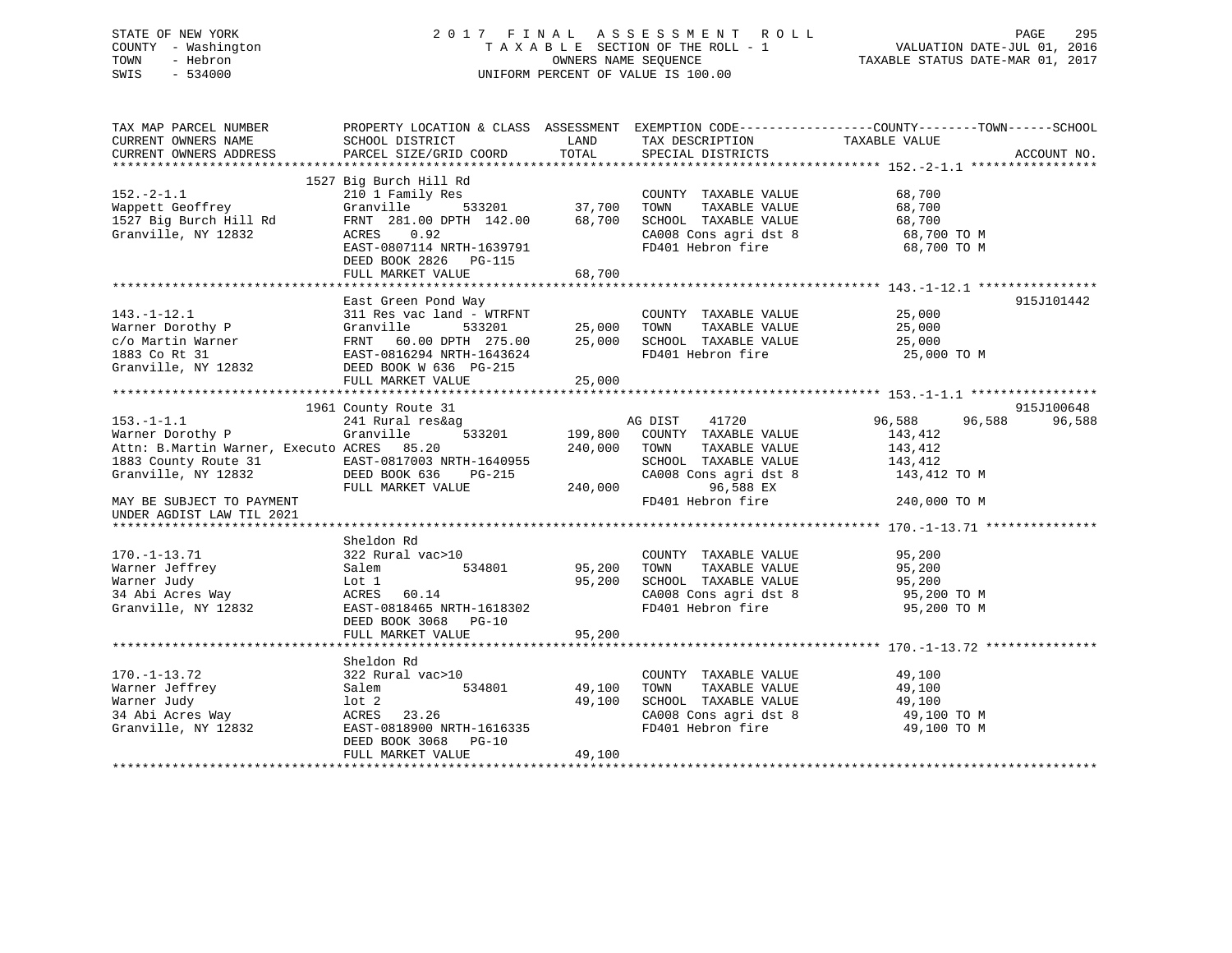# STATE OF NEW YORK 2 0 1 7 F I N A L A S S E S S M E N T R O L L PAGE 296 COUNTY - Washington T A X A B L E SECTION OF THE ROLL - 1 VALUATION DATE-JUL 01, 2016 TOWN - Hebron OWNERS NAME SEQUENCE TAXABLE STATUS DATE-MAR 01, 2017 SWIS - 534000 UNIFORM PERCENT OF VALUE IS 100.00

| TAX MAP PARCEL NUMBER  | PROPERTY LOCATION & CLASS ASSESSMENT EXEMPTION CODE----------------COUNTY-------TOWN------SCHOOL |               |                       |                |                    |
|------------------------|--------------------------------------------------------------------------------------------------|---------------|-----------------------|----------------|--------------------|
| CURRENT OWNERS NAME    | SCHOOL DISTRICT                                                                                  | LAND          | TAX DESCRIPTION       | TAXABLE VALUE  |                    |
| CURRENT OWNERS ADDRESS | PARCEL SIZE/GRID COORD                                                                           | TOTAL         | SPECIAL DISTRICTS     |                | ACCOUNT NO.        |
|                        |                                                                                                  |               |                       |                |                    |
|                        | Sheldon Rd                                                                                       |               |                       |                |                    |
| $170. - 1 - 13.78$     | 322 Rural vac>10                                                                                 |               | COUNTY TAXABLE VALUE  | 51,600         |                    |
| Warner Jeffrey         | 534801<br>Salem                                                                                  | 51,600        | TOWN<br>TAXABLE VALUE | 51,600         |                    |
| Warner Judy            | Lot 5C                                                                                           | 51,600        | SCHOOL TAXABLE VALUE  | 51,600         |                    |
| 34 Abi Acres Way       | ACRES 25.31                                                                                      |               |                       |                |                    |
|                        |                                                                                                  |               | CA008 Cons agri dst 8 | 51,600 TO M    |                    |
| Granville, NY 12832    | EAST-0819196 NRTH-1617870                                                                        |               | FD401 Hebron fire     | 51,600 TO M    |                    |
|                        | DEED BOOK 3151 PG-211                                                                            |               |                       |                |                    |
|                        |                                                                                                  |               |                       |                |                    |
|                        |                                                                                                  |               |                       |                |                    |
|                        | 1873 County Route 31                                                                             |               |                       |                | 915J100476         |
| $152. - 2 - 23$        | 270 Mfg housing                                                                                  |               | COUNTY TAXABLE VALUE  | 28,900         |                    |
| Warner Martin B        | 533201<br>Granville                                                                              | 20,000        | TAXABLE VALUE<br>TOWN | 28,900         |                    |
| Warner Joan C          | ACRES<br>2.00                                                                                    | 28,900        | SCHOOL TAXABLE VALUE  | 28,900         |                    |
| 1883 County Route 31   | EAST-0815332 NRTH-1640735                                                                        |               | FD401 Hebron fire     | 28,900 TO M    |                    |
| Granville, NY 12832    | DEED BOOK 736<br>$PG-55$                                                                         |               |                       |                |                    |
|                        | FULL MARKET VALUE                                                                                | 28,900        |                       |                |                    |
|                        |                                                                                                  |               |                       |                |                    |
|                        | County Route 31                                                                                  |               |                       |                | 915J100448         |
| $152. - 2 - 25$        | 312 Vac w/imprv                                                                                  |               | COUNTY TAXABLE VALUE  | 2,400          |                    |
| Warner Martin B        | Granville                                                                                        | 533201 1,900  | TAXABLE VALUE<br>TOWN | 2,400          |                    |
|                        |                                                                                                  |               | SCHOOL TAXABLE VALUE  |                |                    |
| Warner Joan C          | FRNT 185.00 DPTH 185.00 2,400                                                                    |               |                       | 2,400          |                    |
| 1883 County Route 31   | ACRES 0.79                                                                                       |               | FD401 Hebron fire     | 2,400 TO M     |                    |
| Granville, NY 12832    | EAST-0815604 NRTH-1640355                                                                        |               |                       |                |                    |
|                        | DEED BOOK 497<br>PG-377                                                                          |               |                       |                |                    |
|                        | FULL MARKET VALUE                                                                                | 2,400         |                       |                |                    |
|                        |                                                                                                  |               |                       |                |                    |
|                        | 1883 County Route 31                                                                             |               |                       |                | 915J100649         |
| $152. - 2 - 26$        | 210 1 Family Res                                                                                 |               | ENH STAR 41834        | $\overline{0}$ | $\Omega$<br>65,500 |
| Warner Martin B        | Granville                                                                                        | 533201 44,900 | COUNTY TAXABLE VALUE  | 90,000         |                    |
| Warner Joan Call       | ACRES<br>3.50                                                                                    | 90,000        | TOWN<br>TAXABLE VALUE | 90,000         |                    |
| 1883 County Route 31   | EAST-0815707 NRTH-1640582                                                                        |               | SCHOOL TAXABLE VALUE  | 24,500         |                    |
| Granville, NY 12832    | DEED BOOK 375<br>PG-732                                                                          |               | FD401 Hebron fire     | 90,000 TO M    |                    |
|                        | FULL MARKET VALUE                                                                                | 90,000        |                       |                |                    |
|                        |                                                                                                  |               |                       |                |                    |
|                        | County Route 31                                                                                  |               |                       |                |                    |
| $153. - 1 - 1.6$       | 322 Rural vac>10                                                                                 |               | COUNTY TAXABLE VALUE  | 46,600         |                    |
| Warner Martin B        | 533201<br>Granville                                                                              | 46,600        | TOWN<br>TAXABLE VALUE | 46,600         |                    |
| Warner Joan C          |                                                                                                  | 46,600        | SCHOOL TAXABLE VALUE  | 46,600         |                    |
|                        | ACRES 12.30                                                                                      |               |                       |                |                    |
| 1883 County Route 31   | EAST-0816240 NRTH-1640833                                                                        |               | FD401 Hebron fire     | 46,600 TO M    |                    |
| Granville, NY 12832    | DEED BOOK 643<br>PG-340                                                                          |               |                       |                |                    |
|                        | FULL MARKET VALUE                                                                                | 46,600        |                       |                |                    |
|                        |                                                                                                  |               |                       |                |                    |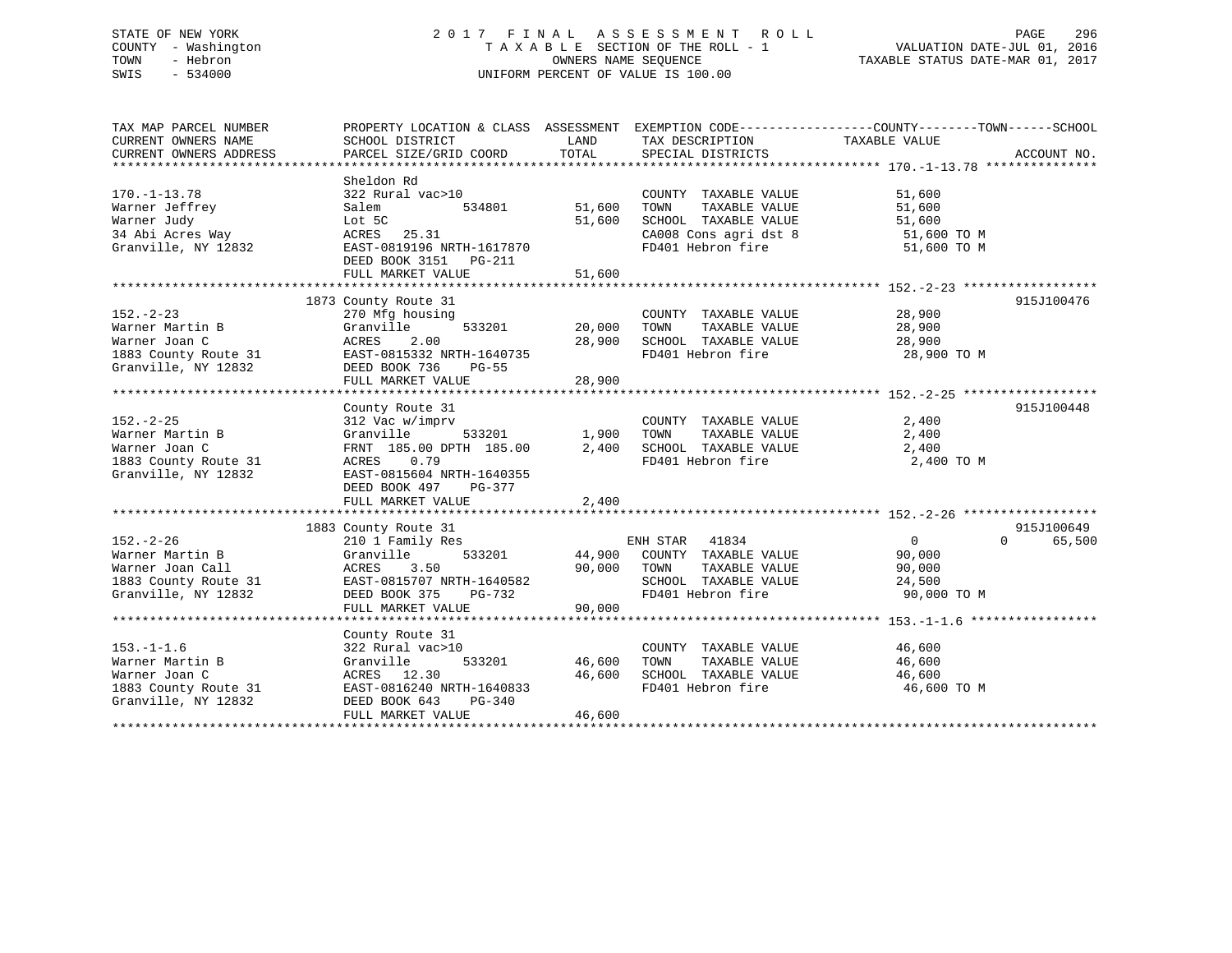| STATE OF NEW YORK<br>COUNTY - Washington<br>TOWN<br>- Hebron<br>SWIS<br>$-534000$ | 2017 FINAL ASSESSMENT<br>TAXABLE SECTION OF THE ROLL - 1<br>UNIFORM PERCENT OF VALUE IS 100.00 | PAGE<br>297<br>VALUATION DATE-JUL 01, 2016<br>TAXABLE STATUS DATE-MAR 01, 2017                                             |                                      |
|-----------------------------------------------------------------------------------|------------------------------------------------------------------------------------------------|----------------------------------------------------------------------------------------------------------------------------|--------------------------------------|
| TAX MAP PARCEL NUMBER<br>CURRENT OWNERS NAME                                      | SCHOOL DISTRICT                                                                                | PROPERTY LOCATION & CLASS ASSESSMENT EXEMPTION CODE----------------COUNTY-------TOWN-----SCHOOL<br>LAND<br>TAX DESCRIPTION | TAXABLE VALUE                        |
| CURRENT OWNERS ADDRESS                                                            | PARCEL SIZE/GRID COORD                                                                         | TOTAL<br>SPECIAL DISTRICTS                                                                                                 | ACCOUNT NO.                          |
|                                                                                   |                                                                                                |                                                                                                                            |                                      |
|                                                                                   | 1945 County Route 31                                                                           |                                                                                                                            | 915J101516                           |
| $153. - 1 - 1.3$                                                                  | 283 Res w/Comuse                                                                               | BAS STAR<br>41854                                                                                                          | $\overline{0}$<br>$\Omega$<br>30,000 |
| Warner Timothy L                                                                  | Granville<br>533201                                                                            | 47,700 COUNTY TAXABLE VALUE                                                                                                | 120,000                              |
| Warner Joanne M                                                                   | House/garage/lot                                                                               | 120,000 TOWN<br>TAXABLE VALUE                                                                                              | 120,000                              |
| 1945 County Route 31                                                              | 844/66                                                                                         | SCHOOL TAXABLE VALUE                                                                                                       | 90,000                               |
| Granville, NY 12832                                                               | ACRES<br>4.10<br>EAST-0817018 NRTH-1640997                                                     | FD401 Hebron fire                                                                                                          | 120,000 TO M                         |
|                                                                                   | DEED BOOK 550<br>PG-127                                                                        |                                                                                                                            |                                      |
|                                                                                   | FULL MARKET VALUE                                                                              | 120,000                                                                                                                    |                                      |
|                                                                                   |                                                                                                |                                                                                                                            |                                      |
|                                                                                   | 3915 County Route 30                                                                           |                                                                                                                            |                                      |
| $167. - 1 - 47.3$                                                                 | 270 Mfg housing                                                                                | BAS STAR<br>41854                                                                                                          | $\overline{0}$<br>$\Omega$<br>30,000 |
| Washburn Danny                                                                    | 534801<br>Salem                                                                                | 35,800<br>COUNTY TAXABLE VALUE                                                                                             | 53,000                               |
| Washburn Denise                                                                   | $1$ ot $1$                                                                                     | TAXABLE VALUE<br>53,000<br>TOWN                                                                                            | 53,000                               |
| 3915 County Route 30                                                              | contract $956/143$<br>ACRES<br>4.51                                                            | SCHOOL TAXABLE VALUE                                                                                                       | 23,000                               |
| Salem, NY 12865                                                                   | EAST-0788927 NRTH-1620070                                                                      | FD401 Hebron fire                                                                                                          | 53,000 TO M                          |
|                                                                                   | DEED BOOK 2706 PG-80                                                                           |                                                                                                                            |                                      |
|                                                                                   | FULL MARKET VALUE                                                                              | 53,000                                                                                                                     |                                      |
|                                                                                   |                                                                                                |                                                                                                                            |                                      |
|                                                                                   | 22 Waites Way                                                                                  |                                                                                                                            | 915J100409                           |
| $168. - 1 - 18.6$                                                                 | 270 Mfg housing                                                                                | BAS STAR<br>41854                                                                                                          | $\overline{0}$<br>30,000<br>$\Omega$ |
| Watkins Donald L Jr                                                               | 533801<br>Hartford                                                                             | 49,200<br>COUNTY TAXABLE VALUE                                                                                             | 86,800                               |
| Watkins Karen S                                                                   | ACRES<br>4.40                                                                                  | 86,800<br>TOWN<br>TAXABLE VALUE                                                                                            | 86,800                               |
| 22A Waites Way                                                                    | EAST-0796789 NRTH-1619649                                                                      | SCHOOL TAXABLE VALUE                                                                                                       | 56,800                               |
| Salem, NY 12865                                                                   | DEED BOOK 3296 PG-15                                                                           | CA008 Cons agri dst 8                                                                                                      | 86,800 TO M                          |
|                                                                                   | FULL MARKET VALUE                                                                              | 86,800 FD401 Hebron fire                                                                                                   | 86,800 TO M                          |
|                                                                                   | 12 Dorance Rd                                                                                  |                                                                                                                            | 915J100574                           |
| $144. - 1 - 11$                                                                   | 210 1 Family Res                                                                               | COUNTY TAXABLE VALUE                                                                                                       | 83,500                               |
| Watrous Craig Sr                                                                  | 533201<br>Granville                                                                            | 40,000<br>TAXABLE VALUE<br>TOWN                                                                                            | 83,500                               |
| Watrous Kelly                                                                     | ACRES<br>2.00                                                                                  | 83,500<br>SCHOOL TAXABLE VALUE                                                                                             | 83,500                               |
| 12 Dorance Rd                                                                     | EAST-0821734 NRTH-1647808                                                                      | FD401 Hebron fire                                                                                                          | 83,500 TO M                          |
| Granville, NY 12832                                                               | DEED BOOK 3416 PG-145                                                                          |                                                                                                                            |                                      |
|                                                                                   | FULL MARKET VALUE                                                                              | 83,500                                                                                                                     |                                      |
|                                                                                   |                                                                                                |                                                                                                                            |                                      |
|                                                                                   | 5 & 6 Dorance Rd                                                                               |                                                                                                                            | 915J100656                           |
| $144. - 1 - 12$                                                                   | 210 1 Family Res                                                                               | ENH STAR<br>41834                                                                                                          | $\mathbf{0}$<br>$\Omega$<br>65,500   |
| Watrous Ivan R                                                                    | Granville<br>533201                                                                            | COUNTY TAXABLE VALUE<br>38,600                                                                                             | 134,200                              |
| Watrous Jane C                                                                    | ACRES 1.30                                                                                     | 134,200<br>TOWN<br>TAXABLE VALUE                                                                                           | 134,200                              |

\*\*\*\*\*\*\*\*\*\*\*\*\*\*\*\*\*\*\*\*\*\*\*\*\*\*\*\*\*\*\*\*\*\*\*\*\*\*\*\*\*\*\*\*\*\*\*\*\*\*\*\*\*\*\*\*\*\*\*\*\*\*\*\*\*\*\*\*\*\*\*\*\*\*\*\*\*\*\*\*\*\*\*\*\*\*\*\*\*\*\*\*\*\*\*\*\*\*\*\*\*\*\*\*\*\*\*\*\*\*\*\*\*\*\*\*\*\*\*\*\*\*\*\*\*\*\*\*\*\*\*\*

5 Dorance Rd EAST-0822161 NRTH-1647639 SCHOOL TAXABLE VALUE 68,700 Granville, NY 12832 DEED BOOK 384 PG-703 FD401 Hebron fire 134,200 TO M<br>FULL MARKET VALUE 134,200

FULL MARKET VALUE 134,200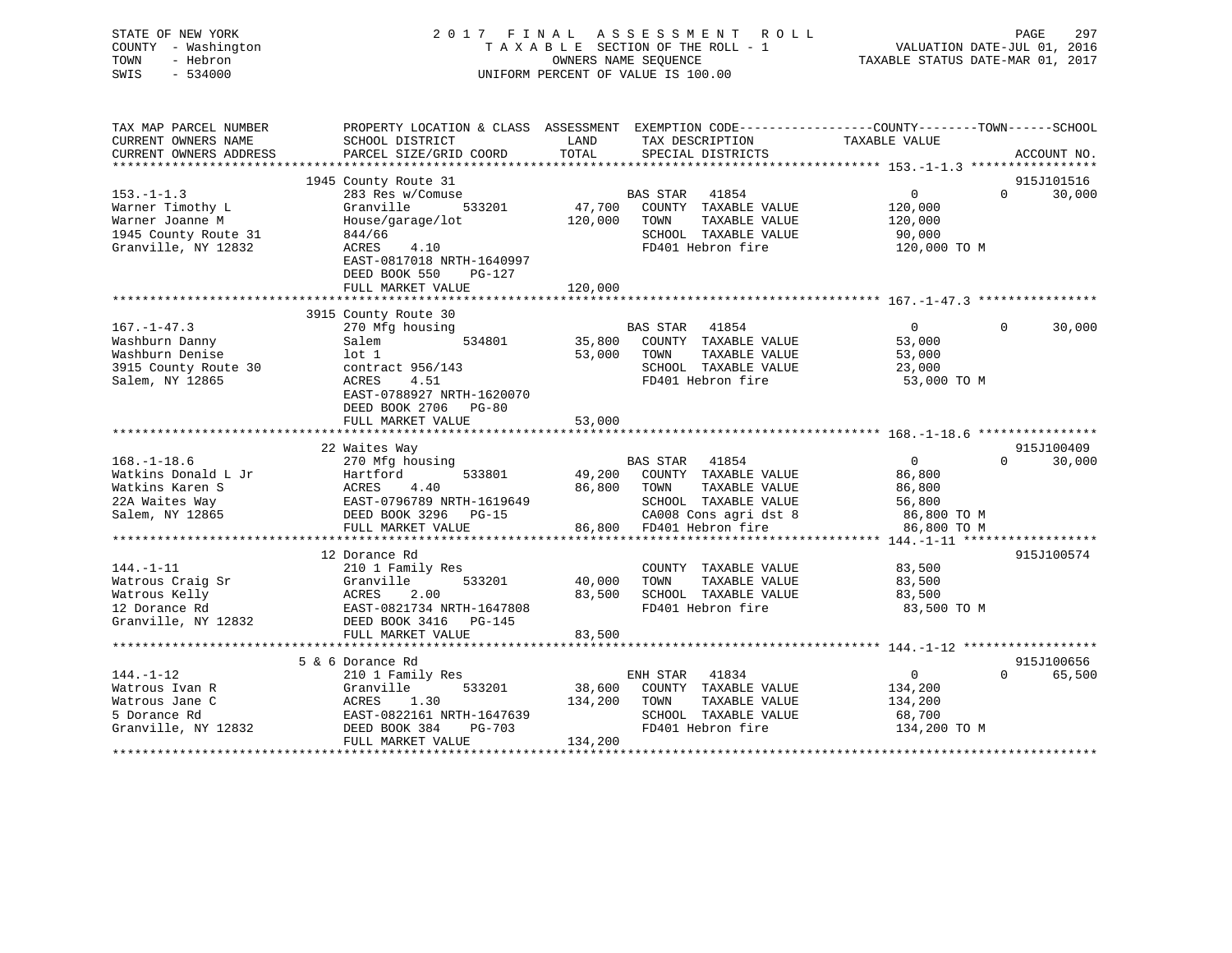# STATE OF NEW YORK 2 0 1 7 F I N A L A S S E S S M E N T R O L L PAGE 298 COUNTY - Washington T A X A B L E SECTION OF THE ROLL - 1 VALUATION DATE-JUL 01, 2016 TOWN - Hebron OWNERS NAME SEQUENCE TAXABLE STATUS DATE-MAR 01, 2017 SWIS - 534000 UNIFORM PERCENT OF VALUE IS 100.00

| TAX MAP PARCEL NUMBER<br>CURRENT OWNERS NAME<br>CURRENT OWNERS ADDRESS                            | SCHOOL DISTRICT<br>PARCEL SIZE/GRID COORD                                                                                                                                                     | LAND<br>TOTAL                | TAX DESCRIPTION<br>SPECIAL DISTRICTS                                                                                   | PROPERTY LOCATION & CLASS ASSESSMENT EXEMPTION CODE----------------COUNTY-------TOWN------SCHOOL<br>TAXABLE VALUE<br>ACCOUNT NO. |
|---------------------------------------------------------------------------------------------------|-----------------------------------------------------------------------------------------------------------------------------------------------------------------------------------------------|------------------------------|------------------------------------------------------------------------------------------------------------------------|----------------------------------------------------------------------------------------------------------------------------------|
|                                                                                                   |                                                                                                                                                                                               |                              |                                                                                                                        |                                                                                                                                  |
| $144. - 1 - 10$<br>Watrous Kevin<br>725 County Route 43<br>Fort Edward, NY 12828                  | Dorance Rd<br>314 Rural vac<10<br>Granville<br>533201<br>8.20<br>ACRES<br>EAST-0821424 NRTH-1648207<br>DEED BOOK 3040 PG-35<br>FULL MARKET VALUE                                              | 38,400<br>38,400<br>38,400   | COUNTY TAXABLE VALUE<br>TOWN<br>TAXABLE VALUE<br>SCHOOL TAXABLE VALUE<br>FD401 Hebron fire                             | 915J100065<br>38,400<br>38,400<br>38,400<br>38,400 TO M                                                                          |
|                                                                                                   |                                                                                                                                                                                               |                              |                                                                                                                        |                                                                                                                                  |
| $152. - 1 - 1.3$<br>Weinstein Jason A<br>Kissack Beth A<br>66 Liebig Rd<br>Granville, NY 12832    | 66 Liebig Rd<br>242 Rurl res&rec<br>533201<br>Granville<br>ACRES 16.73<br>EAST-0805257 NRTH-1638947<br>DEED BOOK 3367 PG-96                                                                   | 75,500<br>199,500            | BAS STAR 41854<br>COUNTY TAXABLE VALUE<br>TAXABLE VALUE<br>TOWN<br>SCHOOL TAXABLE VALUE<br>FD401 Hebron fire           | 915J101689<br>$\overline{0}$<br>$\Omega$<br>30,000<br>199,500<br>199,500<br>169,500<br>199,500 TO M                              |
|                                                                                                   | FULL MARKET VALUE                                                                                                                                                                             | 199,500                      |                                                                                                                        |                                                                                                                                  |
|                                                                                                   |                                                                                                                                                                                               |                              |                                                                                                                        |                                                                                                                                  |
| $176. - 1 - 13.2$<br>Wesley David C<br>Wesley Tracey L<br>24 Mcknight Hill Rd<br>Salem, NY 12865  | 24 Mcknight Hill Rd<br>210 1 Family Res<br>Salem<br>534801<br>3.76 BANK<br>ACRES<br>11A<br>EAST-0803422 NRTH-1613146<br>DEED BOOK 785<br>$PG-203$<br>FULL MARKET VALUE                        | 46,100<br>150,000<br>150,000 | BAS STAR 41854<br>COUNTY TAXABLE VALUE<br>TOWN<br>TAXABLE VALUE<br>SCHOOL TAXABLE VALUE<br>FD401 Hebron fire           | 915J101250<br>$\overline{0}$<br>$\Omega$<br>30,000<br>150,000<br>150,000<br>120,000<br>150,000 TO M                              |
|                                                                                                   |                                                                                                                                                                                               |                              |                                                                                                                        |                                                                                                                                  |
| $176. - 1 - 15.1$<br>Wesley David C<br>Mckeighan Tracey<br>24 Mcknight Hill Rd<br>Salem, NY 12832 | Mcknight Hill Rd<br>311 Res vac land<br>Salem<br>534801<br>3.52<br>ACRES<br>EAST-0803590 NRTH-1612856<br>DEED BOOK 785<br>PG-203<br>FULL MARKET VALUE                                         | 25,000<br>25,000<br>25,000   | COUNTY TAXABLE VALUE<br>TOWN<br>TAXABLE VALUE<br>SCHOOL TAXABLE VALUE<br>FD401 Hebron fire                             | 915J100175<br>25,000<br>25,000<br>25,000<br>25,000 TO M                                                                          |
|                                                                                                   | 3482 County Route 30                                                                                                                                                                          |                              |                                                                                                                        | 915J101183                                                                                                                       |
| $175. - 1 - 7.2$<br>West Nancy<br>3482 County Route 30<br>Salem, NY 12865                         | 270 Mfg housing<br>Salem<br>534801<br>FRNT 104.00 DPTH 144.00<br>0.34<br>ACRES<br>EAST-0791311 NRTH-1610765<br>DEED BOOK 705<br>$PG-1$<br>FULL MARKET VALUE                                   | 29,600<br>74,000<br>74,000   | 41854<br><b>BAS STAR</b><br>COUNTY TAXABLE VALUE<br>TOWN<br>TAXABLE VALUE<br>SCHOOL TAXABLE VALUE<br>FD401 Hebron fire | $\overline{0}$<br>$\Omega$<br>30,000<br>74,000<br>74,000<br>44,000<br>74,000 TO M                                                |
|                                                                                                   |                                                                                                                                                                                               |                              |                                                                                                                        |                                                                                                                                  |
| $175. - 1 - 7.5$<br>West Nancy<br>West Christopher<br>3482 County Route 30<br>Salem, NY 12865     | County Route 30/E Off<br>311 Res vac land<br>Salem<br>534801<br>Mallory Sub/ 29#85 Lot 1<br>FRNT 141.00 DPTH 333.00<br>ACRES<br>0.82<br>EAST-0791511 NRTH-1610780<br>DEED BOOK 3016<br>PG-135 | 600<br>600                   | COUNTY TAXABLE VALUE<br>TOWN<br>TAXABLE VALUE<br>SCHOOL TAXABLE VALUE<br>FD401 Hebron fire                             | 915J100401<br>600<br>600<br>600<br>600 TO M                                                                                      |
|                                                                                                   | FULL MARKET VALUE                                                                                                                                                                             | 600                          |                                                                                                                        |                                                                                                                                  |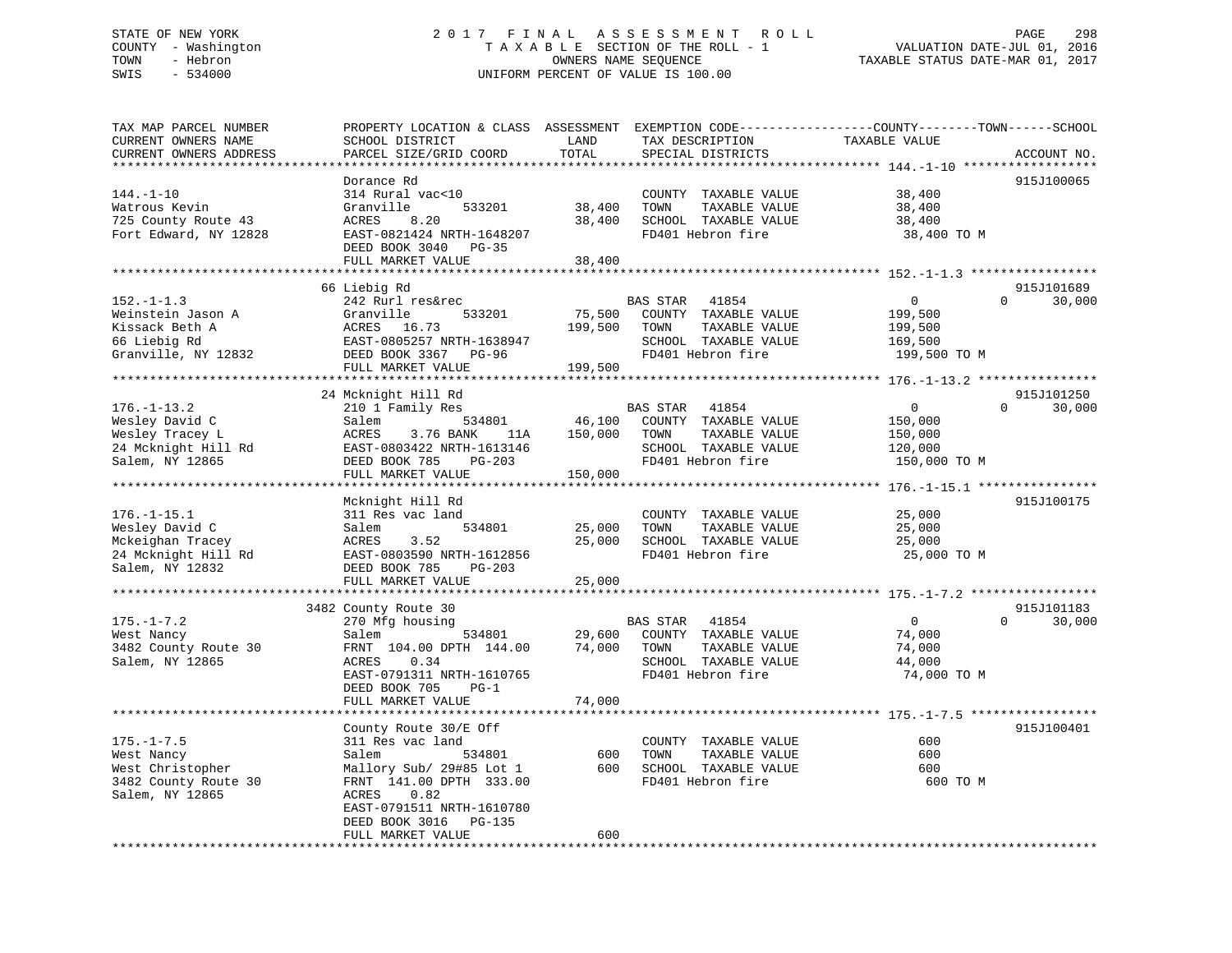# STATE OF NEW YORK 2 0 1 7 F I N A L A S S E S S M E N T R O L L PAGE 299 COUNTY - Washington T A X A B L E SECTION OF THE ROLL - 1 VALUATION DATE-JUL 01, 2016 TOWN - Hebron OWNERS NAME SEQUENCE TAXABLE STATUS DATE-MAR 01, 2017 SWIS - 534000 UNIFORM PERCENT OF VALUE IS 100.00

| TAX MAP PARCEL NUMBER<br>CURRENT OWNERS NAME<br>CURRENT OWNERS ADDRESS | PROPERTY LOCATION & CLASS ASSESSMENT<br>SCHOOL DISTRICT<br>PARCEL SIZE/GRID COORD | LAND<br>TOTAL | TAX DESCRIPTION<br>SPECIAL DISTRICTS | EXEMPTION CODE-----------------COUNTY-------TOWN------SCHOOL<br>TAXABLE VALUE | ACCOUNT NO.        |
|------------------------------------------------------------------------|-----------------------------------------------------------------------------------|---------------|--------------------------------------|-------------------------------------------------------------------------------|--------------------|
|                                                                        |                                                                                   |               |                                      |                                                                               |                    |
|                                                                        | 32 Chamberlin Mills Rd                                                            |               |                                      |                                                                               | 915J100662         |
| $184. - 1 - 24$                                                        | 240 Rural res                                                                     |               | ENH STAR<br>41834                    | $\mathbf{0}$                                                                  | 65,500<br>$\Omega$ |
| Wever James D                                                          | Salem<br>534801                                                                   | 84,000        | COUNTY TAXABLE VALUE                 | 210,300                                                                       |                    |
| Wever Lori                                                             | ACRES<br>21.00                                                                    | 210,300       | TOWN<br>TAXABLE VALUE                | 210,300                                                                       |                    |
| 32 Chamberlin Mills Rd                                                 | EAST-0793672 NRTH-1602557                                                         |               | SCHOOL TAXABLE VALUE                 | 144,800                                                                       |                    |
| Salem, NY 12865                                                        | DEED BOOK 420<br>PG-903                                                           |               | CA008 Cons agri dst 8                | 210,300 TO M                                                                  |                    |
|                                                                        | FULL MARKET VALUE                                                                 |               | 210,300 FD401 Hebron fire            | 210,300 TO M                                                                  |                    |
|                                                                        |                                                                                   |               | LD401 West hebron light              | 210,300 TO M                                                                  |                    |
|                                                                        |                                                                                   |               |                                      |                                                                               |                    |
|                                                                        | 61 Briansky Ln                                                                    |               |                                      |                                                                               | 915J101062         |
| $184. - 1 - 15.2$                                                      | 242 Rurl res&rec                                                                  |               | COUNTY TAXABLE VALUE                 | 200,000                                                                       |                    |
| Whalen Gary R                                                          | 534801<br>Salem                                                                   | 99,000        | TAXABLE VALUE<br>TOWN                | 200,000                                                                       |                    |
| Barringer Laurie L                                                     | 29.20 BANK<br>ACRES<br>999                                                        | 200,000       | SCHOOL TAXABLE VALUE                 | 200,000                                                                       |                    |
| 61 Briansky Ln                                                         | EAST-0803251 NRTH-1604416                                                         |               | FD401 Hebron fire                    | 200,000 TO M                                                                  |                    |
| Salem, NY 12865                                                        | DEED BOOK 872<br>PG-226                                                           |               |                                      |                                                                               |                    |
|                                                                        | FULL MARKET VALUE                                                                 | 200,000       |                                      |                                                                               |                    |
|                                                                        |                                                                                   |               |                                      |                                                                               |                    |
|                                                                        | 1 Pine Hill Rd                                                                    |               |                                      |                                                                               | 915J100359         |
| $160. - 1 - 8$                                                         | 210 1 Family Res                                                                  |               | BAS STAR<br>41854                    | $\overline{0}$                                                                | $\Omega$<br>30,000 |
| Wheeler Fred J                                                         | 534801<br>Salem                                                                   |               | 40,800 COUNTY TAXABLE VALUE          | 152,500                                                                       |                    |
| Wheeler Bonnie                                                         | ACRES<br>4.50                                                                     | 152,500       | TAXABLE VALUE<br>TOWN                | 152,500                                                                       |                    |
| 1 Pine Hill Rd                                                         | EAST-0806684 NRTH-1626542                                                         |               | SCHOOL TAXABLE VALUE                 | 122,500                                                                       |                    |
| Granville, NY 12832                                                    | DEED BOOK 1992    PG-344                                                          |               | FD401 Hebron fire                    | 152,500 TO M                                                                  |                    |
|                                                                        | FULL MARKET VALUE                                                                 | 152,500       |                                      |                                                                               |                    |
|                                                                        |                                                                                   |               |                                      |                                                                               |                    |
|                                                                        | Liebig Rd/e Off                                                                   |               |                                      |                                                                               | 915J101632         |
|                                                                        |                                                                                   |               |                                      |                                                                               |                    |
| $143. - 1 - 39.10$                                                     | 314 Rural vac<10                                                                  |               | COUNTY TAXABLE VALUE                 | 4,100                                                                         |                    |
| Whelley Eileen                                                         | 533201<br>Granville                                                               | 4,100         | TAXABLE VALUE<br>TOWN                | 4,100                                                                         |                    |
| Whelley Donald                                                         | Lot 10                                                                            | 4,100         | SCHOOL TAXABLE VALUE                 | 4,100                                                                         |                    |
| 134 Cedar Rd                                                           | ACRES<br>5.43                                                                     |               | FD401 Hebron fire                    | 4,100 TO M                                                                    |                    |
| Wilton, CT 06897                                                       | EAST-0807571 NRTH-1642478                                                         |               |                                      |                                                                               |                    |
|                                                                        | DEED BOOK 845<br>PG-312                                                           |               |                                      |                                                                               |                    |
|                                                                        | FULL MARKET VALUE                                                                 | 4,100         |                                      |                                                                               |                    |
|                                                                        |                                                                                   |               |                                      |                                                                               |                    |
|                                                                        | 6907 State Route 22                                                               |               |                                      |                                                                               | 915J101526         |
| $161. - 2 - 20$                                                        | 270 Mfg housing                                                                   |               | <b>BAS STAR</b><br>41854             | $\mathbf{0}$                                                                  | $\Omega$<br>30,000 |
| White David Sr                                                         | Granville<br>533201                                                               | 37,000        | COUNTY TAXABLE VALUE                 | 114,600                                                                       |                    |
| 6907 State Route 22                                                    | Lot A                                                                             | 114,600       | TAXABLE VALUE<br>TOWN                | 114,600                                                                       |                    |
| Granville, NY 12832                                                    | ACRES<br>3.00                                                                     |               | SCHOOL TAXABLE VALUE                 | 84,600                                                                        |                    |
|                                                                        | EAST-0816197 NRTH-1624286                                                         |               | FD401 Hebron fire                    | 114,600 TO M                                                                  |                    |
|                                                                        | $PG-304$<br>DEED BOOK 650                                                         |               |                                      |                                                                               |                    |
|                                                                        | FULL MARKET VALUE                                                                 | 114,600       |                                      |                                                                               |                    |
|                                                                        |                                                                                   |               |                                      |                                                                               |                    |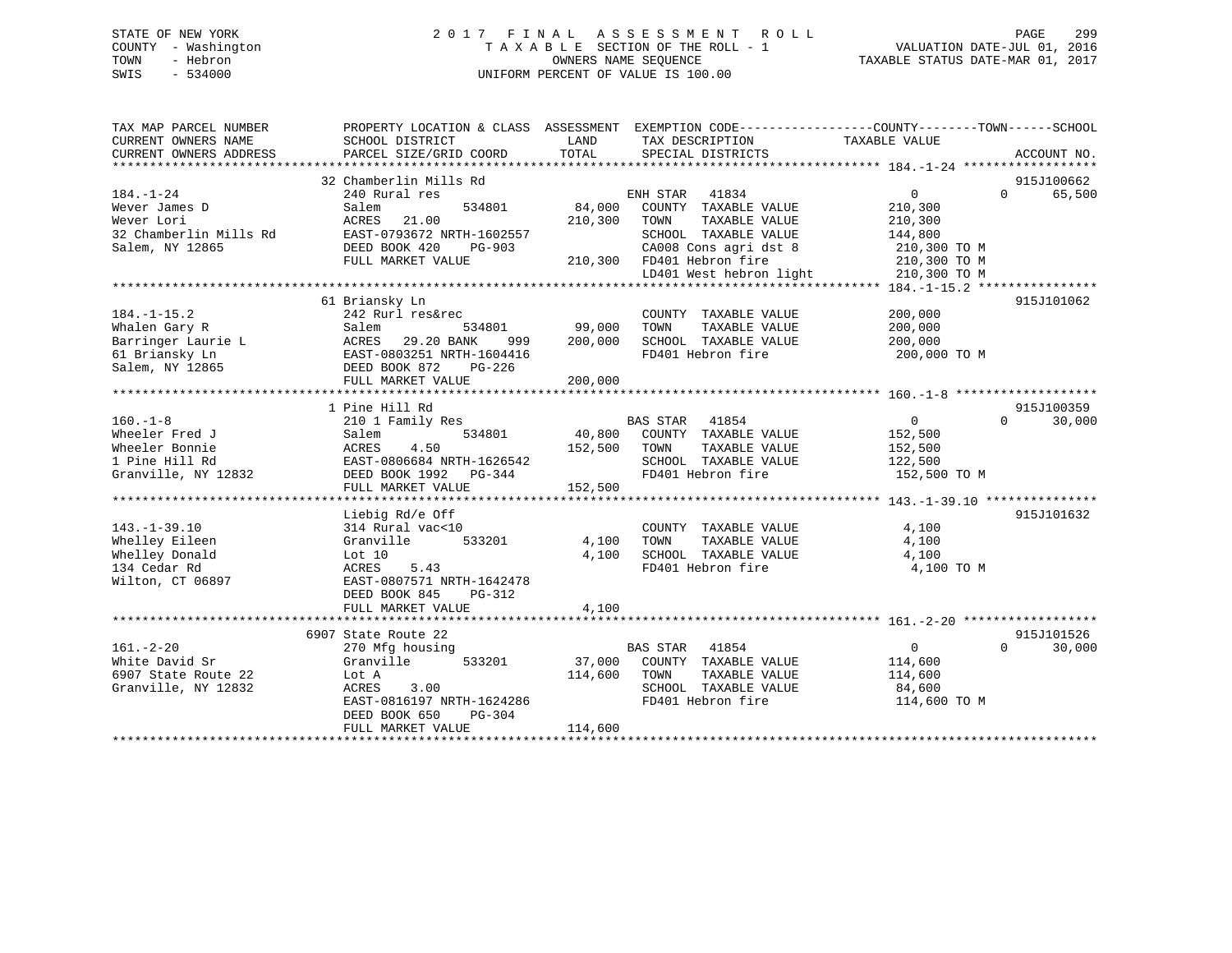# STATE OF NEW YORK 2 0 1 7 F I N A L A S S E S S M E N T R O L L PAGE 300 COUNTY - Washington T A X A B L E SECTION OF THE ROLL - 1 VALUATION DATE-JUL 01, 2016 TOWN - Hebron OWNERS NAME SEQUENCE TAXABLE STATUS DATE-MAR 01, 2017 SWIS - 534000 UNIFORM PERCENT OF VALUE IS 100.00

| TAX MAP PARCEL NUMBER                           | PROPERTY LOCATION & CLASS ASSESSMENT      |        | EXEMPTION CODE-----------------COUNTY-------TOWN------SCHOOL |                  |             |
|-------------------------------------------------|-------------------------------------------|--------|--------------------------------------------------------------|------------------|-------------|
| CURRENT OWNERS NAME                             | SCHOOL DISTRICT                           | LAND   | TAX DESCRIPTION                                              | TAXABLE VALUE    |             |
| CURRENT OWNERS ADDRESS<br>********************* | PARCEL SIZE/GRID COORD                    | TOTAL  | SPECIAL DISTRICTS                                            |                  | ACCOUNT NO. |
|                                                 |                                           |        |                                                              |                  |             |
|                                                 | Rykowski Ln/e Off                         |        |                                                              |                  | 915J101295  |
| $161. - 2 - 3.5$                                | 322 Rural vac>10                          |        | COUNTY TAXABLE VALUE                                         | 87,900           |             |
| White Robert                                    | 533201<br>Granville                       | 87,900 | TOWN<br>TAXABLE VALUE                                        | 87,900           |             |
| White Karen                                     | bndy agmt 3396/195                        | 87,900 | SCHOOL TAXABLE VALUE                                         | 87,900           |             |
| 94 Brophy Rd                                    | 2179/59                                   |        | FD401 Hebron fire                                            | 87,900 TO M      |             |
| Greenwich, NY 12834                             | ACRES 117.16                              |        |                                                              |                  |             |
|                                                 | EAST-0822208 NRTH-1625448                 |        |                                                              |                  |             |
|                                                 | DEED BOOK 2166<br>PG-249                  |        |                                                              |                  |             |
|                                                 | FULL MARKET VALUE                         | 87,900 |                                                              |                  |             |
|                                                 |                                           |        |                                                              |                  |             |
| $142.-3-8.8$                                    | 1301 Big Burch Hill Rd<br>312 Vac w/imprv |        | COUNTY TAXABLE VALUE                                         | 42,000           |             |
| Whiting Theresa                                 | Granville<br>533201                       | 39,400 | TOWN<br>TAXABLE VALUE                                        | 42,000           |             |
| 89 John St                                      |                                           | 42,000 | SCHOOL TAXABLE VALUE                                         | 42,000           |             |
| Hudson Falls, NY 12839                          | Garage<br>$142. - 1 - 8.8$                |        | FD401 Hebron fire                                            | 42,000 TO M      |             |
|                                                 | ACRES<br>1.70                             |        |                                                              |                  |             |
|                                                 | EAST-0802327 NRTH-1641491                 |        |                                                              |                  |             |
|                                                 | DEED BOOK 3559 PG-111                     |        |                                                              |                  |             |
|                                                 | FULL MARKET VALUE                         | 42,000 |                                                              |                  |             |
|                                                 |                                           |        |                                                              |                  |             |
|                                                 | 497 Chamberlin Mills Rd                   |        |                                                              |                  | 915J100394  |
| $176. - 1 - 26$                                 | 210 1 Family Res                          |        | COUNTY TAXABLE VALUE                                         | 77,000           |             |
| Whitney Chad                                    | 534801<br>Salem                           | 42,000 | TOWN<br>TAXABLE VALUE                                        | 77,000           |             |
| Whitney Marilyn                                 | ACRES<br>2.80                             | 77,000 | SCHOOL TAXABLE VALUE                                         | 77,000           |             |
| 497 Chamberlin Mills Rd                         | EAST-0799212 NRTH-1610574                 |        | FD401 Hebron fire                                            | 77,000 TO M      |             |
| Salem, NY 12865                                 | DEED BOOK 2758 PG-65                      |        |                                                              |                  |             |
|                                                 | FULL MARKET VALUE                         | 77,000 |                                                              |                  |             |
|                                                 |                                           |        |                                                              |                  |             |
|                                                 | Campbell Ln                               |        |                                                              |                  | 915J101592  |
| $167. - 1 - 10.2$                               | 322 Rural vac>10                          |        | AG DIST<br>41720                                             | 27,054<br>27,054 | 27,054      |
| Whitney Joshua                                  | Hartford<br>533801                        | 86,800 | COUNTY TAXABLE VALUE                                         | 59,746           |             |
| Whitney Jennifer                                | ACRES 42.65                               | 86,800 | TOWN<br>TAXABLE VALUE                                        | 59,746           |             |
| 227 Fox Rd                                      | EAST-0792042 NRTH-1623198                 |        | SCHOOL TAXABLE VALUE                                         | 59,746           |             |
| Hampton, NY 12837                               | DEED BOOK 3714<br>PG-250                  |        | CA008 Cons agri dst 8                                        | 59,746 TO M      |             |
|                                                 | FULL MARKET VALUE                         | 86,800 | 27,054 EX                                                    |                  |             |
| MAY BE SUBJECT TO PAYMENT                       |                                           |        | FD401 Hebron fire                                            | 86,800 TO M      |             |
| UNDER AGDIST LAW TIL 2021                       |                                           |        |                                                              |                  |             |
|                                                 |                                           |        |                                                              |                  |             |
|                                                 | Oak Hill Rd                               |        |                                                              |                  | 915J101406  |
| $178. - 1 - 21$                                 | 311 Res vac land                          |        | COUNTY TAXABLE VALUE                                         | 16,100           |             |
| Wilbur Robert G                                 | 534801<br>Salem                           | 16,100 | TOWN<br>TAXABLE VALUE                                        | 16,100           |             |
| Williams Judy M                                 | Garilli Sub/lot 5 Par B                   | 16,100 | SCHOOL TAXABLE VALUE                                         | 16,100           |             |
| 8 High View Dr                                  | ACRES<br>2.65                             |        | FD401 Hebron fire                                            | 16,100 TO M      |             |
| Wingdale, NY 12594                              | EAST-0819104 NRTH-1613554                 |        |                                                              |                  |             |
|                                                 | DEED BOOK 703<br>$PG-52$                  |        |                                                              |                  |             |
|                                                 | FULL MARKET VALUE                         | 16,100 |                                                              |                  |             |
|                                                 |                                           |        |                                                              |                  |             |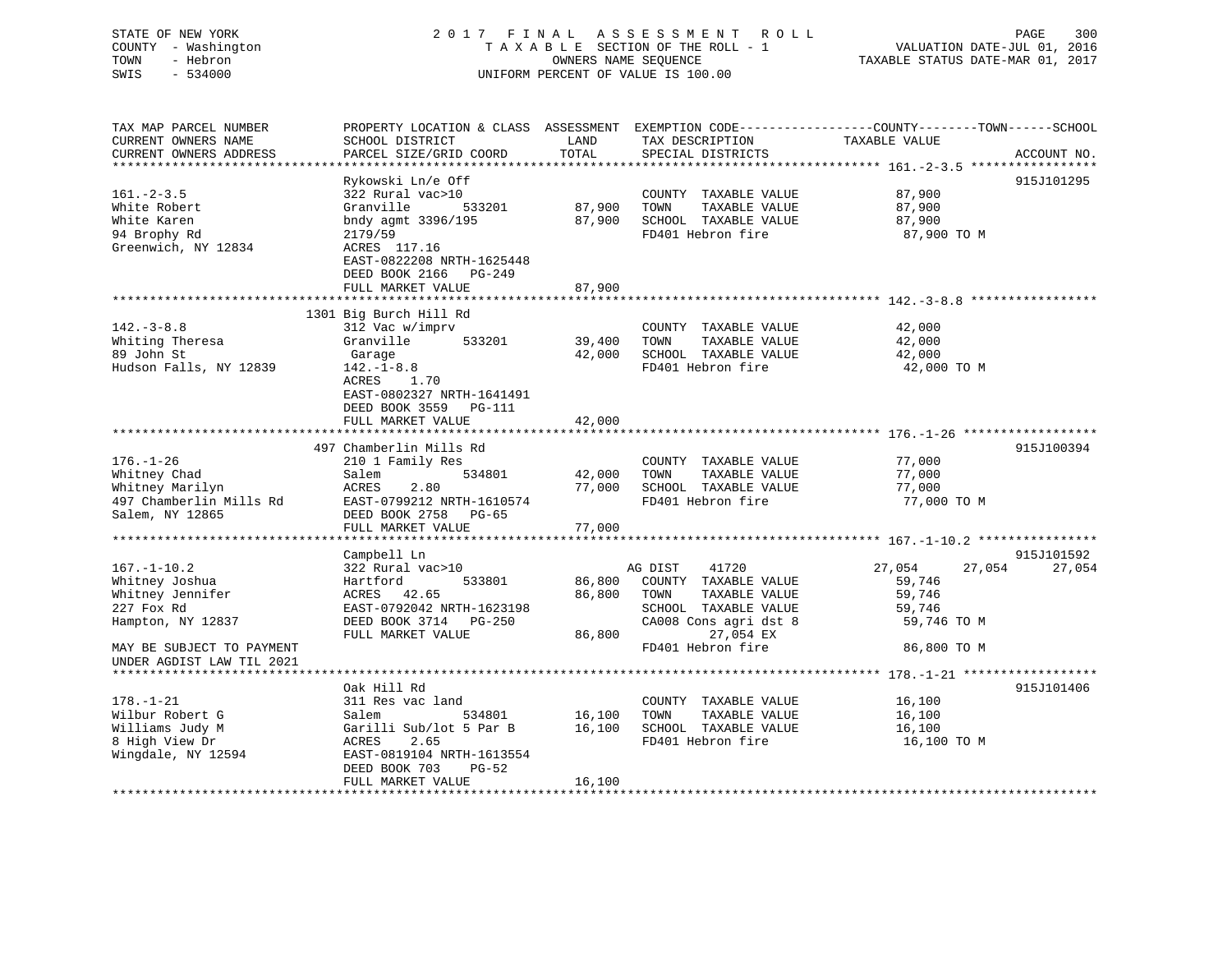# STATE OF NEW YORK 2 0 1 7 F I N A L A S S E S S M E N T R O L L PAGE 301 COUNTY - Washington T A X A B L E SECTION OF THE ROLL - 1 VALUATION DATE-JUL 01, 2016 TOWN - Hebron OWNERS NAME SEQUENCE TAXABLE STATUS DATE-MAR 01, 2017 SWIS - 534000 UNIFORM PERCENT OF VALUE IS 100.00UNIFORM PERCENT OF VALUE IS 100.00

| TAX MAP PARCEL NUMBER<br>CURRENT OWNERS NAME<br>CURRENT OWNERS ADDRESS | PROPERTY LOCATION & CLASS ASSESSMENT EXEMPTION CODE----------------COUNTY-------TOWN-----SCHOOL<br>SCHOOL DISTRICT<br>PARCEL SIZE/GRID COORD | LAND<br>TOTAL                                     | TAX DESCRIPTION<br>SPECIAL DISTRICTS                                           | TAXABLE VALUE  |                | ACCOUNT NO.    |
|------------------------------------------------------------------------|----------------------------------------------------------------------------------------------------------------------------------------------|---------------------------------------------------|--------------------------------------------------------------------------------|----------------|----------------|----------------|
|                                                                        |                                                                                                                                              |                                                   |                                                                                |                |                |                |
|                                                                        | 3983 County Route 30                                                                                                                         |                                                   |                                                                                |                |                | 915J100522     |
| $167. - 1 - 41$                                                        | 210 1 Family Res                                                                                                                             | EXTREM STAR 41854<br>534801 21,000 COUNTY TAXABLE |                                                                                | $\overline{0}$ | $\Omega$       | 30,000         |
| Wilbur Ryan                                                            | Salem                                                                                                                                        |                                                   | COUNTY TAXABLE VALUE                                                           | 87,700         |                |                |
| 3983 County Route 30                                                   | FRNT 165.00 DPTH 90.00                                                                                                                       | 87,700 TOWN                                       | TAXABLE VALUE                                                                  | 87,700         |                |                |
| Salem, NY 12865                                                        | EAST-0788424 NRTH-1621563                                                                                                                    |                                                   | SCHOOL TAXABLE VALUE<br>3 SCHOOL TAXABLE VA<br>FD401 Hebron fire               | 57,700         |                |                |
|                                                                        | DEED BOOK 3211 PG-308                                                                                                                        |                                                   |                                                                                | 87,700 TO M    |                |                |
|                                                                        | FULL MARKET VALUE                                                                                                                            | 87,700                                            |                                                                                |                |                |                |
|                                                                        |                                                                                                                                              |                                                   |                                                                                |                |                |                |
|                                                                        | 35 Higgins Rd                                                                                                                                |                                                   |                                                                                |                |                | 915J101463     |
| $161. - 2 - 10.2$                                                      | 322 Rural vac>10                                                                                                                             |                                                   | COUNTY TAXABLE VALUE<br>TOWN                                                   | 33,100         |                |                |
|                                                                        | Granville                                                                                                                                    | 533201 33,100<br>it 3448/15 33,100                | TAXABLE VALUE                                                                  | 33,100         |                |                |
| Wilcox Sidney R<br>Wilcox Bonnie Charlotte<br>1161 Wasatch Ave         | Electric easement 3448/15<br>ACRES 12.42                                                                                                     |                                                   |                                                                                |                |                |                |
| Moab, UT 84532                                                         | EAST-0818346 NRTH-1626506                                                                                                                    |                                                   |                                                                                |                |                |                |
|                                                                        | DEED BOOK 1680 PG-265                                                                                                                        |                                                   |                                                                                |                |                |                |
|                                                                        | FULL MARKET VALUE                                                                                                                            | 33,100                                            |                                                                                |                |                |                |
|                                                                        |                                                                                                                                              |                                                   |                                                                                |                |                |                |
|                                                                        | Chamberlin Mills Rd                                                                                                                          |                                                   |                                                                                |                |                | 915J101302     |
| $176. - 1 - 15.4$                                                      | 323 Vacant rural                                                                                                                             |                                                   | COUNTY TAXABLE VALUE                                                           | 500            |                |                |
| Wildberger Owen                                                        | Salem                                                                                                                                        | l<br>534801 500                                   | TAXABLE VALUE<br>TOWN                                                          | 500            |                |                |
|                                                                        | ACRES<br>1.00                                                                                                                                | 500                                               | SCHOOL TAXABLE VALUE                                                           | 500            |                |                |
| Wildberger Susan Von Elm<br>1315 Bogtown Rd                            | EAST-0803432 NRTH-1611880                                                                                                                    |                                                   | FD401 Hebron fire                                                              | 500 TO M       |                |                |
| Salem, NY 12865                                                        | DEED BOOK 538<br>$PG-102$                                                                                                                    |                                                   |                                                                                |                |                |                |
|                                                                        | FULL MARKET VALUE                                                                                                                            | 500                                               |                                                                                |                |                |                |
|                                                                        |                                                                                                                                              |                                                   |                                                                                |                |                |                |
|                                                                        | 1315 Bogtown Rd                                                                                                                              |                                                   | 70 PCT OF VALUE USED FOR EXEMPTION PURPOSES                                    |                |                | 915J100273     |
| $176. - 1 - 21$                                                        | 240 Rural res                                                                                                                                |                                                   | Rd<br>alres 534801 104,200 AGRI-D IND 41730<br>534801 104,200 AGRI-D IND 41730 | 23,919         | 18,000         | $\overline{0}$ |
| Wildberger Susan                                                       | Salem                                                                                                                                        |                                                   |                                                                                | 37,711         | 37,711         | 37,711         |
| 1315 Bogtown Rd                                                        | 519/187                                                                                                                                      |                                                   |                                                                                | 67,771         | $\overline{0}$ | $\mathbf 0$    |
| PO Box 312                                                             | ACRES 37.90                                                                                                                                  |                                                   | AGED-SCH 41804                                                                 | $\overline{0}$ | $\mathbf 0$    | 39,865         |
| Salem, NY 12865                                                        | EAST-0803034 NRTH-1610771                                                                                                                    |                                                   | ENH STAR 41834                                                                 | $\overline{0}$ | $\Omega$       | 65,500         |
|                                                                        | DEED BOOK 501<br>PG-967                                                                                                                      |                                                   | COUNTY TAXABLE VALUE                                                           | 98,399         |                |                |
| MAY BE SUBJECT TO PAYMENT                                              | FULL MARKET VALUE                                                                                                                            | 227,800 TOWN                                      | TAXABLE VALUE                                                                  | 172,089        |                |                |
| UNDER AGDIST LAW TIL 2024                                              |                                                                                                                                              |                                                   | SCHOOL TAXABLE VALUE                                                           | 84,724         |                |                |
|                                                                        |                                                                                                                                              |                                                   | FD401 Hebron fire                                                              | 227,800 TO M   |                |                |
|                                                                        |                                                                                                                                              |                                                   |                                                                                |                |                |                |
|                                                                        | 119 Sawmill Rd                                                                                                                               |                                                   |                                                                                |                |                | 915J100669     |
| $153. - 1 - 6$                                                         | 242 Rurl res&rec                                                                                                                             |                                                   | 41720<br>AG DIST                                                               | 59,950         | 59,950         | 59,950         |
| Wilde Jeffrey N                                                        | Granville                                                                                                                                    | 533201 235,500 BAS STAR                           | 41854                                                                          | $\Omega$       | $\overline{0}$ | 30,000         |
| Wilde Kathleen C                                                       | Forest tax 3226/21                                                                                                                           | 385,000 FOR 480A                                  | 47460                                                                          | 108,000        | 108,000        | 108,000        |
| 119 Sawmill Rd                                                         | ACRES 106.60                                                                                                                                 |                                                   | COUNTY TAXABLE VALUE                                                           | 217,050        |                |                |
| Granville, NY 12832                                                    | EAST-0822523 NRTH-1638715                                                                                                                    |                                                   | TOWN<br>TAXABLE VALUE                                                          | 217,050        |                |                |
|                                                                        | DEED BOOK 548<br>PG-211                                                                                                                      |                                                   | SCHOOL TAXABLE VALUE                                                           | 187,050        |                |                |
| MAY BE SUBJECT TO PAYMENT                                              | FULL MARKET VALUE                                                                                                                            |                                                   | 385,000 FD401 Hebron fire                                                      | 385,000 TO M   |                |                |
| UNDER RPTL480A UNTIL 2026                                              |                                                                                                                                              |                                                   |                                                                                |                |                |                |
|                                                                        |                                                                                                                                              |                                                   |                                                                                |                |                |                |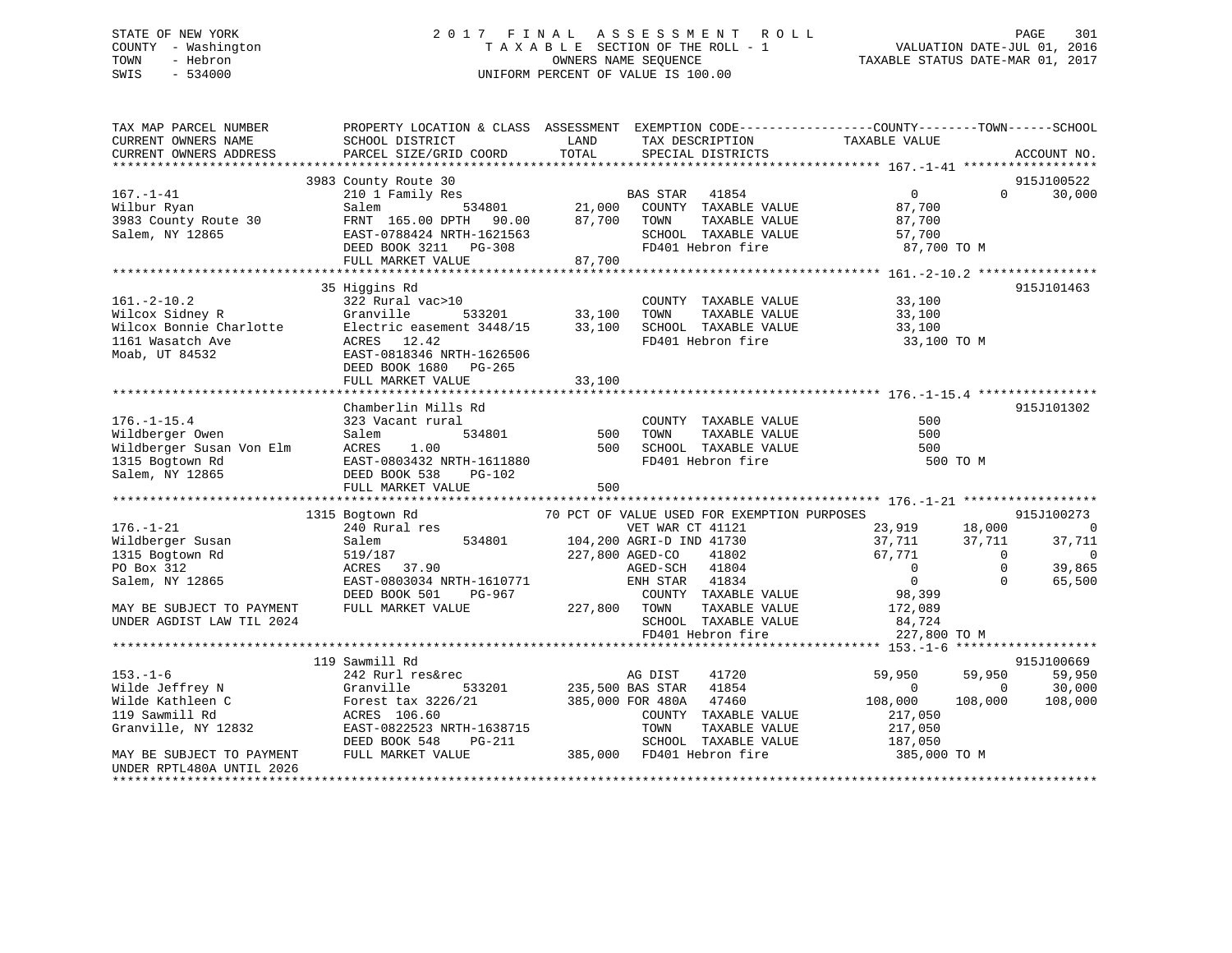| STATE OF NEW YORK<br>COUNTY - Washington<br>- Hebron<br>TOWN<br>SWIS<br>$-534000$                                | 2017 FINAL ASSESSMENT                                                                                                                                       | OWNERS NAME SEQUENCE          | R O L L<br>TAXABLE SECTION OF THE ROLL - 1<br>UNIFORM PERCENT OF VALUE IS 100.00                                                | VALUATION DATE-JUL 01, 2016<br>TAXABLE STATUS DATE-MAR 01, 2017 | PAGE<br>302   |
|------------------------------------------------------------------------------------------------------------------|-------------------------------------------------------------------------------------------------------------------------------------------------------------|-------------------------------|---------------------------------------------------------------------------------------------------------------------------------|-----------------------------------------------------------------|---------------|
| TAX MAP PARCEL NUMBER<br>CURRENT OWNERS NAME<br>CURRENT OWNERS ADDRESS                                           | PROPERTY LOCATION & CLASS ASSESSMENT EXEMPTION CODE----------------COUNTY-------TOWN------SCHOOL<br>SCHOOL DISTRICT<br>PARCEL SIZE/GRID COORD               | LAND<br>TOTAL                 | TAX DESCRIPTION<br>SPECIAL DISTRICTS                                                                                            | TAXABLE VALUE                                                   | ACCOUNT NO.   |
|                                                                                                                  |                                                                                                                                                             | * * * * * * * * * * * * * *   |                                                                                                                                 | ***************** 161.-2-8 *******************                  |               |
| $161. - 2 - 8$<br>Willie Donald A<br>25 Higgins Rd<br>Granville, NY 12832                                        | 25 Higgins Rd<br>270 Mfg housing<br>Granville<br>533201<br>Trans Exempt Repay 2017<br>FRNT 250.00 DPTH 103.00<br>ACRES<br>0.59<br>EAST-0817995 NRTH-1626130 | 30,400<br>69,800              | COUNTY TAXABLE VALUE<br>TOWN<br>TAXABLE VALUE<br>SCHOOL TAXABLE VALUE<br>FD401 Hebron fire<br>TE533 Trans exmt repay-flg        | 69,800<br>69,800<br>69,800<br>69,800 TO M<br>$.00$ MT           | 915J100211    |
|                                                                                                                  | DEED BOOK 3651 PG-337<br>FULL MARKET VALUE                                                                                                                  | 69,800                        |                                                                                                                                 |                                                                 |               |
|                                                                                                                  |                                                                                                                                                             |                               |                                                                                                                                 |                                                                 |               |
| $170. - 1 - 14.1$<br>Wilmington Savings Fund Scty Granville<br>5720 Premier Park Dr<br>West Palm Beach, FL 33407 | 6718 State Route 22<br>210 1 Family Res<br>533201<br>FRNT 250.00 DPTH 164.00<br>0.94<br>ACRES<br>EAST-0815463 NRTH-1619722                                  | 31,800<br>79,000              | COUNTY TAXABLE VALUE<br>TOWN<br>TAXABLE VALUE<br>SCHOOL TAXABLE VALUE<br>FD401 Hebron fire                                      | 79,000<br>79,000<br>79,000<br>79,000 TO M                       |               |
|                                                                                                                  | DEED BOOK 3636 PG-14<br>FULL MARKET VALUE                                                                                                                   | 79,000                        |                                                                                                                                 |                                                                 |               |
|                                                                                                                  | 300 Halls Pond Rd                                                                                                                                           |                               |                                                                                                                                 |                                                                 | 915J101310    |
| $159. - 1 - 35$<br>Wilson Robert<br>165 Halls Pond Rd<br>Salem, NY 12865                                         | 314 Rural vac<10<br>Hartford<br>533801<br><b>ACRES</b><br>5.92<br>EAST-0792196 NRTH-1628204<br>DEED BOOK 3239 PG-294                                        | 23,400<br>23,400              | COUNTY TAXABLE VALUE<br>TOWN<br>TAXABLE VALUE<br>SCHOOL TAXABLE VALUE<br>FD401 Hebron fire                                      | 23,400<br>23,400<br>23,400<br>23,400 TO M                       |               |
|                                                                                                                  | FULL MARKET VALUE                                                                                                                                           | 23,400<br>******************* |                                                                                                                                 |                                                                 |               |
|                                                                                                                  | Chamberlin Mills Rd                                                                                                                                         |                               |                                                                                                                                 |                                                                 | 915J100671    |
| $177. - 1 - 28$<br>Wilson Robert<br>Wilson Barbara<br>37 Fruitwood Dr<br>Burnt Hills, NY 12027                   | 322 Rural vac>10<br>Salem<br>534801<br>3271/286<br>ACRES 83.60<br>EAST-0813803 NRTH-1613438<br>DEED BOOK 3279 PG-67                                         | 176,900<br>176,900            | AG DIST<br>41720<br>COUNTY TAXABLE VALUE<br>TOWN<br>TAXABLE VALUE<br>SCHOOL TAXABLE VALUE<br>CA008 Cons agri dst 8<br>92,593 EX | 92,593<br>84,307<br>84,307<br>84,307<br>84,307 TO M             | 92,593 92,593 |
| MAY BE SUBJECT TO PAYMENT<br>UNDER AGDIST LAW TIL 2021                                                           | FULL MARKET VALUE                                                                                                                                           |                               | 176,900 FD401 Hebron fire                                                                                                       | 176,900 TO M                                                    |               |
|                                                                                                                  | 581 Pine Hill Rd                                                                                                                                            |                               |                                                                                                                                 |                                                                 | 915J100629    |
| $169. - 1 - 21$<br>Wiltse Allan H<br>Wiltse Nancy B<br>581 Pine Hill Rd<br>Salem, NY 12865                       | 240 Rural res<br>Granville<br>533201<br>ACRES 31.10<br>EAST-0815496 NRTH-1621873<br>DEED BOOK 3533 PG-130                                                   | 78,900<br>201,300             | COUNTY TAXABLE VALUE<br>TOWN<br>TAXABLE VALUE<br>SCHOOL TAXABLE VALUE<br>FD401 Hebron fire                                      | 201,300<br>201,300<br>201,300<br>201,300 TO M                   |               |
|                                                                                                                  | FULL MARKET VALUE                                                                                                                                           | 201,300                       |                                                                                                                                 |                                                                 |               |
|                                                                                                                  |                                                                                                                                                             |                               |                                                                                                                                 |                                                                 |               |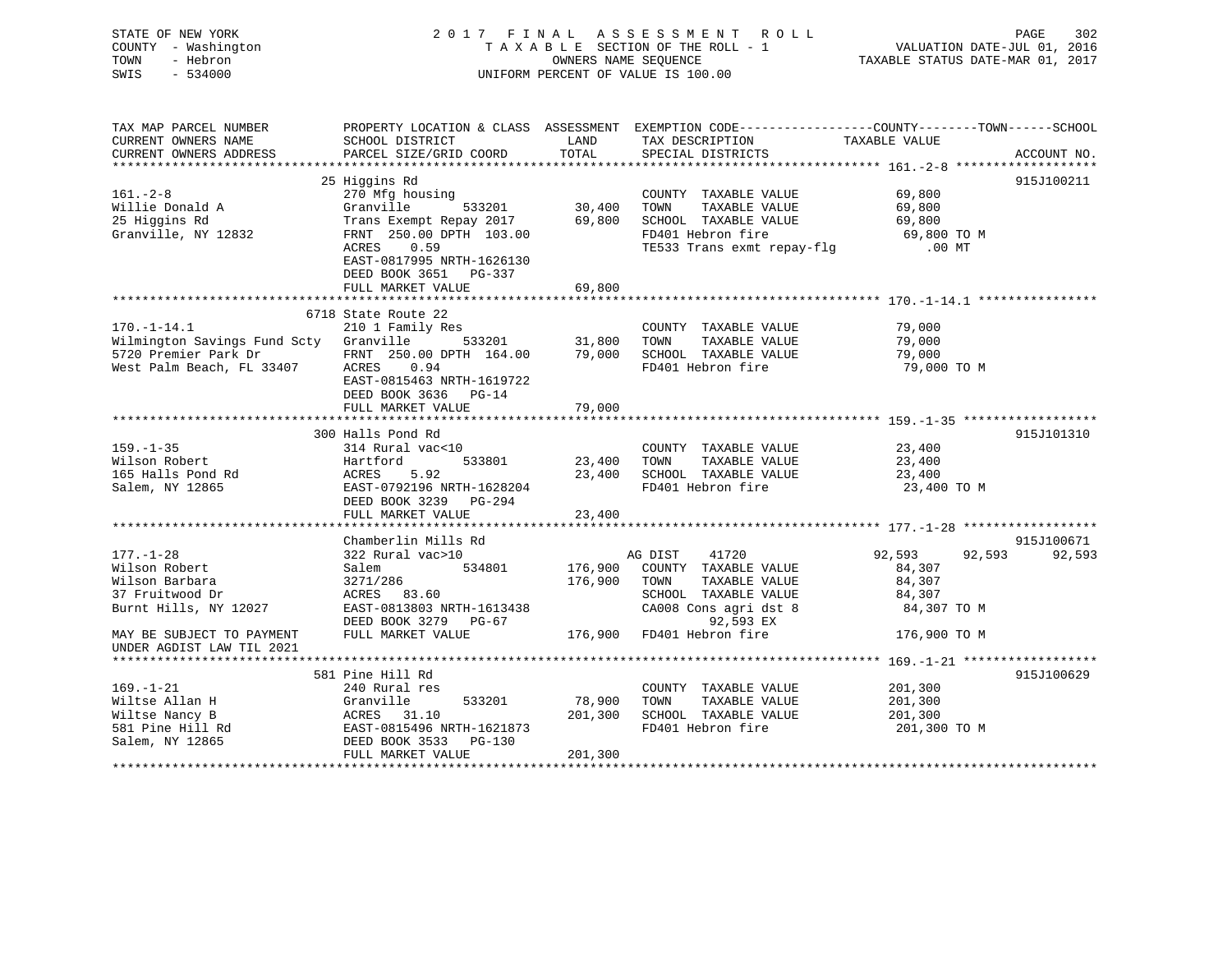# STATE OF NEW YORK 2 0 1 7 F I N A L A S S E S S M E N T R O L L PAGE 303 COUNTY - Washington T A X A B L E SECTION OF THE ROLL - 1 VALUATION DATE-JUL 01, 2016 TOWN - Hebron OWNERS NAME SEQUENCE TAXABLE STATUS DATE-MAR 01, 2017 SWIS - 534000 UNIFORM PERCENT OF VALUE IS 100.00

| TAX MAP PARCEL NUMBER                                                                                 | PROPERTY LOCATION & CLASS ASSESSMENT EXEMPTION CODE---------------COUNTY-------TOWN------SCHOOL                                                                        |                                     |                                                                                                                                                               |                                                                                                                       |                        |
|-------------------------------------------------------------------------------------------------------|------------------------------------------------------------------------------------------------------------------------------------------------------------------------|-------------------------------------|---------------------------------------------------------------------------------------------------------------------------------------------------------------|-----------------------------------------------------------------------------------------------------------------------|------------------------|
|                                                                                                       |                                                                                                                                                                        |                                     |                                                                                                                                                               |                                                                                                                       |                        |
| $175. - 1 - 12.11$<br>Winchell Lenn<br>Winchell Lea<br>80 Thunder Way                                 | 80 Thunder Way<br>270 Mfg housing<br>534801<br>Salem<br>ACRES<br>5.21<br>EAST-0790118 NRTH-1610900<br>DEED BOOK 1921 PG-223                                            | 46,500                              | <b>BAS STAR</b><br>41854<br>26,200 COUNTY TAXABLE VALUE<br>TOWN<br>TAXABLE VALUE<br>SCHOOL TAXABLE VALUE                                                      | $\Omega$<br>$\Omega$<br>46,500<br>46,500<br>16,500                                                                    | 30,000                 |
| Salem, NY 12865                                                                                       |                                                                                                                                                                        |                                     | FD401 Hebron fire                                                                                                                                             | 46,500 TO M                                                                                                           |                        |
|                                                                                                       | FULL MARKET VALUE                                                                                                                                                      | 46,500                              |                                                                                                                                                               |                                                                                                                       |                        |
|                                                                                                       |                                                                                                                                                                        |                                     |                                                                                                                                                               |                                                                                                                       |                        |
| $170. - 1 - 16$<br>Winkler Alwin<br>Winkler Deborah<br>6806 State Route 22<br>salam NY 12865          | 6806 State Route 22<br>240 Rural res<br>533201<br>Granville<br>900/145<br>ACRES 19.00<br>EAST-0816662 NRTH-1621711<br>DEED BOOK 3279<br>PG-117<br>FULL MARKET VALUE    | 162,900<br>162,900                  | <b>BAS STAR</b><br>41854<br>63,000 COUNTY TAXABLE VALUE<br>TAXABLE VALUE<br>TOWN<br>SCHOOL TAXABLE VALUE<br>FD401 Hebron fire                                 | $\overline{0}$<br>$\Omega$<br>162,900<br>162,900<br>132,900<br>162,900 TO M                                           | 915J100622<br>30,000   |
|                                                                                                       |                                                                                                                                                                        |                                     |                                                                                                                                                               |                                                                                                                       |                        |
| $159. - 1 - 29$<br>Winters James G<br>Winters Stacey<br>64 James Ln<br>Salem, NY 12865                | 64 James Rd<br>312 Vac w/imprv<br>Hartford<br>533801<br>ACRES 24.41<br>EAST-0793373 NRTH-1629230<br>DEED BOOK 823<br>$PG-124$<br>FULL MARKET VALUE                     | 50,500<br>53,700<br>53,700          | COUNTY TAXABLE VALUE<br>TAXABLE VALUE<br>TOWN<br>SCHOOL TAXABLE VALUE<br>FD401 Hebron fire                                                                    | 53,700<br>53,700<br>53,700<br>53,700 TO M                                                                             | 915J100055             |
|                                                                                                       | Middle Rd                                                                                                                                                              |                                     |                                                                                                                                                               |                                                                                                                       |                        |
| $169. - 1 - 40.3$<br>169.-1-40.3<br>Witmer Marguerite<br>5 Appletree Ln<br>Hummelstown, PA 17036      | 322 Rural vac>10<br>Salem<br>ACRES 26.09<br>EAST-0806011 NRTH-1618836<br>DEED BOOK 2578                                                                                | 534801 52,600<br>52,600<br>$PG-339$ | COUNTY TAXABLE VALUE<br>TAXABLE VALUE<br>TOWN<br>SCHOOL TAXABLE VALUE                                                                                         | 52,600<br>52,600<br>SCHOOL TAXABLE VALUE 52,600<br>CA008 Cons agri dst 8 52,600 TO M<br>FD401 Hebron fire 52,600 TO M |                        |
|                                                                                                       | FULL MARKET VALUE                                                                                                                                                      | 52,600                              |                                                                                                                                                               |                                                                                                                       |                        |
|                                                                                                       |                                                                                                                                                                        |                                     |                                                                                                                                                               |                                                                                                                       |                        |
| $153. - 1 - 11$<br>Wood Jeremy L<br>Chaffin Alexandra C<br>7381 State Route 22<br>Granville, NY 12832 | 7381 State Route 22<br>210 1 Family Res<br>Granville<br>$147,500$<br>ACRES $14.44$ $147,500$<br>EAST-0818997 NRTH-1635356<br>DEED BOOK 3611 PG-54<br>FULL MARKET VALUE | 533201 64,200<br>147,500            | 67 PCT OF VALUE USED FOR EXEMPTION PURPOSES<br>VETWAR CTS 41120<br>COUNTY TAXABLE VALUE<br>TAXABLE VALUE<br>TOWN<br>SCHOOL TAXABLE VALUE<br>FD401 Hebron fire | 14,824 14,824<br>132,676<br>132,676<br>$\frac{1}{147}$ , 500<br>147,500 TO M                                          | 915J100512<br>$\Omega$ |
|                                                                                                       |                                                                                                                                                                        |                                     |                                                                                                                                                               |                                                                                                                       |                        |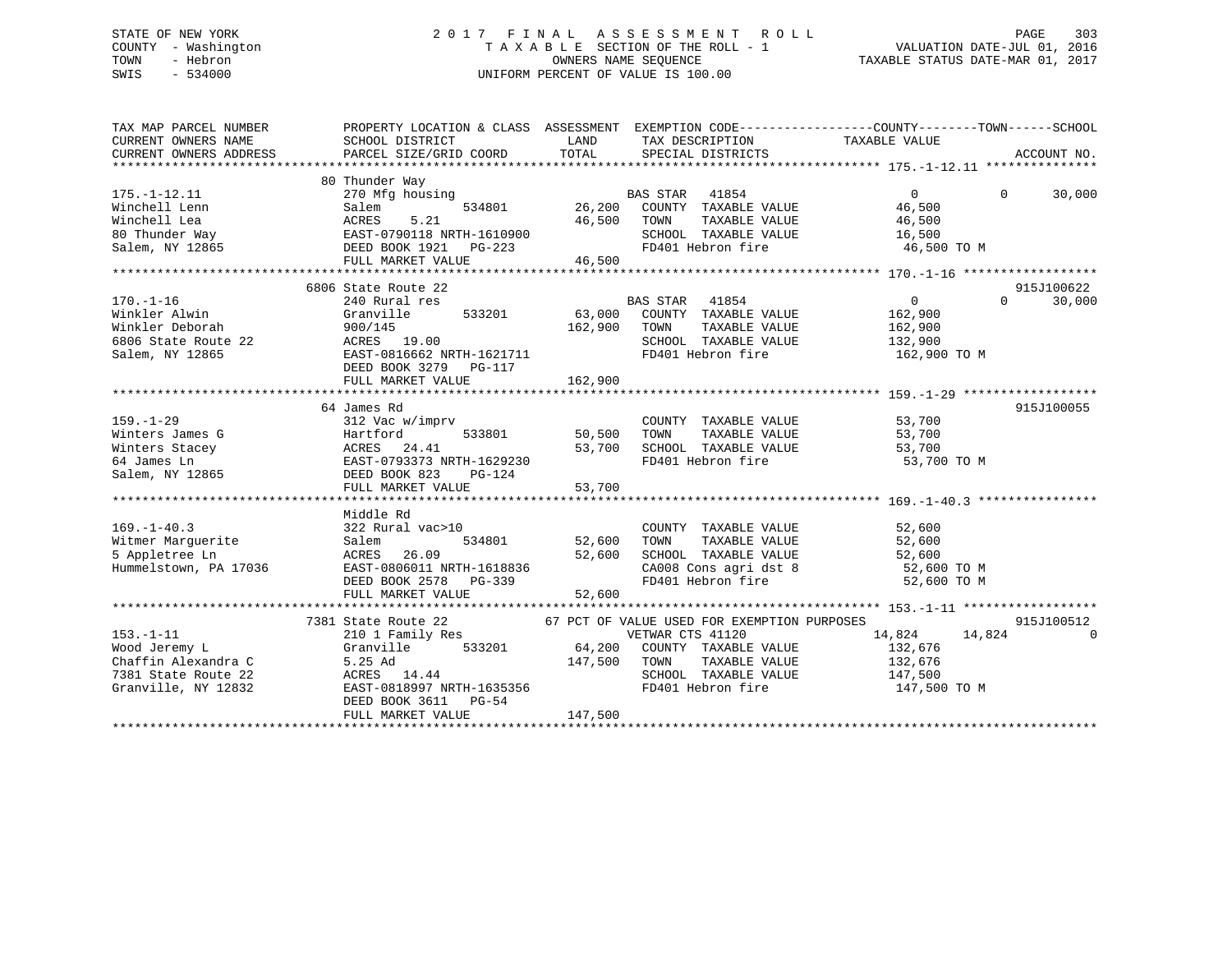# STATE OF NEW YORK 2 0 1 7 F I N A L A S S E S S M E N T R O L L PAGE 304 COUNTY - Washington T A X A B L E SECTION OF THE ROLL - 1 VALUATION DATE-JUL 01, 2016 TOWN - Hebron OWNERS NAME SEQUENCE TAXABLE STATUS DATE-MAR 01, 2017 SWIS - 534000 UNIFORM PERCENT OF VALUE IS 100.00

| TAX MAP PARCEL NUMBER<br>CURRENT OWNERS NAME<br>CURRENT OWNERS ADDRESS                                | PROPERTY LOCATION & CLASS ASSESSMENT<br>SCHOOL DISTRICT<br>PARCEL SIZE/GRID COORD                                                                                                      | LAND<br>TAX DESCRIPTION<br>TOTAL<br>SPECIAL DISTRICTS                                                                                                                                             | EXEMPTION CODE-----------------COUNTY-------TOWN------SCHOOL<br>TAXABLE VALUE<br>ACCOUNT NO.                                                                                                                     |
|-------------------------------------------------------------------------------------------------------|----------------------------------------------------------------------------------------------------------------------------------------------------------------------------------------|---------------------------------------------------------------------------------------------------------------------------------------------------------------------------------------------------|------------------------------------------------------------------------------------------------------------------------------------------------------------------------------------------------------------------|
| $143. - 1 - 48$<br>Wood Jonathan<br>Wood Amy<br>275 County Route 28<br>Granville, NY 12832            | 275 County Route 28<br>210 1 Family Res<br>Granville<br>533201<br>Lot la<br>2.70<br>ACRES<br>EAST-0811808 NRTH-1645226<br>DEED BOOK 1879 PG-240<br>FULL MARKET VALUE                   | BAS STAR<br>41854<br>41,700<br>COUNTY TAXABLE VALUE<br>88,700<br>TOWN<br>TAXABLE VALUE<br>SCHOOL TAXABLE VALUE<br>FD401 Hebron fire<br>88,700                                                     | 915J101652<br>$\overline{0}$<br>30,000<br>$\Omega$<br>88,700<br>88,700<br>58,700<br>88,700 TO M                                                                                                                  |
| $177. - 1 - 21.8$<br>Wood Lawrence Wm.<br>Wood Gloria Lynn L.<br>76 Sheldon Rd<br>Granville, NY 12832 | 76 Sheldon Rd<br>270 Mfg housing<br>534801<br>Salem<br>ACRES<br>1.10<br>EAST-0817153 NRTH-1616227<br>DEED BOOK 2866 PG-328<br>FULL MARKET VALUE<br>*********************************** | VET COM CT 41131<br>41854<br>32,300 BAS STAR<br>44,400 COUNTY TAXABLE VALUE<br>TOWN<br>TAXABLE VALUE<br>SCHOOL TAXABLE VALUE<br>44,400 FD401 Hebron fire                                          | 915J101733<br>11,100<br>11,100<br>$\overline{0}$<br>$\overline{0}$<br>$\Omega$<br>30,000<br>33,300<br>33,300<br>14,400<br>44,400 TO M                                                                            |
| $177. - 1 - 21.10$<br>Wood Lawrence Wm.<br>Wood Gloria Lynn L<br>76 Sheldon Rd<br>Granville, NY 12832 | Sheldon Rd<br>312 Vac w/imprv<br>534801<br>Salem<br>ACRES<br>7.00<br>EAST-0816936 NRTH-1615531<br>DEED BOOK 2866 PG-337<br>FULL MARKET VALUE                                           | COUNTY TAXABLE VALUE<br>TAXABLE VALUE<br>25,000<br>TOWN<br>32,000<br>SCHOOL TAXABLE VALUE<br>FD401 Hebron fire<br>32,000                                                                          | 32,000<br>32,000<br>32,000<br>32,000 TO M                                                                                                                                                                        |
| $169. - 1 - 34$<br>Wood Nicolette H<br>376 Pine Hill Rd<br>Salem, NY 12865                            | 376 Pine Hill Rd<br>240 Rural res<br>534801<br>Salem<br>ease 608/230 614/41<br>12.06<br>ACRES<br>EAST-0811533 NRTH-1621934<br>DEED BOOK 3403 PG-236<br>FULL MARKET VALUE               | COUNTY TAXABLE VALUE<br>52,600<br>TAXABLE VALUE<br>TOWN<br>140,500<br>SCHOOL TAXABLE VALUE<br>FD401 Hebron fire<br>140,500                                                                        | 915J100342<br>140,500<br>140,500<br>140,500<br>140,500 TO M                                                                                                                                                      |
| $177. - 1 - 21.5$<br>Wood Vona J<br>66 Sheldon Rd<br>Granville, NY 12832                              | 66 Sheldon Rd<br>270 Mfg housing<br>534801<br>Salem<br>4.00<br>ACRES<br>EAST-0816919 NRTH-1615784<br>DEED BOOK 2866<br>PG-331<br>FULL MARKET VALUE                                     | VET WAR CT 41121<br>39,500 AGED-CO<br>41802<br>55,600 AGED-SCH 41804<br>41834<br>ENH STAR<br>COUNTY TAXABLE VALUE<br>55,600<br>TOWN<br>TAXABLE VALUE<br>SCHOOL TAXABLE VALUE<br>FD401 Hebron fire | 915J101303<br>8,340<br>8,340<br>$\Omega$<br>23,630<br>$\Omega$<br>$\mathbf{0}$<br>$\overline{0}$<br>$\mathbf 0$<br>16,680<br>$\overline{0}$<br>$\Omega$<br>38,920<br>23,630<br>47,260<br>$\Omega$<br>55,600 TO M |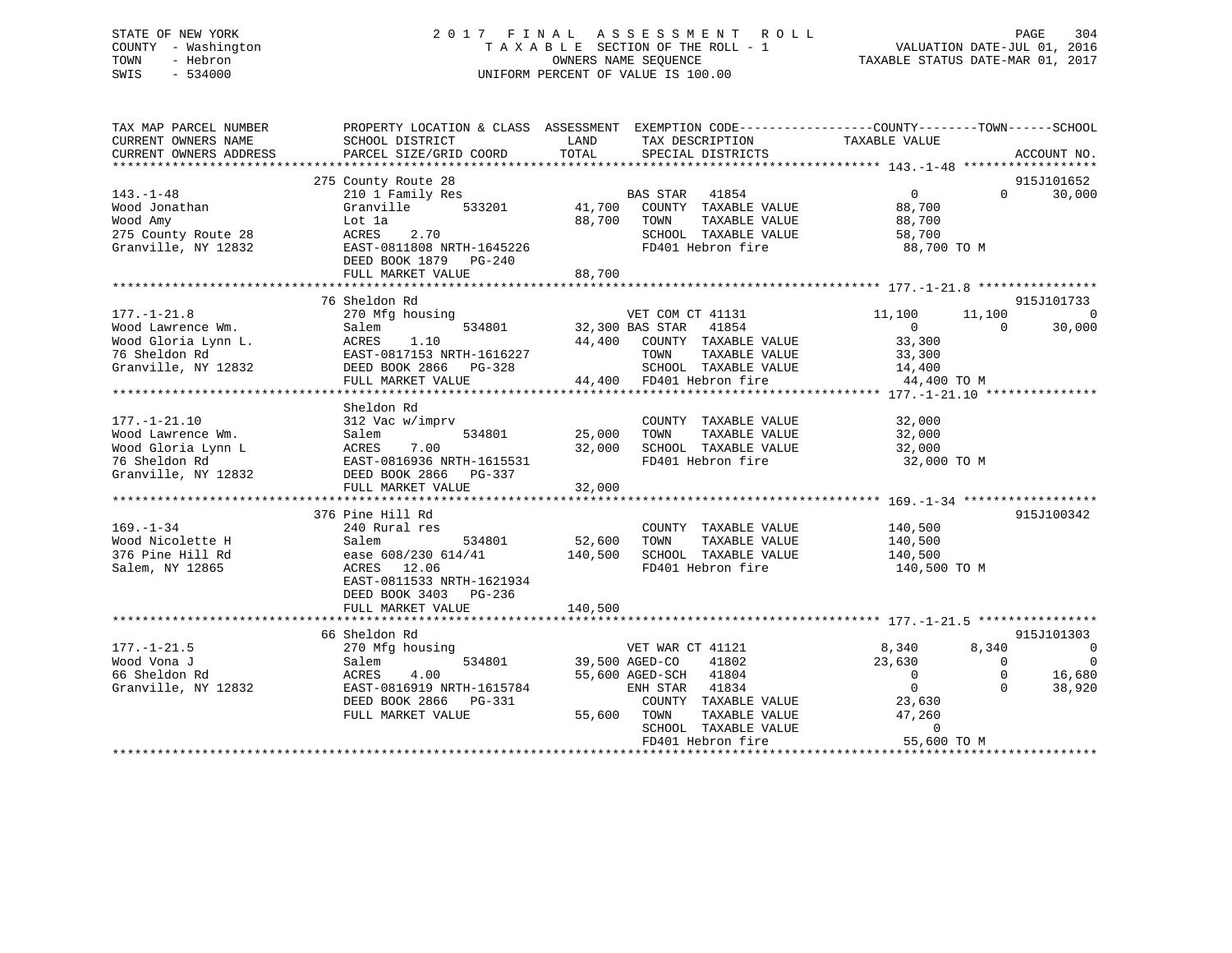# STATE OF NEW YORK 2 0 1 7 F I N A L A S S E S S M E N T R O L L PAGE 305 COUNTY - Washington T A X A B L E SECTION OF THE ROLL - 1 VALUATION DATE-JUL 01, 2016 TOWN - Hebron OWNERS NAME SEQUENCE TAXABLE STATUS DATE-MAR 01, 2017 SWIS - 534000 UNIFORM PERCENT OF VALUE IS 100.00

| TAX MAP PARCEL NUMBER<br>CURRENT OWNERS NAME<br>CURRENT OWNERS ADDRESS                                                         | PROPERTY LOCATION & CLASS ASSESSMENT EXEMPTION CODE----------------COUNTY-------TOWN------SCHOOL<br>SCHOOL DISTRICT<br>PARCEL SIZE/GRID COORD                | LAND<br>TOTAL                      | TAX DESCRIPTION<br>SPECIAL DISTRICTS                                                                                                                                                                  | TAXABLE VALUE                                         | ACCOUNT NO.                      |
|--------------------------------------------------------------------------------------------------------------------------------|--------------------------------------------------------------------------------------------------------------------------------------------------------------|------------------------------------|-------------------------------------------------------------------------------------------------------------------------------------------------------------------------------------------------------|-------------------------------------------------------|----------------------------------|
| $177. - 1 - 21.7$<br>Wood Vona J<br>Wood Sandra D<br>64 Sheldon Rd<br>Granville, NY 12832                                      | 64 Sheldon Rd<br>270 Mfg housing<br>Salem<br>FRNT 120.00 DPTH 210.00<br>ACRES 0.58<br>EAST-0816799 NRTH-1615980<br>DEED BOOK 2856 PG-28<br>FULL MARKET VALUE | 51,000<br>51,000                   | BAS STAR 41854<br>534801 30,300 COUNTY TAXABLE VALUE<br>TAXABLE VALUE<br>TOWN<br>SCHOOL TAXABLE VALUE<br>FD401 Hebron fire                                                                            | $\Omega$<br>51,000<br>51,000<br>21,000<br>51,000 TO M | 915J101732<br>30,000<br>$\Omega$ |
| $183. - 1 - 22$<br>Worthington Arthur<br>Worthington Dorothy<br>3163 County Route 30<br>Salem, NY 12865                        | Patterson Hill Rd/s Off<br>322 Rural vac>10<br>534801<br>Salem<br>ACRES 10.69<br>EAST-0790821 NRTH-1603076<br>DEED BOOK 465<br>PG-302<br>FULL MARKET VALUE   | 8,000<br>8,000<br>8,000            | COUNTY TAXABLE VALUE<br>TAXABLE VALUE<br>TOWN<br>SCHOOL TAXABLE VALUE 8,000<br>CA008 Cons agri dst 8 8,000 TO M<br>FD401 Hebron fire 8 8,000 TO M                                                     | 8,000<br>8,000                                        | 915J100290                       |
| $183. - 1 - 3.7$<br>Worthington Douglas<br>3370 County Route 30<br>Salem, NY 12865                                             | 3370 County Route 30<br>270 Mfg housing<br>Salem<br>7.10<br>ACRES<br>EAST-0790551 NRTH-1607967<br>DEED BOOK 883<br>FULL MARKET VALUE                         | 34,800 TOWN<br>H-1607967<br>PG-234 | BAS STAR 41854<br>534801 31,600 COUNTY TAXABLE VALUE<br>TAXABLE VALUE<br>607967 SCHOOL TAXABLE VALUE $4,800$<br>-234 34,800 CA008 Cons agri dst 8 34,800 TO M<br>34,800 TD401 Hebron fire 34,800 TO M | $\overline{0}$<br>34,800<br>34,800                    | $\mathbf 0$<br>30,000            |
| $183. - 1 - 43$<br>Worthington Douglas<br>3370 County Route 30 Rd<br>Salem, NY 12865                                           | 20 Hebron Hills Rd<br>314 Rural vac<10<br>Salem<br>534801<br>ACRES<br>2.66<br>EAST-0788896 NRTH-1603144<br>DEED BOOK 2125 PG-337<br>FULL MARKET VALUE        | 19,800<br>19,800<br>19,800         | COUNTY TAXABLE VALUE 19,800<br>FD401 Hebron fire 19,800 TO M                                                                                                                                          |                                                       | 915J101076                       |
| $183. - 1 - 3.3$<br>Worthington H Arthur E<br>Worthington Jeff<br>Attn: Jeffrey Worthington<br>RD 2 Box 310<br>Salem, NY 12865 | County Route 30<br>322 Rural vac>10<br>Salem<br>ACRES 28.50<br>PG-986<br>DEED BOOK 483<br>FULL MARKET VALUE                                                  | 534801 21,400<br>21,400<br>21,400  | COUNTY TAXABLE VALUE 21,400<br>TAXABLE VALUE<br>TOWN<br>SCHOOL TAXABLE VALUE 21,400<br>CA008 Cons agri dst 8 21,400 TO M<br>FD401 Hebron fire                                                         | 21,400<br>21,400 TO M                                 | 915J101305                       |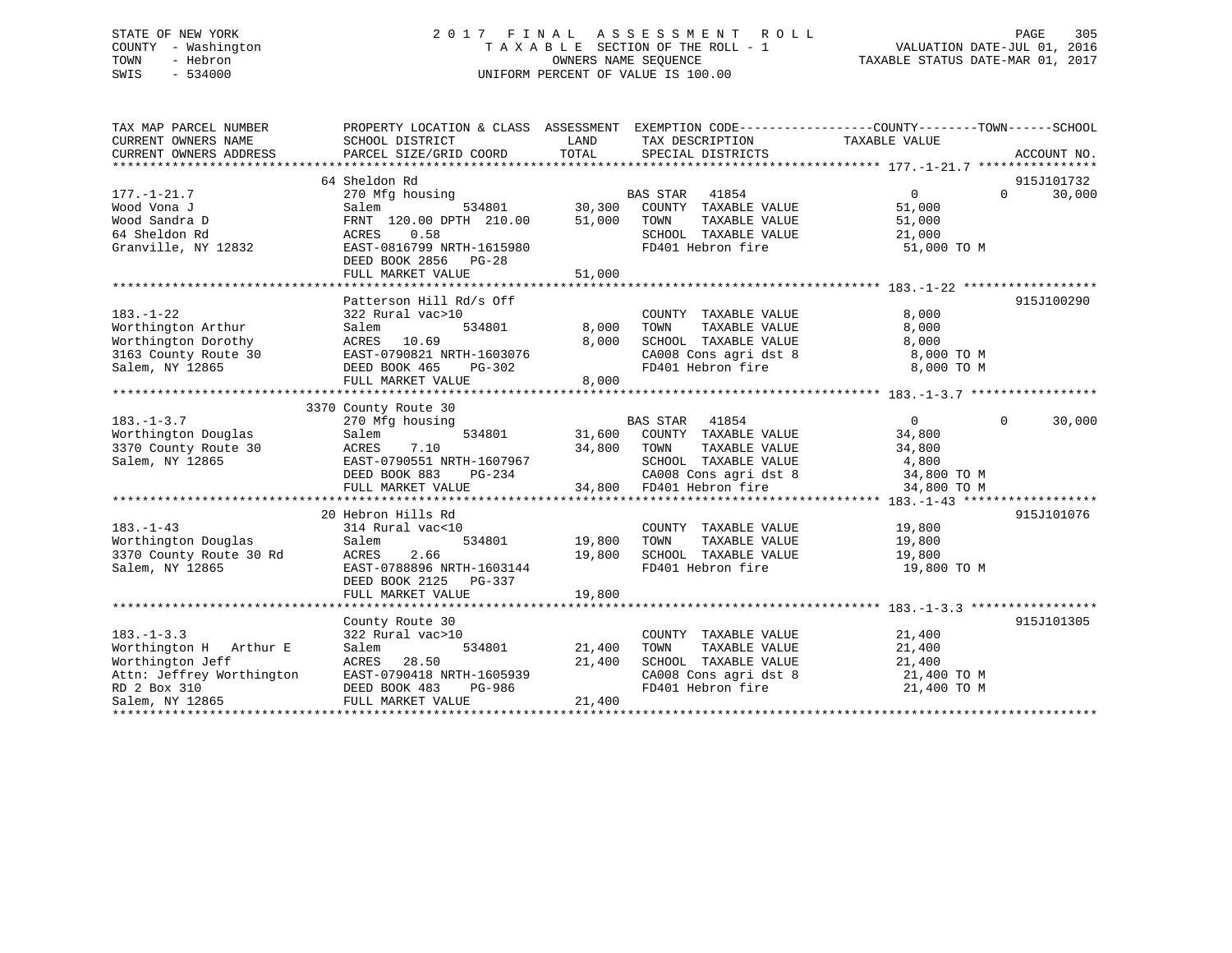# STATE OF NEW YORK 2 0 1 7 F I N A L A S S E S S M E N T R O L L PAGE 306 COUNTY - Washington T A X A B L E SECTION OF THE ROLL - 1 VALUATION DATE-JUL 01, 2016 TOWN - Hebron OWNERS NAME SEQUENCE TAXABLE STATUS DATE-MAR 01, 2017 SWIS - 534000 UNIFORM PERCENT OF VALUE IS 100.00

| CURRENT OWNERS ADDRESS<br>PARCEL SIZE/GRID COORD<br>TOTAL<br>SPECIAL DISTRICTS<br>ACCOUNT NO.<br>3161 County Route 30<br>915J100699<br>482 Det row bldg<br>$183.16 - 1 - 16.1$<br>COUNTY TAXABLE VALUE<br>83,900<br>17,700<br>Worthington H Arthur E<br>Salem<br>534801<br>TOWN<br>TAXABLE VALUE<br>83,900<br>Worthington Dorothy C<br>83,900<br>SCHOOL TAXABLE VALUE<br>83,900<br>Beauty Shop/apartment/off<br>CA008 Cons agri dst 8 3,900 TO M<br>3163 County Route 30<br>FRNT 62.00 DPTH 100.00<br>FD401 Hebron fire<br>Salem, NY 12865<br>0.14<br>ACRES<br>83,900 TO M<br>LD401 West hebron light 83,900 TO M<br>EAST-0792005 NRTH-1603465<br>DEED BOOK 391<br>PG-226<br>83,900<br>FULL MARKET VALUE | PROPERTY LOCATION & CLASS ASSESSMENT EXEMPTION CODE-----------------COUNTY--------TOWN------SCHOOL |
|----------------------------------------------------------------------------------------------------------------------------------------------------------------------------------------------------------------------------------------------------------------------------------------------------------------------------------------------------------------------------------------------------------------------------------------------------------------------------------------------------------------------------------------------------------------------------------------------------------------------------------------------------------------------------------------------------------|----------------------------------------------------------------------------------------------------|
|                                                                                                                                                                                                                                                                                                                                                                                                                                                                                                                                                                                                                                                                                                          |                                                                                                    |
|                                                                                                                                                                                                                                                                                                                                                                                                                                                                                                                                                                                                                                                                                                          |                                                                                                    |
|                                                                                                                                                                                                                                                                                                                                                                                                                                                                                                                                                                                                                                                                                                          |                                                                                                    |
|                                                                                                                                                                                                                                                                                                                                                                                                                                                                                                                                                                                                                                                                                                          |                                                                                                    |
|                                                                                                                                                                                                                                                                                                                                                                                                                                                                                                                                                                                                                                                                                                          |                                                                                                    |
|                                                                                                                                                                                                                                                                                                                                                                                                                                                                                                                                                                                                                                                                                                          |                                                                                                    |
|                                                                                                                                                                                                                                                                                                                                                                                                                                                                                                                                                                                                                                                                                                          |                                                                                                    |
|                                                                                                                                                                                                                                                                                                                                                                                                                                                                                                                                                                                                                                                                                                          |                                                                                                    |
|                                                                                                                                                                                                                                                                                                                                                                                                                                                                                                                                                                                                                                                                                                          |                                                                                                    |
|                                                                                                                                                                                                                                                                                                                                                                                                                                                                                                                                                                                                                                                                                                          |                                                                                                    |
| 915J100694<br>3163 County Route 30                                                                                                                                                                                                                                                                                                                                                                                                                                                                                                                                                                                                                                                                       |                                                                                                    |
| $183.16 - 1 - 16.2$<br>ENH STAR<br>$\overline{0}$<br>$\Omega$<br>210 1 Family Res<br>41834<br>65,500                                                                                                                                                                                                                                                                                                                                                                                                                                                                                                                                                                                                     |                                                                                                    |
| Worthington H Arthur E<br>534801 17,500 COUNTY TAXABLE VALUE<br>Salem<br>78,400                                                                                                                                                                                                                                                                                                                                                                                                                                                                                                                                                                                                                          |                                                                                                    |
| 78,400<br>Worthington Dorothy Ann<br>TAXABLE VALUE<br>78,400<br>FRNT 52.00 DPTH 165.00<br>TOWN                                                                                                                                                                                                                                                                                                                                                                                                                                                                                                                                                                                                           |                                                                                                    |
| ACRES 0.20<br>SCHOOL TAXABLE VALUE<br>3163 County Route 30<br>12,900                                                                                                                                                                                                                                                                                                                                                                                                                                                                                                                                                                                                                                     |                                                                                                    |
| Salem, NY 12865<br>EAST-0791943 NRTH-1603489<br>CA008 Cons agri dst 8<br>78,400 TO M                                                                                                                                                                                                                                                                                                                                                                                                                                                                                                                                                                                                                     |                                                                                                    |
| FD401 Hebron fire<br>78,400 TO M<br>DEED BOOK 454<br>PG-856                                                                                                                                                                                                                                                                                                                                                                                                                                                                                                                                                                                                                                              |                                                                                                    |
| 78,400 TO M<br>78,400 LD401 West hebron light<br>FULL MARKET VALUE                                                                                                                                                                                                                                                                                                                                                                                                                                                                                                                                                                                                                                       |                                                                                                    |
| 3131 County Route 30<br>915J100665                                                                                                                                                                                                                                                                                                                                                                                                                                                                                                                                                                                                                                                                       |                                                                                                    |
| $183.20 - 1 - 21$<br>210 1 Family Res<br>COUNTY TAXABLE VALUE<br>96,000                                                                                                                                                                                                                                                                                                                                                                                                                                                                                                                                                                                                                                  |                                                                                                    |
| 25,200<br>Worthington H Arthur E<br>Salem<br>534801<br>TOWN<br>TAXABLE VALUE<br>96,000                                                                                                                                                                                                                                                                                                                                                                                                                                                                                                                                                                                                                   |                                                                                                    |
| Worthington Dorothy<br>96,000<br>SCHOOL TAXABLE VALUE<br>96,000<br>FRNT 144.00 DPTH 163.00                                                                                                                                                                                                                                                                                                                                                                                                                                                                                                                                                                                                               |                                                                                                    |
| CA008 Cons agri dst 8 96,000 TO M<br>3163 Cty Rt 30<br>ACRES<br>$0.54$ BANK<br>999                                                                                                                                                                                                                                                                                                                                                                                                                                                                                                                                                                                                                       |                                                                                                    |
| EAST-0792290 NRTH-1602733<br>FD401 Hebron fire<br>Salem, NY 12865<br>96,000 TO M                                                                                                                                                                                                                                                                                                                                                                                                                                                                                                                                                                                                                         |                                                                                                    |
| LD401 West hebron light<br>DEED BOOK 827<br>PG-211<br>96,000 TO M                                                                                                                                                                                                                                                                                                                                                                                                                                                                                                                                                                                                                                        |                                                                                                    |
| FULL MARKET VALUE<br>96,000                                                                                                                                                                                                                                                                                                                                                                                                                                                                                                                                                                                                                                                                              |                                                                                                    |
| 915J100695<br>County Route 30                                                                                                                                                                                                                                                                                                                                                                                                                                                                                                                                                                                                                                                                            |                                                                                                    |
| $183. - 1 - 3.1$<br>260 Seasonal res<br>COUNTY TAXABLE VALUE<br>126,700                                                                                                                                                                                                                                                                                                                                                                                                                                                                                                                                                                                                                                  |                                                                                                    |
| 88,200<br>Worthington H.E.Arthur<br>534801<br>TAXABLE VALUE<br>Salem<br>TOWN<br>126,700                                                                                                                                                                                                                                                                                                                                                                                                                                                                                                                                                                                                                  |                                                                                                    |
| Worthington Jeffrey<br>ACRES 77.80<br>126,700<br>SCHOOL TAXABLE VALUE<br>126,700                                                                                                                                                                                                                                                                                                                                                                                                                                                                                                                                                                                                                         |                                                                                                    |
| CA008 Cons agri dst 8 63,350 TO M<br>3163 County Route 30<br>EAST-0789144 NRTH-1605440                                                                                                                                                                                                                                                                                                                                                                                                                                                                                                                                                                                                                   |                                                                                                    |
| FD401 Hebron fire 126,700 TO M<br>Salem, NY 12865<br>DEED BOOK 907<br>PG-198                                                                                                                                                                                                                                                                                                                                                                                                                                                                                                                                                                                                                             |                                                                                                    |
| 126,700<br>FULL MARKET VALUE                                                                                                                                                                                                                                                                                                                                                                                                                                                                                                                                                                                                                                                                             |                                                                                                    |
|                                                                                                                                                                                                                                                                                                                                                                                                                                                                                                                                                                                                                                                                                                          |                                                                                                    |
| 3331 County Route 30                                                                                                                                                                                                                                                                                                                                                                                                                                                                                                                                                                                                                                                                                     |                                                                                                    |
| $183. - 1 - 3.5$<br>210 1 Family Res<br>COUNTY TAXABLE VALUE<br>133,400                                                                                                                                                                                                                                                                                                                                                                                                                                                                                                                                                                                                                                  |                                                                                                    |
| Worthington Jeffrey A<br>Salem<br>534801<br>41,100<br>TAXABLE VALUE<br>133,400<br>TOWN                                                                                                                                                                                                                                                                                                                                                                                                                                                                                                                                                                                                                   |                                                                                                    |
| SCHOOL TAXABLE VALUE<br>3331 County Route 30<br>ACRES<br>6.40 BANK<br>133,400<br>133,400<br>999                                                                                                                                                                                                                                                                                                                                                                                                                                                                                                                                                                                                          |                                                                                                    |
| CA008 Cons agri dst 8<br>Salem, NY 12865<br>EAST-0790666 NRTH-1606592<br>133,400 TO M                                                                                                                                                                                                                                                                                                                                                                                                                                                                                                                                                                                                                    |                                                                                                    |
| FD401 Hebron fire<br>DEED BOOK 2354 PG-32<br>133,400 TO M                                                                                                                                                                                                                                                                                                                                                                                                                                                                                                                                                                                                                                                |                                                                                                    |
| FULL MARKET VALUE<br>133,400                                                                                                                                                                                                                                                                                                                                                                                                                                                                                                                                                                                                                                                                             |                                                                                                    |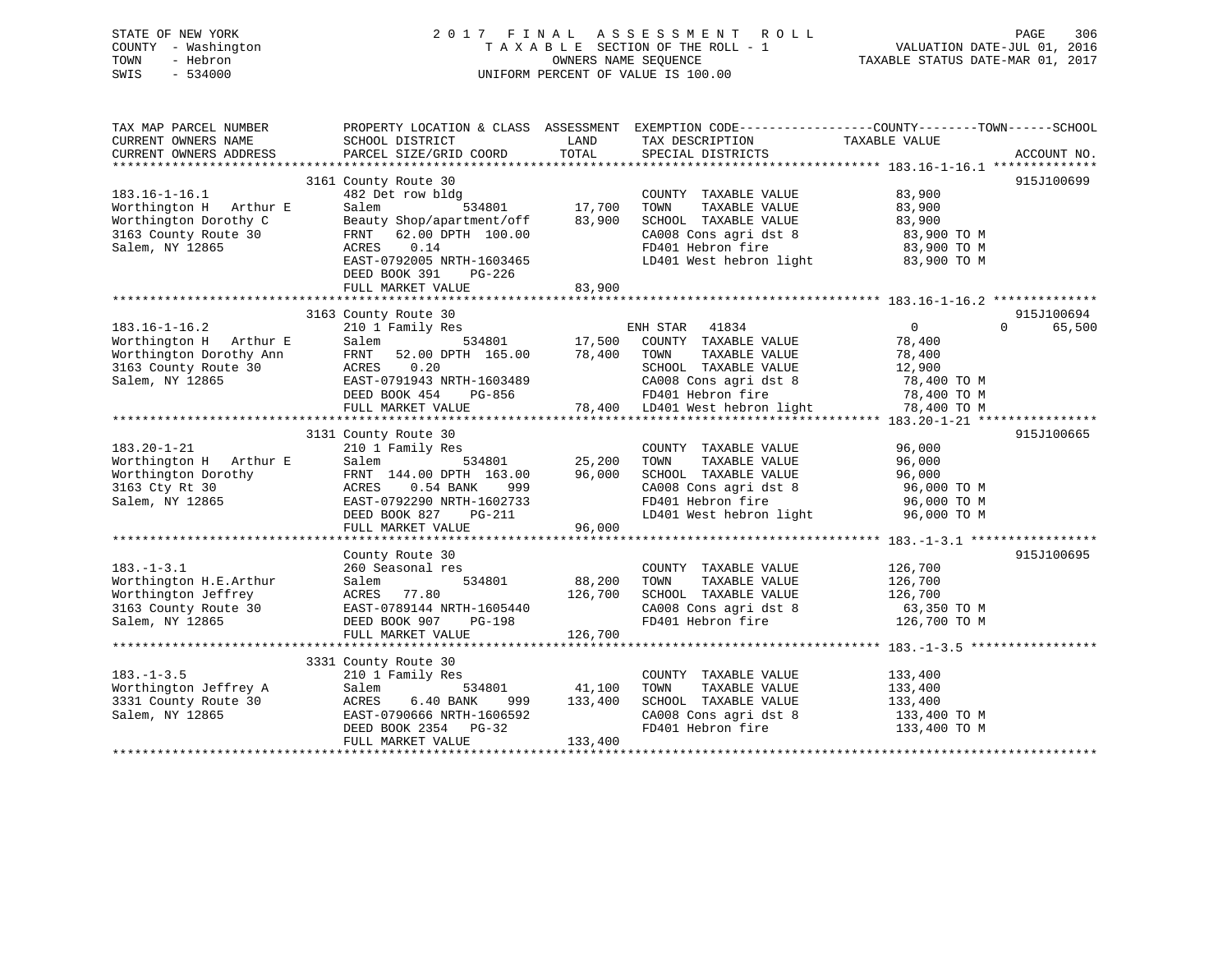# STATE OF NEW YORK 2 0 1 7 F I N A L A S S E S S M E N T R O L L PAGE 307 COUNTY - Washington T A X A B L E SECTION OF THE ROLL - 1 VALUATION DATE-JUL 01, 2016 TOWN - Hebron OWNERS NAME SEQUENCE TAXABLE STATUS DATE-MAR 01, 2017 SWIS - 534000 UNIFORM PERCENT OF VALUE IS 100.00

| TAX MAP PARCEL NUMBER<br>CURRENT OWNERS NAME<br>CURRENT OWNERS ADDRESS                    | PROPERTY LOCATION & CLASS ASSESSMENT<br>SCHOOL DISTRICT<br>PARCEL SIZE/GRID COORD                                              | LAND<br>TAX DESCRIPTION<br>TOTAL<br>SPECIAL DISTRICTS                                                                                 | EXEMPTION CODE-----------------COUNTY-------TOWN------SCHOOL<br>TAXABLE VALUE<br>ACCOUNT NO. |
|-------------------------------------------------------------------------------------------|--------------------------------------------------------------------------------------------------------------------------------|---------------------------------------------------------------------------------------------------------------------------------------|----------------------------------------------------------------------------------------------|
|                                                                                           |                                                                                                                                |                                                                                                                                       |                                                                                              |
| $185. - 1 - 12$<br>Wright James W                                                         | 6018 State Route 22<br>210 1 Family Res<br>534801<br>Salem                                                                     | VET COM CT 41131<br>33,800 VET DIS CT 41141                                                                                           | 915J100079<br>47,000<br>30,000<br>0<br>94,000<br>60,000<br>$\Omega$                          |
| Wright Cindy L<br>6018 State Route 22                                                     | ACRES<br>1.70<br>EAST-0813493 NRTH-1603268                                                                                     | 188,000 BAS STAR<br>41854<br>COUNTY TAXABLE VALUE                                                                                     | 30,000<br>$\overline{0}$<br>$\Omega$<br>47,000                                               |
| Salem, NY 12865                                                                           | DEED BOOK 1772<br>PG-146<br>FULL MARKET VALUE                                                                                  | TOWN<br>TAXABLE VALUE<br>SCHOOL TAXABLE VALUE<br>188,000<br>CA008 Cons agri dst 8<br>FD401 Hebron fire                                | 98,000<br>158,000<br>188,000 TO M<br>188,000 TO M                                            |
|                                                                                           |                                                                                                                                |                                                                                                                                       |                                                                                              |
| $178. - 1 - 40$                                                                           | Blossom Rd<br>322 Rural vac>10                                                                                                 | COUNTY TAXABLE VALUE                                                                                                                  | 915J101387<br>36,700                                                                         |
| Wright Thomas E Jr<br>Wright Alice<br>6001 N Ocean Dr Apt 901<br>Hollywood, FL 33019      | 534801<br>Salem<br>Lot 27<br>ACRES<br>14.77<br>EAST-0818559 NRTH-1610332<br>DEED BOOK 505<br>$PG-100$                          | 36,700<br>TOWN<br>TAXABLE VALUE<br>36,700<br>SCHOOL TAXABLE VALUE<br>FD401 Hebron fire                                                | 36,700<br>36,700<br>36,700 TO M                                                              |
|                                                                                           | FULL MARKET VALUE                                                                                                              | 36,700                                                                                                                                |                                                                                              |
|                                                                                           |                                                                                                                                |                                                                                                                                       |                                                                                              |
| $159. - 1 - 2.1$<br>Yankowski John P<br>Attn: Noravest Financial Servi ACRES 42.55        | 70 James Rd<br>312 Vac w/imprv<br>533801<br>Hartford                                                                           | COUNTY TAXABLE VALUE<br>73,200<br>TOWN<br>TAXABLE VALUE<br>75,900<br>SCHOOL TAXABLE VALUE                                             | 915J100654<br>75,900<br>75,900                                                               |
| 930 Albany Shaker Rd<br>Lathem, NY 12110                                                  | EAST-0793230 NRTH-1630044<br>DEED BOOK 774<br>$PG-324$                                                                         | FD401 Hebron fire                                                                                                                     | 75,900<br>75,900 TO M                                                                        |
|                                                                                           | FULL MARKET VALUE                                                                                                              | 75,900                                                                                                                                |                                                                                              |
|                                                                                           | 50 Wolfe Ln                                                                                                                    |                                                                                                                                       | 915J101316                                                                                   |
| $158. - 1 - 6.2$<br>Yarish Theodore M<br>Yarish Diane L<br>50 Wolfe Ln<br>Salem, NY 12865 | 240 Rural res<br>533801<br>Hartford<br>Bdy Agmt 636/250<br>ACRES 31.60<br>EAST-0789384 NRTH-1630732<br>DEED BOOK 921<br>PG-198 | ENH STAR<br>41834<br>103,300<br>COUNTY TAXABLE VALUE<br>253,700<br>TOWN<br>TAXABLE VALUE<br>SCHOOL TAXABLE VALUE<br>FD401 Hebron fire | $\overline{0}$<br>65,500<br>$\Omega$<br>253,700<br>253,700<br>188,200<br>253,700 TO M        |
|                                                                                           | FULL MARKET VALUE                                                                                                              | 253,700                                                                                                                               |                                                                                              |
|                                                                                           |                                                                                                                                |                                                                                                                                       |                                                                                              |
| $158. - 1 - 21.4$                                                                         | 4275 County Route 30<br>210 1 Family Res                                                                                       | VETWAR CTS 41120                                                                                                                      | 915J100314<br>9,810<br>9,810<br>$\Omega$                                                     |
| Yarter Raymond A                                                                          | Hartford<br>533801                                                                                                             | 40,900 BAS STAR<br>41854                                                                                                              | 30,000<br>$\overline{0}$<br>$\Omega$                                                         |
| Yarter Susan<br>4275 County Route 30                                                      | ACRES<br>2.41 BANK<br>999<br>EAST-0785085 NRTH-1627667                                                                         | 65,400<br>COUNTY TAXABLE VALUE<br>TOWN<br>TAXABLE VALUE                                                                               | 55,590<br>55,590                                                                             |
| Salem, NY 12865                                                                           | $PG-245$<br>DEED BOOK 688<br>FULL MARKET VALUE                                                                                 | SCHOOL TAXABLE VALUE<br>65,400<br>FD401 Hebron fire                                                                                   | 35,400<br>65,400 TO M                                                                        |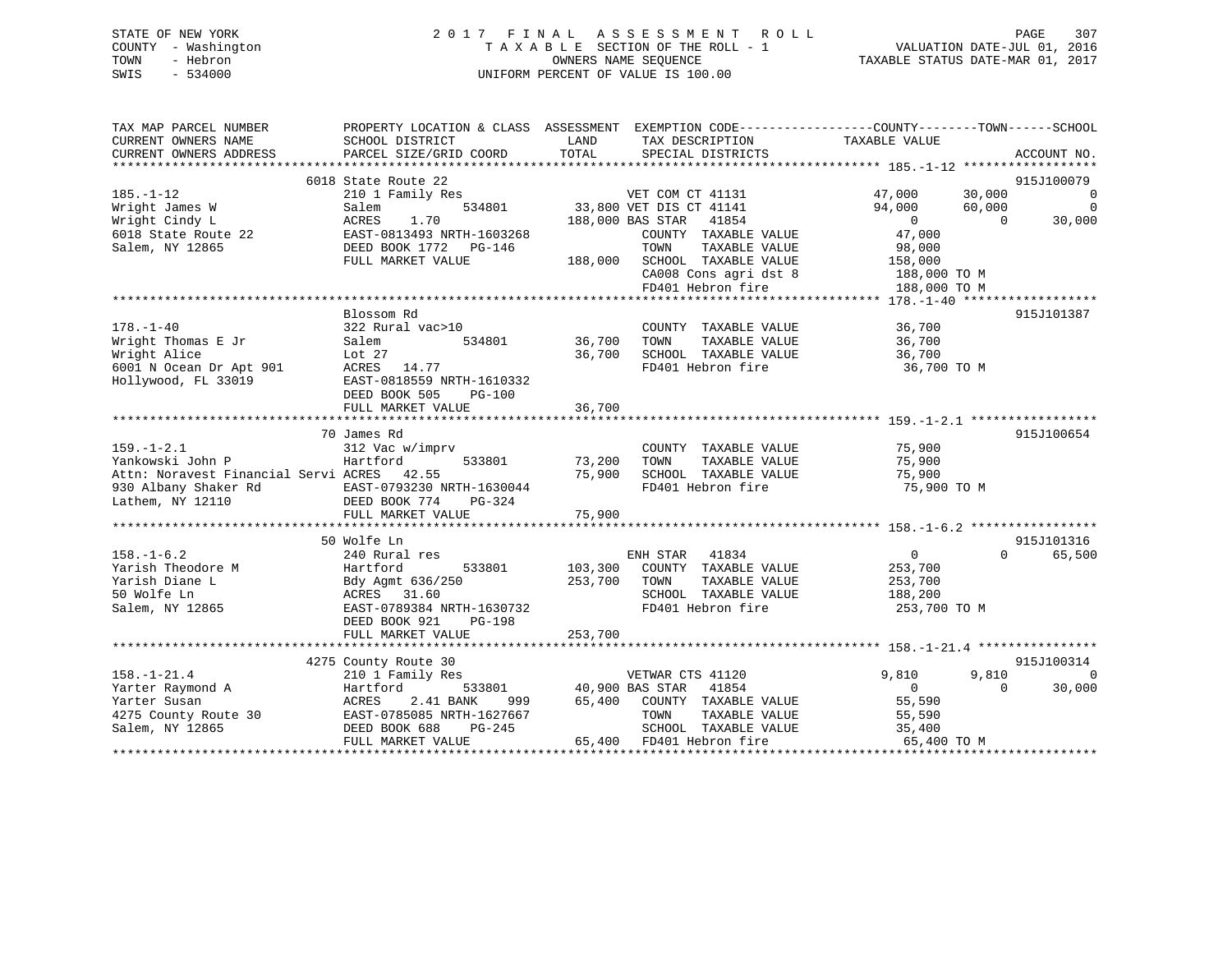| STATE OF NEW YORK<br>COUNTY - Washington<br>- Hebron<br>TOWN<br>SWIS<br>$-534000$ | 2017 FINAL ASSESSMENT ROLL<br>TAXABLE SECTION OF THE ROLL - 1<br>UNIFORM PERCENT OF VALUE IS 100.00 | PAGE<br>308<br>VALUATION DATE-JUL 01, 2016<br>TAXABLE STATUS DATE-MAR 01, 2017 |                                           |                                                                                                  |
|-----------------------------------------------------------------------------------|-----------------------------------------------------------------------------------------------------|--------------------------------------------------------------------------------|-------------------------------------------|--------------------------------------------------------------------------------------------------|
| TAX MAP PARCEL NUMBER                                                             |                                                                                                     |                                                                                |                                           | PROPERTY LOCATION & CLASS ASSESSMENT EXEMPTION CODE----------------COUNTY-------TOWN------SCHOOL |
| CURRENT OWNERS NAME<br>CURRENT OWNERS ADDRESS                                     | SCHOOL DISTRICT<br>PARCEL SIZE/GRID COORD                                                           | LAND<br>TOTAL                                                                  | TAX DESCRIPTION<br>SPECIAL DISTRICTS      | TAXABLE VALUE<br>ACCOUNT NO.                                                                     |
|                                                                                   |                                                                                                     |                                                                                |                                           |                                                                                                  |
|                                                                                   | 1446 County Route 31                                                                                |                                                                                |                                           | 915J100702                                                                                       |
| $152. - 1 - 13$                                                                   | 210 1 Family Res                                                                                    |                                                                                | ENH STAR 41834                            | $\overline{0}$<br>$\Omega$<br>65,500                                                             |
| Young Allen                                                                       | 533201<br>Granville                                                                                 | 23,500                                                                         | COUNTY TAXABLE VALUE                      | 105,600                                                                                          |
| Young Gloria S                                                                    | 476/860                                                                                             | 105,600                                                                        | TAXABLE VALUE<br>TOWN                     | 105,600                                                                                          |
| 1446 County Route 31                                                              | FRNT 85.00 DPTH 225.00                                                                              |                                                                                | SCHOOL TAXABLE VALUE                      | 40,100                                                                                           |
| Granville, NY 12832                                                               | ACRES<br>0.44                                                                                       |                                                                                | FD401 Hebron fire                         | 105,600 TO M                                                                                     |
|                                                                                   | EAST-0806338 NRTH-1637946<br>DEED BOOK 432<br>PG-690                                                |                                                                                |                                           |                                                                                                  |
|                                                                                   | FULL MARKET VALUE                                                                                   | 105,600                                                                        |                                           |                                                                                                  |
|                                                                                   |                                                                                                     |                                                                                |                                           |                                                                                                  |
|                                                                                   | 122 Clark Way                                                                                       |                                                                                |                                           |                                                                                                  |
| $169. - 1 - 18.29$                                                                | 210 1 Family Res                                                                                    |                                                                                | BAS STAR 41854                            | $\overline{0}$<br>30,000<br>$\Omega$                                                             |
| Young George                                                                      | Granville<br>533201                                                                                 | 14,000                                                                         | COUNTY TAXABLE VALUE                      | 58,000                                                                                           |
| Young Elaine                                                                      | 93.00 DPTH 198.00<br>FRNT                                                                           | 58,000                                                                         | TOWN<br>TAXABLE VALUE                     | 58,000                                                                                           |
| 122 Clark Way<br>Salem, NY 12865                                                  | 0.42<br>ACRES<br>EAST-0814143 NRTH-1623788                                                          |                                                                                | SCHOOL TAXABLE VALUE<br>FD401 Hebron fire | 28,000<br>58,000 TO M                                                                            |
|                                                                                   | DEED BOOK 757<br>PG-85                                                                              |                                                                                |                                           |                                                                                                  |
|                                                                                   | FULL MARKET VALUE                                                                                   | 58,000                                                                         |                                           |                                                                                                  |
|                                                                                   | ******************************                                                                      | ***********                                                                    |                                           | ********************* 169. -1-18.34 ****************                                             |
|                                                                                   | 120 Clark Way                                                                                       |                                                                                |                                           |                                                                                                  |
| $169. - 1 - 18.34$                                                                | 312 Vac w/imprv                                                                                     |                                                                                | COUNTY TAXABLE VALUE                      | 24,400                                                                                           |
| Young George                                                                      | Granville<br>533201                                                                                 | 22,100                                                                         | TOWN<br>TAXABLE VALUE                     | 24,400                                                                                           |
| Young Elaine                                                                      | ACRES 13.48                                                                                         | 24,400                                                                         | SCHOOL TAXABLE VALUE                      | 24,400                                                                                           |
| 122 Clark Way<br>Salem, NY 12865                                                  | EAST-0814313 NRTH-1624394<br>DEED BOOK 3274 PG-66                                                   |                                                                                | FD401 Hebron fire                         | 24,400 TO M                                                                                      |
|                                                                                   | FULL MARKET VALUE                                                                                   | 24,400                                                                         |                                           |                                                                                                  |
|                                                                                   |                                                                                                     |                                                                                |                                           |                                                                                                  |
|                                                                                   | Little Burch Hill Rd                                                                                |                                                                                |                                           |                                                                                                  |
| $151. - 1 - 10.6$                                                                 | 314 Rural vac<10                                                                                    |                                                                                | COUNTY TAXABLE VALUE                      | 36,600                                                                                           |
| Young Joint Rev Living Trust D Granville                                          | 533201                                                                                              | 36,600                                                                         | TAXABLE VALUE<br>TOWN                     | 36,600                                                                                           |
| Young Joint Rev Living Trust A ACRES 7.30                                         |                                                                                                     | 36,600                                                                         | SCHOOL TAXABLE VALUE                      | 36,600                                                                                           |
| 908 Wanaao Rd                                                                     | EAST-0802070 NRTH-1637063                                                                           |                                                                                | CA008 Cons agri dst 8                     | 36,600 TO M                                                                                      |
| Kailua, HI 96734                                                                  | DEED BOOK 3240 PG-171                                                                               | 36,600                                                                         | FD401 Hebron fire                         | 36,600 TO M                                                                                      |
|                                                                                   | FULL MARKET VALUE                                                                                   |                                                                                |                                           |                                                                                                  |
|                                                                                   | 193 Blossom Rd                                                                                      |                                                                                |                                           | 915J101089                                                                                       |
| $186. - 1 - 9.1$                                                                  | 260 Seasonal res                                                                                    |                                                                                | COUNTY TAXABLE VALUE                      | 35,400                                                                                           |
| Young Richard A Jr                                                                | Salem<br>534801                                                                                     | 13,100                                                                         | TOWN<br>TAXABLE VALUE                     | 35,400                                                                                           |
| Young Audrey                                                                      |                                                                                                     | 35,400                                                                         | SCHOOL TAXABLE VALUE                      | 35,400                                                                                           |
| PO Box 266                                                                        | ACRES 1.42<br>EAST-0819333 NRTH-1605650                                                             |                                                                                | FD401 Hebron fire                         | 35,400 TO M                                                                                      |
| Salem, NY 12865                                                                   | DEED BOOK 3544<br>PG-222                                                                            |                                                                                |                                           |                                                                                                  |
|                                                                                   | FULL MARKET VALUE                                                                                   | 35,400                                                                         |                                           |                                                                                                  |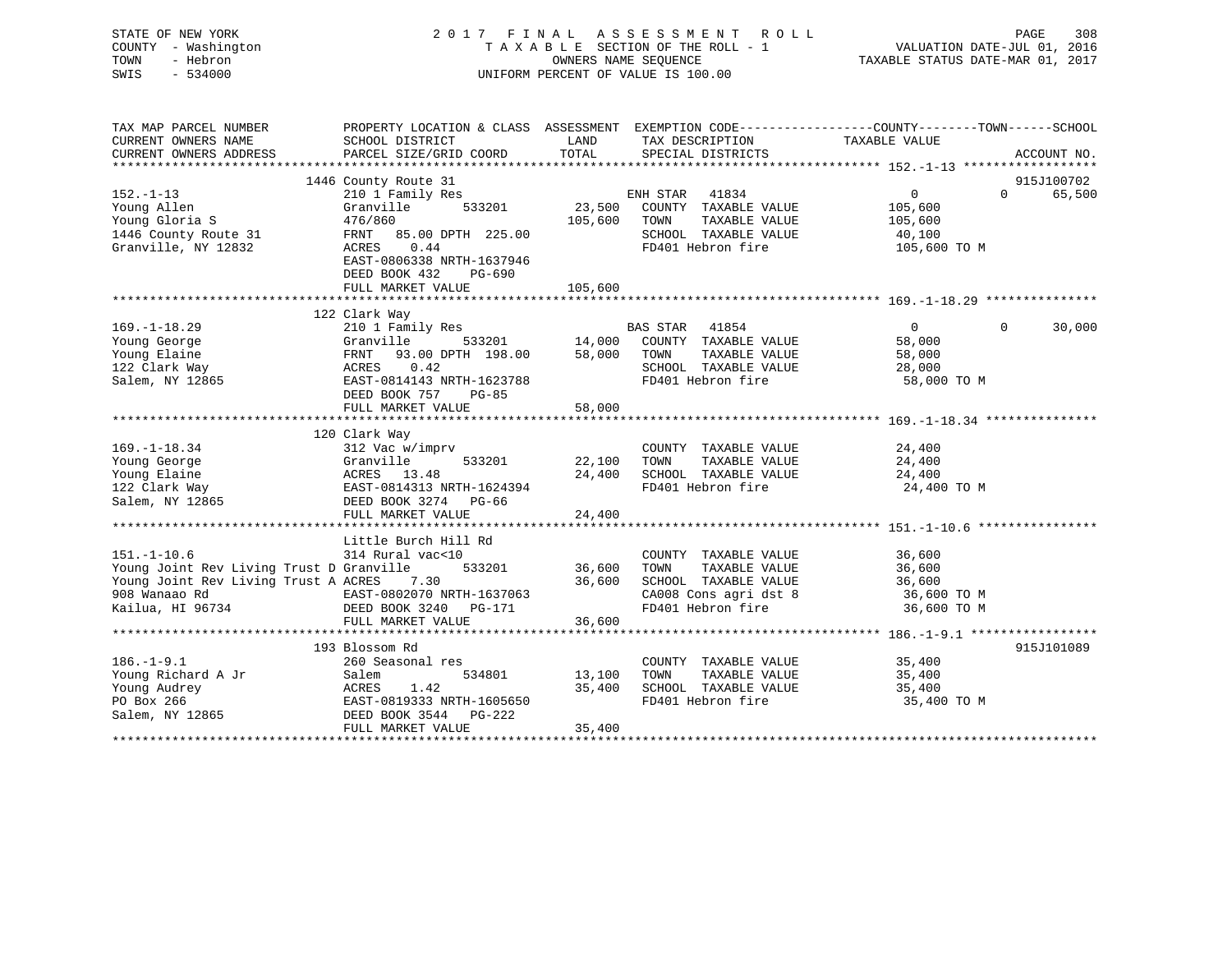# STATE OF NEW YORK 2 0 1 7 F I N A L A S S E S S M E N T R O L L PAGE 309 COUNTY - Washington T A X A B L E SECTION OF THE ROLL - 1 VALUATION DATE-JUL 01, 2016 TOWN - Hebron OWNERS NAME SEQUENCE TAXABLE STATUS DATE-MAR 01, 2017 SWIS - 534000 UNIFORM PERCENT OF VALUE IS 100.00

| TAX MAP PARCEL NUMBER<br>CURRENT OWNERS NAME<br>CURRENT OWNERS ADDRESS                                 | PROPERTY LOCATION & CLASS ASSESSMENT<br>SCHOOL DISTRICT<br>PARCEL SIZE/GRID COORD                                                                                               | LAND<br>TOTAL                | TAX DESCRIPTION<br>SPECIAL DISTRICTS                                                                                                               | EXEMPTION CODE-----------------COUNTY-------TOWN------SCHOOL<br>TAXABLE VALUE   | ACCOUNT NO.                      |
|--------------------------------------------------------------------------------------------------------|---------------------------------------------------------------------------------------------------------------------------------------------------------------------------------|------------------------------|----------------------------------------------------------------------------------------------------------------------------------------------------|---------------------------------------------------------------------------------|----------------------------------|
| ***********************                                                                                |                                                                                                                                                                                 |                              |                                                                                                                                                    |                                                                                 |                                  |
| $151. - 1 - 7.1$<br>Young Robert A<br>Young Christina<br>1343 Big Burch Hill Rd<br>Granville, NY 12832 | Big Burch Hill Rd<br>314 Rural vac<10<br>Granville<br>533201<br>ACRES<br>5.20<br>EAST-0803539 NRTH-1640248<br>DEED BOOK 612<br><b>PG-109</b><br>FULL MARKET VALUE               | 32,400<br>32,400<br>32,400   | COUNTY TAXABLE VALUE<br>TOWN<br>TAXABLE VALUE<br>SCHOOL TAXABLE VALUE<br>FD401 Hebron fire                                                         | 32,400<br>32,400<br>32,400<br>32,400 TO M                                       | 915J100301                       |
|                                                                                                        | *******************************                                                                                                                                                 |                              |                                                                                                                                                    |                                                                                 |                                  |
| $151. - 1 - 7.6$<br>Young Robert A<br>Young Christina<br>1343 Big Burch Hill Rd<br>Granville, NY 12832 | 1343 Big Burch Hill Rd<br>210 1 Family Res<br>Granville<br>533201<br>ACRES<br>5.50<br>EAST-0803224 NRTH-1640507<br>DEED BOOK 551<br><b>PG-118</b><br>FULL MARKET VALUE          | 53,000<br>205,600<br>205,600 | BAS STAR<br>41854<br>COUNTY TAXABLE VALUE<br>TOWN<br>TAXABLE VALUE<br>SCHOOL TAXABLE VALUE<br>FD401 Hebron fire                                    | $\Omega$<br>205,600<br>205,600<br>175,600<br>205,600 TO M                       | 915J101514<br>$\Omega$<br>30,000 |
|                                                                                                        | 1444 County Route 31                                                                                                                                                            |                              |                                                                                                                                                    |                                                                                 | 915J100705                       |
| $152. - 1 - 12$<br>Young Robert A<br>1343 Big Burch Hill Rd<br>Granville, NY 12832                     | 480 Mult-use bld<br>Granville<br>533201<br>FRNT<br>41.00 DPTH<br>65.00<br>EAST-0806222 NRTH-1637951<br>DEED BOOK 586<br>$PG-285$<br>FULL MARKET VALUE                           | 16,000<br>57,100<br>57,100   | COUNTY TAXABLE VALUE<br>TOWN<br>TAXABLE VALUE<br>SCHOOL TAXABLE VALUE<br>FD401 Hebron fire                                                         | 57,100<br>57,100<br>57,100<br>57,100 TO M                                       |                                  |
|                                                                                                        |                                                                                                                                                                                 |                              |                                                                                                                                                    |                                                                                 |                                  |
| $151. - 1 - 10.3$<br>Young Thomas G<br>438 Little Burch Hill Rd<br>Granville, NY 12832                 | 438 Little Burch Hill Rd<br>210 1 Family Res<br>Granville<br>533201<br>ACRES<br>6.40 BANK<br>999<br>EAST-0803047 NRTH-1637871<br>DEED BOOK 2606<br>$PG-24$<br>FULL MARKET VALUE | 184,400                      | CW_10_VET/ 41151<br>54,800 BAS STAR<br>41854<br>184,400 COUNTY TAXABLE VALUE<br>TOWN<br>TAXABLE VALUE<br>SCHOOL TAXABLE VALUE<br>FD401 Hebron fire | 8,000<br>8,000<br>$\mathbf{0}$<br>176,400<br>176,400<br>154,400<br>184,400 TO M | 30,000<br>$\Omega$               |
|                                                                                                        | 230 Clark Way                                                                                                                                                                   |                              |                                                                                                                                                    |                                                                                 | 915J101005                       |
| $169. - 1 - 17$<br>Zenger Jesse<br>20 Indian Hill Rd<br>E Hampton, NY 11937                            | 260 Seasonal res<br>Granville<br>533201<br>ACRES 11.20<br>EAST-0813418 NRTH-1625518<br>DEED BOOK 797<br>PG-117                                                                  | 23,700<br>48,700             | COUNTY TAXABLE VALUE<br>TOWN<br>TAXABLE VALUE<br>SCHOOL TAXABLE VALUE<br>FD401 Hebron fire                                                         | 48,700<br>48,700<br>48,700<br>48,700 TO M                                       |                                  |
|                                                                                                        | FULL MARKET VALUE                                                                                                                                                               | 48,700                       |                                                                                                                                                    |                                                                                 |                                  |
|                                                                                                        | ****************************                                                                                                                                                    |                              |                                                                                                                                                    |                                                                                 |                                  |
| $184. - 1 - 26.2$<br>Zentmaier Robert<br>Zentmaier Lois<br>382 Willis Ave                              | Chamberlin Mills Rd<br>322 Rural vac>10<br>534801<br>Salem<br>ACRES<br>12.10<br>EAST-0795179 NRTH-1603301                                                                       | 46,200<br>46,200             | COUNTY TAXABLE VALUE<br>TOWN<br>TAXABLE VALUE<br>SCHOOL TAXABLE VALUE<br>CA008 Cons agri dst 8                                                     | 46,200<br>46,200<br>46,200<br>46,200 TO M                                       | 915J101066                       |
| Hawthorne, NY 10532                                                                                    | DEED BOOK 478<br>PG-599<br>FULL MARKET VALUE                                                                                                                                    | 46,200                       | FD401 Hebron fire                                                                                                                                  | 46,200 TO M                                                                     |                                  |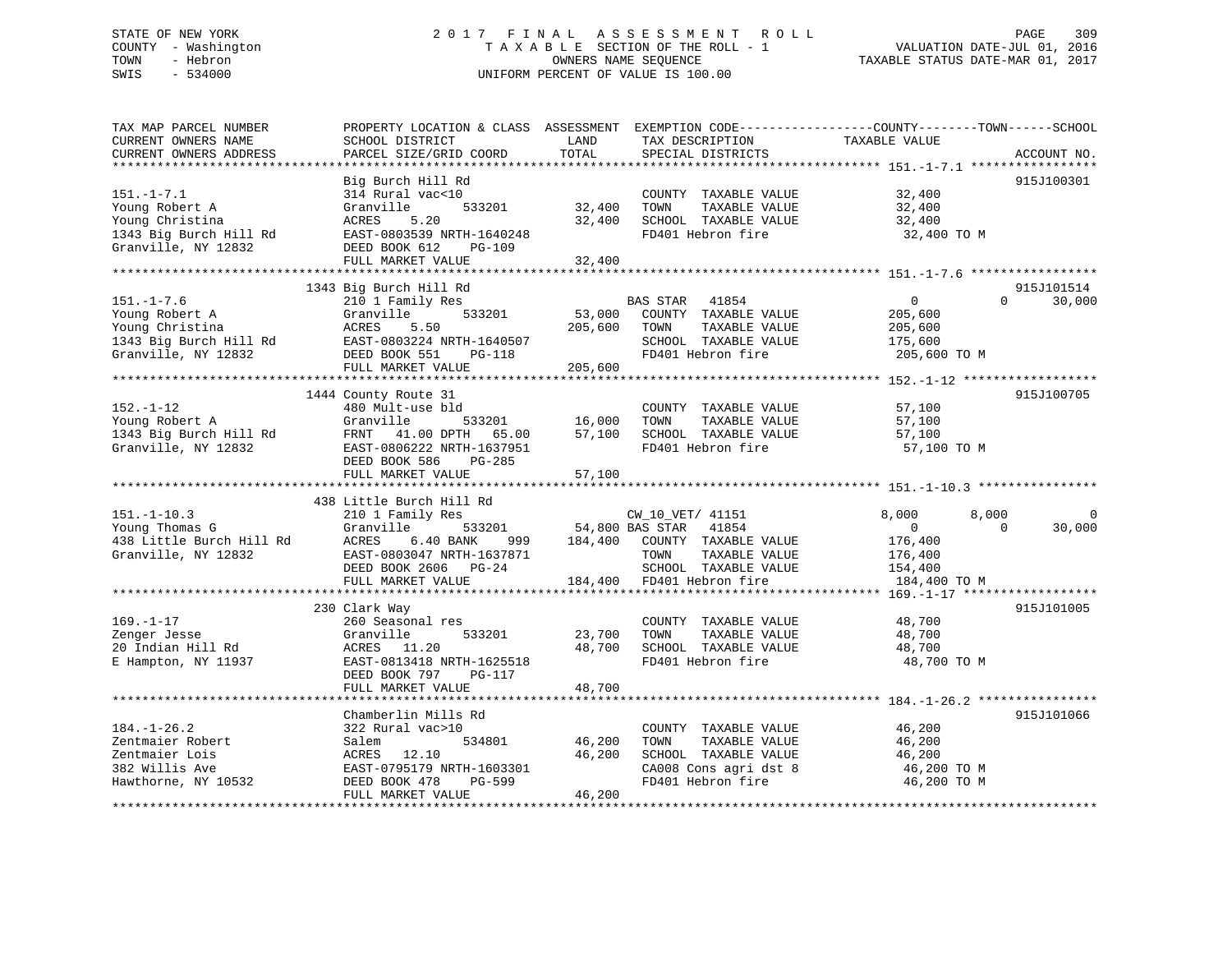# STATE OF NEW YORK 2 0 1 7 F I N A L A S S E S S M E N T R O L L PAGE 310 COUNTY - Washington T A X A B L E SECTION OF THE ROLL - 1 VALUATION DATE-JUL 01, 2016 TOWN - Hebron OWNERS NAME SEQUENCE TAXABLE STATUS DATE-MAR 01, 2017 SWIS - 534000 UNIFORM PERCENT OF VALUE IS 100.00UNIFORM PERCENT OF VALUE IS 100.00

| TAX MAP PARCEL NUMBER<br>CURRENT OWNERS NAME<br>CURRENT OWNERS ADDRESS                                     | PROPERTY LOCATION & CLASS ASSESSMENT<br>SCHOOL DISTRICT<br>PARCEL SIZE/GRID COORD                                                                                              | LAND<br>TOTAL                | TAX DESCRIPTION<br>SPECIAL DISTRICTS                                                                                                             | EXEMPTION CODE-----------------COUNTY-------TOWN------SCHOOL<br>TAXABLE VALUE                | ACCOUNT NO.                         |
|------------------------------------------------------------------------------------------------------------|--------------------------------------------------------------------------------------------------------------------------------------------------------------------------------|------------------------------|--------------------------------------------------------------------------------------------------------------------------------------------------|----------------------------------------------------------------------------------------------|-------------------------------------|
|                                                                                                            | *********************                                                                                                                                                          |                              |                                                                                                                                                  |                                                                                              |                                     |
| $170. - 1 - 12.10$<br>Ziganto William J Jr<br>375 Mountainside Mdws<br>Salem, NY 12865                     | 375 Mountainside Meadows Way<br>242 Rurl res&rec<br>534801<br>Salem<br>ACRES<br>23.87 BANK<br>999<br>EAST-0817538 NRTH-1617430<br>DEED BOOK 783<br>PG-180<br>FULL MARKET VALUE | 69,800<br>138,700            | 41854<br>BAS STAR<br>COUNTY TAXABLE VALUE<br>TAXABLE VALUE<br>TOWN<br>SCHOOL TAXABLE VALUE<br>CA008 Cons agri dst 8<br>138,700 FD401 Hebron fire | $\Omega$<br>$\Omega$<br>138,700<br>138,700<br>108,700<br>138,700 ТО М<br>138,700 TO M        | 30,000                              |
|                                                                                                            |                                                                                                                                                                                |                              |                                                                                                                                                  |                                                                                              |                                     |
| $170. - 1 - 15.15$<br>Zimmerman Edward M<br>Zimmerman Gail R<br>266 Indian Head Way<br>Salem, NY 12832     | 266 Indian Head Way<br>210 1 Family Res<br>533201<br>Granville<br>5.00<br>ACRES<br>EAST-0817460 NRTH-1620569<br>DEED BOOK 920<br>PG-204<br>FULL MARKET VALUE                   | 42,000<br>112,100<br>112,100 | ENH STAR<br>41834<br>COUNTY TAXABLE VALUE<br>TOWN<br>TAXABLE VALUE<br>SCHOOL TAXABLE VALUE<br>FD401 Hebron fire                                  | $\overline{0}$<br>$\Omega$<br>112,100<br>112,100<br>46,600<br>112,100 TO M                   | 915J101261<br>65,500                |
|                                                                                                            |                                                                                                                                                                                |                              |                                                                                                                                                  |                                                                                              |                                     |
| $170. - 1 - 15.16$<br>Zimmerman Edward M<br>Zimmerman Gail R<br>266 Indian Head Way<br>Salem, NY 12832     | Indian Head Way<br>314 Rural vac<10<br>Granville<br>533201<br>ACRES<br>5.01<br>EAST-0817809 NRTH-1620834<br>DEED BOOK 920<br>PG-204<br>FULL MARKET VALUE                       | 22,000<br>22,000<br>22,000   | COUNTY TAXABLE VALUE<br>TOWN<br>TAXABLE VALUE<br>SCHOOL TAXABLE VALUE<br>FD401 Hebron fire                                                       | 22,000<br>22,000<br>22,000<br>22,000 TO M                                                    | 915J101262                          |
|                                                                                                            |                                                                                                                                                                                |                              |                                                                                                                                                  |                                                                                              |                                     |
| $183. - 1 - 27$<br>Zivec Conrad P<br>1226 Patterson Hill Rd<br>Salem, NY 12865                             | 1226 Patterson Hill Rd<br>210 1 Family Res<br>534801<br>Salem<br>ACRES<br>4.17 BANK<br>999<br>EAST-0789404 NRTH-1602821<br>DEED BOOK 866<br>PG-265<br>FULL MARKET VALUE        | 48,100 ENH STAR<br>141,600   | VET WAR CT 41121<br>41834<br>COUNTY TAXABLE VALUE<br>TOWN<br>TAXABLE VALUE<br>SCHOOL TAXABLE VALUE<br>141,600 CA008 Cons agri dst 8              | 18,000<br>21,240<br>$\mathbf{0}$<br>$\Omega$<br>120,360<br>123,600<br>76,100<br>141,600 TO M | 915J100617<br>$\mathbf 0$<br>65,500 |
|                                                                                                            |                                                                                                                                                                                |                              | FD401 Hebron fire                                                                                                                                | 141,600 TO M                                                                                 |                                     |
| $159. - 1 - 1$<br>Zorn Robert E<br>652 South St<br>Middletown Springs, VT 05757 EAST-0792663 NRTH-1630535  | 116 James Rd<br>312 Vac w/imprv<br>Hartford<br>533801<br>ACRES<br>1.30<br>DEED BOOK 949<br>PG-126<br>FULL MARKET VALUE                                                         | 32,800<br>36,800<br>36,800   | COUNTY TAXABLE VALUE<br>TOWN<br>TAXABLE VALUE<br>SCHOOL TAXABLE VALUE<br>FD401 Hebron fire                                                       | 36,800<br>36,800<br>36,800<br>36,800 TO M                                                    | 915J101074                          |
|                                                                                                            | **********************                                                                                                                                                         |                              |                                                                                                                                                  |                                                                                              |                                     |
| $170. - 2 - 30$<br>Zoufaly Thomas<br>379 Westview Est<br>Manchester, VT 05255<br>************************* | 242 Higgins Rd<br>260 Seasonal res<br>Granville<br>533201<br>Lot 19<br>ACRES<br>8.37<br>EAST-0820178 NRTH-1623534<br>DEED BOOK 2865<br>$PG-75$<br>FULL MARKET VALUE            | 47,100<br>75,000<br>75,000   | COUNTY TAXABLE VALUE<br>TAXABLE VALUE<br>TOWN<br>SCHOOL TAXABLE VALUE<br>FD401 Hebron fire                                                       | 75,000<br>75,000<br>75,000<br>75,000 TO M                                                    | 915J101816                          |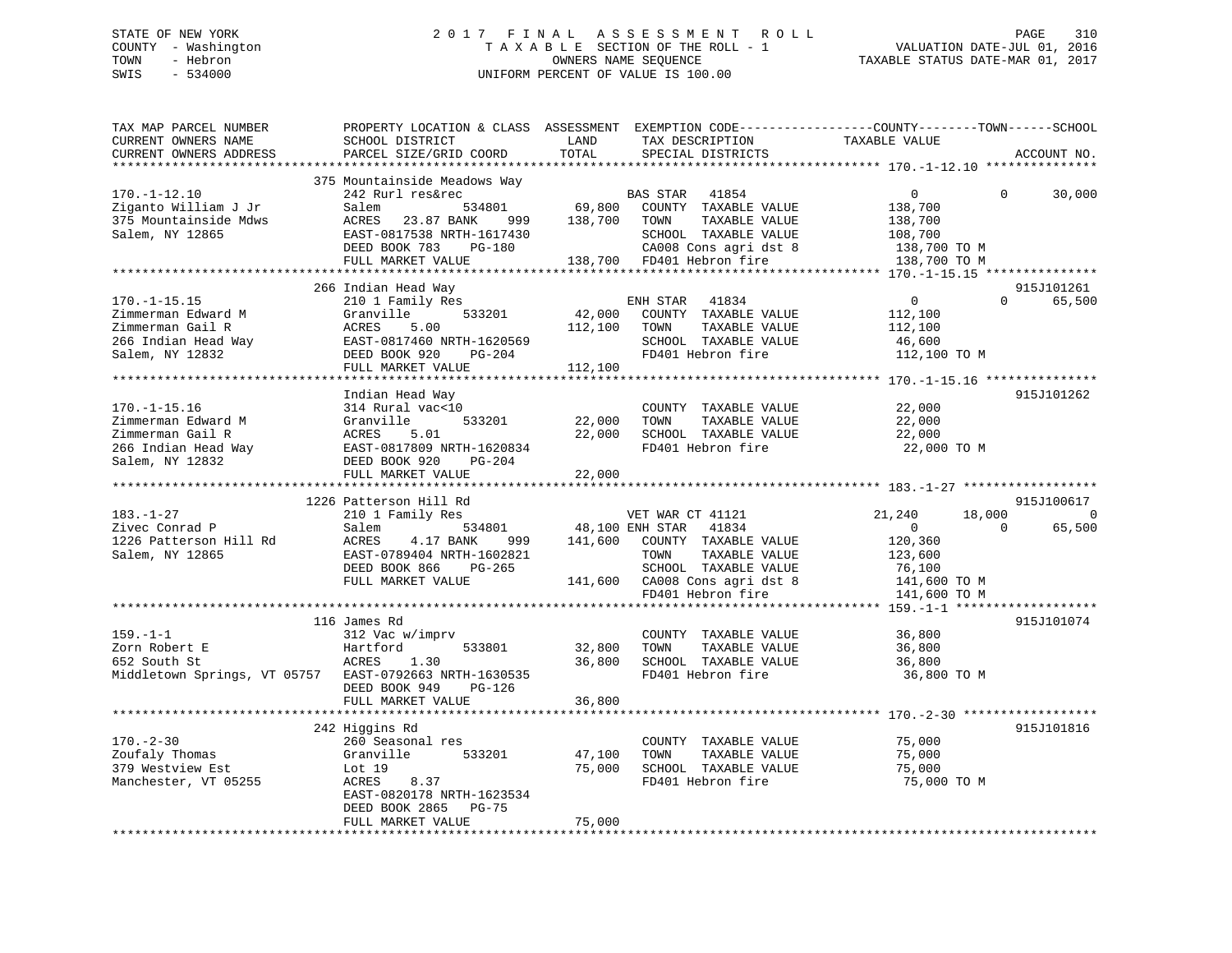| STATE OF NEW YORK<br>- Washington<br>COUNTY<br>- Hebron<br>TOWN<br>SWIS<br>$-534000$ |                                                                              |                    | 2017 FINAL ASSESSMENT ROLL<br>TAXABLE SECTION OF THE ROLL - 1<br>OWNERS NAME SEQUENCE<br>UNIFORM PERCENT OF VALUE IS 100.00 | 311<br>PAGE<br>VALUATION DATE-JUL 01, 2016<br>TAXABLE STATUS DATE-MAR 01, 2017               |
|--------------------------------------------------------------------------------------|------------------------------------------------------------------------------|--------------------|-----------------------------------------------------------------------------------------------------------------------------|----------------------------------------------------------------------------------------------|
| TAX MAP PARCEL NUMBER<br>CURRENT OWNERS NAME<br>CURRENT OWNERS ADDRESS               | PROPERTY LOCATION & CLASS<br>SCHOOL DISTRICT<br>PARCEL SIZE/GRID COORD TOTAL | ASSESSMENT<br>LAND | TAX DESCRIPTION<br>SPECIAL DISTRICTS                                                                                        | EXEMPTION CODE-----------------COUNTY-------TOWN------SCHOOL<br>TAXABLE VALUE<br>ACCOUNT NO. |
| $158. - 1 - 2.9$<br>Zuger Michael J                                                  | Scott Hill Rd<br>314 Rural vac<10<br>Hartford<br>533801                      | 38,100             | COUNTY<br>TAXABLE VALUE<br>TOWN<br>TAXABLE VALUE                                                                            | 38,100<br>38,100                                                                             |

\*\*\*\*\*\*\*\*\*\*\*\*\*\*\*\*\*\*\*\*\*\*\*\*\*\*\*\*\*\*\*\*\*\*\*\*\*\*\*\*\*\*\*\*\*\*\*\*\*\*\*\*\*\*\*\*\*\*\*\*\*\*\*\*\*\*\*\*\*\*\*\*\*\*\*\*\*\*\*\*\*\*\*\*\*\*\*\*\*\*\*\*\*\*\*\*\*\*\*\*\*\*\*\*\*\*\*\*\*\*\*\*\*\*\*\*\*\*\*\*\*\*\*\*\*\*\*\*\*\*\*\*

PO Box 272 **ACRES** 8.05 CA008 Cons agri dst 8 38,100 TO M Argyle, NY 12809 **EAST-0783886 NRTH-1629656** FD401 Hebron fire 38,100 TO M

4067 State Route 40 lot 5 38,100 SCHOOL TAXABLE VALUE 38,100

FULL MARKET VALUE 38,100

DEED BOOK 3216 PG-13

 $38,100$  TOWN TAXABLE VALUE 38,100<br>38,100 SCHOOL TAXABLE VALUE 38,100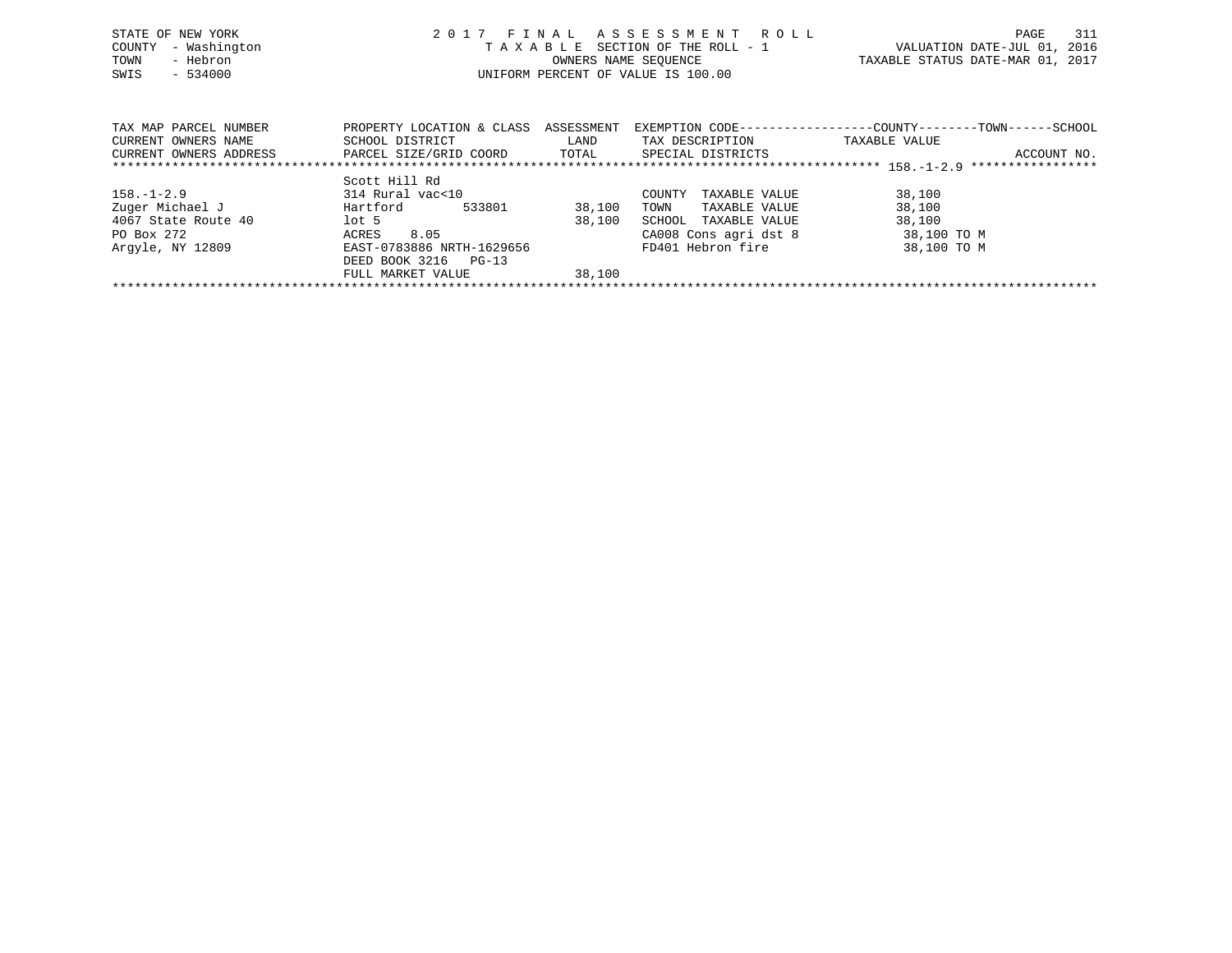VALUATION DATE-JUL 01, 2016 TOWN - Hebron TAXABLE STATUS DATE-MAR 01, 2017 SWIS - 534000 RPS150/V04/L015 UNIFORM PERCENT OF VALUE IS 100.00 CURRENT DATE 6/14/2017

R O L L S U B S E C T I O N - - T O T A L S

#### \*\*\* S P E C I A L D I S T R I C T S U M M A R Y \*\*\*

| CODE | DISTRICT NAME        | TOTAL<br>PARCELS | EXTENSION<br>TYPE | <b>EXTENSION</b><br>VALUE | AD VALOREM<br>VALUE | EXEMPT<br>AMOUNT | TAXABLE<br>VALUE |
|------|----------------------|------------------|-------------------|---------------------------|---------------------|------------------|------------------|
|      | TE533 Trans exmt rep |                  | 7 MOVTAX          |                           |                     |                  |                  |
|      | CA001 Cons agri dst  |                  | 11 TOTAL          |                           | 3238,300            | 712,029          | 2526,271         |
|      | CA004 Cons agri dst  |                  | 2 ТОТАЬ М         |                           | 158,800             | 106,494          | 52,306           |
|      | CA006 Cons agri dst  |                  | 8 TOTAL M         |                           | 1475,000            | 598,504          | 876,496          |
|      | CA008 Cons agri dst  |                  | 491 TOTAL M       |                           | 72154,830           | 10542,044        | 61612,786        |
|      | FD401 Hebron fire    |                  | 1,569 TOTAL M     |                           | 175443,970          | 10,300           | 175433,670       |
|      | LD401 West hebron li |                  | 62 TOTAL M        |                           | 6148,200            |                  | 6148,200         |

### \*\*\* S C H O O L D I S T R I C T S U M M A R Y \*\*\*

| CODE                                           | DISTRICT NAME                                         | TOTAL<br>PARCELS             | ASSESSED<br>LAND                                           | ASSESSED<br>TOTAL                                          | EXEMPT<br>AMOUNT                                       | TOTAL<br>TAXABLE                                          | <b>STAR</b><br>AMOUNT                       | <b>STAR</b><br>TAXABLE                                    |
|------------------------------------------------|-------------------------------------------------------|------------------------------|------------------------------------------------------------|------------------------------------------------------------|--------------------------------------------------------|-----------------------------------------------------------|---------------------------------------------|-----------------------------------------------------------|
| 532001<br>533201<br>533401<br>533801<br>534801 | Arqyle<br>Granville<br>Greenwich<br>Hartford<br>Salem | 21<br>598<br>2<br>188<br>760 | 1256,600<br>33578,300<br>158,800<br>12944,140<br>43668,630 | 2476,900<br>64960,600<br>158,800<br>23138,340<br>84849,630 | 278,631<br>7420,117<br>106,494<br>3287,455<br>7750,442 | 2198,269<br>57540,483<br>52,306<br>19850,885<br>77099,188 | 406,500<br>7533,576<br>2523,500<br>9677,470 | 1791,769<br>50006,907<br>52,306<br>17327,385<br>67421,718 |
|                                                | SUB-TOTAL                                             | 1,569                        | 91606,470                                                  | 175584,270                                                 | 18843,139                                              | 156741,131                                                | 20141,046                                   | 136600,085                                                |
|                                                | TOTAL                                                 | 1,569                        | 91606,470                                                  | 175584,270                                                 | 18843,139                                              | 156741,131                                                | 20141,046                                   | 136600,085                                                |

### \*\*\* S Y S T E M C O D E S S U M M A R Y \*\*\*

### NO SYSTEM EXEMPTIONS AT THIS LEVEL

### \*\*\* E X E M P T I O N S U M M A R Y \*\*\*

| CODE  | DESCRIPTION | TOTAL<br>PARCELS | COUNTY  | TOWN    | SCHOOL |
|-------|-------------|------------------|---------|---------|--------|
| 29700 | RPTL1138    |                  | 10,300  | 10,300  | 10,300 |
| 41120 | VETWAR CTS  |                  | 119,726 | 108,874 | 6,000  |
| 41121 | VET WAR CT  | 32               | 643,807 | 513,742 |        |
| 41130 | VETCOM CTS  |                  | 78,688  | 77,300  |        |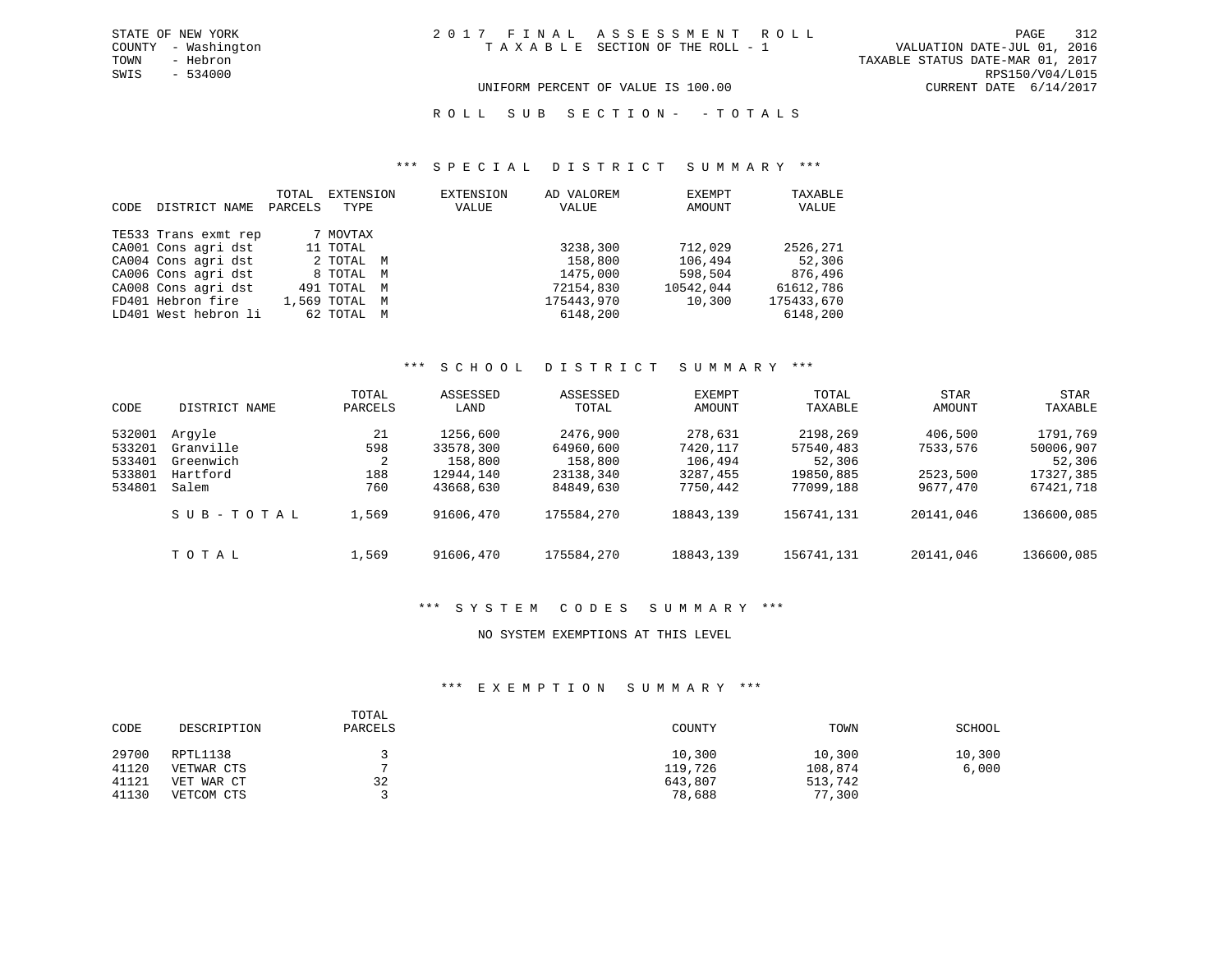TOWN - Hebron TAXABLE STATUS DATE-MAR 01, 2017 SWIS - 534000 RPS150/V04/L015 UNIFORM PERCENT OF VALUE IS 100.00 CURRENT DATE 6/14/2017

ROLL SUB SECTION - - TOTALS

### \*\*\* E X E M P T I O N S U M M A R Y \*\*\*

|       |                  | TOTAL          |           |           |           |
|-------|------------------|----------------|-----------|-----------|-----------|
| CODE  | DESCRIPTION      | PARCELS        | COUNTY    | TOWN      | SCHOOL    |
| 41131 | VET COM CT       | 30             | 1140,848  | 840,565   |           |
| 41140 | VETDIS CTS       | $\overline{a}$ | 57,715    | 57,715    |           |
| 41141 | VET DIS CT       | 10             | 456,100   | 395,556   |           |
| 41151 | $CW_10_VET/$     | 9              | 70,368    | 70,368    |           |
| 41700 | AG BUILD         | 10             | 508,175   | 508,175   | 508,175   |
| 41720 | AG DIST          | 148            | 12174,896 | 12174,896 | 12174,896 |
| 41730 | AGRI-D IND       | 41             | 1584,832  | 1584,832  | 1584,832  |
| 41800 | AGED-ALL         | 17             | 686,105   | 686,105   | 705,363   |
| 41801 | AGED-CO/TN       | 1              | 15,500    | 15,500    |           |
| 41802 | AGED-CO          | 36             | 1704,948  |           |           |
| 41803 | AGED-TOWN        | 25             |           | 983,710   |           |
| 41804 | AGED-SCH         | 23             |           |           | 829,716   |
| 41805 | AGE-CO/SCH       | 12             | 616,955   |           | 631,080   |
| 41806 | AGE-TN/SCH       | $\overline{2}$ |           | 59,786    | 59,786    |
| 41834 | ENH STAR         | 157            |           |           | 9531,296  |
| 41854 | <b>BAS STAR</b>  | 353            |           |           | 10587,500 |
| 41864 | <b>B STAR MH</b> |                |           |           | 22,250    |
| 41931 | DISAB-C/T        | 5              | 166,895   | 166,895   |           |
| 41932 | DISAB-CO         | $\overline{a}$ | 55,010    |           |           |
| 41933 | DISAB-TOWN       |                |           | 20,050    |           |
| 42111 | Hist Barns       |                | 16,789    | 16,789    |           |
| 47460 | FOR 480A         | 38             | 2332,991  | 2332,991  | 2332,991  |
| 49501 | SOL-CO/TWN       |                | 27,000    | 27,000    |           |
|       | TOTAL            | 970            | 22467,648 | 20651,149 | 38984,185 |

| <b>ROLL</b> |             | TOTAL   | ASSESSED  | ASSESSED   | TAXABLE    | TAXABLE    | TAXABLE    | STAR       |
|-------------|-------------|---------|-----------|------------|------------|------------|------------|------------|
| <b>SEC</b>  | DESCRIPTION | PARCELS | úAND      | TOTAL      | COUNTY     | TOWN       | SCHOOL     | TAXABLE    |
|             | TAXABLE     | ,569    | 91606,470 | 175584,270 | 153116,622 | 154933,121 | 156741,131 | 136600,085 |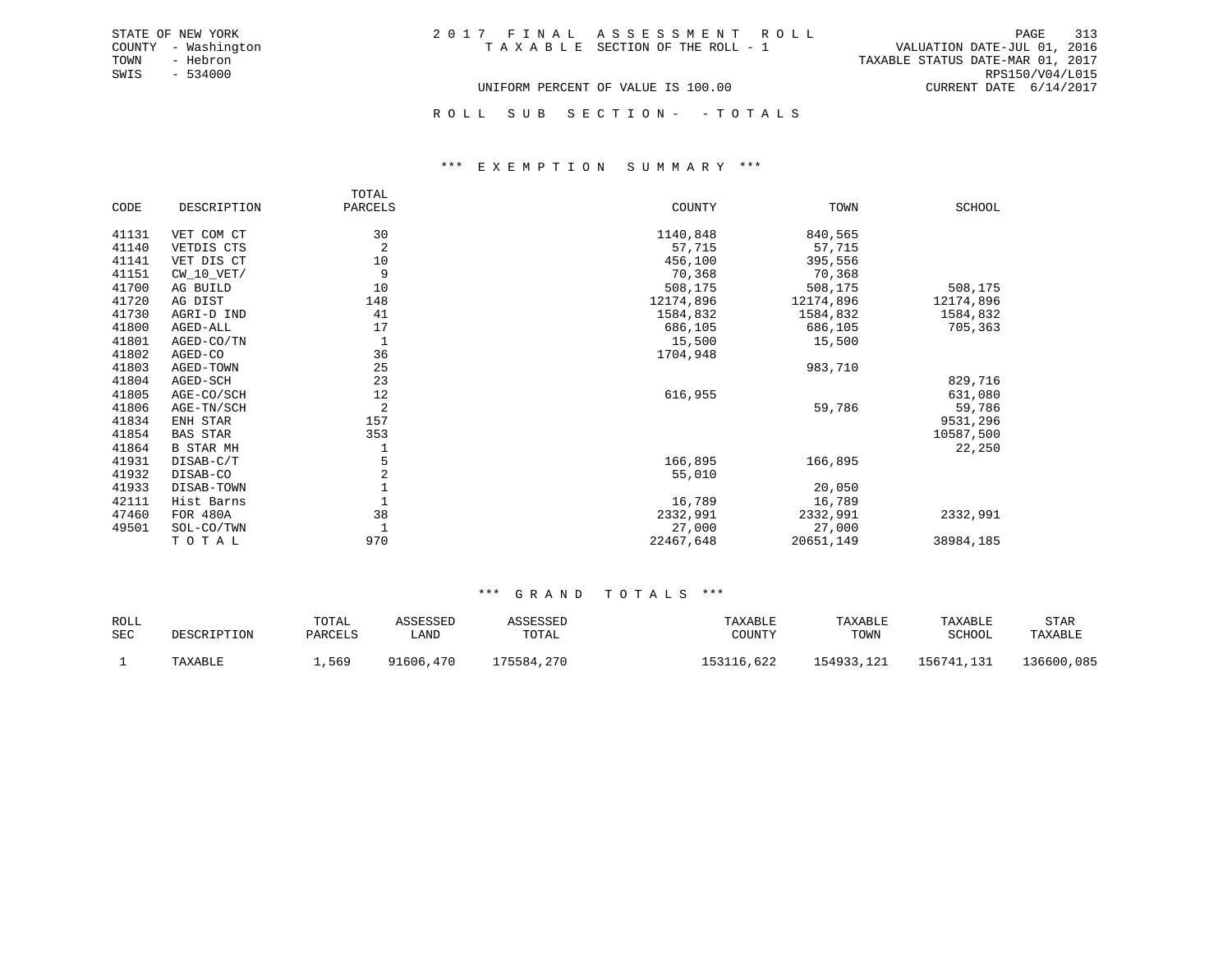|      | STATE OF NEW YORK   | 2017 FINAL ASSESSMENT ROLL |                                    |                                  | PAGE                   | 314 |
|------|---------------------|----------------------------|------------------------------------|----------------------------------|------------------------|-----|
|      | COUNTY - Washington |                            | TAXABLE SECTION OF THE ROLL - 1    | VALUATION DATE-JUL 01, 2016      |                        |     |
| TOWN | - Hebron            |                            |                                    | TAXABLE STATUS DATE-MAR 01, 2017 |                        |     |
| SWIS | $-534000$           |                            | UNIFORM PERCENT OF VALUE IS 100.00 |                                  | RPS150/V04/L015        |     |
|      |                     |                            |                                    |                                  | CURRENT DATE 6/14/2017 |     |

#### R O L L S E C T I O N T O T A L S

### \*\*\* S P E C I A L D I S T R I C T S U M M A R Y \*\*\*

| CODE | DISTRICT NAME        | TOTAL<br>PARCELS | EXTENSION<br>TYPE | EXTENSION<br>VALUE | AD VALOREM<br>VALUE | EXEMPT<br>AMOUNT | TAXABLE<br>VALUE |
|------|----------------------|------------------|-------------------|--------------------|---------------------|------------------|------------------|
|      | TE533 Trans exmt rep |                  | 7 MOVTAX          |                    |                     |                  |                  |
|      | CA001 Cons agri dst  |                  | 11 TOTAL          |                    | 3238,300            | 712,029          | 2526,271         |
|      | CA004 Cons agri dst  |                  | 2 TOTAL M         |                    | 158,800             | 106,494          | 52,306           |
|      | CA006 Cons agri dst  |                  | 8 TOTAL M         |                    | 1475,000            | 598,504          | 876,496          |
|      | CA008 Cons agri dst  |                  | 491 TOTAL M       |                    | 72154,830           | 10542,044        | 61612,786        |
|      | FD401 Hebron fire    |                  | 1,569 TOTAL M     |                    | 175443,970          | 10,300           | 175433,670       |
|      | LD401 West hebron li |                  | 62 TOTAL M        |                    | 6148,200            |                  | 6148,200         |

#### \*\*\* S C H O O L D I S T R I C T S U M M A R Y \*\*\*

| CODE                                           | DISTRICT NAME                                         | TOTAL<br>PARCELS             | ASSESSED<br>LAND                                           | ASSESSED<br>TOTAL                                          | EXEMPT<br>AMOUNT                                       | <b>TOTAL</b><br>TAXABLE                                   | STAR<br>AMOUNT                              | STAR<br>TAXABLE                                           |
|------------------------------------------------|-------------------------------------------------------|------------------------------|------------------------------------------------------------|------------------------------------------------------------|--------------------------------------------------------|-----------------------------------------------------------|---------------------------------------------|-----------------------------------------------------------|
| 532001<br>533201<br>533401<br>533801<br>534801 | Arqvle<br>Granville<br>Greenwich<br>Hartford<br>Salem | 21<br>598<br>2<br>188<br>760 | 1256,600<br>33578,300<br>158,800<br>12944,140<br>43668,630 | 2476,900<br>64960,600<br>158,800<br>23138,340<br>84849,630 | 278,631<br>7420,117<br>106,494<br>3287,455<br>7750,442 | 2198,269<br>57540,483<br>52,306<br>19850,885<br>77099,188 | 406,500<br>7533,576<br>2523,500<br>9677,470 | 1791,769<br>50006,907<br>52,306<br>17327,385<br>67421,718 |
|                                                | SUB-TOTAL                                             | 1,569                        | 91606,470                                                  | 175584,270                                                 | 18843,139                                              | 156741,131                                                | 20141,046                                   | 136600,085                                                |
|                                                | TOTAL                                                 | 1,569                        | 91606,470                                                  | 175584,270                                                 | 18843, 139                                             | 156741,131                                                | 20141,046                                   | 136600,085                                                |

### \*\*\* S Y S T E M C O D E S S U M M A R Y \*\*\*

### NO SYSTEM EXEMPTIONS AT THIS LEVEL

## \*\*\* E X E M P T I O N S U M M A R Y \*\*\*

| CODE  | DESCRIPTION | TOTAL<br>PARCELS | COUNTY  | TOWN    | SCHOOL |
|-------|-------------|------------------|---------|---------|--------|
| 29700 | RPTL1138    |                  | 10,300  | 10,300  | 10,300 |
| 41120 | VETWAR CTS  |                  | 119,726 | 108,874 | 6,000  |
| 41121 | VET WAR CT  | 32               | 643,807 | 513,742 |        |
| 41130 | VETCOM CTS  |                  | 78,688  | 77,300  |        |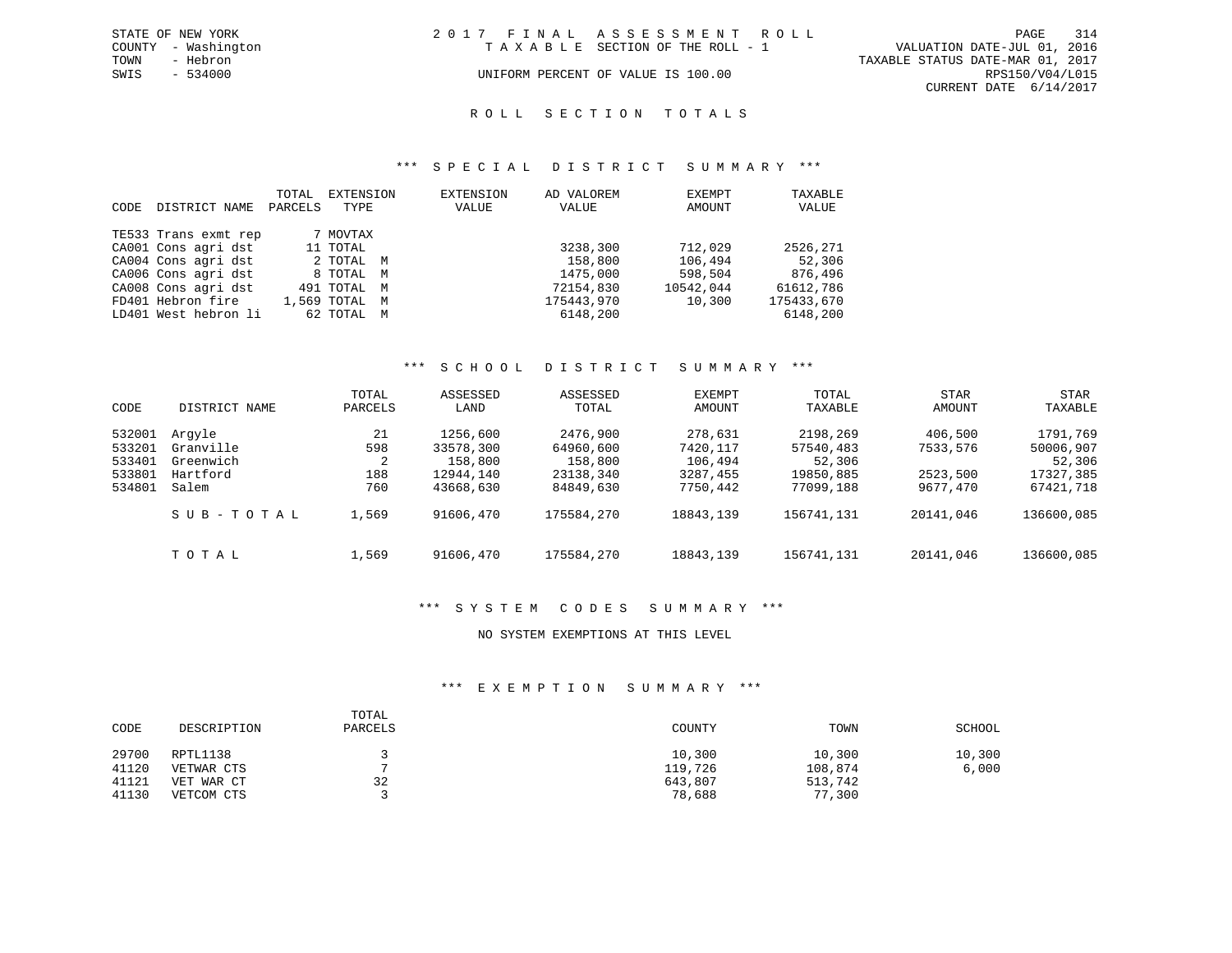|      | STATE OF NEW YORK   | 2017 FINAL ASSESSMENT ROLL         |                                  |                        | PAGE 315 |  |
|------|---------------------|------------------------------------|----------------------------------|------------------------|----------|--|
|      | COUNTY - Washington | TAXABLE SECTION OF THE ROLL - 1    | VALUATION DATE-JUL 01, 2016      |                        |          |  |
| TOWN | - Hebron            |                                    | TAXABLE STATUS DATE-MAR 01, 2017 |                        |          |  |
| SWIS | $-534000$           | UNIFORM PERCENT OF VALUE IS 100.00 |                                  | RPS150/V04/L015        |          |  |
|      |                     |                                    |                                  | CURRENT DATE 6/14/2017 |          |  |
|      |                     |                                    |                                  |                        |          |  |

### R O L L S E C T I O N T O T A L S

### \*\*\* E X E M P T I O N S U M M A R Y \*\*\*

|       |                  | TOTAL          |           |           |           |
|-------|------------------|----------------|-----------|-----------|-----------|
| CODE  | DESCRIPTION      | PARCELS        | COUNTY    | TOWN      | SCHOOL    |
| 41131 | VET COM CT       | 30             | 1140,848  | 840,565   |           |
| 41140 | VETDIS CTS       | $\overline{a}$ | 57,715    | 57,715    |           |
| 41141 | VET DIS CT       | 10             | 456,100   | 395,556   |           |
| 41151 | $CW_10_VET/$     | 9              | 70,368    | 70,368    |           |
| 41700 | AG BUILD         | 10             | 508,175   | 508,175   | 508,175   |
| 41720 | AG DIST          | 148            | 12174,896 | 12174,896 | 12174,896 |
| 41730 | AGRI-D IND       | 41             | 1584,832  | 1584,832  | 1584,832  |
| 41800 | AGED-ALL         | 17             | 686,105   | 686,105   | 705,363   |
| 41801 | AGED-CO/TN       | 1              | 15,500    | 15,500    |           |
| 41802 | AGED-CO          | 36             | 1704,948  |           |           |
| 41803 | AGED-TOWN        | 25             |           | 983,710   |           |
| 41804 | AGED-SCH         | 23             |           |           | 829,716   |
| 41805 | AGE-CO/SCH       | 12             | 616,955   |           | 631,080   |
| 41806 | AGE-TN/SCH       | $\overline{2}$ |           | 59,786    | 59,786    |
| 41834 | ENH STAR         | 157            |           |           | 9531,296  |
| 41854 | <b>BAS STAR</b>  | 353            |           |           | 10587,500 |
| 41864 | <b>B STAR MH</b> |                |           |           | 22,250    |
| 41931 | DISAB-C/T        | 5              | 166,895   | 166,895   |           |
| 41932 | DISAB-CO         | $\overline{a}$ | 55,010    |           |           |
| 41933 | DISAB-TOWN       |                |           | 20,050    |           |
| 42111 | Hist Barns       |                | 16,789    | 16,789    |           |
| 47460 | FOR 480A         | 38             | 2332,991  | 2332,991  | 2332,991  |
| 49501 | SOL-CO/TWN       |                | 27,000    | 27,000    |           |
|       | TOTAL            | 970            | 22467,648 | 20651,149 | 38984,185 |

| ROLL<br>SEC | DESCRIPTION | TOTAL<br>PARCELS | ASSESSED<br>LAND | ASSESSED<br>TOTAL | TAXABLE<br>COUNTY | TAXABLE<br>TOWN | TAXABLE<br>SCHOOL | STAR<br>TAXABLE |
|-------------|-------------|------------------|------------------|-------------------|-------------------|-----------------|-------------------|-----------------|
|             | TAXABLE     | .,569            | 91606,470        | 175584,270        | 153116,622        | 154933,121      | 156741,131        | 136600,085      |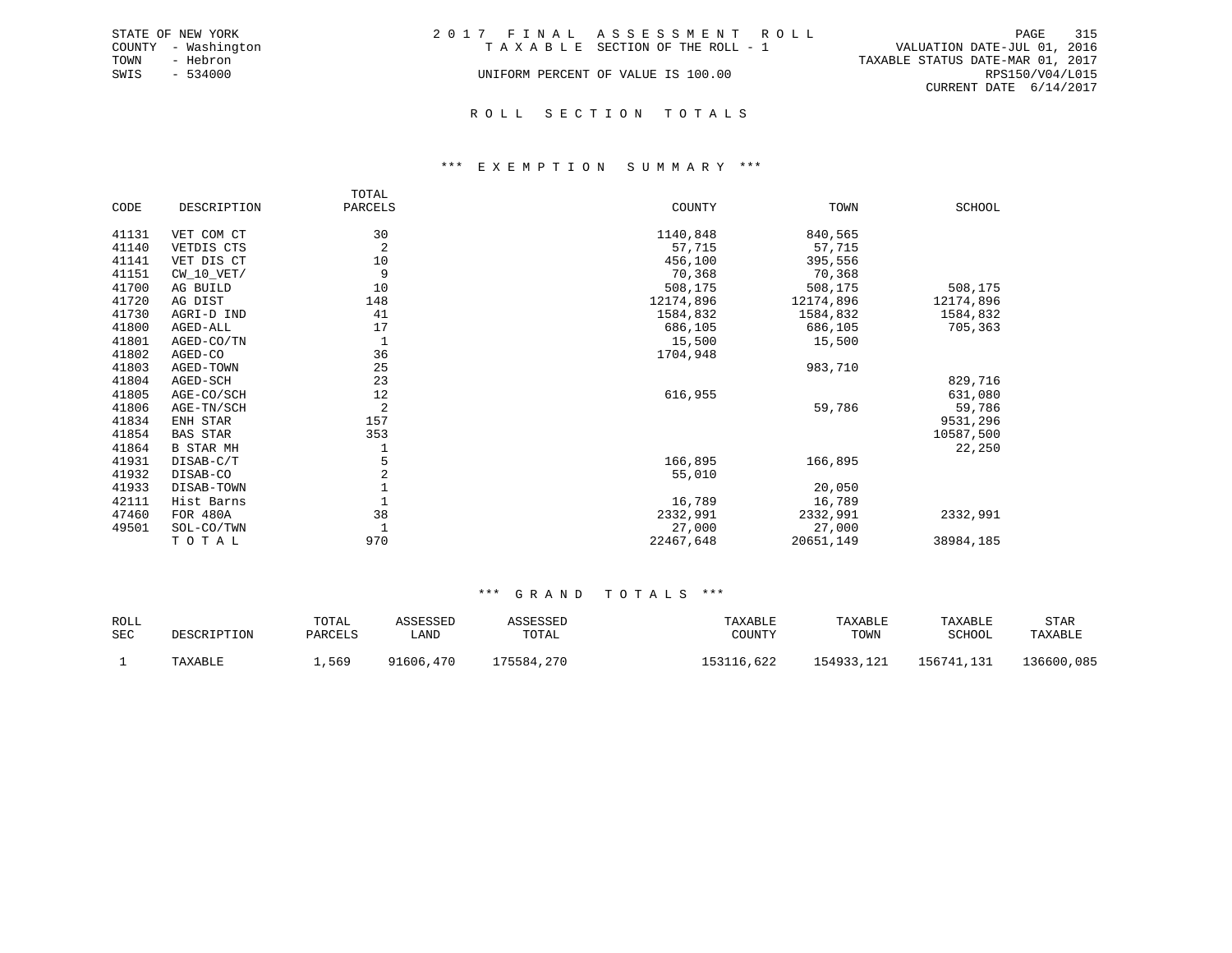| STATE OF NEW YORK<br>TOWN | COUNTY - Washington<br>- Hebron |  | 2017 FINAL ASSESSMENT ROLL<br>STATE OWNED LAND SECTION OF THE ROLL - 3<br>OWNERS NAME SEOUENCE | TAXABLE STATUS DATE-MAR 01, 2017 | PAGE<br>VALUATION DATE-JUL 01, 2016 | 316 |
|---------------------------|---------------------------------|--|------------------------------------------------------------------------------------------------|----------------------------------|-------------------------------------|-----|
| SWIS                      | $-534000$                       |  | UNIFORM PERCENT OF VALUE IS 100.00                                                             |                                  |                                     |     |

| TAX MAP PARCEL NUMBER         | PROPERTY LOCATION & CLASS | ASSESSMENT | EXEMPTION CODE-----------------COUNTY-------TOWN------SCHOOL |               |             |
|-------------------------------|---------------------------|------------|--------------------------------------------------------------|---------------|-------------|
| CURRENT OWNERS NAME           | SCHOOL DISTRICT           | LAND       | TAX DESCRIPTION                                              | TAXABLE VALUE |             |
| CURRENT OWNERS ADDRESS        | PARCEL SIZE/GRID COORD    | TOTAL      | SPECIAL DISTRICTS                                            |               | ACCOUNT NO. |
|                               |                           |            |                                                              |               |             |
|                               | Blossom Rd/e Off          |            |                                                              |               | 0100004     |
| $186. - 1 - 5$                | 930 State forest          |            | TAXABLE VALUE<br>COUNTY                                      | 14,200        |             |
| New York State                | 534801<br>Salem           | 14,200     | TAXABLE VALUE<br>TOWN                                        | 14,200        |             |
| Attn: Washington County Treas | ACRES 15.70               | 14,200     | TAXABLE VALUE<br>SCHOOL                                      | 14,200        |             |
| 383 Broadway                  | EAST-0820480 NRTH-1604849 |            | CA008 Cons agri dst 8                                        | 14,200 TO M   |             |
| Fort Edward, NY 12828         | DEED BOOK 92<br>PG-365    |            | FD401 Hebron fire                                            | 14,200 TO M   |             |
|                               | FULL MARKET VALUE         | 14,200     |                                                              |               |             |
|                               |                           |            |                                                              |               |             |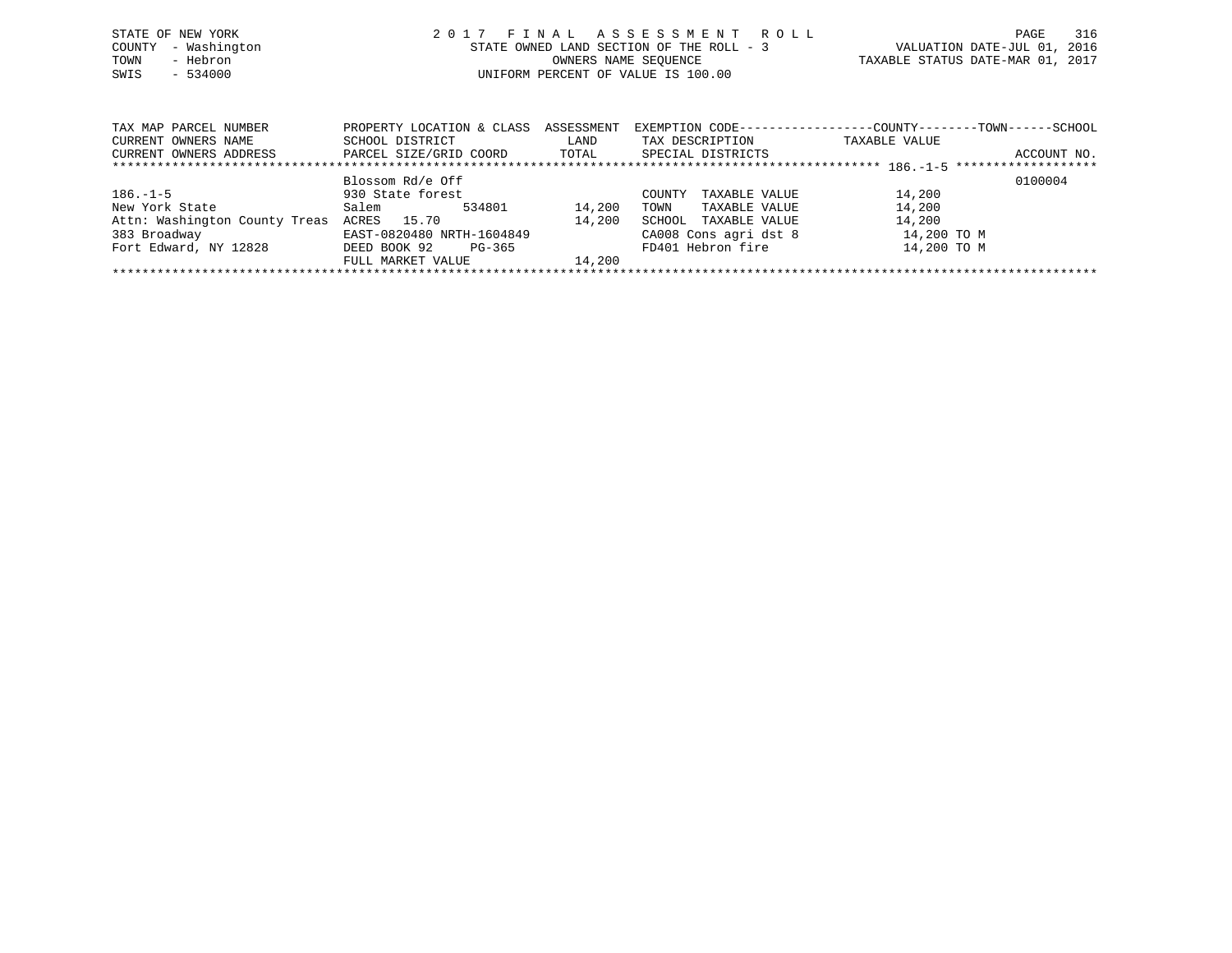| 2017 FINAL ASSESSMENT ROLL               | 317<br>PAGE                      |
|------------------------------------------|----------------------------------|
| STATE OWNED LAND SECTION OF THE ROLL - 3 | VALUATION DATE-JUL 01, 2016      |
|                                          | TAXABLE STATUS DATE-MAR 01, 2017 |
|                                          | RPS150/V04/L015                  |
| UNIFORM PERCENT OF VALUE IS 100.00       | CURRENT DATE $6/14/2017$         |

#### \*\*\* S P E C I A L D I S T R I C T S U M M A R Y \*\*\*

| CODE DISTRICT NAME PARCELS               | TOTAL | EXTENSION<br>TYPE.     | EXTENSION<br><b>VALUE</b> | AD VALOREM<br>VALUE | EXEMPT<br>AMOUNT | TAXABLE<br>VALUE |
|------------------------------------------|-------|------------------------|---------------------------|---------------------|------------------|------------------|
| CA008 Cons agri dst<br>FD401 Hebron fire |       | 1 TOTAL M<br>1 TOTAL M |                           | 14,200<br>14,200    |                  | 14,200<br>14,200 |

STATE OF NEW YORK COUNTY - Washington TOWN - Hebron SWIS - 534000

## \*\*\* S C H O O L D I S T R I C T S U M M A R Y \*\*\*

| CODE   | DISTRICT NAME | TOTAL<br>PARCELS | ASSESSED<br>LAND | ASSESSED<br>TOTAL | EXEMPT<br>AMOUNT | TOTAL<br>TAXABLE | STAR<br>AMOUNT | STAR<br>TAXABLE |
|--------|---------------|------------------|------------------|-------------------|------------------|------------------|----------------|-----------------|
| 534801 | Salem         |                  | 14,200           | 14,200            |                  | 14,200           |                | 14,200          |
|        | SUB-TOTAL     |                  | 14,200           | 14,200            |                  | 14,200           |                | 14,200          |
|        | TOTAL         |                  | 14,200           | 14,200            |                  | 14,200           |                | 14,200          |

### \*\*\* S Y S T E M C O D E S S U M M A R Y \*\*\*

### NO SYSTEM EXEMPTIONS AT THIS LEVEL

### \*\*\* E X E M P T I O N S U M M A R Y \*\*\*

#### NO EXEMPTIONS AT THIS LEVEL

| ROLL |                                              | TOTAL   | 7 CCFCCFF |             | TAXABLE | TAXABLE | TAXABLE | STAR    |
|------|----------------------------------------------|---------|-----------|-------------|---------|---------|---------|---------|
| SEC  | DESCRIPTION                                  | PARCELS | LAND      | TOTAL       | COUNTY  | TOWN    | SCHOOL  | TAXABLE |
|      |                                              |         |           |             |         |         |         |         |
|      | OWNED<br>$\sim$ $\sim$ $\sim$ $\sim$<br>LAND |         | , 200     | $\pm$ , 200 | ⊥4,200  | .4,200  | .4,200  | 14,200  |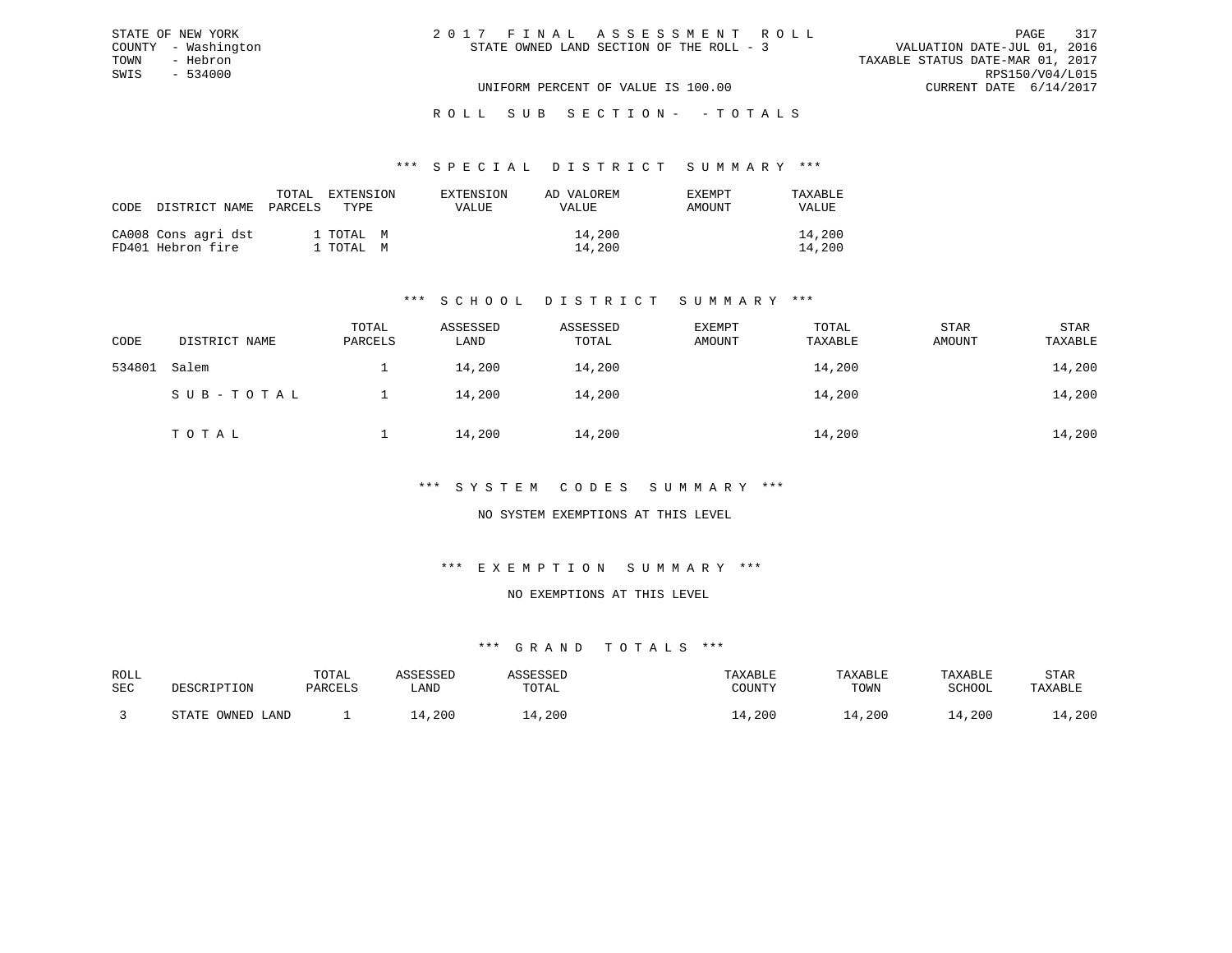|      | STATE OF NEW YORK   | 2017 FINAL ASSESSMENT ROLL               |  |                                  | PAGE                   | 318 |
|------|---------------------|------------------------------------------|--|----------------------------------|------------------------|-----|
|      | COUNTY - Washington | STATE OWNED LAND SECTION OF THE ROLL - 3 |  | VALUATION DATE-JUL 01, 2016      |                        |     |
| TOWN | - Hebron            |                                          |  | TAXABLE STATUS DATE-MAR 01, 2017 |                        |     |
| SWIS | $-534000$           | UNIFORM PERCENT OF VALUE IS 100.00       |  |                                  | RPS150/V04/L015        |     |
|      |                     |                                          |  |                                  | CURRENT DATE 6/14/2017 |     |
|      |                     |                                          |  |                                  |                        |     |

#### R O L L S E C T I O N T O T A L S

### \*\*\* S P E C I A L D I S T R I C T S U M M A R Y \*\*\*

| CODE | DISTRICT NAME                            | TOTAL<br>EXTENSION<br>PARCELS<br>TYPE. | EXTENSION<br>VALUE | AD VALOREM<br><b>EXEMPT</b><br>AMOUNT<br>VALUE | TAXABLE<br>VALUE |
|------|------------------------------------------|----------------------------------------|--------------------|------------------------------------------------|------------------|
|      | CA008 Cons agri dst<br>FD401 Hebron fire | 1 TOTAL M<br>1 TOTAL M                 |                    | 14,200<br>14,200                               | 14,200<br>14,200 |

## \*\*\* S C H O O L D I S T R I C T S U M M A R Y \*\*\*

| CODE   | DISTRICT NAME | TOTAL<br>PARCELS | ASSESSED<br>LAND | ASSESSED<br>TOTAL | <b>EXEMPT</b><br>AMOUNT | TOTAL<br>TAXABLE | <b>STAR</b><br>AMOUNT | STAR<br>TAXABLE |
|--------|---------------|------------------|------------------|-------------------|-------------------------|------------------|-----------------------|-----------------|
| 534801 | Salem         |                  | 14,200           | 14,200            |                         | 14,200           |                       | 14,200          |
|        | SUB-TOTAL     |                  | 14,200           | 14,200            |                         | 14,200           |                       | 14,200          |
|        | TOTAL         |                  | 14,200           | 14,200            |                         | 14,200           |                       | 14,200          |

### \*\*\* S Y S T E M C O D E S S U M M A R Y \*\*\*

### NO SYSTEM EXEMPTIONS AT THIS LEVEL

## \*\*\* E X E M P T I O N S U M M A R Y \*\*\*

#### NO EXEMPTIONS AT THIS LEVEL

| ROLL |                                              | TOTAL   | 7 CCFCCFF |             | TAXABLE | TAXABLE | TAXABLE       | STAR    |
|------|----------------------------------------------|---------|-----------|-------------|---------|---------|---------------|---------|
| SEC  | DESCRIPTION                                  | PARCELS | LAND      | TOTAL       | COUNTY  | TOWN    | <b>SCHOOL</b> | TAXABLE |
|      |                                              |         |           |             |         |         |               |         |
|      | OWNED<br>$\sim$ $\sim$ $\sim$ $\sim$<br>LAND |         | , 200     | $\pm$ , 200 | ⊥4,200  | .4,200  | .4,200        | 14,200  |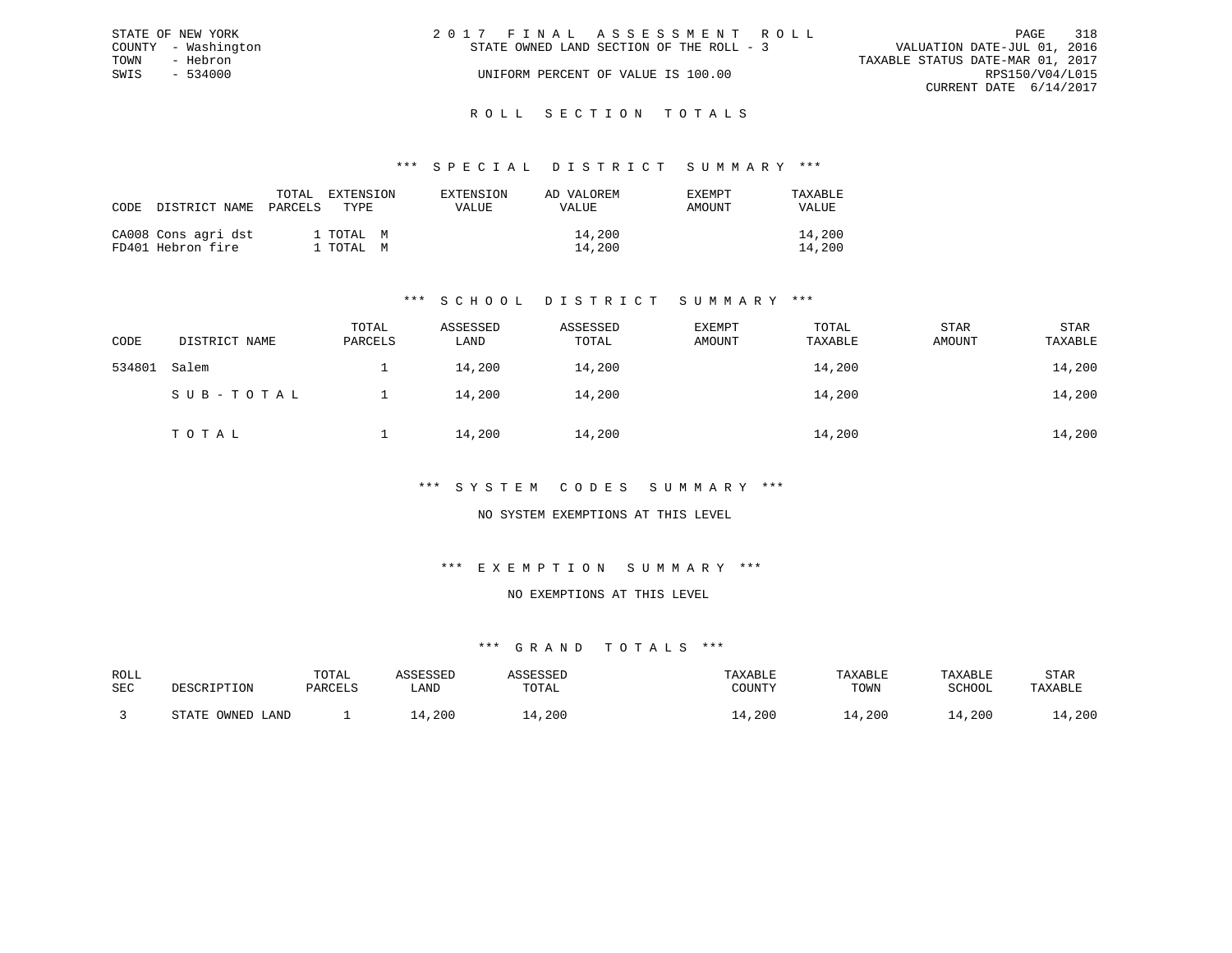# STATE OF NEW YORK 2 0 1 7 F I N A L A S S E S S M E N T R O L L PAGE 319 COUNTY - Washington SPECIAL FRANCHISE SECTION OF THE ROLL - 5 VALUATION DATE-JUL 01, 2016 TOWN - Hebron OWNERS NAME SEQUENCE TAXABLE STATUS DATE-MAR 01, 2017 SWIS - 534000 UNIFORM PERCENT OF VALUE IS 100.00

| TAX MAP PARCEL NUMBER                                   |                           |          |                       | PROPERTY LOCATION & CLASS ASSESSMENT EXEMPTION CODE---------------COUNTY-------TOWN------SCHOOL |
|---------------------------------------------------------|---------------------------|----------|-----------------------|-------------------------------------------------------------------------------------------------|
| CURRENT OWNERS NAME                                     | SCHOOL DISTRICT           | LAND     | TAX DESCRIPTION       | TAXABLE VALUE                                                                                   |
| CURRENT OWNERS ADDRESS                                  | PARCEL SIZE/GRID COORD    | TOTAL    | SPECIAL DISTRICTS     | ACCOUNT NO.                                                                                     |
|                                                         |                           |          |                       |                                                                                                 |
|                                                         | Special Franchise         |          |                       |                                                                                                 |
| $500. -15 - 1$                                          | 861 Elec & gas            |          | COUNTY TAXABLE VALUE  | 422                                                                                             |
| National Grid                                           | Granville<br>533201       | $\Omega$ | TAXABLE VALUE<br>TOWN | 422                                                                                             |
| 300 Erie Blvd W                                         |                           | 422      | SCHOOL TAXABLE VALUE  | 422                                                                                             |
| Syracuse, NY 13201                                      | FULL MARKET VALUE         | 422      | FD401 Hebron fire     | 422 TO M                                                                                        |
|                                                         |                           |          |                       |                                                                                                 |
|                                                         | Special Franchise Propert |          |                       | 9150300715                                                                                      |
| $500. - 10 - 4. - 1$                                    | 861 Elec & gas            |          | COUNTY TAXABLE VALUE  | 194,761                                                                                         |
| New York State Electric & Gas                           | Salem<br>534801           | $\Omega$ | TOWN<br>TAXABLE VALUE | 194,761                                                                                         |
| Utility Shared Svcs-Local Tax Apport For Sch 39.697%    |                           | 194,761  | SCHOOL TAXABLE VALUE  | 194,761                                                                                         |
| 70 Farm View Dr                                         | Parcel 1 Of 4             |          | FD401 Hebron fire     | 194,761 TO M                                                                                    |
| New Gloucester, ME 04260                                | FULL MARKET VALUE         | 194,761  |                       |                                                                                                 |
|                                                         |                           |          |                       |                                                                                                 |
|                                                         | Special Franchise-Town    |          |                       | 9176300752                                                                                      |
| $500. - 10 - 4. - 2$                                    | 861 Elec & gas            |          | COUNTY TAXABLE VALUE  | 217,349                                                                                         |
| New York State Electric & Gas                           | Granville<br>533201       | $\Omega$ | TOWN<br>TAXABLE VALUE | 217,349                                                                                         |
| Utility Shared Svcs--Local Tax Apport For Sch 44.301%   |                           | 217,349  | SCHOOL TAXABLE VALUE  | 217,349                                                                                         |
| 70 Farm View Dr                                         | Parcel 2 Of 4             |          | FD401 Hebron fire     | 217,349 TO M                                                                                    |
| New Gloucester, ME 04260                                | FULL MARKET VALUE         | 217,349  |                       |                                                                                                 |
|                                                         |                           |          |                       |                                                                                                 |
|                                                         | Special Franchise Town    |          |                       | 9176300753                                                                                      |
| $500. -10 - 4. -3$                                      | 861 Elec & gas            |          | COUNTY TAXABLE VALUE  | 76,546                                                                                          |
| New York State Electric & Gas Hartford                  | 533801                    | $\Omega$ | TAXABLE VALUE<br>TOWN | 76,546                                                                                          |
| Utility Shared Svcs-Local Tax Apport For Sch 15.602%    |                           | 76,546   | SCHOOL TAXABLE VALUE  | 76,546                                                                                          |
| 70 Farm View Dr                                         | Parcel 3 Of 4             |          | FD401 Hebron fire     | 76,546 TO M                                                                                     |
| New Gloucester, ME 04260                                | FULL MARKET VALUE         | 76,546   |                       |                                                                                                 |
|                                                         |                           |          |                       |                                                                                                 |
|                                                         | Special Franchise Town    |          |                       | 9176300754                                                                                      |
| $500. - 10 - 4. - 4$                                    | 861 Elec & gas            |          | COUNTY TAXABLE VALUE  | 1,962                                                                                           |
| New York State Electric & Gas Argyle                    | 532001                    | $\Omega$ | TAXABLE VALUE<br>TOWN | 1,962                                                                                           |
| c/o Utility Shared Services                             | Apport For Sch. 4%        | 1,962    | SCHOOL TAXABLE VALUE  | 1,962                                                                                           |
| Local tax dept                                          | Parcel 4 Of 4             |          | FD401 Hebron fire     | 1,962 TO M                                                                                      |
| 70 Farm View Dr Bldg Freeport FULL MARKET VALUE         |                           | 1,962    |                       |                                                                                                 |
| New Glouchester, ME 04260<br>************************** |                           |          |                       |                                                                                                 |
|                                                         | Special Franchise Propert |          |                       |                                                                                                 |
| $500. -60 - 2. -1$                                      | 866 Telephone             |          | COUNTY TAXABLE VALUE  | 9150300716<br>76,134                                                                            |
| Verizon New York Inc                                    | Salem<br>534801           | $\Omega$ | TOWN<br>TAXABLE VALUE | 76,134                                                                                          |
| Property Tax Department                                 | Apport For Sch 49.940%    | 76,134   | SCHOOL TAXABLE VALUE  | 76,134                                                                                          |
| PO Box 2749                                             | Parcel 1 Of 4             |          | FD401 Hebron fire     | 76,134 TO M                                                                                     |
| Addison, TX 75001                                       | FULL MARKET VALUE         | 76,134   |                       |                                                                                                 |
|                                                         |                           |          |                       |                                                                                                 |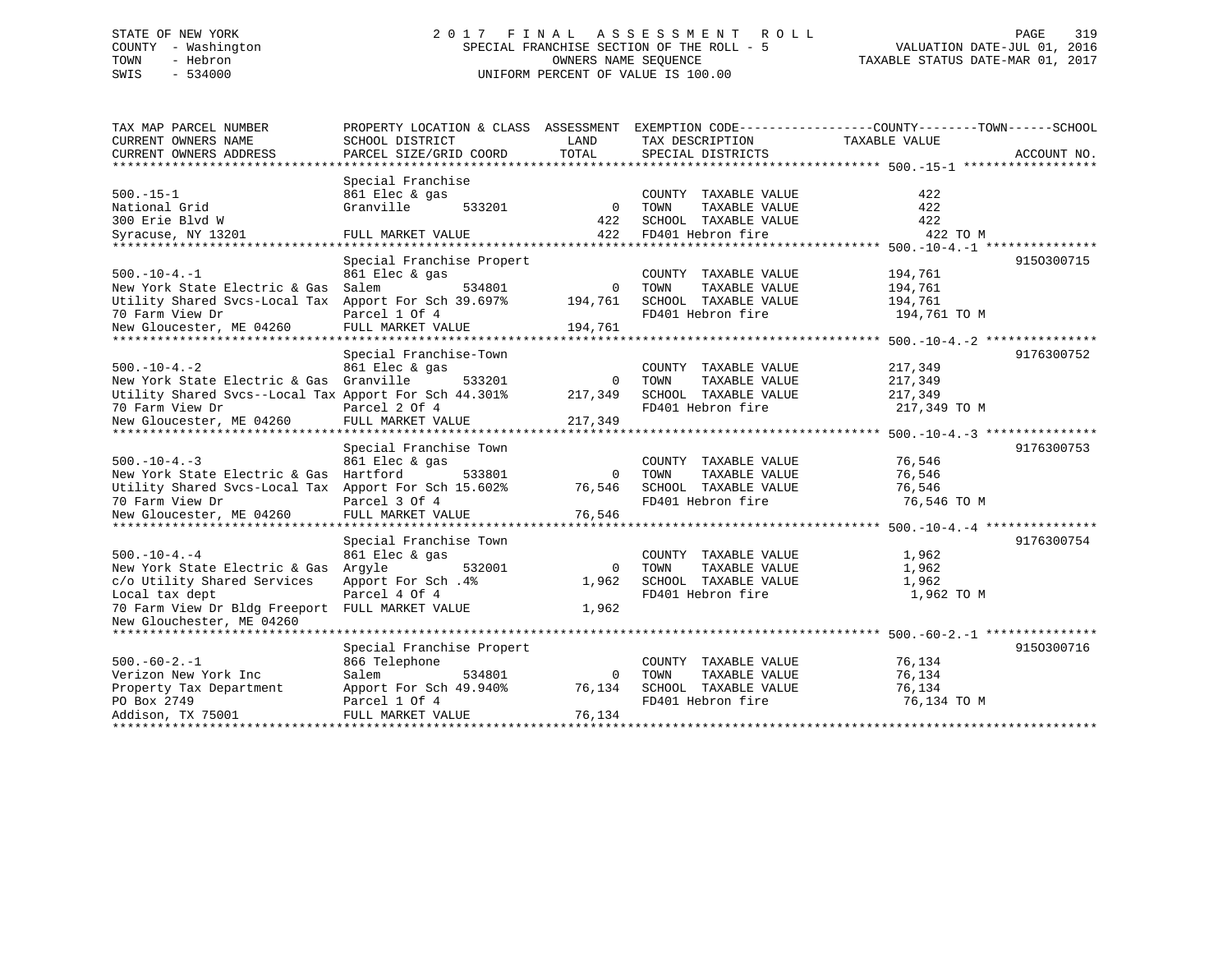# STATE OF NEW YORK 2 0 1 7 F I N A L A S S E S S M E N T R O L L PAGE 320 COUNTY - Washington SPECIAL FRANCHISE SECTION OF THE ROLL - 5 VALUATION DATE-JUL 01, 2016 TOWN - Hebron OWNERS NAME SEQUENCE TAXABLE STATUS DATE-MAR 01, 2017 SWIS - 534000 UNIFORM PERCENT OF VALUE IS 100.00

| TAX MAP PARCEL NUMBER                                 | PROPERTY LOCATION & CLASS | ASSESSMENT     |                         | EXEMPTION CODE-----------------COUNTY-------TOWN------SCHOOL |
|-------------------------------------------------------|---------------------------|----------------|-------------------------|--------------------------------------------------------------|
| CURRENT OWNERS NAME                                   | SCHOOL DISTRICT           | LAND           | TAX DESCRIPTION         | TAXABLE VALUE                                                |
| CURRENT OWNERS ADDRESS                                | PARCEL SIZE/GRID COORD    | TOTAL          | SPECIAL DISTRICTS       | ACCOUNT NO.                                                  |
|                                                       |                           |                |                         |                                                              |
|                                                       | Special Franchise Town    |                |                         | 9176300756                                                   |
| $500.-60-2.-2$                                        | 866 Telephone             |                | TAXABLE VALUE<br>COUNTY | 61,041                                                       |
| Verizon New York Inc                                  | Granville 533201          | 0              | TAXABLE VALUE<br>TOWN   | 61,041                                                       |
| Property Tax Department Apport For Sch 40.040% 61,041 |                           |                | SCHOOL TAXABLE VALUE    | 61,041                                                       |
| PO Box 2749<br>Parcel 2 Of 4                          |                           |                | FD401 Hebron fire       | 61,041 TO M                                                  |
| Addison, TX 75001 FULL MARKET VALUE 61,041            |                           |                |                         |                                                              |
|                                                       |                           |                |                         |                                                              |
|                                                       | Special Franchise Town    |                |                         | 9176300757                                                   |
| $500.-60-2.-3$                                        | 866 Telephone             |                | COUNTY<br>TAXABLE VALUE | 10,473                                                       |
| Verizon New York Inc                                  | Hartford<br>533801        | $\overline{0}$ | TOWN<br>TAXABLE VALUE   | 10,473                                                       |
| Property Tax Department Apport For Sch 6.870% 10,473  |                           |                | SCHOOL TAXABLE VALUE    | 10,473                                                       |
| PO Box 2749                                           | Parcel 3 Of 4             |                | FD401 Hebron fire       | 10,473 TO M                                                  |
| Addison, TX 75001 FULL MARKET VALUE 10,473            |                           |                |                         |                                                              |
|                                                       |                           |                |                         |                                                              |
|                                                       | Special Franchise Town    |                |                         | 9176300758                                                   |
| $500.-60-2.-4$                                        | 866 Telephone             |                | COUNTY<br>TAXABLE VALUE | 4,802                                                        |
| Verizon New York Inc                                  | Argyle 532001             | $\mathbf{0}$   | TAXABLE VALUE<br>TOWN   | 4,802                                                        |
| Property Tax Department                               | Apport For Sch 3.150%     | 4,802          | SCHOOL<br>TAXABLE VALUE | 4,802                                                        |
| PO Box 2749                                           | Parcel 4 Of 4             |                | FD401 Hebron fire       | 4,802 TO M                                                   |
| Addison, TX 75001                                     | FULL MARKET VALUE         | 4,802          |                         |                                                              |
|                                                       |                           |                |                         |                                                              |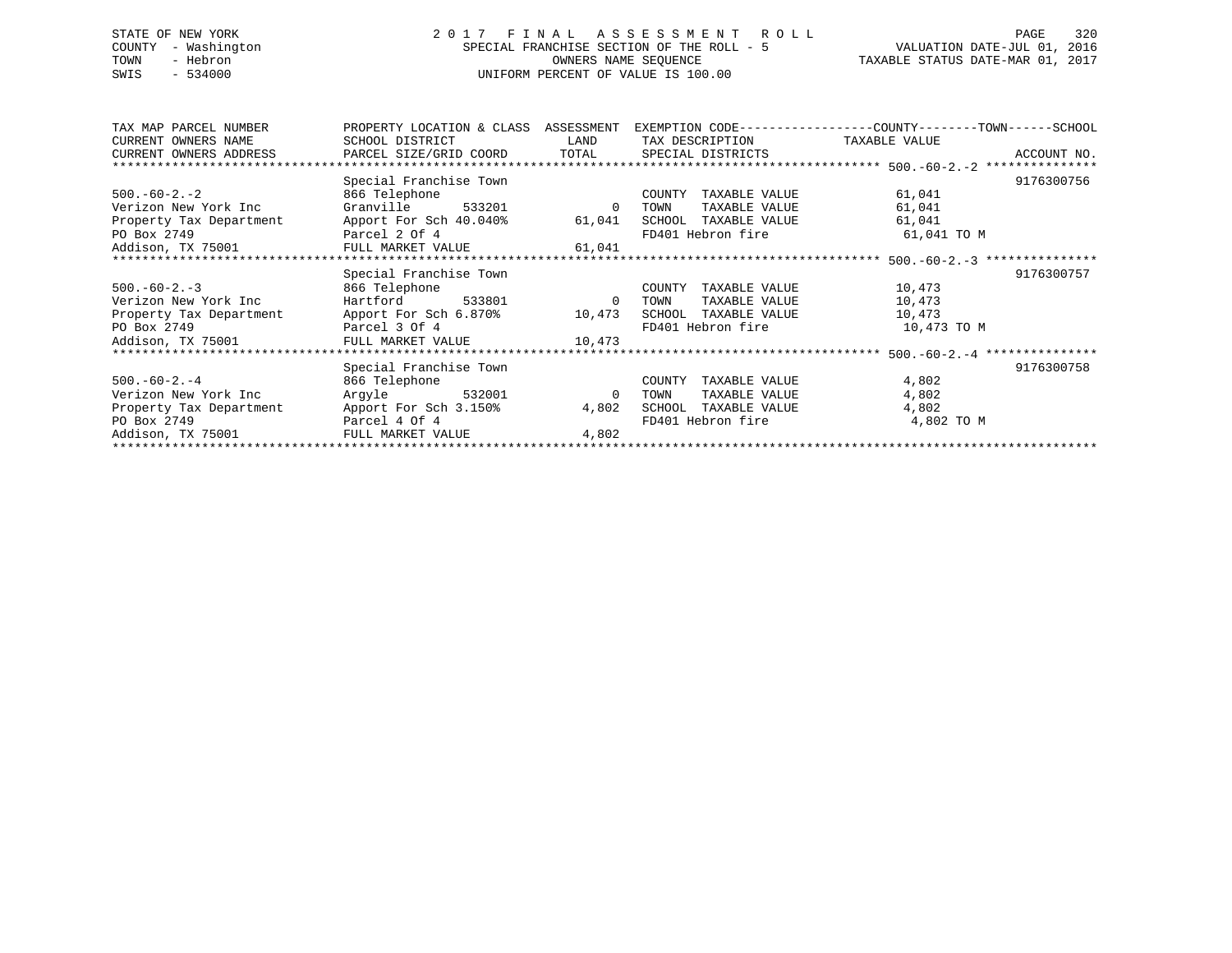|  | 2017 FINAL ASSESSMENT ROLL                |                                  | PAGE            | -321 |
|--|-------------------------------------------|----------------------------------|-----------------|------|
|  | SPECIAL FRANCHISE SECTION OF THE ROLL - 5 | VALUATION DATE-JUL 01, 2016      |                 |      |
|  |                                           | TAXABLE STATUS DATE-MAR 01, 2017 |                 |      |
|  |                                           |                                  | RPS150/V04/L015 |      |
|  | UNIFORM PERCENT OF VALUE IS 100.00        | CURRENT DATE 6/14/2017           |                 |      |

ROLL SUB SECTION - - TOTALS

#### \*\*\* S P E C I A L D I S T R I C T S U M M A R Y \*\*\*

|      |                       | EXTENSION<br>TOTAL | EXTENSION | AD VALOREM | EXEMPT | TAXABLE |
|------|-----------------------|--------------------|-----------|------------|--------|---------|
| CODE | DISTRICT NAME PARCELS | TYPE.              | VALUE     | VALUE      | AMOUNT | VALUE   |
|      |                       |                    |           |            |        |         |
|      | FD401 Hebron fire     | 9 TOTAL M          |           | 643,490    |        | 643,490 |

STATE OF NEW YORK COUNTY - Washington TOWN - Hebron SWIS - 534000

### \*\*\* S C H O O L D I S T R I C T S U M M A R Y \*\*\*

| CODE                                 | DISTRICT NAME                            | TOTAL<br>PARCELS | ASSESSED<br>LAND | ASSESSED<br>TOTAL                     | EXEMPT<br>AMOUNT | TOTAL<br>TAXABLE                      | STAR<br>AMOUNT | STAR<br>TAXABLE                       |
|--------------------------------------|------------------------------------------|------------------|------------------|---------------------------------------|------------------|---------------------------------------|----------------|---------------------------------------|
| 532001<br>533201<br>533801<br>534801 | Arqyle<br>Granville<br>Hartford<br>Salem | 4<br>∠           |                  | 6,764<br>278,812<br>87,019<br>270,895 |                  | 6,764<br>278,812<br>87,019<br>270,895 |                | 6,764<br>278,812<br>87,019<br>270,895 |
|                                      | SUB-TOTAL                                | 9                |                  | 643,490                               |                  | 643,490                               |                | 643,490                               |
|                                      | TOTAL                                    | 9                |                  | 643,490                               |                  | 643,490                               |                | 643,490                               |

### \*\*\* S Y S T E M C O D E S S U M M A R Y \*\*\*

### NO SYSTEM EXEMPTIONS AT THIS LEVEL

### \*\*\* E X E M P T I O N S U M M A R Y \*\*\*

### NO EXEMPTIONS AT THIS LEVEL

| ROLL |                   | TOTAL   | ASSESSED | ASSESSED | TAXABLE | TAXABLE | TAXABLE       | STAR    |
|------|-------------------|---------|----------|----------|---------|---------|---------------|---------|
| SEC  | DESCRIPTION       | PARCELS | LAND     | TOTAL    | COUNTY  | TOWN    | <b>SCHOOL</b> | TAXABLE |
|      | SPECIAL FRANCHISE |         |          | 643,490  | 643,490 | 643,490 | 643,490       | 643,490 |
|      |                   |         |          |          |         |         |               |         |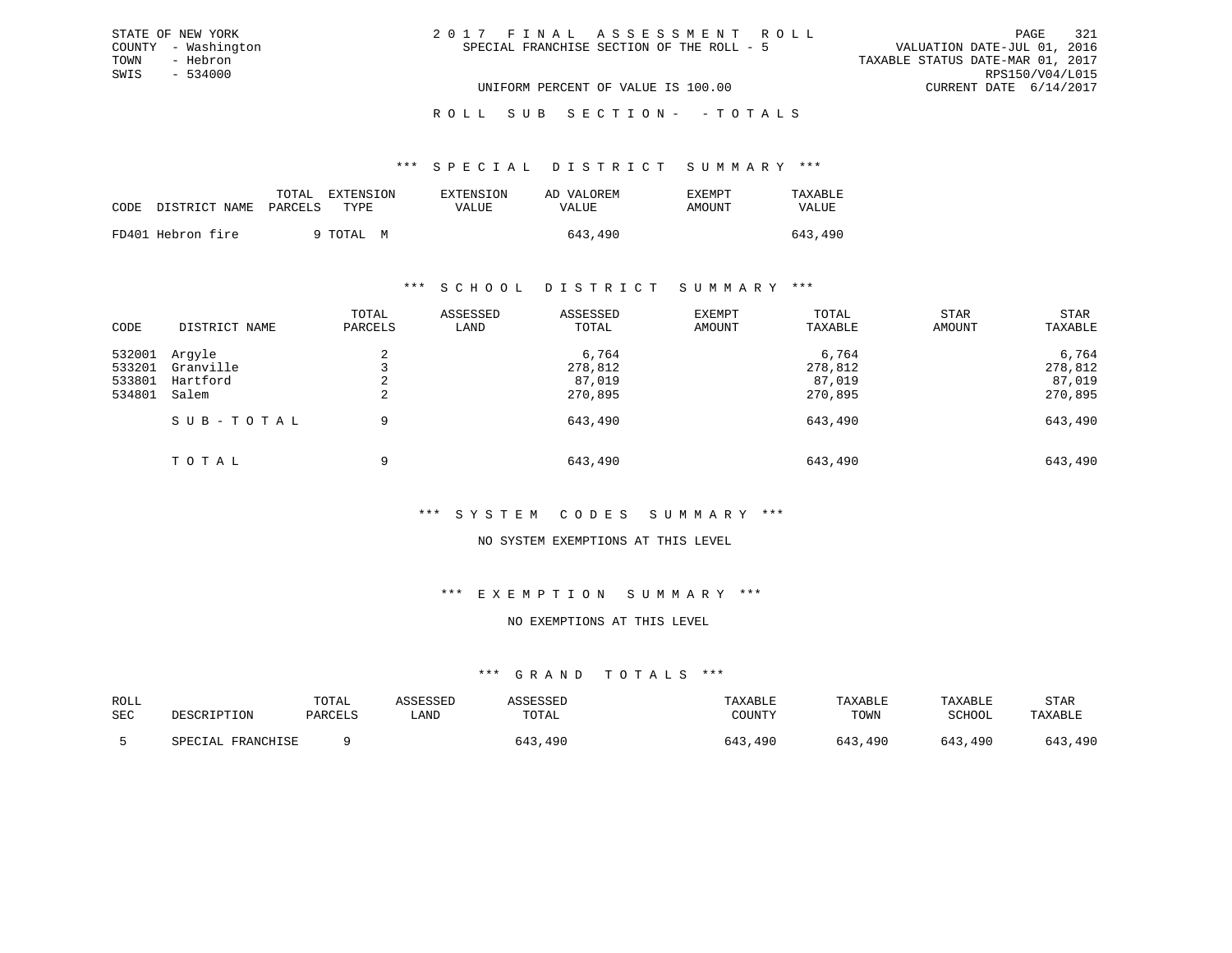|      | STATE OF NEW YORK   | 2017 FINAL ASSESSMENT ROLL                                               | PAGE            | 322 |
|------|---------------------|--------------------------------------------------------------------------|-----------------|-----|
|      | COUNTY - Washington | VALUATION DATE-JUL 01, 2016<br>SPECIAL FRANCHISE SECTION OF THE ROLL - 5 |                 |     |
| TOWN | - Hebron            | TAXABLE STATUS DATE-MAR 01, 2017                                         |                 |     |
| SWIS | - 534000            | UNIFORM PERCENT OF VALUE IS 100.00                                       | RPS150/V04/L015 |     |
|      |                     | CURRENT DATE 6/14/2017                                                   |                 |     |
|      |                     |                                                                          |                 |     |

#### R O L L S E C T I O N T O T A L S

### \*\*\* S P E C I A L D I S T R I C T S U M M A R Y \*\*\*

|      |                       | EXTENSION<br>TOTAL | <b>EXTENSION</b> | AD VALOREM | EXEMPT | TAXABLE |
|------|-----------------------|--------------------|------------------|------------|--------|---------|
| CODE | DISTRICT NAME PARCELS | TYPE.              | VALUE            | VALUE      | AMOUNT | VALUE   |
|      | FD401 Hebron fire     | 9 TOTAL M          |                  | 643,490    |        | 643,490 |

### \*\*\* S C H O O L D I S T R I C T S U M M A R Y \*\*\*

| CODE                                 | DISTRICT NAME                            | TOTAL<br>PARCELS | ASSESSED<br>LAND | ASSESSED<br>TOTAL                     | EXEMPT<br>AMOUNT | TOTAL<br>TAXABLE                      | STAR<br>AMOUNT | STAR<br>TAXABLE                       |
|--------------------------------------|------------------------------------------|------------------|------------------|---------------------------------------|------------------|---------------------------------------|----------------|---------------------------------------|
| 532001<br>533201<br>533801<br>534801 | Arqyle<br>Granville<br>Hartford<br>Salem | 2<br>2           |                  | 6,764<br>278,812<br>87,019<br>270,895 |                  | 6,764<br>278,812<br>87,019<br>270,895 |                | 6,764<br>278,812<br>87,019<br>270,895 |
|                                      | SUB-TOTAL                                | 9                |                  | 643,490                               |                  | 643,490                               |                | 643,490                               |
|                                      | TOTAL                                    | 9                |                  | 643,490                               |                  | 643,490                               |                | 643,490                               |

### \*\*\* S Y S T E M C O D E S S U M M A R Y \*\*\*

### NO SYSTEM EXEMPTIONS AT THIS LEVEL

### \*\*\* E X E M P T I O N S U M M A R Y \*\*\*

#### NO EXEMPTIONS AT THIS LEVEL

| ROLL<br>SEC | DESCRIPTION       | TOTAL<br>PARCELS | <i>SSESSED</i><br>LAND | TOTAL   | TAXABLE<br>COUNTY | TAXABLE<br>TOWN | TAXABLE<br>SCHOOL | STAR<br>TAXABLE |
|-------------|-------------------|------------------|------------------------|---------|-------------------|-----------------|-------------------|-----------------|
|             | SPECIAL FRANCHISE |                  |                        | 643,490 | 643,490           | 643,490         | 643,490           | 643,490         |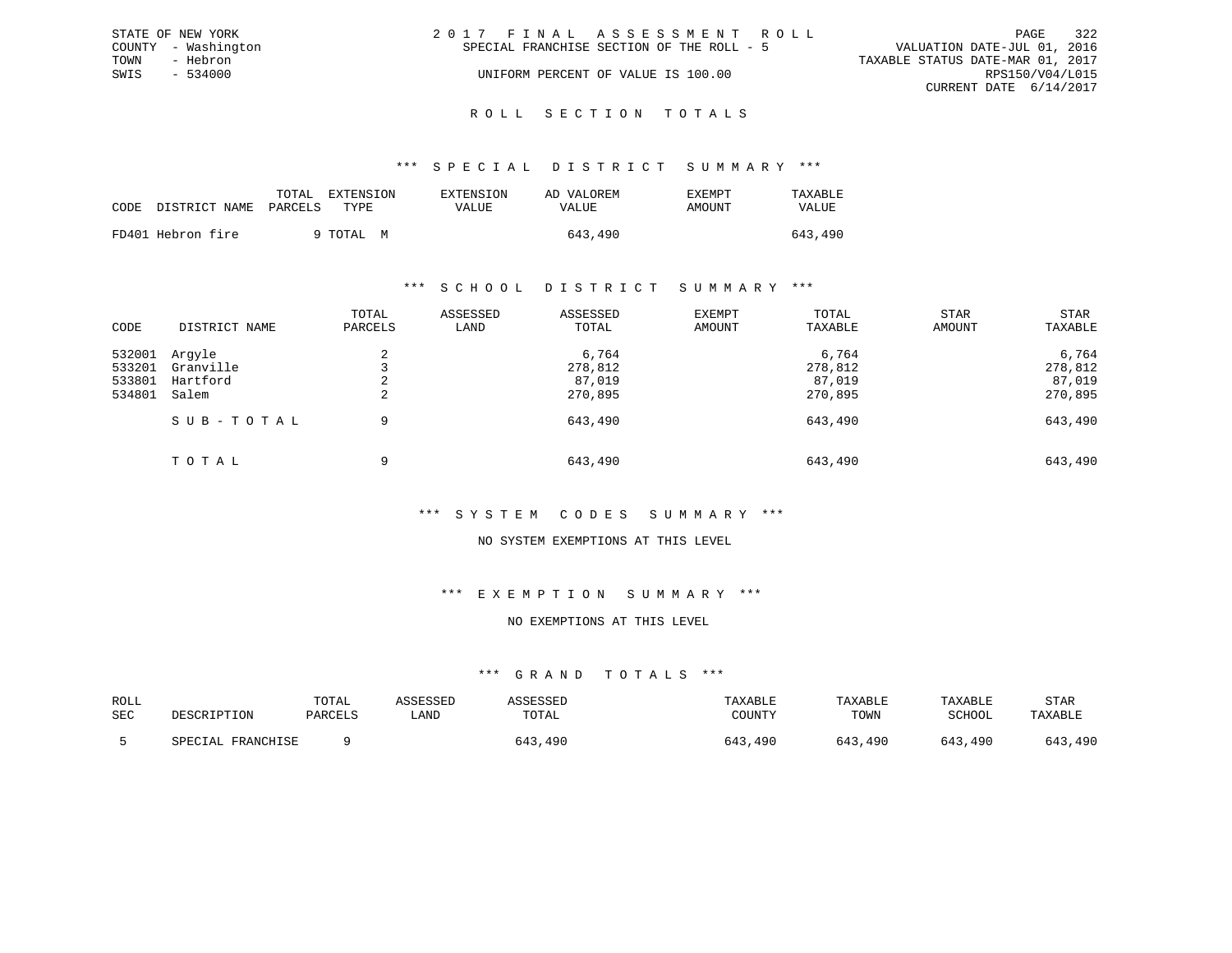| STATE OF NEW YORK<br>COUNTY - Washington<br>TOWN<br>- Hebron<br>SWIS<br>$-534000$ |                                                                                           | OWNERS NAME SEQUENCE     | 2017 FINAL ASSESSMENT ROLL<br>UTILITY & R.R. SECTION OF THE ROLL - 6<br>UNIFORM PERCENT OF VALUE IS 100.00 | PAGE<br>323<br>VALUATION DATE-JUL 01, 2016<br>TAXABLE STATUS DATE-MAR 01, 2017                                   |
|-----------------------------------------------------------------------------------|-------------------------------------------------------------------------------------------|--------------------------|------------------------------------------------------------------------------------------------------------|------------------------------------------------------------------------------------------------------------------|
| TAX MAP PARCEL NUMBER<br>CURRENT OWNERS NAME                                      | SCHOOL DISTRICT                                                                           | LAND                     | TAX DESCRIPTION                                                                                            | PROPERTY LOCATION & CLASS ASSESSMENT EXEMPTION CODE---------------COUNTY-------TOWN------SCHOOL<br>TAXABLE VALUE |
| CURRENT OWNERS ADDRESS                                                            | PARCEL SIZE/GRID COORD                                                                    | TOTAL                    | SPECIAL DISTRICTS                                                                                          | ACCOUNT NO.                                                                                                      |
|                                                                                   |                                                                                           |                          |                                                                                                            |                                                                                                                  |
|                                                                                   | 1275 Big Burch Hill Rd                                                                    |                          |                                                                                                            | 915N200714                                                                                                       |
| $142. - 3 - 7$                                                                    | 837 Cell Tower                                                                            |                          | COUNTY TAXABLE VALUE                                                                                       | 355,000                                                                                                          |
| National Grid<br>Real Estate Tax Dept                                             | Granville<br>533201<br>Bldg/tower & Fencing                                               | 55,000<br>355,000        | TOWN<br>TAXABLE VALUE<br>SCHOOL TAXABLE VALUE                                                              | 355,000<br>355,000                                                                                               |
| 300 Erie Boulevard West                                                           | Radio Station                                                                             |                          | FD401 Hebron fire                                                                                          | 355,000 TO M                                                                                                     |
| Syracuse, NY 13202                                                                | $142. - 1 - 7$<br>ACRES<br>1.00<br>EAST-0801273 NRTH-1642021<br>DEED BOOK 327<br>$PG-298$ |                          |                                                                                                            |                                                                                                                  |
|                                                                                   | FULL MARKET VALUE                                                                         | 355,000                  |                                                                                                            |                                                                                                                  |
|                                                                                   |                                                                                           | **************           |                                                                                                            | ******************************** 640.000-9999-131.600-1001***                                                    |
|                                                                                   | Elec Trans                                                                                |                          |                                                                                                            |                                                                                                                  |
| 640.000-9999-131.600-1001                                                         | 882 Elec Trans Imp                                                                        |                          | COUNTY TAXABLE VALUE                                                                                       | 114                                                                                                              |
| New York State Electric & Gas Argyle                                              | 532001                                                                                    | $\overline{\phantom{0}}$ | TOWN<br>TAXABLE VALUE                                                                                      | 114                                                                                                              |
| c/o Shared Utility Services                                                       |                                                                                           | 114                      | SCHOOL TAXABLE VALUE                                                                                       | 114                                                                                                              |
| 70 Farm View Dr                                                                   | FULL MARKET VALUE                                                                         | 114                      | FD401 Hebron fire                                                                                          | 114 TO M                                                                                                         |
| New Glouchester, ME 04260                                                         |                                                                                           |                          |                                                                                                            |                                                                                                                  |
|                                                                                   | Elec Trans                                                                                |                          |                                                                                                            |                                                                                                                  |
| 640.000-9999-131.600-1002                                                         | 882 Elec Trans Imp                                                                        |                          | COUNTY TAXABLE VALUE                                                                                       | 2,449                                                                                                            |
| New York State Electric & Gas                                                     | Granville<br>533201                                                                       | $\overline{0}$           | TAXABLE VALUE<br>TOWN                                                                                      | 2,449                                                                                                            |
| Utility Shared Svcs-Local Tax                                                     |                                                                                           | 2,449                    | SCHOOL TAXABLE VALUE                                                                                       | 2,449                                                                                                            |
| 70 Farm View Dr                                                                   | FULL MARKET VALUE                                                                         | 2,449                    | FD401 Hebron fire                                                                                          | 2,449 TO M                                                                                                       |
| New Gloucester, ME 04260                                                          |                                                                                           |                          |                                                                                                            |                                                                                                                  |
|                                                                                   |                                                                                           |                          |                                                                                                            |                                                                                                                  |
|                                                                                   | Elec Trans                                                                                |                          |                                                                                                            |                                                                                                                  |
| 640.000-9999-131.600-1003                                                         | 882 Elec Trans Imp                                                                        |                          | COUNTY TAXABLE VALUE                                                                                       | 806                                                                                                              |
| New York State Electric & Gas Hartford                                            | 533801                                                                                    | $\Omega$                 | TOWN<br>TAXABLE VALUE                                                                                      | 806                                                                                                              |
| Utility Shared Svce-Local Tax                                                     |                                                                                           | 806<br>806               | SCHOOL TAXABLE VALUE                                                                                       | 806                                                                                                              |
| 70 Farm View Dr<br>New Gloucester, ME 04260                                       | FULL MARKET VALUE                                                                         |                          | FD401 Hebron fire                                                                                          | 806 TO M                                                                                                         |
|                                                                                   |                                                                                           |                          |                                                                                                            |                                                                                                                  |
|                                                                                   | Elec Trans                                                                                |                          |                                                                                                            |                                                                                                                  |
| 640.000-9999-131.600-1004                                                         | 882 Elec Trans Imp                                                                        |                          | COUNTY TAXABLE VALUE                                                                                       | 3,337                                                                                                            |
| New York State Electric & Gas                                                     | 534801<br>Salem                                                                           | $\overline{0}$           | TOWN<br>TAXABLE VALUE                                                                                      | 3,337                                                                                                            |
| Utility Shared Svcs-Local Tax                                                     |                                                                                           | 3,337                    | SCHOOL TAXABLE VALUE                                                                                       | 3,337                                                                                                            |
| 70 Farm View Dr                                                                   | FULL MARKET VALUE                                                                         | 3,337                    | FD401 Hebron fire                                                                                          | 3,337 TO M                                                                                                       |
| New Gloucester, ME 04260                                                          |                                                                                           |                          |                                                                                                            |                                                                                                                  |
|                                                                                   |                                                                                           |                          |                                                                                                            |                                                                                                                  |
|                                                                                   | Elec Trans                                                                                |                          |                                                                                                            | 915J101575                                                                                                       |
| 640.000-9999-131.600-1011                                                         | 882 Elec Trans Imp                                                                        |                          | COUNTY TAXABLE VALUE                                                                                       | 4,792                                                                                                            |
| New York State Electric & Gas Argyle<br>c/o Utility Tax Dept                      | 532001                                                                                    | $\mathbf{0}$<br>4,792    | TOWN<br>TAXABLE VALUE<br>SCHOOL TAXABLE VALUE                                                              | 4,792<br>4,792                                                                                                   |
| Local tax dept.                                                                   | FULL MARKET VALUE                                                                         | 4,792                    | FD401 Hebron fire                                                                                          | 4,792 TO M                                                                                                       |
|                                                                                   |                                                                                           |                          |                                                                                                            |                                                                                                                  |

\*\*\*\*\*\*\*\*\*\*\*\*\*\*\*\*\*\*\*\*\*\*\*\*\*\*\*\*\*\*\*\*\*\*\*\*\*\*\*\*\*\*\*\*\*\*\*\*\*\*\*\*\*\*\*\*\*\*\*\*\*\*\*\*\*\*\*\*\*\*\*\*\*\*\*\*\*\*\*\*\*\*\*\*\*\*\*\*\*\*\*\*\*\*\*\*\*\*\*\*\*\*\*\*\*\*\*\*\*\*\*\*\*\*\*\*\*\*\*\*\*\*\*\*\*\*\*\*\*\*\*\*

70 Farm View Dr Bldg Freeport New Glouchester, ME 04260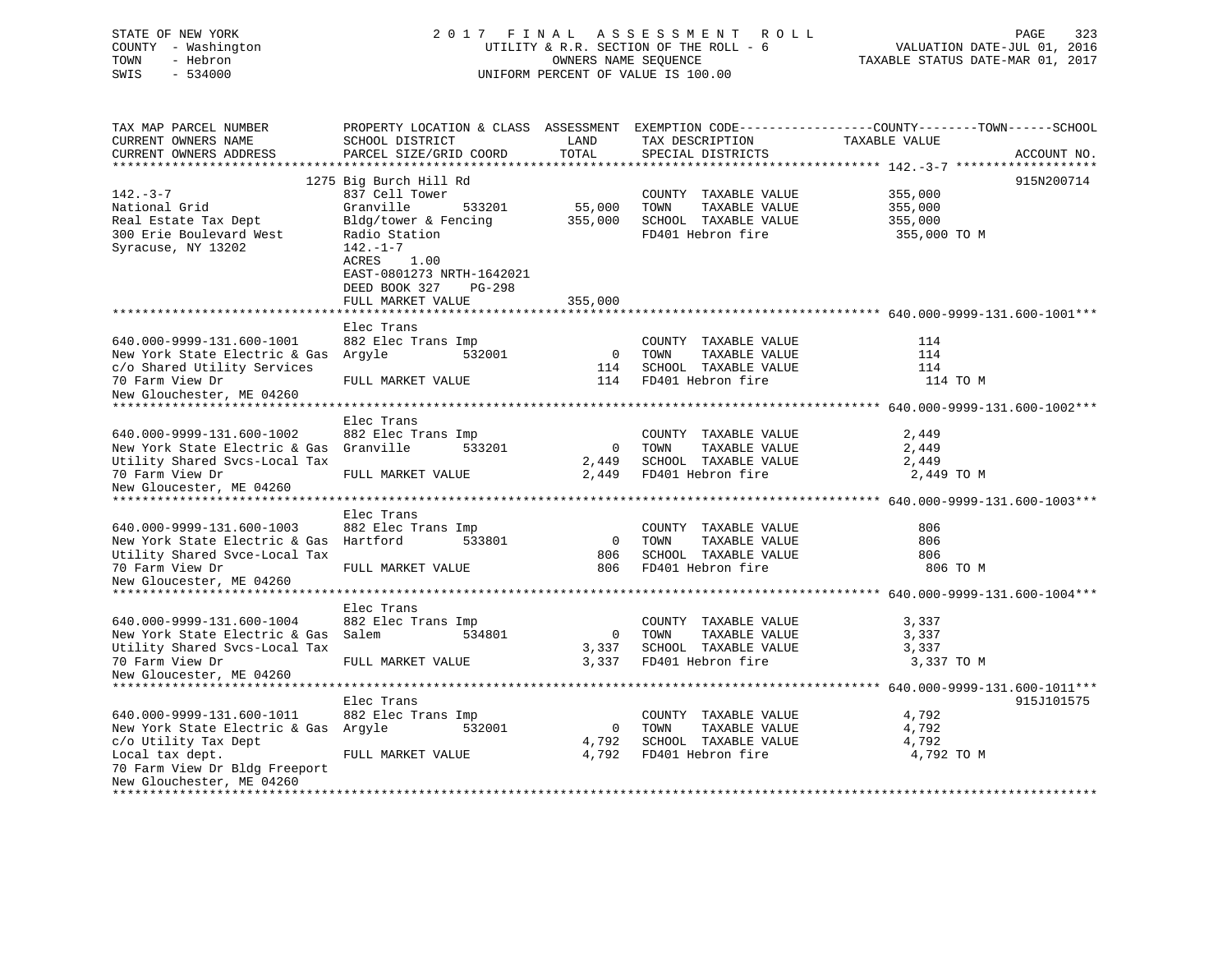# STATE OF NEW YORK 2 0 1 7 F I N A L A S S E S S M E N T R O L L PAGE 324 COUNTY - Washington UTILITY & R.R. SECTION OF THE ROLL - 6 VALUATION DATE-JUL 01, 2016 TOWN - Hebron OWNERS NAME SEQUENCE TAXABLE STATUS DATE-MAR 01, 2017 SWIS - 534000 UNIFORM PERCENT OF VALUE IS 100.00

| TAX MAP PARCEL NUMBER                            |                        |                |                       | PROPERTY LOCATION & CLASS ASSESSMENT EXEMPTION CODE----------------COUNTY-------TOWN------SCHOOL |             |
|--------------------------------------------------|------------------------|----------------|-----------------------|--------------------------------------------------------------------------------------------------|-------------|
| CURRENT OWNERS NAME                              | SCHOOL DISTRICT        | LAND           | TAX DESCRIPTION       | TAXABLE VALUE                                                                                    |             |
| CURRENT OWNERS ADDRESS                           | PARCEL SIZE/GRID COORD | TOTAL          | SPECIAL DISTRICTS     |                                                                                                  | ACCOUNT NO. |
| **************************                       |                        |                |                       |                                                                                                  |             |
|                                                  | Elec Trans             |                |                       |                                                                                                  | 915N200711  |
| 640.000-9999-131.600-1012                        | 882 Elec Trans Imp     |                | COUNTY TAXABLE VALUE  | 102,917                                                                                          |             |
| New York State Electric & Gas                    | 533201<br>Granville    | $\mathbf{0}$   | TOWN<br>TAXABLE VALUE | 102,917                                                                                          |             |
| Utility Shared Svcs-Local Tax                    |                        | 102,917        | SCHOOL TAXABLE VALUE  | 102,917                                                                                          |             |
| 70 Farm View Dr                                  | FULL MARKET VALUE      | 102,917        | FD401 Hebron fire     | 102,917 TO M                                                                                     |             |
| New Gloucester, ME 04260                         |                        |                |                       |                                                                                                  |             |
| *********************                            |                        |                |                       |                                                                                                  |             |
|                                                  | Elec Trans             |                |                       |                                                                                                  | 915J101576  |
| 640.000-9999-131.600-1013                        | 882 Elec Trans Imp     |                | COUNTY TAXABLE VALUE  | 33,883                                                                                           |             |
| New York State Electric & Gas                    | Hartford<br>533801     | $\overline{0}$ | TOWN<br>TAXABLE VALUE | 33,883                                                                                           |             |
| Utility Shared Svcs-Local Tax                    |                        | 33,883         | SCHOOL TAXABLE VALUE  | 33,883                                                                                           |             |
| 70 Farm View Dr                                  | FULL MARKET VALUE      | 33,883         | FD401 Hebron fire     | 33,883 TO M                                                                                      |             |
| New Gloucester, ME 04260                         |                        |                |                       |                                                                                                  |             |
|                                                  |                        |                |                       |                                                                                                  |             |
|                                                  | Elec Trans             |                |                       |                                                                                                  | 915J101574  |
| 640.000-9999-131.600-1014                        | 882 Elec Trans Imp     |                | COUNTY TAXABLE VALUE  | 140,295                                                                                          |             |
| New York State Electric & Gas                    | Salem<br>534801        | $\Omega$       | TAXABLE VALUE<br>TOWN | 140,295                                                                                          |             |
| Utility Shared Svcs-Local Tax                    |                        | 140,295        | SCHOOL TAXABLE VALUE  | 140,295                                                                                          |             |
| 70 Farm View Dr                                  | FULL MARKET VALUE      | 140,295        | FD401 Hebron fire     | 140,295 TO M                                                                                     |             |
| New Gloucester, ME 04260                         |                        |                |                       |                                                                                                  |             |
|                                                  |                        |                |                       |                                                                                                  |             |
|                                                  | Substation             |                |                       |                                                                                                  | 915N201032  |
| 640.000-9999-131.600-1022                        | 872 Elec-Substation    |                | COUNTY TAXABLE VALUE  | 3,502                                                                                            |             |
| New York State Electric & Gas                    | Granville<br>533201    | $\Omega$       | TOWN<br>TAXABLE VALUE | 3,502                                                                                            |             |
| Utility Shared Svcs-Local Tax App Factor 1.0000  |                        | 3,502          | SCHOOL TAXABLE VALUE  | 3,502                                                                                            |             |
| 70 Farm View Dr                                  | Slateville Temp Sub    |                | FD401 Hebron fire     | 3,502 TO M                                                                                       |             |
| New Gloucester, ME 04260                         | FULL MARKET VALUE      | 3,502          |                       |                                                                                                  |             |
| **********************                           |                        |                |                       |                                                                                                  |             |
|                                                  | Outside Plant          |                |                       |                                                                                                  | 9175200745  |
| 640.000-9999-131.600-1881                        | 884 Elec Dist Out      |                | COUNTY TAXABLE VALUE  | 62,775                                                                                           |             |
| New York State Electric & Gas                    | Arqyle<br>532001       | $\Omega$       | TOWN<br>TAXABLE VALUE | 62,775                                                                                           |             |
| c/o Utlilty Shared Service                       | Poles Wires Cables     | 62,775         | SCHOOL TAXABLE VALUE  | 62,775                                                                                           |             |
| Local Tax dept.                                  | FULL MARKET VALUE      | 62,775         | FD401 Hebron fire     | 62,775 TO M                                                                                      |             |
| 70 Farm View Dr Bldg Freeport                    |                        |                |                       |                                                                                                  |             |
| New Glouchester, ME 04260                        |                        |                |                       |                                                                                                  |             |
|                                                  |                        |                |                       |                                                                                                  |             |
|                                                  | Outside Plant          |                |                       |                                                                                                  | 915N200712  |
| 640.000-9999-131.600-1882                        | 884 Elec Dist Out      |                | COUNTY TAXABLE VALUE  | 1348,191                                                                                         |             |
| New York State Electric & Gas Granville          | 533201                 | $\Omega$       | TOWN<br>TAXABLE VALUE | 1348,191                                                                                         |             |
| Utility Shared Svcs-Local Tax Poles Wires Cables |                        | 1348,191       | SCHOOL TAXABLE VALUE  | 1348,191                                                                                         |             |
| 70 Farm View Dr                                  | FULL MARKET VALUE      | 1348,191       | FD401 Hebron fire     | 1348,191 TO M                                                                                    |             |
| New Gloucester, ME 04260                         |                        |                |                       |                                                                                                  |             |
|                                                  |                        |                |                       |                                                                                                  |             |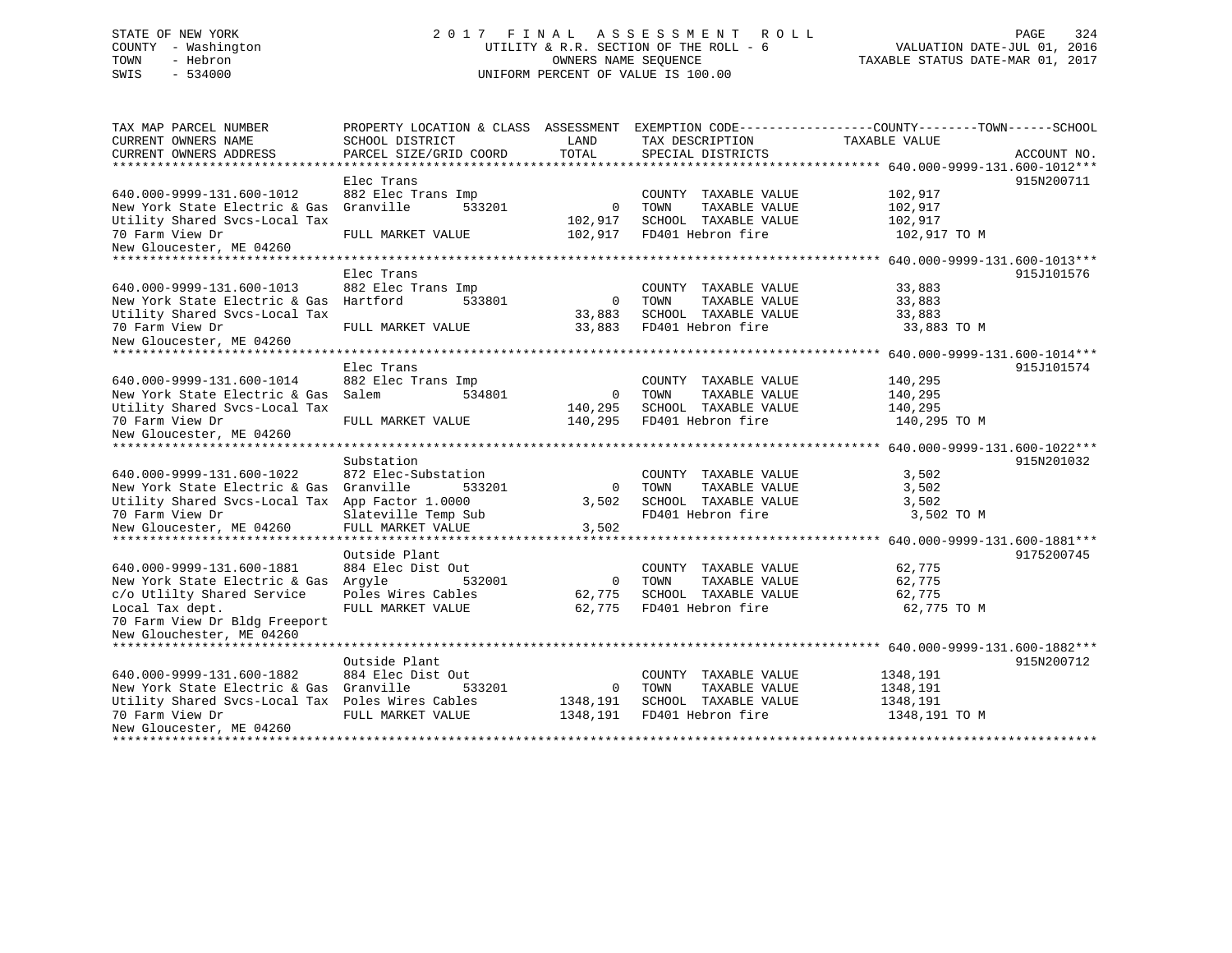# STATE OF NEW YORK 2 0 1 7 F I N A L A S S E S S M E N T R O L L PAGE 325 COUNTY - Washington UTILITY & R.R. SECTION OF THE ROLL - 6 VALUATION DATE-JUL 01, 2016 TOWN - Hebron OWNERS NAME SEQUENCE TAXABLE STATUS DATE-MAR 01, 2017 SWIS - 534000 UNIFORM PERCENT OF VALUE IS 100.00

| TOTAL<br>PARCEL SIZE/GRID COORD<br>CURRENT OWNERS ADDRESS<br>SPECIAL DISTRICTS<br>Outside Plant<br>640.000-9999-131.600-1883<br>884 Elec Dist Out<br>443,858<br>COUNTY TAXABLE VALUE<br>Hartford<br>New York State Electric & Gas<br>533801<br>$\Omega$<br>TAXABLE VALUE<br>443,858<br>TOWN<br>Utility Sahred Svcs-Local Tax<br>Poles Wires Cables<br>SCHOOL TAXABLE VALUE<br>443,858<br>443,858<br>FD401 Hebron fire<br>70 Farm View Dr<br>FULL MARKET VALUE<br>443,858<br>443,858 TO M<br>New Gloucester, ME 04260<br>Outside Plant<br>640.000-9999-131.600-1884<br>884 Elec Dist Out<br>1837,838<br>COUNTY TAXABLE VALUE | TAX MAP PARCEL NUMBER<br>CURRENT OWNERS NAME | PROPERTY LOCATION & CLASS ASSESSMENT<br>SCHOOL DISTRICT | LAND     | TAX DESCRIPTION       | EXEMPTION CODE----------------COUNTY-------TOWN------SCHOOL<br>TAXABLE VALUE |             |
|-----------------------------------------------------------------------------------------------------------------------------------------------------------------------------------------------------------------------------------------------------------------------------------------------------------------------------------------------------------------------------------------------------------------------------------------------------------------------------------------------------------------------------------------------------------------------------------------------------------------------------|----------------------------------------------|---------------------------------------------------------|----------|-----------------------|------------------------------------------------------------------------------|-------------|
|                                                                                                                                                                                                                                                                                                                                                                                                                                                                                                                                                                                                                             |                                              |                                                         |          |                       |                                                                              | ACCOUNT NO. |
|                                                                                                                                                                                                                                                                                                                                                                                                                                                                                                                                                                                                                             |                                              |                                                         |          |                       |                                                                              |             |
|                                                                                                                                                                                                                                                                                                                                                                                                                                                                                                                                                                                                                             |                                              |                                                         |          |                       |                                                                              | 9175200746  |
|                                                                                                                                                                                                                                                                                                                                                                                                                                                                                                                                                                                                                             |                                              |                                                         |          |                       |                                                                              |             |
|                                                                                                                                                                                                                                                                                                                                                                                                                                                                                                                                                                                                                             |                                              |                                                         |          |                       |                                                                              |             |
|                                                                                                                                                                                                                                                                                                                                                                                                                                                                                                                                                                                                                             |                                              |                                                         |          |                       |                                                                              |             |
|                                                                                                                                                                                                                                                                                                                                                                                                                                                                                                                                                                                                                             |                                              |                                                         |          |                       |                                                                              |             |
|                                                                                                                                                                                                                                                                                                                                                                                                                                                                                                                                                                                                                             |                                              |                                                         |          |                       |                                                                              |             |
|                                                                                                                                                                                                                                                                                                                                                                                                                                                                                                                                                                                                                             |                                              |                                                         |          |                       |                                                                              |             |
|                                                                                                                                                                                                                                                                                                                                                                                                                                                                                                                                                                                                                             |                                              |                                                         |          |                       |                                                                              | 9175200744  |
|                                                                                                                                                                                                                                                                                                                                                                                                                                                                                                                                                                                                                             |                                              |                                                         |          |                       |                                                                              |             |
|                                                                                                                                                                                                                                                                                                                                                                                                                                                                                                                                                                                                                             | New York State Electric & Gas                | Salem<br>534801                                         | $\Omega$ | TOWN<br>TAXABLE VALUE | 1837,838                                                                     |             |
| Utility Shared Svcs-Local Tax Poles Wires Cables<br>SCHOOL TAXABLE VALUE<br>1837,838<br>1837,838                                                                                                                                                                                                                                                                                                                                                                                                                                                                                                                            |                                              |                                                         |          |                       |                                                                              |             |
| FD401 Hebron fire<br>70 Farm View Dr<br>FULL MARKET VALUE<br>1837,838<br>1837,838 TO M                                                                                                                                                                                                                                                                                                                                                                                                                                                                                                                                      |                                              |                                                         |          |                       |                                                                              |             |
| New Gloucester, ME 04260                                                                                                                                                                                                                                                                                                                                                                                                                                                                                                                                                                                                    |                                              |                                                         |          |                       |                                                                              |             |
|                                                                                                                                                                                                                                                                                                                                                                                                                                                                                                                                                                                                                             |                                              |                                                         |          |                       |                                                                              |             |
| Outside Plant                                                                                                                                                                                                                                                                                                                                                                                                                                                                                                                                                                                                               |                                              |                                                         |          |                       |                                                                              | 915N200713  |
| 640.000-9999-631.900-1881<br>836 Telecom. eq.<br>2,323<br>COUNTY TAXABLE VALUE                                                                                                                                                                                                                                                                                                                                                                                                                                                                                                                                              |                                              |                                                         |          |                       |                                                                              |             |
| 532001<br>$\Omega$<br>2,323<br>Verizon New York Inc<br>Argyle<br>TOWN<br>TAXABLE VALUE                                                                                                                                                                                                                                                                                                                                                                                                                                                                                                                                      |                                              |                                                         |          |                       |                                                                              |             |
| .014400<br>2,323<br>Property Tax Department<br>2,323<br>SCHOOL TAXABLE VALUE                                                                                                                                                                                                                                                                                                                                                                                                                                                                                                                                                |                                              |                                                         |          |                       |                                                                              |             |
| PO Box 2749<br>FD401 Hebron fire<br>Poles Wires Cables<br>2,323 TO M                                                                                                                                                                                                                                                                                                                                                                                                                                                                                                                                                        |                                              |                                                         |          |                       |                                                                              |             |
| Addison, TX 75001<br>FULL MARKET VALUE<br>2,323                                                                                                                                                                                                                                                                                                                                                                                                                                                                                                                                                                             |                                              |                                                         |          |                       |                                                                              |             |
| Outside Plant                                                                                                                                                                                                                                                                                                                                                                                                                                                                                                                                                                                                               |                                              |                                                         |          |                       |                                                                              | 9175200749  |
| 640.000-9999-631.900-1882<br>60,394<br>836 Telecom. eq.<br>COUNTY TAXABLE VALUE                                                                                                                                                                                                                                                                                                                                                                                                                                                                                                                                             |                                              |                                                         |          |                       |                                                                              |             |
| Granville<br>533201<br>TAXABLE VALUE<br>60,394<br>Verizon New York Inc<br>$\Omega$<br>TOWN                                                                                                                                                                                                                                                                                                                                                                                                                                                                                                                                  |                                              |                                                         |          |                       |                                                                              |             |
| .374400<br>SCHOOL TAXABLE VALUE<br>60,394<br>60,394<br>Property Tax Department                                                                                                                                                                                                                                                                                                                                                                                                                                                                                                                                              |                                              |                                                         |          |                       |                                                                              |             |
| PO Box 2749<br>Poles Wires Cables<br>FD401 Hebron fire<br>60,394 TO M                                                                                                                                                                                                                                                                                                                                                                                                                                                                                                                                                       |                                              |                                                         |          |                       |                                                                              |             |
| 60,394<br>Addison, TX 75001<br>FULL MARKET VALUE                                                                                                                                                                                                                                                                                                                                                                                                                                                                                                                                                                            |                                              |                                                         |          |                       |                                                                              |             |
|                                                                                                                                                                                                                                                                                                                                                                                                                                                                                                                                                                                                                             |                                              |                                                         |          |                       |                                                                              |             |
| Outside Plant                                                                                                                                                                                                                                                                                                                                                                                                                                                                                                                                                                                                               |                                              |                                                         |          |                       |                                                                              | 9175200750  |
| 640.000-9999-631.900-1883<br>836 Telecom. eq.<br>COUNTY TAXABLE VALUE<br>145                                                                                                                                                                                                                                                                                                                                                                                                                                                                                                                                                |                                              |                                                         |          |                       |                                                                              |             |
| Verizon New York Inc<br>Greenwich<br>533401<br>TAXABLE VALUE<br>$\overline{0}$<br>TOWN<br>145                                                                                                                                                                                                                                                                                                                                                                                                                                                                                                                               |                                              |                                                         |          |                       |                                                                              |             |
| Poles Wires Cables<br>SCHOOL TAXABLE VALUE<br>Property Tax Department<br>145<br>145                                                                                                                                                                                                                                                                                                                                                                                                                                                                                                                                         |                                              |                                                         |          |                       |                                                                              |             |
| PO Box 2749<br>FD401 Hebron fire<br>FULL MARKET VALUE<br>145<br>145 TO M                                                                                                                                                                                                                                                                                                                                                                                                                                                                                                                                                    |                                              |                                                         |          |                       |                                                                              |             |
| Addison, TX 75001                                                                                                                                                                                                                                                                                                                                                                                                                                                                                                                                                                                                           |                                              |                                                         |          |                       |                                                                              |             |
|                                                                                                                                                                                                                                                                                                                                                                                                                                                                                                                                                                                                                             |                                              |                                                         |          |                       |                                                                              |             |
| Outside Plant                                                                                                                                                                                                                                                                                                                                                                                                                                                                                                                                                                                                               |                                              |                                                         |          |                       |                                                                              | 9175200748  |
| 640.000-9999-631.900-1884<br>20,793<br>836 Telecom. eq.<br>COUNTY TAXABLE VALUE                                                                                                                                                                                                                                                                                                                                                                                                                                                                                                                                             |                                              |                                                         |          |                       |                                                                              |             |
| Verizon New York Inc<br>Hartford<br>533801<br>TOWN<br>TAXABLE VALUE<br>20,793<br>0                                                                                                                                                                                                                                                                                                                                                                                                                                                                                                                                          |                                              |                                                         |          |                       |                                                                              |             |
| SCHOOL TAXABLE VALUE<br>Property Tax Department<br>.128900<br>20,793<br>20,793                                                                                                                                                                                                                                                                                                                                                                                                                                                                                                                                              |                                              |                                                         |          |                       |                                                                              |             |
| PO Box 2749<br>Poles Wires Cables<br>FD401 Hebron fire<br>20,793 TO M                                                                                                                                                                                                                                                                                                                                                                                                                                                                                                                                                       |                                              |                                                         |          |                       |                                                                              |             |
| Addison, TX 75001<br>20,793<br>FULL MARKET VALUE                                                                                                                                                                                                                                                                                                                                                                                                                                                                                                                                                                            |                                              |                                                         |          |                       |                                                                              |             |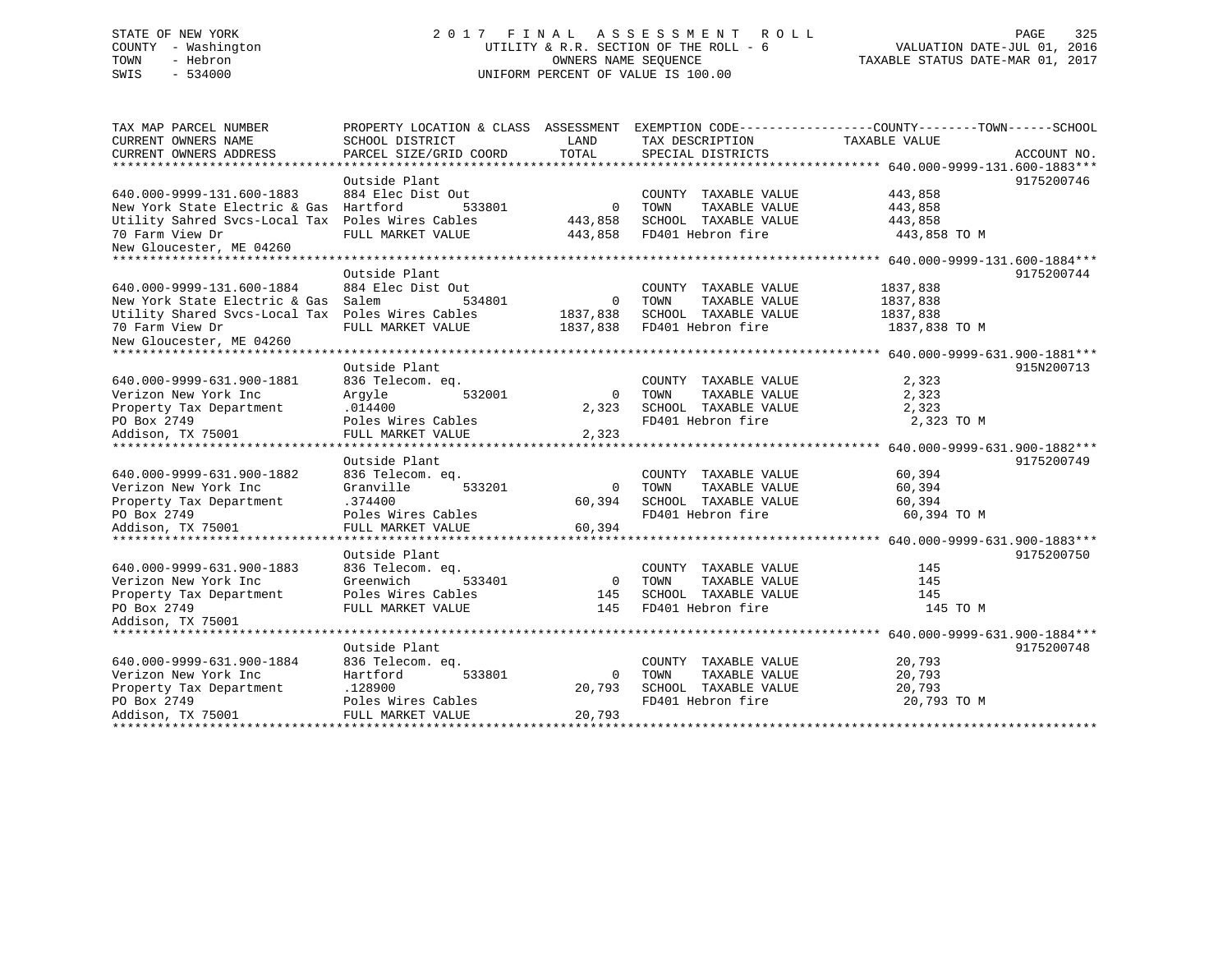|      | STATE OF NEW YORK   | 2017 FINAL ASSESSMENT ROLL             |                                  | PAGE | 326 |
|------|---------------------|----------------------------------------|----------------------------------|------|-----|
|      | COUNTY - Washington | UTILITY & R.R. SECTION OF THE ROLL - 6 | VALUATION DATE-JUL 01, 2016      |      |     |
| TOWN | - Hebron            | OWNERS NAME SEOUENCE                   | TAXABLE STATUS DATE-MAR 01, 2017 |      |     |
| SWIS | $-534000$           | UNIFORM PERCENT OF VALUE IS 100.00     |                                  |      |     |
|      |                     |                                        |                                  |      |     |
|      |                     |                                        |                                  |      |     |

| TAX MAP PARCEL NUMBER     | PROPERTY LOCATION & CLASS | ASSESSMENT |                         | EXEMPTION CODE-----------------COUNTY-------TOWN------SCHOOL |             |  |  |  |
|---------------------------|---------------------------|------------|-------------------------|--------------------------------------------------------------|-------------|--|--|--|
| CURRENT OWNERS NAME       | SCHOOL DISTRICT           | LAND       | TAX DESCRIPTION         | TAXABLE VALUE                                                |             |  |  |  |
| CURRENT OWNERS ADDRESS    | PARCEL SIZE/GRID COORD    | TOTAL      | SPECIAL DISTRICTS       |                                                              | ACCOUNT NO. |  |  |  |
|                           |                           |            |                         |                                                              |             |  |  |  |
|                           | Outside Plant             |            |                         |                                                              |             |  |  |  |
| 640.000-9999-631.900-1885 | 836 Telecom. eq.          |            | TAXABLE VALUE<br>COUNTY | 77,655                                                       |             |  |  |  |
| Verizon New York Inc      | Salem<br>534801           |            | TAXABLE VALUE<br>TOWN   | 77,655                                                       |             |  |  |  |
| PO Box 2749               | .481400                   | 77,655     | SCHOOL<br>TAXABLE VALUE | 77,655                                                       |             |  |  |  |
| Addison, TX 75001         | FULL MARKET VALUE         | 77,655     | FD401 Hebron fire       | 77,655 TO M                                                  |             |  |  |  |
|                           |                           |            |                         |                                                              |             |  |  |  |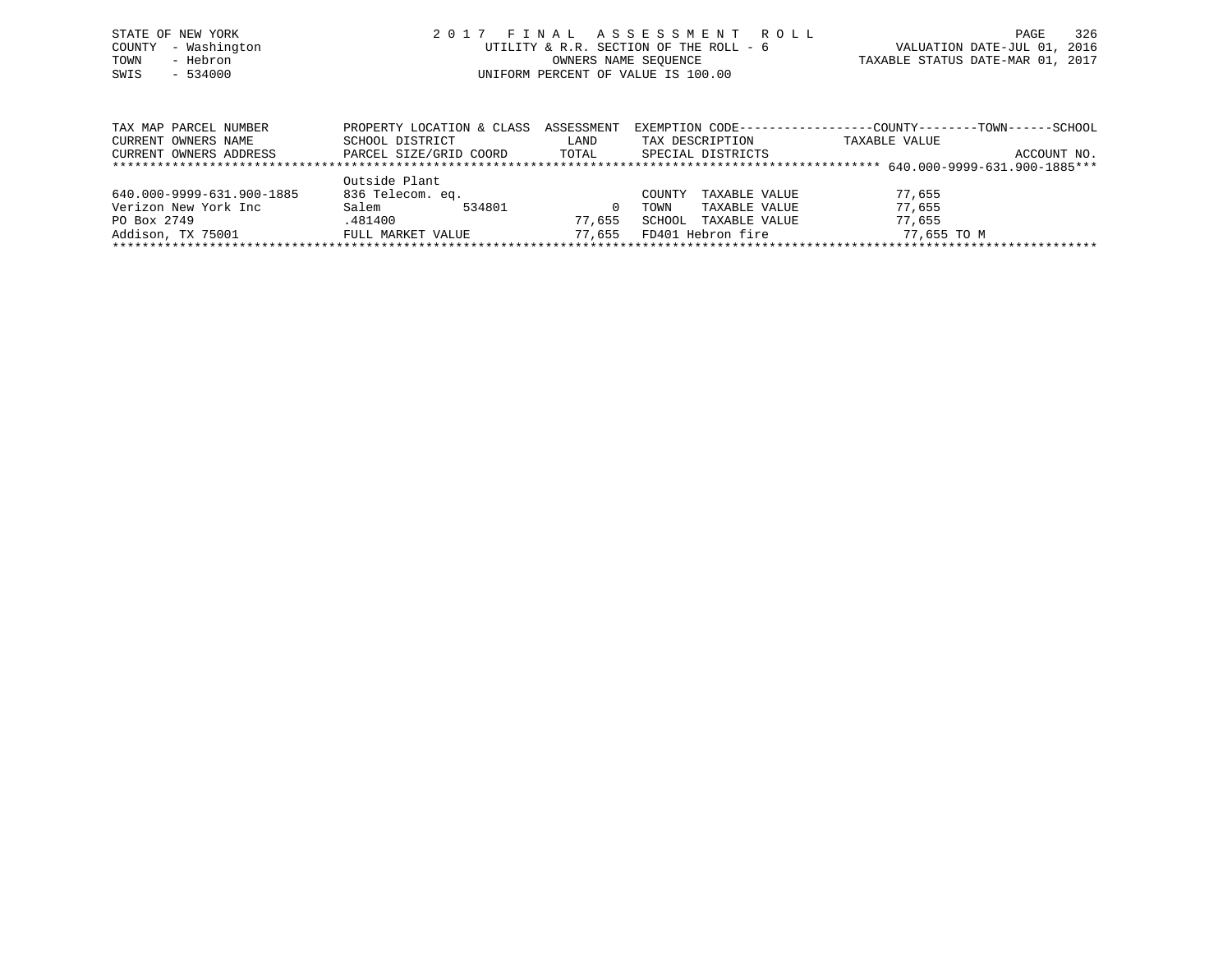## ROLL SUB SECTION - - TOTALS

#### \*\*\* S P E C I A L D I S T R I C T S U M M A R Y \*\*\*

|                            | TOTAL | EXTENSION  | <b>EXTENSION</b> | AD VALOREM | <b>EXEMPT</b> | TAXABLE      |
|----------------------------|-------|------------|------------------|------------|---------------|--------------|
| CODE DISTRICT NAME PARCELS |       | TYPE.      | VALUE            | VALUE      | AMOUNT        | <b>VALUE</b> |
| FD401 Hebron fire          |       | 19 TOTAL M |                  | 4501,067   |               | 4501,067     |

### \*\*\* S C H O O L D I S T R I C T S U M M A R Y \*\*\*

| CODE                                           | DISTRICT NAME                                         | TOTAL<br>PARCELS | ASSESSED<br>LAND | ASSESSED<br>TOTAL                                | EXEMPT<br>AMOUNT | TOTAL<br>TAXABLE                                 | <b>STAR</b><br>AMOUNT | STAR<br>TAXABLE                                  |
|------------------------------------------------|-------------------------------------------------------|------------------|------------------|--------------------------------------------------|------------------|--------------------------------------------------|-----------------------|--------------------------------------------------|
| 532001<br>533201<br>533401<br>533801<br>534801 | Argyle<br>Granville<br>Greenwich<br>Hartford<br>Salem | 4<br>6<br>4<br>4 | 55,000           | 70,004<br>1872,453<br>145<br>499,340<br>2059,125 |                  | 70,004<br>1872,453<br>145<br>499,340<br>2059,125 |                       | 70,004<br>1872,453<br>145<br>499,340<br>2059,125 |
|                                                | SUB-TOTAL                                             | 19               | 55,000           | 4501,067                                         |                  | 4501,067                                         |                       | 4501,067                                         |
|                                                | TOTAL                                                 | 19               | 55,000           | 4501,067                                         |                  | 4501,067                                         |                       | 4501,067                                         |

## \*\*\* S Y S T E M C O D E S S U M M A R Y \*\*\*

#### NO SYSTEM EXEMPTIONS AT THIS LEVEL

## \*\*\* E X E M P T I O N S U M M A R Y \*\*\*

## NO EXEMPTIONS AT THIS LEVEL

| ROLL<br><b>SEC</b> | DESCRIPTION      | TOTAL<br>PARCELS | ASSESSED<br>LAND | ASSESSED<br>TOTAL | TAXABLE<br>COUNTY | TAXABLE<br>TOWN | TAXABLE<br>SCHOOL | <b>STAR</b><br>TAXABLE |
|--------------------|------------------|------------------|------------------|-------------------|-------------------|-----------------|-------------------|------------------------|
|                    | UTILITIES & N.C. | 1 Q              | 55,000           | 4501,067          | 4501,067          | 4501,067        | 4501,067          | 4501,067               |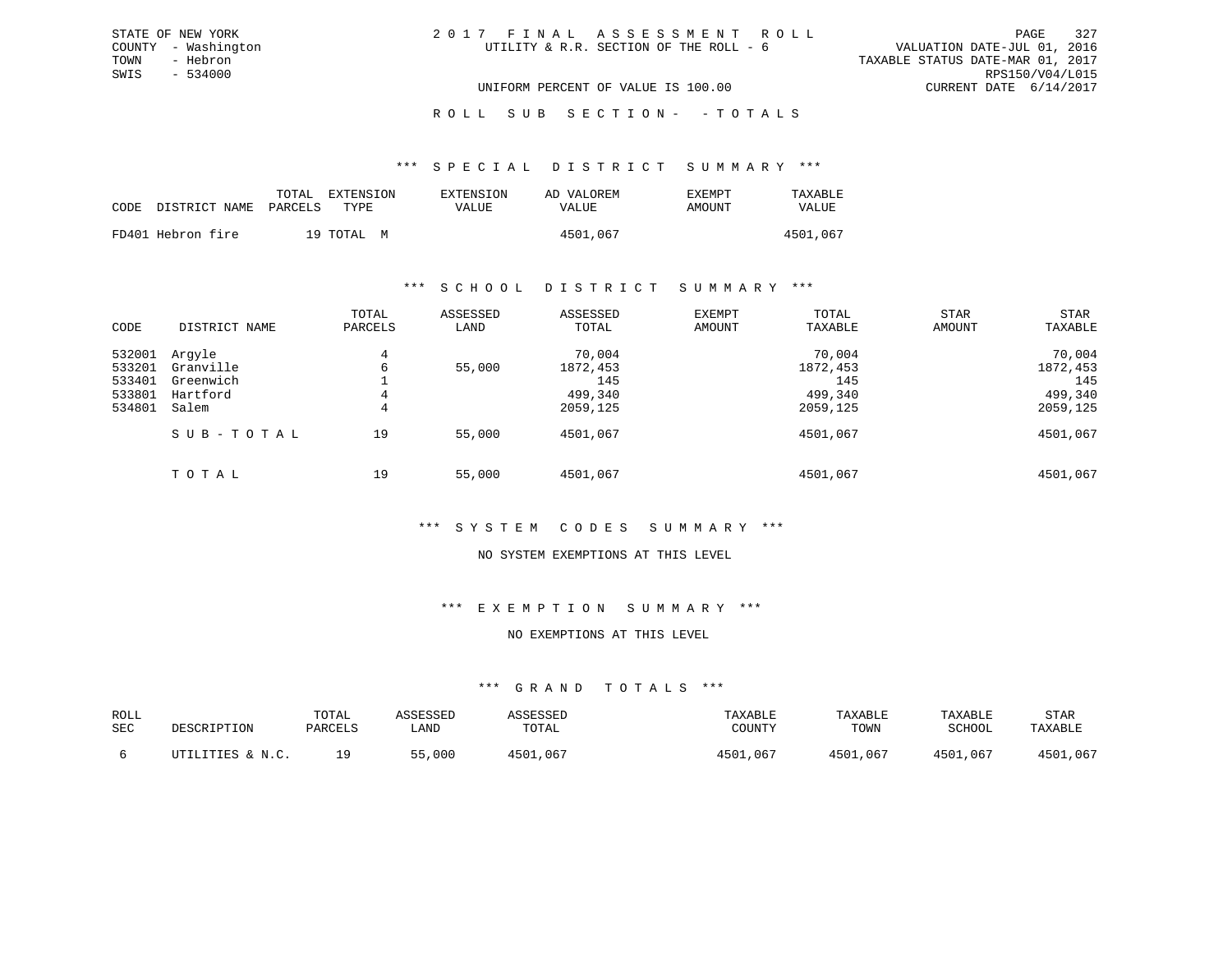|      | STATE OF NEW YORK   | 2017 FINAL ASSESSMENT ROLL |                                        |                                  |                        | PAGE | 328 |
|------|---------------------|----------------------------|----------------------------------------|----------------------------------|------------------------|------|-----|
|      | COUNTY - Washington |                            | UTILITY & R.R. SECTION OF THE ROLL - 6 | VALUATION DATE-JUL 01, 2016      |                        |      |     |
| TOWN | - Hebron            |                            |                                        | TAXABLE STATUS DATE-MAR 01, 2017 |                        |      |     |
| SWIS | $-534000$           |                            | UNIFORM PERCENT OF VALUE IS 100.00     |                                  | RPS150/V04/L015        |      |     |
|      |                     |                            |                                        |                                  | CURRENT DATE 6/14/2017 |      |     |
|      |                     |                            |                                        |                                  |                        |      |     |

#### R O L L S E C T I O N T O T A L S

## \*\*\* S P E C I A L D I S T R I C T S U M M A R Y \*\*\*

|      |                       | TOTAL | EXTENSION  | EXTENSION | AD VALOREM | EXEMPT | TAXABLE      |
|------|-----------------------|-------|------------|-----------|------------|--------|--------------|
| CODE | DISTRICT NAME PARCELS |       | TYPE       | VALUE     | VALUE      | AMOUNT | <b>VALUE</b> |
|      | FD401 Hebron fire     |       | 19 TOTAL M |           | 4501,067   |        | 4501,067     |

## \*\*\* S C H O O L D I S T R I C T S U M M A R Y \*\*\*

| CODE                                           | DISTRICT NAME                                         | TOTAL<br>PARCELS | ASSESSED<br>LAND | ASSESSED<br>TOTAL                                | <b>EXEMPT</b><br>AMOUNT | TOTAL<br>TAXABLE                                 | <b>STAR</b><br>AMOUNT | <b>STAR</b><br>TAXABLE                           |
|------------------------------------------------|-------------------------------------------------------|------------------|------------------|--------------------------------------------------|-------------------------|--------------------------------------------------|-----------------------|--------------------------------------------------|
| 532001<br>533201<br>533401<br>533801<br>534801 | Arqyle<br>Granville<br>Greenwich<br>Hartford<br>Salem | 4<br>6<br>4<br>4 | 55,000           | 70,004<br>1872,453<br>145<br>499,340<br>2059,125 |                         | 70,004<br>1872,453<br>145<br>499,340<br>2059,125 |                       | 70,004<br>1872,453<br>145<br>499,340<br>2059,125 |
|                                                | SUB-TOTAL                                             | 19               | 55,000           | 4501,067                                         |                         | 4501,067                                         |                       | 4501,067                                         |
|                                                | TOTAL                                                 | 19               | 55,000           | 4501,067                                         |                         | 4501,067                                         |                       | 4501,067                                         |

## \*\*\* S Y S T E M C O D E S S U M M A R Y \*\*\*

#### NO SYSTEM EXEMPTIONS AT THIS LEVEL

## \*\*\* E X E M P T I O N S U M M A R Y \*\*\*

## NO EXEMPTIONS AT THIS LEVEL

| ROLL<br>SEC | DESCRIPTION      | TOTAL<br>PARCELS | ASSESSED<br>LAND | ASSESSED<br>TOTAL | TAXABLE<br>COUNTY | TAXABLE<br>TOWN | TAXABLE<br><b>SCHOOL</b> | <b>STAR</b><br>TAXABLE |
|-------------|------------------|------------------|------------------|-------------------|-------------------|-----------------|--------------------------|------------------------|
|             | UTILITIES & N.C. | 1 Q              | 55,000           | 4501,067          | 4501,067          | 4501,067        | 4501,067                 | 4501,067               |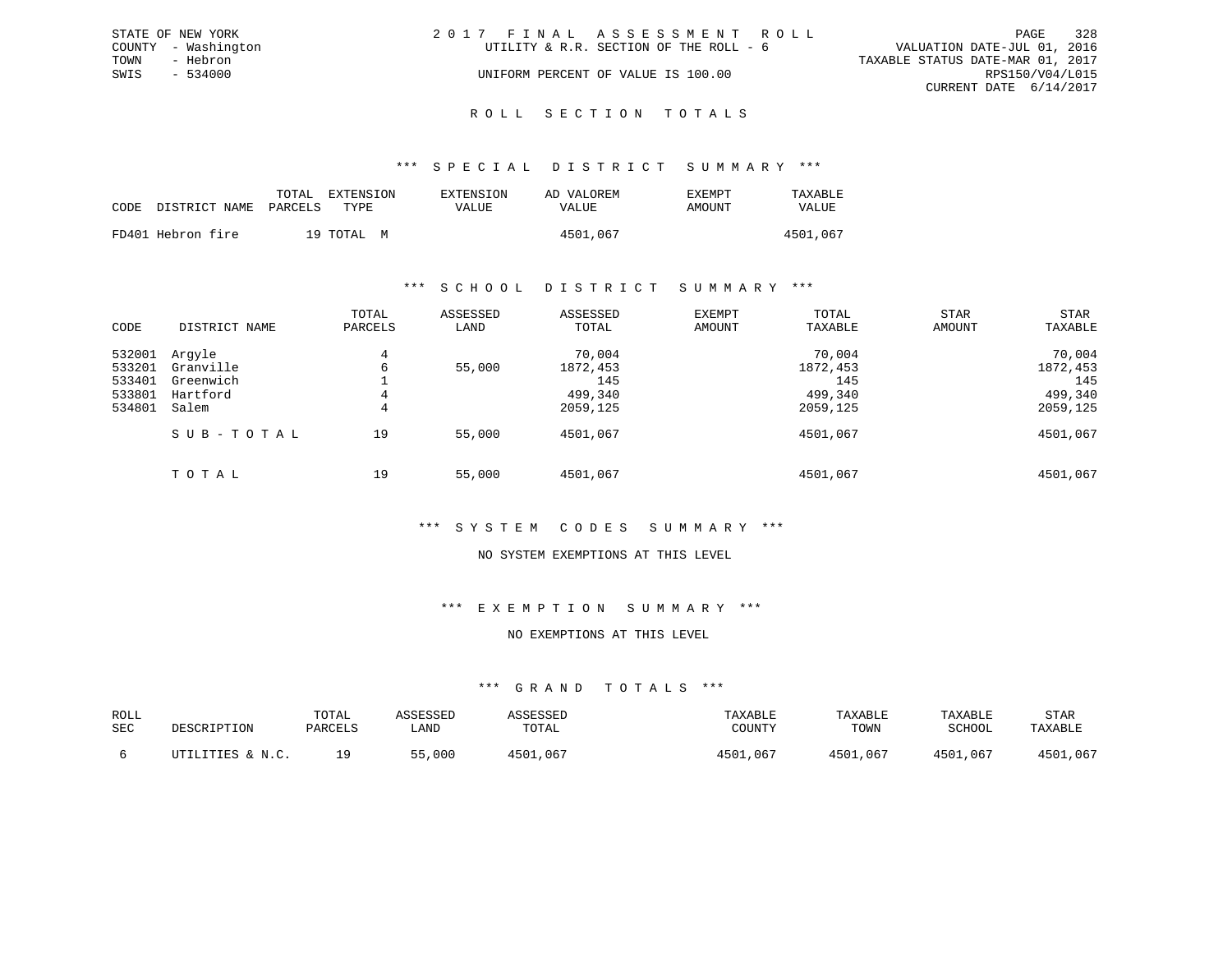# STATE OF NEW YORK 2 0 1 7 F I N A L A S S E S S M E N T R O L L PAGE 329 COUNTY - Washington WHOLLY EXEMPT SECTION OF THE ROLL - 8 VALUATION DATE-JUL 01, 2016 TOWN - Hebron OWNERS NAME SEQUENCE TAXABLE STATUS DATE-MAR 01, 2017 SWIS - 534000 UNIFORM PERCENT OF VALUE IS 100.00

| PROPERTY LOCATION & CLASS ASSESSMENT<br>SCHOOL DISTRICT<br>PARCEL SIZE/GRID COORD | LAND<br>TOTAL                                                                                                                                                                                                                                                                       | EXEMPTION CODE-----------------COUNTY-------TOWN------SCHOOL<br>TAX DESCRIPTION<br>SPECIAL DISTRICTS |                                                                                                                                                                                                                                                                                                                                                                                                                                                       |         | ACCOUNT NO.                                                                                                                                                                                                                                                     |
|-----------------------------------------------------------------------------------|-------------------------------------------------------------------------------------------------------------------------------------------------------------------------------------------------------------------------------------------------------------------------------------|------------------------------------------------------------------------------------------------------|-------------------------------------------------------------------------------------------------------------------------------------------------------------------------------------------------------------------------------------------------------------------------------------------------------------------------------------------------------------------------------------------------------------------------------------------------------|---------|-----------------------------------------------------------------------------------------------------------------------------------------------------------------------------------------------------------------------------------------------------------------|
| County Route 30                                                                   |                                                                                                                                                                                                                                                                                     |                                                                                                      |                                                                                                                                                                                                                                                                                                                                                                                                                                                       |         | 9179900718<br>42,200                                                                                                                                                                                                                                            |
| 532001<br>Argyle<br>23/202<br>FRNT 168.00 DPTH 158.00                             |                                                                                                                                                                                                                                                                                     | COUNTY TAXABLE VALUE<br>TOWN<br>TAXABLE VALUE<br>SCHOOL TAXABLE VALUE                                |                                                                                                                                                                                                                                                                                                                                                                                                                                                       |         |                                                                                                                                                                                                                                                                 |
| DEED BOOK TT<br>PG-394<br>FULL MARKET VALUE                                       |                                                                                                                                                                                                                                                                                     | 42,200 EX                                                                                            |                                                                                                                                                                                                                                                                                                                                                                                                                                                       |         |                                                                                                                                                                                                                                                                 |
|                                                                                   |                                                                                                                                                                                                                                                                                     |                                                                                                      |                                                                                                                                                                                                                                                                                                                                                                                                                                                       |         |                                                                                                                                                                                                                                                                 |
|                                                                                   |                                                                                                                                                                                                                                                                                     |                                                                                                      |                                                                                                                                                                                                                                                                                                                                                                                                                                                       |         | 9179900719                                                                                                                                                                                                                                                      |
| 695 Cemetery<br>Salem<br>534801                                                   |                                                                                                                                                                                                                                                                                     | 13510<br>COUNTY TAXABLE VALUE                                                                        | 26,700                                                                                                                                                                                                                                                                                                                                                                                                                                                | 26,700  | 26,700                                                                                                                                                                                                                                                          |
| EAST-0814893 NRTH-1613191<br>DEED BOOK 241<br>PG-504                              |                                                                                                                                                                                                                                                                                     | SCHOOL TAXABLE VALUE<br>FD401 Hebron fire<br>26,700 EX                                               |                                                                                                                                                                                                                                                                                                                                                                                                                                                       | 0 TO M  |                                                                                                                                                                                                                                                                 |
|                                                                                   |                                                                                                                                                                                                                                                                                     |                                                                                                      |                                                                                                                                                                                                                                                                                                                                                                                                                                                       |         |                                                                                                                                                                                                                                                                 |
|                                                                                   |                                                                                                                                                                                                                                                                                     |                                                                                                      |                                                                                                                                                                                                                                                                                                                                                                                                                                                       |         |                                                                                                                                                                                                                                                                 |
| 6559 State Route 22                                                               |                                                                                                                                                                                                                                                                                     |                                                                                                      |                                                                                                                                                                                                                                                                                                                                                                                                                                                       |         | 9179900729                                                                                                                                                                                                                                                      |
|                                                                                   |                                                                                                                                                                                                                                                                                     |                                                                                                      |                                                                                                                                                                                                                                                                                                                                                                                                                                                       |         | 256,500                                                                                                                                                                                                                                                         |
|                                                                                   |                                                                                                                                                                                                                                                                                     |                                                                                                      |                                                                                                                                                                                                                                                                                                                                                                                                                                                       |         |                                                                                                                                                                                                                                                                 |
|                                                                                   |                                                                                                                                                                                                                                                                                     |                                                                                                      |                                                                                                                                                                                                                                                                                                                                                                                                                                                       |         |                                                                                                                                                                                                                                                                 |
|                                                                                   |                                                                                                                                                                                                                                                                                     |                                                                                                      |                                                                                                                                                                                                                                                                                                                                                                                                                                                       |         |                                                                                                                                                                                                                                                                 |
| EAST-0815116 NRTH-1615847<br>DEED BOOK 12<br>PG-454                               |                                                                                                                                                                                                                                                                                     | 256,500 EX                                                                                           |                                                                                                                                                                                                                                                                                                                                                                                                                                                       |         |                                                                                                                                                                                                                                                                 |
|                                                                                   |                                                                                                                                                                                                                                                                                     |                                                                                                      |                                                                                                                                                                                                                                                                                                                                                                                                                                                       |         |                                                                                                                                                                                                                                                                 |
|                                                                                   |                                                                                                                                                                                                                                                                                     |                                                                                                      |                                                                                                                                                                                                                                                                                                                                                                                                                                                       |         |                                                                                                                                                                                                                                                                 |
|                                                                                   |                                                                                                                                                                                                                                                                                     |                                                                                                      |                                                                                                                                                                                                                                                                                                                                                                                                                                                       |         | 9179901077<br>22,000                                                                                                                                                                                                                                            |
| Granville                                                                         |                                                                                                                                                                                                                                                                                     |                                                                                                      |                                                                                                                                                                                                                                                                                                                                                                                                                                                       |         |                                                                                                                                                                                                                                                                 |
|                                                                                   |                                                                                                                                                                                                                                                                                     |                                                                                                      |                                                                                                                                                                                                                                                                                                                                                                                                                                                       |         |                                                                                                                                                                                                                                                                 |
| FULL MARKET VALUE                                                                 |                                                                                                                                                                                                                                                                                     |                                                                                                      |                                                                                                                                                                                                                                                                                                                                                                                                                                                       | 0 TO M  |                                                                                                                                                                                                                                                                 |
|                                                                                   |                                                                                                                                                                                                                                                                                     |                                                                                                      |                                                                                                                                                                                                                                                                                                                                                                                                                                                       |         |                                                                                                                                                                                                                                                                 |
| Tiplady Rd                                                                        |                                                                                                                                                                                                                                                                                     |                                                                                                      |                                                                                                                                                                                                                                                                                                                                                                                                                                                       |         |                                                                                                                                                                                                                                                                 |
| 695 Cemetery                                                                      |                                                                                                                                                                                                                                                                                     | TN CEM<br>13510                                                                                      | 21,800                                                                                                                                                                                                                                                                                                                                                                                                                                                | 21,800  | 21,800                                                                                                                                                                                                                                                          |
| Salem                                                                             |                                                                                                                                                                                                                                                                                     | COUNTY TAXABLE VALUE                                                                                 |                                                                                                                                                                                                                                                                                                                                                                                                                                                       |         |                                                                                                                                                                                                                                                                 |
| FRNT 66.00 DPTH 63.00                                                             | 21,800                                                                                                                                                                                                                                                                              | TOWN<br>TAXABLE VALUE                                                                                |                                                                                                                                                                                                                                                                                                                                                                                                                                                       |         |                                                                                                                                                                                                                                                                 |
| 0.10<br>ACRES                                                                     |                                                                                                                                                                                                                                                                                     | SCHOOL TAXABLE VALUE                                                                                 |                                                                                                                                                                                                                                                                                                                                                                                                                                                       |         |                                                                                                                                                                                                                                                                 |
| EAST-0822016 NRTH-1612336<br>FULL MARKET VALUE                                    |                                                                                                                                                                                                                                                                                     | FD401 Hebron fire<br>21,800 EX                                                                       |                                                                                                                                                                                                                                                                                                                                                                                                                                                       |         |                                                                                                                                                                                                                                                                 |
|                                                                                   | 695 Cemetery<br>EAST-0787354 NRTH-1624228<br>State Route 22/W Off<br>418/560<br>620 Religious<br>534801<br>Salem<br>Ease 800/312<br>932/232<br>FRNT 116.00 DPTH 256.00<br>FULL MARKET VALUE<br>Grimes Hill Rd<br>695 Cemetery<br>FRNT 85.00 DPTH 30.00<br>EAST-0814671 NRTH-1629273 | FRNT 99.00 DPTH 148.50<br>533201<br>534801                                                           | TN CEM<br>13510<br>42,200<br>42,200<br>FD401 Hebron fire<br>42,200<br>TN CEM<br>26,700<br>26,700<br>TAXABLE VALUE<br>TOWN<br>NON-PR REL 25110<br>30,700<br>COUNTY TAXABLE VALUE<br>TAXABLE VALUE<br>256,500<br>TOWN<br>SCHOOL TAXABLE VALUE<br>FD401 Hebron fire<br>256,500<br>TN CEM<br>13510<br>22,000 COUNTY TAXABLE VALUE<br>22,000<br>TAXABLE VALUE<br>TOWN<br>SCHOOL TAXABLE VALUE<br>22,000 FD401 Hebron fire<br>22,000 EX<br>21,800<br>21,800 | 256,500 | TAXABLE VALUE<br>42,200<br>42,200<br>$\mathbf{0}$<br>$\Omega$<br>$\Omega$<br>0 TO M<br>$\mathbf{0}$<br>$\Omega$<br>$\Omega$<br>256,500<br>$\Omega$<br>$\Omega$<br>0 TO M<br>22,000<br>22,000<br>$\mathbf{0}$<br>$\Omega$<br>$\Omega$<br>0<br>$\Omega$<br>0 TO M |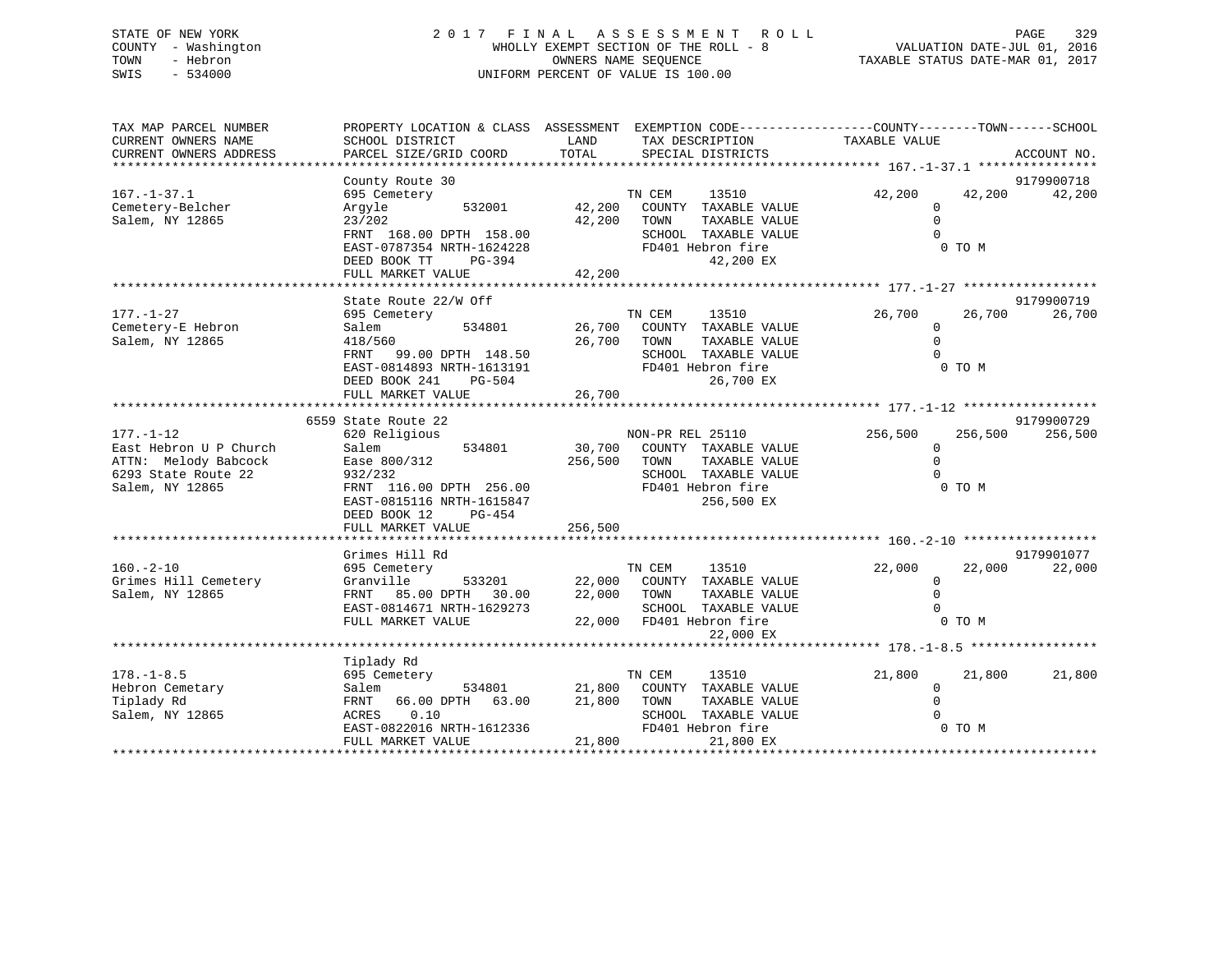# STATE OF NEW YORK 2 0 1 7 F I N A L A S S E S S M E N T R O L L PAGE 330 COUNTY - Washington WHOLLY EXEMPT SECTION OF THE ROLL - 8 VALUATION DATE-JUL 01, 2016 TOWN - Hebron OWNERS NAME SEQUENCE TAXABLE STATUS DATE-MAR 01, 2017 SWIS - 534000 UNIFORM PERCENT OF VALUE IS 100.00

| TAX MAP PARCEL NUMBER<br>CURRENT OWNERS NAME<br>CURRENT OWNERS ADDRESS | PROPERTY LOCATION & CLASS ASSESSMENT EXEMPTION CODE----------------COUNTY-------TOWN------SCHOOL<br>SCHOOL DISTRICT<br>PARCEL SIZE/GRID COORD | LAND<br>TOTAL | SPECIAL DISTRICTS                                            | TAX DESCRIPTION TAXABLE VALUE |             |         | ACCOUNT NO. |
|------------------------------------------------------------------------|-----------------------------------------------------------------------------------------------------------------------------------------------|---------------|--------------------------------------------------------------|-------------------------------|-------------|---------|-------------|
|                                                                        | Middle Rd                                                                                                                                     |               |                                                              |                               |             |         | 9179900725  |
| $176. - 1 - 14$                                                        | 695 Cemetery                                                                                                                                  |               | PRI CERT COUNTY TAXABLE VALUE<br>97,500 COUNTY TAXABLE VALUE |                               | 97,500      | 97,500  | 97,500      |
| Hebron Cemetery Assoc                                                  | 534801<br>Salem                                                                                                                               |               |                                                              |                               | $\Omega$    |         |             |
| c/o Tom Rogers                                                         | ACRES 18.00                                                                                                                                   | 97,500        |                                                              | TAXABLE VALUE                 | $\Omega$    |         |             |
| 751 Chamberlin Mills Rd                                                | EAST-0804055 NRTH-1613043                                                                                                                     |               | SCHOOL TAXABLE VALUE                                         |                               | $\Omega$    |         |             |
| Salem, NY 12865                                                        | DEED BOOK 296<br>$PG-55$                                                                                                                      |               | FD401 Hebron fire                                            |                               |             | 0 TO M  |             |
|                                                                        | FULL MARKET VALUE                                                                                                                             |               | 97,500                                                       | 97,500 EX                     |             |         |             |
|                                                                        |                                                                                                                                               |               |                                                              |                               |             |         |             |
|                                                                        | Chamberlin Mills Rd                                                                                                                           |               |                                                              |                               |             |         | 9179900726  |
| $177. - 1 - 40$                                                        | 695 Cemetery<br>ا<br>1 534801 534801 534801                                                                                                   |               | PRI CEM                                                      | 27350                         | 26,000      | 26,000  | 26,000      |
| Hebron Cemetery Assoc                                                  | Salem                                                                                                                                         |               | COUNTY TAXABLE VALUE                                         |                               | $\mathbf 0$ |         |             |
| c/o Tom Rogers                                                         | Cemetery                                                                                                                                      | 26,000        | TOWN                                                         | TAXABLE VALUE                 | $\Omega$    |         |             |
| 751 Chamberlin Mills Rd                                                | ACRES 7.20                                                                                                                                    |               | SCHOOL TAXABLE VALUE                                         |                               | $\Omega$    |         |             |
| Salem, NY 12865                                                        | EAST-0805051 NRTH-1612580                                                                                                                     |               | FD401 Hebron fire                                            |                               |             | 0 TO M  |             |
|                                                                        | DEED BOOK 59<br>PG-382                                                                                                                        |               |                                                              | 26,000 EX                     |             |         |             |
|                                                                        | FULL MARKET VALUE                                                                                                                             | 26,000        |                                                              |                               |             |         |             |
|                                                                        |                                                                                                                                               |               |                                                              |                               |             |         |             |
|                                                                        | 6425 State Route 22                                                                                                                           |               |                                                              |                               |             |         | 9179901211  |
| $178. - 1 - 17$                                                        | 662 Police/fire                                                                                                                               |               | VOL FIRE                                                     | 26400                         | 110,300     | 110,300 | 110,300     |
| Hebron Fire Dept                                                       | 534801<br>Salem                                                                                                                               |               | 23,900 COUNTY TAXABLE VALUE                                  |                               | $\mathbf 0$ |         |             |
| 6425 State Route 22                                                    | Lot & Firehouse                                                                                                                               | 110,300       | TOWN                                                         | TAXABLE VALUE                 | $\Omega$    |         |             |
| Salem, NY 12865                                                        | FRNT 180.00 DPTH 208.00                                                                                                                       |               | SCHOOL TAXABLE VALUE                                         |                               | $\Omega$    |         |             |
|                                                                        | ACRES<br>0.20                                                                                                                                 |               | FD401 Hebron fire                                            |                               |             | 0 TO M  |             |
|                                                                        | EAST-0815957 NRTH-1612629                                                                                                                     |               |                                                              | 110,300 EX                    |             |         |             |
|                                                                        | DEED BOOK 467<br>PG-894                                                                                                                       |               |                                                              |                               |             |         |             |
|                                                                        | FULL MARKET VALUE                                                                                                                             | 110,300       |                                                              |                               |             |         |             |
|                                                                        |                                                                                                                                               |               |                                                              |                               |             |         |             |
|                                                                        | 3165 County Route 30                                                                                                                          |               |                                                              |                               |             |         | 9179900722  |
| $183.16 - 1 - 15$                                                      | 662 Police/fire                                                                                                                               |               | VOL FIRE 26400                                               |                               | 181,200     | 181,200 | 181,200     |
| Hebron Fire Dept                                                       | 534801<br>Salem                                                                                                                               |               | 35,100 COUNTY TAXABLE VALUE                                  |                               | $\mathbf 0$ |         |             |
| 3165 County Route 30                                                   | Land & Firehouse                                                                                                                              | 181,200       | TOWN                                                         | TAXABLE VALUE                 | $\mathbf 0$ |         |             |
| Salem, NY 12865                                                        | 4.25<br>ACRES                                                                                                                                 |               |                                                              | SCHOOL TAXABLE VALUE          | $\Omega$    |         |             |
|                                                                        | EAST-0791622 NRTH-1603539                                                                                                                     |               | CA008 Cons agri dst 8                                        |                               |             | 0 TO M  |             |
|                                                                        | DEED BOOK 285<br>PG-136                                                                                                                       |               |                                                              | 181,200 EX                    |             |         |             |
|                                                                        | FULL MARKET VALUE                                                                                                                             | 181,200       | FD401 Hebron fire                                            |                               |             | 0 TO M  |             |
|                                                                        |                                                                                                                                               |               |                                                              | 181,200 EX                    |             |         |             |
|                                                                        |                                                                                                                                               |               |                                                              | LD401 West hebron light       |             | 0 TO M  |             |
|                                                                        |                                                                                                                                               |               |                                                              | 181,200 EX                    |             |         |             |
|                                                                        |                                                                                                                                               |               |                                                              |                               |             |         |             |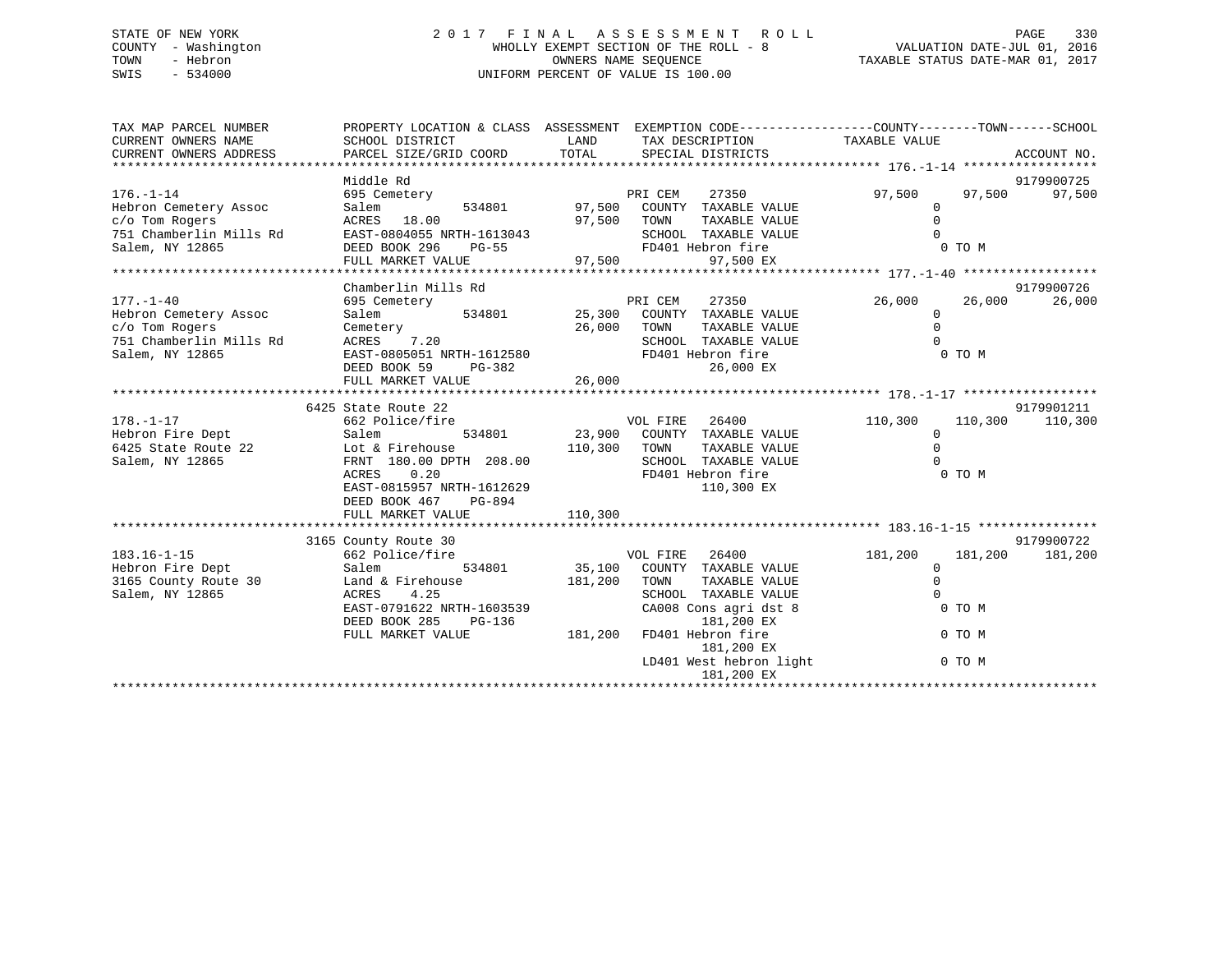# STATE OF NEW YORK 2 0 1 7 F I N A L A S S E S S M E N T R O L L PAGE 331 COUNTY - Washington WHOLLY EXEMPT SECTION OF THE ROLL - 8 VALUATION DATE-JUL 01, 2016 TOWN - Hebron OWNERS NAME SEQUENCE TAXABLE STATUS DATE-MAR 01, 2017 SWIS - 534000 UNIFORM PERCENT OF VALUE IS 100.00

| TAX MAP PARCEL NUMBER                         |                                             |               | PROPERTY LOCATION & CLASS ASSESSMENT EXEMPTION CODE----------------COUNTY-------TOWN------SCHOOL |                                 |         |                       |
|-----------------------------------------------|---------------------------------------------|---------------|--------------------------------------------------------------------------------------------------|---------------------------------|---------|-----------------------|
| CURRENT OWNERS NAME<br>CURRENT OWNERS ADDRESS | SCHOOL DISTRICT<br>PARCEL SIZE/GRID COORD   | LAND<br>TOTAL | TAX DESCRIPTION<br>SPECIAL DISTRICTS                                                             | TAXABLE VALUE                   |         | ACCOUNT NO.           |
|                                               |                                             |               |                                                                                                  |                                 |         |                       |
| $183.16 - 1 - 20$                             | County Route 30                             |               |                                                                                                  |                                 |         | 9179900723            |
| Hebron Fire Dept                              | 330 Vacant comm<br>534801<br>Salem          | 20,000        | 26400<br>VOL FIRE<br>COUNTY TAXABLE VALUE                                                        | 20,000<br>$\mathbf 0$           | 20,000  | 20,000                |
| 3166 County Route 30                          | Ease 835/255                                | 20,000        | TOWN<br>TAXABLE VALUE                                                                            | $\Omega$                        |         |                       |
| Salem, NY 12865                               | 66.00 DPTH 195.00<br>FRNT                   |               | SCHOOL TAXABLE VALUE                                                                             | $\Omega$                        |         |                       |
|                                               | 0.30<br>ACRES                               |               | CA008 Cons agri dst 8                                                                            |                                 | 0 TO M  |                       |
|                                               | EAST-0792150 NRTH-1603620                   |               | 20,000 EX                                                                                        |                                 |         |                       |
|                                               | DEED BOOK 435<br>PG-209                     |               | FD401 Hebron fire                                                                                |                                 | 0 TO M  |                       |
|                                               | FULL MARKET VALUE                           | 20,000        | 20,000 EX                                                                                        |                                 |         |                       |
|                                               |                                             |               | LD401 West hebron light                                                                          |                                 | 0 TO M  |                       |
|                                               |                                             |               | 20,000 EX                                                                                        |                                 |         |                       |
|                                               |                                             |               |                                                                                                  |                                 |         |                       |
|                                               | 6560 State Route 22                         |               |                                                                                                  |                                 |         | 9179901079            |
| $177. - 1 - 16$                               | 681 Culture bldg                            |               | HIST SOC<br>26250                                                                                | 58,100                          | 58,100  | 58,100                |
| Hebron Preservation Society                   | Salem<br>534801                             |               | 22,200 COUNTY TAXABLE VALUE                                                                      | 0                               |         |                       |
| Attn: Joan Handy                              | FRNT 60.00 DPTH 87.00                       | 58,100        | TOWN<br>TAXABLE VALUE                                                                            | $\mathbf 0$                     |         |                       |
| 160 Liebig Rdg                                | EAST-0815365 NRTH-1615927                   |               | SCHOOL TAXABLE VALUE                                                                             | $\Omega$                        |         |                       |
| Granville, NY 12832                           | DEED BOOK 484<br>PG-606                     |               | FD401 Hebron fire                                                                                | 58,100 TO M                     |         |                       |
|                                               | FULL MARKET VALUE                           | 58,100        |                                                                                                  |                                 |         |                       |
|                                               | State Route 22                              |               |                                                                                                  |                                 |         |                       |
| $177. - 1 - 17.1$                             | 330 Vacant comm                             |               | HIST SOC<br>26250                                                                                | 15,000                          | 15,000  | 15,000                |
| Hebron Preservation Society                   | Salem<br>534801                             | 15,000        | COUNTY TAXABLE VALUE                                                                             | 0                               |         |                       |
| Attn: Joan Handy                              | FRNT 29.00 DPTH 197.00                      | 15,000        | TAXABLE VALUE<br>TOWN                                                                            | $\mathbf 0$                     |         |                       |
| 160 Liebig Rd                                 | EAST-0815441 NRTH-1615956                   |               | SCHOOL TAXABLE VALUE                                                                             | $\Omega$                        |         |                       |
| Granville, NY 12832                           | DEED BOOK 626<br>$PG-6$                     |               | FD401 Hebron fire                                                                                | 15,000 TO M                     |         |                       |
|                                               | FULL MARKET VALUE                           | 15,000        |                                                                                                  |                                 |         |                       |
|                                               |                                             |               |                                                                                                  |                                 |         |                       |
| $176. - 1 - 22$                               | 660 Chamberlin Mills Rd<br>841 Motr veh srv |               | OTHER TOWN 13500                                                                                 |                                 | 182,500 | 9179900731<br>182,500 |
| Hebron Town Highway Dept                      | Salem<br>534801                             |               | 68,500 COUNTY TAXABLE VALUE                                                                      | 182,500<br>0                    |         |                       |
| 660 Chamberlin Mills Rd                       | ACRES<br>4.70                               | 182,500       | TAXABLE VALUE<br>TOWN                                                                            | $\Omega$                        |         |                       |
| Salem, NY 12865                               | EAST-0803087 NRTH-1611643                   |               | SCHOOL TAXABLE VALUE                                                                             | $\Omega$                        |         |                       |
|                                               | DEED BOOK 411<br>PG-885                     |               | FD401 Hebron fire                                                                                |                                 | 0 TO M  |                       |
|                                               | FULL MARKET VALUE                           | 182,500       | 182,500 EX                                                                                       |                                 |         |                       |
|                                               |                                             |               |                                                                                                  |                                 |         |                       |
|                                               | 3166 County Route 30                        |               |                                                                                                  |                                 |         |                       |
| $183.16 - 1 - 17.1$                           | 662 Police/fire                             |               | 26400<br>VOL FIRE                                                                                | 157,100                         | 157,100 | 157,100               |
| Hebron Volunteer Fire Co Inc Salem            | 534801                                      | 27,000        | COUNTY TAXABLE VALUE                                                                             | $\mathbf 0$                     |         |                       |
| 3166 County Route 30                          | Firehouse/parking Lot                       | 157,100       | TOWN<br>TAXABLE VALUE                                                                            | $\Omega$                        |         |                       |
| Salem, NY 12832                               | Ease835/255                                 |               | SCHOOL TAXABLE VALUE                                                                             | $\Omega$                        |         |                       |
|                                               | ACRES<br>1.00                               |               | CA008 Cons agri dst 8                                                                            |                                 | 0 TO M  |                       |
|                                               | EAST-0792315 NRTH-1603765                   |               | 157,100 EX                                                                                       |                                 |         |                       |
|                                               | DEED BOOK 835<br>PG-252                     |               | FD401 Hebron fire                                                                                |                                 | 0 TO M  |                       |
| *****************************                 | FULL MARKET VALUE                           | 157,100       | 157,100 EX                                                                                       | ******************************* |         |                       |
|                                               |                                             |               |                                                                                                  |                                 |         |                       |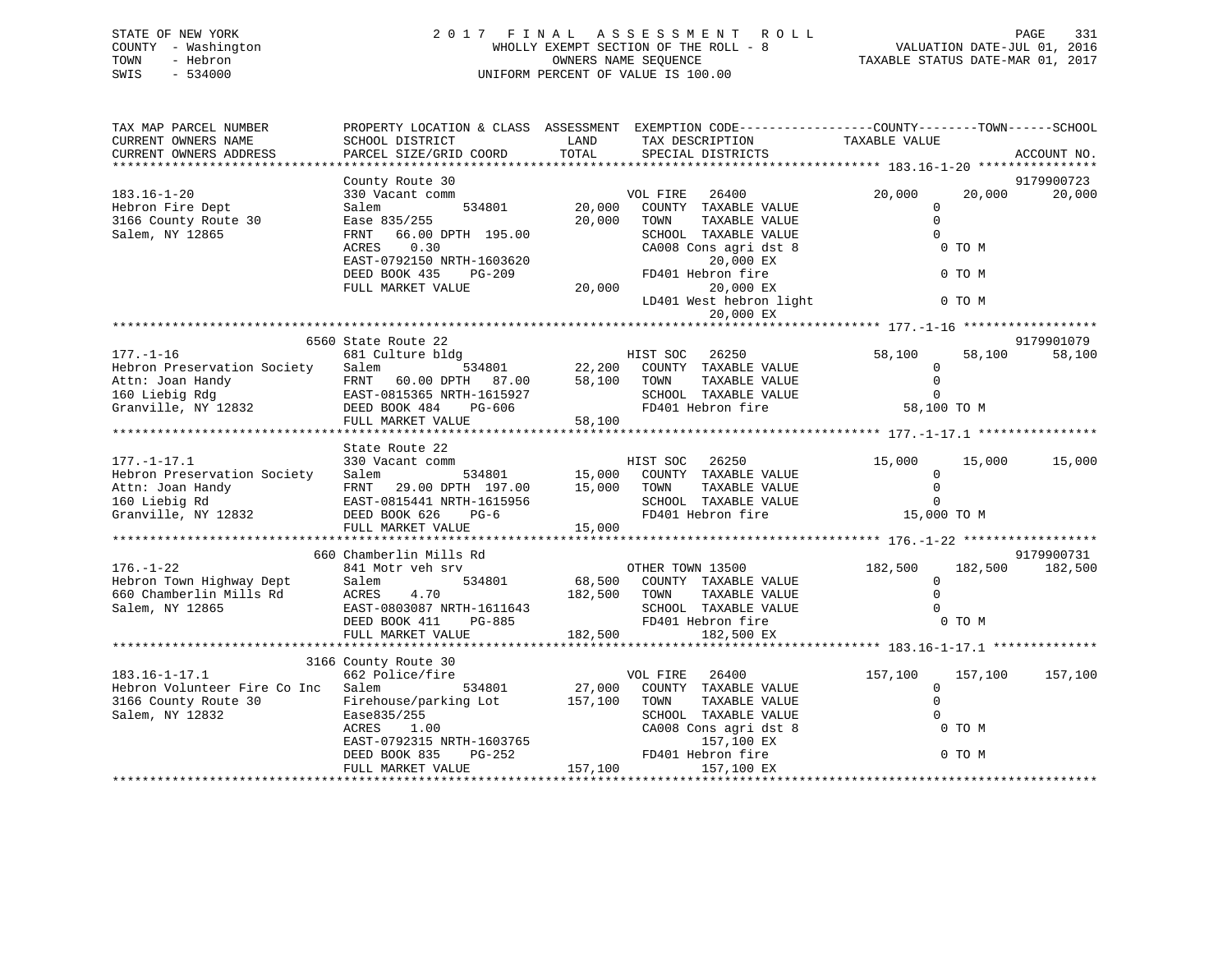# STATE OF NEW YORK 2 0 1 7 F I N A L A S S E S S M E N T R O L L PAGE 332 COUNTY - Washington WHOLLY EXEMPT SECTION OF THE ROLL - 8 VALUATION DATE-JUL 01, 2016 TOWN - Hebron OWNERS NAME SEQUENCE TAXABLE STATUS DATE-MAR 01, 2017 SWIS - 534000 UNIFORM PERCENT OF VALUE IS 100.00UNIFORM PERCENT OF VALUE IS 100.00

| TAX MAP PARCEL NUMBER<br>CURRENT OWNERS NAME<br>CURRENT OWNERS ADDRESS                                                               | SCHOOL DISTRICT<br>PARCEL SIZE/GRID COORD                                                                                                                                      | LAND<br>TOTAL                | PROPERTY LOCATION & CLASS ASSESSMENT EXEMPTION CODE----------------COUNTY-------TOWN-----SCHOOL<br>TAX DESCRIPTION<br>SPECIAL DISTRICTS                                               | TAXABLE VALUE                                     |                             | ACCOUNT NO.          |
|--------------------------------------------------------------------------------------------------------------------------------------|--------------------------------------------------------------------------------------------------------------------------------------------------------------------------------|------------------------------|---------------------------------------------------------------------------------------------------------------------------------------------------------------------------------------|---------------------------------------------------|-----------------------------|----------------------|
|                                                                                                                                      | 7365 State Route 22                                                                                                                                                            |                              |                                                                                                                                                                                       |                                                   |                             |                      |
| $153.-1-10.2$<br>Jehovah's Witnesses Congregati Granville<br>7365 State Route 22<br>Granville, NY 12832<br>EAST-0819280 NRTH-1635145 | 620 Religious<br>533201<br>DEED BOOK 648<br>PG-45<br>FULL MARKET VALUE                                                                                                         | 684,200                      | NON-PR REL 25110<br>60,200 COUNTY TAXABLE VALUE<br>TOWN<br>TAXABLE VALUE<br>SCHOOL TAXABLE VALUE<br>FD401 Hebron fire<br>684,200 EX                                                   | 684,200<br>$\overline{0}$<br>$\Omega$<br>$\Omega$ | 684,200<br>0 TO M           | 684,200              |
|                                                                                                                                      |                                                                                                                                                                                |                              |                                                                                                                                                                                       |                                                   |                             |                      |
|                                                                                                                                      | 3178 County Route 30                                                                                                                                                           |                              |                                                                                                                                                                                       |                                                   |                             | 9179900727           |
| $183.16 - 1 - 24$<br>M E Church<br>c/o Deb Earthowl<br>31 W Broadway<br>Salem, NY 12865                                              | 620 Religious<br>534801<br>Salem<br>68/165 76/16 86/338<br>FRNT 68.00 DPTH 228.00<br>ACRES<br>0.36<br>EAST-0792029 NRTH-1603890<br>DEED BOOK 46<br>PG-530<br>FULL MARKET VALUE | 22,100<br>197,200<br>197,200 | NON-PR REL 25110<br>COUNTY TAXABLE VALUE<br>TOWN<br>TAXABLE VALUE<br>SCHOOL TAXABLE VALUE<br>CA008 Cons agri dst 8<br>197,200 EX<br>FD401 Hebron fire<br>197,200 EX                   | 197,200<br>$\mathbf 0$<br>$\Omega$<br>$\Omega$    | 197,200<br>0 TO M<br>0 TO M | 197,200              |
|                                                                                                                                      |                                                                                                                                                                                |                              | LD401 West hebron light<br>197,200 EX                                                                                                                                                 |                                                   | 0 TO M                      |                      |
|                                                                                                                                      | County Route 31                                                                                                                                                                |                              |                                                                                                                                                                                       |                                                   |                             | 9179901078           |
| $152. - 1 - 21$<br>Moorehouse Cemetery<br>Granville, NY 12832                                                                        | 695 Cemetery<br>Granville<br>FRNT 140.00 DPTH 190.00<br>EAST-0805595 NRTH-1635602<br>FULL MARKET VALUE                                                                         | 10,500                       | TN CEM<br>13510<br>533201 10,500 COUNTY TAXABLE VALUE<br>TOWN<br>TAXABLE VALUE<br>SCHOOL TAXABLE VALUE<br>10,500 CA008 Cons agri dst 8<br>10,500 EX<br>FD401 Hebron fire<br>10,500 EX | 10,500<br>$\Omega$<br>$\Omega$<br>$\Omega$        | 10,500<br>0 TO M<br>0 TO M  | 10,500               |
|                                                                                                                                      |                                                                                                                                                                                |                              |                                                                                                                                                                                       |                                                   |                             |                      |
| $152. - 1 - 9$<br>North Hebron Cemetery Corp.<br>Attn: Harold Craig<br>1441 County Route 31<br>Granville, NY 12832                   | County Route 31<br>695 Cemetery<br>533201<br>Granville<br>Cemetery<br>ACRES 3.90<br>ACRES 3.90<br>EAST-0805509 NRTH-1637154<br>FULL MARKET VALUE                               | 34,300<br>34,300             | PRI CEM<br>27350<br>34,300 COUNTY TAXABLE VALUE<br>TOWN<br>TAXABLE VALUE<br>SCHOOL TAXABLE VALUE<br>FD401 Hebron fire<br>34,300 EX                                                    | 34,300<br>$\mathbf 0$<br>$\Omega$<br>$\Omega$     | 34,300<br>0 TO M            | 9179900720<br>34,300 |
|                                                                                                                                      |                                                                                                                                                                                |                              |                                                                                                                                                                                       |                                                   |                             |                      |
| $161. - 2 - 9.1$<br>Pember Library & Museum                                                                                          | State Route 22/W Off<br>314 Rural vac<10<br>533201<br>Granville                                                                                                                | 3,600                        | NON-PR EDU 25120<br>COUNTY TAXABLE VALUE                                                                                                                                              | 3,600<br>$\mathbf 0$                              | 3,600                       | 915J101588<br>3,600  |
| 33 W Main St<br>Granville, NY 12832                                                                                                  | ACRES<br>4.85<br>EAST-0816669 NRTH-1626633<br>DEED BOOK 585<br>PG-100<br>FULL MARKET VALUE                                                                                     | 3,600                        | TAXABLE VALUE<br>TOWN<br>SCHOOL TAXABLE VALUE<br>FD401 Hebron fire<br>3,600<br>3,600 EX                                                                                               | $\Omega$                                          | 0 TO M                      |                      |
|                                                                                                                                      |                                                                                                                                                                                |                              |                                                                                                                                                                                       |                                                   |                             |                      |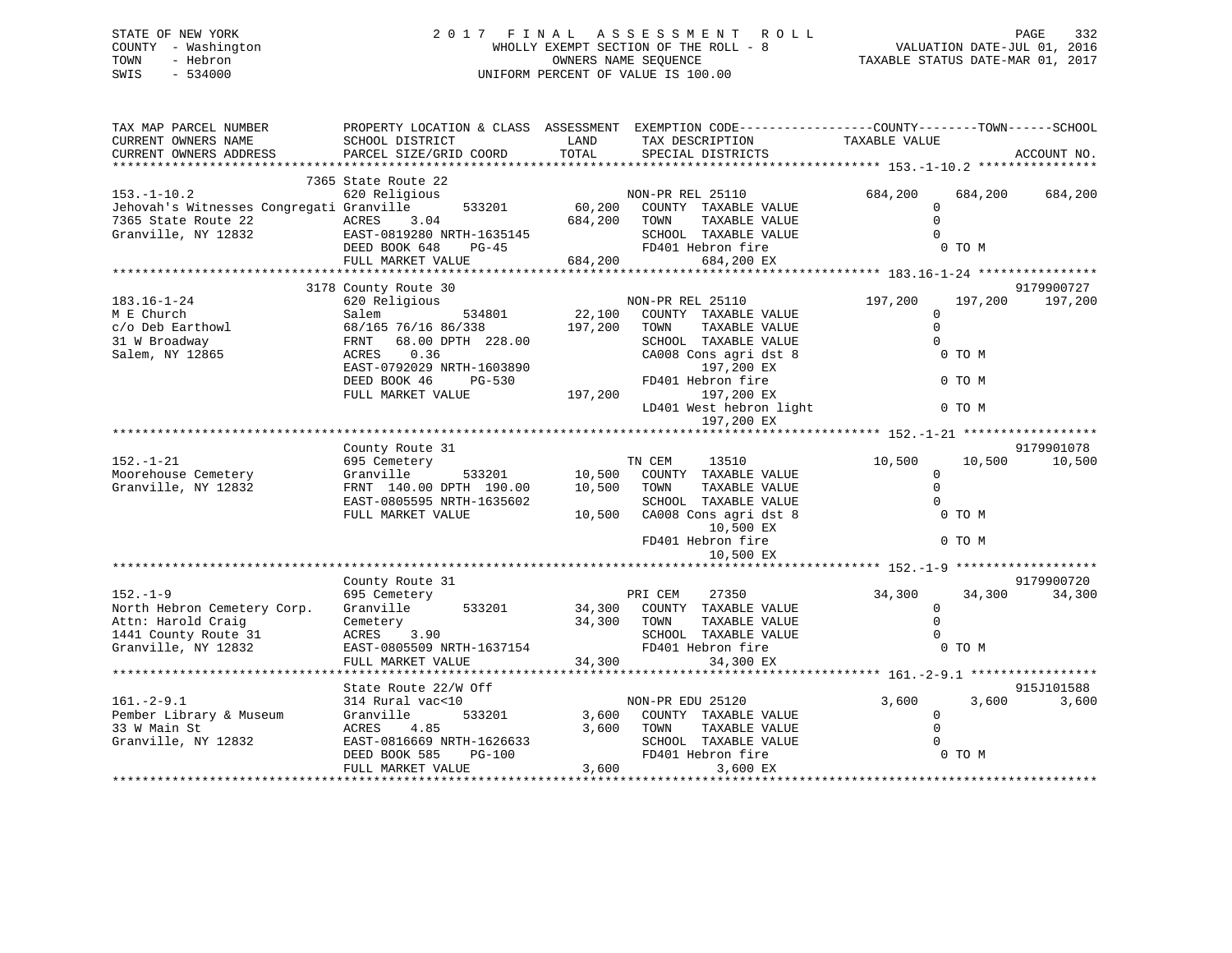# STATE OF NEW YORK 2 0 1 7 F I N A L A S S E S S M E N T R O L L PAGE 333 COUNTY - Washington WHOLLY EXEMPT SECTION OF THE ROLL - 8 VALUATION DATE-JUL 01, 2016 TOWN - Hebron OWNERS NAME SEQUENCE TAXABLE STATUS DATE-MAR 01, 2017 SWIS - 534000 UNIFORM PERCENT OF VALUE IS 100.00

| TAX MAP PARCEL NUMBER<br>CURRENT OWNERS NAME<br>CURRENT OWNERS ADDRESS                                                     | PROPERTY LOCATION & CLASS ASSESSMENT EXEMPTION CODE----------------COUNTY-------TOWN------SCHOOL<br>SCHOOL DISTRICT<br>PARCEL SIZE/GRID COORD                                               | LAND<br>TOTAL                        | TAX DESCRIPTION<br>SPECIAL DISTRICTS                                                                                            | TAXABLE VALUE                                  | ACCOUNT NO.                                |
|----------------------------------------------------------------------------------------------------------------------------|---------------------------------------------------------------------------------------------------------------------------------------------------------------------------------------------|--------------------------------------|---------------------------------------------------------------------------------------------------------------------------------|------------------------------------------------|--------------------------------------------|
| $169. - 1 - 18.8$<br>Pember Library & Museum<br>33 W. Main St<br>Granville, NY 12832                                       | 33 South Grimes Hill Rd<br>330 Vacant comm<br>Granville<br>V Land<br>ACRES 131.29<br>EAST-0815319 NRTH-1625517<br>DEED BOOK 475<br>PG-101<br>FULL MARKET VALUE                              | 533201 176,800<br>176,800<br>176,800 | NON-PR EDU 25120<br>COUNTY TAXABLE VALUE<br>TOWN<br>TAXABLE VALUE<br>SCHOOL TAXABLE VALUE<br>FD401 Hebron fire<br>176,800 EX    | 176,800<br>$\Omega$<br>$\Omega$<br>$\Omega$    | 9179901252<br>176,800<br>176,800<br>0 TO M |
| $161. - 2 - 10.16$<br>Pember Library Museum<br>33 W Main St<br>Granville, NY 12832                                         | 6937 State Route 22<br>681 Culture bldg<br>533201<br>Granville<br>FRNT 224.00 DPTH 235.00<br>EAST-0816711 NRTH-1625009<br>DEED BOOK 561<br>PG-114<br>FULL MARKET VALUE                      | 17,300<br>17,300                     | SCH DIST 13800<br>3,000 COUNTY TAXABLE VALUE<br>TOWN<br>TAXABLE VALUE<br>SCHOOL TAXABLE VALUE<br>FD401 Hebron fire<br>17,300 EX | 17,300<br>$\mathbf 0$<br>$\Omega$<br>$\Omega$  | 9179900263<br>17,300<br>17,300<br>0 TO M   |
| $176. - 1 - 6$<br>Presbytery Of Albany<br>601 Fifth Ave<br>Watervliet, NY 12189                                            | 191 Presbytery Ln<br>400 Commercial<br>534801<br>Salem<br>Lot 2 Filed survey 12765<br>381/816<br>ACRES 30.51<br>EAST-0800069 NRTH-1612808<br>DEED BOOK 379<br>$PG-309$<br>FULL MARKET VALUE | 70,400<br>280,000<br>280,000         | WHOLLY EX 50000<br>COUNTY TAXABLE VALUE<br>TOWN<br>TAXABLE VALUE<br>SCHOOL TAXABLE VALUE<br>FD401 Hebron fire                   | 280,000<br>$\mathbf 0$<br>$\Omega$<br>$\Omega$ | 9179900730<br>280,000<br>280,000<br>0 TO M |
| $170. - 2 - 35$<br>Shaw Cemetery<br>Granville, NY 12832                                                                    | Higgins Rd/e Off<br>695 Cemetery<br>Granville<br>533201<br>Cemetery<br>FRNT 122.00 DPTH 38.00<br>EAST-0821600 NRTH-1623982<br>DEED BOOK R 81 PG-368<br>FULL MARKET VALUE                    | 300<br>300<br>300                    | TN CEM<br>13510<br>COUNTY TAXABLE VALUE<br>TOWN<br>TAXABLE VALUE<br>SCHOOL TAXABLE VALUE<br>FD401 Hebron fire<br>300 EX         | 300<br>$\mathbf 0$<br>$\Omega$<br>$\Omega$     | 915J101821<br>300<br>300<br>0 TO M         |
| $142. - 3 - 3.2$<br>Washington County<br>Attn: Washington County Treas 142.-1-3.2<br>383 Broadway<br>Fort Edward, NY 12828 | 1249 Big Burch Hill Rd<br>331 Com vac w/im<br>Granville<br>533201<br>FRNT 100.00 DPTH 100.00<br>EAST-0800941 NRTH-1641744<br>PG-564<br>DEED BOOK 363<br>FULL MARKET VALUE                   | 52,000<br>337,000<br>337,000         | OTHER CTY 13100<br>COUNTY TAXABLE VALUE<br>TOWN<br>TAXABLE VALUE<br>SCHOOL TAXABLE VALUE<br>FD401 Hebron fire<br>337,000 EX     | 337,000<br>$\mathbf 0$<br>$\Omega$<br>$\Omega$ | 9179900734<br>337,000<br>337,000<br>0 TO M |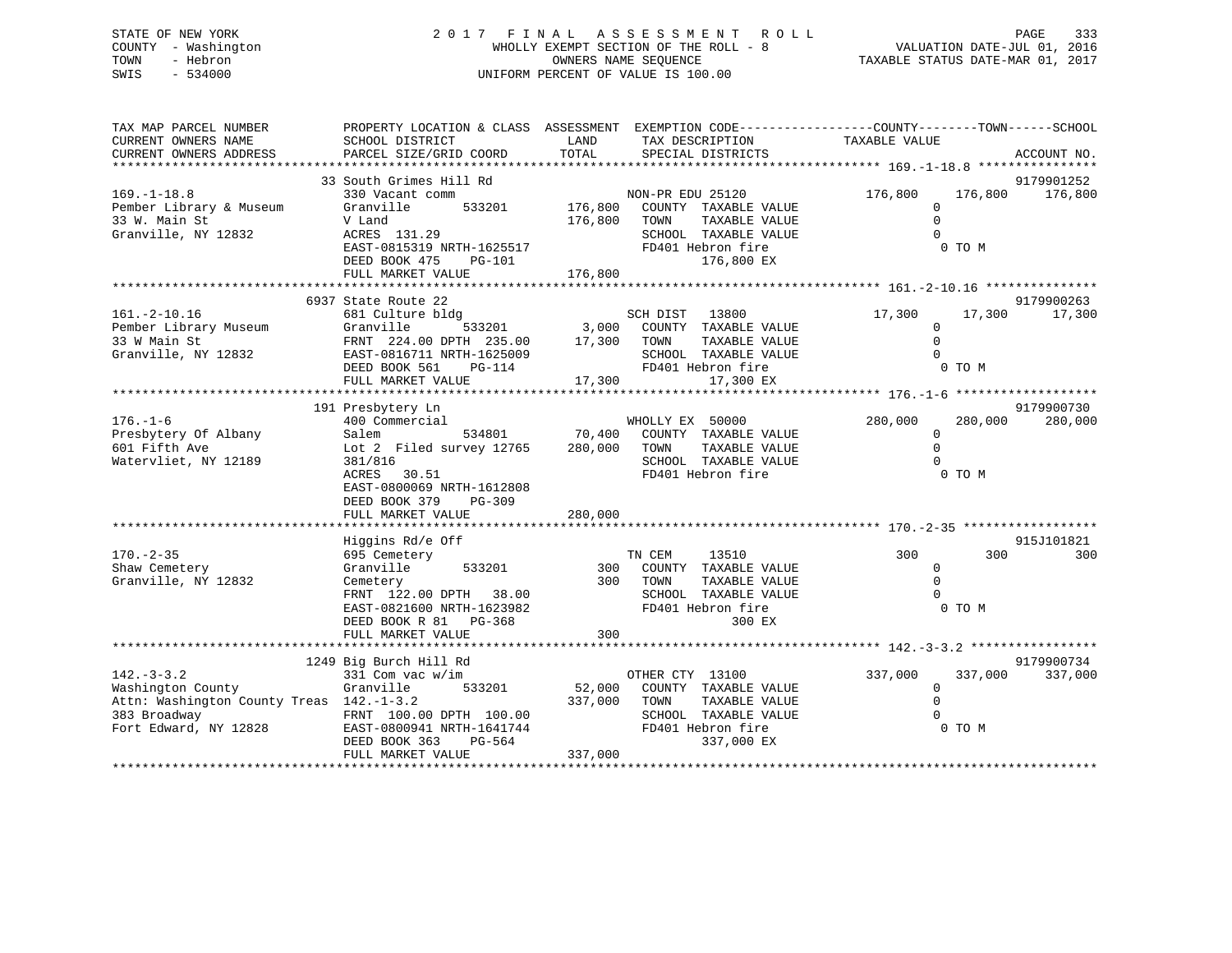| STATE OF NEW YORK<br>COUNTY - Washington<br>- Hebron<br>TOWN<br>$-534000$<br>SWIS                                                       |                                                                                                                                                      |                         | 2017 FINAL ASSESSMENT<br>R O L L<br>WHOLLY EXEMPT SECTION OF THE ROLL - 8<br>OWNERS NAME SEQUENCE<br>UNIFORM PERCENT OF VALUE IS 100.00 | VALUATION DATE-JUL 01, 2016<br>TAXABLE STATUS DATE-MAR 01, 2017      | PAGE<br>334           |
|-----------------------------------------------------------------------------------------------------------------------------------------|------------------------------------------------------------------------------------------------------------------------------------------------------|-------------------------|-----------------------------------------------------------------------------------------------------------------------------------------|----------------------------------------------------------------------|-----------------------|
| TAX MAP PARCEL NUMBER<br>CURRENT OWNERS NAME<br>CURRENT OWNERS ADDRESS                                                                  | SCHOOL DISTRICT<br>PARCEL SIZE/GRID COORD                                                                                                            | LAND<br>TOTAL           | PROPERTY LOCATION & CLASS ASSESSMENT EXEMPTION CODE---------------COUNTY-------TOWN-----SCHOOL<br>TAX DESCRIPTION<br>SPECIAL DISTRICTS  | TAXABLE VALUE                                                        | ACCOUNT NO.           |
|                                                                                                                                         | 1248 Big Burch Hill Rd                                                                                                                               |                         |                                                                                                                                         |                                                                      | 915N200710            |
| $142. - 3 - 11$<br>Washington County<br>Attn: Washington County Treasu Relay Station<br>383 Broadway Bldg B<br>Fort Edward, NY 12828    | 831 Tele Comm<br>Hartford<br>533801<br>$142. - 1 - 11$<br>ACRES<br>1.45<br>EAST-0801005 NRTH-1640910<br>DEED BOOK 890<br>$PG-129$                    | 79,800<br>135,000       | OTHER CTY 13100<br>COUNTY TAXABLE VALUE<br>TAXABLE VALUE<br>TOWN<br>SCHOOL TAXABLE VALUE<br>FD401 Hebron fire<br>135,000 EX             | 135,000<br>135,000<br>0<br>$\mathsf 0$<br>$\Omega$<br>0 TO M         | 135,000               |
|                                                                                                                                         | FULL MARKET VALUE                                                                                                                                    | 135,000                 |                                                                                                                                         |                                                                      |                       |
|                                                                                                                                         |                                                                                                                                                      |                         |                                                                                                                                         |                                                                      |                       |
|                                                                                                                                         | 433 Mcknight Hill Rd                                                                                                                                 |                         |                                                                                                                                         |                                                                      | 9179901030            |
| $168. - 1 - 11$<br>Washington County<br>Attn: Washington County Treas lease 2781/71 2814/308<br>Upper Broadway<br>Fort Edward, NY 12828 | 837 Cell Tower<br>Salem<br>Bischoff Propty, agmt 293<br>ACRES<br>1.00<br>EAST-0798997 NRTH-1617490<br>DEED BOOK 447<br>$PG-460$<br>FULL MARKET VALUE | 534801 38,000<br>39,100 | OTHER CTY 13100<br>COUNTY TAXABLE VALUE<br>39,100 TOWN<br>TAXABLE VALUE<br>SCHOOL TAXABLE VALUE<br>FD401 Hebron fire<br>39,100 EX       | 39,100<br>39,100<br>$\mathbf 0$<br>$\mathsf 0$<br>$\Omega$<br>0 TO M | 39,100                |
|                                                                                                                                         |                                                                                                                                                      |                         |                                                                                                                                         |                                                                      |                       |
| $183. - 1 - 3.2$<br>Washington County<br>Attn: Washington County Treas 654/205<br>Upper Broadway<br>Fort Edward, NY 12828               | 3335 County Route 30<br>841 Motr veh srv<br>Salem<br>534801<br>ACRES<br>4.41<br>EAST-0790292 NRTH-1607218<br>DEED BOOK 467<br>PG-489                 | 67,100<br>239,700       | OTHER CTY 13100<br>COUNTY TAXABLE VALUE<br>TOWN<br>TAXABLE VALUE<br>SCHOOL TAXABLE VALUE<br>CA008 Cons agri dst 8<br>239,700 EX         | 239,700<br>239,700<br>$\mathbf{0}$<br>$\Omega$<br>$\Omega$<br>0 TO M | 9179900733<br>239,700 |
|                                                                                                                                         | FULL MARKET VALUE                                                                                                                                    |                         | 239,700 FD401 Hebron fire                                                                                                               | 0 TO M                                                               |                       |

\*\*\*\*\*\*\*\*\*\*\*\*\*\*\*\*\*\*\*\*\*\*\*\*\*\*\*\*\*\*\*\*\*\*\*\*\*\*\*\*\*\*\*\*\*\*\*\*\*\*\*\*\*\*\*\*\*\*\*\*\*\*\*\*\*\*\*\*\*\*\*\*\*\*\*\*\*\*\*\*\*\*\*\*\*\*\*\*\*\*\*\*\*\*\*\*\*\*\*\*\*\*\* 183.20-1-3 \*\*\*\*\*\*\*\*\*\*\*\*\*\*\*\*\*915J101044 County Route 30 915J101044 183.20-1-3 311 Res vac land<br>Washington County 311 Res vac land 534801 300 300 Washington County Salem 534801 300 COUNTY TAXABLE VALUE 0<br>
Attn: Washington County Treasu FRNT 116.00 DPTH 122.00 300 TOWN TAXABLE VALUE 0 Attn: Washington County Treasu FRNT 116.00 DPTH 122.00 300 TOWN TAXABLE VALUE 0 383 Broadway ACRES 0.32 SCHOOL TAXABLE VALUE 0 CA008 Cons agri dst 8<br>300 EX  $DEED BOOK 851 PC-326$  FULL MARKET VALUE 300 FD401 Hebron fire 0 TO M0 TO M 300 EXLD401 West hebron light 0 TO M 300 EX\*\*\*\*\*\*\*\*\*\*\*\*\*\*\*\*\*\*\*\*\*\*\*\*\*\*\*\*\*\*\*\*\*\*\*\*\*\*\*\*\*\*\*\*\*\*\*\*\*\*\*\*\*\*\*\*\*\*\*\*\*\*\*\*\*\*\*\*\*\*\*\*\*\*\*\*\*\*\*\*\*\*\*\*\*\*\*\*\*\*\*\*\*\*\*\*\*\*\*\*\*\*\*\*\*\*\*\*\*\*\*\*\*\*\*\*\*\*\*\*\*\*\*\*\*\*\*\*\*\*\*\*

239,700 EX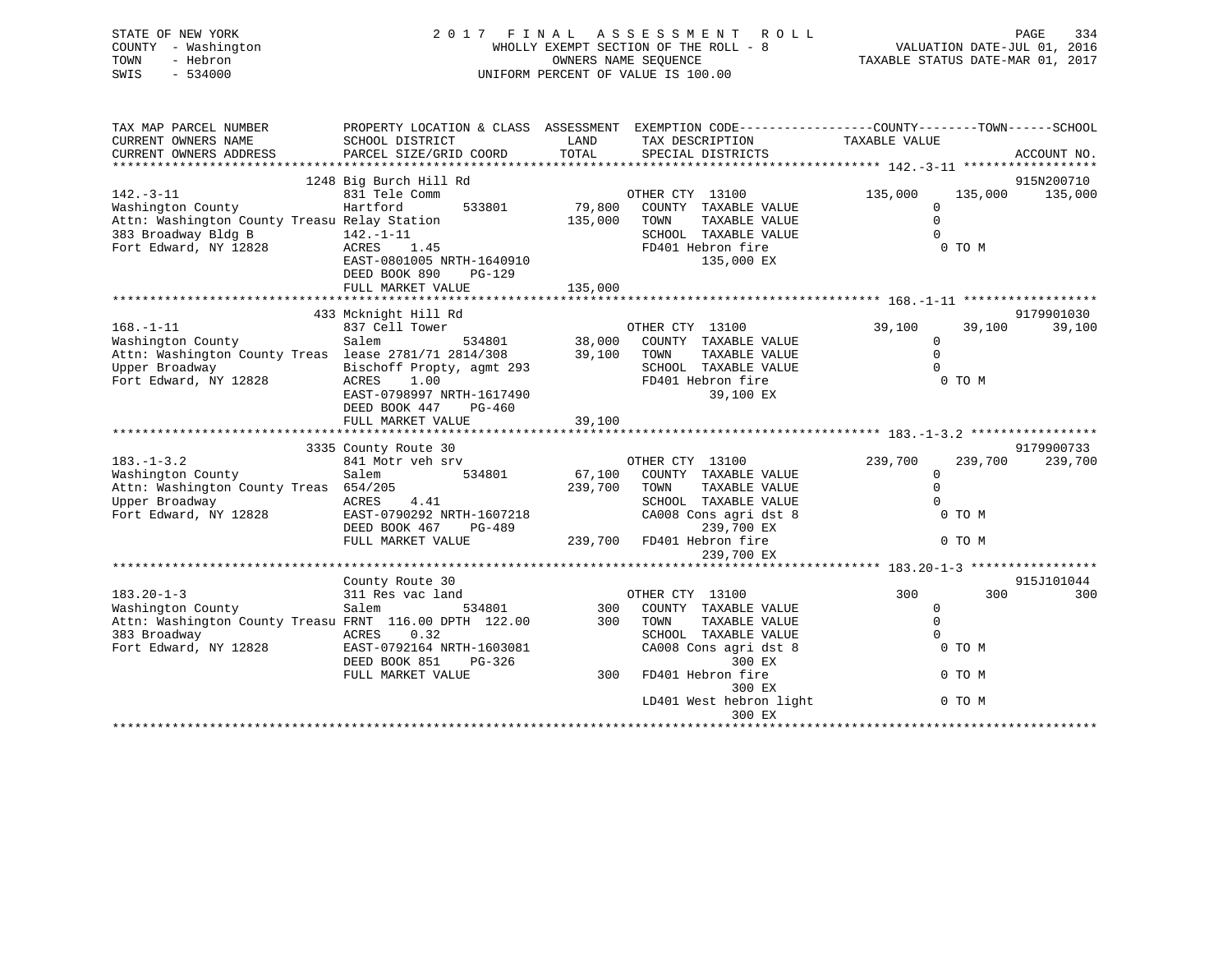|      | STATE OF NEW YORK   | 2017 FINAL ASSESSMENT ROLL            | PAGE                             | 335 |
|------|---------------------|---------------------------------------|----------------------------------|-----|
|      | COUNTY - Washington | WHOLLY EXEMPT SECTION OF THE ROLL - 8 | VALUATION DATE-JUL 01, 2016      |     |
| TOWN | - Hebron            | OWNERS NAME SEOUENCE                  | TAXABLE STATUS DATE-MAR 01, 2017 |     |
| SWIS | - 534000            | UNIFORM PERCENT OF VALUE IS 100.00    |                                  |     |

| TAX MAP PARCEL NUMBER   | PROPERTY LOCATION & CLASS ASSESSMENT           |         | EXEMPTION CODE-----------------COUNTY-------TOWN------SCHOOL |                    |             |
|-------------------------|------------------------------------------------|---------|--------------------------------------------------------------|--------------------|-------------|
| CURRENT OWNERS NAME     | SCHOOL DISTRICT                                | LAND    | TAX DESCRIPTION TAXABLE VALUE                                |                    |             |
| CURRENT OWNERS ADDRESS  | PARCEL SIZE/GRID COORD TOTAL SPECIAL DISTRICTS |         |                                                              |                    | ACCOUNT NO. |
|                         |                                                |         |                                                              |                    |             |
|                         | 3157 County Route 30                           |         |                                                              |                    | 9179900732  |
| $183.20 - 1 - 1.1$      | 620 Religious                                  |         | NON-PR REL 25110                                             | 850,000<br>850,000 | 850,000     |
| West Hebron U P Church  | 534801<br>Salem                                | 37,000  | COUNTY<br>TAXABLE VALUE                                      |                    |             |
| c/o Rev. Laura Mitchell | 363/104                                        | 850,000 | TAXABLE VALUE<br>TOWN                                        |                    |             |
| 3157 County Route 30    | ACRES 5.00                                     |         | SCHOOL<br>TAXABLE VALUE                                      |                    |             |
| Salem, NY 12865         | EAST-0791781 NRTH-1603233                      |         | CA008 Cons agri dst 8                                        | 0 TO M             |             |
|                         | DEED BOOK 47<br>PG-499                         |         | 850,000 EX                                                   |                    |             |
|                         | FULL MARKET VALUE                              | 850,000 | FD401 Hebron fire                                            | 0 TO M             |             |
|                         |                                                |         | 850,000 EX                                                   |                    |             |
|                         |                                                |         | LD401 West hebron light                                      | 0 TO M             |             |
|                         |                                                |         | 850,000 EX                                                   |                    |             |
|                         |                                                |         |                                                              |                    |             |
|                         | Higgins Rd/e Off                               |         |                                                              |                    | 915J101822  |
| $170. - 2 - 36$         | 695 Cemetery                                   |         | 13510<br>TN CEM                                              | 400<br>400         | 400         |
| Wrights Cemetery        | Granville<br>533201                            |         | 400 COUNTY<br>TAXABLE VALUE                                  |                    |             |
| Granville, NY 12832     | Cemetery                                       | 400     | TAXABLE VALUE<br>TOWN                                        |                    |             |
|                         | FRNT 48.00 DPTH 112.00                         |         | SCHOOL<br>TAXABLE VALUE                                      |                    |             |
|                         | EAST-0822078 NRTH-1623977                      |         | FD401 Hebron fire                                            | 0 TO M             |             |
|                         | DEED BOOK R 137 PG-150                         |         | 400 EX                                                       |                    |             |
|                         | FULL MARKET VALUE                              | 400     |                                                              |                    |             |
|                         |                                                |         |                                                              |                    |             |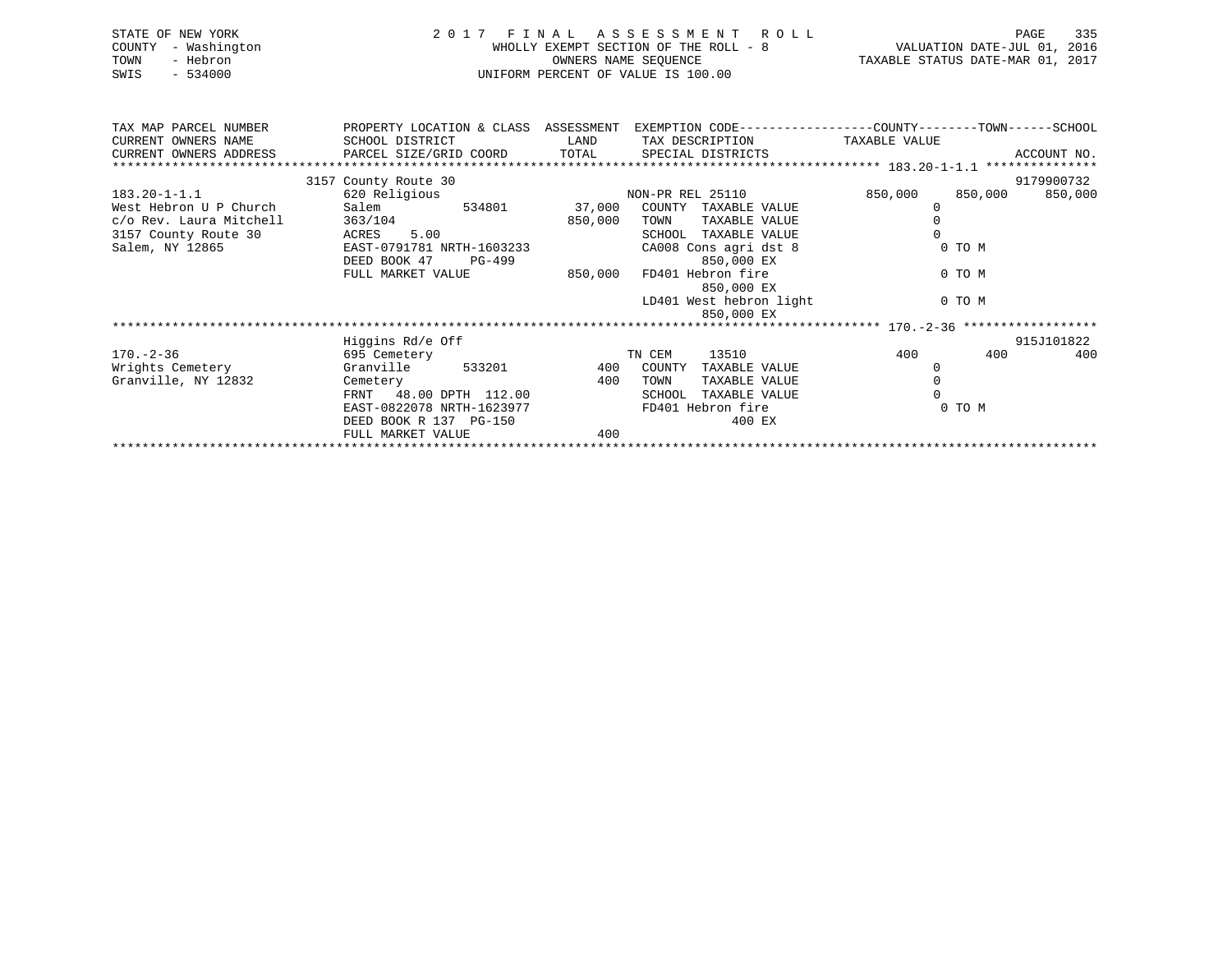VALUATION DATE-JUL 01, 2016 TAXABLE STATUS DATE-MAR 01, 2017<br>RPS150/V04/L015 UNIFORM PERCENT OF VALUE IS 100.00 CURRENT DATE 6/14/2017

## ROLL SUB SECTION - - TOTALS

#### \*\*\* S P E C I A L D I S T R I C T S U M M A R Y \*\*\*

| CODE | DISTRICT NAME        | TOTAL<br>PARCELS | EXTENSION<br>TYPE | EXTENSION<br><b>VALUE</b> | AD VALOREM<br>VALUE | EXEMPT<br>AMOUNT | TAXABLE<br>VALUE |
|------|----------------------|------------------|-------------------|---------------------------|---------------------|------------------|------------------|
|      | CA008 Cons agri dst  |                  | 8 TOTAL M         |                           | 1656,000            | 1656,000         |                  |
|      | FD401 Hebron fire    |                  | 30 TOTAL M        |                           | 3942,600            | 3869,500         | 73,100           |
|      | LD401 West hebron li |                  | 5 TOTAL M         |                           | 1248,700            | 1248,700         |                  |

## \*\*\* S C H O O L D I S T R I C T S U M M A R Y \*\*\*

| CODE                                 | DISTRICT NAME                            | TOTAL<br>PARCELS | ASSESSED<br>LAND                       | ASSESSED<br>TOTAL                         | EXEMPT<br>AMOUNT                          | TOTAL<br>TAXABLE | STAR<br>AMOUNT | STAR<br>TAXABLE |
|--------------------------------------|------------------------------------------|------------------|----------------------------------------|-------------------------------------------|-------------------------------------------|------------------|----------------|-----------------|
| 532001<br>533201<br>533801<br>534801 | Arqyle<br>Granville<br>Hartford<br>Salem | 10<br>18         | 42,200<br>363,100<br>79,800<br>648,600 | 42,200<br>1286,400<br>135,000<br>2759,000 | 42,200<br>1286,400<br>135,000<br>2759,000 |                  |                |                 |
|                                      | SUB-TOTAL                                | 30               | 1133,700                               | 4222,600                                  | 4222,600                                  |                  |                |                 |
|                                      | ТОТАЬ                                    | 30               | 1133,700                               | 4222,600                                  | 4222,600                                  |                  |                |                 |

## \*\*\* S Y S T E M C O D E S S U M M A R Y \*\*\*

| CODE  | DESCRIPTION        | TOTAL<br>PARCELS | COUNTY             | TOWN               | SCHOOL             |
|-------|--------------------|------------------|--------------------|--------------------|--------------------|
| 50000 | WHOLLY EX<br>TOTAL |                  | 280,000<br>280,000 | 280,000<br>280,000 | 280,000<br>280,000 |

| CODE  | DESCRIPTION | TOTAL<br>PARCELS | COUNTY   | TOWN     | SCHOOL   |
|-------|-------------|------------------|----------|----------|----------|
| 13100 | OTHER CTY   |                  | 751,100  | 751,100  | 751,100  |
| 13500 | OTHER TOWN  |                  | 182,500  | 182,500  | 182,500  |
| 13510 | TN CEM      |                  | 123,900  | 123,900  | 123,900  |
| 13800 | SCH DIST    |                  | 17,300   | 17,300   | 17,300   |
| 25110 | NON-PR REL  |                  | 1987,900 | 1987,900 | 1987,900 |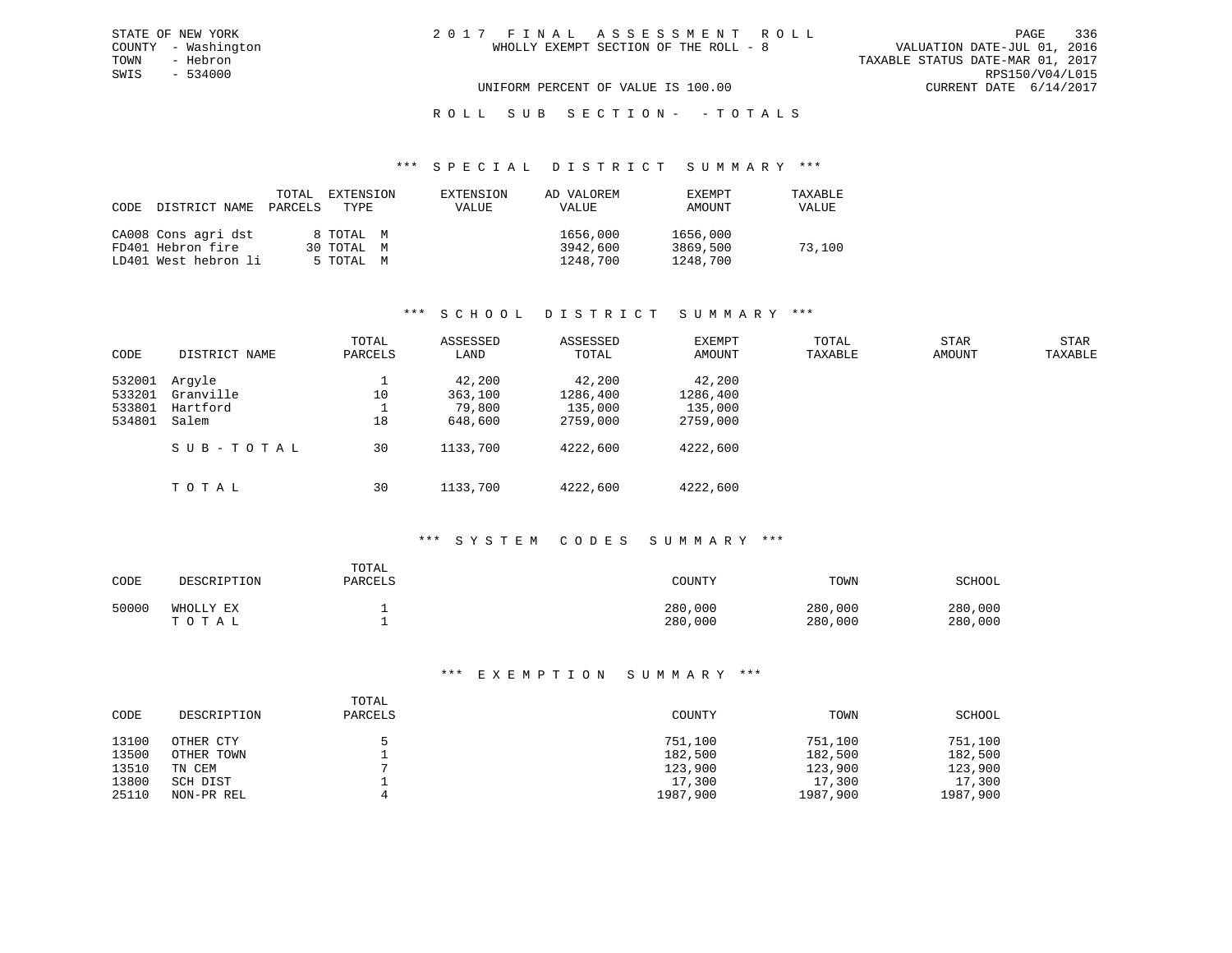| STATE OF NEW YORK   | 2017 FINAL ASSESSMENT ROLL            | 337<br>PAGE                      |
|---------------------|---------------------------------------|----------------------------------|
| COUNTY - Washington | WHOLLY EXEMPT SECTION OF THE ROLL - 8 | VALUATION DATE-JUL 01, 2016      |
| TOWN<br>- Hebron    |                                       | TAXABLE STATUS DATE-MAR 01, 2017 |
| SWIS<br>$-534000$   |                                       | RPS150/V04/L015                  |
|                     | UNIFORM PERCENT OF VALUE IS 100.00    | CURRENT DATE 6/14/2017           |
|                     | ROLL SUB SECTION- -TOTALS             |                                  |

| CODE  | DESCRIPTION | TOTAL<br>PARCELS | COUNTY   | TOWN     | SCHOOL   |
|-------|-------------|------------------|----------|----------|----------|
| 25120 | NON-PR EDU  |                  | 180,400  | 180,400  | 180,400  |
| 26250 | HIST SOC    |                  | 73,100   | 73,100   | 73,100   |
| 26400 | VOL FIRE    | 4                | 468,600  | 468,600  | 468,600  |
| 27350 | PRI CEM     |                  | 157,800  | 157,800  | 157,800  |
|       | TOTAL       | 29               | 3942,600 | 3942,600 | 3942,600 |

| ROLL       |                 | TOTAL   |             |          | 'AXABLE | TAXABLI | TAXABLE | STAR    |
|------------|-----------------|---------|-------------|----------|---------|---------|---------|---------|
| <b>SEC</b> |                 | DARCELS | LAND        | TOTAL    | COUNTY  | TOWN    | SCHOOL  | TAXABLE |
|            |                 |         |             |          |         |         |         |         |
|            | EXEMPT<br>WHOLI | 30      | .700<br>--- | 4222,600 |         |         |         |         |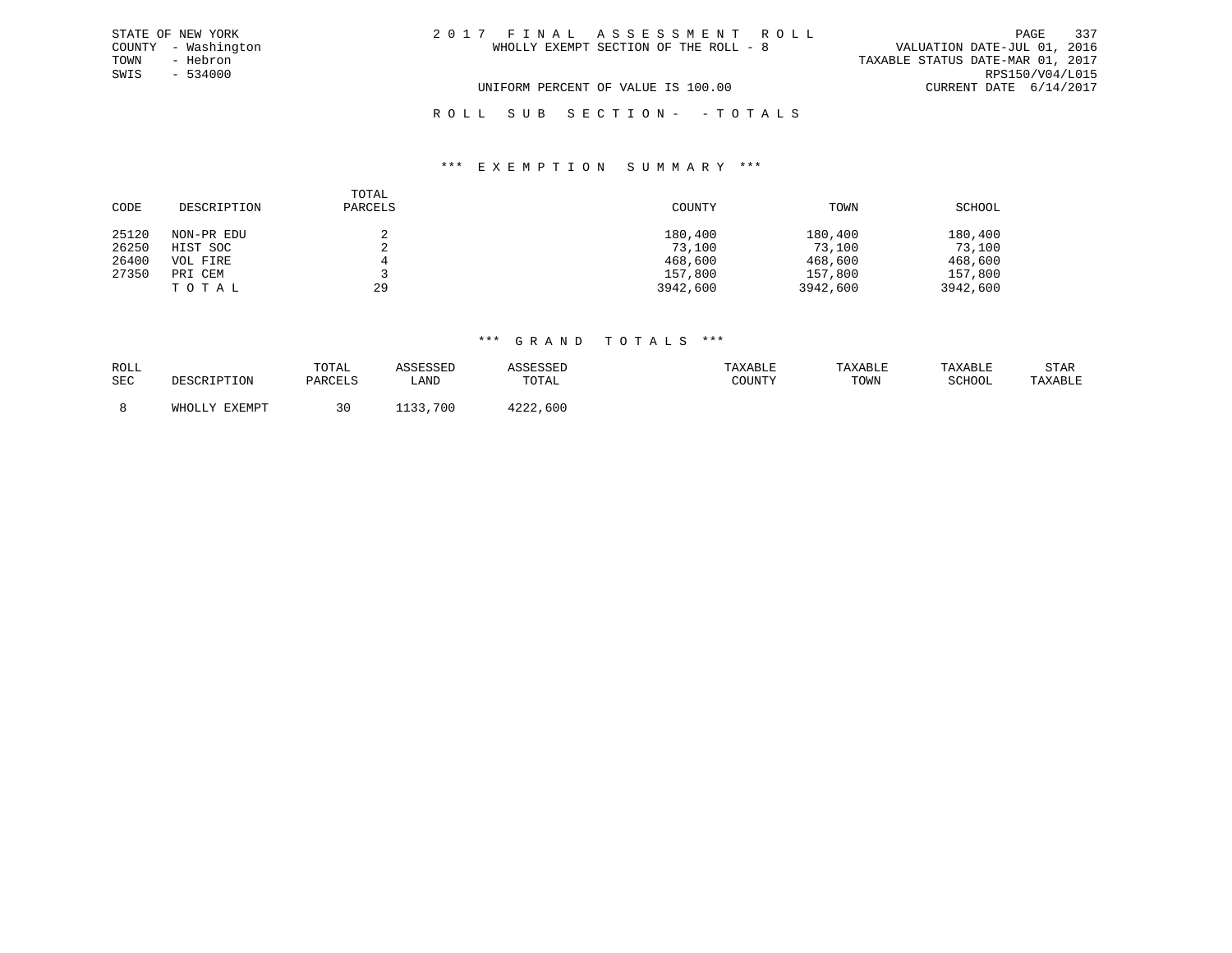|      | STATE OF NEW YORK   | 2017 FINAL ASSESSMENT ROLL            | 338<br>PAGE                      |
|------|---------------------|---------------------------------------|----------------------------------|
|      | COUNTY - Washington | WHOLLY EXEMPT SECTION OF THE ROLL - 8 | VALUATION DATE-JUL 01, 2016      |
| TOWN | - Hebron            |                                       | TAXABLE STATUS DATE-MAR 01, 2017 |
| SWIS | - 534000            | UNIFORM PERCENT OF VALUE IS 100.00    | RPS150/V04/L015                  |
|      |                     |                                       | CURRENT DATE $6/14/2017$         |
|      |                     |                                       |                                  |

#### R O L L S E C T I O N T O T A L S

#### \*\*\* S P E C I A L D I S T R I C T S U M M A R Y \*\*\*

| CODE | DISTRICT NAME        | TOTAL<br>PARCELS | EXTENSION<br>TYPE | EXTENSION<br>VALUE | AD VALOREM<br>VALUE | <b>EXEMPT</b><br>AMOUNT | TAXABLE<br>VALUE |
|------|----------------------|------------------|-------------------|--------------------|---------------------|-------------------------|------------------|
|      | CA008 Cons agri dst  |                  | 8 TOTAL M         |                    | 1656,000            | 1656,000                |                  |
|      | FD401 Hebron fire    |                  | 30 TOTAL M        |                    | 3942,600            | 3869,500                | 73,100           |
|      | LD401 West hebron li |                  | 5 TOTAL M         |                    | 1248,700            | 1248,700                |                  |

## \*\*\* S C H O O L D I S T R I C T S U M M A R Y \*\*\*

| CODE   | DISTRICT NAME | TOTAL<br>PARCELS | ASSESSED<br>LAND | ASSESSED<br>TOTAL | EXEMPT<br>AMOUNT | TOTAL<br>TAXABLE | <b>STAR</b><br>AMOUNT | <b>STAR</b><br>TAXABLE |
|--------|---------------|------------------|------------------|-------------------|------------------|------------------|-----------------------|------------------------|
| 532001 | Arqyle        |                  | 42,200           | 42,200            | 42,200           |                  |                       |                        |
| 533201 | Granville     | 10               | 363,100          | 1286,400          | 1286,400         |                  |                       |                        |
| 533801 | Hartford      |                  | 79,800           | 135,000           | 135,000          |                  |                       |                        |
| 534801 | Salem         | 18               | 648,600          | 2759,000          | 2759,000         |                  |                       |                        |
|        | SUB-TOTAL     | 30               | 1133,700         | 4222,600          | 4222,600         |                  |                       |                        |
|        | TOTAL         | 30               | 1133,700         | 4222,600          | 4222,600         |                  |                       |                        |

### \*\*\* S Y S T E M C O D E S S U M M A R Y \*\*\*

| CODE  | DESCRIPTION        | TOTAL<br>PARCELS | COUNTY             | TOWN               | SCHOOL             |
|-------|--------------------|------------------|--------------------|--------------------|--------------------|
| 50000 | WHOLLY EX<br>TOTAL |                  | 280,000<br>280,000 | 280,000<br>280,000 | 280,000<br>280,000 |

| CODE  | DESCRIPTION | TOTAL<br>PARCELS | COUNTY   | TOWN     | SCHOOL   |
|-------|-------------|------------------|----------|----------|----------|
| 13100 | OTHER CTY   |                  | 751,100  | 751,100  | 751,100  |
| 13500 | OTHER TOWN  |                  | 182,500  | 182,500  | 182,500  |
| 13510 | TN CEM      |                  | 123,900  | 123,900  | 123,900  |
| 13800 | SCH DIST    |                  | 17,300   | 17,300   | 17,300   |
| 25110 | NON-PR REL  |                  | 1987,900 | 1987,900 | 1987,900 |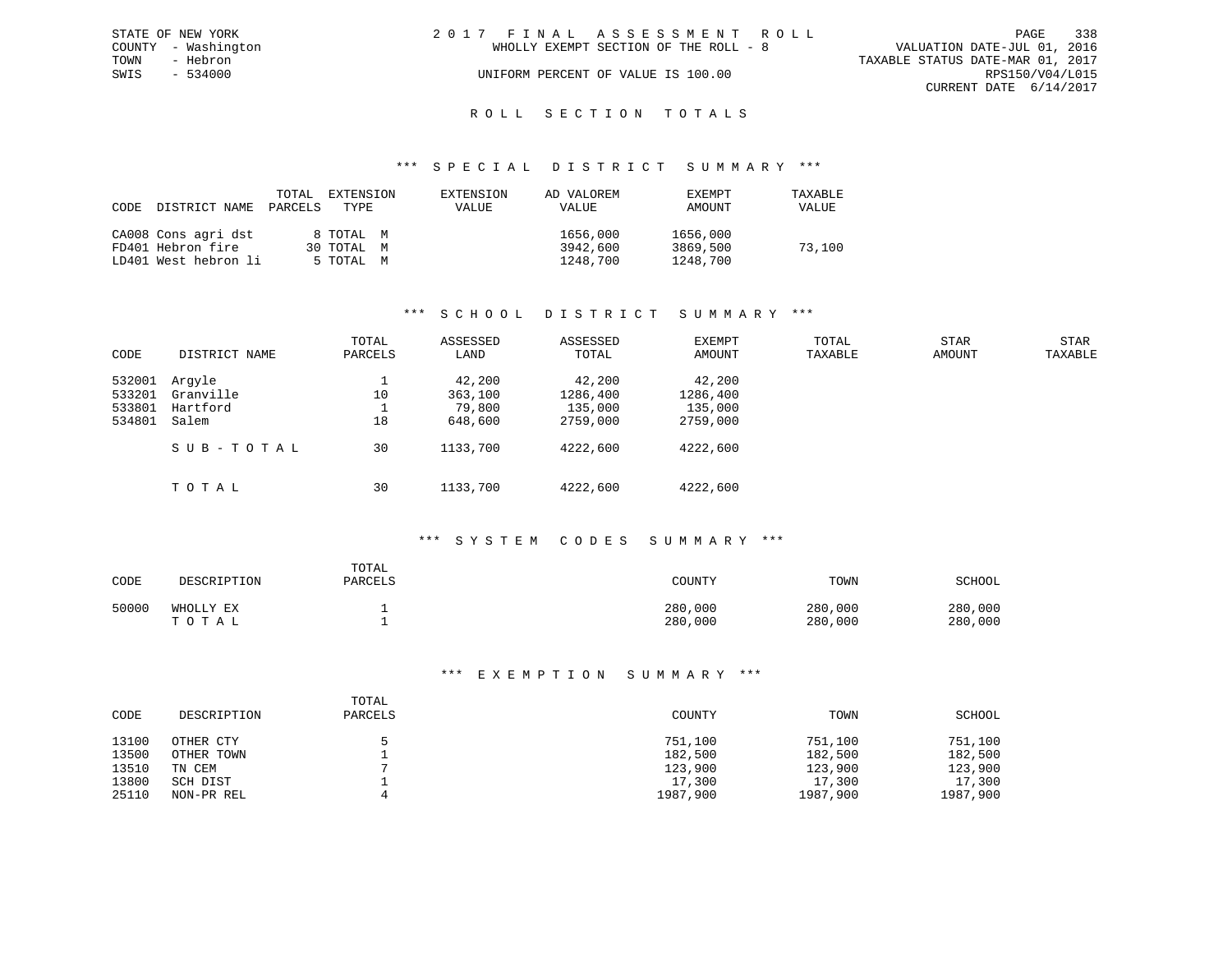|      | STATE OF NEW YORK   | 2017 FINAL ASSESSMENT ROLL            | 339<br>PAGE                      |
|------|---------------------|---------------------------------------|----------------------------------|
|      | COUNTY - Washington | WHOLLY EXEMPT SECTION OF THE ROLL - 8 | VALUATION DATE-JUL 01, 2016      |
| TOWN | - Hebron            |                                       | TAXABLE STATUS DATE-MAR 01, 2017 |
| SWIS | $-534000$           | UNIFORM PERCENT OF VALUE IS 100.00    | RPS150/V04/L015                  |
|      |                     |                                       | CURRENT DATE 6/14/2017           |
|      |                     |                                       |                                  |

# R O L L S E C T I O N T O T A L S

#### \*\*\* E X E M P T I O N S U M M A R Y \*\*\*

| CODE  | DESCRIPTION | TOTAL<br>PARCELS | COUNTY   | TOWN     | SCHOOL   |
|-------|-------------|------------------|----------|----------|----------|
| 25120 | NON-PR EDU  | $\epsilon$       | 180,400  | 180,400  | 180,400  |
| 26250 | HIST SOC    | ▵                | 73,100   | 73,100   | 73,100   |
| 26400 | VOL FIRE    | 4                | 468,600  | 468,600  | 468,600  |
| 27350 | PRI CEM     |                  | 157,800  | 157,800  | 157,800  |
|       | TOTAL       | 29               | 3942,600 | 3942,600 | 3942,600 |

| ROLL |                   | TOTAL   | רקססיירי |             | <b>XABLE</b>                               | TAXABLE |        | STAR    |
|------|-------------------|---------|----------|-------------|--------------------------------------------|---------|--------|---------|
| SEC  | וא∩דידים דפרי? את | PARCELS | LANI     | TOTAL       | $C$ $C$ $T$ $T$ $T$ $T$ $T$ $T$<br>1.70111 | TOWN    | SCHOOL | TAXABLE |
|      | FYFMDT            | 30      | 700      | 4222<br>600 |                                            |         |        |         |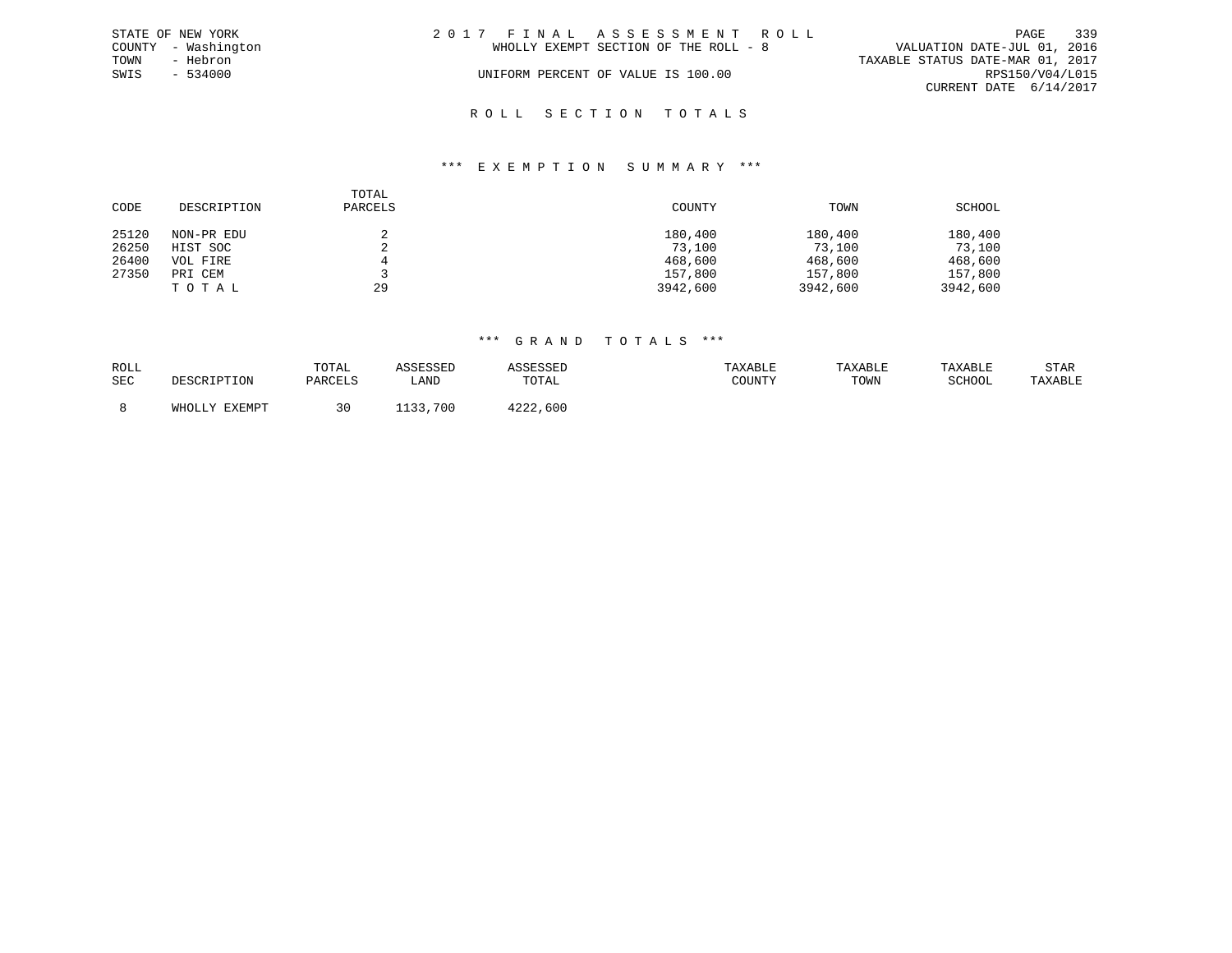\*\*\* S P E C I A L D I S T R I C T S U M M A R Y \*\*\*

|      |                      | TOTAL   | EXTENSION     | <b>EXTENSION</b> | AD VALOREM | EXEMPT    | TAXABLE    |
|------|----------------------|---------|---------------|------------------|------------|-----------|------------|
| CODE | DISTRICT NAME        | PARCELS | TYPE          | VALUE            | VALUE      | AMOUNT    | VALUE      |
|      | TE533 Trans exmt rep |         | 7 MOVTAX      |                  |            |           |            |
|      | CA001 Cons agri dst  |         | 11 TOTAL      |                  | 3238,300   | 712,029   | 2526,271   |
|      | CA004 Cons agri dst  |         | 2 TOTAL M     |                  | 158,800    | 106,494   | 52,306     |
|      | CA006 Cons agri dst  |         | 8 TOTAL M     |                  | 1475,000   | 598,504   | 876,496    |
|      | CA008 Cons agri dst  |         | 500 TOTAL M   |                  | 73825,030  | 12198,044 | 61626,986  |
|      | FD401 Hebron fire    |         | 1,628 TOTAL M |                  | 184545,327 | 3879,800  | 180665,527 |
|      | LD401 West hebron li |         | 67 TOTAL M    |                  | 7396,900   | 1248,700  | 6148,200   |

## \*\*\* S C H O O L D I S T R I C T S U M M A R Y \*\*\*

| CODE                                           | DISTRICT NAME                                         | TOTAL<br>PARCELS        | ASSESSED<br>LAND                                           | ASSESSED<br>TOTAL                                          | EXEMPT<br>AMOUNT                                        | TOTAL<br>TAXABLE                                          | STAR<br>AMOUNT                              | STAR<br>TAXABLE                                           |
|------------------------------------------------|-------------------------------------------------------|-------------------------|------------------------------------------------------------|------------------------------------------------------------|---------------------------------------------------------|-----------------------------------------------------------|---------------------------------------------|-----------------------------------------------------------|
| 532001<br>533201<br>533401<br>533801<br>534801 | Arqyle<br>Granville<br>Greenwich<br>Hartford<br>Salem | 28<br>617<br>195<br>785 | 1298,800<br>33996,400<br>158,800<br>13023,940<br>44331,430 | 2595,868<br>68398,265<br>158,945<br>23859,699<br>89952,850 | 320,831<br>8706,517<br>106,494<br>3422,455<br>10509,442 | 2275,037<br>59691,748<br>52,451<br>20437,244<br>79443,408 | 406,500<br>7533,576<br>2523,500<br>9677,470 | 1868,537<br>52158,172<br>52,451<br>17913,744<br>69765,938 |
|                                                | SUB-TOTAL                                             | 1,628                   | 92809,370                                                  | 184965,627                                                 | 23065,739                                               | 161899,888                                                | 20141,046                                   | 141758,842                                                |
|                                                | TOTAL                                                 | 1,628                   | 92809,370                                                  | 184965,627                                                 | 23065,739                                               | 161899,888                                                | 20141,046                                   | 141758,842                                                |

## \*\*\* S Y S T E M C O D E S S U M M A R Y \*\*\*

| CODE  | DESCRIPTION        | TOTAL<br>PARCELS | COUNTY             | TOWN               | SCHOOL             |
|-------|--------------------|------------------|--------------------|--------------------|--------------------|
| 50000 | WHOLLY EX<br>TOTAL |                  | 280,000<br>280,000 | 280,000<br>280,000 | 280,000<br>280,000 |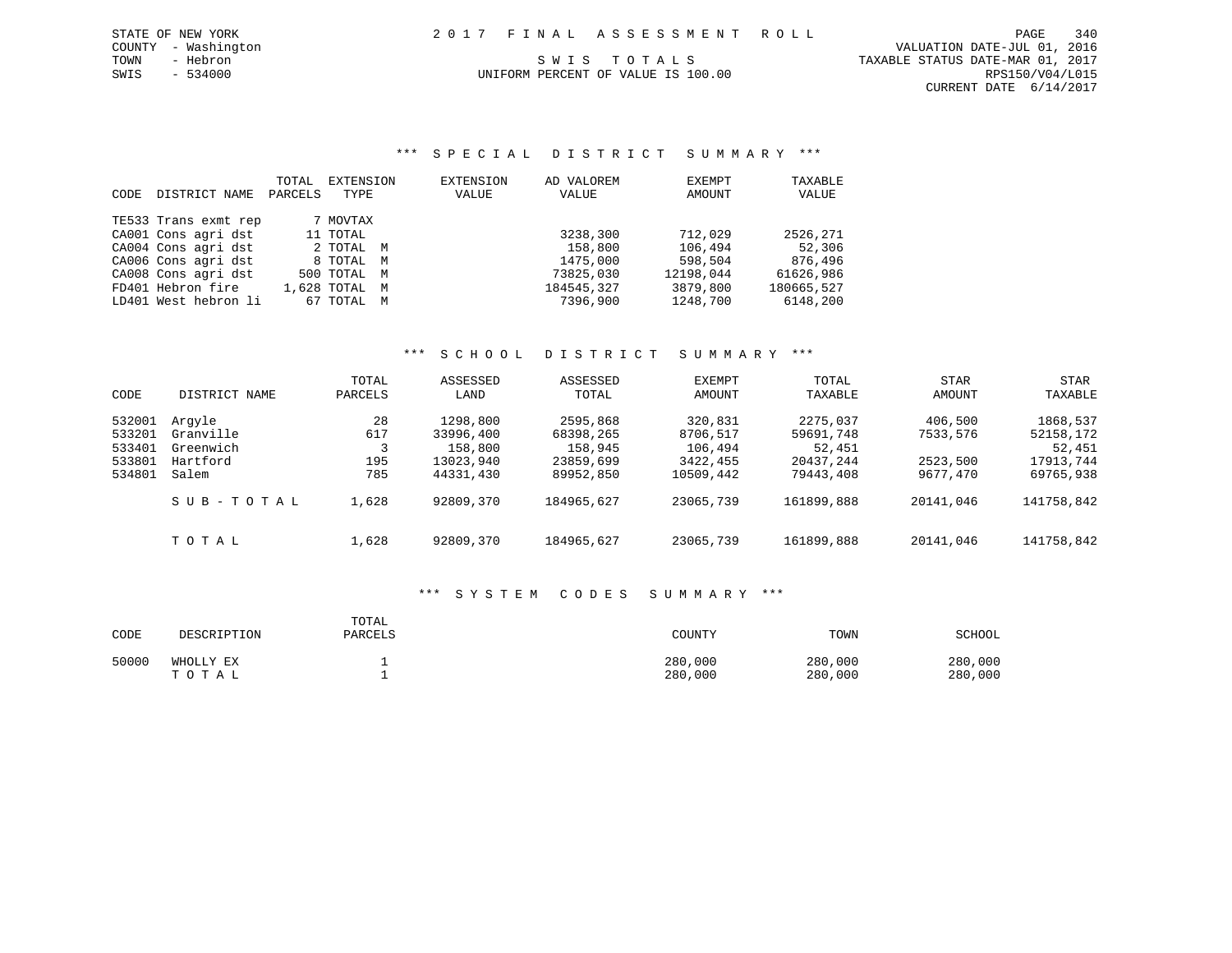UNIFORM PERCENT OF VALUE IS 100.00 RPS150/V04/L015

 COUNTY - Washington VALUATION DATE-JUL 01, 2016 TOWN - Hebron S W I S T O T A L S TAXABLE STATUS DATE-MAR 01, 2017 CURRENT DATE 6/14/2017

|       |                  | TOTAL          |           |           |               |
|-------|------------------|----------------|-----------|-----------|---------------|
| CODE  | DESCRIPTION      | PARCELS        | COUNTY    | TOWN      | <b>SCHOOL</b> |
| 13100 | OTHER CTY        | 5              | 751,100   | 751,100   | 751,100       |
| 13500 | OTHER TOWN       | $\mathbf 1$    | 182,500   | 182,500   | 182,500       |
| 13510 | TN CEM           | 7              | 123,900   | 123,900   | 123,900       |
| 13800 | SCH DIST         |                | 17,300    | 17,300    | 17,300        |
| 25110 | NON-PR REL       | 4              | 1987,900  | 1987,900  | 1987,900      |
| 25120 | NON-PR EDU       | 2              | 180,400   | 180,400   | 180,400       |
| 26250 | HIST SOC         | $\overline{a}$ | 73,100    | 73,100    | 73,100        |
| 26400 | VOL FIRE         | $\overline{4}$ | 468,600   | 468,600   | 468,600       |
| 27350 | PRI CEM          | 3              | 157,800   | 157,800   | 157,800       |
| 29700 | RPTL1138         | 3              | 10,300    | 10,300    | 10,300        |
| 41120 | VETWAR CTS       | 7              | 119,726   | 108,874   | 6,000         |
| 41121 | VET WAR CT       | 32             | 643,807   | 513,742   |               |
| 41130 | VETCOM CTS       | 3              | 78,688    | 77,300    |               |
| 41131 | VET COM CT       | 30             | 1140,848  | 840,565   |               |
| 41140 | VETDIS CTS       | 2              | 57,715    | 57,715    |               |
| 41141 | VET DIS CT       | 10             | 456,100   | 395,556   |               |
| 41151 | CW 10 VET/       | 9              | 70,368    | 70,368    |               |
| 41700 | AG BUILD         | 10             | 508,175   | 508,175   | 508,175       |
| 41720 | AG DIST          | 148            | 12174,896 | 12174,896 | 12174,896     |
| 41730 | AGRI-D IND       | 41             | 1584,832  | 1584,832  | 1584,832      |
| 41800 | AGED-ALL         | 17             | 686,105   | 686,105   | 705,363       |
| 41801 | AGED-CO/TN       | $\mathbf{1}$   | 15,500    | 15,500    |               |
| 41802 | AGED-CO          | 36             | 1704,948  |           |               |
| 41803 | AGED-TOWN        | 25             |           | 983,710   |               |
| 41804 | AGED-SCH         | 23             |           |           | 829,716       |
| 41805 | AGE-CO/SCH       | 12             | 616,955   |           | 631,080       |
| 41806 | AGE-TN/SCH       | 2              |           | 59,786    | 59,786        |
| 41834 | ENH STAR         | 157            |           |           | 9531,296      |
| 41854 | <b>BAS STAR</b>  | 353            |           |           | 10587,500     |
| 41864 | <b>B STAR MH</b> | 1              |           |           | 22,250        |
| 41931 | DISAB-C/T        | 5              | 166,895   | 166,895   |               |
| 41932 | DISAB-CO         | $\overline{2}$ | 55,010    |           |               |
| 41933 | DISAB-TOWN       | $\mathbf 1$    |           | 20,050    |               |
| 42111 | Hist Barns       | 1              | 16,789    | 16,789    |               |
| 47460 | FOR 480A         | 38             | 2332,991  | 2332,991  | 2332,991      |
| 49501 | SOL-CO/TWN       | $\mathbf{1}$   | 27,000    | 27,000    |               |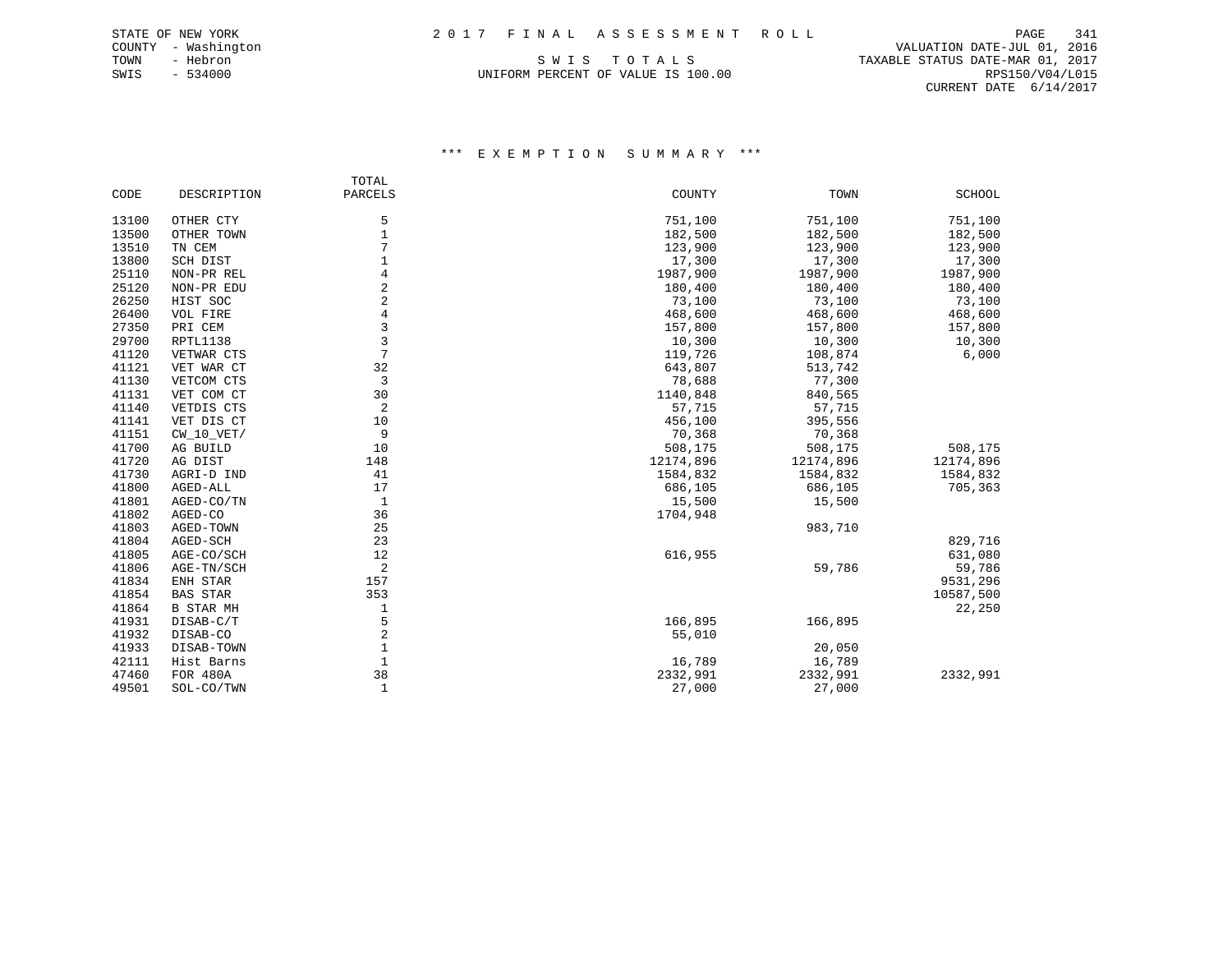| 2017 FINAL ASSESSMENT ROLL         |                                  | PAGE                        | 342 |
|------------------------------------|----------------------------------|-----------------------------|-----|
|                                    |                                  | VALUATION DATE-JUL 01, 2016 |     |
| SWIS TOTALS                        | TAXABLE STATUS DATE-MAR 01, 2017 |                             |     |
| UNIFORM PERCENT OF VALUE IS 100.00 |                                  | RPS150/V04/L015             |     |
|                                    |                                  | CURRENT DATE 6/14/2017      |     |
|                                    |                                  |                             |     |

| CODE | DESCRIPTION | TOTAL<br>PARCELS | COUNTY    | TOWN      | SCHOOL    |  |
|------|-------------|------------------|-----------|-----------|-----------|--|
|      | TOTAL       | 999              | 26410,248 | 24593,749 | 42926,785 |  |

STATE OF NEW YORK COUNTY - Washington TOWN - Hebron  $SWIS$  - 534000

| ROLL<br>SEC    | DESCRIPTION       | TOTAL<br>PARCELS | ASSESSED<br>LAND | ASSESSED<br>TOTAL | TAXABLE<br>COUNTY | TAXABLE<br>TOWN | TAXABLE<br>SCHOOL | <b>STAR</b><br>TAXABLE |
|----------------|-------------------|------------------|------------------|-------------------|-------------------|-----------------|-------------------|------------------------|
| $\mathbf{1}$   | TAXABLE           | 1,569            | 91606,470        | 175584,270        | 153116,622        | 154933,121      | 156741,131        | 136600,085             |
| $\overline{3}$ | STATE OWNED LAND  | 1                | 14,200           | 14,200            | 14,200            | 14,200          | 14,200            | 14,200                 |
| 5              | SPECIAL FRANCHISE | 9                |                  | 643,490           | 643,490           | 643,490         | 643,490           | 643,490                |
| 6              | UTILITIES & N.C.  | 19               | 55,000           | 4501,067          | 4501,067          | 4501,067        | 4501,067          | 4501,067               |
| 8              | WHOLLY EXEMPT     | 30               | 1133,700         | 4222,600          |                   |                 |                   |                        |
| $\star$        | TOTAL<br>SUB      | 1,628            | 92809,370        | 184965,627        | 158275,379        | 160091,878      | 161899,888        | 141758,842             |
| $***$          | GRAND TOTAL       | 1,628            | 92809,370        | 184965,627        | 158275,379        | 160091,878      | 161899,888        | 141758,842             |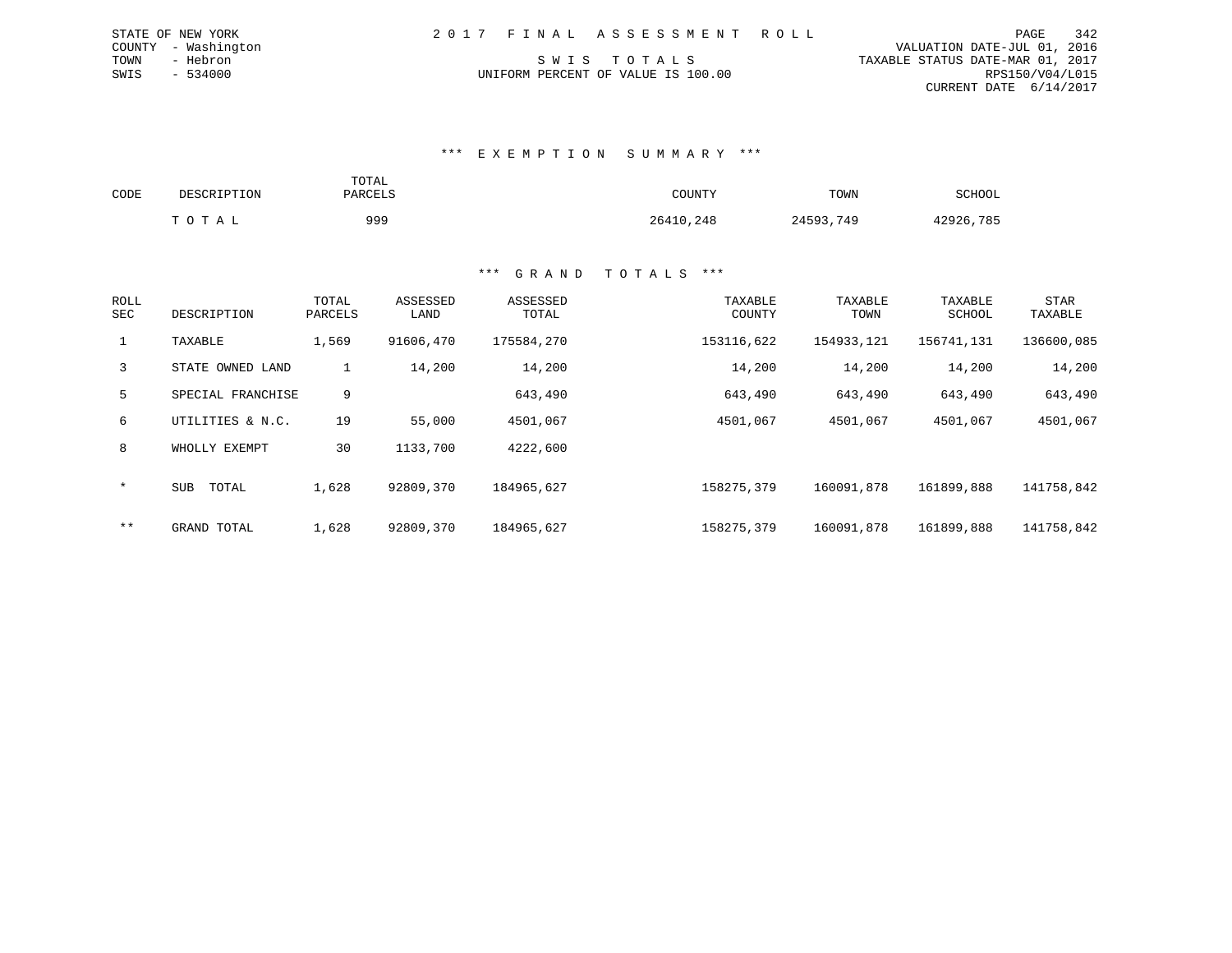| STATE OF NEW YORK   | 2017 FINAL ASSESSMENT ROLL         | 343<br>PAGE                      |
|---------------------|------------------------------------|----------------------------------|
| COUNTY - Washington | TOWN TOTALS                        | VALUATION DATE-JUL 01, 2016      |
| TOWN<br>- Hebron    |                                    | TAXABLE STATUS DATE-MAR 01, 2017 |
| SWIS - 5340         | UNIFORM PERCENT OF VALUE IS 100.00 | RPS150/V04/L015                  |
|                     |                                    | CURRENT DATE 6/14/2017           |

\*\*\* S P E C I A L D I S T R I C T S U M M A R Y \*\*\*

| CODE | DISTRICT NAME        | TOTAL<br>PARCELS | EXTENSION<br>TYPE |   | EXTENSION<br>VALUE | AD VALOREM<br>VALUE | EXEMPT<br>AMOUNT | TAXABLE<br>VALUE |
|------|----------------------|------------------|-------------------|---|--------------------|---------------------|------------------|------------------|
|      | TE533 Trans exmt rep |                  | 7 MOVTAX          |   |                    |                     |                  |                  |
|      | CA001 Cons agri dst  |                  | 11 TOTAL          |   |                    | 3238,300            | 712,029          | 2526,271         |
|      | CA004 Cons agri dst  |                  | 2 TOTAL M         |   |                    | 158,800             | 106,494          | 52,306           |
|      | CA006 Cons agri dst  |                  | 8 TOTAL M         |   |                    | 1475,000            | 598,504          | 876,496          |
|      | CA008 Cons agri dst  |                  | 500 TOTAL         | M |                    | 73825,030           | 12198,044        | 61626,986        |
|      | FD401 Hebron fire    |                  | 1,628 TOTAL       | M |                    | 184545,327          | 3879,800         | 180665,527       |
|      | LD401 West hebron li | 67               | TOTAL             | M |                    | 7396,900            | 1248,700         | 6148,200         |

## \*\*\* S C H O O L D I S T R I C T S U M M A R Y \*\*\*

| CODE                                           | DISTRICT NAME                                         | TOTAL<br>PARCELS        | ASSESSED<br>LAND                                           | ASSESSED<br>TOTAL                                          | EXEMPT<br>AMOUNT                                        | TOTAL<br>TAXABLE                                          | STAR<br>AMOUNT                              | STAR<br>TAXABLE                                           |
|------------------------------------------------|-------------------------------------------------------|-------------------------|------------------------------------------------------------|------------------------------------------------------------|---------------------------------------------------------|-----------------------------------------------------------|---------------------------------------------|-----------------------------------------------------------|
| 532001<br>533201<br>533401<br>533801<br>534801 | Arqyle<br>Granville<br>Greenwich<br>Hartford<br>Salem | 28<br>617<br>195<br>785 | 1298,800<br>33996,400<br>158,800<br>13023,940<br>44331,430 | 2595,868<br>68398,265<br>158,945<br>23859,699<br>89952,850 | 320,831<br>8706,517<br>106,494<br>3422,455<br>10509,442 | 2275,037<br>59691,748<br>52,451<br>20437,244<br>79443,408 | 406,500<br>7533,576<br>2523,500<br>9677,470 | 1868,537<br>52158,172<br>52,451<br>17913,744<br>69765,938 |
|                                                | SUB-TOTAL                                             | 1,628                   | 92809,370                                                  | 184965,627                                                 | 23065,739                                               | 161899,888                                                | 20141,046                                   | 141758,842                                                |
|                                                | тотаь                                                 | 1,628                   | 92809,370                                                  | 184965,627                                                 | 23065,739                                               | 161899,888                                                | 20141,046                                   | 141758,842                                                |

### \*\*\* S Y S T E M C O D E S S U M M A R Y \*\*\*

| CODE  | DESCRIPTION        | TOTAL<br>PARCELS | COUNTY             | TOWN               | SCHOOL             |
|-------|--------------------|------------------|--------------------|--------------------|--------------------|
| 50000 | WHOLLY EX<br>TOTAL |                  | 280,000<br>280,000 | 280,000<br>280,000 | 280,000<br>280,000 |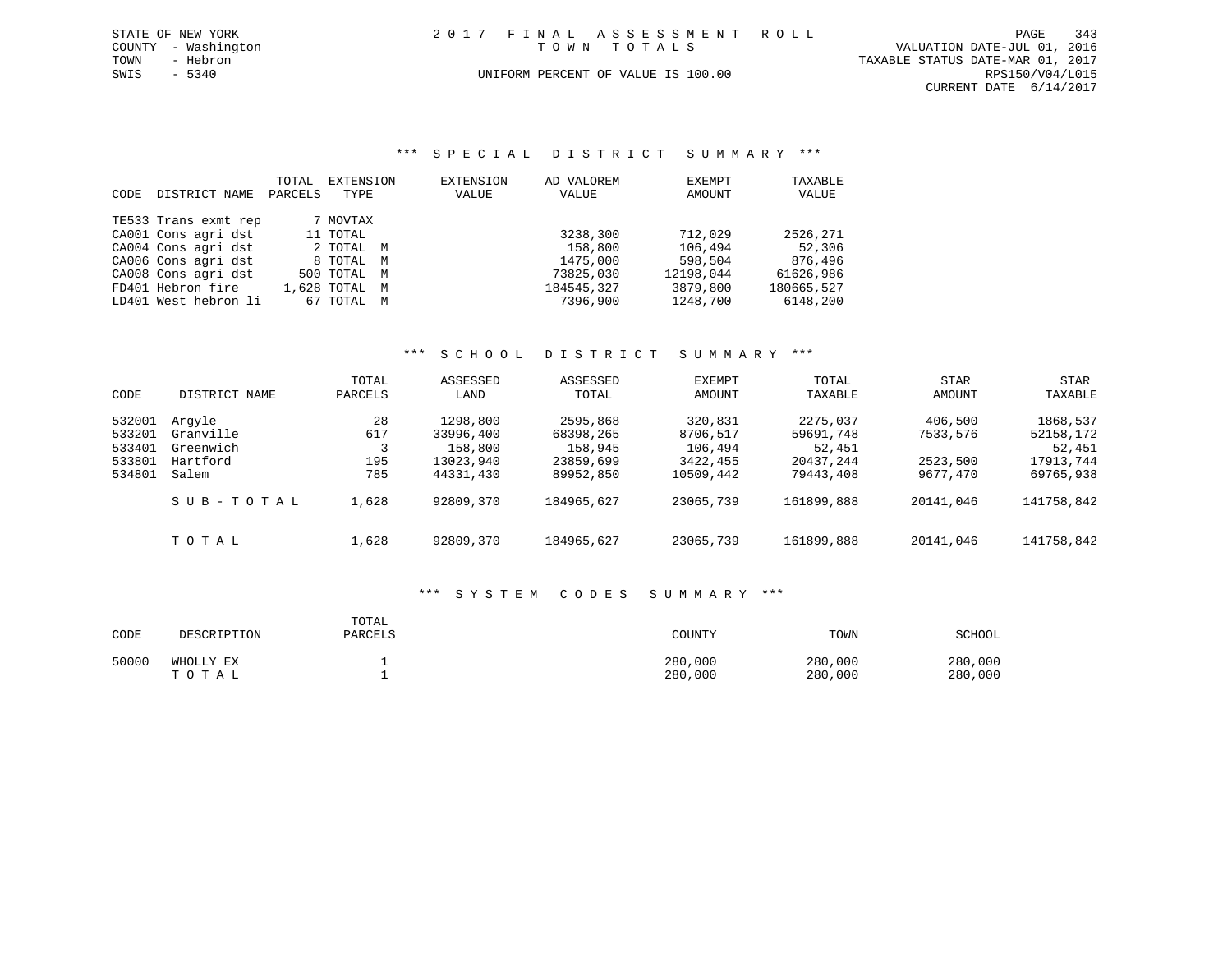| TOTAL                                          |                        |
|------------------------------------------------|------------------------|
| PARCELS<br>CODE<br>DESCRIPTION<br>COUNTY       | TOWN<br>SCHOOL         |
|                                                |                        |
| 5<br>751,100<br>13100<br>OTHER CTY             | 751,100<br>751,100     |
| $\mathbf{1}$<br>182,500<br>13500<br>OTHER TOWN | 182,500<br>182,500     |
| 7<br>13510<br>123,900<br>TN CEM                | 123,900<br>123,900     |
| $\mathbf{1}$<br>17,300<br>13800<br>SCH DIST    | 17,300<br>17,300       |
| 4<br>25110<br>1987,900<br>NON-PR REL           | 1987,900<br>1987,900   |
| 2<br>25120<br>180,400<br>NON-PR EDU            | 180,400<br>180,400     |
| $\overline{2}$<br>26250<br>HIST SOC<br>73,100  | 73,100<br>73,100       |
| $\overline{4}$<br>26400<br>VOL FIRE<br>468,600 | 468,600<br>468,600     |
| 3<br>27350<br>PRI CEM<br>157,800               | 157,800<br>157,800     |
| $\overline{3}$<br>29700<br>RPTL1138<br>10,300  | 10,300<br>10,300       |
| 7<br>41120<br>119,726<br>VETWAR CTS            | 6,000<br>108,874       |
| 32<br>41121<br>643,807<br>VET WAR CT           | 513,742                |
| 3<br>41130<br>VETCOM CTS<br>78,688             | 77,300                 |
| 30<br>41131<br>1140,848<br>VET COM CT          | 840,565                |
| 2<br>41140<br>VETDIS CTS<br>57,715             | 57,715                 |
| 41141<br>10<br>456,100<br>VET DIS CT           | 395,556                |
| 9<br>41151<br>$CW_10_VET/$<br>70,368           | 70,368                 |
| 41700<br>10<br>508,175<br>AG BUILD             | 508,175<br>508,175     |
| 41720<br>148<br>12174,896<br>AG DIST           | 12174,896<br>12174,896 |
| 41730<br>41<br>1584,832<br>AGRI-D IND          | 1584,832<br>1584,832   |
| 41800<br>17<br>AGED-ALL<br>686,105             | 686,105<br>705,363     |
| $\mathbf{1}$<br>41801<br>AGED-CO/TN<br>15,500  | 15,500                 |
| 41802<br>36<br>1704,948<br>AGED-CO             |                        |
| 41803<br>25<br>AGED-TOWN                       | 983,710                |
| 23<br>41804<br>AGED-SCH                        | 829,716                |
| 616,955<br>41805<br>12<br>AGE-CO/SCH           | 631,080                |
| 2<br>41806<br>AGE-TN/SCH                       | 59,786<br>59,786       |
| 41834<br>ENH STAR<br>157                       | 9531,296               |
| 41854<br><b>BAS STAR</b><br>353                | 10587,500              |
| 41864<br><b>B STAR MH</b><br>1                 | 22,250                 |
| 5<br>41931<br>166,895<br>DISAB-C/T             | 166,895                |
| $\overline{c}$<br>41932<br>55,010<br>DISAB-CO  |                        |
| $\mathbf 1$<br>41933<br>DISAB-TOWN             | 20,050                 |
| $\mathbf{1}$<br>42111<br>16,789<br>Hist Barns  | 16,789                 |
| 38<br>47460<br>2332,991<br><b>FOR 480A</b>     | 2332,991<br>2332,991   |
| $\mathbf{1}$<br>49501<br>27,000<br>SOL-CO/TWN  | 27,000                 |